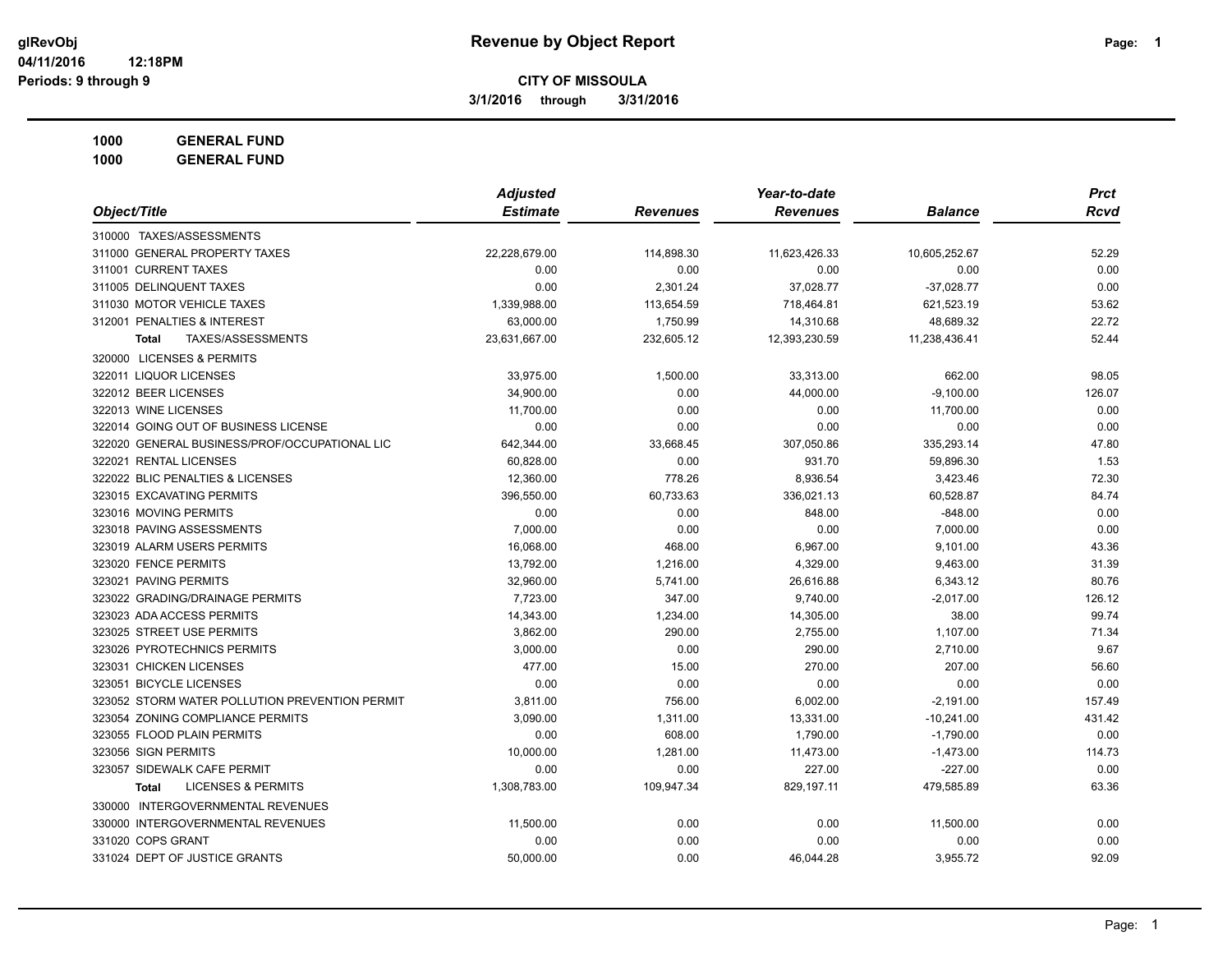**3/1/2016 through 3/31/2016**

**1000 GENERAL FUND 1000 GENERAL FUND**

|                                                   | <b>Adjusted</b> |                 | Year-to-date    |                | <b>Prct</b> |
|---------------------------------------------------|-----------------|-----------------|-----------------|----------------|-------------|
| Object/Title                                      | <b>Estimate</b> | <b>Revenues</b> | <b>Revenues</b> | <b>Balance</b> | Rcvd        |
| 331025 DV ACCOUNTABILITY PROJECT                  | 0.00            | 0.00            | 0.00            | 0.00           | 0.00        |
| 331050 ISTEA/CTEP GRANT                           | 0.00            | 0.00            | 0.00            | 0.00           | 0.00        |
| 331054 FHWA PL GRANT                              | 0.00            | 0.00            | 0.00            | 0.00           | 0.00        |
| 331055 FTA GRANT                                  | 0.00            | 0.00            | 0.00            | 0.00           | 0.00        |
| 331056 MDT FEDERAL CMAQ                           | 0.00            | 0.00            | 0.00            | 0.00           | 0.00        |
| 331057 TRANSIT-MUTD CMAQ                          | 0.00            | 0.00            | 0.00            | 0.00           | 0.00        |
| 331091 US DOT HMEP GRANT                          | 0.00            | 0.00            | 12,000.00       | $-12,000.00$   | 0.00        |
| 331112 SAFER GRANT                                | 0.00            | 0.00            | 0.00            | 0.00           | 0.00        |
| 331113 *** Title Not Found ***                    | 0.00            | 0.00            | 0.00            | 0.00           | 0.00        |
| 331114 TITLE III GRANT-MSLA CO                    | 14,500.00       | 0.00            | 0.00            | 14,500.00      | 0.00        |
| 331160 SAFE ROUTES TO SCHOOLS fY08 \$82,500       | 0.00            | 0.00            | 0.00            | 0.00           | 0.00        |
| 331170 HISTORICAL PRESERVATION GRANT              | 0.00            | 0.00            | 0.00            | 0.00           | 0.00        |
| 331178 DUI TASK FORCE                             | 0.00            | 0.00            | 0.00            | 0.00           | 0.00        |
| 334014 *** Title Not Found ***                    | 0.00            | 0.00            | 0.00            | 0.00           | 0.00        |
| 334017 SCHOOL RESOURCE OFFICER                    | 240,000.00      | 0.00            | 248,850.00      | $-8,850.00$    | 103.69      |
| 335075 STATE GAMBLING/VIDEO/KENO/BINGO FEES       | 127,650.00      | 0.00            | 107,689.19      | 19,960.81      | 84.36       |
| 335076 STATE GAMBLING LICENSE FEES                | 0.00            | 0.00            | 0.00            | 0.00           | 0.00        |
| 335077 STATE KENO/BINGO PROCEEDS TAX              | 0.00            | 0.00            | 0.00            | 0.00           | 0.00        |
| 335210 PERSONAL PROPERTY TAX REIMBURSEMENT        | 428,686.00      | 0.00            | 0.00            | 428,686.00     | 0.00        |
| 335230 HB 124 REVENUE                             | 7,773,820.00    | 2,050,626.44    | 6,151,879.32    | 1,621,940.68   | 79.14       |
| 336021 STATE CONTRIB - POLICE RETIREMENT          | 2,257,772.00    | 0.00            | 1,466,830.16    | 790,941.84     | 64.97       |
| 336022 STATE CONTRIB. - FIRE RETIREMENT           | 2,265,164.00    | 0.00            | 1,495,199.59    | 769,964.41     | 66.01       |
| 336023 STATE CONTRIB. - PERS                      | 9,986.00        | 0.00            | 6,319.96        | 3,666.04       | 63.29       |
| 336030 COUNTY CONTRIBUTION                        | 0.00            | 0.00            | 0.00            | 0.00           | 0.00        |
| 337009 *** Title Not Found ***                    | 0.00            | 0.00            | 7,525.00        | $-7,525.00$    | 0.00        |
| 337012 LEGAL SERVICES-CONTRACTED/REIMB.           | 0.00            | 6,000.00        | 6,000.00        | $-6,000.00$    | 0.00        |
| 337013 MUTD SIGN MAINTENANCE AGREEMENT            | 3,000.00        | 0.00            | 0.00            | 3,000.00       | 0.00        |
| 338000 LOCAL SHARING OF TAX INCREMENT             | 0.00            | 0.00            | 0.00            | 0.00           | 0.00        |
| 338100 PLANNING MILLS PASSED THRU COUNTY          | 0.00            | 0.00            | 0.00            | 0.00           | 0.00        |
| 339000 PAYMENT IN LIEU OF TAXES                   | 34,056.00       | 0.00            | 14,678.00       | 19,378.00      | 43.10       |
| <b>INTERGOVERNMENTAL REVENUES</b><br><b>Total</b> | 13,216,134.00   | 2,056,626.44    | 9,563,015.50    | 3,653,118.50   | 72.36       |
| 340000 CHARGES FOR SERVICES                       |                 |                 |                 |                |             |
| 341009 BLDG ADMIN FEES                            | 310,310.00      | 0.00            | 155,155.00      | 155,155.00     | 50.00       |
| 341010 MISCELLANEOUS COLLECTIONS                  | 350.00          | 890.00          | 890.00          | $-540.00$      | 254.29      |
| 341011 TRANSPORTATION ADMIN FEES                  | 24,720.00       | 0.00            | 12,360.00       | 12,360.00      | 50.00       |
| 341012 MAYORS PROCLAMATION FEES                   | 100.00          | 0.00            | 0.00            | 100.00         | 0.00        |
| 341013 AIR FUND FEES                              | 250.00          | 0.00            | 0.00            | 250.00         | 0.00        |
| 341015 SEWER ADMINISTRATION FEES                  | 1,227,202.00    | 0.00            | 586,664.00      | 640,538.00     | 47.81       |
| 341016 MRA ADMINISTRATION FEES                    | 138,879.00      | 0.00            | 69,440.00       | 69,439.00      | 50.00       |
|                                                   |                 |                 |                 |                |             |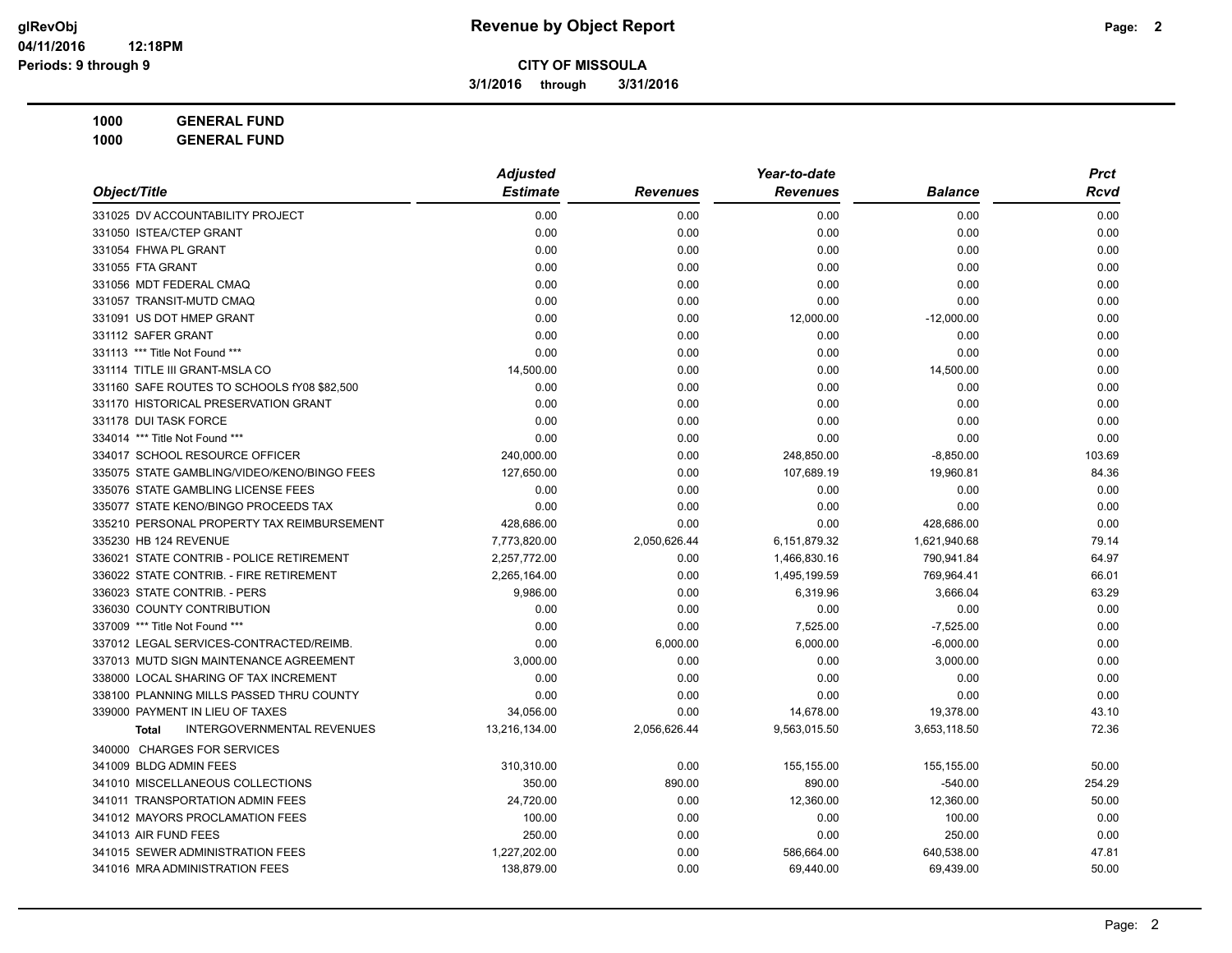**3/1/2016 through 3/31/2016**

**1000 GENERAL FUND 1000 GENERAL FUND**

|                                          | <b>Adjusted</b> |                 | Year-to-date    |                | <b>Prct</b> |
|------------------------------------------|-----------------|-----------------|-----------------|----------------|-------------|
| Object/Title                             | <b>Estimate</b> | <b>Revenues</b> | <b>Revenues</b> | <b>Balance</b> | Rcvd        |
| 341017 LIGHTING ADMINISTRATION FEES      | 15,452.00       | 0.00            | 7,726.00        | 7,726.00       | 50.00       |
| 341018 PARKING COMM ADMIN FEES           | 188,805.00      | 0.00            | 94,403.00       | 94,402.00      | 50.00       |
| 341019 *** Title Not Found ***           | 4,512.00        | 0.00            | 2,256.00        | 2,256.00       | 50.00       |
| 341021 SID ADMINISTRATION FEES           | 0.00            | 0.00            | 0.00            | 0.00           | 0.00        |
| 341022 PROJECT ADMIN FEES                | 0.00            | 0.00            | 0.00            | 0.00           | 0.00        |
| 341023 PLANNING ADMIN FEES               | 24,720.00       | 0.00            | 12,000.00       | 12,720.00      | 48.54       |
| 341031 STATE REIMB MUNI COURT            | 0.00            | 0.00            | 0.00            | 0.00           | 0.00        |
| 341041 SEWER EXTENSION RECORDING FEES    | 4,500.00        | 226.00          | 2,402.00        | 2,098.00       | 53.38       |
| 341052 MUNICIPAL COURT FILING FEES       | 283,400.00      | 41,809.43       | 220,666.27      | 62,733.73      | 77.86       |
| 341055 CRIME VICTIM SURCHARGE            | 2,500.00        | 288.00          | 1,073.99        | 1,426.01       | 42.96       |
| 341067 SUBDIVISION EXEMPTION AFFIDAVITS  | 0.00            | 600.00          | 5,400.00        | $-5,400.00$    | 0.00        |
| 341068 SUBDIVISON FEES                   | 5,000.00        | 0.00            | 5,176.00        | $-176.00$      | 103.52      |
| 341069 REZONING FEES                     | 5,000.00        | 3,157.00        | 7,884.00        | $-2,884.00$    | 157.68      |
| 341070 DESIGN REVIEW BOARD               | 15,000.00       | 6,654.28        | 28,350.67       | $-13,350.67$   | 189.00      |
| 341071 BOARD OF ADJUST. ZONING, SIGNS    | 0.00            | 0.00            | 0.00            | 0.00           | 0.00        |
| 341072 FLOOD PLAIN-0THER FEES            | 0.00            | 0.00            | 0.00            | 0.00           | 0.00        |
| 341073 FIRE PLAN CHECK FEES              | 27,981.00       | 1,440.00        | 20,352.00       | 7,629.00       | 72.74       |
| 341074 FIRE INSPECTION FEES              | 25,000.00       | 375.00          | 39,009.49       | $-14,009.49$   | 156.04      |
| 341076 ENGINEERING PLAN CHECK FEES       | 33,478.00       | 3,514.00        | 30,341.00       | 3,137.00       | 90.63       |
| 341077 ZONING COMPLIANCE INSPECTIONS     | 0.00            | 0.00            | 0.00            | 0.00           | 0.00        |
| 341078 ENGINEERING MAP FEES              | 120.00          | 10.00           | 220.00          | $-100.00$      | 183.33      |
| 341079 GREASE INTERCEPTOR APPEAL FEES    | 2,000.00        | 0.00            | 463.50          | 1,536.50       | 23.18       |
| 341090 STREET VACATION PETITION FEES     | 0.00            | 1,981.00        | 3,962.00        | $-3,962.00$    | 0.00        |
| 341091 INSPECTION CODE BOOKS & COPIES    | 0.00            | 0.00            | 0.00            | 0.00           | 0.00        |
| 341100 GRANT ADMINISTRATION SERVICE FEES | 0.00            | 0.00            | 0.00            | 0.00           | 0.00        |
| 342010 POLICE/BID AGREEMENT              | 0.00            | 0.00            | 47,684.00       | -47,684.00     | 0.00        |
| 342012 PD REIMBURSABLE SERVICES          | 0.00            | 1,066.69        | 1,066.69        | $-1,066.69$    | 0.00        |
| 342013 SECURITY INVEST FEES              | 11,000.00       | 1,646.50        | 8,792.25        | 2,207.75       | 79.93       |
| 342014 POLICE DEPARTMENT SERVICE FEES    | 15,000.00       | 1,694.00        | 14,070.00       | 930.00         | 93.80       |
| 342015 POLICE OVERTIME FEES              | 84,000.00       | 5,896.07        | 78,303.45       | 5,696.55       | 93.22       |
| 342016 POLICE TRAINING FEES              | 36,000.00       | 268.00          | 11,731.31       | 24,268.69      | 32.59       |
| 342017 CATERING FEES                     | 7,200.00        | 770.00          | 4,445.00        | 2,755.00       | 61.74       |
| 342018 DESK REPORTS                      | 20,000.00       | 2,826.00        | 25,897.00       | $-5,897.00$    | 129.49      |
| 342019 ABANDONED VEHICLE REVENUE FEES    | 12,500.00       | 270.00          | 9,905.00        | 2,595.00       | 79.24       |
| 342020 FIRE DEPARTMENT FEES              | 100.00          | 0.00            | 481.50          | $-381.50$      | 481.50      |
| 342021 CPR EDUCATION PROGRAM             | 7,435.00        | 2,695.00        | 7,010.00        | 425.00         | 94.28       |
| 342022 OUTSIDE HIRES                     | 524,890.00      | 157,780.08      | 657,256.08      | $-132,366.08$  | 125.22      |
| 342060 BIKE PROGRAM SALES & FEES         | 2,700.00        | 0.00            | 0.00            | 2,700.00       | 0.00        |
| 343000 PW REIMBURSABLE SERVICES          | 31,258.00       | 0.00            | 11,997.33       | 19,260.67      | 38.38       |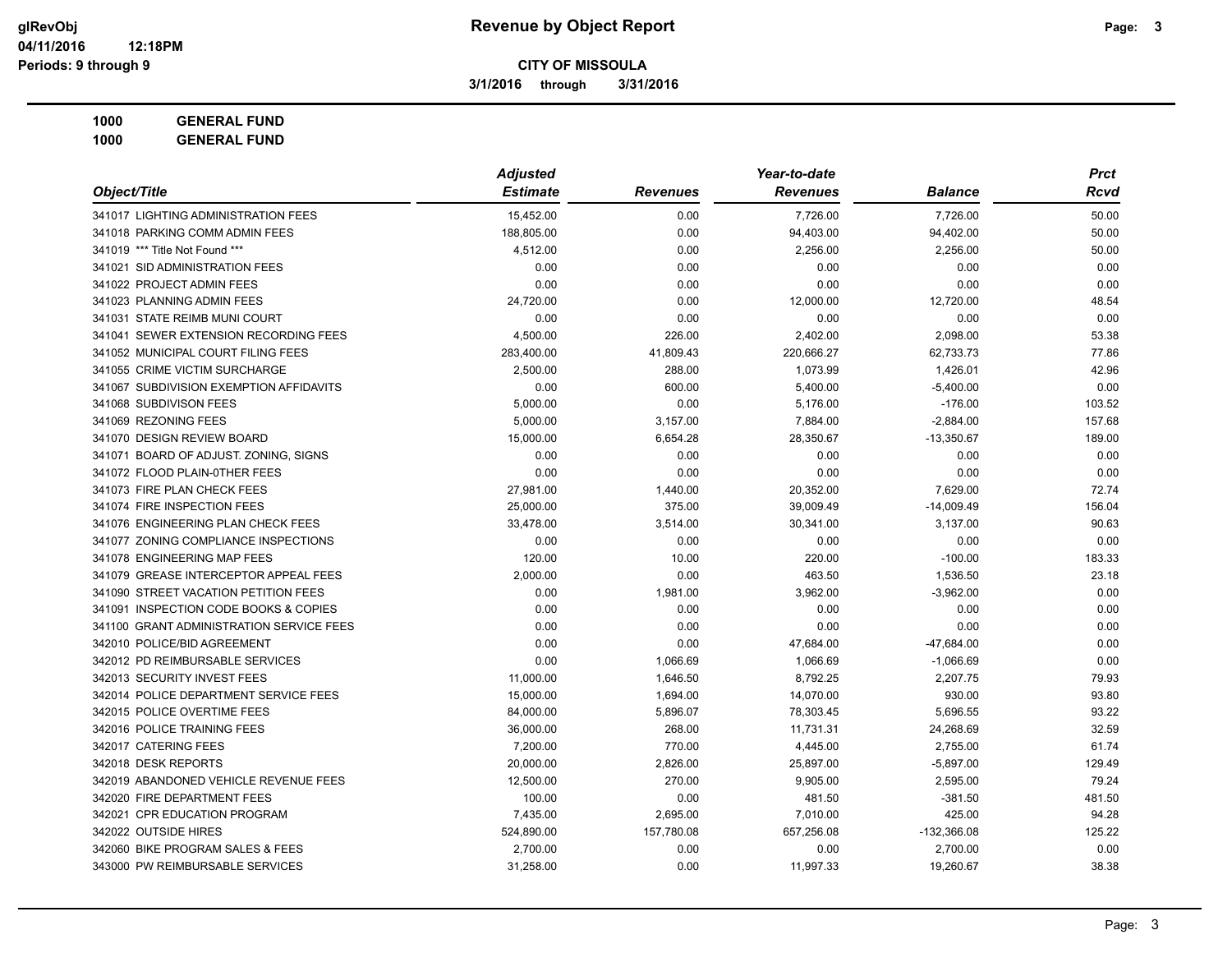**3/1/2016 through 3/31/2016**

**1000 GENERAL FUND 1000 GENERAL FUND**

|                                             | <b>Adjusted</b> |                 | Year-to-date    |                | <b>Prct</b> |
|---------------------------------------------|-----------------|-----------------|-----------------|----------------|-------------|
| Object/Title                                | <b>Estimate</b> | <b>Revenues</b> | <b>Revenues</b> | <b>Balance</b> | Rcvd        |
| 343001 SIGN FABRICATION & CONTRACTS         | 500.00          | 0.00            | 0.00            | 500.00         | 0.00        |
| 343002 OTHER AGENCIES - VEH MAINT           | 48,000.00       | 0.00            | 17,896.90       | 30,103.10      | 37.29       |
| 343003 STATE PAYMENT - TRAFFIC COUNTS       | 4,450.00        | 0.00            | 0.00            | 4,450.00       | 0.00        |
| 343004 SPECIAL STATE CONTRACTS              | 80,000.00       | 0.00            | 184,223.13      | $-104,223.13$  | 230.28      |
| 343006 OTHER GOVT AGENCY-STREET PROJECTS    | 98,318.00       | 0.00            | 0.00            | 98,318.00      | 0.00        |
| 343008 PRIVATE COMPANY STREET PAYMENTS      | 0.00            | 0.00            | 0.00            | 0.00           | 0.00        |
| 343010 STREET DEPT SALES & SERVICES         | 19,195.00       | 0.00            | 0.00            | 19,195.00      | 0.00        |
| 343013 SNOW REMOVAL FEES                    | 1,500.00        | 194.00          | 1,062.76        | 437.24         | 70.85       |
| 343018 *** Title Not Found ***              | 0.00            | 0.00            | 823.35          | $-823.35$      | 0.00        |
| 343080 STATE MAINTENANCE CONTRACT           | 530,082.00      | 0.00            | 251,492.09      | 278,589.91     | 47.44       |
| 343082 MDT URBAN PROJECTS                   | 0.00            | 0.00            | 0.00            | 0.00           | 0.00        |
| 343083 CONTRACT SEWER APPLICATIONS          | 0.00            | 0.00            | 0.00            | 0.00           | 0.00        |
| 343084 STREET MAINTENANCE MATERIALS REIMB   | 55,500.00       | 0.00            | 81,932.31       | $-26,432.31$   | 147.63      |
| 343097 SIDEWALK AND CURB FEES               | 340,000.00      | 13,024.25       | 254,103.28      | 85,896.72      | 74.74       |
| 343311 SALE OF NICHES                       | 3.200.00        | 0.00            | 0.00            | 3,200.00       | 0.00        |
| 343320 CEMETERY - SALE OF PLOTS             | 12,870.00       | 350.00          | 10,200.00       | 2,670.00       | 79.25       |
| 343321 CEMETERY FOUNDATIONS                 | 1,570.00        | 0.00            | 1,240.00        | 330.00         | 78.98       |
| 343322 CEMETERY FLOWER CARE                 | 4,250.00        | 1,750.00        | 1,810.00        | 2,440.00       | 42.59       |
| 343323 CEMETERY - LINER INSTALL FEES        | 5,580.00        | 2,100.00        | 10,350.00       | $-4,770.00$    | 185.48      |
| 343324 OTHER CEMETERY FEES                  | 1,500.00        | 150.00          | 1,350.00        | 150.00         | 90.00       |
| 343325 2ND INTERMENT RIGHT                  | 0.00            | 0.00            | 1,200.00        | $-1,200.00$    | 0.00        |
| 343340 CEMETERY - OPENINGS & CLOSINGS       | 10,950.00       | 1,525.00        | 9,775.00        | 1,175.00       | 89.27       |
| 343350 CEMETERY CARE, FEES                  | 24,000.00       | 0.00            | 0.00            | 24,000.00      | 0.00        |
| 343360 WEED CONTROL                         | 3,000.00        | 0.00            | 1,024.93        | 1,975.07       | 34.16       |
| 346029 PARKS PETTY CASH FUND                | 0.00            | 0.00            | 0.00            | 0.00           | 0.00        |
| 346031 RECREATION FEES                      | 243,088.00      | 42,132.14       | 127,887.89      | 115,200.11     | 52.61       |
| 346033 PARK FEES/FACILITY RENTALS           | 170,000.00      | 9,153.92        | 54,456.68       | 115,543.32     | 32.03       |
| 346034 GROUNDS MAINTENANCE CONTRACT         | 0.00            | 0.00            | 48,367.20       | -48,367.20     | 0.00        |
| 346036 PARK CONCESSION FEES                 | 3,000.00        | 89.50           | 755.94          | 2,244.06       | 25.20       |
| 346037 YOUTH DRUG COURT CONTRACT            | 11,700.00       | 0.00            | 0.00            | 11,700.00      | 0.00        |
| 346050 COUNTY PLAYGROUND CONTRACT           | 3,150.00        | 0.00            | 0.00            | 3,150.00       | 0.00        |
| 346051 MONTANA PARKS/REC CONFERENCE 2012    | 4,500.00        | 404.60          | 2,184.05        | 2,315.95       | 48.53       |
| 346070 RECREATION GENERAL MERCHANDISE       | 0.00            | 0.00            | 0.00            | 0.00           | 0.00        |
| <b>CHARGES FOR SERVICES</b><br>Total        | 4,771,265.00    | 306,730.46      | 3,246,970.04    | 1,524,294.96   | 68.05       |
| 350000 FINES & FORFEITURES                  |                 |                 |                 |                |             |
| 351022 LAW ENFORCEMENT ACADEMY SURCHARGE #5 | 0.00            | $-5,632.75$     | 10,633.46       | $-10,633.46$   | 0.00        |
| 351031 TRAFFIC FINES                        | 1,325,000.00    | 176,921.81      | 799,492.16      | 525,507.84     | 60.34       |
| 351032 SURCHARGE ON FINES                   | 129,089.00      | 15.605.20       | 69.802.06       | 59.286.94      | 54.07       |

351034 CELLULAR PHONE FINES 80,000.00 4,443.00 47,845.00 32,155.00 59.81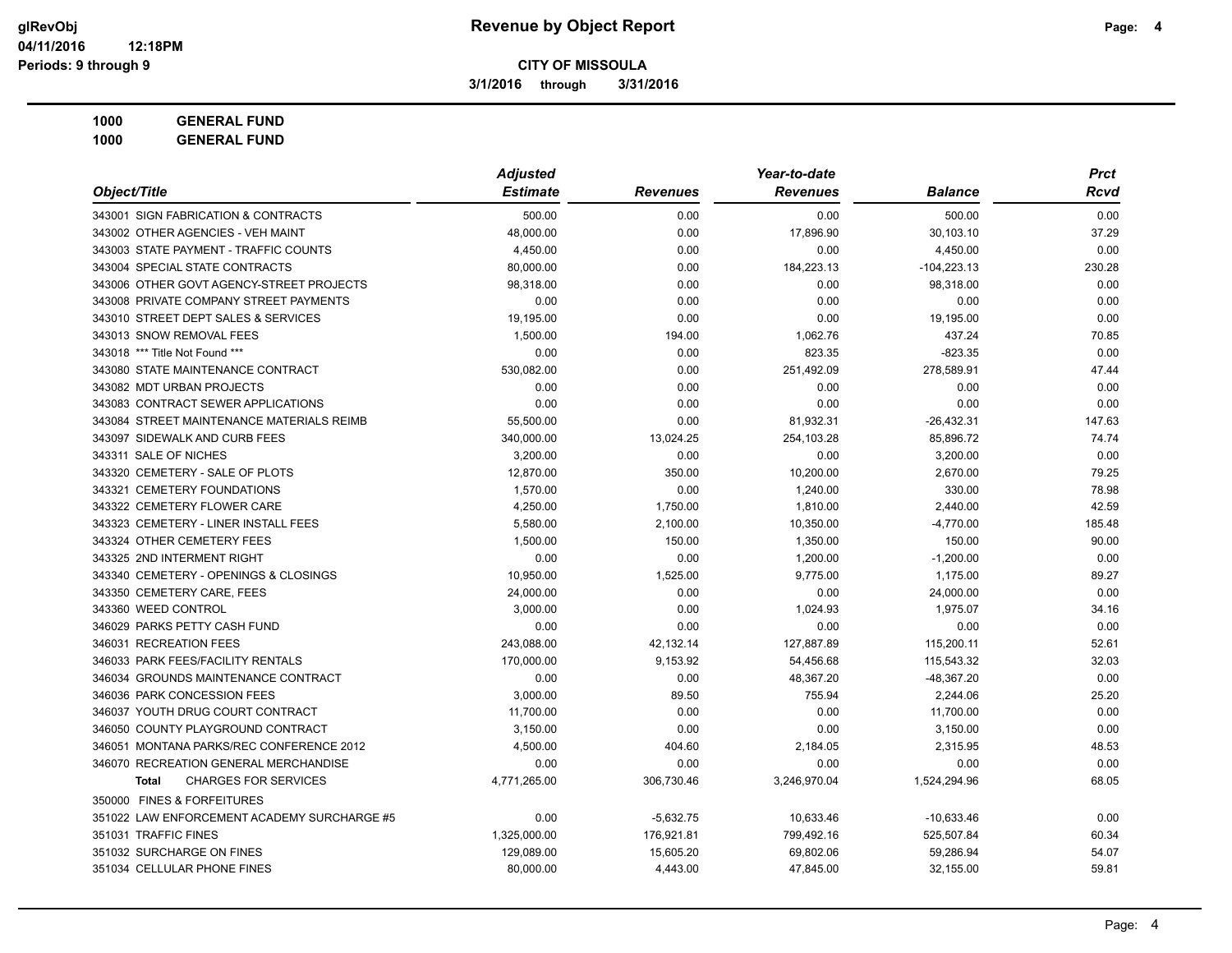**3/1/2016 through 3/31/2016**

| <b>GENERAL FUND</b><br>1000 |
|-----------------------------|
|-----------------------------|

|                                                | <b>Adjusted</b> |                 | Year-to-date    |                | <b>Prct</b> |  |
|------------------------------------------------|-----------------|-----------------|-----------------|----------------|-------------|--|
| Object/Title                                   | <b>Estimate</b> | <b>Revenues</b> | <b>Revenues</b> | <b>Balance</b> | Rcvd        |  |
| 351035 CELL PHONE FINES: EDUCATION             | 0.00            | 4,443.00        | 47,845.00       | $-47,845.00$   | 0.00        |  |
| 355000 FALSE ALARM PENALTY                     | 10,000.00       | 2,704.00        | 8,684.00        | 1,316.00       | 86.84       |  |
| <b>FINES &amp; FORFEITURES</b><br><b>Total</b> | 1,544,089.00    | 198,484.26      | 984,301.68      | 559,787.32     | 63.75       |  |
| 360000 MISCELLANEOUS REVENUES                  |                 |                 |                 |                |             |  |
| 360000 MISCELLANEOUS REVENUES                  | 0.00            | 0.00            | 0.00            | 0.00           | 0.00        |  |
| 360001 COPIES                                  | 2,200.00        | 257.00          | 1,741.24        | 458.76         | 79.15       |  |
| 360002 PHONES                                  | 0.00            | 0.00            | 0.00            | 0.00           | 0.00        |  |
| 360003 MMIA REIMBURSEMENT-ATTORNEY             | 0.00            | 0.00            | 203.37          | $-203.37$      | 0.00        |  |
| 360010 MISCELLANEOUS                           | 15,000.00       | 434.92          | 7,261.01        | 7,738.99       | 48.41       |  |
| 360011 ENERGY REBATES FOR COMPUTER UPGRADES    | 0.00            | 0.00            | 0.00            | 0.00           | 0.00        |  |
| 360050 OVER/SHORT                              | 0.00            | 0.00            | $-20.00$        | 20.00          | 0.00        |  |
| 360100 REFUNDS                                 | 200.00          | 0.00            | 0.00            | 200.00         | 0.00        |  |
| 362000 OTHER MISCELLANEOUS REVENUE             | 8,000.00        | 0.00            | 0.00            | 8,000.00       | 0.00        |  |
| 362001 MUNICIPAL COURT BAD CHECK CHARGES       | 0.00            | 0.00            | 0.00            | 0.00           | 0.00        |  |
| 362002 BAD CHECK CHARGES                       | 500.00          | 0.00            | 270.00          | 230.00         | 54.00       |  |
| 362003 US BANK FEE REIMBURSEMENT               | 0.00            | 0.00            | 0.00            | 0.00           | 0.00        |  |
| 362004 URD III FACADE IMPROVEMENT LOAN REC     | 0.00            | 0.00            | 0.00            | 0.00           | 0.00        |  |
| 362011 SALE OF UNCLAIMED PROPERTY              | 0.00            | 0.00            | 0.00            | 0.00           | 0.00        |  |
| 362012 REC/GREEN TAG PROGRAM                   | 300.00          | 0.00            | 0.00            | 300.00         | 0.00        |  |
| 364012 SALE OF SURPLUS PROPERTY                | 40,000.00       | 0.00            | 0.00            | 40,000.00      | 0.00        |  |
| 364040 INSURANCE AND DAMAGE RECOVERY           | 40,000.00       | 18,099.19       | 26,450.71       | 13,549.29      | 66.13       |  |
| 364041 WORKERS COMPENSATION REIMBURSEMENT      | 2,500.00        | 0.00            | 0.00            | 2,500.00       | 0.00        |  |
| 364042 EXPENDITURE REIMBURSEMENTS              | 1,200.00        | 0.00            | 266.26          | 933.74         | 22.19       |  |
| 364043 RATTLESNAKE CORRIDOR REIMBURSEMENT      | 10,000.00       | 572.00          | 4,576.00        | 5,424.00       | 45.76       |  |
| 364044 EMERGENCY RESPONSE REIMBURSEMENT        | 50,000.00       | 0.00            | 0.00            | 50,000.00      | 0.00        |  |
| 364047 MMIA EXPENDITURE REIMBURSEMENT          | 0.00            | 0.00            | 0.00            | 0.00           | 0.00        |  |
| 364051 DOT RADAR GRANT                         | 0.00            | 0.00            | 0.00            | 0.00           | 0.00        |  |
| 364053 EXPENDITURE REIMB-FIRE SERVICES         | 0.00            | 0.00            | 0.00            | 0.00           | 0.00        |  |
| 364060 REIMB LETTER OF CREDIT-709 PARKVIEW     | 0.00            | 0.00            | 0.00            | 0.00           | 0.00        |  |
| 364061 REIMB LETTER OF CREDIT-LINNEA LANE      | 0.00            | 0.00            | 0.00            | 0.00           | 0.00        |  |
| 365000 DONATIONS                               | 0.00            | 0.00            | 0.00            | 0.00           | 0.00        |  |
| 365001 *** Title Not Found ***                 | 0.00            | 4,200.31        | 4,700.31        | $-4,700.31$    | 0.00        |  |
| 365003 DONATIONS - SMOKE ALARMS                | 0.00            | 0.00            | 0.00            | 0.00           | 0.00        |  |
| 365004 GRANT CR TRAIL ASSN DONATION            | 0.00            | 0.00            | 0.00            | 0.00           | 0.00        |  |
| 365015 DONATIONS - COMBAT CHALLENGE            | 0.00            | 0.00            | 0.00            | 0.00           | 0.00        |  |
| 365016 LOCAL MATCH MDT                         | 0.00            | 0.00            | 0.00            | 0.00           | 0.00        |  |
| 365017 LOCAL MATCH TRANSIT                     | 0.00            | 0.00            | 0.00            | 0.00           | 0.00        |  |
| 365018 DONATIONS - THERMAL IMAGING             | 0.00            | 0.00            | 0.00            | 0.00           | 0.00        |  |
| 365021 COMBAT CHALLENGE DONATIONS              | 0.00            | 0.00            | 0.00            | 0.00           | 0.00        |  |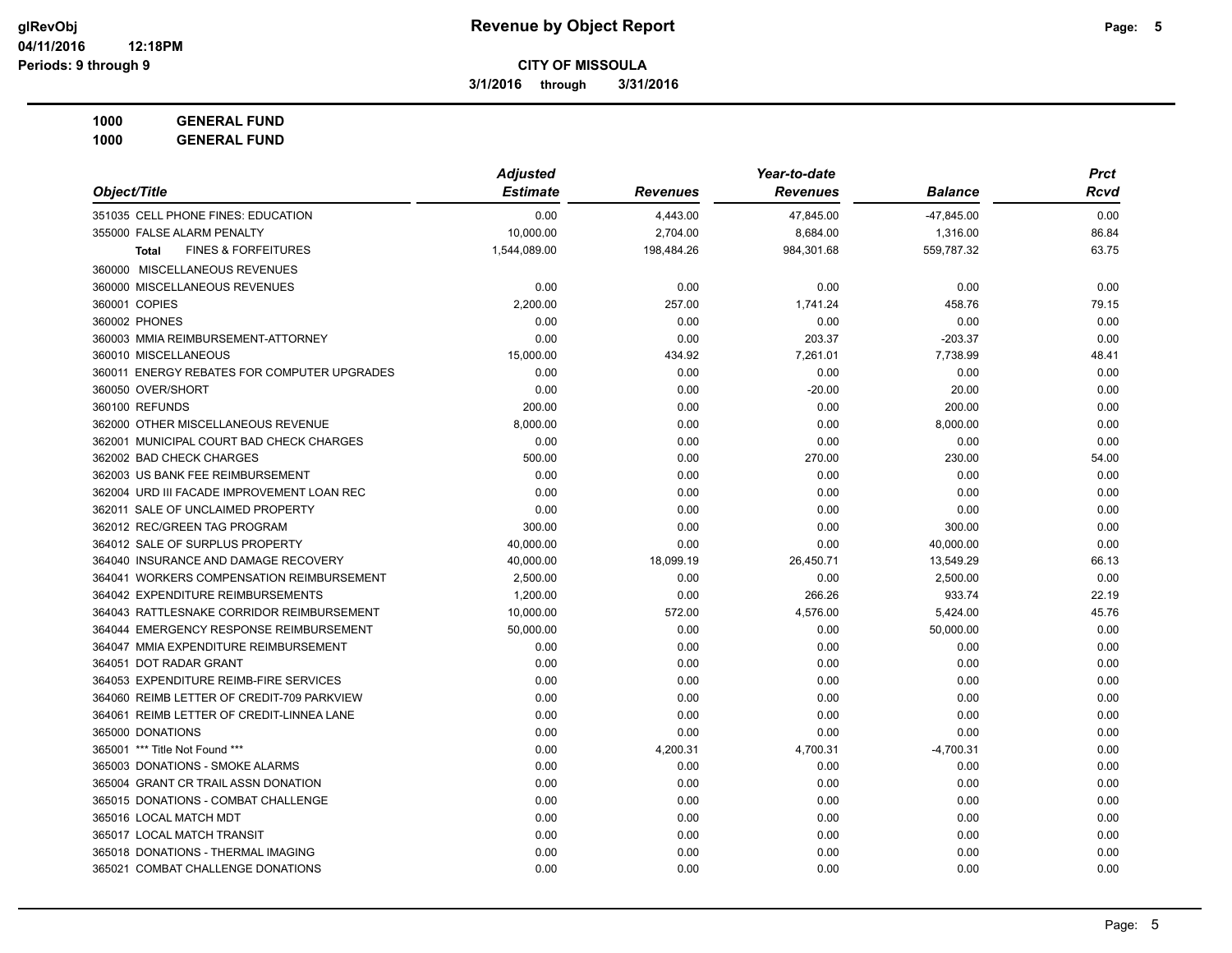**3/1/2016 through 3/31/2016**

**1000 GENERAL FUND**

**1000 GENERAL FUND**

|                                                           | <b>Adjusted</b> |                 | Year-to-date    |                | <b>Prct</b> |
|-----------------------------------------------------------|-----------------|-----------------|-----------------|----------------|-------------|
| Object/Title                                              | <b>Estimate</b> | <b>Revenues</b> | <b>Revenues</b> | <b>Balance</b> | <b>Rcvd</b> |
| 365022 NEIGHBORHOOD COUNCIL DONATIONS                     | 0.00            | 0.00            | 0.00            | 0.00           | 0.00        |
| 368000 SALE OF COINS                                      | 0.00            | 0.00            | 0.00            | 0.00           | 0.00        |
| 368001 SALE OF POLICE PROMOTIONS                          | 0.00            | 0.00            | 0.00            | 0.00           | 0.00        |
| 368002 SALE OF FIRE PROMOTIONS                            | 0.00            | 0.00            | 0.00            | 0.00           | 0.00        |
| MISCELLANEOUS REVENUES<br><b>Total</b>                    | 169,900.00      | 23,563.42       | 45,448.90       | 124,451.10     | 26.75       |
| 370000 INVESTMENTS & ROYALTY EARNINGS                     |                 |                 |                 |                |             |
| 371010 INTEREST ON INVESTMENTS                            | 3,500.00        | 0.00            | 827.41          | 2,672.59       | 23.64       |
| 371020 GAIN/LOSS IN MARKET VALUE OF INVESTMENTS           | 0.00            | 0.00            | 0.00            | 0.00           | 0.00        |
| <b>INVESTMENTS &amp; ROYALTY EARNINGS</b><br><b>Total</b> | 3,500.00        | 0.00            | 827.41          | 2,672.59       | 23.64       |
| 380000 OTHER FINANCING SOURCES                            |                 |                 |                 |                |             |
| 381070 PROCEEDS FROM NOTES/LOANS/INTERCAP                 | 0.00            | 0.00            | 0.00            | 0.00           | 0.00        |
| 381090 PROCEEDS FROM CAPITAL LEASE                        | 0.00            | 0.00            | 260,875.00      | $-260,875.00$  | 0.00        |
| 382010 SALE OF FIXED ASSETS                               | 0.00            | 0.00            | 0.00            | 0.00           | 0.00        |
| 383000 OPERATING TRANSFERS                                | 0.00            | 0.00            | 0.00            | 0.00           | 0.00        |
| 383001 TRANS FR FLUSHING DISTRICT                         | 27,281.00       | 0.00            | 13,641.00       | 13,640.00      | 50.00       |
| 383002 TRANS FR GAS TAX                                   | 564,000.00      | 0.00            | 282,000.00      | 282,000.00     | 50.00       |
| 383003 TRANS FR COMPREHENSIVE INSURANCE LEVY              | 0.00            | 0.00            | 0.00            | 0.00           | 0.00        |
| 383004 TRANS FR EMPLOYEE HEALTH INSURANCE LEVY            | 4,409,908.00    | 0.00            | 2,204,954.00    | 2,204,954.00   | 50.00       |
| 383007 TRANS FR CABLE FRANCHISE                           | 251,433.00      | 0.00            | 125,717.00      | 125,716.00     | 50.00       |
| 383008 TRANS FR RUSSELL PARK DISTRICT                     | 0.00            | 0.00            | 0.00            | 0.00           | 0.00        |
| 383009 TRANS FR TITLE I                                   | 0.00            | 0.00            | 0.00            | 0.00           | 0.00        |
| 383010 TRANS FR CIP                                       | 0.00            | 0.00            | 0.00            | 0.00           | 0.00        |
| 383011 TRANS FR SID REVOLVING                             | 100,000.00      | 0.00            | 0.00            | 100,000.00     | 0.00        |
| 383014 TRANS FR MRA                                       | 0.00            | 0.00            | 0.00            | 0.00           | 0.00        |
| 383015 TRANS FR MPC                                       | 0.00            | 0.00            | 0.00            | 0.00           | 0.00        |
| 383017 TRANS FR BUILDING                                  | 0.00            | 0.00            | 0.00            | 0.00           | 0.00        |
| 383018 TRANS FR WILLOWWOOD PARK DISTRICT                  | 0.00            | 0.00            | 0.00            | 0.00           | 0.00        |
| 383020 TRANS FR CEMETERY CARE                             | 9,545.00        | 0.00            | 0.00            | 9,545.00       | 0.00        |
| 383021 TRANS FR P&R TRAILS DEVLP                          | 50,000.00       | 0.00            | 0.00            | 50,000.00      | 0.00        |
| 383024 TRANS FR SEWER CLEARING                            | 0.00            | 0.00            | 0.00            | 0.00           | 0.00        |
| 383027 TRANS FR URD                                       | 0.00            | 0.00            | 0.00            | 0.00           | 0.00        |
| 383028 TRANS FROM GF FOR HEALTH RESERVE                   | 0.00            | 0.00            | 0.00            | 0.00           | 0.00        |
| 383046 TRANS FR PARKS MAINTENANCE DIST                    | 0.00            | 0.00            | 0.00            | 0.00           | 0.00        |
| 383047 TRANS FR STREET MAINTENANCE DISTRICT               | 0.00            | 0.00            | 0.00            | 0.00           | 0.00        |
| 383050 TRANSFER FROM IMPACT FEES                          | 0.00            | 0.00            | 0.00            | 0.00           | 0.00        |
| 383065 TRANSFER FROM WWTF                                 | 0.00            | 0.00            | 0.00            | 0.00           | 0.00        |
| OTHER FINANCING SOURCES<br><b>Total</b>                   | 5,412,167.00    | 0.00            | 2,887,187.00    | 2,524,980.00   | 53.35       |
|                                                           |                 |                 |                 |                |             |

390000 INTERNAL SERVICES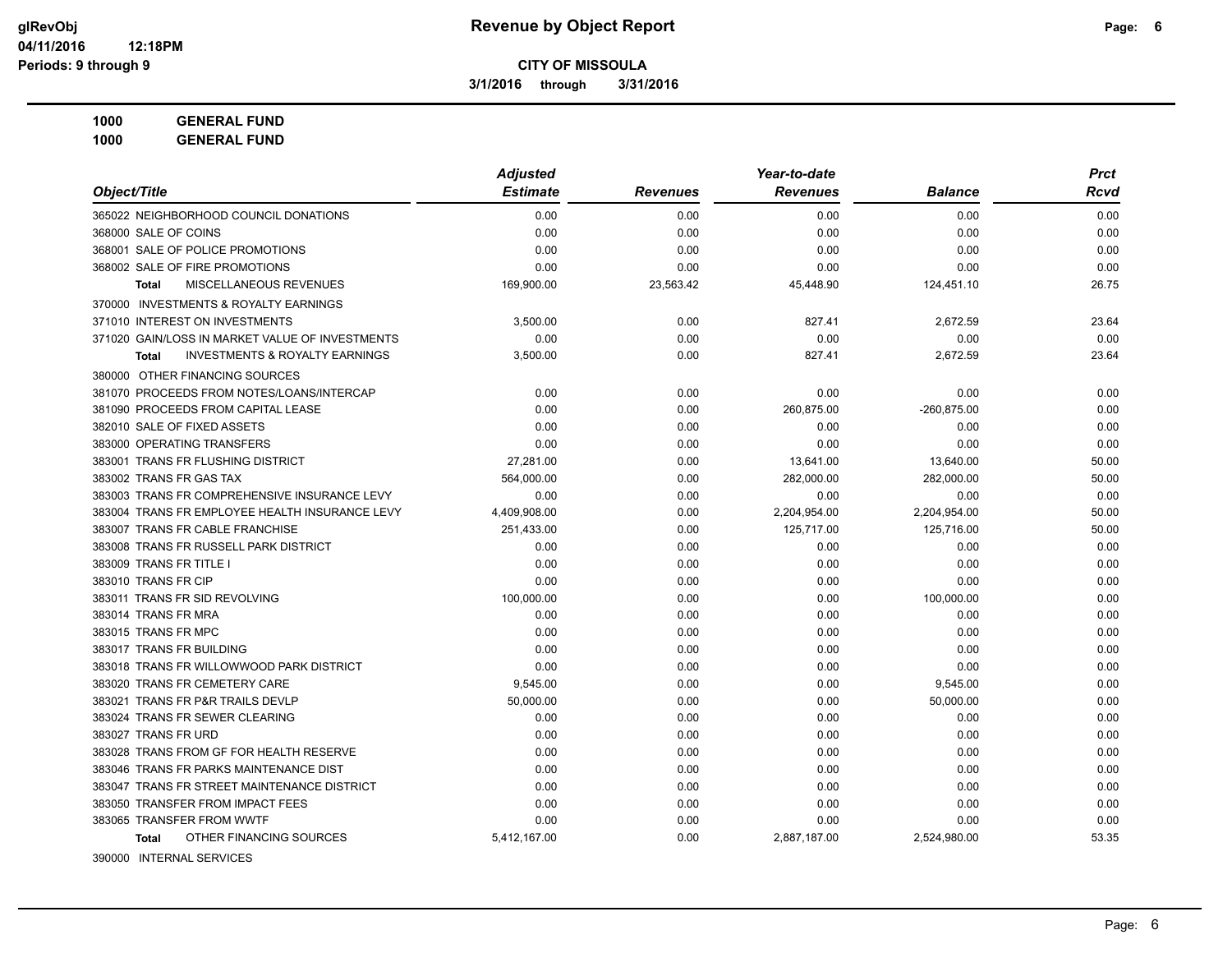**3/1/2016 through 3/31/2016**

**1000 GENERAL FUND 1000 GENERAL FUND**

|                                   | <b>Adjusted</b> |                 |                 | Prct           |       |
|-----------------------------------|-----------------|-----------------|-----------------|----------------|-------|
| Object/Title                      | <b>Estimate</b> | <b>Revenues</b> | <b>Revenues</b> | <b>Balance</b> | Rcvd  |
| 399999 NEW REQUESTS FUNDING       | 0.00            | 0.00            | 0.00            | 0.00           | 0.00  |
| <b>INTERNAL SERVICES</b><br>Total | 0.00            | 0.00            | 0.00            | 0.00           | 0.00  |
| <b>GENERAL FUND</b><br>Total      | 50,057,505.00   | 2,927,957.04    | 29,950,178.23   | 20,107,326.77  | 59.83 |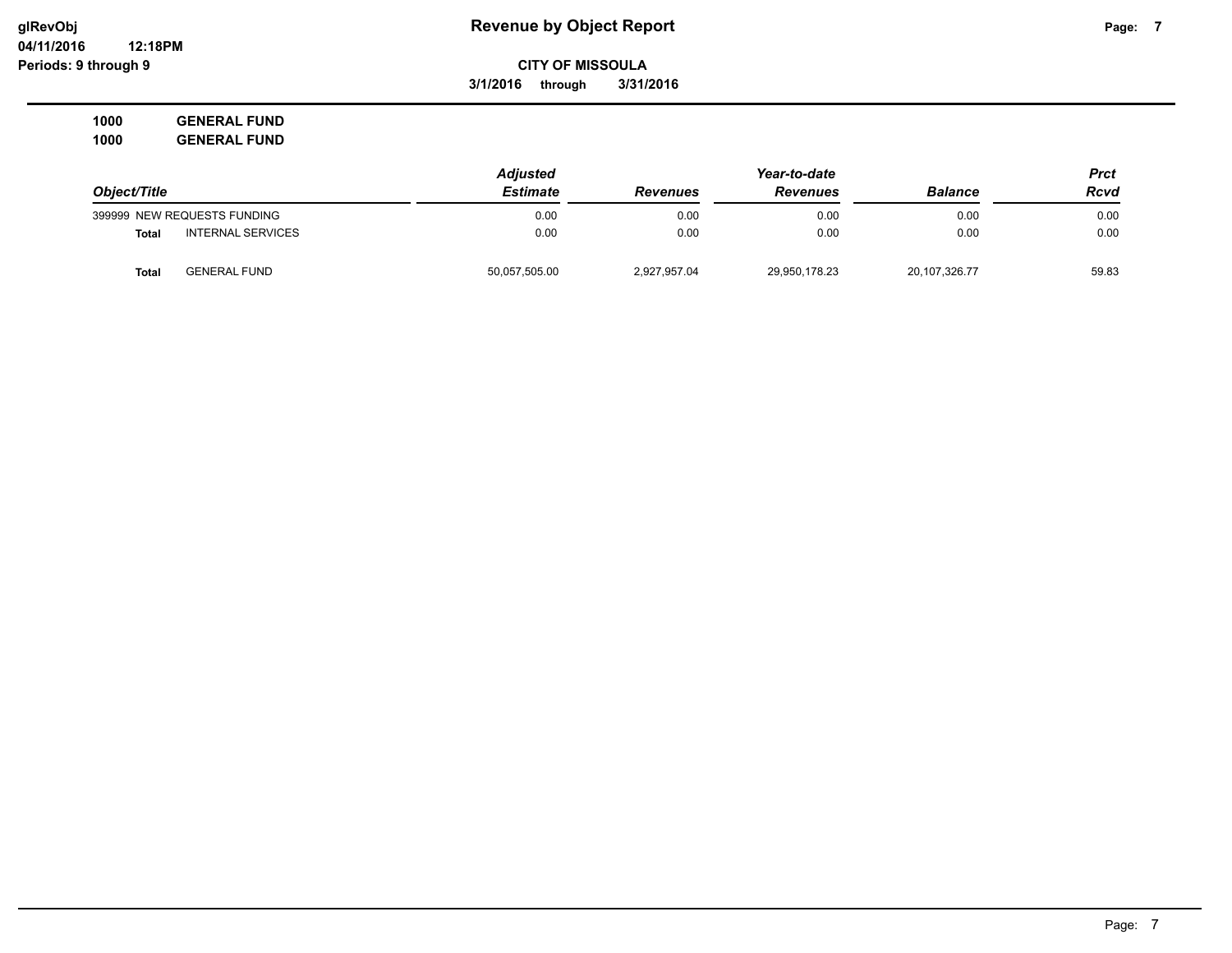**3/1/2016 through 3/31/2016**

| <b>Estimate</b><br><b>Revenues</b><br><b>Balance</b><br>Rcvd<br>Revenues<br>22,228,679.00<br>11,623,426.33<br>52.29<br>114,898.30<br>10,605,252.67<br>0.00<br>0.00<br>0.00<br>0.00<br>0.00<br>0.00<br>2,301.24<br>37,028.77<br>$-37,028.77$<br>0.00<br>1,339,988.00<br>113,654.59<br>718,464.81<br>621,523.19<br>53.62<br>63,000.00<br>1,750.99<br>14,310.68<br>48,689.32<br>22.72<br>TAXES/ASSESSMENTS<br>23,631,667.00<br>232,605.12<br>12,393,230.59<br>11,238,436.41<br>52.44<br><b>Total</b><br>1,500.00<br>33,313.00<br>33,975.00<br>662.00<br>98.05<br>0.00<br>34,900.00<br>44,000.00<br>$-9,100.00$<br>126.07<br>0.00<br>0.00<br>11,700.00<br>0.00<br>11,700.00<br>0.00<br>0.00<br>0.00<br>0.00<br>0.00<br>335,293.14<br>642,344.00<br>33,668.45<br>307,050.86<br>47.80<br>60,828.00<br>0.00<br>931.70<br>59,896.30<br>1.53<br>778.26<br>3,423.46<br>72.30<br>12,360.00<br>8,936.54<br>60,733.63<br>336,021.13<br>60,528.87<br>84.74<br>396,550.00<br>0.00<br>0.00<br>848.00<br>$-848.00$<br>0.00<br>7,000.00<br>0.00<br>7,000.00<br>0.00<br>0.00<br>6,967.00<br>16,068.00<br>468.00<br>9,101.00<br>43.36<br>13,792.00<br>1,216.00<br>4,329.00<br>9,463.00<br>31.39<br>32,960.00<br>5,741.00<br>26,616.88<br>6,343.12<br>80.76<br>7,723.00<br>347.00<br>9,740.00<br>$-2,017.00$<br>126.12<br>14,343.00<br>1,234.00<br>14,305.00<br>38.00<br>99.74<br>3,862.00<br>290.00<br>2,755.00<br>1,107.00<br>71.34<br>0.00<br>2,710.00<br>9.67<br>3,000.00<br>290.00<br>477.00<br>15.00<br>270.00<br>207.00<br>56.60<br>0.00<br>0.00<br>0.00<br>0.00<br>0.00<br>3,811.00<br>756.00<br>6,002.00<br>$-2,191.00$<br>157.49<br>3,090.00<br>1,311.00<br>13,331.00<br>$-10,241.00$<br>431.42<br>0.00<br>608.00<br>1,790.00<br>$-1,790.00$<br>0.00<br>10,000.00<br>1,281.00<br>11,473.00<br>$-1,473.00$<br>114.73 |                                               | <b>Adjusted</b> |      | Year-to-date | <b>Prct</b> |      |
|----------------------------------------------------------------------------------------------------------------------------------------------------------------------------------------------------------------------------------------------------------------------------------------------------------------------------------------------------------------------------------------------------------------------------------------------------------------------------------------------------------------------------------------------------------------------------------------------------------------------------------------------------------------------------------------------------------------------------------------------------------------------------------------------------------------------------------------------------------------------------------------------------------------------------------------------------------------------------------------------------------------------------------------------------------------------------------------------------------------------------------------------------------------------------------------------------------------------------------------------------------------------------------------------------------------------------------------------------------------------------------------------------------------------------------------------------------------------------------------------------------------------------------------------------------------------------------------------------------------------------------------------------------------------------------------------------------------------------------------------------------------------------------------------------------|-----------------------------------------------|-----------------|------|--------------|-------------|------|
|                                                                                                                                                                                                                                                                                                                                                                                                                                                                                                                                                                                                                                                                                                                                                                                                                                                                                                                                                                                                                                                                                                                                                                                                                                                                                                                                                                                                                                                                                                                                                                                                                                                                                                                                                                                                          | Object/Title                                  |                 |      |              |             |      |
|                                                                                                                                                                                                                                                                                                                                                                                                                                                                                                                                                                                                                                                                                                                                                                                                                                                                                                                                                                                                                                                                                                                                                                                                                                                                                                                                                                                                                                                                                                                                                                                                                                                                                                                                                                                                          | 310000 TAXES/ASSESSMENTS                      |                 |      |              |             |      |
|                                                                                                                                                                                                                                                                                                                                                                                                                                                                                                                                                                                                                                                                                                                                                                                                                                                                                                                                                                                                                                                                                                                                                                                                                                                                                                                                                                                                                                                                                                                                                                                                                                                                                                                                                                                                          | 311000 GENERAL PROPERTY TAXES                 |                 |      |              |             |      |
|                                                                                                                                                                                                                                                                                                                                                                                                                                                                                                                                                                                                                                                                                                                                                                                                                                                                                                                                                                                                                                                                                                                                                                                                                                                                                                                                                                                                                                                                                                                                                                                                                                                                                                                                                                                                          | 311001 CURRENT TAXES                          |                 |      |              |             |      |
|                                                                                                                                                                                                                                                                                                                                                                                                                                                                                                                                                                                                                                                                                                                                                                                                                                                                                                                                                                                                                                                                                                                                                                                                                                                                                                                                                                                                                                                                                                                                                                                                                                                                                                                                                                                                          | 311005 DELINQUENT TAXES                       |                 |      |              |             |      |
|                                                                                                                                                                                                                                                                                                                                                                                                                                                                                                                                                                                                                                                                                                                                                                                                                                                                                                                                                                                                                                                                                                                                                                                                                                                                                                                                                                                                                                                                                                                                                                                                                                                                                                                                                                                                          | 311030 MOTOR VEHICLE TAXES                    |                 |      |              |             |      |
|                                                                                                                                                                                                                                                                                                                                                                                                                                                                                                                                                                                                                                                                                                                                                                                                                                                                                                                                                                                                                                                                                                                                                                                                                                                                                                                                                                                                                                                                                                                                                                                                                                                                                                                                                                                                          | 312001 PENALTIES & INTEREST                   |                 |      |              |             |      |
|                                                                                                                                                                                                                                                                                                                                                                                                                                                                                                                                                                                                                                                                                                                                                                                                                                                                                                                                                                                                                                                                                                                                                                                                                                                                                                                                                                                                                                                                                                                                                                                                                                                                                                                                                                                                          |                                               |                 |      |              |             |      |
|                                                                                                                                                                                                                                                                                                                                                                                                                                                                                                                                                                                                                                                                                                                                                                                                                                                                                                                                                                                                                                                                                                                                                                                                                                                                                                                                                                                                                                                                                                                                                                                                                                                                                                                                                                                                          | 320000 LICENSES & PERMITS                     |                 |      |              |             |      |
|                                                                                                                                                                                                                                                                                                                                                                                                                                                                                                                                                                                                                                                                                                                                                                                                                                                                                                                                                                                                                                                                                                                                                                                                                                                                                                                                                                                                                                                                                                                                                                                                                                                                                                                                                                                                          | 322011 LIQUOR LICENSES                        |                 |      |              |             |      |
|                                                                                                                                                                                                                                                                                                                                                                                                                                                                                                                                                                                                                                                                                                                                                                                                                                                                                                                                                                                                                                                                                                                                                                                                                                                                                                                                                                                                                                                                                                                                                                                                                                                                                                                                                                                                          | 322012 BEER LICENSES                          |                 |      |              |             |      |
|                                                                                                                                                                                                                                                                                                                                                                                                                                                                                                                                                                                                                                                                                                                                                                                                                                                                                                                                                                                                                                                                                                                                                                                                                                                                                                                                                                                                                                                                                                                                                                                                                                                                                                                                                                                                          | 322013 WINE LICENSES                          |                 |      |              |             |      |
|                                                                                                                                                                                                                                                                                                                                                                                                                                                                                                                                                                                                                                                                                                                                                                                                                                                                                                                                                                                                                                                                                                                                                                                                                                                                                                                                                                                                                                                                                                                                                                                                                                                                                                                                                                                                          | 322014 GOING OUT OF BUSINESS LICENSE          |                 |      |              |             |      |
|                                                                                                                                                                                                                                                                                                                                                                                                                                                                                                                                                                                                                                                                                                                                                                                                                                                                                                                                                                                                                                                                                                                                                                                                                                                                                                                                                                                                                                                                                                                                                                                                                                                                                                                                                                                                          | 322020 GENERAL BUSINESS/PROF/OCCUPATIONAL LIC |                 |      |              |             |      |
|                                                                                                                                                                                                                                                                                                                                                                                                                                                                                                                                                                                                                                                                                                                                                                                                                                                                                                                                                                                                                                                                                                                                                                                                                                                                                                                                                                                                                                                                                                                                                                                                                                                                                                                                                                                                          | 322021 RENTAL LICENSES                        |                 |      |              |             |      |
|                                                                                                                                                                                                                                                                                                                                                                                                                                                                                                                                                                                                                                                                                                                                                                                                                                                                                                                                                                                                                                                                                                                                                                                                                                                                                                                                                                                                                                                                                                                                                                                                                                                                                                                                                                                                          | 322022 BLIC PENALTIES & LICENSES              |                 |      |              |             |      |
|                                                                                                                                                                                                                                                                                                                                                                                                                                                                                                                                                                                                                                                                                                                                                                                                                                                                                                                                                                                                                                                                                                                                                                                                                                                                                                                                                                                                                                                                                                                                                                                                                                                                                                                                                                                                          | 323015 EXCAVATING PERMITS                     |                 |      |              |             |      |
|                                                                                                                                                                                                                                                                                                                                                                                                                                                                                                                                                                                                                                                                                                                                                                                                                                                                                                                                                                                                                                                                                                                                                                                                                                                                                                                                                                                                                                                                                                                                                                                                                                                                                                                                                                                                          | 323016 MOVING PERMITS                         |                 |      |              |             |      |
|                                                                                                                                                                                                                                                                                                                                                                                                                                                                                                                                                                                                                                                                                                                                                                                                                                                                                                                                                                                                                                                                                                                                                                                                                                                                                                                                                                                                                                                                                                                                                                                                                                                                                                                                                                                                          | 323018 PAVING ASSESSMENTS                     |                 |      |              |             |      |
|                                                                                                                                                                                                                                                                                                                                                                                                                                                                                                                                                                                                                                                                                                                                                                                                                                                                                                                                                                                                                                                                                                                                                                                                                                                                                                                                                                                                                                                                                                                                                                                                                                                                                                                                                                                                          | 323019 ALARM USERS PERMITS                    |                 |      |              |             |      |
|                                                                                                                                                                                                                                                                                                                                                                                                                                                                                                                                                                                                                                                                                                                                                                                                                                                                                                                                                                                                                                                                                                                                                                                                                                                                                                                                                                                                                                                                                                                                                                                                                                                                                                                                                                                                          | 323020 FENCE PERMITS                          |                 |      |              |             |      |
|                                                                                                                                                                                                                                                                                                                                                                                                                                                                                                                                                                                                                                                                                                                                                                                                                                                                                                                                                                                                                                                                                                                                                                                                                                                                                                                                                                                                                                                                                                                                                                                                                                                                                                                                                                                                          | 323021 PAVING PERMITS                         |                 |      |              |             |      |
|                                                                                                                                                                                                                                                                                                                                                                                                                                                                                                                                                                                                                                                                                                                                                                                                                                                                                                                                                                                                                                                                                                                                                                                                                                                                                                                                                                                                                                                                                                                                                                                                                                                                                                                                                                                                          | 323022 GRADING/DRAINAGE PERMITS               |                 |      |              |             |      |
|                                                                                                                                                                                                                                                                                                                                                                                                                                                                                                                                                                                                                                                                                                                                                                                                                                                                                                                                                                                                                                                                                                                                                                                                                                                                                                                                                                                                                                                                                                                                                                                                                                                                                                                                                                                                          | 323023 ADA ACCESS PERMITS                     |                 |      |              |             |      |
|                                                                                                                                                                                                                                                                                                                                                                                                                                                                                                                                                                                                                                                                                                                                                                                                                                                                                                                                                                                                                                                                                                                                                                                                                                                                                                                                                                                                                                                                                                                                                                                                                                                                                                                                                                                                          | 323025 STREET USE PERMITS                     |                 |      |              |             |      |
|                                                                                                                                                                                                                                                                                                                                                                                                                                                                                                                                                                                                                                                                                                                                                                                                                                                                                                                                                                                                                                                                                                                                                                                                                                                                                                                                                                                                                                                                                                                                                                                                                                                                                                                                                                                                          | 323026 PYROTECHNICS PERMITS                   |                 |      |              |             |      |
|                                                                                                                                                                                                                                                                                                                                                                                                                                                                                                                                                                                                                                                                                                                                                                                                                                                                                                                                                                                                                                                                                                                                                                                                                                                                                                                                                                                                                                                                                                                                                                                                                                                                                                                                                                                                          | 323031 CHICKEN LICENSES                       |                 |      |              |             |      |
|                                                                                                                                                                                                                                                                                                                                                                                                                                                                                                                                                                                                                                                                                                                                                                                                                                                                                                                                                                                                                                                                                                                                                                                                                                                                                                                                                                                                                                                                                                                                                                                                                                                                                                                                                                                                          | 323051 BICYCLE LICENSES                       |                 |      |              |             |      |
|                                                                                                                                                                                                                                                                                                                                                                                                                                                                                                                                                                                                                                                                                                                                                                                                                                                                                                                                                                                                                                                                                                                                                                                                                                                                                                                                                                                                                                                                                                                                                                                                                                                                                                                                                                                                          | 323052 STORM WATER POLLUTION PREVENTION PERM  |                 |      |              |             |      |
|                                                                                                                                                                                                                                                                                                                                                                                                                                                                                                                                                                                                                                                                                                                                                                                                                                                                                                                                                                                                                                                                                                                                                                                                                                                                                                                                                                                                                                                                                                                                                                                                                                                                                                                                                                                                          | 323054 ZONING COMPLIANCE PERMITS              |                 |      |              |             |      |
|                                                                                                                                                                                                                                                                                                                                                                                                                                                                                                                                                                                                                                                                                                                                                                                                                                                                                                                                                                                                                                                                                                                                                                                                                                                                                                                                                                                                                                                                                                                                                                                                                                                                                                                                                                                                          | 323055 FLOOD PLAIN PERMITS                    |                 |      |              |             |      |
|                                                                                                                                                                                                                                                                                                                                                                                                                                                                                                                                                                                                                                                                                                                                                                                                                                                                                                                                                                                                                                                                                                                                                                                                                                                                                                                                                                                                                                                                                                                                                                                                                                                                                                                                                                                                          | 323056 SIGN PERMITS                           |                 |      |              |             |      |
|                                                                                                                                                                                                                                                                                                                                                                                                                                                                                                                                                                                                                                                                                                                                                                                                                                                                                                                                                                                                                                                                                                                                                                                                                                                                                                                                                                                                                                                                                                                                                                                                                                                                                                                                                                                                          | 323057 SIDEWALK CAFE PERMIT                   | 0.00            | 0.00 | 227.00       | $-227.00$   | 0.00 |
| <b>LICENSES &amp; PERMITS</b><br>1,308,783.00<br>109,947.34<br>829,197.11<br>479,585.89<br>63.36<br><b>Total</b>                                                                                                                                                                                                                                                                                                                                                                                                                                                                                                                                                                                                                                                                                                                                                                                                                                                                                                                                                                                                                                                                                                                                                                                                                                                                                                                                                                                                                                                                                                                                                                                                                                                                                         |                                               |                 |      |              |             |      |
|                                                                                                                                                                                                                                                                                                                                                                                                                                                                                                                                                                                                                                                                                                                                                                                                                                                                                                                                                                                                                                                                                                                                                                                                                                                                                                                                                                                                                                                                                                                                                                                                                                                                                                                                                                                                          | 330000 INTERGOVERNMENTAL REVENUES             |                 |      |              |             |      |
| 0.00<br>0.00<br>11,500.00<br>11,500.00<br>0.00                                                                                                                                                                                                                                                                                                                                                                                                                                                                                                                                                                                                                                                                                                                                                                                                                                                                                                                                                                                                                                                                                                                                                                                                                                                                                                                                                                                                                                                                                                                                                                                                                                                                                                                                                           | 330000 INTERGOVERNMENTAL REVENUES             |                 |      |              |             |      |
| 0.00<br>0.00<br>0.00<br>0.00<br>0.00                                                                                                                                                                                                                                                                                                                                                                                                                                                                                                                                                                                                                                                                                                                                                                                                                                                                                                                                                                                                                                                                                                                                                                                                                                                                                                                                                                                                                                                                                                                                                                                                                                                                                                                                                                     | 331020 COPS GRANT                             |                 |      |              |             |      |
| 50,000.00<br>0.00<br>46,044.28<br>3,955.72<br>92.09                                                                                                                                                                                                                                                                                                                                                                                                                                                                                                                                                                                                                                                                                                                                                                                                                                                                                                                                                                                                                                                                                                                                                                                                                                                                                                                                                                                                                                                                                                                                                                                                                                                                                                                                                      | 331024 DEPT OF JUSTICE GRANTS                 |                 |      |              |             |      |
| 0.00<br>0.00<br>0.00<br>0.00<br>0.00                                                                                                                                                                                                                                                                                                                                                                                                                                                                                                                                                                                                                                                                                                                                                                                                                                                                                                                                                                                                                                                                                                                                                                                                                                                                                                                                                                                                                                                                                                                                                                                                                                                                                                                                                                     | 331025 DV ACCOUNTABILITY PROJECT              |                 |      |              |             |      |
| 0.00<br>0.00<br>0.00<br>0.00<br>0.00                                                                                                                                                                                                                                                                                                                                                                                                                                                                                                                                                                                                                                                                                                                                                                                                                                                                                                                                                                                                                                                                                                                                                                                                                                                                                                                                                                                                                                                                                                                                                                                                                                                                                                                                                                     | 331050 ISTEA/CTEP GRANT                       |                 |      |              |             |      |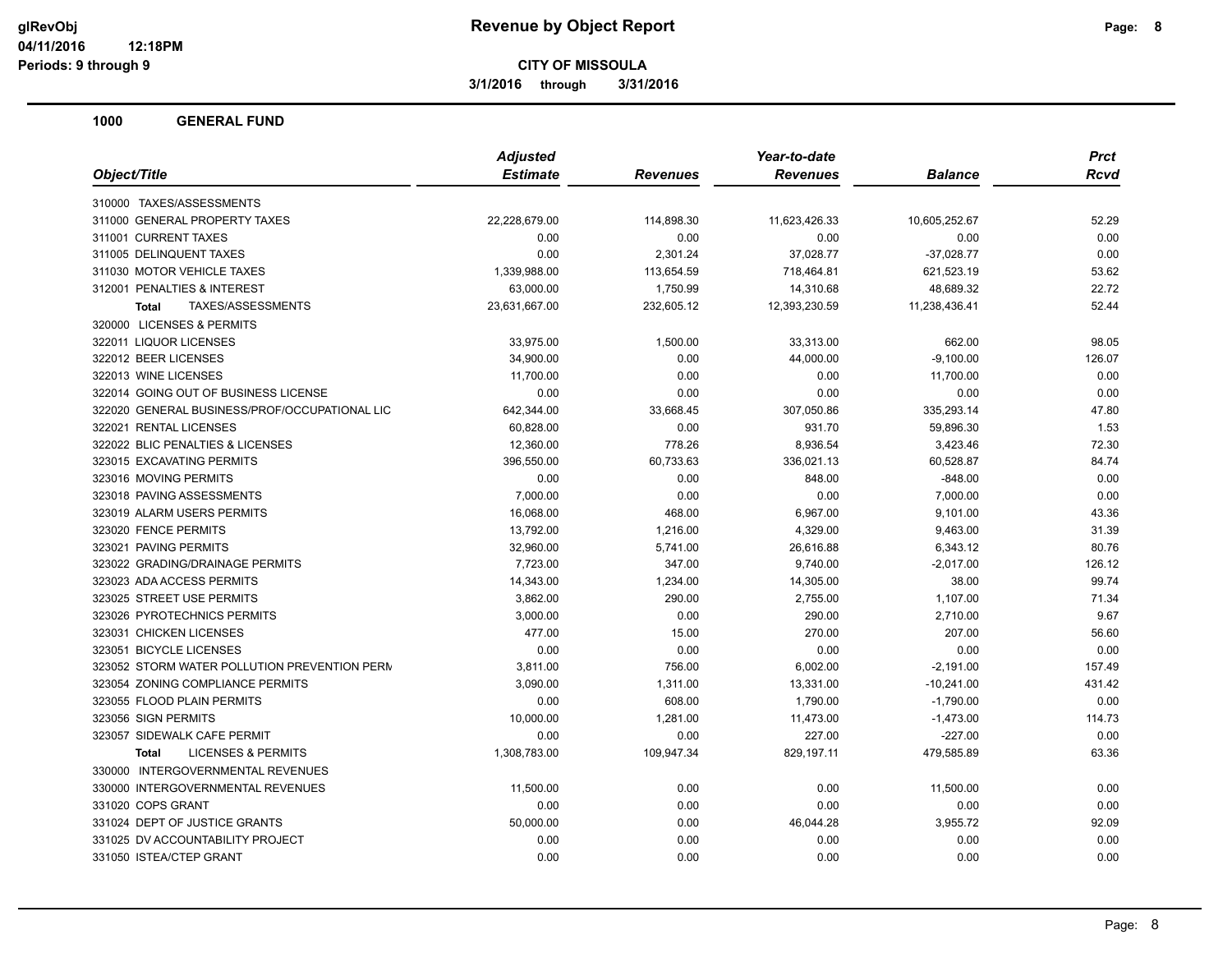**3/1/2016 through 3/31/2016**

| <b>Estimate</b><br><b>Revenues</b><br><b>Revenues</b><br><b>Balance</b><br>0.00<br>0.00<br>0.00<br>0.00<br>0.00<br>0.00<br>0.00<br>0.00<br>0.00<br>0.00<br>0.00<br>0.00<br>0.00<br>0.00<br>0.00<br>0.00<br>0.00<br>0.00<br>12,000.00<br>$-12,000.00$<br>0.00<br>0.00<br>0.00<br>0.00<br>0.00<br>0.00<br>0.00<br>0.00<br>14,500.00<br>0.00<br>0.00<br>14,500.00<br>0.00<br>0.00<br>0.00<br>0.00<br>0.00<br>0.00<br>0.00<br>0.00<br>0.00<br>0.00<br>0.00<br>0.00<br>0.00<br>0.00<br>0.00<br>0.00<br>240,000.00<br>0.00<br>248,850.00<br>$-8,850.00$<br>127,650.00<br>107,689.19<br>19,960.81<br>0.00<br>0.00<br>0.00<br>0.00<br>0.00<br>0.00<br>0.00<br>0.00<br>0.00<br>428,686.00<br>0.00<br>0.00<br>428,686.00<br>7,773,820.00<br>2,050,626.44<br>6,151,879.32<br>1,621,940.68<br>2,257,772.00<br>0.00<br>1,466,830.16<br>790,941.84<br>2,265,164.00<br>0.00<br>1,495,199.59<br>769,964.41<br>9,986.00<br>0.00<br>6,319.96<br>3,666.04<br>0.00<br>0.00<br>0.00<br>0.00<br>0.00<br>7,525.00<br>0.00<br>$-7,525.00$<br>0.00<br>6,000.00<br>6,000.00<br>$-6,000.00$<br>3,000.00<br>0.00<br>0.00<br>3,000.00<br>0.00<br>0.00<br>0.00<br>0.00<br>0.00<br>0.00<br>0.00<br>0.00<br>0.00<br>14,678.00<br>19,378.00<br>34,056.00<br><b>INTERGOVERNMENTAL REVENUES</b><br>13,216,134.00<br>2,056,626.44<br>9,563,015.50<br>3,653,118.50<br><b>Total</b><br>310,310.00<br>0.00<br>155,155.00<br>155,155.00<br>350.00<br>890.00<br>890.00<br>$-540.00$<br>24,720.00<br>0.00<br>12,360.00<br>12,360.00<br>0.00<br>0.00<br>100.00<br>100.00<br>250.00<br>0.00<br>0.00<br>250.00<br>1,227,202.00<br>0.00<br>640,538.00<br>586,664.00<br>138,879.00<br>0.00<br>69,440.00<br>69,439.00<br>15,452.00<br>0.00<br>7,726.00<br>7,726.00<br>188,805.00<br>0.00<br>94,402.00<br>94,403.00<br>4,512.00<br>2,256.00<br>2,256.00<br>0.00 | Object/Title                                | <b>Adjusted</b> | Year-to-date | Prct |        |
|----------------------------------------------------------------------------------------------------------------------------------------------------------------------------------------------------------------------------------------------------------------------------------------------------------------------------------------------------------------------------------------------------------------------------------------------------------------------------------------------------------------------------------------------------------------------------------------------------------------------------------------------------------------------------------------------------------------------------------------------------------------------------------------------------------------------------------------------------------------------------------------------------------------------------------------------------------------------------------------------------------------------------------------------------------------------------------------------------------------------------------------------------------------------------------------------------------------------------------------------------------------------------------------------------------------------------------------------------------------------------------------------------------------------------------------------------------------------------------------------------------------------------------------------------------------------------------------------------------------------------------------------------------------------------------------------------------------------------------------------------------------------------------------------------------------|---------------------------------------------|-----------------|--------------|------|--------|
|                                                                                                                                                                                                                                                                                                                                                                                                                                                                                                                                                                                                                                                                                                                                                                                                                                                                                                                                                                                                                                                                                                                                                                                                                                                                                                                                                                                                                                                                                                                                                                                                                                                                                                                                                                                                                |                                             |                 |              |      | Rcvd   |
|                                                                                                                                                                                                                                                                                                                                                                                                                                                                                                                                                                                                                                                                                                                                                                                                                                                                                                                                                                                                                                                                                                                                                                                                                                                                                                                                                                                                                                                                                                                                                                                                                                                                                                                                                                                                                | 331054 FHWA PL GRANT                        |                 |              |      | 0.00   |
|                                                                                                                                                                                                                                                                                                                                                                                                                                                                                                                                                                                                                                                                                                                                                                                                                                                                                                                                                                                                                                                                                                                                                                                                                                                                                                                                                                                                                                                                                                                                                                                                                                                                                                                                                                                                                | 331055 FTA GRANT                            |                 |              |      | 0.00   |
|                                                                                                                                                                                                                                                                                                                                                                                                                                                                                                                                                                                                                                                                                                                                                                                                                                                                                                                                                                                                                                                                                                                                                                                                                                                                                                                                                                                                                                                                                                                                                                                                                                                                                                                                                                                                                | 331056 MDT FEDERAL CMAQ                     |                 |              |      | 0.00   |
|                                                                                                                                                                                                                                                                                                                                                                                                                                                                                                                                                                                                                                                                                                                                                                                                                                                                                                                                                                                                                                                                                                                                                                                                                                                                                                                                                                                                                                                                                                                                                                                                                                                                                                                                                                                                                | 331057 TRANSIT-MUTD CMAQ                    |                 |              |      | 0.00   |
|                                                                                                                                                                                                                                                                                                                                                                                                                                                                                                                                                                                                                                                                                                                                                                                                                                                                                                                                                                                                                                                                                                                                                                                                                                                                                                                                                                                                                                                                                                                                                                                                                                                                                                                                                                                                                | 331091 US DOT HMEP GRANT                    |                 |              |      | 0.00   |
|                                                                                                                                                                                                                                                                                                                                                                                                                                                                                                                                                                                                                                                                                                                                                                                                                                                                                                                                                                                                                                                                                                                                                                                                                                                                                                                                                                                                                                                                                                                                                                                                                                                                                                                                                                                                                | 331112 SAFER GRANT                          |                 |              |      | 0.00   |
|                                                                                                                                                                                                                                                                                                                                                                                                                                                                                                                                                                                                                                                                                                                                                                                                                                                                                                                                                                                                                                                                                                                                                                                                                                                                                                                                                                                                                                                                                                                                                                                                                                                                                                                                                                                                                | 331113 *** Title Not Found ***              |                 |              |      | 0.00   |
|                                                                                                                                                                                                                                                                                                                                                                                                                                                                                                                                                                                                                                                                                                                                                                                                                                                                                                                                                                                                                                                                                                                                                                                                                                                                                                                                                                                                                                                                                                                                                                                                                                                                                                                                                                                                                | 331114 TITLE III GRANT-MSLA CO              |                 |              |      | 0.00   |
|                                                                                                                                                                                                                                                                                                                                                                                                                                                                                                                                                                                                                                                                                                                                                                                                                                                                                                                                                                                                                                                                                                                                                                                                                                                                                                                                                                                                                                                                                                                                                                                                                                                                                                                                                                                                                | 331160 SAFE ROUTES TO SCHOOLS fY08 \$82,500 |                 |              |      | 0.00   |
|                                                                                                                                                                                                                                                                                                                                                                                                                                                                                                                                                                                                                                                                                                                                                                                                                                                                                                                                                                                                                                                                                                                                                                                                                                                                                                                                                                                                                                                                                                                                                                                                                                                                                                                                                                                                                | 331170 HISTORICAL PRESERVATION GRANT        |                 |              |      | 0.00   |
|                                                                                                                                                                                                                                                                                                                                                                                                                                                                                                                                                                                                                                                                                                                                                                                                                                                                                                                                                                                                                                                                                                                                                                                                                                                                                                                                                                                                                                                                                                                                                                                                                                                                                                                                                                                                                | 331178 DUI TASK FORCE                       |                 |              |      | 0.00   |
|                                                                                                                                                                                                                                                                                                                                                                                                                                                                                                                                                                                                                                                                                                                                                                                                                                                                                                                                                                                                                                                                                                                                                                                                                                                                                                                                                                                                                                                                                                                                                                                                                                                                                                                                                                                                                | 334014 *** Title Not Found ***              |                 |              |      | 0.00   |
|                                                                                                                                                                                                                                                                                                                                                                                                                                                                                                                                                                                                                                                                                                                                                                                                                                                                                                                                                                                                                                                                                                                                                                                                                                                                                                                                                                                                                                                                                                                                                                                                                                                                                                                                                                                                                | 334017 SCHOOL RESOURCE OFFICER              |                 |              |      | 103.69 |
|                                                                                                                                                                                                                                                                                                                                                                                                                                                                                                                                                                                                                                                                                                                                                                                                                                                                                                                                                                                                                                                                                                                                                                                                                                                                                                                                                                                                                                                                                                                                                                                                                                                                                                                                                                                                                | 335075 STATE GAMBLING/VIDEO/KENO/BINGO FEES |                 |              |      | 84.36  |
|                                                                                                                                                                                                                                                                                                                                                                                                                                                                                                                                                                                                                                                                                                                                                                                                                                                                                                                                                                                                                                                                                                                                                                                                                                                                                                                                                                                                                                                                                                                                                                                                                                                                                                                                                                                                                | 335076 STATE GAMBLING LICENSE FEES          |                 |              |      | 0.00   |
|                                                                                                                                                                                                                                                                                                                                                                                                                                                                                                                                                                                                                                                                                                                                                                                                                                                                                                                                                                                                                                                                                                                                                                                                                                                                                                                                                                                                                                                                                                                                                                                                                                                                                                                                                                                                                | 335077 STATE KENO/BINGO PROCEEDS TAX        |                 |              |      | 0.00   |
|                                                                                                                                                                                                                                                                                                                                                                                                                                                                                                                                                                                                                                                                                                                                                                                                                                                                                                                                                                                                                                                                                                                                                                                                                                                                                                                                                                                                                                                                                                                                                                                                                                                                                                                                                                                                                | 335210 PERSONAL PROPERTY TAX REIMBURSEMENT  |                 |              |      | 0.00   |
|                                                                                                                                                                                                                                                                                                                                                                                                                                                                                                                                                                                                                                                                                                                                                                                                                                                                                                                                                                                                                                                                                                                                                                                                                                                                                                                                                                                                                                                                                                                                                                                                                                                                                                                                                                                                                | 335230 HB 124 REVENUE                       |                 |              |      | 79.14  |
|                                                                                                                                                                                                                                                                                                                                                                                                                                                                                                                                                                                                                                                                                                                                                                                                                                                                                                                                                                                                                                                                                                                                                                                                                                                                                                                                                                                                                                                                                                                                                                                                                                                                                                                                                                                                                | 336021 STATE CONTRIB - POLICE RETIREMENT    |                 |              |      | 64.97  |
|                                                                                                                                                                                                                                                                                                                                                                                                                                                                                                                                                                                                                                                                                                                                                                                                                                                                                                                                                                                                                                                                                                                                                                                                                                                                                                                                                                                                                                                                                                                                                                                                                                                                                                                                                                                                                | 336022 STATE CONTRIB. - FIRE RETIREMENT     |                 |              |      | 66.01  |
|                                                                                                                                                                                                                                                                                                                                                                                                                                                                                                                                                                                                                                                                                                                                                                                                                                                                                                                                                                                                                                                                                                                                                                                                                                                                                                                                                                                                                                                                                                                                                                                                                                                                                                                                                                                                                | 336023 STATE CONTRIB. - PERS                |                 |              |      | 63.29  |
|                                                                                                                                                                                                                                                                                                                                                                                                                                                                                                                                                                                                                                                                                                                                                                                                                                                                                                                                                                                                                                                                                                                                                                                                                                                                                                                                                                                                                                                                                                                                                                                                                                                                                                                                                                                                                | 336030 COUNTY CONTRIBUTION                  |                 |              |      | 0.00   |
|                                                                                                                                                                                                                                                                                                                                                                                                                                                                                                                                                                                                                                                                                                                                                                                                                                                                                                                                                                                                                                                                                                                                                                                                                                                                                                                                                                                                                                                                                                                                                                                                                                                                                                                                                                                                                | 337009 *** Title Not Found ***              |                 |              |      | 0.00   |
|                                                                                                                                                                                                                                                                                                                                                                                                                                                                                                                                                                                                                                                                                                                                                                                                                                                                                                                                                                                                                                                                                                                                                                                                                                                                                                                                                                                                                                                                                                                                                                                                                                                                                                                                                                                                                | 337012 LEGAL SERVICES-CONTRACTED/REIMB.     |                 |              |      | 0.00   |
|                                                                                                                                                                                                                                                                                                                                                                                                                                                                                                                                                                                                                                                                                                                                                                                                                                                                                                                                                                                                                                                                                                                                                                                                                                                                                                                                                                                                                                                                                                                                                                                                                                                                                                                                                                                                                | 337013 MUTD SIGN MAINTENANCE AGREEMENT      |                 |              |      | 0.00   |
|                                                                                                                                                                                                                                                                                                                                                                                                                                                                                                                                                                                                                                                                                                                                                                                                                                                                                                                                                                                                                                                                                                                                                                                                                                                                                                                                                                                                                                                                                                                                                                                                                                                                                                                                                                                                                | 338000 LOCAL SHARING OF TAX INCREMENT       |                 |              |      | 0.00   |
|                                                                                                                                                                                                                                                                                                                                                                                                                                                                                                                                                                                                                                                                                                                                                                                                                                                                                                                                                                                                                                                                                                                                                                                                                                                                                                                                                                                                                                                                                                                                                                                                                                                                                                                                                                                                                | 338100 PLANNING MILLS PASSED THRU COUNTY    |                 |              |      | 0.00   |
|                                                                                                                                                                                                                                                                                                                                                                                                                                                                                                                                                                                                                                                                                                                                                                                                                                                                                                                                                                                                                                                                                                                                                                                                                                                                                                                                                                                                                                                                                                                                                                                                                                                                                                                                                                                                                | 339000 PAYMENT IN LIEU OF TAXES             |                 |              |      | 43.10  |
|                                                                                                                                                                                                                                                                                                                                                                                                                                                                                                                                                                                                                                                                                                                                                                                                                                                                                                                                                                                                                                                                                                                                                                                                                                                                                                                                                                                                                                                                                                                                                                                                                                                                                                                                                                                                                |                                             |                 |              |      | 72.36  |
|                                                                                                                                                                                                                                                                                                                                                                                                                                                                                                                                                                                                                                                                                                                                                                                                                                                                                                                                                                                                                                                                                                                                                                                                                                                                                                                                                                                                                                                                                                                                                                                                                                                                                                                                                                                                                | 340000 CHARGES FOR SERVICES                 |                 |              |      |        |
|                                                                                                                                                                                                                                                                                                                                                                                                                                                                                                                                                                                                                                                                                                                                                                                                                                                                                                                                                                                                                                                                                                                                                                                                                                                                                                                                                                                                                                                                                                                                                                                                                                                                                                                                                                                                                | 341009 BLDG ADMIN FEES                      |                 |              |      | 50.00  |
|                                                                                                                                                                                                                                                                                                                                                                                                                                                                                                                                                                                                                                                                                                                                                                                                                                                                                                                                                                                                                                                                                                                                                                                                                                                                                                                                                                                                                                                                                                                                                                                                                                                                                                                                                                                                                | 341010 MISCELLANEOUS COLLECTIONS            |                 |              |      | 254.29 |
|                                                                                                                                                                                                                                                                                                                                                                                                                                                                                                                                                                                                                                                                                                                                                                                                                                                                                                                                                                                                                                                                                                                                                                                                                                                                                                                                                                                                                                                                                                                                                                                                                                                                                                                                                                                                                | 341011 TRANSPORTATION ADMIN FEES            |                 |              |      | 50.00  |
|                                                                                                                                                                                                                                                                                                                                                                                                                                                                                                                                                                                                                                                                                                                                                                                                                                                                                                                                                                                                                                                                                                                                                                                                                                                                                                                                                                                                                                                                                                                                                                                                                                                                                                                                                                                                                | 341012 MAYORS PROCLAMATION FEES             |                 |              |      | 0.00   |
|                                                                                                                                                                                                                                                                                                                                                                                                                                                                                                                                                                                                                                                                                                                                                                                                                                                                                                                                                                                                                                                                                                                                                                                                                                                                                                                                                                                                                                                                                                                                                                                                                                                                                                                                                                                                                | 341013 AIR FUND FEES                        |                 |              |      | 0.00   |
|                                                                                                                                                                                                                                                                                                                                                                                                                                                                                                                                                                                                                                                                                                                                                                                                                                                                                                                                                                                                                                                                                                                                                                                                                                                                                                                                                                                                                                                                                                                                                                                                                                                                                                                                                                                                                | 341015 SEWER ADMINISTRATION FEES            |                 |              |      | 47.81  |
|                                                                                                                                                                                                                                                                                                                                                                                                                                                                                                                                                                                                                                                                                                                                                                                                                                                                                                                                                                                                                                                                                                                                                                                                                                                                                                                                                                                                                                                                                                                                                                                                                                                                                                                                                                                                                | 341016 MRA ADMINISTRATION FEES              |                 |              |      | 50.00  |
|                                                                                                                                                                                                                                                                                                                                                                                                                                                                                                                                                                                                                                                                                                                                                                                                                                                                                                                                                                                                                                                                                                                                                                                                                                                                                                                                                                                                                                                                                                                                                                                                                                                                                                                                                                                                                | 341017 LIGHTING ADMINISTRATION FEES         |                 |              |      | 50.00  |
|                                                                                                                                                                                                                                                                                                                                                                                                                                                                                                                                                                                                                                                                                                                                                                                                                                                                                                                                                                                                                                                                                                                                                                                                                                                                                                                                                                                                                                                                                                                                                                                                                                                                                                                                                                                                                | 341018 PARKING COMM ADMIN FEES              |                 |              |      | 50.00  |
|                                                                                                                                                                                                                                                                                                                                                                                                                                                                                                                                                                                                                                                                                                                                                                                                                                                                                                                                                                                                                                                                                                                                                                                                                                                                                                                                                                                                                                                                                                                                                                                                                                                                                                                                                                                                                | 341019 *** Title Not Found ***              |                 |              |      | 50.00  |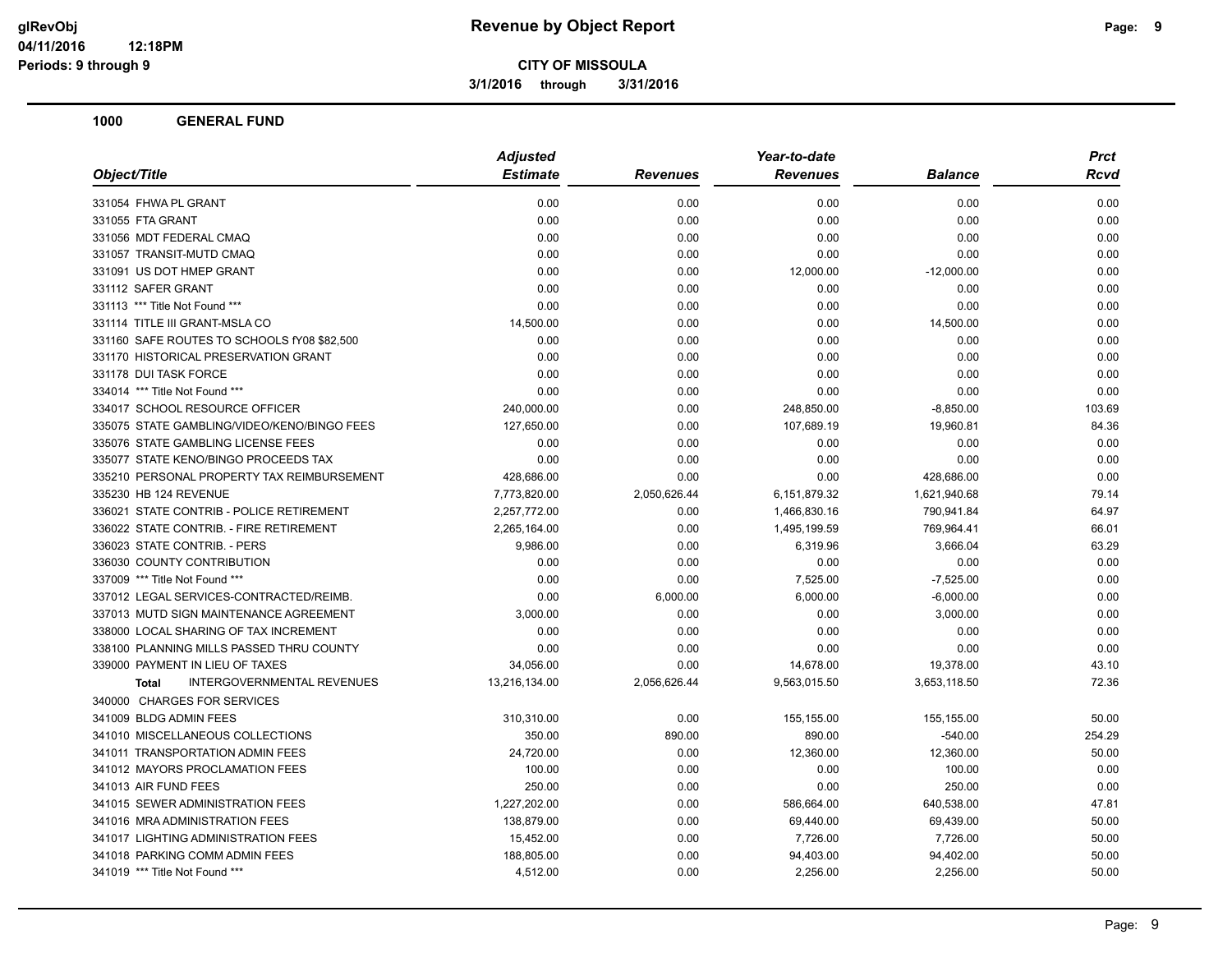**3/1/2016 through 3/31/2016**

| <b>Estimate</b><br><b>Revenues</b><br><b>Balance</b><br><b>Revenues</b><br>0.00<br>0.00<br>0.00<br>0.00<br>0.00<br>0.00<br>0.00<br>0.00<br>0.00<br>24,720.00<br>12,000.00<br>12,720.00<br>0.00<br>0.00<br>0.00<br>0.00<br>4,500.00<br>226.00<br>2,402.00<br>2,098.00<br>283,400.00<br>41,809.43<br>220,666.27<br>62,733.73<br>2,500.00<br>288.00<br>1,073.99<br>1,426.01<br>0.00<br>600.00<br>5,400.00<br>$-5,400.00$<br>5,000.00<br>0.00<br>5,176.00<br>$-176.00$<br>5,000.00<br>3,157.00<br>7,884.00<br>$-2,884.00$<br>15,000.00<br>6,654.28<br>28,350.67<br>$-13,350.67$<br>0.00<br>0.00<br>0.00<br>0.00<br>0.00<br>0.00<br>0.00<br>0.00<br>27,981.00<br>1,440.00<br>20,352.00<br>7,629.00<br>375.00<br>39,009.49<br>$-14,009.49$<br>25,000.00<br>33,478.00<br>3,514.00<br>30,341.00<br>3,137.00<br>0.00<br>0.00<br>0.00<br>0.00<br>120.00<br>10.00<br>220.00<br>$-100.00$<br>2,000.00<br>0.00<br>463.50<br>1,536.50<br>0.00<br>1,981.00<br>3,962.00<br>$-3,962.00$<br>0.00<br>0.00<br>0.00<br>0.00<br>0.00<br>0.00<br>0.00<br>0.00<br>0.00<br>0.00<br>47,684.00<br>$-47,684.00$<br>0.00<br>1,066.69<br>1,066.69<br>$-1,066.69$<br>11,000.00<br>1,646.50<br>8,792.25<br>2,207.75<br>14,070.00<br>930.00<br>15,000.00<br>1,694.00<br>84,000.00<br>5,896.07<br>78,303.45<br>5,696.55<br>36,000.00<br>268.00<br>11,731.31<br>24,268.69<br>7,200.00<br>770.00<br>4,445.00<br>2,755.00<br>20,000.00<br>2,826.00<br>25,897.00<br>$-5,897.00$<br>12,500.00<br>270.00<br>9,905.00<br>2,595.00<br>100.00<br>0.00<br>481.50<br>$-381.50$<br>7,435.00<br>2,695.00<br>7,010.00<br>425.00<br>524,890.00<br>157,780.08<br>657,256.08<br>$-132,366.08$<br>2,700.00<br>0.00<br>0.00<br>2,700.00<br>0.00<br>31,258.00<br>11,997.33<br>19,260.67<br>500.00<br>0.00<br>0.00<br>500.00<br>48,000.00<br>0.00<br>17,896.90<br>30,103.10<br>4,450.00<br>0.00<br>0.00<br>4,450.00<br>0.00<br>184,223.13<br>80,000.00<br>$-104,223.13$ | Object/Title                             | <b>Adjusted</b> | Year-to-date | <b>Prct</b> |        |
|------------------------------------------------------------------------------------------------------------------------------------------------------------------------------------------------------------------------------------------------------------------------------------------------------------------------------------------------------------------------------------------------------------------------------------------------------------------------------------------------------------------------------------------------------------------------------------------------------------------------------------------------------------------------------------------------------------------------------------------------------------------------------------------------------------------------------------------------------------------------------------------------------------------------------------------------------------------------------------------------------------------------------------------------------------------------------------------------------------------------------------------------------------------------------------------------------------------------------------------------------------------------------------------------------------------------------------------------------------------------------------------------------------------------------------------------------------------------------------------------------------------------------------------------------------------------------------------------------------------------------------------------------------------------------------------------------------------------------------------------------------------------------------------------------------------------------------------------------------------------------------------------------------------|------------------------------------------|-----------------|--------------|-------------|--------|
|                                                                                                                                                                                                                                                                                                                                                                                                                                                                                                                                                                                                                                                                                                                                                                                                                                                                                                                                                                                                                                                                                                                                                                                                                                                                                                                                                                                                                                                                                                                                                                                                                                                                                                                                                                                                                                                                                                                  |                                          |                 |              |             | Rcvd   |
|                                                                                                                                                                                                                                                                                                                                                                                                                                                                                                                                                                                                                                                                                                                                                                                                                                                                                                                                                                                                                                                                                                                                                                                                                                                                                                                                                                                                                                                                                                                                                                                                                                                                                                                                                                                                                                                                                                                  | 341021 SID ADMINISTRATION FEES           |                 |              |             | 0.00   |
|                                                                                                                                                                                                                                                                                                                                                                                                                                                                                                                                                                                                                                                                                                                                                                                                                                                                                                                                                                                                                                                                                                                                                                                                                                                                                                                                                                                                                                                                                                                                                                                                                                                                                                                                                                                                                                                                                                                  | 341022 PROJECT ADMIN FEES                |                 |              |             | 0.00   |
|                                                                                                                                                                                                                                                                                                                                                                                                                                                                                                                                                                                                                                                                                                                                                                                                                                                                                                                                                                                                                                                                                                                                                                                                                                                                                                                                                                                                                                                                                                                                                                                                                                                                                                                                                                                                                                                                                                                  | 341023 PLANNING ADMIN FEES               |                 |              |             | 48.54  |
|                                                                                                                                                                                                                                                                                                                                                                                                                                                                                                                                                                                                                                                                                                                                                                                                                                                                                                                                                                                                                                                                                                                                                                                                                                                                                                                                                                                                                                                                                                                                                                                                                                                                                                                                                                                                                                                                                                                  | 341031 STATE REIMB MUNI COURT            |                 |              |             | 0.00   |
|                                                                                                                                                                                                                                                                                                                                                                                                                                                                                                                                                                                                                                                                                                                                                                                                                                                                                                                                                                                                                                                                                                                                                                                                                                                                                                                                                                                                                                                                                                                                                                                                                                                                                                                                                                                                                                                                                                                  | 341041 SEWER EXTENSION RECORDING FEES    |                 |              |             | 53.38  |
|                                                                                                                                                                                                                                                                                                                                                                                                                                                                                                                                                                                                                                                                                                                                                                                                                                                                                                                                                                                                                                                                                                                                                                                                                                                                                                                                                                                                                                                                                                                                                                                                                                                                                                                                                                                                                                                                                                                  | 341052 MUNICIPAL COURT FILING FEES       |                 |              |             | 77.86  |
|                                                                                                                                                                                                                                                                                                                                                                                                                                                                                                                                                                                                                                                                                                                                                                                                                                                                                                                                                                                                                                                                                                                                                                                                                                                                                                                                                                                                                                                                                                                                                                                                                                                                                                                                                                                                                                                                                                                  | 341055 CRIME VICTIM SURCHARGE            |                 |              |             | 42.96  |
|                                                                                                                                                                                                                                                                                                                                                                                                                                                                                                                                                                                                                                                                                                                                                                                                                                                                                                                                                                                                                                                                                                                                                                                                                                                                                                                                                                                                                                                                                                                                                                                                                                                                                                                                                                                                                                                                                                                  | 341067 SUBDIVISION EXEMPTION AFFIDAVITS  |                 |              |             | 0.00   |
|                                                                                                                                                                                                                                                                                                                                                                                                                                                                                                                                                                                                                                                                                                                                                                                                                                                                                                                                                                                                                                                                                                                                                                                                                                                                                                                                                                                                                                                                                                                                                                                                                                                                                                                                                                                                                                                                                                                  | 341068 SUBDIVISON FEES                   |                 |              |             | 103.52 |
|                                                                                                                                                                                                                                                                                                                                                                                                                                                                                                                                                                                                                                                                                                                                                                                                                                                                                                                                                                                                                                                                                                                                                                                                                                                                                                                                                                                                                                                                                                                                                                                                                                                                                                                                                                                                                                                                                                                  | 341069 REZONING FEES                     |                 |              |             | 157.68 |
|                                                                                                                                                                                                                                                                                                                                                                                                                                                                                                                                                                                                                                                                                                                                                                                                                                                                                                                                                                                                                                                                                                                                                                                                                                                                                                                                                                                                                                                                                                                                                                                                                                                                                                                                                                                                                                                                                                                  | 341070 DESIGN REVIEW BOARD               |                 |              |             | 189.00 |
|                                                                                                                                                                                                                                                                                                                                                                                                                                                                                                                                                                                                                                                                                                                                                                                                                                                                                                                                                                                                                                                                                                                                                                                                                                                                                                                                                                                                                                                                                                                                                                                                                                                                                                                                                                                                                                                                                                                  | 341071 BOARD OF ADJUST. ZONING, SIGNS    |                 |              |             | 0.00   |
|                                                                                                                                                                                                                                                                                                                                                                                                                                                                                                                                                                                                                                                                                                                                                                                                                                                                                                                                                                                                                                                                                                                                                                                                                                                                                                                                                                                                                                                                                                                                                                                                                                                                                                                                                                                                                                                                                                                  | 341072 FLOOD PLAIN-0THER FEES            |                 |              |             | 0.00   |
|                                                                                                                                                                                                                                                                                                                                                                                                                                                                                                                                                                                                                                                                                                                                                                                                                                                                                                                                                                                                                                                                                                                                                                                                                                                                                                                                                                                                                                                                                                                                                                                                                                                                                                                                                                                                                                                                                                                  | 341073 FIRE PLAN CHECK FEES              |                 |              |             | 72.74  |
|                                                                                                                                                                                                                                                                                                                                                                                                                                                                                                                                                                                                                                                                                                                                                                                                                                                                                                                                                                                                                                                                                                                                                                                                                                                                                                                                                                                                                                                                                                                                                                                                                                                                                                                                                                                                                                                                                                                  | 341074 FIRE INSPECTION FEES              |                 |              |             | 156.04 |
|                                                                                                                                                                                                                                                                                                                                                                                                                                                                                                                                                                                                                                                                                                                                                                                                                                                                                                                                                                                                                                                                                                                                                                                                                                                                                                                                                                                                                                                                                                                                                                                                                                                                                                                                                                                                                                                                                                                  | 341076 ENGINEERING PLAN CHECK FEES       |                 |              |             | 90.63  |
|                                                                                                                                                                                                                                                                                                                                                                                                                                                                                                                                                                                                                                                                                                                                                                                                                                                                                                                                                                                                                                                                                                                                                                                                                                                                                                                                                                                                                                                                                                                                                                                                                                                                                                                                                                                                                                                                                                                  | 341077 ZONING COMPLIANCE INSPECTIONS     |                 |              |             | 0.00   |
|                                                                                                                                                                                                                                                                                                                                                                                                                                                                                                                                                                                                                                                                                                                                                                                                                                                                                                                                                                                                                                                                                                                                                                                                                                                                                                                                                                                                                                                                                                                                                                                                                                                                                                                                                                                                                                                                                                                  | 341078 ENGINEERING MAP FEES              |                 |              |             | 183.33 |
|                                                                                                                                                                                                                                                                                                                                                                                                                                                                                                                                                                                                                                                                                                                                                                                                                                                                                                                                                                                                                                                                                                                                                                                                                                                                                                                                                                                                                                                                                                                                                                                                                                                                                                                                                                                                                                                                                                                  | 341079 GREASE INTERCEPTOR APPEAL FEES    |                 |              |             | 23.18  |
|                                                                                                                                                                                                                                                                                                                                                                                                                                                                                                                                                                                                                                                                                                                                                                                                                                                                                                                                                                                                                                                                                                                                                                                                                                                                                                                                                                                                                                                                                                                                                                                                                                                                                                                                                                                                                                                                                                                  | 341090 STREET VACATION PETITION FEES     |                 |              |             | 0.00   |
|                                                                                                                                                                                                                                                                                                                                                                                                                                                                                                                                                                                                                                                                                                                                                                                                                                                                                                                                                                                                                                                                                                                                                                                                                                                                                                                                                                                                                                                                                                                                                                                                                                                                                                                                                                                                                                                                                                                  | 341091 INSPECTION CODE BOOKS & COPIES    |                 |              |             | 0.00   |
|                                                                                                                                                                                                                                                                                                                                                                                                                                                                                                                                                                                                                                                                                                                                                                                                                                                                                                                                                                                                                                                                                                                                                                                                                                                                                                                                                                                                                                                                                                                                                                                                                                                                                                                                                                                                                                                                                                                  | 341100 GRANT ADMINISTRATION SERVICE FEES |                 |              |             | 0.00   |
|                                                                                                                                                                                                                                                                                                                                                                                                                                                                                                                                                                                                                                                                                                                                                                                                                                                                                                                                                                                                                                                                                                                                                                                                                                                                                                                                                                                                                                                                                                                                                                                                                                                                                                                                                                                                                                                                                                                  | 342010 POLICE/BID AGREEMENT              |                 |              |             | 0.00   |
|                                                                                                                                                                                                                                                                                                                                                                                                                                                                                                                                                                                                                                                                                                                                                                                                                                                                                                                                                                                                                                                                                                                                                                                                                                                                                                                                                                                                                                                                                                                                                                                                                                                                                                                                                                                                                                                                                                                  | 342012 PD REIMBURSABLE SERVICES          |                 |              |             | 0.00   |
|                                                                                                                                                                                                                                                                                                                                                                                                                                                                                                                                                                                                                                                                                                                                                                                                                                                                                                                                                                                                                                                                                                                                                                                                                                                                                                                                                                                                                                                                                                                                                                                                                                                                                                                                                                                                                                                                                                                  | 342013 SECURITY INVEST FEES              |                 |              |             | 79.93  |
|                                                                                                                                                                                                                                                                                                                                                                                                                                                                                                                                                                                                                                                                                                                                                                                                                                                                                                                                                                                                                                                                                                                                                                                                                                                                                                                                                                                                                                                                                                                                                                                                                                                                                                                                                                                                                                                                                                                  | 342014 POLICE DEPARTMENT SERVICE FEES    |                 |              |             | 93.80  |
|                                                                                                                                                                                                                                                                                                                                                                                                                                                                                                                                                                                                                                                                                                                                                                                                                                                                                                                                                                                                                                                                                                                                                                                                                                                                                                                                                                                                                                                                                                                                                                                                                                                                                                                                                                                                                                                                                                                  | 342015 POLICE OVERTIME FEES              |                 |              |             | 93.22  |
|                                                                                                                                                                                                                                                                                                                                                                                                                                                                                                                                                                                                                                                                                                                                                                                                                                                                                                                                                                                                                                                                                                                                                                                                                                                                                                                                                                                                                                                                                                                                                                                                                                                                                                                                                                                                                                                                                                                  | 342016 POLICE TRAINING FEES              |                 |              |             | 32.59  |
|                                                                                                                                                                                                                                                                                                                                                                                                                                                                                                                                                                                                                                                                                                                                                                                                                                                                                                                                                                                                                                                                                                                                                                                                                                                                                                                                                                                                                                                                                                                                                                                                                                                                                                                                                                                                                                                                                                                  | 342017 CATERING FEES                     |                 |              |             | 61.74  |
|                                                                                                                                                                                                                                                                                                                                                                                                                                                                                                                                                                                                                                                                                                                                                                                                                                                                                                                                                                                                                                                                                                                                                                                                                                                                                                                                                                                                                                                                                                                                                                                                                                                                                                                                                                                                                                                                                                                  | 342018 DESK REPORTS                      |                 |              |             | 129.49 |
|                                                                                                                                                                                                                                                                                                                                                                                                                                                                                                                                                                                                                                                                                                                                                                                                                                                                                                                                                                                                                                                                                                                                                                                                                                                                                                                                                                                                                                                                                                                                                                                                                                                                                                                                                                                                                                                                                                                  | 342019 ABANDONED VEHICLE REVENUE FEES    |                 |              |             | 79.24  |
|                                                                                                                                                                                                                                                                                                                                                                                                                                                                                                                                                                                                                                                                                                                                                                                                                                                                                                                                                                                                                                                                                                                                                                                                                                                                                                                                                                                                                                                                                                                                                                                                                                                                                                                                                                                                                                                                                                                  | 342020 FIRE DEPARTMENT FEES              |                 |              |             | 481.50 |
|                                                                                                                                                                                                                                                                                                                                                                                                                                                                                                                                                                                                                                                                                                                                                                                                                                                                                                                                                                                                                                                                                                                                                                                                                                                                                                                                                                                                                                                                                                                                                                                                                                                                                                                                                                                                                                                                                                                  | 342021 CPR EDUCATION PROGRAM             |                 |              |             | 94.28  |
|                                                                                                                                                                                                                                                                                                                                                                                                                                                                                                                                                                                                                                                                                                                                                                                                                                                                                                                                                                                                                                                                                                                                                                                                                                                                                                                                                                                                                                                                                                                                                                                                                                                                                                                                                                                                                                                                                                                  | 342022 OUTSIDE HIRES                     |                 |              |             | 125.22 |
|                                                                                                                                                                                                                                                                                                                                                                                                                                                                                                                                                                                                                                                                                                                                                                                                                                                                                                                                                                                                                                                                                                                                                                                                                                                                                                                                                                                                                                                                                                                                                                                                                                                                                                                                                                                                                                                                                                                  | 342060 BIKE PROGRAM SALES & FEES         |                 |              |             | 0.00   |
|                                                                                                                                                                                                                                                                                                                                                                                                                                                                                                                                                                                                                                                                                                                                                                                                                                                                                                                                                                                                                                                                                                                                                                                                                                                                                                                                                                                                                                                                                                                                                                                                                                                                                                                                                                                                                                                                                                                  | 343000 PW REIMBURSABLE SERVICES          |                 |              |             | 38.38  |
|                                                                                                                                                                                                                                                                                                                                                                                                                                                                                                                                                                                                                                                                                                                                                                                                                                                                                                                                                                                                                                                                                                                                                                                                                                                                                                                                                                                                                                                                                                                                                                                                                                                                                                                                                                                                                                                                                                                  | 343001 SIGN FABRICATION & CONTRACTS      |                 |              |             | 0.00   |
|                                                                                                                                                                                                                                                                                                                                                                                                                                                                                                                                                                                                                                                                                                                                                                                                                                                                                                                                                                                                                                                                                                                                                                                                                                                                                                                                                                                                                                                                                                                                                                                                                                                                                                                                                                                                                                                                                                                  | 343002 OTHER AGENCIES - VEH MAINT        |                 |              |             | 37.29  |
|                                                                                                                                                                                                                                                                                                                                                                                                                                                                                                                                                                                                                                                                                                                                                                                                                                                                                                                                                                                                                                                                                                                                                                                                                                                                                                                                                                                                                                                                                                                                                                                                                                                                                                                                                                                                                                                                                                                  | 343003 STATE PAYMENT - TRAFFIC COUNTS    |                 |              |             | 0.00   |
|                                                                                                                                                                                                                                                                                                                                                                                                                                                                                                                                                                                                                                                                                                                                                                                                                                                                                                                                                                                                                                                                                                                                                                                                                                                                                                                                                                                                                                                                                                                                                                                                                                                                                                                                                                                                                                                                                                                  | 343004 SPECIAL STATE CONTRACTS           |                 |              |             | 230.28 |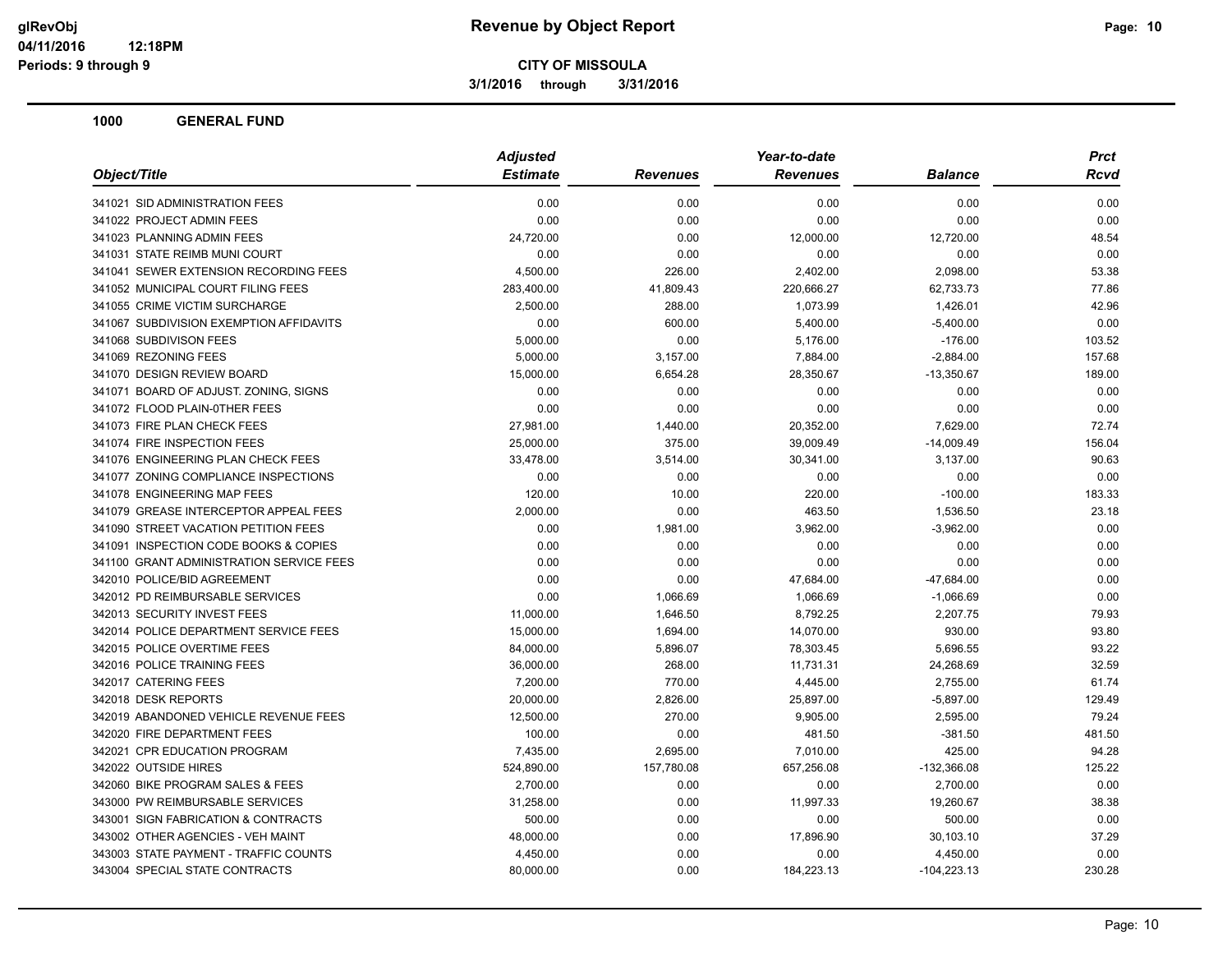**3/1/2016 through 3/31/2016**

|                                                | <b>Adjusted</b> |                 | Year-to-date    |                | <b>Prct</b> |
|------------------------------------------------|-----------------|-----------------|-----------------|----------------|-------------|
| Object/Title                                   | <b>Estimate</b> | <b>Revenues</b> | <b>Revenues</b> | <b>Balance</b> | Rcvd        |
| 343006 OTHER GOVT AGENCY-STREET PROJECTS       | 98,318.00       | 0.00            | 0.00            | 98,318.00      | 0.00        |
| 343008 PRIVATE COMPANY STREET PAYMENTS         | 0.00            | 0.00            | 0.00            | 0.00           | 0.00        |
| 343010 STREET DEPT SALES & SERVICES            | 19,195.00       | 0.00            | 0.00            | 19,195.00      | 0.00        |
| 343013 SNOW REMOVAL FEES                       | 1,500.00        | 194.00          | 1,062.76        | 437.24         | 70.85       |
| 343018 *** Title Not Found ***                 | 0.00            | 0.00            | 823.35          | $-823.35$      | 0.00        |
| 343080 STATE MAINTENANCE CONTRACT              | 530,082.00      | 0.00            | 251,492.09      | 278,589.91     | 47.44       |
| 343082 MDT URBAN PROJECTS                      | 0.00            | 0.00            | 0.00            | 0.00           | 0.00        |
| 343083 CONTRACT SEWER APPLICATIONS             | 0.00            | 0.00            | 0.00            | 0.00           | 0.00        |
| 343084 STREET MAINTENANCE MATERIALS REIMB      | 55,500.00       | 0.00            | 81,932.31       | $-26,432.31$   | 147.63      |
| 343097 SIDEWALK AND CURB FEES                  | 340,000.00      | 13,024.25       | 254,103.28      | 85,896.72      | 74.74       |
| 343311 SALE OF NICHES                          | 3,200.00        | 0.00            | 0.00            | 3,200.00       | 0.00        |
| 343320 CEMETERY - SALE OF PLOTS                | 12,870.00       | 350.00          | 10,200.00       | 2,670.00       | 79.25       |
| 343321 CEMETERY FOUNDATIONS                    | 1,570.00        | 0.00            | 1,240.00        | 330.00         | 78.98       |
| 343322 CEMETERY FLOWER CARE                    | 4,250.00        | 1,750.00        | 1,810.00        | 2,440.00       | 42.59       |
| 343323 CEMETERY - LINER INSTALL FEES           | 5,580.00        | 2,100.00        | 10,350.00       | $-4,770.00$    | 185.48      |
| 343324 OTHER CEMETERY FEES                     | 1,500.00        | 150.00          | 1,350.00        | 150.00         | 90.00       |
| 343325 2ND INTERMENT RIGHT                     | 0.00            | 0.00            | 1,200.00        | $-1,200.00$    | 0.00        |
| 343340 CEMETERY - OPENINGS & CLOSINGS          | 10,950.00       | 1,525.00        | 9,775.00        | 1,175.00       | 89.27       |
| 343350 CEMETERY CARE, FEES                     | 24,000.00       | 0.00            | 0.00            | 24,000.00      | 0.00        |
| 343360 WEED CONTROL                            | 3,000.00        | 0.00            | 1,024.93        | 1,975.07       | 34.16       |
| 346029 PARKS PETTY CASH FUND                   | 0.00            | 0.00            | 0.00            | 0.00           | 0.00        |
| 346031 RECREATION FEES                         | 243,088.00      | 42,132.14       | 127,887.89      | 115,200.11     | 52.61       |
| 346033 PARK FEES/FACILITY RENTALS              | 170,000.00      | 9,153.92        | 54,456.68       | 115,543.32     | 32.03       |
| 346034 GROUNDS MAINTENANCE CONTRACT            | 0.00            | 0.00            | 48,367.20       | $-48,367.20$   | 0.00        |
| 346036 PARK CONCESSION FEES                    | 3,000.00        | 89.50           | 755.94          | 2,244.06       | 25.20       |
| 346037 YOUTH DRUG COURT CONTRACT               | 11,700.00       | 0.00            | 0.00            | 11,700.00      | 0.00        |
| 346050 COUNTY PLAYGROUND CONTRACT              | 3,150.00        | 0.00            | 0.00            | 3,150.00       | 0.00        |
| 346051 MONTANA PARKS/REC CONFERENCE 2012       | 4,500.00        | 404.60          | 2,184.05        | 2,315.95       | 48.53       |
| 346070 RECREATION GENERAL MERCHANDISE          | 0.00            | 0.00            | 0.00            | 0.00           | 0.00        |
| <b>CHARGES FOR SERVICES</b><br>Total           | 4,771,265.00    | 306,730.46      | 3,246,970.04    | 1,524,294.96   | 68.05       |
| 350000 FINES & FORFEITURES                     |                 |                 |                 |                |             |
| 351022 LAW ENFORCEMENT ACADEMY SURCHARGE #!    | 0.00            | $-5,632.75$     | 10,633.46       | $-10,633.46$   | 0.00        |
| 351031 TRAFFIC FINES                           | 1,325,000.00    | 176,921.81      | 799,492.16      | 525,507.84     | 60.34       |
| 351032 SURCHARGE ON FINES                      | 129,089.00      | 15,605.20       | 69,802.06       | 59,286.94      | 54.07       |
| 351034 CELLULAR PHONE FINES                    | 80,000.00       | 4,443.00        | 47,845.00       | 32,155.00      | 59.81       |
| 351035 CELL PHONE FINES: EDUCATION             | 0.00            | 4,443.00        | 47,845.00       | $-47,845.00$   | 0.00        |
| 355000 FALSE ALARM PENALTY                     | 10,000.00       | 2,704.00        | 8,684.00        | 1,316.00       | 86.84       |
| <b>FINES &amp; FORFEITURES</b><br><b>Total</b> | 1,544,089.00    | 198,484.26      | 984,301.68      | 559,787.32     | 63.75       |
| 360000 MISCELLANEOUS REVENUES                  |                 |                 |                 |                |             |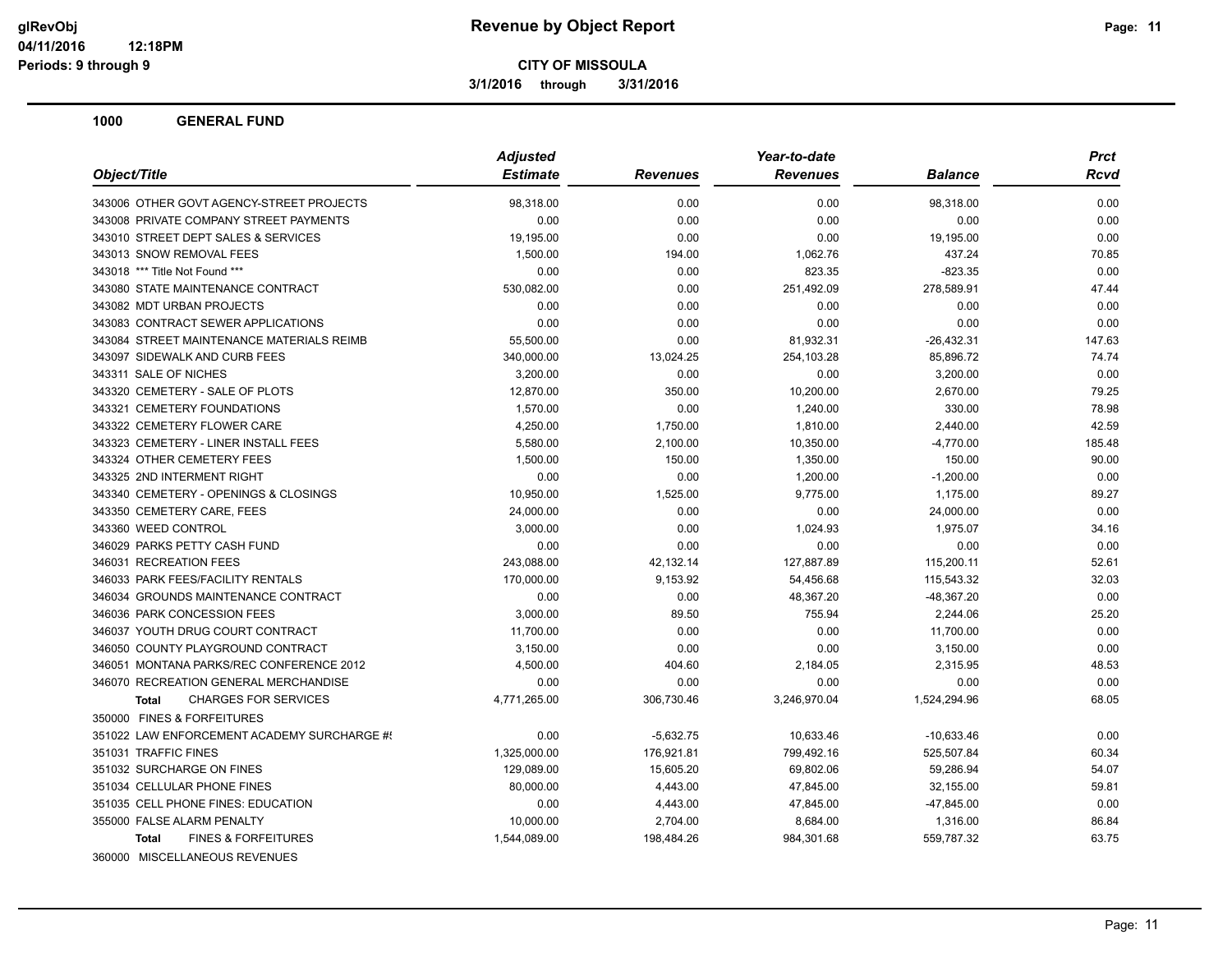**3/1/2016 through 3/31/2016**

| Object/Title                                | <b>Adjusted</b> |                 | Year-to-date    |                | <b>Prct</b> |
|---------------------------------------------|-----------------|-----------------|-----------------|----------------|-------------|
|                                             | <b>Estimate</b> | <b>Revenues</b> | <b>Revenues</b> | <b>Balance</b> | Rcvd        |
| 360000 MISCELLANEOUS REVENUES               | 0.00            | 0.00            | 0.00            | 0.00           | 0.00        |
| 360001 COPIES                               | 2,200.00        | 257.00          | 1,741.24        | 458.76         | 79.15       |
| 360002 PHONES                               | 0.00            | 0.00            | 0.00            | 0.00           | 0.00        |
| 360003 MMIA REIMBURSEMENT-ATTORNEY          | 0.00            | 0.00            | 203.37          | $-203.37$      | 0.00        |
| 360010 MISCELLANEOUS                        | 15,000.00       | 434.92          | 7,261.01        | 7,738.99       | 48.41       |
| 360011 ENERGY REBATES FOR COMPUTER UPGRADES | 0.00            | 0.00            | 0.00            | 0.00           | 0.00        |
| 360050 OVER/SHORT                           | 0.00            | 0.00            | $-20.00$        | 20.00          | 0.00        |
| 360100 REFUNDS                              | 200.00          | 0.00            | 0.00            | 200.00         | 0.00        |
| 362000 OTHER MISCELLANEOUS REVENUE          | 8,000.00        | 0.00            | 0.00            | 8,000.00       | 0.00        |
| 362001 MUNICIPAL COURT BAD CHECK CHARGES    | 0.00            | 0.00            | 0.00            | 0.00           | 0.00        |
| 362002 BAD CHECK CHARGES                    | 500.00          | 0.00            | 270.00          | 230.00         | 54.00       |
| 362003 US BANK FEE REIMBURSEMENT            | 0.00            | 0.00            | 0.00            | 0.00           | 0.00        |
| 362004 URD III FACADE IMPROVEMENT LOAN REC  | 0.00            | 0.00            | 0.00            | 0.00           | 0.00        |
| 362011 SALE OF UNCLAIMED PROPERTY           | 0.00            | 0.00            | 0.00            | 0.00           | 0.00        |
| 362012 REC/GREEN TAG PROGRAM                | 300.00          | 0.00            | 0.00            | 300.00         | 0.00        |
| 364012 SALE OF SURPLUS PROPERTY             | 40,000.00       | 0.00            | 0.00            | 40,000.00      | 0.00        |
| 364040 INSURANCE AND DAMAGE RECOVERY        | 40,000.00       | 18,099.19       | 26,450.71       | 13,549.29      | 66.13       |
| 364041 WORKERS COMPENSATION REIMBURSEMENT   | 2,500.00        | 0.00            | 0.00            | 2,500.00       | 0.00        |
| 364042 EXPENDITURE REIMBURSEMENTS           | 1,200.00        | 0.00            | 266.26          | 933.74         | 22.19       |
| 364043 RATTLESNAKE CORRIDOR REIMBURSEMENT   | 10,000.00       | 572.00          | 4,576.00        | 5,424.00       | 45.76       |
| 364044 EMERGENCY RESPONSE REIMBURSEMENT     | 50,000.00       | 0.00            | 0.00            | 50,000.00      | 0.00        |
| 364047 MMIA EXPENDITURE REIMBURSEMENT       | 0.00            | 0.00            | 0.00            | 0.00           | 0.00        |
| 364051 DOT RADAR GRANT                      | 0.00            | 0.00            | 0.00            | 0.00           | 0.00        |
| 364053 EXPENDITURE REIMB-FIRE SERVICES      | 0.00            | 0.00            | 0.00            | 0.00           | 0.00        |
| 364060 REIMB LETTER OF CREDIT-709 PARKVIEW  | 0.00            | 0.00            | 0.00            | 0.00           | 0.00        |
| 364061 REIMB LETTER OF CREDIT-LINNEA LANE   | 0.00            | 0.00            | 0.00            | 0.00           | 0.00        |
| 365000 DONATIONS                            | 0.00            | 0.00            | 0.00            | 0.00           | 0.00        |
| 365001 *** Title Not Found ***              | 0.00            | 4,200.31        | 4,700.31        | $-4,700.31$    | 0.00        |
| 365003 DONATIONS - SMOKE ALARMS             | 0.00            | 0.00            | 0.00            | 0.00           | 0.00        |
| 365004 GRANT CR TRAIL ASSN DONATION         | 0.00            | 0.00            | 0.00            | 0.00           | 0.00        |
| 365015 DONATIONS - COMBAT CHALLENGE         | 0.00            | 0.00            | 0.00            | 0.00           | 0.00        |
| 365016 LOCAL MATCH MDT                      | 0.00            | 0.00            | 0.00            | 0.00           | 0.00        |
| 365017 LOCAL MATCH TRANSIT                  | 0.00            | 0.00            | 0.00            | 0.00           | 0.00        |
| 365018 DONATIONS - THERMAL IMAGING          | 0.00            | 0.00            | 0.00            | 0.00           | 0.00        |
| 365021 COMBAT CHALLENGE DONATIONS           | 0.00            | 0.00            | 0.00            | 0.00           | 0.00        |
| 365022 NEIGHBORHOOD COUNCIL DONATIONS       | 0.00            | 0.00            | 0.00            | 0.00           | 0.00        |
| 368000 SALE OF COINS                        | 0.00            | 0.00            | 0.00            | 0.00           | 0.00        |
| 368001 SALE OF POLICE PROMOTIONS            | 0.00            | 0.00            | 0.00            | 0.00           | 0.00        |
| 368002 SALE OF FIRE PROMOTIONS              | 0.00            | 0.00            | 0.00            | 0.00           | 0.00        |
| MISCELLANEOUS REVENUES<br>Total             | 169,900.00      | 23,563.42       | 45,448.90       | 124,451.10     | 26.75       |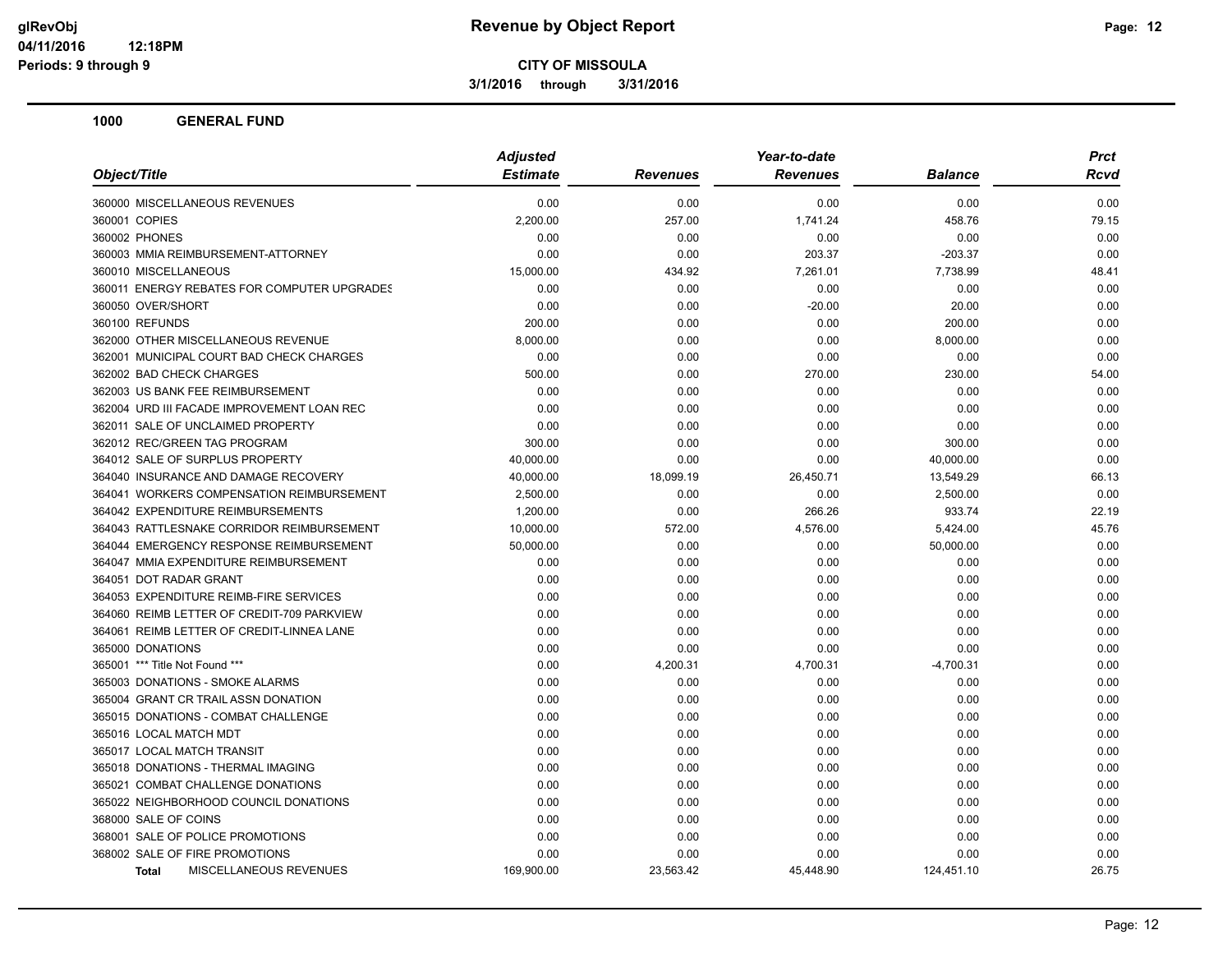**3/1/2016 through 3/31/2016**

| Object/Title                                   | <b>Adjusted</b> | Year-to-date    |                 |                | <b>Prct</b> |
|------------------------------------------------|-----------------|-----------------|-----------------|----------------|-------------|
|                                                | <b>Estimate</b> | <b>Revenues</b> | <b>Revenues</b> | <b>Balance</b> | <b>Rcvd</b> |
| 370000 INVESTMENTS & ROYALTY EARNINGS          |                 |                 |                 |                |             |
| 371010 INTEREST ON INVESTMENTS                 | 3,500.00        | 0.00            | 827.41          | 2,672.59       | 23.64       |
| 371020 GAIN/LOSS IN MARKET VALUE OF INVESTMENT | 0.00            | 0.00            | 0.00            | 0.00           | 0.00        |
| INVESTMENTS & ROYALTY EARNINGS<br><b>Total</b> | 3,500.00        | 0.00            | 827.41          | 2,672.59       | 23.64       |
| 380000 OTHER FINANCING SOURCES                 |                 |                 |                 |                |             |
| 381070 PROCEEDS FROM NOTES/LOANS/INTERCAP      | 0.00            | 0.00            | 0.00            | 0.00           | 0.00        |
| 381090 PROCEEDS FROM CAPITAL LEASE             | 0.00            | 0.00            | 260,875.00      | $-260,875.00$  | 0.00        |
| 382010 SALE OF FIXED ASSETS                    | 0.00            | 0.00            | 0.00            | 0.00           | 0.00        |
| 383000 OPERATING TRANSFERS                     | 0.00            | 0.00            | 0.00            | 0.00           | 0.00        |
| 383001 TRANS FR FLUSHING DISTRICT              | 27,281.00       | 0.00            | 13,641.00       | 13,640.00      | 50.00       |
| 383002 TRANS FR GAS TAX                        | 564,000.00      | 0.00            | 282,000.00      | 282,000.00     | 50.00       |
| 383003 TRANS FR COMPREHENSIVE INSURANCE LEVY   | 0.00            | 0.00            | 0.00            | 0.00           | 0.00        |
| 383004 TRANS FR EMPLOYEE HEALTH INSURANCE LEV  | 4,409,908.00    | 0.00            | 2,204,954.00    | 2,204,954.00   | 50.00       |
| 383007 TRANS FR CABLE FRANCHISE                | 251,433.00      | 0.00            | 125,717.00      | 125,716.00     | 50.00       |
| 383008 TRANS FR RUSSELL PARK DISTRICT          | 0.00            | 0.00            | 0.00            | 0.00           | 0.00        |
| 383009 TRANS FR TITLE I                        | 0.00            | 0.00            | 0.00            | 0.00           | 0.00        |
| 383010 TRANS FR CIP                            | 0.00            | 0.00            | 0.00            | 0.00           | 0.00        |
| 383011 TRANS FR SID REVOLVING                  | 100,000.00      | 0.00            | 0.00            | 100,000.00     | 0.00        |
| 383014 TRANS FR MRA                            | 0.00            | 0.00            | 0.00            | 0.00           | 0.00        |
| 383015 TRANS FR MPC                            | 0.00            | 0.00            | 0.00            | 0.00           | 0.00        |
| 383017 TRANS FR BUILDING                       | 0.00            | 0.00            | 0.00            | 0.00           | 0.00        |
| 383018 TRANS FR WILLOWWOOD PARK DISTRICT       | 0.00            | 0.00            | 0.00            | 0.00           | 0.00        |
| 383020 TRANS FR CEMETERY CARE                  | 9,545.00        | 0.00            | 0.00            | 9,545.00       | 0.00        |
| 383021 TRANS FR P&R TRAILS DEVLP               | 50,000.00       | 0.00            | 0.00            | 50,000.00      | 0.00        |
| 383024 TRANS FR SEWER CLEARING                 | 0.00            | 0.00            | 0.00            | 0.00           | 0.00        |
| 383027 TRANS FR URD                            | 0.00            | 0.00            | 0.00            | 0.00           | 0.00        |
| 383028 TRANS FROM GF FOR HEALTH RESERVE        | 0.00            | 0.00            | 0.00            | 0.00           | 0.00        |
| 383046 TRANS FR PARKS MAINTENANCE DIST         | 0.00            | 0.00            | 0.00            | 0.00           | 0.00        |
| 383047 TRANS FR STREET MAINTENANCE DISTRICT    | 0.00            | 0.00            | 0.00            | 0.00           | 0.00        |
| 383050 TRANSFER FROM IMPACT FEES               | 0.00            | 0.00            | 0.00            | 0.00           | 0.00        |
| 383065 TRANSFER FROM WWTF                      | 0.00            | 0.00            | 0.00            | 0.00           | 0.00        |
| OTHER FINANCING SOURCES<br><b>Total</b>        | 5,412,167.00    | 0.00            | 2,887,187.00    | 2,524,980.00   | 53.35       |
| 390000 INTERNAL SERVICES                       |                 |                 |                 |                |             |
| 399999 NEW REQUESTS FUNDING                    | 0.00            | 0.00            | 0.00            | 0.00           | 0.00        |
| <b>INTERNAL SERVICES</b><br>Total              | 0.00            | 0.00            | 0.00            | 0.00           | 0.00        |
| <b>GENERAL FUND</b><br>Total                   | 50,057,505.00   | 2,927,957.04    | 29,950,178.23   | 20,107,326.77  | 59.83       |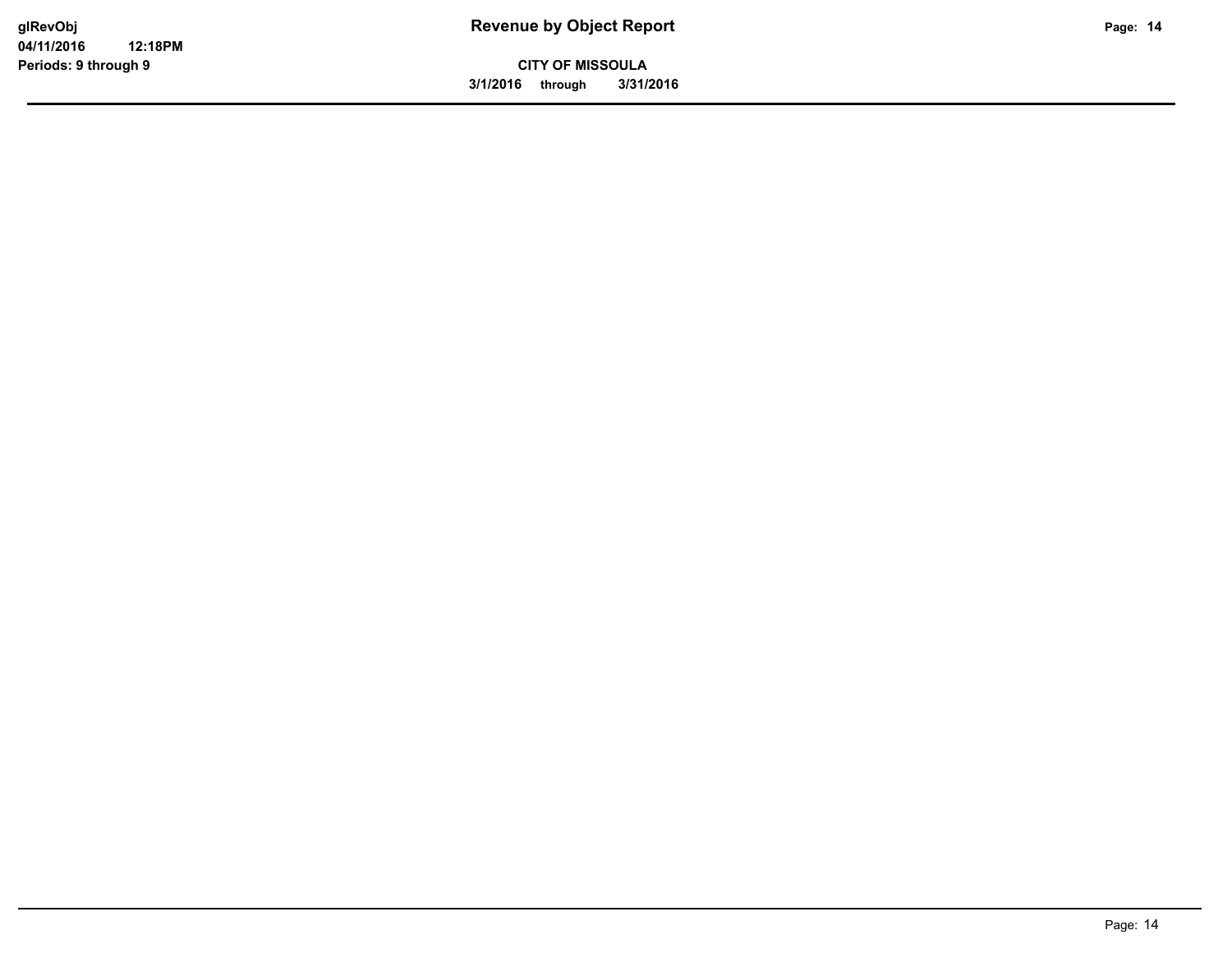**3/1/2016 through 3/31/2016**

# **1211 PARK ACQUISITION & DEVELOPMENT**

#### **1211 PARK ACQUISITION & DEVELOPMENT**

|                                                           | <b>Adjusted</b> |                 | Year-to-date    |                | <b>Prct</b> |
|-----------------------------------------------------------|-----------------|-----------------|-----------------|----------------|-------------|
| Object/Title                                              | <b>Estimate</b> | <b>Revenues</b> | <b>Revenues</b> | <b>Balance</b> | <b>Rcvd</b> |
| 340000 CHARGES FOR SERVICES                               |                 |                 |                 |                |             |
| 346080 PAYMENT IN LIEU OF PARKS                           | 213,578.00      | 0.00            | 4,822.25        | 208,755.75     | 2.26        |
| 346082 HIGH PARK EASEMENT EXCHANGE                        | 0.00            | 0.00            | 0.00            | 0.00           | 0.00        |
| <b>CHARGES FOR SERVICES</b><br><b>Total</b>               | 213,578.00      | 0.00            | 4,822.25        | 208,755.75     | 2.26        |
| MISCELLANEOUS REVENUES<br>360000                          |                 |                 |                 |                |             |
| 360010 MISCELLANEOUS                                      | 0.00            | 0.00            | 10.00           | $-10.00$       | 0.00        |
| 360016 LAFRAY PARK DONATIONS                              | 0.00            | 0.00            | 0.00            | 0.00           | 0.00        |
| 360017 PARK PLANS FORFEITURE                              | 0.00            | 100.00          | 960.00          | $-960.00$      | 0.00        |
| 360020 GREENOUGH PARK ENCROACHMENTS                       | 0.00            | 0.00            | 0.00            | 0.00           | 0.00        |
| 365102 RECREATION YOUTH & ADULT SPORTS                    | 0.00            | 0.00            | 0.00            | 0.00           | 0.00        |
| <b>MISCELLANEOUS REVENUES</b><br><b>Total</b>             | 0.00            | 100.00          | 970.00          | $-970.00$      | 0.00        |
| INVESTMENTS & ROYALTY EARNINGS<br>370000                  |                 |                 |                 |                |             |
| 371010 INTEREST ON INVESTMENTS                            | 0.00            | 0.00            | 0.00            | 0.00           | 0.00        |
| 371020 GAIN/LOSS IN MARKET VALUE OF INVESTMENTS           | 0.00            | 0.00            | 0.00            | 0.00           | 0.00        |
| <b>INVESTMENTS &amp; ROYALTY EARNINGS</b><br><b>Total</b> | 0.00            | 0.00            | 0.00            | 0.00           | 0.00        |
| OTHER FINANCING SOURCES<br>380000                         |                 |                 |                 |                |             |
| 383000 OPERATING TRANSFERS                                | 0.00            | 0.00            | 0.00            | 0.00           | 0.00        |
| 383029 TRANS FR GENERAL                                   | 0.00            | 0.00            | 0.00            | 0.00           | 0.00        |
| OTHER FINANCING SOURCES<br><b>Total</b>                   | 0.00            | 0.00            | 0.00            | 0.00           | 0.00        |
| PARK ACQUISITION & DEVELOPMENT<br><b>Total</b>            | 213.578.00      | 100.00          | 5.792.25        | 207.785.75     | 2.71        |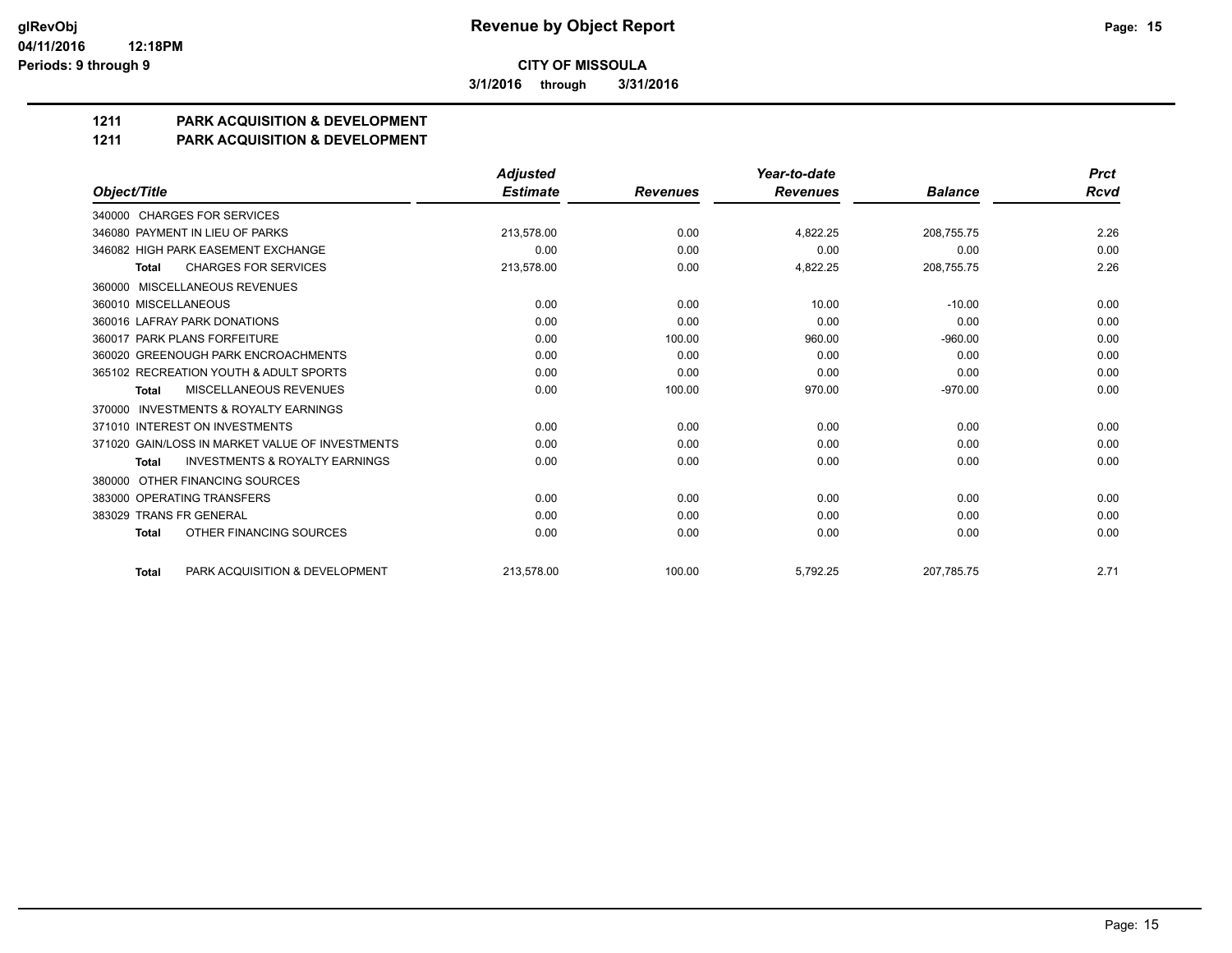**3/1/2016 through 3/31/2016**

### **1211 PARK ACQUISITION & DEVELOPMENT**

|                                                           | <b>Adjusted</b> |                 | Year-to-date    |                | <b>Prct</b> |
|-----------------------------------------------------------|-----------------|-----------------|-----------------|----------------|-------------|
| Object/Title                                              | <b>Estimate</b> | <b>Revenues</b> | <b>Revenues</b> | <b>Balance</b> | Rcvd        |
| 340000 CHARGES FOR SERVICES                               |                 |                 |                 |                |             |
| 346080 PAYMENT IN LIEU OF PARKS                           | 213.578.00      | 0.00            | 4,822.25        | 208,755.75     | 2.26        |
| 346082 HIGH PARK EASEMENT EXCHANGE                        | 0.00            | 0.00            | 0.00            | 0.00           | 0.00        |
| <b>CHARGES FOR SERVICES</b><br><b>Total</b>               | 213,578.00      | 0.00            | 4,822.25        | 208,755.75     | 2.26        |
| 360000 MISCELLANEOUS REVENUES                             |                 |                 |                 |                |             |
| 360010 MISCELLANEOUS                                      | 0.00            | 0.00            | 10.00           | $-10.00$       | 0.00        |
| 360016 LAFRAY PARK DONATIONS                              | 0.00            | 0.00            | 0.00            | 0.00           | 0.00        |
| 360017 PARK PLANS FORFEITURE                              | 0.00            | 100.00          | 960.00          | $-960.00$      | 0.00        |
| 360020 GREENOUGH PARK ENCROACHMENTS                       | 0.00            | 0.00            | 0.00            | 0.00           | 0.00        |
| 365102 RECREATION YOUTH & ADULT SPORTS                    | 0.00            | 0.00            | 0.00            | 0.00           | 0.00        |
| <b>MISCELLANEOUS REVENUES</b><br><b>Total</b>             | 0.00            | 100.00          | 970.00          | $-970.00$      | 0.00        |
| <b>INVESTMENTS &amp; ROYALTY EARNINGS</b><br>370000       |                 |                 |                 |                |             |
| 371010 INTEREST ON INVESTMENTS                            | 0.00            | 0.00            | 0.00            | 0.00           | 0.00        |
| 371020 GAIN/LOSS IN MARKET VALUE OF INVESTMENT            | 0.00            | 0.00            | 0.00            | 0.00           | 0.00        |
| <b>INVESTMENTS &amp; ROYALTY EARNINGS</b><br><b>Total</b> | 0.00            | 0.00            | 0.00            | 0.00           | 0.00        |
| OTHER FINANCING SOURCES<br>380000                         |                 |                 |                 |                |             |
| 383000 OPERATING TRANSFERS                                | 0.00            | 0.00            | 0.00            | 0.00           | 0.00        |
| 383029 TRANS FR GENERAL                                   | 0.00            | 0.00            | 0.00            | 0.00           | 0.00        |
| OTHER FINANCING SOURCES<br><b>Total</b>                   | 0.00            | 0.00            | 0.00            | 0.00           | 0.00        |
| PARK ACQUISITION & DEVELOPMENT<br><b>Total</b>            | 213.578.00      | 100.00          | 5,792.25        | 207.785.75     | 2.71        |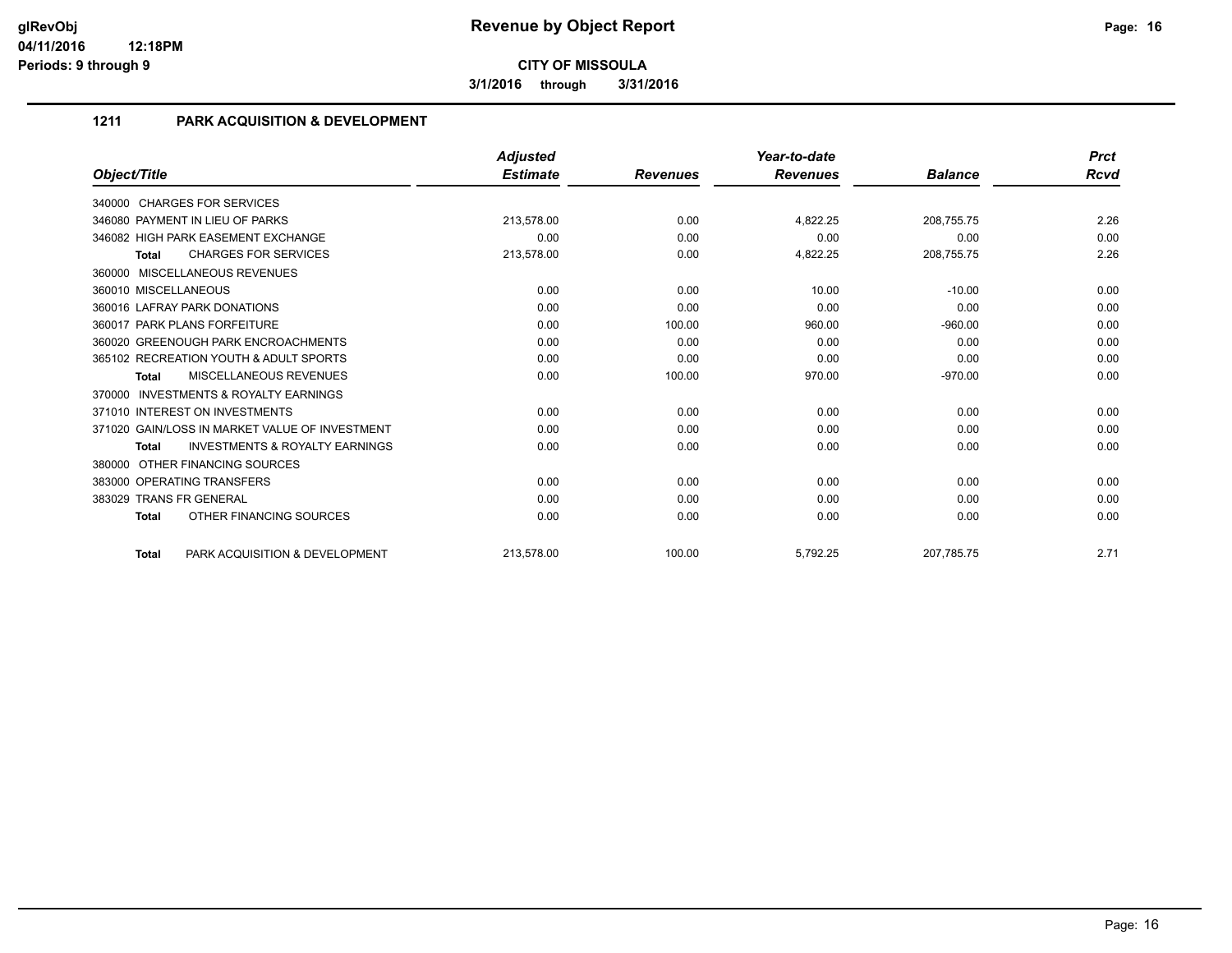**3/1/2016 through 3/31/2016**

**1212 PARK ENTERPRISE FUND**

**1212 PARK ENTERPRISE FUND**

|                                                           | <b>Adjusted</b> |                 | Year-to-date    |                | <b>Prct</b> |
|-----------------------------------------------------------|-----------------|-----------------|-----------------|----------------|-------------|
| Object/Title                                              | <b>Estimate</b> | <b>Revenues</b> | <b>Revenues</b> | <b>Balance</b> | <b>Rcvd</b> |
| 340000 CHARGES FOR SERVICES                               |                 |                 |                 |                |             |
| 346000 FEES                                               | 220,000.00      | 3,697.01        | 27,293.82       | 192,706.18     | 12.41       |
| 346001 TENNIS FEE                                         | 0.00            | 0.00            | 1,410.00        | $-1,410.00$    | 0.00        |
| 346030 SWIMMING POOL FEES                                 | 0.00            | 0.00            | 750.00          | $-750.00$      | 0.00        |
| 346040 MCCORMICK SWIMMING POOL                            | 0.00            | 0.00            | 0.00            | 0.00           | 0.00        |
| 346056 PICNIC SITE FEES                                   | 0.00            | 0.00            | 0.00            | 0.00           | 0.00        |
| 346060 CURRENTS SWIMMING FACILITY                         | 0.00            | 0.00            | 0.00            | 0.00           | 0.00        |
| <b>CHARGES FOR SERVICES</b><br><b>Total</b>               | 220,000.00      | 3,697.01        | 29,453.82       | 190,546.18     | 13.39       |
| MISCELLANEOUS REVENUES<br>360000                          |                 |                 |                 |                |             |
| 360010 MISCELLANEOUS                                      | 0.00            | 0.00            | 0.00            | 0.00           | 0.00        |
| <b>MISCELLANEOUS REVENUES</b><br>Total                    | 0.00            | 0.00            | 0.00            | 0.00           | 0.00        |
| <b>INVESTMENTS &amp; ROYALTY EARNINGS</b><br>370000       |                 |                 |                 |                |             |
| 371010 INTEREST ON INVESTMENTS                            | 0.00            | 0.00            | 0.00            | 0.00           | 0.00        |
| 371020 GAIN/LOSS IN MARKET VALUE OF INVESTMENTS           | 0.00            | 0.00            | 0.00            | 0.00           | 0.00        |
| <b>INVESTMENTS &amp; ROYALTY EARNINGS</b><br><b>Total</b> | 0.00            | 0.00            | 0.00            | 0.00           | 0.00        |
| PARK ENTERPRISE FUND<br><b>Total</b>                      | 220,000.00      | 3,697.01        | 29,453.82       | 190,546.18     | 13.39       |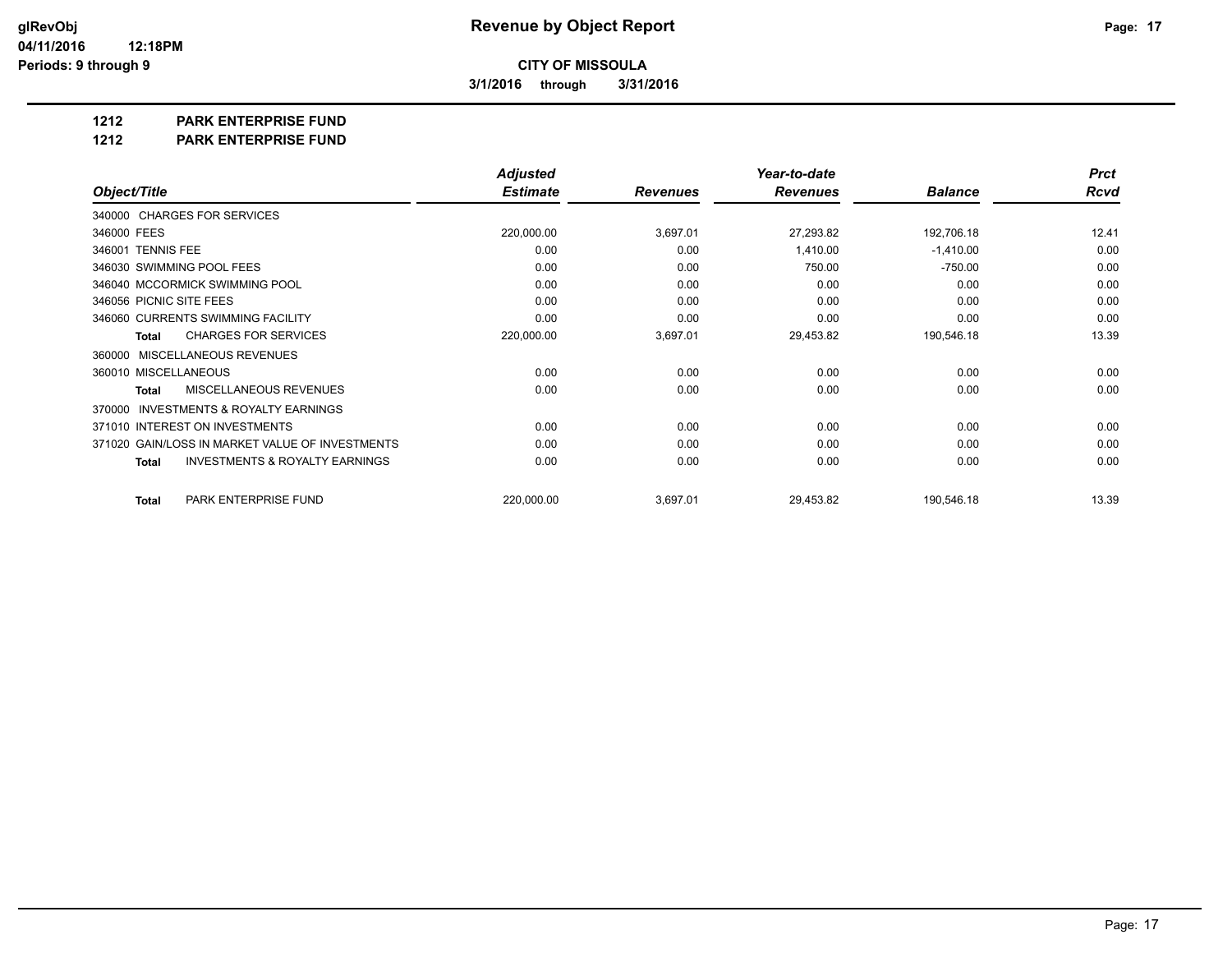**3/1/2016 through 3/31/2016**

#### **1212 PARK ENTERPRISE FUND**

|                                                           | <b>Adjusted</b> |                 | Year-to-date    |                | <b>Prct</b> |
|-----------------------------------------------------------|-----------------|-----------------|-----------------|----------------|-------------|
| Object/Title                                              | <b>Estimate</b> | <b>Revenues</b> | <b>Revenues</b> | <b>Balance</b> | <b>Rcvd</b> |
| 340000 CHARGES FOR SERVICES                               |                 |                 |                 |                |             |
| 346000 FEES                                               | 220,000.00      | 3,697.01        | 27,293.82       | 192,706.18     | 12.41       |
| 346001 TENNIS FEE                                         | 0.00            | 0.00            | 1,410.00        | $-1,410.00$    | 0.00        |
| 346030 SWIMMING POOL FEES                                 | 0.00            | 0.00            | 750.00          | $-750.00$      | 0.00        |
| 346040 MCCORMICK SWIMMING POOL                            | 0.00            | 0.00            | 0.00            | 0.00           | 0.00        |
| 346056 PICNIC SITE FEES                                   | 0.00            | 0.00            | 0.00            | 0.00           | 0.00        |
| 346060 CURRENTS SWIMMING FACILITY                         | 0.00            | 0.00            | 0.00            | 0.00           | 0.00        |
| <b>CHARGES FOR SERVICES</b><br><b>Total</b>               | 220,000.00      | 3,697.01        | 29,453.82       | 190,546.18     | 13.39       |
| 360000 MISCELLANEOUS REVENUES                             |                 |                 |                 |                |             |
| 360010 MISCELLANEOUS                                      | 0.00            | 0.00            | 0.00            | 0.00           | 0.00        |
| MISCELLANEOUS REVENUES<br>Total                           | 0.00            | 0.00            | 0.00            | 0.00           | 0.00        |
| INVESTMENTS & ROYALTY EARNINGS<br>370000                  |                 |                 |                 |                |             |
| 371010 INTEREST ON INVESTMENTS                            | 0.00            | 0.00            | 0.00            | 0.00           | 0.00        |
| 371020 GAIN/LOSS IN MARKET VALUE OF INVESTMENT            | 0.00            | 0.00            | 0.00            | 0.00           | 0.00        |
| <b>INVESTMENTS &amp; ROYALTY EARNINGS</b><br><b>Total</b> | 0.00            | 0.00            | 0.00            | 0.00           | 0.00        |
| PARK ENTERPRISE FUND<br><b>Total</b>                      | 220,000.00      | 3,697.01        | 29,453.82       | 190,546.18     | 13.39       |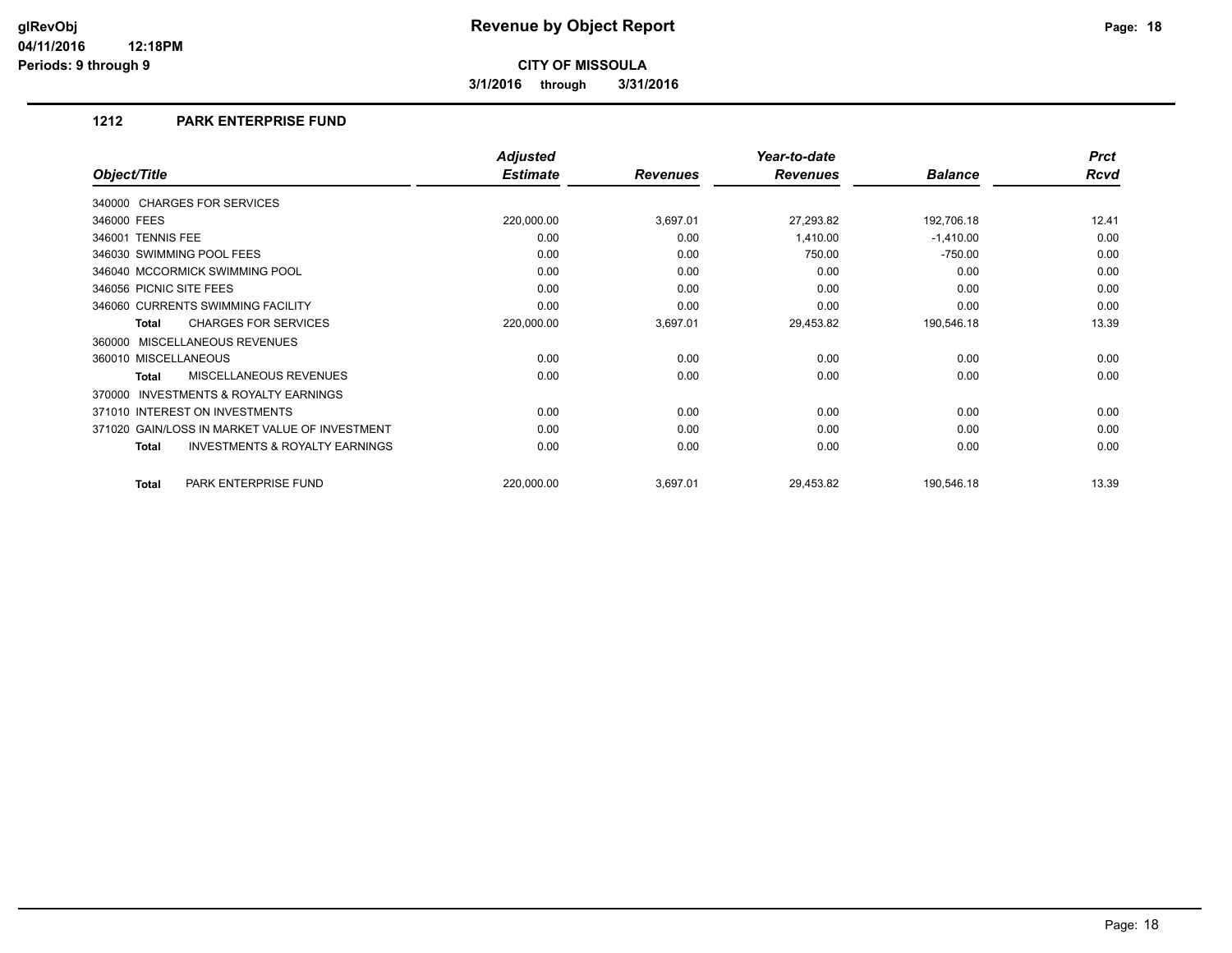**3/1/2016 through 3/31/2016**

**1216 PARKS & REC TRAILS, DEV**

| 1216 | <b>PARKS &amp; REC TRAILS, DEV</b> |
|------|------------------------------------|
|------|------------------------------------|

| Object/Title                                      | <b>Adjusted</b> |                 | Year-to-date    |                | <b>Prct</b> |
|---------------------------------------------------|-----------------|-----------------|-----------------|----------------|-------------|
|                                                   | <b>Estimate</b> | <b>Revenues</b> | <b>Revenues</b> | <b>Balance</b> | <b>Rcvd</b> |
| 330000 INTERGOVERNMENTAL REVENUES                 |                 |                 |                 |                |             |
| 331013 NORTHSIDE PED BRIDGE ARRA GRANT            | 0.00            | 0.00            | 0.00            | 0.00           | 0.00        |
| 331014 WHITE PINE PLAYGROUND-CDBG GRANT           | 158,650.00      | 0.00            | 0.00            | 158,650.00     | 0.00        |
| 334025 COUNTY WEED                                | 15,000.00       | 0.00            | 639.73          | 14,360.27      | 4.26        |
| 334026 FOREST HEALTH GRANT                        | 0.00            | 0.00            | 0.00            | 0.00           | 0.00        |
| 334028 DEPT OF AG INTERN GRANT                    | 0.00            | 0.00            | 0.00            | 0.00           | 0.00        |
| 334121 DNRC GRANT                                 | 59,000.00       | 0.00            | 30,000.00       | 29,000.00      | 50.85       |
| 334122 RENEWABLE RESOURCE GRANTS                  | 0.00            | 0.00            | 0.00            | 0.00           | 0.00        |
| 334125 FWP GRANT                                  | 90,000.00       | 0.00            | 0.00            | 90,000.00      | 0.00        |
| 334251 RTP/TAP STATE GRANTS                       | 0.00            | 0.00            | 5,000.00        | $-5,000.00$    | 0.00        |
| 336023 STATE CONTRIB. - PERS                      | 0.00            | 0.00            | 4.69            | $-4.69$        | 0.00        |
| <b>INTERGOVERNMENTAL REVENUES</b><br><b>Total</b> | 322,650.00      | 0.00            | 35,644.42       | 287,005.58     | 11.05       |
| 340000 CHARGES FOR SERVICES                       |                 |                 |                 |                |             |
| 343036 *** Title Not Found ***                    | 0.00            | 0.00            | 0.00            | 0.00           | 0.00        |
| 343302 PARKS SOIL PROJECT                         | 0.00            | 0.00            | 0.00            | 0.00           | 0.00        |
| 346034 GROUNDS MAINTENANCE CONTRACT               | 0.00            | 0.00            | 0.00            | 0.00           | 0.00        |
| 346052 PLAYGROUND SAFETY TRAINING                 | 0.00            | 0.00            | 6,931.65        | $-6,931.65$    | 0.00        |
| 346055 COUNTY PARK SUPPORT                        | 0.00            | 0.00            | 0.00            | 0.00           | 0.00        |
| <b>CHARGES FOR SERVICES</b><br>Total              | 0.00            | 0.00            | 6,931.65        | $-6,931.65$    | 0.00        |
| 360000 MISCELLANEOUS REVENUES                     |                 |                 |                 |                |             |
| 360000 MISCELLANEOUS REVENUES                     | 25,000.00       | 0.00            | 0.00            | 25,000.00      | 0.00        |
| 360010 MISCELLANEOUS                              | 0.00            | 0.00            | 0.00            | 0.00           | 0.00        |
| 361000 RATTLESNAKE LAND LEASES                    | 1.100.00        | 0.00            | 100.00          | 1,000.00       | 9.09        |
| 361003 CARAS PARK CONCERT REVENUE                 | 0.00            | 0.00            | 0.00            | 0.00           | 0.00        |
| 364040 INSURANCE AND DAMAGE RECOVERY              | 0.00            | 0.00            | 604.84          | $-604.84$      | 0.00        |
| 365000 DONATIONS                                  | 0.00            | 0.00            | 0.00            | 0.00           | 0.00        |
| 365001 *** Title Not Found ***                    | 0.00            | 0.00            | 2,800.00        | $-2,800.00$    | 0.00        |
| 365002 OTHER RECREATION DONATIONS                 | 70,000.00       | 480.00          | 13,116.75       | 56,883.25      | 18.74       |
| 365003 DONATIONS - SMOKE ALARMS                   | 0.00            | 0.00            | 99.45           | $-99.45$       | 0.00        |
| 365004 GRANT CR TRAIL ASSN DONATION               | 0.00            | 0.00            | 0.00            | 0.00           | 0.00        |
| 365005 DONATIONS - ARCO                           | 157,270.00      | 36,136.65       | 51,136.65       | 106,133.35     | 32.52       |
| 365009 DONATIONS - BASKETBALL/TENNIS COURT        | 65,000.00       | 0.00            | 7,000.00        | 58,000.00      | 10.77       |
| 365019 PARKS DONATIONS                            | 150,000.00      | 113.37          | 15,181.87       | 134,818.13     | 10.12       |
| 365020 OPEN SPACE DONATIONS                       | 10,000.00       | 0.00            | 25.00           | 9,975.00       | 0.25        |
| 365100 RECREATION OUTDOOR                         | 30,000.00       | 0.00            | 3,216.00        | 26,784.00      | 10.72       |
| 365101 RECREATION SCHOLARSHIP                     | 0.00            | $-215.40$       | 7,244.19        | $-7,244.19$    | 0.00        |
| 365102 RECREATION YOUTH & ADULT SPORTS            | 60,000.00       | 0.00            | 8.00            | 59,992.00      | 0.01        |
| 365103 URBAN FORESTRY PROGRAMS                    | 55,000.00       | 1,860.00        | 18,571.62       | 36,428.38      | 33.77       |
| 365109 CONSERVATION LANDS DONATIONS               | 0.00            | 0.00            | 0.00            | 0.00           | 0.00        |
|                                                   |                 |                 |                 |                |             |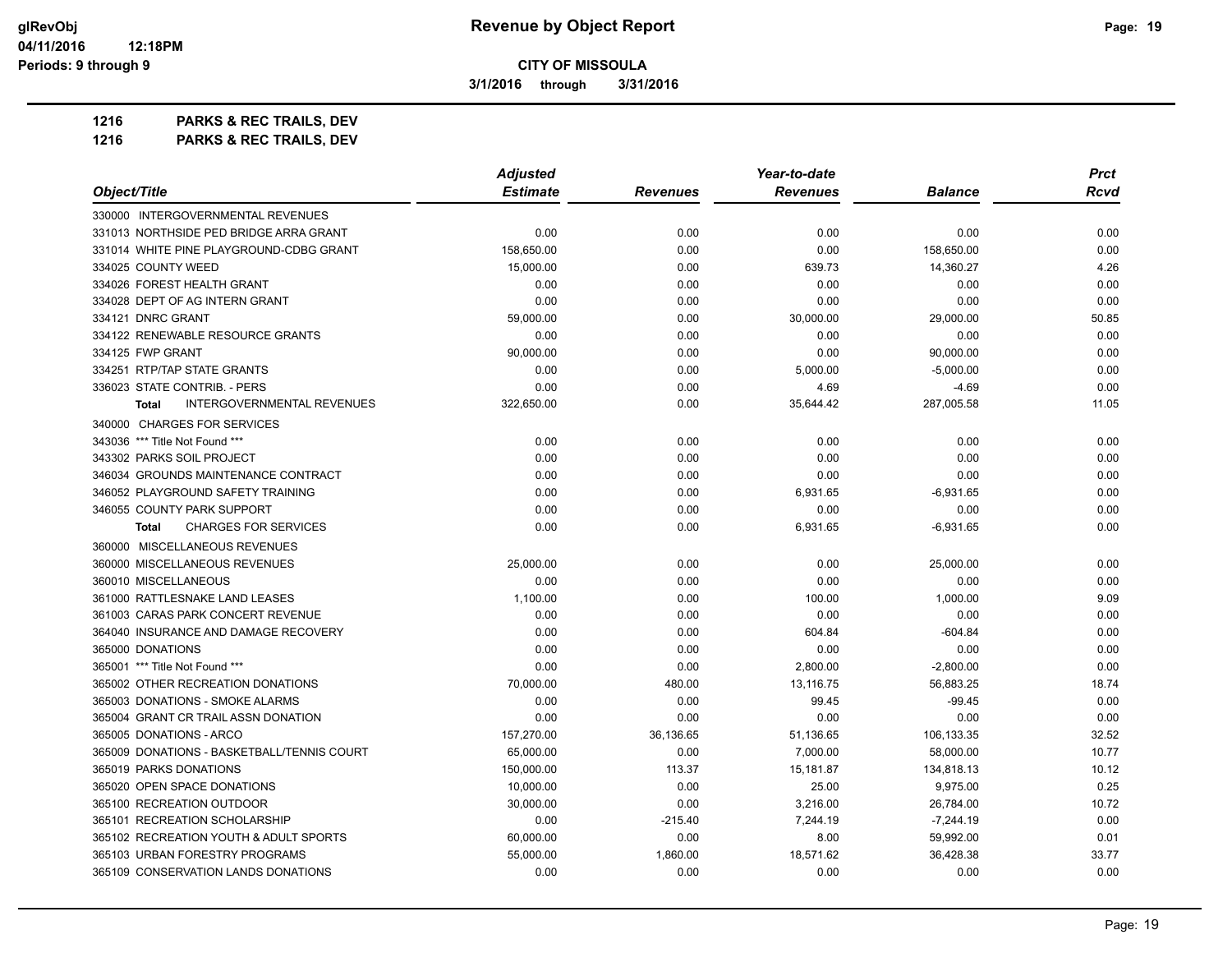**3/1/2016 through 3/31/2016**

**1216 PARKS & REC TRAILS, DEV 1216 PARKS & REC TRAILS, DEV**

|                                                 | <b>Adjusted</b> |                 | Year-to-date    |                | <b>Prct</b> |
|-------------------------------------------------|-----------------|-----------------|-----------------|----------------|-------------|
| Object/Title                                    | <b>Estimate</b> | <b>Revenues</b> | <b>Revenues</b> | <b>Balance</b> | Rcvd        |
| MISCELLANEOUS REVENUES<br><b>Total</b>          | 623,370.00      | 38,374.62       | 119,104.37      | 504,265.63     | 19.11       |
| 370000 INVESTMENTS & ROYALTY EARNINGS           |                 |                 |                 |                |             |
| 371010 INTEREST ON INVESTMENTS                  | 0.00            | 0.00            | 0.00            | 0.00           | 0.00        |
| 371020 GAIN/LOSS IN MARKET VALUE OF INVESTMENTS | 0.00            | 0.00            | 0.00            | 0.00           | 0.00        |
| INVESTMENTS & ROYALTY EARNINGS<br>Total         | 0.00            | 0.00            | 0.00            | 0.00           | 0.00        |
| 380000 OTHER FINANCING SOURCES                  |                 |                 |                 |                |             |
| 383000 OPERATING TRANSFERS                      | 10,000.00       | 0.00            | 0.00            | 10.000.00      | 0.00        |
| 383001 TRANS FR FLUSHING DISTRICT               | 0.00            | 0.00            | 0.00            | 0.00           | 0.00        |
| 383026 TRANS FR CDBG                            | 0.00            | 0.00            | 0.00            | 0.00           | 0.00        |
| 383043 TRANSFERS FROM IMPACT FEES               | 0.00            | 0.00            | 0.00            | 0.00           | 0.00        |
| OTHER FINANCING SOURCES<br><b>Total</b>         | 10,000.00       | 0.00            | 0.00            | 10,000.00      | 0.00        |
| <b>Total</b><br>PARKS & REC TRAILS, DEV         | 956.020.00      | 38.374.62       | 161.680.44      | 794.339.56     | 16.91       |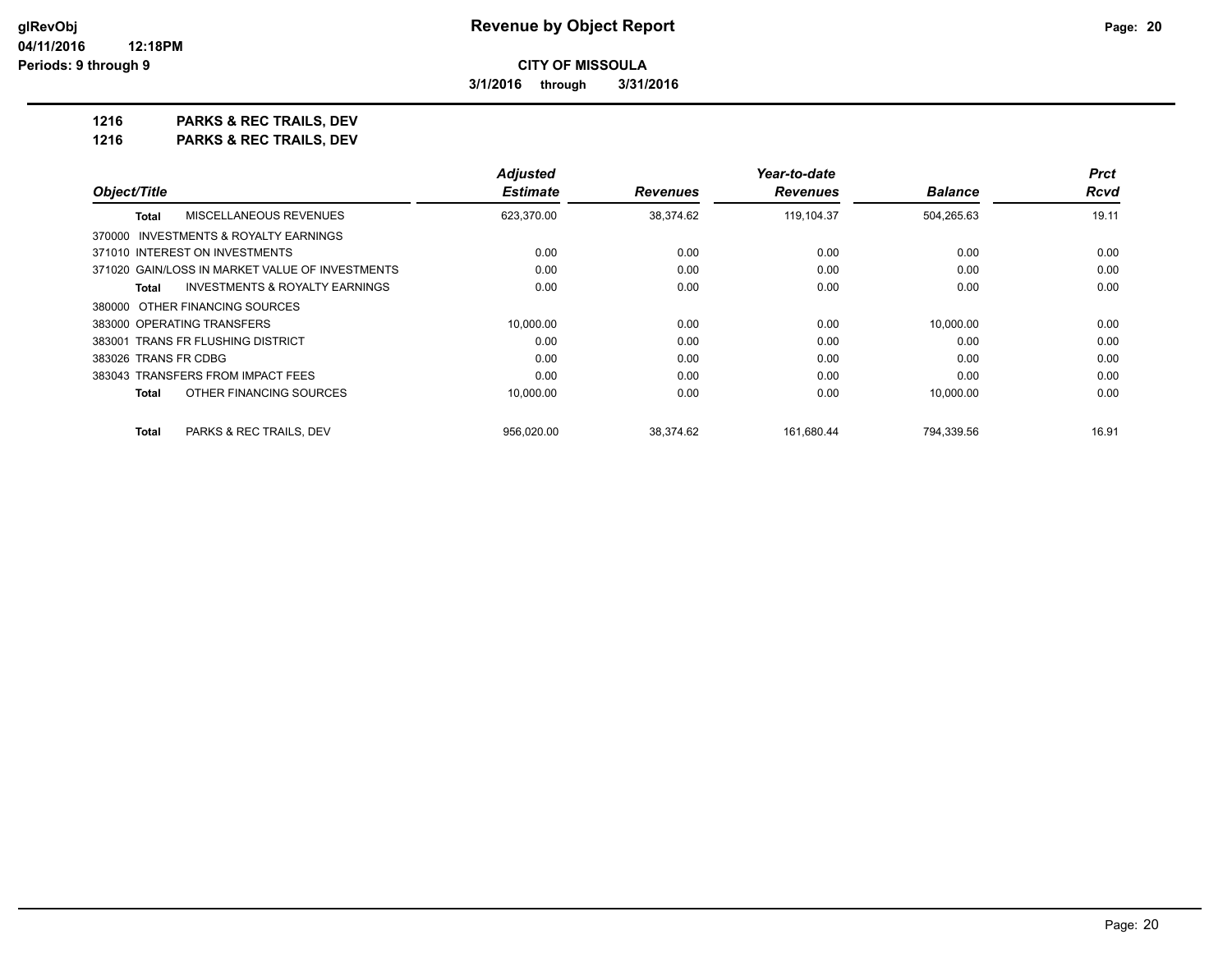**3/1/2016 through 3/31/2016**

#### **1216 PARKS & REC TRAILS, DEV**

| Object/Title                                | <b>Adjusted</b> |           | Year-to-date    |                | <b>Prct</b> |
|---------------------------------------------|-----------------|-----------|-----------------|----------------|-------------|
|                                             | <b>Estimate</b> | Revenues  | <b>Revenues</b> | <b>Balance</b> | <b>Rcvd</b> |
| 330000 INTERGOVERNMENTAL REVENUES           |                 |           |                 |                |             |
| 331013 NORTHSIDE PED BRIDGE ARRA GRANT      | 0.00            | 0.00      | 0.00            | 0.00           | 0.00        |
| 331014 WHITE PINE PLAYGROUND-CDBG GRANT     | 158,650.00      | 0.00      | 0.00            | 158,650.00     | 0.00        |
| 334025 COUNTY WEED                          | 15,000.00       | 0.00      | 639.73          | 14,360.27      | 4.26        |
| 334026 FOREST HEALTH GRANT                  | 0.00            | 0.00      | 0.00            | 0.00           | 0.00        |
| 334028 DEPT OF AG INTERN GRANT              | 0.00            | 0.00      | 0.00            | 0.00           | 0.00        |
| 334121 DNRC GRANT                           | 59,000.00       | 0.00      | 30,000.00       | 29,000.00      | 50.85       |
| 334122 RENEWABLE RESOURCE GRANTS            | 0.00            | 0.00      | 0.00            | 0.00           | 0.00        |
| 334125 FWP GRANT                            | 90,000.00       | 0.00      | 0.00            | 90,000.00      | 0.00        |
| 334251 RTP/TAP STATE GRANTS                 | 0.00            | 0.00      | 5,000.00        | $-5,000.00$    | 0.00        |
| 336023 STATE CONTRIB. - PERS                | 0.00            | 0.00      | 4.69            | $-4.69$        | 0.00        |
| INTERGOVERNMENTAL REVENUES<br><b>Total</b>  | 322,650.00      | 0.00      | 35,644.42       | 287,005.58     | 11.05       |
| 340000 CHARGES FOR SERVICES                 |                 |           |                 |                |             |
| 343036 *** Title Not Found ***              | 0.00            | 0.00      | 0.00            | 0.00           | 0.00        |
| 343302 PARKS SOIL PROJECT                   | 0.00            | 0.00      | 0.00            | 0.00           | 0.00        |
| 346034 GROUNDS MAINTENANCE CONTRACT         | 0.00            | 0.00      | 0.00            | 0.00           | 0.00        |
| 346052 PLAYGROUND SAFETY TRAINING           | 0.00            | 0.00      | 6,931.65        | $-6,931.65$    | 0.00        |
| 346055 COUNTY PARK SUPPORT                  | 0.00            | 0.00      | 0.00            | 0.00           | 0.00        |
| <b>CHARGES FOR SERVICES</b><br><b>Total</b> | 0.00            | 0.00      | 6,931.65        | -6,931.65      | 0.00        |
| 360000 MISCELLANEOUS REVENUES               |                 |           |                 |                |             |
| 360000 MISCELLANEOUS REVENUES               | 25,000.00       | 0.00      | 0.00            | 25,000.00      | 0.00        |
| 360010 MISCELLANEOUS                        | 0.00            | 0.00      | 0.00            | 0.00           | 0.00        |
| 361000 RATTLESNAKE LAND LEASES              | 1,100.00        | 0.00      | 100.00          | 1,000.00       | 9.09        |
| 361003 CARAS PARK CONCERT REVENUE           | 0.00            | 0.00      | 0.00            | 0.00           | 0.00        |
| 364040 INSURANCE AND DAMAGE RECOVERY        | 0.00            | 0.00      | 604.84          | $-604.84$      | 0.00        |
| 365000 DONATIONS                            | 0.00            | 0.00      | 0.00            | 0.00           | 0.00        |
| 365001 *** Title Not Found ***              | 0.00            | 0.00      | 2,800.00        | $-2,800.00$    | 0.00        |
| 365002 OTHER RECREATION DONATIONS           | 70,000.00       | 480.00    | 13,116.75       | 56,883.25      | 18.74       |
| 365003 DONATIONS - SMOKE ALARMS             | 0.00            | 0.00      | 99.45           | $-99.45$       | 0.00        |
| 365004 GRANT CR TRAIL ASSN DONATION         | 0.00            | 0.00      | 0.00            | 0.00           | 0.00        |
| 365005 DONATIONS - ARCO                     | 157,270.00      | 36,136.65 | 51,136.65       | 106,133.35     | 32.52       |
| 365009 DONATIONS - BASKETBALL/TENNIS COURT  | 65,000.00       | 0.00      | 7,000.00        | 58,000.00      | 10.77       |
| 365019 PARKS DONATIONS                      | 150,000.00      | 113.37    | 15,181.87       | 134,818.13     | 10.12       |
| 365020 OPEN SPACE DONATIONS                 | 10,000.00       | 0.00      | 25.00           | 9,975.00       | 0.25        |
| 365100 RECREATION OUTDOOR                   | 30,000.00       | 0.00      | 3,216.00        | 26,784.00      | 10.72       |
| 365101 RECREATION SCHOLARSHIP               | 0.00            | $-215.40$ | 7,244.19        | $-7,244.19$    | 0.00        |
| 365102 RECREATION YOUTH & ADULT SPORTS      | 60,000.00       | 0.00      | 8.00            | 59,992.00      | 0.01        |
| 365103 URBAN FORESTRY PROGRAMS              | 55,000.00       | 1,860.00  | 18,571.62       | 36,428.38      | 33.77       |
| 365109 CONSERVATION LANDS DONATIONS         | 0.00            | 0.00      | 0.00            | 0.00           | 0.00        |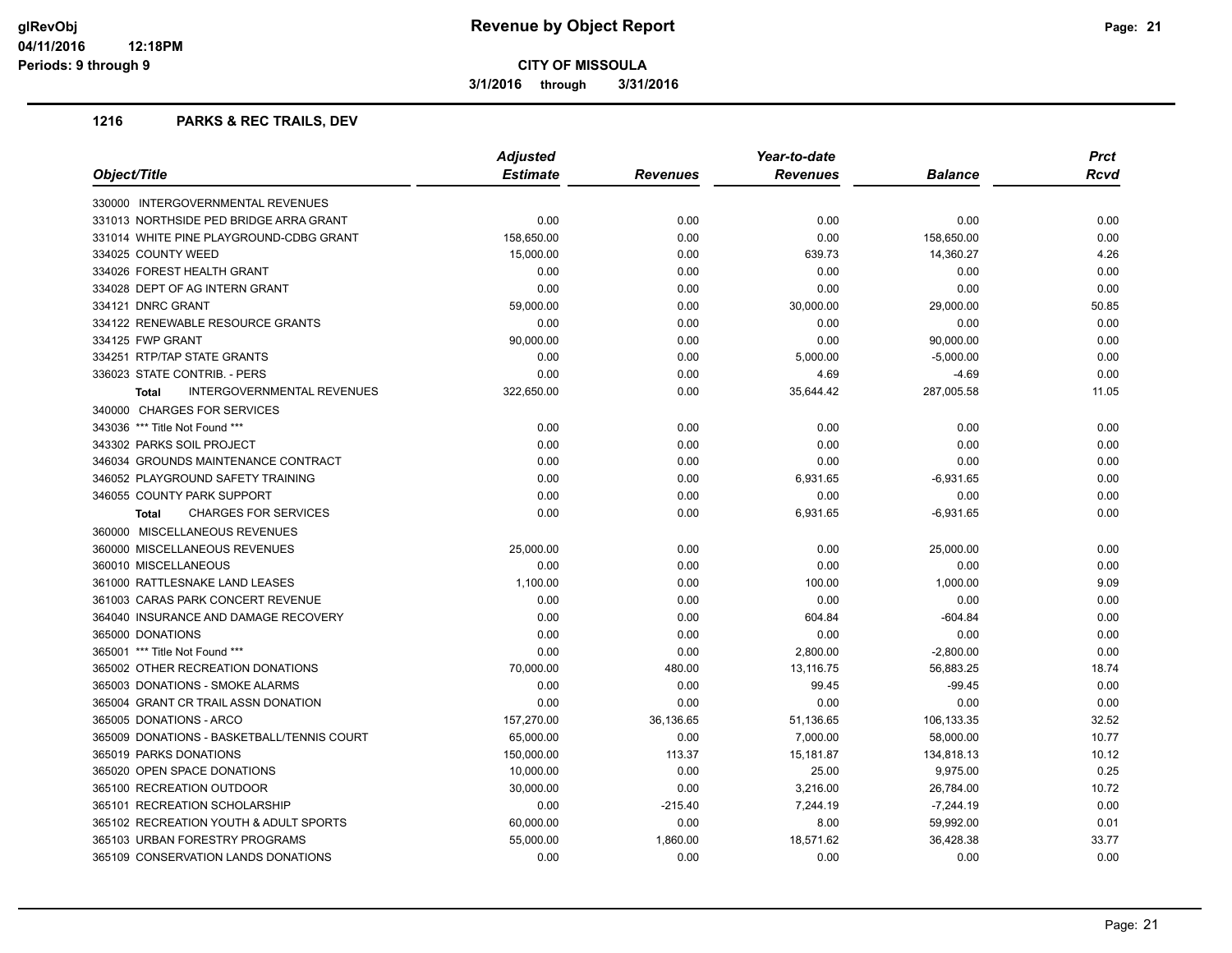**3/1/2016 through 3/31/2016**

#### **1216 PARKS & REC TRAILS, DEV**

| Object/Title                                       | <b>Adjusted</b><br><b>Estimate</b> | <b>Revenues</b> | Year-to-date<br><b>Revenues</b> | <b>Balance</b> | <b>Prct</b><br><b>Rcvd</b> |
|----------------------------------------------------|------------------------------------|-----------------|---------------------------------|----------------|----------------------------|
|                                                    |                                    |                 |                                 |                |                            |
| MISCELLANEOUS REVENUES<br>Total                    | 623,370.00                         | 38.374.62       | 119.104.37                      | 504,265.63     | 19.11                      |
| INVESTMENTS & ROYALTY EARNINGS<br>370000           |                                    |                 |                                 |                |                            |
| 371010 INTEREST ON INVESTMENTS                     | 0.00                               | 0.00            | 0.00                            | 0.00           | 0.00                       |
| 371020 GAIN/LOSS IN MARKET VALUE OF INVESTMENT     | 0.00                               | 0.00            | 0.00                            | 0.00           | 0.00                       |
| <b>INVESTMENTS &amp; ROYALTY EARNINGS</b><br>Total | 0.00                               | 0.00            | 0.00                            | 0.00           | 0.00                       |
| 380000 OTHER FINANCING SOURCES                     |                                    |                 |                                 |                |                            |
| 383000 OPERATING TRANSFERS                         | 10.000.00                          | 0.00            | 0.00                            | 10.000.00      | 0.00                       |
| 383001 TRANS FR FLUSHING DISTRICT                  | 0.00                               | 0.00            | 0.00                            | 0.00           | 0.00                       |
| 383026 TRANS FR CDBG                               | 0.00                               | 0.00            | 0.00                            | 0.00           | 0.00                       |
| 383043 TRANSFERS FROM IMPACT FEES                  | 0.00                               | 0.00            | 0.00                            | 0.00           | 0.00                       |
| OTHER FINANCING SOURCES<br>Total                   | 10,000.00                          | 0.00            | 0.00                            | 10,000.00      | 0.00                       |
| PARKS & REC TRAILS, DEV<br><b>Total</b>            | 956,020.00                         | 38,374.62       | 161,680.44                      | 794,339.56     | 16.91                      |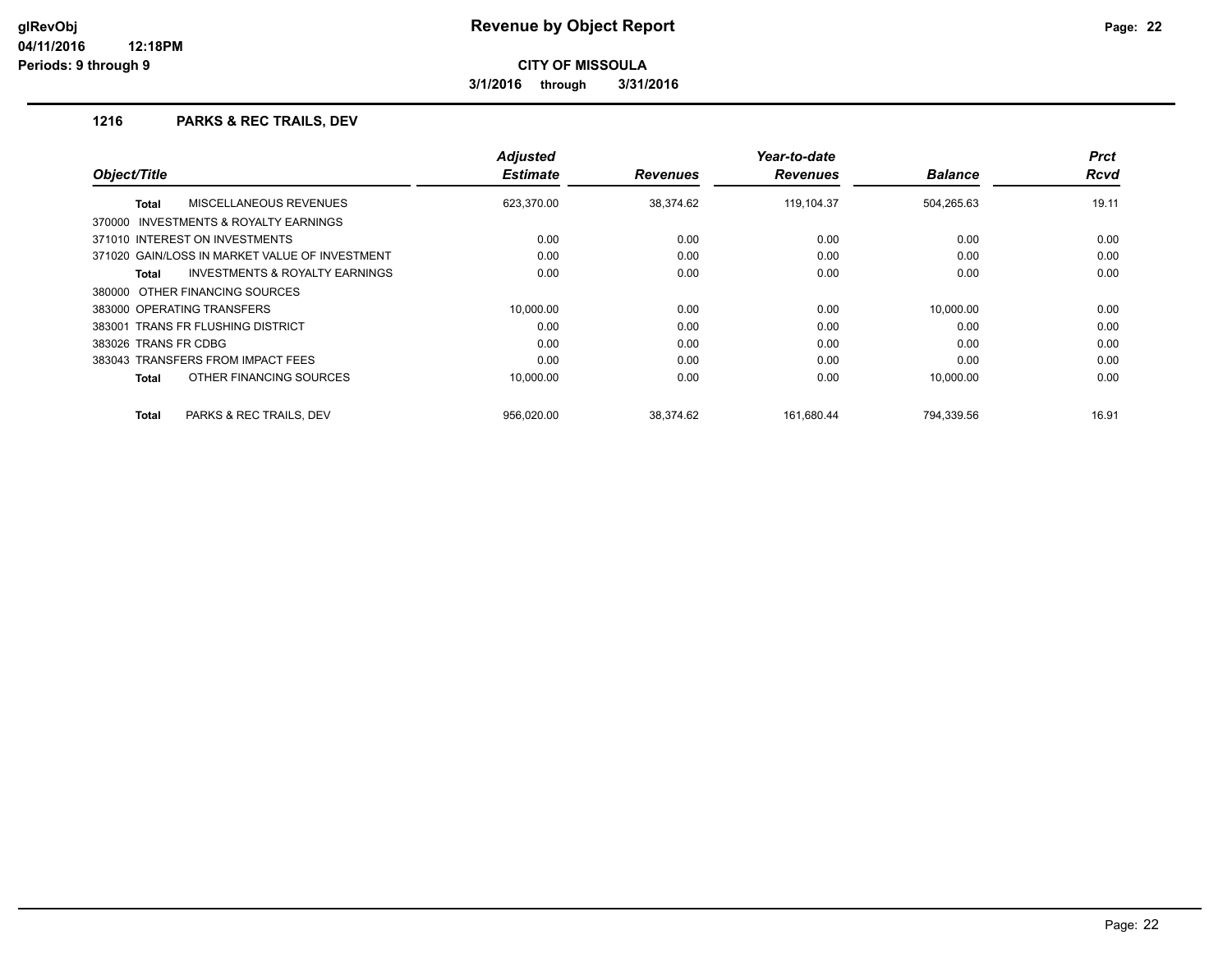**3/1/2016 through 3/31/2016**

## **1217 PARKS CITY LIFE GYM LEASE**

**1217 PARKS CITY LIFE GYM LEASE**

|                                            | <b>Adjusted</b> |                 | Year-to-date    |                | <b>Prct</b> |
|--------------------------------------------|-----------------|-----------------|-----------------|----------------|-------------|
| Object/Title                               | <b>Estimate</b> | <b>Revenues</b> | <b>Revenues</b> | <b>Balance</b> | <b>Rcvd</b> |
| 330000 INTERGOVERNMENTAL REVENUES          |                 |                 |                 |                |             |
| 336023 STATE CONTRIB. - PERS               | 0.00            | 0.00            | 0.00            | 0.00           | 0.00        |
| INTERGOVERNMENTAL REVENUES<br><b>Total</b> | 0.00            | 0.00            | 0.00            | 0.00           | 0.00        |
| 340000 CHARGES FOR SERVICES                |                 |                 |                 |                |             |
| 346031 RECREATION FEES                     | 30,900.00       | 2,260.75        | 40,789.25       | $-9,889.25$    | 132.00      |
| 346032 PRESCHOOL PROGRAMS                  | 0.00            | 0.00            | 0.00            | 0.00           | 0.00        |
| 346053 CITY LIFE PROGRAMS                  | 12,500.00       | 1,205.00        | 7,600.00        | 4,900.00       | 60.80       |
| <b>CHARGES FOR SERVICES</b><br>Total       | 43,400.00       | 3,465.75        | 48,389.25       | $-4,989.25$    | 111.50      |
| 360000 MISCELLANEOUS REVENUES              |                 |                 |                 |                |             |
| 365019 PARKS DONATIONS                     | 0.00            | 0.00            | 0.00            | 0.00           | 0.00        |
| MISCELLANEOUS REVENUES<br><b>Total</b>     | 0.00            | 0.00            | 0.00            | 0.00           | 0.00        |
| <b>Total</b><br>PARKS CITY LIFE GYM LEASE  | 43.400.00       | 3.465.75        | 48.389.25       | $-4,989.25$    | 111.50      |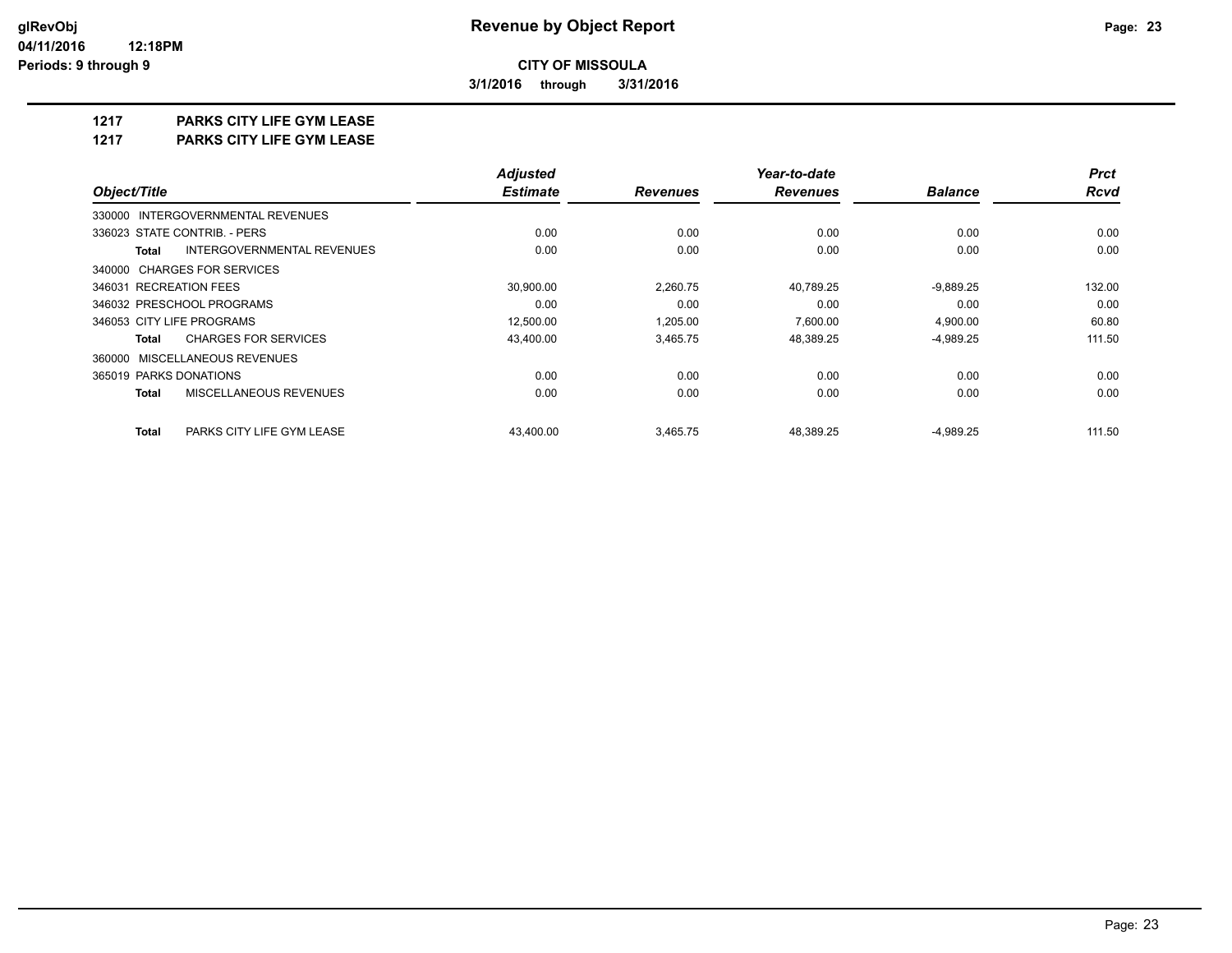**3/1/2016 through 3/31/2016**

# **1217 PARKS CITY LIFE GYM LEASE**

| Object/Title                                | <b>Adjusted</b><br><b>Estimate</b> | <b>Revenues</b> | Year-to-date<br><b>Revenues</b> | <b>Balance</b> | <b>Prct</b><br><b>Rcvd</b> |
|---------------------------------------------|------------------------------------|-----------------|---------------------------------|----------------|----------------------------|
| 330000 INTERGOVERNMENTAL REVENUES           |                                    |                 |                                 |                |                            |
| 336023 STATE CONTRIB. - PERS                | 0.00                               | 0.00            | 0.00                            | 0.00           | 0.00                       |
| INTERGOVERNMENTAL REVENUES<br><b>Total</b>  | 0.00                               | 0.00            | 0.00                            | 0.00           | 0.00                       |
| 340000 CHARGES FOR SERVICES                 |                                    |                 |                                 |                |                            |
| 346031 RECREATION FEES                      | 30,900.00                          | 2,260.75        | 40,789.25                       | $-9,889.25$    | 132.00                     |
| 346032 PRESCHOOL PROGRAMS                   | 0.00                               | 0.00            | 0.00                            | 0.00           | 0.00                       |
| 346053 CITY LIFE PROGRAMS                   | 12.500.00                          | 1.205.00        | 7.600.00                        | 4.900.00       | 60.80                      |
| <b>CHARGES FOR SERVICES</b><br><b>Total</b> | 43.400.00                          | 3.465.75        | 48,389.25                       | $-4,989.25$    | 111.50                     |
| 360000 MISCELLANEOUS REVENUES               |                                    |                 |                                 |                |                            |
| 365019 PARKS DONATIONS                      | 0.00                               | 0.00            | 0.00                            | 0.00           | 0.00                       |
| MISCELLANEOUS REVENUES<br><b>Total</b>      | 0.00                               | 0.00            | 0.00                            | 0.00           | 0.00                       |
| <b>Total</b><br>PARKS CITY LIFE GYM LEASE   | 43.400.00                          | 3.465.75        | 48.389.25                       | $-4,989.25$    | 111.50                     |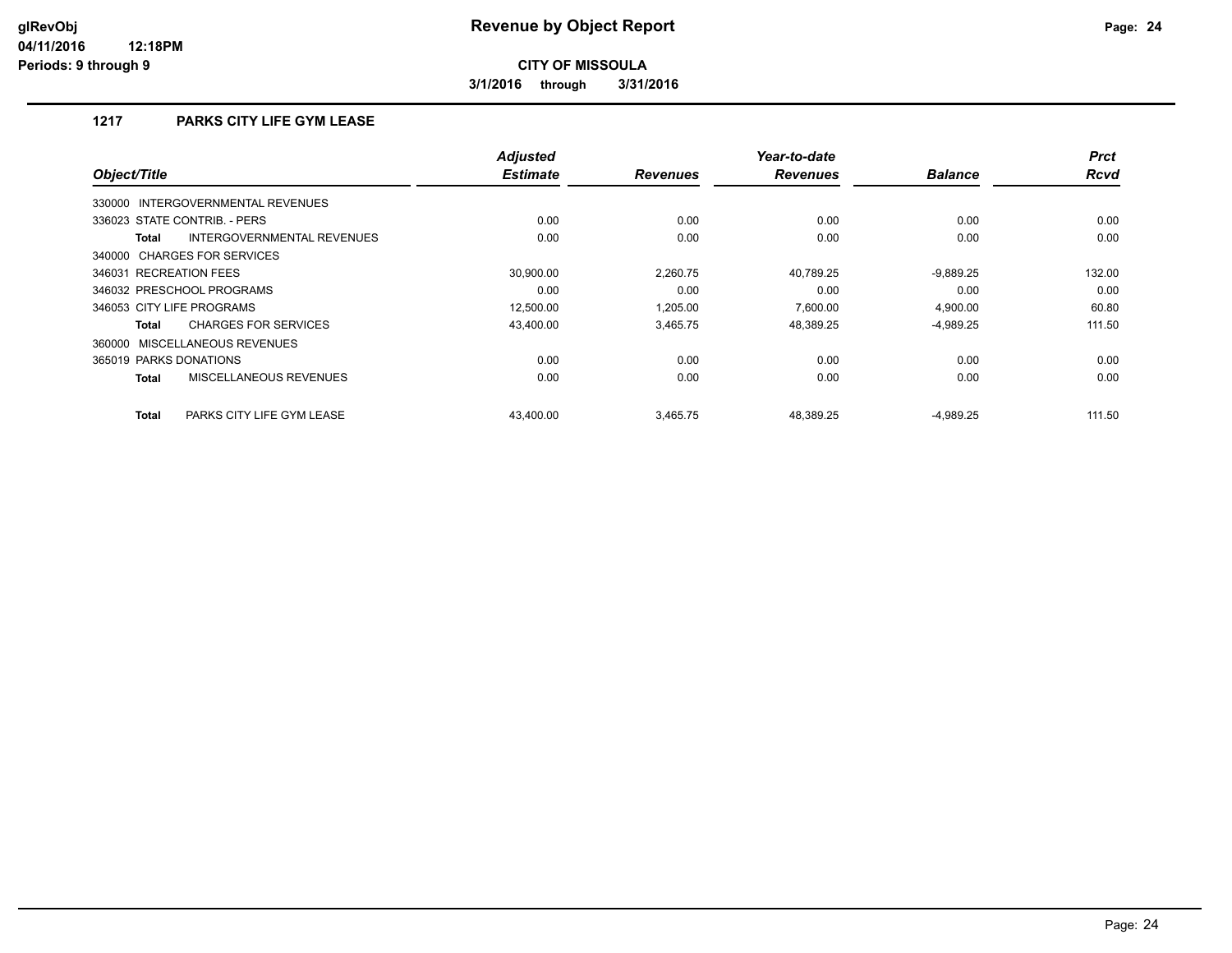**3/1/2016 through 3/31/2016**

#### **1218 ALL ABILITIES PLAYGROUND**

**1218 ALL ABILITIES PLAYGROUND**

|                                          | <b>Adjusted</b> |                 | Year-to-date    |                | <b>Prct</b> |
|------------------------------------------|-----------------|-----------------|-----------------|----------------|-------------|
| Object/Title                             | <b>Estimate</b> | <b>Revenues</b> | <b>Revenues</b> | <b>Balance</b> | <b>Rcvd</b> |
| 360000 MISCELLANEOUS REVENUES            |                 |                 |                 |                |             |
| 365019 PARKS DONATIONS                   | 490,861.00      | 0.00            | 30.000.00       | 460.861.00     | 6.11        |
| MISCELLANEOUS REVENUES<br><b>Total</b>   | 490,861.00      | 0.00            | 30,000.00       | 460,861.00     | 6.11        |
| 380000 OTHER FINANCING SOURCES           |                 |                 |                 |                |             |
| 383010 TRANS FR CIP                      | 0.00            | 0.00            | 0.00            | 0.00           | 0.00        |
| OTHER FINANCING SOURCES<br><b>Total</b>  | 0.00            | 0.00            | 0.00            | 0.00           | 0.00        |
| ALL ABILITIES PLAYGROUND<br><b>Total</b> | 490.861.00      | 0.00            | 30.000.00       | 460.861.00     | 6.11        |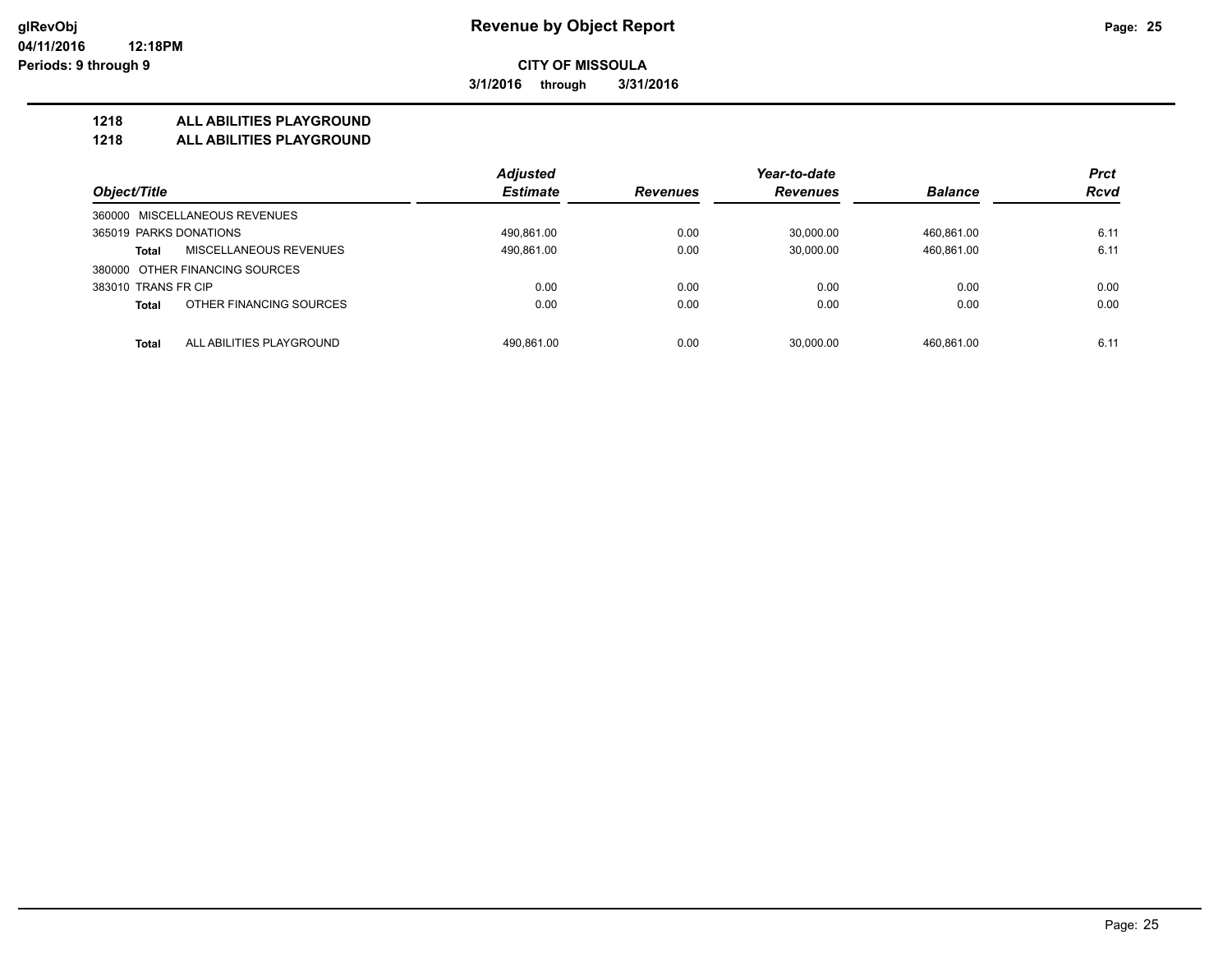**3/1/2016 through 3/31/2016**

### **1218 ALL ABILITIES PLAYGROUND**

|                        |                                | <b>Adjusted</b> |                 | Year-to-date    |                | <b>Prct</b> |
|------------------------|--------------------------------|-----------------|-----------------|-----------------|----------------|-------------|
| Object/Title           |                                | <b>Estimate</b> | <b>Revenues</b> | <b>Revenues</b> | <b>Balance</b> | <b>Rcvd</b> |
| 360000                 | MISCELLANEOUS REVENUES         |                 |                 |                 |                |             |
| 365019 PARKS DONATIONS |                                | 490.861.00      | 0.00            | 30.000.00       | 460.861.00     | 6.11        |
| Total                  | MISCELLANEOUS REVENUES         | 490,861.00      | 0.00            | 30,000.00       | 460,861.00     | 6.11        |
|                        | 380000 OTHER FINANCING SOURCES |                 |                 |                 |                |             |
| 383010 TRANS FR CIP    |                                | 0.00            | 0.00            | 0.00            | 0.00           | 0.00        |
| <b>Total</b>           | OTHER FINANCING SOURCES        | 0.00            | 0.00            | 0.00            | 0.00           | 0.00        |
| Total                  | ALL ABILITIES PLAYGROUND       | 490.861.00      | 0.00            | 30.000.00       | 460.861.00     | 6.11        |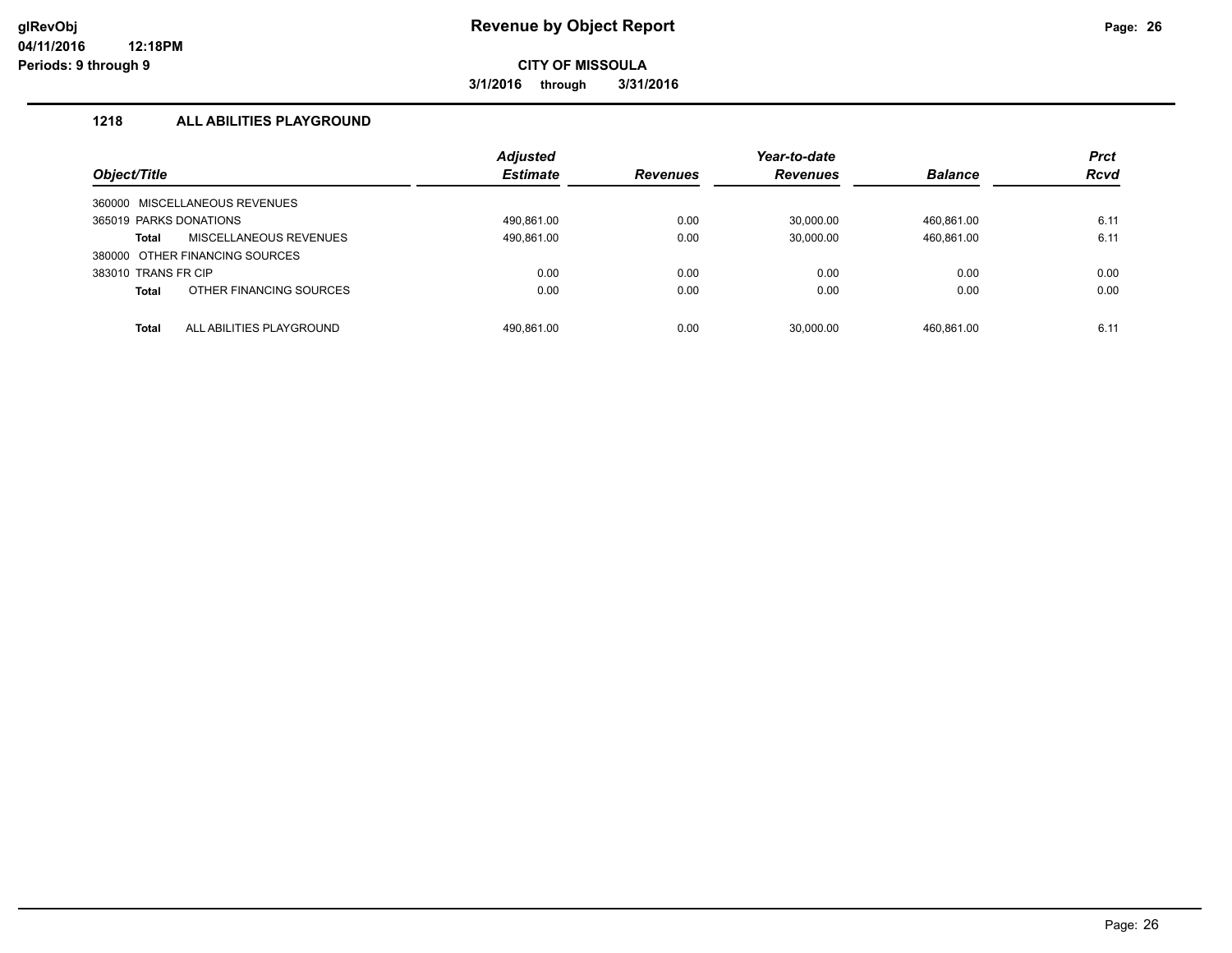**3/1/2016 through 3/31/2016**

**1219 FY14 PARK & TRAIL BOND**

**1219 FY14 PARK & TRAIL BOND**

|                                                   | <b>Adjusted</b> |                 | Year-to-date    |                | <b>Prct</b> |
|---------------------------------------------------|-----------------|-----------------|-----------------|----------------|-------------|
| Object/Title                                      | <b>Estimate</b> | <b>Revenues</b> | <b>Revenues</b> | <b>Balance</b> | Rcvd        |
| 330000 INTERGOVERNMENTAL REVENUES                 |                 |                 |                 |                |             |
| 330000 INTERGOVERNMENTAL REVENUES                 | 0.00            | 54.501.13       | 130.896.90      | -130.896.90    | 0.00        |
| INTERGOVERNMENTAL REVENUES<br>Total               | 0.00            | 54.501.13       | 130.896.90      | -130.896.90    | 0.00        |
| 380000 OTHER FINANCING SOURCES                    |                 |                 |                 |                |             |
| 381010 BOND PROCEEDS                              | 0.00            | 0.00            | 0.00            | 0.00           | 0.00        |
| 383050 TRANSFER FROM IMPACT FEES                  | 0.00            | 0.00            | 0.00            | 0.00           | 0.00        |
| OTHER FINANCING SOURCES<br><b>Total</b>           | 0.00            | 0.00            | 0.00            | 0.00           | 0.00        |
|                                                   |                 |                 |                 |                |             |
| <b>Total</b><br><b>FY14 PARK &amp; TRAIL BOND</b> | 0.00            | 54.501.13       | 130.896.90      | $-130.896.90$  | 0.00        |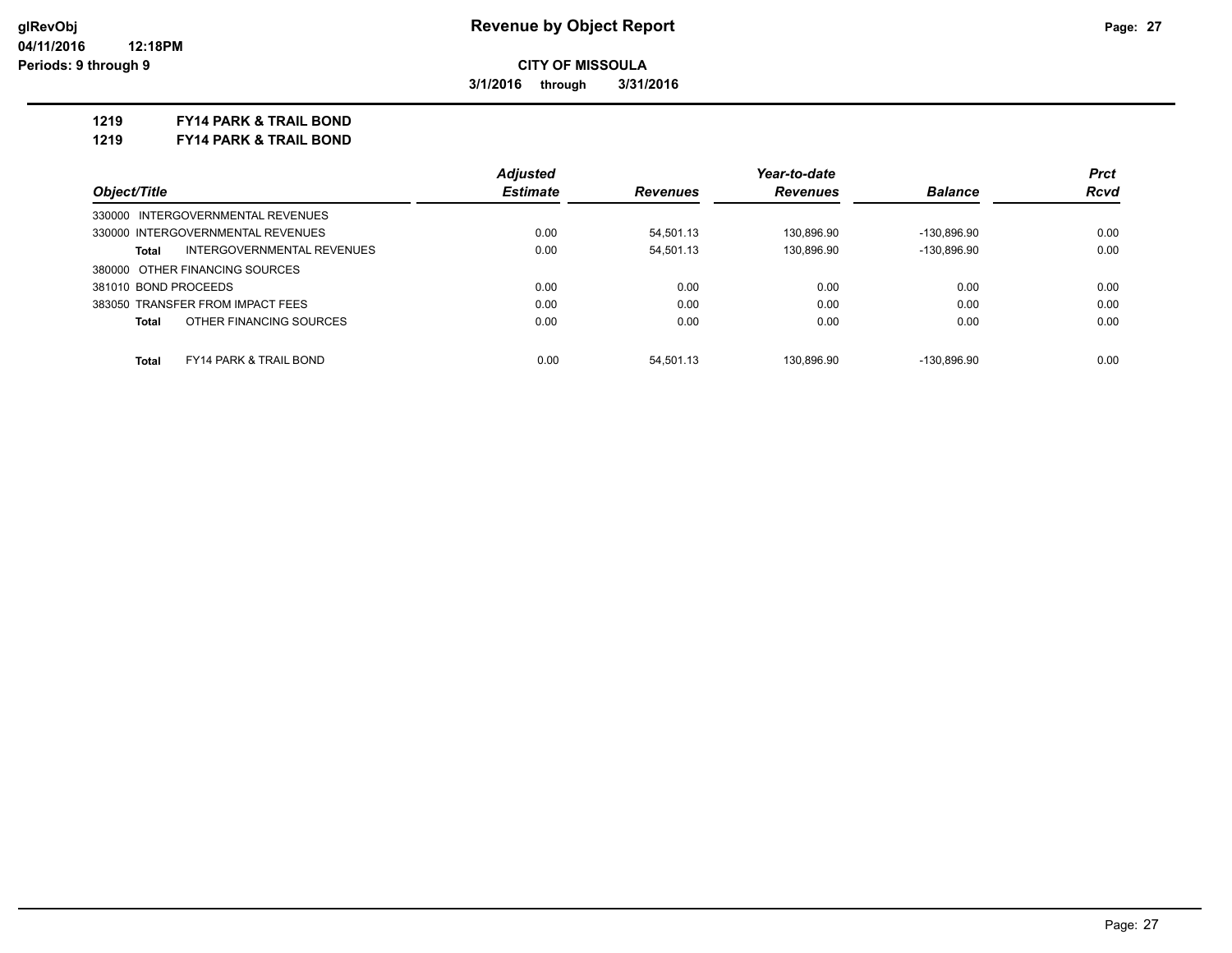**3/1/2016 through 3/31/2016**

#### **1219 FY14 PARK & TRAIL BOND**

|                                            | <b>Adjusted</b> |                 | Year-to-date    |                | <b>Prct</b> |
|--------------------------------------------|-----------------|-----------------|-----------------|----------------|-------------|
| Object/Title                               | <b>Estimate</b> | <b>Revenues</b> | <b>Revenues</b> | <b>Balance</b> | <b>Rcvd</b> |
| INTERGOVERNMENTAL REVENUES<br>330000       |                 |                 |                 |                |             |
| 330000 INTERGOVERNMENTAL REVENUES          | 0.00            | 54.501.13       | 130.896.90      | -130.896.90    | 0.00        |
| INTERGOVERNMENTAL REVENUES<br>Total        | 0.00            | 54.501.13       | 130.896.90      | -130.896.90    | 0.00        |
| 380000 OTHER FINANCING SOURCES             |                 |                 |                 |                |             |
| 381010 BOND PROCEEDS                       | 0.00            | 0.00            | 0.00            | 0.00           | 0.00        |
| 383050 TRANSFER FROM IMPACT FEES           | 0.00            | 0.00            | 0.00            | 0.00           | 0.00        |
| OTHER FINANCING SOURCES<br>Total           | 0.00            | 0.00            | 0.00            | 0.00           | 0.00        |
|                                            |                 |                 |                 |                |             |
| Total<br><b>FY14 PARK &amp; TRAIL BOND</b> | 0.00            | 54.501.13       | 130.896.90      | -130.896.90    | 0.00        |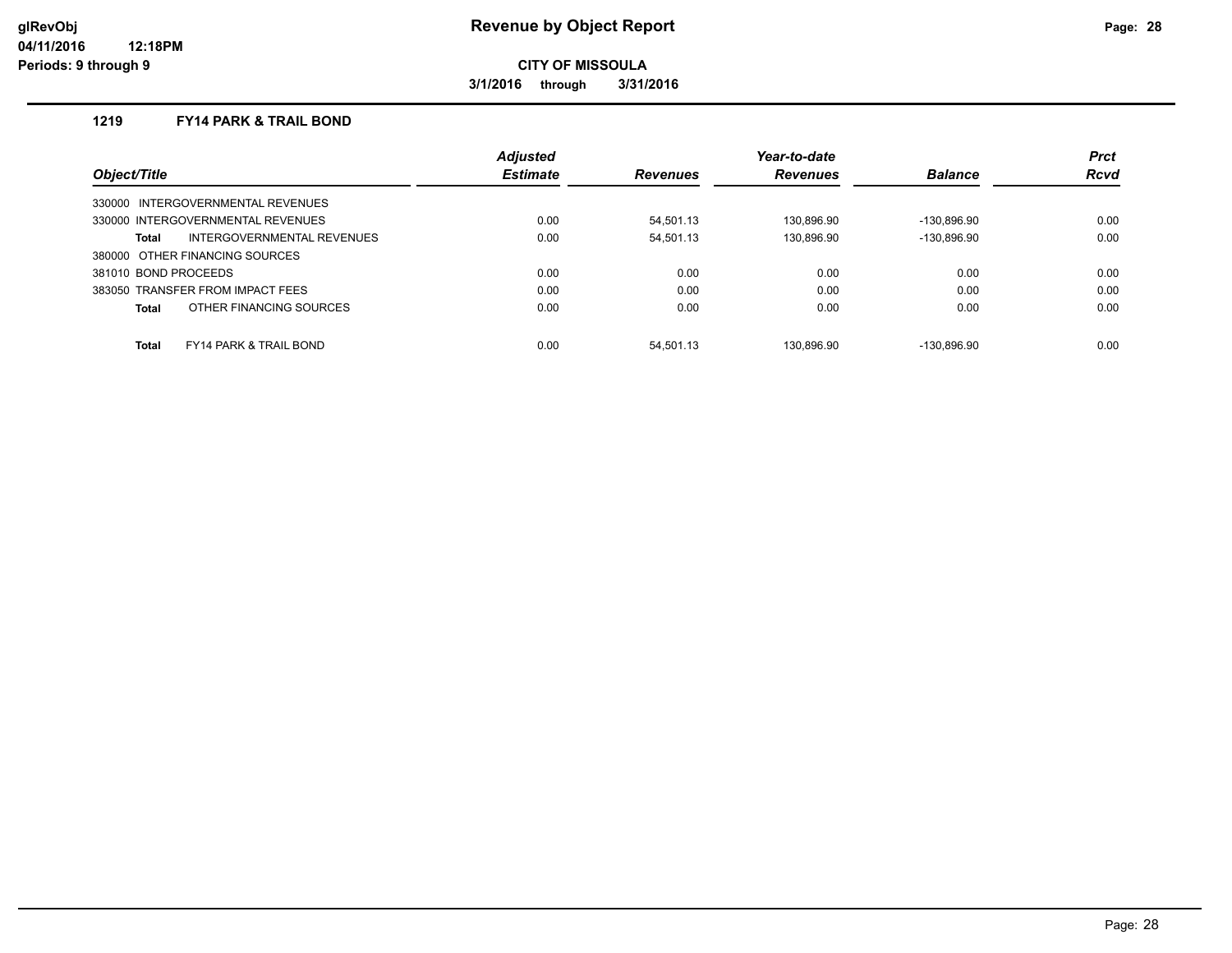**3/1/2016 through 3/31/2016**

# **1241 CREMAIN WALL & CEMETERY DONATIONS FUND**

# **1241 CREMAIN WALL & CEMETERY DONATIONS FUND**

|                                                     | <b>Adjusted</b> |                 | Year-to-date    |                | <b>Prct</b> |
|-----------------------------------------------------|-----------------|-----------------|-----------------|----------------|-------------|
| Object/Title                                        | <b>Estimate</b> | <b>Revenues</b> | <b>Revenues</b> | <b>Balance</b> | <b>Rcvd</b> |
| 340000 CHARGES FOR SERVICES                         |                 |                 |                 |                |             |
| 343310 SALE OF NICHE NAMEPLATES & VASES             | 0.00            | 700.00          | 11,800.00       | $-11,800.00$   | 0.00        |
| 343311 SALE OF NICHES                               | 0.00            | 0.00            | 0.00            | 0.00           | 0.00        |
| <b>CHARGES FOR SERVICES</b><br>Total                | 0.00            | 700.00          | 11,800.00       | $-11,800.00$   | 0.00        |
| 360000 MISCELLANEOUS REVENUES                       |                 |                 |                 |                |             |
| 360010 MISCELLANEOUS                                | 0.00            | 0.00            | 0.00            | 0.00           | 0.00        |
| 365000 DONATIONS                                    | 0.00            | 0.00            | 0.00            | 0.00           | 0.00        |
| MISCELLANEOUS REVENUES<br>Total                     | 0.00            | 0.00            | 0.00            | 0.00           | 0.00        |
| 370000 INVESTMENTS & ROYALTY EARNINGS               |                 |                 |                 |                |             |
| 371010 INTEREST ON INVESTMENTS                      | 0.00            | 0.00            | 0.00            | 0.00           | 0.00        |
| 371020 GAIN/LOSS IN MARKET VALUE OF INVESTMENTS     | 0.00            | 0.00            | 0.00            | 0.00           | 0.00        |
| <b>INVESTMENTS &amp; ROYALTY EARNINGS</b><br>Total  | 0.00            | 0.00            | 0.00            | 0.00           | 0.00        |
| CREMAIN WALL & CEMETERY DONATIONS F<br><b>Total</b> | 0.00            | 700.00          | 11,800.00       | $-11,800.00$   | 0.00        |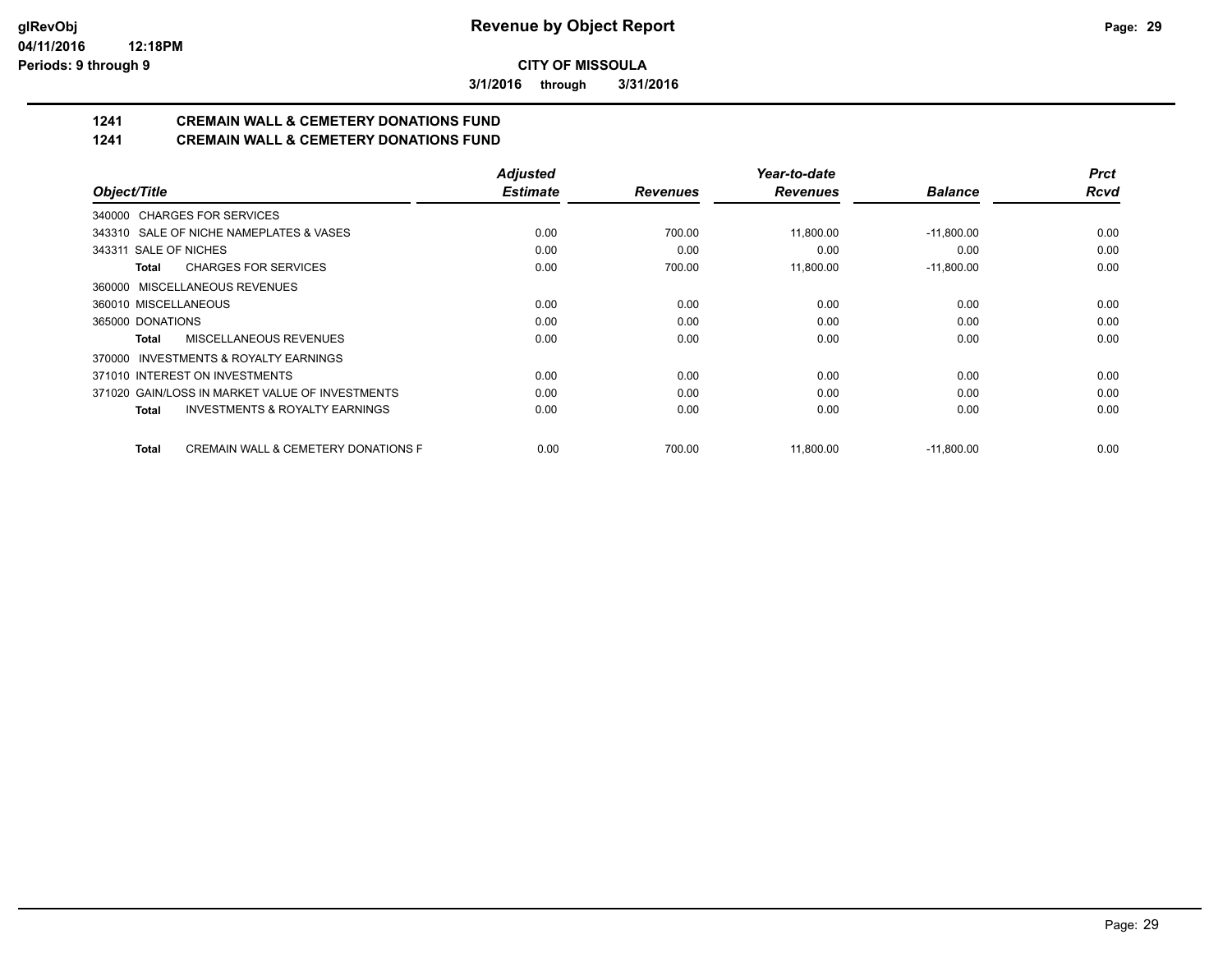**3/1/2016 through 3/31/2016**

#### **1241 CREMAIN WALL & CEMETERY DONATIONS FUND**

|                                                         | <b>Adjusted</b> |                 | Year-to-date    |                | <b>Prct</b> |
|---------------------------------------------------------|-----------------|-----------------|-----------------|----------------|-------------|
| Object/Title                                            | <b>Estimate</b> | <b>Revenues</b> | <b>Revenues</b> | <b>Balance</b> | <b>Rcvd</b> |
| 340000 CHARGES FOR SERVICES                             |                 |                 |                 |                |             |
| 343310 SALE OF NICHE NAMEPLATES & VASES                 | 0.00            | 700.00          | 11,800.00       | $-11,800.00$   | 0.00        |
| 343311 SALE OF NICHES                                   | 0.00            | 0.00            | 0.00            | 0.00           | 0.00        |
| <b>CHARGES FOR SERVICES</b><br>Total                    | 0.00            | 700.00          | 11,800.00       | $-11,800.00$   | 0.00        |
| 360000 MISCELLANEOUS REVENUES                           |                 |                 |                 |                |             |
| 360010 MISCELLANEOUS                                    | 0.00            | 0.00            | 0.00            | 0.00           | 0.00        |
| 365000 DONATIONS                                        | 0.00            | 0.00            | 0.00            | 0.00           | 0.00        |
| MISCELLANEOUS REVENUES<br>Total                         | 0.00            | 0.00            | 0.00            | 0.00           | 0.00        |
| <b>INVESTMENTS &amp; ROYALTY EARNINGS</b><br>370000     |                 |                 |                 |                |             |
| 371010 INTEREST ON INVESTMENTS                          | 0.00            | 0.00            | 0.00            | 0.00           | 0.00        |
| 371020 GAIN/LOSS IN MARKET VALUE OF INVESTMENT          | 0.00            | 0.00            | 0.00            | 0.00           | 0.00        |
| <b>INVESTMENTS &amp; ROYALTY EARNINGS</b><br>Total      | 0.00            | 0.00            | 0.00            | 0.00           | 0.00        |
|                                                         |                 |                 |                 |                |             |
| <b>CREMAIN WALL &amp; CEMETERY DONATIONS F</b><br>Total | 0.00            | 700.00          | 11,800.00       | $-11,800.00$   | 0.00        |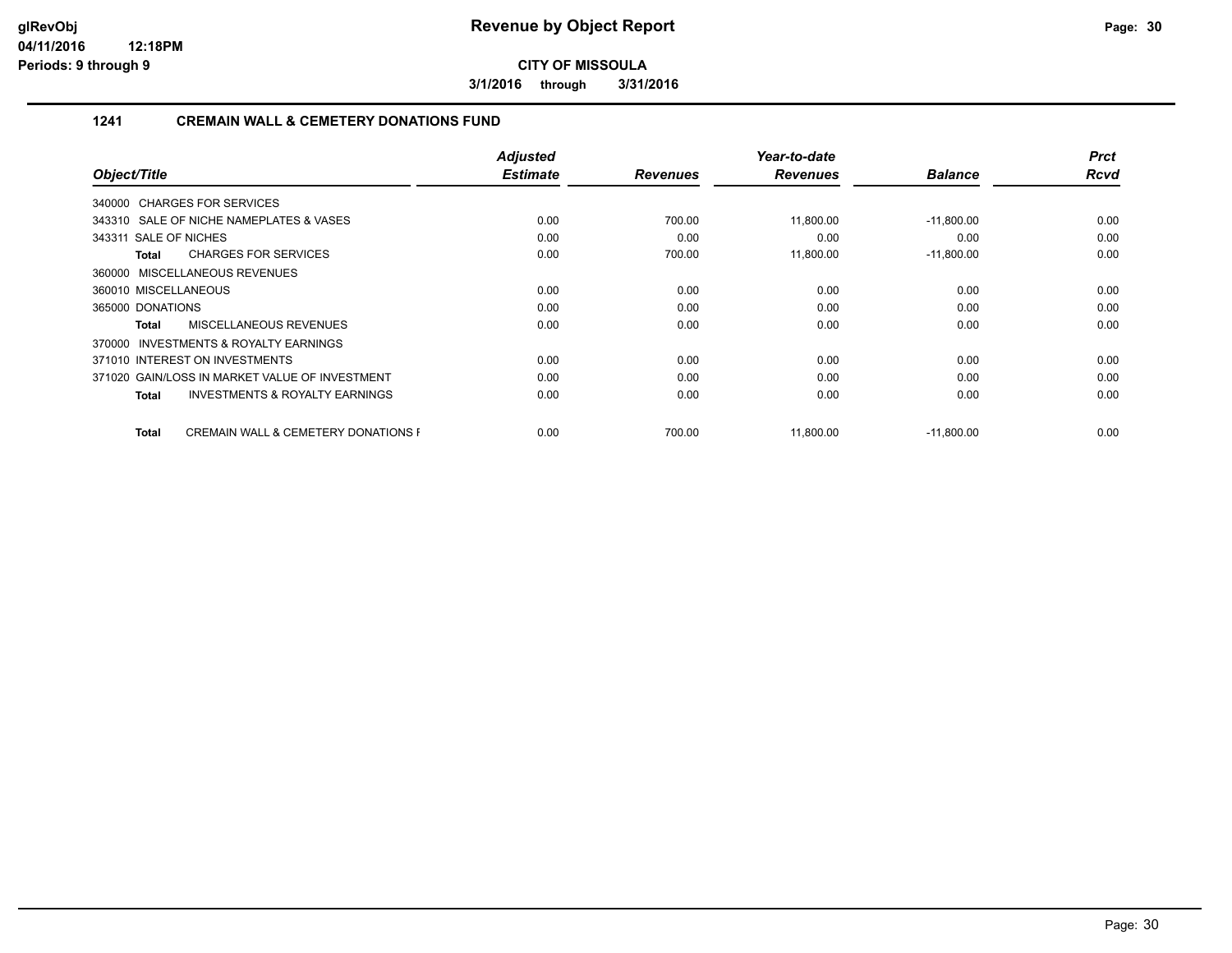**3/1/2016 through 3/31/2016**

## **1242 CEMETERY CARE FUND**

**1242 CEMETERY CARE FUND**

|                                                           | <b>Adjusted</b> |                 | Year-to-date    |                | <b>Prct</b> |
|-----------------------------------------------------------|-----------------|-----------------|-----------------|----------------|-------------|
| Object/Title                                              | <b>Estimate</b> | <b>Revenues</b> | <b>Revenues</b> | <b>Balance</b> | Rcvd        |
| 340000 CHARGES FOR SERVICES                               |                 |                 |                 |                |             |
| 343320 CEMETERY - SALE OF PLOTS                           | 0.00            | 350.00          | 10,200.00       | $-10,200.00$   | 0.00        |
| 343321 CEMETERY FOUNDATIONS                               | 0.00            | 0.00            | 1.240.00        | $-1.240.00$    | 0.00        |
| 343322 CEMETERY FLOWER CARE                               | 0.00            | 1.750.00        | 1.810.00        | $-1.810.00$    | 0.00        |
| 343323 CEMETERY - LINER INSTALL FEES                      | 0.00            | 2,100.00        | 10,350.00       | $-10,350.00$   | 0.00        |
| 343324 OTHER CEMETERY FEES                                | 0.00            | 150.00          | 1.350.00        | $-1,350.00$    | 0.00        |
| 343325 2ND INTERMENT RIGHT                                | 0.00            | 0.00            | 1.200.00        | $-1.200.00$    | 0.00        |
| 343340 CEMETERY - OPENINGS & CLOSINGS                     | 0.00            | 1,525.00        | 9,775.00        | $-9,775.00$    | 0.00        |
| 343350 CEMETERY CARE, FEES                                | 75.000.00       | 0.00            | 0.00            | 75,000.00      | 0.00        |
| <b>CHARGES FOR SERVICES</b><br><b>Total</b>               | 75,000.00       | 5,875.00        | 35,925.00       | 39,075.00      | 47.90       |
| 360000 MISCELLANEOUS REVENUES                             |                 |                 |                 |                |             |
| 360010 MISCELLANEOUS                                      | 0.00            | 0.00            | 0.00            | 0.00           | 0.00        |
| MISCELLANEOUS REVENUES<br><b>Total</b>                    | 0.00            | 0.00            | 0.00            | 0.00           | 0.00        |
| <b>INVESTMENTS &amp; ROYALTY EARNINGS</b><br>370000       |                 |                 |                 |                |             |
| 371010 INTEREST ON INVESTMENTS                            | 0.00            | 0.00            | 0.00            | 0.00           | 0.00        |
| 371020 GAIN/LOSS IN MARKET VALUE OF INVESTMENTS           | 0.00            | 0.00            | 0.00            | 0.00           | 0.00        |
| <b>INVESTMENTS &amp; ROYALTY EARNINGS</b><br><b>Total</b> | 0.00            | 0.00            | 0.00            | 0.00           | 0.00        |
| 380000 OTHER FINANCING SOURCES                            |                 |                 |                 |                |             |
| 382010 SALE OF FIXED ASSETS                               | 0.00            | 0.00            | 0.00            | 0.00           | 0.00        |
| OTHER FINANCING SOURCES<br><b>Total</b>                   | 0.00            | 0.00            | 0.00            | 0.00           | 0.00        |
| <b>CEMETERY CARE FUND</b><br><b>Total</b>                 | 75.000.00       | 5,875.00        | 35,925.00       | 39.075.00      | 47.90       |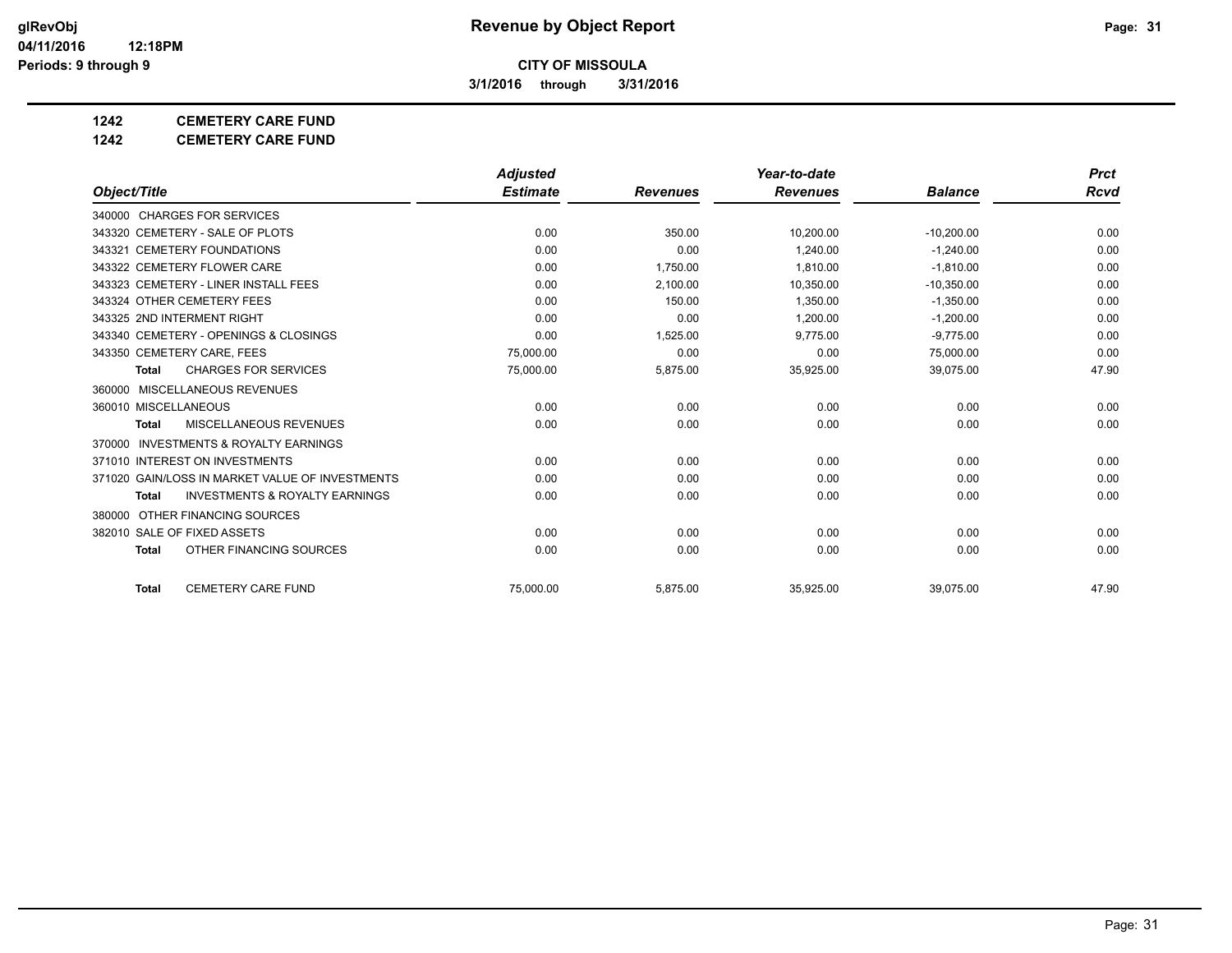**3/1/2016 through 3/31/2016**

#### **1242 CEMETERY CARE FUND**

|                                                           | <b>Adjusted</b> |                 | Year-to-date    |                | <b>Prct</b> |
|-----------------------------------------------------------|-----------------|-----------------|-----------------|----------------|-------------|
| Object/Title                                              | <b>Estimate</b> | <b>Revenues</b> | <b>Revenues</b> | <b>Balance</b> | <b>Rcvd</b> |
| 340000 CHARGES FOR SERVICES                               |                 |                 |                 |                |             |
| 343320 CEMETERY - SALE OF PLOTS                           | 0.00            | 350.00          | 10,200.00       | $-10,200.00$   | 0.00        |
| 343321 CEMETERY FOUNDATIONS                               | 0.00            | 0.00            | 1,240.00        | $-1,240.00$    | 0.00        |
| 343322 CEMETERY FLOWER CARE                               | 0.00            | 1,750.00        | 1,810.00        | $-1,810.00$    | 0.00        |
| 343323 CEMETERY - LINER INSTALL FEES                      | 0.00            | 2,100.00        | 10,350.00       | $-10,350.00$   | 0.00        |
| 343324 OTHER CEMETERY FEES                                | 0.00            | 150.00          | 1.350.00        | $-1,350.00$    | 0.00        |
| 343325 2ND INTERMENT RIGHT                                | 0.00            | 0.00            | 1,200.00        | $-1,200.00$    | 0.00        |
| 343340 CEMETERY - OPENINGS & CLOSINGS                     | 0.00            | 1,525.00        | 9,775.00        | $-9,775.00$    | 0.00        |
| 343350 CEMETERY CARE, FEES                                | 75,000.00       | 0.00            | 0.00            | 75,000.00      | 0.00        |
| <b>CHARGES FOR SERVICES</b><br><b>Total</b>               | 75,000.00       | 5,875.00        | 35,925.00       | 39,075.00      | 47.90       |
| 360000 MISCELLANEOUS REVENUES                             |                 |                 |                 |                |             |
| 360010 MISCELLANEOUS                                      | 0.00            | 0.00            | 0.00            | 0.00           | 0.00        |
| MISCELLANEOUS REVENUES<br><b>Total</b>                    | 0.00            | 0.00            | 0.00            | 0.00           | 0.00        |
| <b>INVESTMENTS &amp; ROYALTY EARNINGS</b><br>370000       |                 |                 |                 |                |             |
| 371010 INTEREST ON INVESTMENTS                            | 0.00            | 0.00            | 0.00            | 0.00           | 0.00        |
| 371020 GAIN/LOSS IN MARKET VALUE OF INVESTMENT            | 0.00            | 0.00            | 0.00            | 0.00           | 0.00        |
| <b>INVESTMENTS &amp; ROYALTY EARNINGS</b><br><b>Total</b> | 0.00            | 0.00            | 0.00            | 0.00           | 0.00        |
| 380000 OTHER FINANCING SOURCES                            |                 |                 |                 |                |             |
| 382010 SALE OF FIXED ASSETS                               | 0.00            | 0.00            | 0.00            | 0.00           | 0.00        |
| OTHER FINANCING SOURCES<br><b>Total</b>                   | 0.00            | 0.00            | 0.00            | 0.00           | 0.00        |
| <b>CEMETERY CARE FUND</b><br><b>Total</b>                 | 75.000.00       | 5,875.00        | 35,925.00       | 39,075.00      | 47.90       |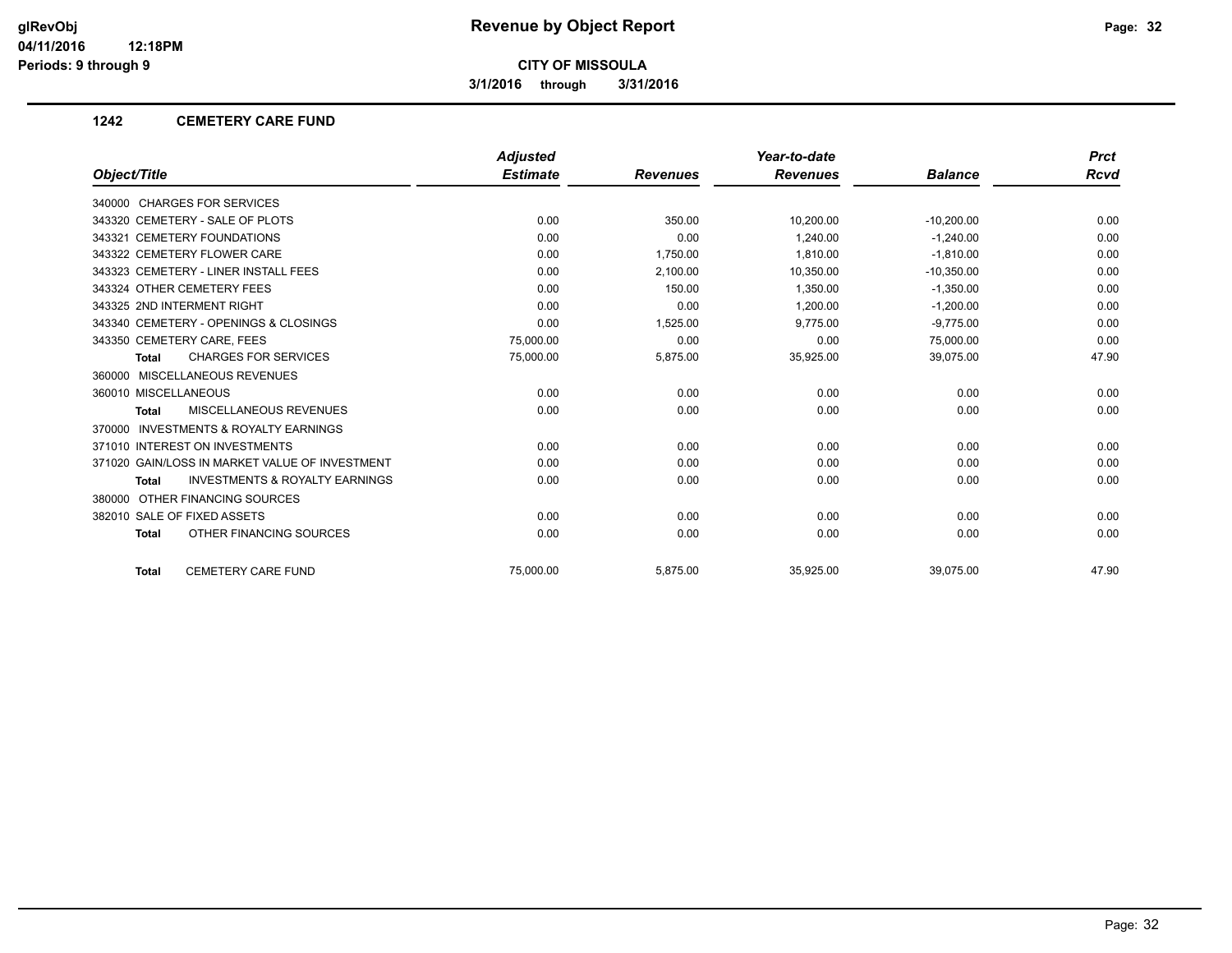**3/1/2016 through 3/31/2016**

# **1243 CEMETERY MEMORIAL FUND**

**1243 CEMETERY MEMORIAL FUND**

|                                                 |                                | <b>Adjusted</b> |                 | Year-to-date    |                | <b>Prct</b> |
|-------------------------------------------------|--------------------------------|-----------------|-----------------|-----------------|----------------|-------------|
| Object/Title                                    |                                | <b>Estimate</b> | <b>Revenues</b> | <b>Revenues</b> | <b>Balance</b> | <b>Rcvd</b> |
| 360000 MISCELLANEOUS REVENUES                   |                                |                 |                 |                 |                |             |
| 360010 MISCELLANEOUS                            |                                | 0.00            | 0.00            | 0.00            | 0.00           | 0.00        |
| 365000 DONATIONS                                |                                | 1.500.00        | 0.00            | 1.840.79        | $-340.79$      | 122.72      |
| MISCELLANEOUS REVENUES<br>Total                 |                                | 1.500.00        | 0.00            | 1.840.79        | $-340.79$      | 122.72      |
| 370000 INVESTMENTS & ROYALTY EARNINGS           |                                |                 |                 |                 |                |             |
| 371010 INTEREST ON INVESTMENTS                  |                                | 0.00            | 0.00            | 0.00            | 0.00           | 0.00        |
| 371020 GAIN/LOSS IN MARKET VALUE OF INVESTMENTS |                                | 0.00            | 0.00            | 0.00            | 0.00           | 0.00        |
| Total                                           | INVESTMENTS & ROYALTY EARNINGS | 0.00            | 0.00            | 0.00            | 0.00           | 0.00        |
| <b>CEMETERY MEMORIAL FUND</b><br>Total          |                                | 1.500.00        | 0.00            | 1.840.79        | $-340.79$      | 122.72      |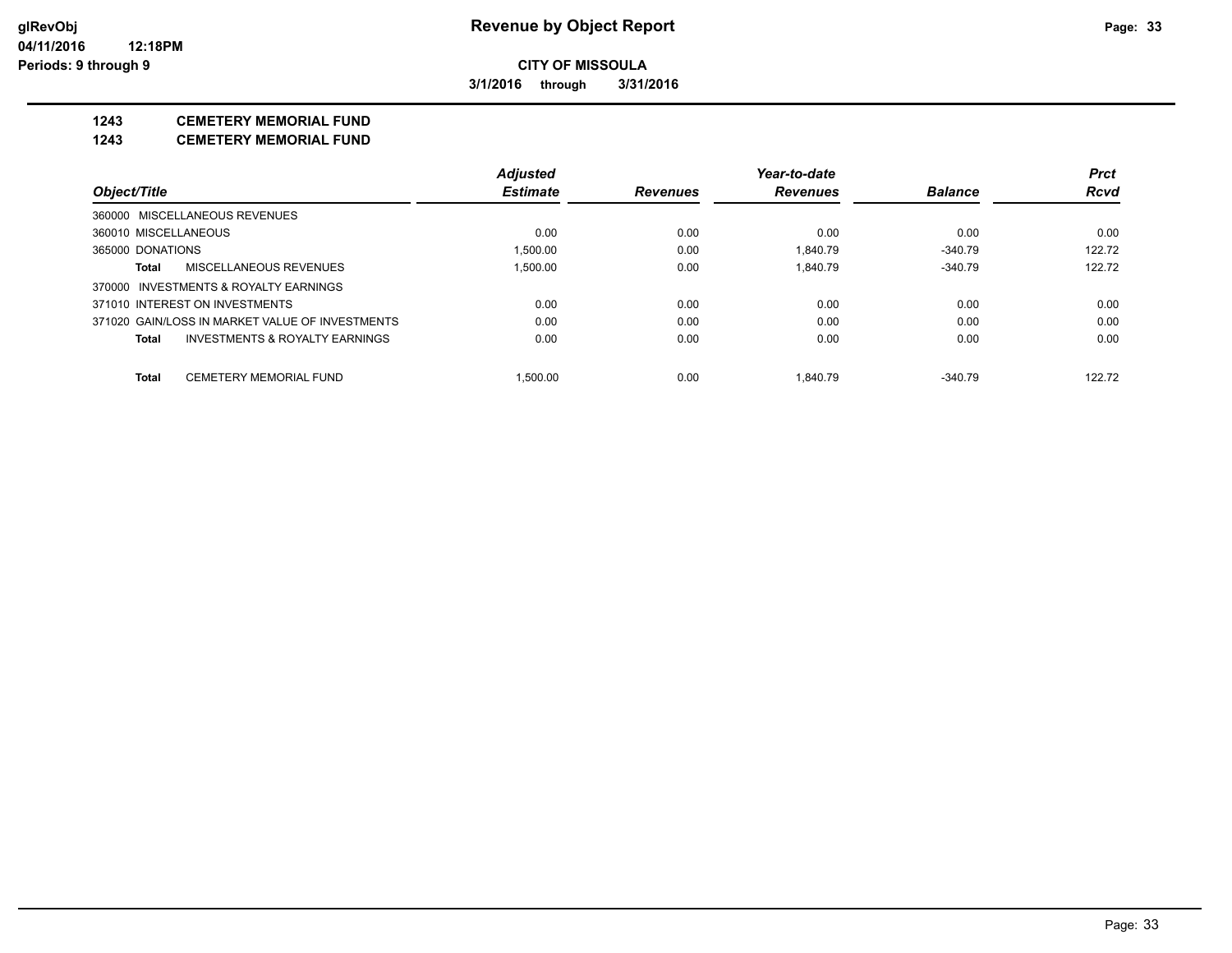**3/1/2016 through 3/31/2016**

## **1243 CEMETERY MEMORIAL FUND**

|                                                | <b>Adjusted</b> |                 | Year-to-date    |                | <b>Prct</b> |
|------------------------------------------------|-----------------|-----------------|-----------------|----------------|-------------|
| Object/Title                                   | <b>Estimate</b> | <b>Revenues</b> | <b>Revenues</b> | <b>Balance</b> | <b>Rcvd</b> |
| 360000 MISCELLANEOUS REVENUES                  |                 |                 |                 |                |             |
| 360010 MISCELLANEOUS                           | 0.00            | 0.00            | 0.00            | 0.00           | 0.00        |
| 365000 DONATIONS                               | 1.500.00        | 0.00            | 1.840.79        | $-340.79$      | 122.72      |
| MISCELLANEOUS REVENUES<br>Total                | 1.500.00        | 0.00            | 1.840.79        | $-340.79$      | 122.72      |
| 370000 INVESTMENTS & ROYALTY EARNINGS          |                 |                 |                 |                |             |
| 371010 INTEREST ON INVESTMENTS                 | 0.00            | 0.00            | 0.00            | 0.00           | 0.00        |
| 371020 GAIN/LOSS IN MARKET VALUE OF INVESTMENT | 0.00            | 0.00            | 0.00            | 0.00           | 0.00        |
| INVESTMENTS & ROYALTY EARNINGS<br>Total        | 0.00            | 0.00            | 0.00            | 0.00           | 0.00        |
| <b>CEMETERY MEMORIAL FUND</b><br><b>Total</b>  | .500.00         | 0.00            | 1.840.79        | $-340.79$      | 122.72      |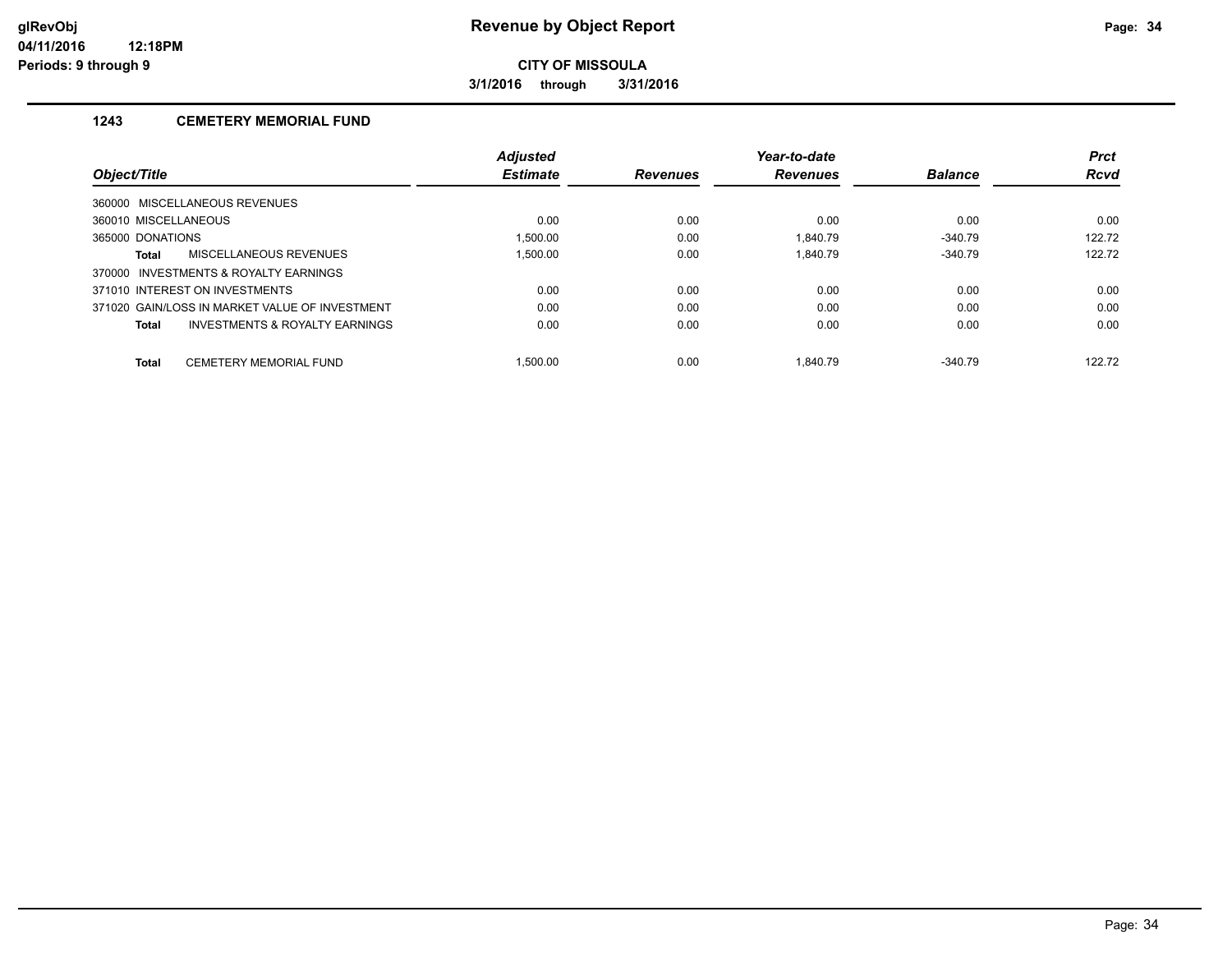**3/1/2016 through 3/31/2016**

**1265 TITLE 1 PROJECTS FUND**

**1265 TITLE 1 PROJECTS FUND**

|                                |                                           | <b>Adjusted</b> |                 | Year-to-date    |                | <b>Prct</b> |
|--------------------------------|-------------------------------------------|-----------------|-----------------|-----------------|----------------|-------------|
| Object/Title                   |                                           | <b>Estimate</b> | <b>Revenues</b> | <b>Revenues</b> | <b>Balance</b> | Rcvd        |
| 360000 MISCELLANEOUS REVENUES  |                                           |                 |                 |                 |                |             |
| 360010 MISCELLANEOUS           |                                           | 0.00            | 0.00            | 0.00            | 0.00           | 0.00        |
| Total                          | MISCELLANEOUS REVENUES                    | 0.00            | 0.00            | 0.00            | 0.00           | 0.00        |
|                                | 370000 INVESTMENTS & ROYALTY EARNINGS     |                 |                 |                 |                |             |
| 371010 INTEREST ON INVESTMENTS |                                           | 0.00            | 0.00            | 0.00            | 0.00           | 0.00        |
|                                | 373002 LOAN REPAYMENT - FAMILY SERVICES   | 70.000.00       | 0.00            | 0.00            | 70.000.00      | 0.00        |
| 373006 BURNS ST COMMONS        |                                           | 0.00            | 0.00            | 0.00            | 0.00           | 0.00        |
| Total                          | <b>INVESTMENTS &amp; ROYALTY EARNINGS</b> | 70.000.00       | 0.00            | 0.00            | 70.000.00      | 0.00        |
| Total                          | TITLE 1 PROJECTS FUND                     | 70.000.00       | 0.00            | 0.00            | 70.000.00      | 0.00        |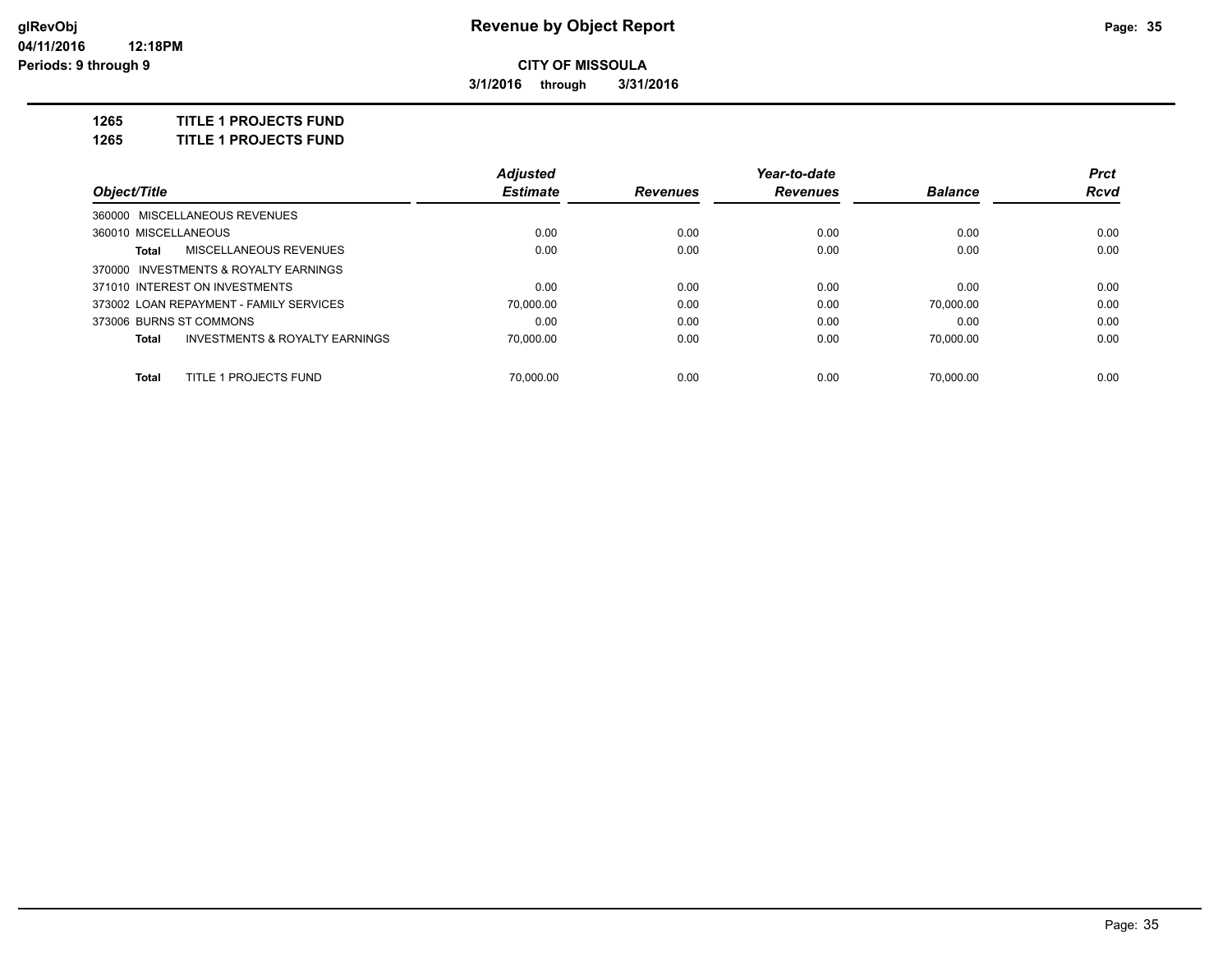**3/1/2016 through 3/31/2016**

#### **1265 TITLE 1 PROJECTS FUND**

| Object/Title                            | <b>Adjusted</b> |                 | Year-to-date    |                | <b>Prct</b> |
|-----------------------------------------|-----------------|-----------------|-----------------|----------------|-------------|
|                                         | <b>Estimate</b> | <b>Revenues</b> | <b>Revenues</b> | <b>Balance</b> | <b>Rcvd</b> |
| 360000 MISCELLANEOUS REVENUES           |                 |                 |                 |                |             |
| 360010 MISCELLANEOUS                    | 0.00            | 0.00            | 0.00            | 0.00           | 0.00        |
| <b>MISCELLANEOUS REVENUES</b><br>Total  | 0.00            | 0.00            | 0.00            | 0.00           | 0.00        |
| 370000 INVESTMENTS & ROYALTY EARNINGS   |                 |                 |                 |                |             |
| 371010 INTEREST ON INVESTMENTS          | 0.00            | 0.00            | 0.00            | 0.00           | 0.00        |
| 373002 LOAN REPAYMENT - FAMILY SERVICES | 70,000.00       | 0.00            | 0.00            | 70,000.00      | 0.00        |
| 373006 BURNS ST COMMONS                 | 0.00            | 0.00            | 0.00            | 0.00           | 0.00        |
| INVESTMENTS & ROYALTY EARNINGS<br>Total | 70.000.00       | 0.00            | 0.00            | 70.000.00      | 0.00        |
| TITLE 1 PROJECTS FUND<br><b>Total</b>   | 70.000.00       | 0.00            | 0.00            | 70.000.00      | 0.00        |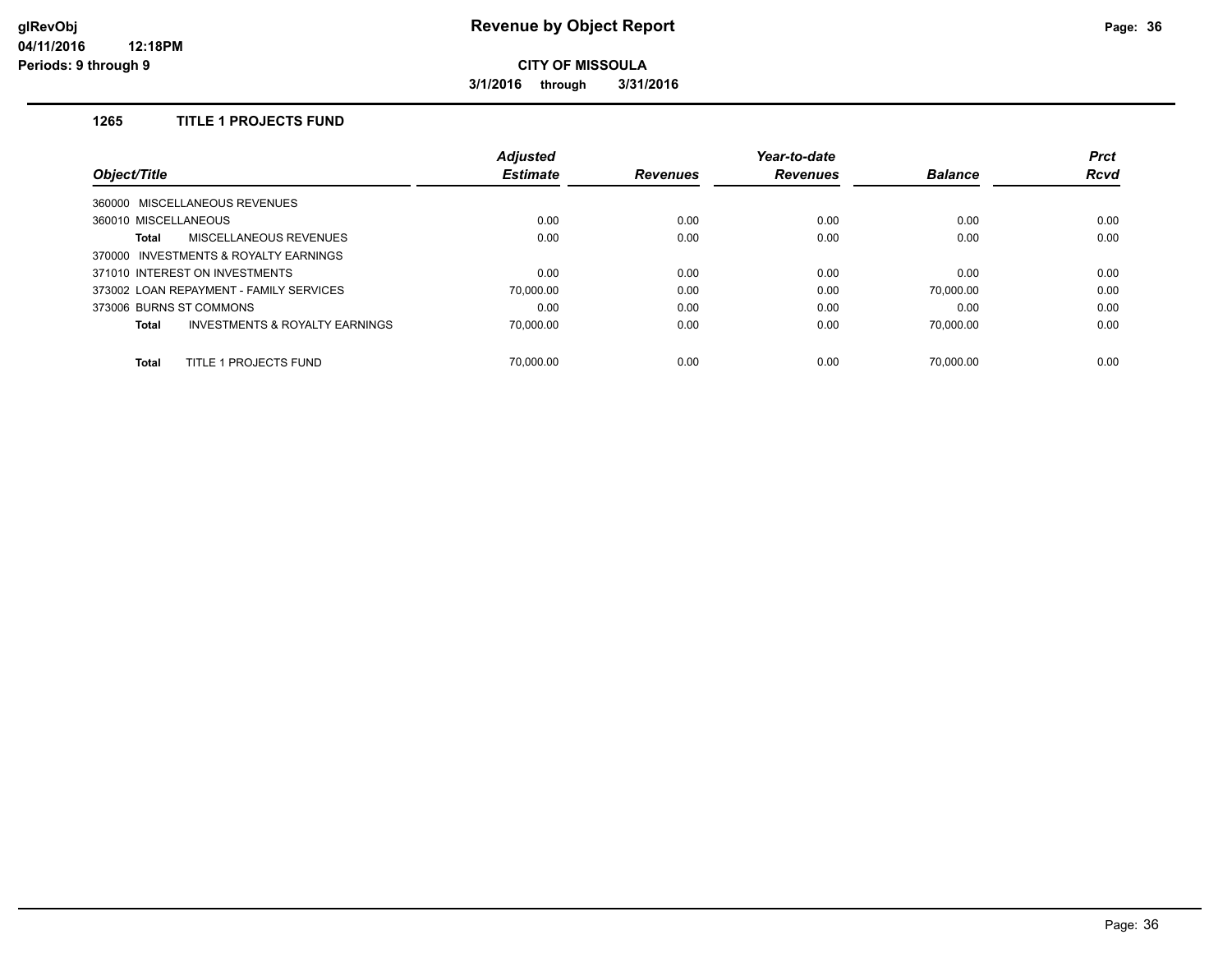**3/1/2016 through 3/31/2016**

#### **1396 PROGRAM INCOME REVOLVING LOAN PROGRAM 1396 PROGRAM INCOME REVOLVING LOAN PROGRAM**

|                                                           | <b>Adjusted</b> |                 | Year-to-date    |                | <b>Prct</b> |
|-----------------------------------------------------------|-----------------|-----------------|-----------------|----------------|-------------|
| Object/Title                                              | <b>Estimate</b> | <b>Revenues</b> | <b>Revenues</b> | <b>Balance</b> | Rcvd        |
| 330000 INTERGOVERNMENTAL REVENUES                         |                 |                 |                 |                |             |
| 331010 ENTITLEMENT - CDBG                                 | 0.00            | 0.00            | 0.00            | 0.00           | 0.00        |
| <b>INTERGOVERNMENTAL REVENUES</b><br><b>Total</b>         | 0.00            | 0.00            | 0.00            | 0.00           | 0.00        |
| 360000 MISCELLANEOUS REVENUES                             |                 |                 |                 |                |             |
| 360005 LOAN REPAYMENTS                                    | 0.00            | 0.00            | 0.00            | 0.00           | 0.00        |
| 360010 MISCELLANEOUS                                      | 0.00            | 0.00            | 0.00            | 0.00           | 0.00        |
| 360013 REPAYMENT OF SEWER GRANT                           | 7,000.00        | 0.00            | 5,390.00        | 1,610.00       | 77.00       |
| 360014 REPAYMENT OF LOAN/MHA                              | 0.00            | 0.00            | 0.00            | 0.00           | 0.00        |
| 361013 CLOSED GRANT REPAYMENTS                            | 0.00            | 0.00            | 0.00            | 0.00           | 0.00        |
| <b>MISCELLANEOUS REVENUES</b><br><b>Total</b>             | 7,000.00        | 0.00            | 5,390.00        | 1,610.00       | 77.00       |
| <b>INVESTMENTS &amp; ROYALTY EARNINGS</b><br>370000       |                 |                 |                 |                |             |
| 371010 INTEREST ON INVESTMENTS                            | 0.00            | 0.00            | 0.00            | 0.00           | 0.00        |
| 371020 GAIN/LOSS IN MARKET VALUE OF INVESTMENTS           | 0.00            | 0.00            | 0.00            | 0.00           | 0.00        |
| <b>INVESTMENTS &amp; ROYALTY EARNINGS</b><br><b>Total</b> | 0.00            | 0.00            | 0.00            | 0.00           | 0.00        |
| 380000 OTHER FINANCING SOURCES                            |                 |                 |                 |                |             |
| 383026 TRANS FR CDBG                                      | 0.00            | 0.00            | 0.00            | 0.00           | 0.00        |
| OTHER FINANCING SOURCES<br><b>Total</b>                   | 0.00            | 0.00            | 0.00            | 0.00           | 0.00        |
| PROGRAM INCOME REVOLVING LOAN PRO<br><b>Total</b>         | 7,000.00        | 0.00            | 5,390.00        | 1,610.00       | 77.00       |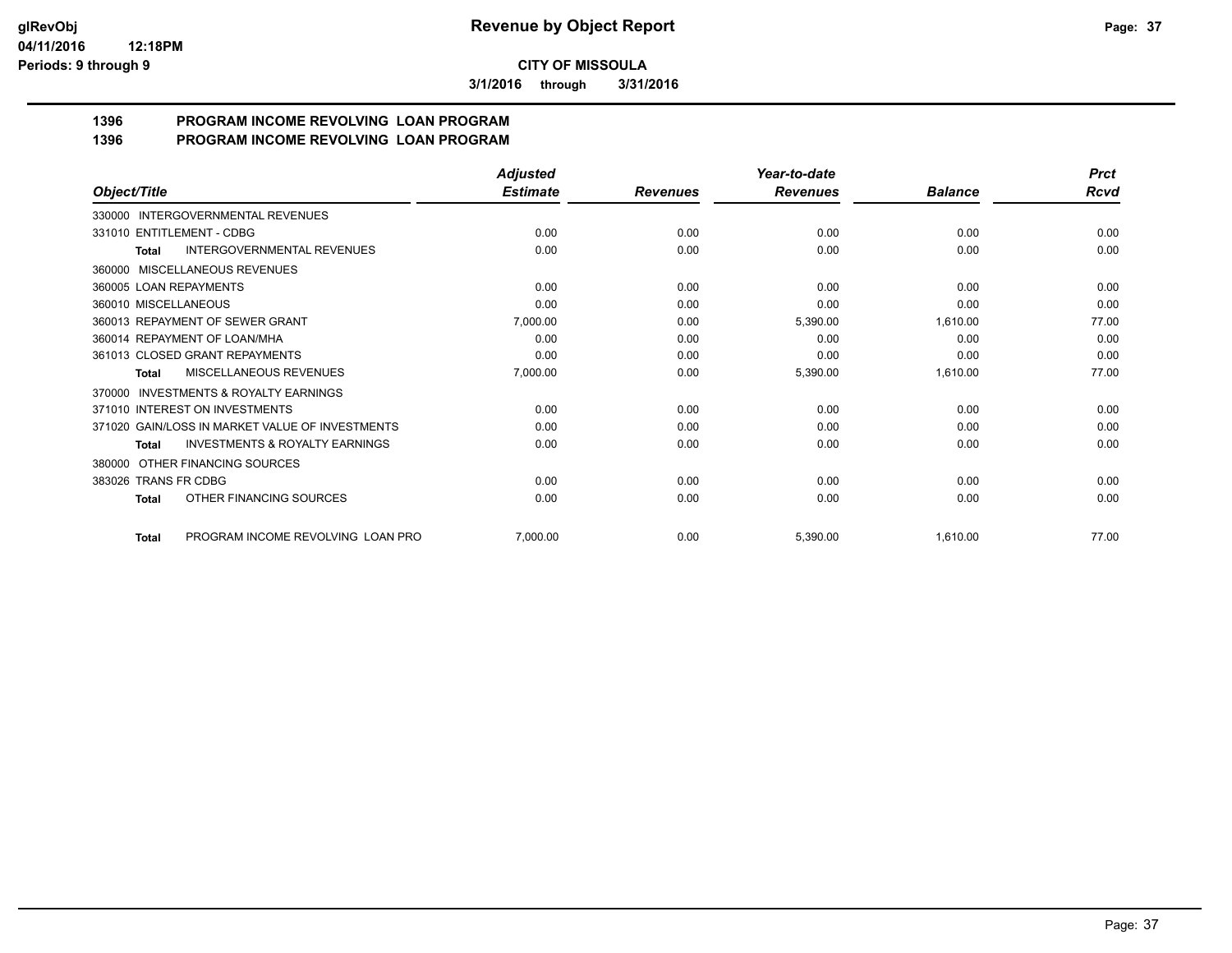**3/1/2016 through 3/31/2016**

### **1396 PROGRAM INCOME REVOLVING LOAN PROGRAM**

|                                                           | <b>Adjusted</b> |                 | Year-to-date    |                | <b>Prct</b> |
|-----------------------------------------------------------|-----------------|-----------------|-----------------|----------------|-------------|
| Object/Title                                              | <b>Estimate</b> | <b>Revenues</b> | <b>Revenues</b> | <b>Balance</b> | <b>Rcvd</b> |
| 330000 INTERGOVERNMENTAL REVENUES                         |                 |                 |                 |                |             |
| 331010 ENTITLEMENT - CDBG                                 | 0.00            | 0.00            | 0.00            | 0.00           | 0.00        |
| INTERGOVERNMENTAL REVENUES<br><b>Total</b>                | 0.00            | 0.00            | 0.00            | 0.00           | 0.00        |
| 360000 MISCELLANEOUS REVENUES                             |                 |                 |                 |                |             |
| 360005 LOAN REPAYMENTS                                    | 0.00            | 0.00            | 0.00            | 0.00           | 0.00        |
| 360010 MISCELLANEOUS                                      | 0.00            | 0.00            | 0.00            | 0.00           | 0.00        |
| 360013 REPAYMENT OF SEWER GRANT                           | 7,000.00        | 0.00            | 5,390.00        | 1,610.00       | 77.00       |
| 360014 REPAYMENT OF LOAN/MHA                              | 0.00            | 0.00            | 0.00            | 0.00           | 0.00        |
| 361013 CLOSED GRANT REPAYMENTS                            | 0.00            | 0.00            | 0.00            | 0.00           | 0.00        |
| <b>MISCELLANEOUS REVENUES</b><br><b>Total</b>             | 7,000.00        | 0.00            | 5,390.00        | 1,610.00       | 77.00       |
| <b>INVESTMENTS &amp; ROYALTY EARNINGS</b><br>370000       |                 |                 |                 |                |             |
| 371010 INTEREST ON INVESTMENTS                            | 0.00            | 0.00            | 0.00            | 0.00           | 0.00        |
| 371020 GAIN/LOSS IN MARKET VALUE OF INVESTMENT            | 0.00            | 0.00            | 0.00            | 0.00           | 0.00        |
| <b>INVESTMENTS &amp; ROYALTY EARNINGS</b><br><b>Total</b> | 0.00            | 0.00            | 0.00            | 0.00           | 0.00        |
| 380000 OTHER FINANCING SOURCES                            |                 |                 |                 |                |             |
| 383026 TRANS FR CDBG                                      | 0.00            | 0.00            | 0.00            | 0.00           | 0.00        |
| OTHER FINANCING SOURCES<br><b>Total</b>                   | 0.00            | 0.00            | 0.00            | 0.00           | 0.00        |
| PROGRAM INCOME REVOLVING LOAN PRC<br><b>Total</b>         | 7,000.00        | 0.00            | 5,390.00        | 1,610.00       | 77.00       |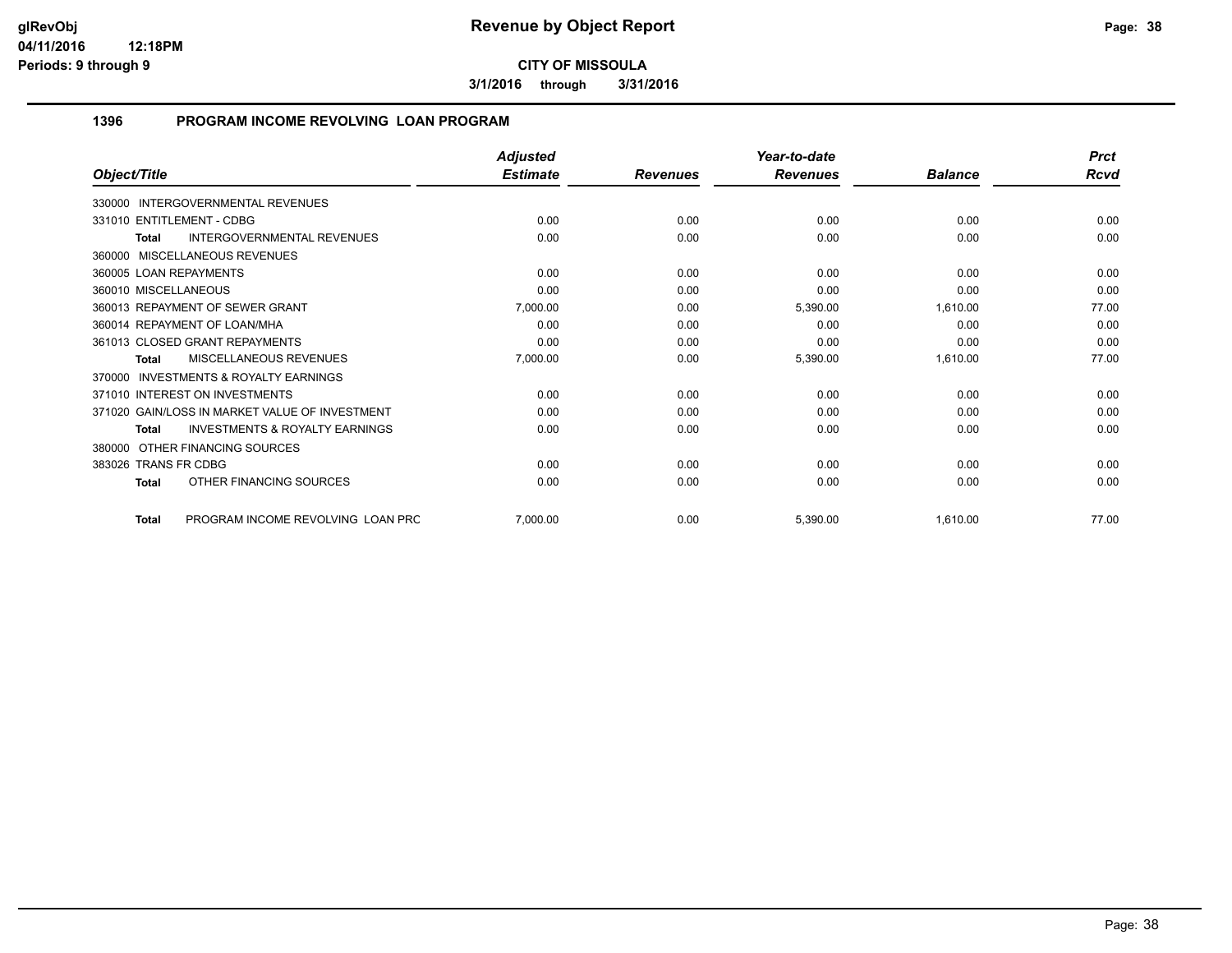**3/1/2016 through 3/31/2016**

#### **1397 STATE HOME PROGRAM INCOME**

**1397 STATE HOME PROGRAM INCOME**

|                                                    | <b>Adjusted</b> |                 | Year-to-date    |                | <b>Prct</b> |
|----------------------------------------------------|-----------------|-----------------|-----------------|----------------|-------------|
| Object/Title                                       | <b>Estimate</b> | <b>Revenues</b> | <b>Revenues</b> | <b>Balance</b> | <b>Rcvd</b> |
| 330000 INTERGOVERNMENTAL REVENUES                  |                 |                 |                 |                |             |
| 331003 STATE HOME PROGRAM INCOME                   | 186,935.00      | 0.00            | 0.00            | 186,935.00     | 0.00        |
| INTERGOVERNMENTAL REVENUES<br>Total                | 186,935.00      | 0.00            | 0.00            | 186,935.00     | 0.00        |
| 360000 MISCELLANEOUS REVENUES                      |                 |                 |                 |                |             |
| 360005 LOAN REPAYMENTS                             | 0.00            | 0.00            | 20.000.00       | $-20.000.00$   | 0.00        |
| MISCELLANEOUS REVENUES<br>Total                    | 0.00            | 0.00            | 20,000.00       | $-20.000.00$   | 0.00        |
| 370000 INVESTMENTS & ROYALTY EARNINGS              |                 |                 |                 |                |             |
| 371010 INTEREST ON INVESTMENTS                     | 0.00            | 0.00            | 0.00            | 0.00           | 0.00        |
| <b>INVESTMENTS &amp; ROYALTY EARNINGS</b><br>Total | 0.00            | 0.00            | 0.00            | 0.00           | 0.00        |
| STATE HOME PROGRAM INCOME<br>Total                 | 186.935.00      | 0.00            | 20.000.00       | 166.935.00     | 10.70       |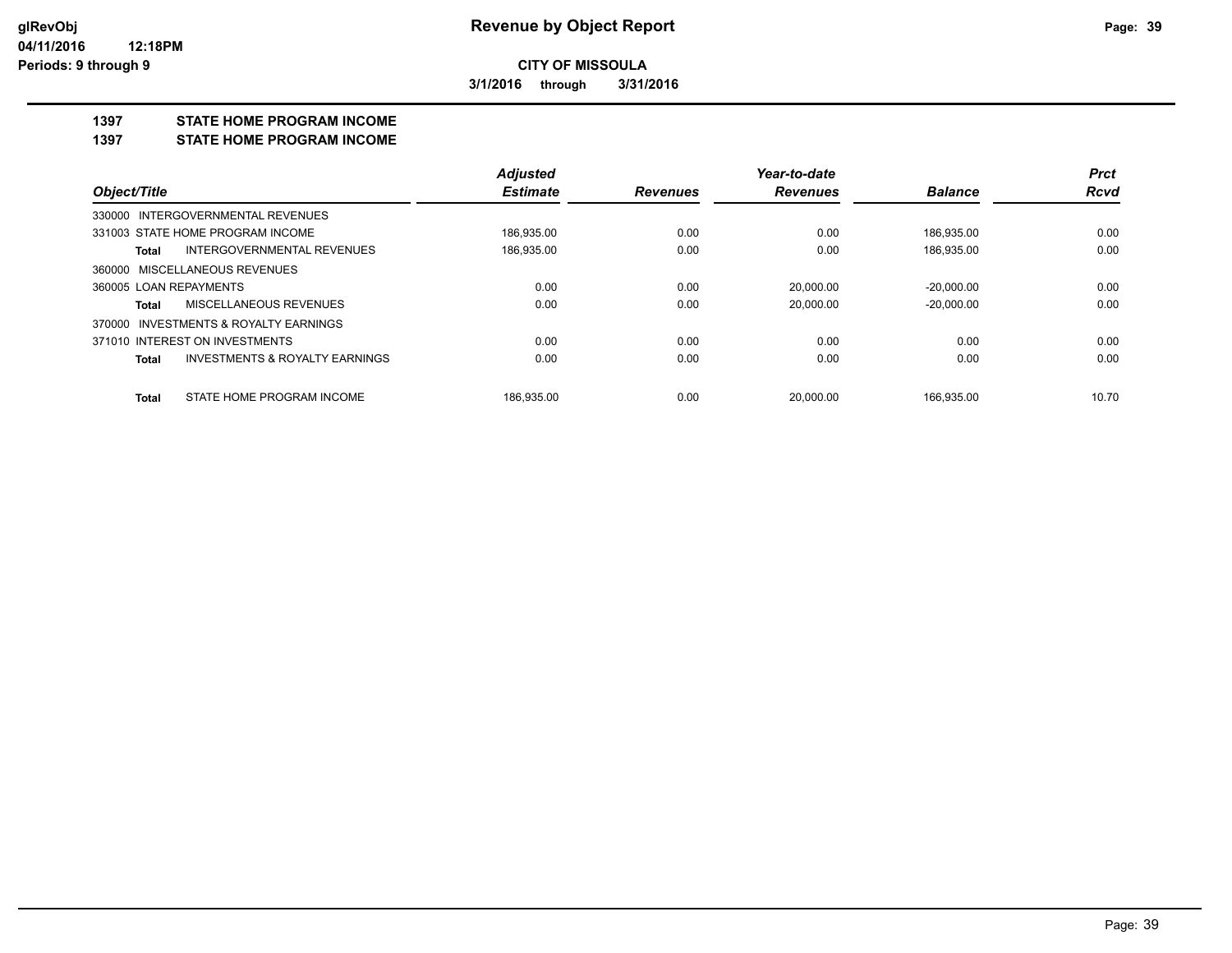**3/1/2016 through 3/31/2016**

## **1397 STATE HOME PROGRAM INCOME**

| Object/Title           |                                           | <b>Adjusted</b><br><b>Estimate</b> | <b>Revenues</b> | Year-to-date<br><b>Revenues</b> | <b>Balance</b> | <b>Prct</b><br><b>Rcvd</b> |
|------------------------|-------------------------------------------|------------------------------------|-----------------|---------------------------------|----------------|----------------------------|
|                        |                                           |                                    |                 |                                 |                |                            |
|                        | 330000 INTERGOVERNMENTAL REVENUES         |                                    |                 |                                 |                |                            |
|                        | 331003 STATE HOME PROGRAM INCOME          | 186.935.00                         | 0.00            | 0.00                            | 186.935.00     | 0.00                       |
| Total                  | INTERGOVERNMENTAL REVENUES                | 186,935.00                         | 0.00            | 0.00                            | 186,935.00     | 0.00                       |
|                        | 360000 MISCELLANEOUS REVENUES             |                                    |                 |                                 |                |                            |
| 360005 LOAN REPAYMENTS |                                           | 0.00                               | 0.00            | 20.000.00                       | $-20.000.00$   | 0.00                       |
| Total                  | MISCELLANEOUS REVENUES                    | 0.00                               | 0.00            | 20.000.00                       | $-20.000.00$   | 0.00                       |
| 370000                 | INVESTMENTS & ROYALTY EARNINGS            |                                    |                 |                                 |                |                            |
|                        | 371010 INTEREST ON INVESTMENTS            | 0.00                               | 0.00            | 0.00                            | 0.00           | 0.00                       |
| <b>Total</b>           | <b>INVESTMENTS &amp; ROYALTY EARNINGS</b> | 0.00                               | 0.00            | 0.00                            | 0.00           | 0.00                       |
| <b>Total</b>           | STATE HOME PROGRAM INCOME                 | 186.935.00                         | 0.00            | 20.000.00                       | 166.935.00     | 10.70                      |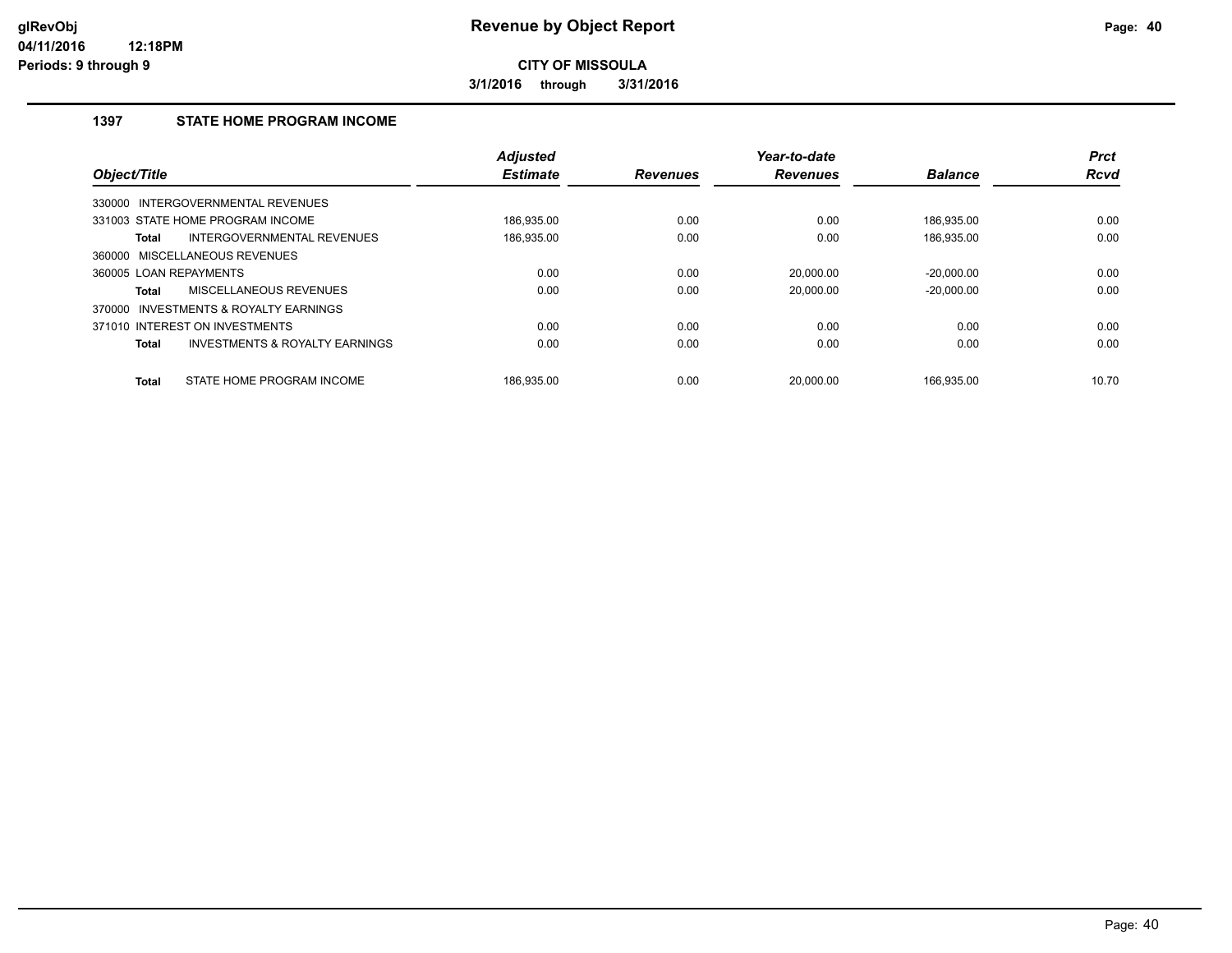**3/1/2016 through 3/31/2016**

**2250 PLANNING FUND**

**2250 PLANNING FUND**

|                                                     | <b>Adjusted</b> |                 | Year-to-date    |                | <b>Prct</b> |
|-----------------------------------------------------|-----------------|-----------------|-----------------|----------------|-------------|
| Object/Title                                        | <b>Estimate</b> | <b>Revenues</b> | <b>Revenues</b> | <b>Balance</b> | Rcvd        |
| 330000 INTERGOVERNMENTAL REVENUES                   |                 |                 |                 |                |             |
| 331054 FHWA PL GRANT                                | 0.00            | 0.00            | 0.00            | 0.00           | 0.00        |
| 331055 FTA GRANT                                    | 0.00            | 0.00            | 0.00            | 0.00           | 0.00        |
| 331056 MDT FEDERAL CMAQ                             | 0.00            | 0.00            | 0.00            | 0.00           | 0.00        |
| 331057 TRANSIT-MUTD CMAQ                            | 0.00            | 0.00            | 0.00            | 0.00           | 0.00        |
| 331170 HISTORICAL PRESERVATION GRANT                | 5,500.00        | 0.00            | 5,500.00        | 0.00           | 100.00      |
| 336023 STATE CONTRIB. - PERS                        | 0.00            | 0.00            | 142.54          | $-142.54$      | 0.00        |
| 336030 COUNTY CONTRIBUTION                          | 0.00            | 0.00            | 0.00            | 0.00           | 0.00        |
| 338100 PLANNING MILLS PASSED THRU COUNTY            | 329,157.00      | 0.00            | 300,000.00      | 29,157.00      | 91.14       |
| <b>INTERGOVERNMENTAL REVENUES</b><br><b>Total</b>   | 334,657.00      | 0.00            | 305,642.54      | 29,014.46      | 91.33       |
| <b>MISCELLANEOUS REVENUES</b><br>360000             |                 |                 |                 |                |             |
| 365016 LOCAL MATCH MDT                              | 0.00            | 0.00            | 0.00            | 0.00           | 0.00        |
| 365017 LOCAL MATCH TRANSIT                          | 0.00            | 0.00            | 0.00            | 0.00           | 0.00        |
| MISCELLANEOUS REVENUES<br><b>Total</b>              | 0.00            | 0.00            | 0.00            | 0.00           | 0.00        |
| <b>INVESTMENTS &amp; ROYALTY EARNINGS</b><br>370000 |                 |                 |                 |                |             |
| 371010 INTEREST ON INVESTMENTS                      | 0.00            | 0.00            | 0.00            | 0.00           | 0.00        |
| <b>INVESTMENTS &amp; ROYALTY EARNINGS</b><br>Total  | 0.00            | 0.00            | 0.00            | 0.00           | 0.00        |
| OTHER FINANCING SOURCES<br>380000                   |                 |                 |                 |                |             |
| 383000 OPERATING TRANSFERS                          | 0.00            | 0.00            | 0.00            | 0.00           | 0.00        |
| 383029 TRANS FR GENERAL                             | 83,734.00       | 0.00            | 0.00            | 83,734.00      | 0.00        |
| OTHER FINANCING SOURCES<br><b>Total</b>             | 83,734.00       | 0.00            | 0.00            | 83,734.00      | 0.00        |
| <b>PLANNING FUND</b><br><b>Total</b>                | 418.391.00      | 0.00            | 305.642.54      | 112.748.46     | 73.05       |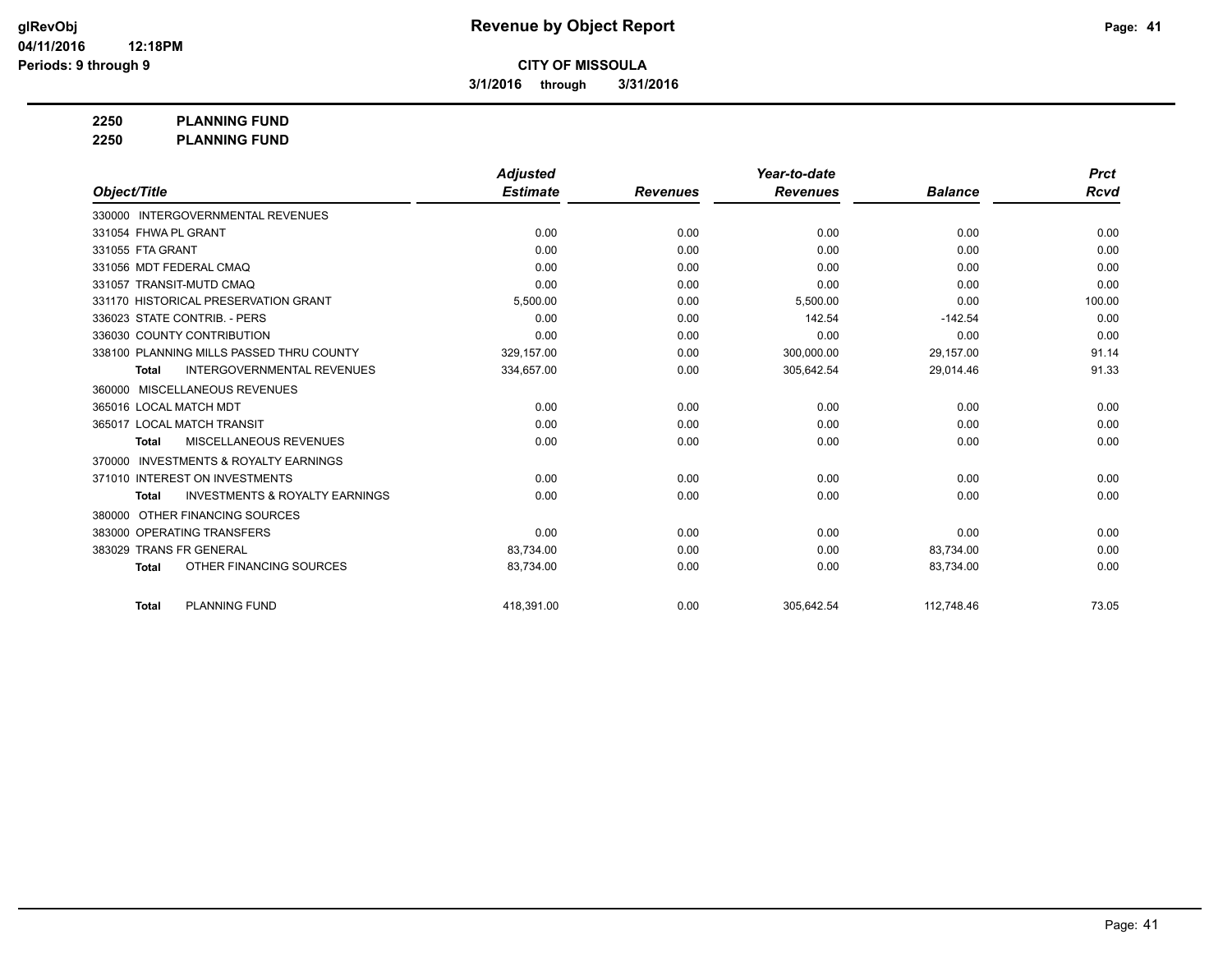**3/1/2016 through 3/31/2016**

#### **2250 PLANNING FUND**

|                                                           | <b>Adjusted</b> |                 | Year-to-date    |                | <b>Prct</b> |
|-----------------------------------------------------------|-----------------|-----------------|-----------------|----------------|-------------|
| Object/Title                                              | <b>Estimate</b> | <b>Revenues</b> | <b>Revenues</b> | <b>Balance</b> | Rcvd        |
| 330000 INTERGOVERNMENTAL REVENUES                         |                 |                 |                 |                |             |
| 331054 FHWA PL GRANT                                      | 0.00            | 0.00            | 0.00            | 0.00           | 0.00        |
| 331055 FTA GRANT                                          | 0.00            | 0.00            | 0.00            | 0.00           | 0.00        |
| 331056 MDT FEDERAL CMAQ                                   | 0.00            | 0.00            | 0.00            | 0.00           | 0.00        |
| 331057 TRANSIT-MUTD CMAQ                                  | 0.00            | 0.00            | 0.00            | 0.00           | 0.00        |
| 331170 HISTORICAL PRESERVATION GRANT                      | 5,500.00        | 0.00            | 5,500.00        | 0.00           | 100.00      |
| 336023 STATE CONTRIB. - PERS                              | 0.00            | 0.00            | 142.54          | $-142.54$      | 0.00        |
| 336030 COUNTY CONTRIBUTION                                | 0.00            | 0.00            | 0.00            | 0.00           | 0.00        |
| 338100 PLANNING MILLS PASSED THRU COUNTY                  | 329,157.00      | 0.00            | 300,000.00      | 29,157.00      | 91.14       |
| <b>INTERGOVERNMENTAL REVENUES</b><br><b>Total</b>         | 334,657.00      | 0.00            | 305,642.54      | 29,014.46      | 91.33       |
| 360000 MISCELLANEOUS REVENUES                             |                 |                 |                 |                |             |
| 365016 LOCAL MATCH MDT                                    | 0.00            | 0.00            | 0.00            | 0.00           | 0.00        |
| 365017 LOCAL MATCH TRANSIT                                | 0.00            | 0.00            | 0.00            | 0.00           | 0.00        |
| MISCELLANEOUS REVENUES<br><b>Total</b>                    | 0.00            | 0.00            | 0.00            | 0.00           | 0.00        |
| 370000 INVESTMENTS & ROYALTY EARNINGS                     |                 |                 |                 |                |             |
| 371010 INTEREST ON INVESTMENTS                            | 0.00            | 0.00            | 0.00            | 0.00           | 0.00        |
| <b>INVESTMENTS &amp; ROYALTY EARNINGS</b><br><b>Total</b> | 0.00            | 0.00            | 0.00            | 0.00           | 0.00        |
| 380000 OTHER FINANCING SOURCES                            |                 |                 |                 |                |             |
| 383000 OPERATING TRANSFERS                                | 0.00            | 0.00            | 0.00            | 0.00           | 0.00        |
| 383029 TRANS FR GENERAL                                   | 83,734.00       | 0.00            | 0.00            | 83,734.00      | 0.00        |
| OTHER FINANCING SOURCES<br><b>Total</b>                   | 83,734.00       | 0.00            | 0.00            | 83,734.00      | 0.00        |
| <b>PLANNING FUND</b><br><b>Total</b>                      | 418.391.00      | 0.00            | 305.642.54      | 112.748.46     | 73.05       |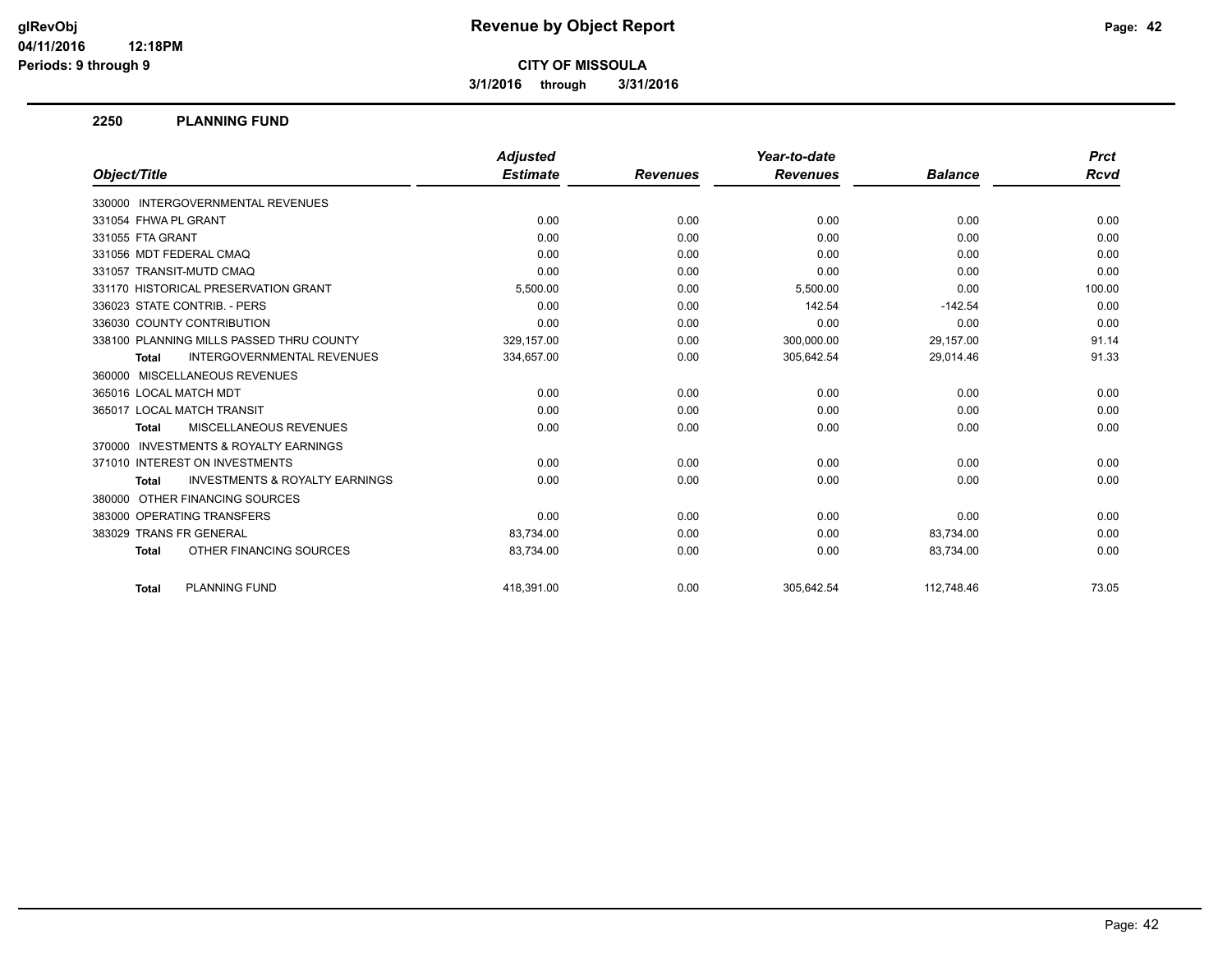**3/1/2016 through 3/31/2016**

## **2310 PUBLIC SAFETY INFORMATION SYSTEMS**

## **2310 PUBLIC SAFETY INFORMATION SYSTEMS**

|                                                    | <b>Adjusted</b> |                 | Year-to-date    |                | <b>Prct</b> |
|----------------------------------------------------|-----------------|-----------------|-----------------|----------------|-------------|
| Object/Title                                       | <b>Estimate</b> | <b>Revenues</b> | <b>Revenues</b> | <b>Balance</b> | <b>Rcvd</b> |
| INTERGOVERNMENTAL REVENUES<br>330000               |                 |                 |                 |                |             |
| 330000 INTERGOVERNMENTAL REVENUES                  | 18,000.00       | 0.00            | 18,000.00       | 0.00           | 100.00      |
| <b>INTERGOVERNMENTAL REVENUES</b><br>Total         | 18,000.00       | 0.00            | 18.000.00       | 0.00           | 100.00      |
| MISCELLANEOUS REVENUES<br>360000                   |                 |                 |                 |                |             |
| 363000 ASSESSMENTS PAID                            | 0.00            | 0.00            | 0.00            | 0.00           | 0.00        |
| MISCELLANEOUS REVENUES<br>Total                    | 0.00            | 0.00            | 0.00            | 0.00           | 0.00        |
| INVESTMENTS & ROYALTY EARNINGS<br>370000           |                 |                 |                 |                |             |
| 371010 INTEREST ON INVESTMENTS                     | 0.00            | 0.00            | 0.00            | 0.00           | 0.00        |
| <b>INVESTMENTS &amp; ROYALTY EARNINGS</b><br>Total | 0.00            | 0.00            | 0.00            | 0.00           | 0.00        |
| OTHER FINANCING SOURCES<br>380000                  |                 |                 |                 |                |             |
| 383029 TRANS FR GENERAL                            | 6,000.00        | 0.00            | 8,700.00        | $-2,700.00$    | 145.00      |
| OTHER FINANCING SOURCES<br><b>Total</b>            | 6,000.00        | 0.00            | 8,700.00        | $-2,700.00$    | 145.00      |
|                                                    |                 |                 |                 |                |             |
| PUBLIC SAFETY INFORMATION SYSTEMS<br><b>Total</b>  | 24.000.00       | 0.00            | 26.700.00       | $-2,700.00$    | 111.25      |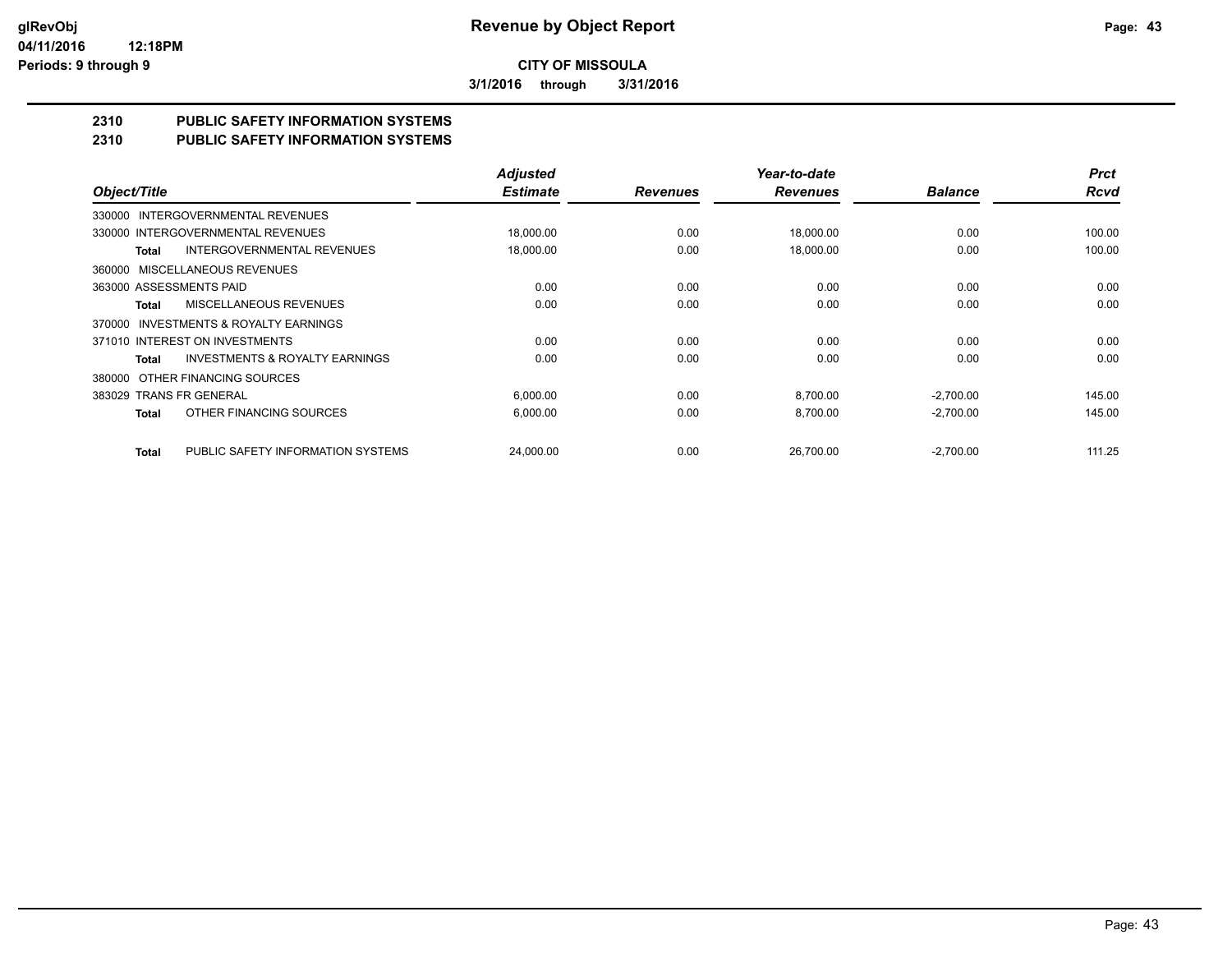**3/1/2016 through 3/31/2016**

## **2310 PUBLIC SAFETY INFORMATION SYSTEMS**

| Object/Title                                              | <b>Adjusted</b><br><b>Estimate</b> | <b>Revenues</b> | Year-to-date<br><b>Revenues</b> | <b>Balance</b> | <b>Prct</b><br><b>Rcvd</b> |
|-----------------------------------------------------------|------------------------------------|-----------------|---------------------------------|----------------|----------------------------|
| INTERGOVERNMENTAL REVENUES<br>330000                      |                                    |                 |                                 |                |                            |
| 330000 INTERGOVERNMENTAL REVENUES                         | 18,000.00                          | 0.00            | 18,000.00                       | 0.00           | 100.00                     |
| INTERGOVERNMENTAL REVENUES<br><b>Total</b>                | 18,000.00                          | 0.00            | 18,000.00                       | 0.00           | 100.00                     |
| 360000 MISCELLANEOUS REVENUES                             |                                    |                 |                                 |                |                            |
| 363000 ASSESSMENTS PAID                                   | 0.00                               | 0.00            | 0.00                            | 0.00           | 0.00                       |
| MISCELLANEOUS REVENUES<br><b>Total</b>                    | 0.00                               | 0.00            | 0.00                            | 0.00           | 0.00                       |
| INVESTMENTS & ROYALTY EARNINGS<br>370000                  |                                    |                 |                                 |                |                            |
| 371010 INTEREST ON INVESTMENTS                            | 0.00                               | 0.00            | 0.00                            | 0.00           | 0.00                       |
| <b>INVESTMENTS &amp; ROYALTY EARNINGS</b><br><b>Total</b> | 0.00                               | 0.00            | 0.00                            | 0.00           | 0.00                       |
| 380000 OTHER FINANCING SOURCES                            |                                    |                 |                                 |                |                            |
| 383029 TRANS FR GENERAL                                   | 6,000.00                           | 0.00            | 8,700.00                        | $-2,700.00$    | 145.00                     |
| OTHER FINANCING SOURCES<br><b>Total</b>                   | 6,000.00                           | 0.00            | 8,700.00                        | $-2,700.00$    | 145.00                     |
|                                                           |                                    |                 |                                 |                |                            |
| PUBLIC SAFETY INFORMATION SYSTEMS<br><b>Total</b>         | 24,000.00                          | 0.00            | 26,700.00                       | $-2,700.00$    | 111.25                     |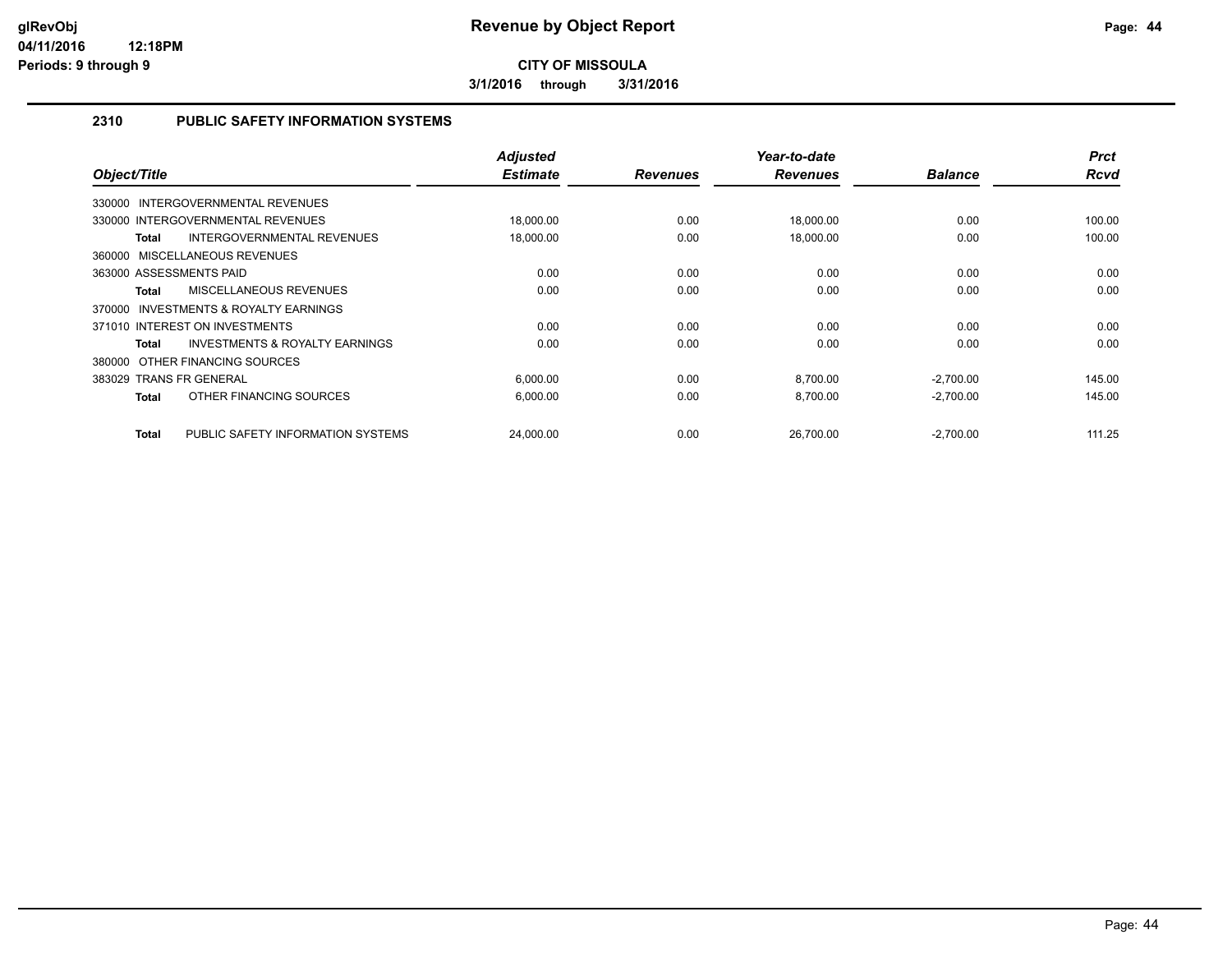**3/1/2016 through 3/31/2016**

**2321 IMPACT FEE FUND 2321 IMPACT FEE FUND**

|                                                           | <b>Adjusted</b> |                 | Year-to-date    |                | <b>Prct</b> |
|-----------------------------------------------------------|-----------------|-----------------|-----------------|----------------|-------------|
| Object/Title                                              | <b>Estimate</b> | <b>Revenues</b> | <b>Revenues</b> | <b>Balance</b> | Rcvd        |
| 340000 CHARGES FOR SERVICES                               |                 |                 |                 |                |             |
| 341032 IMPACT FEE CLEARING ACCOUNT                        | 1,200,000.00    | 34,858.50       | 753,661.43      | 446,338.57     | 62.81       |
| 341033 IMPACT FEES-PARKS SHARE                            | 0.00            | 0.00            | 0.00            | 0.00           | 0.00        |
| 341034 IMPACT FEES-FIRE SHARE                             | 0.00            | 0.00            | 0.00            | 0.00           | 0.00        |
| 341035 IMPACT FEES-POLICE SHARE                           | 0.00            | 0.00            | 0.00            | 0.00           | 0.00        |
| 341036 IMPACT FEES-COMMUNITY SERVICE SHARE                | 0.00            | 0.00            | 0.00            | 0.00           | 0.00        |
| 341037 IMPACT FEE-ROAD SHARE                              | 0.00            | 0.00            | 0.00            | 0.00           | 0.00        |
| <b>CHARGES FOR SERVICES</b><br>Total                      | 1,200,000.00    | 34,858.50       | 753.661.43      | 446,338.57     | 62.81       |
| 370000 INVESTMENTS & ROYALTY EARNINGS                     |                 |                 |                 |                |             |
| 371010 INTEREST ON INVESTMENTS                            | 0.00            | 0.00            | 0.00            | 0.00           | 0.00        |
| <b>INVESTMENTS &amp; ROYALTY EARNINGS</b><br><b>Total</b> | 0.00            | 0.00            | 0.00            | 0.00           | 0.00        |
| <b>IMPACT FEE FUND</b><br><b>Total</b>                    | 1.200.000.00    | 34.858.50       | 753.661.43      | 446.338.57     | 62.81       |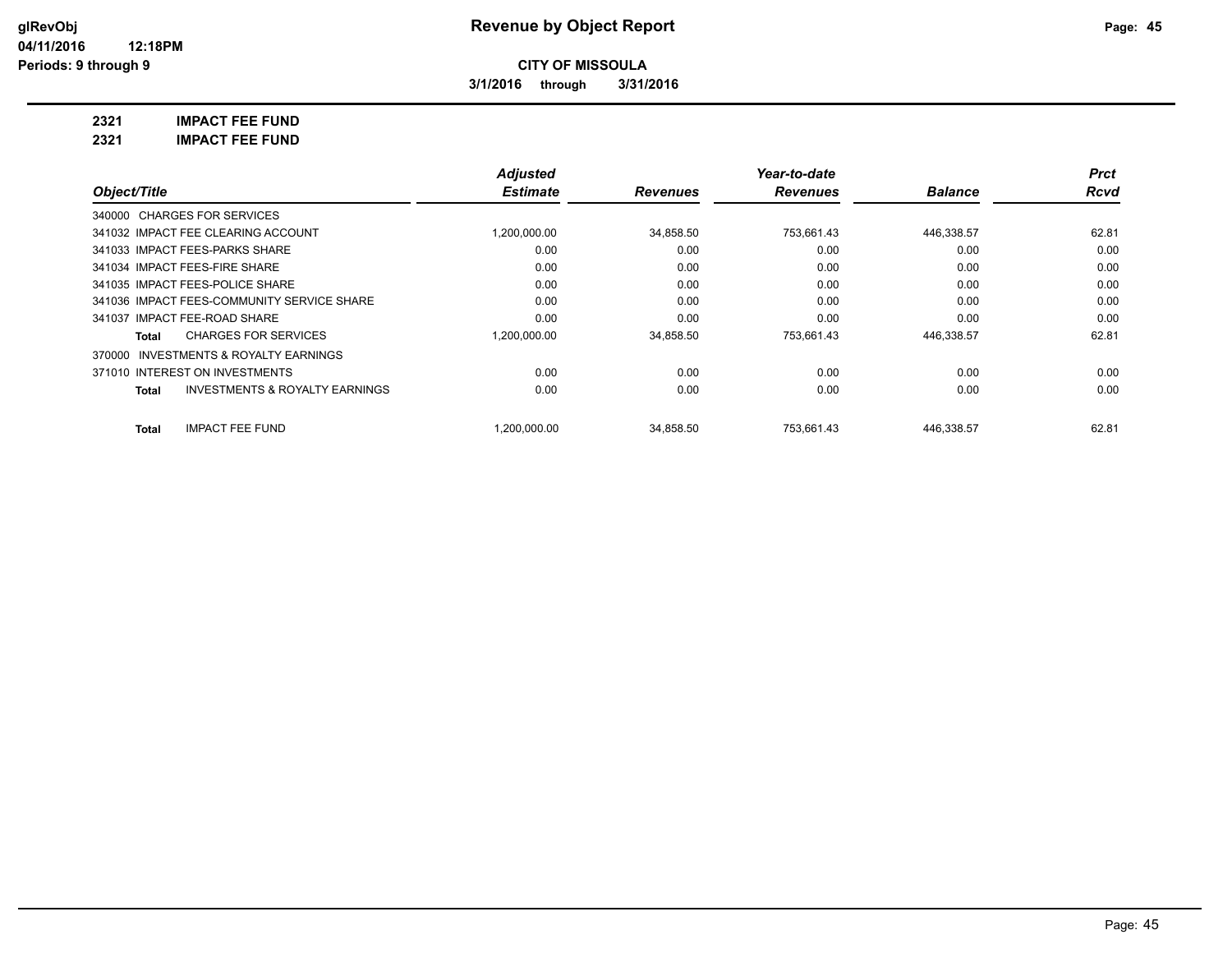**3/1/2016 through 3/31/2016**

#### **2321 IMPACT FEE FUND**

| Object/Title                                       | <b>Adjusted</b><br><b>Estimate</b> | <b>Revenues</b> | Year-to-date<br><b>Revenues</b> | <b>Balance</b> | <b>Prct</b><br><b>Rcvd</b> |
|----------------------------------------------------|------------------------------------|-----------------|---------------------------------|----------------|----------------------------|
|                                                    |                                    |                 |                                 |                |                            |
| 340000 CHARGES FOR SERVICES                        |                                    |                 |                                 |                |                            |
| 341032 IMPACT FEE CLEARING ACCOUNT                 | 1.200.000.00                       | 34,858.50       | 753,661.43                      | 446,338.57     | 62.81                      |
| 341033 IMPACT FEES-PARKS SHARE                     | 0.00                               | 0.00            | 0.00                            | 0.00           | 0.00                       |
| 341034 IMPACT FEES-FIRE SHARE                      | 0.00                               | 0.00            | 0.00                            | 0.00           | 0.00                       |
| 341035 IMPACT FEES-POLICE SHARE                    | 0.00                               | 0.00            | 0.00                            | 0.00           | 0.00                       |
| 341036 IMPACT FEES-COMMUNITY SERVICE SHARE         | 0.00                               | 0.00            | 0.00                            | 0.00           | 0.00                       |
| 341037 IMPACT FEE-ROAD SHARE                       | 0.00                               | 0.00            | 0.00                            | 0.00           | 0.00                       |
| <b>CHARGES FOR SERVICES</b><br>Total               | 1.200.000.00                       | 34,858.50       | 753.661.43                      | 446,338.57     | 62.81                      |
| INVESTMENTS & ROYALTY EARNINGS<br>370000           |                                    |                 |                                 |                |                            |
| 371010 INTEREST ON INVESTMENTS                     | 0.00                               | 0.00            | 0.00                            | 0.00           | 0.00                       |
| <b>INVESTMENTS &amp; ROYALTY EARNINGS</b><br>Total | 0.00                               | 0.00            | 0.00                            | 0.00           | 0.00                       |
| <b>IMPACT FEE FUND</b><br><b>Total</b>             | 1.200.000.00                       | 34.858.50       | 753.661.43                      | 446,338.57     | 62.81                      |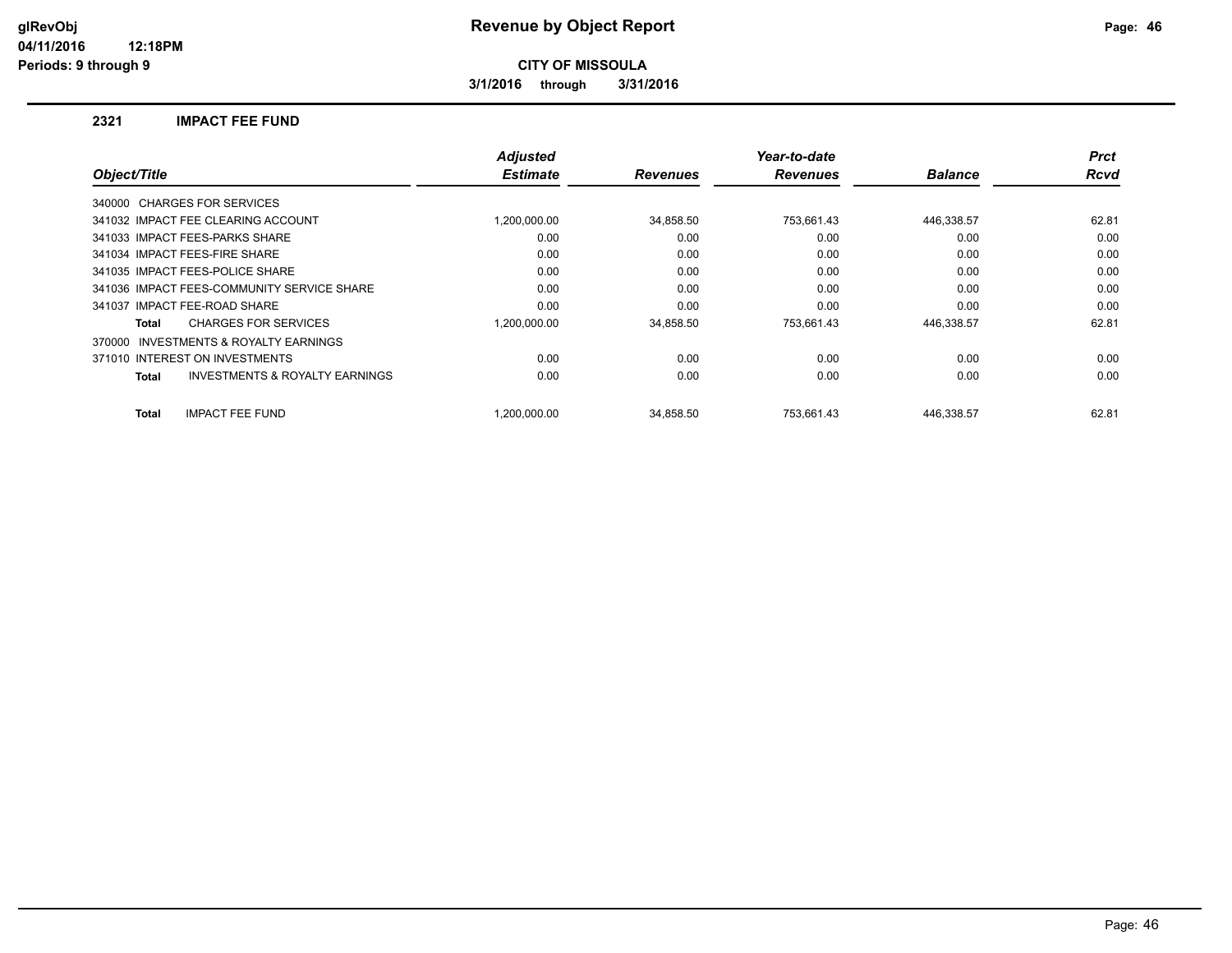**3/1/2016 through 3/31/2016**

## **2322 GEORGE ELMER/CATTLE DR INTERSECTION**

## **2322 GEORGE ELMER/CATTLE DR INTERSECTION**

|                                                            | <b>Adjusted</b> |                 | Year-to-date    |                | <b>Prct</b> |
|------------------------------------------------------------|-----------------|-----------------|-----------------|----------------|-------------|
| Object/Title                                               | <b>Estimate</b> | <b>Revenues</b> | <b>Revenues</b> | <b>Balance</b> | <b>Rcvd</b> |
| 310000 TAXES/ASSESSMENTS                                   |                 |                 |                 |                |             |
| 312001 PENALTIES & INTEREST                                | 0.00            | 0.00            | 0.00            | 0.00           | 0.00        |
| TAXES/ASSESSMENTS<br>Total                                 | 0.00            | 0.00            | 0.00            | 0.00           | 0.00        |
| MISCELLANEOUS REVENUES<br>360000                           |                 |                 |                 |                |             |
| 365000 DEVELOPER CONRIBUTIONS                              | 15.000.00       | 0.00            | 0.00            | 15.000.00      | 0.00        |
| MISCELLANEOUS REVENUES<br>Total                            | 15,000.00       | 0.00            | 0.00            | 15,000.00      | 0.00        |
| INVESTMENTS & ROYALTY EARNINGS<br>370000                   |                 |                 |                 |                |             |
| 371010 INTEREST ON INVESTMENTS                             | 0.00            | 0.00            | 0.00            | 0.00           | 0.00        |
| 371020 GAIN/LOSS IN MARKET VALUE OF INVESTMENTS            | 0.00            | 0.00            | 0.00            | 0.00           | 0.00        |
| <b>INVESTMENTS &amp; ROYALTY EARNINGS</b><br>Total         | 0.00            | 0.00            | 0.00            | 0.00           | 0.00        |
| <b>GEORGE ELMER/CATTLE DR INTERSECTION</b><br><b>Total</b> | 15.000.00       | 0.00            | 0.00            | 15.000.00      | 0.00        |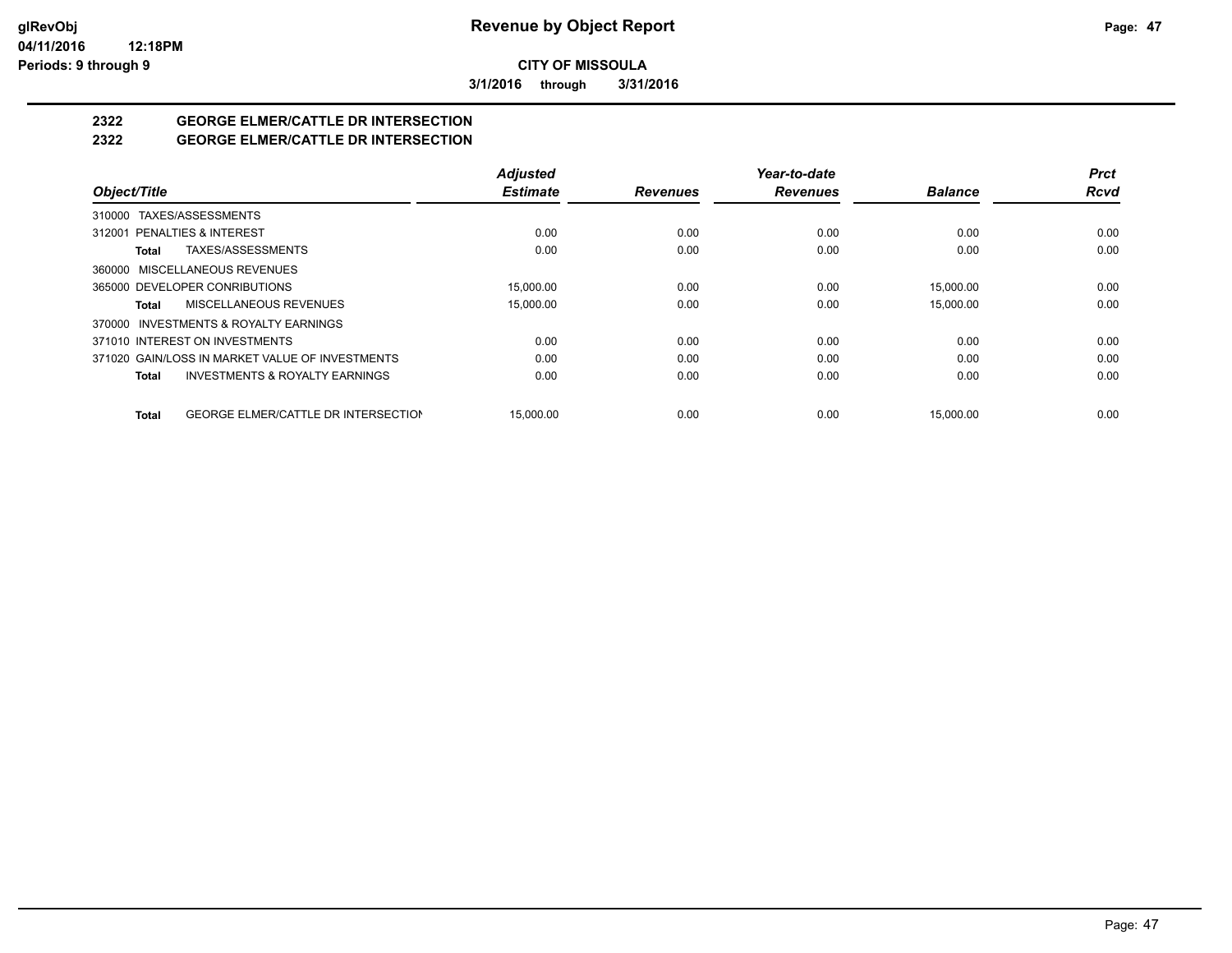**3/1/2016 through 3/31/2016**

### **2322 GEORGE ELMER/CATTLE DR INTERSECTION**

| Object/Title                                        | <b>Adjusted</b><br><b>Estimate</b> | <b>Revenues</b> | Year-to-date<br><b>Revenues</b> | <b>Balance</b> | <b>Prct</b><br><b>Rcvd</b> |
|-----------------------------------------------------|------------------------------------|-----------------|---------------------------------|----------------|----------------------------|
|                                                     |                                    |                 |                                 |                |                            |
| TAXES/ASSESSMENTS<br>310000                         |                                    |                 |                                 |                |                            |
| 312001 PENALTIES & INTEREST                         | 0.00                               | 0.00            | 0.00                            | 0.00           | 0.00                       |
| TAXES/ASSESSMENTS<br>Total                          | 0.00                               | 0.00            | 0.00                            | 0.00           | 0.00                       |
| 360000 MISCELLANEOUS REVENUES                       |                                    |                 |                                 |                |                            |
| 365000 DEVELOPER CONRIBUTIONS                       | 15.000.00                          | 0.00            | 0.00                            | 15.000.00      | 0.00                       |
| MISCELLANEOUS REVENUES<br>Total                     | 15,000.00                          | 0.00            | 0.00                            | 15,000.00      | 0.00                       |
| 370000 INVESTMENTS & ROYALTY EARNINGS               |                                    |                 |                                 |                |                            |
| 371010 INTEREST ON INVESTMENTS                      | 0.00                               | 0.00            | 0.00                            | 0.00           | 0.00                       |
| 371020 GAIN/LOSS IN MARKET VALUE OF INVESTMENT      | 0.00                               | 0.00            | 0.00                            | 0.00           | 0.00                       |
| <b>INVESTMENTS &amp; ROYALTY EARNINGS</b><br>Total  | 0.00                               | 0.00            | 0.00                            | 0.00           | 0.00                       |
|                                                     |                                    |                 |                                 |                |                            |
| <b>GEORGE ELMER/CATTLE DR INTERSECTIOL</b><br>Total | 15.000.00                          | 0.00            | 0.00                            | 15.000.00      | 0.00                       |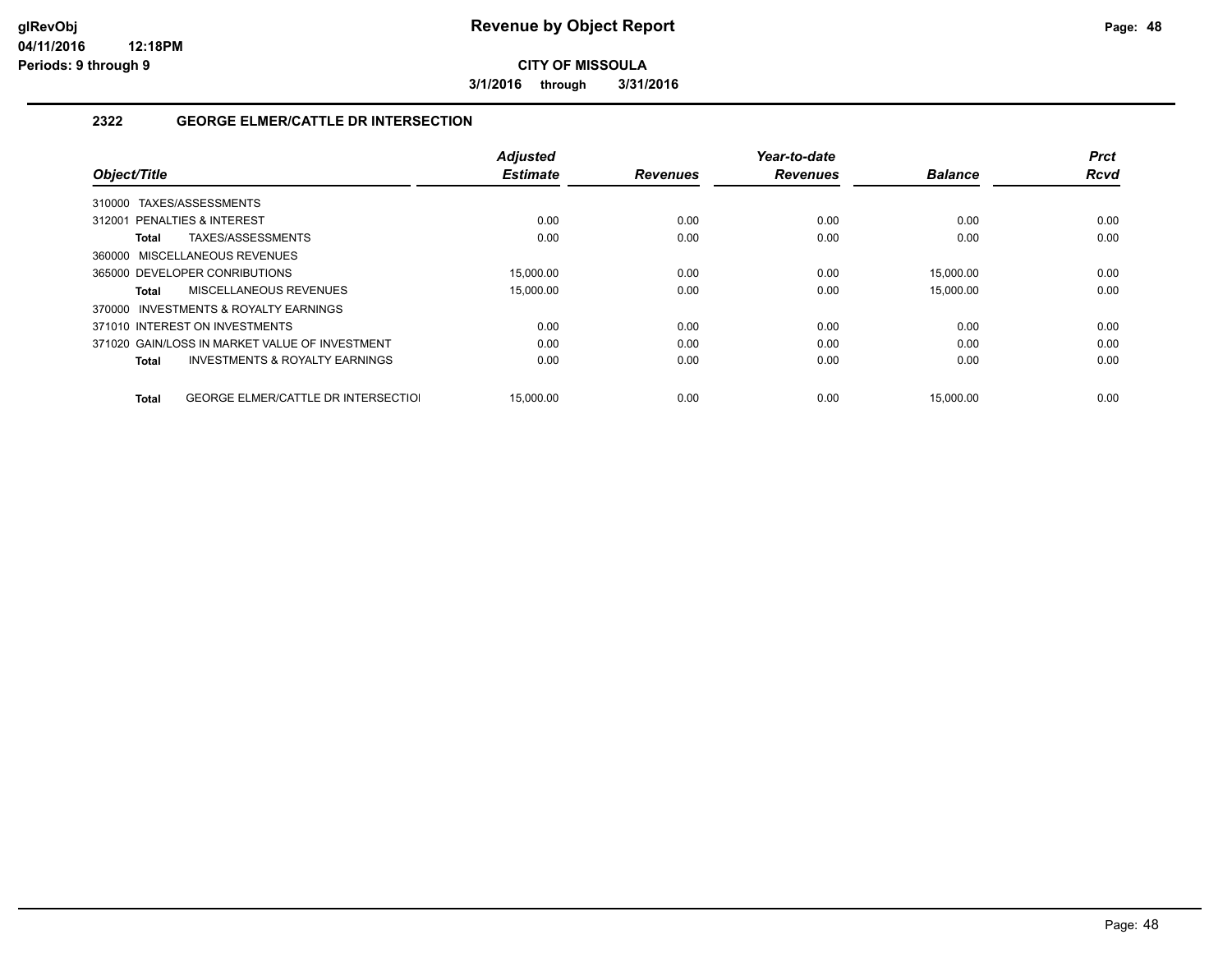**3/1/2016 through 3/31/2016**

**2365 PUBLIC ART FUND**

**2365 PUBLIC ART FUND**

|                                                           | <b>Adjusted</b> |                 | Year-to-date    |                | <b>Prct</b> |
|-----------------------------------------------------------|-----------------|-----------------|-----------------|----------------|-------------|
| Object/Title                                              | <b>Estimate</b> | <b>Revenues</b> | <b>Revenues</b> | <b>Balance</b> | <b>Rcvd</b> |
| 330000 INTERGOVERNMENTAL REVENUES                         |                 |                 |                 |                |             |
| 337000 LOCAL GRANTS                                       | 0.00            | 0.00            | 9,000.00        | $-9,000.00$    | 0.00        |
| 337002 MRA GRANT                                          | 0.00            | 0.00            | 0.00            | 0.00           | 0.00        |
| <b>INTERGOVERNMENTAL REVENUES</b><br><b>Total</b>         | 0.00            | 0.00            | 9,000.00        | $-9,000.00$    | 0.00        |
| MISCELLANEOUS REVENUES<br>360000                          |                 |                 |                 |                |             |
| 360010 MISCELLANEOUS                                      | 0.00            | 0.00            | 0.00            | 0.00           | 0.00        |
| 364040 INSURANCE AND DAMAGE RECOVERY                      | 0.00            | 0.00            | 0.00            | 0.00           | 0.00        |
| 365000 DONATIONS                                          | 0.00            | 0.00            | 8,000.00        | $-8,000.00$    | 0.00        |
| 368010 SALE OF T-SHIRTS                                   | 0.00            | 0.00            | 0.00            | 0.00           | 0.00        |
| MISCELLANEOUS REVENUES<br><b>Total</b>                    | 0.00            | 0.00            | 8,000.00        | $-8,000.00$    | 0.00        |
| <b>INVESTMENTS &amp; ROYALTY EARNINGS</b><br>370000       |                 |                 |                 |                |             |
| 371010 INTEREST ON INVESTMENTS                            | 0.00            | 0.00            | 0.00            | 0.00           | 0.00        |
| 371020 GAIN/LOSS IN MARKET VALUE OF INVESTMENTS           | 0.00            | 0.00            | 0.00            | 0.00           | 0.00        |
| <b>INVESTMENTS &amp; ROYALTY EARNINGS</b><br><b>Total</b> | 0.00            | 0.00            | 0.00            | 0.00           | 0.00        |
| OTHER FINANCING SOURCES<br>380000                         |                 |                 |                 |                |             |
| 383000 OPERATING TRANSFERS                                | 0.00            | 0.00            | 0.00            | 0.00           | 0.00        |
| 383029 TRANS FR GENERAL                                   | 0.00            | 0.00            | 0.00            | 0.00           | 0.00        |
| OTHER FINANCING SOURCES<br><b>Total</b>                   | 0.00            | 0.00            | 0.00            | 0.00           | 0.00        |
| PUBLIC ART FUND<br><b>Total</b>                           | 0.00            | 0.00            | 17,000.00       | $-17,000.00$   | 0.00        |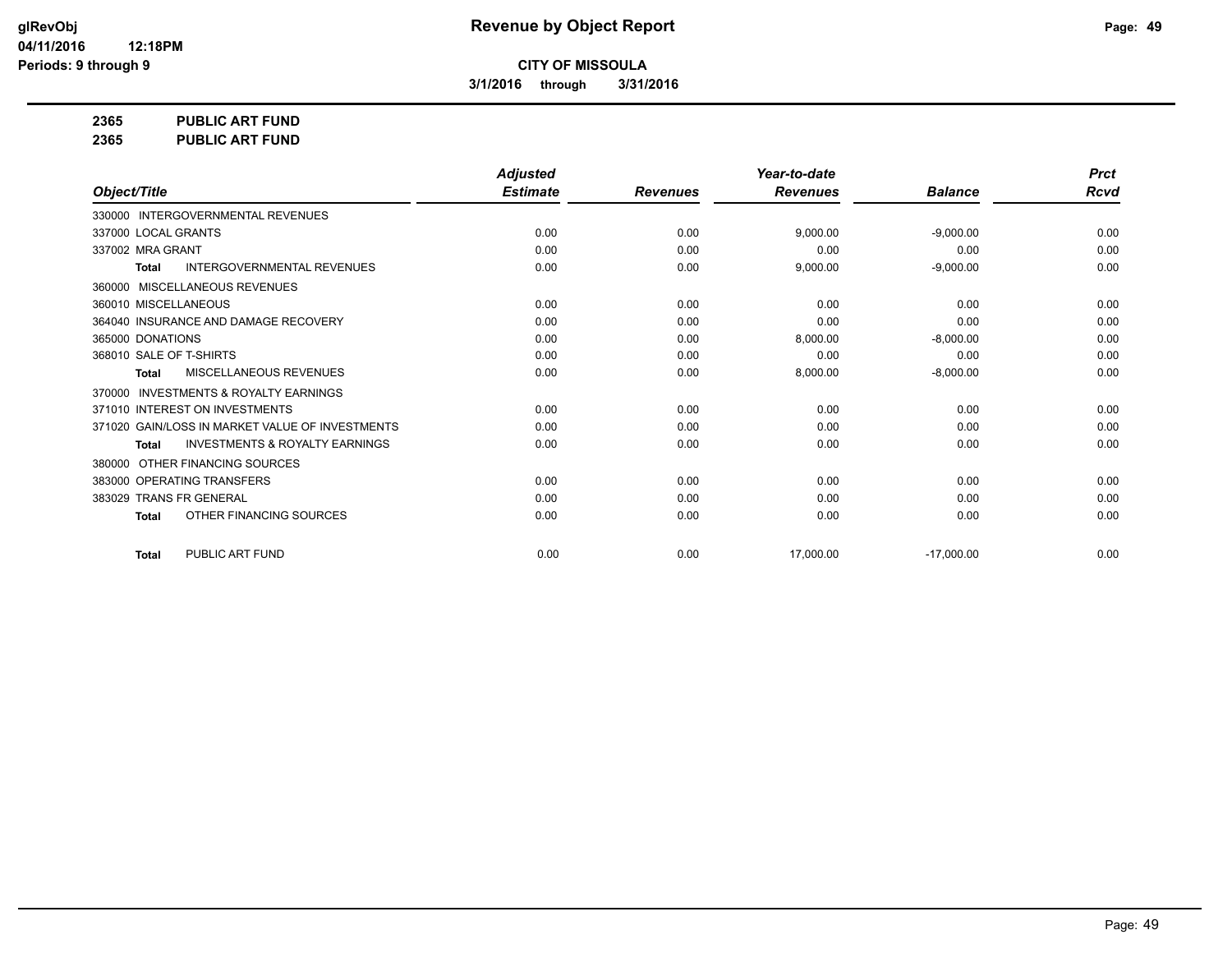**3/1/2016 through 3/31/2016**

#### **2365 PUBLIC ART FUND**

|                                                           | <b>Adjusted</b> |                 | Year-to-date    |                | <b>Prct</b> |
|-----------------------------------------------------------|-----------------|-----------------|-----------------|----------------|-------------|
| Object/Title                                              | <b>Estimate</b> | <b>Revenues</b> | <b>Revenues</b> | <b>Balance</b> | <b>Rcvd</b> |
| <b>INTERGOVERNMENTAL REVENUES</b><br>330000               |                 |                 |                 |                |             |
| 337000 LOCAL GRANTS                                       | 0.00            | 0.00            | 9,000.00        | $-9,000.00$    | 0.00        |
| 337002 MRA GRANT                                          | 0.00            | 0.00            | 0.00            | 0.00           | 0.00        |
| <b>INTERGOVERNMENTAL REVENUES</b><br><b>Total</b>         | 0.00            | 0.00            | 9,000.00        | $-9,000.00$    | 0.00        |
| MISCELLANEOUS REVENUES<br>360000                          |                 |                 |                 |                |             |
| 360010 MISCELLANEOUS                                      | 0.00            | 0.00            | 0.00            | 0.00           | 0.00        |
| 364040 INSURANCE AND DAMAGE RECOVERY                      | 0.00            | 0.00            | 0.00            | 0.00           | 0.00        |
| 365000 DONATIONS                                          | 0.00            | 0.00            | 8,000.00        | $-8,000.00$    | 0.00        |
| 368010 SALE OF T-SHIRTS                                   | 0.00            | 0.00            | 0.00            | 0.00           | 0.00        |
| MISCELLANEOUS REVENUES<br><b>Total</b>                    | 0.00            | 0.00            | 8,000.00        | $-8,000.00$    | 0.00        |
| <b>INVESTMENTS &amp; ROYALTY EARNINGS</b><br>370000       |                 |                 |                 |                |             |
| 371010 INTEREST ON INVESTMENTS                            | 0.00            | 0.00            | 0.00            | 0.00           | 0.00        |
| 371020 GAIN/LOSS IN MARKET VALUE OF INVESTMENT            | 0.00            | 0.00            | 0.00            | 0.00           | 0.00        |
| <b>INVESTMENTS &amp; ROYALTY EARNINGS</b><br><b>Total</b> | 0.00            | 0.00            | 0.00            | 0.00           | 0.00        |
| OTHER FINANCING SOURCES<br>380000                         |                 |                 |                 |                |             |
| 383000 OPERATING TRANSFERS                                | 0.00            | 0.00            | 0.00            | 0.00           | 0.00        |
| 383029 TRANS FR GENERAL                                   | 0.00            | 0.00            | 0.00            | 0.00           | 0.00        |
| OTHER FINANCING SOURCES<br><b>Total</b>                   | 0.00            | 0.00            | 0.00            | 0.00           | 0.00        |
| PUBLIC ART FUND<br><b>Total</b>                           | 0.00            | 0.00            | 17,000.00       | $-17,000.00$   | 0.00        |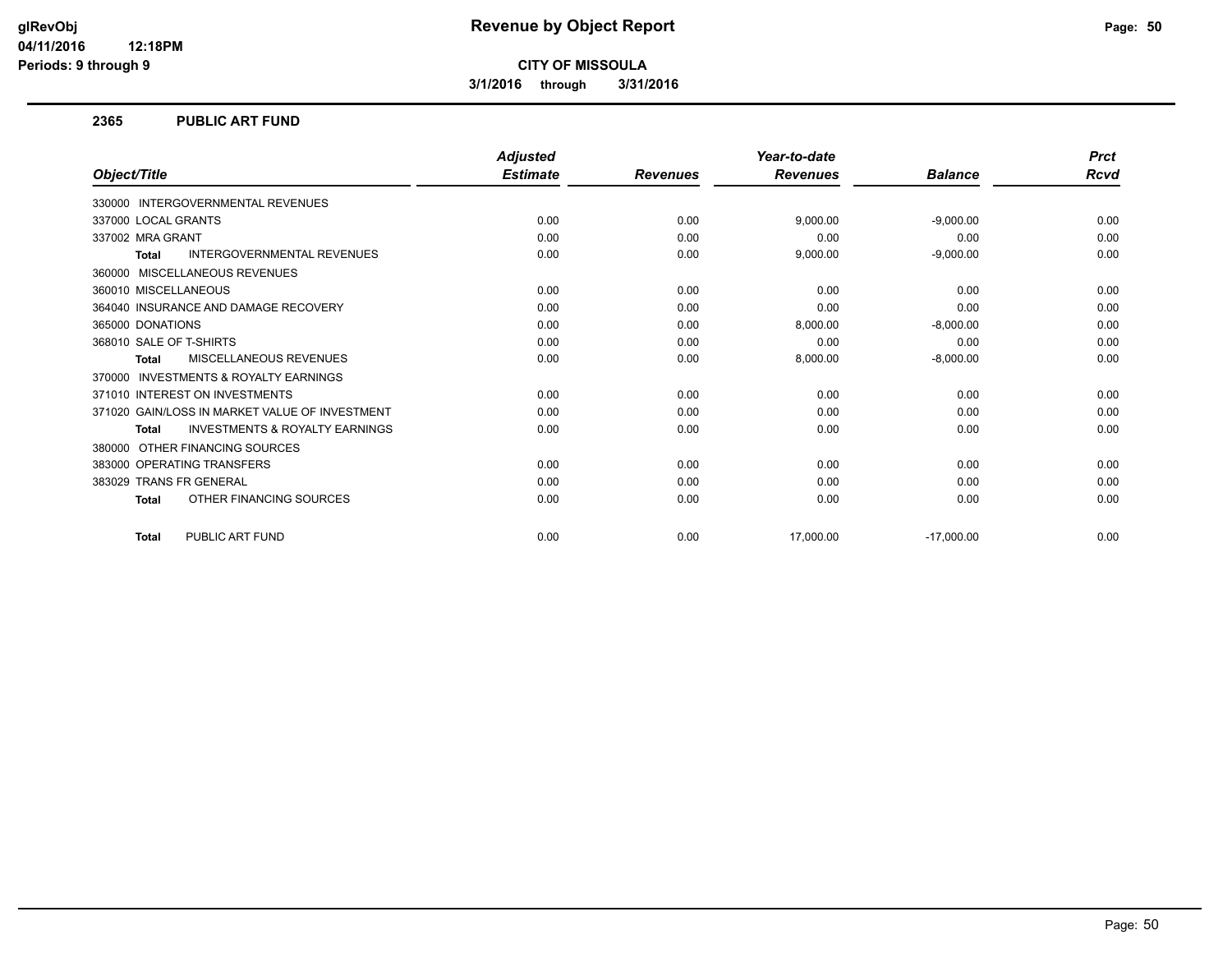**3/1/2016 through 3/31/2016**

## **2371 EMPLOYEE HEALTH INSURANCE LEVY FUND**

## **2371 EMPLOYEE HEALTH INSURANCE LEVY FUND**

|                                              | <b>Adjusted</b> |                 | Year-to-date    |                | <b>Prct</b> |
|----------------------------------------------|-----------------|-----------------|-----------------|----------------|-------------|
| Object/Title                                 | <b>Estimate</b> | <b>Revenues</b> | <b>Revenues</b> | <b>Balance</b> | <b>Rcvd</b> |
| 310000 TAXES/ASSESSMENTS                     |                 |                 |                 |                |             |
| 311000 GENERAL PROPERTY TAXES                | 4,462.00        | 131.09          | 4.900.41        | -438.41        | 109.83      |
| 312001 PENALTIES & INTEREST                  | 0.00            | 6.76            | 300.10          | $-300.10$      | 0.00        |
| TAXES/ASSESSMENTS<br>Total                   | 4,462.00        | 137.85          | 5.200.51        | $-738.51$      | 116.55      |
| INVESTMENTS & ROYALTY EARNINGS<br>370000     |                 |                 |                 |                |             |
| 371010 INTEREST ON INVESTMENTS               | 0.00            | 0.00            | 0.00            | 0.00           | 0.00        |
| INVESTMENTS & ROYALTY EARNINGS<br>Total      | 0.00            | 0.00            | 0.00            | 0.00           | 0.00        |
| EMPLOYEE HEALTH INSURANCE LEVY FUNI<br>Total | 4.462.00        | 137.85          | 5.200.51        | $-738.51$      | 116.55      |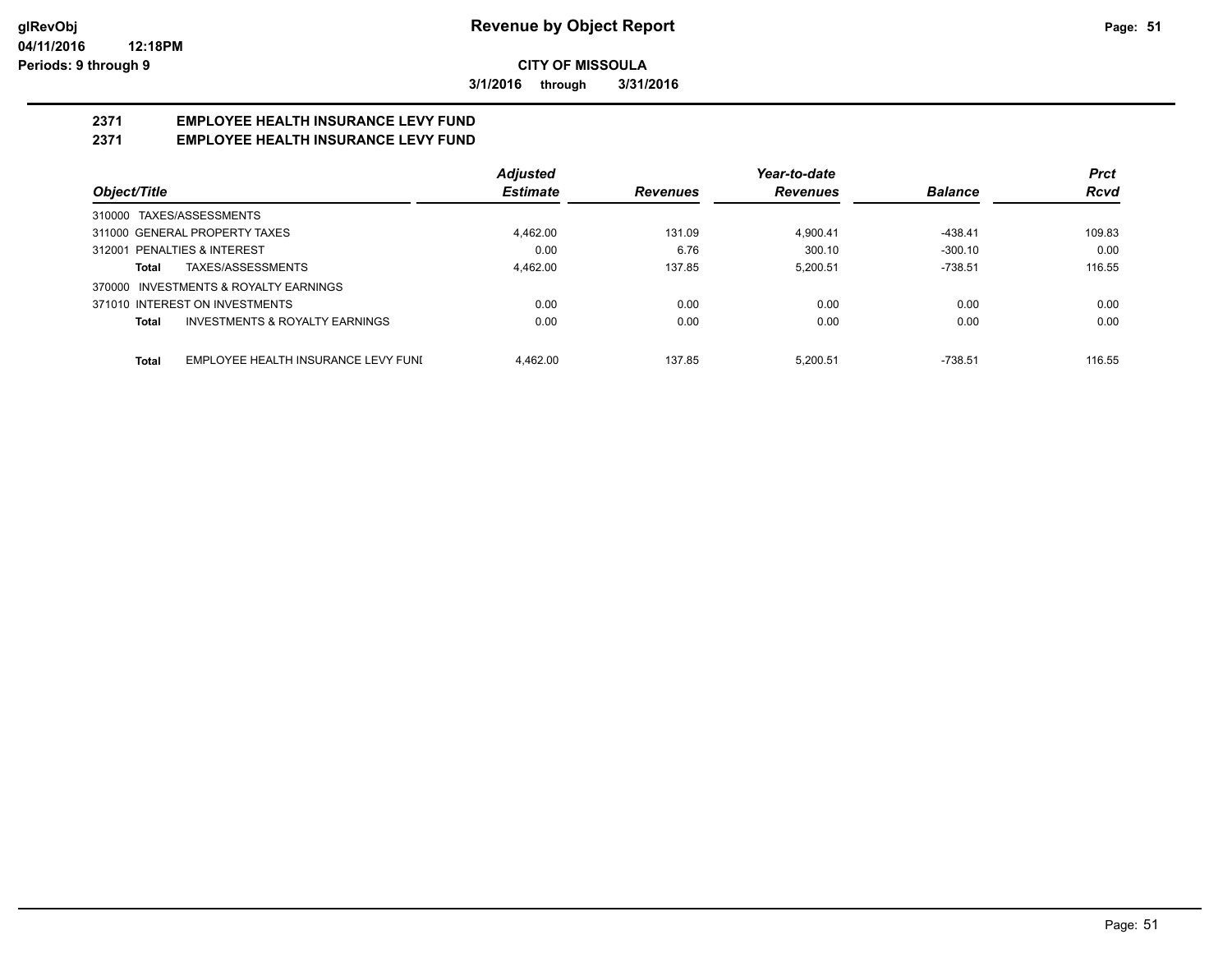**3/1/2016 through 3/31/2016**

## **2371 EMPLOYEE HEALTH INSURANCE LEVY FUND**

|                                                    | <b>Adjusted</b> |                 | Year-to-date    |                | <b>Prct</b> |
|----------------------------------------------------|-----------------|-----------------|-----------------|----------------|-------------|
| Object/Title                                       | <b>Estimate</b> | <b>Revenues</b> | <b>Revenues</b> | <b>Balance</b> | <b>Rcvd</b> |
| 310000 TAXES/ASSESSMENTS                           |                 |                 |                 |                |             |
| 311000 GENERAL PROPERTY TAXES                      | 4.462.00        | 131.09          | 4.900.41        | $-438.41$      | 109.83      |
| 312001 PENALTIES & INTEREST                        | 0.00            | 6.76            | 300.10          | $-300.10$      | 0.00        |
| TAXES/ASSESSMENTS<br><b>Total</b>                  | 4.462.00        | 137.85          | 5.200.51        | $-738.51$      | 116.55      |
| 370000 INVESTMENTS & ROYALTY EARNINGS              |                 |                 |                 |                |             |
| 371010 INTEREST ON INVESTMENTS                     | 0.00            | 0.00            | 0.00            | 0.00           | 0.00        |
| INVESTMENTS & ROYALTY EARNINGS<br><b>Total</b>     | 0.00            | 0.00            | 0.00            | 0.00           | 0.00        |
| <b>Total</b><br>EMPLOYEE HEALTH INSURANCE LEVY FUN | 4.462.00        | 137.85          | 5.200.51        | $-738.51$      | 116.55      |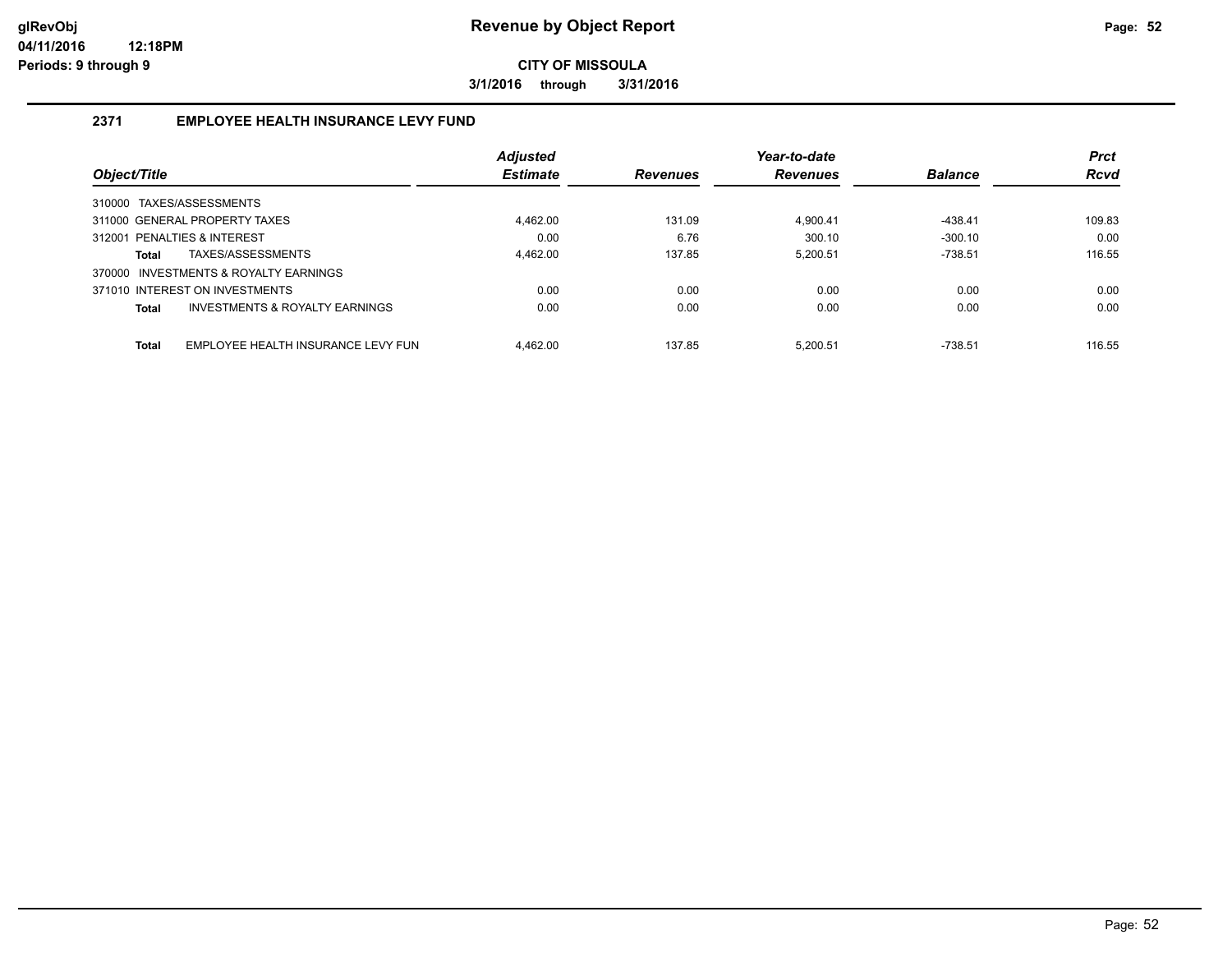**3/1/2016 through 3/31/2016**

#### **2372 PERMISSIVE MEDICAL LEVY**

**2372 PERMISSIVE MEDICAL LEVY**

|                                                    | <b>Adjusted</b> |                 | Year-to-date    |                | <b>Prct</b> |
|----------------------------------------------------|-----------------|-----------------|-----------------|----------------|-------------|
| Object/Title                                       | <b>Estimate</b> | <b>Revenues</b> | <b>Revenues</b> | <b>Balance</b> | <b>Rcvd</b> |
| 310000 TAXES/ASSESSMENTS                           |                 |                 |                 |                |             |
| 311000 GENERAL PROPERTY TAXES                      | 4,405,445.00    | 23.131.76       | 2,308,432.37    | 2,097,012.63   | 52.40       |
| 312001 PENALTIES & INTEREST                        | 0.00            | 258.46          | 1.790.38        | $-1.790.38$    | 0.00        |
| TAXES/ASSESSMENTS<br>Total                         | 4.405.445.00    | 23.390.22       | 2.310.222.75    | 2.095.222.25   | 52.44       |
| 370000 INVESTMENTS & ROYALTY EARNINGS              |                 |                 |                 |                |             |
| 371010 INTEREST ON INVESTMENTS                     | 0.00            | 0.00            | 0.00            | 0.00           | 0.00        |
| <b>INVESTMENTS &amp; ROYALTY EARNINGS</b><br>Total | 0.00            | 0.00            | 0.00            | 0.00           | 0.00        |
| Total<br>PERMISSIVE MEDICAL LEVY                   | 4.405.445.00    | 23.390.22       | 2.310.222.75    | 2.095.222.25   | 52.44       |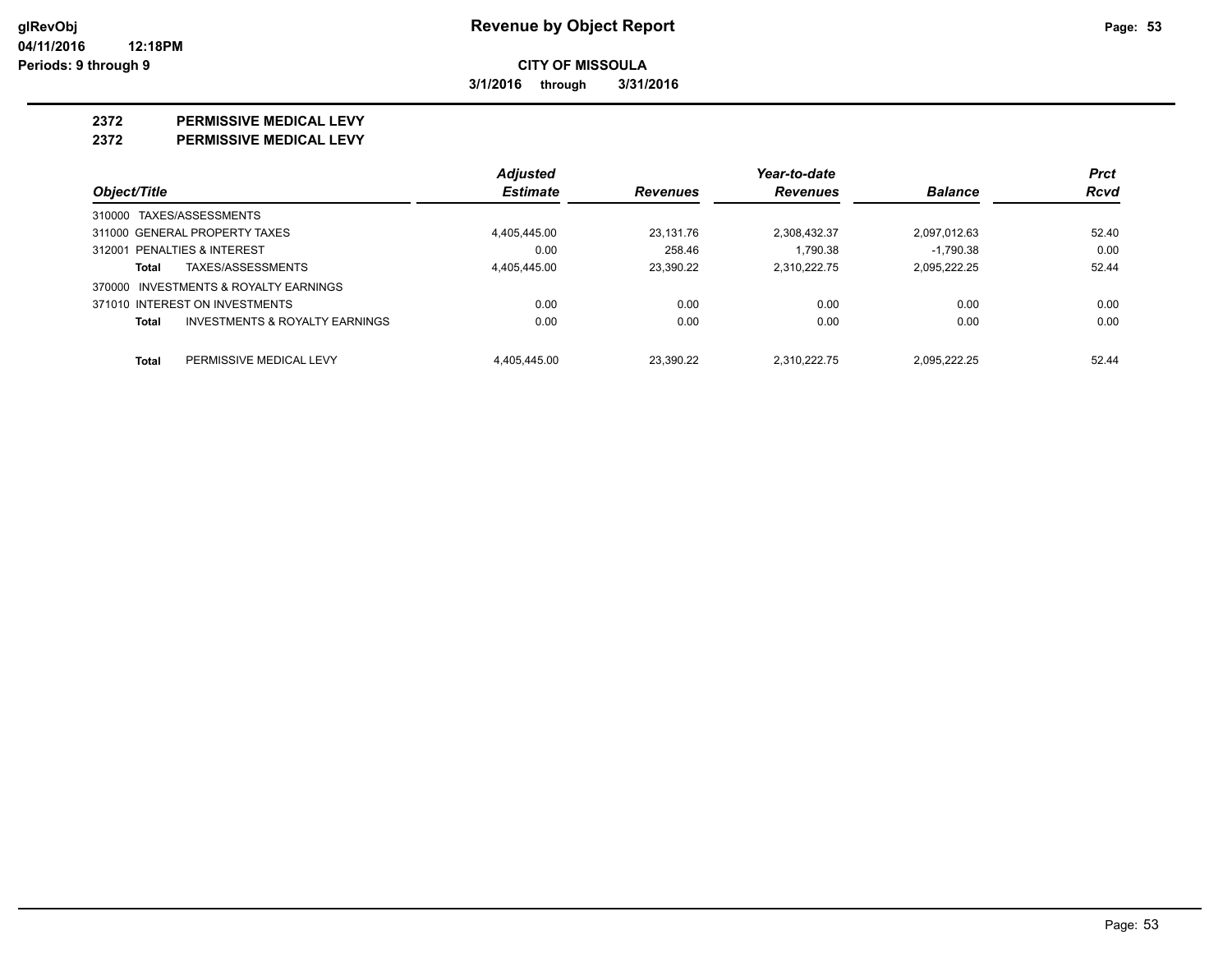**3/1/2016 through 3/31/2016**

### **2372 PERMISSIVE MEDICAL LEVY**

|                                                | <b>Adjusted</b> |                 | Year-to-date    |                | <b>Prct</b> |
|------------------------------------------------|-----------------|-----------------|-----------------|----------------|-------------|
| Object/Title                                   | <b>Estimate</b> | <b>Revenues</b> | <b>Revenues</b> | <b>Balance</b> | <b>Rcvd</b> |
| 310000 TAXES/ASSESSMENTS                       |                 |                 |                 |                |             |
| 311000 GENERAL PROPERTY TAXES                  | 4.405.445.00    | 23.131.76       | 2.308.432.37    | 2.097.012.63   | 52.40       |
| 312001 PENALTIES & INTEREST                    | 0.00            | 258.46          | 1.790.38        | $-1.790.38$    | 0.00        |
| TAXES/ASSESSMENTS<br><b>Total</b>              | 4,405,445.00    | 23,390.22       | 2.310.222.75    | 2.095.222.25   | 52.44       |
| 370000 INVESTMENTS & ROYALTY EARNINGS          |                 |                 |                 |                |             |
| 371010 INTEREST ON INVESTMENTS                 | 0.00            | 0.00            | 0.00            | 0.00           | 0.00        |
| INVESTMENTS & ROYALTY EARNINGS<br><b>Total</b> | 0.00            | 0.00            | 0.00            | 0.00           | 0.00        |
| <b>Total</b><br>PERMISSIVE MEDICAL LEVY        | 4.405.445.00    | 23.390.22       | 2.310.222.75    | 2.095.222.25   | 52.44       |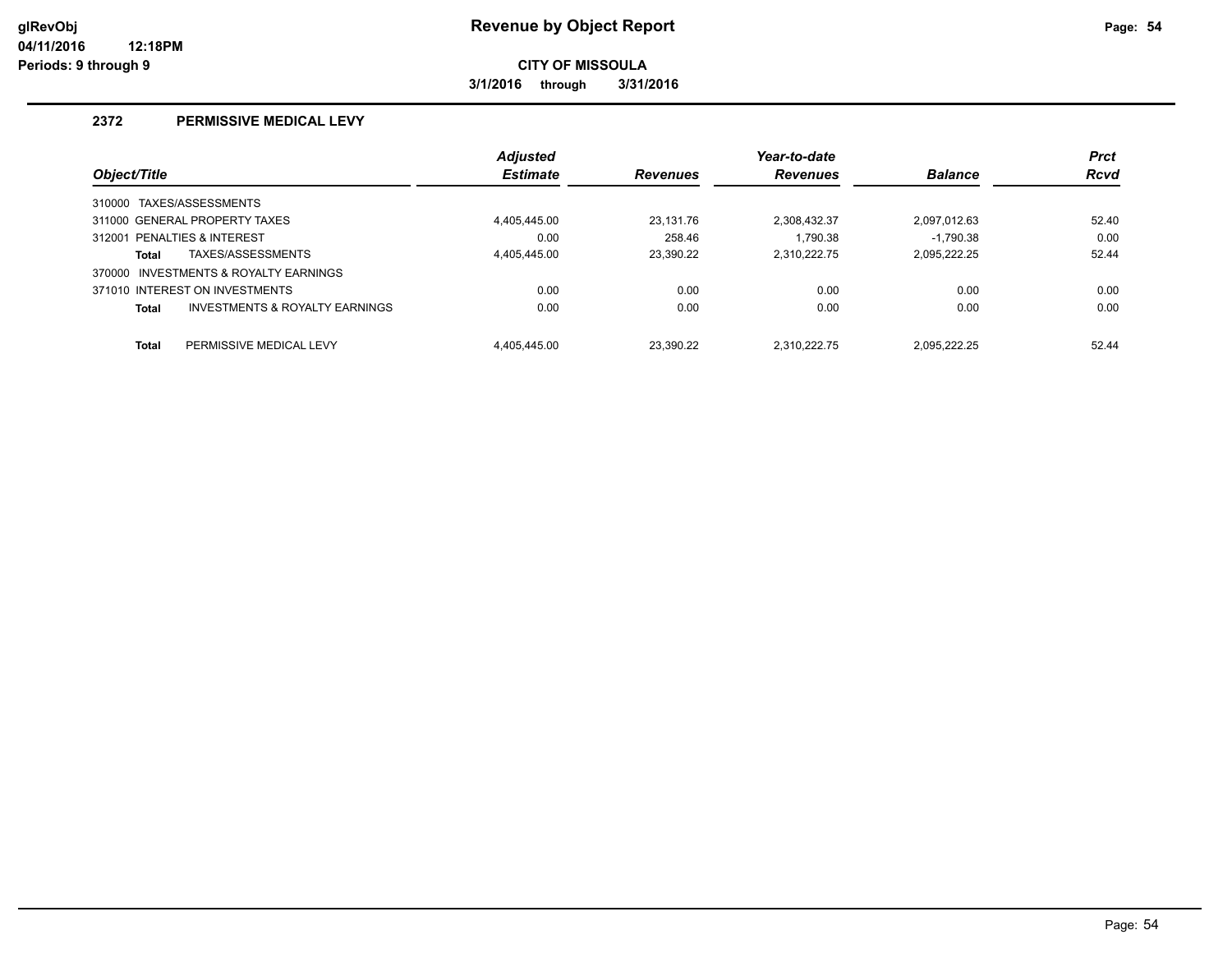**3/1/2016 through 3/31/2016**

## **2389 CABLE TELEVISION FRANCHISE FUND**

## **2389 CABLE TELEVISION FRANCHISE FUND**

|                                                 | <b>Adjusted</b> |                 | Year-to-date    |                | <b>Prct</b> |
|-------------------------------------------------|-----------------|-----------------|-----------------|----------------|-------------|
| Object/Title                                    | <b>Estimate</b> | <b>Revenues</b> | <b>Revenues</b> | <b>Balance</b> | <b>Rcvd</b> |
| <b>LICENSES &amp; PERMITS</b><br>320000         |                 |                 |                 |                |             |
| 322031 FRANCHISE FEE - AT&T                     | 680,000.00      | 0.00            | 339.723.62      | 340.276.38     | 49.96       |
| 322034 PEG ACCESS                               | 56.000.00       | 0.00            | 19.896.32       | 36.103.68      | 35.53       |
| LICENSES & PERMITS<br>Total                     | 736.000.00      | 0.00            | 359.619.94      | 376.380.06     | 48.86       |
| 360000 MISCELLANEOUS REVENUES                   |                 |                 |                 |                |             |
| 365000 DONATIONS                                | 0.00            | 0.00            | 0.00            | 0.00           | 0.00        |
| MISCELLANEOUS REVENUES<br><b>Total</b>          | 0.00            | 0.00            | 0.00            | 0.00           | 0.00        |
|                                                 |                 |                 |                 |                |             |
| CABLE TELEVISION FRANCHISE FUND<br><b>Total</b> | 736.000.00      | 0.00            | 359.619.94      | 376.380.06     | 48.86       |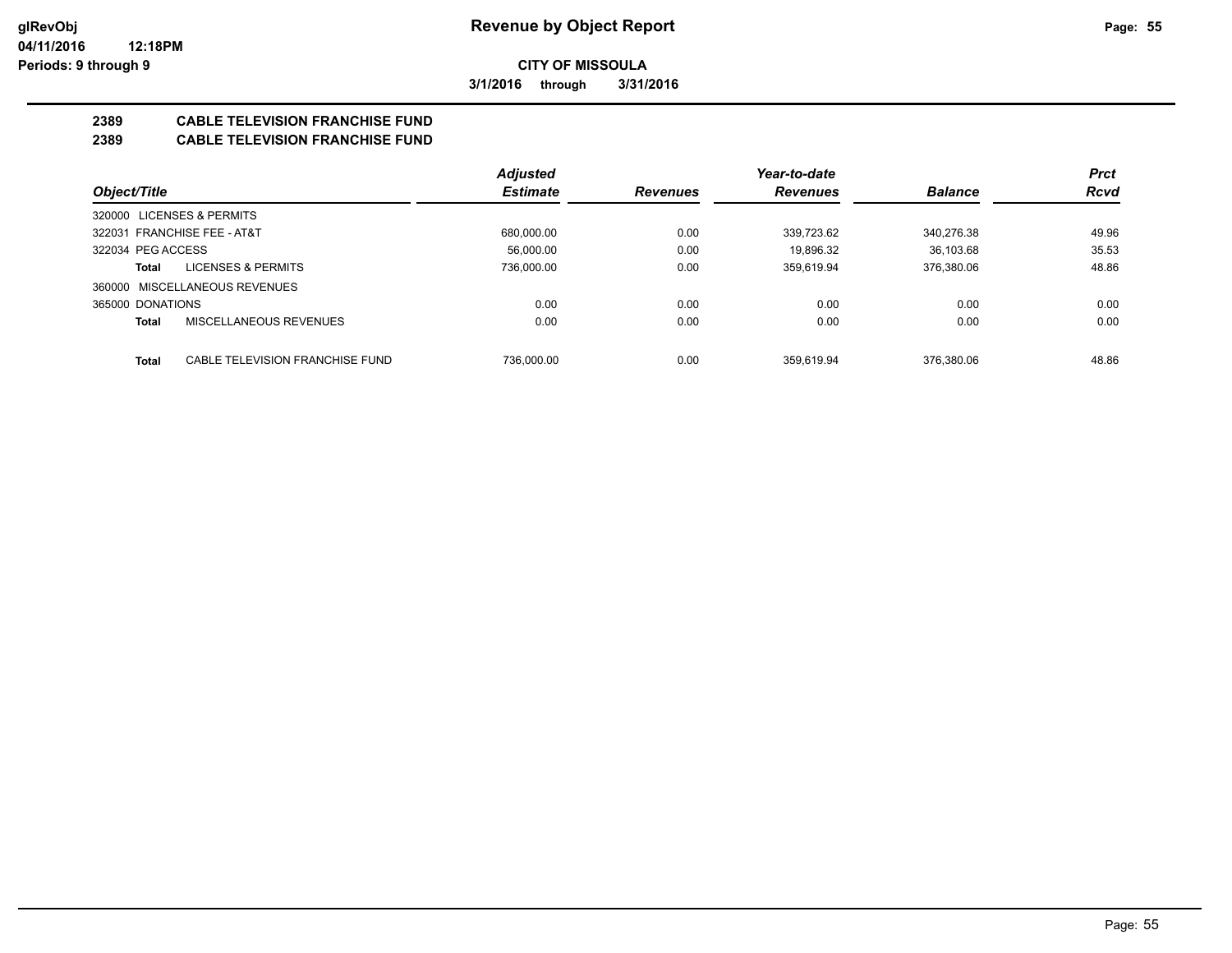**3/1/2016 through 3/31/2016**

## **2389 CABLE TELEVISION FRANCHISE FUND**

|                           |                                 | <b>Adjusted</b> |                 | Year-to-date   |             | <b>Prct</b> |
|---------------------------|---------------------------------|-----------------|-----------------|----------------|-------------|-------------|
| Object/Title              | <b>Estimate</b>                 | <b>Revenues</b> | <b>Revenues</b> | <b>Balance</b> | <b>Rcvd</b> |             |
| 320000 LICENSES & PERMITS |                                 |                 |                 |                |             |             |
|                           | 322031 FRANCHISE FEE - AT&T     | 680.000.00      | 0.00            | 339.723.62     | 340.276.38  | 49.96       |
| 322034 PEG ACCESS         |                                 | 56.000.00       | 0.00            | 19.896.32      | 36.103.68   | 35.53       |
| Total                     | LICENSES & PERMITS              | 736.000.00      | 0.00            | 359.619.94     | 376.380.06  | 48.86       |
|                           | 360000 MISCELLANEOUS REVENUES   |                 |                 |                |             |             |
| 365000 DONATIONS          |                                 | 0.00            | 0.00            | 0.00           | 0.00        | 0.00        |
| Total                     | MISCELLANEOUS REVENUES          | 0.00            | 0.00            | 0.00           | 0.00        | 0.00        |
|                           |                                 |                 |                 |                |             |             |
| Total                     | CABLE TELEVISION FRANCHISE FUND | 736.000.00      | 0.00            | 359.619.94     | 376.380.06  | 48.86       |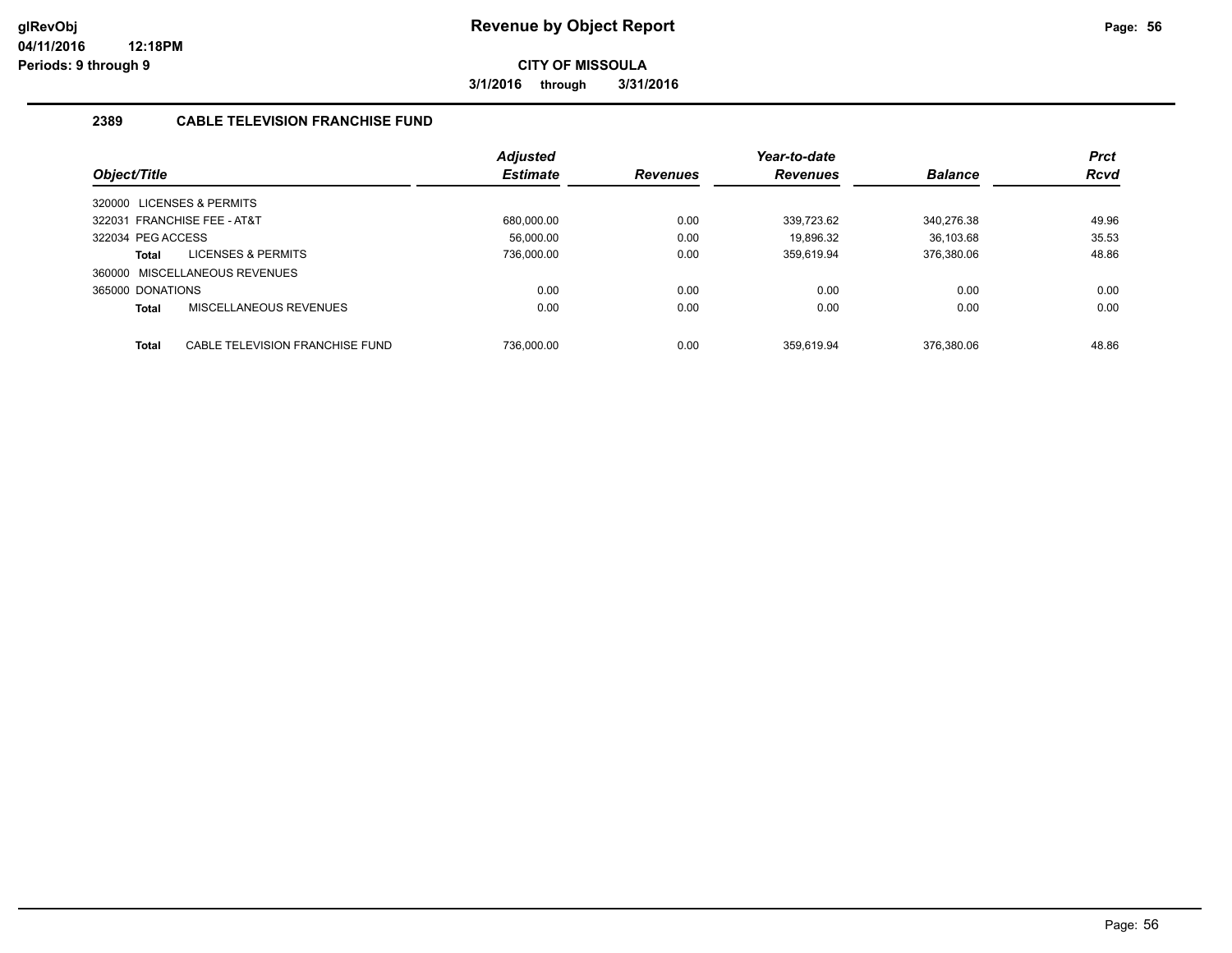**3/1/2016 through 3/31/2016**

## **2390 DRUG FORFEITURE FUND**

**2390 DRUG FORFEITURE FUND**

|                                                           | <b>Adjusted</b> |                 | Year-to-date    |                | <b>Prct</b> |
|-----------------------------------------------------------|-----------------|-----------------|-----------------|----------------|-------------|
| Object/Title                                              | <b>Estimate</b> | <b>Revenues</b> | <b>Revenues</b> | <b>Balance</b> | <b>Rcvd</b> |
| 350000 FINES & FORFEITURES                                |                 |                 |                 |                |             |
| 351013 DRUG FORFEITURES                                   | 16.800.00       | 1.774.33        | 9.349.53        | 7.450.47       | 55.65       |
| <b>FINES &amp; FORFEITURES</b><br>Total                   | 16,800.00       | 1.774.33        | 9,349.53        | 7.450.47       | 55.65       |
| 370000 INVESTMENTS & ROYALTY EARNINGS                     |                 |                 |                 |                |             |
| 371010 INTEREST ON INVESTMENTS                            | 0.00            | 0.00            | 0.00            | 0.00           | 0.00        |
| <b>INVESTMENTS &amp; ROYALTY EARNINGS</b><br><b>Total</b> | 0.00            | 0.00            | 0.00            | 0.00           | 0.00        |
| DRUG FORFEITURE FUND<br>Total                             | 16.800.00       | 1.774.33        | 9.349.53        | 7.450.47       | 55.65       |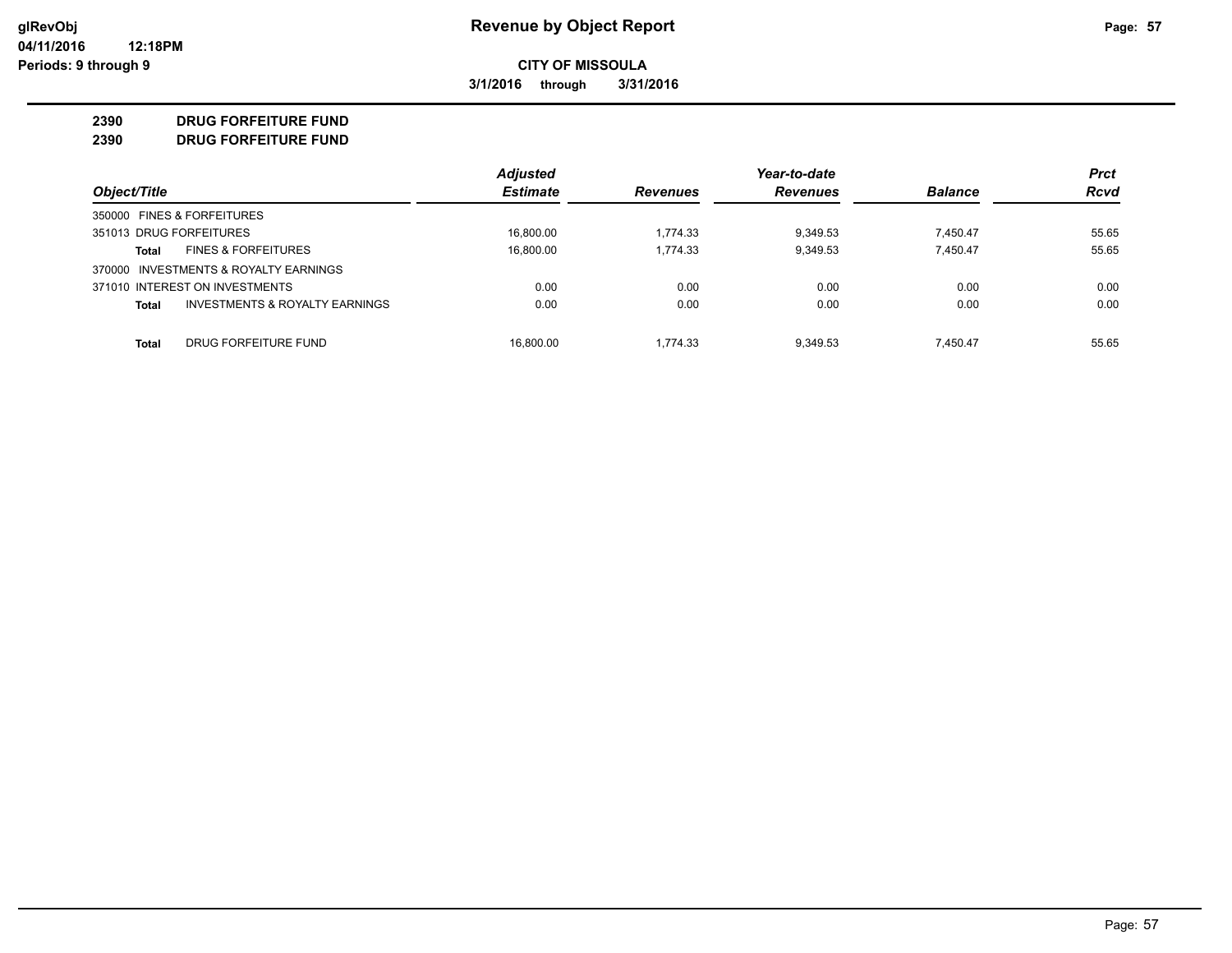**3/1/2016 through 3/31/2016**

#### **2390 DRUG FORFEITURE FUND**

| Object/Title |                                           | <b>Adjusted</b><br><b>Estimate</b> | <b>Revenues</b> | Year-to-date<br><b>Revenues</b> | <b>Balance</b> | <b>Prct</b><br><b>Rcvd</b> |
|--------------|-------------------------------------------|------------------------------------|-----------------|---------------------------------|----------------|----------------------------|
|              | 350000 FINES & FORFEITURES                |                                    |                 |                                 |                |                            |
|              | 351013 DRUG FORFEITURES                   | 16.800.00                          | 1.774.33        | 9,349.53                        | 7.450.47       | 55.65                      |
| Total        | <b>FINES &amp; FORFEITURES</b>            | 16.800.00                          | 1,774.33        | 9,349.53                        | 7.450.47       | 55.65                      |
|              | 370000 INVESTMENTS & ROYALTY EARNINGS     |                                    |                 |                                 |                |                            |
|              | 371010 INTEREST ON INVESTMENTS            | 0.00                               | 0.00            | 0.00                            | 0.00           | 0.00                       |
| <b>Total</b> | <b>INVESTMENTS &amp; ROYALTY EARNINGS</b> | 0.00                               | 0.00            | 0.00                            | 0.00           | 0.00                       |
| <b>Total</b> | DRUG FORFEITURE FUND                      | 16.800.00                          | 1.774.33        | 9.349.53                        | 7.450.47       | 55.65                      |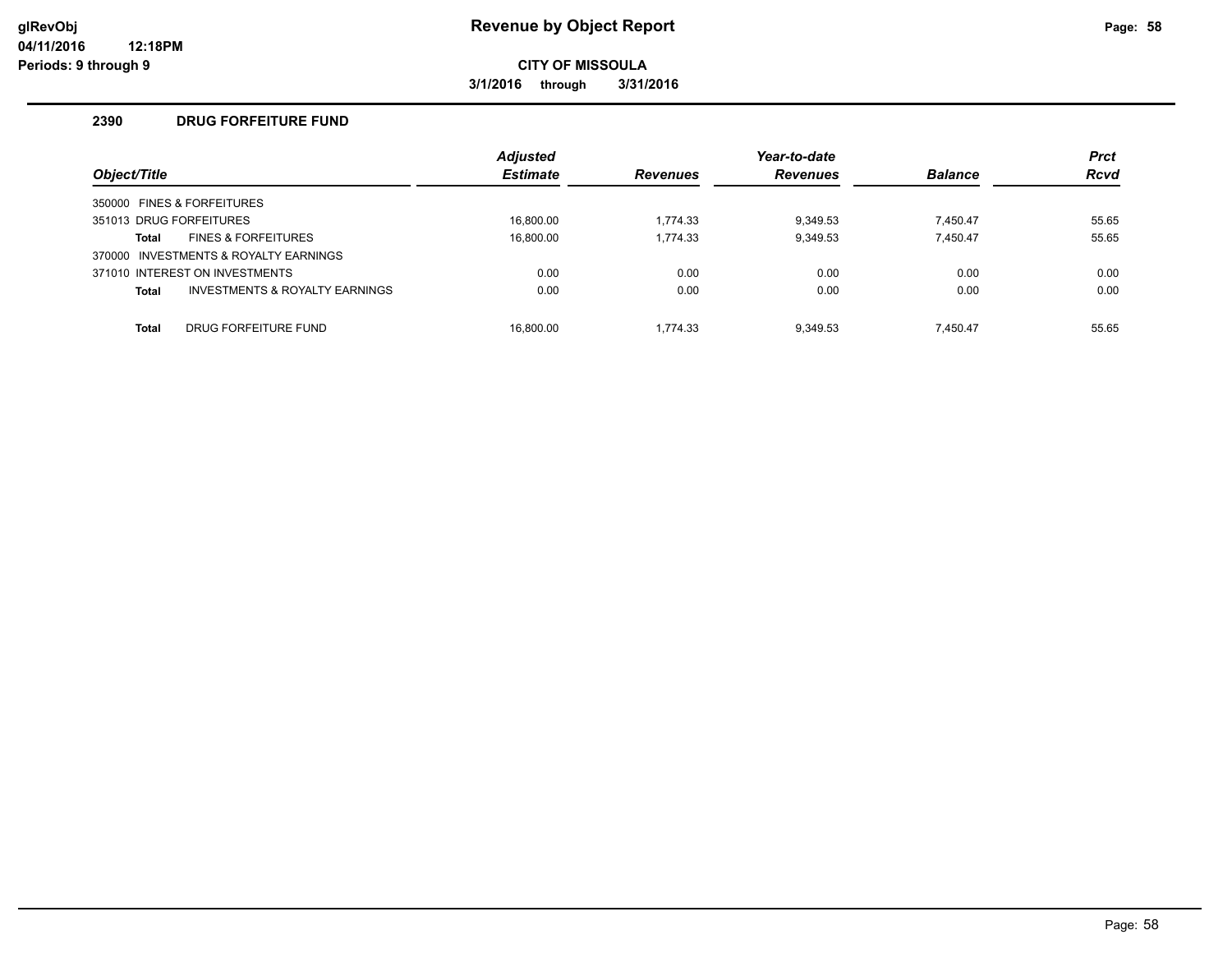**3/1/2016 through 3/31/2016**

## **2394 BUILDING INSPECTION FUND**

**2394 BUILDING INSPECTION FUND**

|                                                           | Adjusted        |                 | Year-to-date    |                | <b>Prct</b> |
|-----------------------------------------------------------|-----------------|-----------------|-----------------|----------------|-------------|
| Object/Title                                              | <b>Estimate</b> | <b>Revenues</b> | <b>Revenues</b> | <b>Balance</b> | Rcvd        |
| 320000 LICENSES & PERMITS                                 |                 |                 |                 |                |             |
| 323011 BUILDING PERMITS                                   | 1,074,058.00    | 111,353.48      | 809,242.03      | 264,815.97     | 75.34       |
| 323012 ELECTRICAL PERMITS                                 | 231,537.00      | 21,219.26       | 179,319.03      | 52,217.97      | 77.45       |
| 323013 PLUMBING PERMITS                                   | 132,373.00      | 11,947.00       | 94,476.00       | 37,897.00      | 71.37       |
| 323014 BLDG PERMIT REVIEW FEE                             | 0.00            | 0.00            | 0.00            | 0.00           | 0.00        |
| 323016 MOVING PERMITS                                     | 0.00            | 0.00            | 0.00            | 0.00           | 0.00        |
| 323017 MECHANICAL PERMITS                                 | 96,891.00       | 8,724.00        | 79,142.00       | 17,749.00      | 81.68       |
| <b>LICENSES &amp; PERMITS</b><br>Total                    | 1,534,859.00    | 153,243.74      | 1,162,179.06    | 372,679.94     | 75.72       |
| 330000 INTERGOVERNMENTAL REVENUES                         |                 |                 |                 |                |             |
| 336023 STATE CONTRIB. - PERS                              | 0.00            | 0.00            | 315.80          | $-315.80$      | 0.00        |
| <b>INTERGOVERNMENTAL REVENUES</b><br><b>Total</b>         | 0.00            | 0.00            | 315.80          | $-315.80$      | 0.00        |
| 340000 CHARGES FOR SERVICES                               |                 |                 |                 |                |             |
| 341091 INSPECTION CODE BOOKS & COPIES                     | 1,346.00        | 3.00            | 127.50          | 1,218.50       | 9.47        |
| <b>CHARGES FOR SERVICES</b><br><b>Total</b>               | 1,346.00        | 3.00            | 127.50          | 1,218.50       | 9.47        |
| 360000 MISCELLANEOUS REVENUES                             |                 |                 |                 |                |             |
| 360010 MISCELLANEOUS                                      | 0.00            | 0.00            | 0.00            | 0.00           | 0.00        |
| 360015 CONFERENCE REVENUES - BUILDING                     | 0.00            | 0.00            | 0.00            | 0.00           | 0.00        |
| MISCELLANEOUS REVENUES<br><b>Total</b>                    | 0.00            | 0.00            | 0.00            | 0.00           | 0.00        |
| 370000 INVESTMENTS & ROYALTY EARNINGS                     |                 |                 |                 |                |             |
| 371010 INTEREST ON INVESTMENTS                            | 0.00            | 0.00            | 0.00            | 0.00           | 0.00        |
| 371020 GAIN/LOSS IN MARKET VALUE OF INVESTMENTS           | 0.00            | 0.00            | 0.00            | 0.00           | 0.00        |
| <b>INVESTMENTS &amp; ROYALTY EARNINGS</b><br><b>Total</b> | 0.00            | 0.00            | 0.00            | 0.00           | 0.00        |
| 380000 OTHER FINANCING SOURCES                            |                 |                 |                 |                |             |
| 382010 SALE OF FIXED ASSETS                               | 0.00            | 0.00            | 0.00            | 0.00           | 0.00        |
| 383000 OPERATING TRANSFERS                                | 0.00            | 0.00            | 0.00            | 0.00           | 0.00        |
| OTHER FINANCING SOURCES<br><b>Total</b>                   | 0.00            | 0.00            | 0.00            | 0.00           | 0.00        |
| <b>BUILDING INSPECTION FUND</b><br><b>Total</b>           | 1,536,205.00    | 153,246.74      | 1,162,622.36    | 373,582.64     | 75.68       |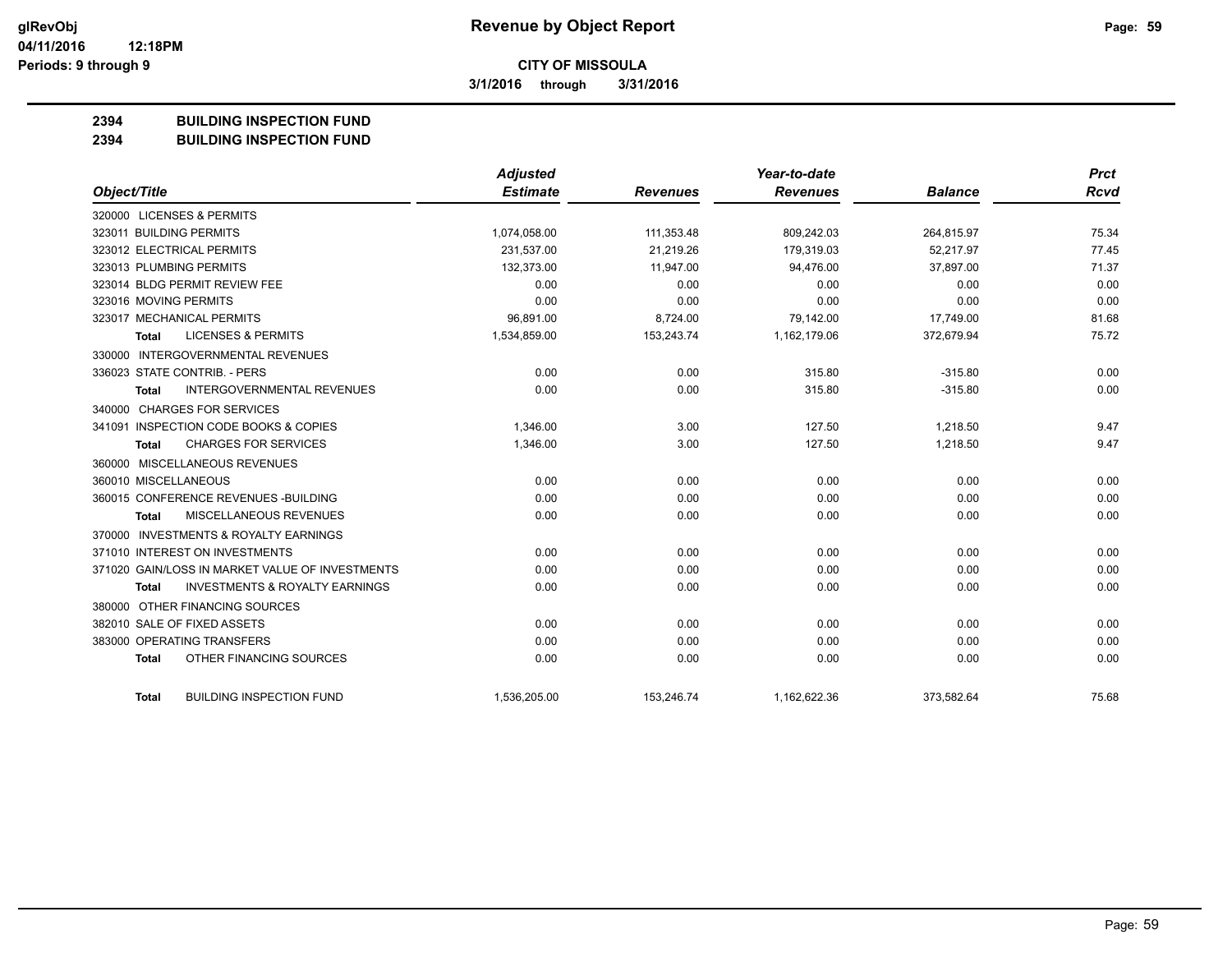**3/1/2016 through 3/31/2016**

## **2394 BUILDING INSPECTION FUND**

|                                                           | <b>Adjusted</b> |                 | Year-to-date    |                | <b>Prct</b> |
|-----------------------------------------------------------|-----------------|-----------------|-----------------|----------------|-------------|
| Object/Title                                              | <b>Estimate</b> | <b>Revenues</b> | <b>Revenues</b> | <b>Balance</b> | Rcvd        |
| 320000 LICENSES & PERMITS                                 |                 |                 |                 |                |             |
| 323011 BUILDING PERMITS                                   | 1,074,058.00    | 111,353.48      | 809,242.03      | 264,815.97     | 75.34       |
| 323012 ELECTRICAL PERMITS                                 | 231.537.00      | 21.219.26       | 179.319.03      | 52.217.97      | 77.45       |
| 323013 PLUMBING PERMITS                                   | 132,373.00      | 11,947.00       | 94,476.00       | 37,897.00      | 71.37       |
| 323014 BLDG PERMIT REVIEW FEE                             | 0.00            | 0.00            | 0.00            | 0.00           | 0.00        |
| 323016 MOVING PERMITS                                     | 0.00            | 0.00            | 0.00            | 0.00           | 0.00        |
| 323017 MECHANICAL PERMITS                                 | 96,891.00       | 8,724.00        | 79,142.00       | 17,749.00      | 81.68       |
| <b>LICENSES &amp; PERMITS</b><br><b>Total</b>             | 1,534,859.00    | 153,243.74      | 1,162,179.06    | 372,679.94     | 75.72       |
| 330000 INTERGOVERNMENTAL REVENUES                         |                 |                 |                 |                |             |
| 336023 STATE CONTRIB. - PERS                              | 0.00            | 0.00            | 315.80          | $-315.80$      | 0.00        |
| <b>INTERGOVERNMENTAL REVENUES</b><br><b>Total</b>         | 0.00            | 0.00            | 315.80          | $-315.80$      | 0.00        |
| 340000 CHARGES FOR SERVICES                               |                 |                 |                 |                |             |
| 341091 INSPECTION CODE BOOKS & COPIES                     | 1,346.00        | 3.00            | 127.50          | 1,218.50       | 9.47        |
| <b>CHARGES FOR SERVICES</b><br><b>Total</b>               | 1,346.00        | 3.00            | 127.50          | 1,218.50       | 9.47        |
| 360000 MISCELLANEOUS REVENUES                             |                 |                 |                 |                |             |
| 360010 MISCELLANEOUS                                      | 0.00            | 0.00            | 0.00            | 0.00           | 0.00        |
| 360015 CONFERENCE REVENUES - BUILDING                     | 0.00            | 0.00            | 0.00            | 0.00           | 0.00        |
| MISCELLANEOUS REVENUES<br><b>Total</b>                    | 0.00            | 0.00            | 0.00            | 0.00           | 0.00        |
| 370000 INVESTMENTS & ROYALTY EARNINGS                     |                 |                 |                 |                |             |
| 371010 INTEREST ON INVESTMENTS                            | 0.00            | 0.00            | 0.00            | 0.00           | 0.00        |
| 371020 GAIN/LOSS IN MARKET VALUE OF INVESTMENT            | 0.00            | 0.00            | 0.00            | 0.00           | 0.00        |
| <b>INVESTMENTS &amp; ROYALTY EARNINGS</b><br><b>Total</b> | 0.00            | 0.00            | 0.00            | 0.00           | 0.00        |
| 380000 OTHER FINANCING SOURCES                            |                 |                 |                 |                |             |
| 382010 SALE OF FIXED ASSETS                               | 0.00            | 0.00            | 0.00            | 0.00           | 0.00        |
| 383000 OPERATING TRANSFERS                                | 0.00            | 0.00            | 0.00            | 0.00           | 0.00        |
| OTHER FINANCING SOURCES<br><b>Total</b>                   | 0.00            | 0.00            | 0.00            | 0.00           | 0.00        |
|                                                           |                 |                 |                 |                |             |
| <b>BUILDING INSPECTION FUND</b><br><b>Total</b>           | 1,536,205.00    | 153,246.74      | 1,162,622.36    | 373,582.64     | 75.68       |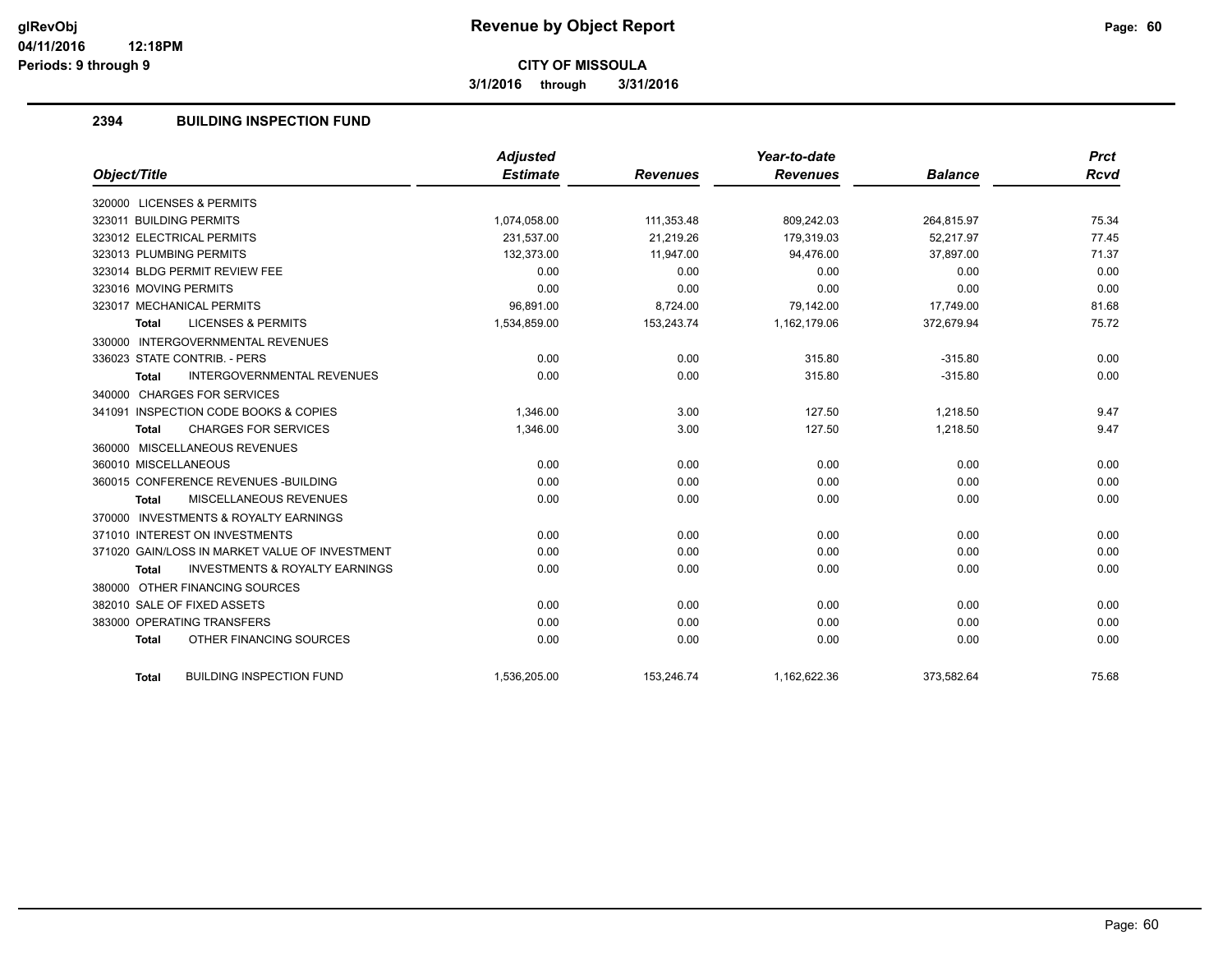**3/1/2016 through 3/31/2016**

## **2395 CITY GRANTS & PROGRAM INCOME FUND**

## **2395 CITY GRANTS & PROGRAM INCOME FUND**

|                                                           | <b>Adjusted</b> |                 | Year-to-date    |                | <b>Prct</b> |
|-----------------------------------------------------------|-----------------|-----------------|-----------------|----------------|-------------|
| Object/Title                                              | <b>Estimate</b> | <b>Revenues</b> | <b>Revenues</b> | <b>Balance</b> | Rcvd        |
| 330000 INTERGOVERNMENTAL REVENUES                         |                 |                 |                 |                |             |
| 331010 ENTITLEMENT - CDBG                                 | 0.00            | 0.00            | 0.00            | 0.00           | 0.00        |
| <b>INTERGOVERNMENTAL REVENUES</b><br><b>Total</b>         | 0.00            | 0.00            | 0.00            | 0.00           | 0.00        |
| MISCELLANEOUS REVENUES<br>360000                          |                 |                 |                 |                |             |
| 360005 LOAN REPAYMENTS                                    | 0.00            | 0.00            | 0.00            | 0.00           | 0.00        |
| 360010 MISCELLANEOUS                                      | 0.00            | 0.00            | 0.00            | 0.00           | 0.00        |
| 360013 REPAYMENT OF SEWER GRANT                           | 0.00            | 0.00            | 0.00            | 0.00           | 0.00        |
| 360014 REPAYMENT OF LOAN/MHA                              | 0.00            | 0.00            | 0.00            | 0.00           | 0.00        |
| 362000 OTHER MISCELLANEOUS REVENUE                        | 0.00            | 0.00            | 0.00            | 0.00           | 0.00        |
| MISCELLANEOUS REVENUES<br><b>Total</b>                    | 0.00            | 0.00            | 0.00            | 0.00           | 0.00        |
| <b>INVESTMENTS &amp; ROYALTY EARNINGS</b><br>370000       |                 |                 |                 |                |             |
| 371010 INTEREST ON INVESTMENTS                            | 0.00            | 0.00            | 0.00            | 0.00           | 0.00        |
| 371020 GAIN/LOSS IN MARKET VALUE OF INVESTMENTS           | 0.00            | 0.00            | 0.00            | 0.00           | 0.00        |
| <b>INVESTMENTS &amp; ROYALTY EARNINGS</b><br><b>Total</b> | 0.00            | 0.00            | 0.00            | 0.00           | 0.00        |
| OTHER FINANCING SOURCES<br>380000                         |                 |                 |                 |                |             |
| 383026 TRANS FR CDBG                                      | 0.00            | 0.00            | 0.00            | 0.00           | 0.00        |
| OTHER FINANCING SOURCES<br><b>Total</b>                   | 0.00            | 0.00            | 0.00            | 0.00           | 0.00        |
| CITY GRANTS & PROGRAM INCOME FUND<br><b>Total</b>         | 0.00            | 0.00            | 0.00            | 0.00           | 0.00        |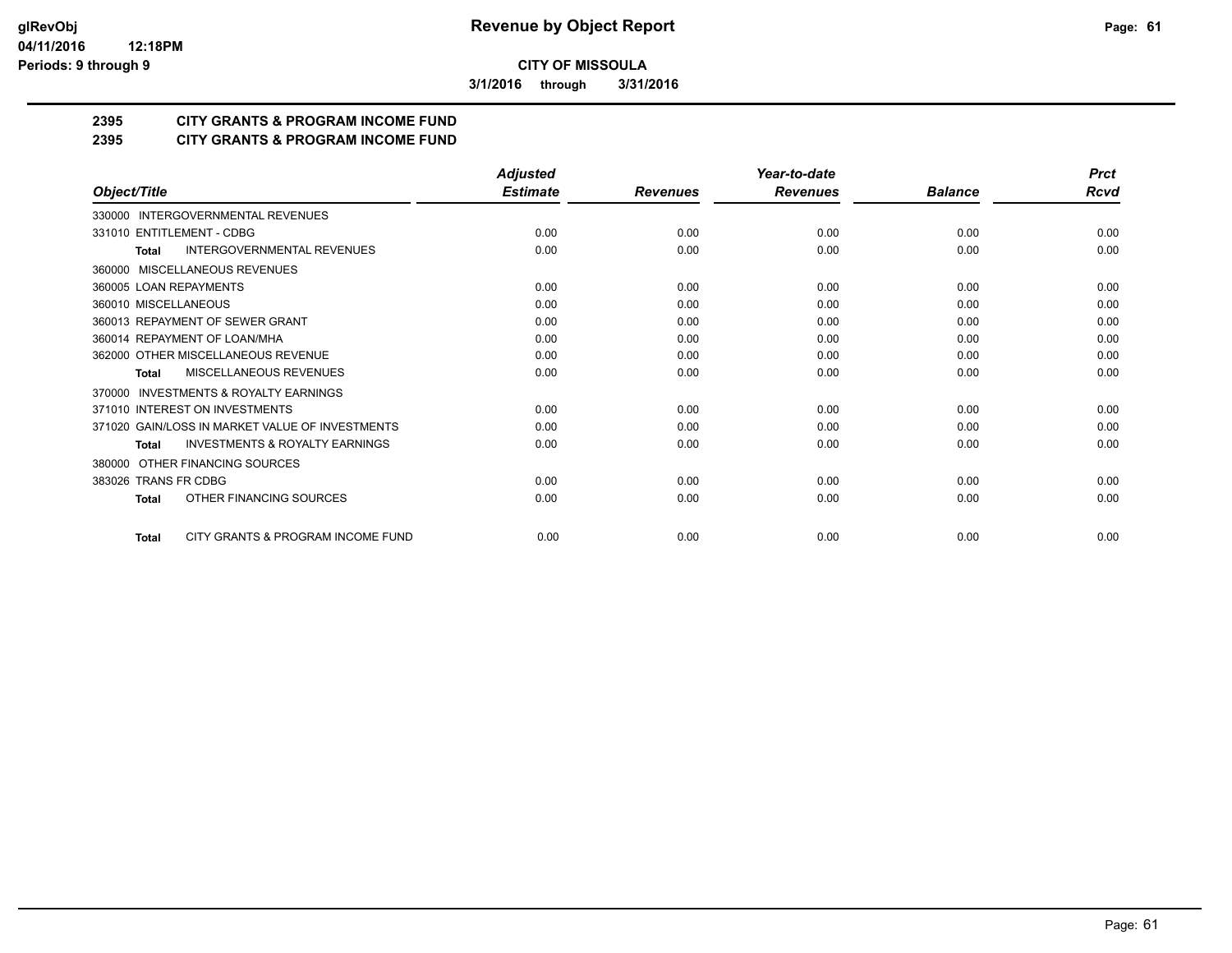**3/1/2016 through 3/31/2016**

## **2395 CITY GRANTS & PROGRAM INCOME FUND**

|                                                           | <b>Adjusted</b> |                 | Year-to-date    |                | <b>Prct</b> |
|-----------------------------------------------------------|-----------------|-----------------|-----------------|----------------|-------------|
| Object/Title                                              | <b>Estimate</b> | <b>Revenues</b> | <b>Revenues</b> | <b>Balance</b> | Rcvd        |
| 330000 INTERGOVERNMENTAL REVENUES                         |                 |                 |                 |                |             |
| 331010 ENTITLEMENT - CDBG                                 | 0.00            | 0.00            | 0.00            | 0.00           | 0.00        |
| INTERGOVERNMENTAL REVENUES<br><b>Total</b>                | 0.00            | 0.00            | 0.00            | 0.00           | 0.00        |
| 360000 MISCELLANEOUS REVENUES                             |                 |                 |                 |                |             |
| 360005 LOAN REPAYMENTS                                    | 0.00            | 0.00            | 0.00            | 0.00           | 0.00        |
| 360010 MISCELLANEOUS                                      | 0.00            | 0.00            | 0.00            | 0.00           | 0.00        |
| 360013 REPAYMENT OF SEWER GRANT                           | 0.00            | 0.00            | 0.00            | 0.00           | 0.00        |
| 360014 REPAYMENT OF LOAN/MHA                              | 0.00            | 0.00            | 0.00            | 0.00           | 0.00        |
| 362000 OTHER MISCELLANEOUS REVENUE                        | 0.00            | 0.00            | 0.00            | 0.00           | 0.00        |
| <b>MISCELLANEOUS REVENUES</b><br><b>Total</b>             | 0.00            | 0.00            | 0.00            | 0.00           | 0.00        |
| <b>INVESTMENTS &amp; ROYALTY EARNINGS</b><br>370000       |                 |                 |                 |                |             |
| 371010 INTEREST ON INVESTMENTS                            | 0.00            | 0.00            | 0.00            | 0.00           | 0.00        |
| 371020 GAIN/LOSS IN MARKET VALUE OF INVESTMENT            | 0.00            | 0.00            | 0.00            | 0.00           | 0.00        |
| <b>INVESTMENTS &amp; ROYALTY EARNINGS</b><br><b>Total</b> | 0.00            | 0.00            | 0.00            | 0.00           | 0.00        |
| 380000 OTHER FINANCING SOURCES                            |                 |                 |                 |                |             |
| 383026 TRANS FR CDBG                                      | 0.00            | 0.00            | 0.00            | 0.00           | 0.00        |
| OTHER FINANCING SOURCES<br><b>Total</b>                   | 0.00            | 0.00            | 0.00            | 0.00           | 0.00        |
| CITY GRANTS & PROGRAM INCOME FUND<br><b>Total</b>         | 0.00            | 0.00            | 0.00            | 0.00           | 0.00        |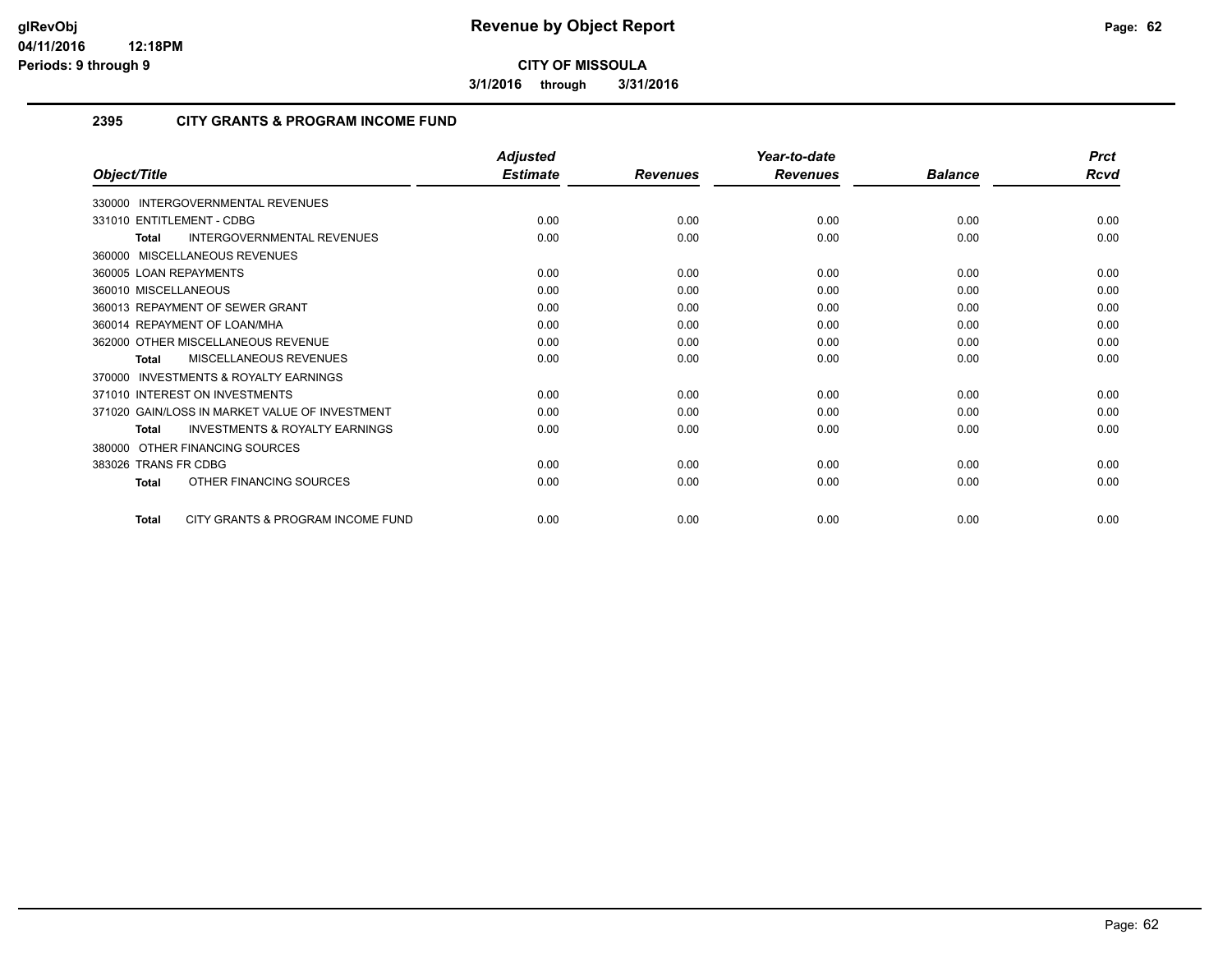**3/1/2016 through 3/31/2016**

#### **2396 ENERGY EFFICIENCY REVOLVING LOAN FUND 2396 ENERGY EFFICIENCY REVOLVING LOAN FUND**

|                                               | <b>Adjusted</b> |                 | Year-to-date    |                | <b>Prct</b> |
|-----------------------------------------------|-----------------|-----------------|-----------------|----------------|-------------|
| Object/Title                                  | <b>Estimate</b> | <b>Revenues</b> | <b>Revenues</b> | <b>Balance</b> | <b>Rcvd</b> |
| 330000 INTERGOVERNMENTAL REVENUES             |                 |                 |                 |                |             |
| 331031 EECBG REVOLVING LOAN                   | 0.00            | 0.00            | 0.00            | 0.00           | 0.00        |
| INTERGOVERNMENTAL REVENUES<br>Total           | 0.00            | 0.00            | 0.00            | 0.00           | 0.00        |
| 370000 INVESTMENTS & ROYALTY EARNINGS         |                 |                 |                 |                |             |
| 371010 INTEREST ON INVESTMENTS                | 0.00            | 0.00            | 0.00            | 0.00           | 0.00        |
| INVESTMENTS & ROYALTY EARNINGS<br>Total       | 0.00            | 0.00            | 0.00            | 0.00           | 0.00        |
|                                               |                 |                 |                 |                |             |
| ENERGY EFFICIENCY REVOLVING LOAN FUI<br>Total | 0.00            | 0.00            | 0.00            | 0.00           | 0.00        |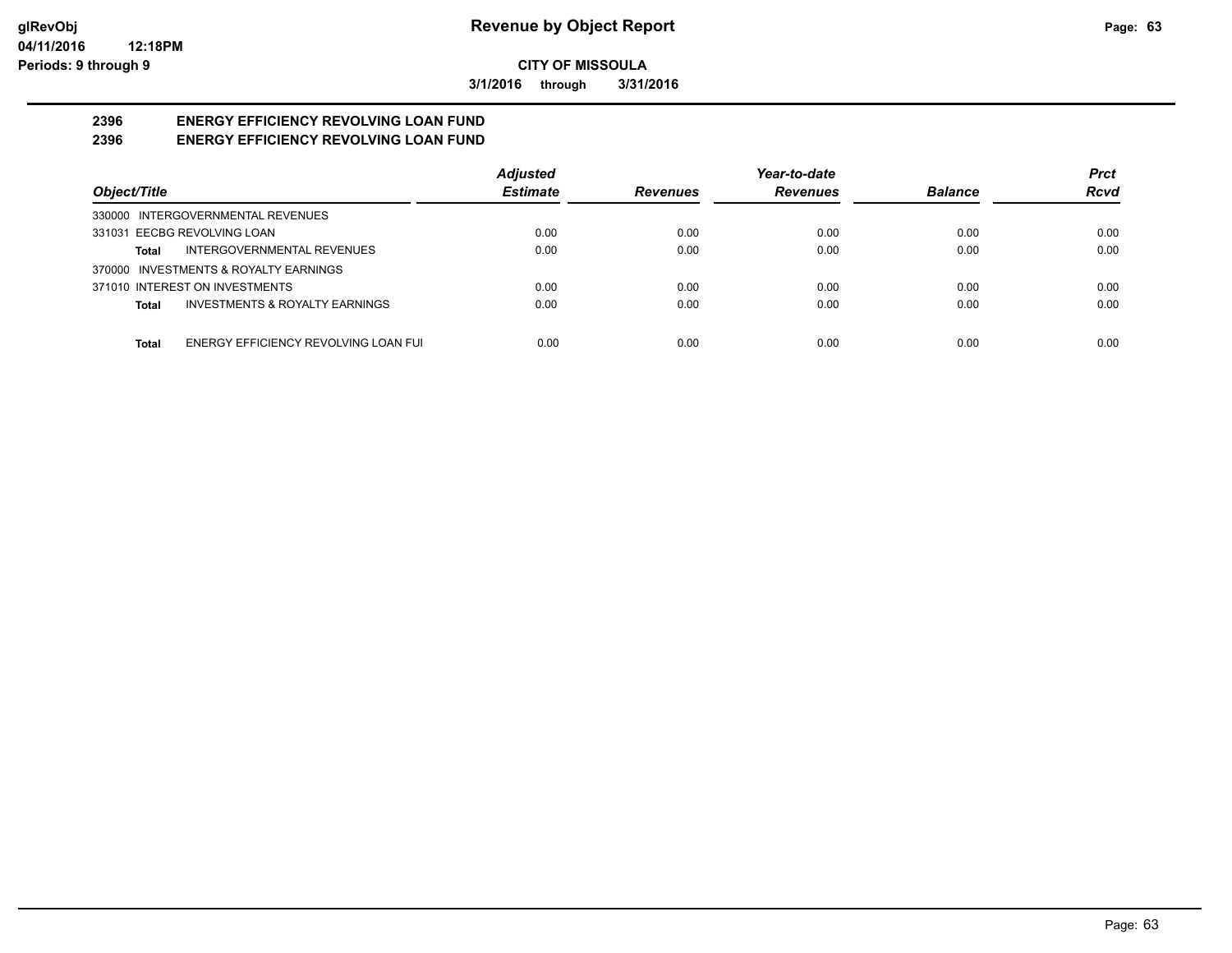**3/1/2016 through 3/31/2016**

## **2396 ENERGY EFFICIENCY REVOLVING LOAN FUND**

| Object/Title                                        | <b>Adjusted</b><br><b>Estimate</b> | <b>Revenues</b> | Year-to-date<br><b>Revenues</b> | <b>Balance</b> | <b>Prct</b><br><b>Rcvd</b> |
|-----------------------------------------------------|------------------------------------|-----------------|---------------------------------|----------------|----------------------------|
| 330000 INTERGOVERNMENTAL REVENUES                   |                                    |                 |                                 |                |                            |
| 331031 EECBG REVOLVING LOAN                         | 0.00                               | 0.00            | 0.00                            | 0.00           | 0.00                       |
| INTERGOVERNMENTAL REVENUES<br>Total                 | 0.00                               | 0.00            | 0.00                            | 0.00           | 0.00                       |
| 370000 INVESTMENTS & ROYALTY EARNINGS               |                                    |                 |                                 |                |                            |
| 371010 INTEREST ON INVESTMENTS                      | 0.00                               | 0.00            | 0.00                            | 0.00           | 0.00                       |
| INVESTMENTS & ROYALTY EARNINGS<br><b>Total</b>      | 0.00                               | 0.00            | 0.00                            | 0.00           | 0.00                       |
|                                                     |                                    |                 |                                 |                |                            |
| ENERGY EFFICIENCY REVOLVING LOAN FU<br><b>Total</b> | 0.00                               | 0.00            | 0.00                            | 0.00           | 0.00                       |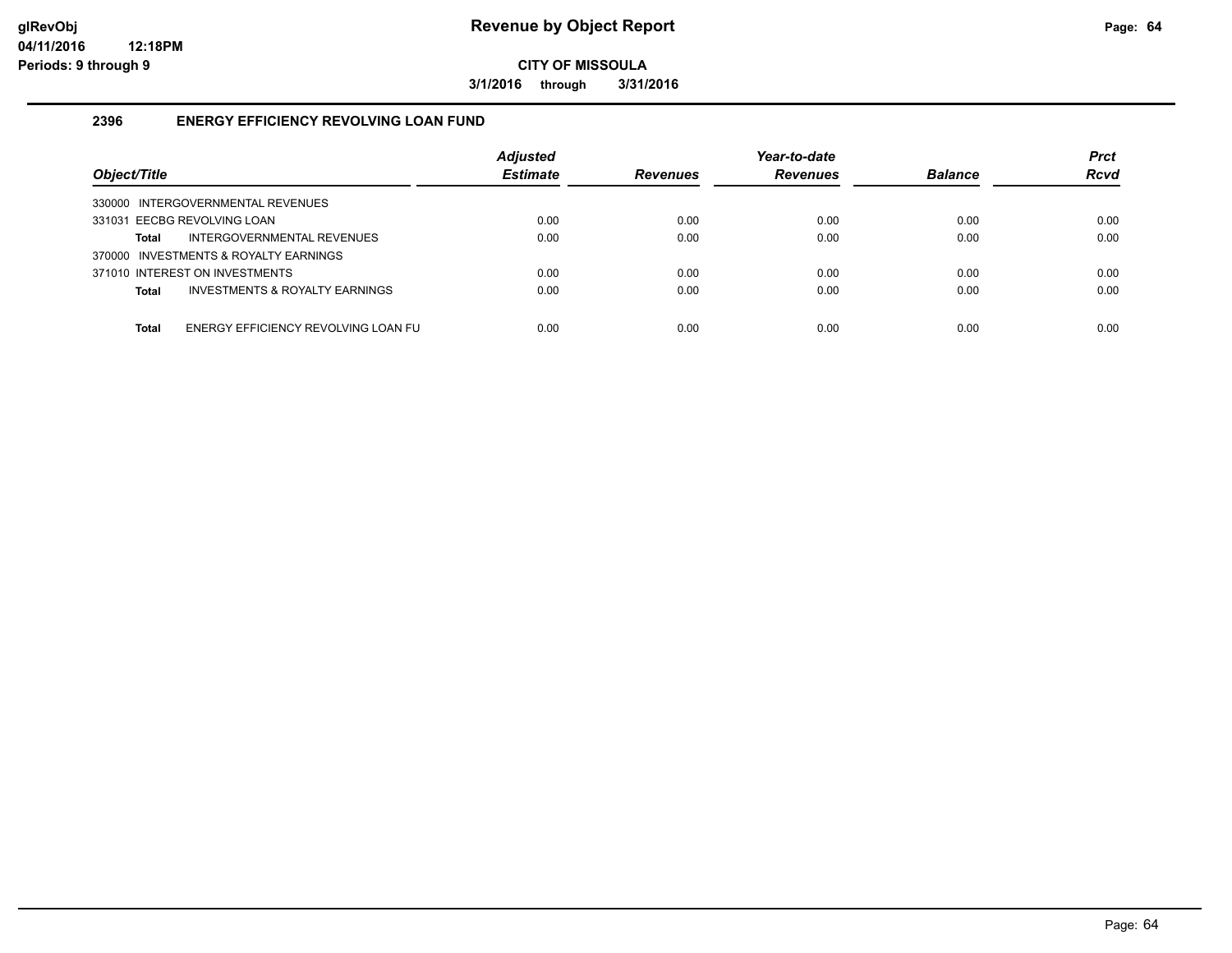**3/1/2016 through 3/31/2016**

#### **2399 DANGEROUS BUILDING DEMOLITION & REPAIR F 2399 DANGEROUS BUILDING DEMOLITION & REPAIR F**

|                         |                                      | <b>Adjusted</b> |                 | Year-to-date    |                | Prct |
|-------------------------|--------------------------------------|-----------------|-----------------|-----------------|----------------|------|
| Object/Title            |                                      | <b>Estimate</b> | <b>Revenues</b> | <b>Revenues</b> | <b>Balance</b> | Rcvd |
|                         | 360000 MISCELLANEOUS REVENUES        |                 |                 |                 |                |      |
| 363000 ASSESSMENTS PAID |                                      | 15.000.00       | 0.00            | 0.00            | 15.000.00      | 0.00 |
| Total                   | MISCELLANEOUS REVENUES               | 15.000.00       | 0.00            | 0.00            | 15.000.00      | 0.00 |
| Total                   | DANGEROUS BUILDING DEMOLITION & REP. | 15.000.00       | 0.00            | 0.00            | 15.000.00      | 0.00 |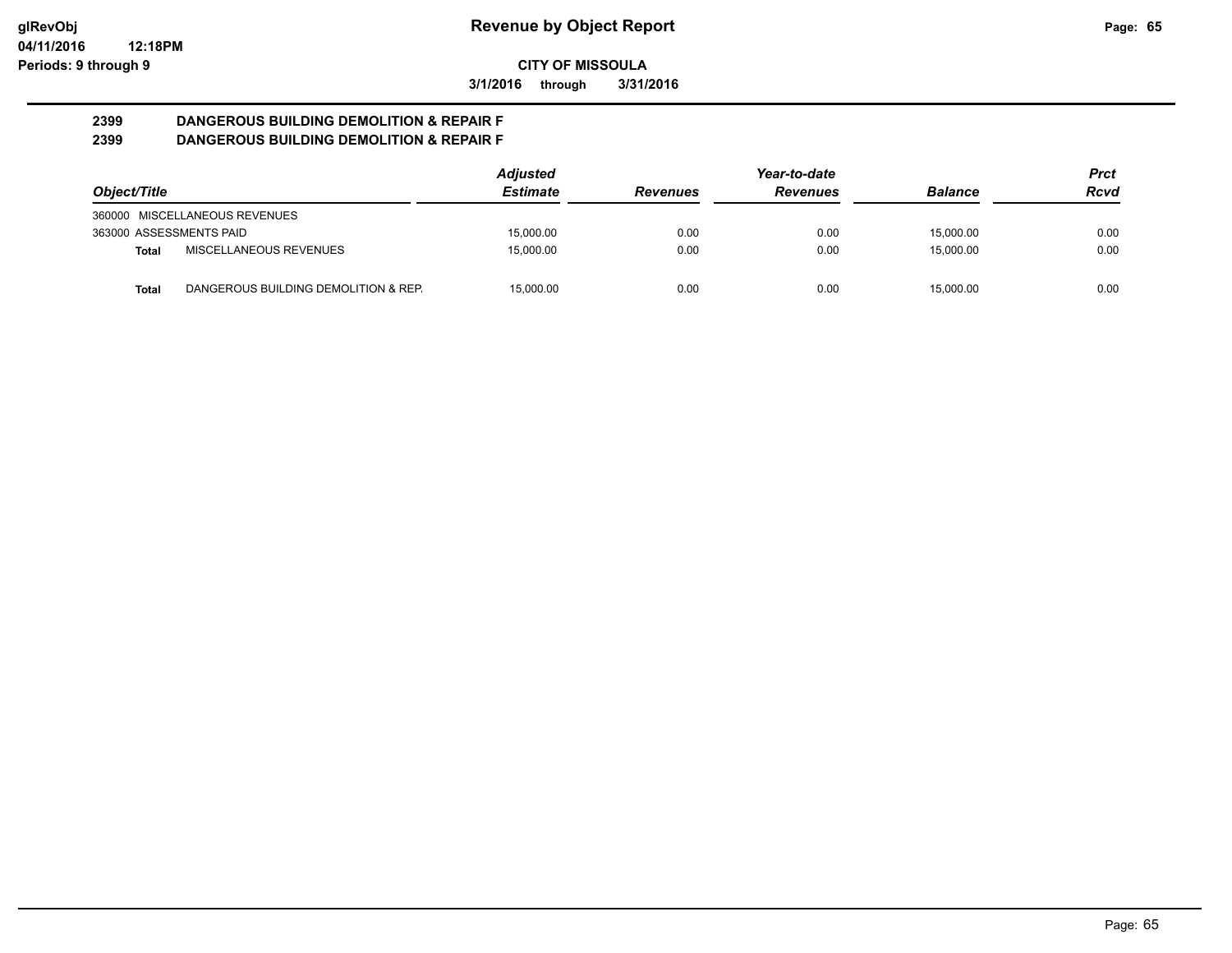**3/1/2016 through 3/31/2016**

#### **2399 DANGEROUS BUILDING DEMOLITION & REPAIR F**

|                         |                                     | <b>Adjusted</b> |                 | Year-to-date    |                | <b>Prct</b> |
|-------------------------|-------------------------------------|-----------------|-----------------|-----------------|----------------|-------------|
| Object/Title            |                                     | <b>Estimate</b> | <b>Revenues</b> | <b>Revenues</b> | <b>Balance</b> | <b>Rcvd</b> |
|                         | 360000 MISCELLANEOUS REVENUES       |                 |                 |                 |                |             |
| 363000 ASSESSMENTS PAID |                                     | 15.000.00       | 0.00            | 0.00            | 15.000.00      | 0.00        |
| <b>Total</b>            | MISCELLANEOUS REVENUES              | 15.000.00       | 0.00            | 0.00            | 15.000.00      | 0.00        |
|                         |                                     |                 |                 |                 |                |             |
| <b>Total</b>            | DANGEROUS BUILDING DEMOLITION & REF | 15,000.00       | 0.00            | 0.00            | 15.000.00      | 0.00        |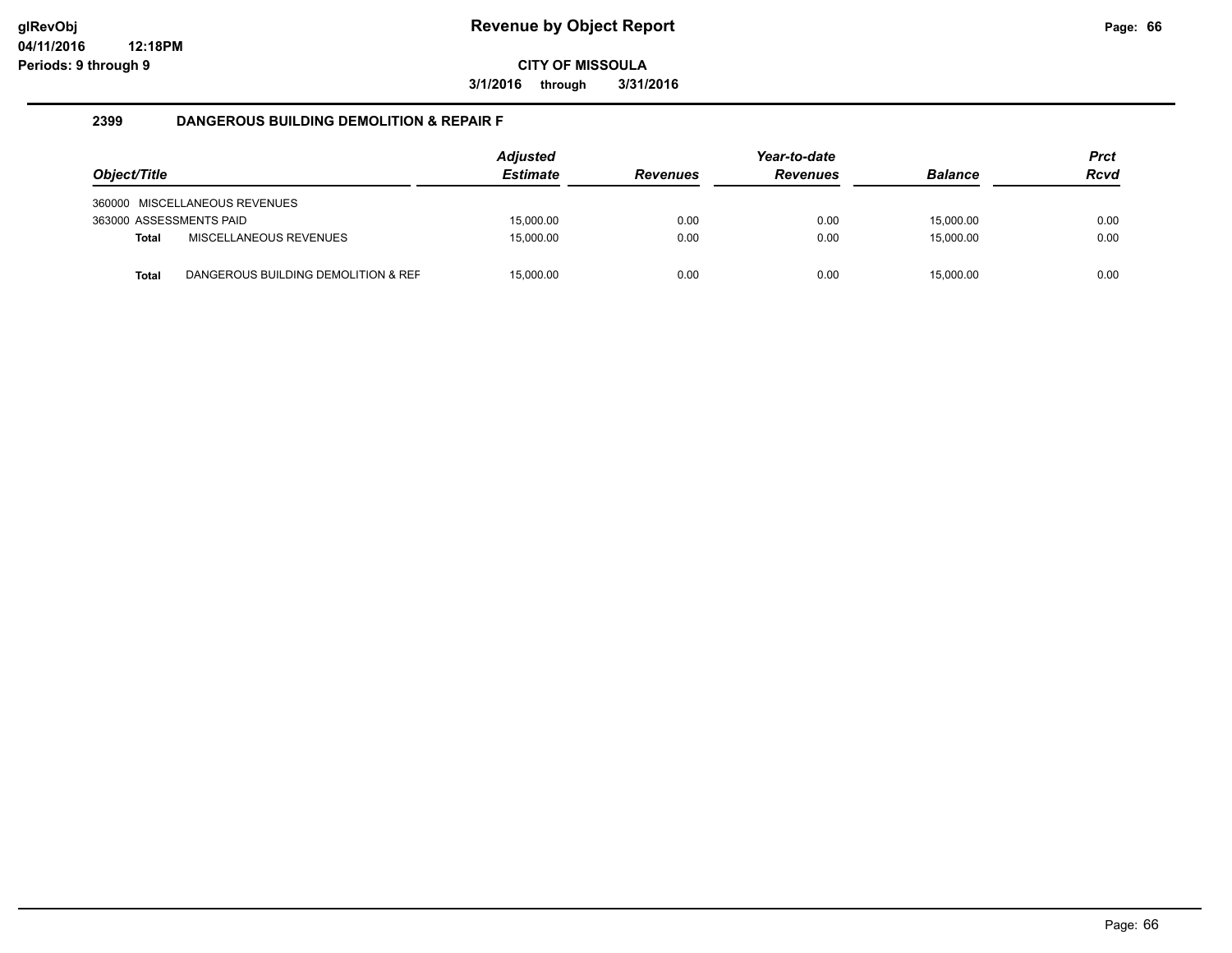**3/1/2016 through 3/31/2016**

#### **2400 STREET LIGHTING ASSESSMENTS FUND 2400 STREET LIGHTING ASSESSMENTS FUND**

|                                                 | <b>Adjusted</b> |                 | Year-to-date    |                | <b>Prct</b> |
|-------------------------------------------------|-----------------|-----------------|-----------------|----------------|-------------|
| Object/Title                                    | <b>Estimate</b> | <b>Revenues</b> | <b>Revenues</b> | <b>Balance</b> | <b>Rcvd</b> |
| 360000 MISCELLANEOUS REVENUES                   |                 |                 |                 |                |             |
| 360010 MISCELLANEOUS                            | 0.00            | 0.00            | 0.00            | 0.00           | 0.00        |
| 363010 LIGHTING ASSESSMENTS                     | 345.357.00      | 1.200.13        | 310.528.48      | 34.828.52      | 89.92       |
| 363040 PENALTY AND INTEREST                     | 0.00            | 35.19           | 218.93          | $-218.93$      | 0.00        |
| MISCELLANEOUS REVENUES<br>Total                 | 345.357.00      | 1.235.32        | 310.747.41      | 34.609.59      | 89.98       |
| 370000 INVESTMENTS & ROYALTY EARNINGS           |                 |                 |                 |                |             |
| 371010 INTEREST ON INVESTMENTS                  | 0.00            | 0.00            | 0.00            | 0.00           | 0.00        |
| 371020 GAIN/LOSS IN MARKET VALUE OF INVESTMENTS | 0.00            | 0.00            | 0.00            | 0.00           | 0.00        |
| INVESTMENTS & ROYALTY EARNINGS<br>Total         | 0.00            | 0.00            | 0.00            | 0.00           | 0.00        |
| STREET LIGHTING ASSESSMENTS FUND<br>Total       | 345.357.00      | 1.235.32        | 310.747.41      | 34.609.59      | 89.98       |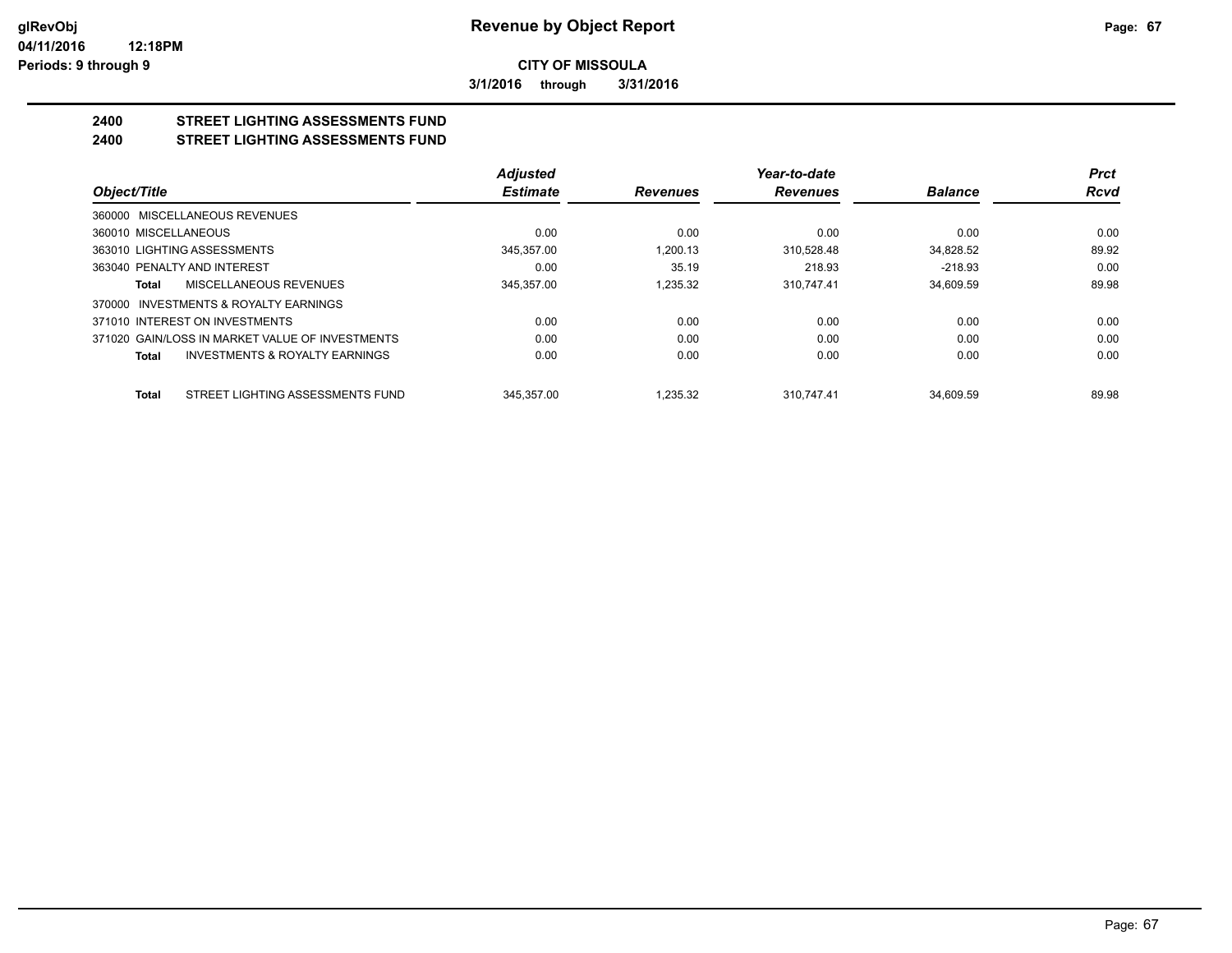**3/1/2016 through 3/31/2016**

## **2400 STREET LIGHTING ASSESSMENTS FUND**

| Object/Title                                     | <b>Adjusted</b><br><b>Estimate</b> | <b>Revenues</b> | Year-to-date<br><b>Revenues</b> | <b>Balance</b> | <b>Prct</b><br><b>Rcvd</b> |
|--------------------------------------------------|------------------------------------|-----------------|---------------------------------|----------------|----------------------------|
| 360000 MISCELLANEOUS REVENUES                    |                                    |                 |                                 |                |                            |
| 360010 MISCELLANEOUS                             | 0.00                               | 0.00            | 0.00                            | 0.00           | 0.00                       |
| 363010 LIGHTING ASSESSMENTS                      | 345.357.00                         | 1.200.13        | 310.528.48                      | 34.828.52      | 89.92                      |
| 363040 PENALTY AND INTEREST                      | 0.00                               | 35.19           | 218.93                          | $-218.93$      | 0.00                       |
| MISCELLANEOUS REVENUES<br>Total                  | 345,357.00                         | 1,235.32        | 310,747.41                      | 34,609.59      | 89.98                      |
| 370000 INVESTMENTS & ROYALTY EARNINGS            |                                    |                 |                                 |                |                            |
| 371010 INTEREST ON INVESTMENTS                   | 0.00                               | 0.00            | 0.00                            | 0.00           | 0.00                       |
| 371020 GAIN/LOSS IN MARKET VALUE OF INVESTMENT   | 0.00                               | 0.00            | 0.00                            | 0.00           | 0.00                       |
| INVESTMENTS & ROYALTY EARNINGS<br>Total          | 0.00                               | 0.00            | 0.00                            | 0.00           | 0.00                       |
|                                                  |                                    |                 |                                 |                |                            |
| STREET LIGHTING ASSESSMENTS FUND<br><b>Total</b> | 345.357.00                         | 1.235.32        | 310.747.41                      | 34.609.59      | 89.98                      |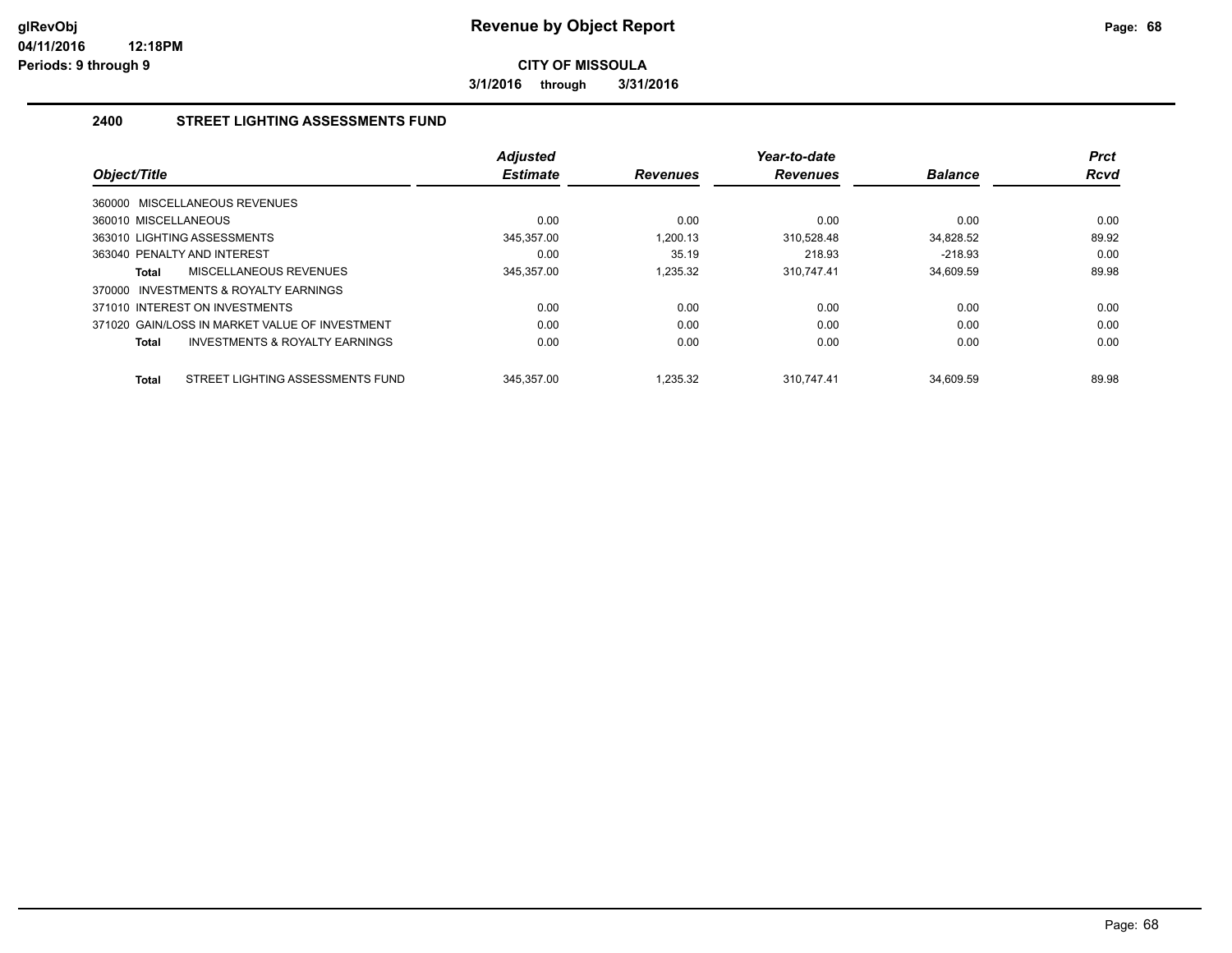**3/1/2016 through 3/31/2016**

## **2500 STREET MAINTENANCE ASSESSMENT FUND**

**2500 STREET MAINTENANCE ASSESSMENT FUND**

|                                                    | <b>Adjusted</b> |                 | Year-to-date    |                | <b>Prct</b> |
|----------------------------------------------------|-----------------|-----------------|-----------------|----------------|-------------|
| Object/Title                                       | <b>Estimate</b> | <b>Revenues</b> | <b>Revenues</b> | <b>Balance</b> | <b>Rcvd</b> |
| 360000 MISCELLANEOUS REVENUES                      |                 |                 |                 |                |             |
| 363010 LIGHTING ASSESSMENTS                        | 59,295.00       | 443.09          | 33,727.21       | 25,567.79      | 56.88       |
| 363040 PENALTY AND INTEREST                        | 0.00            | 0.00            | 23.70           | $-23.70$       | 0.00        |
| MISCELLANEOUS REVENUES<br>Total                    | 59,295.00       | 443.09          | 33.750.91       | 25.544.09      | 56.92       |
| 370000 INVESTMENTS & ROYALTY EARNINGS              |                 |                 |                 |                |             |
| 371010 INTEREST ON INVESTMENTS                     | 0.00            | 0.00            | 0.00            | 0.00           | 0.00        |
| 371020 GAIN/LOSS IN MARKET VALUE OF INVESTMENTS    | 0.00            | 0.00            | 0.00            | 0.00           | 0.00        |
| INVESTMENTS & ROYALTY EARNINGS<br>Total            | 0.00            | 0.00            | 0.00            | 0.00           | 0.00        |
| 380000 OTHER FINANCING SOURCES                     |                 |                 |                 |                |             |
| 383000 OPERATING TRANSFERS                         | 0.00            | 0.00            | 0.00            | 0.00           | 0.00        |
| OTHER FINANCING SOURCES<br><b>Total</b>            | 0.00            | 0.00            | 0.00            | 0.00           | 0.00        |
| STREET MAINTENANCE ASSESSMENT FUNI<br><b>Total</b> | 59.295.00       | 443.09          | 33.750.91       | 25.544.09      | 56.92       |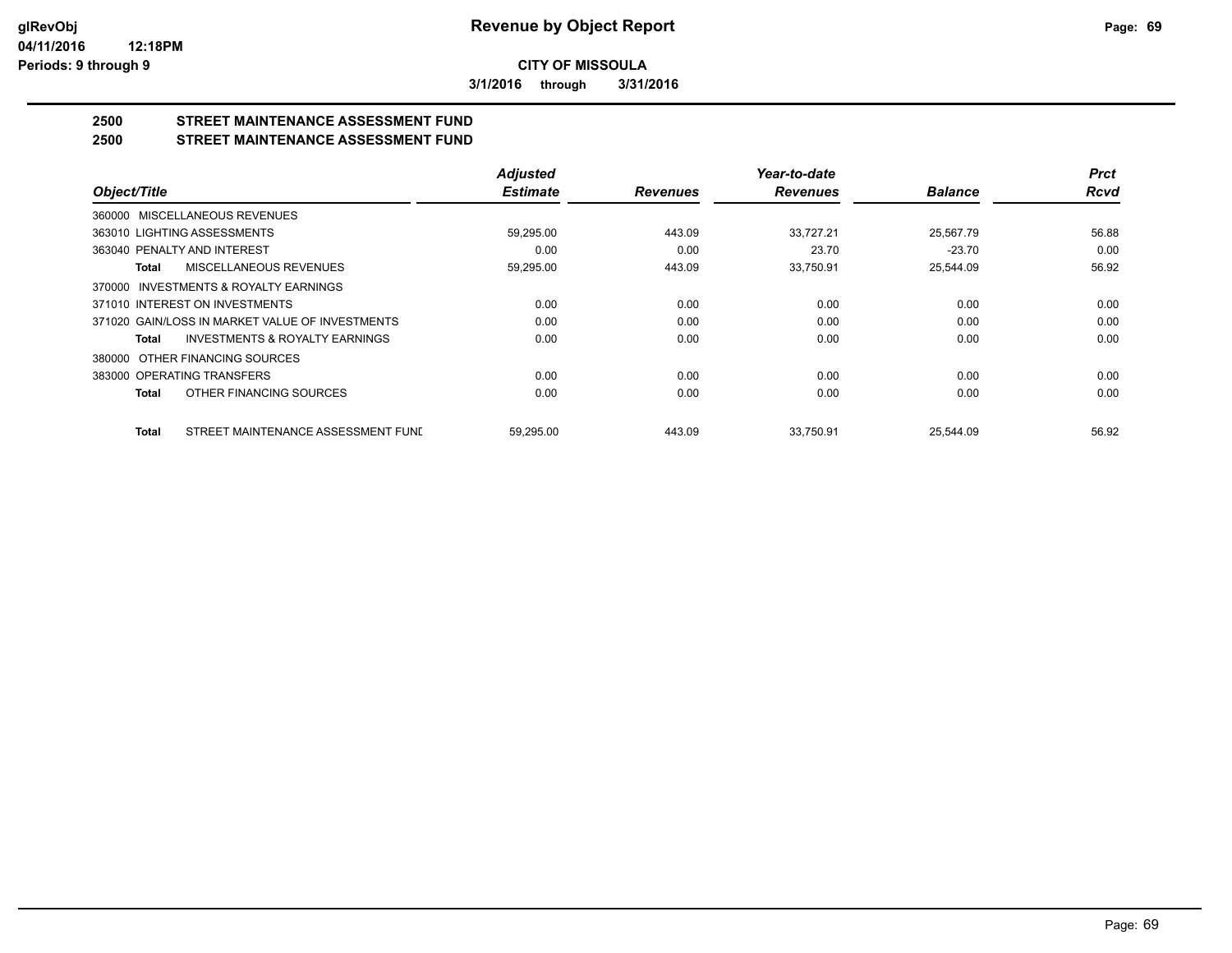**3/1/2016 through 3/31/2016**

## **2500 STREET MAINTENANCE ASSESSMENT FUND**

| Object/Title                   |                                                | <b>Adjusted</b><br><b>Estimate</b> | <b>Revenues</b> | Year-to-date<br><b>Revenues</b> | <b>Balance</b> | <b>Prct</b><br><b>Rcvd</b> |
|--------------------------------|------------------------------------------------|------------------------------------|-----------------|---------------------------------|----------------|----------------------------|
| 360000 MISCELLANEOUS REVENUES  |                                                |                                    |                 |                                 |                |                            |
|                                |                                                |                                    |                 |                                 |                |                            |
| 363010 LIGHTING ASSESSMENTS    |                                                | 59,295.00                          | 443.09          | 33,727.21                       | 25,567.79      | 56.88                      |
| 363040 PENALTY AND INTEREST    |                                                | 0.00                               | 0.00            | 23.70                           | $-23.70$       | 0.00                       |
| Total                          | MISCELLANEOUS REVENUES                         | 59,295.00                          | 443.09          | 33,750.91                       | 25,544.09      | 56.92                      |
| 370000                         | <b>INVESTMENTS &amp; ROYALTY EARNINGS</b>      |                                    |                 |                                 |                |                            |
| 371010 INTEREST ON INVESTMENTS |                                                | 0.00                               | 0.00            | 0.00                            | 0.00           | 0.00                       |
|                                | 371020 GAIN/LOSS IN MARKET VALUE OF INVESTMENT | 0.00                               | 0.00            | 0.00                            | 0.00           | 0.00                       |
| Total                          | <b>INVESTMENTS &amp; ROYALTY EARNINGS</b>      | 0.00                               | 0.00            | 0.00                            | 0.00           | 0.00                       |
| 380000 OTHER FINANCING SOURCES |                                                |                                    |                 |                                 |                |                            |
| 383000 OPERATING TRANSFERS     |                                                | 0.00                               | 0.00            | 0.00                            | 0.00           | 0.00                       |
| Total                          | OTHER FINANCING SOURCES                        | 0.00                               | 0.00            | 0.00                            | 0.00           | 0.00                       |
| Total                          | STREET MAINTENANCE ASSESSMENT FUNI             | 59,295.00                          | 443.09          | 33.750.91                       | 25,544.09      | 56.92                      |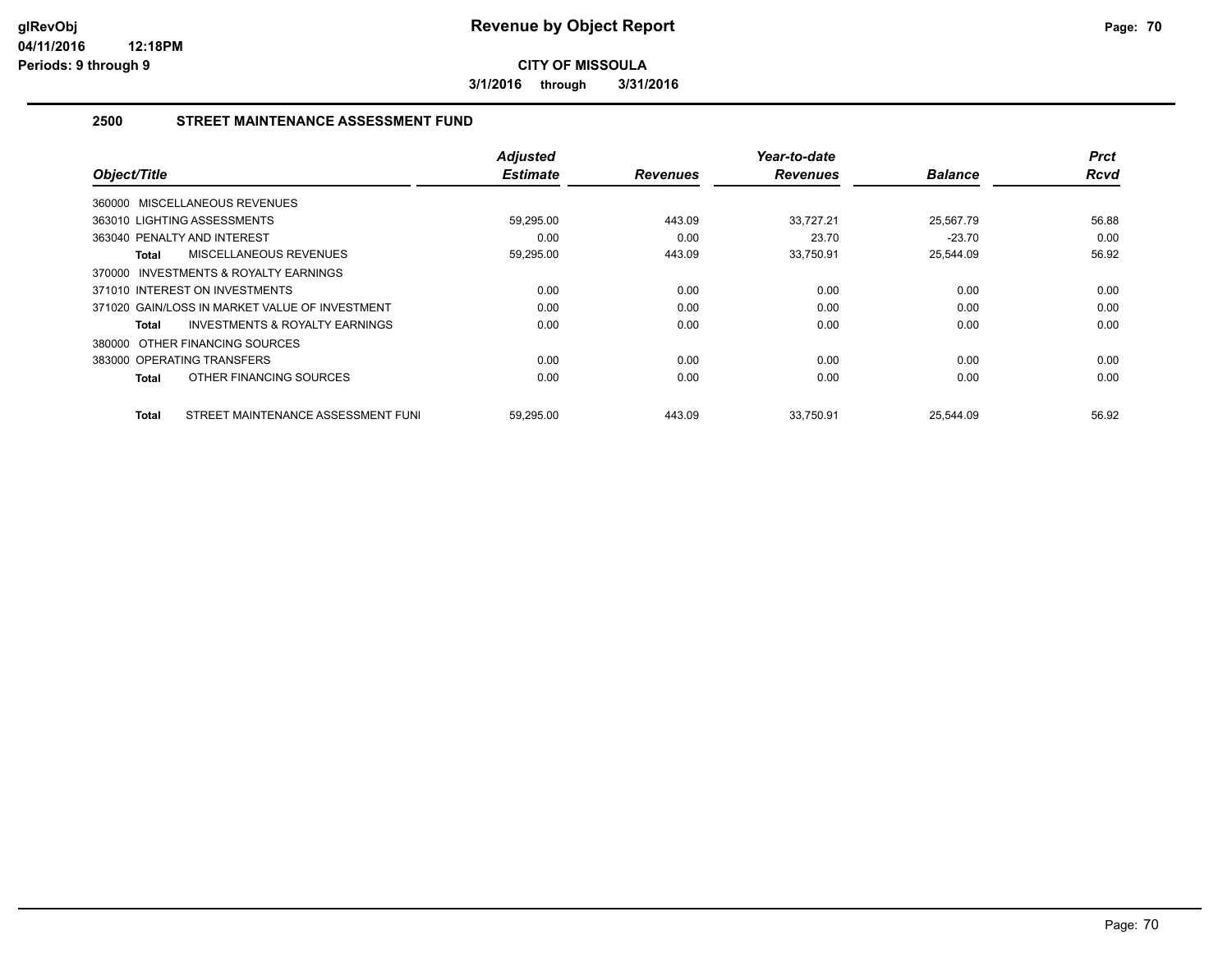**3/1/2016 through 3/31/2016**

# **2510 RUSSELL PARK MAINTENANCE ASSESSMENT FUND**

| 2510 | <b>RUSSELL PARK MAINTENANCE ASSESSMENT FUND</b> |  |
|------|-------------------------------------------------|--|
|      |                                                 |  |

|                                                           | <b>Adjusted</b> |                 | Year-to-date    |                | <b>Prct</b> |
|-----------------------------------------------------------|-----------------|-----------------|-----------------|----------------|-------------|
| Object/Title                                              | <b>Estimate</b> | <b>Revenues</b> | <b>Revenues</b> | <b>Balance</b> | <b>Rcvd</b> |
| 360000 MISCELLANEOUS REVENUES                             |                 |                 |                 |                |             |
| 360010 MISCELLANEOUS                                      | 0.00            | 0.00            | 0.00            | 0.00           | 0.00        |
| 363010 LIGHTING ASSESSMENTS                               | 0.00            | 0.00            | 0.00            | 0.00           | 0.00        |
| 363020 PROPERTY ASSESSMENTS                               | 0.00            | 0.00            | 0.00            | 0.00           | 0.00        |
| 363040 PENALTY AND INTEREST                               | 0.00            | 0.00            | 0.00            | 0.00           | 0.00        |
| MISCELLANEOUS REVENUES<br><b>Total</b>                    | 0.00            | 0.00            | 0.00            | 0.00           | 0.00        |
| INVESTMENTS & ROYALTY EARNINGS<br>370000                  |                 |                 |                 |                |             |
| 371010 INTEREST ON INVESTMENTS                            | 0.00            | 0.00            | 0.00            | 0.00           | 0.00        |
| 371020 GAIN/LOSS IN MARKET VALUE OF INVESTMENTS           | 0.00            | 0.00            | 0.00            | 0.00           | 0.00        |
| <b>INVESTMENTS &amp; ROYALTY EARNINGS</b><br><b>Total</b> | 0.00            | 0.00            | 0.00            | 0.00           | 0.00        |
| OTHER FINANCING SOURCES<br>380000                         |                 |                 |                 |                |             |
| 383000 OPERATING TRANSFERS                                | 0.00            | 0.00            | 0.00            | 0.00           | 0.00        |
| OTHER FINANCING SOURCES<br>Total                          | 0.00            | 0.00            | 0.00            | 0.00           | 0.00        |
| RUSSELL PARK MAINTENANCE ASSESSMEN<br><b>Total</b>        | 0.00            | 0.00            | 0.00            | 0.00           | 0.00        |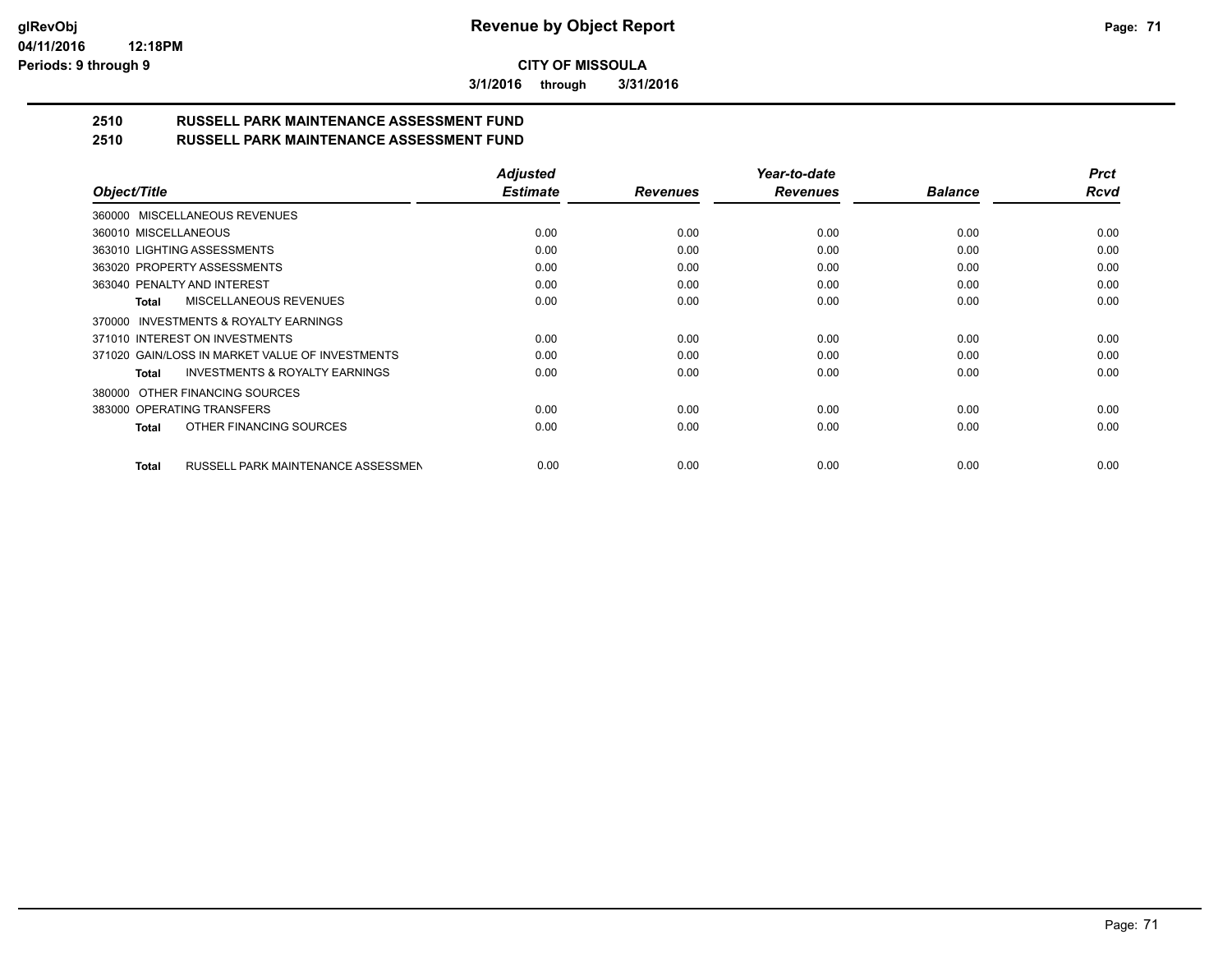**3/1/2016 through 3/31/2016**

### **2510 RUSSELL PARK MAINTENANCE ASSESSMENT FUND**

| Object/Title                                              | <b>Adjusted</b><br><b>Estimate</b> | <b>Revenues</b> | Year-to-date<br><b>Revenues</b> | <b>Balance</b> | <b>Prct</b><br>Rcvd |
|-----------------------------------------------------------|------------------------------------|-----------------|---------------------------------|----------------|---------------------|
| 360000 MISCELLANEOUS REVENUES                             |                                    |                 |                                 |                |                     |
| 360010 MISCELLANEOUS                                      | 0.00                               | 0.00            | 0.00                            | 0.00           | 0.00                |
| 363010 LIGHTING ASSESSMENTS                               | 0.00                               | 0.00            | 0.00                            | 0.00           | 0.00                |
| 363020 PROPERTY ASSESSMENTS                               | 0.00                               | 0.00            | 0.00                            | 0.00           | 0.00                |
| 363040 PENALTY AND INTEREST                               | 0.00                               | 0.00            | 0.00                            | 0.00           | 0.00                |
| MISCELLANEOUS REVENUES<br><b>Total</b>                    | 0.00                               | 0.00            | 0.00                            | 0.00           | 0.00                |
| <b>INVESTMENTS &amp; ROYALTY EARNINGS</b><br>370000       |                                    |                 |                                 |                |                     |
| 371010 INTEREST ON INVESTMENTS                            | 0.00                               | 0.00            | 0.00                            | 0.00           | 0.00                |
| 371020 GAIN/LOSS IN MARKET VALUE OF INVESTMENT            | 0.00                               | 0.00            | 0.00                            | 0.00           | 0.00                |
| <b>INVESTMENTS &amp; ROYALTY EARNINGS</b><br>Total        | 0.00                               | 0.00            | 0.00                            | 0.00           | 0.00                |
| 380000 OTHER FINANCING SOURCES                            |                                    |                 |                                 |                |                     |
| 383000 OPERATING TRANSFERS                                | 0.00                               | 0.00            | 0.00                            | 0.00           | 0.00                |
| OTHER FINANCING SOURCES<br><b>Total</b>                   | 0.00                               | 0.00            | 0.00                            | 0.00           | 0.00                |
|                                                           |                                    |                 |                                 |                |                     |
| <b>RUSSELL PARK MAINTENANCE ASSESSMEN</b><br><b>Total</b> | 0.00                               | 0.00            | 0.00                            | 0.00           | 0.00                |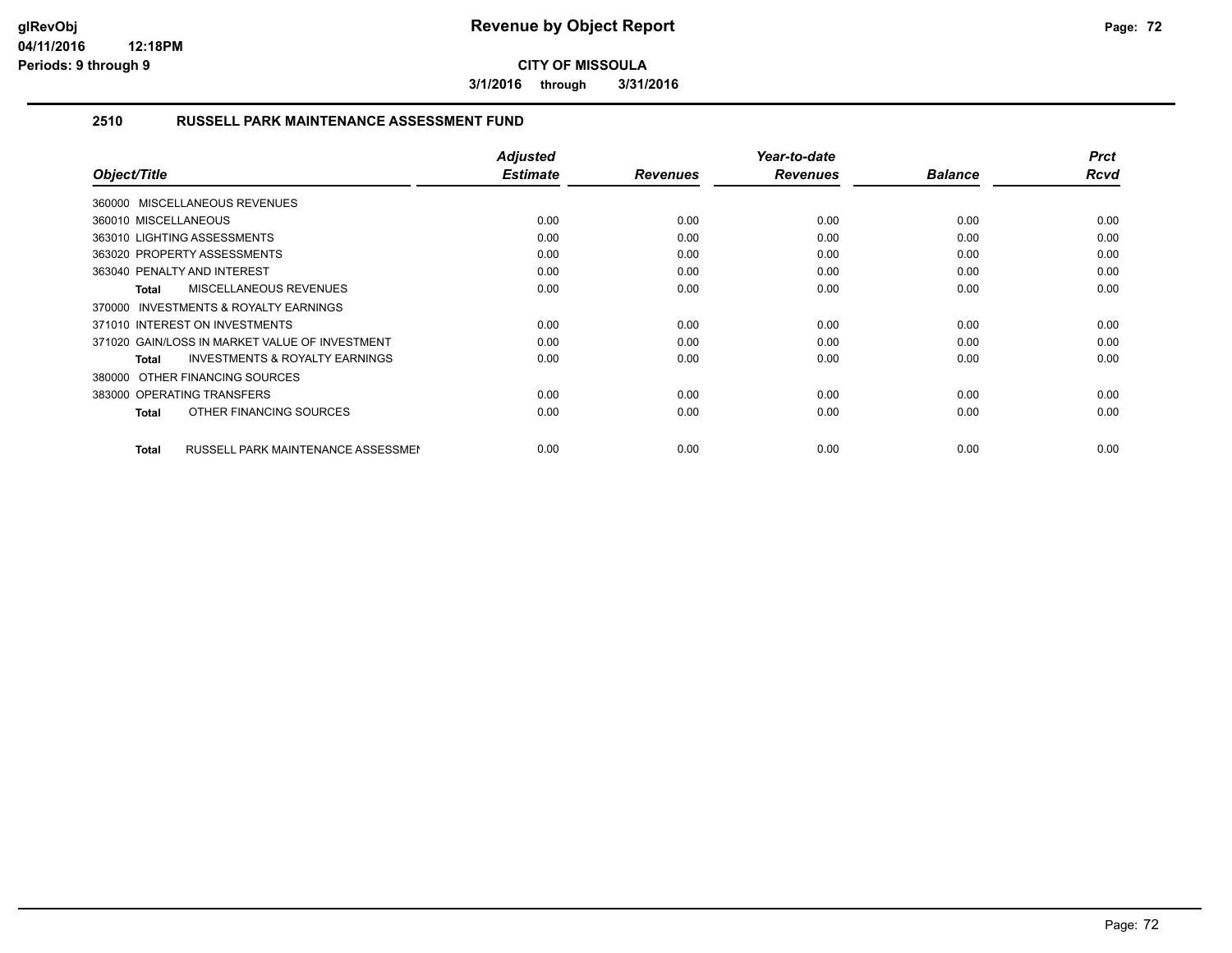**3/1/2016 through 3/31/2016**

# **2511 WILLOWWOOD PARK MAINTENANCE ASSESSMENT F**

**2511 WILLOWWOOD PARK MAINTENANCE ASSESSMENT F**

|                                                    | <b>Adjusted</b> |                 | Year-to-date    |                | Prct |
|----------------------------------------------------|-----------------|-----------------|-----------------|----------------|------|
| Object/Title                                       | <b>Estimate</b> | <b>Revenues</b> | <b>Revenues</b> | <b>Balance</b> | Rcvd |
| 360000 MISCELLANEOUS REVENUES                      |                 |                 |                 |                |      |
| 360010 MISCELLANEOUS                               | 0.00            | 0.00            | 0.00            | 0.00           | 0.00 |
| 363010 LIGHTING ASSESSMENTS                        | 0.00            | 0.00            | 0.00            | 0.00           | 0.00 |
| 363020 PROPERTY ASSESSMENTS                        | 0.00            | 0.00            | 0.00            | 0.00           | 0.00 |
| 363040 PENALTY AND INTEREST                        | 0.00            | 0.00            | 0.00            | 0.00           | 0.00 |
| MISCELLANEOUS REVENUES<br>Total                    | 0.00            | 0.00            | 0.00            | 0.00           | 0.00 |
| 370000 INVESTMENTS & ROYALTY EARNINGS              |                 |                 |                 |                |      |
| 371010 INTEREST ON INVESTMENTS                     | 0.00            | 0.00            | 0.00            | 0.00           | 0.00 |
| 371020 GAIN/LOSS IN MARKET VALUE OF INVESTMENTS    | 0.00            | 0.00            | 0.00            | 0.00           | 0.00 |
| <b>INVESTMENTS &amp; ROYALTY EARNINGS</b><br>Total | 0.00            | 0.00            | 0.00            | 0.00           | 0.00 |
| WILLOWWOOD PARK MAINTENANCE ASSES<br><b>Total</b>  | 0.00            | 0.00            | 0.00            | 0.00           | 0.00 |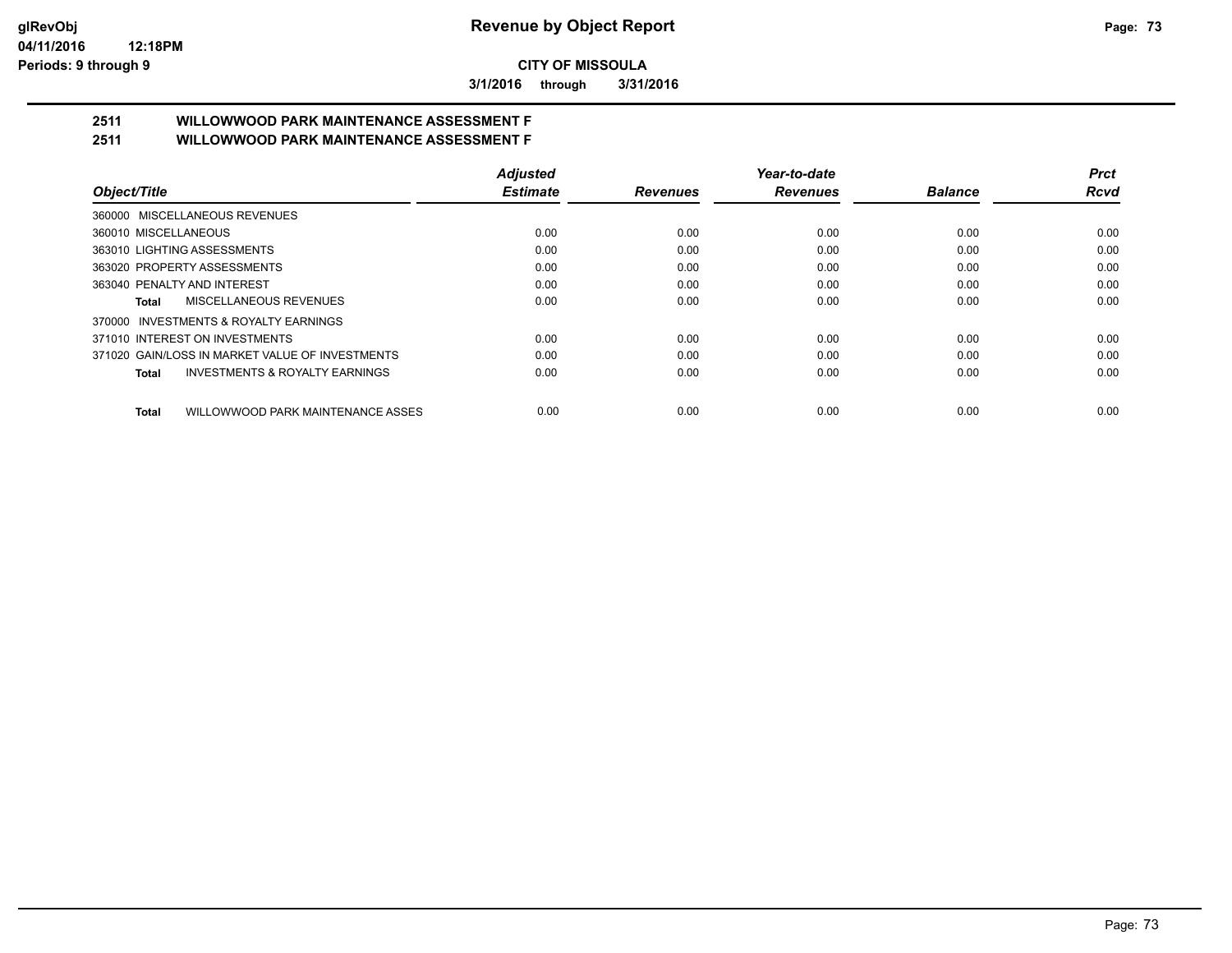**3/1/2016 through 3/31/2016**

## **2511 WILLOWWOOD PARK MAINTENANCE ASSESSMENT F**

|                                                    | <b>Adjusted</b> |                 | Year-to-date    |                | <b>Prct</b> |
|----------------------------------------------------|-----------------|-----------------|-----------------|----------------|-------------|
| Object/Title                                       | <b>Estimate</b> | <b>Revenues</b> | <b>Revenues</b> | <b>Balance</b> | <b>Rcvd</b> |
| 360000 MISCELLANEOUS REVENUES                      |                 |                 |                 |                |             |
| 360010 MISCELLANEOUS                               | 0.00            | 0.00            | 0.00            | 0.00           | 0.00        |
| 363010 LIGHTING ASSESSMENTS                        | 0.00            | 0.00            | 0.00            | 0.00           | 0.00        |
| 363020 PROPERTY ASSESSMENTS                        | 0.00            | 0.00            | 0.00            | 0.00           | 0.00        |
| 363040 PENALTY AND INTEREST                        | 0.00            | 0.00            | 0.00            | 0.00           | 0.00        |
| MISCELLANEOUS REVENUES<br>Total                    | 0.00            | 0.00            | 0.00            | 0.00           | 0.00        |
| 370000 INVESTMENTS & ROYALTY EARNINGS              |                 |                 |                 |                |             |
| 371010 INTEREST ON INVESTMENTS                     | 0.00            | 0.00            | 0.00            | 0.00           | 0.00        |
| 371020 GAIN/LOSS IN MARKET VALUE OF INVESTMENT     | 0.00            | 0.00            | 0.00            | 0.00           | 0.00        |
| <b>INVESTMENTS &amp; ROYALTY EARNINGS</b><br>Total | 0.00            | 0.00            | 0.00            | 0.00           | 0.00        |
| WILLOWWOOD PARK MAINTENANCE ASSES<br>Total         | 0.00            | 0.00            | 0.00            | 0.00           | 0.00        |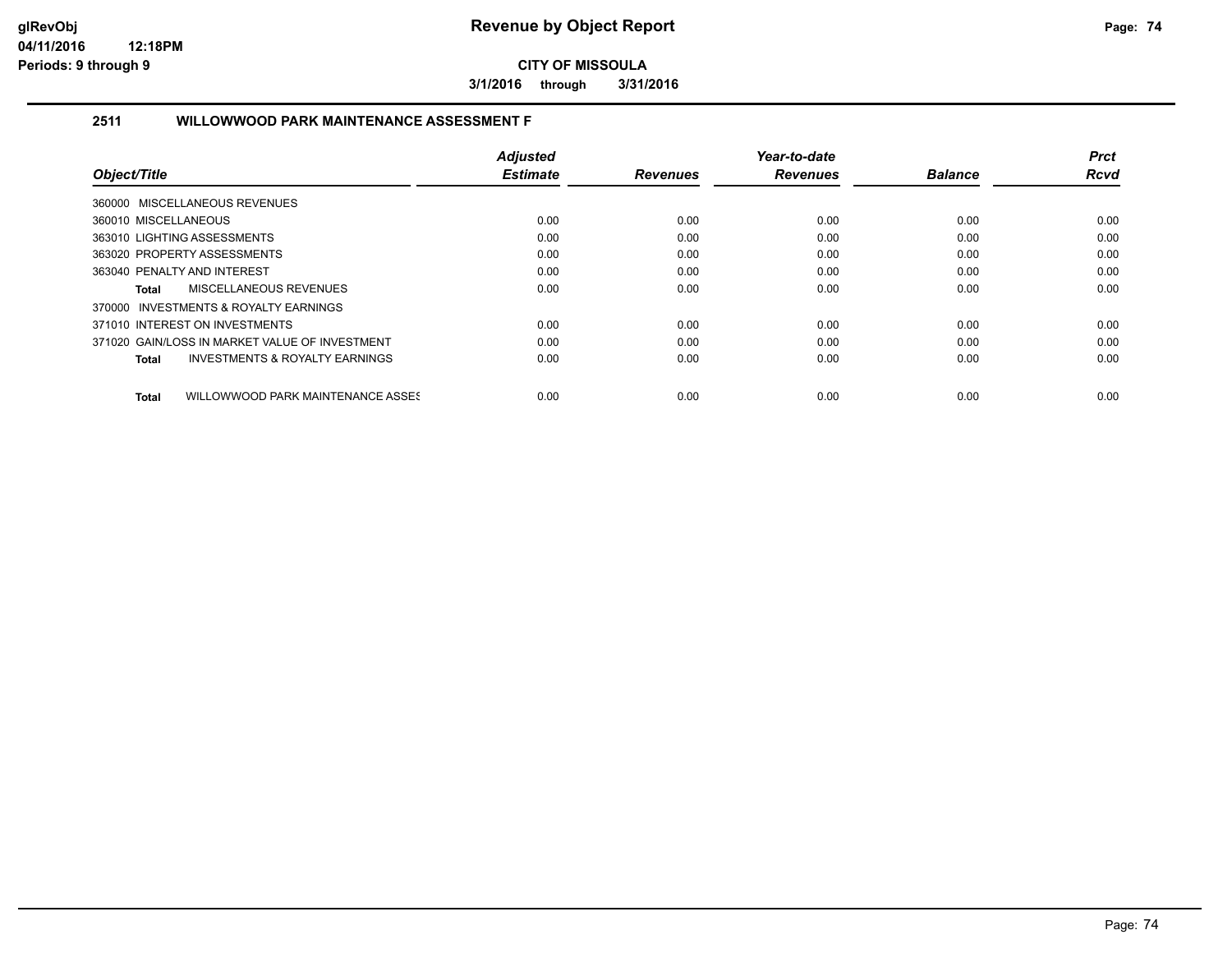**3/1/2016 through 3/31/2016**

**2512 ROAD DISTRICT #1**

**2512 ROAD DISTRICT #1**

|                                                    | <b>Adjusted</b> |                 | Year-to-date    |                | <b>Prct</b> |
|----------------------------------------------------|-----------------|-----------------|-----------------|----------------|-------------|
| Object/Title                                       | <b>Estimate</b> | <b>Revenues</b> | <b>Revenues</b> | <b>Balance</b> | <b>Rcvd</b> |
| INTERGOVERNMENTAL REVENUES<br>330000               |                 |                 |                 |                |             |
| 336023 STATE CONTRIB. - PERS                       | 0.00            | 0.00            | 2.61            | $-2.61$        | 0.00        |
| <b>INTERGOVERNMENTAL REVENUES</b><br>Total         | 0.00            | 0.00            | 2.61            | $-2.61$        | 0.00        |
| 360000 MISCELLANEOUS REVENUES                      |                 |                 |                 |                |             |
| 363020 PROPERTY ASSESSMENTS                        | 1,604,151.00    | 8,771.50        | 858,216.70      | 745,934.30     | 53.50       |
| 363040 PENALTY AND INTEREST                        | 0.00            | 106.51          | 642.31          | $-642.31$      | 0.00        |
| MISCELLANEOUS REVENUES<br>Total                    | 1,604,151.00    | 8,878.01        | 858,859.01      | 745,291.99     | 53.54       |
| 370000 INVESTMENTS & ROYALTY EARNINGS              |                 |                 |                 |                |             |
| 371010 INTEREST ON INVESTMENTS                     | 0.00            | 0.00            | 0.00            | 0.00           | 0.00        |
| <b>INVESTMENTS &amp; ROYALTY EARNINGS</b><br>Total | 0.00            | 0.00            | 0.00            | 0.00           | 0.00        |
| 380000 OTHER FINANCING SOURCES                     |                 |                 |                 |                |             |
| 381090 PROCEEDS FROM CAPITAL LEASE                 | 0.00            | 0.00            | 621,382.00      | $-621,382.00$  | 0.00        |
| OTHER FINANCING SOURCES<br>Total                   | 0.00            | 0.00            | 621,382.00      | $-621,382.00$  | 0.00        |
| <b>ROAD DISTRICT #1</b><br><b>Total</b>            | 1.604.151.00    | 8,878.01        | 1.480.243.62    | 123,907.38     | 92.28       |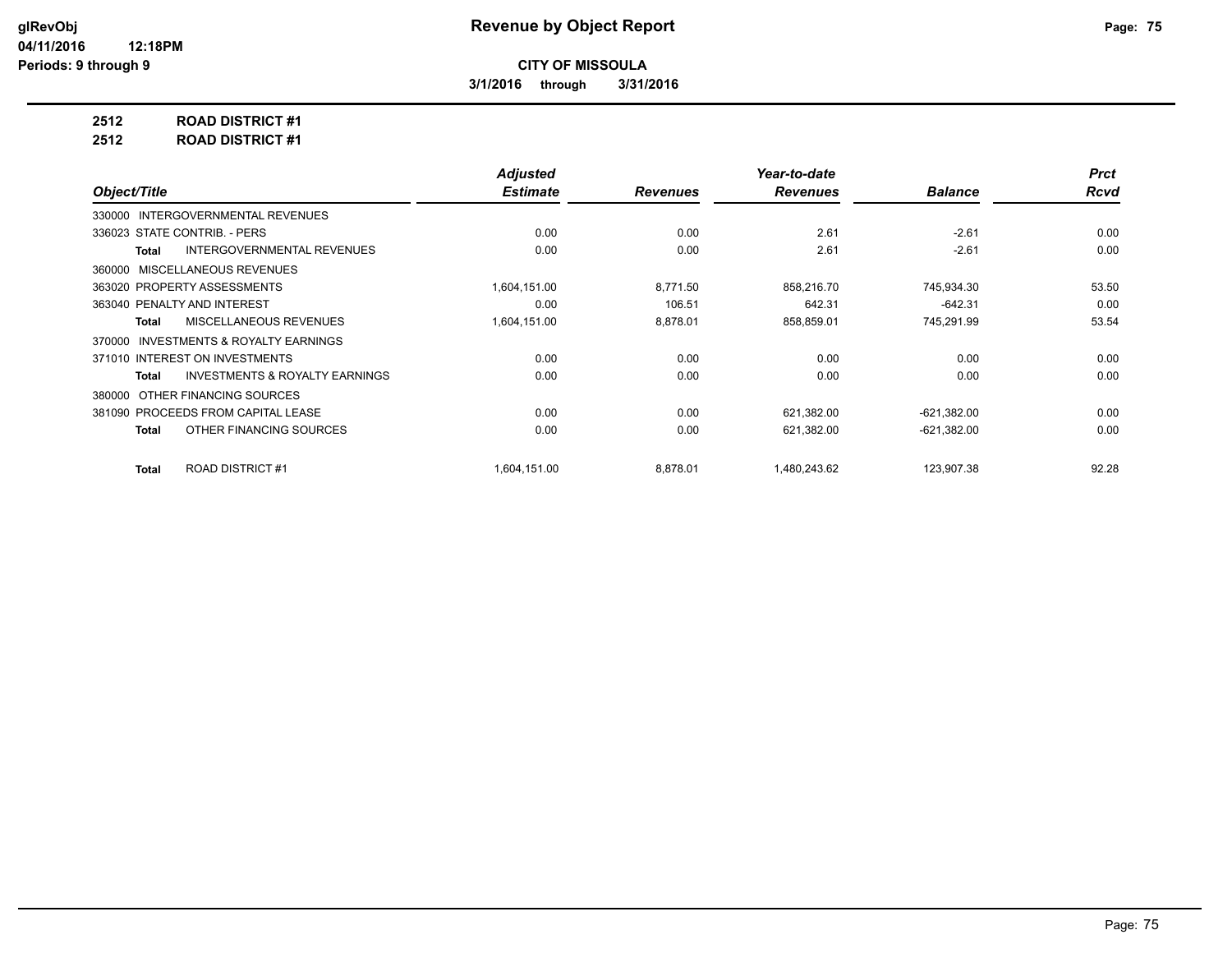**3/1/2016 through 3/31/2016**

#### **2512 ROAD DISTRICT #1**

| Object/Title                                        | <b>Adjusted</b><br><b>Estimate</b> | <b>Revenues</b> | Year-to-date<br><b>Revenues</b> | <b>Balance</b> | <b>Prct</b><br><b>Rcvd</b> |
|-----------------------------------------------------|------------------------------------|-----------------|---------------------------------|----------------|----------------------------|
|                                                     |                                    |                 |                                 |                |                            |
| INTERGOVERNMENTAL REVENUES<br>330000                |                                    |                 |                                 |                |                            |
| 336023 STATE CONTRIB. - PERS                        | 0.00                               | 0.00            | 2.61                            | $-2.61$        | 0.00                       |
| <b>INTERGOVERNMENTAL REVENUES</b><br>Total          | 0.00                               | 0.00            | 2.61                            | $-2.61$        | 0.00                       |
| MISCELLANEOUS REVENUES<br>360000                    |                                    |                 |                                 |                |                            |
| 363020 PROPERTY ASSESSMENTS                         | 1,604,151.00                       | 8,771.50        | 858,216.70                      | 745,934.30     | 53.50                      |
| 363040 PENALTY AND INTEREST                         | 0.00                               | 106.51          | 642.31                          | $-642.31$      | 0.00                       |
| MISCELLANEOUS REVENUES<br><b>Total</b>              | 1,604,151.00                       | 8,878.01        | 858,859.01                      | 745,291.99     | 53.54                      |
| <b>INVESTMENTS &amp; ROYALTY EARNINGS</b><br>370000 |                                    |                 |                                 |                |                            |
| 371010 INTEREST ON INVESTMENTS                      | 0.00                               | 0.00            | 0.00                            | 0.00           | 0.00                       |
| <b>INVESTMENTS &amp; ROYALTY EARNINGS</b><br>Total  | 0.00                               | 0.00            | 0.00                            | 0.00           | 0.00                       |
| OTHER FINANCING SOURCES<br>380000                   |                                    |                 |                                 |                |                            |
| 381090 PROCEEDS FROM CAPITAL LEASE                  | 0.00                               | 0.00            | 621,382.00                      | $-621,382.00$  | 0.00                       |
| OTHER FINANCING SOURCES<br><b>Total</b>             | 0.00                               | 0.00            | 621,382.00                      | $-621,382.00$  | 0.00                       |
| ROAD DISTRICT #1<br><b>Total</b>                    | 1,604,151.00                       | 8,878.01        | 1,480,243.62                    | 123,907.38     | 92.28                      |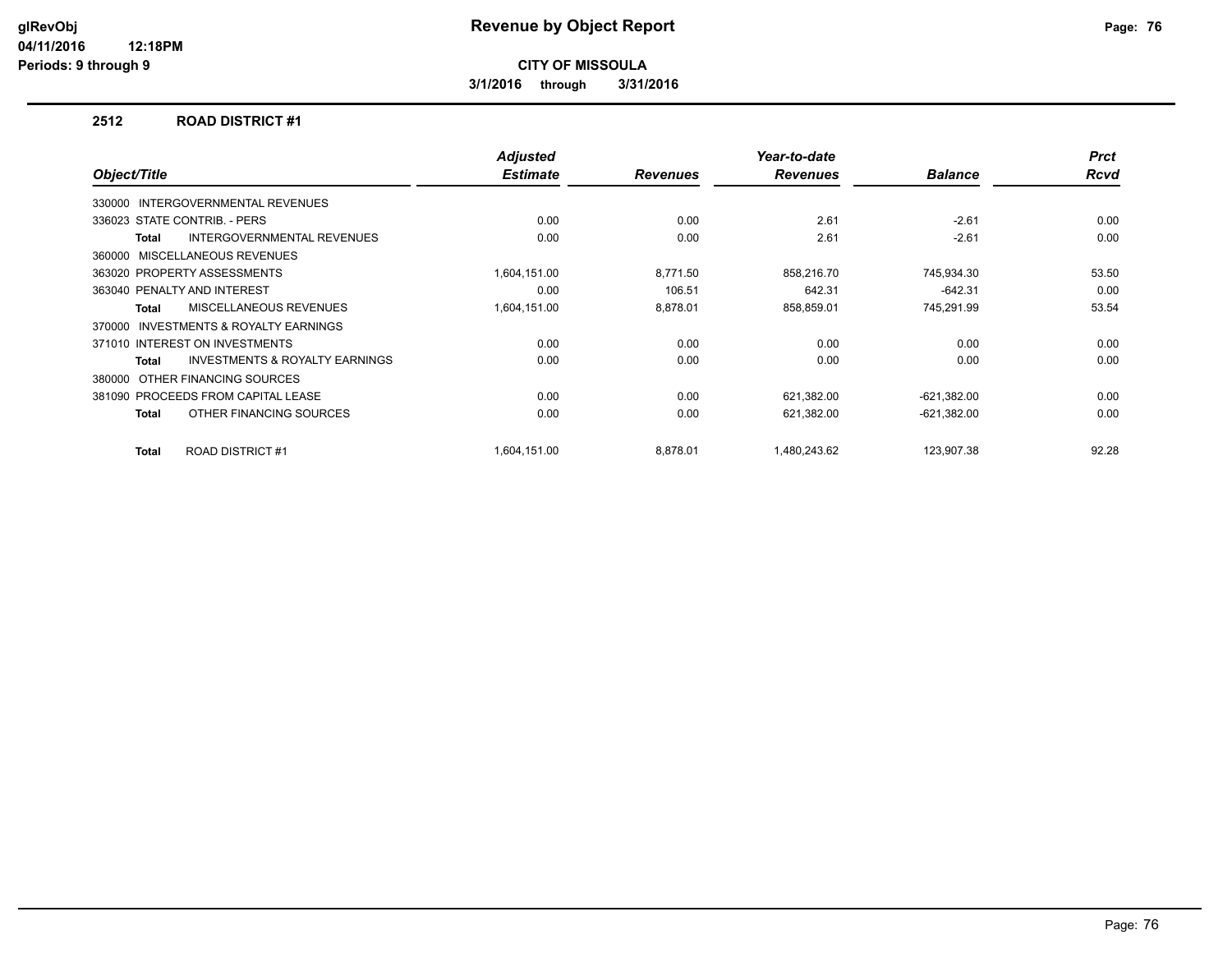**3/1/2016 through 3/31/2016**

**2513 PARK DISTRICT #1**

**2513 PARK DISTRICT #1**

|                                                     | <b>Adjusted</b> |                 | Year-to-date    |                | <b>Prct</b> |
|-----------------------------------------------------|-----------------|-----------------|-----------------|----------------|-------------|
| Object/Title                                        | <b>Estimate</b> | <b>Revenues</b> | <b>Revenues</b> | <b>Balance</b> | <b>Rcvd</b> |
| 330000 INTERGOVERNMENTAL REVENUES                   |                 |                 |                 |                |             |
| 336023 STATE CONTRIB. - PERS                        | 0.00            | 0.00            | 41.55           | $-41.55$       | 0.00        |
| <b>INTERGOVERNMENTAL REVENUES</b><br>Total          | 0.00            | 0.00            | 41.55           | $-41.55$       | 0.00        |
| 360000 MISCELLANEOUS REVENUES                       |                 |                 |                 |                |             |
| 363020 PROPERTY ASSESSMENTS                         | 931,280.00      | 5,098.50        | 498,884.92      | 432,395.08     | 53.57       |
| 363040 PENALTY AND INTEREST                         | 0.00            | 62.04           | 371.09          | $-371.09$      | 0.00        |
| MISCELLANEOUS REVENUES<br>Total                     | 931,280.00      | 5,160.54        | 499,256.01      | 432,023.99     | 53.61       |
| <b>INVESTMENTS &amp; ROYALTY EARNINGS</b><br>370000 |                 |                 |                 |                |             |
| 371010 INTEREST ON INVESTMENTS                      | 0.00            | 0.00            | 0.00            | 0.00           | 0.00        |
| <b>INVESTMENTS &amp; ROYALTY EARNINGS</b><br>Total  | 0.00            | 0.00            | 0.00            | 0.00           | 0.00        |
| 380000 OTHER FINANCING SOURCES                      |                 |                 |                 |                |             |
| 381090 PROCEEDS FROM CAPITAL LEASE                  | 0.00            | 0.00            | 289,734.00      | $-289,734.00$  | 0.00        |
| OTHER FINANCING SOURCES<br>Total                    | 0.00            | 0.00            | 289,734.00      | $-289,734.00$  | 0.00        |
| <b>PARK DISTRICT #1</b><br><b>Total</b>             | 931,280.00      | 5,160.54        | 789,031.56      | 142,248.44     | 84.73       |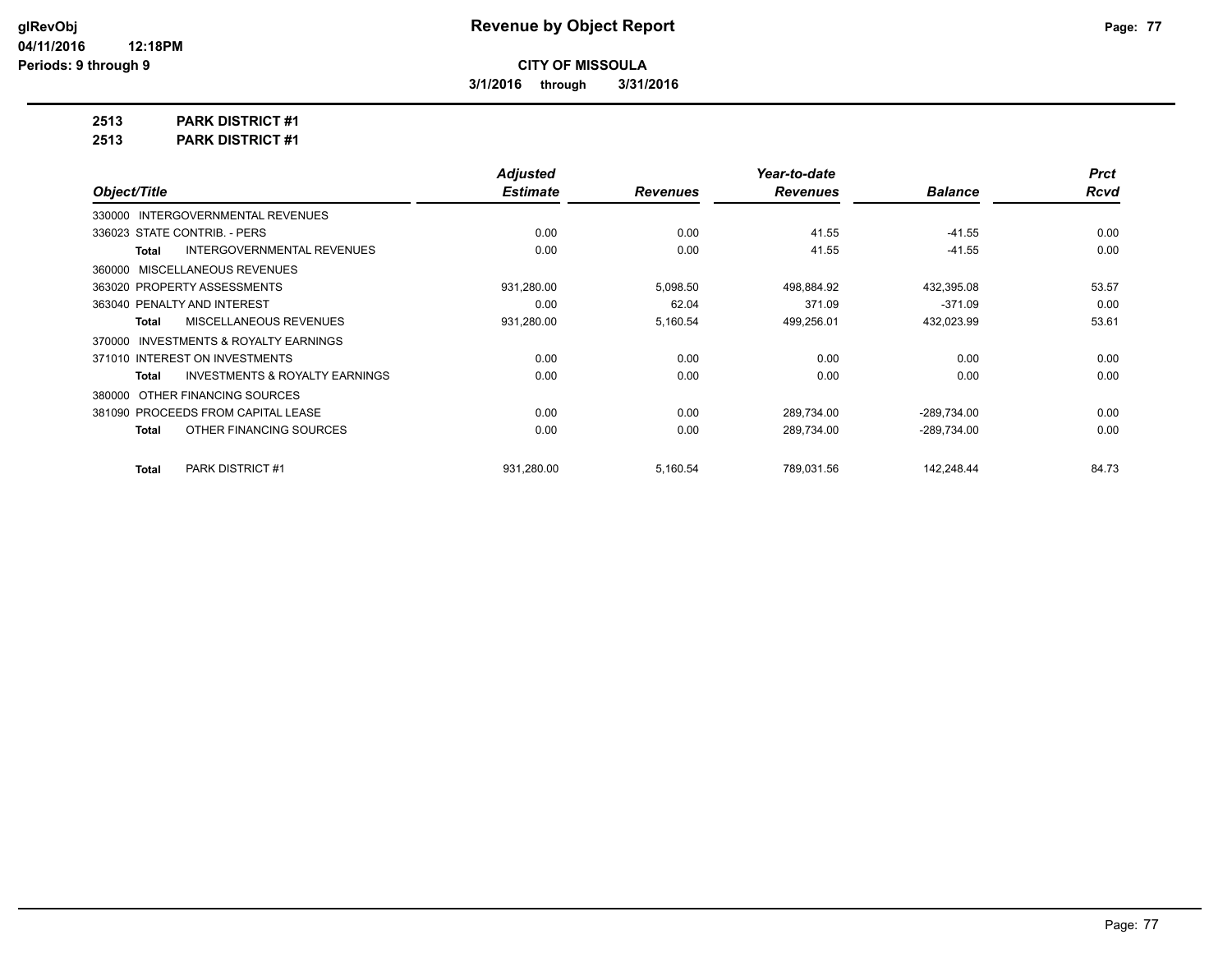**3/1/2016 through 3/31/2016**

#### **2513 PARK DISTRICT #1**

|                                                     | <b>Adjusted</b> |                 | Year-to-date    |                | <b>Prct</b> |
|-----------------------------------------------------|-----------------|-----------------|-----------------|----------------|-------------|
| Object/Title                                        | <b>Estimate</b> | <b>Revenues</b> | <b>Revenues</b> | <b>Balance</b> | <b>Rcvd</b> |
| <b>INTERGOVERNMENTAL REVENUES</b><br>330000         |                 |                 |                 |                |             |
| 336023 STATE CONTRIB. - PERS                        | 0.00            | 0.00            | 41.55           | $-41.55$       | 0.00        |
| <b>INTERGOVERNMENTAL REVENUES</b><br>Total          | 0.00            | 0.00            | 41.55           | $-41.55$       | 0.00        |
| MISCELLANEOUS REVENUES<br>360000                    |                 |                 |                 |                |             |
| 363020 PROPERTY ASSESSMENTS                         | 931,280.00      | 5,098.50        | 498,884.92      | 432,395.08     | 53.57       |
| 363040 PENALTY AND INTEREST                         | 0.00            | 62.04           | 371.09          | $-371.09$      | 0.00        |
| <b>MISCELLANEOUS REVENUES</b><br>Total              | 931,280.00      | 5,160.54        | 499,256.01      | 432,023.99     | 53.61       |
| <b>INVESTMENTS &amp; ROYALTY EARNINGS</b><br>370000 |                 |                 |                 |                |             |
| 371010 INTEREST ON INVESTMENTS                      | 0.00            | 0.00            | 0.00            | 0.00           | 0.00        |
| <b>INVESTMENTS &amp; ROYALTY EARNINGS</b><br>Total  | 0.00            | 0.00            | 0.00            | 0.00           | 0.00        |
| 380000 OTHER FINANCING SOURCES                      |                 |                 |                 |                |             |
| 381090 PROCEEDS FROM CAPITAL LEASE                  | 0.00            | 0.00            | 289,734.00      | $-289,734.00$  | 0.00        |
| OTHER FINANCING SOURCES<br>Total                    | 0.00            | 0.00            | 289,734.00      | $-289,734.00$  | 0.00        |
|                                                     |                 |                 |                 |                |             |
| PARK DISTRICT #1<br>Total                           | 931,280.00      | 5,160.54        | 789,031.56      | 142,248.44     | 84.73       |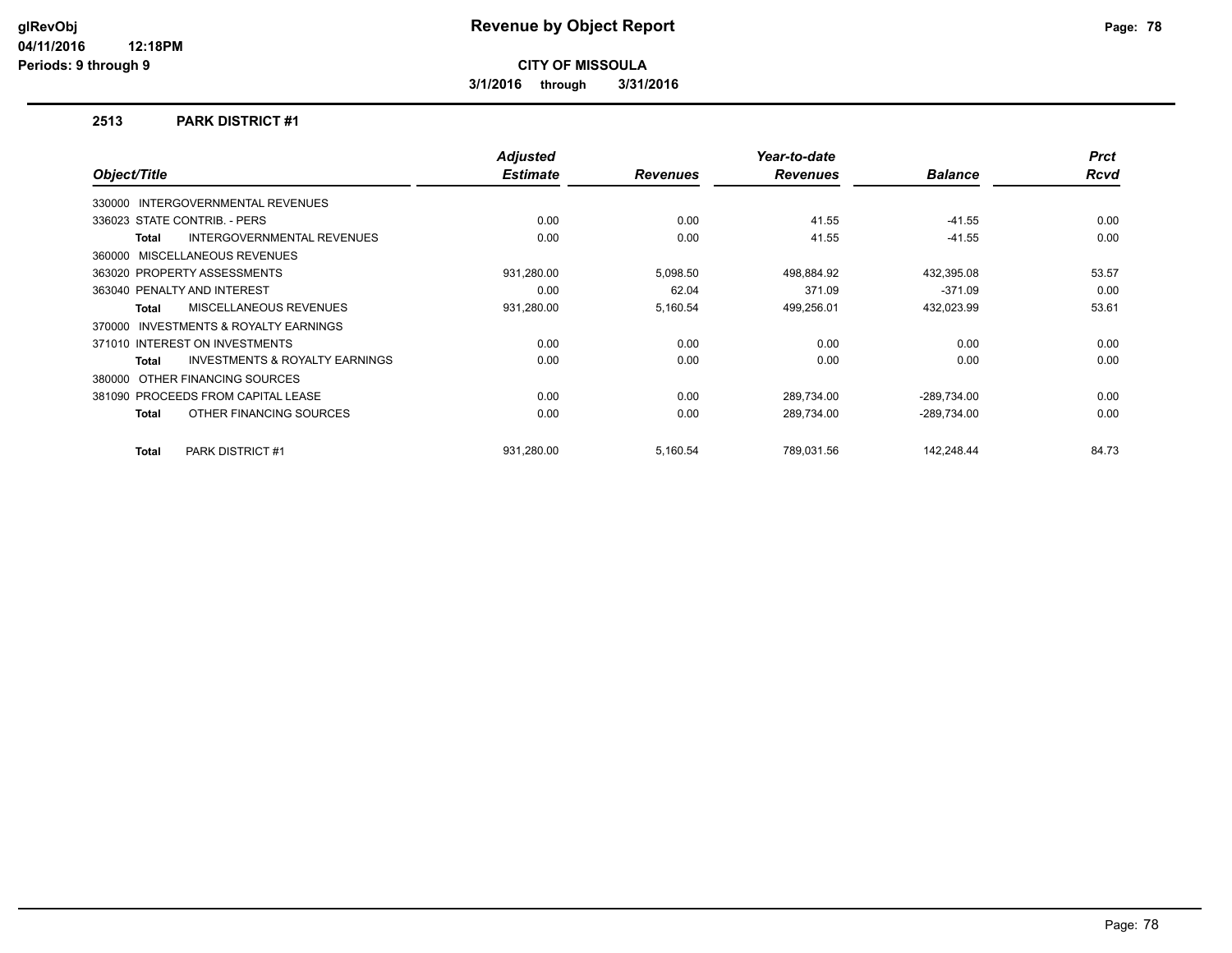**3/1/2016 through 3/31/2016**

# **2820 STATE GAS TAX FUND**

**2820 STATE GAS TAX FUND**

|                                            | <b>Adjusted</b> |                 | Year-to-date    |                | <b>Prct</b> |
|--------------------------------------------|-----------------|-----------------|-----------------|----------------|-------------|
| Object/Title                               | <b>Estimate</b> | <b>Revenues</b> | <b>Revenues</b> | <b>Balance</b> | <b>Rcvd</b> |
| 330000 INTERGOVERNMENTAL REVENUES          |                 |                 |                 |                |             |
| 331052 MDT CMAQ STRIPING GRANT             | 0.00            | 0.00            | 0.00            | 0.00           | 0.00        |
| 334040 GAS TAX APPORTIONMENT               | 1.080.419.00    | 90.034.88       | 810.313.93      | 270.105.07     | 75.00       |
| INTERGOVERNMENTAL REVENUES<br><b>Total</b> | 1,080,419.00    | 90,034.88       | 810,313.93      | 270.105.07     | 75.00       |
| 380000 OTHER FINANCING SOURCES             |                 |                 |                 |                |             |
| 383000 OPERATING TRANSFERS                 | 0.00            | 0.00            | 0.00            | 0.00           | 0.00        |
| OTHER FINANCING SOURCES<br><b>Total</b>    | 0.00            | 0.00            | 0.00            | 0.00           | 0.00        |
| STATE GAS TAX FUND<br><b>Total</b>         | 1.080.419.00    | 90.034.88       | 810.313.93      | 270.105.07     | 75.00       |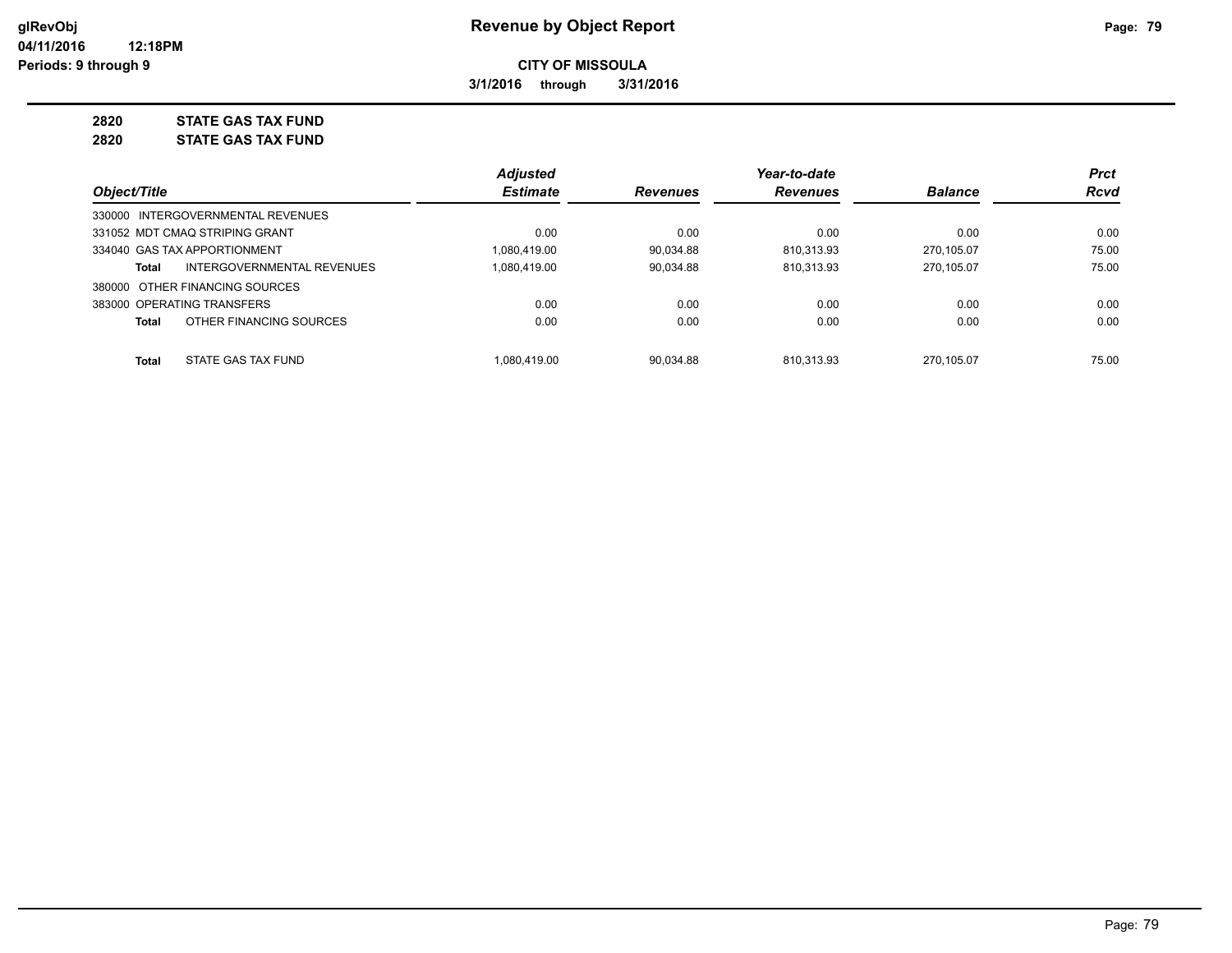**3/1/2016 through 3/31/2016**

#### **2820 STATE GAS TAX FUND**

|              |                                   | <b>Adjusted</b> |                 | Year-to-date   |             | <b>Prct</b> |
|--------------|-----------------------------------|-----------------|-----------------|----------------|-------------|-------------|
| Object/Title | <b>Estimate</b>                   | <b>Revenues</b> | <b>Revenues</b> | <b>Balance</b> | <b>Rcvd</b> |             |
|              | 330000 INTERGOVERNMENTAL REVENUES |                 |                 |                |             |             |
|              | 331052 MDT CMAQ STRIPING GRANT    | 0.00            | 0.00            | 0.00           | 0.00        | 0.00        |
|              | 334040 GAS TAX APPORTIONMENT      | 1.080.419.00    | 90.034.88       | 810.313.93     | 270.105.07  | 75.00       |
| Total        | INTERGOVERNMENTAL REVENUES        | 1.080.419.00    | 90.034.88       | 810.313.93     | 270.105.07  | 75.00       |
|              | 380000 OTHER FINANCING SOURCES    |                 |                 |                |             |             |
|              | 383000 OPERATING TRANSFERS        | 0.00            | 0.00            | 0.00           | 0.00        | 0.00        |
| Total        | OTHER FINANCING SOURCES           | 0.00            | 0.00            | 0.00           | 0.00        | 0.00        |
| <b>Total</b> | STATE GAS TAX FUND                | 1.080.419.00    | 90.034.88       | 810.313.93     | 270.105.07  | 75.00       |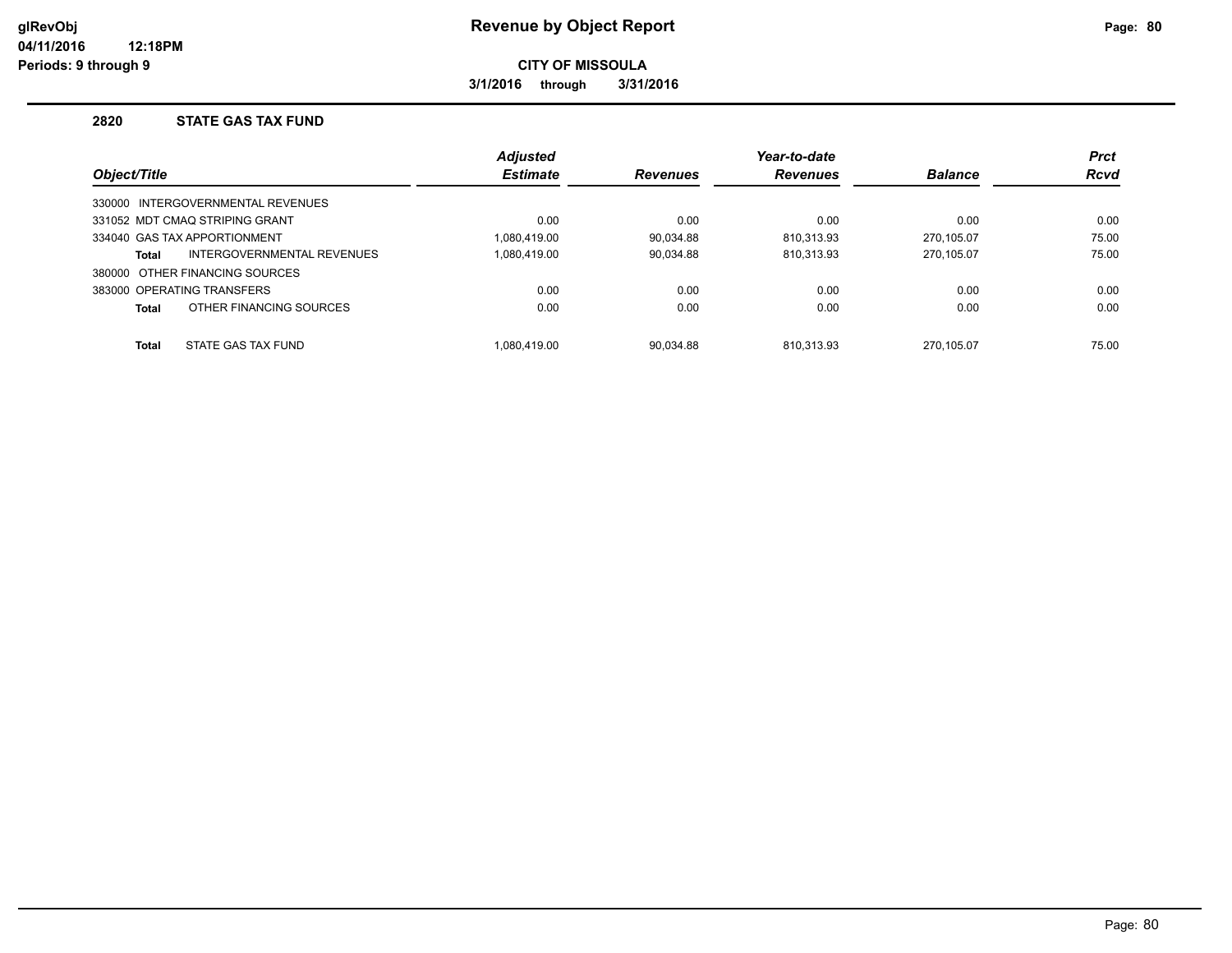**3/1/2016 through 3/31/2016**

#### **2917 CRIME VICTIM SURCHARGE**

**2917 CRIME VICTIM SURCHARGE**

|                                                 | <b>Adjusted</b> |                 | Year-to-date    |                | <b>Prct</b> |
|-------------------------------------------------|-----------------|-----------------|-----------------|----------------|-------------|
| Object/Title                                    | <b>Estimate</b> | <b>Revenues</b> | <b>Revenues</b> | <b>Balance</b> | Rcvd        |
| 350000 FINES & FORFEITURES                      |                 |                 |                 |                |             |
| 351032 SURCHARGE ON FINES                       | 0.00            | 13.217.91       | 52.689.86       | $-52.689.86$   | 0.00        |
| <b>FINES &amp; FORFEITURES</b><br>Total         | 0.00            | 13.217.91       | 52.689.86       | $-52,689.86$   | 0.00        |
| 370000 INVESTMENTS & ROYALTY EARNINGS           |                 |                 |                 |                |             |
| 371010 INTEREST ON INVESTMENTS                  | 0.00            | 0.00            | 0.00            | 0.00           | 0.00        |
| 371020 GAIN/LOSS IN MARKET VALUE OF INVESTMENTS | 0.00            | 0.00            | 0.00            | 0.00           | 0.00        |
| INVESTMENTS & ROYALTY EARNINGS<br>Total         | 0.00            | 0.00            | 0.00            | 0.00           | 0.00        |
| Total<br><b>CRIME VICTIM SURCHARGE</b>          | 0.00            | 13.217.91       | 52.689.86       | $-52.689.86$   | 0.00        |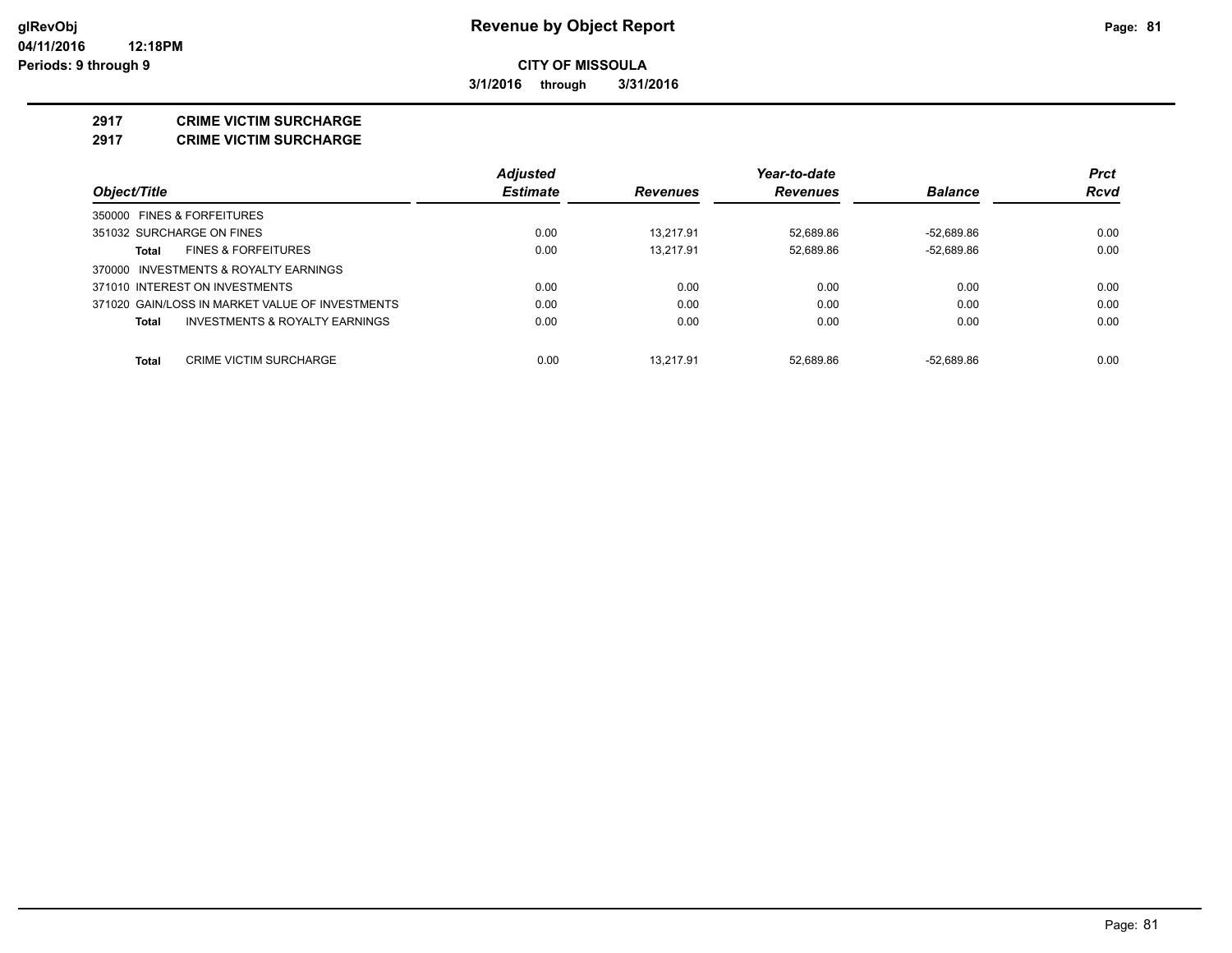**3/1/2016 through 3/31/2016**

## **2917 CRIME VICTIM SURCHARGE**

|                                                | <b>Adjusted</b> |                 | Year-to-date    |                | <b>Prct</b> |
|------------------------------------------------|-----------------|-----------------|-----------------|----------------|-------------|
| Object/Title                                   | <b>Estimate</b> | <b>Revenues</b> | <b>Revenues</b> | <b>Balance</b> | <b>Rcvd</b> |
| 350000 FINES & FORFEITURES                     |                 |                 |                 |                |             |
| 351032 SURCHARGE ON FINES                      | 0.00            | 13.217.91       | 52.689.86       | $-52.689.86$   | 0.00        |
| <b>FINES &amp; FORFEITURES</b><br>Total        | 0.00            | 13.217.91       | 52,689.86       | $-52,689.86$   | 0.00        |
| 370000 INVESTMENTS & ROYALTY EARNINGS          |                 |                 |                 |                |             |
| 371010 INTEREST ON INVESTMENTS                 | 0.00            | 0.00            | 0.00            | 0.00           | 0.00        |
| 371020 GAIN/LOSS IN MARKET VALUE OF INVESTMENT | 0.00            | 0.00            | 0.00            | 0.00           | 0.00        |
| INVESTMENTS & ROYALTY EARNINGS<br>Total        | 0.00            | 0.00            | 0.00            | 0.00           | 0.00        |
|                                                |                 |                 |                 |                |             |
| <b>Total</b><br><b>CRIME VICTIM SURCHARGE</b>  | 0.00            | 13.217.91       | 52.689.86       | $-52.689.86$   | 0.00        |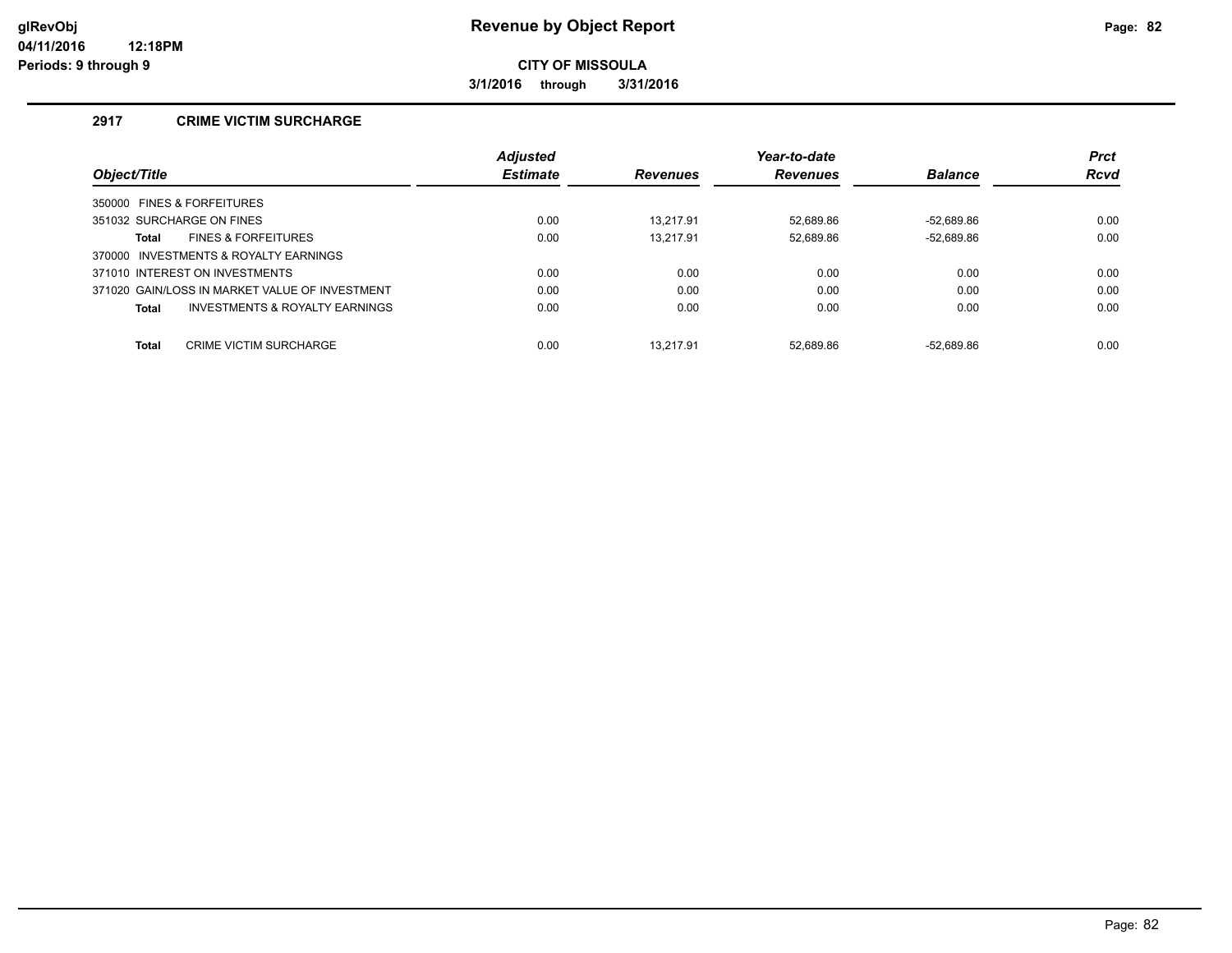**3/1/2016 through 3/31/2016**

# **2918 LAW ENFORCEMENT BLOCK GRANT FUND**

## **2918 LAW ENFORCEMENT BLOCK GRANT FUND**

|                         |                                                 | <b>Adjusted</b> |                 | Year-to-date    |                | <b>Prct</b> |
|-------------------------|-------------------------------------------------|-----------------|-----------------|-----------------|----------------|-------------|
| Object/Title            |                                                 | <b>Estimate</b> | <b>Revenues</b> | <b>Revenues</b> | <b>Balance</b> | <b>Rcvd</b> |
|                         | 330000 INTERGOVERNMENTAL REVENUES               |                 |                 |                 |                |             |
| 331000 FEDERAL GRANTS   |                                                 | 24,590.00       | 0.00            | 0.00            | 24,590.00      | 0.00        |
|                         | 331001 BYRNE DISCRETIONARY                      | 0.00            | 0.00            | 0.00            | 0.00           | 0.00        |
| 331022 EQUIPMENT GRANT  |                                                 | 0.00            | 0.00            | 0.00            | 0.00           | 0.00        |
|                         | 331023 COPS HIRING GRANT 2011                   | 42,000.00       | 0.00            | 17,088.57       | 24,911.43      | 40.69       |
|                         | 331024 DEPT OF JUSTICE GRANTS                   | 0.00            | 0.00            | 0.00            | 0.00           | 0.00        |
| 331026 ICAC GRANT       |                                                 | 0.00            | 0.00            | 0.00            | 0.00           | 0.00        |
|                         | 331027 JAG GRANTS REVENUE                       | 0.00            | 0.00            | 48,482.90       | $-48,482.90$   | 0.00        |
| 331028 JAG VII          |                                                 | 0.00            | 0.00            | 0.00            | 0.00           | 0.00        |
|                         | 336021 STATE CONTRIB - POLICE RETIREMENT        | 0.00            | 0.00            | 0.00            | 0.00           | 0.00        |
| Total                   | <b>INTERGOVERNMENTAL REVENUES</b>               | 66,590.00       | 0.00            | 65,571.47       | 1,018.53       | 98.47       |
|                         | 340000 CHARGES FOR SERVICES                     |                 |                 |                 |                |             |
|                         | 342010 POLICE/BID AGREEMENT                     | 0.00            | 0.00            | 0.00            | 0.00           | 0.00        |
| <b>Total</b>            | <b>CHARGES FOR SERVICES</b>                     | 0.00            | 0.00            | 0.00            | 0.00           | 0.00        |
| 360000                  | MISCELLANEOUS REVENUES                          |                 |                 |                 |                |             |
| 360010 MISCELLANEOUS    |                                                 | 0.00            | 0.00            | 0.00            | 0.00           | 0.00        |
| <b>Total</b>            | MISCELLANEOUS REVENUES                          | 0.00            | 0.00            | 0.00            | 0.00           | 0.00        |
| 370000                  | <b>INVESTMENTS &amp; ROYALTY EARNINGS</b>       |                 |                 |                 |                |             |
|                         | 371010 INTEREST ON INVESTMENTS                  | 0.00            | 0.00            | 0.00            | 0.00           | 0.00        |
|                         | 371020 GAIN/LOSS IN MARKET VALUE OF INVESTMENTS | 0.00            | 0.00            | 0.00            | 0.00           | 0.00        |
| <b>Total</b>            | <b>INVESTMENTS &amp; ROYALTY EARNINGS</b>       | 0.00            | 0.00            | 0.00            | 0.00           | 0.00        |
| 380000                  | OTHER FINANCING SOURCES                         |                 |                 |                 |                |             |
|                         | 383023 TRANS FR DRUG FORFEITURE                 | 0.00            | 0.00            | 0.00            | 0.00           | 0.00        |
| 383036 TRANSFER - GRANT |                                                 | 0.00            | 0.00            | 0.00            | 0.00           | 0.00        |
| <b>Total</b>            | OTHER FINANCING SOURCES                         | 0.00            | 0.00            | 0.00            | 0.00           | 0.00        |
| <b>Total</b>            | LAW ENFORCEMENT BLOCK GRANT FUND                | 66.590.00       | 0.00            | 65,571.47       | 1.018.53       | 98.47       |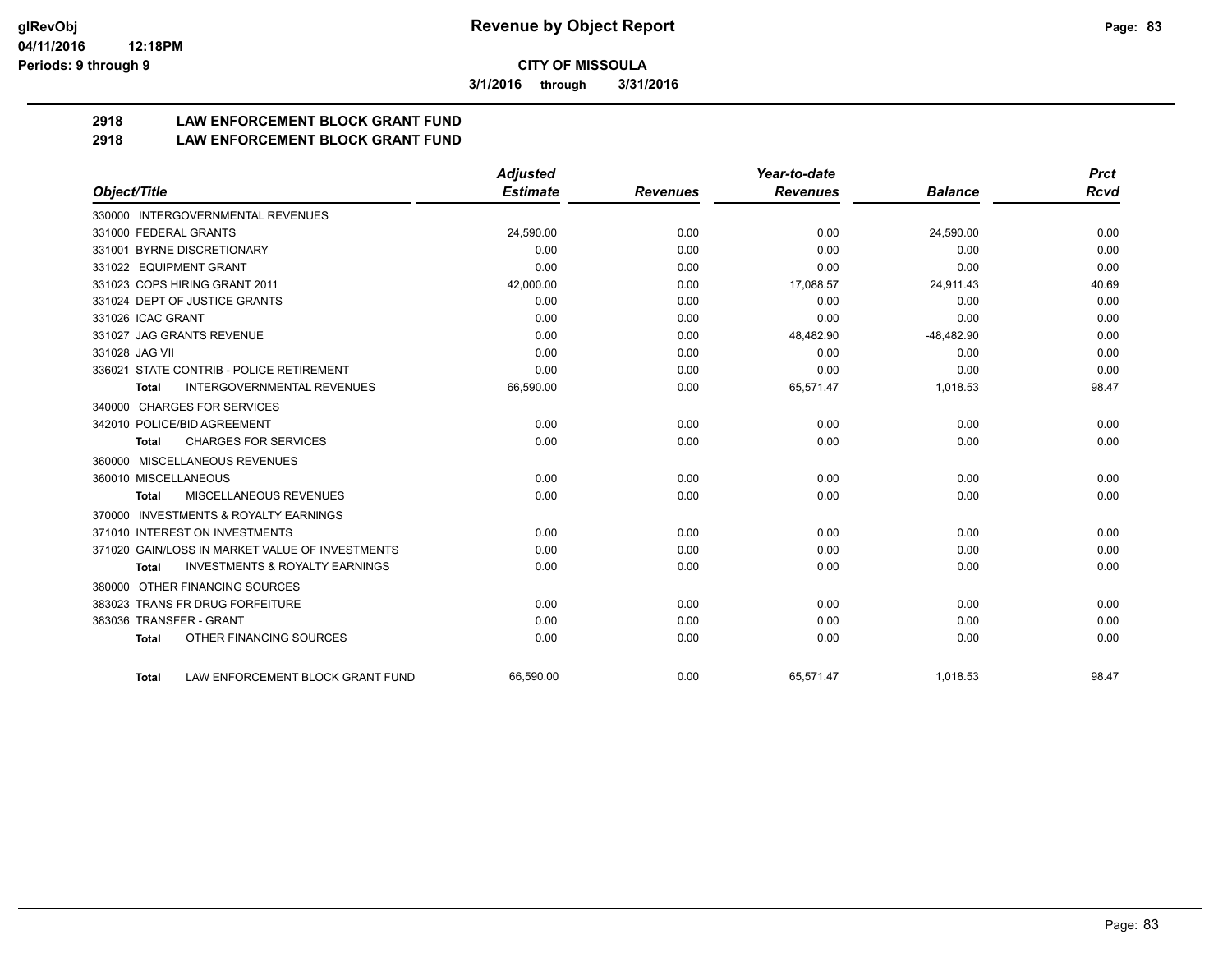**3/1/2016 through 3/31/2016**

## **2918 LAW ENFORCEMENT BLOCK GRANT FUND**

|                                                           | <b>Adjusted</b> |                 | Year-to-date    |                | <b>Prct</b> |
|-----------------------------------------------------------|-----------------|-----------------|-----------------|----------------|-------------|
| Object/Title                                              | <b>Estimate</b> | <b>Revenues</b> | <b>Revenues</b> | <b>Balance</b> | <b>Rcvd</b> |
| 330000 INTERGOVERNMENTAL REVENUES                         |                 |                 |                 |                |             |
| 331000 FEDERAL GRANTS                                     | 24,590.00       | 0.00            | 0.00            | 24,590.00      | 0.00        |
| 331001 BYRNE DISCRETIONARY                                | 0.00            | 0.00            | 0.00            | 0.00           | 0.00        |
| 331022 EQUIPMENT GRANT                                    | 0.00            | 0.00            | 0.00            | 0.00           | 0.00        |
| 331023 COPS HIRING GRANT 2011                             | 42,000.00       | 0.00            | 17,088.57       | 24,911.43      | 40.69       |
| 331024 DEPT OF JUSTICE GRANTS                             | 0.00            | 0.00            | 0.00            | 0.00           | 0.00        |
| 331026 ICAC GRANT                                         | 0.00            | 0.00            | 0.00            | 0.00           | 0.00        |
| 331027 JAG GRANTS REVENUE                                 | 0.00            | 0.00            | 48,482.90       | $-48,482.90$   | 0.00        |
| 331028 JAG VII                                            | 0.00            | 0.00            | 0.00            | 0.00           | 0.00        |
| 336021 STATE CONTRIB - POLICE RETIREMENT                  | 0.00            | 0.00            | 0.00            | 0.00           | 0.00        |
| <b>INTERGOVERNMENTAL REVENUES</b><br><b>Total</b>         | 66,590.00       | 0.00            | 65,571.47       | 1,018.53       | 98.47       |
| 340000 CHARGES FOR SERVICES                               |                 |                 |                 |                |             |
| 342010 POLICE/BID AGREEMENT                               | 0.00            | 0.00            | 0.00            | 0.00           | 0.00        |
| <b>CHARGES FOR SERVICES</b><br><b>Total</b>               | 0.00            | 0.00            | 0.00            | 0.00           | 0.00        |
| 360000 MISCELLANEOUS REVENUES                             |                 |                 |                 |                |             |
| 360010 MISCELLANEOUS                                      | 0.00            | 0.00            | 0.00            | 0.00           | 0.00        |
| MISCELLANEOUS REVENUES<br><b>Total</b>                    | 0.00            | 0.00            | 0.00            | 0.00           | 0.00        |
| 370000 INVESTMENTS & ROYALTY EARNINGS                     |                 |                 |                 |                |             |
| 371010 INTEREST ON INVESTMENTS                            | 0.00            | 0.00            | 0.00            | 0.00           | 0.00        |
| 371020 GAIN/LOSS IN MARKET VALUE OF INVESTMENT            | 0.00            | 0.00            | 0.00            | 0.00           | 0.00        |
| <b>INVESTMENTS &amp; ROYALTY EARNINGS</b><br><b>Total</b> | 0.00            | 0.00            | 0.00            | 0.00           | 0.00        |
| 380000 OTHER FINANCING SOURCES                            |                 |                 |                 |                |             |
| 383023 TRANS FR DRUG FORFEITURE                           | 0.00            | 0.00            | 0.00            | 0.00           | 0.00        |
| 383036 TRANSFER - GRANT                                   | 0.00            | 0.00            | 0.00            | 0.00           | 0.00        |
| OTHER FINANCING SOURCES<br><b>Total</b>                   | 0.00            | 0.00            | 0.00            | 0.00           | 0.00        |
| LAW ENFORCEMENT BLOCK GRANT FUND<br>Total                 | 66.590.00       | 0.00            | 65.571.47       | 1.018.53       | 98.47       |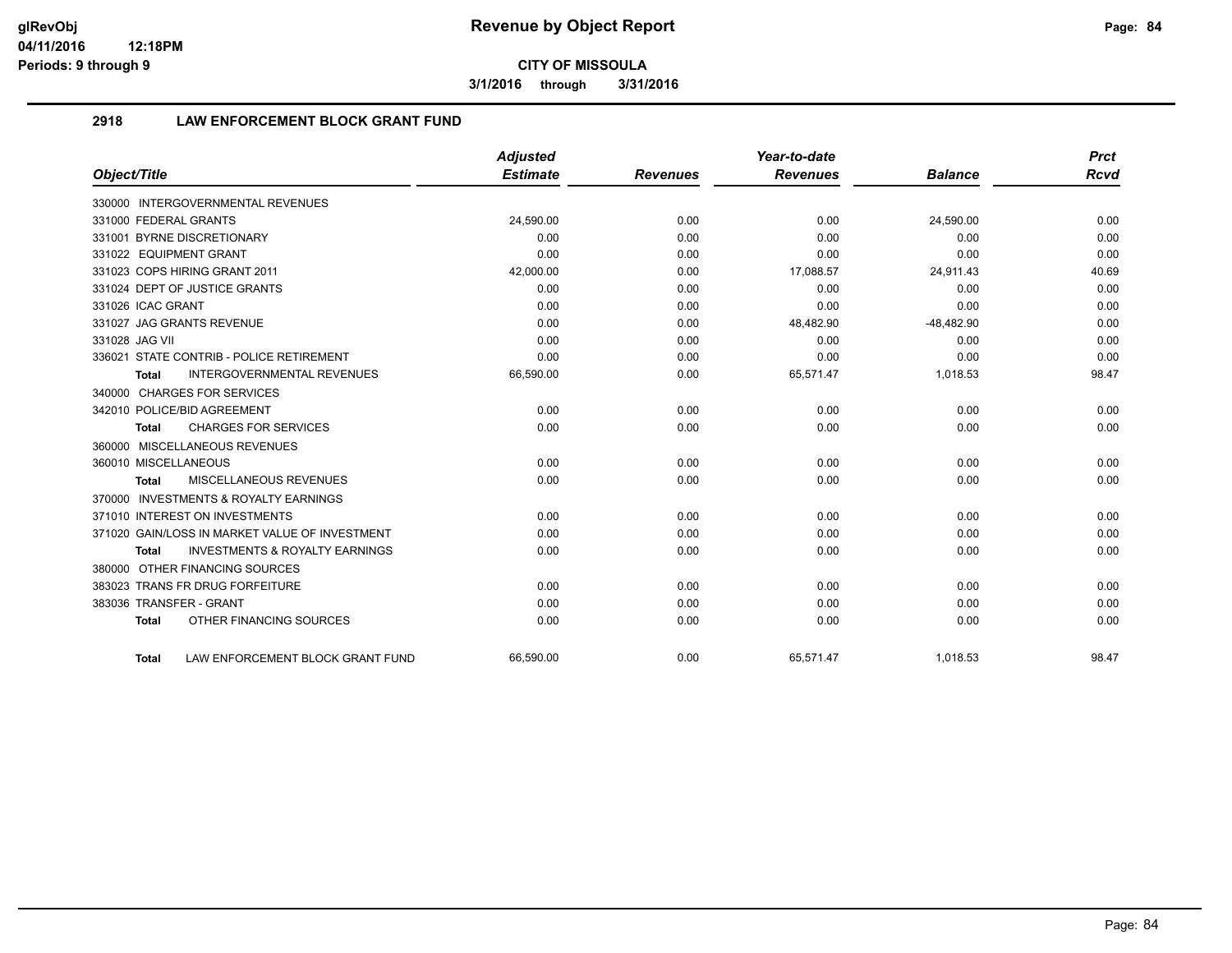**3/1/2016 through 3/31/2016**

## **2919 HIDTA FUND**

**2919 HIDTA FUND**

|                                                    | <b>Adjusted</b> |                 | Year-to-date    |                | <b>Prct</b> |
|----------------------------------------------------|-----------------|-----------------|-----------------|----------------|-------------|
| Object/Title                                       | <b>Estimate</b> | <b>Revenues</b> | <b>Revenues</b> | <b>Balance</b> | <b>Rcvd</b> |
| 340000 CHARGES FOR SERVICES                        |                 |                 |                 |                |             |
| 342013 SECURITY INVEST FEES                        | 50,000.00       | 4,395.16        | 11.270.20       | 38,729.80      | 22.54       |
| 342014 POLICE DEPARTMENT SERVICE FEES              | 142.300.00      | 0.00            | 7.355.33        | 134.944.67     | 5.17        |
| <b>CHARGES FOR SERVICES</b><br>Total               | 192,300.00      | 4.395.16        | 18.625.53       | 173.674.47     | 9.69        |
| 360000 MISCELLANEOUS REVENUES                      |                 |                 |                 |                |             |
| 360010 MISCELLANEOUS                               | 0.00            | 0.00            | 0.00            | 0.00           | 0.00        |
| MISCELLANEOUS REVENUES<br>Total                    | 0.00            | 0.00            | 0.00            | 0.00           | 0.00        |
| INVESTMENTS & ROYALTY EARNINGS<br>370000           |                 |                 |                 |                |             |
| 371010 INTEREST ON INVESTMENTS                     | 0.00            | 0.00            | 0.00            | 0.00           | 0.00        |
| <b>INVESTMENTS &amp; ROYALTY EARNINGS</b><br>Total | 0.00            | 0.00            | 0.00            | 0.00           | 0.00        |
| <b>HIDTA FUND</b><br><b>Total</b>                  | 192.300.00      | 4.395.16        | 18.625.53       | 173.674.47     | 9.69        |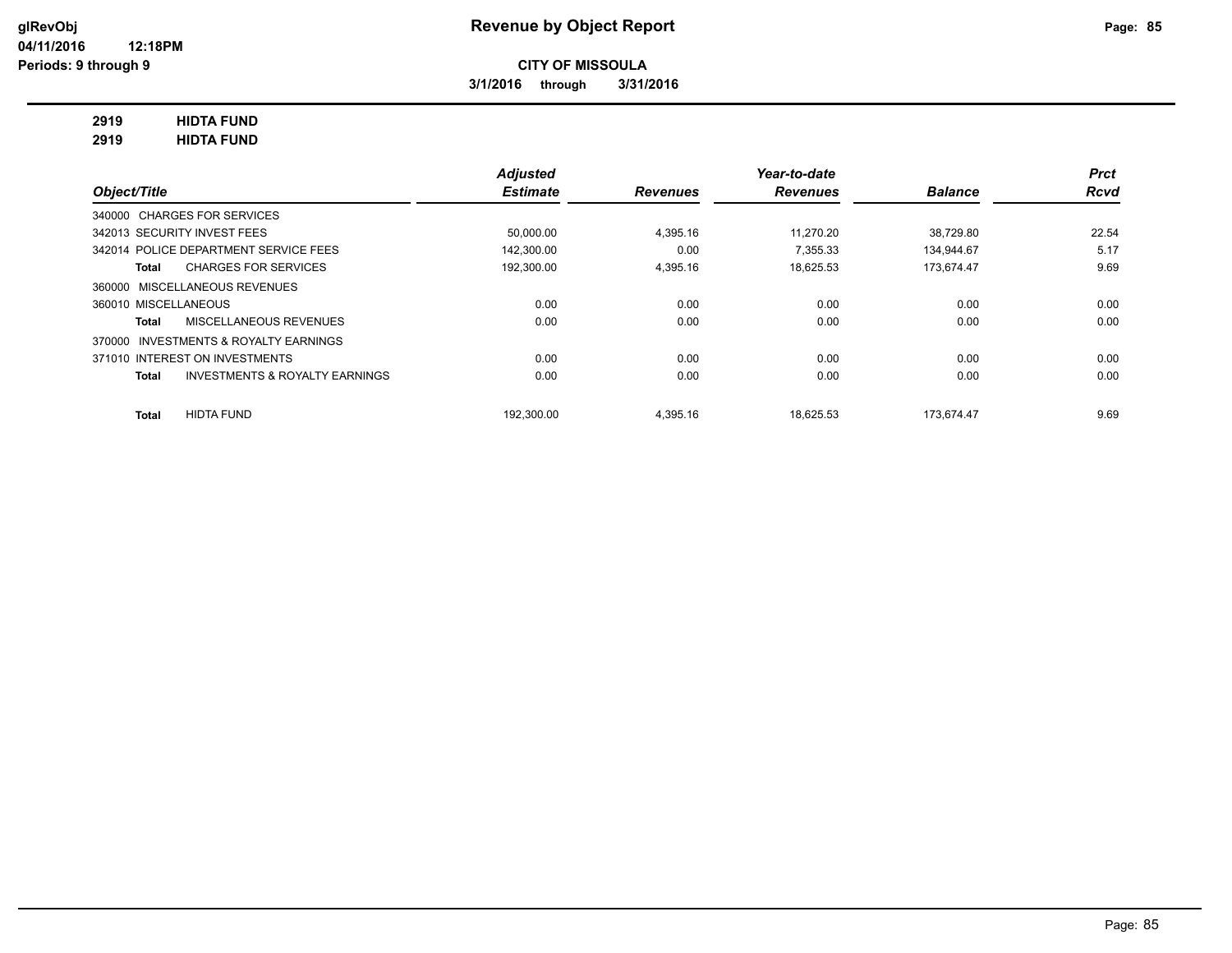**3/1/2016 through 3/31/2016**

#### **2919 HIDTA FUND**

|                                                           | <b>Adjusted</b> |                 | Year-to-date    |                | <b>Prct</b> |
|-----------------------------------------------------------|-----------------|-----------------|-----------------|----------------|-------------|
| Object/Title                                              | <b>Estimate</b> | <b>Revenues</b> | <b>Revenues</b> | <b>Balance</b> | Rcvd        |
| 340000 CHARGES FOR SERVICES                               |                 |                 |                 |                |             |
| 342013 SECURITY INVEST FEES                               | 50,000.00       | 4,395.16        | 11.270.20       | 38,729.80      | 22.54       |
| 342014 POLICE DEPARTMENT SERVICE FEES                     | 142.300.00      | 0.00            | 7.355.33        | 134.944.67     | 5.17        |
| <b>CHARGES FOR SERVICES</b><br>Total                      | 192,300.00      | 4,395.16        | 18,625.53       | 173,674.47     | 9.69        |
| MISCELLANEOUS REVENUES<br>360000                          |                 |                 |                 |                |             |
| 360010 MISCELLANEOUS                                      | 0.00            | 0.00            | 0.00            | 0.00           | 0.00        |
| MISCELLANEOUS REVENUES<br>Total                           | 0.00            | 0.00            | 0.00            | 0.00           | 0.00        |
| INVESTMENTS & ROYALTY EARNINGS<br>370000                  |                 |                 |                 |                |             |
| 371010 INTEREST ON INVESTMENTS                            | 0.00            | 0.00            | 0.00            | 0.00           | 0.00        |
| <b>INVESTMENTS &amp; ROYALTY EARNINGS</b><br><b>Total</b> | 0.00            | 0.00            | 0.00            | 0.00           | 0.00        |
| <b>HIDTA FUND</b><br>Total                                | 192.300.00      | 4.395.16        | 18.625.53       | 173.674.47     | 9.69        |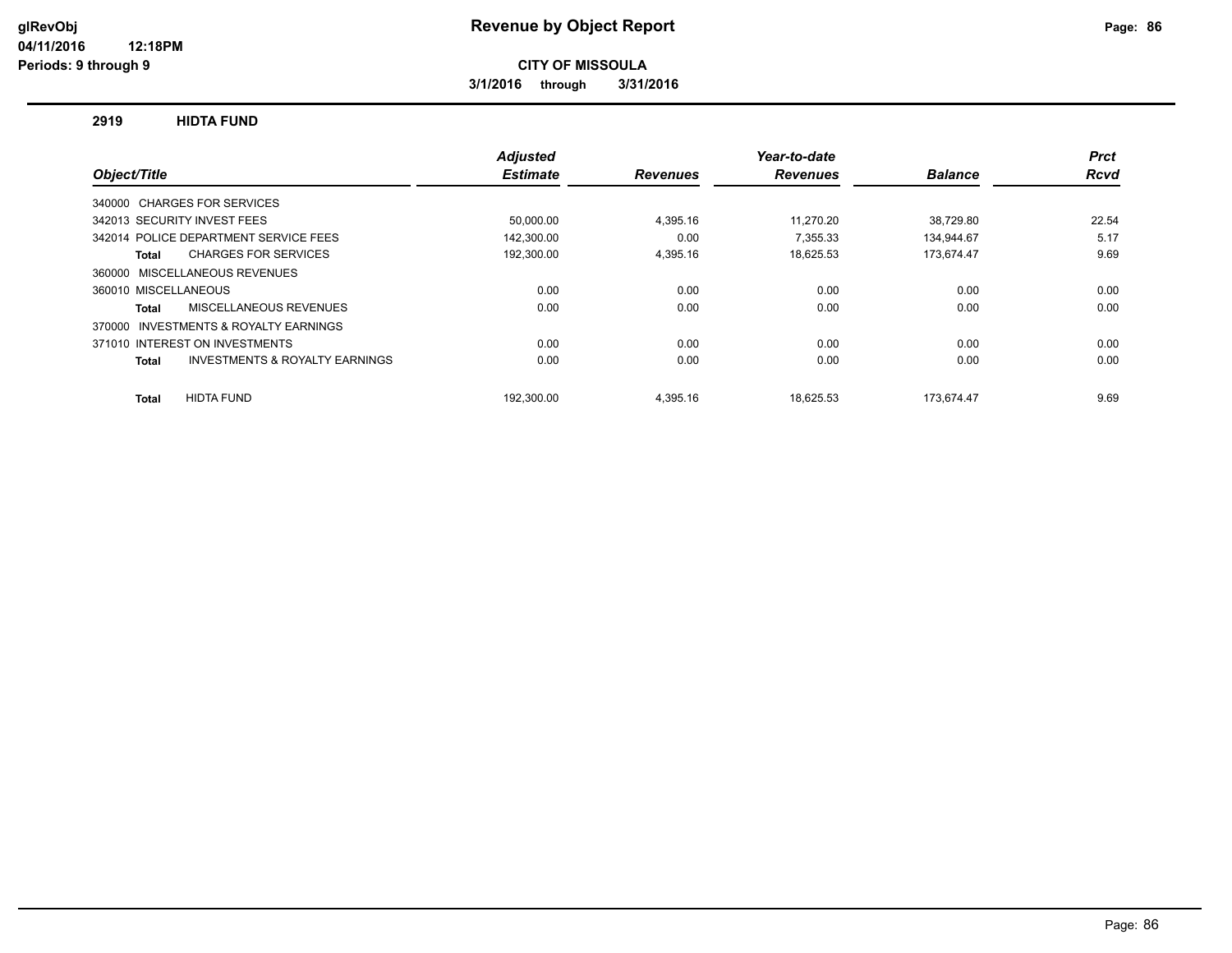**3/1/2016 through 3/31/2016**

## **2939 CDBG PROGRAM INCOME ACCOUNT**

**2939 CDBG PROGRAM INCOME ACCOUNT**

|                                                           | <b>Adjusted</b> |                 | Year-to-date    |                | <b>Prct</b> |
|-----------------------------------------------------------|-----------------|-----------------|-----------------|----------------|-------------|
| Object/Title                                              | <b>Estimate</b> | <b>Revenues</b> | <b>Revenues</b> | <b>Balance</b> | <b>Rcvd</b> |
| INTERGOVERNMENTAL REVENUES<br>330000                      |                 |                 |                 |                |             |
| 331000 FEDERAL GRANTS                                     | 14,383.00       | 0.00            | 23,466.12       | $-9,083.12$    | 163.15      |
| <b>INTERGOVERNMENTAL REVENUES</b><br><b>Total</b>         | 14,383.00       | 0.00            | 23,466.12       | $-9,083.12$    | 163.15      |
| MISCELLANEOUS REVENUES<br>360000                          |                 |                 |                 |                |             |
| 360010 MISCELLANEOUS                                      | 0.00            | 0.00            | 0.00            | 0.00           | 0.00        |
| MISCELLANEOUS REVENUES<br>Total                           | 0.00            | 0.00            | 0.00            | 0.00           | 0.00        |
| <b>INVESTMENTS &amp; ROYALTY EARNINGS</b><br>370000       |                 |                 |                 |                |             |
| 371010 INTEREST ON INVESTMENTS                            | 0.00            | 0.00            | 0.00            | 0.00           | 0.00        |
| 371020 GAIN/LOSS IN MARKET VALUE OF INVESTMENTS           | 0.00            | 0.00            | 0.00            | 0.00           | 0.00        |
| <b>INVESTMENTS &amp; ROYALTY EARNINGS</b><br><b>Total</b> | 0.00            | 0.00            | 0.00            | 0.00           | 0.00        |
| OTHER FINANCING SOURCES<br>380000                         |                 |                 |                 |                |             |
| 383000 OPERATING TRANSFERS                                | 0.00            | 0.00            | 0.00            | 0.00           | 0.00        |
| 383009 TRANS FR TITLE I                                   | 0.00            | 0.00            | 0.00            | 0.00           | 0.00        |
| OTHER FINANCING SOURCES<br><b>Total</b>                   | 0.00            | 0.00            | 0.00            | 0.00           | 0.00        |
| CDBG PROGRAM INCOME ACCOUNT<br><b>Total</b>               | 14,383.00       | 0.00            | 23,466.12       | $-9,083.12$    | 163.15      |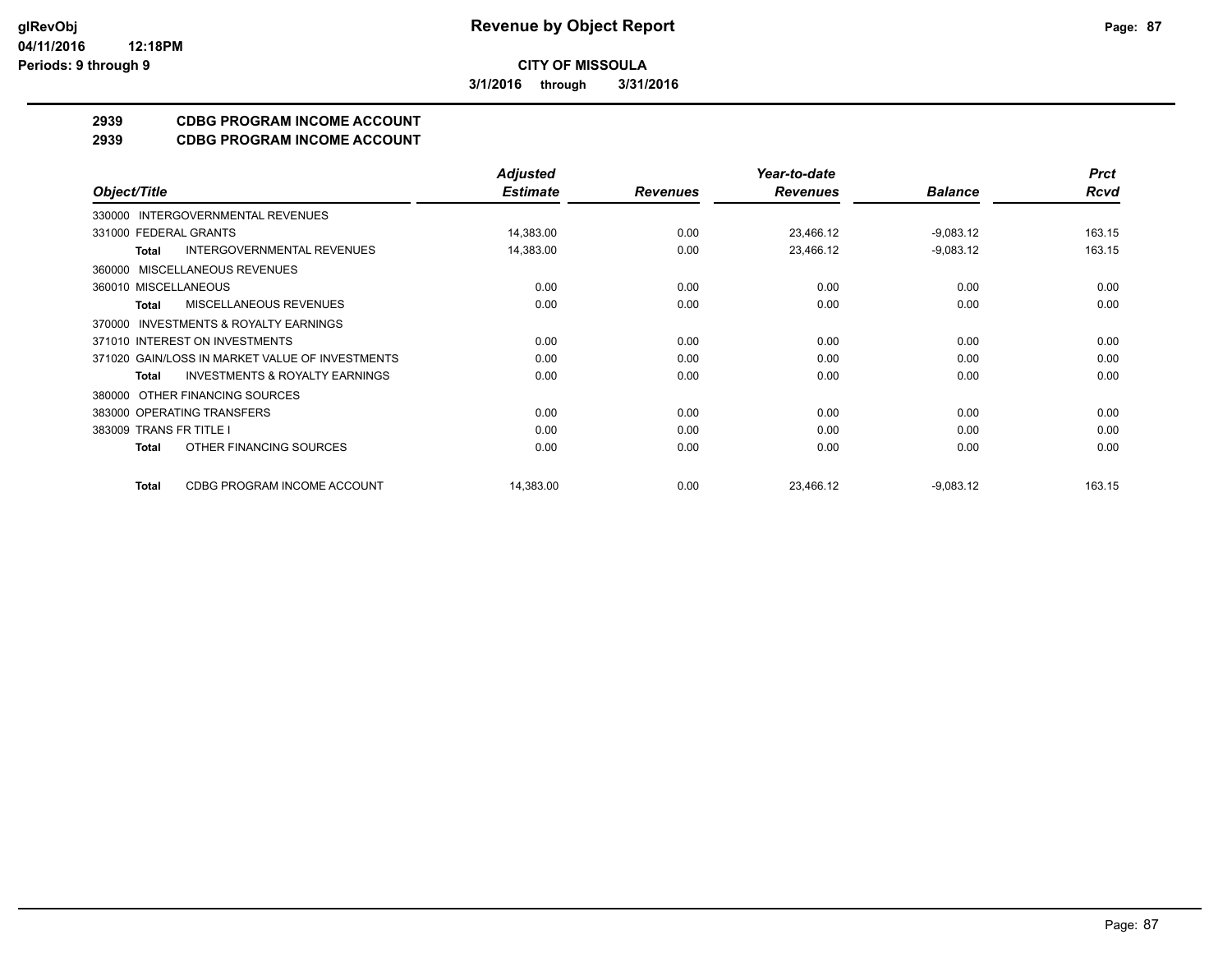**3/1/2016 through 3/31/2016**

## **2939 CDBG PROGRAM INCOME ACCOUNT**

|                                                           | <b>Adjusted</b> |                 | Year-to-date    |                | <b>Prct</b> |
|-----------------------------------------------------------|-----------------|-----------------|-----------------|----------------|-------------|
| Object/Title                                              | <b>Estimate</b> | <b>Revenues</b> | <b>Revenues</b> | <b>Balance</b> | Rcvd        |
| 330000 INTERGOVERNMENTAL REVENUES                         |                 |                 |                 |                |             |
| 331000 FEDERAL GRANTS                                     | 14,383.00       | 0.00            | 23,466.12       | $-9,083.12$    | 163.15      |
| <b>INTERGOVERNMENTAL REVENUES</b><br><b>Total</b>         | 14,383.00       | 0.00            | 23,466.12       | $-9,083.12$    | 163.15      |
| 360000 MISCELLANEOUS REVENUES                             |                 |                 |                 |                |             |
| 360010 MISCELLANEOUS                                      | 0.00            | 0.00            | 0.00            | 0.00           | 0.00        |
| MISCELLANEOUS REVENUES<br><b>Total</b>                    | 0.00            | 0.00            | 0.00            | 0.00           | 0.00        |
| 370000 INVESTMENTS & ROYALTY EARNINGS                     |                 |                 |                 |                |             |
| 371010 INTEREST ON INVESTMENTS                            | 0.00            | 0.00            | 0.00            | 0.00           | 0.00        |
| 371020 GAIN/LOSS IN MARKET VALUE OF INVESTMENT            | 0.00            | 0.00            | 0.00            | 0.00           | 0.00        |
| <b>INVESTMENTS &amp; ROYALTY EARNINGS</b><br><b>Total</b> | 0.00            | 0.00            | 0.00            | 0.00           | 0.00        |
| 380000 OTHER FINANCING SOURCES                            |                 |                 |                 |                |             |
| 383000 OPERATING TRANSFERS                                | 0.00            | 0.00            | 0.00            | 0.00           | 0.00        |
| 383009 TRANS FR TITLE I                                   | 0.00            | 0.00            | 0.00            | 0.00           | 0.00        |
| OTHER FINANCING SOURCES<br><b>Total</b>                   | 0.00            | 0.00            | 0.00            | 0.00           | 0.00        |
| CDBG PROGRAM INCOME ACCOUNT<br><b>Total</b>               | 14,383.00       | 0.00            | 23.466.12       | $-9,083.12$    | 163.15      |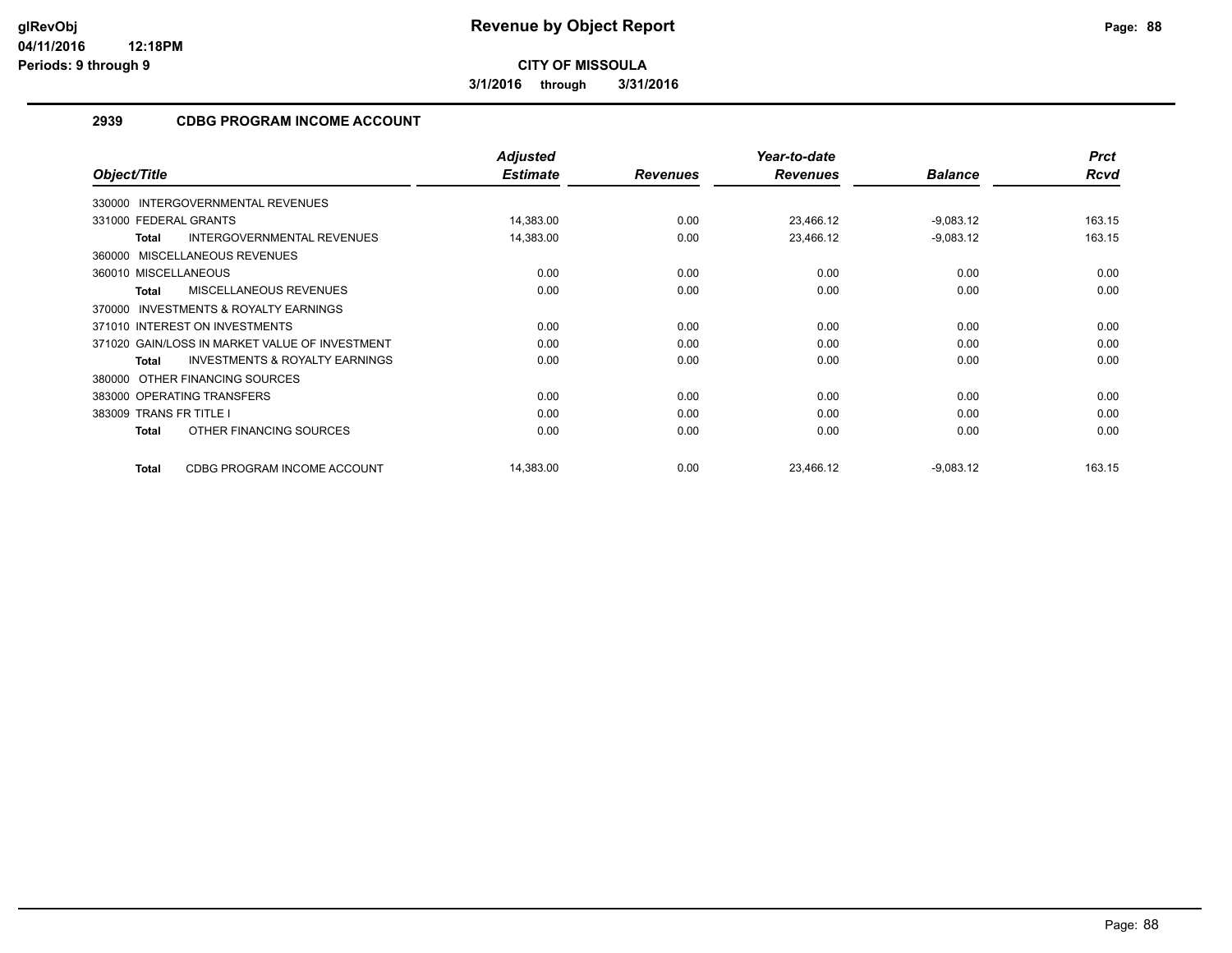**3/1/2016 through 3/31/2016**

## **2940 CDBG FUND**

**2940 CDBG FUND**

|                                                     | Adjusted        |                 | Year-to-date    |                | <b>Prct</b> |
|-----------------------------------------------------|-----------------|-----------------|-----------------|----------------|-------------|
| Object/Title                                        | <b>Estimate</b> | <b>Revenues</b> | <b>Revenues</b> | <b>Balance</b> | <b>Rcvd</b> |
| 330000 INTERGOVERNMENTAL REVENUES                   |                 |                 |                 |                |             |
| 331010 ENTITLEMENT - CDBG                           | 405,605.00      | 35,894.95       | 511,054.63      | $-105,449.63$  | 126.00      |
| 331012 ARRA/CDBG STIMULUS REVENUE                   | 0.00            | 0.00            | 0.00            | 0.00           | 0.00        |
| INTERGOVERNMENTAL REVENUES<br>Total                 | 405,605.00      | 35,894.95       | 511,054.63      | $-105,449.63$  | 126.00      |
| MISCELLANEOUS REVENUES<br>360000                    |                 |                 |                 |                |             |
| 360010 MISCELLANEOUS                                | 0.00            | 0.00            | 0.00            | 0.00           | 0.00        |
| MISCELLANEOUS REVENUES<br>Total                     | 0.00            | 0.00            | 0.00            | 0.00           | 0.00        |
| <b>INVESTMENTS &amp; ROYALTY EARNINGS</b><br>370000 |                 |                 |                 |                |             |
| 371010 INTEREST ON INVESTMENTS                      | 0.00            | 0.00            | 0.00            | 0.00           | 0.00        |
| <b>INVESTMENTS &amp; ROYALTY EARNINGS</b><br>Total  | 0.00            | 0.00            | 0.00            | 0.00           | 0.00        |
| OTHER FINANCING SOURCES<br>380000                   |                 |                 |                 |                |             |
| 383000 OPERATING TRANSFERS                          | 158,650.00      | 0.00            | 19,239.31       | 139.410.69     | 12.13       |
| 383009 TRANS FR TITLE I                             | 0.00            | 0.00            | 0.00            | 0.00           | 0.00        |
| OTHER FINANCING SOURCES<br>Total                    | 158,650.00      | 0.00            | 19,239.31       | 139,410.69     | 12.13       |
| <b>CDBG FUND</b><br>Total                           | 564,255.00      | 35,894.95       | 530,293.94      | 33,961.06      | 93.98       |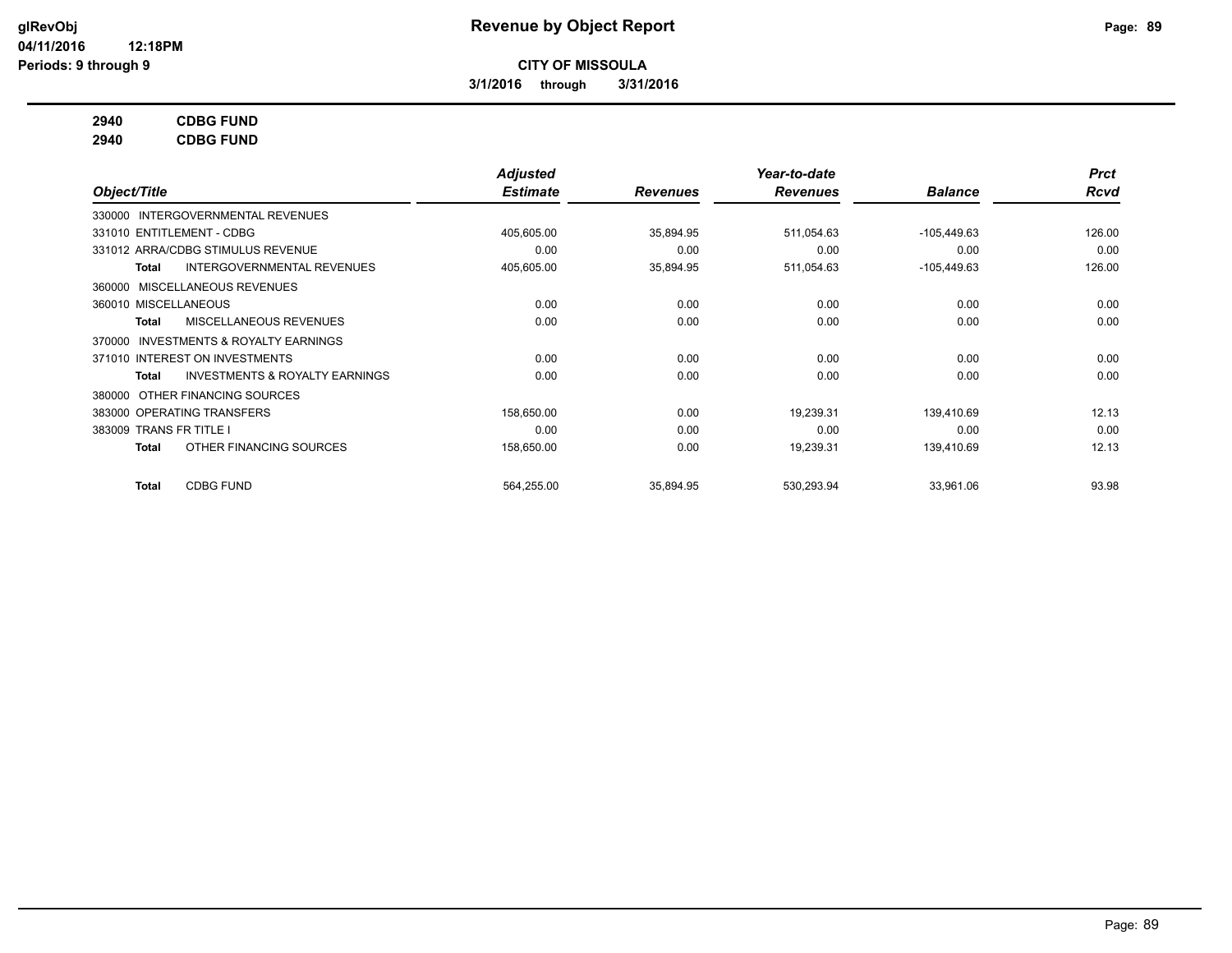**3/1/2016 through 3/31/2016**

#### **2940 CDBG FUND**

|                                                           | <b>Adjusted</b> |                 | Year-to-date    |                | <b>Prct</b> |
|-----------------------------------------------------------|-----------------|-----------------|-----------------|----------------|-------------|
| Object/Title                                              | <b>Estimate</b> | <b>Revenues</b> | <b>Revenues</b> | <b>Balance</b> | <b>Rcvd</b> |
| 330000 INTERGOVERNMENTAL REVENUES                         |                 |                 |                 |                |             |
| 331010 ENTITLEMENT - CDBG                                 | 405,605.00      | 35,894.95       | 511,054.63      | $-105,449.63$  | 126.00      |
| 331012 ARRA/CDBG STIMULUS REVENUE                         | 0.00            | 0.00            | 0.00            | 0.00           | 0.00        |
| <b>INTERGOVERNMENTAL REVENUES</b><br><b>Total</b>         | 405,605.00      | 35,894.95       | 511,054.63      | $-105,449.63$  | 126.00      |
| MISCELLANEOUS REVENUES<br>360000                          |                 |                 |                 |                |             |
| 360010 MISCELLANEOUS                                      | 0.00            | 0.00            | 0.00            | 0.00           | 0.00        |
| MISCELLANEOUS REVENUES<br><b>Total</b>                    | 0.00            | 0.00            | 0.00            | 0.00           | 0.00        |
| INVESTMENTS & ROYALTY EARNINGS<br>370000                  |                 |                 |                 |                |             |
| 371010 INTEREST ON INVESTMENTS                            | 0.00            | 0.00            | 0.00            | 0.00           | 0.00        |
| <b>INVESTMENTS &amp; ROYALTY EARNINGS</b><br><b>Total</b> | 0.00            | 0.00            | 0.00            | 0.00           | 0.00        |
| OTHER FINANCING SOURCES<br>380000                         |                 |                 |                 |                |             |
| 383000 OPERATING TRANSFERS                                | 158,650.00      | 0.00            | 19.239.31       | 139.410.69     | 12.13       |
| 383009 TRANS FR TITLE I                                   | 0.00            | 0.00            | 0.00            | 0.00           | 0.00        |
| OTHER FINANCING SOURCES<br><b>Total</b>                   | 158,650.00      | 0.00            | 19,239.31       | 139,410.69     | 12.13       |
| <b>CDBG FUND</b><br><b>Total</b>                          | 564,255.00      | 35,894.95       | 530,293.94      | 33,961.06      | 93.98       |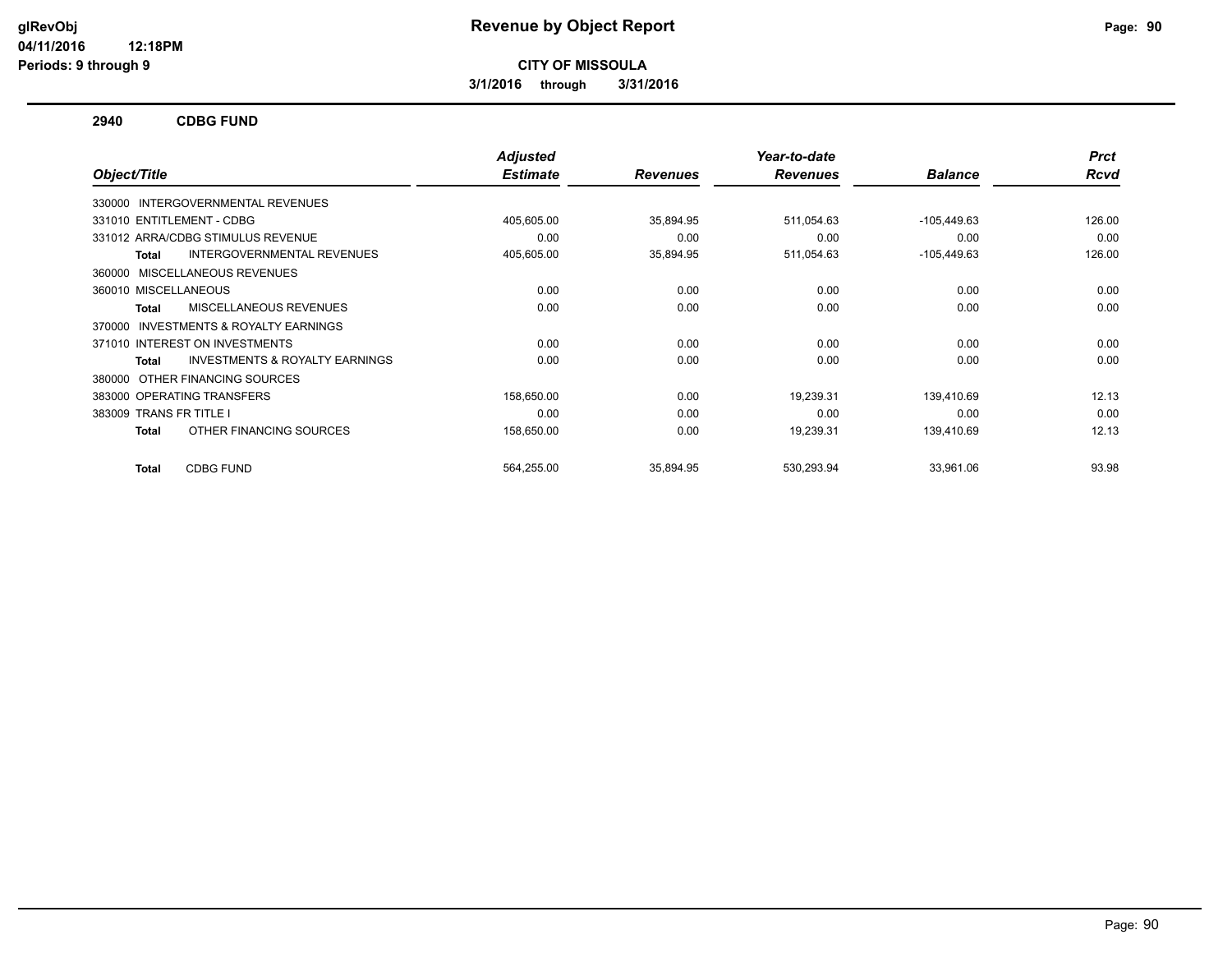**3/1/2016 through 3/31/2016**

## **2941 HOME FUND**

**2941 HOME FUND**

|                                |                                                 | <b>Adjusted</b> |                 | Year-to-date    |                | <b>Prct</b> |
|--------------------------------|-------------------------------------------------|-----------------|-----------------|-----------------|----------------|-------------|
| Object/Title                   |                                                 | <b>Estimate</b> | <b>Revenues</b> | <b>Revenues</b> | <b>Balance</b> | <b>Rcvd</b> |
|                                | 330000 INTERGOVERNMENTAL REVENUES               |                 |                 |                 |                |             |
|                                | 330000 INTERGOVERNMENTAL REVENUES               | 57,921.00       | 28,217.50       | 19,323.17       | 38,597.83      | 33.36       |
|                                | 331016 HOMEWORD 1800 PHILLIPS                   | 0.00            | 0.00            | 0.00            | 0.00           | 0.00        |
| 331033 WORD                    |                                                 | 0.00            | 3,051.61        | 4,996.70        | $-4,996.70$    | 0.00        |
|                                | 334145 WESTERN MT MENTAL HEALTH CTR             | 0.00            | 0.00            | 0.00            | 0.00           | 0.00        |
|                                | 334149 MISSOULA HOMEOWNERSHIP PROGRAM           | 335,666.00      | 0.00            | 0.00            | 335,666.00     | 0.00        |
|                                | 334153 FY14 DISTRICT XI HRC TBRA                | 0.00            | 0.00            | 1,667.00        | $-1,667.00$    | 0.00        |
|                                | 334154 HOMEWORD SWEETGRASS                      | 0.00            | 0.00            | 156,750.00      | $-156,750.00$  | 0.00        |
| 334155 FY08 NMCDC              |                                                 | 0.00            | 0.00            | 0.00            | 0.00           | 0.00        |
|                                | 334156 HOME PROGRAM INCOME                      | 0.00            | 0.00            | 0.00            | 0.00           | 0.00        |
| 334157 FY09 MHA                |                                                 | 0.00            | 0.00            | 0.00            | 0.00           | 0.00        |
| 334159 FY09 HOMEWORD           |                                                 | 0.00            | 0.00            | 0.00            | 0.00           | 0.00        |
| 334160 FY09 NMCDC              |                                                 | 0.00            | 0.00            | 0.00            | 0.00           | 0.00        |
|                                | 334161 FY10 DISTRICT XI HRC                     | 0.00            | 0.00            | 0.00            | 0.00           | 0.00        |
|                                | 334163 FY10 homeWORD/SOLSTICE APT               | 0.00            | 0.00            | 0.00            | 0.00           | 0.00        |
| <b>Total</b>                   | <b>INTERGOVERNMENTAL REVENUES</b>               | 393,587.00      | 31,269.11       | 182,736.87      | 210,850.13     | 46.43       |
|                                | 340000 CHARGES FOR SERVICES                     |                 |                 |                 |                |             |
| 341450 *** Title Not Found *** |                                                 | 0.00            | 0.00            | 0.00            | 0.00           | 0.00        |
| <b>Total</b>                   | <b>CHARGES FOR SERVICES</b>                     | 0.00            | 0.00            | 0.00            | 0.00           | 0.00        |
|                                | 360000 MISCELLANEOUS REVENUES                   |                 |                 |                 |                |             |
| 360010 MISCELLANEOUS           |                                                 | 0.00            | 0.00            | 0.00            | 0.00           | 0.00        |
| <b>Total</b>                   | MISCELLANEOUS REVENUES                          | 0.00            | 0.00            | 0.00            | 0.00           | 0.00        |
| 370000                         | <b>INVESTMENTS &amp; ROYALTY EARNINGS</b>       |                 |                 |                 |                |             |
|                                | 371020 GAIN/LOSS IN MARKET VALUE OF INVESTMENTS | 0.00            | 0.00            | 0.00            | 0.00           | 0.00        |
| <b>Total</b>                   | <b>INVESTMENTS &amp; ROYALTY EARNINGS</b>       | 0.00            | 0.00            | 0.00            | 0.00           | 0.00        |
|                                |                                                 |                 |                 |                 |                |             |
| <b>Total</b>                   | <b>HOME FUND</b>                                | 393,587.00      | 31,269.11       | 182,736.87      | 210,850.13     | 46.43       |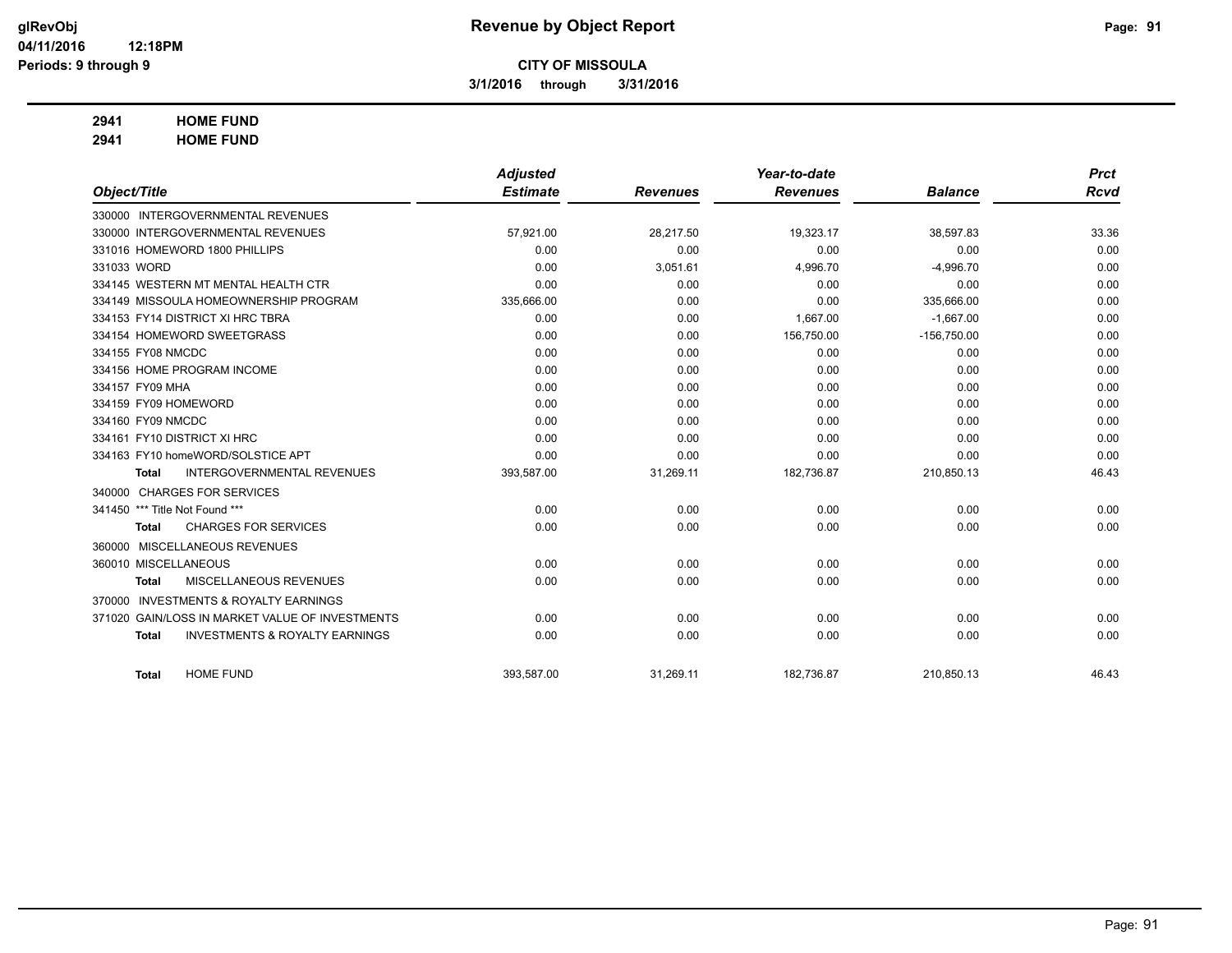**3/1/2016 through 3/31/2016**

#### **2941 HOME FUND**

|                                                           | <b>Adjusted</b> |                 | Year-to-date    |                | <b>Prct</b> |
|-----------------------------------------------------------|-----------------|-----------------|-----------------|----------------|-------------|
| Object/Title                                              | <b>Estimate</b> | <b>Revenues</b> | <b>Revenues</b> | <b>Balance</b> | Rcvd        |
| 330000 INTERGOVERNMENTAL REVENUES                         |                 |                 |                 |                |             |
| 330000 INTERGOVERNMENTAL REVENUES                         | 57,921.00       | 28,217.50       | 19,323.17       | 38,597.83      | 33.36       |
| 331016 HOMEWORD 1800 PHILLIPS                             | 0.00            | 0.00            | 0.00            | 0.00           | 0.00        |
| 331033 WORD                                               | 0.00            | 3,051.61        | 4,996.70        | $-4,996.70$    | 0.00        |
| 334145 WESTERN MT MENTAL HEALTH CTR                       | 0.00            | 0.00            | 0.00            | 0.00           | 0.00        |
| 334149 MISSOULA HOMEOWNERSHIP PROGRAM                     | 335,666.00      | 0.00            | 0.00            | 335,666.00     | 0.00        |
| 334153 FY14 DISTRICT XI HRC TBRA                          | 0.00            | 0.00            | 1,667.00        | $-1,667.00$    | 0.00        |
| 334154 HOMEWORD SWEETGRASS                                | 0.00            | 0.00            | 156,750.00      | $-156,750.00$  | 0.00        |
| 334155 FY08 NMCDC                                         | 0.00            | 0.00            | 0.00            | 0.00           | 0.00        |
| 334156 HOME PROGRAM INCOME                                | 0.00            | 0.00            | 0.00            | 0.00           | 0.00        |
| 334157 FY09 MHA                                           | 0.00            | 0.00            | 0.00            | 0.00           | 0.00        |
| 334159 FY09 HOMEWORD                                      | 0.00            | 0.00            | 0.00            | 0.00           | 0.00        |
| 334160 FY09 NMCDC                                         | 0.00            | 0.00            | 0.00            | 0.00           | 0.00        |
| 334161 FY10 DISTRICT XI HRC                               | 0.00            | 0.00            | 0.00            | 0.00           | 0.00        |
| 334163 FY10 homeWORD/SOLSTICE APT                         | 0.00            | 0.00            | 0.00            | 0.00           | 0.00        |
| <b>INTERGOVERNMENTAL REVENUES</b><br><b>Total</b>         | 393,587.00      | 31,269.11       | 182,736.87      | 210,850.13     | 46.43       |
| 340000 CHARGES FOR SERVICES                               |                 |                 |                 |                |             |
| 341450 *** Title Not Found ***                            | 0.00            | 0.00            | 0.00            | 0.00           | 0.00        |
| <b>CHARGES FOR SERVICES</b><br>Total                      | 0.00            | 0.00            | 0.00            | 0.00           | 0.00        |
| 360000 MISCELLANEOUS REVENUES                             |                 |                 |                 |                |             |
| 360010 MISCELLANEOUS                                      | 0.00            | 0.00            | 0.00            | 0.00           | 0.00        |
| MISCELLANEOUS REVENUES<br><b>Total</b>                    | 0.00            | 0.00            | 0.00            | 0.00           | 0.00        |
| 370000 INVESTMENTS & ROYALTY EARNINGS                     |                 |                 |                 |                |             |
| 371020 GAIN/LOSS IN MARKET VALUE OF INVESTMENT            | 0.00            | 0.00            | 0.00            | 0.00           | 0.00        |
| <b>INVESTMENTS &amp; ROYALTY EARNINGS</b><br><b>Total</b> | 0.00            | 0.00            | 0.00            | 0.00           | 0.00        |
| <b>HOME FUND</b><br><b>Total</b>                          | 393,587.00      | 31,269.11       | 182,736.87      | 210,850.13     | 46.43       |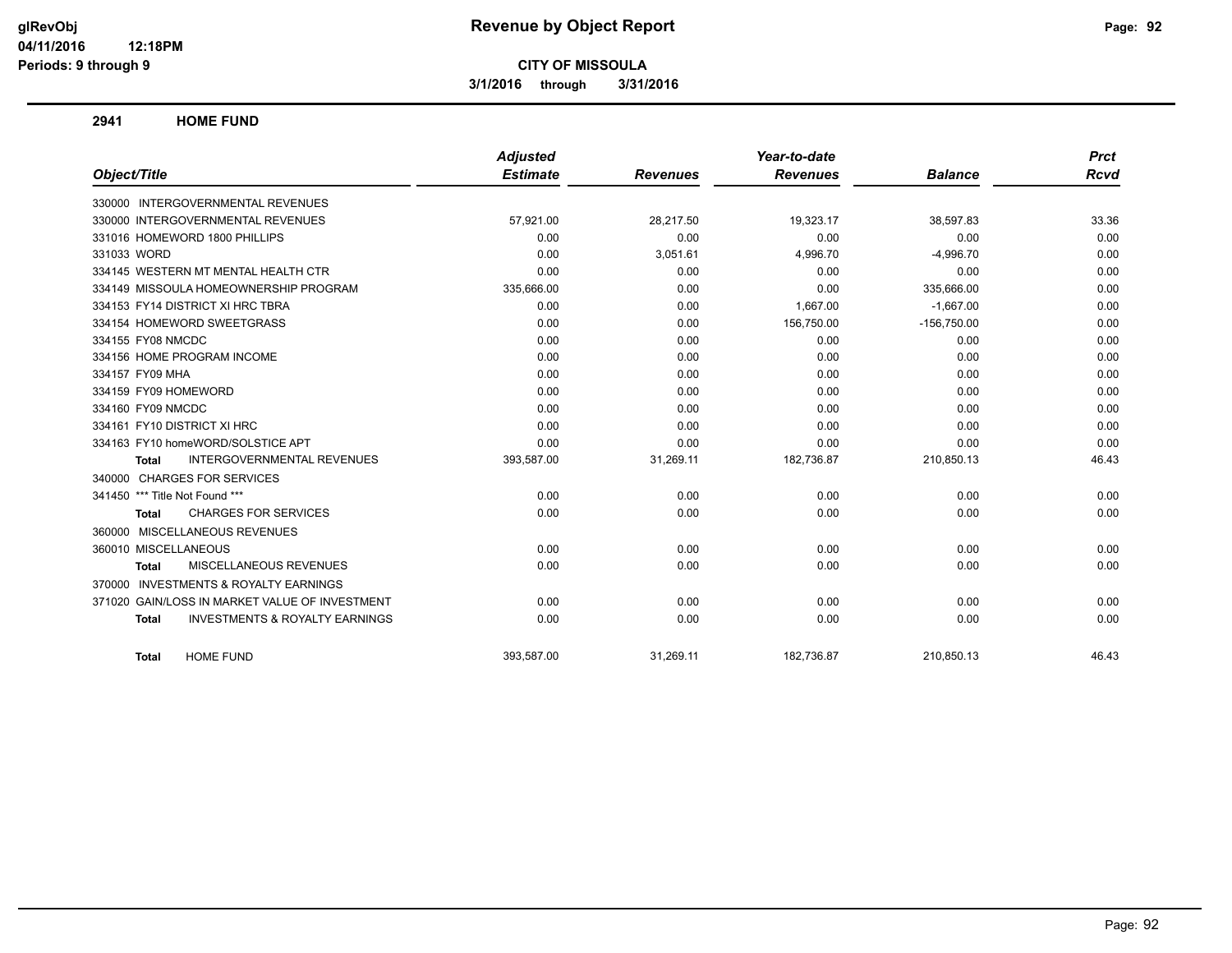**3/1/2016 through 3/31/2016**

**2942 ADDI PROGRAM**

**2942 ADDI PROGRAM**

|                                                    | <b>Adjusted</b> |                 | Year-to-date    |                | <b>Prct</b> |
|----------------------------------------------------|-----------------|-----------------|-----------------|----------------|-------------|
| Object/Title                                       | <b>Estimate</b> | <b>Revenues</b> | <b>Revenues</b> | <b>Balance</b> | <b>Rcvd</b> |
| 330000 INTERGOVERNMENTAL REVENUES                  |                 |                 |                 |                |             |
| 330000 INTERGOVERNMENTAL REVENUES                  | 0.00            | 0.00            | 0.00            | 0.00           | 0.00        |
| 334146 ADDI FUNDS-1ST TIME HOMEBUYERS              | 12.846.00       | 0.00            | 0.00            | 12.846.00      | 0.00        |
| INTERGOVERNMENTAL REVENUES<br>Total                | 12.846.00       | 0.00            | 0.00            | 12.846.00      | 0.00        |
| 370000 INVESTMENTS & ROYALTY EARNINGS              |                 |                 |                 |                |             |
| 371010 INTEREST ON INVESTMENTS                     | 0.00            | 0.00            | 0.00            | 0.00           | 0.00        |
| 371020 GAIN/LOSS IN MARKET VALUE OF INVESTMENTS    | 0.00            | 0.00            | 0.00            | 0.00           | 0.00        |
| <b>INVESTMENTS &amp; ROYALTY EARNINGS</b><br>Total | 0.00            | 0.00            | 0.00            | 0.00           | 0.00        |
|                                                    |                 |                 |                 |                |             |
| <b>ADDI PROGRAM</b><br>Total                       | 12.846.00       | 0.00            | 0.00            | 12.846.00      | 0.00        |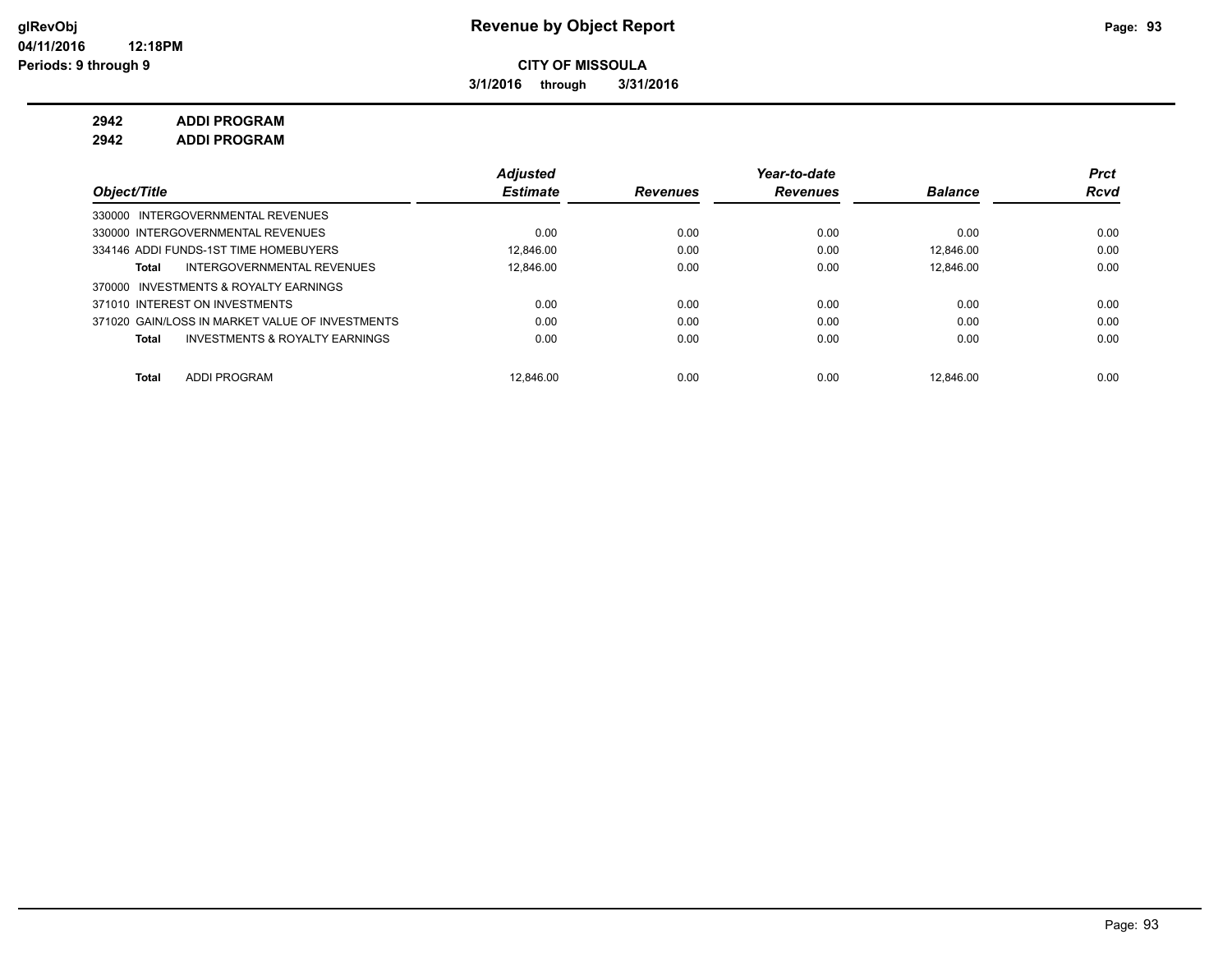## **glRevObj Revenue by Object Report Page: 94**

**CITY OF MISSOULA**

**3/1/2016 through 3/31/2016**

#### **2942 ADDI PROGRAM**

|                                                | <b>Adiusted</b> |                 | Year-to-date    |                | <b>Prct</b> |
|------------------------------------------------|-----------------|-----------------|-----------------|----------------|-------------|
| Object/Title                                   | <b>Estimate</b> | <b>Revenues</b> | <b>Revenues</b> | <b>Balance</b> | <b>Rcvd</b> |
| 330000 INTERGOVERNMENTAL REVENUES              |                 |                 |                 |                |             |
| 330000 INTERGOVERNMENTAL REVENUES              | 0.00            | 0.00            | 0.00            | 0.00           | 0.00        |
| 334146 ADDI FUNDS-1ST TIME HOMEBUYERS          | 12.846.00       | 0.00            | 0.00            | 12.846.00      | 0.00        |
| INTERGOVERNMENTAL REVENUES<br><b>Total</b>     | 12.846.00       | 0.00            | 0.00            | 12.846.00      | 0.00        |
| 370000 INVESTMENTS & ROYALTY EARNINGS          |                 |                 |                 |                |             |
| 371010 INTEREST ON INVESTMENTS                 | 0.00            | 0.00            | 0.00            | 0.00           | 0.00        |
| 371020 GAIN/LOSS IN MARKET VALUE OF INVESTMENT | 0.00            | 0.00            | 0.00            | 0.00           | 0.00        |
| INVESTMENTS & ROYALTY EARNINGS<br><b>Total</b> | 0.00            | 0.00            | 0.00            | 0.00           | 0.00        |
| <b>ADDI PROGRAM</b><br><b>Total</b>            | 12.846.00       | 0.00            | 0.00            | 12.846.00      | 0.00        |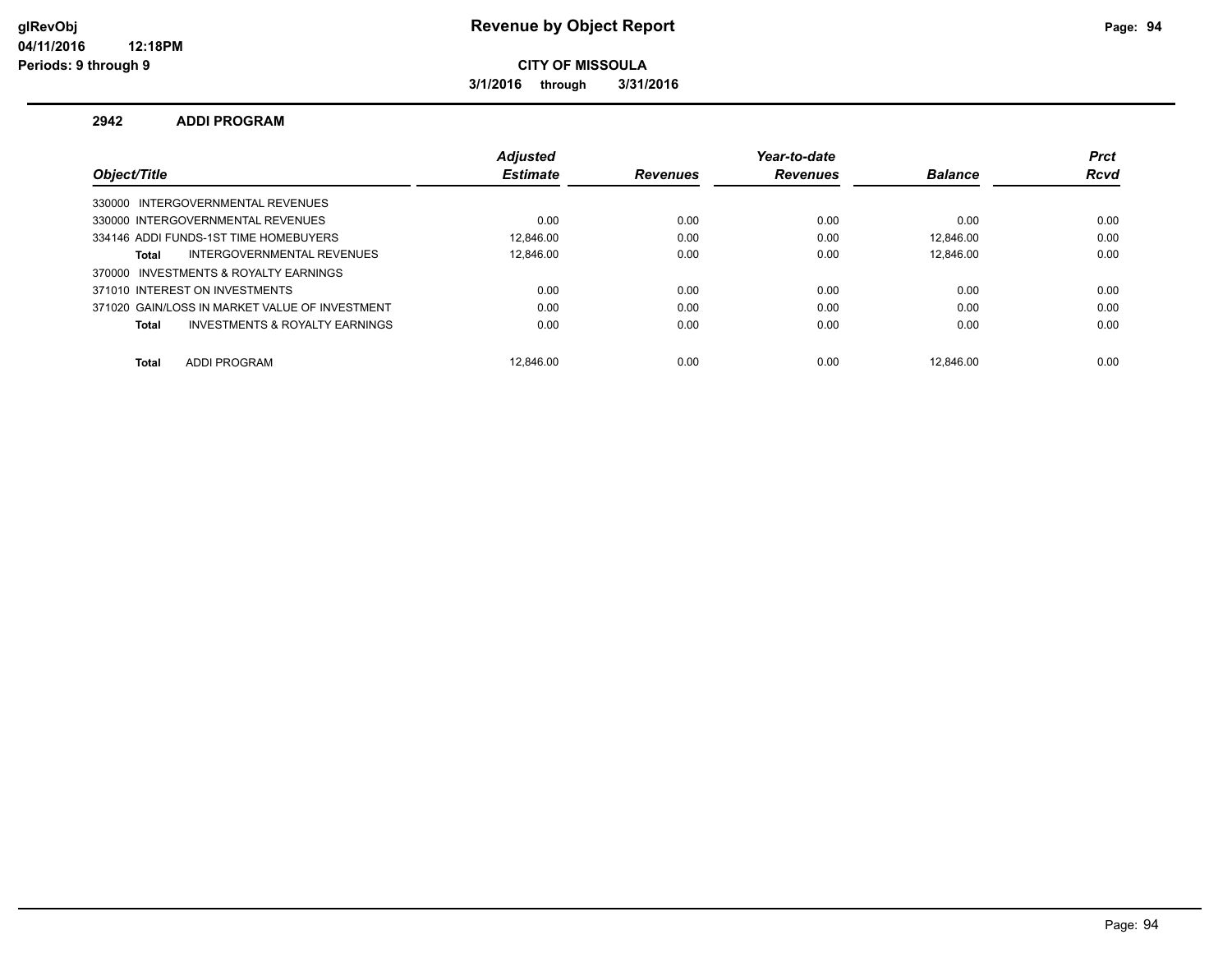**3/1/2016 through 3/31/2016**

#### **2943 CITY HOME PROGRAM INCOME**

#### **2943 CITY HOME PROGRAM INCOME**

|                                            | <b>Adjusted</b> |                 | Year-to-date    |                | <b>Prct</b> |
|--------------------------------------------|-----------------|-----------------|-----------------|----------------|-------------|
| Object/Title                               | <b>Estimate</b> | <b>Revenues</b> | <b>Revenues</b> | <b>Balance</b> | <b>Rcvd</b> |
| 330000 INTERGOVERNMENTAL REVENUES          |                 |                 |                 |                |             |
| 334156 *** Title Not Found ***             | 31,500.00       | 0.00            | 0.00            | 31,500.00      | 0.00        |
| <b>INTERGOVERNMENTAL REVENUES</b><br>Total | 31,500.00       | 0.00            | 0.00            | 31,500.00      | 0.00        |
| 360000 MISCELLANEOUS REVENUES              |                 |                 |                 |                |             |
| 360005 LOAN REPAYMENTS                     | 0.00            | 0.00            | 25.242.50       | $-25,242.50$   | 0.00        |
| 360010 MISCELLANEOUS                       | 0.00            | 66.67           | 466.69          | $-466.69$      | 0.00        |
| MISCELLANEOUS REVENUES<br>Total            | 0.00            | 66.67           | 25,709.19       | $-25,709.19$   | 0.00        |
| 380000 OTHER FINANCING SOURCES             |                 |                 |                 |                |             |
| 383000 OPERATING TRANSFERS                 | 0.00            | 0.00            | 66.67           | $-66.67$       | 0.00        |
| OTHER FINANCING SOURCES<br>Total           | 0.00            | 0.00            | 66.67           | $-66.67$       | 0.00        |
| CITY HOME PROGRAM INCOME<br>Total          | 31.500.00       | 66.67           | 25.775.86       | 5,724.14       | 81.83       |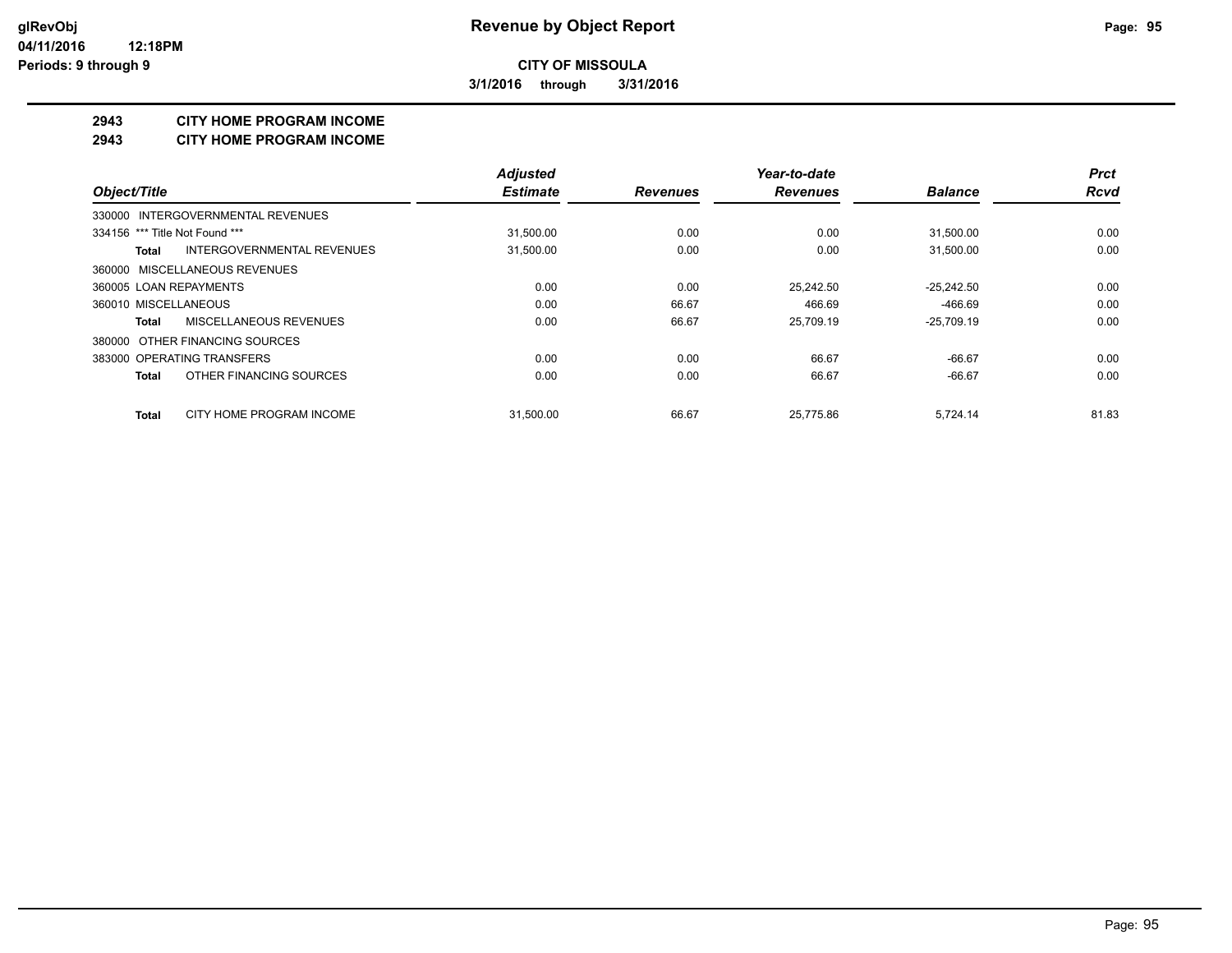**3/1/2016 through 3/31/2016**

## **2943 CITY HOME PROGRAM INCOME**

|                                            | <b>Adjusted</b> |                 | Year-to-date    |                | <b>Prct</b> |
|--------------------------------------------|-----------------|-----------------|-----------------|----------------|-------------|
| Object/Title                               | <b>Estimate</b> | <b>Revenues</b> | <b>Revenues</b> | <b>Balance</b> | <b>Rcvd</b> |
| 330000 INTERGOVERNMENTAL REVENUES          |                 |                 |                 |                |             |
| 334156 *** Title Not Found ***             | 31,500.00       | 0.00            | 0.00            | 31,500.00      | 0.00        |
| INTERGOVERNMENTAL REVENUES<br><b>Total</b> | 31,500.00       | 0.00            | 0.00            | 31,500.00      | 0.00        |
| 360000 MISCELLANEOUS REVENUES              |                 |                 |                 |                |             |
| 360005 LOAN REPAYMENTS                     | 0.00            | 0.00            | 25.242.50       | $-25,242.50$   | 0.00        |
| 360010 MISCELLANEOUS                       | 0.00            | 66.67           | 466.69          | -466.69        | 0.00        |
| MISCELLANEOUS REVENUES<br><b>Total</b>     | 0.00            | 66.67           | 25.709.19       | $-25.709.19$   | 0.00        |
| 380000 OTHER FINANCING SOURCES             |                 |                 |                 |                |             |
| 383000 OPERATING TRANSFERS                 | 0.00            | 0.00            | 66.67           | $-66.67$       | 0.00        |
| OTHER FINANCING SOURCES<br><b>Total</b>    | 0.00            | 0.00            | 66.67           | $-66.67$       | 0.00        |
| CITY HOME PROGRAM INCOME<br><b>Total</b>   | 31.500.00       | 66.67           | 25.775.86       | 5.724.14       | 81.83       |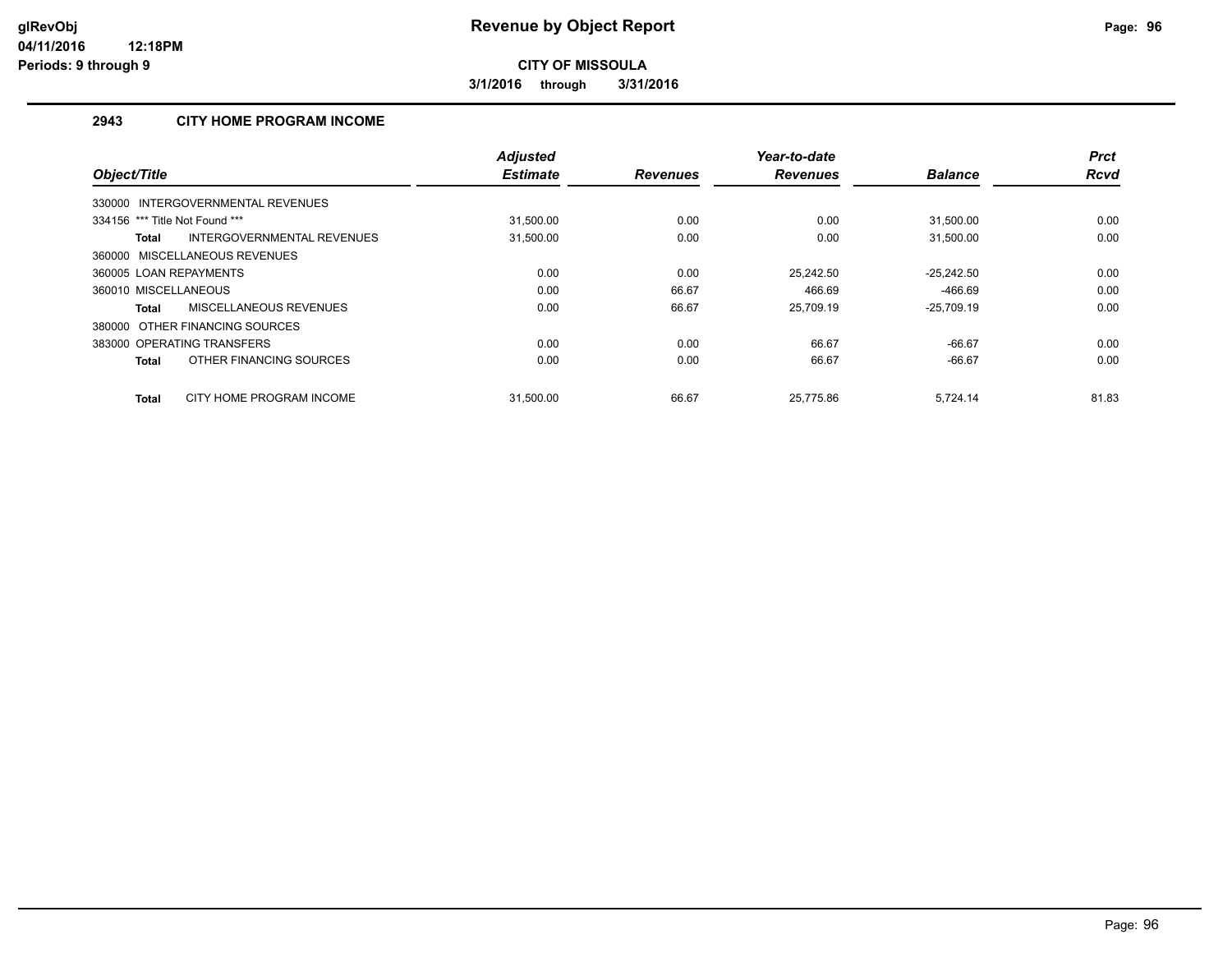**3/1/2016 through 3/31/2016**

# **2944 NEIGHBORHOOD STABILIZATION PROGRAM**

## **2944 NEIGHBORHOOD STABILIZATION PROGRAM**

|                                                    | <b>Adjusted</b> |                 | Year-to-date    |                | Prct |
|----------------------------------------------------|-----------------|-----------------|-----------------|----------------|------|
| Object/Title                                       | <b>Estimate</b> | <b>Revenues</b> | <b>Revenues</b> | <b>Balance</b> | Rcvd |
| 330000 INTERGOVERNMENTAL REVENUES                  |                 |                 |                 |                |      |
| 331011 NSP GRANT/SILVERTIP PROJECT                 | 0.00            | 0.00            | 0.00            | 0.00           | 0.00 |
| 331017 HUD 6.7M/SILVERTIP APTS                     | 0.00            | 0.00            | 0.00            | 0.00           | 0.00 |
| 331018 MHA 1M/SILVERTIP APTS                       | 0.00            | 0.00            | 0.00            | 0.00           | 0.00 |
| INTERGOVERNMENTAL REVENUES<br>Total                | 0.00            | 0.00            | 0.00            | 0.00           | 0.00 |
|                                                    |                 |                 |                 |                |      |
| NEIGHBORHOOD STABILIZATION PROGRAM<br><b>Total</b> | 0.00            | 0.00            | 0.00            | 0.00           | 0.00 |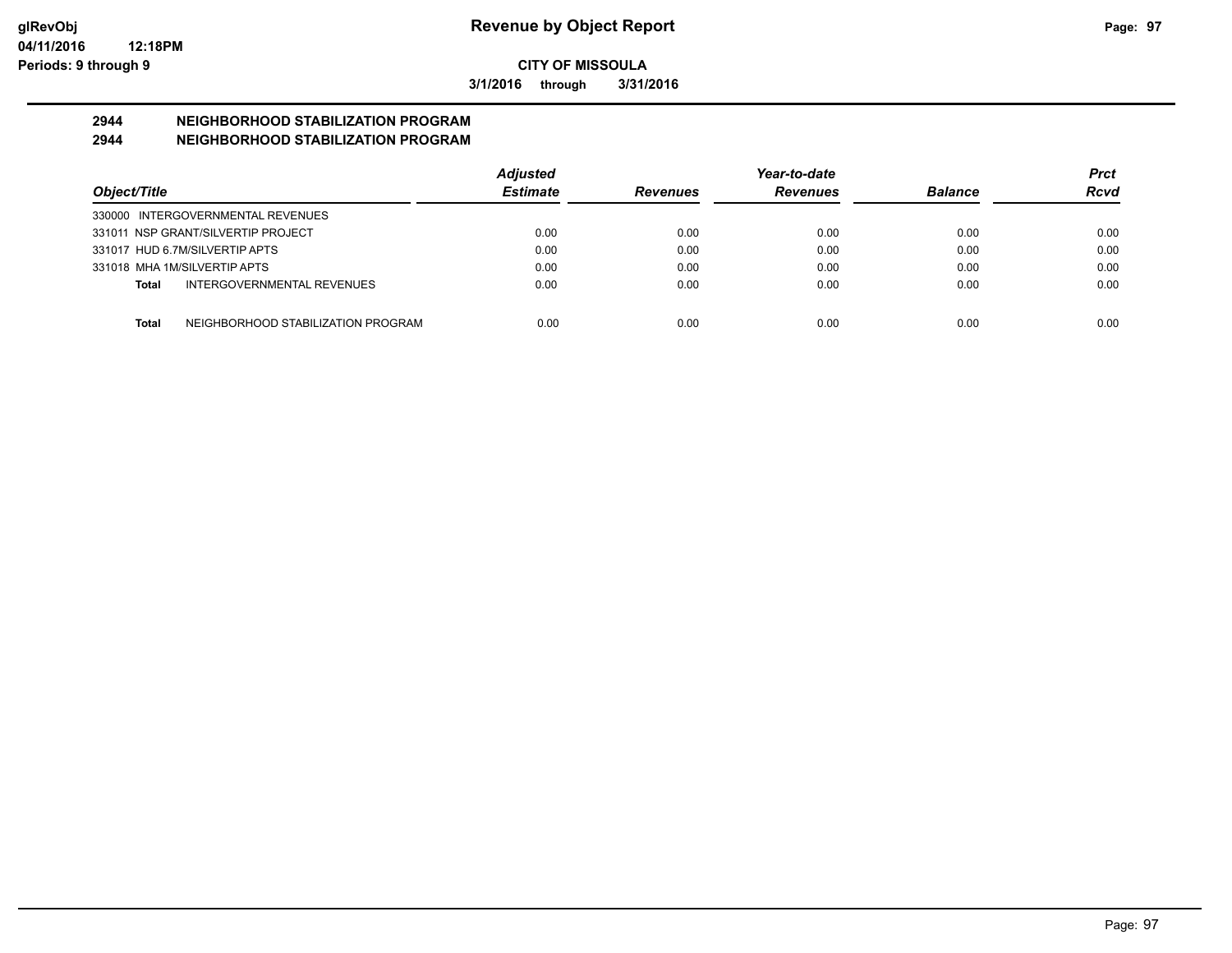**3/1/2016 through 3/31/2016**

### **2944 NEIGHBORHOOD STABILIZATION PROGRAM**

| Object/Title |                                    | <b>Adjusted</b><br><b>Estimate</b> | <b>Revenues</b> | Year-to-date<br><b>Revenues</b> | <b>Balance</b> | Prct<br><b>Rcvd</b> |
|--------------|------------------------------------|------------------------------------|-----------------|---------------------------------|----------------|---------------------|
|              | 330000 INTERGOVERNMENTAL REVENUES  |                                    |                 |                                 |                |                     |
|              | 331011 NSP GRANT/SILVERTIP PROJECT | 0.00                               | 0.00            | 0.00                            | 0.00           | 0.00                |
|              | 331017 HUD 6.7M/SILVERTIP APTS     | 0.00                               | 0.00            | 0.00                            | 0.00           | 0.00                |
|              | 331018 MHA 1M/SILVERTIP APTS       | 0.00                               | 0.00            | 0.00                            | 0.00           | 0.00                |
| Total        | INTERGOVERNMENTAL REVENUES         | 0.00                               | 0.00            | 0.00                            | 0.00           | 0.00                |
| Total        | NEIGHBORHOOD STABILIZATION PROGRAM | 0.00                               | 0.00            | 0.00                            | 0.00           | 0.00                |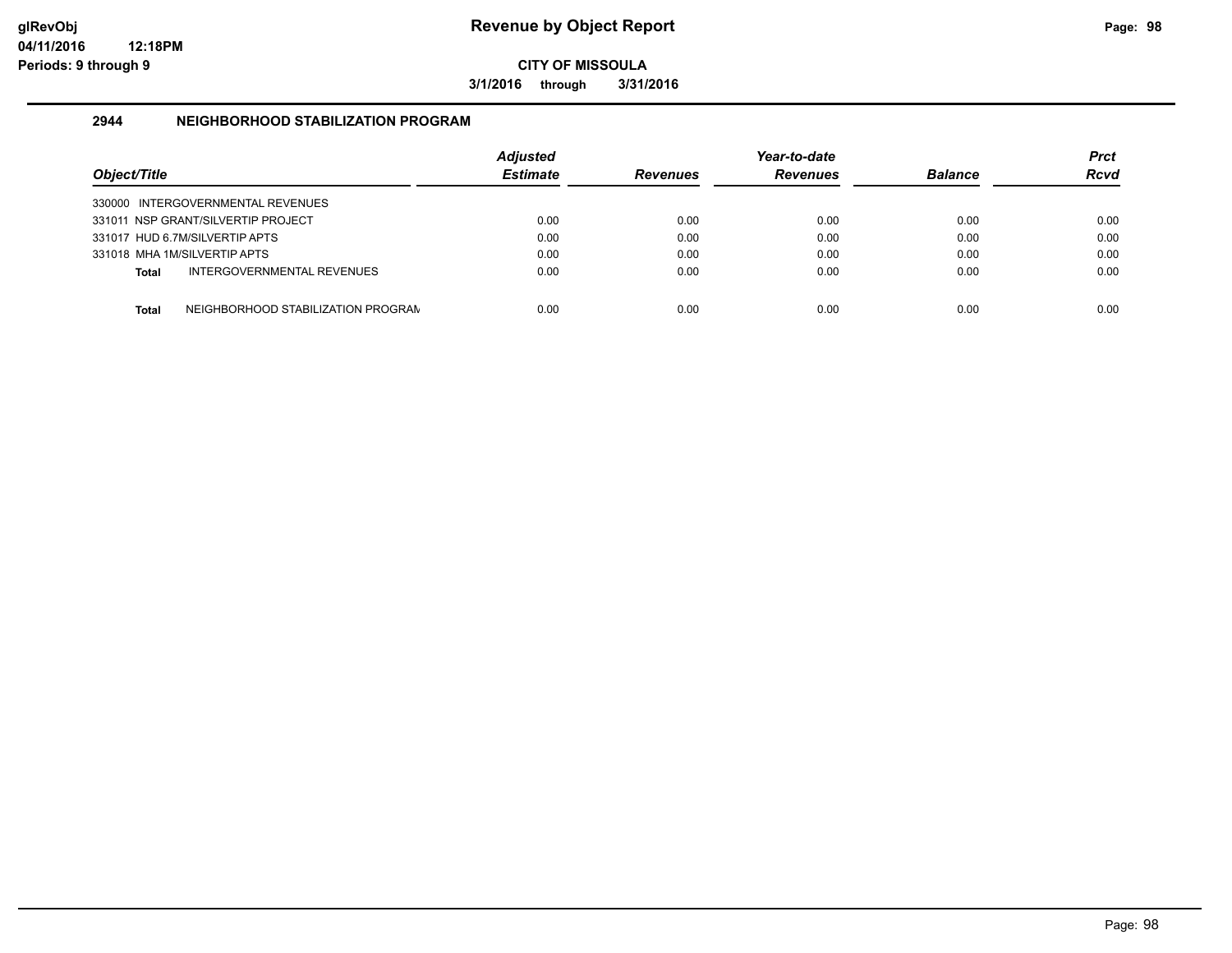**3/1/2016 through 3/31/2016**

**2955 TRANSPORTATION**

| 2955 | <b>TRANSPORTATION</b> |
|------|-----------------------|
|      |                       |

|                                                     | <b>Adjusted</b> |                 | Year-to-date    |                | <b>Prct</b> |
|-----------------------------------------------------|-----------------|-----------------|-----------------|----------------|-------------|
| Object/Title                                        | <b>Estimate</b> | <b>Revenues</b> | <b>Revenues</b> | <b>Balance</b> | Rcvd        |
| 330000 INTERGOVERNMENTAL REVENUES                   |                 |                 |                 |                |             |
| 330000 INTERGOVERNMENTAL REVENUES                   | 0.00            | 0.00            | 0.00            | 0.00           | 0.00        |
| 330005 MUTD GRANT ADMIN FEE                         | 0.00            | 0.00            | 0.00            | 0.00           | 0.00        |
| 331054 FHWA PL GRANT                                | 650,194.00      | 0.00            | 310,233.79      | 339,960.21     | 47.71       |
| 331055 FTA GRANT                                    | 164.937.00      | 0.00            | 58.081.11       | 106.855.89     | 35.21       |
| 331056 MDT FEDERAL CMAO                             | 285,698.00      | 0.00            | 135,622.20      | 150,075.80     | 47.47       |
| 336023 STATE CONTRIB. - PERS                        | 0.00            | 0.00            | 170.89          | $-170.89$      | 0.00        |
| 336030 COUNTY CONTRIBUTION                          | 9.900.00        | 0.00            | 28,621.67       | $-18,721.67$   | 289.11      |
| <b>INTERGOVERNMENTAL REVENUES</b><br>Total          | 1,110,729.00    | 0.00            | 532,729.66      | 577,999.34     | 47.96       |
| 360000 MISCELLANEOUS REVENUES                       |                 |                 |                 |                |             |
| 362000 OTHER MISCELLANEOUS REVENUE                  | 10,000.00       | 0.00            | 0.00            | 10,000.00      | 0.00        |
| 362007 *** Title Not Found ***                      | 0.00            | 0.00            | 920.00          | $-920.00$      | 0.00        |
| 365016 LOCAL MATCH MDT                              | 30,000.00       | 300.00          | 9,727.70        | 20,272.30      | 32.43       |
| <b>MISCELLANEOUS REVENUES</b><br>Total              | 40,000.00       | 300.00          | 10,647.70       | 29,352.30      | 26.62       |
| <b>INVESTMENTS &amp; ROYALTY EARNINGS</b><br>370000 |                 |                 |                 |                |             |
| 371010 INTEREST ON INVESTMENTS                      | 0.00            | 0.00            | 0.00            | 0.00           | 0.00        |
| <b>INVESTMENTS &amp; ROYALTY EARNINGS</b><br>Total  | 0.00            | 0.00            | 0.00            | 0.00           | 0.00        |
| 380000 OTHER FINANCING SOURCES                      |                 |                 |                 |                |             |
| 383000 OPERATING TRANSFERS                          | 9.900.00        | 0.00            | 9.900.00        | 0.00           | 100.00      |
| 383029 TRANS FR GENERAL                             | 82,086.00       | 0.00            | 0.00            | 82,086.00      | 0.00        |
| OTHER FINANCING SOURCES<br>Total                    | 91,986.00       | 0.00            | 9,900.00        | 82,086.00      | 10.76       |
| <b>TRANSPORTATION</b><br>Total                      | 1,242,715.00    | 300.00          | 553,277.36      | 689,437.64     | 44.52       |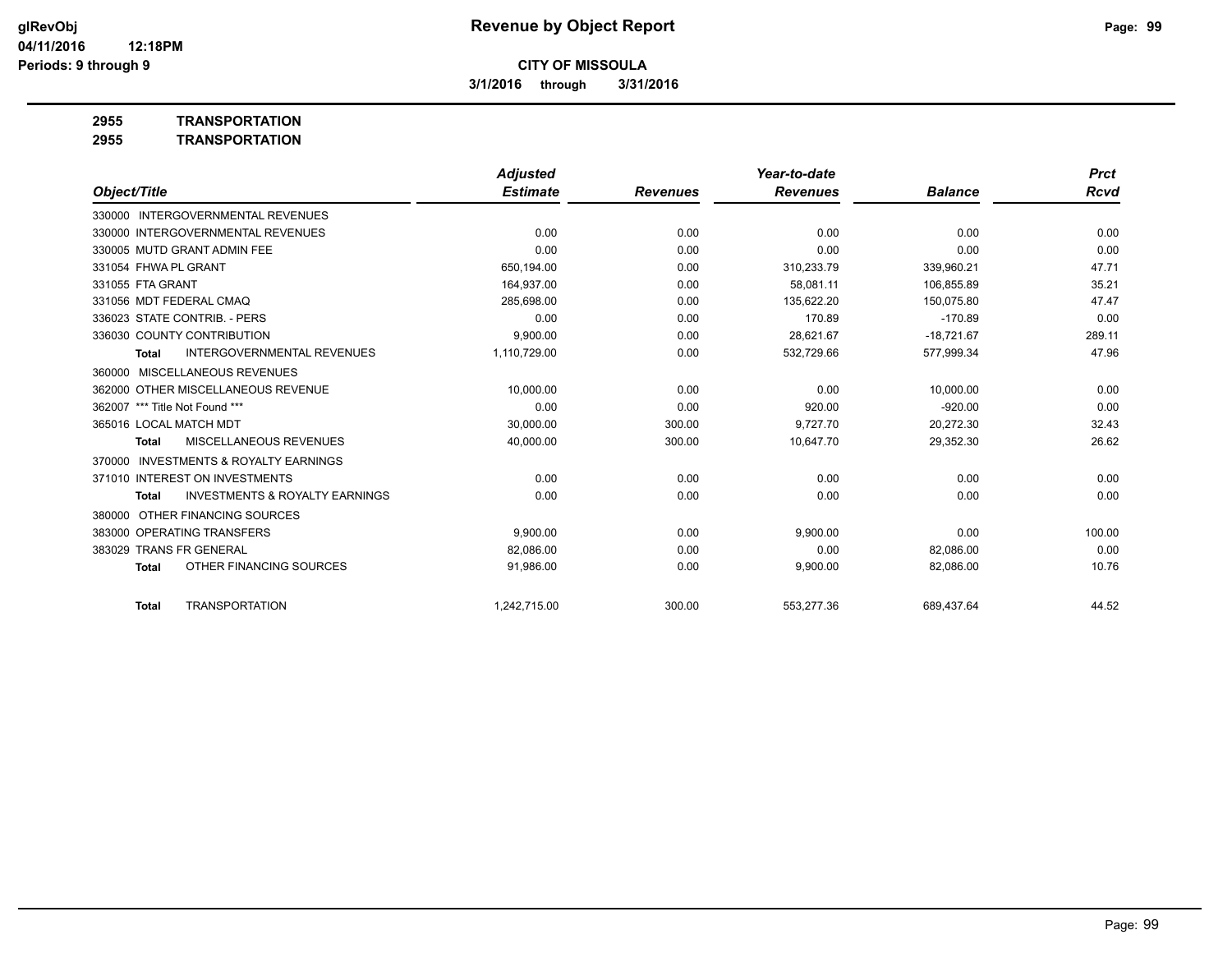**3/1/2016 through 3/31/2016**

#### **2955 TRANSPORTATION**

|                                                           | <b>Adjusted</b> |                 | Year-to-date    |                | <b>Prct</b> |
|-----------------------------------------------------------|-----------------|-----------------|-----------------|----------------|-------------|
| Object/Title                                              | <b>Estimate</b> | <b>Revenues</b> | <b>Revenues</b> | <b>Balance</b> | Rcvd        |
| 330000 INTERGOVERNMENTAL REVENUES                         |                 |                 |                 |                |             |
| 330000 INTERGOVERNMENTAL REVENUES                         | 0.00            | 0.00            | 0.00            | 0.00           | 0.00        |
| 330005 MUTD GRANT ADMIN FEE                               | 0.00            | 0.00            | 0.00            | 0.00           | 0.00        |
| 331054 FHWA PL GRANT                                      | 650,194.00      | 0.00            | 310,233.79      | 339,960.21     | 47.71       |
| 331055 FTA GRANT                                          | 164,937.00      | 0.00            | 58,081.11       | 106,855.89     | 35.21       |
| 331056 MDT FEDERAL CMAQ                                   | 285,698.00      | 0.00            | 135,622.20      | 150,075.80     | 47.47       |
| 336023 STATE CONTRIB. - PERS                              | 0.00            | 0.00            | 170.89          | $-170.89$      | 0.00        |
| 336030 COUNTY CONTRIBUTION                                | 9,900.00        | 0.00            | 28,621.67       | $-18,721.67$   | 289.11      |
| <b>INTERGOVERNMENTAL REVENUES</b><br><b>Total</b>         | 1,110,729.00    | 0.00            | 532,729.66      | 577,999.34     | 47.96       |
| 360000 MISCELLANEOUS REVENUES                             |                 |                 |                 |                |             |
| 362000 OTHER MISCELLANEOUS REVENUE                        | 10,000.00       | 0.00            | 0.00            | 10,000.00      | 0.00        |
| 362007 *** Title Not Found ***                            | 0.00            | 0.00            | 920.00          | $-920.00$      | 0.00        |
| 365016 LOCAL MATCH MDT                                    | 30,000.00       | 300.00          | 9,727.70        | 20,272.30      | 32.43       |
| <b>MISCELLANEOUS REVENUES</b><br>Total                    | 40,000.00       | 300.00          | 10,647.70       | 29,352.30      | 26.62       |
| INVESTMENTS & ROYALTY EARNINGS<br>370000                  |                 |                 |                 |                |             |
| 371010 INTEREST ON INVESTMENTS                            | 0.00            | 0.00            | 0.00            | 0.00           | 0.00        |
| <b>INVESTMENTS &amp; ROYALTY EARNINGS</b><br><b>Total</b> | 0.00            | 0.00            | 0.00            | 0.00           | 0.00        |
| 380000 OTHER FINANCING SOURCES                            |                 |                 |                 |                |             |
| 383000 OPERATING TRANSFERS                                | 9,900.00        | 0.00            | 9,900.00        | 0.00           | 100.00      |
| 383029 TRANS FR GENERAL                                   | 82,086.00       | 0.00            | 0.00            | 82,086.00      | 0.00        |
| OTHER FINANCING SOURCES<br><b>Total</b>                   | 91,986.00       | 0.00            | 9,900.00        | 82,086.00      | 10.76       |
| <b>TRANSPORTATION</b><br><b>Total</b>                     | 1.242.715.00    | 300.00          | 553.277.36      | 689.437.64     | 44.52       |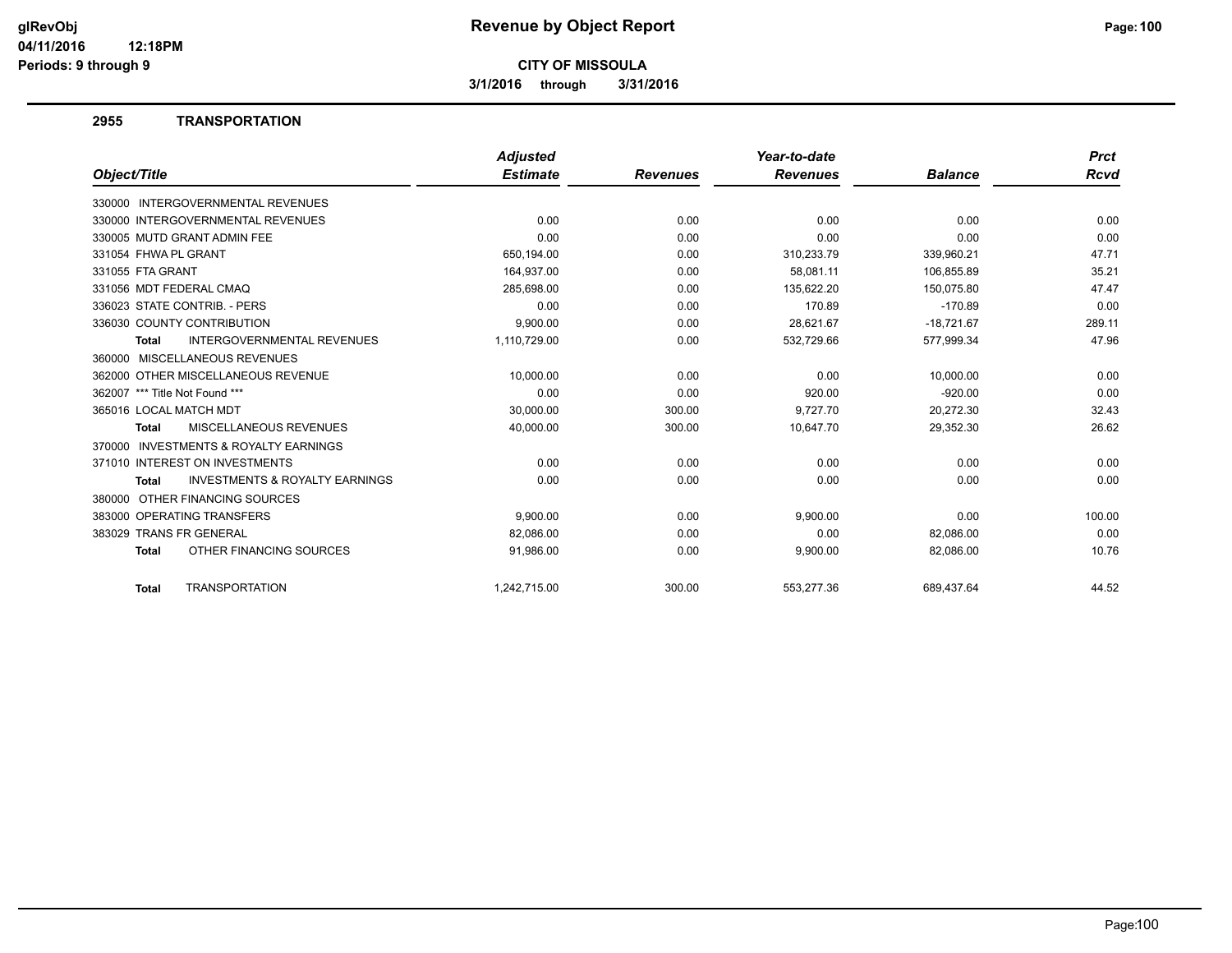**3/1/2016 through 3/31/2016**

**2987 FEDERAL TRANSPORTATION FUND**

|                                                           | <b>Adjusted</b> |                 | Year-to-date    |                | <b>Prct</b> |
|-----------------------------------------------------------|-----------------|-----------------|-----------------|----------------|-------------|
| Object/Title                                              | <b>Estimate</b> | <b>Revenues</b> | <b>Revenues</b> | <b>Balance</b> | Rcvd        |
| 310000 TAXES/ASSESSMENTS                                  |                 |                 |                 |                |             |
| 311011 TAX INCREMENT                                      | 0.00            | 0.00            | 0.00            | 0.00           | 0.00        |
| TAXES/ASSESSMENTS<br>Total                                | 0.00            | 0.00            | 0.00            | 0.00           | 0.00        |
| 330000 INTERGOVERNMENTAL REVENUES                         |                 |                 |                 |                |             |
| 331050 ISTEA/CTEP GRANT                                   | 0.00            | 0.00            | 0.00            | 0.00           | 0.00        |
| 331051 ISTEA/CTEP-HIGGINS HILL/BECKWITH                   | 0.00            | 0.00            | 0.00            | 0.00           | 0.00        |
| 331052 MDT CMAQ STRIPING GRANT                            | 0.00            | 0.00            | 0.00            | 0.00           | 0.00        |
| 331053 CTEP PLAYFAIR                                      | 0.00            | 0.00            | 5,955.81        | $-5,955.81$    | 0.00        |
| 331153 RUSSELL S 3RD IMPROVEMENTS                         | 0.00            | 0.00            | 0.00            | 0.00           | 0.00        |
| 331154 CTEP-MILWAUKEE RR TRAIL                            | 0.00            | 0.00            | 0.00            | 0.00           | 0.00        |
| 331155 CTEP/GRANT CREEK TRAIL BCN                         | 0.00            | 72,501.00       | 148,586.82      | -148,586.82    | 0.00        |
| 331156 CTEP GRANT - S HILLS TRAILS SYSTEM                 | 375,500.00      | 0.00            | 0.00            | 375,500.00     | 0.00        |
| 331159 CTEP-U OF M CROSSWALK PROJECT                      | 0.00            | 0.00            | 0.00            | 0.00           | 0.00        |
| 331161 CTEP-LOLO ST/BRIDGE TO DUNCAN S/C                  | 0.00            | 0.00            | 0.00            | 0.00           | 0.00        |
| 331180 LIBRARY LITERACY GRANT                             | 0.00            | 0.00            | 0.00            | 0.00           | 0.00        |
| 331181 CTEP/CMAQ MADISON ST TO U CONNECTOR                | 0.00            | 0.00            | 0.00            | 0.00           | 0.00        |
| 334045 MONTANA DEPARTMENT TRANSPORTATION                  | 0.00            | 0.00            | 0.00            | 0.00           | 0.00        |
| 334251 RTP/TAP STATE GRANTS                               | 0.00            | 0.00            | 0.00            | 0.00           | 0.00        |
| 336023 STATE CONTRIB. - PERS                              | 0.00            | 0.00            | 105.04          | $-105.04$      | 0.00        |
| <b>INTERGOVERNMENTAL REVENUES</b><br><b>Total</b>         | 375,500.00      | 72,501.00       | 154,647.67      | 220,852.33     | 41.18       |
| 340000 CHARGES FOR SERVICES                               |                 |                 |                 |                |             |
| 343011 STREET AND ROADWAY REPAIR CHARGES                  | 0.00            | 0.00            | 0.00            | 0.00           | 0.00        |
| <b>CHARGES FOR SERVICES</b><br><b>Total</b>               | 0.00            | 0.00            | 0.00            | 0.00           | 0.00        |
| 360000 MISCELLANEOUS REVENUES                             |                 |                 |                 |                |             |
| 360010 MISCELLANEOUS                                      | 0.00            | 0.00            | 0.00            | 0.00           | 0.00        |
| 363020 PROPERTY ASSESSMENTS                               | 0.00            | 0.00            | 0.00            | 0.00           | 0.00        |
| 365000 DONATIONS                                          | 386,689.00      | 0.00            | 0.00            | 386,689.00     | 0.00        |
| 365004 GRANT CR TRAIL ASSN DONATION                       | 0.00            | 0.00            | 0.00            | 0.00           | 0.00        |
| MISCELLANEOUS REVENUES<br><b>Total</b>                    | 386,689.00      | 0.00            | 0.00            | 386,689.00     | 0.00        |
| 370000 INVESTMENTS & ROYALTY EARNINGS                     |                 |                 |                 |                |             |
| 371010 INTEREST ON INVESTMENTS                            | 0.00            | 0.00            | 0.00            | 0.00           | 0.00        |
| 371020 GAIN/LOSS IN MARKET VALUE OF INVESTMENTS           | 0.00            | 0.00            | 0.00            | 0.00           | 0.00        |
| <b>INVESTMENTS &amp; ROYALTY EARNINGS</b><br><b>Total</b> | 0.00            | 0.00            | 0.00            | 0.00           | 0.00        |
| 380000 OTHER FINANCING SOURCES                            |                 |                 |                 |                |             |
| 381009 TRANSFERS IN-OPEN SPACE BOND                       | 0.00            | 0.00            | 0.00            | 0.00           | 0.00        |
| 381010 BOND PROCEEDS                                      | 0.00            | 0.00            | 0.00            | 0.00           | 0.00        |
| 381011 OPEN SPACE REVENUE                                 | 0.00            | 0.00            | 0.00            | 0.00           | 0.00        |
| 383000 OPERATING TRANSFERS                                | 0.00            | 0.00            | 0.00            | 0.00           | 0.00        |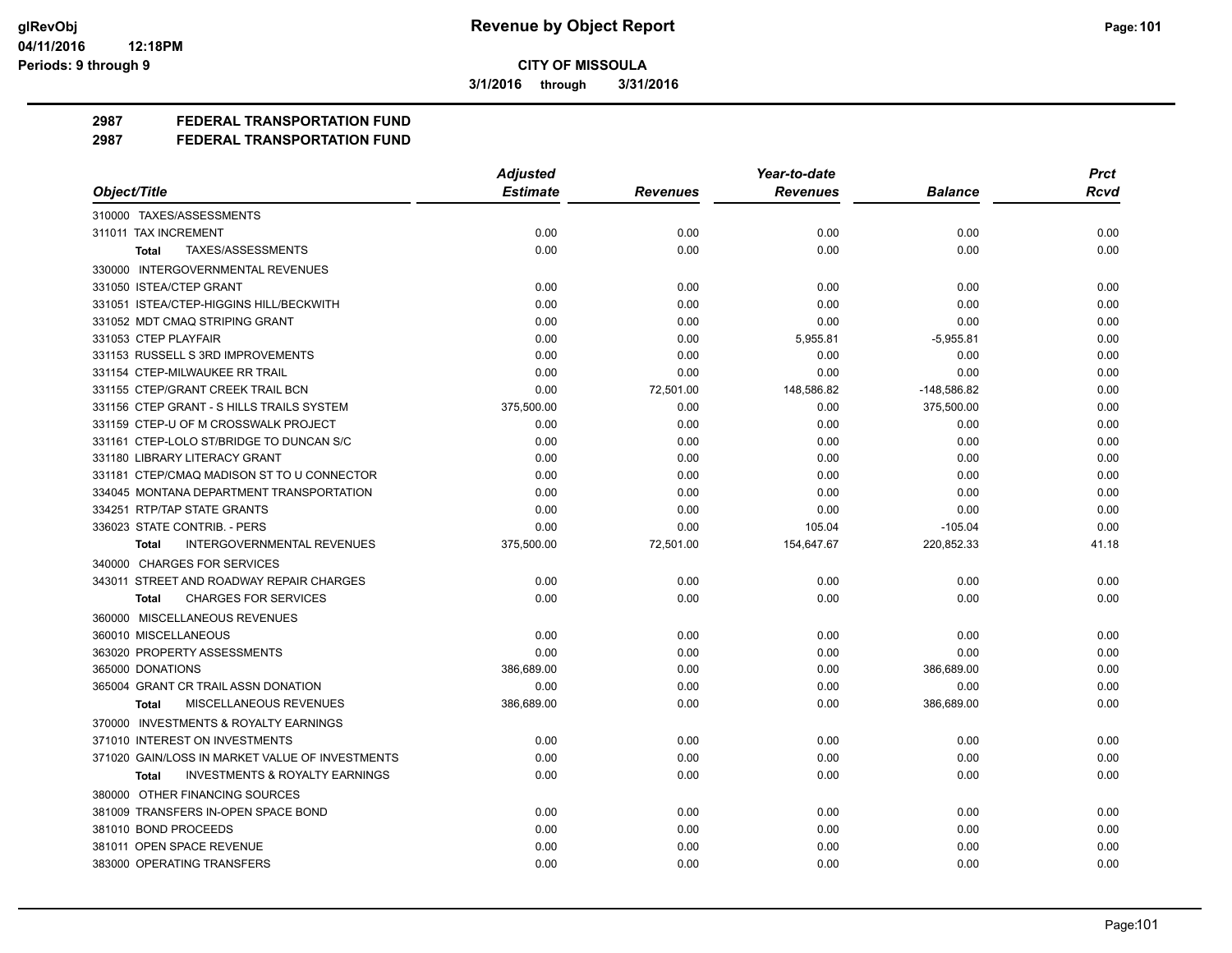**3/1/2016 through 3/31/2016**

## **2987 FEDERAL TRANSPORTATION FUND**

|                                      | <b>Adjusted</b> |                 | Year-to-date    |                | <b>Prct</b> |
|--------------------------------------|-----------------|-----------------|-----------------|----------------|-------------|
| Object/Title                         | <b>Estimate</b> | <b>Revenues</b> | <b>Revenues</b> | <b>Balance</b> | <b>Rcvd</b> |
| 383002 TRANS FR GAS TAX              | 0.00            | 0.00            | 0.00            | 0.00           | 0.00        |
| 383010 TRANS FR CIP                  | 0.00            | 0.00            | 0.00            | 0.00           | 0.00        |
| 383014 TRANS FR MRA                  | 0.00            | 0.00            | 0.00            | 0.00           | 0.00        |
| 383021 TRANS FR P&R TRAILS DEVLP     | 0.00            | 0.00            | 0.00            | 0.00           | 0.00        |
| 383043 TRANSFERS FROM IMPACT FEES    | 0.00            | 0.00            | 0.00            | 0.00           | 0.00        |
| OTHER FINANCING SOURCES<br>Total     | 0.00            | 0.00            | 0.00            | 0.00           | 0.00        |
| FEDERAL TRANSPORTATION FUND<br>Total | 762.189.00      | 72.501.00       | 154.647.67      | 607.541.33     | 20.29       |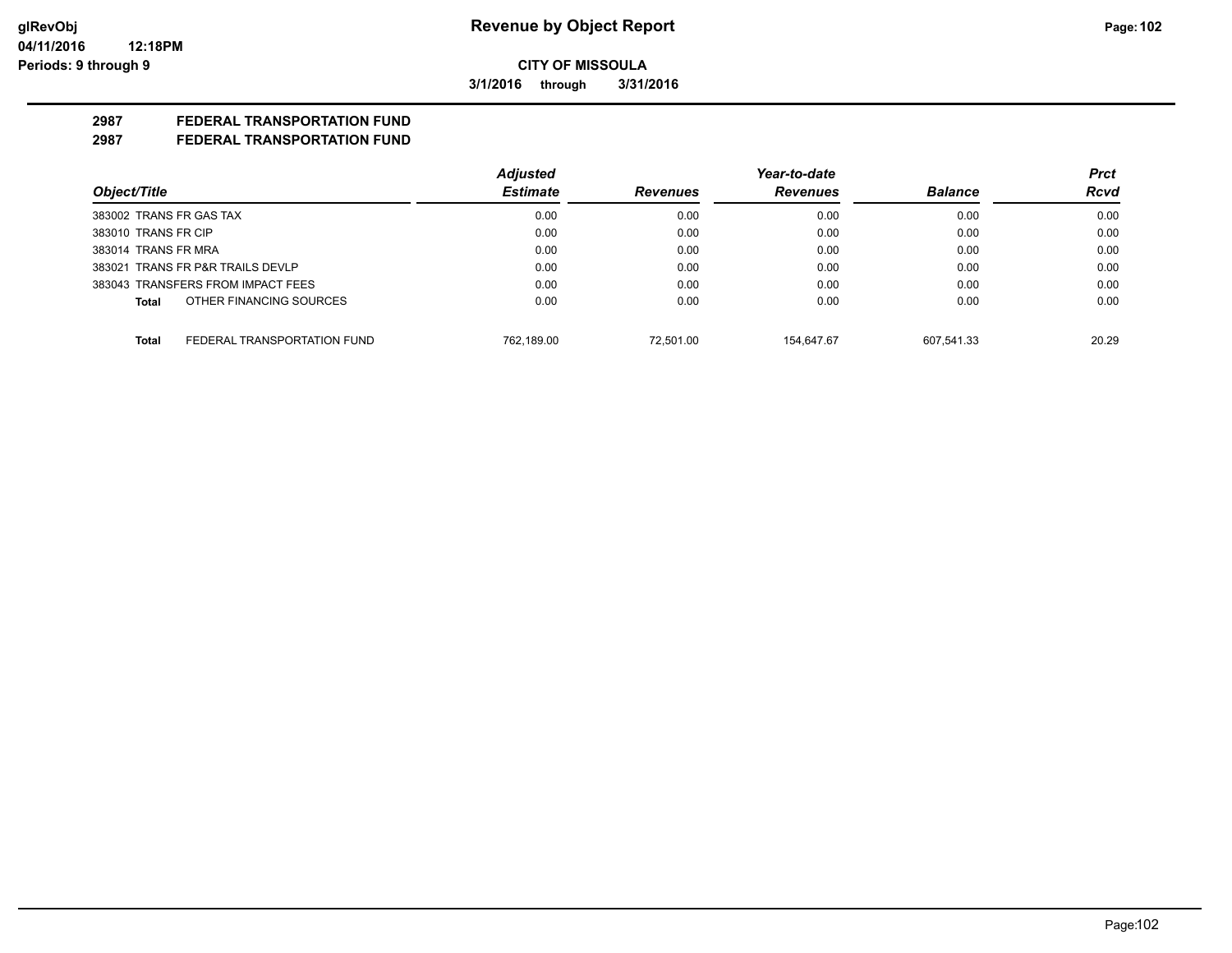**3/1/2016 through 3/31/2016**

|                                                           | <b>Adjusted</b> |                 | Year-to-date    |                                                                                                                                                                                                                                                                             | <b>Prct</b> |
|-----------------------------------------------------------|-----------------|-----------------|-----------------|-----------------------------------------------------------------------------------------------------------------------------------------------------------------------------------------------------------------------------------------------------------------------------|-------------|
| Object/Title                                              | <b>Estimate</b> | <b>Revenues</b> | <b>Revenues</b> | <b>Balance</b><br>0.00<br>0.00<br>0.00<br>0.00<br>0.00<br>$-5,955.81$<br>0.00<br>0.00<br>$-148,586.82$<br>375,500.00<br>0.00<br>0.00<br>0.00<br>0.00<br>0.00<br>0.00<br>$-105.04$<br>220,852.33<br>0.00<br>0.00<br>0.00<br>0.00<br>386,689.00<br>0.00<br>386,689.00<br>0.00 | <b>Rcvd</b> |
| 310000 TAXES/ASSESSMENTS                                  |                 |                 |                 |                                                                                                                                                                                                                                                                             |             |
| 311011 TAX INCREMENT                                      | 0.00            | 0.00            | 0.00            |                                                                                                                                                                                                                                                                             | 0.00        |
| TAXES/ASSESSMENTS<br><b>Total</b>                         | 0.00            | 0.00            | 0.00            |                                                                                                                                                                                                                                                                             | 0.00        |
| 330000 INTERGOVERNMENTAL REVENUES                         |                 |                 |                 |                                                                                                                                                                                                                                                                             |             |
| 331050 ISTEA/CTEP GRANT                                   | 0.00            | 0.00            | 0.00            |                                                                                                                                                                                                                                                                             | 0.00        |
| 331051 ISTEA/CTEP-HIGGINS HILL/BECKWITH                   | 0.00            | 0.00            | 0.00            |                                                                                                                                                                                                                                                                             | 0.00        |
| 331052 MDT CMAQ STRIPING GRANT                            | 0.00            | 0.00            | 0.00            |                                                                                                                                                                                                                                                                             | 0.00        |
| 331053 CTEP PLAYFAIR                                      | 0.00            | 0.00            | 5,955.81        |                                                                                                                                                                                                                                                                             | 0.00        |
| 331153 RUSSELL S 3RD IMPROVEMENTS                         | 0.00            | 0.00            | 0.00            |                                                                                                                                                                                                                                                                             | 0.00        |
| 331154 CTEP-MILWAUKEE RR TRAIL                            | 0.00            | 0.00            | 0.00            |                                                                                                                                                                                                                                                                             | 0.00        |
| 331155 CTEP/GRANT CREEK TRAIL BCN                         | 0.00            | 72,501.00       | 148,586.82      |                                                                                                                                                                                                                                                                             | 0.00        |
| 331156 CTEP GRANT - S HILLS TRAILS SYSTEM                 | 375,500.00      | 0.00            | 0.00            |                                                                                                                                                                                                                                                                             | 0.00        |
| 331159 CTEP-U OF M CROSSWALK PROJECT                      | 0.00            | 0.00            | 0.00            |                                                                                                                                                                                                                                                                             | 0.00        |
| 331161 CTEP-LOLO ST/BRIDGE TO DUNCAN S/C                  | 0.00            | 0.00            | 0.00            |                                                                                                                                                                                                                                                                             | 0.00        |
| 331180 LIBRARY LITERACY GRANT                             | 0.00            | 0.00            | 0.00            |                                                                                                                                                                                                                                                                             | 0.00        |
| 331181 CTEP/CMAQ MADISON ST TO U CONNECTOR                | 0.00            | 0.00            | 0.00            |                                                                                                                                                                                                                                                                             | 0.00        |
| 334045 MONTANA DEPARTMENT TRANSPORTATION                  | 0.00            | 0.00            | 0.00            |                                                                                                                                                                                                                                                                             | 0.00        |
| 334251 RTP/TAP STATE GRANTS                               | 0.00            | 0.00            | 0.00            |                                                                                                                                                                                                                                                                             | 0.00        |
| 336023 STATE CONTRIB. - PERS                              | 0.00            | 0.00            | 105.04          |                                                                                                                                                                                                                                                                             | 0.00        |
| <b>INTERGOVERNMENTAL REVENUES</b><br>Total                | 375,500.00      | 72,501.00       | 154,647.67      |                                                                                                                                                                                                                                                                             | 41.18       |
| 340000 CHARGES FOR SERVICES                               |                 |                 |                 |                                                                                                                                                                                                                                                                             |             |
| 343011 STREET AND ROADWAY REPAIR CHARGES                  | 0.00            | 0.00            | 0.00            |                                                                                                                                                                                                                                                                             | 0.00        |
| <b>CHARGES FOR SERVICES</b><br><b>Total</b>               | 0.00            | 0.00            | 0.00            |                                                                                                                                                                                                                                                                             | 0.00        |
| 360000 MISCELLANEOUS REVENUES                             |                 |                 |                 |                                                                                                                                                                                                                                                                             |             |
| 360010 MISCELLANEOUS                                      | 0.00            | 0.00            | 0.00            |                                                                                                                                                                                                                                                                             | 0.00        |
| 363020 PROPERTY ASSESSMENTS                               | 0.00            | 0.00            | 0.00            |                                                                                                                                                                                                                                                                             | 0.00        |
| 365000 DONATIONS                                          | 386,689.00      | 0.00            | 0.00            |                                                                                                                                                                                                                                                                             | 0.00        |
| 365004 GRANT CR TRAIL ASSN DONATION                       | 0.00            | 0.00            | 0.00            |                                                                                                                                                                                                                                                                             | 0.00        |
| MISCELLANEOUS REVENUES<br>Total                           | 386,689.00      | 0.00            | 0.00            |                                                                                                                                                                                                                                                                             | 0.00        |
| 370000 INVESTMENTS & ROYALTY EARNINGS                     |                 |                 |                 |                                                                                                                                                                                                                                                                             |             |
| 371010 INTEREST ON INVESTMENTS                            | 0.00            | 0.00            | 0.00            |                                                                                                                                                                                                                                                                             | 0.00        |
| 371020 GAIN/LOSS IN MARKET VALUE OF INVESTMENT            | 0.00            | 0.00            | 0.00            | 0.00                                                                                                                                                                                                                                                                        | 0.00        |
| <b>INVESTMENTS &amp; ROYALTY EARNINGS</b><br><b>Total</b> | 0.00            | 0.00            | 0.00            | 0.00                                                                                                                                                                                                                                                                        | 0.00        |
| 380000 OTHER FINANCING SOURCES                            |                 |                 |                 |                                                                                                                                                                                                                                                                             |             |
| 381009 TRANSFERS IN-OPEN SPACE BOND                       | 0.00            | 0.00            | 0.00            | 0.00                                                                                                                                                                                                                                                                        | 0.00        |
| 381010 BOND PROCEEDS                                      | 0.00            | 0.00            | 0.00            | 0.00                                                                                                                                                                                                                                                                        | 0.00        |
| 381011 OPEN SPACE REVENUE                                 | 0.00            | 0.00            | 0.00            | 0.00                                                                                                                                                                                                                                                                        | 0.00        |
| 383000 OPERATING TRANSFERS                                | 0.00            | 0.00            | 0.00            | 0.00                                                                                                                                                                                                                                                                        | 0.00        |
| 383002 TRANS FR GAS TAX                                   | 0.00            | 0.00            | 0.00            | 0.00                                                                                                                                                                                                                                                                        | 0.00        |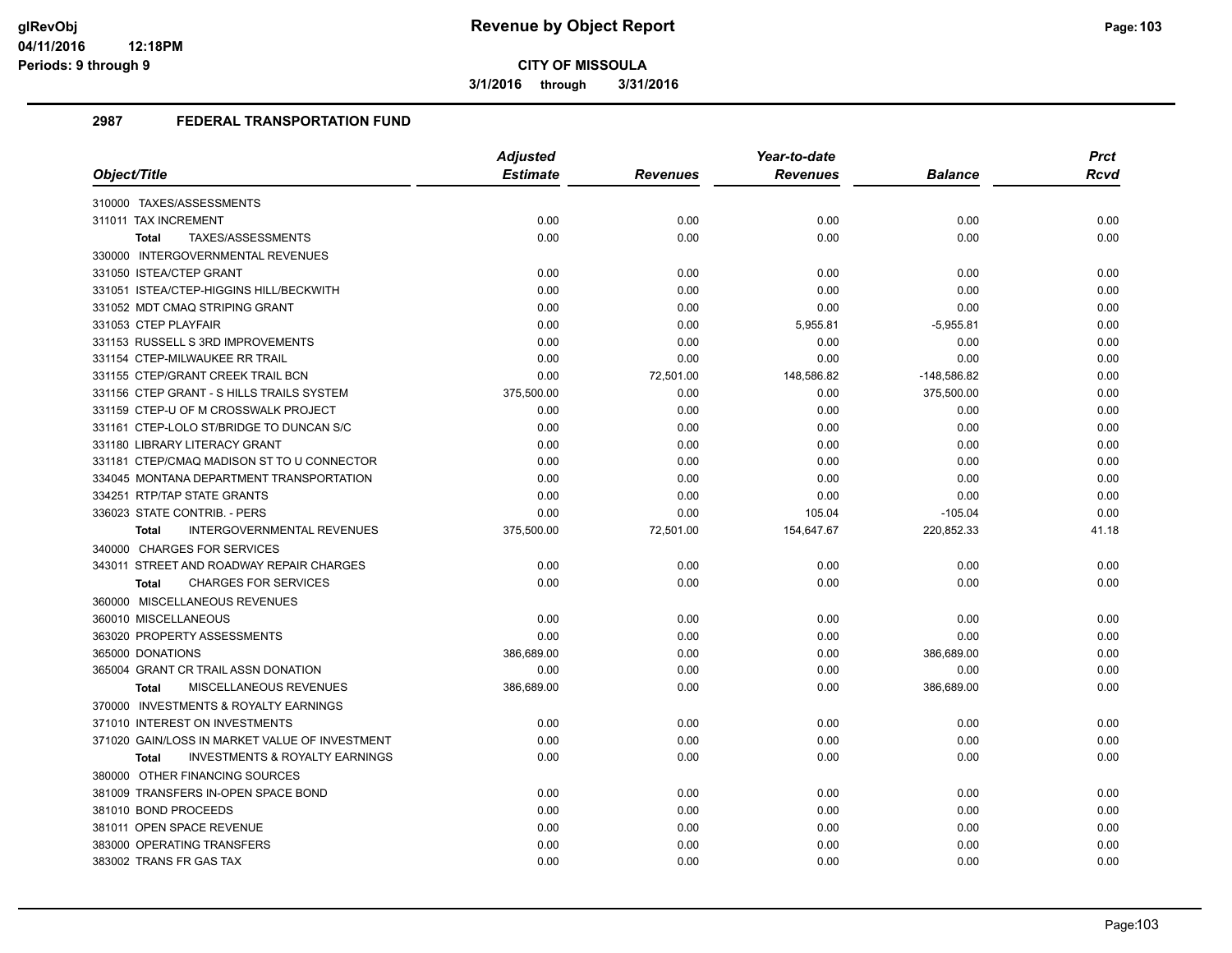**3/1/2016 through 3/31/2016**

|                                         | <b>Adjusted</b> |                 | Year-to-date    |                | <b>Prct</b> |
|-----------------------------------------|-----------------|-----------------|-----------------|----------------|-------------|
| Object/Title                            | <b>Estimate</b> | <b>Revenues</b> | <b>Revenues</b> | <b>Balance</b> | <b>Rcvd</b> |
| 383010 TRANS FR CIP                     | 0.00            | 0.00            | 0.00            | 0.00           | 0.00        |
| 383014 TRANS FR MRA                     | 0.00            | 0.00            | 0.00            | 0.00           | 0.00        |
| 383021 TRANS FR P&R TRAILS DEVLP        | 0.00            | 0.00            | 0.00            | 0.00           | 0.00        |
| 383043 TRANSFERS FROM IMPACT FEES       | 0.00            | 0.00            | 0.00            | 0.00           | 0.00        |
| OTHER FINANCING SOURCES<br><b>Total</b> | 0.00            | 0.00            | 0.00            | 0.00           | 0.00        |
| FEDERAL TRANSPORTATION FUND<br>Total    | 762.189.00      | 72.501.00       | 154.647.67      | 607.541.33     | 20.29       |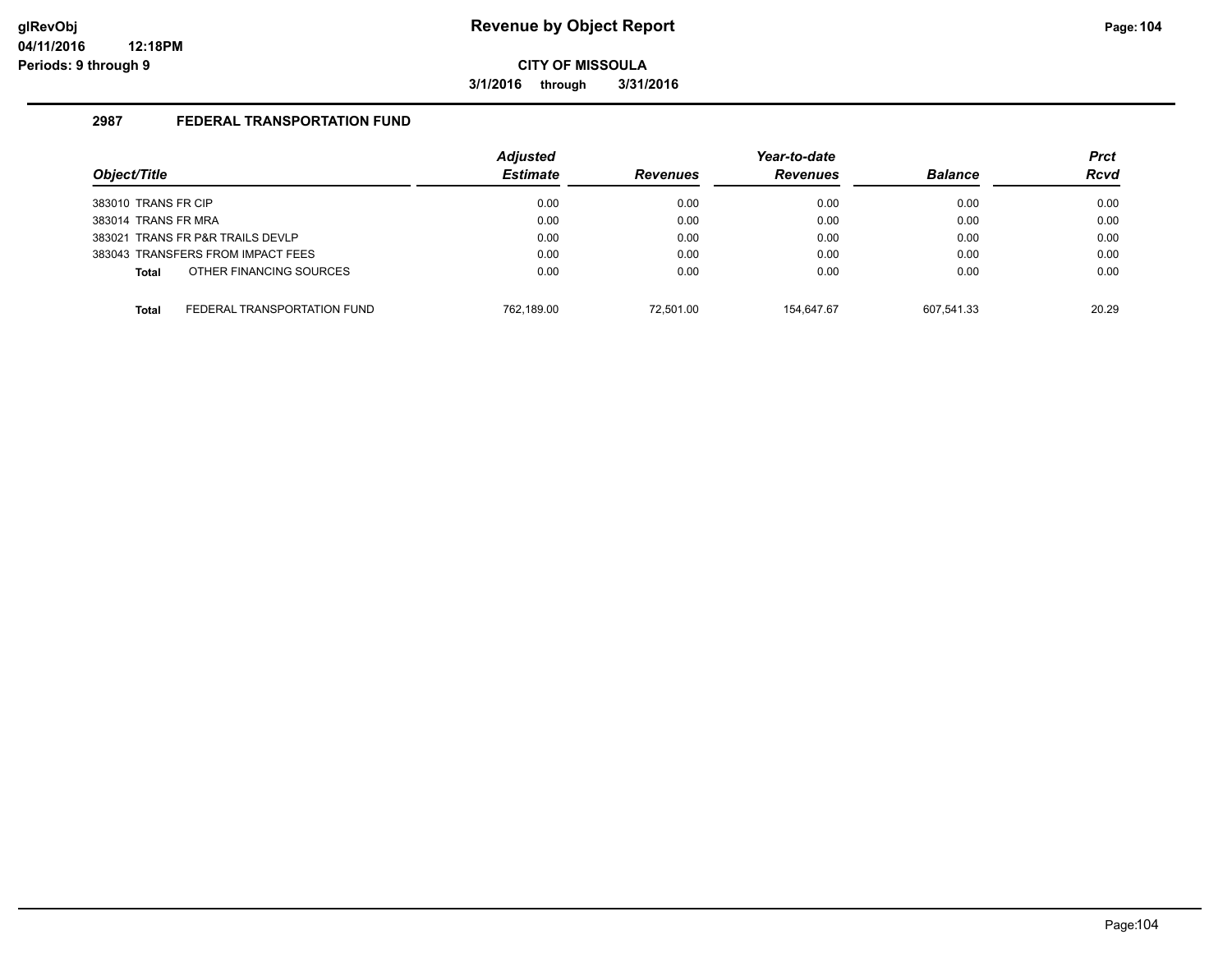**3/1/2016 through 3/31/2016**

### **2988 GRANTS & DONATIONS FUND**

| <b>Estimate</b><br>Object/Title<br><b>Revenues</b><br><b>Balance</b><br><b>Rcvd</b><br><b>Revenues</b><br>330000 INTERGOVERNMENTAL REVENUES<br>331013 NORTHSIDE PED BRIDGE/ARRA-CDBG GRANT<br>0.00<br>0.00<br>0.00<br>0.00<br>0.00<br>331014 EECBG GRANT<br>0.00<br>0.00<br>0.00<br>0.00<br>0.00<br>331022 EQUIPMENT GRANT<br>0.00<br>0.00<br>243,765.60<br>$-243,765.60$<br>0.00<br>331025 COPS TECH GRANTS<br>993,592.00<br>0.00<br>0.00<br>993,592.00<br>0.00<br>331026 FY09 POLICE ICAC FEDERAL GRANT<br>0.00<br>45,643.60<br>41,924.35<br>$-41,924.35$<br>0.00<br>331028 DUI-COPS IN SHOPS<br>5,000.00<br>0.00<br>5,000.00<br>0.00<br>0.00<br>331029 CHRP GRANT<br>0.00<br>0.00<br>0.00<br>0.00<br>0.00<br>331030 COMMUNITY RESOURCE OFFICER/MCPS<br>0.00<br>0.00<br>0.00<br>0.00<br>0.00<br>331081 GRANTS/DONATIONS - FORT MISSOULA<br>0.00<br>0.00<br>0.00<br>0.00<br>0.00<br>331090 EPA GRANT<br>987,106.00<br>0.00<br>$-361.50$<br>987,467.50<br>$-0.04$<br>86,262.00<br>$-86,262.00$<br>331113 *** Title Not Found ***<br>0.00<br>0.00<br>0.00<br>331178 DUI TASK FORCE GRANT<br>0.00<br>0.00<br>0.00<br>0.00<br>0.00<br>0.00<br>331181 GRANTS/DONATIONS - FORT MISSOULA<br>0.00<br>0.00<br>0.00<br>0.00<br>334013 STATE GRANT - OT SEATBELT<br>18,622.54<br>60,000.00<br>11,334.64<br>41,377.46<br>68.96<br>0.00<br>334014 *** Title Not Found ***<br>0.00<br>0.00<br>0.00<br>0.00<br>299,498.00<br>37.20<br>334015 COPS TECHNOLOGY GRANT<br>0.00<br>111,415.23<br>188,082.77<br>334016 BULLETPROOF VEST GRANT<br>10,500.00<br>0.00<br>6,317.04<br>4,182.96<br>60.16<br>334018 STATE GRANT - CAPITAL<br>0.00<br>0.00<br>0.00<br>0.00<br>0.00<br>334020 UNDERAGE DRINKING GRANT<br>0.00<br>0.00<br>0.00<br>0.00<br>0.00<br>334025 COUNTY WEED<br>0.00<br>0.00<br>0.00<br>0.00<br>0.00<br>334028 DEPT OF AG INTERN GRANT<br>0.00<br>0.00<br>0.00<br>0.00<br>0.00<br>334076 BIG SKY TRUST FUND GRANTS<br>0.00<br>0.00<br>0.00<br>0.00<br>0.00<br>0.00<br>0.00<br>0.00<br>0.00<br>0.00<br>334121 DNRC-EPA AREA WIDE ASSESSMENT GRANT<br>336021 STATE CONTRIB - POLICE RETIREMENT<br>0.00<br>0.00<br>12,044.82<br>$-12,044.82$<br>0.00<br>0.00<br>336023 STATE CONTRIB. - PERS<br>0.00<br>11.80<br>$-11.80$<br>0.00<br><b>INTERGOVERNMENTAL REVENUES</b><br>56,978.24<br>542,756.80<br>1,812,939.20<br>23.04<br>2,355,696.00<br><b>Total</b><br>340000 CHARGES FOR SERVICES<br>342000 ANTI-GRAFFITI PROJECT<br>0.00<br>5,000.00<br>100.00<br>4,900.00<br>2.00<br>342013 SECURITY INVEST FEES<br>0.00<br>0.00<br>0.00<br>0.00<br>0.00<br><b>CHARGES FOR SERVICES</b><br>2.00<br>5,000.00<br>0.00<br>100.00<br>4,900.00<br><b>Total</b><br>360000 MISCELLANEOUS REVENUES<br>360010 MISCELLANEOUS<br>0.00<br>0.00<br>0.00<br>0.00<br>0.00<br>365000 DONATIONS<br>50,338.00<br>0.00<br>100.00<br>50,238.00<br>0.20<br>365015 GREEN BLOCK PILOT PROJECT<br>0.00<br>0.00<br>0.00<br>0.00<br>0.00<br>365021 COMBAT CHALLENGE DONATIONS<br>0.00<br>0.00<br>0.00<br>0.00<br>0.00<br>MISCELLANEOUS REVENUES<br>50,238.00<br>0.20<br>50,338.00<br>0.00<br>100.00<br><b>Total</b> |                                | <b>Adjusted</b> | Year-to-date | <b>Prct</b> |
|-----------------------------------------------------------------------------------------------------------------------------------------------------------------------------------------------------------------------------------------------------------------------------------------------------------------------------------------------------------------------------------------------------------------------------------------------------------------------------------------------------------------------------------------------------------------------------------------------------------------------------------------------------------------------------------------------------------------------------------------------------------------------------------------------------------------------------------------------------------------------------------------------------------------------------------------------------------------------------------------------------------------------------------------------------------------------------------------------------------------------------------------------------------------------------------------------------------------------------------------------------------------------------------------------------------------------------------------------------------------------------------------------------------------------------------------------------------------------------------------------------------------------------------------------------------------------------------------------------------------------------------------------------------------------------------------------------------------------------------------------------------------------------------------------------------------------------------------------------------------------------------------------------------------------------------------------------------------------------------------------------------------------------------------------------------------------------------------------------------------------------------------------------------------------------------------------------------------------------------------------------------------------------------------------------------------------------------------------------------------------------------------------------------------------------------------------------------------------------------------------------------------------------------------------------------------------------------------------------------------------------------------------------------------------------------------------------------------------------------------------------------------------------------------------------------------------------------------------------------------------------------------------------------------------------------------------------------------------------------------------------------------------------------------------------------------------------|--------------------------------|-----------------|--------------|-------------|
|                                                                                                                                                                                                                                                                                                                                                                                                                                                                                                                                                                                                                                                                                                                                                                                                                                                                                                                                                                                                                                                                                                                                                                                                                                                                                                                                                                                                                                                                                                                                                                                                                                                                                                                                                                                                                                                                                                                                                                                                                                                                                                                                                                                                                                                                                                                                                                                                                                                                                                                                                                                                                                                                                                                                                                                                                                                                                                                                                                                                                                                                             |                                |                 |              |             |
|                                                                                                                                                                                                                                                                                                                                                                                                                                                                                                                                                                                                                                                                                                                                                                                                                                                                                                                                                                                                                                                                                                                                                                                                                                                                                                                                                                                                                                                                                                                                                                                                                                                                                                                                                                                                                                                                                                                                                                                                                                                                                                                                                                                                                                                                                                                                                                                                                                                                                                                                                                                                                                                                                                                                                                                                                                                                                                                                                                                                                                                                             |                                |                 |              |             |
|                                                                                                                                                                                                                                                                                                                                                                                                                                                                                                                                                                                                                                                                                                                                                                                                                                                                                                                                                                                                                                                                                                                                                                                                                                                                                                                                                                                                                                                                                                                                                                                                                                                                                                                                                                                                                                                                                                                                                                                                                                                                                                                                                                                                                                                                                                                                                                                                                                                                                                                                                                                                                                                                                                                                                                                                                                                                                                                                                                                                                                                                             |                                |                 |              |             |
|                                                                                                                                                                                                                                                                                                                                                                                                                                                                                                                                                                                                                                                                                                                                                                                                                                                                                                                                                                                                                                                                                                                                                                                                                                                                                                                                                                                                                                                                                                                                                                                                                                                                                                                                                                                                                                                                                                                                                                                                                                                                                                                                                                                                                                                                                                                                                                                                                                                                                                                                                                                                                                                                                                                                                                                                                                                                                                                                                                                                                                                                             |                                |                 |              |             |
|                                                                                                                                                                                                                                                                                                                                                                                                                                                                                                                                                                                                                                                                                                                                                                                                                                                                                                                                                                                                                                                                                                                                                                                                                                                                                                                                                                                                                                                                                                                                                                                                                                                                                                                                                                                                                                                                                                                                                                                                                                                                                                                                                                                                                                                                                                                                                                                                                                                                                                                                                                                                                                                                                                                                                                                                                                                                                                                                                                                                                                                                             |                                |                 |              |             |
|                                                                                                                                                                                                                                                                                                                                                                                                                                                                                                                                                                                                                                                                                                                                                                                                                                                                                                                                                                                                                                                                                                                                                                                                                                                                                                                                                                                                                                                                                                                                                                                                                                                                                                                                                                                                                                                                                                                                                                                                                                                                                                                                                                                                                                                                                                                                                                                                                                                                                                                                                                                                                                                                                                                                                                                                                                                                                                                                                                                                                                                                             |                                |                 |              |             |
|                                                                                                                                                                                                                                                                                                                                                                                                                                                                                                                                                                                                                                                                                                                                                                                                                                                                                                                                                                                                                                                                                                                                                                                                                                                                                                                                                                                                                                                                                                                                                                                                                                                                                                                                                                                                                                                                                                                                                                                                                                                                                                                                                                                                                                                                                                                                                                                                                                                                                                                                                                                                                                                                                                                                                                                                                                                                                                                                                                                                                                                                             |                                |                 |              |             |
|                                                                                                                                                                                                                                                                                                                                                                                                                                                                                                                                                                                                                                                                                                                                                                                                                                                                                                                                                                                                                                                                                                                                                                                                                                                                                                                                                                                                                                                                                                                                                                                                                                                                                                                                                                                                                                                                                                                                                                                                                                                                                                                                                                                                                                                                                                                                                                                                                                                                                                                                                                                                                                                                                                                                                                                                                                                                                                                                                                                                                                                                             |                                |                 |              |             |
|                                                                                                                                                                                                                                                                                                                                                                                                                                                                                                                                                                                                                                                                                                                                                                                                                                                                                                                                                                                                                                                                                                                                                                                                                                                                                                                                                                                                                                                                                                                                                                                                                                                                                                                                                                                                                                                                                                                                                                                                                                                                                                                                                                                                                                                                                                                                                                                                                                                                                                                                                                                                                                                                                                                                                                                                                                                                                                                                                                                                                                                                             |                                |                 |              |             |
|                                                                                                                                                                                                                                                                                                                                                                                                                                                                                                                                                                                                                                                                                                                                                                                                                                                                                                                                                                                                                                                                                                                                                                                                                                                                                                                                                                                                                                                                                                                                                                                                                                                                                                                                                                                                                                                                                                                                                                                                                                                                                                                                                                                                                                                                                                                                                                                                                                                                                                                                                                                                                                                                                                                                                                                                                                                                                                                                                                                                                                                                             |                                |                 |              |             |
|                                                                                                                                                                                                                                                                                                                                                                                                                                                                                                                                                                                                                                                                                                                                                                                                                                                                                                                                                                                                                                                                                                                                                                                                                                                                                                                                                                                                                                                                                                                                                                                                                                                                                                                                                                                                                                                                                                                                                                                                                                                                                                                                                                                                                                                                                                                                                                                                                                                                                                                                                                                                                                                                                                                                                                                                                                                                                                                                                                                                                                                                             |                                |                 |              |             |
|                                                                                                                                                                                                                                                                                                                                                                                                                                                                                                                                                                                                                                                                                                                                                                                                                                                                                                                                                                                                                                                                                                                                                                                                                                                                                                                                                                                                                                                                                                                                                                                                                                                                                                                                                                                                                                                                                                                                                                                                                                                                                                                                                                                                                                                                                                                                                                                                                                                                                                                                                                                                                                                                                                                                                                                                                                                                                                                                                                                                                                                                             |                                |                 |              |             |
|                                                                                                                                                                                                                                                                                                                                                                                                                                                                                                                                                                                                                                                                                                                                                                                                                                                                                                                                                                                                                                                                                                                                                                                                                                                                                                                                                                                                                                                                                                                                                                                                                                                                                                                                                                                                                                                                                                                                                                                                                                                                                                                                                                                                                                                                                                                                                                                                                                                                                                                                                                                                                                                                                                                                                                                                                                                                                                                                                                                                                                                                             |                                |                 |              |             |
|                                                                                                                                                                                                                                                                                                                                                                                                                                                                                                                                                                                                                                                                                                                                                                                                                                                                                                                                                                                                                                                                                                                                                                                                                                                                                                                                                                                                                                                                                                                                                                                                                                                                                                                                                                                                                                                                                                                                                                                                                                                                                                                                                                                                                                                                                                                                                                                                                                                                                                                                                                                                                                                                                                                                                                                                                                                                                                                                                                                                                                                                             |                                |                 |              |             |
|                                                                                                                                                                                                                                                                                                                                                                                                                                                                                                                                                                                                                                                                                                                                                                                                                                                                                                                                                                                                                                                                                                                                                                                                                                                                                                                                                                                                                                                                                                                                                                                                                                                                                                                                                                                                                                                                                                                                                                                                                                                                                                                                                                                                                                                                                                                                                                                                                                                                                                                                                                                                                                                                                                                                                                                                                                                                                                                                                                                                                                                                             |                                |                 |              |             |
|                                                                                                                                                                                                                                                                                                                                                                                                                                                                                                                                                                                                                                                                                                                                                                                                                                                                                                                                                                                                                                                                                                                                                                                                                                                                                                                                                                                                                                                                                                                                                                                                                                                                                                                                                                                                                                                                                                                                                                                                                                                                                                                                                                                                                                                                                                                                                                                                                                                                                                                                                                                                                                                                                                                                                                                                                                                                                                                                                                                                                                                                             |                                |                 |              |             |
|                                                                                                                                                                                                                                                                                                                                                                                                                                                                                                                                                                                                                                                                                                                                                                                                                                                                                                                                                                                                                                                                                                                                                                                                                                                                                                                                                                                                                                                                                                                                                                                                                                                                                                                                                                                                                                                                                                                                                                                                                                                                                                                                                                                                                                                                                                                                                                                                                                                                                                                                                                                                                                                                                                                                                                                                                                                                                                                                                                                                                                                                             |                                |                 |              |             |
|                                                                                                                                                                                                                                                                                                                                                                                                                                                                                                                                                                                                                                                                                                                                                                                                                                                                                                                                                                                                                                                                                                                                                                                                                                                                                                                                                                                                                                                                                                                                                                                                                                                                                                                                                                                                                                                                                                                                                                                                                                                                                                                                                                                                                                                                                                                                                                                                                                                                                                                                                                                                                                                                                                                                                                                                                                                                                                                                                                                                                                                                             |                                |                 |              |             |
|                                                                                                                                                                                                                                                                                                                                                                                                                                                                                                                                                                                                                                                                                                                                                                                                                                                                                                                                                                                                                                                                                                                                                                                                                                                                                                                                                                                                                                                                                                                                                                                                                                                                                                                                                                                                                                                                                                                                                                                                                                                                                                                                                                                                                                                                                                                                                                                                                                                                                                                                                                                                                                                                                                                                                                                                                                                                                                                                                                                                                                                                             |                                |                 |              |             |
|                                                                                                                                                                                                                                                                                                                                                                                                                                                                                                                                                                                                                                                                                                                                                                                                                                                                                                                                                                                                                                                                                                                                                                                                                                                                                                                                                                                                                                                                                                                                                                                                                                                                                                                                                                                                                                                                                                                                                                                                                                                                                                                                                                                                                                                                                                                                                                                                                                                                                                                                                                                                                                                                                                                                                                                                                                                                                                                                                                                                                                                                             |                                |                 |              |             |
|                                                                                                                                                                                                                                                                                                                                                                                                                                                                                                                                                                                                                                                                                                                                                                                                                                                                                                                                                                                                                                                                                                                                                                                                                                                                                                                                                                                                                                                                                                                                                                                                                                                                                                                                                                                                                                                                                                                                                                                                                                                                                                                                                                                                                                                                                                                                                                                                                                                                                                                                                                                                                                                                                                                                                                                                                                                                                                                                                                                                                                                                             |                                |                 |              |             |
|                                                                                                                                                                                                                                                                                                                                                                                                                                                                                                                                                                                                                                                                                                                                                                                                                                                                                                                                                                                                                                                                                                                                                                                                                                                                                                                                                                                                                                                                                                                                                                                                                                                                                                                                                                                                                                                                                                                                                                                                                                                                                                                                                                                                                                                                                                                                                                                                                                                                                                                                                                                                                                                                                                                                                                                                                                                                                                                                                                                                                                                                             |                                |                 |              |             |
|                                                                                                                                                                                                                                                                                                                                                                                                                                                                                                                                                                                                                                                                                                                                                                                                                                                                                                                                                                                                                                                                                                                                                                                                                                                                                                                                                                                                                                                                                                                                                                                                                                                                                                                                                                                                                                                                                                                                                                                                                                                                                                                                                                                                                                                                                                                                                                                                                                                                                                                                                                                                                                                                                                                                                                                                                                                                                                                                                                                                                                                                             |                                |                 |              |             |
|                                                                                                                                                                                                                                                                                                                                                                                                                                                                                                                                                                                                                                                                                                                                                                                                                                                                                                                                                                                                                                                                                                                                                                                                                                                                                                                                                                                                                                                                                                                                                                                                                                                                                                                                                                                                                                                                                                                                                                                                                                                                                                                                                                                                                                                                                                                                                                                                                                                                                                                                                                                                                                                                                                                                                                                                                                                                                                                                                                                                                                                                             |                                |                 |              |             |
|                                                                                                                                                                                                                                                                                                                                                                                                                                                                                                                                                                                                                                                                                                                                                                                                                                                                                                                                                                                                                                                                                                                                                                                                                                                                                                                                                                                                                                                                                                                                                                                                                                                                                                                                                                                                                                                                                                                                                                                                                                                                                                                                                                                                                                                                                                                                                                                                                                                                                                                                                                                                                                                                                                                                                                                                                                                                                                                                                                                                                                                                             |                                |                 |              |             |
|                                                                                                                                                                                                                                                                                                                                                                                                                                                                                                                                                                                                                                                                                                                                                                                                                                                                                                                                                                                                                                                                                                                                                                                                                                                                                                                                                                                                                                                                                                                                                                                                                                                                                                                                                                                                                                                                                                                                                                                                                                                                                                                                                                                                                                                                                                                                                                                                                                                                                                                                                                                                                                                                                                                                                                                                                                                                                                                                                                                                                                                                             |                                |                 |              |             |
|                                                                                                                                                                                                                                                                                                                                                                                                                                                                                                                                                                                                                                                                                                                                                                                                                                                                                                                                                                                                                                                                                                                                                                                                                                                                                                                                                                                                                                                                                                                                                                                                                                                                                                                                                                                                                                                                                                                                                                                                                                                                                                                                                                                                                                                                                                                                                                                                                                                                                                                                                                                                                                                                                                                                                                                                                                                                                                                                                                                                                                                                             |                                |                 |              |             |
|                                                                                                                                                                                                                                                                                                                                                                                                                                                                                                                                                                                                                                                                                                                                                                                                                                                                                                                                                                                                                                                                                                                                                                                                                                                                                                                                                                                                                                                                                                                                                                                                                                                                                                                                                                                                                                                                                                                                                                                                                                                                                                                                                                                                                                                                                                                                                                                                                                                                                                                                                                                                                                                                                                                                                                                                                                                                                                                                                                                                                                                                             |                                |                 |              |             |
|                                                                                                                                                                                                                                                                                                                                                                                                                                                                                                                                                                                                                                                                                                                                                                                                                                                                                                                                                                                                                                                                                                                                                                                                                                                                                                                                                                                                                                                                                                                                                                                                                                                                                                                                                                                                                                                                                                                                                                                                                                                                                                                                                                                                                                                                                                                                                                                                                                                                                                                                                                                                                                                                                                                                                                                                                                                                                                                                                                                                                                                                             |                                |                 |              |             |
|                                                                                                                                                                                                                                                                                                                                                                                                                                                                                                                                                                                                                                                                                                                                                                                                                                                                                                                                                                                                                                                                                                                                                                                                                                                                                                                                                                                                                                                                                                                                                                                                                                                                                                                                                                                                                                                                                                                                                                                                                                                                                                                                                                                                                                                                                                                                                                                                                                                                                                                                                                                                                                                                                                                                                                                                                                                                                                                                                                                                                                                                             |                                |                 |              |             |
|                                                                                                                                                                                                                                                                                                                                                                                                                                                                                                                                                                                                                                                                                                                                                                                                                                                                                                                                                                                                                                                                                                                                                                                                                                                                                                                                                                                                                                                                                                                                                                                                                                                                                                                                                                                                                                                                                                                                                                                                                                                                                                                                                                                                                                                                                                                                                                                                                                                                                                                                                                                                                                                                                                                                                                                                                                                                                                                                                                                                                                                                             |                                |                 |              |             |
|                                                                                                                                                                                                                                                                                                                                                                                                                                                                                                                                                                                                                                                                                                                                                                                                                                                                                                                                                                                                                                                                                                                                                                                                                                                                                                                                                                                                                                                                                                                                                                                                                                                                                                                                                                                                                                                                                                                                                                                                                                                                                                                                                                                                                                                                                                                                                                                                                                                                                                                                                                                                                                                                                                                                                                                                                                                                                                                                                                                                                                                                             |                                |                 |              |             |
|                                                                                                                                                                                                                                                                                                                                                                                                                                                                                                                                                                                                                                                                                                                                                                                                                                                                                                                                                                                                                                                                                                                                                                                                                                                                                                                                                                                                                                                                                                                                                                                                                                                                                                                                                                                                                                                                                                                                                                                                                                                                                                                                                                                                                                                                                                                                                                                                                                                                                                                                                                                                                                                                                                                                                                                                                                                                                                                                                                                                                                                                             |                                |                 |              |             |
|                                                                                                                                                                                                                                                                                                                                                                                                                                                                                                                                                                                                                                                                                                                                                                                                                                                                                                                                                                                                                                                                                                                                                                                                                                                                                                                                                                                                                                                                                                                                                                                                                                                                                                                                                                                                                                                                                                                                                                                                                                                                                                                                                                                                                                                                                                                                                                                                                                                                                                                                                                                                                                                                                                                                                                                                                                                                                                                                                                                                                                                                             |                                |                 |              |             |
|                                                                                                                                                                                                                                                                                                                                                                                                                                                                                                                                                                                                                                                                                                                                                                                                                                                                                                                                                                                                                                                                                                                                                                                                                                                                                                                                                                                                                                                                                                                                                                                                                                                                                                                                                                                                                                                                                                                                                                                                                                                                                                                                                                                                                                                                                                                                                                                                                                                                                                                                                                                                                                                                                                                                                                                                                                                                                                                                                                                                                                                                             |                                |                 |              |             |
|                                                                                                                                                                                                                                                                                                                                                                                                                                                                                                                                                                                                                                                                                                                                                                                                                                                                                                                                                                                                                                                                                                                                                                                                                                                                                                                                                                                                                                                                                                                                                                                                                                                                                                                                                                                                                                                                                                                                                                                                                                                                                                                                                                                                                                                                                                                                                                                                                                                                                                                                                                                                                                                                                                                                                                                                                                                                                                                                                                                                                                                                             |                                |                 |              |             |
|                                                                                                                                                                                                                                                                                                                                                                                                                                                                                                                                                                                                                                                                                                                                                                                                                                                                                                                                                                                                                                                                                                                                                                                                                                                                                                                                                                                                                                                                                                                                                                                                                                                                                                                                                                                                                                                                                                                                                                                                                                                                                                                                                                                                                                                                                                                                                                                                                                                                                                                                                                                                                                                                                                                                                                                                                                                                                                                                                                                                                                                                             |                                |                 |              |             |
|                                                                                                                                                                                                                                                                                                                                                                                                                                                                                                                                                                                                                                                                                                                                                                                                                                                                                                                                                                                                                                                                                                                                                                                                                                                                                                                                                                                                                                                                                                                                                                                                                                                                                                                                                                                                                                                                                                                                                                                                                                                                                                                                                                                                                                                                                                                                                                                                                                                                                                                                                                                                                                                                                                                                                                                                                                                                                                                                                                                                                                                                             |                                |                 |              |             |
|                                                                                                                                                                                                                                                                                                                                                                                                                                                                                                                                                                                                                                                                                                                                                                                                                                                                                                                                                                                                                                                                                                                                                                                                                                                                                                                                                                                                                                                                                                                                                                                                                                                                                                                                                                                                                                                                                                                                                                                                                                                                                                                                                                                                                                                                                                                                                                                                                                                                                                                                                                                                                                                                                                                                                                                                                                                                                                                                                                                                                                                                             | 380000 OTHER FINANCING SOURCES |                 |              |             |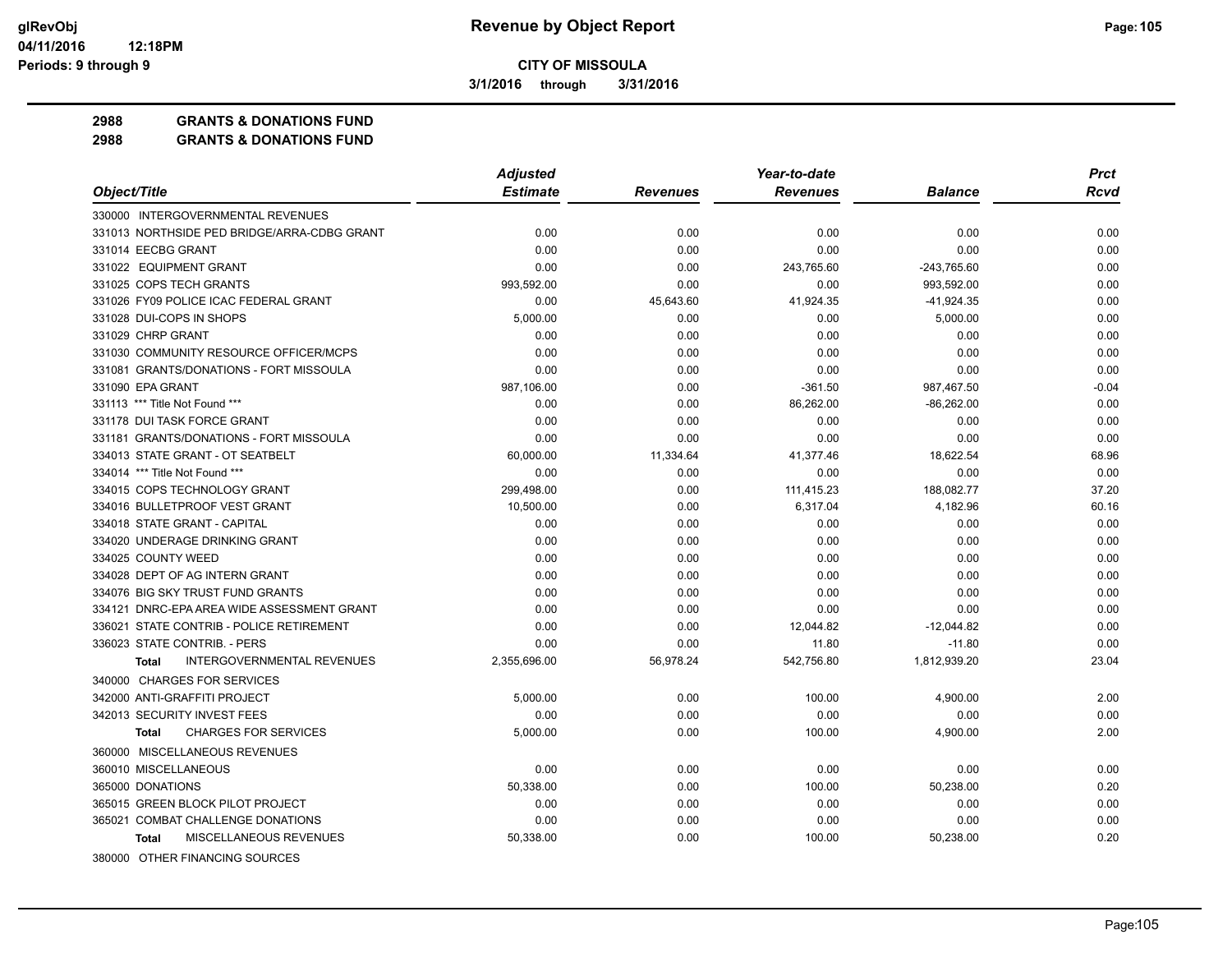**3/1/2016 through 3/31/2016**

## **2988 GRANTS & DONATIONS FUND**

|                                                    | <b>Adjusted</b> |                 | Year-to-date    |                | Prct  |
|----------------------------------------------------|-----------------|-----------------|-----------------|----------------|-------|
| Object/Title                                       | <b>Estimate</b> | <b>Revenues</b> | <b>Revenues</b> | <b>Balance</b> | Rcvd  |
| 381023 DOMESTIC VIOLENCE ACCOUNTABILITY GRANT      | 0.00            | 0.00            | 0.00            | 0.00           | 0.00  |
| 383002 TRANS FR GAS TAX                            | 0.00            | 0.00            | 0.00            | 0.00           | 0.00  |
| 383022 TRANS FR OPEN SPACE BOND                    | 0.00            | 0.00            | 0.00            | 0.00           | 0.00  |
| 383042 TRANSFERS FROM OTHER FUNDS                  | 0.00            | 0.00            | 0.00            | 0.00           | 0.00  |
| OTHER FINANCING SOURCES<br>Total                   | 0.00            | 0.00            | 0.00            | 0.00           | 0.00  |
| <b>GRANTS &amp; DONATIONS FUND</b><br><b>Total</b> | 2,411,034.00    | 56.978.24       | 542.956.80      | 1.868.077.20   | 22.52 |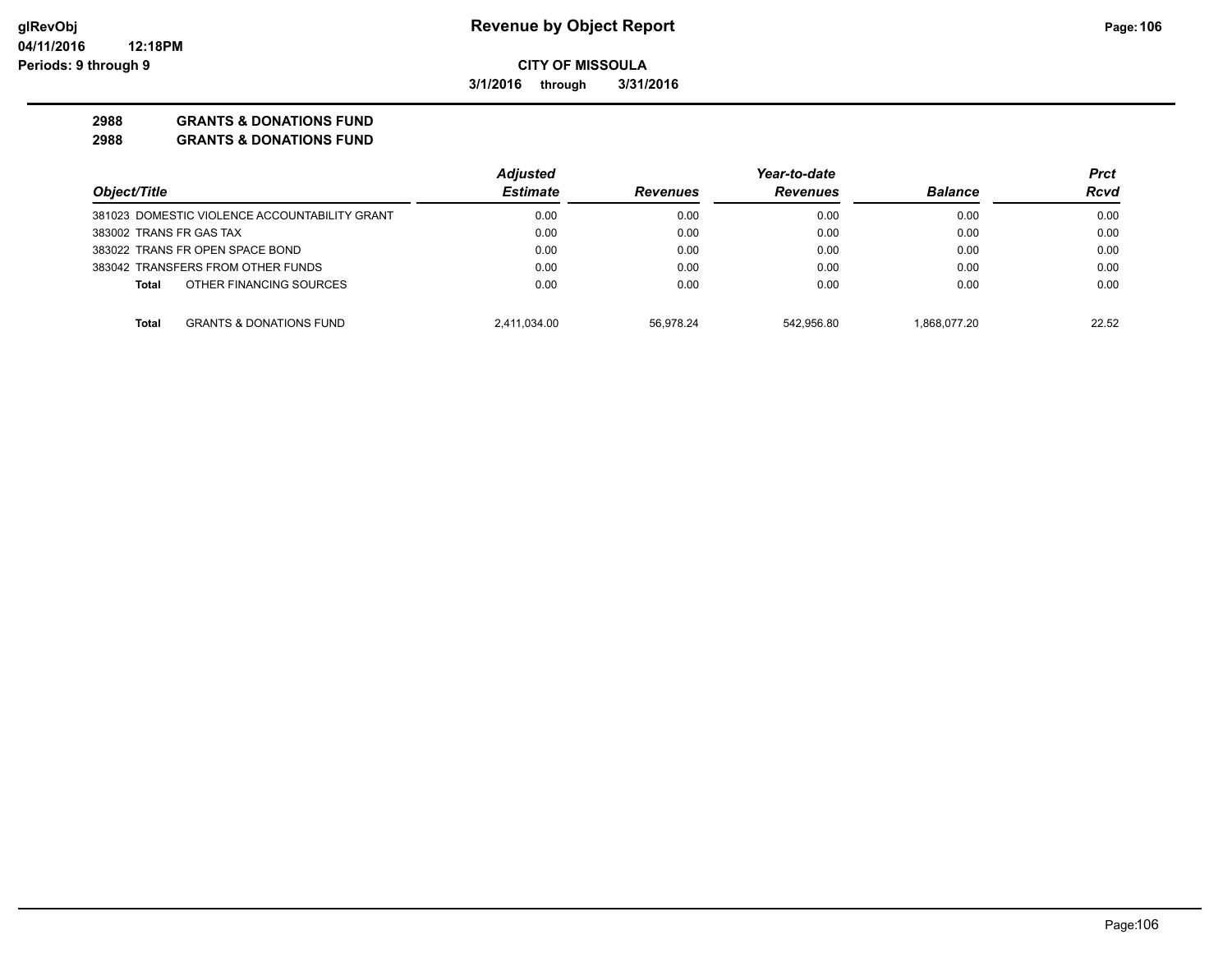**3/1/2016 through 3/31/2016**

|                                               | <b>Adjusted</b> | Year-to-date    |                 |                | <b>Prct</b> |
|-----------------------------------------------|-----------------|-----------------|-----------------|----------------|-------------|
| Object/Title                                  | <b>Estimate</b> | <b>Revenues</b> | <b>Revenues</b> | <b>Balance</b> | Rcvd        |
| 330000 INTERGOVERNMENTAL REVENUES             |                 |                 |                 |                |             |
| 331013 NORTHSIDE PED BRIDGE/ARRA-CDBG GRANT   | 0.00            | 0.00            | 0.00            | 0.00           | 0.00        |
| 331014 EECBG GRANT                            | 0.00            | 0.00            | 0.00            | 0.00           | 0.00        |
| 331022 EQUIPMENT GRANT                        | 0.00            | 0.00            | 243,765.60      | $-243,765.60$  | 0.00        |
| 331025 COPS TECH GRANTS                       | 993,592.00      | 0.00            | 0.00            | 993,592.00     | 0.00        |
| 331026 FY09 POLICE ICAC FEDERAL GRANT         | 0.00            | 45,643.60       | 41,924.35       | $-41,924.35$   | 0.00        |
| 331028 DUI-COPS IN SHOPS                      | 5,000.00        | 0.00            | 0.00            | 5,000.00       | 0.00        |
| 331029 CHRP GRANT                             | 0.00            | 0.00            | 0.00            | 0.00           | 0.00        |
| 331030 COMMUNITY RESOURCE OFFICER/MCPS        | 0.00            | 0.00            | 0.00            | 0.00           | 0.00        |
| 331081 GRANTS/DONATIONS - FORT MISSOULA       | 0.00            | 0.00            | 0.00            | 0.00           | 0.00        |
| 331090 EPA GRANT                              | 987,106.00      | 0.00            | $-361.50$       | 987,467.50     | $-0.04$     |
| 331113 *** Title Not Found ***                | 0.00            | 0.00            | 86,262.00       | $-86,262.00$   | 0.00        |
| 331178 DUI TASK FORCE GRANT                   | 0.00            | 0.00            | 0.00            | 0.00           | 0.00        |
| 331181 GRANTS/DONATIONS - FORT MISSOULA       | 0.00            | 0.00            | 0.00            | 0.00           | 0.00        |
| 334013 STATE GRANT - OT SEATBELT              | 60,000.00       | 11,334.64       | 41,377.46       | 18,622.54      | 68.96       |
| 334014 *** Title Not Found ***                | 0.00            | 0.00            | 0.00            | 0.00           | 0.00        |
| 334015 COPS TECHNOLOGY GRANT                  | 299,498.00      | 0.00            | 111,415.23      | 188,082.77     | 37.20       |
| 334016 BULLETPROOF VEST GRANT                 | 10,500.00       | 0.00            | 6,317.04        | 4,182.96       | 60.16       |
| 334018 STATE GRANT - CAPITAL                  | 0.00            | 0.00            | 0.00            | 0.00           | 0.00        |
| 334020 UNDERAGE DRINKING GRANT                | 0.00            | 0.00            | 0.00            | 0.00           | 0.00        |
| 334025 COUNTY WEED                            | 0.00            | 0.00            | 0.00            | 0.00           | 0.00        |
| 334028 DEPT OF AG INTERN GRANT                | 0.00            | 0.00            | 0.00            | 0.00           | 0.00        |
| 334076 BIG SKY TRUST FUND GRANTS              | 0.00            | 0.00            | 0.00            | 0.00           | 0.00        |
| 334121 DNRC-EPA AREA WIDE ASSESSMENT GRANT    | 0.00            | 0.00            | 0.00            | 0.00           | 0.00        |
| 336021 STATE CONTRIB - POLICE RETIREMENT      | 0.00            | 0.00            | 12,044.82       | $-12,044.82$   | 0.00        |
| 336023 STATE CONTRIB. - PERS                  | 0.00            | 0.00            | 11.80           | $-11.80$       | 0.00        |
| INTERGOVERNMENTAL REVENUES<br><b>Total</b>    | 2,355,696.00    | 56,978.24       | 542,756.80      | 1,812,939.20   | 23.04       |
| 340000 CHARGES FOR SERVICES                   |                 |                 |                 |                |             |
| 342000 ANTI-GRAFFITI PROJECT                  | 5,000.00        | 0.00            | 100.00          | 4,900.00       | 2.00        |
| 342013 SECURITY INVEST FEES                   | 0.00            | 0.00            | 0.00            | 0.00           | 0.00        |
| <b>CHARGES FOR SERVICES</b><br><b>Total</b>   | 5,000.00        | 0.00            | 100.00          | 4,900.00       | 2.00        |
| 360000 MISCELLANEOUS REVENUES                 |                 |                 |                 |                |             |
| 360010 MISCELLANEOUS                          | 0.00            | 0.00            | 0.00            | 0.00           | 0.00        |
| 365000 DONATIONS                              | 50,338.00       | 0.00            | 100.00          | 50,238.00      | 0.20        |
| 365015 GREEN BLOCK PILOT PROJECT              | 0.00            | 0.00            | 0.00            | 0.00           | 0.00        |
| 365021 COMBAT CHALLENGE DONATIONS             | 0.00            | 0.00            | 0.00            | 0.00           | 0.00        |
| <b>MISCELLANEOUS REVENUES</b><br><b>Total</b> | 50,338.00       | 0.00            | 100.00          | 50,238.00      | 0.20        |
| 380000 OTHER FINANCING SOURCES                |                 |                 |                 |                |             |
| 381023 DOMESTIC VIOLENCE ACCOUNTABILITY GRANT | 0.00            | 0.00            | 0.00            | 0.00           | 0.00        |
|                                               |                 |                 |                 |                |             |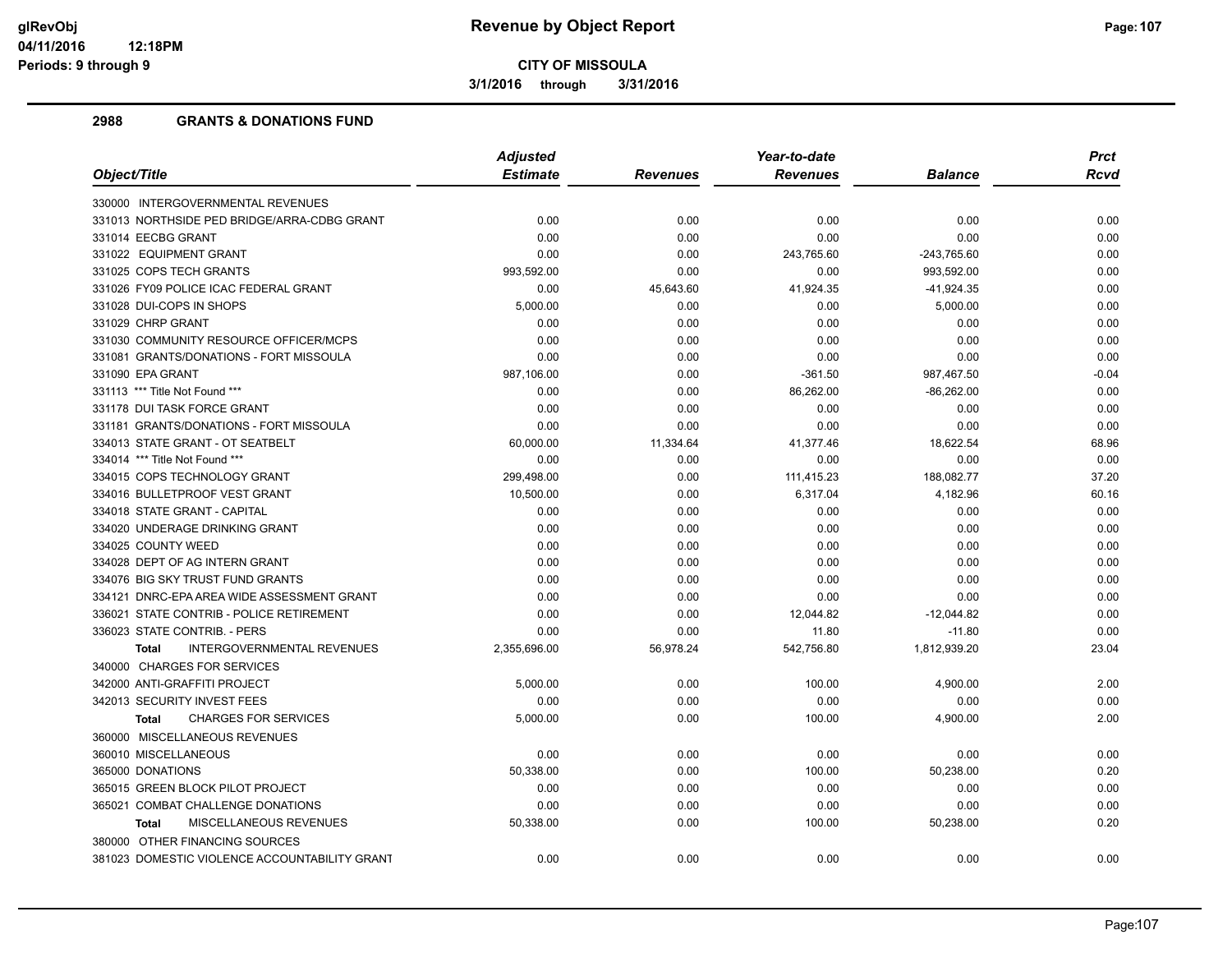**3/1/2016 through 3/31/2016**

| Object/Title                      |                                    | <b>Adjusted</b> |                 | Year-to-date    |                |             |
|-----------------------------------|------------------------------------|-----------------|-----------------|-----------------|----------------|-------------|
|                                   |                                    | <b>Estimate</b> | <b>Revenues</b> | <b>Revenues</b> | <b>Balance</b> | <b>Rcvd</b> |
| 383002 TRANS FR GAS TAX           |                                    | 0.00            | 0.00            | 0.00            | 0.00           | 0.00        |
| 383022 TRANS FR OPEN SPACE BOND   |                                    | 0.00            | 0.00            | 0.00            | 0.00           | 0.00        |
| 383042 TRANSFERS FROM OTHER FUNDS |                                    | 0.00            | 0.00            | 0.00            | 0.00           | 0.00        |
| <b>Total</b>                      | OTHER FINANCING SOURCES            | 0.00            | 0.00            | 0.00            | 0.00           | 0.00        |
| <b>Total</b>                      | <b>GRANTS &amp; DONATIONS FUND</b> | 2.411.034.00    | 56.978.24       | 542.956.80      | 1.868.077.20   | 22.52       |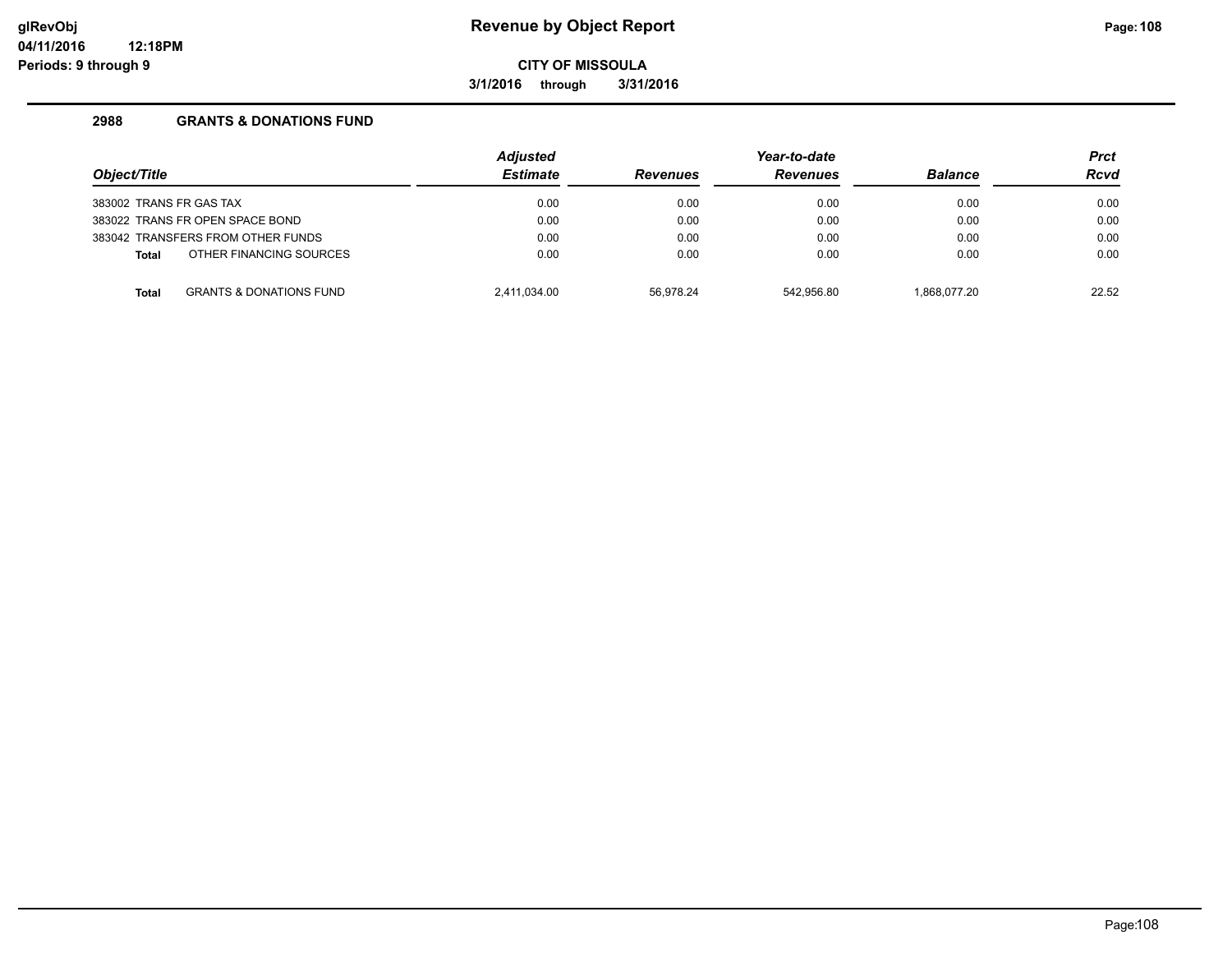**3/1/2016 through 3/31/2016**

**3000 SID REVOLVING FUND**

| 3000 | <b>SID REVOLVING FUND</b> |
|------|---------------------------|
|      |                           |

|                                                           | <b>Adjusted</b> |                 | Year-to-date    |                | <b>Prct</b> |
|-----------------------------------------------------------|-----------------|-----------------|-----------------|----------------|-------------|
| Object/Title                                              | <b>Estimate</b> | <b>Revenues</b> | <b>Revenues</b> | <b>Balance</b> | <b>Rcvd</b> |
| 360000 MISCELLANEOUS REVENUES                             |                 |                 |                 |                |             |
| 360000 MISCELLANEOUS REVENUES                             | 0.00            | 0.00            | 0.00            | 0.00           | 0.00        |
| 360010 MISCELLANEOUS                                      | 0.00            | 0.00            | 0.00            | 0.00           | 0.00        |
| 362000 OTHER MISCELLANEOUS REVENUE                        | 0.00            | 0.00            | 0.00            | 0.00           | 0.00        |
| <b>MISCELLANEOUS REVENUES</b><br>Total                    | 0.00            | 0.00            | 0.00            | 0.00           | 0.00        |
| INVESTMENTS & ROYALTY EARNINGS<br>370000                  |                 |                 |                 |                |             |
| 371010 INTEREST ON INVESTMENTS                            | 0.00            | 0.00            | 0.00            | 0.00           | 0.00        |
| 371020 GAIN/LOSS IN MARKET VALUE OF INVESTMENTS           | 0.00            | 0.00            | 0.00            | 0.00           | 0.00        |
| <b>INVESTMENTS &amp; ROYALTY EARNINGS</b><br><b>Total</b> | 0.00            | 0.00            | 0.00            | 0.00           | 0.00        |
| OTHER FINANCING SOURCES<br>380000                         |                 |                 |                 |                |             |
| 380000 OTHER FINANCING SOURCES                            | 0.00            | 0.00            | 0.00            | 0.00           | 0.00        |
| 381002 SRF LOAN                                           | 0.00            | 0.00            | 0.00            | 0.00           | 0.00        |
| 381009 TRANSFERS IN                                       | 0.00            | 0.00            | 0.00            | 0.00           | 0.00        |
| 381030 SID BONDS PROCEEDS                                 | 0.00            | 0.00            | 29,930.00       | $-29,930.00$   | 0.00        |
| 383000 OPERATING TRANSFERS                                | 0.00            | 0.00            | 0.00            | 0.00           | 0.00        |
| 383039 FROM SID TRANSFERS                                 | 0.00            | 0.00            | 0.00            | 0.00           | 0.00        |
| OTHER FINANCING SOURCES<br>Total                          | 0.00            | 0.00            | 29,930.00       | $-29,930.00$   | 0.00        |
| SID REVOLVING FUND<br><b>Total</b>                        | 0.00            | 0.00            | 29,930.00       | $-29,930.00$   | 0.00        |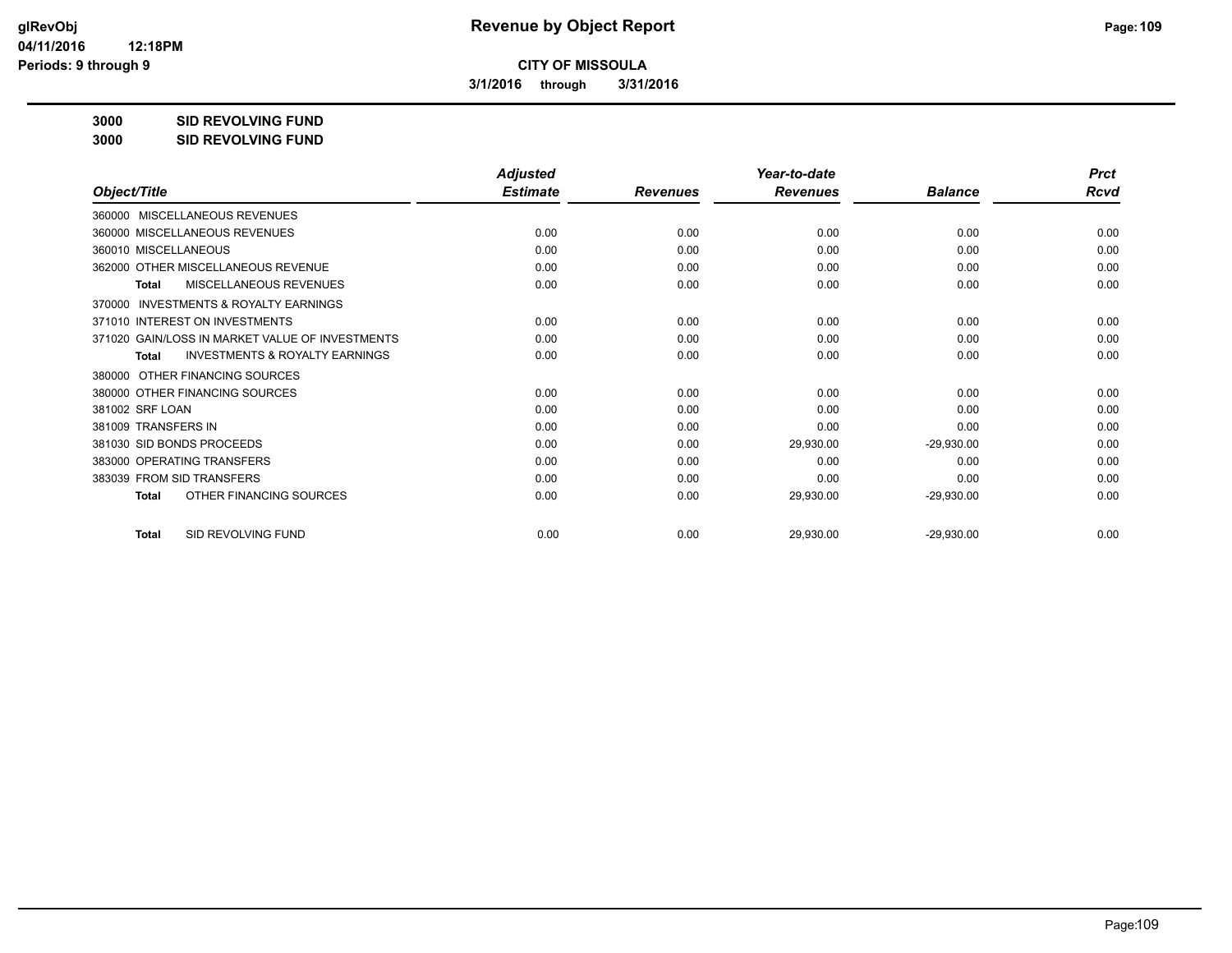**3/1/2016 through 3/31/2016**

### **3000 SID REVOLVING FUND**

|                                                     | <b>Adjusted</b> |                 | Year-to-date    |                | <b>Prct</b> |
|-----------------------------------------------------|-----------------|-----------------|-----------------|----------------|-------------|
| Object/Title                                        | <b>Estimate</b> | <b>Revenues</b> | <b>Revenues</b> | <b>Balance</b> | Rcvd        |
| 360000 MISCELLANEOUS REVENUES                       |                 |                 |                 |                |             |
| 360000 MISCELLANEOUS REVENUES                       | 0.00            | 0.00            | 0.00            | 0.00           | 0.00        |
| 360010 MISCELLANEOUS                                | 0.00            | 0.00            | 0.00            | 0.00           | 0.00        |
| 362000 OTHER MISCELLANEOUS REVENUE                  | 0.00            | 0.00            | 0.00            | 0.00           | 0.00        |
| <b>MISCELLANEOUS REVENUES</b><br>Total              | 0.00            | 0.00            | 0.00            | 0.00           | 0.00        |
| <b>INVESTMENTS &amp; ROYALTY EARNINGS</b><br>370000 |                 |                 |                 |                |             |
| 371010 INTEREST ON INVESTMENTS                      | 0.00            | 0.00            | 0.00            | 0.00           | 0.00        |
| 371020 GAIN/LOSS IN MARKET VALUE OF INVESTMENT      | 0.00            | 0.00            | 0.00            | 0.00           | 0.00        |
| <b>INVESTMENTS &amp; ROYALTY EARNINGS</b><br>Total  | 0.00            | 0.00            | 0.00            | 0.00           | 0.00        |
| 380000 OTHER FINANCING SOURCES                      |                 |                 |                 |                |             |
| 380000 OTHER FINANCING SOURCES                      | 0.00            | 0.00            | 0.00            | 0.00           | 0.00        |
| 381002 SRF LOAN                                     | 0.00            | 0.00            | 0.00            | 0.00           | 0.00        |
| 381009 TRANSFERS IN                                 | 0.00            | 0.00            | 0.00            | 0.00           | 0.00        |
| 381030 SID BONDS PROCEEDS                           | 0.00            | 0.00            | 29,930.00       | $-29,930.00$   | 0.00        |
| 383000 OPERATING TRANSFERS                          | 0.00            | 0.00            | 0.00            | 0.00           | 0.00        |
| 383039 FROM SID TRANSFERS                           | 0.00            | 0.00            | 0.00            | 0.00           | 0.00        |
| OTHER FINANCING SOURCES<br><b>Total</b>             | 0.00            | 0.00            | 29,930.00       | $-29,930.00$   | 0.00        |
| SID REVOLVING FUND<br><b>Total</b>                  | 0.00            | 0.00            | 29,930.00       | $-29,930.00$   | 0.00        |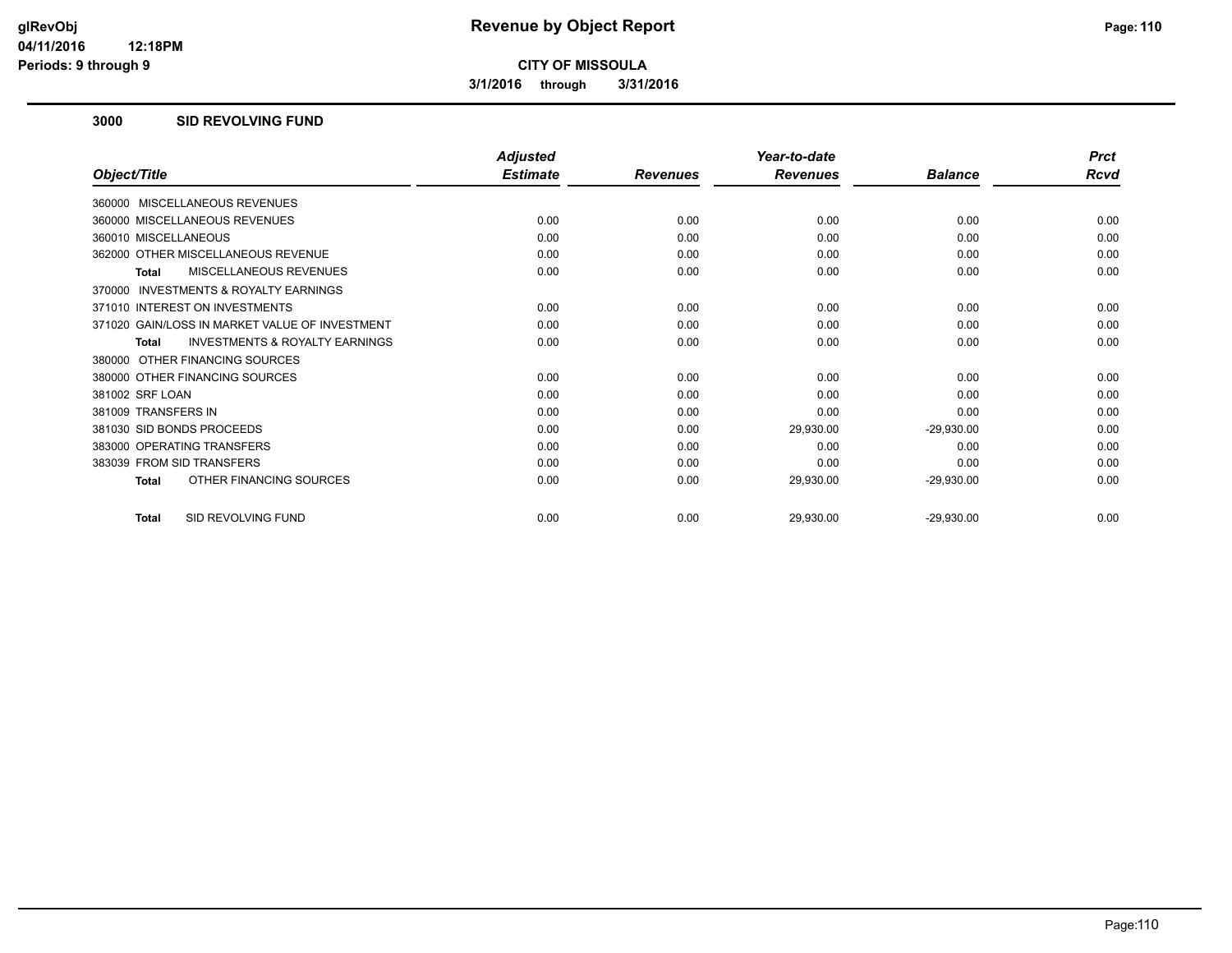**3/1/2016 through 3/31/2016**

## **3065 1998 PUBLIC SAFETY G O BONDS FUND**

**3065 1998 PUBLIC SAFETY G O BONDS FUND**

|                                                     | <b>Adjusted</b> |                 | Year-to-date    |                | <b>Prct</b> |
|-----------------------------------------------------|-----------------|-----------------|-----------------|----------------|-------------|
| Object/Title                                        | <b>Estimate</b> | <b>Revenues</b> | <b>Revenues</b> | <b>Balance</b> | Rcvd        |
| 310000 TAXES/ASSESSMENTS                            |                 |                 |                 |                |             |
| 310000 TAXES/ASSESSMENTS                            | 0.00            | 0.00            | 0.00            | 0.00           | 0.00        |
| 311000 GENERAL PROPERTY TAXES                       | 0.00            | 0.00            | 0.00            | 0.00           | 0.00        |
| 311001 CURRENT TAXES                                | 0.00            | 0.00            | 0.00            | 0.00           | 0.00        |
| 311030 MOTOR VEHICLE TAXES                          | 0.00            | 0.00            | 0.00            | 0.00           | 0.00        |
| 312000 PENALTIES & INTEREST - DELINQUENT TAXES      | 0.00            | 0.00            | 0.00            | 0.00           | 0.00        |
| 312001 PENALTIES & INTEREST                         | 0.00            | 0.00            | 0.00            | 0.00           | 0.00        |
| 314000 PROP TAX - OTHER THAN ASSESSED VAL           | 0.00            | 0.00            | 0.00            | 0.00           | 0.00        |
| 314001 LIGHT VEHICLE TAX                            | 0.00            | 0.00            | 0.00            | 0.00           | 0.00        |
| TAXES/ASSESSMENTS<br>Total                          | 0.00            | 0.00            | 0.00            | 0.00           | 0.00        |
| 330000 INTERGOVERNMENTAL REVENUES                   |                 |                 |                 |                |             |
| 334056 BANK CORP. LIC. TAX - (PREVIOUS YEARS)       | 0.00            | 0.00            | 0.00            | 0.00           | 0.00        |
| 335210 PERSONAL PROPERTY TAX REIMBURSEMENT          | 0.00            | 0.00            | 0.00            | 0.00           | 0.00        |
| 335230 HB 124 REVENUE                               | 0.00            | 0.00            | 0.00            | 0.00           | 0.00        |
| 335250 STATE REIMB - SB #184                        | 0.00            | 0.00            | 0.00            | 0.00           | 0.00        |
| <b>INTERGOVERNMENTAL REVENUES</b><br><b>Total</b>   | 0.00            | 0.00            | 0.00            | 0.00           | 0.00        |
| 360000 MISCELLANEOUS REVENUES                       |                 |                 |                 |                |             |
| 360010 MISCELLANEOUS                                | 0.00            | 0.00            | 0.00            | 0.00           | 0.00        |
| MISCELLANEOUS REVENUES<br>Total                     | 0.00            | 0.00            | 0.00            | 0.00           | 0.00        |
| <b>INVESTMENTS &amp; ROYALTY EARNINGS</b><br>370000 |                 |                 |                 |                |             |
| 371010 INTEREST ON INVESTMENTS                      | 0.00            | 0.00            | 0.00            | 0.00           | 0.00        |
| 371020 GAIN/LOSS IN MARKET VALUE OF INVESTMENTS     | 0.00            | 0.00            | 0.00            | 0.00           | 0.00        |
| <b>INVESTMENTS &amp; ROYALTY EARNINGS</b><br>Total  | 0.00            | 0.00            | 0.00            | 0.00           | 0.00        |
| 380000 OTHER FINANCING SOURCES                      |                 |                 |                 |                |             |
| 381010 BOND PROCEEDS                                | 0.00            | 0.00            | 0.00            | 0.00           | 0.00        |
| 383042 TRANSFERS FROM OTHER FUNDS                   | 0.00            | 0.00            | 0.00            | 0.00           | 0.00        |
| OTHER FINANCING SOURCES<br><b>Total</b>             | 0.00            | 0.00            | 0.00            | 0.00           | 0.00        |
| 1998 PUBLIC SAFETY G O BONDS FUND<br>Total          | 0.00            | 0.00            | 0.00            | 0.00           | 0.00        |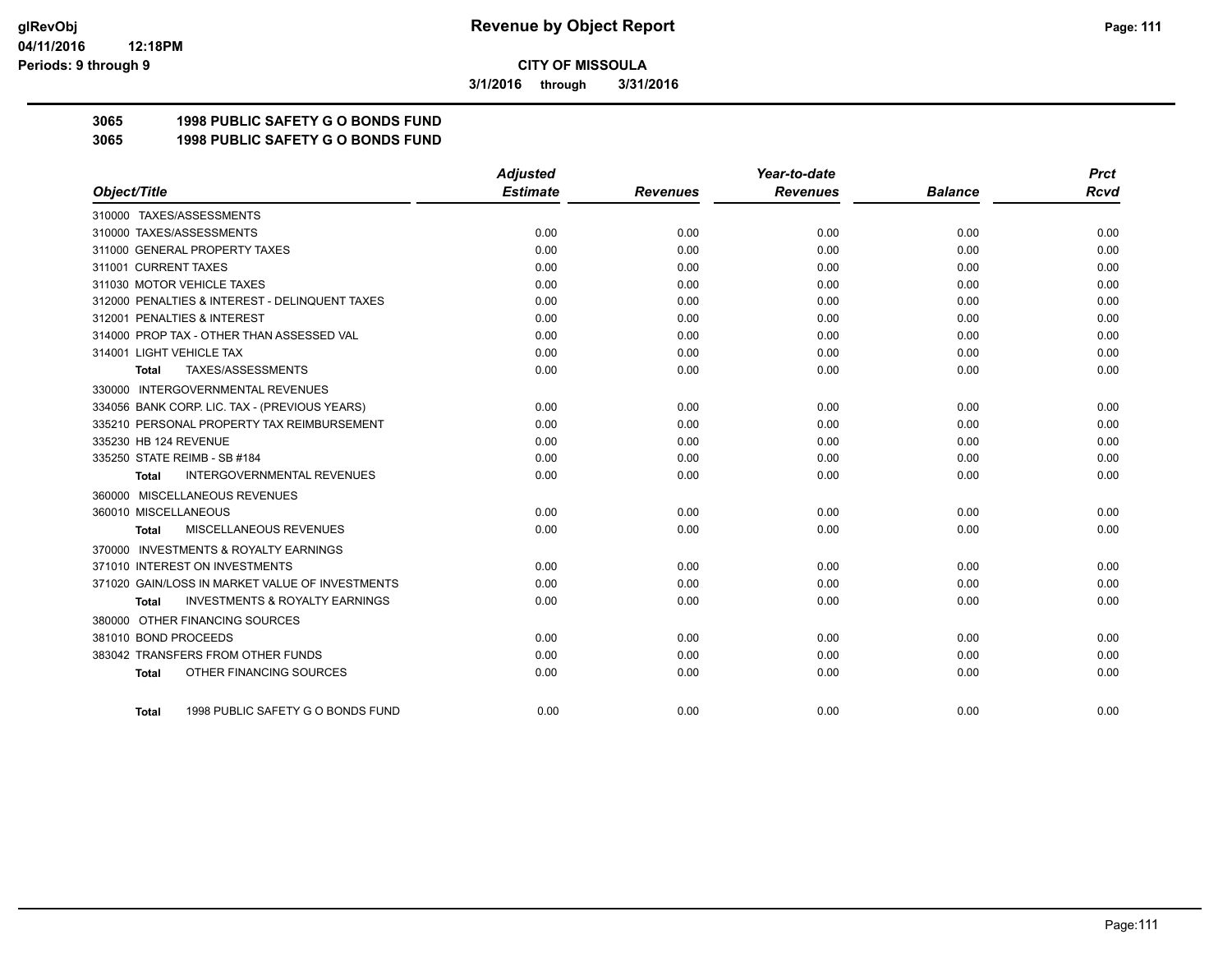**3/1/2016 through 3/31/2016**

## **3065 1998 PUBLIC SAFETY G O BONDS FUND**

|                                                    | <b>Adjusted</b> |                 | Year-to-date    |                | <b>Prct</b> |
|----------------------------------------------------|-----------------|-----------------|-----------------|----------------|-------------|
| Object/Title                                       | <b>Estimate</b> | <b>Revenues</b> | <b>Revenues</b> | <b>Balance</b> | <b>Rcvd</b> |
| 310000 TAXES/ASSESSMENTS                           |                 |                 |                 |                |             |
| 310000 TAXES/ASSESSMENTS                           | 0.00            | 0.00            | 0.00            | 0.00           | 0.00        |
| 311000 GENERAL PROPERTY TAXES                      | 0.00            | 0.00            | 0.00            | 0.00           | 0.00        |
| 311001 CURRENT TAXES                               | 0.00            | 0.00            | 0.00            | 0.00           | 0.00        |
| 311030 MOTOR VEHICLE TAXES                         | 0.00            | 0.00            | 0.00            | 0.00           | 0.00        |
| 312000 PENALTIES & INTEREST - DELINQUENT TAXES     | 0.00            | 0.00            | 0.00            | 0.00           | 0.00        |
| 312001 PENALTIES & INTEREST                        | 0.00            | 0.00            | 0.00            | 0.00           | 0.00        |
| 314000 PROP TAX - OTHER THAN ASSESSED VAL          | 0.00            | 0.00            | 0.00            | 0.00           | 0.00        |
| 314001 LIGHT VEHICLE TAX                           | 0.00            | 0.00            | 0.00            | 0.00           | 0.00        |
| TAXES/ASSESSMENTS<br>Total                         | 0.00            | 0.00            | 0.00            | 0.00           | 0.00        |
| 330000 INTERGOVERNMENTAL REVENUES                  |                 |                 |                 |                |             |
| 334056 BANK CORP. LIC. TAX - (PREVIOUS YEARS)      | 0.00            | 0.00            | 0.00            | 0.00           | 0.00        |
| 335210 PERSONAL PROPERTY TAX REIMBURSEMENT         | 0.00            | 0.00            | 0.00            | 0.00           | 0.00        |
| 335230 HB 124 REVENUE                              | 0.00            | 0.00            | 0.00            | 0.00           | 0.00        |
| 335250 STATE REIMB - SB #184                       | 0.00            | 0.00            | 0.00            | 0.00           | 0.00        |
| INTERGOVERNMENTAL REVENUES<br><b>Total</b>         | 0.00            | 0.00            | 0.00            | 0.00           | 0.00        |
| 360000 MISCELLANEOUS REVENUES                      |                 |                 |                 |                |             |
| 360010 MISCELLANEOUS                               | 0.00            | 0.00            | 0.00            | 0.00           | 0.00        |
| <b>MISCELLANEOUS REVENUES</b><br>Total             | 0.00            | 0.00            | 0.00            | 0.00           | 0.00        |
| 370000 INVESTMENTS & ROYALTY EARNINGS              |                 |                 |                 |                |             |
| 371010 INTEREST ON INVESTMENTS                     | 0.00            | 0.00            | 0.00            | 0.00           | 0.00        |
| 371020 GAIN/LOSS IN MARKET VALUE OF INVESTMENT     | 0.00            | 0.00            | 0.00            | 0.00           | 0.00        |
| <b>INVESTMENTS &amp; ROYALTY EARNINGS</b><br>Total | 0.00            | 0.00            | 0.00            | 0.00           | 0.00        |
| 380000 OTHER FINANCING SOURCES                     |                 |                 |                 |                |             |
| 381010 BOND PROCEEDS                               | 0.00            | 0.00            | 0.00            | 0.00           | 0.00        |
| 383042 TRANSFERS FROM OTHER FUNDS                  | 0.00            | 0.00            | 0.00            | 0.00           | 0.00        |
| OTHER FINANCING SOURCES<br><b>Total</b>            | 0.00            | 0.00            | 0.00            | 0.00           | 0.00        |
| 1998 PUBLIC SAFETY G O BONDS FUND<br>Total         | 0.00            | 0.00            | 0.00            | 0.00           | 0.00        |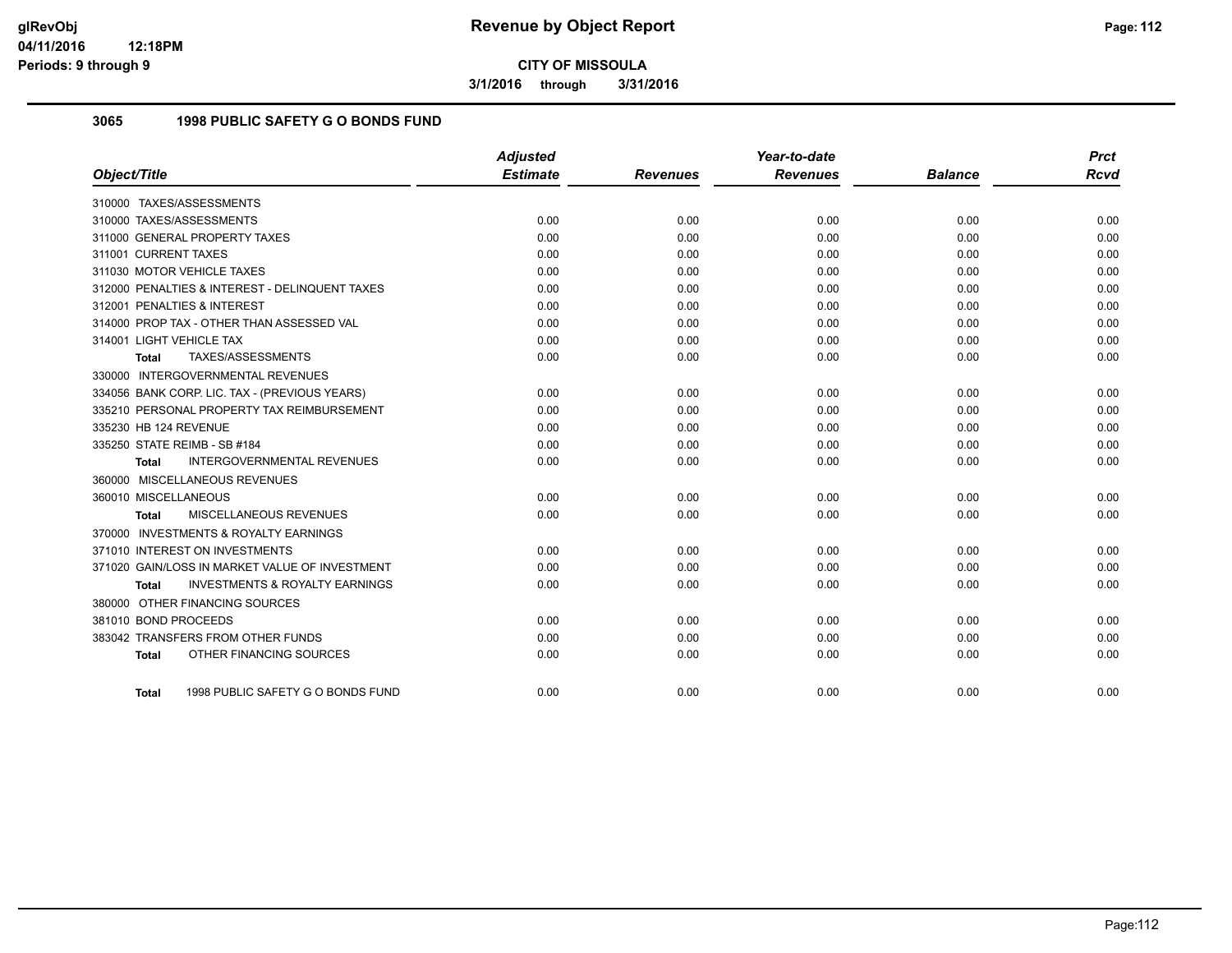**3/1/2016 through 3/31/2016**

**3070 1996 OPEN SPACE GO BONDS**

**3070 1996 OPEN SPACE GO BONDS**

|                                                     | <b>Adjusted</b> |                 | Year-to-date    |                | <b>Prct</b> |
|-----------------------------------------------------|-----------------|-----------------|-----------------|----------------|-------------|
| Object/Title                                        | <b>Estimate</b> | <b>Revenues</b> | <b>Revenues</b> | <b>Balance</b> | Rcvd        |
| 310000 TAXES/ASSESSMENTS                            |                 |                 |                 |                |             |
| 310000 TAXES/ASSESSMENTS                            | 0.00            | 0.00            | 0.00            | 0.00           | 0.00        |
| 311000 GENERAL PROPERTY TAXES                       | 0.00            | 0.00            | 0.00            | 0.00           | 0.00        |
| 311030 MOTOR VEHICLE TAXES                          | 0.00            | 0.00            | 0.00            | 0.00           | 0.00        |
| 312000 PENALTIES & INTEREST - DELINQUENT TAXES      | 0.00            | 0.00            | 0.00            | 0.00           | 0.00        |
| 312001 PENALTIES & INTEREST                         | 0.00            | 0.00            | 0.00            | 0.00           | 0.00        |
| 314000 PROP TAX - OTHER THAN ASSESSED VAL           | 0.00            | 0.00            | 0.00            | 0.00           | 0.00        |
| 314001 LIGHT VEHICLE TAX                            | 0.00            | 0.00            | 0.00            | 0.00           | 0.00        |
| <b>TAXES/ASSESSMENTS</b><br><b>Total</b>            | 0.00            | 0.00            | 0.00            | 0.00           | 0.00        |
| 330000 INTERGOVERNMENTAL REVENUES                   |                 |                 |                 |                |             |
| 334056 BANK CORP. LIC. TAX - (PREVIOUS YEARS)       | 0.00            | 0.00            | 0.00            | 0.00           | 0.00        |
| 335210 PERSONAL PROPERTY TAX REIMBURSEMENT          | 0.00            | 0.00            | 0.00            | 0.00           | 0.00        |
| 335230 HB 124 REVENUE                               | 0.00            | 0.00            | 0.00            | 0.00           | 0.00        |
| 335250 STATE REIMB - SB #184                        | 0.00            | 0.00            | 0.00            | 0.00           | 0.00        |
| <b>INTERGOVERNMENTAL REVENUES</b><br><b>Total</b>   | 0.00            | 0.00            | 0.00            | 0.00           | 0.00        |
| <b>INVESTMENTS &amp; ROYALTY EARNINGS</b><br>370000 |                 |                 |                 |                |             |
| 371010 INTEREST ON INVESTMENTS                      | 0.00            | 0.00            | 0.00            | 0.00           | 0.00        |
| 371020 GAIN/LOSS IN MARKET VALUE OF INVESTMENTS     | 0.00            | 0.00            | 0.00            | 0.00           | 0.00        |
| <b>INVESTMENTS &amp; ROYALTY EARNINGS</b><br>Total  | 0.00            | 0.00            | 0.00            | 0.00           | 0.00        |
| OTHER FINANCING SOURCES<br>380000                   |                 |                 |                 |                |             |
| 381010 BOND PROCEEDS                                | 0.00            | 0.00            | 0.00            | 0.00           | 0.00        |
| OTHER FINANCING SOURCES<br><b>Total</b>             | 0.00            | 0.00            | 0.00            | 0.00           | 0.00        |
| 1996 OPEN SPACE GO BONDS<br><b>Total</b>            | 0.00            | 0.00            | 0.00            | 0.00           | 0.00        |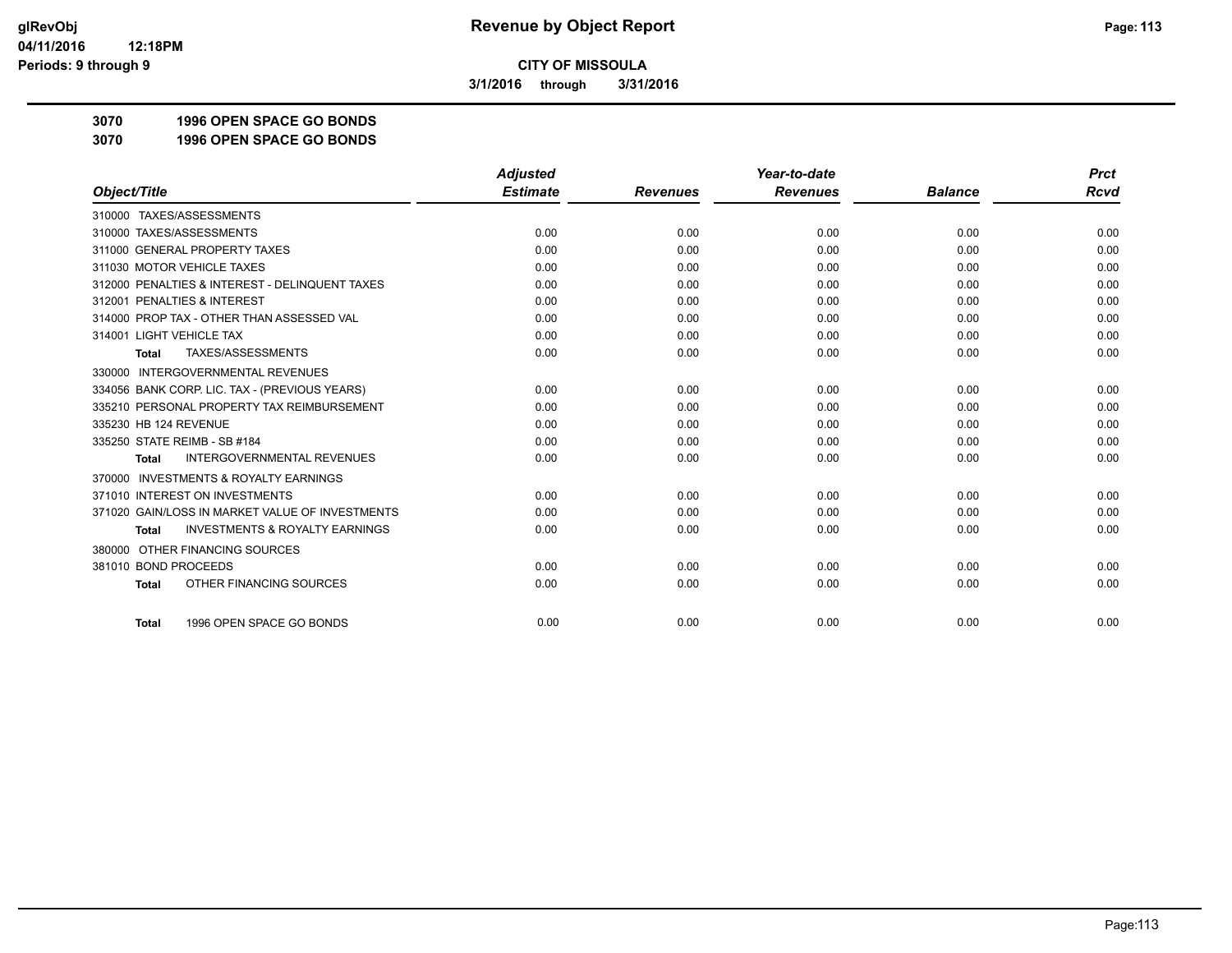**3/1/2016 through 3/31/2016**

## **3070 1996 OPEN SPACE GO BONDS**

|                                                           | <b>Adjusted</b> |                 | Year-to-date    |                | <b>Prct</b> |
|-----------------------------------------------------------|-----------------|-----------------|-----------------|----------------|-------------|
| Object/Title                                              | <b>Estimate</b> | <b>Revenues</b> | <b>Revenues</b> | <b>Balance</b> | Rcvd        |
| 310000 TAXES/ASSESSMENTS                                  |                 |                 |                 |                |             |
| 310000 TAXES/ASSESSMENTS                                  | 0.00            | 0.00            | 0.00            | 0.00           | 0.00        |
| 311000 GENERAL PROPERTY TAXES                             | 0.00            | 0.00            | 0.00            | 0.00           | 0.00        |
| 311030 MOTOR VEHICLE TAXES                                | 0.00            | 0.00            | 0.00            | 0.00           | 0.00        |
| 312000 PENALTIES & INTEREST - DELINQUENT TAXES            | 0.00            | 0.00            | 0.00            | 0.00           | 0.00        |
| 312001 PENALTIES & INTEREST                               | 0.00            | 0.00            | 0.00            | 0.00           | 0.00        |
| 314000 PROP TAX - OTHER THAN ASSESSED VAL                 | 0.00            | 0.00            | 0.00            | 0.00           | 0.00        |
| 314001 LIGHT VEHICLE TAX                                  | 0.00            | 0.00            | 0.00            | 0.00           | 0.00        |
| TAXES/ASSESSMENTS<br><b>Total</b>                         | 0.00            | 0.00            | 0.00            | 0.00           | 0.00        |
| 330000 INTERGOVERNMENTAL REVENUES                         |                 |                 |                 |                |             |
| 334056 BANK CORP. LIC. TAX - (PREVIOUS YEARS)             | 0.00            | 0.00            | 0.00            | 0.00           | 0.00        |
| 335210 PERSONAL PROPERTY TAX REIMBURSEMENT                | 0.00            | 0.00            | 0.00            | 0.00           | 0.00        |
| 335230 HB 124 REVENUE                                     | 0.00            | 0.00            | 0.00            | 0.00           | 0.00        |
| 335250 STATE REIMB - SB #184                              | 0.00            | 0.00            | 0.00            | 0.00           | 0.00        |
| <b>INTERGOVERNMENTAL REVENUES</b><br>Total                | 0.00            | 0.00            | 0.00            | 0.00           | 0.00        |
| 370000 INVESTMENTS & ROYALTY EARNINGS                     |                 |                 |                 |                |             |
| 371010 INTEREST ON INVESTMENTS                            | 0.00            | 0.00            | 0.00            | 0.00           | 0.00        |
| 371020 GAIN/LOSS IN MARKET VALUE OF INVESTMENT            | 0.00            | 0.00            | 0.00            | 0.00           | 0.00        |
| <b>INVESTMENTS &amp; ROYALTY EARNINGS</b><br><b>Total</b> | 0.00            | 0.00            | 0.00            | 0.00           | 0.00        |
| 380000 OTHER FINANCING SOURCES                            |                 |                 |                 |                |             |
| 381010 BOND PROCEEDS                                      | 0.00            | 0.00            | 0.00            | 0.00           | 0.00        |
| OTHER FINANCING SOURCES<br><b>Total</b>                   | 0.00            | 0.00            | 0.00            | 0.00           | 0.00        |
|                                                           |                 |                 |                 |                |             |
| 1996 OPEN SPACE GO BONDS<br><b>Total</b>                  | 0.00            | 0.00            | 0.00            | 0.00           | 0.00        |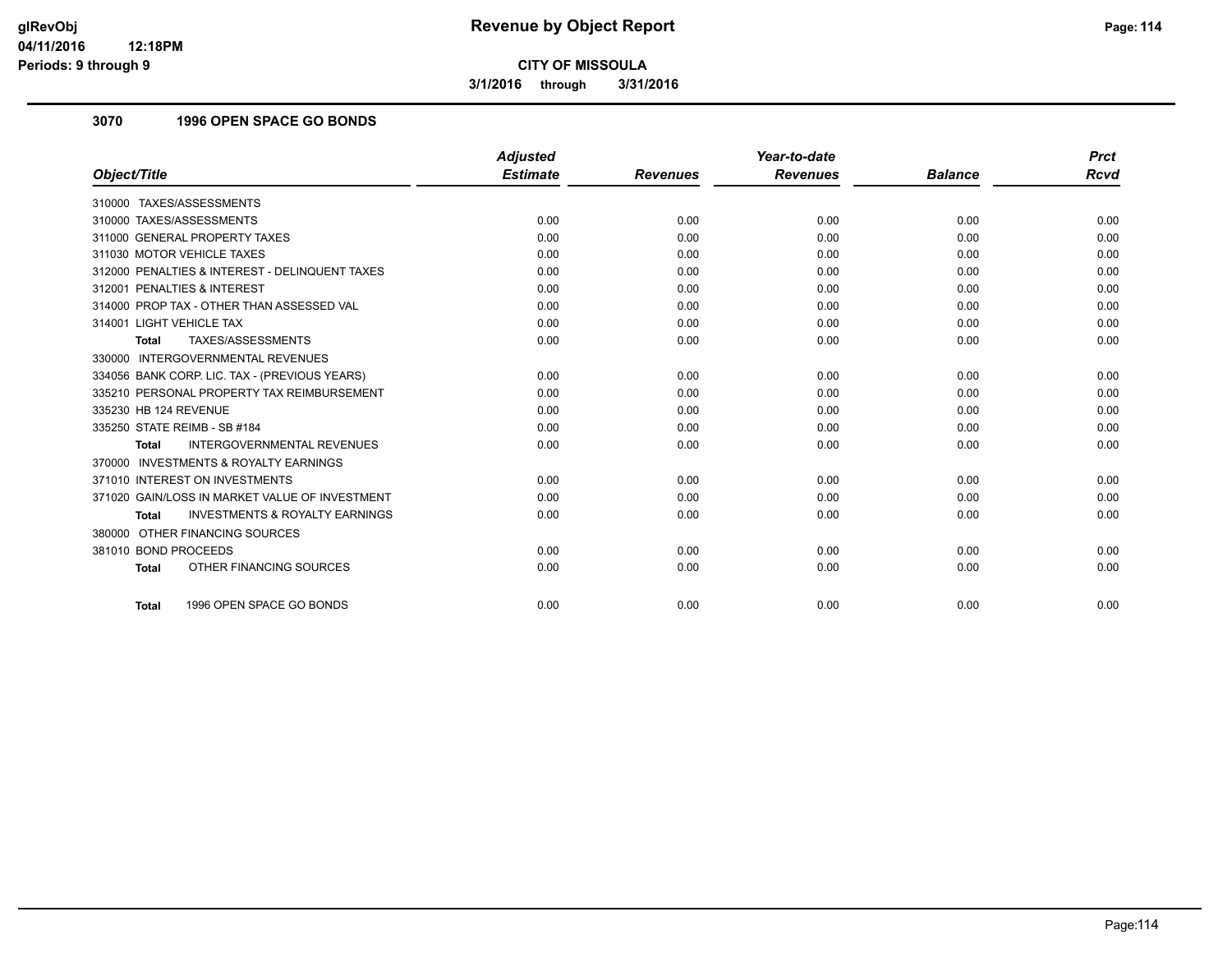**3/1/2016 through 3/31/2016**

## **3075 1997 OPEN SPACE G O BOND FUND**

**3075 1997 OPEN SPACE G O BOND FUND**

|                                                           | <b>Adjusted</b> |                 | Year-to-date    |                | <b>Prct</b> |
|-----------------------------------------------------------|-----------------|-----------------|-----------------|----------------|-------------|
| Object/Title                                              | <b>Estimate</b> | <b>Revenues</b> | <b>Revenues</b> | <b>Balance</b> | <b>Rcvd</b> |
| 310000 TAXES/ASSESSMENTS                                  |                 |                 |                 |                |             |
| 310000 TAXES/ASSESSMENTS                                  | 0.00            | 0.00            | 0.00            | 0.00           | 0.00        |
| 311000 GENERAL PROPERTY TAXES                             | 0.00            | 0.00            | 0.00            | 0.00           | 0.00        |
| 311030 MOTOR VEHICLE TAXES                                | 0.00            | 0.00            | 0.00            | 0.00           | 0.00        |
| 312000 PENALTIES & INTEREST - DELINQUENT TAXES            | 0.00            | 0.00            | 0.00            | 0.00           | 0.00        |
| 312001 PENALTIES & INTEREST                               | 0.00            | 0.00            | 0.00            | 0.00           | 0.00        |
| 314000 PROP TAX - OTHER THAN ASSESSED VAL                 | 0.00            | 0.00            | 0.00            | 0.00           | 0.00        |
| 314001 LIGHT VEHICLE TAX                                  | 0.00            | 0.00            | 0.00            | 0.00           | 0.00        |
| TAXES/ASSESSMENTS<br>Total                                | 0.00            | 0.00            | 0.00            | 0.00           | 0.00        |
| 330000 INTERGOVERNMENTAL REVENUES                         |                 |                 |                 |                |             |
| 334056 BANK CORP. LIC. TAX - (PREVIOUS YEARS)             | 0.00            | 0.00            | 0.00            | 0.00           | 0.00        |
| 335210 PERSONAL PROPERTY TAX REIMBURSEMENT                | 0.00            | 0.00            | 0.00            | 0.00           | 0.00        |
| 335230 HB 124 REVENUE                                     | 0.00            | 0.00            | 0.00            | 0.00           | 0.00        |
| 335250 STATE REIMB - SB #184                              | 0.00            | 0.00            | 0.00            | 0.00           | 0.00        |
| <b>INTERGOVERNMENTAL REVENUES</b><br><b>Total</b>         | 0.00            | 0.00            | 0.00            | 0.00           | 0.00        |
| 360000 MISCELLANEOUS REVENUES                             |                 |                 |                 |                |             |
| 360010 MISCELLANEOUS                                      | 0.00            | 0.00            | 0.00            | 0.00           | 0.00        |
| MISCELLANEOUS REVENUES<br><b>Total</b>                    | 0.00            | 0.00            | 0.00            | 0.00           | 0.00        |
| 370000 INVESTMENTS & ROYALTY EARNINGS                     |                 |                 |                 |                |             |
| 371010 INTEREST ON INVESTMENTS                            | 0.00            | 0.00            | 0.00            | 0.00           | 0.00        |
| 371020 GAIN/LOSS IN MARKET VALUE OF INVESTMENTS           | 0.00            | 0.00            | 0.00            | 0.00           | 0.00        |
| <b>INVESTMENTS &amp; ROYALTY EARNINGS</b><br><b>Total</b> | 0.00            | 0.00            | 0.00            | 0.00           | 0.00        |
| 380000 OTHER FINANCING SOURCES                            |                 |                 |                 |                |             |
| 380000 OTHER FINANCING SOURCES                            | 0.00            | 0.00            | 0.00            | 0.00           | 0.00        |
| 381010 BOND PROCEEDS                                      | 0.00            | 0.00            | 0.00            | 0.00           | 0.00        |
| OTHER FINANCING SOURCES<br><b>Total</b>                   | 0.00            | 0.00            | 0.00            | 0.00           | 0.00        |
|                                                           |                 |                 |                 |                |             |
| 1997 OPEN SPACE G O BOND FUND<br><b>Total</b>             | 0.00            | 0.00            | 0.00            | 0.00           | 0.00        |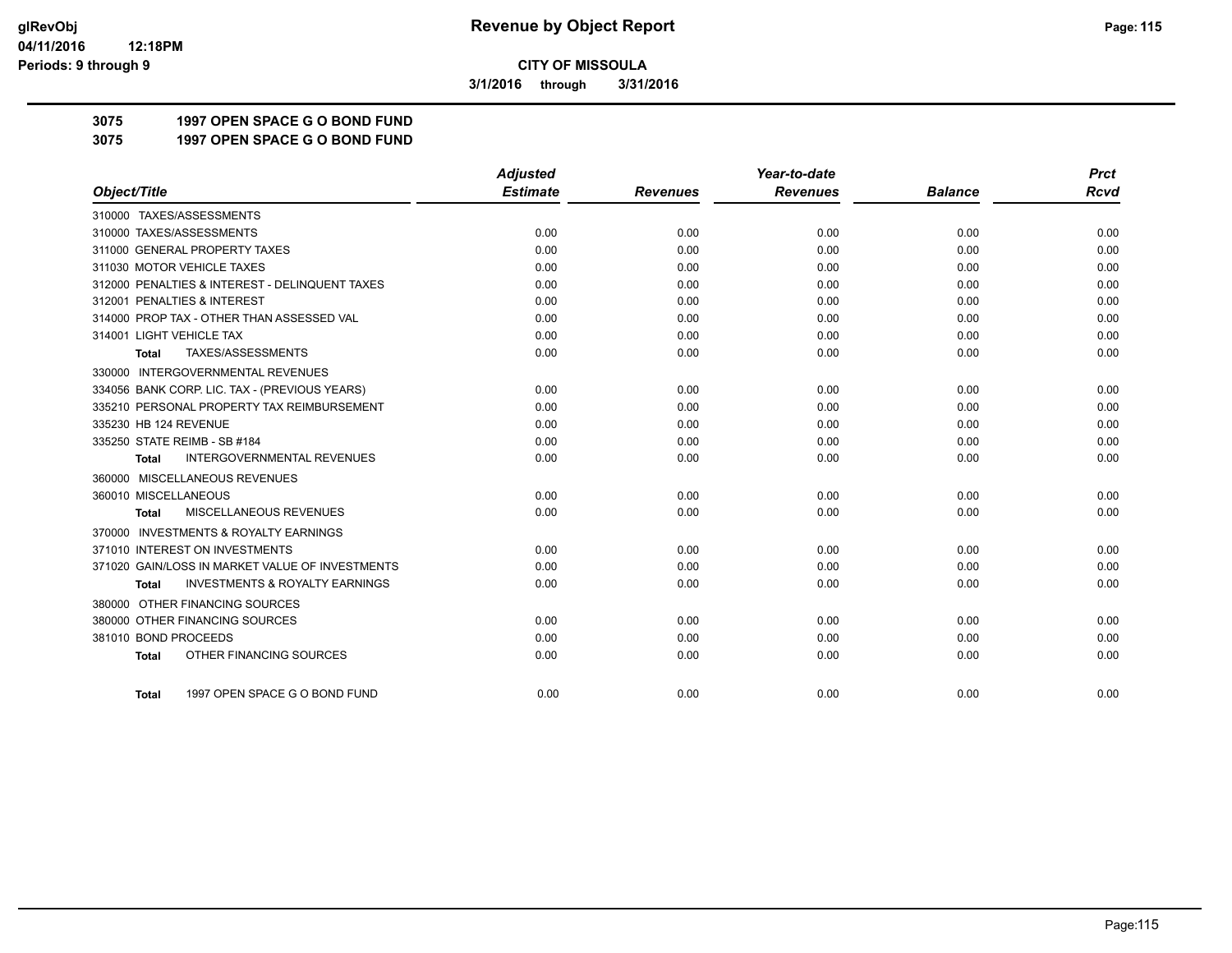**3/1/2016 through 3/31/2016**

## **3075 1997 OPEN SPACE G O BOND FUND**

|                                                           | <b>Adjusted</b> |                 | Year-to-date    |                | <b>Prct</b> |
|-----------------------------------------------------------|-----------------|-----------------|-----------------|----------------|-------------|
| Object/Title                                              | <b>Estimate</b> | <b>Revenues</b> | <b>Revenues</b> | <b>Balance</b> | <b>Rcvd</b> |
| 310000 TAXES/ASSESSMENTS                                  |                 |                 |                 |                |             |
| 310000 TAXES/ASSESSMENTS                                  | 0.00            | 0.00            | 0.00            | 0.00           | 0.00        |
| 311000 GENERAL PROPERTY TAXES                             | 0.00            | 0.00            | 0.00            | 0.00           | 0.00        |
| 311030 MOTOR VEHICLE TAXES                                | 0.00            | 0.00            | 0.00            | 0.00           | 0.00        |
| 312000 PENALTIES & INTEREST - DELINQUENT TAXES            | 0.00            | 0.00            | 0.00            | 0.00           | 0.00        |
| 312001 PENALTIES & INTEREST                               | 0.00            | 0.00            | 0.00            | 0.00           | 0.00        |
| 314000 PROP TAX - OTHER THAN ASSESSED VAL                 | 0.00            | 0.00            | 0.00            | 0.00           | 0.00        |
| 314001 LIGHT VEHICLE TAX                                  | 0.00            | 0.00            | 0.00            | 0.00           | 0.00        |
| TAXES/ASSESSMENTS<br>Total                                | 0.00            | 0.00            | 0.00            | 0.00           | 0.00        |
| 330000 INTERGOVERNMENTAL REVENUES                         |                 |                 |                 |                |             |
| 334056 BANK CORP. LIC. TAX - (PREVIOUS YEARS)             | 0.00            | 0.00            | 0.00            | 0.00           | 0.00        |
| 335210 PERSONAL PROPERTY TAX REIMBURSEMENT                | 0.00            | 0.00            | 0.00            | 0.00           | 0.00        |
| 335230 HB 124 REVENUE                                     | 0.00            | 0.00            | 0.00            | 0.00           | 0.00        |
| 335250 STATE REIMB - SB #184                              | 0.00            | 0.00            | 0.00            | 0.00           | 0.00        |
| INTERGOVERNMENTAL REVENUES<br>Total                       | 0.00            | 0.00            | 0.00            | 0.00           | 0.00        |
| 360000 MISCELLANEOUS REVENUES                             |                 |                 |                 |                |             |
| 360010 MISCELLANEOUS                                      | 0.00            | 0.00            | 0.00            | 0.00           | 0.00        |
| <b>MISCELLANEOUS REVENUES</b><br>Total                    | 0.00            | 0.00            | 0.00            | 0.00           | 0.00        |
| 370000 INVESTMENTS & ROYALTY EARNINGS                     |                 |                 |                 |                |             |
| 371010 INTEREST ON INVESTMENTS                            | 0.00            | 0.00            | 0.00            | 0.00           | 0.00        |
| 371020 GAIN/LOSS IN MARKET VALUE OF INVESTMENT            | 0.00            | 0.00            | 0.00            | 0.00           | 0.00        |
| <b>INVESTMENTS &amp; ROYALTY EARNINGS</b><br><b>Total</b> | 0.00            | 0.00            | 0.00            | 0.00           | 0.00        |
| 380000 OTHER FINANCING SOURCES                            |                 |                 |                 |                |             |
| 380000 OTHER FINANCING SOURCES                            | 0.00            | 0.00            | 0.00            | 0.00           | 0.00        |
| 381010 BOND PROCEEDS                                      | 0.00            | 0.00            | 0.00            | 0.00           | 0.00        |
| OTHER FINANCING SOURCES<br><b>Total</b>                   | 0.00            | 0.00            | 0.00            | 0.00           | 0.00        |
| 1997 OPEN SPACE G O BOND FUND<br>Total                    | 0.00            | 0.00            | 0.00            | 0.00           | 0.00        |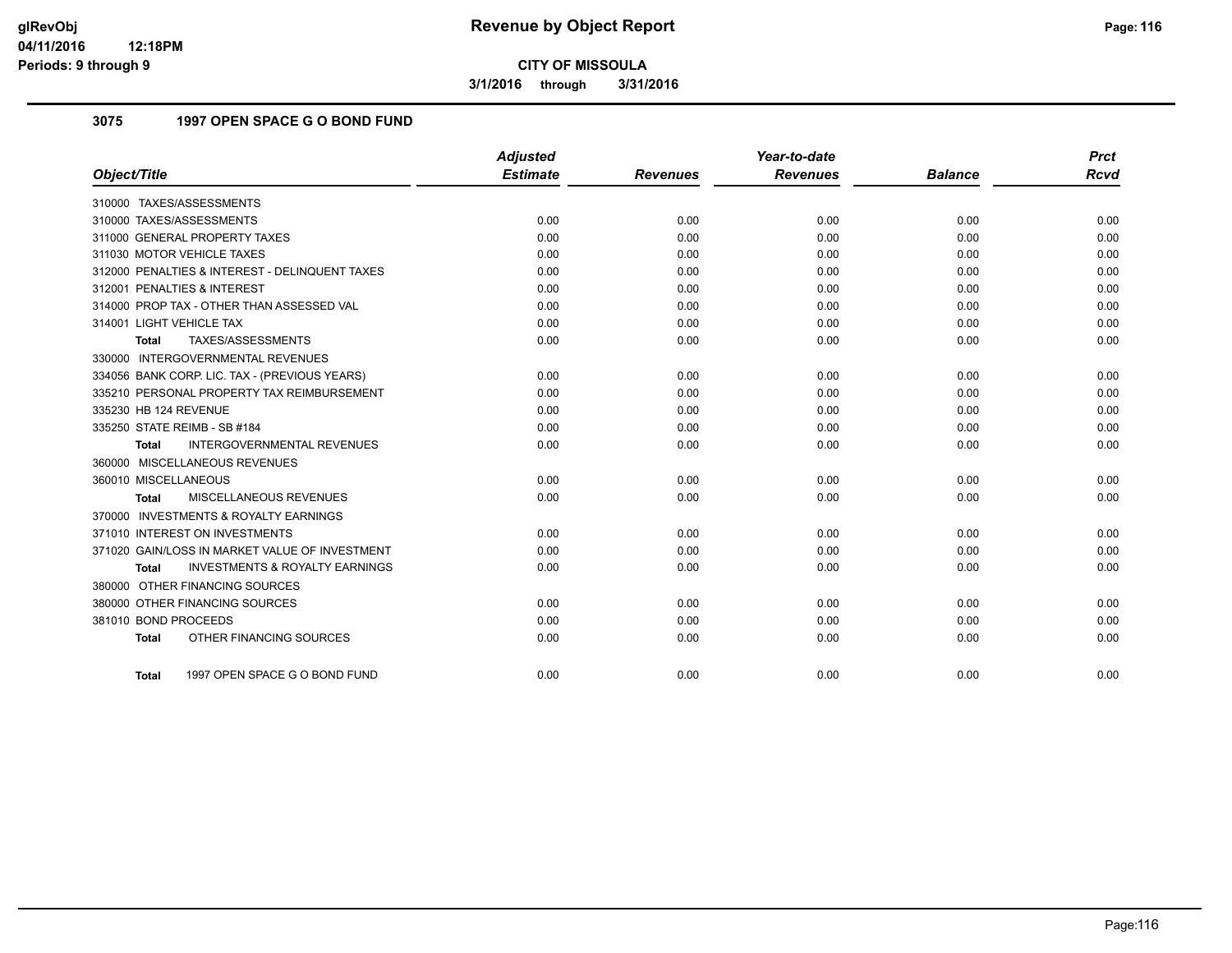**3/1/2016 through 3/31/2016**

## **3080 1994 FIRE EQUIP/CITY HALLS REFUND BOND F**

**3080 1994 FIRE EQUIP/CITY HALLS REFUND BOND F**

|                                                           | <b>Adjusted</b> |                 | Year-to-date    |                | <b>Prct</b> |
|-----------------------------------------------------------|-----------------|-----------------|-----------------|----------------|-------------|
| Object/Title                                              | <b>Estimate</b> | <b>Revenues</b> | <b>Revenues</b> | <b>Balance</b> | <b>Rcvd</b> |
| 310000 TAXES/ASSESSMENTS                                  |                 |                 |                 |                |             |
| 310000 TAXES/ASSESSMENTS                                  | 0.00            | 0.00            | 0.00            | 0.00           | 0.00        |
| 311000 GENERAL PROPERTY TAXES                             | 0.00            | 0.00            | 0.00            | 0.00           | 0.00        |
| 311030 MOTOR VEHICLE TAXES                                | 0.00            | 0.00            | 0.00            | 0.00           | 0.00        |
| 312000 PENALTIES & INTEREST - DELINQUENT TAXES            | 0.00            | 0.00            | 0.00            | 0.00           | 0.00        |
| 312001 PENALTIES & INTEREST                               | 0.00            | 0.00            | 0.00            | 0.00           | 0.00        |
| 314000 PROP TAX - OTHER THAN ASSESSED VAL                 | 0.00            | 0.00            | 0.00            | 0.00           | 0.00        |
| 314001 LIGHT VEHICLE TAX                                  | 0.00            | 0.00            | 0.00            | 0.00           | 0.00        |
| TAXES/ASSESSMENTS<br>Total                                | 0.00            | 0.00            | 0.00            | 0.00           | 0.00        |
| 330000 INTERGOVERNMENTAL REVENUES                         |                 |                 |                 |                |             |
| 334056 BANK CORP. LIC. TAX - (PREVIOUS YEARS)             | 0.00            | 0.00            | 0.00            | 0.00           | 0.00        |
| 335210 PERSONAL PROPERTY TAX REIMBURSEMENT                | 0.00            | 0.00            | 0.00            | 0.00           | 0.00        |
| 335230 HB 124 REVENUE                                     | 0.00            | 0.00            | 0.00            | 0.00           | 0.00        |
| 335250 STATE REIMB - SB #184                              | 0.00            | 0.00            | 0.00            | 0.00           | 0.00        |
| <b>INTERGOVERNMENTAL REVENUES</b><br>Total                | 0.00            | 0.00            | 0.00            | 0.00           | 0.00        |
| 360000 MISCELLANEOUS REVENUES                             |                 |                 |                 |                |             |
| 360010 MISCELLANEOUS                                      | 0.00            | 0.00            | 0.00            | 0.00           | 0.00        |
| MISCELLANEOUS REVENUES<br><b>Total</b>                    | 0.00            | 0.00            | 0.00            | 0.00           | 0.00        |
| 370000 INVESTMENTS & ROYALTY EARNINGS                     |                 |                 |                 |                |             |
| 371010 INTEREST ON INVESTMENTS                            | 0.00            | 0.00            | 0.00            | 0.00           | 0.00        |
| 371020 GAIN/LOSS IN MARKET VALUE OF INVESTMENTS           | 0.00            | 0.00            | 0.00            | 0.00           | 0.00        |
| <b>INVESTMENTS &amp; ROYALTY EARNINGS</b><br><b>Total</b> | 0.00            | 0.00            | 0.00            | 0.00           | 0.00        |
| 380000 OTHER FINANCING SOURCES                            |                 |                 |                 |                |             |
| 380000 OTHER FINANCING SOURCES                            | 0.00            | 0.00            | 0.00            | 0.00           | 0.00        |
| 381010 BOND PROCEEDS                                      | 0.00            | 0.00            | 0.00            | 0.00           | 0.00        |
| OTHER FINANCING SOURCES<br><b>Total</b>                   | 0.00            | 0.00            | 0.00            | 0.00           | 0.00        |
|                                                           |                 |                 |                 |                |             |
| 1994 FIRE EQUIP/CITY HALLS REFUND BONI<br>Total           | 0.00            | 0.00            | 0.00            | 0.00           | 0.00        |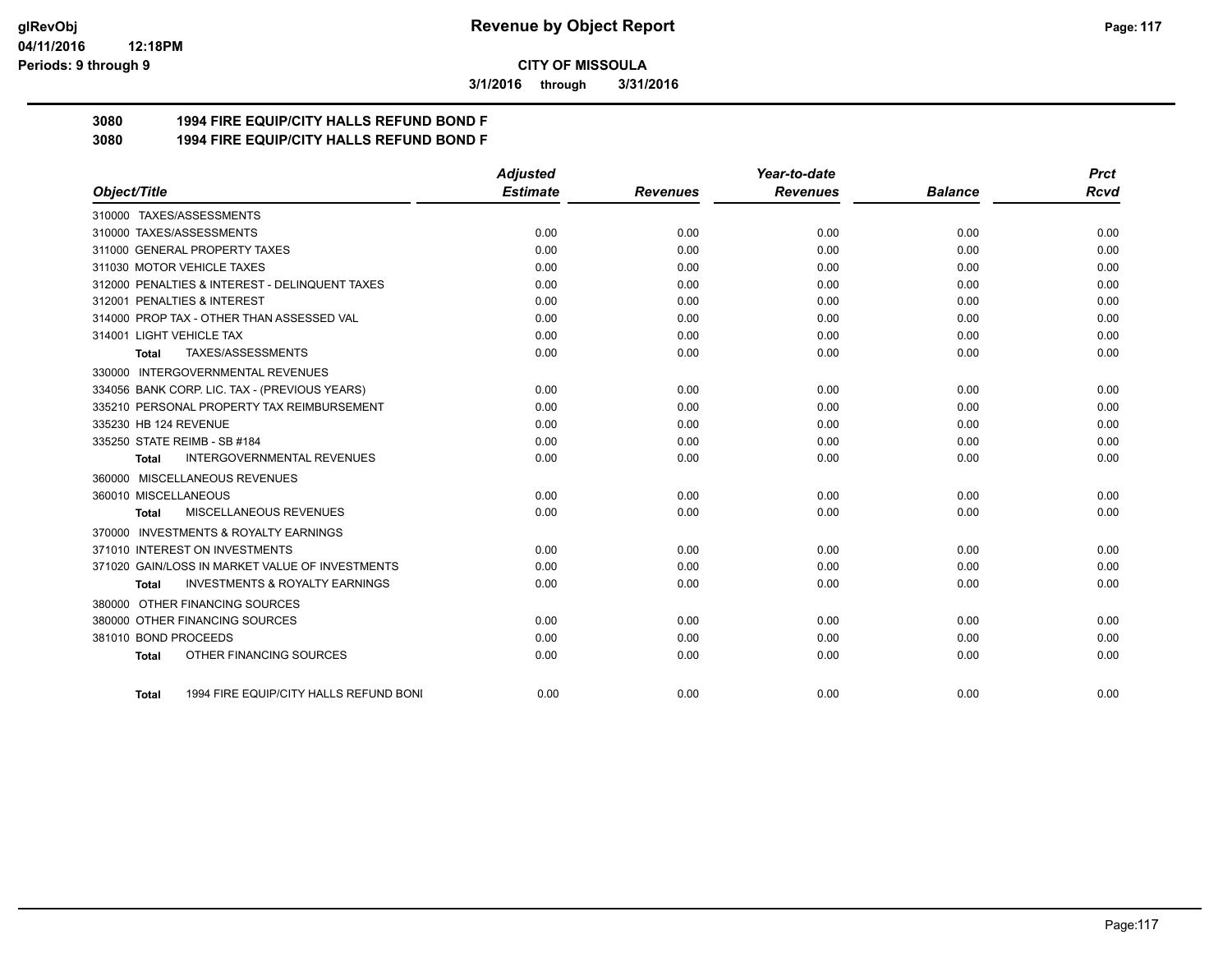**3/1/2016 through 3/31/2016**

### **3080 1994 FIRE EQUIP/CITY HALLS REFUND BOND F**

|                                                    | Adjusted        |                 | Year-to-date    |                | <b>Prct</b> |
|----------------------------------------------------|-----------------|-----------------|-----------------|----------------|-------------|
| Object/Title                                       | <b>Estimate</b> | <b>Revenues</b> | <b>Revenues</b> | <b>Balance</b> | <b>Rcvd</b> |
| 310000 TAXES/ASSESSMENTS                           |                 |                 |                 |                |             |
| 310000 TAXES/ASSESSMENTS                           | 0.00            | 0.00            | 0.00            | 0.00           | 0.00        |
| 311000 GENERAL PROPERTY TAXES                      | 0.00            | 0.00            | 0.00            | 0.00           | 0.00        |
| 311030 MOTOR VEHICLE TAXES                         | 0.00            | 0.00            | 0.00            | 0.00           | 0.00        |
| 312000 PENALTIES & INTEREST - DELINQUENT TAXES     | 0.00            | 0.00            | 0.00            | 0.00           | 0.00        |
| 312001 PENALTIES & INTEREST                        | 0.00            | 0.00            | 0.00            | 0.00           | 0.00        |
| 314000 PROP TAX - OTHER THAN ASSESSED VAL          | 0.00            | 0.00            | 0.00            | 0.00           | 0.00        |
| 314001 LIGHT VEHICLE TAX                           | 0.00            | 0.00            | 0.00            | 0.00           | 0.00        |
| TAXES/ASSESSMENTS<br><b>Total</b>                  | 0.00            | 0.00            | 0.00            | 0.00           | 0.00        |
| 330000 INTERGOVERNMENTAL REVENUES                  |                 |                 |                 |                |             |
| 334056 BANK CORP. LIC. TAX - (PREVIOUS YEARS)      | 0.00            | 0.00            | 0.00            | 0.00           | 0.00        |
| 335210 PERSONAL PROPERTY TAX REIMBURSEMENT         | 0.00            | 0.00            | 0.00            | 0.00           | 0.00        |
| 335230 HB 124 REVENUE                              | 0.00            | 0.00            | 0.00            | 0.00           | 0.00        |
| 335250 STATE REIMB - SB #184                       | 0.00            | 0.00            | 0.00            | 0.00           | 0.00        |
| <b>INTERGOVERNMENTAL REVENUES</b><br><b>Total</b>  | 0.00            | 0.00            | 0.00            | 0.00           | 0.00        |
| 360000 MISCELLANEOUS REVENUES                      |                 |                 |                 |                |             |
| 360010 MISCELLANEOUS                               | 0.00            | 0.00            | 0.00            | 0.00           | 0.00        |
| MISCELLANEOUS REVENUES<br>Total                    | 0.00            | 0.00            | 0.00            | 0.00           | 0.00        |
| 370000 INVESTMENTS & ROYALTY EARNINGS              |                 |                 |                 |                |             |
| 371010 INTEREST ON INVESTMENTS                     | 0.00            | 0.00            | 0.00            | 0.00           | 0.00        |
| 371020 GAIN/LOSS IN MARKET VALUE OF INVESTMENT     | 0.00            | 0.00            | 0.00            | 0.00           | 0.00        |
| <b>INVESTMENTS &amp; ROYALTY EARNINGS</b><br>Total | 0.00            | 0.00            | 0.00            | 0.00           | 0.00        |
| 380000 OTHER FINANCING SOURCES                     |                 |                 |                 |                |             |
| 380000 OTHER FINANCING SOURCES                     | 0.00            | 0.00            | 0.00            | 0.00           | 0.00        |
| 381010 BOND PROCEEDS                               | 0.00            | 0.00            | 0.00            | 0.00           | 0.00        |
| OTHER FINANCING SOURCES<br><b>Total</b>            | 0.00            | 0.00            | 0.00            | 0.00           | 0.00        |
|                                                    |                 |                 |                 |                |             |
| 1994 FIRE EQUIP/CITY HALLS REFUND BON<br>Total     | 0.00            | 0.00            | 0.00            | 0.00           | 0.00        |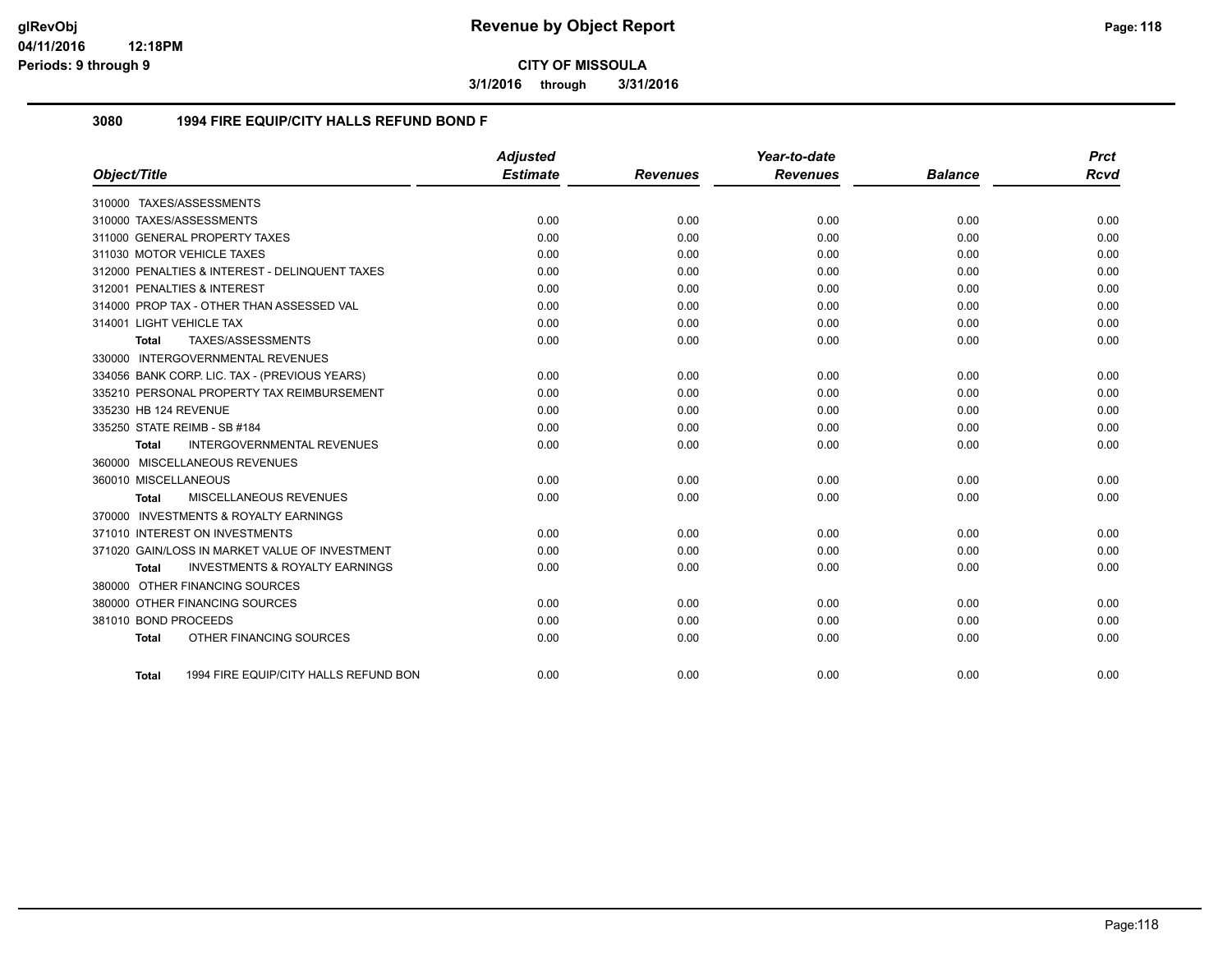**3/1/2016 through 3/31/2016**

## **3085 1993 FIRE STATION G O BOND FUND**

**3085 1993 FIRE STATION G O BOND FUND**

|                                                           | <b>Adjusted</b> |                 | Year-to-date    |                | <b>Prct</b> |
|-----------------------------------------------------------|-----------------|-----------------|-----------------|----------------|-------------|
| Object/Title                                              | <b>Estimate</b> | <b>Revenues</b> | <b>Revenues</b> | <b>Balance</b> | <b>Rcvd</b> |
| 310000 TAXES/ASSESSMENTS                                  |                 |                 |                 |                |             |
| 310000 TAXES/ASSESSMENTS                                  | 0.00            | 0.00            | 0.00            | 0.00           | 0.00        |
| 311000 GENERAL PROPERTY TAXES                             | 0.00            | 0.00            | 0.00            | 0.00           | 0.00        |
| 311030 MOTOR VEHICLE TAXES                                | 0.00            | 0.00            | 0.00            | 0.00           | 0.00        |
| 312000 PENALTIES & INTEREST - DELINQUENT TAXES            | 0.00            | 0.00            | 0.00            | 0.00           | 0.00        |
| 312001 PENALTIES & INTEREST                               | 0.00            | 0.00            | 0.00            | 0.00           | 0.00        |
| 314000 PROP TAX - OTHER THAN ASSESSED VAL                 | 0.00            | 0.00            | 0.00            | 0.00           | 0.00        |
| 314001 LIGHT VEHICLE TAX                                  | 0.00            | 0.00            | 0.00            | 0.00           | 0.00        |
| TAXES/ASSESSMENTS<br><b>Total</b>                         | 0.00            | 0.00            | 0.00            | 0.00           | 0.00        |
| 330000 INTERGOVERNMENTAL REVENUES                         |                 |                 |                 |                |             |
| 334056 BANK CORP. LIC. TAX - (PREVIOUS YEARS)             | 0.00            | 0.00            | 0.00            | 0.00           | 0.00        |
| 335210 PERSONAL PROPERTY TAX REIMBURSEMENT                | 0.00            | 0.00            | 0.00            | 0.00           | 0.00        |
| 335230 HB 124 REVENUE                                     | 0.00            | 0.00            | 0.00            | 0.00           | 0.00        |
| 335250 STATE REIMB - SB #184                              | 0.00            | 0.00            | 0.00            | 0.00           | 0.00        |
| <b>INTERGOVERNMENTAL REVENUES</b><br><b>Total</b>         | 0.00            | 0.00            | 0.00            | 0.00           | 0.00        |
| MISCELLANEOUS REVENUES<br>360000                          |                 |                 |                 |                |             |
| 360010 MISCELLANEOUS                                      | 0.00            | 0.00            | 0.00            | 0.00           | 0.00        |
| MISCELLANEOUS REVENUES<br><b>Total</b>                    | 0.00            | 0.00            | 0.00            | 0.00           | 0.00        |
| <b>INVESTMENTS &amp; ROYALTY EARNINGS</b><br>370000       |                 |                 |                 |                |             |
| 371010 INTEREST ON INVESTMENTS                            | 0.00            | 0.00            | 0.00            | 0.00           | 0.00        |
| 371020 GAIN/LOSS IN MARKET VALUE OF INVESTMENTS           | 0.00            | 0.00            | 0.00            | 0.00           | 0.00        |
| <b>INVESTMENTS &amp; ROYALTY EARNINGS</b><br><b>Total</b> | 0.00            | 0.00            | 0.00            | 0.00           | 0.00        |
| 1993 FIRE STATION G O BOND FUND<br><b>Total</b>           | 0.00            | 0.00            | 0.00            | 0.00           | 0.00        |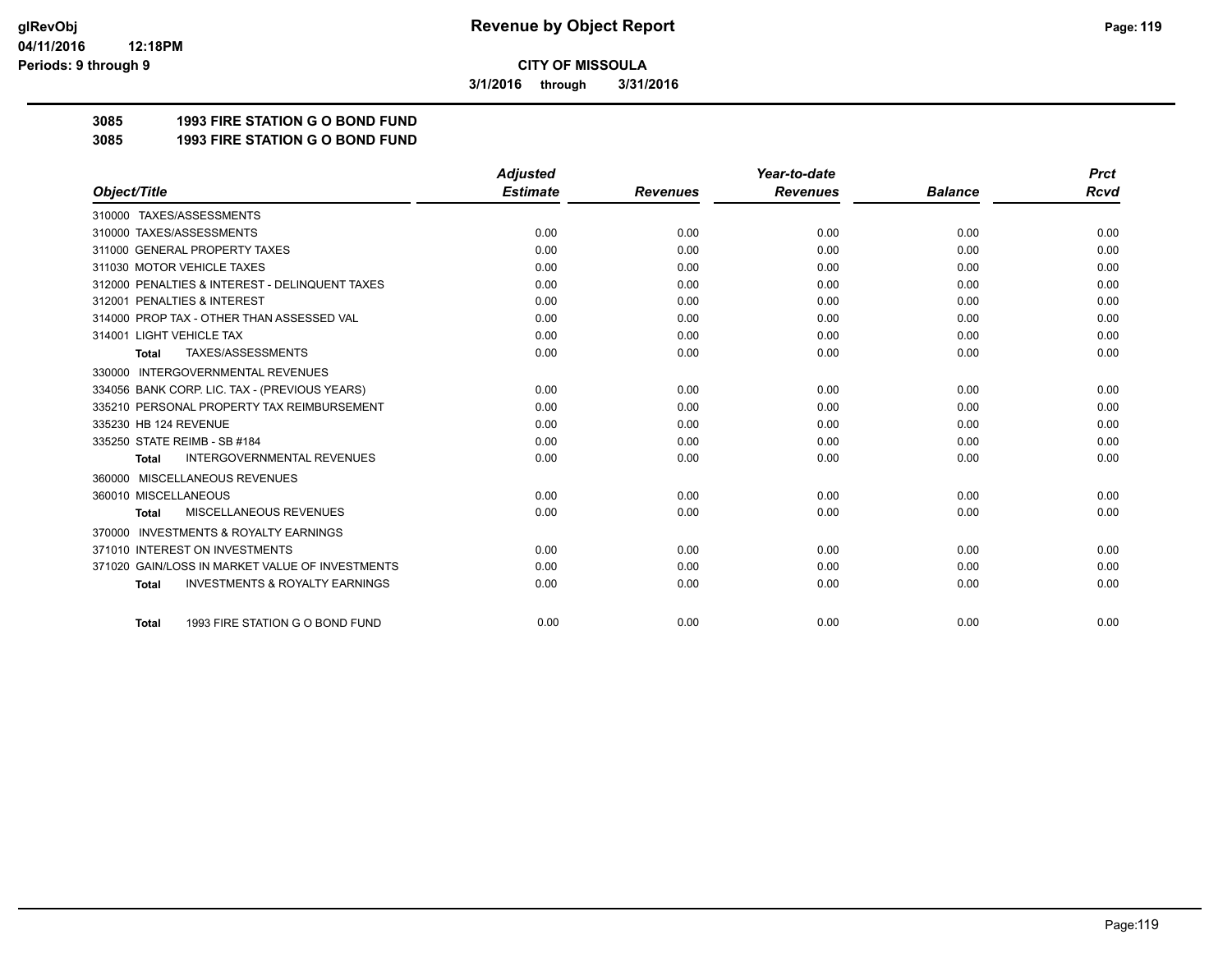**3/1/2016 through 3/31/2016**

## **3085 1993 FIRE STATION G O BOND FUND**

|                                                           | <b>Adjusted</b> |                 | Year-to-date    |                | <b>Prct</b> |
|-----------------------------------------------------------|-----------------|-----------------|-----------------|----------------|-------------|
| Object/Title                                              | <b>Estimate</b> | <b>Revenues</b> | <b>Revenues</b> | <b>Balance</b> | Rcvd        |
| 310000 TAXES/ASSESSMENTS                                  |                 |                 |                 |                |             |
| 310000 TAXES/ASSESSMENTS                                  | 0.00            | 0.00            | 0.00            | 0.00           | 0.00        |
| 311000 GENERAL PROPERTY TAXES                             | 0.00            | 0.00            | 0.00            | 0.00           | 0.00        |
| 311030 MOTOR VEHICLE TAXES                                | 0.00            | 0.00            | 0.00            | 0.00           | 0.00        |
| 312000 PENALTIES & INTEREST - DELINQUENT TAXES            | 0.00            | 0.00            | 0.00            | 0.00           | 0.00        |
| 312001 PENALTIES & INTEREST                               | 0.00            | 0.00            | 0.00            | 0.00           | 0.00        |
| 314000 PROP TAX - OTHER THAN ASSESSED VAL                 | 0.00            | 0.00            | 0.00            | 0.00           | 0.00        |
| 314001 LIGHT VEHICLE TAX                                  | 0.00            | 0.00            | 0.00            | 0.00           | 0.00        |
| TAXES/ASSESSMENTS<br>Total                                | 0.00            | 0.00            | 0.00            | 0.00           | 0.00        |
| 330000 INTERGOVERNMENTAL REVENUES                         |                 |                 |                 |                |             |
| 334056 BANK CORP. LIC. TAX - (PREVIOUS YEARS)             | 0.00            | 0.00            | 0.00            | 0.00           | 0.00        |
| 335210 PERSONAL PROPERTY TAX REIMBURSEMENT                | 0.00            | 0.00            | 0.00            | 0.00           | 0.00        |
| 335230 HB 124 REVENUE                                     | 0.00            | 0.00            | 0.00            | 0.00           | 0.00        |
| 335250 STATE REIMB - SB #184                              | 0.00            | 0.00            | 0.00            | 0.00           | 0.00        |
| <b>INTERGOVERNMENTAL REVENUES</b><br><b>Total</b>         | 0.00            | 0.00            | 0.00            | 0.00           | 0.00        |
| 360000 MISCELLANEOUS REVENUES                             |                 |                 |                 |                |             |
| 360010 MISCELLANEOUS                                      | 0.00            | 0.00            | 0.00            | 0.00           | 0.00        |
| MISCELLANEOUS REVENUES<br><b>Total</b>                    | 0.00            | 0.00            | 0.00            | 0.00           | 0.00        |
| 370000 INVESTMENTS & ROYALTY EARNINGS                     |                 |                 |                 |                |             |
| 371010 INTEREST ON INVESTMENTS                            | 0.00            | 0.00            | 0.00            | 0.00           | 0.00        |
| 371020 GAIN/LOSS IN MARKET VALUE OF INVESTMENT            | 0.00            | 0.00            | 0.00            | 0.00           | 0.00        |
| <b>INVESTMENTS &amp; ROYALTY EARNINGS</b><br><b>Total</b> | 0.00            | 0.00            | 0.00            | 0.00           | 0.00        |
| 1993 FIRE STATION G O BOND FUND<br><b>Total</b>           | 0.00            | 0.00            | 0.00            | 0.00           | 0.00        |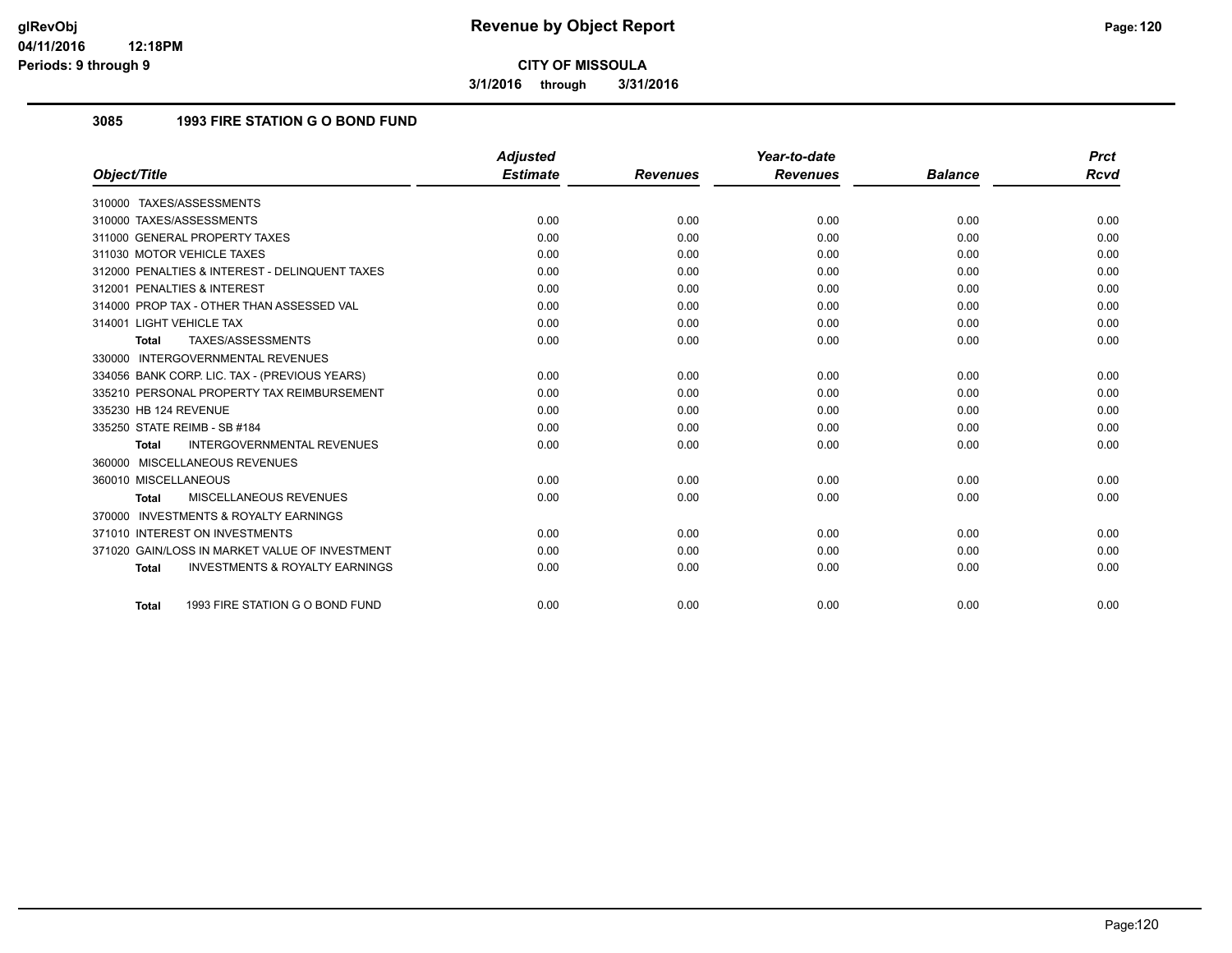**3/1/2016 through 3/31/2016**

**3090 2004 AQUATICS BOND**

**3090 2004 AQUATICS BOND**

|                                                     | <b>Adjusted</b> |                 | Year-to-date    |                | <b>Prct</b> |
|-----------------------------------------------------|-----------------|-----------------|-----------------|----------------|-------------|
| Object/Title                                        | <b>Estimate</b> | <b>Revenues</b> | <b>Revenues</b> | <b>Balance</b> | <b>Rcvd</b> |
| 310000 TAXES/ASSESSMENTS                            |                 |                 |                 |                |             |
| 310000 TAXES/ASSESSMENTS                            | 0.00            | 0.00            | 0.00            | 0.00           | 0.00        |
| 311000 GENERAL PROPERTY TAXES                       | 0.00            | 0.00            | 0.00            | 0.00           | 0.00        |
| 311030 MOTOR VEHICLE TAXES                          | 0.00            | 0.00            | 0.00            | 0.00           | 0.00        |
| 312000 PENALTIES & INTEREST - DELINQUENT TAXES      | 0.00            | 0.00            | 0.00            | 0.00           | 0.00        |
| 312001 PENALTIES & INTEREST                         | 0.00            | 0.00            | 0.00            | 0.00           | 0.00        |
| 314000 PROP TAX - OTHER THAN ASSESSED VAL           | 0.00            | 0.00            | 0.00            | 0.00           | 0.00        |
| 314001 LIGHT VEHICLE TAX                            | 0.00            | 0.00            | 0.00            | 0.00           | 0.00        |
| TAXES/ASSESSMENTS<br>Total                          | 0.00            | 0.00            | 0.00            | 0.00           | 0.00        |
| <b>INTERGOVERNMENTAL REVENUES</b><br>330000         |                 |                 |                 |                |             |
| 334056 BANK CORP. LIC. TAX - (PREVIOUS YEARS)       | 0.00            | 0.00            | 0.00            | 0.00           | 0.00        |
| 335210 PERSONAL PROPERTY TAX REIMBURSEMENT          | 0.00            | 0.00            | 0.00            | 0.00           | 0.00        |
| 335230 HB 124 REVENUE                               | 0.00            | 0.00            | 0.00            | 0.00           | 0.00        |
| 335250 STATE REIMB - SB #184                        | 0.00            | 0.00            | 0.00            | 0.00           | 0.00        |
| <b>INTERGOVERNMENTAL REVENUES</b><br><b>Total</b>   | 0.00            | 0.00            | 0.00            | 0.00           | 0.00        |
| 360000 MISCELLANEOUS REVENUES                       |                 |                 |                 |                |             |
| 360010 MISCELLANEOUS                                | 0.00            | 0.00            | 0.00            | 0.00           | 0.00        |
| MISCELLANEOUS REVENUES<br><b>Total</b>              | 0.00            | 0.00            | 0.00            | 0.00           | 0.00        |
| <b>INVESTMENTS &amp; ROYALTY EARNINGS</b><br>370000 |                 |                 |                 |                |             |
| 371010 INTEREST ON INVESTMENTS                      | 0.00            | 0.00            | 0.00            | 0.00           | 0.00        |
| 371020 GAIN/LOSS IN MARKET VALUE OF INVESTMENTS     | 0.00            | 0.00            | 0.00            | 0.00           | 0.00        |
| <b>INVESTMENTS &amp; ROYALTY EARNINGS</b><br>Total  | 0.00            | 0.00            | 0.00            | 0.00           | 0.00        |
| OTHER FINANCING SOURCES<br>380000                   |                 |                 |                 |                |             |
| 383043 TRANSFERS FROM IMPACT FEES                   | 0.00            | 0.00            | 0.00            | 0.00           | 0.00        |
| OTHER FINANCING SOURCES<br><b>Total</b>             | 0.00            | 0.00            | 0.00            | 0.00           | 0.00        |
|                                                     |                 |                 |                 |                |             |
| 2004 AQUATICS BOND<br><b>Total</b>                  | 0.00            | 0.00            | 0.00            | 0.00           | 0.00        |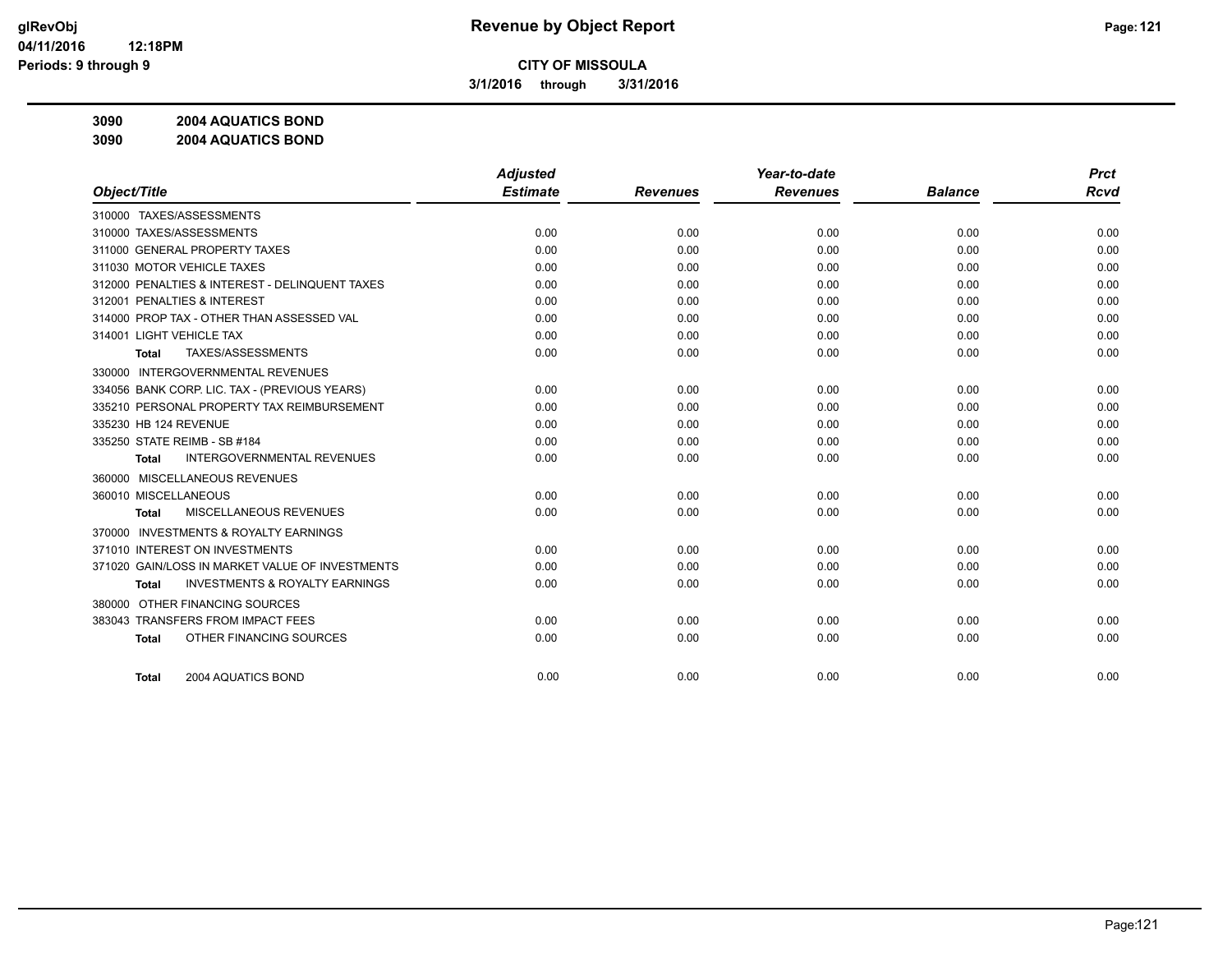**3/1/2016 through 3/31/2016**

#### **3090 2004 AQUATICS BOND**

|                                                           | <b>Adjusted</b> |                 | Year-to-date    |                | <b>Prct</b> |
|-----------------------------------------------------------|-----------------|-----------------|-----------------|----------------|-------------|
| Object/Title                                              | <b>Estimate</b> | <b>Revenues</b> | <b>Revenues</b> | <b>Balance</b> | <b>Rcvd</b> |
| 310000 TAXES/ASSESSMENTS                                  |                 |                 |                 |                |             |
| 310000 TAXES/ASSESSMENTS                                  | 0.00            | 0.00            | 0.00            | 0.00           | 0.00        |
| 311000 GENERAL PROPERTY TAXES                             | 0.00            | 0.00            | 0.00            | 0.00           | 0.00        |
| 311030 MOTOR VEHICLE TAXES                                | 0.00            | 0.00            | 0.00            | 0.00           | 0.00        |
| 312000 PENALTIES & INTEREST - DELINQUENT TAXES            | 0.00            | 0.00            | 0.00            | 0.00           | 0.00        |
| 312001 PENALTIES & INTEREST                               | 0.00            | 0.00            | 0.00            | 0.00           | 0.00        |
| 314000 PROP TAX - OTHER THAN ASSESSED VAL                 | 0.00            | 0.00            | 0.00            | 0.00           | 0.00        |
| 314001 LIGHT VEHICLE TAX                                  | 0.00            | 0.00            | 0.00            | 0.00           | 0.00        |
| TAXES/ASSESSMENTS<br><b>Total</b>                         | 0.00            | 0.00            | 0.00            | 0.00           | 0.00        |
| 330000 INTERGOVERNMENTAL REVENUES                         |                 |                 |                 |                |             |
| 334056 BANK CORP. LIC. TAX - (PREVIOUS YEARS)             | 0.00            | 0.00            | 0.00            | 0.00           | 0.00        |
| 335210 PERSONAL PROPERTY TAX REIMBURSEMENT                | 0.00            | 0.00            | 0.00            | 0.00           | 0.00        |
| 335230 HB 124 REVENUE                                     | 0.00            | 0.00            | 0.00            | 0.00           | 0.00        |
| 335250 STATE REIMB - SB #184                              | 0.00            | 0.00            | 0.00            | 0.00           | 0.00        |
| <b>INTERGOVERNMENTAL REVENUES</b><br><b>Total</b>         | 0.00            | 0.00            | 0.00            | 0.00           | 0.00        |
| 360000 MISCELLANEOUS REVENUES                             |                 |                 |                 |                |             |
| 360010 MISCELLANEOUS                                      | 0.00            | 0.00            | 0.00            | 0.00           | 0.00        |
| MISCELLANEOUS REVENUES<br>Total                           | 0.00            | 0.00            | 0.00            | 0.00           | 0.00        |
| 370000 INVESTMENTS & ROYALTY EARNINGS                     |                 |                 |                 |                |             |
| 371010 INTEREST ON INVESTMENTS                            | 0.00            | 0.00            | 0.00            | 0.00           | 0.00        |
| 371020 GAIN/LOSS IN MARKET VALUE OF INVESTMENT            | 0.00            | 0.00            | 0.00            | 0.00           | 0.00        |
| <b>INVESTMENTS &amp; ROYALTY EARNINGS</b><br><b>Total</b> | 0.00            | 0.00            | 0.00            | 0.00           | 0.00        |
| 380000 OTHER FINANCING SOURCES                            |                 |                 |                 |                |             |
| 383043 TRANSFERS FROM IMPACT FEES                         | 0.00            | 0.00            | 0.00            | 0.00           | 0.00        |
| OTHER FINANCING SOURCES<br><b>Total</b>                   | 0.00            | 0.00            | 0.00            | 0.00           | 0.00        |
|                                                           |                 |                 |                 |                |             |
| 2004 AQUATICS BOND<br><b>Total</b>                        | 0.00            | 0.00            | 0.00            | 0.00           | 0.00        |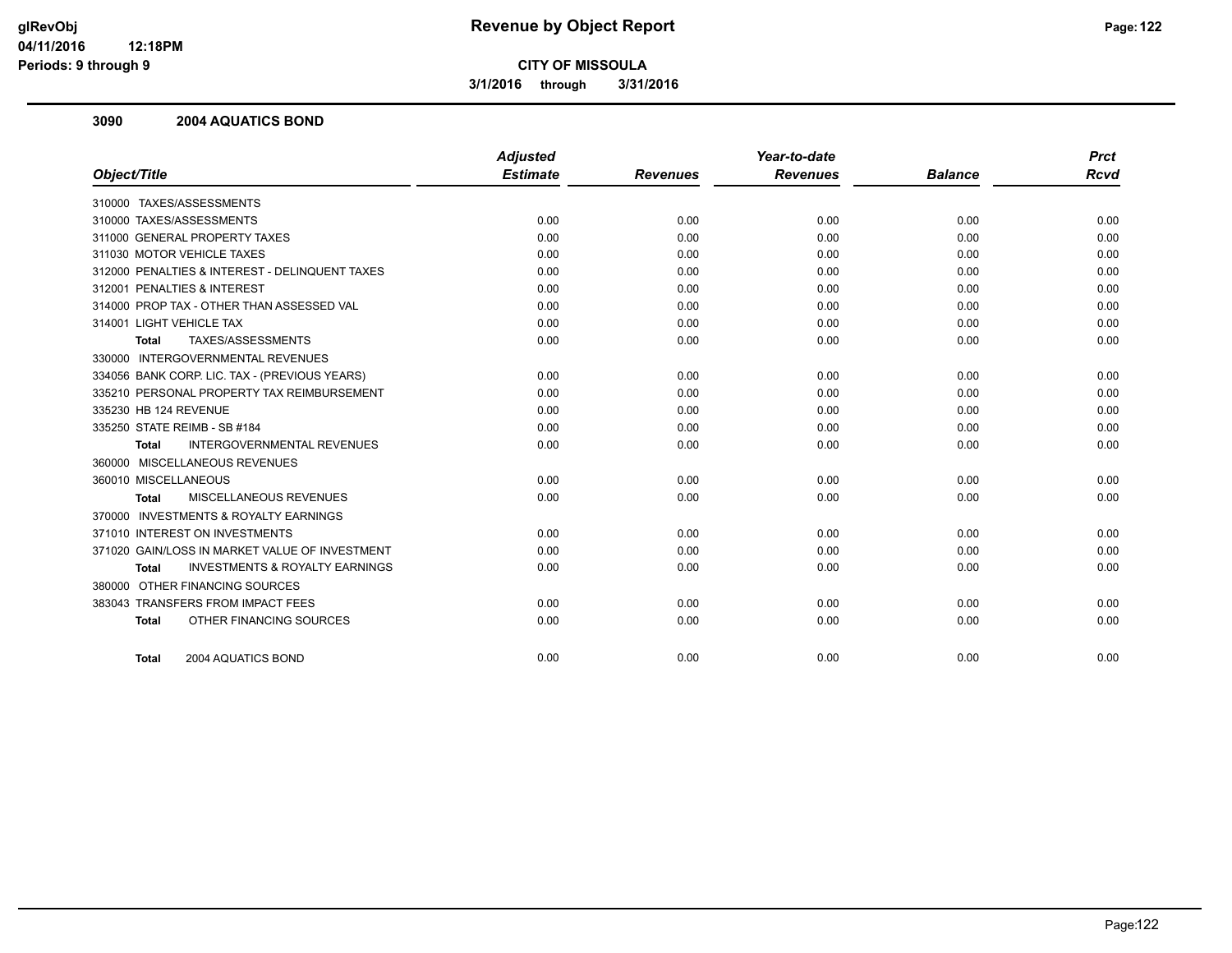**3/1/2016 through 3/31/2016**

# **3091 SERIES 2012A AQUATICS REFUNDING BOND**

**3091 SERIES 2012A AQUATICS REFUNDING BOND**

|                                                    | <b>Adjusted</b> |                 | Year-to-date    |                | <b>Prct</b> |
|----------------------------------------------------|-----------------|-----------------|-----------------|----------------|-------------|
| Object/Title                                       | <b>Estimate</b> | <b>Revenues</b> | <b>Revenues</b> | <b>Balance</b> | Rcvd        |
| 310000 TAXES/ASSESSMENTS                           |                 |                 |                 |                |             |
| 310000 TAXES/ASSESSMENTS                           | 0.00            | 0.00            | 0.00            | 0.00           | 0.00        |
| 311000 GENERAL PROPERTY TAXES                      | 595,148.00      | 3,132.16        | 311,863.66      | 283,284.34     | 52.40       |
| 312000 PENALTIES & INTEREST - DELINQUENT TAXES     | 0.00            | 0.00            | 0.00            | 0.00           | 0.00        |
| 312001 PENALTIES & INTEREST                        | 0.00            | 35.48           | 301.43          | $-301.43$      | 0.00        |
| 314000 PROP TAX - OTHER THAN ASSESSED VAL          | 0.00            | 0.00            | 0.00            | 0.00           | 0.00        |
| TAXES/ASSESSMENTS<br>Total                         | 595,148.00      | 3,167.64        | 312,165.09      | 282,982.91     | 52.45       |
| 360000 MISCELLANEOUS REVENUES                      |                 |                 |                 |                |             |
| 360010 MISCELLANEOUS                               | 0.00            | 0.00            | 0.00            | 0.00           | 0.00        |
| MISCELLANEOUS REVENUES<br>Total                    | 0.00            | 0.00            | 0.00            | 0.00           | 0.00        |
| INVESTMENTS & ROYALTY EARNINGS<br>370000           |                 |                 |                 |                |             |
| 371010 INTEREST ON INVESTMENTS                     | 0.00            | 0.00            | 0.00            | 0.00           | 0.00        |
| 371020 GAIN/LOSS IN MARKET VALUE OF INVESTMENTS    | 0.00            | 0.00            | 0.00            | 0.00           | 0.00        |
| <b>INVESTMENTS &amp; ROYALTY EARNINGS</b><br>Total | 0.00            | 0.00            | 0.00            | 0.00           | 0.00        |
| OTHER FINANCING SOURCES<br>380000                  |                 |                 |                 |                |             |
| 381010 BOND PROCEEDS                               | 0.00            | 0.00            | 0.00            | 0.00           | 0.00        |
| OTHER FINANCING SOURCES<br>Total                   | 0.00            | 0.00            | 0.00            | 0.00           | 0.00        |
| SERIES 2012A AQUATICS REFUNDING BONI<br>Total      | 595,148.00      | 3,167.64        | 312,165.09      | 282,982.91     | 52.45       |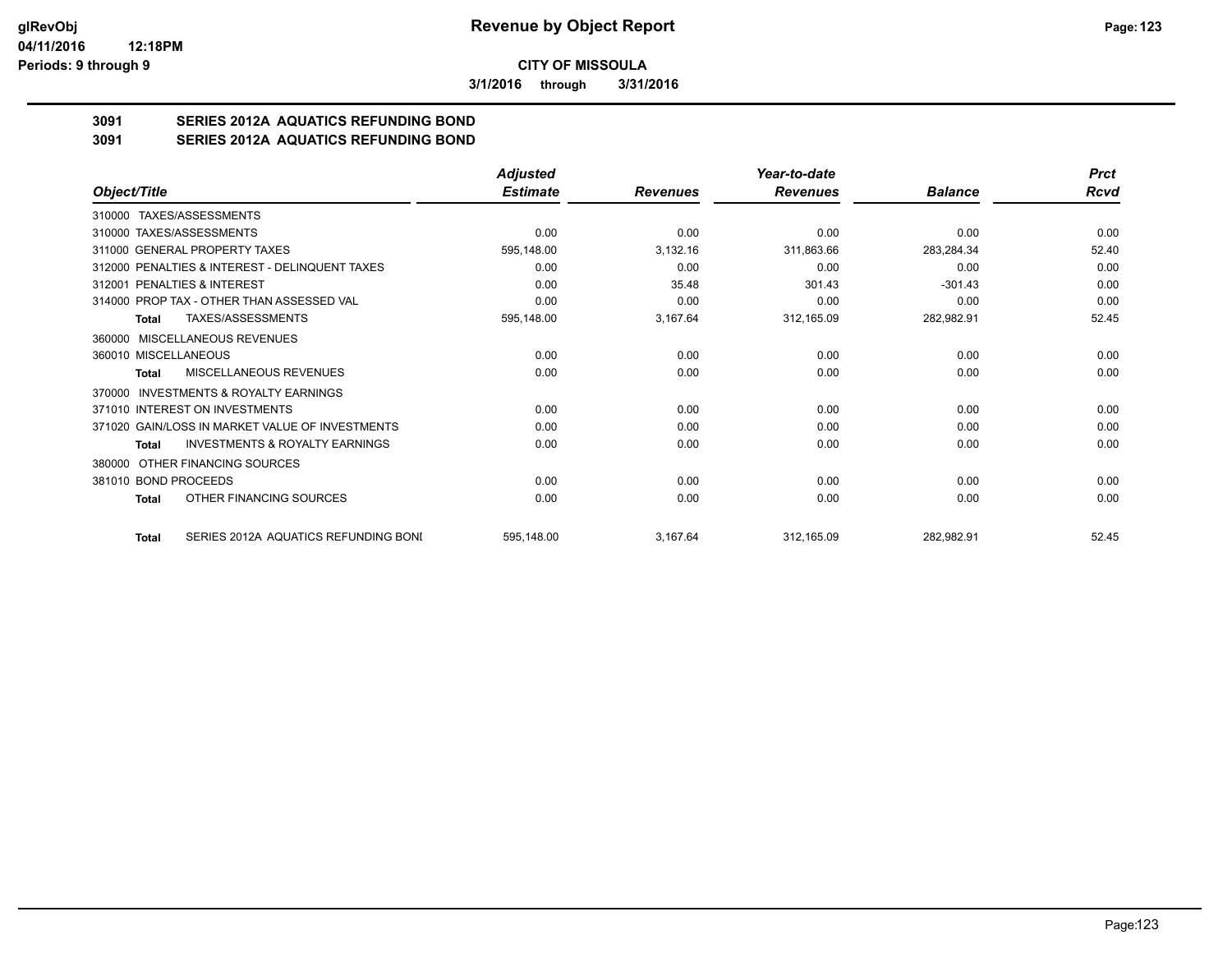**3/1/2016 through 3/31/2016**

## **3091 SERIES 2012A AQUATICS REFUNDING BOND**

|                                                           | <b>Adjusted</b> |                 | Year-to-date    |                | <b>Prct</b> |
|-----------------------------------------------------------|-----------------|-----------------|-----------------|----------------|-------------|
| Object/Title                                              | <b>Estimate</b> | <b>Revenues</b> | <b>Revenues</b> | <b>Balance</b> | Rcvd        |
| 310000 TAXES/ASSESSMENTS                                  |                 |                 |                 |                |             |
| 310000 TAXES/ASSESSMENTS                                  | 0.00            | 0.00            | 0.00            | 0.00           | 0.00        |
| 311000 GENERAL PROPERTY TAXES                             | 595,148.00      | 3,132.16        | 311,863.66      | 283,284.34     | 52.40       |
| 312000 PENALTIES & INTEREST - DELINQUENT TAXES            | 0.00            | 0.00            | 0.00            | 0.00           | 0.00        |
| 312001 PENALTIES & INTEREST                               | 0.00            | 35.48           | 301.43          | $-301.43$      | 0.00        |
| 314000 PROP TAX - OTHER THAN ASSESSED VAL                 | 0.00            | 0.00            | 0.00            | 0.00           | 0.00        |
| TAXES/ASSESSMENTS<br><b>Total</b>                         | 595,148.00      | 3,167.64        | 312,165.09      | 282,982.91     | 52.45       |
| 360000 MISCELLANEOUS REVENUES                             |                 |                 |                 |                |             |
| 360010 MISCELLANEOUS                                      | 0.00            | 0.00            | 0.00            | 0.00           | 0.00        |
| <b>MISCELLANEOUS REVENUES</b><br>Total                    | 0.00            | 0.00            | 0.00            | 0.00           | 0.00        |
| <b>INVESTMENTS &amp; ROYALTY EARNINGS</b><br>370000       |                 |                 |                 |                |             |
| 371010 INTEREST ON INVESTMENTS                            | 0.00            | 0.00            | 0.00            | 0.00           | 0.00        |
| 371020 GAIN/LOSS IN MARKET VALUE OF INVESTMENT            | 0.00            | 0.00            | 0.00            | 0.00           | 0.00        |
| <b>INVESTMENTS &amp; ROYALTY EARNINGS</b><br><b>Total</b> | 0.00            | 0.00            | 0.00            | 0.00           | 0.00        |
| OTHER FINANCING SOURCES<br>380000                         |                 |                 |                 |                |             |
| 381010 BOND PROCEEDS                                      | 0.00            | 0.00            | 0.00            | 0.00           | 0.00        |
| OTHER FINANCING SOURCES<br><b>Total</b>                   | 0.00            | 0.00            | 0.00            | 0.00           | 0.00        |
| SERIES 2012A AQUATICS REFUNDING BON<br><b>Total</b>       | 595,148.00      | 3,167.64        | 312,165.09      | 282,982.91     | 52.45       |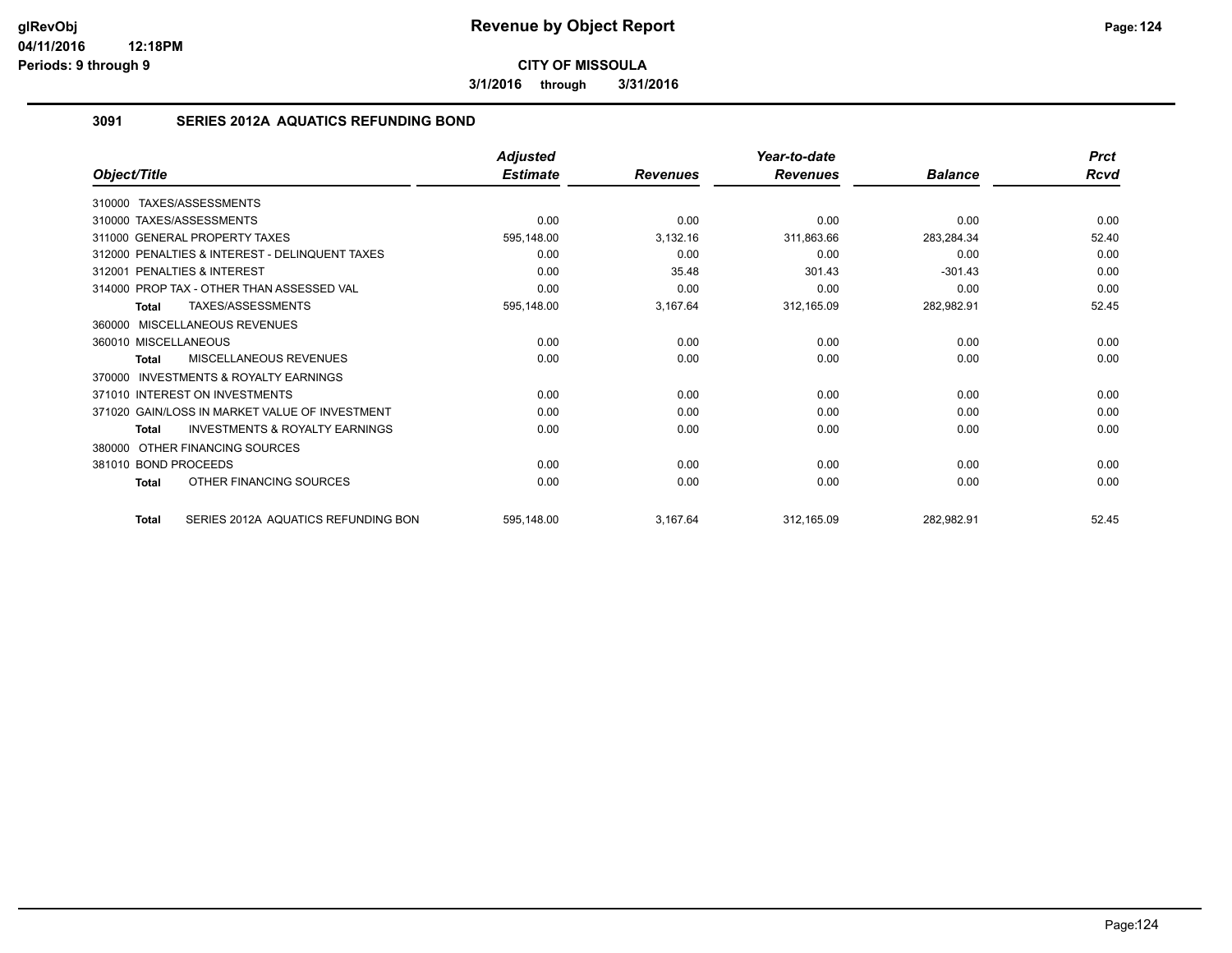**3/1/2016 through 3/31/2016**

## **3092 Series 2013A GO REFUNDING BONDS**

#### **3092 Series 2013A GO REFUNDING BONDS**

|                                                           | <b>Adjusted</b> |                 | Year-to-date    |                | <b>Prct</b> |
|-----------------------------------------------------------|-----------------|-----------------|-----------------|----------------|-------------|
| Object/Title                                              | <b>Estimate</b> | <b>Revenues</b> | <b>Revenues</b> | <b>Balance</b> | <b>Rcvd</b> |
| TAXES/ASSESSMENTS<br>310000                               |                 |                 |                 |                |             |
| 310000 TAXES/ASSESSMENTS                                  | 0.00            | 0.00            | 0.00            | 0.00           | 0.00        |
| 311000 GENERAL PROPERTY TAXES                             | 688,926.00      | 3,639.05        | 361,675.40      | 327,250.60     | 52.50       |
| 312000 PENALTIES & INTEREST - DELINQUENT TAXES            | 0.00            | 0.00            | 0.00            | 0.00           | 0.00        |
| 312001 PENALTIES & INTEREST                               | 0.00            | 41.59           | 326.58          | $-326.58$      | 0.00        |
| <b>TAXES/ASSESSMENTS</b><br>Total                         | 688,926.00      | 3,680.64        | 362,001.98      | 326,924.02     | 52.55       |
| <b>INVESTMENTS &amp; ROYALTY EARNINGS</b><br>370000       |                 |                 |                 |                |             |
| 371010 INTEREST ON INVESTMENTS                            | 0.00            | 0.00            | 0.00            | 0.00           | 0.00        |
| 371020 GAIN/LOSS IN MARKET VALUE OF INVESTMENTS           | 0.00            | 0.00            | 0.00            | 0.00           | 0.00        |
| <b>INVESTMENTS &amp; ROYALTY EARNINGS</b><br><b>Total</b> | 0.00            | 0.00            | 0.00            | 0.00           | 0.00        |
| OTHER FINANCING SOURCES<br>380000                         |                 |                 |                 |                |             |
| 381010 BOND PROCEEDS                                      | 0.00            | 0.00            | 0.00            | 0.00           | 0.00        |
| OTHER FINANCING SOURCES<br><b>Total</b>                   | 0.00            | 0.00            | 0.00            | 0.00           | 0.00        |
| Series 2013A GO REFUNDING BONDS<br><b>Total</b>           | 688,926.00      | 3,680.64        | 362,001.98      | 326,924.02     | 52.55       |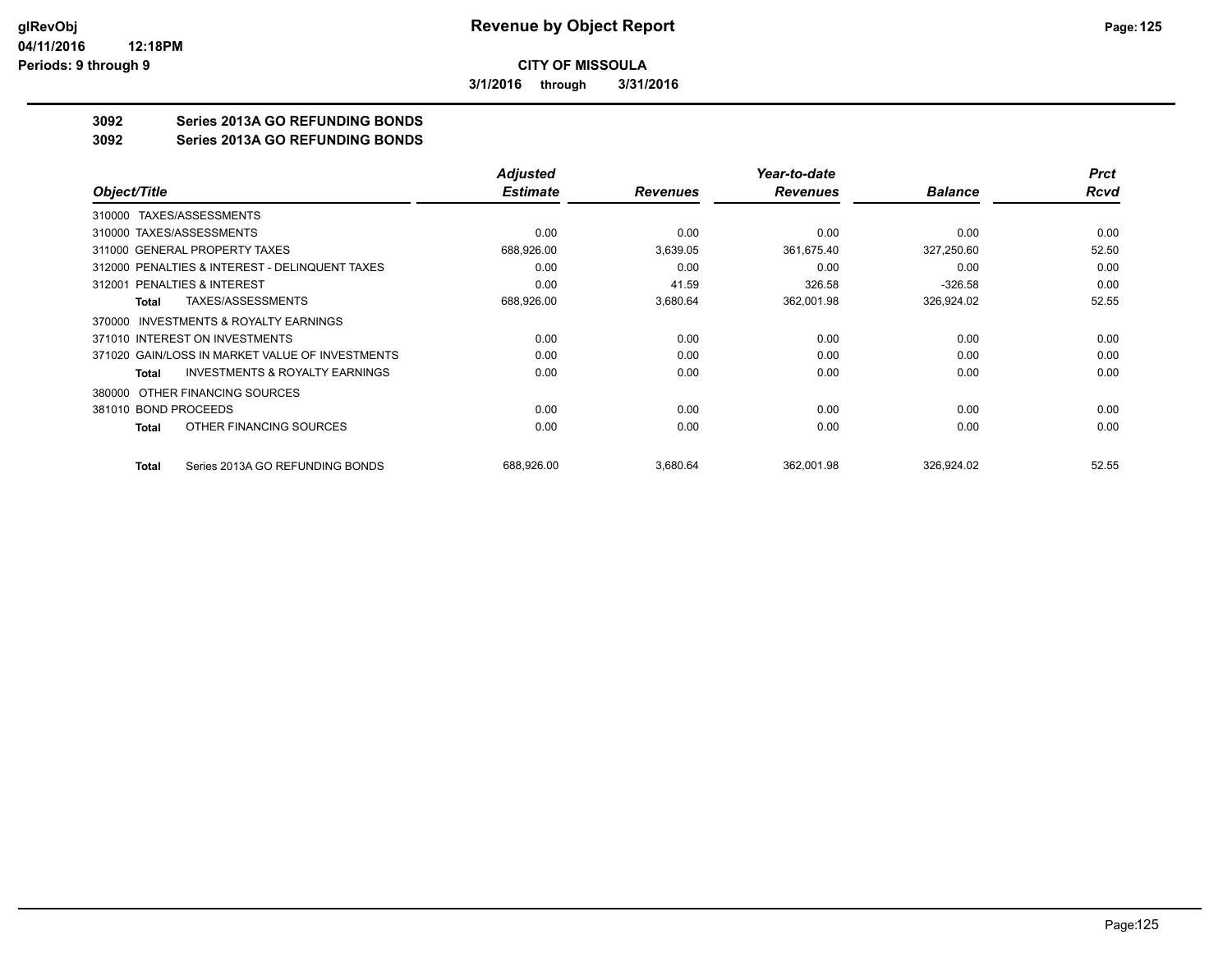**3/1/2016 through 3/31/2016**

## **3092 Series 2013A GO REFUNDING BONDS**

| Object/Title                   |                                                | <b>Adjusted</b><br><b>Estimate</b> | <b>Revenues</b> | Year-to-date<br><b>Revenues</b> | <b>Balance</b> | <b>Prct</b><br><b>Rcvd</b> |
|--------------------------------|------------------------------------------------|------------------------------------|-----------------|---------------------------------|----------------|----------------------------|
| TAXES/ASSESSMENTS<br>310000    |                                                |                                    |                 |                                 |                |                            |
| 310000 TAXES/ASSESSMENTS       |                                                | 0.00                               | 0.00            | 0.00                            | 0.00           | 0.00                       |
| 311000 GENERAL PROPERTY TAXES  |                                                | 688,926.00                         | 3,639.05        | 361,675.40                      | 327,250.60     | 52.50                      |
|                                | 312000 PENALTIES & INTEREST - DELINQUENT TAXES | 0.00                               | 0.00            | 0.00                            | 0.00           | 0.00                       |
| PENALTIES & INTEREST<br>312001 |                                                | 0.00                               | 41.59           | 326.58                          | $-326.58$      | 0.00                       |
| Total                          | TAXES/ASSESSMENTS                              | 688,926.00                         | 3,680.64        | 362,001.98                      | 326,924.02     | 52.55                      |
| 370000                         | <b>INVESTMENTS &amp; ROYALTY EARNINGS</b>      |                                    |                 |                                 |                |                            |
| 371010 INTEREST ON INVESTMENTS |                                                | 0.00                               | 0.00            | 0.00                            | 0.00           | 0.00                       |
|                                | 371020 GAIN/LOSS IN MARKET VALUE OF INVESTMENT | 0.00                               | 0.00            | 0.00                            | 0.00           | 0.00                       |
| Total                          | <b>INVESTMENTS &amp; ROYALTY EARNINGS</b>      | 0.00                               | 0.00            | 0.00                            | 0.00           | 0.00                       |
| 380000 OTHER FINANCING SOURCES |                                                |                                    |                 |                                 |                |                            |
| 381010 BOND PROCEEDS           |                                                | 0.00                               | 0.00            | 0.00                            | 0.00           | 0.00                       |
| Total                          | OTHER FINANCING SOURCES                        | 0.00                               | 0.00            | 0.00                            | 0.00           | 0.00                       |
| Total                          | Series 2013A GO REFUNDING BONDS                | 688.926.00                         | 3,680.64        | 362.001.98                      | 326.924.02     | 52.55                      |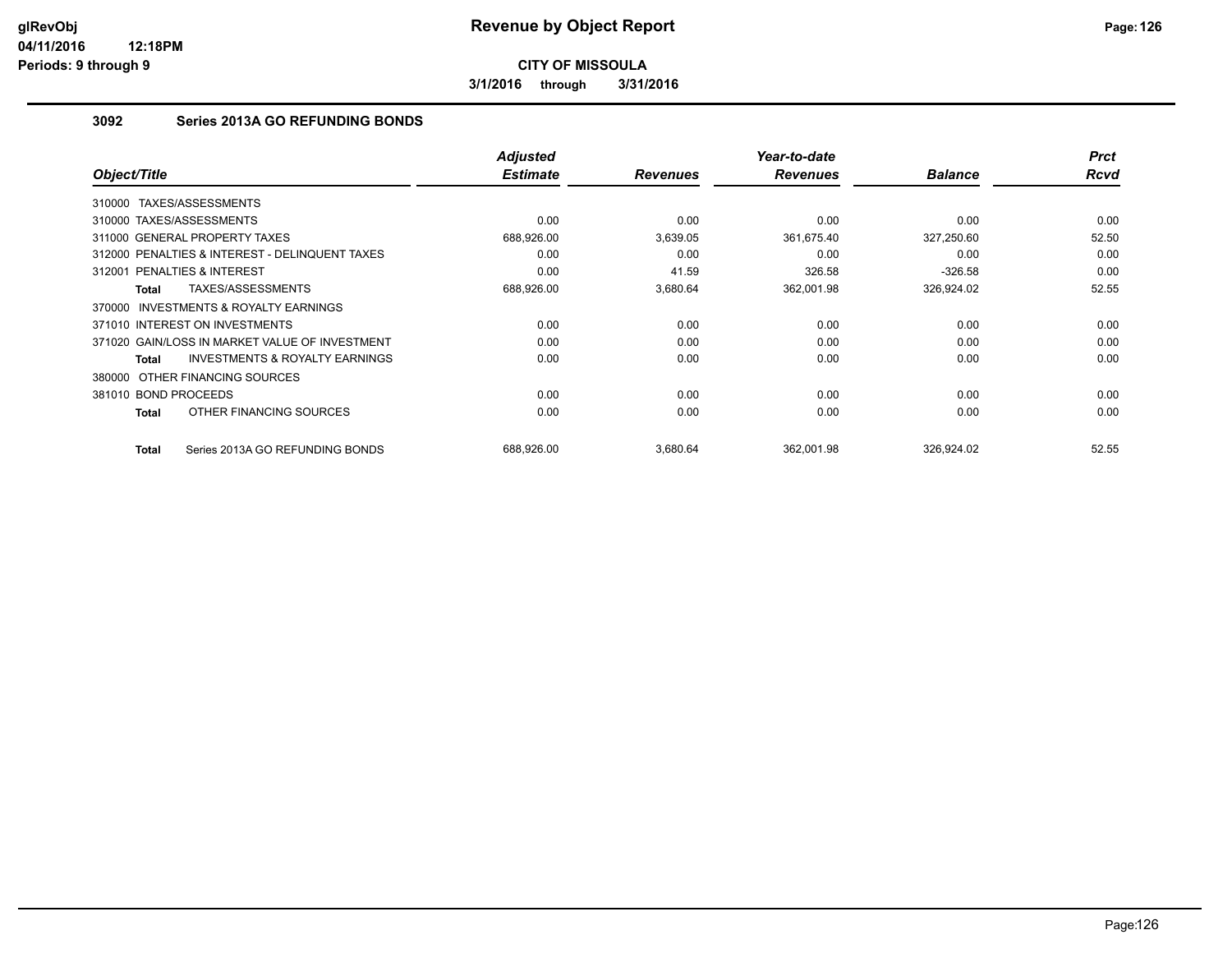**3/1/2016 through 3/31/2016**

## **3095 2004 REFUNDING BONDS DEBT SERVICE**

### **3095 2004 REFUNDING BONDS DEBT SERVICE**

|                                                    | <b>Adjusted</b> |                 | Year-to-date    |                | <b>Prct</b> |
|----------------------------------------------------|-----------------|-----------------|-----------------|----------------|-------------|
| Object/Title                                       | <b>Estimate</b> | <b>Revenues</b> | <b>Revenues</b> | <b>Balance</b> | <b>Rcvd</b> |
| 310000 TAXES/ASSESSMENTS                           |                 |                 |                 |                |             |
| 310000 TAXES/ASSESSMENTS                           | 0.00            | 0.00            | 0.00            | 0.00           | 0.00        |
| 311000 GENERAL PROPERTY TAXES                      | 0.00            | 0.00            | 116.22          | $-116.22$      | 0.00        |
| 311030 MOTOR VEHICLE TAXES                         | 0.00            | 0.00            | 0.00            | 0.00           | 0.00        |
| 312000 PENALTIES & INTEREST - DELINQUENT TAXES     | 0.00            | 0.00            | 0.00            | 0.00           | 0.00        |
| 312001 PENALTIES & INTEREST                        | 0.00            | 0.00            | 45.96           | $-45.96$       | 0.00        |
| 314000 PROP TAX - OTHER THAN ASSESSED VAL          | 0.00            | 0.00            | 0.00            | 0.00           | 0.00        |
| 314001 LIGHT VEHICLE TAX                           | 0.00            | 0.00            | 0.00            | 0.00           | 0.00        |
| TAXES/ASSESSMENTS<br>Total                         | 0.00            | 0.00            | 162.18          | $-162.18$      | 0.00        |
| 330000 INTERGOVERNMENTAL REVENUES                  |                 |                 |                 |                |             |
| 334056 BANK CORP. LIC. TAX - (PREVIOUS YEARS)      | 0.00            | 0.00            | 0.00            | 0.00           | 0.00        |
| 335210 PERSONAL PROPERTY TAX REIMBURSEMENT         | 0.00            | 0.00            | 0.00            | 0.00           | 0.00        |
| 335230 HB 124 REVENUE                              | 0.00            | 0.00            | 0.00            | 0.00           | 0.00        |
| 335250 STATE REIMB - SB #184                       | 0.00            | 0.00            | 0.00            | 0.00           | 0.00        |
| <b>INTERGOVERNMENTAL REVENUES</b><br>Total         | 0.00            | 0.00            | 0.00            | 0.00           | 0.00        |
| 360000 MISCELLANEOUS REVENUES                      |                 |                 |                 |                |             |
| 360010 MISCELLANEOUS                               | 0.00            | 0.00            | 0.00            | 0.00           | 0.00        |
| <b>MISCELLANEOUS REVENUES</b><br><b>Total</b>      | 0.00            | 0.00            | 0.00            | 0.00           | 0.00        |
| 370000 INVESTMENTS & ROYALTY EARNINGS              |                 |                 |                 |                |             |
| 371010 INTEREST ON INVESTMENTS                     | 0.00            | 0.00            | 0.00            | 0.00           | 0.00        |
| 371020 GAIN/LOSS IN MARKET VALUE OF INVESTMENTS    | 0.00            | 0.00            | 0.00            | 0.00           | 0.00        |
| <b>INVESTMENTS &amp; ROYALTY EARNINGS</b><br>Total | 0.00            | 0.00            | 0.00            | 0.00           | 0.00        |
| 380000 OTHER FINANCING SOURCES                     |                 |                 |                 |                |             |
| 380000 OTHER FINANCING SOURCES                     | 0.00            | 0.00            | 0.00            | 0.00           | 0.00        |
| 381009 TRANSFERS IN                                | 0.00            | 0.00            | 0.00            | 0.00           | 0.00        |
| 381010 BOND PROCEEDS                               | 0.00            | 0.00            | 0.00            | 0.00           | 0.00        |
| 383043 TRANSFERS FROM IMPACT FEES                  | 0.00            | 0.00            | 0.00            | 0.00           | 0.00        |
| OTHER FINANCING SOURCES<br>Total                   | 0.00            | 0.00            | 0.00            | 0.00           | 0.00        |
|                                                    |                 |                 |                 |                |             |
| 2004 REFUNDING BONDS DEBT SERVICE<br>Total         | 0.00            | 0.00            | 162.18          | $-162.18$      | 0.00        |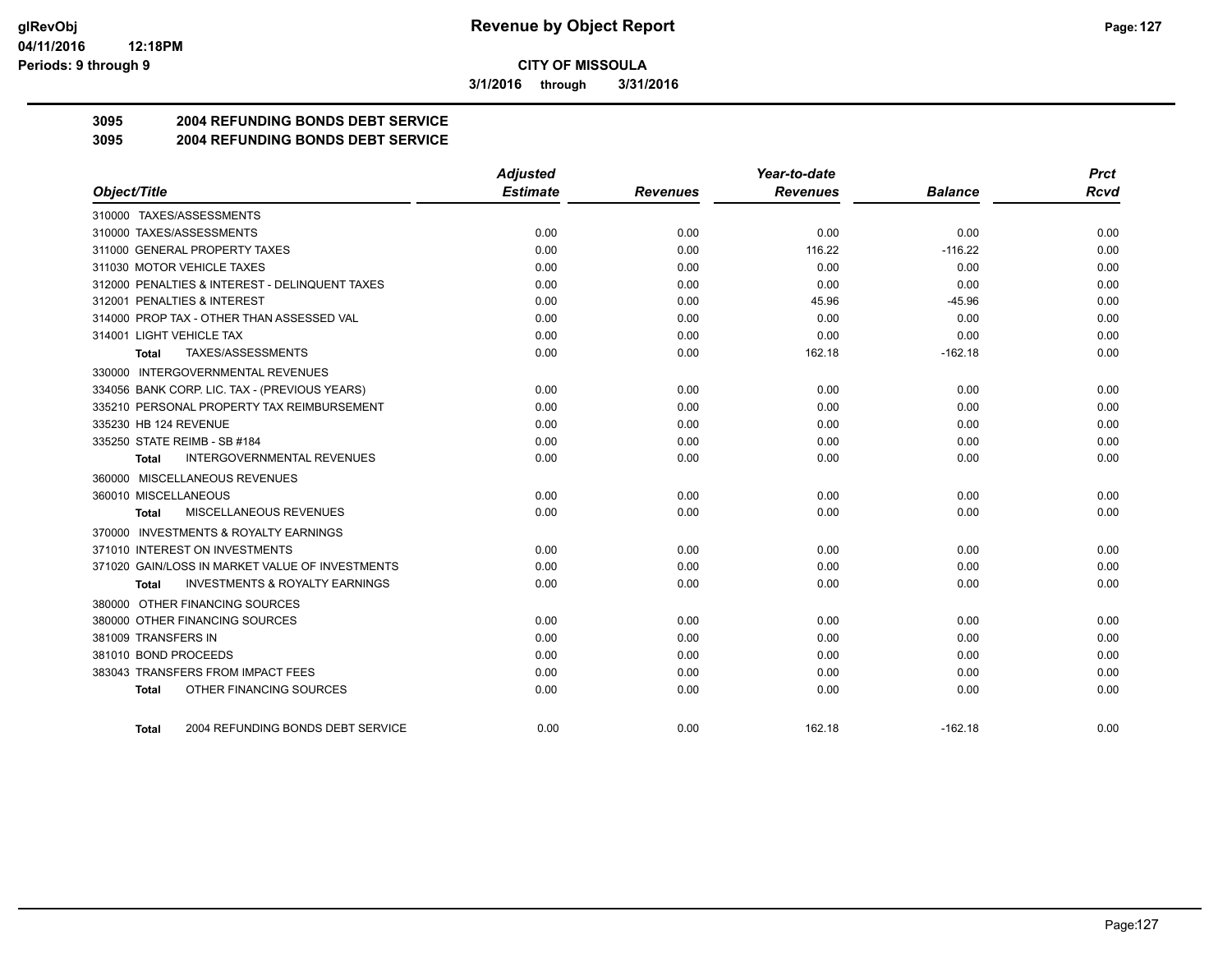**3/1/2016 through 3/31/2016**

## **3095 2004 REFUNDING BONDS DEBT SERVICE**

|                                                    | <b>Adjusted</b> |                 | Year-to-date    |                | <b>Prct</b> |
|----------------------------------------------------|-----------------|-----------------|-----------------|----------------|-------------|
| Object/Title                                       | <b>Estimate</b> | <b>Revenues</b> | <b>Revenues</b> | <b>Balance</b> | <b>Rcvd</b> |
| 310000 TAXES/ASSESSMENTS                           |                 |                 |                 |                |             |
| 310000 TAXES/ASSESSMENTS                           | 0.00            | 0.00            | 0.00            | 0.00           | 0.00        |
| 311000 GENERAL PROPERTY TAXES                      | 0.00            | 0.00            | 116.22          | $-116.22$      | 0.00        |
| 311030 MOTOR VEHICLE TAXES                         | 0.00            | 0.00            | 0.00            | 0.00           | 0.00        |
| 312000 PENALTIES & INTEREST - DELINQUENT TAXES     | 0.00            | 0.00            | 0.00            | 0.00           | 0.00        |
| 312001 PENALTIES & INTEREST                        | 0.00            | 0.00            | 45.96           | $-45.96$       | 0.00        |
| 314000 PROP TAX - OTHER THAN ASSESSED VAL          | 0.00            | 0.00            | 0.00            | 0.00           | 0.00        |
| 314001 LIGHT VEHICLE TAX                           | 0.00            | 0.00            | 0.00            | 0.00           | 0.00        |
| TAXES/ASSESSMENTS<br>Total                         | 0.00            | 0.00            | 162.18          | $-162.18$      | 0.00        |
| 330000 INTERGOVERNMENTAL REVENUES                  |                 |                 |                 |                |             |
| 334056 BANK CORP. LIC. TAX - (PREVIOUS YEARS)      | 0.00            | 0.00            | 0.00            | 0.00           | 0.00        |
| 335210 PERSONAL PROPERTY TAX REIMBURSEMENT         | 0.00            | 0.00            | 0.00            | 0.00           | 0.00        |
| 335230 HB 124 REVENUE                              | 0.00            | 0.00            | 0.00            | 0.00           | 0.00        |
| 335250 STATE REIMB - SB #184                       | 0.00            | 0.00            | 0.00            | 0.00           | 0.00        |
| <b>INTERGOVERNMENTAL REVENUES</b><br>Total         | 0.00            | 0.00            | 0.00            | 0.00           | 0.00        |
| 360000 MISCELLANEOUS REVENUES                      |                 |                 |                 |                |             |
| 360010 MISCELLANEOUS                               | 0.00            | 0.00            | 0.00            | 0.00           | 0.00        |
| MISCELLANEOUS REVENUES<br>Total                    | 0.00            | 0.00            | 0.00            | 0.00           | 0.00        |
| 370000 INVESTMENTS & ROYALTY EARNINGS              |                 |                 |                 |                |             |
| 371010 INTEREST ON INVESTMENTS                     | 0.00            | 0.00            | 0.00            | 0.00           | 0.00        |
| 371020 GAIN/LOSS IN MARKET VALUE OF INVESTMENT     | 0.00            | 0.00            | 0.00            | 0.00           | 0.00        |
| <b>INVESTMENTS &amp; ROYALTY EARNINGS</b><br>Total | 0.00            | 0.00            | 0.00            | 0.00           | 0.00        |
| 380000 OTHER FINANCING SOURCES                     |                 |                 |                 |                |             |
| 380000 OTHER FINANCING SOURCES                     | 0.00            | 0.00            | 0.00            | 0.00           | 0.00        |
| 381009 TRANSFERS IN                                | 0.00            | 0.00            | 0.00            | 0.00           | 0.00        |
| 381010 BOND PROCEEDS                               | 0.00            | 0.00            | 0.00            | 0.00           | 0.00        |
| 383043 TRANSFERS FROM IMPACT FEES                  | 0.00            | 0.00            | 0.00            | 0.00           | 0.00        |
| OTHER FINANCING SOURCES<br><b>Total</b>            | 0.00            | 0.00            | 0.00            | 0.00           | 0.00        |
| 2004 REFUNDING BONDS DEBT SERVICE<br>Total         | 0.00            | 0.00            | 162.18          | $-162.18$      | 0.00        |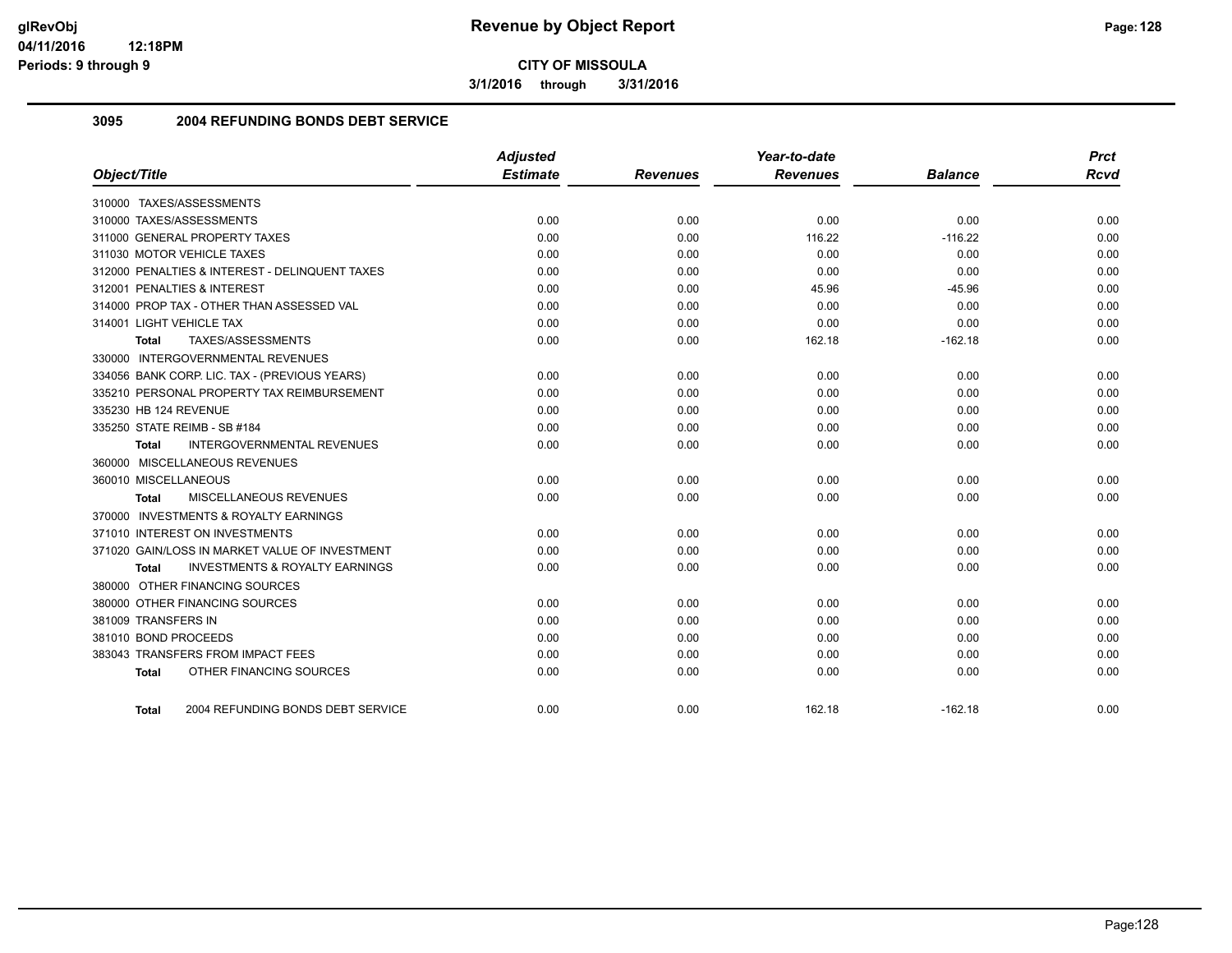**3/1/2016 through 3/31/2016**

#### **3096 NEW FIRE STATION GO BOND**

#### **3096 NEW FIRE STATION GO BOND**

|                                                     | <b>Adjusted</b> |                 | Year-to-date    |                | <b>Prct</b> |
|-----------------------------------------------------|-----------------|-----------------|-----------------|----------------|-------------|
| Object/Title                                        | <b>Estimate</b> | <b>Revenues</b> | <b>Revenues</b> | <b>Balance</b> | <b>Rcvd</b> |
| TAXES/ASSESSMENTS<br>310000                         |                 |                 |                 |                |             |
| 310000 TAXES/ASSESSMENTS                            | 0.00            | 0.00            | 0.00            | 0.00           | 0.00        |
| 311000 GENERAL PROPERTY TAXES                       | 280,151.00      | 1,447.43        | 146,465.82      | 133,685.18     | 52.28       |
| 311030 MOTOR VEHICLE TAXES                          | 0.00            | 0.00            | 0.00            | 0.00           | 0.00        |
| 312001 PENALTIES & INTEREST                         | 0.00            | 15.07           | 149.66          | $-149.66$      | 0.00        |
| TAXES/ASSESSMENTS<br>Total                          | 280,151.00      | 1,462.50        | 146,615.48      | 133,535.52     | 52.33       |
| <b>INVESTMENTS &amp; ROYALTY EARNINGS</b><br>370000 |                 |                 |                 |                |             |
| 371010 INTEREST ON INVESTMENTS                      | 0.00            | 0.00            | 0.00            | 0.00           | 0.00        |
| 371020 GAIN/LOSS IN MARKET VALUE OF INVESTMENTS     | 0.00            | 0.00            | 0.00            | 0.00           | 0.00        |
| <b>INVESTMENTS &amp; ROYALTY EARNINGS</b><br>Total  | 0.00            | 0.00            | 0.00            | 0.00           | 0.00        |
| OTHER FINANCING SOURCES<br>380000                   |                 |                 |                 |                |             |
| 383000 OPERATING TRANSFERS                          | 0.00            | 0.00            | 0.00            | 0.00           | 0.00        |
| OTHER FINANCING SOURCES<br>Total                    | 0.00            | 0.00            | 0.00            | 0.00           | 0.00        |
| NEW FIRE STATION GO BOND<br>Total                   | 280,151.00      | 1,462.50        | 146,615.48      | 133,535.52     | 52.33       |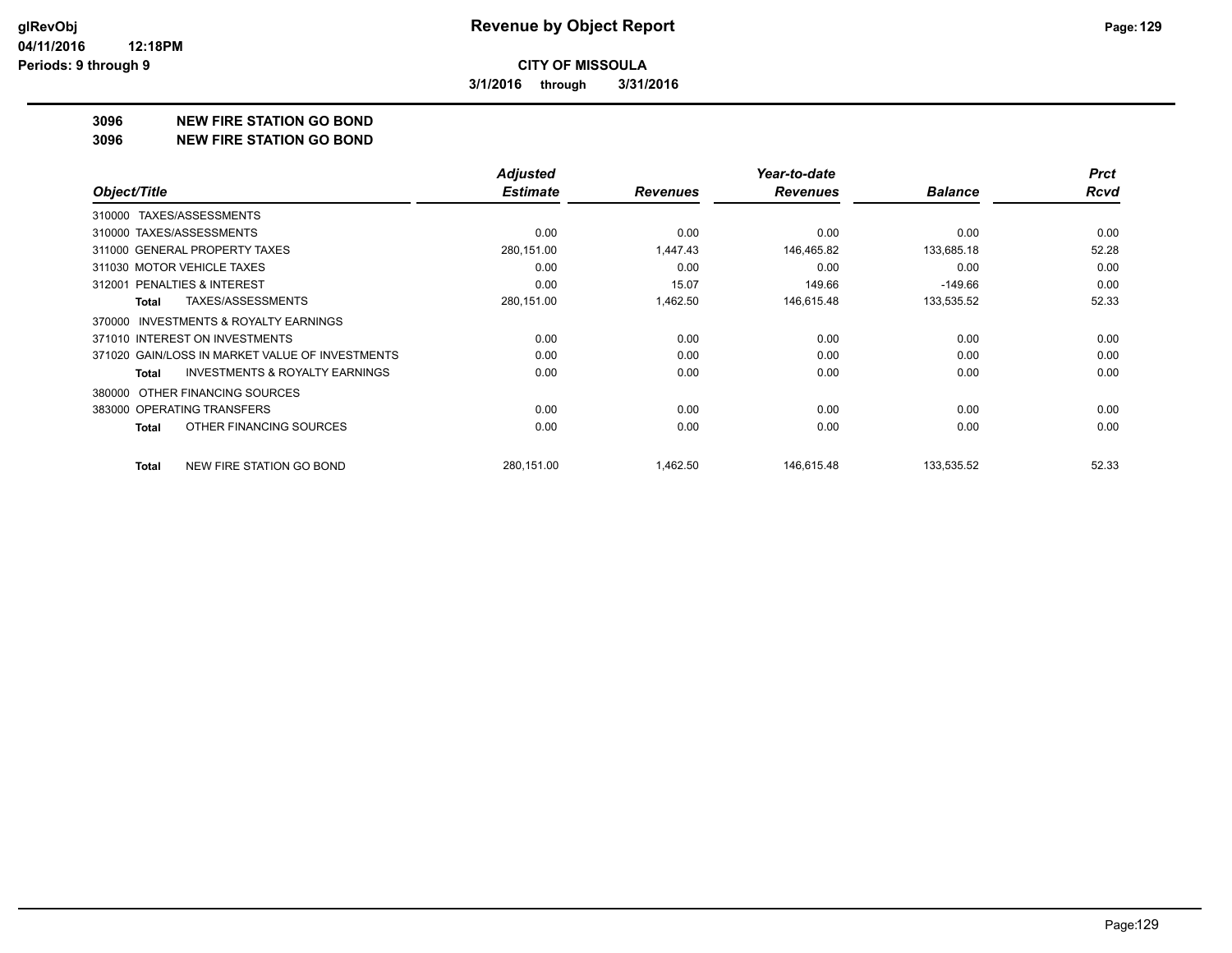**3/1/2016 through 3/31/2016**

## **3096 NEW FIRE STATION GO BOND**

|                                                     | <b>Adjusted</b> |                 | Year-to-date    |                | <b>Prct</b> |
|-----------------------------------------------------|-----------------|-----------------|-----------------|----------------|-------------|
| Object/Title                                        | <b>Estimate</b> | <b>Revenues</b> | <b>Revenues</b> | <b>Balance</b> | <b>Rcvd</b> |
| 310000 TAXES/ASSESSMENTS                            |                 |                 |                 |                |             |
| 310000 TAXES/ASSESSMENTS                            | 0.00            | 0.00            | 0.00            | 0.00           | 0.00        |
| 311000 GENERAL PROPERTY TAXES                       | 280,151.00      | 1.447.43        | 146,465.82      | 133,685.18     | 52.28       |
| 311030 MOTOR VEHICLE TAXES                          | 0.00            | 0.00            | 0.00            | 0.00           | 0.00        |
| 312001 PENALTIES & INTEREST                         | 0.00            | 15.07           | 149.66          | $-149.66$      | 0.00        |
| TAXES/ASSESSMENTS<br>Total                          | 280,151.00      | 1,462.50        | 146,615.48      | 133,535.52     | 52.33       |
| <b>INVESTMENTS &amp; ROYALTY EARNINGS</b><br>370000 |                 |                 |                 |                |             |
| 371010 INTEREST ON INVESTMENTS                      | 0.00            | 0.00            | 0.00            | 0.00           | 0.00        |
| 371020 GAIN/LOSS IN MARKET VALUE OF INVESTMENT      | 0.00            | 0.00            | 0.00            | 0.00           | 0.00        |
| <b>INVESTMENTS &amp; ROYALTY EARNINGS</b><br>Total  | 0.00            | 0.00            | 0.00            | 0.00           | 0.00        |
| 380000 OTHER FINANCING SOURCES                      |                 |                 |                 |                |             |
| 383000 OPERATING TRANSFERS                          | 0.00            | 0.00            | 0.00            | 0.00           | 0.00        |
| OTHER FINANCING SOURCES<br>Total                    | 0.00            | 0.00            | 0.00            | 0.00           | 0.00        |
| NEW FIRE STATION GO BOND<br>Total                   | 280.151.00      | 1,462.50        | 146.615.48      | 133,535.52     | 52.33       |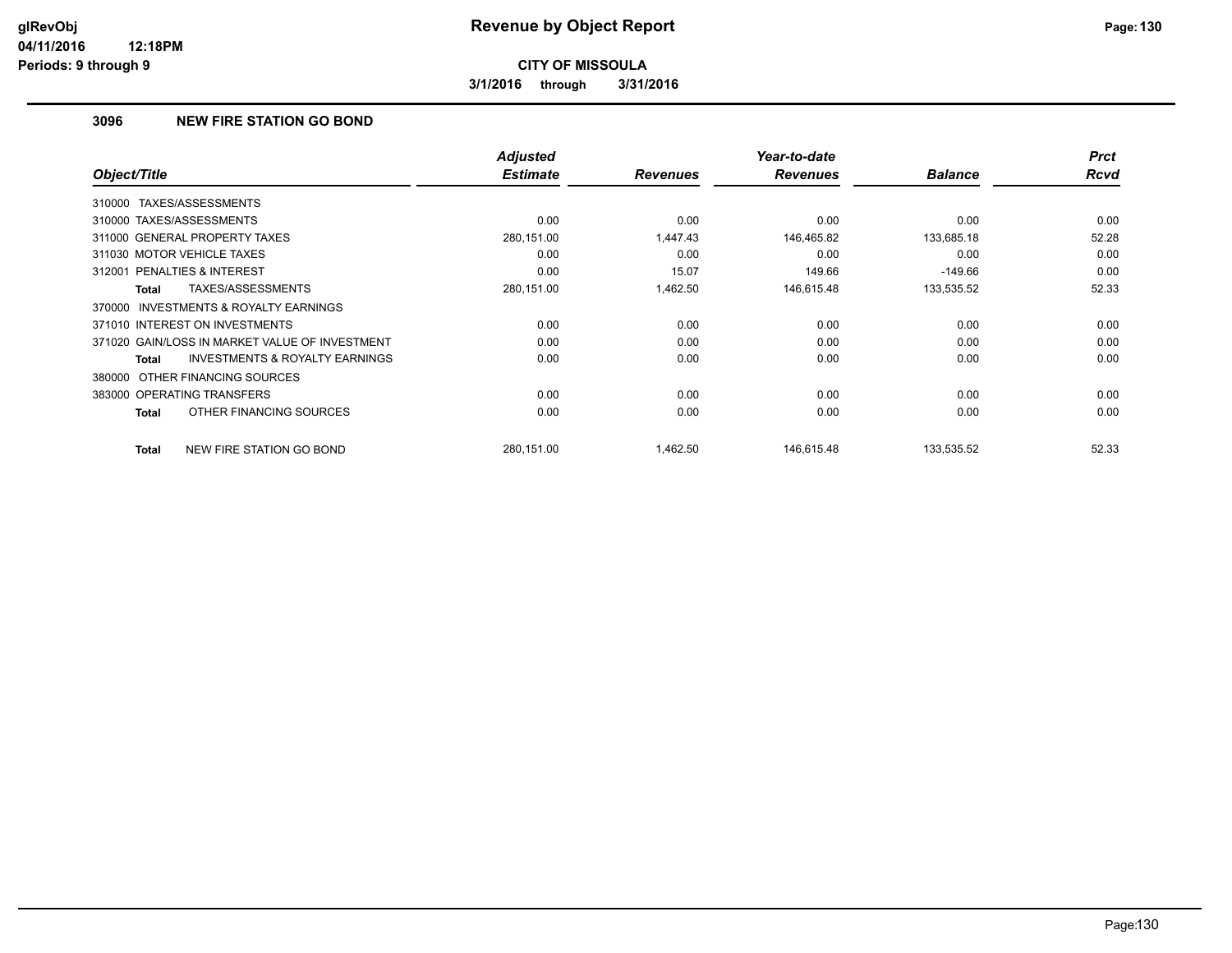**3/1/2016 through 3/31/2016**

#### **3097 2007 REFUNDING BONDS**

**3097 2007 REFUNDING BONDS**

|                                                           | <b>Adjusted</b> |                 | Year-to-date    |                | <b>Prct</b> |
|-----------------------------------------------------------|-----------------|-----------------|-----------------|----------------|-------------|
| Object/Title                                              | <b>Estimate</b> | <b>Revenues</b> | <b>Revenues</b> | <b>Balance</b> | <b>Rcvd</b> |
| 310000 TAXES/ASSESSMENTS                                  |                 |                 |                 |                |             |
| 310000 TAXES/ASSESSMENTS                                  | 0.00            | 0.00            | 0.00            | 0.00           | 0.00        |
| 311000 GENERAL PROPERTY TAXES                             | 0.00            | 0.00            | 0.00            | 0.00           | 0.00        |
| 311030 MOTOR VEHICLE TAXES                                | 0.00            | 0.00            | 0.00            | 0.00           | 0.00        |
| 312001 PENALTIES & INTEREST                               | 0.00            | 0.00            | 0.00            | 0.00           | 0.00        |
| <b>TAXES/ASSESSMENTS</b><br>Total                         | 0.00            | 0.00            | 0.00            | 0.00           | 0.00        |
| <b>INVESTMENTS &amp; ROYALTY EARNINGS</b><br>370000       |                 |                 |                 |                |             |
| 371010 INTEREST ON INVESTMENTS                            | 0.00            | 0.00            | 0.00            | 0.00           | 0.00        |
| 371020 GAIN/LOSS IN MARKET VALUE OF INVESTMENTS           | 0.00            | 0.00            | 0.00            | 0.00           | 0.00        |
| <b>INVESTMENTS &amp; ROYALTY EARNINGS</b><br><b>Total</b> | 0.00            | 0.00            | 0.00            | 0.00           | 0.00        |
| OTHER FINANCING SOURCES<br>380000                         |                 |                 |                 |                |             |
| 381010 BOND PROCEEDS                                      | 0.00            | 0.00            | 0.00            | 0.00           | 0.00        |
| 383042 TRANSFERS FROM OTHER FUNDS                         | 0.00            | 0.00            | 0.00            | 0.00           | 0.00        |
| 383043 TRANSFERS FROM IMPACT FEES                         | 0.00            | 0.00            | 0.00            | 0.00           | 0.00        |
| OTHER FINANCING SOURCES<br>Total                          | 0.00            | 0.00            | 0.00            | 0.00           | 0.00        |
|                                                           |                 |                 |                 |                | 0.00        |
| 2007 REFUNDING BONDS<br>Total                             | 0.00            | 0.00            | 0.00            | 0.00           |             |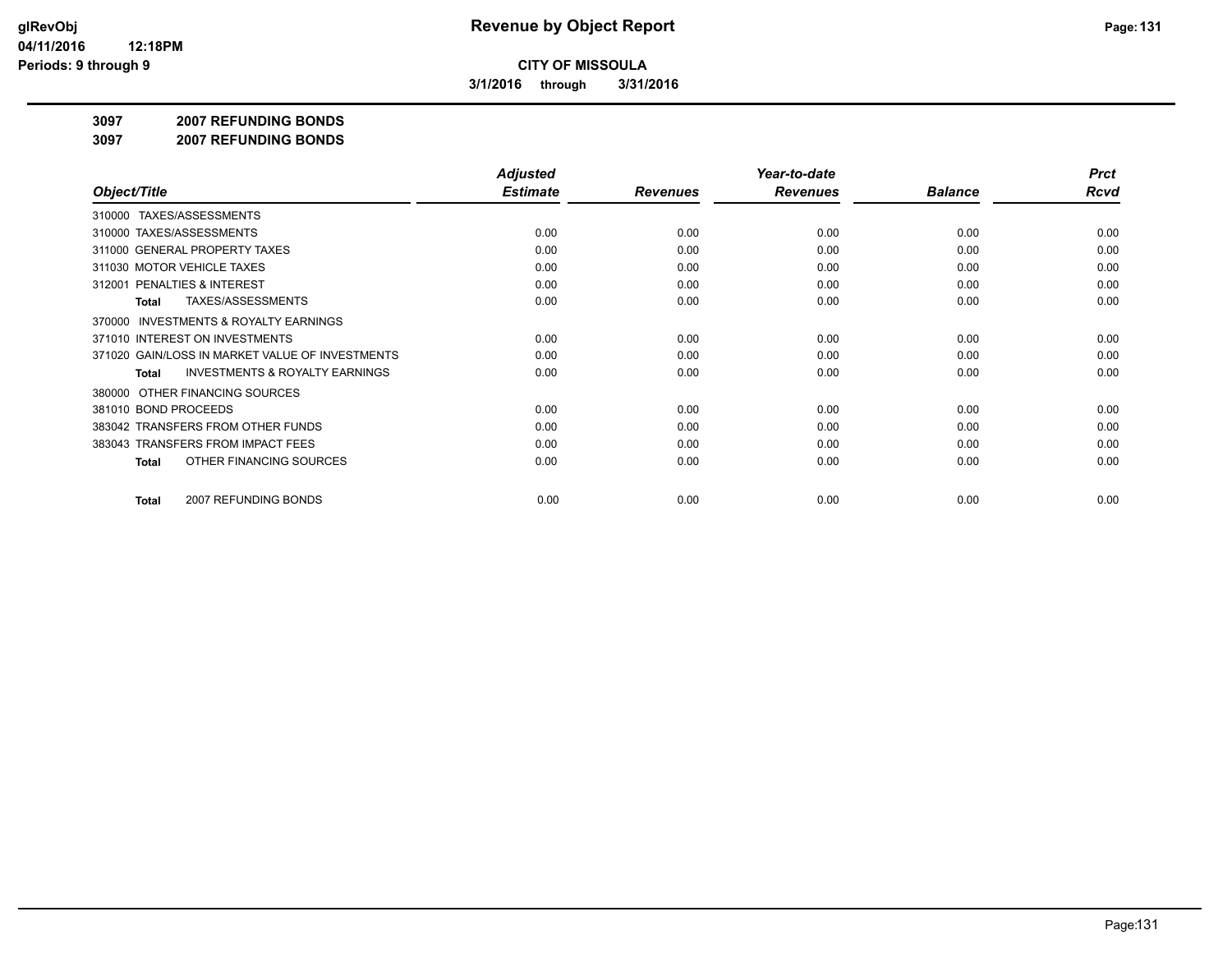**3/1/2016 through 3/31/2016**

## **3097 2007 REFUNDING BONDS**

|                                                           | <b>Adjusted</b> |                 | Year-to-date    |                | <b>Prct</b> |
|-----------------------------------------------------------|-----------------|-----------------|-----------------|----------------|-------------|
| Object/Title                                              | <b>Estimate</b> | <b>Revenues</b> | <b>Revenues</b> | <b>Balance</b> | <b>Rcvd</b> |
| 310000 TAXES/ASSESSMENTS                                  |                 |                 |                 |                |             |
| 310000 TAXES/ASSESSMENTS                                  | 0.00            | 0.00            | 0.00            | 0.00           | 0.00        |
| 311000 GENERAL PROPERTY TAXES                             | 0.00            | 0.00            | 0.00            | 0.00           | 0.00        |
| 311030 MOTOR VEHICLE TAXES                                | 0.00            | 0.00            | 0.00            | 0.00           | 0.00        |
| 312001 PENALTIES & INTEREST                               | 0.00            | 0.00            | 0.00            | 0.00           | 0.00        |
| TAXES/ASSESSMENTS<br>Total                                | 0.00            | 0.00            | 0.00            | 0.00           | 0.00        |
| 370000 INVESTMENTS & ROYALTY EARNINGS                     |                 |                 |                 |                |             |
| 371010 INTEREST ON INVESTMENTS                            | 0.00            | 0.00            | 0.00            | 0.00           | 0.00        |
| 371020 GAIN/LOSS IN MARKET VALUE OF INVESTMENT            | 0.00            | 0.00            | 0.00            | 0.00           | 0.00        |
| <b>INVESTMENTS &amp; ROYALTY EARNINGS</b><br><b>Total</b> | 0.00            | 0.00            | 0.00            | 0.00           | 0.00        |
| 380000 OTHER FINANCING SOURCES                            |                 |                 |                 |                |             |
| 381010 BOND PROCEEDS                                      | 0.00            | 0.00            | 0.00            | 0.00           | 0.00        |
| 383042 TRANSFERS FROM OTHER FUNDS                         | 0.00            | 0.00            | 0.00            | 0.00           | 0.00        |
| 383043 TRANSFERS FROM IMPACT FEES                         | 0.00            | 0.00            | 0.00            | 0.00           | 0.00        |
| OTHER FINANCING SOURCES<br>Total                          | 0.00            | 0.00            | 0.00            | 0.00           | 0.00        |
|                                                           |                 |                 |                 |                |             |
| 2007 REFUNDING BONDS<br>Total                             | 0.00            | 0.00            | 0.00            | 0.00           | 0.00        |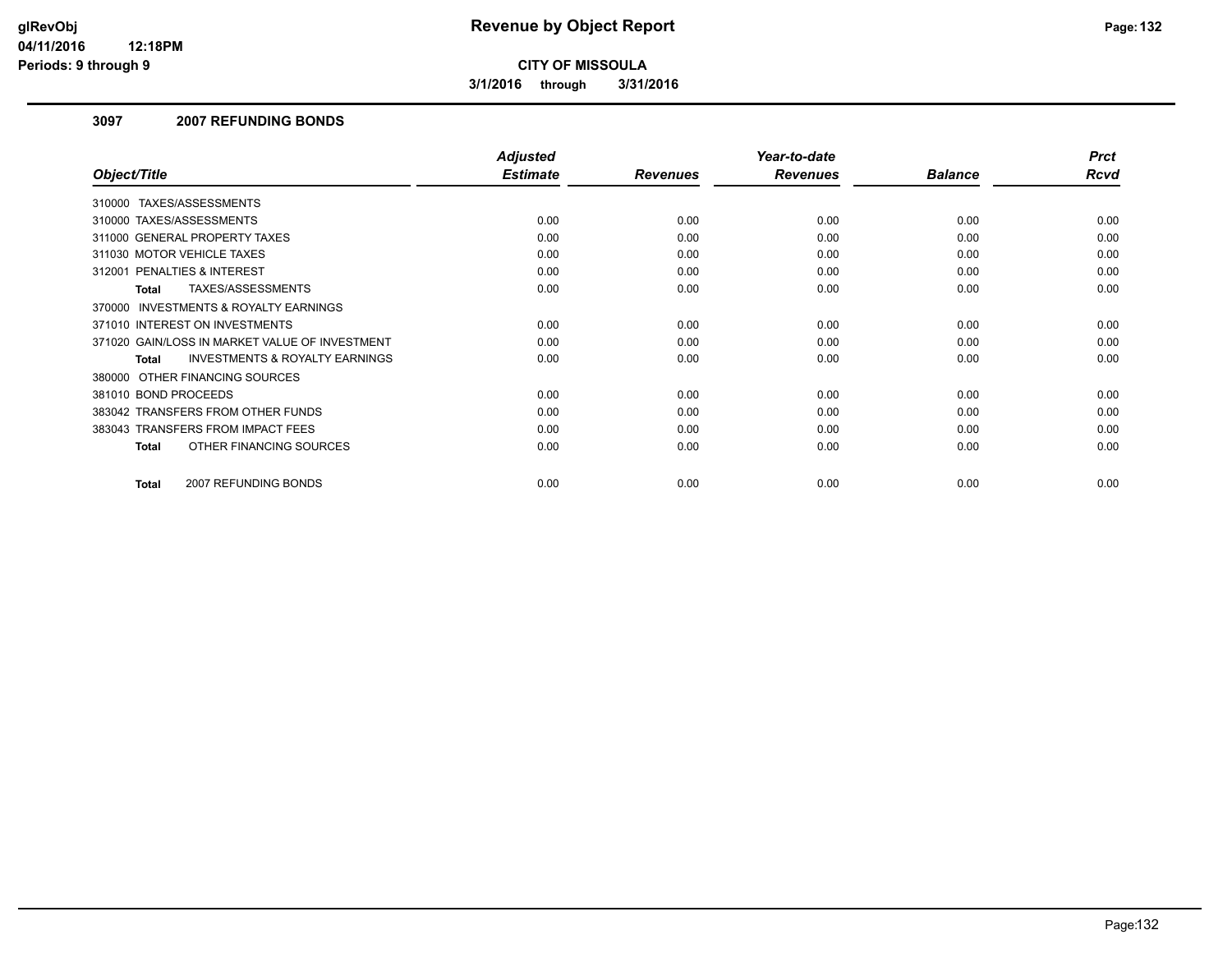**3/1/2016 through 3/31/2016**

## **3100 SIDEWALK & CURB WARRANTS FUND**

#### **3100 SIDEWALK & CURB WARRANTS FUND**

|                                                           | <b>Adjusted</b> |                 | Year-to-date    |                | <b>Prct</b> |
|-----------------------------------------------------------|-----------------|-----------------|-----------------|----------------|-------------|
| Object/Title                                              | <b>Estimate</b> | <b>Revenues</b> | <b>Revenues</b> | <b>Balance</b> | Rcvd        |
| 310000 TAXES/ASSESSMENTS                                  |                 |                 |                 |                |             |
| PENALTIES & INTEREST<br>312001                            | 0.00            | 0.00            | 0.00            | 0.00           | 0.00        |
| TAXES/ASSESSMENTS<br><b>Total</b>                         | 0.00            | 0.00            | 0.00            | 0.00           | 0.00        |
| MISCELLANEOUS REVENUES<br>360000                          |                 |                 |                 |                |             |
| 360010 MISCELLANEOUS                                      | 0.00            | 0.00            | 0.00            | 0.00           | 0.00        |
| 363020 PROPERTY ASSESSMENTS                               | 0.00            | 0.00            | 0.00            | 0.00           | 0.00        |
| 363021 PAYOFF PRINCIPAL ASSESSMENTS                       | 0.00            | 0.00            | 0.00            | 0.00           | 0.00        |
| 363022 BOND INTEREST ASSESSMENTS                          | 0.00            | 0.00            | 0.00            | 0.00           | 0.00        |
| 363030 SIDEWALK AND CURB ASSESSMENTS                      | 0.00            | 0.00            | 0.00            | 0.00           | 0.00        |
| 363040 PENALTY AND INTEREST                               | 0.00            | 0.00            | 0.00            | 0.00           | 0.00        |
| MISCELLANEOUS REVENUES<br><b>Total</b>                    | 0.00            | 0.00            | 0.00            | 0.00           | 0.00        |
| <b>INVESTMENTS &amp; ROYALTY EARNINGS</b><br>370000       |                 |                 |                 |                |             |
| 371010 INTEREST ON INVESTMENTS                            | 0.00            | 0.00            | 0.00            | 0.00           | 0.00        |
| 371020 GAIN/LOSS IN MARKET VALUE OF INVESTMENTS           | 0.00            | 0.00            | 0.00            | 0.00           | 0.00        |
| <b>INVESTMENTS &amp; ROYALTY EARNINGS</b><br><b>Total</b> | 0.00            | 0.00            | 0.00            | 0.00           | 0.00        |
| OTHER FINANCING SOURCES<br>380000                         |                 |                 |                 |                |             |
| 383042 TRANSFERS FROM OTHER FUNDS                         | 0.00            | 0.00            | 0.00            | 0.00           | 0.00        |
| OTHER FINANCING SOURCES<br><b>Total</b>                   | 0.00            | 0.00            | 0.00            | 0.00           | 0.00        |
| SIDEWALK & CURB WARRANTS FUND<br><b>Total</b>             | 0.00            | 0.00            | 0.00            | 0.00           | 0.00        |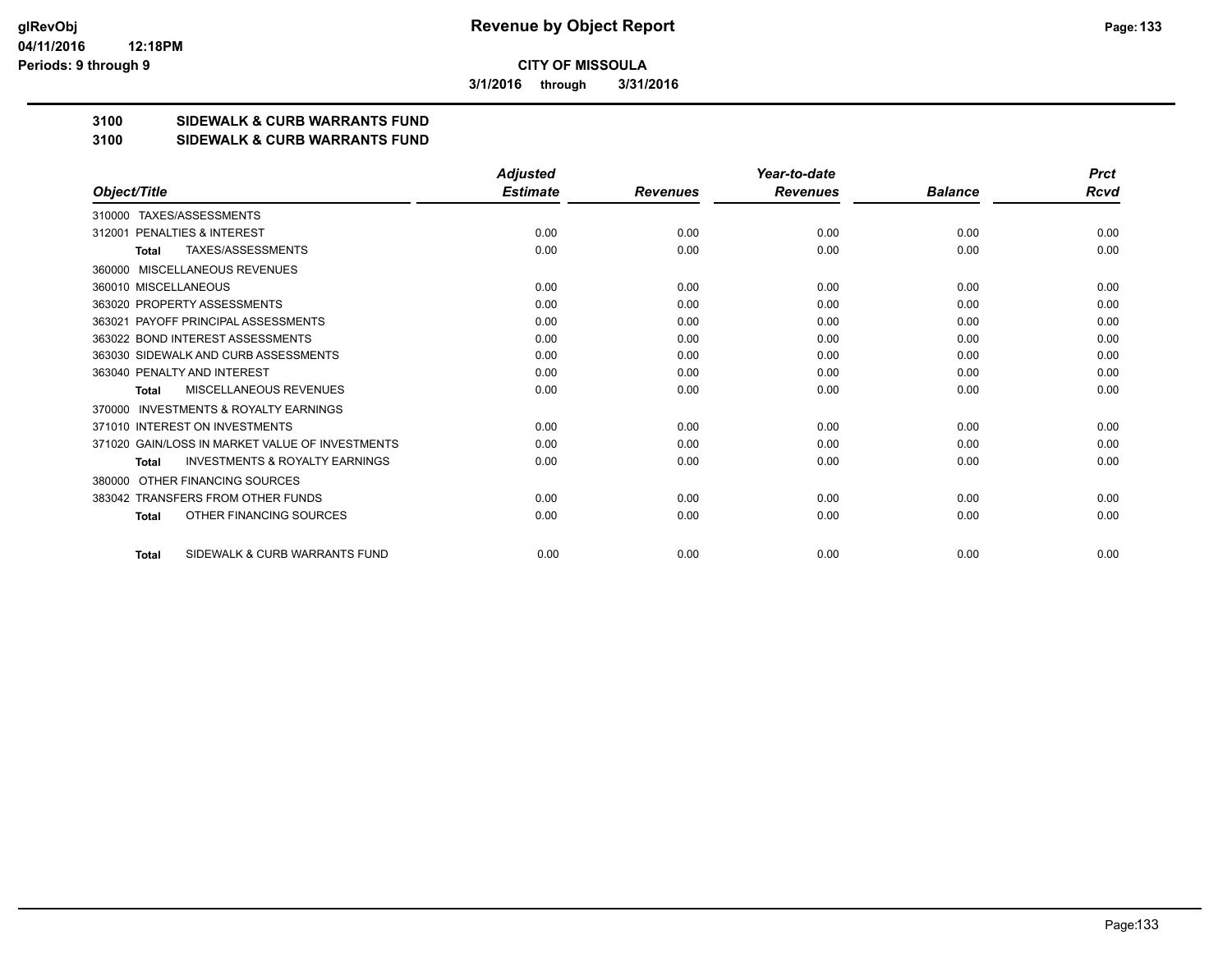**3/1/2016 through 3/31/2016**

## **3100 SIDEWALK & CURB WARRANTS FUND**

|                                                     | <b>Adjusted</b> |                 | Year-to-date    |                | <b>Prct</b> |
|-----------------------------------------------------|-----------------|-----------------|-----------------|----------------|-------------|
| Object/Title                                        | <b>Estimate</b> | <b>Revenues</b> | <b>Revenues</b> | <b>Balance</b> | Rcvd        |
| TAXES/ASSESSMENTS<br>310000                         |                 |                 |                 |                |             |
| PENALTIES & INTEREST<br>312001                      | 0.00            | 0.00            | 0.00            | 0.00           | 0.00        |
| TAXES/ASSESSMENTS<br>Total                          | 0.00            | 0.00            | 0.00            | 0.00           | 0.00        |
| 360000 MISCELLANEOUS REVENUES                       |                 |                 |                 |                |             |
| 360010 MISCELLANEOUS                                | 0.00            | 0.00            | 0.00            | 0.00           | 0.00        |
| 363020 PROPERTY ASSESSMENTS                         | 0.00            | 0.00            | 0.00            | 0.00           | 0.00        |
| 363021 PAYOFF PRINCIPAL ASSESSMENTS                 | 0.00            | 0.00            | 0.00            | 0.00           | 0.00        |
| 363022 BOND INTEREST ASSESSMENTS                    | 0.00            | 0.00            | 0.00            | 0.00           | 0.00        |
| 363030 SIDEWALK AND CURB ASSESSMENTS                | 0.00            | 0.00            | 0.00            | 0.00           | 0.00        |
| 363040 PENALTY AND INTEREST                         | 0.00            | 0.00            | 0.00            | 0.00           | 0.00        |
| MISCELLANEOUS REVENUES<br>Total                     | 0.00            | 0.00            | 0.00            | 0.00           | 0.00        |
| <b>INVESTMENTS &amp; ROYALTY EARNINGS</b><br>370000 |                 |                 |                 |                |             |
| 371010 INTEREST ON INVESTMENTS                      | 0.00            | 0.00            | 0.00            | 0.00           | 0.00        |
| 371020 GAIN/LOSS IN MARKET VALUE OF INVESTMENT      | 0.00            | 0.00            | 0.00            | 0.00           | 0.00        |
| <b>INVESTMENTS &amp; ROYALTY EARNINGS</b><br>Total  | 0.00            | 0.00            | 0.00            | 0.00           | 0.00        |
| OTHER FINANCING SOURCES<br>380000                   |                 |                 |                 |                |             |
| 383042 TRANSFERS FROM OTHER FUNDS                   | 0.00            | 0.00            | 0.00            | 0.00           | 0.00        |
| OTHER FINANCING SOURCES<br><b>Total</b>             | 0.00            | 0.00            | 0.00            | 0.00           | 0.00        |
| SIDEWALK & CURB WARRANTS FUND<br><b>Total</b>       | 0.00            | 0.00            | 0.00            | 0.00           | 0.00        |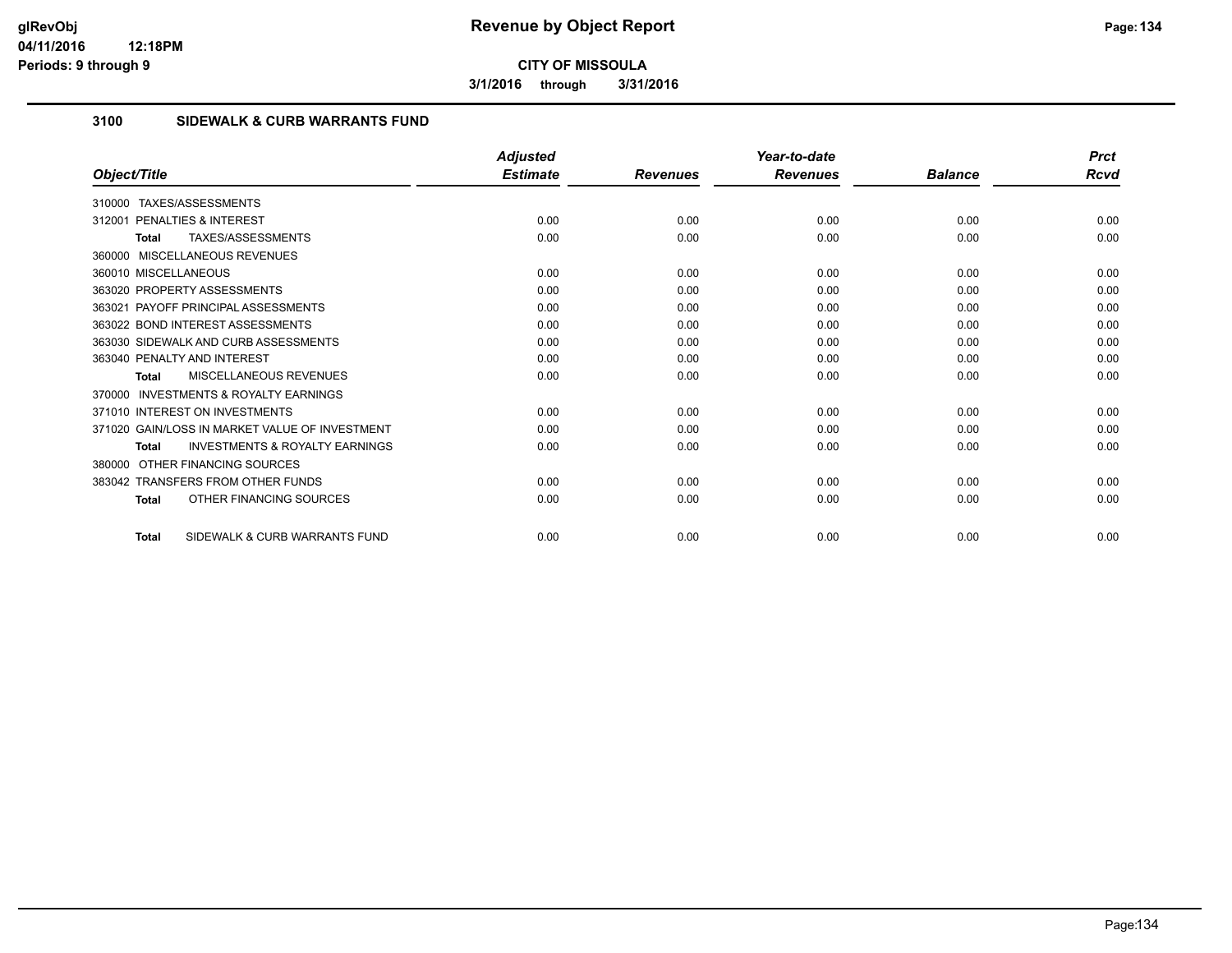**3/1/2016 through 3/31/2016**

# **3200 FY99 SIDEWALK & CURB DEBT SERVICE FUND**

**3200 FY99 SIDEWALK & CURB DEBT SERVICE FUND**

|                                                           | <b>Adjusted</b> |                 | Year-to-date    |                | <b>Prct</b> |
|-----------------------------------------------------------|-----------------|-----------------|-----------------|----------------|-------------|
| Object/Title                                              | <b>Estimate</b> | <b>Revenues</b> | <b>Revenues</b> | <b>Balance</b> | Rcvd        |
| TAXES/ASSESSMENTS<br>310000                               |                 |                 |                 |                |             |
| PENALTIES & INTEREST<br>312001                            | 0.00            | 0.00            | 0.00            | 0.00           | 0.00        |
| TAXES/ASSESSMENTS<br>Total                                | 0.00            | 0.00            | 0.00            | 0.00           | 0.00        |
| MISCELLANEOUS REVENUES<br>360000                          |                 |                 |                 |                |             |
| 363020 PROPERTY ASSESSMENTS                               | 0.00            | 0.00            | 0.00            | 0.00           | 0.00        |
| 363021 PAYOFF PRINCIPAL ASSESSMENTS                       | 0.00            | 0.00            | 0.00            | 0.00           | 0.00        |
| 363022 BOND INTEREST ASSESSMENTS                          | 0.00            | 0.00            | 0.00            | 0.00           | 0.00        |
| 363040 PENALTY AND INTEREST                               | 0.00            | 0.00            | 0.00            | 0.00           | 0.00        |
| MISCELLANEOUS REVENUES<br>Total                           | 0.00            | 0.00            | 0.00            | 0.00           | 0.00        |
| <b>INVESTMENTS &amp; ROYALTY EARNINGS</b><br>370000       |                 |                 |                 |                |             |
| 371010 INTEREST ON INVESTMENTS                            | 0.00            | 0.00            | 0.00            | 0.00           | 0.00        |
| 371020 GAIN/LOSS IN MARKET VALUE OF INVESTMENTS           | 0.00            | 0.00            | 0.00            | 0.00           | 0.00        |
| <b>INVESTMENTS &amp; ROYALTY EARNINGS</b><br><b>Total</b> | 0.00            | 0.00            | 0.00            | 0.00           | 0.00        |
| OTHER FINANCING SOURCES<br>380000                         |                 |                 |                 |                |             |
| 381009 TRANSFERS IN                                       | 0.00            | 0.00            | 0.00            | 0.00           | 0.00        |
| OTHER FINANCING SOURCES<br><b>Total</b>                   | 0.00            | 0.00            | 0.00            | 0.00           | 0.00        |
| FY99 SIDEWALK & CURB DEBT SERVICE FUI<br><b>Total</b>     | 0.00            | 0.00            | 0.00            | 0.00           | 0.00        |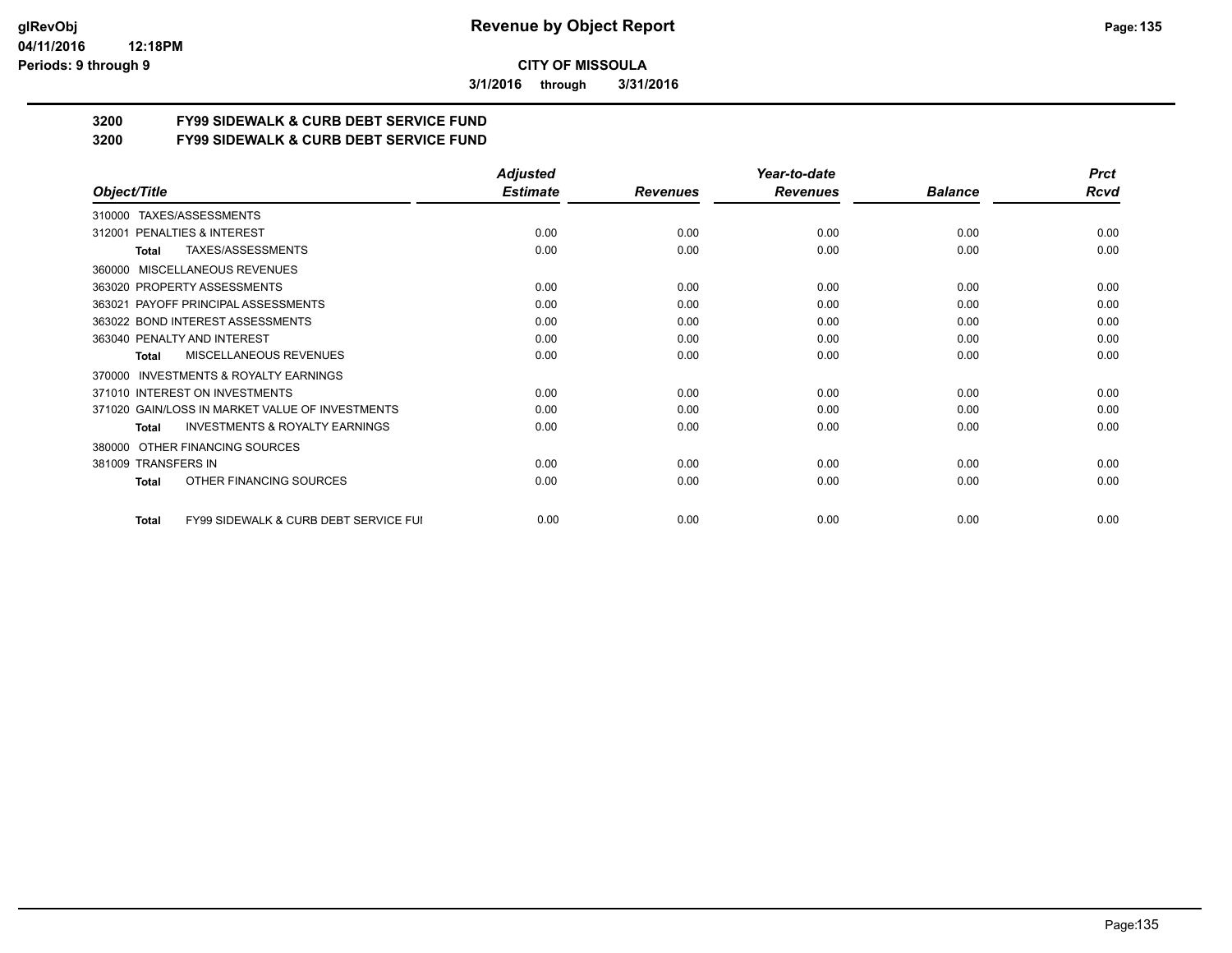**3/1/2016 through 3/31/2016**

## **3200 FY99 SIDEWALK & CURB DEBT SERVICE FUND**

|                                                                 | <b>Adjusted</b> |                 | Year-to-date    |                | <b>Prct</b> |
|-----------------------------------------------------------------|-----------------|-----------------|-----------------|----------------|-------------|
| Object/Title                                                    | <b>Estimate</b> | <b>Revenues</b> | <b>Revenues</b> | <b>Balance</b> | <b>Rcvd</b> |
| TAXES/ASSESSMENTS<br>310000                                     |                 |                 |                 |                |             |
| PENALTIES & INTEREST<br>312001                                  | 0.00            | 0.00            | 0.00            | 0.00           | 0.00        |
| TAXES/ASSESSMENTS<br><b>Total</b>                               | 0.00            | 0.00            | 0.00            | 0.00           | 0.00        |
| 360000 MISCELLANEOUS REVENUES                                   |                 |                 |                 |                |             |
| 363020 PROPERTY ASSESSMENTS                                     | 0.00            | 0.00            | 0.00            | 0.00           | 0.00        |
| 363021 PAYOFF PRINCIPAL ASSESSMENTS                             | 0.00            | 0.00            | 0.00            | 0.00           | 0.00        |
| 363022 BOND INTEREST ASSESSMENTS                                | 0.00            | 0.00            | 0.00            | 0.00           | 0.00        |
| 363040 PENALTY AND INTEREST                                     | 0.00            | 0.00            | 0.00            | 0.00           | 0.00        |
| <b>MISCELLANEOUS REVENUES</b><br><b>Total</b>                   | 0.00            | 0.00            | 0.00            | 0.00           | 0.00        |
| <b>INVESTMENTS &amp; ROYALTY EARNINGS</b><br>370000             |                 |                 |                 |                |             |
| 371010 INTEREST ON INVESTMENTS                                  | 0.00            | 0.00            | 0.00            | 0.00           | 0.00        |
| 371020 GAIN/LOSS IN MARKET VALUE OF INVESTMENT                  | 0.00            | 0.00            | 0.00            | 0.00           | 0.00        |
| <b>INVESTMENTS &amp; ROYALTY EARNINGS</b><br><b>Total</b>       | 0.00            | 0.00            | 0.00            | 0.00           | 0.00        |
| OTHER FINANCING SOURCES<br>380000                               |                 |                 |                 |                |             |
| 381009 TRANSFERS IN                                             | 0.00            | 0.00            | 0.00            | 0.00           | 0.00        |
| OTHER FINANCING SOURCES<br><b>Total</b>                         | 0.00            | 0.00            | 0.00            | 0.00           | 0.00        |
| <b>FY99 SIDEWALK &amp; CURB DEBT SERVICE FU</b><br><b>Total</b> | 0.00            | 0.00            | 0.00            | 0.00           | 0.00        |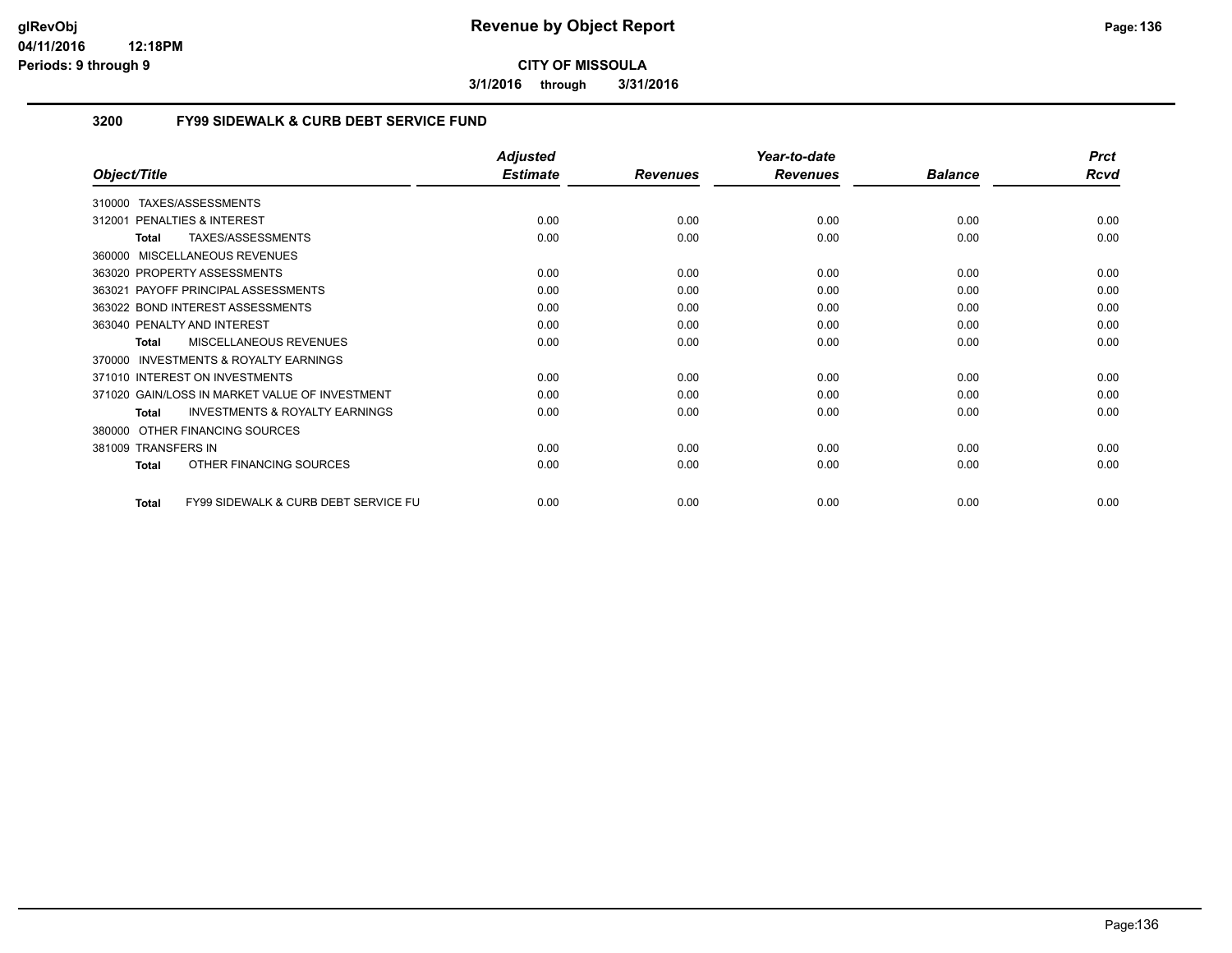**3/1/2016 through 3/31/2016**

# **3300 FY00 SIDEWALK & CURB DEBT SERVICE FUND**

**3300 FY00 SIDEWALK & CURB DEBT SERVICE FUND**

|                                                           | <b>Adjusted</b> |                 | Year-to-date    |                | <b>Prct</b> |
|-----------------------------------------------------------|-----------------|-----------------|-----------------|----------------|-------------|
| Object/Title                                              | <b>Estimate</b> | <b>Revenues</b> | <b>Revenues</b> | <b>Balance</b> | Rcvd        |
| 360000 MISCELLANEOUS REVENUES                             |                 |                 |                 |                |             |
| 363020 PROPERTY ASSESSMENTS                               | 0.00            | 0.00            | 0.00            | 0.00           | 0.00        |
| 363021 PAYOFF PRINCIPAL ASSESSMENTS                       | 0.00            | 0.00            | 0.00            | 0.00           | 0.00        |
| 363022 BOND INTEREST ASSESSMENTS                          | 0.00            | 0.00            | 0.00            | 0.00           | 0.00        |
| 363040 PENALTY AND INTEREST                               | 0.00            | 0.00            | 0.00            | 0.00           | 0.00        |
| MISCELLANEOUS REVENUES<br>Total                           | 0.00            | 0.00            | 0.00            | 0.00           | 0.00        |
| INVESTMENTS & ROYALTY EARNINGS<br>370000                  |                 |                 |                 |                |             |
| 371010 INTEREST ON INVESTMENTS                            | 0.00            | 0.00            | 0.00            | 0.00           | 0.00        |
| 371020 GAIN/LOSS IN MARKET VALUE OF INVESTMENTS           | 0.00            | 0.00            | 0.00            | 0.00           | 0.00        |
| <b>INVESTMENTS &amp; ROYALTY EARNINGS</b><br><b>Total</b> | 0.00            | 0.00            | 0.00            | 0.00           | 0.00        |
| FY00 SIDEWALK & CURB DEBT SERVICE FUI<br><b>Total</b>     | 0.00            | 0.00            | 0.00            | 0.00           | 0.00        |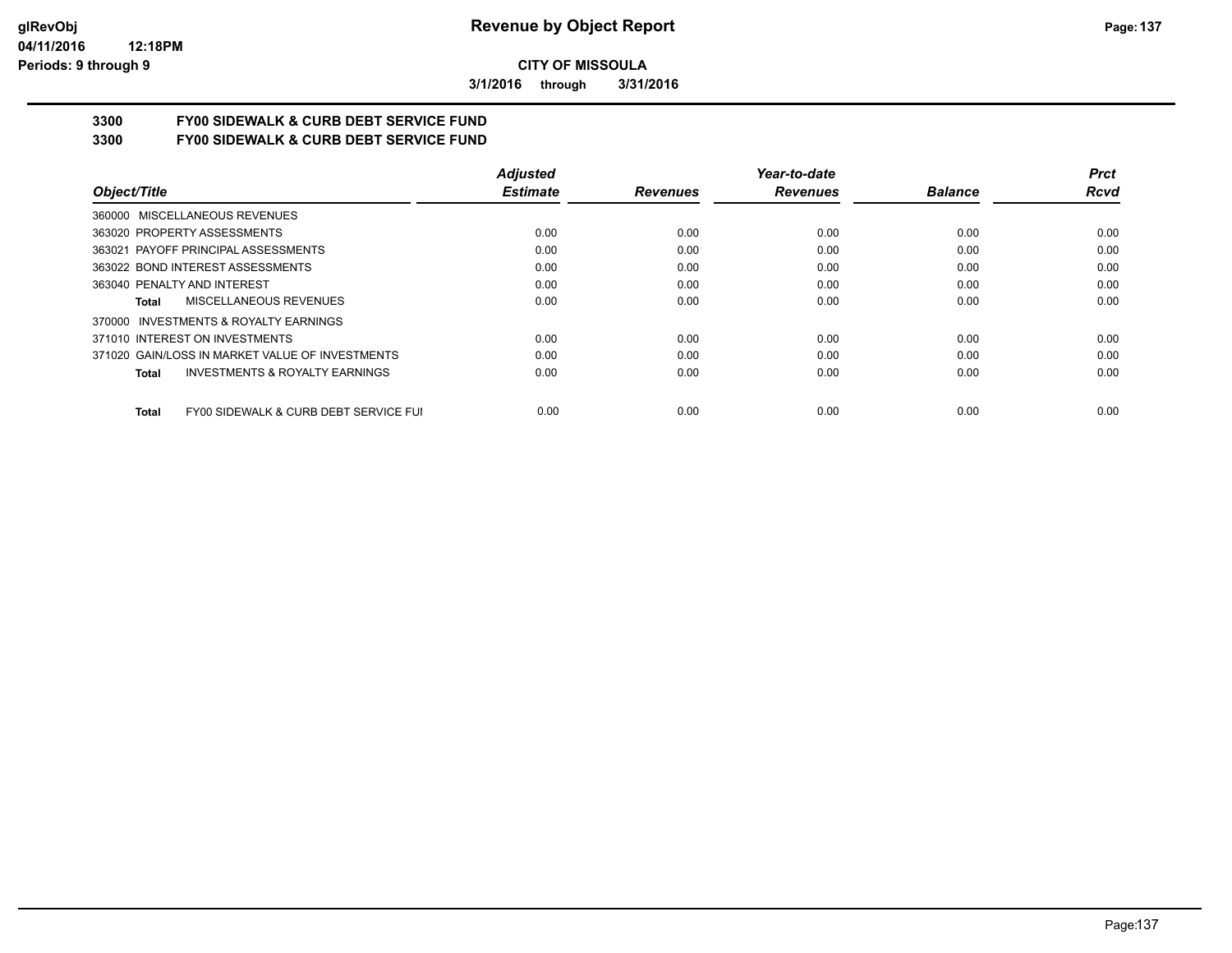**3/1/2016 through 3/31/2016**

## **3300 FY00 SIDEWALK & CURB DEBT SERVICE FUND**

|                                                    | <b>Adjusted</b> |                 | Year-to-date    |                | Prct        |
|----------------------------------------------------|-----------------|-----------------|-----------------|----------------|-------------|
| Object/Title                                       | <b>Estimate</b> | <b>Revenues</b> | <b>Revenues</b> | <b>Balance</b> | <b>Rcvd</b> |
| 360000 MISCELLANEOUS REVENUES                      |                 |                 |                 |                |             |
| 363020 PROPERTY ASSESSMENTS                        | 0.00            | 0.00            | 0.00            | 0.00           | 0.00        |
| 363021 PAYOFF PRINCIPAL ASSESSMENTS                | 0.00            | 0.00            | 0.00            | 0.00           | 0.00        |
| 363022 BOND INTEREST ASSESSMENTS                   | 0.00            | 0.00            | 0.00            | 0.00           | 0.00        |
| 363040 PENALTY AND INTEREST                        | 0.00            | 0.00            | 0.00            | 0.00           | 0.00        |
| MISCELLANEOUS REVENUES<br>Total                    | 0.00            | 0.00            | 0.00            | 0.00           | 0.00        |
| 370000 INVESTMENTS & ROYALTY EARNINGS              |                 |                 |                 |                |             |
| 371010 INTEREST ON INVESTMENTS                     | 0.00            | 0.00            | 0.00            | 0.00           | 0.00        |
| 371020 GAIN/LOSS IN MARKET VALUE OF INVESTMENT     | 0.00            | 0.00            | 0.00            | 0.00           | 0.00        |
| <b>INVESTMENTS &amp; ROYALTY EARNINGS</b><br>Total | 0.00            | 0.00            | 0.00            | 0.00           | 0.00        |
| FY00 SIDEWALK & CURB DEBT SERVICE FU<br>Total      | 0.00            | 0.00            | 0.00            | 0.00           | 0.00        |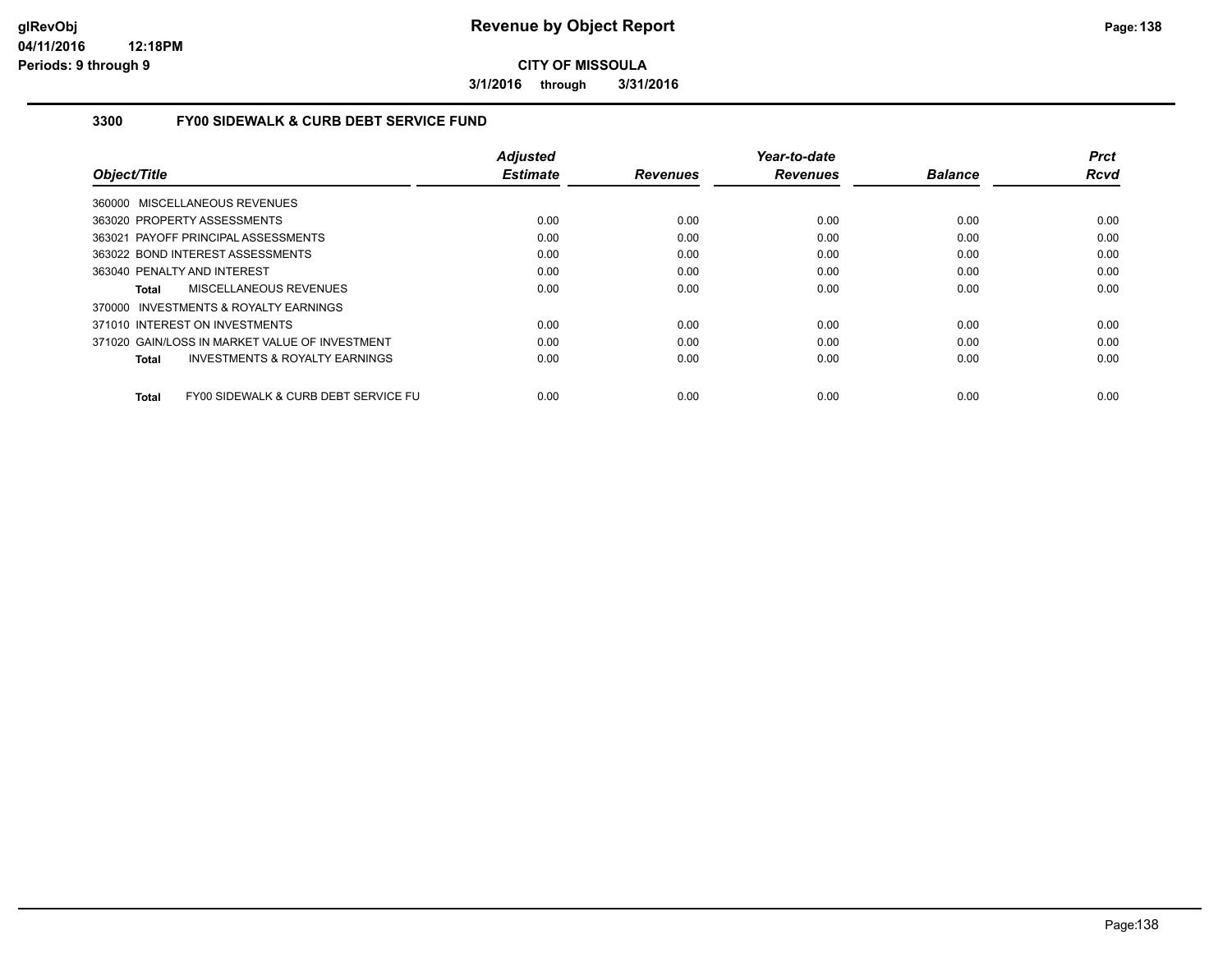**3/1/2016 through 3/31/2016**

**3305 JUDGMENT LEVIES 3305 JUDGMENT LEVIES**

|                               |                        | <b>Adjusted</b> |                 | Year-to-date    |                |             |  |
|-------------------------------|------------------------|-----------------|-----------------|-----------------|----------------|-------------|--|
| Object/Title                  |                        | <b>Estimate</b> | <b>Revenues</b> | <b>Revenues</b> | <b>Balance</b> | <b>Rcvd</b> |  |
| 310000 TAXES/ASSESSMENTS      |                        |                 |                 |                 |                |             |  |
| 311000 GENERAL PROPERTY TAXES |                        | 0.00            | 8.76            | 154.09          | $-154.09$      | 0.00        |  |
| 312001 PENALTIES & INTEREST   |                        | 0.00            | 0.53            | 6.22            | $-6.22$        | 0.00        |  |
| <b>Total</b>                  | TAXES/ASSESSMENTS      | 0.00            | 9.29            | 160.31          | $-160.31$      | 0.00        |  |
| Total                         | <b>JUDGMENT LEVIES</b> | 0.00            | 9.29            | 160.31          | $-160.31$      | 0.00        |  |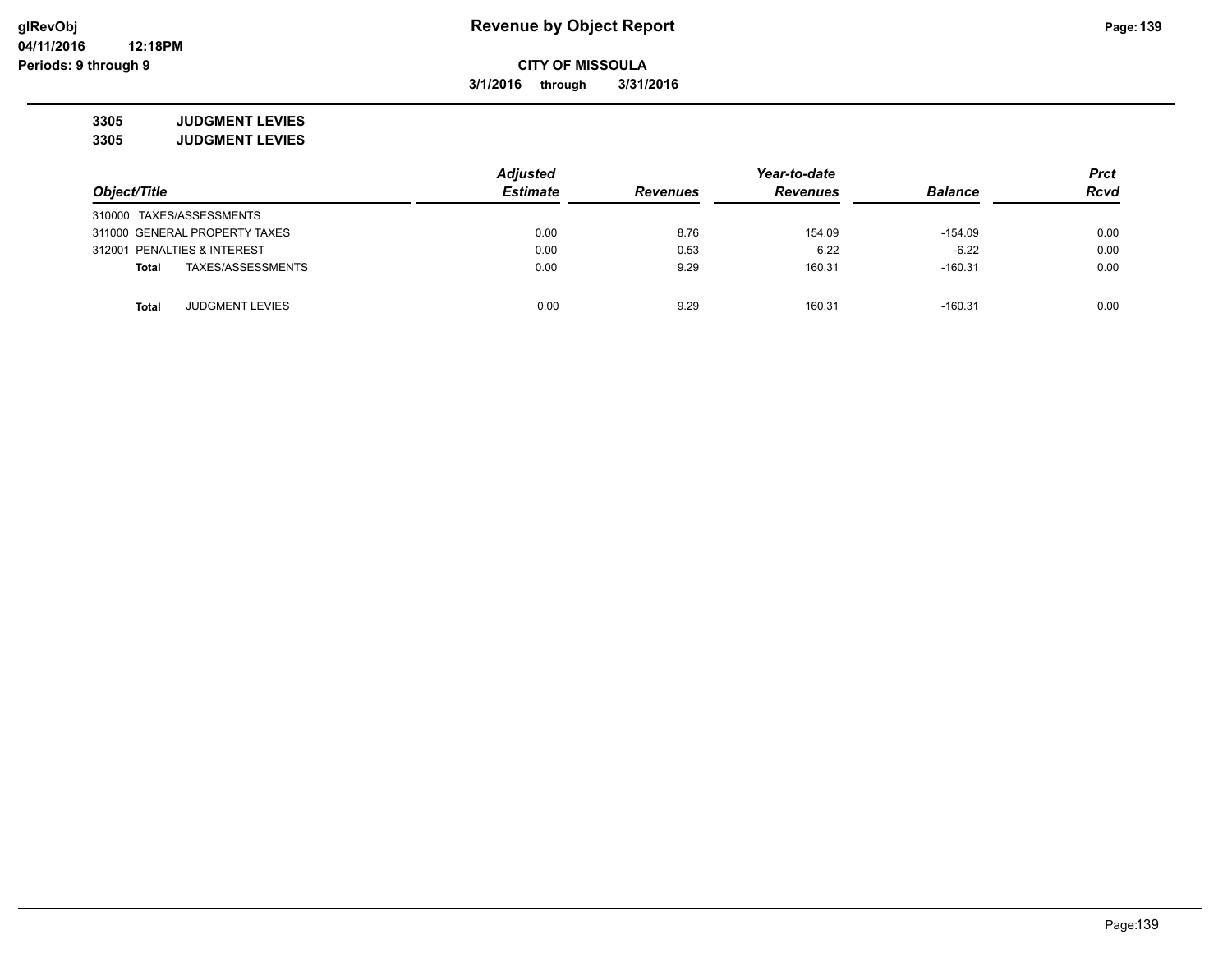## **glRevObj Revenue by Object Report Page:140**

**CITY OF MISSOULA**

**3/1/2016 through 3/31/2016**

#### **3305 JUDGMENT LEVIES**

| Object/Title                           | <b>Adjusted</b><br><b>Estimate</b> | <b>Revenues</b> | Year-to-date<br><b>Revenues</b> | <b>Balance</b> | <b>Prct</b><br><b>Rcvd</b> |
|----------------------------------------|------------------------------------|-----------------|---------------------------------|----------------|----------------------------|
| 310000 TAXES/ASSESSMENTS               |                                    |                 |                                 |                |                            |
| 311000 GENERAL PROPERTY TAXES          | 0.00                               | 8.76            | 154.09                          | -154.09        | 0.00                       |
| 312001 PENALTIES & INTEREST            | 0.00                               | 0.53            | 6.22                            | $-6.22$        | 0.00                       |
| TAXES/ASSESSMENTS<br>Total             | 0.00                               | 9.29            | 160.31                          | $-160.31$      | 0.00                       |
|                                        |                                    |                 |                                 |                |                            |
| <b>JUDGMENT LEVIES</b><br><b>Total</b> | 0.00                               | 9.29            | 160.31                          | $-160.31$      | 0.00                       |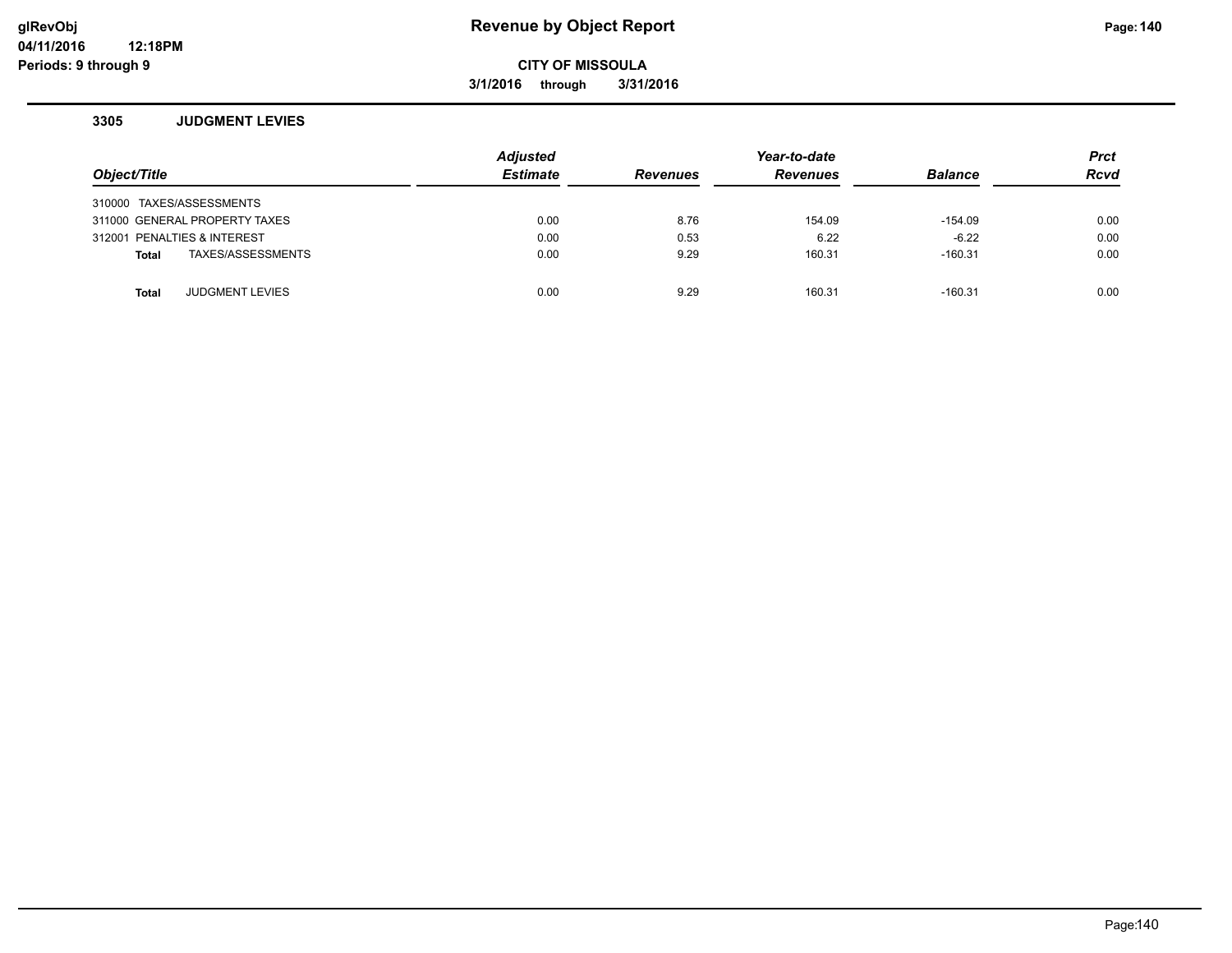**3/1/2016 through 3/31/2016**

# **3400 FY01 SIDEWALK & CURB DEBT SERVICE FUND**

**3400 FY01 SIDEWALK & CURB DEBT SERVICE FUND**

|                                                           | <b>Adjusted</b> |                 | Year-to-date    |                | <b>Prct</b> |
|-----------------------------------------------------------|-----------------|-----------------|-----------------|----------------|-------------|
| Object/Title                                              | <b>Estimate</b> | <b>Revenues</b> | <b>Revenues</b> | <b>Balance</b> | Rcvd        |
| TAXES/ASSESSMENTS<br>310000                               |                 |                 |                 |                |             |
| 312001 PENALTIES & INTEREST                               | 0.00            | 0.00            | 0.00            | 0.00           | 0.00        |
| <b>TAXES/ASSESSMENTS</b><br>Total                         | 0.00            | 0.00            | 0.00            | 0.00           | 0.00        |
| 360000 MISCELLANEOUS REVENUES                             |                 |                 |                 |                |             |
| 360010 MISCELLANEOUS                                      | 0.00            | 0.00            | 0.00            | 0.00           | 0.00        |
| 363020 PROPERTY ASSESSMENTS                               | 0.00            | 0.00            | 0.00            | 0.00           | 0.00        |
| 363021 PAYOFF PRINCIPAL ASSESSMENTS                       | 0.00            | 0.00            | 0.00            | 0.00           | 0.00        |
| 363022 BOND INTEREST ASSESSMENTS                          | 0.00            | 0.00            | 0.00            | 0.00           | 0.00        |
| 363040 PENALTY AND INTEREST                               | 0.00            | 0.00            | 0.00            | 0.00           | 0.00        |
| MISCELLANEOUS REVENUES<br>Total                           | 0.00            | 0.00            | 0.00            | 0.00           | 0.00        |
| <b>INVESTMENTS &amp; ROYALTY EARNINGS</b><br>370000       |                 |                 |                 |                |             |
| 371010 INTEREST ON INVESTMENTS                            | 0.00            | 0.00            | 0.00            | 0.00           | 0.00        |
| 371020 GAIN/LOSS IN MARKET VALUE OF INVESTMENTS           | 0.00            | 0.00            | 0.00            | 0.00           | 0.00        |
| <b>INVESTMENTS &amp; ROYALTY EARNINGS</b><br>Total        | 0.00            | 0.00            | 0.00            | 0.00           | 0.00        |
|                                                           |                 |                 |                 |                |             |
| <b>FY01 SIDEWALK &amp; CURB DEBT SERVICE FUI</b><br>Total | 0.00            | 0.00            | 0.00            | 0.00           | 0.00        |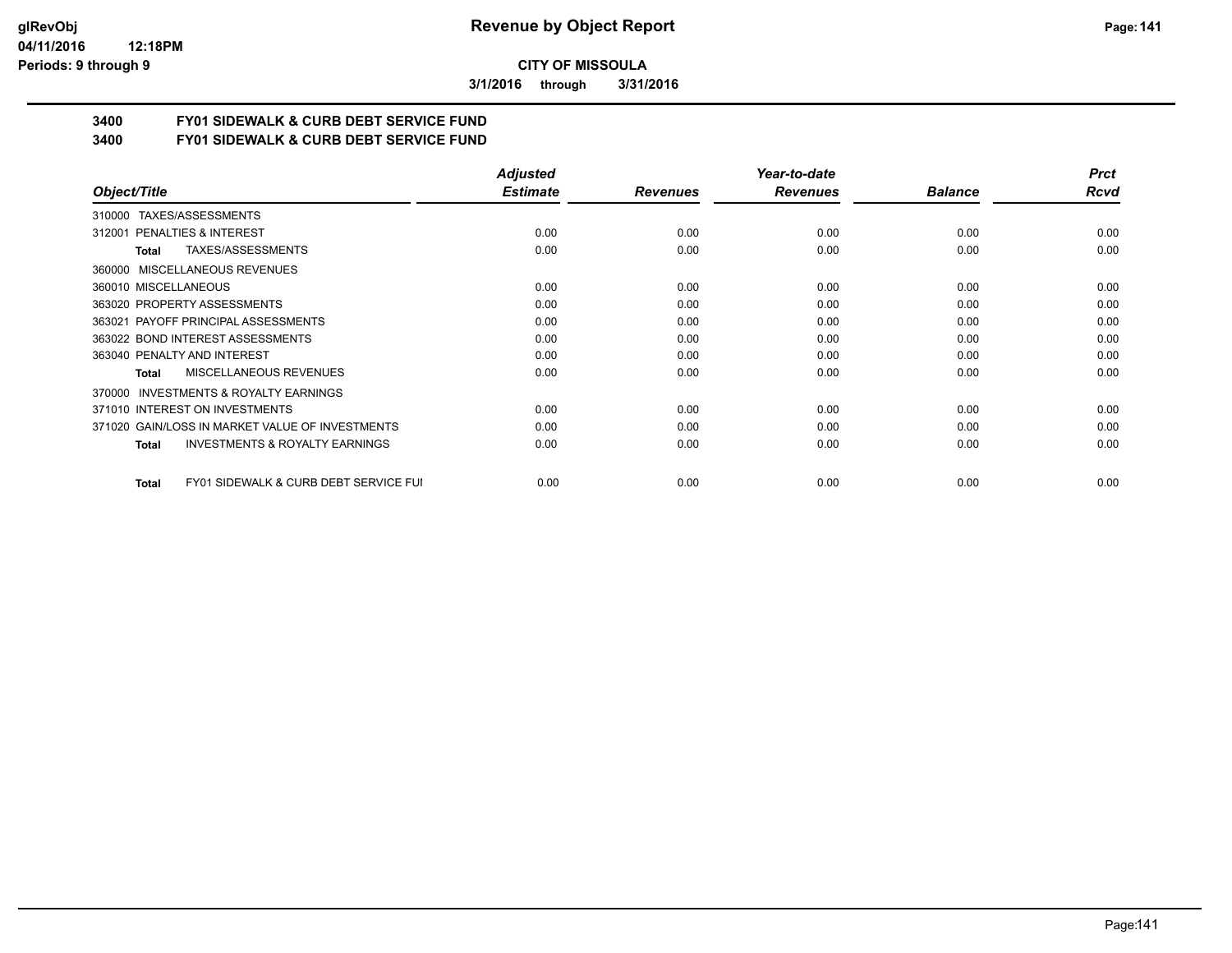**3/1/2016 through 3/31/2016**

## **3400 FY01 SIDEWALK & CURB DEBT SERVICE FUND**

|                                                                 | <b>Adjusted</b> |                 | Year-to-date    |                | <b>Prct</b> |
|-----------------------------------------------------------------|-----------------|-----------------|-----------------|----------------|-------------|
| Object/Title                                                    | <b>Estimate</b> | <b>Revenues</b> | <b>Revenues</b> | <b>Balance</b> | Rcvd        |
| 310000 TAXES/ASSESSMENTS                                        |                 |                 |                 |                |             |
| 312001 PENALTIES & INTEREST                                     | 0.00            | 0.00            | 0.00            | 0.00           | 0.00        |
| TAXES/ASSESSMENTS<br>Total                                      | 0.00            | 0.00            | 0.00            | 0.00           | 0.00        |
| 360000 MISCELLANEOUS REVENUES                                   |                 |                 |                 |                |             |
| 360010 MISCELLANEOUS                                            | 0.00            | 0.00            | 0.00            | 0.00           | 0.00        |
| 363020 PROPERTY ASSESSMENTS                                     | 0.00            | 0.00            | 0.00            | 0.00           | 0.00        |
| 363021 PAYOFF PRINCIPAL ASSESSMENTS                             | 0.00            | 0.00            | 0.00            | 0.00           | 0.00        |
| 363022 BOND INTEREST ASSESSMENTS                                | 0.00            | 0.00            | 0.00            | 0.00           | 0.00        |
| 363040 PENALTY AND INTEREST                                     | 0.00            | 0.00            | 0.00            | 0.00           | 0.00        |
| <b>MISCELLANEOUS REVENUES</b><br><b>Total</b>                   | 0.00            | 0.00            | 0.00            | 0.00           | 0.00        |
| <b>INVESTMENTS &amp; ROYALTY EARNINGS</b><br>370000             |                 |                 |                 |                |             |
| 371010 INTEREST ON INVESTMENTS                                  | 0.00            | 0.00            | 0.00            | 0.00           | 0.00        |
| 371020 GAIN/LOSS IN MARKET VALUE OF INVESTMENT                  | 0.00            | 0.00            | 0.00            | 0.00           | 0.00        |
| <b>INVESTMENTS &amp; ROYALTY EARNINGS</b><br><b>Total</b>       | 0.00            | 0.00            | 0.00            | 0.00           | 0.00        |
| <b>FY01 SIDEWALK &amp; CURB DEBT SERVICE FU</b><br><b>Total</b> | 0.00            | 0.00            | 0.00            | 0.00           | 0.00        |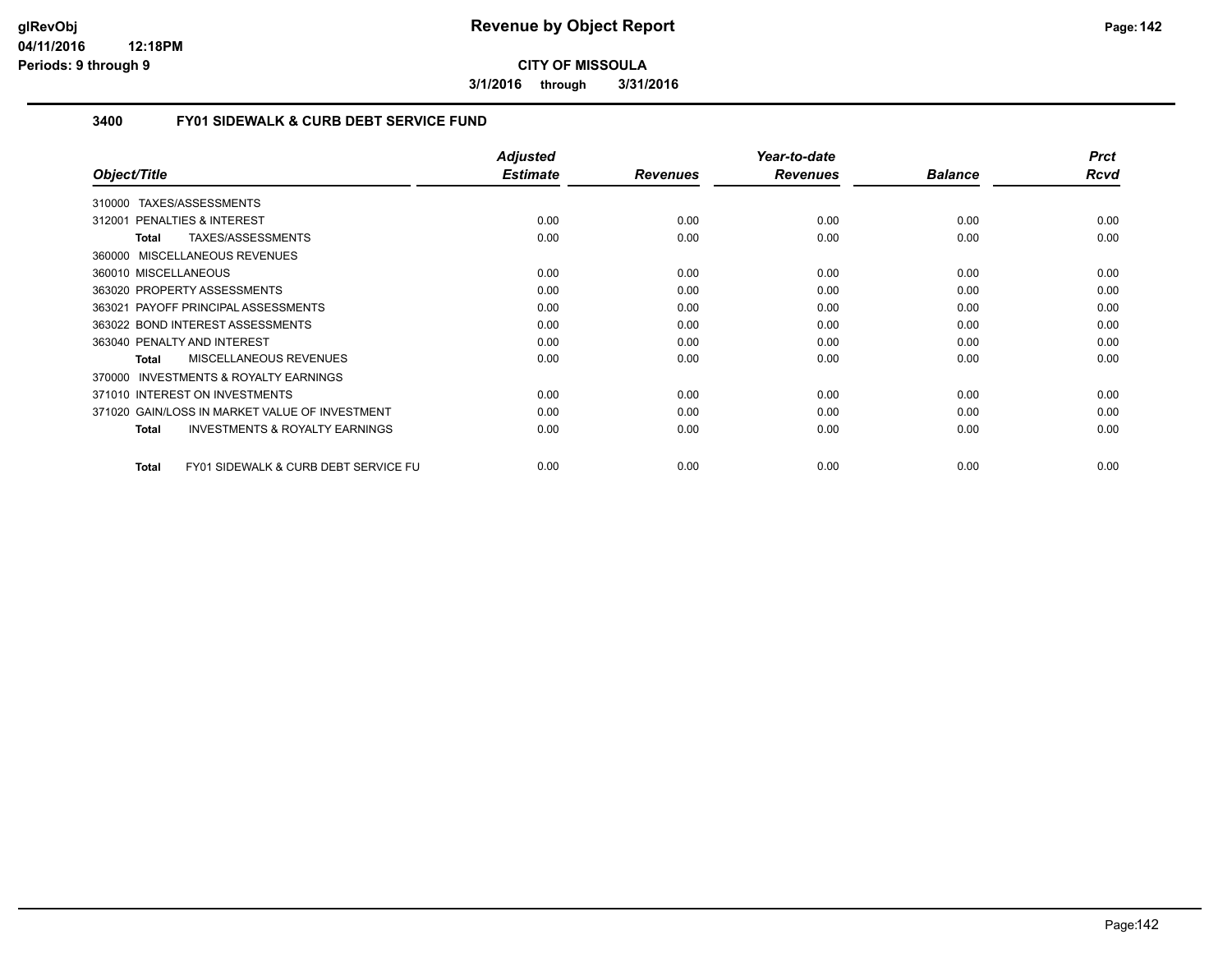**3/1/2016 through 3/31/2016**

# **3410 FY02 SIDEWALK & CURB DEBT SERVICE FUND**

**3410 FY02 SIDEWALK & CURB DEBT SERVICE FUND**

|                                                                  | <b>Adjusted</b> |                 | Year-to-date    |                | <b>Prct</b> |
|------------------------------------------------------------------|-----------------|-----------------|-----------------|----------------|-------------|
| Object/Title                                                     | <b>Estimate</b> | <b>Revenues</b> | <b>Revenues</b> | <b>Balance</b> | <b>Rcvd</b> |
| 360000 MISCELLANEOUS REVENUES                                    |                 |                 |                 |                |             |
| 363020 PROPERTY ASSESSMENTS                                      | 0.00            | 0.00            | 0.00            | 0.00           | 0.00        |
| 363021 PAYOFF PRINCIPAL ASSESSMENTS                              | 0.00            | 0.00            | 0.00            | 0.00           | 0.00        |
| 363022 BOND INTEREST ASSESSMENTS                                 | 0.00            | 0.00            | 0.00            | 0.00           | 0.00        |
| 363040 PENALTY AND INTEREST                                      | 0.00            | 0.00            | 0.00            | 0.00           | 0.00        |
| MISCELLANEOUS REVENUES<br>Total                                  | 0.00            | 0.00            | 0.00            | 0.00           | 0.00        |
| INVESTMENTS & ROYALTY EARNINGS<br>370000                         |                 |                 |                 |                |             |
| 371010 INTEREST ON INVESTMENTS                                   | 0.00            | 0.00            | 0.00            | 0.00           | 0.00        |
| 371020 GAIN/LOSS IN MARKET VALUE OF INVESTMENTS                  | 0.00            | 0.00            | 0.00            | 0.00           | 0.00        |
| <b>INVESTMENTS &amp; ROYALTY EARNINGS</b><br>Total               | 0.00            | 0.00            | 0.00            | 0.00           | 0.00        |
| <b>FY02 SIDEWALK &amp; CURB DEBT SERVICE FUI</b><br><b>Total</b> | 0.00            | 0.00            | 0.00            | 0.00           | 0.00        |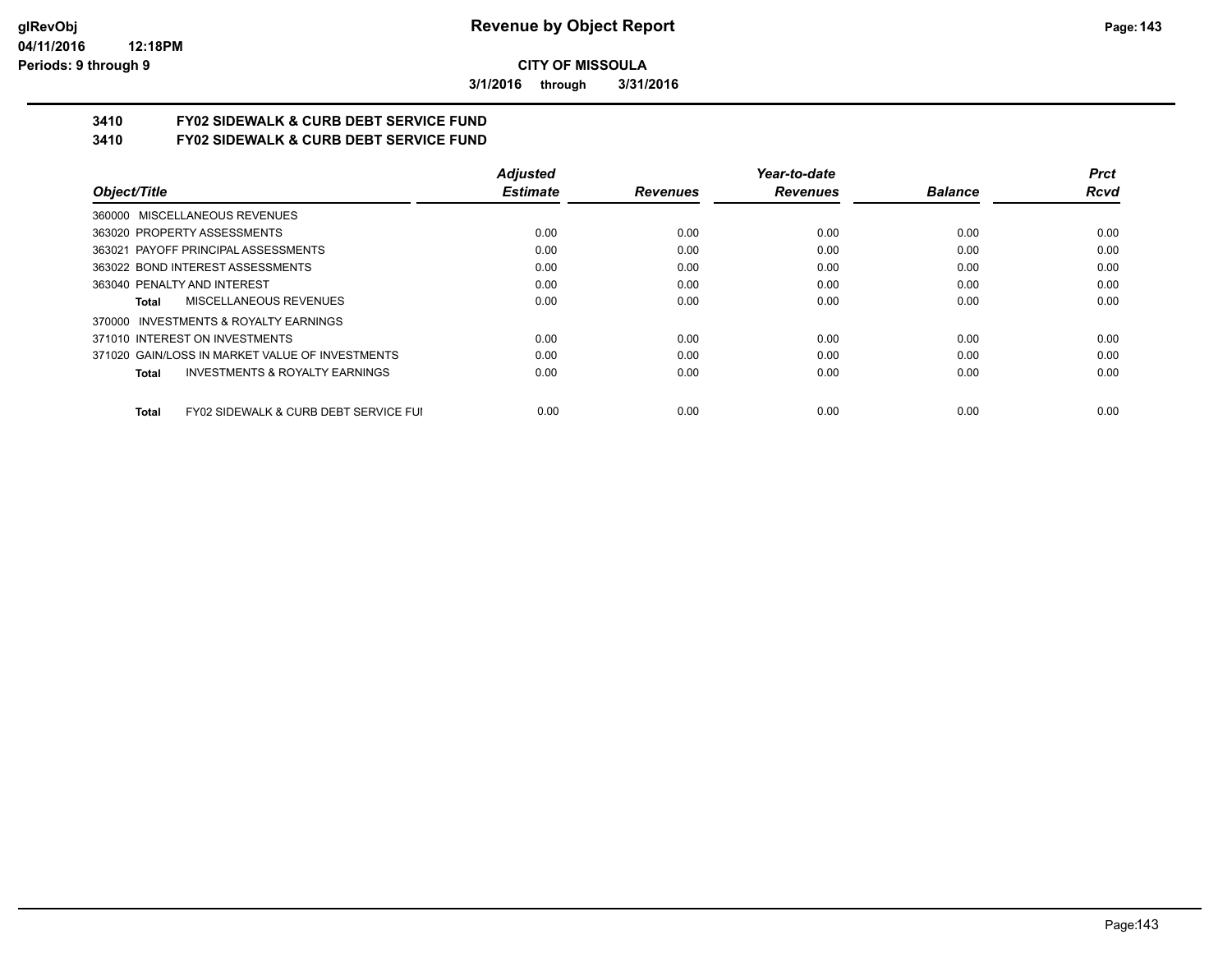**3/1/2016 through 3/31/2016**

## **3410 FY02 SIDEWALK & CURB DEBT SERVICE FUND**

|                                                    | <b>Adjusted</b> |                 | Year-to-date    |                | <b>Prct</b> |
|----------------------------------------------------|-----------------|-----------------|-----------------|----------------|-------------|
| Object/Title                                       | <b>Estimate</b> | <b>Revenues</b> | <b>Revenues</b> | <b>Balance</b> | <b>Rcvd</b> |
| 360000 MISCELLANEOUS REVENUES                      |                 |                 |                 |                |             |
| 363020 PROPERTY ASSESSMENTS                        | 0.00            | 0.00            | 0.00            | 0.00           | 0.00        |
| 363021 PAYOFF PRINCIPAL ASSESSMENTS                | 0.00            | 0.00            | 0.00            | 0.00           | 0.00        |
| 363022 BOND INTEREST ASSESSMENTS                   | 0.00            | 0.00            | 0.00            | 0.00           | 0.00        |
| 363040 PENALTY AND INTEREST                        | 0.00            | 0.00            | 0.00            | 0.00           | 0.00        |
| MISCELLANEOUS REVENUES<br>Total                    | 0.00            | 0.00            | 0.00            | 0.00           | 0.00        |
| 370000 INVESTMENTS & ROYALTY EARNINGS              |                 |                 |                 |                |             |
| 371010 INTEREST ON INVESTMENTS                     | 0.00            | 0.00            | 0.00            | 0.00           | 0.00        |
| 371020 GAIN/LOSS IN MARKET VALUE OF INVESTMENT     | 0.00            | 0.00            | 0.00            | 0.00           | 0.00        |
| <b>INVESTMENTS &amp; ROYALTY EARNINGS</b><br>Total | 0.00            | 0.00            | 0.00            | 0.00           | 0.00        |
| FY02 SIDEWALK & CURB DEBT SERVICE FU<br>Total      | 0.00            | 0.00            | 0.00            | 0.00           | 0.00        |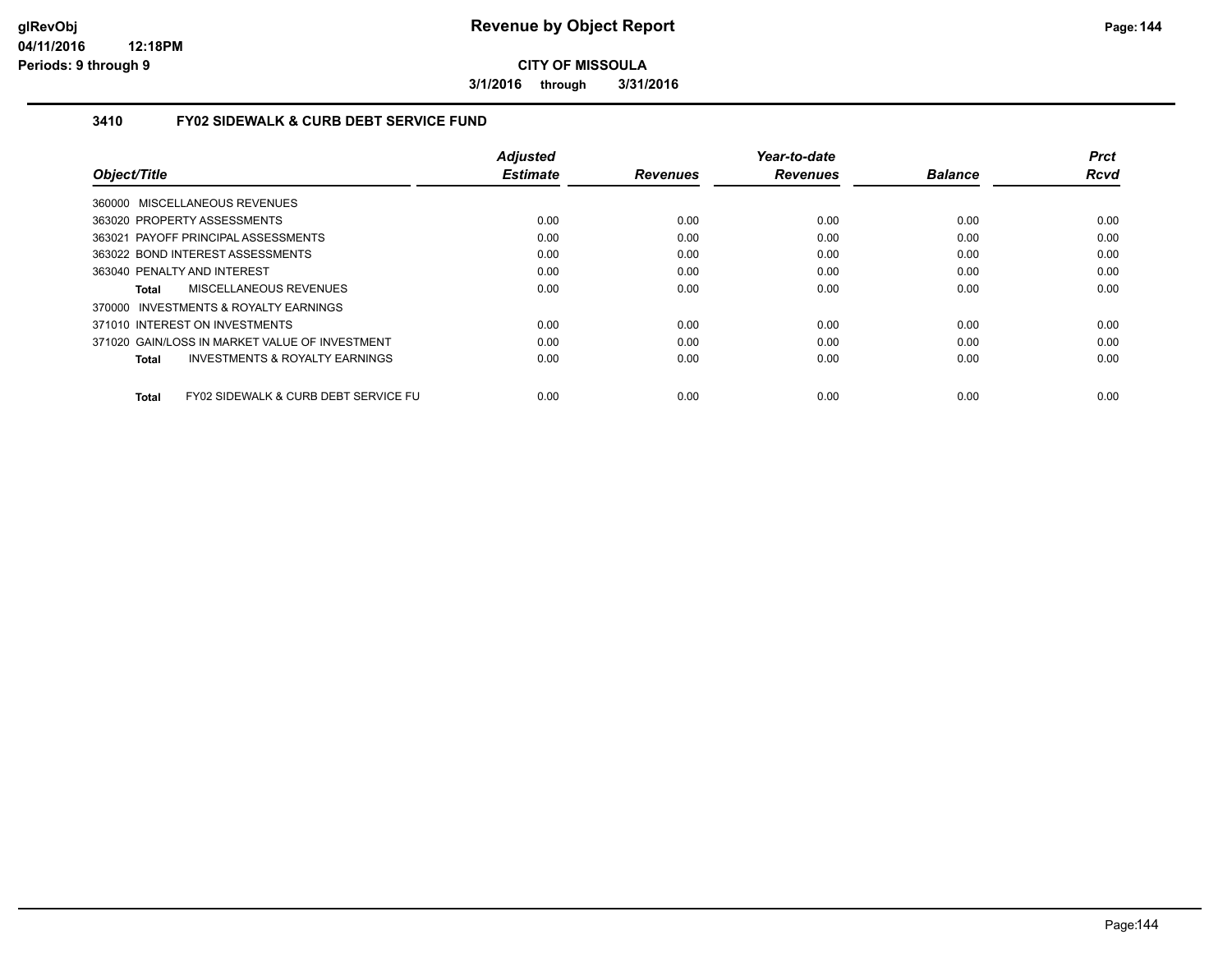**3/1/2016 through 3/31/2016**

## **3420 FY03 SIDEWALK & CURB DEBT SERVICE**

**3420 FY03 SIDEWALK & CURB DEBT SERVICE**

|                                                           | <b>Adjusted</b> |                 | Year-to-date    |                | <b>Prct</b> |
|-----------------------------------------------------------|-----------------|-----------------|-----------------|----------------|-------------|
| Object/Title                                              | <b>Estimate</b> | <b>Revenues</b> | <b>Revenues</b> | <b>Balance</b> | Rcvd        |
| 360000 MISCELLANEOUS REVENUES                             |                 |                 |                 |                |             |
| 363020 PROPERTY ASSESSMENTS                               | 0.00            | 0.00            | 0.00            | 0.00           | 0.00        |
| 363021 PAYOFF PRINCIPAL ASSESSMENTS                       | 0.00            | 0.00            | 0.00            | 0.00           | 0.00        |
| 363022 BOND INTEREST ASSESSMENTS                          | 0.00            | 0.00            | 0.00            | 0.00           | 0.00        |
| 363040 PENALTY AND INTEREST                               | 0.00            | 0.00            | 0.00            | 0.00           | 0.00        |
| MISCELLANEOUS REVENUES<br><b>Total</b>                    | 0.00            | 0.00            | 0.00            | 0.00           | 0.00        |
| 370000 INVESTMENTS & ROYALTY EARNINGS                     |                 |                 |                 |                |             |
| 371010 INTEREST ON INVESTMENTS                            | 0.00            | 0.00            | 0.00            | 0.00           | 0.00        |
| 371020 GAIN/LOSS IN MARKET VALUE OF INVESTMENTS           | 0.00            | 0.00            | 0.00            | 0.00           | 0.00        |
| <b>INVESTMENTS &amp; ROYALTY EARNINGS</b><br><b>Total</b> | 0.00            | 0.00            | 0.00            | 0.00           | 0.00        |
| OTHER FINANCING SOURCES<br>380000                         |                 |                 |                 |                |             |
| 381009 TRANSFERS IN                                       | 0.00            | 0.00            | 0.00            | 0.00           | 0.00        |
| OTHER FINANCING SOURCES<br>Total                          | 0.00            | 0.00            | 0.00            | 0.00           | 0.00        |
| FY03 SIDEWALK & CURB DEBT SERVICE<br><b>Total</b>         | 0.00            | 0.00            | 0.00            | 0.00           | 0.00        |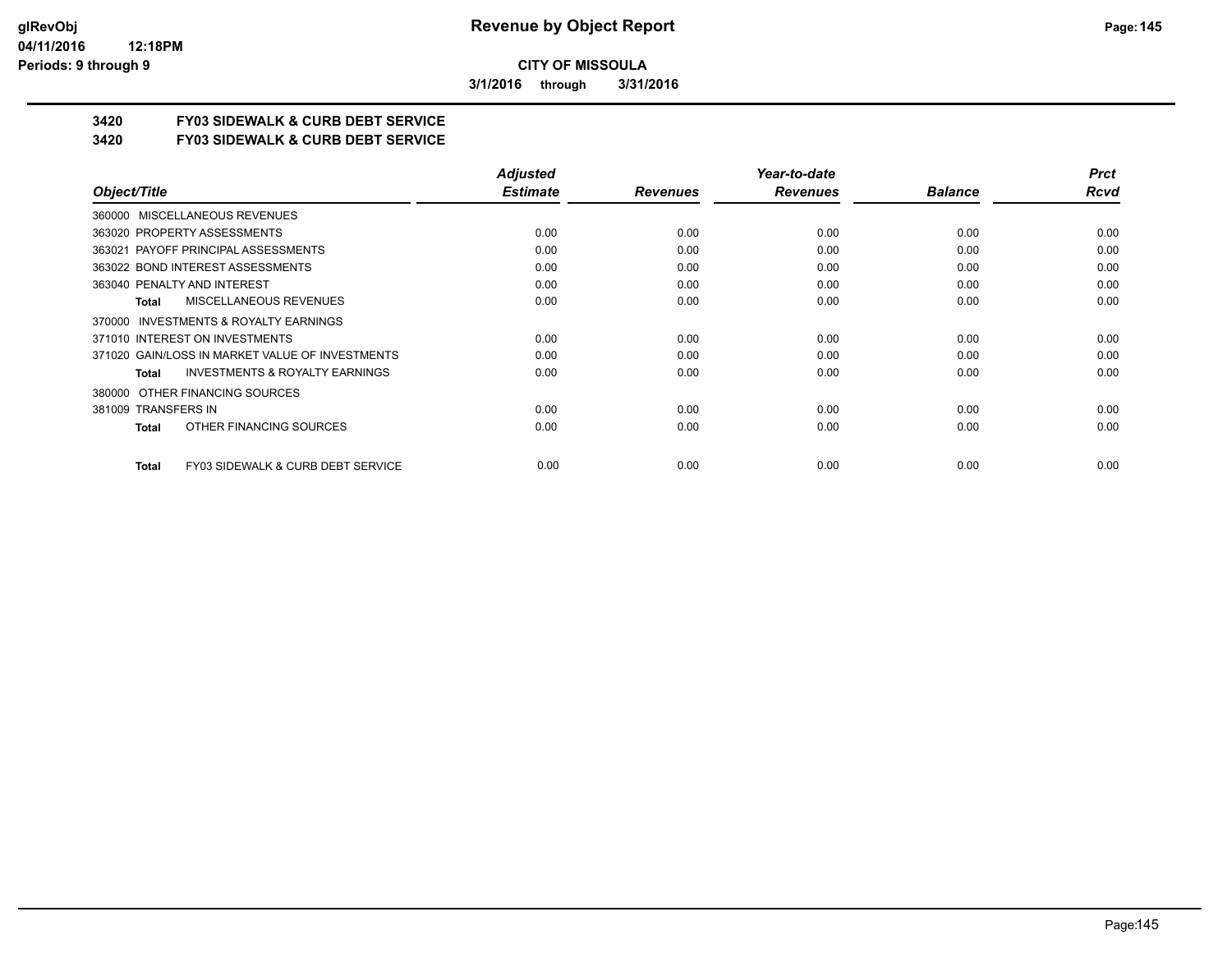**3/1/2016 through 3/31/2016**

### **3420 FY03 SIDEWALK & CURB DEBT SERVICE**

| Object/Title                                       | <b>Adjusted</b><br><b>Estimate</b> | <b>Revenues</b> | Year-to-date<br><b>Revenues</b> | <b>Balance</b> | <b>Prct</b><br><b>Rcvd</b> |
|----------------------------------------------------|------------------------------------|-----------------|---------------------------------|----------------|----------------------------|
| 360000 MISCELLANEOUS REVENUES                      |                                    |                 |                                 |                |                            |
|                                                    |                                    |                 |                                 |                |                            |
| 363020 PROPERTY ASSESSMENTS                        | 0.00                               | 0.00            | 0.00                            | 0.00           | 0.00                       |
| 363021 PAYOFF PRINCIPAL ASSESSMENTS                | 0.00                               | 0.00            | 0.00                            | 0.00           | 0.00                       |
| 363022 BOND INTEREST ASSESSMENTS                   | 0.00                               | 0.00            | 0.00                            | 0.00           | 0.00                       |
| 363040 PENALTY AND INTEREST                        | 0.00                               | 0.00            | 0.00                            | 0.00           | 0.00                       |
| MISCELLANEOUS REVENUES<br>Total                    | 0.00                               | 0.00            | 0.00                            | 0.00           | 0.00                       |
| 370000 INVESTMENTS & ROYALTY EARNINGS              |                                    |                 |                                 |                |                            |
| 371010 INTEREST ON INVESTMENTS                     | 0.00                               | 0.00            | 0.00                            | 0.00           | 0.00                       |
| 371020 GAIN/LOSS IN MARKET VALUE OF INVESTMENT     | 0.00                               | 0.00            | 0.00                            | 0.00           | 0.00                       |
| <b>INVESTMENTS &amp; ROYALTY EARNINGS</b><br>Total | 0.00                               | 0.00            | 0.00                            | 0.00           | 0.00                       |
| 380000 OTHER FINANCING SOURCES                     |                                    |                 |                                 |                |                            |
| 381009 TRANSFERS IN                                | 0.00                               | 0.00            | 0.00                            | 0.00           | 0.00                       |
| OTHER FINANCING SOURCES<br>Total                   | 0.00                               | 0.00            | 0.00                            | 0.00           | 0.00                       |
|                                                    |                                    |                 |                                 |                |                            |
| FY03 SIDEWALK & CURB DEBT SERVICE<br>Total         | 0.00                               | 0.00            | 0.00                            | 0.00           | 0.00                       |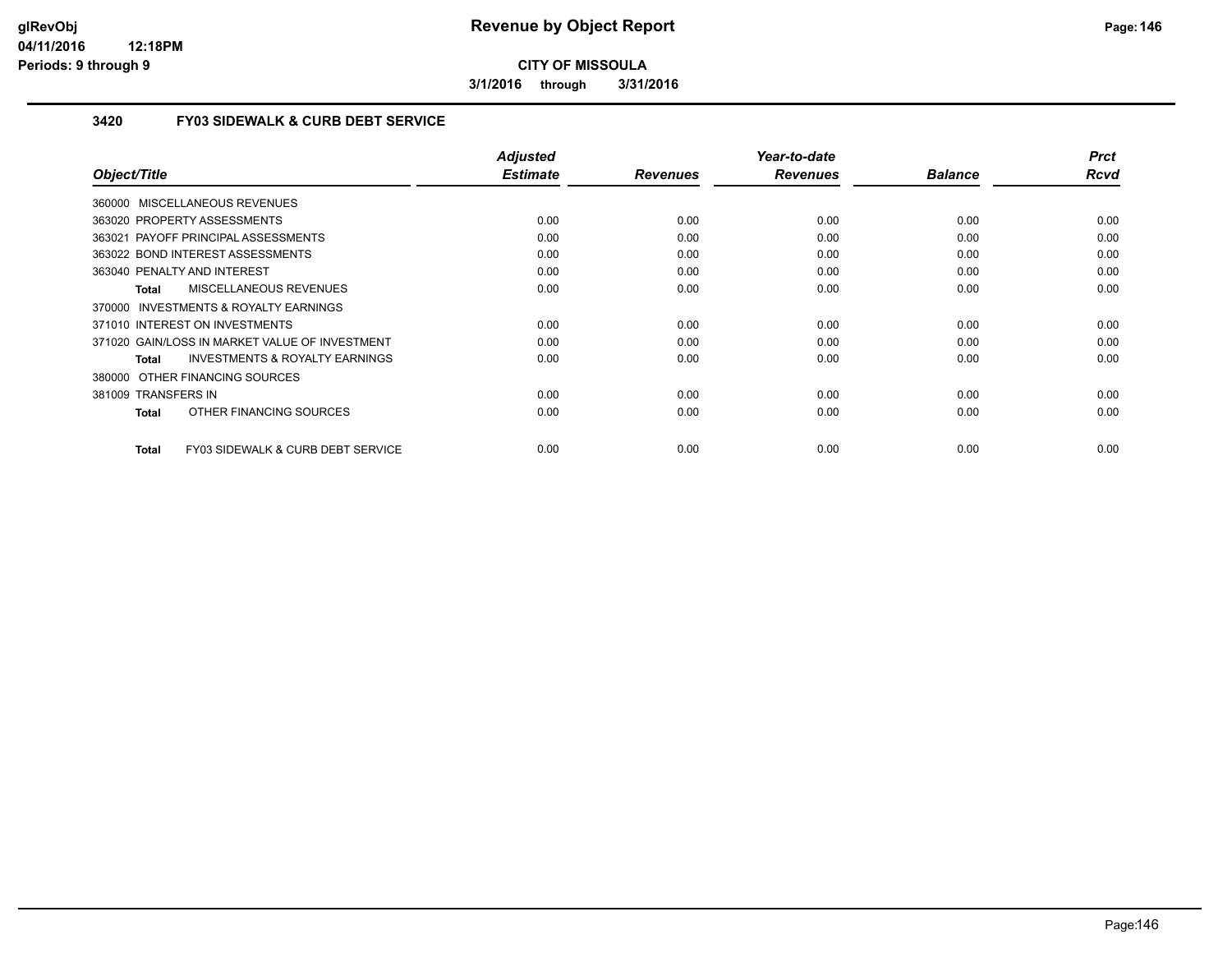**3/1/2016 through 3/31/2016**

## **3430 FY04 SIDEWALK CURB DEBT SERVICE**

#### **3430 FY04 SIDEWALK CURB DEBT SERVICE**

|                                                     | <b>Adjusted</b> |                 | Year-to-date    |                | <b>Prct</b> |
|-----------------------------------------------------|-----------------|-----------------|-----------------|----------------|-------------|
| Object/Title                                        | <b>Estimate</b> | <b>Revenues</b> | <b>Revenues</b> | <b>Balance</b> | <b>Rcvd</b> |
| MISCELLANEOUS REVENUES<br>360000                    |                 |                 |                 |                |             |
| 363020 PROPERTY ASSESSMENTS                         | 10,825.00       | 0.00            | 7,259.19        | 3,565.81       | 67.06       |
| 363021 PAYOFF PRINCIPAL ASSESSMENTS                 | 0.00            | 0.00            | 0.00            | 0.00           | 0.00        |
| 363022 BOND INTEREST ASSESSMENTS                    | 0.00            | 0.00            | 0.00            | 0.00           | 0.00        |
| 363040 PENALTY AND INTEREST                         | 0.00            | 0.00            | 14.51           | $-14.51$       | 0.00        |
| MISCELLANEOUS REVENUES<br>Total                     | 10,825.00       | 0.00            | 7,273.70        | 3,551.30       | 67.19       |
| <b>INVESTMENTS &amp; ROYALTY EARNINGS</b><br>370000 |                 |                 |                 |                |             |
| 371010 INTEREST ON INVESTMENTS                      | 0.00            | 0.00            | 0.00            | 0.00           | 0.00        |
| 371020 GAIN/LOSS IN MARKET VALUE OF INVESTMENTS     | 0.00            | 0.00            | 0.00            | 0.00           | 0.00        |
| <b>INVESTMENTS &amp; ROYALTY EARNINGS</b><br>Total  | 0.00            | 0.00            | 0.00            | 0.00           | 0.00        |
| OTHER FINANCING SOURCES<br>380000                   |                 |                 |                 |                |             |
| 381030 SID BOND PROCEEDS                            | 0.00            | 0.00            | 0.00            | 0.00           | 0.00        |
| OTHER FINANCING SOURCES<br>Total                    | 0.00            | 0.00            | 0.00            | 0.00           | 0.00        |
| <b>FY04 SIDEWALK CURB DEBT SERVICE</b><br>Total     | 10,825.00       | 0.00            | 7.273.70        | 3,551.30       | 67.19       |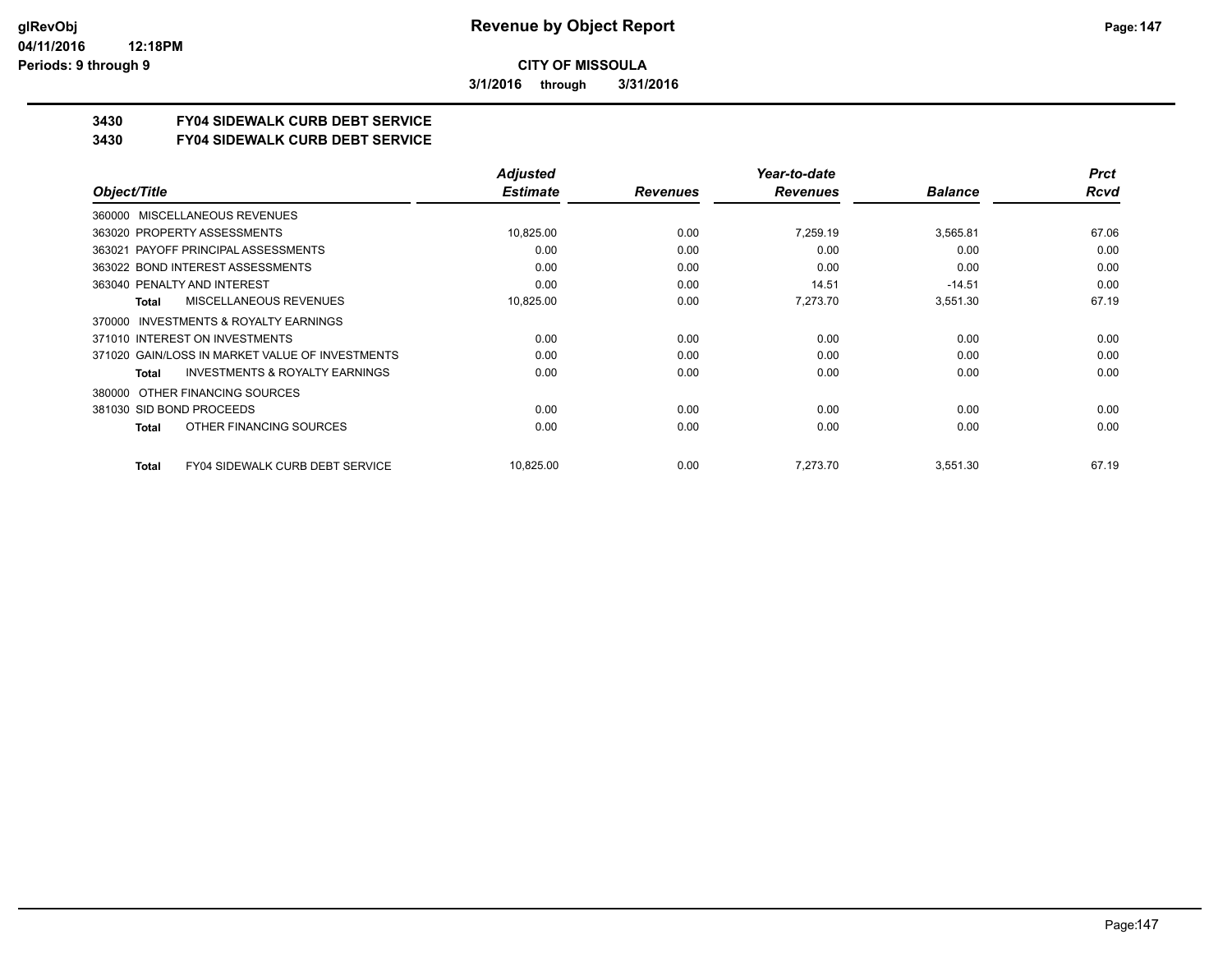**3/1/2016 through 3/31/2016**

## **3430 FY04 SIDEWALK CURB DEBT SERVICE**

| Object/Title                                       | <b>Adjusted</b><br><b>Estimate</b> | <b>Revenues</b> | Year-to-date<br><b>Revenues</b> | <b>Balance</b> | <b>Prct</b><br>Rcvd |
|----------------------------------------------------|------------------------------------|-----------------|---------------------------------|----------------|---------------------|
|                                                    |                                    |                 |                                 |                |                     |
| 360000 MISCELLANEOUS REVENUES                      |                                    |                 |                                 |                |                     |
| 363020 PROPERTY ASSESSMENTS                        | 10,825.00                          | 0.00            | 7.259.19                        | 3,565.81       | 67.06               |
| 363021 PAYOFF PRINCIPAL ASSESSMENTS                | 0.00                               | 0.00            | 0.00                            | 0.00           | 0.00                |
| 363022 BOND INTEREST ASSESSMENTS                   | 0.00                               | 0.00            | 0.00                            | 0.00           | 0.00                |
| 363040 PENALTY AND INTEREST                        | 0.00                               | 0.00            | 14.51                           | $-14.51$       | 0.00                |
| MISCELLANEOUS REVENUES<br>Total                    | 10,825.00                          | 0.00            | 7,273.70                        | 3,551.30       | 67.19               |
| 370000 INVESTMENTS & ROYALTY EARNINGS              |                                    |                 |                                 |                |                     |
| 371010 INTEREST ON INVESTMENTS                     | 0.00                               | 0.00            | 0.00                            | 0.00           | 0.00                |
| 371020 GAIN/LOSS IN MARKET VALUE OF INVESTMENT     | 0.00                               | 0.00            | 0.00                            | 0.00           | 0.00                |
| <b>INVESTMENTS &amp; ROYALTY EARNINGS</b><br>Total | 0.00                               | 0.00            | 0.00                            | 0.00           | 0.00                |
| 380000 OTHER FINANCING SOURCES                     |                                    |                 |                                 |                |                     |
| 381030 SID BOND PROCEEDS                           | 0.00                               | 0.00            | 0.00                            | 0.00           | 0.00                |
| OTHER FINANCING SOURCES<br>Total                   | 0.00                               | 0.00            | 0.00                            | 0.00           | 0.00                |
| FY04 SIDEWALK CURB DEBT SERVICE<br>Total           | 10,825.00                          | 0.00            | 7,273.70                        | 3,551.30       | 67.19               |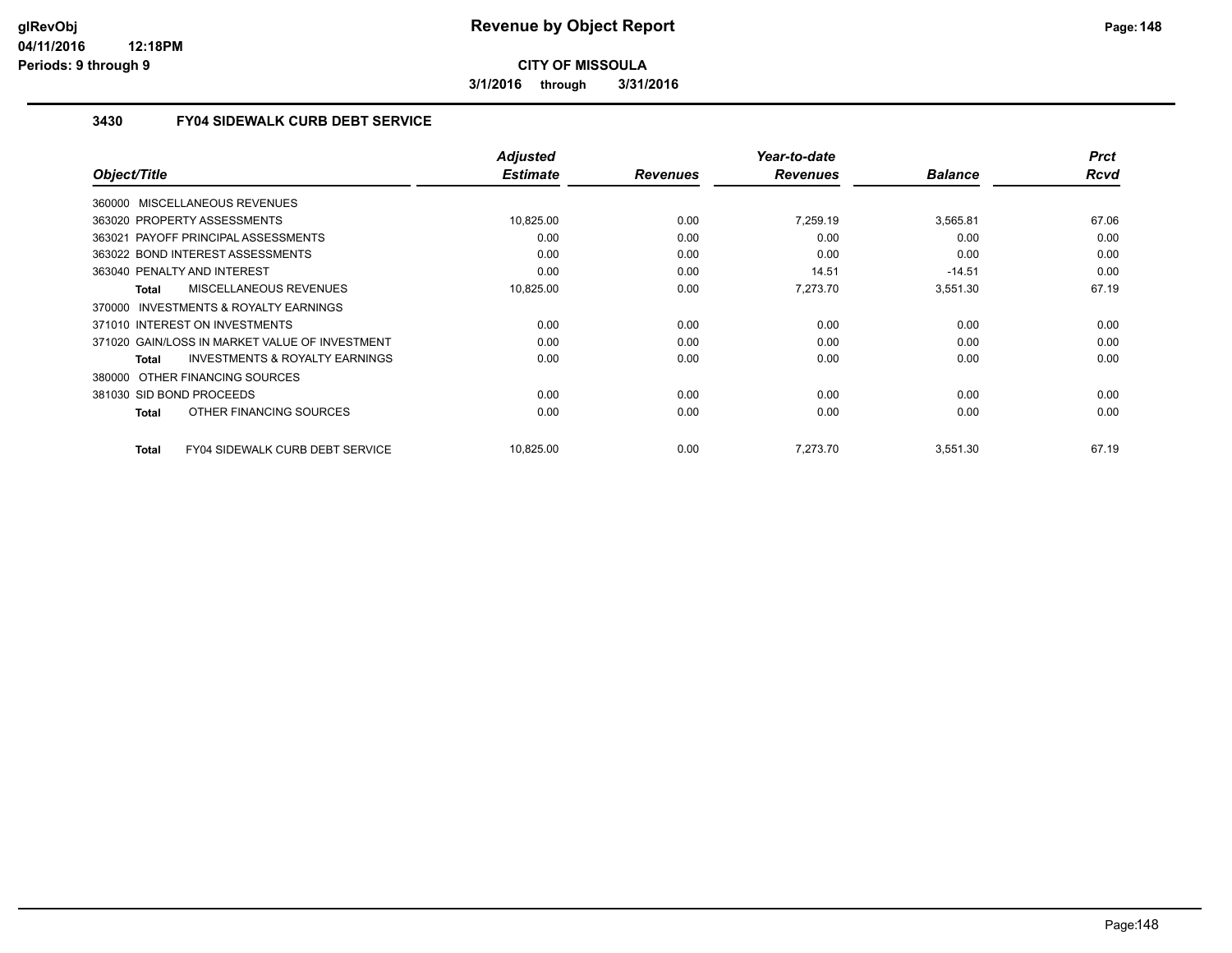**3/1/2016 through 3/31/2016**

## **3433 SID 433 DEBT SERVICE**

**3433 SID 433 DEBT SERVICE**

|                                                           | <b>Adjusted</b> |                 | Year-to-date    |                | <b>Prct</b> |
|-----------------------------------------------------------|-----------------|-----------------|-----------------|----------------|-------------|
| Object/Title                                              | <b>Estimate</b> | <b>Revenues</b> | <b>Revenues</b> | <b>Balance</b> | Rcvd        |
| 360000 MISCELLANEOUS REVENUES                             |                 |                 |                 |                |             |
| 363020 PROPERTY ASSESSMENTS                               | 0.00            | 0.00            | 0.00            | 0.00           | 0.00        |
| 363021 PAYOFF PRINCIPAL ASSESSMENTS                       | 0.00            | 0.00            | 0.00            | 0.00           | 0.00        |
| 363022 BOND INTEREST ASSESSMENTS                          | 0.00            | 0.00            | 0.00            | 0.00           | 0.00        |
| 363040 PENALTY AND INTEREST                               | 0.00            | 0.00            | 0.00            | 0.00           | 0.00        |
| MISCELLANEOUS REVENUES<br>Total                           | 0.00            | 0.00            | 0.00            | 0.00           | 0.00        |
| 370000 INVESTMENTS & ROYALTY EARNINGS                     |                 |                 |                 |                |             |
| 371010 INTEREST ON INVESTMENTS                            | 0.00            | 0.00            | 0.00            | 0.00           | 0.00        |
| 371020 GAIN/LOSS IN MARKET VALUE OF INVESTMENTS           | 0.00            | 0.00            | 0.00            | 0.00           | 0.00        |
| <b>INVESTMENTS &amp; ROYALTY EARNINGS</b><br><b>Total</b> | 0.00            | 0.00            | 0.00            | 0.00           | 0.00        |
| SID 433 DEBT SERVICE<br>Total                             | 0.00            | 0.00            | 0.00            | 0.00           | 0.00        |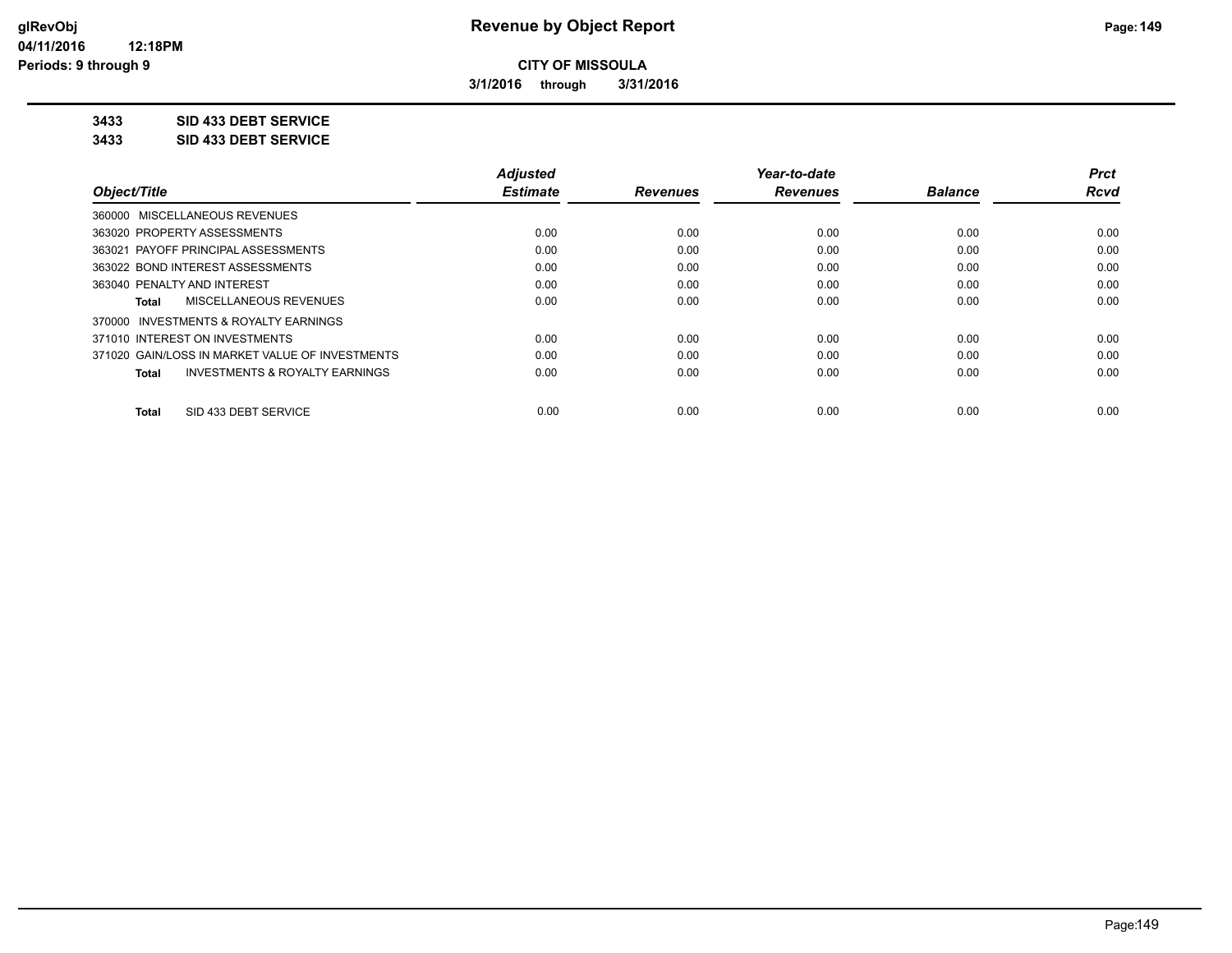**3/1/2016 through 3/31/2016**

#### **3433 SID 433 DEBT SERVICE**

|                                                     | <b>Adjusted</b> |                 | Year-to-date    |                | <b>Prct</b> |
|-----------------------------------------------------|-----------------|-----------------|-----------------|----------------|-------------|
| Object/Title                                        | <b>Estimate</b> | <b>Revenues</b> | <b>Revenues</b> | <b>Balance</b> | <b>Rcvd</b> |
| 360000 MISCELLANEOUS REVENUES                       |                 |                 |                 |                |             |
| 363020 PROPERTY ASSESSMENTS                         | 0.00            | 0.00            | 0.00            | 0.00           | 0.00        |
| 363021 PAYOFF PRINCIPAL ASSESSMENTS                 | 0.00            | 0.00            | 0.00            | 0.00           | 0.00        |
| 363022 BOND INTEREST ASSESSMENTS                    | 0.00            | 0.00            | 0.00            | 0.00           | 0.00        |
| 363040 PENALTY AND INTEREST                         | 0.00            | 0.00            | 0.00            | 0.00           | 0.00        |
| <b>MISCELLANEOUS REVENUES</b><br>Total              | 0.00            | 0.00            | 0.00            | 0.00           | 0.00        |
| <b>INVESTMENTS &amp; ROYALTY EARNINGS</b><br>370000 |                 |                 |                 |                |             |
| 371010 INTEREST ON INVESTMENTS                      | 0.00            | 0.00            | 0.00            | 0.00           | 0.00        |
| 371020 GAIN/LOSS IN MARKET VALUE OF INVESTMENT      | 0.00            | 0.00            | 0.00            | 0.00           | 0.00        |
| <b>INVESTMENTS &amp; ROYALTY EARNINGS</b><br>Total  | 0.00            | 0.00            | 0.00            | 0.00           | 0.00        |
|                                                     |                 |                 |                 |                |             |
| SID 433 DEBT SERVICE<br>Total                       | 0.00            | 0.00            | 0.00            | 0.00           | 0.00        |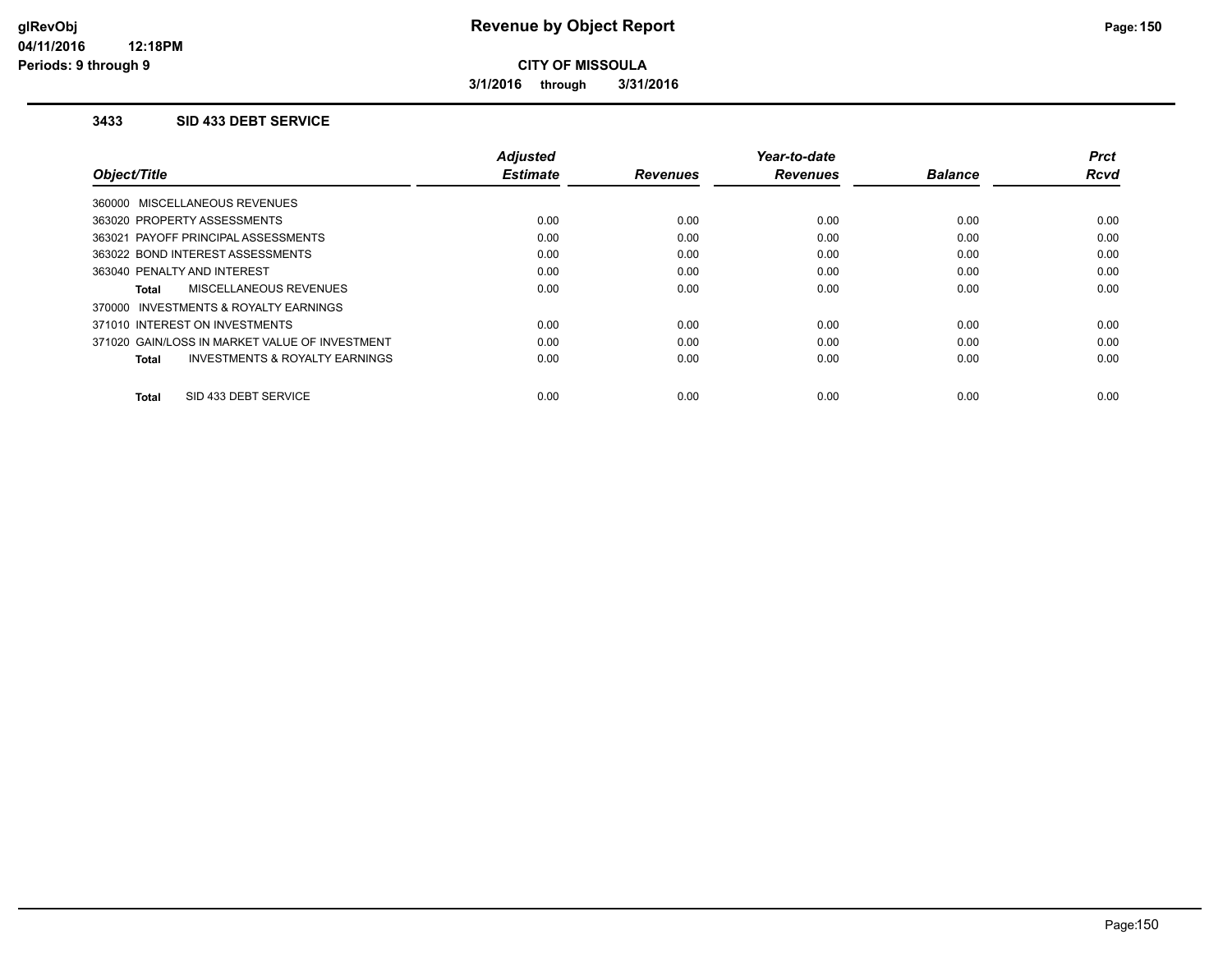**3/1/2016 through 3/31/2016**

## **3440 FY 05 SIDEWALK AND CURB**

**3440 FY 05 SIDEWALK AND CURB**

|                                                           | <b>Adjusted</b> |                 | Year-to-date    |                | <b>Prct</b> |
|-----------------------------------------------------------|-----------------|-----------------|-----------------|----------------|-------------|
| Object/Title                                              | <b>Estimate</b> | <b>Revenues</b> | <b>Revenues</b> | <b>Balance</b> | <b>Rcvd</b> |
| 360000 MISCELLANEOUS REVENUES                             |                 |                 |                 |                |             |
| 363020 PROPERTY ASSESSMENTS                               | 38,588.00       | 0.00            | 14,559.41       | 24,028.59      | 37.73       |
| 363021 PAYOFF PRINCIPAL ASSESSMENTS                       | 0.00            | 0.00            | 0.00            | 0.00           | 0.00        |
| 363022 BOND INTEREST ASSESSMENTS                          | 0.00            | 0.00            | 0.00            | 0.00           | 0.00        |
| 363040 PENALTY AND INTEREST                               | 0.00            | 0.00            | 5.07            | $-5.07$        | 0.00        |
| <b>MISCELLANEOUS REVENUES</b><br><b>Total</b>             | 38,588.00       | 0.00            | 14,564.48       | 24,023.52      | 37.74       |
| <b>INVESTMENTS &amp; ROYALTY EARNINGS</b><br>370000       |                 |                 |                 |                |             |
| 371010 INTEREST ON INVESTMENTS                            | 0.00            | 0.00            | 0.00            | 0.00           | 0.00        |
| 371020 GAIN/LOSS IN MARKET VALUE OF INVESTMENTS           | 0.00            | 0.00            | 0.00            | 0.00           | 0.00        |
| 371500 INTEREST ON INTERFUND LOAN                         | 0.00            | 0.00            | 0.00            | 0.00           | 0.00        |
| <b>INVESTMENTS &amp; ROYALTY EARNINGS</b><br><b>Total</b> | 0.00            | 0.00            | 0.00            | 0.00           | 0.00        |
| OTHER FINANCING SOURCES<br>380000                         |                 |                 |                 |                |             |
| 381030 SID BONDS PROCEEDS                                 | 0.00            | 0.00            | 0.00            | 0.00           | 0.00        |
| OTHER FINANCING SOURCES<br><b>Total</b>                   | 0.00            | 0.00            | 0.00            | 0.00           | 0.00        |
| FY 05 SIDEWALK AND CURB<br><b>Total</b>                   | 38,588.00       | 0.00            | 14,564.48       | 24,023.52      | 37.74       |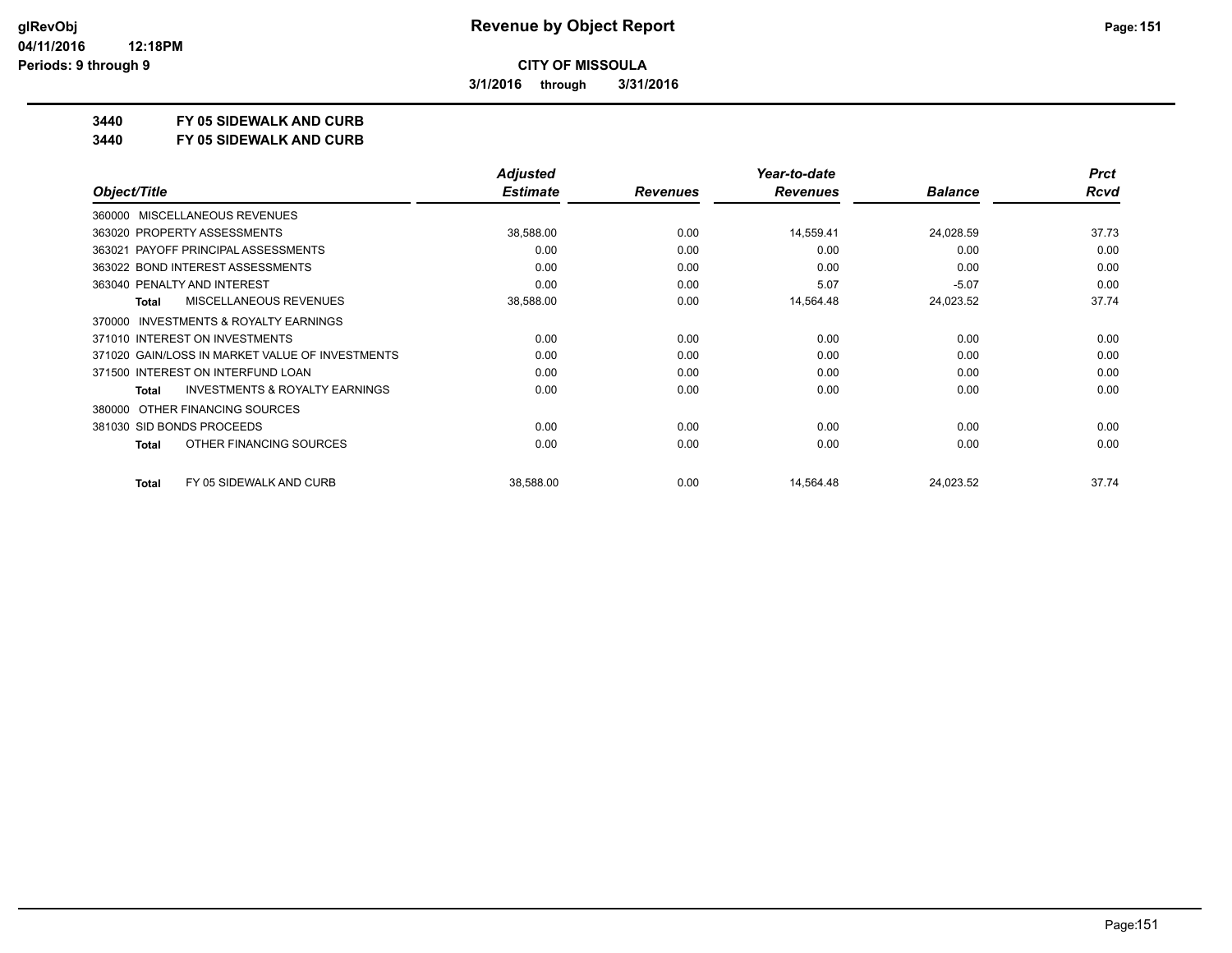**3/1/2016 through 3/31/2016**

### **3440 FY 05 SIDEWALK AND CURB**

|                                                     | <b>Adjusted</b> |                 | Year-to-date    |                | <b>Prct</b> |
|-----------------------------------------------------|-----------------|-----------------|-----------------|----------------|-------------|
| Object/Title                                        | <b>Estimate</b> | <b>Revenues</b> | <b>Revenues</b> | <b>Balance</b> | <b>Rcvd</b> |
| 360000 MISCELLANEOUS REVENUES                       |                 |                 |                 |                |             |
| 363020 PROPERTY ASSESSMENTS                         | 38,588.00       | 0.00            | 14,559.41       | 24,028.59      | 37.73       |
| 363021 PAYOFF PRINCIPAL ASSESSMENTS                 | 0.00            | 0.00            | 0.00            | 0.00           | 0.00        |
| 363022 BOND INTEREST ASSESSMENTS                    | 0.00            | 0.00            | 0.00            | 0.00           | 0.00        |
| 363040 PENALTY AND INTEREST                         | 0.00            | 0.00            | 5.07            | $-5.07$        | 0.00        |
| <b>MISCELLANEOUS REVENUES</b><br>Total              | 38,588.00       | 0.00            | 14,564.48       | 24,023.52      | 37.74       |
| <b>INVESTMENTS &amp; ROYALTY EARNINGS</b><br>370000 |                 |                 |                 |                |             |
| 371010 INTEREST ON INVESTMENTS                      | 0.00            | 0.00            | 0.00            | 0.00           | 0.00        |
| 371020 GAIN/LOSS IN MARKET VALUE OF INVESTMENT      | 0.00            | 0.00            | 0.00            | 0.00           | 0.00        |
| 371500 INTEREST ON INTERFUND LOAN                   | 0.00            | 0.00            | 0.00            | 0.00           | 0.00        |
| <b>INVESTMENTS &amp; ROYALTY EARNINGS</b><br>Total  | 0.00            | 0.00            | 0.00            | 0.00           | 0.00        |
| 380000 OTHER FINANCING SOURCES                      |                 |                 |                 |                |             |
| 381030 SID BONDS PROCEEDS                           | 0.00            | 0.00            | 0.00            | 0.00           | 0.00        |
| OTHER FINANCING SOURCES<br>Total                    | 0.00            | 0.00            | 0.00            | 0.00           | 0.00        |
| <b>Total</b><br>FY 05 SIDEWALK AND CURB             | 38,588.00       | 0.00            | 14,564.48       | 24,023.52      | 37.74       |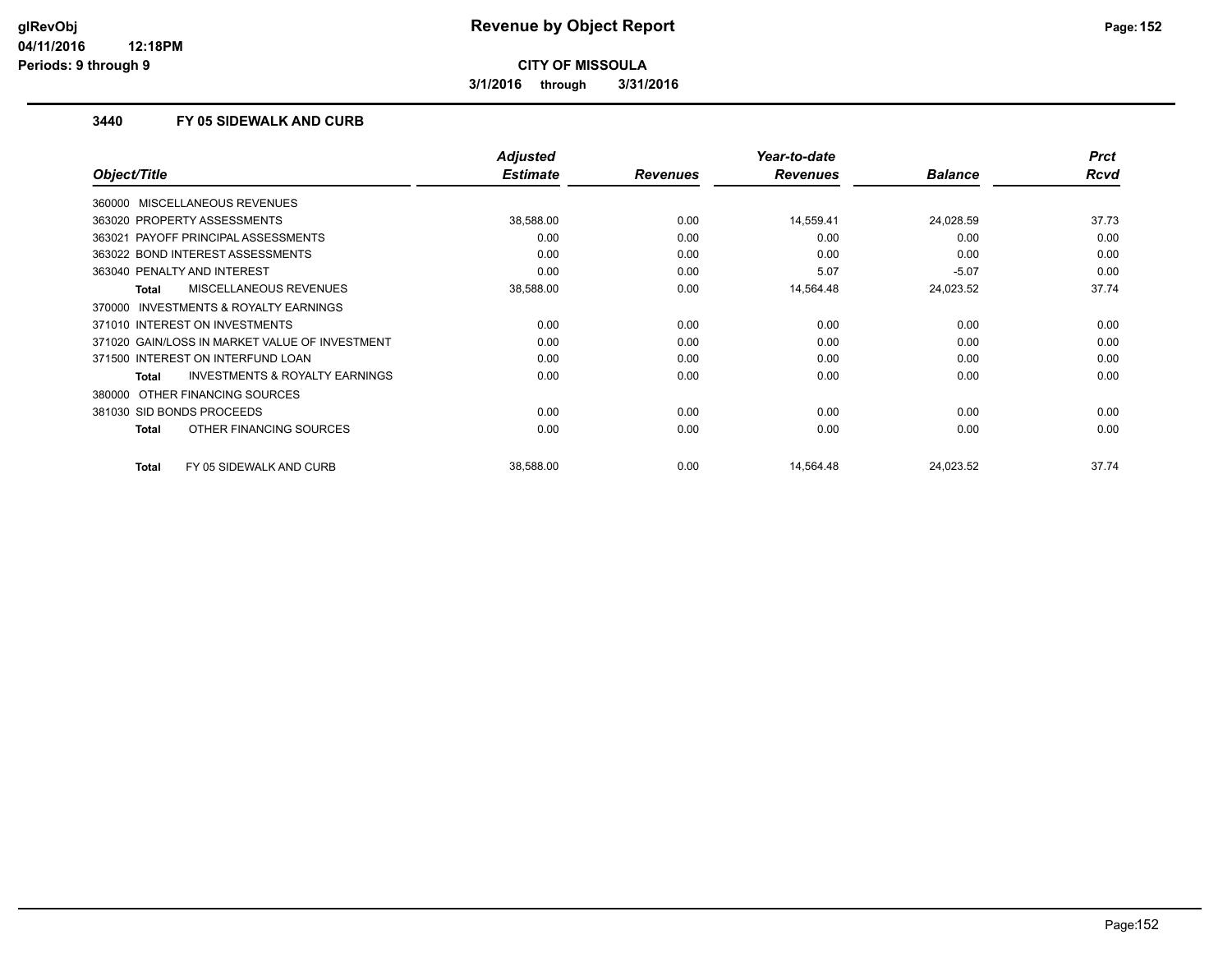**3/1/2016 through 3/31/2016**

## **3441 FY 06 SIDEWALK & CURB DEBT**

**3441 FY 06 SIDEWALK & CURB DEBT**

|                                                           | <b>Adjusted</b> |                 | Year-to-date    |                | <b>Prct</b> |
|-----------------------------------------------------------|-----------------|-----------------|-----------------|----------------|-------------|
| Object/Title                                              | <b>Estimate</b> | <b>Revenues</b> | <b>Revenues</b> | <b>Balance</b> | <b>Rcvd</b> |
| 360000 MISCELLANEOUS REVENUES                             |                 |                 |                 |                |             |
| 363020 PROPERTY ASSESSMENTS                               | 0.00            | 0.00            | 0.00            | 0.00           | 0.00        |
| MISCELLANEOUS REVENUES<br><b>Total</b>                    | 0.00            | 0.00            | 0.00            | 0.00           | 0.00        |
| 370000 INVESTMENTS & ROYALTY EARNINGS                     |                 |                 |                 |                |             |
| 371010 INTEREST ON INVESTMENTS                            | 0.00            | 0.00            | 0.00            | 0.00           | 0.00        |
| 371020 GAIN/LOSS IN MARKET VALUE OF INVESTMENTS           | 0.00            | 0.00            | 0.00            | 0.00           | 0.00        |
| <b>INVESTMENTS &amp; ROYALTY EARNINGS</b><br><b>Total</b> | 0.00            | 0.00            | 0.00            | 0.00           | 0.00        |
| Total<br>FY 06 SIDEWALK & CURB DEBT                       | 0.00            | 0.00            | 0.00            | 0.00           | 0.00        |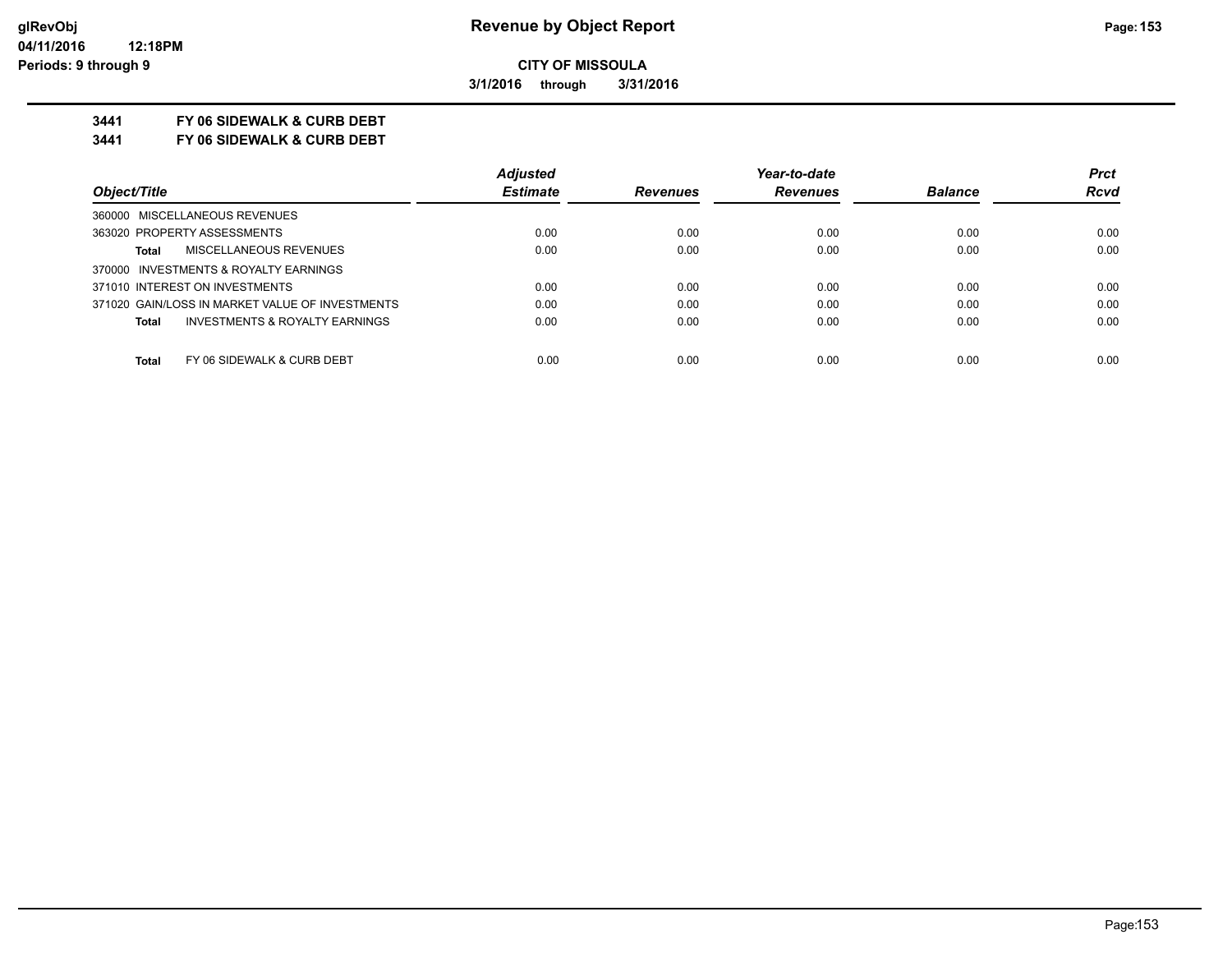**3/1/2016 through 3/31/2016**

## **3441 FY 06 SIDEWALK & CURB DEBT**

|                                                     | <b>Adjusted</b> |                 | Year-to-date    |                | <b>Prct</b> |
|-----------------------------------------------------|-----------------|-----------------|-----------------|----------------|-------------|
| Object/Title                                        | <b>Estimate</b> | <b>Revenues</b> | <b>Revenues</b> | <b>Balance</b> | <b>Rcvd</b> |
| MISCELLANEOUS REVENUES<br>360000                    |                 |                 |                 |                |             |
| 363020 PROPERTY ASSESSMENTS                         | 0.00            | 0.00            | 0.00            | 0.00           | 0.00        |
| <b>MISCELLANEOUS REVENUES</b><br>Total              | 0.00            | 0.00            | 0.00            | 0.00           | 0.00        |
| <b>INVESTMENTS &amp; ROYALTY EARNINGS</b><br>370000 |                 |                 |                 |                |             |
| 371010 INTEREST ON INVESTMENTS                      | 0.00            | 0.00            | 0.00            | 0.00           | 0.00        |
| 371020 GAIN/LOSS IN MARKET VALUE OF INVESTMENT      | 0.00            | 0.00            | 0.00            | 0.00           | 0.00        |
| INVESTMENTS & ROYALTY EARNINGS<br>Total             | 0.00            | 0.00            | 0.00            | 0.00           | 0.00        |
| Total<br>FY 06 SIDEWALK & CURB DEBT                 | 0.00            | 0.00            | 0.00            | 0.00           | 0.00        |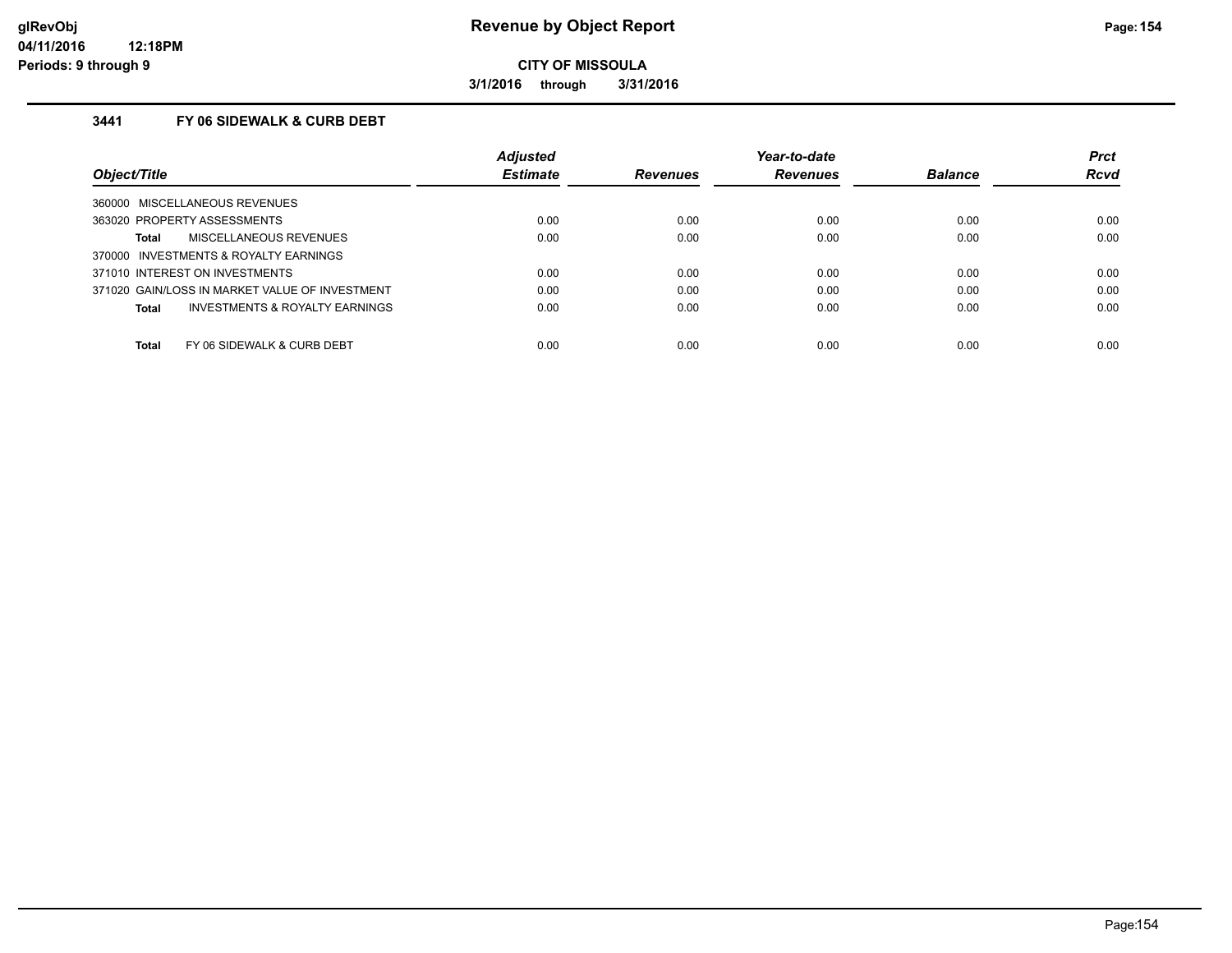**3/1/2016 through 3/31/2016**

**3449 SID 449 DEBT SERVICE**

**3449 SID 449 DEBT SERVICE**

|                                                           | <b>Adjusted</b> |                 | Year-to-date    |                | <b>Prct</b> |
|-----------------------------------------------------------|-----------------|-----------------|-----------------|----------------|-------------|
| Object/Title                                              | <b>Estimate</b> | <b>Revenues</b> | <b>Revenues</b> | <b>Balance</b> | Rcvd        |
| 360000 MISCELLANEOUS REVENUES                             |                 |                 |                 |                |             |
| 363020 PROPERTY ASSESSMENTS                               | 0.00            | 0.00            | 0.00            | 0.00           | 0.00        |
| 363021 PAYOFF PRINCIPAL ASSESSMENTS                       | 0.00            | 0.00            | 0.00            | 0.00           | 0.00        |
| 363022 BOND INTEREST ASSESSMENTS                          | 0.00            | 0.00            | 0.00            | 0.00           | 0.00        |
| 363040 PENALTY AND INTEREST                               | 0.00            | 0.00            | 0.00            | 0.00           | 0.00        |
| MISCELLANEOUS REVENUES<br>Total                           | 0.00            | 0.00            | 0.00            | 0.00           | 0.00        |
| 370000 INVESTMENTS & ROYALTY EARNINGS                     |                 |                 |                 |                |             |
| 371010 INTEREST ON INVESTMENTS                            | 0.00            | 0.00            | 0.00            | 0.00           | 0.00        |
| 371020 GAIN/LOSS IN MARKET VALUE OF INVESTMENTS           | 0.00            | 0.00            | 0.00            | 0.00           | 0.00        |
| <b>INVESTMENTS &amp; ROYALTY EARNINGS</b><br><b>Total</b> | 0.00            | 0.00            | 0.00            | 0.00           | 0.00        |
| SID 449 DEBT SERVICE<br>Total                             | 0.00            | 0.00            | 0.00            | 0.00           | 0.00        |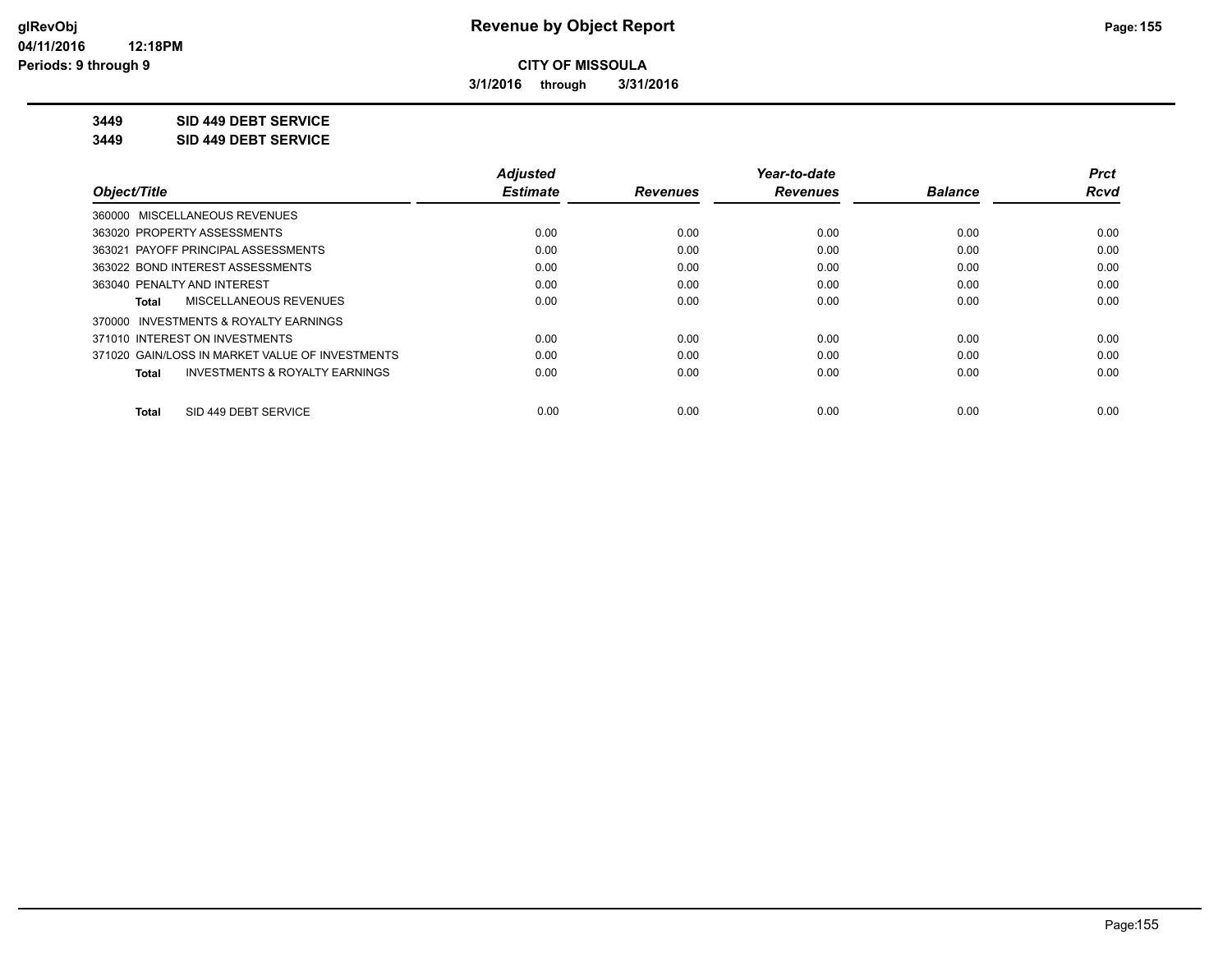**3/1/2016 through 3/31/2016**

#### **3449 SID 449 DEBT SERVICE**

|                                                     | <b>Adjusted</b> |                 | Year-to-date    |                | <b>Prct</b> |
|-----------------------------------------------------|-----------------|-----------------|-----------------|----------------|-------------|
| Object/Title                                        | <b>Estimate</b> | <b>Revenues</b> | <b>Revenues</b> | <b>Balance</b> | <b>Rcvd</b> |
| 360000 MISCELLANEOUS REVENUES                       |                 |                 |                 |                |             |
| 363020 PROPERTY ASSESSMENTS                         | 0.00            | 0.00            | 0.00            | 0.00           | 0.00        |
| 363021 PAYOFF PRINCIPAL ASSESSMENTS                 | 0.00            | 0.00            | 0.00            | 0.00           | 0.00        |
| 363022 BOND INTEREST ASSESSMENTS                    | 0.00            | 0.00            | 0.00            | 0.00           | 0.00        |
| 363040 PENALTY AND INTEREST                         | 0.00            | 0.00            | 0.00            | 0.00           | 0.00        |
| <b>MISCELLANEOUS REVENUES</b><br>Total              | 0.00            | 0.00            | 0.00            | 0.00           | 0.00        |
| <b>INVESTMENTS &amp; ROYALTY EARNINGS</b><br>370000 |                 |                 |                 |                |             |
| 371010 INTEREST ON INVESTMENTS                      | 0.00            | 0.00            | 0.00            | 0.00           | 0.00        |
| 371020 GAIN/LOSS IN MARKET VALUE OF INVESTMENT      | 0.00            | 0.00            | 0.00            | 0.00           | 0.00        |
| <b>INVESTMENTS &amp; ROYALTY EARNINGS</b><br>Total  | 0.00            | 0.00            | 0.00            | 0.00           | 0.00        |
|                                                     |                 |                 |                 |                |             |
| SID 449 DEBT SERVICE<br>Total                       | 0.00            | 0.00            | 0.00            | 0.00           | 0.00        |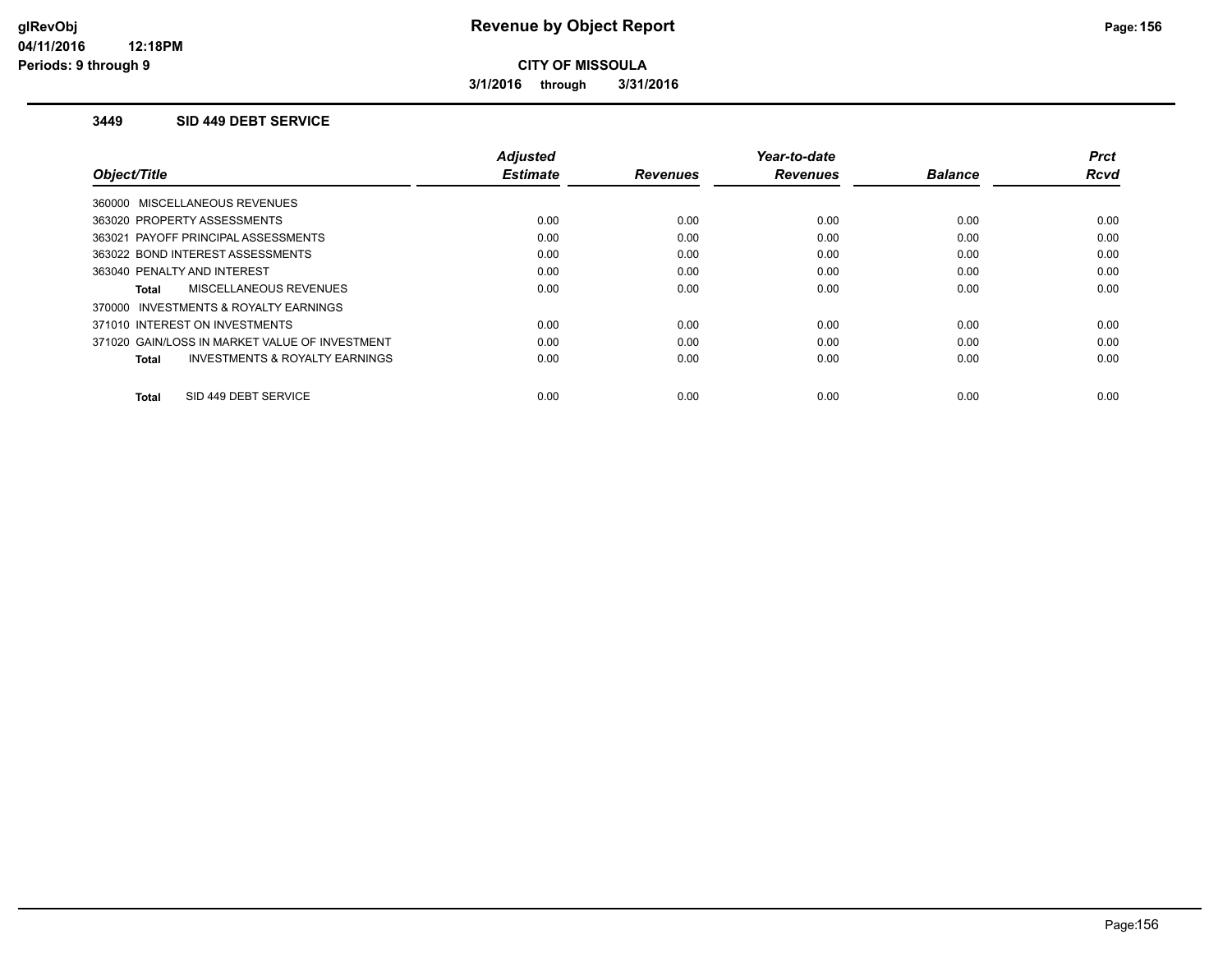**3/1/2016 through 3/31/2016**

**3450 FY 06 SIDEWALK AND CURB**

**3450 FY 06 SIDEWALK AND CURB**

|                                                           | <b>Adjusted</b> |                 | Year-to-date    |                | <b>Prct</b> |
|-----------------------------------------------------------|-----------------|-----------------|-----------------|----------------|-------------|
| Object/Title                                              | <b>Estimate</b> | <b>Revenues</b> | <b>Revenues</b> | <b>Balance</b> | <b>Rcvd</b> |
| <b>MISCELLANEOUS REVENUES</b><br>360000                   |                 |                 |                 |                |             |
| 363020 PROPERTY ASSESSMENTS                               | 28,537.00       | 0.00            | 15,372.78       | 13,164.22      | 53.87       |
| 363021 PAYOFF PRINCIPAL ASSESSMENTS                       | 0.00            | 0.00            | 0.00            | 0.00           | 0.00        |
| 363022 BOND INTEREST ASSESSMENTS                          | 0.00            | 0.00            | 0.00            | 0.00           | 0.00        |
| 363040 PENALTY AND INTEREST                               | 0.00            | 0.00            | 7.29            | $-7.29$        | 0.00        |
| <b>MISCELLANEOUS REVENUES</b><br><b>Total</b>             | 28,537.00       | 0.00            | 15,380.07       | 13,156.93      | 53.90       |
| <b>INVESTMENTS &amp; ROYALTY EARNINGS</b><br>370000       |                 |                 |                 |                |             |
| 371010 INTEREST ON INVESTMENTS                            | 0.00            | 0.00            | 0.00            | 0.00           | 0.00        |
| 371020 GAIN/LOSS IN MARKET VALUE OF INVESTMENTS           | 0.00            | 0.00            | 0.00            | 0.00           | 0.00        |
| 371500 INTEREST ON INTERFUND LOAN                         | 0.00            | 0.00            | 0.00            | 0.00           | 0.00        |
| <b>INVESTMENTS &amp; ROYALTY EARNINGS</b><br><b>Total</b> | 0.00            | 0.00            | 0.00            | 0.00           | 0.00        |
| OTHER FINANCING SOURCES<br>380000                         |                 |                 |                 |                |             |
| 381030 SID BONDS PROCEEDS                                 | 0.00            | 0.00            | 0.00            | 0.00           | 0.00        |
| 383042 TRANSFERS FROM OTHER FUNDS                         | 0.00            | 0.00            | 0.00            | 0.00           | 0.00        |
| OTHER FINANCING SOURCES<br>Total                          | 0.00            | 0.00            | 0.00            | 0.00           | 0.00        |
| FY 06 SIDEWALK AND CURB<br><b>Total</b>                   | 28,537.00       | 0.00            | 15,380.07       | 13,156.93      | 53.90       |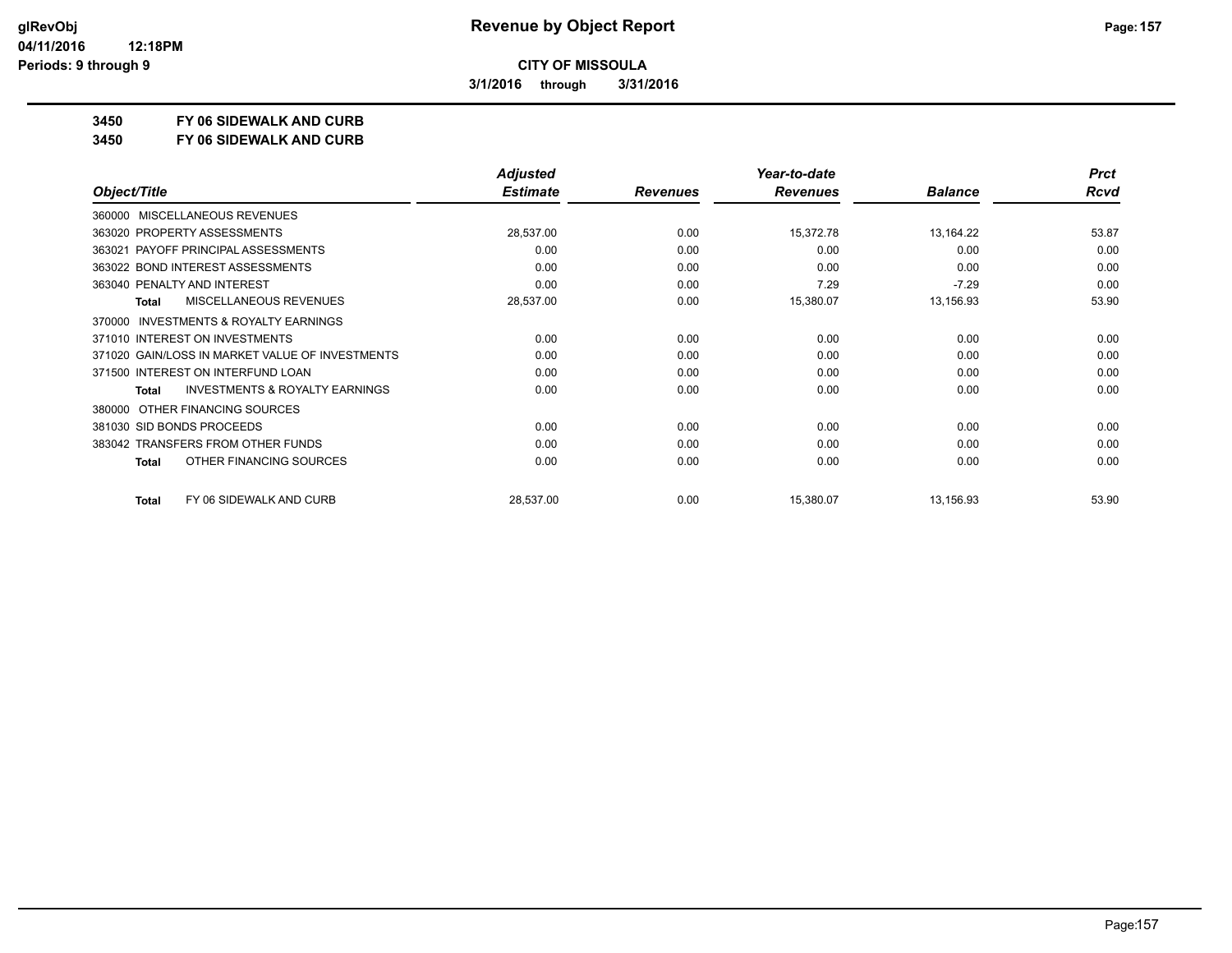**3/1/2016 through 3/31/2016**

### **3450 FY 06 SIDEWALK AND CURB**

|                                                    | <b>Adjusted</b> |                 | Year-to-date    |                | <b>Prct</b> |
|----------------------------------------------------|-----------------|-----------------|-----------------|----------------|-------------|
| Object/Title                                       | <b>Estimate</b> | <b>Revenues</b> | <b>Revenues</b> | <b>Balance</b> | Rcvd        |
| 360000 MISCELLANEOUS REVENUES                      |                 |                 |                 |                |             |
| 363020 PROPERTY ASSESSMENTS                        | 28,537.00       | 0.00            | 15,372.78       | 13,164.22      | 53.87       |
| PAYOFF PRINCIPAL ASSESSMENTS<br>363021             | 0.00            | 0.00            | 0.00            | 0.00           | 0.00        |
| 363022 BOND INTEREST ASSESSMENTS                   | 0.00            | 0.00            | 0.00            | 0.00           | 0.00        |
| 363040 PENALTY AND INTEREST                        | 0.00            | 0.00            | 7.29            | $-7.29$        | 0.00        |
| MISCELLANEOUS REVENUES<br>Total                    | 28,537.00       | 0.00            | 15,380.07       | 13,156.93      | 53.90       |
| 370000 INVESTMENTS & ROYALTY EARNINGS              |                 |                 |                 |                |             |
| 371010 INTEREST ON INVESTMENTS                     | 0.00            | 0.00            | 0.00            | 0.00           | 0.00        |
| 371020 GAIN/LOSS IN MARKET VALUE OF INVESTMENT     | 0.00            | 0.00            | 0.00            | 0.00           | 0.00        |
| 371500 INTEREST ON INTERFUND LOAN                  | 0.00            | 0.00            | 0.00            | 0.00           | 0.00        |
| <b>INVESTMENTS &amp; ROYALTY EARNINGS</b><br>Total | 0.00            | 0.00            | 0.00            | 0.00           | 0.00        |
| OTHER FINANCING SOURCES<br>380000                  |                 |                 |                 |                |             |
| 381030 SID BONDS PROCEEDS                          | 0.00            | 0.00            | 0.00            | 0.00           | 0.00        |
| 383042 TRANSFERS FROM OTHER FUNDS                  | 0.00            | 0.00            | 0.00            | 0.00           | 0.00        |
| OTHER FINANCING SOURCES<br><b>Total</b>            | 0.00            | 0.00            | 0.00            | 0.00           | 0.00        |
| FY 06 SIDEWALK AND CURB<br><b>Total</b>            | 28,537.00       | 0.00            | 15,380.07       | 13,156.93      | 53.90       |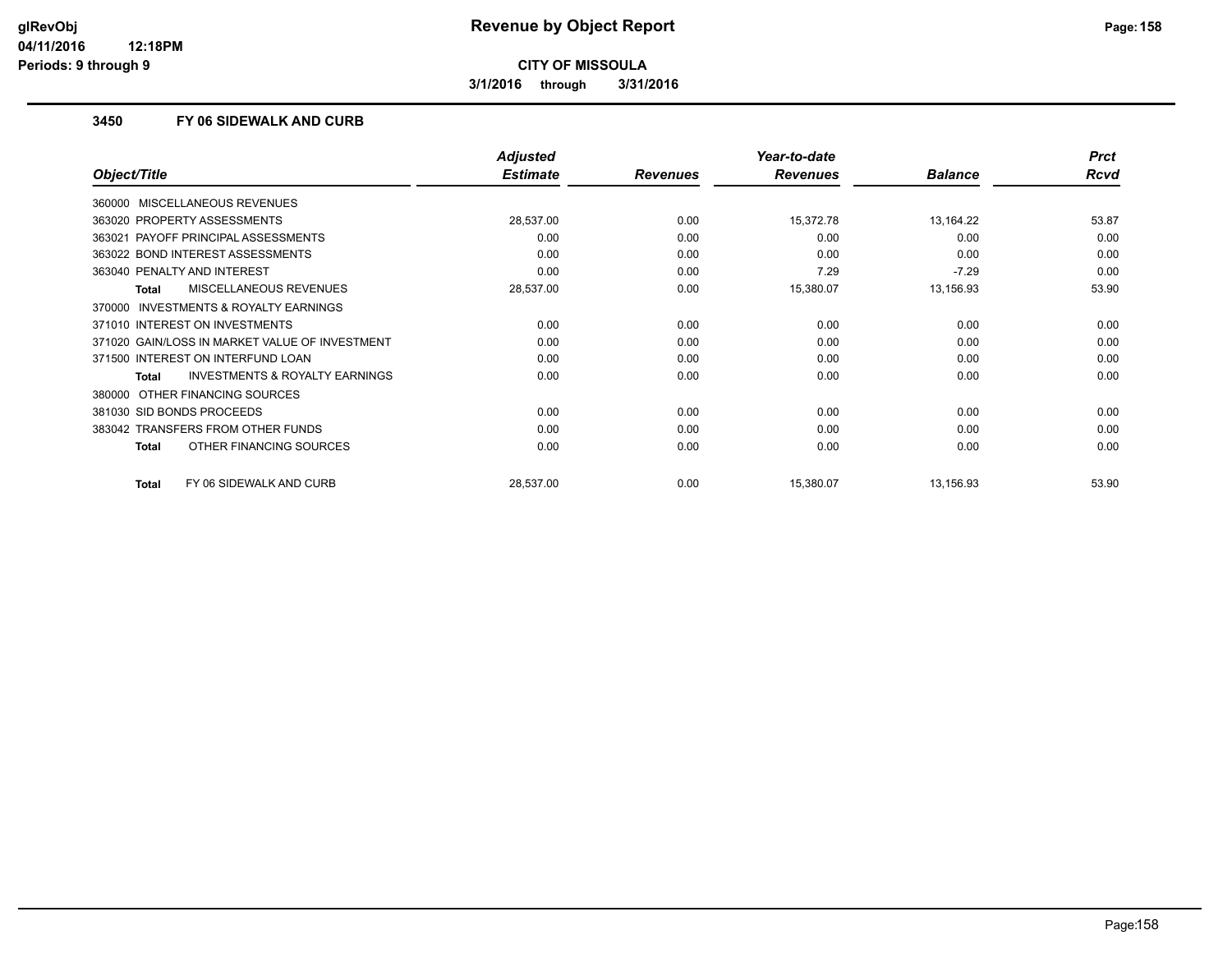**3/1/2016 through 3/31/2016**

## **3460 FY07 SIDEWALK AND CURB DEBT**

#### **3460 FY07 SIDEWALK AND CURB DEBT**

|                                                     | <b>Adjusted</b> |                 | Year-to-date    |                | <b>Prct</b> |
|-----------------------------------------------------|-----------------|-----------------|-----------------|----------------|-------------|
| Object/Title                                        | <b>Estimate</b> | <b>Revenues</b> | <b>Revenues</b> | <b>Balance</b> | Rcvd        |
| MISCELLANEOUS REVENUES<br>360000                    |                 |                 |                 |                |             |
| 363020 PROPERTY ASSESSMENTS                         | 58,810.00       | 0.00            | 27,160.38       | 31,649.62      | 46.18       |
| PAYOFF PRINCIPAL ASSESSMENTS<br>363021              | 0.00            | 0.00            | 1,269.11        | $-1,269.11$    | 0.00        |
| 363022 BOND INTEREST ASSESSMENTS                    | 0.00            | 0.00            | 0.00            | 0.00           | 0.00        |
| 363040 PENALTY AND INTEREST                         | 0.00            | 0.00            | 18.56           | $-18.56$       | 0.00        |
| MISCELLANEOUS REVENUES<br>Total                     | 58,810.00       | 0.00            | 28,448.05       | 30,361.95      | 48.37       |
| <b>INVESTMENTS &amp; ROYALTY EARNINGS</b><br>370000 |                 |                 |                 |                |             |
| 371010 INTEREST ON INVESTMENTS                      | 0.00            | 0.00            | 0.00            | 0.00           | 0.00        |
| 371020 GAIN/LOSS IN MARKET VALUE OF INVESTMENTS     | 0.00            | 0.00            | 0.00            | 0.00           | 0.00        |
| 371500 INTEREST ON INTERFUND LOAN                   | 0.00            | 0.00            | 0.00            | 0.00           | 0.00        |
| <b>INVESTMENTS &amp; ROYALTY EARNINGS</b><br>Total  | 0.00            | 0.00            | 0.00            | 0.00           | 0.00        |
| OTHER FINANCING SOURCES<br>380000                   |                 |                 |                 |                |             |
| 381030 SID BONDS PROCEEDS                           | 0.00            | 0.00            | 0.00            | 0.00           | 0.00        |
| 383042 TRANSFERS FROM OTHER FUNDS                   | 0.00            | 0.00            | 0.00            | 0.00           | 0.00        |
| OTHER FINANCING SOURCES<br><b>Total</b>             | 0.00            | 0.00            | 0.00            | 0.00           | 0.00        |
|                                                     |                 |                 |                 |                |             |
| <b>FY07 SIDEWALK AND CURB DEBT</b><br>Total         | 58,810.00       | 0.00            | 28,448.05       | 30,361.95      | 48.37       |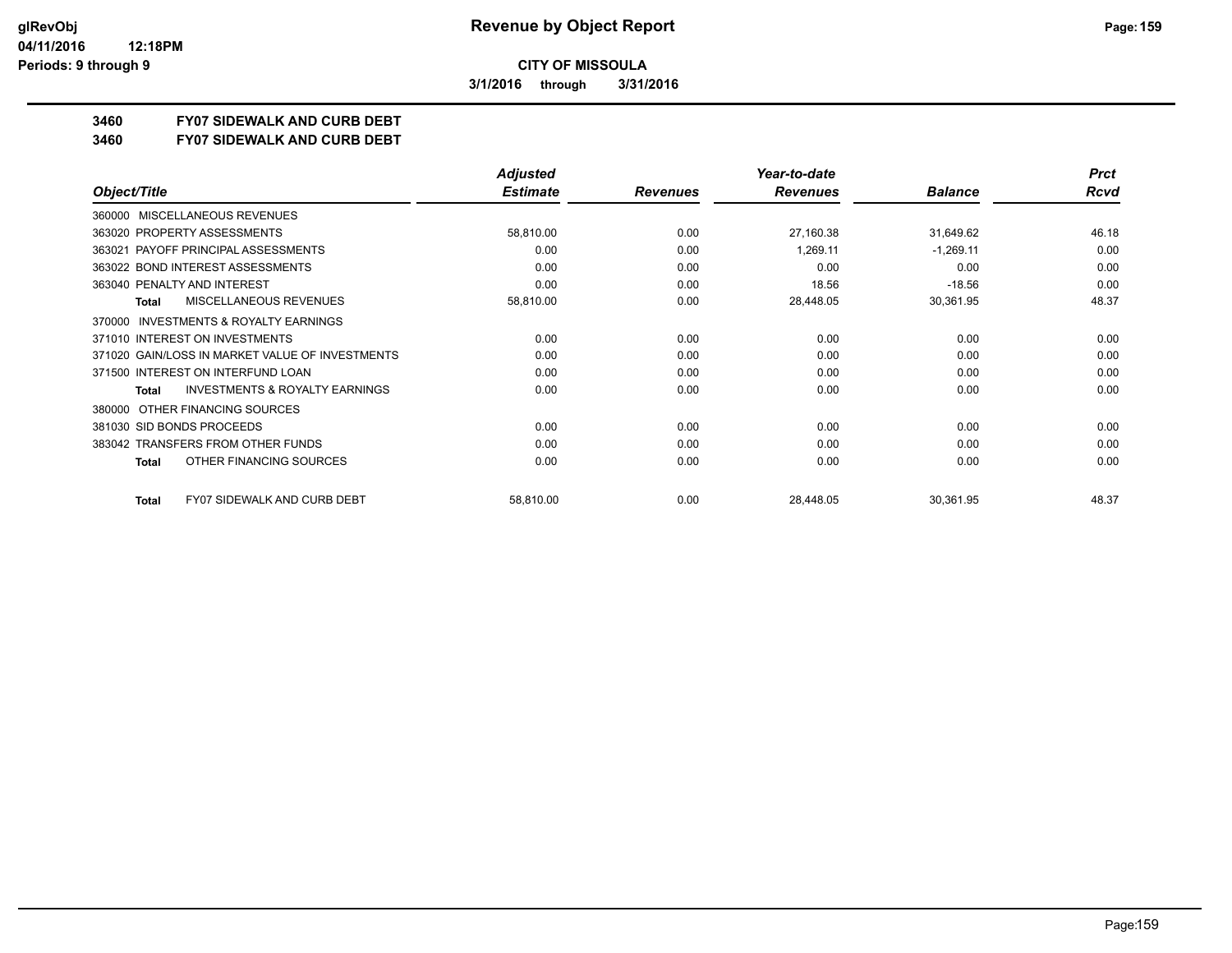**3/1/2016 through 3/31/2016**

### **3460 FY07 SIDEWALK AND CURB DEBT**

|                                                    | <b>Adjusted</b> |                 | Year-to-date    |                | <b>Prct</b> |
|----------------------------------------------------|-----------------|-----------------|-----------------|----------------|-------------|
| Object/Title                                       | <b>Estimate</b> | <b>Revenues</b> | <b>Revenues</b> | <b>Balance</b> | <b>Rcvd</b> |
| 360000 MISCELLANEOUS REVENUES                      |                 |                 |                 |                |             |
| 363020 PROPERTY ASSESSMENTS                        | 58,810.00       | 0.00            | 27,160.38       | 31,649.62      | 46.18       |
| PAYOFF PRINCIPAL ASSESSMENTS<br>363021             | 0.00            | 0.00            | 1.269.11        | $-1,269.11$    | 0.00        |
| 363022 BOND INTEREST ASSESSMENTS                   | 0.00            | 0.00            | 0.00            | 0.00           | 0.00        |
| 363040 PENALTY AND INTEREST                        | 0.00            | 0.00            | 18.56           | $-18.56$       | 0.00        |
| MISCELLANEOUS REVENUES<br>Total                    | 58,810.00       | 0.00            | 28,448.05       | 30,361.95      | 48.37       |
| 370000 INVESTMENTS & ROYALTY EARNINGS              |                 |                 |                 |                |             |
| 371010 INTEREST ON INVESTMENTS                     | 0.00            | 0.00            | 0.00            | 0.00           | 0.00        |
| 371020 GAIN/LOSS IN MARKET VALUE OF INVESTMENT     | 0.00            | 0.00            | 0.00            | 0.00           | 0.00        |
| 371500 INTEREST ON INTERFUND LOAN                  | 0.00            | 0.00            | 0.00            | 0.00           | 0.00        |
| <b>INVESTMENTS &amp; ROYALTY EARNINGS</b><br>Total | 0.00            | 0.00            | 0.00            | 0.00           | 0.00        |
| OTHER FINANCING SOURCES<br>380000                  |                 |                 |                 |                |             |
| 381030 SID BONDS PROCEEDS                          | 0.00            | 0.00            | 0.00            | 0.00           | 0.00        |
| 383042 TRANSFERS FROM OTHER FUNDS                  | 0.00            | 0.00            | 0.00            | 0.00           | 0.00        |
| OTHER FINANCING SOURCES<br><b>Total</b>            | 0.00            | 0.00            | 0.00            | 0.00           | 0.00        |
| <b>FY07 SIDEWALK AND CURB DEBT</b><br><b>Total</b> | 58,810.00       | 0.00            | 28,448.05       | 30,361.95      | 48.37       |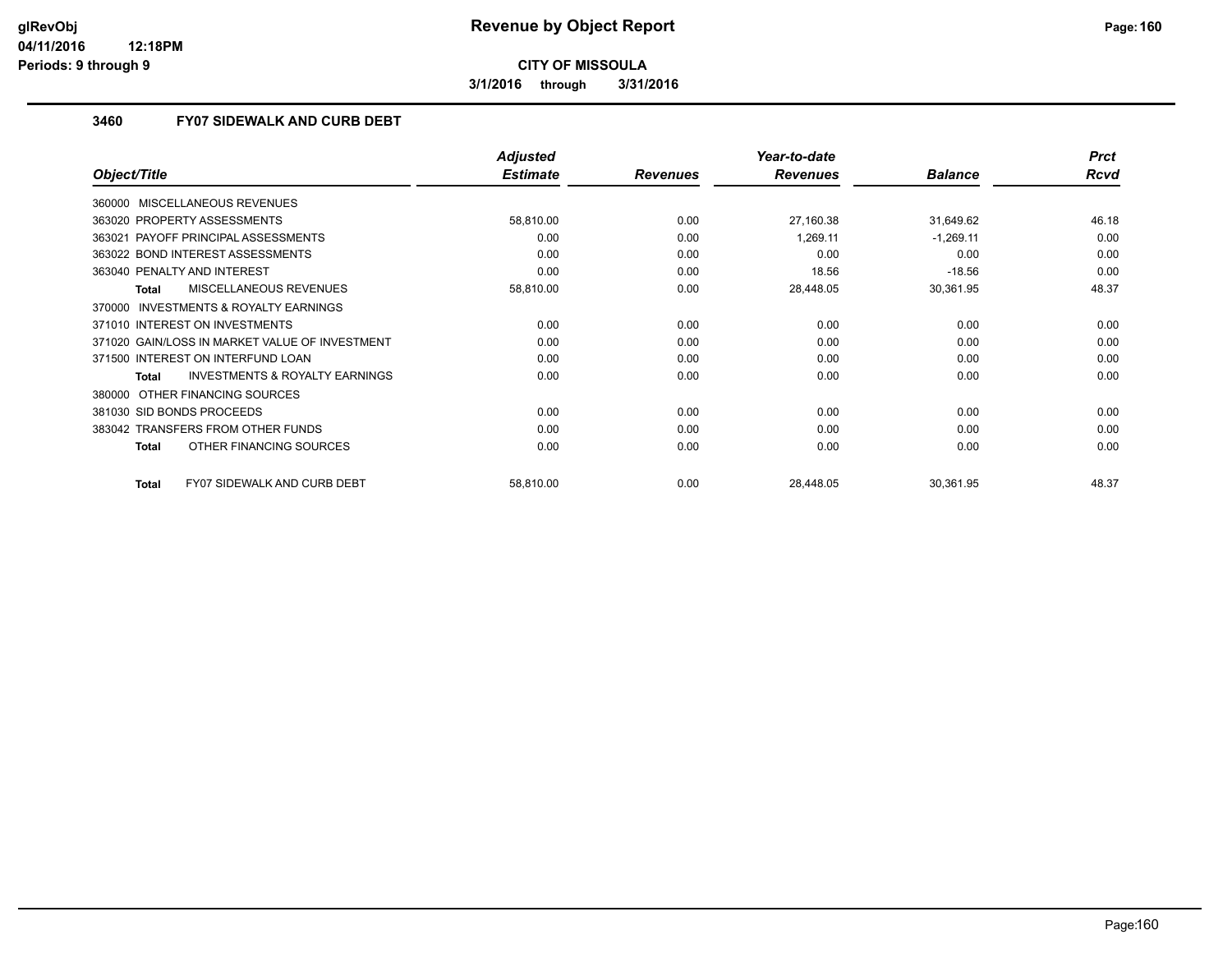**3/1/2016 through 3/31/2016**

## **3461 SERIES 2008A SIDEWALK AND CURB**

**3461 SERIES 2008A SIDEWALK AND CURB**

|                                                    | <b>Adjusted</b> |                 | Year-to-date    |                | <b>Prct</b> |
|----------------------------------------------------|-----------------|-----------------|-----------------|----------------|-------------|
| Object/Title                                       | <b>Estimate</b> | <b>Revenues</b> | <b>Revenues</b> | <b>Balance</b> | Rcvd        |
| 360000 MISCELLANEOUS REVENUES                      |                 |                 |                 |                |             |
| 363020 PROPERTY ASSESSMENTS                        | 60,213.00       | 132.68          | 23,879.24       | 36,333.76      | 39.66       |
| 363021 PAYOFF PRINCIPAL ASSESSMENTS                | 0.00            | 0.00            | 595.68          | $-595.68$      | 0.00        |
| 363022 BOND INTEREST ASSESSMENTS                   | 0.00            | 0.00            | 0.00            | 0.00           | 0.00        |
| 363040 PENALTY AND INTEREST                        | 0.00            | 4.58            | 4.58            | $-4.58$        | 0.00        |
| <b>MISCELLANEOUS REVENUES</b><br>Total             | 60,213.00       | 137.26          | 24,479.50       | 35,733.50      | 40.65       |
| 370000 INVESTMENTS & ROYALTY EARNINGS              |                 |                 |                 |                |             |
| 371010 INTEREST ON INVESTMENTS                     | 0.00            | 0.00            | 0.00            | 0.00           | 0.00        |
| 371020 GAIN/LOSS IN MARKET VALUE OF INVESTMENTS    | 0.00            | 0.00            | 0.00            | 0.00           | 0.00        |
| <b>INVESTMENTS &amp; ROYALTY EARNINGS</b><br>Total | 0.00            | 0.00            | 0.00            | 0.00           | 0.00        |
| OTHER FINANCING SOURCES<br>380000                  |                 |                 |                 |                |             |
| 381030 SID BONDS PROCEEDS                          | 0.00            | 0.00            | 0.00            | 0.00           | 0.00        |
| OTHER FINANCING SOURCES<br>Total                   | 0.00            | 0.00            | 0.00            | 0.00           | 0.00        |
| SERIES 2008A SIDEWALK AND CURB<br><b>Total</b>     | 60,213.00       | 137.26          | 24.479.50       | 35,733.50      | 40.65       |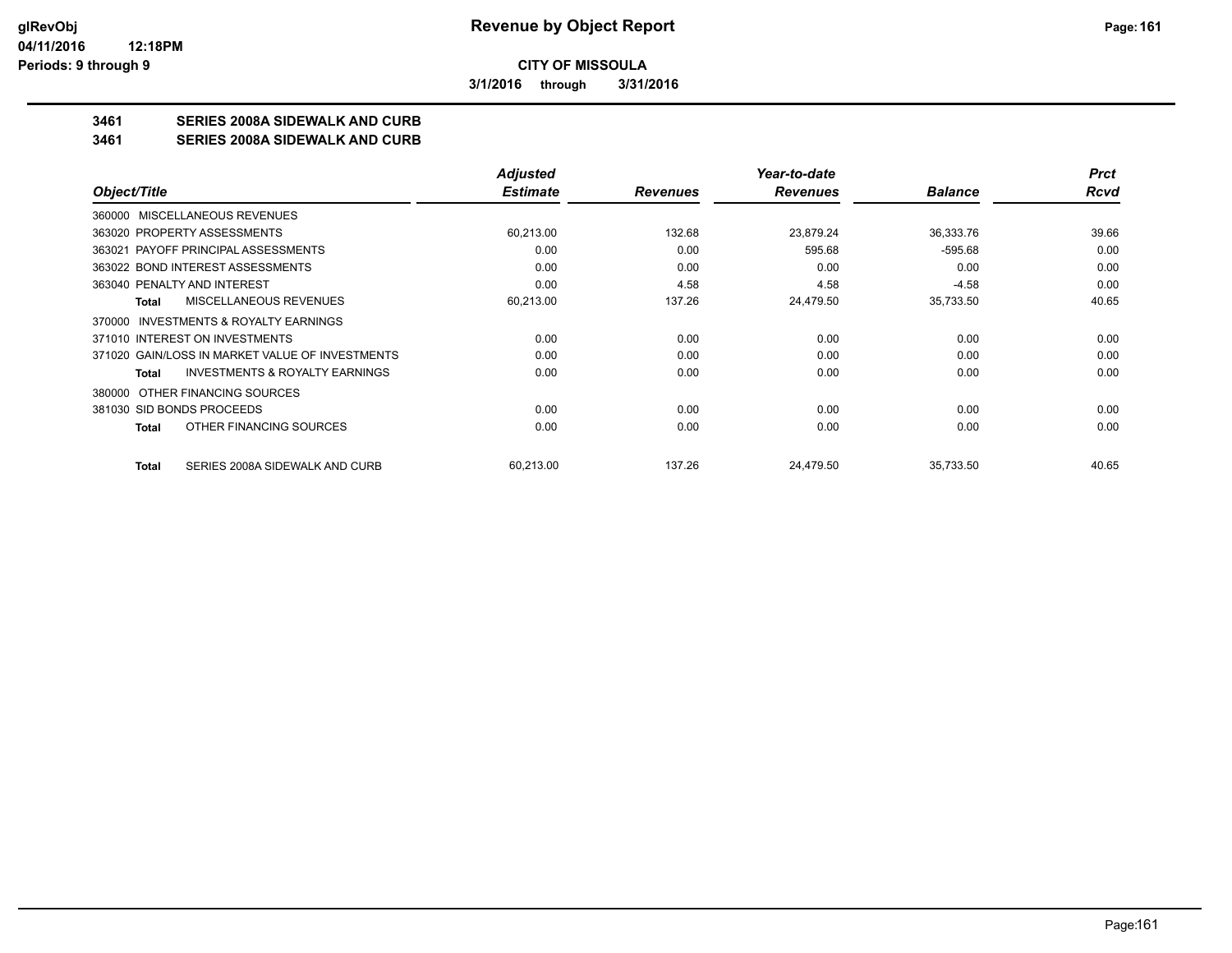**3/1/2016 through 3/31/2016**

## **3461 SERIES 2008A SIDEWALK AND CURB**

|                                                           | <b>Adjusted</b><br><b>Estimate</b> |                 | Year-to-date<br><b>Revenues</b> | <b>Balance</b> | <b>Prct</b><br><b>Rcvd</b> |
|-----------------------------------------------------------|------------------------------------|-----------------|---------------------------------|----------------|----------------------------|
| Object/Title                                              |                                    | <b>Revenues</b> |                                 |                |                            |
| 360000 MISCELLANEOUS REVENUES                             |                                    |                 |                                 |                |                            |
| 363020 PROPERTY ASSESSMENTS                               | 60.213.00                          | 132.68          | 23.879.24                       | 36,333.76      | 39.66                      |
| 363021 PAYOFF PRINCIPAL ASSESSMENTS                       | 0.00                               | 0.00            | 595.68                          | $-595.68$      | 0.00                       |
| 363022 BOND INTEREST ASSESSMENTS                          | 0.00                               | 0.00            | 0.00                            | 0.00           | 0.00                       |
| 363040 PENALTY AND INTEREST                               | 0.00                               | 4.58            | 4.58                            | $-4.58$        | 0.00                       |
| <b>MISCELLANEOUS REVENUES</b><br><b>Total</b>             | 60,213.00                          | 137.26          | 24,479.50                       | 35,733.50      | 40.65                      |
| <b>INVESTMENTS &amp; ROYALTY EARNINGS</b><br>370000       |                                    |                 |                                 |                |                            |
| 371010 INTEREST ON INVESTMENTS                            | 0.00                               | 0.00            | 0.00                            | 0.00           | 0.00                       |
| 371020 GAIN/LOSS IN MARKET VALUE OF INVESTMENT            | 0.00                               | 0.00            | 0.00                            | 0.00           | 0.00                       |
| <b>INVESTMENTS &amp; ROYALTY EARNINGS</b><br><b>Total</b> | 0.00                               | 0.00            | 0.00                            | 0.00           | 0.00                       |
| 380000 OTHER FINANCING SOURCES                            |                                    |                 |                                 |                |                            |
| 381030 SID BONDS PROCEEDS                                 | 0.00                               | 0.00            | 0.00                            | 0.00           | 0.00                       |
| OTHER FINANCING SOURCES<br><b>Total</b>                   | 0.00                               | 0.00            | 0.00                            | 0.00           | 0.00                       |
| SERIES 2008A SIDEWALK AND CURB<br><b>Total</b>            | 60,213.00                          | 137.26          | 24.479.50                       | 35,733.50      | 40.65                      |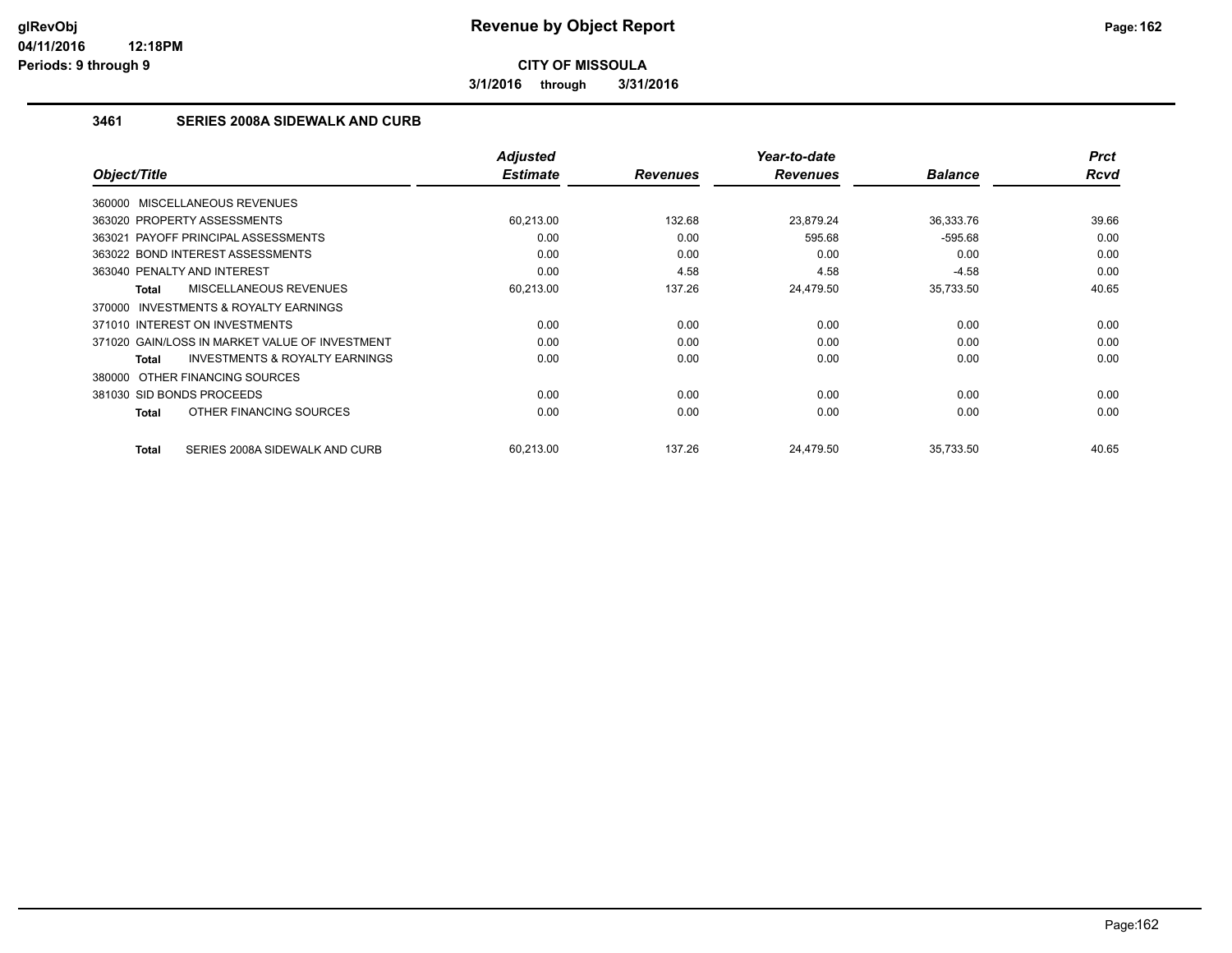**3/1/2016 through 3/31/2016**

## **3462 SERIES 2009 SIDEWALK AND CURB**

#### **3462 SERIES 2009 SIDEWALK AND CURB**

|                                                    | Adjusted        |                 | Year-to-date    |                | <b>Prct</b> |
|----------------------------------------------------|-----------------|-----------------|-----------------|----------------|-------------|
| Object/Title                                       | <b>Estimate</b> | <b>Revenues</b> | <b>Revenues</b> | <b>Balance</b> | Rcvd        |
| <b>MISCELLANEOUS REVENUES</b><br>360000            |                 |                 |                 |                |             |
| 363020 PROPERTY ASSESSMENTS                        | 65,342.00       | 0.00            | 31,292.08       | 34,049.92      | 47.89       |
| 363021 PAYOFF PRINCIPAL ASSESSMENTS                | 0.00            | 0.00            | 0.00            | 0.00           | 0.00        |
| 363022 BOND INTEREST ASSESSMENTS                   | 0.00            | 0.00            | 0.00            | 0.00           | 0.00        |
| 363040 PENALTY AND INTEREST                        | 0.00            | 0.00            | 0.00            | 0.00           | 0.00        |
| <b>MISCELLANEOUS REVENUES</b><br><b>Total</b>      | 65,342.00       | 0.00            | 31,292.08       | 34,049.92      | 47.89       |
| INVESTMENTS & ROYALTY EARNINGS<br>370000           |                 |                 |                 |                |             |
| 371010 INTEREST ON INVESTMENTS                     | 0.00            | 0.00            | 0.00            | 0.00           | 0.00        |
| 371020 GAIN/LOSS IN MARKET VALUE OF INVESTMENTS    | 0.00            | 0.00            | 0.00            | 0.00           | 0.00        |
| <b>INVESTMENTS &amp; ROYALTY EARNINGS</b><br>Total | 0.00            | 0.00            | 0.00            | 0.00           | 0.00        |
| OTHER FINANCING SOURCES<br>380000                  |                 |                 |                 |                |             |
| 381030 SID BONDS PROCEEDS                          | 0.00            | 0.00            | 0.00            | 0.00           | 0.00        |
| 383042 TRANSFERS FROM OTHER FUNDS                  | 0.00            | 0.00            | 0.00            | 0.00           | 0.00        |
| OTHER FINANCING SOURCES<br>Total                   | 0.00            | 0.00            | 0.00            | 0.00           | 0.00        |
| SERIES 2009 SIDEWALK AND CURB<br>Total             | 65,342.00       | 0.00            | 31,292.08       | 34,049.92      | 47.89       |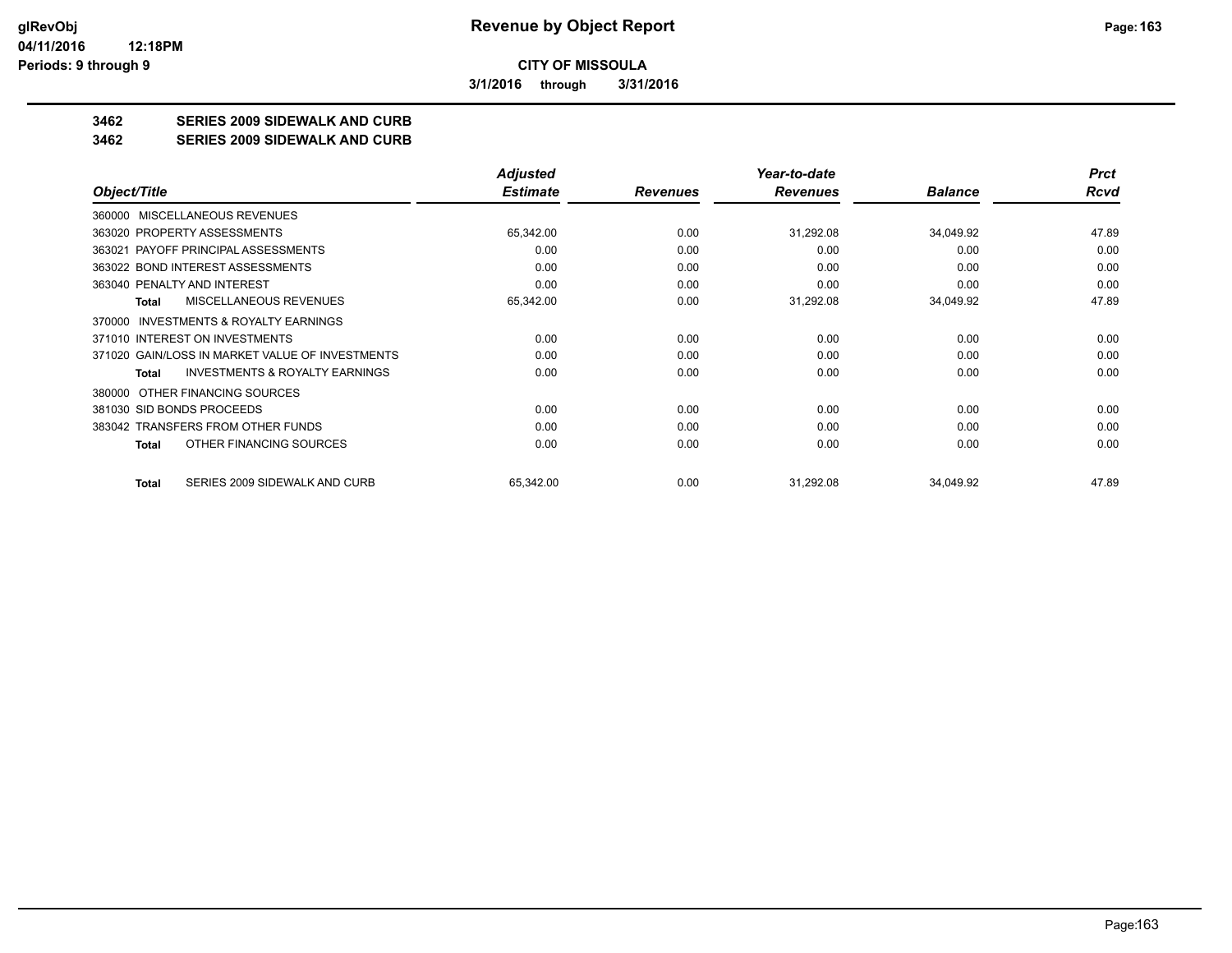**3/1/2016 through 3/31/2016**

## **3462 SERIES 2009 SIDEWALK AND CURB**

|                                                           | <b>Adjusted</b> |                 | Year-to-date    |                | <b>Prct</b> |
|-----------------------------------------------------------|-----------------|-----------------|-----------------|----------------|-------------|
| Object/Title                                              | <b>Estimate</b> | <b>Revenues</b> | <b>Revenues</b> | <b>Balance</b> | Rcvd        |
| 360000 MISCELLANEOUS REVENUES                             |                 |                 |                 |                |             |
| 363020 PROPERTY ASSESSMENTS                               | 65,342.00       | 0.00            | 31,292.08       | 34,049.92      | 47.89       |
| 363021 PAYOFF PRINCIPAL ASSESSMENTS                       | 0.00            | 0.00            | 0.00            | 0.00           | 0.00        |
| 363022 BOND INTEREST ASSESSMENTS                          | 0.00            | 0.00            | 0.00            | 0.00           | 0.00        |
| 363040 PENALTY AND INTEREST                               | 0.00            | 0.00            | 0.00            | 0.00           | 0.00        |
| MISCELLANEOUS REVENUES<br><b>Total</b>                    | 65,342.00       | 0.00            | 31,292.08       | 34,049.92      | 47.89       |
| <b>INVESTMENTS &amp; ROYALTY EARNINGS</b><br>370000       |                 |                 |                 |                |             |
| 371010 INTEREST ON INVESTMENTS                            | 0.00            | 0.00            | 0.00            | 0.00           | 0.00        |
| 371020 GAIN/LOSS IN MARKET VALUE OF INVESTMENT            | 0.00            | 0.00            | 0.00            | 0.00           | 0.00        |
| <b>INVESTMENTS &amp; ROYALTY EARNINGS</b><br><b>Total</b> | 0.00            | 0.00            | 0.00            | 0.00           | 0.00        |
| 380000 OTHER FINANCING SOURCES                            |                 |                 |                 |                |             |
| 381030 SID BONDS PROCEEDS                                 | 0.00            | 0.00            | 0.00            | 0.00           | 0.00        |
| 383042 TRANSFERS FROM OTHER FUNDS                         | 0.00            | 0.00            | 0.00            | 0.00           | 0.00        |
| OTHER FINANCING SOURCES<br>Total                          | 0.00            | 0.00            | 0.00            | 0.00           | 0.00        |
| SERIES 2009 SIDEWALK AND CURB<br>Total                    | 65,342.00       | 0.00            | 31,292.08       | 34,049.92      | 47.89       |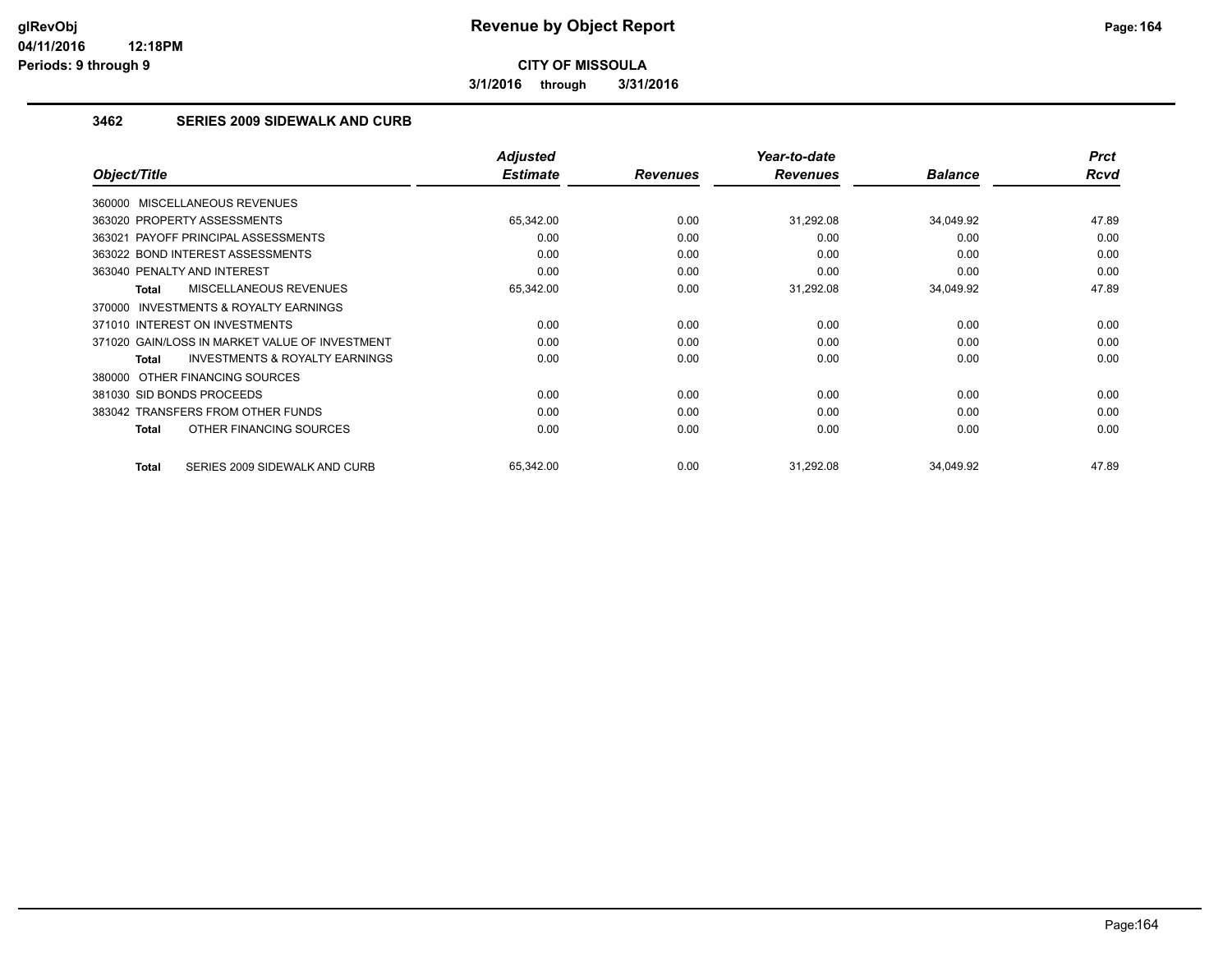**3/1/2016 through 3/31/2016**

## **3463 SERIES 2010 SIDEWALK AND CURB**

#### **3463 SERIES 2010 SIDEWALK AND CURB**

|                                                    | <b>Adjusted</b> |                 | Year-to-date    |                | <b>Prct</b> |
|----------------------------------------------------|-----------------|-----------------|-----------------|----------------|-------------|
| Object/Title                                       | <b>Estimate</b> | <b>Revenues</b> | <b>Revenues</b> | <b>Balance</b> | Rcvd        |
| <b>MISCELLANEOUS REVENUES</b><br>360000            |                 |                 |                 |                |             |
| 363020 PROPERTY ASSESSMENTS                        | 100,413.00      | 0.00            | 43,123.34       | 57,289.66      | 42.95       |
| 363021 PAYOFF PRINCIPAL ASSESSMENTS                | 0.00            | 1,379.80        | 5,696.08        | $-5,696.08$    | 0.00        |
| 363022 BOND INTEREST ASSESSMENTS                   | 0.00            | 0.00            | 0.00            | 0.00           | 0.00        |
| 363040 PENALTY AND INTEREST                        | 0.00            | 0.00            | 61.09           | $-61.09$       | 0.00        |
| <b>MISCELLANEOUS REVENUES</b><br>Total             | 100,413.00      | 1,379.80        | 48,880.51       | 51,532.49      | 48.68       |
| INVESTMENTS & ROYALTY EARNINGS<br>370000           |                 |                 |                 |                |             |
| 371010 INTEREST ON INVESTMENTS                     | 0.00            | 0.00            | 0.00            | 0.00           | 0.00        |
| 371020 GAIN/LOSS IN MARKET VALUE OF INVESTMENTS    | 0.00            | 0.00            | 0.00            | 0.00           | 0.00        |
| <b>INVESTMENTS &amp; ROYALTY EARNINGS</b><br>Total | 0.00            | 0.00            | 0.00            | 0.00           | 0.00        |
| OTHER FINANCING SOURCES<br>380000                  |                 |                 |                 |                |             |
| 381030 SID BONDS PROCEEDS                          | 0.00            | 0.00            | 0.00            | 0.00           | 0.00        |
| 383042 TRANSFERS FROM OTHER FUNDS                  | 0.00            | 0.00            | 0.00            | 0.00           | 0.00        |
| OTHER FINANCING SOURCES<br>Total                   | 0.00            | 0.00            | 0.00            | 0.00           | 0.00        |
| SERIES 2010 SIDEWALK AND CURB<br>Total             | 100,413.00      | 1,379.80        | 48,880.51       | 51,532.49      | 48.68       |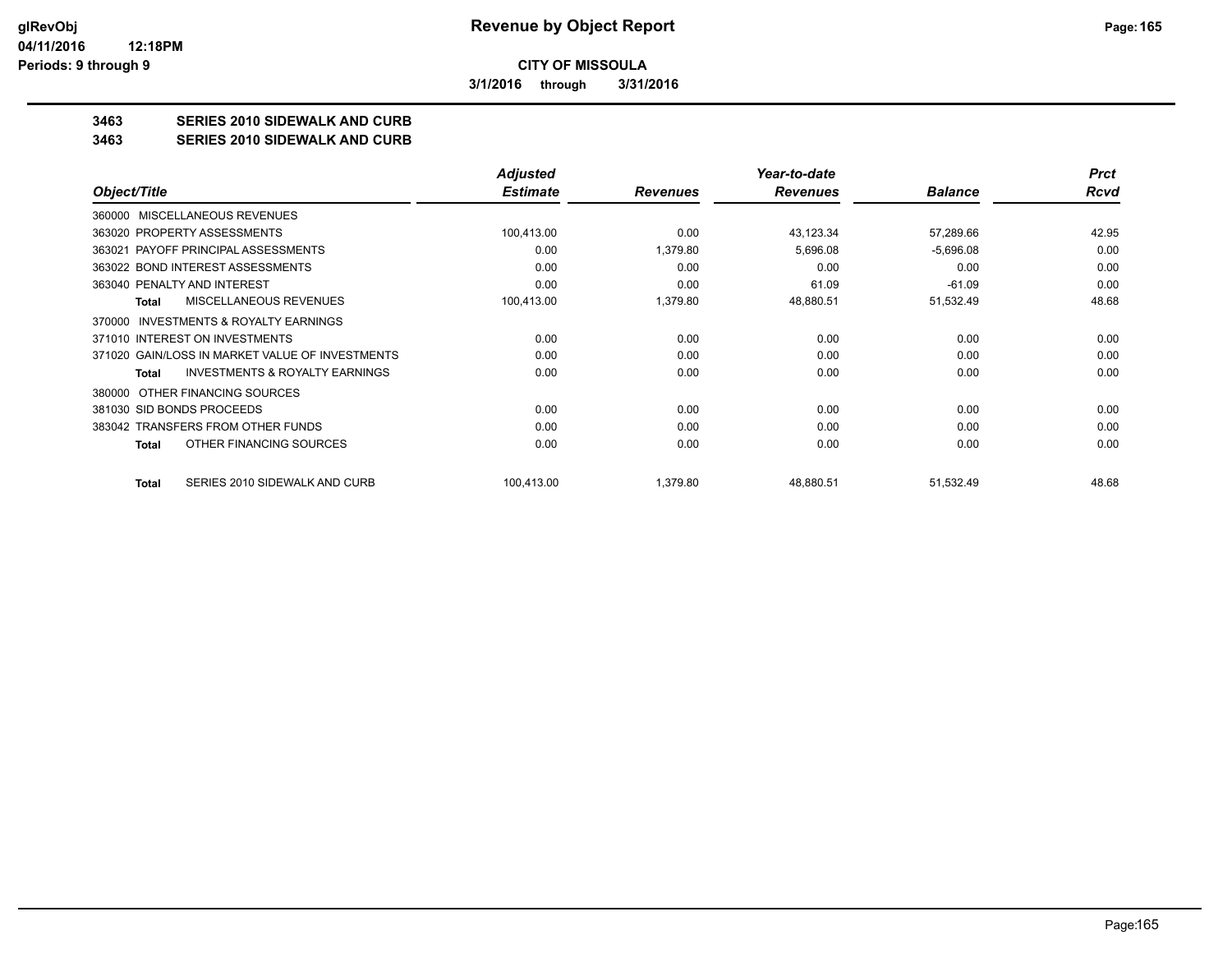**3/1/2016 through 3/31/2016**

## **3463 SERIES 2010 SIDEWALK AND CURB**

|                                                     | <b>Adjusted</b> |                 | Year-to-date    |                | <b>Prct</b> |
|-----------------------------------------------------|-----------------|-----------------|-----------------|----------------|-------------|
| Object/Title                                        | <b>Estimate</b> | <b>Revenues</b> | <b>Revenues</b> | <b>Balance</b> | <b>Rcvd</b> |
| 360000 MISCELLANEOUS REVENUES                       |                 |                 |                 |                |             |
| 363020 PROPERTY ASSESSMENTS                         | 100,413.00      | 0.00            | 43,123.34       | 57,289.66      | 42.95       |
| 363021 PAYOFF PRINCIPAL ASSESSMENTS                 | 0.00            | 1,379.80        | 5,696.08        | $-5,696.08$    | 0.00        |
| 363022 BOND INTEREST ASSESSMENTS                    | 0.00            | 0.00            | 0.00            | 0.00           | 0.00        |
| 363040 PENALTY AND INTEREST                         | 0.00            | 0.00            | 61.09           | $-61.09$       | 0.00        |
| <b>MISCELLANEOUS REVENUES</b><br>Total              | 100,413.00      | 1,379.80        | 48,880.51       | 51,532.49      | 48.68       |
| <b>INVESTMENTS &amp; ROYALTY EARNINGS</b><br>370000 |                 |                 |                 |                |             |
| 371010 INTEREST ON INVESTMENTS                      | 0.00            | 0.00            | 0.00            | 0.00           | 0.00        |
| 371020 GAIN/LOSS IN MARKET VALUE OF INVESTMENT      | 0.00            | 0.00            | 0.00            | 0.00           | 0.00        |
| <b>INVESTMENTS &amp; ROYALTY EARNINGS</b><br>Total  | 0.00            | 0.00            | 0.00            | 0.00           | 0.00        |
| 380000 OTHER FINANCING SOURCES                      |                 |                 |                 |                |             |
| 381030 SID BONDS PROCEEDS                           | 0.00            | 0.00            | 0.00            | 0.00           | 0.00        |
| 383042 TRANSFERS FROM OTHER FUNDS                   | 0.00            | 0.00            | 0.00            | 0.00           | 0.00        |
| OTHER FINANCING SOURCES<br>Total                    | 0.00            | 0.00            | 0.00            | 0.00           | 0.00        |
| SERIES 2010 SIDEWALK AND CURB<br><b>Total</b>       | 100.413.00      | 1,379.80        | 48,880.51       | 51,532.49      | 48.68       |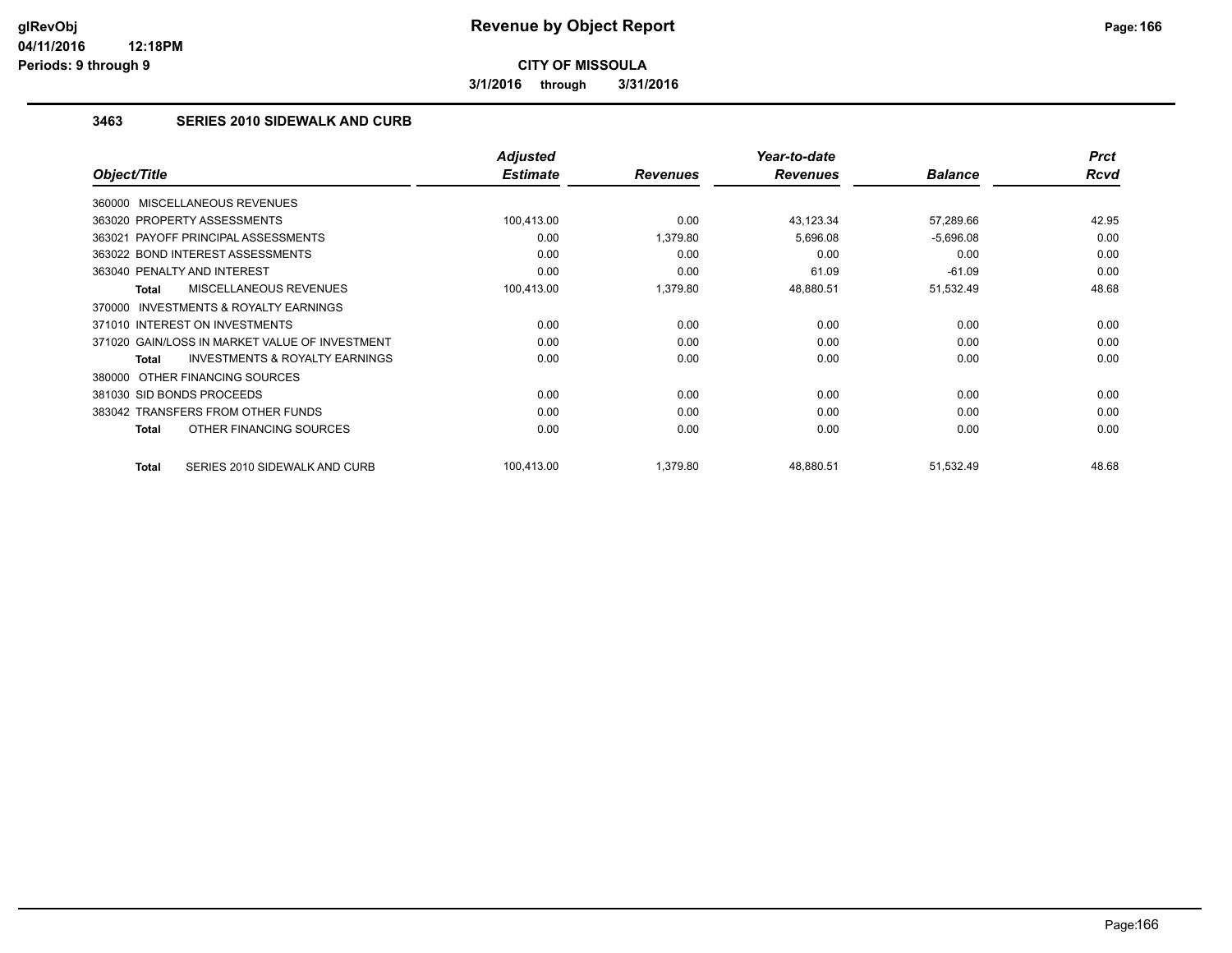**3/1/2016 through 3/31/2016**

**3464 FY12 S/C DEBT SERVICE**

**3464 FY12 S/C DEBT SERVICE**

|                                                    | <b>Adjusted</b> |                 | Year-to-date    |                | <b>Prct</b> |
|----------------------------------------------------|-----------------|-----------------|-----------------|----------------|-------------|
| Object/Title                                       | <b>Estimate</b> | <b>Revenues</b> | <b>Revenues</b> | <b>Balance</b> | Rcvd        |
| MISCELLANEOUS REVENUES<br>360000                   |                 |                 |                 |                |             |
| 363020 PROPERTY ASSESSMENTS                        | 71,785.00       | 0.00            | 36,815.43       | 34,969.57      | 51.29       |
| 363021 PAYOFF PRINCIPAL ASSESSMENTS                | 0.00            | 0.00            | 0.00            | 0.00           | 0.00        |
| 363022 BOND INTEREST ASSESSMENTS                   | 0.00            | 0.00            | 0.00            | 0.00           | 0.00        |
| 363040 PENALTY AND INTEREST                        | 0.00            | 0.00            | 2.74            | $-2.74$        | 0.00        |
| <b>MISCELLANEOUS REVENUES</b><br><b>Total</b>      | 71,785.00       | 0.00            | 36,818.17       | 34,966.83      | 51.29       |
| INVESTMENTS & ROYALTY EARNINGS<br>370000           |                 |                 |                 |                |             |
| 371010 INTEREST ON INVESTMENTS                     | 0.00            | 0.00            | 0.00            | 0.00           | 0.00        |
| 371020 GAIN/LOSS IN MARKET VALUE OF INVESTMENTS    | 0.00            | 0.00            | 0.00            | 0.00           | 0.00        |
| <b>INVESTMENTS &amp; ROYALTY EARNINGS</b><br>Total | 0.00            | 0.00            | 0.00            | 0.00           | 0.00        |
| OTHER FINANCING SOURCES<br>380000                  |                 |                 |                 |                |             |
| 381030 SID BONDS PROCEEDS                          | 0.00            | 0.00            | 0.00            | 0.00           | 0.00        |
| 383042 TRANSFERS FROM OTHER FUNDS                  | 0.00            | 0.00            | 0.00            | 0.00           | 0.00        |
| OTHER FINANCING SOURCES<br>Total                   | 0.00            | 0.00            | 0.00            | 0.00           | 0.00        |
| FY12 S/C DEBT SERVICE<br><b>Total</b>              | 71,785.00       | 0.00            | 36,818.17       | 34,966.83      | 51.29       |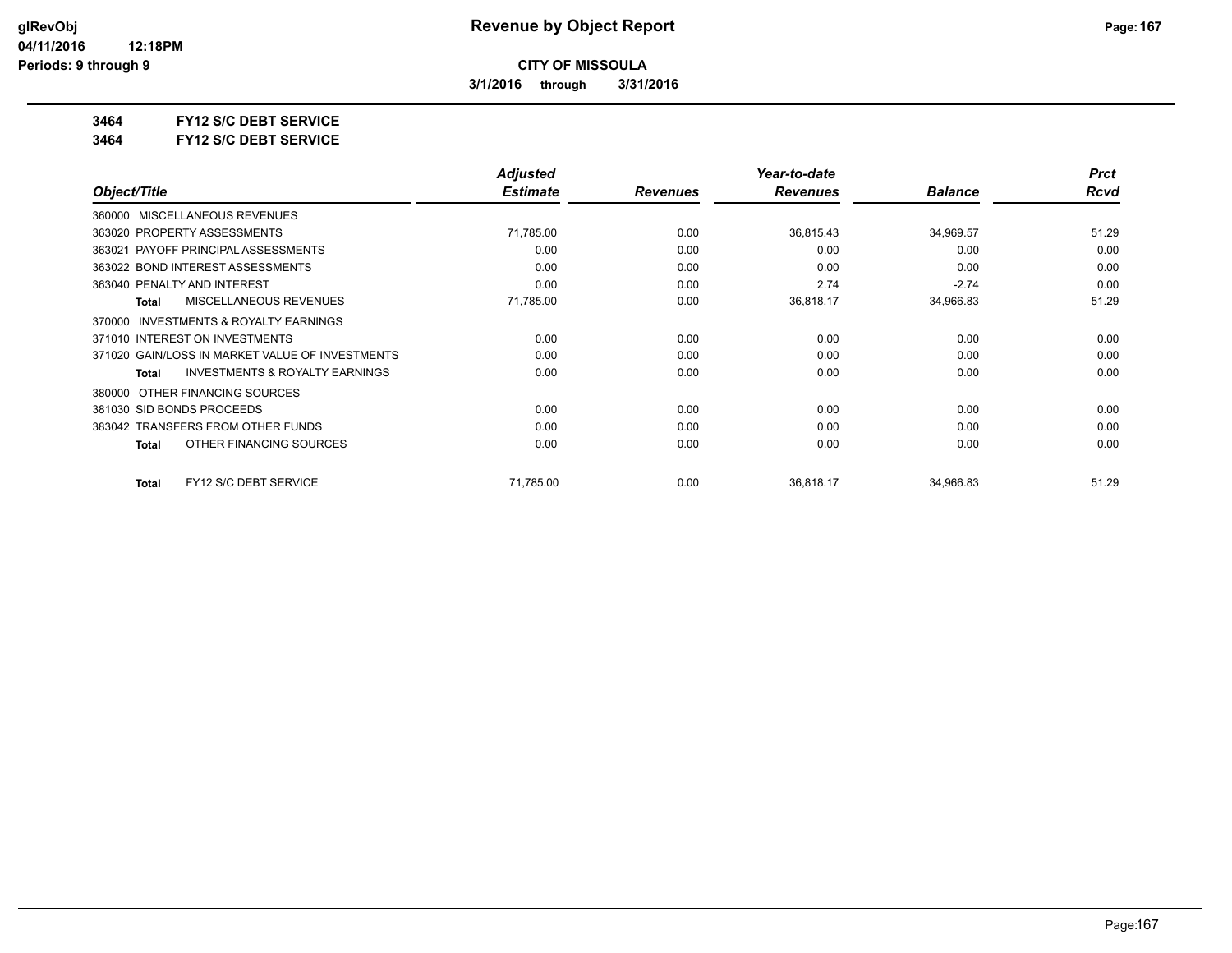**3/1/2016 through 3/31/2016**

### **3464 FY12 S/C DEBT SERVICE**

|                                                     | <b>Adjusted</b> |                 | Year-to-date    |                | <b>Prct</b> |
|-----------------------------------------------------|-----------------|-----------------|-----------------|----------------|-------------|
| Object/Title                                        | <b>Estimate</b> | <b>Revenues</b> | <b>Revenues</b> | <b>Balance</b> | <b>Rcvd</b> |
| 360000 MISCELLANEOUS REVENUES                       |                 |                 |                 |                |             |
| 363020 PROPERTY ASSESSMENTS                         | 71,785.00       | 0.00            | 36,815.43       | 34,969.57      | 51.29       |
| 363021 PAYOFF PRINCIPAL ASSESSMENTS                 | 0.00            | 0.00            | 0.00            | 0.00           | 0.00        |
| 363022 BOND INTEREST ASSESSMENTS                    | 0.00            | 0.00            | 0.00            | 0.00           | 0.00        |
| 363040 PENALTY AND INTEREST                         | 0.00            | 0.00            | 2.74            | $-2.74$        | 0.00        |
| <b>MISCELLANEOUS REVENUES</b><br>Total              | 71,785.00       | 0.00            | 36,818.17       | 34,966.83      | 51.29       |
| <b>INVESTMENTS &amp; ROYALTY EARNINGS</b><br>370000 |                 |                 |                 |                |             |
| 371010 INTEREST ON INVESTMENTS                      | 0.00            | 0.00            | 0.00            | 0.00           | 0.00        |
| 371020 GAIN/LOSS IN MARKET VALUE OF INVESTMENT      | 0.00            | 0.00            | 0.00            | 0.00           | 0.00        |
| <b>INVESTMENTS &amp; ROYALTY EARNINGS</b><br>Total  | 0.00            | 0.00            | 0.00            | 0.00           | 0.00        |
| 380000 OTHER FINANCING SOURCES                      |                 |                 |                 |                |             |
| 381030 SID BONDS PROCEEDS                           | 0.00            | 0.00            | 0.00            | 0.00           | 0.00        |
| 383042 TRANSFERS FROM OTHER FUNDS                   | 0.00            | 0.00            | 0.00            | 0.00           | 0.00        |
| OTHER FINANCING SOURCES<br>Total                    | 0.00            | 0.00            | 0.00            | 0.00           | 0.00        |
| FY12 S/C DEBT SERVICE<br><b>Total</b>               | 71,785.00       | 0.00            | 36,818.17       | 34,966.83      | 51.29       |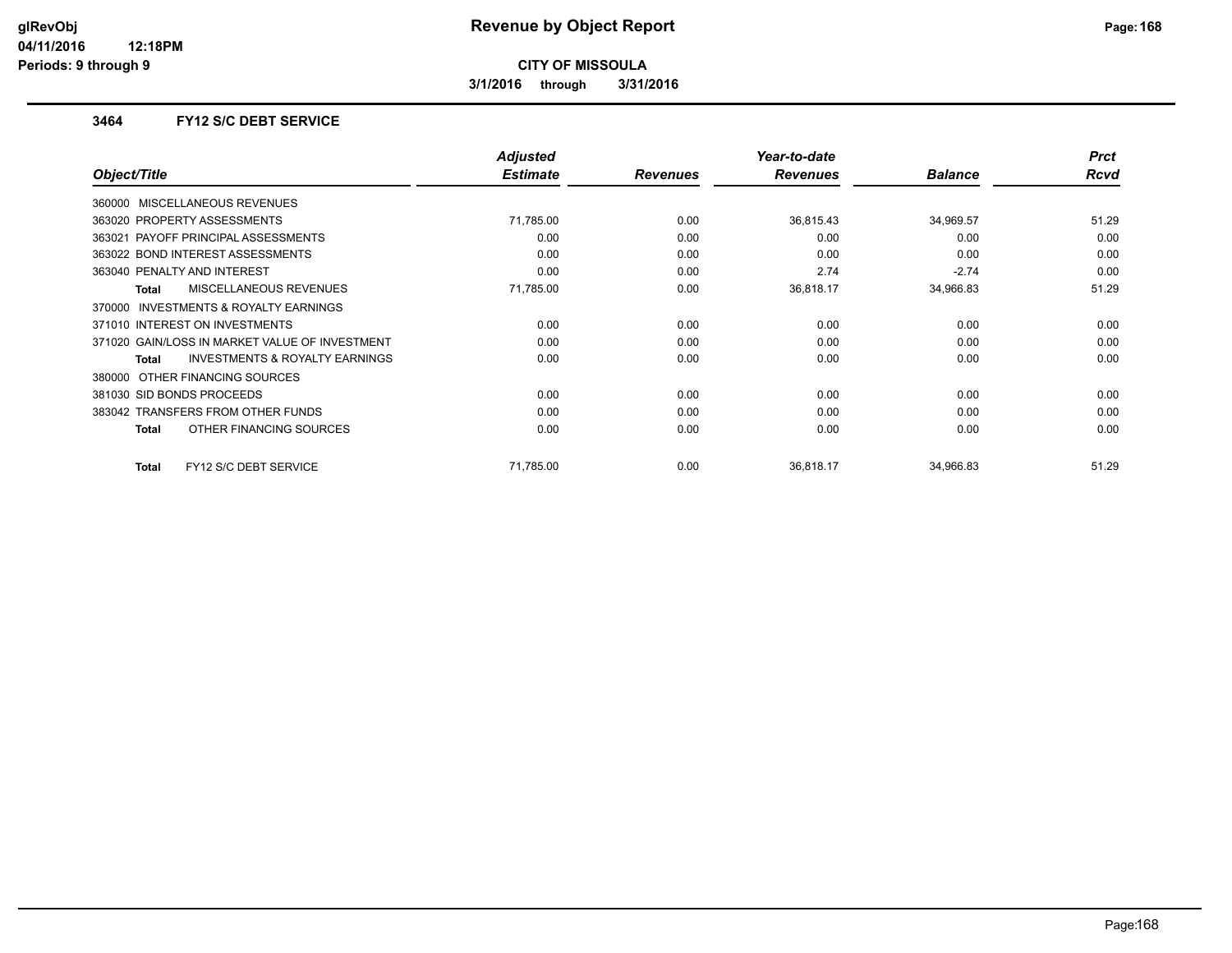**3/1/2016 through 3/31/2016**

## **3465 FY13 SIDEWALK/CURB DEBT SERVICE**

#### **3465 FY13 SIDEWALK/CURB DEBT SERVICE**

|                                                     | <b>Adjusted</b> |                 | Year-to-date    |                | <b>Prct</b> |
|-----------------------------------------------------|-----------------|-----------------|-----------------|----------------|-------------|
| Object/Title                                        | <b>Estimate</b> | <b>Revenues</b> | <b>Revenues</b> | <b>Balance</b> | Rcvd        |
| MISCELLANEOUS REVENUES<br>360000                    |                 |                 |                 |                |             |
| 363020 PROPERTY ASSESSMENTS                         | 40,021.00       | 0.00            | 20,972.67       | 19,048.33      | 52.40       |
| 363021 PAYOFF PRINCIPAL ASSESSMENTS                 | 0.00            | 0.00            | 454.88          | $-454.88$      | 0.00        |
| 363022 BOND INTEREST ASSESSMENTS                    | 0.00            | 0.00            | 0.00            | 0.00           | 0.00        |
| 363040 PENALTY AND INTEREST                         | 0.00            | 0.00            | 3.72            | $-3.72$        | 0.00        |
| MISCELLANEOUS REVENUES<br>Total                     | 40,021.00       | 0.00            | 21,431.27       | 18,589.73      | 53.55       |
| <b>INVESTMENTS &amp; ROYALTY EARNINGS</b><br>370000 |                 |                 |                 |                |             |
| 371010 INTEREST ON INVESTMENTS                      | 0.00            | 0.00            | 0.00            | 0.00           | 0.00        |
| 371020 GAIN/LOSS IN MARKET VALUE OF INVESTMENTS     | 0.00            | 0.00            | 0.00            | 0.00           | 0.00        |
| <b>INVESTMENTS &amp; ROYALTY EARNINGS</b><br>Total  | 0.00            | 0.00            | 0.00            | 0.00           | 0.00        |
| 380000 OTHER FINANCING SOURCES                      |                 |                 |                 |                |             |
| 381030 SID BONDS PROCEEDS                           | 0.00            | 0.00            | 0.00            | 0.00           | 0.00        |
| 383042 TRANSFERS FROM OTHER FUNDS                   | 0.00            | 0.00            | 0.00            | 0.00           | 0.00        |
| OTHER FINANCING SOURCES<br>Total                    | 0.00            | 0.00            | 0.00            | 0.00           | 0.00        |
| FY13 SIDEWALK/CURB DEBT SERVICE<br>Total            | 40,021.00       | 0.00            | 21,431.27       | 18,589.73      | 53.55       |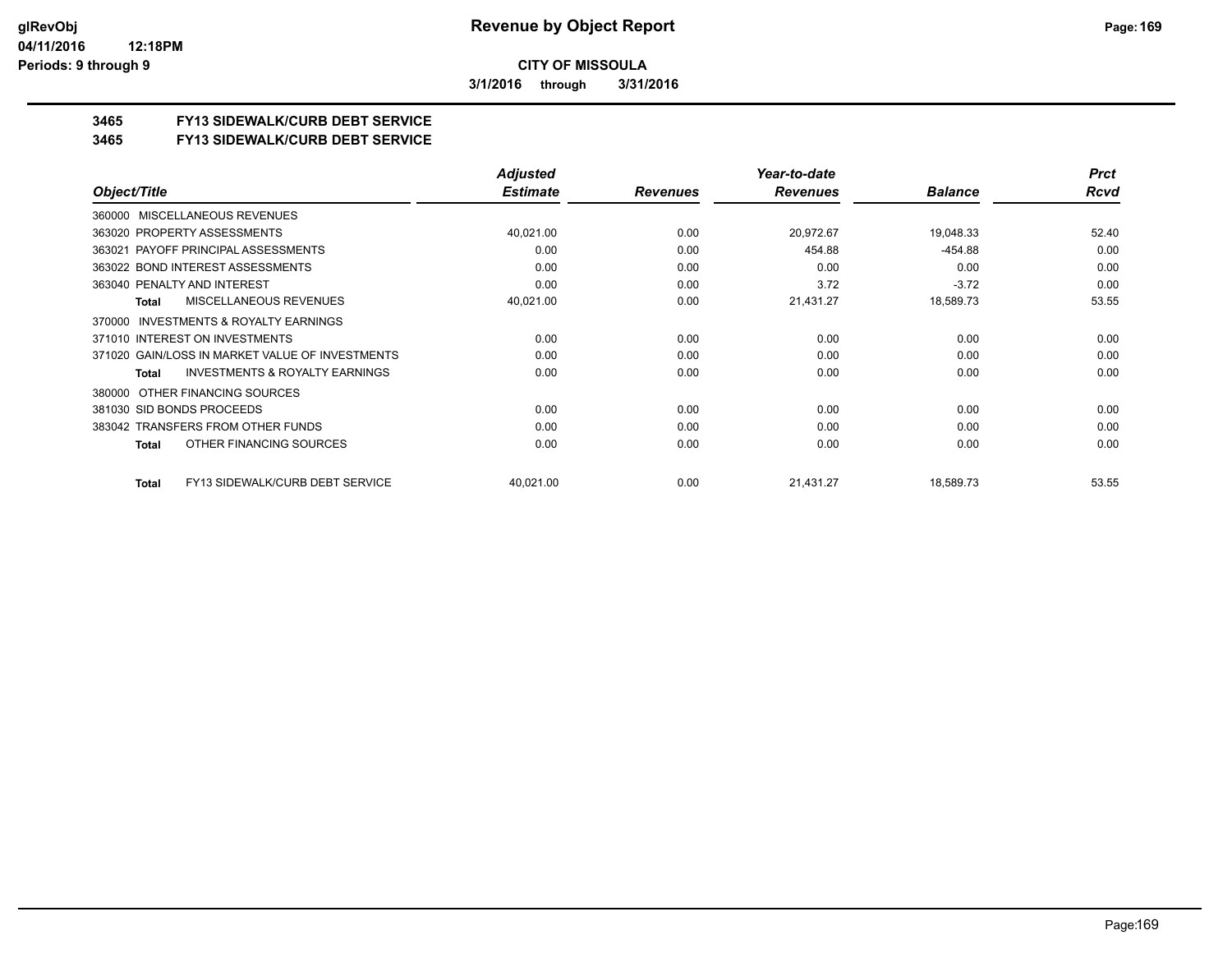**3/1/2016 through 3/31/2016**

### **3465 FY13 SIDEWALK/CURB DEBT SERVICE**

|                                                           | <b>Adjusted</b> |                 | Year-to-date    |                | <b>Prct</b> |
|-----------------------------------------------------------|-----------------|-----------------|-----------------|----------------|-------------|
| Object/Title                                              | <b>Estimate</b> | <b>Revenues</b> | <b>Revenues</b> | <b>Balance</b> | <b>Rcvd</b> |
| 360000 MISCELLANEOUS REVENUES                             |                 |                 |                 |                |             |
| 363020 PROPERTY ASSESSMENTS                               | 40,021.00       | 0.00            | 20,972.67       | 19,048.33      | 52.40       |
| 363021 PAYOFF PRINCIPAL ASSESSMENTS                       | 0.00            | 0.00            | 454.88          | $-454.88$      | 0.00        |
| 363022 BOND INTEREST ASSESSMENTS                          | 0.00            | 0.00            | 0.00            | 0.00           | 0.00        |
| 363040 PENALTY AND INTEREST                               | 0.00            | 0.00            | 3.72            | $-3.72$        | 0.00        |
| MISCELLANEOUS REVENUES<br><b>Total</b>                    | 40,021.00       | 0.00            | 21,431.27       | 18,589.73      | 53.55       |
| <b>INVESTMENTS &amp; ROYALTY EARNINGS</b><br>370000       |                 |                 |                 |                |             |
| 371010 INTEREST ON INVESTMENTS                            | 0.00            | 0.00            | 0.00            | 0.00           | 0.00        |
| 371020 GAIN/LOSS IN MARKET VALUE OF INVESTMENT            | 0.00            | 0.00            | 0.00            | 0.00           | 0.00        |
| <b>INVESTMENTS &amp; ROYALTY EARNINGS</b><br><b>Total</b> | 0.00            | 0.00            | 0.00            | 0.00           | 0.00        |
| OTHER FINANCING SOURCES<br>380000                         |                 |                 |                 |                |             |
| 381030 SID BONDS PROCEEDS                                 | 0.00            | 0.00            | 0.00            | 0.00           | 0.00        |
| 383042 TRANSFERS FROM OTHER FUNDS                         | 0.00            | 0.00            | 0.00            | 0.00           | 0.00        |
| OTHER FINANCING SOURCES<br><b>Total</b>                   | 0.00            | 0.00            | 0.00            | 0.00           | 0.00        |
| FY13 SIDEWALK/CURB DEBT SERVICE<br>Total                  | 40,021.00       | 0.00            | 21,431.27       | 18,589.73      | 53.55       |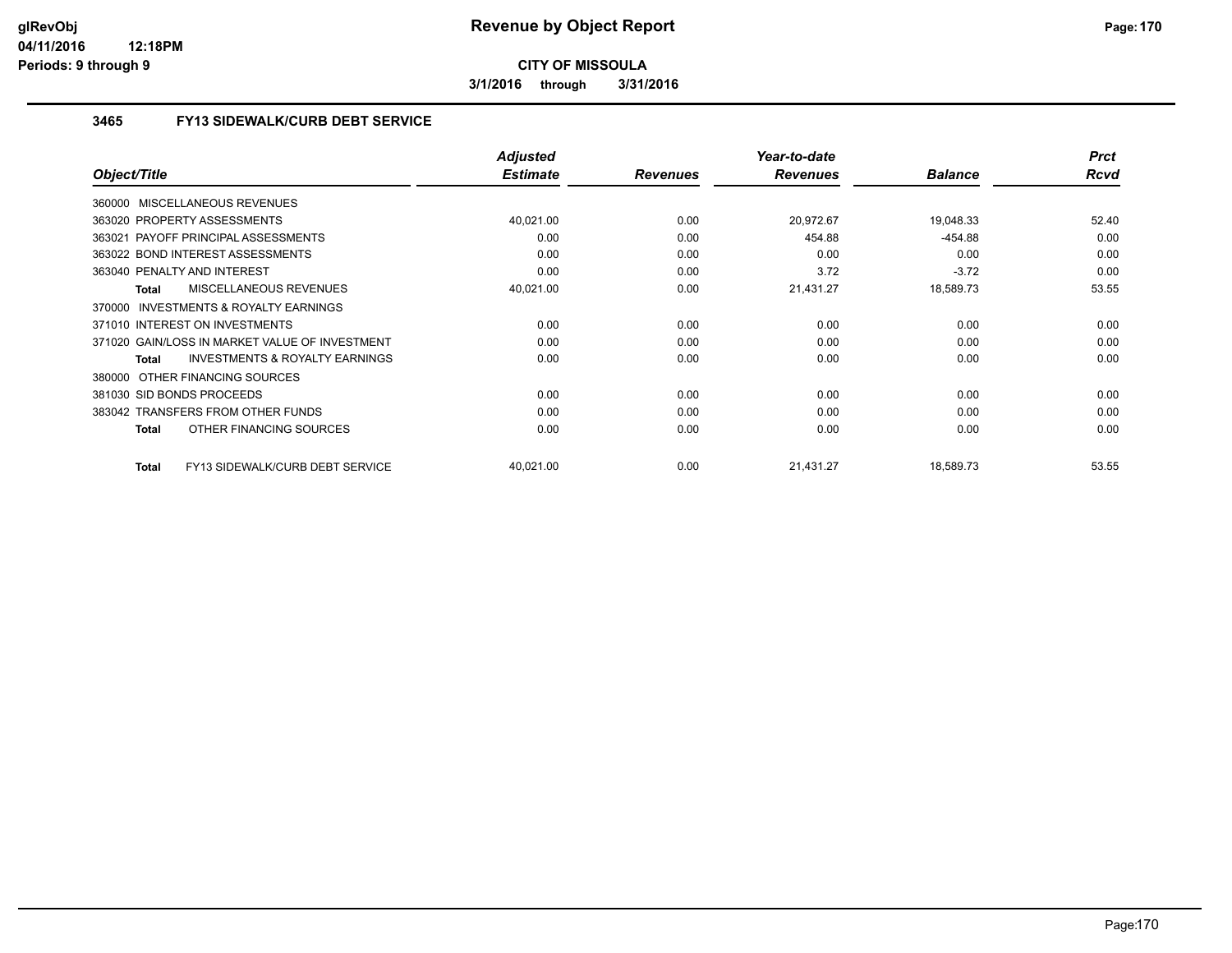**3/1/2016 through 3/31/2016**

## **3466 FY15 SIDEWALK/CURB DEBT SERVICE**

#### **3466 FY15 SIDEWALK/CURB DEBT SERVICE**

|                                                    | <b>Adjusted</b> |                 | Year-to-date    |                | <b>Prct</b> |
|----------------------------------------------------|-----------------|-----------------|-----------------|----------------|-------------|
| Object/Title                                       | <b>Estimate</b> | <b>Revenues</b> | <b>Revenues</b> | <b>Balance</b> | Rcvd        |
| MISCELLANEOUS REVENUES<br>360000                   |                 |                 |                 |                |             |
| 363020 PROPERTY ASSESSMENTS                        | 0.00            | 0.00            | 30,798.84       | $-30,798.84$   | 0.00        |
| 363021 PAYOFF PRINCIPAL ASSESSMENTS                | 0.00            | 0.00            | 0.00            | 0.00           | 0.00        |
| 363022 BOND INTEREST ASSESSMENTS                   | 0.00            | 0.00            | 0.00            | 0.00           | 0.00        |
| 363040 PENALTY AND INTEREST                        | 0.00            | 0.00            | 17.33           | $-17.33$       | 0.00        |
| <b>MISCELLANEOUS REVENUES</b><br>Total             | 0.00            | 0.00            | 30,816.17       | $-30,816.17$   | 0.00        |
| INVESTMENTS & ROYALTY EARNINGS<br>370000           |                 |                 |                 |                |             |
| 371010 INTEREST ON INVESTMENTS                     | 0.00            | 0.00            | 0.00            | 0.00           | 0.00        |
| 371020 GAIN/LOSS IN MARKET VALUE OF INVESTMENTS    | 0.00            | 0.00            | 0.00            | 0.00           | 0.00        |
| <b>INVESTMENTS &amp; ROYALTY EARNINGS</b><br>Total | 0.00            | 0.00            | 0.00            | 0.00           | 0.00        |
| 380000 OTHER FINANCING SOURCES                     |                 |                 |                 |                |             |
| 381030 SID BONDS PROCEEDS                          | 0.00            | 0.00            | 0.00            | 0.00           | 0.00        |
| 383042 TRANSFERS FROM OTHER FUNDS                  | 0.00            | 0.00            | 0.00            | 0.00           | 0.00        |
| OTHER FINANCING SOURCES<br>Total                   | 0.00            | 0.00            | 0.00            | 0.00           | 0.00        |
| <b>FY15 SIDEWALK/CURB DEBT SERVICE</b><br>Total    | 0.00            | 0.00            | 30,816.17       | $-30,816.17$   | 0.00        |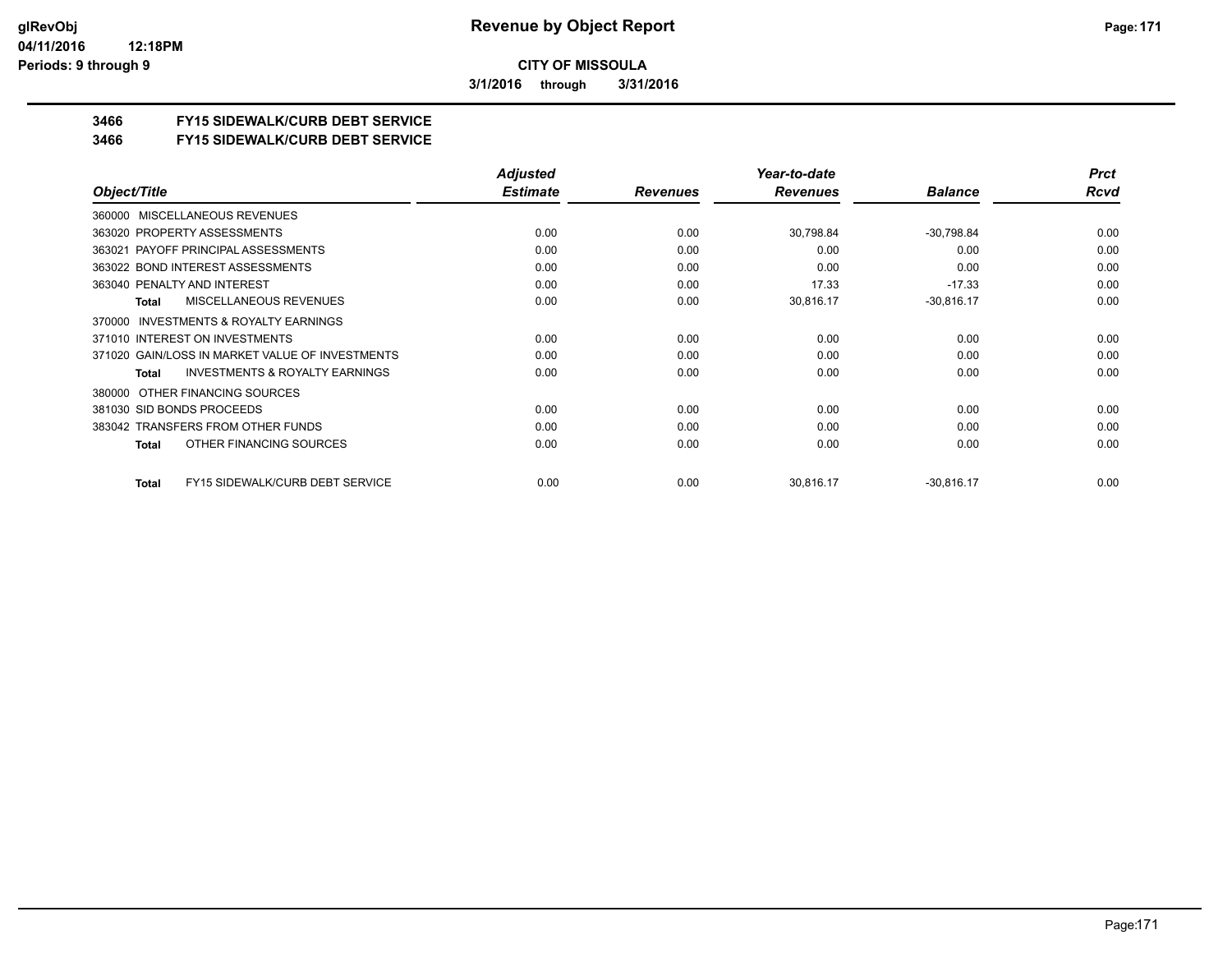**3/1/2016 through 3/31/2016**

### **3466 FY15 SIDEWALK/CURB DEBT SERVICE**

|                                                    | <b>Adjusted</b> |                 | Year-to-date    |                | <b>Prct</b> |
|----------------------------------------------------|-----------------|-----------------|-----------------|----------------|-------------|
| Object/Title                                       | <b>Estimate</b> | <b>Revenues</b> | <b>Revenues</b> | <b>Balance</b> | Rcvd        |
| 360000 MISCELLANEOUS REVENUES                      |                 |                 |                 |                |             |
| 363020 PROPERTY ASSESSMENTS                        | 0.00            | 0.00            | 30,798.84       | $-30,798.84$   | 0.00        |
| 363021 PAYOFF PRINCIPAL ASSESSMENTS                | 0.00            | 0.00            | 0.00            | 0.00           | 0.00        |
| 363022 BOND INTEREST ASSESSMENTS                   | 0.00            | 0.00            | 0.00            | 0.00           | 0.00        |
| 363040 PENALTY AND INTEREST                        | 0.00            | 0.00            | 17.33           | $-17.33$       | 0.00        |
| <b>MISCELLANEOUS REVENUES</b><br><b>Total</b>      | 0.00            | 0.00            | 30,816.17       | $-30,816.17$   | 0.00        |
| 370000 INVESTMENTS & ROYALTY EARNINGS              |                 |                 |                 |                |             |
| 371010 INTEREST ON INVESTMENTS                     | 0.00            | 0.00            | 0.00            | 0.00           | 0.00        |
| 371020 GAIN/LOSS IN MARKET VALUE OF INVESTMENT     | 0.00            | 0.00            | 0.00            | 0.00           | 0.00        |
| <b>INVESTMENTS &amp; ROYALTY EARNINGS</b><br>Total | 0.00            | 0.00            | 0.00            | 0.00           | 0.00        |
| OTHER FINANCING SOURCES<br>380000                  |                 |                 |                 |                |             |
| 381030 SID BONDS PROCEEDS                          | 0.00            | 0.00            | 0.00            | 0.00           | 0.00        |
| 383042 TRANSFERS FROM OTHER FUNDS                  | 0.00            | 0.00            | 0.00            | 0.00           | 0.00        |
| OTHER FINANCING SOURCES<br><b>Total</b>            | 0.00            | 0.00            | 0.00            | 0.00           | 0.00        |
| FY15 SIDEWALK/CURB DEBT SERVICE<br><b>Total</b>    | 0.00            | 0.00            | 30.816.17       | $-30,816.17$   | 0.00        |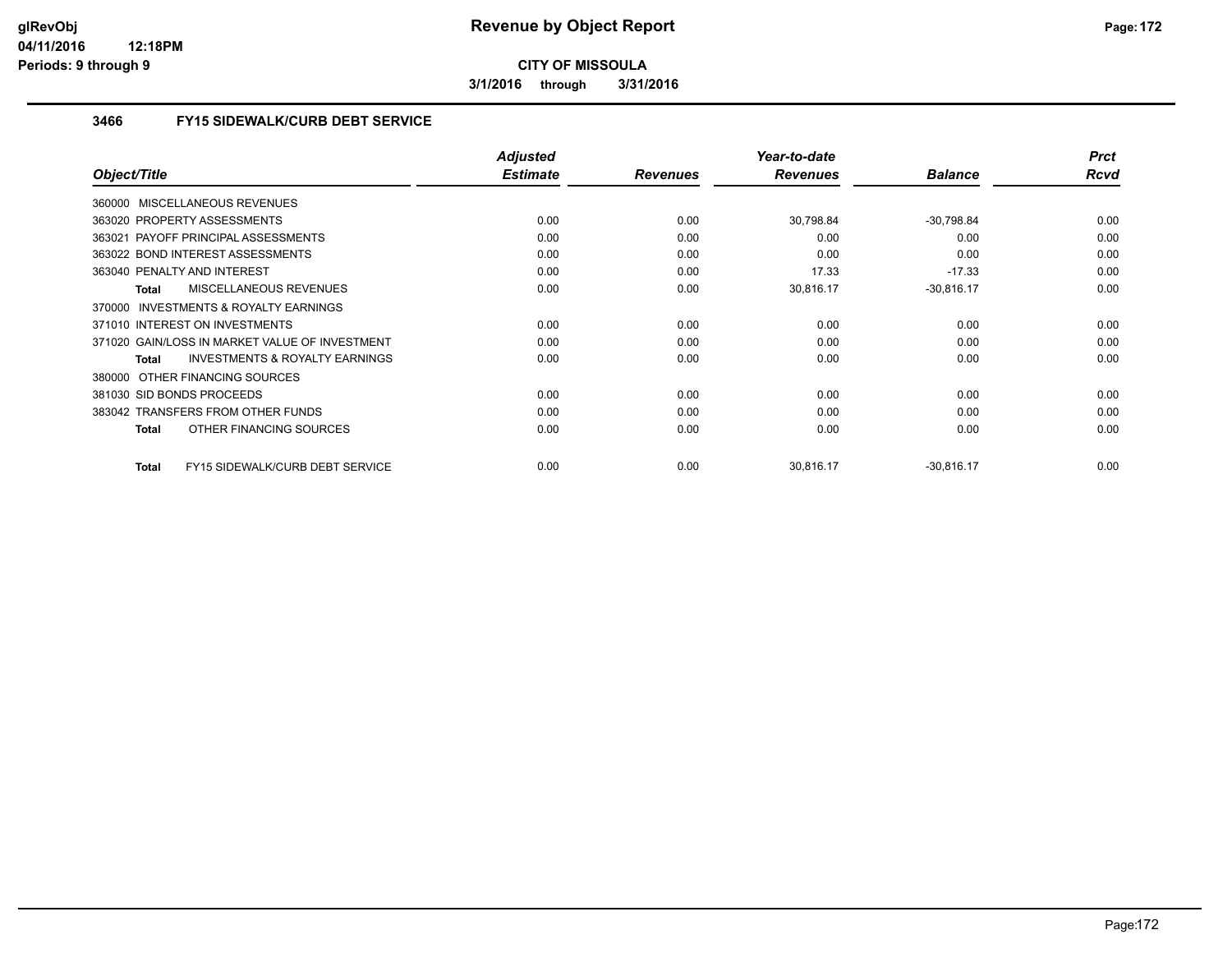**3/1/2016 through 3/31/2016**

**3470 SID 470 DEBT SERVICE FUND**

**3470 SID 470 DEBT SERVICE FUND**

|                                                     | <b>Adjusted</b> |                 | Year-to-date    |                |             |
|-----------------------------------------------------|-----------------|-----------------|-----------------|----------------|-------------|
| Object/Title                                        | <b>Estimate</b> | <b>Revenues</b> | <b>Revenues</b> | <b>Balance</b> | <b>Rcvd</b> |
| TAXES/ASSESSMENTS<br>310000                         |                 |                 |                 |                |             |
| PENALTIES & INTEREST<br>312001                      | 0.00            | 0.00            | 0.00            | 0.00           | 0.00        |
| TAXES/ASSESSMENTS<br>Total                          | 0.00            | 0.00            | 0.00            | 0.00           | 0.00        |
| MISCELLANEOUS REVENUES<br>360000                    |                 |                 |                 |                |             |
| 363020 PROPERTY ASSESSMENTS                         | 0.00            | 0.00            | 0.00            | 0.00           | 0.00        |
| PAYOFF PRINCIPAL ASSESSMENTS<br>363021              | 0.00            | 0.00            | 0.00            | 0.00           | 0.00        |
| 363022 BOND INTEREST ASSESSMENTS                    | 0.00            | 0.00            | 0.00            | 0.00           | 0.00        |
| 363040 PENALTY AND INTEREST                         | 0.00            | 0.00            | 0.00            | 0.00           | 0.00        |
| MISCELLANEOUS REVENUES<br>Total                     | 0.00            | 0.00            | 0.00            | 0.00           | 0.00        |
| <b>INVESTMENTS &amp; ROYALTY EARNINGS</b><br>370000 |                 |                 |                 |                |             |
| 371010 INTEREST ON INVESTMENTS                      | 0.00            | 0.00            | 0.00            | 0.00           | 0.00        |
| 371020 GAIN/LOSS IN MARKET VALUE OF INVESTMENTS     | 0.00            | 0.00            | 0.00            | 0.00           | 0.00        |
| <b>INVESTMENTS &amp; ROYALTY EARNINGS</b><br>Total  | 0.00            | 0.00            | 0.00            | 0.00           | 0.00        |
| OTHER FINANCING SOURCES<br>380000                   |                 |                 |                 |                |             |
| 381009 TRANSFERS IN                                 | 0.00            | 0.00            | 0.00            | 0.00           | 0.00        |
| OTHER FINANCING SOURCES<br><b>Total</b>             | 0.00            | 0.00            | 0.00            | 0.00           | 0.00        |
| SID 470 DEBT SERVICE FUND<br><b>Total</b>           | 0.00            | 0.00            | 0.00            | 0.00           | 0.00        |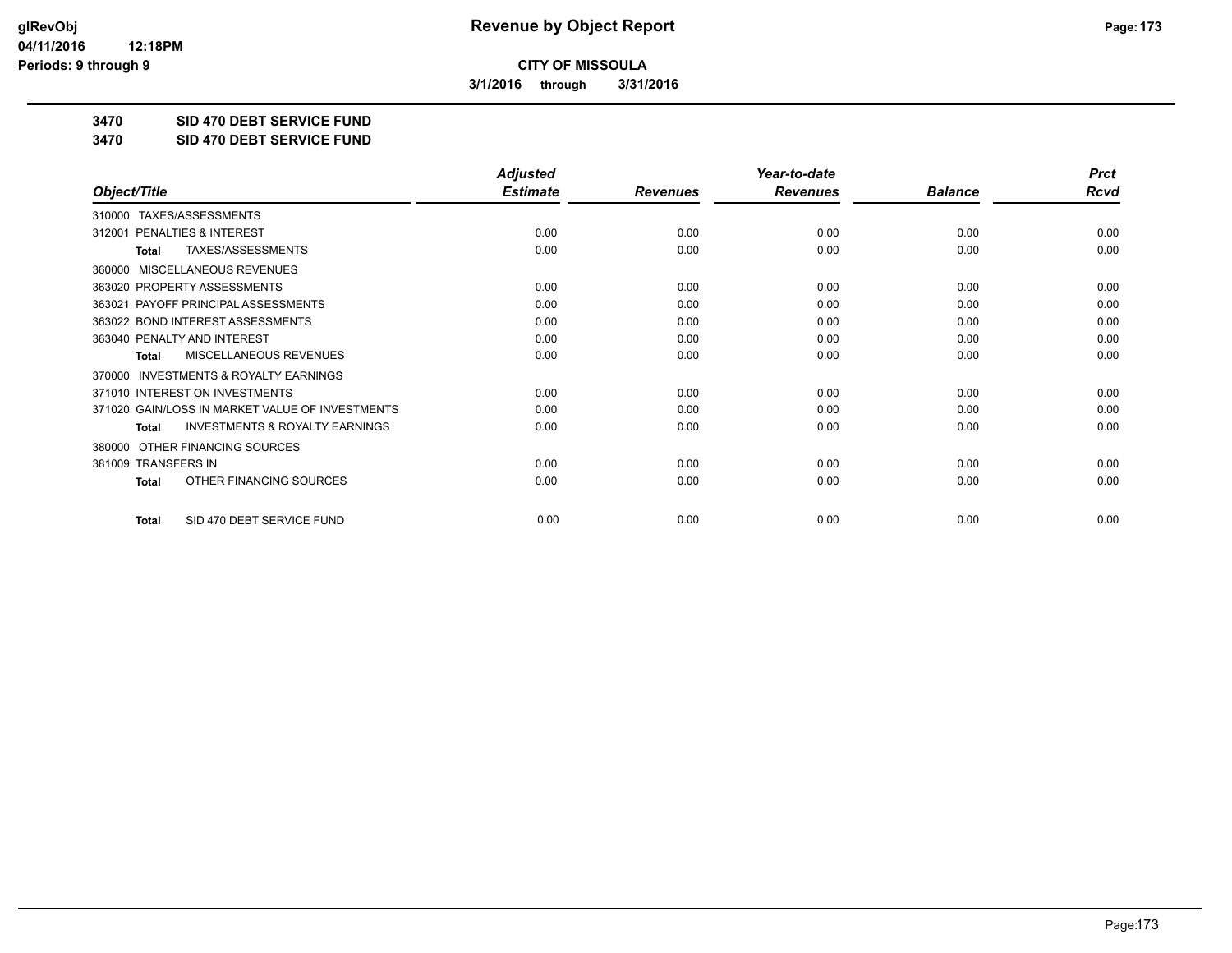**3/1/2016 through 3/31/2016**

## **3470 SID 470 DEBT SERVICE FUND**

|                                                     | <b>Adjusted</b> |                 | Year-to-date    |                | <b>Prct</b> |
|-----------------------------------------------------|-----------------|-----------------|-----------------|----------------|-------------|
| Object/Title                                        | <b>Estimate</b> | <b>Revenues</b> | <b>Revenues</b> | <b>Balance</b> | <b>Rcvd</b> |
| TAXES/ASSESSMENTS<br>310000                         |                 |                 |                 |                |             |
| <b>PENALTIES &amp; INTEREST</b><br>312001           | 0.00            | 0.00            | 0.00            | 0.00           | 0.00        |
| TAXES/ASSESSMENTS<br>Total                          | 0.00            | 0.00            | 0.00            | 0.00           | 0.00        |
| MISCELLANEOUS REVENUES<br>360000                    |                 |                 |                 |                |             |
| 363020 PROPERTY ASSESSMENTS                         | 0.00            | 0.00            | 0.00            | 0.00           | 0.00        |
| 363021 PAYOFF PRINCIPAL ASSESSMENTS                 | 0.00            | 0.00            | 0.00            | 0.00           | 0.00        |
| 363022 BOND INTEREST ASSESSMENTS                    | 0.00            | 0.00            | 0.00            | 0.00           | 0.00        |
| 363040 PENALTY AND INTEREST                         | 0.00            | 0.00            | 0.00            | 0.00           | 0.00        |
| <b>MISCELLANEOUS REVENUES</b><br><b>Total</b>       | 0.00            | 0.00            | 0.00            | 0.00           | 0.00        |
| <b>INVESTMENTS &amp; ROYALTY EARNINGS</b><br>370000 |                 |                 |                 |                |             |
| 371010 INTEREST ON INVESTMENTS                      | 0.00            | 0.00            | 0.00            | 0.00           | 0.00        |
| 371020 GAIN/LOSS IN MARKET VALUE OF INVESTMENT      | 0.00            | 0.00            | 0.00            | 0.00           | 0.00        |
| <b>INVESTMENTS &amp; ROYALTY EARNINGS</b><br>Total  | 0.00            | 0.00            | 0.00            | 0.00           | 0.00        |
| OTHER FINANCING SOURCES<br>380000                   |                 |                 |                 |                |             |
| 381009 TRANSFERS IN                                 | 0.00            | 0.00            | 0.00            | 0.00           | 0.00        |
| OTHER FINANCING SOURCES<br><b>Total</b>             | 0.00            | 0.00            | 0.00            | 0.00           | 0.00        |
| SID 470 DEBT SERVICE FUND<br><b>Total</b>           | 0.00            | 0.00            | 0.00            | 0.00           | 0.00        |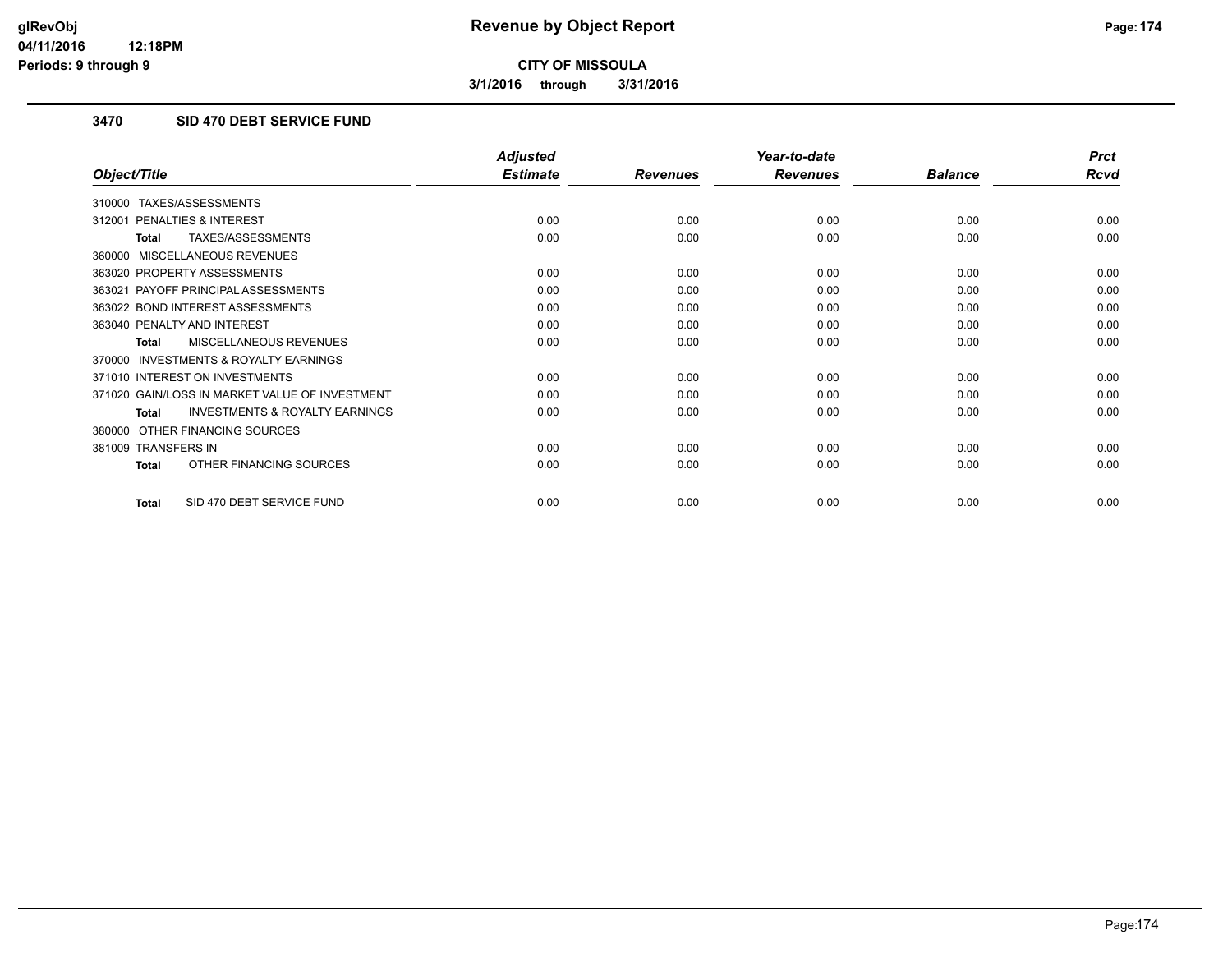**3/1/2016 through 3/31/2016**

**3491 SID 491 DEBT SERVICE FUND**

**3491 SID 491 DEBT SERVICE FUND**

|                                                           | <b>Adjusted</b> |                 | Year-to-date    |                | <b>Prct</b> |
|-----------------------------------------------------------|-----------------|-----------------|-----------------|----------------|-------------|
| Object/Title                                              | <b>Estimate</b> | <b>Revenues</b> | <b>Revenues</b> | <b>Balance</b> | <b>Rcvd</b> |
| TAXES/ASSESSMENTS<br>310000                               |                 |                 |                 |                |             |
| 312001 PENALTIES & INTEREST                               | 0.00            | 0.00            | 0.00            | 0.00           | 0.00        |
| TAXES/ASSESSMENTS<br><b>Total</b>                         | 0.00            | 0.00            | 0.00            | 0.00           | 0.00        |
| <b>MISCELLANEOUS REVENUES</b><br>360000                   |                 |                 |                 |                |             |
| 360010 MISCELLANEOUS                                      | 0.00            | 0.00            | 0.00            | 0.00           | 0.00        |
| 363020 PROPERTY ASSESSMENTS                               | 0.00            | 0.00            | 0.00            | 0.00           | 0.00        |
| 363021 PAYOFF PRINCIPAL ASSESSMENTS                       | 0.00            | 0.00            | 0.00            | 0.00           | 0.00        |
| 363022 BOND INTEREST ASSESSMENTS                          | 0.00            | 0.00            | 0.00            | 0.00           | 0.00        |
| 363040 PENALTY AND INTEREST                               | 0.00            | 0.00            | 0.00            | 0.00           | 0.00        |
| MISCELLANEOUS REVENUES<br><b>Total</b>                    | 0.00            | 0.00            | 0.00            | 0.00           | 0.00        |
| <b>INVESTMENTS &amp; ROYALTY EARNINGS</b><br>370000       |                 |                 |                 |                |             |
| 371010 INTEREST ON INVESTMENTS                            | 0.00            | 0.00            | 0.00            | 0.00           | 0.00        |
| 371020 GAIN/LOSS IN MARKET VALUE OF INVESTMENTS           | 0.00            | 0.00            | 0.00            | 0.00           | 0.00        |
| <b>INVESTMENTS &amp; ROYALTY EARNINGS</b><br><b>Total</b> | 0.00            | 0.00            | 0.00            | 0.00           | 0.00        |
| OTHER FINANCING SOURCES<br>380000                         |                 |                 |                 |                |             |
| 381009 TRANSFERS IN                                       | 0.00            | 0.00            | 0.00            | 0.00           | 0.00        |
| OTHER FINANCING SOURCES<br><b>Total</b>                   | 0.00            | 0.00            | 0.00            | 0.00           | 0.00        |
| SID 491 DEBT SERVICE FUND<br><b>Total</b>                 | 0.00            | 0.00            | 0.00            | 0.00           | 0.00        |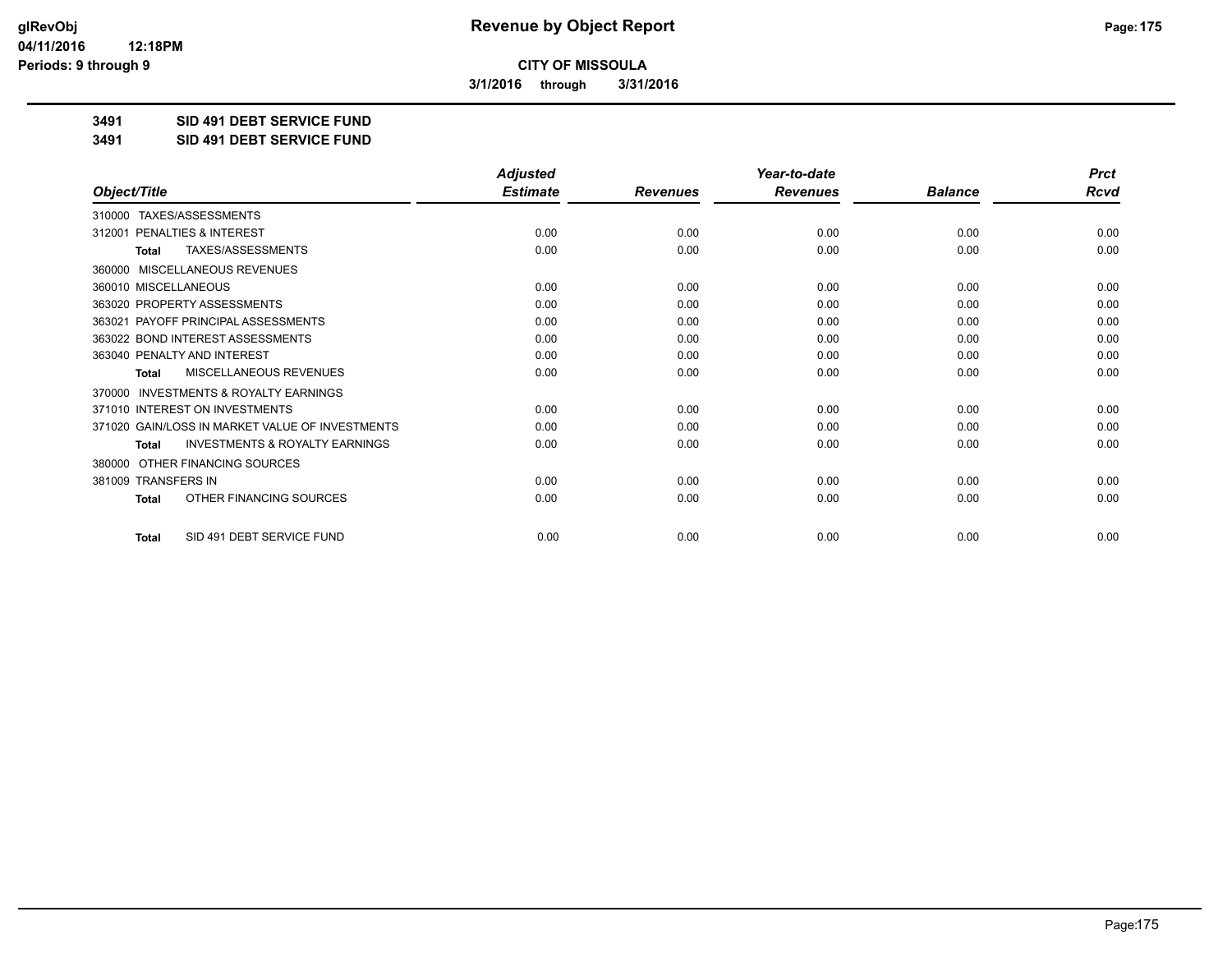**3/1/2016 through 3/31/2016**

## **3491 SID 491 DEBT SERVICE FUND**

|                                                           | <b>Adjusted</b> |                 | Year-to-date    |                | <b>Prct</b> |
|-----------------------------------------------------------|-----------------|-----------------|-----------------|----------------|-------------|
| Object/Title                                              | <b>Estimate</b> | <b>Revenues</b> | <b>Revenues</b> | <b>Balance</b> | <b>Rcvd</b> |
| 310000 TAXES/ASSESSMENTS                                  |                 |                 |                 |                |             |
| 312001 PENALTIES & INTEREST                               | 0.00            | 0.00            | 0.00            | 0.00           | 0.00        |
| TAXES/ASSESSMENTS<br><b>Total</b>                         | 0.00            | 0.00            | 0.00            | 0.00           | 0.00        |
| 360000 MISCELLANEOUS REVENUES                             |                 |                 |                 |                |             |
| 360010 MISCELLANEOUS                                      | 0.00            | 0.00            | 0.00            | 0.00           | 0.00        |
| 363020 PROPERTY ASSESSMENTS                               | 0.00            | 0.00            | 0.00            | 0.00           | 0.00        |
| 363021 PAYOFF PRINCIPAL ASSESSMENTS                       | 0.00            | 0.00            | 0.00            | 0.00           | 0.00        |
| 363022 BOND INTEREST ASSESSMENTS                          | 0.00            | 0.00            | 0.00            | 0.00           | 0.00        |
| 363040 PENALTY AND INTEREST                               | 0.00            | 0.00            | 0.00            | 0.00           | 0.00        |
| MISCELLANEOUS REVENUES<br><b>Total</b>                    | 0.00            | 0.00            | 0.00            | 0.00           | 0.00        |
| <b>INVESTMENTS &amp; ROYALTY EARNINGS</b><br>370000       |                 |                 |                 |                |             |
| 371010 INTEREST ON INVESTMENTS                            | 0.00            | 0.00            | 0.00            | 0.00           | 0.00        |
| 371020 GAIN/LOSS IN MARKET VALUE OF INVESTMENT            | 0.00            | 0.00            | 0.00            | 0.00           | 0.00        |
| <b>INVESTMENTS &amp; ROYALTY EARNINGS</b><br><b>Total</b> | 0.00            | 0.00            | 0.00            | 0.00           | 0.00        |
| OTHER FINANCING SOURCES<br>380000                         |                 |                 |                 |                |             |
| 381009 TRANSFERS IN                                       | 0.00            | 0.00            | 0.00            | 0.00           | 0.00        |
| OTHER FINANCING SOURCES<br><b>Total</b>                   | 0.00            | 0.00            | 0.00            | 0.00           | 0.00        |
| SID 491 DEBT SERVICE FUND<br><b>Total</b>                 | 0.00            | 0.00            | 0.00            | 0.00           | 0.00        |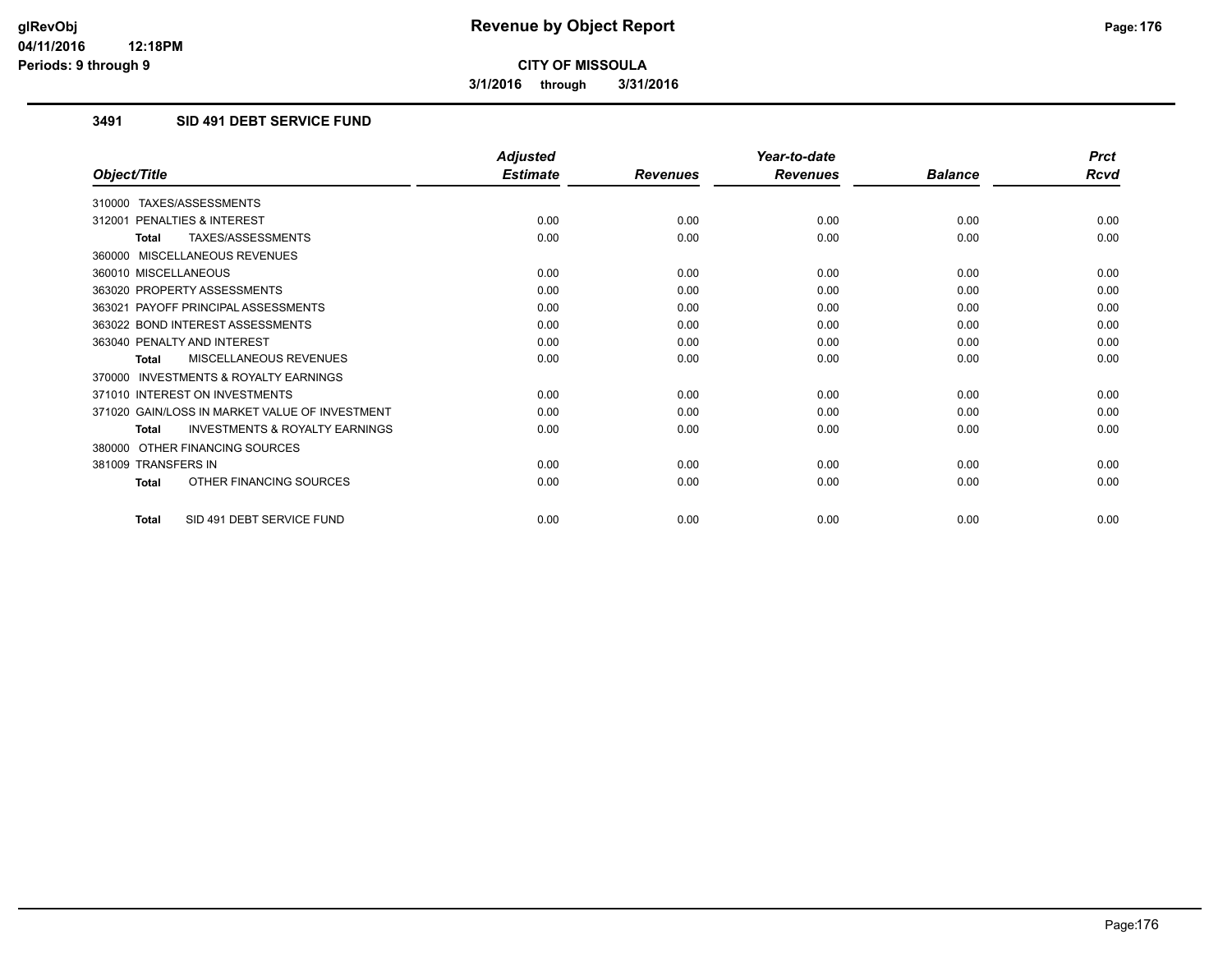**3/1/2016 through 3/31/2016**

## **3492 SID 492/499 DEBT SERVICE FUND**

**3492 SID 492/499 DEBT SERVICE FUND**

|                                                    | <b>Adjusted</b> |                 | Year-to-date    |                | <b>Prct</b> |
|----------------------------------------------------|-----------------|-----------------|-----------------|----------------|-------------|
| Object/Title                                       | <b>Estimate</b> | <b>Revenues</b> | <b>Revenues</b> | <b>Balance</b> | <b>Rcvd</b> |
| 360000 MISCELLANEOUS REVENUES                      |                 |                 |                 |                |             |
| 360010 MISCELLANEOUS                               | 0.00            | 0.00            | 0.00            | 0.00           | 0.00        |
| 363040 PENALTY AND INTEREST                        | 0.00            | 0.00            | 0.00            | 0.00           | 0.00        |
| <b>MISCELLANEOUS REVENUES</b><br>Total             | 0.00            | 0.00            | 0.00            | 0.00           | 0.00        |
| 370000 INVESTMENTS & ROYALTY EARNINGS              |                 |                 |                 |                |             |
| 371010 INTEREST ON INVESTMENTS                     | 0.00            | 0.00            | 0.00            | 0.00           | 0.00        |
| 371020 GAIN/LOSS IN MARKET VALUE OF INVESTMENTS    | 0.00            | 0.00            | 0.00            | 0.00           | 0.00        |
| <b>INVESTMENTS &amp; ROYALTY EARNINGS</b><br>Total | 0.00            | 0.00            | 0.00            | 0.00           | 0.00        |
| 380000 OTHER FINANCING SOURCES                     |                 |                 |                 |                |             |
| 381009 TRANSFERS IN                                | 0.00            | 0.00            | 0.00            | 0.00           | 0.00        |
| OTHER FINANCING SOURCES<br>Total                   | 0.00            | 0.00            | 0.00            | 0.00           | 0.00        |
| SID 492/499 DEBT SERVICE FUND<br>Total             | 0.00            | 0.00            | 0.00            | 0.00           | 0.00        |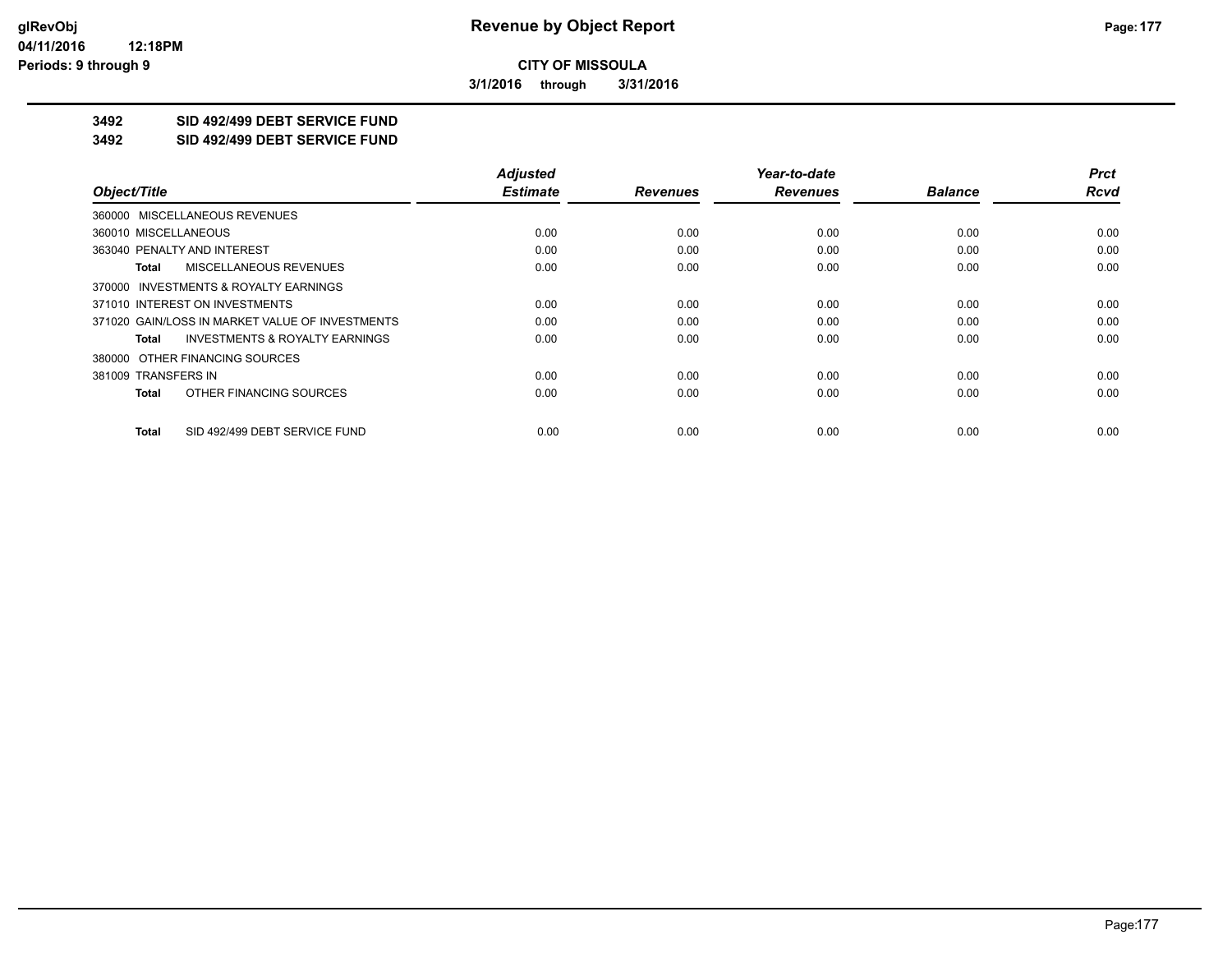**3/1/2016 through 3/31/2016**

## **3492 SID 492/499 DEBT SERVICE FUND**

| Object/Title                                              | <b>Adjusted</b><br><b>Estimate</b> | <b>Revenues</b> | Year-to-date<br><b>Revenues</b> | <b>Balance</b> | <b>Prct</b><br><b>Rcvd</b> |
|-----------------------------------------------------------|------------------------------------|-----------------|---------------------------------|----------------|----------------------------|
| 360000 MISCELLANEOUS REVENUES                             |                                    |                 |                                 |                |                            |
| 360010 MISCELLANEOUS                                      | 0.00                               | 0.00            | 0.00                            | 0.00           | 0.00                       |
| 363040 PENALTY AND INTEREST                               | 0.00                               | 0.00            | 0.00                            | 0.00           | 0.00                       |
| MISCELLANEOUS REVENUES<br><b>Total</b>                    | 0.00                               | 0.00            | 0.00                            | 0.00           | 0.00                       |
| 370000 INVESTMENTS & ROYALTY EARNINGS                     |                                    |                 |                                 |                |                            |
| 371010 INTEREST ON INVESTMENTS                            | 0.00                               | 0.00            | 0.00                            | 0.00           | 0.00                       |
| 371020 GAIN/LOSS IN MARKET VALUE OF INVESTMENT            | 0.00                               | 0.00            | 0.00                            | 0.00           | 0.00                       |
| <b>INVESTMENTS &amp; ROYALTY EARNINGS</b><br><b>Total</b> | 0.00                               | 0.00            | 0.00                            | 0.00           | 0.00                       |
| 380000 OTHER FINANCING SOURCES                            |                                    |                 |                                 |                |                            |
| 381009 TRANSFERS IN                                       | 0.00                               | 0.00            | 0.00                            | 0.00           | 0.00                       |
| OTHER FINANCING SOURCES<br><b>Total</b>                   | 0.00                               | 0.00            | 0.00                            | 0.00           | 0.00                       |
| SID 492/499 DEBT SERVICE FUND<br><b>Total</b>             | 0.00                               | 0.00            | 0.00                            | 0.00           | 0.00                       |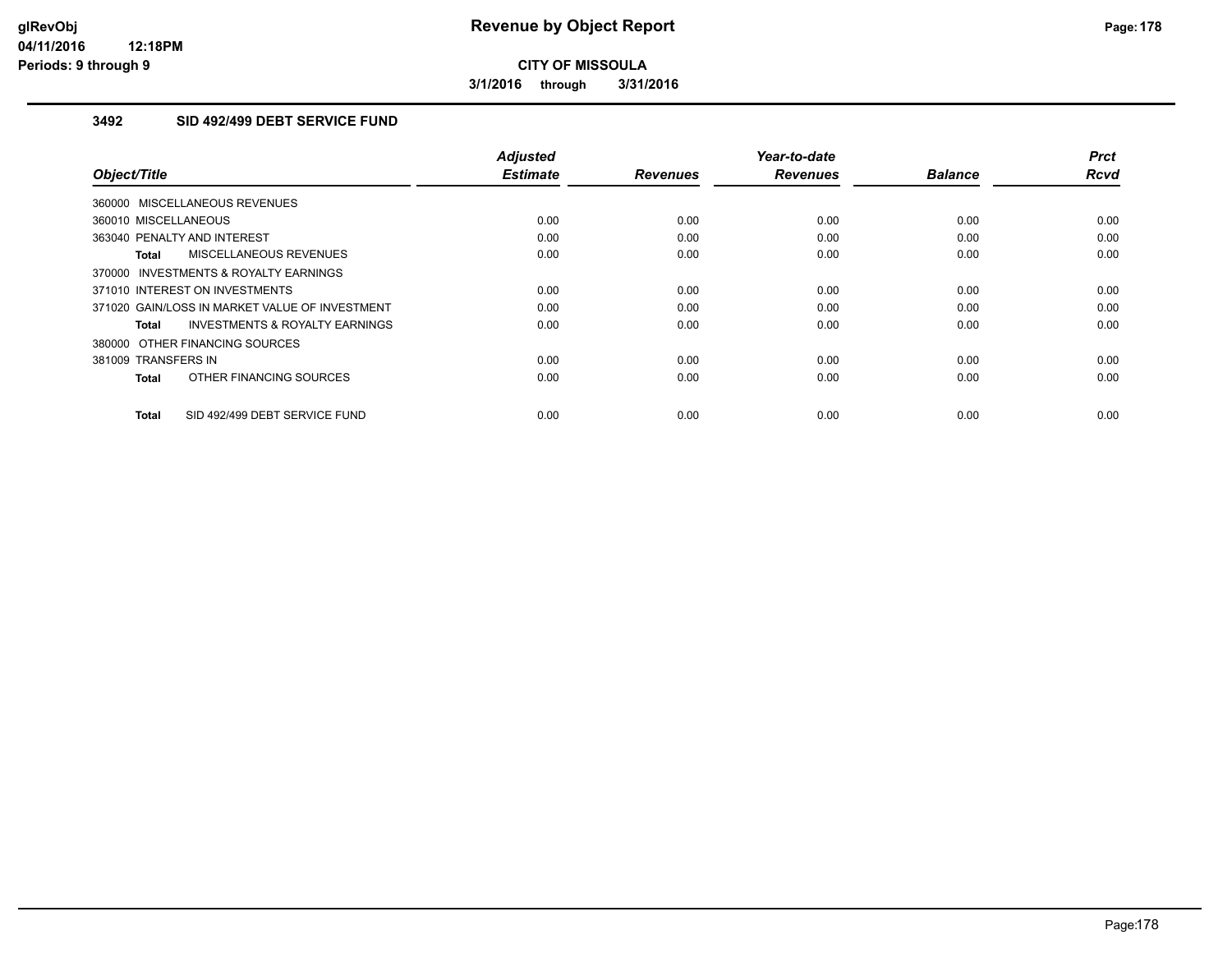**3/1/2016 through 3/31/2016**

**3494 SID 494 DEBT SERVICE**

**3494 SID 494 DEBT SERVICE**

|                                                           | <b>Adjusted</b> |                 | Year-to-date    |                | <b>Prct</b> |
|-----------------------------------------------------------|-----------------|-----------------|-----------------|----------------|-------------|
| Object/Title                                              | <b>Estimate</b> | <b>Revenues</b> | <b>Revenues</b> | <b>Balance</b> | Rcvd        |
| 310000 TAXES/ASSESSMENTS                                  |                 |                 |                 |                |             |
| 312001 PENALTIES & INTEREST                               | 0.00            | 0.00            | 0.00            | 0.00           | 0.00        |
| TAXES/ASSESSMENTS<br><b>Total</b>                         | 0.00            | 0.00            | 0.00            | 0.00           | 0.00        |
| MISCELLANEOUS REVENUES<br>360000                          |                 |                 |                 |                |             |
| 360010 MISCELLANEOUS                                      | 0.00            | 0.00            | 0.00            | 0.00           | 0.00        |
| 363020 PROPERTY ASSESSMENTS                               | 0.00            | 0.00            | 0.00            | 0.00           | 0.00        |
| 363021 PAYOFF PRINCIPAL ASSESSMENTS                       | 0.00            | 0.00            | 0.00            | 0.00           | 0.00        |
| 363022 BOND INTEREST ASSESSMENTS                          | 0.00            | 0.00            | 0.00            | 0.00           | 0.00        |
| 363040 PENALTY AND INTEREST                               | 0.00            | 0.00            | 0.00            | 0.00           | 0.00        |
| <b>MISCELLANEOUS REVENUES</b><br><b>Total</b>             | 0.00            | 0.00            | 0.00            | 0.00           | 0.00        |
| <b>INVESTMENTS &amp; ROYALTY EARNINGS</b><br>370000       |                 |                 |                 |                |             |
| 371010 INTEREST ON INVESTMENTS                            | 0.00            | 0.00            | 0.00            | 0.00           | 0.00        |
| 371020 GAIN/LOSS IN MARKET VALUE OF INVESTMENTS           | 0.00            | 0.00            | 0.00            | 0.00           | 0.00        |
| <b>INVESTMENTS &amp; ROYALTY EARNINGS</b><br><b>Total</b> | 0.00            | 0.00            | 0.00            | 0.00           | 0.00        |
| OTHER FINANCING SOURCES<br>380000                         |                 |                 |                 |                |             |
| 381009 TRANSFERS IN                                       | 0.00            | 0.00            | 0.00            | 0.00           | 0.00        |
| OTHER FINANCING SOURCES<br><b>Total</b>                   | 0.00            | 0.00            | 0.00            | 0.00           | 0.00        |
| SID 494 DEBT SERVICE<br><b>Total</b>                      | 0.00            | 0.00            | 0.00            | 0.00           | 0.00        |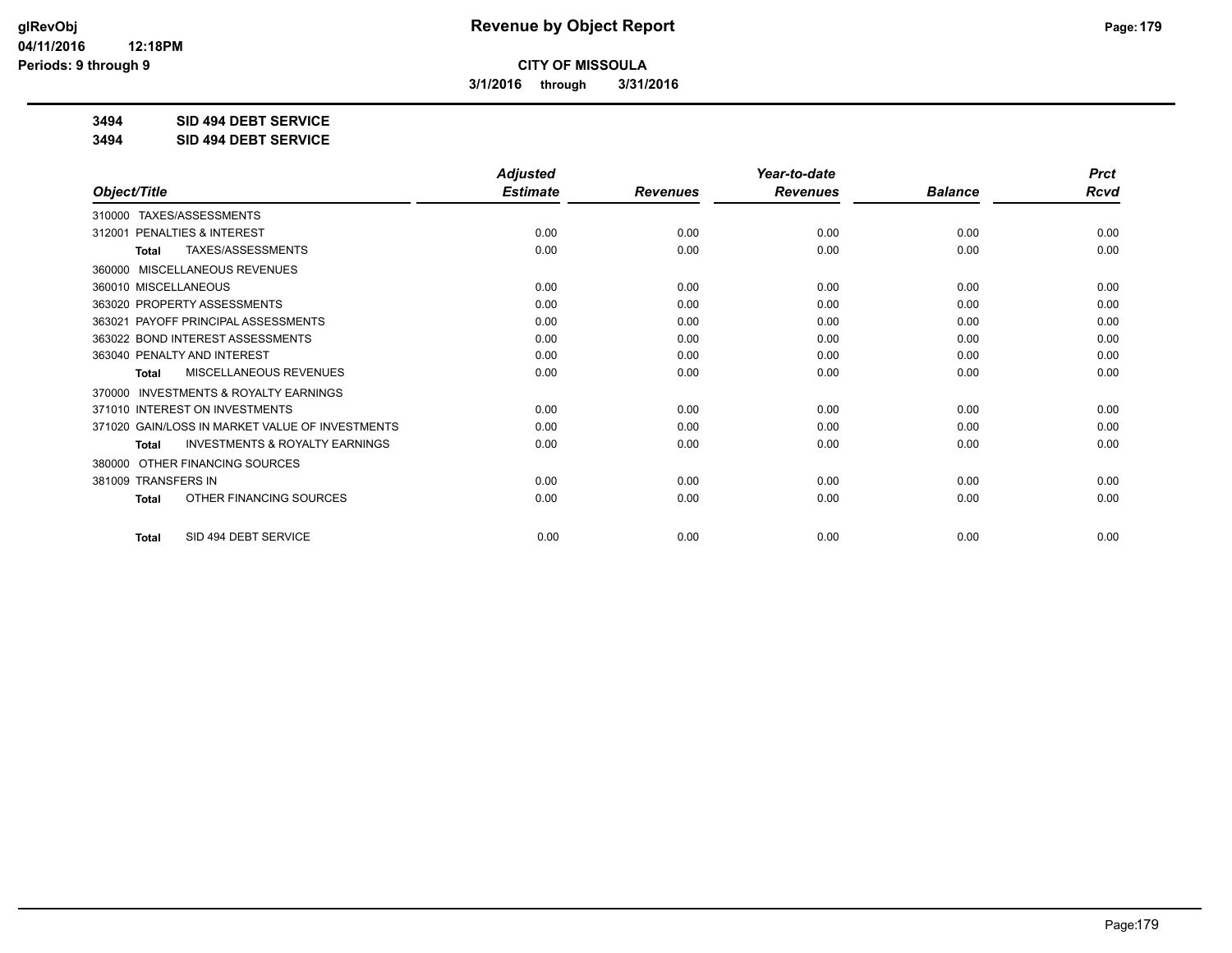**3/1/2016 through 3/31/2016**

### **3494 SID 494 DEBT SERVICE**

| <b>Adjusted</b> |                 | Year-to-date    |                | <b>Prct</b> |
|-----------------|-----------------|-----------------|----------------|-------------|
| <b>Estimate</b> | <b>Revenues</b> | <b>Revenues</b> | <b>Balance</b> | <b>Rcvd</b> |
|                 |                 |                 |                |             |
| 0.00            | 0.00            | 0.00            | 0.00           | 0.00        |
| 0.00            | 0.00            | 0.00            | 0.00           | 0.00        |
|                 |                 |                 |                |             |
| 0.00            | 0.00            | 0.00            | 0.00           | 0.00        |
| 0.00            | 0.00            | 0.00            | 0.00           | 0.00        |
| 0.00            | 0.00            | 0.00            | 0.00           | 0.00        |
| 0.00            | 0.00            | 0.00            | 0.00           | 0.00        |
| 0.00            | 0.00            | 0.00            | 0.00           | 0.00        |
| 0.00            | 0.00            | 0.00            | 0.00           | 0.00        |
|                 |                 |                 |                |             |
| 0.00            | 0.00            | 0.00            | 0.00           | 0.00        |
| 0.00            | 0.00            | 0.00            | 0.00           | 0.00        |
| 0.00            | 0.00            | 0.00            | 0.00           | 0.00        |
|                 |                 |                 |                |             |
| 0.00            | 0.00            | 0.00            | 0.00           | 0.00        |
| 0.00            | 0.00            | 0.00            | 0.00           | 0.00        |
| 0.00            | 0.00            | 0.00            | 0.00           | 0.00        |
|                 |                 |                 |                |             |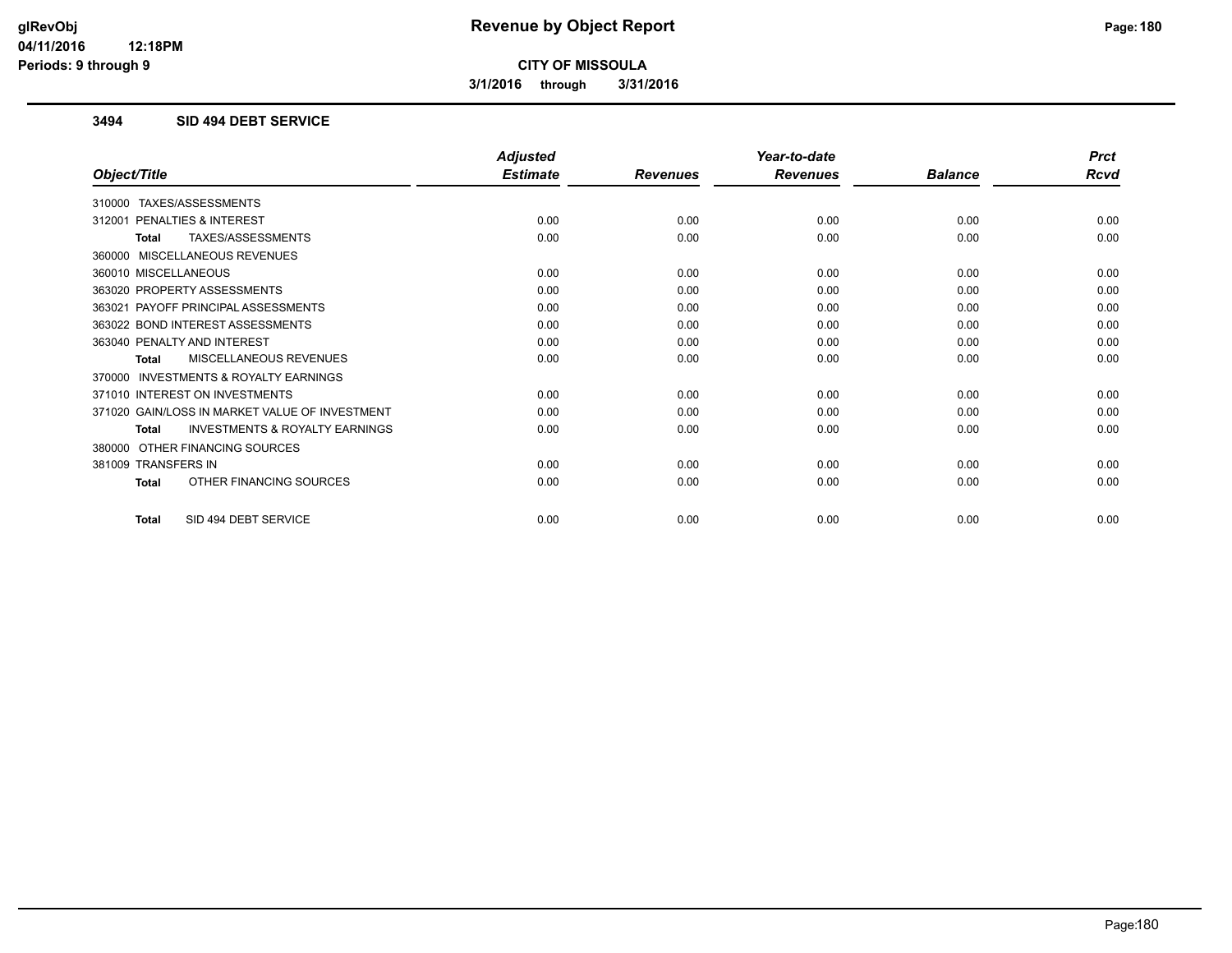**3/1/2016 through 3/31/2016**

**3495 SID 495 DEBT SERVICE FUND**

**3495 SID 495 DEBT SERVICE FUND**

|                                                           | <b>Adjusted</b> |                 | Year-to-date    |                | <b>Prct</b> |
|-----------------------------------------------------------|-----------------|-----------------|-----------------|----------------|-------------|
| Object/Title                                              | <b>Estimate</b> | <b>Revenues</b> | <b>Revenues</b> | <b>Balance</b> | Rcvd        |
| TAXES/ASSESSMENTS<br>310000                               |                 |                 |                 |                |             |
| PENALTIES & INTEREST<br>312001                            | 0.00            | 0.00            | 0.00            | 0.00           | 0.00        |
| TAXES/ASSESSMENTS<br>Total                                | 0.00            | 0.00            | 0.00            | 0.00           | 0.00        |
| MISCELLANEOUS REVENUES<br>360000                          |                 |                 |                 |                |             |
| 360010 MISCELLANEOUS                                      | 0.00            | 0.00            | 0.00            | 0.00           | 0.00        |
| 363020 PROPERTY ASSESSMENTS                               | 0.00            | 0.00            | 0.00            | 0.00           | 0.00        |
| 363021 PAYOFF PRINCIPAL ASSESSMENTS                       | 0.00            | 0.00            | 0.00            | 0.00           | 0.00        |
| 363022 BOND INTEREST ASSESSMENTS                          | 0.00            | 0.00            | 0.00            | 0.00           | 0.00        |
| 363040 PENALTY AND INTEREST                               | 0.00            | 0.00            | 0.00            | 0.00           | 0.00        |
| <b>MISCELLANEOUS REVENUES</b><br><b>Total</b>             | 0.00            | 0.00            | 0.00            | 0.00           | 0.00        |
| <b>INVESTMENTS &amp; ROYALTY EARNINGS</b><br>370000       |                 |                 |                 |                |             |
| 371010 INTEREST ON INVESTMENTS                            | 0.00            | 0.00            | 0.00            | 0.00           | 0.00        |
| 371020 GAIN/LOSS IN MARKET VALUE OF INVESTMENTS           | 0.00            | 0.00            | 0.00            | 0.00           | 0.00        |
| <b>INVESTMENTS &amp; ROYALTY EARNINGS</b><br><b>Total</b> | 0.00            | 0.00            | 0.00            | 0.00           | 0.00        |
| OTHER FINANCING SOURCES<br>380000                         |                 |                 |                 |                |             |
| 381009 TRANSFERS IN                                       | 0.00            | 0.00            | 0.00            | 0.00           | 0.00        |
| OTHER FINANCING SOURCES<br><b>Total</b>                   | 0.00            | 0.00            | 0.00            | 0.00           | 0.00        |
| SID 495 DEBT SERVICE FUND<br><b>Total</b>                 | 0.00            | 0.00            | 0.00            | 0.00           | 0.00        |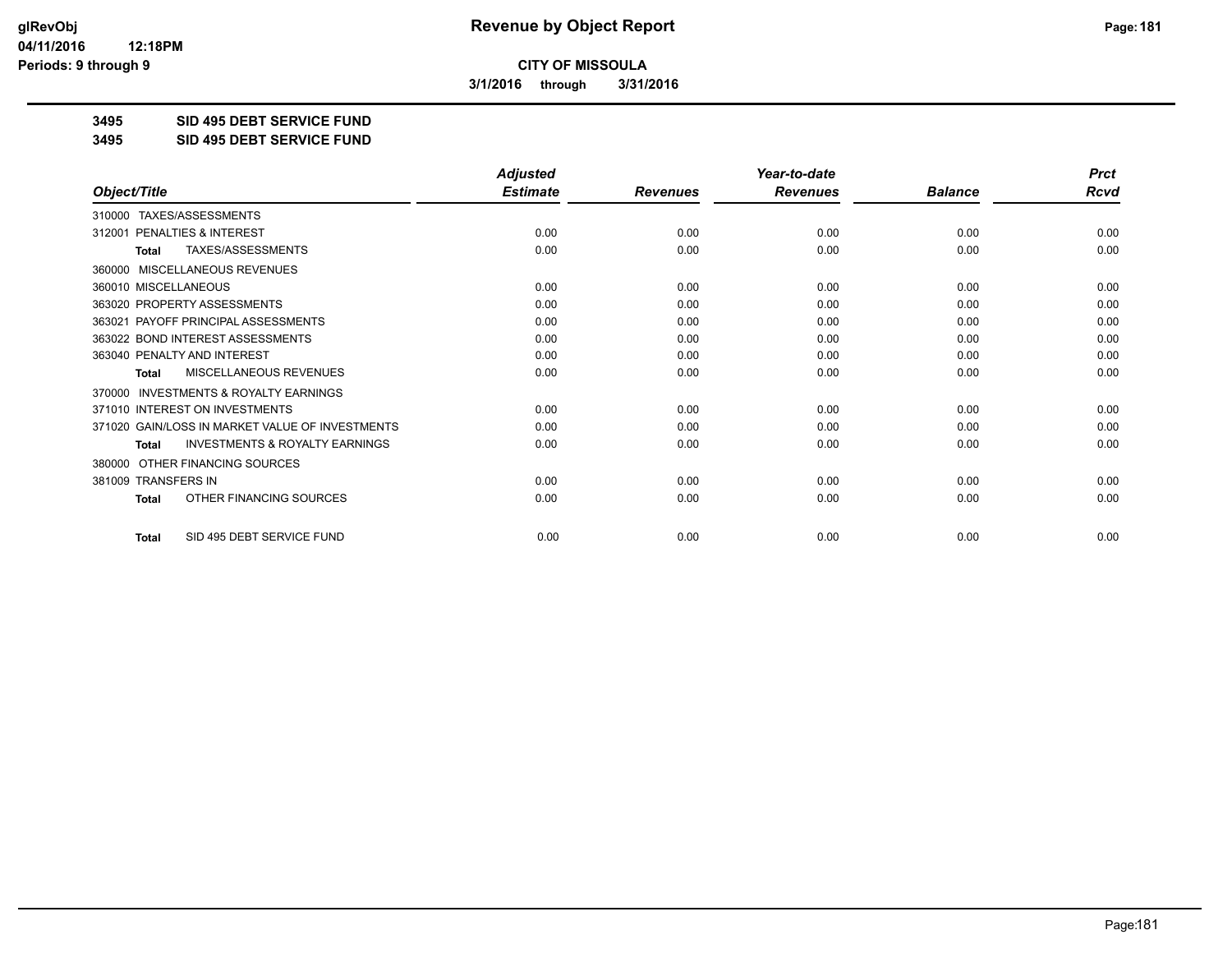**3/1/2016 through 3/31/2016**

# **3495 SID 495 DEBT SERVICE FUND**

|                                                           | <b>Adjusted</b> |                 | Year-to-date    |                | <b>Prct</b> |
|-----------------------------------------------------------|-----------------|-----------------|-----------------|----------------|-------------|
| Object/Title                                              | <b>Estimate</b> | <b>Revenues</b> | <b>Revenues</b> | <b>Balance</b> | <b>Rcvd</b> |
| 310000 TAXES/ASSESSMENTS                                  |                 |                 |                 |                |             |
| PENALTIES & INTEREST<br>312001                            | 0.00            | 0.00            | 0.00            | 0.00           | 0.00        |
| TAXES/ASSESSMENTS<br><b>Total</b>                         | 0.00            | 0.00            | 0.00            | 0.00           | 0.00        |
| 360000 MISCELLANEOUS REVENUES                             |                 |                 |                 |                |             |
| 360010 MISCELLANEOUS                                      | 0.00            | 0.00            | 0.00            | 0.00           | 0.00        |
| 363020 PROPERTY ASSESSMENTS                               | 0.00            | 0.00            | 0.00            | 0.00           | 0.00        |
| 363021 PAYOFF PRINCIPAL ASSESSMENTS                       | 0.00            | 0.00            | 0.00            | 0.00           | 0.00        |
| 363022 BOND INTEREST ASSESSMENTS                          | 0.00            | 0.00            | 0.00            | 0.00           | 0.00        |
| 363040 PENALTY AND INTEREST                               | 0.00            | 0.00            | 0.00            | 0.00           | 0.00        |
| MISCELLANEOUS REVENUES<br><b>Total</b>                    | 0.00            | 0.00            | 0.00            | 0.00           | 0.00        |
| <b>INVESTMENTS &amp; ROYALTY EARNINGS</b><br>370000       |                 |                 |                 |                |             |
| 371010 INTEREST ON INVESTMENTS                            | 0.00            | 0.00            | 0.00            | 0.00           | 0.00        |
| 371020 GAIN/LOSS IN MARKET VALUE OF INVESTMENT            | 0.00            | 0.00            | 0.00            | 0.00           | 0.00        |
| <b>INVESTMENTS &amp; ROYALTY EARNINGS</b><br><b>Total</b> | 0.00            | 0.00            | 0.00            | 0.00           | 0.00        |
| OTHER FINANCING SOURCES<br>380000                         |                 |                 |                 |                |             |
| 381009 TRANSFERS IN                                       | 0.00            | 0.00            | 0.00            | 0.00           | 0.00        |
| OTHER FINANCING SOURCES<br><b>Total</b>                   | 0.00            | 0.00            | 0.00            | 0.00           | 0.00        |
| SID 495 DEBT SERVICE FUND<br><b>Total</b>                 | 0.00            | 0.00            | 0.00            | 0.00           | 0.00        |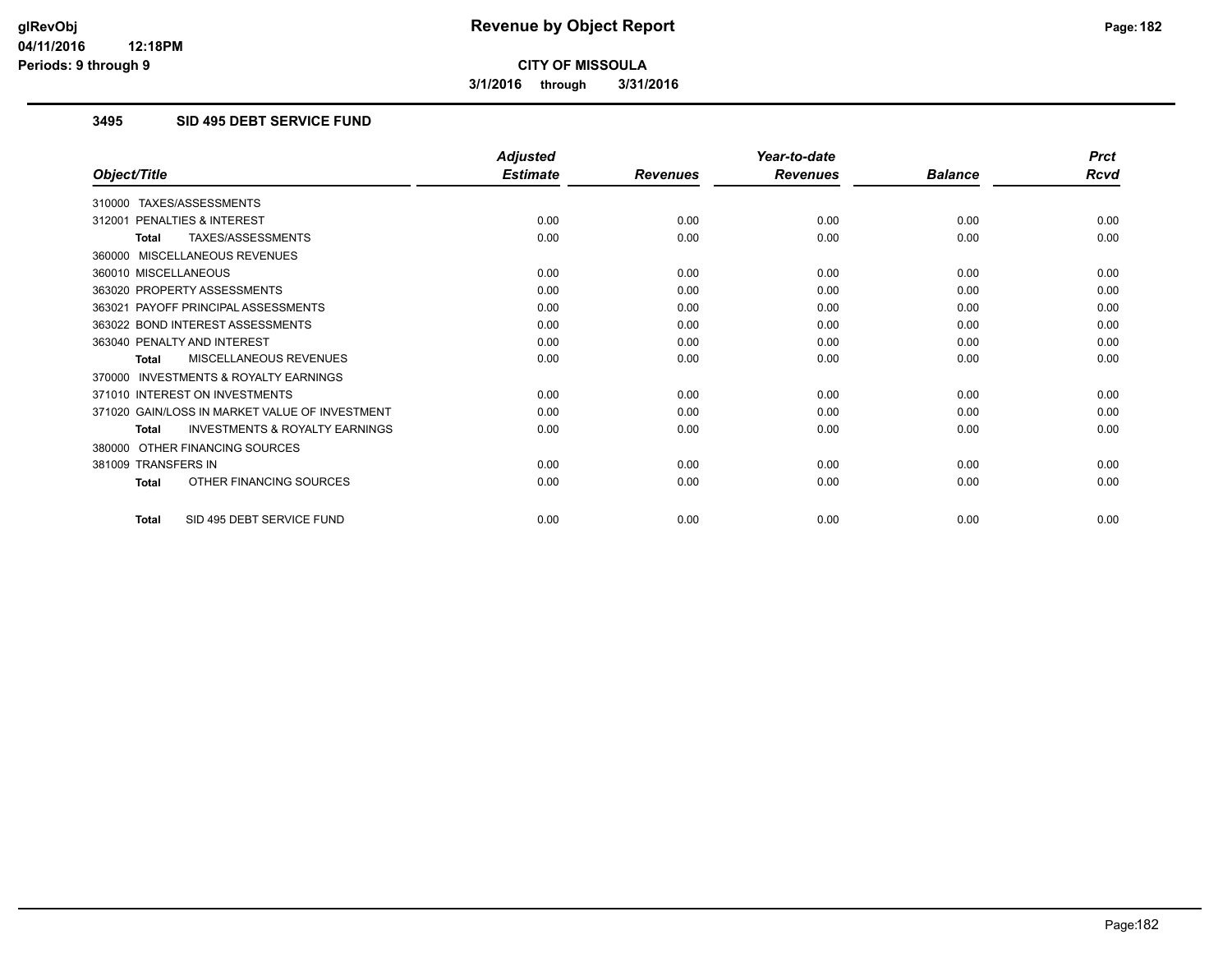**3/1/2016 through 3/31/2016**

**3496 SID 496 DEBT SERVICE FUND**

**3496 SID 496 DEBT SERVICE FUND**

|                                                           | <b>Adjusted</b> |                 | Year-to-date    |                | <b>Prct</b> |
|-----------------------------------------------------------|-----------------|-----------------|-----------------|----------------|-------------|
| Object/Title                                              | <b>Estimate</b> | <b>Revenues</b> | <b>Revenues</b> | <b>Balance</b> | Rcvd        |
| TAXES/ASSESSMENTS<br>310000                               |                 |                 |                 |                |             |
| PENALTIES & INTEREST<br>312001                            | 0.00            | 0.00            | 0.00            | 0.00           | 0.00        |
| <b>TAXES/ASSESSMENTS</b><br>Total                         | 0.00            | 0.00            | 0.00            | 0.00           | 0.00        |
| MISCELLANEOUS REVENUES<br>360000                          |                 |                 |                 |                |             |
| 360010 MISCELLANEOUS                                      | 0.00            | 0.00            | 0.00            | 0.00           | 0.00        |
| 363020 PROPERTY ASSESSMENTS                               | 0.00            | 0.00            | 0.00            | 0.00           | 0.00        |
| 363021 PAYOFF PRINCIPAL ASSESSMENTS                       | 0.00            | 0.00            | 0.00            | 0.00           | 0.00        |
| 363022 BOND INTEREST ASSESSMENTS                          | 0.00            | 0.00            | 0.00            | 0.00           | 0.00        |
| 363040 PENALTY AND INTEREST                               | 0.00            | 0.00            | 0.00            | 0.00           | 0.00        |
| MISCELLANEOUS REVENUES<br>Total                           | 0.00            | 0.00            | 0.00            | 0.00           | 0.00        |
| <b>INVESTMENTS &amp; ROYALTY EARNINGS</b><br>370000       |                 |                 |                 |                |             |
| 371010 INTEREST ON INVESTMENTS                            | 0.00            | 0.00            | 0.00            | 0.00           | 0.00        |
| 371020 GAIN/LOSS IN MARKET VALUE OF INVESTMENTS           | 0.00            | 0.00            | 0.00            | 0.00           | 0.00        |
| <b>INVESTMENTS &amp; ROYALTY EARNINGS</b><br><b>Total</b> | 0.00            | 0.00            | 0.00            | 0.00           | 0.00        |
| OTHER FINANCING SOURCES<br>380000                         |                 |                 |                 |                |             |
| 381009 TRANSFERS IN                                       | 0.00            | 0.00            | 0.00            | 0.00           | 0.00        |
| OTHER FINANCING SOURCES<br><b>Total</b>                   | 0.00            | 0.00            | 0.00            | 0.00           | 0.00        |
| SID 496 DEBT SERVICE FUND<br><b>Total</b>                 | 0.00            | 0.00            | 0.00            | 0.00           | 0.00        |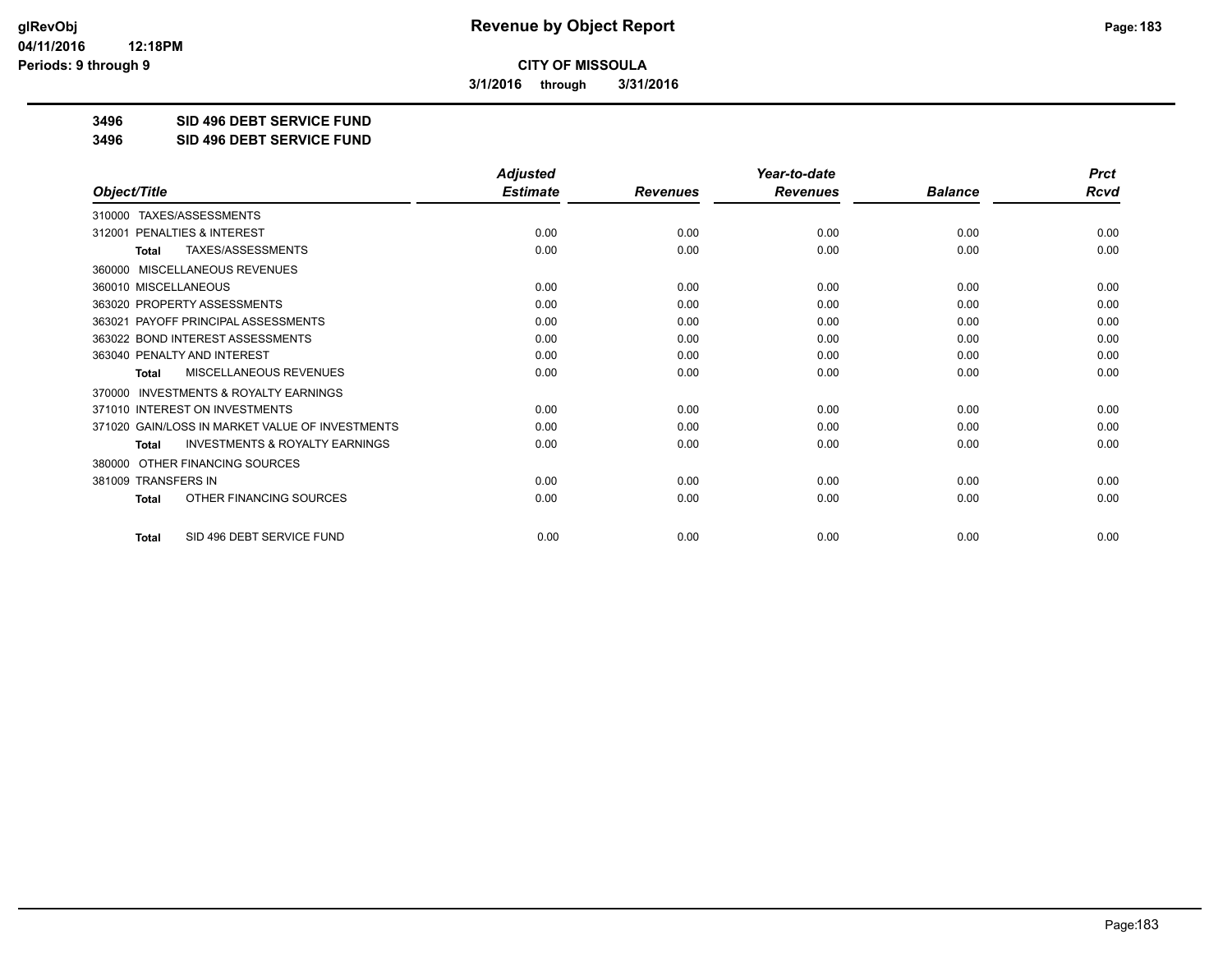**3/1/2016 through 3/31/2016**

#### **3496 SID 496 DEBT SERVICE FUND**

|                                                           | <b>Adjusted</b> |                 | Year-to-date    |                | <b>Prct</b> |
|-----------------------------------------------------------|-----------------|-----------------|-----------------|----------------|-------------|
| Object/Title                                              | <b>Estimate</b> | <b>Revenues</b> | <b>Revenues</b> | <b>Balance</b> | <b>Rcvd</b> |
| 310000 TAXES/ASSESSMENTS                                  |                 |                 |                 |                |             |
| 312001 PENALTIES & INTEREST                               | 0.00            | 0.00            | 0.00            | 0.00           | 0.00        |
| TAXES/ASSESSMENTS<br><b>Total</b>                         | 0.00            | 0.00            | 0.00            | 0.00           | 0.00        |
| 360000 MISCELLANEOUS REVENUES                             |                 |                 |                 |                |             |
| 360010 MISCELLANEOUS                                      | 0.00            | 0.00            | 0.00            | 0.00           | 0.00        |
| 363020 PROPERTY ASSESSMENTS                               | 0.00            | 0.00            | 0.00            | 0.00           | 0.00        |
| 363021 PAYOFF PRINCIPAL ASSESSMENTS                       | 0.00            | 0.00            | 0.00            | 0.00           | 0.00        |
| 363022 BOND INTEREST ASSESSMENTS                          | 0.00            | 0.00            | 0.00            | 0.00           | 0.00        |
| 363040 PENALTY AND INTEREST                               | 0.00            | 0.00            | 0.00            | 0.00           | 0.00        |
| MISCELLANEOUS REVENUES<br>Total                           | 0.00            | 0.00            | 0.00            | 0.00           | 0.00        |
| 370000 INVESTMENTS & ROYALTY EARNINGS                     |                 |                 |                 |                |             |
| 371010 INTEREST ON INVESTMENTS                            | 0.00            | 0.00            | 0.00            | 0.00           | 0.00        |
| 371020 GAIN/LOSS IN MARKET VALUE OF INVESTMENT            | 0.00            | 0.00            | 0.00            | 0.00           | 0.00        |
| <b>INVESTMENTS &amp; ROYALTY EARNINGS</b><br><b>Total</b> | 0.00            | 0.00            | 0.00            | 0.00           | 0.00        |
| 380000 OTHER FINANCING SOURCES                            |                 |                 |                 |                |             |
| 381009 TRANSFERS IN                                       | 0.00            | 0.00            | 0.00            | 0.00           | 0.00        |
| OTHER FINANCING SOURCES<br><b>Total</b>                   | 0.00            | 0.00            | 0.00            | 0.00           | 0.00        |
| SID 496 DEBT SERVICE FUND<br><b>Total</b>                 | 0.00            | 0.00            | 0.00            | 0.00           | 0.00        |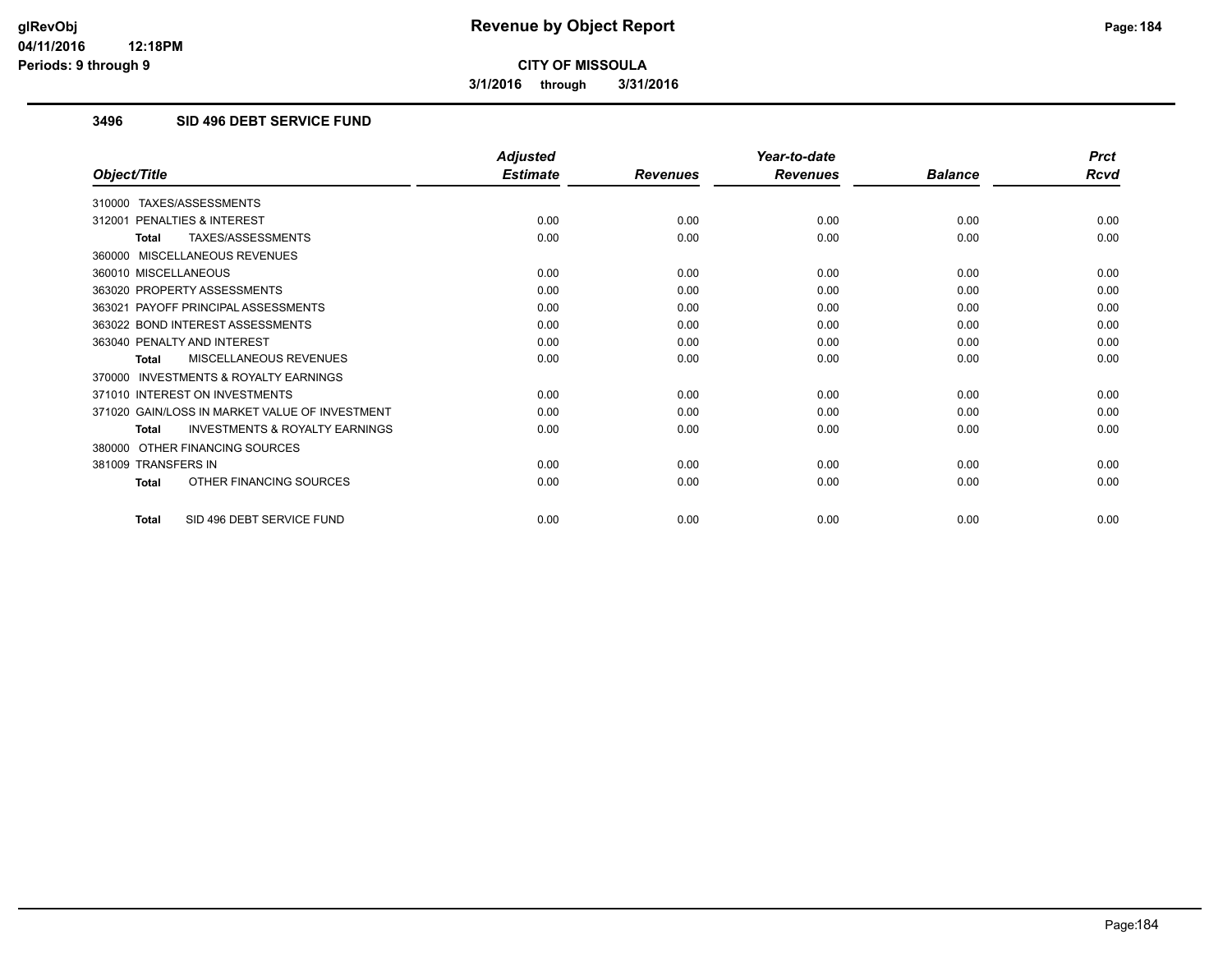**3/1/2016 through 3/31/2016**

**3497 SID 497 DEBT SERVICE FUND**

**3497 SID 497 DEBT SERVICE FUND**

|                                                           | <b>Adjusted</b> |                 | Year-to-date    |                | <b>Prct</b> |
|-----------------------------------------------------------|-----------------|-----------------|-----------------|----------------|-------------|
| Object/Title                                              | <b>Estimate</b> | <b>Revenues</b> | <b>Revenues</b> | <b>Balance</b> | Rcvd        |
| TAXES/ASSESSMENTS<br>310000                               |                 |                 |                 |                |             |
| 312001 PENALTIES & INTEREST                               | 0.00            | 0.00            | 0.00            | 0.00           | 0.00        |
| TAXES/ASSESSMENTS<br>Total                                | 0.00            | 0.00            | 0.00            | 0.00           | 0.00        |
| MISCELLANEOUS REVENUES<br>360000                          |                 |                 |                 |                |             |
| 360010 MISCELLANEOUS                                      | 0.00            | 0.00            | 0.00            | 0.00           | 0.00        |
| 363020 PROPERTY ASSESSMENTS                               | 0.00            | 0.00            | 0.00            | 0.00           | 0.00        |
| 363021 PAYOFF PRINCIPAL ASSESSMENTS                       | 0.00            | 0.00            | 0.00            | 0.00           | 0.00        |
| 363022 BOND INTEREST ASSESSMENTS                          | 0.00            | 0.00            | 0.00            | 0.00           | 0.00        |
| 363040 PENALTY AND INTEREST                               | 0.00            | 0.00            | 0.00            | 0.00           | 0.00        |
| MISCELLANEOUS REVENUES<br><b>Total</b>                    | 0.00            | 0.00            | 0.00            | 0.00           | 0.00        |
| <b>INVESTMENTS &amp; ROYALTY EARNINGS</b><br>370000       |                 |                 |                 |                |             |
| 371010 INTEREST ON INVESTMENTS                            | 0.00            | 0.00            | 0.00            | 0.00           | 0.00        |
| 371020 GAIN/LOSS IN MARKET VALUE OF INVESTMENTS           | 0.00            | 0.00            | 0.00            | 0.00           | 0.00        |
| <b>INVESTMENTS &amp; ROYALTY EARNINGS</b><br><b>Total</b> | 0.00            | 0.00            | 0.00            | 0.00           | 0.00        |
| SID 497 DEBT SERVICE FUND<br>Total                        | 0.00            | 0.00            | 0.00            | 0.00           | 0.00        |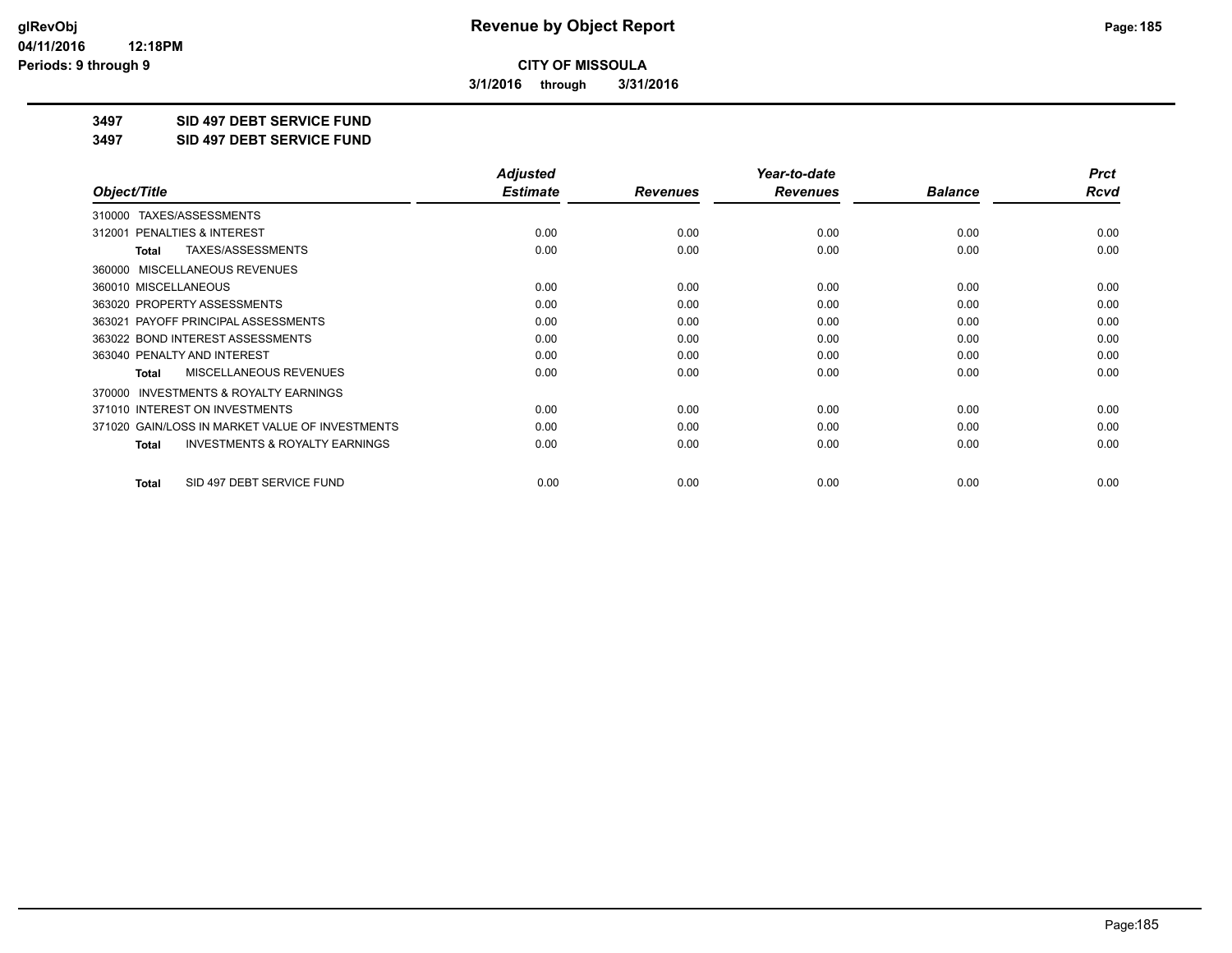**3/1/2016 through 3/31/2016**

# **3497 SID 497 DEBT SERVICE FUND**

|                                                     | <b>Adjusted</b> |                 | Year-to-date    |                | <b>Prct</b> |
|-----------------------------------------------------|-----------------|-----------------|-----------------|----------------|-------------|
| Object/Title                                        | <b>Estimate</b> | <b>Revenues</b> | <b>Revenues</b> | <b>Balance</b> | <b>Rcvd</b> |
| 310000 TAXES/ASSESSMENTS                            |                 |                 |                 |                |             |
| 312001 PENALTIES & INTEREST                         | 0.00            | 0.00            | 0.00            | 0.00           | 0.00        |
| TAXES/ASSESSMENTS<br><b>Total</b>                   | 0.00            | 0.00            | 0.00            | 0.00           | 0.00        |
| 360000 MISCELLANEOUS REVENUES                       |                 |                 |                 |                |             |
| 360010 MISCELLANEOUS                                | 0.00            | 0.00            | 0.00            | 0.00           | 0.00        |
| 363020 PROPERTY ASSESSMENTS                         | 0.00            | 0.00            | 0.00            | 0.00           | 0.00        |
| 363021 PAYOFF PRINCIPAL ASSESSMENTS                 | 0.00            | 0.00            | 0.00            | 0.00           | 0.00        |
| 363022 BOND INTEREST ASSESSMENTS                    | 0.00            | 0.00            | 0.00            | 0.00           | 0.00        |
| 363040 PENALTY AND INTEREST                         | 0.00            | 0.00            | 0.00            | 0.00           | 0.00        |
| <b>MISCELLANEOUS REVENUES</b><br>Total              | 0.00            | 0.00            | 0.00            | 0.00           | 0.00        |
| <b>INVESTMENTS &amp; ROYALTY EARNINGS</b><br>370000 |                 |                 |                 |                |             |
| 371010 INTEREST ON INVESTMENTS                      | 0.00            | 0.00            | 0.00            | 0.00           | 0.00        |
| 371020 GAIN/LOSS IN MARKET VALUE OF INVESTMENT      | 0.00            | 0.00            | 0.00            | 0.00           | 0.00        |
| <b>INVESTMENTS &amp; ROYALTY EARNINGS</b><br>Total  | 0.00            | 0.00            | 0.00            | 0.00           | 0.00        |
| SID 497 DEBT SERVICE FUND<br><b>Total</b>           | 0.00            | 0.00            | 0.00            | 0.00           | 0.00        |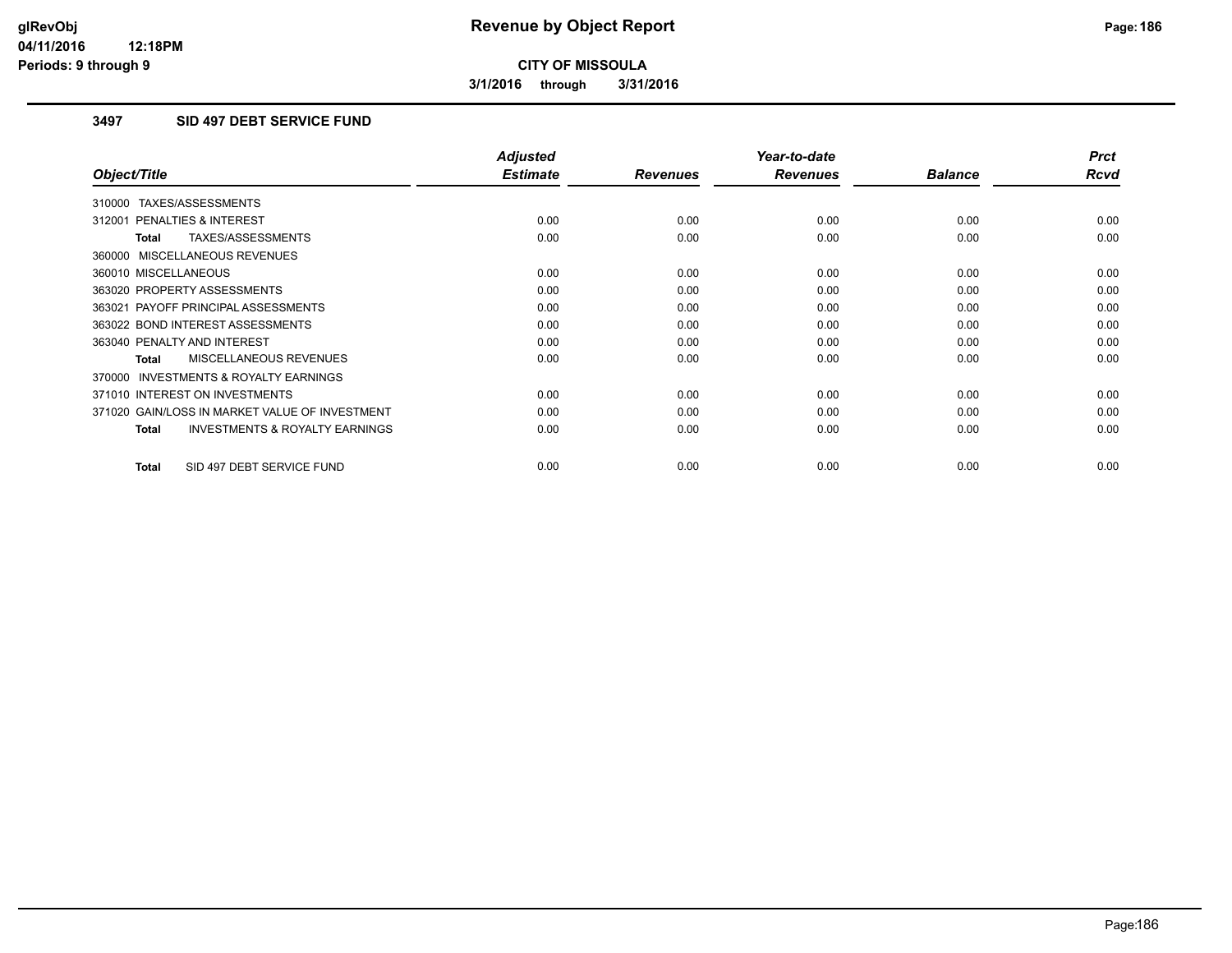**3/1/2016 through 3/31/2016**

**3498 SID 498 DEBT SERVICE FUND**

**3498 SID 498 DEBT SERVICE FUND**

|                                                           | <b>Adjusted</b> |                 | Year-to-date    |                | <b>Prct</b> |
|-----------------------------------------------------------|-----------------|-----------------|-----------------|----------------|-------------|
| Object/Title                                              | <b>Estimate</b> | <b>Revenues</b> | <b>Revenues</b> | <b>Balance</b> | <b>Rcvd</b> |
| TAXES/ASSESSMENTS<br>310000                               |                 |                 |                 |                |             |
| PENALTIES & INTEREST<br>312001                            | 0.00            | 0.00            | 0.00            | 0.00           | 0.00        |
| TAXES/ASSESSMENTS<br><b>Total</b>                         | 0.00            | 0.00            | 0.00            | 0.00           | 0.00        |
| 360000 MISCELLANEOUS REVENUES                             |                 |                 |                 |                |             |
| 360010 MISCELLANEOUS                                      | 0.00            | 0.00            | 0.00            | 0.00           | 0.00        |
| 363020 PROPERTY ASSESSMENTS                               | 0.00            | 0.00            | 0.00            | 0.00           | 0.00        |
| PAYOFF PRINCIPAL ASSESSMENTS<br>363021                    | 0.00            | 0.00            | 0.00            | 0.00           | 0.00        |
| 363022 BOND INTEREST ASSESSMENTS                          | 0.00            | 0.00            | 0.00            | 0.00           | 0.00        |
| 363040 PENALTY AND INTEREST                               | 0.00            | 0.00            | 0.00            | 0.00           | 0.00        |
| MISCELLANEOUS REVENUES<br><b>Total</b>                    | 0.00            | 0.00            | 0.00            | 0.00           | 0.00        |
| 370000 INVESTMENTS & ROYALTY EARNINGS                     |                 |                 |                 |                |             |
| 371010 INTEREST ON INVESTMENTS                            | 0.00            | 0.00            | 0.00            | 0.00           | 0.00        |
| 371020 GAIN/LOSS IN MARKET VALUE OF INVESTMENTS           | 0.00            | 0.00            | 0.00            | 0.00           | 0.00        |
| 371500 INTEREST ON INTERFUND LOAN                         | 0.00            | 0.00            | 0.00            | 0.00           | 0.00        |
| <b>INVESTMENTS &amp; ROYALTY EARNINGS</b><br><b>Total</b> | 0.00            | 0.00            | 0.00            | 0.00           | 0.00        |
| OTHER FINANCING SOURCES<br>380000                         |                 |                 |                 |                |             |
| 381009 TRANSFERS IN                                       | 0.00            | 0.00            | 0.00            | 0.00           | 0.00        |
| OTHER FINANCING SOURCES<br><b>Total</b>                   | 0.00            | 0.00            | 0.00            | 0.00           | 0.00        |
| SID 498 DEBT SERVICE FUND<br>Total                        | 0.00            | 0.00            | 0.00            | 0.00           | 0.00        |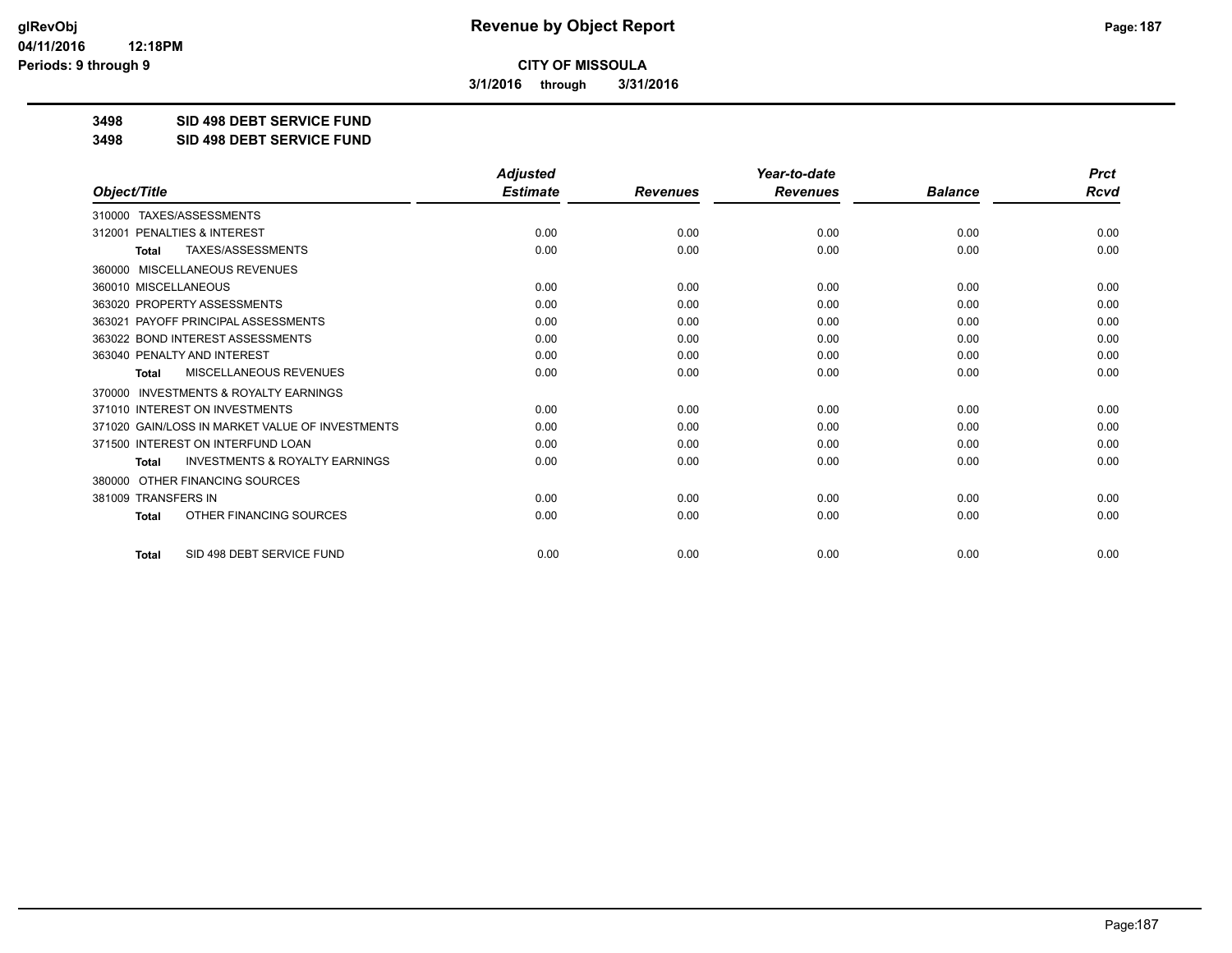**3/1/2016 through 3/31/2016**

# **3498 SID 498 DEBT SERVICE FUND**

|                                                           | <b>Adjusted</b> |                 | Year-to-date    |                | <b>Prct</b> |
|-----------------------------------------------------------|-----------------|-----------------|-----------------|----------------|-------------|
| Object/Title                                              | <b>Estimate</b> | <b>Revenues</b> | <b>Revenues</b> | <b>Balance</b> | <b>Rcvd</b> |
| TAXES/ASSESSMENTS<br>310000                               |                 |                 |                 |                |             |
| 312001 PENALTIES & INTEREST                               | 0.00            | 0.00            | 0.00            | 0.00           | 0.00        |
| TAXES/ASSESSMENTS<br>Total                                | 0.00            | 0.00            | 0.00            | 0.00           | 0.00        |
| 360000 MISCELLANEOUS REVENUES                             |                 |                 |                 |                |             |
| 360010 MISCELLANEOUS                                      | 0.00            | 0.00            | 0.00            | 0.00           | 0.00        |
| 363020 PROPERTY ASSESSMENTS                               | 0.00            | 0.00            | 0.00            | 0.00           | 0.00        |
| 363021 PAYOFF PRINCIPAL ASSESSMENTS                       | 0.00            | 0.00            | 0.00            | 0.00           | 0.00        |
| 363022 BOND INTEREST ASSESSMENTS                          | 0.00            | 0.00            | 0.00            | 0.00           | 0.00        |
| 363040 PENALTY AND INTEREST                               | 0.00            | 0.00            | 0.00            | 0.00           | 0.00        |
| MISCELLANEOUS REVENUES<br><b>Total</b>                    | 0.00            | 0.00            | 0.00            | 0.00           | 0.00        |
| <b>INVESTMENTS &amp; ROYALTY EARNINGS</b><br>370000       |                 |                 |                 |                |             |
| 371010 INTEREST ON INVESTMENTS                            | 0.00            | 0.00            | 0.00            | 0.00           | 0.00        |
| 371020 GAIN/LOSS IN MARKET VALUE OF INVESTMENT            | 0.00            | 0.00            | 0.00            | 0.00           | 0.00        |
| 371500 INTEREST ON INTERFUND LOAN                         | 0.00            | 0.00            | 0.00            | 0.00           | 0.00        |
| <b>INVESTMENTS &amp; ROYALTY EARNINGS</b><br><b>Total</b> | 0.00            | 0.00            | 0.00            | 0.00           | 0.00        |
| OTHER FINANCING SOURCES<br>380000                         |                 |                 |                 |                |             |
| 381009 TRANSFERS IN                                       | 0.00            | 0.00            | 0.00            | 0.00           | 0.00        |
| OTHER FINANCING SOURCES<br><b>Total</b>                   | 0.00            | 0.00            | 0.00            | 0.00           | 0.00        |
| SID 498 DEBT SERVICE FUND<br>Total                        | 0.00            | 0.00            | 0.00            | 0.00           | 0.00        |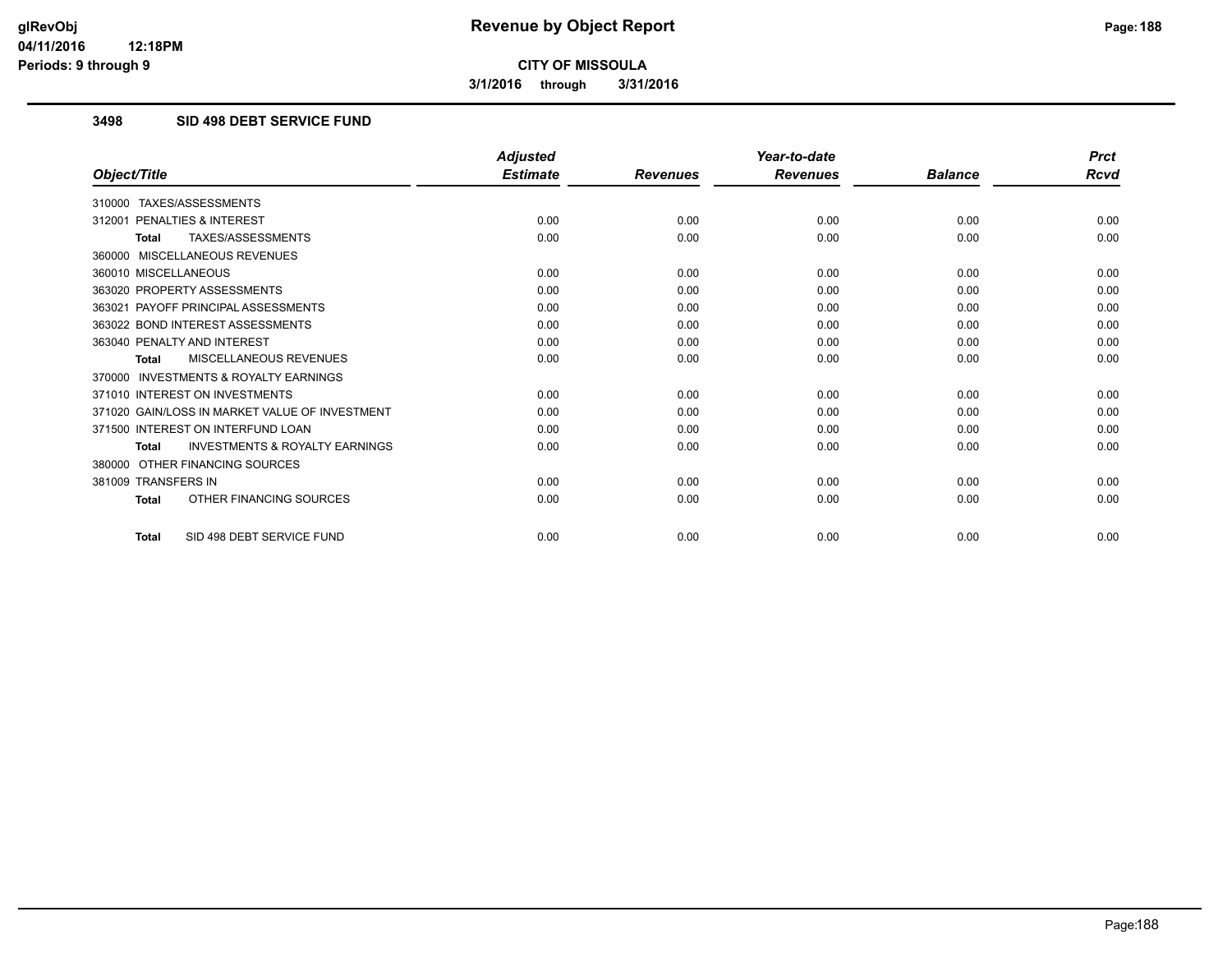**3/1/2016 through 3/31/2016**

**3500 SID 500 DEBT SERVICE FUND**

**3500 SID 500 DEBT SERVICE FUND**

|                                                           | <b>Adjusted</b> |                 | Year-to-date    |                | <b>Prct</b> |
|-----------------------------------------------------------|-----------------|-----------------|-----------------|----------------|-------------|
| Object/Title                                              | <b>Estimate</b> | <b>Revenues</b> | <b>Revenues</b> | <b>Balance</b> | Rcvd        |
| TAXES/ASSESSMENTS<br>310000                               |                 |                 |                 |                |             |
| <b>PENALTIES &amp; INTEREST</b><br>312001                 | 0.00            | 0.00            | 0.00            | 0.00           | 0.00        |
| TAXES/ASSESSMENTS<br><b>Total</b>                         | 0.00            | 0.00            | 0.00            | 0.00           | 0.00        |
| 360000 MISCELLANEOUS REVENUES                             |                 |                 |                 |                |             |
| 360010 MISCELLANEOUS                                      | 0.00            | 0.00            | 0.00            | 0.00           | 0.00        |
| 363020 PROPERTY ASSESSMENTS                               | 0.00            | 0.00            | 0.00            | 0.00           | 0.00        |
| 363021 PAYOFF PRINCIPAL ASSESSMENTS                       | 0.00            | 0.00            | 0.00            | 0.00           | 0.00        |
| 363022 BOND INTEREST ASSESSMENTS                          | 0.00            | 0.00            | 0.00            | 0.00           | 0.00        |
| 363040 PENALTY AND INTEREST                               | 0.00            | 0.00            | 0.00            | 0.00           | 0.00        |
| MISCELLANEOUS REVENUES<br><b>Total</b>                    | 0.00            | 0.00            | 0.00            | 0.00           | 0.00        |
| 370000 INVESTMENTS & ROYALTY EARNINGS                     |                 |                 |                 |                |             |
| 371010 INTEREST ON INVESTMENTS                            | 0.00            | 0.00            | 0.00            | 0.00           | 0.00        |
| 371020 GAIN/LOSS IN MARKET VALUE OF INVESTMENTS           | 0.00            | 0.00            | 0.00            | 0.00           | 0.00        |
| <b>INVESTMENTS &amp; ROYALTY EARNINGS</b><br><b>Total</b> | 0.00            | 0.00            | 0.00            | 0.00           | 0.00        |
|                                                           |                 |                 |                 |                |             |
| SID 500 DEBT SERVICE FUND<br>Total                        | 0.00            | 0.00            | 0.00            | 0.00           | 0.00        |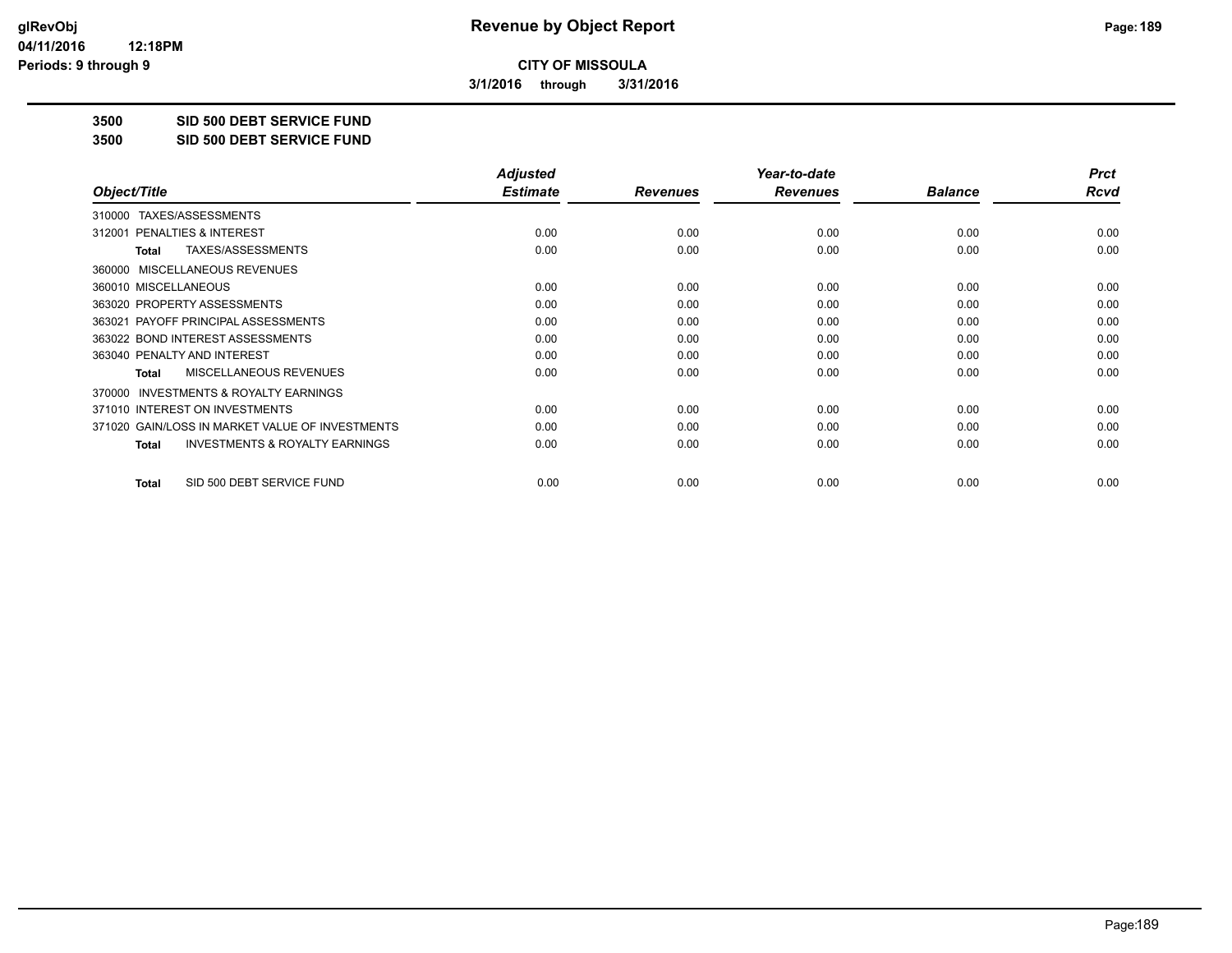**3/1/2016 through 3/31/2016**

# **3500 SID 500 DEBT SERVICE FUND**

|                                                           | <b>Adjusted</b> |                 | Year-to-date    |                | <b>Prct</b> |
|-----------------------------------------------------------|-----------------|-----------------|-----------------|----------------|-------------|
| Object/Title                                              | <b>Estimate</b> | <b>Revenues</b> | <b>Revenues</b> | <b>Balance</b> | <b>Rcvd</b> |
| 310000 TAXES/ASSESSMENTS                                  |                 |                 |                 |                |             |
| 312001 PENALTIES & INTEREST                               | 0.00            | 0.00            | 0.00            | 0.00           | 0.00        |
| TAXES/ASSESSMENTS<br><b>Total</b>                         | 0.00            | 0.00            | 0.00            | 0.00           | 0.00        |
| 360000 MISCELLANEOUS REVENUES                             |                 |                 |                 |                |             |
| 360010 MISCELLANEOUS                                      | 0.00            | 0.00            | 0.00            | 0.00           | 0.00        |
| 363020 PROPERTY ASSESSMENTS                               | 0.00            | 0.00            | 0.00            | 0.00           | 0.00        |
| 363021 PAYOFF PRINCIPAL ASSESSMENTS                       | 0.00            | 0.00            | 0.00            | 0.00           | 0.00        |
| 363022 BOND INTEREST ASSESSMENTS                          | 0.00            | 0.00            | 0.00            | 0.00           | 0.00        |
| 363040 PENALTY AND INTEREST                               | 0.00            | 0.00            | 0.00            | 0.00           | 0.00        |
| MISCELLANEOUS REVENUES<br>Total                           | 0.00            | 0.00            | 0.00            | 0.00           | 0.00        |
| <b>INVESTMENTS &amp; ROYALTY EARNINGS</b><br>370000       |                 |                 |                 |                |             |
| 371010 INTEREST ON INVESTMENTS                            | 0.00            | 0.00            | 0.00            | 0.00           | 0.00        |
| 371020 GAIN/LOSS IN MARKET VALUE OF INVESTMENT            | 0.00            | 0.00            | 0.00            | 0.00           | 0.00        |
| <b>INVESTMENTS &amp; ROYALTY EARNINGS</b><br><b>Total</b> | 0.00            | 0.00            | 0.00            | 0.00           | 0.00        |
| SID 500 DEBT SERVICE FUND<br><b>Total</b>                 | 0.00            | 0.00            | 0.00            | 0.00           | 0.00        |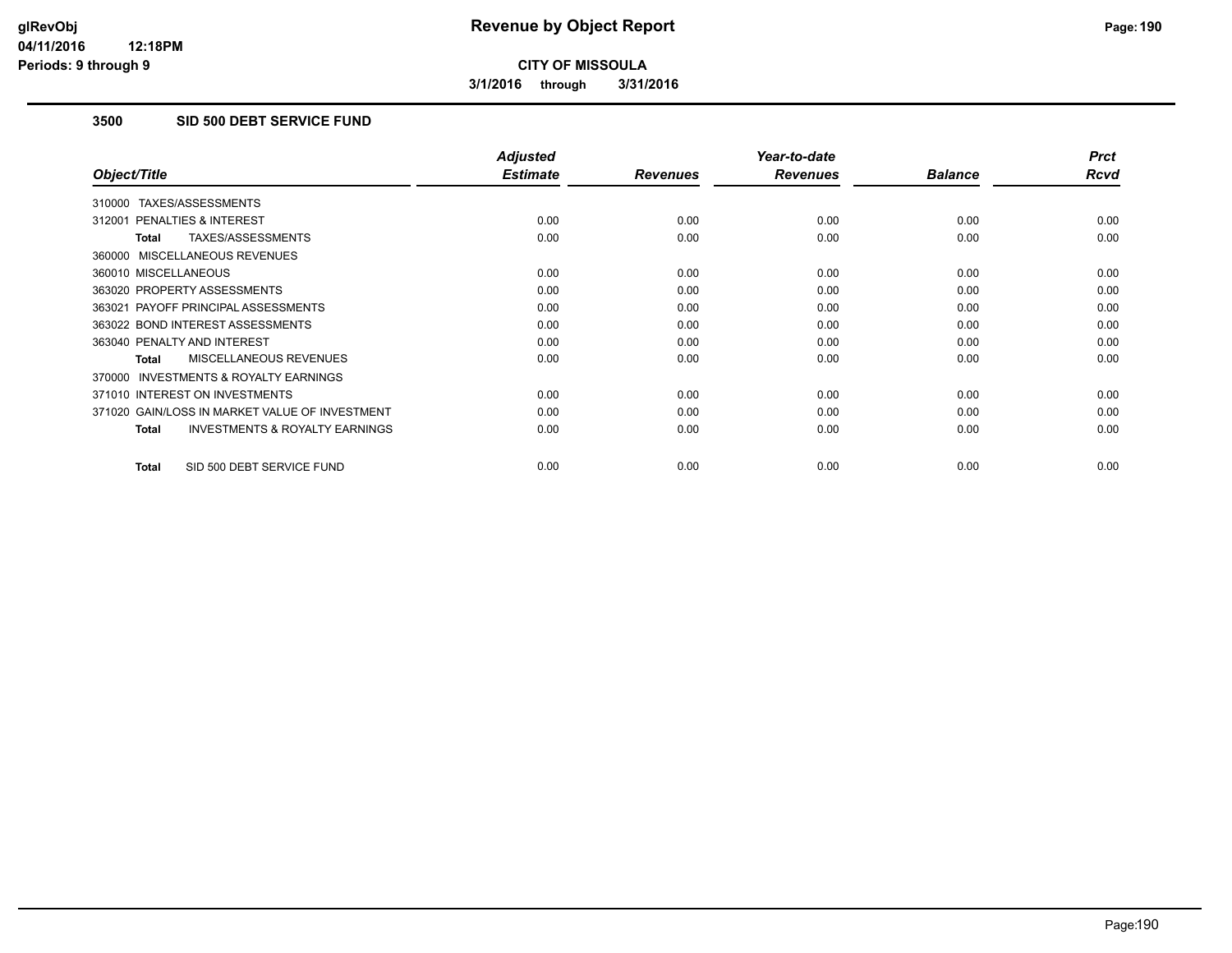**3/1/2016 through 3/31/2016**

**3501 SID 501 DEBT SERVICE FUND**

**3501 SID 501 DEBT SERVICE FUND**

|                                                    | <b>Adjusted</b> |                 | Year-to-date    |                | <b>Prct</b> |
|----------------------------------------------------|-----------------|-----------------|-----------------|----------------|-------------|
| Object/Title                                       | <b>Estimate</b> | <b>Revenues</b> | <b>Revenues</b> | <b>Balance</b> | Rcvd        |
| TAXES/ASSESSMENTS<br>310000                        |                 |                 |                 |                |             |
| <b>PENALTIES &amp; INTEREST</b><br>312001          | 0.00            | 0.00            | 0.00            | 0.00           | 0.00        |
| TAXES/ASSESSMENTS<br><b>Total</b>                  | 0.00            | 0.00            | 0.00            | 0.00           | 0.00        |
| 360000 MISCELLANEOUS REVENUES                      |                 |                 |                 |                |             |
| 360010 MISCELLANEOUS                               | 0.00            | 0.00            | 0.00            | 0.00           | 0.00        |
| 363020 PROPERTY ASSESSMENTS                        | 0.00            | 0.00            | 0.00            | 0.00           | 0.00        |
| 363021 PAYOFF PRINCIPAL ASSESSMENTS                | 0.00            | 0.00            | 0.00            | 0.00           | 0.00        |
| 363022 BOND INTEREST ASSESSMENTS                   | 0.00            | 0.00            | 0.00            | 0.00           | 0.00        |
| 363040 PENALTY AND INTEREST                        | 0.00            | 0.00            | 0.00            | 0.00           | 0.00        |
| MISCELLANEOUS REVENUES<br><b>Total</b>             | 0.00            | 0.00            | 0.00            | 0.00           | 0.00        |
| 370000 INVESTMENTS & ROYALTY EARNINGS              |                 |                 |                 |                |             |
| 371010 INTEREST ON INVESTMENTS                     | 0.00            | 0.00            | 0.00            | 0.00           | 0.00        |
| 371020 GAIN/LOSS IN MARKET VALUE OF INVESTMENTS    | 0.00            | 0.00            | 0.00            | 0.00           | 0.00        |
| <b>INVESTMENTS &amp; ROYALTY EARNINGS</b><br>Total | 0.00            | 0.00            | 0.00            | 0.00           | 0.00        |
|                                                    |                 |                 |                 |                |             |
| SID 501 DEBT SERVICE FUND<br><b>Total</b>          | 0.00            | 0.00            | 0.00            | 0.00           | 0.00        |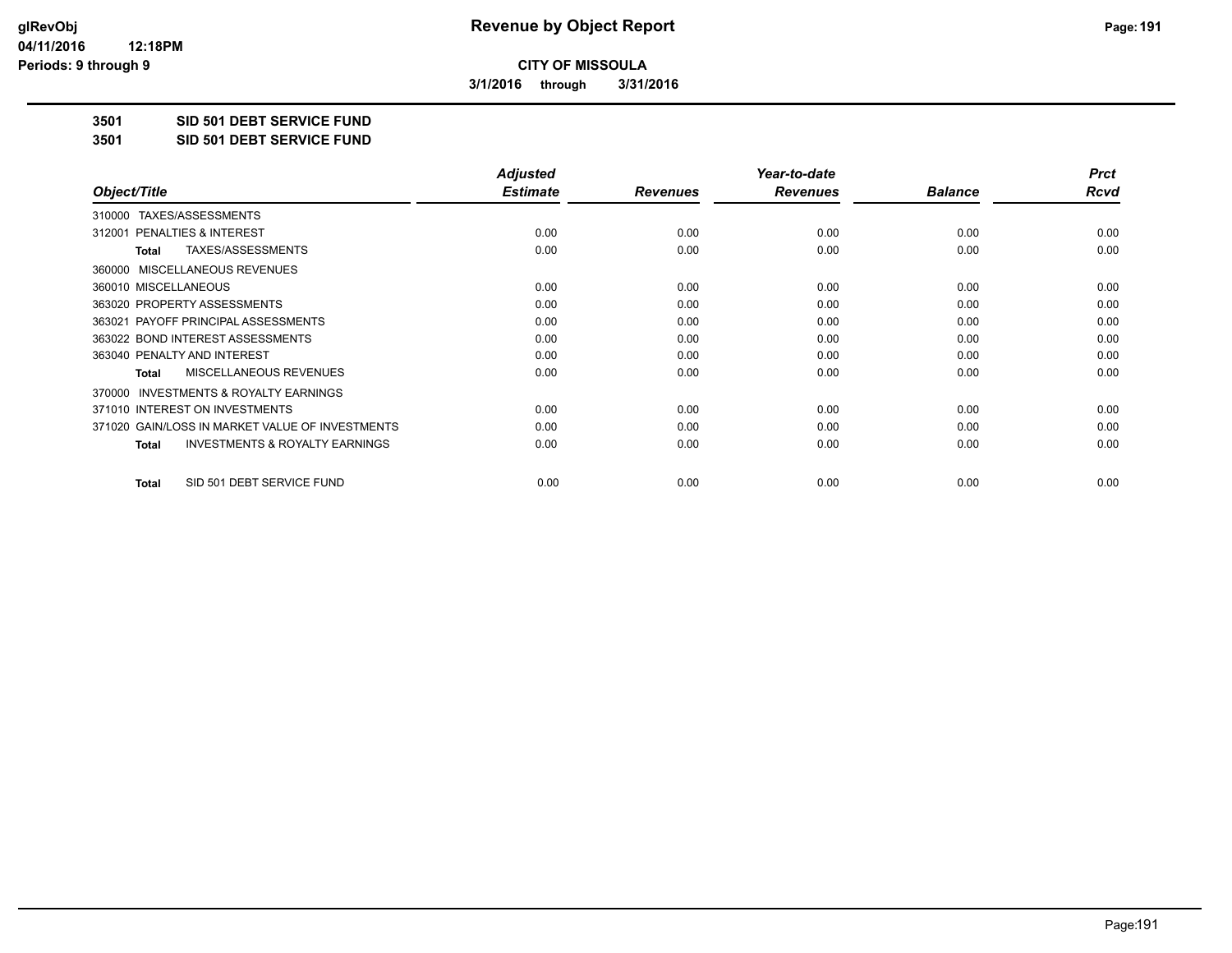**3/1/2016 through 3/31/2016**

# **3501 SID 501 DEBT SERVICE FUND**

|                                                           | <b>Adjusted</b> |                 | Year-to-date    |                | <b>Prct</b> |
|-----------------------------------------------------------|-----------------|-----------------|-----------------|----------------|-------------|
| Object/Title                                              | <b>Estimate</b> | <b>Revenues</b> | <b>Revenues</b> | <b>Balance</b> | <b>Rcvd</b> |
| 310000 TAXES/ASSESSMENTS                                  |                 |                 |                 |                |             |
| 312001 PENALTIES & INTEREST                               | 0.00            | 0.00            | 0.00            | 0.00           | 0.00        |
| <b>TAXES/ASSESSMENTS</b><br><b>Total</b>                  | 0.00            | 0.00            | 0.00            | 0.00           | 0.00        |
| 360000 MISCELLANEOUS REVENUES                             |                 |                 |                 |                |             |
| 360010 MISCELLANEOUS                                      | 0.00            | 0.00            | 0.00            | 0.00           | 0.00        |
| 363020 PROPERTY ASSESSMENTS                               | 0.00            | 0.00            | 0.00            | 0.00           | 0.00        |
| 363021 PAYOFF PRINCIPAL ASSESSMENTS                       | 0.00            | 0.00            | 0.00            | 0.00           | 0.00        |
| 363022 BOND INTEREST ASSESSMENTS                          | 0.00            | 0.00            | 0.00            | 0.00           | 0.00        |
| 363040 PENALTY AND INTEREST                               | 0.00            | 0.00            | 0.00            | 0.00           | 0.00        |
| MISCELLANEOUS REVENUES<br><b>Total</b>                    | 0.00            | 0.00            | 0.00            | 0.00           | 0.00        |
| <b>INVESTMENTS &amp; ROYALTY EARNINGS</b><br>370000       |                 |                 |                 |                |             |
| 371010 INTEREST ON INVESTMENTS                            | 0.00            | 0.00            | 0.00            | 0.00           | 0.00        |
| 371020 GAIN/LOSS IN MARKET VALUE OF INVESTMENT            | 0.00            | 0.00            | 0.00            | 0.00           | 0.00        |
| <b>INVESTMENTS &amp; ROYALTY EARNINGS</b><br><b>Total</b> | 0.00            | 0.00            | 0.00            | 0.00           | 0.00        |
| SID 501 DEBT SERVICE FUND<br><b>Total</b>                 | 0.00            | 0.00            | 0.00            | 0.00           | 0.00        |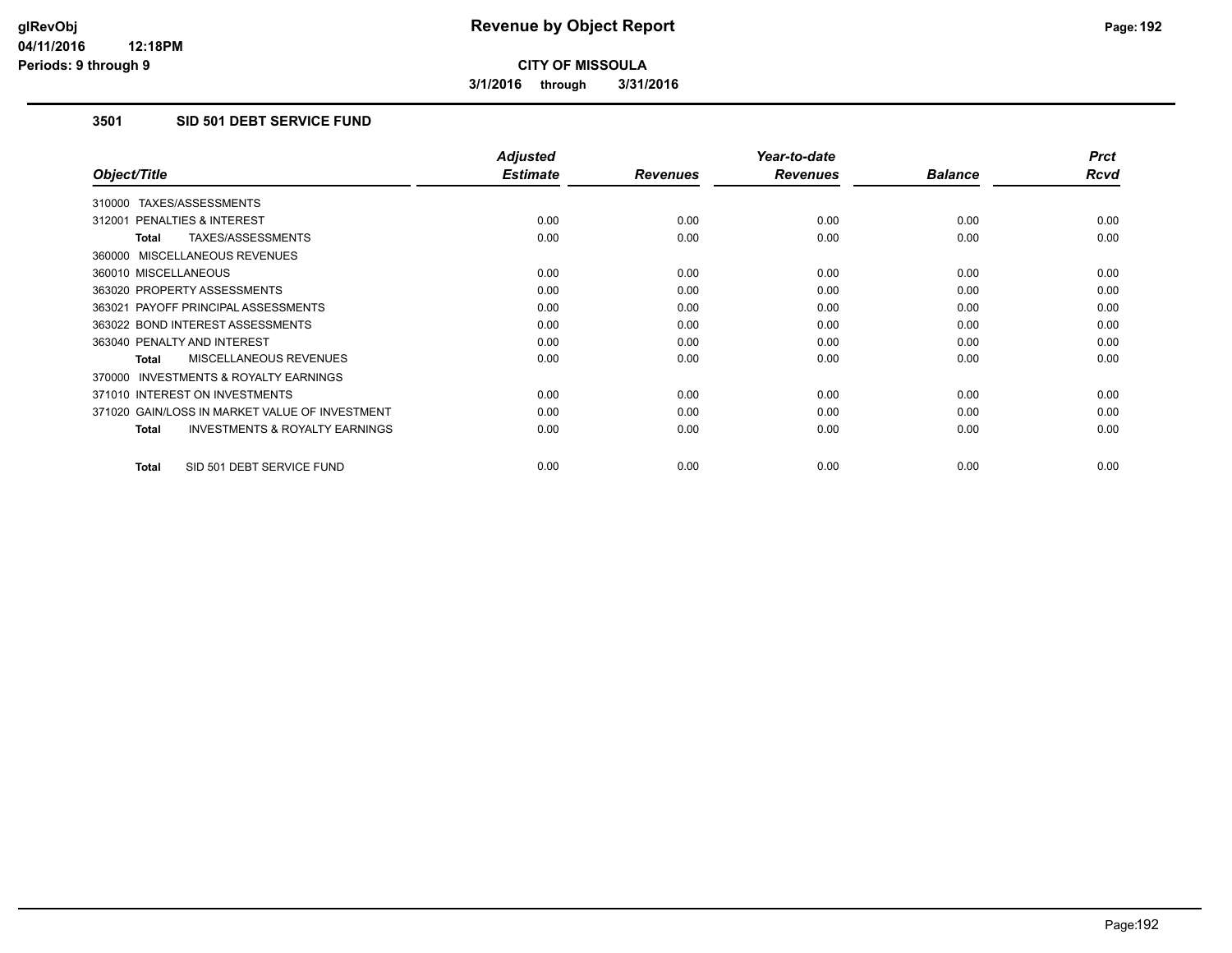**3/1/2016 through 3/31/2016**

**3502 SID 502 DEBT SERVICE FUND**

**3502 SID 502 DEBT SERVICE FUND**

|                                                           | <b>Adjusted</b> |                 | Year-to-date    |                | <b>Prct</b> |
|-----------------------------------------------------------|-----------------|-----------------|-----------------|----------------|-------------|
| Object/Title                                              | <b>Estimate</b> | <b>Revenues</b> | <b>Revenues</b> | <b>Balance</b> | Rcvd        |
| TAXES/ASSESSMENTS<br>310000                               |                 |                 |                 |                |             |
| 312001 PENALTIES & INTEREST                               | 0.00            | 0.00            | 0.00            | 0.00           | 0.00        |
| TAXES/ASSESSMENTS<br>Total                                | 0.00            | 0.00            | 0.00            | 0.00           | 0.00        |
| MISCELLANEOUS REVENUES<br>360000                          |                 |                 |                 |                |             |
| 360010 MISCELLANEOUS                                      | 0.00            | 0.00            | 0.00            | 0.00           | 0.00        |
| 363020 PROPERTY ASSESSMENTS                               | 0.00            | 0.00            | 0.00            | 0.00           | 0.00        |
| 363021 PAYOFF PRINCIPAL ASSESSMENTS                       | 0.00            | 0.00            | 0.00            | 0.00           | 0.00        |
| 363022 BOND INTEREST ASSESSMENTS                          | 0.00            | 0.00            | 0.00            | 0.00           | 0.00        |
| 363040 PENALTY AND INTEREST                               | 0.00            | 0.00            | 0.00            | 0.00           | 0.00        |
| MISCELLANEOUS REVENUES<br><b>Total</b>                    | 0.00            | 0.00            | 0.00            | 0.00           | 0.00        |
| <b>INVESTMENTS &amp; ROYALTY EARNINGS</b><br>370000       |                 |                 |                 |                |             |
| 371010 INTEREST ON INVESTMENTS                            | 0.00            | 0.00            | 0.00            | 0.00           | 0.00        |
| 371020 GAIN/LOSS IN MARKET VALUE OF INVESTMENTS           | 0.00            | 0.00            | 0.00            | 0.00           | 0.00        |
| <b>INVESTMENTS &amp; ROYALTY EARNINGS</b><br><b>Total</b> | 0.00            | 0.00            | 0.00            | 0.00           | 0.00        |
| SID 502 DEBT SERVICE FUND<br><b>Total</b>                 | 0.00            | 0.00            | 0.00            | 0.00           | 0.00        |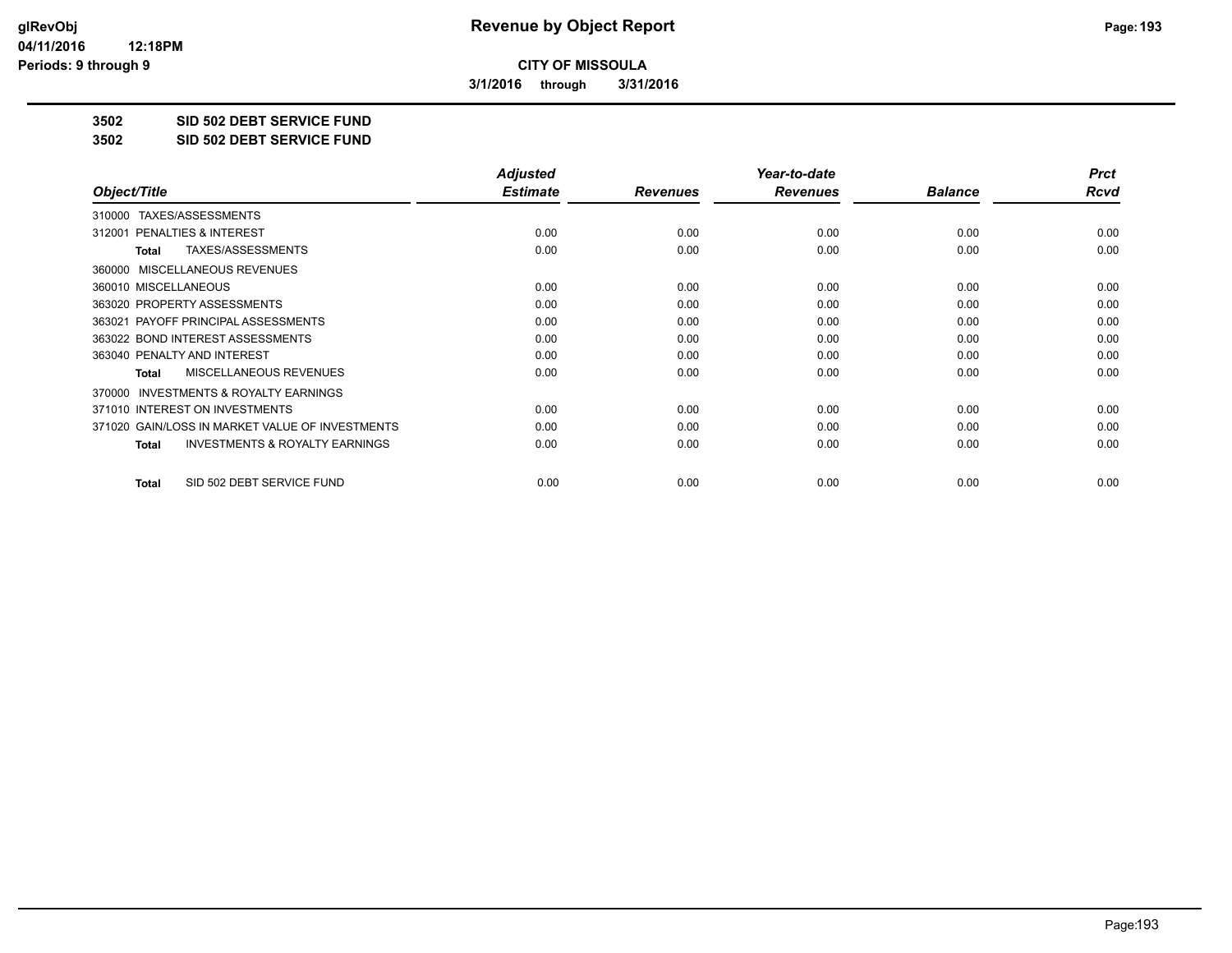**3/1/2016 through 3/31/2016**

# **3502 SID 502 DEBT SERVICE FUND**

|                                                           | <b>Adjusted</b> |                 | Year-to-date    |                | <b>Prct</b> |
|-----------------------------------------------------------|-----------------|-----------------|-----------------|----------------|-------------|
| Object/Title                                              | <b>Estimate</b> | <b>Revenues</b> | <b>Revenues</b> | <b>Balance</b> | <b>Rcvd</b> |
| 310000 TAXES/ASSESSMENTS                                  |                 |                 |                 |                |             |
| 312001 PENALTIES & INTEREST                               | 0.00            | 0.00            | 0.00            | 0.00           | 0.00        |
| TAXES/ASSESSMENTS<br><b>Total</b>                         | 0.00            | 0.00            | 0.00            | 0.00           | 0.00        |
| 360000 MISCELLANEOUS REVENUES                             |                 |                 |                 |                |             |
| 360010 MISCELLANEOUS                                      | 0.00            | 0.00            | 0.00            | 0.00           | 0.00        |
| 363020 PROPERTY ASSESSMENTS                               | 0.00            | 0.00            | 0.00            | 0.00           | 0.00        |
| 363021 PAYOFF PRINCIPAL ASSESSMENTS                       | 0.00            | 0.00            | 0.00            | 0.00           | 0.00        |
| 363022 BOND INTEREST ASSESSMENTS                          | 0.00            | 0.00            | 0.00            | 0.00           | 0.00        |
| 363040 PENALTY AND INTEREST                               | 0.00            | 0.00            | 0.00            | 0.00           | 0.00        |
| MISCELLANEOUS REVENUES<br>Total                           | 0.00            | 0.00            | 0.00            | 0.00           | 0.00        |
| <b>INVESTMENTS &amp; ROYALTY EARNINGS</b><br>370000       |                 |                 |                 |                |             |
| 371010 INTEREST ON INVESTMENTS                            | 0.00            | 0.00            | 0.00            | 0.00           | 0.00        |
| 371020 GAIN/LOSS IN MARKET VALUE OF INVESTMENT            | 0.00            | 0.00            | 0.00            | 0.00           | 0.00        |
| <b>INVESTMENTS &amp; ROYALTY EARNINGS</b><br><b>Total</b> | 0.00            | 0.00            | 0.00            | 0.00           | 0.00        |
|                                                           |                 |                 |                 |                |             |
| SID 502 DEBT SERVICE FUND<br><b>Total</b>                 | 0.00            | 0.00            | 0.00            | 0.00           | 0.00        |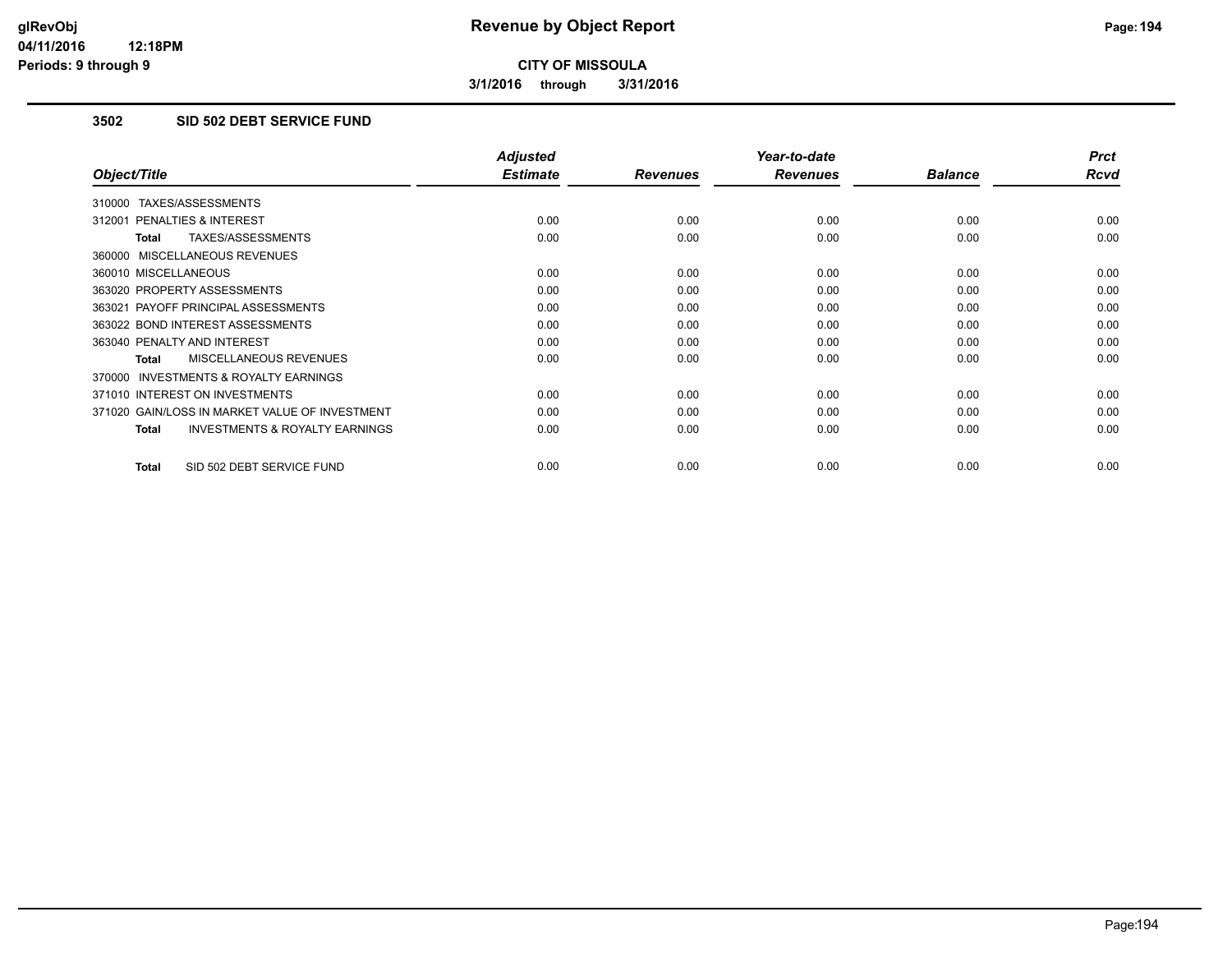**3/1/2016 through 3/31/2016**

**3503 SID 503 DEBT SERVICE FUND**

**3503 SID 503 DEBT SERVICE FUND**

|                                                           | <b>Adjusted</b> |                 | Year-to-date    |                | <b>Prct</b> |
|-----------------------------------------------------------|-----------------|-----------------|-----------------|----------------|-------------|
| Object/Title                                              | <b>Estimate</b> | <b>Revenues</b> | <b>Revenues</b> | <b>Balance</b> | Rcvd        |
| TAXES/ASSESSMENTS<br>310000                               |                 |                 |                 |                |             |
| 312001 PENALTIES & INTEREST                               | 0.00            | 0.00            | 0.00            | 0.00           | 0.00        |
| TAXES/ASSESSMENTS<br>Total                                | 0.00            | 0.00            | 0.00            | 0.00           | 0.00        |
| MISCELLANEOUS REVENUES<br>360000                          |                 |                 |                 |                |             |
| 360010 MISCELLANEOUS                                      | 0.00            | 0.00            | 0.00            | 0.00           | 0.00        |
| 363020 PROPERTY ASSESSMENTS                               | 0.00            | 0.00            | 0.00            | 0.00           | 0.00        |
| 363021 PAYOFF PRINCIPAL ASSESSMENTS                       | 0.00            | 0.00            | 0.00            | 0.00           | 0.00        |
| 363022 BOND INTEREST ASSESSMENTS                          | 0.00            | 0.00            | 0.00            | 0.00           | 0.00        |
| 363040 PENALTY AND INTEREST                               | 0.00            | 0.00            | 0.00            | 0.00           | 0.00        |
| MISCELLANEOUS REVENUES<br><b>Total</b>                    | 0.00            | 0.00            | 0.00            | 0.00           | 0.00        |
| <b>INVESTMENTS &amp; ROYALTY EARNINGS</b><br>370000       |                 |                 |                 |                |             |
| 371010 INTEREST ON INVESTMENTS                            | 0.00            | 0.00            | 0.00            | 0.00           | 0.00        |
| 371020 GAIN/LOSS IN MARKET VALUE OF INVESTMENTS           | 0.00            | 0.00            | 0.00            | 0.00           | 0.00        |
| <b>INVESTMENTS &amp; ROYALTY EARNINGS</b><br><b>Total</b> | 0.00            | 0.00            | 0.00            | 0.00           | 0.00        |
| SID 503 DEBT SERVICE FUND<br><b>Total</b>                 | 0.00            | 0.00            | 0.00            | 0.00           | 0.00        |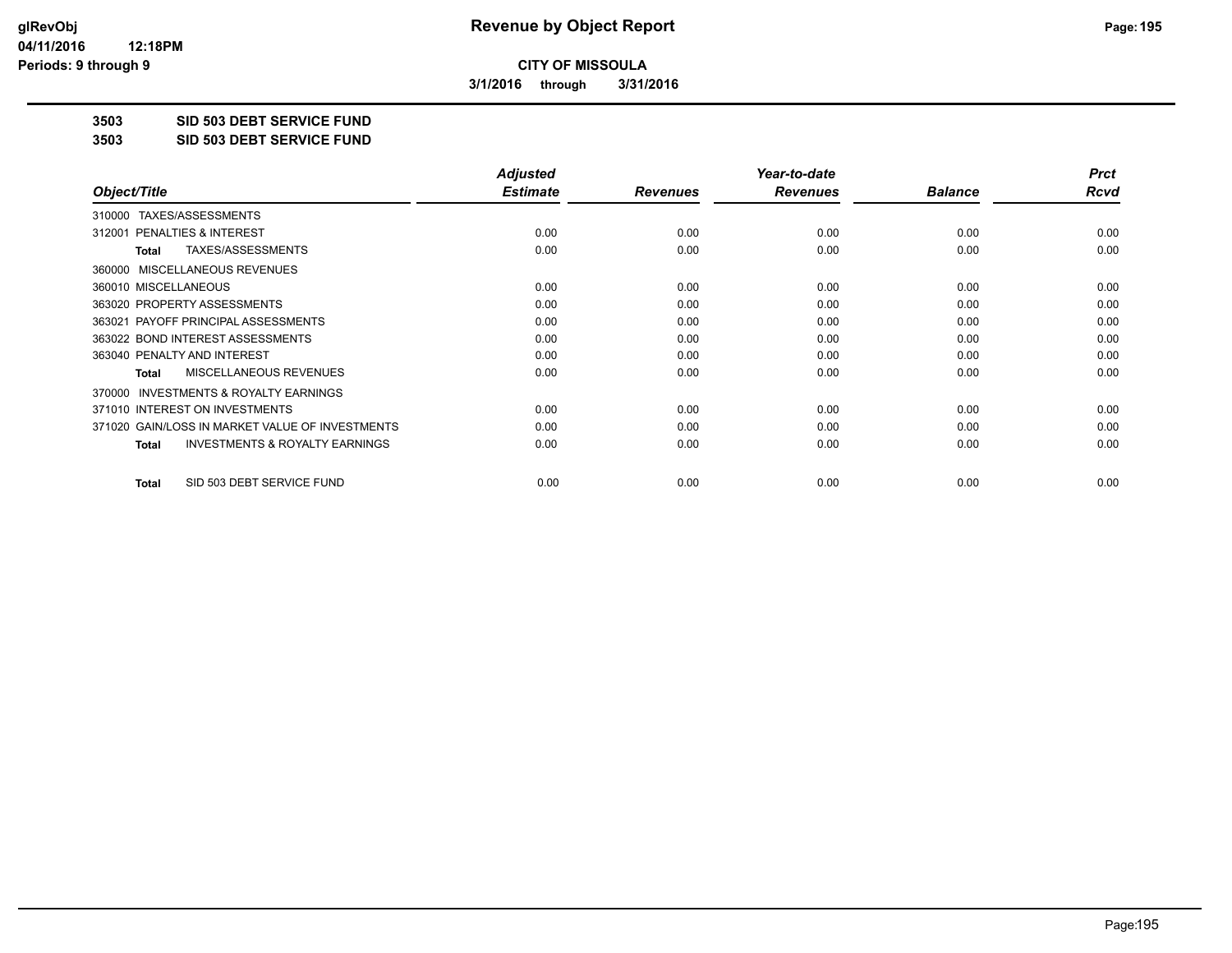**3/1/2016 through 3/31/2016**

# **3503 SID 503 DEBT SERVICE FUND**

| <b>Adjusted</b> |                         | Year-to-date            |                         | <b>Prct</b>            |
|-----------------|-------------------------|-------------------------|-------------------------|------------------------|
|                 |                         |                         |                         | <b>Rcvd</b>            |
|                 |                         |                         |                         |                        |
| 0.00            | 0.00                    | 0.00                    | 0.00                    | 0.00                   |
| 0.00            | 0.00                    | 0.00                    | 0.00                    | 0.00                   |
|                 |                         |                         |                         |                        |
| 0.00            | 0.00                    | 0.00                    | 0.00                    | 0.00                   |
| 0.00            | 0.00                    | 0.00                    | 0.00                    | 0.00                   |
| 0.00            | 0.00                    | 0.00                    | 0.00                    | 0.00                   |
| 0.00            | 0.00                    | 0.00                    | 0.00                    | 0.00                   |
| 0.00            | 0.00                    | 0.00                    | 0.00                    | 0.00                   |
| 0.00            | 0.00                    | 0.00                    | 0.00                    | 0.00                   |
|                 |                         |                         |                         |                        |
| 0.00            | 0.00                    | 0.00                    | 0.00                    | 0.00                   |
| 0.00            | 0.00                    | 0.00                    | 0.00                    | 0.00                   |
| 0.00            | 0.00                    | 0.00                    | 0.00                    | 0.00                   |
|                 |                         |                         |                         | 0.00                   |
|                 | <b>Estimate</b><br>0.00 | <b>Revenues</b><br>0.00 | <b>Revenues</b><br>0.00 | <b>Balance</b><br>0.00 |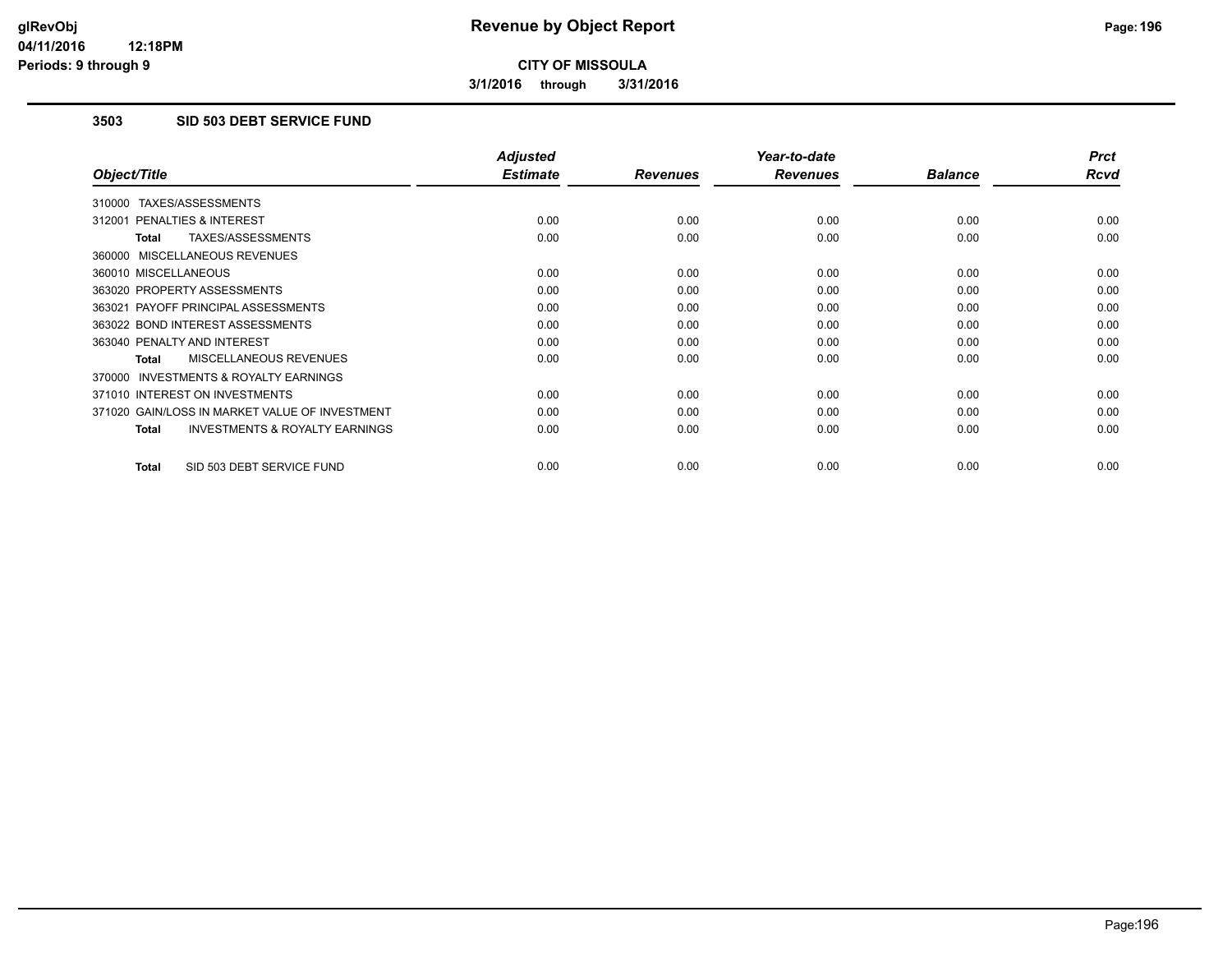**3/1/2016 through 3/31/2016**

**3504 SID 504 DEBT SERVICE FUND**

**3504 SID 504 DEBT SERVICE FUND**

|                                                           | <b>Adjusted</b> |                 | Year-to-date    |                | <b>Prct</b> |
|-----------------------------------------------------------|-----------------|-----------------|-----------------|----------------|-------------|
| Object/Title                                              | <b>Estimate</b> | <b>Revenues</b> | <b>Revenues</b> | <b>Balance</b> | Rcvd        |
| TAXES/ASSESSMENTS<br>310000                               |                 |                 |                 |                |             |
| PENALTIES & INTEREST<br>312001                            | 0.00            | 0.00            | 0.00            | 0.00           | 0.00        |
| TAXES/ASSESSMENTS<br>Total                                | 0.00            | 0.00            | 0.00            | 0.00           | 0.00        |
| MISCELLANEOUS REVENUES<br>360000                          |                 |                 |                 |                |             |
| 360010 MISCELLANEOUS                                      | 0.00            | 0.00            | 0.00            | 0.00           | 0.00        |
| 363020 PROPERTY ASSESSMENTS                               | 0.00            | 0.00            | 0.00            | 0.00           | 0.00        |
| 363021 PAYOFF PRINCIPAL ASSESSMENTS                       | 0.00            | 0.00            | 0.00            | 0.00           | 0.00        |
| 363022 BOND INTEREST ASSESSMENTS                          | 0.00            | 0.00            | 0.00            | 0.00           | 0.00        |
| 363040 PENALTY AND INTEREST                               | 0.00            | 0.00            | 0.00            | 0.00           | 0.00        |
| <b>MISCELLANEOUS REVENUES</b><br><b>Total</b>             | 0.00            | 0.00            | 0.00            | 0.00           | 0.00        |
| <b>INVESTMENTS &amp; ROYALTY EARNINGS</b><br>370000       |                 |                 |                 |                |             |
| 371010 INTEREST ON INVESTMENTS                            | 0.00            | 0.00            | 0.00            | 0.00           | 0.00        |
| 371020 GAIN/LOSS IN MARKET VALUE OF INVESTMENTS           | 0.00            | 0.00            | 0.00            | 0.00           | 0.00        |
| <b>INVESTMENTS &amp; ROYALTY EARNINGS</b><br><b>Total</b> | 0.00            | 0.00            | 0.00            | 0.00           | 0.00        |
| OTHER FINANCING SOURCES<br>380000                         |                 |                 |                 |                |             |
| 381009 TRANSFERS IN                                       | 0.00            | 0.00            | 0.00            | 0.00           | 0.00        |
| OTHER FINANCING SOURCES<br><b>Total</b>                   | 0.00            | 0.00            | 0.00            | 0.00           | 0.00        |
| SID 504 DEBT SERVICE FUND<br><b>Total</b>                 | 0.00            | 0.00            | 0.00            | 0.00           | 0.00        |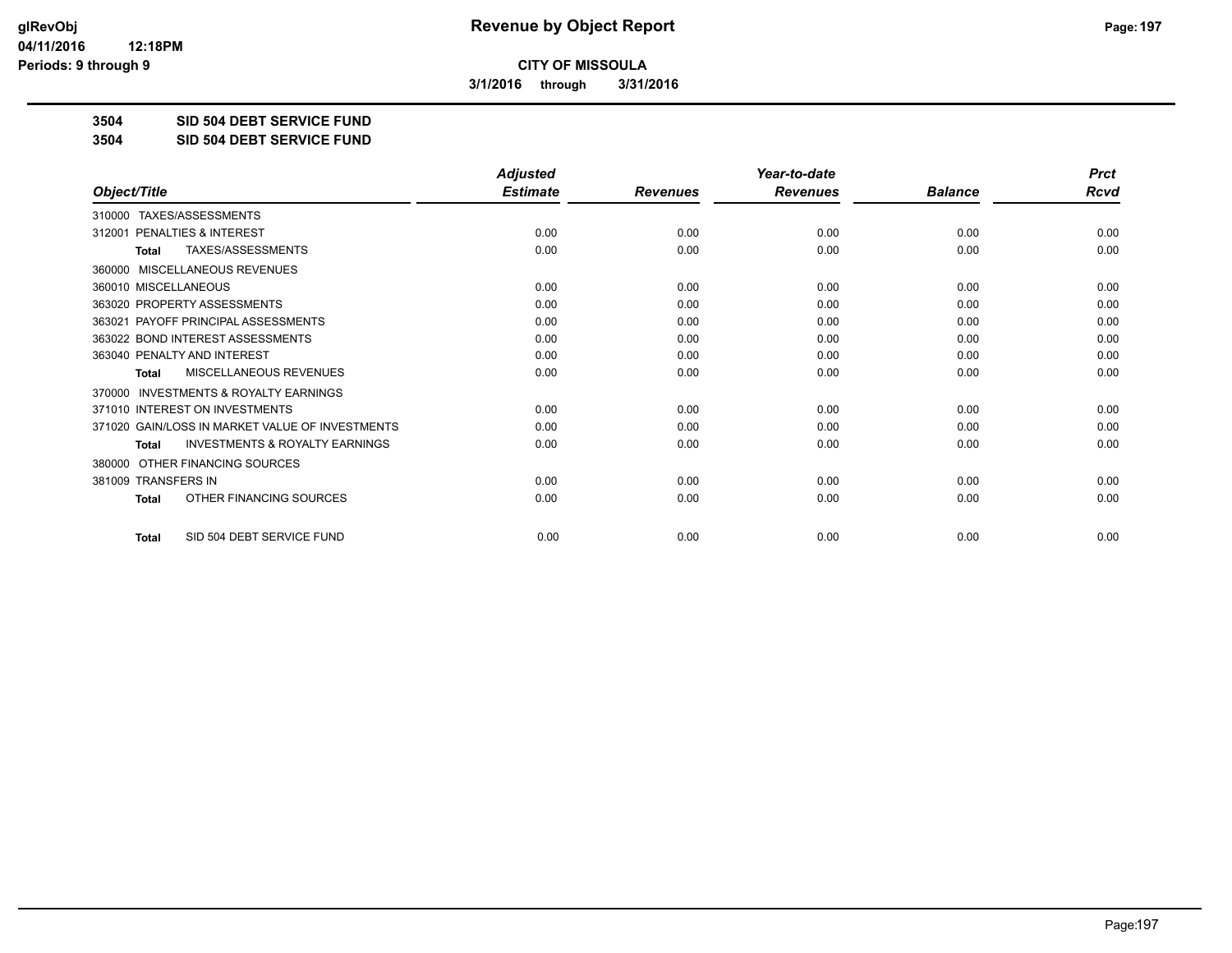**3/1/2016 through 3/31/2016**

# **3504 SID 504 DEBT SERVICE FUND**

|                                                           | <b>Adjusted</b> |                 | Year-to-date    |                | <b>Prct</b> |
|-----------------------------------------------------------|-----------------|-----------------|-----------------|----------------|-------------|
| Object/Title                                              | <b>Estimate</b> | <b>Revenues</b> | <b>Revenues</b> | <b>Balance</b> | <b>Rcvd</b> |
| 310000 TAXES/ASSESSMENTS                                  |                 |                 |                 |                |             |
| 312001 PENALTIES & INTEREST                               | 0.00            | 0.00            | 0.00            | 0.00           | 0.00        |
| TAXES/ASSESSMENTS<br><b>Total</b>                         | 0.00            | 0.00            | 0.00            | 0.00           | 0.00        |
| 360000 MISCELLANEOUS REVENUES                             |                 |                 |                 |                |             |
| 360010 MISCELLANEOUS                                      | 0.00            | 0.00            | 0.00            | 0.00           | 0.00        |
| 363020 PROPERTY ASSESSMENTS                               | 0.00            | 0.00            | 0.00            | 0.00           | 0.00        |
| 363021 PAYOFF PRINCIPAL ASSESSMENTS                       | 0.00            | 0.00            | 0.00            | 0.00           | 0.00        |
| 363022 BOND INTEREST ASSESSMENTS                          | 0.00            | 0.00            | 0.00            | 0.00           | 0.00        |
| 363040 PENALTY AND INTEREST                               | 0.00            | 0.00            | 0.00            | 0.00           | 0.00        |
| MISCELLANEOUS REVENUES<br>Total                           | 0.00            | 0.00            | 0.00            | 0.00           | 0.00        |
| 370000 INVESTMENTS & ROYALTY EARNINGS                     |                 |                 |                 |                |             |
| 371010 INTEREST ON INVESTMENTS                            | 0.00            | 0.00            | 0.00            | 0.00           | 0.00        |
| 371020 GAIN/LOSS IN MARKET VALUE OF INVESTMENT            | 0.00            | 0.00            | 0.00            | 0.00           | 0.00        |
| <b>INVESTMENTS &amp; ROYALTY EARNINGS</b><br><b>Total</b> | 0.00            | 0.00            | 0.00            | 0.00           | 0.00        |
| 380000 OTHER FINANCING SOURCES                            |                 |                 |                 |                |             |
| 381009 TRANSFERS IN                                       | 0.00            | 0.00            | 0.00            | 0.00           | 0.00        |
| OTHER FINANCING SOURCES<br><b>Total</b>                   | 0.00            | 0.00            | 0.00            | 0.00           | 0.00        |
| SID 504 DEBT SERVICE FUND<br><b>Total</b>                 | 0.00            | 0.00            | 0.00            | 0.00           | 0.00        |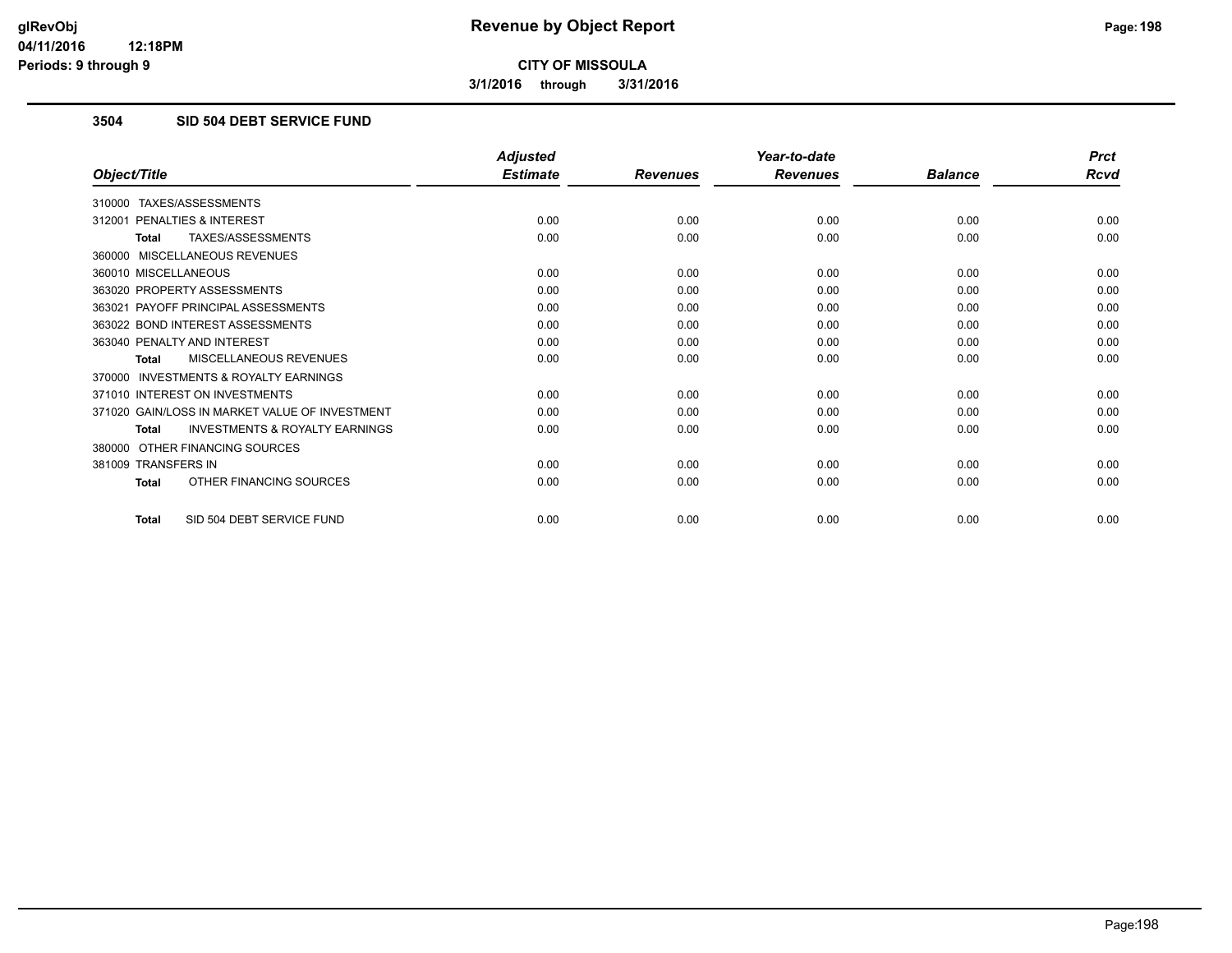**3/1/2016 through 3/31/2016**

**3505 SID 505 DEBT SERVICE FUND**

**3505 SID 505 DEBT SERVICE FUND**

|                                                           | <b>Adjusted</b> |                 | Year-to-date    |                | <b>Prct</b> |
|-----------------------------------------------------------|-----------------|-----------------|-----------------|----------------|-------------|
| Object/Title                                              | <b>Estimate</b> | <b>Revenues</b> | <b>Revenues</b> | <b>Balance</b> | Rcvd        |
| TAXES/ASSESSMENTS<br>310000                               |                 |                 |                 |                |             |
| 312001 PENALTIES & INTEREST                               | 0.00            | 0.00            | 0.00            | 0.00           | 0.00        |
| TAXES/ASSESSMENTS<br><b>Total</b>                         | 0.00            | 0.00            | 0.00            | 0.00           | 0.00        |
| MISCELLANEOUS REVENUES<br>360000                          |                 |                 |                 |                |             |
| 360010 MISCELLANEOUS                                      | 0.00            | 0.00            | 0.00            | 0.00           | 0.00        |
| 363020 PROPERTY ASSESSMENTS                               | 0.00            | 0.00            | 0.00            | 0.00           | 0.00        |
| 363021 PAYOFF PRINCIPAL ASSESSMENTS                       | 0.00            | 0.00            | 0.00            | 0.00           | 0.00        |
| 363022 BOND INTEREST ASSESSMENTS                          | 0.00            | 0.00            | 0.00            | 0.00           | 0.00        |
| 363040 PENALTY AND INTEREST                               | 0.00            | 0.00            | 0.00            | 0.00           | 0.00        |
| <b>MISCELLANEOUS REVENUES</b><br><b>Total</b>             | 0.00            | 0.00            | 0.00            | 0.00           | 0.00        |
| 370000 INVESTMENTS & ROYALTY EARNINGS                     |                 |                 |                 |                |             |
| 371010 INTEREST ON INVESTMENTS                            | 0.00            | 0.00            | 0.00            | 0.00           | 0.00        |
| 371020 GAIN/LOSS IN MARKET VALUE OF INVESTMENTS           | 0.00            | 0.00            | 0.00            | 0.00           | 0.00        |
| <b>INVESTMENTS &amp; ROYALTY EARNINGS</b><br><b>Total</b> | 0.00            | 0.00            | 0.00            | 0.00           | 0.00        |
| SID 505 DEBT SERVICE FUND<br><b>Total</b>                 | 0.00            | 0.00            | 0.00            | 0.00           | 0.00        |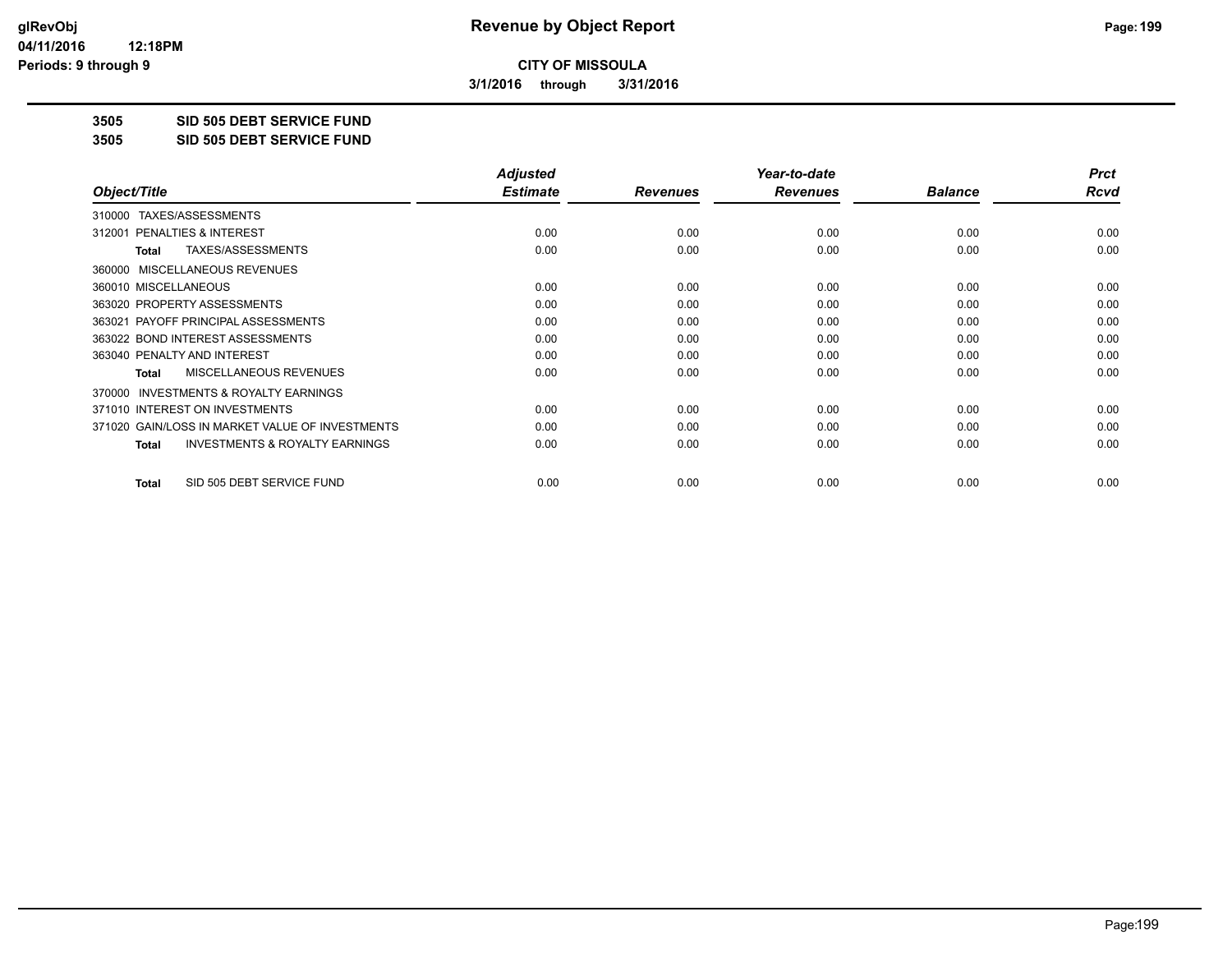**3/1/2016 through 3/31/2016**

# **3505 SID 505 DEBT SERVICE FUND**

|                                                           | <b>Adjusted</b> |                 | Year-to-date    |                | <b>Prct</b> |
|-----------------------------------------------------------|-----------------|-----------------|-----------------|----------------|-------------|
| Object/Title                                              | <b>Estimate</b> | <b>Revenues</b> | <b>Revenues</b> | <b>Balance</b> | <b>Rcvd</b> |
| 310000 TAXES/ASSESSMENTS                                  |                 |                 |                 |                |             |
| 312001 PENALTIES & INTEREST                               | 0.00            | 0.00            | 0.00            | 0.00           | 0.00        |
| TAXES/ASSESSMENTS<br><b>Total</b>                         | 0.00            | 0.00            | 0.00            | 0.00           | 0.00        |
| 360000 MISCELLANEOUS REVENUES                             |                 |                 |                 |                |             |
| 360010 MISCELLANEOUS                                      | 0.00            | 0.00            | 0.00            | 0.00           | 0.00        |
| 363020 PROPERTY ASSESSMENTS                               | 0.00            | 0.00            | 0.00            | 0.00           | 0.00        |
| 363021 PAYOFF PRINCIPAL ASSESSMENTS                       | 0.00            | 0.00            | 0.00            | 0.00           | 0.00        |
| 363022 BOND INTEREST ASSESSMENTS                          | 0.00            | 0.00            | 0.00            | 0.00           | 0.00        |
| 363040 PENALTY AND INTEREST                               | 0.00            | 0.00            | 0.00            | 0.00           | 0.00        |
| MISCELLANEOUS REVENUES<br>Total                           | 0.00            | 0.00            | 0.00            | 0.00           | 0.00        |
| INVESTMENTS & ROYALTY EARNINGS<br>370000                  |                 |                 |                 |                |             |
| 371010 INTEREST ON INVESTMENTS                            | 0.00            | 0.00            | 0.00            | 0.00           | 0.00        |
| 371020 GAIN/LOSS IN MARKET VALUE OF INVESTMENT            | 0.00            | 0.00            | 0.00            | 0.00           | 0.00        |
| <b>INVESTMENTS &amp; ROYALTY EARNINGS</b><br><b>Total</b> | 0.00            | 0.00            | 0.00            | 0.00           | 0.00        |
| SID 505 DEBT SERVICE FUND<br><b>Total</b>                 | 0.00            | 0.00            | 0.00            | 0.00           | 0.00        |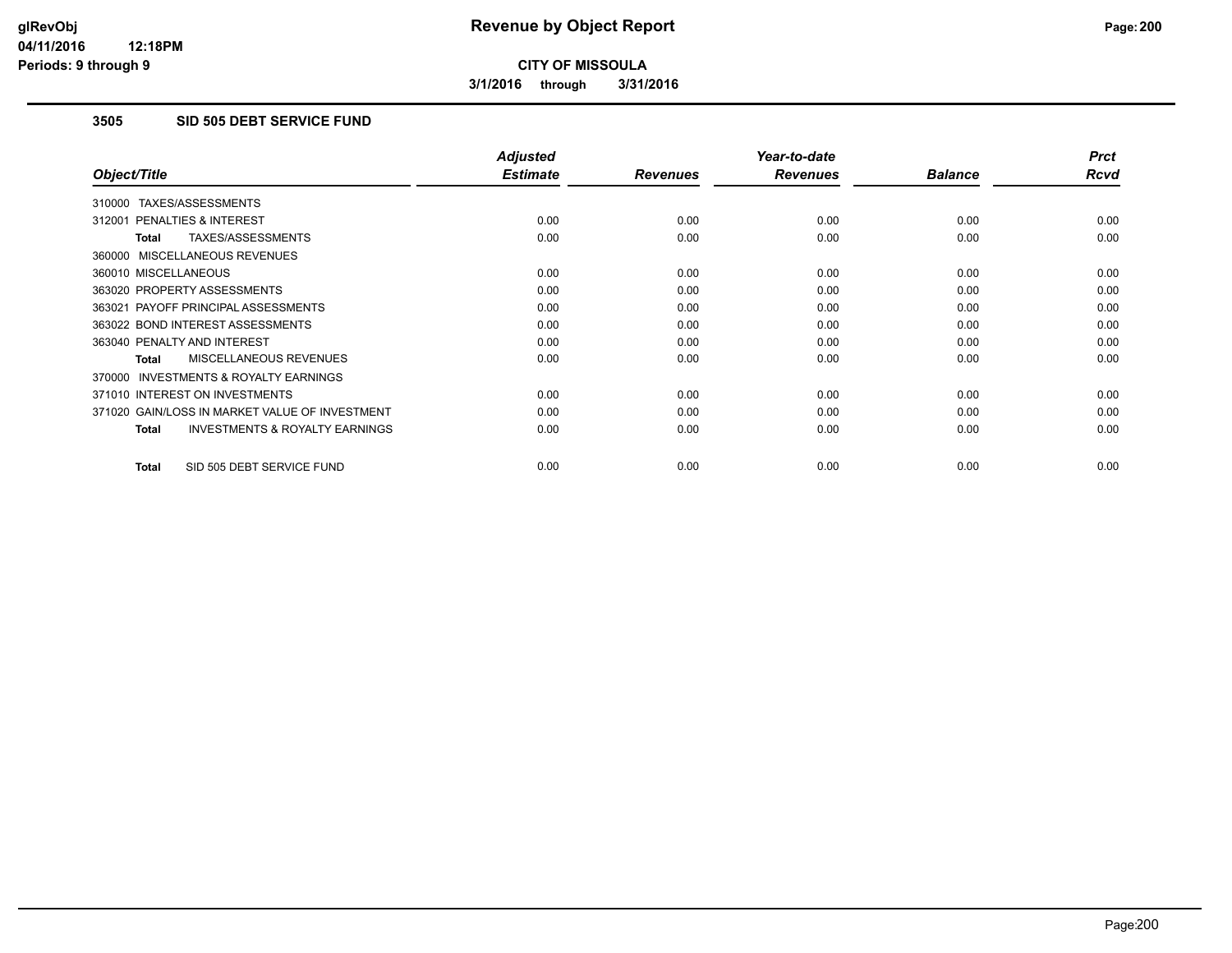**3/1/2016 through 3/31/2016**

**3506 SID 506 DEBT SERVICE FUND**

**3506 SID 506 DEBT SERVICE FUND**

|                                                           | <b>Adjusted</b> |                 | Year-to-date    |                | <b>Prct</b> |
|-----------------------------------------------------------|-----------------|-----------------|-----------------|----------------|-------------|
| Object/Title                                              | <b>Estimate</b> | <b>Revenues</b> | <b>Revenues</b> | <b>Balance</b> | Rcvd        |
| TAXES/ASSESSMENTS<br>310000                               |                 |                 |                 |                |             |
| PENALTIES & INTEREST<br>312001                            | 0.00            | 0.00            | 0.00            | 0.00           | 0.00        |
| TAXES/ASSESSMENTS<br>Total                                | 0.00            | 0.00            | 0.00            | 0.00           | 0.00        |
| MISCELLANEOUS REVENUES<br>360000                          |                 |                 |                 |                |             |
| 360010 MISCELLANEOUS                                      | 0.00            | 0.00            | 0.00            | 0.00           | 0.00        |
| 363020 PROPERTY ASSESSMENTS                               | 0.00            | 0.00            | 0.00            | 0.00           | 0.00        |
| 363021 PAYOFF PRINCIPAL ASSESSMENTS                       | 0.00            | 0.00            | 0.00            | 0.00           | 0.00        |
| 363022 BOND INTEREST ASSESSMENTS                          | 0.00            | 0.00            | 0.00            | 0.00           | 0.00        |
| 363040 PENALTY AND INTEREST                               | 0.00            | 0.00            | 0.00            | 0.00           | 0.00        |
| <b>MISCELLANEOUS REVENUES</b><br><b>Total</b>             | 0.00            | 0.00            | 0.00            | 0.00           | 0.00        |
| <b>INVESTMENTS &amp; ROYALTY EARNINGS</b><br>370000       |                 |                 |                 |                |             |
| 371010 INTEREST ON INVESTMENTS                            | 0.00            | 0.00            | 0.00            | 0.00           | 0.00        |
| 371020 GAIN/LOSS IN MARKET VALUE OF INVESTMENTS           | 0.00            | 0.00            | 0.00            | 0.00           | 0.00        |
| <b>INVESTMENTS &amp; ROYALTY EARNINGS</b><br><b>Total</b> | 0.00            | 0.00            | 0.00            | 0.00           | 0.00        |
| OTHER FINANCING SOURCES<br>380000                         |                 |                 |                 |                |             |
| 381009 TRANSFERS IN                                       | 0.00            | 0.00            | 0.00            | 0.00           | 0.00        |
| OTHER FINANCING SOURCES<br><b>Total</b>                   | 0.00            | 0.00            | 0.00            | 0.00           | 0.00        |
| SID 506 DEBT SERVICE FUND<br><b>Total</b>                 | 0.00            | 0.00            | 0.00            | 0.00           | 0.00        |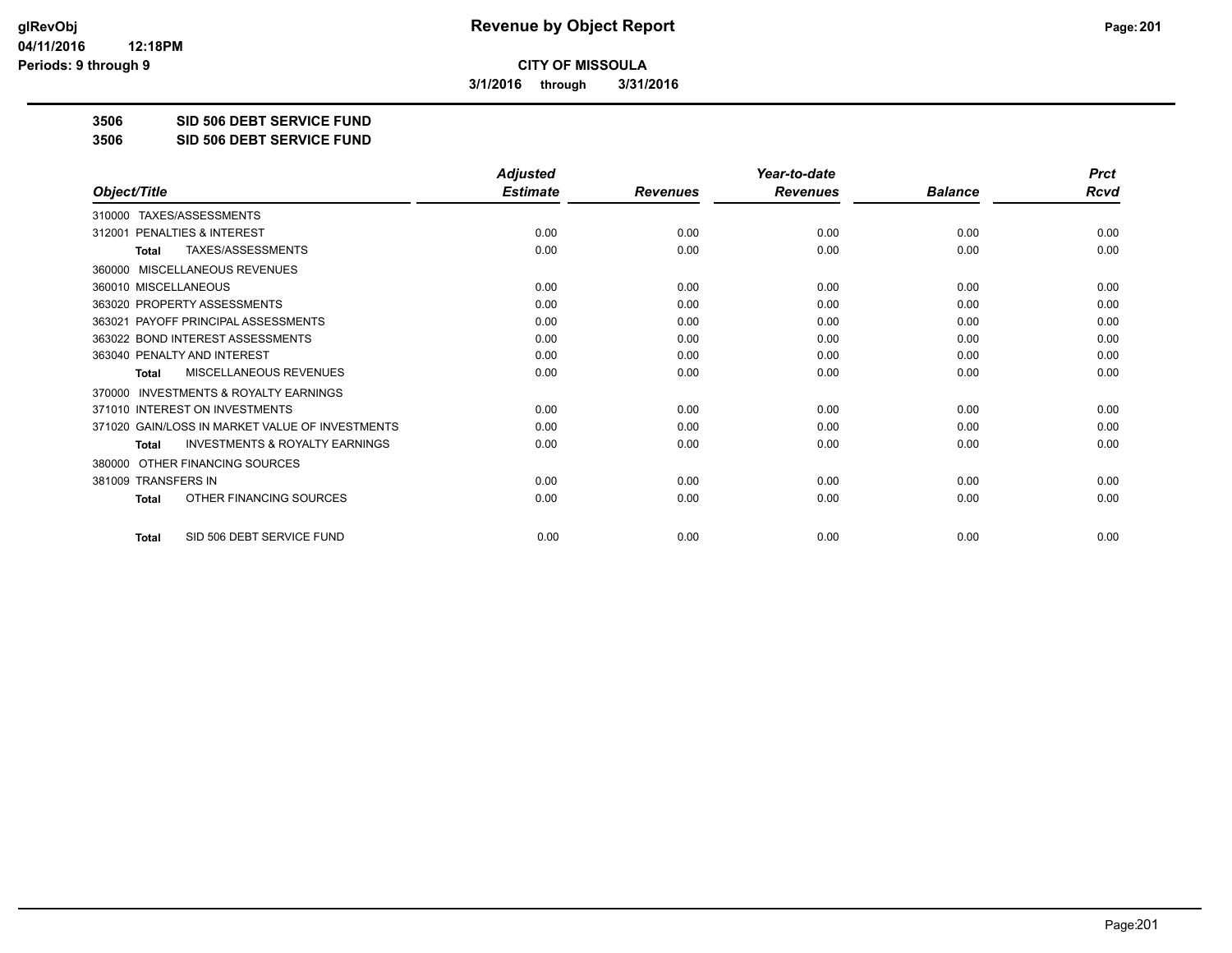**3/1/2016 through 3/31/2016**

# **3506 SID 506 DEBT SERVICE FUND**

|                                                           | <b>Adjusted</b> |                 | Year-to-date    |                | <b>Prct</b> |
|-----------------------------------------------------------|-----------------|-----------------|-----------------|----------------|-------------|
| Object/Title                                              | <b>Estimate</b> | <b>Revenues</b> | <b>Revenues</b> | <b>Balance</b> | <b>Rcvd</b> |
| 310000 TAXES/ASSESSMENTS                                  |                 |                 |                 |                |             |
| 312001 PENALTIES & INTEREST                               | 0.00            | 0.00            | 0.00            | 0.00           | 0.00        |
| TAXES/ASSESSMENTS<br><b>Total</b>                         | 0.00            | 0.00            | 0.00            | 0.00           | 0.00        |
| 360000 MISCELLANEOUS REVENUES                             |                 |                 |                 |                |             |
| 360010 MISCELLANEOUS                                      | 0.00            | 0.00            | 0.00            | 0.00           | 0.00        |
| 363020 PROPERTY ASSESSMENTS                               | 0.00            | 0.00            | 0.00            | 0.00           | 0.00        |
| 363021 PAYOFF PRINCIPAL ASSESSMENTS                       | 0.00            | 0.00            | 0.00            | 0.00           | 0.00        |
| 363022 BOND INTEREST ASSESSMENTS                          | 0.00            | 0.00            | 0.00            | 0.00           | 0.00        |
| 363040 PENALTY AND INTEREST                               | 0.00            | 0.00            | 0.00            | 0.00           | 0.00        |
| MISCELLANEOUS REVENUES<br>Total                           | 0.00            | 0.00            | 0.00            | 0.00           | 0.00        |
| 370000 INVESTMENTS & ROYALTY EARNINGS                     |                 |                 |                 |                |             |
| 371010 INTEREST ON INVESTMENTS                            | 0.00            | 0.00            | 0.00            | 0.00           | 0.00        |
| 371020 GAIN/LOSS IN MARKET VALUE OF INVESTMENT            | 0.00            | 0.00            | 0.00            | 0.00           | 0.00        |
| <b>INVESTMENTS &amp; ROYALTY EARNINGS</b><br><b>Total</b> | 0.00            | 0.00            | 0.00            | 0.00           | 0.00        |
| 380000 OTHER FINANCING SOURCES                            |                 |                 |                 |                |             |
| 381009 TRANSFERS IN                                       | 0.00            | 0.00            | 0.00            | 0.00           | 0.00        |
| OTHER FINANCING SOURCES<br><b>Total</b>                   | 0.00            | 0.00            | 0.00            | 0.00           | 0.00        |
| SID 506 DEBT SERVICE FUND<br><b>Total</b>                 | 0.00            | 0.00            | 0.00            | 0.00           | 0.00        |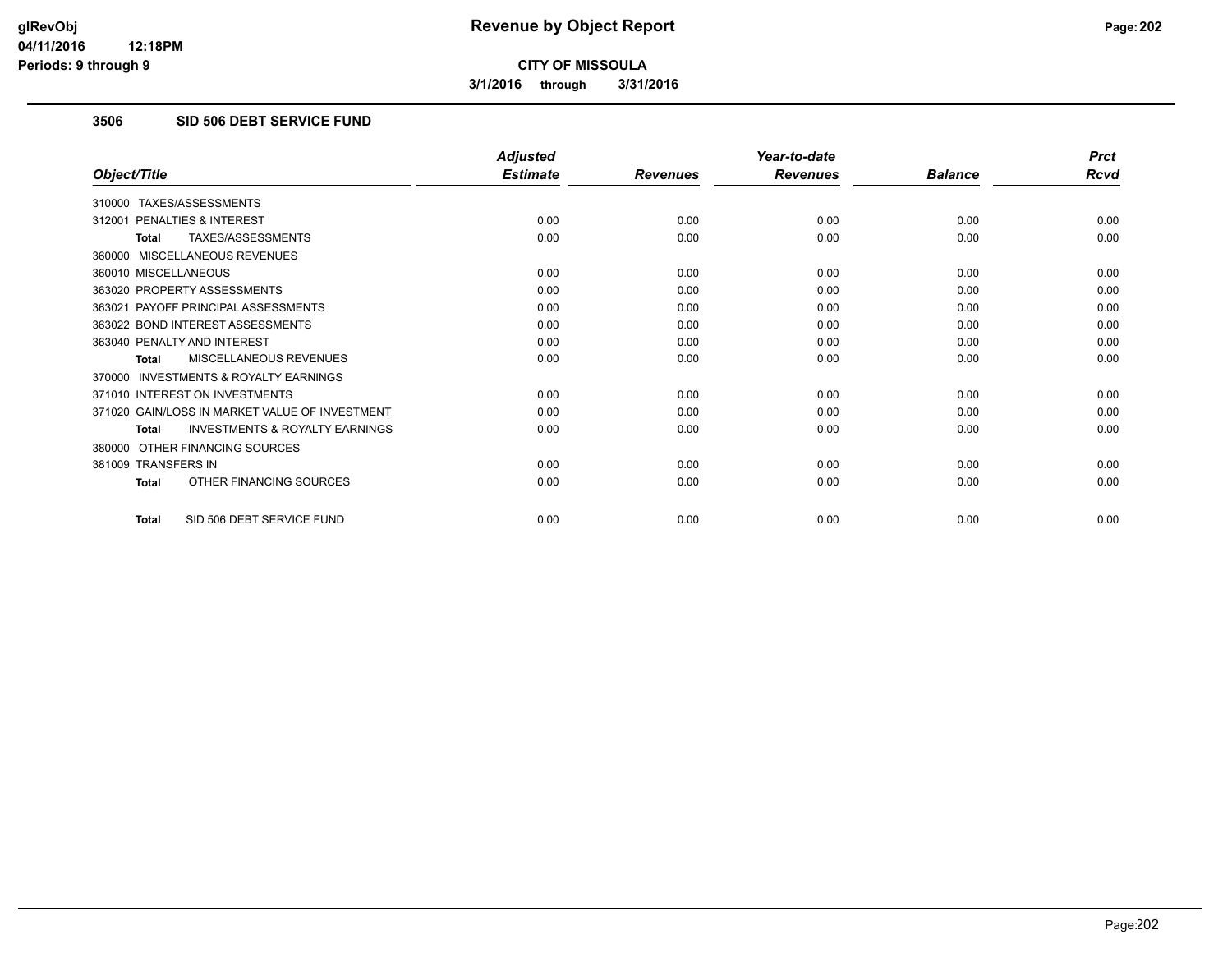**3/1/2016 through 3/31/2016**

**3507 SID 507 DEBT SERVICE FUND**

**3507 SID 507 DEBT SERVICE FUND**

|                                                           | <b>Adjusted</b> |                 | Year-to-date    |                | <b>Prct</b> |
|-----------------------------------------------------------|-----------------|-----------------|-----------------|----------------|-------------|
| Object/Title                                              | <b>Estimate</b> | <b>Revenues</b> | <b>Revenues</b> | <b>Balance</b> | <b>Rcvd</b> |
| TAXES/ASSESSMENTS<br>310000                               |                 |                 |                 |                |             |
| 312001 PENALTIES & INTEREST                               | 0.00            | 0.00            | 0.00            | 0.00           | 0.00        |
| TAXES/ASSESSMENTS<br><b>Total</b>                         | 0.00            | 0.00            | 0.00            | 0.00           | 0.00        |
| MISCELLANEOUS REVENUES<br>360000                          |                 |                 |                 |                |             |
| 360010 MISCELLANEOUS                                      | 0.00            | 0.00            | 0.00            | 0.00           | 0.00        |
| 363020 PROPERTY ASSESSMENTS                               | 0.00            | 0.00            | 0.00            | 0.00           | 0.00        |
| 363021 PAYOFF PRINCIPAL ASSESSMENTS                       | 0.00            | 0.00            | 0.00            | 0.00           | 0.00        |
| 363022 BOND INTEREST ASSESSMENTS                          | 0.00            | 0.00            | 0.00            | 0.00           | 0.00        |
| 363040 PENALTY AND INTEREST                               | 0.00            | 0.00            | 0.00            | 0.00           | 0.00        |
| MISCELLANEOUS REVENUES<br><b>Total</b>                    | 0.00            | 0.00            | 0.00            | 0.00           | 0.00        |
| <b>INVESTMENTS &amp; ROYALTY EARNINGS</b><br>370000       |                 |                 |                 |                |             |
| 371010 INTEREST ON INVESTMENTS                            | 0.00            | 0.00            | 0.00            | 0.00           | 0.00        |
| 371020 GAIN/LOSS IN MARKET VALUE OF INVESTMENTS           | 0.00            | 0.00            | 0.00            | 0.00           | 0.00        |
| <b>INVESTMENTS &amp; ROYALTY EARNINGS</b><br><b>Total</b> | 0.00            | 0.00            | 0.00            | 0.00           | 0.00        |
| OTHER FINANCING SOURCES<br>380000                         |                 |                 |                 |                |             |
| 381009 TRANSFERS IN                                       | 0.00            | 0.00            | 0.00            | 0.00           | 0.00        |
| OTHER FINANCING SOURCES<br><b>Total</b>                   | 0.00            | 0.00            | 0.00            | 0.00           | 0.00        |
| SID 507 DEBT SERVICE FUND<br><b>Total</b>                 | 0.00            | 0.00            | 0.00            | 0.00           | 0.00        |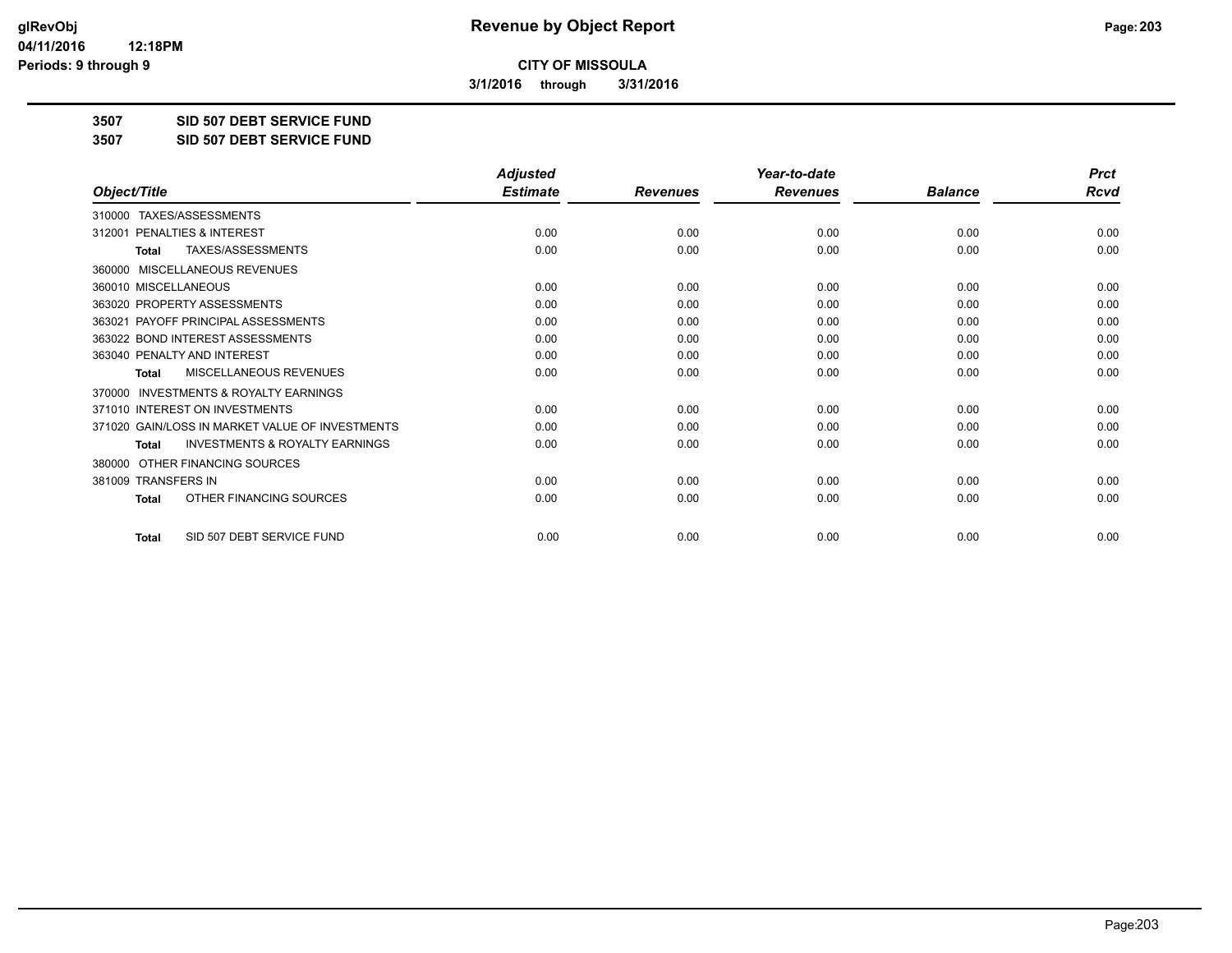**3/1/2016 through 3/31/2016**

# **3507 SID 507 DEBT SERVICE FUND**

|                                                           | <b>Adjusted</b> |                 | Year-to-date    |                | <b>Prct</b> |
|-----------------------------------------------------------|-----------------|-----------------|-----------------|----------------|-------------|
| Object/Title                                              | <b>Estimate</b> | <b>Revenues</b> | <b>Revenues</b> | <b>Balance</b> | <b>Rcvd</b> |
| 310000 TAXES/ASSESSMENTS                                  |                 |                 |                 |                |             |
| 312001 PENALTIES & INTEREST                               | 0.00            | 0.00            | 0.00            | 0.00           | 0.00        |
| TAXES/ASSESSMENTS<br><b>Total</b>                         | 0.00            | 0.00            | 0.00            | 0.00           | 0.00        |
| 360000 MISCELLANEOUS REVENUES                             |                 |                 |                 |                |             |
| 360010 MISCELLANEOUS                                      | 0.00            | 0.00            | 0.00            | 0.00           | 0.00        |
| 363020 PROPERTY ASSESSMENTS                               | 0.00            | 0.00            | 0.00            | 0.00           | 0.00        |
| 363021 PAYOFF PRINCIPAL ASSESSMENTS                       | 0.00            | 0.00            | 0.00            | 0.00           | 0.00        |
| 363022 BOND INTEREST ASSESSMENTS                          | 0.00            | 0.00            | 0.00            | 0.00           | 0.00        |
| 363040 PENALTY AND INTEREST                               | 0.00            | 0.00            | 0.00            | 0.00           | 0.00        |
| MISCELLANEOUS REVENUES<br><b>Total</b>                    | 0.00            | 0.00            | 0.00            | 0.00           | 0.00        |
| <b>INVESTMENTS &amp; ROYALTY EARNINGS</b><br>370000       |                 |                 |                 |                |             |
| 371010 INTEREST ON INVESTMENTS                            | 0.00            | 0.00            | 0.00            | 0.00           | 0.00        |
| 371020 GAIN/LOSS IN MARKET VALUE OF INVESTMENT            | 0.00            | 0.00            | 0.00            | 0.00           | 0.00        |
| <b>INVESTMENTS &amp; ROYALTY EARNINGS</b><br><b>Total</b> | 0.00            | 0.00            | 0.00            | 0.00           | 0.00        |
| 380000 OTHER FINANCING SOURCES                            |                 |                 |                 |                |             |
| 381009 TRANSFERS IN                                       | 0.00            | 0.00            | 0.00            | 0.00           | 0.00        |
| OTHER FINANCING SOURCES<br>Total                          | 0.00            | 0.00            | 0.00            | 0.00           | 0.00        |
| SID 507 DEBT SERVICE FUND<br>Total                        | 0.00            | 0.00            | 0.00            | 0.00           | 0.00        |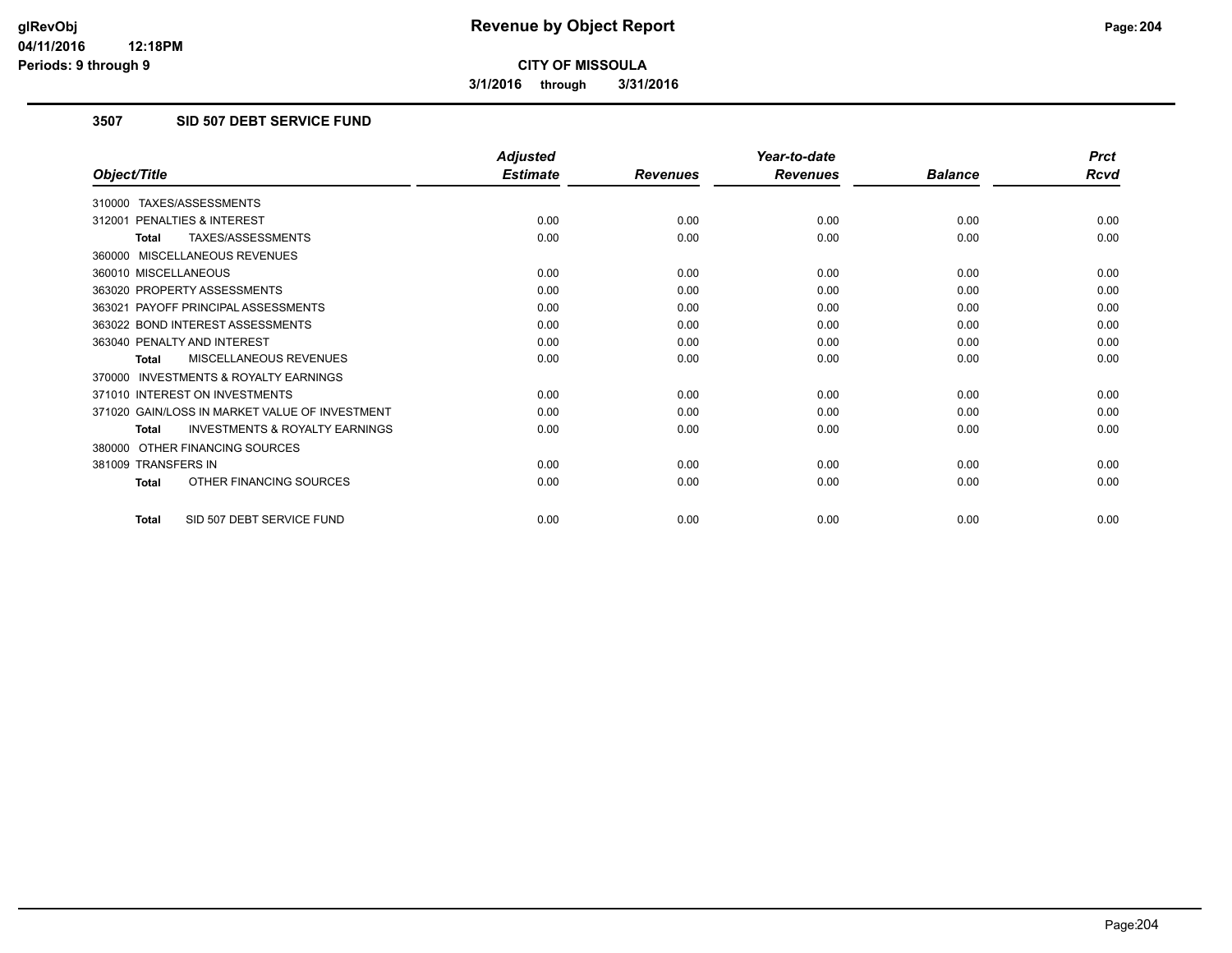**3/1/2016 through 3/31/2016**

**3508 SID 508 DEBT SERVICE FUND**

**3508 SID 508 DEBT SERVICE FUND**

|                                                           | <b>Adjusted</b> |                 | Year-to-date    |                | <b>Prct</b> |
|-----------------------------------------------------------|-----------------|-----------------|-----------------|----------------|-------------|
| Object/Title                                              | <b>Estimate</b> | <b>Revenues</b> | <b>Revenues</b> | <b>Balance</b> | <b>Rcvd</b> |
| 310000 TAXES/ASSESSMENTS                                  |                 |                 |                 |                |             |
| PENALTIES & INTEREST<br>312001                            | 0.00            | 0.00            | 0.00            | 0.00           | 0.00        |
| TAXES/ASSESSMENTS<br><b>Total</b>                         | 0.00            | 0.00            | 0.00            | 0.00           | 0.00        |
| MISCELLANEOUS REVENUES<br>360000                          |                 |                 |                 |                |             |
| 360010 MISCELLANEOUS                                      | 0.00            | 0.00            | 0.00            | 0.00           | 0.00        |
| 363020 PROPERTY ASSESSMENTS                               | 0.00            | 0.00            | 0.00            | 0.00           | 0.00        |
| PAYOFF PRINCIPAL ASSESSMENTS<br>363021                    | 0.00            | 0.00            | 0.00            | 0.00           | 0.00        |
| 363022 BOND INTEREST ASSESSMENTS                          | 0.00            | 0.00            | 0.00            | 0.00           | 0.00        |
| 363040 PENALTY AND INTEREST                               | 0.00            | 0.00            | 0.00            | 0.00           | 0.00        |
| MISCELLANEOUS REVENUES<br><b>Total</b>                    | 0.00            | 0.00            | 0.00            | 0.00           | 0.00        |
| <b>INVESTMENTS &amp; ROYALTY EARNINGS</b><br>370000       |                 |                 |                 |                |             |
| 371010 INTEREST ON INVESTMENTS                            | 0.00            | 0.00            | 0.00            | 0.00           | 0.00        |
| 371020 GAIN/LOSS IN MARKET VALUE OF INVESTMENTS           | 0.00            | 0.00            | 0.00            | 0.00           | 0.00        |
| <b>INVESTMENTS &amp; ROYALTY EARNINGS</b><br><b>Total</b> | 0.00            | 0.00            | 0.00            | 0.00           | 0.00        |
| OTHER FINANCING SOURCES<br>380000                         |                 |                 |                 |                |             |
| 381009 TRANSFERS IN                                       | 0.00            | 0.00            | 0.00            | 0.00           | 0.00        |
| OTHER FINANCING SOURCES<br><b>Total</b>                   | 0.00            | 0.00            | 0.00            | 0.00           | 0.00        |
| SID 508 DEBT SERVICE FUND<br><b>Total</b>                 | 0.00            | 0.00            | 0.00            | 0.00           | 0.00        |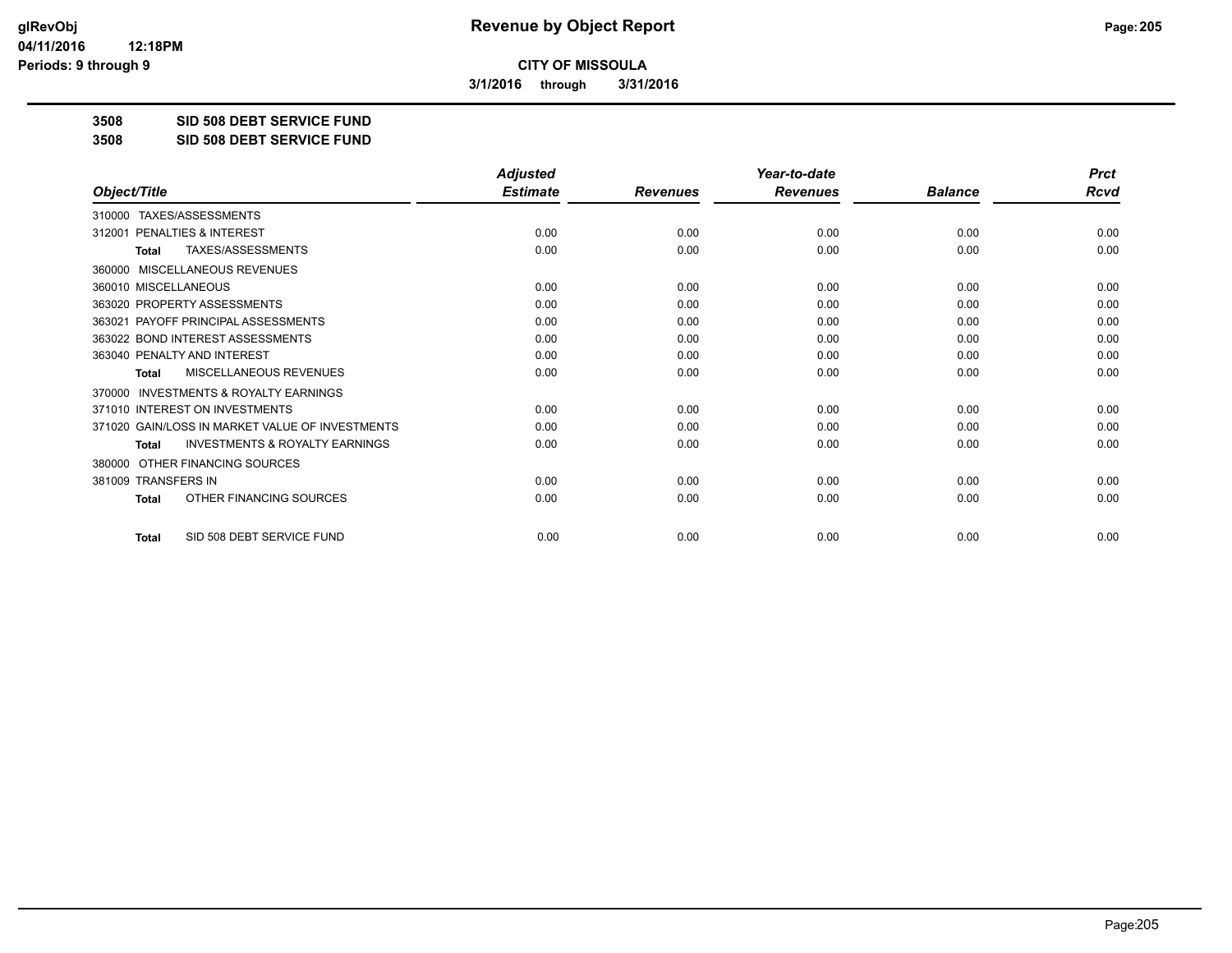**3/1/2016 through 3/31/2016**

# **3508 SID 508 DEBT SERVICE FUND**

|                                                           | <b>Adjusted</b> |                 | Year-to-date    |                | <b>Prct</b> |
|-----------------------------------------------------------|-----------------|-----------------|-----------------|----------------|-------------|
| Object/Title                                              | <b>Estimate</b> | <b>Revenues</b> | <b>Revenues</b> | <b>Balance</b> | <b>Rcvd</b> |
| 310000 TAXES/ASSESSMENTS                                  |                 |                 |                 |                |             |
| 312001 PENALTIES & INTEREST                               | 0.00            | 0.00            | 0.00            | 0.00           | 0.00        |
| TAXES/ASSESSMENTS<br><b>Total</b>                         | 0.00            | 0.00            | 0.00            | 0.00           | 0.00        |
| 360000 MISCELLANEOUS REVENUES                             |                 |                 |                 |                |             |
| 360010 MISCELLANEOUS                                      | 0.00            | 0.00            | 0.00            | 0.00           | 0.00        |
| 363020 PROPERTY ASSESSMENTS                               | 0.00            | 0.00            | 0.00            | 0.00           | 0.00        |
| 363021 PAYOFF PRINCIPAL ASSESSMENTS                       | 0.00            | 0.00            | 0.00            | 0.00           | 0.00        |
| 363022 BOND INTEREST ASSESSMENTS                          | 0.00            | 0.00            | 0.00            | 0.00           | 0.00        |
| 363040 PENALTY AND INTEREST                               | 0.00            | 0.00            | 0.00            | 0.00           | 0.00        |
| MISCELLANEOUS REVENUES<br><b>Total</b>                    | 0.00            | 0.00            | 0.00            | 0.00           | 0.00        |
| <b>INVESTMENTS &amp; ROYALTY EARNINGS</b><br>370000       |                 |                 |                 |                |             |
| 371010 INTEREST ON INVESTMENTS                            | 0.00            | 0.00            | 0.00            | 0.00           | 0.00        |
| 371020 GAIN/LOSS IN MARKET VALUE OF INVESTMENT            | 0.00            | 0.00            | 0.00            | 0.00           | 0.00        |
| <b>INVESTMENTS &amp; ROYALTY EARNINGS</b><br><b>Total</b> | 0.00            | 0.00            | 0.00            | 0.00           | 0.00        |
| 380000 OTHER FINANCING SOURCES                            |                 |                 |                 |                |             |
| 381009 TRANSFERS IN                                       | 0.00            | 0.00            | 0.00            | 0.00           | 0.00        |
| OTHER FINANCING SOURCES<br>Total                          | 0.00            | 0.00            | 0.00            | 0.00           | 0.00        |
| SID 508 DEBT SERVICE FUND<br>Total                        | 0.00            | 0.00            | 0.00            | 0.00           | 0.00        |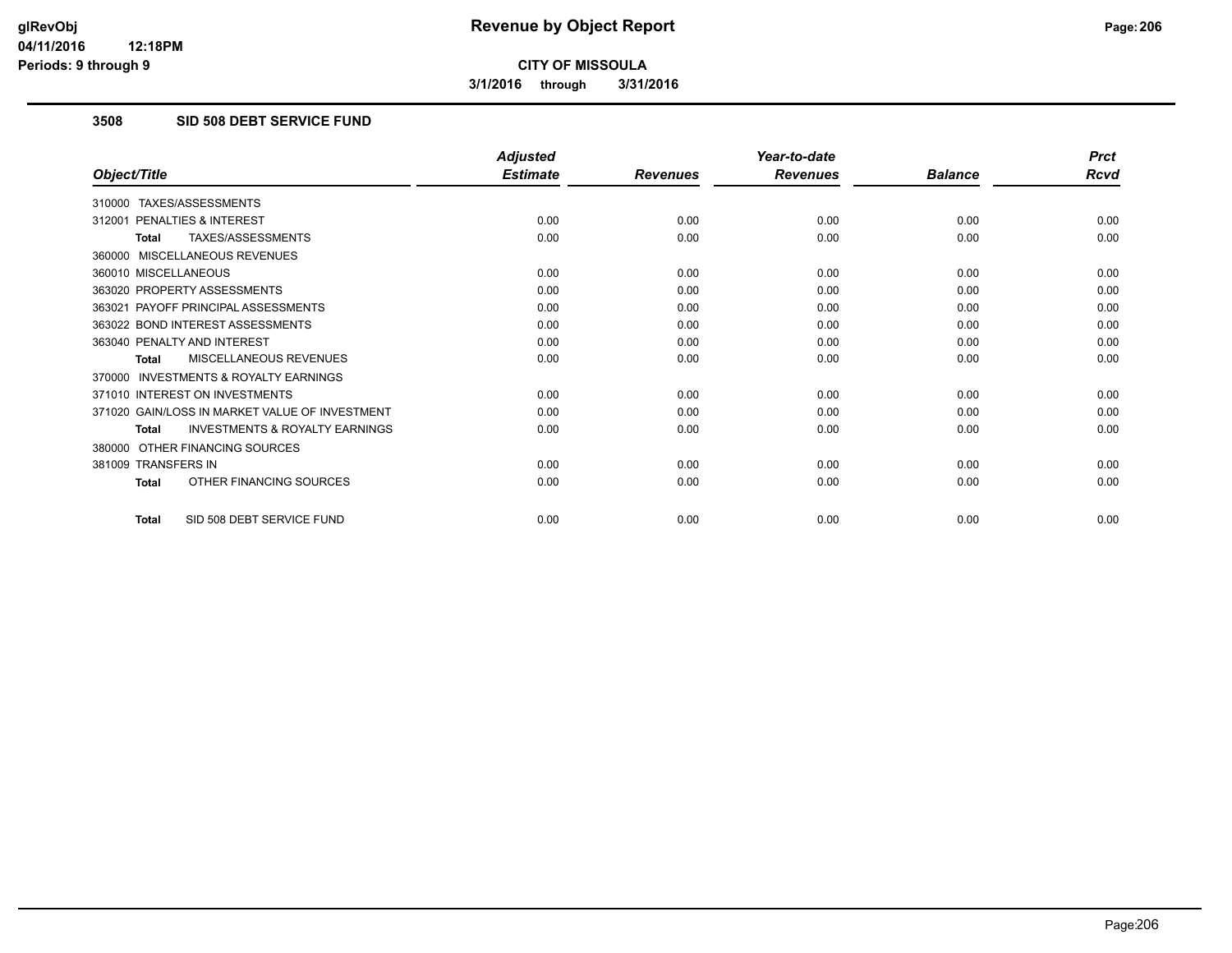**3/1/2016 through 3/31/2016**

**3510 SID 510 DEBT SERVICE FUND**

**3510 SID 510 DEBT SERVICE FUND**

|                                                           | <b>Adjusted</b> |                 | Year-to-date    |                | <b>Prct</b> |
|-----------------------------------------------------------|-----------------|-----------------|-----------------|----------------|-------------|
| Object/Title                                              | <b>Estimate</b> | <b>Revenues</b> | <b>Revenues</b> | <b>Balance</b> | <b>Rcvd</b> |
| TAXES/ASSESSMENTS<br>310000                               |                 |                 |                 |                |             |
| 312001 PENALTIES & INTEREST                               | 0.00            | 0.00            | 0.00            | 0.00           | 0.00        |
| TAXES/ASSESSMENTS<br><b>Total</b>                         | 0.00            | 0.00            | 0.00            | 0.00           | 0.00        |
| <b>MISCELLANEOUS REVENUES</b><br>360000                   |                 |                 |                 |                |             |
| 360010 MISCELLANEOUS                                      | 0.00            | 0.00            | 0.00            | 0.00           | 0.00        |
| 363020 PROPERTY ASSESSMENTS                               | 0.00            | 0.00            | 0.00            | 0.00           | 0.00        |
| 363021 PAYOFF PRINCIPAL ASSESSMENTS                       | 0.00            | 0.00            | 0.00            | 0.00           | 0.00        |
| 363022 BOND INTEREST ASSESSMENTS                          | 0.00            | 0.00            | 0.00            | 0.00           | 0.00        |
| 363040 PENALTY AND INTEREST                               | 0.00            | 0.00            | 0.00            | 0.00           | 0.00        |
| MISCELLANEOUS REVENUES<br><b>Total</b>                    | 0.00            | 0.00            | 0.00            | 0.00           | 0.00        |
| <b>INVESTMENTS &amp; ROYALTY EARNINGS</b><br>370000       |                 |                 |                 |                |             |
| 371010 INTEREST ON INVESTMENTS                            | 0.00            | 0.00            | 0.00            | 0.00           | 0.00        |
| 371020 GAIN/LOSS IN MARKET VALUE OF INVESTMENTS           | 0.00            | 0.00            | 0.00            | 0.00           | 0.00        |
| 371500 INTEREST ON INTERFUND LOAN                         | 0.00            | 0.00            | 0.00            | 0.00           | 0.00        |
| <b>INVESTMENTS &amp; ROYALTY EARNINGS</b><br><b>Total</b> | 0.00            | 0.00            | 0.00            | 0.00           | 0.00        |
| SID 510 DEBT SERVICE FUND<br>Total                        | 0.00            | 0.00            | 0.00            | 0.00           | 0.00        |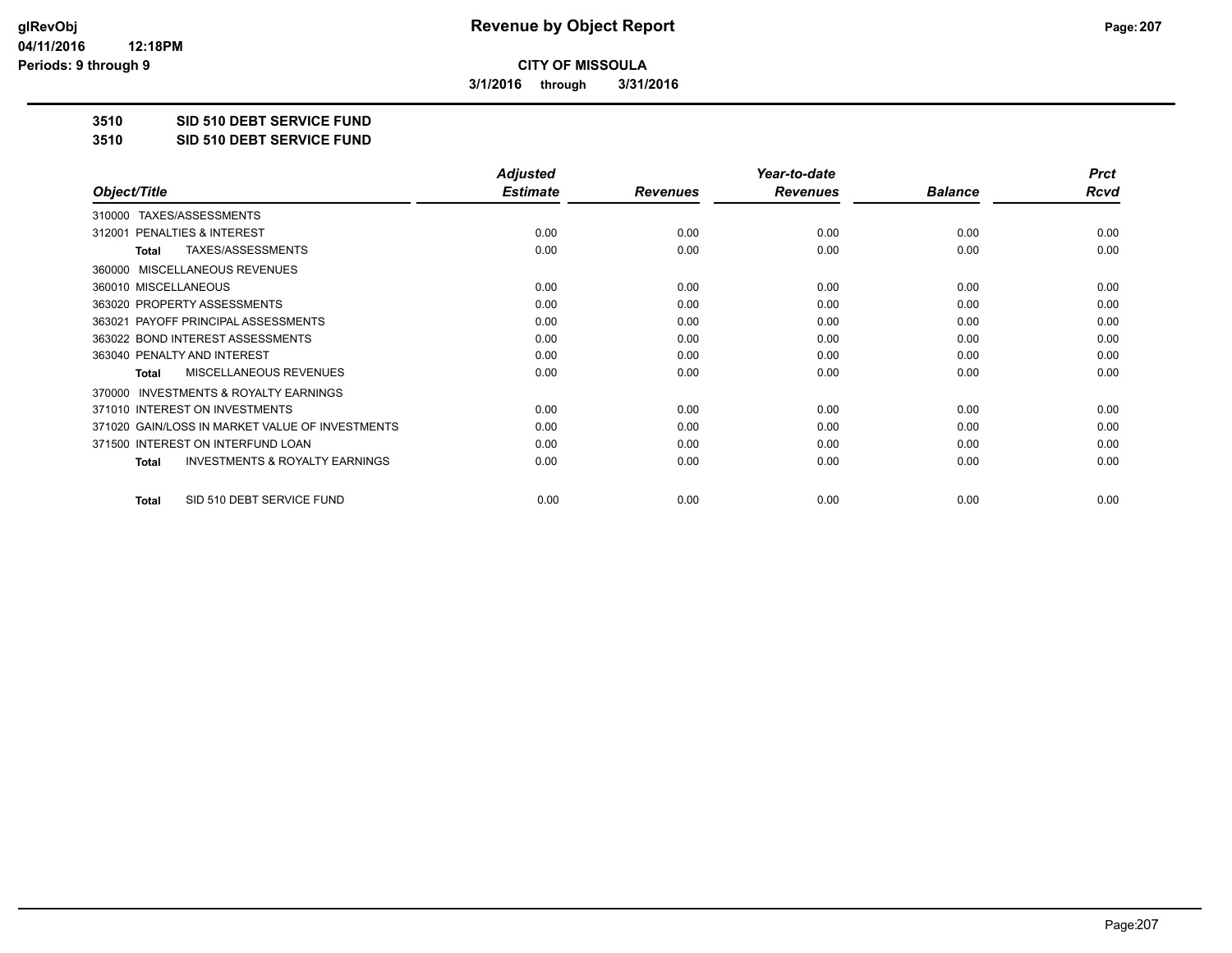**3/1/2016 through 3/31/2016**

# **3510 SID 510 DEBT SERVICE FUND**

|                                                           | <b>Adjusted</b> |                 | Year-to-date    |                | <b>Prct</b> |
|-----------------------------------------------------------|-----------------|-----------------|-----------------|----------------|-------------|
| Object/Title                                              | <b>Estimate</b> | <b>Revenues</b> | <b>Revenues</b> | <b>Balance</b> | Rcvd        |
| TAXES/ASSESSMENTS<br>310000                               |                 |                 |                 |                |             |
| <b>PENALTIES &amp; INTEREST</b><br>312001                 | 0.00            | 0.00            | 0.00            | 0.00           | 0.00        |
| TAXES/ASSESSMENTS<br>Total                                | 0.00            | 0.00            | 0.00            | 0.00           | 0.00        |
| 360000 MISCELLANEOUS REVENUES                             |                 |                 |                 |                |             |
| 360010 MISCELLANEOUS                                      | 0.00            | 0.00            | 0.00            | 0.00           | 0.00        |
| 363020 PROPERTY ASSESSMENTS                               | 0.00            | 0.00            | 0.00            | 0.00           | 0.00        |
| 363021 PAYOFF PRINCIPAL ASSESSMENTS                       | 0.00            | 0.00            | 0.00            | 0.00           | 0.00        |
| 363022 BOND INTEREST ASSESSMENTS                          | 0.00            | 0.00            | 0.00            | 0.00           | 0.00        |
| 363040 PENALTY AND INTEREST                               | 0.00            | 0.00            | 0.00            | 0.00           | 0.00        |
| <b>MISCELLANEOUS REVENUES</b><br><b>Total</b>             | 0.00            | 0.00            | 0.00            | 0.00           | 0.00        |
| <b>INVESTMENTS &amp; ROYALTY EARNINGS</b><br>370000       |                 |                 |                 |                |             |
| 371010 INTEREST ON INVESTMENTS                            | 0.00            | 0.00            | 0.00            | 0.00           | 0.00        |
| 371020 GAIN/LOSS IN MARKET VALUE OF INVESTMENT            | 0.00            | 0.00            | 0.00            | 0.00           | 0.00        |
| 371500 INTEREST ON INTERFUND LOAN                         | 0.00            | 0.00            | 0.00            | 0.00           | 0.00        |
| <b>INVESTMENTS &amp; ROYALTY EARNINGS</b><br><b>Total</b> | 0.00            | 0.00            | 0.00            | 0.00           | 0.00        |
|                                                           |                 |                 |                 |                |             |
| SID 510 DEBT SERVICE FUND<br><b>Total</b>                 | 0.00            | 0.00            | 0.00            | 0.00           | 0.00        |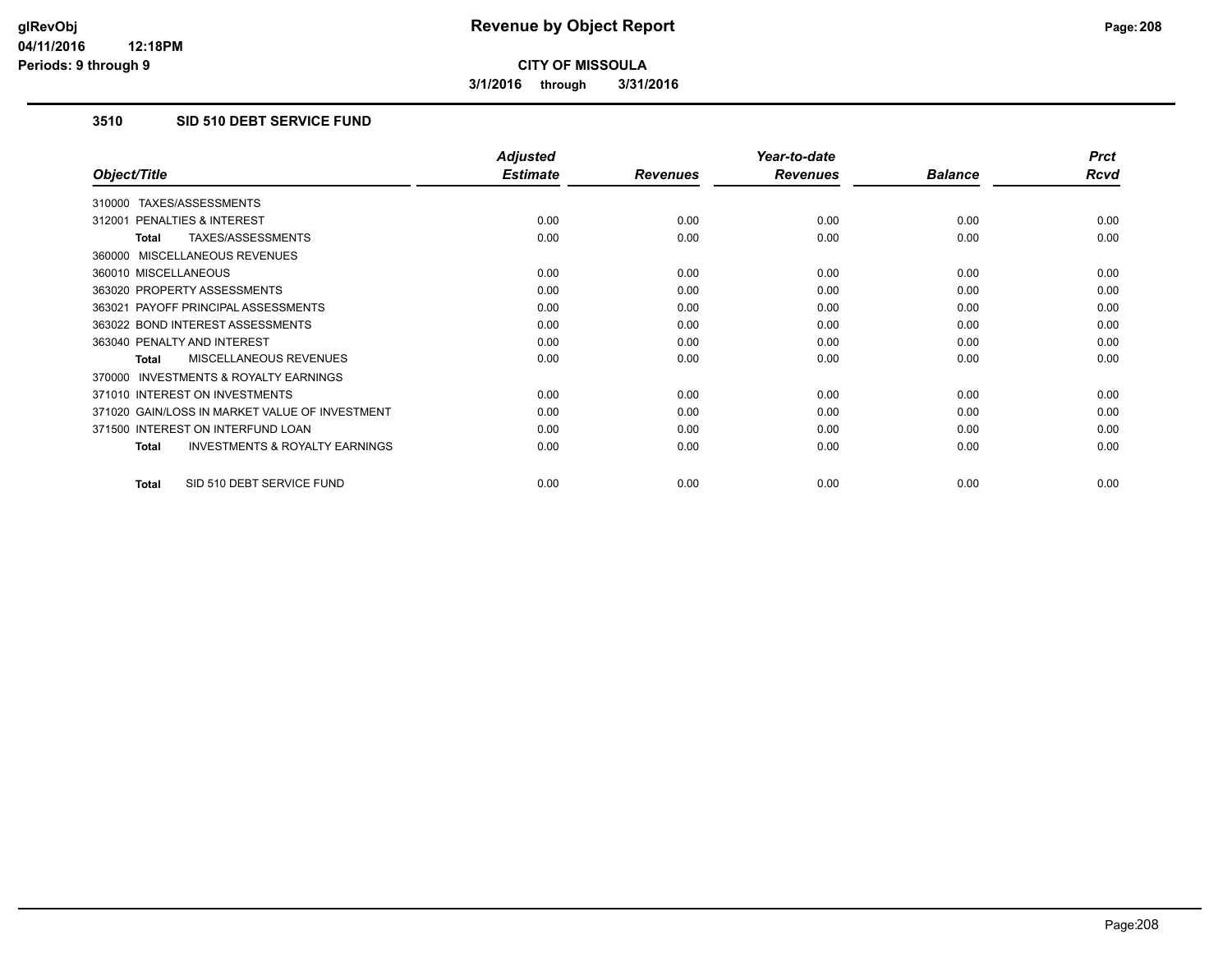**3/1/2016 through 3/31/2016**

**3511 SID 511 DEBT SERVICE FUND**

**3511 SID 511 DEBT SERVICE FUND**

|                                                           | <b>Adjusted</b> |                 | Year-to-date    |                | <b>Prct</b> |
|-----------------------------------------------------------|-----------------|-----------------|-----------------|----------------|-------------|
| Object/Title                                              | <b>Estimate</b> | <b>Revenues</b> | <b>Revenues</b> | <b>Balance</b> | Rcvd        |
| TAXES/ASSESSMENTS<br>310000                               |                 |                 |                 |                |             |
| 312001 PENALTIES & INTEREST                               | 0.00            | 0.00            | 0.00            | 0.00           | 0.00        |
| TAXES/ASSESSMENTS<br>Total                                | 0.00            | 0.00            | 0.00            | 0.00           | 0.00        |
| MISCELLANEOUS REVENUES<br>360000                          |                 |                 |                 |                |             |
| 360010 MISCELLANEOUS                                      | 0.00            | 0.00            | 0.00            | 0.00           | 0.00        |
| 363020 PROPERTY ASSESSMENTS                               | 0.00            | 0.00            | 0.00            | 0.00           | 0.00        |
| 363021 PAYOFF PRINCIPAL ASSESSMENTS                       | 0.00            | 0.00            | 0.00            | 0.00           | 0.00        |
| 363022 BOND INTEREST ASSESSMENTS                          | 0.00            | 0.00            | 0.00            | 0.00           | 0.00        |
| 363040 PENALTY AND INTEREST                               | 0.00            | 0.00            | 0.00            | 0.00           | 0.00        |
| MISCELLANEOUS REVENUES<br><b>Total</b>                    | 0.00            | 0.00            | 0.00            | 0.00           | 0.00        |
| <b>INVESTMENTS &amp; ROYALTY EARNINGS</b><br>370000       |                 |                 |                 |                |             |
| 371010 INTEREST ON INVESTMENTS                            | 0.00            | 0.00            | 0.00            | 0.00           | 0.00        |
| 371020 GAIN/LOSS IN MARKET VALUE OF INVESTMENTS           | 0.00            | 0.00            | 0.00            | 0.00           | 0.00        |
| <b>INVESTMENTS &amp; ROYALTY EARNINGS</b><br><b>Total</b> | 0.00            | 0.00            | 0.00            | 0.00           | 0.00        |
| SID 511 DEBT SERVICE FUND<br>Total                        | 0.00            | 0.00            | 0.00            | 0.00           | 0.00        |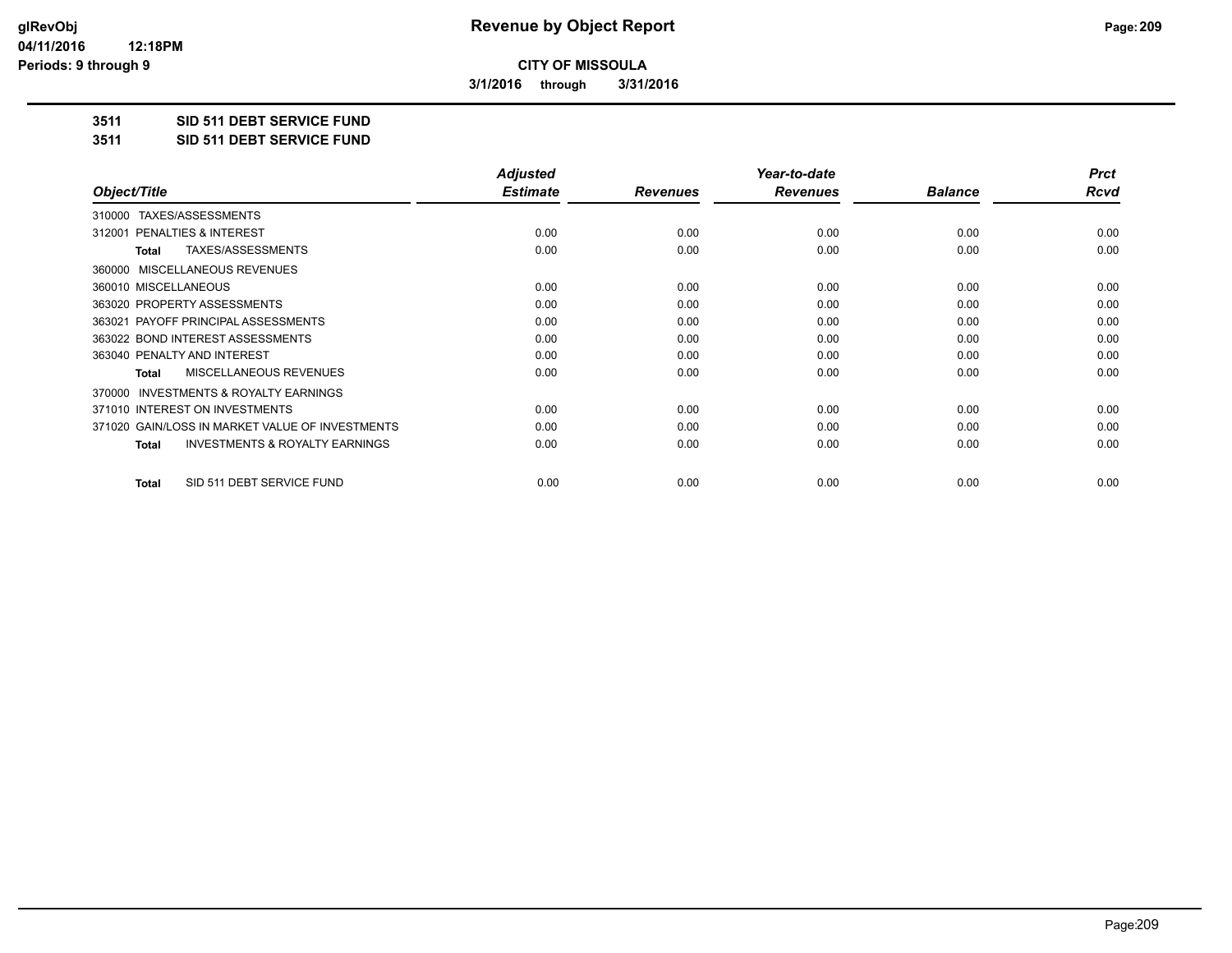**3/1/2016 through 3/31/2016**

# **3511 SID 511 DEBT SERVICE FUND**

|                                                           | <b>Adjusted</b> |                 | Year-to-date    |                | <b>Prct</b> |
|-----------------------------------------------------------|-----------------|-----------------|-----------------|----------------|-------------|
| Object/Title                                              | <b>Estimate</b> | <b>Revenues</b> | <b>Revenues</b> | <b>Balance</b> | <b>Rcvd</b> |
| 310000 TAXES/ASSESSMENTS                                  |                 |                 |                 |                |             |
| 312001 PENALTIES & INTEREST                               | 0.00            | 0.00            | 0.00            | 0.00           | 0.00        |
| TAXES/ASSESSMENTS<br><b>Total</b>                         | 0.00            | 0.00            | 0.00            | 0.00           | 0.00        |
| 360000 MISCELLANEOUS REVENUES                             |                 |                 |                 |                |             |
| 360010 MISCELLANEOUS                                      | 0.00            | 0.00            | 0.00            | 0.00           | 0.00        |
| 363020 PROPERTY ASSESSMENTS                               | 0.00            | 0.00            | 0.00            | 0.00           | 0.00        |
| 363021 PAYOFF PRINCIPAL ASSESSMENTS                       | 0.00            | 0.00            | 0.00            | 0.00           | 0.00        |
| 363022 BOND INTEREST ASSESSMENTS                          | 0.00            | 0.00            | 0.00            | 0.00           | 0.00        |
| 363040 PENALTY AND INTEREST                               | 0.00            | 0.00            | 0.00            | 0.00           | 0.00        |
| MISCELLANEOUS REVENUES<br>Total                           | 0.00            | 0.00            | 0.00            | 0.00           | 0.00        |
| <b>INVESTMENTS &amp; ROYALTY EARNINGS</b><br>370000       |                 |                 |                 |                |             |
| 371010 INTEREST ON INVESTMENTS                            | 0.00            | 0.00            | 0.00            | 0.00           | 0.00        |
| 371020 GAIN/LOSS IN MARKET VALUE OF INVESTMENT            | 0.00            | 0.00            | 0.00            | 0.00           | 0.00        |
| <b>INVESTMENTS &amp; ROYALTY EARNINGS</b><br><b>Total</b> | 0.00            | 0.00            | 0.00            | 0.00           | 0.00        |
| SID 511 DEBT SERVICE FUND<br><b>Total</b>                 | 0.00            | 0.00            | 0.00            | 0.00           | 0.00        |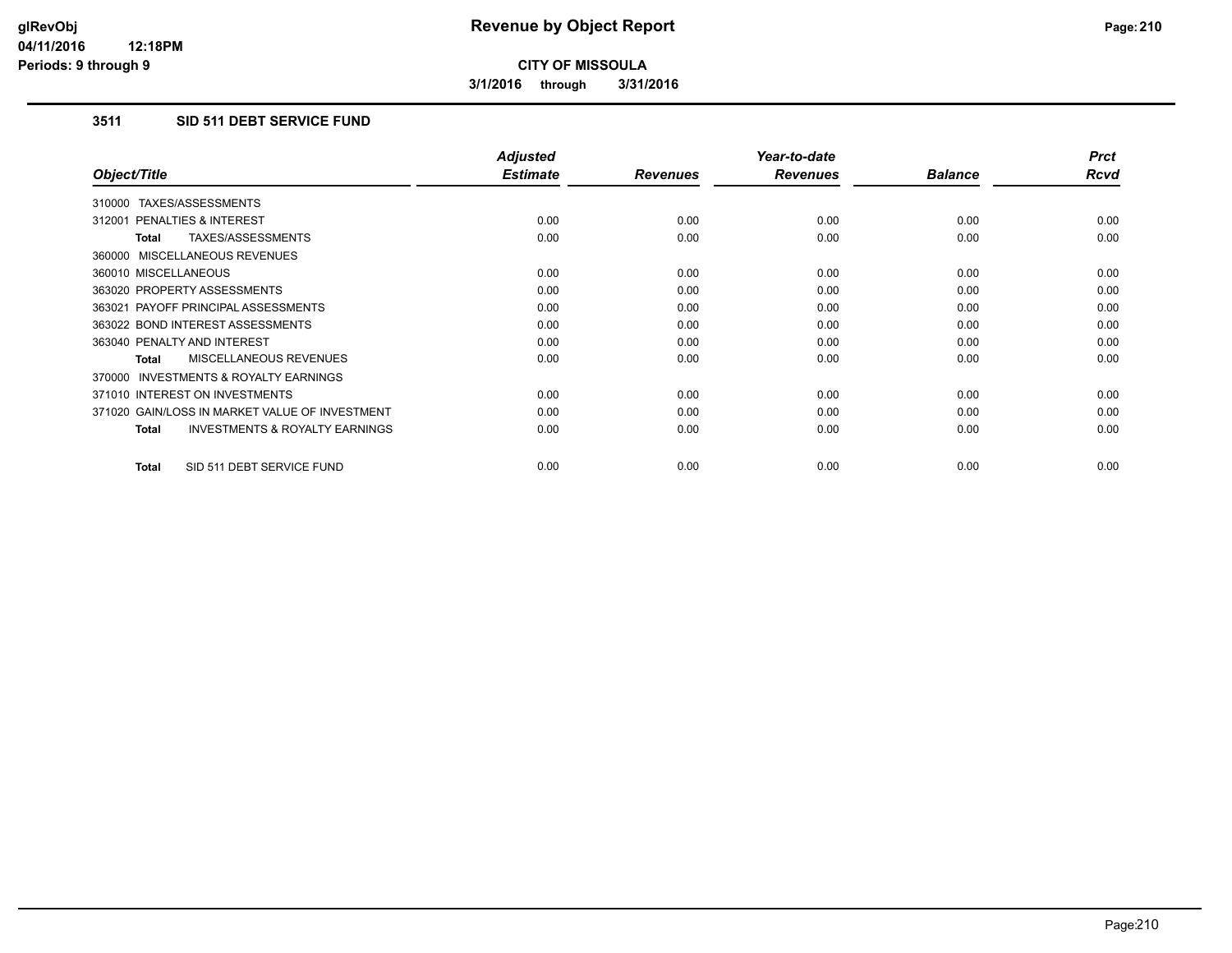**3/1/2016 through 3/31/2016**

**3512 SID 512 DEBT SERVICE FUND**

**3512 SID 512 DEBT SERVICE FUND**

|                                                           | <b>Adjusted</b> |                 | Year-to-date    |                | <b>Prct</b> |
|-----------------------------------------------------------|-----------------|-----------------|-----------------|----------------|-------------|
| Object/Title                                              | <b>Estimate</b> | <b>Revenues</b> | <b>Revenues</b> | <b>Balance</b> | Rcvd        |
| TAXES/ASSESSMENTS<br>310000                               |                 |                 |                 |                |             |
| <b>PENALTIES &amp; INTEREST</b><br>312001                 | 0.00            | 0.00            | 0.00            | 0.00           | 0.00        |
| TAXES/ASSESSMENTS<br><b>Total</b>                         | 0.00            | 0.00            | 0.00            | 0.00           | 0.00        |
| MISCELLANEOUS REVENUES<br>360000                          |                 |                 |                 |                |             |
| 360010 MISCELLANEOUS                                      | 0.00            | 0.00            | 0.00            | 0.00           | 0.00        |
| 363020 PROPERTY ASSESSMENTS                               | 33,355.00       | 15.16           | 45,838.28       | $-12,483.28$   | 137.43      |
| 363021 PAYOFF PRINCIPAL ASSESSMENTS                       | 0.00            | 0.00            | 241.07          | $-241.07$      | 0.00        |
| 363022 BOND INTEREST ASSESSMENTS                          | 0.00            | 0.00            | 0.00            | 0.00           | 0.00        |
| 363040 PENALTY AND INTEREST                               | 0.00            | 0.32            | 66.57           | $-66.57$       | 0.00        |
| <b>MISCELLANEOUS REVENUES</b><br><b>Total</b>             | 33,355.00       | 15.48           | 46,145.92       | $-12,790.92$   | 138.35      |
| <b>INVESTMENTS &amp; ROYALTY EARNINGS</b><br>370000       |                 |                 |                 |                |             |
| 371010 INTEREST ON INVESTMENTS                            | 0.00            | 0.00            | 0.00            | 0.00           | 0.00        |
| 371020 GAIN/LOSS IN MARKET VALUE OF INVESTMENTS           | 0.00            | 0.00            | 0.00            | 0.00           | 0.00        |
| 371500 INTEREST ON INTERFUND LOAN                         | 0.00            | 0.00            | 0.00            | 0.00           | 0.00        |
| <b>INVESTMENTS &amp; ROYALTY EARNINGS</b><br><b>Total</b> | 0.00            | 0.00            | 0.00            | 0.00           | 0.00        |
| SID 512 DEBT SERVICE FUND<br><b>Total</b>                 | 33,355.00       | 15.48           | 46,145.92       | $-12,790.92$   | 138.35      |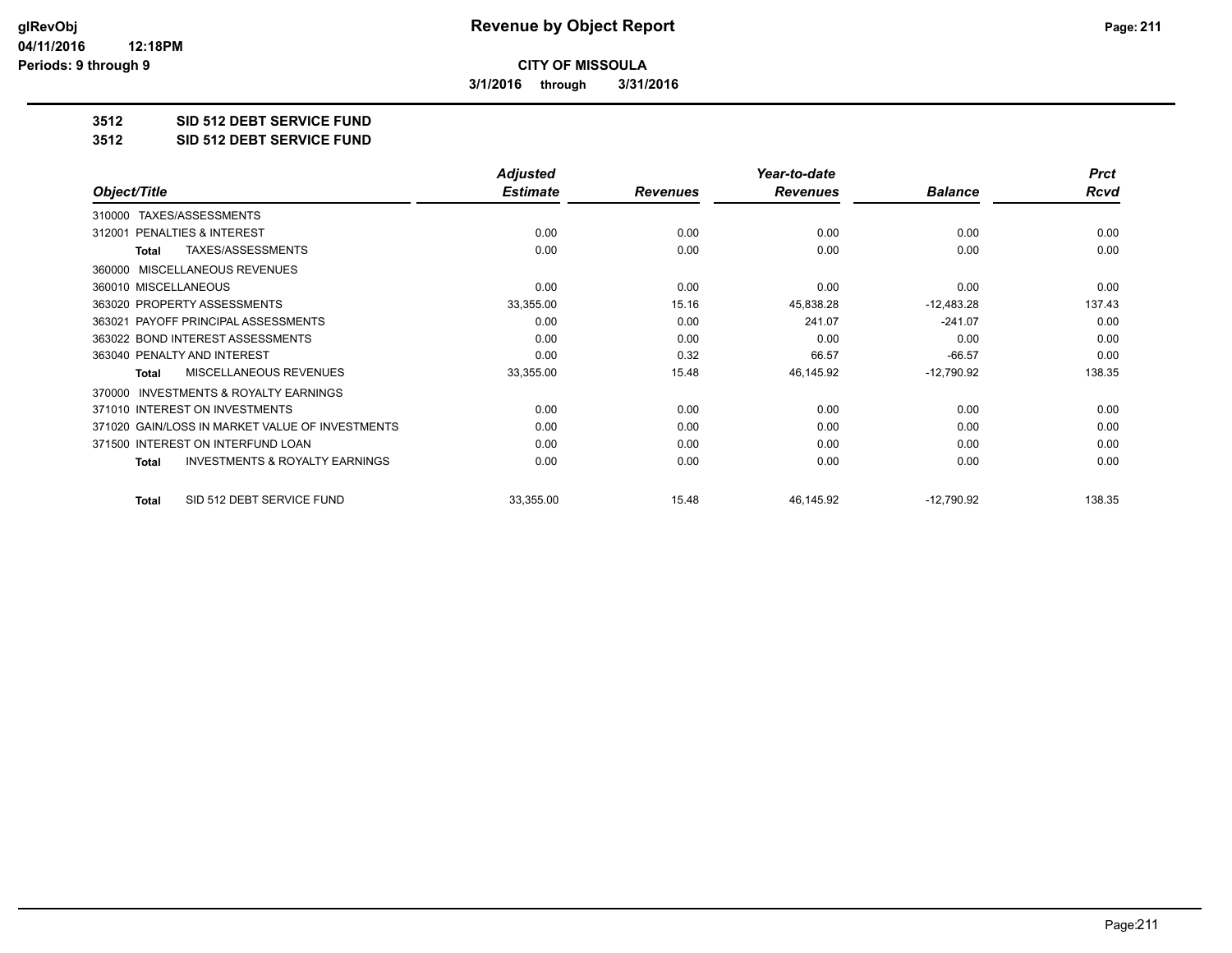**3/1/2016 through 3/31/2016**

# **3512 SID 512 DEBT SERVICE FUND**

|                                                     | <b>Adjusted</b> |                 | Year-to-date    |                | <b>Prct</b> |
|-----------------------------------------------------|-----------------|-----------------|-----------------|----------------|-------------|
| Object/Title                                        | <b>Estimate</b> | <b>Revenues</b> | <b>Revenues</b> | <b>Balance</b> | Rcvd        |
| TAXES/ASSESSMENTS<br>310000                         |                 |                 |                 |                |             |
| PENALTIES & INTEREST<br>312001                      | 0.00            | 0.00            | 0.00            | 0.00           | 0.00        |
| TAXES/ASSESSMENTS<br>Total                          | 0.00            | 0.00            | 0.00            | 0.00           | 0.00        |
| 360000 MISCELLANEOUS REVENUES                       |                 |                 |                 |                |             |
| 360010 MISCELLANEOUS                                | 0.00            | 0.00            | 0.00            | 0.00           | 0.00        |
| 363020 PROPERTY ASSESSMENTS                         | 33,355.00       | 15.16           | 45,838.28       | $-12,483.28$   | 137.43      |
| 363021 PAYOFF PRINCIPAL ASSESSMENTS                 | 0.00            | 0.00            | 241.07          | $-241.07$      | 0.00        |
| 363022 BOND INTEREST ASSESSMENTS                    | 0.00            | 0.00            | 0.00            | 0.00           | 0.00        |
| 363040 PENALTY AND INTEREST                         | 0.00            | 0.32            | 66.57           | $-66.57$       | 0.00        |
| MISCELLANEOUS REVENUES<br>Total                     | 33,355.00       | 15.48           | 46,145.92       | $-12,790.92$   | 138.35      |
| <b>INVESTMENTS &amp; ROYALTY EARNINGS</b><br>370000 |                 |                 |                 |                |             |
| 371010 INTEREST ON INVESTMENTS                      | 0.00            | 0.00            | 0.00            | 0.00           | 0.00        |
| 371020 GAIN/LOSS IN MARKET VALUE OF INVESTMENT      | 0.00            | 0.00            | 0.00            | 0.00           | 0.00        |
| 371500 INTEREST ON INTERFUND LOAN                   | 0.00            | 0.00            | 0.00            | 0.00           | 0.00        |
| <b>INVESTMENTS &amp; ROYALTY EARNINGS</b><br>Total  | 0.00            | 0.00            | 0.00            | 0.00           | 0.00        |
| SID 512 DEBT SERVICE FUND<br>Total                  | 33,355.00       | 15.48           | 46,145.92       | $-12,790.92$   | 138.35      |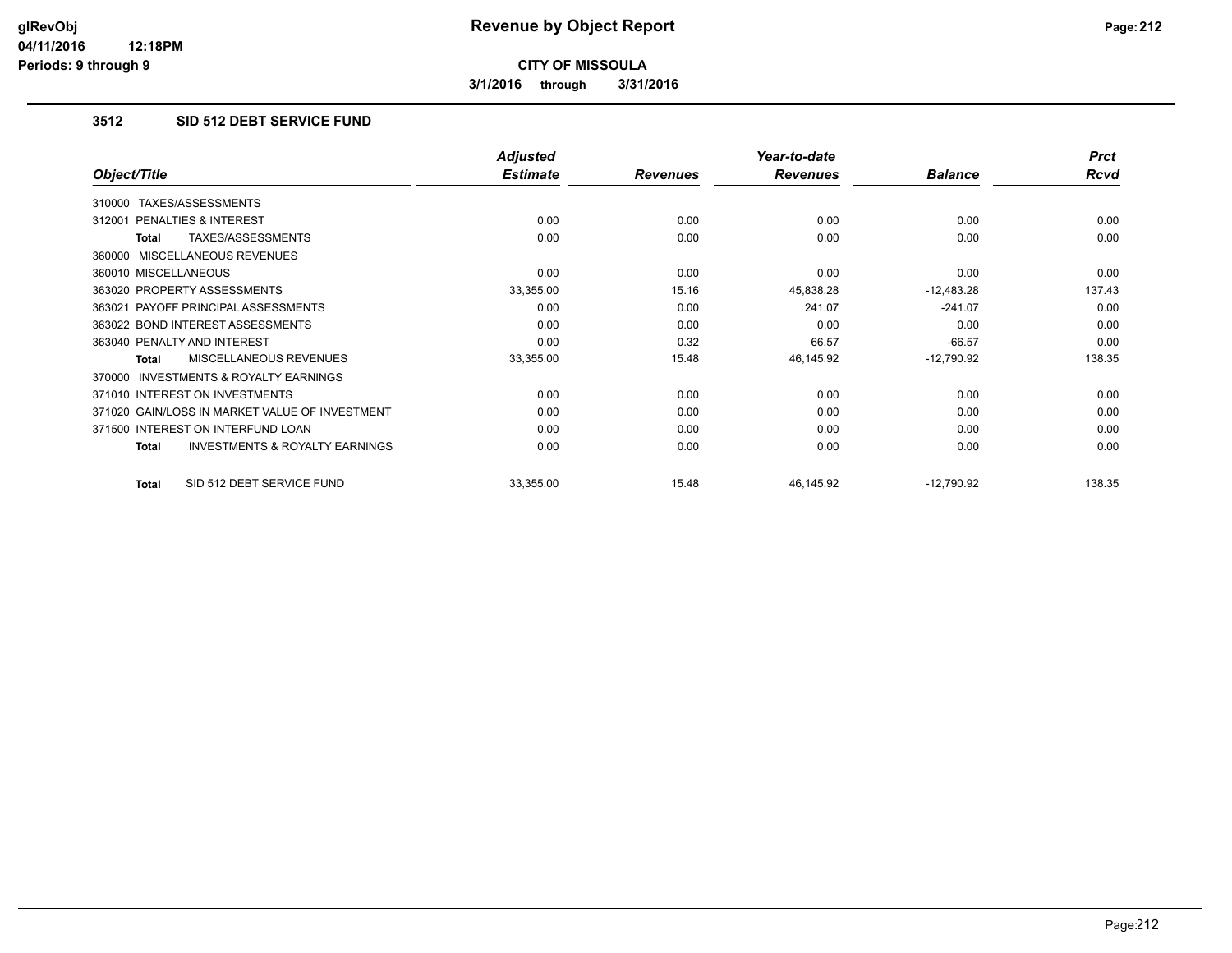**3/1/2016 through 3/31/2016**

**3513 SID 513 DEBT SERVICE FUND**

**3513 SID 513 DEBT SERVICE FUND**

|                                                           | <b>Adjusted</b> |                 | Year-to-date    |                | <b>Prct</b> |
|-----------------------------------------------------------|-----------------|-----------------|-----------------|----------------|-------------|
| Object/Title                                              | <b>Estimate</b> | <b>Revenues</b> | <b>Revenues</b> | <b>Balance</b> | <b>Rcvd</b> |
| TAXES/ASSESSMENTS<br>310000                               |                 |                 |                 |                |             |
| 312001 PENALTIES & INTEREST                               | 0.00            | 0.00            | 0.00            | 0.00           | 0.00        |
| TAXES/ASSESSMENTS<br><b>Total</b>                         | 0.00            | 0.00            | 0.00            | 0.00           | 0.00        |
| MISCELLANEOUS REVENUES<br>360000                          |                 |                 |                 |                |             |
| 360010 MISCELLANEOUS                                      | 0.00            | 0.00            | 0.00            | 0.00           | 0.00        |
| 363020 PROPERTY ASSESSMENTS                               | 0.00            | 0.00            | 0.00            | 0.00           | 0.00        |
| 363021 PAYOFF PRINCIPAL ASSESSMENTS                       | 0.00            | 0.00            | 0.00            | 0.00           | 0.00        |
| 363022 BOND INTEREST ASSESSMENTS                          | 0.00            | 0.00            | 0.00            | 0.00           | 0.00        |
| 363040 PENALTY AND INTEREST                               | 0.00            | 0.00            | 0.00            | 0.00           | 0.00        |
| <b>MISCELLANEOUS REVENUES</b><br><b>Total</b>             | 0.00            | 0.00            | 0.00            | 0.00           | 0.00        |
| <b>INVESTMENTS &amp; ROYALTY EARNINGS</b><br>370000       |                 |                 |                 |                |             |
| 371010 INTEREST ON INVESTMENTS                            | 0.00            | 0.00            | 0.00            | 0.00           | 0.00        |
| 371020 GAIN/LOSS IN MARKET VALUE OF INVESTMENTS           | 0.00            | 0.00            | 0.00            | 0.00           | 0.00        |
| <b>INVESTMENTS &amp; ROYALTY EARNINGS</b><br><b>Total</b> | 0.00            | 0.00            | 0.00            | 0.00           | 0.00        |
| OTHER FINANCING SOURCES<br>380000                         |                 |                 |                 |                |             |
| 381009 TRANSFERS IN                                       | 0.00            | 0.00            | 0.00            | 0.00           | 0.00        |
| OTHER FINANCING SOURCES<br>Total                          | 0.00            | 0.00            | 0.00            | 0.00           | 0.00        |
| SID 513 DEBT SERVICE FUND<br><b>Total</b>                 | 0.00            | 0.00            | 0.00            | 0.00           | 0.00        |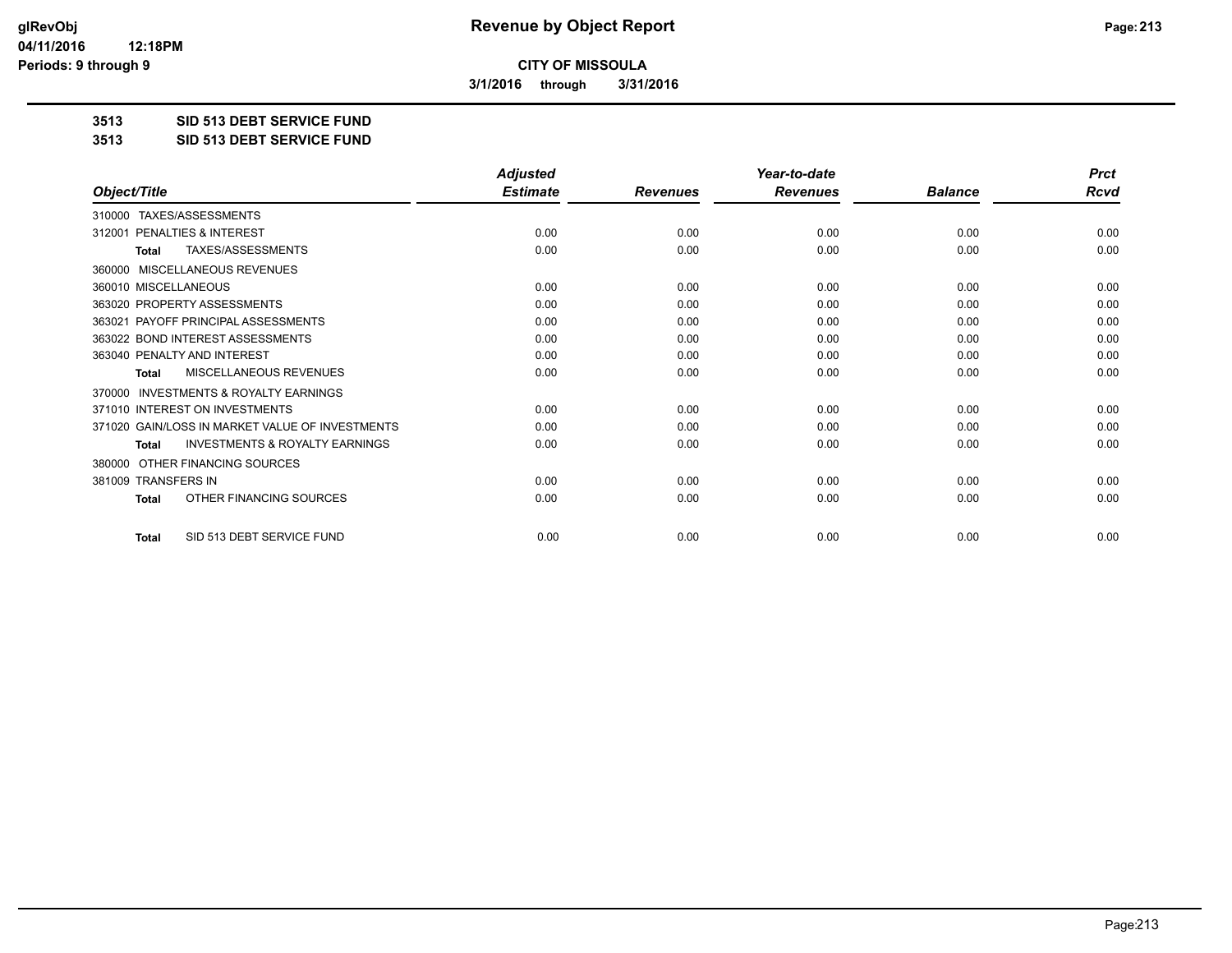**3/1/2016 through 3/31/2016**

# **3513 SID 513 DEBT SERVICE FUND**

|                                                           | <b>Adjusted</b> |                 | Year-to-date    |                | <b>Prct</b> |
|-----------------------------------------------------------|-----------------|-----------------|-----------------|----------------|-------------|
| Object/Title                                              | <b>Estimate</b> | <b>Revenues</b> | <b>Revenues</b> | <b>Balance</b> | <b>Rcvd</b> |
| 310000 TAXES/ASSESSMENTS                                  |                 |                 |                 |                |             |
| 312001 PENALTIES & INTEREST                               | 0.00            | 0.00            | 0.00            | 0.00           | 0.00        |
| <b>TAXES/ASSESSMENTS</b><br><b>Total</b>                  | 0.00            | 0.00            | 0.00            | 0.00           | 0.00        |
| 360000 MISCELLANEOUS REVENUES                             |                 |                 |                 |                |             |
| 360010 MISCELLANEOUS                                      | 0.00            | 0.00            | 0.00            | 0.00           | 0.00        |
| 363020 PROPERTY ASSESSMENTS                               | 0.00            | 0.00            | 0.00            | 0.00           | 0.00        |
| 363021 PAYOFF PRINCIPAL ASSESSMENTS                       | 0.00            | 0.00            | 0.00            | 0.00           | 0.00        |
| 363022 BOND INTEREST ASSESSMENTS                          | 0.00            | 0.00            | 0.00            | 0.00           | 0.00        |
| 363040 PENALTY AND INTEREST                               | 0.00            | 0.00            | 0.00            | 0.00           | 0.00        |
| MISCELLANEOUS REVENUES<br><b>Total</b>                    | 0.00            | 0.00            | 0.00            | 0.00           | 0.00        |
| <b>INVESTMENTS &amp; ROYALTY EARNINGS</b><br>370000       |                 |                 |                 |                |             |
| 371010 INTEREST ON INVESTMENTS                            | 0.00            | 0.00            | 0.00            | 0.00           | 0.00        |
| 371020 GAIN/LOSS IN MARKET VALUE OF INVESTMENT            | 0.00            | 0.00            | 0.00            | 0.00           | 0.00        |
| <b>INVESTMENTS &amp; ROYALTY EARNINGS</b><br><b>Total</b> | 0.00            | 0.00            | 0.00            | 0.00           | 0.00        |
| 380000 OTHER FINANCING SOURCES                            |                 |                 |                 |                |             |
| 381009 TRANSFERS IN                                       | 0.00            | 0.00            | 0.00            | 0.00           | 0.00        |
| OTHER FINANCING SOURCES<br><b>Total</b>                   | 0.00            | 0.00            | 0.00            | 0.00           | 0.00        |
| SID 513 DEBT SERVICE FUND<br><b>Total</b>                 | 0.00            | 0.00            | 0.00            | 0.00           | 0.00        |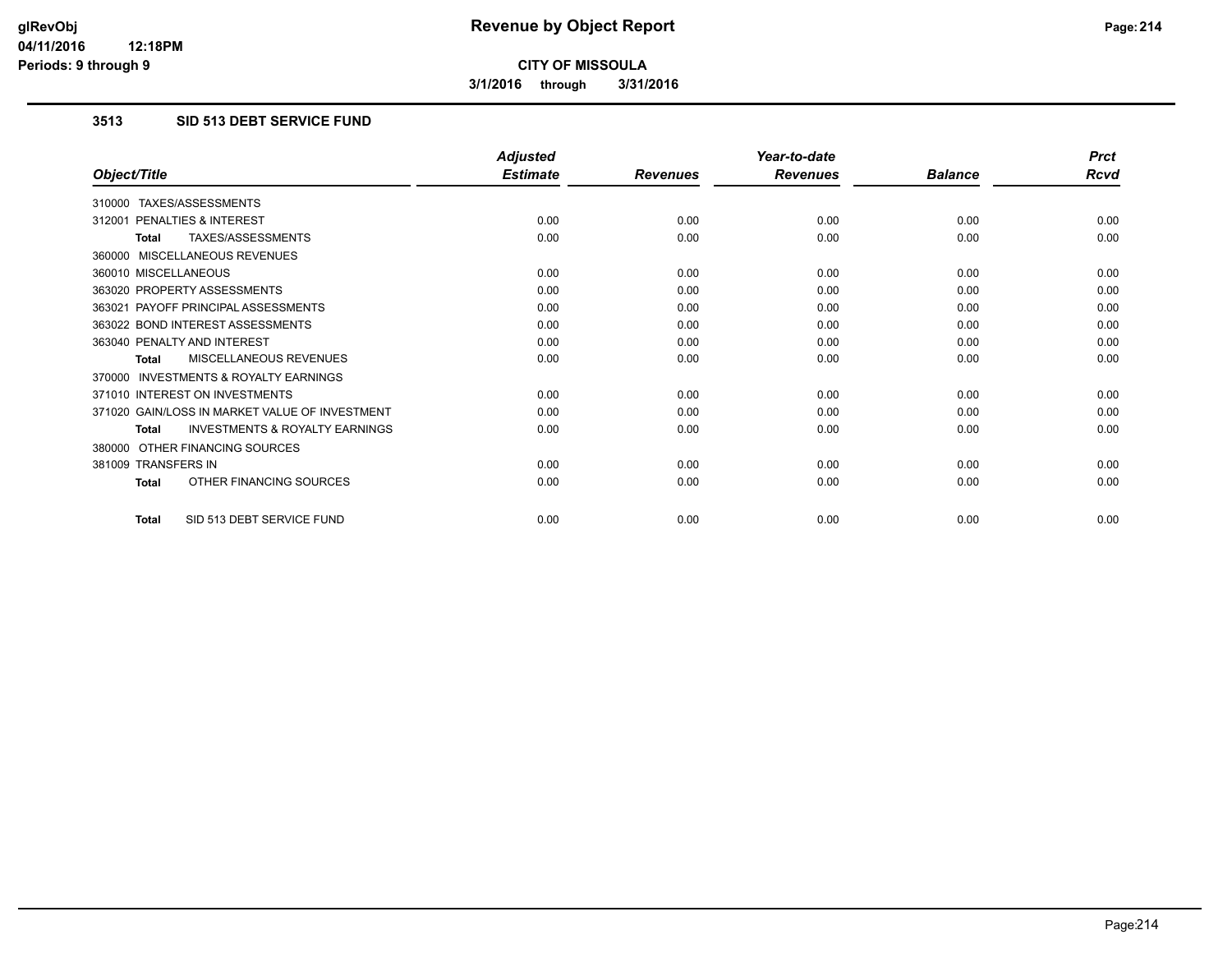**3/1/2016 through 3/31/2016**

**3514 SID 514 DEBT SERVICE FUND**

**3514 SID 514 DEBT SERVICE FUND**

|                                                           | <b>Adjusted</b> |                 | Year-to-date    |                | <b>Prct</b> |
|-----------------------------------------------------------|-----------------|-----------------|-----------------|----------------|-------------|
| Object/Title                                              | <b>Estimate</b> | <b>Revenues</b> | <b>Revenues</b> | <b>Balance</b> | Rcvd        |
| TAXES/ASSESSMENTS<br>310000                               |                 |                 |                 |                |             |
| PENALTIES & INTEREST<br>312001                            | 0.00            | 0.00            | 0.00            | 0.00           | 0.00        |
| TAXES/ASSESSMENTS<br><b>Total</b>                         | 0.00            | 0.00            | 0.00            | 0.00           | 0.00        |
| MISCELLANEOUS REVENUES<br>360000                          |                 |                 |                 |                |             |
| 360010 MISCELLANEOUS                                      | 0.00            | 0.00            | 0.00            | 0.00           | 0.00        |
| 363020 PROPERTY ASSESSMENTS                               | 0.00            | 0.00            | 0.00            | 0.00           | 0.00        |
| 363021 PAYOFF PRINCIPAL ASSESSMENTS                       | 0.00            | 0.00            | 0.00            | 0.00           | 0.00        |
| 363022 BOND INTEREST ASSESSMENTS                          | 0.00            | 0.00            | 0.00            | 0.00           | 0.00        |
| 363040 PENALTY AND INTEREST                               | 0.00            | 0.00            | 0.00            | 0.00           | 0.00        |
| <b>MISCELLANEOUS REVENUES</b><br>Total                    | 0.00            | 0.00            | 0.00            | 0.00           | 0.00        |
| <b>INVESTMENTS &amp; ROYALTY EARNINGS</b><br>370000       |                 |                 |                 |                |             |
| 371010 INTEREST ON INVESTMENTS                            | 0.00            | 0.00            | 0.00            | 0.00           | 0.00        |
| 371020 GAIN/LOSS IN MARKET VALUE OF INVESTMENTS           | 0.00            | 0.00            | 0.00            | 0.00           | 0.00        |
| <b>INVESTMENTS &amp; ROYALTY EARNINGS</b><br><b>Total</b> | 0.00            | 0.00            | 0.00            | 0.00           | 0.00        |
| OTHER FINANCING SOURCES<br>380000                         |                 |                 |                 |                |             |
| 383042 TRANSFERS FROM OTHER FUNDS                         | 0.00            | 0.00            | 0.00            | 0.00           | 0.00        |
| OTHER FINANCING SOURCES<br><b>Total</b>                   | 0.00            | 0.00            | 0.00            | 0.00           | 0.00        |
| SID 514 DEBT SERVICE FUND<br><b>Total</b>                 | 0.00            | 0.00            | 0.00            | 0.00           | 0.00        |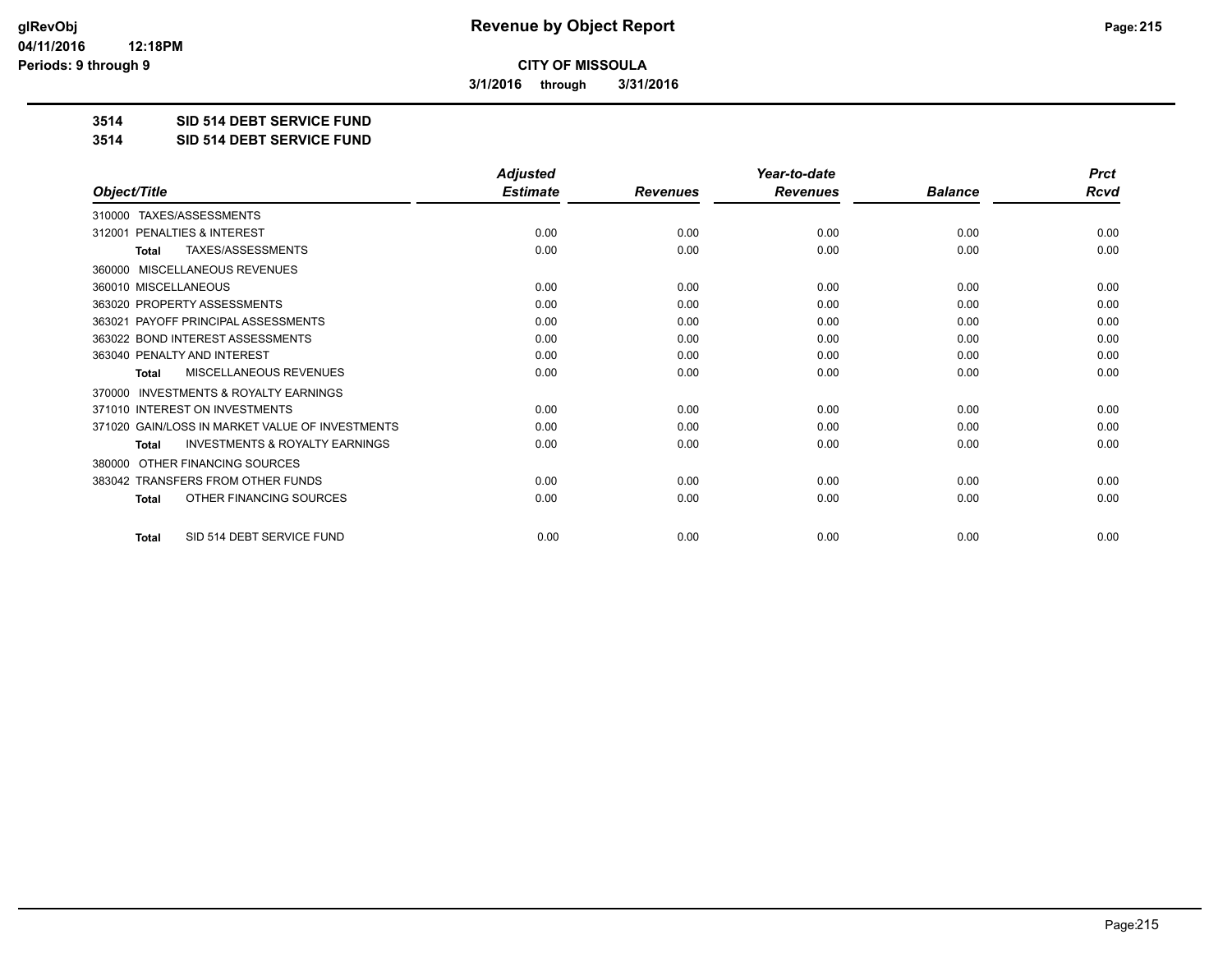**3/1/2016 through 3/31/2016**

# **3514 SID 514 DEBT SERVICE FUND**

|                                                           | <b>Adjusted</b> |                 | Year-to-date    |                | <b>Prct</b> |
|-----------------------------------------------------------|-----------------|-----------------|-----------------|----------------|-------------|
| Object/Title                                              | <b>Estimate</b> | <b>Revenues</b> | <b>Revenues</b> | <b>Balance</b> | Rcvd        |
| 310000 TAXES/ASSESSMENTS                                  |                 |                 |                 |                |             |
| 312001 PENALTIES & INTEREST                               | 0.00            | 0.00            | 0.00            | 0.00           | 0.00        |
| <b>TAXES/ASSESSMENTS</b><br><b>Total</b>                  | 0.00            | 0.00            | 0.00            | 0.00           | 0.00        |
| 360000 MISCELLANEOUS REVENUES                             |                 |                 |                 |                |             |
| 360010 MISCELLANEOUS                                      | 0.00            | 0.00            | 0.00            | 0.00           | 0.00        |
| 363020 PROPERTY ASSESSMENTS                               | 0.00            | 0.00            | 0.00            | 0.00           | 0.00        |
| 363021 PAYOFF PRINCIPAL ASSESSMENTS                       | 0.00            | 0.00            | 0.00            | 0.00           | 0.00        |
| 363022 BOND INTEREST ASSESSMENTS                          | 0.00            | 0.00            | 0.00            | 0.00           | 0.00        |
| 363040 PENALTY AND INTEREST                               | 0.00            | 0.00            | 0.00            | 0.00           | 0.00        |
| <b>MISCELLANEOUS REVENUES</b><br><b>Total</b>             | 0.00            | 0.00            | 0.00            | 0.00           | 0.00        |
| <b>INVESTMENTS &amp; ROYALTY EARNINGS</b><br>370000       |                 |                 |                 |                |             |
| 371010 INTEREST ON INVESTMENTS                            | 0.00            | 0.00            | 0.00            | 0.00           | 0.00        |
| 371020 GAIN/LOSS IN MARKET VALUE OF INVESTMENT            | 0.00            | 0.00            | 0.00            | 0.00           | 0.00        |
| <b>INVESTMENTS &amp; ROYALTY EARNINGS</b><br><b>Total</b> | 0.00            | 0.00            | 0.00            | 0.00           | 0.00        |
| OTHER FINANCING SOURCES<br>380000                         |                 |                 |                 |                |             |
| 383042 TRANSFERS FROM OTHER FUNDS                         | 0.00            | 0.00            | 0.00            | 0.00           | 0.00        |
| OTHER FINANCING SOURCES<br><b>Total</b>                   | 0.00            | 0.00            | 0.00            | 0.00           | 0.00        |
| SID 514 DEBT SERVICE FUND<br>Total                        | 0.00            | 0.00            | 0.00            | 0.00           | 0.00        |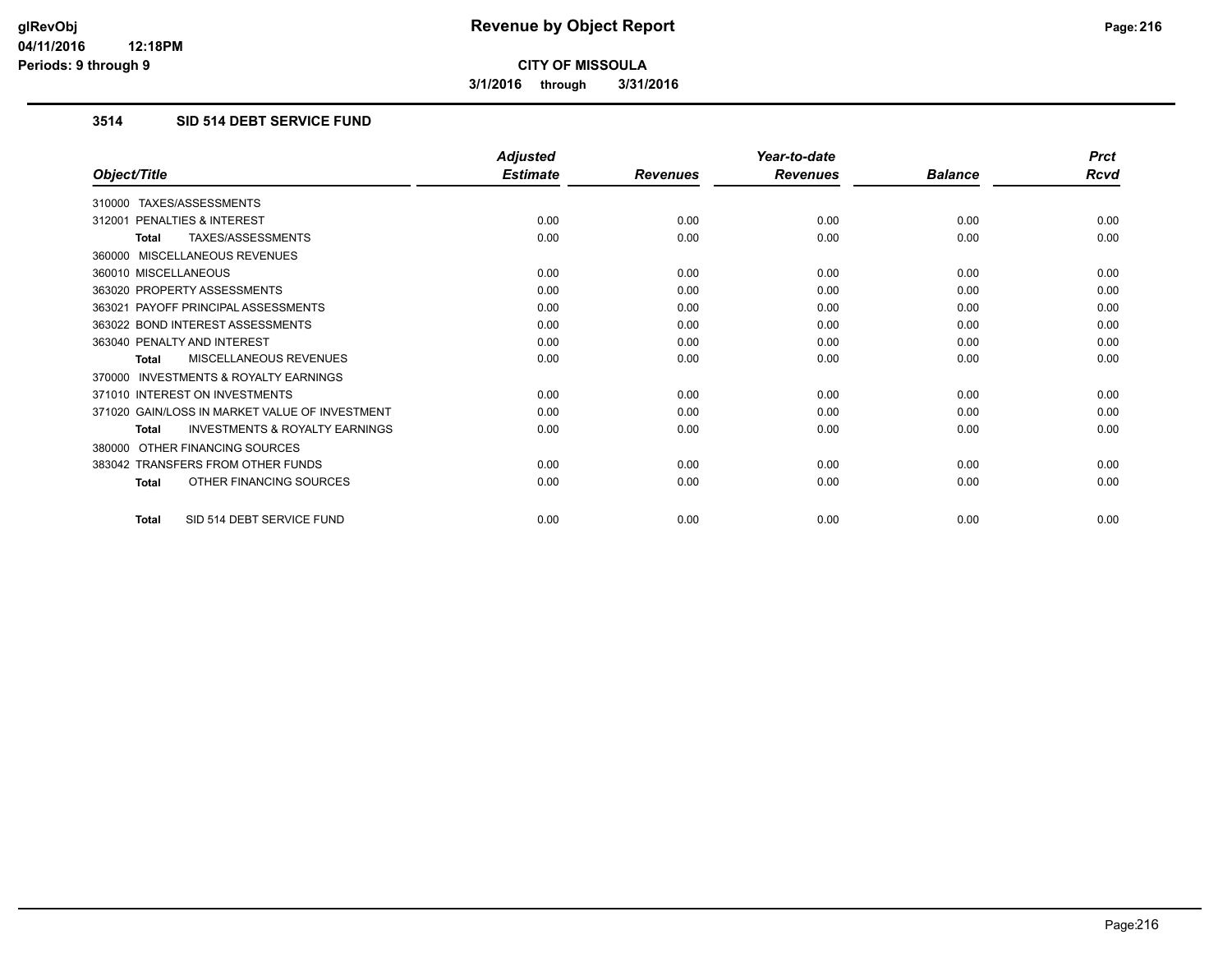**3/1/2016 through 3/31/2016**

**3515 SID 515 DEBT SERVICE FUND**

**3515 SID 515 DEBT SERVICE FUND**

|                                                           | <b>Adjusted</b> |                 | Year-to-date    |                | <b>Prct</b> |
|-----------------------------------------------------------|-----------------|-----------------|-----------------|----------------|-------------|
| Object/Title                                              | <b>Estimate</b> | <b>Revenues</b> | <b>Revenues</b> | <b>Balance</b> | <b>Rcvd</b> |
| TAXES/ASSESSMENTS<br>310000                               |                 |                 |                 |                |             |
| PENALTIES & INTEREST<br>312001                            | 0.00            | 0.00            | 0.00            | 0.00           | 0.00        |
| TAXES/ASSESSMENTS<br>Total                                | 0.00            | 0.00            | 0.00            | 0.00           | 0.00        |
| MISCELLANEOUS REVENUES<br>360000                          |                 |                 |                 |                |             |
| 363020 PROPERTY ASSESSMENTS                               | 0.00            | 0.00            | 0.00            | 0.00           | 0.00        |
| 363021 PAYOFF PRINCIPAL ASSESSMENTS                       | 0.00            | 0.00            | 0.00            | 0.00           | 0.00        |
| 363022 BOND INTEREST ASSESSMENTS                          | 0.00            | 0.00            | 0.00            | 0.00           | 0.00        |
| 363040 PENALTY AND INTEREST                               | 0.00            | 0.00            | 0.00            | 0.00           | 0.00        |
| MISCELLANEOUS REVENUES<br><b>Total</b>                    | 0.00            | 0.00            | 0.00            | 0.00           | 0.00        |
| <b>INVESTMENTS &amp; ROYALTY EARNINGS</b><br>370000       |                 |                 |                 |                |             |
| 371010 INTEREST ON INVESTMENTS                            | 0.00            | 0.00            | 0.00            | 0.00           | 0.00        |
| 371020 GAIN/LOSS IN MARKET VALUE OF INVESTMENTS           | 0.00            | 0.00            | 0.00            | 0.00           | 0.00        |
| <b>INVESTMENTS &amp; ROYALTY EARNINGS</b><br><b>Total</b> | 0.00            | 0.00            | 0.00            | 0.00           | 0.00        |
| OTHER FINANCING SOURCES<br>380000                         |                 |                 |                 |                |             |
| 383042 TRANSFERS FROM OTHER FUNDS                         | 0.00            | 0.00            | 0.00            | 0.00           | 0.00        |
| OTHER FINANCING SOURCES<br><b>Total</b>                   | 0.00            | 0.00            | 0.00            | 0.00           | 0.00        |
|                                                           |                 |                 |                 |                |             |
| SID 515 DEBT SERVICE FUND<br><b>Total</b>                 | 0.00            | 0.00            | 0.00            | 0.00           | 0.00        |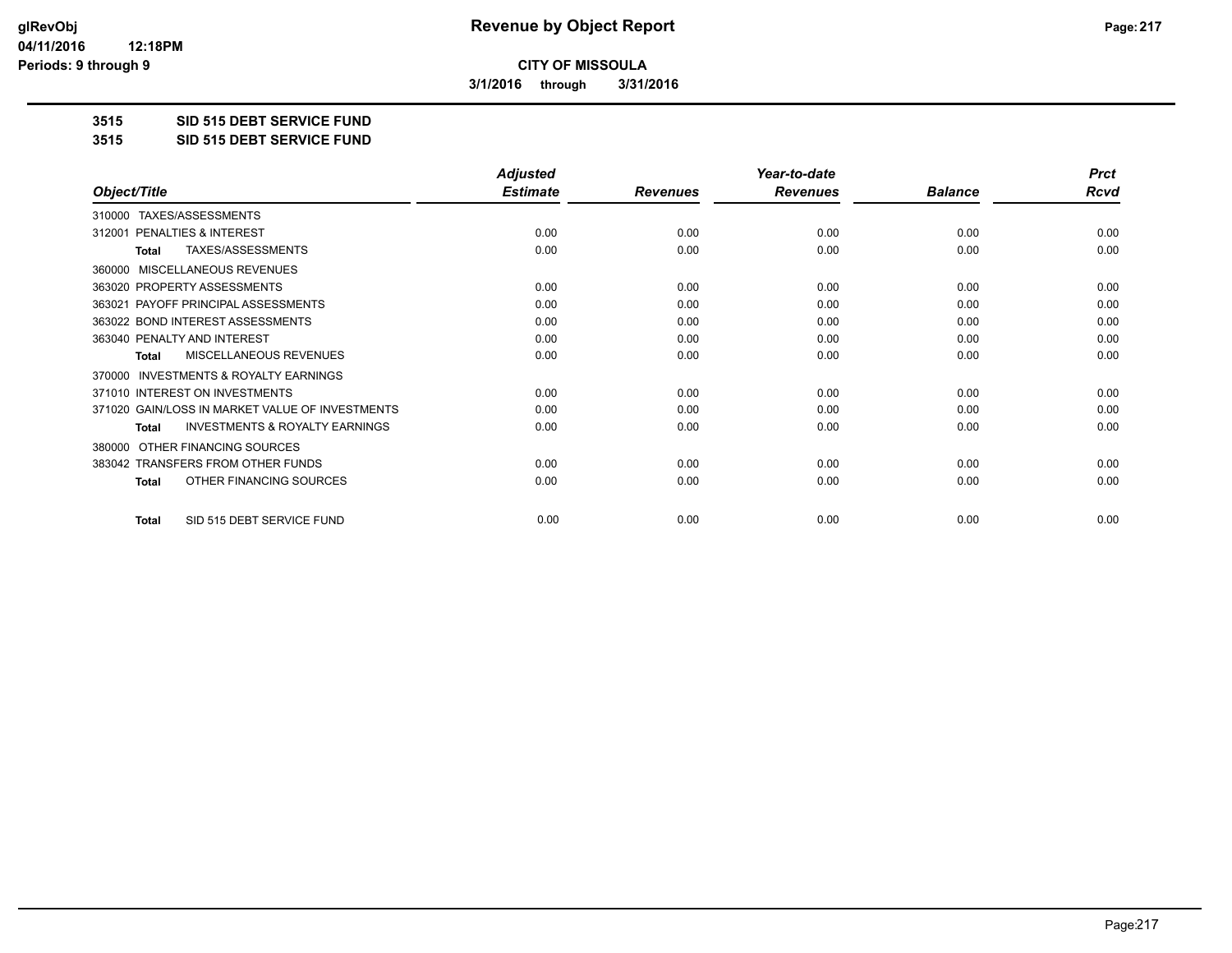**3/1/2016 through 3/31/2016**

### **3515 SID 515 DEBT SERVICE FUND**

|                                                    | <b>Adjusted</b> |                 | Year-to-date    |                | <b>Prct</b> |
|----------------------------------------------------|-----------------|-----------------|-----------------|----------------|-------------|
| Object/Title                                       | <b>Estimate</b> | <b>Revenues</b> | <b>Revenues</b> | <b>Balance</b> | <b>Rcvd</b> |
| TAXES/ASSESSMENTS<br>310000                        |                 |                 |                 |                |             |
| <b>PENALTIES &amp; INTEREST</b><br>312001          | 0.00            | 0.00            | 0.00            | 0.00           | 0.00        |
| TAXES/ASSESSMENTS<br>Total                         | 0.00            | 0.00            | 0.00            | 0.00           | 0.00        |
| MISCELLANEOUS REVENUES<br>360000                   |                 |                 |                 |                |             |
| 363020 PROPERTY ASSESSMENTS                        | 0.00            | 0.00            | 0.00            | 0.00           | 0.00        |
| 363021 PAYOFF PRINCIPAL ASSESSMENTS                | 0.00            | 0.00            | 0.00            | 0.00           | 0.00        |
| 363022 BOND INTEREST ASSESSMENTS                   | 0.00            | 0.00            | 0.00            | 0.00           | 0.00        |
| 363040 PENALTY AND INTEREST                        | 0.00            | 0.00            | 0.00            | 0.00           | 0.00        |
| <b>MISCELLANEOUS REVENUES</b><br><b>Total</b>      | 0.00            | 0.00            | 0.00            | 0.00           | 0.00        |
| INVESTMENTS & ROYALTY EARNINGS<br>370000           |                 |                 |                 |                |             |
| 371010 INTEREST ON INVESTMENTS                     | 0.00            | 0.00            | 0.00            | 0.00           | 0.00        |
| 371020 GAIN/LOSS IN MARKET VALUE OF INVESTMENT     | 0.00            | 0.00            | 0.00            | 0.00           | 0.00        |
| <b>INVESTMENTS &amp; ROYALTY EARNINGS</b><br>Total | 0.00            | 0.00            | 0.00            | 0.00           | 0.00        |
| OTHER FINANCING SOURCES<br>380000                  |                 |                 |                 |                |             |
| 383042 TRANSFERS FROM OTHER FUNDS                  | 0.00            | 0.00            | 0.00            | 0.00           | 0.00        |
| OTHER FINANCING SOURCES<br><b>Total</b>            | 0.00            | 0.00            | 0.00            | 0.00           | 0.00        |
| SID 515 DEBT SERVICE FUND<br>Total                 | 0.00            | 0.00            | 0.00            | 0.00           | 0.00        |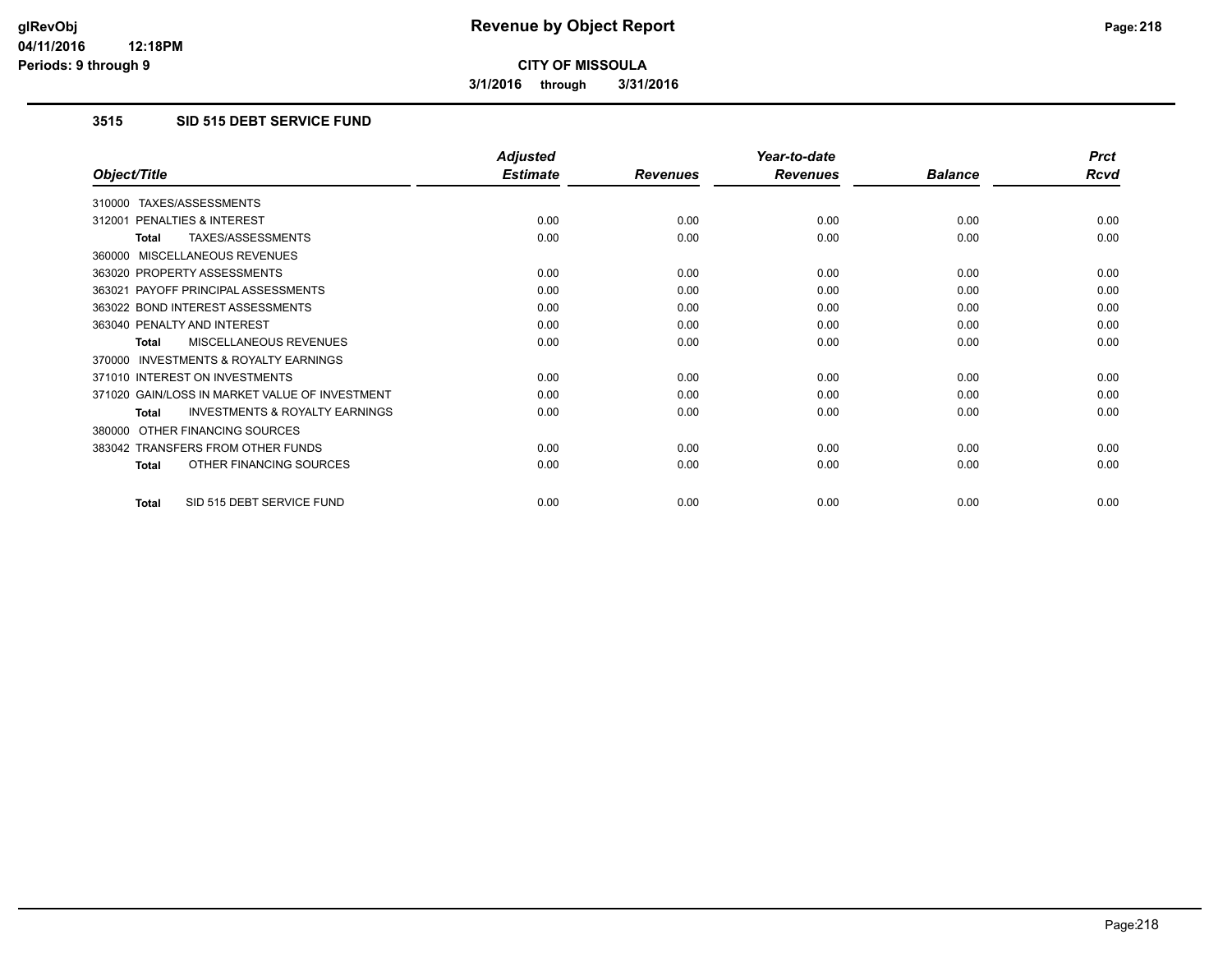**3/1/2016 through 3/31/2016**

**3517 SID 517 DEBT SERVICE FUND**

**3517 SID 517 DEBT SERVICE FUND**

|                                                           | <b>Adjusted</b> |                 | Year-to-date    |                | <b>Prct</b> |
|-----------------------------------------------------------|-----------------|-----------------|-----------------|----------------|-------------|
| Object/Title                                              | <b>Estimate</b> | <b>Revenues</b> | <b>Revenues</b> | <b>Balance</b> | <b>Rcvd</b> |
| TAXES/ASSESSMENTS<br>310000                               |                 |                 |                 |                |             |
| 312001 PENALTIES & INTEREST                               | 0.00            | 0.00            | 0.00            | 0.00           | 0.00        |
| TAXES/ASSESSMENTS<br><b>Total</b>                         | 0.00            | 0.00            | 0.00            | 0.00           | 0.00        |
| MISCELLANEOUS REVENUES<br>360000                          |                 |                 |                 |                |             |
| 360010 MISCELLANEOUS                                      | 0.00            | 0.00            | 0.00            | 0.00           | 0.00        |
| 363020 PROPERTY ASSESSMENTS                               | 0.00            | 0.00            | 0.00            | 0.00           | 0.00        |
| 363021 PAYOFF PRINCIPAL ASSESSMENTS                       | 0.00            | 0.00            | 0.00            | 0.00           | 0.00        |
| 363022 BOND INTEREST ASSESSMENTS                          | 0.00            | 0.00            | 0.00            | 0.00           | 0.00        |
| 363040 PENALTY AND INTEREST                               | 0.00            | 0.00            | 0.00            | 0.00           | 0.00        |
| <b>MISCELLANEOUS REVENUES</b><br><b>Total</b>             | 0.00            | 0.00            | 0.00            | 0.00           | 0.00        |
| <b>INVESTMENTS &amp; ROYALTY EARNINGS</b><br>370000       |                 |                 |                 |                |             |
| 371010 INTEREST ON INVESTMENTS                            | 0.00            | 0.00            | 0.00            | 0.00           | 0.00        |
| 371020 GAIN/LOSS IN MARKET VALUE OF INVESTMENTS           | 0.00            | 0.00            | 0.00            | 0.00           | 0.00        |
| <b>INVESTMENTS &amp; ROYALTY EARNINGS</b><br><b>Total</b> | 0.00            | 0.00            | 0.00            | 0.00           | 0.00        |
| OTHER FINANCING SOURCES<br>380000                         |                 |                 |                 |                |             |
| 381009 TRANSFERS IN                                       | 0.00            | 0.00            | 0.00            | 0.00           | 0.00        |
| OTHER FINANCING SOURCES<br>Total                          | 0.00            | 0.00            | 0.00            | 0.00           | 0.00        |
| SID 517 DEBT SERVICE FUND<br><b>Total</b>                 | 0.00            | 0.00            | 0.00            | 0.00           | 0.00        |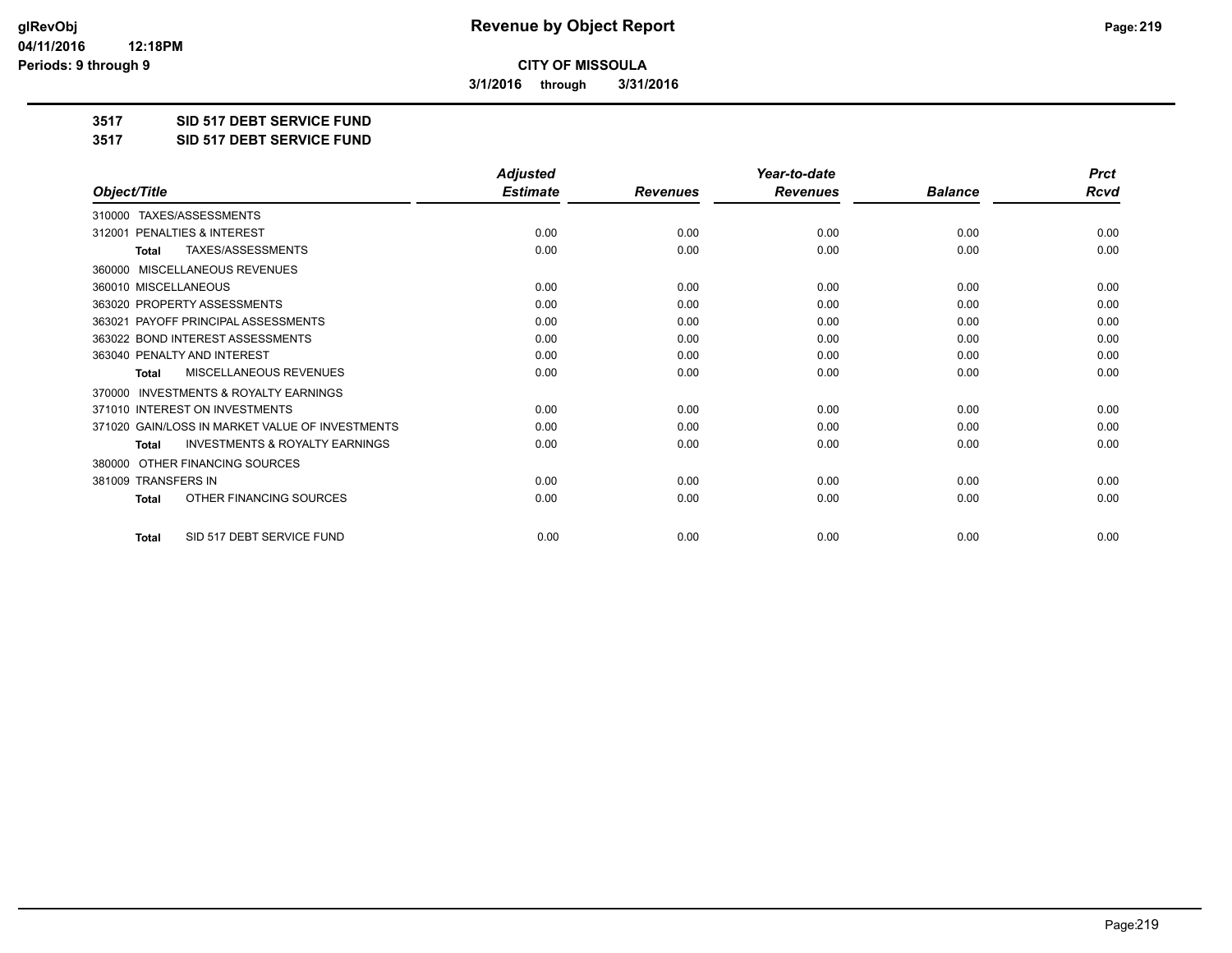**3/1/2016 through 3/31/2016**

#### **3517 SID 517 DEBT SERVICE FUND**

|                                                           | <b>Adjusted</b> |                 | Year-to-date    |                | <b>Prct</b> |
|-----------------------------------------------------------|-----------------|-----------------|-----------------|----------------|-------------|
| Object/Title                                              | <b>Estimate</b> | <b>Revenues</b> | <b>Revenues</b> | <b>Balance</b> | <b>Rcvd</b> |
| 310000 TAXES/ASSESSMENTS                                  |                 |                 |                 |                |             |
| 312001 PENALTIES & INTEREST                               | 0.00            | 0.00            | 0.00            | 0.00           | 0.00        |
| TAXES/ASSESSMENTS<br><b>Total</b>                         | 0.00            | 0.00            | 0.00            | 0.00           | 0.00        |
| 360000 MISCELLANEOUS REVENUES                             |                 |                 |                 |                |             |
| 360010 MISCELLANEOUS                                      | 0.00            | 0.00            | 0.00            | 0.00           | 0.00        |
| 363020 PROPERTY ASSESSMENTS                               | 0.00            | 0.00            | 0.00            | 0.00           | 0.00        |
| 363021 PAYOFF PRINCIPAL ASSESSMENTS                       | 0.00            | 0.00            | 0.00            | 0.00           | 0.00        |
| 363022 BOND INTEREST ASSESSMENTS                          | 0.00            | 0.00            | 0.00            | 0.00           | 0.00        |
| 363040 PENALTY AND INTEREST                               | 0.00            | 0.00            | 0.00            | 0.00           | 0.00        |
| MISCELLANEOUS REVENUES<br><b>Total</b>                    | 0.00            | 0.00            | 0.00            | 0.00           | 0.00        |
| <b>INVESTMENTS &amp; ROYALTY EARNINGS</b><br>370000       |                 |                 |                 |                |             |
| 371010 INTEREST ON INVESTMENTS                            | 0.00            | 0.00            | 0.00            | 0.00           | 0.00        |
| 371020 GAIN/LOSS IN MARKET VALUE OF INVESTMENT            | 0.00            | 0.00            | 0.00            | 0.00           | 0.00        |
| <b>INVESTMENTS &amp; ROYALTY EARNINGS</b><br><b>Total</b> | 0.00            | 0.00            | 0.00            | 0.00           | 0.00        |
| 380000 OTHER FINANCING SOURCES                            |                 |                 |                 |                |             |
| 381009 TRANSFERS IN                                       | 0.00            | 0.00            | 0.00            | 0.00           | 0.00        |
| OTHER FINANCING SOURCES<br>Total                          | 0.00            | 0.00            | 0.00            | 0.00           | 0.00        |
| SID 517 DEBT SERVICE FUND<br><b>Total</b>                 | 0.00            | 0.00            | 0.00            | 0.00           | 0.00        |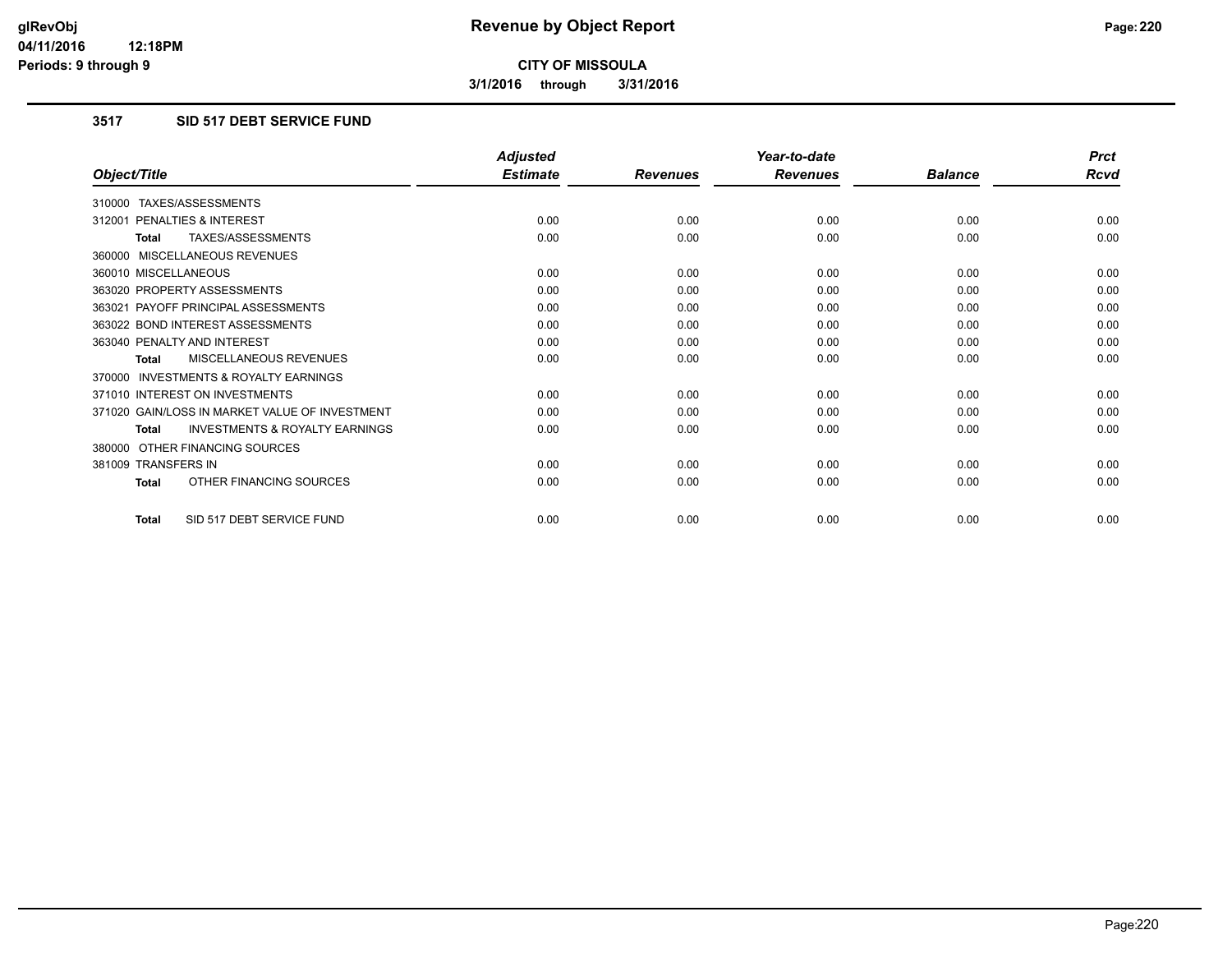**3/1/2016 through 3/31/2016**

**3518 SID 518 DEBT SERVICE FUND**

**3518 SID 518 DEBT SERVICE FUND**

|                                                           | <b>Adjusted</b> |                 | Year-to-date    |                | <b>Prct</b> |
|-----------------------------------------------------------|-----------------|-----------------|-----------------|----------------|-------------|
| Object/Title                                              | <b>Estimate</b> | <b>Revenues</b> | <b>Revenues</b> | <b>Balance</b> | <b>Rcvd</b> |
| 310000 TAXES/ASSESSMENTS                                  |                 |                 |                 |                |             |
| PENALTIES & INTEREST<br>312001                            | 0.00            | 0.00            | 0.00            | 0.00           | 0.00        |
| <b>TAXES/ASSESSMENTS</b><br><b>Total</b>                  | 0.00            | 0.00            | 0.00            | 0.00           | 0.00        |
| MISCELLANEOUS REVENUES<br>360000                          |                 |                 |                 |                |             |
| 363020 PROPERTY ASSESSMENTS                               | 0.00            | 0.00            | 0.00            | 0.00           | 0.00        |
| 363021 PAYOFF PRINCIPAL ASSESSMENTS                       | 0.00            | 0.00            | 0.00            | 0.00           | 0.00        |
| 363022 BOND INTEREST ASSESSMENTS                          | 0.00            | 0.00            | 0.00            | 0.00           | 0.00        |
| 363040 PENALTY AND INTEREST                               | 0.00            | 0.00            | 0.00            | 0.00           | 0.00        |
| <b>MISCELLANEOUS REVENUES</b><br><b>Total</b>             | 0.00            | 0.00            | 0.00            | 0.00           | 0.00        |
| <b>INVESTMENTS &amp; ROYALTY EARNINGS</b><br>370000       |                 |                 |                 |                |             |
| 371010 INTEREST ON INVESTMENTS                            | 0.00            | 0.00            | 0.00            | 0.00           | 0.00        |
| 371020 GAIN/LOSS IN MARKET VALUE OF INVESTMENTS           | 0.00            | 0.00            | 0.00            | 0.00           | 0.00        |
| <b>INVESTMENTS &amp; ROYALTY EARNINGS</b><br><b>Total</b> | 0.00            | 0.00            | 0.00            | 0.00           | 0.00        |
| OTHER FINANCING SOURCES<br>380000                         |                 |                 |                 |                |             |
| 381009 TRANSFERS IN                                       | 0.00            | 0.00            | 0.00            | 0.00           | 0.00        |
| 383000 OPERATING TRANSFERS                                | 0.00            | 0.00            | 0.00            | 0.00           | 0.00        |
| OTHER FINANCING SOURCES<br><b>Total</b>                   | 0.00            | 0.00            | 0.00            | 0.00           | 0.00        |
| SID 518 DEBT SERVICE FUND<br><b>Total</b>                 | 0.00            | 0.00            | 0.00            | 0.00           | 0.00        |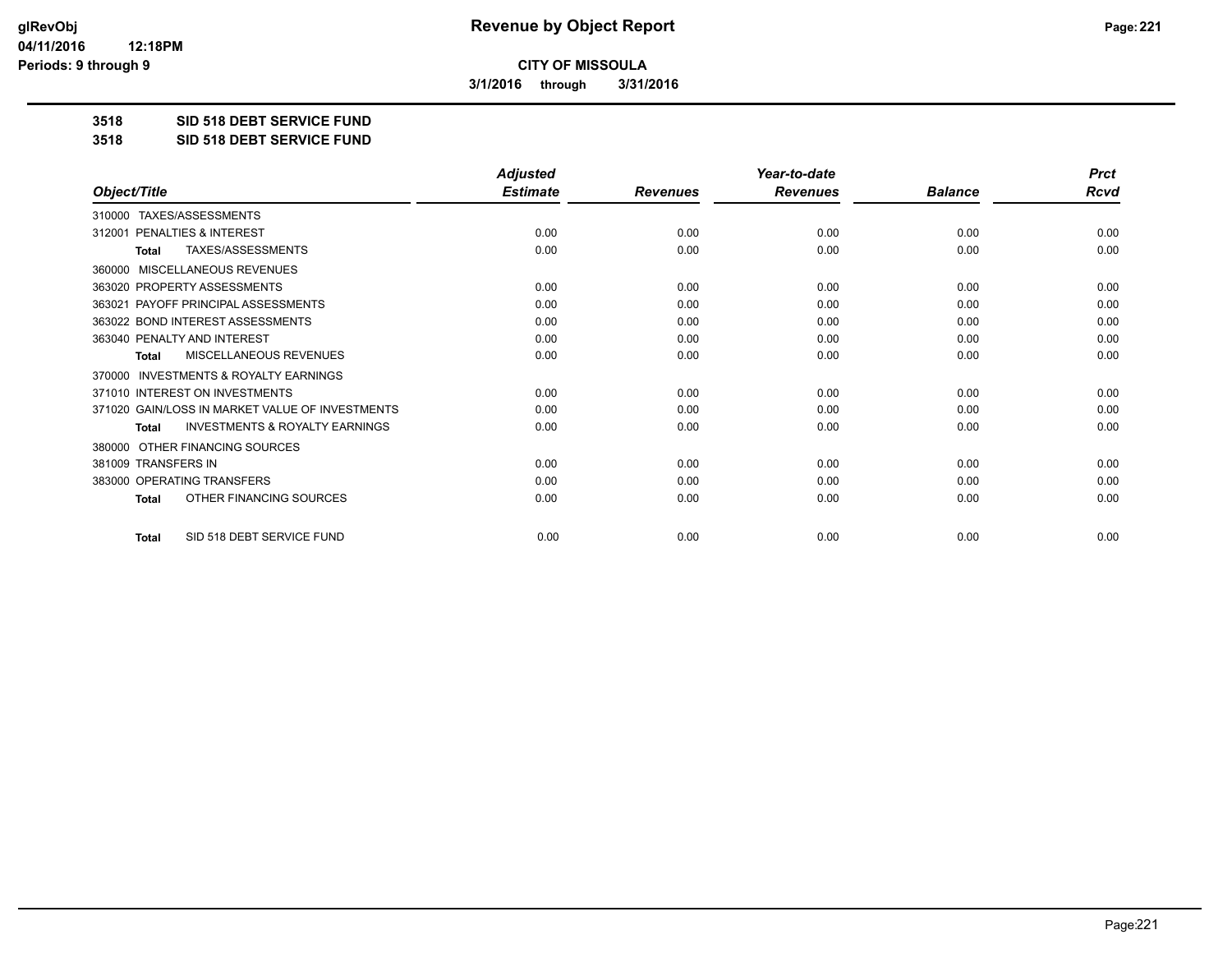**3/1/2016 through 3/31/2016**

## **3518 SID 518 DEBT SERVICE FUND**

|                                                           | <b>Adjusted</b> |                 | Year-to-date    |                | <b>Prct</b> |
|-----------------------------------------------------------|-----------------|-----------------|-----------------|----------------|-------------|
| Object/Title                                              | <b>Estimate</b> | <b>Revenues</b> | <b>Revenues</b> | <b>Balance</b> | <b>Rcvd</b> |
| 310000 TAXES/ASSESSMENTS                                  |                 |                 |                 |                |             |
| PENALTIES & INTEREST<br>312001                            | 0.00            | 0.00            | 0.00            | 0.00           | 0.00        |
| TAXES/ASSESSMENTS<br><b>Total</b>                         | 0.00            | 0.00            | 0.00            | 0.00           | 0.00        |
| 360000 MISCELLANEOUS REVENUES                             |                 |                 |                 |                |             |
| 363020 PROPERTY ASSESSMENTS                               | 0.00            | 0.00            | 0.00            | 0.00           | 0.00        |
| 363021 PAYOFF PRINCIPAL ASSESSMENTS                       | 0.00            | 0.00            | 0.00            | 0.00           | 0.00        |
| 363022 BOND INTEREST ASSESSMENTS                          | 0.00            | 0.00            | 0.00            | 0.00           | 0.00        |
| 363040 PENALTY AND INTEREST                               | 0.00            | 0.00            | 0.00            | 0.00           | 0.00        |
| MISCELLANEOUS REVENUES<br><b>Total</b>                    | 0.00            | 0.00            | 0.00            | 0.00           | 0.00        |
| <b>INVESTMENTS &amp; ROYALTY EARNINGS</b><br>370000       |                 |                 |                 |                |             |
| 371010 INTEREST ON INVESTMENTS                            | 0.00            | 0.00            | 0.00            | 0.00           | 0.00        |
| 371020 GAIN/LOSS IN MARKET VALUE OF INVESTMENT            | 0.00            | 0.00            | 0.00            | 0.00           | 0.00        |
| <b>INVESTMENTS &amp; ROYALTY EARNINGS</b><br><b>Total</b> | 0.00            | 0.00            | 0.00            | 0.00           | 0.00        |
| 380000 OTHER FINANCING SOURCES                            |                 |                 |                 |                |             |
| 381009 TRANSFERS IN                                       | 0.00            | 0.00            | 0.00            | 0.00           | 0.00        |
| 383000 OPERATING TRANSFERS                                | 0.00            | 0.00            | 0.00            | 0.00           | 0.00        |
| OTHER FINANCING SOURCES<br><b>Total</b>                   | 0.00            | 0.00            | 0.00            | 0.00           | 0.00        |
| SID 518 DEBT SERVICE FUND<br><b>Total</b>                 | 0.00            | 0.00            | 0.00            | 0.00           | 0.00        |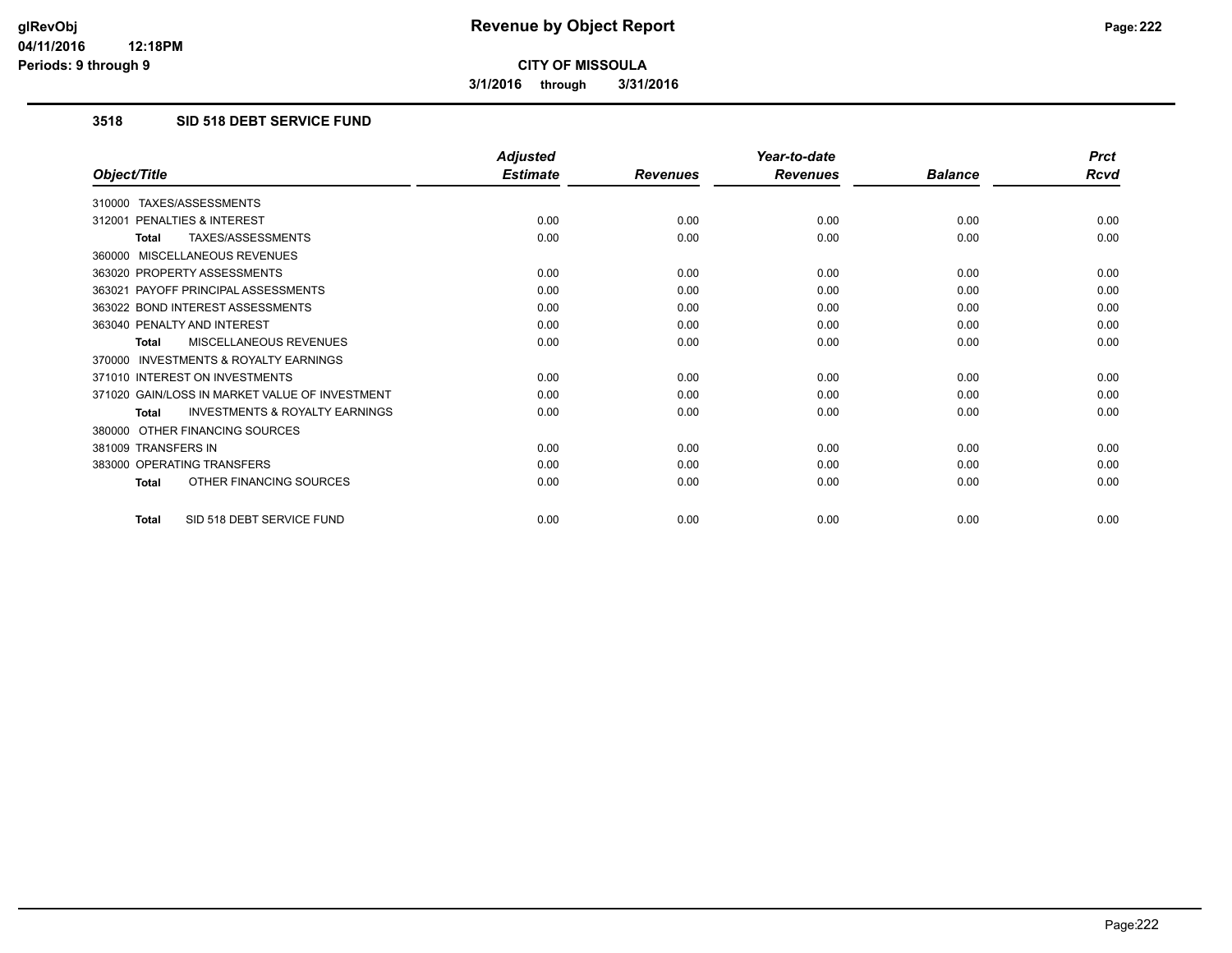**3/1/2016 through 3/31/2016**

**3519 SID 519 DEBT SERVICE FUND**

**3519 SID 519 DEBT SERVICE FUND**

|                                                           | <b>Adjusted</b> |                 | Year-to-date    |                | <b>Prct</b> |
|-----------------------------------------------------------|-----------------|-----------------|-----------------|----------------|-------------|
| Object/Title                                              | <b>Estimate</b> | <b>Revenues</b> | <b>Revenues</b> | <b>Balance</b> | <b>Rcvd</b> |
| 310000 TAXES/ASSESSMENTS                                  |                 |                 |                 |                |             |
| PENALTIES & INTEREST<br>312001                            | 0.00            | 0.00            | 0.00            | 0.00           | 0.00        |
| <b>TAXES/ASSESSMENTS</b><br><b>Total</b>                  | 0.00            | 0.00            | 0.00            | 0.00           | 0.00        |
| MISCELLANEOUS REVENUES<br>360000                          |                 |                 |                 |                |             |
| 360010 MISCELLANEOUS                                      | 0.00            | 0.00            | 0.00            | 0.00           | 0.00        |
| 363020 PROPERTY ASSESSMENTS                               | 0.00            | 0.00            | 0.00            | 0.00           | 0.00        |
| 363021 PAYOFF PRINCIPAL ASSESSMENTS                       | 0.00            | 0.00            | 0.00            | 0.00           | 0.00        |
| 363022 BOND INTEREST ASSESSMENTS                          | 0.00            | 0.00            | 0.00            | 0.00           | 0.00        |
| 363040 PENALTY AND INTEREST                               | 0.00            | 0.00            | 0.00            | 0.00           | 0.00        |
| MISCELLANEOUS REVENUES<br>Total                           | 0.00            | 0.00            | 0.00            | 0.00           | 0.00        |
| <b>INVESTMENTS &amp; ROYALTY EARNINGS</b><br>370000       |                 |                 |                 |                |             |
| 371010 INTEREST ON INVESTMENTS                            | 0.00            | 0.00            | 0.00            | 0.00           | 0.00        |
| 371020 GAIN/LOSS IN MARKET VALUE OF INVESTMENTS           | 0.00            | 0.00            | 0.00            | 0.00           | 0.00        |
| <b>INVESTMENTS &amp; ROYALTY EARNINGS</b><br><b>Total</b> | 0.00            | 0.00            | 0.00            | 0.00           | 0.00        |
| OTHER FINANCING SOURCES<br>380000                         |                 |                 |                 |                |             |
| 381009 TRANSFERS IN                                       | 0.00            | 0.00            | 0.00            | 0.00           | 0.00        |
| OTHER FINANCING SOURCES<br><b>Total</b>                   | 0.00            | 0.00            | 0.00            | 0.00           | 0.00        |
| SID 519 DEBT SERVICE FUND<br><b>Total</b>                 | 0.00            | 0.00            | 0.00            | 0.00           | 0.00        |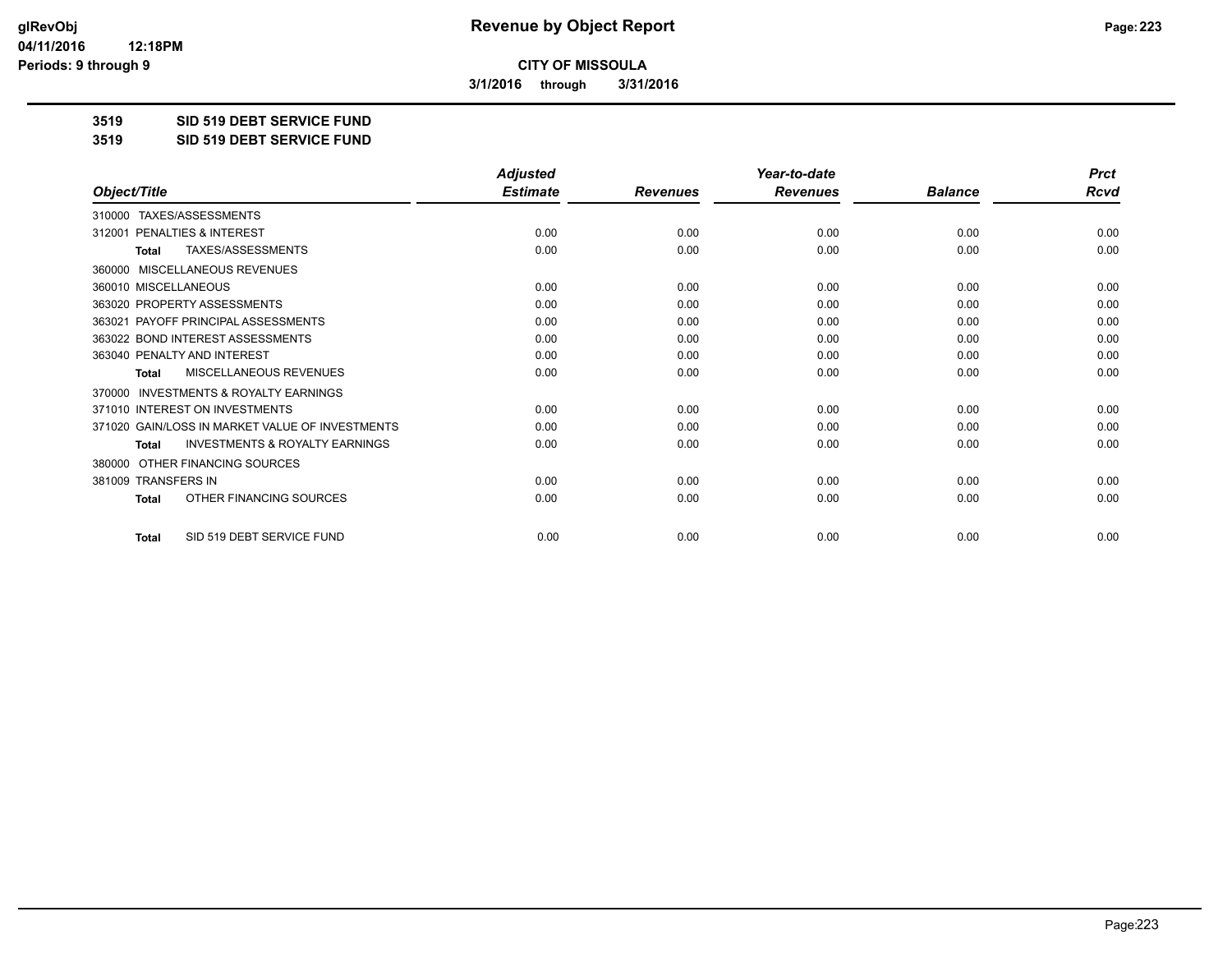**3/1/2016 through 3/31/2016**

### **3519 SID 519 DEBT SERVICE FUND**

|                                                           | <b>Adjusted</b> |                 | Year-to-date    |                | <b>Prct</b> |
|-----------------------------------------------------------|-----------------|-----------------|-----------------|----------------|-------------|
| Object/Title                                              | <b>Estimate</b> | <b>Revenues</b> | <b>Revenues</b> | <b>Balance</b> | <b>Rcvd</b> |
| 310000 TAXES/ASSESSMENTS                                  |                 |                 |                 |                |             |
| PENALTIES & INTEREST<br>312001                            | 0.00            | 0.00            | 0.00            | 0.00           | 0.00        |
| TAXES/ASSESSMENTS<br><b>Total</b>                         | 0.00            | 0.00            | 0.00            | 0.00           | 0.00        |
| 360000 MISCELLANEOUS REVENUES                             |                 |                 |                 |                |             |
| 360010 MISCELLANEOUS                                      | 0.00            | 0.00            | 0.00            | 0.00           | 0.00        |
| 363020 PROPERTY ASSESSMENTS                               | 0.00            | 0.00            | 0.00            | 0.00           | 0.00        |
| 363021 PAYOFF PRINCIPAL ASSESSMENTS                       | 0.00            | 0.00            | 0.00            | 0.00           | 0.00        |
| 363022 BOND INTEREST ASSESSMENTS                          | 0.00            | 0.00            | 0.00            | 0.00           | 0.00        |
| 363040 PENALTY AND INTEREST                               | 0.00            | 0.00            | 0.00            | 0.00           | 0.00        |
| MISCELLANEOUS REVENUES<br><b>Total</b>                    | 0.00            | 0.00            | 0.00            | 0.00           | 0.00        |
| <b>INVESTMENTS &amp; ROYALTY EARNINGS</b><br>370000       |                 |                 |                 |                |             |
| 371010 INTEREST ON INVESTMENTS                            | 0.00            | 0.00            | 0.00            | 0.00           | 0.00        |
| 371020 GAIN/LOSS IN MARKET VALUE OF INVESTMENT            | 0.00            | 0.00            | 0.00            | 0.00           | 0.00        |
| <b>INVESTMENTS &amp; ROYALTY EARNINGS</b><br><b>Total</b> | 0.00            | 0.00            | 0.00            | 0.00           | 0.00        |
| 380000 OTHER FINANCING SOURCES                            |                 |                 |                 |                |             |
| 381009 TRANSFERS IN                                       | 0.00            | 0.00            | 0.00            | 0.00           | 0.00        |
| OTHER FINANCING SOURCES<br><b>Total</b>                   | 0.00            | 0.00            | 0.00            | 0.00           | 0.00        |
| SID 519 DEBT SERVICE FUND<br><b>Total</b>                 | 0.00            | 0.00            | 0.00            | 0.00           | 0.00        |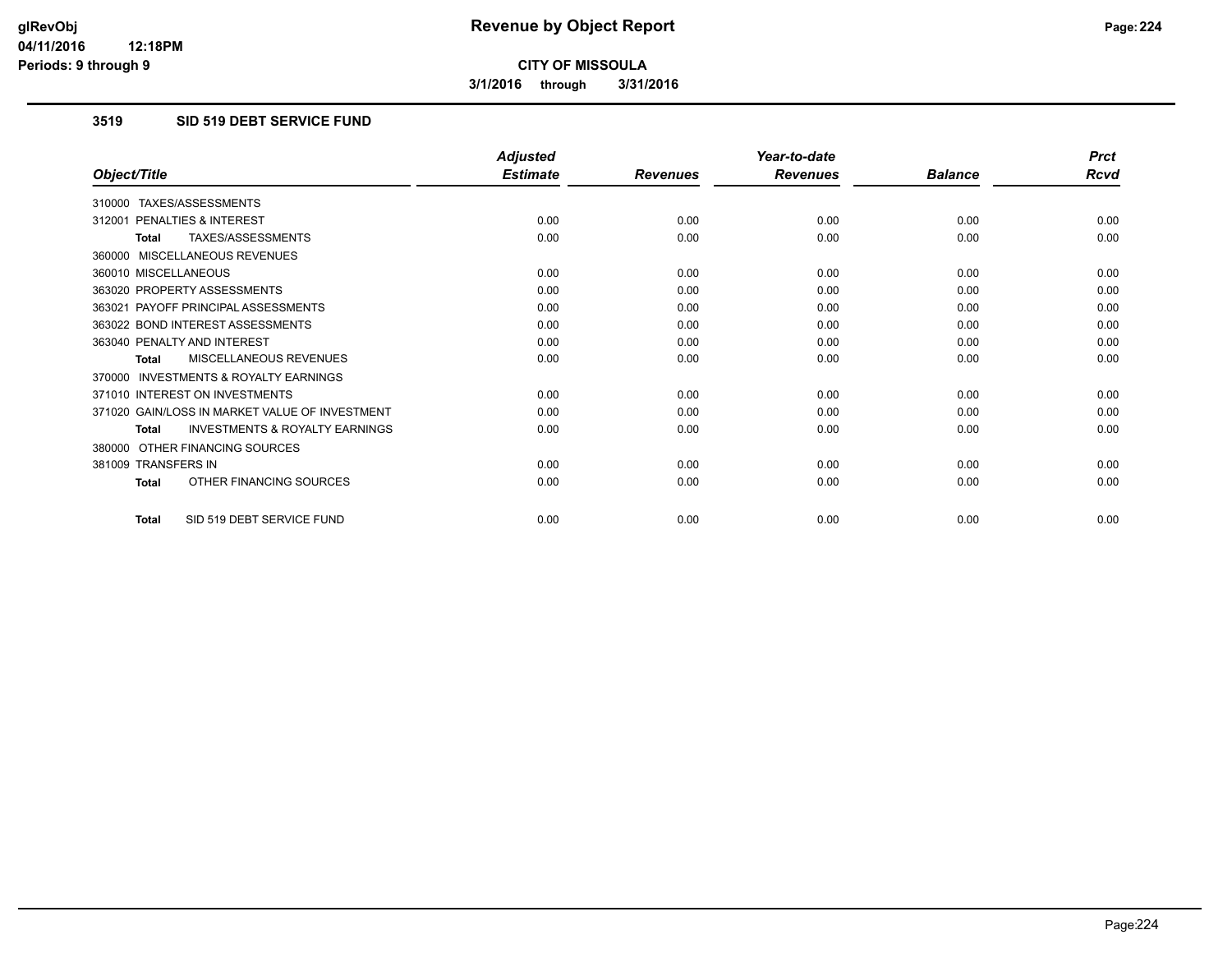**3/1/2016 through 3/31/2016**

**3520 SID 520 DEBT SERVICE FUND**

**3520 SID 520 DEBT SERVICE FUND**

|                                                           | <b>Adjusted</b> |                 | Year-to-date    |                | <b>Prct</b> |
|-----------------------------------------------------------|-----------------|-----------------|-----------------|----------------|-------------|
| Object/Title                                              | <b>Estimate</b> | <b>Revenues</b> | <b>Revenues</b> | <b>Balance</b> | <b>Rcvd</b> |
| TAXES/ASSESSMENTS<br>310000                               |                 |                 |                 |                |             |
| 312001 PENALTIES & INTEREST                               | 0.00            | 0.00            | 0.00            | 0.00           | 0.00        |
| <b>TAXES/ASSESSMENTS</b><br><b>Total</b>                  | 0.00            | 0.00            | 0.00            | 0.00           | 0.00        |
| MISCELLANEOUS REVENUES<br>360000                          |                 |                 |                 |                |             |
| 360010 MISCELLANEOUS                                      | 0.00            | 0.00            | 0.00            | 0.00           | 0.00        |
| 363020 PROPERTY ASSESSMENTS                               | 159,920.00      | 1,565.94        | 74,955.14       | 84,964.86      | 46.87       |
| 363021 PAYOFF PRINCIPAL ASSESSMENTS                       | 0.00            | 0.00            | 9,080.35        | $-9,080.35$    | 0.00        |
| 363022 BOND INTEREST ASSESSMENTS                          | 0.00            | 0.00            | 0.00            | 0.00           | 0.00        |
| 363040 PENALTY AND INTEREST                               | 0.00            | 3.03            | 66.43           | $-66.43$       | 0.00        |
| <b>MISCELLANEOUS REVENUES</b><br><b>Total</b>             | 159,920.00      | 1,568.97        | 84,101.92       | 75,818.08      | 52.59       |
| <b>INVESTMENTS &amp; ROYALTY EARNINGS</b><br>370000       |                 |                 |                 |                |             |
| 371010 INTEREST ON INVESTMENTS                            | 0.00            | 0.00            | 0.00            | 0.00           | 0.00        |
| 371020 GAIN/LOSS IN MARKET VALUE OF INVESTMENTS           | 0.00            | 0.00            | 0.00            | 0.00           | 0.00        |
| <b>INVESTMENTS &amp; ROYALTY EARNINGS</b><br><b>Total</b> | 0.00            | 0.00            | 0.00            | 0.00           | 0.00        |
| OTHER FINANCING SOURCES<br>380000                         |                 |                 |                 |                |             |
| 383000 OPERATING TRANSFERS                                | 0.00            | 0.00            | 0.00            | 0.00           | 0.00        |
| OTHER FINANCING SOURCES<br><b>Total</b>                   | 0.00            | 0.00            | 0.00            | 0.00           | 0.00        |
| SID 520 DEBT SERVICE FUND<br><b>Total</b>                 | 159,920.00      | 1,568.97        | 84,101.92       | 75,818.08      | 52.59       |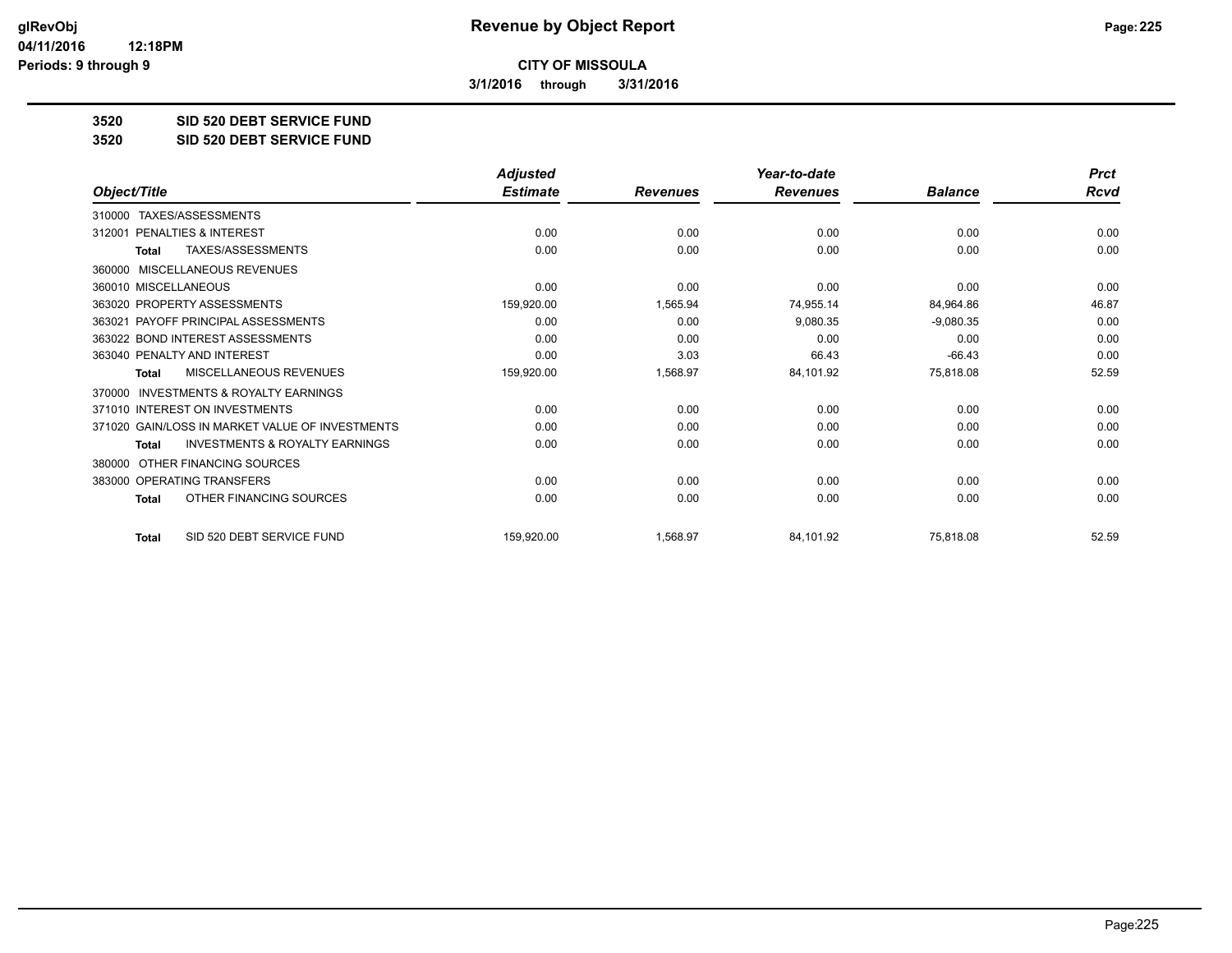**3/1/2016 through 3/31/2016**

### **3520 SID 520 DEBT SERVICE FUND**

|                                                           | <b>Adjusted</b> |                 | Year-to-date    |                | <b>Prct</b> |
|-----------------------------------------------------------|-----------------|-----------------|-----------------|----------------|-------------|
| Object/Title                                              | <b>Estimate</b> | <b>Revenues</b> | <b>Revenues</b> | <b>Balance</b> | Rcvd        |
| TAXES/ASSESSMENTS<br>310000                               |                 |                 |                 |                |             |
| PENALTIES & INTEREST<br>312001                            | 0.00            | 0.00            | 0.00            | 0.00           | 0.00        |
| TAXES/ASSESSMENTS<br><b>Total</b>                         | 0.00            | 0.00            | 0.00            | 0.00           | 0.00        |
| MISCELLANEOUS REVENUES<br>360000                          |                 |                 |                 |                |             |
| 360010 MISCELLANEOUS                                      | 0.00            | 0.00            | 0.00            | 0.00           | 0.00        |
| 363020 PROPERTY ASSESSMENTS                               | 159,920.00      | 1,565.94        | 74,955.14       | 84,964.86      | 46.87       |
| 363021 PAYOFF PRINCIPAL ASSESSMENTS                       | 0.00            | 0.00            | 9,080.35        | $-9,080.35$    | 0.00        |
| 363022 BOND INTEREST ASSESSMENTS                          | 0.00            | 0.00            | 0.00            | 0.00           | 0.00        |
| 363040 PENALTY AND INTEREST                               | 0.00            | 3.03            | 66.43           | $-66.43$       | 0.00        |
| MISCELLANEOUS REVENUES<br><b>Total</b>                    | 159,920.00      | 1,568.97        | 84,101.92       | 75,818.08      | 52.59       |
| INVESTMENTS & ROYALTY EARNINGS<br>370000                  |                 |                 |                 |                |             |
| 371010 INTEREST ON INVESTMENTS                            | 0.00            | 0.00            | 0.00            | 0.00           | 0.00        |
| 371020 GAIN/LOSS IN MARKET VALUE OF INVESTMENT            | 0.00            | 0.00            | 0.00            | 0.00           | 0.00        |
| <b>INVESTMENTS &amp; ROYALTY EARNINGS</b><br><b>Total</b> | 0.00            | 0.00            | 0.00            | 0.00           | 0.00        |
| OTHER FINANCING SOURCES<br>380000                         |                 |                 |                 |                |             |
| 383000 OPERATING TRANSFERS                                | 0.00            | 0.00            | 0.00            | 0.00           | 0.00        |
| OTHER FINANCING SOURCES<br><b>Total</b>                   | 0.00            | 0.00            | 0.00            | 0.00           | 0.00        |
| SID 520 DEBT SERVICE FUND<br><b>Total</b>                 | 159,920.00      | 1,568.97        | 84,101.92       | 75,818.08      | 52.59       |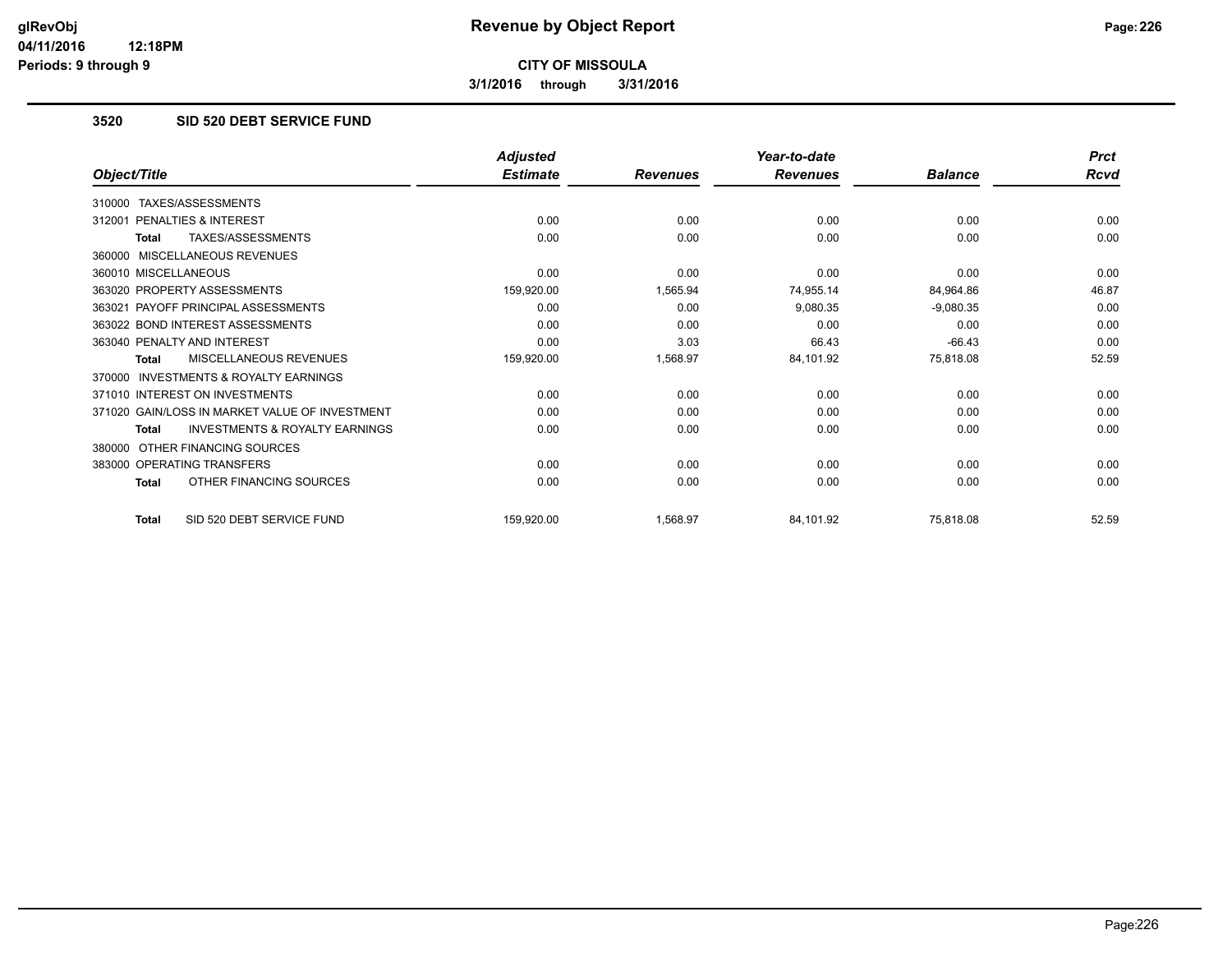**3/1/2016 through 3/31/2016**

**3521 SID 521 DEBT SERVICE FUND**

**3521 SID 521 DEBT SERVICE FUND**

|                                                           | <b>Adjusted</b> |                 | Year-to-date    |                | <b>Prct</b> |
|-----------------------------------------------------------|-----------------|-----------------|-----------------|----------------|-------------|
| Object/Title                                              | <b>Estimate</b> | <b>Revenues</b> | <b>Revenues</b> | <b>Balance</b> | <b>Rcvd</b> |
| TAXES/ASSESSMENTS<br>310000                               |                 |                 |                 |                |             |
| 312001 PENALTIES & INTEREST                               | 0.00            | 0.00            | 0.00            | 0.00           | 0.00        |
| TAXES/ASSESSMENTS<br><b>Total</b>                         | 0.00            | 0.00            | 0.00            | 0.00           | 0.00        |
| MISCELLANEOUS REVENUES<br>360000                          |                 |                 |                 |                |             |
| 360010 MISCELLANEOUS                                      | 0.00            | 0.00            | 0.00            | 0.00           | 0.00        |
| 363020 PROPERTY ASSESSMENTS                               | 150.00          | 0.00            | 0.00            | 150.00         | 0.00        |
| 363021 PAYOFF PRINCIPAL ASSESSMENTS                       | 0.00            | 0.00            | 0.00            | 0.00           | 0.00        |
| 363022 BOND INTEREST ASSESSMENTS                          | 0.00            | 0.00            | 0.00            | 0.00           | 0.00        |
| 363040 PENALTY AND INTEREST                               | 0.00            | 0.00            | 0.00            | 0.00           | 0.00        |
| <b>MISCELLANEOUS REVENUES</b><br><b>Total</b>             | 150.00          | 0.00            | 0.00            | 150.00         | 0.00        |
| <b>INVESTMENTS &amp; ROYALTY EARNINGS</b><br>370000       |                 |                 |                 |                |             |
| 371010 INTEREST ON INVESTMENTS                            | 0.00            | 0.00            | 0.00            | 0.00           | 0.00        |
| 371020 GAIN/LOSS IN MARKET VALUE OF INVESTMENTS           | 0.00            | 0.00            | 0.00            | 0.00           | 0.00        |
| <b>INVESTMENTS &amp; ROYALTY EARNINGS</b><br><b>Total</b> | 0.00            | 0.00            | 0.00            | 0.00           | 0.00        |
| OTHER FINANCING SOURCES<br>380000                         |                 |                 |                 |                |             |
| 381009 TRANSFERS IN                                       | 0.00            | 0.00            | 0.00            | 0.00           | 0.00        |
| OTHER FINANCING SOURCES<br>Total                          | 0.00            | 0.00            | 0.00            | 0.00           | 0.00        |
| SID 521 DEBT SERVICE FUND<br><b>Total</b>                 | 150.00          | 0.00            | 0.00            | 150.00         | 0.00        |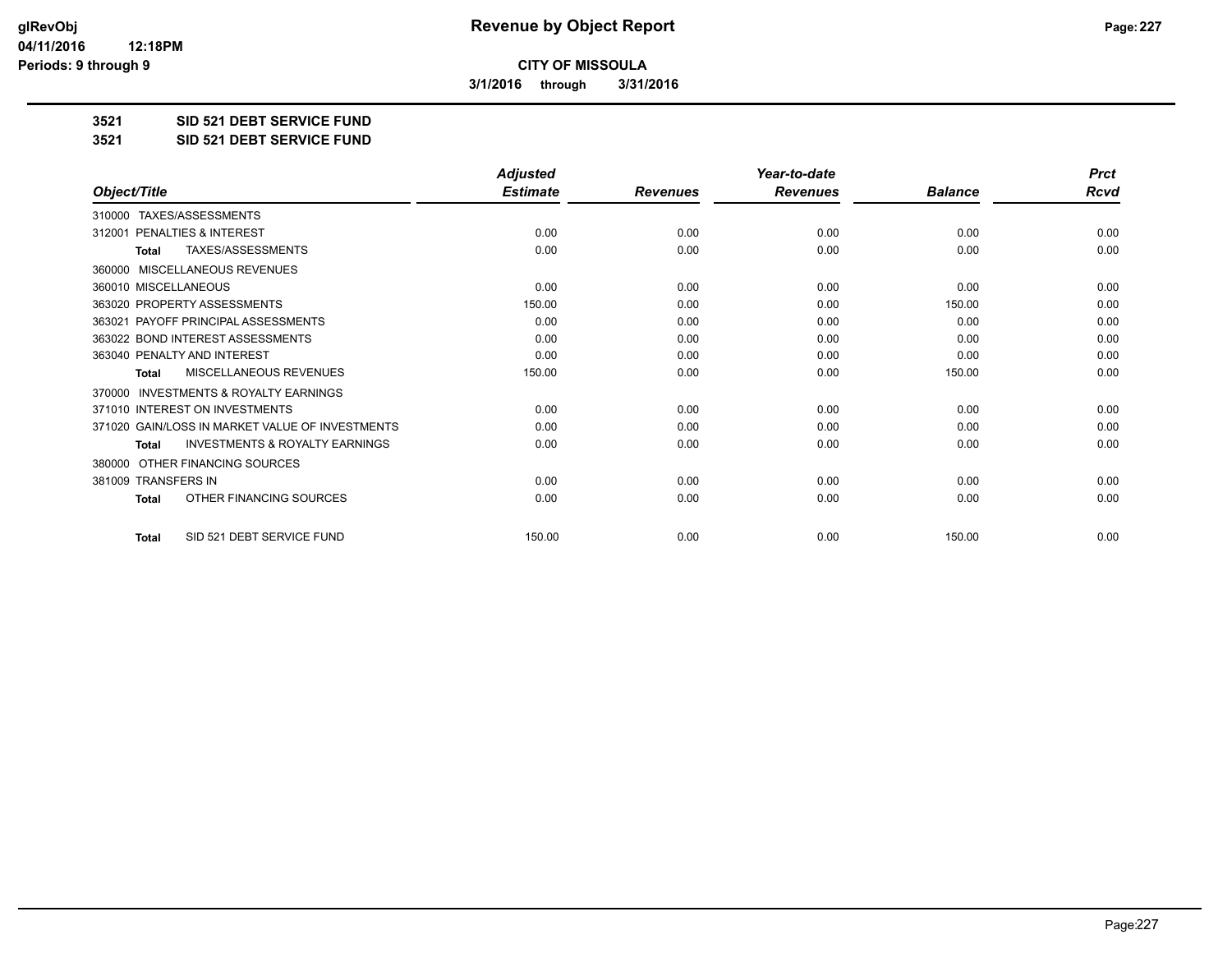**3/1/2016 through 3/31/2016**

## **3521 SID 521 DEBT SERVICE FUND**

|                                                           | <b>Adjusted</b> |                 | Year-to-date    |                | <b>Prct</b> |
|-----------------------------------------------------------|-----------------|-----------------|-----------------|----------------|-------------|
| Object/Title                                              | <b>Estimate</b> | <b>Revenues</b> | <b>Revenues</b> | <b>Balance</b> | <b>Rcvd</b> |
| 310000 TAXES/ASSESSMENTS                                  |                 |                 |                 |                |             |
| 312001 PENALTIES & INTEREST                               | 0.00            | 0.00            | 0.00            | 0.00           | 0.00        |
| TAXES/ASSESSMENTS<br><b>Total</b>                         | 0.00            | 0.00            | 0.00            | 0.00           | 0.00        |
| 360000 MISCELLANEOUS REVENUES                             |                 |                 |                 |                |             |
| 360010 MISCELLANEOUS                                      | 0.00            | 0.00            | 0.00            | 0.00           | 0.00        |
| 363020 PROPERTY ASSESSMENTS                               | 150.00          | 0.00            | 0.00            | 150.00         | 0.00        |
| 363021 PAYOFF PRINCIPAL ASSESSMENTS                       | 0.00            | 0.00            | 0.00            | 0.00           | 0.00        |
| 363022 BOND INTEREST ASSESSMENTS                          | 0.00            | 0.00            | 0.00            | 0.00           | 0.00        |
| 363040 PENALTY AND INTEREST                               | 0.00            | 0.00            | 0.00            | 0.00           | 0.00        |
| MISCELLANEOUS REVENUES<br><b>Total</b>                    | 150.00          | 0.00            | 0.00            | 150.00         | 0.00        |
| <b>INVESTMENTS &amp; ROYALTY EARNINGS</b><br>370000       |                 |                 |                 |                |             |
| 371010 INTEREST ON INVESTMENTS                            | 0.00            | 0.00            | 0.00            | 0.00           | 0.00        |
| 371020 GAIN/LOSS IN MARKET VALUE OF INVESTMENT            | 0.00            | 0.00            | 0.00            | 0.00           | 0.00        |
| <b>INVESTMENTS &amp; ROYALTY EARNINGS</b><br><b>Total</b> | 0.00            | 0.00            | 0.00            | 0.00           | 0.00        |
| 380000 OTHER FINANCING SOURCES                            |                 |                 |                 |                |             |
| 381009 TRANSFERS IN                                       | 0.00            | 0.00            | 0.00            | 0.00           | 0.00        |
| OTHER FINANCING SOURCES<br>Total                          | 0.00            | 0.00            | 0.00            | 0.00           | 0.00        |
| SID 521 DEBT SERVICE FUND<br><b>Total</b>                 | 150.00          | 0.00            | 0.00            | 150.00         | 0.00        |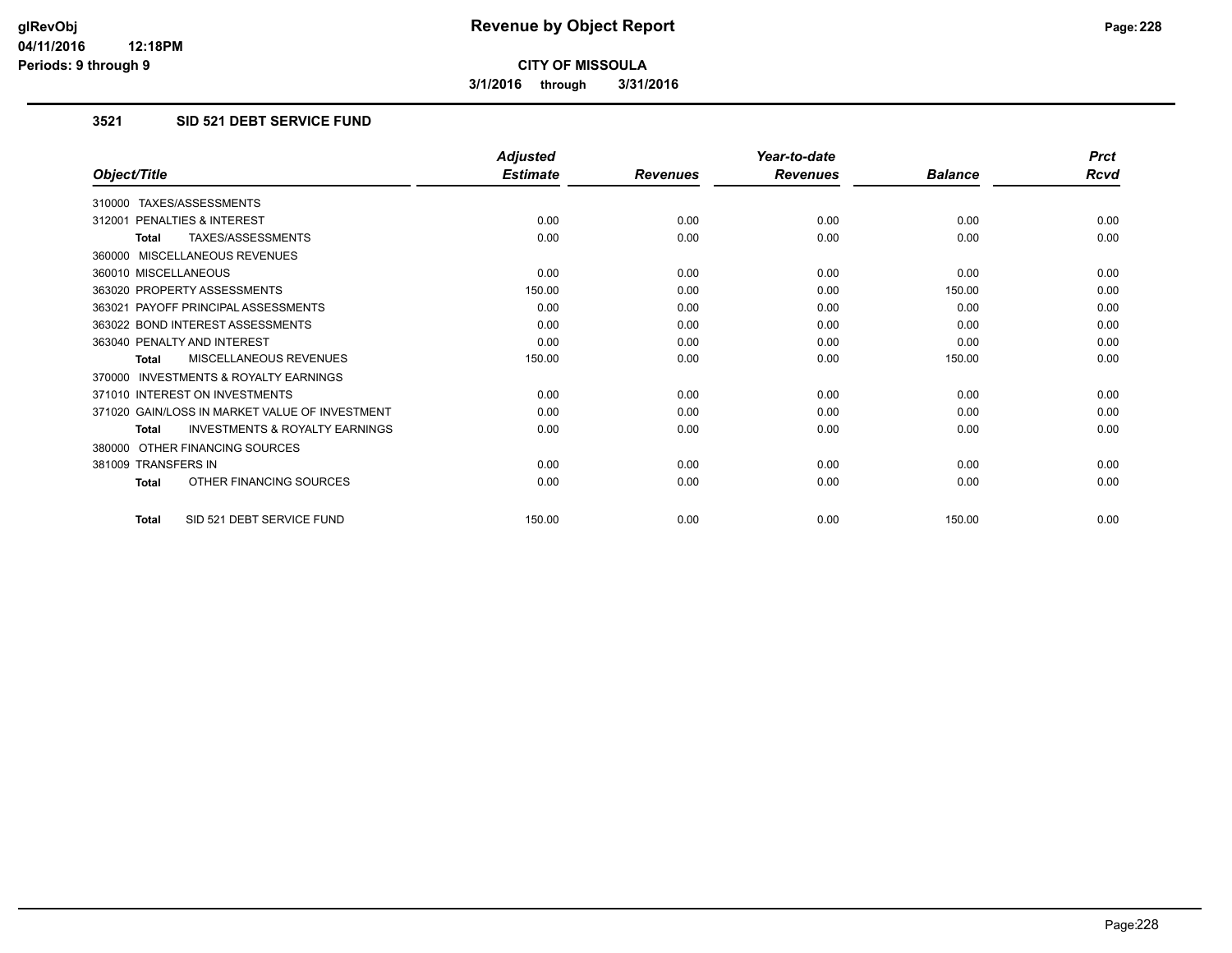**3/1/2016 through 3/31/2016**

**3522 SID 522 DEBT SERVICE FUND**

**3522 SID 522 DEBT SERVICE FUND**

|                                                    | <b>Adjusted</b> |                 | Year-to-date    |                | <b>Prct</b> |
|----------------------------------------------------|-----------------|-----------------|-----------------|----------------|-------------|
| Object/Title                                       | <b>Estimate</b> | <b>Revenues</b> | <b>Revenues</b> | <b>Balance</b> | Rcvd        |
| TAXES/ASSESSMENTS<br>310000                        |                 |                 |                 |                |             |
| PENALTIES & INTEREST<br>312001                     | 0.00            | 0.00            | 0.00            | 0.00           | 0.00        |
| TAXES/ASSESSMENTS<br>Total                         | 0.00            | 0.00            | 0.00            | 0.00           | 0.00        |
| 360000 MISCELLANEOUS REVENUES                      |                 |                 |                 |                |             |
| 360010 MISCELLANEOUS                               | 0.00            | 0.00            | 0.00            | 0.00           | 0.00        |
| 363020 PROPERTY ASSESSMENTS                        | 217.00          | 0.00            | 0.00            | 217.00         | 0.00        |
| 363021 PAYOFF PRINCIPAL ASSESSMENTS                | 0.00            | 0.00            | 0.00            | 0.00           | 0.00        |
| 363022 BOND INTEREST ASSESSMENTS                   | 0.00            | 0.00            | 0.00            | 0.00           | 0.00        |
| 363040 PENALTY AND INTEREST                        | 0.00            | 0.00            | 0.00            | 0.00           | 0.00        |
| <b>MISCELLANEOUS REVENUES</b><br>Total             | 217.00          | 0.00            | 0.00            | 217.00         | 0.00        |
| 370000 INVESTMENTS & ROYALTY EARNINGS              |                 |                 |                 |                |             |
| 371010 INTEREST ON INVESTMENTS                     | 0.00            | 0.00            | 0.00            | 0.00           | 0.00        |
| 371020 GAIN/LOSS IN MARKET VALUE OF INVESTMENTS    | 0.00            | 0.00            | 0.00            | 0.00           | 0.00        |
| <b>INVESTMENTS &amp; ROYALTY EARNINGS</b><br>Total | 0.00            | 0.00            | 0.00            | 0.00           | 0.00        |
| SID 522 DEBT SERVICE FUND<br>Total                 | 217.00          | 0.00            | 0.00            | 217.00         | 0.00        |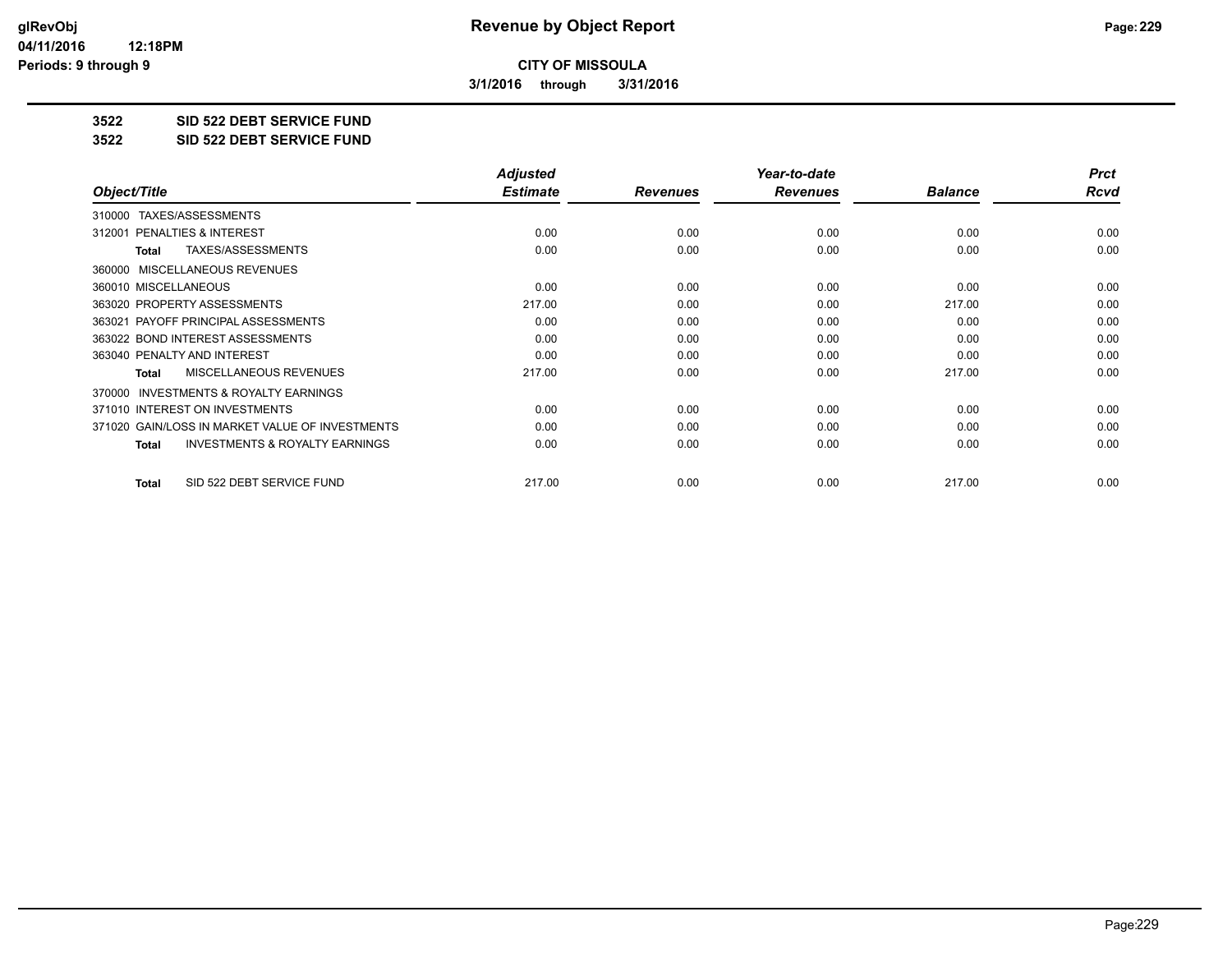**3/1/2016 through 3/31/2016**

### **3522 SID 522 DEBT SERVICE FUND**

|                                                           | <b>Adjusted</b> |                 | Year-to-date    |                | <b>Prct</b> |
|-----------------------------------------------------------|-----------------|-----------------|-----------------|----------------|-------------|
| Object/Title                                              | <b>Estimate</b> | <b>Revenues</b> | <b>Revenues</b> | <b>Balance</b> | <b>Rcvd</b> |
| 310000 TAXES/ASSESSMENTS                                  |                 |                 |                 |                |             |
| 312001 PENALTIES & INTEREST                               | 0.00            | 0.00            | 0.00            | 0.00           | 0.00        |
| TAXES/ASSESSMENTS<br><b>Total</b>                         | 0.00            | 0.00            | 0.00            | 0.00           | 0.00        |
| 360000 MISCELLANEOUS REVENUES                             |                 |                 |                 |                |             |
| 360010 MISCELLANEOUS                                      | 0.00            | 0.00            | 0.00            | 0.00           | 0.00        |
| 363020 PROPERTY ASSESSMENTS                               | 217.00          | 0.00            | 0.00            | 217.00         | 0.00        |
| 363021 PAYOFF PRINCIPAL ASSESSMENTS                       | 0.00            | 0.00            | 0.00            | 0.00           | 0.00        |
| 363022 BOND INTEREST ASSESSMENTS                          | 0.00            | 0.00            | 0.00            | 0.00           | 0.00        |
| 363040 PENALTY AND INTEREST                               | 0.00            | 0.00            | 0.00            | 0.00           | 0.00        |
| MISCELLANEOUS REVENUES<br><b>Total</b>                    | 217.00          | 0.00            | 0.00            | 217.00         | 0.00        |
| <b>INVESTMENTS &amp; ROYALTY EARNINGS</b><br>370000       |                 |                 |                 |                |             |
| 371010 INTEREST ON INVESTMENTS                            | 0.00            | 0.00            | 0.00            | 0.00           | 0.00        |
| 371020 GAIN/LOSS IN MARKET VALUE OF INVESTMENT            | 0.00            | 0.00            | 0.00            | 0.00           | 0.00        |
| <b>INVESTMENTS &amp; ROYALTY EARNINGS</b><br><b>Total</b> | 0.00            | 0.00            | 0.00            | 0.00           | 0.00        |
| SID 522 DEBT SERVICE FUND<br><b>Total</b>                 | 217.00          | 0.00            | 0.00            | 217.00         | 0.00        |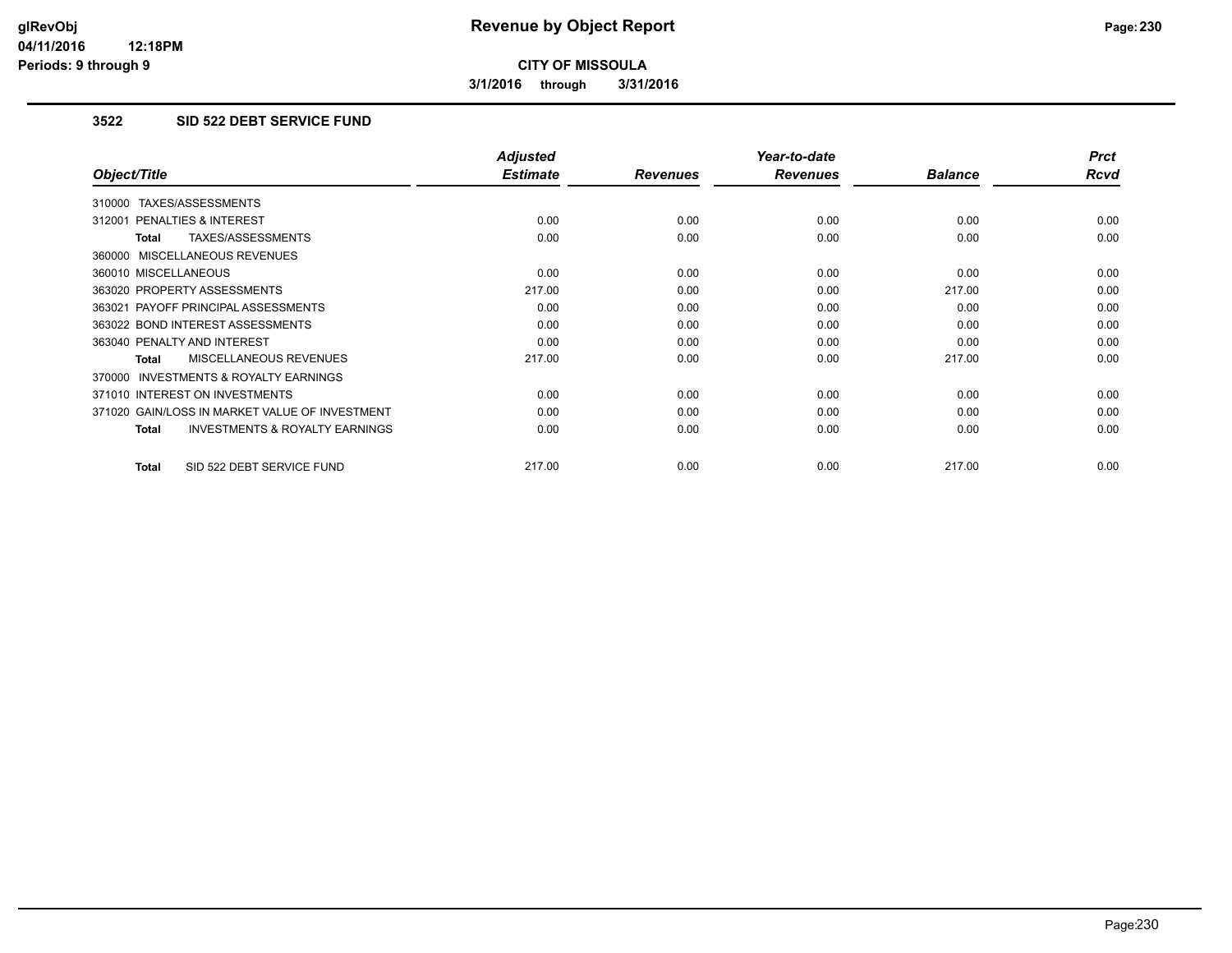**3/1/2016 through 3/31/2016**

**3524 SID 524 DEBT SERVICE FUND**

**3524 SID 524 DEBT SERVICE FUND**

|                                                     | <b>Adjusted</b> |                 | Year-to-date    |                | <b>Prct</b> |
|-----------------------------------------------------|-----------------|-----------------|-----------------|----------------|-------------|
| Object/Title                                        | <b>Estimate</b> | <b>Revenues</b> | <b>Revenues</b> | <b>Balance</b> | Rcvd        |
| TAXES/ASSESSMENTS<br>310000                         |                 |                 |                 |                |             |
| <b>PENALTIES &amp; INTEREST</b><br>312001           | 0.00            | 0.00            | 0.00            | 0.00           | 0.00        |
| TAXES/ASSESSMENTS<br>Total                          | 0.00            | 0.00            | 0.00            | 0.00           | 0.00        |
| 360000 MISCELLANEOUS REVENUES                       |                 |                 |                 |                |             |
| 363020 PROPERTY ASSESSMENTS                         | 304,660.00      | 739.08          | 136,295.06      | 168,364.94     | 44.74       |
| 363021 PAYOFF PRINCIPAL ASSESSMENTS                 | 0.00            | 103.88          | 6,172.66        | $-6,172.66$    | 0.00        |
| 363022 BOND INTEREST ASSESSMENTS                    | 0.00            | 0.00            | 0.00            | 0.00           | 0.00        |
| 363040 PENALTY AND INTEREST                         | 0.00            | 12.78           | 54.74           | $-54.74$       | 0.00        |
| <b>MISCELLANEOUS REVENUES</b><br>Total              | 304,660.00      | 855.74          | 142,522.46      | 162,137.54     | 46.78       |
| <b>INVESTMENTS &amp; ROYALTY EARNINGS</b><br>370000 |                 |                 |                 |                |             |
| 371010 INTEREST ON INVESTMENTS                      | 0.00            | 0.00            | 0.00            | 0.00           | 0.00        |
| 371020 GAIN/LOSS IN MARKET VALUE OF INVESTMENTS     | 0.00            | 0.00            | 0.00            | 0.00           | 0.00        |
| 371500 INTEREST ON INTERFUND LOAN                   | 0.00            | 0.00            | 0.00            | 0.00           | 0.00        |
| <b>INVESTMENTS &amp; ROYALTY EARNINGS</b><br>Total  | 0.00            | 0.00            | 0.00            | 0.00           | 0.00        |
| SID 524 DEBT SERVICE FUND<br><b>Total</b>           | 304,660.00      | 855.74          | 142,522.46      | 162,137.54     | 46.78       |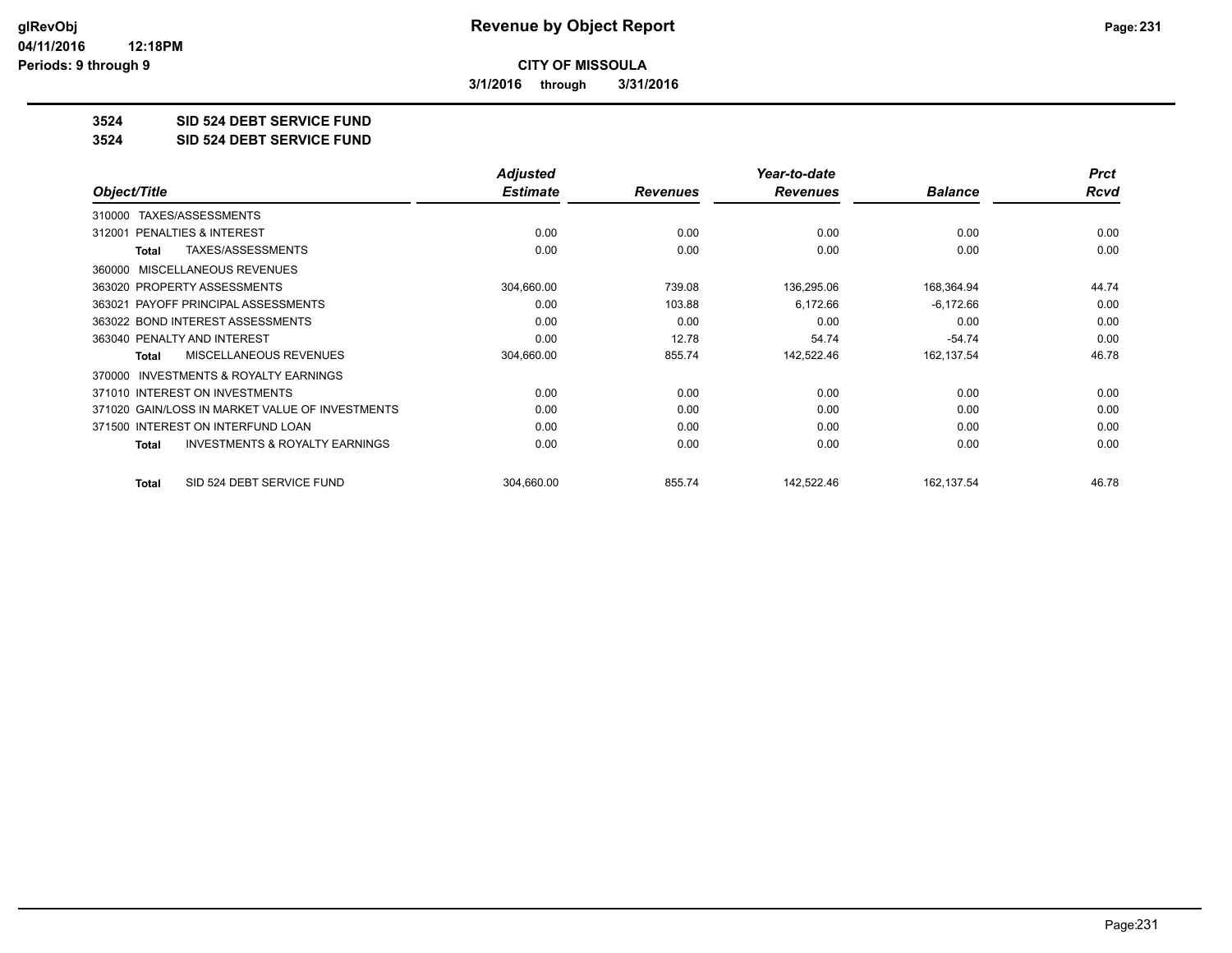**3/1/2016 through 3/31/2016**

## **3524 SID 524 DEBT SERVICE FUND**

|                                                     | <b>Adjusted</b> |                 | Year-to-date    |                | <b>Prct</b> |
|-----------------------------------------------------|-----------------|-----------------|-----------------|----------------|-------------|
| Object/Title                                        | <b>Estimate</b> | <b>Revenues</b> | <b>Revenues</b> | <b>Balance</b> | <b>Rcvd</b> |
| TAXES/ASSESSMENTS<br>310000                         |                 |                 |                 |                |             |
| 312001 PENALTIES & INTEREST                         | 0.00            | 0.00            | 0.00            | 0.00           | 0.00        |
| TAXES/ASSESSMENTS<br>Total                          | 0.00            | 0.00            | 0.00            | 0.00           | 0.00        |
| 360000 MISCELLANEOUS REVENUES                       |                 |                 |                 |                |             |
| 363020 PROPERTY ASSESSMENTS                         | 304,660.00      | 739.08          | 136,295.06      | 168,364.94     | 44.74       |
| 363021 PAYOFF PRINCIPAL ASSESSMENTS                 | 0.00            | 103.88          | 6,172.66        | $-6,172.66$    | 0.00        |
| 363022 BOND INTEREST ASSESSMENTS                    | 0.00            | 0.00            | 0.00            | 0.00           | 0.00        |
| 363040 PENALTY AND INTEREST                         | 0.00            | 12.78           | 54.74           | $-54.74$       | 0.00        |
| MISCELLANEOUS REVENUES<br><b>Total</b>              | 304,660.00      | 855.74          | 142,522.46      | 162,137.54     | 46.78       |
| <b>INVESTMENTS &amp; ROYALTY EARNINGS</b><br>370000 |                 |                 |                 |                |             |
| 371010 INTEREST ON INVESTMENTS                      | 0.00            | 0.00            | 0.00            | 0.00           | 0.00        |
| 371020 GAIN/LOSS IN MARKET VALUE OF INVESTMENT      | 0.00            | 0.00            | 0.00            | 0.00           | 0.00        |
| 371500 INTEREST ON INTERFUND LOAN                   | 0.00            | 0.00            | 0.00            | 0.00           | 0.00        |
| <b>INVESTMENTS &amp; ROYALTY EARNINGS</b><br>Total  | 0.00            | 0.00            | 0.00            | 0.00           | 0.00        |
| SID 524 DEBT SERVICE FUND<br>Total                  | 304,660.00      | 855.74          | 142,522.46      | 162,137.54     | 46.78       |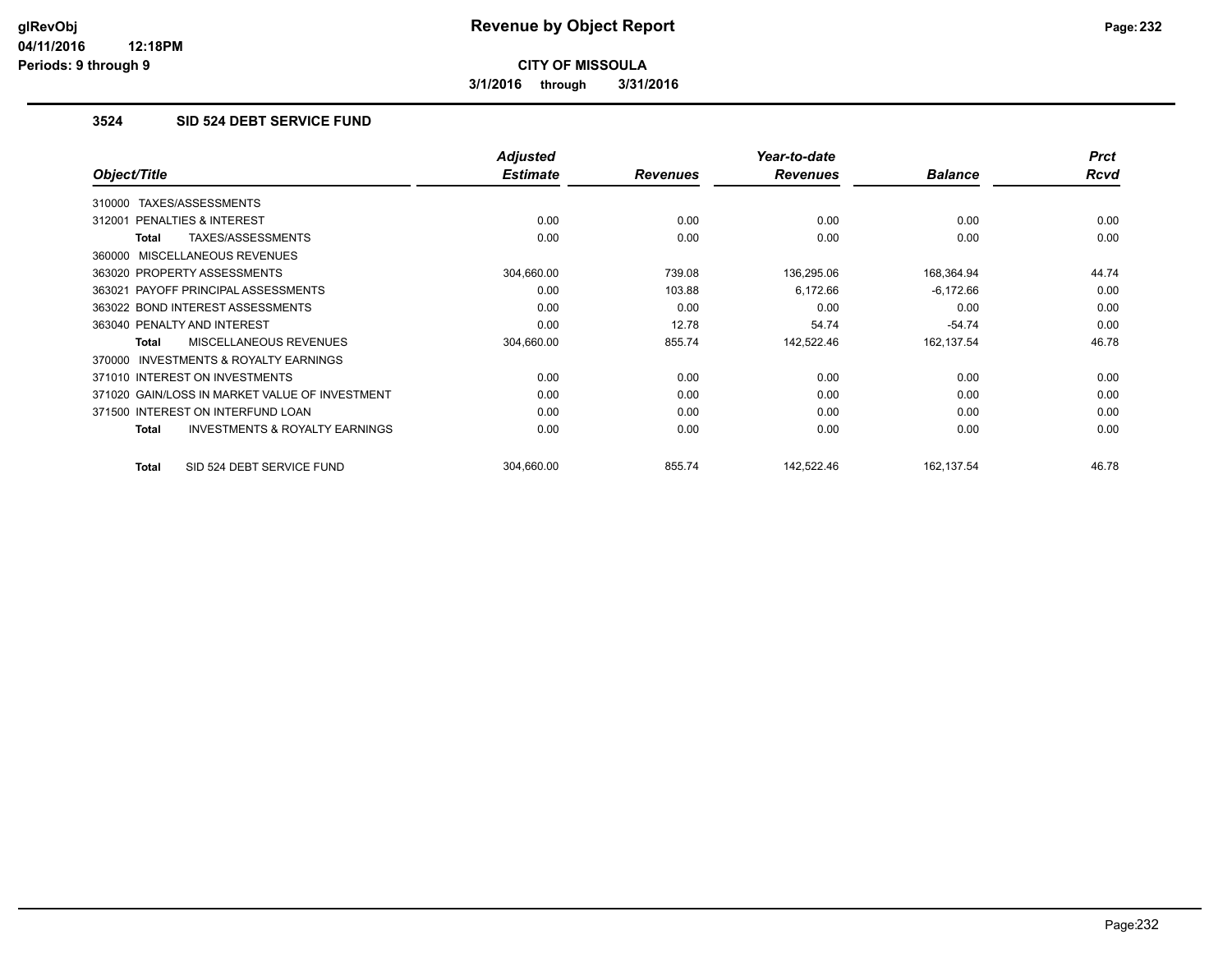**3/1/2016 through 3/31/2016**

**3525 SID 525 DEBT SERVICE FUND**

**3525 SID 525 DEBT SERVICE FUND**

|                                                           | <b>Adjusted</b> |                 | Year-to-date    |                | <b>Prct</b> |
|-----------------------------------------------------------|-----------------|-----------------|-----------------|----------------|-------------|
| Object/Title                                              | <b>Estimate</b> | <b>Revenues</b> | <b>Revenues</b> | <b>Balance</b> | Rcvd        |
| TAXES/ASSESSMENTS<br>310000                               |                 |                 |                 |                |             |
| 312001 PENALTIES & INTEREST                               | 0.00            | 0.00            | 0.00            | 0.00           | 0.00        |
| TAXES/ASSESSMENTS<br>Total                                | 0.00            | 0.00            | 0.00            | 0.00           | 0.00        |
| <b>MISCELLANEOUS REVENUES</b><br>360000                   |                 |                 |                 |                |             |
| 360010 MISCELLANEOUS                                      | 0.00            | 0.00            | 0.00            | 0.00           | 0.00        |
| 363020 PROPERTY ASSESSMENTS                               | 31,500.00       | 134.56          | 17,933.71       | 13,566.29      | 56.93       |
| 363021 PAYOFF PRINCIPAL ASSESSMENTS                       | 0.00            | 0.00            | 1,394.40        | $-1,394.40$    | 0.00        |
| 363022 BOND INTEREST ASSESSMENTS                          | 0.00            | 0.00            | 0.00            | 0.00           | 0.00        |
| 363040 PENALTY AND INTEREST                               | 0.00            | 2.63            | 6.90            | $-6.90$        | 0.00        |
| <b>MISCELLANEOUS REVENUES</b><br>Total                    | 31,500.00       | 137.19          | 19,335.01       | 12,164.99      | 61.38       |
| INVESTMENTS & ROYALTY EARNINGS<br>370000                  |                 |                 |                 |                |             |
| 371010 INTEREST ON INVESTMENTS                            | 0.00            | 0.00            | 0.00            | 0.00           | 0.00        |
| 371020 GAIN/LOSS IN MARKET VALUE OF INVESTMENTS           | 0.00            | 0.00            | 0.00            | 0.00           | 0.00        |
| 371500 INTEREST ON INTERFUND LOAN                         | 0.00            | 0.00            | 0.00            | 0.00           | 0.00        |
| <b>INVESTMENTS &amp; ROYALTY EARNINGS</b><br><b>Total</b> | 0.00            | 0.00            | 0.00            | 0.00           | 0.00        |
| SID 525 DEBT SERVICE FUND<br>Total                        | 31,500.00       | 137.19          | 19,335.01       | 12,164.99      | 61.38       |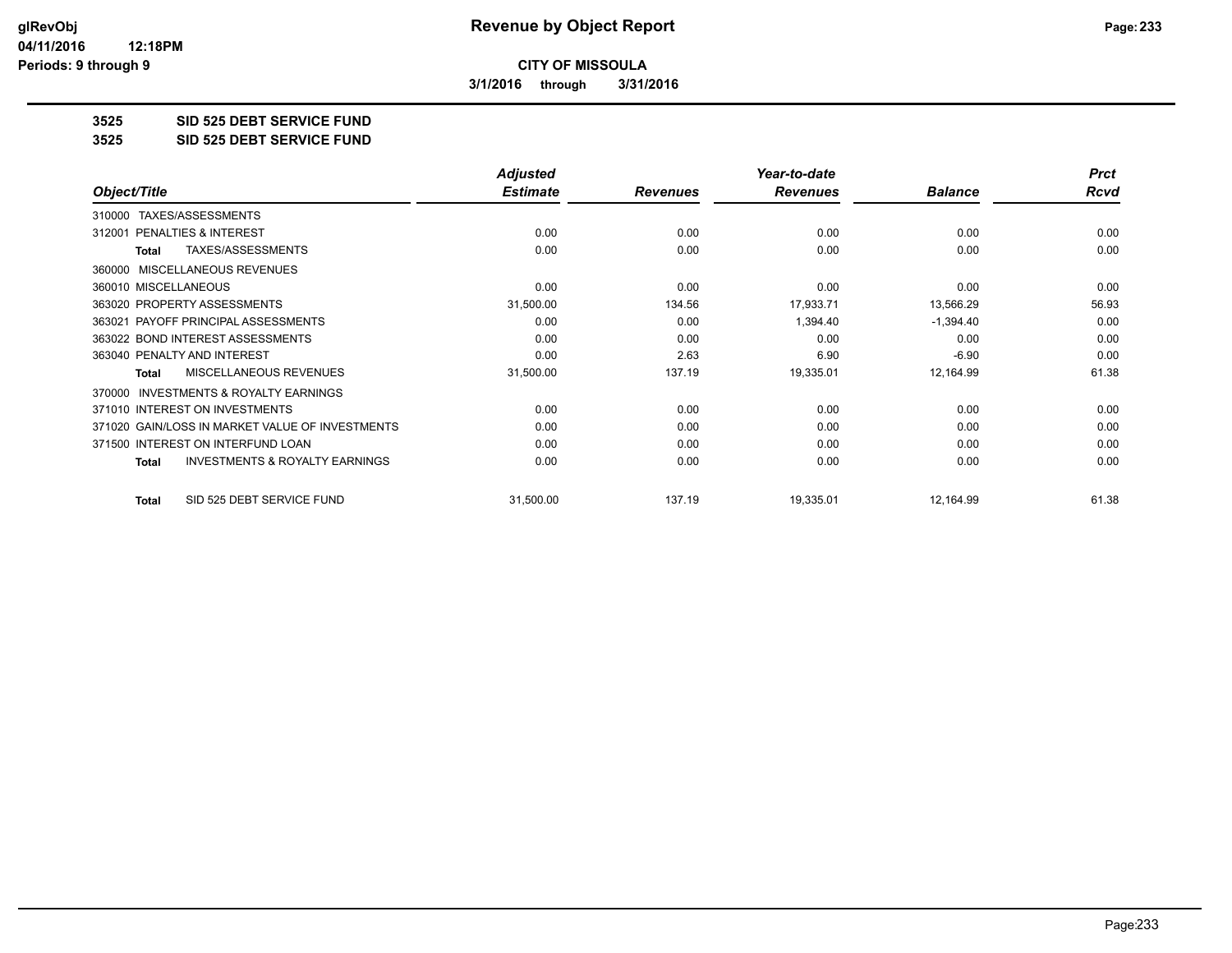**3/1/2016 through 3/31/2016**

#### **3525 SID 525 DEBT SERVICE FUND**

|                                                           | <b>Adjusted</b> |                 | Year-to-date    |                | <b>Prct</b> |
|-----------------------------------------------------------|-----------------|-----------------|-----------------|----------------|-------------|
| Object/Title                                              | <b>Estimate</b> | <b>Revenues</b> | <b>Revenues</b> | <b>Balance</b> | Rcvd        |
| TAXES/ASSESSMENTS<br>310000                               |                 |                 |                 |                |             |
| 312001 PENALTIES & INTEREST                               | 0.00            | 0.00            | 0.00            | 0.00           | 0.00        |
| TAXES/ASSESSMENTS<br>Total                                | 0.00            | 0.00            | 0.00            | 0.00           | 0.00        |
| 360000 MISCELLANEOUS REVENUES                             |                 |                 |                 |                |             |
| 360010 MISCELLANEOUS                                      | 0.00            | 0.00            | 0.00            | 0.00           | 0.00        |
| 363020 PROPERTY ASSESSMENTS                               | 31,500.00       | 134.56          | 17,933.71       | 13,566.29      | 56.93       |
| 363021 PAYOFF PRINCIPAL ASSESSMENTS                       | 0.00            | 0.00            | 1,394.40        | $-1,394.40$    | 0.00        |
| 363022 BOND INTEREST ASSESSMENTS                          | 0.00            | 0.00            | 0.00            | 0.00           | 0.00        |
| 363040 PENALTY AND INTEREST                               | 0.00            | 2.63            | 6.90            | $-6.90$        | 0.00        |
| <b>MISCELLANEOUS REVENUES</b><br>Total                    | 31,500.00       | 137.19          | 19,335.01       | 12,164.99      | 61.38       |
| 370000 INVESTMENTS & ROYALTY EARNINGS                     |                 |                 |                 |                |             |
| 371010 INTEREST ON INVESTMENTS                            | 0.00            | 0.00            | 0.00            | 0.00           | 0.00        |
| 371020 GAIN/LOSS IN MARKET VALUE OF INVESTMENT            | 0.00            | 0.00            | 0.00            | 0.00           | 0.00        |
| 371500 INTEREST ON INTERFUND LOAN                         | 0.00            | 0.00            | 0.00            | 0.00           | 0.00        |
| <b>INVESTMENTS &amp; ROYALTY EARNINGS</b><br><b>Total</b> | 0.00            | 0.00            | 0.00            | 0.00           | 0.00        |
| SID 525 DEBT SERVICE FUND<br>Total                        | 31,500.00       | 137.19          | 19,335.01       | 12,164.99      | 61.38       |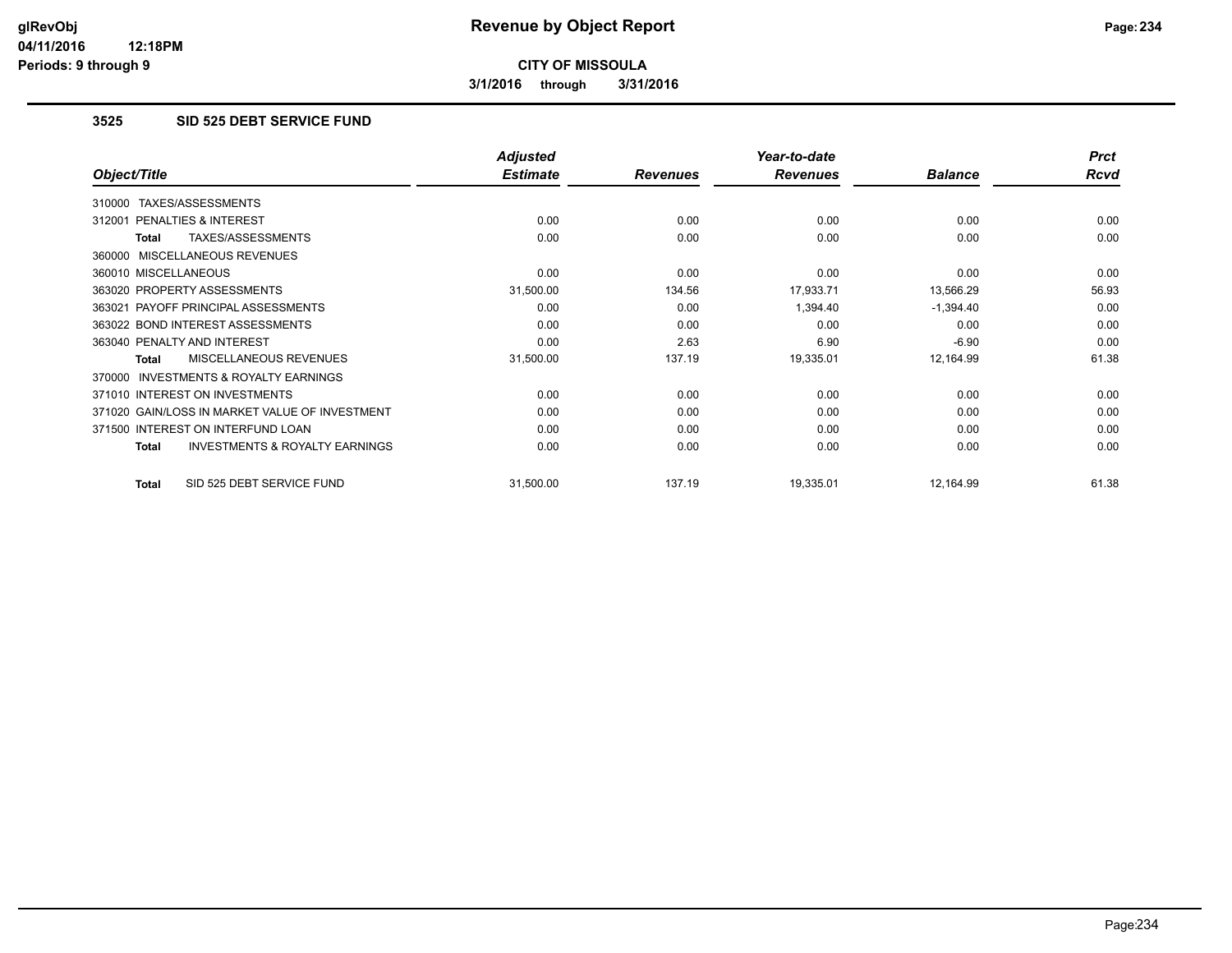**3/1/2016 through 3/31/2016**

**3526 SID 526 DEBT SERVICE FUND**

**3526 SID 526 DEBT SERVICE FUND**

|                                                           | <b>Adjusted</b> |                 | Year-to-date    |                | <b>Prct</b> |
|-----------------------------------------------------------|-----------------|-----------------|-----------------|----------------|-------------|
| Object/Title                                              | <b>Estimate</b> | <b>Revenues</b> | <b>Revenues</b> | <b>Balance</b> | <b>Rcvd</b> |
| TAXES/ASSESSMENTS<br>310000                               |                 |                 |                 |                |             |
| PENALTIES & INTEREST<br>312001                            | 0.00            | 0.00            | 0.00            | 0.00           | 0.00        |
| TAXES/ASSESSMENTS<br><b>Total</b>                         | 0.00            | 0.00            | 0.00            | 0.00           | 0.00        |
| MISCELLANEOUS REVENUES<br>360000                          |                 |                 |                 |                |             |
| 360010 MISCELLANEOUS                                      | 0.00            | 0.00            | 0.00            | 0.00           | 0.00        |
| 363020 PROPERTY ASSESSMENTS                               | 193,320.00      | 267.52          | 65,228.40       | 128,091.60     | 33.74       |
| 363021 PAYOFF PRINCIPAL ASSESSMENTS                       | 0.00            | 806.32          | 2,106.52        | $-2,106.52$    | 0.00        |
| 363022 BOND INTEREST ASSESSMENTS                          | 0.00            | 0.00            | 0.00            | 0.00           | 0.00        |
| 363040 PENALTY AND INTEREST                               | 0.00            | 0.00            | 34.46           | $-34.46$       | 0.00        |
| <b>MISCELLANEOUS REVENUES</b><br><b>Total</b>             | 193,320.00      | 1,073.84        | 67,369.38       | 125,950.62     | 34.85       |
| <b>INVESTMENTS &amp; ROYALTY EARNINGS</b><br>370000       |                 |                 |                 |                |             |
| 371010 INTEREST ON INVESTMENTS                            | 0.00            | 0.00            | 0.00            | 0.00           | 0.00        |
| 371020 GAIN/LOSS IN MARKET VALUE OF INVESTMENTS           | 0.00            | 0.00            | 0.00            | 0.00           | 0.00        |
| 371500 INTEREST ON INTERFUND LOAN                         | 0.00            | 0.00            | 0.00            | 0.00           | 0.00        |
| <b>INVESTMENTS &amp; ROYALTY EARNINGS</b><br><b>Total</b> | 0.00            | 0.00            | 0.00            | 0.00           | 0.00        |
| SID 526 DEBT SERVICE FUND<br><b>Total</b>                 | 193,320.00      | 1,073.84        | 67,369.38       | 125,950.62     | 34.85       |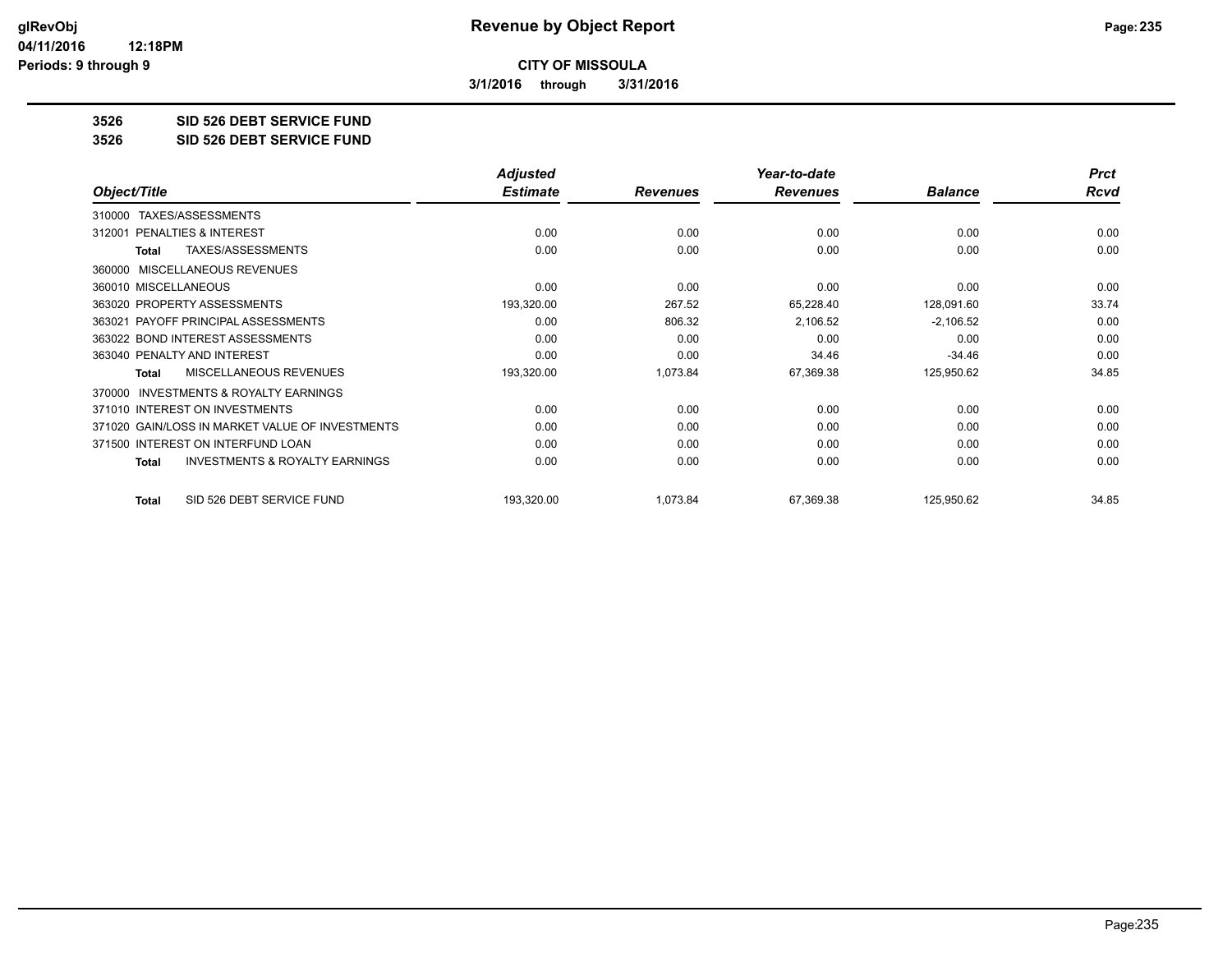**3/1/2016 through 3/31/2016**

### **3526 SID 526 DEBT SERVICE FUND**

|                                                    | <b>Adjusted</b> |                 | Year-to-date    |                | <b>Prct</b> |
|----------------------------------------------------|-----------------|-----------------|-----------------|----------------|-------------|
| Object/Title                                       | <b>Estimate</b> | <b>Revenues</b> | <b>Revenues</b> | <b>Balance</b> | <b>Rcvd</b> |
| TAXES/ASSESSMENTS<br>310000                        |                 |                 |                 |                |             |
| 312001 PENALTIES & INTEREST                        | 0.00            | 0.00            | 0.00            | 0.00           | 0.00        |
| TAXES/ASSESSMENTS<br>Total                         | 0.00            | 0.00            | 0.00            | 0.00           | 0.00        |
| 360000 MISCELLANEOUS REVENUES                      |                 |                 |                 |                |             |
| 360010 MISCELLANEOUS                               | 0.00            | 0.00            | 0.00            | 0.00           | 0.00        |
| 363020 PROPERTY ASSESSMENTS                        | 193,320.00      | 267.52          | 65,228.40       | 128,091.60     | 33.74       |
| 363021 PAYOFF PRINCIPAL ASSESSMENTS                | 0.00            | 806.32          | 2,106.52        | $-2,106.52$    | 0.00        |
| 363022 BOND INTEREST ASSESSMENTS                   | 0.00            | 0.00            | 0.00            | 0.00           | 0.00        |
| 363040 PENALTY AND INTEREST                        | 0.00            | 0.00            | 34.46           | $-34.46$       | 0.00        |
| <b>MISCELLANEOUS REVENUES</b><br>Total             | 193,320.00      | 1,073.84        | 67,369.38       | 125,950.62     | 34.85       |
| 370000 INVESTMENTS & ROYALTY EARNINGS              |                 |                 |                 |                |             |
| 371010 INTEREST ON INVESTMENTS                     | 0.00            | 0.00            | 0.00            | 0.00           | 0.00        |
| 371020 GAIN/LOSS IN MARKET VALUE OF INVESTMENT     | 0.00            | 0.00            | 0.00            | 0.00           | 0.00        |
| 371500 INTEREST ON INTERFUND LOAN                  | 0.00            | 0.00            | 0.00            | 0.00           | 0.00        |
| <b>INVESTMENTS &amp; ROYALTY EARNINGS</b><br>Total | 0.00            | 0.00            | 0.00            | 0.00           | 0.00        |
| SID 526 DEBT SERVICE FUND<br>Total                 | 193,320.00      | 1,073.84        | 67,369.38       | 125,950.62     | 34.85       |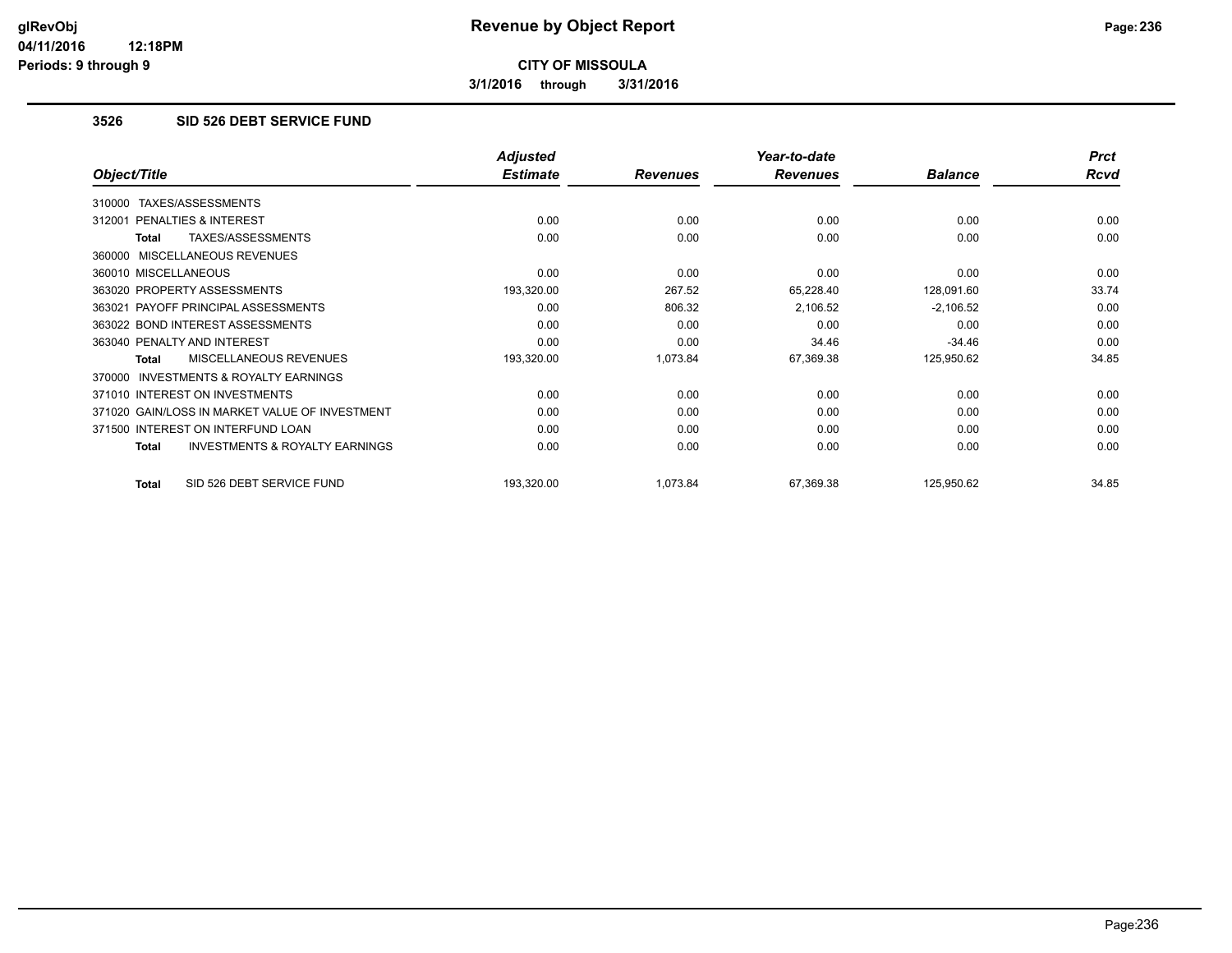**3/1/2016 through 3/31/2016**

**3527 SID 527 DEBT SERVICE FUND**

**3527 SID 527 DEBT SERVICE FUND**

|                                                           | <b>Adjusted</b> |                 | Year-to-date    |                | <b>Prct</b> |
|-----------------------------------------------------------|-----------------|-----------------|-----------------|----------------|-------------|
| Object/Title                                              | <b>Estimate</b> | <b>Revenues</b> | <b>Revenues</b> | <b>Balance</b> | <b>Rcvd</b> |
| TAXES/ASSESSMENTS<br>310000                               |                 |                 |                 |                |             |
| 312001 PENALTIES & INTEREST                               | 0.00            | 0.00            | 0.00            | 0.00           | 0.00        |
| TAXES/ASSESSMENTS<br><b>Total</b>                         | 0.00            | 0.00            | 0.00            | 0.00           | 0.00        |
| MISCELLANEOUS REVENUES<br>360000                          |                 |                 |                 |                |             |
| 360010 MISCELLANEOUS                                      | 0.00            | 0.00            | 0.00            | 0.00           | 0.00        |
| 363020 PROPERTY ASSESSMENTS                               | 0.00            | 0.00            | 0.00            | 0.00           | 0.00        |
| 363021 PAYOFF PRINCIPAL ASSESSMENTS                       | 0.00            | 0.00            | 0.00            | 0.00           | 0.00        |
| 363022 BOND INTEREST ASSESSMENTS                          | 0.00            | 0.00            | 0.00            | 0.00           | 0.00        |
| 363040 PENALTY AND INTEREST                               | 0.00            | 0.00            | 0.00            | 0.00           | 0.00        |
| <b>MISCELLANEOUS REVENUES</b><br><b>Total</b>             | 0.00            | 0.00            | 0.00            | 0.00           | 0.00        |
| <b>INVESTMENTS &amp; ROYALTY EARNINGS</b><br>370000       |                 |                 |                 |                |             |
| 371010 INTEREST ON INVESTMENTS                            | 0.00            | 0.00            | 0.00            | 0.00           | 0.00        |
| 371020 GAIN/LOSS IN MARKET VALUE OF INVESTMENTS           | 0.00            | 0.00            | 0.00            | 0.00           | 0.00        |
| <b>INVESTMENTS &amp; ROYALTY EARNINGS</b><br><b>Total</b> | 0.00            | 0.00            | 0.00            | 0.00           | 0.00        |
| OTHER FINANCING SOURCES<br>380000                         |                 |                 |                 |                |             |
| 381030 SID BONDS PROCEEDS                                 | 0.00            | 0.00            | 0.00            | 0.00           | 0.00        |
| OTHER FINANCING SOURCES<br>Total                          | 0.00            | 0.00            | 0.00            | 0.00           | 0.00        |
| SID 527 DEBT SERVICE FUND<br><b>Total</b>                 | 0.00            | 0.00            | 0.00            | 0.00           | 0.00        |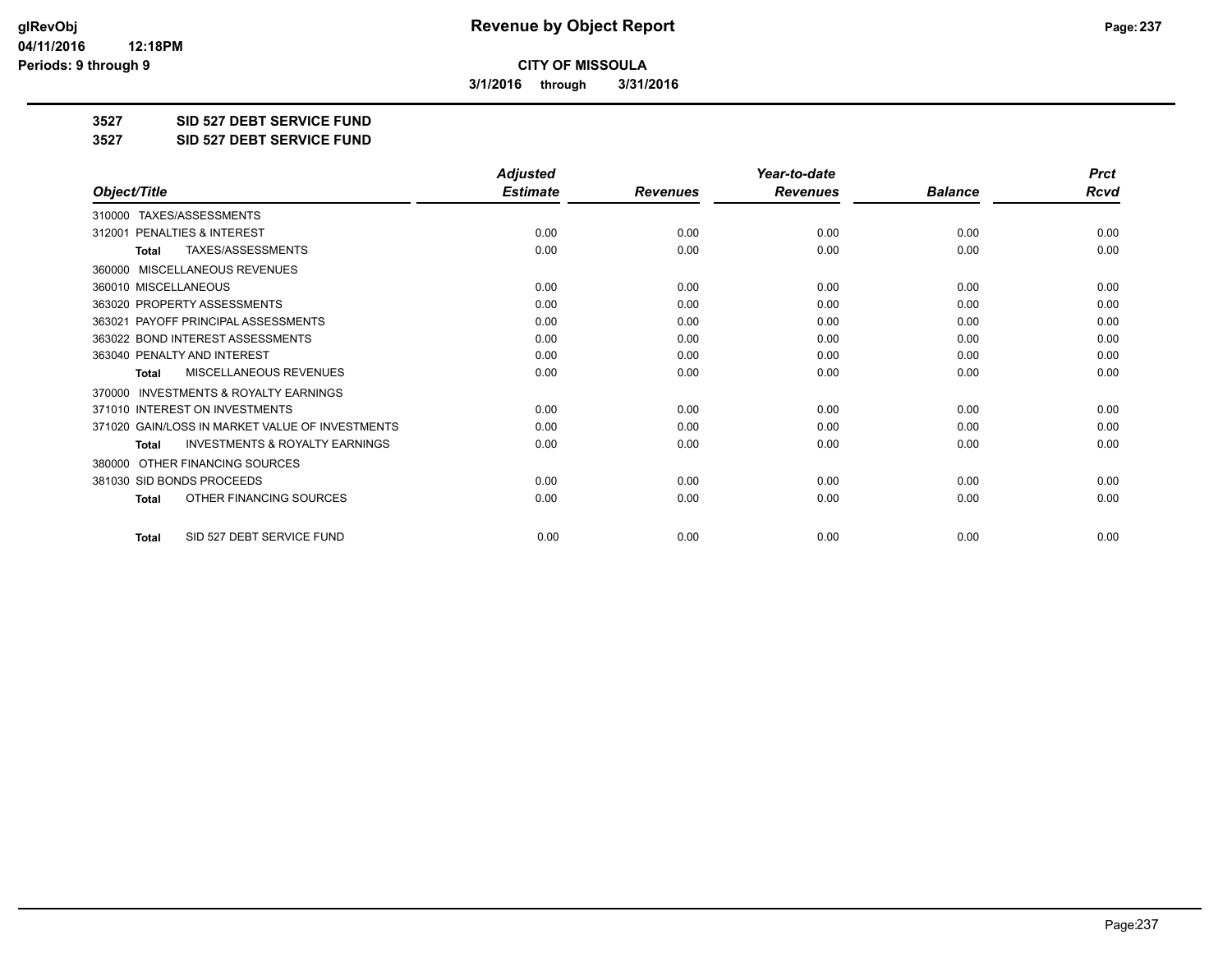**3/1/2016 through 3/31/2016**

## **3527 SID 527 DEBT SERVICE FUND**

|                                                           | <b>Adjusted</b> |                 | Year-to-date    |                | <b>Prct</b> |
|-----------------------------------------------------------|-----------------|-----------------|-----------------|----------------|-------------|
| Object/Title                                              | <b>Estimate</b> | <b>Revenues</b> | <b>Revenues</b> | <b>Balance</b> | <b>Rcvd</b> |
| 310000 TAXES/ASSESSMENTS                                  |                 |                 |                 |                |             |
| 312001 PENALTIES & INTEREST                               | 0.00            | 0.00            | 0.00            | 0.00           | 0.00        |
| TAXES/ASSESSMENTS<br><b>Total</b>                         | 0.00            | 0.00            | 0.00            | 0.00           | 0.00        |
| 360000 MISCELLANEOUS REVENUES                             |                 |                 |                 |                |             |
| 360010 MISCELLANEOUS                                      | 0.00            | 0.00            | 0.00            | 0.00           | 0.00        |
| 363020 PROPERTY ASSESSMENTS                               | 0.00            | 0.00            | 0.00            | 0.00           | 0.00        |
| 363021 PAYOFF PRINCIPAL ASSESSMENTS                       | 0.00            | 0.00            | 0.00            | 0.00           | 0.00        |
| 363022 BOND INTEREST ASSESSMENTS                          | 0.00            | 0.00            | 0.00            | 0.00           | 0.00        |
| 363040 PENALTY AND INTEREST                               | 0.00            | 0.00            | 0.00            | 0.00           | 0.00        |
| MISCELLANEOUS REVENUES<br><b>Total</b>                    | 0.00            | 0.00            | 0.00            | 0.00           | 0.00        |
| <b>INVESTMENTS &amp; ROYALTY EARNINGS</b><br>370000       |                 |                 |                 |                |             |
| 371010 INTEREST ON INVESTMENTS                            | 0.00            | 0.00            | 0.00            | 0.00           | 0.00        |
| 371020 GAIN/LOSS IN MARKET VALUE OF INVESTMENT            | 0.00            | 0.00            | 0.00            | 0.00           | 0.00        |
| <b>INVESTMENTS &amp; ROYALTY EARNINGS</b><br><b>Total</b> | 0.00            | 0.00            | 0.00            | 0.00           | 0.00        |
| OTHER FINANCING SOURCES<br>380000                         |                 |                 |                 |                |             |
| 381030 SID BONDS PROCEEDS                                 | 0.00            | 0.00            | 0.00            | 0.00           | 0.00        |
| OTHER FINANCING SOURCES<br>Total                          | 0.00            | 0.00            | 0.00            | 0.00           | 0.00        |
| SID 527 DEBT SERVICE FUND<br><b>Total</b>                 | 0.00            | 0.00            | 0.00            | 0.00           | 0.00        |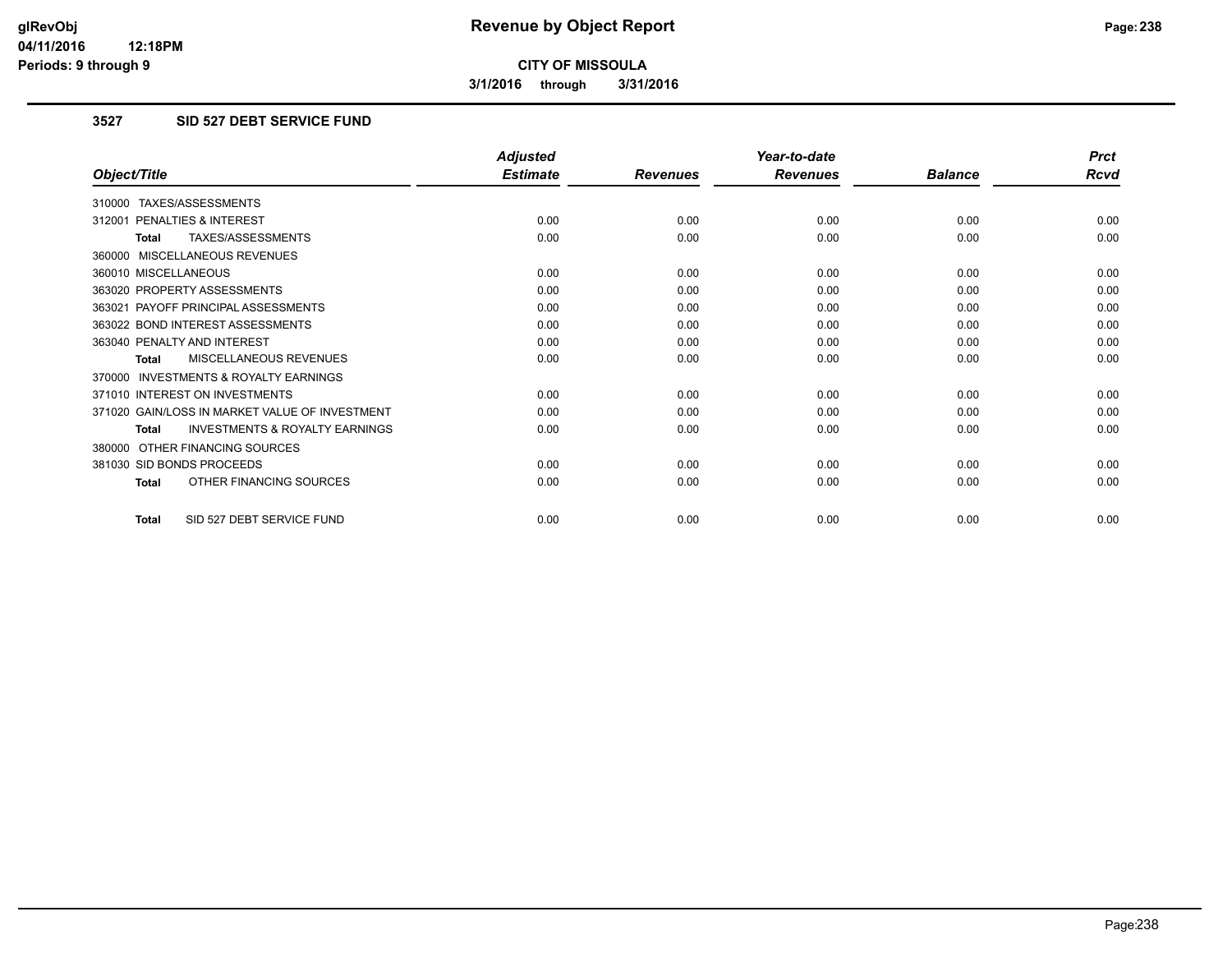**3/1/2016 through 3/31/2016**

**3530 SID 530 DEBT SERVICE FUND**

**3530 SID 530 DEBT SERVICE FUND**

|                                                           | <b>Adjusted</b> |                 | Year-to-date    |                | <b>Prct</b> |
|-----------------------------------------------------------|-----------------|-----------------|-----------------|----------------|-------------|
| Object/Title                                              | <b>Estimate</b> | <b>Revenues</b> | <b>Revenues</b> | <b>Balance</b> | Rcvd        |
| TAXES/ASSESSMENTS<br>310000                               |                 |                 |                 |                |             |
| 312001 PENALTIES & INTEREST                               | 0.00            | 0.00            | 0.00            | 0.00           | 0.00        |
| TAXES/ASSESSMENTS<br><b>Total</b>                         | 0.00            | 0.00            | 0.00            | 0.00           | 0.00        |
| 360000 MISCELLANEOUS REVENUES                             |                 |                 |                 |                |             |
| 360010 MISCELLANEOUS                                      | 0.00            | 0.00            | 0.00            | 0.00           | 0.00        |
| 363020 PROPERTY ASSESSMENTS                               | 681.00          | 0.00            | 0.00            | 681.00         | 0.00        |
| 363021 PAYOFF PRINCIPAL ASSESSMENTS                       | 0.00            | 0.00            | 0.00            | 0.00           | 0.00        |
| 363022 BOND INTEREST ASSESSMENTS                          | 0.00            | 0.00            | 0.00            | 0.00           | 0.00        |
| 363040 PENALTY AND INTEREST                               | 0.00            | 0.00            | 0.00            | 0.00           | 0.00        |
| <b>MISCELLANEOUS REVENUES</b><br><b>Total</b>             | 681.00          | 0.00            | 0.00            | 681.00         | 0.00        |
| 370000 INVESTMENTS & ROYALTY EARNINGS                     |                 |                 |                 |                |             |
| 371010 INTEREST ON INVESTMENTS                            | 0.00            | 0.00            | 0.00            | 0.00           | 0.00        |
| 371020 GAIN/LOSS IN MARKET VALUE OF INVESTMENTS           | 0.00            | 0.00            | 0.00            | 0.00           | 0.00        |
| <b>INVESTMENTS &amp; ROYALTY EARNINGS</b><br><b>Total</b> | 0.00            | 0.00            | 0.00            | 0.00           | 0.00        |
| SID 530 DEBT SERVICE FUND<br><b>Total</b>                 | 681.00          | 0.00            | 0.00            | 681.00         | 0.00        |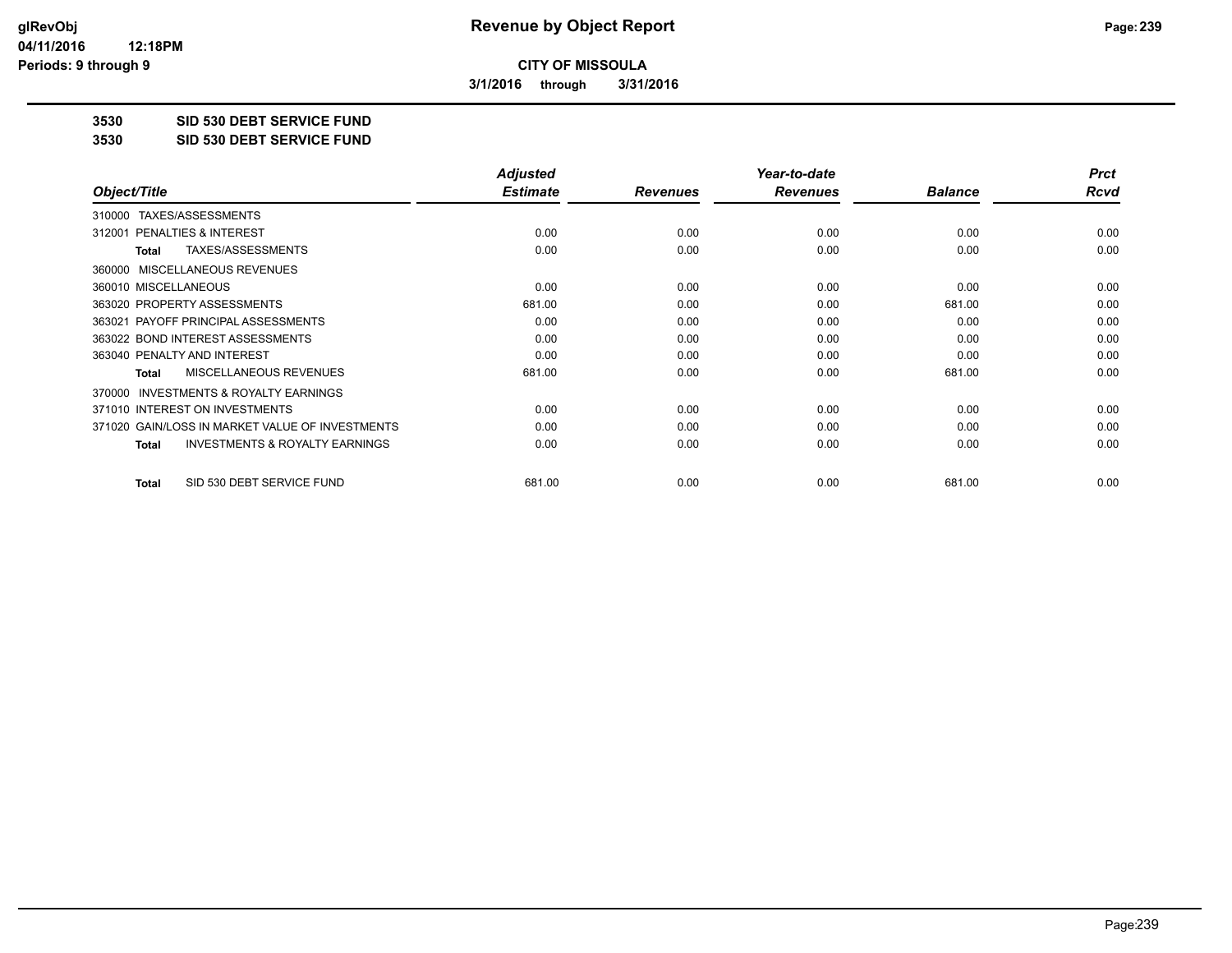**3/1/2016 through 3/31/2016**

### **3530 SID 530 DEBT SERVICE FUND**

|                                                           | <b>Adjusted</b> |                 | Year-to-date    |                | <b>Prct</b> |
|-----------------------------------------------------------|-----------------|-----------------|-----------------|----------------|-------------|
| Object/Title                                              | <b>Estimate</b> | <b>Revenues</b> | <b>Revenues</b> | <b>Balance</b> | <b>Rcvd</b> |
| 310000 TAXES/ASSESSMENTS                                  |                 |                 |                 |                |             |
| 312001 PENALTIES & INTEREST                               | 0.00            | 0.00            | 0.00            | 0.00           | 0.00        |
| <b>TAXES/ASSESSMENTS</b><br><b>Total</b>                  | 0.00            | 0.00            | 0.00            | 0.00           | 0.00        |
| 360000 MISCELLANEOUS REVENUES                             |                 |                 |                 |                |             |
| 360010 MISCELLANEOUS                                      | 0.00            | 0.00            | 0.00            | 0.00           | 0.00        |
| 363020 PROPERTY ASSESSMENTS                               | 681.00          | 0.00            | 0.00            | 681.00         | 0.00        |
| 363021 PAYOFF PRINCIPAL ASSESSMENTS                       | 0.00            | 0.00            | 0.00            | 0.00           | 0.00        |
| 363022 BOND INTEREST ASSESSMENTS                          | 0.00            | 0.00            | 0.00            | 0.00           | 0.00        |
| 363040 PENALTY AND INTEREST                               | 0.00            | 0.00            | 0.00            | 0.00           | 0.00        |
| MISCELLANEOUS REVENUES<br><b>Total</b>                    | 681.00          | 0.00            | 0.00            | 681.00         | 0.00        |
| <b>INVESTMENTS &amp; ROYALTY EARNINGS</b><br>370000       |                 |                 |                 |                |             |
| 371010 INTEREST ON INVESTMENTS                            | 0.00            | 0.00            | 0.00            | 0.00           | 0.00        |
| 371020 GAIN/LOSS IN MARKET VALUE OF INVESTMENT            | 0.00            | 0.00            | 0.00            | 0.00           | 0.00        |
| <b>INVESTMENTS &amp; ROYALTY EARNINGS</b><br><b>Total</b> | 0.00            | 0.00            | 0.00            | 0.00           | 0.00        |
| SID 530 DEBT SERVICE FUND<br><b>Total</b>                 | 681.00          | 0.00            | 0.00            | 681.00         | 0.00        |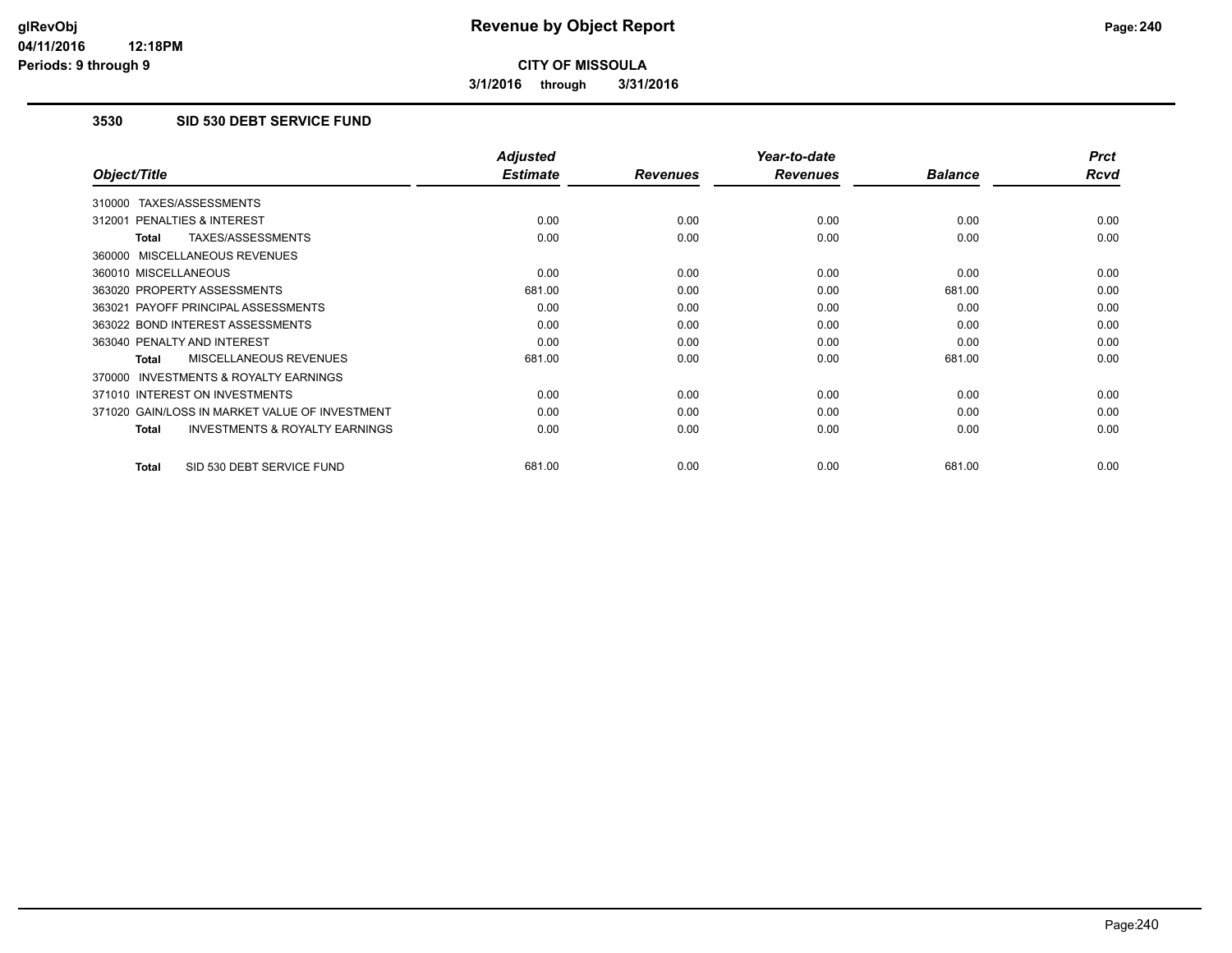**3/1/2016 through 3/31/2016**

#### **3531 SID 531 HICKORY ST CALMING**

#### **3531 SID 531 HICKORY ST CALMING**

|                                                     | <b>Adjusted</b> |                 | Year-to-date    |                | <b>Prct</b> |
|-----------------------------------------------------|-----------------|-----------------|-----------------|----------------|-------------|
| Object/Title                                        | <b>Estimate</b> | <b>Revenues</b> | <b>Revenues</b> | <b>Balance</b> | Rcvd        |
| TAXES/ASSESSMENTS<br>310000                         |                 |                 |                 |                |             |
| PENALTIES & INTEREST<br>312001                      | 0.00            | 0.00            | 0.00            | 0.00           | 0.00        |
| TAXES/ASSESSMENTS<br><b>Total</b>                   | 0.00            | 0.00            | 0.00            | 0.00           | 0.00        |
| MISCELLANEOUS REVENUES<br>360000                    |                 |                 |                 |                |             |
| 360010 MISCELLANEOUS                                | 0.00            | 0.00            | 0.00            | 0.00           | 0.00        |
| 363020 PROPERTY ASSESSMENTS                         | 0.00            | 0.00            | 0.00            | 0.00           | 0.00        |
| PAYOFF PRINCIPAL ASSESSMENTS<br>363021              | 0.00            | 0.00            | 0.00            | 0.00           | 0.00        |
| 363022 BOND INTEREST ASSESSMENTS                    | 0.00            | 0.00            | 0.00            | 0.00           | 0.00        |
| 363040 PENALTY AND INTEREST                         | 0.00            | 0.00            | 0.00            | 0.00           | 0.00        |
| MISCELLANEOUS REVENUES<br>Total                     | 0.00            | 0.00            | 0.00            | 0.00           | 0.00        |
| <b>INVESTMENTS &amp; ROYALTY EARNINGS</b><br>370000 |                 |                 |                 |                |             |
| 371010 INTEREST ON INVESTMENTS                      | 0.00            | 0.00            | 0.00            | 0.00           | 0.00        |
| 371020 GAIN/LOSS IN MARKET VALUE OF INVESTMENTS     | 0.00            | 0.00            | 0.00            | 0.00           | 0.00        |
| <b>INVESTMENTS &amp; ROYALTY EARNINGS</b><br>Total  | 0.00            | 0.00            | 0.00            | 0.00           | 0.00        |
| OTHER FINANCING SOURCES<br>380000                   |                 |                 |                 |                |             |
| 383000 OPERATING TRANSFERS                          | 0.00            | 0.00            | 0.00            | 0.00           | 0.00        |
| OTHER FINANCING SOURCES<br><b>Total</b>             | 0.00            | 0.00            | 0.00            | 0.00           | 0.00        |
| SID 531 HICKORY ST CALMING<br><b>Total</b>          | 0.00            | 0.00            | 0.00            | 0.00           | 0.00        |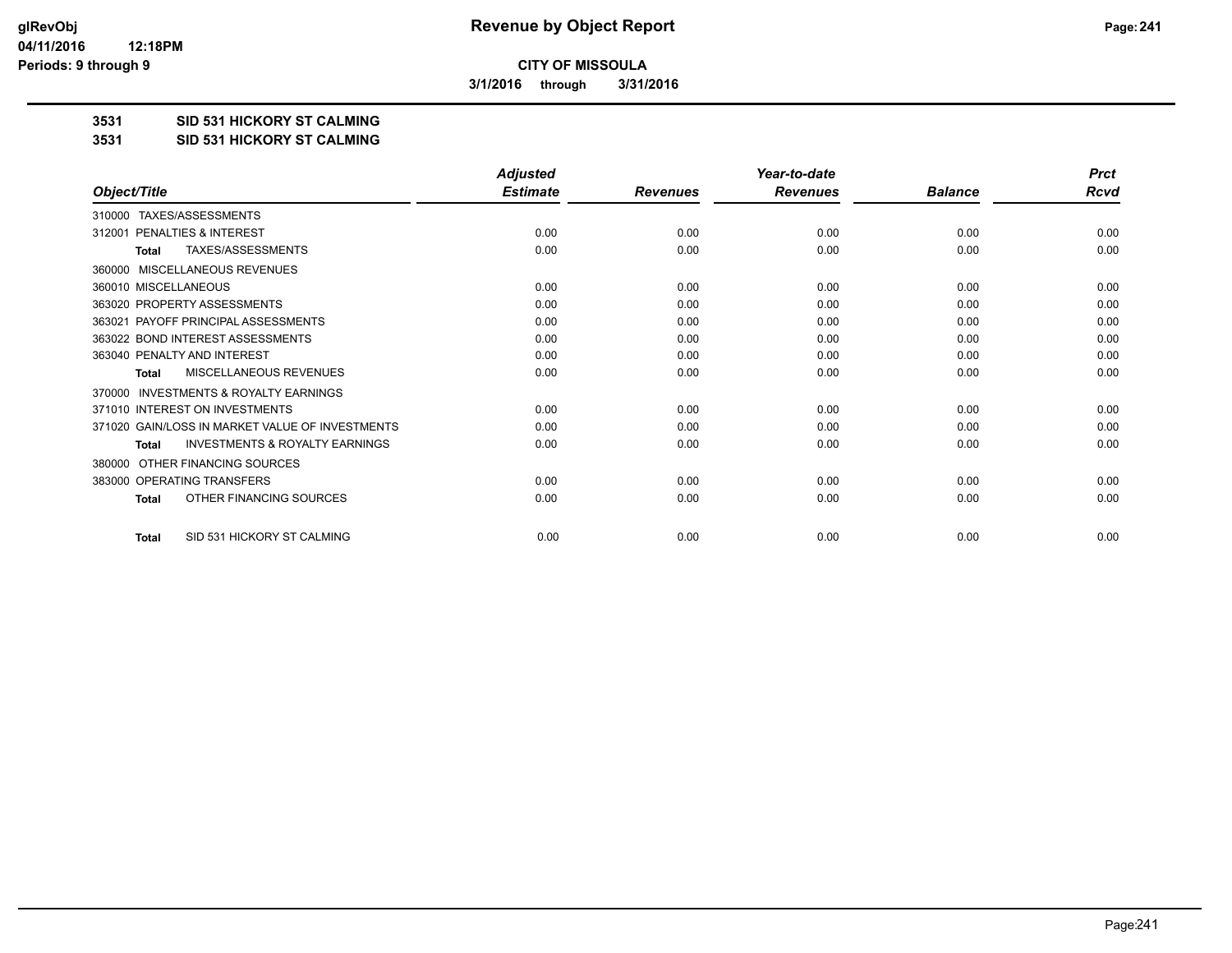**3/1/2016 through 3/31/2016**

## **3531 SID 531 HICKORY ST CALMING**

|                                                           | <b>Adjusted</b> |                 | Year-to-date    |                | <b>Prct</b> |
|-----------------------------------------------------------|-----------------|-----------------|-----------------|----------------|-------------|
| Object/Title                                              | <b>Estimate</b> | <b>Revenues</b> | <b>Revenues</b> | <b>Balance</b> | <b>Rcvd</b> |
| 310000 TAXES/ASSESSMENTS                                  |                 |                 |                 |                |             |
| 312001 PENALTIES & INTEREST                               | 0.00            | 0.00            | 0.00            | 0.00           | 0.00        |
| <b>TAXES/ASSESSMENTS</b><br><b>Total</b>                  | 0.00            | 0.00            | 0.00            | 0.00           | 0.00        |
| 360000 MISCELLANEOUS REVENUES                             |                 |                 |                 |                |             |
| 360010 MISCELLANEOUS                                      | 0.00            | 0.00            | 0.00            | 0.00           | 0.00        |
| 363020 PROPERTY ASSESSMENTS                               | 0.00            | 0.00            | 0.00            | 0.00           | 0.00        |
| 363021 PAYOFF PRINCIPAL ASSESSMENTS                       | 0.00            | 0.00            | 0.00            | 0.00           | 0.00        |
| 363022 BOND INTEREST ASSESSMENTS                          | 0.00            | 0.00            | 0.00            | 0.00           | 0.00        |
| 363040 PENALTY AND INTEREST                               | 0.00            | 0.00            | 0.00            | 0.00           | 0.00        |
| <b>MISCELLANEOUS REVENUES</b><br><b>Total</b>             | 0.00            | 0.00            | 0.00            | 0.00           | 0.00        |
| 370000 INVESTMENTS & ROYALTY EARNINGS                     |                 |                 |                 |                |             |
| 371010 INTEREST ON INVESTMENTS                            | 0.00            | 0.00            | 0.00            | 0.00           | 0.00        |
| 371020 GAIN/LOSS IN MARKET VALUE OF INVESTMENT            | 0.00            | 0.00            | 0.00            | 0.00           | 0.00        |
| <b>INVESTMENTS &amp; ROYALTY EARNINGS</b><br><b>Total</b> | 0.00            | 0.00            | 0.00            | 0.00           | 0.00        |
| OTHER FINANCING SOURCES<br>380000                         |                 |                 |                 |                |             |
| 383000 OPERATING TRANSFERS                                | 0.00            | 0.00            | 0.00            | 0.00           | 0.00        |
| OTHER FINANCING SOURCES<br><b>Total</b>                   | 0.00            | 0.00            | 0.00            | 0.00           | 0.00        |
| SID 531 HICKORY ST CALMING<br><b>Total</b>                | 0.00            | 0.00            | 0.00            | 0.00           | 0.00        |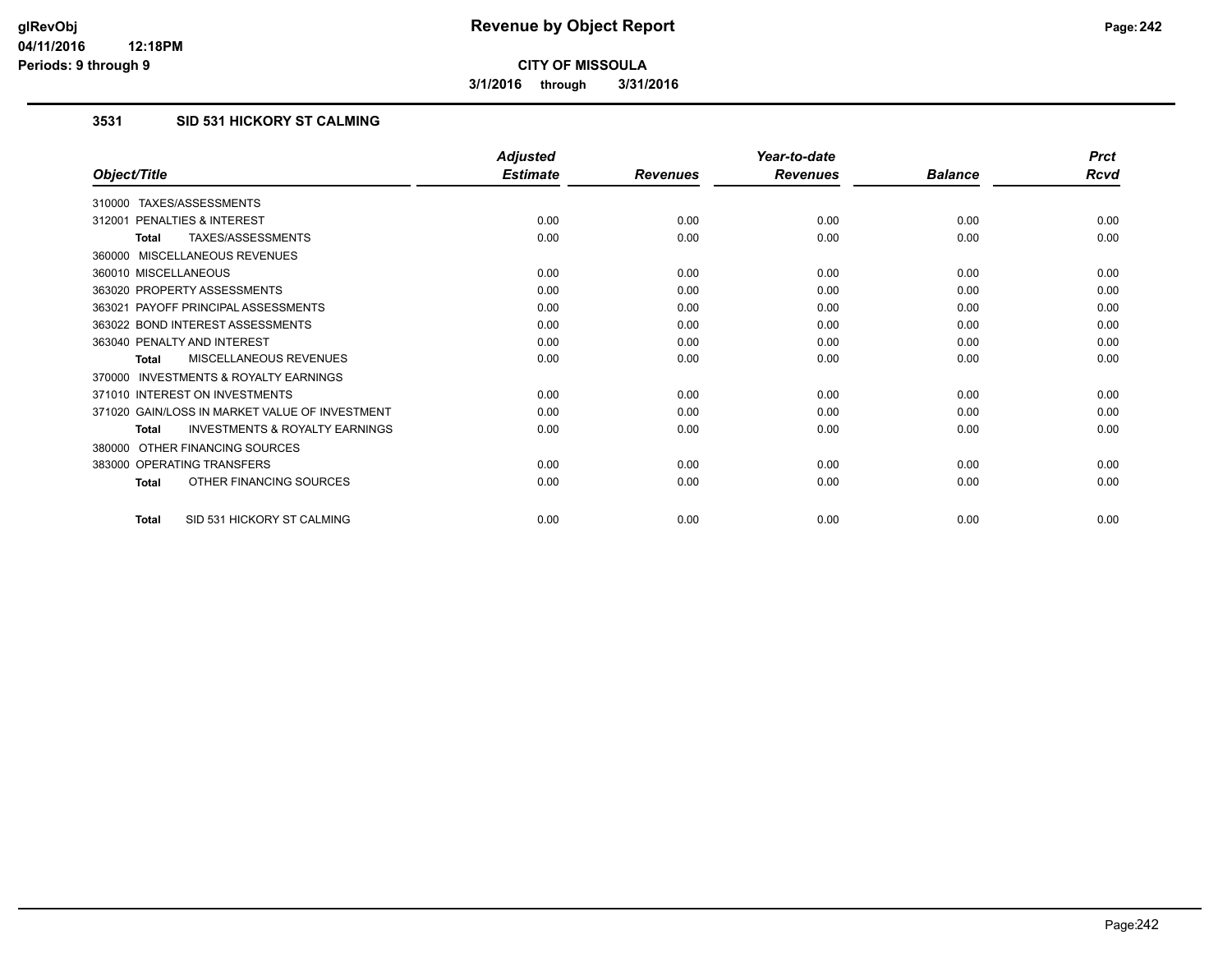**3/1/2016 through 3/31/2016**

## **3532 SID 532 DEBT SERVICE FUND**

**3532 SID 532 DEBT SERVICE FUND**

|                                                 | <b>Adjusted</b> |                 | Year-to-date    |                | <b>Prct</b> |
|-------------------------------------------------|-----------------|-----------------|-----------------|----------------|-------------|
| Object/Title                                    | <b>Estimate</b> | <b>Revenues</b> | <b>Revenues</b> | <b>Balance</b> | Rcvd        |
| 360000 MISCELLANEOUS REVENUES                   |                 |                 |                 |                |             |
| 363020 PROPERTY ASSESSMENTS                     | 42,362.00       | 0.00            | 17,633.47       | 24,728.53      | 41.63       |
| 363021 PAYOFF PRINCIPAL ASSESSMENTS             | 0.00            | 0.00            | 2.099.80        | $-2.099.80$    | 0.00        |
| 363022 BOND INTEREST ASSESSMENTS                | 0.00            | 0.00            | 0.00            | 0.00           | 0.00        |
| 363040 PENALTY AND INTEREST                     | 0.00            | 0.00            | 4.49            | $-4.49$        | 0.00        |
| MISCELLANEOUS REVENUES<br>Total                 | 42,362.00       | 0.00            | 19,737.76       | 22,624.24      | 46.59       |
| 370000 INVESTMENTS & ROYALTY EARNINGS           |                 |                 |                 |                |             |
| 371010 INTEREST ON INVESTMENTS                  | 0.00            | 0.00            | 0.00            | 0.00           | 0.00        |
| 371020 GAIN/LOSS IN MARKET VALUE OF INVESTMENTS | 0.00            | 0.00            | 0.00            | 0.00           | 0.00        |
| INVESTMENTS & ROYALTY EARNINGS<br><b>Total</b>  | 0.00            | 0.00            | 0.00            | 0.00           | 0.00        |
| SID 532 DEBT SERVICE FUND<br>Total              | 42.362.00       | 0.00            | 19.737.76       | 22.624.24      | 46.59       |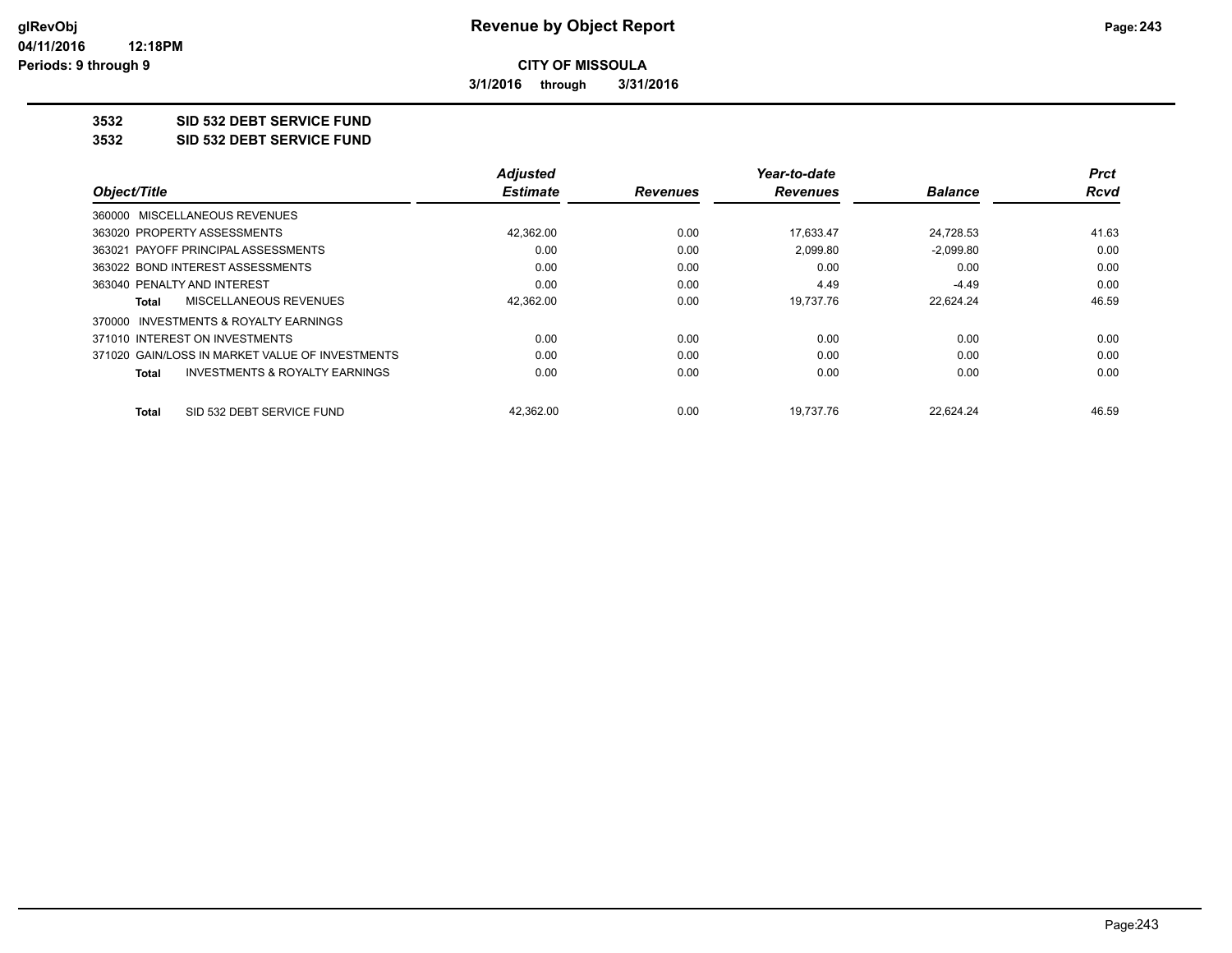**3/1/2016 through 3/31/2016**

#### **3532 SID 532 DEBT SERVICE FUND**

|                                                           | <b>Adjusted</b> |                 | Year-to-date    |                | Prct        |
|-----------------------------------------------------------|-----------------|-----------------|-----------------|----------------|-------------|
| Object/Title                                              | <b>Estimate</b> | <b>Revenues</b> | <b>Revenues</b> | <b>Balance</b> | <b>Rcvd</b> |
| 360000 MISCELLANEOUS REVENUES                             |                 |                 |                 |                |             |
| 363020 PROPERTY ASSESSMENTS                               | 42.362.00       | 0.00            | 17,633.47       | 24,728.53      | 41.63       |
| 363021 PAYOFF PRINCIPAL ASSESSMENTS                       | 0.00            | 0.00            | 2,099.80        | $-2,099.80$    | 0.00        |
| 363022 BOND INTEREST ASSESSMENTS                          | 0.00            | 0.00            | 0.00            | 0.00           | 0.00        |
| 363040 PENALTY AND INTEREST                               | 0.00            | 0.00            | 4.49            | $-4.49$        | 0.00        |
| MISCELLANEOUS REVENUES<br><b>Total</b>                    | 42,362.00       | 0.00            | 19,737.76       | 22,624.24      | 46.59       |
| 370000 INVESTMENTS & ROYALTY EARNINGS                     |                 |                 |                 |                |             |
| 371010 INTEREST ON INVESTMENTS                            | 0.00            | 0.00            | 0.00            | 0.00           | 0.00        |
| 371020 GAIN/LOSS IN MARKET VALUE OF INVESTMENT            | 0.00            | 0.00            | 0.00            | 0.00           | 0.00        |
| <b>INVESTMENTS &amp; ROYALTY EARNINGS</b><br><b>Total</b> | 0.00            | 0.00            | 0.00            | 0.00           | 0.00        |
| SID 532 DEBT SERVICE FUND<br><b>Total</b>                 | 42.362.00       | 0.00            | 19.737.76       | 22.624.24      | 46.59       |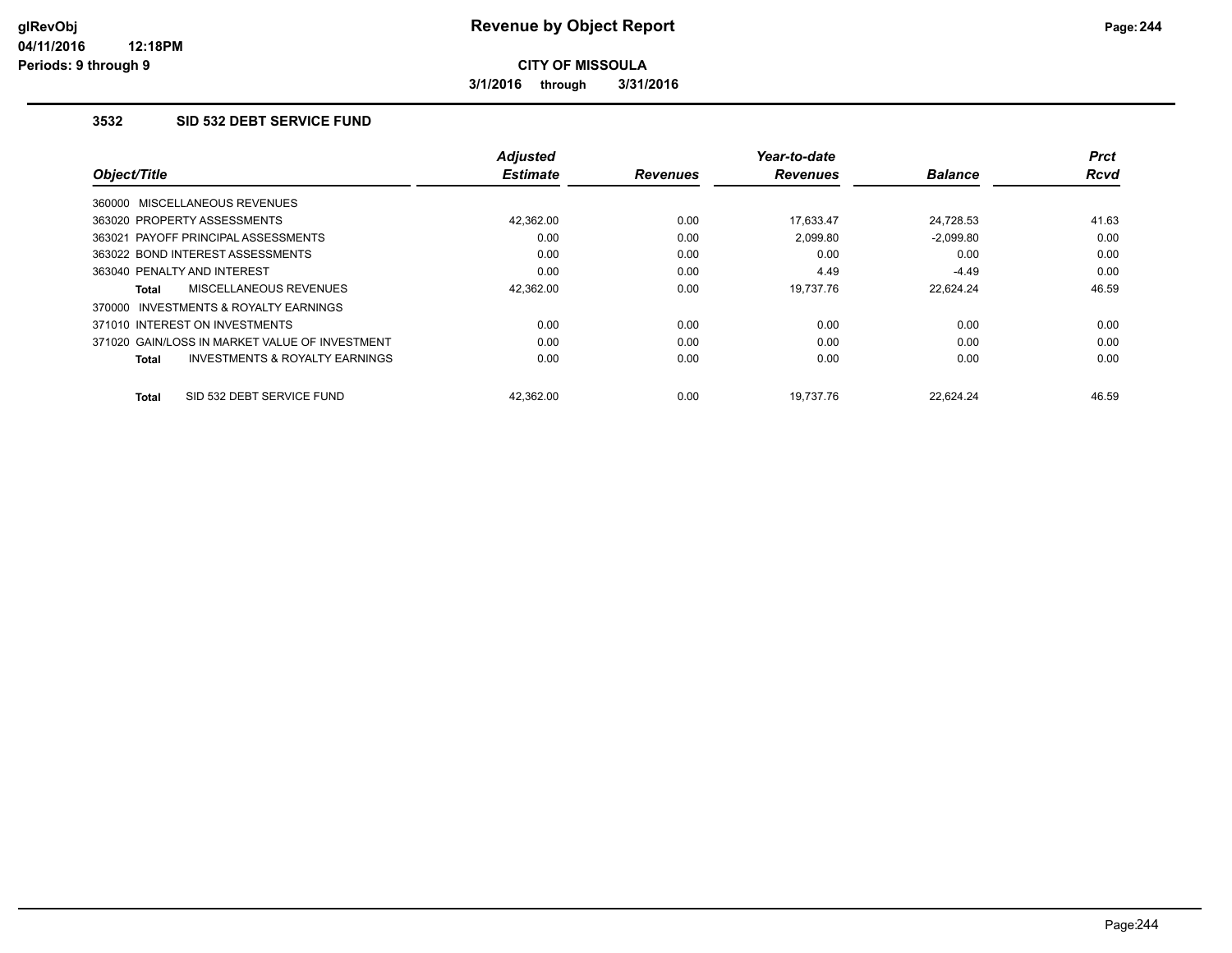**3/1/2016 through 3/31/2016**

## **3533 GILBERT ST SEWER SID DEBT FUND**

#### **3533 GILBERT ST SEWER SID DEBT FUND**

|                                                           | <b>Adjusted</b> |                 | Year-to-date    |                | <b>Prct</b> |
|-----------------------------------------------------------|-----------------|-----------------|-----------------|----------------|-------------|
| Object/Title                                              | <b>Estimate</b> | <b>Revenues</b> | <b>Revenues</b> | <b>Balance</b> | Rcvd        |
| TAXES/ASSESSMENTS<br>310000                               |                 |                 |                 |                |             |
| PENALTIES & INTEREST<br>312001                            | 0.00            | 0.00            | 0.00            | 0.00           | 0.00        |
| TAXES/ASSESSMENTS<br>Total                                | 0.00            | 0.00            | 0.00            | 0.00           | 0.00        |
| <b>MISCELLANEOUS REVENUES</b><br>360000                   |                 |                 |                 |                |             |
| 363020 PROPERTY ASSESSMENTS                               | 17,325.00       | 0.00            | 6,442.75        | 10,882.25      | 37.19       |
| PAYOFF PRINCIPAL ASSESSMENTS<br>363021                    | 0.00            | 0.00            | 979.82          | $-979.82$      | 0.00        |
| 363022 BOND INTEREST ASSESSMENTS                          | 0.00            | 0.00            | 0.00            | 0.00           | 0.00        |
| 363040 PENALTY AND INTEREST                               | 0.00            | 0.00            | 0.00            | 0.00           | 0.00        |
| <b>MISCELLANEOUS REVENUES</b><br>Total                    | 17,325.00       | 0.00            | 7,422.57        | 9,902.43       | 42.84       |
| <b>INVESTMENTS &amp; ROYALTY EARNINGS</b><br>370000       |                 |                 |                 |                |             |
| 371010 INTEREST ON INVESTMENTS                            | 0.00            | 0.00            | 0.00            | 0.00           | 0.00        |
| 371020 GAIN/LOSS IN MARKET VALUE OF INVESTMENTS           | 0.00            | 0.00            | 0.00            | 0.00           | 0.00        |
| <b>INVESTMENTS &amp; ROYALTY EARNINGS</b><br><b>Total</b> | 0.00            | 0.00            | 0.00            | 0.00           | 0.00        |
| OTHER FINANCING SOURCES<br>380000                         |                 |                 |                 |                |             |
| 381009 TRANSFERS IN                                       | 0.00            | 0.00            | 0.00            | 0.00           | 0.00        |
| OTHER FINANCING SOURCES<br><b>Total</b>                   | 0.00            | 0.00            | 0.00            | 0.00           | 0.00        |
| GILBERT ST SEWER SID DEBT FUND<br><b>Total</b>            | 17,325.00       | 0.00            | 7,422.57        | 9,902.43       | 42.84       |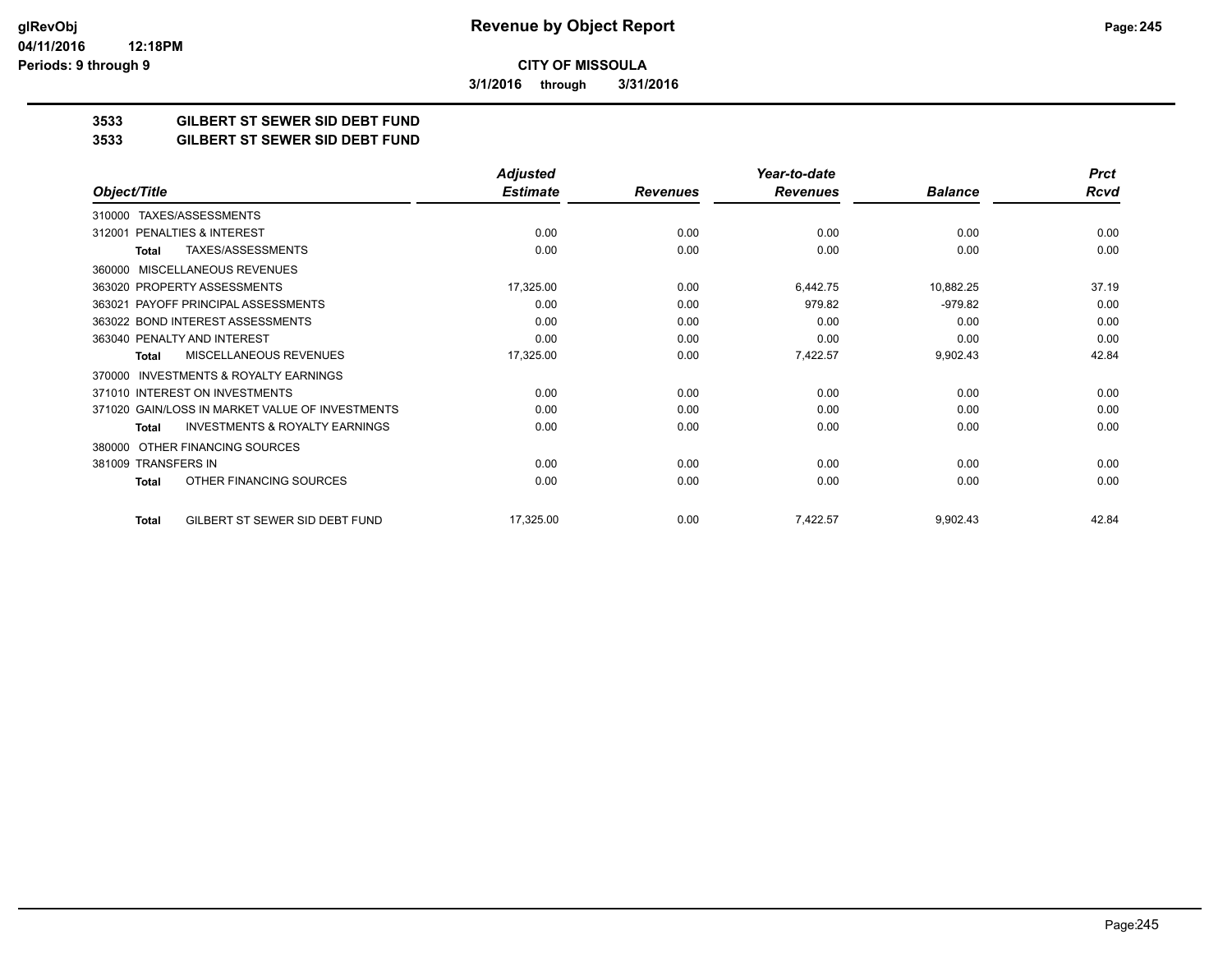**3/1/2016 through 3/31/2016**

## **3533 GILBERT ST SEWER SID DEBT FUND**

|                                                           | <b>Adjusted</b> |                 | Year-to-date    |                | <b>Prct</b> |
|-----------------------------------------------------------|-----------------|-----------------|-----------------|----------------|-------------|
| Object/Title                                              | <b>Estimate</b> | <b>Revenues</b> | <b>Revenues</b> | <b>Balance</b> | <b>Rcvd</b> |
| TAXES/ASSESSMENTS<br>310000                               |                 |                 |                 |                |             |
| 312001 PENALTIES & INTEREST                               | 0.00            | 0.00            | 0.00            | 0.00           | 0.00        |
| TAXES/ASSESSMENTS<br>Total                                | 0.00            | 0.00            | 0.00            | 0.00           | 0.00        |
| 360000 MISCELLANEOUS REVENUES                             |                 |                 |                 |                |             |
| 363020 PROPERTY ASSESSMENTS                               | 17,325.00       | 0.00            | 6,442.75        | 10,882.25      | 37.19       |
| 363021 PAYOFF PRINCIPAL ASSESSMENTS                       | 0.00            | 0.00            | 979.82          | $-979.82$      | 0.00        |
| 363022 BOND INTEREST ASSESSMENTS                          | 0.00            | 0.00            | 0.00            | 0.00           | 0.00        |
| 363040 PENALTY AND INTEREST                               | 0.00            | 0.00            | 0.00            | 0.00           | 0.00        |
| MISCELLANEOUS REVENUES<br><b>Total</b>                    | 17,325.00       | 0.00            | 7,422.57        | 9,902.43       | 42.84       |
| <b>INVESTMENTS &amp; ROYALTY EARNINGS</b><br>370000       |                 |                 |                 |                |             |
| 371010 INTEREST ON INVESTMENTS                            | 0.00            | 0.00            | 0.00            | 0.00           | 0.00        |
| 371020 GAIN/LOSS IN MARKET VALUE OF INVESTMENT            | 0.00            | 0.00            | 0.00            | 0.00           | 0.00        |
| <b>INVESTMENTS &amp; ROYALTY EARNINGS</b><br><b>Total</b> | 0.00            | 0.00            | 0.00            | 0.00           | 0.00        |
| OTHER FINANCING SOURCES<br>380000                         |                 |                 |                 |                |             |
| 381009 TRANSFERS IN                                       | 0.00            | 0.00            | 0.00            | 0.00           | 0.00        |
| OTHER FINANCING SOURCES<br><b>Total</b>                   | 0.00            | 0.00            | 0.00            | 0.00           | 0.00        |
| GILBERT ST SEWER SID DEBT FUND<br>Total                   | 17,325.00       | 0.00            | 7,422.57        | 9,902.43       | 42.84       |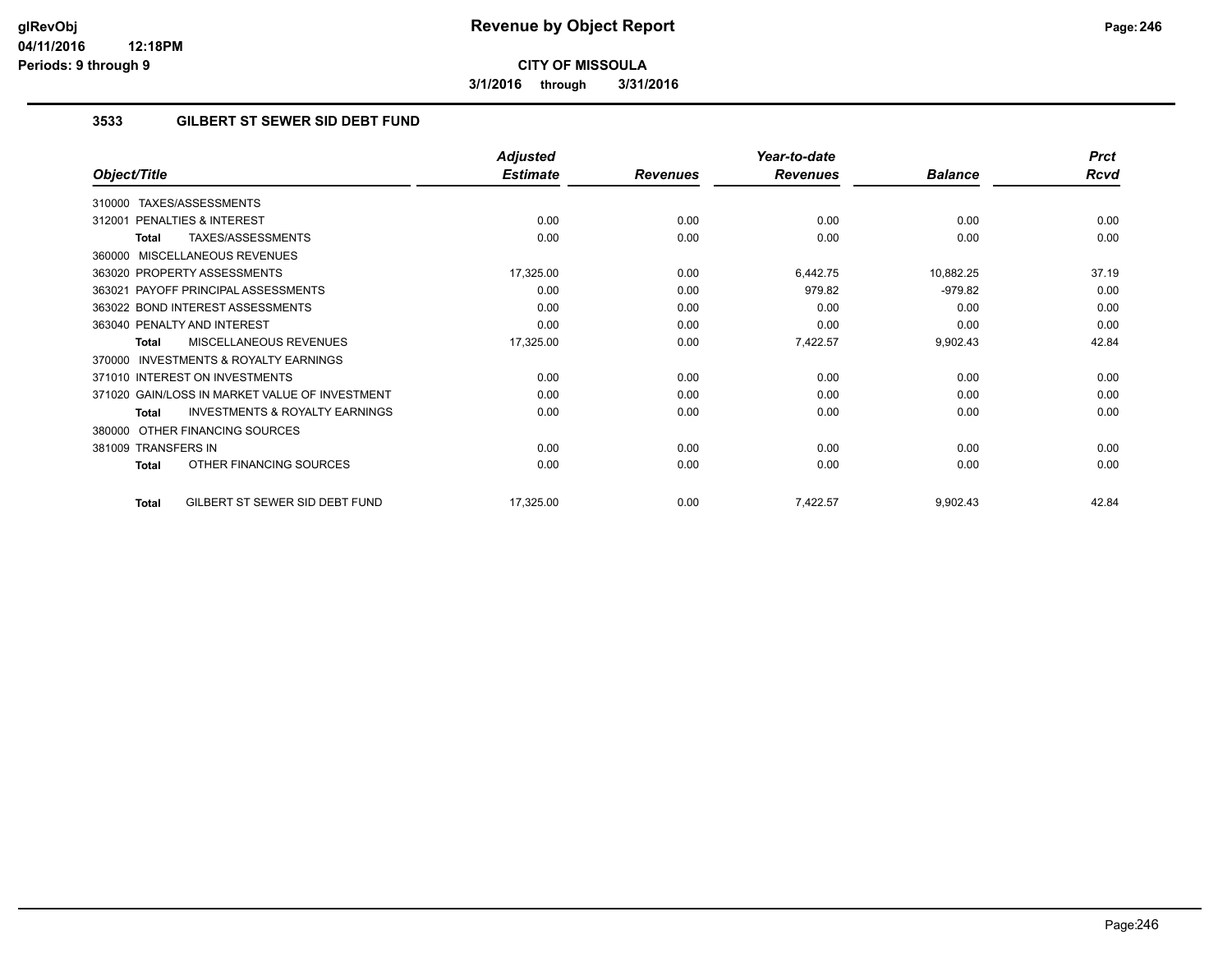**3/1/2016 through 3/31/2016**

# **3534 LINCOLNWOOD SEWER PHASE I**

#### **3534 LINCOLNWOOD SEWER PHASE I**

|                                                           | <b>Adjusted</b> |                 | Year-to-date    |                | <b>Prct</b> |
|-----------------------------------------------------------|-----------------|-----------------|-----------------|----------------|-------------|
| Object/Title                                              | <b>Estimate</b> | <b>Revenues</b> | <b>Revenues</b> | <b>Balance</b> | <b>Rcvd</b> |
| TAXES/ASSESSMENTS<br>310000                               |                 |                 |                 |                |             |
| PENALTIES & INTEREST<br>312001                            | 0.00            | 0.00            | 0.00            | 0.00           | 0.00        |
| TAXES/ASSESSMENTS<br><b>Total</b>                         | 0.00            | 0.00            | 0.00            | 0.00           | 0.00        |
| MISCELLANEOUS REVENUES<br>360000                          |                 |                 |                 |                |             |
| 363020 PROPERTY ASSESSMENTS                               | 17,963.00       | 0.00            | 8,107.47        | 9,855.53       | 45.13       |
| 363021 PAYOFF PRINCIPAL ASSESSMENTS                       | 0.00            | 0.00            | 0.00            | 0.00           | 0.00        |
| 363022 BOND INTEREST ASSESSMENTS                          | 0.00            | 0.00            | 0.00            | 0.00           | 0.00        |
| 363040 PENALTY AND INTEREST                               | 0.00            | 0.00            | 11.09           | $-11.09$       | 0.00        |
| <b>MISCELLANEOUS REVENUES</b><br>Total                    | 17,963.00       | 0.00            | 8,118.56        | 9,844.44       | 45.20       |
| INVESTMENTS & ROYALTY EARNINGS<br>370000                  |                 |                 |                 |                |             |
| 371010 INTEREST ON INVESTMENTS                            | 0.00            | 0.00            | 0.00            | 0.00           | 0.00        |
| 371020 GAIN/LOSS IN MARKET VALUE OF INVESTMENTS           | 0.00            | 0.00            | 0.00            | 0.00           | 0.00        |
| <b>INVESTMENTS &amp; ROYALTY EARNINGS</b><br><b>Total</b> | 0.00            | 0.00            | 0.00            | 0.00           | 0.00        |
| LINCOLNWOOD SEWER PHASE I<br><b>Total</b>                 | 17.963.00       | 0.00            | 8.118.56        | 9,844.44       | 45.20       |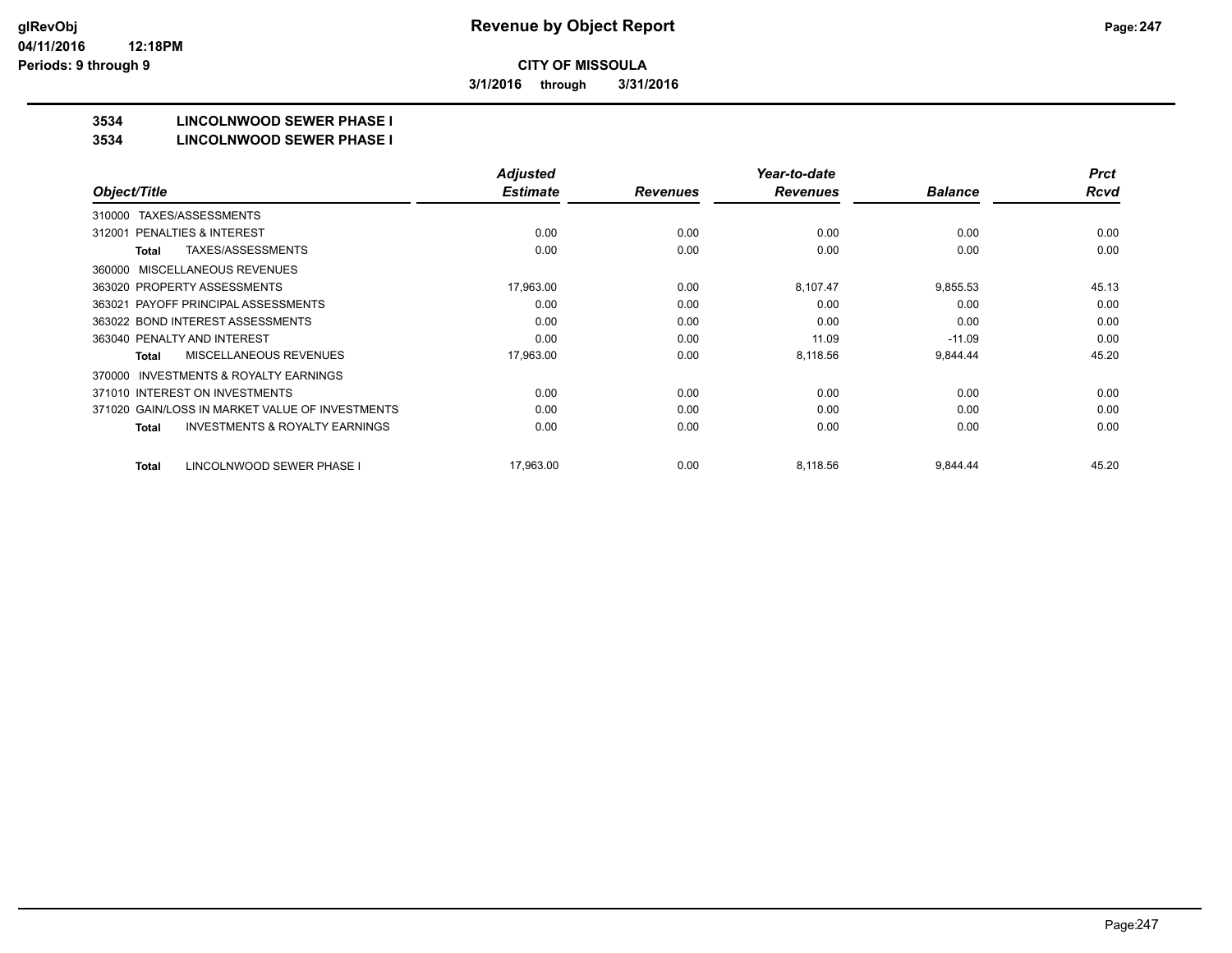**3/1/2016 through 3/31/2016**

## **3534 LINCOLNWOOD SEWER PHASE I**

|                                                           | <b>Adjusted</b> |                 | Year-to-date    |                | <b>Prct</b> |
|-----------------------------------------------------------|-----------------|-----------------|-----------------|----------------|-------------|
| Object/Title                                              | <b>Estimate</b> | <b>Revenues</b> | <b>Revenues</b> | <b>Balance</b> | <b>Rcvd</b> |
| TAXES/ASSESSMENTS<br>310000                               |                 |                 |                 |                |             |
| 312001 PENALTIES & INTEREST                               | 0.00            | 0.00            | 0.00            | 0.00           | 0.00        |
| <b>TAXES/ASSESSMENTS</b><br><b>Total</b>                  | 0.00            | 0.00            | 0.00            | 0.00           | 0.00        |
| 360000 MISCELLANEOUS REVENUES                             |                 |                 |                 |                |             |
| 363020 PROPERTY ASSESSMENTS                               | 17,963.00       | 0.00            | 8,107.47        | 9,855.53       | 45.13       |
| 363021 PAYOFF PRINCIPAL ASSESSMENTS                       | 0.00            | 0.00            | 0.00            | 0.00           | 0.00        |
| 363022 BOND INTEREST ASSESSMENTS                          | 0.00            | 0.00            | 0.00            | 0.00           | 0.00        |
| 363040 PENALTY AND INTEREST                               | 0.00            | 0.00            | 11.09           | $-11.09$       | 0.00        |
| MISCELLANEOUS REVENUES<br><b>Total</b>                    | 17,963.00       | 0.00            | 8,118.56        | 9,844.44       | 45.20       |
| INVESTMENTS & ROYALTY EARNINGS<br>370000                  |                 |                 |                 |                |             |
| 371010 INTEREST ON INVESTMENTS                            | 0.00            | 0.00            | 0.00            | 0.00           | 0.00        |
| 371020 GAIN/LOSS IN MARKET VALUE OF INVESTMENT            | 0.00            | 0.00            | 0.00            | 0.00           | 0.00        |
| <b>INVESTMENTS &amp; ROYALTY EARNINGS</b><br><b>Total</b> | 0.00            | 0.00            | 0.00            | 0.00           | 0.00        |
| LINCOLNWOOD SEWER PHASE I<br><b>Total</b>                 | 17,963.00       | 0.00            | 8,118.56        | 9,844.44       | 45.20       |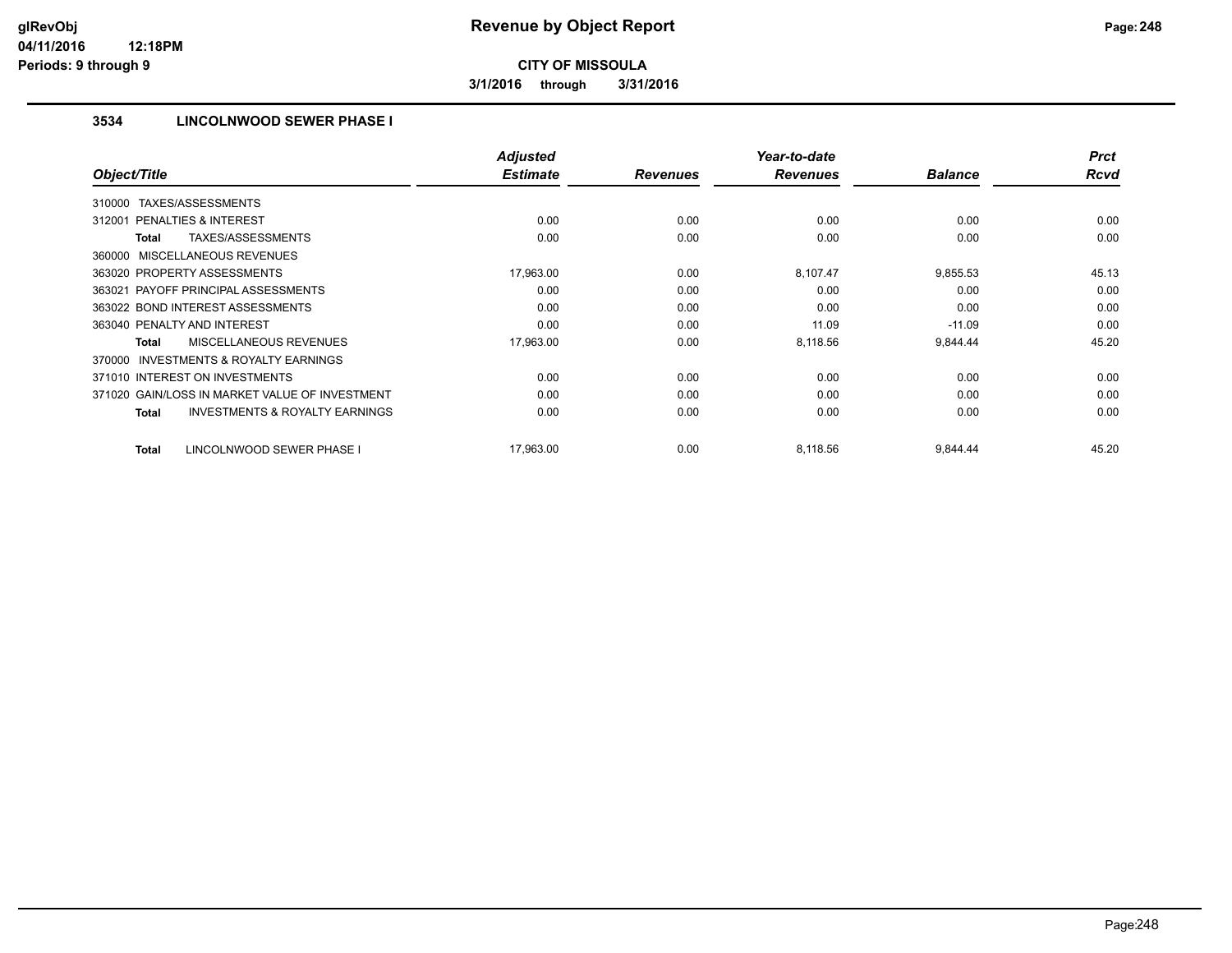**3/1/2016 through 3/31/2016**

## **3535 SLANT STREET TRAFFIC CALMING**

#### **3535 SLANT STREET TRAFFIC CALMING**

|                                                           | <b>Adjusted</b> |                 | Year-to-date    |                | <b>Prct</b> |
|-----------------------------------------------------------|-----------------|-----------------|-----------------|----------------|-------------|
| Object/Title                                              | <b>Estimate</b> | <b>Revenues</b> | <b>Revenues</b> | <b>Balance</b> | <b>Rcvd</b> |
| TAXES/ASSESSMENTS<br>310000                               |                 |                 |                 |                |             |
| 312001 PENALTIES & INTEREST                               | 0.00            | 0.00            | 0.00            | 0.00           | 0.00        |
| TAXES/ASSESSMENTS<br><b>Total</b>                         | 0.00            | 0.00            | 0.00            | 0.00           | 0.00        |
| MISCELLANEOUS REVENUES<br>360000                          |                 |                 |                 |                |             |
| 360010 MISCELLANEOUS                                      | 0.00            | 0.00            | 0.00            | 0.00           | 0.00        |
| 363020 PROPERTY ASSESSMENTS                               | 0.00            | 10.12           | 2,279.01        | $-2,279.01$    | 0.00        |
| 363021 PAYOFF PRINCIPAL ASSESSMENTS                       | 0.00            | 0.00            | 19.87           | $-19.87$       | 0.00        |
| 363022 BOND INTEREST ASSESSMENTS                          | 0.00            | 0.00            | 0.00            | 0.00           | 0.00        |
| 363040 PENALTY AND INTEREST                               | 0.00            | 0.00            | 1.39            | $-1.39$        | 0.00        |
| MISCELLANEOUS REVENUES<br>Total                           | 0.00            | 10.12           | 2,300.27        | $-2,300.27$    | 0.00        |
| <b>INVESTMENTS &amp; ROYALTY EARNINGS</b><br>370000       |                 |                 |                 |                |             |
| 371010 INTEREST ON INVESTMENTS                            | 0.00            | 0.00            | 0.00            | 0.00           | 0.00        |
| 371020 GAIN/LOSS IN MARKET VALUE OF INVESTMENTS           | 0.00            | 0.00            | 0.00            | 0.00           | 0.00        |
| <b>INVESTMENTS &amp; ROYALTY EARNINGS</b><br><b>Total</b> | 0.00            | 0.00            | 0.00            | 0.00           | 0.00        |
| OTHER FINANCING SOURCES<br>380000                         |                 |                 |                 |                |             |
| 383000 OPERATING TRANSFERS                                | 0.00            | 0.00            | 0.00            | 0.00           | 0.00        |
| OTHER FINANCING SOURCES<br><b>Total</b>                   | 0.00            | 0.00            | 0.00            | 0.00           | 0.00        |
| SLANT STREET TRAFFIC CALMING<br><b>Total</b>              | 0.00            | 10.12           | 2,300.27        | $-2,300.27$    | 0.00        |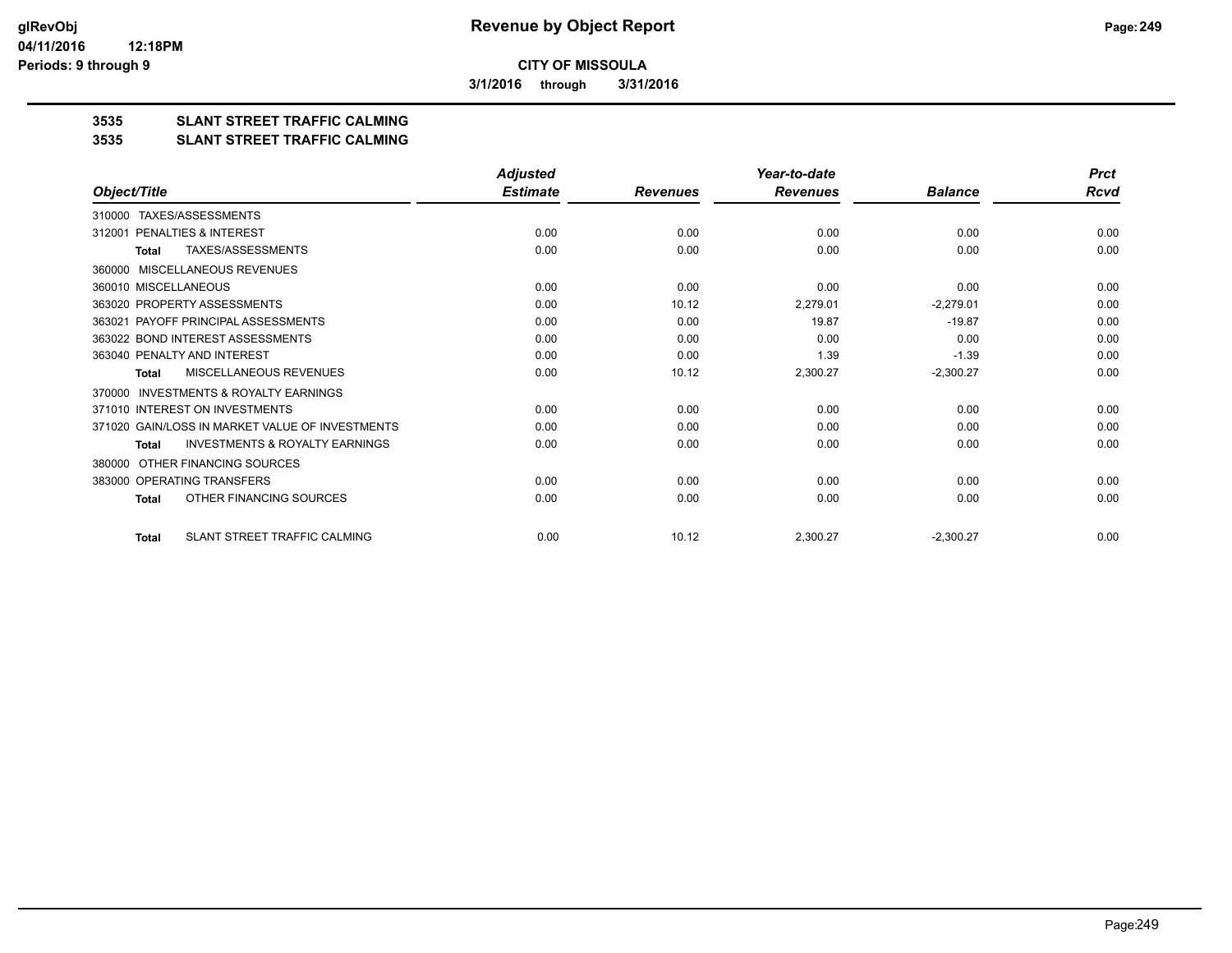**3/1/2016 through 3/31/2016**

### **3535 SLANT STREET TRAFFIC CALMING**

|                                                           | <b>Adjusted</b> |                 | Year-to-date    |                | <b>Prct</b> |
|-----------------------------------------------------------|-----------------|-----------------|-----------------|----------------|-------------|
| Object/Title                                              | <b>Estimate</b> | <b>Revenues</b> | <b>Revenues</b> | <b>Balance</b> | <b>Rcvd</b> |
| 310000 TAXES/ASSESSMENTS                                  |                 |                 |                 |                |             |
| PENALTIES & INTEREST<br>312001                            | 0.00            | 0.00            | 0.00            | 0.00           | 0.00        |
| TAXES/ASSESSMENTS<br><b>Total</b>                         | 0.00            | 0.00            | 0.00            | 0.00           | 0.00        |
| 360000 MISCELLANEOUS REVENUES                             |                 |                 |                 |                |             |
| 360010 MISCELLANEOUS                                      | 0.00            | 0.00            | 0.00            | 0.00           | 0.00        |
| 363020 PROPERTY ASSESSMENTS                               | 0.00            | 10.12           | 2,279.01        | $-2,279.01$    | 0.00        |
| 363021 PAYOFF PRINCIPAL ASSESSMENTS                       | 0.00            | 0.00            | 19.87           | $-19.87$       | 0.00        |
| 363022 BOND INTEREST ASSESSMENTS                          | 0.00            | 0.00            | 0.00            | 0.00           | 0.00        |
| 363040 PENALTY AND INTEREST                               | 0.00            | 0.00            | 1.39            | $-1.39$        | 0.00        |
| <b>MISCELLANEOUS REVENUES</b><br><b>Total</b>             | 0.00            | 10.12           | 2,300.27        | $-2,300.27$    | 0.00        |
| <b>INVESTMENTS &amp; ROYALTY EARNINGS</b><br>370000       |                 |                 |                 |                |             |
| 371010 INTEREST ON INVESTMENTS                            | 0.00            | 0.00            | 0.00            | 0.00           | 0.00        |
| 371020 GAIN/LOSS IN MARKET VALUE OF INVESTMENT            | 0.00            | 0.00            | 0.00            | 0.00           | 0.00        |
| <b>INVESTMENTS &amp; ROYALTY EARNINGS</b><br><b>Total</b> | 0.00            | 0.00            | 0.00            | 0.00           | 0.00        |
| OTHER FINANCING SOURCES<br>380000                         |                 |                 |                 |                |             |
| 383000 OPERATING TRANSFERS                                | 0.00            | 0.00            | 0.00            | 0.00           | 0.00        |
| OTHER FINANCING SOURCES<br><b>Total</b>                   | 0.00            | 0.00            | 0.00            | 0.00           | 0.00        |
| SLANT STREET TRAFFIC CALMING<br><b>Total</b>              | 0.00            | 10.12           | 2,300.27        | $-2,300.27$    | 0.00        |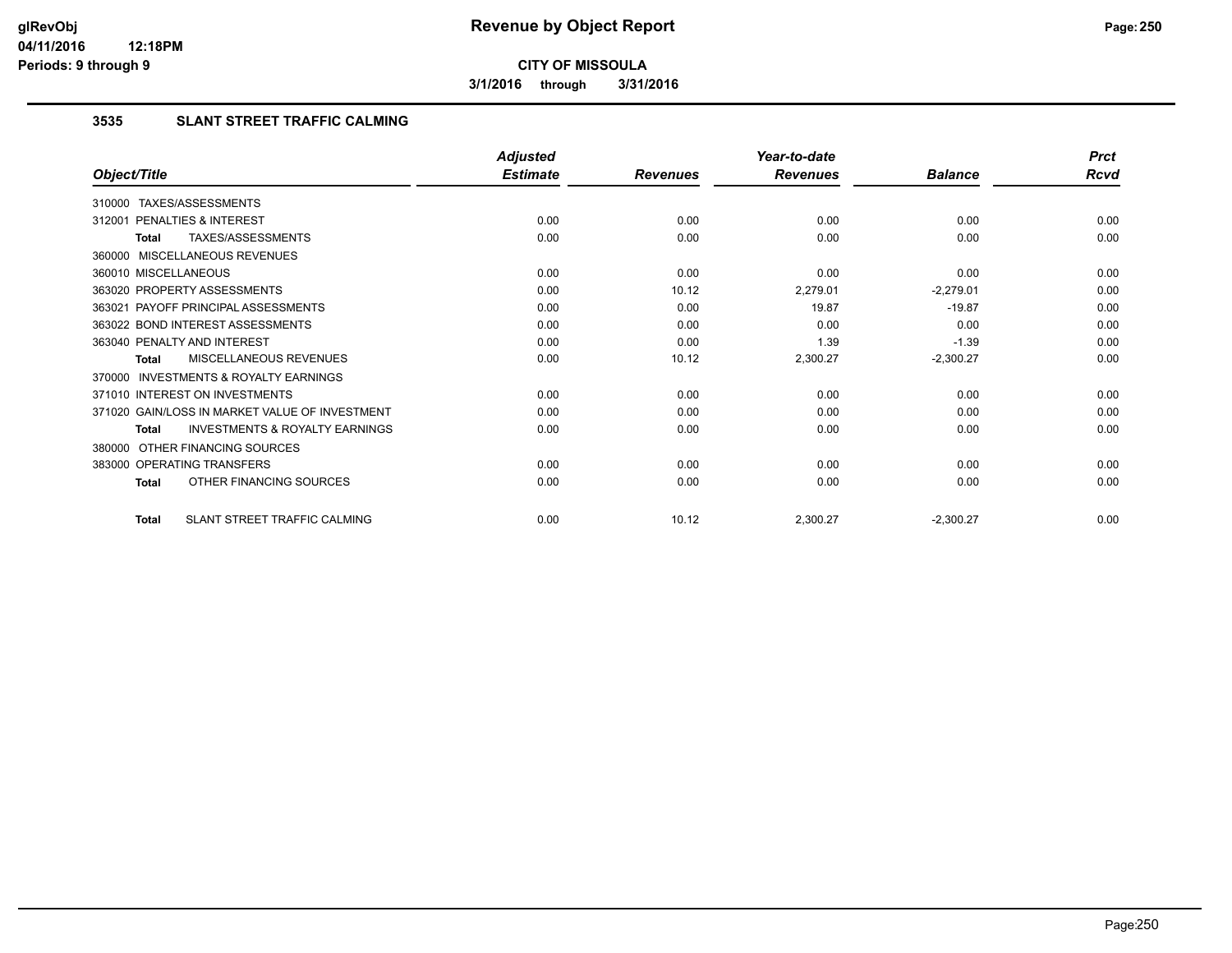**3/1/2016 through 3/31/2016**

## **3536 LINCOLNWOOD SEWER PHASE II**

#### **3536 LINCOLNWOOD SEWER PHASE II**

|                                                    | <b>Adjusted</b> |                 | Year-to-date    |                | <b>Prct</b> |
|----------------------------------------------------|-----------------|-----------------|-----------------|----------------|-------------|
| Object/Title                                       | <b>Estimate</b> | <b>Revenues</b> | <b>Revenues</b> | <b>Balance</b> | <b>Rcvd</b> |
| TAXES/ASSESSMENTS<br>310000                        |                 |                 |                 |                |             |
| <b>PENALTIES &amp; INTEREST</b><br>312001          | 0.00            | 0.00            | 0.00            | 0.00           | 0.00        |
| TAXES/ASSESSMENTS<br>Total                         | 0.00            | 0.00            | 0.00            | 0.00           | 0.00        |
| MISCELLANEOUS REVENUES<br>360000                   |                 |                 |                 |                |             |
| 363020 PROPERTY ASSESSMENTS                        | 31,350.00       | 0.00            | 14,772.49       | 16,577.51      | 47.12       |
| 363021 PAYOFF PRINCIPAL ASSESSMENTS                | 0.00            | 0.00            | 0.00            | 0.00           | 0.00        |
| 363022 BOND INTEREST ASSESSMENTS                   | 0.00            | 0.00            | 0.00            | 0.00           | 0.00        |
| 363040 PENALTY AND INTEREST                        | 0.00            | 0.00            | 5.43            | $-5.43$        | 0.00        |
| MISCELLANEOUS REVENUES<br>Total                    | 31,350.00       | 0.00            | 14,777.92       | 16,572.08      | 47.14       |
| INVESTMENTS & ROYALTY EARNINGS<br>370000           |                 |                 |                 |                |             |
| 371010 INTEREST ON INVESTMENTS                     | 0.00            | 0.00            | 0.00            | 0.00           | 0.00        |
| 371020 GAIN/LOSS IN MARKET VALUE OF INVESTMENTS    | 0.00            | 0.00            | 0.00            | 0.00           | 0.00        |
| <b>INVESTMENTS &amp; ROYALTY EARNINGS</b><br>Total | 0.00            | 0.00            | 0.00            | 0.00           | 0.00        |
| LINCOLNWOOD SEWER PHASE II<br>Total                | 31,350.00       | 0.00            | 14,777.92       | 16,572.08      | 47.14       |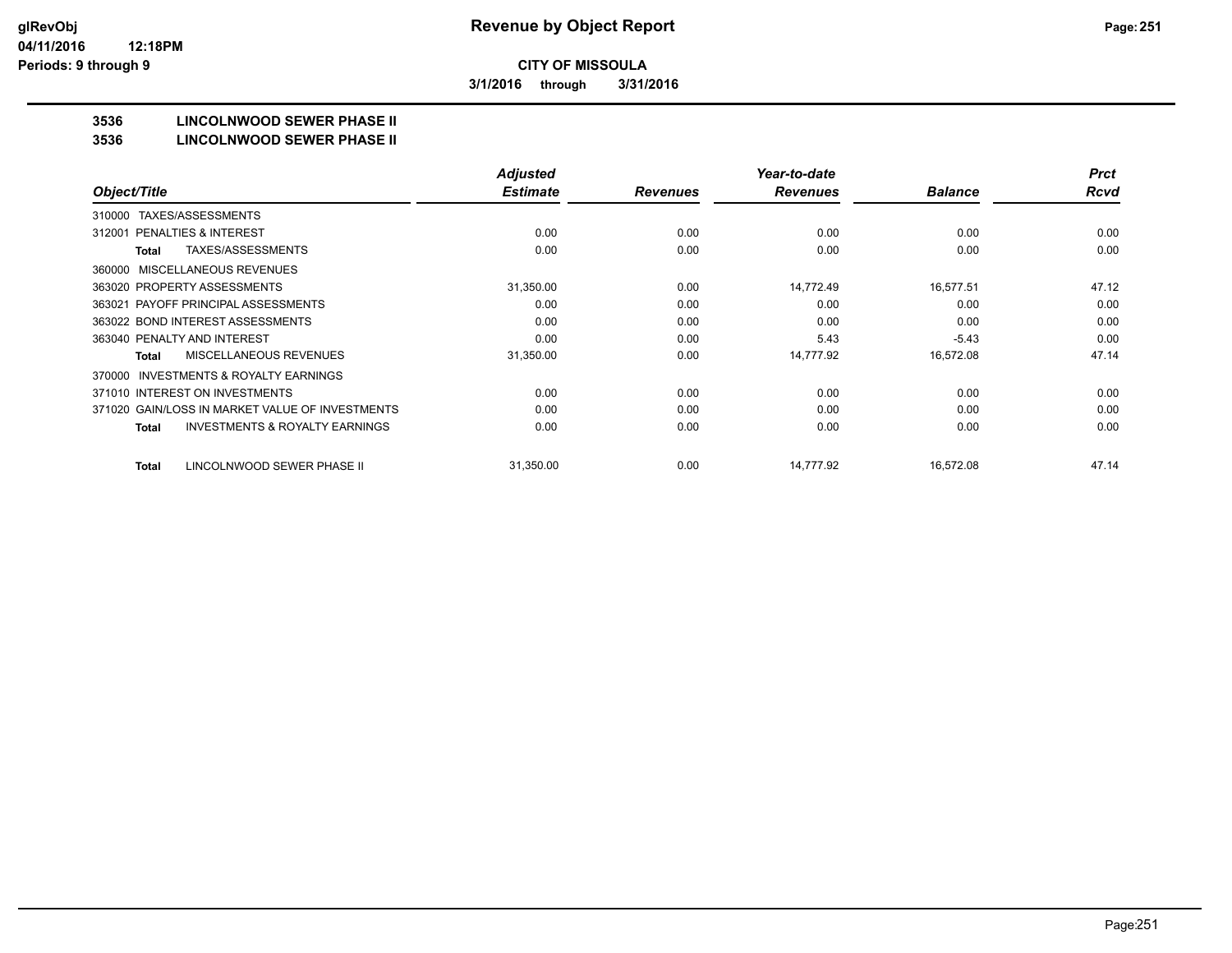**3/1/2016 through 3/31/2016**

## **3536 LINCOLNWOOD SEWER PHASE II**

|                                                           | <b>Adjusted</b> |                 | Year-to-date    |                | <b>Prct</b> |
|-----------------------------------------------------------|-----------------|-----------------|-----------------|----------------|-------------|
| Object/Title                                              | <b>Estimate</b> | <b>Revenues</b> | <b>Revenues</b> | <b>Balance</b> | <b>Rcvd</b> |
| TAXES/ASSESSMENTS<br>310000                               |                 |                 |                 |                |             |
| 312001 PENALTIES & INTEREST                               | 0.00            | 0.00            | 0.00            | 0.00           | 0.00        |
| <b>TAXES/ASSESSMENTS</b><br><b>Total</b>                  | 0.00            | 0.00            | 0.00            | 0.00           | 0.00        |
| 360000 MISCELLANEOUS REVENUES                             |                 |                 |                 |                |             |
| 363020 PROPERTY ASSESSMENTS                               | 31,350.00       | 0.00            | 14,772.49       | 16,577.51      | 47.12       |
| 363021 PAYOFF PRINCIPAL ASSESSMENTS                       | 0.00            | 0.00            | 0.00            | 0.00           | 0.00        |
| 363022 BOND INTEREST ASSESSMENTS                          | 0.00            | 0.00            | 0.00            | 0.00           | 0.00        |
| 363040 PENALTY AND INTEREST                               | 0.00            | 0.00            | 5.43            | $-5.43$        | 0.00        |
| MISCELLANEOUS REVENUES<br><b>Total</b>                    | 31,350.00       | 0.00            | 14,777.92       | 16,572.08      | 47.14       |
| <b>INVESTMENTS &amp; ROYALTY EARNINGS</b><br>370000       |                 |                 |                 |                |             |
| 371010 INTEREST ON INVESTMENTS                            | 0.00            | 0.00            | 0.00            | 0.00           | 0.00        |
| 371020 GAIN/LOSS IN MARKET VALUE OF INVESTMENT            | 0.00            | 0.00            | 0.00            | 0.00           | 0.00        |
| <b>INVESTMENTS &amp; ROYALTY EARNINGS</b><br><b>Total</b> | 0.00            | 0.00            | 0.00            | 0.00           | 0.00        |
| LINCOLNWOOD SEWER PHASE II<br><b>Total</b>                | 31,350.00       | 0.00            | 14,777.92       | 16,572.08      | 47.14       |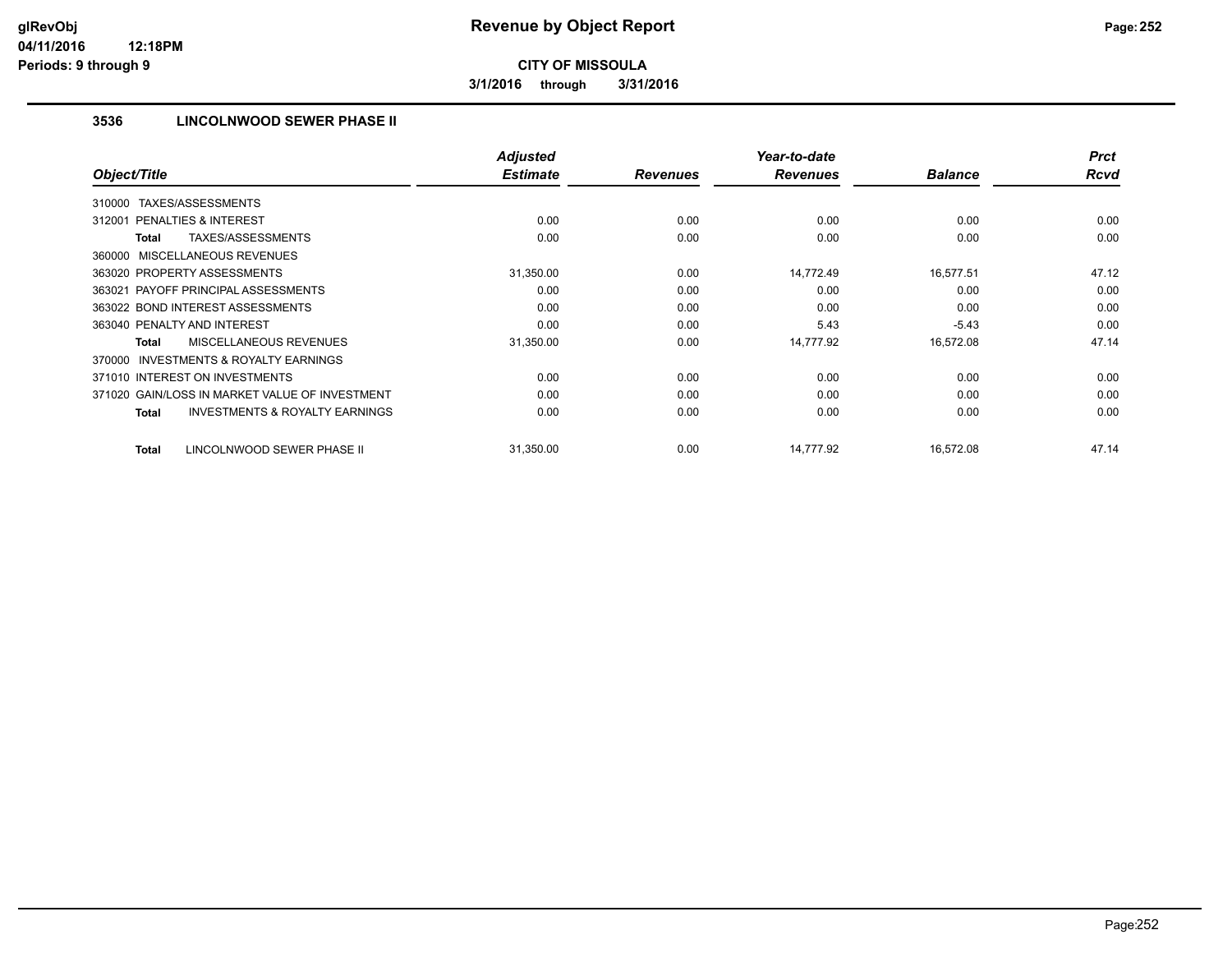**3/1/2016 through 3/31/2016**

## **3539 SOUTH 4TH STREET W TRAFFIC**

#### **3539 SOUTH 4TH STREET W TRAFFIC**

|                                                     | <b>Adjusted</b> |                 | Year-to-date    |                | <b>Prct</b> |
|-----------------------------------------------------|-----------------|-----------------|-----------------|----------------|-------------|
| Object/Title                                        | <b>Estimate</b> | <b>Revenues</b> | <b>Revenues</b> | <b>Balance</b> | Rcvd        |
| TAXES/ASSESSMENTS<br>310000                         |                 |                 |                 |                |             |
| PENALTIES & INTEREST<br>312001                      | 0.00            | 0.00            | 0.00            | 0.00           | 0.00        |
| TAXES/ASSESSMENTS<br><b>Total</b>                   | 0.00            | 0.00            | 0.00            | 0.00           | 0.00        |
| MISCELLANEOUS REVENUES<br>360000                    |                 |                 |                 |                |             |
| 360010 MISCELLANEOUS                                | 0.00            | 0.00            | 0.00            | 0.00           | 0.00        |
| 363020 PROPERTY ASSESSMENTS                         | 0.00            | 36.62           | 842.47          | $-842.47$      | 0.00        |
| 363021 PAYOFF PRINCIPAL ASSESSMENTS                 | 0.00            | 0.00            | 0.00            | 0.00           | 0.00        |
| 363022 BOND INTEREST ASSESSMENTS                    | 0.00            | 0.00            | 0.00            | 0.00           | 0.00        |
| 363040 PENALTY AND INTEREST                         | 0.00            | 0.00            | 0.74            | $-0.74$        | 0.00        |
| <b>MISCELLANEOUS REVENUES</b><br>Total              | 0.00            | 36.62           | 843.21          | $-843.21$      | 0.00        |
| <b>INVESTMENTS &amp; ROYALTY EARNINGS</b><br>370000 |                 |                 |                 |                |             |
| 371010 INTEREST ON INVESTMENTS                      | 0.00            | 0.00            | 0.00            | 0.00           | 0.00        |
| 371020 GAIN/LOSS IN MARKET VALUE OF INVESTMENTS     | 0.00            | 0.00            | 0.00            | 0.00           | 0.00        |
| <b>INVESTMENTS &amp; ROYALTY EARNINGS</b><br>Total  | 0.00            | 0.00            | 0.00            | 0.00           | 0.00        |
| OTHER FINANCING SOURCES<br>380000                   |                 |                 |                 |                |             |
| 383000 OPERATING TRANSFERS                          | 0.00            | 0.00            | 0.00            | 0.00           | 0.00        |
| OTHER FINANCING SOURCES<br><b>Total</b>             | 0.00            | 0.00            | 0.00            | 0.00           | 0.00        |
| SOUTH 4TH STREET W TRAFFIC<br><b>Total</b>          | 0.00            | 36.62           | 843.21          | $-843.21$      | 0.00        |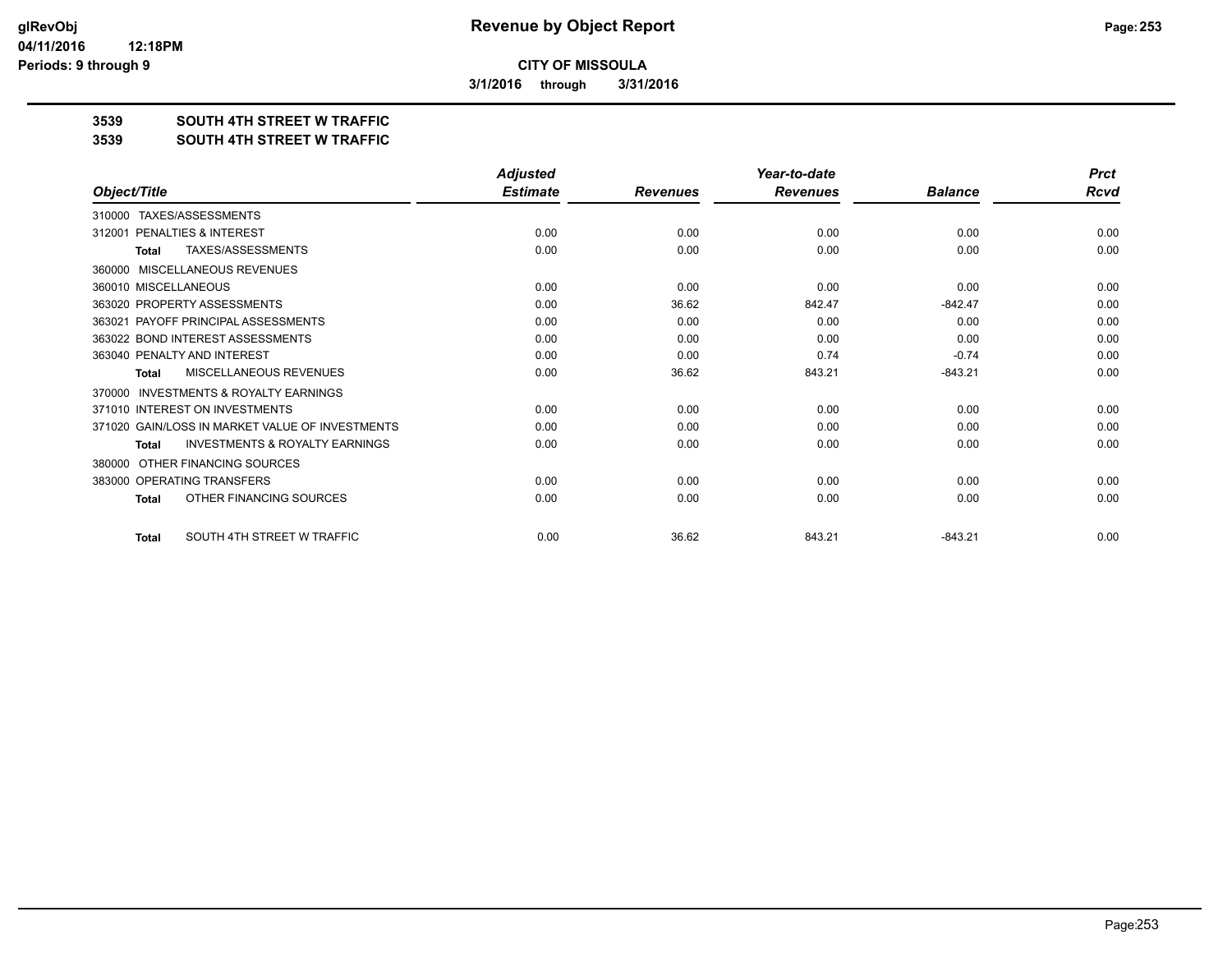**3/1/2016 through 3/31/2016**

## **3539 SOUTH 4TH STREET W TRAFFIC**

|                                                           | <b>Adjusted</b> |                 | Year-to-date    |                | <b>Prct</b> |
|-----------------------------------------------------------|-----------------|-----------------|-----------------|----------------|-------------|
| Object/Title                                              | <b>Estimate</b> | <b>Revenues</b> | <b>Revenues</b> | <b>Balance</b> | <b>Rcvd</b> |
| 310000 TAXES/ASSESSMENTS                                  |                 |                 |                 |                |             |
| PENALTIES & INTEREST<br>312001                            | 0.00            | 0.00            | 0.00            | 0.00           | 0.00        |
| TAXES/ASSESSMENTS<br><b>Total</b>                         | 0.00            | 0.00            | 0.00            | 0.00           | 0.00        |
| 360000 MISCELLANEOUS REVENUES                             |                 |                 |                 |                |             |
| 360010 MISCELLANEOUS                                      | 0.00            | 0.00            | 0.00            | 0.00           | 0.00        |
| 363020 PROPERTY ASSESSMENTS                               | 0.00            | 36.62           | 842.47          | $-842.47$      | 0.00        |
| 363021 PAYOFF PRINCIPAL ASSESSMENTS                       | 0.00            | 0.00            | 0.00            | 0.00           | 0.00        |
| 363022 BOND INTEREST ASSESSMENTS                          | 0.00            | 0.00            | 0.00            | 0.00           | 0.00        |
| 363040 PENALTY AND INTEREST                               | 0.00            | 0.00            | 0.74            | $-0.74$        | 0.00        |
| MISCELLANEOUS REVENUES<br><b>Total</b>                    | 0.00            | 36.62           | 843.21          | $-843.21$      | 0.00        |
| <b>INVESTMENTS &amp; ROYALTY EARNINGS</b><br>370000       |                 |                 |                 |                |             |
| 371010 INTEREST ON INVESTMENTS                            | 0.00            | 0.00            | 0.00            | 0.00           | 0.00        |
| 371020 GAIN/LOSS IN MARKET VALUE OF INVESTMENT            | 0.00            | 0.00            | 0.00            | 0.00           | 0.00        |
| <b>INVESTMENTS &amp; ROYALTY EARNINGS</b><br><b>Total</b> | 0.00            | 0.00            | 0.00            | 0.00           | 0.00        |
| OTHER FINANCING SOURCES<br>380000                         |                 |                 |                 |                |             |
| 383000 OPERATING TRANSFERS                                | 0.00            | 0.00            | 0.00            | 0.00           | 0.00        |
| OTHER FINANCING SOURCES<br><b>Total</b>                   | 0.00            | 0.00            | 0.00            | 0.00           | 0.00        |
| SOUTH 4TH STREET W TRAFFIC<br><b>Total</b>                | 0.00            | 36.62           | 843.21          | $-843.21$      | 0.00        |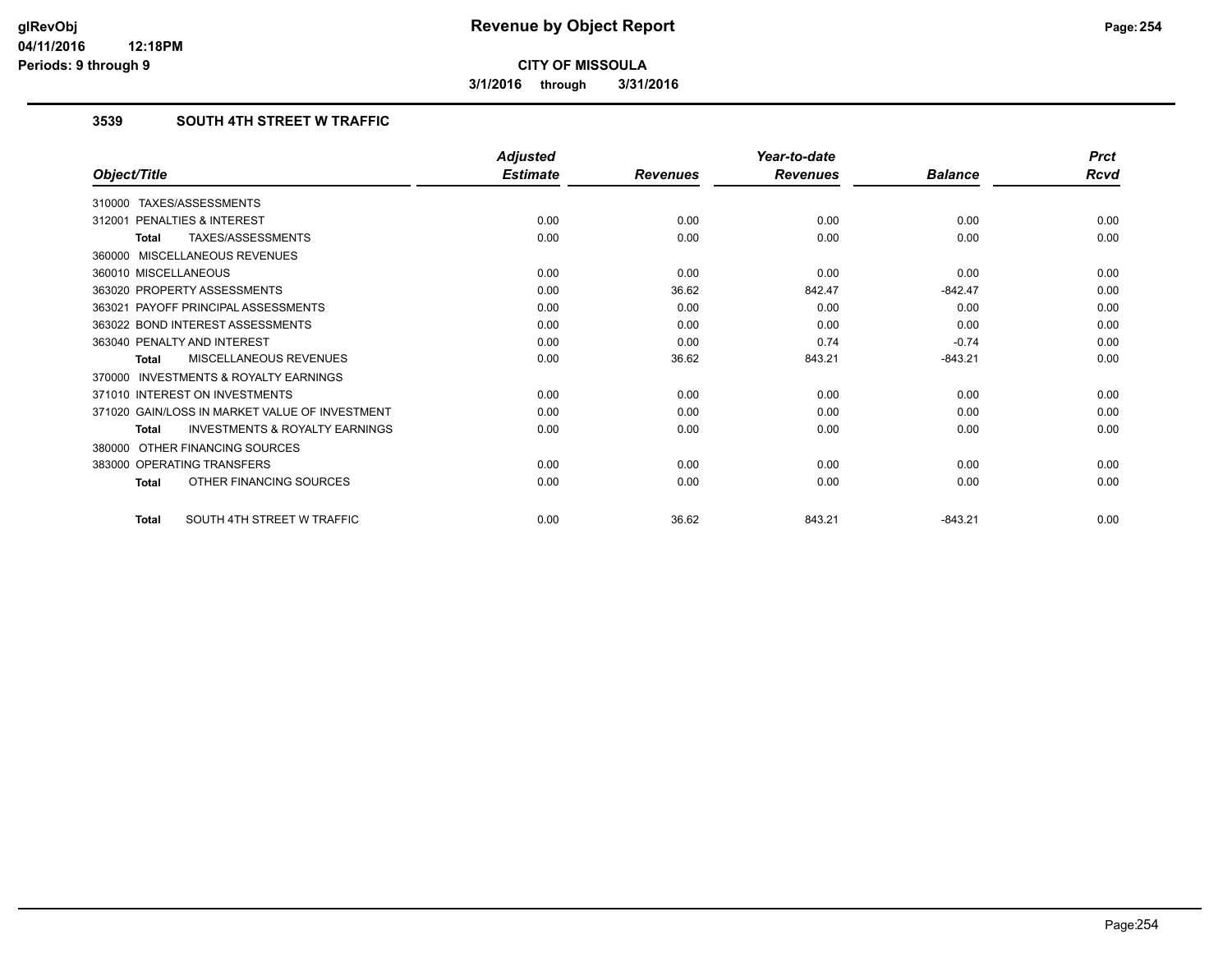**3/1/2016 through 3/31/2016**

**3540 SID 540 DEBT SERVICE FUND**

**3540 SID 540 DEBT SERVICE FUND**

|                                                    | <b>Adjusted</b> |                 | Year-to-date    |                | <b>Prct</b> |
|----------------------------------------------------|-----------------|-----------------|-----------------|----------------|-------------|
| Object/Title                                       | <b>Estimate</b> | <b>Revenues</b> | <b>Revenues</b> | <b>Balance</b> | <b>Rcvd</b> |
| 360000 MISCELLANEOUS REVENUES                      |                 |                 |                 |                |             |
| 363020 PROPERTY ASSESSMENTS                        | 119.192.00      | 689.23          | 69.792.73       | 49.399.27      | 58.55       |
| 363021 PAYOFF PRINCIPAL ASSESSMENTS                | 0.00            | 902.99          | 9.847.62        | $-9,847.62$    | 0.00        |
| 363040 PENALTY AND INTEREST                        | 0.00            | 8.88            | 18.05           | $-18.05$       | 0.00        |
| MISCELLANEOUS REVENUES<br>Total                    | 119,192.00      | 1.601.10        | 79,658.40       | 39,533.60      | 66.83       |
| 370000 INVESTMENTS & ROYALTY EARNINGS              |                 |                 |                 |                |             |
| 371010 INTEREST ON INVESTMENTS                     | 0.00            | 0.00            | 0.00            | 0.00           | 0.00        |
| 371500 INTEREST ON INTERFUND LOAN                  | 0.00            | 0.00            | 0.00            | 0.00           | 0.00        |
| <b>INVESTMENTS &amp; ROYALTY EARNINGS</b><br>Total | 0.00            | 0.00            | 0.00            | 0.00           | 0.00        |
| SID 540 DEBT SERVICE FUND<br>Total                 | 119.192.00      | 1.601.10        | 79.658.40       | 39.533.60      | 66.83       |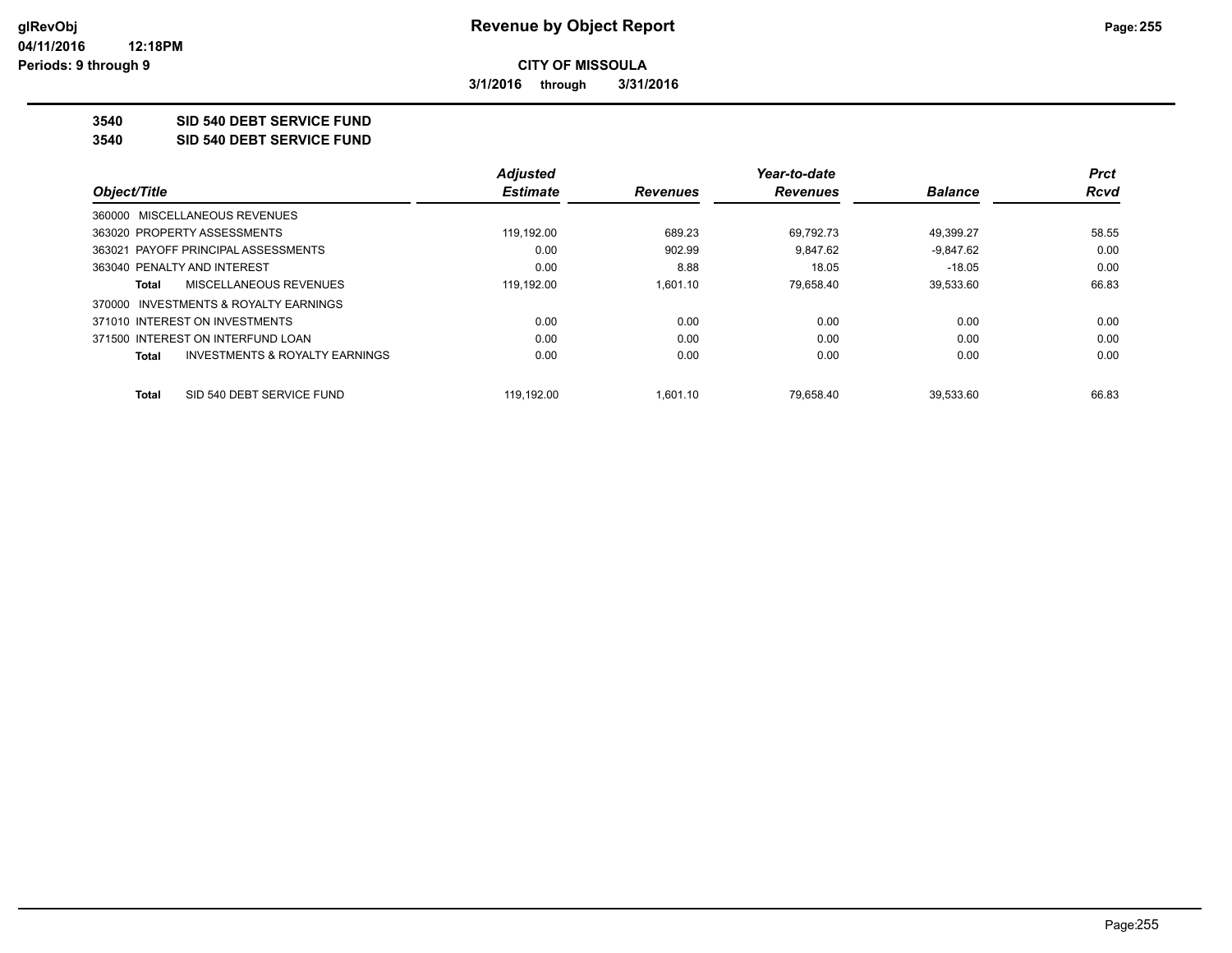**3/1/2016 through 3/31/2016**

## **3540 SID 540 DEBT SERVICE FUND**

|                                                           | <b>Adjusted</b> |                 | Year-to-date    |                | <b>Prct</b> |
|-----------------------------------------------------------|-----------------|-----------------|-----------------|----------------|-------------|
| Object/Title                                              | <b>Estimate</b> | <b>Revenues</b> | <b>Revenues</b> | <b>Balance</b> | <b>Rcvd</b> |
| 360000 MISCELLANEOUS REVENUES                             |                 |                 |                 |                |             |
| 363020 PROPERTY ASSESSMENTS                               | 119.192.00      | 689.23          | 69.792.73       | 49.399.27      | 58.55       |
| 363021 PAYOFF PRINCIPAL ASSESSMENTS                       | 0.00            | 902.99          | 9.847.62        | $-9.847.62$    | 0.00        |
| 363040 PENALTY AND INTEREST                               | 0.00            | 8.88            | 18.05           | $-18.05$       | 0.00        |
| MISCELLANEOUS REVENUES<br><b>Total</b>                    | 119,192.00      | 1.601.10        | 79,658.40       | 39,533.60      | 66.83       |
| INVESTMENTS & ROYALTY EARNINGS<br>370000                  |                 |                 |                 |                |             |
| 371010 INTEREST ON INVESTMENTS                            | 0.00            | 0.00            | 0.00            | 0.00           | 0.00        |
| 371500 INTEREST ON INTERFUND LOAN                         | 0.00            | 0.00            | 0.00            | 0.00           | 0.00        |
| <b>INVESTMENTS &amp; ROYALTY EARNINGS</b><br><b>Total</b> | 0.00            | 0.00            | 0.00            | 0.00           | 0.00        |
| SID 540 DEBT SERVICE FUND<br><b>Total</b>                 | 119.192.00      | 1.601.10        | 79.658.40       | 39.533.60      | 66.83       |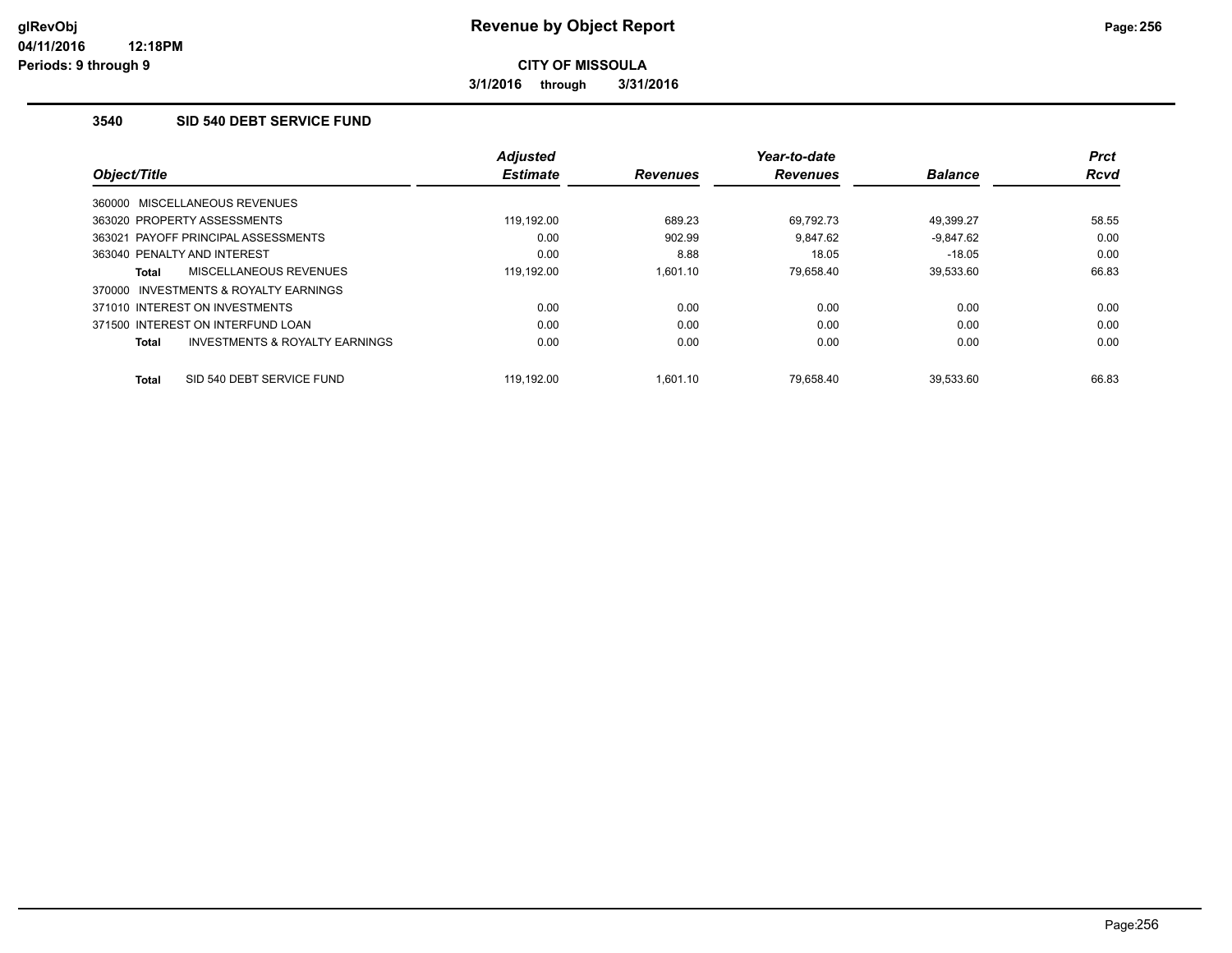**3/1/2016 through 3/31/2016**

## **3541 SID 541 DEBT SERVICE**

**3541 SID 541 DEBT SERVICE**

|                                         | <b>Adjusted</b> |                 | Year-to-date    |                | <b>Prct</b> |
|-----------------------------------------|-----------------|-----------------|-----------------|----------------|-------------|
| Object/Title                            | <b>Estimate</b> | <b>Revenues</b> | <b>Revenues</b> | <b>Balance</b> | <b>Rcvd</b> |
| 360000 MISCELLANEOUS REVENUES           |                 |                 |                 |                |             |
| 363020 PROPERTY ASSESSMENTS             | 59,303.00       | 207.01          | 30,143.65       | 29,159.35      | 50.83       |
| 363021 PAYOFF PRINCIPAL ASSESSMENTS     | 0.00            | 1,303.84        | 5,639.73        | $-5,639.73$    | 0.00        |
| 363040 PENALTY AND INTEREST             | 0.00            | 3.37            | 21.36           | $-21.36$       | 0.00        |
| MISCELLANEOUS REVENUES<br>Total         | 59,303.00       | 1,514.22        | 35,804.74       | 23,498.26      | 60.38       |
| 370000 INVESTMENTS & ROYALTY EARNINGS   |                 |                 |                 |                |             |
| 371010 INTEREST ON INVESTMENTS          | 0.00            | 0.00            | 0.00            | 0.00           | 0.00        |
| INVESTMENTS & ROYALTY EARNINGS<br>Total | 0.00            | 0.00            | 0.00            | 0.00           | 0.00        |
| 380000 OTHER FINANCING SOURCES          |                 |                 |                 |                |             |
| 381030 SID BONDS PROCEEDS               | 0.00            | 0.00            | 0.00            | 0.00           | 0.00        |
| OTHER FINANCING SOURCES<br>Total        | 0.00            | 0.00            | 0.00            | 0.00           | 0.00        |
| SID 541 DEBT SERVICE<br>Total           | 59.303.00       | 1.514.22        | 35.804.74       | 23.498.26      | 60.38       |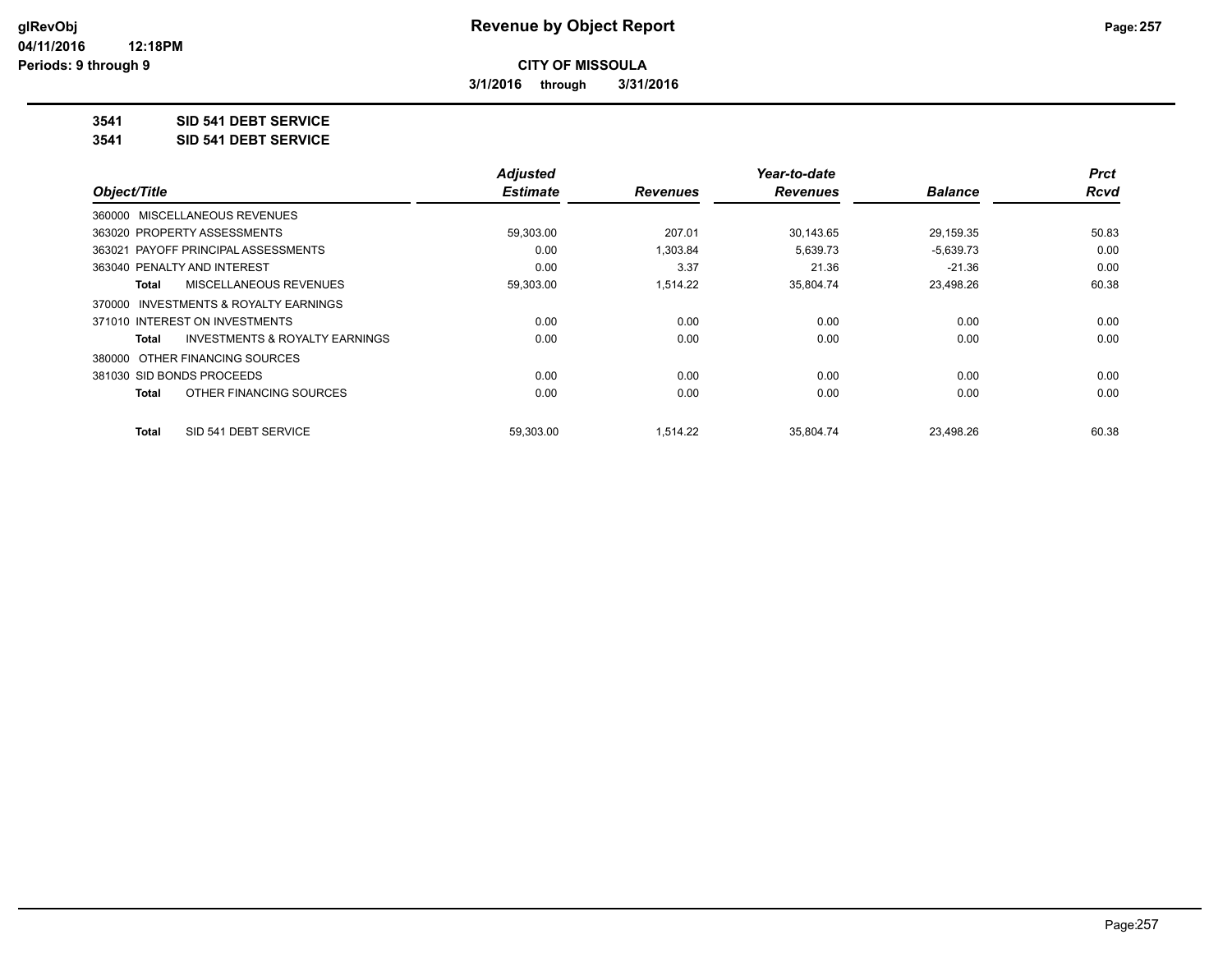**3/1/2016 through 3/31/2016**

#### **3541 SID 541 DEBT SERVICE**

|                                                     | <b>Adjusted</b><br><b>Estimate</b> |                 | Year-to-date<br><b>Revenues</b> | <b>Balance</b> | <b>Prct</b><br>Rcvd |
|-----------------------------------------------------|------------------------------------|-----------------|---------------------------------|----------------|---------------------|
| Object/Title                                        |                                    | <b>Revenues</b> |                                 |                |                     |
| 360000 MISCELLANEOUS REVENUES                       |                                    |                 |                                 |                |                     |
| 363020 PROPERTY ASSESSMENTS                         | 59,303.00                          | 207.01          | 30,143.65                       | 29,159.35      | 50.83               |
| 363021 PAYOFF PRINCIPAL ASSESSMENTS                 | 0.00                               | 1,303.84        | 5,639.73                        | $-5,639.73$    | 0.00                |
| 363040 PENALTY AND INTEREST                         | 0.00                               | 3.37            | 21.36                           | $-21.36$       | 0.00                |
| MISCELLANEOUS REVENUES<br>Total                     | 59,303.00                          | 1,514.22        | 35,804.74                       | 23,498.26      | 60.38               |
| <b>INVESTMENTS &amp; ROYALTY EARNINGS</b><br>370000 |                                    |                 |                                 |                |                     |
| 371010 INTEREST ON INVESTMENTS                      | 0.00                               | 0.00            | 0.00                            | 0.00           | 0.00                |
| INVESTMENTS & ROYALTY EARNINGS<br>Total             | 0.00                               | 0.00            | 0.00                            | 0.00           | 0.00                |
| 380000 OTHER FINANCING SOURCES                      |                                    |                 |                                 |                |                     |
| 381030 SID BONDS PROCEEDS                           | 0.00                               | 0.00            | 0.00                            | 0.00           | 0.00                |
| OTHER FINANCING SOURCES<br><b>Total</b>             | 0.00                               | 0.00            | 0.00                            | 0.00           | 0.00                |
| SID 541 DEBT SERVICE<br><b>Total</b>                | 59.303.00                          | 1.514.22        | 35.804.74                       | 23.498.26      | 60.38               |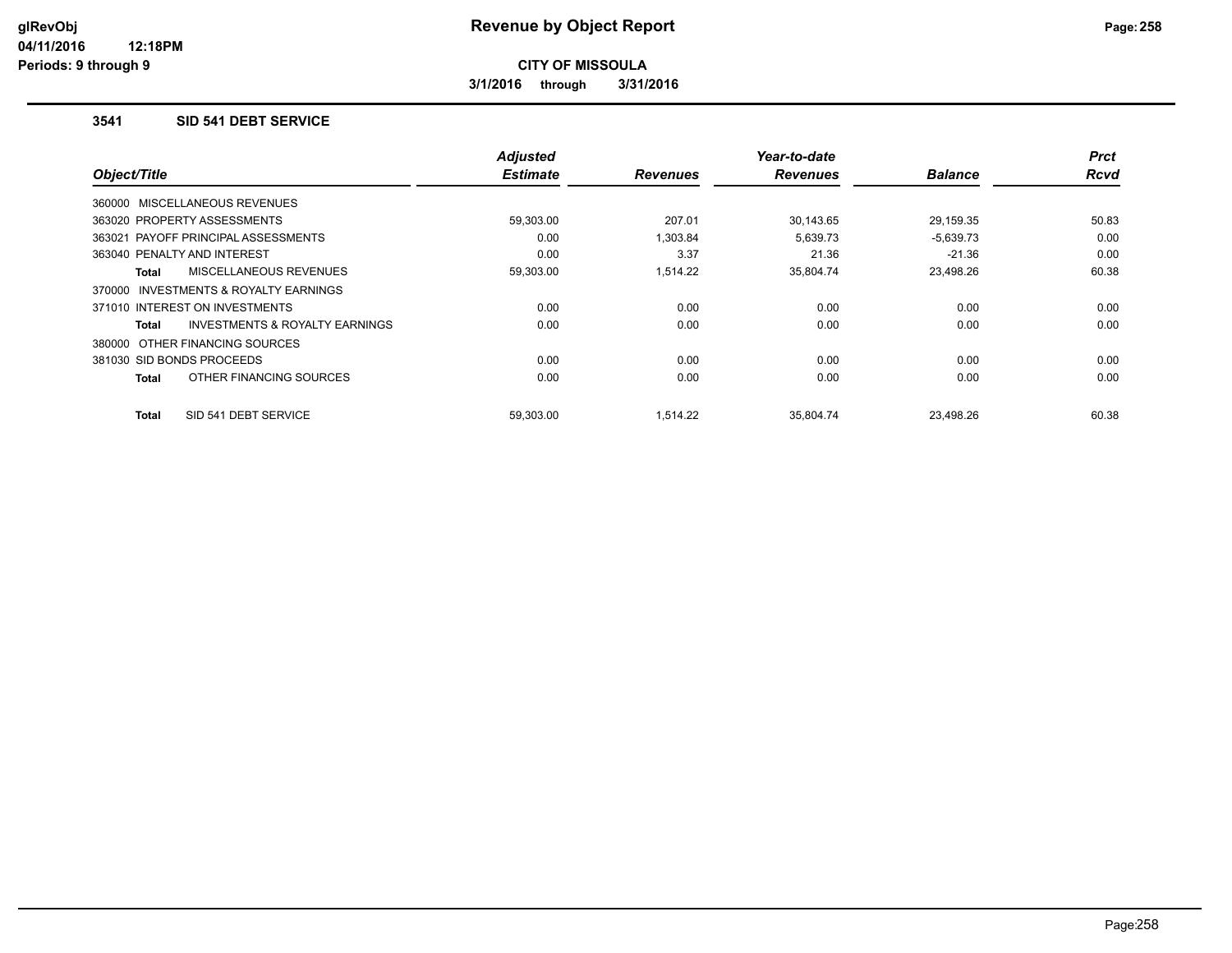**3/1/2016 through 3/31/2016**

**3543 SID 543 DEBT SERVICE**

**3543 SID 543 DEBT SERVICE**

|                                |                                       | <b>Adjusted</b> |                 | Year-to-date    |                | <b>Prct</b> |
|--------------------------------|---------------------------------------|-----------------|-----------------|-----------------|----------------|-------------|
| Object/Title                   |                                       | <b>Estimate</b> | <b>Revenues</b> | <b>Revenues</b> | <b>Balance</b> | <b>Rcvd</b> |
| 360000 MISCELLANEOUS REVENUES  |                                       |                 |                 |                 |                |             |
| 363020 PROPERTY ASSESSMENTS    |                                       | 0.00            | 37.30           | 4.923.60        | $-4,923.60$    | 0.00        |
|                                | 363021 PAYOFF PRINCIPAL ASSESSMENTS   | 0.00            | 0.00            | 166.52          | $-166.52$      | 0.00        |
| 363040 PENALTY AND INTEREST    |                                       | 0.00            | 0.76            | 38.508.04       | $-38.508.04$   | 0.00        |
| Total                          | MISCELLANEOUS REVENUES                | 0.00            | 38.06           | 43.598.16       | $-43.598.16$   | 0.00        |
|                                | 370000 INVESTMENTS & ROYALTY EARNINGS |                 |                 |                 |                |             |
| 371010 INTEREST ON INVESTMENTS |                                       | 0.00            | 0.00            | 0.00            | 0.00           | 0.00        |
| Total                          | INVESTMENTS & ROYALTY EARNINGS        | 0.00            | 0.00            | 0.00            | 0.00           | 0.00        |
| <b>Total</b>                   | SID 543 DEBT SERVICE                  | 0.00            | 38.06           | 43.598.16       | $-43.598.16$   | 0.00        |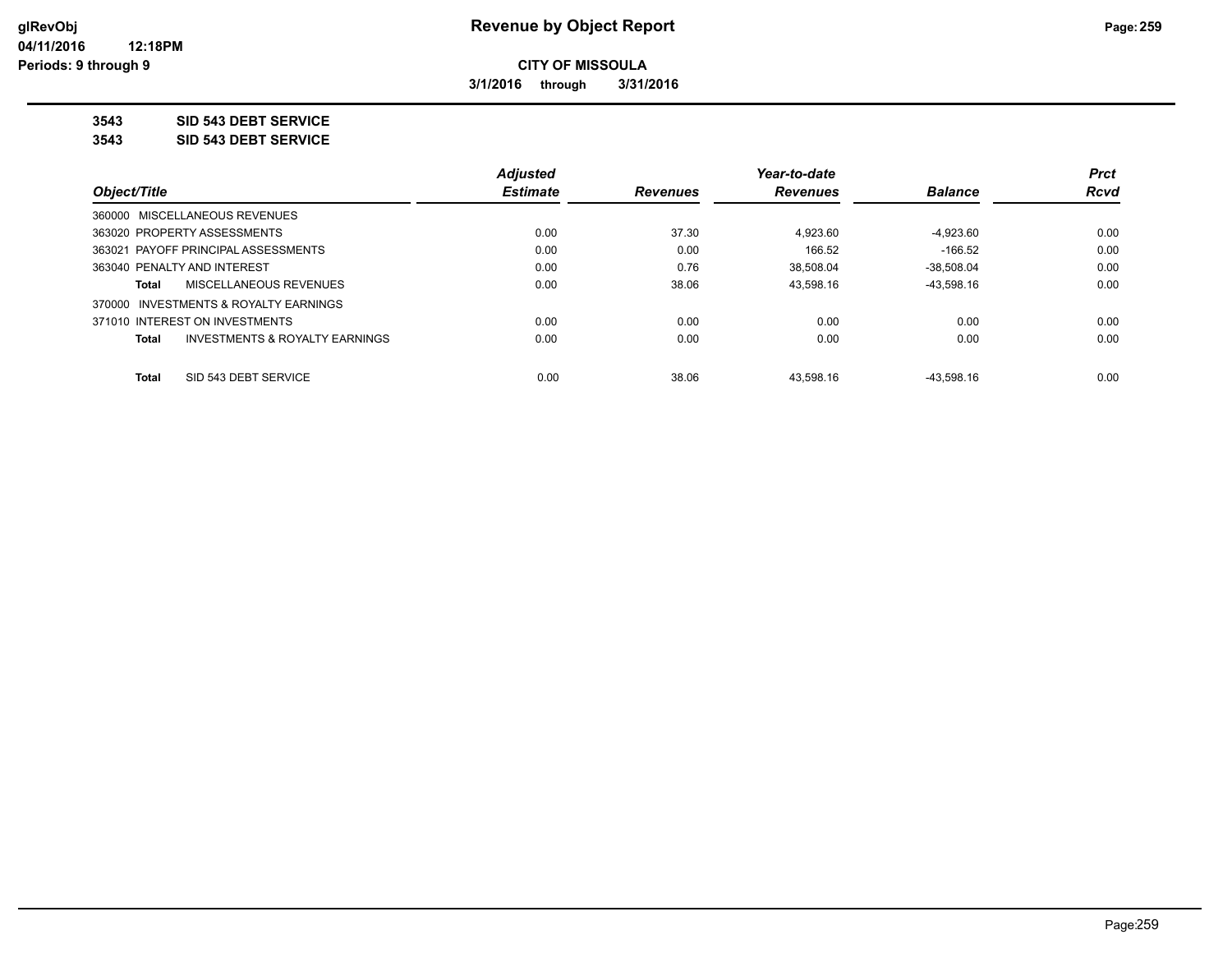**3/1/2016 through 3/31/2016**

#### **3543 SID 543 DEBT SERVICE**

|                                                           | <b>Adjusted</b> |                 | Year-to-date    |                | <b>Prct</b> |
|-----------------------------------------------------------|-----------------|-----------------|-----------------|----------------|-------------|
| Object/Title                                              | <b>Estimate</b> | <b>Revenues</b> | <b>Revenues</b> | <b>Balance</b> | <b>Rcvd</b> |
| 360000 MISCELLANEOUS REVENUES                             |                 |                 |                 |                |             |
| 363020 PROPERTY ASSESSMENTS                               | 0.00            | 37.30           | 4.923.60        | $-4,923.60$    | 0.00        |
| 363021 PAYOFF PRINCIPAL ASSESSMENTS                       | 0.00            | 0.00            | 166.52          | $-166.52$      | 0.00        |
| 363040 PENALTY AND INTEREST                               | 0.00            | 0.76            | 38.508.04       | $-38.508.04$   | 0.00        |
| <b>MISCELLANEOUS REVENUES</b><br>Total                    | 0.00            | 38.06           | 43.598.16       | $-43.598.16$   | 0.00        |
| 370000 INVESTMENTS & ROYALTY EARNINGS                     |                 |                 |                 |                |             |
| 371010 INTEREST ON INVESTMENTS                            | 0.00            | 0.00            | 0.00            | 0.00           | 0.00        |
| <b>INVESTMENTS &amp; ROYALTY EARNINGS</b><br><b>Total</b> | 0.00            | 0.00            | 0.00            | 0.00           | 0.00        |
| SID 543 DEBT SERVICE<br><b>Total</b>                      | 0.00            | 38.06           | 43.598.16       | $-43.598.16$   | 0.00        |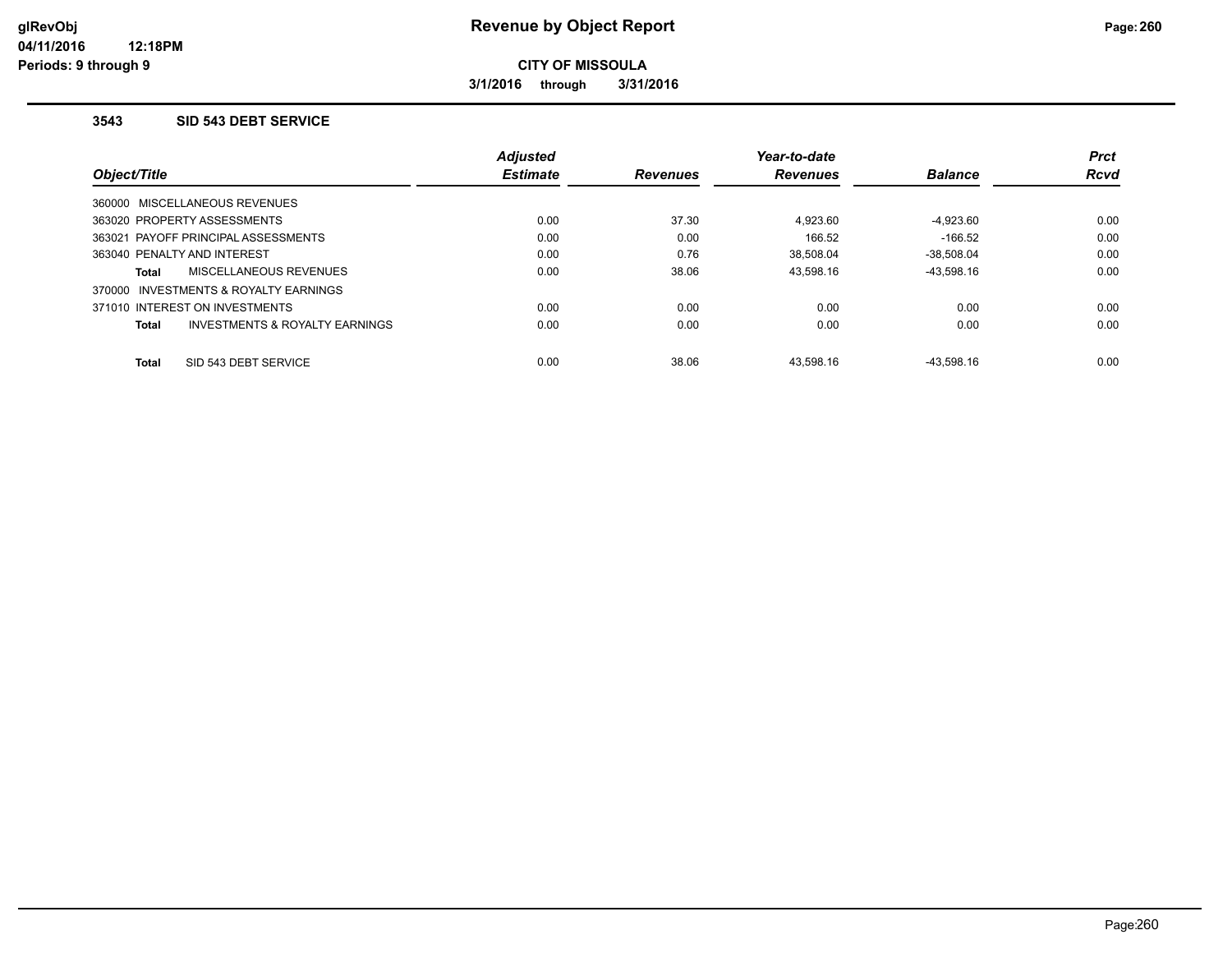**3/1/2016 through 3/31/2016**

## **3544 SID 544 RATTLESNAKE DEBT SERVICE**

### **3544 SID 544 RATTLESNAKE DEBT SERVICE**

|                                |                                           | <b>Adjusted</b> |                 | Year-to-date    |                | <b>Prct</b> |
|--------------------------------|-------------------------------------------|-----------------|-----------------|-----------------|----------------|-------------|
| Object/Title                   |                                           | <b>Estimate</b> | <b>Revenues</b> | <b>Revenues</b> | <b>Balance</b> | <b>Rcvd</b> |
|                                | 360000 MISCELLANEOUS REVENUES             |                 |                 |                 |                |             |
| 363020 PROPERTY ASSESSMENTS    |                                           | 139.383.00      | 625.10          | 43.872.47       | 95.510.53      | 31.48       |
|                                | 363021 PAYOFF PRINCIPAL ASSESSMENTS       | 0.00            | 0.00            | 0.00            | 0.00           | 0.00        |
| 363040 PENALTY AND INTEREST    |                                           | 0.00            | 16.85           | 86.58           | $-86.58$       | 0.00        |
| Total                          | MISCELLANEOUS REVENUES                    | 139.383.00      | 641.95          | 43.959.05       | 95.423.95      | 31.54       |
| 370000                         | INVESTMENTS & ROYALTY EARNINGS            |                 |                 |                 |                |             |
| 371010 INTEREST ON INVESTMENTS |                                           | 0.00            | 0.00            | 0.00            | 0.00           | 0.00        |
| <b>Total</b>                   | <b>INVESTMENTS &amp; ROYALTY EARNINGS</b> | 0.00            | 0.00            | 0.00            | 0.00           | 0.00        |
| <b>Total</b>                   | SID 544 RATTLESNAKE DEBT SERVICE          | 139.383.00      | 641.95          | 43.959.05       | 95.423.95      | 31.54       |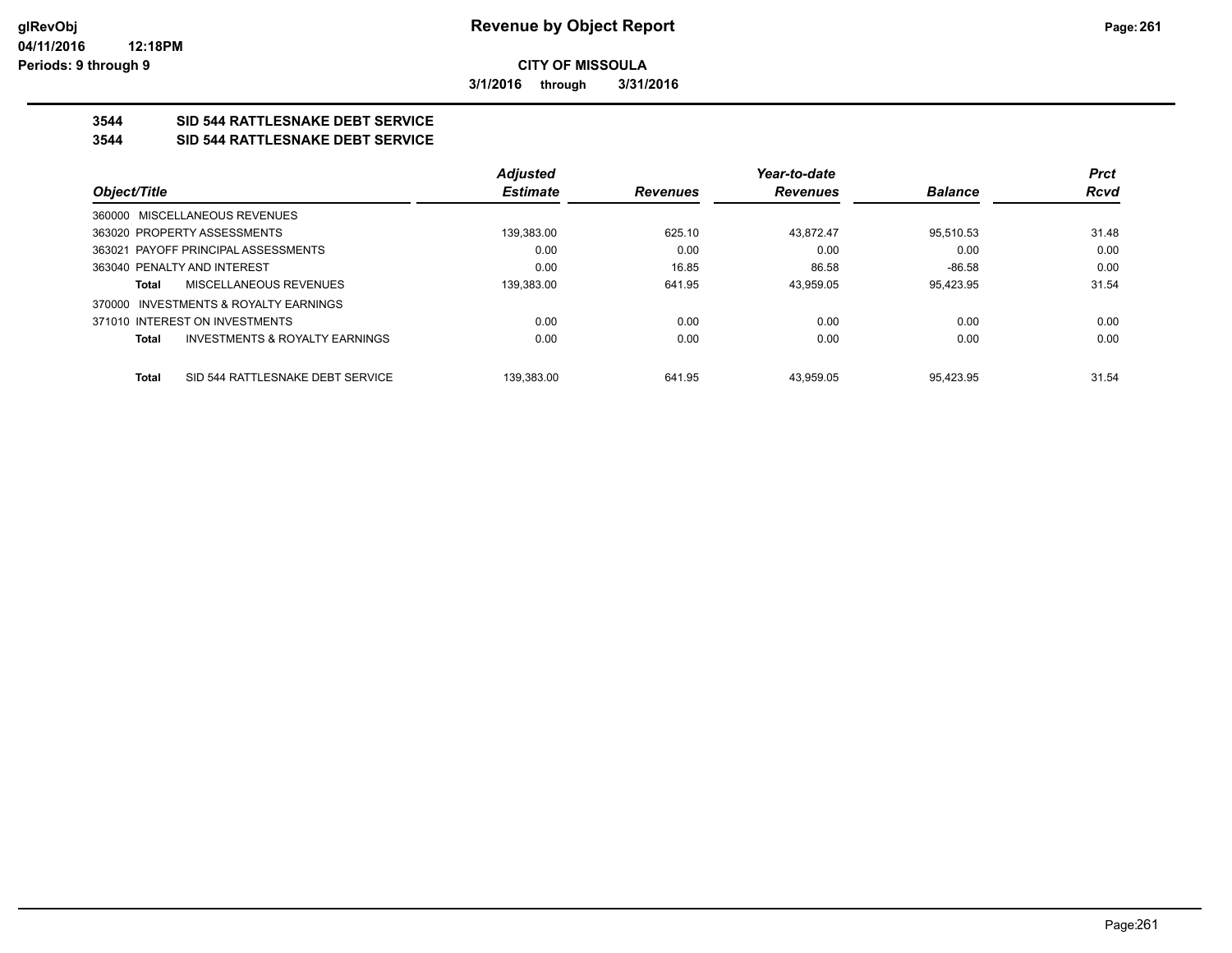**3/1/2016 through 3/31/2016**

## **3544 SID 544 RATTLESNAKE DEBT SERVICE**

|                             |                                           | <b>Adjusted</b> |                 | Year-to-date    |                | <b>Prct</b> |
|-----------------------------|-------------------------------------------|-----------------|-----------------|-----------------|----------------|-------------|
| Object/Title                |                                           | <b>Estimate</b> | <b>Revenues</b> | <b>Revenues</b> | <b>Balance</b> | <b>Rcvd</b> |
|                             | 360000 MISCELLANEOUS REVENUES             |                 |                 |                 |                |             |
|                             | 363020 PROPERTY ASSESSMENTS               | 139.383.00      | 625.10          | 43.872.47       | 95.510.53      | 31.48       |
|                             | 363021 PAYOFF PRINCIPAL ASSESSMENTS       | 0.00            | 0.00            | 0.00            | 0.00           | 0.00        |
| 363040 PENALTY AND INTEREST |                                           | 0.00            | 16.85           | 86.58           | $-86.58$       | 0.00        |
| <b>Total</b>                | <b>MISCELLANEOUS REVENUES</b>             | 139,383.00      | 641.95          | 43.959.05       | 95.423.95      | 31.54       |
| 370000                      | INVESTMENTS & ROYALTY EARNINGS            |                 |                 |                 |                |             |
|                             | 371010 INTEREST ON INVESTMENTS            | 0.00            | 0.00            | 0.00            | 0.00           | 0.00        |
| <b>Total</b>                | <b>INVESTMENTS &amp; ROYALTY EARNINGS</b> | 0.00            | 0.00            | 0.00            | 0.00           | 0.00        |
| <b>Total</b>                | SID 544 RATTLESNAKE DEBT SERVICE          | 139.383.00      | 641.95          | 43.959.05       | 95.423.95      | 31.54       |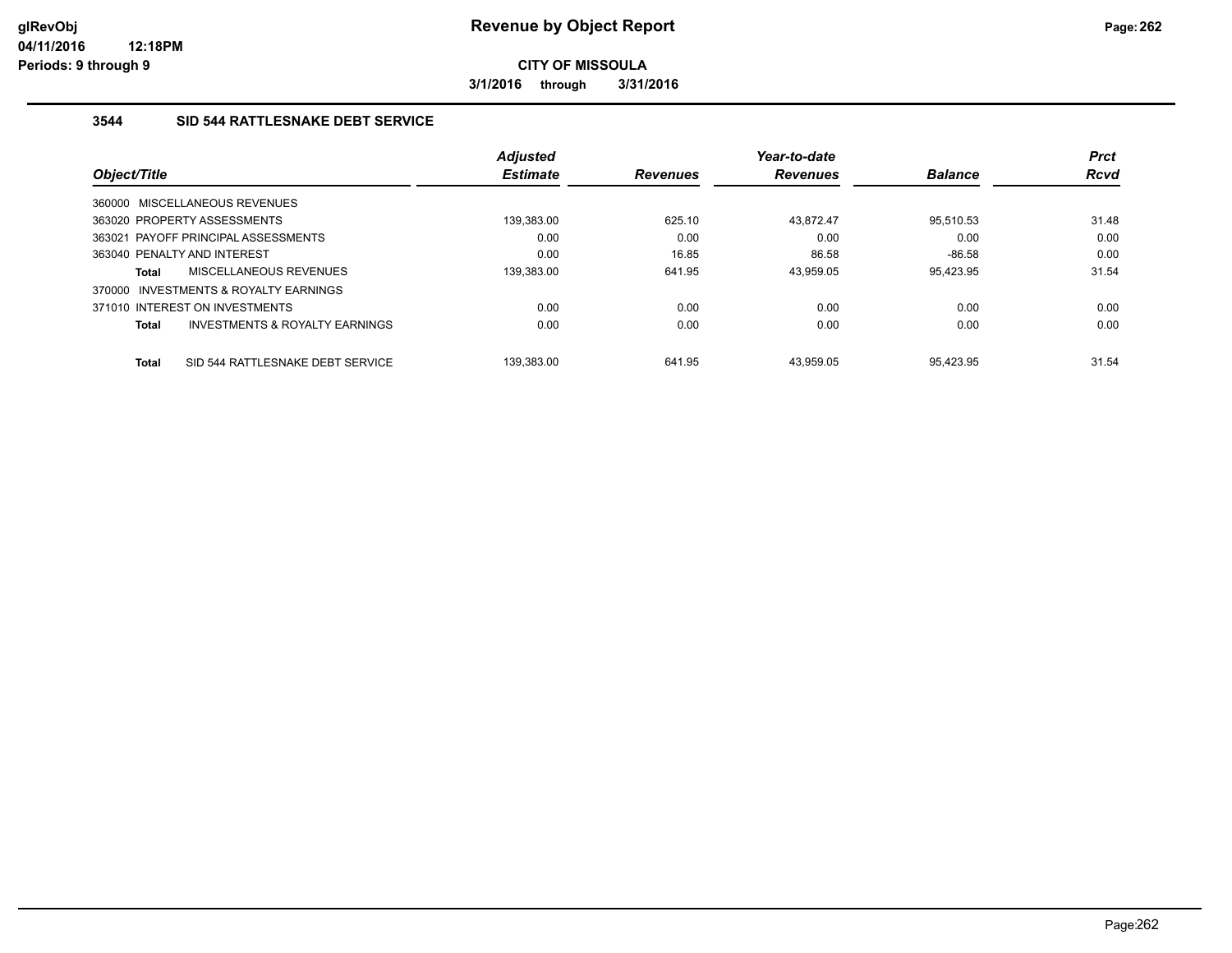**3/1/2016 through 3/31/2016**

**3545 SID 545 DEBT SERVICE**

**3545 SID 545 DEBT SERVICE**

|                                         | <b>Adjusted</b> |                 | Year-to-date    |                | <b>Prct</b> |
|-----------------------------------------|-----------------|-----------------|-----------------|----------------|-------------|
| Object/Title                            | <b>Estimate</b> | <b>Revenues</b> | <b>Revenues</b> | <b>Balance</b> | <b>Rcvd</b> |
| 360000 MISCELLANEOUS REVENUES           |                 |                 |                 |                |             |
| 363020 PROPERTY ASSESSMENTS             | 0.00            | 0.00            | 1.007.13        | $-1,007.13$    | 0.00        |
| 363021 PAYOFF PRINCIPAL ASSESSMENTS     | 0.00            | 0.00            | 0.00            | 0.00           | 0.00        |
| 363040 PENALTY AND INTEREST             | 0.00            | 0.00            | 0.37            | $-0.37$        | 0.00        |
| MISCELLANEOUS REVENUES<br>Total         | 0.00            | 0.00            | 1.007.50        | $-1.007.50$    | 0.00        |
| 370000 INVESTMENTS & ROYALTY EARNINGS   |                 |                 |                 |                |             |
| 371010 INTEREST ON INVESTMENTS          | 0.00            | 0.00            | 0.00            | 0.00           | 0.00        |
| INVESTMENTS & ROYALTY EARNINGS<br>Total | 0.00            | 0.00            | 0.00            | 0.00           | 0.00        |
|                                         |                 |                 |                 |                |             |
| SID 545 DEBT SERVICE<br><b>Total</b>    | 0.00            | 0.00            | 1.007.50        | $-1.007.50$    | 0.00        |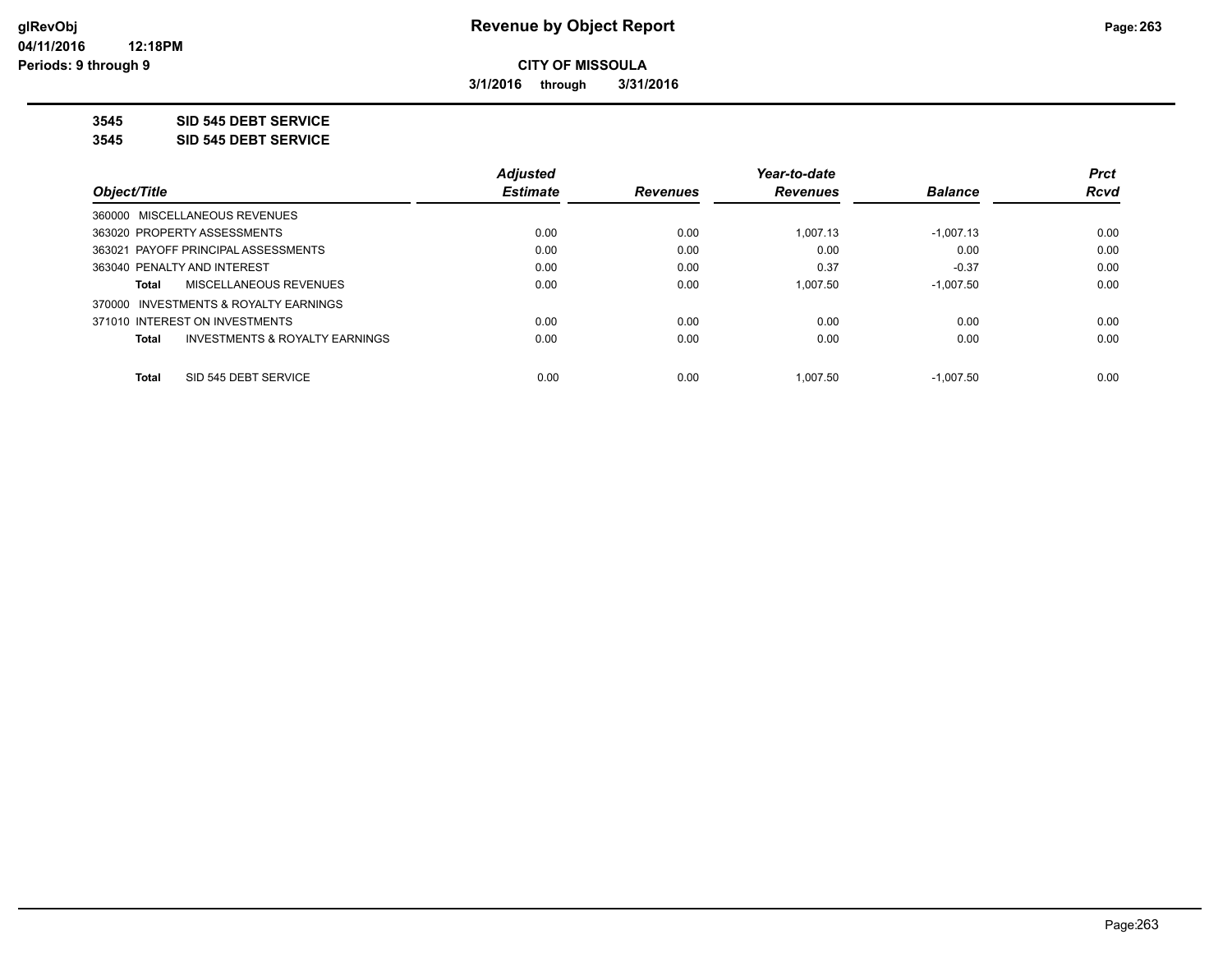**3/1/2016 through 3/31/2016**

#### **3545 SID 545 DEBT SERVICE**

|                                         | <b>Adjusted</b> |                 | Year-to-date    |                | <b>Prct</b> |
|-----------------------------------------|-----------------|-----------------|-----------------|----------------|-------------|
| Object/Title                            | <b>Estimate</b> | <b>Revenues</b> | <b>Revenues</b> | <b>Balance</b> | <b>Rcvd</b> |
| 360000 MISCELLANEOUS REVENUES           |                 |                 |                 |                |             |
| 363020 PROPERTY ASSESSMENTS             | 0.00            | 0.00            | 1.007.13        | $-1,007.13$    | 0.00        |
| 363021 PAYOFF PRINCIPAL ASSESSMENTS     | 0.00            | 0.00            | 0.00            | 0.00           | 0.00        |
| 363040 PENALTY AND INTEREST             | 0.00            | 0.00            | 0.37            | $-0.37$        | 0.00        |
| MISCELLANEOUS REVENUES<br>Total         | 0.00            | 0.00            | 1.007.50        | $-1.007.50$    | 0.00        |
| 370000 INVESTMENTS & ROYALTY EARNINGS   |                 |                 |                 |                |             |
| 371010 INTEREST ON INVESTMENTS          | 0.00            | 0.00            | 0.00            | 0.00           | 0.00        |
| INVESTMENTS & ROYALTY EARNINGS<br>Total | 0.00            | 0.00            | 0.00            | 0.00           | 0.00        |
| SID 545 DEBT SERVICE<br><b>Total</b>    | 0.00            | 0.00            | 1.007.50        | $-1.007.50$    | 0.00        |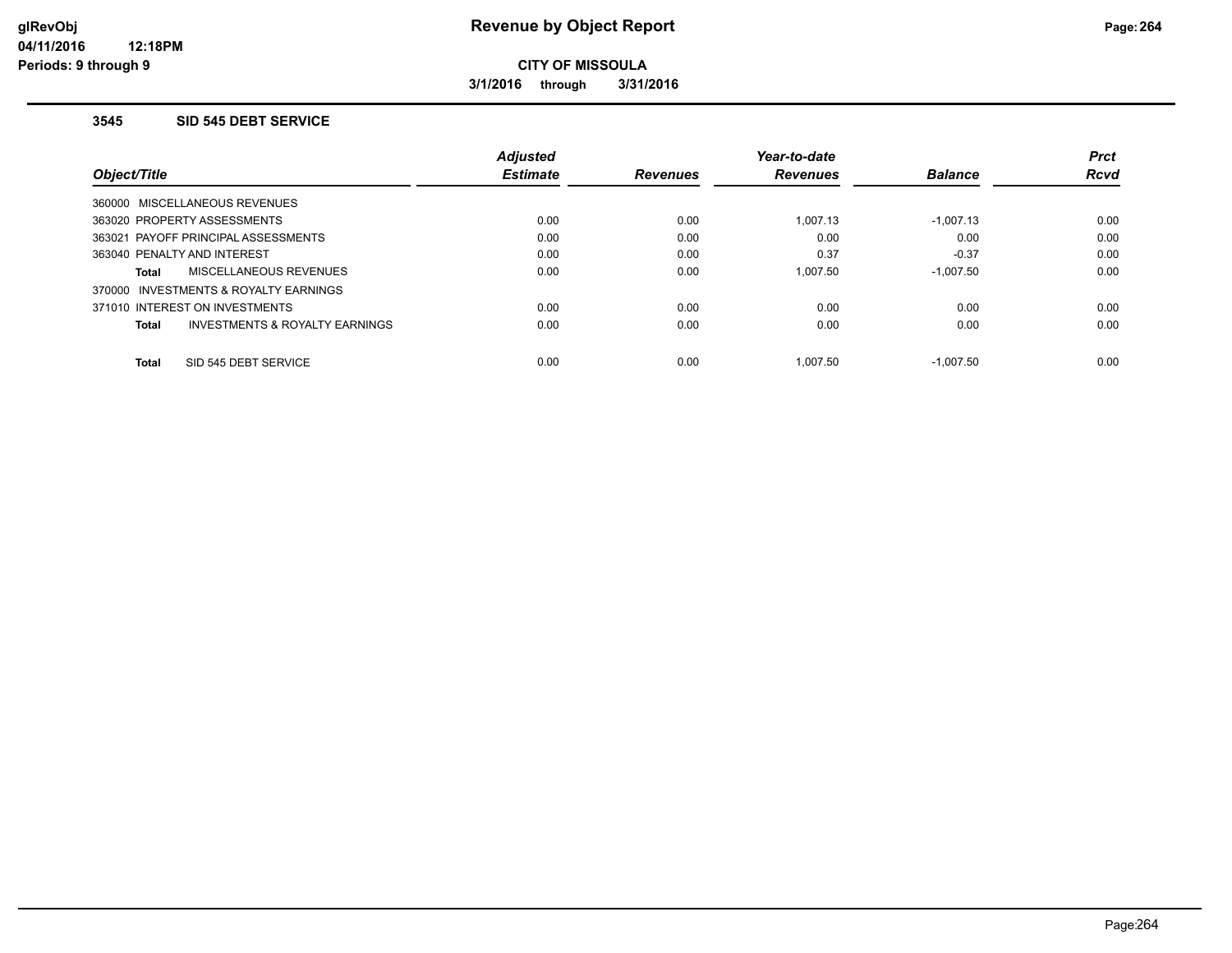**3/1/2016 through 3/31/2016**

**3546 SID 546 DEBT SERVICE**

**3546 SID 546 DEBT SERVICE**

|                                                    | <b>Adjusted</b> |                 | Year-to-date    |                | <b>Prct</b> |
|----------------------------------------------------|-----------------|-----------------|-----------------|----------------|-------------|
| Object/Title                                       | <b>Estimate</b> | <b>Revenues</b> | <b>Revenues</b> | <b>Balance</b> | Rcvd        |
| 360000 MISCELLANEOUS REVENUES                      |                 |                 |                 |                |             |
| 363020 PROPERTY ASSESSMENTS                        | 0.00            | 0.00            | 835.16          | $-835.16$      | 0.00        |
| 363021 PAYOFF PRINCIPAL ASSESSMENTS                | 0.00            | 0.00            | 0.00            | 0.00           | 0.00        |
| 363040 PENALTY AND INTEREST                        | 0.00            | 0.00            | 0.37            | $-0.37$        | 0.00        |
| MISCELLANEOUS REVENUES<br>Total                    | 0.00            | 0.00            | 835.53          | $-835.53$      | 0.00        |
| 370000 INVESTMENTS & ROYALTY EARNINGS              |                 |                 |                 |                |             |
| 371010 INTEREST ON INVESTMENTS                     | 0.00            | 0.00            | 0.00            | 0.00           | 0.00        |
| <b>INVESTMENTS &amp; ROYALTY EARNINGS</b><br>Total | 0.00            | 0.00            | 0.00            | 0.00           | 0.00        |
| SID 546 DEBT SERVICE<br><b>Total</b>               | 0.00            | 0.00            | 835.53          | $-835.53$      | 0.00        |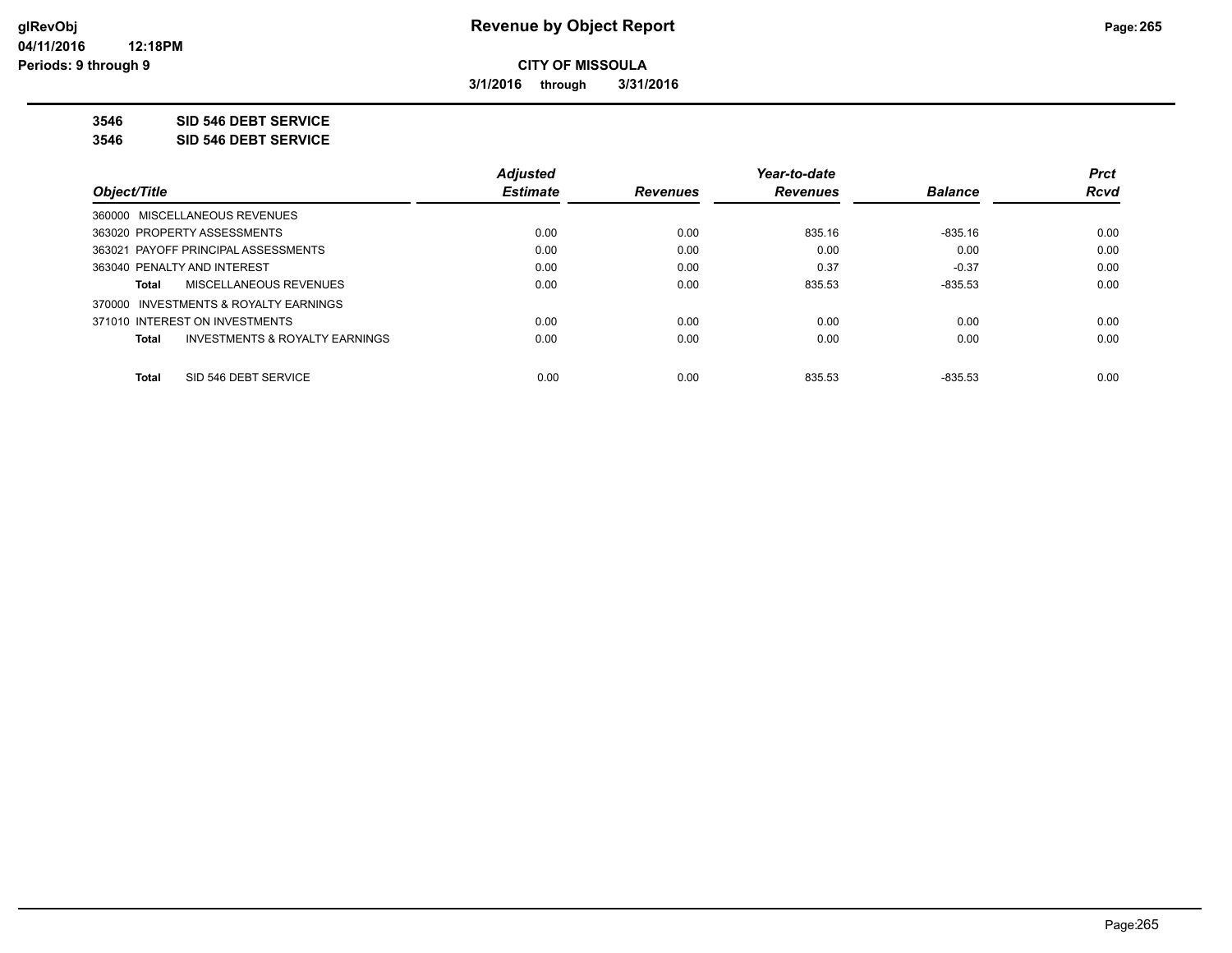**3/1/2016 through 3/31/2016**

#### **3546 SID 546 DEBT SERVICE**

|                                         | <b>Adjusted</b> |                 | Year-to-date    |                | <b>Prct</b> |
|-----------------------------------------|-----------------|-----------------|-----------------|----------------|-------------|
| Object/Title                            | <b>Estimate</b> | <b>Revenues</b> | <b>Revenues</b> | <b>Balance</b> | <b>Rcvd</b> |
| 360000 MISCELLANEOUS REVENUES           |                 |                 |                 |                |             |
| 363020 PROPERTY ASSESSMENTS             | 0.00            | 0.00            | 835.16          | $-835.16$      | 0.00        |
| 363021 PAYOFF PRINCIPAL ASSESSMENTS     | 0.00            | 0.00            | 0.00            | 0.00           | 0.00        |
| 363040 PENALTY AND INTEREST             | 0.00            | 0.00            | 0.37            | $-0.37$        | 0.00        |
| MISCELLANEOUS REVENUES<br><b>Total</b>  | 0.00            | 0.00            | 835.53          | $-835.53$      | 0.00        |
| 370000 INVESTMENTS & ROYALTY EARNINGS   |                 |                 |                 |                |             |
| 371010 INTEREST ON INVESTMENTS          | 0.00            | 0.00            | 0.00            | 0.00           | 0.00        |
| INVESTMENTS & ROYALTY EARNINGS<br>Total | 0.00            | 0.00            | 0.00            | 0.00           | 0.00        |
| SID 546 DEBT SERVICE<br><b>Total</b>    | 0.00            | 0.00            | 835.53          | $-835.53$      | 0.00        |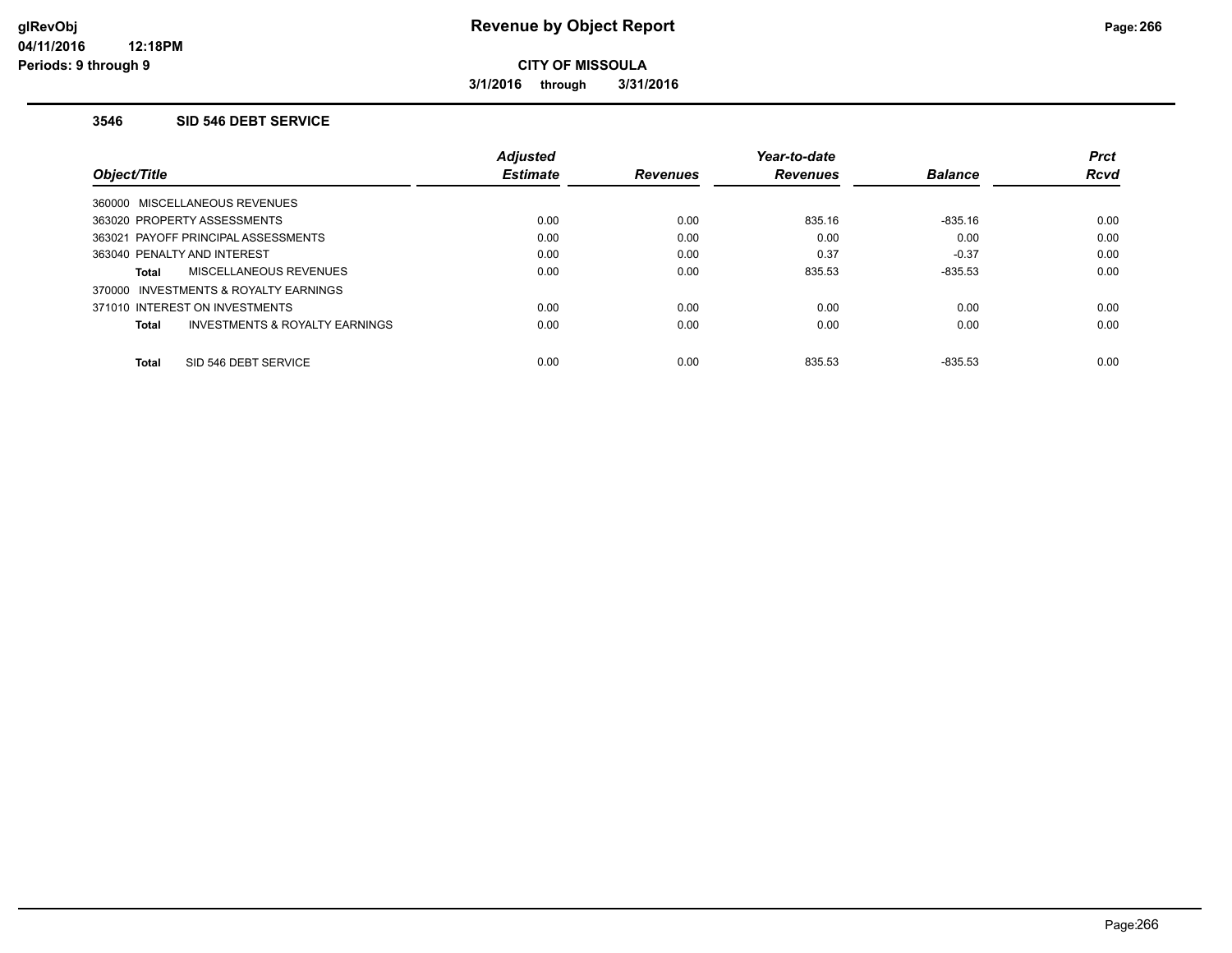**3/1/2016 through 3/31/2016**

**3548 SID 548-5TH, 6TH & ARTHUR**

**3548 SID 548-5TH, 6TH & ARTHUR**

|                                                    | <b>Adjusted</b> |                 | Year-to-date    |                | <b>Prct</b> |
|----------------------------------------------------|-----------------|-----------------|-----------------|----------------|-------------|
| Object/Title                                       | <b>Estimate</b> | <b>Revenues</b> | <b>Revenues</b> | <b>Balance</b> | Rcvd        |
| 360000 MISCELLANEOUS REVENUES                      |                 |                 |                 |                |             |
| 363020 PROPERTY ASSESSMENTS                        | 111,525.00      | 0.00            | 27,000.00       | 84.525.00      | 24.21       |
| 363021 PAYOFF PRINCIPAL ASSESSMENTS                | 0.00            | 0.00            | 0.00            | 0.00           | 0.00        |
| 363040 PENALTY AND INTEREST                        | 0.00            | 0.00            | 0.00            | 0.00           | 0.00        |
| MISCELLANEOUS REVENUES<br>Total                    | 111,525.00      | 0.00            | 27,000.00       | 84.525.00      | 24.21       |
| 370000 INVESTMENTS & ROYALTY EARNINGS              |                 |                 |                 |                |             |
| 371010 INTEREST ON INVESTMENTS                     | 0.00            | 0.00            | 0.00            | 0.00           | 0.00        |
| <b>INVESTMENTS &amp; ROYALTY EARNINGS</b><br>Total | 0.00            | 0.00            | 0.00            | 0.00           | 0.00        |
| SID 548-5TH, 6TH & ARTHUR<br>Total                 | 111.525.00      | 0.00            | 27,000.00       | 84.525.00      | 24.21       |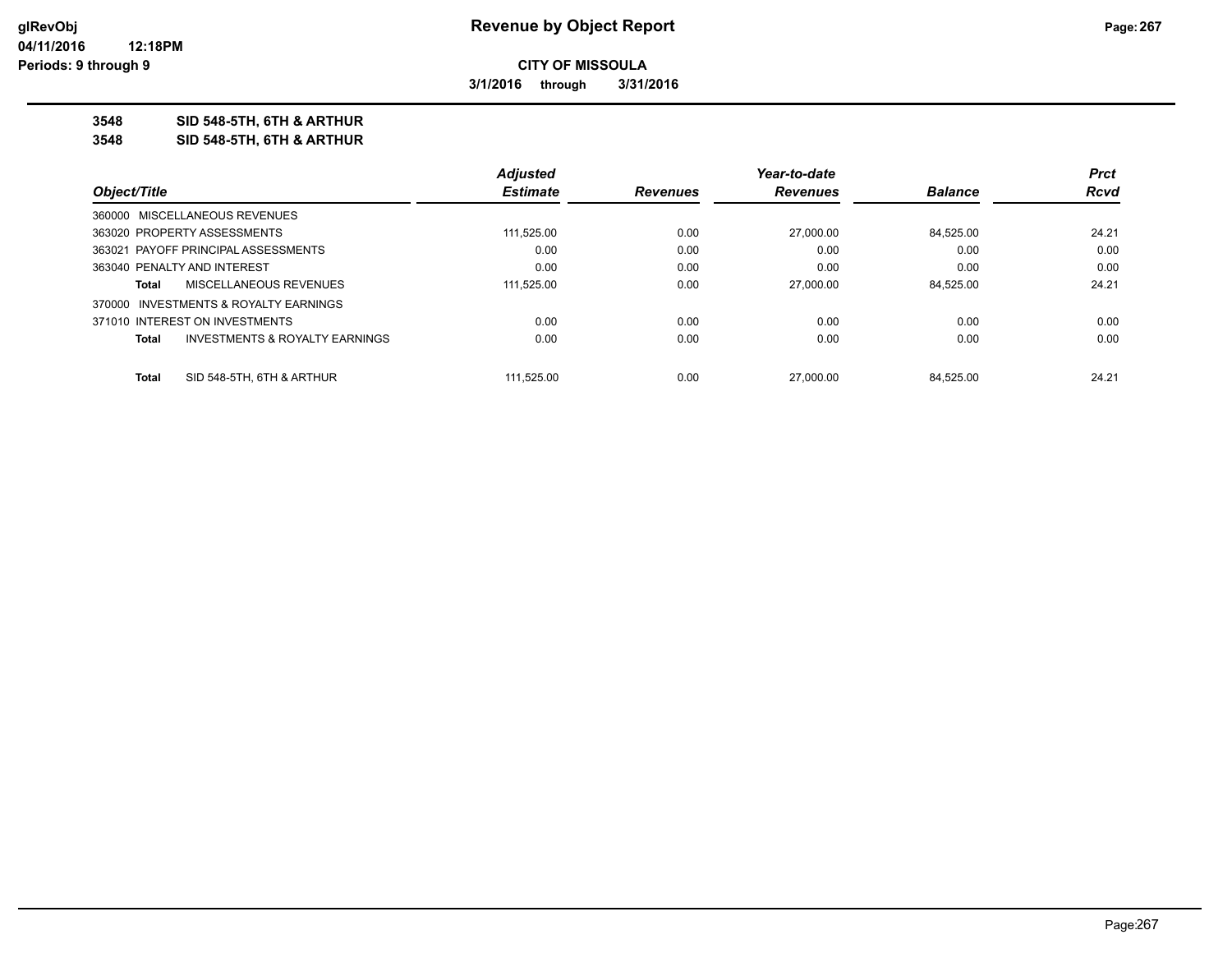**3/1/2016 through 3/31/2016**

## **3548 SID 548-5TH, 6TH & ARTHUR**

|              |                                     | <b>Adjusted</b> |                 | Year-to-date    |                | <b>Prct</b> |
|--------------|-------------------------------------|-----------------|-----------------|-----------------|----------------|-------------|
|              | Object/Title                        | <b>Estimate</b> | <b>Revenues</b> | <b>Revenues</b> | <b>Balance</b> | <b>Rcvd</b> |
|              | 360000 MISCELLANEOUS REVENUES       |                 |                 |                 |                |             |
|              | 363020 PROPERTY ASSESSMENTS         | 111,525.00      | 0.00            | 27,000.00       | 84.525.00      | 24.21       |
|              | 363021 PAYOFF PRINCIPAL ASSESSMENTS | 0.00            | 0.00            | 0.00            | 0.00           | 0.00        |
|              | 363040 PENALTY AND INTEREST         | 0.00            | 0.00            | 0.00            | 0.00           | 0.00        |
| Total        | MISCELLANEOUS REVENUES              | 111.525.00      | 0.00            | 27,000.00       | 84.525.00      | 24.21       |
| 370000       | INVESTMENTS & ROYALTY EARNINGS      |                 |                 |                 |                |             |
|              | 371010 INTEREST ON INVESTMENTS      | 0.00            | 0.00            | 0.00            | 0.00           | 0.00        |
| Total        | INVESTMENTS & ROYALTY EARNINGS      | 0.00            | 0.00            | 0.00            | 0.00           | 0.00        |
| <b>Total</b> | SID 548-5TH, 6TH & ARTHUR           | 111.525.00      | 0.00            | 27.000.00       | 84.525.00      | 24.21       |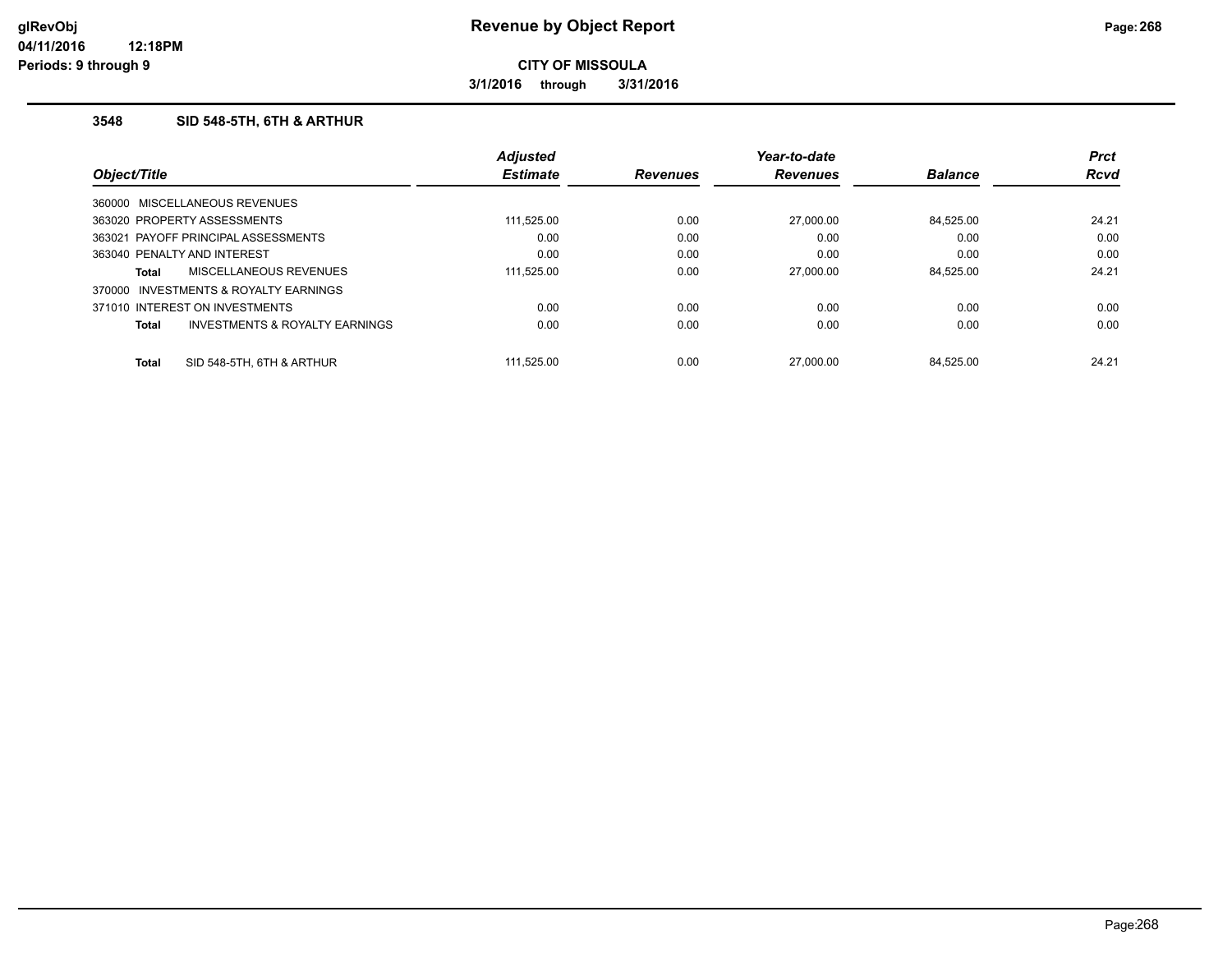**3/1/2016 through 3/31/2016**

## **3549 SID 549 HILLVIEW WAY**

**3549 SID 549 HILLVIEW WAY**

|                                         | <b>Adjusted</b> |                 | Year-to-date    |                | <b>Prct</b> |
|-----------------------------------------|-----------------|-----------------|-----------------|----------------|-------------|
| Object/Title                            | <b>Estimate</b> | <b>Revenues</b> | <b>Revenues</b> | <b>Balance</b> | <b>Rcvd</b> |
| 360000 MISCELLANEOUS REVENUES           |                 |                 |                 |                |             |
| 363020 PROPERTY ASSESSMENTS             | 0.00            | 0.00            | 0.00            | 0.00           | 0.00        |
| 363021 PAYOFF PRINCIPAL ASSESSMENTS     | 0.00            | 0.00            | 0.00            | 0.00           | 0.00        |
| 363040 PENALTY AND INTEREST             | 0.00            | 0.00            | 0.00            | 0.00           | 0.00        |
| <b>MISCELLANEOUS REVENUES</b><br>Total  | 0.00            | 0.00            | 0.00            | 0.00           | 0.00        |
| 370000 INVESTMENTS & ROYALTY EARNINGS   |                 |                 |                 |                |             |
| 371010 INTEREST ON INVESTMENTS          | 0.00            | 0.00            | 0.00            | 0.00           | 0.00        |
| INVESTMENTS & ROYALTY EARNINGS<br>Total | 0.00            | 0.00            | 0.00            | 0.00           | 0.00        |
| SID 549 HILLVIEW WAY<br><b>Total</b>    | 0.00            | 0.00            | 0.00            | 0.00           | 0.00        |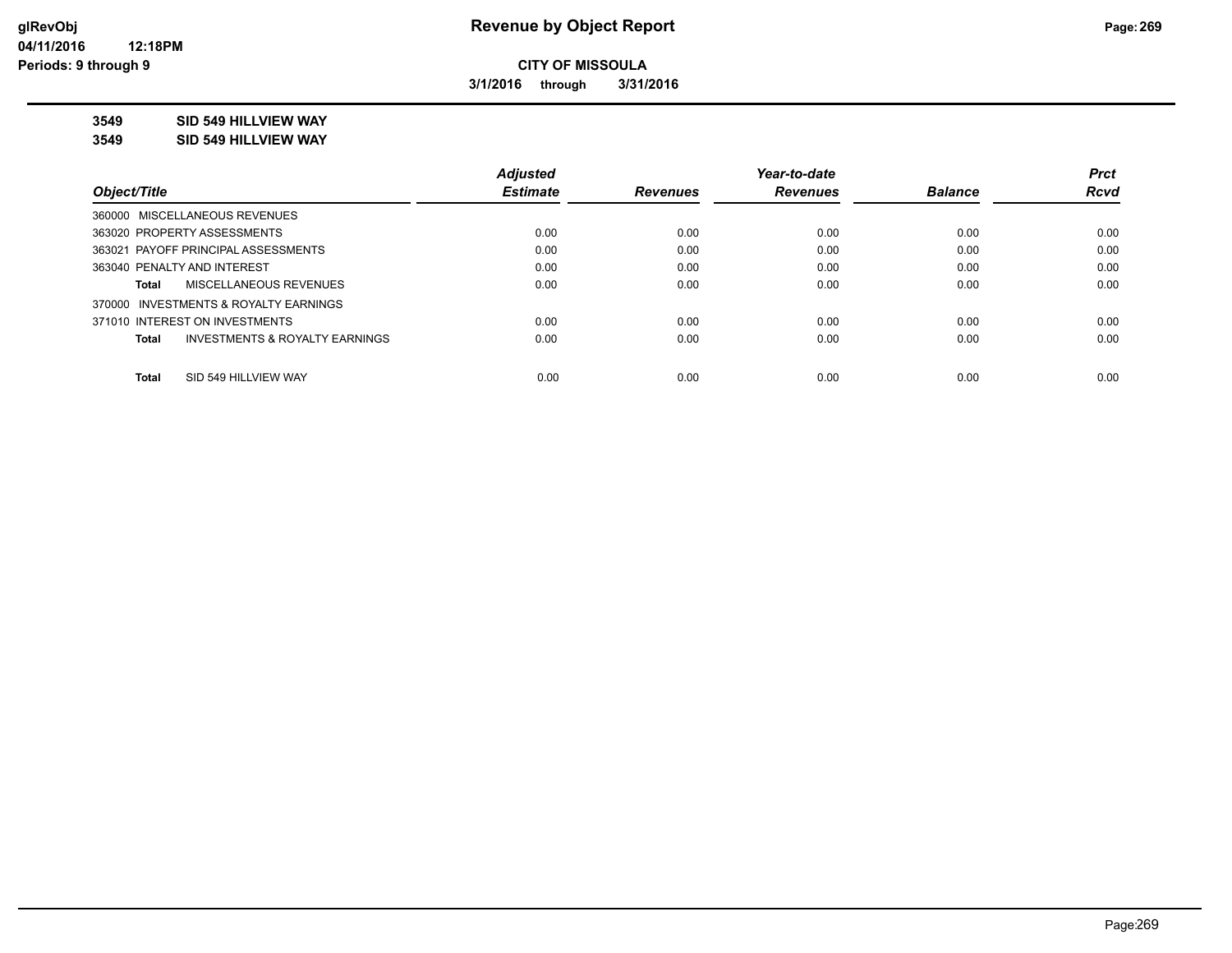**3/1/2016 through 3/31/2016**

#### **3549 SID 549 HILLVIEW WAY**

|                                                | <b>Adiusted</b> |                 | Year-to-date    |                | <b>Prct</b> |
|------------------------------------------------|-----------------|-----------------|-----------------|----------------|-------------|
| Object/Title                                   | <b>Estimate</b> | <b>Revenues</b> | <b>Revenues</b> | <b>Balance</b> | <b>Rcvd</b> |
| 360000 MISCELLANEOUS REVENUES                  |                 |                 |                 |                |             |
| 363020 PROPERTY ASSESSMENTS                    | 0.00            | 0.00            | 0.00            | 0.00           | 0.00        |
| 363021 PAYOFF PRINCIPAL ASSESSMENTS            | 0.00            | 0.00            | 0.00            | 0.00           | 0.00        |
| 363040 PENALTY AND INTEREST                    | 0.00            | 0.00            | 0.00            | 0.00           | 0.00        |
| MISCELLANEOUS REVENUES<br><b>Total</b>         | 0.00            | 0.00            | 0.00            | 0.00           | 0.00        |
| 370000 INVESTMENTS & ROYALTY EARNINGS          |                 |                 |                 |                |             |
| 371010 INTEREST ON INVESTMENTS                 | 0.00            | 0.00            | 0.00            | 0.00           | 0.00        |
| INVESTMENTS & ROYALTY EARNINGS<br><b>Total</b> | 0.00            | 0.00            | 0.00            | 0.00           | 0.00        |
|                                                |                 |                 |                 |                |             |
| SID 549 HILLVIEW WAY<br><b>Total</b>           | 0.00            | 0.00            | 0.00            | 0.00           | 0.00        |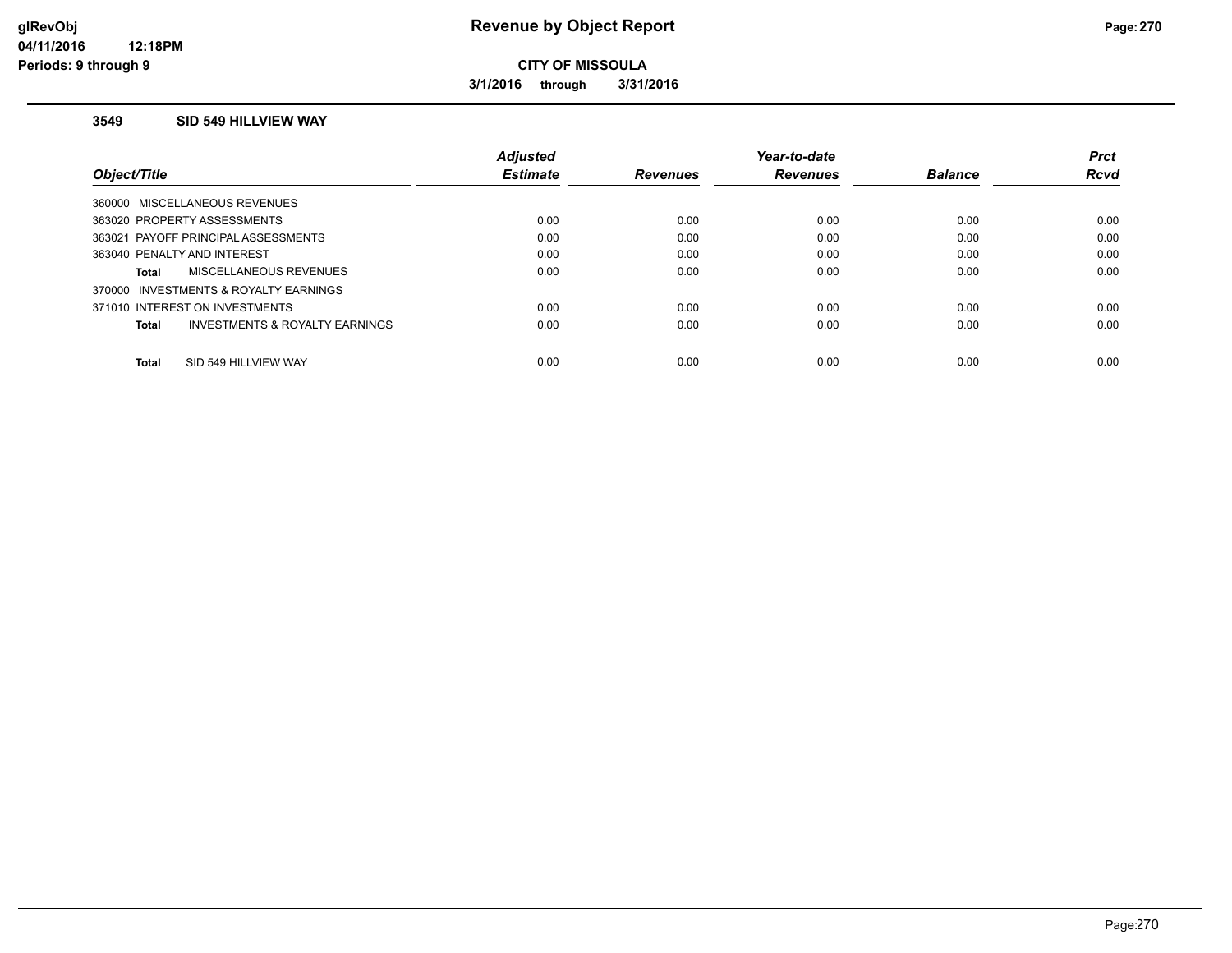**3/1/2016 through 3/31/2016**

## **4060 CAPITAL IMPROVEMENT PROGRAM FUND**

|                                                           | <b>Adjusted</b> |                 | Year-to-date    |                 | <b>Prct</b> |
|-----------------------------------------------------------|-----------------|-----------------|-----------------|-----------------|-------------|
| Object/Title                                              | <b>Estimate</b> | <b>Revenues</b> | <b>Revenues</b> | Balance         | Rcvd        |
| 330000 INTERGOVERNMENTAL REVENUES                         |                 |                 |                 |                 |             |
| 331001 GRANTS                                             | 0.00            | 0.00            | 0.00            | 0.00            | 0.00        |
| 331002 COUNTY ASSISTANCE CIP PROJECTS                     | 0.00            | 0.00            | 0.00            | 0.00            | 0.00        |
| 331003 STATE HOME PROGRAM INCOME                          | 0.00            | 0.00            | 0.00            | 0.00            | 0.00        |
| 331004 CITY ASSESSMENTS                                   | 0.00            | 0.00            | 0.00            | 0.00            | 0.00        |
| 334040 GAS TAX APPORTIONMENT                              | 0.00            | 0.00            | 0.00            | 0.00            | 0.00        |
| 334061 IMPACT FEES-CLEARING ACCOUNT                       | 0.00            | 0.00            | 0.00            | 0.00            | 0.00        |
| 334120 TSEP GRANT                                         | 0.00            | 0.00            | 0.00            | 0.00            | 0.00        |
| 334121 DNRC GRANT                                         | 0.00            | 0.00            | 0.00            | 0.00            | 0.00        |
| 334123 MAQI FEDERAL ASSISTANCE                            | 0.00            | 0.00            | 0.00            | 0.00            | 0.00        |
| 334124 GRANTS-CIP                                         | 0.00            | 0.00            | 0.00            | 0.00            | 0.00        |
| 334125 FIRE FIGHTER GRANT                                 | 0.00            | 0.00            | 0.00            | 0.00            | 0.00        |
| 334126 DEVELOPER ASSESSMENTS                              | 0.00            | 0.00            | 0.00            | 0.00            | 0.00        |
| 334127 TONKIN TRAIL - FISH WILDLIFE PARKS                 | 0.00            | 0.00            | 0.00            | 0.00            | 0.00        |
| 334128 CDBG FIRE HYDRANT GRANT                            | 0.00            | 0.00            | 0.00            | 0.00            | 0.00        |
| 334143 MONTANA TOURISM GRANT                              | 0.00            | 0.00            | 0.00            | 0.00            | 0.00        |
| 339000 PAYMENT IN LIEU OF TAXES                           | 0.00            | 0.00            | 0.00            | 0.00            | 0.00        |
| <b>INTERGOVERNMENTAL REVENUES</b><br><b>Total</b>         | 0.00            | 0.00            | 0.00            | 0.00            | 0.00        |
| 360000 MISCELLANEOUS REVENUES                             |                 |                 |                 |                 |             |
| 360010 MISCELLANEOUS                                      | 0.00            | 0.00            | 0.00            | 0.00            | 0.00        |
| 360011 YOUTH COUNCIL FUNDS                                | 9,010.00        | 0.00            | 0.00            | 9,010.00        | 0.00        |
| 360012 SEWER GRANT REPAYMENTS                             | 0.00            | 0.00            | 0.00            | 0.00            | 0.00        |
| 360016 MRA SHARE OF CIVIC STADIUM PARKING                 | 0.00            | 0.00            | 0.00            | 0.00            | 0.00        |
| 362000 OTHER MISCELLANEOUS REVENUE                        | 0.00            | 0.00            | 0.00            | 0.00            | 0.00        |
| 365000 DONATIONS                                          | 0.00            | 0.00            | 0.00            | 0.00            | 0.00        |
| 365001 *** Title Not Found ***                            | 0.00            | 68,800.00       | 175,500.00      | $-175,500.00$   | 0.00        |
| 365030 WHITE PINE PARK DONATION-ZIP BEVERAGE              | 0.00            | 0.00            | 0.00            | 0.00            | 0.00        |
| MISCELLANEOUS REVENUES<br><b>Total</b>                    | 9,010.00        | 68,800.00       | 175,500.00      | $-166,490.00$   | 1,947.84    |
| 370000 INVESTMENTS & ROYALTY EARNINGS                     |                 |                 |                 |                 |             |
| 371010 INTEREST ON INVESTMENTS                            | 0.00            | 0.00            | 0.00            | 0.00            | 0.00        |
| 371020 GAIN/LOSS IN MARKET VALUE OF INVESTMENTS           | 0.00            | 0.00            | 0.00            | 0.00            | 0.00        |
| <b>INVESTMENTS &amp; ROYALTY EARNINGS</b><br><b>Total</b> | 0.00            | 0.00            | 0.00            | 0.00            | 0.00        |
| 380000 OTHER FINANCING SOURCES                            |                 |                 |                 |                 |             |
| 381000 LOAN PROCEEDS                                      | 0.00            | 0.00            | 0.00            | 0.00            | 0.00        |
| 381010 BOND PROCEEDS                                      | 0.00            | 0.00            | 1,579,240.64    | $-1,579,240.64$ | 0.00        |
| 381011 \$1,860,000 General Fund Obligation Bond           | 0.00            | 0.00            | 0.00            | 0.00            | 0.00        |
| 381012 \$680,000 FIRE GF DEBT                             | 0.00            | 0.00            | 0.00            | 0.00            | 0.00        |
| 381015 \$1,010,000 LIMITED TAX GO BONDS 2010C             | 0.00            | 0.00            | 0.00            | 0.00            | 0.00        |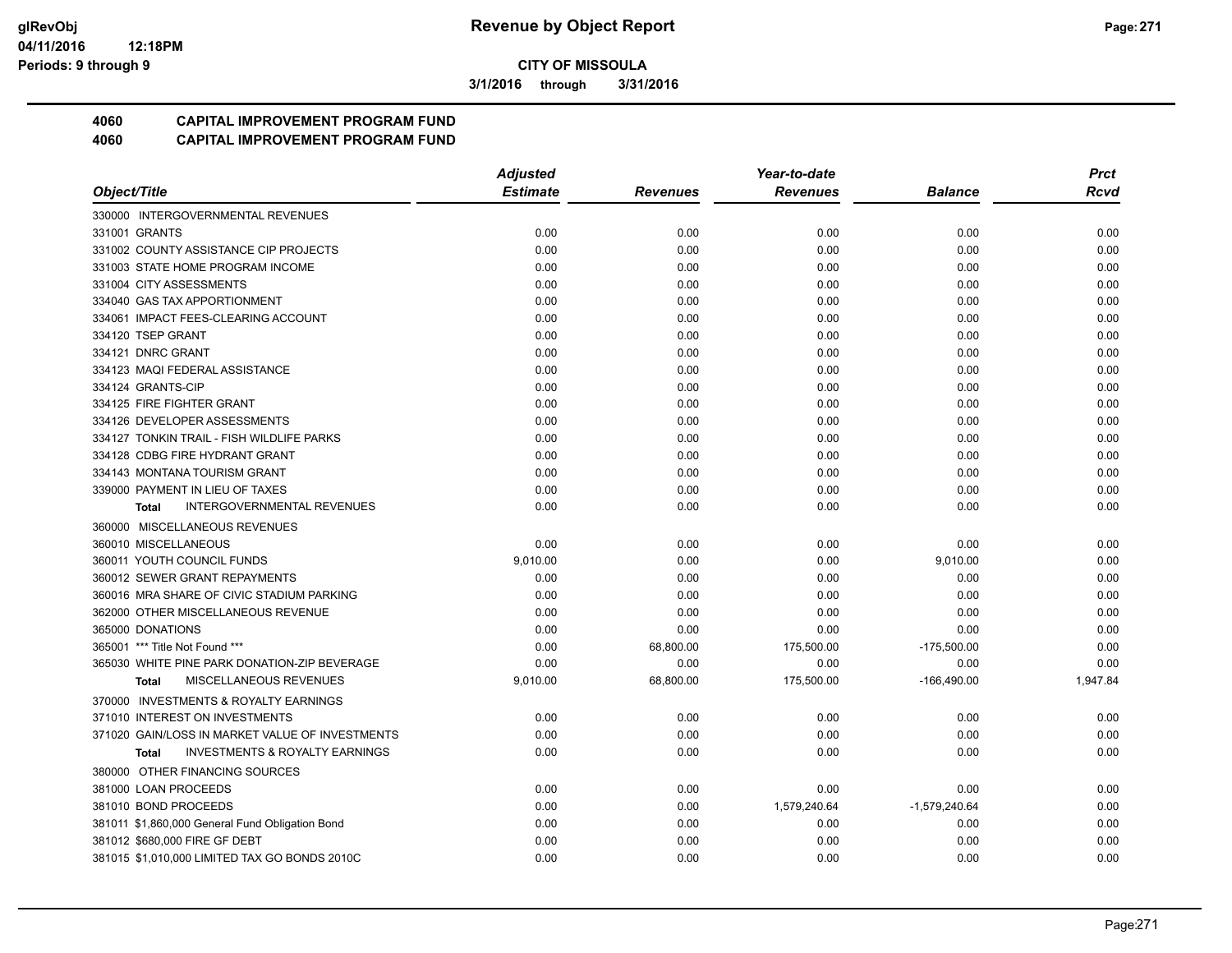**3/1/2016 through 3/31/2016**

# **4060 CAPITAL IMPROVEMENT PROGRAM FUND**

|                                                  | <b>Adjusted</b> |                 | Year-to-date    |                 | <b>Prct</b> |
|--------------------------------------------------|-----------------|-----------------|-----------------|-----------------|-------------|
| Object/Title                                     | <b>Estimate</b> | <b>Revenues</b> | <b>Revenues</b> | <b>Balance</b>  | Rcvd        |
| 381090 PROCEEDS FROM CAPITAL LEASE               | 0.00            | 0.00            | 414,365.53      | $-414,365.53$   | 0.00        |
| 382010 SALE OF FIXED ASSETS                      | 0.00            | 0.00            | 0.00            | 0.00            | 0.00        |
| 383009 TRANS FR TITLE I                          | 0.00            | 0.00            | 0.00            | 0.00            | 0.00        |
| 383010 TRANS FR CIP                              | 0.00            | 0.00            | 0.00            | 0.00            | 0.00        |
| 383014 TRANS FR MRA                              | 0.00            | 0.00            | 0.00            | 0.00            | 0.00        |
| 383015 TRANS FR MPC                              | 0.00            | 0.00            | 0.00            | 0.00            | 0.00        |
| 383017 TRANS FR BUILDING                         | 0.00            | 0.00            | 0.00            | 0.00            | 0.00        |
| 383020 TRANS FR CEMETERY CARE                    | 0.00            | 0.00            | 0.00            | 0.00            | 0.00        |
| 383025 TRANS FR SEWER R & D                      | 0.00            | 0.00            | 0.00            | 0.00            | 0.00        |
| 383029 TRANS FR GENERAL                          | 1,084,565.00    | 0.00            | 0.00            | 1,084,565.00    | 0.00        |
| 383041 TRANS FR CDBG                             | 0.00            | 0.00            | 0.00            | 0.00            | 0.00        |
| 383042 TRANSFERS FROM OTHER FUNDS                | 0.00            | 0.00            | 0.00            | 0.00            | 0.00        |
| 383043 TRANSFERS FROM IMPACT FEES                | 0.00            | 0.00            | 0.00            | 0.00            | 0.00        |
| 383044 TRANSFER FROM PYMT IN LIEU OF PARKS       | 0.00            | 0.00            | 0.00            | 0.00            | 0.00        |
| 383045 TRANSFER FROM PARK ENTERPRISE             | 0.00            | 0.00            | 0.00            | 0.00            | 0.00        |
| OTHER FINANCING SOURCES<br>Total                 | 1,084,565.00    | 0.00            | 1,993,606.17    | $-909,041.17$   | 183.82      |
| CAPITAL IMPROVEMENT PROGRAM FUND<br><b>Total</b> | 1,093,575.00    | 68,800.00       | 2,169,106.17    | $-1,075,531.17$ | 198.35      |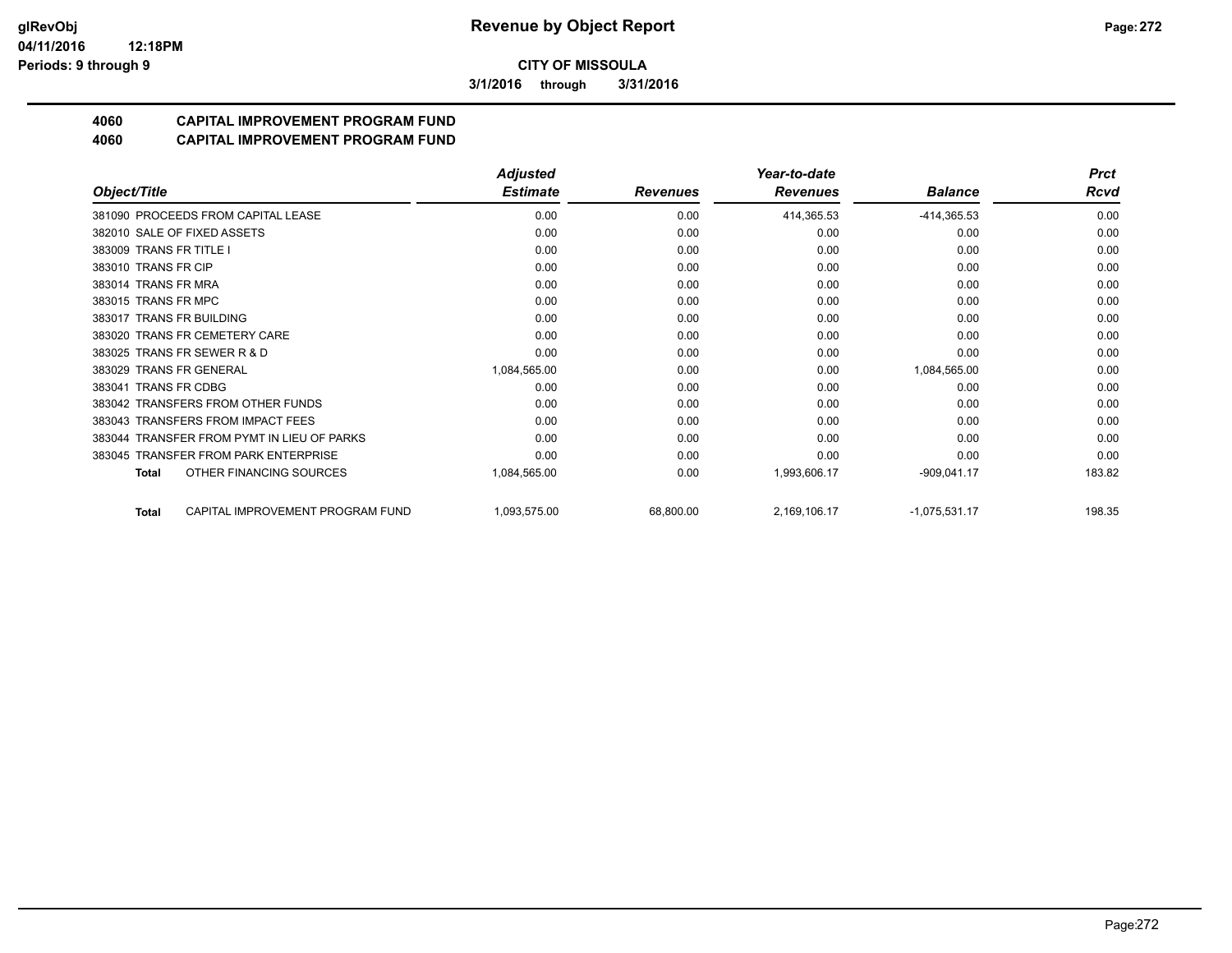**3/1/2016 through 3/31/2016**

| Object/Title                                       | <b>Adjusted</b> |                 | Year-to-date    |                 |             |
|----------------------------------------------------|-----------------|-----------------|-----------------|-----------------|-------------|
|                                                    | <b>Estimate</b> | <b>Revenues</b> | <b>Revenues</b> | <b>Balance</b>  | <b>Rcvd</b> |
| 330000 INTERGOVERNMENTAL REVENUES                  |                 |                 |                 |                 |             |
| 331001 GRANTS                                      | 0.00            | 0.00            | 0.00            | 0.00            | 0.00        |
| 331002 COUNTY ASSISTANCE CIP PROJECTS              | 0.00            | 0.00            | 0.00            | 0.00            | 0.00        |
| 331003 STATE HOME PROGRAM INCOME                   | 0.00            | 0.00            | 0.00            | 0.00            | 0.00        |
| 331004 CITY ASSESSMENTS                            | 0.00            | 0.00            | 0.00            | 0.00            | 0.00        |
| 334040 GAS TAX APPORTIONMENT                       | 0.00            | 0.00            | 0.00            | 0.00            | 0.00        |
| 334061 IMPACT FEES-CLEARING ACCOUNT                | 0.00            | 0.00            | 0.00            | 0.00            | 0.00        |
| 334120 TSEP GRANT                                  | 0.00            | 0.00            | 0.00            | 0.00            | 0.00        |
| 334121 DNRC GRANT                                  | 0.00            | 0.00            | 0.00            | 0.00            | 0.00        |
| 334123 MAQI FEDERAL ASSISTANCE                     | 0.00            | 0.00            | 0.00            | 0.00            | 0.00        |
| 334124 GRANTS-CIP                                  | 0.00            | 0.00            | 0.00            | 0.00            | 0.00        |
| 334125 FIRE FIGHTER GRANT                          | 0.00            | 0.00            | 0.00            | 0.00            | 0.00        |
| 334126 DEVELOPER ASSESSMENTS                       | 0.00            | 0.00            | 0.00            | 0.00            | 0.00        |
| 334127 TONKIN TRAIL - FISH WILDLIFE PARKS          | 0.00            | 0.00            | 0.00            | 0.00            | 0.00        |
| 334128 CDBG FIRE HYDRANT GRANT                     | 0.00            | 0.00            | 0.00            | 0.00            | 0.00        |
| 334143 MONTANA TOURISM GRANT                       | 0.00            | 0.00            | 0.00            | 0.00            | 0.00        |
| 339000 PAYMENT IN LIEU OF TAXES                    | 0.00            | 0.00            | 0.00            | 0.00            | 0.00        |
| <b>INTERGOVERNMENTAL REVENUES</b><br><b>Total</b>  | 0.00            | 0.00            | 0.00            | 0.00            | 0.00        |
| 360000 MISCELLANEOUS REVENUES                      |                 |                 |                 |                 |             |
| 360010 MISCELLANEOUS                               | 0.00            | 0.00            | 0.00            | 0.00            | 0.00        |
| 360011 YOUTH COUNCIL FUNDS                         | 9,010.00        | 0.00            | 0.00            | 9,010.00        | 0.00        |
| 360012 SEWER GRANT REPAYMENTS                      | 0.00            | 0.00            | 0.00            | 0.00            | 0.00        |
| 360016 MRA SHARE OF CIVIC STADIUM PARKING          | 0.00            | 0.00            | 0.00            | 0.00            | 0.00        |
| 362000 OTHER MISCELLANEOUS REVENUE                 | 0.00            | 0.00            | 0.00            | 0.00            | 0.00        |
| 365000 DONATIONS                                   | 0.00            | 0.00            | 0.00            | 0.00            | 0.00        |
| 365001 *** Title Not Found ***                     | 0.00            | 68,800.00       | 175,500.00      | $-175,500.00$   | 0.00        |
| 365030 WHITE PINE PARK DONATION-ZIP BEVERAGE       | 0.00            | 0.00            | 0.00            | 0.00            | 0.00        |
| MISCELLANEOUS REVENUES<br><b>Total</b>             | 9,010.00        | 68,800.00       | 175,500.00      | $-166,490.00$   | 1,947.84    |
| 370000 INVESTMENTS & ROYALTY EARNINGS              |                 |                 |                 |                 |             |
| 371010 INTEREST ON INVESTMENTS                     | 0.00            | 0.00            | 0.00            | 0.00            | 0.00        |
| 371020 GAIN/LOSS IN MARKET VALUE OF INVESTMENT     | 0.00            | 0.00            | 0.00            | 0.00            | 0.00        |
| <b>INVESTMENTS &amp; ROYALTY EARNINGS</b><br>Total | 0.00            | 0.00            | 0.00            | 0.00            | 0.00        |
| 380000 OTHER FINANCING SOURCES                     |                 |                 |                 |                 |             |
| 381000 LOAN PROCEEDS                               | 0.00            | 0.00            | 0.00            | 0.00            | 0.00        |
| 381010 BOND PROCEEDS                               | 0.00            | 0.00            | 1,579,240.64    | $-1,579,240.64$ | 0.00        |
| 381011 \$1,860,000 General Fund Obligation Bond    | 0.00            | 0.00            | 0.00            | 0.00            | 0.00        |
| 381012 \$680,000 FIRE GF DEBT                      | 0.00            | 0.00            | 0.00            | 0.00            | 0.00        |
| 381015 \$1,010,000 LIMITED TAX GO BONDS 2010C      | 0.00            | 0.00            | 0.00            | 0.00            | 0.00        |
| 381090 PROCEEDS FROM CAPITAL LEASE                 | 0.00            | 0.00            | 414,365.53      | -414,365.53     | 0.00        |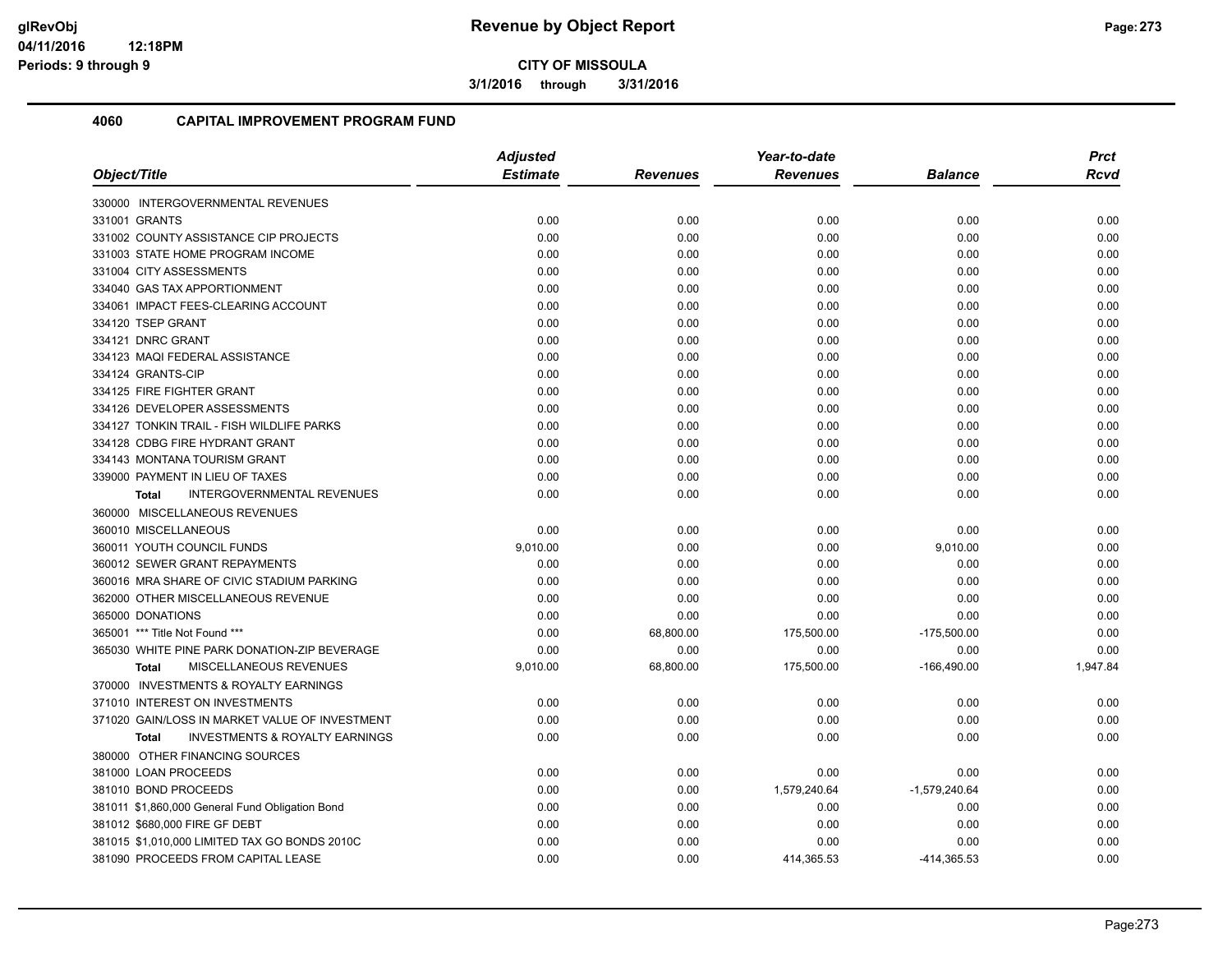**3/1/2016 through 3/31/2016**

|                                                  | <b>Adjusted</b> |                 | Year-to-date    |                 | <b>Prct</b> |
|--------------------------------------------------|-----------------|-----------------|-----------------|-----------------|-------------|
| Object/Title                                     | <b>Estimate</b> | <b>Revenues</b> | <b>Revenues</b> | <b>Balance</b>  | <b>Rcvd</b> |
| 382010 SALE OF FIXED ASSETS                      | 0.00            | 0.00            | 0.00            | 0.00            | 0.00        |
| 383009 TRANS FR TITLE I                          | 0.00            | 0.00            | 0.00            | 0.00            | 0.00        |
| 383010 TRANS FR CIP                              | 0.00            | 0.00            | 0.00            | 0.00            | 0.00        |
| 383014 TRANS FR MRA                              | 0.00            | 0.00            | 0.00            | 0.00            | 0.00        |
| 383015 TRANS FR MPC                              | 0.00            | 0.00            | 0.00            | 0.00            | 0.00        |
| 383017 TRANS FR BUILDING                         | 0.00            | 0.00            | 0.00            | 0.00            | 0.00        |
| 383020 TRANS FR CEMETERY CARE                    | 0.00            | 0.00            | 0.00            | 0.00            | 0.00        |
| 383025 TRANS FR SEWER R & D                      | 0.00            | 0.00            | 0.00            | 0.00            | 0.00        |
| 383029 TRANS FR GENERAL                          | 1,084,565.00    | 0.00            | 0.00            | 1,084,565.00    | 0.00        |
| 383041 TRANS FR CDBG                             | 0.00            | 0.00            | 0.00            | 0.00            | 0.00        |
| 383042 TRANSFERS FROM OTHER FUNDS                | 0.00            | 0.00            | 0.00            | 0.00            | 0.00        |
| 383043 TRANSFERS FROM IMPACT FEES                | 0.00            | 0.00            | 0.00            | 0.00            | 0.00        |
| 383044 TRANSFER FROM PYMT IN LIEU OF PARKS       | 0.00            | 0.00            | 0.00            | 0.00            | 0.00        |
| 383045 TRANSFER FROM PARK ENTERPRISE             | 0.00            | 0.00            | 0.00            | 0.00            | 0.00        |
| OTHER FINANCING SOURCES<br><b>Total</b>          | 1,084,565.00    | 0.00            | 1,993,606.17    | $-909,041.17$   | 183.82      |
| CAPITAL IMPROVEMENT PROGRAM FUND<br><b>Total</b> | 1,093,575.00    | 68,800.00       | 2,169,106.17    | $-1,075,531.17$ | 198.35      |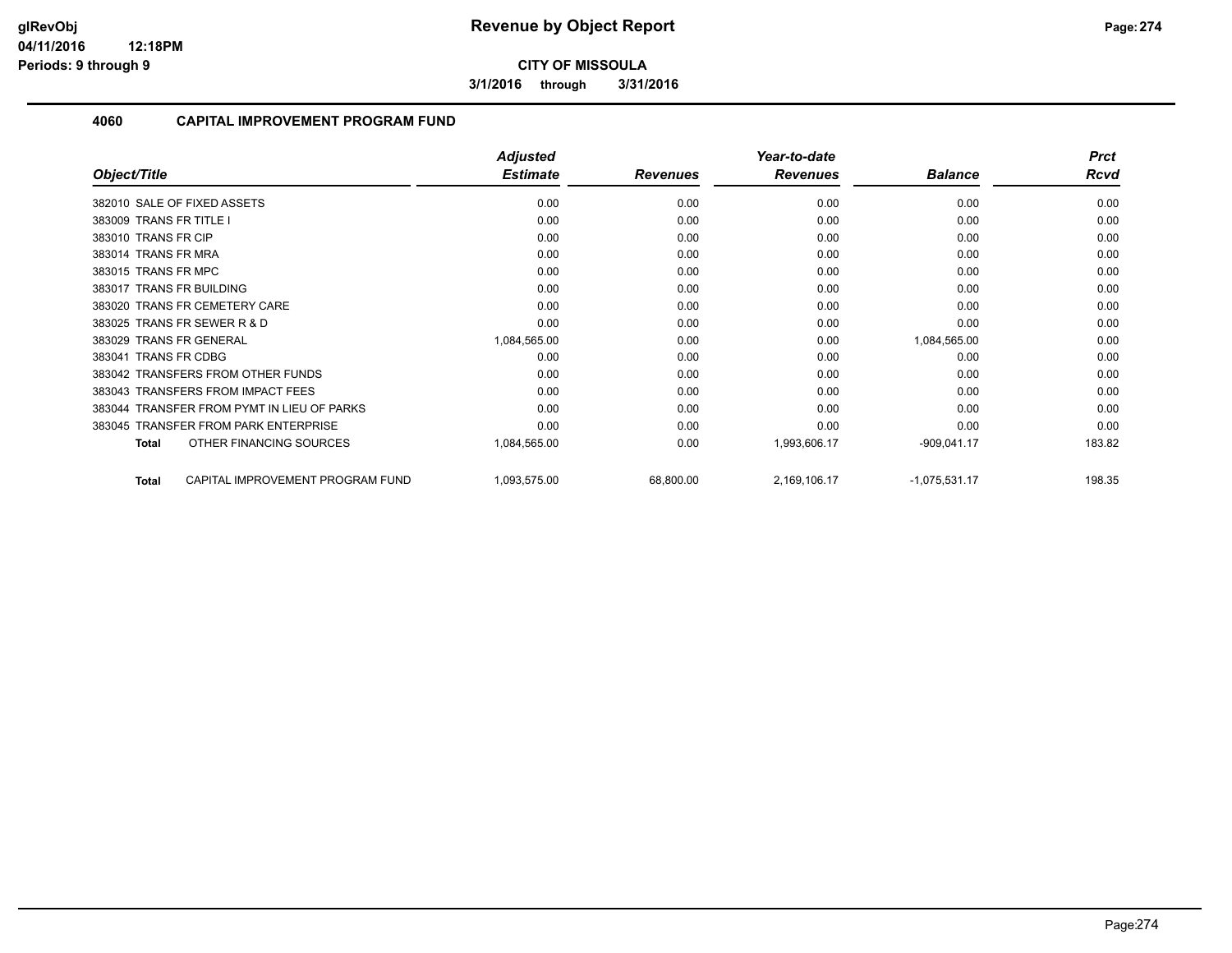**3/1/2016 through 3/31/2016**

# **4130 1997 G O BOND OPEN SPACE PURCHASE FUND**

## **4130 1997 G O BOND OPEN SPACE PURCHASE FUND**

|                                                           | <b>Adjusted</b> |                 | Year-to-date    |                | <b>Prct</b> |
|-----------------------------------------------------------|-----------------|-----------------|-----------------|----------------|-------------|
| Object/Title                                              | <b>Estimate</b> | <b>Revenues</b> | <b>Revenues</b> | <b>Balance</b> | Rcvd        |
| 330000 INTERGOVERNMENTAL REVENUES                         |                 |                 |                 |                |             |
| 330000 INTERGOVERNMENTAL REVENUES                         | 0.00            | 0.00            | 7,617.23        | $-7,617.23$    | 0.00        |
| 331156 CTEP GRANT - S HILLS TRAIL SYSTEM                  | 0.00            | 0.00            | 0.00            | 0.00           | 0.00        |
| 334014 *** Title Not Found ***                            | 0.00            | 0.00            | 0.00            | 0.00           | 0.00        |
| <b>INTERGOVERNMENTAL REVENUES</b><br><b>Total</b>         | 0.00            | 0.00            | 7,617.23        | $-7,617.23$    | 0.00        |
| <b>CHARGES FOR SERVICES</b><br>340000                     |                 |                 |                 |                |             |
| 343065 BUILDING RENTALS                                   | 0.00            | 0.00            | 0.00            | 0.00           | 0.00        |
| <b>CHARGES FOR SERVICES</b><br><b>Total</b>               | 0.00            | 0.00            | 0.00            | 0.00           | 0.00        |
| 360000 MISCELLANEOUS REVENUES                             |                 |                 |                 |                |             |
| 360010 MISCELLANEOUS                                      | 0.00            | 0.00            | 0.00            | 0.00           | 0.00        |
| 365000 DONATIONS                                          | 0.00            | 0.00            | 0.00            | 0.00           | 0.00        |
| <b>MISCELLANEOUS REVENUES</b><br><b>Total</b>             | 0.00            | 0.00            | 0.00            | 0.00           | 0.00        |
| <b>INVESTMENTS &amp; ROYALTY EARNINGS</b><br>370000       |                 |                 |                 |                |             |
| 371010 INTEREST ON INVESTMENTS                            | 0.00            | 0.00            | 0.00            | 0.00           | 0.00        |
| 371020 GAIN/LOSS IN MARKET VALUE OF INVESTMENTS           | 0.00            | 0.00            | 0.00            | 0.00           | 0.00        |
| <b>INVESTMENTS &amp; ROYALTY EARNINGS</b><br><b>Total</b> | 0.00            | 0.00            | 0.00            | 0.00           | 0.00        |
| OTHER FINANCING SOURCES<br>380000                         |                 |                 |                 |                |             |
| 382010 SALE OF FIXED ASSETS                               | 0.00            | 0.00            | 0.00            | 0.00           | 0.00        |
| 383000 OPERATING TRANSFERS                                | 0.00            | 0.00            | 0.00            | 0.00           | 0.00        |
| OTHER FINANCING SOURCES<br><b>Total</b>                   | 0.00            | 0.00            | 0.00            | 0.00           | 0.00        |
| 1997 G O BOND OPEN SPACE PURCHASE FU<br><b>Total</b>      | 0.00            | 0.00            | 7,617.23        | $-7.617.23$    | 0.00        |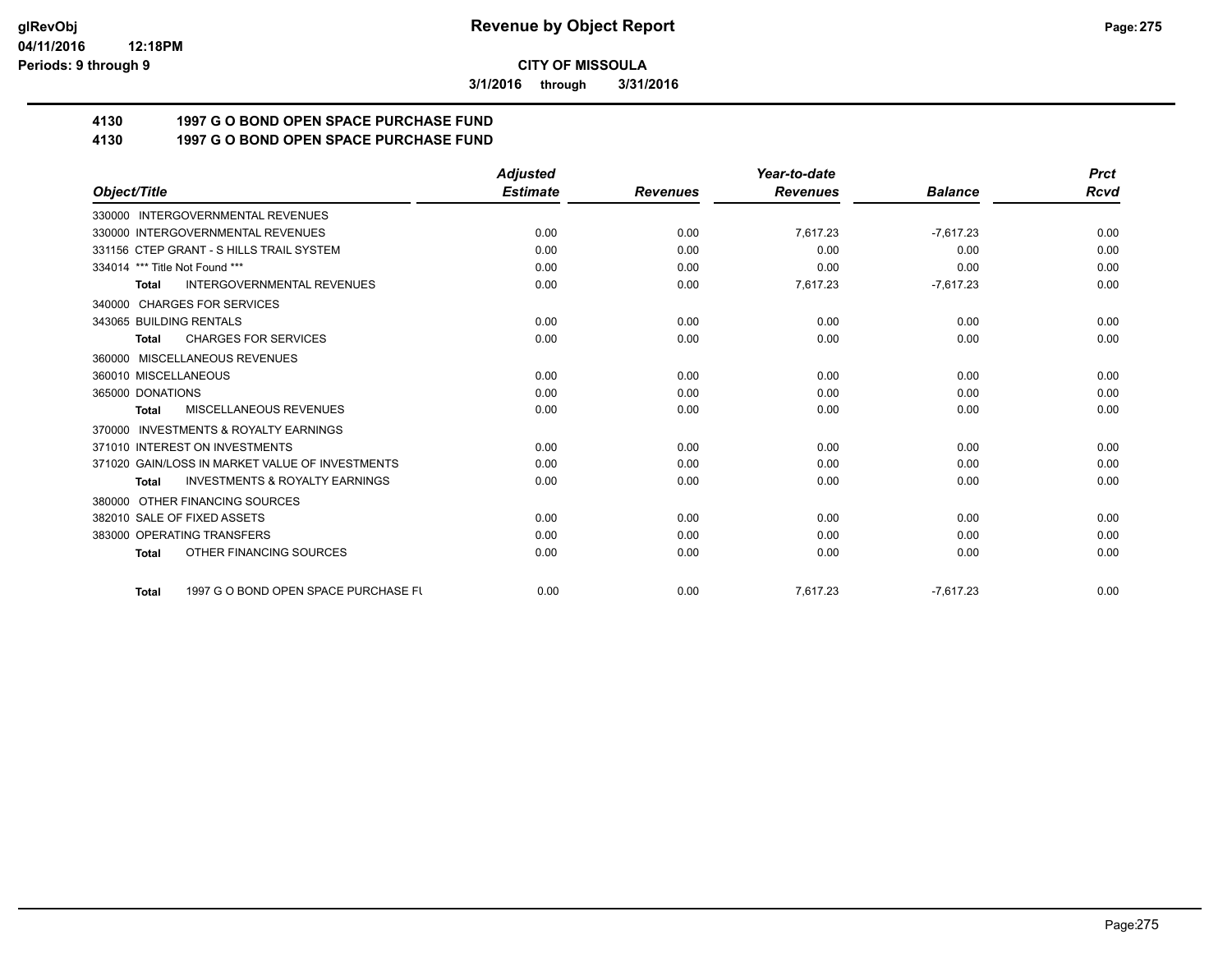**3/1/2016 through 3/31/2016**

## **4130 1997 G O BOND OPEN SPACE PURCHASE FUND**

|                                                           | <b>Adjusted</b> |                 | Year-to-date    |                | <b>Prct</b> |
|-----------------------------------------------------------|-----------------|-----------------|-----------------|----------------|-------------|
| Object/Title                                              | <b>Estimate</b> | <b>Revenues</b> | <b>Revenues</b> | <b>Balance</b> | <b>Rcvd</b> |
| 330000 INTERGOVERNMENTAL REVENUES                         |                 |                 |                 |                |             |
| 330000 INTERGOVERNMENTAL REVENUES                         | 0.00            | 0.00            | 7,617.23        | $-7,617.23$    | 0.00        |
| 331156 CTEP GRANT - S HILLS TRAIL SYSTEM                  | 0.00            | 0.00            | 0.00            | 0.00           | 0.00        |
| 334014 *** Title Not Found ***                            | 0.00            | 0.00            | 0.00            | 0.00           | 0.00        |
| <b>INTERGOVERNMENTAL REVENUES</b><br><b>Total</b>         | 0.00            | 0.00            | 7,617.23        | $-7,617.23$    | 0.00        |
| 340000 CHARGES FOR SERVICES                               |                 |                 |                 |                |             |
| 343065 BUILDING RENTALS                                   | 0.00            | 0.00            | 0.00            | 0.00           | 0.00        |
| <b>CHARGES FOR SERVICES</b><br><b>Total</b>               | 0.00            | 0.00            | 0.00            | 0.00           | 0.00        |
| 360000 MISCELLANEOUS REVENUES                             |                 |                 |                 |                |             |
| 360010 MISCELLANEOUS                                      | 0.00            | 0.00            | 0.00            | 0.00           | 0.00        |
| 365000 DONATIONS                                          | 0.00            | 0.00            | 0.00            | 0.00           | 0.00        |
| <b>MISCELLANEOUS REVENUES</b><br><b>Total</b>             | 0.00            | 0.00            | 0.00            | 0.00           | 0.00        |
| <b>INVESTMENTS &amp; ROYALTY EARNINGS</b><br>370000       |                 |                 |                 |                |             |
| 371010 INTEREST ON INVESTMENTS                            | 0.00            | 0.00            | 0.00            | 0.00           | 0.00        |
| 371020 GAIN/LOSS IN MARKET VALUE OF INVESTMENT            | 0.00            | 0.00            | 0.00            | 0.00           | 0.00        |
| <b>INVESTMENTS &amp; ROYALTY EARNINGS</b><br><b>Total</b> | 0.00            | 0.00            | 0.00            | 0.00           | 0.00        |
| 380000 OTHER FINANCING SOURCES                            |                 |                 |                 |                |             |
| 382010 SALE OF FIXED ASSETS                               | 0.00            | 0.00            | 0.00            | 0.00           | 0.00        |
| 383000 OPERATING TRANSFERS                                | 0.00            | 0.00            | 0.00            | 0.00           | 0.00        |
| OTHER FINANCING SOURCES<br><b>Total</b>                   | 0.00            | 0.00            | 0.00            | 0.00           | 0.00        |
| 1997 G O BOND OPEN SPACE PURCHASE F<br><b>Total</b>       | 0.00            | 0.00            | 7,617.23        | $-7,617.23$    | 0.00        |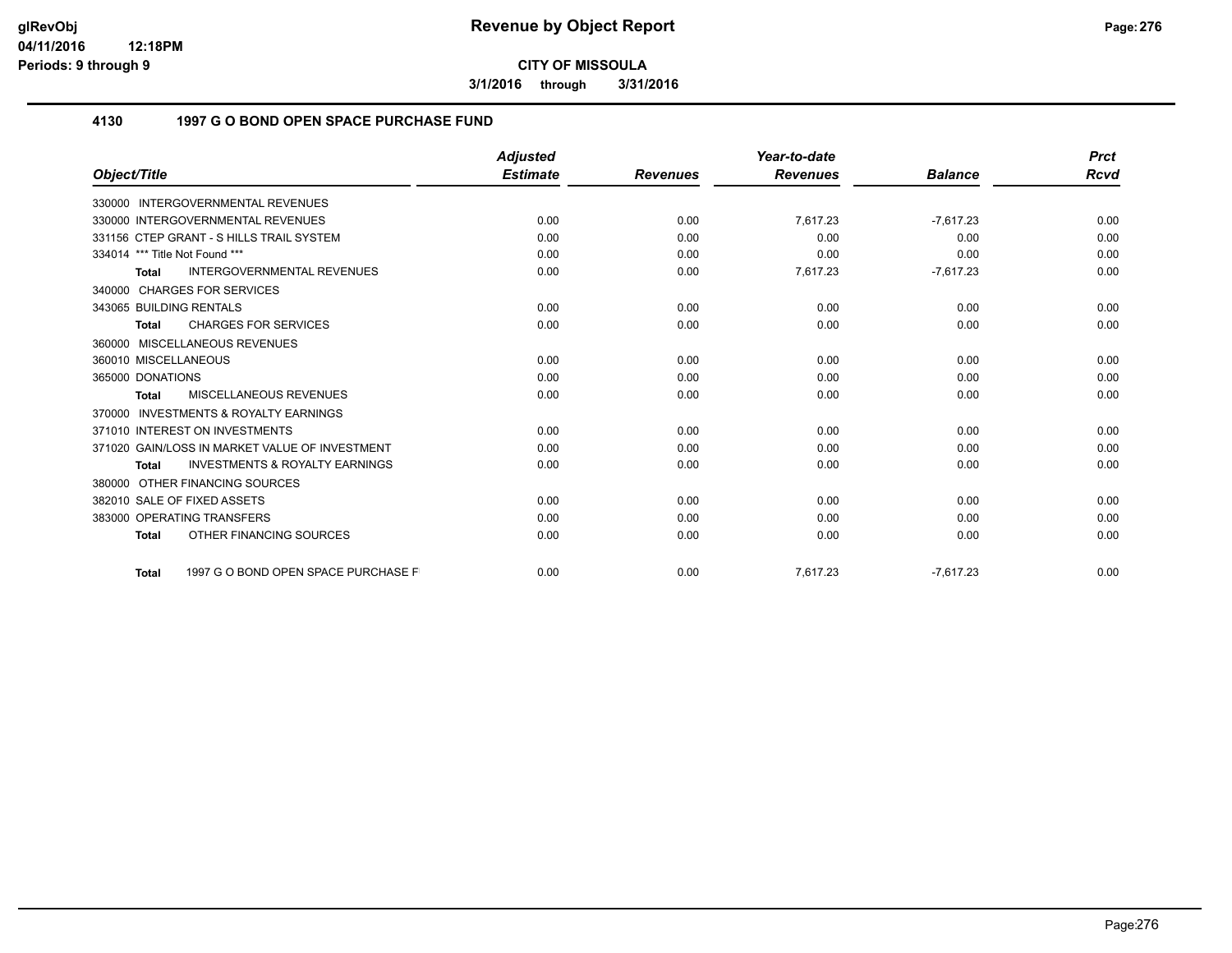**3/1/2016 through 3/31/2016**

#### **4196 NEW FIRE STATION GO BOND**

#### **4196 NEW FIRE STATION GO BOND**

|                                                    | <b>Adjusted</b> |                 | Year-to-date    |                | <b>Prct</b> |
|----------------------------------------------------|-----------------|-----------------|-----------------|----------------|-------------|
| Object/Title                                       | <b>Estimate</b> | <b>Revenues</b> | <b>Revenues</b> | <b>Balance</b> | <b>Rcvd</b> |
| 360000 MISCELLANEOUS REVENUES                      |                 |                 |                 |                |             |
| 365023 NORTHWESTERN ENERGY GRANT                   | 0.00            | 0.00            | 0.00            | 0.00           | 0.00        |
| MISCELLANEOUS REVENUES<br>Total                    | 0.00            | 0.00            | 0.00            | 0.00           | 0.00        |
| 370000 INVESTMENTS & ROYALTY EARNINGS              |                 |                 |                 |                |             |
| 371010 INTEREST ON INVESTMENTS                     | 0.00            | 0.00            | 0.00            | 0.00           | 0.00        |
| 371020 GAIN/LOSS IN MARKET VALUE OF INVESTMENTS    | 0.00            | 0.00            | 0.00            | 0.00           | 0.00        |
| <b>INVESTMENTS &amp; ROYALTY EARNINGS</b><br>Total | 0.00            | 0.00            | 0.00            | 0.00           | 0.00        |
| 380000 OTHER FINANCING SOURCES                     |                 |                 |                 |                |             |
| 381010 BOND PROCEEDS                               | 0.00            | 0.00            | 0.00            | 0.00           | 0.00        |
| 383000 OPERATING TRANSFERS                         | 0.00            | 0.00            | 0.00            | 0.00           | 0.00        |
| OTHER FINANCING SOURCES<br>Total                   | 0.00            | 0.00            | 0.00            | 0.00           | 0.00        |
| NEW FIRE STATION GO BOND<br>Total                  | 0.00            | 0.00            | 0.00            | 0.00           | 0.00        |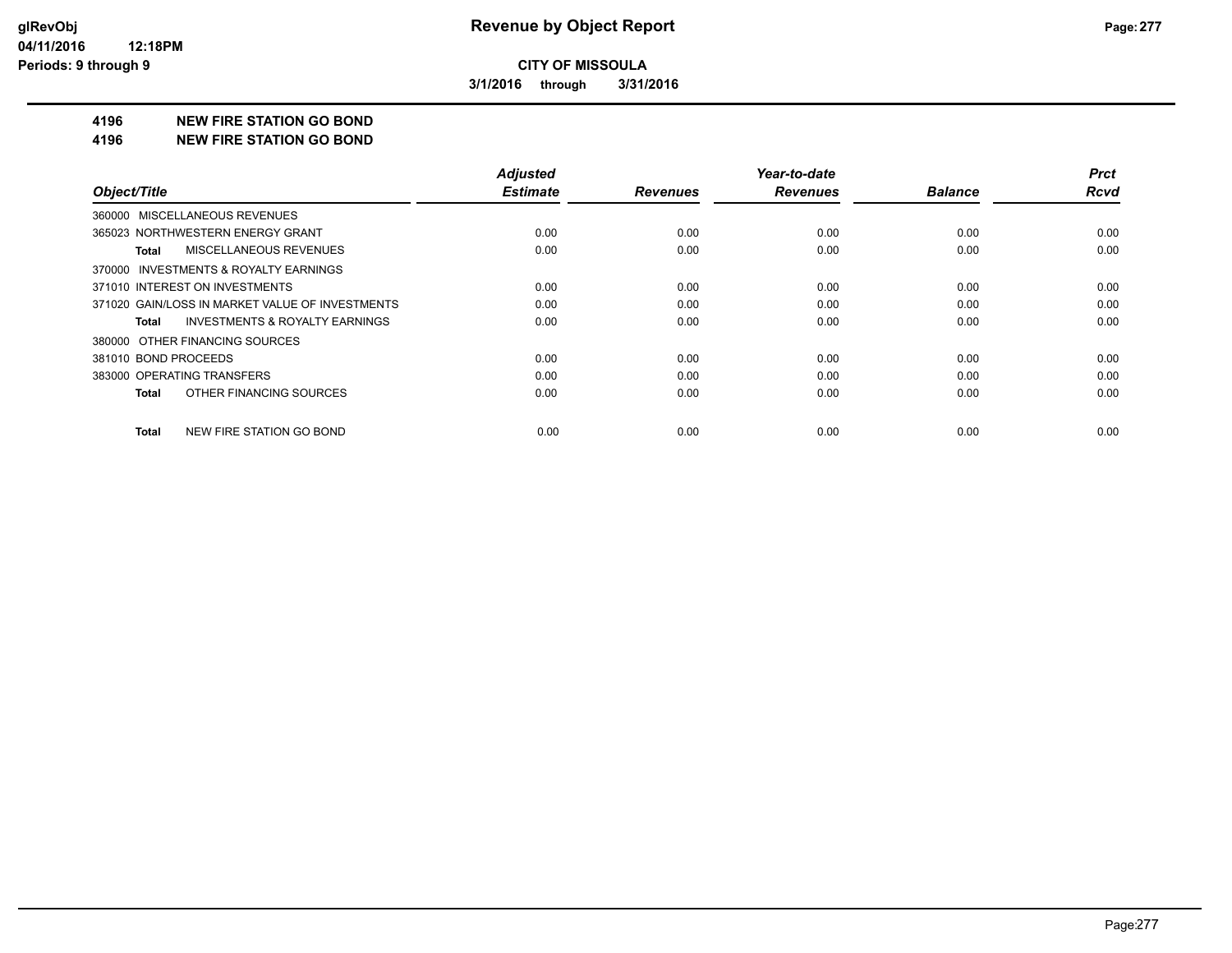**3/1/2016 through 3/31/2016**

## **4196 NEW FIRE STATION GO BOND**

| Object/Title                                              | <b>Adjusted</b><br><b>Estimate</b> | <b>Revenues</b> | Year-to-date<br><b>Revenues</b> | <b>Balance</b> | <b>Prct</b><br><b>Rcvd</b> |
|-----------------------------------------------------------|------------------------------------|-----------------|---------------------------------|----------------|----------------------------|
| 360000 MISCELLANEOUS REVENUES                             |                                    |                 |                                 |                |                            |
| 365023 NORTHWESTERN ENERGY GRANT                          | 0.00                               | 0.00            | 0.00                            | 0.00           | 0.00                       |
| MISCELLANEOUS REVENUES<br>Total                           | 0.00                               | 0.00            | 0.00                            | 0.00           | 0.00                       |
| 370000 INVESTMENTS & ROYALTY EARNINGS                     |                                    |                 |                                 |                |                            |
| 371010 INTEREST ON INVESTMENTS                            | 0.00                               | 0.00            | 0.00                            | 0.00           | 0.00                       |
| 371020 GAIN/LOSS IN MARKET VALUE OF INVESTMENT            | 0.00                               | 0.00            | 0.00                            | 0.00           | 0.00                       |
| <b>INVESTMENTS &amp; ROYALTY EARNINGS</b><br><b>Total</b> | 0.00                               | 0.00            | 0.00                            | 0.00           | 0.00                       |
| 380000 OTHER FINANCING SOURCES                            |                                    |                 |                                 |                |                            |
| 381010 BOND PROCEEDS                                      | 0.00                               | 0.00            | 0.00                            | 0.00           | 0.00                       |
| 383000 OPERATING TRANSFERS                                | 0.00                               | 0.00            | 0.00                            | 0.00           | 0.00                       |
| OTHER FINANCING SOURCES<br>Total                          | 0.00                               | 0.00            | 0.00                            | 0.00           | 0.00                       |
| NEW FIRE STATION GO BOND<br><b>Total</b>                  | 0.00                               | 0.00            | 0.00                            | 0.00           | 0.00                       |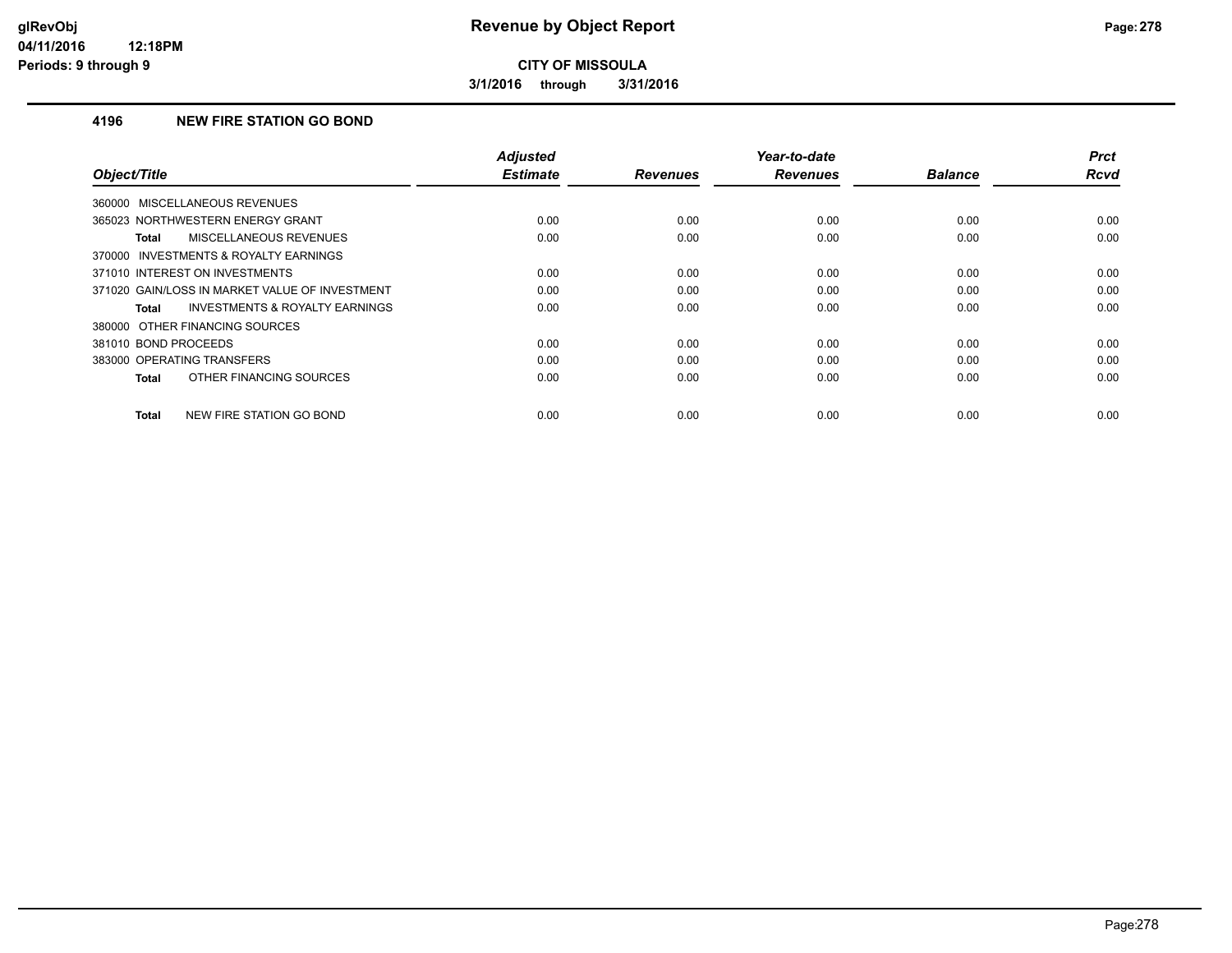**3/1/2016 through 3/31/2016**

# **4450 S/C CONSTRUCTION FUND FOR FY06**

**4450 S/C CONSTRUCTION FUND FOR FY06**

|                                                           | <b>Adjusted</b> |                 | Year-to-date    |                | Prct |
|-----------------------------------------------------------|-----------------|-----------------|-----------------|----------------|------|
| Object/Title                                              | <b>Estimate</b> | <b>Revenues</b> | <b>Revenues</b> | <b>Balance</b> | Rcvd |
| 370000 INVESTMENTS & ROYALTY EARNINGS                     |                 |                 |                 |                |      |
| 371010 INTEREST ON INVESTMENTS                            | 0.00            | 0.00            | 0.00            | 0.00           | 0.00 |
| 371020 GAIN/LOSS IN MARKET VALUE OF INVESTMENTS           | 0.00            | 0.00            | 0.00            | 0.00           | 0.00 |
| <b>INVESTMENTS &amp; ROYALTY EARNINGS</b><br><b>Total</b> | 0.00            | 0.00            | 0.00            | 0.00           | 0.00 |
| S/C CONSTRUCTION FUND FOR FY06<br><b>Total</b>            | 0.00            | 0.00            | 0.00            | 0.00           | 0.00 |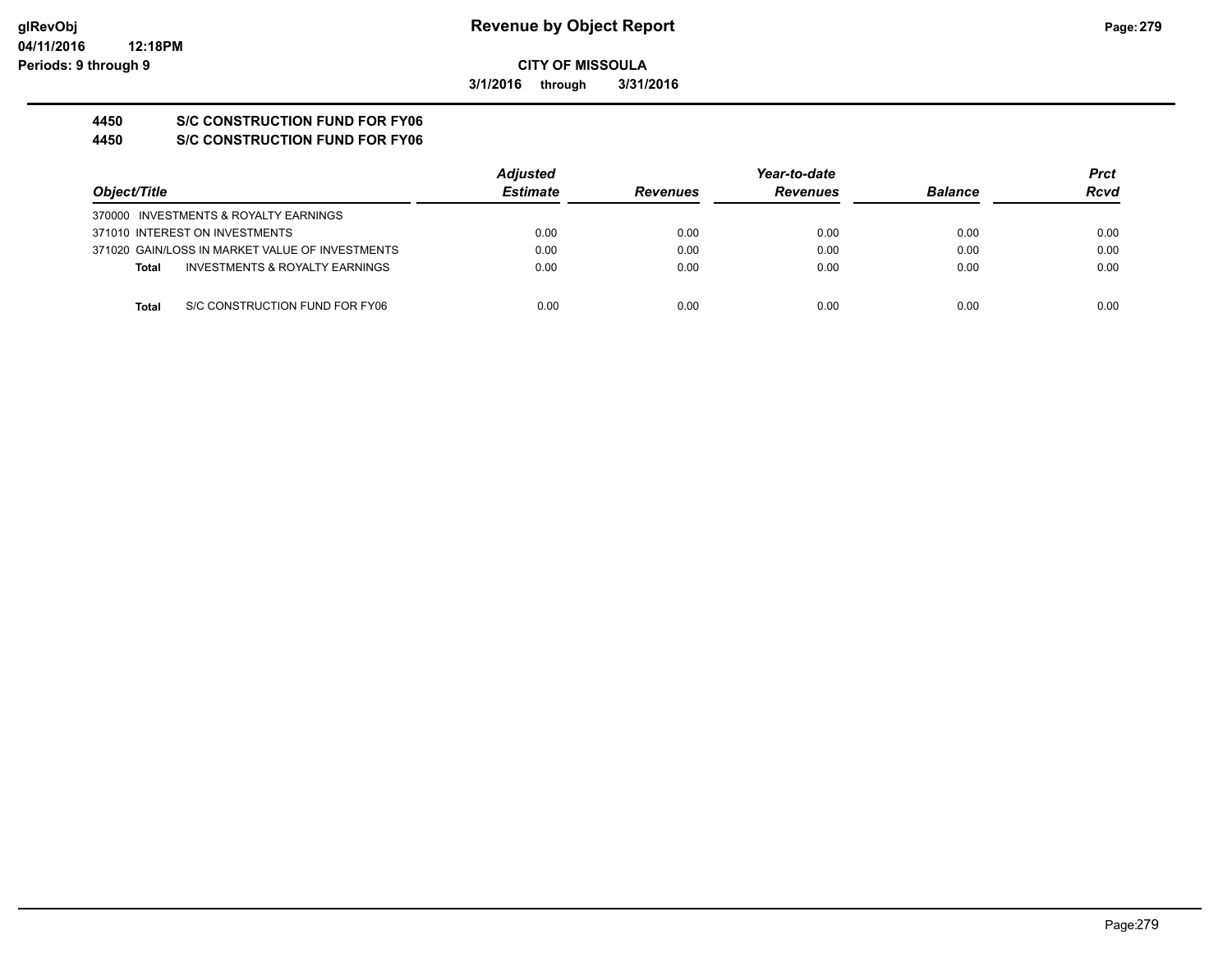**3/1/2016 through 3/31/2016**

### **4450 S/C CONSTRUCTION FUND FOR FY06**

| Object/Title                   |                                                | <b>Adjusted</b><br><b>Estimate</b> | <b>Revenues</b> | Year-to-date<br><b>Revenues</b> | <b>Balance</b> | <b>Prct</b><br><b>Rcvd</b> |
|--------------------------------|------------------------------------------------|------------------------------------|-----------------|---------------------------------|----------------|----------------------------|
|                                | 370000 INVESTMENTS & ROYALTY EARNINGS          |                                    |                 |                                 |                |                            |
| 371010 INTEREST ON INVESTMENTS |                                                | 0.00                               | 0.00            | 0.00                            | 0.00           | 0.00                       |
|                                | 371020 GAIN/LOSS IN MARKET VALUE OF INVESTMENT | 0.00                               | 0.00            | 0.00                            | 0.00           | 0.00                       |
| <b>Total</b>                   | <b>INVESTMENTS &amp; ROYALTY EARNINGS</b>      | 0.00                               | 0.00            | 0.00                            | 0.00           | 0.00                       |
|                                |                                                |                                    |                 |                                 |                |                            |
| Total                          | S/C CONSTRUCTION FUND FOR FY06                 | 0.00                               | 0.00            | 0.00                            | 0.00           | 0.00                       |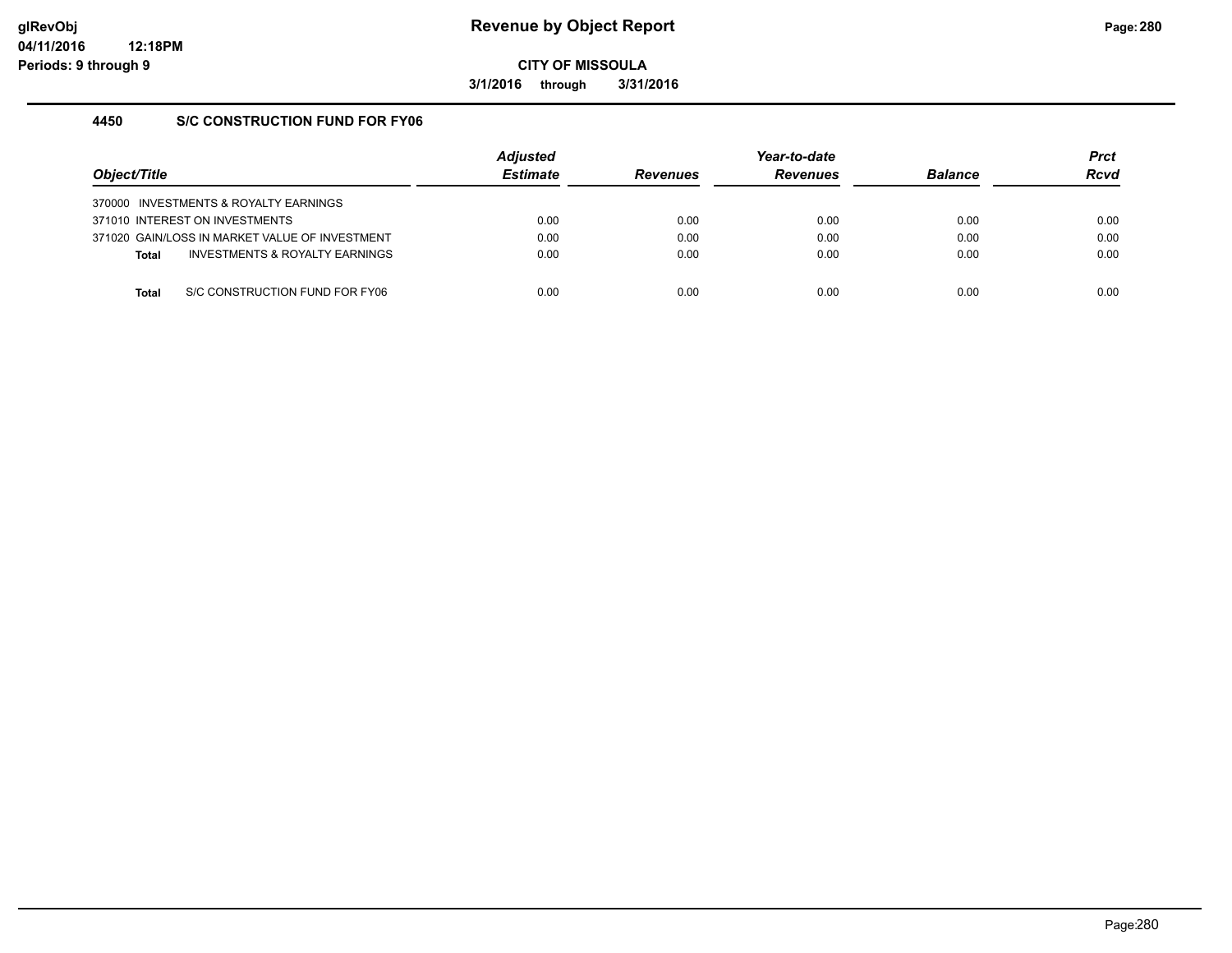**3/1/2016 through 3/31/2016**

**4451 FY07 S/C BOND FUND**

**4451 FY07 S/C BOND FUND**

|                                                    | <b>Adiusted</b> |                 | Year-to-date    |                | <b>Prct</b> |
|----------------------------------------------------|-----------------|-----------------|-----------------|----------------|-------------|
| Object/Title                                       | <b>Estimate</b> | <b>Revenues</b> | <b>Revenues</b> | <b>Balance</b> | <b>Rcvd</b> |
| 360000 MISCELLANEOUS REVENUES                      |                 |                 |                 |                |             |
| 360010 MISCELLANEOUS                               | 0.00            | 0.00            | 0.00            | 0.00           | 0.00        |
| MISCELLANEOUS REVENUES<br>Total                    | 0.00            | 0.00            | 0.00            | 0.00           | 0.00        |
| 370000 INVESTMENTS & ROYALTY EARNINGS              |                 |                 |                 |                |             |
| 371010 INTEREST ON INVESTMENTS                     | 0.00            | 0.00            | 0.00            | 0.00           | 0.00        |
| 371020 GAIN/LOSS IN MARKET VALUE OF INVESTMENTS    | 0.00            | 0.00            | 0.00            | 0.00           | 0.00        |
| <b>INVESTMENTS &amp; ROYALTY EARNINGS</b><br>Total | 0.00            | 0.00            | 0.00            | 0.00           | 0.00        |
| 380000 OTHER FINANCING SOURCES                     |                 |                 |                 |                |             |
| 381030 SID BONDS PROCEEDS                          | 0.00            | 0.00            | 0.00            | 0.00           | 0.00        |
| OTHER FINANCING SOURCES<br>Total                   | 0.00            | 0.00            | 0.00            | 0.00           | 0.00        |
| FY07 S/C BOND FUND<br><b>Total</b>                 | 0.00            | 0.00            | 0.00            | 0.00           | 0.00        |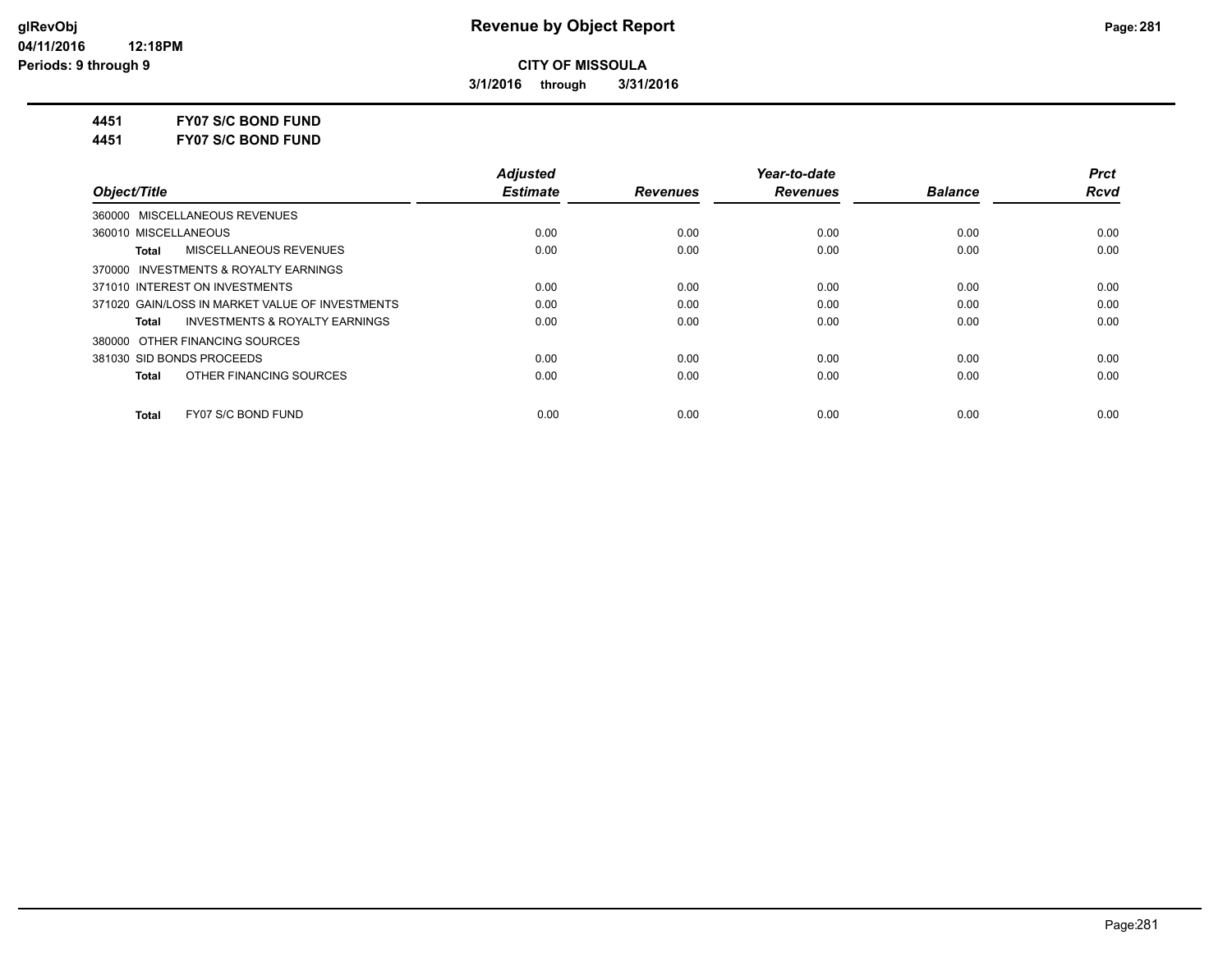**3/1/2016 through 3/31/2016**

#### **4451 FY07 S/C BOND FUND**

| Object/Title                                   | <b>Adjusted</b><br><b>Estimate</b> | <b>Revenues</b> | Year-to-date<br><b>Revenues</b> | <b>Balance</b> | <b>Prct</b><br><b>Rcvd</b> |
|------------------------------------------------|------------------------------------|-----------------|---------------------------------|----------------|----------------------------|
| 360000 MISCELLANEOUS REVENUES                  |                                    |                 |                                 |                |                            |
|                                                |                                    |                 |                                 |                |                            |
| 360010 MISCELLANEOUS                           | 0.00                               | 0.00            | 0.00                            | 0.00           | 0.00                       |
| MISCELLANEOUS REVENUES<br>Total                | 0.00                               | 0.00            | 0.00                            | 0.00           | 0.00                       |
| 370000 INVESTMENTS & ROYALTY EARNINGS          |                                    |                 |                                 |                |                            |
| 371010 INTEREST ON INVESTMENTS                 | 0.00                               | 0.00            | 0.00                            | 0.00           | 0.00                       |
| 371020 GAIN/LOSS IN MARKET VALUE OF INVESTMENT | 0.00                               | 0.00            | 0.00                            | 0.00           | 0.00                       |
| INVESTMENTS & ROYALTY EARNINGS<br>Total        | 0.00                               | 0.00            | 0.00                            | 0.00           | 0.00                       |
| 380000 OTHER FINANCING SOURCES                 |                                    |                 |                                 |                |                            |
| 381030 SID BONDS PROCEEDS                      | 0.00                               | 0.00            | 0.00                            | 0.00           | 0.00                       |
| OTHER FINANCING SOURCES<br>Total               | 0.00                               | 0.00            | 0.00                            | 0.00           | 0.00                       |
| FY07 S/C BOND FUND<br><b>Total</b>             | 0.00                               | 0.00            | 0.00                            | 0.00           | 0.00                       |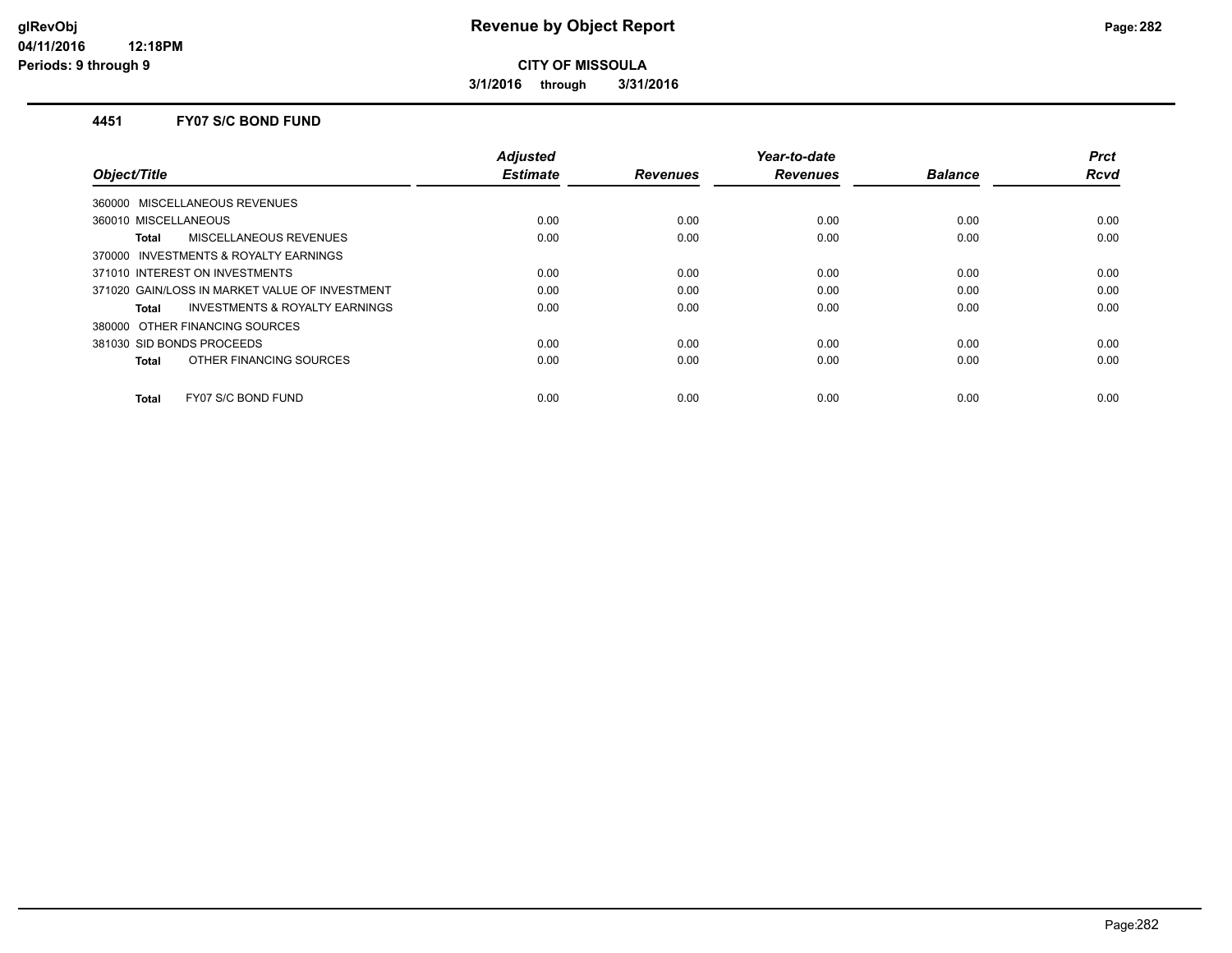**3/1/2016 through 3/31/2016**

# **4452 S/C CONSTRUCTION FUND FOR FY 08 BOND SAL**

**4452 S/C CONSTRUCTION FUND FOR FY 08 BOND SAL**

|                                                      | <b>Adjusted</b> |                 | Year-to-date    |                | <b>Prct</b> |
|------------------------------------------------------|-----------------|-----------------|-----------------|----------------|-------------|
| Object/Title                                         | <b>Estimate</b> | <b>Revenues</b> | <b>Revenues</b> | <b>Balance</b> | <b>Rcvd</b> |
| 360000 MISCELLANEOUS REVENUES                        |                 |                 |                 |                |             |
| 360010 MISCELLANEOUS                                 | 0.00            | 0.00            | 0.00            | 0.00           | 0.00        |
| 362000 OTHER MISCELLANEOUS REVENUE                   | 0.00            | 0.00            | 0.00            | 0.00           | 0.00        |
| <b>MISCELLANEOUS REVENUES</b><br>Total               | 0.00            | 0.00            | 0.00            | 0.00           | 0.00        |
| 370000 INVESTMENTS & ROYALTY EARNINGS                |                 |                 |                 |                |             |
| 371010 INTEREST ON INVESTMENTS                       | 0.00            | 0.00            | 0.00            | 0.00           | 0.00        |
| 371020 GAIN/LOSS IN MARKET VALUE OF INVESTMENTS      | 0.00            | 0.00            | 0.00            | 0.00           | 0.00        |
| <b>INVESTMENTS &amp; ROYALTY EARNINGS</b><br>Total   | 0.00            | 0.00            | 0.00            | 0.00           | 0.00        |
| 380000 OTHER FINANCING SOURCES                       |                 |                 |                 |                |             |
| 381000 LOAN PROCEEDS                                 | 0.00            | 0.00            | 0.00            | 0.00           | 0.00        |
| 383042 TRANSFERS FROM OTHER FUNDS                    | 0.00            | 0.00            | 0.00            | 0.00           | 0.00        |
| OTHER FINANCING SOURCES<br>Total                     | 0.00            | 0.00            | 0.00            | 0.00           | 0.00        |
| S/C CONSTRUCTION FUND FOR FY 08 BONE<br><b>Total</b> | 0.00            | 0.00            | 0.00            | 0.00           | 0.00        |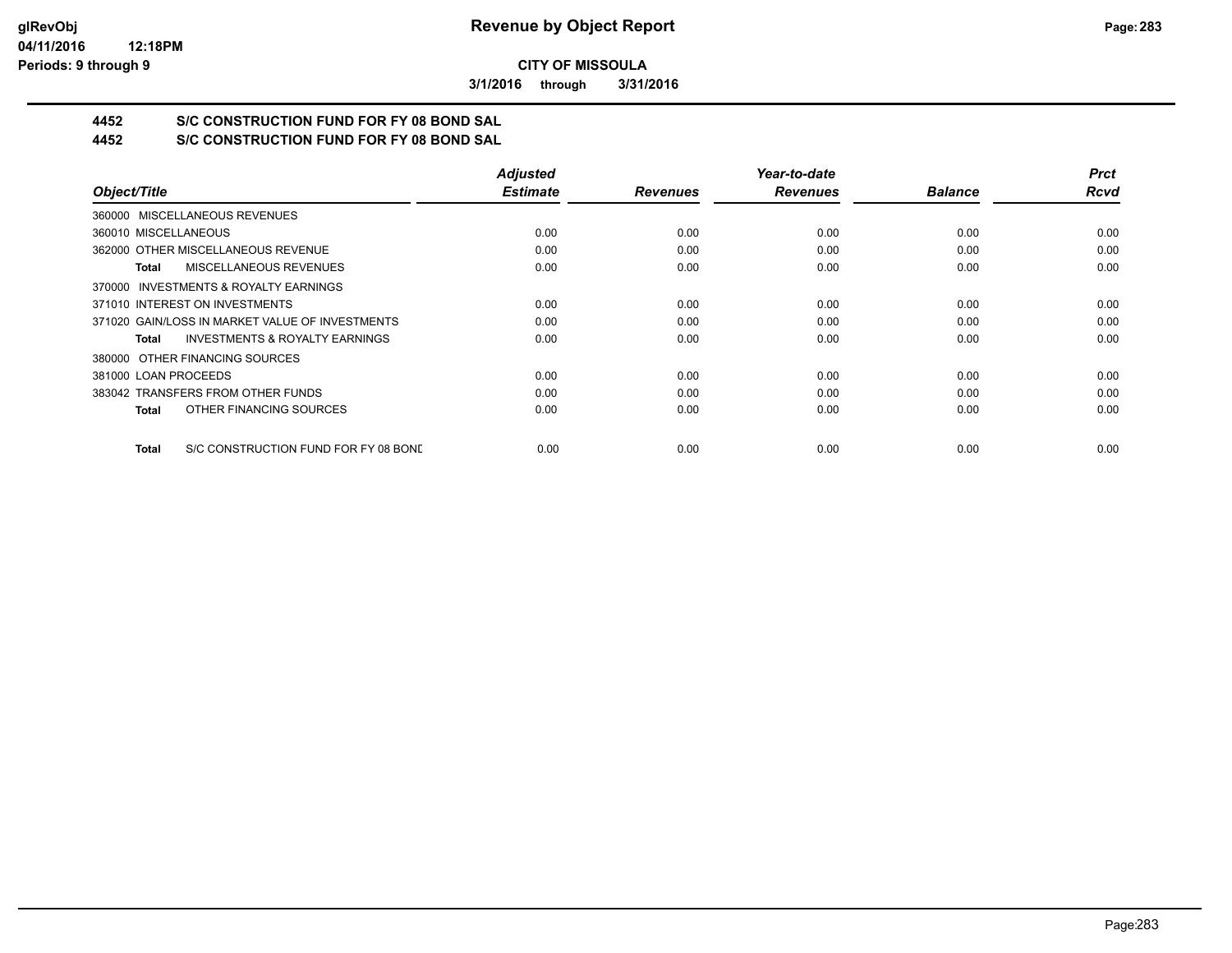**3/1/2016 through 3/31/2016**

## **4452 S/C CONSTRUCTION FUND FOR FY 08 BOND SAL**

| Object/Title                                        | <b>Adjusted</b><br><b>Estimate</b> | <b>Revenues</b> | Year-to-date<br><b>Revenues</b> | <b>Balance</b> | <b>Prct</b><br><b>Rcvd</b> |
|-----------------------------------------------------|------------------------------------|-----------------|---------------------------------|----------------|----------------------------|
|                                                     |                                    |                 |                                 |                |                            |
| 360000 MISCELLANEOUS REVENUES                       |                                    |                 |                                 |                |                            |
| 360010 MISCELLANEOUS                                | 0.00                               | 0.00            | 0.00                            | 0.00           | 0.00                       |
| 362000 OTHER MISCELLANEOUS REVENUE                  | 0.00                               | 0.00            | 0.00                            | 0.00           | 0.00                       |
| MISCELLANEOUS REVENUES<br>Total                     | 0.00                               | 0.00            | 0.00                            | 0.00           | 0.00                       |
| <b>INVESTMENTS &amp; ROYALTY EARNINGS</b><br>370000 |                                    |                 |                                 |                |                            |
| 371010 INTEREST ON INVESTMENTS                      | 0.00                               | 0.00            | 0.00                            | 0.00           | 0.00                       |
| 371020 GAIN/LOSS IN MARKET VALUE OF INVESTMENT      | 0.00                               | 0.00            | 0.00                            | 0.00           | 0.00                       |
| <b>INVESTMENTS &amp; ROYALTY EARNINGS</b><br>Total  | 0.00                               | 0.00            | 0.00                            | 0.00           | 0.00                       |
| 380000 OTHER FINANCING SOURCES                      |                                    |                 |                                 |                |                            |
| 381000 LOAN PROCEEDS                                | 0.00                               | 0.00            | 0.00                            | 0.00           | 0.00                       |
| 383042 TRANSFERS FROM OTHER FUNDS                   | 0.00                               | 0.00            | 0.00                            | 0.00           | 0.00                       |
| OTHER FINANCING SOURCES<br>Total                    | 0.00                               | 0.00            | 0.00                            | 0.00           | 0.00                       |
|                                                     |                                    |                 |                                 |                |                            |
| S/C CONSTRUCTION FUND FOR FY 08 BONI<br>Total       | 0.00                               | 0.00            | 0.00                            | 0.00           | 0.00                       |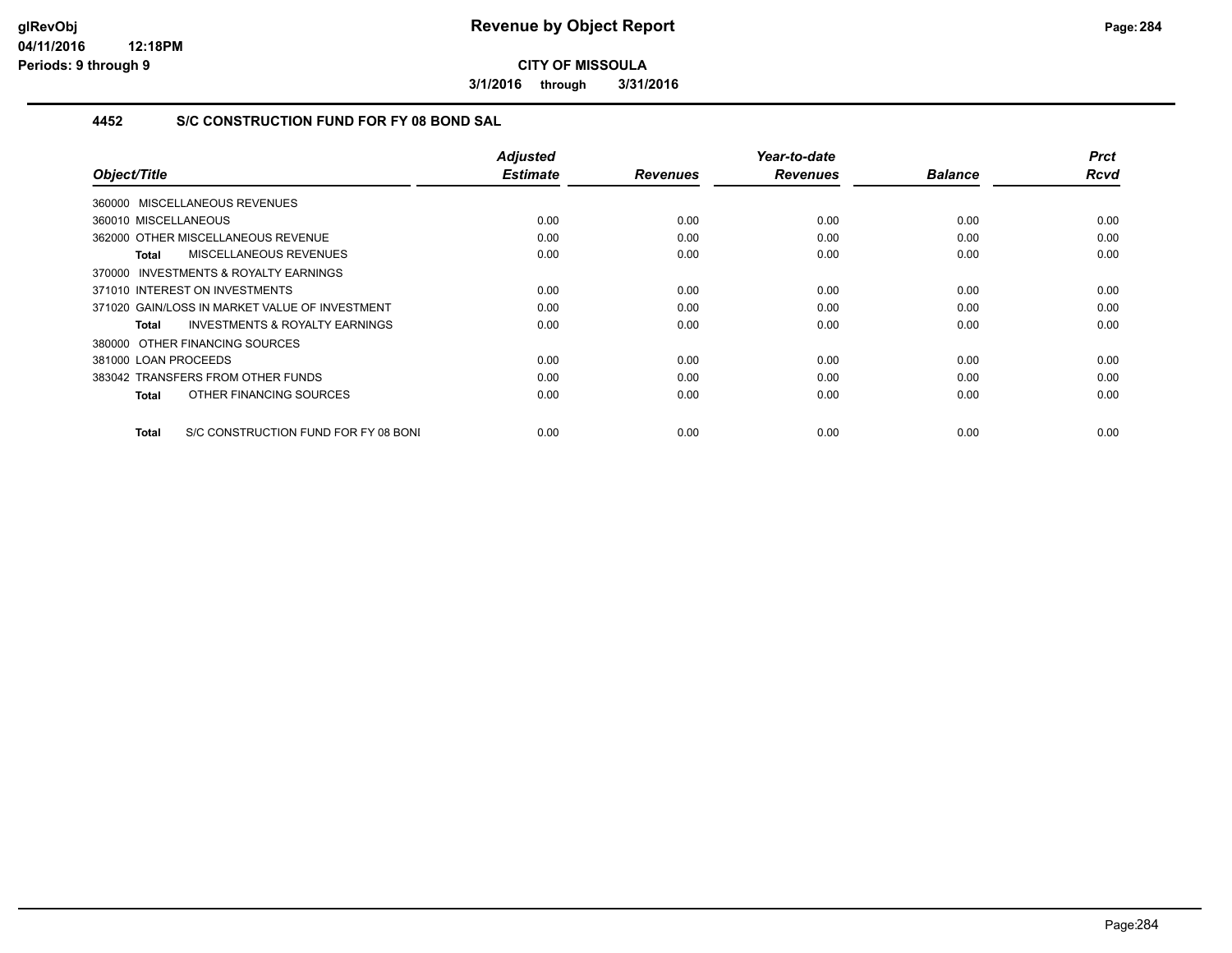**3/1/2016 through 3/31/2016**

## **4453 S/C CONSTRUCTION FUND FY09 BOND**

**4453 S/C CONSTRUCTION FUND FY09 BOND**

|                                                    | <b>Adjusted</b> |                 | Year-to-date    |                | <b>Prct</b> |
|----------------------------------------------------|-----------------|-----------------|-----------------|----------------|-------------|
| Object/Title                                       | <b>Estimate</b> | <b>Revenues</b> | <b>Revenues</b> | <b>Balance</b> | <b>Rcvd</b> |
| 360000 MISCELLANEOUS REVENUES                      |                 |                 |                 |                |             |
| 360010 MISCELLANEOUS                               | 0.00            | 0.00            | 0.00            | 0.00           | 0.00        |
| 362000 OTHER MISCELLANEOUS REVENUE                 | 0.00            | 0.00            | 0.00            | 0.00           | 0.00        |
| MISCELLANEOUS REVENUES<br>Total                    | 0.00            | 0.00            | 0.00            | 0.00           | 0.00        |
| 370000 INVESTMENTS & ROYALTY EARNINGS              |                 |                 |                 |                |             |
| 371010 INTEREST ON INVESTMENTS                     | 0.00            | 0.00            | 0.00            | 0.00           | 0.00        |
| <b>INVESTMENTS &amp; ROYALTY EARNINGS</b><br>Total | 0.00            | 0.00            | 0.00            | 0.00           | 0.00        |
| 380000 OTHER FINANCING SOURCES                     |                 |                 |                 |                |             |
| 381030 SID BONDS PROCEEDS                          | 0.00            | 0.00            | 0.00            | 0.00           | 0.00        |
| 383000 OPERATING TRANSFERS                         | 0.00            | 0.00            | 0.00            | 0.00           | 0.00        |
| OTHER FINANCING SOURCES<br>Total                   | 0.00            | 0.00            | 0.00            | 0.00           | 0.00        |
| S/C CONSTRUCTION FUND FY09 BOND<br>Total           | 0.00            | 0.00            | 0.00            | 0.00           | 0.00        |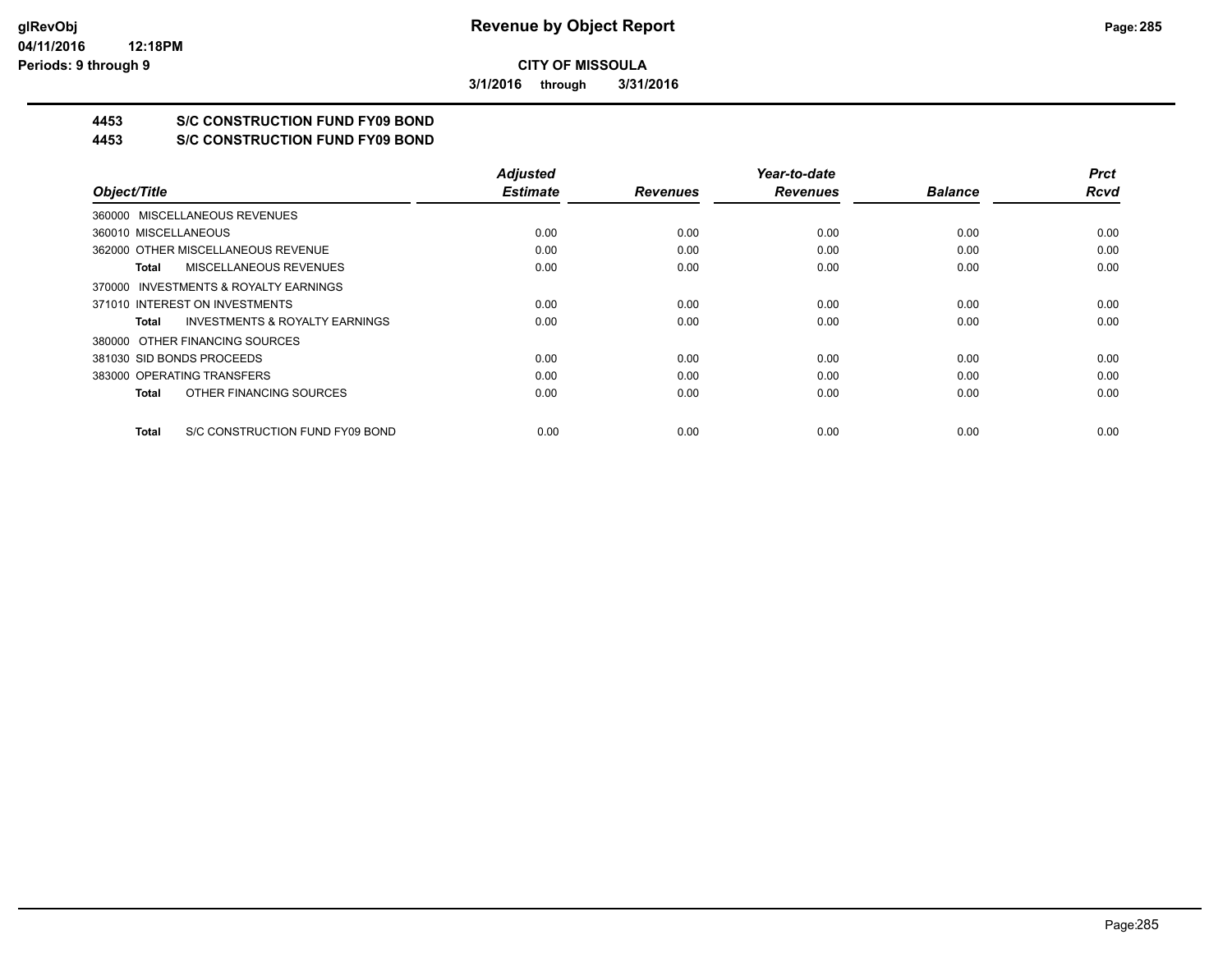**3/1/2016 through 3/31/2016**

## **4453 S/C CONSTRUCTION FUND FY09 BOND**

|                                                     | <b>Adjusted</b><br><b>Estimate</b> | <b>Revenues</b> | Year-to-date<br><b>Revenues</b> | <b>Balance</b> | <b>Prct</b><br><b>Rcvd</b> |
|-----------------------------------------------------|------------------------------------|-----------------|---------------------------------|----------------|----------------------------|
| Object/Title                                        |                                    |                 |                                 |                |                            |
| 360000 MISCELLANEOUS REVENUES                       |                                    |                 |                                 |                |                            |
| 360010 MISCELLANEOUS                                | 0.00                               | 0.00            | 0.00                            | 0.00           | 0.00                       |
| 362000 OTHER MISCELLANEOUS REVENUE                  | 0.00                               | 0.00            | 0.00                            | 0.00           | 0.00                       |
| MISCELLANEOUS REVENUES<br>Total                     | 0.00                               | 0.00            | 0.00                            | 0.00           | 0.00                       |
| <b>INVESTMENTS &amp; ROYALTY EARNINGS</b><br>370000 |                                    |                 |                                 |                |                            |
| 371010 INTEREST ON INVESTMENTS                      | 0.00                               | 0.00            | 0.00                            | 0.00           | 0.00                       |
| <b>INVESTMENTS &amp; ROYALTY EARNINGS</b><br>Total  | 0.00                               | 0.00            | 0.00                            | 0.00           | 0.00                       |
| 380000 OTHER FINANCING SOURCES                      |                                    |                 |                                 |                |                            |
| 381030 SID BONDS PROCEEDS                           | 0.00                               | 0.00            | 0.00                            | 0.00           | 0.00                       |
| 383000 OPERATING TRANSFERS                          | 0.00                               | 0.00            | 0.00                            | 0.00           | 0.00                       |
| OTHER FINANCING SOURCES<br><b>Total</b>             | 0.00                               | 0.00            | 0.00                            | 0.00           | 0.00                       |
| S/C CONSTRUCTION FUND FY09 BOND<br><b>Total</b>     | 0.00                               | 0.00            | 0.00                            | 0.00           | 0.00                       |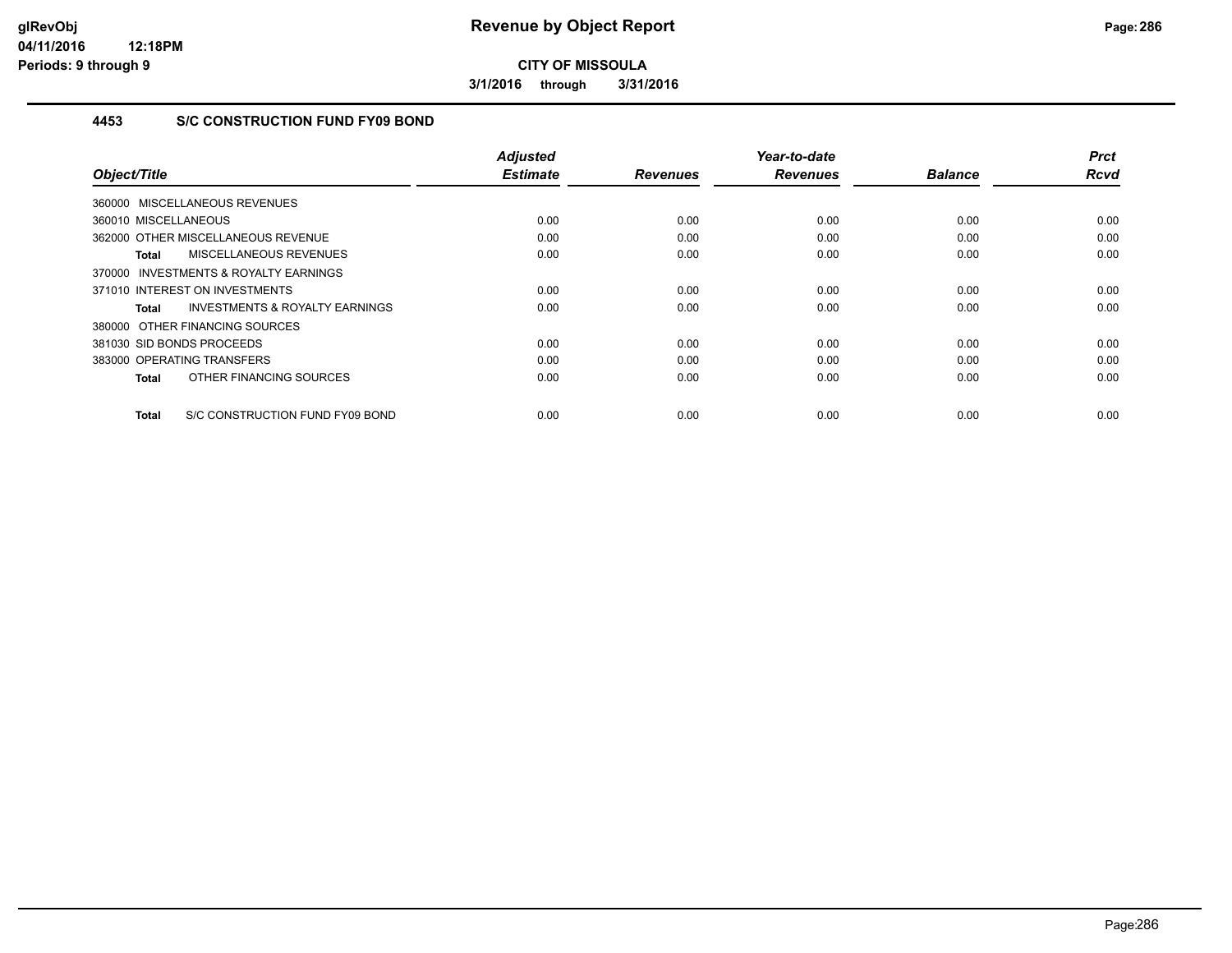**3/1/2016 through 3/31/2016**

## **4454 S/C CONSTRUCTION FUND FOR FY10**

**4454 S/C CONSTRUCTION FUND FOR FY10**

|                                                    | <b>Adjusted</b> |                 | Year-to-date    |                | <b>Prct</b> |
|----------------------------------------------------|-----------------|-----------------|-----------------|----------------|-------------|
| Object/Title                                       | <b>Estimate</b> | <b>Revenues</b> | <b>Revenues</b> | <b>Balance</b> | Rcvd        |
| 360000 MISCELLANEOUS REVENUES                      |                 |                 |                 |                |             |
| 360010 MISCELLANEOUS                               | 0.00            | 0.00            | 0.00            | 0.00           | 0.00        |
| 362000 OTHER MISCELLANEOUS REVENUE                 | 0.00            | 0.00            | 0.00            | 0.00           | 0.00        |
| MISCELLANEOUS REVENUES<br>Total                    | 0.00            | 0.00            | 0.00            | 0.00           | 0.00        |
| 370000 INVESTMENTS & ROYALTY EARNINGS              |                 |                 |                 |                |             |
| 371010 INTEREST ON INVESTMENTS                     | 0.00            | 0.00            | 0.00            | 0.00           | 0.00        |
| <b>INVESTMENTS &amp; ROYALTY EARNINGS</b><br>Total | 0.00            | 0.00            | 0.00            | 0.00           | 0.00        |
| 380000 OTHER FINANCING SOURCES                     |                 |                 |                 |                |             |
| 381030 SID BONDS PROCEEDS                          | 0.00            | 0.00            | 0.00            | 0.00           | 0.00        |
| OTHER FINANCING SOURCES<br>Total                   | 0.00            | 0.00            | 0.00            | 0.00           | 0.00        |
| S/C CONSTRUCTION FUND FOR FY10<br>Total            | 0.00            | 0.00            | 0.00            | 0.00           | 0.00        |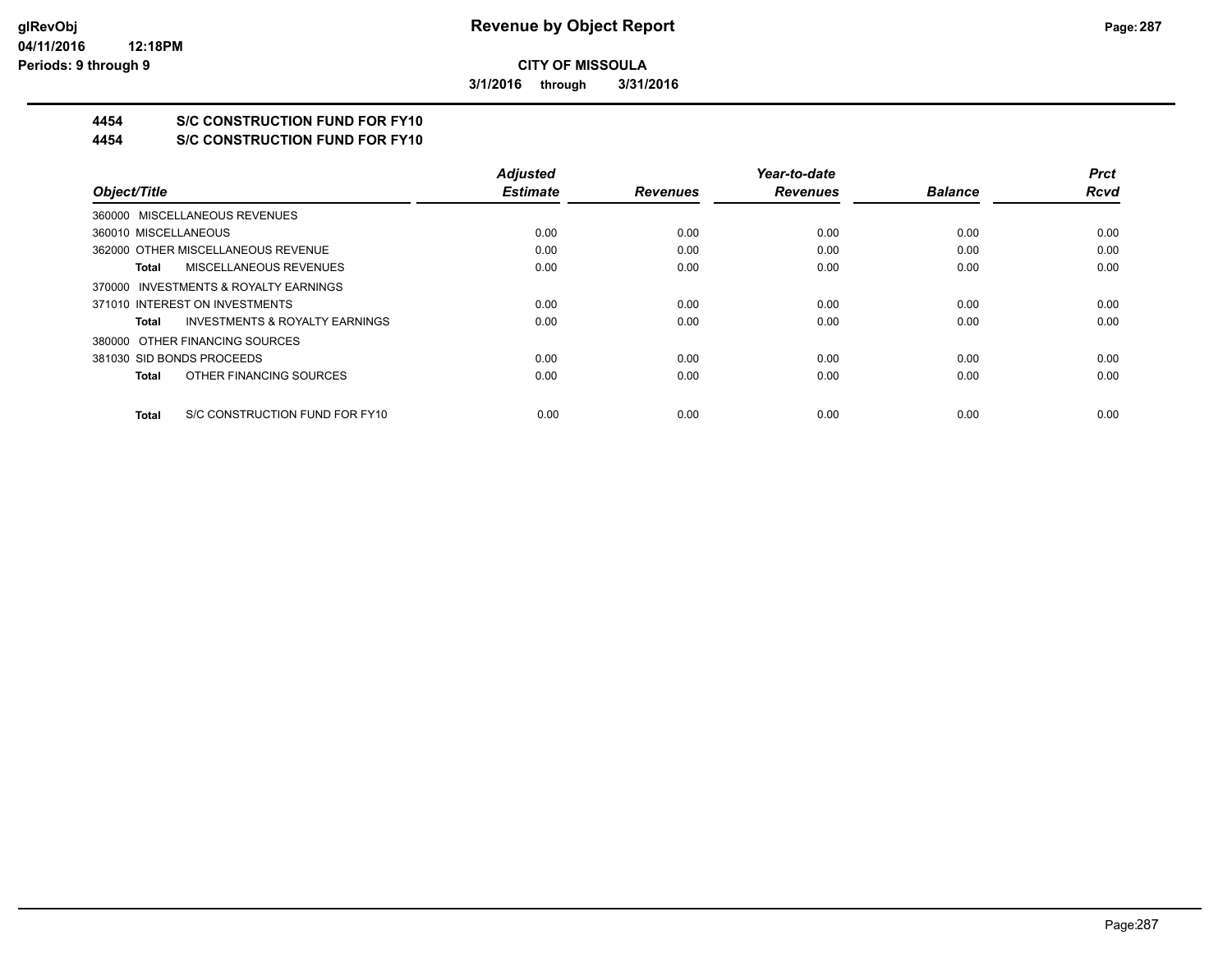**3/1/2016 through 3/31/2016**

## **4454 S/C CONSTRUCTION FUND FOR FY10**

| Object/Title                                   | <b>Adjusted</b><br><b>Estimate</b> | <b>Revenues</b> | Year-to-date<br><b>Revenues</b> | <b>Balance</b> | <b>Prct</b><br><b>Rcvd</b> |
|------------------------------------------------|------------------------------------|-----------------|---------------------------------|----------------|----------------------------|
|                                                |                                    |                 |                                 |                |                            |
| 360000 MISCELLANEOUS REVENUES                  |                                    |                 |                                 |                |                            |
| 360010 MISCELLANEOUS                           | 0.00                               | 0.00            | 0.00                            | 0.00           | 0.00                       |
| 362000 OTHER MISCELLANEOUS REVENUE             | 0.00                               | 0.00            | 0.00                            | 0.00           | 0.00                       |
| MISCELLANEOUS REVENUES<br><b>Total</b>         | 0.00                               | 0.00            | 0.00                            | 0.00           | 0.00                       |
| 370000 INVESTMENTS & ROYALTY EARNINGS          |                                    |                 |                                 |                |                            |
| 371010 INTEREST ON INVESTMENTS                 | 0.00                               | 0.00            | 0.00                            | 0.00           | 0.00                       |
| INVESTMENTS & ROYALTY EARNINGS<br>Total        | 0.00                               | 0.00            | 0.00                            | 0.00           | 0.00                       |
| 380000 OTHER FINANCING SOURCES                 |                                    |                 |                                 |                |                            |
| 381030 SID BONDS PROCEEDS                      | 0.00                               | 0.00            | 0.00                            | 0.00           | 0.00                       |
| OTHER FINANCING SOURCES<br><b>Total</b>        | 0.00                               | 0.00            | 0.00                            | 0.00           | 0.00                       |
| S/C CONSTRUCTION FUND FOR FY10<br><b>Total</b> | 0.00                               | 0.00            | 0.00                            | 0.00           | 0.00                       |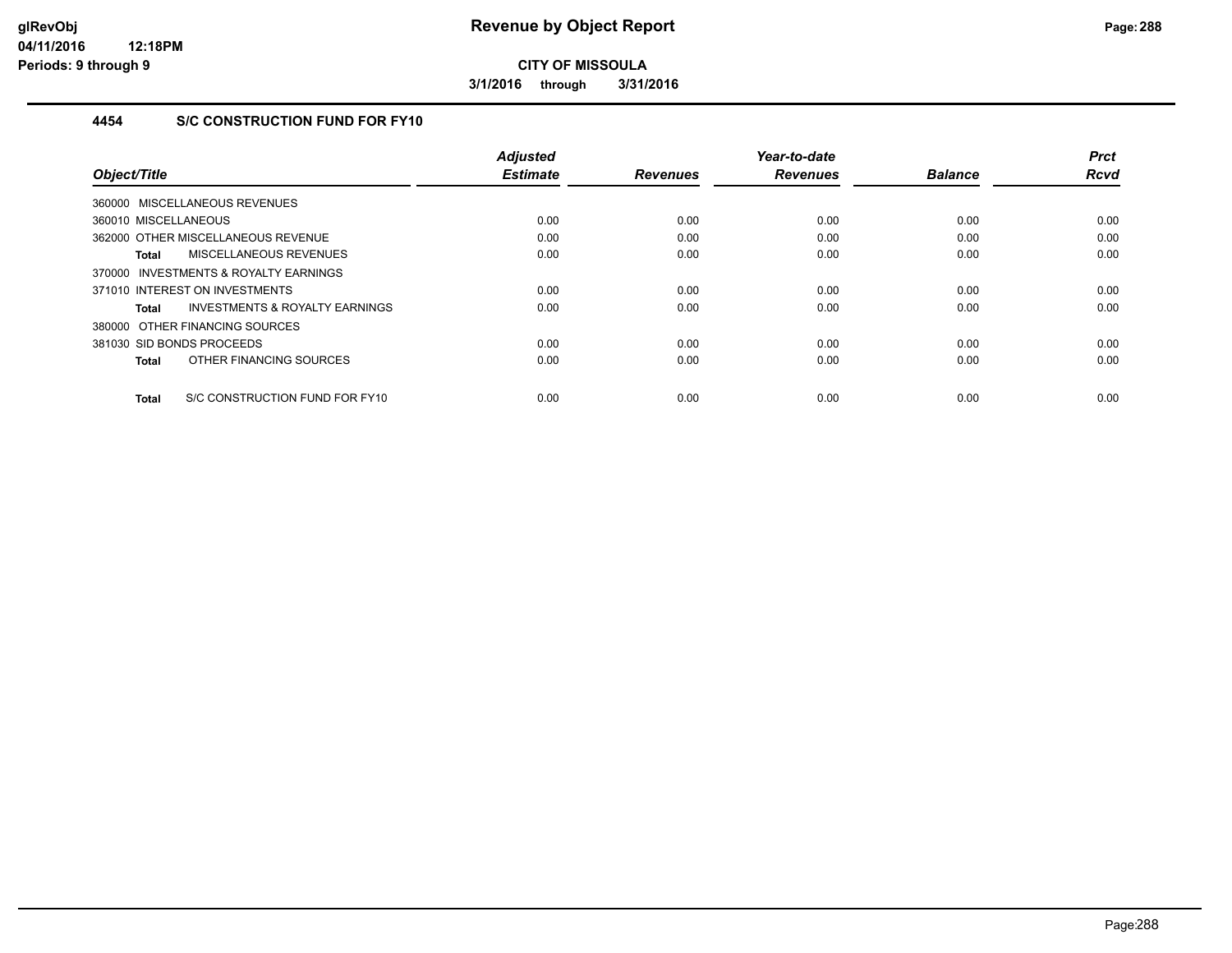**3/1/2016 through 3/31/2016**

#### **4455 FY11 S/C CONSTRUCTION FUND**

**4455 FY11 S/C CONSTRUCTION FUND**

|                                                    | <b>Adjusted</b> |                 | Year-to-date    |                | <b>Prct</b> |
|----------------------------------------------------|-----------------|-----------------|-----------------|----------------|-------------|
| Object/Title                                       | <b>Estimate</b> | <b>Revenues</b> | <b>Revenues</b> | <b>Balance</b> | <b>Rcvd</b> |
| 360000 MISCELLANEOUS REVENUES                      |                 |                 |                 |                |             |
| 360010 MISCELLANEOUS                               | 0.00            | 0.00            | 0.00            | 0.00           | 0.00        |
| MISCELLANEOUS REVENUES<br><b>Total</b>             | 0.00            | 0.00            | 0.00            | 0.00           | 0.00        |
| 370000 INVESTMENTS & ROYALTY EARNINGS              |                 |                 |                 |                |             |
| 371010 INTEREST ON INVESTMENTS                     | 0.00            | 0.00            | 0.00            | 0.00           | 0.00        |
| <b>INVESTMENTS &amp; ROYALTY EARNINGS</b><br>Total | 0.00            | 0.00            | 0.00            | 0.00           | 0.00        |
| 380000 OTHER FINANCING SOURCES                     |                 |                 |                 |                |             |
| 381030 SID BONDS PROCEEDS                          | 0.00            | 0.00            | 0.00            | 0.00           | 0.00        |
| OTHER FINANCING SOURCES<br><b>Total</b>            | 0.00            | 0.00            | 0.00            | 0.00           | 0.00        |
| <b>FY11 S/C CONSTRUCTION FUND</b><br><b>Total</b>  | 0.00            | 0.00            | 0.00            | 0.00           | 0.00        |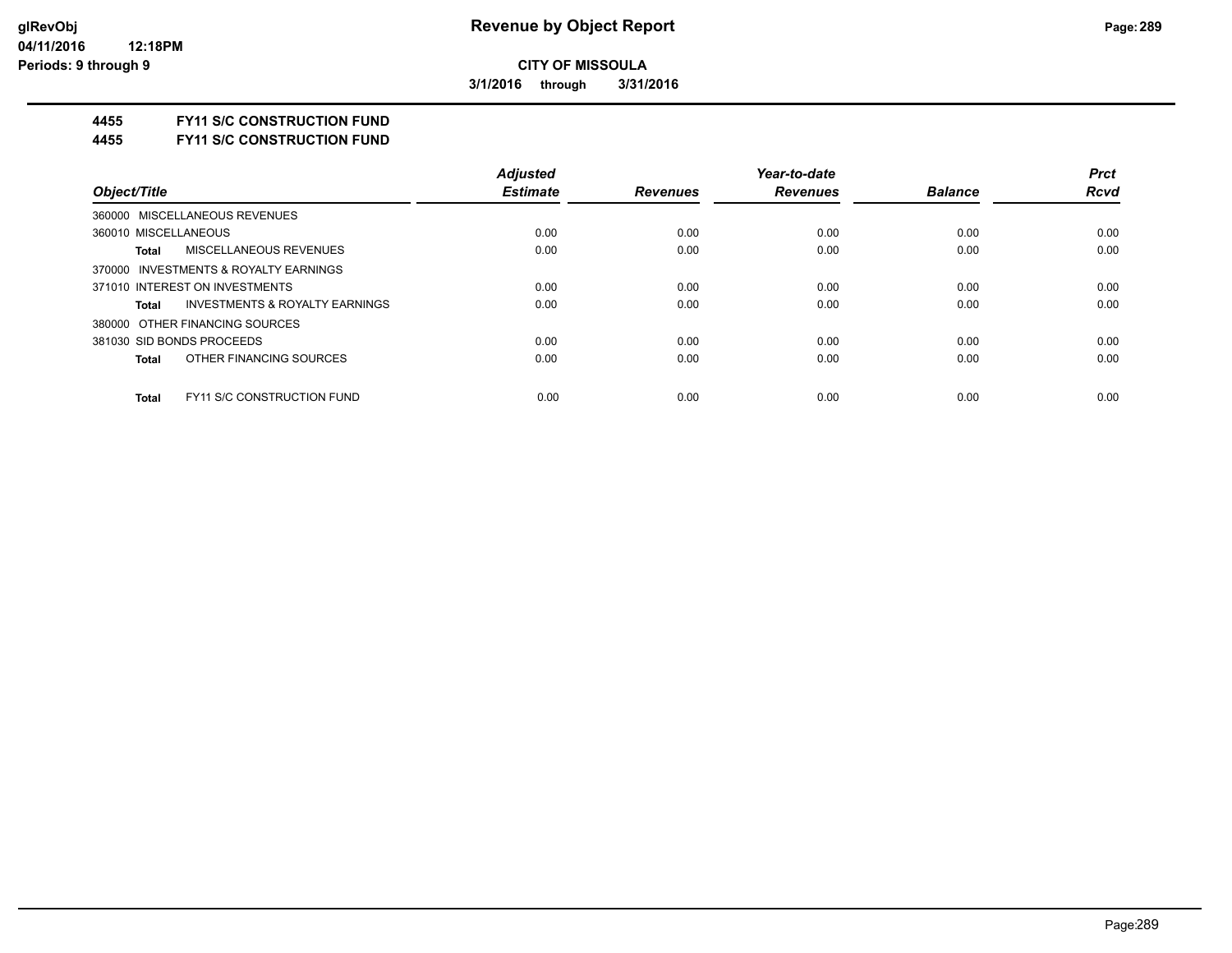**3/1/2016 through 3/31/2016**

## **4455 FY11 S/C CONSTRUCTION FUND**

| Object/Title                                       | <b>Adjusted</b><br><b>Estimate</b> | <b>Revenues</b> | Year-to-date<br><b>Revenues</b> | <b>Balance</b> | <b>Prct</b><br><b>Rcvd</b> |
|----------------------------------------------------|------------------------------------|-----------------|---------------------------------|----------------|----------------------------|
| 360000 MISCELLANEOUS REVENUES                      |                                    |                 |                                 |                |                            |
| 360010 MISCELLANEOUS                               | 0.00                               | 0.00            | 0.00                            | 0.00           | 0.00                       |
| MISCELLANEOUS REVENUES<br>Total                    | 0.00                               | 0.00            | 0.00                            | 0.00           | 0.00                       |
| 370000 INVESTMENTS & ROYALTY EARNINGS              |                                    |                 |                                 |                |                            |
| 371010 INTEREST ON INVESTMENTS                     | 0.00                               | 0.00            | 0.00                            | 0.00           | 0.00                       |
| <b>INVESTMENTS &amp; ROYALTY EARNINGS</b><br>Total | 0.00                               | 0.00            | 0.00                            | 0.00           | 0.00                       |
| 380000 OTHER FINANCING SOURCES                     |                                    |                 |                                 |                |                            |
| 381030 SID BONDS PROCEEDS                          | 0.00                               | 0.00            | 0.00                            | 0.00           | 0.00                       |
| OTHER FINANCING SOURCES<br>Total                   | 0.00                               | 0.00            | 0.00                            | 0.00           | 0.00                       |
| <b>FY11 S/C CONSTRUCTION FUND</b><br>Total         | 0.00                               | 0.00            | 0.00                            | 0.00           | 0.00                       |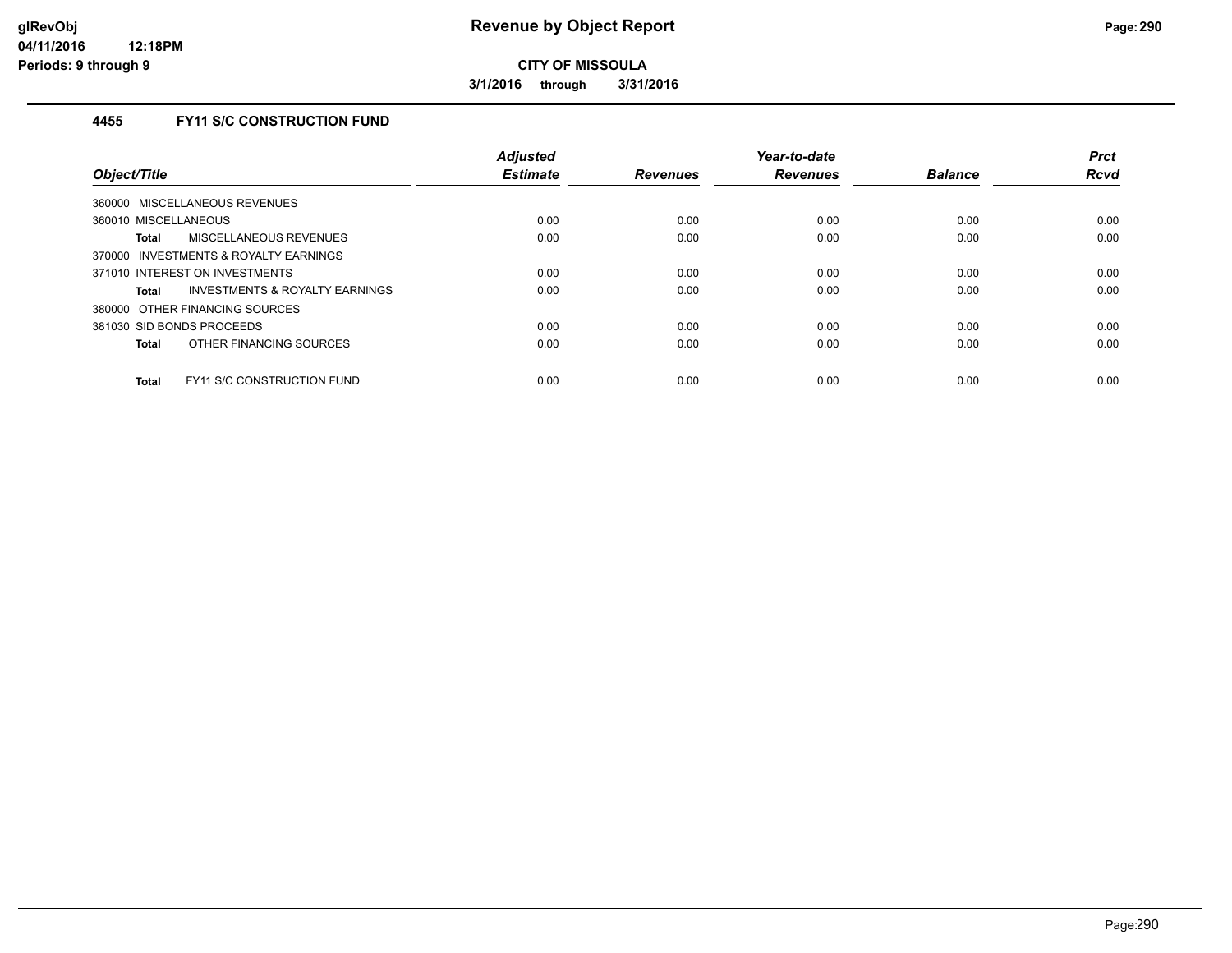**3/1/2016 through 3/31/2016**

## **4456 FY12 S/C CONSTRUCTION FUND**

**4456 FY12 S/C CONSTRUCTION FUND**

|                                                   | <b>Adjusted</b> |                 | Year-to-date    |                | <b>Prct</b> |
|---------------------------------------------------|-----------------|-----------------|-----------------|----------------|-------------|
| Object/Title                                      | <b>Estimate</b> | <b>Revenues</b> | <b>Revenues</b> | <b>Balance</b> | <b>Rcvd</b> |
| 360000 MISCELLANEOUS REVENUES                     |                 |                 |                 |                |             |
| 360010 MISCELLANEOUS                              | 0.00            | 0.00            | 0.00            | 0.00           | 0.00        |
| 362000 OTHER MISCELLANEOUS REVENUE                | 0.00            | 0.00            | 0.00            | 0.00           | 0.00        |
| <b>MISCELLANEOUS REVENUES</b><br>Total            | 0.00            | 0.00            | 0.00            | 0.00           | 0.00        |
| 370000 INVESTMENTS & ROYALTY EARNINGS             |                 |                 |                 |                |             |
| 371010 INTEREST ON INVESTMENTS                    | 0.00            | 0.00            | 0.00            | 0.00           | 0.00        |
| INVESTMENTS & ROYALTY EARNINGS<br>Total           | 0.00            | 0.00            | 0.00            | 0.00           | 0.00        |
| 380000 OTHER FINANCING SOURCES                    |                 |                 |                 |                |             |
| 381030 SID BONDS PROCEEDS                         | 0.00            | 0.00            | 0.00            | 0.00           | 0.00        |
| OTHER FINANCING SOURCES<br><b>Total</b>           | 0.00            | 0.00            | 0.00            | 0.00           | 0.00        |
| <b>FY12 S/C CONSTRUCTION FUND</b><br><b>Total</b> | 0.00            | 0.00            | 0.00            | 0.00           | 0.00        |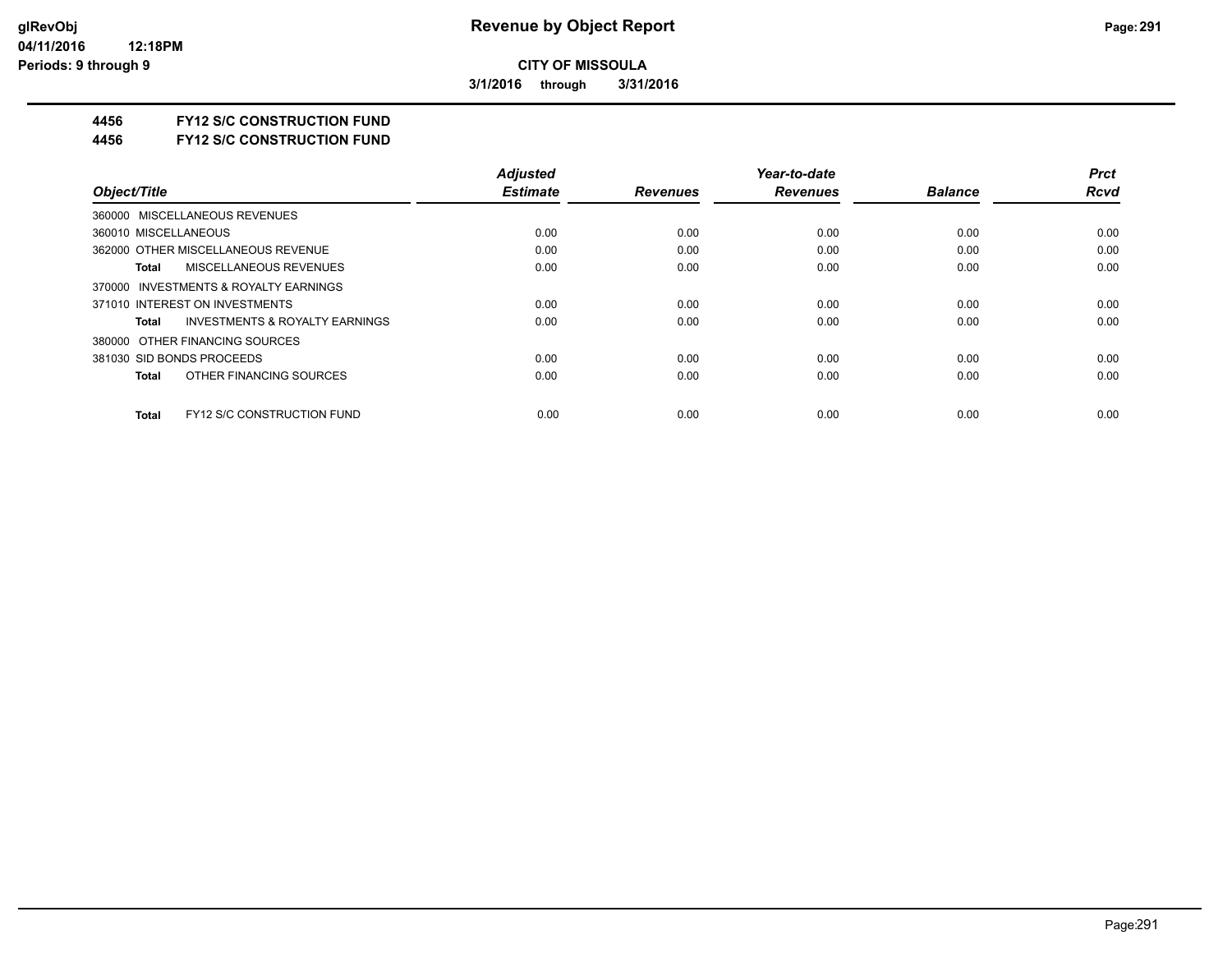**3/1/2016 through 3/31/2016**

## **4456 FY12 S/C CONSTRUCTION FUND**

|                                            | <b>Adjusted</b> |                 | Year-to-date    |                | <b>Prct</b> |
|--------------------------------------------|-----------------|-----------------|-----------------|----------------|-------------|
| Object/Title                               | <b>Estimate</b> | <b>Revenues</b> | <b>Revenues</b> | <b>Balance</b> | <b>Rcvd</b> |
| 360000 MISCELLANEOUS REVENUES              |                 |                 |                 |                |             |
| 360010 MISCELLANEOUS                       | 0.00            | 0.00            | 0.00            | 0.00           | 0.00        |
| 362000 OTHER MISCELLANEOUS REVENUE         | 0.00            | 0.00            | 0.00            | 0.00           | 0.00        |
| <b>MISCELLANEOUS REVENUES</b><br>Total     | 0.00            | 0.00            | 0.00            | 0.00           | 0.00        |
| INVESTMENTS & ROYALTY EARNINGS<br>370000   |                 |                 |                 |                |             |
| 371010 INTEREST ON INVESTMENTS             | 0.00            | 0.00            | 0.00            | 0.00           | 0.00        |
| INVESTMENTS & ROYALTY EARNINGS<br>Total    | 0.00            | 0.00            | 0.00            | 0.00           | 0.00        |
| 380000 OTHER FINANCING SOURCES             |                 |                 |                 |                |             |
| 381030 SID BONDS PROCEEDS                  | 0.00            | 0.00            | 0.00            | 0.00           | 0.00        |
| OTHER FINANCING SOURCES<br><b>Total</b>    | 0.00            | 0.00            | 0.00            | 0.00           | 0.00        |
|                                            |                 |                 |                 |                |             |
| FY12 S/C CONSTRUCTION FUND<br><b>Total</b> | 0.00            | 0.00            | 0.00            | 0.00           | 0.00        |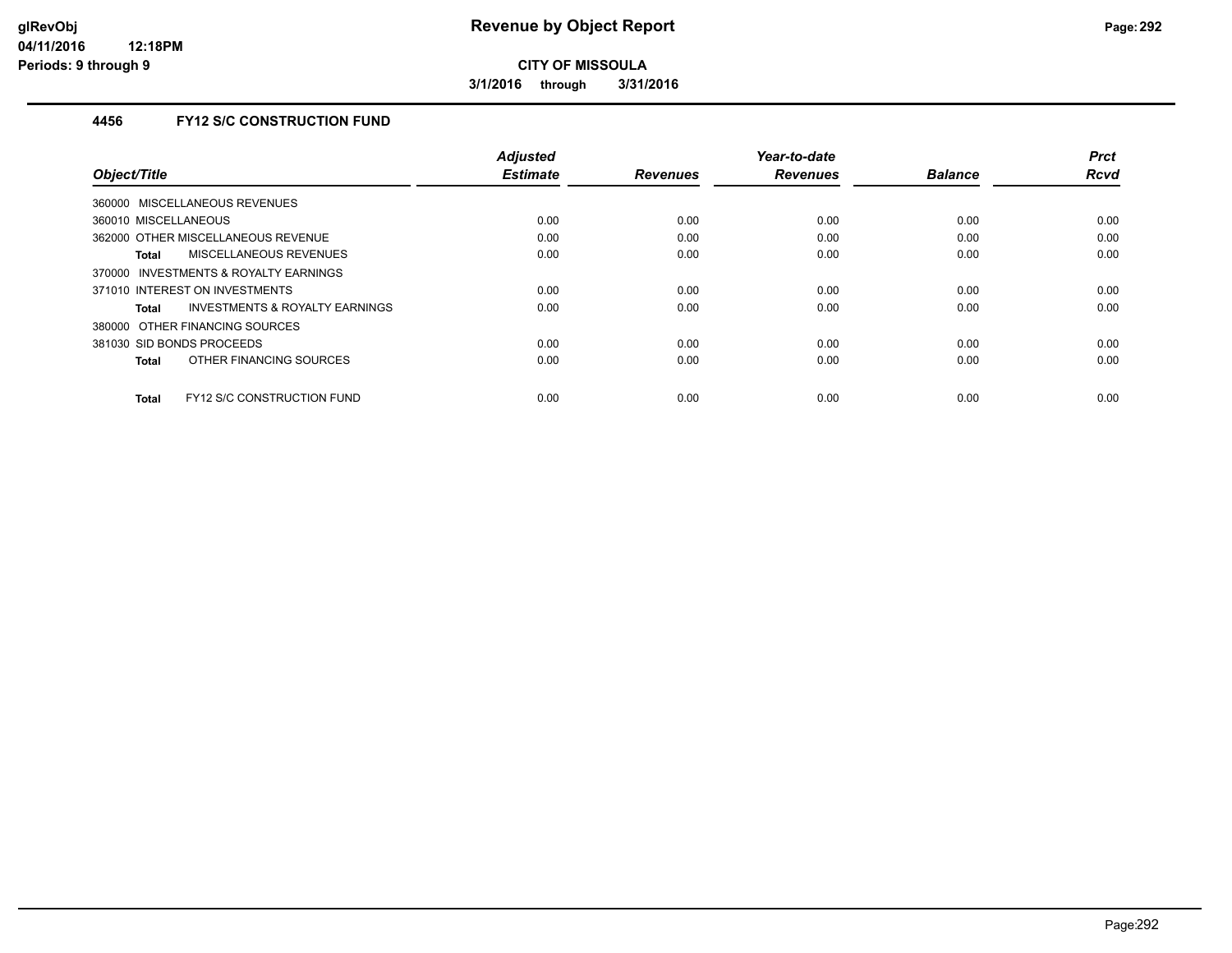**3/1/2016 through 3/31/2016**

## **4457 FY13 SIDEWALK/CURB CONSTRUCTION**

**4457 FY13 SIDEWALK/CURB CONSTRUCTION**

|                                                    | <b>Adiusted</b> |                 | Year-to-date    |                | <b>Prct</b> |
|----------------------------------------------------|-----------------|-----------------|-----------------|----------------|-------------|
| Object/Title                                       | <b>Estimate</b> | <b>Revenues</b> | <b>Revenues</b> | <b>Balance</b> | <b>Rcvd</b> |
| 360000 MISCELLANEOUS REVENUES                      |                 |                 |                 |                |             |
| 360010 MISCELLANEOUS                               | 0.00            | 0.00            | 0.00            | 0.00           | 0.00        |
| <b>MISCELLANEOUS REVENUES</b><br>Total             | 0.00            | 0.00            | 0.00            | 0.00           | 0.00        |
| 370000 INVESTMENTS & ROYALTY EARNINGS              |                 |                 |                 |                |             |
| 371010 INTEREST ON INVESTMENTS                     | 0.00            | 0.00            | 0.00            | 0.00           | 0.00        |
| <b>INVESTMENTS &amp; ROYALTY EARNINGS</b><br>Total | 0.00            | 0.00            | 0.00            | 0.00           | 0.00        |
| 380000 OTHER FINANCING SOURCES                     |                 |                 |                 |                |             |
| 381030 SID BONDS PROCEEDS                          | 0.00            | 0.00            | 0.00            | 0.00           | 0.00        |
| 383000 OPERATING TRANSFERS                         | 0.00            | 0.00            | 0.00            | 0.00           | 0.00        |
| OTHER FINANCING SOURCES<br>Total                   | 0.00            | 0.00            | 0.00            | 0.00           | 0.00        |
| FY13 SIDEWALK/CURB CONSTRUCTION<br>Total           | 0.00            | 0.00            | 0.00            | 0.00           | 0.00        |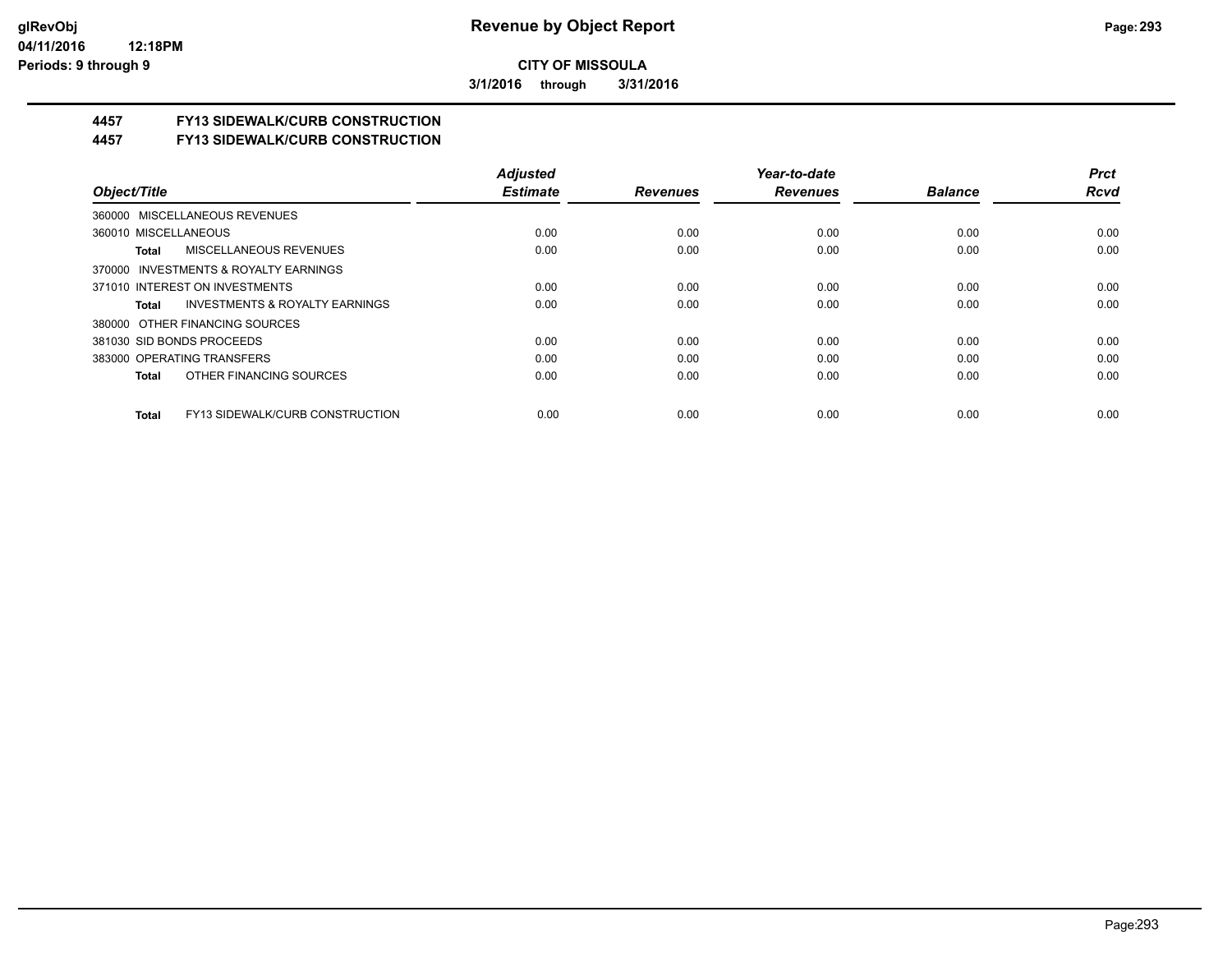**3/1/2016 through 3/31/2016**

### **4457 FY13 SIDEWALK/CURB CONSTRUCTION**

| Object/Title                                    | <b>Adjusted</b><br><b>Estimate</b> | <b>Revenues</b> | Year-to-date<br><b>Revenues</b> | <b>Balance</b> | <b>Prct</b><br><b>Rcvd</b> |
|-------------------------------------------------|------------------------------------|-----------------|---------------------------------|----------------|----------------------------|
| <b>MISCELLANEOUS REVENUES</b><br>360000         |                                    |                 |                                 |                |                            |
| 360010 MISCELLANEOUS                            | 0.00                               | 0.00            | 0.00                            | 0.00           | 0.00                       |
| MISCELLANEOUS REVENUES<br>Total                 | 0.00                               | 0.00            | 0.00                            | 0.00           | 0.00                       |
| 370000 INVESTMENTS & ROYALTY EARNINGS           |                                    |                 |                                 |                |                            |
| 371010 INTEREST ON INVESTMENTS                  | 0.00                               | 0.00            | 0.00                            | 0.00           | 0.00                       |
| INVESTMENTS & ROYALTY EARNINGS<br>Total         | 0.00                               | 0.00            | 0.00                            | 0.00           | 0.00                       |
| 380000 OTHER FINANCING SOURCES                  |                                    |                 |                                 |                |                            |
| 381030 SID BONDS PROCEEDS                       | 0.00                               | 0.00            | 0.00                            | 0.00           | 0.00                       |
| 383000 OPERATING TRANSFERS                      | 0.00                               | 0.00            | 0.00                            | 0.00           | 0.00                       |
| OTHER FINANCING SOURCES<br><b>Total</b>         | 0.00                               | 0.00            | 0.00                            | 0.00           | 0.00                       |
| FY13 SIDEWALK/CURB CONSTRUCTION<br><b>Total</b> | 0.00                               | 0.00            | 0.00                            | 0.00           | 0.00                       |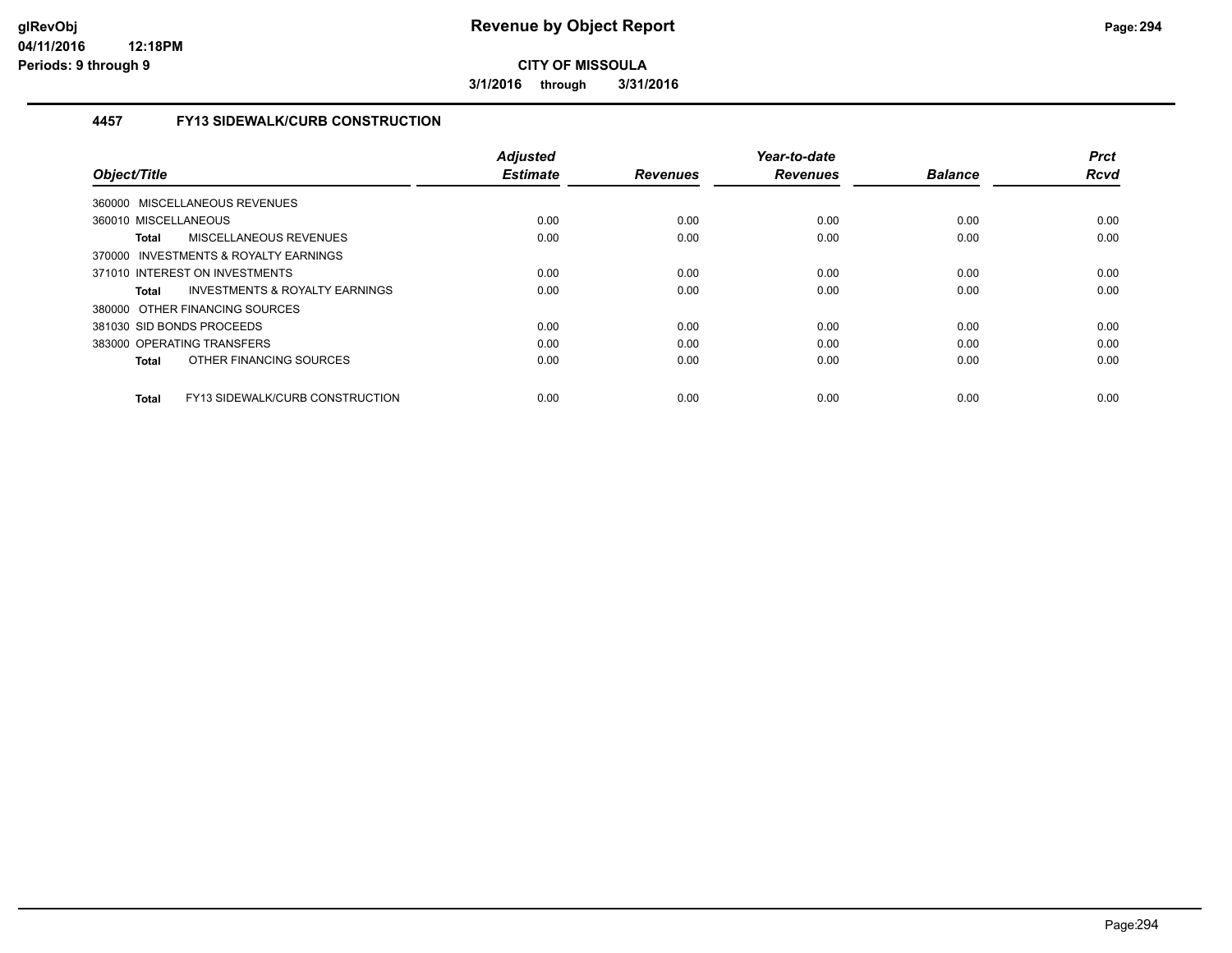**3/1/2016 through 3/31/2016**

# **4458 FY14 SIDEWALK & CURB CONSTRUCTION**

**4458 FY14 SIDEWALK & CURB CONSTRUCTION**

|                                                              | <b>Adiusted</b> |                 | Year-to-date    |                | <b>Prct</b> |
|--------------------------------------------------------------|-----------------|-----------------|-----------------|----------------|-------------|
| Object/Title                                                 | <b>Estimate</b> | <b>Revenues</b> | <b>Revenues</b> | <b>Balance</b> | <b>Rcvd</b> |
| 360000 MISCELLANEOUS REVENUES                                |                 |                 |                 |                |             |
| 360010 MISCELLANEOUS                                         | 0.00            | 0.00            | 0.00            | 0.00           | 0.00        |
| <b>MISCELLANEOUS REVENUES</b><br>Total                       | 0.00            | 0.00            | 0.00            | 0.00           | 0.00        |
| 370000 INVESTMENTS & ROYALTY EARNINGS                        |                 |                 |                 |                |             |
| 371010 INTEREST ON INVESTMENTS                               | 0.00            | 0.00            | 0.00            | 0.00           | 0.00        |
| <b>INVESTMENTS &amp; ROYALTY EARNINGS</b><br>Total           | 0.00            | 0.00            | 0.00            | 0.00           | 0.00        |
| 380000 OTHER FINANCING SOURCES                               |                 |                 |                 |                |             |
| 381030 SID BONDS PROCEEDS                                    | 0.00            | 0.00            | 0.00            | 0.00           | 0.00        |
| OTHER FINANCING SOURCES<br>Total                             | 0.00            | 0.00            | 0.00            | 0.00           | 0.00        |
|                                                              |                 |                 |                 |                |             |
| <b>FY14 SIDEWALK &amp; CURB CONSTRUCTION</b><br><b>Total</b> | 0.00            | 0.00            | 0.00            | 0.00           | 0.00        |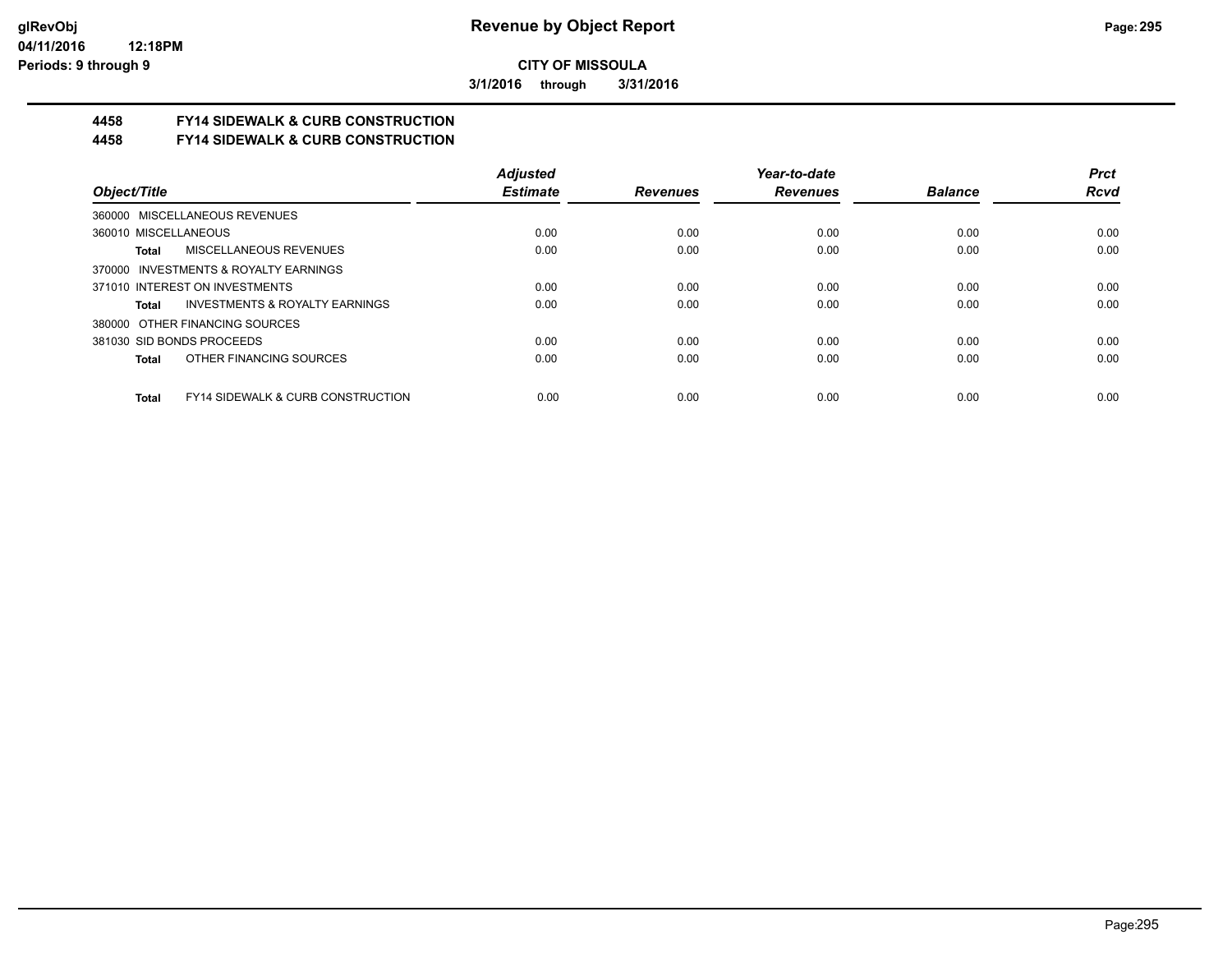**3/1/2016 through 3/31/2016**

### **4458 FY14 SIDEWALK & CURB CONSTRUCTION**

| Object/Title              |                                              | <b>Adjusted</b><br><b>Estimate</b> | <b>Revenues</b> | Year-to-date<br><b>Revenues</b> | <b>Balance</b> | <b>Prct</b><br><b>Rcvd</b> |
|---------------------------|----------------------------------------------|------------------------------------|-----------------|---------------------------------|----------------|----------------------------|
|                           | 360000 MISCELLANEOUS REVENUES                |                                    |                 |                                 |                |                            |
| 360010 MISCELLANEOUS      |                                              | 0.00                               | 0.00            | 0.00                            | 0.00           | 0.00                       |
| Total                     | MISCELLANEOUS REVENUES                       | 0.00                               | 0.00            | 0.00                            | 0.00           | 0.00                       |
|                           | 370000 INVESTMENTS & ROYALTY EARNINGS        |                                    |                 |                                 |                |                            |
|                           | 371010 INTEREST ON INVESTMENTS               | 0.00                               | 0.00            | 0.00                            | 0.00           | 0.00                       |
| <b>Total</b>              | INVESTMENTS & ROYALTY EARNINGS               | 0.00                               | 0.00            | 0.00                            | 0.00           | 0.00                       |
|                           | 380000 OTHER FINANCING SOURCES               |                                    |                 |                                 |                |                            |
| 381030 SID BONDS PROCEEDS |                                              | 0.00                               | 0.00            | 0.00                            | 0.00           | 0.00                       |
| <b>Total</b>              | OTHER FINANCING SOURCES                      | 0.00                               | 0.00            | 0.00                            | 0.00           | 0.00                       |
| <b>Total</b>              | <b>FY14 SIDEWALK &amp; CURB CONSTRUCTION</b> | 0.00                               | 0.00            | 0.00                            | 0.00           | 0.00                       |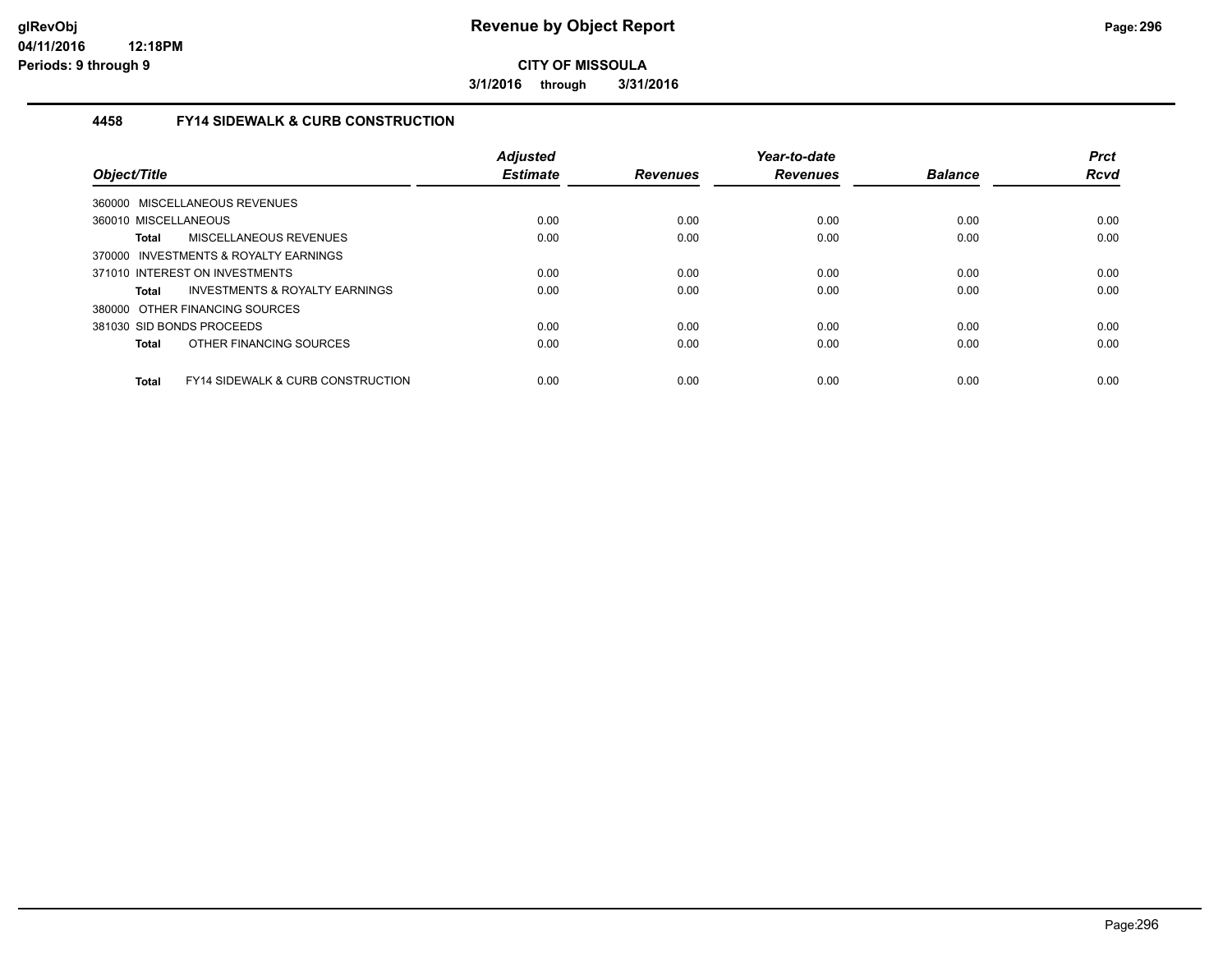**3/1/2016 through 3/31/2016**

# **4459 FY15 SIDEWALK/CURB CONSTRUCTION**

**4459 FY15 SIDEWALK/CURB CONSTRUCTION**

|                                                        | <b>Adjusted</b> |                 | Year-to-date    |                | <b>Prct</b> |
|--------------------------------------------------------|-----------------|-----------------|-----------------|----------------|-------------|
| Object/Title                                           | <b>Estimate</b> | <b>Revenues</b> | <b>Revenues</b> | <b>Balance</b> | <b>Rcvd</b> |
| 330000 INTERGOVERNMENTAL REVENUES                      |                 |                 |                 |                |             |
| 331156 CTEP GRANTS                                     | 0.00            | 0.00            | 0.00            | 0.00           | 0.00        |
| INTERGOVERNMENTAL REVENUES<br>Total                    | 0.00            | 0.00            | 0.00            | 0.00           | 0.00        |
| 360000 MISCELLANEOUS REVENUES                          |                 |                 |                 |                |             |
| 360010 MISCELLANEOUS                                   | 0.00            | 0.00            | 0.00            | 0.00           | 0.00        |
| <b>MISCELLANEOUS REVENUES</b><br>Total                 | 0.00            | 0.00            | 0.00            | 0.00           | 0.00        |
| 380000 OTHER FINANCING SOURCES                         |                 |                 |                 |                |             |
| 381030 SID BONDS PROCEEDS                              | 0.00            | 0.00            | 598,600.00      | $-598,600.00$  | 0.00        |
| OTHER FINANCING SOURCES<br>Total                       | 0.00            | 0.00            | 598.600.00      | $-598.600.00$  | 0.00        |
| <b>FY15 SIDEWALK/CURB CONSTRUCTION</b><br><b>Total</b> | 0.00            | 0.00            | 598.600.00      | $-598.600.00$  | 0.00        |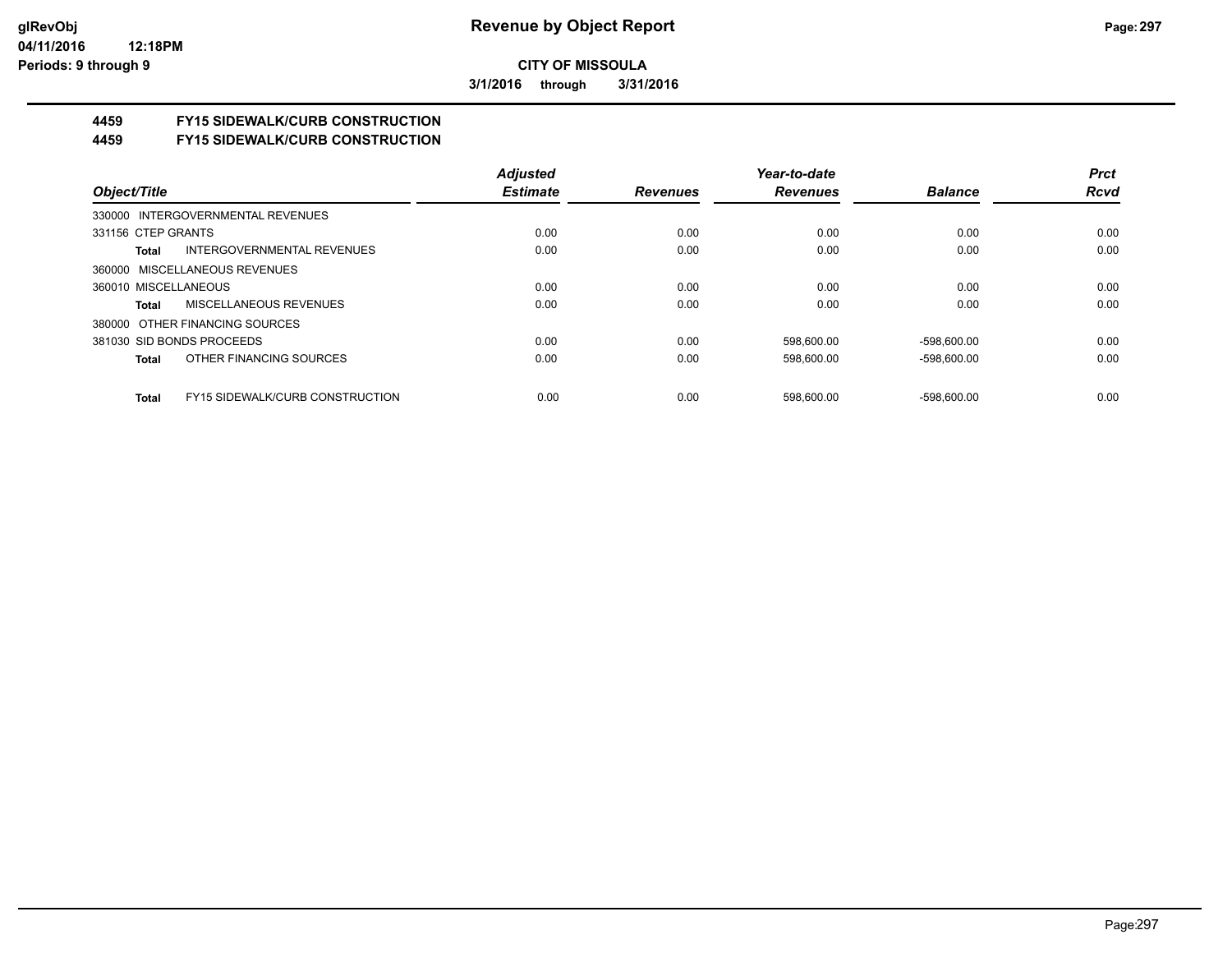**3/1/2016 through 3/31/2016**

### **4459 FY15 SIDEWALK/CURB CONSTRUCTION**

| Object/Title         |                                        | Adjusted<br><b>Estimate</b> | <b>Revenues</b> | Year-to-date<br><b>Revenues</b> | <b>Balance</b> | <b>Prct</b><br><b>Rcvd</b> |
|----------------------|----------------------------------------|-----------------------------|-----------------|---------------------------------|----------------|----------------------------|
|                      | 330000 INTERGOVERNMENTAL REVENUES      |                             |                 |                                 |                |                            |
| 331156 CTEP GRANTS   |                                        | 0.00                        | 0.00            | 0.00                            | 0.00           | 0.00                       |
| <b>Total</b>         | INTERGOVERNMENTAL REVENUES             | 0.00                        | 0.00            | 0.00                            | 0.00           | 0.00                       |
|                      | 360000 MISCELLANEOUS REVENUES          |                             |                 |                                 |                |                            |
| 360010 MISCELLANEOUS |                                        | 0.00                        | 0.00            | 0.00                            | 0.00           | 0.00                       |
| Total                | MISCELLANEOUS REVENUES                 | 0.00                        | 0.00            | 0.00                            | 0.00           | 0.00                       |
|                      | 380000 OTHER FINANCING SOURCES         |                             |                 |                                 |                |                            |
|                      | 381030 SID BONDS PROCEEDS              | 0.00                        | 0.00            | 598.600.00                      | $-598.600.00$  | 0.00                       |
| <b>Total</b>         | OTHER FINANCING SOURCES                | 0.00                        | 0.00            | 598,600.00                      | $-598.600.00$  | 0.00                       |
| <b>Total</b>         | <b>FY15 SIDEWALK/CURB CONSTRUCTION</b> | 0.00                        | 0.00            | 598.600.00                      | $-598.600.00$  | 0.00                       |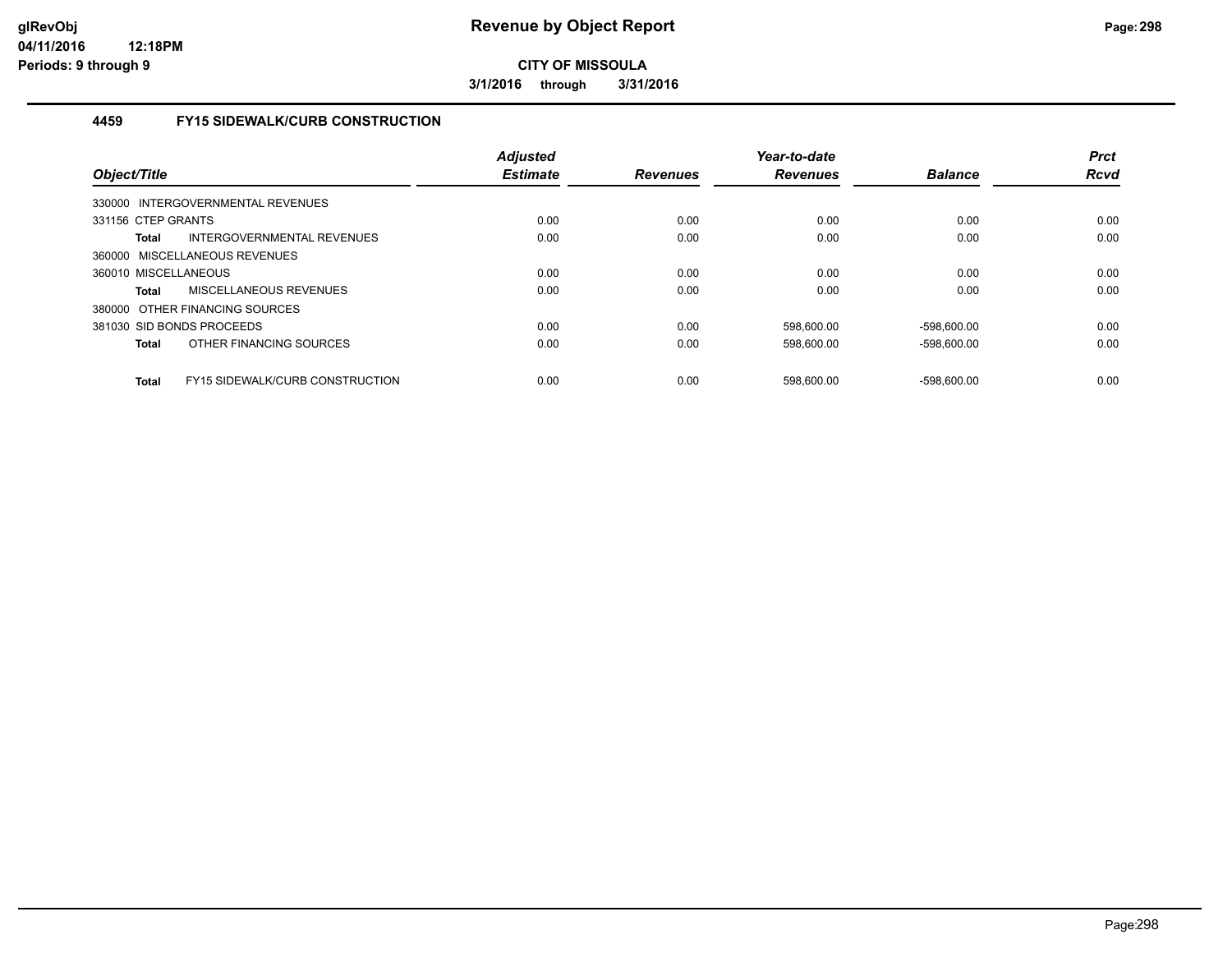**3/1/2016 through 3/31/2016**

# **4460 FY16 SIDEWALK/CURB CONSTRUCTION**

**4460 FY16 SIDEWALK/CURB CONSTRUCTION**

|                      |                                        | <b>Adjusted</b> |                 | Year-to-date    |                | <b>Prct</b> |
|----------------------|----------------------------------------|-----------------|-----------------|-----------------|----------------|-------------|
| Object/Title         |                                        | <b>Estimate</b> | <b>Revenues</b> | <b>Revenues</b> | <b>Balance</b> | <b>Rcvd</b> |
|                      | 330000 INTERGOVERNMENTAL REVENUES      |                 |                 |                 |                |             |
| 331156 CTEP GRANTS   |                                        | 0.00            | 0.00            | 0.00            | 0.00           | 0.00        |
| Total                | <b>INTERGOVERNMENTAL REVENUES</b>      | 0.00            | 0.00            | 0.00            | 0.00           | 0.00        |
|                      | 360000 MISCELLANEOUS REVENUES          |                 |                 |                 |                |             |
| 360010 MISCELLANEOUS |                                        | 0.00            | 1.173.67        | 121.170.11      | $-121,170.11$  | 0.00        |
| Total                | MISCELLANEOUS REVENUES                 | 0.00            | 1.173.67        | 121.170.11      | $-121.170.11$  | 0.00        |
|                      | 380000 OTHER FINANCING SOURCES         |                 |                 |                 |                |             |
|                      | 381030 SID BONDS PROCEEDS              | 0.00            | 0.00            | 0.00            | 0.00           | 0.00        |
| Total                | OTHER FINANCING SOURCES                | 0.00            | 0.00            | 0.00            | 0.00           | 0.00        |
| <b>Total</b>         | <b>FY16 SIDEWALK/CURB CONSTRUCTION</b> | 0.00            | 1.173.67        | 121.170.11      | $-121.170.11$  | 0.00        |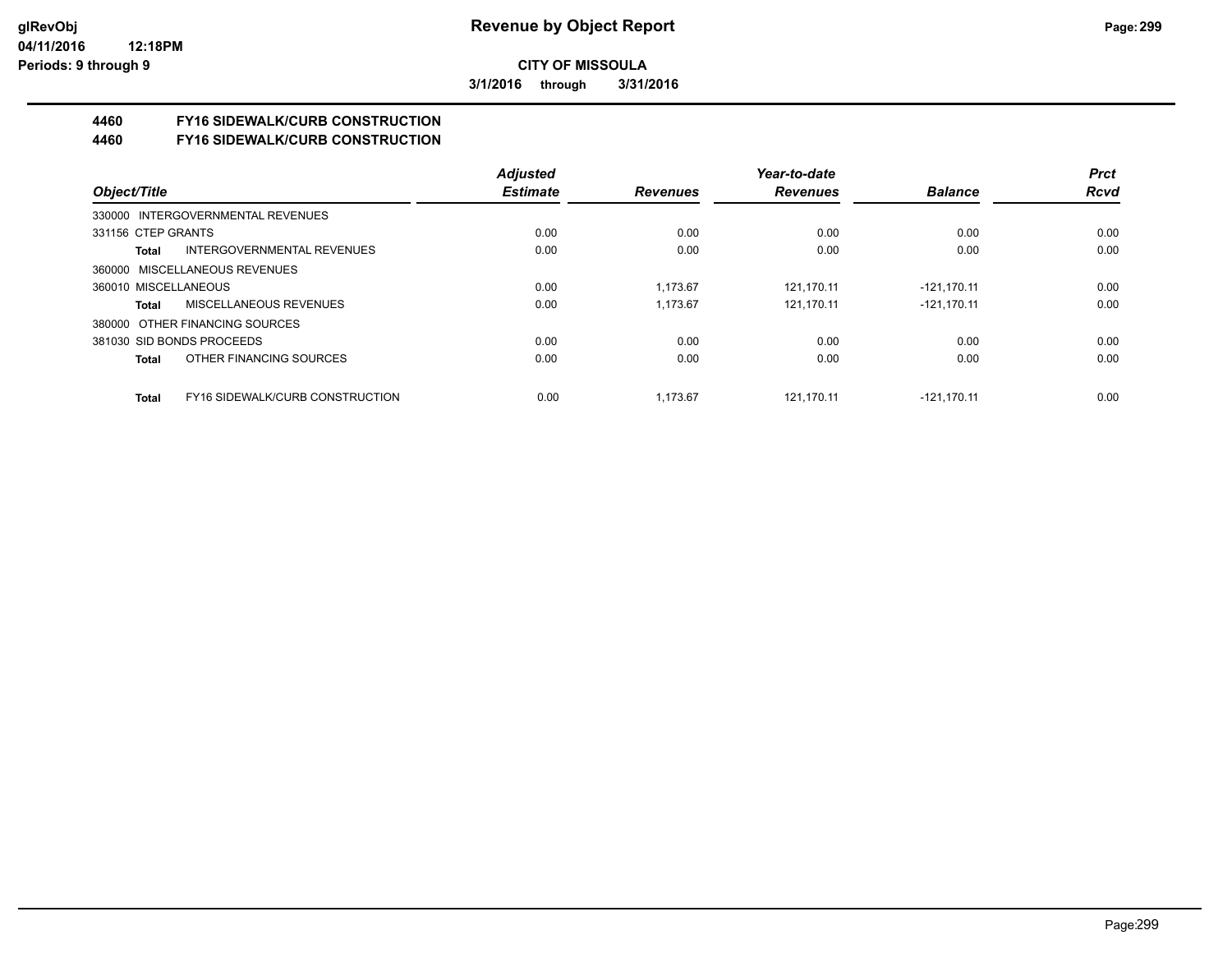**3/1/2016 through 3/31/2016**

### **4460 FY16 SIDEWALK/CURB CONSTRUCTION**

| Object/Title                           |                                 | <b>Adjusted</b><br><b>Estimate</b> | <b>Revenues</b> | Year-to-date<br><b>Revenues</b> | <b>Balance</b> | <b>Prct</b><br><b>Rcvd</b> |
|----------------------------------------|---------------------------------|------------------------------------|-----------------|---------------------------------|----------------|----------------------------|
| 330000 INTERGOVERNMENTAL REVENUES      |                                 |                                    |                 |                                 |                |                            |
| 331156 CTEP GRANTS                     |                                 | 0.00                               | 0.00            | 0.00                            | 0.00           | 0.00                       |
| <b>Total</b>                           | INTERGOVERNMENTAL REVENUES      | 0.00                               | 0.00            | 0.00                            | 0.00           | 0.00                       |
| 360000 MISCELLANEOUS REVENUES          |                                 |                                    |                 |                                 |                |                            |
| 360010 MISCELLANEOUS                   |                                 | 0.00                               | 1.173.67        | 121.170.11                      | -121.170.11    | 0.00                       |
| MISCELLANEOUS REVENUES<br><b>Total</b> |                                 | 0.00                               | 1.173.67        | 121.170.11                      | $-121.170.11$  | 0.00                       |
| 380000 OTHER FINANCING SOURCES         |                                 |                                    |                 |                                 |                |                            |
| 381030 SID BONDS PROCEEDS              |                                 | 0.00                               | 0.00            | 0.00                            | 0.00           | 0.00                       |
| <b>Total</b>                           | OTHER FINANCING SOURCES         | 0.00                               | 0.00            | 0.00                            | 0.00           | 0.00                       |
| <b>Total</b>                           | FY16 SIDEWALK/CURB CONSTRUCTION | 0.00                               | 1.173.67        | 121.170.11                      | $-121.170.11$  | 0.00                       |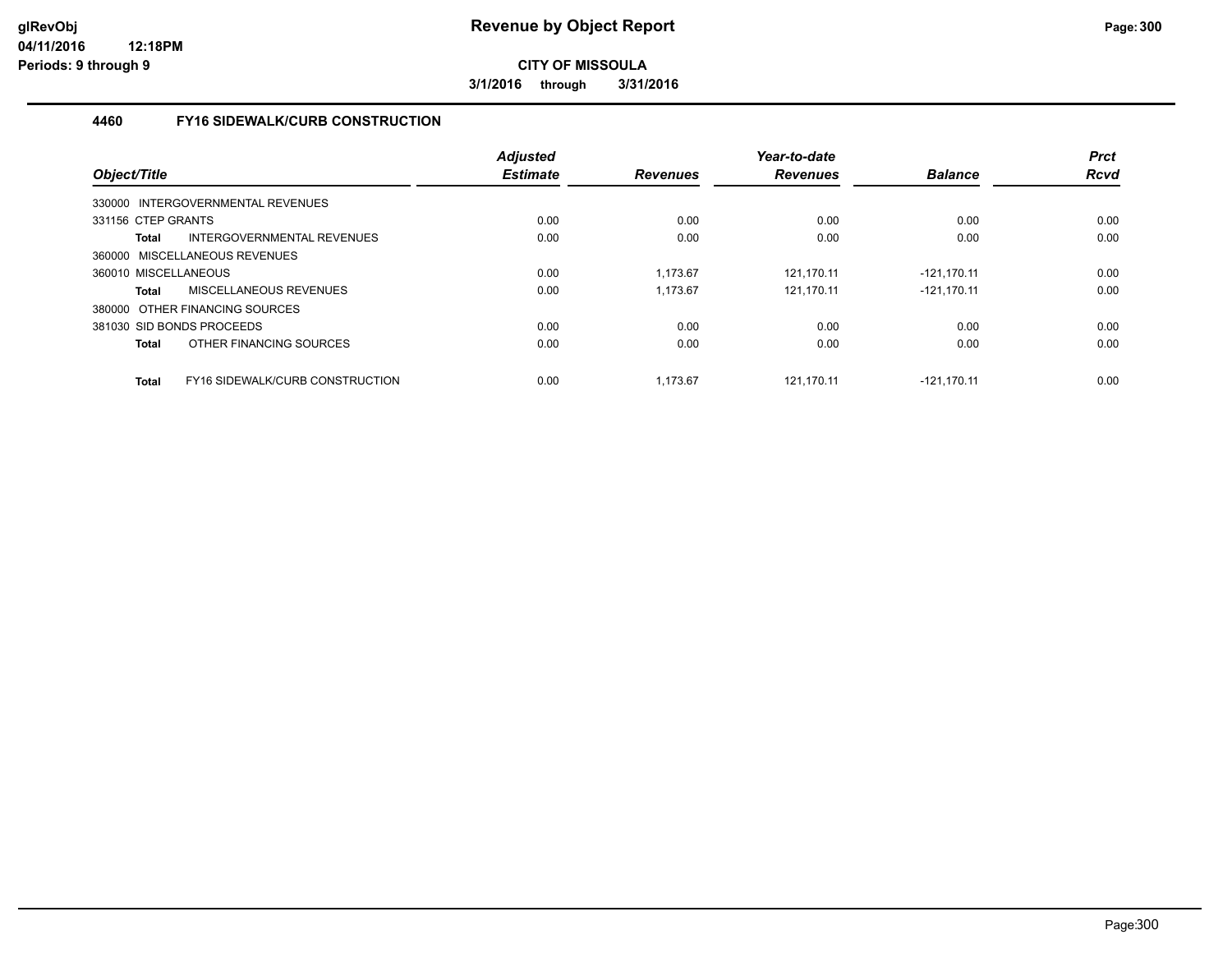**3/1/2016 through 3/31/2016**

# **4461 FY17 SIDEWALK/CURB CONSTRUCTION**

**4461 FY17 SIDEWALK/CURB CONSTRUCTION**

|                                                        | <b>Adjusted</b> |                 | Year-to-date    |                | <b>Prct</b> |
|--------------------------------------------------------|-----------------|-----------------|-----------------|----------------|-------------|
| Object/Title                                           | <b>Estimate</b> | <b>Revenues</b> | <b>Revenues</b> | <b>Balance</b> | <b>Rcvd</b> |
| 330000 INTERGOVERNMENTAL REVENUES                      |                 |                 |                 |                |             |
| 331156 CTEP GRANTS                                     | 0.00            | 0.00            | 0.00            | 0.00           | 0.00        |
| INTERGOVERNMENTAL REVENUES<br>Total                    | 0.00            | 0.00            | 0.00            | 0.00           | 0.00        |
| 360000 MISCELLANEOUS REVENUES                          |                 |                 |                 |                |             |
| 360010 MISCELLANEOUS                                   | 0.00            | 0.00            | 0.00            | 0.00           | 0.00        |
| MISCELLANEOUS REVENUES<br>Total                        | 0.00            | 0.00            | 0.00            | 0.00           | 0.00        |
| 380000 OTHER FINANCING SOURCES                         |                 |                 |                 |                |             |
| 381030 SID BONDS PROCEEDS                              | 0.00            | 0.00            | 0.00            | 0.00           | 0.00        |
| OTHER FINANCING SOURCES<br>Total                       | 0.00            | 0.00            | 0.00            | 0.00           | 0.00        |
|                                                        |                 |                 |                 |                |             |
| <b>FY17 SIDEWALK/CURB CONSTRUCTION</b><br><b>Total</b> | 0.00            | 0.00            | 0.00            | 0.00           | 0.00        |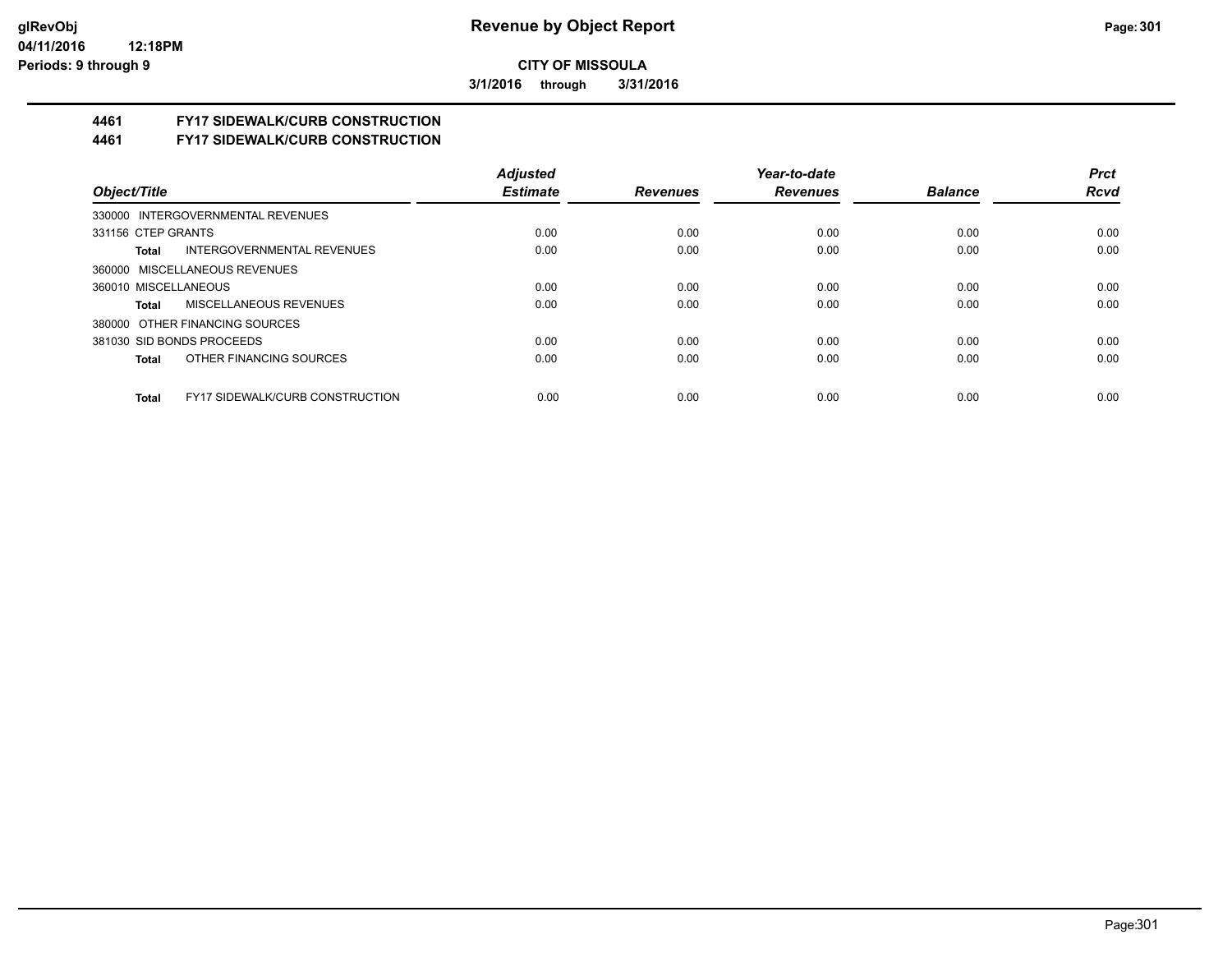**3/1/2016 through 3/31/2016**

### **4461 FY17 SIDEWALK/CURB CONSTRUCTION**

| Object/Title                      |                                        | <b>Adjusted</b><br><b>Estimate</b> | <b>Revenues</b> | Year-to-date<br><b>Revenues</b> | <b>Balance</b> | <b>Prct</b><br><b>Rcvd</b> |
|-----------------------------------|----------------------------------------|------------------------------------|-----------------|---------------------------------|----------------|----------------------------|
| 330000 INTERGOVERNMENTAL REVENUES |                                        |                                    |                 |                                 |                |                            |
| 331156 CTEP GRANTS                |                                        | 0.00                               | 0.00            | 0.00                            | 0.00           | 0.00                       |
| <b>Total</b>                      | INTERGOVERNMENTAL REVENUES             | 0.00                               | 0.00            | 0.00                            | 0.00           | 0.00                       |
| 360000 MISCELLANEOUS REVENUES     |                                        |                                    |                 |                                 |                |                            |
| 360010 MISCELLANEOUS              |                                        | 0.00                               | 0.00            | 0.00                            | 0.00           | 0.00                       |
| <b>Total</b>                      | MISCELLANEOUS REVENUES                 | 0.00                               | 0.00            | 0.00                            | 0.00           | 0.00                       |
| 380000 OTHER FINANCING SOURCES    |                                        |                                    |                 |                                 |                |                            |
| 381030 SID BONDS PROCEEDS         |                                        | 0.00                               | 0.00            | 0.00                            | 0.00           | 0.00                       |
| <b>Total</b>                      | OTHER FINANCING SOURCES                | 0.00                               | 0.00            | 0.00                            | 0.00           | 0.00                       |
| <b>Total</b>                      | <b>FY17 SIDEWALK/CURB CONSTRUCTION</b> | 0.00                               | 0.00            | 0.00                            | 0.00           | 0.00                       |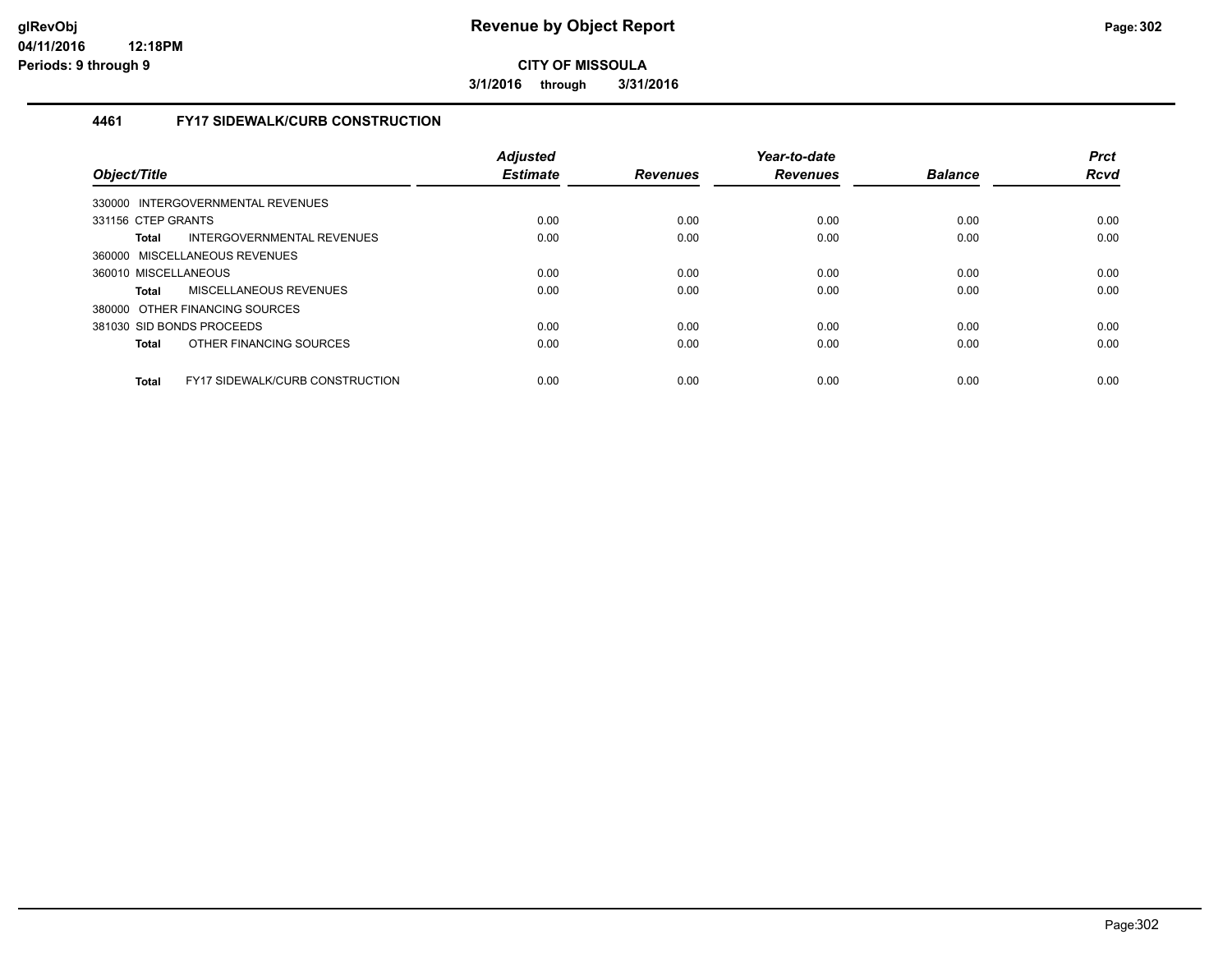**3/1/2016 through 3/31/2016**

#### **4529 SID 529 CHRISTIAN DR TRAFFIC CALMING 4529 SID 529 CHRISTIAN DR TRAFFIC CALMING**

|                      |                                                 | <b>Adjusted</b> |                 | Year-to-date    |                | <b>Prct</b> |
|----------------------|-------------------------------------------------|-----------------|-----------------|-----------------|----------------|-------------|
| Object/Title         |                                                 | <b>Estimate</b> | <b>Revenues</b> | <b>Revenues</b> | <b>Balance</b> | <b>Rcvd</b> |
|                      | 370000 INVESTMENTS & ROYALTY EARNINGS           |                 |                 |                 |                |             |
|                      | 371010 INTEREST ON INVESTMENTS                  | 0.00            | 0.00            | 0.00            | 0.00           | 0.00        |
|                      | 371020 GAIN/LOSS IN MARKET VALUE OF INVESTMENTS | 0.00            | 0.00            | 0.00            | 0.00           | 0.00        |
| Total                | <b>INVESTMENTS &amp; ROYALTY EARNINGS</b>       | 0.00            | 0.00            | 0.00            | 0.00           | 0.00        |
|                      | 380000 OTHER FINANCING SOURCES                  |                 |                 |                 |                |             |
| 381000 LOAN PROCEEDS |                                                 | 0.00            | 0.00            | 0.00            | 0.00           | 0.00        |
| 381002 SRF LOAN      |                                                 | 0.00            | 0.00            | 0.00            | 0.00           | 0.00        |
|                      | 381030 SID BONDS PROCEEDS                       | 0.00            | 0.00            | 0.00            | 0.00           | 0.00        |
| Total                | OTHER FINANCING SOURCES                         | 0.00            | 0.00            | 0.00            | 0.00           | 0.00        |
| <b>Total</b>         | SID 529 CHRISTIAN DR TRAFFIC CALMING            | 0.00            | 0.00            | 0.00            | 0.00           | 0.00        |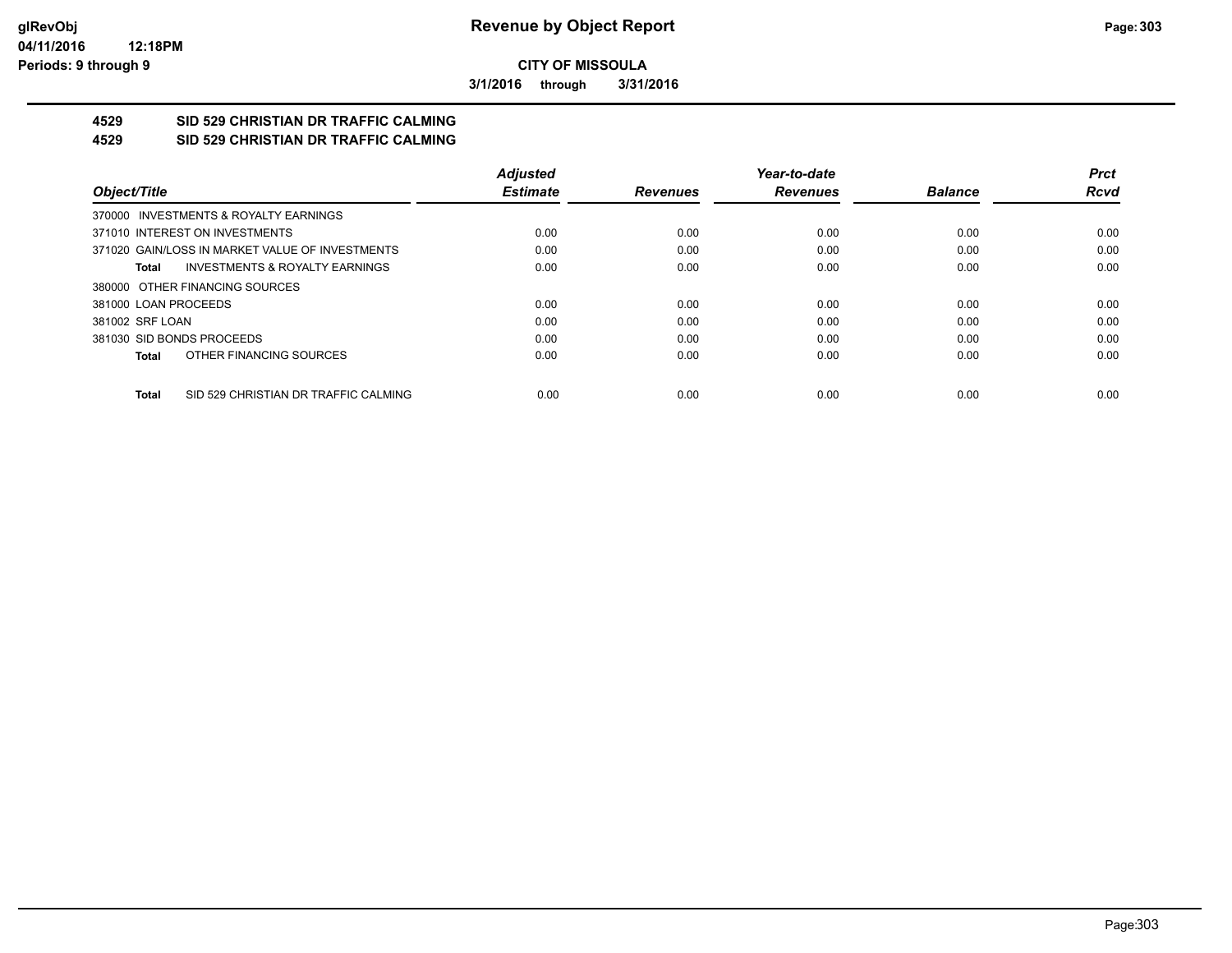**3/1/2016 through 3/31/2016**

#### **4529 SID 529 CHRISTIAN DR TRAFFIC CALMING**

| Object/Title                                       | <b>Adjusted</b><br><b>Estimate</b> | <b>Revenues</b> | Year-to-date<br><b>Revenues</b> | <b>Balance</b> | <b>Prct</b><br>Rcvd |
|----------------------------------------------------|------------------------------------|-----------------|---------------------------------|----------------|---------------------|
| 370000 INVESTMENTS & ROYALTY EARNINGS              |                                    |                 |                                 |                |                     |
| 371010 INTEREST ON INVESTMENTS                     | 0.00                               | 0.00            | 0.00                            | 0.00           | 0.00                |
| 371020 GAIN/LOSS IN MARKET VALUE OF INVESTMENT     | 0.00                               | 0.00            | 0.00                            | 0.00           | 0.00                |
| <b>INVESTMENTS &amp; ROYALTY EARNINGS</b><br>Total | 0.00                               | 0.00            | 0.00                            | 0.00           | 0.00                |
| 380000 OTHER FINANCING SOURCES                     |                                    |                 |                                 |                |                     |
| 381000 LOAN PROCEEDS                               | 0.00                               | 0.00            | 0.00                            | 0.00           | 0.00                |
| 381002 SRF LOAN                                    | 0.00                               | 0.00            | 0.00                            | 0.00           | 0.00                |
| 381030 SID BONDS PROCEEDS                          | 0.00                               | 0.00            | 0.00                            | 0.00           | 0.00                |
| OTHER FINANCING SOURCES<br>Total                   | 0.00                               | 0.00            | 0.00                            | 0.00           | 0.00                |
| SID 529 CHRISTIAN DR TRAFFIC CALMING<br>Total      | 0.00                               | 0.00            | 0.00                            | 0.00           | 0.00                |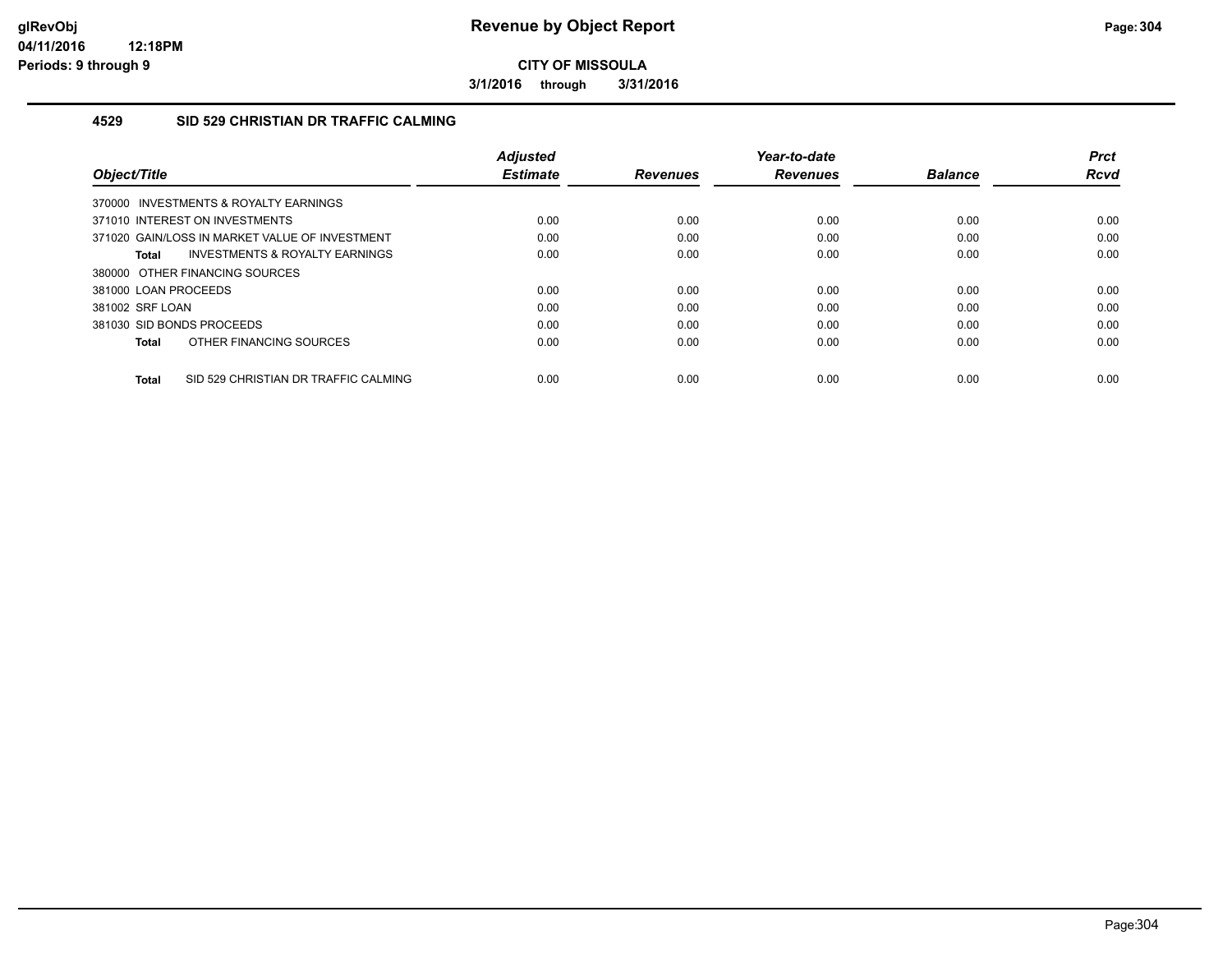**3/1/2016 through 3/31/2016**

## **4530 SID 530 CHRISTIAN DR CALMING**

**4530 SID 530 CHRISTIAN DR CALMING**

|                                                 | <b>Adjusted</b> |                 | Year-to-date    |                | <b>Prct</b> |
|-------------------------------------------------|-----------------|-----------------|-----------------|----------------|-------------|
| Object/Title                                    | <b>Estimate</b> | <b>Revenues</b> | <b>Revenues</b> | <b>Balance</b> | Rcvd        |
| 370000 INVESTMENTS & ROYALTY EARNINGS           |                 |                 |                 |                |             |
| 371010 INTEREST ON INVESTMENTS                  | 0.00            | 0.00            | 0.00            | 0.00           | 0.00        |
| 371020 GAIN/LOSS IN MARKET VALUE OF INVESTMENTS | 0.00            | 0.00            | 0.00            | 0.00           | 0.00        |
| INVESTMENTS & ROYALTY EARNINGS<br>Total         | 0.00            | 0.00            | 0.00            | 0.00           | 0.00        |
| 380000 OTHER FINANCING SOURCES                  |                 |                 |                 |                |             |
| 381000 LOAN PROCEEDS                            | 0.00            | 0.00            | 0.00            | 0.00           | 0.00        |
| 381002 SRF LOAN                                 | 0.00            | 0.00            | 0.00            | 0.00           | 0.00        |
| 381030 SID BONDS PROCEEDS                       | 0.00            | 0.00            | 0.00            | 0.00           | 0.00        |
| OTHER FINANCING SOURCES<br>Total                | 0.00            | 0.00            | 0.00            | 0.00           | 0.00        |
| SID 530 CHRISTIAN DR CALMING<br>Total           | 0.00            | 0.00            | 0.00            | 0.00           | 0.00        |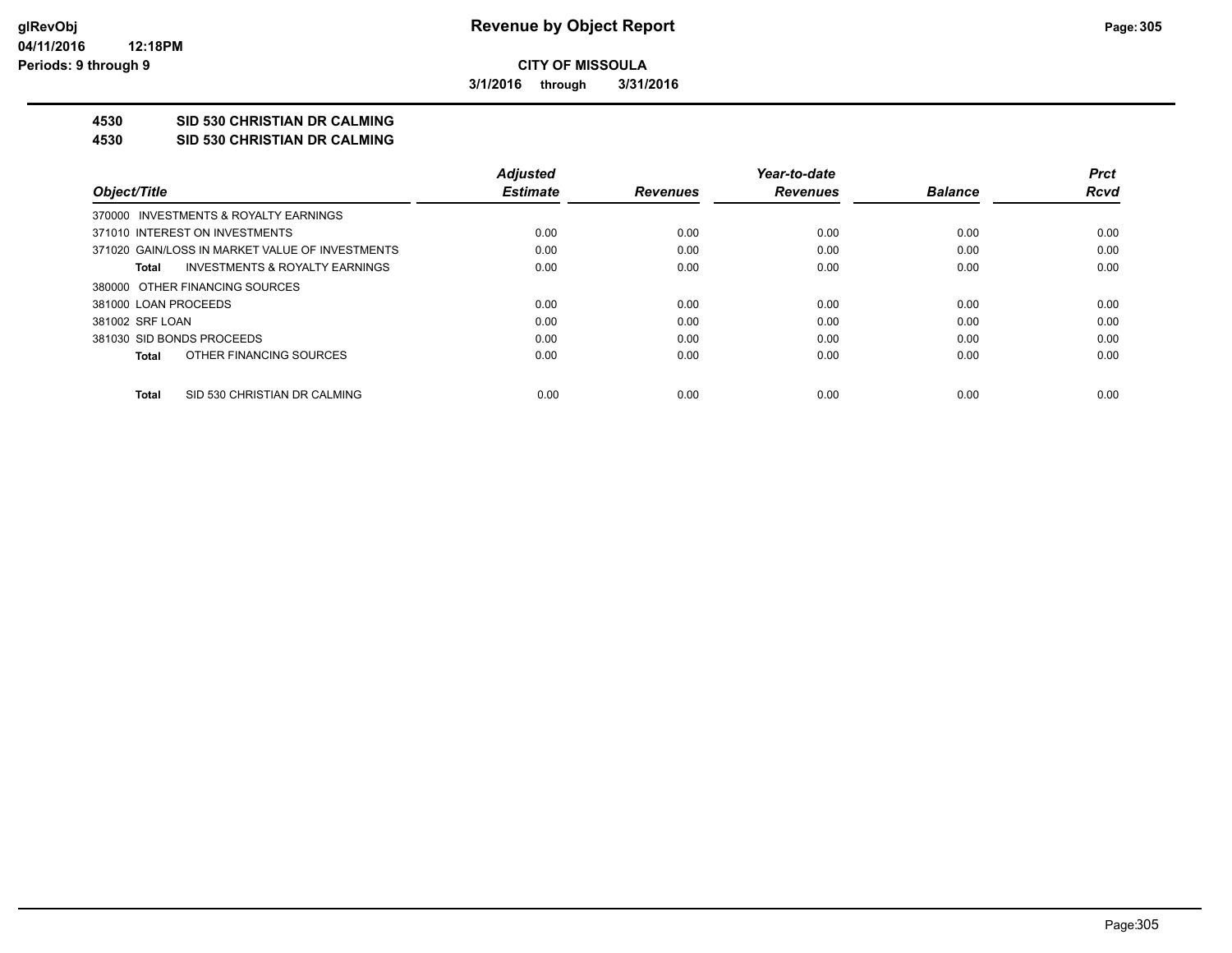**3/1/2016 through 3/31/2016**

#### **4530 SID 530 CHRISTIAN DR CALMING**

| Object/Title                                       | <b>Adjusted</b><br><b>Estimate</b> | <b>Revenues</b> | Year-to-date<br><b>Revenues</b> | <b>Balance</b> | <b>Prct</b><br>Rcvd |
|----------------------------------------------------|------------------------------------|-----------------|---------------------------------|----------------|---------------------|
| 370000 INVESTMENTS & ROYALTY EARNINGS              |                                    |                 |                                 |                |                     |
| 371010 INTEREST ON INVESTMENTS                     | 0.00                               | 0.00            | 0.00                            | 0.00           | 0.00                |
| 371020 GAIN/LOSS IN MARKET VALUE OF INVESTMENT     | 0.00                               | 0.00            | 0.00                            | 0.00           | 0.00                |
| <b>INVESTMENTS &amp; ROYALTY EARNINGS</b><br>Total | 0.00                               | 0.00            | 0.00                            | 0.00           | 0.00                |
| 380000 OTHER FINANCING SOURCES                     |                                    |                 |                                 |                |                     |
| 381000 LOAN PROCEEDS                               | 0.00                               | 0.00            | 0.00                            | 0.00           | 0.00                |
| 381002 SRF LOAN                                    | 0.00                               | 0.00            | 0.00                            | 0.00           | 0.00                |
| 381030 SID BONDS PROCEEDS                          | 0.00                               | 0.00            | 0.00                            | 0.00           | 0.00                |
| OTHER FINANCING SOURCES<br><b>Total</b>            | 0.00                               | 0.00            | 0.00                            | 0.00           | 0.00                |
| SID 530 CHRISTIAN DR CALMING<br>Total              | 0.00                               | 0.00            | 0.00                            | 0.00           | 0.00                |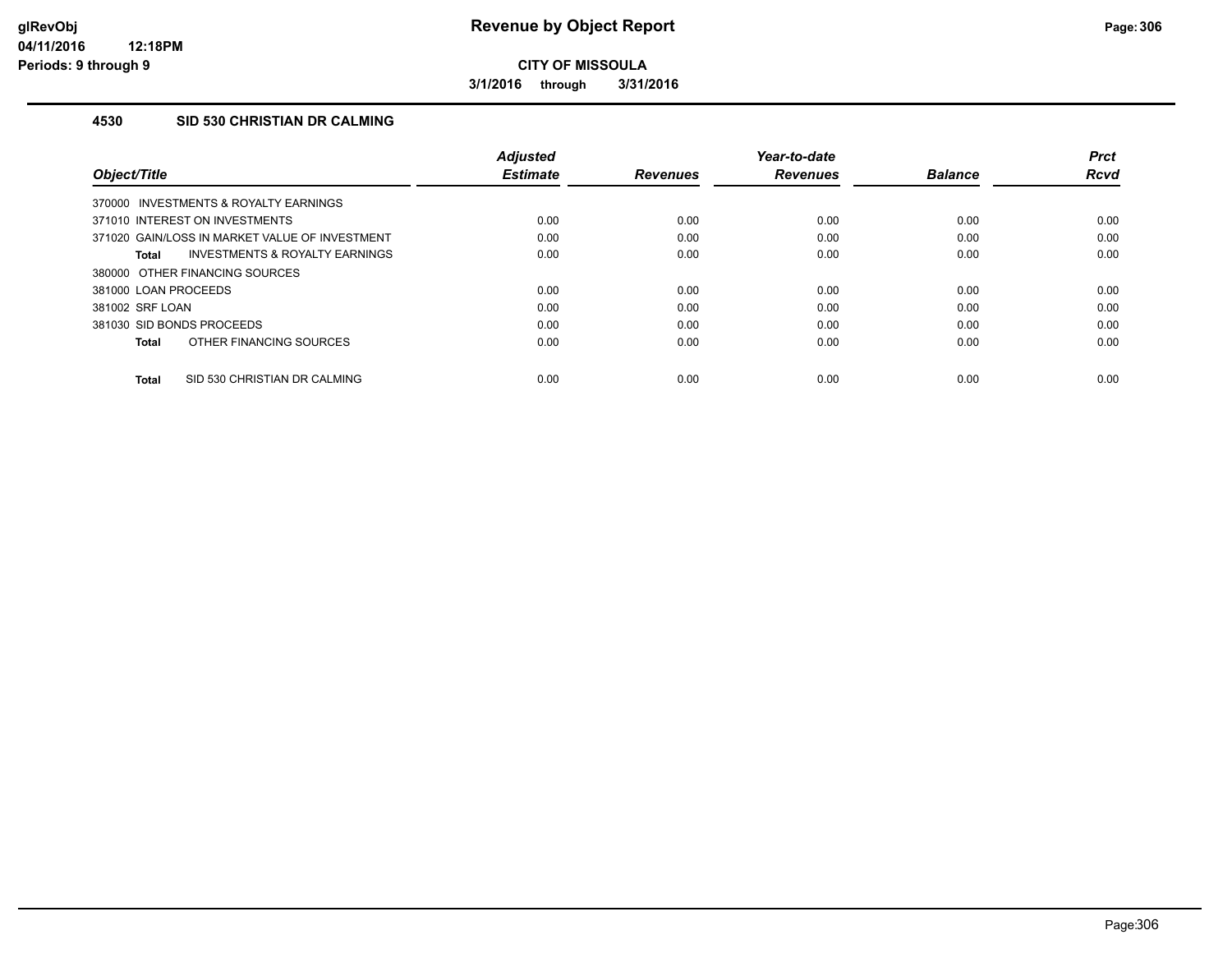**3/1/2016 through 3/31/2016**

#### **4531 SID 531 TRAFFIC CALMING**

**4531 SID 531 TRAFFIC CALMING**

|                                                 | <b>Adjusted</b> |                 | Year-to-date    |                | <b>Prct</b> |
|-------------------------------------------------|-----------------|-----------------|-----------------|----------------|-------------|
| Object/Title                                    | <b>Estimate</b> | <b>Revenues</b> | <b>Revenues</b> | <b>Balance</b> | <b>Rcvd</b> |
| 370000 INVESTMENTS & ROYALTY EARNINGS           |                 |                 |                 |                |             |
| 371010 INTEREST ON INVESTMENTS                  | 0.00            | 0.00            | 0.00            | 0.00           | 0.00        |
| 371020 GAIN/LOSS IN MARKET VALUE OF INVESTMENTS | 0.00            | 0.00            | 0.00            | 0.00           | 0.00        |
| INVESTMENTS & ROYALTY EARNINGS<br>Total         | 0.00            | 0.00            | 0.00            | 0.00           | 0.00        |
| 380000 OTHER FINANCING SOURCES                  |                 |                 |                 |                |             |
| 383000 OPERATING TRANSFERS                      | 0.00            | 0.00            | 0.00            | 0.00           | 0.00        |
| OTHER FINANCING SOURCES<br>Total                | 0.00            | 0.00            | 0.00            | 0.00           | 0.00        |
| <b>Total</b><br>SID 531 TRAFFIC CALMING         | 0.00            | 0.00            | 0.00            | 0.00           | 0.00        |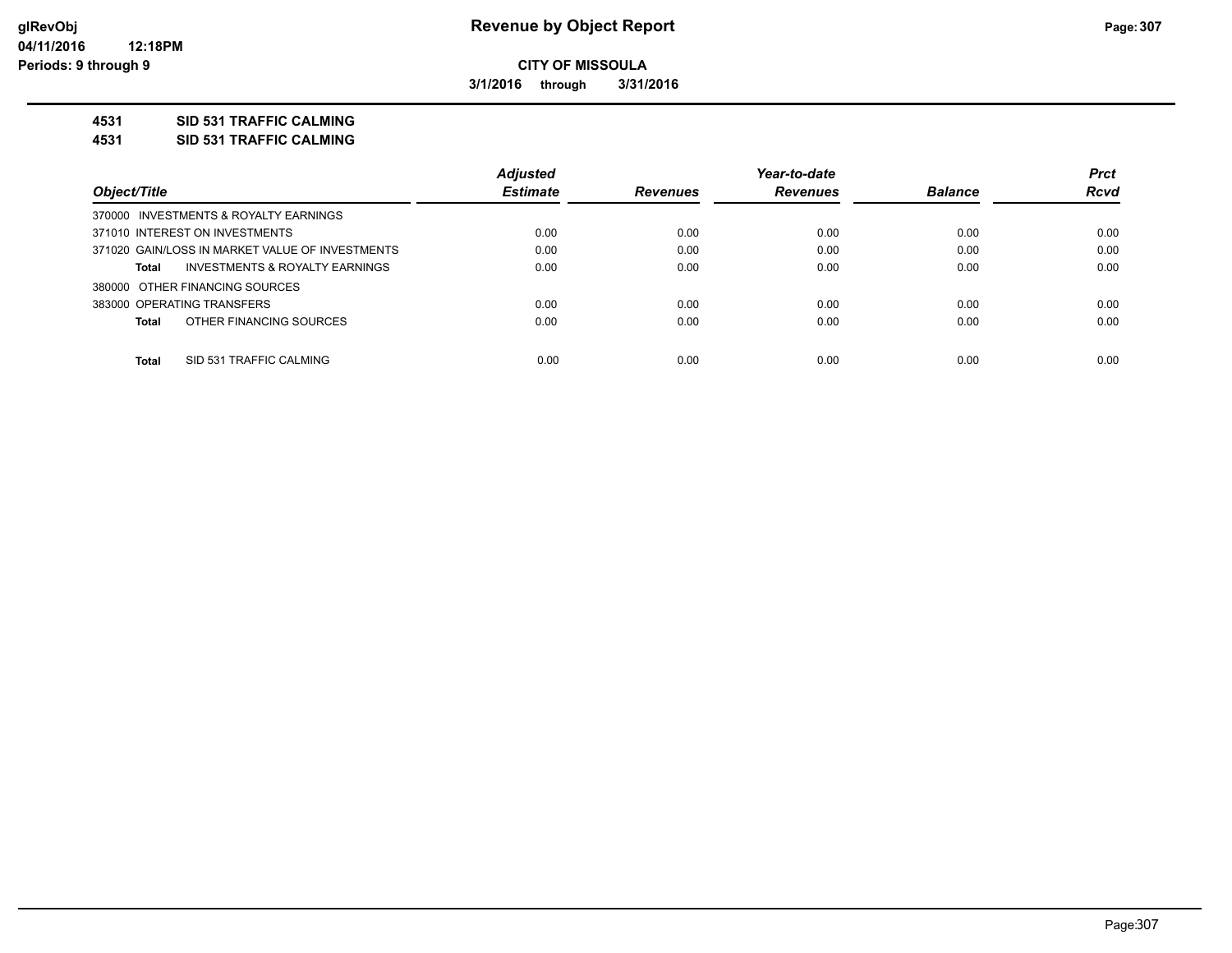**3/1/2016 through 3/31/2016**

### **4531 SID 531 TRAFFIC CALMING**

|                                                    | Adjusted        |                 | Year-to-date    |                | <b>Prct</b> |
|----------------------------------------------------|-----------------|-----------------|-----------------|----------------|-------------|
| Object/Title                                       | <b>Estimate</b> | <b>Revenues</b> | <b>Revenues</b> | <b>Balance</b> | <b>Rcvd</b> |
| 370000 INVESTMENTS & ROYALTY EARNINGS              |                 |                 |                 |                |             |
| 371010 INTEREST ON INVESTMENTS                     | 0.00            | 0.00            | 0.00            | 0.00           | 0.00        |
| 371020 GAIN/LOSS IN MARKET VALUE OF INVESTMENT     | 0.00            | 0.00            | 0.00            | 0.00           | 0.00        |
| <b>INVESTMENTS &amp; ROYALTY EARNINGS</b><br>Total | 0.00            | 0.00            | 0.00            | 0.00           | 0.00        |
| 380000 OTHER FINANCING SOURCES                     |                 |                 |                 |                |             |
| 383000 OPERATING TRANSFERS                         | 0.00            | 0.00            | 0.00            | 0.00           | 0.00        |
| OTHER FINANCING SOURCES<br>Total                   | 0.00            | 0.00            | 0.00            | 0.00           | 0.00        |
|                                                    |                 |                 |                 |                |             |
| <b>Total</b><br>SID 531 TRAFFIC CALMING            | 0.00            | 0.00            | 0.00            | 0.00           | 0.00        |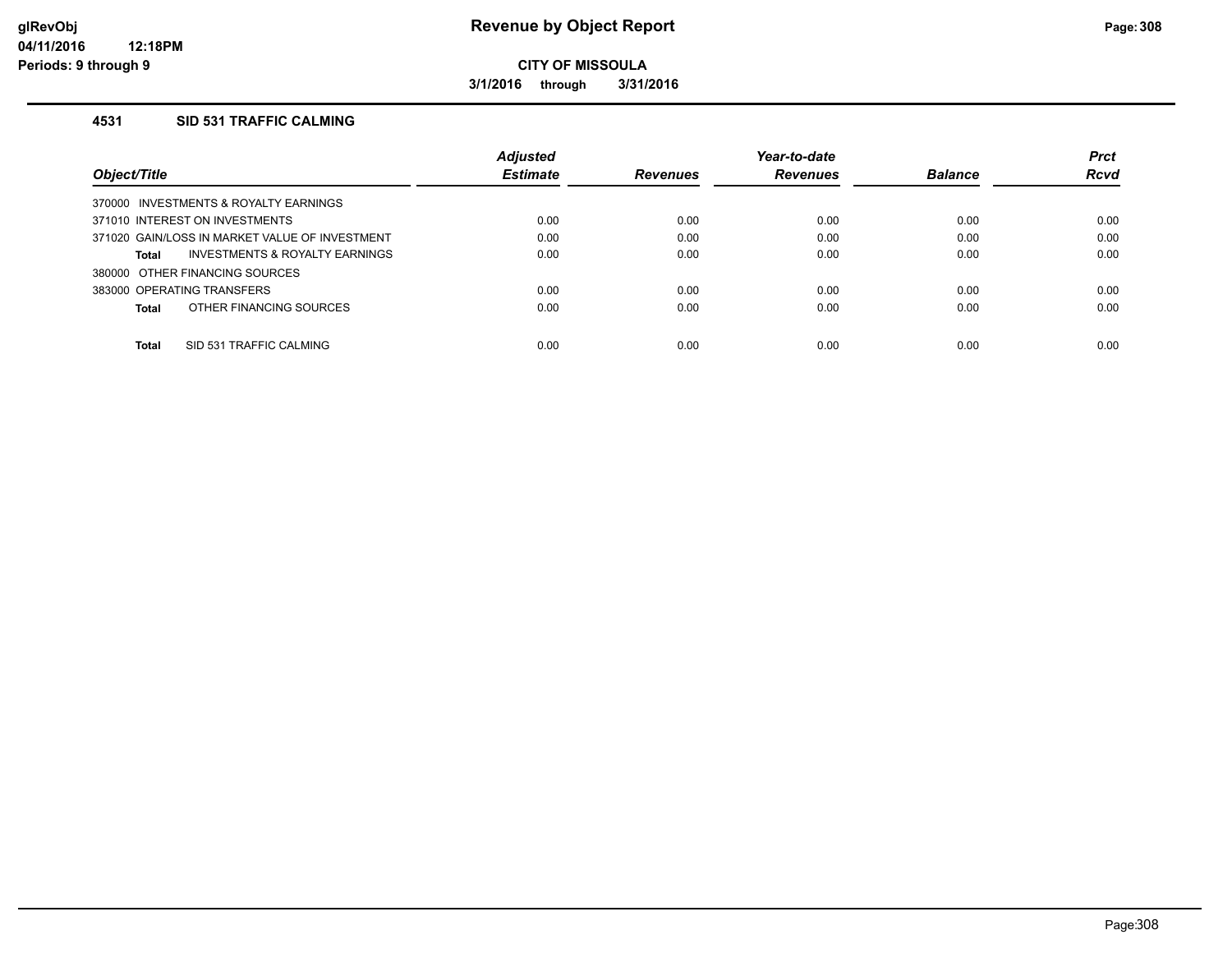**3/1/2016 through 3/31/2016**

#### **4532 MALONEY RANCH SID**

**4532 MALONEY RANCH SID**

|                                                 | <b>Adjusted</b> |                 | Year-to-date    |                | <b>Prct</b> |
|-------------------------------------------------|-----------------|-----------------|-----------------|----------------|-------------|
| Object/Title                                    | <b>Estimate</b> | <b>Revenues</b> | <b>Revenues</b> | <b>Balance</b> | <b>Rcvd</b> |
| 370000 INVESTMENTS & ROYALTY EARNINGS           |                 |                 |                 |                |             |
| 371010 INTEREST ON INVESTMENTS                  | 0.00            | 0.00            | 0.00            | 0.00           | 0.00        |
| 371020 GAIN/LOSS IN MARKET VALUE OF INVESTMENTS | 0.00            | 0.00            | 0.00            | 0.00           | 0.00        |
| INVESTMENTS & ROYALTY EARNINGS<br>Total         | 0.00            | 0.00            | 0.00            | 0.00           | 0.00        |
| 380000 OTHER FINANCING SOURCES                  |                 |                 |                 |                |             |
| 381030 SID BONDS PROCEEDS                       | 0.00            | 0.00            | 0.00            | 0.00           | 0.00        |
| OTHER FINANCING SOURCES<br><b>Total</b>         | 0.00            | 0.00            | 0.00            | 0.00           | 0.00        |
| Total<br>MALONEY RANCH SID                      | 0.00            | 0.00            | 0.00            | 0.00           | 0.00        |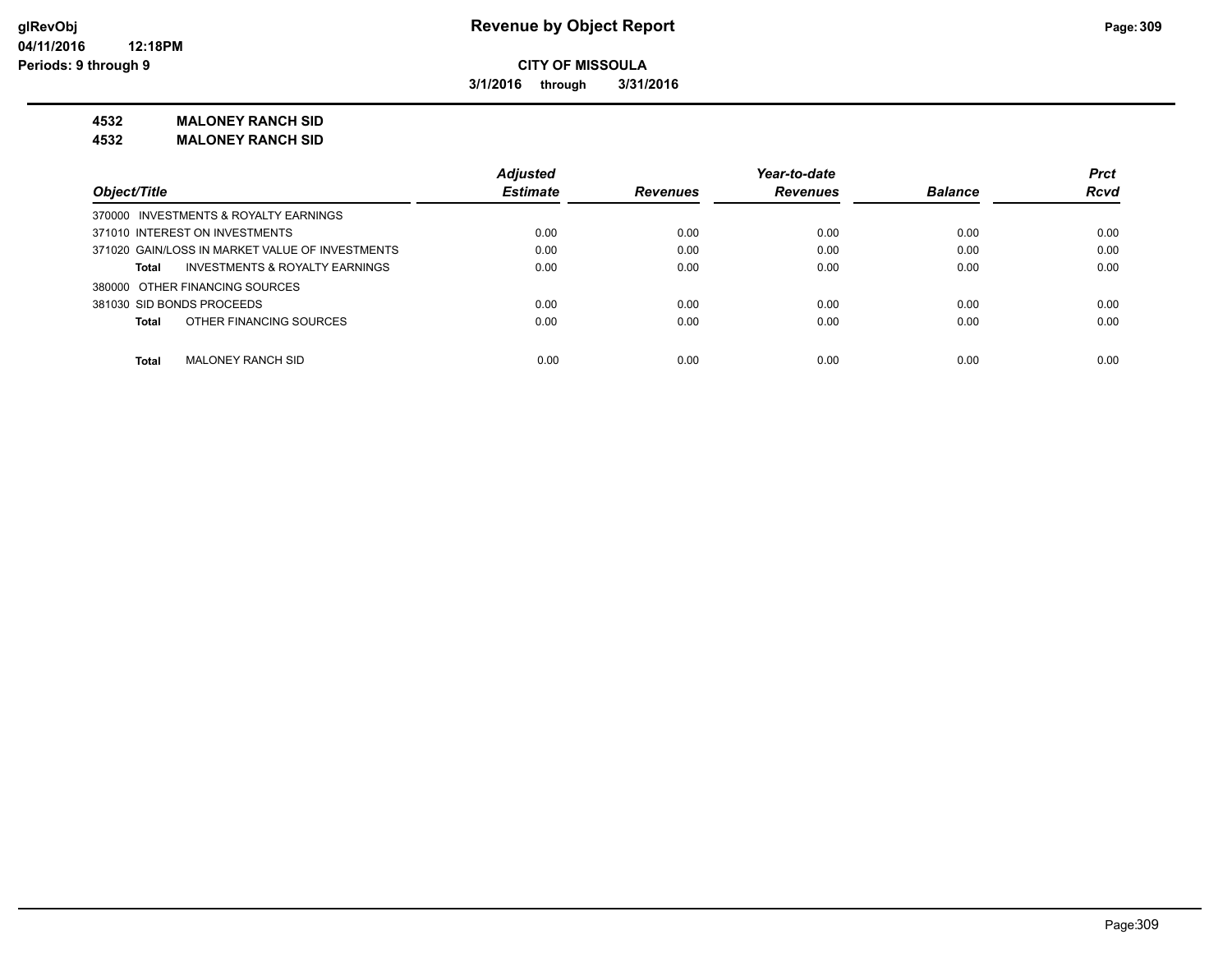## **glRevObj Revenue by Object Report Page:310**

**CITY OF MISSOULA**

**3/1/2016 through 3/31/2016**

#### **4532 MALONEY RANCH SID**

|                                                | <b>Adjusted</b> |                 | Year-to-date    |                | <b>Prct</b> |
|------------------------------------------------|-----------------|-----------------|-----------------|----------------|-------------|
| Object/Title                                   | <b>Estimate</b> | <b>Revenues</b> | <b>Revenues</b> | <b>Balance</b> | <b>Rcvd</b> |
| 370000 INVESTMENTS & ROYALTY EARNINGS          |                 |                 |                 |                |             |
| 371010 INTEREST ON INVESTMENTS                 | 0.00            | 0.00            | 0.00            | 0.00           | 0.00        |
| 371020 GAIN/LOSS IN MARKET VALUE OF INVESTMENT | 0.00            | 0.00            | 0.00            | 0.00           | 0.00        |
| INVESTMENTS & ROYALTY EARNINGS<br>Total        | 0.00            | 0.00            | 0.00            | 0.00           | 0.00        |
| 380000 OTHER FINANCING SOURCES                 |                 |                 |                 |                |             |
| 381030 SID BONDS PROCEEDS                      | 0.00            | 0.00            | 0.00            | 0.00           | 0.00        |
| OTHER FINANCING SOURCES<br>Total               | 0.00            | 0.00            | 0.00            | 0.00           | 0.00        |
|                                                |                 |                 |                 |                |             |
| <b>Total</b><br>MALONEY RANCH SID              | 0.00            | 0.00            | 0.00            | 0.00           | 0.00        |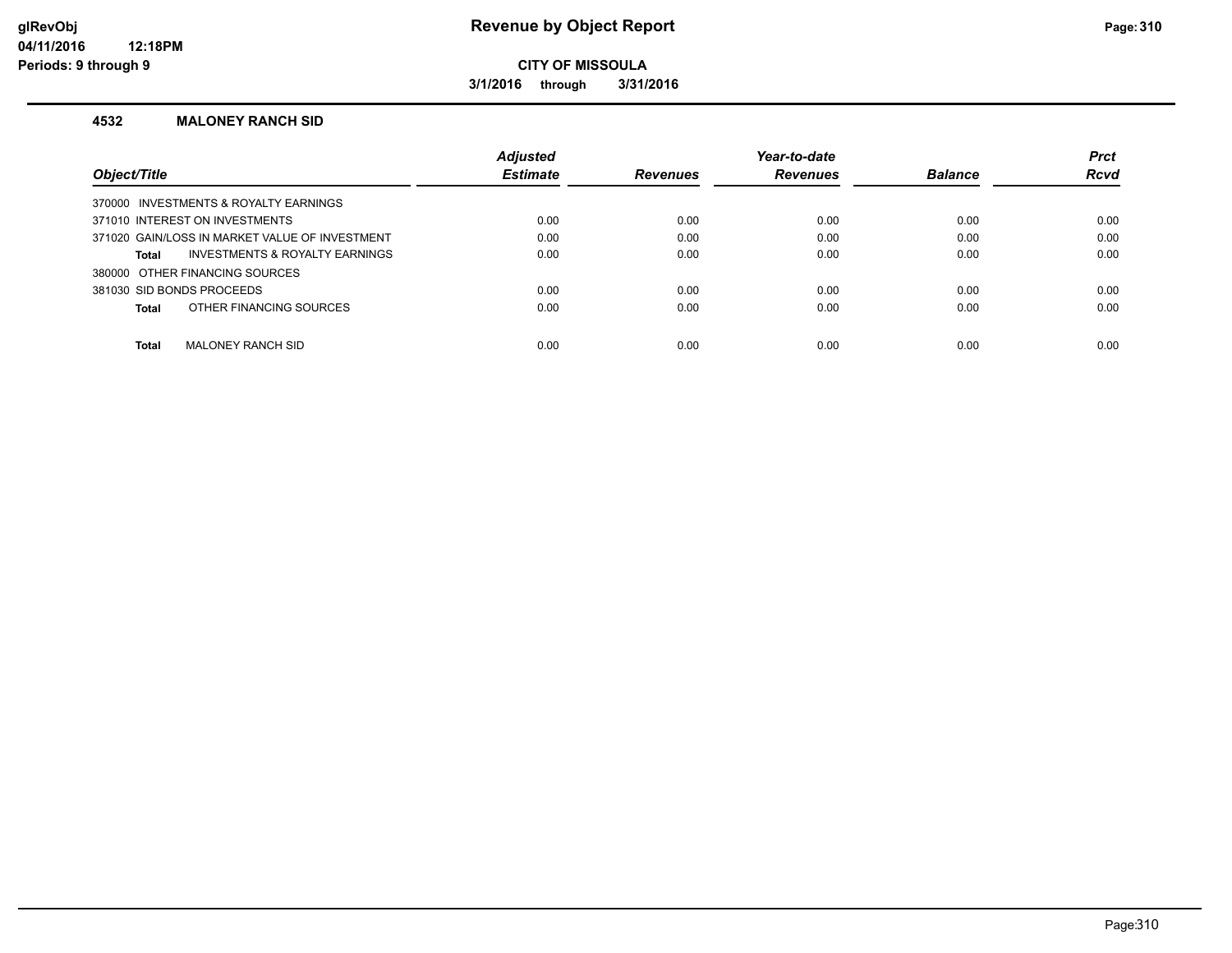**3/1/2016 through 3/31/2016**

## **4533 RATTLESNAKE SEWER SID**

#### **4533 RATTLESNAKE SEWER SID**

| Object/Title                                       | <b>Adiusted</b><br><b>Estimate</b> | <b>Revenues</b> | Year-to-date<br><b>Revenues</b> | <b>Balance</b> | <b>Prct</b><br>Rcvd |
|----------------------------------------------------|------------------------------------|-----------------|---------------------------------|----------------|---------------------|
| 330000 INTERGOVERNMENTAL REVENUES                  |                                    |                 |                                 |                |                     |
|                                                    |                                    |                 |                                 |                |                     |
| 334121 DNRC GRANT                                  | 0.00                               | 0.00            | 0.00                            | 0.00           | 0.00                |
| <b>INTERGOVERNMENTAL REVENUES</b><br>Total         | 0.00                               | 0.00            | 0.00                            | 0.00           | 0.00                |
| 370000 INVESTMENTS & ROYALTY EARNINGS              |                                    |                 |                                 |                |                     |
| 371010 INTEREST ON INVESTMENTS                     | 0.00                               | 0.00            | 0.00                            | 0.00           | 0.00                |
| 371020 GAIN/LOSS IN MARKET VALUE OF INVESTMENTS    | 0.00                               | 0.00            | 0.00                            | 0.00           | 0.00                |
| <b>INVESTMENTS &amp; ROYALTY EARNINGS</b><br>Total | 0.00                               | 0.00            | 0.00                            | 0.00           | 0.00                |
| 380000 OTHER FINANCING SOURCES                     |                                    |                 |                                 |                |                     |
| 381002 SRF LOAN                                    | 0.00                               | 0.00            | 0.00                            | 0.00           | 0.00                |
| OTHER FINANCING SOURCES<br><b>Total</b>            | 0.00                               | 0.00            | 0.00                            | 0.00           | 0.00                |
| RATTLESNAKE SEWER SID<br><b>Total</b>              | 0.00                               | 0.00            | 0.00                            | 0.00           | 0.00                |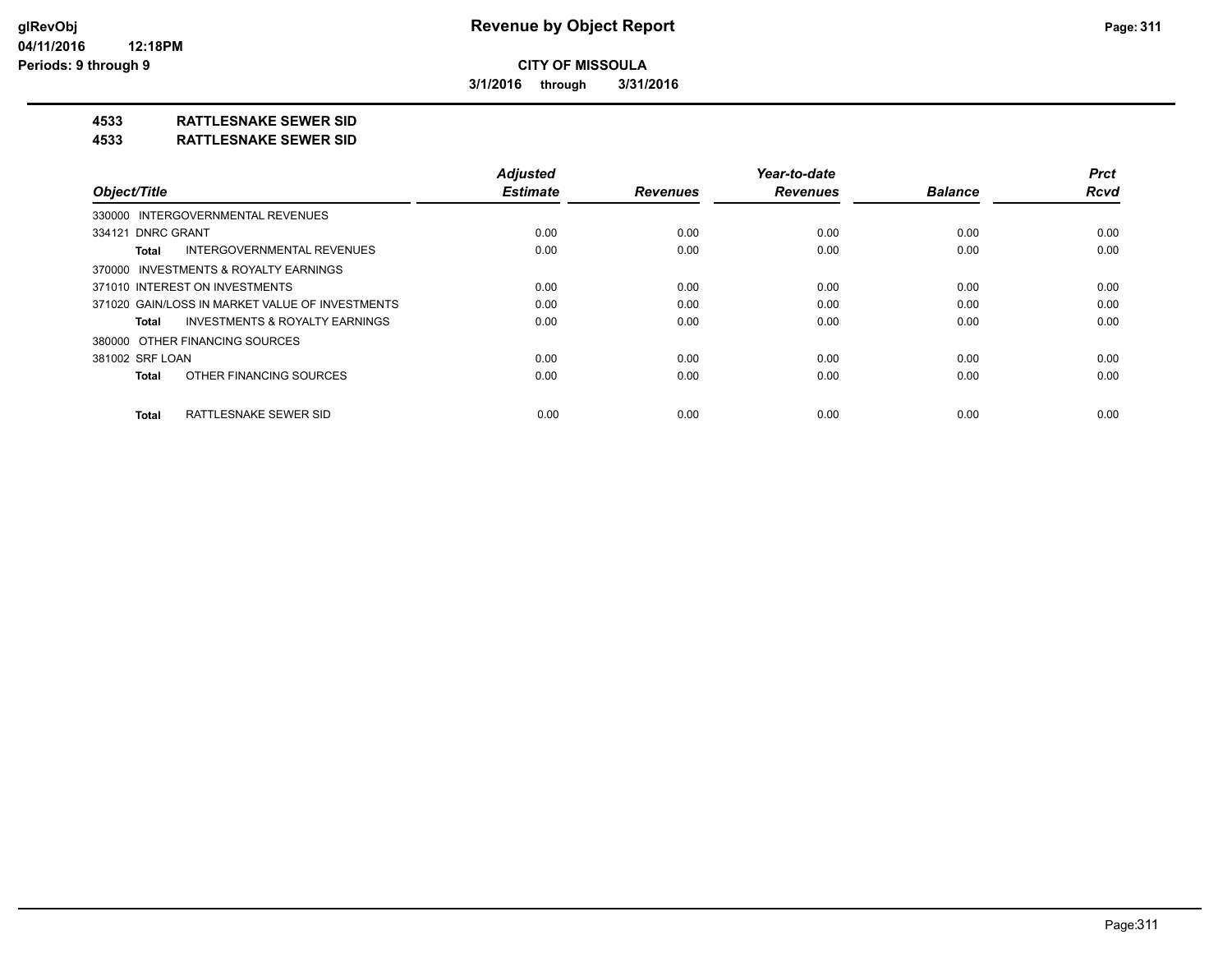**3/1/2016 through 3/31/2016**

#### **4533 RATTLESNAKE SEWER SID**

| Object/Title                                   | <b>Adjusted</b><br><b>Estimate</b> | <b>Revenues</b> | Year-to-date<br><b>Revenues</b> | <b>Balance</b> | <b>Prct</b><br><b>Rcvd</b> |
|------------------------------------------------|------------------------------------|-----------------|---------------------------------|----------------|----------------------------|
| INTERGOVERNMENTAL REVENUES<br>330000           |                                    |                 |                                 |                |                            |
| 334121 DNRC GRANT                              | 0.00                               | 0.00            | 0.00                            | 0.00           | 0.00                       |
| INTERGOVERNMENTAL REVENUES<br>Total            | 0.00                               | 0.00            | 0.00                            | 0.00           | 0.00                       |
| 370000 INVESTMENTS & ROYALTY EARNINGS          |                                    |                 |                                 |                |                            |
| 371010 INTEREST ON INVESTMENTS                 | 0.00                               | 0.00            | 0.00                            | 0.00           | 0.00                       |
| 371020 GAIN/LOSS IN MARKET VALUE OF INVESTMENT | 0.00                               | 0.00            | 0.00                            | 0.00           | 0.00                       |
| INVESTMENTS & ROYALTY EARNINGS<br>Total        | 0.00                               | 0.00            | 0.00                            | 0.00           | 0.00                       |
| 380000 OTHER FINANCING SOURCES                 |                                    |                 |                                 |                |                            |
| 381002 SRF LOAN                                | 0.00                               | 0.00            | 0.00                            | 0.00           | 0.00                       |
| OTHER FINANCING SOURCES<br><b>Total</b>        | 0.00                               | 0.00            | 0.00                            | 0.00           | 0.00                       |
| RATTLESNAKE SEWER SID<br><b>Total</b>          | 0.00                               | 0.00            | 0.00                            | 0.00           | 0.00                       |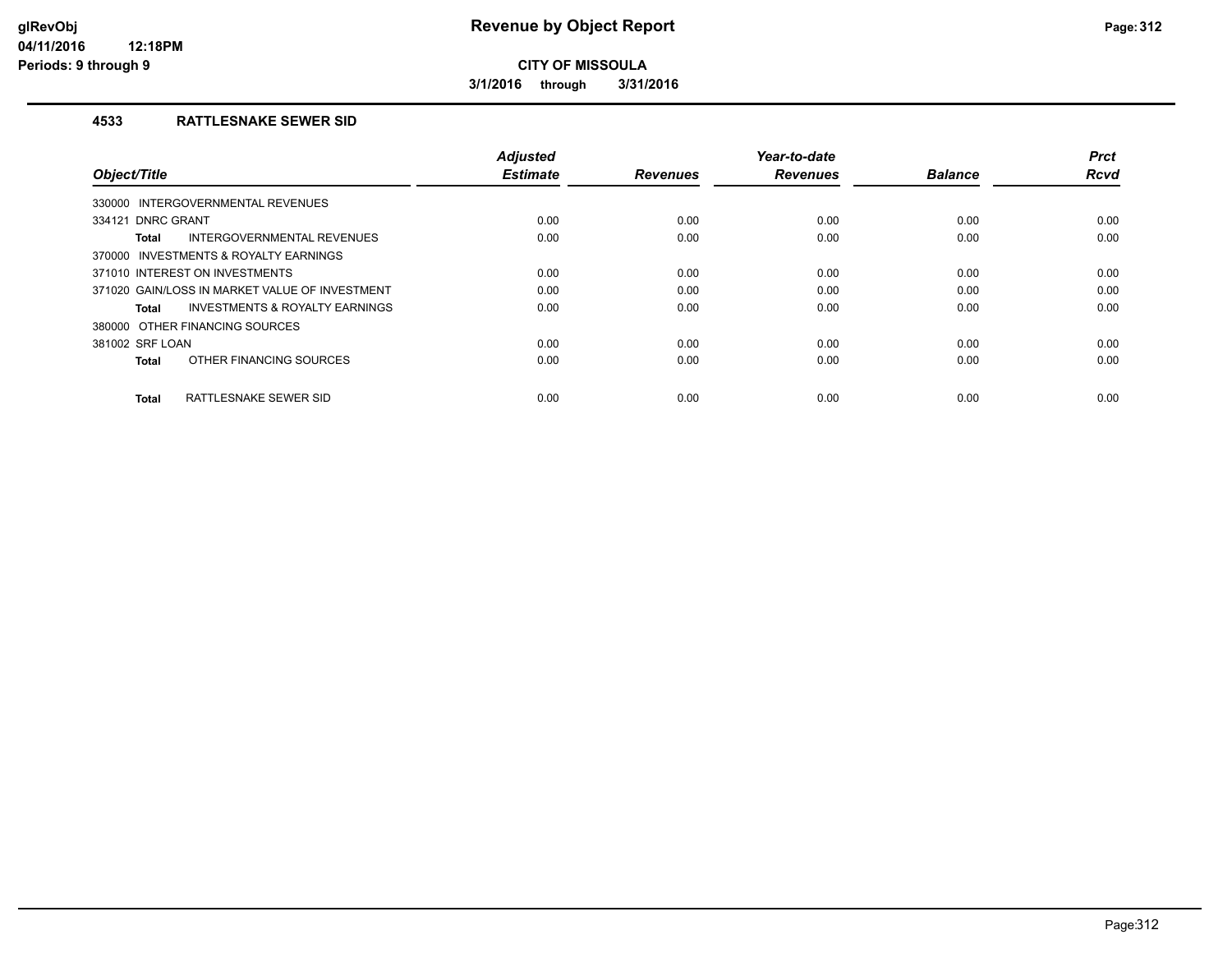**3/1/2016 through 3/31/2016**

### **4534 SID 534 LINCOLNWOOD**

#### **4534 SID 534 LINCOLNWOOD**

|                                                    | <b>Adjusted</b> |                 | Year-to-date    |                | <b>Prct</b> |
|----------------------------------------------------|-----------------|-----------------|-----------------|----------------|-------------|
| Object/Title                                       | <b>Estimate</b> | <b>Revenues</b> | <b>Revenues</b> | <b>Balance</b> | <b>Rcvd</b> |
| 330000 INTERGOVERNMENTAL REVENUES                  |                 |                 |                 |                |             |
| 334121 DNRC GRANT                                  | 0.00            | 0.00            | 0.00            | 0.00           | 0.00        |
| INTERGOVERNMENTAL REVENUES<br>Total                | 0.00            | 0.00            | 0.00            | 0.00           | 0.00        |
| 370000 INVESTMENTS & ROYALTY EARNINGS              |                 |                 |                 |                |             |
| 371010 INTEREST ON INVESTMENTS                     | 0.00            | 0.00            | 0.00            | 0.00           | 0.00        |
| 371020 GAIN/LOSS IN MARKET VALUE OF INVESTMENTS    | 0.00            | 0.00            | 0.00            | 0.00           | 0.00        |
| <b>INVESTMENTS &amp; ROYALTY EARNINGS</b><br>Total | 0.00            | 0.00            | 0.00            | 0.00           | 0.00        |
| 380000 OTHER FINANCING SOURCES                     |                 |                 |                 |                |             |
| 381002 SRF LOAN                                    | 0.00            | 0.00            | 0.00            | 0.00           | 0.00        |
| OTHER FINANCING SOURCES<br>Total                   | 0.00            | 0.00            | 0.00            | 0.00           | 0.00        |
| SID 534 LINCOLNWOOD<br>Total                       | 0.00            | 0.00            | 0.00            | 0.00           | 0.00        |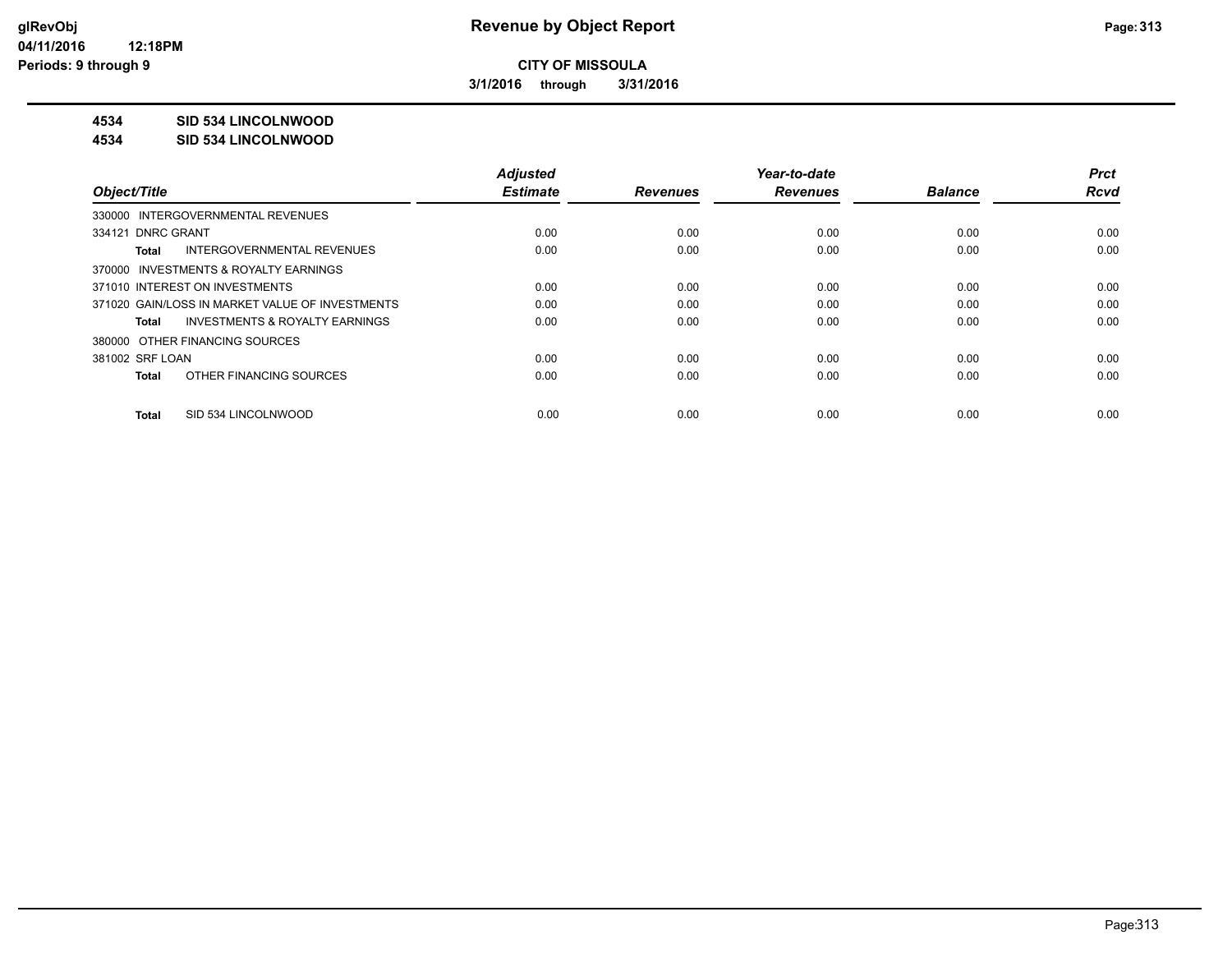**3/1/2016 through 3/31/2016**

#### **4534 SID 534 LINCOLNWOOD**

|                                                | <b>Adjusted</b> |                 | Year-to-date    |                | <b>Prct</b> |
|------------------------------------------------|-----------------|-----------------|-----------------|----------------|-------------|
| Object/Title                                   | <b>Estimate</b> | <b>Revenues</b> | <b>Revenues</b> | <b>Balance</b> | <b>Rcvd</b> |
| 330000 INTERGOVERNMENTAL REVENUES              |                 |                 |                 |                |             |
| 334121 DNRC GRANT                              | 0.00            | 0.00            | 0.00            | 0.00           | 0.00        |
| INTERGOVERNMENTAL REVENUES<br><b>Total</b>     | 0.00            | 0.00            | 0.00            | 0.00           | 0.00        |
| 370000 INVESTMENTS & ROYALTY EARNINGS          |                 |                 |                 |                |             |
| 371010 INTEREST ON INVESTMENTS                 | 0.00            | 0.00            | 0.00            | 0.00           | 0.00        |
| 371020 GAIN/LOSS IN MARKET VALUE OF INVESTMENT | 0.00            | 0.00            | 0.00            | 0.00           | 0.00        |
| INVESTMENTS & ROYALTY EARNINGS<br><b>Total</b> | 0.00            | 0.00            | 0.00            | 0.00           | 0.00        |
| 380000 OTHER FINANCING SOURCES                 |                 |                 |                 |                |             |
| 381002 SRF LOAN                                | 0.00            | 0.00            | 0.00            | 0.00           | 0.00        |
| OTHER FINANCING SOURCES<br><b>Total</b>        | 0.00            | 0.00            | 0.00            | 0.00           | 0.00        |
|                                                |                 |                 |                 |                |             |
| SID 534 LINCOLNWOOD<br><b>Total</b>            | 0.00            | 0.00            | 0.00            | 0.00           | 0.00        |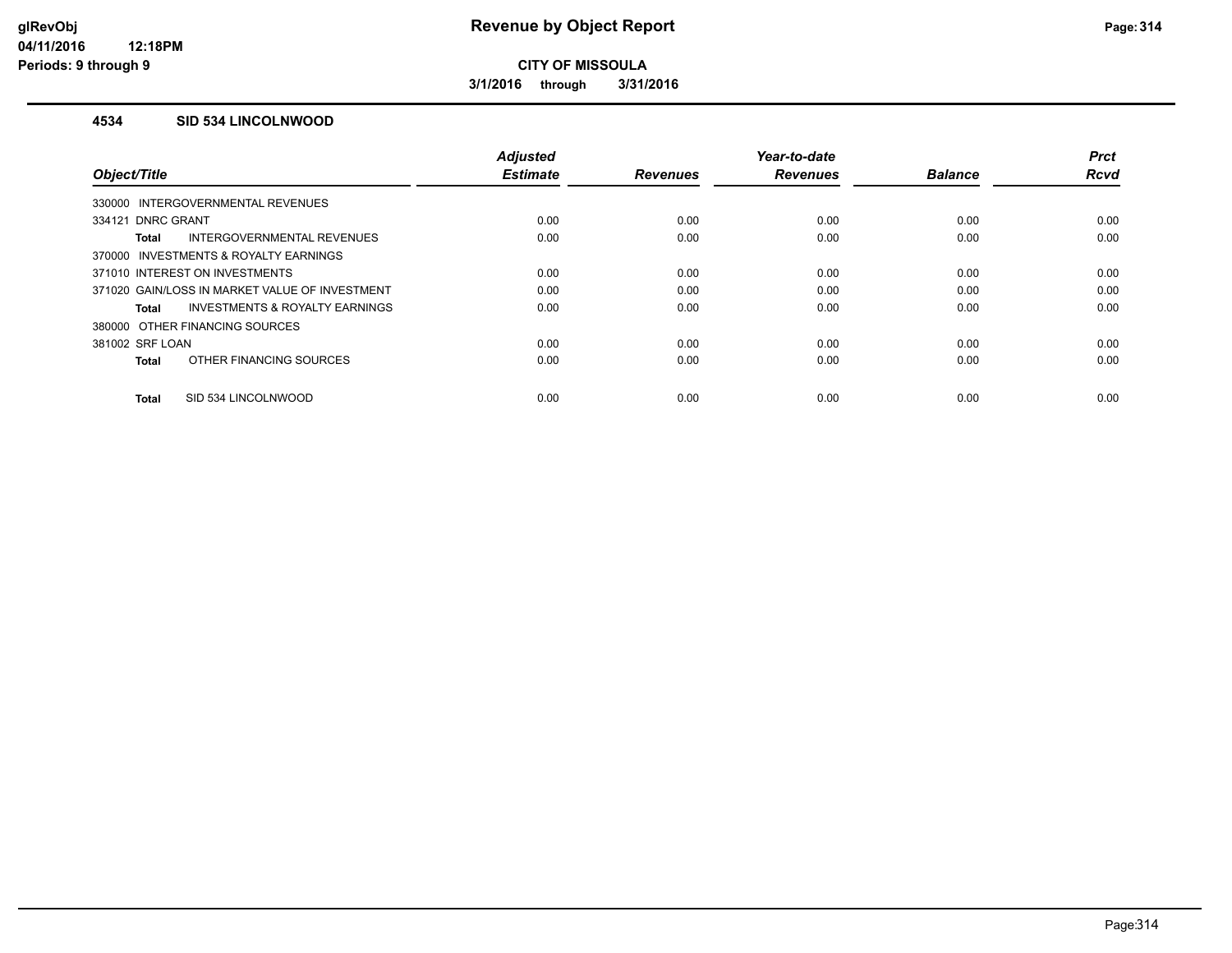**3/1/2016 through 3/31/2016**

## **4535 SLANT STREET TRAFFIC CALMING**

#### **4535 SLANT STREET TRAFFIC CALMING**

|                                                 | <b>Adjusted</b> |                 | Year-to-date    |                | <b>Prct</b> |
|-------------------------------------------------|-----------------|-----------------|-----------------|----------------|-------------|
| Object/Title                                    | <b>Estimate</b> | <b>Revenues</b> | <b>Revenues</b> | <b>Balance</b> | <b>Rcvd</b> |
| 370000 INVESTMENTS & ROYALTY EARNINGS           |                 |                 |                 |                |             |
| 371010 INTEREST ON INVESTMENTS                  | 0.00            | 0.00            | 0.00            | 0.00           | 0.00        |
| 371020 GAIN/LOSS IN MARKET VALUE OF INVESTMENTS | 0.00            | 0.00            | 0.00            | 0.00           | 0.00        |
| INVESTMENTS & ROYALTY EARNINGS<br>Total         | 0.00            | 0.00            | 0.00            | 0.00           | 0.00        |
| 380000 OTHER FINANCING SOURCES                  |                 |                 |                 |                |             |
| 383000 OPERATING TRANSFERS                      | 0.00            | 0.00            | 0.00            | 0.00           | 0.00        |
| OTHER FINANCING SOURCES<br>Total                | 0.00            | 0.00            | 0.00            | 0.00           | 0.00        |
|                                                 |                 |                 |                 |                |             |
| SLANT STREET TRAFFIC CALMING<br>Total           | 0.00            | 0.00            | 0.00            | 0.00           | 0.00        |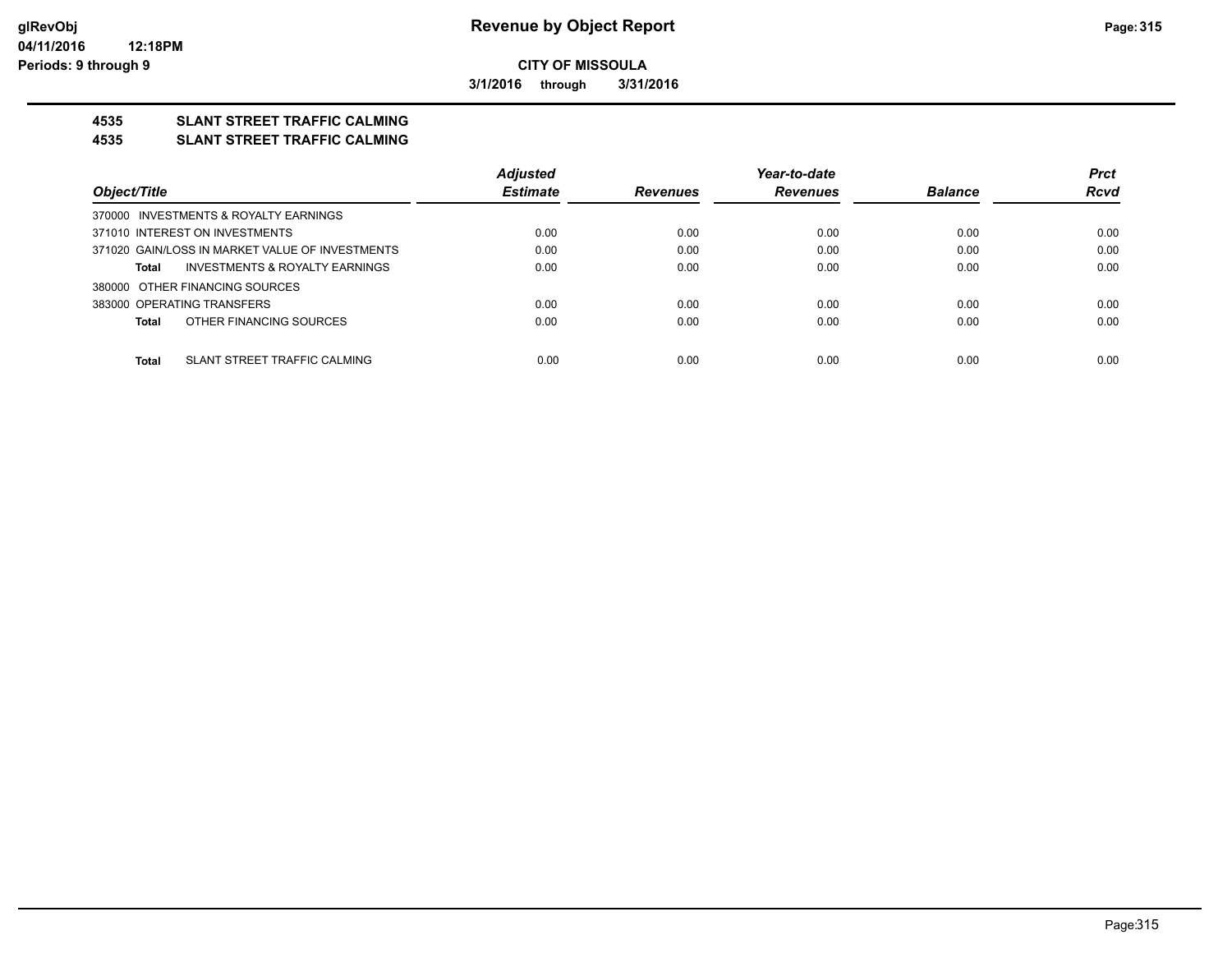**3/1/2016 through 3/31/2016**

### **4535 SLANT STREET TRAFFIC CALMING**

|                                                    | <b>Adjusted</b> |                 | Year-to-date    |                | <b>Prct</b> |
|----------------------------------------------------|-----------------|-----------------|-----------------|----------------|-------------|
| Object/Title                                       | <b>Estimate</b> | <b>Revenues</b> | <b>Revenues</b> | <b>Balance</b> | <b>Rcvd</b> |
| 370000 INVESTMENTS & ROYALTY EARNINGS              |                 |                 |                 |                |             |
| 371010 INTEREST ON INVESTMENTS                     | 0.00            | 0.00            | 0.00            | 0.00           | 0.00        |
| 371020 GAIN/LOSS IN MARKET VALUE OF INVESTMENT     | 0.00            | 0.00            | 0.00            | 0.00           | 0.00        |
| <b>INVESTMENTS &amp; ROYALTY EARNINGS</b><br>Total | 0.00            | 0.00            | 0.00            | 0.00           | 0.00        |
| 380000 OTHER FINANCING SOURCES                     |                 |                 |                 |                |             |
| 383000 OPERATING TRANSFERS                         | 0.00            | 0.00            | 0.00            | 0.00           | 0.00        |
| OTHER FINANCING SOURCES<br>Total                   | 0.00            | 0.00            | 0.00            | 0.00           | 0.00        |
|                                                    |                 |                 |                 |                |             |
| SLANT STREET TRAFFIC CALMING<br>Total              | 0.00            | 0.00            | 0.00            | 0.00           | 0.00        |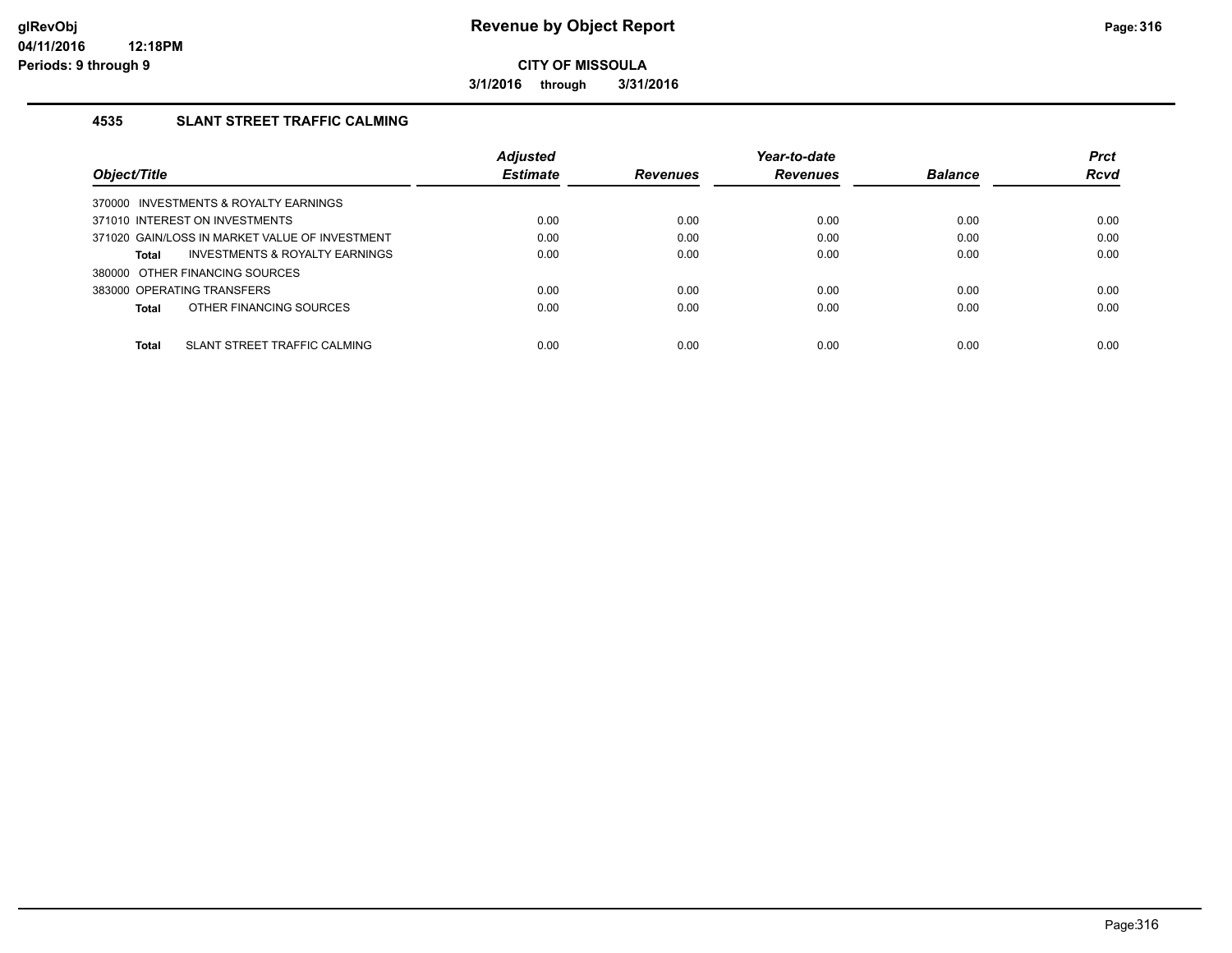**3/1/2016 through 3/31/2016**

## **4536 SID536 LINCOLNWOOD SWR PH2**

#### **4536 SID536 LINCOLNWOOD SWR PH2**

|                                                    | <b>Adjusted</b> |                 | Year-to-date    |                | <b>Prct</b> |
|----------------------------------------------------|-----------------|-----------------|-----------------|----------------|-------------|
| Object/Title                                       | <b>Estimate</b> | <b>Revenues</b> | <b>Revenues</b> | <b>Balance</b> | Rcvd        |
| 330000 INTERGOVERNMENTAL REVENUES                  |                 |                 |                 |                |             |
| 334121 DNRC GRANT                                  | 0.00            | 0.00            | 0.00            | 0.00           | 0.00        |
| <b>INTERGOVERNMENTAL REVENUES</b><br>Total         | 0.00            | 0.00            | 0.00            | 0.00           | 0.00        |
| 360000 MISCELLANEOUS REVENUES                      |                 |                 |                 |                |             |
| 365001 *** Title Not Found ***                     | 0.00            | 0.00            | 0.00            | 0.00           | 0.00        |
| <b>MISCELLANEOUS REVENUES</b><br>Total             | 0.00            | 0.00            | 0.00            | 0.00           | 0.00        |
| 370000 INVESTMENTS & ROYALTY EARNINGS              |                 |                 |                 |                |             |
| 371010 INTEREST ON INVESTMENTS                     | 0.00            | 0.00            | 0.00            | 0.00           | 0.00        |
| 371020 GAIN/LOSS IN MARKET VALUE OF INVESTMENTS    | 0.00            | 0.00            | 0.00            | 0.00           | 0.00        |
| <b>INVESTMENTS &amp; ROYALTY EARNINGS</b><br>Total | 0.00            | 0.00            | 0.00            | 0.00           | 0.00        |
| 380000 OTHER FINANCING SOURCES                     |                 |                 |                 |                |             |
| 381030 SID BONDS PROCEEDS                          | 0.00            | 0.00            | 0.00            | 0.00           | 0.00        |
| OTHER FINANCING SOURCES<br>Total                   | 0.00            | 0.00            | 0.00            | 0.00           | 0.00        |
|                                                    |                 |                 |                 |                |             |
| SID536 LINCOLNWOOD SWR PH2<br>Total                | 0.00            | 0.00            | 0.00            | 0.00           | 0.00        |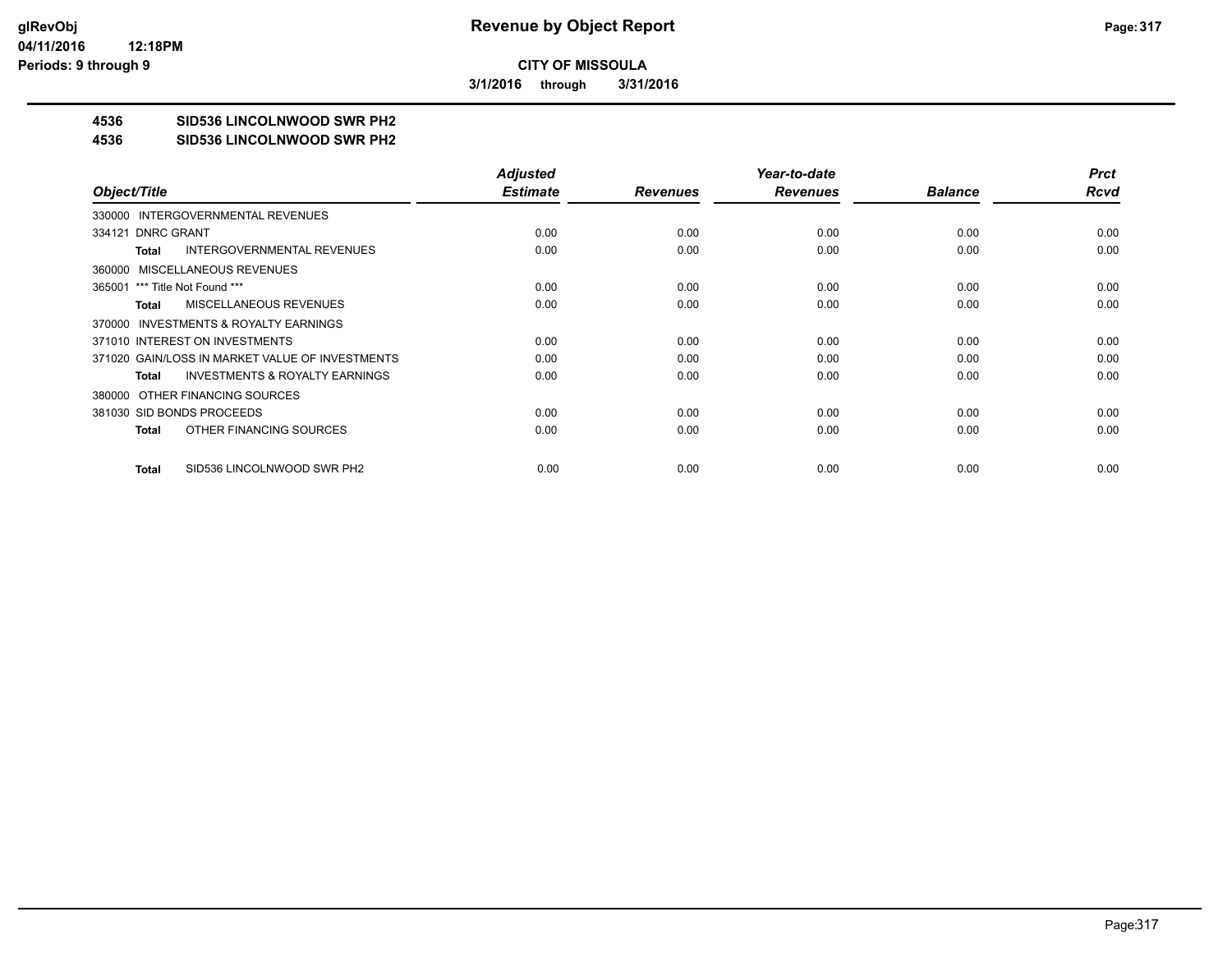**3/1/2016 through 3/31/2016**

### **4536 SID536 LINCOLNWOOD SWR PH2**

| Object/Title                                              | <b>Adjusted</b><br><b>Estimate</b> | <b>Revenues</b> | Year-to-date<br><b>Revenues</b> | <b>Balance</b> | <b>Prct</b><br><b>Rcvd</b> |
|-----------------------------------------------------------|------------------------------------|-----------------|---------------------------------|----------------|----------------------------|
| INTERGOVERNMENTAL REVENUES<br>330000                      |                                    |                 |                                 |                |                            |
| 334121 DNRC GRANT                                         | 0.00                               | 0.00            | 0.00                            | 0.00           | 0.00                       |
| INTERGOVERNMENTAL REVENUES                                | 0.00                               | 0.00            | 0.00                            | 0.00           | 0.00                       |
| <b>Total</b>                                              |                                    |                 |                                 |                |                            |
| MISCELLANEOUS REVENUES<br>360000                          |                                    |                 |                                 |                |                            |
| 365001 *** Title Not Found ***                            | 0.00                               | 0.00            | 0.00                            | 0.00           | 0.00                       |
| <b>MISCELLANEOUS REVENUES</b><br><b>Total</b>             | 0.00                               | 0.00            | 0.00                            | 0.00           | 0.00                       |
| <b>INVESTMENTS &amp; ROYALTY EARNINGS</b><br>370000       |                                    |                 |                                 |                |                            |
| 371010 INTEREST ON INVESTMENTS                            | 0.00                               | 0.00            | 0.00                            | 0.00           | 0.00                       |
| 371020 GAIN/LOSS IN MARKET VALUE OF INVESTMENT            | 0.00                               | 0.00            | 0.00                            | 0.00           | 0.00                       |
| <b>INVESTMENTS &amp; ROYALTY EARNINGS</b><br><b>Total</b> | 0.00                               | 0.00            | 0.00                            | 0.00           | 0.00                       |
| 380000 OTHER FINANCING SOURCES                            |                                    |                 |                                 |                |                            |
| 381030 SID BONDS PROCEEDS                                 | 0.00                               | 0.00            | 0.00                            | 0.00           | 0.00                       |
| OTHER FINANCING SOURCES<br><b>Total</b>                   | 0.00                               | 0.00            | 0.00                            | 0.00           | 0.00                       |
| SID536 LINCOLNWOOD SWR PH2<br><b>Total</b>                | 0.00                               | 0.00            | 0.00                            | 0.00           | 0.00                       |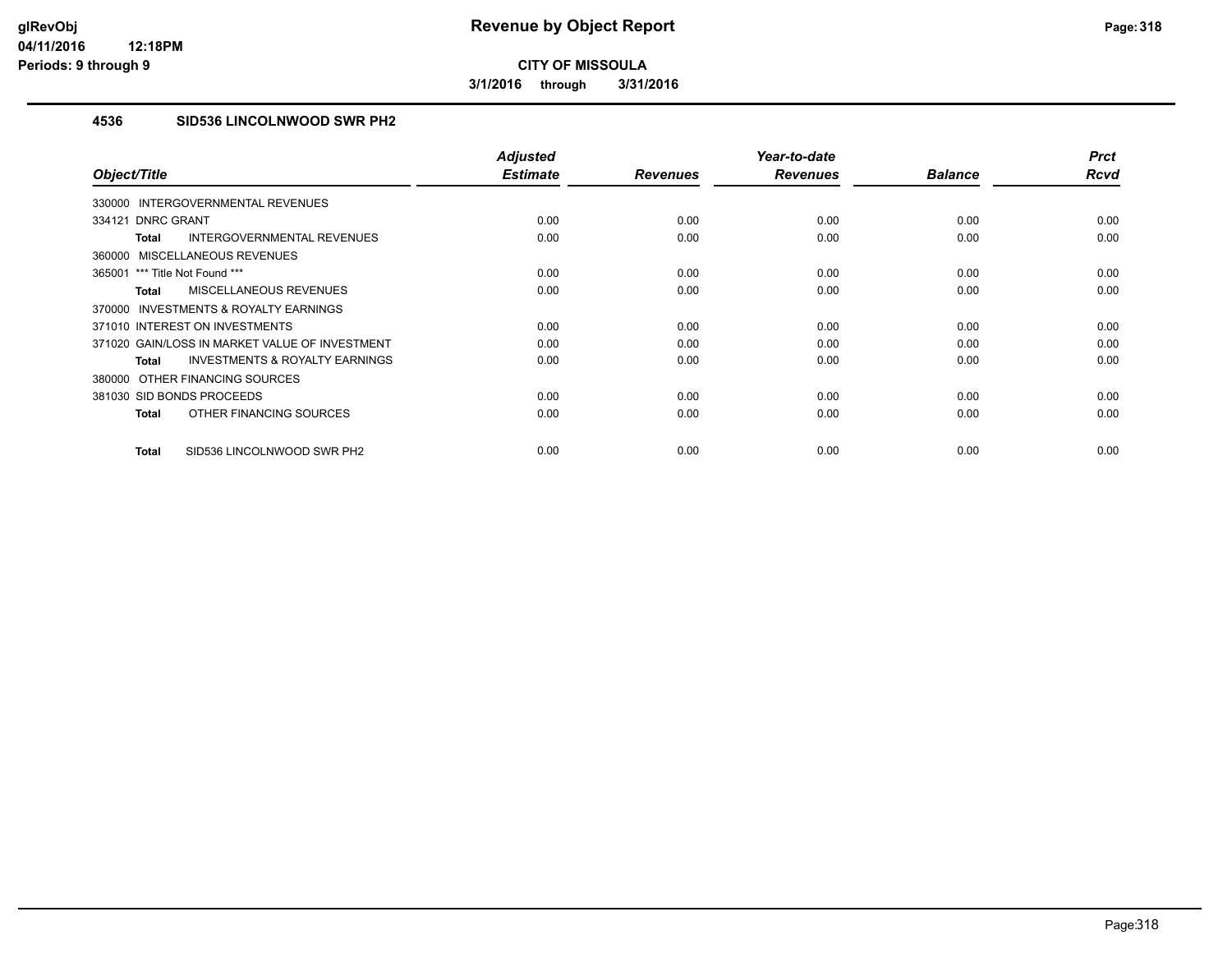**3/1/2016 through 3/31/2016**

#### **4538 SID 538 HILLVIEW WAY**

**4538 SID 538 HILLVIEW WAY**

|                                                    | <b>Adjusted</b> |                 | Year-to-date    |                | <b>Prct</b> |
|----------------------------------------------------|-----------------|-----------------|-----------------|----------------|-------------|
| Object/Title                                       | <b>Estimate</b> | <b>Revenues</b> | <b>Revenues</b> | <b>Balance</b> | <b>Rcvd</b> |
| 370000 INVESTMENTS & ROYALTY EARNINGS              |                 |                 |                 |                |             |
| 371010 INTEREST ON INVESTMENTS                     | 0.00            | 0.00            | 0.00            | 0.00           | 0.00        |
| 371020 GAIN/LOSS IN MARKET VALUE OF INVESTMENTS    | 0.00            | 0.00            | 0.00            | 0.00           | 0.00        |
| <b>INVESTMENTS &amp; ROYALTY EARNINGS</b><br>Total | 0.00            | 0.00            | 0.00            | 0.00           | 0.00        |
| 380000 OTHER FINANCING SOURCES                     |                 |                 |                 |                |             |
| 383000 OPERATING TRANSFERS                         | 0.00            | 0.00            | 0.00            | 0.00           | 0.00        |
| OTHER FINANCING SOURCES<br><b>Total</b>            | 0.00            | 0.00            | 0.00            | 0.00           | 0.00        |
|                                                    |                 |                 |                 |                |             |
| <b>Total</b><br>SID 538 HILLVIEW WAY               | 0.00            | 0.00            | 0.00            | 0.00           | 0.00        |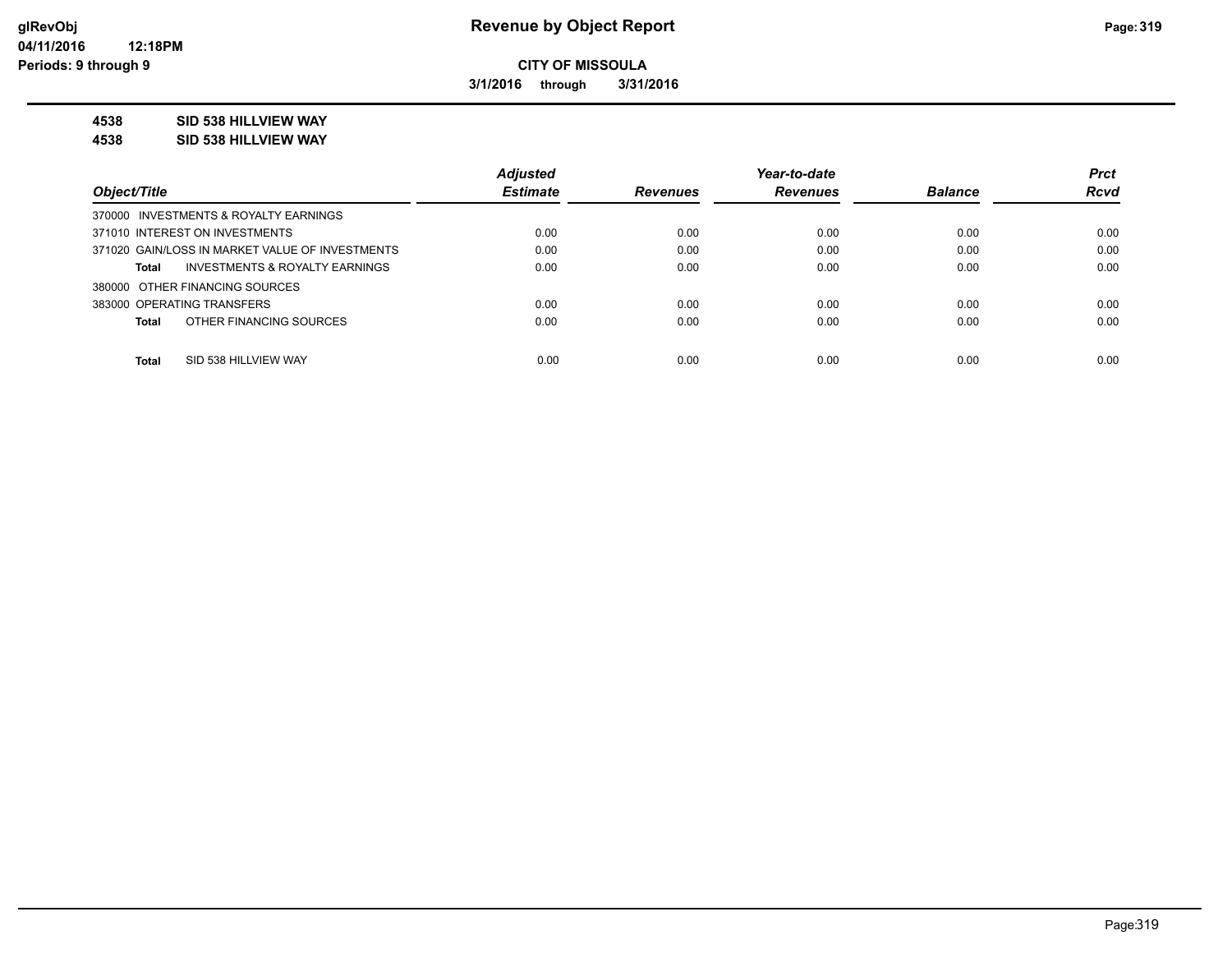**3/1/2016 through 3/31/2016**

#### **4538 SID 538 HILLVIEW WAY**

|                                                    | <b>Adjusted</b> |                 | Year-to-date    |                | <b>Prct</b> |
|----------------------------------------------------|-----------------|-----------------|-----------------|----------------|-------------|
| Object/Title                                       | <b>Estimate</b> | <b>Revenues</b> | <b>Revenues</b> | <b>Balance</b> | <b>Rcvd</b> |
| 370000 INVESTMENTS & ROYALTY EARNINGS              |                 |                 |                 |                |             |
| 371010 INTEREST ON INVESTMENTS                     | 0.00            | 0.00            | 0.00            | 0.00           | 0.00        |
| 371020 GAIN/LOSS IN MARKET VALUE OF INVESTMENT     | 0.00            | 0.00            | 0.00            | 0.00           | 0.00        |
| <b>INVESTMENTS &amp; ROYALTY EARNINGS</b><br>Total | 0.00            | 0.00            | 0.00            | 0.00           | 0.00        |
| 380000 OTHER FINANCING SOURCES                     |                 |                 |                 |                |             |
| 383000 OPERATING TRANSFERS                         | 0.00            | 0.00            | 0.00            | 0.00           | 0.00        |
| OTHER FINANCING SOURCES<br>Total                   | 0.00            | 0.00            | 0.00            | 0.00           | 0.00        |
|                                                    |                 |                 |                 |                |             |
| <b>Total</b><br>SID 538 HILLVIEW WAY               | 0.00            | 0.00            | 0.00            | 0.00           | 0.00        |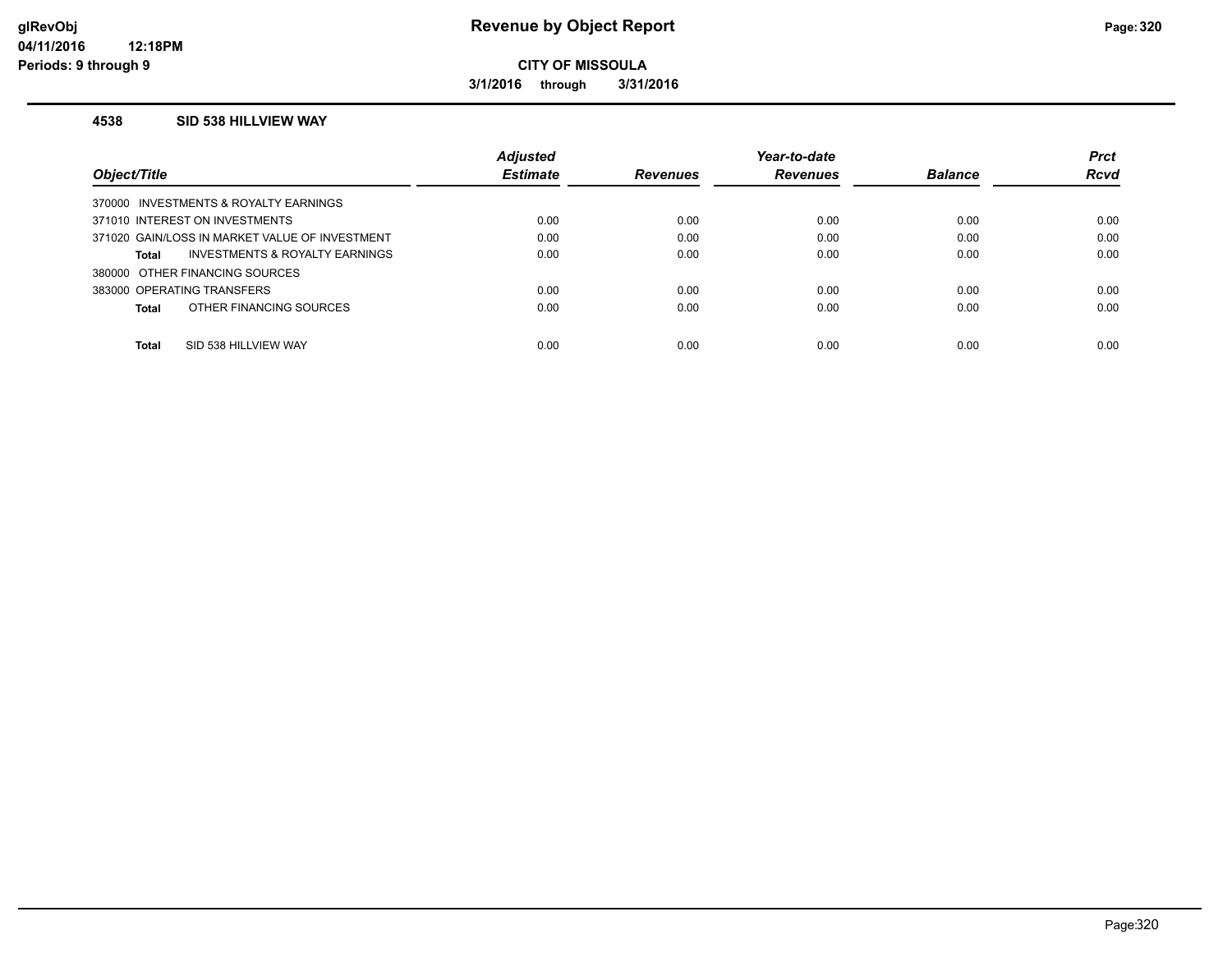**3/1/2016 through 3/31/2016**

**4539 SID 539 4th STREET**

**4539 SID 539 4th STREET**

|                                                | <b>Adjusted</b> |                 | Year-to-date    |                | <b>Prct</b> |
|------------------------------------------------|-----------------|-----------------|-----------------|----------------|-------------|
| Object/Title                                   | <b>Estimate</b> | <b>Revenues</b> | <b>Revenues</b> | <b>Balance</b> | <b>Rcvd</b> |
| 370000 INVESTMENTS & ROYALTY EARNINGS          |                 |                 |                 |                |             |
| 371010 INTEREST ON INVESTMENTS                 | 0.00            | 0.00            | 0.00            | 0.00           | 0.00        |
| INVESTMENTS & ROYALTY EARNINGS<br><b>Total</b> | 0.00            | 0.00            | 0.00            | 0.00           | 0.00        |
| 380000 OTHER FINANCING SOURCES                 |                 |                 |                 |                |             |
| 383000 OPERATING TRANSFERS                     | 0.00            | 0.00            | 0.00            | 0.00           | 0.00        |
| OTHER FINANCING SOURCES<br><b>Total</b>        | 0.00            | 0.00            | 0.00            | 0.00           | 0.00        |
|                                                |                 |                 |                 |                |             |
| SID 539 4th STREET<br><b>Total</b>             | 0.00            | 0.00            | 0.00            | 0.00           | 0.00        |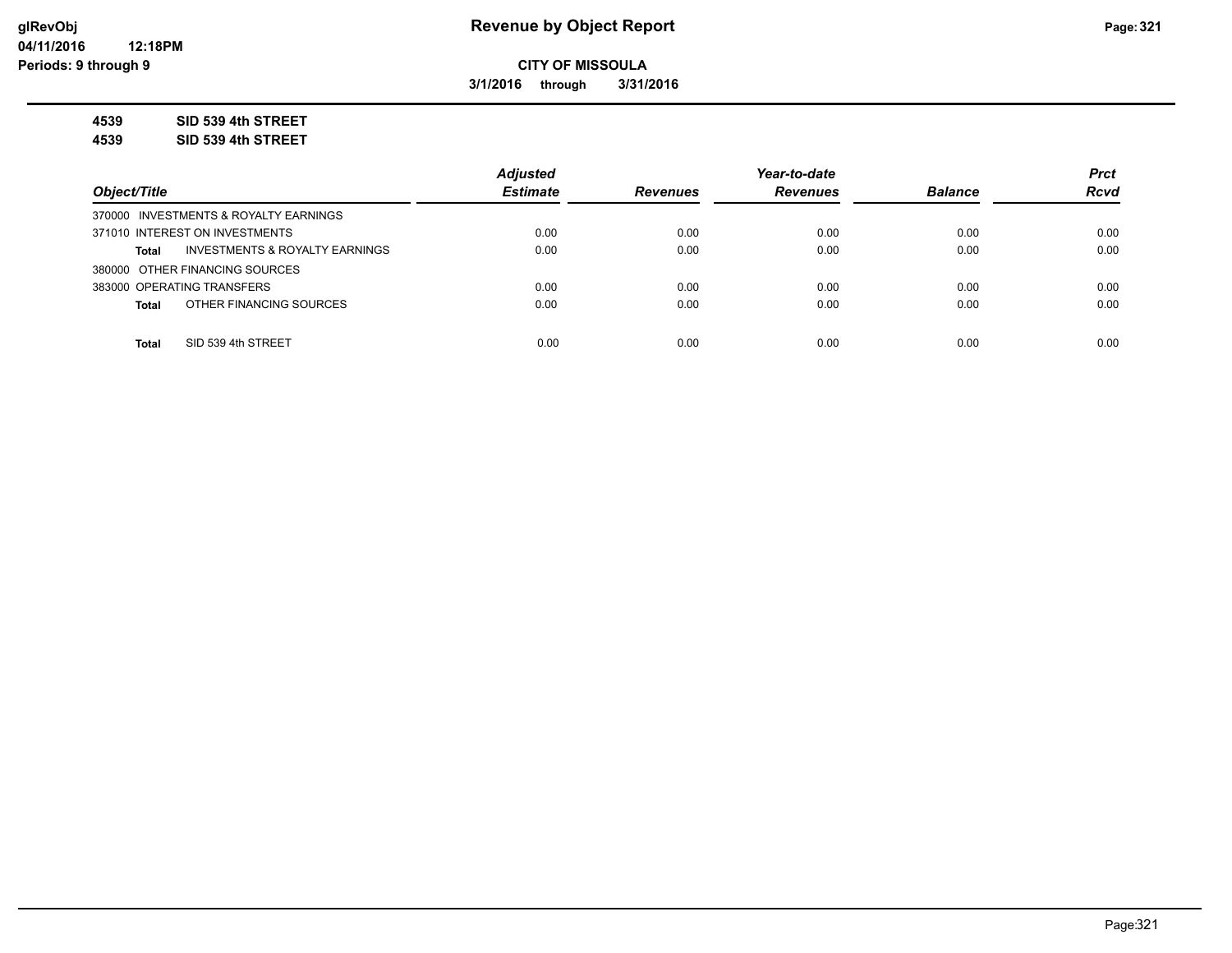### **glRevObj Revenue by Object Report Page:322**

**CITY OF MISSOULA**

**3/1/2016 through 3/31/2016**

#### **4539 SID 539 4th STREET**

| Object/Title                            | <b>Adjusted</b><br><b>Estimate</b> | Revenues | Year-to-date<br><b>Revenues</b> | <b>Balance</b> | <b>Prct</b><br><b>Rcvd</b> |
|-----------------------------------------|------------------------------------|----------|---------------------------------|----------------|----------------------------|
| 370000 INVESTMENTS & ROYALTY EARNINGS   |                                    |          |                                 |                |                            |
| 371010 INTEREST ON INVESTMENTS          | 0.00                               | 0.00     | 0.00                            | 0.00           | 0.00                       |
| INVESTMENTS & ROYALTY EARNINGS<br>Total | 0.00                               | 0.00     | 0.00                            | 0.00           | 0.00                       |
| 380000 OTHER FINANCING SOURCES          |                                    |          |                                 |                |                            |
| 383000 OPERATING TRANSFERS              | 0.00                               | 0.00     | 0.00                            | 0.00           | 0.00                       |
| OTHER FINANCING SOURCES<br><b>Total</b> | 0.00                               | 0.00     | 0.00                            | 0.00           | 0.00                       |
|                                         |                                    |          |                                 |                |                            |
| SID 539 4th STREET<br><b>Total</b>      | 0.00                               | 0.00     | 0.00                            | 0.00           | 0.00                       |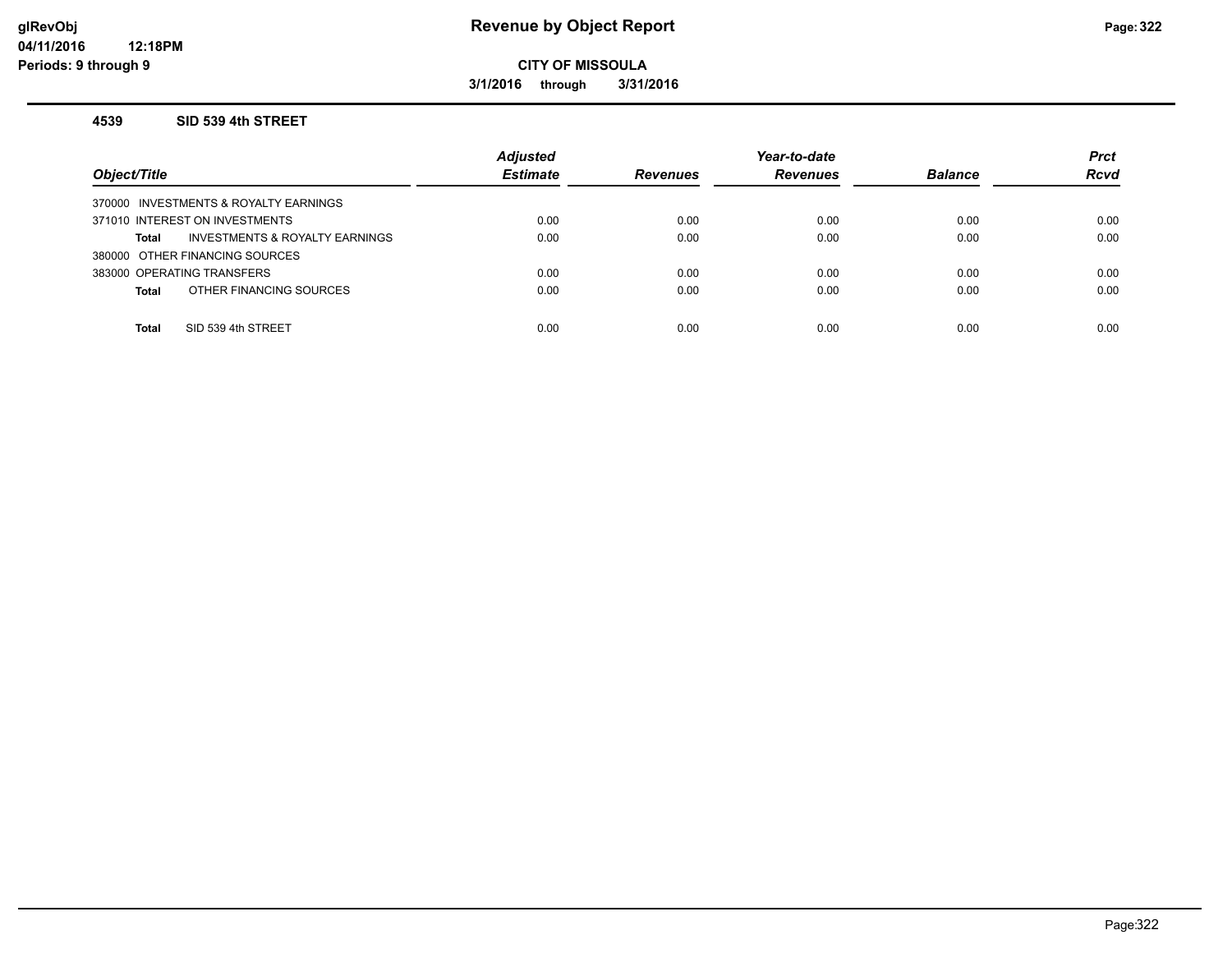**3/1/2016 through 3/31/2016**

**4540 SID 540 ENGLAND BLVD**

**4540 SID 540 ENGLAND BLVD**

|                                                           | <b>Adjusted</b> |                 | Year-to-date    |                | <b>Prct</b> |
|-----------------------------------------------------------|-----------------|-----------------|-----------------|----------------|-------------|
| Object/Title                                              | <b>Estimate</b> | <b>Revenues</b> | <b>Revenues</b> | <b>Balance</b> | <b>Rcvd</b> |
| TAXES/ASSESSMENTS<br>310000                               |                 |                 |                 |                |             |
| <b>PENALTIES &amp; INTEREST</b><br>312001                 | 0.00            | 0.00            | 0.00            | 0.00           | 0.00        |
| TAXES/ASSESSMENTS<br><b>Total</b>                         | 0.00            | 0.00            | 0.00            | 0.00           | 0.00        |
| MISCELLANEOUS REVENUES<br>360000                          |                 |                 |                 |                |             |
| 363020 PROPERTY ASSESSMENTS                               | 0.00            | 0.00            | 0.00            | 0.00           | 0.00        |
| PAYOFF PRINCIPAL ASSESSMENTS<br>363021                    | 0.00            | 0.00            | 0.00            | 0.00           | 0.00        |
| 363022 BOND INTEREST ASSESSMENTS                          | 0.00            | 0.00            | 0.00            | 0.00           | 0.00        |
| 363040 PENALTY AND INTEREST                               | 0.00            | 0.00            | 0.00            | 0.00           | 0.00        |
| <b>MISCELLANEOUS REVENUES</b><br><b>Total</b>             | 0.00            | 0.00            | 0.00            | 0.00           | 0.00        |
| <b>INVESTMENTS &amp; ROYALTY EARNINGS</b><br>370000       |                 |                 |                 |                |             |
| 371010 INTEREST ON INVESTMENTS                            | 0.00            | 0.00            | 0.00            | 0.00           | 0.00        |
| 371020 GAIN/LOSS IN MARKET VALUE OF INVESTMENTS           | 0.00            | 0.00            | 0.00            | 0.00           | 0.00        |
| <b>INVESTMENTS &amp; ROYALTY EARNINGS</b><br><b>Total</b> | 0.00            | 0.00            | 0.00            | 0.00           | 0.00        |
| OTHER FINANCING SOURCES<br>380000                         |                 |                 |                 |                |             |
| 381030 SID BONDS PROCEEDS                                 | 0.00            | 0.00            | 0.00            | 0.00           | 0.00        |
| OTHER FINANCING SOURCES<br><b>Total</b>                   | 0.00            | 0.00            | 0.00            | 0.00           | 0.00        |
|                                                           |                 |                 |                 |                |             |
| SID 540 ENGLAND BLVD<br><b>Total</b>                      | 0.00            | 0.00            | 0.00            | 0.00           | 0.00        |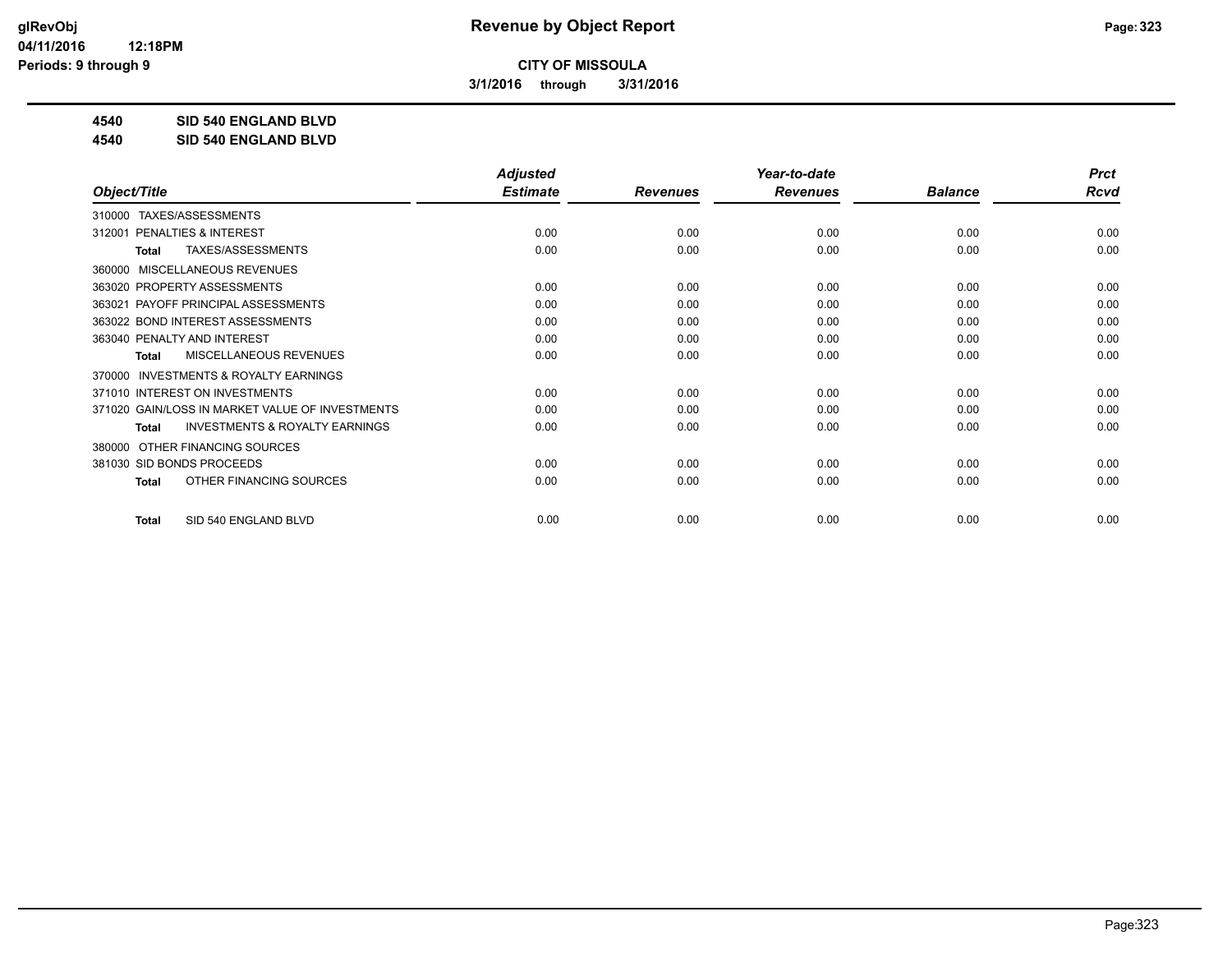**3/1/2016 through 3/31/2016**

#### **4540 SID 540 ENGLAND BLVD**

|                                                           | <b>Adjusted</b> |                 | Year-to-date    |                | <b>Prct</b> |
|-----------------------------------------------------------|-----------------|-----------------|-----------------|----------------|-------------|
| Object/Title                                              | <b>Estimate</b> | <b>Revenues</b> | <b>Revenues</b> | <b>Balance</b> | <b>Rcvd</b> |
| TAXES/ASSESSMENTS<br>310000                               |                 |                 |                 |                |             |
| <b>PENALTIES &amp; INTEREST</b><br>312001                 | 0.00            | 0.00            | 0.00            | 0.00           | 0.00        |
| TAXES/ASSESSMENTS<br><b>Total</b>                         | 0.00            | 0.00            | 0.00            | 0.00           | 0.00        |
| MISCELLANEOUS REVENUES<br>360000                          |                 |                 |                 |                |             |
| 363020 PROPERTY ASSESSMENTS                               | 0.00            | 0.00            | 0.00            | 0.00           | 0.00        |
| PAYOFF PRINCIPAL ASSESSMENTS<br>363021                    | 0.00            | 0.00            | 0.00            | 0.00           | 0.00        |
| 363022 BOND INTEREST ASSESSMENTS                          | 0.00            | 0.00            | 0.00            | 0.00           | 0.00        |
| 363040 PENALTY AND INTEREST                               | 0.00            | 0.00            | 0.00            | 0.00           | 0.00        |
| <b>MISCELLANEOUS REVENUES</b><br>Total                    | 0.00            | 0.00            | 0.00            | 0.00           | 0.00        |
| INVESTMENTS & ROYALTY EARNINGS<br>370000                  |                 |                 |                 |                |             |
| 371010 INTEREST ON INVESTMENTS                            | 0.00            | 0.00            | 0.00            | 0.00           | 0.00        |
| 371020 GAIN/LOSS IN MARKET VALUE OF INVESTMENT            | 0.00            | 0.00            | 0.00            | 0.00           | 0.00        |
| <b>INVESTMENTS &amp; ROYALTY EARNINGS</b><br><b>Total</b> | 0.00            | 0.00            | 0.00            | 0.00           | 0.00        |
| OTHER FINANCING SOURCES<br>380000                         |                 |                 |                 |                |             |
| 381030 SID BONDS PROCEEDS                                 | 0.00            | 0.00            | 0.00            | 0.00           | 0.00        |
| OTHER FINANCING SOURCES<br>Total                          | 0.00            | 0.00            | 0.00            | 0.00           | 0.00        |
| SID 540 ENGLAND BLVD<br><b>Total</b>                      | 0.00            | 0.00            | 0.00            | 0.00           | 0.00        |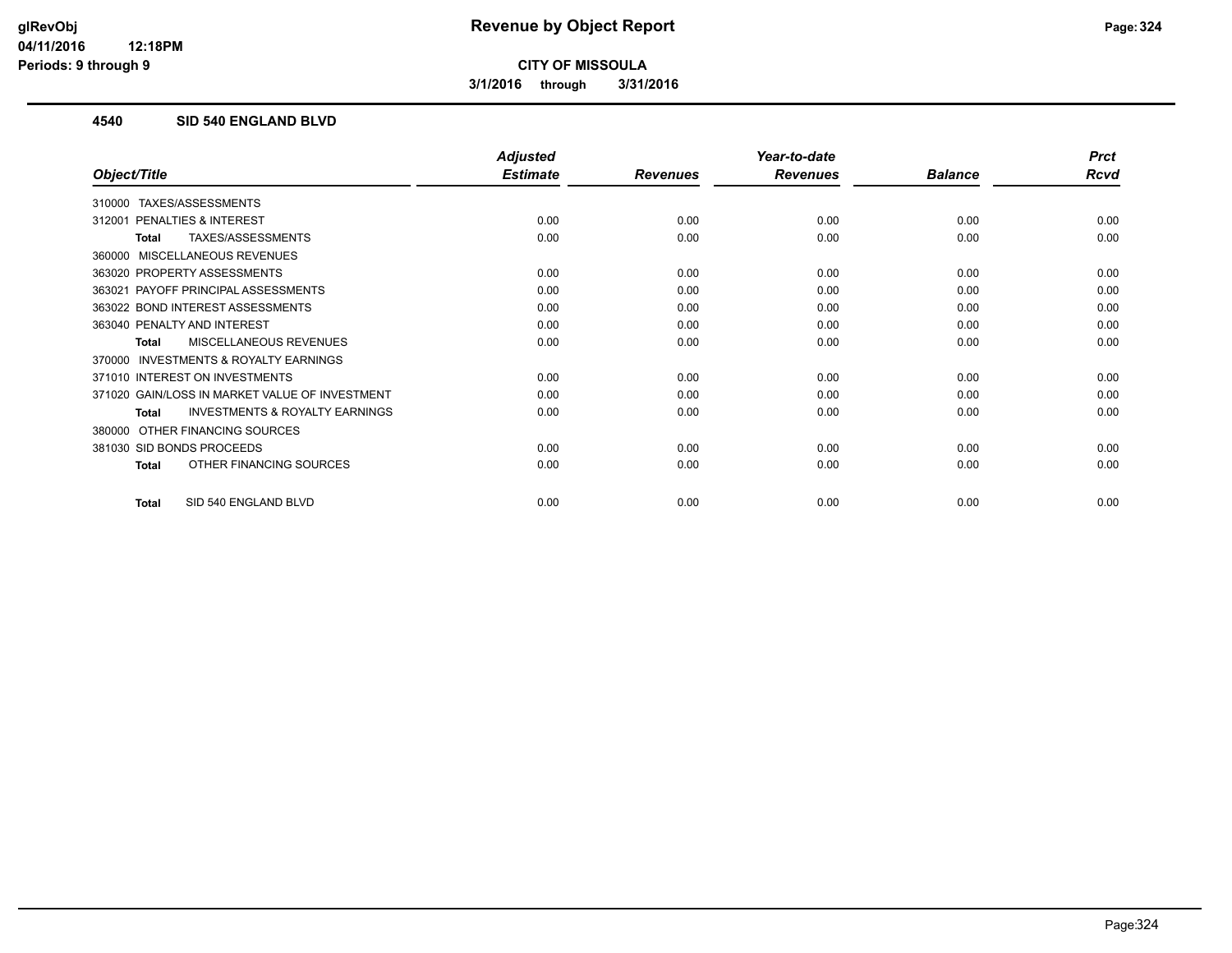**3/1/2016 through 3/31/2016**

#### **4541 SID 541 PINEVIEW PARK**

**4541 SID 541 PINEVIEW PARK**

|                                                           | <b>Adjusted</b> |                 | Year-to-date    |                | <b>Prct</b> |
|-----------------------------------------------------------|-----------------|-----------------|-----------------|----------------|-------------|
| Object/Title                                              | <b>Estimate</b> | <b>Revenues</b> | <b>Revenues</b> | <b>Balance</b> | <b>Rcvd</b> |
| TAXES/ASSESSMENTS<br>310000                               |                 |                 |                 |                |             |
| PENALTIES & INTEREST<br>312001                            | 0.00            | 0.00            | 0.00            | 0.00           | 0.00        |
| TAXES/ASSESSMENTS<br><b>Total</b>                         | 0.00            | 0.00            | 0.00            | 0.00           | 0.00        |
| MISCELLANEOUS REVENUES<br>360000                          |                 |                 |                 |                |             |
| 363020 PROPERTY ASSESSMENTS                               | 0.00            | 0.00            | 0.00            | 0.00           | 0.00        |
| PAYOFF PRINCIPAL ASSESSMENTS<br>363021                    | 0.00            | 0.00            | 0.00            | 0.00           | 0.00        |
| 363022 BOND INTEREST ASSESSMENTS                          | 0.00            | 0.00            | 0.00            | 0.00           | 0.00        |
| 363040 PENALTY AND INTEREST                               | 0.00            | 0.00            | 0.00            | 0.00           | 0.00        |
| <b>MISCELLANEOUS REVENUES</b><br>Total                    | 0.00            | 0.00            | 0.00            | 0.00           | 0.00        |
| <b>INVESTMENTS &amp; ROYALTY EARNINGS</b><br>370000       |                 |                 |                 |                |             |
| 371010 INTEREST ON INVESTMENTS                            | 0.00            | 0.00            | 0.00            | 0.00           | 0.00        |
| 371020 GAIN/LOSS IN MARKET VALUE OF INVESTMENTS           | 0.00            | 0.00            | 0.00            | 0.00           | 0.00        |
| <b>INVESTMENTS &amp; ROYALTY EARNINGS</b><br><b>Total</b> | 0.00            | 0.00            | 0.00            | 0.00           | 0.00        |
| OTHER FINANCING SOURCES<br>380000                         |                 |                 |                 |                |             |
| 381030 SID BONDS PROCEEDS                                 | 0.00            | 0.00            | 0.00            | 0.00           | 0.00        |
| OTHER FINANCING SOURCES<br><b>Total</b>                   | 0.00            | 0.00            | 0.00            | 0.00           | 0.00        |
|                                                           |                 |                 |                 |                |             |
| SID 541 PINEVIEW PARK<br><b>Total</b>                     | 0.00            | 0.00            | 0.00            | 0.00           | 0.00        |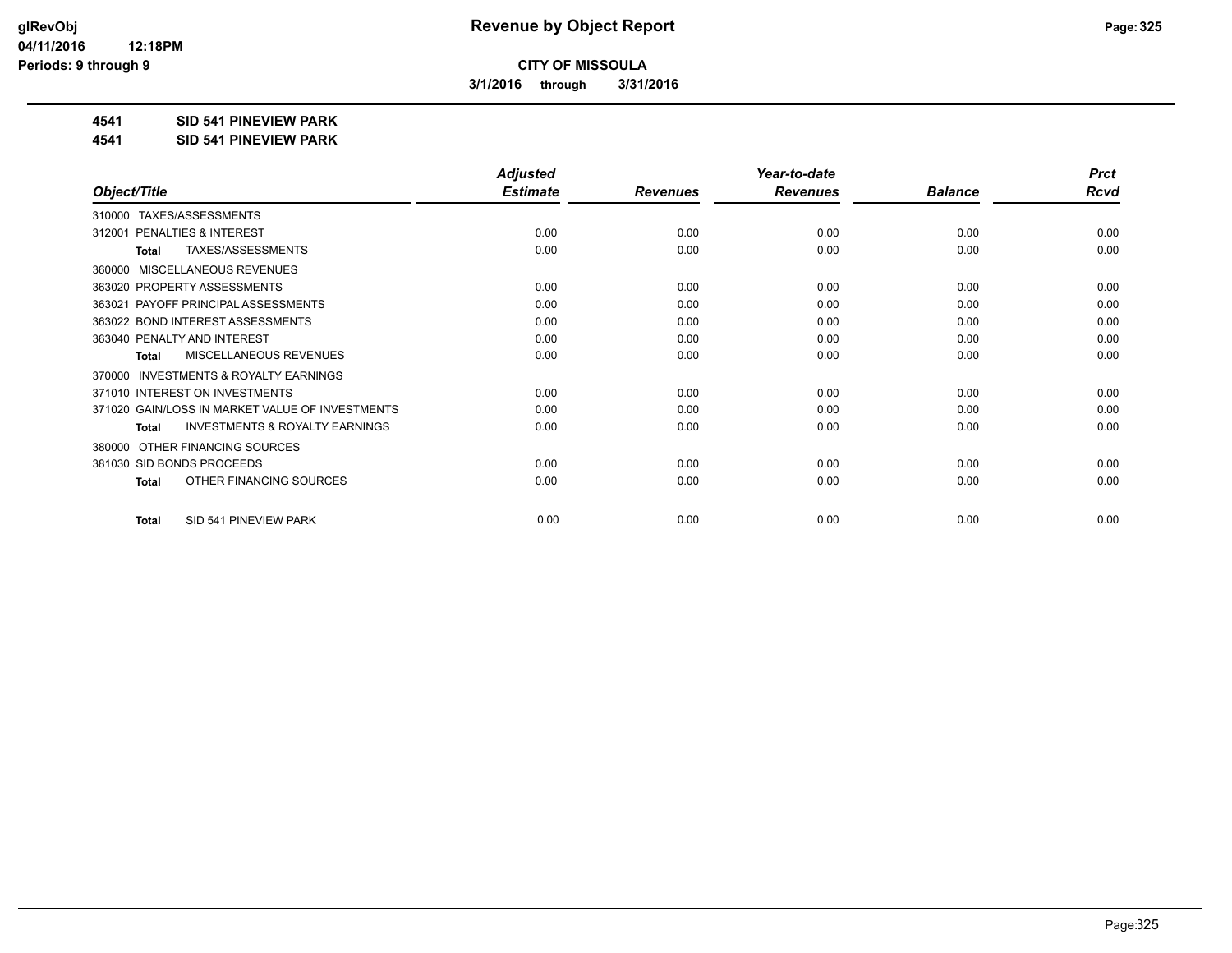**3/1/2016 through 3/31/2016**

#### **4541 SID 541 PINEVIEW PARK**

|                                                           | <b>Adjusted</b> |                 | Year-to-date    |                | <b>Prct</b> |
|-----------------------------------------------------------|-----------------|-----------------|-----------------|----------------|-------------|
| Object/Title                                              | <b>Estimate</b> | <b>Revenues</b> | <b>Revenues</b> | <b>Balance</b> | <b>Rcvd</b> |
| <b>TAXES/ASSESSMENTS</b><br>310000                        |                 |                 |                 |                |             |
| 312001 PENALTIES & INTEREST                               | 0.00            | 0.00            | 0.00            | 0.00           | 0.00        |
| TAXES/ASSESSMENTS<br><b>Total</b>                         | 0.00            | 0.00            | 0.00            | 0.00           | 0.00        |
| 360000 MISCELLANEOUS REVENUES                             |                 |                 |                 |                |             |
| 363020 PROPERTY ASSESSMENTS                               | 0.00            | 0.00            | 0.00            | 0.00           | 0.00        |
| 363021 PAYOFF PRINCIPAL ASSESSMENTS                       | 0.00            | 0.00            | 0.00            | 0.00           | 0.00        |
| 363022 BOND INTEREST ASSESSMENTS                          | 0.00            | 0.00            | 0.00            | 0.00           | 0.00        |
| 363040 PENALTY AND INTEREST                               | 0.00            | 0.00            | 0.00            | 0.00           | 0.00        |
| <b>MISCELLANEOUS REVENUES</b><br><b>Total</b>             | 0.00            | 0.00            | 0.00            | 0.00           | 0.00        |
| <b>INVESTMENTS &amp; ROYALTY EARNINGS</b><br>370000       |                 |                 |                 |                |             |
| 371010 INTEREST ON INVESTMENTS                            | 0.00            | 0.00            | 0.00            | 0.00           | 0.00        |
| 371020 GAIN/LOSS IN MARKET VALUE OF INVESTMENT            | 0.00            | 0.00            | 0.00            | 0.00           | 0.00        |
| <b>INVESTMENTS &amp; ROYALTY EARNINGS</b><br><b>Total</b> | 0.00            | 0.00            | 0.00            | 0.00           | 0.00        |
| OTHER FINANCING SOURCES<br>380000                         |                 |                 |                 |                |             |
| 381030 SID BONDS PROCEEDS                                 | 0.00            | 0.00            | 0.00            | 0.00           | 0.00        |
| OTHER FINANCING SOURCES<br>Total                          | 0.00            | 0.00            | 0.00            | 0.00           | 0.00        |
| SID 541 PINEVIEW PARK<br><b>Total</b>                     | 0.00            | 0.00            | 0.00            | 0.00           | 0.00        |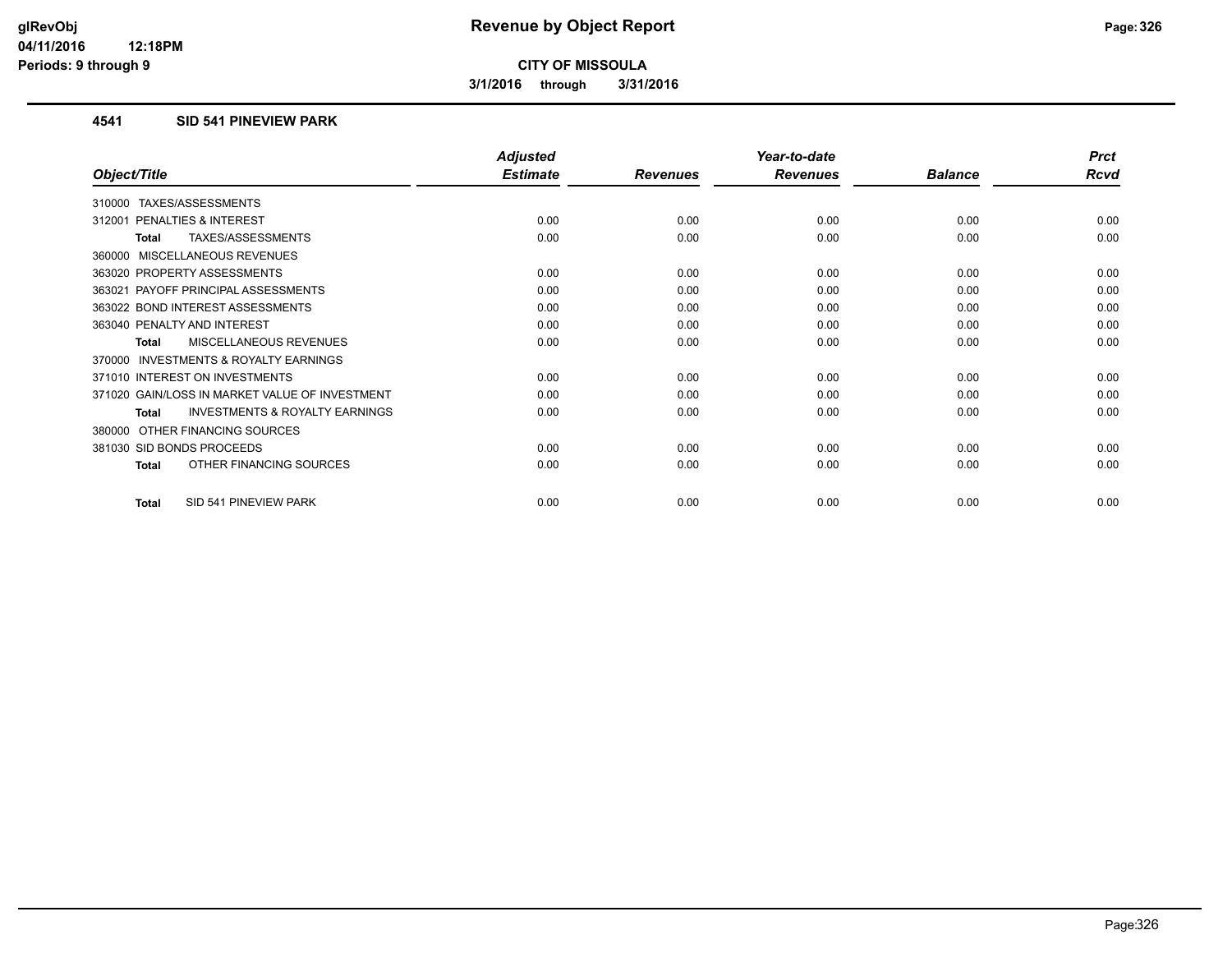**3/1/2016 through 3/31/2016**

#### **4542 SID 542 HILLVIEW WAY**

#### **4542 SID 542 HILLVIEW WAY**

|                                                 | <b>Adjusted</b> |                 | Year-to-date    |                | <b>Prct</b> |
|-------------------------------------------------|-----------------|-----------------|-----------------|----------------|-------------|
| Object/Title                                    | <b>Estimate</b> | <b>Revenues</b> | <b>Revenues</b> | <b>Balance</b> | <b>Rcvd</b> |
| 370000 INVESTMENTS & ROYALTY EARNINGS           |                 |                 |                 |                |             |
| 371010 INTEREST ON INVESTMENTS                  | 0.00            | 0.00            | 0.00            | 0.00           | 0.00        |
| 371020 GAIN/LOSS IN MARKET VALUE OF INVESTMENTS | 0.00            | 0.00            | 0.00            | 0.00           | 0.00        |
| INVESTMENTS & ROYALTY EARNINGS<br>Total         | 0.00            | 0.00            | 0.00            | 0.00           | 0.00        |
| 380000 OTHER FINANCING SOURCES                  |                 |                 |                 |                |             |
| 381030 SID BONDS PROCEEDS                       | 0.00            | 0.00            | 0.00            | 0.00           | 0.00        |
| 383000 OPERATING TRANSFERS                      | 0.00            | 0.00            | 0.00            | 0.00           | 0.00        |
| OTHER FINANCING SOURCES<br>Total                | 0.00            | 0.00            | 0.00            | 0.00           | 0.00        |
|                                                 |                 |                 |                 |                |             |
| SID 542 HILLVIEW WAY<br><b>Total</b>            | 0.00            | 0.00            | 0.00            | 0.00           | 0.00        |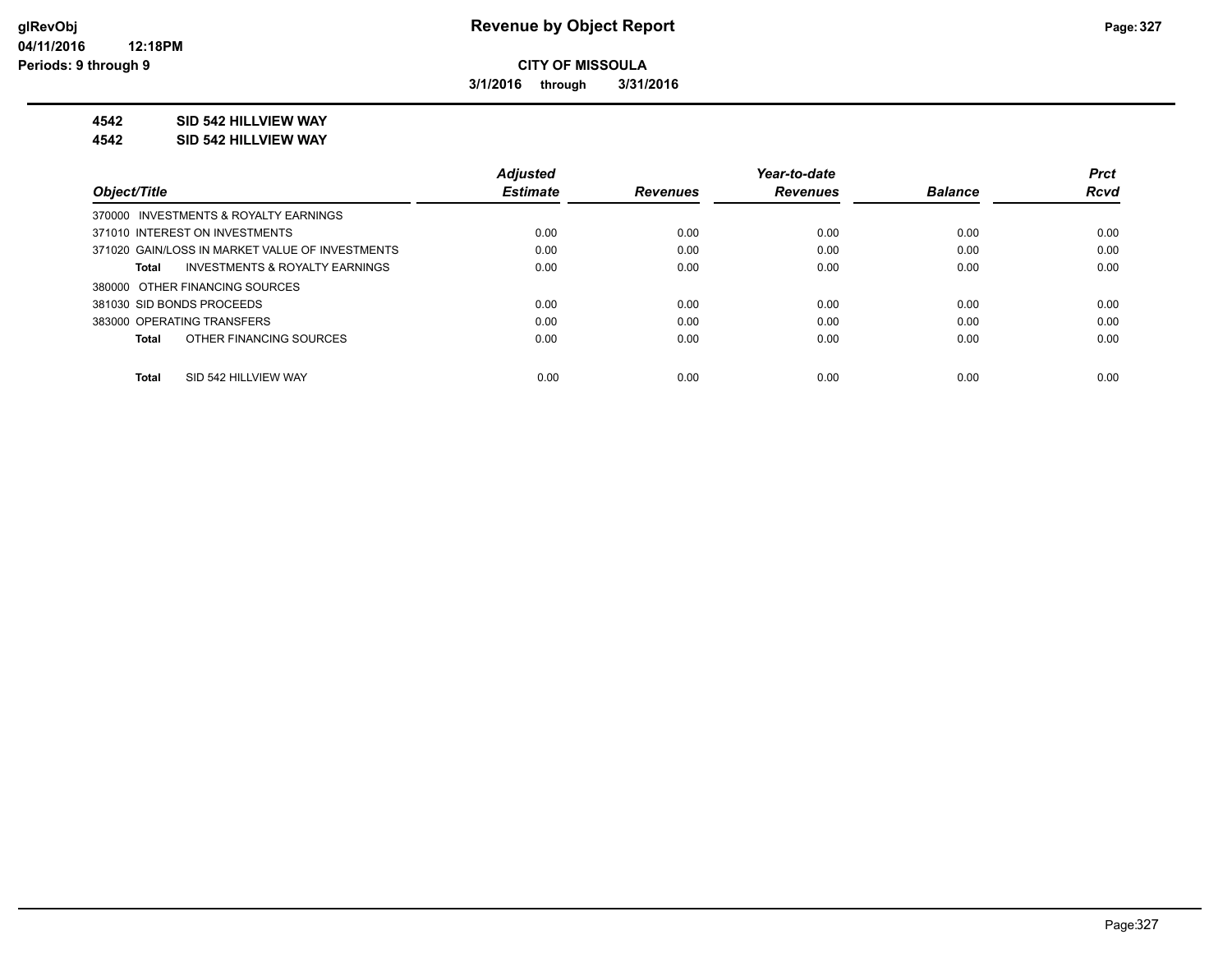**3/1/2016 through 3/31/2016**

#### **4542 SID 542 HILLVIEW WAY**

|                                                | <b>Adjusted</b> |                 | Year-to-date    |                | <b>Prct</b> |
|------------------------------------------------|-----------------|-----------------|-----------------|----------------|-------------|
| Object/Title                                   | <b>Estimate</b> | <b>Revenues</b> | <b>Revenues</b> | <b>Balance</b> | Rcvd        |
| 370000 INVESTMENTS & ROYALTY EARNINGS          |                 |                 |                 |                |             |
| 371010 INTEREST ON INVESTMENTS                 | 0.00            | 0.00            | 0.00            | 0.00           | 0.00        |
| 371020 GAIN/LOSS IN MARKET VALUE OF INVESTMENT | 0.00            | 0.00            | 0.00            | 0.00           | 0.00        |
| INVESTMENTS & ROYALTY EARNINGS<br>Total        | 0.00            | 0.00            | 0.00            | 0.00           | 0.00        |
| 380000 OTHER FINANCING SOURCES                 |                 |                 |                 |                |             |
| 381030 SID BONDS PROCEEDS                      | 0.00            | 0.00            | 0.00            | 0.00           | 0.00        |
| 383000 OPERATING TRANSFERS                     | 0.00            | 0.00            | 0.00            | 0.00           | 0.00        |
| OTHER FINANCING SOURCES<br>Total               | 0.00            | 0.00            | 0.00            | 0.00           | 0.00        |
|                                                |                 |                 |                 |                |             |
| SID 542 HILLVIEW WAY<br><b>Total</b>           | 0.00            | 0.00            | 0.00            | 0.00           | 0.00        |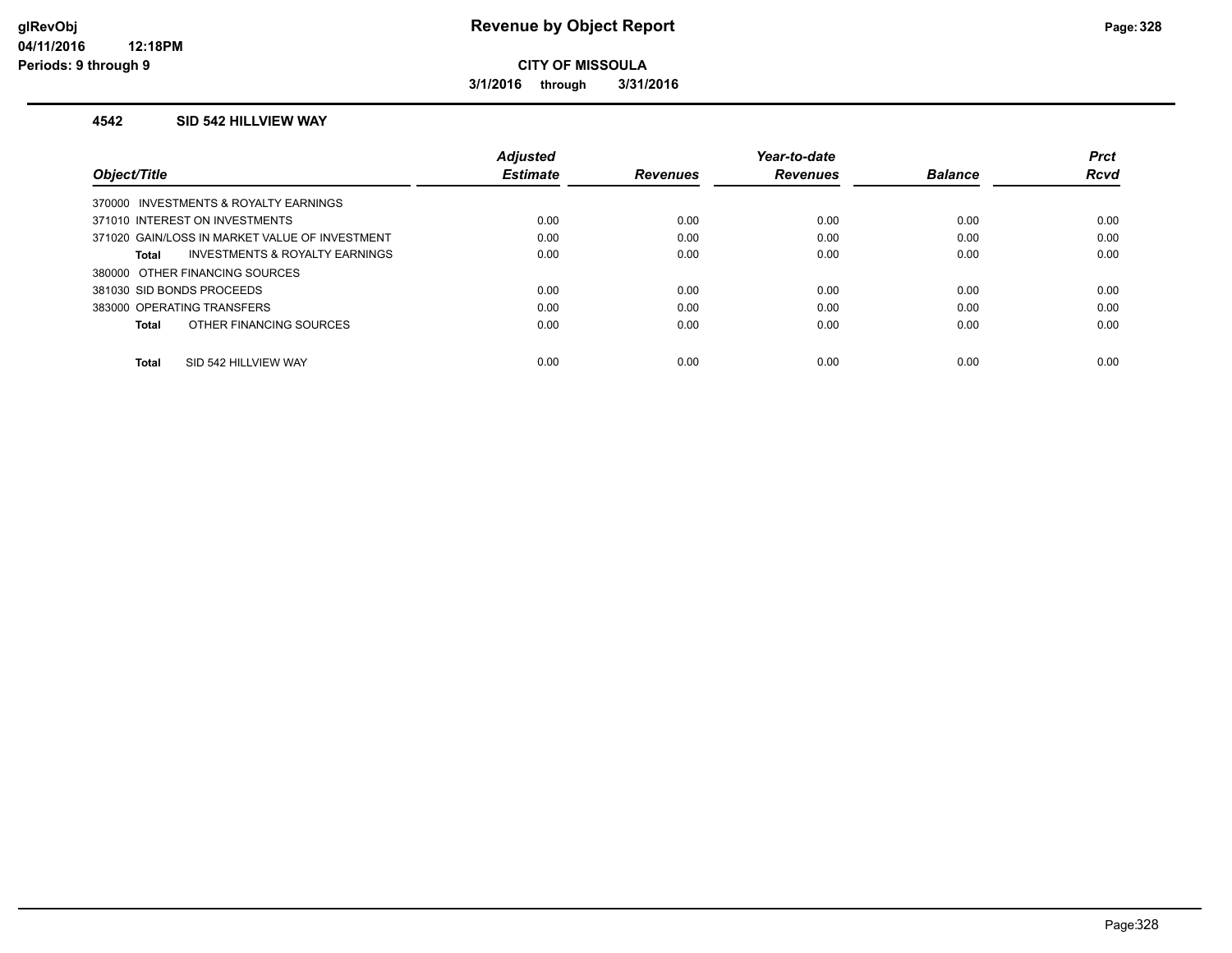**3/1/2016 through 3/31/2016**

#### **4543 SID 543 TRAFFIC CALMING**

**4543 SID 543 TRAFFIC CALMING**

|                                                    | <b>Adjusted</b> |                 | Year-to-date    |                | <b>Prct</b> |
|----------------------------------------------------|-----------------|-----------------|-----------------|----------------|-------------|
| Object/Title                                       | <b>Estimate</b> | <b>Revenues</b> | <b>Revenues</b> | <b>Balance</b> | <b>Rcvd</b> |
| 370000 INVESTMENTS & ROYALTY EARNINGS              |                 |                 |                 |                |             |
| 371010 INTEREST ON INVESTMENTS                     | 0.00            | 0.00            | 0.00            | 0.00           | 0.00        |
| <b>INVESTMENTS &amp; ROYALTY EARNINGS</b><br>Total | 0.00            | 0.00            | 0.00            | 0.00           | 0.00        |
| 380000 OTHER FINANCING SOURCES                     |                 |                 |                 |                |             |
| 383000 OPERATING TRANSFERS                         | 0.00            | 0.00            | 0.00            | 0.00           | 0.00        |
| OTHER FINANCING SOURCES<br><b>Total</b>            | 0.00            | 0.00            | 0.00            | 0.00           | 0.00        |
|                                                    |                 |                 |                 |                |             |
| SID 543 TRAFFIC CALMING<br><b>Total</b>            | 0.00            | 0.00            | 0.00            | 0.00           | 0.00        |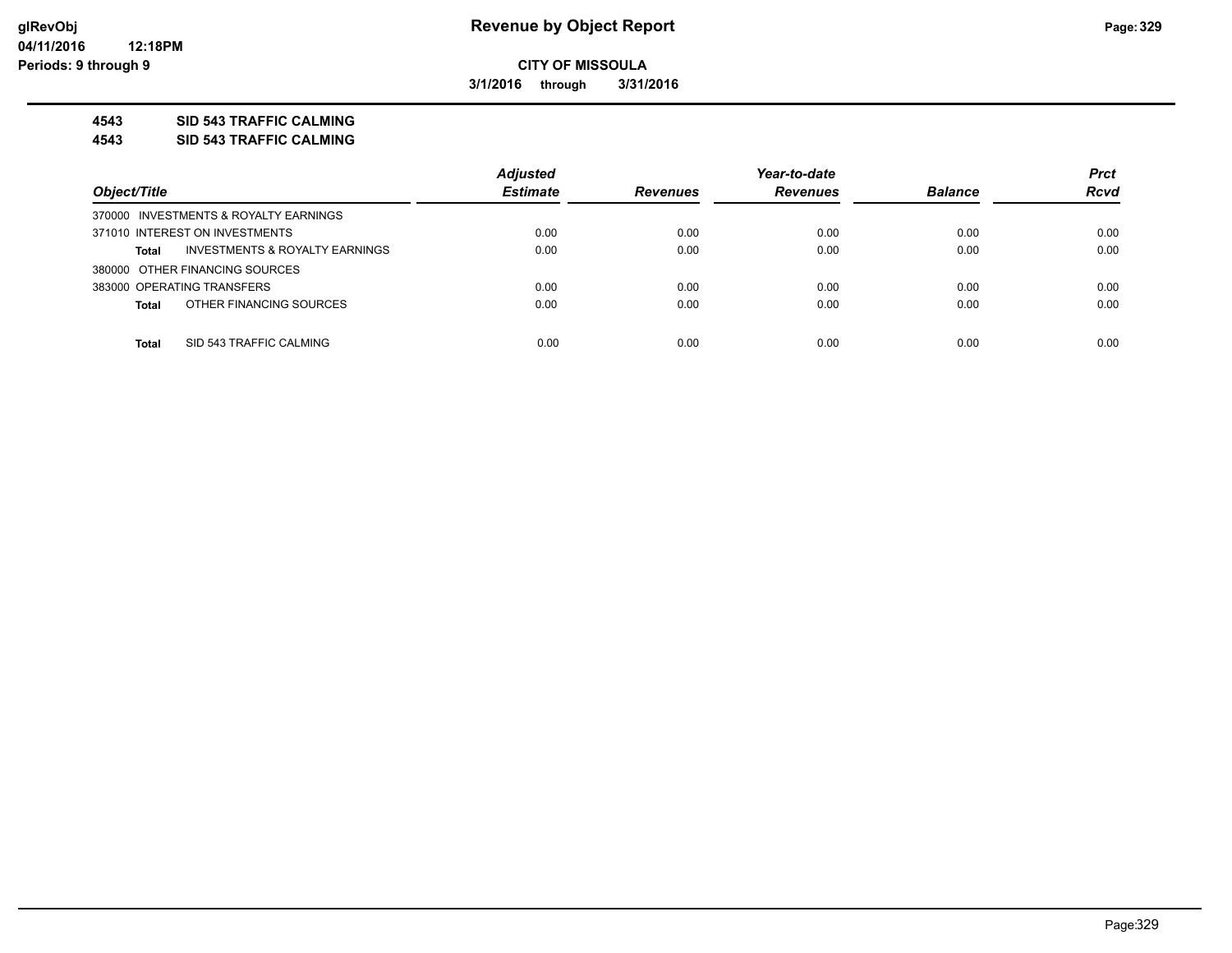**3/1/2016 through 3/31/2016**

#### **4543 SID 543 TRAFFIC CALMING**

| Object/Title                            | <b>Adjusted</b><br><b>Estimate</b> | <b>Revenues</b> | Year-to-date<br><b>Revenues</b> | <b>Balance</b> | <b>Prct</b><br><b>Rcvd</b> |
|-----------------------------------------|------------------------------------|-----------------|---------------------------------|----------------|----------------------------|
| 370000 INVESTMENTS & ROYALTY EARNINGS   |                                    |                 |                                 |                |                            |
| 371010 INTEREST ON INVESTMENTS          | 0.00                               | 0.00            | 0.00                            | 0.00           | 0.00                       |
| INVESTMENTS & ROYALTY EARNINGS<br>Total | 0.00                               | 0.00            | 0.00                            | 0.00           | 0.00                       |
| 380000 OTHER FINANCING SOURCES          |                                    |                 |                                 |                |                            |
| 383000 OPERATING TRANSFERS              | 0.00                               | 0.00            | 0.00                            | 0.00           | 0.00                       |
| OTHER FINANCING SOURCES<br><b>Total</b> | 0.00                               | 0.00            | 0.00                            | 0.00           | 0.00                       |
|                                         |                                    |                 |                                 |                |                            |
| SID 543 TRAFFIC CALMING<br><b>Total</b> | 0.00                               | 0.00            | 0.00                            | 0.00           | 0.00                       |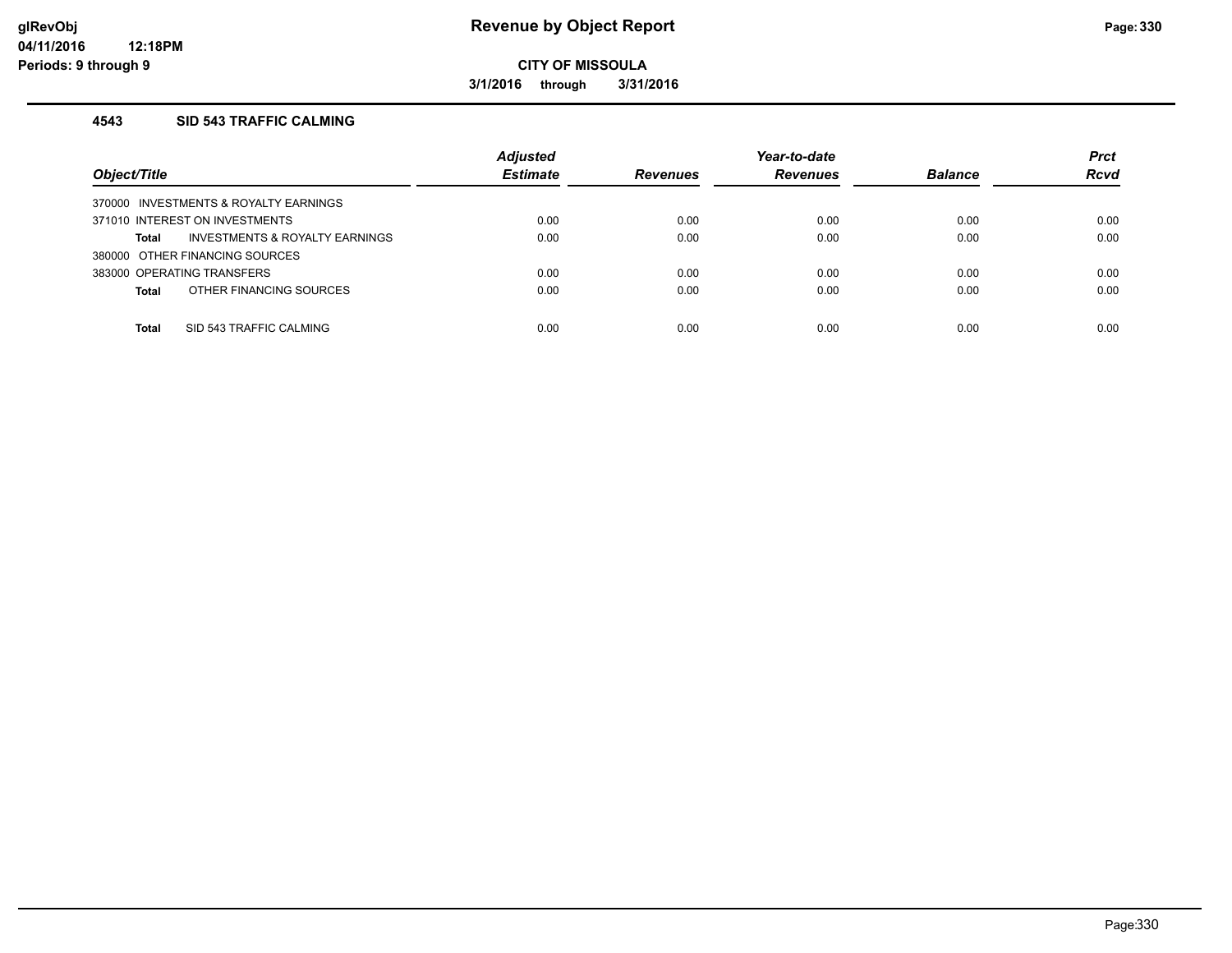**3/1/2016 through 3/31/2016**

# **4544 MILLER CREEK MITIGATION FUND**

#### **4544 MILLER CREEK MITIGATION FUND**

| Object/Title                                       | <b>Adjusted</b><br><b>Estimate</b> | <b>Revenues</b> | Year-to-date<br><b>Revenues</b> | <b>Balance</b> | <b>Prct</b><br><b>Rcvd</b> |
|----------------------------------------------------|------------------------------------|-----------------|---------------------------------|----------------|----------------------------|
|                                                    |                                    |                 |                                 |                |                            |
| TAXES/ASSESSMENTS<br>310000                        |                                    |                 |                                 |                |                            |
| 312001 PENALTIES & INTEREST                        | 0.00                               | 0.00            | 0.00                            | 0.00           | 0.00                       |
| TAXES/ASSESSMENTS<br>Total                         | 0.00                               | 0.00            | 0.00                            | 0.00           | 0.00                       |
| 370000 INVESTMENTS & ROYALTY EARNINGS              |                                    |                 |                                 |                |                            |
| 371010 INTEREST ON INVESTMENTS                     | 0.00                               | 0.00            | 0.00                            | 0.00           | 0.00                       |
| 371020 GAIN/LOSS IN MARKET VALUE OF INVESTMENTS    | 0.00                               | 0.00            | 0.00                            | 0.00           | 0.00                       |
| <b>INVESTMENTS &amp; ROYALTY EARNINGS</b><br>Total | 0.00                               | 0.00            | 0.00                            | 0.00           | 0.00                       |
| 380000 OTHER FINANCING SOURCES                     |                                    |                 |                                 |                |                            |
| 381030 SID BONDS PROCEEDS                          | 0.00                               | 0.00            | 0.00                            | 0.00           | 0.00                       |
| OTHER FINANCING SOURCES<br>Total                   | 0.00                               | 0.00            | 0.00                            | 0.00           | 0.00                       |
| MILLER CREEK MITIGATION FUND<br><b>Total</b>       | 0.00                               | 0.00            | 0.00                            | 0.00           | 0.00                       |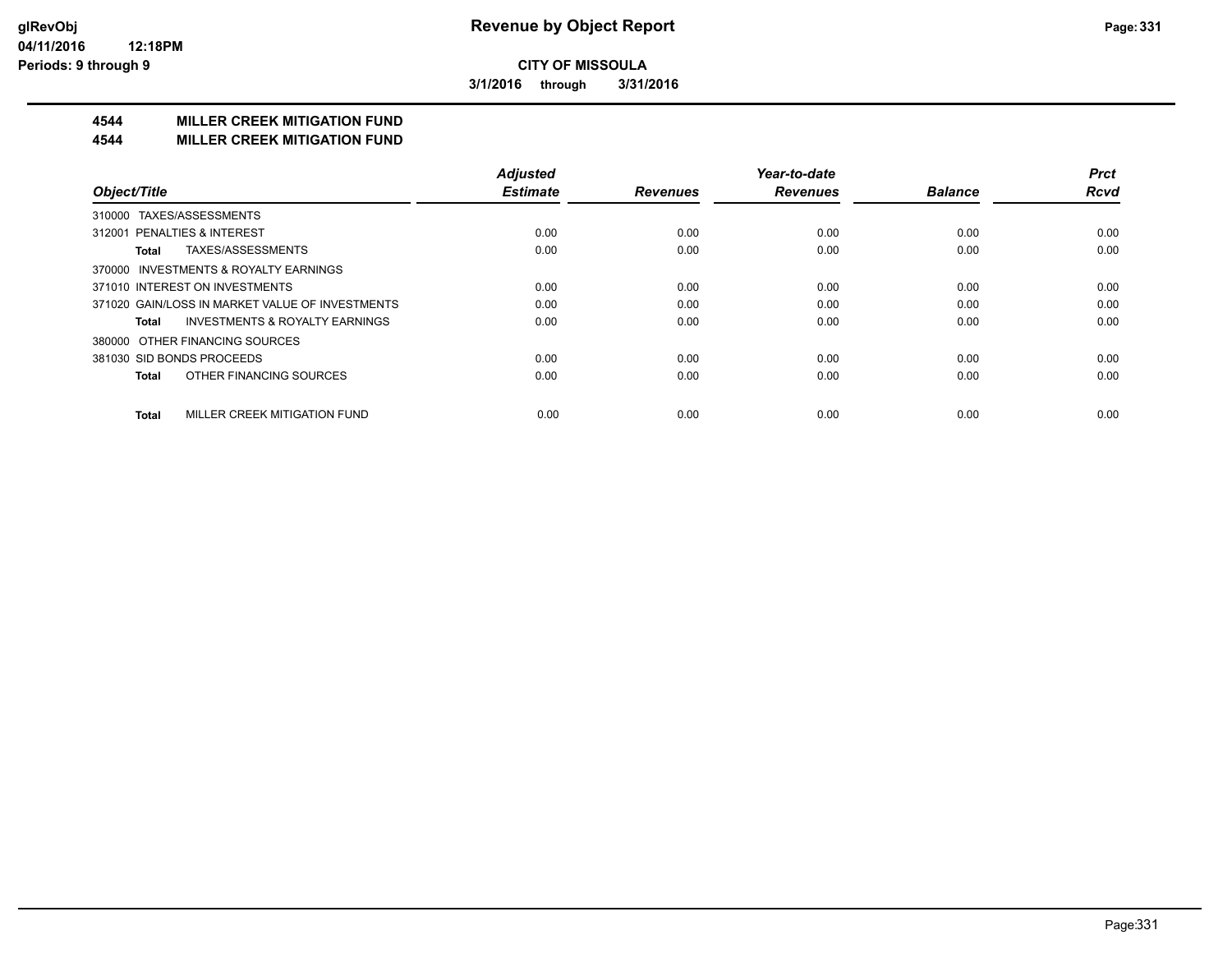**3/1/2016 through 3/31/2016**

#### **4544 MILLER CREEK MITIGATION FUND**

| Object/Title                                       | <b>Adjusted</b><br><b>Estimate</b> | <b>Revenues</b> | Year-to-date<br><b>Revenues</b> | <b>Balance</b> | <b>Prct</b><br><b>Rcvd</b> |
|----------------------------------------------------|------------------------------------|-----------------|---------------------------------|----------------|----------------------------|
| TAXES/ASSESSMENTS<br>310000                        |                                    |                 |                                 |                |                            |
| 312001 PENALTIES & INTEREST                        | 0.00                               | 0.00            | 0.00                            | 0.00           | 0.00                       |
| TAXES/ASSESSMENTS<br>Total                         | 0.00                               | 0.00            | 0.00                            | 0.00           | 0.00                       |
| 370000 INVESTMENTS & ROYALTY EARNINGS              |                                    |                 |                                 |                |                            |
| 371010 INTEREST ON INVESTMENTS                     | 0.00                               | 0.00            | 0.00                            | 0.00           | 0.00                       |
| 371020 GAIN/LOSS IN MARKET VALUE OF INVESTMENT     | 0.00                               | 0.00            | 0.00                            | 0.00           | 0.00                       |
| <b>INVESTMENTS &amp; ROYALTY EARNINGS</b><br>Total | 0.00                               | 0.00            | 0.00                            | 0.00           | 0.00                       |
| 380000 OTHER FINANCING SOURCES                     |                                    |                 |                                 |                |                            |
| 381030 SID BONDS PROCEEDS                          | 0.00                               | 0.00            | 0.00                            | 0.00           | 0.00                       |
| OTHER FINANCING SOURCES<br>Total                   | 0.00                               | 0.00            | 0.00                            | 0.00           | 0.00                       |
| MILLER CREEK MITIGATION FUND<br><b>Total</b>       | 0.00                               | 0.00            | 0.00                            | 0.00           | 0.00                       |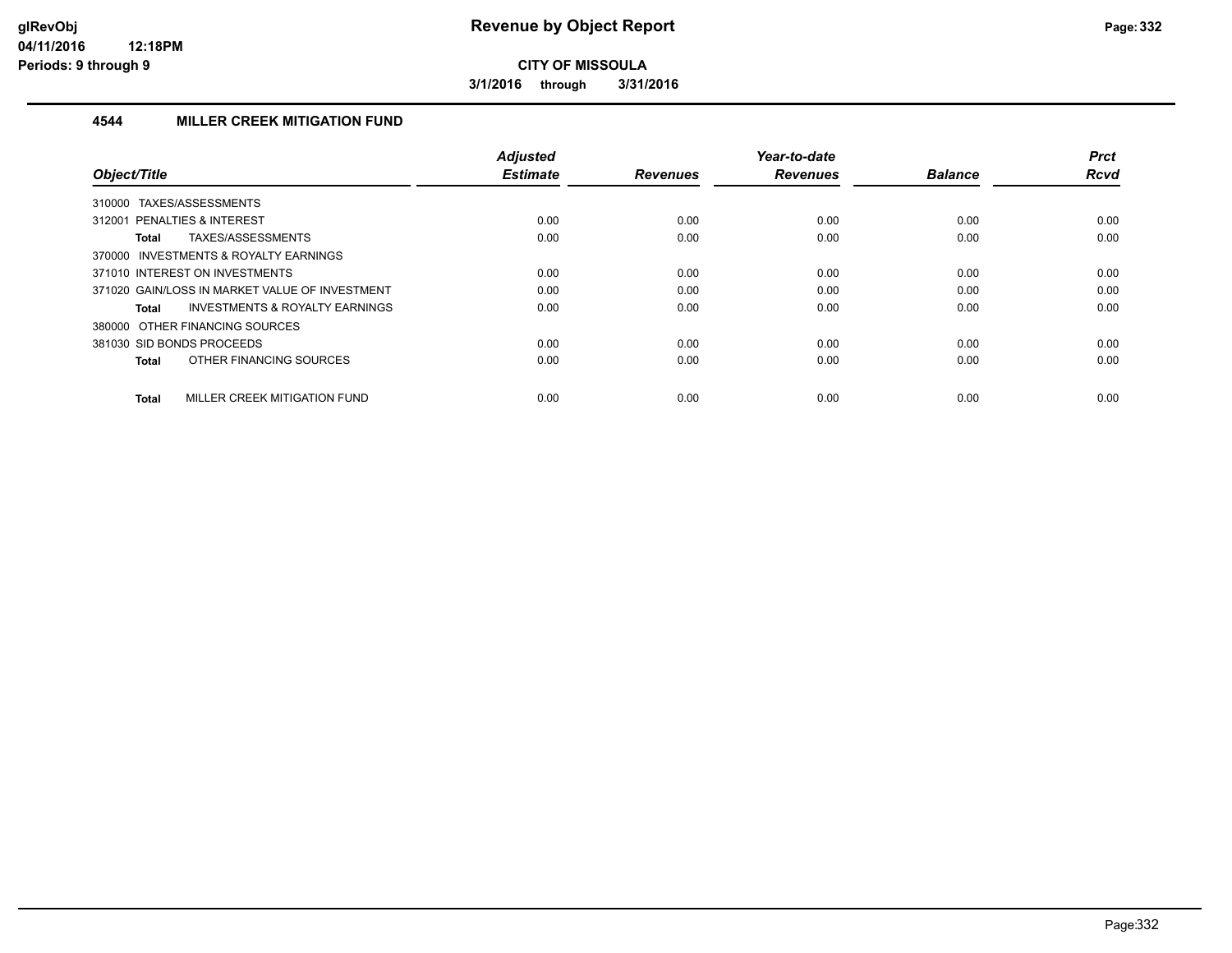**3/1/2016 through 3/31/2016**

# **4545 MILLER CREEK TWITE CONSTRUCTION**

#### **4545 MILLER CREEK TWITE CONSTRUCTION**

|                                                     | <b>Adjusted</b> |                 | Year-to-date    |                | <b>Prct</b> |
|-----------------------------------------------------|-----------------|-----------------|-----------------|----------------|-------------|
| Object/Title                                        | <b>Estimate</b> | <b>Revenues</b> | <b>Revenues</b> | <b>Balance</b> | <b>Rcvd</b> |
| TAXES/ASSESSMENTS<br>310000                         |                 |                 |                 |                |             |
| 312001 PENALTIES & INTEREST                         | 0.00            | 0.00            | 0.00            | 0.00           | 0.00        |
| TAXES/ASSESSMENTS<br>Total                          | 0.00            | 0.00            | 0.00            | 0.00           | 0.00        |
| <b>INVESTMENTS &amp; ROYALTY EARNINGS</b><br>370000 |                 |                 |                 |                |             |
| 371010 INTEREST ON INVESTMENTS                      | 0.00            | 0.00            | 0.00            | 0.00           | 0.00        |
| 371020 GAIN/LOSS IN MARKET VALUE OF INVESTMENTS     | 0.00            | 0.00            | 0.00            | 0.00           | 0.00        |
| <b>INVESTMENTS &amp; ROYALTY EARNINGS</b><br>Total  | 0.00            | 0.00            | 0.00            | 0.00           | 0.00        |
| 380000 OTHER FINANCING SOURCES                      |                 |                 |                 |                |             |
| 381030 SID BONDS PROCEEDS                           | 0.00            | 0.00            | 0.00            | 0.00           | 0.00        |
| OTHER FINANCING SOURCES<br>Total                    | 0.00            | 0.00            | 0.00            | 0.00           | 0.00        |
| 430000 MILLER CREEK                                 |                 |                 |                 |                |             |
| 430230 MILLER CR TWITE CONSTRUCTION                 | 0.00            | 0.00            | 0.00            | 0.00           | 0.00        |
| <b>MILLER CREEK</b><br><b>Total</b>                 | 0.00            | 0.00            | 0.00            | 0.00           | 0.00        |
|                                                     |                 |                 |                 |                |             |
| MILLER CREEK TWITE CONSTRUCTION<br>Total            | 0.00            | 0.00            | 0.00            | 0.00           | 0.00        |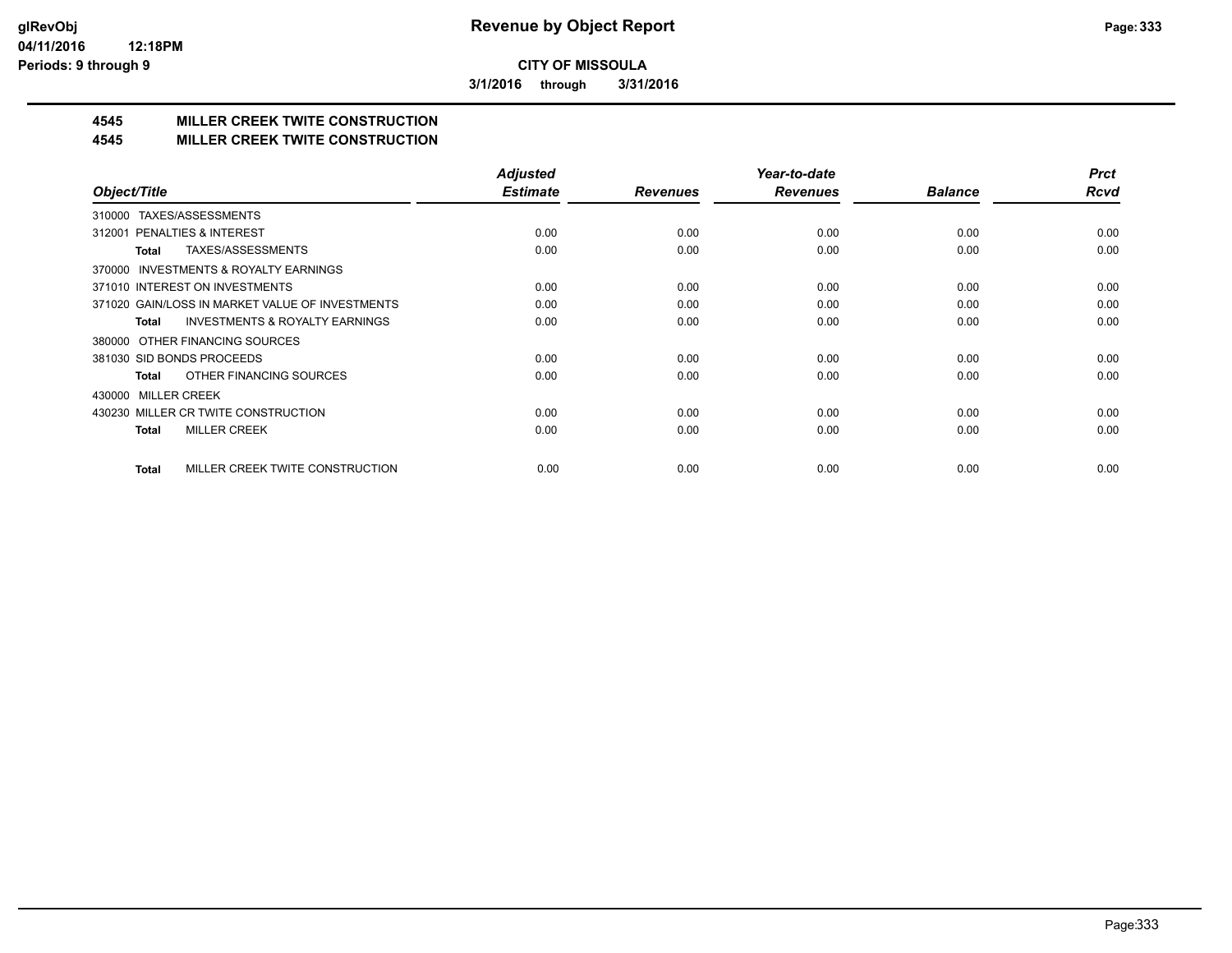**3/1/2016 through 3/31/2016**

#### **4545 MILLER CREEK TWITE CONSTRUCTION**

| Object/Title                                              | <b>Adjusted</b><br><b>Estimate</b> | <b>Revenues</b> | Year-to-date<br><b>Revenues</b> | <b>Balance</b> | <b>Prct</b><br><b>Rcvd</b> |
|-----------------------------------------------------------|------------------------------------|-----------------|---------------------------------|----------------|----------------------------|
| TAXES/ASSESSMENTS<br>310000                               |                                    |                 |                                 |                |                            |
| 312001 PENALTIES & INTEREST                               | 0.00                               | 0.00            | 0.00                            | 0.00           | 0.00                       |
| TAXES/ASSESSMENTS<br><b>Total</b>                         | 0.00                               | 0.00            | 0.00                            | 0.00           | 0.00                       |
| 370000 INVESTMENTS & ROYALTY EARNINGS                     |                                    |                 |                                 |                |                            |
| 371010 INTEREST ON INVESTMENTS                            | 0.00                               | 0.00            | 0.00                            | 0.00           | 0.00                       |
| 371020 GAIN/LOSS IN MARKET VALUE OF INVESTMENT            | 0.00                               | 0.00            | 0.00                            | 0.00           | 0.00                       |
| <b>INVESTMENTS &amp; ROYALTY EARNINGS</b><br><b>Total</b> | 0.00                               | 0.00            | 0.00                            | 0.00           | 0.00                       |
| 380000 OTHER FINANCING SOURCES                            |                                    |                 |                                 |                |                            |
| 381030 SID BONDS PROCEEDS                                 | 0.00                               | 0.00            | 0.00                            | 0.00           | 0.00                       |
| OTHER FINANCING SOURCES<br><b>Total</b>                   | 0.00                               | 0.00            | 0.00                            | 0.00           | 0.00                       |
| 430000 MILLER CREEK                                       |                                    |                 |                                 |                |                            |
| 430230 MILLER CR TWITE CONSTRUCTION                       | 0.00                               | 0.00            | 0.00                            | 0.00           | 0.00                       |
| <b>MILLER CREEK</b><br><b>Total</b>                       | 0.00                               | 0.00            | 0.00                            | 0.00           | 0.00                       |
| MILLER CREEK TWITE CONSTRUCTION<br><b>Total</b>           | 0.00                               | 0.00            | 0.00                            | 0.00           | 0.00                       |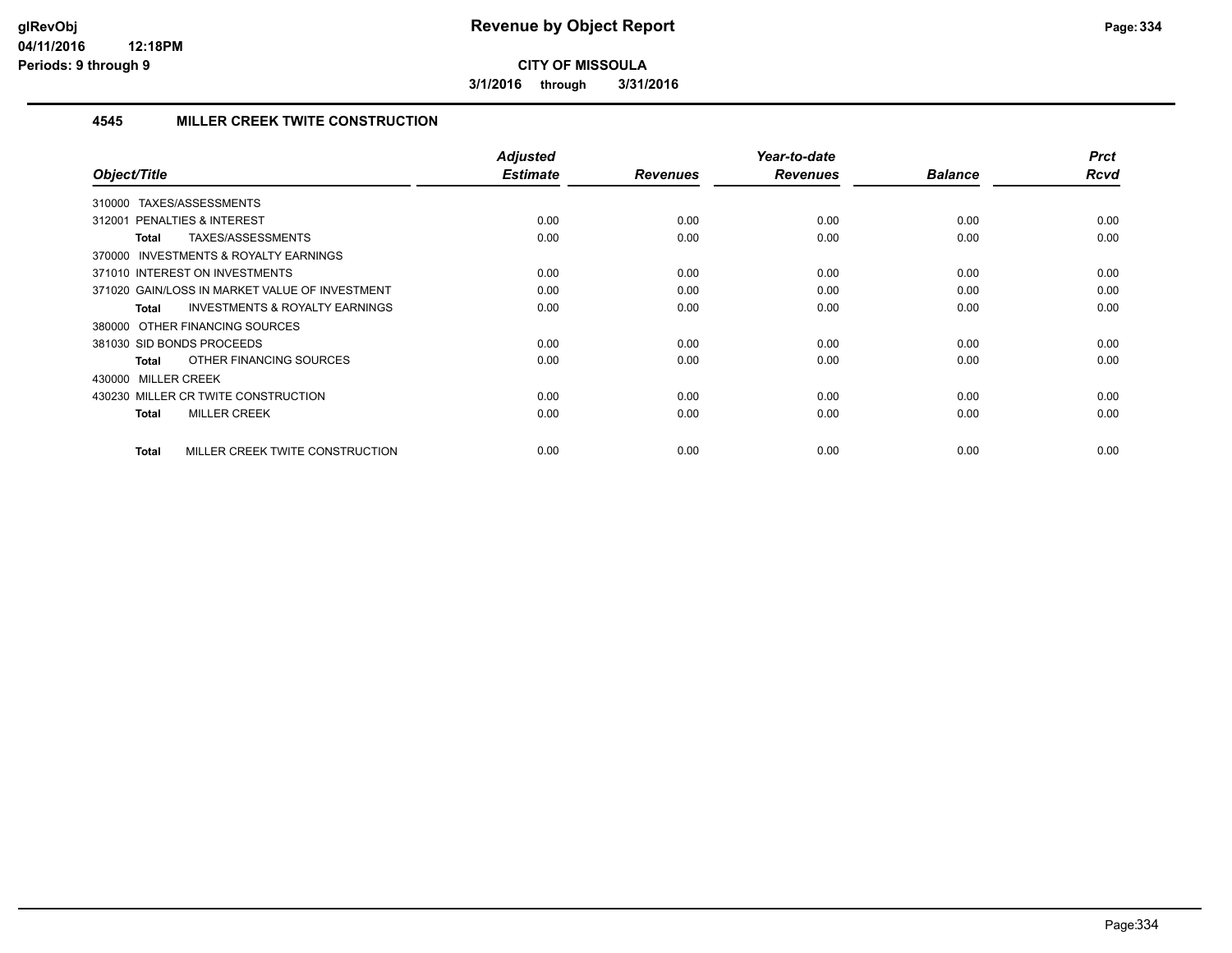**3/1/2016 through 3/31/2016**

# **4546 MILLER CREEK MALOHNEY CONSTRUCTION**

#### **4546 MILLER CREEK MALOHNEY CONSTRUCTION**

|                                                           | <b>Adjusted</b> |                 | Year-to-date    |                | <b>Prct</b> |
|-----------------------------------------------------------|-----------------|-----------------|-----------------|----------------|-------------|
| Object/Title                                              | <b>Estimate</b> | <b>Revenues</b> | <b>Revenues</b> | <b>Balance</b> | Rcvd        |
| TAXES/ASSESSMENTS<br>310000                               |                 |                 |                 |                |             |
| PENALTIES & INTEREST<br>312001                            | 0.00            | 0.00            | 0.00            | 0.00           | 0.00        |
| TAXES/ASSESSMENTS<br>Total                                | 0.00            | 0.00            | 0.00            | 0.00           | 0.00        |
| MISCELLANEOUS REVENUES<br>360000                          |                 |                 |                 |                |             |
| 365000 DONATIONS                                          | 0.00            | 0.00            | 0.00            | 0.00           | 0.00        |
| <b>MISCELLANEOUS REVENUES</b><br><b>Total</b>             | 0.00            | 0.00            | 0.00            | 0.00           | 0.00        |
| <b>INVESTMENTS &amp; ROYALTY EARNINGS</b><br>370000       |                 |                 |                 |                |             |
| 371010 INTEREST ON INVESTMENTS                            | 0.00            | 0.00            | 0.00            | 0.00           | 0.00        |
| 371020 GAIN/LOSS IN MARKET VALUE OF INVESTMENTS           | 0.00            | 0.00            | 0.00            | 0.00           | 0.00        |
| <b>INVESTMENTS &amp; ROYALTY EARNINGS</b><br><b>Total</b> | 0.00            | 0.00            | 0.00            | 0.00           | 0.00        |
| OTHER FINANCING SOURCES<br>380000                         |                 |                 |                 |                |             |
| 381030 SID BONDS PROCEEDS                                 | 0.00            | 0.00            | 0.00            | 0.00           | 0.00        |
| OTHER FINANCING SOURCES<br>Total                          | 0.00            | 0.00            | 0.00            | 0.00           | 0.00        |
| <b>MILLER CREEK</b><br>430000                             |                 |                 |                 |                |             |
| 430230 MILLER CR TWITE CONSTRUCTION                       | 0.00            | 0.00            | 0.00            | 0.00           | 0.00        |
| <b>MILLER CREEK</b><br><b>Total</b>                       | 0.00            | 0.00            | 0.00            | 0.00           | 0.00        |
|                                                           |                 |                 |                 |                |             |
| MILLER CREEK MALOHNEY CONSTRUCTION<br>Total               | 0.00            | 0.00            | 0.00            | 0.00           | 0.00        |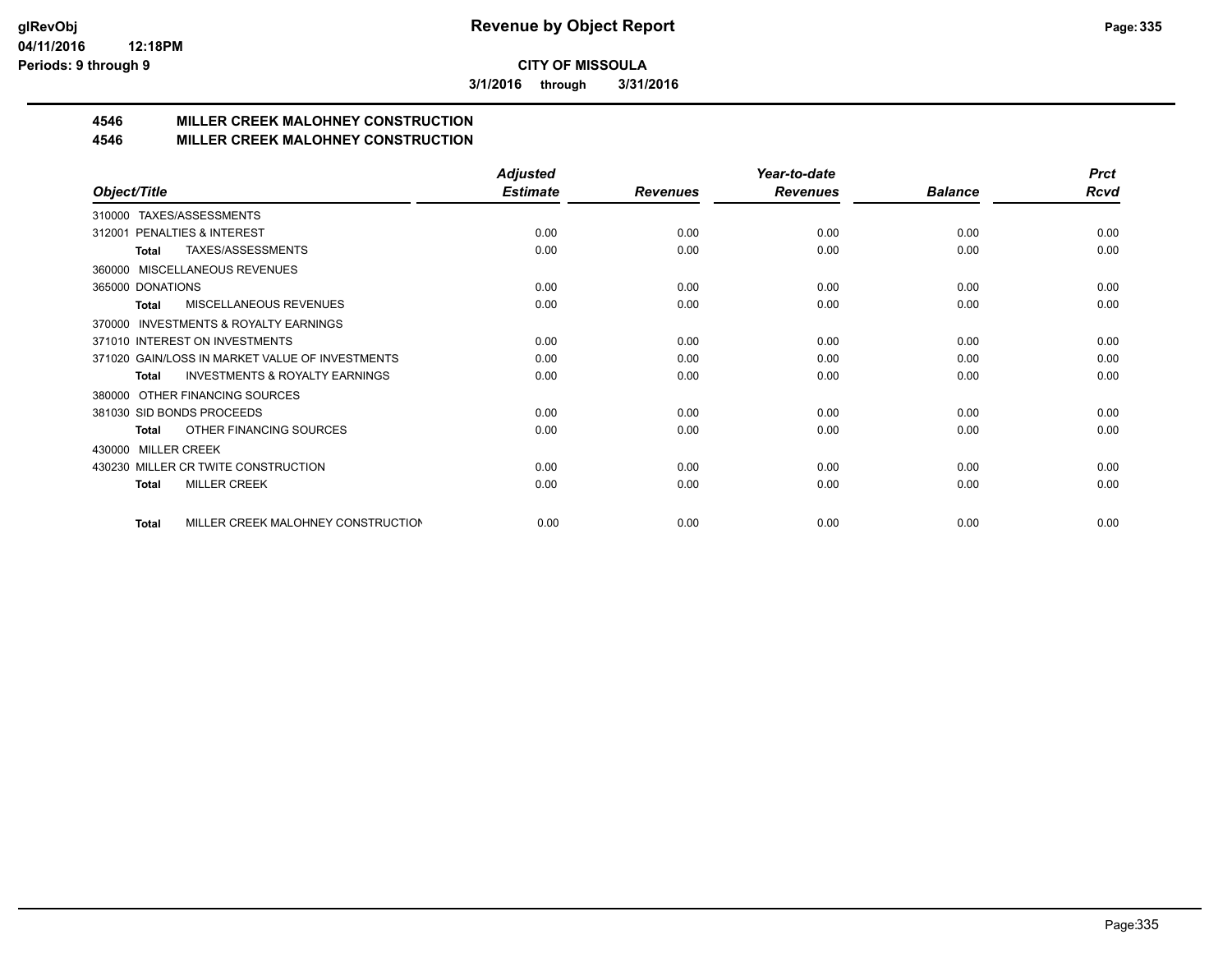**3/1/2016 through 3/31/2016**

#### **4546 MILLER CREEK MALOHNEY CONSTRUCTION**

|                                                    | <b>Adjusted</b> |                 | Year-to-date    |                | <b>Prct</b> |
|----------------------------------------------------|-----------------|-----------------|-----------------|----------------|-------------|
| Object/Title                                       | <b>Estimate</b> | <b>Revenues</b> | <b>Revenues</b> | <b>Balance</b> | <b>Rcvd</b> |
| TAXES/ASSESSMENTS<br>310000                        |                 |                 |                 |                |             |
| PENALTIES & INTEREST<br>312001                     | 0.00            | 0.00            | 0.00            | 0.00           | 0.00        |
| TAXES/ASSESSMENTS<br>Total                         | 0.00            | 0.00            | 0.00            | 0.00           | 0.00        |
| 360000 MISCELLANEOUS REVENUES                      |                 |                 |                 |                |             |
| 365000 DONATIONS                                   | 0.00            | 0.00            | 0.00            | 0.00           | 0.00        |
| MISCELLANEOUS REVENUES<br><b>Total</b>             | 0.00            | 0.00            | 0.00            | 0.00           | 0.00        |
| INVESTMENTS & ROYALTY EARNINGS<br>370000           |                 |                 |                 |                |             |
| 371010 INTEREST ON INVESTMENTS                     | 0.00            | 0.00            | 0.00            | 0.00           | 0.00        |
| 371020 GAIN/LOSS IN MARKET VALUE OF INVESTMENT     | 0.00            | 0.00            | 0.00            | 0.00           | 0.00        |
| <b>INVESTMENTS &amp; ROYALTY EARNINGS</b><br>Total | 0.00            | 0.00            | 0.00            | 0.00           | 0.00        |
| OTHER FINANCING SOURCES<br>380000                  |                 |                 |                 |                |             |
| 381030 SID BONDS PROCEEDS                          | 0.00            | 0.00            | 0.00            | 0.00           | 0.00        |
| OTHER FINANCING SOURCES<br>Total                   | 0.00            | 0.00            | 0.00            | 0.00           | 0.00        |
| 430000 MILLER CREEK                                |                 |                 |                 |                |             |
| 430230 MILLER CR TWITE CONSTRUCTION                | 0.00            | 0.00            | 0.00            | 0.00           | 0.00        |
| <b>MILLER CREEK</b><br><b>Total</b>                | 0.00            | 0.00            | 0.00            | 0.00           | 0.00        |
| MILLER CREEK MALOHNEY CONSTRUCTIOI<br><b>Total</b> | 0.00            | 0.00            | 0.00            | 0.00           | 0.00        |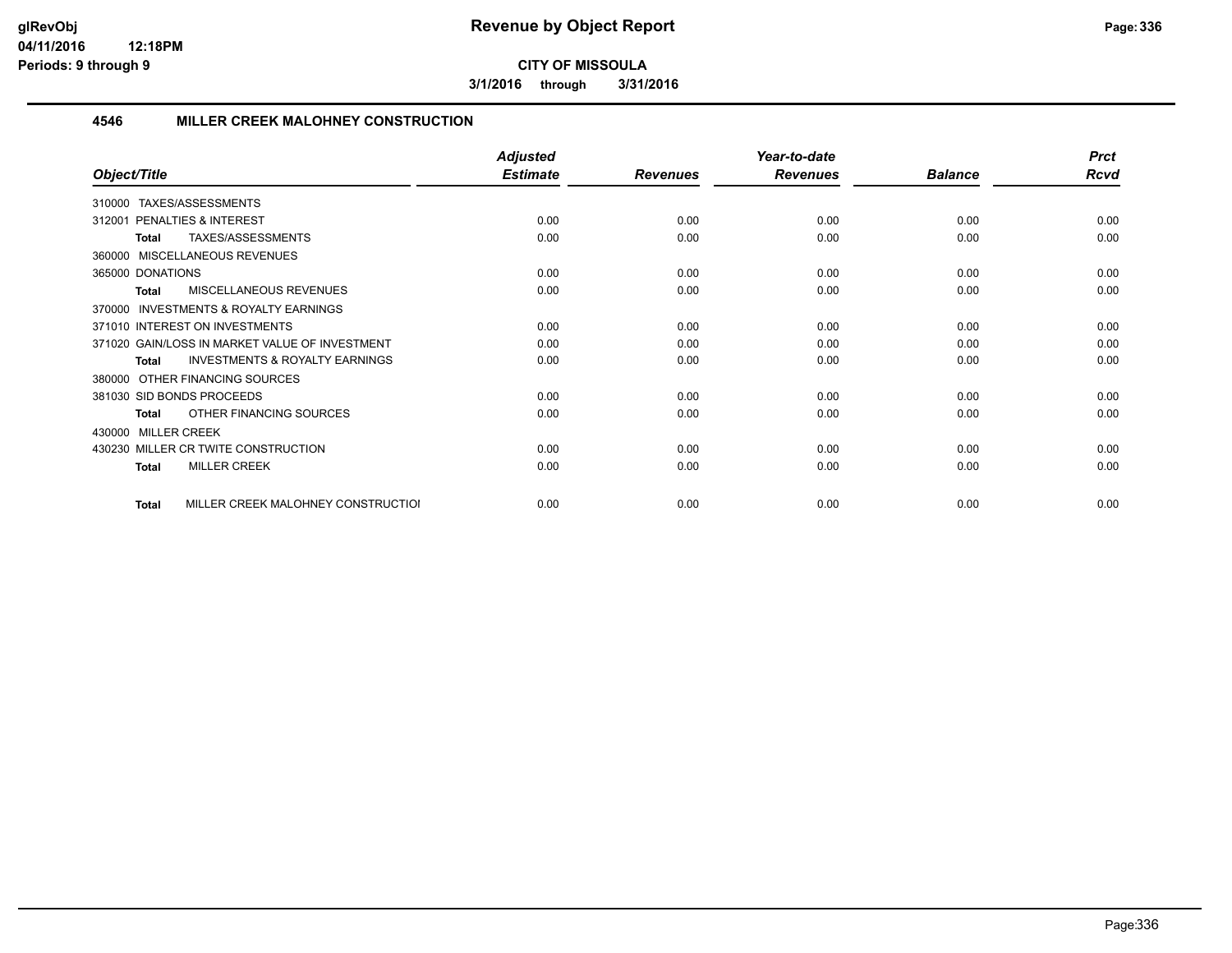**3/1/2016 through 3/31/2016**

# **4547 MILLER CREEK MCCARTHY CONSTRUCTION**

#### **4547 MILLER CREEK MCCARTHY CONSTRUCTION**

|                                                           | <b>Adjusted</b> |                 | Year-to-date    |                | <b>Prct</b> |
|-----------------------------------------------------------|-----------------|-----------------|-----------------|----------------|-------------|
| Object/Title                                              | <b>Estimate</b> | <b>Revenues</b> | <b>Revenues</b> | <b>Balance</b> | <b>Rcvd</b> |
| TAXES/ASSESSMENTS<br>310000                               |                 |                 |                 |                |             |
| PENALTIES & INTEREST<br>312001                            | 0.00            | 0.00            | 0.00            | 0.00           | 0.00        |
| TAXES/ASSESSMENTS<br>Total                                | 0.00            | 0.00            | 0.00            | 0.00           | 0.00        |
| INVESTMENTS & ROYALTY EARNINGS<br>370000                  |                 |                 |                 |                |             |
| 371010 INTEREST ON INVESTMENTS                            | 0.00            | 0.00            | 0.00            | 0.00           | 0.00        |
| 371020 GAIN/LOSS IN MARKET VALUE OF INVESTMENTS           | 0.00            | 0.00            | 0.00            | 0.00           | 0.00        |
| <b>INVESTMENTS &amp; ROYALTY EARNINGS</b><br><b>Total</b> | 0.00            | 0.00            | 0.00            | 0.00           | 0.00        |
| OTHER FINANCING SOURCES<br>380000                         |                 |                 |                 |                |             |
| 381030 SID BONDS PROCEEDS                                 | 0.00            | 0.00            | 0.00            | 0.00           | 0.00        |
| OTHER FINANCING SOURCES<br>Total                          | 0.00            | 0.00            | 0.00            | 0.00           | 0.00        |
| <b>MILLER CREEK</b><br>430000                             |                 |                 |                 |                |             |
| 430230 MILLER CR TWITE CONSTRUCTION                       | 0.00            | 0.00            | 0.00            | 0.00           | 0.00        |
| <b>MILLER CREEK</b><br>Total                              | 0.00            | 0.00            | 0.00            | 0.00           | 0.00        |
|                                                           |                 |                 |                 |                |             |
| MILLER CREEK MCCARTHY CONSTRUCTION<br><b>Total</b>        | 0.00            | 0.00            | 0.00            | 0.00           | 0.00        |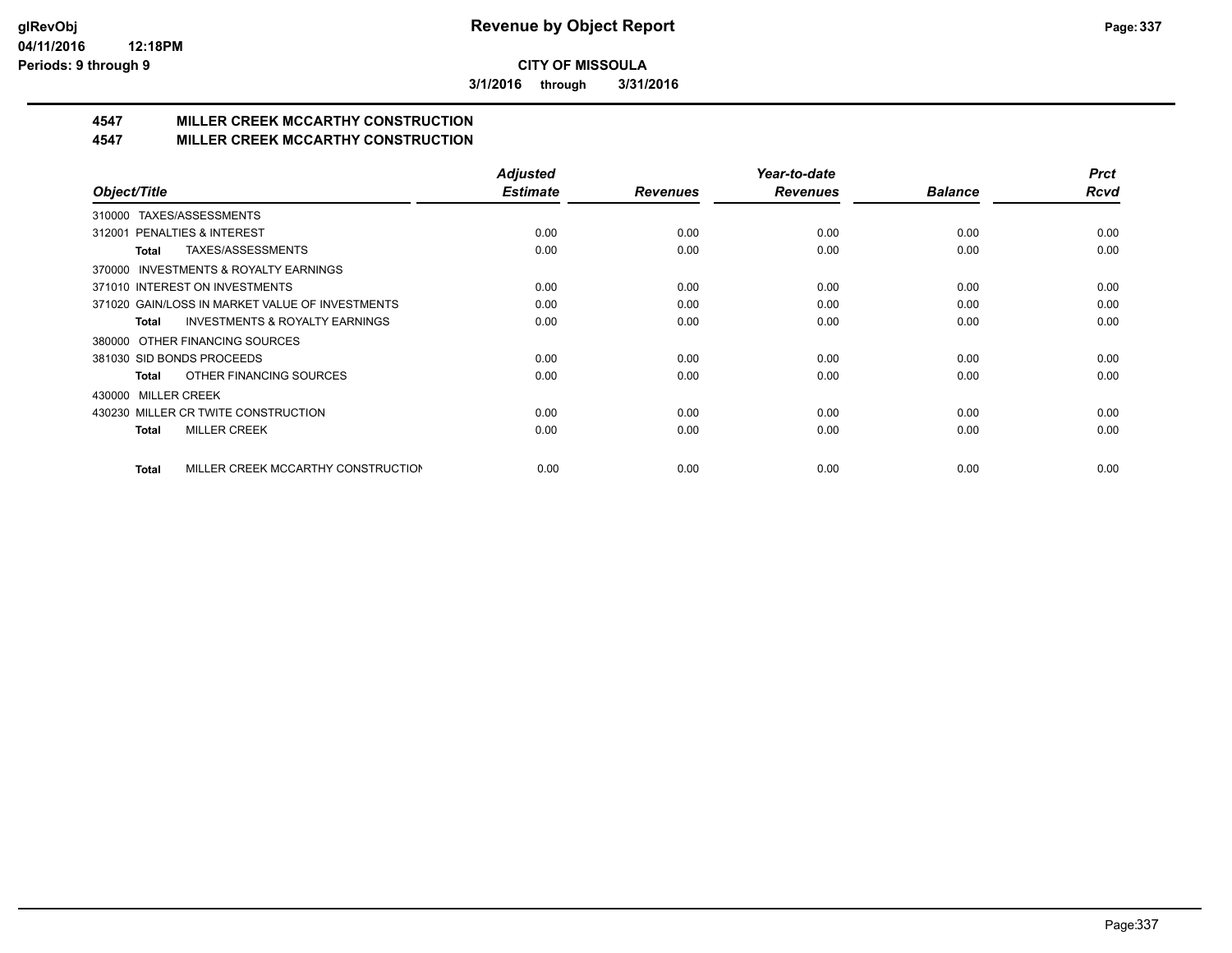**3/1/2016 through 3/31/2016**

#### **4547 MILLER CREEK MCCARTHY CONSTRUCTION**

| Object/Title                                              | <b>Adjusted</b><br><b>Estimate</b> | <b>Revenues</b> | Year-to-date<br><b>Revenues</b> | <b>Balance</b> | <b>Prct</b><br><b>Rcvd</b> |
|-----------------------------------------------------------|------------------------------------|-----------------|---------------------------------|----------------|----------------------------|
| TAXES/ASSESSMENTS<br>310000                               |                                    |                 |                                 |                |                            |
| <b>PENALTIES &amp; INTEREST</b><br>312001                 | 0.00                               | 0.00            | 0.00                            | 0.00           | 0.00                       |
| TAXES/ASSESSMENTS<br>Total                                | 0.00                               | 0.00            | 0.00                            | 0.00           | 0.00                       |
| 370000 INVESTMENTS & ROYALTY EARNINGS                     |                                    |                 |                                 |                |                            |
| 371010 INTEREST ON INVESTMENTS                            | 0.00                               | 0.00            | 0.00                            | 0.00           | 0.00                       |
| 371020 GAIN/LOSS IN MARKET VALUE OF INVESTMENT            | 0.00                               | 0.00            | 0.00                            | 0.00           | 0.00                       |
| <b>INVESTMENTS &amp; ROYALTY EARNINGS</b><br><b>Total</b> | 0.00                               | 0.00            | 0.00                            | 0.00           | 0.00                       |
| 380000 OTHER FINANCING SOURCES                            |                                    |                 |                                 |                |                            |
| 381030 SID BONDS PROCEEDS                                 | 0.00                               | 0.00            | 0.00                            | 0.00           | 0.00                       |
| OTHER FINANCING SOURCES<br>Total                          | 0.00                               | 0.00            | 0.00                            | 0.00           | 0.00                       |
| 430000 MILLER CREEK                                       |                                    |                 |                                 |                |                            |
| 430230 MILLER CR TWITE CONSTRUCTION                       | 0.00                               | 0.00            | 0.00                            | 0.00           | 0.00                       |
| <b>MILLER CREEK</b><br>Total                              | 0.00                               | 0.00            | 0.00                            | 0.00           | 0.00                       |
|                                                           |                                    |                 |                                 |                |                            |
| MILLER CREEK MCCARTHY CONSTRUCTIOL<br>Total               | 0.00                               | 0.00            | 0.00                            | 0.00           | 0.00                       |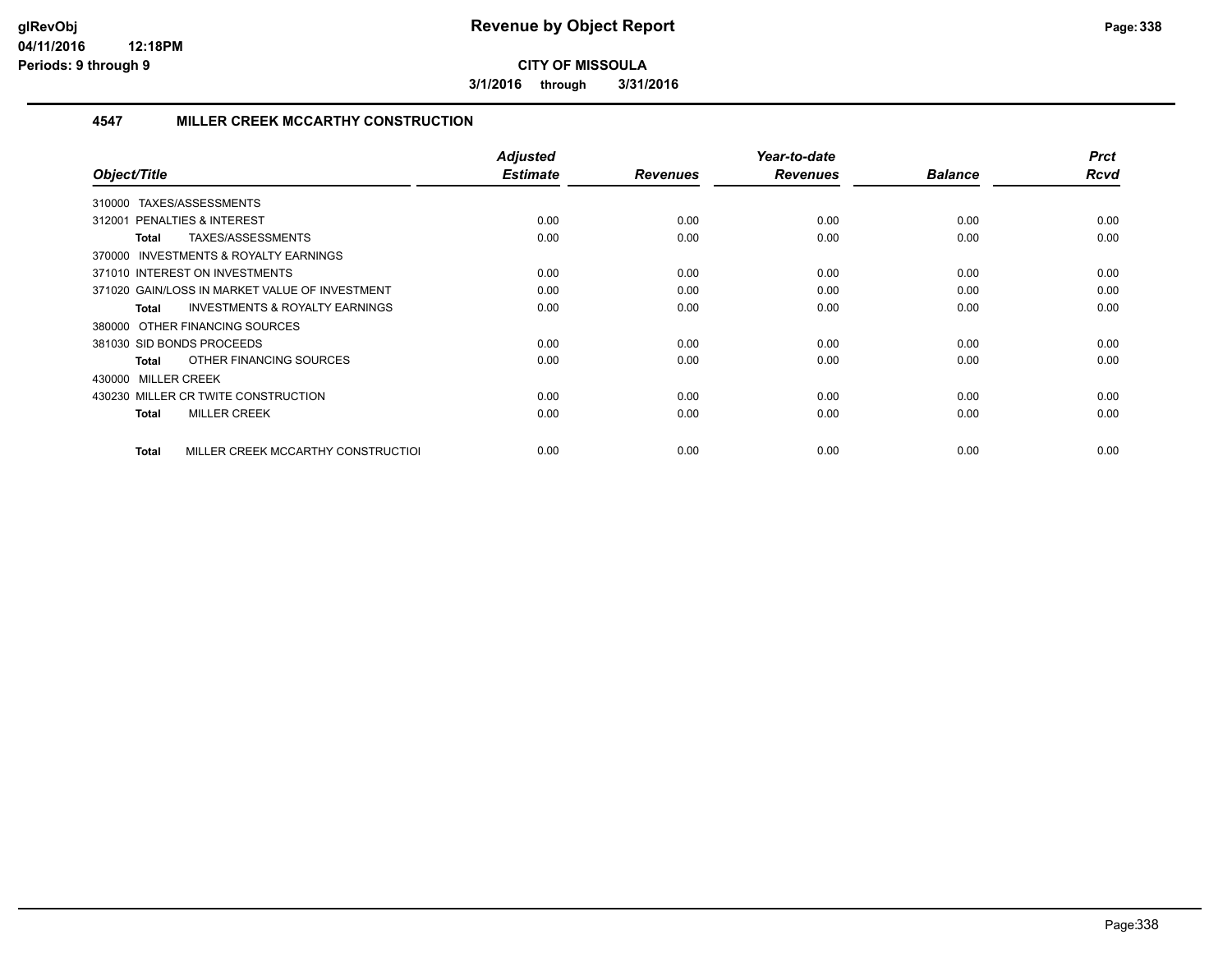**3/1/2016 through 3/31/2016**

# **4548 5TH,6TH & ARTHUR ROAD IMPROVEMENTS**

# **4548 5TH,6TH & ARTHUR ROAD IMPROVEMENTS**

|                                                           | <b>Adjusted</b> |                 | Year-to-date    |                | <b>Prct</b> |
|-----------------------------------------------------------|-----------------|-----------------|-----------------|----------------|-------------|
| Object/Title                                              | <b>Estimate</b> | <b>Revenues</b> | <b>Revenues</b> | <b>Balance</b> | Rcvd        |
| 330000 INTERGOVERNMENTAL REVENUES                         |                 |                 |                 |                |             |
| <b>MDT REIMBURSEMENTS</b><br>336001                       | 0.00            | 0.00            | 0.00            | 0.00           | 0.00        |
| <b>INTERGOVERNMENTAL REVENUES</b><br><b>Total</b>         | 0.00            | 0.00            | 0.00            | 0.00           | 0.00        |
| 360000 MISCELLANEOUS REVENUES                             |                 |                 |                 |                |             |
| 363020 PROPERTY ASSESSMENTS                               | 0.00            | 0.00            | 0.00            | 0.00           | 0.00        |
| MISCELLANEOUS REVENUES<br>Total                           | 0.00            | 0.00            | 0.00            | 0.00           | 0.00        |
| 370000 INVESTMENTS & ROYALTY EARNINGS                     |                 |                 |                 |                |             |
| 371010 INTEREST ON INVESTMENTS                            | 0.00            | 0.00            | 0.00            | 0.00           | 0.00        |
| <b>INVESTMENTS &amp; ROYALTY EARNINGS</b><br><b>Total</b> | 0.00            | 0.00            | 0.00            | 0.00           | 0.00        |
| 380000 OTHER FINANCING SOURCES                            |                 |                 |                 |                |             |
| 381010 BOND PROCEEDS                                      | 0.00            | 0.00            | 0.00            | 0.00           | 0.00        |
| 381030 SID BONDS PROCEEDS                                 | 0.00            | 0.00            | 0.00            | 0.00           | 0.00        |
| OTHER FINANCING SOURCES<br>Total                          | 0.00            | 0.00            | 0.00            | 0.00           | 0.00        |
| 5TH, 6TH & ARTHUR ROAD IMPROVEMENTS<br><b>Total</b>       | 0.00            | 0.00            | 0.00            | 0.00           | 0.00        |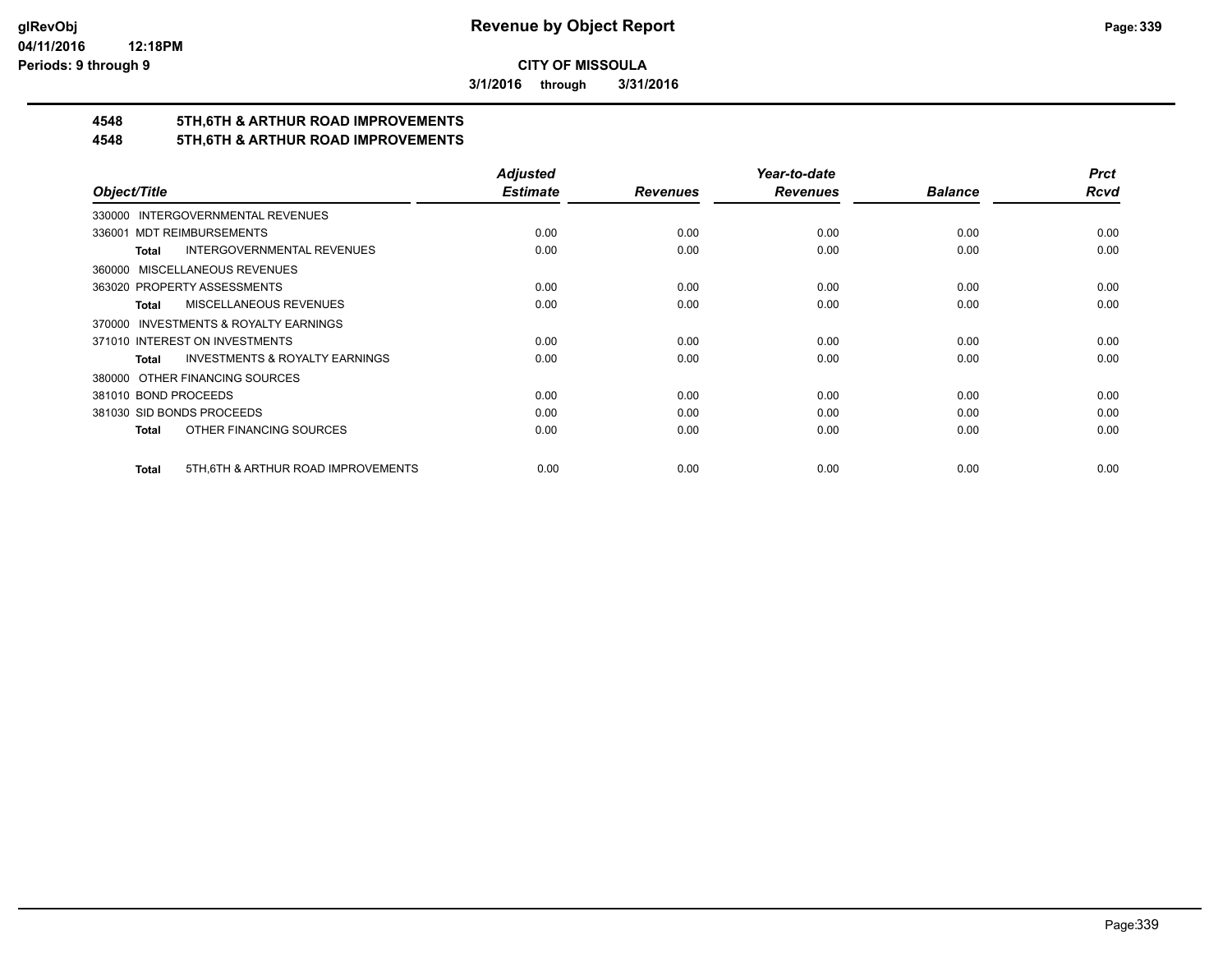**3/1/2016 through 3/31/2016**

#### **4548 5TH,6TH & ARTHUR ROAD IMPROVEMENTS**

| Object/Title                                       | <b>Adjusted</b><br><b>Estimate</b> | <b>Revenues</b> | Year-to-date<br><b>Revenues</b> | <b>Balance</b> | <b>Prct</b><br><b>Rcvd</b> |
|----------------------------------------------------|------------------------------------|-----------------|---------------------------------|----------------|----------------------------|
| <b>INTERGOVERNMENTAL REVENUES</b><br>330000        |                                    |                 |                                 |                |                            |
| 336001 MDT REIMBURSEMENTS                          | 0.00                               | 0.00            | 0.00                            | 0.00           | 0.00                       |
| <b>INTERGOVERNMENTAL REVENUES</b><br>Total         | 0.00                               | 0.00            | 0.00                            | 0.00           | 0.00                       |
| 360000 MISCELLANEOUS REVENUES                      |                                    |                 |                                 |                |                            |
| 363020 PROPERTY ASSESSMENTS                        | 0.00                               | 0.00            | 0.00                            | 0.00           | 0.00                       |
| <b>MISCELLANEOUS REVENUES</b><br>Total             | 0.00                               | 0.00            | 0.00                            | 0.00           | 0.00                       |
| 370000 INVESTMENTS & ROYALTY EARNINGS              |                                    |                 |                                 |                |                            |
| 371010 INTEREST ON INVESTMENTS                     | 0.00                               | 0.00            | 0.00                            | 0.00           | 0.00                       |
| <b>INVESTMENTS &amp; ROYALTY EARNINGS</b><br>Total | 0.00                               | 0.00            | 0.00                            | 0.00           | 0.00                       |
| 380000 OTHER FINANCING SOURCES                     |                                    |                 |                                 |                |                            |
| 381010 BOND PROCEEDS                               | 0.00                               | 0.00            | 0.00                            | 0.00           | 0.00                       |
| 381030 SID BONDS PROCEEDS                          | 0.00                               | 0.00            | 0.00                            | 0.00           | 0.00                       |
| OTHER FINANCING SOURCES<br>Total                   | 0.00                               | 0.00            | 0.00                            | 0.00           | 0.00                       |
| 5TH, 6TH & ARTHUR ROAD IMPROVEMENTS<br>Total       | 0.00                               | 0.00            | 0.00                            | 0.00           | 0.00                       |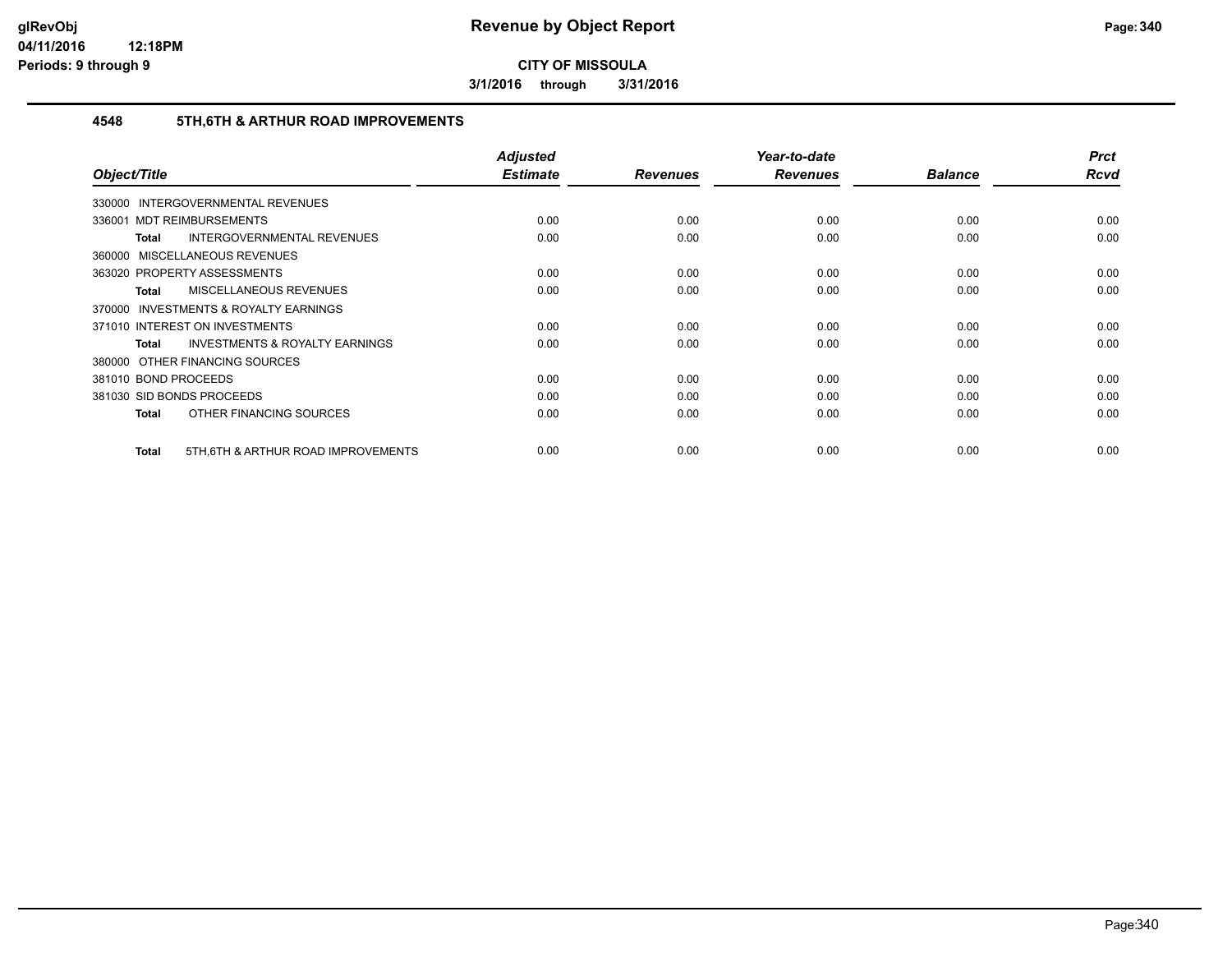**3/1/2016 through 3/31/2016**

# **4745 MALONEY/TWITE MILLER CR \$1.2M CONTRIB**

**4745 MALONEY/TWITE MILLER CR \$1.2M CONTRIB**

|                                                           | <b>Adjusted</b> |                 | Year-to-date    |                | <b>Prct</b> |
|-----------------------------------------------------------|-----------------|-----------------|-----------------|----------------|-------------|
| Object/Title                                              | <b>Estimate</b> | <b>Revenues</b> | <b>Revenues</b> | <b>Balance</b> | <b>Rcvd</b> |
| TAXES/ASSESSMENTS<br>310000                               |                 |                 |                 |                |             |
| 312001 PENALTIES & INTEREST                               | 0.00            | 0.00            | 0.00            | 0.00           | 0.00        |
| TAXES/ASSESSMENTS<br>Total                                | 0.00            | 0.00            | 0.00            | 0.00           | 0.00        |
| 360000 MISCELLANEOUS REVENUES                             |                 |                 |                 |                |             |
| 365000 DONATIONS                                          | 0.00            | 0.00            | 0.00            | 0.00           | 0.00        |
| MISCELLANEOUS REVENUES<br><b>Total</b>                    | 0.00            | 0.00            | 0.00            | 0.00           | 0.00        |
| INVESTMENTS & ROYALTY EARNINGS<br>370000                  |                 |                 |                 |                |             |
| 371010 INTEREST ON INVESTMENTS                            | 0.00            | 0.00            | 0.00            | 0.00           | 0.00        |
| 371020 GAIN/LOSS IN MARKET VALUE OF INVESTMENTS           | 0.00            | 0.00            | 0.00            | 0.00           | 0.00        |
| <b>INVESTMENTS &amp; ROYALTY EARNINGS</b><br><b>Total</b> | 0.00            | 0.00            | 0.00            | 0.00           | 0.00        |
| MALONEY/TWITE MILLER CR \$1.2M CONTRI<br><b>Total</b>     | 0.00            | 0.00            | 0.00            | 0.00           | 0.00        |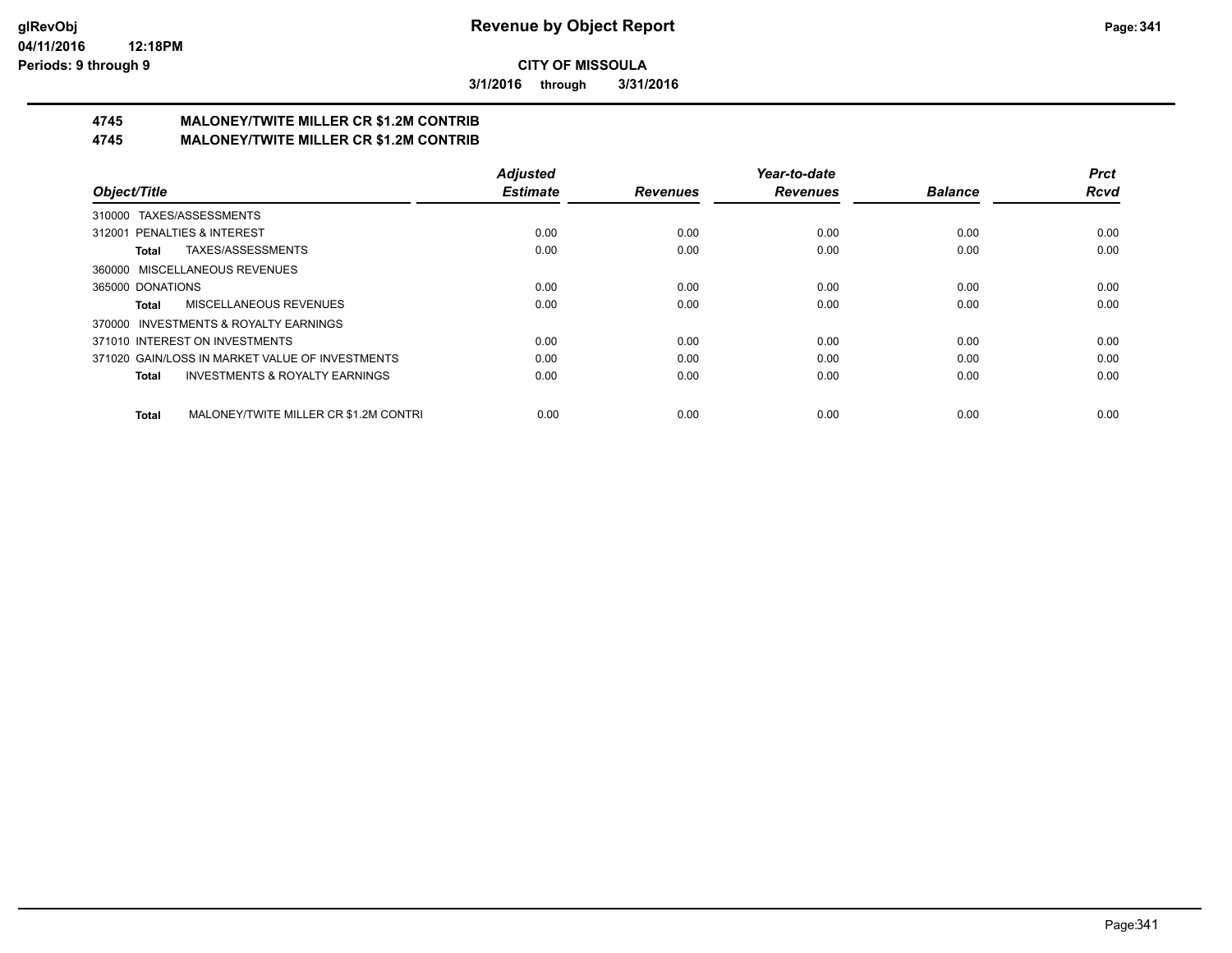**3/1/2016 through 3/31/2016**

#### **4745 MALONEY/TWITE MILLER CR \$1.2M CONTRIB**

| Object/Title                                       | <b>Adjusted</b><br><b>Estimate</b> | <b>Revenues</b> | Year-to-date<br><b>Revenues</b> | <b>Balance</b> | <b>Prct</b><br><b>Rcvd</b> |
|----------------------------------------------------|------------------------------------|-----------------|---------------------------------|----------------|----------------------------|
|                                                    |                                    |                 |                                 |                |                            |
| 310000 TAXES/ASSESSMENTS                           |                                    |                 |                                 |                |                            |
| 312001 PENALTIES & INTEREST                        | 0.00                               | 0.00            | 0.00                            | 0.00           | 0.00                       |
| TAXES/ASSESSMENTS<br>Total                         | 0.00                               | 0.00            | 0.00                            | 0.00           | 0.00                       |
| 360000 MISCELLANEOUS REVENUES                      |                                    |                 |                                 |                |                            |
| 365000 DONATIONS                                   | 0.00                               | 0.00            | 0.00                            | 0.00           | 0.00                       |
| <b>MISCELLANEOUS REVENUES</b><br>Total             | 0.00                               | 0.00            | 0.00                            | 0.00           | 0.00                       |
| 370000 INVESTMENTS & ROYALTY EARNINGS              |                                    |                 |                                 |                |                            |
| 371010 INTEREST ON INVESTMENTS                     | 0.00                               | 0.00            | 0.00                            | 0.00           | 0.00                       |
| 371020 GAIN/LOSS IN MARKET VALUE OF INVESTMENT     | 0.00                               | 0.00            | 0.00                            | 0.00           | 0.00                       |
| <b>INVESTMENTS &amp; ROYALTY EARNINGS</b><br>Total | 0.00                               | 0.00            | 0.00                            | 0.00           | 0.00                       |
|                                                    |                                    |                 |                                 |                |                            |
| MALONEY/TWITE MILLER CR \$1.2M CONTR<br>Total      | 0.00                               | 0.00            | 0.00                            | 0.00           | 0.00                       |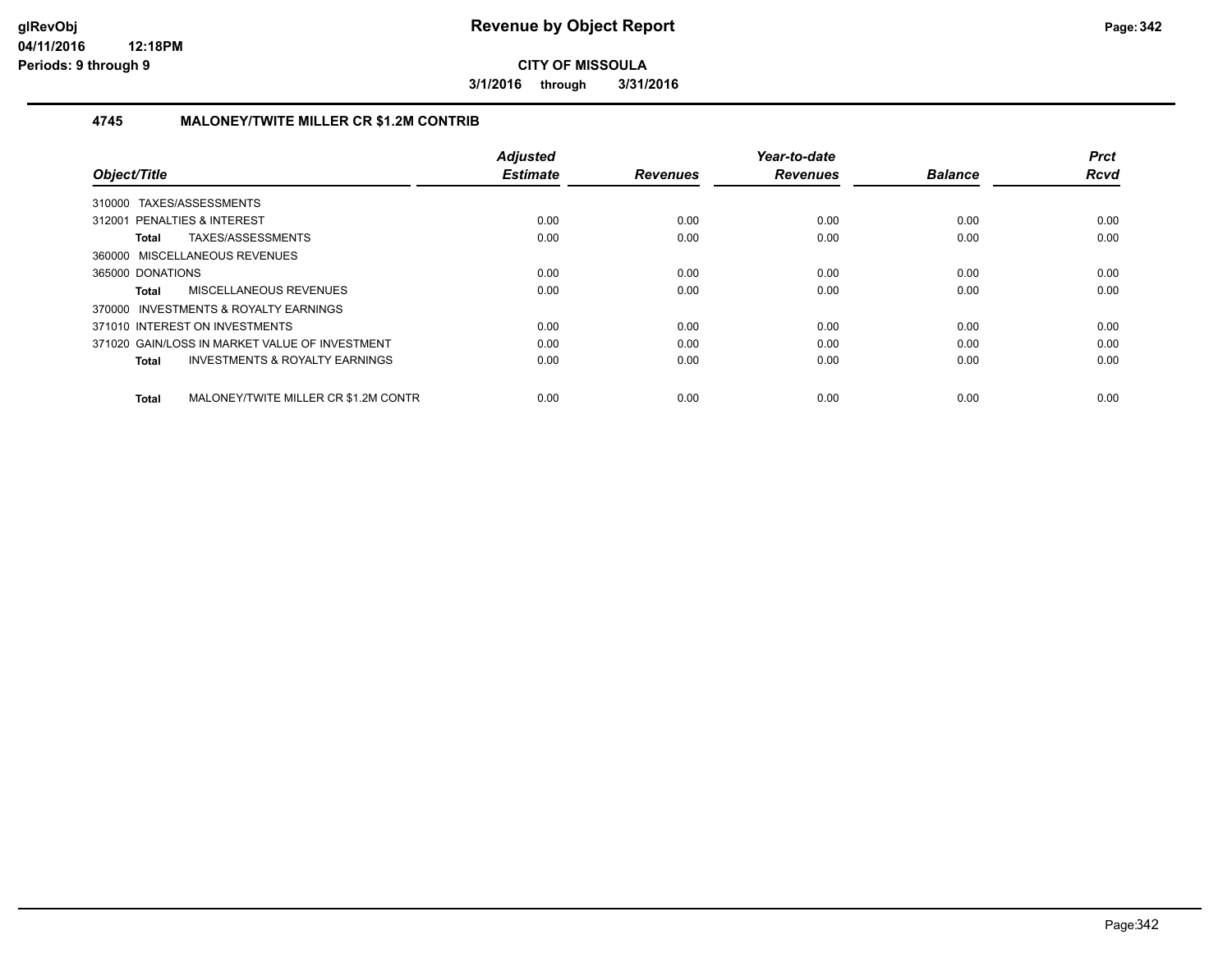**3/1/2016 through 3/31/2016**

# **4941 HILLVIEW WAY CONSTRUCTION**

**4941 HILLVIEW WAY CONSTRUCTION**

|              |                                           | <b>Adjusted</b> |                 | Year-to-date    |                | Prct |
|--------------|-------------------------------------------|-----------------|-----------------|-----------------|----------------|------|
| Object/Title |                                           | <b>Estimate</b> | <b>Revenues</b> | <b>Revenues</b> | <b>Balance</b> | Rcvd |
|              | 370000 INVESTMENTS & ROYALTY EARNINGS     |                 |                 |                 |                |      |
|              | 371010 INTEREST ON INVESTMENTS            | 0.00            | 0.00            | 0.00            | 0.00           | 0.00 |
| Total        | <b>INVESTMENTS &amp; ROYALTY EARNINGS</b> | 0.00            | 0.00            | 0.00            | 0.00           | 0.00 |
| <b>Total</b> | HILLVIEW WAY CONSTRUCTION                 | 0.00            | 0.00            | 0.00            | 0.00           | 0.00 |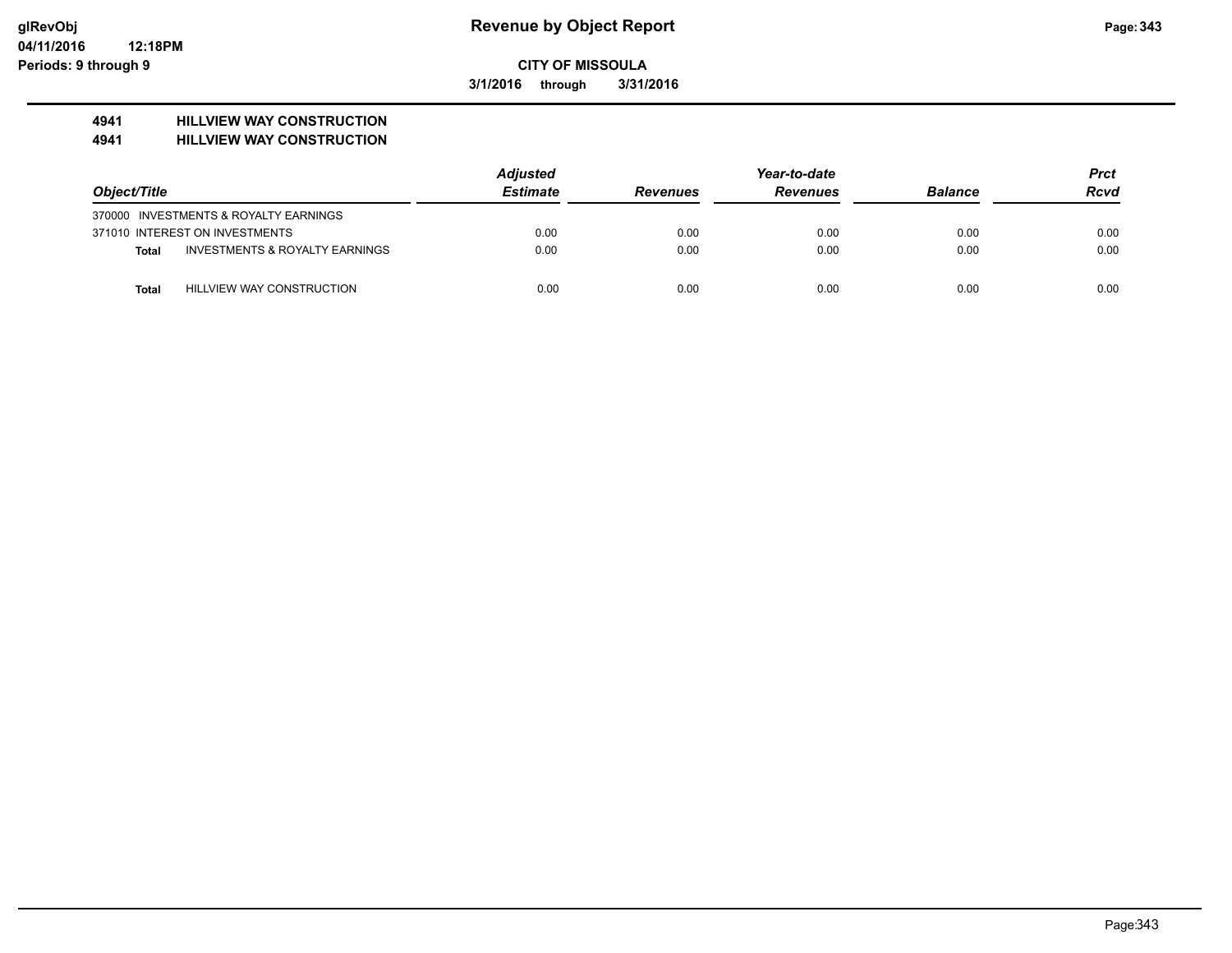**3/1/2016 through 3/31/2016**

#### **4941 HILLVIEW WAY CONSTRUCTION**

|              |                                           | <b>Adjusted</b> |                 | Year-to-date    |                | <b>Prct</b> |
|--------------|-------------------------------------------|-----------------|-----------------|-----------------|----------------|-------------|
| Object/Title |                                           | <b>Estimate</b> | <b>Revenues</b> | <b>Revenues</b> | <b>Balance</b> | <b>Rcvd</b> |
|              | 370000 INVESTMENTS & ROYALTY EARNINGS     |                 |                 |                 |                |             |
|              | 371010 INTEREST ON INVESTMENTS            | 0.00            | 0.00            | 0.00            | 0.00           | 0.00        |
| <b>Total</b> | <b>INVESTMENTS &amp; ROYALTY EARNINGS</b> | 0.00            | 0.00            | 0.00            | 0.00           | 0.00        |
| <b>Total</b> | <b>HILLVIEW WAY CONSTRUCTION</b>          | 0.00            | 0.00            | 0.00            | 0.00           | 0.00        |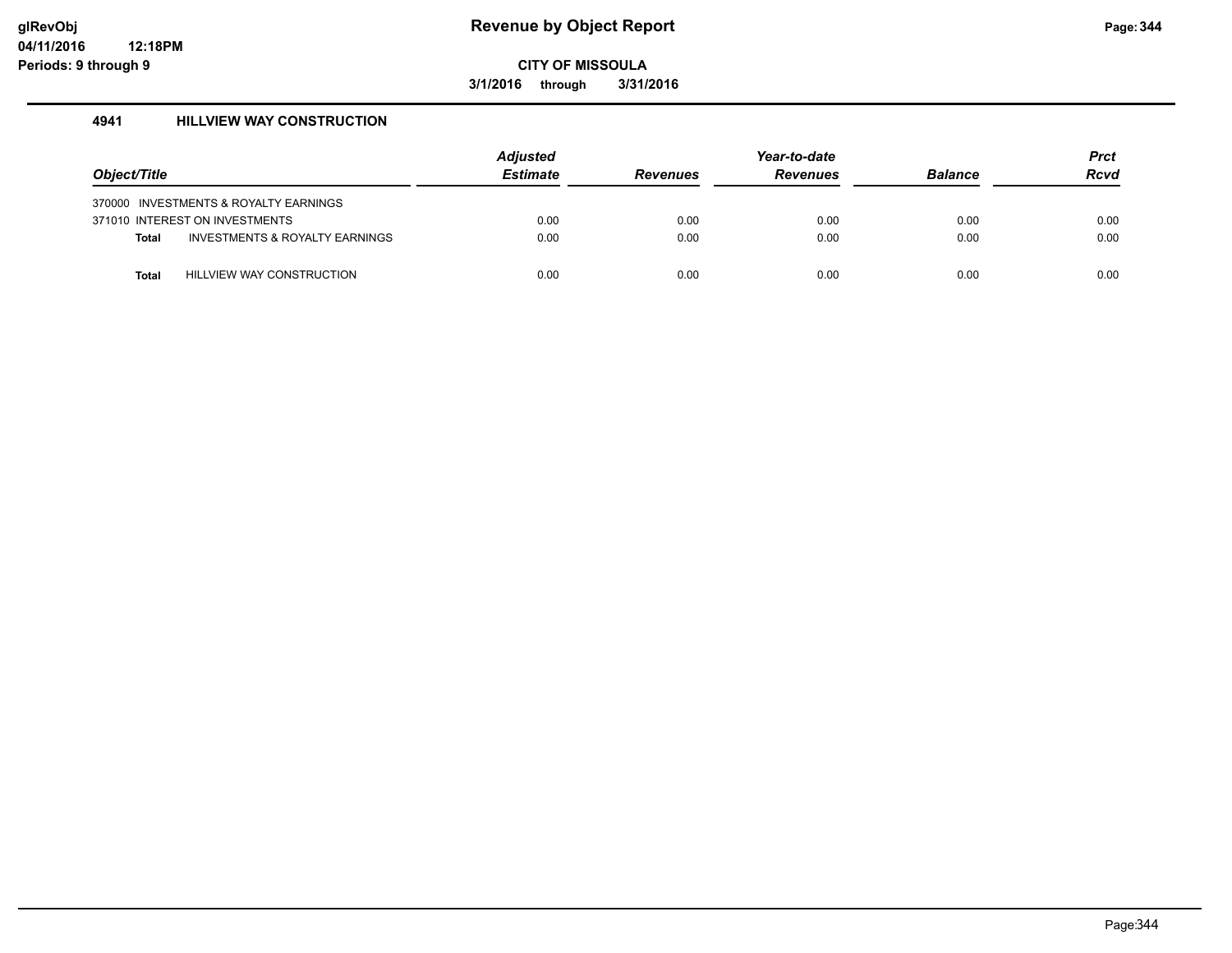**3/1/2016 through 3/31/2016**

# **4944 RATTLESNAKE SEWER COLLECTION (544)**

#### **4944 RATTLESNAKE SEWER COLLECTION (544)**

|                                                    | <b>Adjusted</b> |                 | Year-to-date    |                | <b>Prct</b> |
|----------------------------------------------------|-----------------|-----------------|-----------------|----------------|-------------|
| Object/Title                                       | <b>Estimate</b> | <b>Revenues</b> | <b>Revenues</b> | <b>Balance</b> | <b>Rcvd</b> |
| 330000 INTERGOVERNMENTAL REVENUES                  |                 |                 |                 |                |             |
| 331090 EPA GRANT                                   | 0.00            | 0.00            | 0.00            | 0.00           | 0.00        |
| 334120 TSEP GRANT                                  | 0.00            | 0.00            | 0.00            | 0.00           | 0.00        |
| 334121 DNRC GRANT                                  | 0.00            | 0.00            | 0.00            | 0.00           | 0.00        |
| 334990 ARRA FUNDING                                | 0.00            | 0.00            | 0.00            | 0.00           | 0.00        |
| 334992 ARRA LOAN                                   | 0.00            | 0.00            | 0.00            | 0.00           | 0.00        |
| <b>INTERGOVERNMENTAL REVENUES</b><br>Total         | 0.00            | 0.00            | 0.00            | 0.00           | 0.00        |
| 370000 INVESTMENTS & ROYALTY EARNINGS              |                 |                 |                 |                |             |
| 371010 INTEREST ON INVESTMENTS                     | 0.00            | 0.00            | 0.00            | 0.00           | 0.00        |
| <b>INVESTMENTS &amp; ROYALTY EARNINGS</b><br>Total | 0.00            | 0.00            | 0.00            | 0.00           | 0.00        |
| 380000 OTHER FINANCING SOURCES                     |                 |                 |                 |                |             |
| 381010 BOND PROCEEDS                               | 0.00            | 0.00            | 0.00            | 0.00           | 0.00        |
| 381020 REVENUE BONDS                               | 0.00            | 0.00            | 0.00            | 0.00           | 0.00        |
| 381030 SID BONDS PROCEEDS                          | 0.00            | 0.00            | 0.00            | 0.00           | 0.00        |
| OTHER FINANCING SOURCES<br>Total                   | 0.00            | 0.00            | 0.00            | 0.00           | 0.00        |
| RATTLESNAKE SEWER COLLECTION (544)<br>Total        | 0.00            | 0.00            | 0.00            | 0.00           | 0.00        |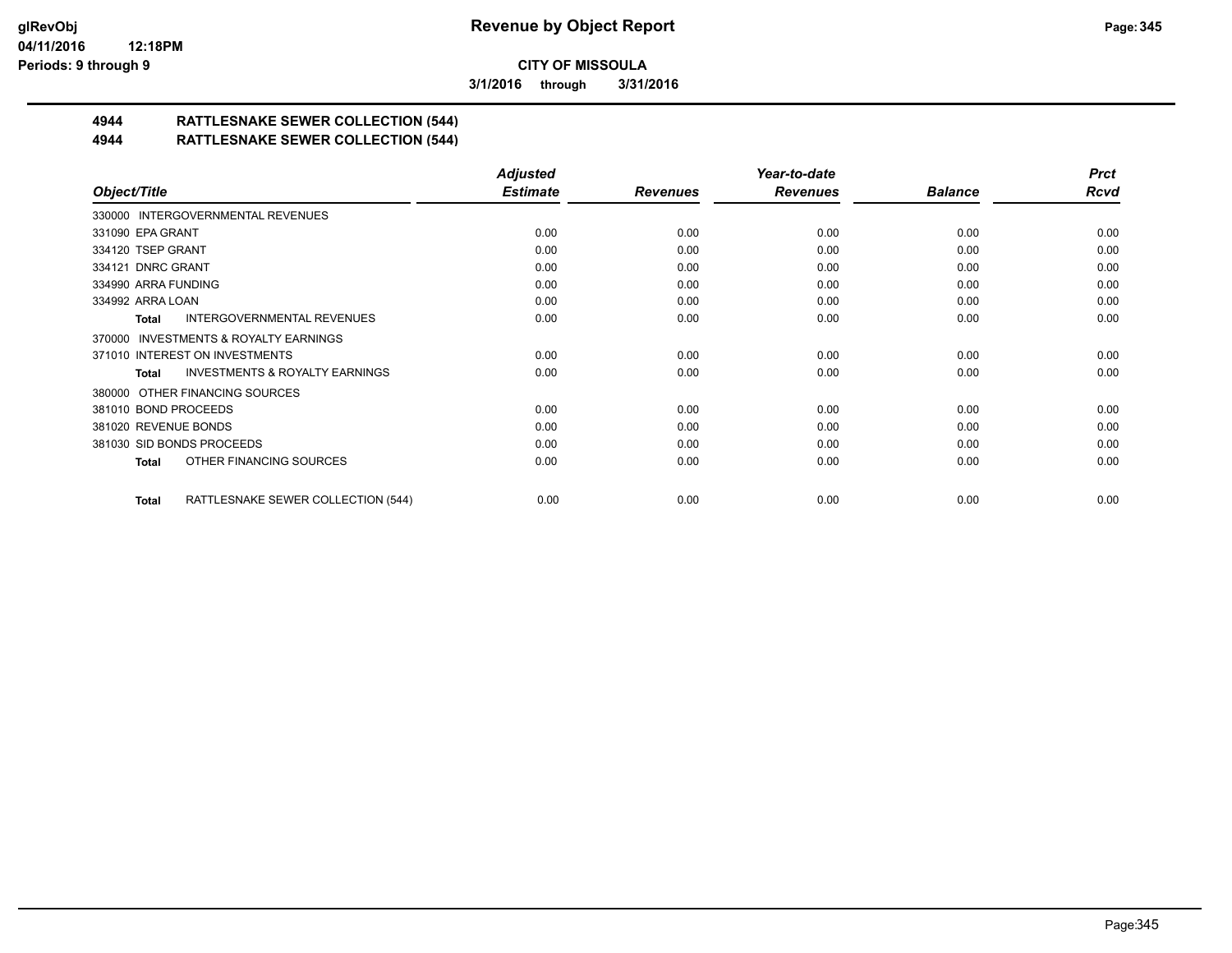**3/1/2016 through 3/31/2016**

#### **4944 RATTLESNAKE SEWER COLLECTION (544)**

|                                                     | <b>Adjusted</b> |                 | Year-to-date    |                | <b>Prct</b> |
|-----------------------------------------------------|-----------------|-----------------|-----------------|----------------|-------------|
| Object/Title                                        | <b>Estimate</b> | <b>Revenues</b> | <b>Revenues</b> | <b>Balance</b> | <b>Rcvd</b> |
| 330000 INTERGOVERNMENTAL REVENUES                   |                 |                 |                 |                |             |
| 331090 EPA GRANT                                    | 0.00            | 0.00            | 0.00            | 0.00           | 0.00        |
| 334120 TSEP GRANT                                   | 0.00            | 0.00            | 0.00            | 0.00           | 0.00        |
| 334121 DNRC GRANT                                   | 0.00            | 0.00            | 0.00            | 0.00           | 0.00        |
| 334990 ARRA FUNDING                                 | 0.00            | 0.00            | 0.00            | 0.00           | 0.00        |
| 334992 ARRA LOAN                                    | 0.00            | 0.00            | 0.00            | 0.00           | 0.00        |
| <b>INTERGOVERNMENTAL REVENUES</b><br><b>Total</b>   | 0.00            | 0.00            | 0.00            | 0.00           | 0.00        |
| <b>INVESTMENTS &amp; ROYALTY EARNINGS</b><br>370000 |                 |                 |                 |                |             |
| 371010 INTEREST ON INVESTMENTS                      | 0.00            | 0.00            | 0.00            | 0.00           | 0.00        |
| <b>INVESTMENTS &amp; ROYALTY EARNINGS</b><br>Total  | 0.00            | 0.00            | 0.00            | 0.00           | 0.00        |
| 380000 OTHER FINANCING SOURCES                      |                 |                 |                 |                |             |
| 381010 BOND PROCEEDS                                | 0.00            | 0.00            | 0.00            | 0.00           | 0.00        |
| 381020 REVENUE BONDS                                | 0.00            | 0.00            | 0.00            | 0.00           | 0.00        |
| 381030 SID BONDS PROCEEDS                           | 0.00            | 0.00            | 0.00            | 0.00           | 0.00        |
| OTHER FINANCING SOURCES<br><b>Total</b>             | 0.00            | 0.00            | 0.00            | 0.00           | 0.00        |
| RATTLESNAKE SEWER COLLECTION (544)<br><b>Total</b>  | 0.00            | 0.00            | 0.00            | 0.00           | 0.00        |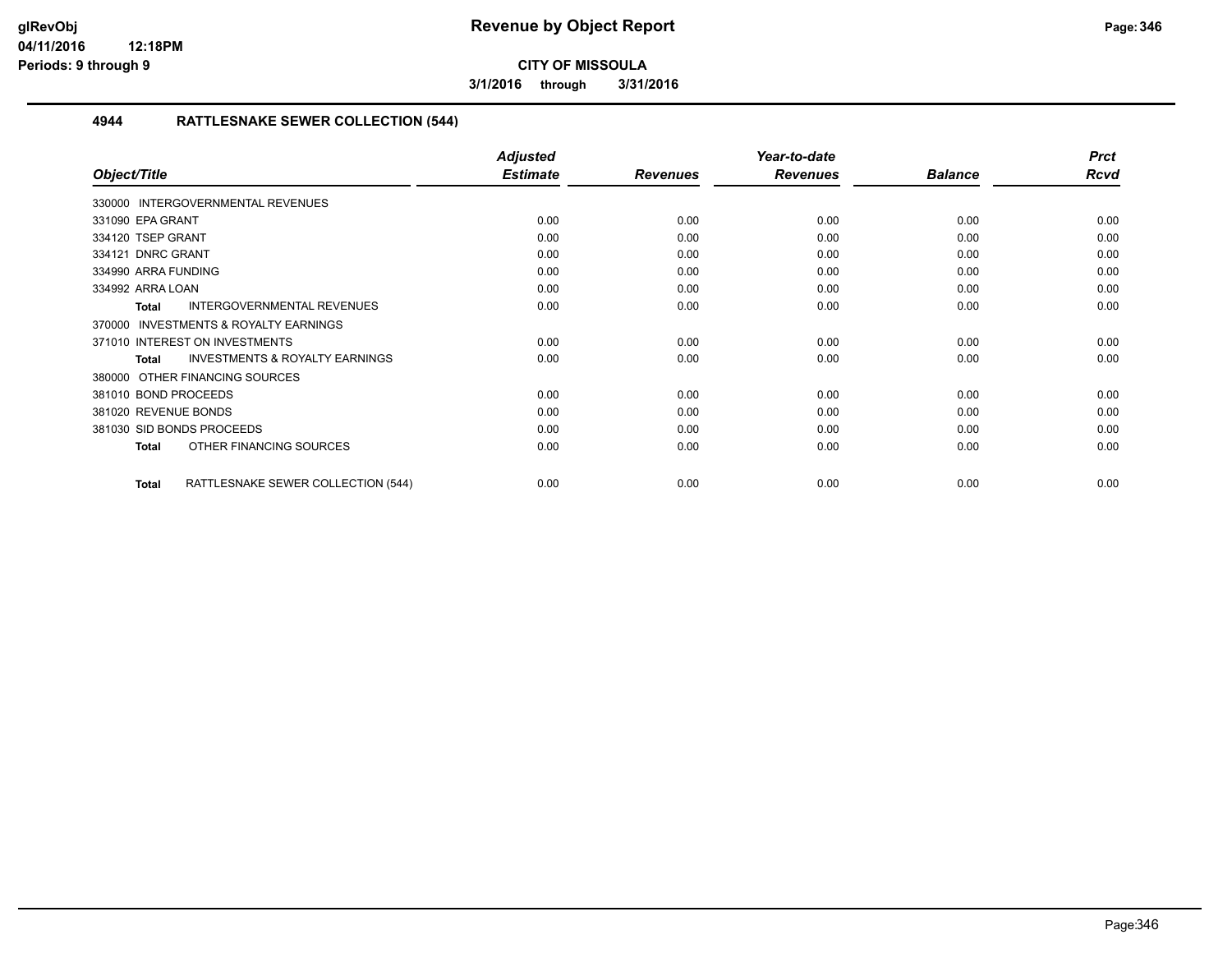**3/1/2016 through 3/31/2016**

## **4945 PHILLIPS ST TRAFFIC CALMING**

**4945 PHILLIPS ST TRAFFIC CALMING**

|                                             | <b>Adjusted</b> |                 | Year-to-date    |                | <b>Prct</b> |
|---------------------------------------------|-----------------|-----------------|-----------------|----------------|-------------|
| Object/Title                                | <b>Estimate</b> | <b>Revenues</b> | <b>Revenues</b> | <b>Balance</b> | <b>Rcvd</b> |
| 370000 INVESTMENTS & ROYALTY EARNINGS       |                 |                 |                 |                |             |
| 371010 INTEREST ON INVESTMENTS              | 0.00            | 0.00            | 0.00            | 0.00           | 0.00        |
| INVESTMENTS & ROYALTY EARNINGS<br>Total     | 0.00            | 0.00            | 0.00            | 0.00           | 0.00        |
| 380000 OTHER FINANCING SOURCES              |                 |                 |                 |                |             |
| 381030 SID BONDS PROCEEDS                   | 0.00            | 0.00            | 0.00            | 0.00           | 0.00        |
| 383000 OPERATING TRANSFERS                  | 0.00            | 0.00            | 0.00            | 0.00           | 0.00        |
| OTHER FINANCING SOURCES<br>Total            | 0.00            | 0.00            | 0.00            | 0.00           | 0.00        |
| <b>Total</b><br>PHILLIPS ST TRAFFIC CALMING | 0.00            | 0.00            | 0.00            | 0.00           | 0.00        |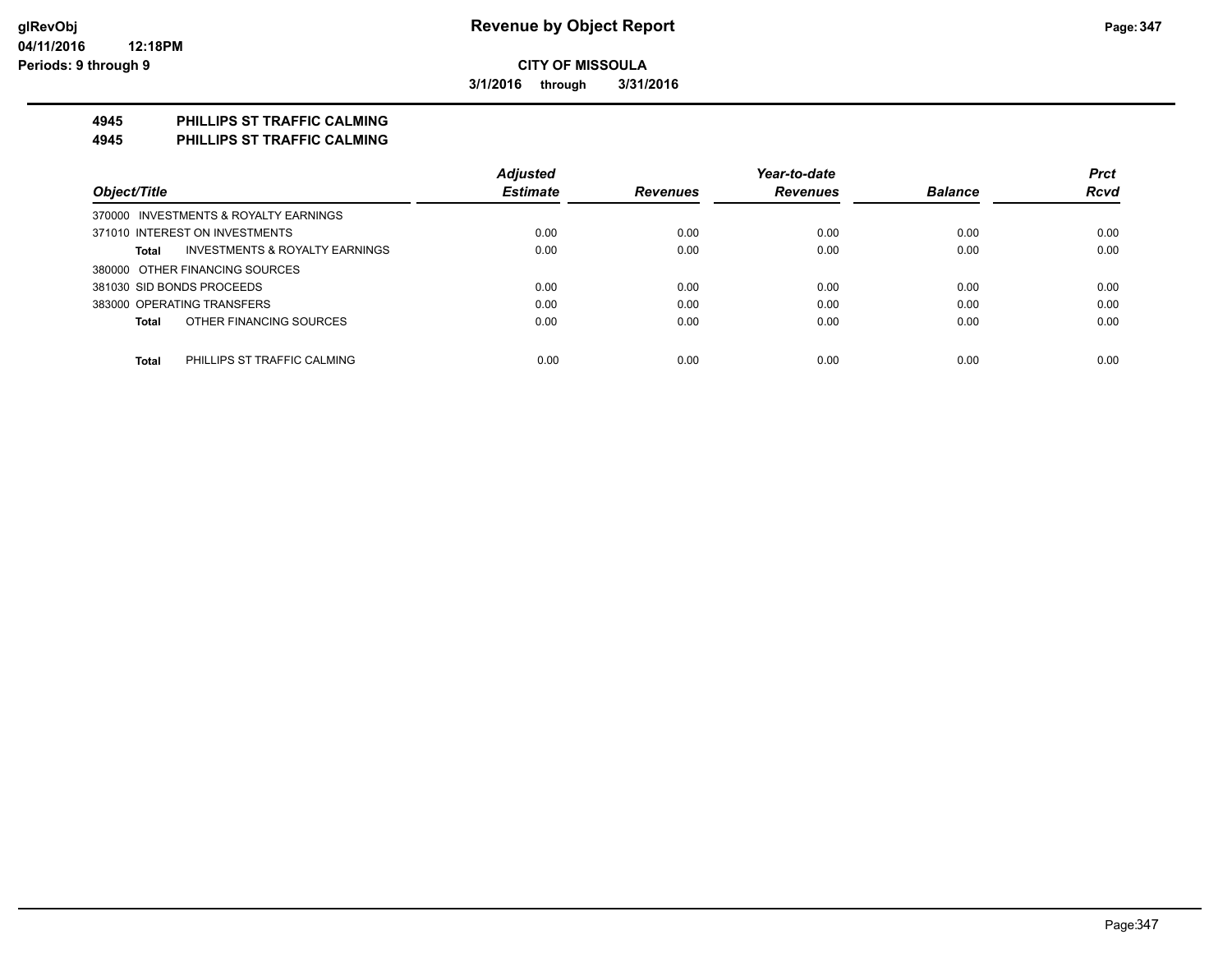**3/1/2016 through 3/31/2016**

#### **4945 PHILLIPS ST TRAFFIC CALMING**

|                                                    | <b>Adjusted</b> |                 | Year-to-date    |                | <b>Prct</b> |
|----------------------------------------------------|-----------------|-----------------|-----------------|----------------|-------------|
| Object/Title                                       | <b>Estimate</b> | <b>Revenues</b> | <b>Revenues</b> | <b>Balance</b> | <b>Rcvd</b> |
| 370000 INVESTMENTS & ROYALTY EARNINGS              |                 |                 |                 |                |             |
| 371010 INTEREST ON INVESTMENTS                     | 0.00            | 0.00            | 0.00            | 0.00           | 0.00        |
| <b>INVESTMENTS &amp; ROYALTY EARNINGS</b><br>Total | 0.00            | 0.00            | 0.00            | 0.00           | 0.00        |
| 380000 OTHER FINANCING SOURCES                     |                 |                 |                 |                |             |
| 381030 SID BONDS PROCEEDS                          | 0.00            | 0.00            | 0.00            | 0.00           | 0.00        |
| 383000 OPERATING TRANSFERS                         | 0.00            | 0.00            | 0.00            | 0.00           | 0.00        |
| OTHER FINANCING SOURCES<br>Total                   | 0.00            | 0.00            | 0.00            | 0.00           | 0.00        |
|                                                    |                 |                 |                 |                |             |
| Total<br>PHILLIPS ST TRAFFIC CALMING               | 0.00            | 0.00            | 0.00            | 0.00           | 0.00        |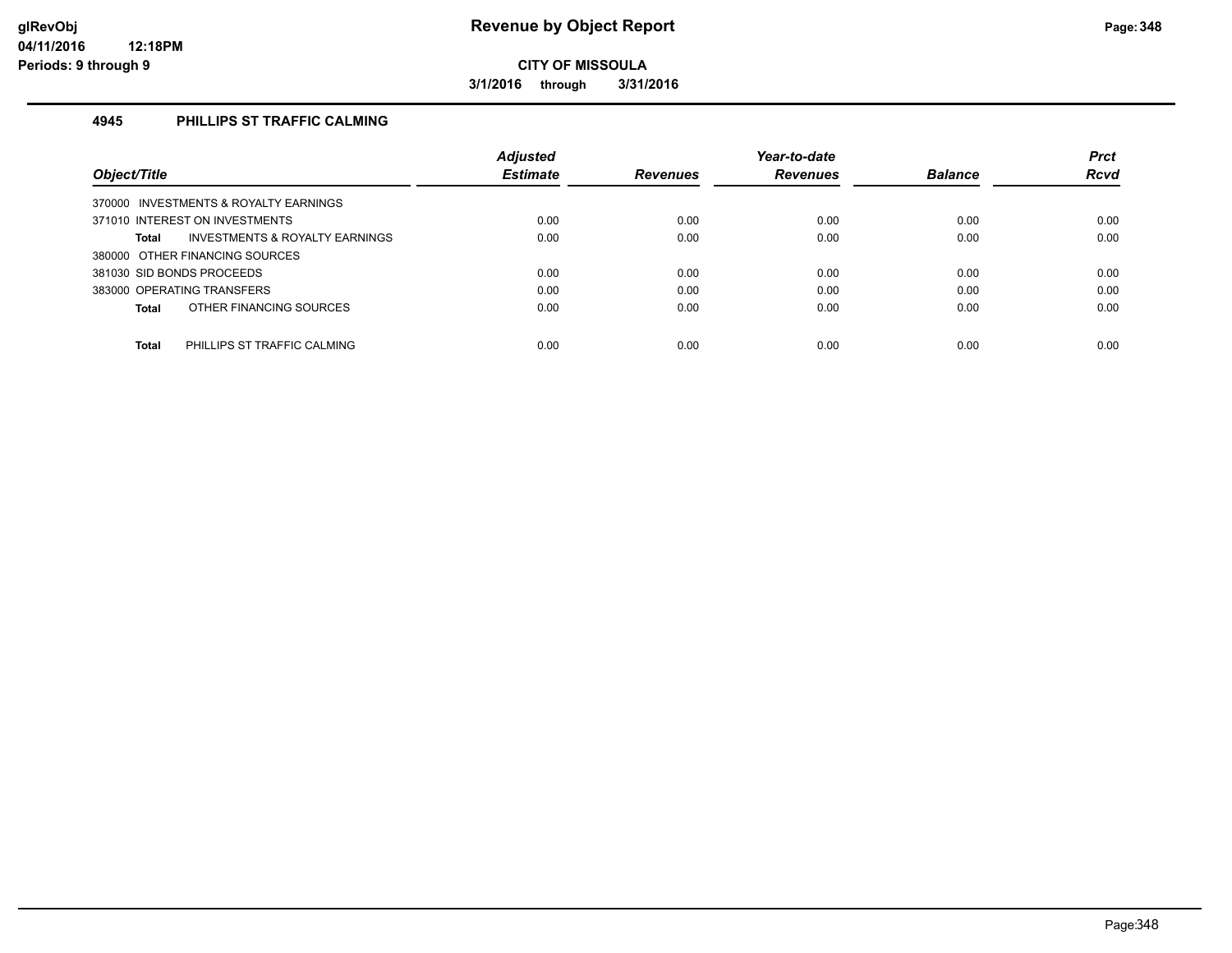**3/1/2016 through 3/31/2016**

# **4946 PATTEE CREEK DR. TRAFFIC CALMING**

# **4946 PATTEE CREEK DR. TRAFFIC CALMING**

|                                                    | <b>Adjusted</b> |                 | Year-to-date    |                | <b>Prct</b> |
|----------------------------------------------------|-----------------|-----------------|-----------------|----------------|-------------|
| Object/Title                                       | <b>Estimate</b> | <b>Revenues</b> | <b>Revenues</b> | <b>Balance</b> | <b>Rcvd</b> |
| 370000 INVESTMENTS & ROYALTY EARNINGS              |                 |                 |                 |                |             |
| 371010 INTEREST ON INVESTMENTS                     | 0.00            | 0.00            | 0.00            | 0.00           | 0.00        |
| <b>INVESTMENTS &amp; ROYALTY EARNINGS</b><br>Total | 0.00            | 0.00            | 0.00            | 0.00           | 0.00        |
| 380000 OTHER FINANCING SOURCES                     |                 |                 |                 |                |             |
| 381030 SID BONDS PROCEEDS                          | 0.00            | 0.00            | 0.00            | 0.00           | 0.00        |
| 383000 OPERATING TRANSFERS                         | 0.00            | 0.00            | 0.00            | 0.00           | 0.00        |
| OTHER FINANCING SOURCES<br>Total                   | 0.00            | 0.00            | 0.00            | 0.00           | 0.00        |
|                                                    |                 |                 |                 |                |             |
| Total<br>PATTEE CREEK DR. TRAFFIC CALMING          | 0.00            | 0.00            | 0.00            | 0.00           | 0.00        |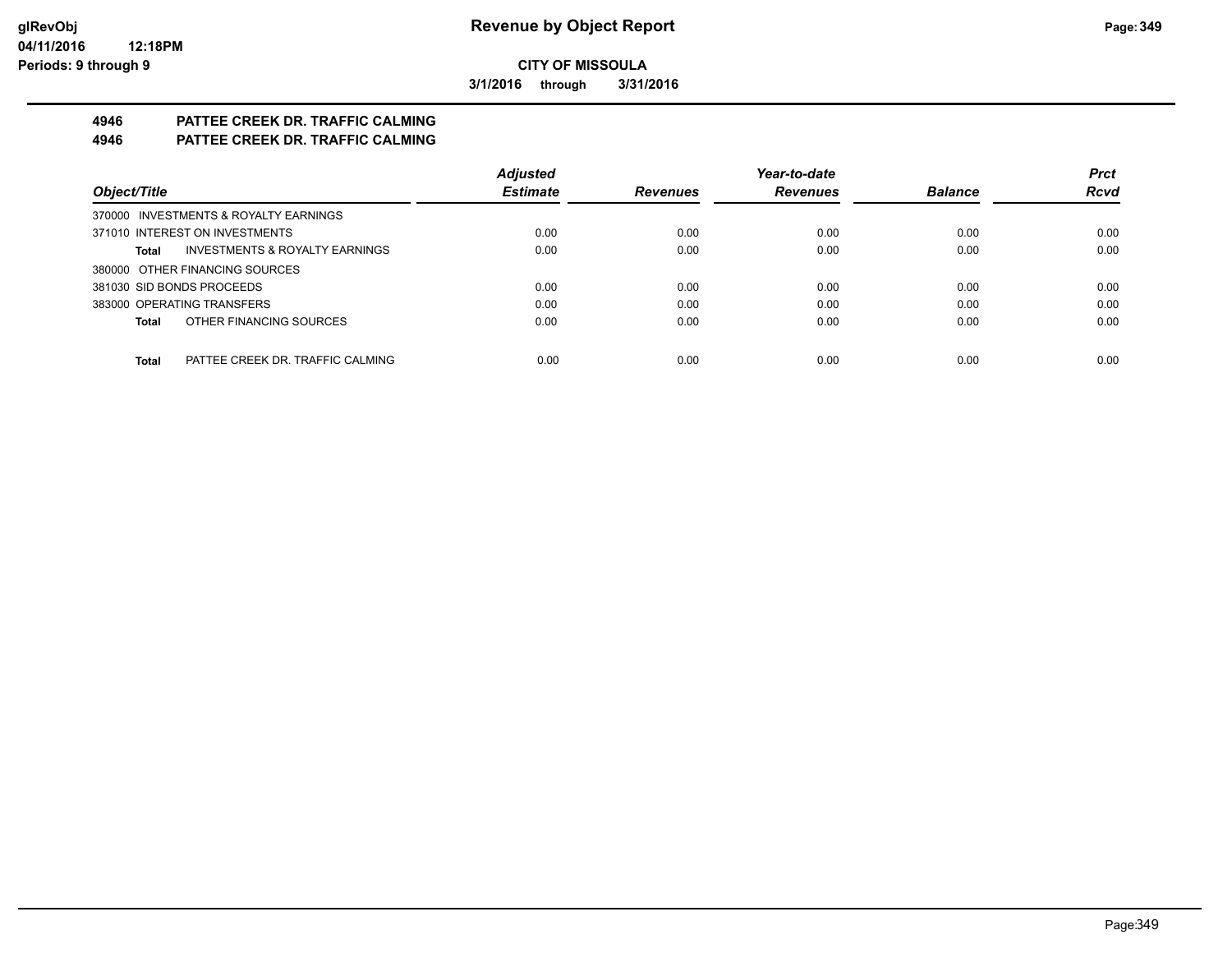**3/1/2016 through 3/31/2016**

#### **4946 PATTEE CREEK DR. TRAFFIC CALMING**

|                                                  | <b>Adjusted</b> |                 | Year-to-date    |                | <b>Prct</b> |
|--------------------------------------------------|-----------------|-----------------|-----------------|----------------|-------------|
| Object/Title                                     | <b>Estimate</b> | <b>Revenues</b> | <b>Revenues</b> | <b>Balance</b> | <b>Rcvd</b> |
| 370000 INVESTMENTS & ROYALTY EARNINGS            |                 |                 |                 |                |             |
| 371010 INTEREST ON INVESTMENTS                   | 0.00            | 0.00            | 0.00            | 0.00           | 0.00        |
| INVESTMENTS & ROYALTY EARNINGS<br>Total          | 0.00            | 0.00            | 0.00            | 0.00           | 0.00        |
| 380000 OTHER FINANCING SOURCES                   |                 |                 |                 |                |             |
| 381030 SID BONDS PROCEEDS                        | 0.00            | 0.00            | 0.00            | 0.00           | 0.00        |
| 383000 OPERATING TRANSFERS                       | 0.00            | 0.00            | 0.00            | 0.00           | 0.00        |
| OTHER FINANCING SOURCES<br><b>Total</b>          | 0.00            | 0.00            | 0.00            | 0.00           | 0.00        |
|                                                  |                 |                 |                 |                |             |
| <b>Total</b><br>PATTEE CREEK DR. TRAFFIC CALMING | 0.00            | 0.00            | 0.00            | 0.00           | 0.00        |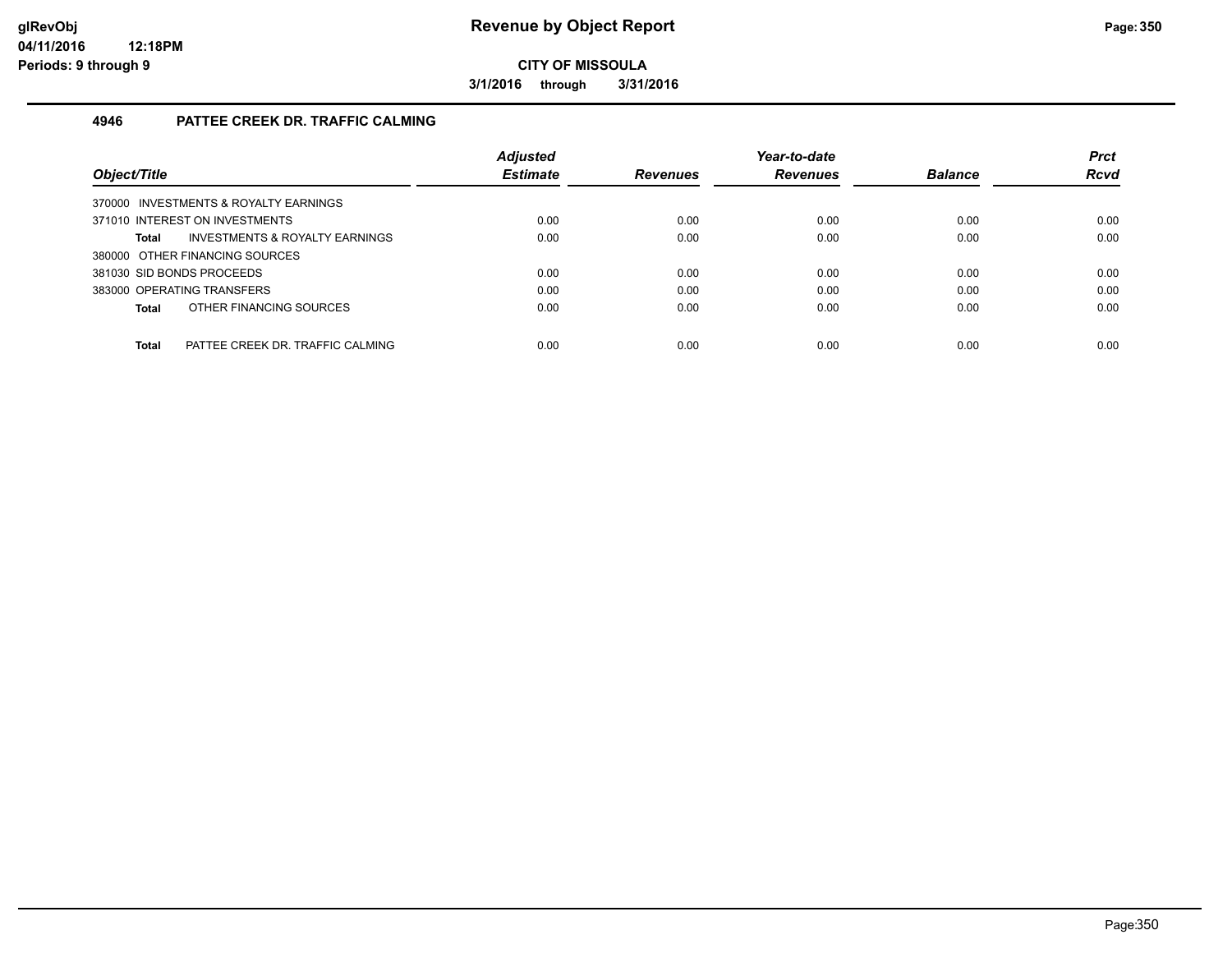**3/1/2016 through 3/31/2016**

# **4948 STORMWATER OUTFALL RETROFITS**

#### **4948 STORMWATER OUTFALL RETROFITS**

|                   |                                     | Adjusted        | Year-to-date    |                 |                | <b>Prct</b> |
|-------------------|-------------------------------------|-----------------|-----------------|-----------------|----------------|-------------|
| Object/Title      |                                     | <b>Estimate</b> | <b>Revenues</b> | <b>Revenues</b> | <b>Balance</b> | <b>Rcvd</b> |
|                   | 330000 INTERGOVERNMENTAL REVENUES   |                 |                 |                 |                |             |
| 334121 DNRC GRANT |                                     | 0.00            | 0.00            | 0.00            | 0.00           | 0.00        |
|                   | 337003 HEALTH DEPT-STORM WATER MGMT | 0.00            | 0.00            | 0.00            | 0.00           | 0.00        |
| Total             | INTERGOVERNMENTAL REVENUES          | 0.00            | 0.00            | 0.00            | 0.00           | 0.00        |
|                   |                                     |                 |                 |                 |                |             |
| Total             | STORMWATER OUTFALL RETROFITS        | 0.00            | 0.00            | 0.00            | 0.00           | 0.00        |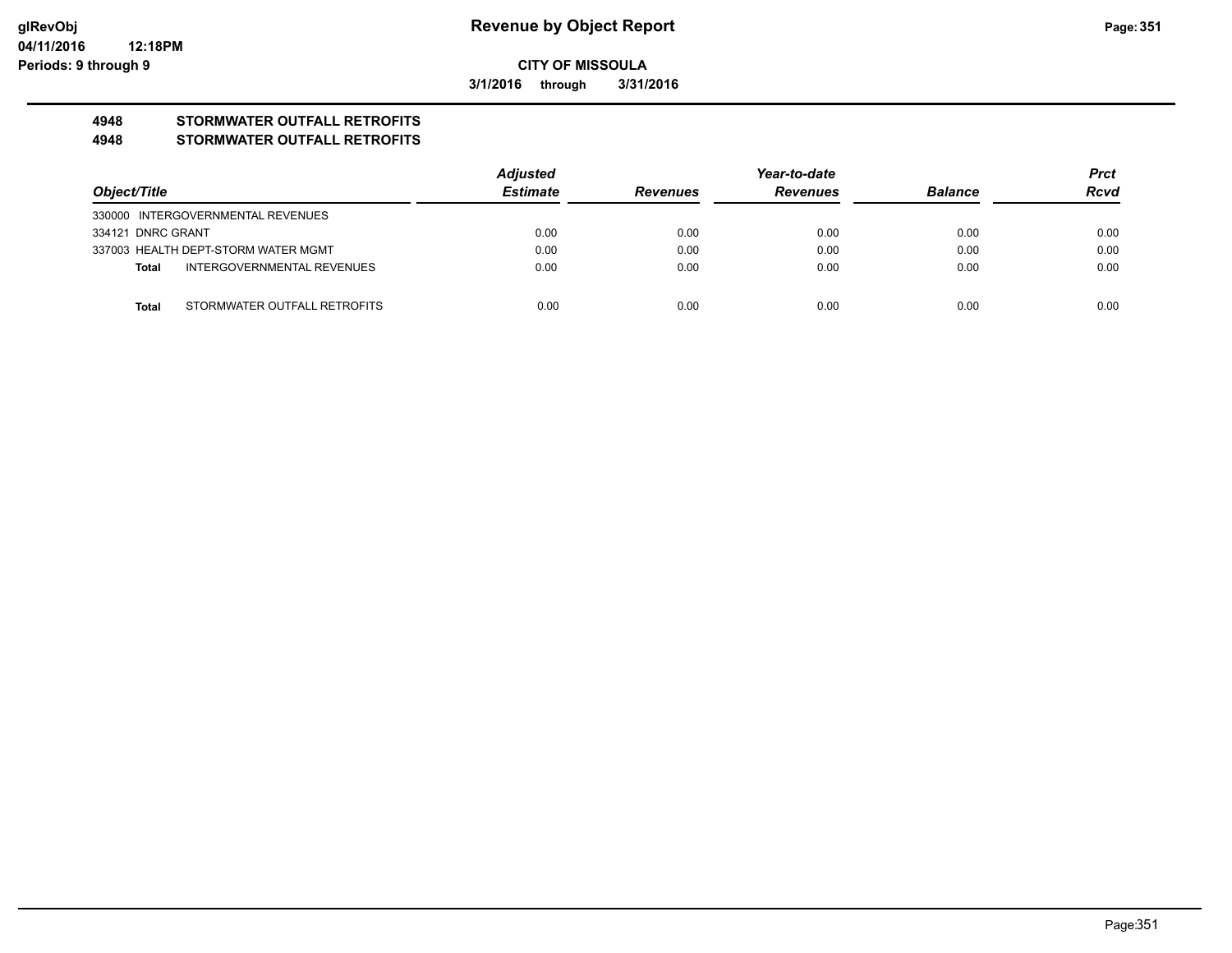**3/1/2016 through 3/31/2016**

#### **4948 STORMWATER OUTFALL RETROFITS**

| Object/Title                               | <b>Adjusted</b><br><b>Estimate</b> | <b>Revenues</b> | Year-to-date<br><b>Revenues</b> | <b>Balance</b> | <b>Prct</b><br><b>Rcvd</b> |
|--------------------------------------------|------------------------------------|-----------------|---------------------------------|----------------|----------------------------|
| 330000 INTERGOVERNMENTAL REVENUES          |                                    |                 |                                 |                |                            |
| 334121 DNRC GRANT                          | 0.00                               | 0.00            | 0.00                            | 0.00           | 0.00                       |
| 337003 HEALTH DEPT-STORM WATER MGMT        | 0.00                               | 0.00            | 0.00                            | 0.00           | 0.00                       |
| INTERGOVERNMENTAL REVENUES<br><b>Total</b> | 0.00                               | 0.00            | 0.00                            | 0.00           | 0.00                       |
|                                            |                                    |                 |                                 |                |                            |
| STORMWATER OUTFALL RETROFITS<br>Total      | 0.00                               | 0.00            | 0.00                            | 0.00           | 0.00                       |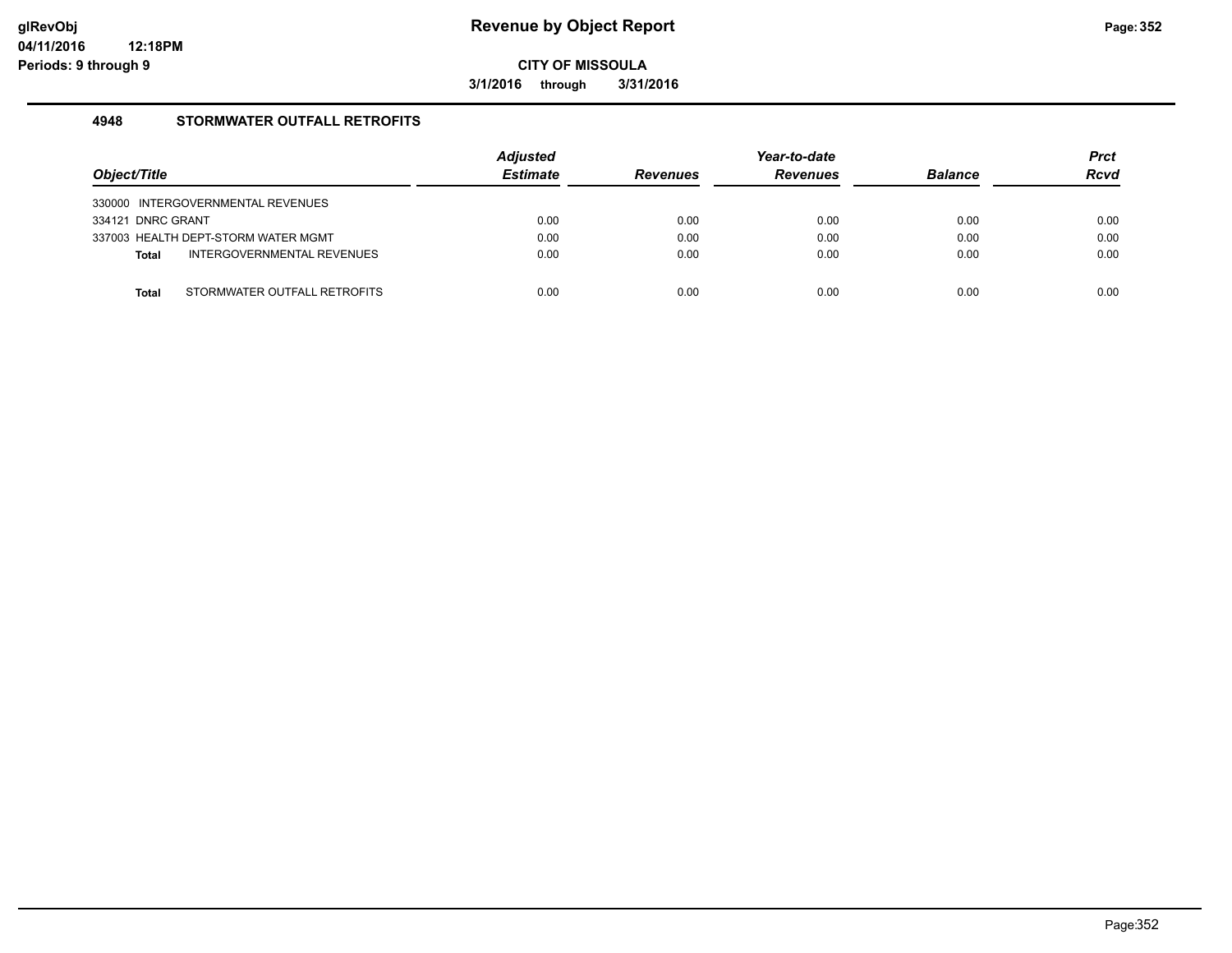**3/1/2016 through 3/31/2016**

**4949 WAYFINDING PROJECT**

**4949 WAYFINDING PROJECT**

|                                           | <b>Adjusted</b> |          | Year-to-date    |                | <b>Prct</b> |
|-------------------------------------------|-----------------|----------|-----------------|----------------|-------------|
| Object/Title                              | <b>Estimate</b> | Revenues | <b>Revenues</b> | <b>Balance</b> | <b>Rcvd</b> |
| 360000 MISCELLANEOUS REVENUES             |                 |          |                 |                |             |
| 365000 DONATIONS                          | 0.00            | 0.00     | 104,534.77      | $-104,534.77$  | 0.00        |
| MISCELLANEOUS REVENUES<br><b>Total</b>    | 0.00            | 0.00     | 104,534.77      | $-104,534.77$  | 0.00        |
| 380000 OTHER FINANCING SOURCES            |                 |          |                 |                |             |
| 383042 TRANSFERS FROM OTHER FUNDS         | 0.00            | 0.00     | 0.00            | 0.00           | 0.00        |
| OTHER FINANCING SOURCES<br><b>Total</b>   | 0.00            | 0.00     | 0.00            | 0.00           | 0.00        |
| <b>WAYFINDING PROJECT</b><br><b>Total</b> | 0.00            | 0.00     | 104.534.77      | $-104.534.77$  | 0.00        |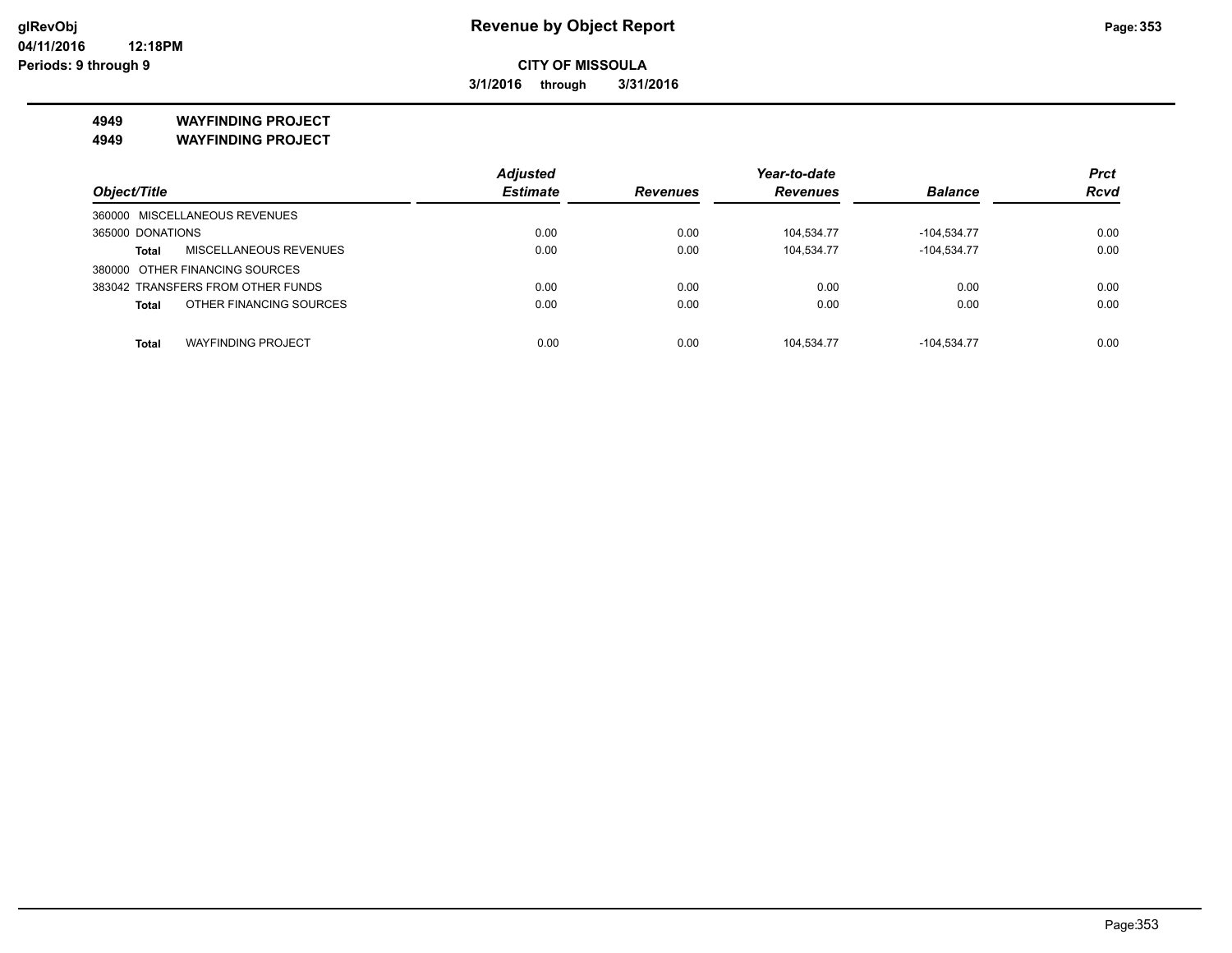### **glRevObj Revenue by Object Report Page:354**

**CITY OF MISSOULA**

**3/1/2016 through 3/31/2016**

#### **4949 WAYFINDING PROJECT**

|                                           | <b>Adjusted</b> |                 | Year-to-date    |                | <b>Prct</b> |
|-------------------------------------------|-----------------|-----------------|-----------------|----------------|-------------|
| Object/Title                              | <b>Estimate</b> | <b>Revenues</b> | <b>Revenues</b> | <b>Balance</b> | <b>Rcvd</b> |
| 360000 MISCELLANEOUS REVENUES             |                 |                 |                 |                |             |
| 365000 DONATIONS                          | 0.00            | 0.00            | 104,534.77      | $-104.534.77$  | 0.00        |
| MISCELLANEOUS REVENUES<br><b>Total</b>    | 0.00            | 0.00            | 104.534.77      | $-104.534.77$  | 0.00        |
| 380000 OTHER FINANCING SOURCES            |                 |                 |                 |                |             |
| 383042 TRANSFERS FROM OTHER FUNDS         | 0.00            | 0.00            | 0.00            | 0.00           | 0.00        |
| OTHER FINANCING SOURCES<br><b>Total</b>   | 0.00            | 0.00            | 0.00            | 0.00           | 0.00        |
|                                           |                 |                 |                 |                |             |
| <b>WAYFINDING PROJECT</b><br><b>Total</b> | 0.00            | 0.00            | 104.534.77      | $-104.534.77$  | 0.00        |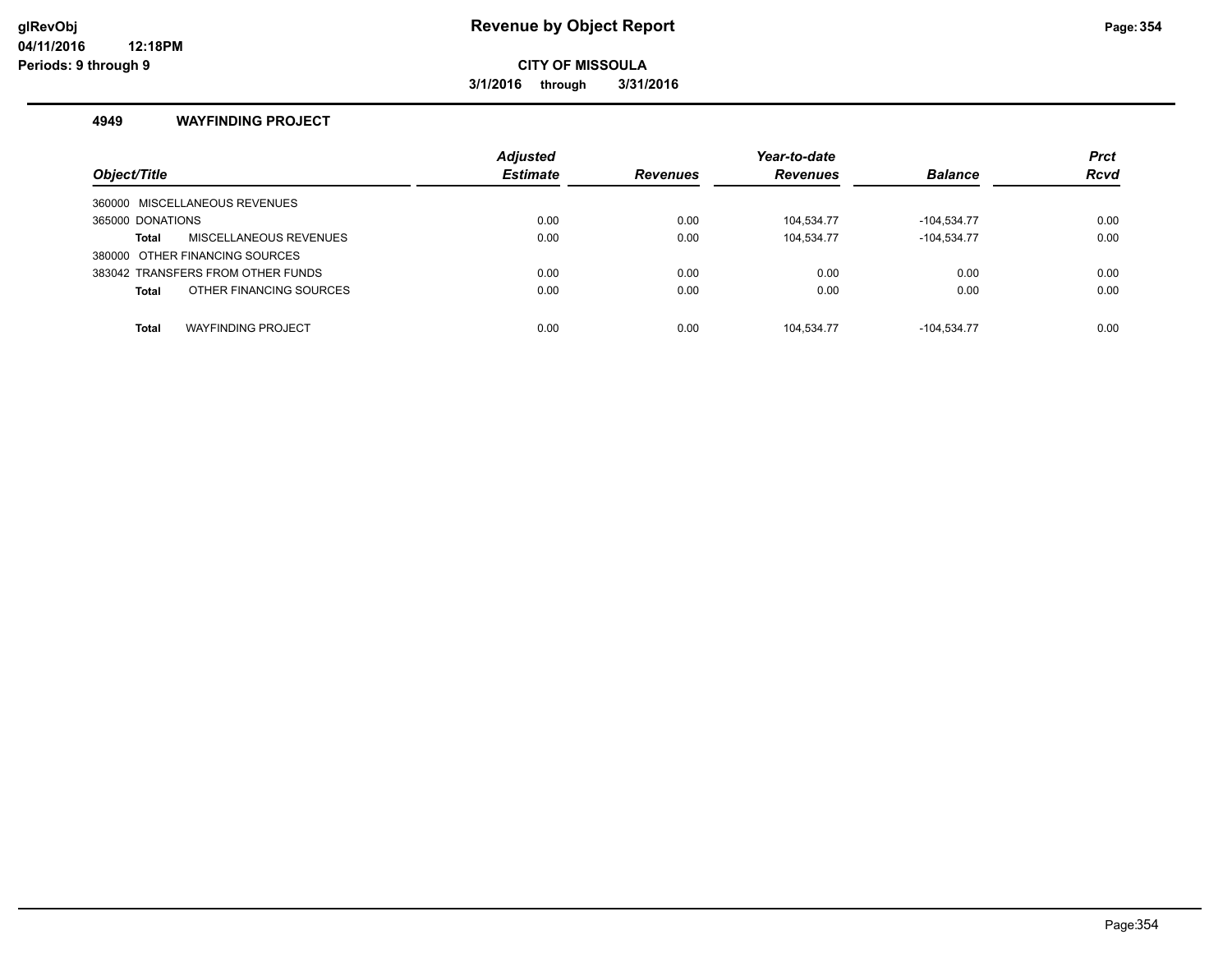**3/1/2016 through 3/31/2016**

#### **4990 ARRA ENHANCEMENTS**

**4990 ARRA ENHANCEMENTS**

|                                                           | <b>Adjusted</b> |                 | Year-to-date    |                | <b>Prct</b> |
|-----------------------------------------------------------|-----------------|-----------------|-----------------|----------------|-------------|
| Object/Title                                              | <b>Estimate</b> | <b>Revenues</b> | <b>Revenues</b> | <b>Balance</b> | <b>Rcvd</b> |
| 330000 INTERGOVERNMENTAL REVENUES                         |                 |                 |                 |                |             |
| 334990 ARRA FUNDING                                       | 0.00            | 0.00            | 0.00            | 0.00           | 0.00        |
| INTERGOVERNMENTAL REVENUES<br><b>Total</b>                | 0.00            | 0.00            | 0.00            | 0.00           | 0.00        |
| 370000 INVESTMENTS & ROYALTY EARNINGS                     |                 |                 |                 |                |             |
| 371010 INTEREST ON INVESTMENTS                            | 0.00            | 0.00            | 0.00            | 0.00           | 0.00        |
| <b>INVESTMENTS &amp; ROYALTY EARNINGS</b><br><b>Total</b> | 0.00            | 0.00            | 0.00            | 0.00           | 0.00        |
|                                                           |                 |                 |                 |                |             |
| ARRA ENHANCEMENTS<br><b>Total</b>                         | 0.00            | 0.00            | 0.00            | 0.00           | 0.00        |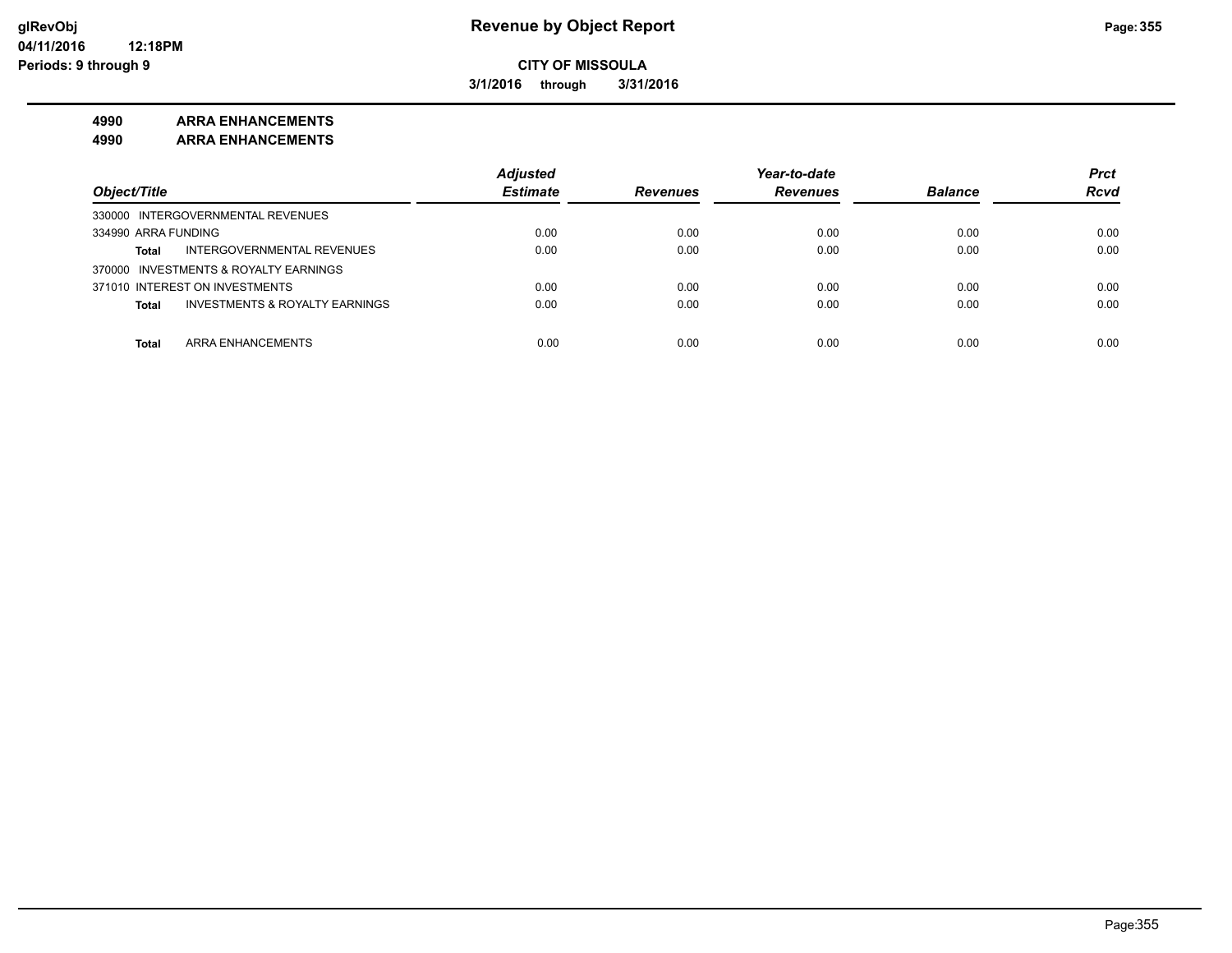**3/1/2016 through 3/31/2016**

#### **4990 ARRA ENHANCEMENTS**

| Object/Title                                   | <b>Adjusted</b><br><b>Estimate</b> | <b>Revenues</b> | Year-to-date<br><b>Revenues</b> | <b>Balance</b> | <b>Prct</b><br><b>Rcvd</b> |
|------------------------------------------------|------------------------------------|-----------------|---------------------------------|----------------|----------------------------|
| 330000 INTERGOVERNMENTAL REVENUES              |                                    |                 |                                 |                |                            |
| 334990 ARRA FUNDING                            | 0.00                               | 0.00            | 0.00                            | 0.00           | 0.00                       |
| INTERGOVERNMENTAL REVENUES<br>Total            | 0.00                               | 0.00            | 0.00                            | 0.00           | 0.00                       |
| 370000 INVESTMENTS & ROYALTY EARNINGS          |                                    |                 |                                 |                |                            |
| 371010 INTEREST ON INVESTMENTS                 | 0.00                               | 0.00            | 0.00                            | 0.00           | 0.00                       |
| INVESTMENTS & ROYALTY EARNINGS<br><b>Total</b> | 0.00                               | 0.00            | 0.00                            | 0.00           | 0.00                       |
|                                                |                                    |                 |                                 |                |                            |
| ARRA ENHANCEMENTS<br><b>Total</b>              | 0.00                               | 0.00            | 0.00                            | 0.00           | 0.00                       |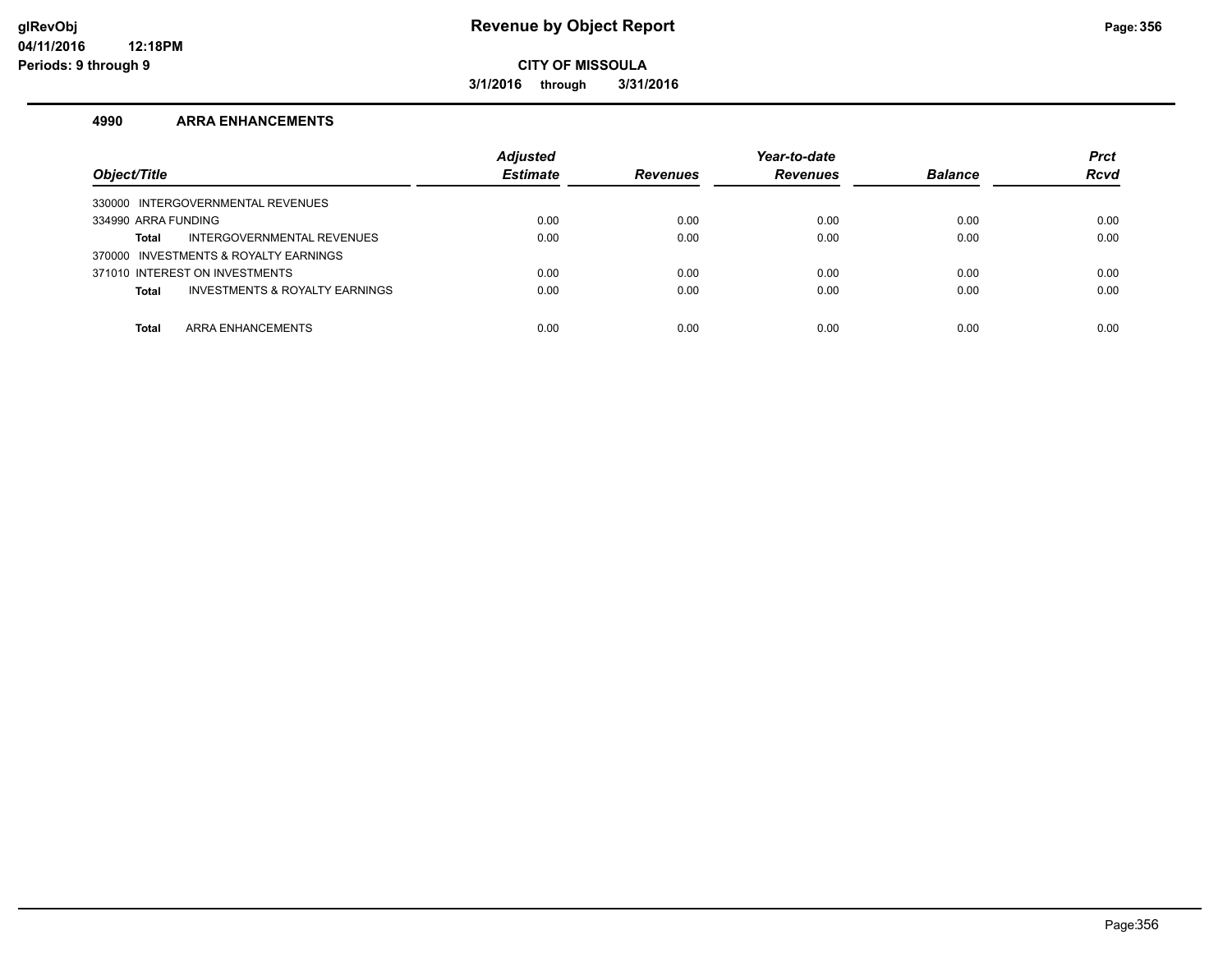**3/1/2016 through 3/31/2016**

#### **4991 ARRA HB645**

**4991 ARRA HB645**

|                                                           | <b>Adjusted</b> |                 | Year-to-date    |                | <b>Prct</b> |
|-----------------------------------------------------------|-----------------|-----------------|-----------------|----------------|-------------|
| Object/Title                                              | <b>Estimate</b> | <b>Revenues</b> | <b>Revenues</b> | <b>Balance</b> | Rcvd        |
| INTERGOVERNMENTAL REVENUES<br>330000                      |                 |                 |                 |                |             |
| 334991 ARRA HB645 FUNDING                                 | 0.00            | 0.00            | 0.00            | 0.00           | 0.00        |
| 336023 STATE CONTRIB. - PERS                              | 0.00            | 0.00            | 0.00            | 0.00           | 0.00        |
| INTERGOVERNMENTAL REVENUES<br><b>Total</b>                | 0.00            | 0.00            | 0.00            | 0.00           | 0.00        |
| 340000 CHARGES FOR SERVICES                               |                 |                 |                 |                |             |
| 343005 NON-ARRA MOUNTAIN WATER CONTRACT                   | 0.00            | 0.00            | 0.00            | 0.00           | 0.00        |
| <b>CHARGES FOR SERVICES</b><br><b>Total</b>               | 0.00            | 0.00            | 0.00            | 0.00           | 0.00        |
| MISCELLANEOUS REVENUES<br>360000                          |                 |                 |                 |                |             |
| 360000 MISCELLANEOUS REVENUES                             | 0.00            | 0.00            | 0.00            | 0.00           | 0.00        |
| MISCELLANEOUS REVENUES<br><b>Total</b>                    | 0.00            | 0.00            | 0.00            | 0.00           | 0.00        |
| <b>INVESTMENTS &amp; ROYALTY EARNINGS</b><br>370000       |                 |                 |                 |                |             |
| 371010 INTEREST ON INVESTMENTS                            | 0.00            | 0.00            | 0.00            | 0.00           | 0.00        |
| <b>INVESTMENTS &amp; ROYALTY EARNINGS</b><br><b>Total</b> | 0.00            | 0.00            | 0.00            | 0.00           | 0.00        |
|                                                           |                 |                 |                 |                |             |
| ARRA HB645<br><b>Total</b>                                | 0.00            | 0.00            | 0.00            | 0.00           | 0.00        |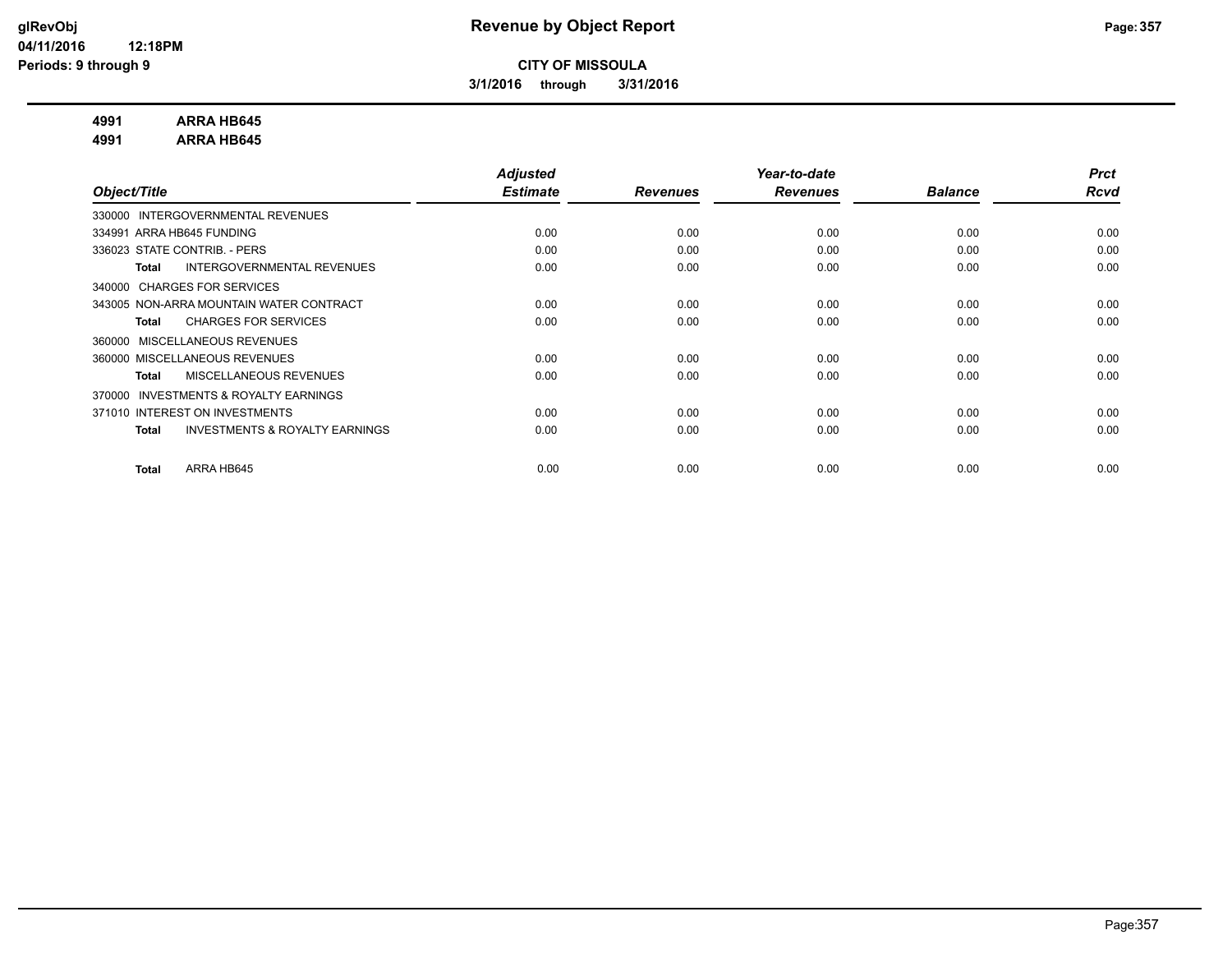**3/1/2016 through 3/31/2016**

#### **4991 ARRA HB645**

|      |                         |                         | <b>Balance</b>          | <b>Prct</b><br>Rcvd |
|------|-------------------------|-------------------------|-------------------------|---------------------|
|      |                         |                         |                         |                     |
|      |                         |                         |                         |                     |
| 0.00 | 0.00                    | 0.00                    | 0.00                    | 0.00                |
| 0.00 | 0.00                    | 0.00                    | 0.00                    | 0.00                |
| 0.00 | 0.00                    | 0.00                    | 0.00                    | 0.00                |
|      |                         |                         |                         |                     |
| 0.00 | 0.00                    | 0.00                    | 0.00                    | 0.00                |
| 0.00 | 0.00                    | 0.00                    | 0.00                    | 0.00                |
|      |                         |                         |                         |                     |
| 0.00 | 0.00                    | 0.00                    | 0.00                    | 0.00                |
| 0.00 | 0.00                    | 0.00                    | 0.00                    | 0.00                |
|      |                         |                         |                         |                     |
| 0.00 | 0.00                    | 0.00                    | 0.00                    | 0.00                |
| 0.00 | 0.00                    | 0.00                    | 0.00                    | 0.00                |
|      |                         |                         |                         | 0.00                |
|      | <b>Estimate</b><br>0.00 | <b>Revenues</b><br>0.00 | <b>Revenues</b><br>0.00 | 0.00                |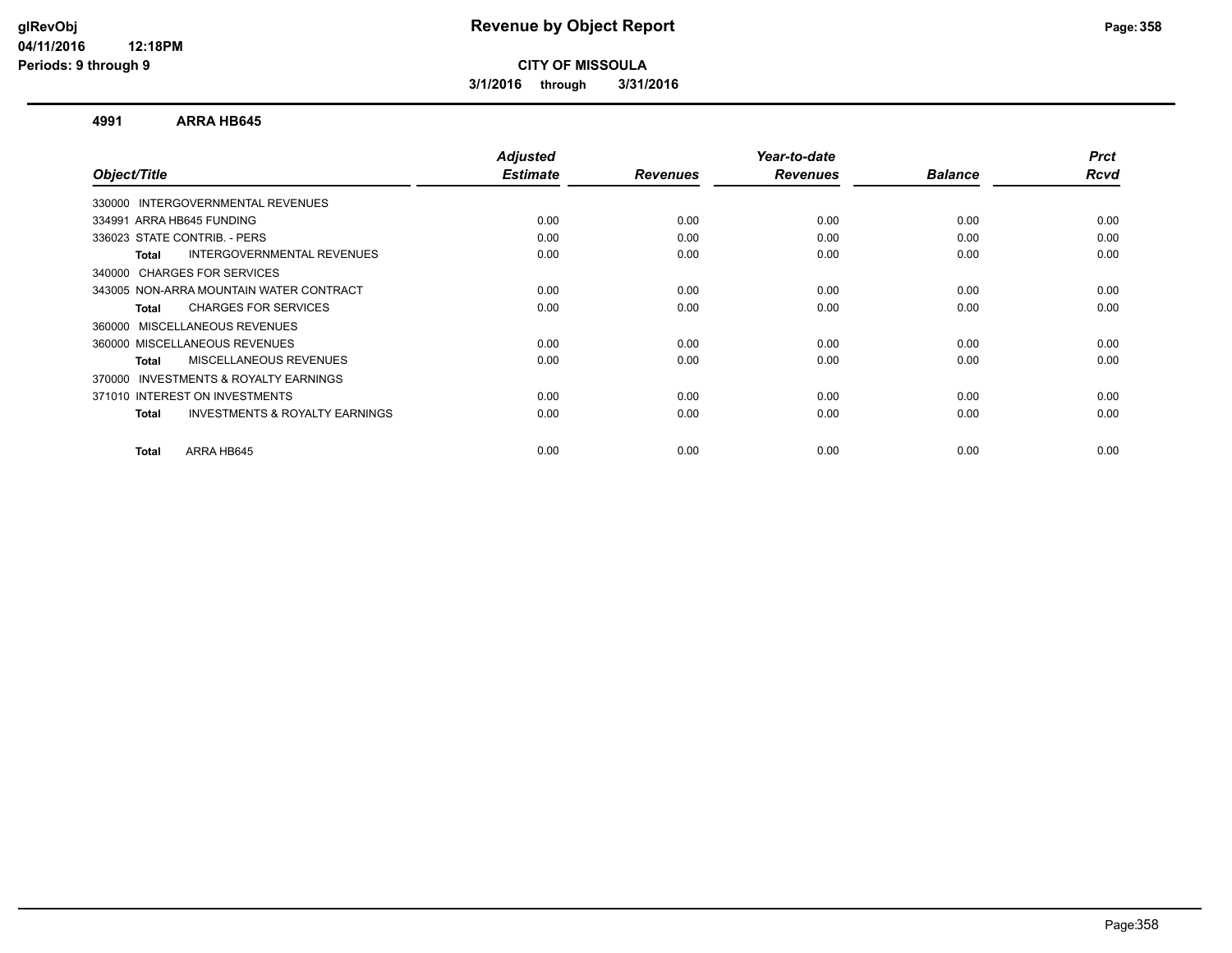**3/1/2016 through 3/31/2016**

### **4992 WFL MILLER CREEK ROAD**

**4992 WFL MILLER CREEK ROAD**

|                                                           | <b>Adjusted</b> |                 | Year-to-date    |                | <b>Prct</b> |
|-----------------------------------------------------------|-----------------|-----------------|-----------------|----------------|-------------|
| Object/Title                                              | <b>Estimate</b> | <b>Revenues</b> | <b>Revenues</b> | <b>Balance</b> | <b>Rcvd</b> |
| 330000 INTERGOVERNMENTAL REVENUES                         |                 |                 |                 |                |             |
| 334990 ARRA FUNDING                                       | 0.00            | 0.00            | 0.00            | 0.00           | 0.00        |
| INTERGOVERNMENTAL REVENUES<br><b>Total</b>                | 0.00            | 0.00            | 0.00            | 0.00           | 0.00        |
| 370000 INVESTMENTS & ROYALTY EARNINGS                     |                 |                 |                 |                |             |
| 371010 INTEREST ON INVESTMENTS                            | 0.00            | 0.00            | 0.00            | 0.00           | 0.00        |
| <b>INVESTMENTS &amp; ROYALTY EARNINGS</b><br><b>Total</b> | 0.00            | 0.00            | 0.00            | 0.00           | 0.00        |
|                                                           |                 |                 |                 |                |             |
| WFL MILLER CREEK ROAD<br>Total                            | 0.00            | 0.00            | 0.00            | 0.00           | 0.00        |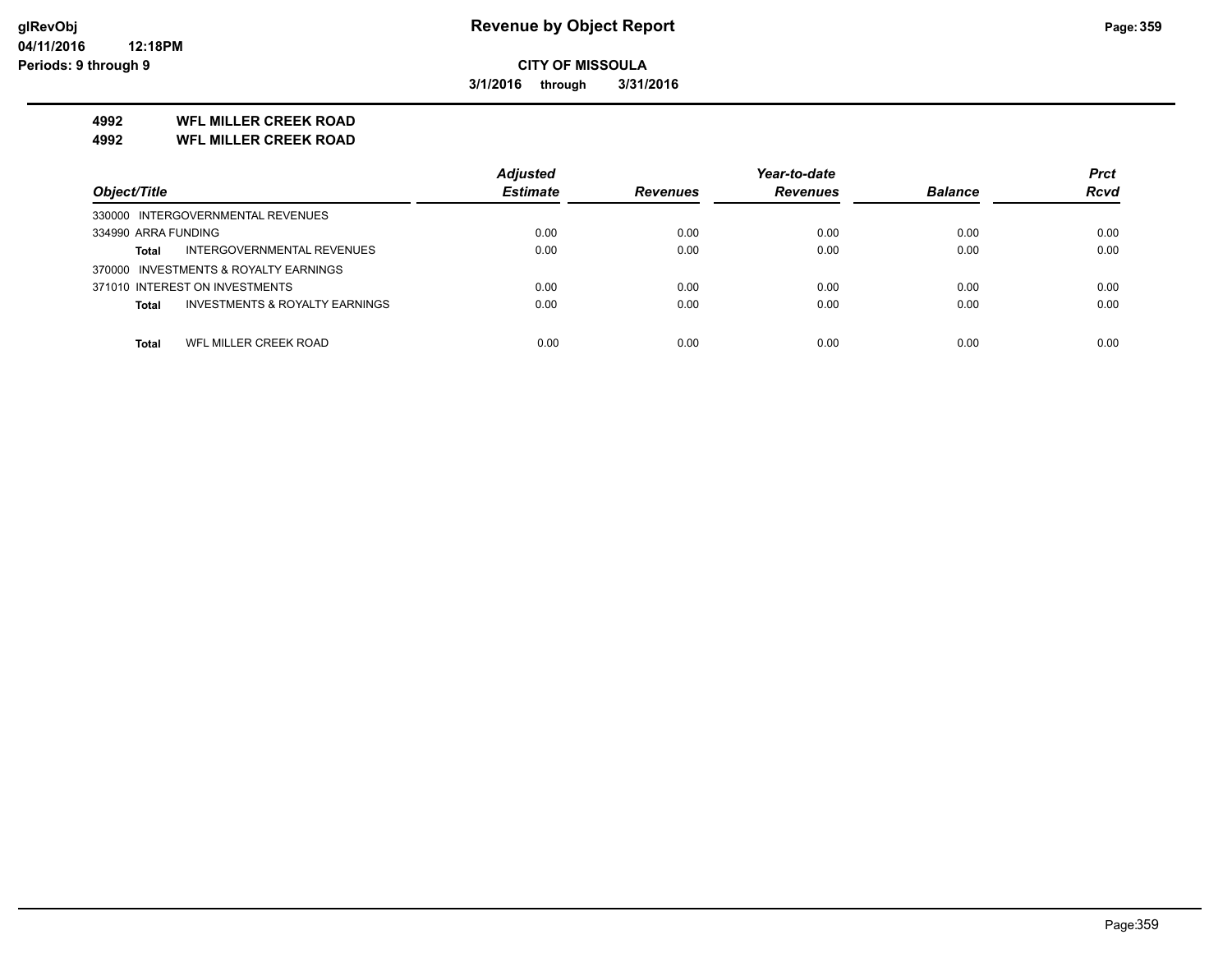**3/1/2016 through 3/31/2016**

#### **4992 WFL MILLER CREEK ROAD**

| Object/Title                                              | <b>Adjusted</b><br><b>Estimate</b> | <b>Revenues</b> | Year-to-date<br><b>Revenues</b> | <b>Balance</b> | <b>Prct</b><br><b>Rcvd</b> |
|-----------------------------------------------------------|------------------------------------|-----------------|---------------------------------|----------------|----------------------------|
| 330000 INTERGOVERNMENTAL REVENUES                         |                                    |                 |                                 |                |                            |
| 334990 ARRA FUNDING                                       | 0.00                               | 0.00            | 0.00                            | 0.00           | 0.00                       |
| INTERGOVERNMENTAL REVENUES<br>Total                       | 0.00                               | 0.00            | 0.00                            | 0.00           | 0.00                       |
| 370000 INVESTMENTS & ROYALTY EARNINGS                     |                                    |                 |                                 |                |                            |
| 371010 INTEREST ON INVESTMENTS                            | 0.00                               | 0.00            | 0.00                            | 0.00           | 0.00                       |
| <b>INVESTMENTS &amp; ROYALTY EARNINGS</b><br><b>Total</b> | 0.00                               | 0.00            | 0.00                            | 0.00           | 0.00                       |
|                                                           |                                    |                 |                                 |                |                            |
| WFL MILLER CREEK ROAD<br>Total                            | 0.00                               | 0.00            | 0.00                            | 0.00           | 0.00                       |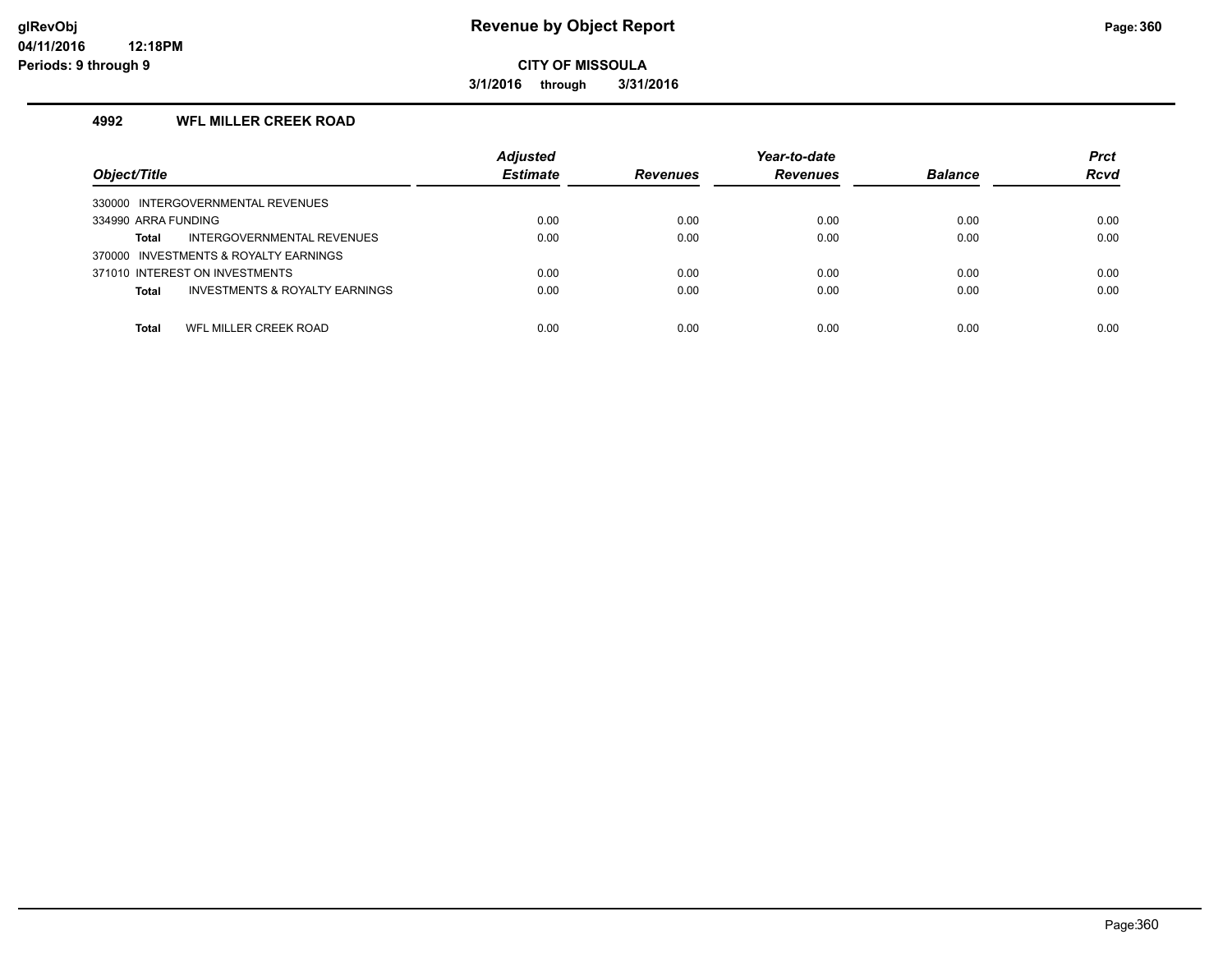**3/1/2016 through 3/31/2016**

**4993 WESTERN FEDERAL LANDS**

**4993 WESTERN FEDERAL LANDS**

|                                            | <b>Adjusted</b> |                 | Year-to-date    |                | <b>Prct</b> |
|--------------------------------------------|-----------------|-----------------|-----------------|----------------|-------------|
| Object/Title                               | <b>Estimate</b> | <b>Revenues</b> | <b>Revenues</b> | <b>Balance</b> | <b>Rcvd</b> |
| 330000 INTERGOVERNMENTAL REVENUES          |                 |                 |                 |                |             |
| 331005 WESTERN FEDERAL LANDS GRANT         | 0.00            | 0.00            | 0.00            | 0.00           | 0.00        |
| 334125 FWP GRANT                           | 0.00            | 0.00            | 26.175.49       | $-26.175.49$   | 0.00        |
| <b>INTERGOVERNMENTAL REVENUES</b><br>Total | 0.00            | 0.00            | 26.175.49       | $-26.175.49$   | 0.00        |
| 360000 MISCELLANEOUS REVENUES              |                 |                 |                 |                |             |
| 365010 FRIENDS OF MISSOULA PARKS DONATION  | 0.00            | 0.00            | 0.00            | 0.00           | 0.00        |
| MISCELLANEOUS REVENUES<br>Total            | 0.00            | 0.00            | 0.00            | 0.00           | 0.00        |
| INVESTMENTS & ROYALTY EARNINGS<br>370000   |                 |                 |                 |                |             |
| 371010 INTEREST ON INVESTMENTS             | 0.00            | 0.00            | 0.00            | 0.00           | 0.00        |
| INVESTMENTS & ROYALTY EARNINGS<br>Total    | 0.00            | 0.00            | 0.00            | 0.00           | 0.00        |
| <b>WESTERN FEDERAL LANDS</b><br>Total      | 0.00            | 0.00            | 26.175.49       | $-26.175.49$   | 0.00        |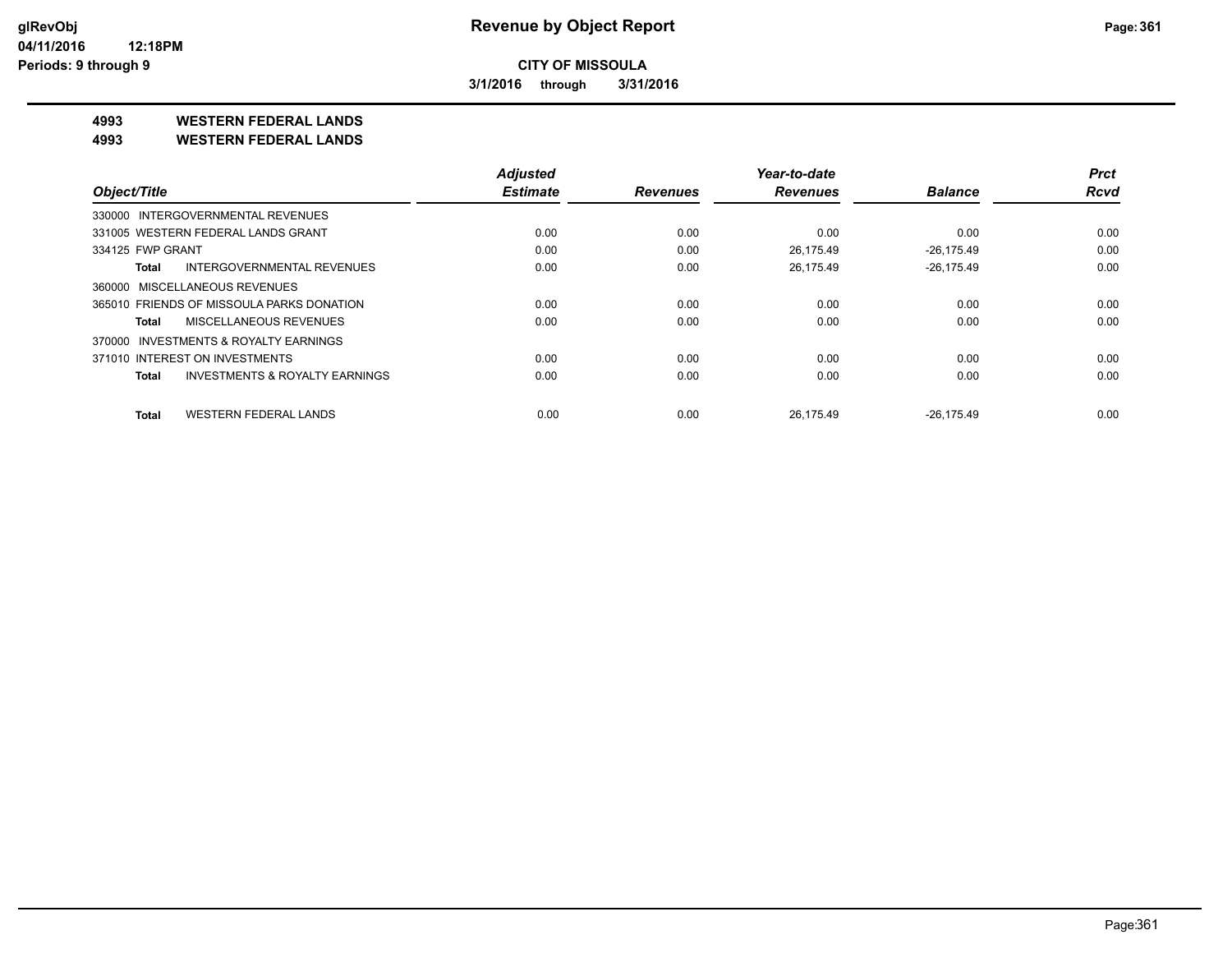**3/1/2016 through 3/31/2016**

#### **4993 WESTERN FEDERAL LANDS**

|                                                           | <b>Adjusted</b> |                 | Year-to-date    |                | <b>Prct</b> |
|-----------------------------------------------------------|-----------------|-----------------|-----------------|----------------|-------------|
| Object/Title                                              | <b>Estimate</b> | <b>Revenues</b> | <b>Revenues</b> | <b>Balance</b> | <b>Rcvd</b> |
| 330000 INTERGOVERNMENTAL REVENUES                         |                 |                 |                 |                |             |
| 331005 WESTERN FEDERAL LANDS GRANT                        | 0.00            | 0.00            | 0.00            | 0.00           | 0.00        |
| 334125 FWP GRANT                                          | 0.00            | 0.00            | 26.175.49       | $-26.175.49$   | 0.00        |
| INTERGOVERNMENTAL REVENUES<br><b>Total</b>                | 0.00            | 0.00            | 26.175.49       | $-26.175.49$   | 0.00        |
| 360000 MISCELLANEOUS REVENUES                             |                 |                 |                 |                |             |
| 365010 FRIENDS OF MISSOULA PARKS DONATION                 | 0.00            | 0.00            | 0.00            | 0.00           | 0.00        |
| MISCELLANEOUS REVENUES<br>Total                           | 0.00            | 0.00            | 0.00            | 0.00           | 0.00        |
| 370000 INVESTMENTS & ROYALTY EARNINGS                     |                 |                 |                 |                |             |
| 371010 INTEREST ON INVESTMENTS                            | 0.00            | 0.00            | 0.00            | 0.00           | 0.00        |
| <b>INVESTMENTS &amp; ROYALTY EARNINGS</b><br><b>Total</b> | 0.00            | 0.00            | 0.00            | 0.00           | 0.00        |
|                                                           |                 |                 |                 |                |             |
| <b>WESTERN FEDERAL LANDS</b><br><b>Total</b>              | 0.00            | 0.00            | 26.175.49       | $-26.175.49$   | 0.00        |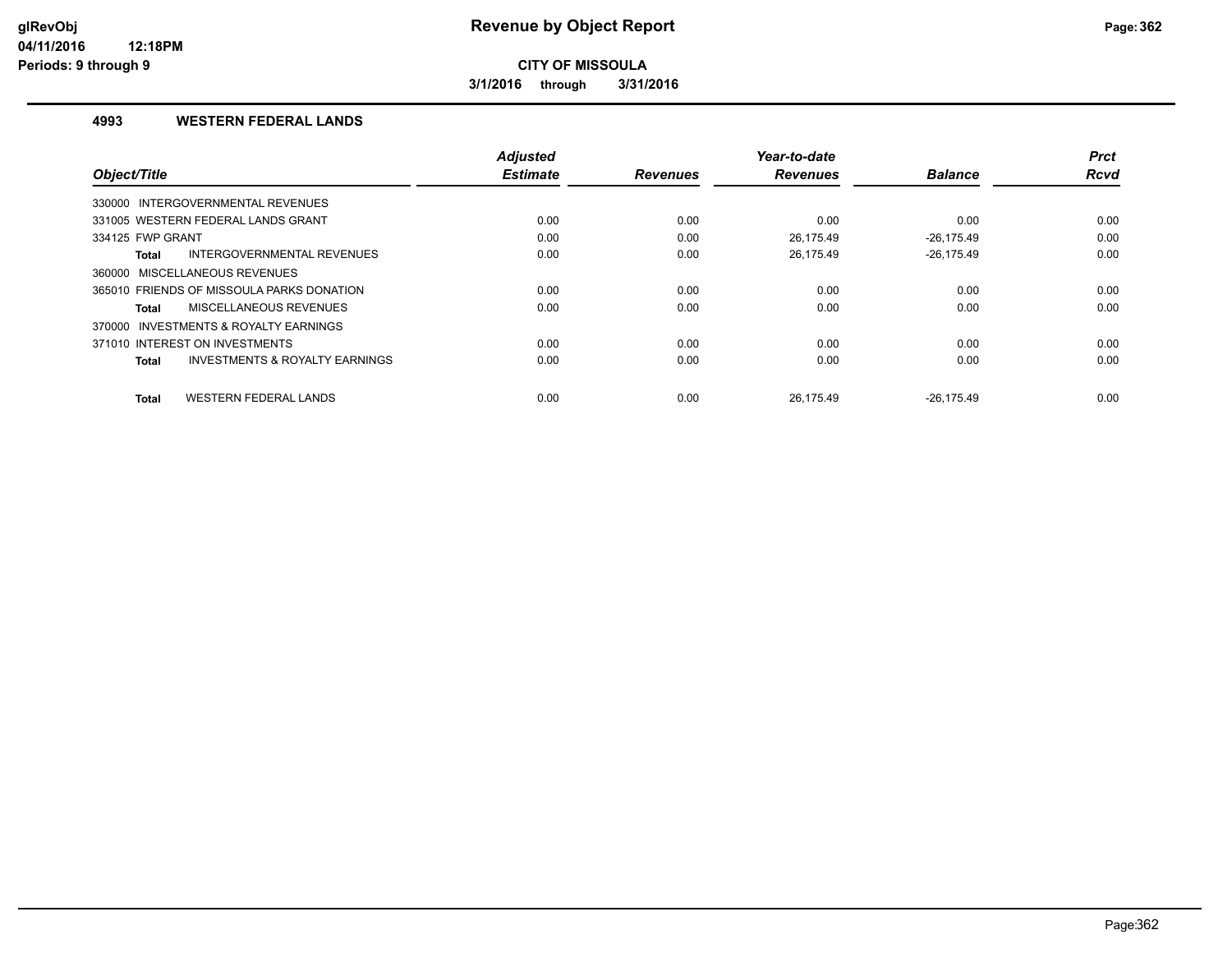**3/1/2016 through 3/31/2016**

**5020 CIVIC STADIUM**

**5020 CIVIC STADIUM**

| <b>Rcvd</b> |
|-------------|
|             |
| 0.00        |
| 0.00        |
|             |
| 0.00        |
| 0.00        |
| 0.00        |
| 0.00        |
| 1.67        |
|             |
| 0.00        |
| 0.00        |
|             |
| 0.00        |
| 0.00        |
| 0.00        |
| 1.67        |
|             |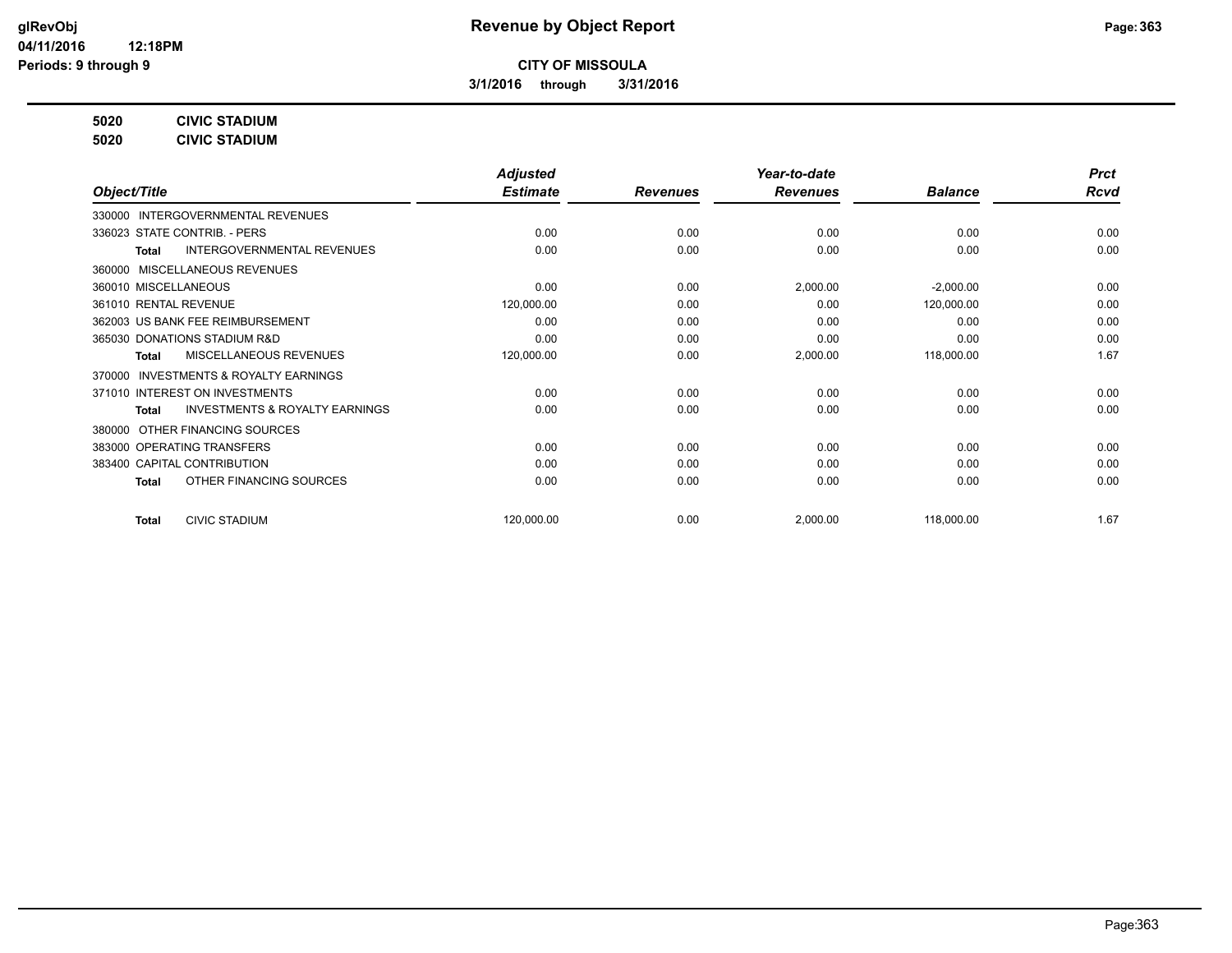**3/1/2016 through 3/31/2016**

#### **5020 CIVIC STADIUM**

|                                                           | <b>Adjusted</b> |                 | Year-to-date    |                | <b>Prct</b> |
|-----------------------------------------------------------|-----------------|-----------------|-----------------|----------------|-------------|
| Object/Title                                              | <b>Estimate</b> | <b>Revenues</b> | <b>Revenues</b> | <b>Balance</b> | <b>Rcvd</b> |
| INTERGOVERNMENTAL REVENUES<br>330000                      |                 |                 |                 |                |             |
| 336023 STATE CONTRIB. - PERS                              | 0.00            | 0.00            | 0.00            | 0.00           | 0.00        |
| <b>INTERGOVERNMENTAL REVENUES</b><br><b>Total</b>         | 0.00            | 0.00            | 0.00            | 0.00           | 0.00        |
| MISCELLANEOUS REVENUES<br>360000                          |                 |                 |                 |                |             |
| 360010 MISCELLANEOUS                                      | 0.00            | 0.00            | 2,000.00        | $-2,000.00$    | 0.00        |
| 361010 RENTAL REVENUE                                     | 120,000.00      | 0.00            | 0.00            | 120,000.00     | 0.00        |
| 362003 US BANK FEE REIMBURSEMENT                          | 0.00            | 0.00            | 0.00            | 0.00           | 0.00        |
| 365030 DONATIONS STADIUM R&D                              | 0.00            | 0.00            | 0.00            | 0.00           | 0.00        |
| MISCELLANEOUS REVENUES<br><b>Total</b>                    | 120,000.00      | 0.00            | 2,000.00        | 118,000.00     | 1.67        |
| <b>INVESTMENTS &amp; ROYALTY EARNINGS</b><br>370000       |                 |                 |                 |                |             |
| 371010 INTEREST ON INVESTMENTS                            | 0.00            | 0.00            | 0.00            | 0.00           | 0.00        |
| <b>INVESTMENTS &amp; ROYALTY EARNINGS</b><br><b>Total</b> | 0.00            | 0.00            | 0.00            | 0.00           | 0.00        |
| OTHER FINANCING SOURCES<br>380000                         |                 |                 |                 |                |             |
| 383000 OPERATING TRANSFERS                                | 0.00            | 0.00            | 0.00            | 0.00           | 0.00        |
| 383400 CAPITAL CONTRIBUTION                               | 0.00            | 0.00            | 0.00            | 0.00           | 0.00        |
| OTHER FINANCING SOURCES<br><b>Total</b>                   | 0.00            | 0.00            | 0.00            | 0.00           | 0.00        |
| <b>CIVIC STADIUM</b><br><b>Total</b>                      | 120,000.00      | 0.00            | 2,000.00        | 118,000.00     | 1.67        |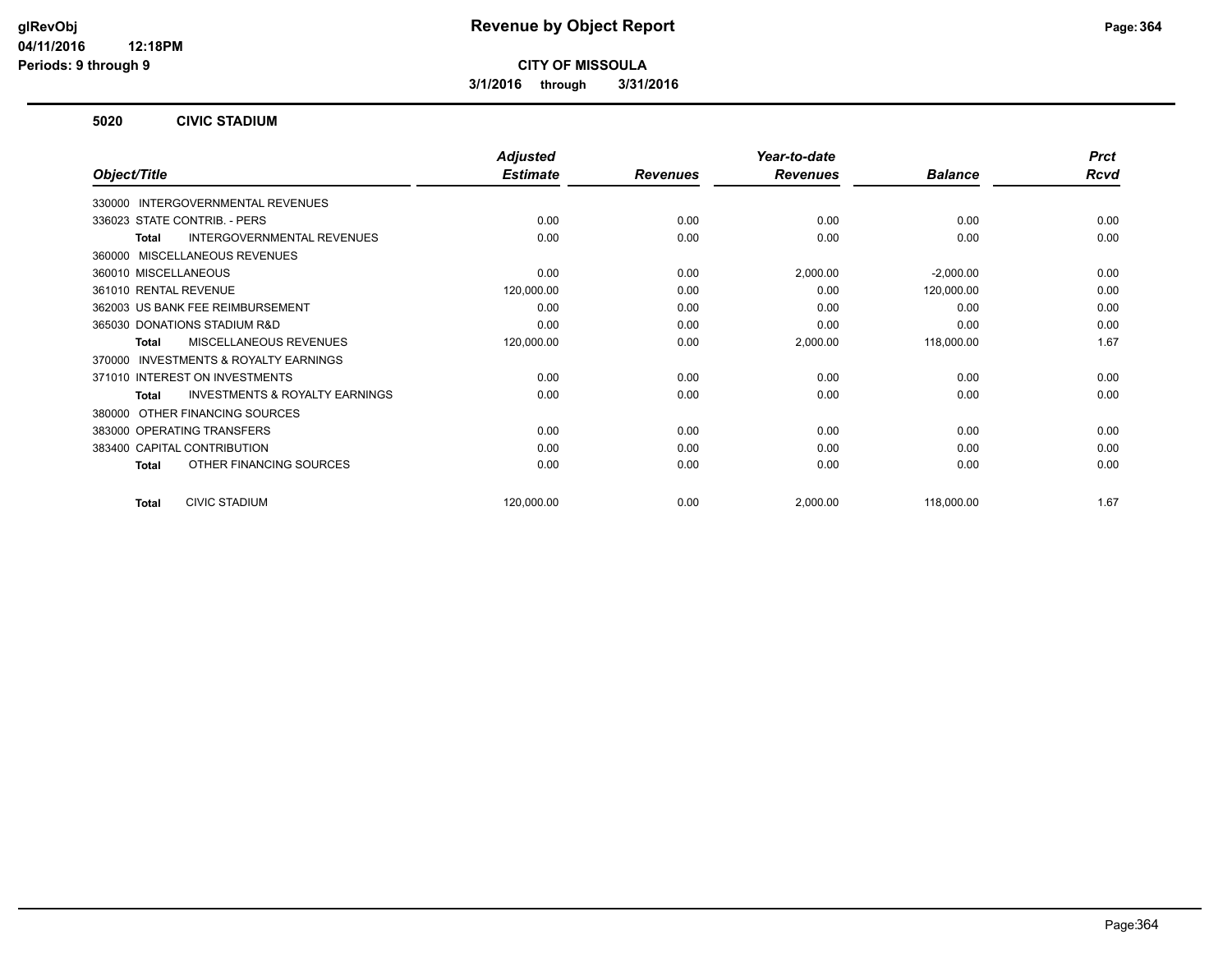#### **glRevObj Revenue by Object Report Page:365**

**CITY OF MISSOULA**

**3/1/2016 through 3/31/2016**

# **5210 WATER**

**5210 WATER**

|                                                    | <b>Adjusted</b> |                 | Year-to-date    |                | <b>Prct</b> |
|----------------------------------------------------|-----------------|-----------------|-----------------|----------------|-------------|
| Object/Title                                       | <b>Estimate</b> | <b>Revenues</b> | <b>Revenues</b> | <b>Balance</b> | <b>Rcvd</b> |
| 340000 CHARGES FOR SERVICES                        |                 |                 |                 |                |             |
| 343021 WATER FEES                                  | 0.00            | 0.00            | 0.00            | 0.00           | 0.00        |
| <b>CHARGES FOR SERVICES</b><br>Total               | 0.00            | 0.00            | 0.00            | 0.00           | 0.00        |
| 370000 INVESTMENTS & ROYALTY EARNINGS              |                 |                 |                 |                |             |
| 371010 INTEREST ON INVESTMENTS                     | 0.00            | 0.00            | 0.00            | 0.00           | 0.00        |
| <b>INVESTMENTS &amp; ROYALTY EARNINGS</b><br>Total | 0.00            | 0.00            | 0.00            | 0.00           | 0.00        |
|                                                    |                 |                 |                 |                |             |
| WATER<br>Total                                     | 0.00            | 0.00            | 0.00            | 0.00           | 0.00        |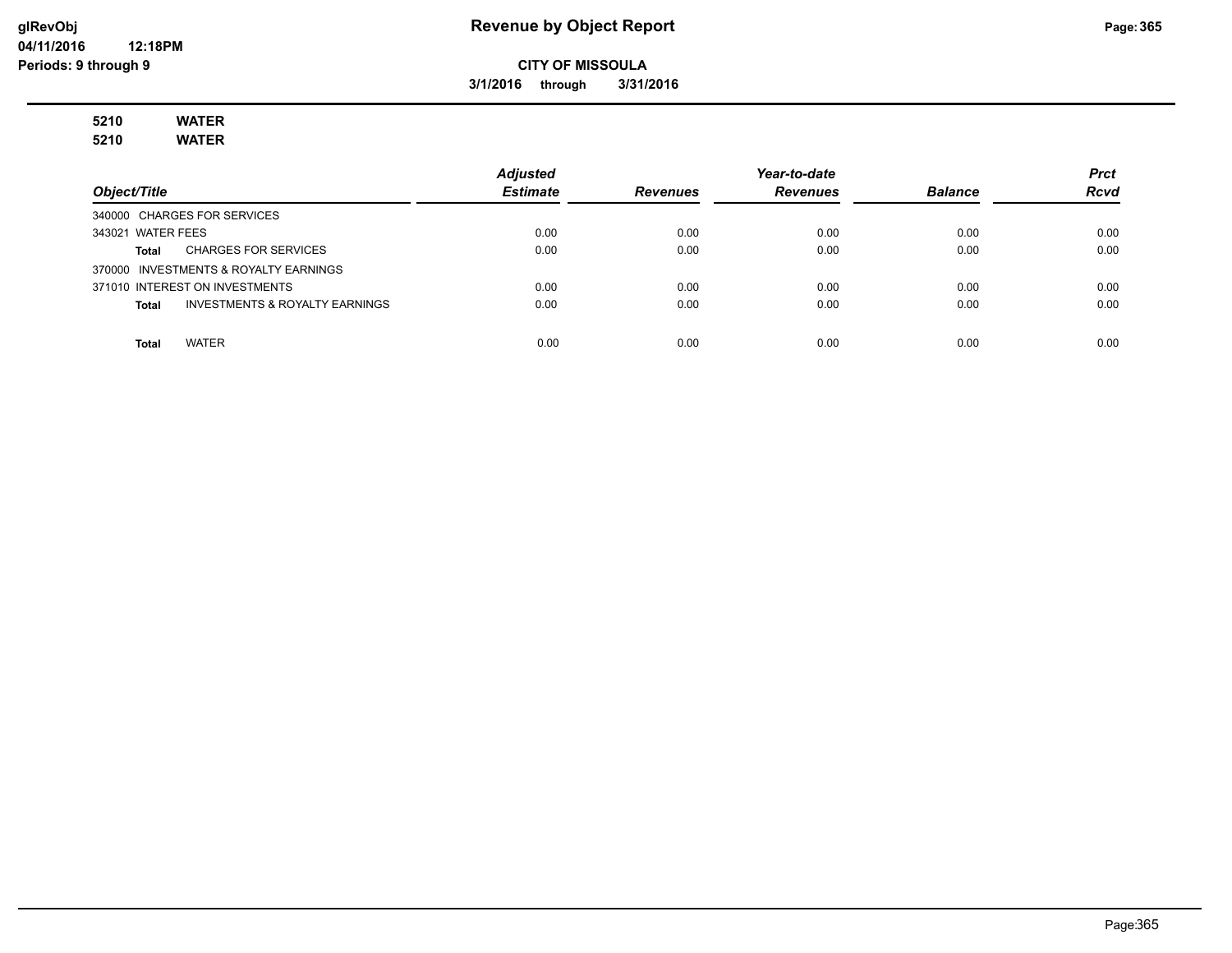#### **glRevObj Revenue by Object Report Page:366**

#### **CITY OF MISSOULA**

**3/1/2016 through 3/31/2016**

#### **5210 WATER**

| Object/Title                                       | <b>Adjusted</b><br><b>Estimate</b> | <b>Revenues</b> | Year-to-date<br><b>Revenues</b> | <b>Balance</b> | <b>Prct</b><br><b>Rcvd</b> |
|----------------------------------------------------|------------------------------------|-----------------|---------------------------------|----------------|----------------------------|
| 340000 CHARGES FOR SERVICES                        |                                    |                 |                                 |                |                            |
| 343021 WATER FEES                                  | 0.00                               | 0.00            | 0.00                            | 0.00           | 0.00                       |
| <b>CHARGES FOR SERVICES</b><br>Total               | 0.00                               | 0.00            | 0.00                            | 0.00           | 0.00                       |
| 370000 INVESTMENTS & ROYALTY EARNINGS              |                                    |                 |                                 |                |                            |
| 371010 INTEREST ON INVESTMENTS                     | 0.00                               | 0.00            | 0.00                            | 0.00           | 0.00                       |
| <b>INVESTMENTS &amp; ROYALTY EARNINGS</b><br>Total | 0.00                               | 0.00            | 0.00                            | 0.00           | 0.00                       |
|                                                    |                                    |                 |                                 |                |                            |
| <b>WATER</b><br><b>Total</b>                       | 0.00                               | 0.00            | 0.00                            | 0.00           | 0.00                       |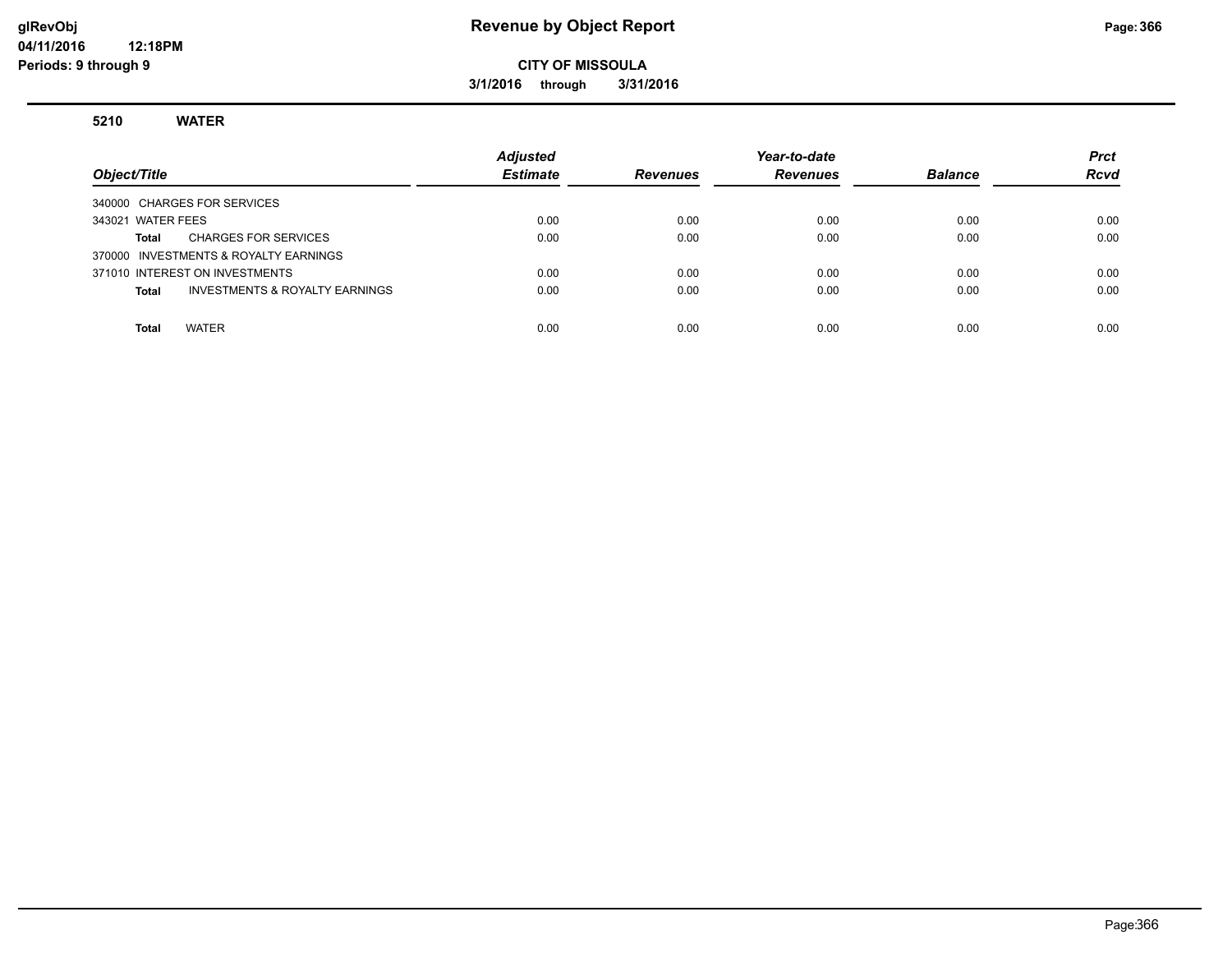**3/1/2016 through 3/31/2016**

## **5211 WATER REVENUE COLLECTION & CLEARING**

**5211 WATER REVENUE COLLECTION & CLEARING**

|                                                     | <b>Adjusted</b> |                 | Year-to-date    |                | <b>Prct</b> |
|-----------------------------------------------------|-----------------|-----------------|-----------------|----------------|-------------|
| Object/Title                                        | <b>Estimate</b> | <b>Revenues</b> | <b>Revenues</b> | <b>Balance</b> | <b>Rcvd</b> |
| 340000 CHARGES FOR SERVICES                         |                 |                 |                 |                |             |
| 343021 WATER FEES                                   | 0.00            | 0.00            | 0.00            | 0.00           | 0.00        |
| <b>CHARGES FOR SERVICES</b><br>Total                | 0.00            | 0.00            | 0.00            | 0.00           | 0.00        |
| 360000 MISCELLANEOUS REVENUES                       |                 |                 |                 |                |             |
| 360010 MISCELLANEOUS                                | 0.00            | 0.00            | 0.00            | 0.00           | 0.00        |
| MISCELLANEOUS REVENUES<br>Total                     | 0.00            | 0.00            | 0.00            | 0.00           | 0.00        |
| 370000 INVESTMENTS & ROYALTY EARNINGS               |                 |                 |                 |                |             |
| 371010 INTEREST ON INVESTMENTS                      | 0.00            | 0.00            | 0.00            | 0.00           | 0.00        |
| 371020 GAIN/LOSS IN MARKET VALUE OF INVESTMENTS     | 0.00            | 0.00            | 0.00            | 0.00           | 0.00        |
| <b>INVESTMENTS &amp; ROYALTY EARNINGS</b><br>Total  | 0.00            | 0.00            | 0.00            | 0.00           | 0.00        |
| WATER REVENUE COLLECTION & CLEARING<br><b>Total</b> | 0.00            | 0.00            | 0.00            | 0.00           | 0.00        |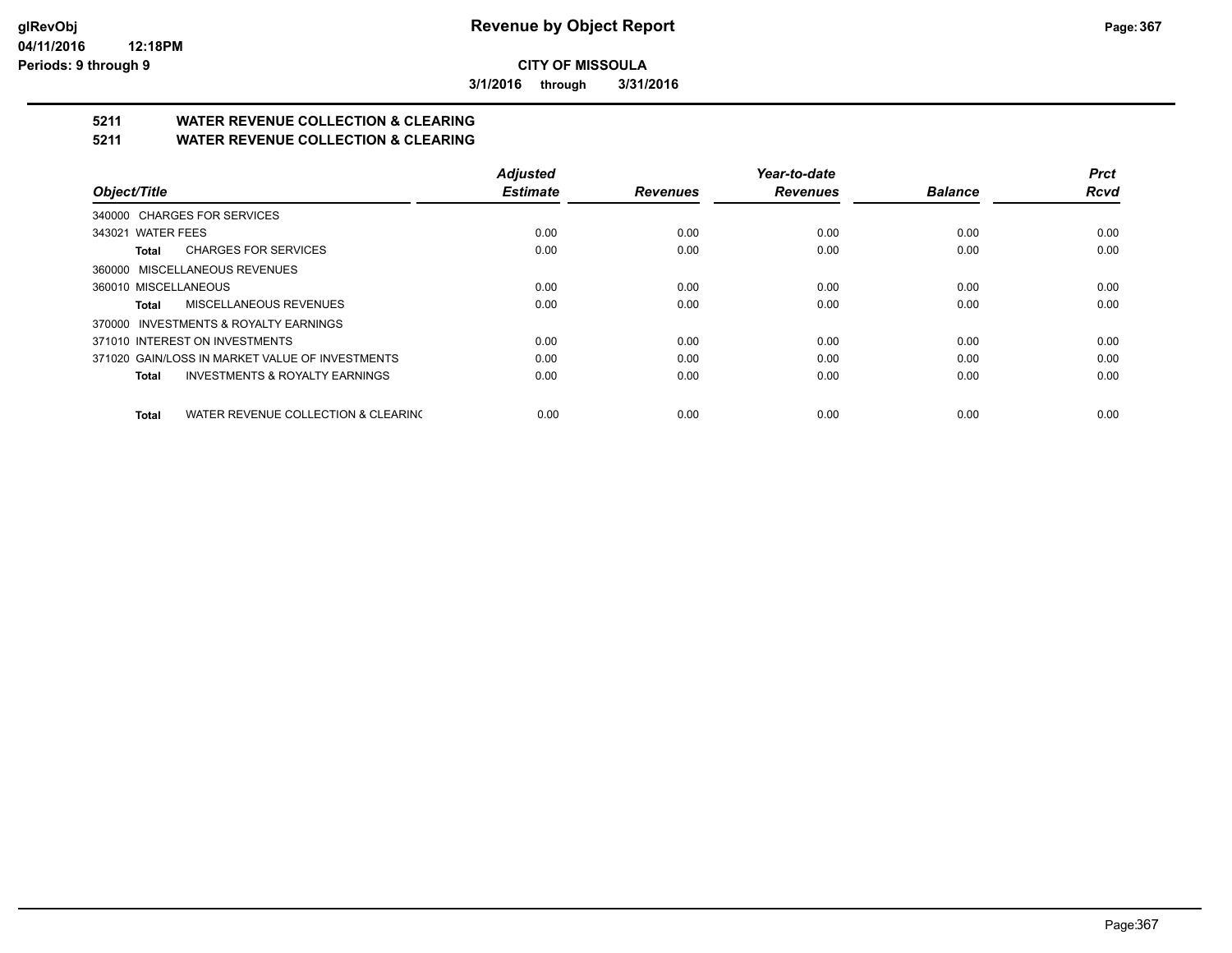**3/1/2016 through 3/31/2016**

#### **5211 WATER REVENUE COLLECTION & CLEARING**

|                                                     | <b>Adjusted</b> |                 | Year-to-date    |                | <b>Prct</b> |
|-----------------------------------------------------|-----------------|-----------------|-----------------|----------------|-------------|
| Object/Title                                        | <b>Estimate</b> | <b>Revenues</b> | <b>Revenues</b> | <b>Balance</b> | <b>Rcvd</b> |
| 340000 CHARGES FOR SERVICES                         |                 |                 |                 |                |             |
| 343021 WATER FEES                                   | 0.00            | 0.00            | 0.00            | 0.00           | 0.00        |
| <b>CHARGES FOR SERVICES</b><br>Total                | 0.00            | 0.00            | 0.00            | 0.00           | 0.00        |
| 360000 MISCELLANEOUS REVENUES                       |                 |                 |                 |                |             |
| 360010 MISCELLANEOUS                                | 0.00            | 0.00            | 0.00            | 0.00           | 0.00        |
| MISCELLANEOUS REVENUES<br><b>Total</b>              | 0.00            | 0.00            | 0.00            | 0.00           | 0.00        |
| 370000 INVESTMENTS & ROYALTY EARNINGS               |                 |                 |                 |                |             |
| 371010 INTEREST ON INVESTMENTS                      | 0.00            | 0.00            | 0.00            | 0.00           | 0.00        |
| 371020 GAIN/LOSS IN MARKET VALUE OF INVESTMENT      | 0.00            | 0.00            | 0.00            | 0.00           | 0.00        |
| <b>INVESTMENTS &amp; ROYALTY EARNINGS</b><br>Total  | 0.00            | 0.00            | 0.00            | 0.00           | 0.00        |
|                                                     |                 |                 |                 |                |             |
| WATER REVENUE COLLECTION & CLEARING<br><b>Total</b> | 0.00            | 0.00            | 0.00            | 0.00           | 0.00        |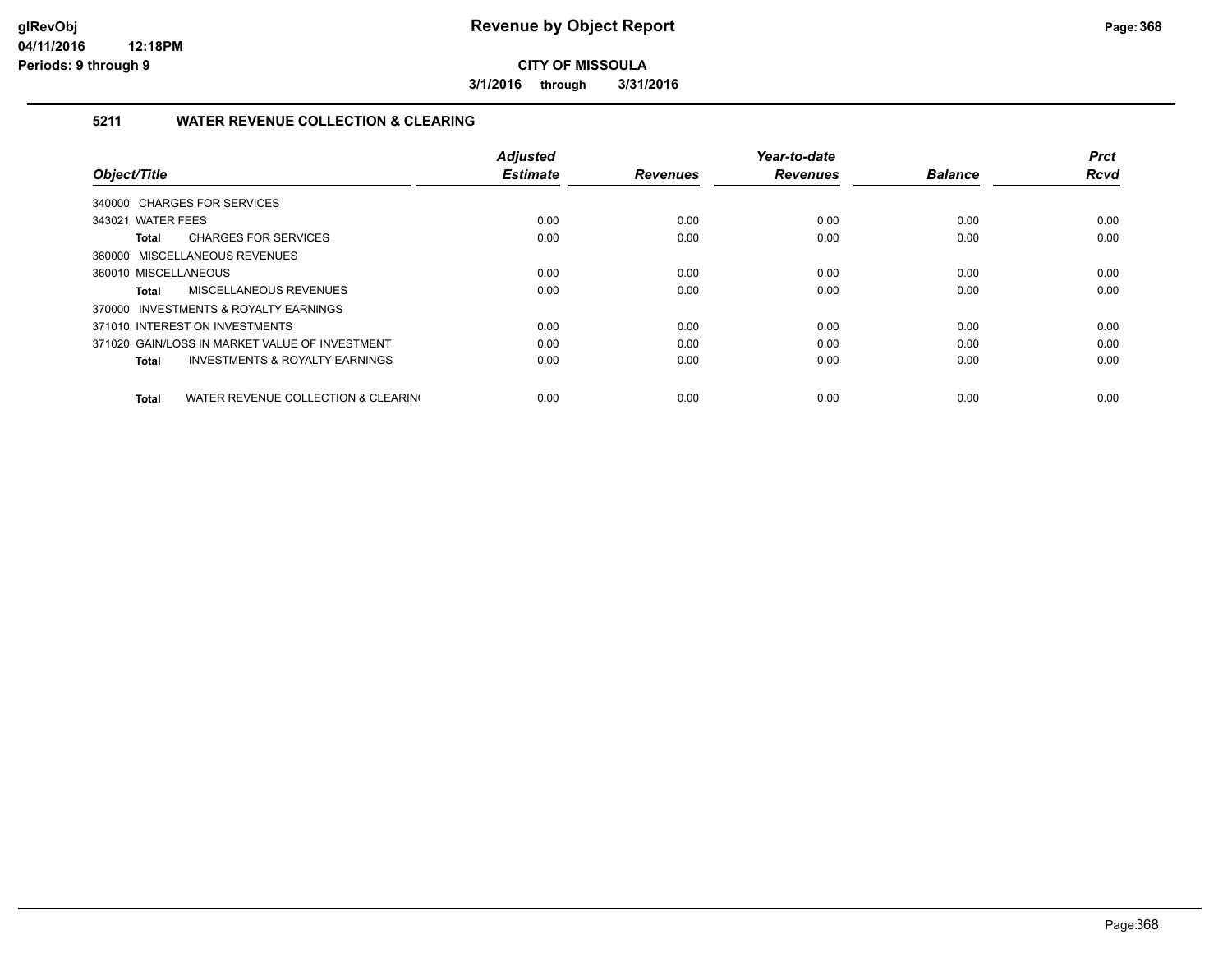**3/1/2016 through 3/31/2016**

**5215 WATER LOAN FUND**

**5215 WATER LOAN FUND**

|                                                           | <b>Adjusted</b> |                 | Year-to-date    |                | <b>Prct</b> |
|-----------------------------------------------------------|-----------------|-----------------|-----------------|----------------|-------------|
| Object/Title                                              | <b>Estimate</b> | <b>Revenues</b> | <b>Revenues</b> | <b>Balance</b> | <b>Rcvd</b> |
| 340000 CHARGES FOR SERVICES                               |                 |                 |                 |                |             |
| 343021 WATER FEES                                         | 0.00            | 0.00            | 0.00            | 0.00           | 0.00        |
| <b>CHARGES FOR SERVICES</b><br>Total                      | 0.00            | 0.00            | 0.00            | 0.00           | 0.00        |
| 360000 MISCELLANEOUS REVENUES                             |                 |                 |                 |                |             |
| 360010 MISCELLANEOUS                                      | 0.00            | 0.00            | 0.00            | 0.00           | 0.00        |
| MISCELLANEOUS REVENUES<br><b>Total</b>                    | 0.00            | 0.00            | 0.00            | 0.00           | 0.00        |
| 370000 INVESTMENTS & ROYALTY EARNINGS                     |                 |                 |                 |                |             |
| 371010 INTEREST ON INVESTMENTS                            | 0.00            | 0.00            | 0.00            | 0.00           | 0.00        |
| 371020 GAIN/LOSS IN MARKET VALUE OF INVESTMENTS           | 0.00            | 0.00            | 0.00            | 0.00           | 0.00        |
| <b>INVESTMENTS &amp; ROYALTY EARNINGS</b><br><b>Total</b> | 0.00            | 0.00            | 0.00            | 0.00           | 0.00        |
| <b>WATER LOAN FUND</b><br><b>Total</b>                    | 0.00            | 0.00            | 0.00            | 0.00           | 0.00        |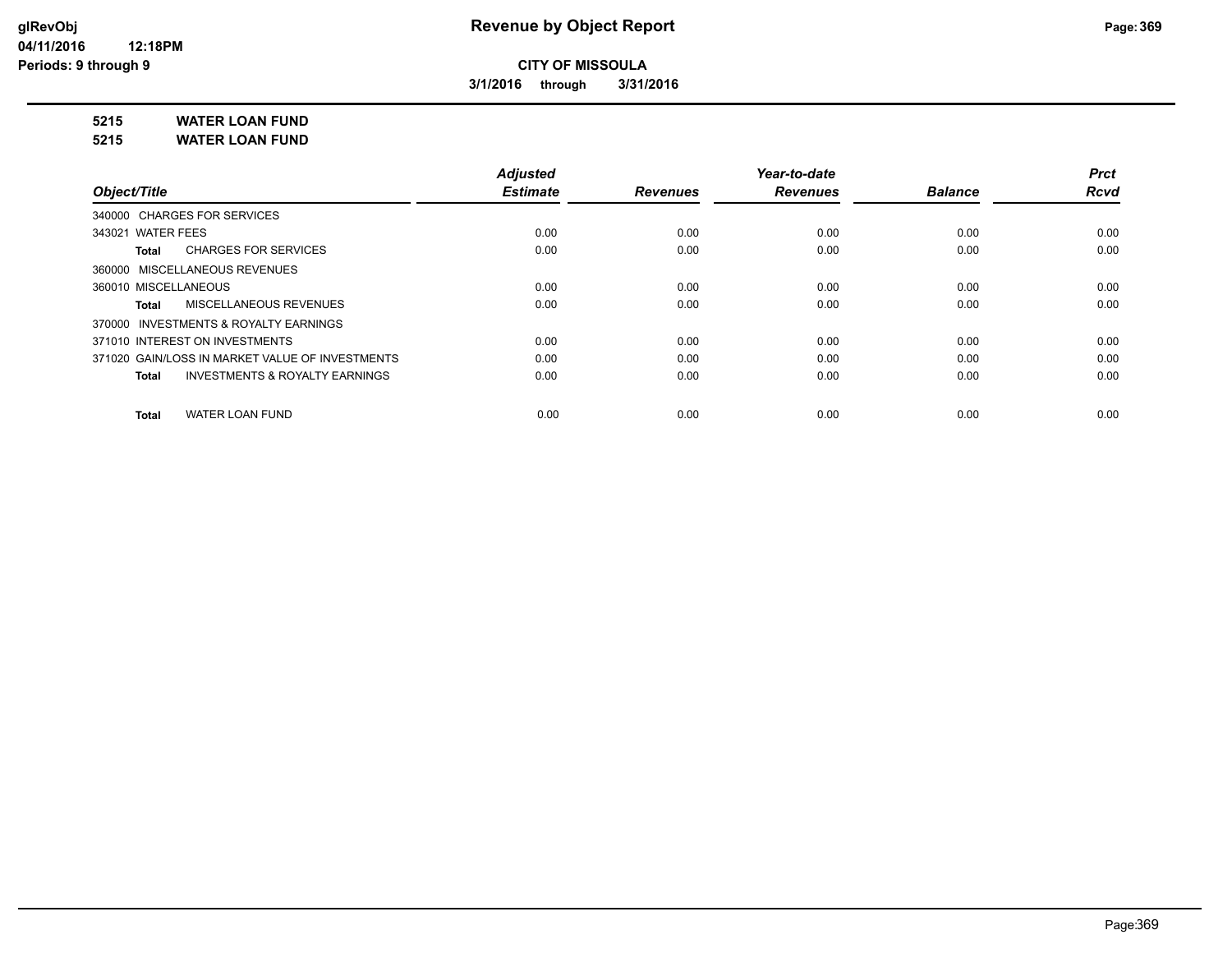**3/1/2016 through 3/31/2016**

#### **5215 WATER LOAN FUND**

|                                                           | <b>Adjusted</b> |                 | Year-to-date    |                | <b>Prct</b> |
|-----------------------------------------------------------|-----------------|-----------------|-----------------|----------------|-------------|
| Object/Title                                              | <b>Estimate</b> | <b>Revenues</b> | <b>Revenues</b> | <b>Balance</b> | <b>Rcvd</b> |
| 340000 CHARGES FOR SERVICES                               |                 |                 |                 |                |             |
| 343021 WATER FEES                                         | 0.00            | 0.00            | 0.00            | 0.00           | 0.00        |
| <b>CHARGES FOR SERVICES</b><br>Total                      | 0.00            | 0.00            | 0.00            | 0.00           | 0.00        |
| 360000 MISCELLANEOUS REVENUES                             |                 |                 |                 |                |             |
| 360010 MISCELLANEOUS                                      | 0.00            | 0.00            | 0.00            | 0.00           | 0.00        |
| <b>MISCELLANEOUS REVENUES</b><br><b>Total</b>             | 0.00            | 0.00            | 0.00            | 0.00           | 0.00        |
| INVESTMENTS & ROYALTY EARNINGS<br>370000                  |                 |                 |                 |                |             |
| 371010 INTEREST ON INVESTMENTS                            | 0.00            | 0.00            | 0.00            | 0.00           | 0.00        |
| 371020 GAIN/LOSS IN MARKET VALUE OF INVESTMENT            | 0.00            | 0.00            | 0.00            | 0.00           | 0.00        |
| <b>INVESTMENTS &amp; ROYALTY EARNINGS</b><br><b>Total</b> | 0.00            | 0.00            | 0.00            | 0.00           | 0.00        |
|                                                           |                 |                 |                 |                |             |
| <b>WATER LOAN FUND</b><br><b>Total</b>                    | 0.00            | 0.00            | 0.00            | 0.00           | 0.00        |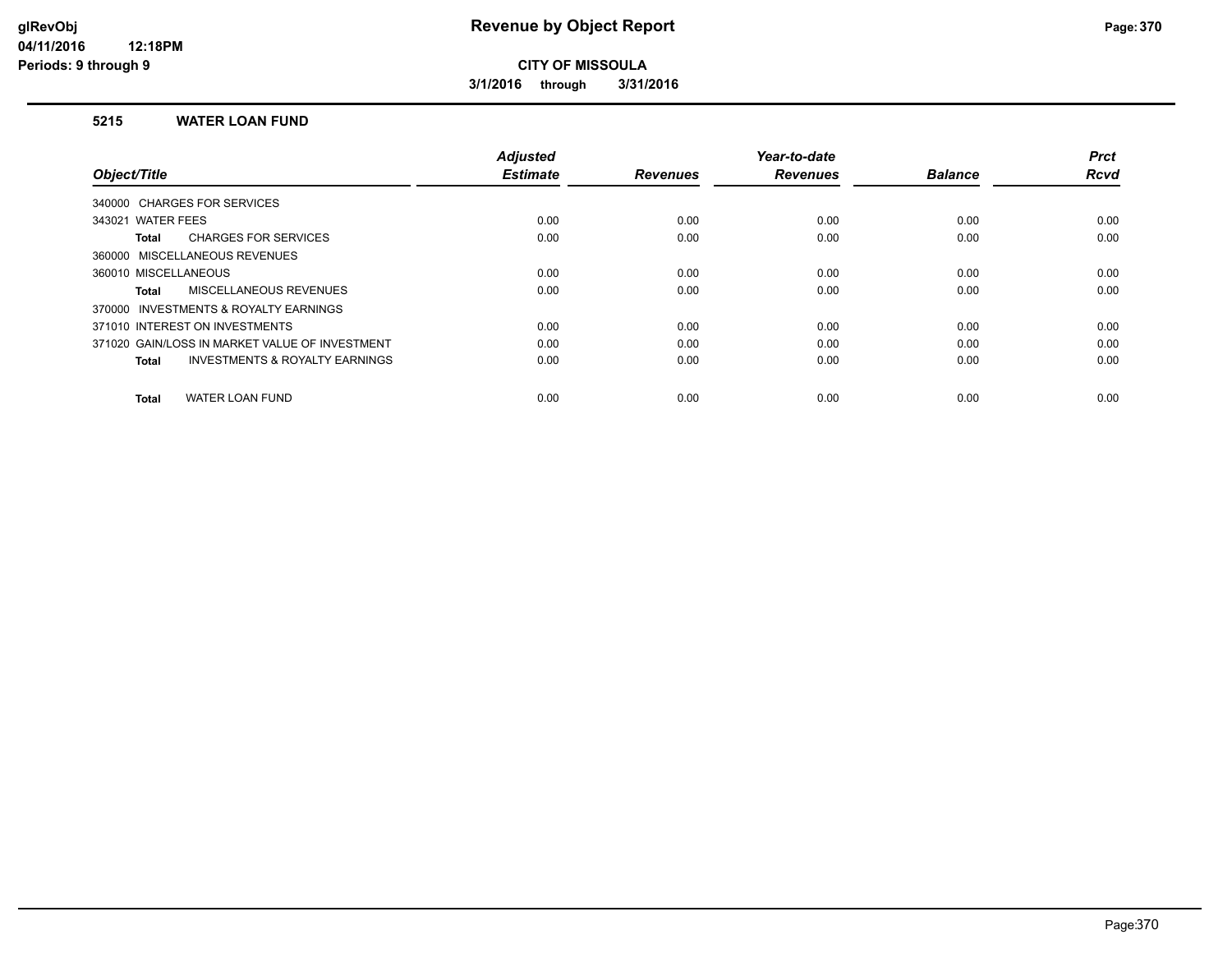**3/1/2016 through 3/31/2016**

**5220 WATER R&D FUND**

**5220 WATER R&D FUND**

|                                                           | <b>Adjusted</b> |                 | Year-to-date    |                | <b>Prct</b> |
|-----------------------------------------------------------|-----------------|-----------------|-----------------|----------------|-------------|
| Object/Title                                              | <b>Estimate</b> | <b>Revenues</b> | <b>Revenues</b> | <b>Balance</b> | Rcvd        |
| 340000 CHARGES FOR SERVICES                               |                 |                 |                 |                |             |
| 343032 SEWER INSTALLATION CHARGES                         | 0.00            | 0.00            | 0.00            | 0.00           | 0.00        |
| <b>CHARGES FOR SERVICES</b><br><b>Total</b>               | 0.00            | 0.00            | 0.00            | 0.00           | 0.00        |
| MISCELLANEOUS REVENUES<br>360000                          |                 |                 |                 |                |             |
| 360000 MISCELLANEOUS REVENUES                             | 0.00            | 0.00            | 0.00            | 0.00           | 0.00        |
| 360010 MISCELLANEOUS                                      | 0.00            | 0.00            | 0.00            | 0.00           | 0.00        |
| <b>MISCELLANEOUS REVENUES</b><br><b>Total</b>             | 0.00            | 0.00            | 0.00            | 0.00           | 0.00        |
| <b>INVESTMENTS &amp; ROYALTY EARNINGS</b><br>370000       |                 |                 |                 |                |             |
| 371010 INTEREST ON INVESTMENTS                            | 0.00            | 0.00            | 0.00            | 0.00           | 0.00        |
| 371020 GAIN/LOSS IN MARKET VALUE OF INVESTMENTS           | 0.00            | 0.00            | 0.00            | 0.00           | 0.00        |
| <b>INVESTMENTS &amp; ROYALTY EARNINGS</b><br><b>Total</b> | 0.00            | 0.00            | 0.00            | 0.00           | 0.00        |
| OTHER FINANCING SOURCES<br>380000                         |                 |                 |                 |                |             |
| 381090 PROCEEDS FROM CAPITAL LEASE                        | 0.00            | 0.00            | 0.00            | 0.00           | 0.00        |
| 383000 OPERATING TRANSFERS                                | 0.00            | 0.00            | 0.00            | 0.00           | 0.00        |
| OTHER FINANCING SOURCES<br><b>Total</b>                   | 0.00            | 0.00            | 0.00            | 0.00           | 0.00        |
| <b>WATER R&amp;D FUND</b><br>Total                        | 0.00            | 0.00            | 0.00            | 0.00           | 0.00        |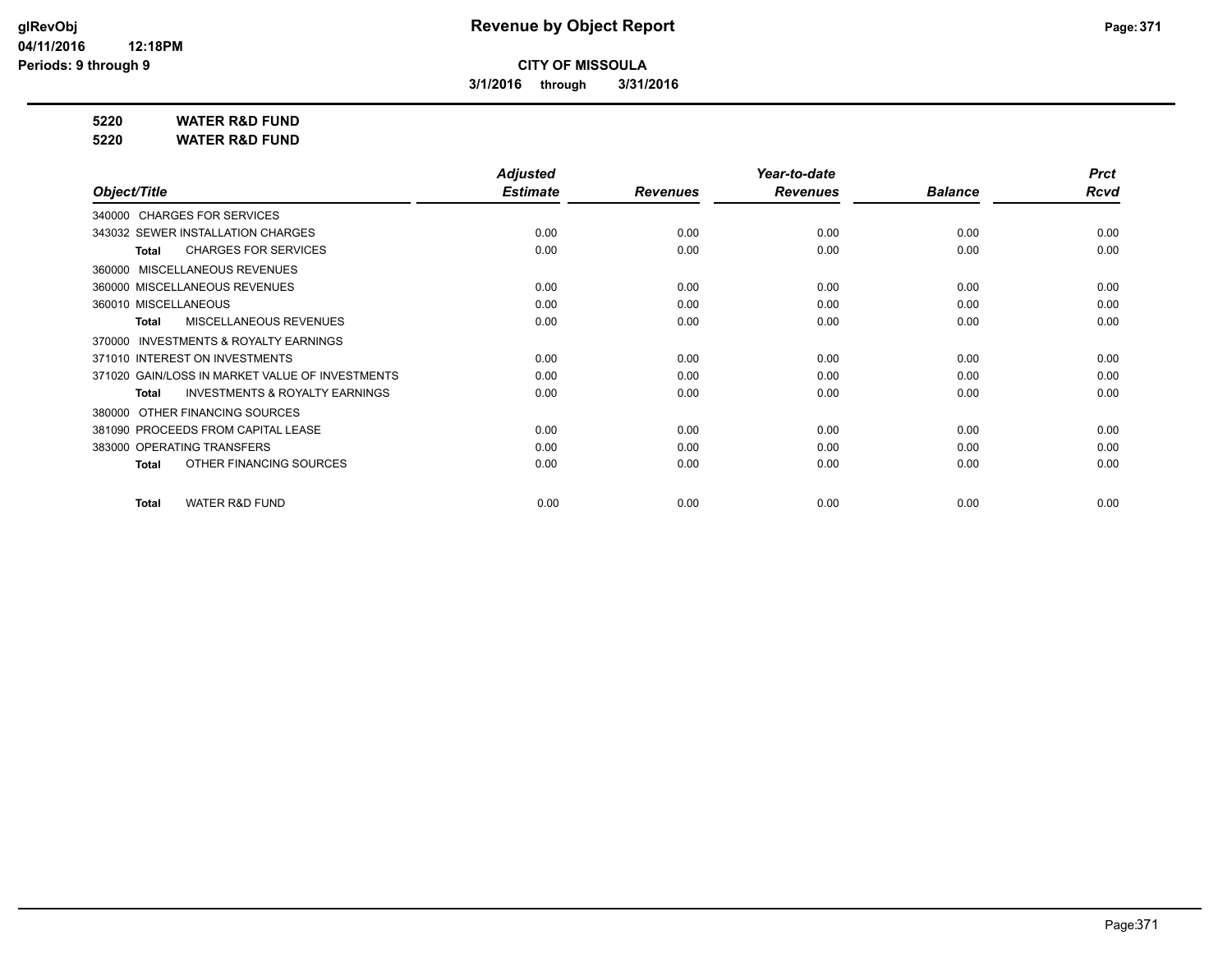**3/1/2016 through 3/31/2016**

#### **5220 WATER R&D FUND**

|                                                    | <b>Adjusted</b> |                 | Year-to-date    |                | <b>Prct</b> |
|----------------------------------------------------|-----------------|-----------------|-----------------|----------------|-------------|
| Object/Title                                       | <b>Estimate</b> | <b>Revenues</b> | <b>Revenues</b> | <b>Balance</b> | <b>Rcvd</b> |
| 340000 CHARGES FOR SERVICES                        |                 |                 |                 |                |             |
| 343032 SEWER INSTALLATION CHARGES                  | 0.00            | 0.00            | 0.00            | 0.00           | 0.00        |
| <b>CHARGES FOR SERVICES</b><br><b>Total</b>        | 0.00            | 0.00            | 0.00            | 0.00           | 0.00        |
| 360000 MISCELLANEOUS REVENUES                      |                 |                 |                 |                |             |
| 360000 MISCELLANEOUS REVENUES                      | 0.00            | 0.00            | 0.00            | 0.00           | 0.00        |
| 360010 MISCELLANEOUS                               | 0.00            | 0.00            | 0.00            | 0.00           | 0.00        |
| MISCELLANEOUS REVENUES<br>Total                    | 0.00            | 0.00            | 0.00            | 0.00           | 0.00        |
| INVESTMENTS & ROYALTY EARNINGS<br>370000           |                 |                 |                 |                |             |
| 371010 INTEREST ON INVESTMENTS                     | 0.00            | 0.00            | 0.00            | 0.00           | 0.00        |
| 371020 GAIN/LOSS IN MARKET VALUE OF INVESTMENT     | 0.00            | 0.00            | 0.00            | 0.00           | 0.00        |
| <b>INVESTMENTS &amp; ROYALTY EARNINGS</b><br>Total | 0.00            | 0.00            | 0.00            | 0.00           | 0.00        |
| OTHER FINANCING SOURCES<br>380000                  |                 |                 |                 |                |             |
| 381090 PROCEEDS FROM CAPITAL LEASE                 | 0.00            | 0.00            | 0.00            | 0.00           | 0.00        |
| 383000 OPERATING TRANSFERS                         | 0.00            | 0.00            | 0.00            | 0.00           | 0.00        |
| OTHER FINANCING SOURCES<br><b>Total</b>            | 0.00            | 0.00            | 0.00            | 0.00           | 0.00        |
|                                                    |                 |                 |                 |                |             |
| <b>WATER R&amp;D FUND</b><br><b>Total</b>          | 0.00            | 0.00            | 0.00            | 0.00           | 0.00        |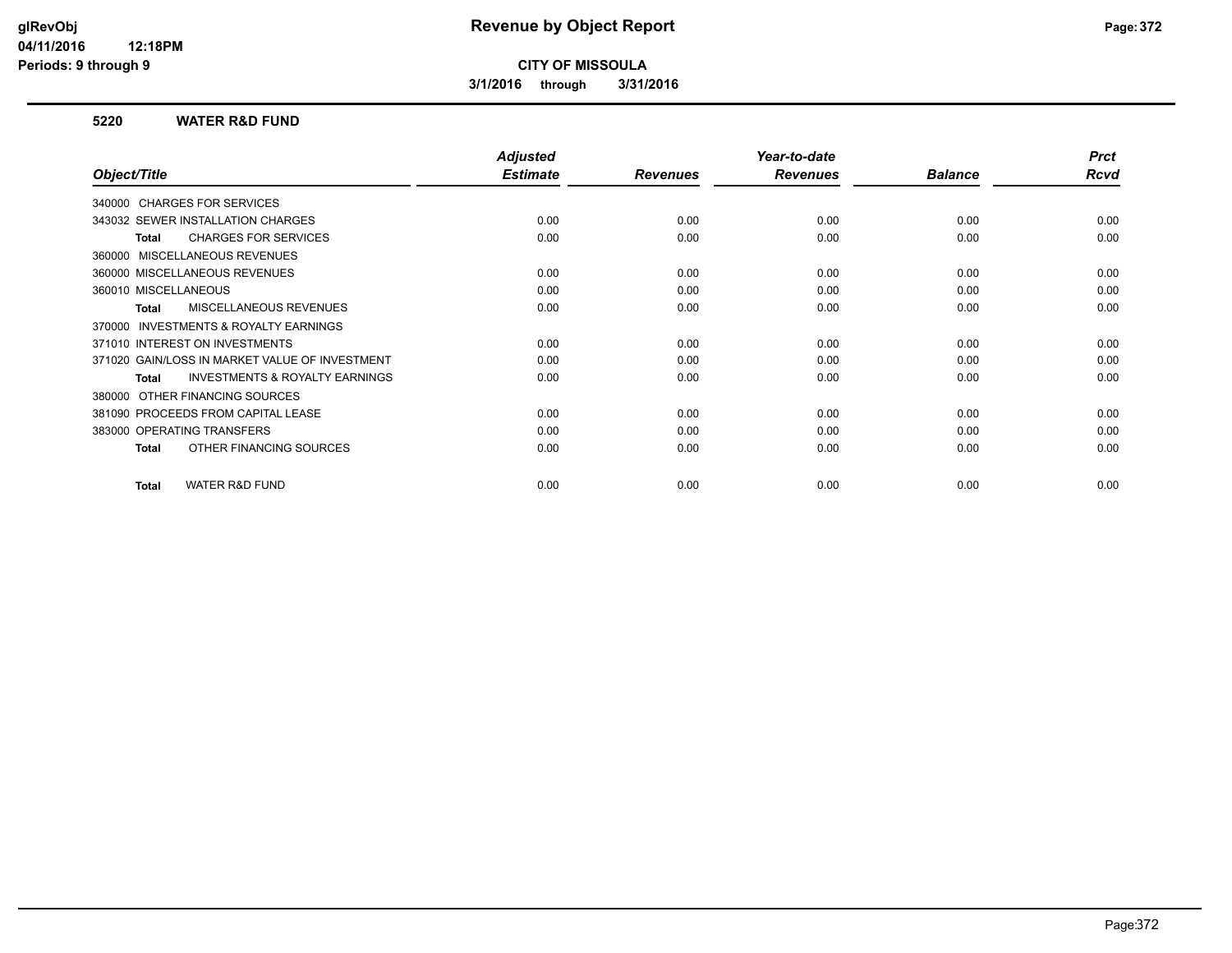**3/1/2016 through 3/31/2016**

#### **5240 WATER CONSTRUCTION FUND**

**5240 WATER CONSTRUCTION FUND**

|                                         | <b>Adjusted</b> |                 | Year-to-date    |                | <b>Prct</b> |
|-----------------------------------------|-----------------|-----------------|-----------------|----------------|-------------|
| Object/Title                            | <b>Estimate</b> | <b>Revenues</b> | <b>Revenues</b> | <b>Balance</b> | <b>Rcvd</b> |
| 340000 CHARGES FOR SERVICES             |                 |                 |                 |                |             |
| 343026 WATER INSTALLATION CHARGES       | 0.00            | 0.00            | 0.00            | 0.00           | 0.00        |
| <b>CHARGES FOR SERVICES</b><br>Total    | 0.00            | 0.00            | 0.00            | 0.00           | 0.00        |
| WATER CONSTRUCTION FUND<br><b>Total</b> | 0.00            | 0.00            | 0.00            | 0.00           | 0.00        |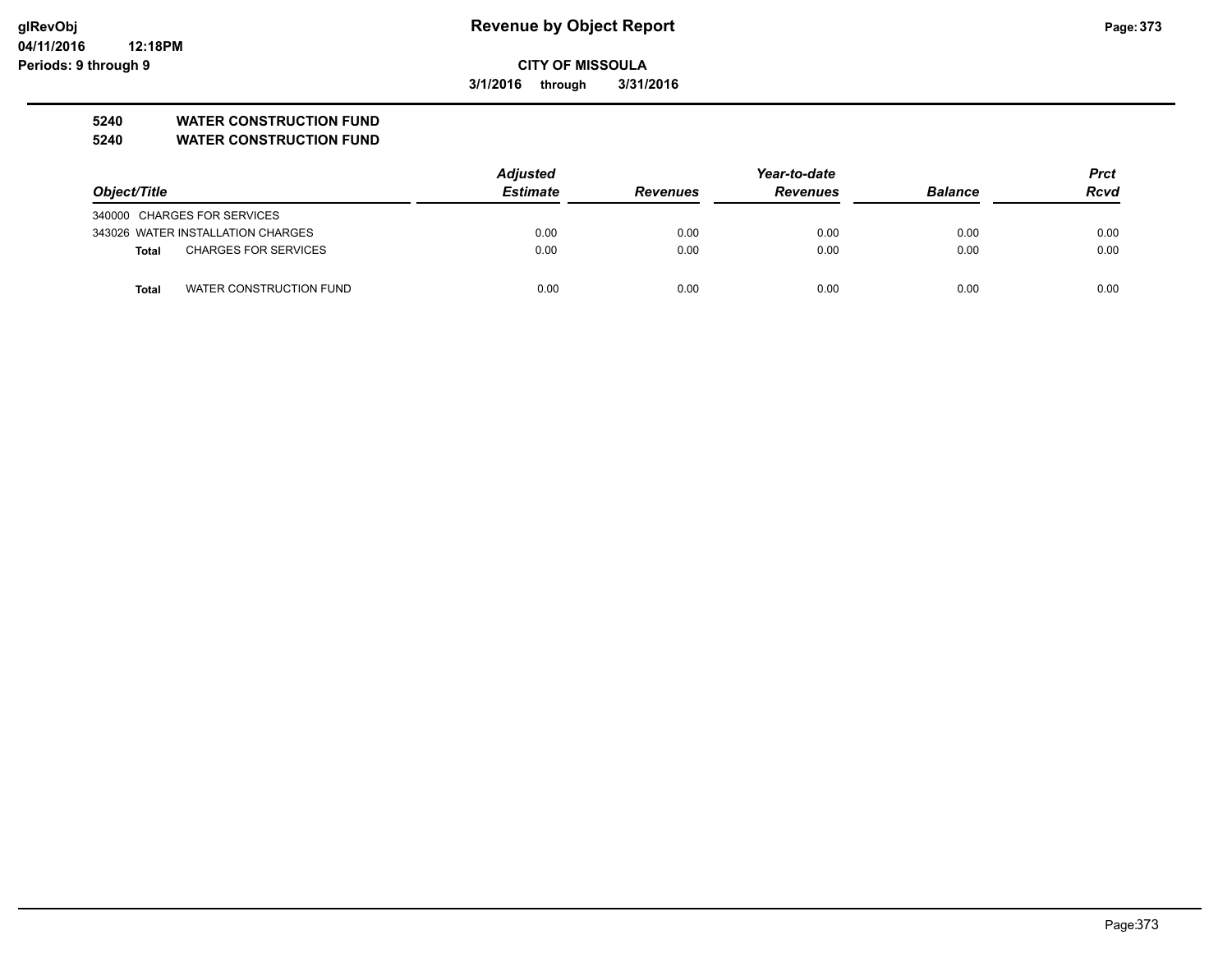#### **glRevObj Revenue by Object Report Page:374**

**CITY OF MISSOULA**

**3/1/2016 through 3/31/2016**

#### **5240 WATER CONSTRUCTION FUND**

| Object/Title |                                   | <b>Adjusted</b><br><b>Estimate</b> | <b>Revenues</b> | Year-to-date<br><b>Revenues</b> | <b>Balance</b> | <b>Prct</b><br><b>Rcvd</b> |
|--------------|-----------------------------------|------------------------------------|-----------------|---------------------------------|----------------|----------------------------|
|              | 340000 CHARGES FOR SERVICES       |                                    |                 |                                 |                |                            |
|              | 343026 WATER INSTALLATION CHARGES | 0.00                               | 0.00            | 0.00                            | 0.00           | 0.00                       |
| <b>Total</b> | <b>CHARGES FOR SERVICES</b>       | 0.00                               | 0.00            | 0.00                            | 0.00           | 0.00                       |
| Total        | WATER CONSTRUCTION FUND           | 0.00                               | 0.00            | 0.00                            | 0.00           | 0.00                       |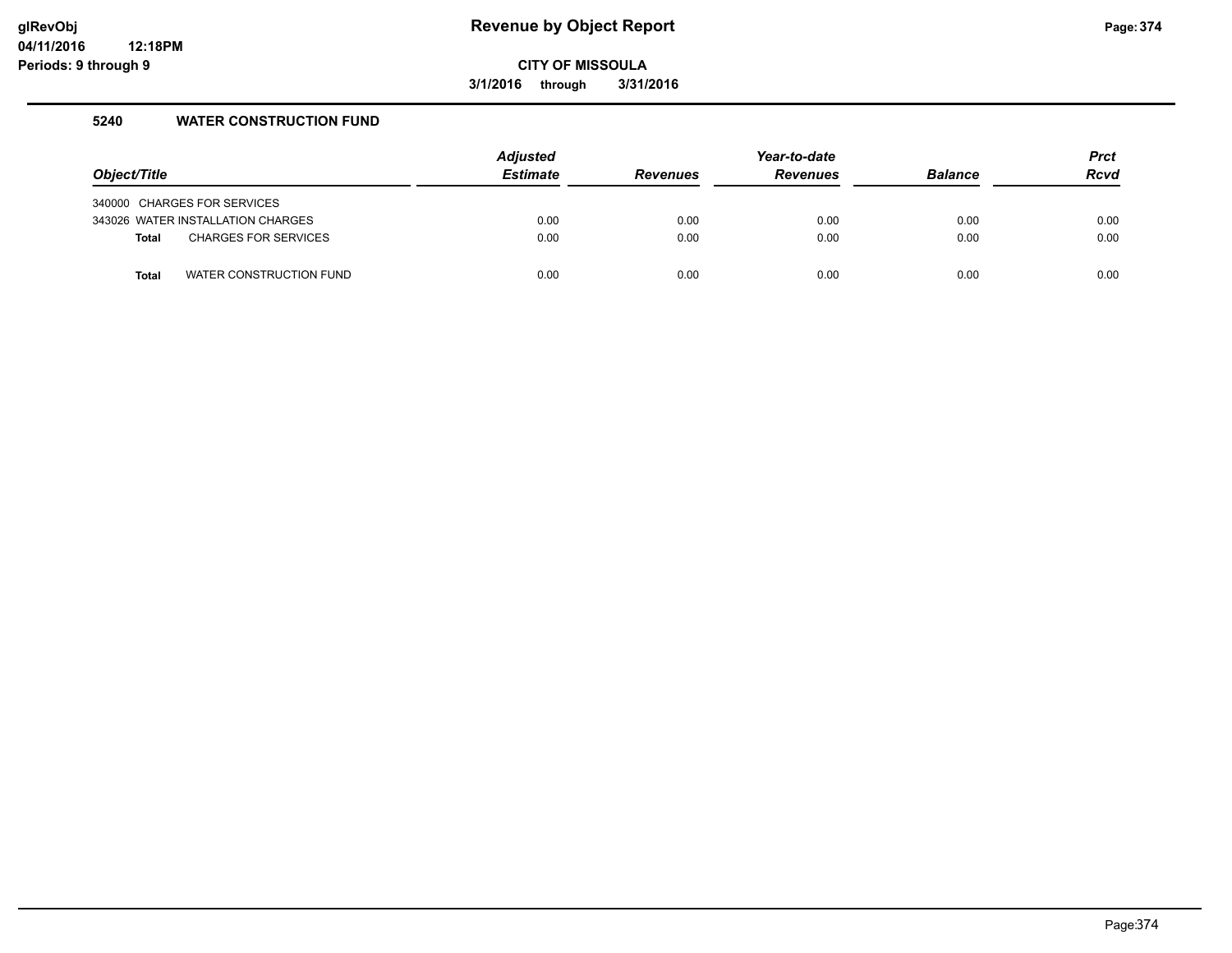**3/1/2016 through 3/31/2016**

**5250 WATER PURCHASE LOAN**

**5250 WATER PURCHASE LOAN**

|                                                           | <b>Adjusted</b> |                 | Year-to-date    |                | <b>Prct</b> |
|-----------------------------------------------------------|-----------------|-----------------|-----------------|----------------|-------------|
| Object/Title                                              | <b>Estimate</b> | <b>Revenues</b> | <b>Revenues</b> | <b>Balance</b> | <b>Rcvd</b> |
| 370000 INVESTMENTS & ROYALTY EARNINGS                     |                 |                 |                 |                |             |
| 371010 INTEREST ON INVESTMENTS                            | 0.00            | 0.00            | 0.00            | 0.00           | 0.00        |
| 371020 GAIN/LOSS IN MARKET VALUE OF INVESTMENTS           | 0.00            | 0.00            | 0.00            | 0.00           | 0.00        |
| <b>INVESTMENTS &amp; ROYALTY EARNINGS</b><br><b>Total</b> | 0.00            | 0.00            | 0.00            | 0.00           | 0.00        |
|                                                           |                 |                 |                 |                |             |
| <b>WATER PURCHASE LOAN</b><br>Total                       | 0.00            | 0.00            | 0.00            | 0.00           | 0.00        |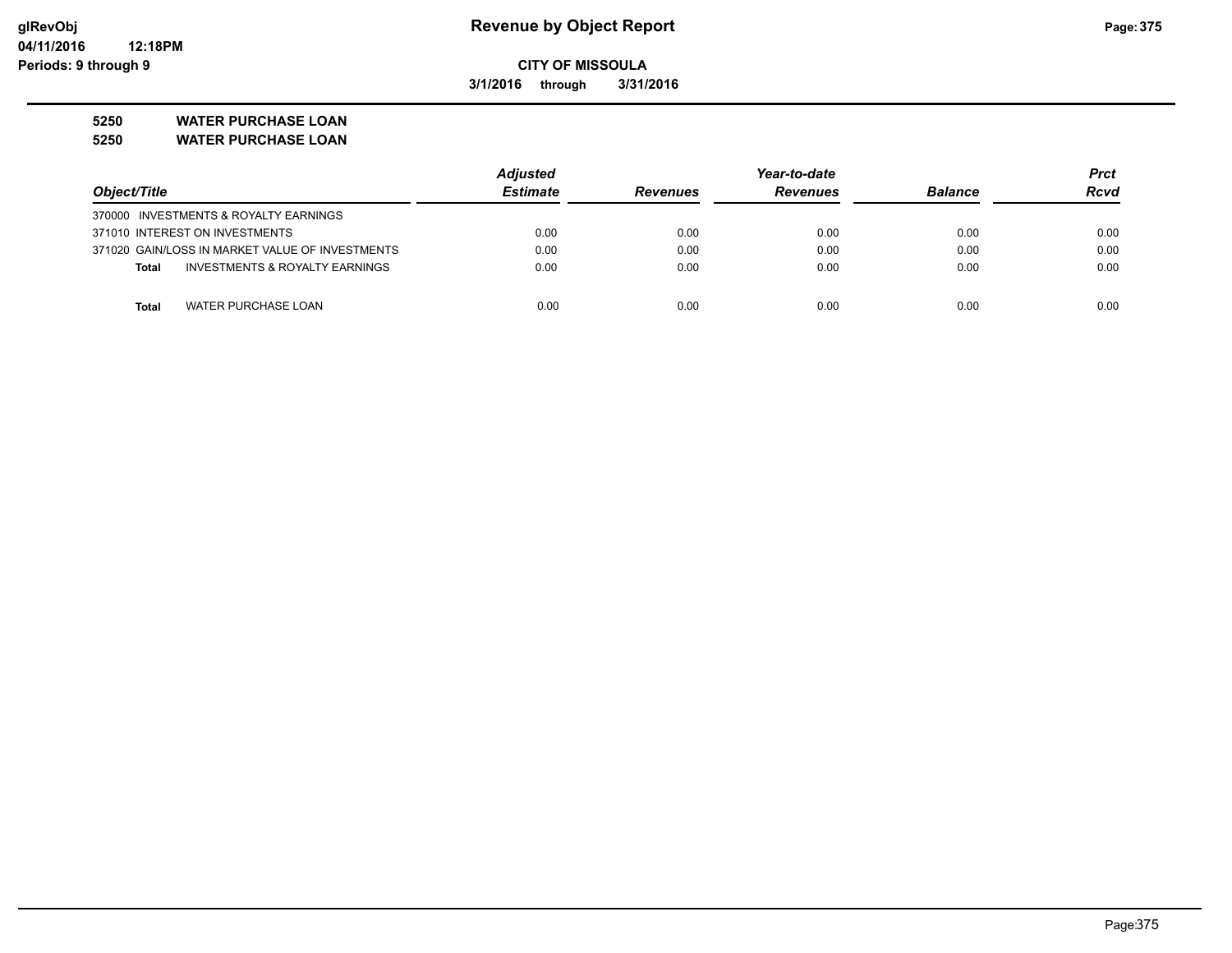#### **glRevObj Revenue by Object Report Page:376**

**CITY OF MISSOULA**

**3/1/2016 through 3/31/2016**

#### **5250 WATER PURCHASE LOAN**

| Object/Title |                                                | <b>Adjusted</b><br><b>Estimate</b> | <b>Revenues</b> | Year-to-date<br><b>Revenues</b> | <b>Balance</b> | <b>Prct</b><br>Rcvd |
|--------------|------------------------------------------------|------------------------------------|-----------------|---------------------------------|----------------|---------------------|
|              | 370000 INVESTMENTS & ROYALTY EARNINGS          |                                    |                 |                                 |                |                     |
|              | 371010 INTEREST ON INVESTMENTS                 | 0.00                               | 0.00            | 0.00                            | 0.00           | 0.00                |
|              | 371020 GAIN/LOSS IN MARKET VALUE OF INVESTMENT | 0.00                               | 0.00            | 0.00                            | 0.00           | 0.00                |
| <b>Total</b> | <b>INVESTMENTS &amp; ROYALTY EARNINGS</b>      | 0.00                               | 0.00            | 0.00                            | 0.00           | 0.00                |
|              |                                                |                                    |                 |                                 |                |                     |
| Total        | WATER PURCHASE LOAN                            | 0.00                               | 0.00            | 0.00                            | 0.00           | 0.00                |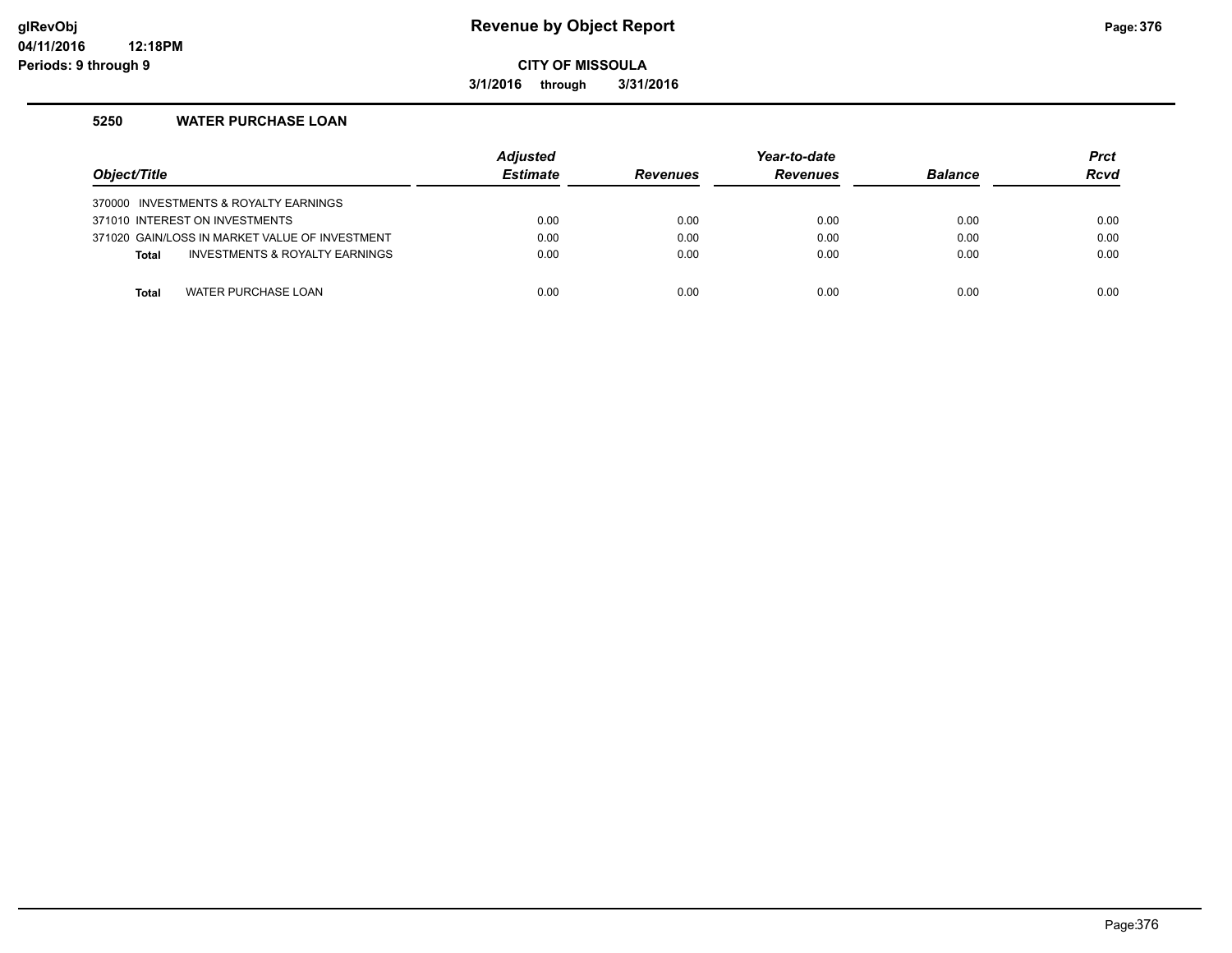**3/1/2016 through 3/31/2016**

## **5251 WATER PURCHASE LOAN RESERVE**

#### **5251 WATER PURCHASE LOAN RESERVE**

| Object/Title                                       | <b>Adiusted</b><br><b>Estimate</b> | <b>Revenues</b> | Year-to-date<br><b>Revenues</b> | <b>Balance</b> | <b>Prct</b><br><b>Rcvd</b> |
|----------------------------------------------------|------------------------------------|-----------------|---------------------------------|----------------|----------------------------|
| 360000 MISCELLANEOUS REVENUES                      |                                    |                 |                                 |                |                            |
| 360010 MISCELLANEOUS                               | 0.00                               | 0.00            | 0.00                            | 0.00           | 0.00                       |
| MISCELLANEOUS REVENUES<br>Total                    | 0.00                               | 0.00            | 0.00                            | 0.00           | 0.00                       |
| 370000 INVESTMENTS & ROYALTY EARNINGS              |                                    |                 |                                 |                |                            |
| 371010 INTEREST ON INVESTMENTS                     | 0.00                               | 0.00            | 0.00                            | 0.00           | 0.00                       |
| 371020 GAIN/LOSS IN MARKET VALUE OF INVESTMENTS    | 0.00                               | 0.00            | 0.00                            | 0.00           | 0.00                       |
| <b>INVESTMENTS &amp; ROYALTY EARNINGS</b><br>Total | 0.00                               | 0.00            | 0.00                            | 0.00           | 0.00                       |
| 380000 OTHER FINANCING SOURCES                     |                                    |                 |                                 |                |                            |
| 383042 TRANSFERS FROM OTHER FUNDS                  | 0.00                               | 0.00            | 0.00                            | 0.00           | 0.00                       |
| OTHER FINANCING SOURCES<br>Total                   | 0.00                               | 0.00            | 0.00                            | 0.00           | 0.00                       |
| WATER PURCHASE LOAN RESERVE<br><b>Total</b>        | 0.00                               | 0.00            | 0.00                            | 0.00           | 0.00                       |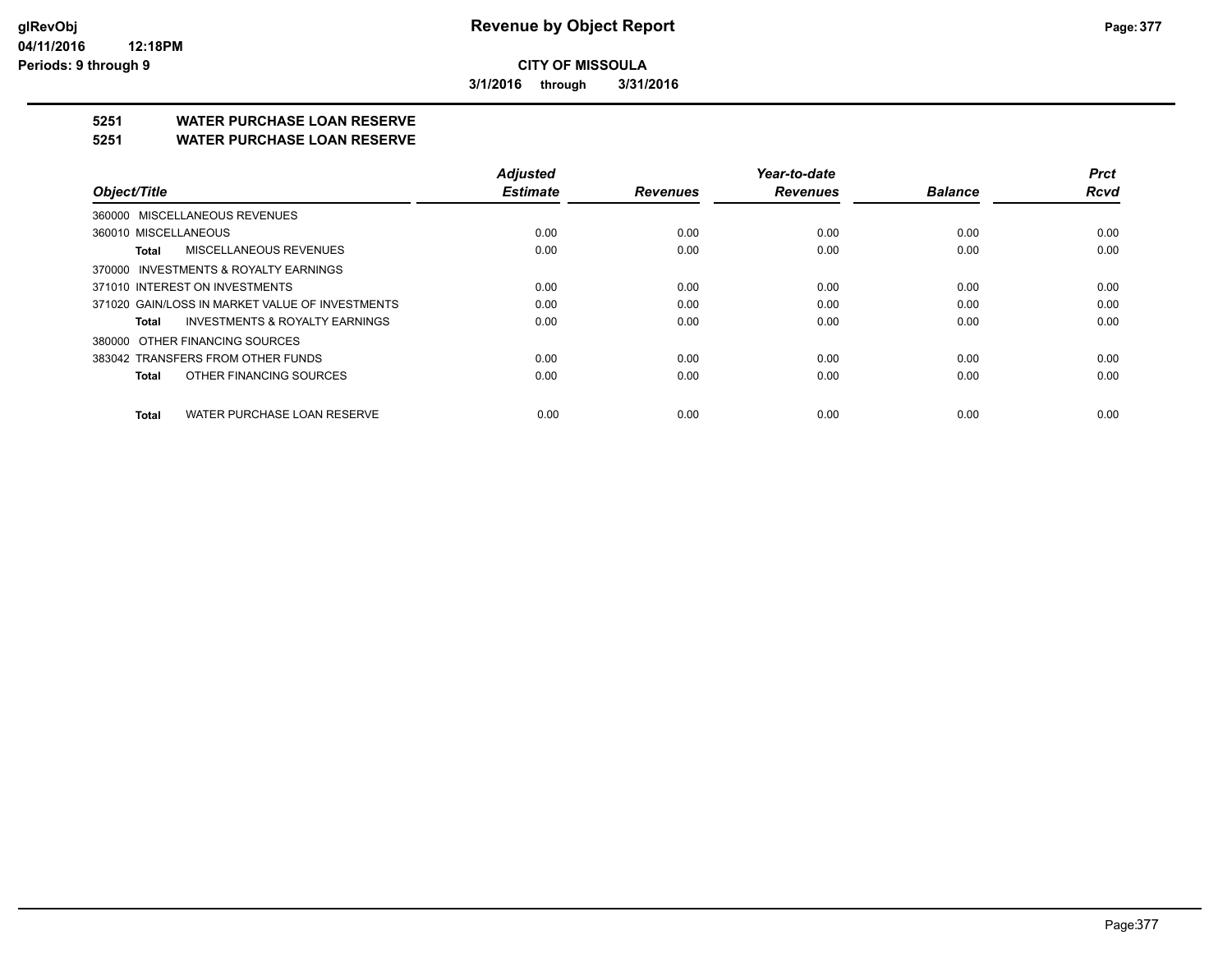**3/1/2016 through 3/31/2016**

#### **5251 WATER PURCHASE LOAN RESERVE**

| Object/Title                                   | <b>Adjusted</b><br><b>Estimate</b> | <b>Revenues</b> | Year-to-date<br><b>Revenues</b> | <b>Balance</b> | <b>Prct</b><br><b>Rcvd</b> |
|------------------------------------------------|------------------------------------|-----------------|---------------------------------|----------------|----------------------------|
| MISCELLANEOUS REVENUES<br>360000               |                                    |                 |                                 |                |                            |
|                                                |                                    |                 |                                 |                |                            |
| 360010 MISCELLANEOUS                           | 0.00                               | 0.00            | 0.00                            | 0.00           | 0.00                       |
| MISCELLANEOUS REVENUES<br>Total                | 0.00                               | 0.00            | 0.00                            | 0.00           | 0.00                       |
| 370000 INVESTMENTS & ROYALTY EARNINGS          |                                    |                 |                                 |                |                            |
| 371010 INTEREST ON INVESTMENTS                 | 0.00                               | 0.00            | 0.00                            | 0.00           | 0.00                       |
| 371020 GAIN/LOSS IN MARKET VALUE OF INVESTMENT | 0.00                               | 0.00            | 0.00                            | 0.00           | 0.00                       |
| INVESTMENTS & ROYALTY EARNINGS<br>Total        | 0.00                               | 0.00            | 0.00                            | 0.00           | 0.00                       |
| 380000 OTHER FINANCING SOURCES                 |                                    |                 |                                 |                |                            |
| 383042 TRANSFERS FROM OTHER FUNDS              | 0.00                               | 0.00            | 0.00                            | 0.00           | 0.00                       |
| OTHER FINANCING SOURCES<br><b>Total</b>        | 0.00                               | 0.00            | 0.00                            | 0.00           | 0.00                       |
| WATER PURCHASE LOAN RESERVE<br><b>Total</b>    | 0.00                               | 0.00            | 0.00                            | 0.00           | 0.00                       |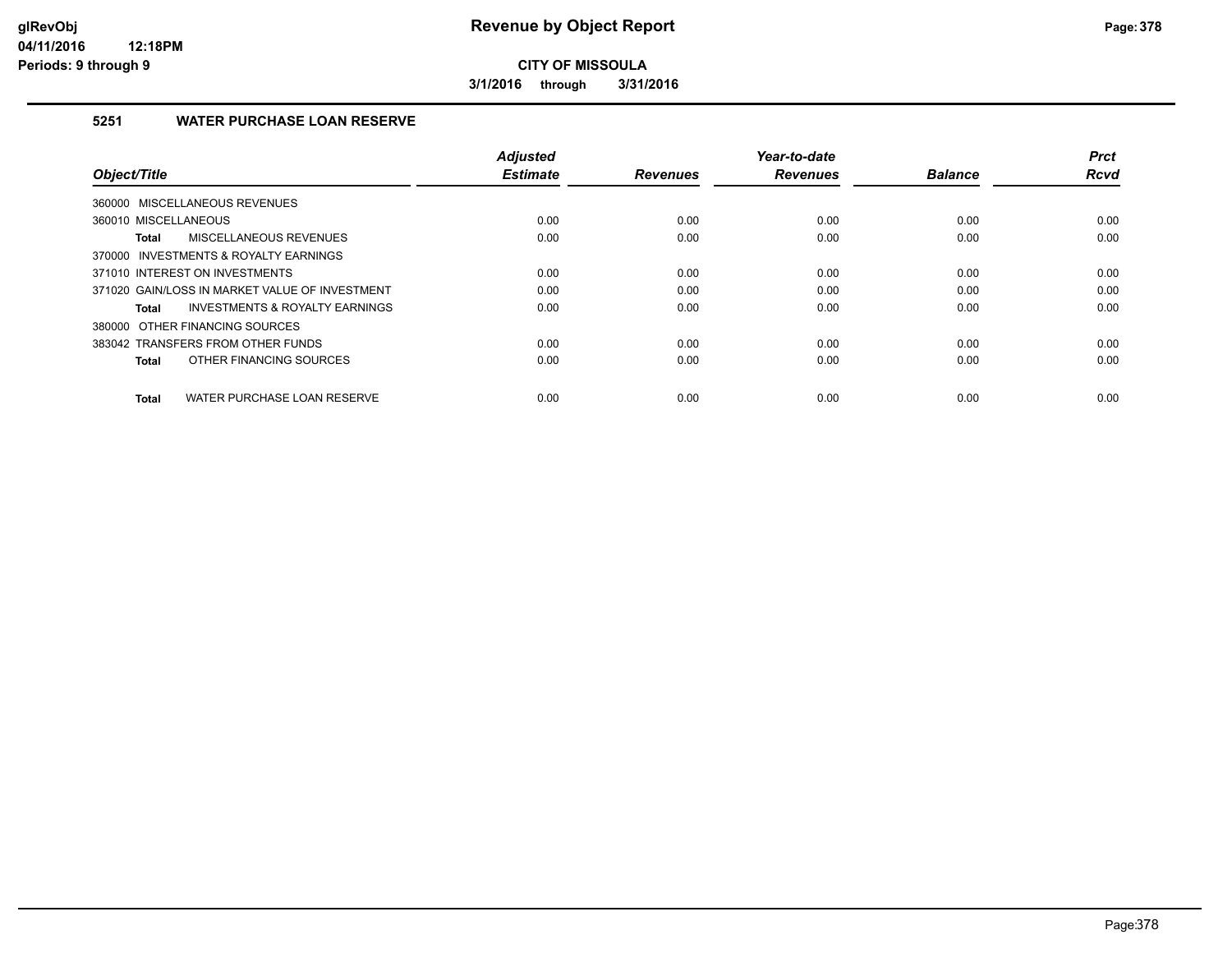**3/1/2016 through 3/31/2016**

#### **5310 SEWER OPERATING BUDGET FUND**

#### **5310 SEWER OPERATING BUDGET FUND**

|                                                           | <b>Adjusted</b> |                 | Year-to-date    |                | <b>Prct</b> |
|-----------------------------------------------------------|-----------------|-----------------|-----------------|----------------|-------------|
| Object/Title                                              | <b>Estimate</b> | <b>Revenues</b> | <b>Revenues</b> | <b>Balance</b> | Rcvd        |
| 320000 LICENSES & PERMITS                                 |                 |                 |                 |                |             |
| 323027 HAULER PERMITS                                     | 0.00            | 0.00            | 150.00          | $-150.00$      | 0.00        |
| <b>LICENSES &amp; PERMITS</b><br><b>Total</b>             | 0.00            | 0.00            | 150.00          | $-150.00$      | 0.00        |
| 330000 INTERGOVERNMENTAL REVENUES                         |                 |                 |                 |                |             |
| 334071 DEQ/RIVER WATER SAMPLING                           | 0.00            | 0.00            | 0.00            | 0.00           | 0.00        |
| 336020 STATE PENSION CONTRIBUTION                         | 0.00            | 0.00            | 0.00            | 0.00           | 0.00        |
| 336023 STATE CONTRIB. - PERS                              | 0.00            | 0.00            | 456.48          | $-456.48$      | 0.00        |
| <b>INTERGOVERNMENTAL REVENUES</b><br>Total                | 0.00            | 0.00            | 456.48          | $-456.48$      | 0.00        |
| 340000 CHARGES FOR SERVICES                               |                 |                 |                 |                |             |
| 343031 SEWER SERVICE CHARGES                              | 0.00            | 6,140.00        | 6,140.00        | $-6,140.00$    | 0.00        |
| 343032 SEWER INSTALLATION CHARGES                         | 79,000.00       | 0.00            | 0.00            | 79,000.00      | 0.00        |
| 343035 SALE OF SEWER MATERIALS AND SUPPLIES               | 0.00            | 0.00            | 0.00            | 0.00           | 0.00        |
| 343039 DISPOSAL FEES                                      | 0.00            | 4,200.00        | 19,306.96       | $-19,306.96$   | 0.00        |
| <b>CHARGES FOR SERVICES</b><br><b>Total</b>               | 79,000.00       | 10,340.00       | 25,446.96       | 53,553.04      | 32.21       |
| 360000 MISCELLANEOUS REVENUES                             |                 |                 |                 |                |             |
| 360010 MISCELLANEOUS                                      | 0.00            | 0.00            | 0.00            | 0.00           | 0.00        |
| 360030 CONTRIBUTIONS FROM PROPERTY OWNERS                 | 0.00            | 0.00            | 0.00            | 0.00           | 0.00        |
| 363040 PENALTY AND INTEREST                               | 0.00            | 254.92          | 1,584.28        | $-1,584.28$    | 0.00        |
| 364012 SALE OF SURPLUS PROPERTY                           | 0.00            | 0.00            | 0.00            | 0.00           | 0.00        |
| MISCELLANEOUS REVENUES<br><b>Total</b>                    | 0.00            | 254.92          | 1,584.28        | $-1,584.28$    | 0.00        |
| 370000 INVESTMENTS & ROYALTY EARNINGS                     |                 |                 |                 |                |             |
| 371010 INTEREST ON INVESTMENTS                            | 0.00            | 0.00            | 0.00            | 0.00           | 0.00        |
| 371020 GAIN/LOSS IN MARKET VALUE OF INVESTMENTS           | 0.00            | 0.00            | 0.00            | 0.00           | 0.00        |
| <b>INVESTMENTS &amp; ROYALTY EARNINGS</b><br><b>Total</b> | 0.00            | 0.00            | 0.00            | 0.00           | 0.00        |
| 380000 OTHER FINANCING SOURCES                            |                 |                 |                 |                |             |
| 381090 PROCEEDS FROM CAPITAL LEASE                        | 0.00            | 0.00            | 0.00            | 0.00           | 0.00        |
| 382010 SALE OF FIXED ASSETS                               | 0.00            | 0.00            | 0.00            | 0.00           | 0.00        |
| 383024 TRANS FR SEWER CLEARING                            | 4,875,239.00    | 0.00            | 0.00            | 4,875,239.00   | 0.00        |
| OTHER FINANCING SOURCES<br><b>Total</b>                   | 4,875,239.00    | 0.00            | 0.00            | 4,875,239.00   | 0.00        |
| SEWER OPERATING BUDGET FUND<br>Total                      | 4.954.239.00    | 10.594.92       | 27.637.72       | 4.926.601.28   | 0.56        |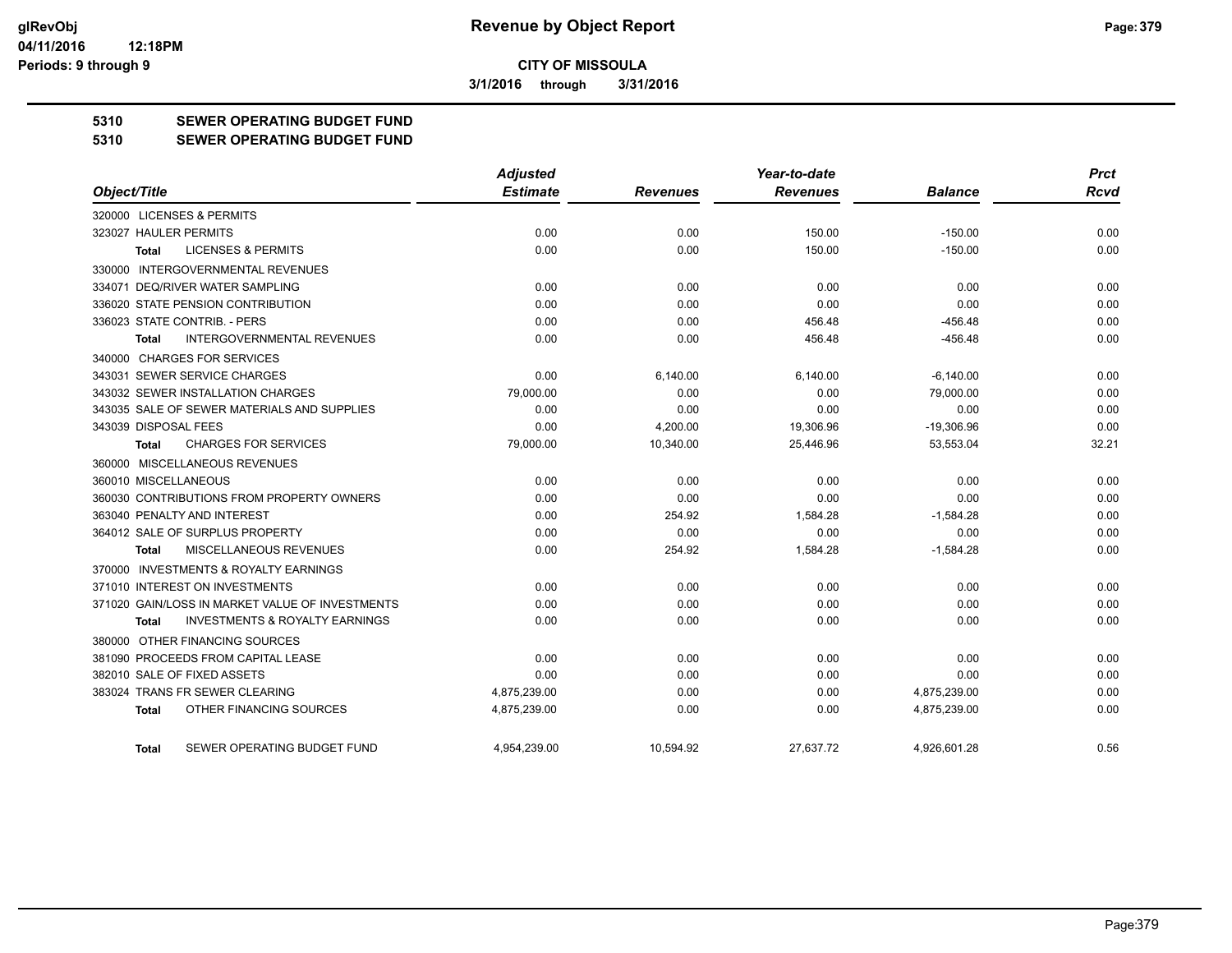**3/1/2016 through 3/31/2016**

#### **5310 SEWER OPERATING BUDGET FUND**

|                                                           | <b>Adjusted</b> |                 | Year-to-date    |                | <b>Prct</b> |
|-----------------------------------------------------------|-----------------|-----------------|-----------------|----------------|-------------|
| Object/Title                                              | <b>Estimate</b> | <b>Revenues</b> | <b>Revenues</b> | <b>Balance</b> | <b>Rcvd</b> |
| 320000 LICENSES & PERMITS                                 |                 |                 |                 |                |             |
| 323027 HAULER PERMITS                                     | 0.00            | 0.00            | 150.00          | $-150.00$      | 0.00        |
| <b>LICENSES &amp; PERMITS</b><br><b>Total</b>             | 0.00            | 0.00            | 150.00          | $-150.00$      | 0.00        |
| 330000 INTERGOVERNMENTAL REVENUES                         |                 |                 |                 |                |             |
| 334071 DEQ/RIVER WATER SAMPLING                           | 0.00            | 0.00            | 0.00            | 0.00           | 0.00        |
| 336020 STATE PENSION CONTRIBUTION                         | 0.00            | 0.00            | 0.00            | 0.00           | 0.00        |
| 336023 STATE CONTRIB. - PERS                              | 0.00            | 0.00            | 456.48          | $-456.48$      | 0.00        |
| <b>INTERGOVERNMENTAL REVENUES</b><br><b>Total</b>         | 0.00            | 0.00            | 456.48          | $-456.48$      | 0.00        |
| 340000 CHARGES FOR SERVICES                               |                 |                 |                 |                |             |
| 343031 SEWER SERVICE CHARGES                              | 0.00            | 6,140.00        | 6,140.00        | $-6,140.00$    | 0.00        |
| 343032 SEWER INSTALLATION CHARGES                         | 79,000.00       | 0.00            | 0.00            | 79,000.00      | 0.00        |
| 343035 SALE OF SEWER MATERIALS AND SUPPLIES               | 0.00            | 0.00            | 0.00            | 0.00           | 0.00        |
| 343039 DISPOSAL FEES                                      | 0.00            | 4,200.00        | 19,306.96       | $-19,306.96$   | 0.00        |
| <b>CHARGES FOR SERVICES</b><br><b>Total</b>               | 79,000.00       | 10,340.00       | 25,446.96       | 53,553.04      | 32.21       |
| 360000 MISCELLANEOUS REVENUES                             |                 |                 |                 |                |             |
| 360010 MISCELLANEOUS                                      | 0.00            | 0.00            | 0.00            | 0.00           | 0.00        |
| 360030 CONTRIBUTIONS FROM PROPERTY OWNERS                 | 0.00            | 0.00            | 0.00            | 0.00           | 0.00        |
| 363040 PENALTY AND INTEREST                               | 0.00            | 254.92          | 1.584.28        | $-1,584.28$    | 0.00        |
| 364012 SALE OF SURPLUS PROPERTY                           | 0.00            | 0.00            | 0.00            | 0.00           | 0.00        |
| MISCELLANEOUS REVENUES<br>Total                           | 0.00            | 254.92          | 1,584.28        | $-1,584.28$    | 0.00        |
| 370000 INVESTMENTS & ROYALTY EARNINGS                     |                 |                 |                 |                |             |
| 371010 INTEREST ON INVESTMENTS                            | 0.00            | 0.00            | 0.00            | 0.00           | 0.00        |
| 371020 GAIN/LOSS IN MARKET VALUE OF INVESTMENT            | 0.00            | 0.00            | 0.00            | 0.00           | 0.00        |
| <b>INVESTMENTS &amp; ROYALTY EARNINGS</b><br><b>Total</b> | 0.00            | 0.00            | 0.00            | 0.00           | 0.00        |
| 380000 OTHER FINANCING SOURCES                            |                 |                 |                 |                |             |
| 381090 PROCEEDS FROM CAPITAL LEASE                        | 0.00            | 0.00            | 0.00            | 0.00           | 0.00        |
| 382010 SALE OF FIXED ASSETS                               | 0.00            | 0.00            | 0.00            | 0.00           | 0.00        |
| 383024 TRANS FR SEWER CLEARING                            | 4,875,239.00    | 0.00            | 0.00            | 4,875,239.00   | 0.00        |
| OTHER FINANCING SOURCES<br>Total                          | 4,875,239.00    | 0.00            | 0.00            | 4,875,239.00   | 0.00        |
| SEWER OPERATING BUDGET FUND<br>Total                      | 4,954,239.00    | 10,594.92       | 27,637.72       | 4,926,601.28   | 0.56        |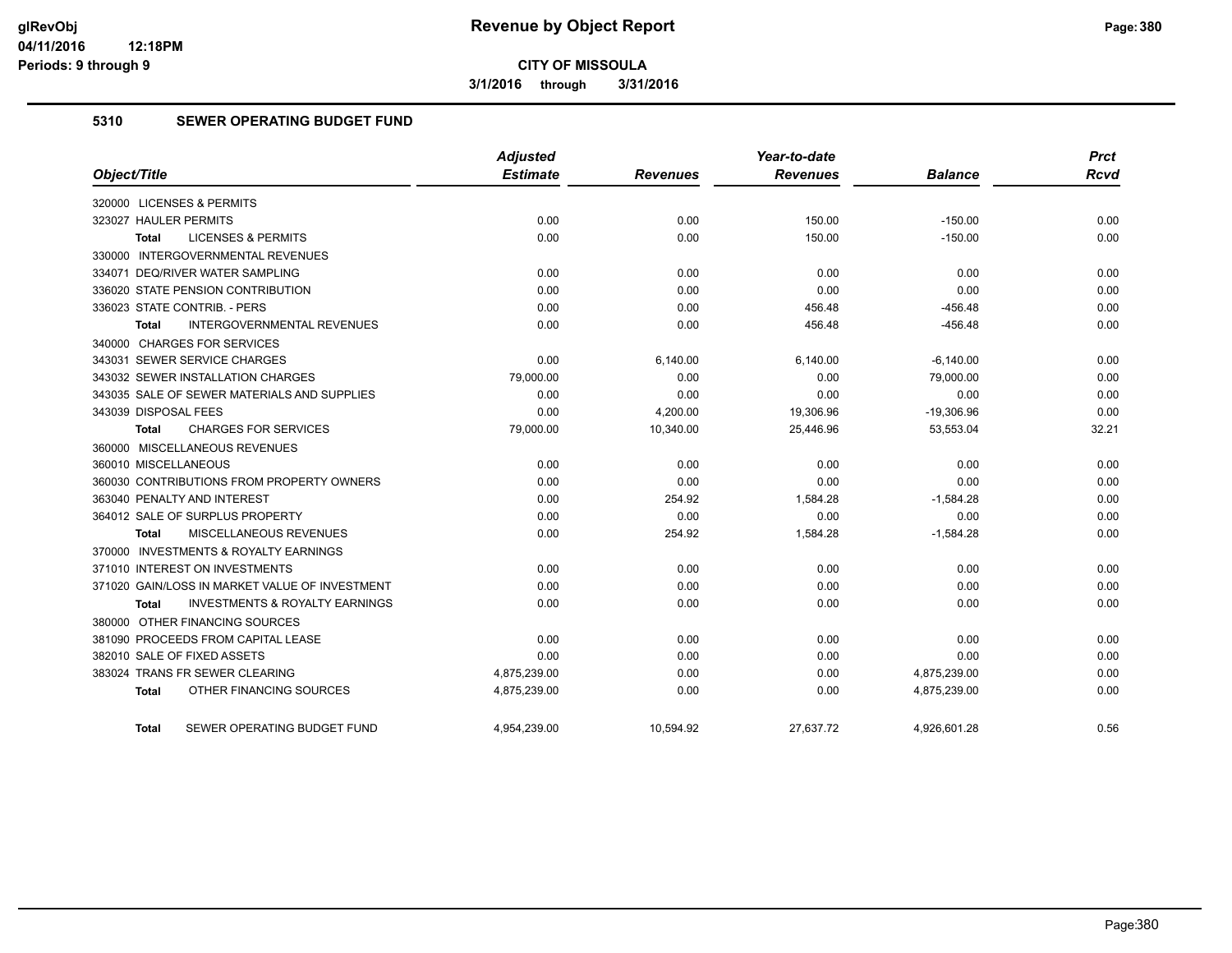**3/1/2016 through 3/31/2016**

# **5311 SEWER REVENUE COLLECTION & CLEARING FUND**

| 5311 | <b>SEWER REVENUE COLLECTION &amp; CLEARING FUND</b> |
|------|-----------------------------------------------------|
|      |                                                     |

|                                                           | <b>Adjusted</b> |                 | Year-to-date    |                | <b>Prct</b> |
|-----------------------------------------------------------|-----------------|-----------------|-----------------|----------------|-------------|
| Object/Title                                              | <b>Estimate</b> | <b>Revenues</b> | <b>Revenues</b> | <b>Balance</b> | <b>Rcvd</b> |
| 330000 INTERGOVERNMENTAL REVENUES                         |                 |                 |                 |                |             |
| 331992 FEDERAL ARRA GRANTS                                | 0.00            | 0.00            | 0.00            | 0.00           | 0.00        |
| <b>INTERGOVERNMENTAL REVENUES</b><br><b>Total</b>         | 0.00            | 0.00            | 0.00            | 0.00           | 0.00        |
| 340000 CHARGES FOR SERVICES                               |                 |                 |                 |                |             |
| 343032 SEWER INSTALLATION CHARGES                         | 0.00            | 0.00            | 0.00            | 0.00           | 0.00        |
| 343034 TREATMENT FACILITIES FEES                          | 7,391,083.00    | 7,065.04        | 7,341,219.39    | 49,863.61      | 99.33       |
| 343037 DELINQUENT SEWER FEES                              | 0.00            | 0.00            | 0.00            | 0.00           | 0.00        |
| 343038 P & I TAX LIENS                                    | 0.00            | 75.22           | 2,637.06        | $-2,637.06$    | 0.00        |
| <b>CHARGES FOR SERVICES</b><br><b>Total</b>               | 7,391,083.00    | 7,140.26        | 7,343,856.45    | 47,226.55      | 99.36       |
| MISCELLANEOUS REVENUES<br>360000                          |                 |                 |                 |                |             |
| 360010 MISCELLANEOUS                                      | 0.00            | 0.00            | 0.00            | 0.00           | 0.00        |
| 361200 RADIO TOWER LEASE PAYMENTS                         | 0.00            | 0.00            | 2,925.00        | $-2,925.00$    | 0.00        |
| 361201 EKO LAND LEASE                                     | 0.00            | 12.661.97       | 37.985.91       | $-37.985.91$   | 0.00        |
| 365023 NORTHWESTERN ENERGY GRANT                          | 0.00            | 5,000.00        | 5,000.00        | $-5,000.00$    | 0.00        |
| MISCELLANEOUS REVENUES<br><b>Total</b>                    | 0.00            | 17,661.97       | 45,910.91       | $-45,910.91$   | 0.00        |
| <b>INVESTMENTS &amp; ROYALTY EARNINGS</b><br>370000       |                 |                 |                 |                |             |
| 371010 INTEREST ON INVESTMENTS                            | 0.00            | 0.00            | 0.00            | 0.00           | 0.00        |
| 371020 GAIN/LOSS IN MARKET VALUE OF INVESTMENTS           | 0.00            | 0.00            | 0.00            | 0.00           | 0.00        |
| <b>INVESTMENTS &amp; ROYALTY EARNINGS</b><br><b>Total</b> | 0.00            | 0.00            | 0.00            | 0.00           | 0.00        |
| OTHER FINANCING SOURCES<br>380000                         |                 |                 |                 |                |             |
| 383034 TRANS FR 01 SERIES DEBT SERVICE                    | 0.00            | 0.00            | 0.00            | 0.00           | 0.00        |
| 383042 TRANSFERS FROM OTHER FUNDS                         | 0.00            | 0.00            | 0.00            | 0.00           | 0.00        |
| OTHER FINANCING SOURCES<br><b>Total</b>                   | 0.00            | 0.00            | 0.00            | 0.00           | 0.00        |
| SEWER REVENUE COLLECTION & CLEARING<br><b>Total</b>       | 7,391,083.00    | 24,802.23       | 7,389,767.36    | 1,315.64       | 99.98       |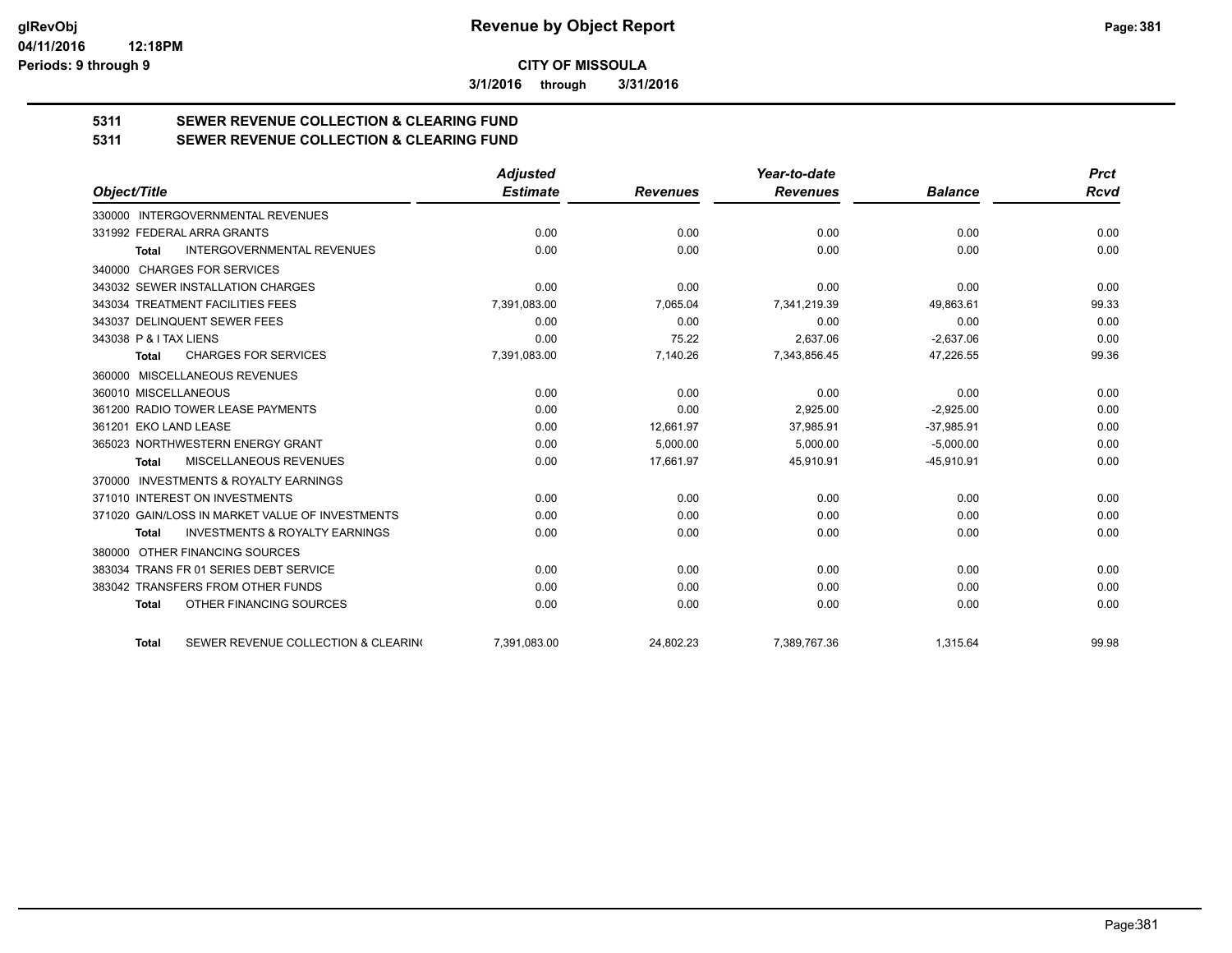**3/1/2016 through 3/31/2016**

#### **5311 SEWER REVENUE COLLECTION & CLEARING FUND**

|                                                           | <b>Adjusted</b> |                 | Year-to-date    |                | <b>Prct</b> |
|-----------------------------------------------------------|-----------------|-----------------|-----------------|----------------|-------------|
| Object/Title                                              | <b>Estimate</b> | <b>Revenues</b> | <b>Revenues</b> | <b>Balance</b> | <b>Rcvd</b> |
| 330000 INTERGOVERNMENTAL REVENUES                         |                 |                 |                 |                |             |
| 331992 FEDERAL ARRA GRANTS                                | 0.00            | 0.00            | 0.00            | 0.00           | 0.00        |
| <b>INTERGOVERNMENTAL REVENUES</b><br>Total                | 0.00            | 0.00            | 0.00            | 0.00           | 0.00        |
| 340000 CHARGES FOR SERVICES                               |                 |                 |                 |                |             |
| 343032 SEWER INSTALLATION CHARGES                         | 0.00            | 0.00            | 0.00            | 0.00           | 0.00        |
| 343034 TREATMENT FACILITIES FEES                          | 7,391,083.00    | 7,065.04        | 7,341,219.39    | 49,863.61      | 99.33       |
| 343037 DELINQUENT SEWER FEES                              | 0.00            | 0.00            | 0.00            | 0.00           | 0.00        |
| 343038 P & I TAX LIENS                                    | 0.00            | 75.22           | 2,637.06        | $-2,637.06$    | 0.00        |
| <b>CHARGES FOR SERVICES</b><br><b>Total</b>               | 7,391,083.00    | 7,140.26        | 7,343,856.45    | 47,226.55      | 99.36       |
| 360000 MISCELLANEOUS REVENUES                             |                 |                 |                 |                |             |
| 360010 MISCELLANEOUS                                      | 0.00            | 0.00            | 0.00            | 0.00           | 0.00        |
| 361200 RADIO TOWER LEASE PAYMENTS                         | 0.00            | 0.00            | 2.925.00        | $-2.925.00$    | 0.00        |
| 361201 EKO LAND LEASE                                     | 0.00            | 12,661.97       | 37,985.91       | $-37,985.91$   | 0.00        |
| 365023 NORTHWESTERN ENERGY GRANT                          | 0.00            | 5,000.00        | 5,000.00        | $-5,000.00$    | 0.00        |
| <b>MISCELLANEOUS REVENUES</b><br><b>Total</b>             | 0.00            | 17,661.97       | 45,910.91       | $-45,910.91$   | 0.00        |
| 370000 INVESTMENTS & ROYALTY EARNINGS                     |                 |                 |                 |                |             |
| 371010 INTEREST ON INVESTMENTS                            | 0.00            | 0.00            | 0.00            | 0.00           | 0.00        |
| 371020 GAIN/LOSS IN MARKET VALUE OF INVESTMENT            | 0.00            | 0.00            | 0.00            | 0.00           | 0.00        |
| <b>INVESTMENTS &amp; ROYALTY EARNINGS</b><br><b>Total</b> | 0.00            | 0.00            | 0.00            | 0.00           | 0.00        |
| 380000 OTHER FINANCING SOURCES                            |                 |                 |                 |                |             |
| 383034 TRANS FR 01 SERIES DEBT SERVICE                    | 0.00            | 0.00            | 0.00            | 0.00           | 0.00        |
| 383042 TRANSFERS FROM OTHER FUNDS                         | 0.00            | 0.00            | 0.00            | 0.00           | 0.00        |
| OTHER FINANCING SOURCES<br><b>Total</b>                   | 0.00            | 0.00            | 0.00            | 0.00           | 0.00        |
| SEWER REVENUE COLLECTION & CLEARIN<br><b>Total</b>        | 7,391,083.00    | 24,802.23       | 7,389,767.36    | 1,315.64       | 99.98       |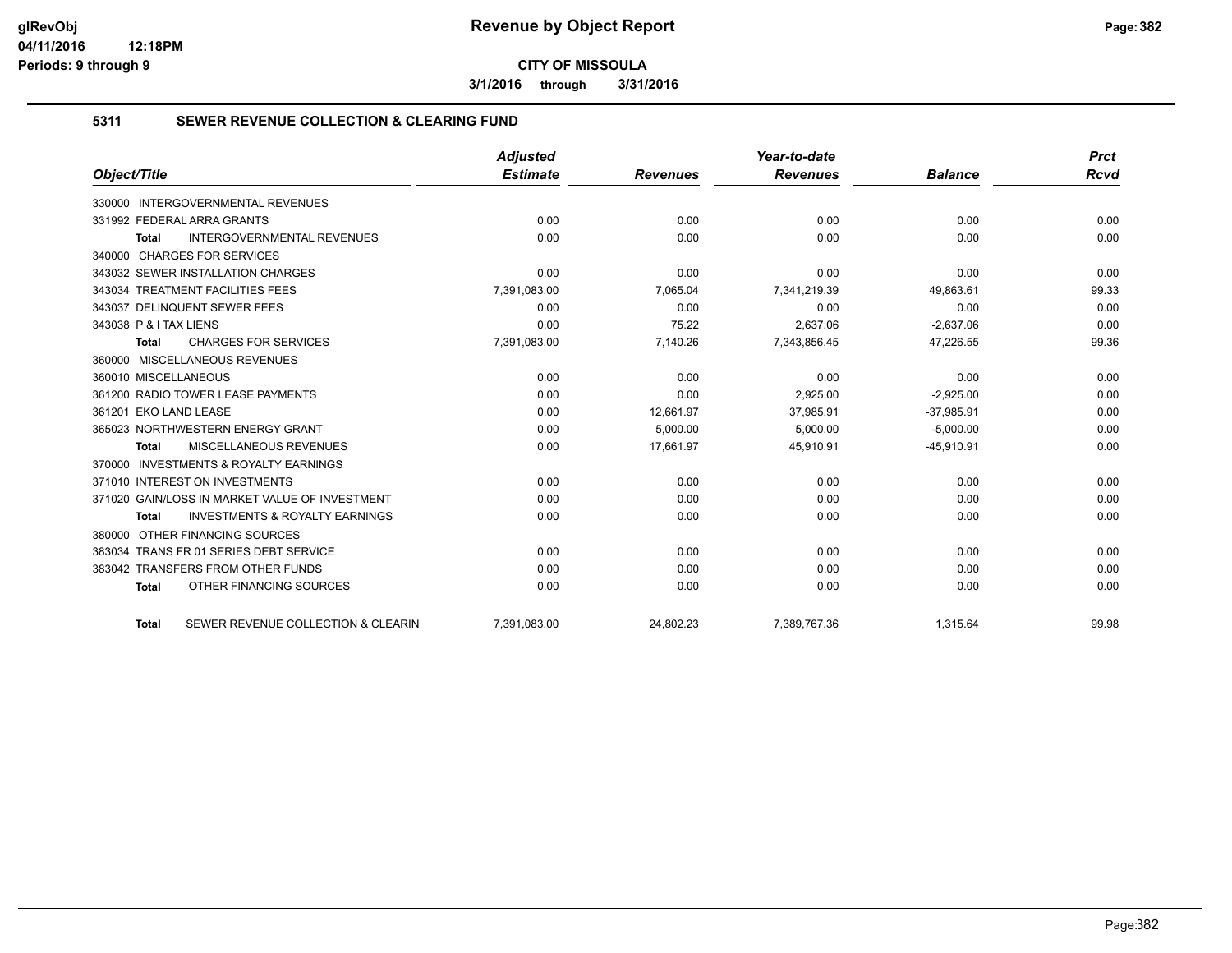**3/1/2016 through 3/31/2016**

**5315 SEWER LOAN FUND**

**5315 SEWER LOAN FUND**

|                                                           | <b>Adjusted</b> |                 | Year-to-date    |                | <b>Prct</b> |
|-----------------------------------------------------------|-----------------|-----------------|-----------------|----------------|-------------|
| Object/Title                                              | <b>Estimate</b> | <b>Revenues</b> | <b>Revenues</b> | <b>Balance</b> | <b>Rcvd</b> |
| 340000 CHARGES FOR SERVICES                               |                 |                 |                 |                |             |
| 343032 SEWER INSTALLATION CHARGES                         | 0.00            | 0.00            | 4,659.00        | $-4,659.00$    | 0.00        |
| 343035 SALE OF SEWER MATERIALS AND SUPPLIES               | 0.00            | 0.00            | $-15,421.44$    | 15,421.44      | 0.00        |
| 343037 GREASE INTERCEPTOR LOANS                           | 0.00            | 0.00            | 0.00            | 0.00           | 0.00        |
| <b>CHARGES FOR SERVICES</b><br><b>Total</b>               | 0.00            | 0.00            | $-10,762.44$    | 10,762.44      | 0.00        |
| MISCELLANEOUS REVENUES<br>360000                          |                 |                 |                 |                |             |
| 360010 MISCELLANEOUS                                      | 0.00            | 0.00            | 0.00            | 0.00           | 0.00        |
| MISCELLANEOUS REVENUES<br><b>Total</b>                    | 0.00            | 0.00            | 0.00            | 0.00           | 0.00        |
| <b>INVESTMENTS &amp; ROYALTY EARNINGS</b><br>370000       |                 |                 |                 |                |             |
| 371010 INTEREST ON INVESTMENTS                            | 0.00            | 0.00            | 0.00            | 0.00           | 0.00        |
| 371020 GAIN/LOSS IN MARKET VALUE OF INVESTMENTS           | 0.00            | 0.00            | 0.00            | 0.00           | 0.00        |
| <b>INVESTMENTS &amp; ROYALTY EARNINGS</b><br><b>Total</b> | 0.00            | 0.00            | 0.00            | 0.00           | 0.00        |
| OTHER FINANCING SOURCES<br>380000                         |                 |                 |                 |                |             |
| 383024 TRANS FR SEWER CLEARING                            | 0.00            | 0.00            | 0.00            | 0.00           | 0.00        |
| 383025 TRANS FR SEWER R & D                               | 0.00            | 0.00            | 0.00            | 0.00           | 0.00        |
| OTHER FINANCING SOURCES<br><b>Total</b>                   | 0.00            | 0.00            | 0.00            | 0.00           | 0.00        |
| <b>SEWER LOAN FUND</b><br><b>Total</b>                    | 0.00            | 0.00            | $-10,762.44$    | 10,762.44      | 0.00        |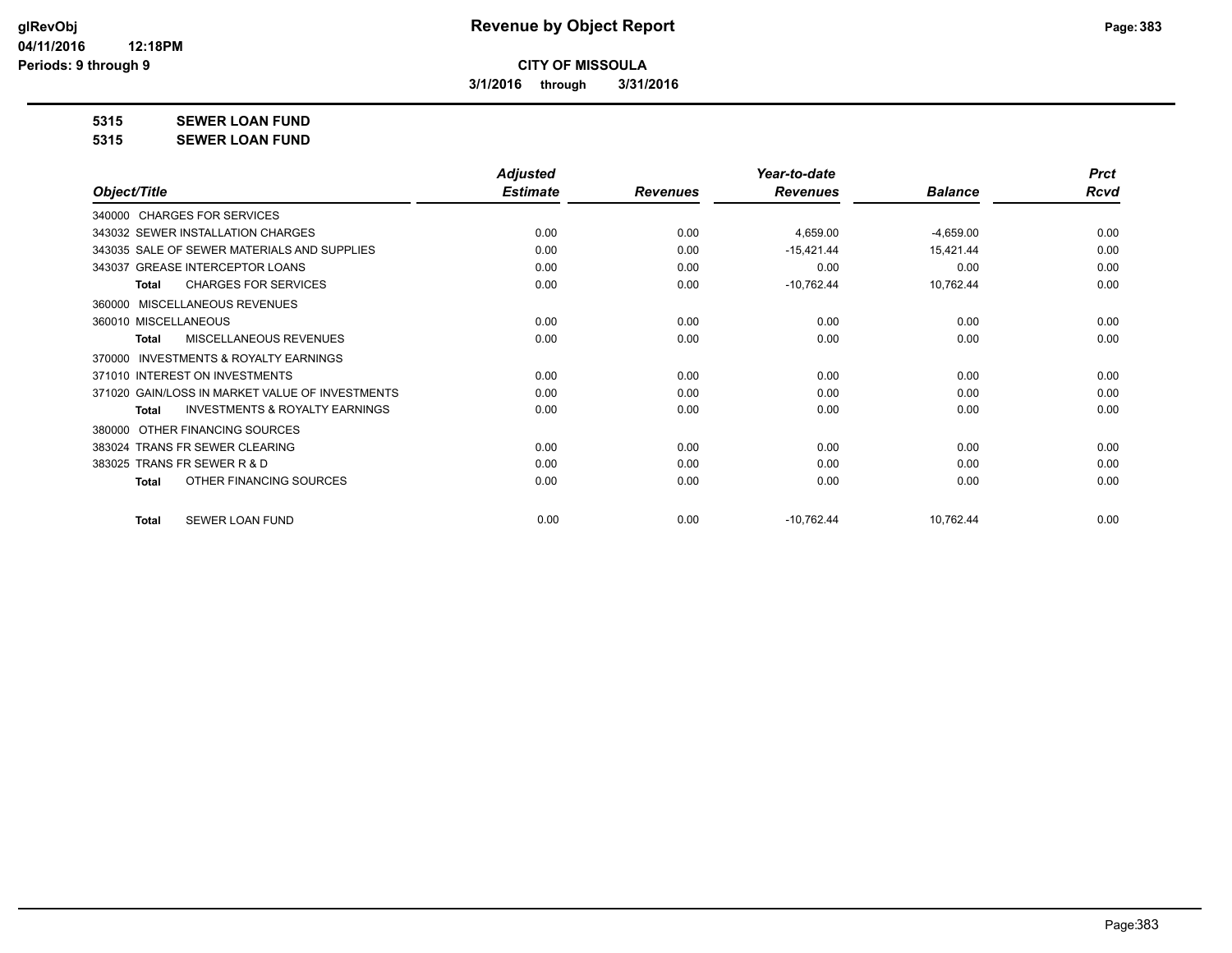**3/1/2016 through 3/31/2016**

#### **5315 SEWER LOAN FUND**

|                                                           | <b>Adjusted</b> |                 | Year-to-date    |                | <b>Prct</b> |
|-----------------------------------------------------------|-----------------|-----------------|-----------------|----------------|-------------|
| Object/Title                                              | <b>Estimate</b> | <b>Revenues</b> | <b>Revenues</b> | <b>Balance</b> | Rcvd        |
| 340000 CHARGES FOR SERVICES                               |                 |                 |                 |                |             |
| 343032 SEWER INSTALLATION CHARGES                         | 0.00            | 0.00            | 4,659.00        | $-4,659.00$    | 0.00        |
| 343035 SALE OF SEWER MATERIALS AND SUPPLIES               | 0.00            | 0.00            | $-15,421.44$    | 15,421.44      | 0.00        |
| 343037 GREASE INTERCEPTOR LOANS                           | 0.00            | 0.00            | 0.00            | 0.00           | 0.00        |
| <b>CHARGES FOR SERVICES</b><br>Total                      | 0.00            | 0.00            | $-10,762.44$    | 10,762.44      | 0.00        |
| MISCELLANEOUS REVENUES<br>360000                          |                 |                 |                 |                |             |
| 360010 MISCELLANEOUS                                      | 0.00            | 0.00            | 0.00            | 0.00           | 0.00        |
| MISCELLANEOUS REVENUES<br><b>Total</b>                    | 0.00            | 0.00            | 0.00            | 0.00           | 0.00        |
| INVESTMENTS & ROYALTY EARNINGS<br>370000                  |                 |                 |                 |                |             |
| 371010 INTEREST ON INVESTMENTS                            | 0.00            | 0.00            | 0.00            | 0.00           | 0.00        |
| 371020 GAIN/LOSS IN MARKET VALUE OF INVESTMENT            | 0.00            | 0.00            | 0.00            | 0.00           | 0.00        |
| <b>INVESTMENTS &amp; ROYALTY EARNINGS</b><br><b>Total</b> | 0.00            | 0.00            | 0.00            | 0.00           | 0.00        |
| OTHER FINANCING SOURCES<br>380000                         |                 |                 |                 |                |             |
| 383024 TRANS FR SEWER CLEARING                            | 0.00            | 0.00            | 0.00            | 0.00           | 0.00        |
| 383025 TRANS FR SEWER R & D                               | 0.00            | 0.00            | 0.00            | 0.00           | 0.00        |
| OTHER FINANCING SOURCES<br><b>Total</b>                   | 0.00            | 0.00            | 0.00            | 0.00           | 0.00        |
| SEWER LOAN FUND<br><b>Total</b>                           | 0.00            | 0.00            | $-10,762.44$    | 10,762.44      | 0.00        |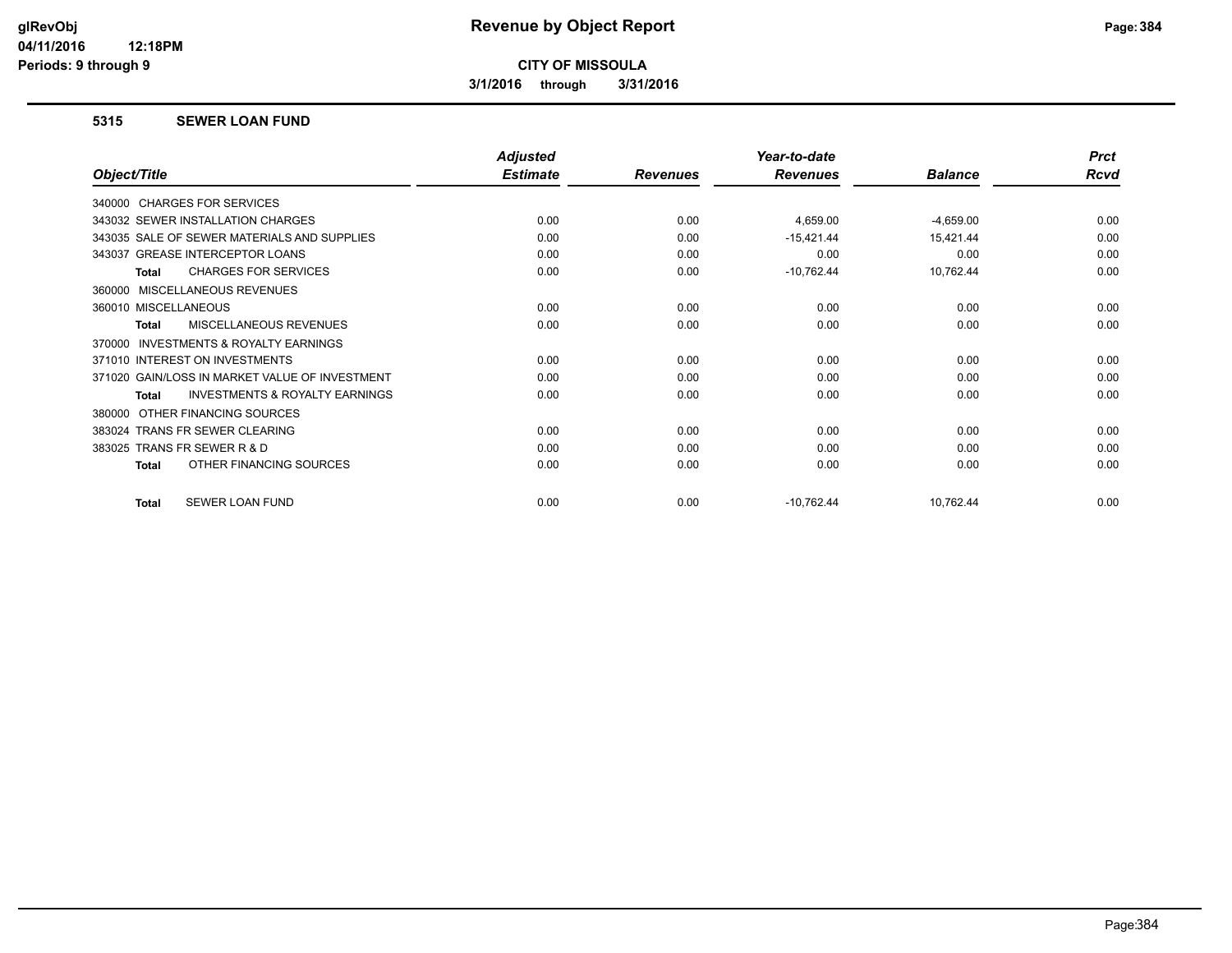**3/1/2016 through 3/31/2016**

# **5320 SEWER REPLACEMENT & DEPRECIATION FUND**

## **5320 SEWER REPLACEMENT & DEPRECIATION FUND**

|                                                           | <b>Adjusted</b> |                 | Year-to-date    |                | <b>Prct</b> |
|-----------------------------------------------------------|-----------------|-----------------|-----------------|----------------|-------------|
| Object/Title                                              | <b>Estimate</b> | <b>Revenues</b> | <b>Revenues</b> | <b>Balance</b> | Rcvd        |
| 330000 INTERGOVERNMENTAL REVENUES                         |                 |                 |                 |                |             |
| 337010 COUNTY REIMBURSEMENT-DEANOS                        | 0.00            | 0.00            | 0.00            | 0.00           | 0.00        |
| <b>INTERGOVERNMENTAL REVENUES</b><br><b>Total</b>         | 0.00            | 0.00            | 0.00            | 0.00           | 0.00        |
| 340000 CHARGES FOR SERVICES                               |                 |                 |                 |                |             |
| 343032 SEWER INSTALLATION CHARGES                         | 0.00            | 625.00          | 10,000.00       | $-10,000.00$   | 0.00        |
| <b>CHARGES FOR SERVICES</b><br><b>Total</b>               | 0.00            | 625.00          | 10,000.00       | $-10,000.00$   | 0.00        |
| 360000 MISCELLANEOUS REVENUES                             |                 |                 |                 |                |             |
| 360000 MISCELLANEOUS REVENUES                             | 0.00            | 0.00            | 0.00            | 0.00           | 0.00        |
| 360010 MISCELLANEOUS                                      | 0.00            | 0.00            | 0.00            | 0.00           | 0.00        |
| 362006 GAIC INSURANCE SETTLEMENT                          | 0.00            | 0.00            | 0.00            | 0.00           | 0.00        |
| MISCELLANEOUS REVENUES<br><b>Total</b>                    | 0.00            | 0.00            | 0.00            | 0.00           | 0.00        |
| 370000 INVESTMENTS & ROYALTY EARNINGS                     |                 |                 |                 |                |             |
| 371010 INTEREST ON INVESTMENTS                            | 0.00            | 0.00            | 0.00            | 0.00           | 0.00        |
| 371020 GAIN/LOSS IN MARKET VALUE OF INVESTMENTS           | 0.00            | 0.00            | 0.00            | 0.00           | 0.00        |
| <b>INVESTMENTS &amp; ROYALTY EARNINGS</b><br><b>Total</b> | 0.00            | 0.00            | 0.00            | 0.00           | 0.00        |
| 380000 OTHER FINANCING SOURCES                            |                 |                 |                 |                |             |
| 381002 SRF LOAN                                           | 0.00            | 0.00            | 0.00            | 0.00           | 0.00        |
| 381090 PROCEEDS FROM CAPITAL LEASE                        | 0.00            | 0.00            | 60,597.00       | $-60.597.00$   | 0.00        |
| 383000 OPERATING TRANSFERS                                | 0.00            | 0.00            | 0.00            | 0.00           | 0.00        |
| 383024 TRANS FR SEWER CLEARING                            | 0.00            | 0.00            | 0.00            | 0.00           | 0.00        |
| 383042 TRANSFERS FROM OTHER FUNDS                         | 777.157.00      | 0.00            | 0.00            | 777,157.00     | 0.00        |
| OTHER FINANCING SOURCES<br><b>Total</b>                   | 777,157.00      | 0.00            | 60,597.00       | 716,560.00     | 7.80        |
| SEWER REPLACEMENT & DEPRECIATION FU<br><b>Total</b>       | 777,157.00      | 625.00          | 70,597.00       | 706,560.00     | 9.08        |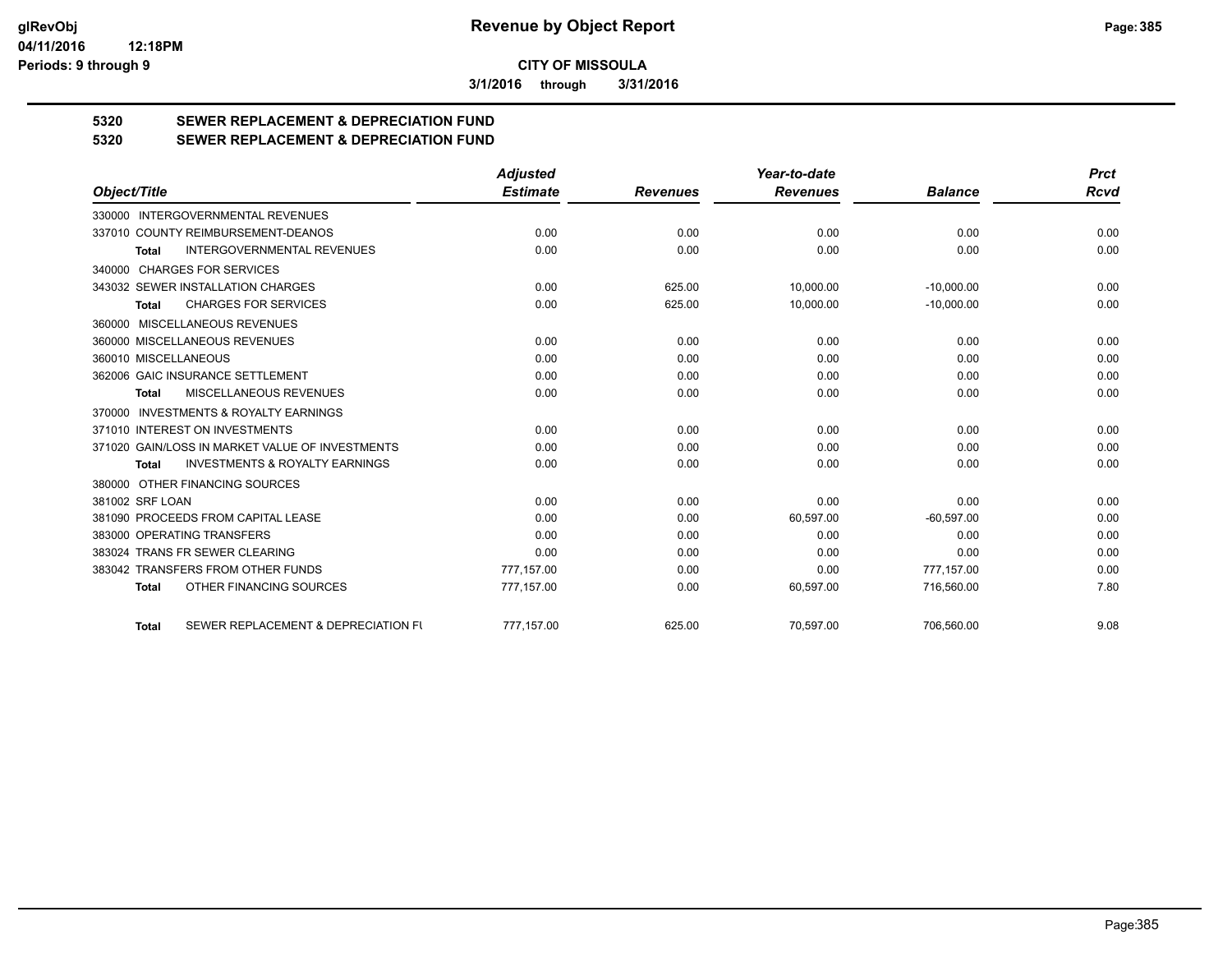**3/1/2016 through 3/31/2016**

#### **5320 SEWER REPLACEMENT & DEPRECIATION FUND**

|                                                           | <b>Adjusted</b> |                 | Year-to-date    |                | <b>Prct</b> |
|-----------------------------------------------------------|-----------------|-----------------|-----------------|----------------|-------------|
| Object/Title                                              | <b>Estimate</b> | <b>Revenues</b> | <b>Revenues</b> | <b>Balance</b> | Rcvd        |
| 330000 INTERGOVERNMENTAL REVENUES                         |                 |                 |                 |                |             |
| 337010 COUNTY REIMBURSEMENT-DEANOS                        | 0.00            | 0.00            | 0.00            | 0.00           | 0.00        |
| INTERGOVERNMENTAL REVENUES<br><b>Total</b>                | 0.00            | 0.00            | 0.00            | 0.00           | 0.00        |
| 340000 CHARGES FOR SERVICES                               |                 |                 |                 |                |             |
| 343032 SEWER INSTALLATION CHARGES                         | 0.00            | 625.00          | 10,000.00       | $-10,000.00$   | 0.00        |
| <b>CHARGES FOR SERVICES</b><br><b>Total</b>               | 0.00            | 625.00          | 10,000.00       | $-10,000.00$   | 0.00        |
| 360000 MISCELLANEOUS REVENUES                             |                 |                 |                 |                |             |
| 360000 MISCELLANEOUS REVENUES                             | 0.00            | 0.00            | 0.00            | 0.00           | 0.00        |
| 360010 MISCELLANEOUS                                      | 0.00            | 0.00            | 0.00            | 0.00           | 0.00        |
| 362006 GAIC INSURANCE SETTLEMENT                          | 0.00            | 0.00            | 0.00            | 0.00           | 0.00        |
| <b>MISCELLANEOUS REVENUES</b><br><b>Total</b>             | 0.00            | 0.00            | 0.00            | 0.00           | 0.00        |
| 370000 INVESTMENTS & ROYALTY EARNINGS                     |                 |                 |                 |                |             |
| 371010 INTEREST ON INVESTMENTS                            | 0.00            | 0.00            | 0.00            | 0.00           | 0.00        |
| 371020 GAIN/LOSS IN MARKET VALUE OF INVESTMENT            | 0.00            | 0.00            | 0.00            | 0.00           | 0.00        |
| <b>INVESTMENTS &amp; ROYALTY EARNINGS</b><br><b>Total</b> | 0.00            | 0.00            | 0.00            | 0.00           | 0.00        |
| 380000 OTHER FINANCING SOURCES                            |                 |                 |                 |                |             |
| 381002 SRF LOAN                                           | 0.00            | 0.00            | 0.00            | 0.00           | 0.00        |
| 381090 PROCEEDS FROM CAPITAL LEASE                        | 0.00            | 0.00            | 60,597.00       | $-60,597.00$   | 0.00        |
| 383000 OPERATING TRANSFERS                                | 0.00            | 0.00            | 0.00            | 0.00           | 0.00        |
| 383024 TRANS FR SEWER CLEARING                            | 0.00            | 0.00            | 0.00            | 0.00           | 0.00        |
| 383042 TRANSFERS FROM OTHER FUNDS                         | 777,157.00      | 0.00            | 0.00            | 777.157.00     | 0.00        |
| OTHER FINANCING SOURCES<br><b>Total</b>                   | 777,157.00      | 0.00            | 60,597.00       | 716,560.00     | 7.80        |
| SEWER REPLACEMENT & DEPRECIATION F<br><b>Total</b>        | 777.157.00      | 625.00          | 70,597.00       | 706.560.00     | 9.08        |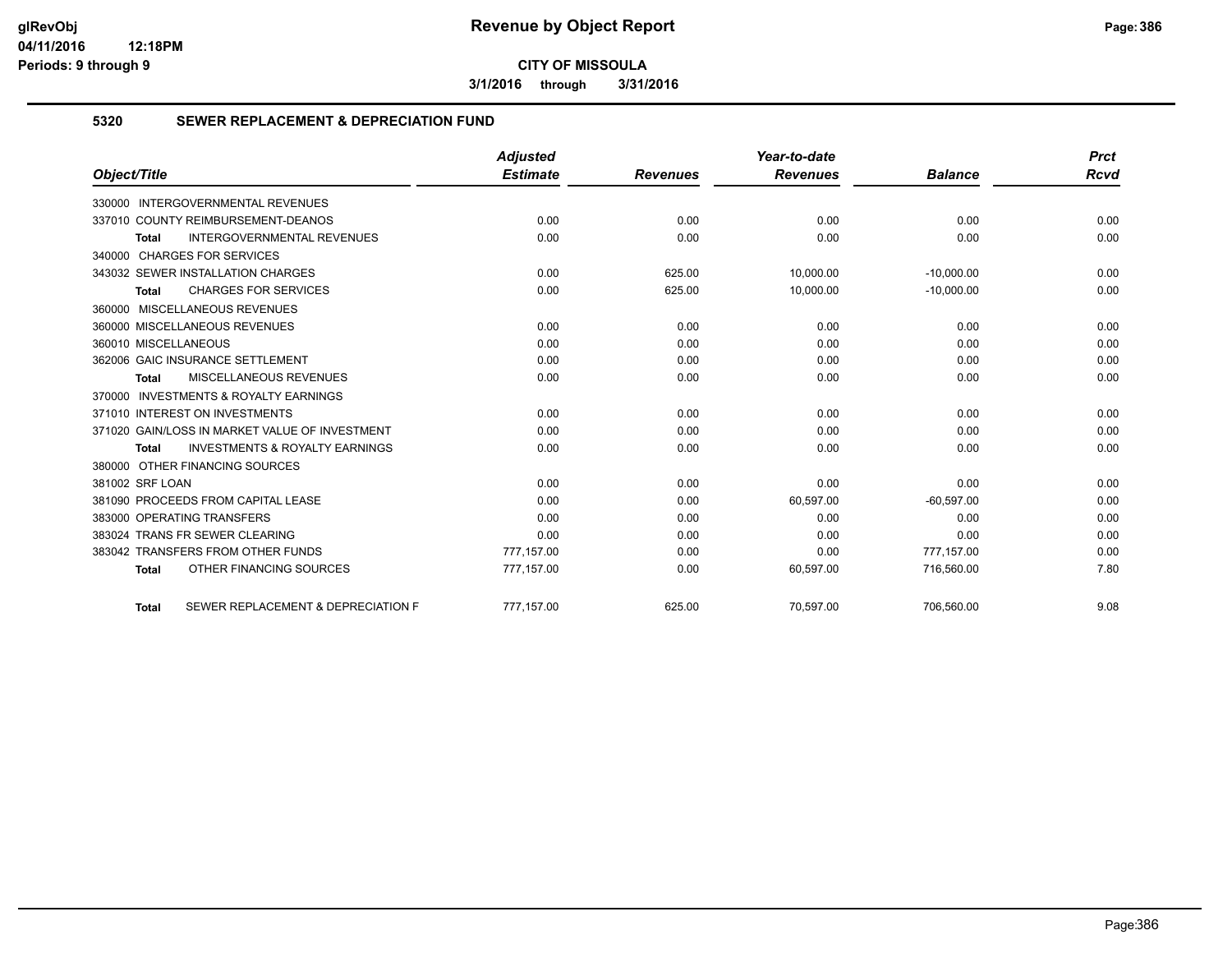**3/1/2016 through 3/31/2016**

## **5325 SEWER DEVELOPMENT FEE FUND**

#### **5325 SEWER DEVELOPMENT FEE FUND**

|                                                           | <b>Adjusted</b> |                 | Year-to-date    |                | <b>Prct</b> |
|-----------------------------------------------------------|-----------------|-----------------|-----------------|----------------|-------------|
| Object/Title                                              | <b>Estimate</b> | <b>Revenues</b> | <b>Revenues</b> | <b>Balance</b> | <b>Rcvd</b> |
| <b>INTERGOVERNMENTAL REVENUES</b><br>330000               |                 |                 |                 |                |             |
| 334120 TSEP GRANT                                         | 0.00            | 0.00            | 0.00            | 0.00           | 0.00        |
| <b>INTERGOVERNMENTAL REVENUES</b><br><b>Total</b>         | 0.00            | 0.00            | 0.00            | 0.00           | 0.00        |
| 340000 CHARGES FOR SERVICES                               |                 |                 |                 |                |             |
| 343032 SEWER INSTALLATION CHARGES                         | 0.00            | 0.00            | 0.00            | 0.00           | 0.00        |
| 343034 TREATMENT FACILITIES FEES                          | 615,558.00      | 44,100.00       | 390,290.35      | 225,267.65     | 63.40       |
| 343036 *** Title Not Found ***                            | 0.00            | 0.00            | 0.00            | 0.00           | 0.00        |
| <b>CHARGES FOR SERVICES</b><br><b>Total</b>               | 615,558.00      | 44,100.00       | 390,290.35      | 225,267.65     | 63.40       |
| 360000 MISCELLANEOUS REVENUES                             |                 |                 |                 |                |             |
| 360010 MISCELLANEOUS                                      | 0.00            | 0.00            | 0.00            | 0.00           | 0.00        |
| 360030 CONTRIBUTIONS FROM PROPERTY OWNERS                 | 0.00            | 0.00            | 0.00            | 0.00           | 0.00        |
| 362000 OTHER MISCELLANEOUS REVENUE                        | 0.00            | 0.00            | 32,310.55       | $-32,310.55$   | 0.00        |
| MISCELLANEOUS REVENUES<br><b>Total</b>                    | 0.00            | 0.00            | 32,310.55       | $-32,310.55$   | 0.00        |
| <b>INVESTMENTS &amp; ROYALTY EARNINGS</b><br>370000       |                 |                 |                 |                |             |
| 371010 INTEREST ON INVESTMENTS                            | 0.00            | 0.00            | 0.00            | 0.00           | 0.00        |
| 371020 GAIN/LOSS IN MARKET VALUE OF INVESTMENTS           | 0.00            | 0.00            | 0.00            | 0.00           | 0.00        |
| <b>INVESTMENTS &amp; ROYALTY EARNINGS</b><br><b>Total</b> | 0.00            | 0.00            | 0.00            | 0.00           | 0.00        |
| 380000 OTHER FINANCING SOURCES                            |                 |                 |                 |                |             |
| 383042 TRANSFERS FROM OTHER FUNDS                         | 0.00            | 0.00            | 0.00            | 0.00           | 0.00        |
| OTHER FINANCING SOURCES<br><b>Total</b>                   | 0.00            | 0.00            | 0.00            | 0.00           | 0.00        |
| SEWER DEVELOPMENT FEE FUND<br><b>Total</b>                | 615.558.00      | 44.100.00       | 422.600.90      | 192.957.10     | 68.65       |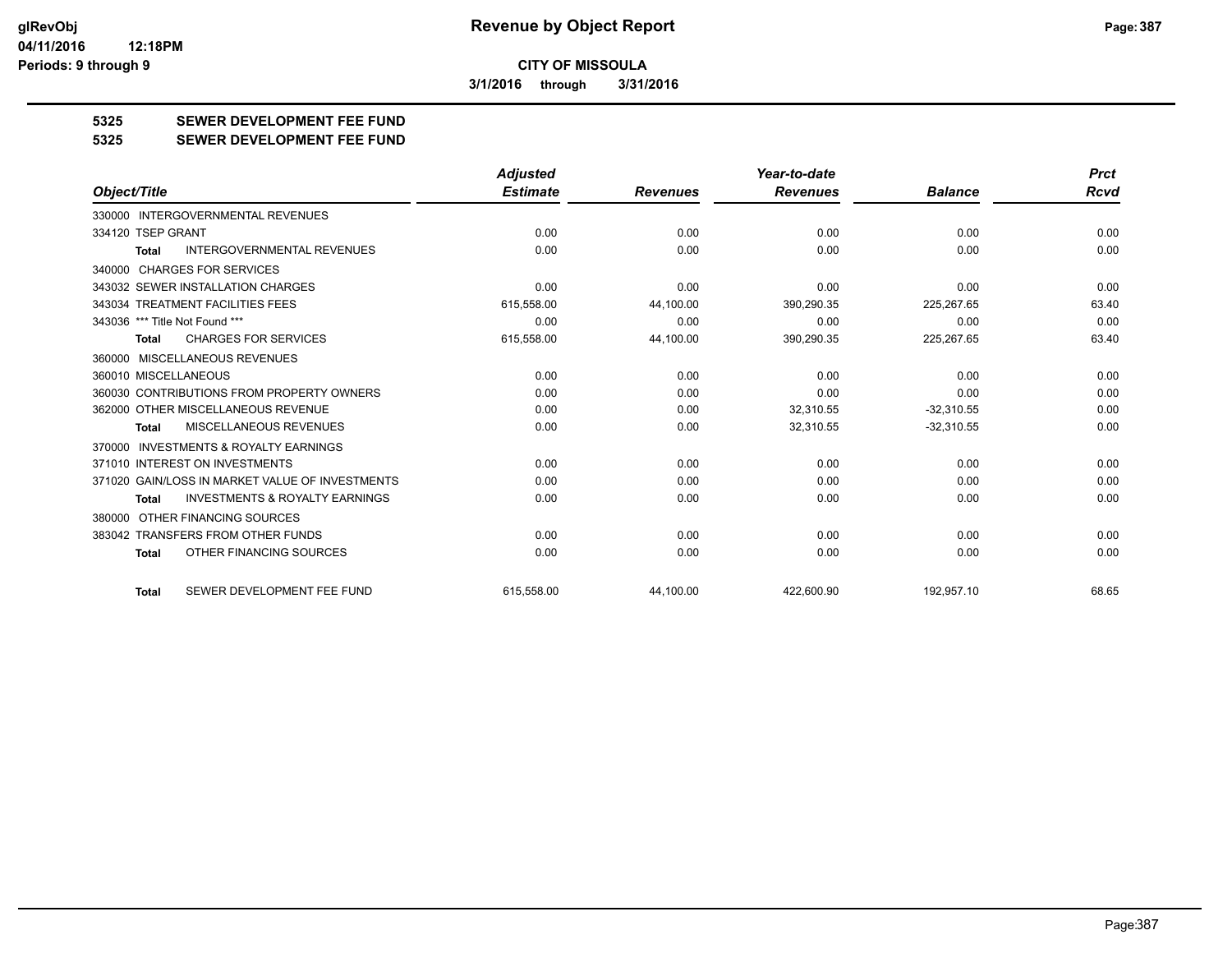**3/1/2016 through 3/31/2016**

#### **5325 SEWER DEVELOPMENT FEE FUND**

|                                                           | <b>Adjusted</b> |                 | Year-to-date    |                | <b>Prct</b> |
|-----------------------------------------------------------|-----------------|-----------------|-----------------|----------------|-------------|
| Object/Title                                              | <b>Estimate</b> | <b>Revenues</b> | <b>Revenues</b> | <b>Balance</b> | <b>Rcvd</b> |
| <b>INTERGOVERNMENTAL REVENUES</b><br>330000               |                 |                 |                 |                |             |
| 334120 TSEP GRANT                                         | 0.00            | 0.00            | 0.00            | 0.00           | 0.00        |
| <b>INTERGOVERNMENTAL REVENUES</b><br><b>Total</b>         | 0.00            | 0.00            | 0.00            | 0.00           | 0.00        |
| 340000 CHARGES FOR SERVICES                               |                 |                 |                 |                |             |
| 343032 SEWER INSTALLATION CHARGES                         | 0.00            | 0.00            | 0.00            | 0.00           | 0.00        |
| 343034 TREATMENT FACILITIES FEES                          | 615,558.00      | 44,100.00       | 390,290.35      | 225,267.65     | 63.40       |
| 343036 *** Title Not Found ***                            | 0.00            | 0.00            | 0.00            | 0.00           | 0.00        |
| <b>CHARGES FOR SERVICES</b><br><b>Total</b>               | 615,558.00      | 44,100.00       | 390,290.35      | 225,267.65     | 63.40       |
| 360000 MISCELLANEOUS REVENUES                             |                 |                 |                 |                |             |
| 360010 MISCELLANEOUS                                      | 0.00            | 0.00            | 0.00            | 0.00           | 0.00        |
| 360030 CONTRIBUTIONS FROM PROPERTY OWNERS                 | 0.00            | 0.00            | 0.00            | 0.00           | 0.00        |
| 362000 OTHER MISCELLANEOUS REVENUE                        | 0.00            | 0.00            | 32.310.55       | $-32.310.55$   | 0.00        |
| MISCELLANEOUS REVENUES<br><b>Total</b>                    | 0.00            | 0.00            | 32,310.55       | $-32,310.55$   | 0.00        |
| 370000 INVESTMENTS & ROYALTY EARNINGS                     |                 |                 |                 |                |             |
| 371010 INTEREST ON INVESTMENTS                            | 0.00            | 0.00            | 0.00            | 0.00           | 0.00        |
| 371020 GAIN/LOSS IN MARKET VALUE OF INVESTMENT            | 0.00            | 0.00            | 0.00            | 0.00           | 0.00        |
| <b>INVESTMENTS &amp; ROYALTY EARNINGS</b><br><b>Total</b> | 0.00            | 0.00            | 0.00            | 0.00           | 0.00        |
| 380000 OTHER FINANCING SOURCES                            |                 |                 |                 |                |             |
| 383042 TRANSFERS FROM OTHER FUNDS                         | 0.00            | 0.00            | 0.00            | 0.00           | 0.00        |
| OTHER FINANCING SOURCES<br><b>Total</b>                   | 0.00            | 0.00            | 0.00            | 0.00           | 0.00        |
| SEWER DEVELOPMENT FEE FUND<br><b>Total</b>                | 615.558.00      | 44.100.00       | 422.600.90      | 192,957.10     | 68.65       |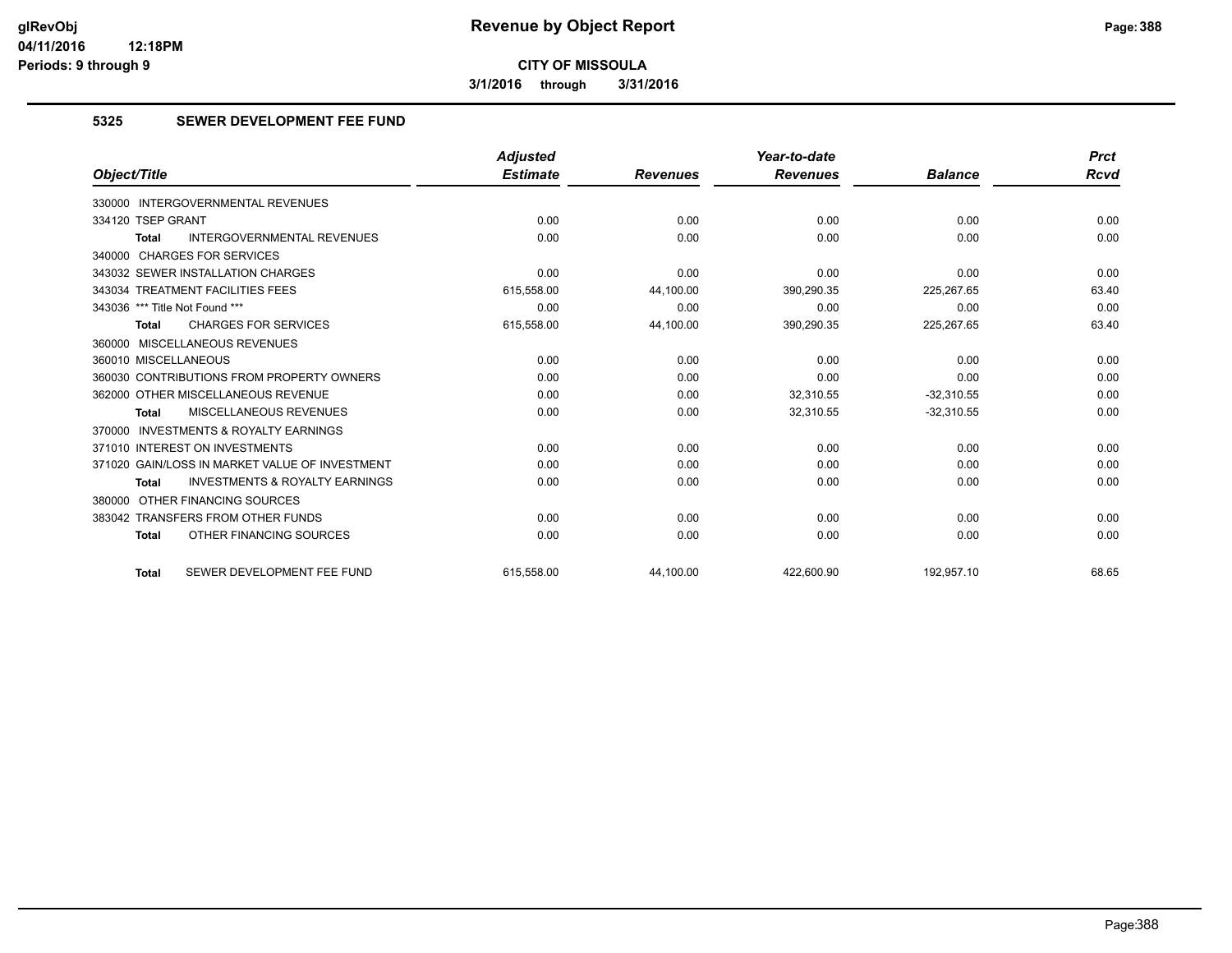**3/1/2016 through 3/31/2016**

#### **5340 SEWER CONSTRUCTION FUND**

**5340 SEWER CONSTRUCTION FUND**

|                                                     | <b>Adjusted</b> |                 | Year-to-date    |                | <b>Prct</b> |
|-----------------------------------------------------|-----------------|-----------------|-----------------|----------------|-------------|
| Object/Title                                        | <b>Estimate</b> | <b>Revenues</b> | <b>Revenues</b> | <b>Balance</b> | <b>Rcvd</b> |
| 330000 INTERGOVERNMENTAL REVENUES                   |                 |                 |                 |                |             |
| 331090 EPA GRANT                                    | 0.00            | 0.00            | 0.00            | 0.00           | 0.00        |
| 334120 TSEP GRANT                                   | 0.00            | 0.00            | 0.00            | 0.00           | 0.00        |
| 334140 DNRC GRANT                                   | 0.00            | 0.00            | 0.00            | 0.00           | 0.00        |
| 337000 LOCAL GRANTS                                 | 0.00            | 0.00            | 0.00            | 0.00           | 0.00        |
| <b>INTERGOVERNMENTAL REVENUES</b><br><b>Total</b>   | 0.00            | 0.00            | 0.00            | 0.00           | 0.00        |
| 340000 CHARGES FOR SERVICES                         |                 |                 |                 |                |             |
| 343032 SEWER INSTALLATION CHARGES                   | 0.00            | 0.00            | 596.00          | $-596.00$      | 0.00        |
| <b>CHARGES FOR SERVICES</b><br>Total                | 0.00            | 0.00            | 596.00          | $-596.00$      | 0.00        |
| 360000 MISCELLANEOUS REVENUES                       |                 |                 |                 |                |             |
| 360030 CONTRIBUTIONS FROM PROPERTY OWNERS           | 0.00            | 0.00            | 0.00            | 0.00           | 0.00        |
| 363020 PROPERTY ASSESSMENTS                         | 0.00            | 0.00            | 0.00            | 0.00           | 0.00        |
| 365000 DONATIONS                                    | 0.00            | 0.00            | 0.00            | 0.00           | 0.00        |
| MISCELLANEOUS REVENUES<br>Total                     | 0.00            | 0.00            | 0.00            | 0.00           | 0.00        |
| <b>INVESTMENTS &amp; ROYALTY EARNINGS</b><br>370000 |                 |                 |                 |                |             |
| 371010 INTEREST ON INVESTMENTS                      | 0.00            | 0.00            | 0.00            | 0.00           | 0.00        |
| 371020 GAIN/LOSS IN MARKET VALUE OF INVESTMENTS     | 0.00            | 0.00            | 0.00            | 0.00           | 0.00        |
| <b>INVESTMENTS &amp; ROYALTY EARNINGS</b><br>Total  | 0.00            | 0.00            | 0.00            | 0.00           | 0.00        |
| 380000 OTHER FINANCING SOURCES                      |                 |                 |                 |                |             |
| 381002 SRF LOAN                                     | 0.00            | 0.00            | 0.00            | 0.00           | 0.00        |
| 381020 REVENUE BONDS                                | 3,496,300.00    | 0.00            | 0.00            | 3,496,300.00   | 0.00        |
| 383011 TRANS FR SID REVOLVING                       | 0.00            | 0.00            | 0.00            | 0.00           | 0.00        |
| 383024 TRANS FR SEWER CLEARING                      | 0.00            | 0.00            | 0.00            | 0.00           | 0.00        |
| 383025 TRANS FR SEWER R & D                         | 0.00            | 0.00            | 0.00            | 0.00           | 0.00        |
| 383026 TRANS FR CDBG                                | 0.00            | 0.00            | 0.00            | 0.00           | 0.00        |
| 383040 TRANSFER FROM CITY GRANTS                    | 0.00            | 0.00            | 0.00            | 0.00           | 0.00        |
| OTHER FINANCING SOURCES<br><b>Total</b>             | 3,496,300.00    | 0.00            | 0.00            | 3,496,300.00   | 0.00        |
| SEWER CONSTRUCTION FUND<br>Total                    | 3.496.300.00    | 0.00            | 596.00          | 3.495.704.00   | 0.02        |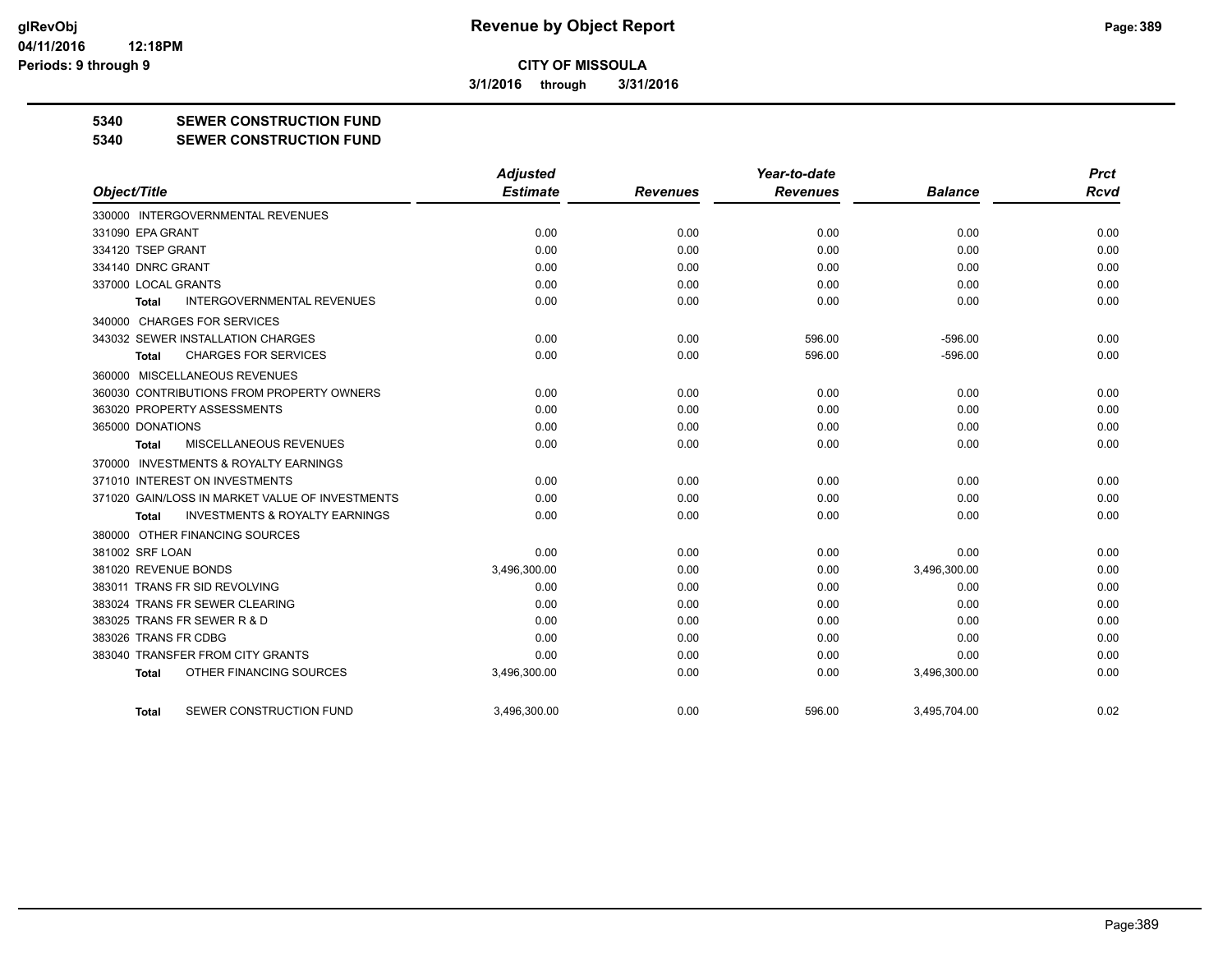**3/1/2016 through 3/31/2016**

#### **5340 SEWER CONSTRUCTION FUND**

| Object/Title                                       | <b>Adjusted</b><br><b>Estimate</b> | <b>Revenues</b> | Year-to-date<br><b>Revenues</b> | <b>Balance</b> | <b>Prct</b><br><b>Rcvd</b> |
|----------------------------------------------------|------------------------------------|-----------------|---------------------------------|----------------|----------------------------|
|                                                    |                                    |                 |                                 |                |                            |
| 330000 INTERGOVERNMENTAL REVENUES                  |                                    |                 |                                 |                |                            |
| 331090 EPA GRANT                                   | 0.00                               | 0.00            | 0.00                            | 0.00           | 0.00                       |
| 334120 TSEP GRANT                                  | 0.00                               | 0.00            | 0.00                            | 0.00           | 0.00                       |
| 334140 DNRC GRANT                                  | 0.00                               | 0.00            | 0.00                            | 0.00           | 0.00                       |
| 337000 LOCAL GRANTS                                | 0.00                               | 0.00            | 0.00                            | 0.00           | 0.00                       |
| <b>INTERGOVERNMENTAL REVENUES</b><br><b>Total</b>  | 0.00                               | 0.00            | 0.00                            | 0.00           | 0.00                       |
| 340000 CHARGES FOR SERVICES                        |                                    |                 |                                 |                |                            |
| 343032 SEWER INSTALLATION CHARGES                  | 0.00                               | 0.00            | 596.00                          | $-596.00$      | 0.00                       |
| <b>CHARGES FOR SERVICES</b><br>Total               | 0.00                               | 0.00            | 596.00                          | $-596.00$      | 0.00                       |
| 360000 MISCELLANEOUS REVENUES                      |                                    |                 |                                 |                |                            |
| 360030 CONTRIBUTIONS FROM PROPERTY OWNERS          | 0.00                               | 0.00            | 0.00                            | 0.00           | 0.00                       |
| 363020 PROPERTY ASSESSMENTS                        | 0.00                               | 0.00            | 0.00                            | 0.00           | 0.00                       |
| 365000 DONATIONS                                   | 0.00                               | 0.00            | 0.00                            | 0.00           | 0.00                       |
| MISCELLANEOUS REVENUES<br>Total                    | 0.00                               | 0.00            | 0.00                            | 0.00           | 0.00                       |
| 370000 INVESTMENTS & ROYALTY EARNINGS              |                                    |                 |                                 |                |                            |
| 371010 INTEREST ON INVESTMENTS                     | 0.00                               | 0.00            | 0.00                            | 0.00           | 0.00                       |
| 371020 GAIN/LOSS IN MARKET VALUE OF INVESTMENT     | 0.00                               | 0.00            | 0.00                            | 0.00           | 0.00                       |
| <b>INVESTMENTS &amp; ROYALTY EARNINGS</b><br>Total | 0.00                               | 0.00            | 0.00                            | 0.00           | 0.00                       |
| 380000 OTHER FINANCING SOURCES                     |                                    |                 |                                 |                |                            |
| 381002 SRF LOAN                                    | 0.00                               | 0.00            | 0.00                            | 0.00           | 0.00                       |
| 381020 REVENUE BONDS                               | 3,496,300.00                       | 0.00            | 0.00                            | 3,496,300.00   | 0.00                       |
| 383011 TRANS FR SID REVOLVING                      | 0.00                               | 0.00            | 0.00                            | 0.00           | 0.00                       |
| 383024 TRANS FR SEWER CLEARING                     | 0.00                               | 0.00            | 0.00                            | 0.00           | 0.00                       |
| 383025 TRANS FR SEWER R & D                        | 0.00                               | 0.00            | 0.00                            | 0.00           | 0.00                       |
| 383026 TRANS FR CDBG                               | 0.00                               | 0.00            | 0.00                            | 0.00           | 0.00                       |
| 383040 TRANSFER FROM CITY GRANTS                   | 0.00                               | 0.00            | 0.00                            | 0.00           | 0.00                       |
| OTHER FINANCING SOURCES<br><b>Total</b>            | 3,496,300.00                       | 0.00            | 0.00                            | 3,496,300.00   | 0.00                       |
| SEWER CONSTRUCTION FUND<br><b>Total</b>            | 3,496,300.00                       | 0.00            | 596.00                          | 3,495,704.00   | 0.02                       |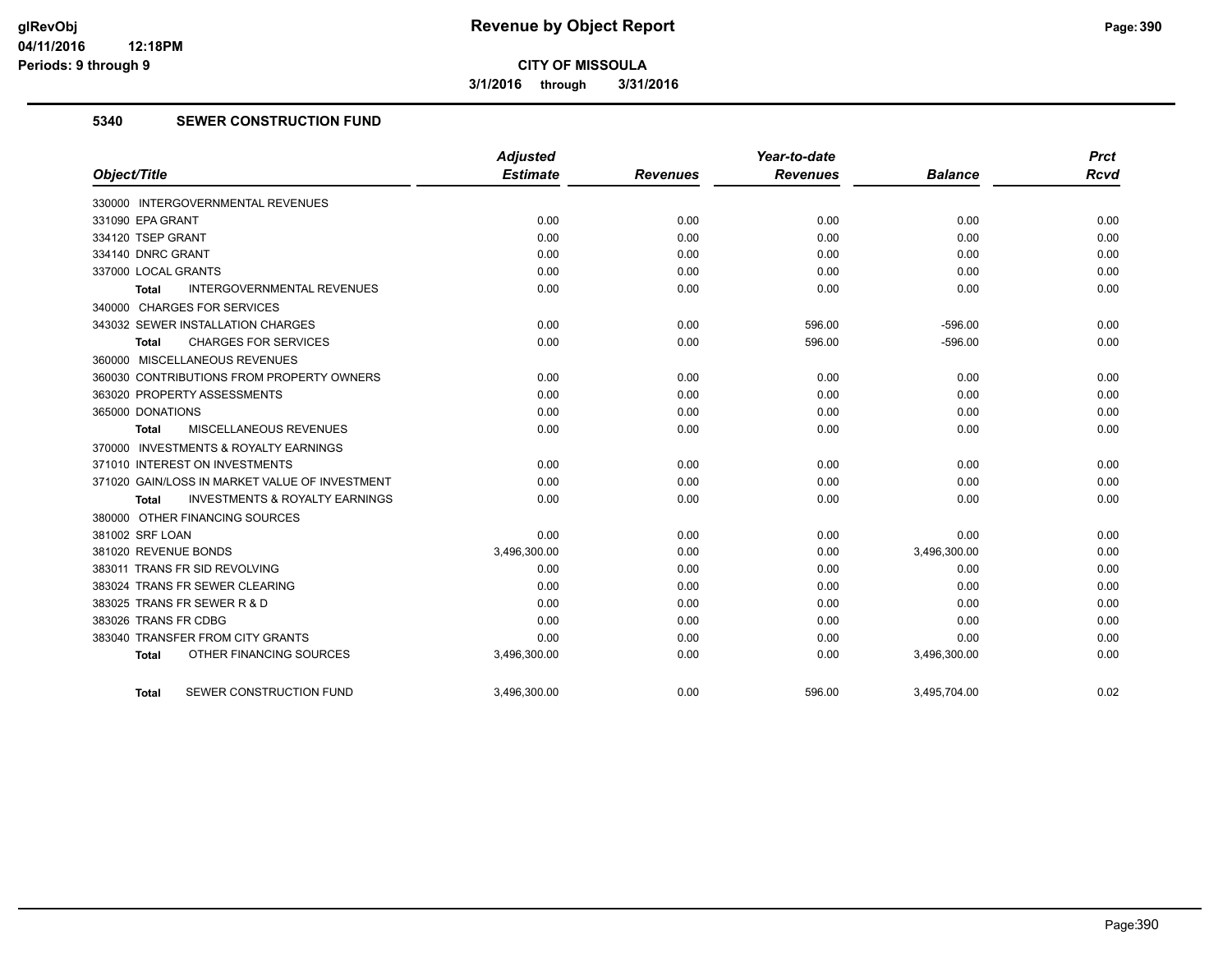**3/1/2016 through 3/31/2016**

## **5361 2001 SEWER REVENUE BONDS-DEBT SERVICE**

**5361 2001 SEWER REVENUE BONDS-DEBT SERVICE**

|                                                           | <b>Adjusted</b> |                 | Year-to-date    |                | <b>Prct</b> |
|-----------------------------------------------------------|-----------------|-----------------|-----------------|----------------|-------------|
| Object/Title                                              | <b>Estimate</b> | <b>Revenues</b> | <b>Revenues</b> | <b>Balance</b> | <b>Rcvd</b> |
| 340000 CHARGES FOR SERVICES                               |                 |                 |                 |                |             |
| SEWER SERVICE CHARGES<br>343031                           | 0.00            | 0.00            | 0.00            | 0.00           | 0.00        |
| 343032 SEWER INSTALLATION CHARGES                         | 0.00            | 0.00            | 0.00            | 0.00           | 0.00        |
| 343035 SALE OF SEWER MATERIALS AND SUPPLIES               | 0.00            | 0.00            | 0.00            | 0.00           | 0.00        |
| <b>CHARGES FOR SERVICES</b><br><b>Total</b>               | 0.00            | 0.00            | 0.00            | 0.00           | 0.00        |
| <b>MISCELLANEOUS REVENUES</b><br>360000                   |                 |                 |                 |                |             |
| 360010 MISCELLANEOUS                                      | 0.00            | 0.00            | 0.00            | 0.00           | 0.00        |
| <b>MISCELLANEOUS REVENUES</b><br>Total                    | 0.00            | 0.00            | 0.00            | 0.00           | 0.00        |
| INVESTMENTS & ROYALTY EARNINGS<br>370000                  |                 |                 |                 |                |             |
| 371010 INTEREST ON INVESTMENTS                            | 0.00            | 0.00            | 0.00            | 0.00           | 0.00        |
| 371020 GAIN/LOSS IN MARKET VALUE OF INVESTMENTS           | 0.00            | 0.00            | 0.00            | 0.00           | 0.00        |
| <b>INVESTMENTS &amp; ROYALTY EARNINGS</b><br><b>Total</b> | 0.00            | 0.00            | 0.00            | 0.00           | 0.00        |
| OTHER FINANCING SOURCES<br>380000                         |                 |                 |                 |                |             |
| 382010 SALE OF FIXED ASSETS                               | 0.00            | 0.00            | 0.00            | 0.00           | 0.00        |
| 383024 TRANS FR SEWER CLEARING                            | 31,040.00       | 0.00            | 0.00            | 31,040.00      | 0.00        |
| OTHER FINANCING SOURCES<br>Total                          | 31,040.00       | 0.00            | 0.00            | 31,040.00      | 0.00        |
| 2001 SEWER REVENUE BONDS-DEBT SERVI<br><b>Total</b>       | 31,040.00       | 0.00            | 0.00            | 31,040.00      | 0.00        |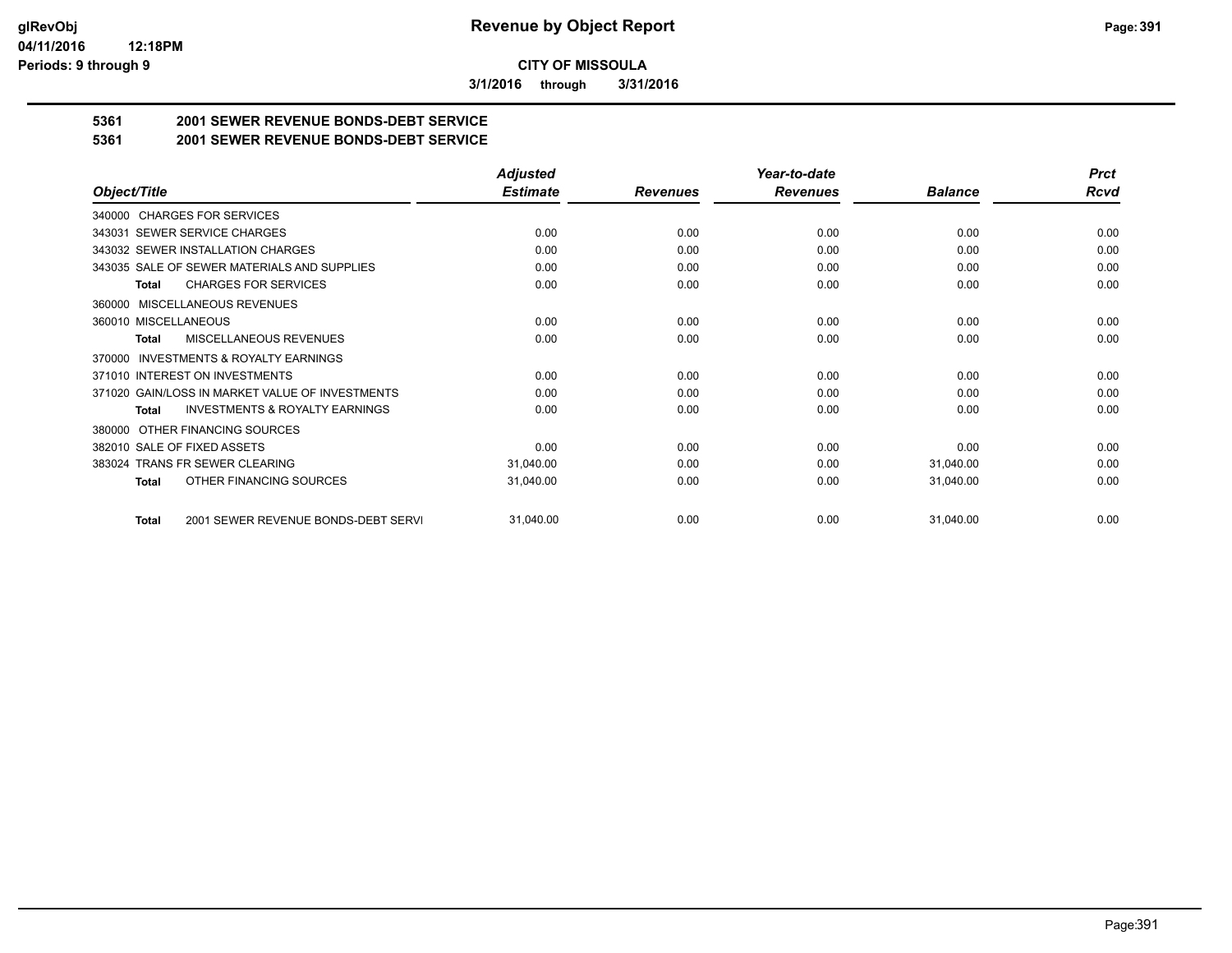**3/1/2016 through 3/31/2016**

#### **5361 2001 SEWER REVENUE BONDS-DEBT SERVICE**

|                                                           | <b>Adjusted</b> |                 | Year-to-date    |                | <b>Prct</b> |
|-----------------------------------------------------------|-----------------|-----------------|-----------------|----------------|-------------|
| Object/Title                                              | <b>Estimate</b> | <b>Revenues</b> | <b>Revenues</b> | <b>Balance</b> | <b>Rcvd</b> |
| 340000 CHARGES FOR SERVICES                               |                 |                 |                 |                |             |
| 343031 SEWER SERVICE CHARGES                              | 0.00            | 0.00            | 0.00            | 0.00           | 0.00        |
| 343032 SEWER INSTALLATION CHARGES                         | 0.00            | 0.00            | 0.00            | 0.00           | 0.00        |
| 343035 SALE OF SEWER MATERIALS AND SUPPLIES               | 0.00            | 0.00            | 0.00            | 0.00           | 0.00        |
| <b>CHARGES FOR SERVICES</b><br><b>Total</b>               | 0.00            | 0.00            | 0.00            | 0.00           | 0.00        |
| MISCELLANEOUS REVENUES<br>360000                          |                 |                 |                 |                |             |
| 360010 MISCELLANEOUS                                      | 0.00            | 0.00            | 0.00            | 0.00           | 0.00        |
| MISCELLANEOUS REVENUES<br><b>Total</b>                    | 0.00            | 0.00            | 0.00            | 0.00           | 0.00        |
| <b>INVESTMENTS &amp; ROYALTY EARNINGS</b><br>370000       |                 |                 |                 |                |             |
| 371010 INTEREST ON INVESTMENTS                            | 0.00            | 0.00            | 0.00            | 0.00           | 0.00        |
| 371020 GAIN/LOSS IN MARKET VALUE OF INVESTMENT            | 0.00            | 0.00            | 0.00            | 0.00           | 0.00        |
| <b>INVESTMENTS &amp; ROYALTY EARNINGS</b><br><b>Total</b> | 0.00            | 0.00            | 0.00            | 0.00           | 0.00        |
| OTHER FINANCING SOURCES<br>380000                         |                 |                 |                 |                |             |
| 382010 SALE OF FIXED ASSETS                               | 0.00            | 0.00            | 0.00            | 0.00           | 0.00        |
| <b>TRANS FR SEWER CLEARING</b><br>383024                  | 31,040.00       | 0.00            | 0.00            | 31,040.00      | 0.00        |
| OTHER FINANCING SOURCES<br><b>Total</b>                   | 31,040.00       | 0.00            | 0.00            | 31,040.00      | 0.00        |
| 2001 SEWER REVENUE BONDS-DEBT SERV<br><b>Total</b>        | 31,040.00       | 0.00            | 0.00            | 31,040.00      | 0.00        |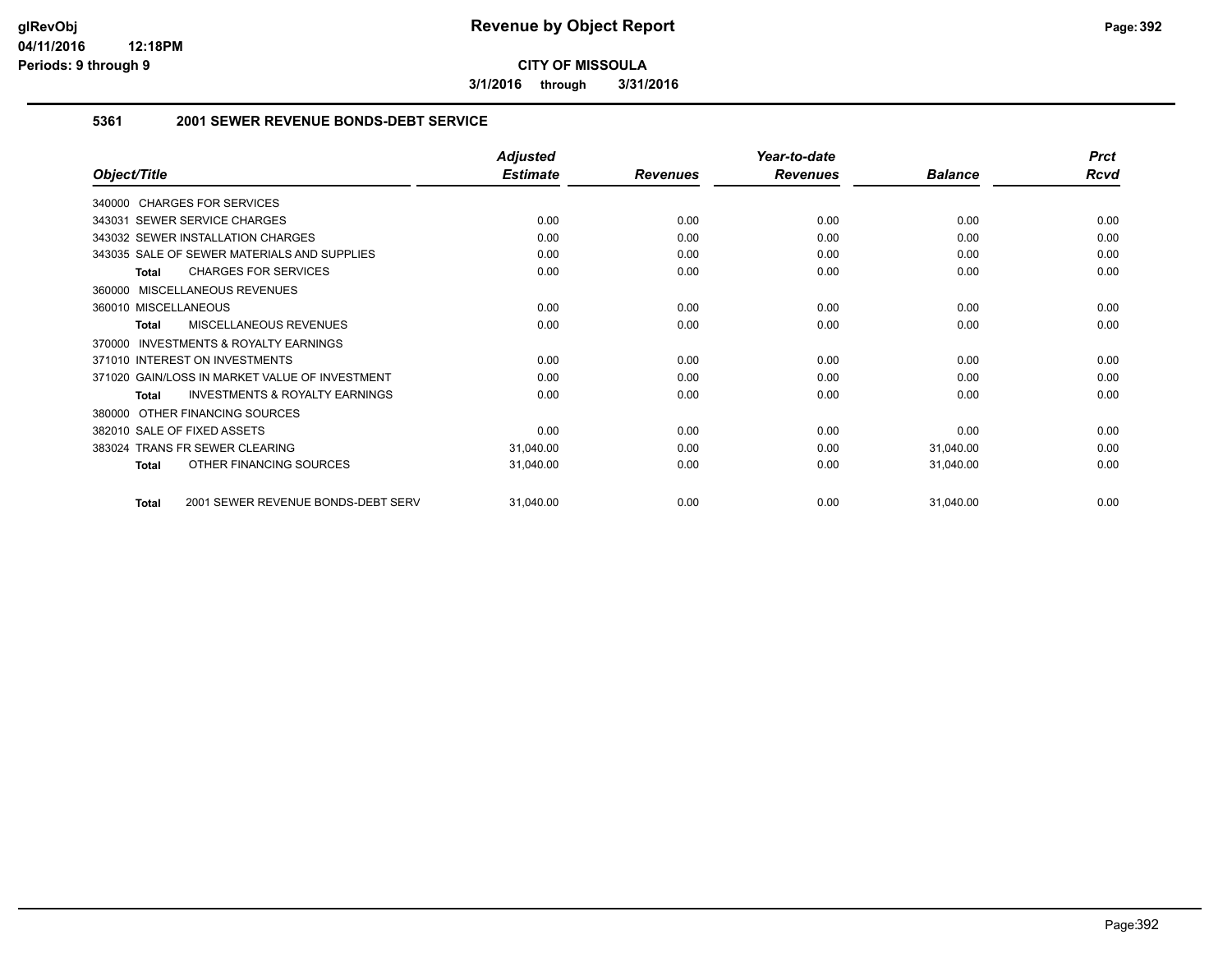**3/1/2016 through 3/31/2016**

## **5362 00 SEWER REVENUE BOND - SERIES B DEBT SE**

**5362 00 SEWER REVENUE BOND - SERIES B DEBT SE**

|                                                           | <b>Adjusted</b> |                 | Year-to-date    |                | <b>Prct</b> |
|-----------------------------------------------------------|-----------------|-----------------|-----------------|----------------|-------------|
| Object/Title                                              | <b>Estimate</b> | <b>Revenues</b> | <b>Revenues</b> | <b>Balance</b> | Rcvd        |
| 340000 CHARGES FOR SERVICES                               |                 |                 |                 |                |             |
| 343032 SEWER INSTALLATION CHARGES                         | 0.00            | 0.00            | 0.00            | 0.00           | 0.00        |
| <b>CHARGES FOR SERVICES</b><br><b>Total</b>               | 0.00            | 0.00            | 0.00            | 0.00           | 0.00        |
| 360000 MISCELLANEOUS REVENUES                             |                 |                 |                 |                |             |
| 360010 MISCELLANEOUS                                      | 0.00            | 0.00            | 0.00            | 0.00           | 0.00        |
| MISCELLANEOUS REVENUES<br>Total                           | 0.00            | 0.00            | 0.00            | 0.00           | 0.00        |
| 370000 INVESTMENTS & ROYALTY EARNINGS                     |                 |                 |                 |                |             |
| 371010 INTEREST ON INVESTMENTS                            | 0.00            | 0.00            | 0.00            | 0.00           | 0.00        |
| 371020 GAIN/LOSS IN MARKET VALUE OF INVESTMENTS           | 0.00            | 0.00            | 0.00            | 0.00           | 0.00        |
| <b>INVESTMENTS &amp; ROYALTY EARNINGS</b><br><b>Total</b> | 0.00            | 0.00            | 0.00            | 0.00           | 0.00        |
| 380000 OTHER FINANCING SOURCES                            |                 |                 |                 |                |             |
| 383024 TRANS FR SEWER CLEARING                            | 48,360.00       | 0.00            | 0.00            | 48,360.00      | 0.00        |
| OTHER FINANCING SOURCES<br><b>Total</b>                   | 48,360.00       | 0.00            | 0.00            | 48,360.00      | 0.00        |
| 00 SEWER REVENUE BOND - SERIES B DEB<br><b>Total</b>      | 48.360.00       | 0.00            | 0.00            | 48,360.00      | 0.00        |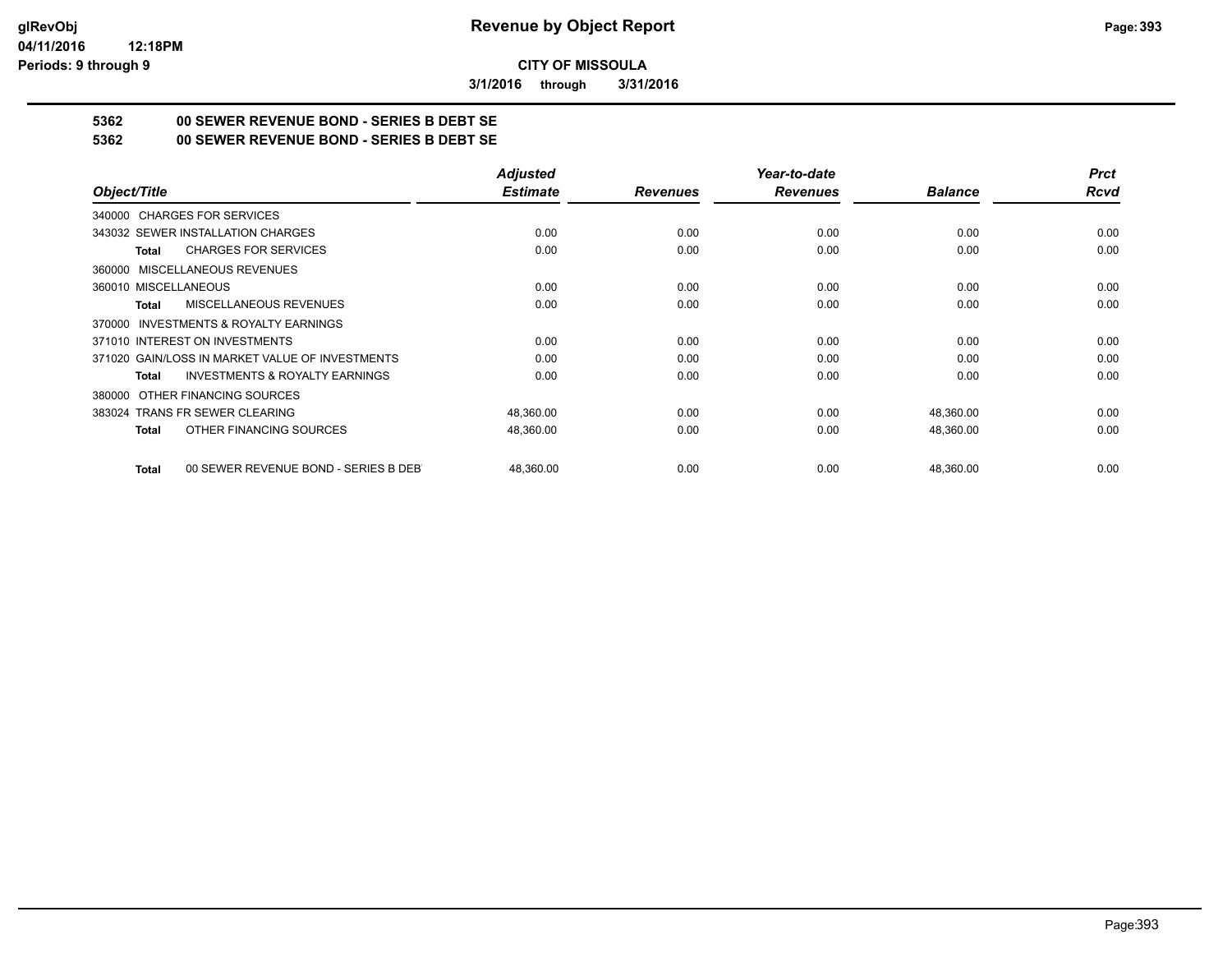**3/1/2016 through 3/31/2016**

#### **5362 00 SEWER REVENUE BOND - SERIES B DEBT SE**

| Object/Title                                              | <b>Adjusted</b><br><b>Estimate</b> | <b>Revenues</b> | Year-to-date<br><b>Revenues</b> | <b>Balance</b> | <b>Prct</b><br><b>Rcvd</b> |
|-----------------------------------------------------------|------------------------------------|-----------------|---------------------------------|----------------|----------------------------|
| 340000 CHARGES FOR SERVICES                               |                                    |                 |                                 |                |                            |
| 343032 SEWER INSTALLATION CHARGES                         | 0.00                               | 0.00            | 0.00                            | 0.00           | 0.00                       |
| <b>CHARGES FOR SERVICES</b><br>Total                      | 0.00                               | 0.00            | 0.00                            | 0.00           | 0.00                       |
| 360000 MISCELLANEOUS REVENUES                             |                                    |                 |                                 |                |                            |
| 360010 MISCELLANEOUS                                      | 0.00                               | 0.00            | 0.00                            | 0.00           | 0.00                       |
| MISCELLANEOUS REVENUES<br><b>Total</b>                    | 0.00                               | 0.00            | 0.00                            | 0.00           | 0.00                       |
| <b>INVESTMENTS &amp; ROYALTY EARNINGS</b><br>370000       |                                    |                 |                                 |                |                            |
| 371010 INTEREST ON INVESTMENTS                            | 0.00                               | 0.00            | 0.00                            | 0.00           | 0.00                       |
| 371020 GAIN/LOSS IN MARKET VALUE OF INVESTMENT            | 0.00                               | 0.00            | 0.00                            | 0.00           | 0.00                       |
| <b>INVESTMENTS &amp; ROYALTY EARNINGS</b><br><b>Total</b> | 0.00                               | 0.00            | 0.00                            | 0.00           | 0.00                       |
| OTHER FINANCING SOURCES<br>380000                         |                                    |                 |                                 |                |                            |
| 383024 TRANS FR SEWER CLEARING                            | 48,360.00                          | 0.00            | 0.00                            | 48,360.00      | 0.00                       |
| OTHER FINANCING SOURCES<br><b>Total</b>                   | 48,360.00                          | 0.00            | 0.00                            | 48,360.00      | 0.00                       |
| 00 SEWER REVENUE BOND - SERIES B DEE<br><b>Total</b>      | 48,360.00                          | 0.00            | 0.00                            | 48,360.00      | 0.00                       |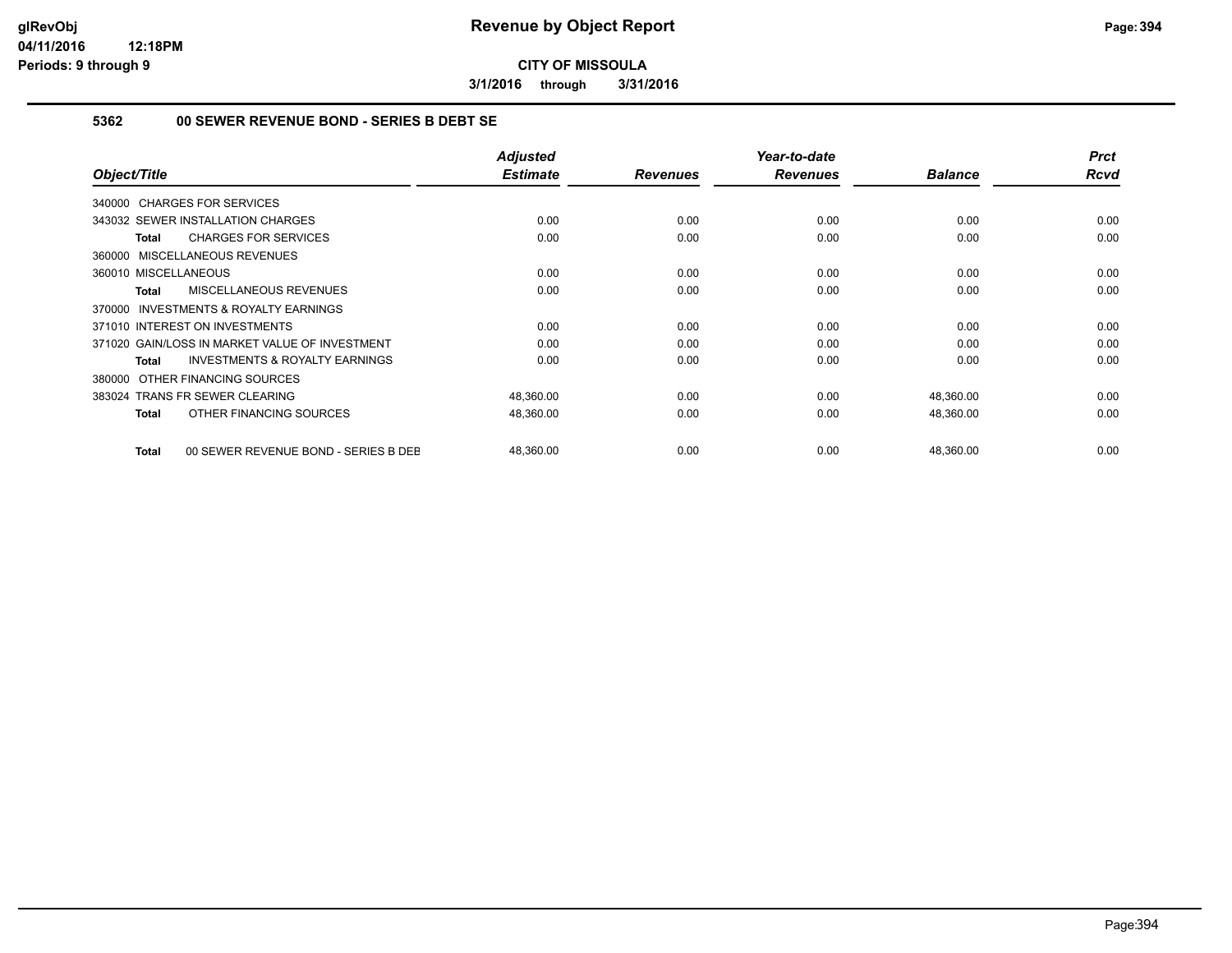**3/1/2016 through 3/31/2016**

# **5364 92 SEWER REVENUE BOND - SERIES B DEBT S**

**5364 92 SEWER REVENUE BOND - SERIES B DEBT S**

|                                                      | <b>Adjusted</b> |                 | Year-to-date    |                | <b>Prct</b> |
|------------------------------------------------------|-----------------|-----------------|-----------------|----------------|-------------|
| Object/Title                                         | <b>Estimate</b> | <b>Revenues</b> | <b>Revenues</b> | <b>Balance</b> | <b>Rcvd</b> |
| 340000 CHARGES FOR SERVICES                          |                 |                 |                 |                |             |
| 343032 SEWER INSTALLATION CHARGES                    | 0.00            | 0.00            | 0.00            | 0.00           | 0.00        |
| <b>CHARGES FOR SERVICES</b><br>Total                 | 0.00            | 0.00            | 0.00            | 0.00           | 0.00        |
| 370000 INVESTMENTS & ROYALTY EARNINGS                |                 |                 |                 |                |             |
| 371010 INTEREST ON INVESTMENTS                       | 0.00            | 0.00            | 0.00            | 0.00           | 0.00        |
| 371020 GAIN/LOSS IN MARKET VALUE OF INVESTMENTS      | 0.00            | 0.00            | 0.00            | 0.00           | 0.00        |
| <b>INVESTMENTS &amp; ROYALTY EARNINGS</b><br>Total   | 0.00            | 0.00            | 0.00            | 0.00           | 0.00        |
| 380000 OTHER FINANCING SOURCES                       |                 |                 |                 |                |             |
| 383024 TRANS FR SEWER CLEARING                       | 0.00            | 0.00            | 0.00            | 0.00           | 0.00        |
| 383042 TRANSFERS FROM OTHER FUNDS                    | 0.00            | 0.00            | 0.00            | 0.00           | 0.00        |
| OTHER FINANCING SOURCES<br>Total                     | 0.00            | 0.00            | 0.00            | 0.00           | 0.00        |
| 92 SEWER REVENUE BOND - SERIES B DEE<br><b>Total</b> | 0.00            | 0.00            | 0.00            | 0.00           | 0.00        |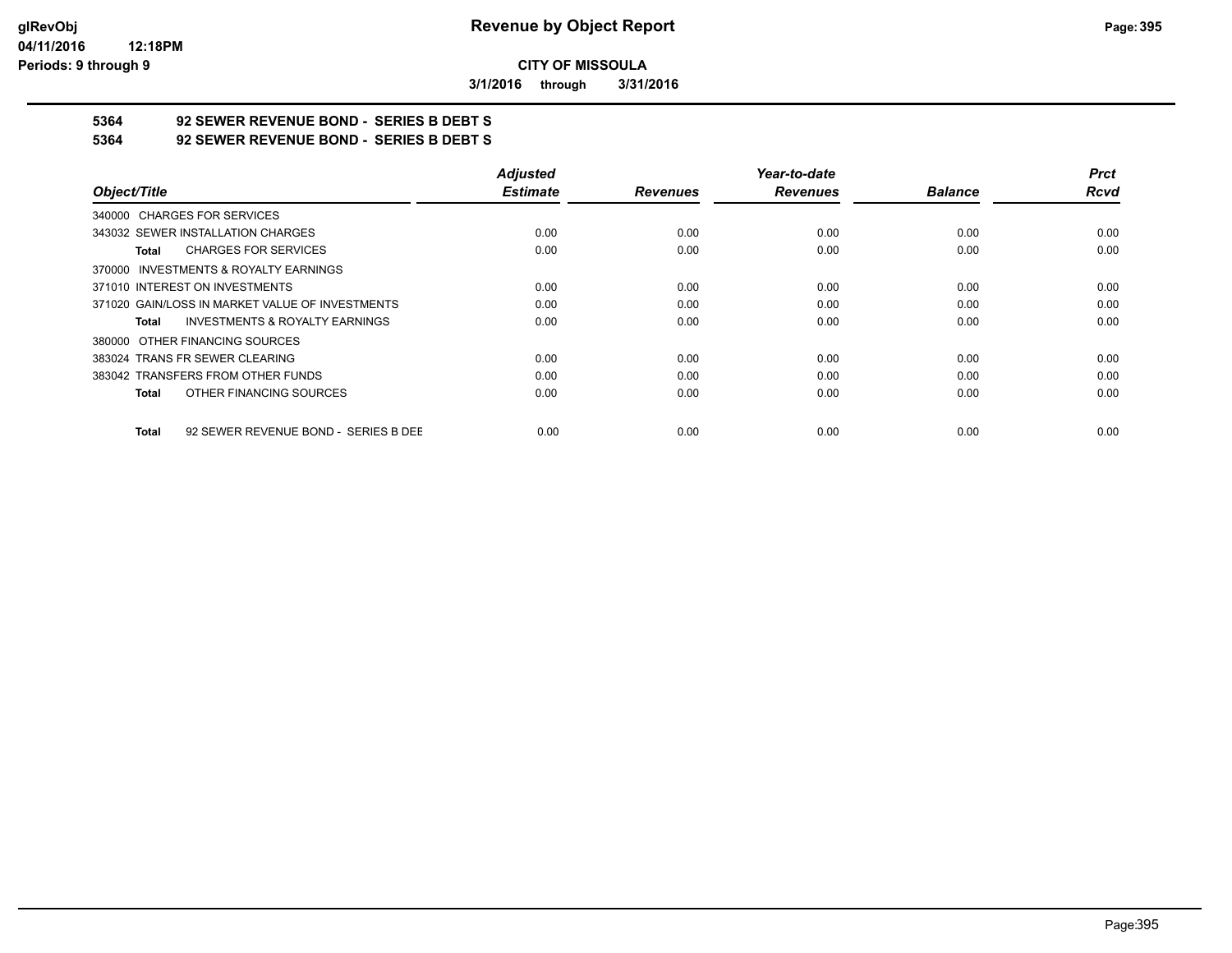**3/1/2016 through 3/31/2016**

#### **5364 92 SEWER REVENUE BOND - SERIES B DEBT S**

| Object/Title                                         | <b>Adjusted</b><br><b>Estimate</b> | <b>Revenues</b> | Year-to-date<br><b>Revenues</b> | <b>Balance</b> | <b>Prct</b><br>Rcvd |
|------------------------------------------------------|------------------------------------|-----------------|---------------------------------|----------------|---------------------|
| 340000 CHARGES FOR SERVICES                          |                                    |                 |                                 |                |                     |
| 343032 SEWER INSTALLATION CHARGES                    | 0.00                               | 0.00            | 0.00                            | 0.00           | 0.00                |
| <b>CHARGES FOR SERVICES</b><br>Total                 | 0.00                               | 0.00            | 0.00                            | 0.00           | 0.00                |
| 370000 INVESTMENTS & ROYALTY EARNINGS                |                                    |                 |                                 |                |                     |
| 371010 INTEREST ON INVESTMENTS                       | 0.00                               | 0.00            | 0.00                            | 0.00           | 0.00                |
| 371020 GAIN/LOSS IN MARKET VALUE OF INVESTMENT       | 0.00                               | 0.00            | 0.00                            | 0.00           | 0.00                |
| <b>INVESTMENTS &amp; ROYALTY EARNINGS</b><br>Total   | 0.00                               | 0.00            | 0.00                            | 0.00           | 0.00                |
| 380000 OTHER FINANCING SOURCES                       |                                    |                 |                                 |                |                     |
| 383024 TRANS FR SEWER CLEARING                       | 0.00                               | 0.00            | 0.00                            | 0.00           | 0.00                |
| 383042 TRANSFERS FROM OTHER FUNDS                    | 0.00                               | 0.00            | 0.00                            | 0.00           | 0.00                |
| OTHER FINANCING SOURCES<br>Total                     | 0.00                               | 0.00            | 0.00                            | 0.00           | 0.00                |
| 92 SEWER REVENUE BOND - SERIES B DEI<br><b>Total</b> | 0.00                               | 0.00            | 0.00                            | 0.00           | 0.00                |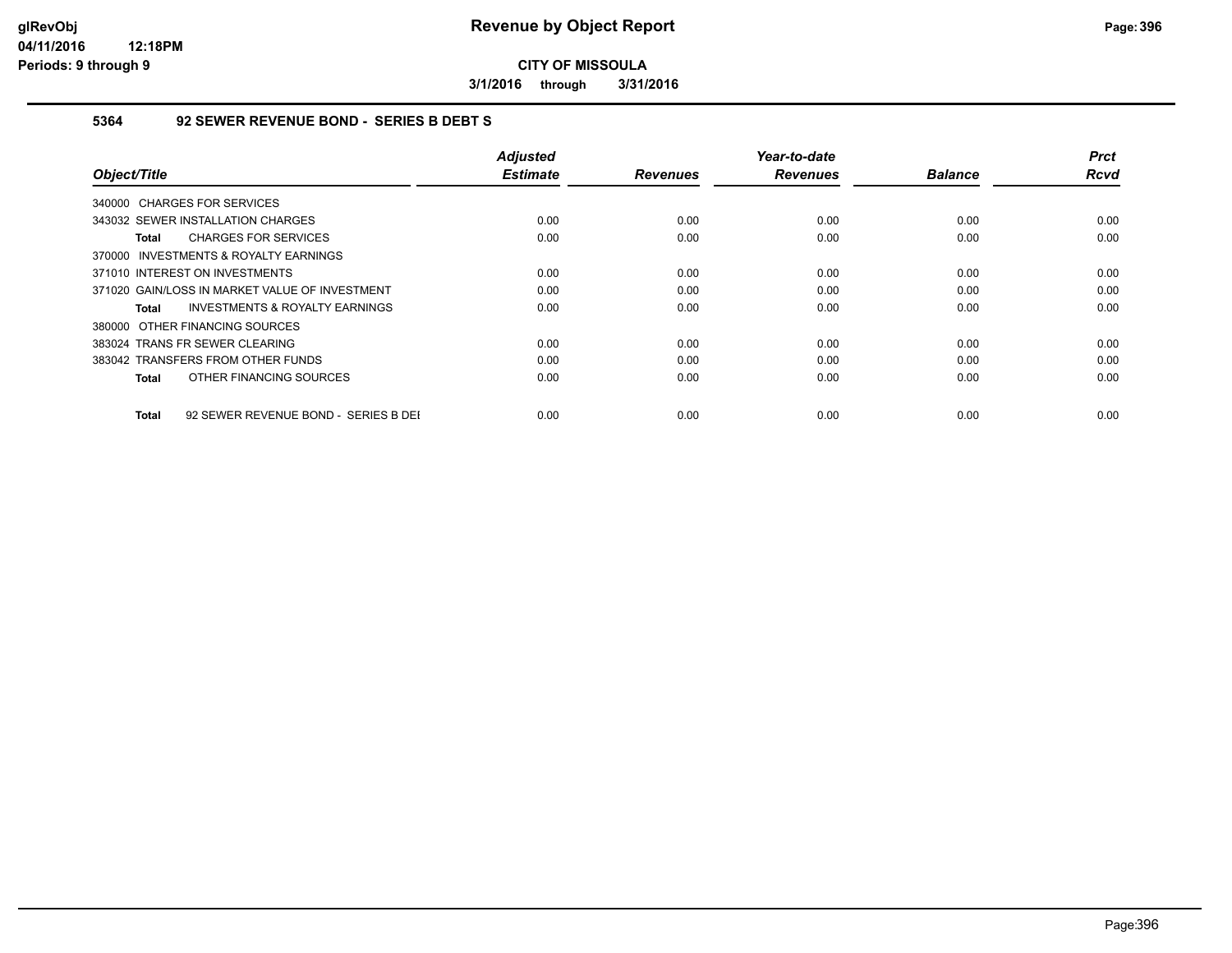**3/1/2016 through 3/31/2016**

# **5365 99 SEWER REVENUE BONDS DEBT SERVICE FUND**

**5365 99 SEWER REVENUE BONDS DEBT SERVICE FUND**

|                                                     | <b>Adjusted</b> |                 | Year-to-date    |                | <b>Prct</b> |
|-----------------------------------------------------|-----------------|-----------------|-----------------|----------------|-------------|
| Object/Title                                        | <b>Estimate</b> | <b>Revenues</b> | <b>Revenues</b> | <b>Balance</b> | <b>Rcvd</b> |
| 340000 CHARGES FOR SERVICES                         |                 |                 |                 |                |             |
| 343032 SEWER INSTALLATION CHARGES                   | 0.00            | 0.00            | 0.00            | 0.00           | 0.00        |
| <b>CHARGES FOR SERVICES</b><br>Total                | 0.00            | 0.00            | 0.00            | 0.00           | 0.00        |
| 370000 INVESTMENTS & ROYALTY EARNINGS               |                 |                 |                 |                |             |
| 371010 INTEREST ON INVESTMENTS                      | 0.00            | 0.00            | 0.00            | 0.00           | 0.00        |
| 371020 GAIN/LOSS IN MARKET VALUE OF INVESTMENTS     | 0.00            | 0.00            | 0.00            | 0.00           | 0.00        |
| <b>INVESTMENTS &amp; ROYALTY EARNINGS</b><br>Total  | 0.00            | 0.00            | 0.00            | 0.00           | 0.00        |
| 380000 OTHER FINANCING SOURCES                      |                 |                 |                 |                |             |
| 383024 TRANS FR SEWER CLEARING                      | 123.910.00      | 0.00            | 0.00            | 123.910.00     | 0.00        |
| OTHER FINANCING SOURCES<br>Total                    | 123,910.00      | 0.00            | 0.00            | 123,910.00     | 0.00        |
| 99 SEWER REVENUE BONDS DEBT SERVICE<br><b>Total</b> | 123.910.00      | 0.00            | 0.00            | 123.910.00     | 0.00        |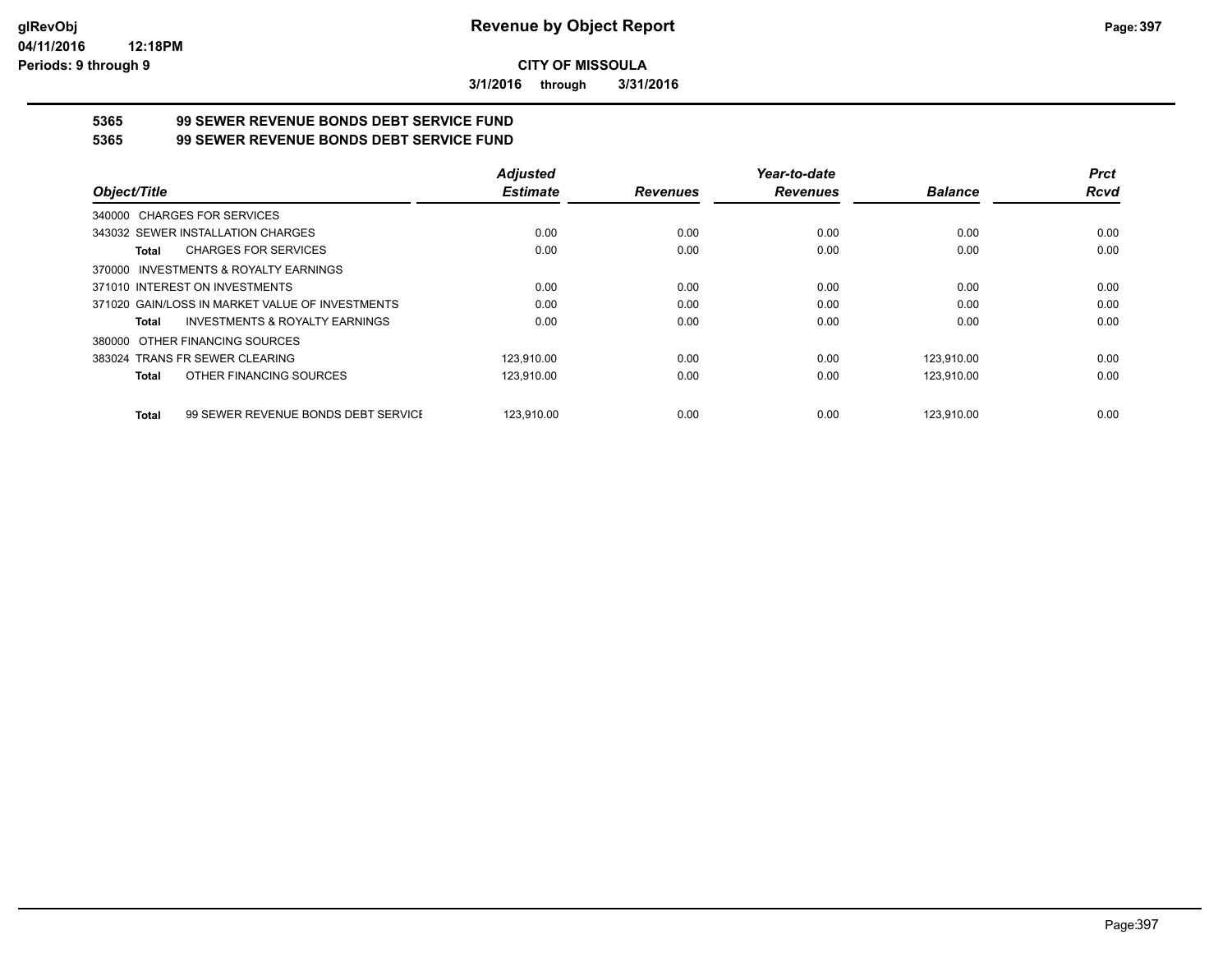**3/1/2016 through 3/31/2016**

### **5365 99 SEWER REVENUE BONDS DEBT SERVICE FUND**

|                                                           | <b>Adjusted</b> |                 | Year-to-date    |                | <b>Prct</b> |
|-----------------------------------------------------------|-----------------|-----------------|-----------------|----------------|-------------|
| Object/Title                                              | <b>Estimate</b> | <b>Revenues</b> | <b>Revenues</b> | <b>Balance</b> | <b>Rcvd</b> |
| 340000 CHARGES FOR SERVICES                               |                 |                 |                 |                |             |
| 343032 SEWER INSTALLATION CHARGES                         | 0.00            | 0.00            | 0.00            | 0.00           | 0.00        |
| <b>CHARGES FOR SERVICES</b><br><b>Total</b>               | 0.00            | 0.00            | 0.00            | 0.00           | 0.00        |
| 370000 INVESTMENTS & ROYALTY EARNINGS                     |                 |                 |                 |                |             |
| 371010 INTEREST ON INVESTMENTS                            | 0.00            | 0.00            | 0.00            | 0.00           | 0.00        |
| 371020 GAIN/LOSS IN MARKET VALUE OF INVESTMENT            | 0.00            | 0.00            | 0.00            | 0.00           | 0.00        |
| <b>INVESTMENTS &amp; ROYALTY EARNINGS</b><br><b>Total</b> | 0.00            | 0.00            | 0.00            | 0.00           | 0.00        |
| 380000 OTHER FINANCING SOURCES                            |                 |                 |                 |                |             |
| 383024 TRANS FR SEWER CLEARING                            | 123.910.00      | 0.00            | 0.00            | 123.910.00     | 0.00        |
| OTHER FINANCING SOURCES<br><b>Total</b>                   | 123,910.00      | 0.00            | 0.00            | 123,910.00     | 0.00        |
| 99 SEWER REVENUE BONDS DEBT SERVIC<br><b>Total</b>        | 123.910.00      | 0.00            | 0.00            | 123.910.00     | 0.00        |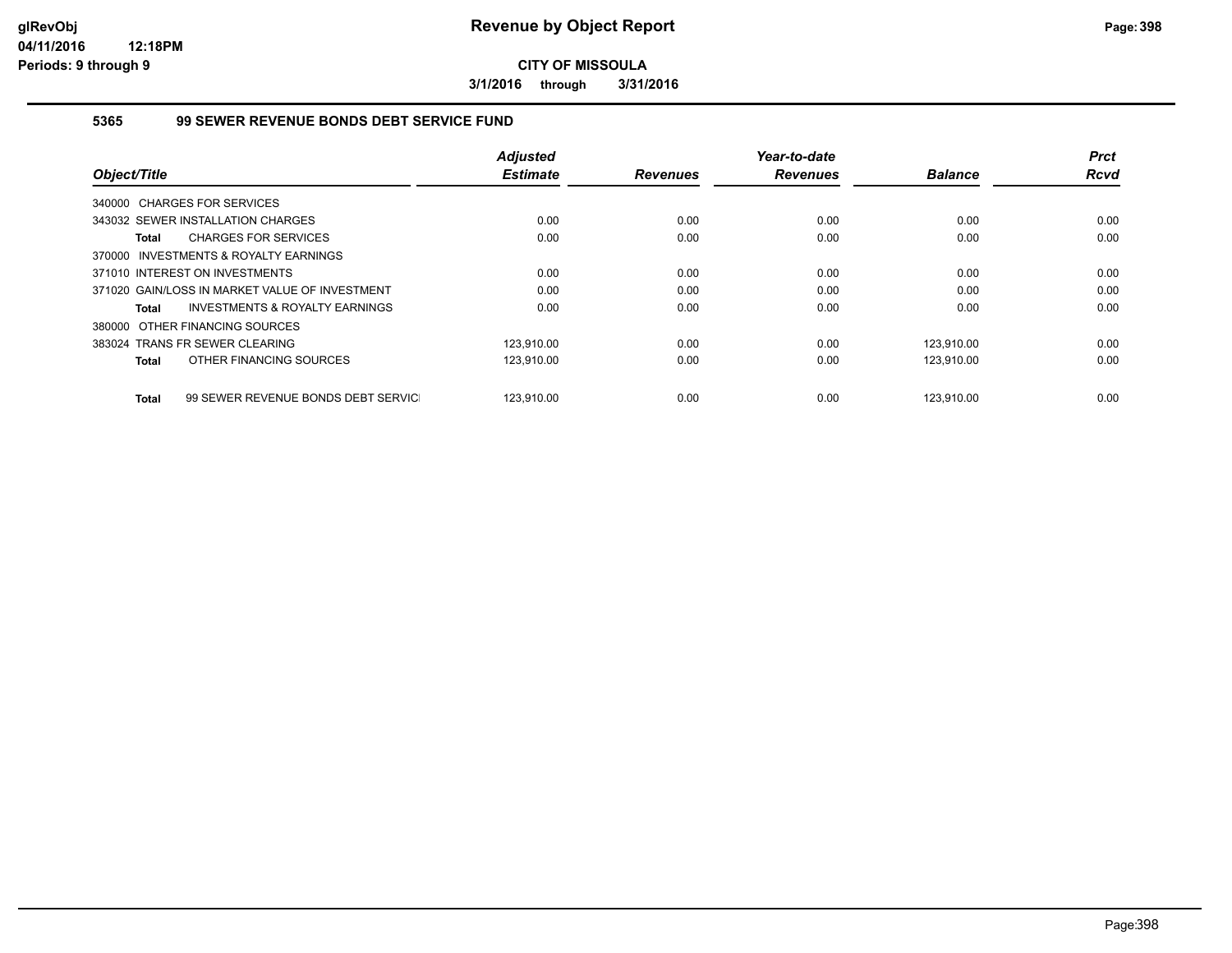**3/1/2016 through 3/31/2016**

# **5367 92 SEWER REVENUE BOND - SERIES B BOND RE**

**5367 92 SEWER REVENUE BOND - SERIES B BOND RE**

|                                                    | <b>Adjusted</b> |                 | Year-to-date    |                | <b>Prct</b> |
|----------------------------------------------------|-----------------|-----------------|-----------------|----------------|-------------|
| Object/Title                                       | <b>Estimate</b> | <b>Revenues</b> | <b>Revenues</b> | <b>Balance</b> | <b>Rcvd</b> |
| 370000 INVESTMENTS & ROYALTY EARNINGS              |                 |                 |                 |                |             |
| 371010 INTEREST ON INVESTMENTS                     | 0.00            | 0.00            | 0.00            | 0.00           | 0.00        |
| 371020 GAIN/LOSS IN MARKET VALUE OF INVESTMENTS    | 0.00            | 0.00            | 0.00            | 0.00           | 0.00        |
| <b>INVESTMENTS &amp; ROYALTY EARNINGS</b><br>Total | 0.00            | 0.00            | 0.00            | 0.00           | 0.00        |
| 380000 OTHER FINANCING SOURCES                     |                 |                 |                 |                |             |
| 383042 TRANSFERS FROM OTHER FUNDS                  | 0.00            | 0.00            | 0.00            | 0.00           | 0.00        |
| OTHER FINANCING SOURCES<br>Total                   | 0.00            | 0.00            | 0.00            | 0.00           | 0.00        |
|                                                    |                 |                 |                 |                |             |
| 92 SEWER REVENUE BOND - SERIES B BON<br>Total      | 0.00            | 0.00            | 0.00            | 0.00           | 0.00        |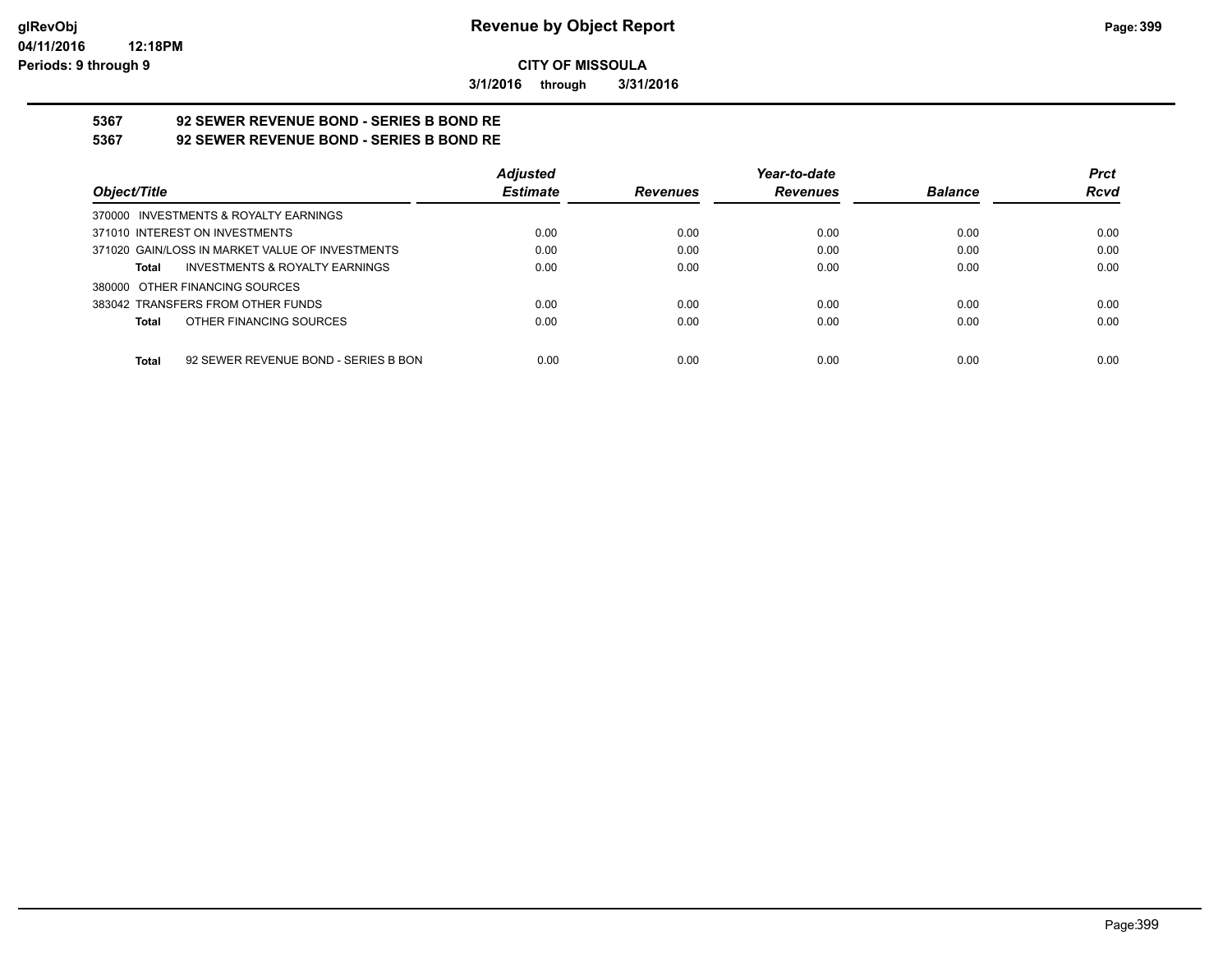**3/1/2016 through 3/31/2016**

#### **5367 92 SEWER REVENUE BOND - SERIES B BOND RE**

|                                                      | <b>Adjusted</b> |                 | Year-to-date    |                | <b>Prct</b> |
|------------------------------------------------------|-----------------|-----------------|-----------------|----------------|-------------|
| Object/Title                                         | <b>Estimate</b> | <b>Revenues</b> | <b>Revenues</b> | <b>Balance</b> | <b>Rcvd</b> |
| 370000 INVESTMENTS & ROYALTY EARNINGS                |                 |                 |                 |                |             |
| 371010 INTEREST ON INVESTMENTS                       | 0.00            | 0.00            | 0.00            | 0.00           | 0.00        |
| 371020 GAIN/LOSS IN MARKET VALUE OF INVESTMENT       | 0.00            | 0.00            | 0.00            | 0.00           | 0.00        |
| INVESTMENTS & ROYALTY EARNINGS<br>Total              | 0.00            | 0.00            | 0.00            | 0.00           | 0.00        |
| 380000 OTHER FINANCING SOURCES                       |                 |                 |                 |                |             |
| 383042 TRANSFERS FROM OTHER FUNDS                    | 0.00            | 0.00            | 0.00            | 0.00           | 0.00        |
| OTHER FINANCING SOURCES<br>Total                     | 0.00            | 0.00            | 0.00            | 0.00           | 0.00        |
|                                                      |                 |                 |                 |                |             |
| 92 SEWER REVENUE BOND - SERIES B BON<br><b>Total</b> | 0.00            | 0.00            | 0.00            | 0.00           | 0.00        |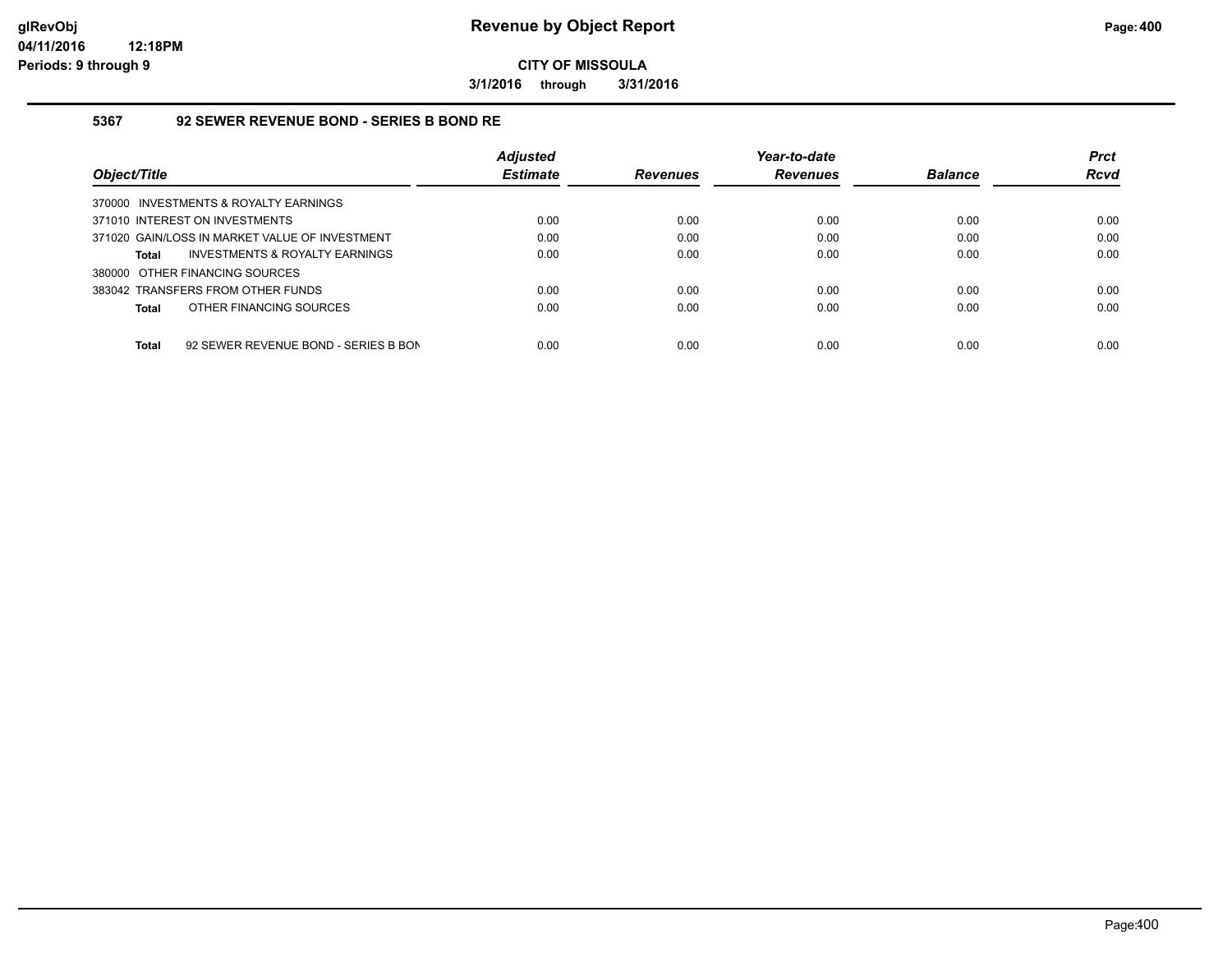**3/1/2016 through 3/31/2016**

# **5368 00 SEWER REVENUE BOND RESERVE FUND**

### **5368 00 SEWER REVENUE BOND RESERVE FUND**

|                                                    | <b>Adjusted</b> |                 | Year-to-date    |                | <b>Prct</b> |
|----------------------------------------------------|-----------------|-----------------|-----------------|----------------|-------------|
| Obiect/Title                                       | <b>Estimate</b> | <b>Revenues</b> | <b>Revenues</b> | <b>Balance</b> | <b>Rcvd</b> |
| 370000 INVESTMENTS & ROYALTY EARNINGS              |                 |                 |                 |                |             |
| 371010 INTEREST ON INVESTMENTS                     | 0.00            | 0.00            | 0.00            | 0.00           | 0.00        |
| 371020 GAIN/LOSS IN MARKET VALUE OF INVESTMENTS    | 0.00            | 0.00            | 0.00            | 0.00           | 0.00        |
| <b>INVESTMENTS &amp; ROYALTY EARNINGS</b><br>Total | 0.00            | 0.00            | 0.00            | 0.00           | 0.00        |
| 380000 OTHER FINANCING SOURCES                     |                 |                 |                 |                |             |
| 383042 TRANSFERS FROM OTHER FUNDS                  | 310.00          | 0.00            | 0.00            | 310.00         | 0.00        |
| OTHER FINANCING SOURCES<br>Total                   | 310.00          | 0.00            | 0.00            | 310.00         | 0.00        |
|                                                    |                 |                 |                 |                |             |
| <b>Total</b><br>00 SEWER REVENUE BOND RESERVE FUND | 310.00          | 0.00            | 0.00            | 310.00         | 0.00        |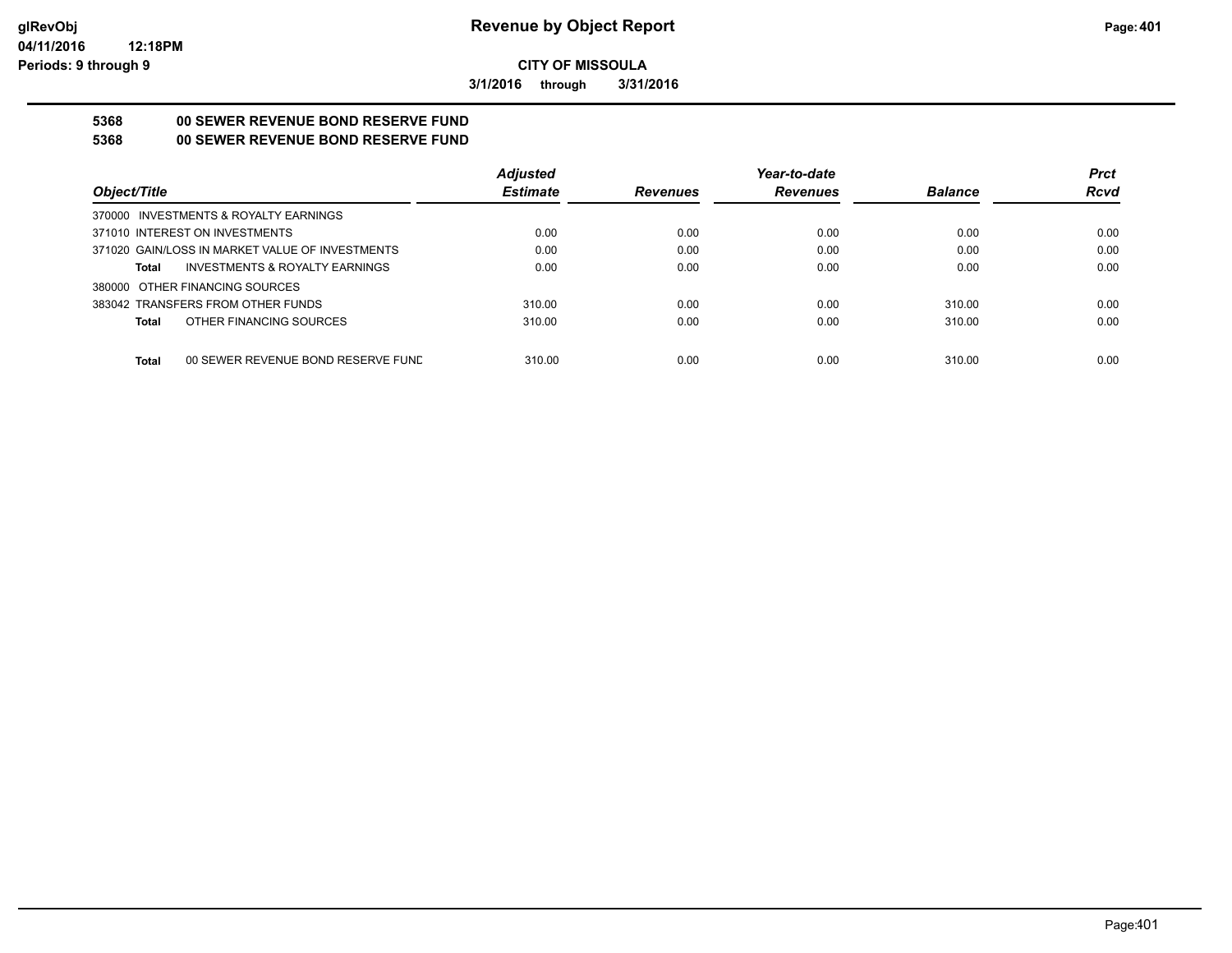**3/1/2016 through 3/31/2016**

#### **5368 00 SEWER REVENUE BOND RESERVE FUND**

| Object/Title                                       | <b>Adjusted</b><br><b>Estimate</b> | <b>Revenues</b> | Year-to-date<br><b>Revenues</b> | <b>Balance</b> | <b>Prct</b><br><b>Rcvd</b> |
|----------------------------------------------------|------------------------------------|-----------------|---------------------------------|----------------|----------------------------|
| 370000 INVESTMENTS & ROYALTY EARNINGS              |                                    |                 |                                 |                |                            |
| 371010 INTEREST ON INVESTMENTS                     | 0.00                               | 0.00            | 0.00                            | 0.00           | 0.00                       |
| 371020 GAIN/LOSS IN MARKET VALUE OF INVESTMENT     | 0.00                               | 0.00            | 0.00                            | 0.00           | 0.00                       |
| INVESTMENTS & ROYALTY EARNINGS<br><b>Total</b>     | 0.00                               | 0.00            | 0.00                            | 0.00           | 0.00                       |
| 380000 OTHER FINANCING SOURCES                     |                                    |                 |                                 |                |                            |
| 383042 TRANSFERS FROM OTHER FUNDS                  | 310.00                             | 0.00            | 0.00                            | 310.00         | 0.00                       |
| OTHER FINANCING SOURCES<br><b>Total</b>            | 310.00                             | 0.00            | 0.00                            | 310.00         | 0.00                       |
|                                                    |                                    |                 |                                 |                |                            |
| <b>Total</b><br>00 SEWER REVENUE BOND RESERVE FUNI | 310.00                             | 0.00            | 0.00                            | 310.00         | 0.00                       |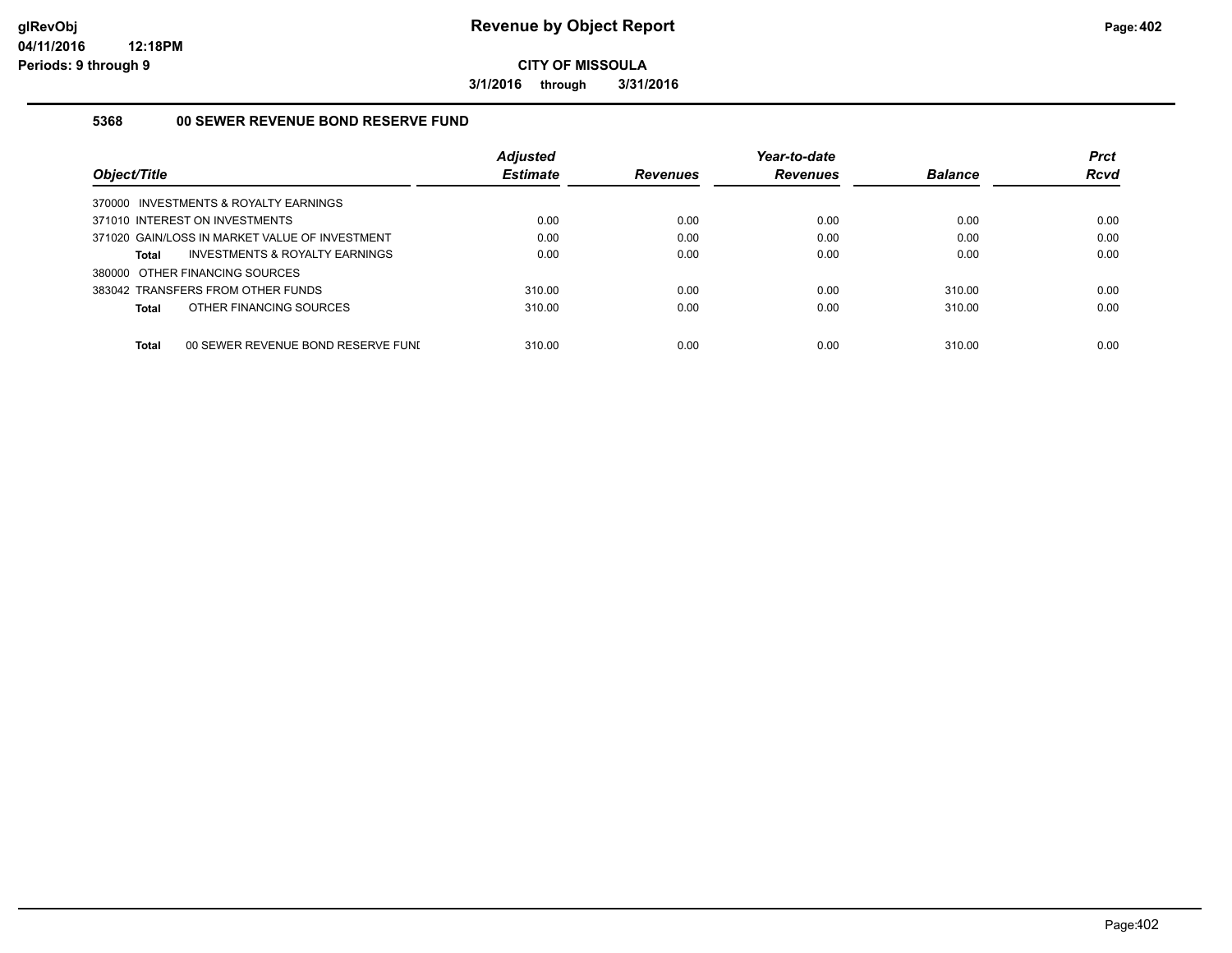**3/1/2016 through 3/31/2016**

#### **5369 2001 SEWER REVENUE BOND**

**5369 2001 SEWER REVENUE BOND**

|                                                 | <b>Adjusted</b> |                 | Year-to-date    |                | <b>Prct</b> |
|-------------------------------------------------|-----------------|-----------------|-----------------|----------------|-------------|
| Object/Title                                    | <b>Estimate</b> | <b>Revenues</b> | <b>Revenues</b> | <b>Balance</b> | <b>Rcvd</b> |
| 370000 INVESTMENTS & ROYALTY EARNINGS           |                 |                 |                 |                |             |
| 371010 INTEREST ON INVESTMENTS                  | 0.00            | 0.00            | 0.00            | 0.00           | 0.00        |
| 371020 GAIN/LOSS IN MARKET VALUE OF INVESTMENTS | 0.00            | 0.00            | 0.00            | 0.00           | 0.00        |
| INVESTMENTS & ROYALTY EARNINGS<br>Total         | 0.00            | 0.00            | 0.00            | 0.00           | 0.00        |
| 380000 OTHER FINANCING SOURCES                  |                 |                 |                 |                |             |
| 383042 TRANSFERS FROM OTHER FUNDS               | 0.00            | 0.00            | 0.00            | 0.00           | 0.00        |
| OTHER FINANCING SOURCES<br><b>Total</b>         | 0.00            | 0.00            | 0.00            | 0.00           | 0.00        |
|                                                 |                 |                 |                 |                |             |
| <b>Total</b><br>2001 SEWER REVENUE BOND         | 0.00            | 0.00            | 0.00            | 0.00           | 0.00        |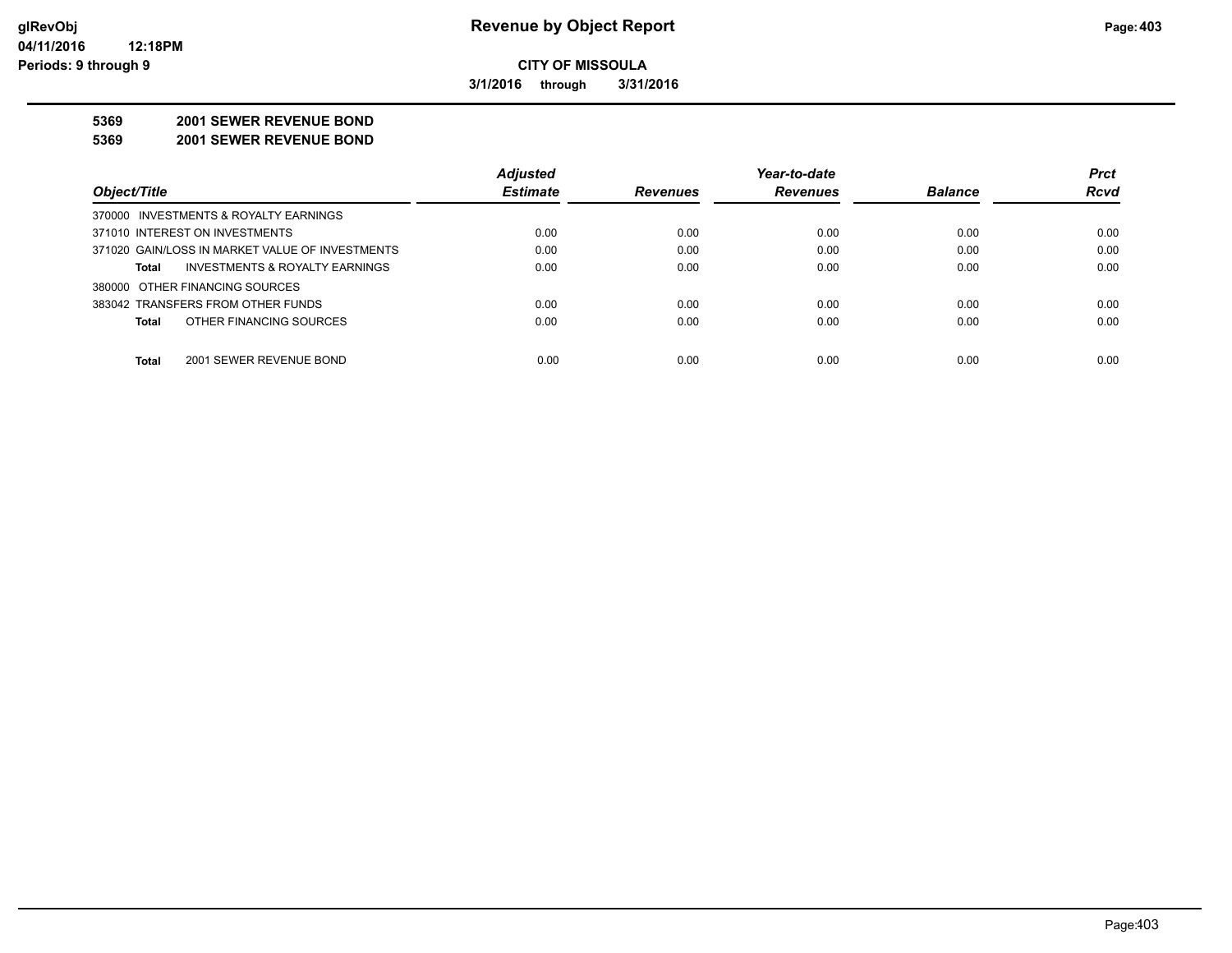**3/1/2016 through 3/31/2016**

#### **5369 2001 SEWER REVENUE BOND**

|                                                    | <b>Adjusted</b> |                 | Year-to-date    |                | <b>Prct</b> |
|----------------------------------------------------|-----------------|-----------------|-----------------|----------------|-------------|
| Object/Title                                       | <b>Estimate</b> | <b>Revenues</b> | <b>Revenues</b> | <b>Balance</b> | Rcvd        |
| INVESTMENTS & ROYALTY EARNINGS<br>370000           |                 |                 |                 |                |             |
| 371010 INTEREST ON INVESTMENTS                     | 0.00            | 0.00            | 0.00            | 0.00           | 0.00        |
| 371020 GAIN/LOSS IN MARKET VALUE OF INVESTMENT     | 0.00            | 0.00            | 0.00            | 0.00           | 0.00        |
| <b>INVESTMENTS &amp; ROYALTY EARNINGS</b><br>Total | 0.00            | 0.00            | 0.00            | 0.00           | 0.00        |
| 380000 OTHER FINANCING SOURCES                     |                 |                 |                 |                |             |
| 383042 TRANSFERS FROM OTHER FUNDS                  | 0.00            | 0.00            | 0.00            | 0.00           | 0.00        |
| OTHER FINANCING SOURCES<br>Total                   | 0.00            | 0.00            | 0.00            | 0.00           | 0.00        |
|                                                    |                 |                 |                 |                |             |
| Total<br>2001 SEWER REVENUE BOND                   | 0.00            | 0.00            | 0.00            | 0.00           | 0.00        |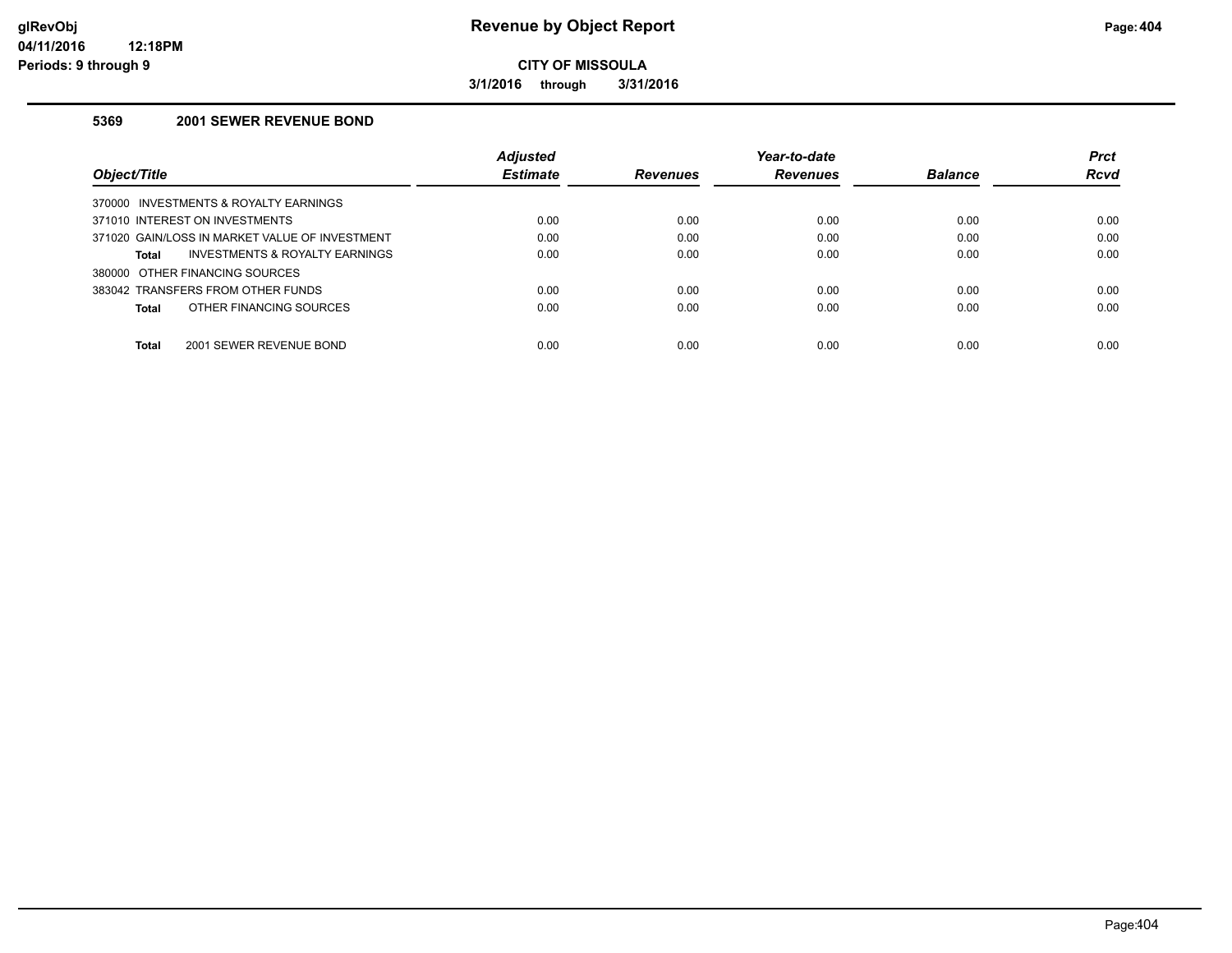**3/1/2016 through 3/31/2016**

# **5370 99 SEWER REVENUE BOND RESERVE FUND**

#### **5370 99 SEWER REVENUE BOND RESERVE FUND**

|                                                    | <b>Adjusted</b> |                 | Year-to-date    |                | <b>Prct</b> |
|----------------------------------------------------|-----------------|-----------------|-----------------|----------------|-------------|
| Object/Title                                       | <b>Estimate</b> | <b>Revenues</b> | <b>Revenues</b> | <b>Balance</b> | Rcvd        |
| 360000 MISCELLANEOUS REVENUES                      |                 |                 |                 |                |             |
| 360010 MISCELLANEOUS                               | 0.00            | 0.00            | 0.00            | 0.00           | 0.00        |
| MISCELLANEOUS REVENUES<br>Total                    | 0.00            | 0.00            | 0.00            | 0.00           | 0.00        |
| 370000 INVESTMENTS & ROYALTY EARNINGS              |                 |                 |                 |                |             |
| 371010 INTEREST ON INVESTMENTS                     | 0.00            | 0.00            | 0.00            | 0.00           | 0.00        |
| 371020 GAIN/LOSS IN MARKET VALUE OF INVESTMENTS    | 0.00            | 0.00            | 0.00            | 0.00           | 0.00        |
| <b>INVESTMENTS &amp; ROYALTY EARNINGS</b><br>Total | 0.00            | 0.00            | 0.00            | 0.00           | 0.00        |
| 380000 OTHER FINANCING SOURCES                     |                 |                 |                 |                |             |
| 383042 TRANSFERS FROM OTHER FUNDS                  | 0.00            | 0.00            | 0.00            | 0.00           | 0.00        |
| OTHER FINANCING SOURCES<br>Total                   | 0.00            | 0.00            | 0.00            | 0.00           | 0.00        |
| 99 SEWER REVENUE BOND RESERVE FUND<br>Total        | 0.00            | 0.00            | 0.00            | 0.00           | 0.00        |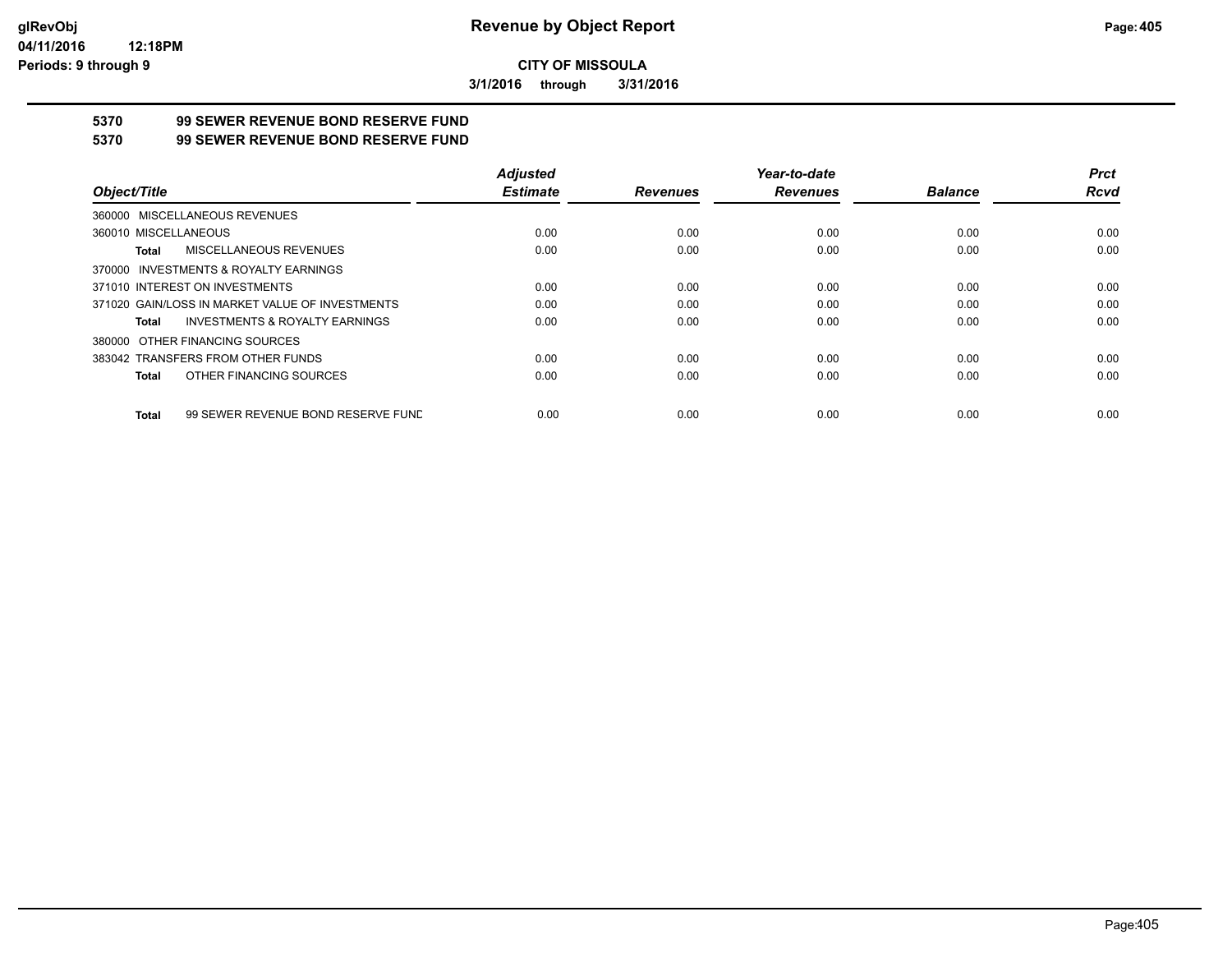**3/1/2016 through 3/31/2016**

### **5370 99 SEWER REVENUE BOND RESERVE FUND**

|                                                    | <b>Adjusted</b> |                 | Year-to-date    |                | <b>Prct</b> |
|----------------------------------------------------|-----------------|-----------------|-----------------|----------------|-------------|
| Object/Title                                       | <b>Estimate</b> | <b>Revenues</b> | <b>Revenues</b> | <b>Balance</b> | <b>Rcvd</b> |
| 360000 MISCELLANEOUS REVENUES                      |                 |                 |                 |                |             |
| 360010 MISCELLANEOUS                               | 0.00            | 0.00            | 0.00            | 0.00           | 0.00        |
| MISCELLANEOUS REVENUES<br><b>Total</b>             | 0.00            | 0.00            | 0.00            | 0.00           | 0.00        |
| 370000 INVESTMENTS & ROYALTY EARNINGS              |                 |                 |                 |                |             |
| 371010 INTEREST ON INVESTMENTS                     | 0.00            | 0.00            | 0.00            | 0.00           | 0.00        |
| 371020 GAIN/LOSS IN MARKET VALUE OF INVESTMENT     | 0.00            | 0.00            | 0.00            | 0.00           | 0.00        |
| INVESTMENTS & ROYALTY EARNINGS<br>Total            | 0.00            | 0.00            | 0.00            | 0.00           | 0.00        |
| 380000 OTHER FINANCING SOURCES                     |                 |                 |                 |                |             |
| 383042 TRANSFERS FROM OTHER FUNDS                  | 0.00            | 0.00            | 0.00            | 0.00           | 0.00        |
| OTHER FINANCING SOURCES<br><b>Total</b>            | 0.00            | 0.00            | 0.00            | 0.00           | 0.00        |
|                                                    |                 |                 |                 |                |             |
| 99 SEWER REVENUE BOND RESERVE FUNI<br><b>Total</b> | 0.00            | 0.00            | 0.00            | 0.00           | 0.00        |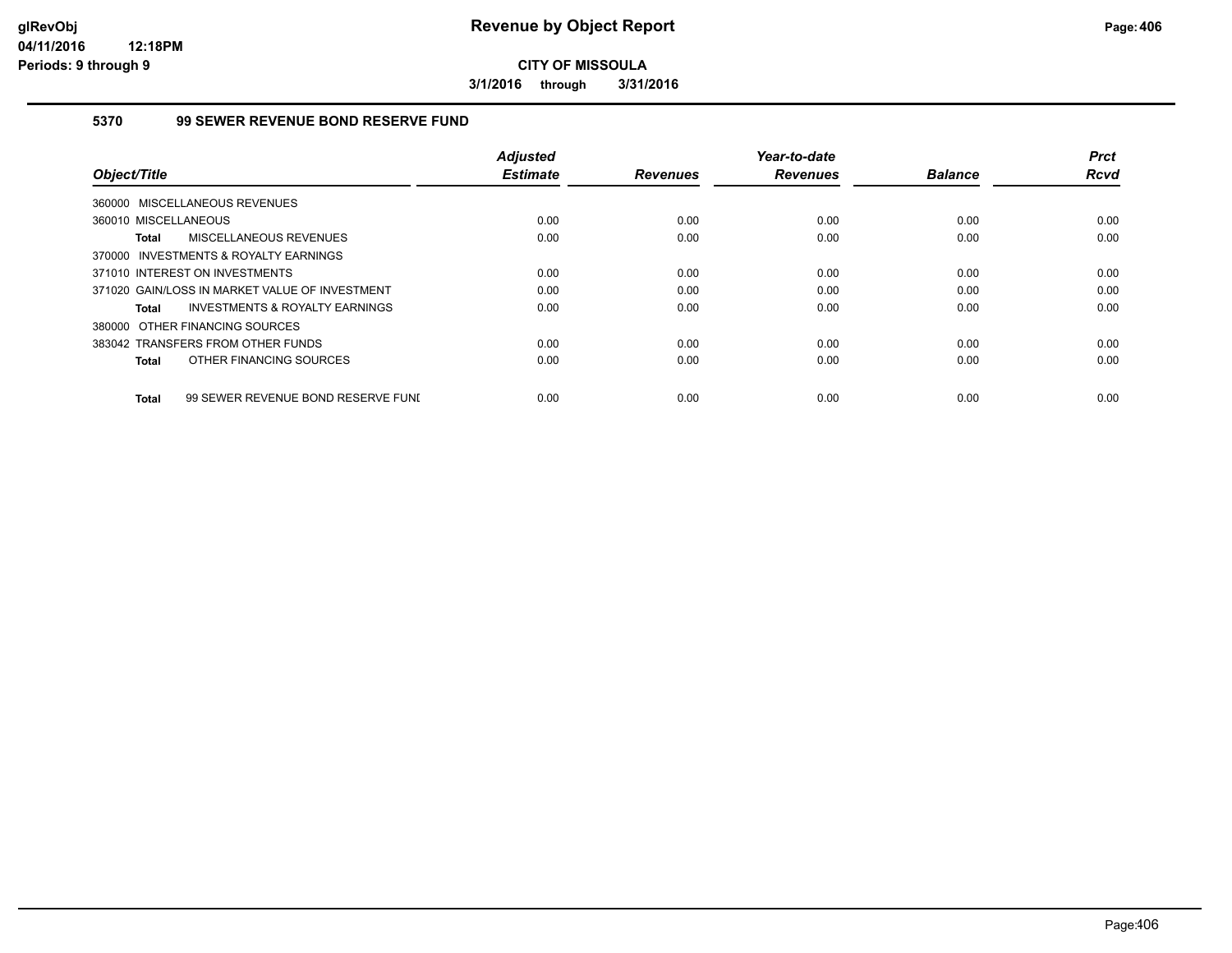**3/1/2016 through 3/31/2016**

**5371 2002 SEWER BONDS**

**5371 2002 SEWER BONDS**

|                                                 | <b>Adjusted</b> |                 | Year-to-date    |                | <b>Prct</b> |
|-------------------------------------------------|-----------------|-----------------|-----------------|----------------|-------------|
| Object/Title                                    | <b>Estimate</b> | <b>Revenues</b> | <b>Revenues</b> | <b>Balance</b> | <b>Rcvd</b> |
| 370000 INVESTMENTS & ROYALTY EARNINGS           |                 |                 |                 |                |             |
| 371010 INTEREST ON INVESTMENTS                  | 0.00            | 0.00            | 0.00            | 0.00           | 0.00        |
| 371020 GAIN/LOSS IN MARKET VALUE OF INVESTMENTS | 0.00            | 0.00            | 0.00            | 0.00           | 0.00        |
| INVESTMENTS & ROYALTY EARNINGS<br>Total         | 0.00            | 0.00            | 0.00            | 0.00           | 0.00        |
| 380000 OTHER FINANCING SOURCES                  |                 |                 |                 |                |             |
| 383024 TRANS FR SEWER CLEARING                  | 84.930.00       | 0.00            | 0.00            | 84.930.00      | 0.00        |
| OTHER FINANCING SOURCES<br>Total                | 84.930.00       | 0.00            | 0.00            | 84.930.00      | 0.00        |
|                                                 |                 |                 |                 |                |             |
| 2002 SEWER BONDS<br>Total                       | 84.930.00       | 0.00            | 0.00            | 84.930.00      | 0.00        |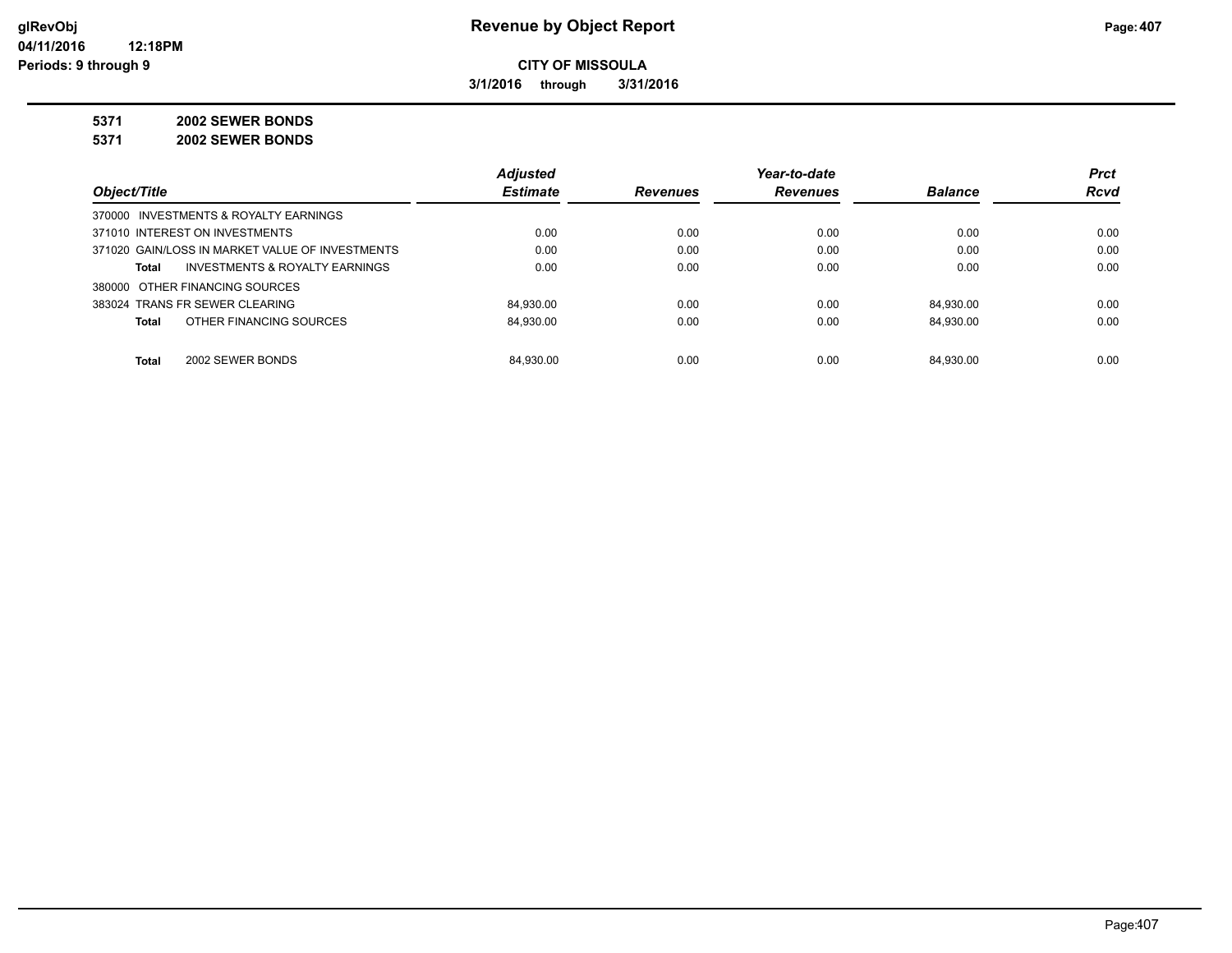### **glRevObj Revenue by Object Report Page:408**

**CITY OF MISSOULA**

**3/1/2016 through 3/31/2016**

#### **5371 2002 SEWER BONDS**

|                                                    | <b>Adjusted</b> |                 | Year-to-date    |                | <b>Prct</b> |
|----------------------------------------------------|-----------------|-----------------|-----------------|----------------|-------------|
| Object/Title                                       | <b>Estimate</b> | <b>Revenues</b> | <b>Revenues</b> | <b>Balance</b> | <b>Rcvd</b> |
| 370000 INVESTMENTS & ROYALTY EARNINGS              |                 |                 |                 |                |             |
| 371010 INTEREST ON INVESTMENTS                     | 0.00            | 0.00            | 0.00            | 0.00           | 0.00        |
| 371020 GAIN/LOSS IN MARKET VALUE OF INVESTMENT     | 0.00            | 0.00            | 0.00            | 0.00           | 0.00        |
| <b>INVESTMENTS &amp; ROYALTY EARNINGS</b><br>Total | 0.00            | 0.00            | 0.00            | 0.00           | 0.00        |
| 380000 OTHER FINANCING SOURCES                     |                 |                 |                 |                |             |
| 383024 TRANS FR SEWER CLEARING                     | 84.930.00       | 0.00            | 0.00            | 84.930.00      | 0.00        |
| OTHER FINANCING SOURCES<br><b>Total</b>            | 84.930.00       | 0.00            | 0.00            | 84.930.00      | 0.00        |
|                                                    |                 |                 |                 |                |             |
| <b>Total</b><br>2002 SEWER BONDS                   | 84.930.00       | 0.00            | 0.00            | 84.930.00      | 0.00        |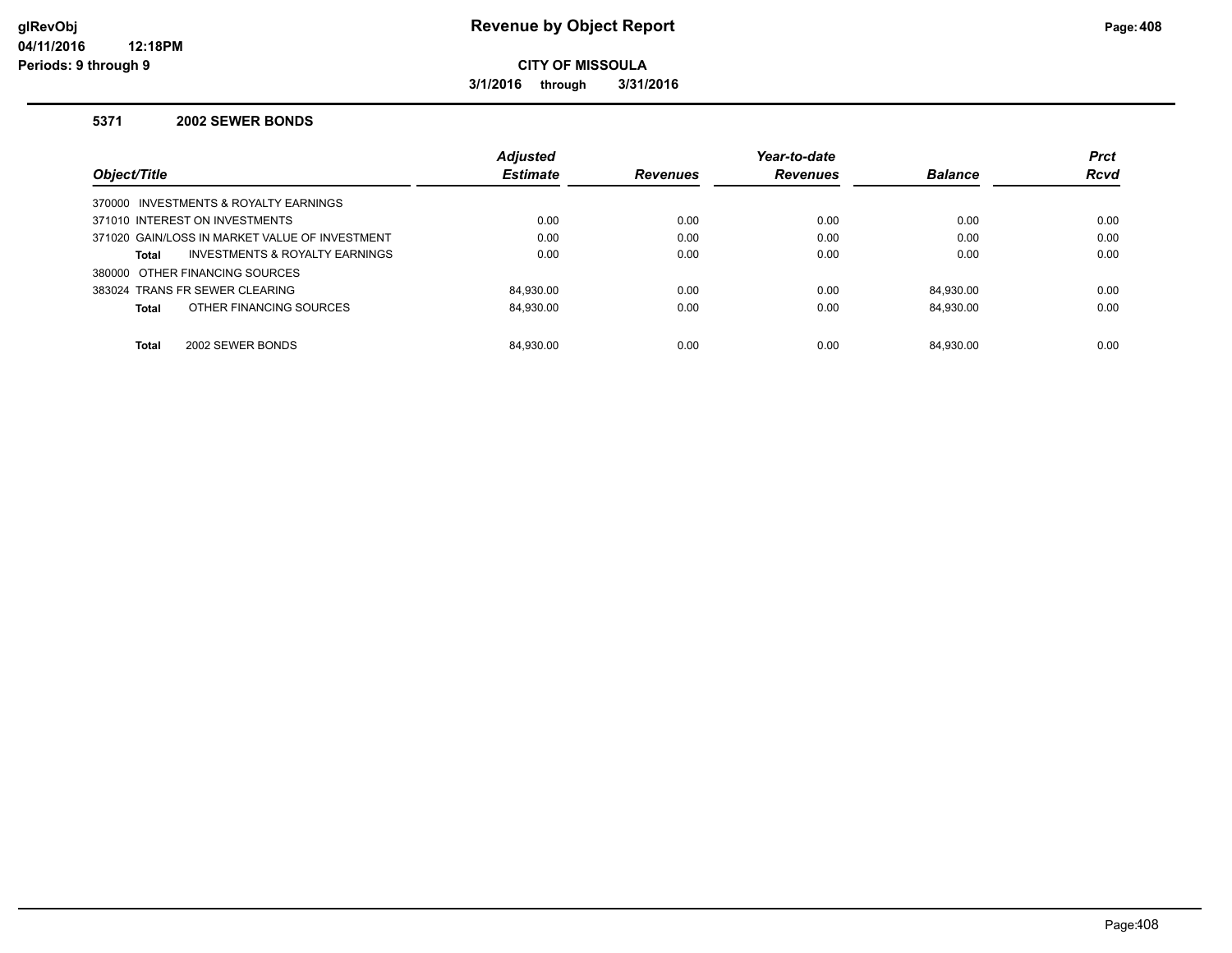**3/1/2016 through 3/31/2016**

#### **5372 2002 SEWER REVENUE BOND**

#### **5372 2002 SEWER REVENUE BOND**

| Object/Title                                       | <b>Adjusted</b><br><b>Estimate</b> | <b>Revenues</b> | Year-to-date<br><b>Revenues</b> | <b>Balance</b> | <b>Prct</b><br><b>Rcvd</b> |
|----------------------------------------------------|------------------------------------|-----------------|---------------------------------|----------------|----------------------------|
| 360000 MISCELLANEOUS REVENUES                      |                                    |                 |                                 |                |                            |
| 360000 MISCELLANEOUS REVENUES                      | 0.00                               | 0.00            | 0.00                            | 0.00           | 0.00                       |
| MISCELLANEOUS REVENUES<br>Total                    | 0.00                               | 0.00            | 0.00                            | 0.00           | 0.00                       |
| INVESTMENTS & ROYALTY EARNINGS<br>370000           |                                    |                 |                                 |                |                            |
| 371010 INTEREST ON INVESTMENTS                     | 0.00                               | 0.00            | 0.00                            | 0.00           | 0.00                       |
| 371020 GAIN/LOSS IN MARKET VALUE OF INVESTMENTS    | 0.00                               | 0.00            | 0.00                            | 0.00           | 0.00                       |
| <b>INVESTMENTS &amp; ROYALTY EARNINGS</b><br>Total | 0.00                               | 0.00            | 0.00                            | 0.00           | 0.00                       |
| 380000 OTHER FINANCING SOURCES                     |                                    |                 |                                 |                |                            |
| 383024 TRANS FR SEWER CLEARING                     | 0.00                               | 0.00            | 0.00                            | 0.00           | 0.00                       |
| 383042 TRANSFERS FROM OTHER FUNDS                  | 0.00                               | 0.00            | 0.00                            | 0.00           | 0.00                       |
| OTHER FINANCING SOURCES<br><b>Total</b>            | 0.00                               | 0.00            | 0.00                            | 0.00           | 0.00                       |
|                                                    |                                    |                 |                                 |                |                            |
| 2002 SEWER REVENUE BOND<br><b>Total</b>            | 0.00                               | 0.00            | 0.00                            | 0.00           | 0.00                       |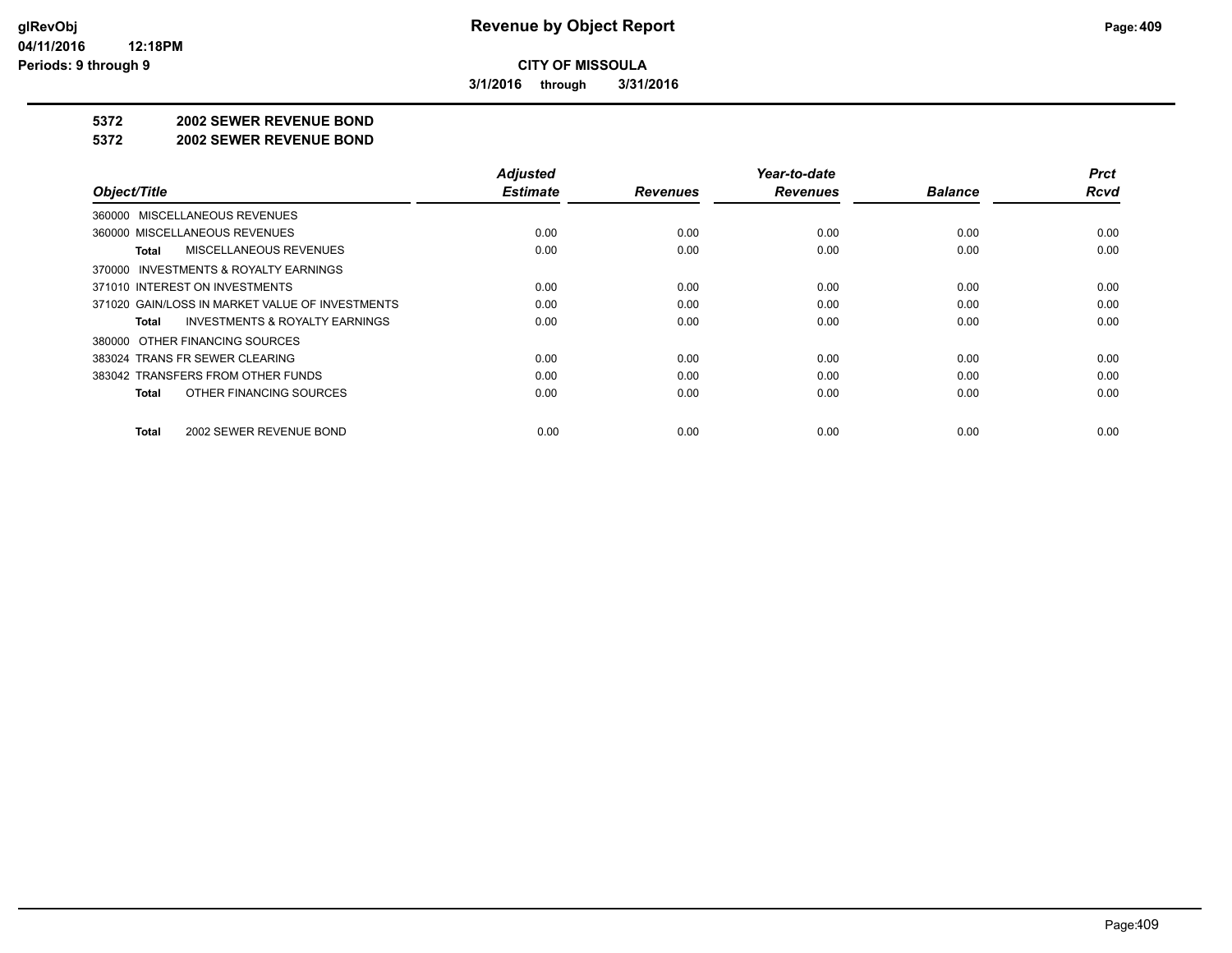**3/1/2016 through 3/31/2016**

### **5372 2002 SEWER REVENUE BOND**

| Object/Title                                       | <b>Adjusted</b><br><b>Estimate</b> | <b>Revenues</b> | Year-to-date<br><b>Revenues</b> | <b>Balance</b> | <b>Prct</b><br><b>Rcvd</b> |
|----------------------------------------------------|------------------------------------|-----------------|---------------------------------|----------------|----------------------------|
| 360000 MISCELLANEOUS REVENUES                      |                                    |                 |                                 |                |                            |
| 360000 MISCELLANEOUS REVENUES                      | 0.00                               | 0.00            | 0.00                            | 0.00           | 0.00                       |
| MISCELLANEOUS REVENUES<br>Total                    | 0.00                               | 0.00            | 0.00                            | 0.00           | 0.00                       |
| 370000 INVESTMENTS & ROYALTY EARNINGS              |                                    |                 |                                 |                |                            |
| 371010 INTEREST ON INVESTMENTS                     | 0.00                               | 0.00            | 0.00                            | 0.00           | 0.00                       |
| 371020 GAIN/LOSS IN MARKET VALUE OF INVESTMENT     | 0.00                               | 0.00            | 0.00                            | 0.00           | 0.00                       |
| <b>INVESTMENTS &amp; ROYALTY EARNINGS</b><br>Total | 0.00                               | 0.00            | 0.00                            | 0.00           | 0.00                       |
| 380000 OTHER FINANCING SOURCES                     |                                    |                 |                                 |                |                            |
| 383024 TRANS FR SEWER CLEARING                     | 0.00                               | 0.00            | 0.00                            | 0.00           | 0.00                       |
| 383042 TRANSFERS FROM OTHER FUNDS                  | 0.00                               | 0.00            | 0.00                            | 0.00           | 0.00                       |
| OTHER FINANCING SOURCES<br>Total                   | 0.00                               | 0.00            | 0.00                            | 0.00           | 0.00                       |
| 2002 SEWER REVENUE BOND<br>Total                   | 0.00                               | 0.00            | 0.00                            | 0.00           | 0.00                       |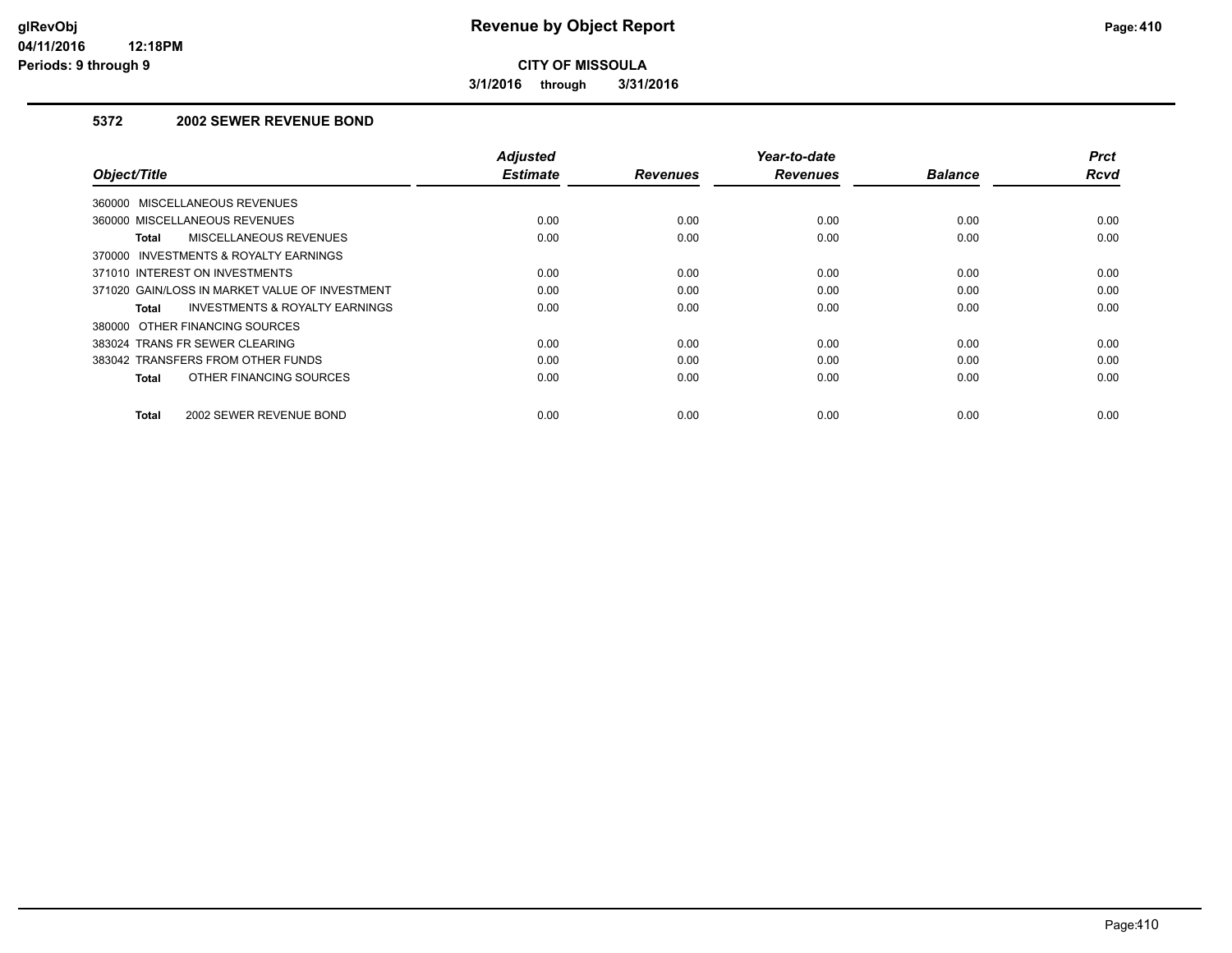**3/1/2016 through 3/31/2016**

# **5373 2002 WWTP UPGRADE REVENUE BOND**

### **5373 2002 WWTP UPGRADE REVENUE BOND**

|                                                 | <b>Adjusted</b> |                 | Year-to-date    |                | <b>Prct</b> |
|-------------------------------------------------|-----------------|-----------------|-----------------|----------------|-------------|
| Object/Title                                    | <b>Estimate</b> | <b>Revenues</b> | <b>Revenues</b> | <b>Balance</b> | <b>Rcvd</b> |
| 370000 INVESTMENTS & ROYALTY EARNINGS           |                 |                 |                 |                |             |
| 371010 INTEREST ON INVESTMENTS                  | 0.00            | 0.00            | 0.00            | 0.00           | 0.00        |
| 371020 GAIN/LOSS IN MARKET VALUE OF INVESTMENTS | 0.00            | 0.00            | 0.00            | 0.00           | 0.00        |
| INVESTMENTS & ROYALTY EARNINGS<br>Total         | 0.00            | 0.00            | 0.00            | 0.00           | 0.00        |
| 380000 OTHER FINANCING SOURCES                  |                 |                 |                 |                |             |
| 383024 TRANS FR SEWER CLEARING                  | 331.640.00      | 0.00            | 0.00            | 331.640.00     | 0.00        |
| OTHER FINANCING SOURCES<br>Total                | 331.640.00      | 0.00            | 0.00            | 331.640.00     | 0.00        |
|                                                 |                 |                 |                 |                |             |
| 2002 WWTP UPGRADE REVENUE BOND<br><b>Total</b>  | 331.640.00      | 0.00            | 0.00            | 331.640.00     | 0.00        |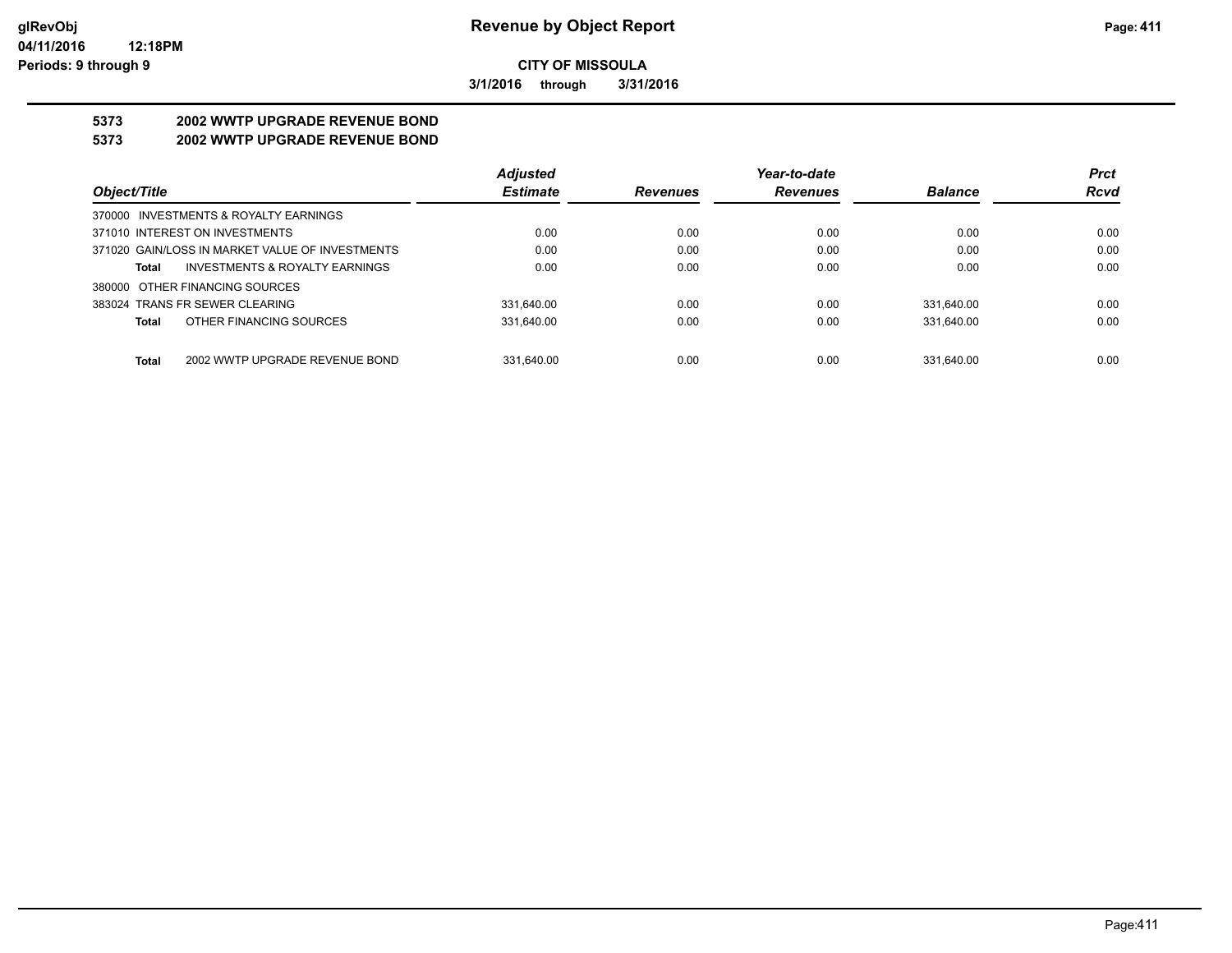**3/1/2016 through 3/31/2016**

### **5373 2002 WWTP UPGRADE REVENUE BOND**

|                                                | <b>Adjusted</b> |                 | Year-to-date    |                | <b>Prct</b> |
|------------------------------------------------|-----------------|-----------------|-----------------|----------------|-------------|
| Object/Title                                   | <b>Estimate</b> | <b>Revenues</b> | <b>Revenues</b> | <b>Balance</b> | <b>Rcvd</b> |
| 370000 INVESTMENTS & ROYALTY EARNINGS          |                 |                 |                 |                |             |
| 371010 INTEREST ON INVESTMENTS                 | 0.00            | 0.00            | 0.00            | 0.00           | 0.00        |
| 371020 GAIN/LOSS IN MARKET VALUE OF INVESTMENT | 0.00            | 0.00            | 0.00            | 0.00           | 0.00        |
| INVESTMENTS & ROYALTY EARNINGS<br>Total        | 0.00            | 0.00            | 0.00            | 0.00           | 0.00        |
| 380000 OTHER FINANCING SOURCES                 |                 |                 |                 |                |             |
| 383024 TRANS FR SEWER CLEARING                 | 331.640.00      | 0.00            | 0.00            | 331.640.00     | 0.00        |
| OTHER FINANCING SOURCES<br>Total               | 331.640.00      | 0.00            | 0.00            | 331.640.00     | 0.00        |
|                                                |                 |                 |                 |                |             |
| <b>Total</b><br>2002 WWTP UPGRADE REVENUE BOND | 331.640.00      | 0.00            | 0.00            | 331.640.00     | 0.00        |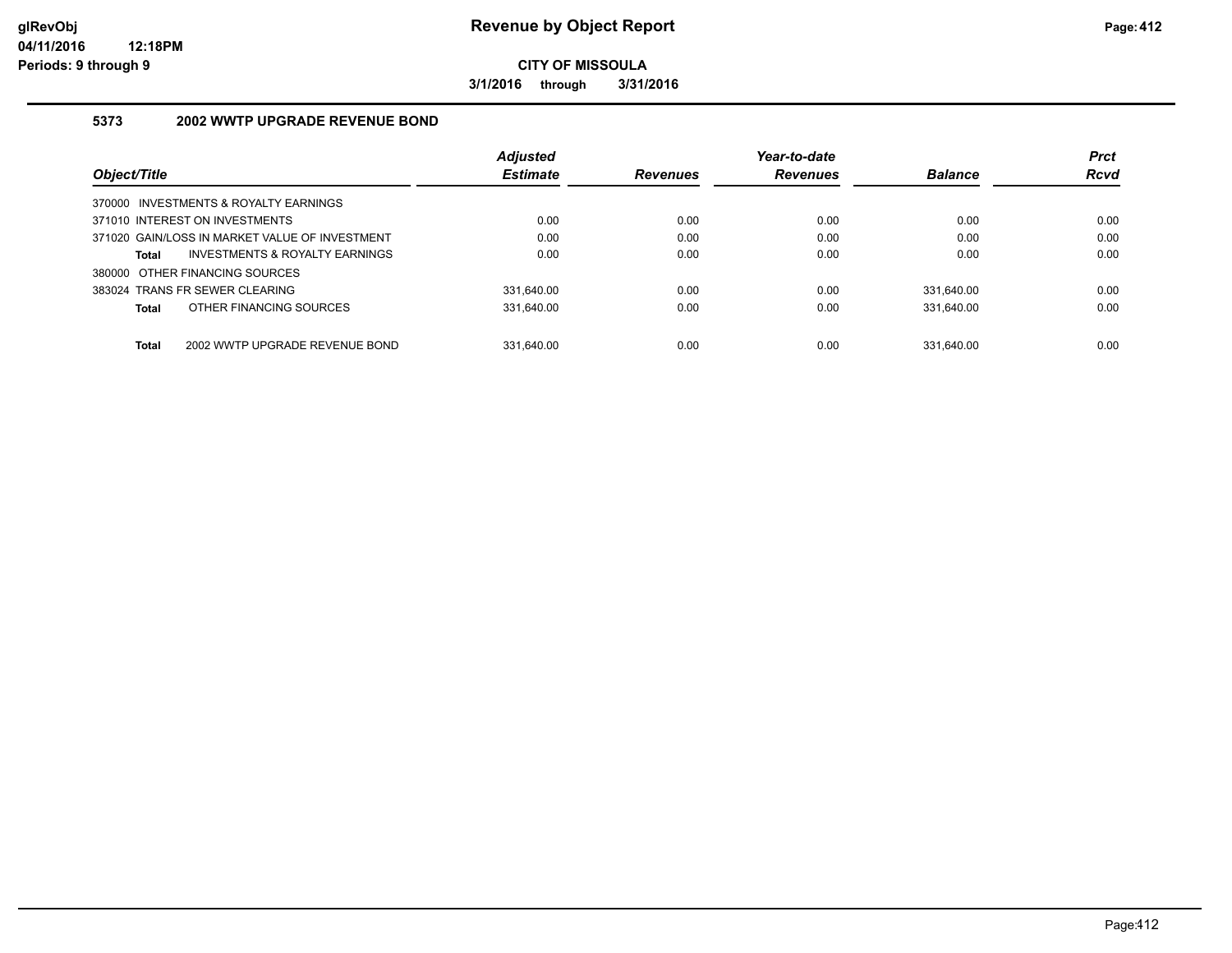**3/1/2016 through 3/31/2016**

### **5374 2002 WWTP UPGRADE RESERVE**

#### **5374 2002 WWTP UPGRADE RESERVE**

|                                                    | <b>Adjusted</b> |                 | Year-to-date    |                | <b>Prct</b> |
|----------------------------------------------------|-----------------|-----------------|-----------------|----------------|-------------|
| Object/Title                                       | <b>Estimate</b> | <b>Revenues</b> | <b>Revenues</b> | <b>Balance</b> | Rcvd        |
| 360000 MISCELLANEOUS REVENUES                      |                 |                 |                 |                |             |
| 360000 MISCELLANEOUS REVENUES                      | 0.00            | 0.00            | 0.00            | 0.00           | 0.00        |
| MISCELLANEOUS REVENUES<br>Total                    | 0.00            | 0.00            | 0.00            | 0.00           | 0.00        |
| 370000 INVESTMENTS & ROYALTY EARNINGS              |                 |                 |                 |                |             |
| 371010 INTEREST ON INVESTMENTS                     | 0.00            | 0.00            | 0.00            | 0.00           | 0.00        |
| 371020 GAIN/LOSS IN MARKET VALUE OF INVESTMENTS    | 0.00            | 0.00            | 0.00            | 0.00           | 0.00        |
| <b>INVESTMENTS &amp; ROYALTY EARNINGS</b><br>Total | 0.00            | 0.00            | 0.00            | 0.00           | 0.00        |
| 380000 OTHER FINANCING SOURCES                     |                 |                 |                 |                |             |
| 381002 SRF LOAN                                    | 0.00            | 0.00            | 0.00            | 0.00           | 0.00        |
| 383042 TRANSFERS FROM OTHER FUNDS                  | 0.00            | 0.00            | 0.00            | 0.00           | 0.00        |
| OTHER FINANCING SOURCES<br>Total                   | 0.00            | 0.00            | 0.00            | 0.00           | 0.00        |
| 2002 WWTP UPGRADE RESERVE<br>Total                 | 0.00            | 0.00            | 0.00            | 0.00           | 0.00        |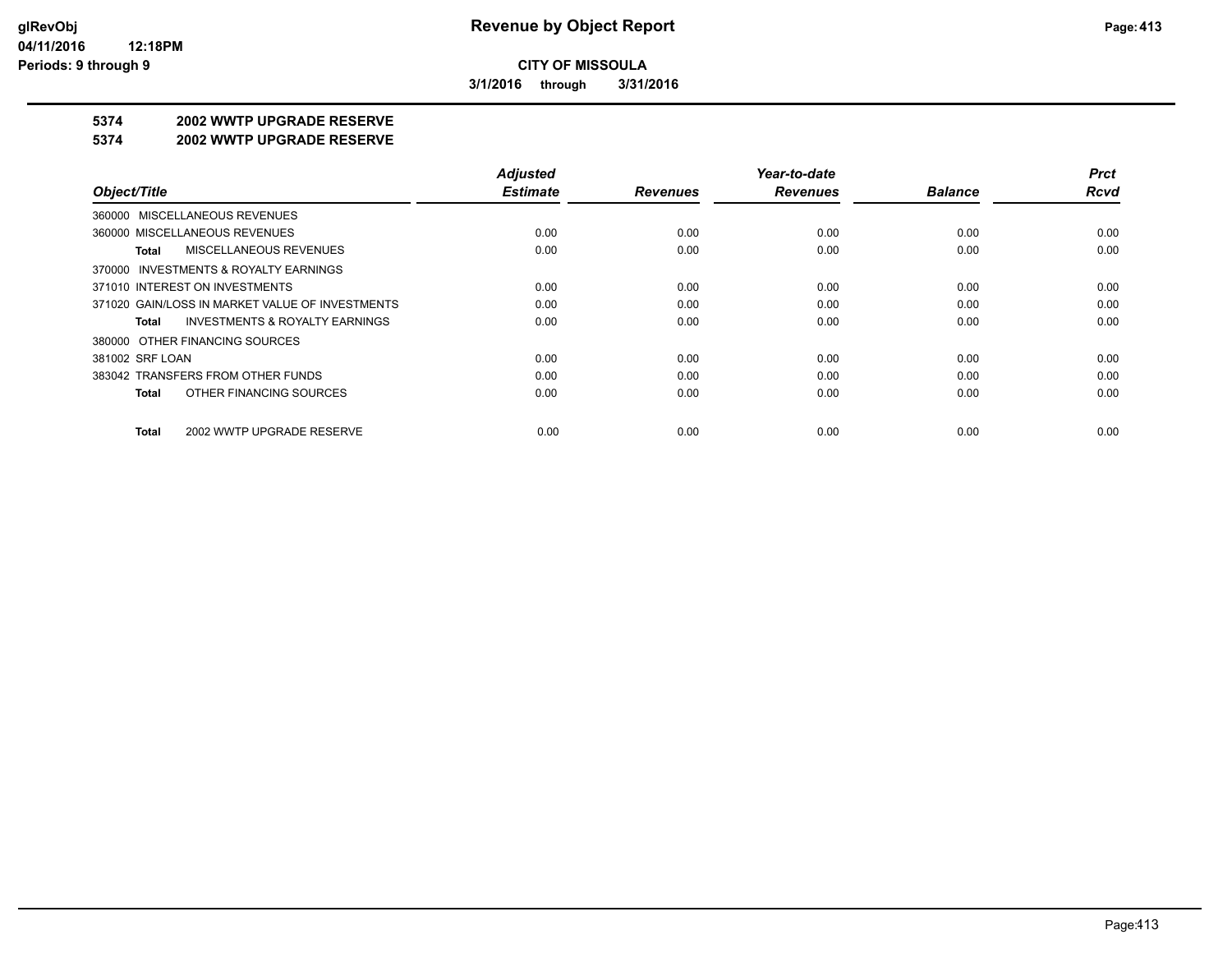**3/1/2016 through 3/31/2016**

### **5374 2002 WWTP UPGRADE RESERVE**

| Object/Title                                   | <b>Adjusted</b><br><b>Estimate</b> | <b>Revenues</b> | Year-to-date<br><b>Revenues</b> | <b>Balance</b> | <b>Prct</b><br><b>Rcvd</b> |
|------------------------------------------------|------------------------------------|-----------------|---------------------------------|----------------|----------------------------|
| 360000 MISCELLANEOUS REVENUES                  |                                    |                 |                                 |                |                            |
| 360000 MISCELLANEOUS REVENUES                  | 0.00                               | 0.00            | 0.00                            | 0.00           | 0.00                       |
| MISCELLANEOUS REVENUES<br>Total                | 0.00                               | 0.00            | 0.00                            | 0.00           | 0.00                       |
| 370000 INVESTMENTS & ROYALTY EARNINGS          |                                    |                 |                                 |                |                            |
| 371010 INTEREST ON INVESTMENTS                 | 0.00                               | 0.00            | 0.00                            | 0.00           | 0.00                       |
| 371020 GAIN/LOSS IN MARKET VALUE OF INVESTMENT | 0.00                               | 0.00            | 0.00                            | 0.00           | 0.00                       |
| INVESTMENTS & ROYALTY EARNINGS<br>Total        | 0.00                               | 0.00            | 0.00                            | 0.00           | 0.00                       |
| 380000 OTHER FINANCING SOURCES                 |                                    |                 |                                 |                |                            |
| 381002 SRF LOAN                                | 0.00                               | 0.00            | 0.00                            | 0.00           | 0.00                       |
| 383042 TRANSFERS FROM OTHER FUNDS              | 0.00                               | 0.00            | 0.00                            | 0.00           | 0.00                       |
| OTHER FINANCING SOURCES<br><b>Total</b>        | 0.00                               | 0.00            | 0.00                            | 0.00           | 0.00                       |
| 2002 WWTP UPGRADE RESERVE<br><b>Total</b>      | 0.00                               | 0.00            | 0.00                            | 0.00           | 0.00                       |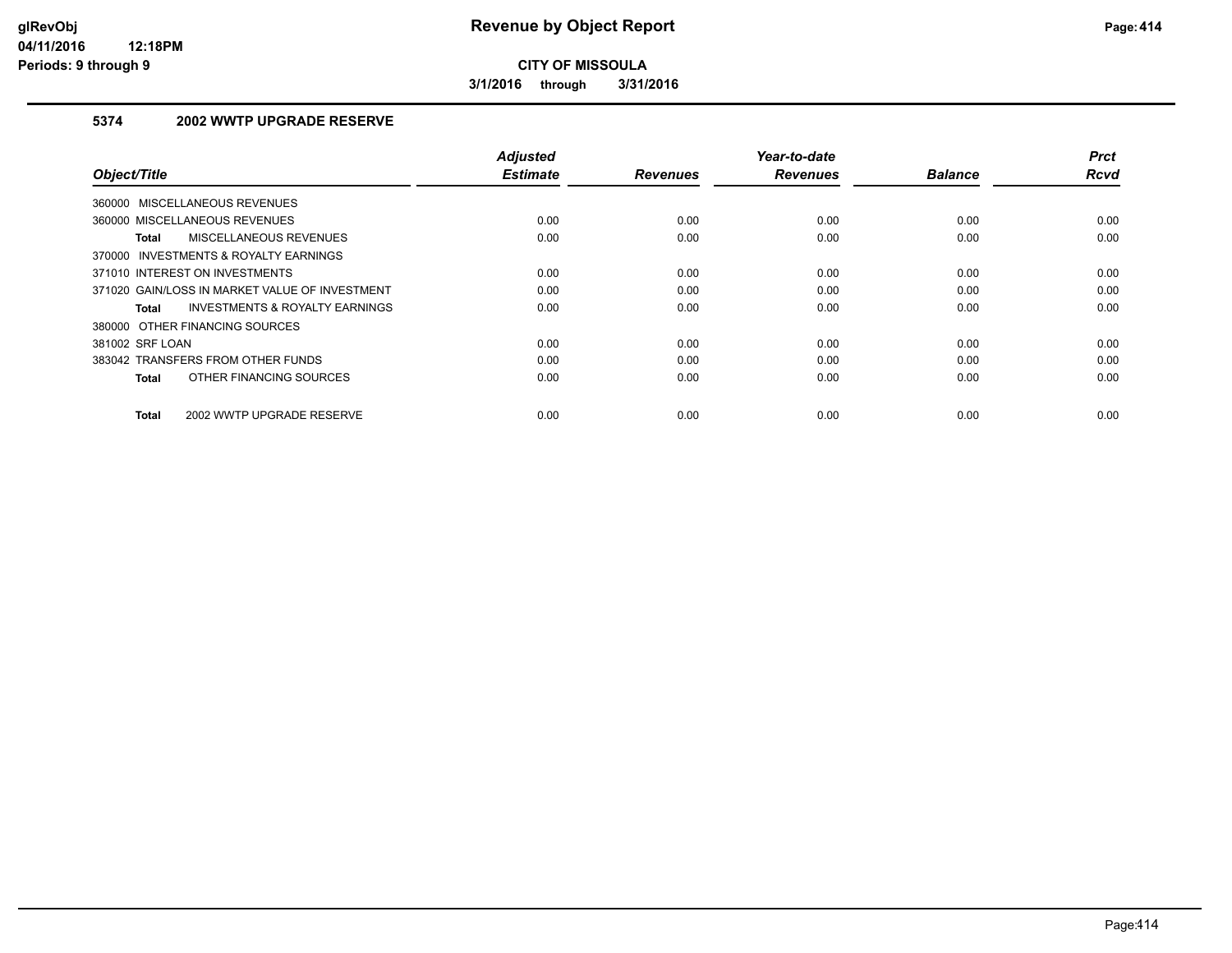**3/1/2016 through 3/31/2016**

### **5375 2003 WWTP SRF \$3.8M EPA DEBT**

**5375 2003 WWTP SRF \$3.8M EPA DEBT**

|                                                    | <b>Adjusted</b> |                 | Year-to-date    |                | <b>Prct</b> |
|----------------------------------------------------|-----------------|-----------------|-----------------|----------------|-------------|
| Object/Title                                       | <b>Estimate</b> | <b>Revenues</b> | <b>Revenues</b> | <b>Balance</b> | Rcvd        |
| 340000 CHARGES FOR SERVICES                        |                 |                 |                 |                |             |
| 343032 SEWER INSTALLATION CHARGES                  | 0.00            | 0.00            | 0.00            | 0.00           | 0.00        |
| <b>CHARGES FOR SERVICES</b><br>Total               | 0.00            | 0.00            | 0.00            | 0.00           | 0.00        |
| 370000 INVESTMENTS & ROYALTY EARNINGS              |                 |                 |                 |                |             |
| 371010 INTEREST ON INVESTMENTS                     | 0.00            | 0.00            | 0.00            | 0.00           | 0.00        |
| 371020 GAIN/LOSS IN MARKET VALUE OF INVESTMENTS    | 0.00            | 0.00            | 0.00            | 0.00           | 0.00        |
| <b>INVESTMENTS &amp; ROYALTY EARNINGS</b><br>Total | 0.00            | 0.00            | 0.00            | 0.00           | 0.00        |
| 380000 OTHER FINANCING SOURCES                     |                 |                 |                 |                |             |
| 383024 TRANS FR SEWER CLEARING                     | 250,926.00      | 0.00            | 0.00            | 250,926.00     | 0.00        |
| OTHER FINANCING SOURCES<br>Total                   | 250.926.00      | 0.00            | 0.00            | 250,926.00     | 0.00        |
| 2003 WWTP SRF \$3.8M EPA DEBT<br><b>Total</b>      | 250.926.00      | 0.00            | 0.00            | 250.926.00     | 0.00        |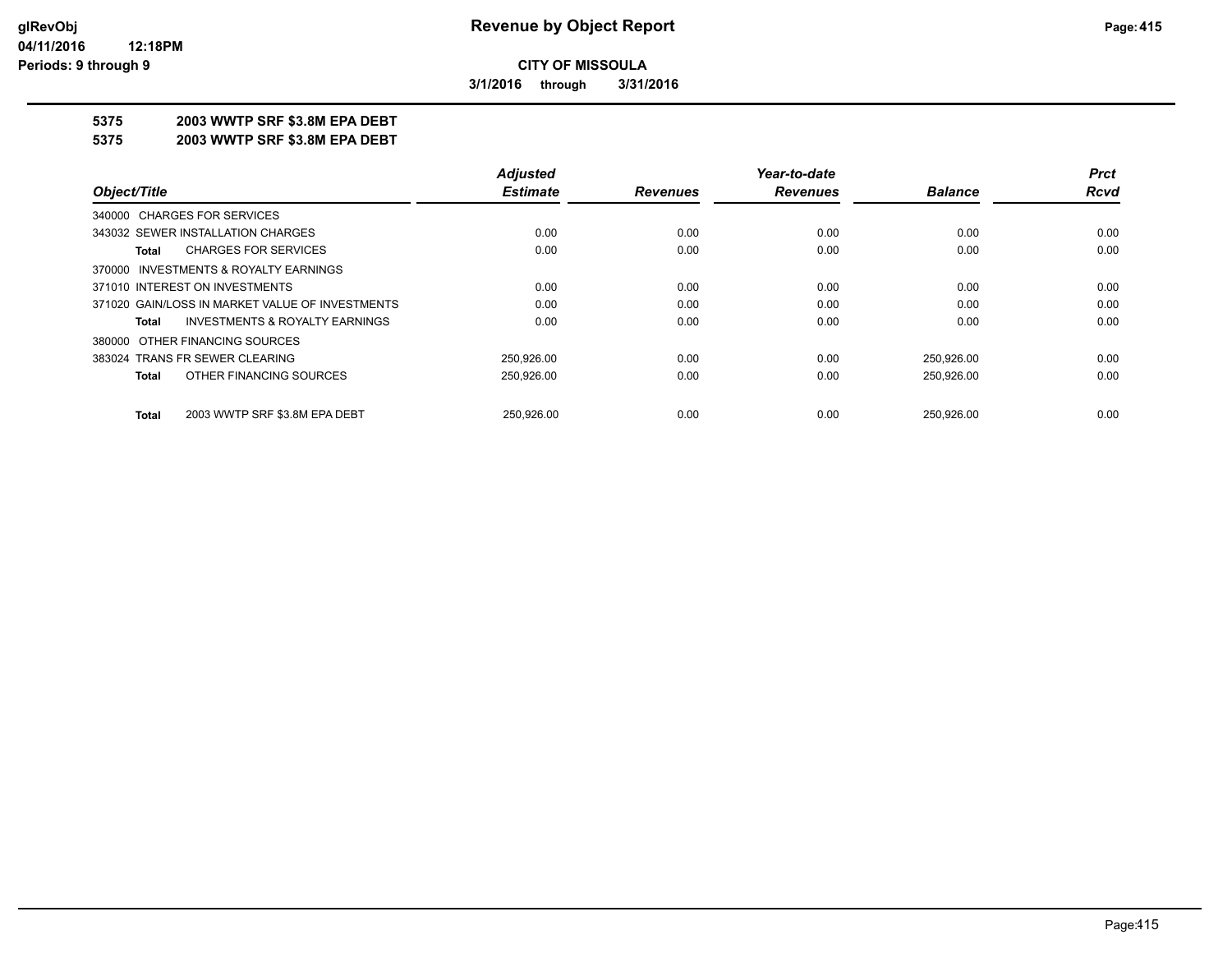**3/1/2016 through 3/31/2016**

### **5375 2003 WWTP SRF \$3.8M EPA DEBT**

| Object/Title                                       | <b>Adjusted</b><br><b>Estimate</b> | <b>Revenues</b> | Year-to-date<br><b>Revenues</b> | <b>Balance</b> | <b>Prct</b><br><b>Rcvd</b> |
|----------------------------------------------------|------------------------------------|-----------------|---------------------------------|----------------|----------------------------|
|                                                    |                                    |                 |                                 |                |                            |
| <b>CHARGES FOR SERVICES</b><br>340000              |                                    |                 |                                 |                |                            |
| 343032 SEWER INSTALLATION CHARGES                  | 0.00                               | 0.00            | 0.00                            | 0.00           | 0.00                       |
| <b>CHARGES FOR SERVICES</b><br>Total               | 0.00                               | 0.00            | 0.00                            | 0.00           | 0.00                       |
| 370000 INVESTMENTS & ROYALTY EARNINGS              |                                    |                 |                                 |                |                            |
| 371010 INTEREST ON INVESTMENTS                     | 0.00                               | 0.00            | 0.00                            | 0.00           | 0.00                       |
| 371020 GAIN/LOSS IN MARKET VALUE OF INVESTMENT     | 0.00                               | 0.00            | 0.00                            | 0.00           | 0.00                       |
| <b>INVESTMENTS &amp; ROYALTY EARNINGS</b><br>Total | 0.00                               | 0.00            | 0.00                            | 0.00           | 0.00                       |
| 380000 OTHER FINANCING SOURCES                     |                                    |                 |                                 |                |                            |
| 383024 TRANS FR SEWER CLEARING                     | 250,926.00                         | 0.00            | 0.00                            | 250,926.00     | 0.00                       |
| OTHER FINANCING SOURCES<br><b>Total</b>            | 250,926.00                         | 0.00            | 0.00                            | 250,926.00     | 0.00                       |
| 2003 WWTP SRF \$3.8M EPA DEBT<br>Total             | 250.926.00                         | 0.00            | 0.00                            | 250.926.00     | 0.00                       |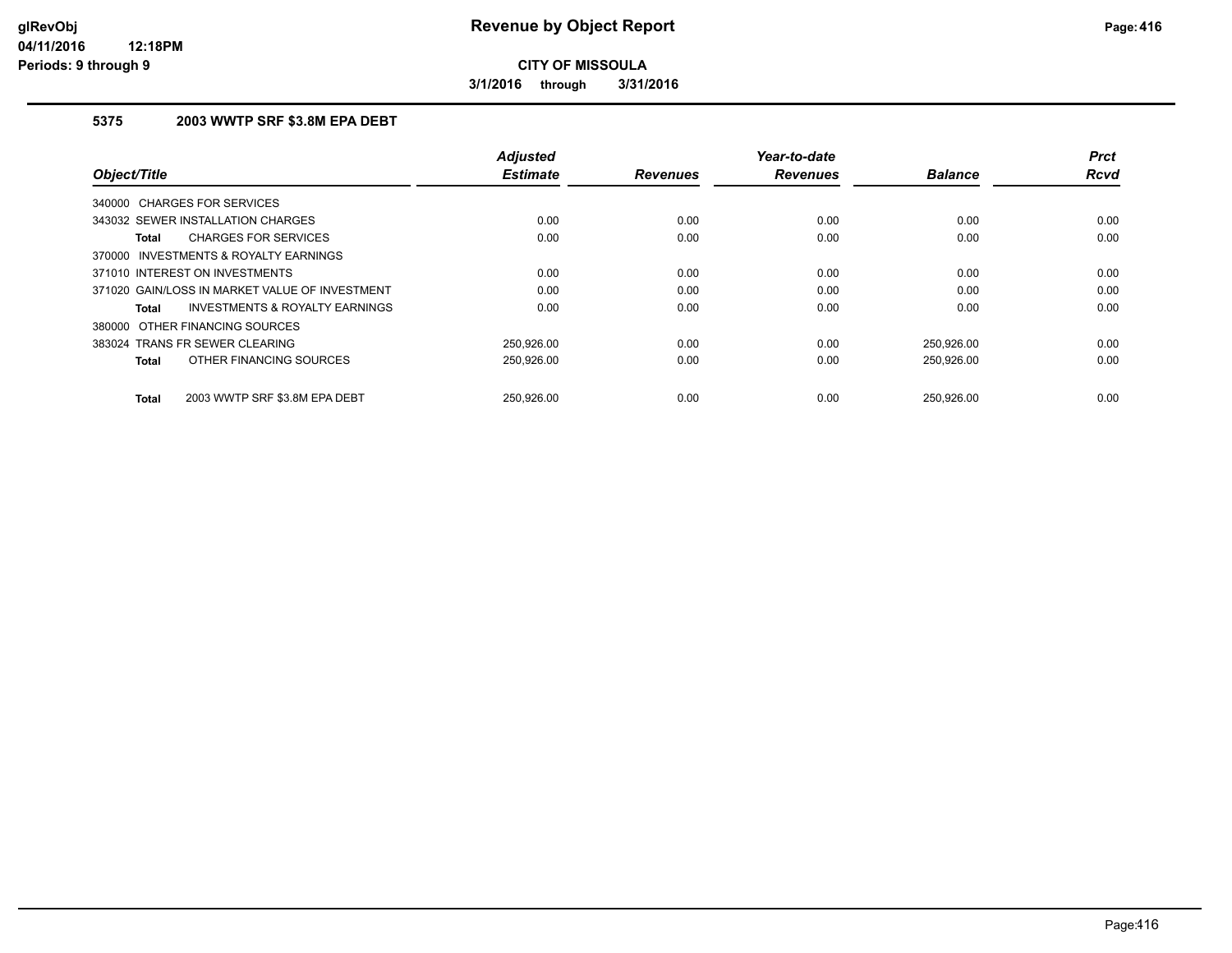**3/1/2016 through 3/31/2016**

### **5376 2003 WWTP SRF \$3.8M EPA RESERVE**

#### **5376 2003 WWTP SRF \$3.8M EPA RESERVE**

|                                                           | <b>Adjusted</b> |                 | Year-to-date    |                | <b>Prct</b> |
|-----------------------------------------------------------|-----------------|-----------------|-----------------|----------------|-------------|
| Object/Title                                              | <b>Estimate</b> | <b>Revenues</b> | <b>Revenues</b> | <b>Balance</b> | <b>Rcvd</b> |
| 360000 MISCELLANEOUS REVENUES                             |                 |                 |                 |                |             |
| 360000 MISCELLANEOUS REVENUES                             | 0.00            | 0.00            | 0.00            | 0.00           | 0.00        |
| 360010 MISCELLANEOUS                                      | 0.00            | 0.00            | 0.00            | 0.00           | 0.00        |
| MISCELLANEOUS REVENUES<br><b>Total</b>                    | 0.00            | 0.00            | 0.00            | 0.00           | 0.00        |
| 370000 INVESTMENTS & ROYALTY EARNINGS                     |                 |                 |                 |                |             |
| 371010 INTEREST ON INVESTMENTS                            | 0.00            | 0.00            | 0.00            | 0.00           | 0.00        |
| 371020 GAIN/LOSS IN MARKET VALUE OF INVESTMENTS           | 0.00            | 0.00            | 0.00            | 0.00           | 0.00        |
| <b>INVESTMENTS &amp; ROYALTY EARNINGS</b><br><b>Total</b> | 0.00            | 0.00            | 0.00            | 0.00           | 0.00        |
| 380000 OTHER FINANCING SOURCES                            |                 |                 |                 |                |             |
| 381002 SRF LOAN                                           | 0.00            | 0.00            | 0.00            | 0.00           | 0.00        |
| 383042 TRANSFERS FROM OTHER FUNDS                         | 146.00          | 0.00            | 0.00            | 146.00         | 0.00        |
| OTHER FINANCING SOURCES<br><b>Total</b>                   | 146.00          | 0.00            | 0.00            | 146.00         | 0.00        |
| 2003 WWTP SRF \$3.8M EPA RESERVE<br><b>Total</b>          | 146.00          | 0.00            | 0.00            | 146.00         | 0.00        |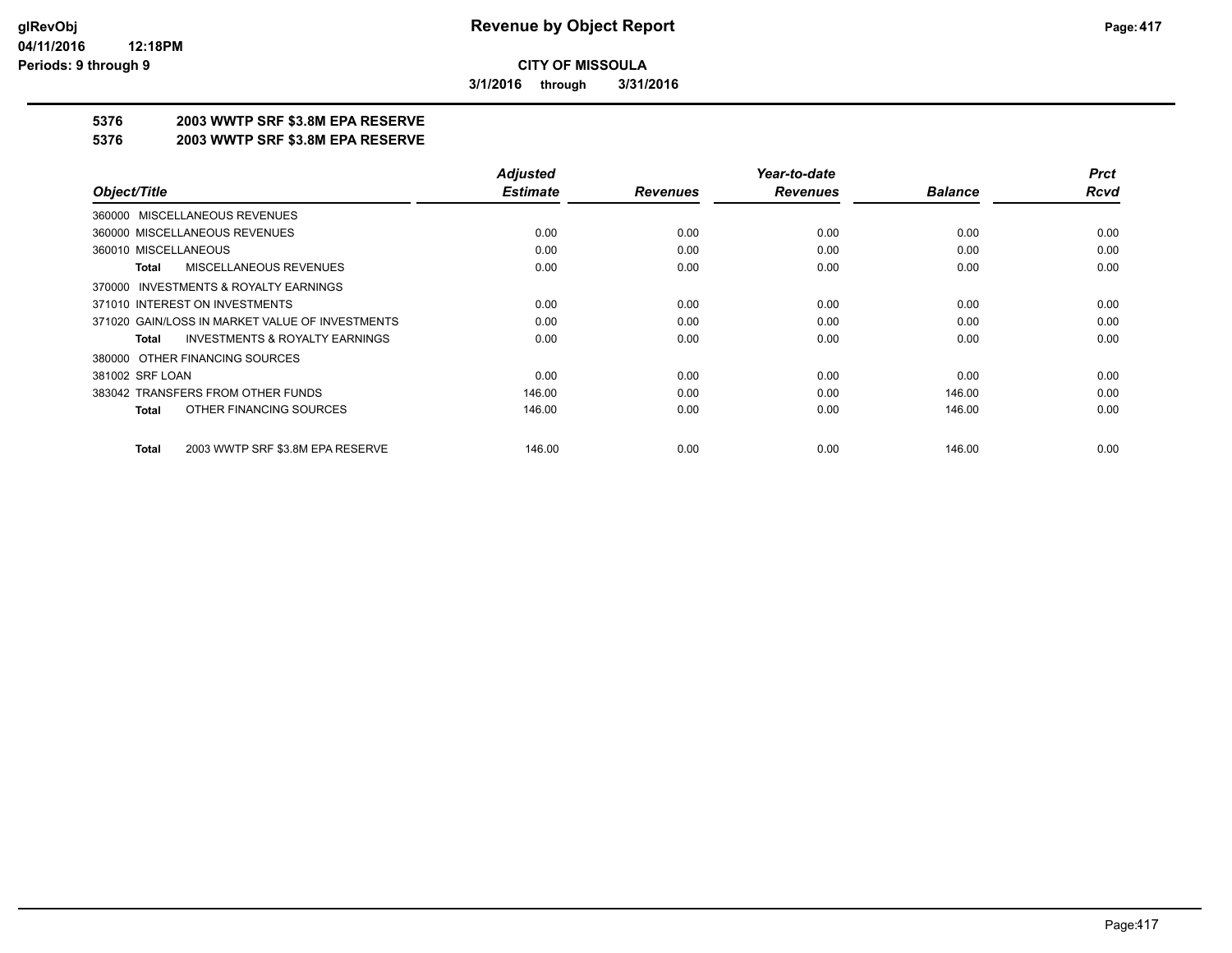**3/1/2016 through 3/31/2016**

### **5376 2003 WWTP SRF \$3.8M EPA RESERVE**

|                                                           | <b>Adjusted</b> |                 | Year-to-date    |                | <b>Prct</b><br><b>Rcvd</b> |
|-----------------------------------------------------------|-----------------|-----------------|-----------------|----------------|----------------------------|
| Object/Title                                              | <b>Estimate</b> | <b>Revenues</b> | <b>Revenues</b> | <b>Balance</b> |                            |
| 360000 MISCELLANEOUS REVENUES                             |                 |                 |                 |                |                            |
| 360000 MISCELLANEOUS REVENUES                             | 0.00            | 0.00            | 0.00            | 0.00           | 0.00                       |
| 360010 MISCELLANEOUS                                      | 0.00            | 0.00            | 0.00            | 0.00           | 0.00                       |
| <b>MISCELLANEOUS REVENUES</b><br>Total                    | 0.00            | 0.00            | 0.00            | 0.00           | 0.00                       |
| <b>INVESTMENTS &amp; ROYALTY EARNINGS</b><br>370000       |                 |                 |                 |                |                            |
| 371010 INTEREST ON INVESTMENTS                            | 0.00            | 0.00            | 0.00            | 0.00           | 0.00                       |
| 371020 GAIN/LOSS IN MARKET VALUE OF INVESTMENT            | 0.00            | 0.00            | 0.00            | 0.00           | 0.00                       |
| <b>INVESTMENTS &amp; ROYALTY EARNINGS</b><br><b>Total</b> | 0.00            | 0.00            | 0.00            | 0.00           | 0.00                       |
| 380000 OTHER FINANCING SOURCES                            |                 |                 |                 |                |                            |
| 381002 SRF LOAN                                           | 0.00            | 0.00            | 0.00            | 0.00           | 0.00                       |
| 383042 TRANSFERS FROM OTHER FUNDS                         | 146.00          | 0.00            | 0.00            | 146.00         | 0.00                       |
| OTHER FINANCING SOURCES<br><b>Total</b>                   | 146.00          | 0.00            | 0.00            | 146.00         | 0.00                       |
|                                                           |                 |                 |                 |                |                            |
| 2003 WWTP SRF \$3.8M EPA RESERVE<br><b>Total</b>          | 146.00          | 0.00            | 0.00            | 146.00         | 0.00                       |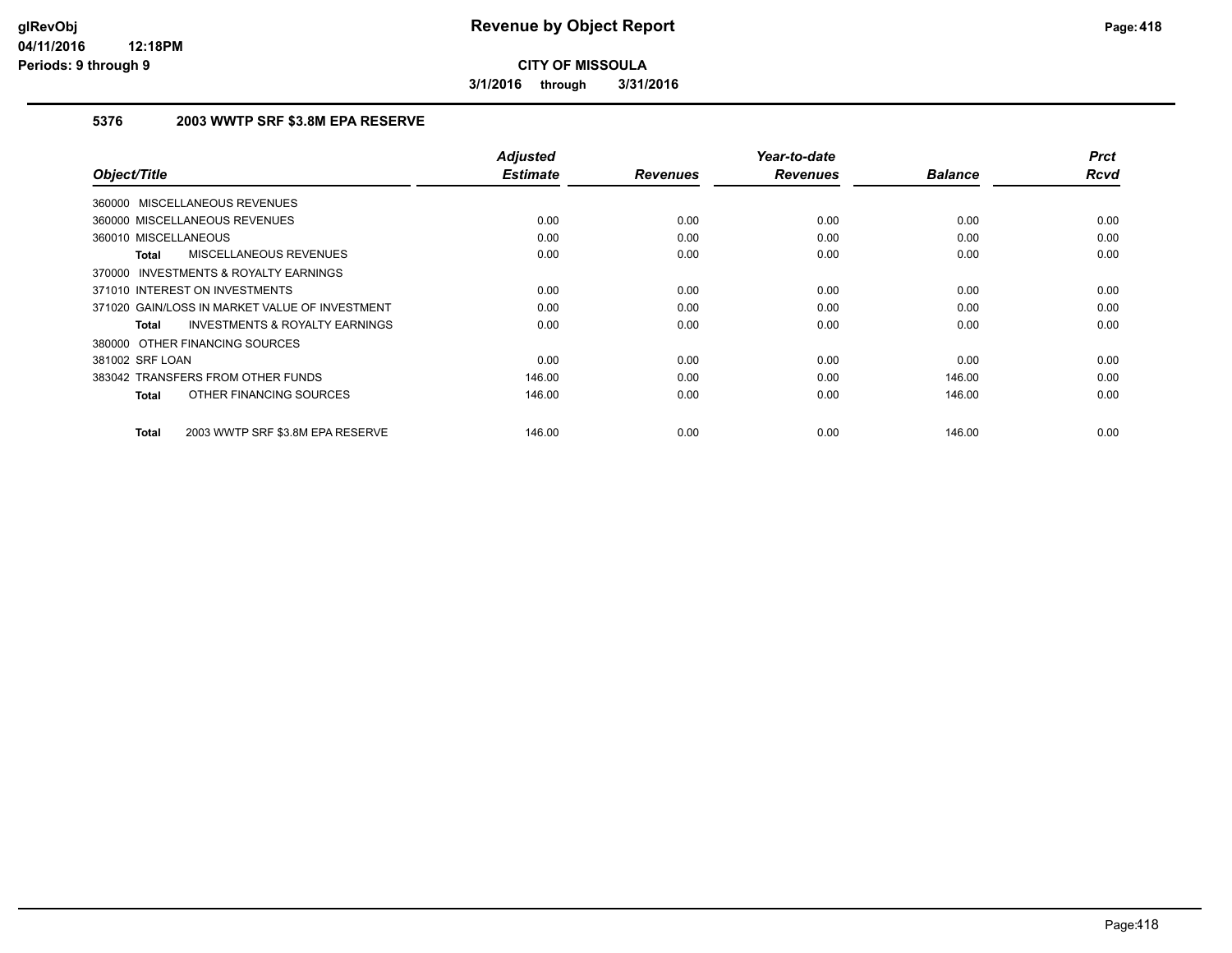**3/1/2016 through 3/31/2016**

# **5377 2004 WWTP \$3.023 LOAN DEBT SERVICE**

### **5377 2004 WWTP \$3.023 LOAN DEBT SERVICE**

|                                                     | <b>Adjusted</b> |                 | Year-to-date    |                | <b>Prct</b> |
|-----------------------------------------------------|-----------------|-----------------|-----------------|----------------|-------------|
| Object/Title                                        | <b>Estimate</b> | <b>Revenues</b> | <b>Revenues</b> | <b>Balance</b> | Rcvd        |
| 340000 CHARGES FOR SERVICES                         |                 |                 |                 |                |             |
| 343032 SEWER INSTALLATION CHARGES                   | 0.00            | 0.00            | 0.00            | 0.00           | 0.00        |
| <b>CHARGES FOR SERVICES</b><br>Total                | 0.00            | 0.00            | 0.00            | 0.00           | 0.00        |
| INVESTMENTS & ROYALTY EARNINGS<br>370000            |                 |                 |                 |                |             |
| 371010 INTEREST ON INVESTMENTS                      | 0.00            | 0.00            | 0.00            | 0.00           | 0.00        |
| 371020 GAIN/LOSS IN MARKET VALUE OF INVESTMENTS     | 0.00            | 0.00            | 0.00            | 0.00           | 0.00        |
| <b>INVESTMENTS &amp; ROYALTY EARNINGS</b><br>Total  | 0.00            | 0.00            | 0.00            | 0.00           | 0.00        |
| OTHER FINANCING SOURCES<br>380000                   |                 |                 |                 |                |             |
| 383024 TRANS FR SEWER CLEARING                      | 244.006.00      | 0.00            | 0.00            | 244.006.00     | 0.00        |
| OTHER FINANCING SOURCES<br><b>Total</b>             | 244,006.00      | 0.00            | 0.00            | 244,006.00     | 0.00        |
| 2004 WWTP \$3.023 LOAN DEBT SERVICE<br><b>Total</b> | 244.006.00      | 0.00            | 0.00            | 244.006.00     | 0.00        |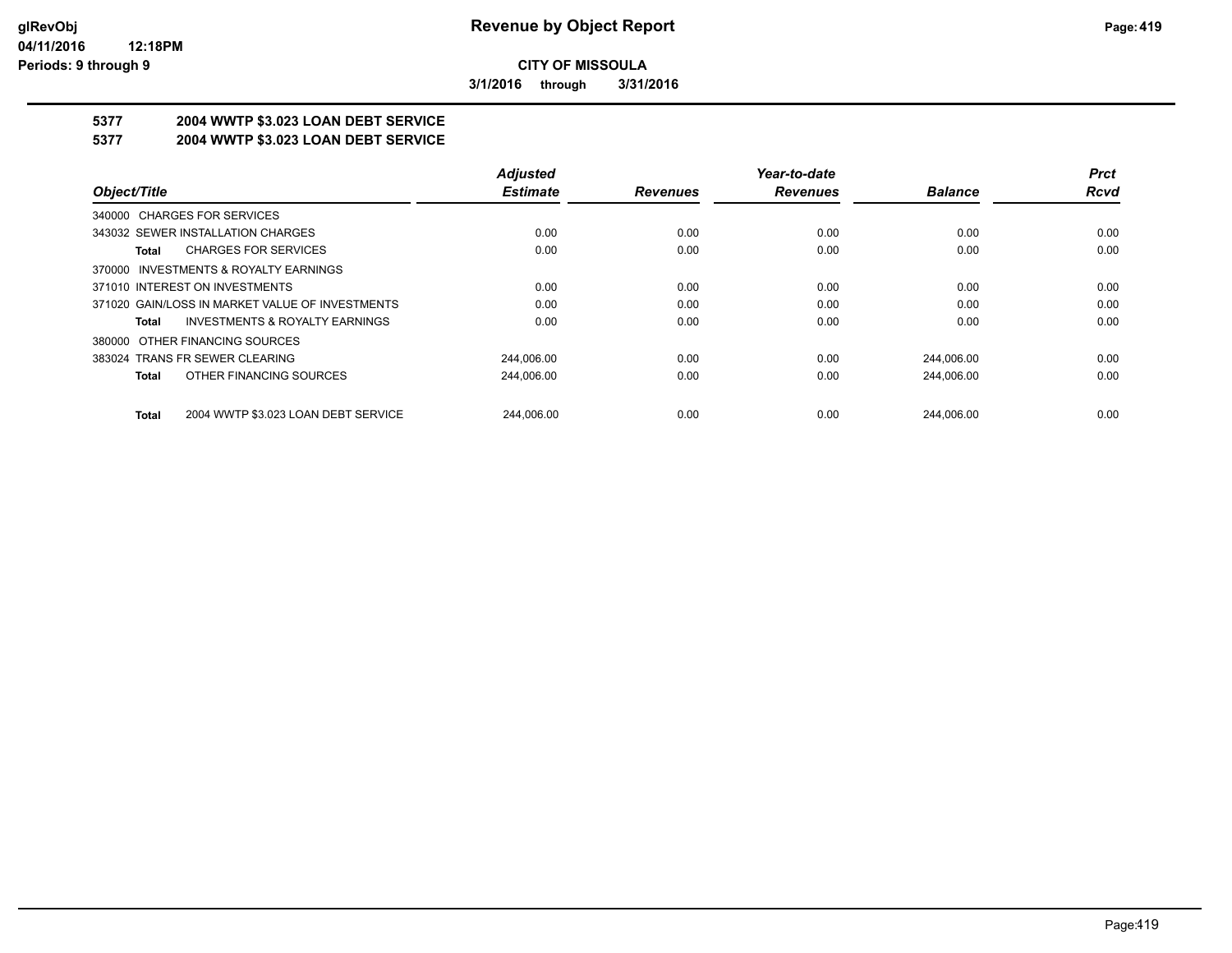**3/1/2016 through 3/31/2016**

### **5377 2004 WWTP \$3.023 LOAN DEBT SERVICE**

| Object/Title                                              | <b>Adjusted</b><br><b>Estimate</b> | <b>Revenues</b> | Year-to-date<br><b>Revenues</b> | <b>Balance</b> | <b>Prct</b><br><b>Rcvd</b> |
|-----------------------------------------------------------|------------------------------------|-----------------|---------------------------------|----------------|----------------------------|
| 340000 CHARGES FOR SERVICES                               |                                    |                 |                                 |                |                            |
| 343032 SEWER INSTALLATION CHARGES                         | 0.00                               | 0.00            | 0.00                            | 0.00           | 0.00                       |
| <b>CHARGES FOR SERVICES</b><br><b>Total</b>               | 0.00                               | 0.00            | 0.00                            | 0.00           | 0.00                       |
| 370000 INVESTMENTS & ROYALTY EARNINGS                     |                                    |                 |                                 |                |                            |
| 371010 INTEREST ON INVESTMENTS                            | 0.00                               | 0.00            | 0.00                            | 0.00           | 0.00                       |
| 371020 GAIN/LOSS IN MARKET VALUE OF INVESTMENT            | 0.00                               | 0.00            | 0.00                            | 0.00           | 0.00                       |
| <b>INVESTMENTS &amp; ROYALTY EARNINGS</b><br><b>Total</b> | 0.00                               | 0.00            | 0.00                            | 0.00           | 0.00                       |
| 380000 OTHER FINANCING SOURCES                            |                                    |                 |                                 |                |                            |
| 383024 TRANS FR SEWER CLEARING                            | 244.006.00                         | 0.00            | 0.00                            | 244.006.00     | 0.00                       |
| OTHER FINANCING SOURCES<br><b>Total</b>                   | 244,006.00                         | 0.00            | 0.00                            | 244,006.00     | 0.00                       |
| 2004 WWTP \$3.023 LOAN DEBT SERVICE<br><b>Total</b>       | 244.006.00                         | 0.00            | 0.00                            | 244.006.00     | 0.00                       |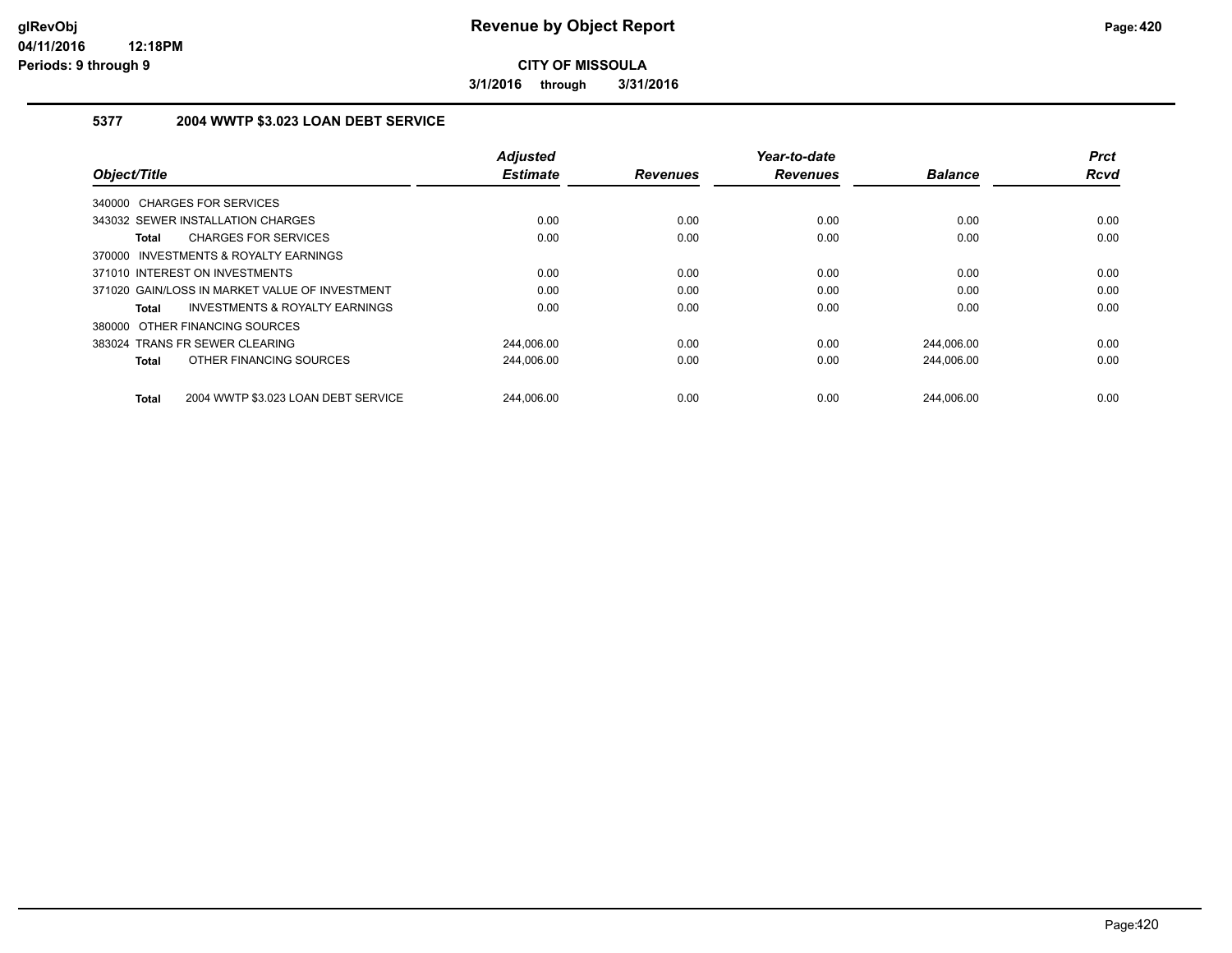**3/1/2016 through 3/31/2016**

### **5378 2004 WWTP \$3.023 LOAN RESERVE**

#### **5378 2004 WWTP \$3.023 LOAN RESERVE**

|                                                    | <b>Adjusted</b> |                 | Year-to-date    |                | <b>Prct</b> |
|----------------------------------------------------|-----------------|-----------------|-----------------|----------------|-------------|
| Object/Title                                       | <b>Estimate</b> | <b>Revenues</b> | <b>Revenues</b> | <b>Balance</b> | <b>Rcvd</b> |
| 360000 MISCELLANEOUS REVENUES                      |                 |                 |                 |                |             |
| 360000 MISCELLANEOUS REVENUES                      | 0.00            | 0.00            | 0.00            | 0.00           | 0.00        |
| MISCELLANEOUS REVENUES<br>Total                    | 0.00            | 0.00            | 0.00            | 0.00           | 0.00        |
| 370000 INVESTMENTS & ROYALTY EARNINGS              |                 |                 |                 |                |             |
| 371010 INTEREST ON INVESTMENTS                     | 0.00            | 0.00            | 0.00            | 0.00           | 0.00        |
| 371020 GAIN/LOSS IN MARKET VALUE OF INVESTMENTS    | 0.00            | 0.00            | 0.00            | 0.00           | 0.00        |
| <b>INVESTMENTS &amp; ROYALTY EARNINGS</b><br>Total | 0.00            | 0.00            | 0.00            | 0.00           | 0.00        |
| 380000 OTHER FINANCING SOURCES                     |                 |                 |                 |                |             |
| 381002 SRF LOAN                                    | 0.00            | 0.00            | 0.00            | 0.00           | 0.00        |
| 383024 TRANS FR SEWER CLEARING                     | 0.00            | 0.00            | 0.00            | 0.00           | 0.00        |
| 383042 TRANSFERS FROM OTHER FUNDS                  | 0.00            | 0.00            | 0.00            | 0.00           | 0.00        |
| OTHER FINANCING SOURCES<br>Total                   | 0.00            | 0.00            | 0.00            | 0.00           | 0.00        |
|                                                    |                 |                 |                 |                |             |
| 2004 WWTP \$3.023 LOAN RESERVE<br>Total            | 0.00            | 0.00            | 0.00            | 0.00           | 0.00        |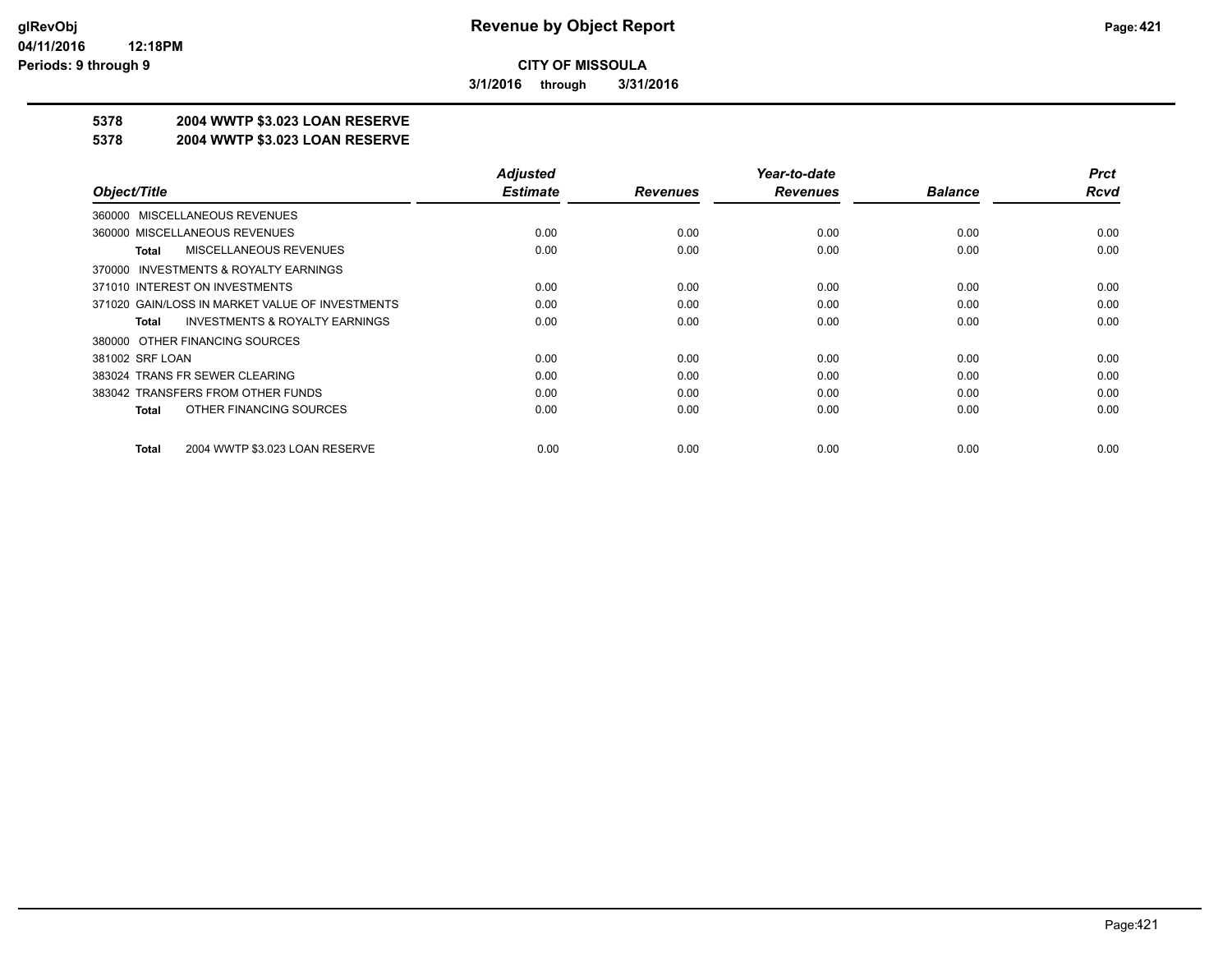**3/1/2016 through 3/31/2016**

### **5378 2004 WWTP \$3.023 LOAN RESERVE**

| Object/Title                                       | <b>Adjusted</b><br><b>Estimate</b> | <b>Revenues</b> | Year-to-date<br><b>Revenues</b> | <b>Balance</b> | <b>Prct</b><br><b>Rcvd</b> |
|----------------------------------------------------|------------------------------------|-----------------|---------------------------------|----------------|----------------------------|
|                                                    |                                    |                 |                                 |                |                            |
| <b>MISCELLANEOUS REVENUES</b><br>360000            |                                    |                 |                                 |                |                            |
| 360000 MISCELLANEOUS REVENUES                      | 0.00                               | 0.00            | 0.00                            | 0.00           | 0.00                       |
| MISCELLANEOUS REVENUES<br><b>Total</b>             | 0.00                               | 0.00            | 0.00                            | 0.00           | 0.00                       |
| INVESTMENTS & ROYALTY EARNINGS<br>370000           |                                    |                 |                                 |                |                            |
| 371010 INTEREST ON INVESTMENTS                     | 0.00                               | 0.00            | 0.00                            | 0.00           | 0.00                       |
| 371020 GAIN/LOSS IN MARKET VALUE OF INVESTMENT     | 0.00                               | 0.00            | 0.00                            | 0.00           | 0.00                       |
| <b>INVESTMENTS &amp; ROYALTY EARNINGS</b><br>Total | 0.00                               | 0.00            | 0.00                            | 0.00           | 0.00                       |
| 380000 OTHER FINANCING SOURCES                     |                                    |                 |                                 |                |                            |
| 381002 SRF LOAN                                    | 0.00                               | 0.00            | 0.00                            | 0.00           | 0.00                       |
| 383024 TRANS FR SEWER CLEARING                     | 0.00                               | 0.00            | 0.00                            | 0.00           | 0.00                       |
| 383042 TRANSFERS FROM OTHER FUNDS                  | 0.00                               | 0.00            | 0.00                            | 0.00           | 0.00                       |
| OTHER FINANCING SOURCES<br><b>Total</b>            | 0.00                               | 0.00            | 0.00                            | 0.00           | 0.00                       |
| 2004 WWTP \$3.023 LOAN RESERVE<br><b>Total</b>     | 0.00                               | 0.00            | 0.00                            | 0.00           | 0.00                       |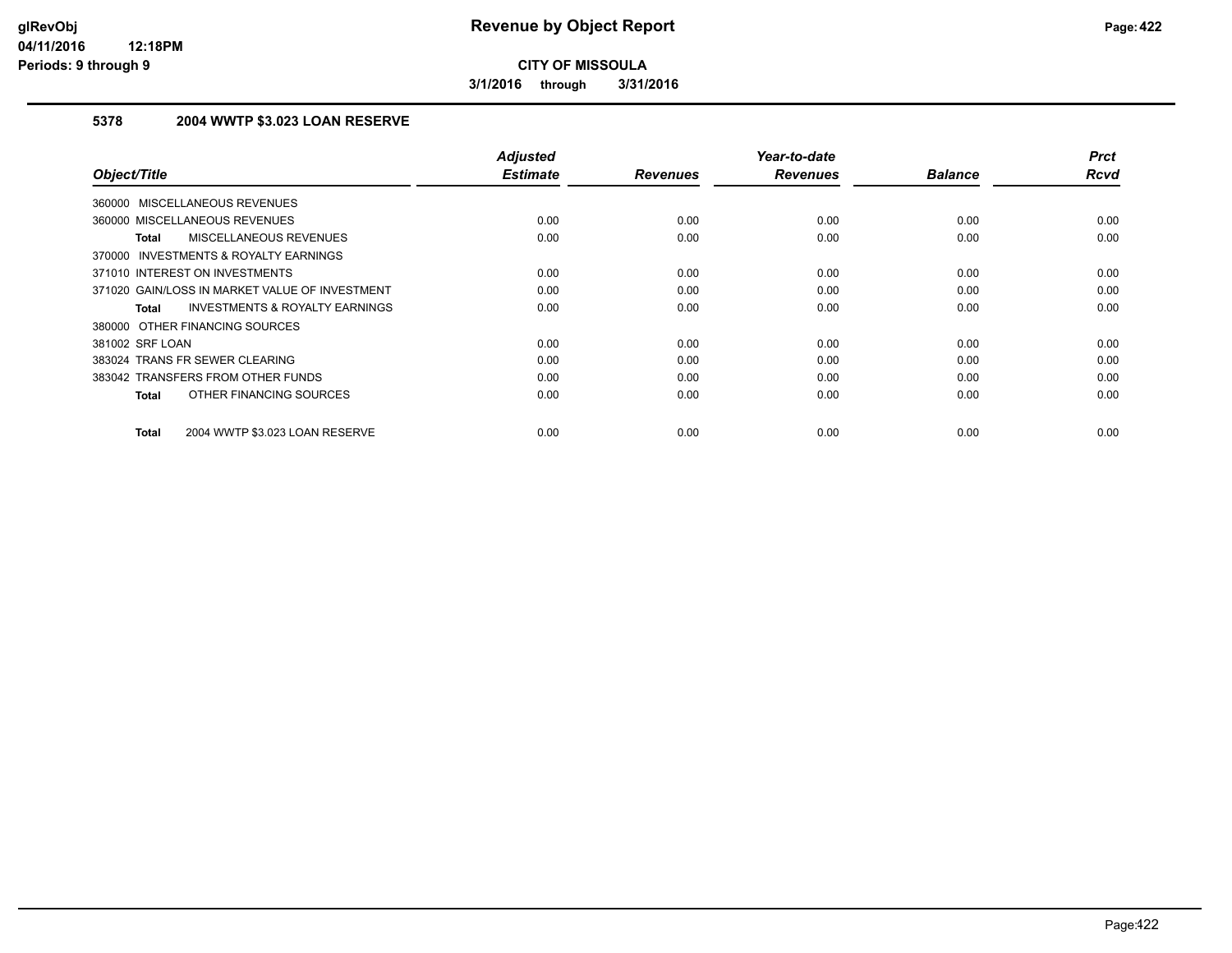**3/1/2016 through 3/31/2016**

### **5379 2005 BRICH/BRDY/LIN/GIL SRF DEBT**

**5379 2005 BRICH/BRDY/LIN/GIL SRF DEBT**

|                                                  | <b>Adjusted</b> |                 | Year-to-date    |                | <b>Prct</b> |
|--------------------------------------------------|-----------------|-----------------|-----------------|----------------|-------------|
| Object/Title                                     | <b>Estimate</b> | <b>Revenues</b> | <b>Revenues</b> | <b>Balance</b> | <b>Rcvd</b> |
| 370000 INVESTMENTS & ROYALTY EARNINGS            |                 |                 |                 |                |             |
| 371010 INTEREST ON INVESTMENTS                   | 0.00            | 0.00            | 0.00            | 0.00           | 0.00        |
| 371020 GAIN/LOSS IN MARKET VALUE OF INVESTMENTS  | 0.00            | 0.00            | 0.00            | 0.00           | 0.00        |
| INVESTMENTS & ROYALTY EARNINGS<br>Total          | 0.00            | 0.00            | 0.00            | 0.00           | 0.00        |
| 380000 OTHER FINANCING SOURCES                   |                 |                 |                 |                |             |
| 383024 TRANS FR SEWER CLEARING                   | 109.443.00      | 0.00            | 0.00            | 109.443.00     | 0.00        |
| OTHER FINANCING SOURCES<br>Total                 | 109.443.00      | 0.00            | 0.00            | 109.443.00     | 0.00        |
|                                                  |                 |                 |                 |                |             |
| <b>Total</b><br>2005 BRICH/BRDY/LIN/GIL SRF DEBT | 109.443.00      | 0.00            | 0.00            | 109.443.00     | 0.00        |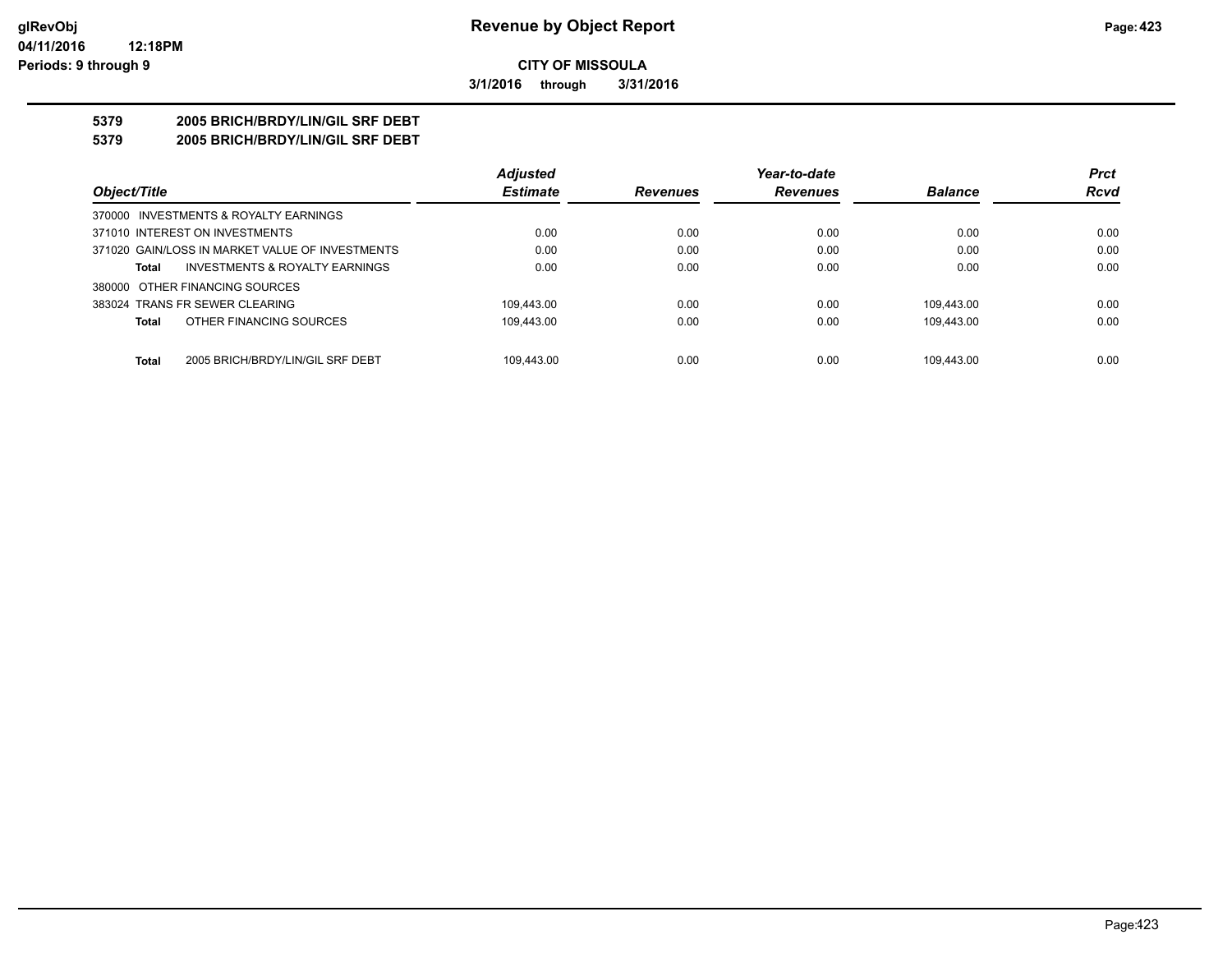**3/1/2016 through 3/31/2016**

#### **5379 2005 BRICH/BRDY/LIN/GIL SRF DEBT**

|                                                  | <b>Adjusted</b> |                 | Year-to-date    |                | <b>Prct</b> |
|--------------------------------------------------|-----------------|-----------------|-----------------|----------------|-------------|
| Object/Title                                     | <b>Estimate</b> | <b>Revenues</b> | <b>Revenues</b> | <b>Balance</b> | <b>Rcvd</b> |
| 370000 INVESTMENTS & ROYALTY EARNINGS            |                 |                 |                 |                |             |
| 371010 INTEREST ON INVESTMENTS                   | 0.00            | 0.00            | 0.00            | 0.00           | 0.00        |
| 371020 GAIN/LOSS IN MARKET VALUE OF INVESTMENT   | 0.00            | 0.00            | 0.00            | 0.00           | 0.00        |
| INVESTMENTS & ROYALTY EARNINGS<br>Total          | 0.00            | 0.00            | 0.00            | 0.00           | 0.00        |
| 380000 OTHER FINANCING SOURCES                   |                 |                 |                 |                |             |
| 383024 TRANS FR SEWER CLEARING                   | 109.443.00      | 0.00            | 0.00            | 109.443.00     | 0.00        |
| OTHER FINANCING SOURCES<br><b>Total</b>          | 109.443.00      | 0.00            | 0.00            | 109.443.00     | 0.00        |
|                                                  |                 |                 |                 |                |             |
| <b>Total</b><br>2005 BRICH/BRDY/LIN/GIL SRF DEBT | 109.443.00      | 0.00            | 0.00            | 109.443.00     | 0.00        |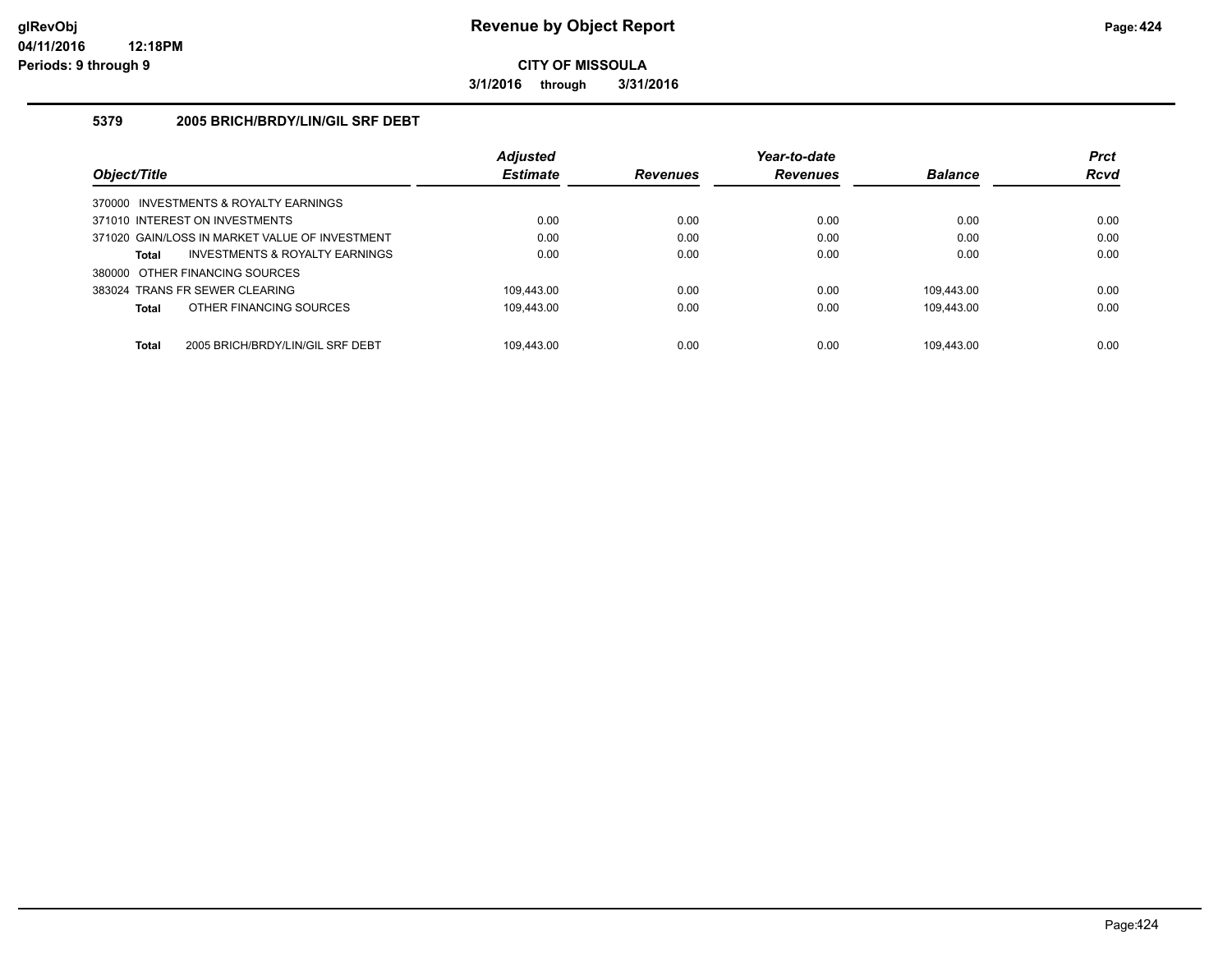**3/1/2016 through 3/31/2016**

#### **5380 BRDWY/BIRCH/GILBERT/LINCOLNWOOD 5380 BRDWY/BIRCH/GILBERT/LINCOLNWOOD**

|                                |                                                 | <b>Adjusted</b> |                 | Year-to-date    |                | Prct        |
|--------------------------------|-------------------------------------------------|-----------------|-----------------|-----------------|----------------|-------------|
| Object/Title                   |                                                 | <b>Estimate</b> | <b>Revenues</b> | <b>Revenues</b> | <b>Balance</b> | <b>Rcvd</b> |
|                                | 370000 INVESTMENTS & ROYALTY EARNINGS           |                 |                 |                 |                |             |
| 371010 INTEREST ON INVESTMENTS |                                                 | 0.00            | 0.00            | 0.00            | 0.00           | 0.00        |
|                                | 371020 GAIN/LOSS IN MARKET VALUE OF INVESTMENTS | 0.00            | 0.00            | 0.00            | 0.00           | 0.00        |
| Total                          | <b>INVESTMENTS &amp; ROYALTY EARNINGS</b>       | 0.00            | 0.00            | 0.00            | 0.00           | 0.00        |
| 380000 OTHER FINANCING SOURCES |                                                 |                 |                 |                 |                |             |
| 381002 SRF LOAN                |                                                 | 0.00            | 0.00            | 0.00            | 0.00           | 0.00        |
|                                | 383042 TRANSFERS FROM OTHER FUNDS               | 203.00          | 0.00            | 0.00            | 203.00         | 0.00        |
| Total                          | OTHER FINANCING SOURCES                         | 203.00          | 0.00            | 0.00            | 203.00         | 0.00        |
|                                |                                                 |                 |                 |                 |                |             |
| Total                          | BRDWY/BIRCH/GILBERT/LINCOLNWOOD                 | 203.00          | 0.00            | 0.00            | 203.00         | 0.00        |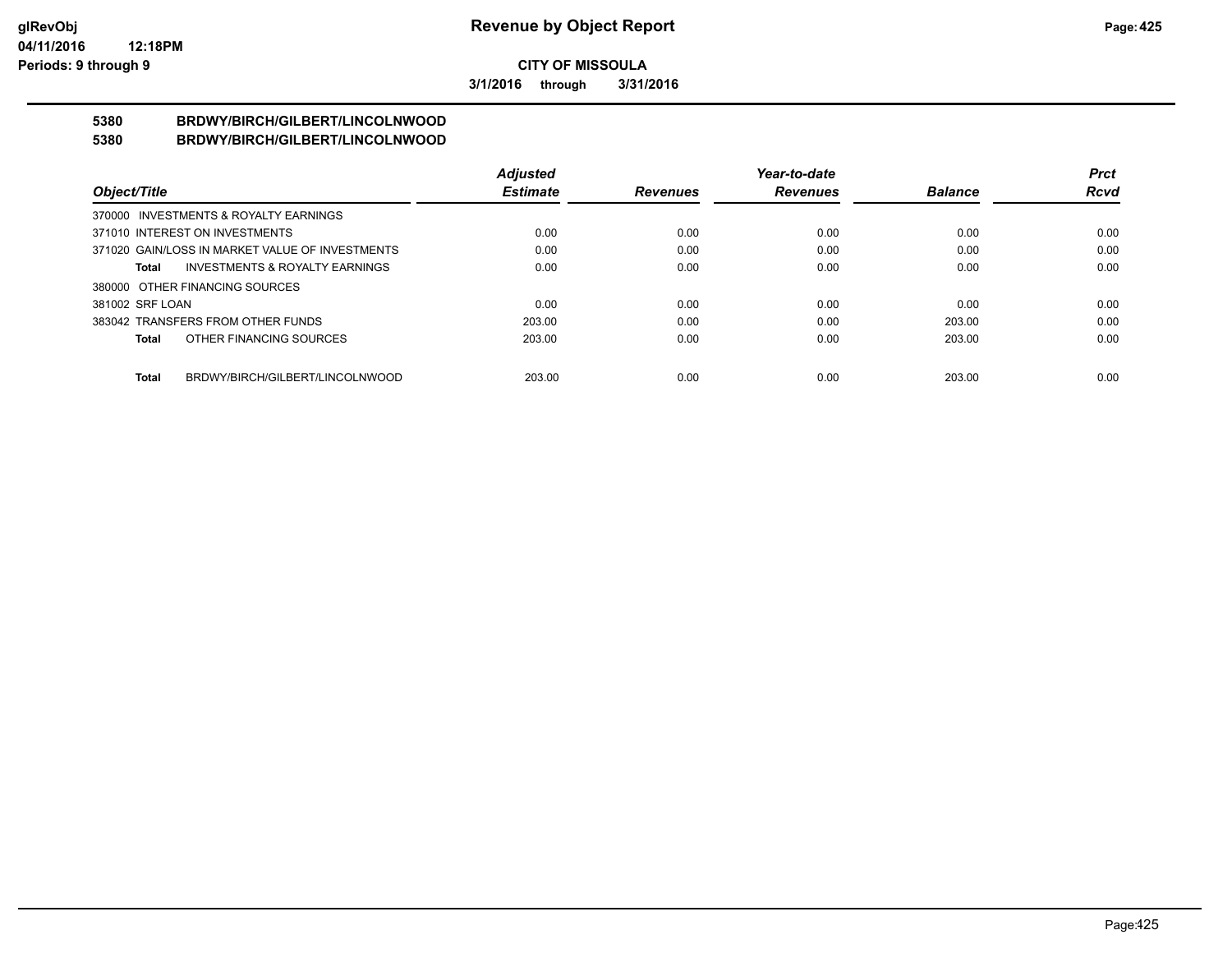**3/1/2016 through 3/31/2016**

### **5380 BRDWY/BIRCH/GILBERT/LINCOLNWOOD**

|                                                 | <b>Adiusted</b> |                 | Year-to-date    |                | <b>Prct</b> |
|-------------------------------------------------|-----------------|-----------------|-----------------|----------------|-------------|
| Object/Title                                    | <b>Estimate</b> | <b>Revenues</b> | <b>Revenues</b> | <b>Balance</b> | <b>Rcvd</b> |
| 370000 INVESTMENTS & ROYALTY EARNINGS           |                 |                 |                 |                |             |
| 371010 INTEREST ON INVESTMENTS                  | 0.00            | 0.00            | 0.00            | 0.00           | 0.00        |
| 371020 GAIN/LOSS IN MARKET VALUE OF INVESTMENT  | 0.00            | 0.00            | 0.00            | 0.00           | 0.00        |
| INVESTMENTS & ROYALTY EARNINGS<br>Total         | 0.00            | 0.00            | 0.00            | 0.00           | 0.00        |
| 380000 OTHER FINANCING SOURCES                  |                 |                 |                 |                |             |
| 381002 SRF LOAN                                 | 0.00            | 0.00            | 0.00            | 0.00           | 0.00        |
| 383042 TRANSFERS FROM OTHER FUNDS               | 203.00          | 0.00            | 0.00            | 203.00         | 0.00        |
| OTHER FINANCING SOURCES<br><b>Total</b>         | 203.00          | 0.00            | 0.00            | 203.00         | 0.00        |
|                                                 |                 |                 |                 |                |             |
| BRDWY/BIRCH/GILBERT/LINCOLNWOOD<br><b>Total</b> | 203.00          | 0.00            | 0.00            | 203.00         | 0.00        |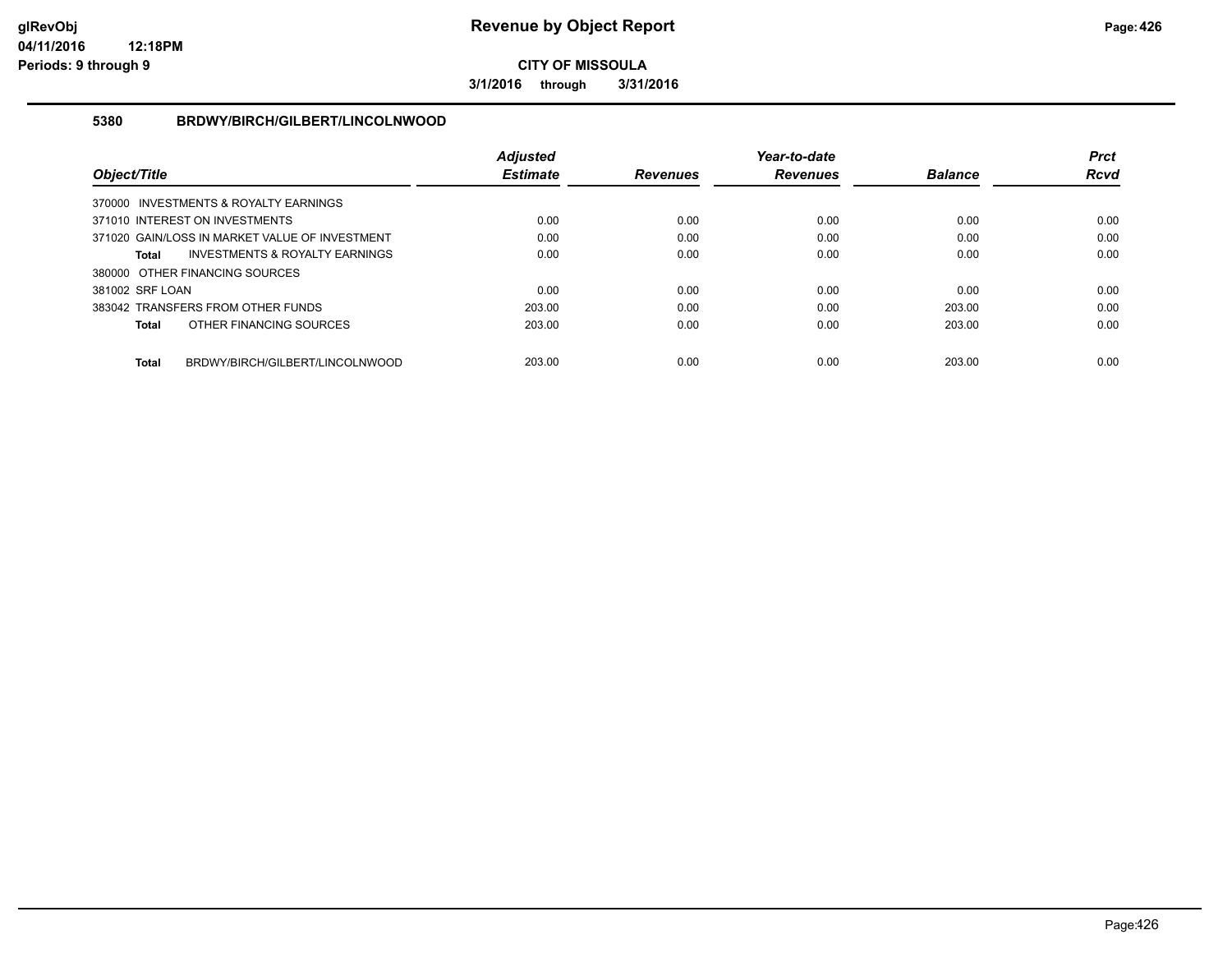**3/1/2016 through 3/31/2016**

# **5382 LINCOLNWOOD PH2 RESERVE FUND**

#### **5382 LINCOLNWOOD PH2 RESERVE FUND**

|                                                    | <b>Adjusted</b> |                 | Year-to-date    |                | <b>Prct</b> |
|----------------------------------------------------|-----------------|-----------------|-----------------|----------------|-------------|
| Object/Title                                       | <b>Estimate</b> | <b>Revenues</b> | <b>Revenues</b> | <b>Balance</b> | <b>Rcvd</b> |
| 370000 INVESTMENTS & ROYALTY EARNINGS              |                 |                 |                 |                |             |
| 371010 INTEREST ON INVESTMENTS                     | 0.00            | 0.00            | 0.00            | 0.00           | 0.00        |
| 371020 GAIN/LOSS IN MARKET VALUE OF INVESTMENTS    | 0.00            | 0.00            | 0.00            | 0.00           | 0.00        |
| <b>INVESTMENTS &amp; ROYALTY EARNINGS</b><br>Total | 0.00            | 0.00            | 0.00            | 0.00           | 0.00        |
| 380000 OTHER FINANCING SOURCES                     |                 |                 |                 |                |             |
| 381002 SRF LOAN                                    | 0.00            | 0.00            | 0.00            | 0.00           | 0.00        |
| 381030 SID BONDS PROCEEDS                          | 0.00            | 0.00            | 0.00            | 0.00           | 0.00        |
| 383024 TRANS FR SEWER CLEARING                     | 0.00            | 0.00            | 0.00            | 0.00           | 0.00        |
| 383042 TRANSFERS FROM OTHER FUNDS                  | 0.00            | 0.00            | 0.00            | 0.00           | 0.00        |
| OTHER FINANCING SOURCES<br><b>Total</b>            | 0.00            | 0.00            | 0.00            | 0.00           | 0.00        |
| LINCOLNWOOD PH2 RESERVE FUND<br><b>Total</b>       | 0.00            | 0.00            | 0.00            | 0.00           | 0.00        |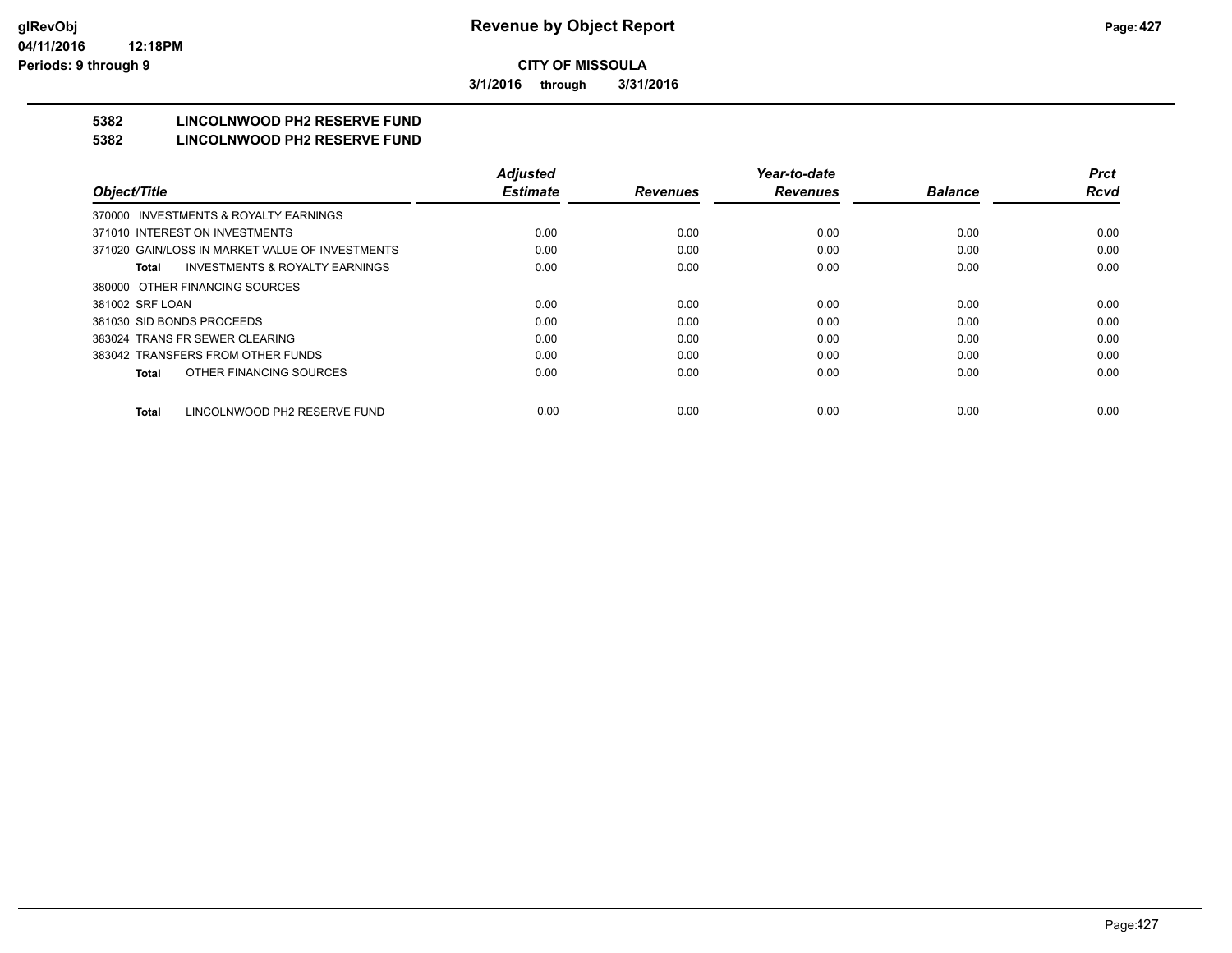**3/1/2016 through 3/31/2016**

### **5382 LINCOLNWOOD PH2 RESERVE FUND**

|                                                           | <b>Adiusted</b> |                 | Year-to-date    |                | <b>Prct</b> |
|-----------------------------------------------------------|-----------------|-----------------|-----------------|----------------|-------------|
| Object/Title                                              | <b>Estimate</b> | <b>Revenues</b> | <b>Revenues</b> | <b>Balance</b> | <b>Rcvd</b> |
| 370000 INVESTMENTS & ROYALTY EARNINGS                     |                 |                 |                 |                |             |
| 371010 INTEREST ON INVESTMENTS                            | 0.00            | 0.00            | 0.00            | 0.00           | 0.00        |
| 371020 GAIN/LOSS IN MARKET VALUE OF INVESTMENT            | 0.00            | 0.00            | 0.00            | 0.00           | 0.00        |
| <b>INVESTMENTS &amp; ROYALTY EARNINGS</b><br><b>Total</b> | 0.00            | 0.00            | 0.00            | 0.00           | 0.00        |
| 380000 OTHER FINANCING SOURCES                            |                 |                 |                 |                |             |
| 381002 SRF LOAN                                           | 0.00            | 0.00            | 0.00            | 0.00           | 0.00        |
| 381030 SID BONDS PROCEEDS                                 | 0.00            | 0.00            | 0.00            | 0.00           | 0.00        |
| 383024 TRANS FR SEWER CLEARING                            | 0.00            | 0.00            | 0.00            | 0.00           | 0.00        |
| 383042 TRANSFERS FROM OTHER FUNDS                         | 0.00            | 0.00            | 0.00            | 0.00           | 0.00        |
| OTHER FINANCING SOURCES<br><b>Total</b>                   | 0.00            | 0.00            | 0.00            | 0.00           | 0.00        |
|                                                           |                 |                 |                 |                |             |
| LINCOLNWOOD PH2 RESERVE FUND<br><b>Total</b>              | 0.00            | 0.00            | 0.00            | 0.00           | 0.00        |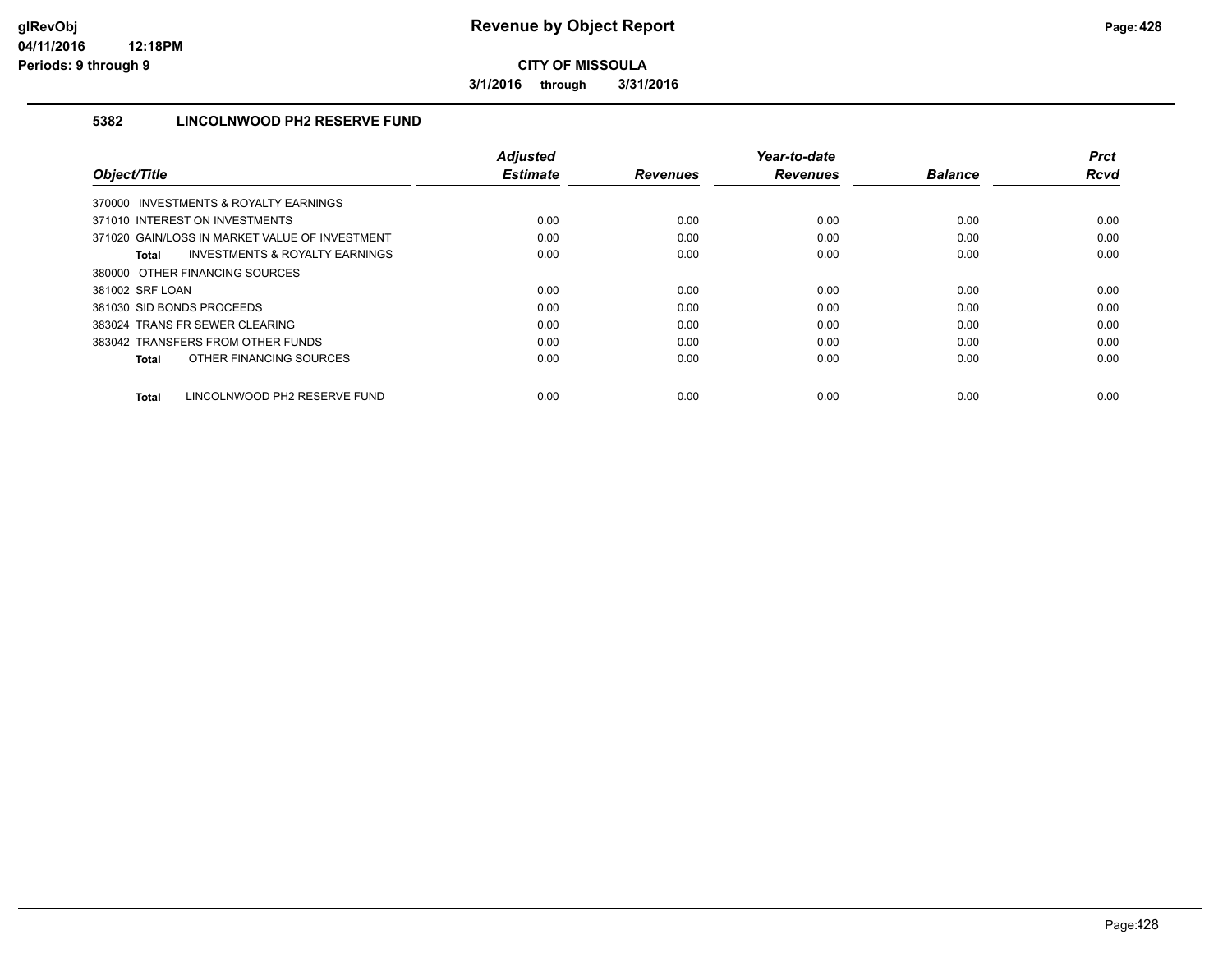**3/1/2016 through 3/31/2016**

### **5383 FY09 RATTLESNAKE SEWER DEBT SVS**

**5383 FY09 RATTLESNAKE SEWER DEBT SVS**

|                                                           | <b>Adjusted</b> |                 | Year-to-date    |                | <b>Prct</b> |
|-----------------------------------------------------------|-----------------|-----------------|-----------------|----------------|-------------|
| Object/Title                                              | <b>Estimate</b> | <b>Revenues</b> | <b>Revenues</b> | <b>Balance</b> | <b>Rcvd</b> |
| 340000 CHARGES FOR SERVICES                               |                 |                 |                 |                |             |
| 343032 SEWER INSTALLATION CHARGES                         | 0.00            | 0.00            | 0.00            | 0.00           | 0.00        |
| <b>CHARGES FOR SERVICES</b><br><b>Total</b>               | 0.00            | 0.00            | 0.00            | 0.00           | 0.00        |
| INVESTMENTS & ROYALTY EARNINGS<br>370000                  |                 |                 |                 |                |             |
| 371010 INTEREST ON INVESTMENTS                            | 0.00            | 0.00            | 0.00            | 0.00           | 0.00        |
| 371020 GAIN/LOSS IN MARKET VALUE OF INVESTMENTS           | 0.00            | 0.00            | 0.00            | 0.00           | 0.00        |
| <b>INVESTMENTS &amp; ROYALTY EARNINGS</b><br><b>Total</b> | 0.00            | 0.00            | 0.00            | 0.00           | 0.00        |
| OTHER FINANCING SOURCES<br>380000                         |                 |                 |                 |                |             |
| 381002 SRF LOAN                                           | 0.00            | 0.00            | 0.00            | 0.00           | 0.00        |
| 381020 REVENUE BONDS                                      | 0.00            | 0.00            | 0.00            | 0.00           | 0.00        |
| 383024 TRANS FR SEWER CLEARING                            | 30,950.00       | 0.00            | 0.00            | 30,950.00      | 0.00        |
| 383042 TRANSFERS FROM OTHER FUNDS                         | 0.00            | 0.00            | 0.00            | 0.00           | 0.00        |
| OTHER FINANCING SOURCES<br>Total                          | 30,950.00       | 0.00            | 0.00            | 30,950.00      | 0.00        |
| <b>FY09 RATTLESNAKE SEWER DEBT SVS</b><br><b>Total</b>    | 30,950.00       | 0.00            | 0.00            | 30,950.00      | 0.00        |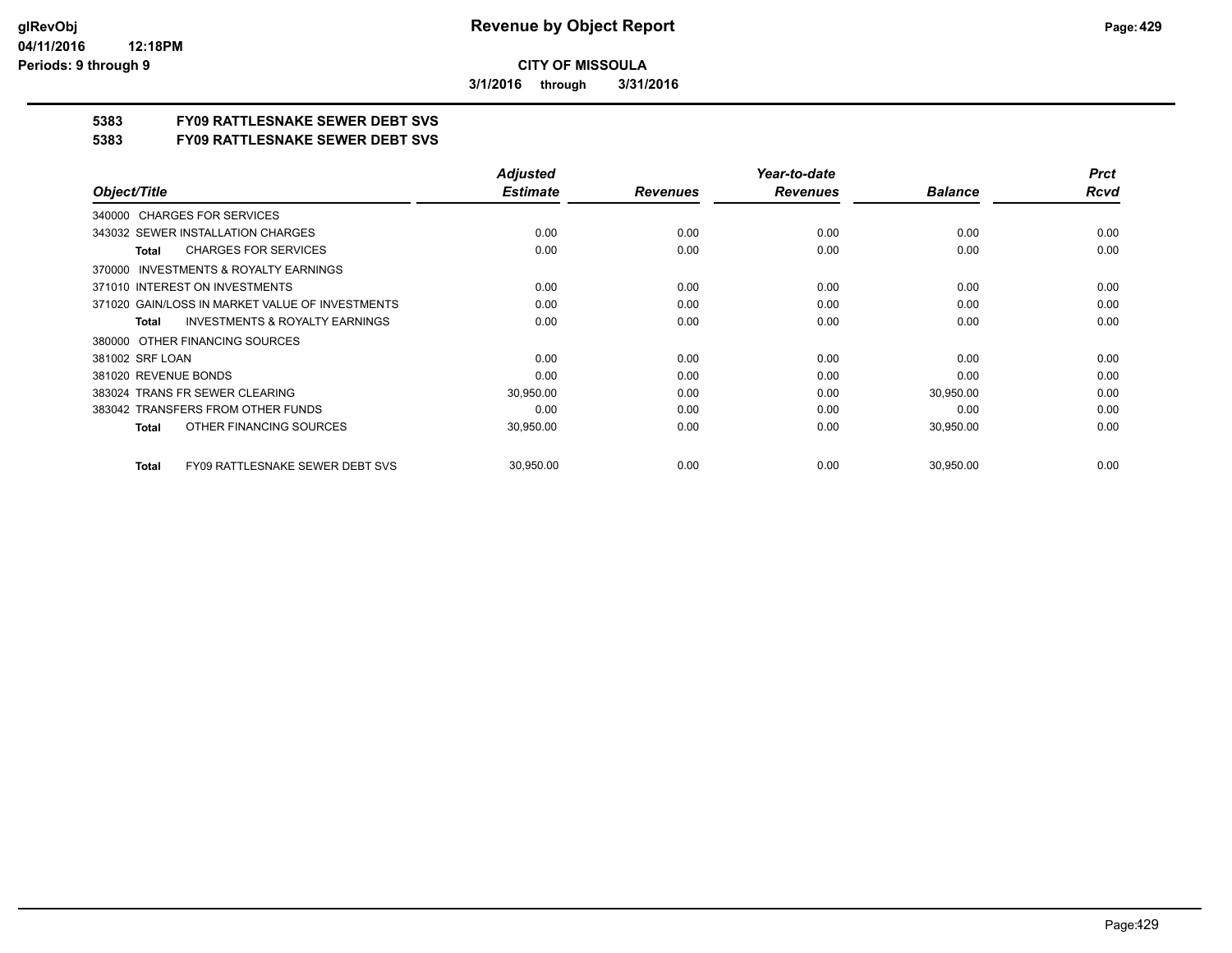**3/1/2016 through 3/31/2016**

### **5383 FY09 RATTLESNAKE SEWER DEBT SVS**

| Object/Title                                              | <b>Adjusted</b><br><b>Estimate</b> | <b>Revenues</b> | Year-to-date<br><b>Revenues</b> | <b>Balance</b> | <b>Prct</b><br><b>Rcvd</b> |
|-----------------------------------------------------------|------------------------------------|-----------------|---------------------------------|----------------|----------------------------|
|                                                           |                                    |                 |                                 |                |                            |
| 340000 CHARGES FOR SERVICES                               |                                    |                 |                                 |                |                            |
| 343032 SEWER INSTALLATION CHARGES                         | 0.00                               | 0.00            | 0.00                            | 0.00           | 0.00                       |
| <b>CHARGES FOR SERVICES</b><br>Total                      | 0.00                               | 0.00            | 0.00                            | 0.00           | 0.00                       |
| INVESTMENTS & ROYALTY EARNINGS<br>370000                  |                                    |                 |                                 |                |                            |
| 371010 INTEREST ON INVESTMENTS                            | 0.00                               | 0.00            | 0.00                            | 0.00           | 0.00                       |
| 371020 GAIN/LOSS IN MARKET VALUE OF INVESTMENT            | 0.00                               | 0.00            | 0.00                            | 0.00           | 0.00                       |
| <b>INVESTMENTS &amp; ROYALTY EARNINGS</b><br><b>Total</b> | 0.00                               | 0.00            | 0.00                            | 0.00           | 0.00                       |
| 380000 OTHER FINANCING SOURCES                            |                                    |                 |                                 |                |                            |
| 381002 SRF LOAN                                           | 0.00                               | 0.00            | 0.00                            | 0.00           | 0.00                       |
| 381020 REVENUE BONDS                                      | 0.00                               | 0.00            | 0.00                            | 0.00           | 0.00                       |
| 383024 TRANS FR SEWER CLEARING                            | 30,950.00                          | 0.00            | 0.00                            | 30,950.00      | 0.00                       |
| 383042 TRANSFERS FROM OTHER FUNDS                         | 0.00                               | 0.00            | 0.00                            | 0.00           | 0.00                       |
| OTHER FINANCING SOURCES<br><b>Total</b>                   | 30,950.00                          | 0.00            | 0.00                            | 30,950.00      | 0.00                       |
|                                                           |                                    |                 |                                 |                |                            |
| <b>FY09 RATTLESNAKE SEWER DEBT SVS</b><br><b>Total</b>    | 30,950.00                          | 0.00            | 0.00                            | 30,950.00      | 0.00                       |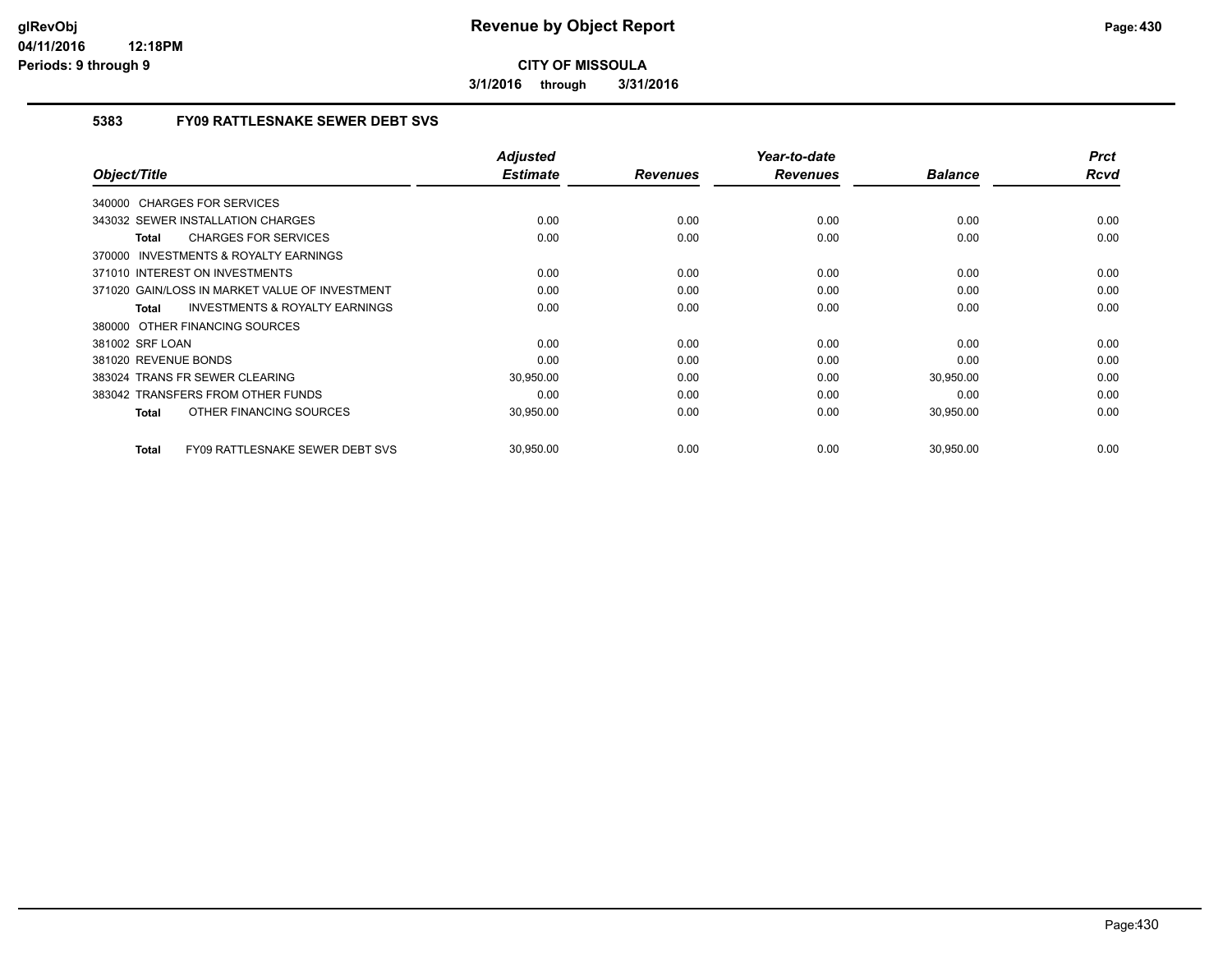**3/1/2016 through 3/31/2016**

#### **5384 09 LOLO BOND RESERVE**

**5384 09 LOLO BOND RESERVE**

|                                                    | <b>Adiusted</b> |                 | Year-to-date    |                | <b>Prct</b> |
|----------------------------------------------------|-----------------|-----------------|-----------------|----------------|-------------|
| Object/Title                                       | <b>Estimate</b> | <b>Revenues</b> | <b>Revenues</b> | <b>Balance</b> | <b>Rcvd</b> |
| 370000 INVESTMENTS & ROYALTY EARNINGS              |                 |                 |                 |                |             |
| 371010 INTEREST ON INVESTMENTS                     | 0.00            | 0.00            | 0.00            | 0.00           | 0.00        |
| 371020 GAIN/LOSS IN MARKET VALUE OF INVESTMENTS    | 0.00            | 0.00            | 0.00            | 0.00           | 0.00        |
| <b>INVESTMENTS &amp; ROYALTY EARNINGS</b><br>Total | 0.00            | 0.00            | 0.00            | 0.00           | 0.00        |
| 380000 OTHER FINANCING SOURCES                     |                 |                 |                 |                |             |
| 381002 SRF LOAN                                    | 0.00            | 0.00            | 0.00            | 0.00           | 0.00        |
| 383024 TRANS FR SEWER CLEARING                     | 0.00            | 0.00            | 0.00            | 0.00           | 0.00        |
| OTHER FINANCING SOURCES<br>Total                   | 0.00            | 0.00            | 0.00            | 0.00           | 0.00        |
|                                                    |                 |                 |                 |                |             |
| 09 LOLO BOND RESERVE<br>Total                      | 0.00            | 0.00            | 0.00            | 0.00           | 0.00        |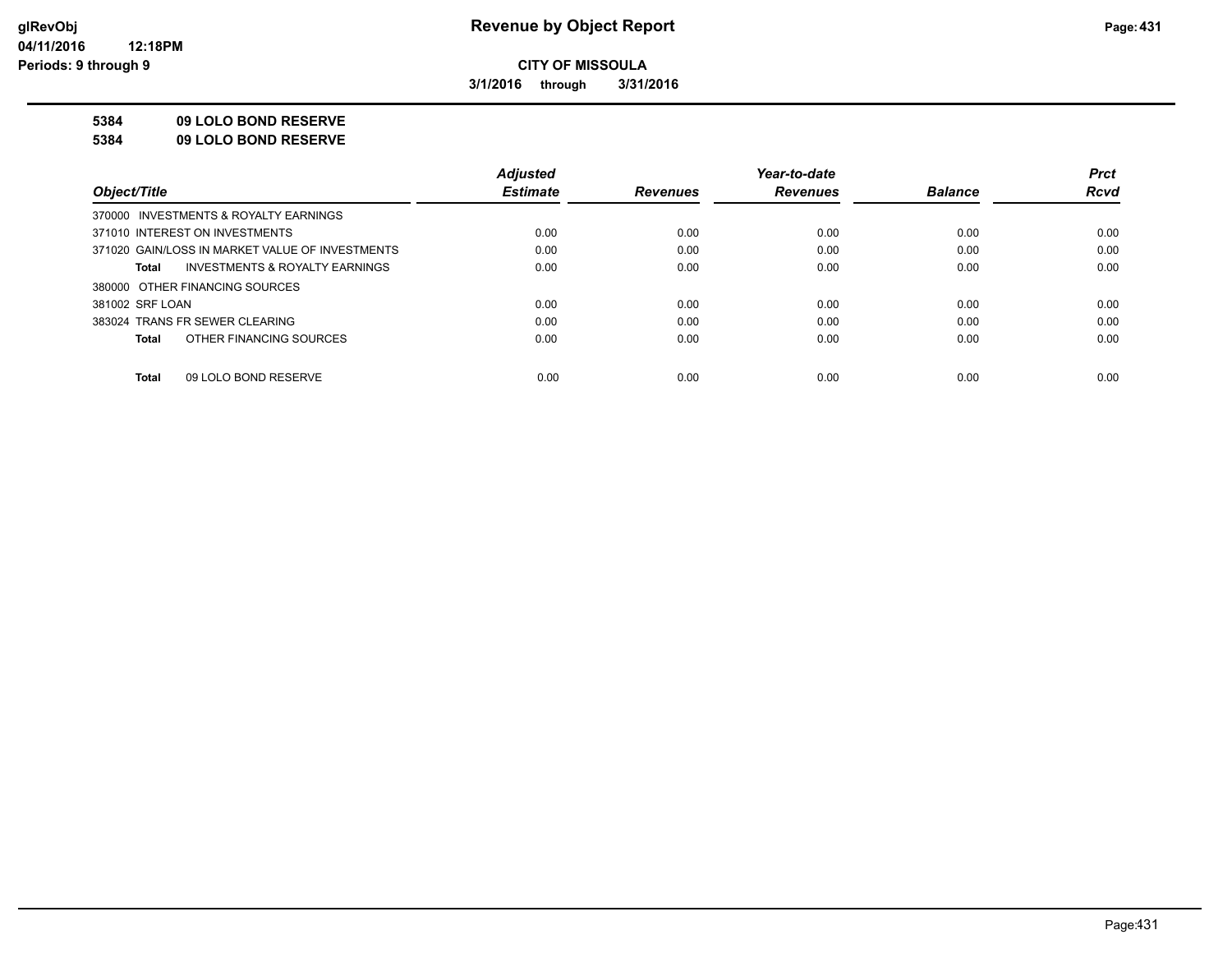**3/1/2016 through 3/31/2016**

#### **5384 09 LOLO BOND RESERVE**

|                                                    | <b>Adjusted</b> |                 | Year-to-date    |                | <b>Prct</b> |
|----------------------------------------------------|-----------------|-----------------|-----------------|----------------|-------------|
| Object/Title                                       | <b>Estimate</b> | <b>Revenues</b> | <b>Revenues</b> | <b>Balance</b> | Rcvd        |
| 370000 INVESTMENTS & ROYALTY EARNINGS              |                 |                 |                 |                |             |
| 371010 INTEREST ON INVESTMENTS                     | 0.00            | 0.00            | 0.00            | 0.00           | 0.00        |
| 371020 GAIN/LOSS IN MARKET VALUE OF INVESTMENT     | 0.00            | 0.00            | 0.00            | 0.00           | 0.00        |
| <b>INVESTMENTS &amp; ROYALTY EARNINGS</b><br>Total | 0.00            | 0.00            | 0.00            | 0.00           | 0.00        |
| 380000 OTHER FINANCING SOURCES                     |                 |                 |                 |                |             |
| 381002 SRF LOAN                                    | 0.00            | 0.00            | 0.00            | 0.00           | 0.00        |
| 383024 TRANS FR SEWER CLEARING                     | 0.00            | 0.00            | 0.00            | 0.00           | 0.00        |
| OTHER FINANCING SOURCES<br>Total                   | 0.00            | 0.00            | 0.00            | 0.00           | 0.00        |
| 09 LOLO BOND RESERVE<br>Total                      | 0.00            | 0.00            | 0.00            | 0.00           | 0.00        |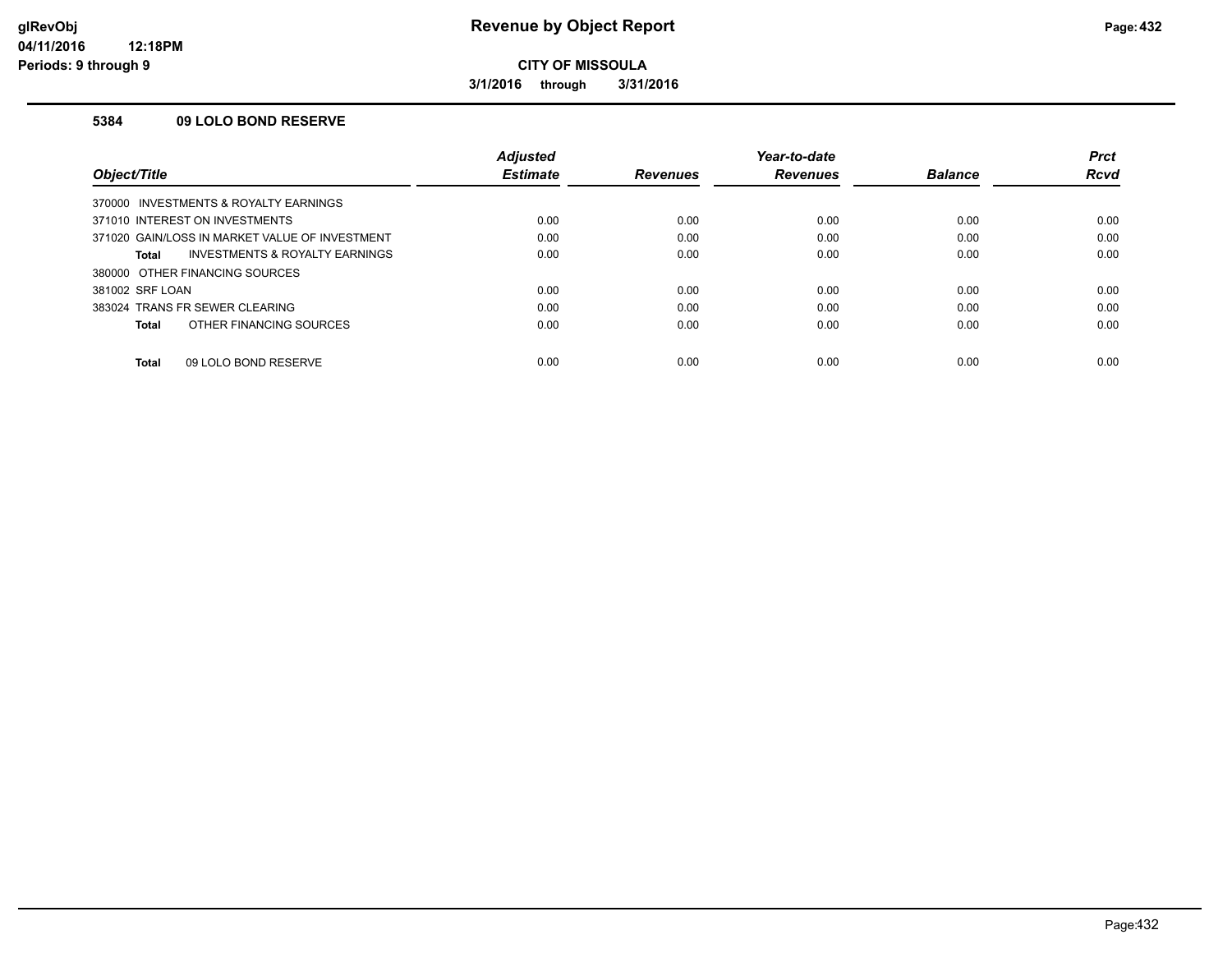**3/1/2016 through 3/31/2016**

# **5385 HEADWORKS 2010 BOND RESERVE**

#### **5385 HEADWORKS 2010 BOND RESERVE**

|                 |                                    | <b>Adjusted</b> |                 | Year-to-date    |                | <b>Prct</b> |
|-----------------|------------------------------------|-----------------|-----------------|-----------------|----------------|-------------|
| Object/Title    |                                    | <b>Estimate</b> | <b>Revenues</b> | <b>Revenues</b> | <b>Balance</b> | <b>Rcvd</b> |
|                 | 380000 OTHER FINANCING SOURCES     |                 |                 |                 |                |             |
| 381002 SRF LOAN |                                    | 0.00            | 0.00            | 0.00            | 0.00           | 0.00        |
| Total           | OTHER FINANCING SOURCES            | 0.00            | 0.00            | 0.00            | 0.00           | 0.00        |
| <b>Total</b>    | <b>HEADWORKS 2010 BOND RESERVE</b> | 0.00            | 0.00            | 0.00            | 0.00           | 0.00        |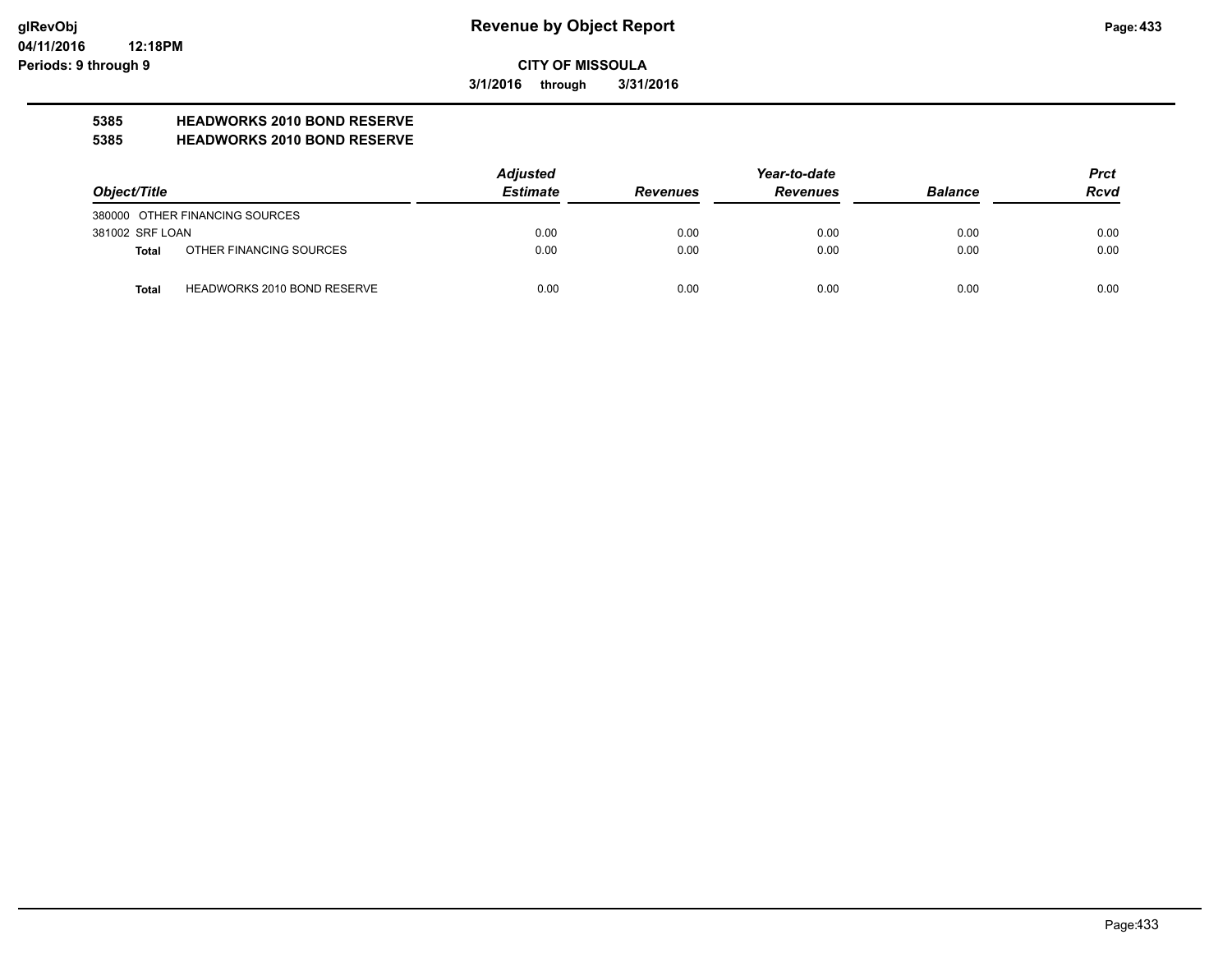**3/1/2016 through 3/31/2016**

#### **5385 HEADWORKS 2010 BOND RESERVE**

| Object/Title    |                                    | <b>Adjusted</b><br><b>Estimate</b> | <b>Revenues</b> | Year-to-date<br><b>Revenues</b> | <b>Balance</b> | <b>Prct</b><br><b>Rcvd</b> |
|-----------------|------------------------------------|------------------------------------|-----------------|---------------------------------|----------------|----------------------------|
|                 | 380000 OTHER FINANCING SOURCES     |                                    |                 |                                 |                |                            |
| 381002 SRF LOAN |                                    | 0.00                               | 0.00            | 0.00                            | 0.00           | 0.00                       |
| <b>Total</b>    | OTHER FINANCING SOURCES            | 0.00                               | 0.00            | 0.00                            | 0.00           | 0.00                       |
| <b>Total</b>    | <b>HEADWORKS 2010 BOND RESERVE</b> | 0.00                               | 0.00            | 0.00                            | 0.00           | 0.00                       |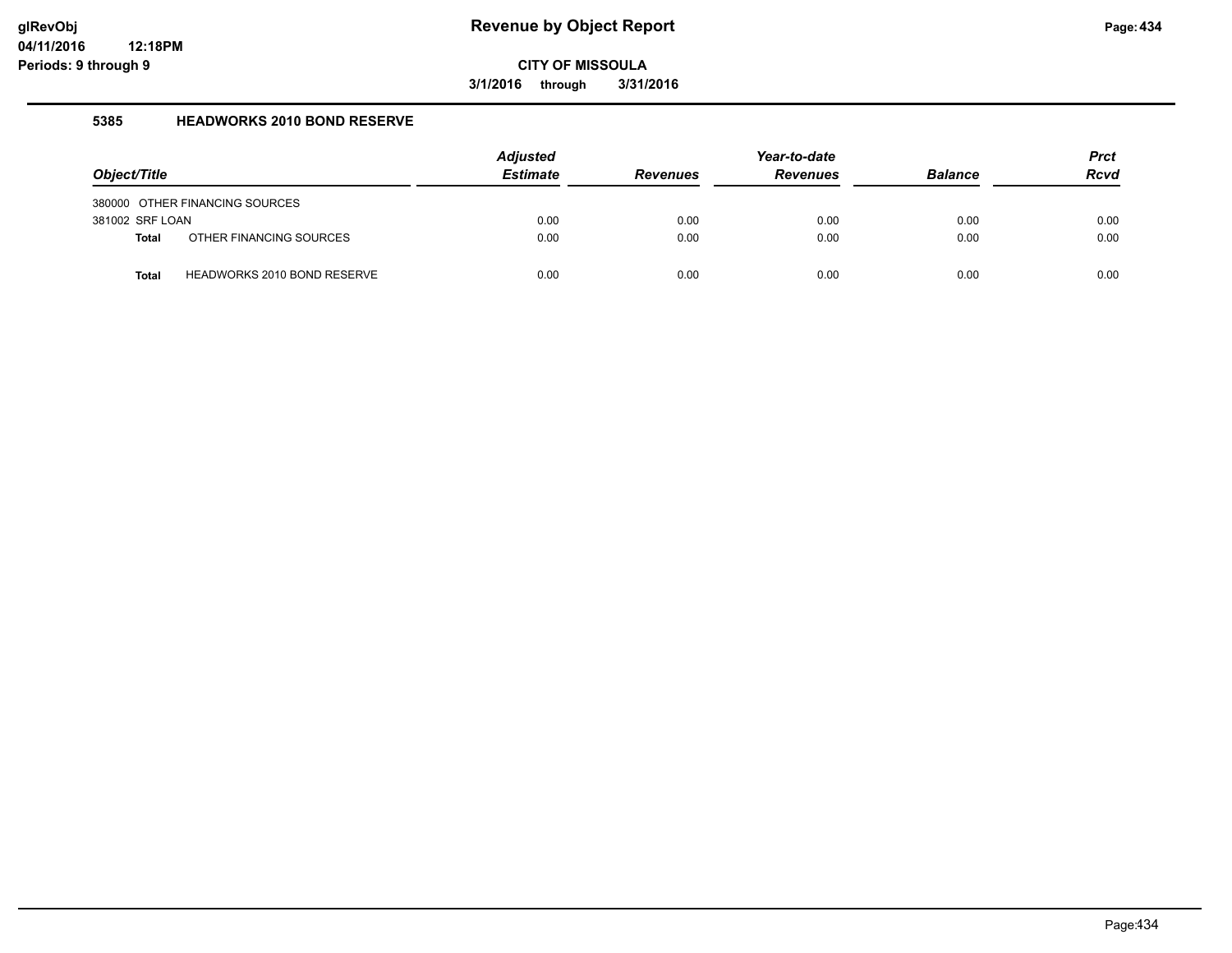**3/1/2016 through 3/31/2016**

## **5386 FY10 HEADWORKS DEBT SERVICE**

#### **5386 FY10 HEADWORKS DEBT SERVICE**

|                                             | <b>Adjusted</b> |                 | Year-to-date    |                | <b>Prct</b> |
|---------------------------------------------|-----------------|-----------------|-----------------|----------------|-------------|
| Object/Title                                | <b>Estimate</b> | <b>Revenues</b> | <b>Revenues</b> | <b>Balance</b> | <b>Rcvd</b> |
| 330000 INTERGOVERNMENTAL REVENUES           |                 |                 |                 |                |             |
| 331990 IRS REIMB/DEBT SVS INTEREST          | 253.177.00      | 0.00            | 117.980.65      | 135.196.35     | 46.60       |
| INTERGOVERNMENTAL REVENUES<br>Total         | 253.177.00      | 0.00            | 117.980.65      | 135.196.35     | 46.60       |
| 380000 OTHER FINANCING SOURCES              |                 |                 |                 |                |             |
| 383024 TRANS FR SEWER CLEARING              | 445.139.00      | 0.00            | 0.00            | 445,139.00     | 0.00        |
| OTHER FINANCING SOURCES<br><b>Total</b>     | 445,139.00      | 0.00            | 0.00            | 445,139.00     | 0.00        |
|                                             |                 |                 |                 |                |             |
| FY10 HEADWORKS DEBT SERVICE<br><b>Total</b> | 698.316.00      | 0.00            | 117.980.65      | 580.335.35     | 16.90       |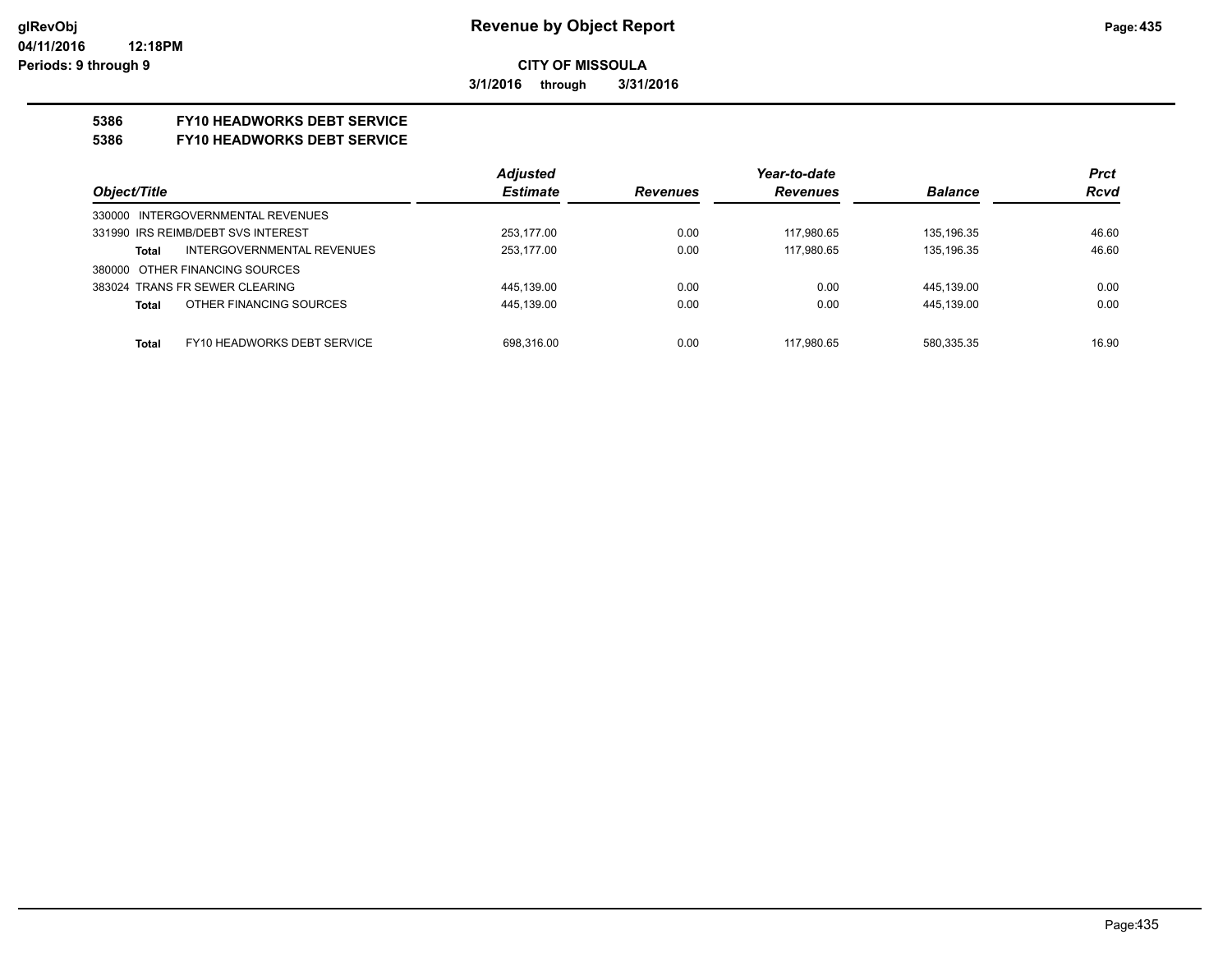**3/1/2016 through 3/31/2016**

### **5386 FY10 HEADWORKS DEBT SERVICE**

|                                      | <b>Adjusted</b> |                 | Year-to-date    |                | <b>Prct</b> |
|--------------------------------------|-----------------|-----------------|-----------------|----------------|-------------|
| Object/Title                         | <b>Estimate</b> | <b>Revenues</b> | <b>Revenues</b> | <b>Balance</b> | <b>Rcvd</b> |
| INTERGOVERNMENTAL REVENUES<br>330000 |                 |                 |                 |                |             |
| 331990 IRS REIMB/DEBT SVS INTEREST   | 253.177.00      | 0.00            | 117.980.65      | 135.196.35     | 46.60       |
| INTERGOVERNMENTAL REVENUES<br>Total  | 253,177.00      | 0.00            | 117,980.65      | 135,196.35     | 46.60       |
| 380000 OTHER FINANCING SOURCES       |                 |                 |                 |                |             |
| 383024 TRANS FR SEWER CLEARING       | 445.139.00      | 0.00            | 0.00            | 445.139.00     | 0.00        |
| OTHER FINANCING SOURCES<br>Total     | 445,139.00      | 0.00            | 0.00            | 445,139.00     | 0.00        |
| FY10 HEADWORKS DEBT SERVICE<br>Total | 698.316.00      | 0.00            | 117.980.65      | 580,335.35     | 16.90       |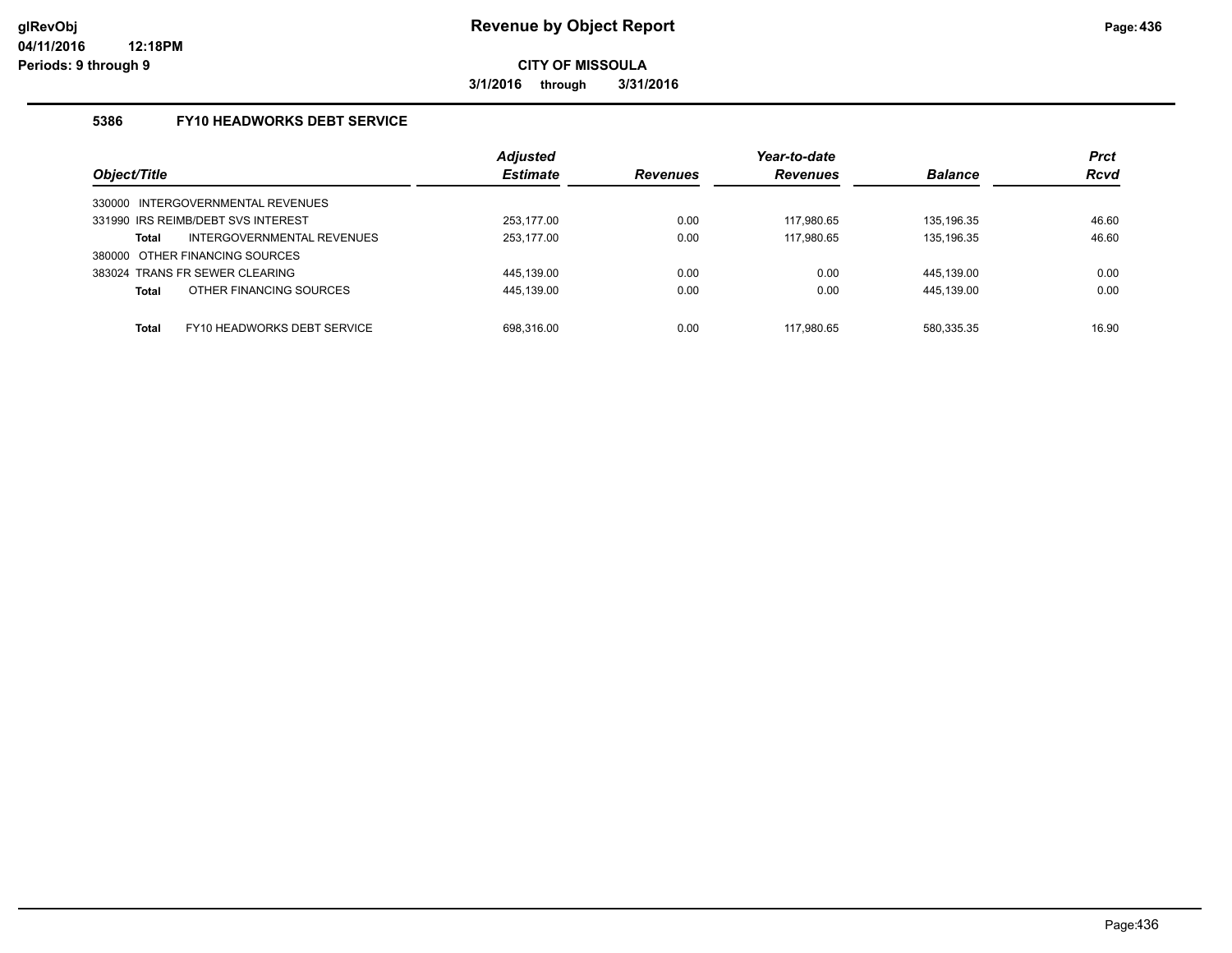**3/1/2016 through 3/31/2016**

# **5387 FY11 SEWER \$1.29M BOND DEBT SERVICE**

# **5387 FY11 SEWER \$1.29M BOND DEBT SERVICE**

|                                                      | <b>Adjusted</b> |                 | Year-to-date    |                | <b>Prct</b> |
|------------------------------------------------------|-----------------|-----------------|-----------------|----------------|-------------|
| Object/Title                                         | <b>Estimate</b> | <b>Revenues</b> | <b>Revenues</b> | <b>Balance</b> | <b>Rcvd</b> |
| 370000 INVESTMENTS & ROYALTY EARNINGS                |                 |                 |                 |                |             |
| 371010 INTEREST ON INVESTMENTS                       | 0.00            | 0.00            | 0.00            | 0.00           | 0.00        |
| 371020 GAIN/LOSS IN MARKET VALUE OF INVESTMENTS      | 0.00            | 0.00            | 0.00            | 0.00           | 0.00        |
| INVESTMENTS & ROYALTY EARNINGS<br>Total              | 0.00            | 0.00            | 0.00            | 0.00           | 0.00        |
| 380000 OTHER FINANCING SOURCES                       |                 |                 |                 |                |             |
| 383024 TRANS FR SEWER CLEARING                       | 102.080.00      | 0.00            | 0.00            | 102.080.00     | 0.00        |
| OTHER FINANCING SOURCES<br>Total                     | 102.080.00      | 0.00            | 0.00            | 102,080.00     | 0.00        |
|                                                      |                 |                 |                 |                |             |
| FY11 SEWER \$1.29M BOND DEBT SERVICE<br><b>Total</b> | 102.080.00      | 0.00            | 0.00            | 102.080.00     | 0.00        |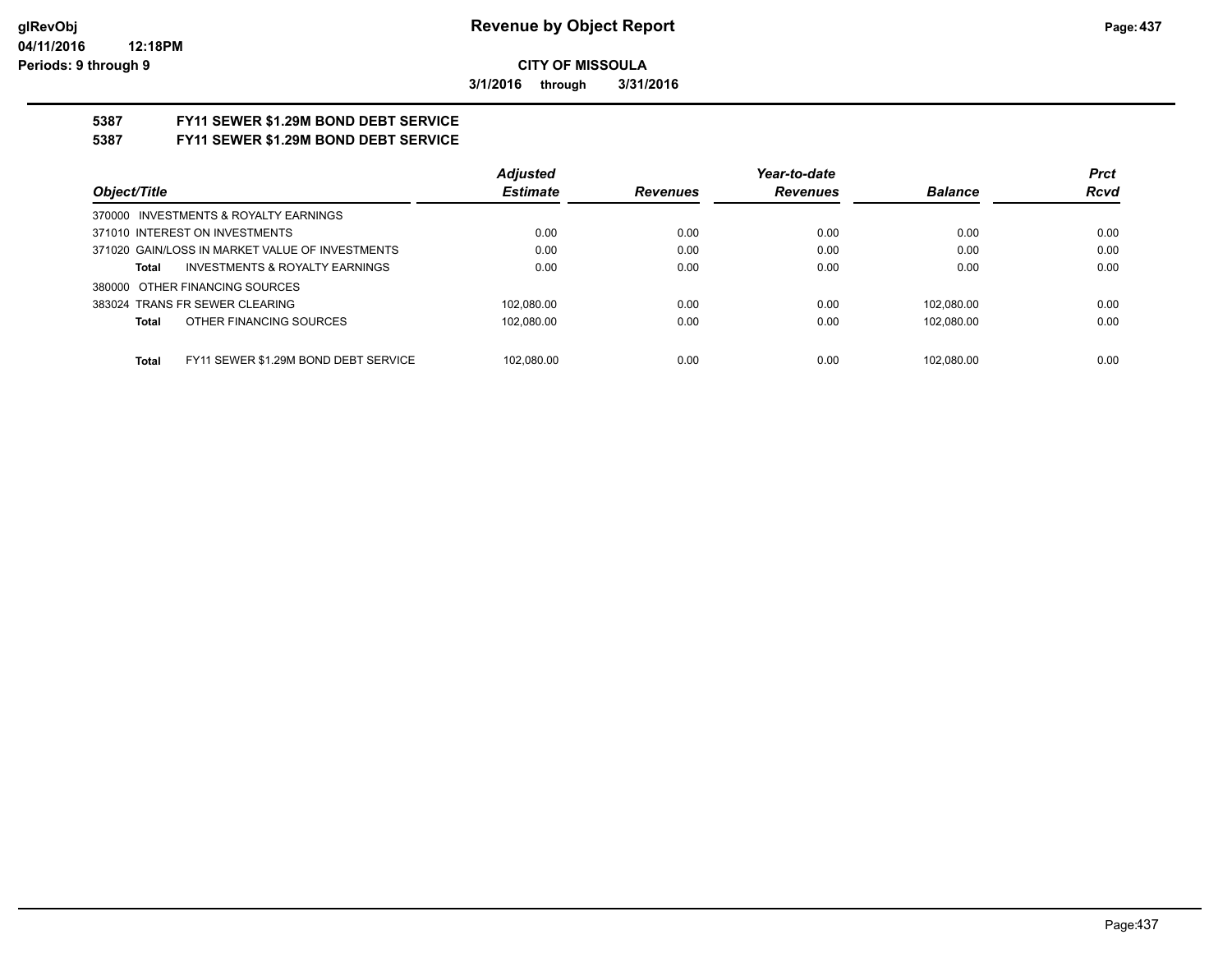**3/1/2016 through 3/31/2016**

### **5387 FY11 SEWER \$1.29M BOND DEBT SERVICE**

|                                                      | <b>Adjusted</b> |                 | Year-to-date    |                | <b>Prct</b> |
|------------------------------------------------------|-----------------|-----------------|-----------------|----------------|-------------|
| Object/Title                                         | <b>Estimate</b> | <b>Revenues</b> | <b>Revenues</b> | <b>Balance</b> | <b>Rcvd</b> |
| 370000 INVESTMENTS & ROYALTY EARNINGS                |                 |                 |                 |                |             |
| 371010 INTEREST ON INVESTMENTS                       | 0.00            | 0.00            | 0.00            | 0.00           | 0.00        |
| 371020 GAIN/LOSS IN MARKET VALUE OF INVESTMENT       | 0.00            | 0.00            | 0.00            | 0.00           | 0.00        |
| INVESTMENTS & ROYALTY EARNINGS<br><b>Total</b>       | 0.00            | 0.00            | 0.00            | 0.00           | 0.00        |
| 380000 OTHER FINANCING SOURCES                       |                 |                 |                 |                |             |
| 383024 TRANS FR SEWER CLEARING                       | 102.080.00      | 0.00            | 0.00            | 102.080.00     | 0.00        |
| OTHER FINANCING SOURCES<br><b>Total</b>              | 102.080.00      | 0.00            | 0.00            | 102.080.00     | 0.00        |
|                                                      |                 |                 |                 |                |             |
| FY11 SEWER \$1.29M BOND DEBT SERVICE<br><b>Total</b> | 102.080.00      | 0.00            | 0.00            | 102.080.00     | 0.00        |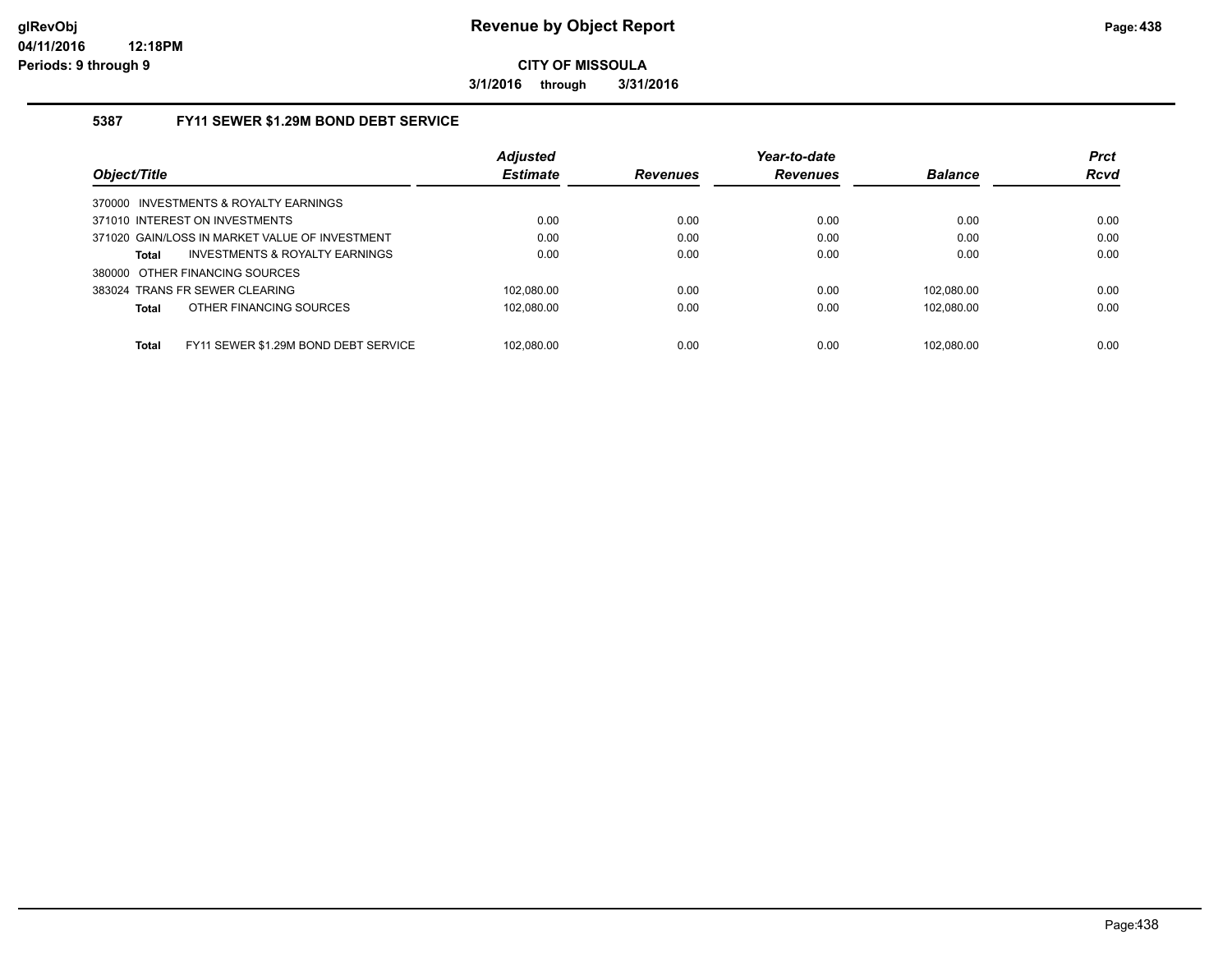**3/1/2016 through 3/31/2016**

## **5388 FY11 \$1.29M SEWER BOND RESERVE**

**5388 FY11 \$1.29M SEWER BOND RESERVE**

|                                                 | <b>Adiusted</b> |                 | Year-to-date    |                | <b>Prct</b> |
|-------------------------------------------------|-----------------|-----------------|-----------------|----------------|-------------|
| Object/Title                                    | <b>Estimate</b> | <b>Revenues</b> | <b>Revenues</b> | <b>Balance</b> | Rcvd        |
| 370000 INVESTMENTS & ROYALTY EARNINGS           |                 |                 |                 |                |             |
| 371010 INTEREST ON INVESTMENTS                  | 0.00            | 0.00            | 0.00            | 0.00           | 0.00        |
| 371020 GAIN/LOSS IN MARKET VALUE OF INVESTMENTS | 0.00            | 0.00            | 0.00            | 0.00           | 0.00        |
| INVESTMENTS & ROYALTY EARNINGS<br>Total         | 0.00            | 0.00            | 0.00            | 0.00           | 0.00        |
| 380000 OTHER FINANCING SOURCES                  |                 |                 |                 |                |             |
| 381002 SRF LOAN                                 | 0.00            | 0.00            | 0.00            | 0.00           | 0.00        |
| 383024 TRANS FR SEWER CLEARING                  | 0.00            | 0.00            | 0.00            | 0.00           | 0.00        |
| 383042 TRANSFERS FROM OTHER FUNDS               | 0.00            | 0.00            | 0.00            | 0.00           | 0.00        |
| OTHER FINANCING SOURCES<br>Total                | 0.00            | 0.00            | 0.00            | 0.00           | 0.00        |
| FY11 \$1.29M SEWER BOND RESERVE<br><b>Total</b> | 0.00            | 0.00            | 0.00            | 0.00           | 0.00        |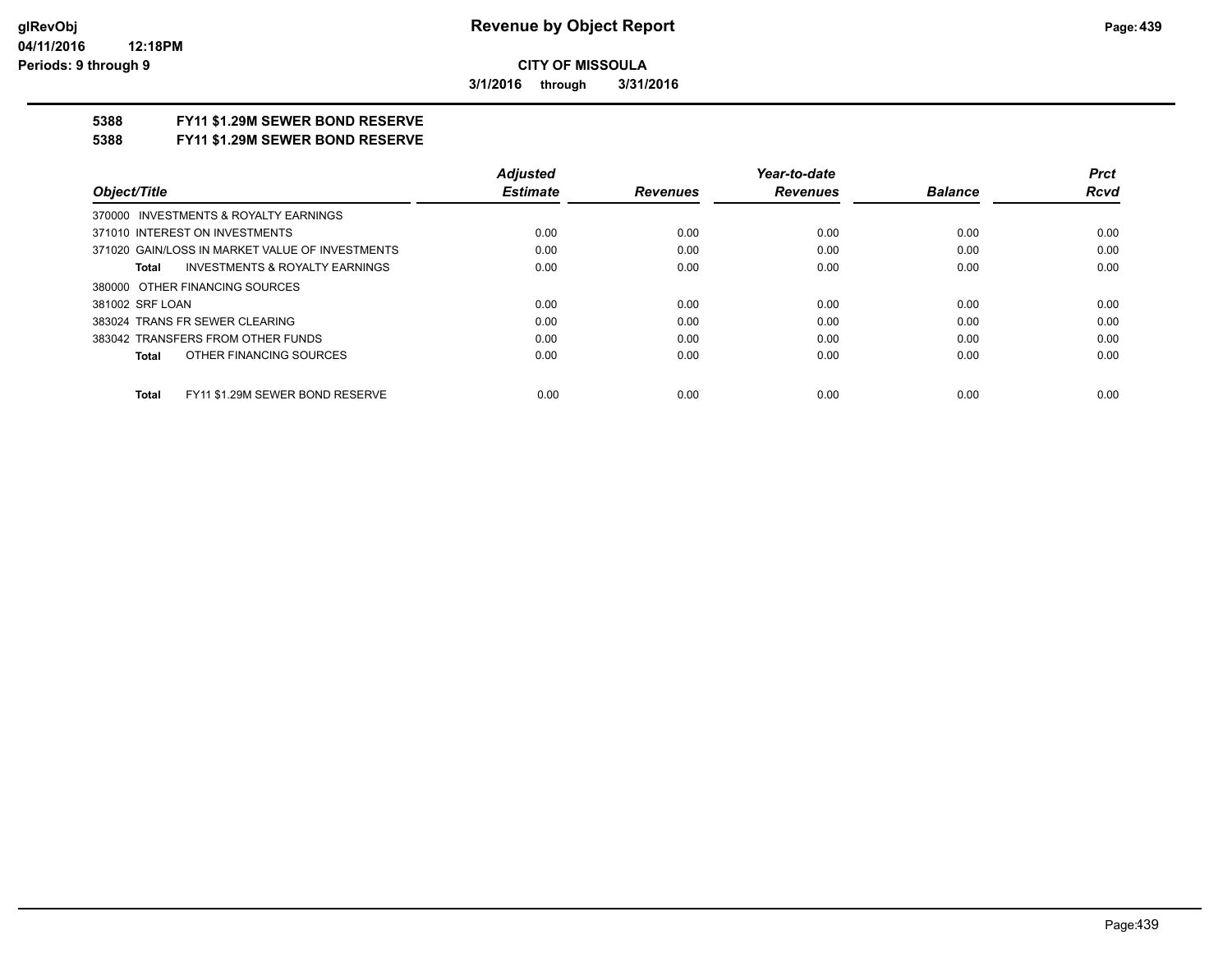**3/1/2016 through 3/31/2016**

### **5388 FY11 \$1.29M SEWER BOND RESERVE**

| Object/Title                                    | <b>Adjusted</b><br><b>Estimate</b> | <b>Revenues</b> | Year-to-date<br><b>Revenues</b> | <b>Balance</b> | <b>Prct</b><br>Rcvd |
|-------------------------------------------------|------------------------------------|-----------------|---------------------------------|----------------|---------------------|
| 370000 INVESTMENTS & ROYALTY EARNINGS           |                                    |                 |                                 |                |                     |
| 371010 INTEREST ON INVESTMENTS                  | 0.00                               | 0.00            | 0.00                            | 0.00           | 0.00                |
| 371020 GAIN/LOSS IN MARKET VALUE OF INVESTMENT  | 0.00                               | 0.00            | 0.00                            | 0.00           | 0.00                |
| INVESTMENTS & ROYALTY EARNINGS<br>Total         | 0.00                               | 0.00            | 0.00                            | 0.00           | 0.00                |
| 380000 OTHER FINANCING SOURCES                  |                                    |                 |                                 |                |                     |
| 381002 SRF LOAN                                 | 0.00                               | 0.00            | 0.00                            | 0.00           | 0.00                |
| 383024 TRANS FR SEWER CLEARING                  | 0.00                               | 0.00            | 0.00                            | 0.00           | 0.00                |
| 383042 TRANSFERS FROM OTHER FUNDS               | 0.00                               | 0.00            | 0.00                            | 0.00           | 0.00                |
| OTHER FINANCING SOURCES<br><b>Total</b>         | 0.00                               | 0.00            | 0.00                            | 0.00           | 0.00                |
| FY11 \$1.29M SEWER BOND RESERVE<br><b>Total</b> | 0.00                               | 0.00            | 0.00                            | 0.00           | 0.00                |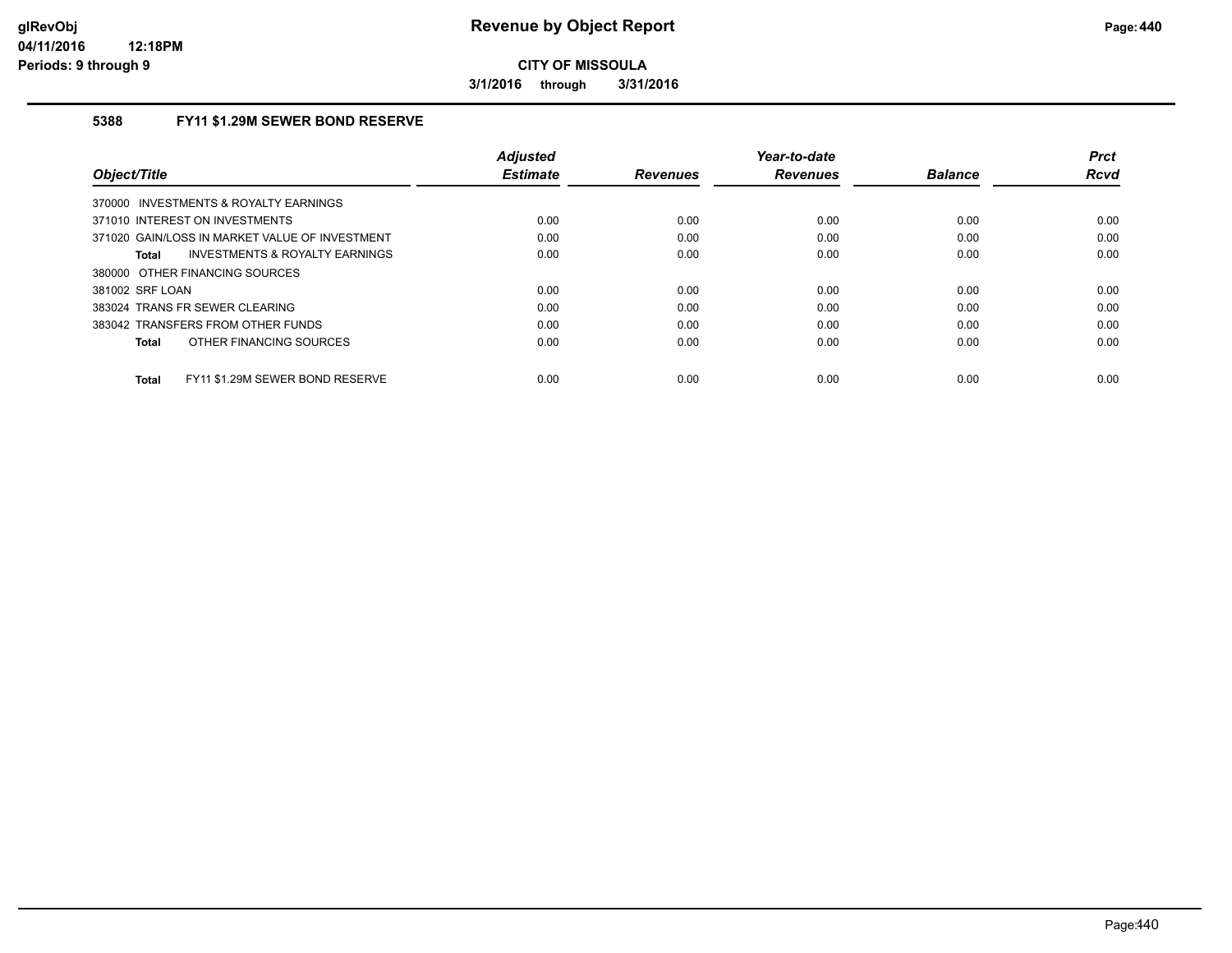**3/1/2016 through 3/31/2016**

# **5389 FY15 SEWER REVENUE BOND DEBT SERVICE**

# **5389 FY15 SEWER REVENUE BOND DEBT SERVICE**

|                                                     | <b>Adjusted</b> |          | Year-to-date    |                | <b>Prct</b> |
|-----------------------------------------------------|-----------------|----------|-----------------|----------------|-------------|
| Object/Title                                        | <b>Estimate</b> | Revenues | <b>Revenues</b> | <b>Balance</b> | <b>Rcvd</b> |
| 370000 INVESTMENTS & ROYALTY EARNINGS               |                 |          |                 |                |             |
| 371010 INTEREST ON INVESTMENTS                      | 0.00            | 0.00     | 0.00            | 0.00           | 0.00        |
| 371020 GAIN/LOSS IN MARKET VALUE OF INVESTMENTS     | 0.00            | 0.00     | 0.00            | 0.00           | 0.00        |
| <b>INVESTMENTS &amp; ROYALTY EARNINGS</b><br>Total  | 0.00            | 0.00     | 0.00            | 0.00           | 0.00        |
| 380000 OTHER FINANCING SOURCES                      |                 |          |                 |                |             |
| 381010 BOND PROCEEDS                                | 0.00            | 0.00     | 460.002.00      | $-460.002.00$  | 0.00        |
| 383024 TRANS FR SEWER CLEARING                      | 0.00            | 0.00     | 0.00            | 0.00           | 0.00        |
| OTHER FINANCING SOURCES<br>Total                    | 0.00            | 0.00     | 460.002.00      | $-460.002.00$  | 0.00        |
|                                                     |                 |          |                 |                |             |
| FY15 SEWER REVENUE BOND DEBT SERVIC<br><b>Total</b> | 0.00            | 0.00     | 460.002.00      | $-460.002.00$  | 0.00        |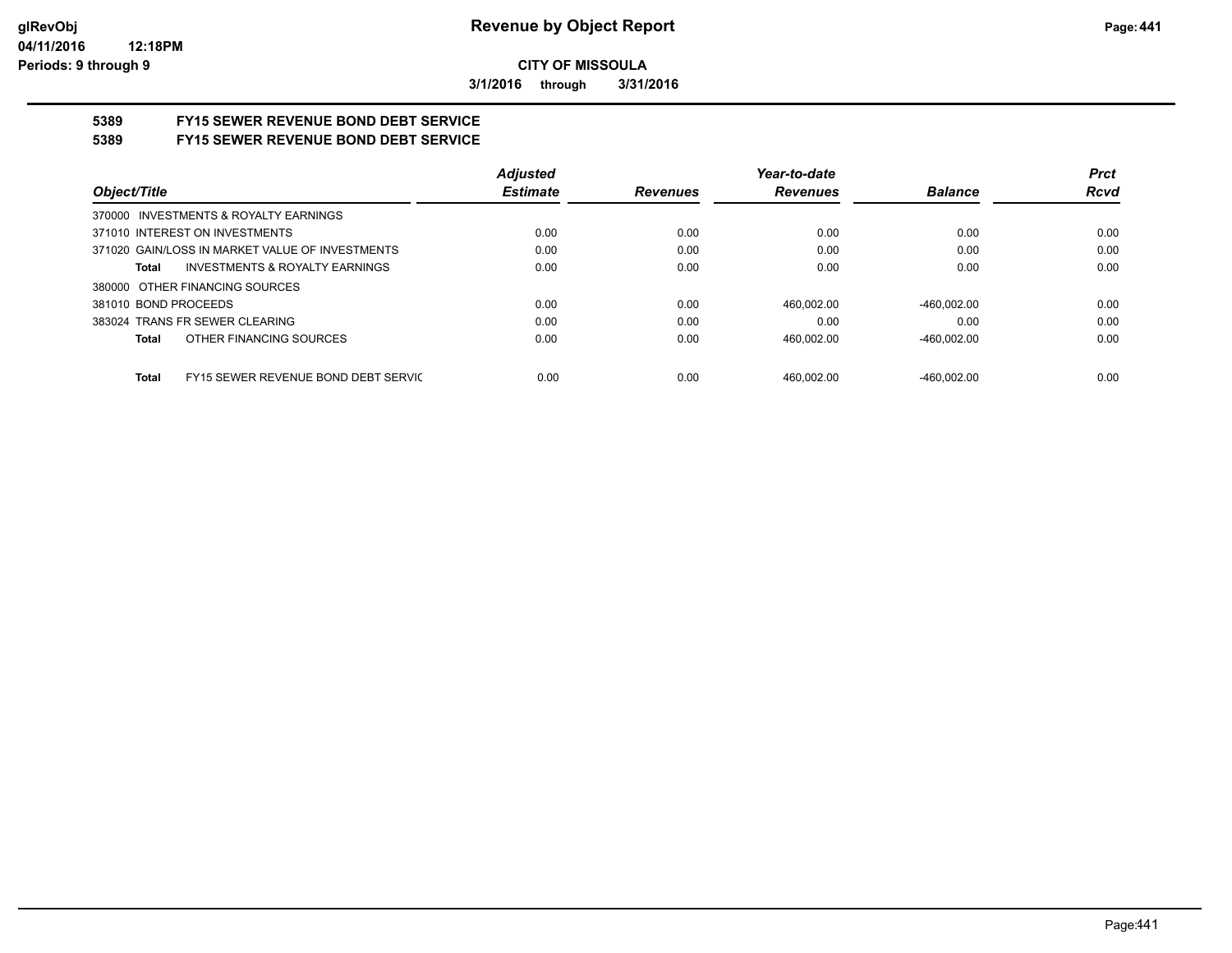**3/1/2016 through 3/31/2016**

#### **5389 FY15 SEWER REVENUE BOND DEBT SERVICE**

|                                                             | <b>Adiusted</b> |                 | Year-to-date    |                | <b>Prct</b> |
|-------------------------------------------------------------|-----------------|-----------------|-----------------|----------------|-------------|
| Object/Title                                                | <b>Estimate</b> | <b>Revenues</b> | <b>Revenues</b> | <b>Balance</b> | <b>Rcvd</b> |
| 370000 INVESTMENTS & ROYALTY EARNINGS                       |                 |                 |                 |                |             |
| 371010 INTEREST ON INVESTMENTS                              | 0.00            | 0.00            | 0.00            | 0.00           | 0.00        |
| 371020 GAIN/LOSS IN MARKET VALUE OF INVESTMENT              | 0.00            | 0.00            | 0.00            | 0.00           | 0.00        |
| INVESTMENTS & ROYALTY EARNINGS<br><b>Total</b>              | 0.00            | 0.00            | 0.00            | 0.00           | 0.00        |
| 380000 OTHER FINANCING SOURCES                              |                 |                 |                 |                |             |
| 381010 BOND PROCEEDS                                        | 0.00            | 0.00            | 460.002.00      | $-460.002.00$  | 0.00        |
| 383024 TRANS FR SEWER CLEARING                              | 0.00            | 0.00            | 0.00            | 0.00           | 0.00        |
| OTHER FINANCING SOURCES<br><b>Total</b>                     | 0.00            | 0.00            | 460,002.00      | $-460,002.00$  | 0.00        |
|                                                             |                 |                 |                 |                |             |
| <b>FY15 SEWER REVENUE BOND DEBT SERVICE</b><br><b>Total</b> | 0.00            | 0.00            | 460.002.00      | -460.002.00    | 0.00        |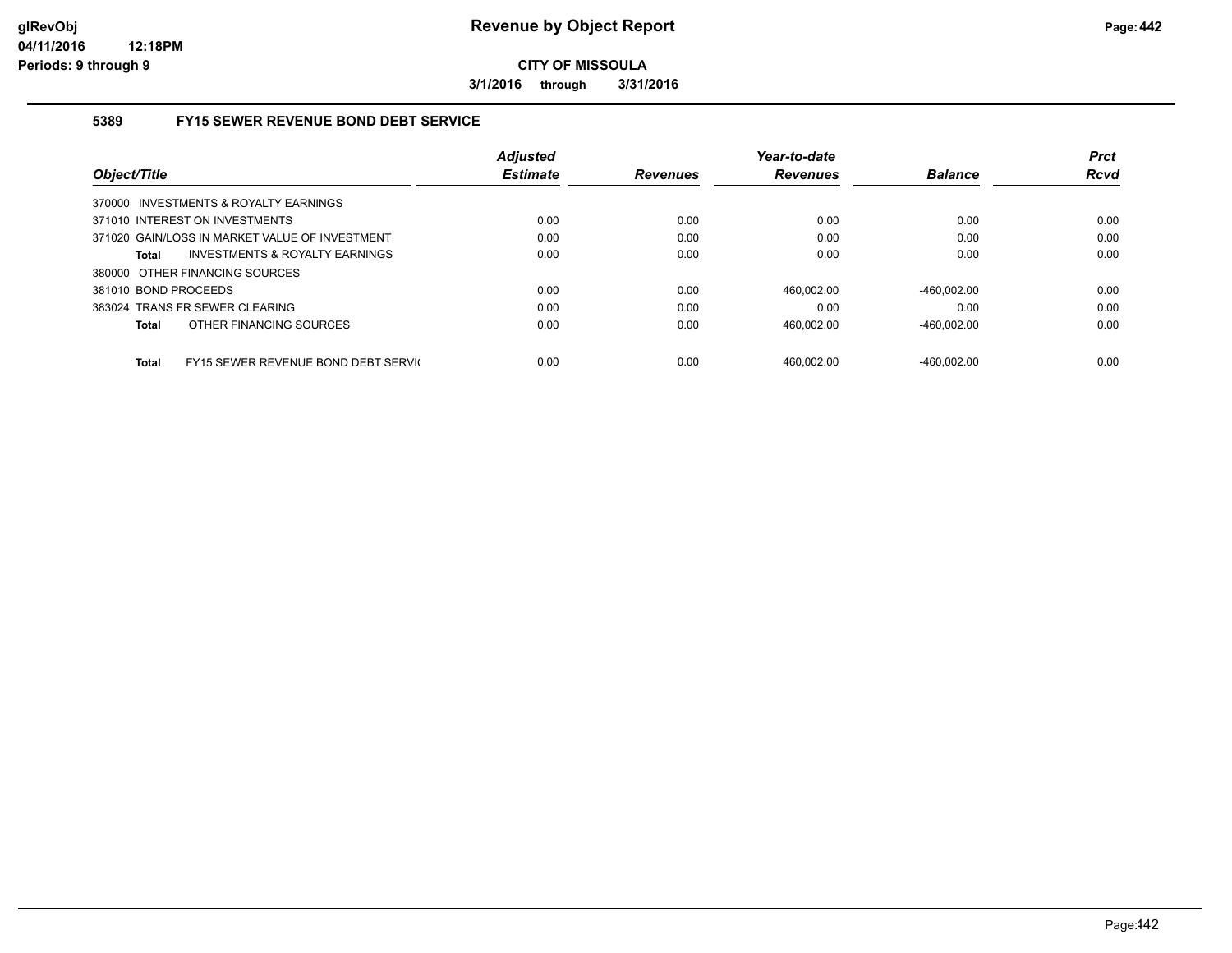**3/1/2016 through 3/31/2016**

## **5390 FY15 SEWER BOND DEBT RESERVE**

#### **5390 FY15 SEWER BOND DEBT RESERVE**

|                                                    | <b>Adjusted</b> |                 | Year-to-date    |                | <b>Prct</b> |
|----------------------------------------------------|-----------------|-----------------|-----------------|----------------|-------------|
| Object/Title                                       | <b>Estimate</b> | <b>Revenues</b> | <b>Revenues</b> | <b>Balance</b> | <b>Rcvd</b> |
| 370000 INVESTMENTS & ROYALTY EARNINGS              |                 |                 |                 |                |             |
| 371010 INTEREST ON INVESTMENTS                     | 0.00            | 0.00            | 0.00            | 0.00           | 0.00        |
| 371020 GAIN/LOSS IN MARKET VALUE OF INVESTMENTS    | 0.00            | 0.00            | 0.00            | 0.00           | 0.00        |
| <b>INVESTMENTS &amp; ROYALTY EARNINGS</b><br>Total | 0.00            | 0.00            | 0.00            | 0.00           | 0.00        |
| 380000 OTHER FINANCING SOURCES                     |                 |                 |                 |                |             |
| 381002 SRF LOAN                                    | 0.00            | 0.00            | 0.00            | 0.00           | 0.00        |
| 383024 TRANS FR SEWER CLEARING                     | 0.00            | 0.00            | 0.00            | 0.00           | 0.00        |
| 383042 TRANSFERS FROM OTHER FUNDS                  | 0.00            | 0.00            | 0.00            | 0.00           | 0.00        |
| OTHER FINANCING SOURCES<br>Total                   | 0.00            | 0.00            | 0.00            | 0.00           | 0.00        |
|                                                    |                 |                 |                 |                |             |
| FY15 SEWER BOND DEBT RESERVE<br><b>Total</b>       | 0.00            | 0.00            | 0.00            | 0.00           | 0.00        |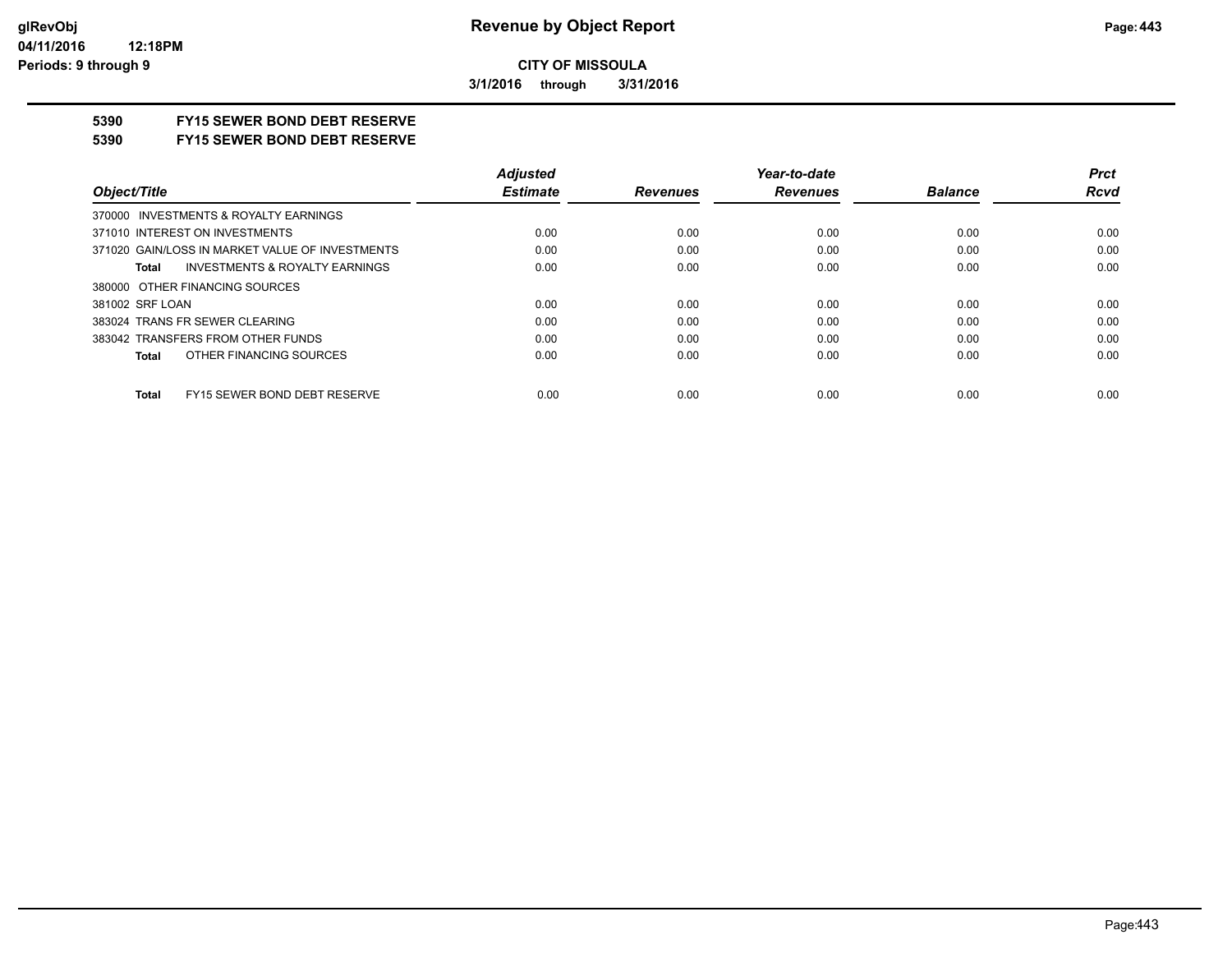**3/1/2016 through 3/31/2016**

### **5390 FY15 SEWER BOND DEBT RESERVE**

| Object/Title                                       | <b>Adjusted</b><br><b>Estimate</b> | <b>Revenues</b> | Year-to-date<br><b>Revenues</b> | <b>Balance</b> | <b>Prct</b><br>Rcvd |
|----------------------------------------------------|------------------------------------|-----------------|---------------------------------|----------------|---------------------|
| 370000 INVESTMENTS & ROYALTY EARNINGS              |                                    |                 |                                 |                |                     |
| 371010 INTEREST ON INVESTMENTS                     | 0.00                               | 0.00            | 0.00                            | 0.00           | 0.00                |
| 371020 GAIN/LOSS IN MARKET VALUE OF INVESTMENT     | 0.00                               | 0.00            | 0.00                            | 0.00           | 0.00                |
| <b>INVESTMENTS &amp; ROYALTY EARNINGS</b><br>Total | 0.00                               | 0.00            | 0.00                            | 0.00           | 0.00                |
| 380000 OTHER FINANCING SOURCES                     |                                    |                 |                                 |                |                     |
| 381002 SRF LOAN                                    | 0.00                               | 0.00            | 0.00                            | 0.00           | 0.00                |
| 383024 TRANS FR SEWER CLEARING                     | 0.00                               | 0.00            | 0.00                            | 0.00           | 0.00                |
| 383042 TRANSFERS FROM OTHER FUNDS                  | 0.00                               | 0.00            | 0.00                            | 0.00           | 0.00                |
| OTHER FINANCING SOURCES<br>Total                   | 0.00                               | 0.00            | 0.00                            | 0.00           | 0.00                |
| FY15 SEWER BOND DEBT RESERVE<br>Total              | 0.00                               | 0.00            | 0.00                            | 0.00           | 0.00                |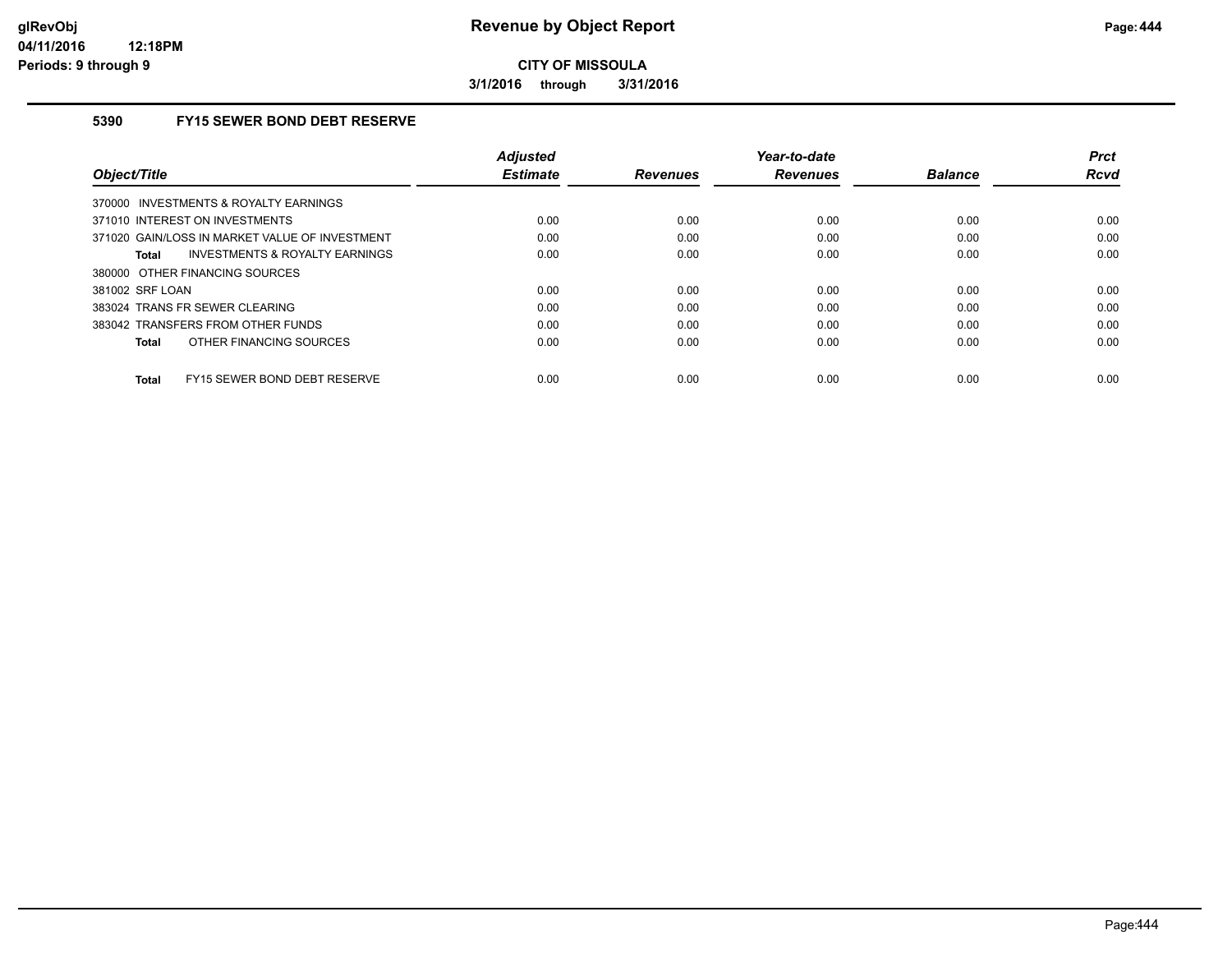**3/1/2016 through 3/31/2016**

## **5711 AQUATICS**

**5711 AQUATICS**

|                                                           | <b>Adjusted</b> |                 | Year-to-date    |                | <b>Prct</b> |
|-----------------------------------------------------------|-----------------|-----------------|-----------------|----------------|-------------|
| Object/Title                                              | <b>Estimate</b> | <b>Revenues</b> | <b>Revenues</b> | <b>Balance</b> | <b>Rcvd</b> |
| 330000 INTERGOVERNMENTAL REVENUES                         |                 |                 |                 |                |             |
| 336020 STATE PENSION CONTRIBUTION                         | 0.00            | 0.00            | 0.00            | 0.00           | 0.00        |
| 336023 STATE CONTRIB. - PERS                              | 0.00            | 0.00            | 511.50          | $-511.50$      | 0.00        |
| <b>INTERGOVERNMENTAL REVENUES</b><br>Total                | 0.00            | 0.00            | 511.50          | $-511.50$      | 0.00        |
| <b>CHARGES FOR SERVICES</b><br>340000                     |                 |                 |                 |                |             |
| 340051 GRILL VAN CONCESSIONS                              | 0.00            | 0.00            | 20,386.90       | $-20,386.90$   | 0.00        |
| 346030 SWIMMING POOL FEES                                 | 1,298,086.00    | 2,165.33        | 301,417.95      | 996,668.05     | 23.22       |
| 346060 CURRENTS SWIMMING FACILITY                         | 0.00            | 45,416.56       | 318,137.95      | $-318, 137.95$ | 0.00        |
| 346061 CURRENTS ENTERPRISE                                | 0.00            | 0.00            | 0.00            | 0.00           | 0.00        |
| 346062 SPLASH ENTERPRISE                                  | 0.00            | 0.00            | 0.00            | 0.00           | 0.00        |
| <b>CHARGES FOR SERVICES</b><br><b>Total</b>               | 1,298,086.00    | 47,581.89       | 639,942.80      | 658,143.20     | 49.30       |
| 360000 MISCELLANEOUS REVENUES                             |                 |                 |                 |                |             |
| 360010 MISCELLANEOUS                                      | 0.00            | 0.00            | 0.00            | 0.00           | 0.00        |
| 365000 DONATIONS                                          | 0.00            | 0.00            | 0.00            | 0.00           | 0.00        |
| 365019 AQUATICS DONATIONS & GRANTS                        | 75,000.00       | 0.00            | 0.00            | 75,000.00      | 0.00        |
| MISCELLANEOUS REVENUES<br>Total                           | 75,000.00       | 0.00            | 0.00            | 75,000.00      | 0.00        |
| <b>INVESTMENTS &amp; ROYALTY EARNINGS</b><br>370000       |                 |                 |                 |                |             |
| 371010 INTEREST ON INVESTMENTS                            | 0.00            | 0.00            | 0.00            | 0.00           | 0.00        |
| <b>INVESTMENTS &amp; ROYALTY EARNINGS</b><br><b>Total</b> | 0.00            | 0.00            | 0.00            | 0.00           | 0.00        |
| OTHER FINANCING SOURCES<br>380000                         |                 |                 |                 |                |             |
| 383029 TRANS FR GENERAL                                   | 203,000.00      | 0.00            | 0.00            | 203,000.00     | 0.00        |
| 383043 TRANSFERS FROM IMPACT FEES                         | 0.00            | 0.00            | 0.00            | 0.00           | 0.00        |
| 383400 CAPITAL CONTRIBUTION                               | 0.00            | 0.00            | 0.00            | 0.00           | 0.00        |
| OTHER FINANCING SOURCES<br><b>Total</b>                   | 203,000.00      | 0.00            | 0.00            | 203,000.00     | 0.00        |
| <b>AQUATICS</b><br><b>Total</b>                           | 1,576,086.00    | 47,581.89       | 640,454.30      | 935,631.70     | 40.64       |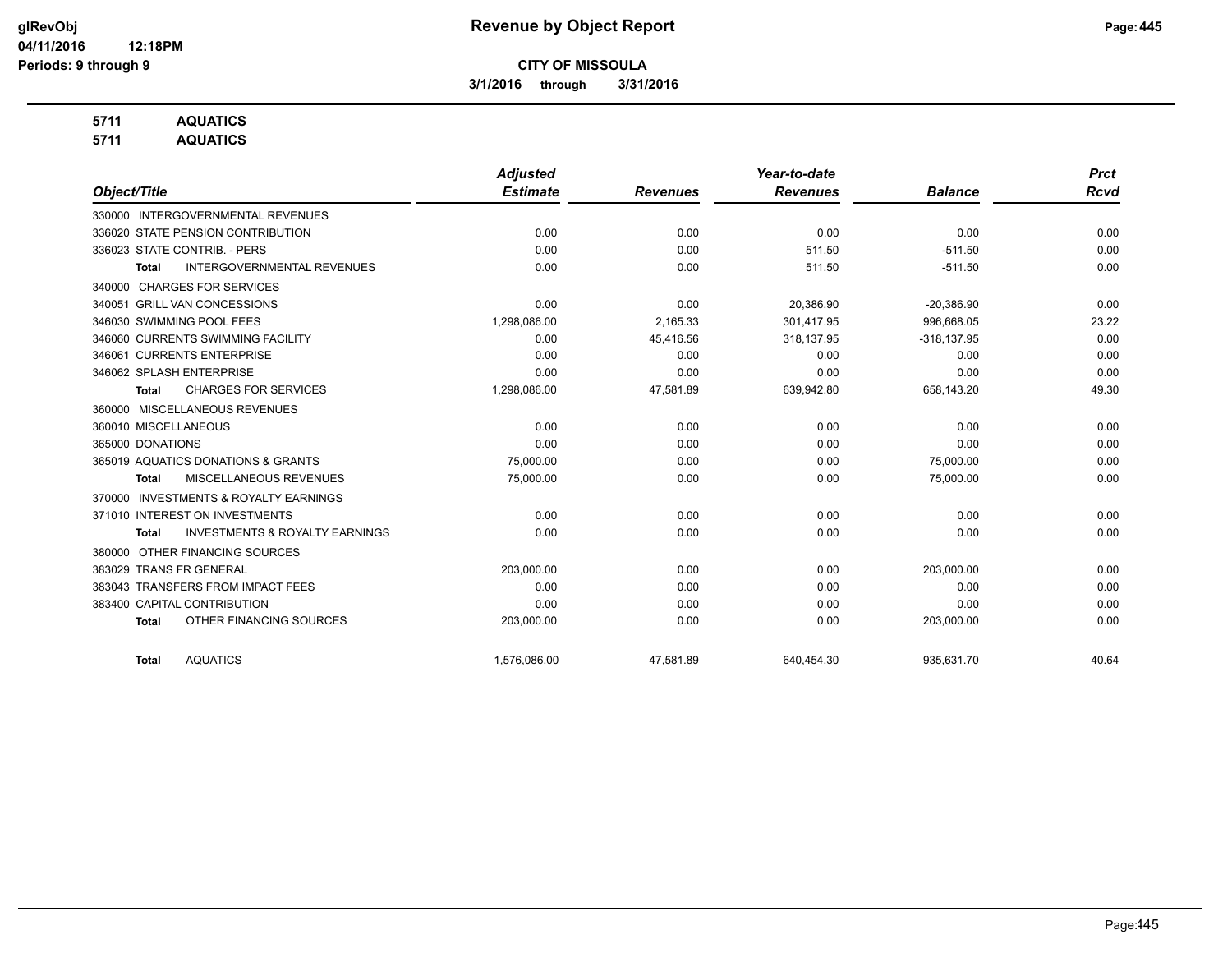**3/1/2016 through 3/31/2016**

#### **5711 AQUATICS**

|                                                           | <b>Adjusted</b> |                 | Year-to-date    |                | <b>Prct</b> |
|-----------------------------------------------------------|-----------------|-----------------|-----------------|----------------|-------------|
| Object/Title                                              | <b>Estimate</b> | <b>Revenues</b> | <b>Revenues</b> | <b>Balance</b> | <b>Rcvd</b> |
| 330000 INTERGOVERNMENTAL REVENUES                         |                 |                 |                 |                |             |
| 336020 STATE PENSION CONTRIBUTION                         | 0.00            | 0.00            | 0.00            | 0.00           | 0.00        |
| 336023 STATE CONTRIB. - PERS                              | 0.00            | 0.00            | 511.50          | $-511.50$      | 0.00        |
| <b>INTERGOVERNMENTAL REVENUES</b><br><b>Total</b>         | 0.00            | 0.00            | 511.50          | $-511.50$      | 0.00        |
| <b>CHARGES FOR SERVICES</b><br>340000                     |                 |                 |                 |                |             |
| 340051 GRILL VAN CONCESSIONS                              | 0.00            | 0.00            | 20,386.90       | $-20,386.90$   | 0.00        |
| 346030 SWIMMING POOL FEES                                 | 1,298,086.00    | 2,165.33        | 301,417.95      | 996,668.05     | 23.22       |
| 346060 CURRENTS SWIMMING FACILITY                         | 0.00            | 45,416.56       | 318,137.95      | $-318, 137.95$ | 0.00        |
| 346061 CURRENTS ENTERPRISE                                | 0.00            | 0.00            | 0.00            | 0.00           | 0.00        |
| 346062 SPLASH ENTERPRISE                                  | 0.00            | 0.00            | 0.00            | 0.00           | 0.00        |
| <b>CHARGES FOR SERVICES</b><br><b>Total</b>               | 1,298,086.00    | 47,581.89       | 639,942.80      | 658,143.20     | 49.30       |
| MISCELLANEOUS REVENUES<br>360000                          |                 |                 |                 |                |             |
| 360010 MISCELLANEOUS                                      | 0.00            | 0.00            | 0.00            | 0.00           | 0.00        |
| 365000 DONATIONS                                          | 0.00            | 0.00            | 0.00            | 0.00           | 0.00        |
| 365019 AQUATICS DONATIONS & GRANTS                        | 75,000.00       | 0.00            | 0.00            | 75,000.00      | 0.00        |
| MISCELLANEOUS REVENUES<br><b>Total</b>                    | 75,000.00       | 0.00            | 0.00            | 75,000.00      | 0.00        |
| <b>INVESTMENTS &amp; ROYALTY EARNINGS</b><br>370000       |                 |                 |                 |                |             |
| 371010 INTEREST ON INVESTMENTS                            | 0.00            | 0.00            | 0.00            | 0.00           | 0.00        |
| <b>INVESTMENTS &amp; ROYALTY EARNINGS</b><br><b>Total</b> | 0.00            | 0.00            | 0.00            | 0.00           | 0.00        |
| OTHER FINANCING SOURCES<br>380000                         |                 |                 |                 |                |             |
| 383029 TRANS FR GENERAL                                   | 203,000.00      | 0.00            | 0.00            | 203,000.00     | 0.00        |
| 383043 TRANSFERS FROM IMPACT FEES                         | 0.00            | 0.00            | 0.00            | 0.00           | 0.00        |
| 383400 CAPITAL CONTRIBUTION                               | 0.00            | 0.00            | 0.00            | 0.00           | 0.00        |
| OTHER FINANCING SOURCES<br><b>Total</b>                   | 203,000.00      | 0.00            | 0.00            | 203,000.00     | 0.00        |
| <b>AQUATICS</b><br><b>Total</b>                           | 1,576,086.00    | 47,581.89       | 640,454.30      | 935,631.70     | 40.64       |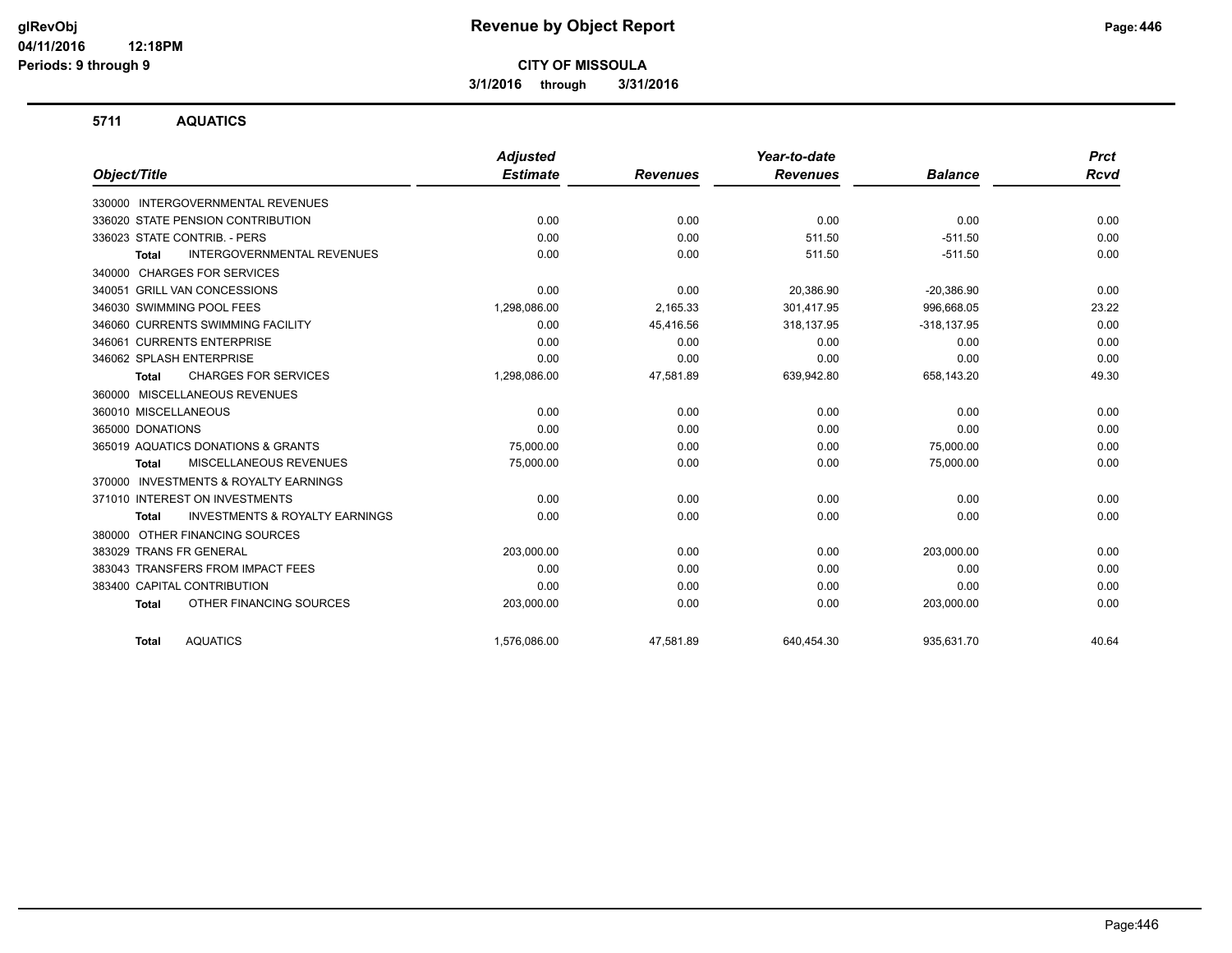**3/1/2016 through 3/31/2016**

# **6050 EMPLOYEE BENEFIT PLAN FUND**

#### **6050 EMPLOYEE BENEFIT PLAN FUND**

|                                                           | <b>Adjusted</b> |                 | Year-to-date    |                | <b>Prct</b> |
|-----------------------------------------------------------|-----------------|-----------------|-----------------|----------------|-------------|
| Object/Title                                              | <b>Estimate</b> | <b>Revenues</b> | <b>Revenues</b> | <b>Balance</b> | Rcvd        |
| 330000 INTERGOVERNMENTAL REVENUES                         |                 |                 |                 |                |             |
| 334112 WELLNESS GRANT                                     | 0.00            | 0.00            | 0.00            | 0.00           | 0.00        |
| <b>INTERGOVERNMENTAL REVENUES</b><br><b>Total</b>         | 0.00            | 0.00            | 0.00            | 0.00           | 0.00        |
| 360000 MISCELLANEOUS REVENUES                             |                 |                 |                 |                |             |
| 360010 MISCELLANEOUS                                      | 0.00            | 0.00            | 0.00            | 0.00           | 0.00        |
| MISCELLANEOUS REVENUES<br><b>Total</b>                    | 0.00            | 0.00            | 0.00            | 0.00           | 0.00        |
| 370000 INVESTMENTS & ROYALTY EARNINGS                     |                 |                 |                 |                |             |
| 371010 INTEREST ON INVESTMENTS                            | 0.00            | 0.00            | 0.00            | 0.00           | 0.00        |
| <b>INVESTMENTS &amp; ROYALTY EARNINGS</b><br><b>Total</b> | 0.00            | 0.00            | 0.00            | 0.00           | 0.00        |
| 380000 OTHER FINANCING SOURCES                            |                 |                 |                 |                |             |
| 383028 TRANS FROM GF FOR HEALTH RESERVE                   | 0.00            | 36,833.33       | 331,500.01      | $-331,500.01$  | 0.00        |
| 383029 TRANS FR GENERAL                                   | 442,000.00      | 6,374.53        | 64,638.31       | 377,361.69     | 14.62       |
| OTHER FINANCING SOURCES<br><b>Total</b>                   | 442,000.00      | 43,207.86       | 396,138.32      | 45,861.68      | 89.62       |
| 390000 INTERNAL SERVICES                                  |                 |                 |                 |                |             |
| 396001 INSURANCE REIMBURSEMENTS                           | 0.00            | 0.00            | 0.00            | 0.00           | 0.00        |
| 396002 CITY CONTRIBUTIONS                                 | 3,210,660.00    | 241,428.70      | 2,622,019.34    | 588,640.66     | 81.67       |
| 396003 EMPLOYEE DEDUCTION CONTRIBUTIONS                   | 734,400.00      | 63.144.94       | 830.576.42      | $-96.176.42$   | 113.10      |
| 396004 RETIREE CONTRIBUTIONS                              | 436,800.00      | 35,321.32       | 328,764.95      | 108,035.05     | 75.27       |
| 396005 FIRE + POLICE ADDTL HEALTH CONTRIB                 | 1,340,640.00    | 123,384.00      | 1,179,908.00    | 160,732.00     | 88.01       |
| 396006 RX REBATES                                         | 0.00            | 0.00            | 32.148.78       | $-32,148.78$   | 0.00        |
| 396007 OTHER PARTICIPANT HEALTH PREM CONTRIB              | 0.00            | 95.86           | 2,327.26        | $-2,327.26$    | 0.00        |
| 396008 COBRA CONTRIBUTIONS                                | 0.00            | 0.00            | 4,212.01        | $-4,212.01$    | 0.00        |
| 396009 WELLNESS PROGRAM CONTRIBUTIONS                     | 0.00            | 0.00            | 0.00            | 0.00           | 0.00        |
| 396010 EMPLOYEE SUPPLI LIFE INSURANCE CONTRI              | 0.00            | 2,592.06        | 22,635.92       | $-22,635.92$   | 0.00        |
| <b>EMPLOYEE VISION INSURANCE CONTRIBUTIONS</b><br>396011  | 0.00            | 106.77          | 943.67          | $-943.67$      | 0.00        |
| <b>INTERNAL SERVICES</b><br><b>Total</b>                  | 5,722,500.00    | 466,073.65      | 5,023,536.35    | 698,963.65     | 87.79       |
| <b>EMPLOYEE BENEFIT PLAN FUND</b><br>Total                | 6,164,500.00    | 509,281.51      | 5,419,674.67    | 744,825.33     | 87.92       |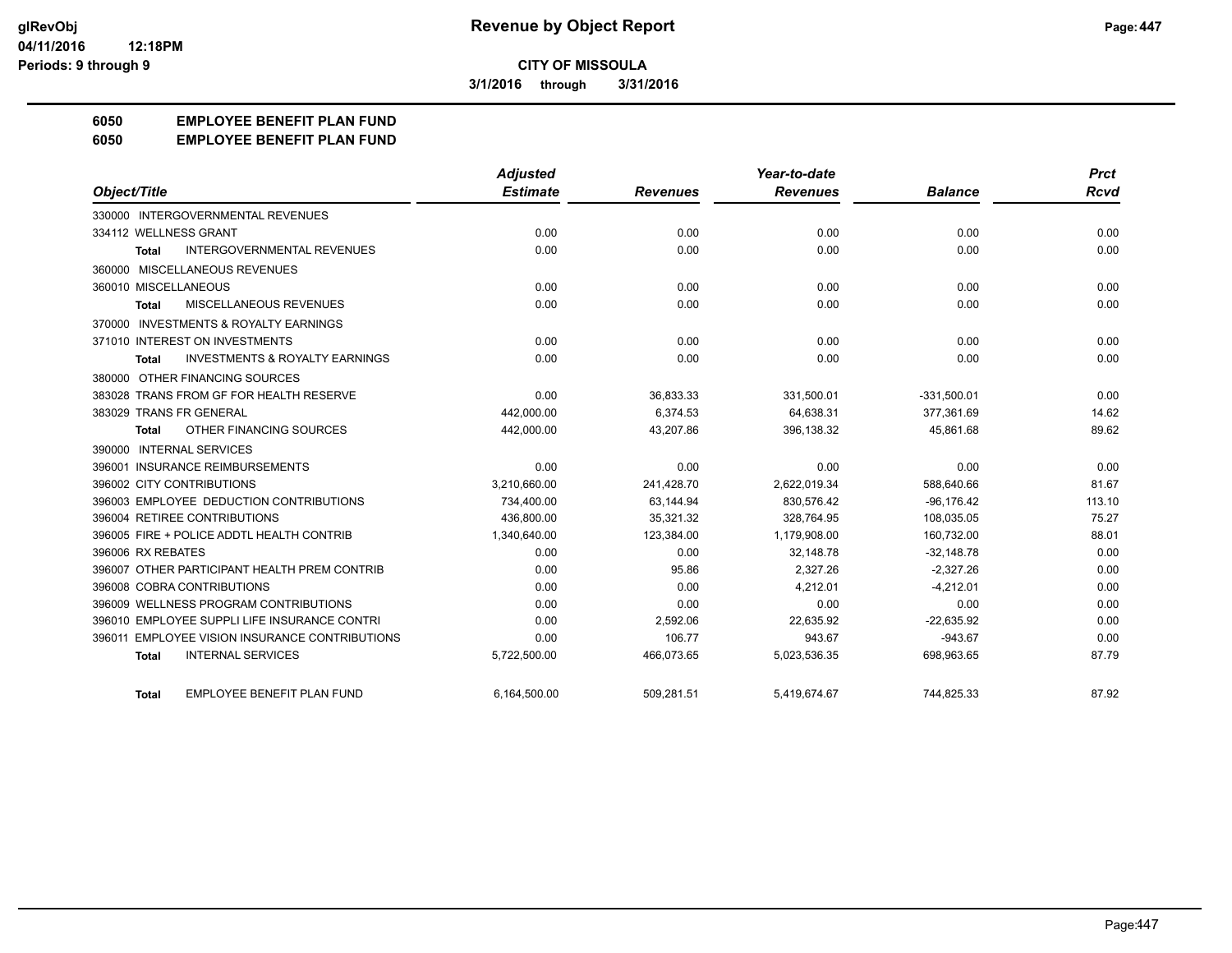**3/1/2016 through 3/31/2016**

# **6050 EMPLOYEE BENEFIT PLAN FUND**

|                                                           | <b>Adjusted</b> |                 | Year-to-date    |                | <b>Prct</b> |
|-----------------------------------------------------------|-----------------|-----------------|-----------------|----------------|-------------|
| Object/Title                                              | <b>Estimate</b> | <b>Revenues</b> | <b>Revenues</b> | <b>Balance</b> | Rcvd        |
| 330000 INTERGOVERNMENTAL REVENUES                         |                 |                 |                 |                |             |
| 334112 WELLNESS GRANT                                     | 0.00            | 0.00            | 0.00            | 0.00           | 0.00        |
| <b>INTERGOVERNMENTAL REVENUES</b><br><b>Total</b>         | 0.00            | 0.00            | 0.00            | 0.00           | 0.00        |
| 360000 MISCELLANEOUS REVENUES                             |                 |                 |                 |                |             |
| 360010 MISCELLANEOUS                                      | 0.00            | 0.00            | 0.00            | 0.00           | 0.00        |
| <b>MISCELLANEOUS REVENUES</b><br><b>Total</b>             | 0.00            | 0.00            | 0.00            | 0.00           | 0.00        |
| 370000 INVESTMENTS & ROYALTY EARNINGS                     |                 |                 |                 |                |             |
| 371010 INTEREST ON INVESTMENTS                            | 0.00            | 0.00            | 0.00            | 0.00           | 0.00        |
| <b>INVESTMENTS &amp; ROYALTY EARNINGS</b><br><b>Total</b> | 0.00            | 0.00            | 0.00            | 0.00           | 0.00        |
| 380000 OTHER FINANCING SOURCES                            |                 |                 |                 |                |             |
| 383028 TRANS FROM GF FOR HEALTH RESERVE                   | 0.00            | 36,833.33       | 331,500.01      | $-331,500.01$  | 0.00        |
| 383029 TRANS FR GENERAL                                   | 442,000.00      | 6,374.53        | 64,638.31       | 377,361.69     | 14.62       |
| OTHER FINANCING SOURCES<br><b>Total</b>                   | 442,000.00      | 43,207.86       | 396,138.32      | 45,861.68      | 89.62       |
| 390000 INTERNAL SERVICES                                  |                 |                 |                 |                |             |
| 396001 INSURANCE REIMBURSEMENTS                           | 0.00            | 0.00            | 0.00            | 0.00           | 0.00        |
| 396002 CITY CONTRIBUTIONS                                 | 3,210,660.00    | 241,428.70      | 2,622,019.34    | 588,640.66     | 81.67       |
| 396003 EMPLOYEE DEDUCTION CONTRIBUTIONS                   | 734,400.00      | 63,144.94       | 830,576.42      | $-96,176.42$   | 113.10      |
| 396004 RETIREE CONTRIBUTIONS                              | 436.800.00      | 35.321.32       | 328.764.95      | 108,035.05     | 75.27       |
| 396005 FIRE + POLICE ADDTL HEALTH CONTRIB                 | 1,340,640.00    | 123,384.00      | 1,179,908.00    | 160,732.00     | 88.01       |
| 396006 RX REBATES                                         | 0.00            | 0.00            | 32.148.78       | $-32,148.78$   | 0.00        |
| 396007 OTHER PARTICIPANT HEALTH PREM CONTRIB              | 0.00            | 95.86           | 2,327.26        | $-2,327.26$    | 0.00        |
| 396008 COBRA CONTRIBUTIONS                                | 0.00            | 0.00            | 4.212.01        | $-4.212.01$    | 0.00        |
| 396009 WELLNESS PROGRAM CONTRIBUTIONS                     | 0.00            | 0.00            | 0.00            | 0.00           | 0.00        |
| 396010 EMPLOYEE SUPPLI LIFE INSURANCE CONTRI              | 0.00            | 2,592.06        | 22,635.92       | $-22,635.92$   | 0.00        |
| 396011 EMPLOYEE VISION INSURANCE CONTRIBUTION             | 0.00            | 106.77          | 943.67          | $-943.67$      | 0.00        |
| <b>INTERNAL SERVICES</b><br><b>Total</b>                  | 5,722,500.00    | 466,073.65      | 5,023,536.35    | 698,963.65     | 87.79       |
| <b>EMPLOYEE BENEFIT PLAN FUND</b><br><b>Total</b>         | 6.164.500.00    | 509.281.51      | 5.419.674.67    | 744.825.33     | 87.92       |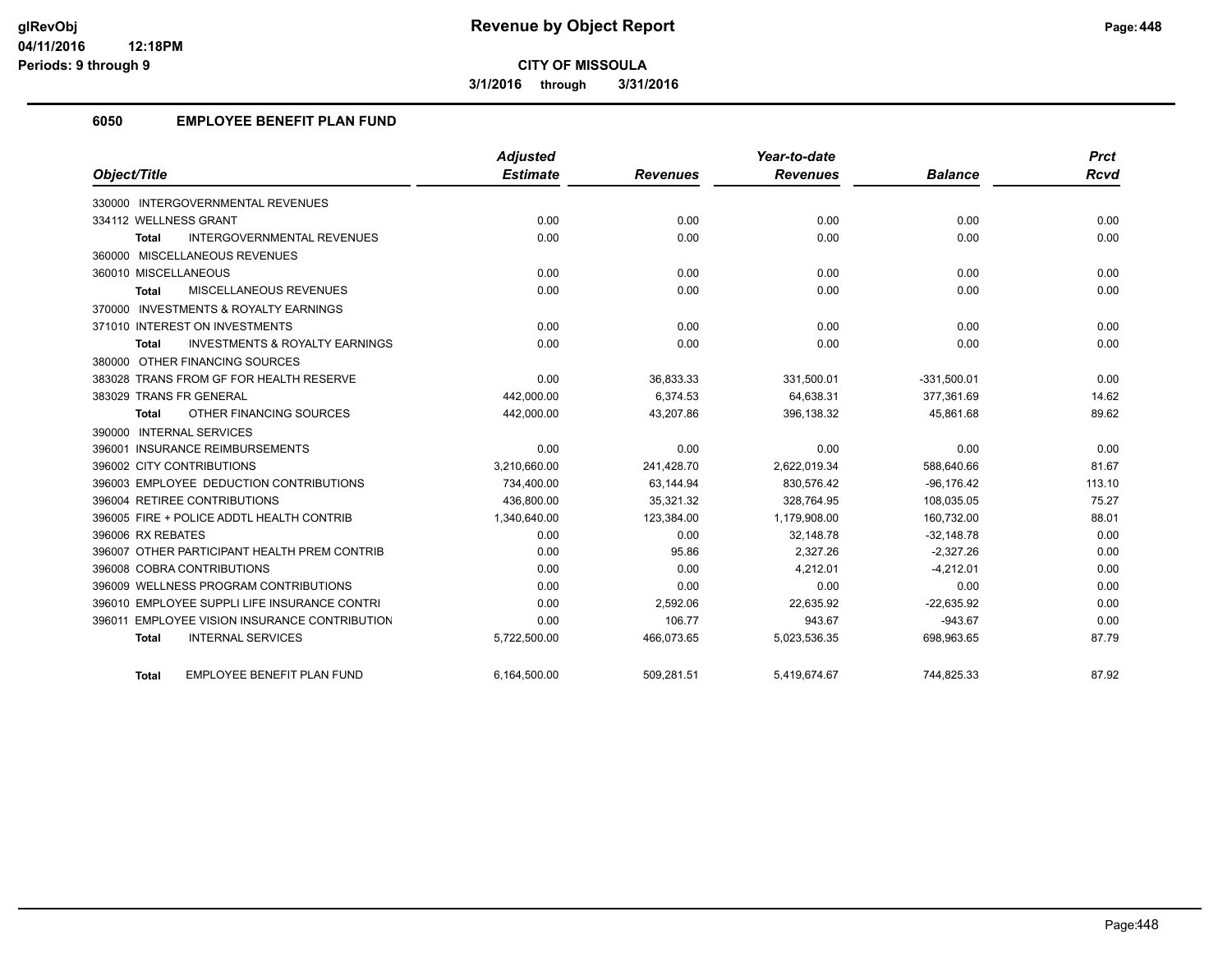**3/1/2016 through 3/31/2016**

### **7370 PARKING COMMISSION FUND**

**7370 PARKING COMMISSION FUND**

|                                                    | <b>Adjusted</b> |                 | Year-to-date    |                | <b>Prct</b> |
|----------------------------------------------------|-----------------|-----------------|-----------------|----------------|-------------|
| Object/Title                                       | <b>Estimate</b> | <b>Revenues</b> | <b>Revenues</b> | <b>Balance</b> | <b>Rcvd</b> |
| 330000 INTERGOVERNMENTAL REVENUES                  |                 |                 |                 |                |             |
| 336020 STATE PENSION CONTRIBUTION                  | 0.00            | 0.00            | 0.00            | 0.00           | 0.00        |
| 336023 STATE CONTRIB. - PERS                       | 0.00            | 0.00            | 223.35          | $-223.35$      | 0.00        |
| <b>INTERGOVERNMENTAL REVENUES</b><br><b>Total</b>  | 0.00            | 0.00            | 223.35          | $-223.35$      | 0.00        |
| 340000 CHARGES FOR SERVICES                        |                 |                 |                 |                |             |
| 343009 TOW CHARGES                                 | 0.00            | 0.00            | 0.00            | 0.00           | 0.00        |
| 343015 PARKING                                     | 1,598,000.00    | 0.00            | 0.00            | 1,598,000.00   | 0.00        |
| 343016 METER MONEY                                 | 0.00            | 92,092.99       | 499,887.51      | -499,887.51    | 0.00        |
| 343017 PARKING LEASE REVENUE                       | 0.00            | 86,820.00       | 595,030.50      | -595,030.50    | 0.00        |
| 343018 *** Title Not Found ***                     | 0.00            | 11,297.00       | 80,728.54       | $-80,728.54$   | 0.00        |
| 343301 BOOT REMOVAL                                | 0.00            | 1,535.00        | 5,785.00        | $-5,785.00$    | 0.00        |
| <b>CHARGES FOR SERVICES</b><br>Total               | 1,598,000.00    | 191,744.99      | 1,181,431.55    | 416,568.45     | 73.93       |
| 350000 FINES & FORFEITURES                         |                 |                 |                 |                |             |
| 352000 TICKETS                                     | 0.00            | 0.00            | 0.00            | 0.00           | 0.00        |
| 352001 PARKING TICKET REVENUE                      | 270,000.00      | 16,969.00       | 119,262.10      | 150,737.90     | 44.17       |
| 352002 PARKING FINES                               | 0.00            | 0.00            | $-40.00$        | 40.00          | 0.00        |
| <b>FINES &amp; FORFEITURES</b><br><b>Total</b>     | 270,000.00      | 16,969.00       | 119,222.10      | 150,777.90     | 44.16       |
| 360000 MISCELLANEOUS REVENUES                      |                 |                 |                 |                |             |
| 360010 MISCELLANEOUS                               | 0.00            | 2,937.50        | 43,346.25       | $-43,346.25$   | 0.00        |
| 360018 MARKET ON FRONT UTILITY PAYMENTS            | 0.00            | 198.73          | 1.207.18        | $-1.207.18$    | 0.00        |
| 360019 GARBAGE-MARKET ON FRONT                     | 0.00            | 136.30          | 1,111.40        | $-1,111.40$    | 0.00        |
| 362002 BAD CHECK CHARGES                           | 0.00            | 0.00            | 0.00            | 0.00           | 0.00        |
| 362005 LEASE LATE PAYMENT PENALTY                  | 0.00            | 0.00            | 0.00            | 0.00           | 0.00        |
| 364040 INSURANCE AND DAMAGE RECOVERY               | 0.00            | 0.00            | 229.05          | $-229.05$      | 0.00        |
| <b>MISCELLANEOUS REVENUES</b><br>Total             | 0.00            | 3,272.53        | 45,893.88       | -45,893.88     | 0.00        |
| 370000 INVESTMENTS & ROYALTY EARNINGS              |                 |                 |                 |                |             |
| 371010 INTEREST ON INVESTMENTS                     | 20,000.00       | 0.00            | 0.00            | 20,000.00      | 0.00        |
| 371020 GAIN/LOSS IN MARKET VALUE OF INVESTMENTS    | 0.00            | 0.00            | 0.00            | 0.00           | 0.00        |
| <b>INVESTMENTS &amp; ROYALTY EARNINGS</b><br>Total | 20,000.00       | 0.00            | 0.00            | 20,000.00      | 0.00        |
| 380000 OTHER FINANCING SOURCES                     |                 |                 |                 |                |             |
| 381010 BOND PROCEEDS                               | 0.00            | 0.00            | 0.00            | 0.00           | 0.00        |
| 381090 PROCEEDS FROM CAPITAL LEASE                 | 1,400,000.00    | 0.00            | 1,400,000.00    | 0.00           | 100.00      |
| 382010 SALE OF FIXED ASSETS                        | 0.00            | 0.00            | 0.00            | 0.00           | 0.00        |
| 383013 TRANS FR SID DEBT SERVICE                   | 0.00            | 0.00            | 0.00            | 0.00           | 0.00        |
| 383400 CAPITAL CONTRIBUTION                        | 0.00            | 0.00            | 0.00            | 0.00           | 0.00        |
| OTHER FINANCING SOURCES<br><b>Total</b>            | 1,400,000.00    | 0.00            | 1,400,000.00    | 0.00           | 100.00      |
| PARKING COMMISSION FUND<br><b>Total</b>            | 3,288,000.00    | 211,986.52      | 2,746,770.88    | 541,229.12     | 83.54       |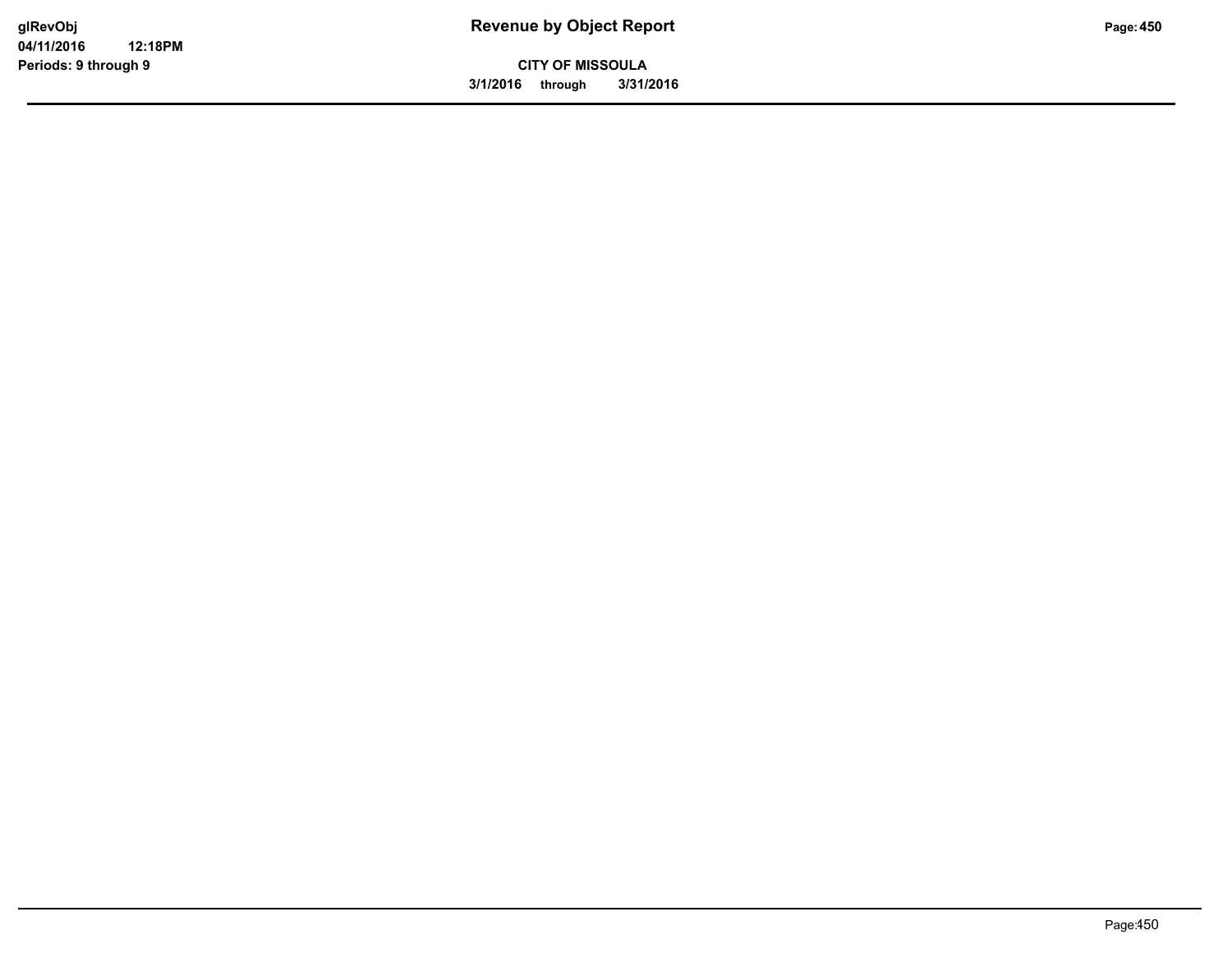**3/1/2016 through 3/31/2016**

### **7370 PARKING COMMISSION FUND**

|                                                           | <b>Adjusted</b> |            | Year-to-date    | <b>Prct</b>    |        |
|-----------------------------------------------------------|-----------------|------------|-----------------|----------------|--------|
| Object/Title                                              | <b>Estimate</b> | Revenues   | <b>Revenues</b> | <b>Balance</b> | Rcvd   |
| 330000 INTERGOVERNMENTAL REVENUES                         |                 |            |                 |                |        |
| 336020 STATE PENSION CONTRIBUTION                         | 0.00            | 0.00       | 0.00            | 0.00           | 0.00   |
| 336023 STATE CONTRIB. - PERS                              | 0.00            | 0.00       | 223.35          | $-223.35$      | 0.00   |
| <b>INTERGOVERNMENTAL REVENUES</b><br><b>Total</b>         | 0.00            | 0.00       | 223.35          | $-223.35$      | 0.00   |
| 340000 CHARGES FOR SERVICES                               |                 |            |                 |                |        |
| 343009 TOW CHARGES                                        | 0.00            | 0.00       | 0.00            | 0.00           | 0.00   |
| 343015 PARKING                                            | 1,598,000.00    | 0.00       | 0.00            | 1,598,000.00   | 0.00   |
| 343016 METER MONEY                                        | 0.00            | 92,092.99  | 499,887.51      | -499,887.51    | 0.00   |
| 343017 PARKING LEASE REVENUE                              | 0.00            | 86,820.00  | 595,030.50      | $-595,030.50$  | 0.00   |
| 343018 *** Title Not Found ***                            | 0.00            | 11,297.00  | 80,728.54       | $-80,728.54$   | 0.00   |
| 343301 BOOT REMOVAL                                       | 0.00            | 1,535.00   | 5,785.00        | $-5,785.00$    | 0.00   |
| <b>CHARGES FOR SERVICES</b><br>Total                      | 1,598,000.00    | 191,744.99 | 1,181,431.55    | 416,568.45     | 73.93  |
| 350000 FINES & FORFEITURES                                |                 |            |                 |                |        |
| 352000 TICKETS                                            | 0.00            | 0.00       | 0.00            | 0.00           | 0.00   |
| 352001 PARKING TICKET REVENUE                             | 270,000.00      | 16,969.00  | 119,262.10      | 150,737.90     | 44.17  |
| 352002 PARKING FINES                                      | 0.00            | 0.00       | $-40.00$        | 40.00          | 0.00   |
| <b>FINES &amp; FORFEITURES</b><br><b>Total</b>            | 270,000.00      | 16,969.00  | 119,222.10      | 150,777.90     | 44.16  |
| 360000 MISCELLANEOUS REVENUES                             |                 |            |                 |                |        |
| 360010 MISCELLANEOUS                                      | 0.00            | 2,937.50   | 43,346.25       | $-43,346.25$   | 0.00   |
| 360018 MARKET ON FRONT UTILITY PAYMENTS                   | 0.00            | 198.73     | 1,207.18        | $-1.207.18$    | 0.00   |
| 360019 GARBAGE-MARKET ON FRONT                            | 0.00            | 136.30     | 1,111.40        | $-1,111.40$    | 0.00   |
| 362002 BAD CHECK CHARGES                                  | 0.00            | 0.00       | 0.00            | 0.00           | 0.00   |
| 362005 LEASE LATE PAYMENT PENALTY                         | 0.00            | 0.00       | 0.00            | 0.00           | 0.00   |
| 364040 INSURANCE AND DAMAGE RECOVERY                      | 0.00            | 0.00       | 229.05          | $-229.05$      | 0.00   |
| MISCELLANEOUS REVENUES<br><b>Total</b>                    | 0.00            | 3,272.53   | 45,893.88       | -45,893.88     | 0.00   |
| 370000 INVESTMENTS & ROYALTY EARNINGS                     |                 |            |                 |                |        |
| 371010 INTEREST ON INVESTMENTS                            | 20,000.00       | 0.00       | 0.00            | 20,000.00      | 0.00   |
| 371020 GAIN/LOSS IN MARKET VALUE OF INVESTMENT            | 0.00            | 0.00       | 0.00            | 0.00           | 0.00   |
| <b>INVESTMENTS &amp; ROYALTY EARNINGS</b><br><b>Total</b> | 20,000.00       | 0.00       | 0.00            | 20,000.00      | 0.00   |
| 380000 OTHER FINANCING SOURCES                            |                 |            |                 |                |        |
| 381010 BOND PROCEEDS                                      | 0.00            | 0.00       | 0.00            | 0.00           | 0.00   |
| 381090 PROCEEDS FROM CAPITAL LEASE                        | 1,400,000.00    | 0.00       | 1,400,000.00    | 0.00           | 100.00 |
| 382010 SALE OF FIXED ASSETS                               | 0.00            | 0.00       | 0.00            | 0.00           | 0.00   |
| 383013 TRANS FR SID DEBT SERVICE                          | 0.00            | 0.00       | 0.00            | 0.00           | 0.00   |
| 383400 CAPITAL CONTRIBUTION                               | 0.00            | 0.00       | 0.00            | 0.00           | 0.00   |
| OTHER FINANCING SOURCES<br><b>Total</b>                   | 1,400,000.00    | 0.00       | 1,400,000.00    | 0.00           | 100.00 |
| PARKING COMMISSION FUND<br><b>Total</b>                   | 3.288.000.00    | 211.986.52 | 2.746.770.88    | 541.229.12     | 83.54  |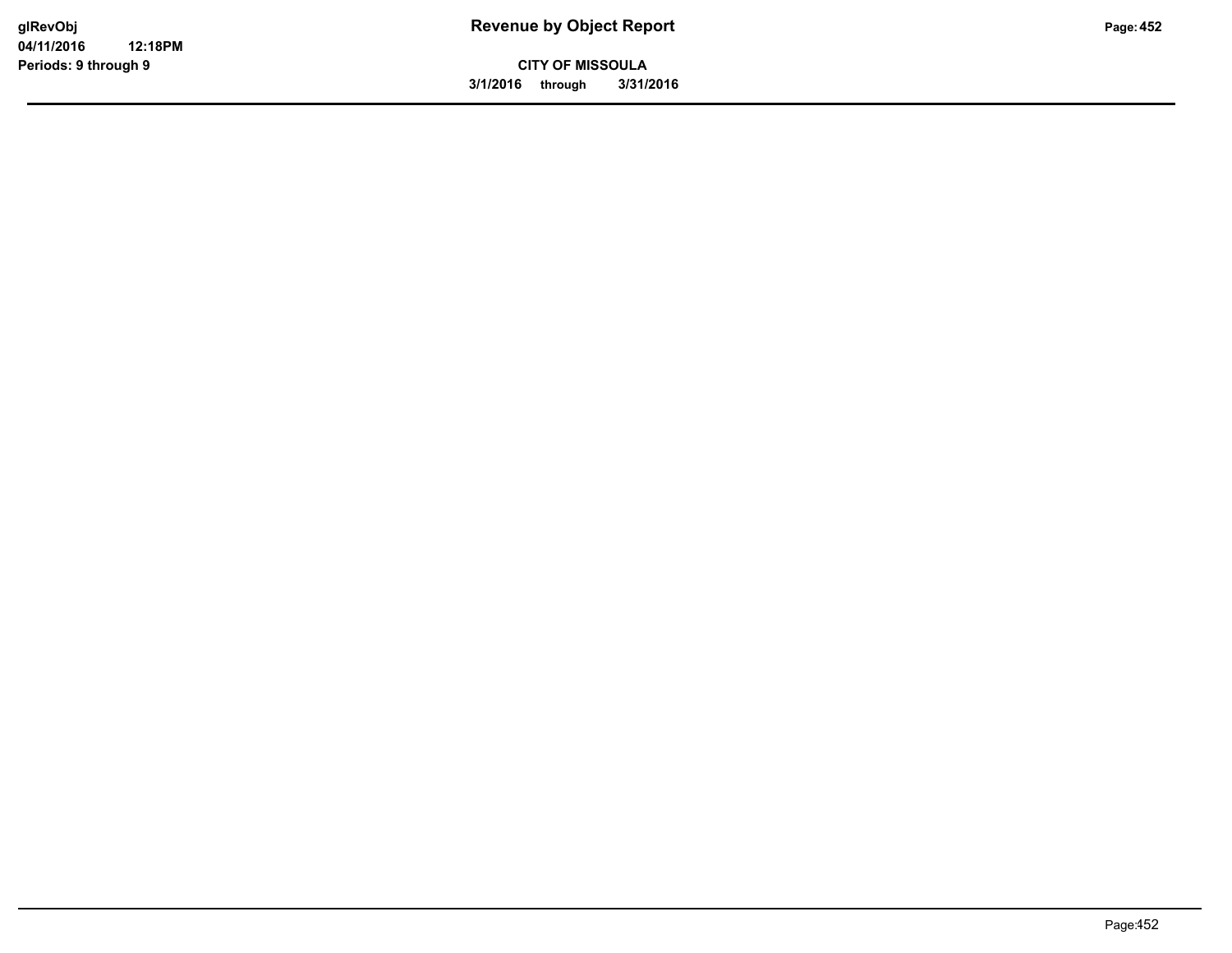**3/1/2016 through 3/31/2016**

## **7371 FRONT STREET PARKING BONDS**

**7371 FRONT STREET PARKING BONDS**

|                                                           | <b>Adjusted</b> |                 | Year-to-date    |                | <b>Prct</b> |
|-----------------------------------------------------------|-----------------|-----------------|-----------------|----------------|-------------|
| Object/Title                                              | <b>Estimate</b> | <b>Revenues</b> | <b>Revenues</b> | <b>Balance</b> | <b>Rcvd</b> |
| 330000 INTERGOVERNMENTAL REVENUES                         |                 |                 |                 |                |             |
| 331990 IRS REIMB/DEBT SVS INTEREST                        | 0.00            | 0.00            | 0.00            | 0.00           | 0.00        |
| 338000 LOCAL SHARING OF TAX INCREMENT                     | 0.00            | 0.00            | 0.00            | 0.00           | 0.00        |
| <b>INTERGOVERNMENTAL REVENUES</b><br><b>Total</b>         | 0.00            | 0.00            | 0.00            | 0.00           | 0.00        |
| 360000 MISCELLANEOUS REVENUES                             |                 |                 |                 |                |             |
| 360010 MISCELLANEOUS                                      | 0.00            | 0.00            | 0.00            | 0.00           | 0.00        |
| <b>MISCELLANEOUS REVENUES</b><br>Total                    | 0.00            | 0.00            | 0.00            | 0.00           | 0.00        |
| 370000 INVESTMENTS & ROYALTY EARNINGS                     |                 |                 |                 |                |             |
| 371010 INTEREST ON INVESTMENTS                            | 0.00            | 0.00            | 0.00            | 0.00           | 0.00        |
| <b>INVESTMENTS &amp; ROYALTY EARNINGS</b><br><b>Total</b> | 0.00            | 0.00            | 0.00            | 0.00           | 0.00        |
| 380000 OTHER FINANCING SOURCES                            |                 |                 |                 |                |             |
| 381009 TRANSFERS IN                                       | 0.00            | 0.00            | 0.00            | 0.00           | 0.00        |
| 381010 BOND PROCEEDS                                      | 0.00            | 0.00            | 0.00            | 0.00           | 0.00        |
| 383000 OPERATING TRANSFERS                                | 0.00            | 13,536.25       | 122,381.25      | $-122,381.25$  | 0.00        |
| OTHER FINANCING SOURCES<br><b>Total</b>                   | 0.00            | 13,536.25       | 122,381.25      | $-122,381.25$  | 0.00        |
| FRONT STREET PARKING BONDS<br><b>Total</b>                | 0.00            | 13,536.25       | 122,381.25      | $-122,381.25$  | 0.00        |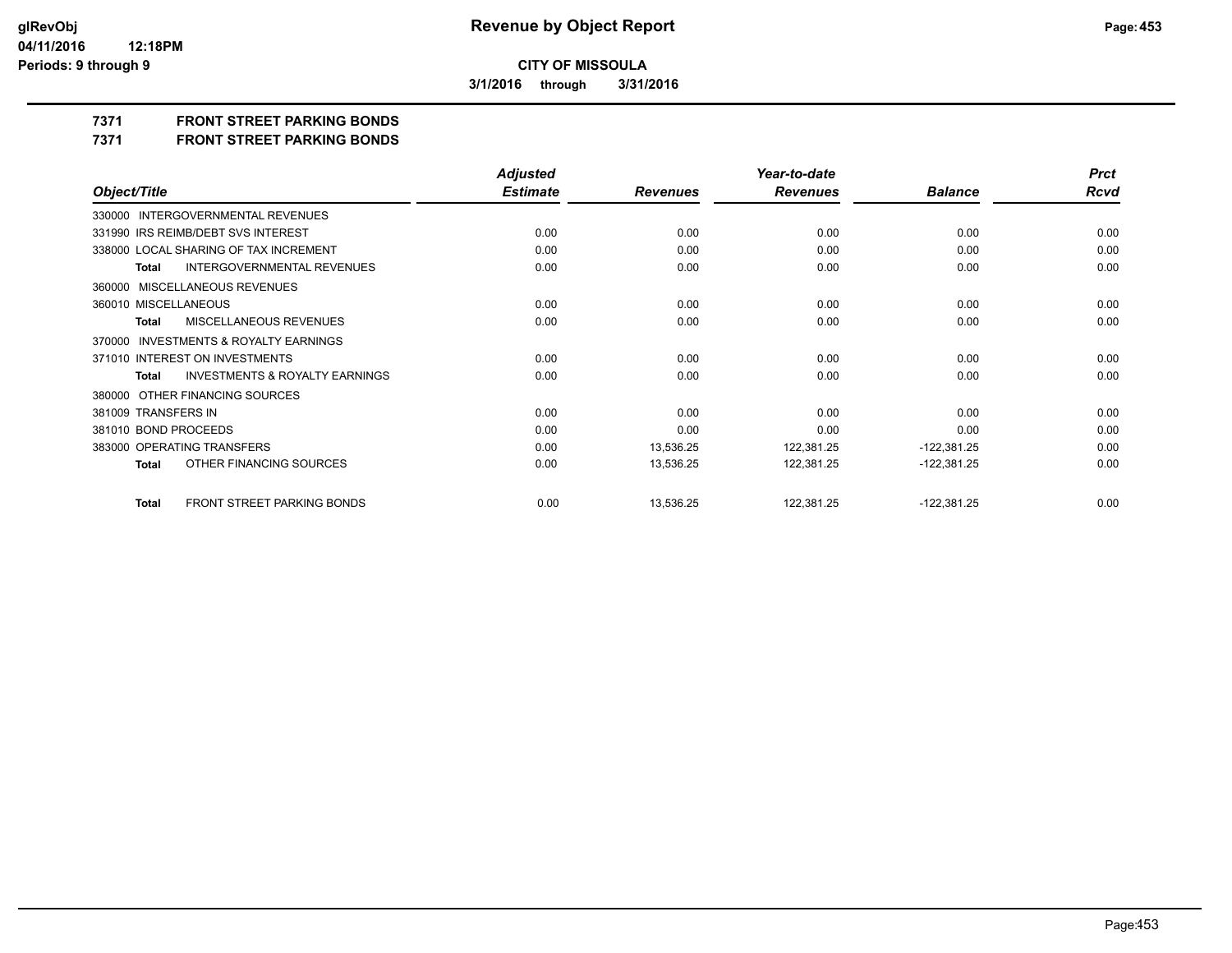**3/1/2016 through 3/31/2016**

## **7371 FRONT STREET PARKING BONDS**

|                                                           | <b>Adjusted</b> |                 | Year-to-date    |                | <b>Prct</b> |
|-----------------------------------------------------------|-----------------|-----------------|-----------------|----------------|-------------|
| Object/Title                                              | <b>Estimate</b> | <b>Revenues</b> | <b>Revenues</b> | <b>Balance</b> | Rcvd        |
| 330000 INTERGOVERNMENTAL REVENUES                         |                 |                 |                 |                |             |
| 331990 IRS REIMB/DEBT SVS INTEREST                        | 0.00            | 0.00            | 0.00            | 0.00           | 0.00        |
| 338000 LOCAL SHARING OF TAX INCREMENT                     | 0.00            | 0.00            | 0.00            | 0.00           | 0.00        |
| INTERGOVERNMENTAL REVENUES<br>Total                       | 0.00            | 0.00            | 0.00            | 0.00           | 0.00        |
| 360000 MISCELLANEOUS REVENUES                             |                 |                 |                 |                |             |
| 360010 MISCELLANEOUS                                      | 0.00            | 0.00            | 0.00            | 0.00           | 0.00        |
| MISCELLANEOUS REVENUES<br><b>Total</b>                    | 0.00            | 0.00            | 0.00            | 0.00           | 0.00        |
| 370000 INVESTMENTS & ROYALTY EARNINGS                     |                 |                 |                 |                |             |
| 371010 INTEREST ON INVESTMENTS                            | 0.00            | 0.00            | 0.00            | 0.00           | 0.00        |
| <b>INVESTMENTS &amp; ROYALTY EARNINGS</b><br><b>Total</b> | 0.00            | 0.00            | 0.00            | 0.00           | 0.00        |
| 380000 OTHER FINANCING SOURCES                            |                 |                 |                 |                |             |
| 381009 TRANSFERS IN                                       | 0.00            | 0.00            | 0.00            | 0.00           | 0.00        |
| 381010 BOND PROCEEDS                                      | 0.00            | 0.00            | 0.00            | 0.00           | 0.00        |
| 383000 OPERATING TRANSFERS                                | 0.00            | 13,536.25       | 122,381.25      | $-122,381.25$  | 0.00        |
| OTHER FINANCING SOURCES<br><b>Total</b>                   | 0.00            | 13,536.25       | 122,381.25      | $-122,381.25$  | 0.00        |
| <b>FRONT STREET PARKING BONDS</b><br><b>Total</b>         | 0.00            | 13,536.25       | 122,381.25      | $-122,381.25$  | 0.00        |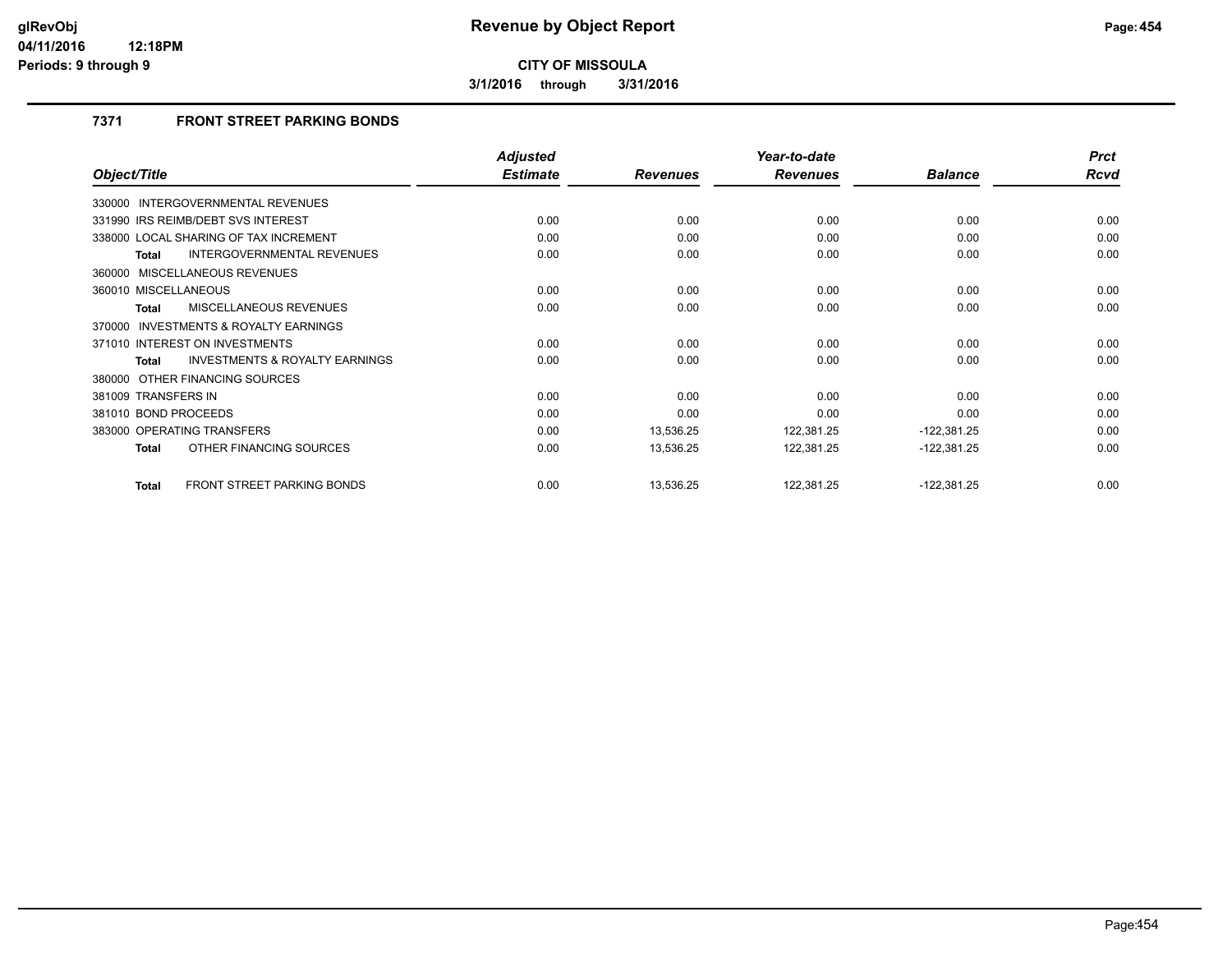**3/1/2016 through 3/31/2016**

# **7372 SINKING FUND/FRONT ST PARKING BONDS**

**7372 SINKING FUND/FRONT ST PARKING BONDS**

|                                              | <b>Adjusted</b> |                 | Year-to-date    |                | <b>Prct</b> |
|----------------------------------------------|-----------------|-----------------|-----------------|----------------|-------------|
| Object/Title                                 | <b>Estimate</b> | <b>Revenues</b> | <b>Revenues</b> | <b>Balance</b> | <b>Rcvd</b> |
| 330000 INTERGOVERNMENTAL REVENUES            |                 |                 |                 |                |             |
| 338000 LOCAL SHARING OF TAX INCREMENT        | 0.00            | 0.00            | 0.00            | 0.00           | 0.00        |
| INTERGOVERNMENTAL REVENUES<br>Total          | 0.00            | 0.00            | 0.00            | 0.00           | 0.00        |
| 370000 INVESTMENTS & ROYALTY EARNINGS        |                 |                 |                 |                |             |
| 371010 INTEREST ON INVESTMENTS               | 0.00            | 0.00            | 0.00            | 0.00           | 0.00        |
| INVESTMENTS & ROYALTY EARNINGS<br>Total      | 0.00            | 0.00            | 0.00            | 0.00           | 0.00        |
| 380000 OTHER FINANCING SOURCES               |                 |                 |                 |                |             |
| 381009 TRANSFERS IN                          | 457,925.00      | 0.00            | 0.00            | 457,925.00     | 0.00        |
| 381010 BOND PROCEEDS                         | 0.00            | 0.00            | 0.00            | 0.00           | 0.00        |
| 383000 OPERATING TRANSFERS                   | 0.00            | 12.500.00       | 102.750.00      | $-102.750.00$  | 0.00        |
| OTHER FINANCING SOURCES<br>Total             | 457,925.00      | 12,500.00       | 102,750.00      | 355,175.00     | 22.44       |
| SINKING FUND/FRONT ST PARKING BONDS<br>Total | 457.925.00      | 12,500.00       | 102.750.00      | 355.175.00     | 22.44       |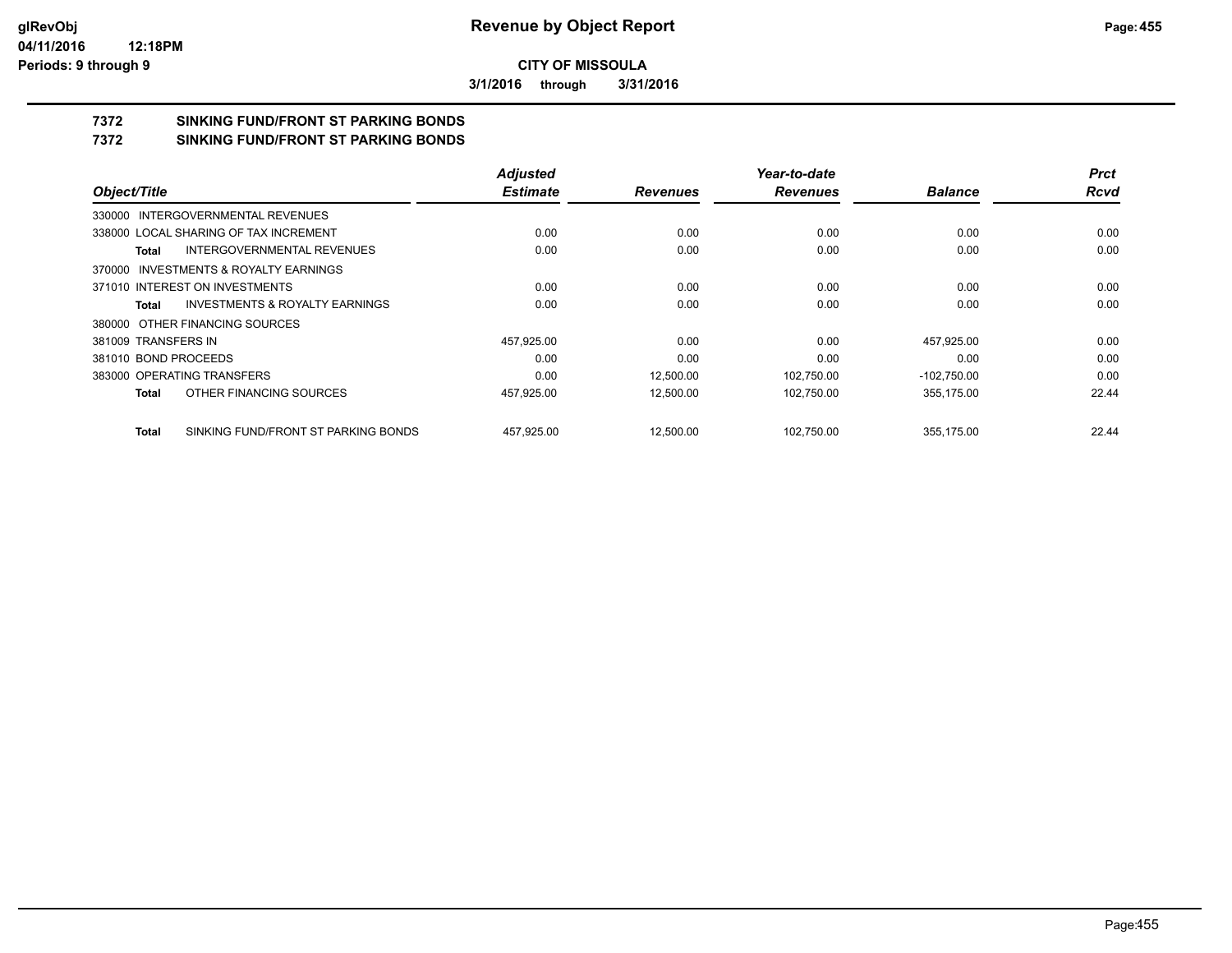**3/1/2016 through 3/31/2016**

#### **7372 SINKING FUND/FRONT ST PARKING BONDS**

|                                                     | <b>Adjusted</b> |                 | Year-to-date    |                | <b>Prct</b> |
|-----------------------------------------------------|-----------------|-----------------|-----------------|----------------|-------------|
| Object/Title                                        | <b>Estimate</b> | <b>Revenues</b> | <b>Revenues</b> | <b>Balance</b> | Rcvd        |
| 330000 INTERGOVERNMENTAL REVENUES                   |                 |                 |                 |                |             |
| 338000 LOCAL SHARING OF TAX INCREMENT               | 0.00            | 0.00            | 0.00            | 0.00           | 0.00        |
| INTERGOVERNMENTAL REVENUES<br>Total                 | 0.00            | 0.00            | 0.00            | 0.00           | 0.00        |
| 370000 INVESTMENTS & ROYALTY EARNINGS               |                 |                 |                 |                |             |
| 371010 INTEREST ON INVESTMENTS                      | 0.00            | 0.00            | 0.00            | 0.00           | 0.00        |
| <b>INVESTMENTS &amp; ROYALTY EARNINGS</b><br>Total  | 0.00            | 0.00            | 0.00            | 0.00           | 0.00        |
| 380000 OTHER FINANCING SOURCES                      |                 |                 |                 |                |             |
| 381009 TRANSFERS IN                                 | 457,925.00      | 0.00            | 0.00            | 457,925.00     | 0.00        |
| 381010 BOND PROCEEDS                                | 0.00            | 0.00            | 0.00            | 0.00           | 0.00        |
| 383000 OPERATING TRANSFERS                          | 0.00            | 12,500.00       | 102,750.00      | $-102,750.00$  | 0.00        |
| OTHER FINANCING SOURCES<br>Total                    | 457,925.00      | 12,500.00       | 102,750.00      | 355,175.00     | 22.44       |
| SINKING FUND/FRONT ST PARKING BONDS<br><b>Total</b> | 457,925.00      | 12,500.00       | 102,750.00      | 355,175.00     | 22.44       |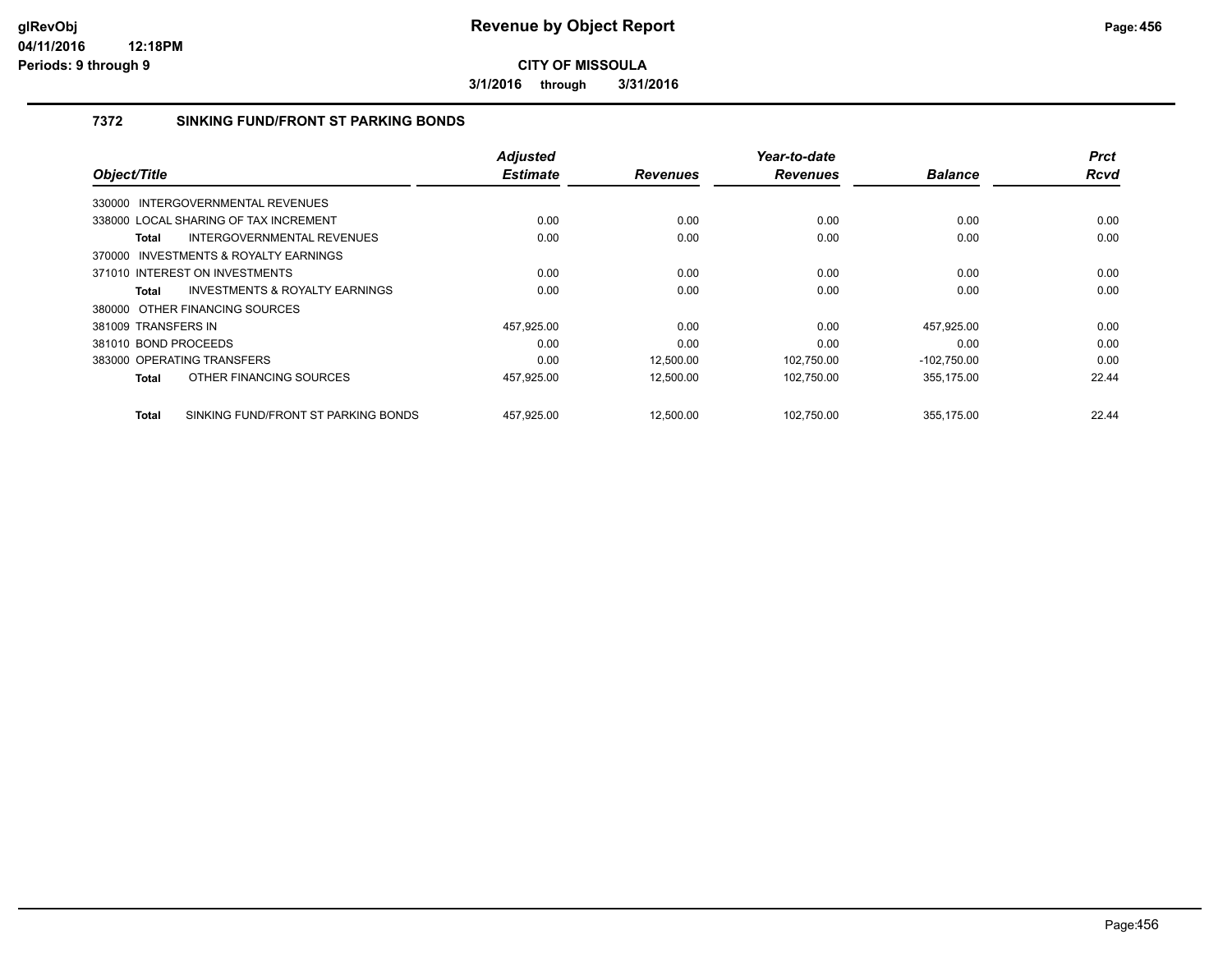**3/1/2016 through 3/31/2016**

# **7373 MPC SERIES 2010B CONSTRUCTION**

#### **7373 MPC SERIES 2010B CONSTRUCTION**

|                                                     | <b>Adjusted</b> |                 | Year-to-date    |                | <b>Prct</b> |
|-----------------------------------------------------|-----------------|-----------------|-----------------|----------------|-------------|
| Object/Title                                        | <b>Estimate</b> | <b>Revenues</b> | <b>Revenues</b> | <b>Balance</b> | Rcvd        |
| TAXES/ASSESSMENTS<br>310000                         |                 |                 |                 |                |             |
| PENALTIES & INTEREST<br>312001                      | 0.00            | 0.00            | 0.00            | 0.00           | 0.00        |
| TAXES/ASSESSMENTS<br>Total                          | 0.00            | 0.00            | 0.00            | 0.00           | 0.00        |
| <b>MISCELLANEOUS REVENUES</b><br>360000             |                 |                 |                 |                |             |
| 360010 MISCELLANEOUS                                | 0.00            | 0.00            | 0.00            | 0.00           | 0.00        |
| MISCELLANEOUS REVENUES<br>Total                     | 0.00            | 0.00            | 0.00            | 0.00           | 0.00        |
| <b>INVESTMENTS &amp; ROYALTY EARNINGS</b><br>370000 |                 |                 |                 |                |             |
| 371010 INTEREST ON INVESTMENTS                      | 0.00            | 0.00            | 0.00            | 0.00           | 0.00        |
| <b>INVESTMENTS &amp; ROYALTY EARNINGS</b><br>Total  | 0.00            | 0.00            | 0.00            | 0.00           | 0.00        |
| OTHER FINANCING SOURCES<br>380000                   |                 |                 |                 |                |             |
| 381010 BOND PROCEEDS                                | 0.00            | 0.00            | 0.00            | 0.00           | 0.00        |
| 383000 OPERATING TRANSFERS                          | 0.00            | 0.00            | 0.00            | 0.00           | 0.00        |
| 383042 TRANSFERS FROM OTHER FUNDS                   | 0.00            | 0.00            | 0.00            | 0.00           | 0.00        |
| 383400 CAPITAL CONTRIBUTION                         | 0.00            | 0.00            | 0.00            | 0.00           | 0.00        |
| OTHER FINANCING SOURCES<br><b>Total</b>             | 0.00            | 0.00            | 0.00            | 0.00           | 0.00        |
| MPC SERIES 2010B CONSTRUCTION<br>Total              | 0.00            | 0.00            | 0.00            | 0.00           | 0.00        |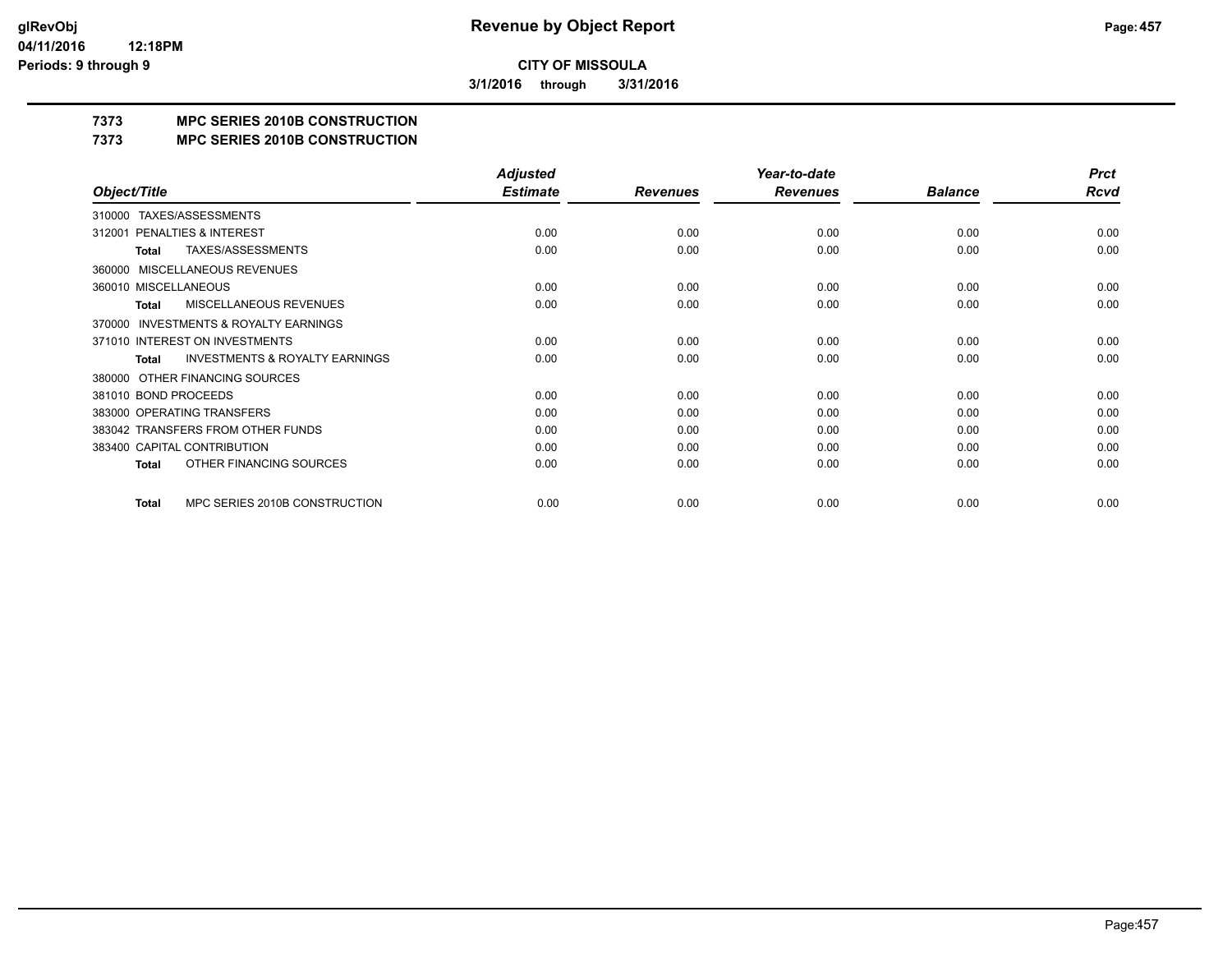**3/1/2016 through 3/31/2016**

### **7373 MPC SERIES 2010B CONSTRUCTION**

|                                                    | <b>Adjusted</b> |                 | Year-to-date    |                | <b>Prct</b> |
|----------------------------------------------------|-----------------|-----------------|-----------------|----------------|-------------|
| Object/Title                                       | <b>Estimate</b> | <b>Revenues</b> | <b>Revenues</b> | <b>Balance</b> | Rcvd        |
| TAXES/ASSESSMENTS<br>310000                        |                 |                 |                 |                |             |
| <b>PENALTIES &amp; INTEREST</b><br>312001          | 0.00            | 0.00            | 0.00            | 0.00           | 0.00        |
| TAXES/ASSESSMENTS<br>Total                         | 0.00            | 0.00            | 0.00            | 0.00           | 0.00        |
| 360000 MISCELLANEOUS REVENUES                      |                 |                 |                 |                |             |
| 360010 MISCELLANEOUS                               | 0.00            | 0.00            | 0.00            | 0.00           | 0.00        |
| MISCELLANEOUS REVENUES<br>Total                    | 0.00            | 0.00            | 0.00            | 0.00           | 0.00        |
| 370000 INVESTMENTS & ROYALTY EARNINGS              |                 |                 |                 |                |             |
| 371010 INTEREST ON INVESTMENTS                     | 0.00            | 0.00            | 0.00            | 0.00           | 0.00        |
| <b>INVESTMENTS &amp; ROYALTY EARNINGS</b><br>Total | 0.00            | 0.00            | 0.00            | 0.00           | 0.00        |
| 380000 OTHER FINANCING SOURCES                     |                 |                 |                 |                |             |
| 381010 BOND PROCEEDS                               | 0.00            | 0.00            | 0.00            | 0.00           | 0.00        |
| 383000 OPERATING TRANSFERS                         | 0.00            | 0.00            | 0.00            | 0.00           | 0.00        |
| 383042 TRANSFERS FROM OTHER FUNDS                  | 0.00            | 0.00            | 0.00            | 0.00           | 0.00        |
| 383400 CAPITAL CONTRIBUTION                        | 0.00            | 0.00            | 0.00            | 0.00           | 0.00        |
| OTHER FINANCING SOURCES<br><b>Total</b>            | 0.00            | 0.00            | 0.00            | 0.00           | 0.00        |
|                                                    |                 |                 |                 |                |             |
| MPC SERIES 2010B CONSTRUCTION<br><b>Total</b>      | 0.00            | 0.00            | 0.00            | 0.00           | 0.00        |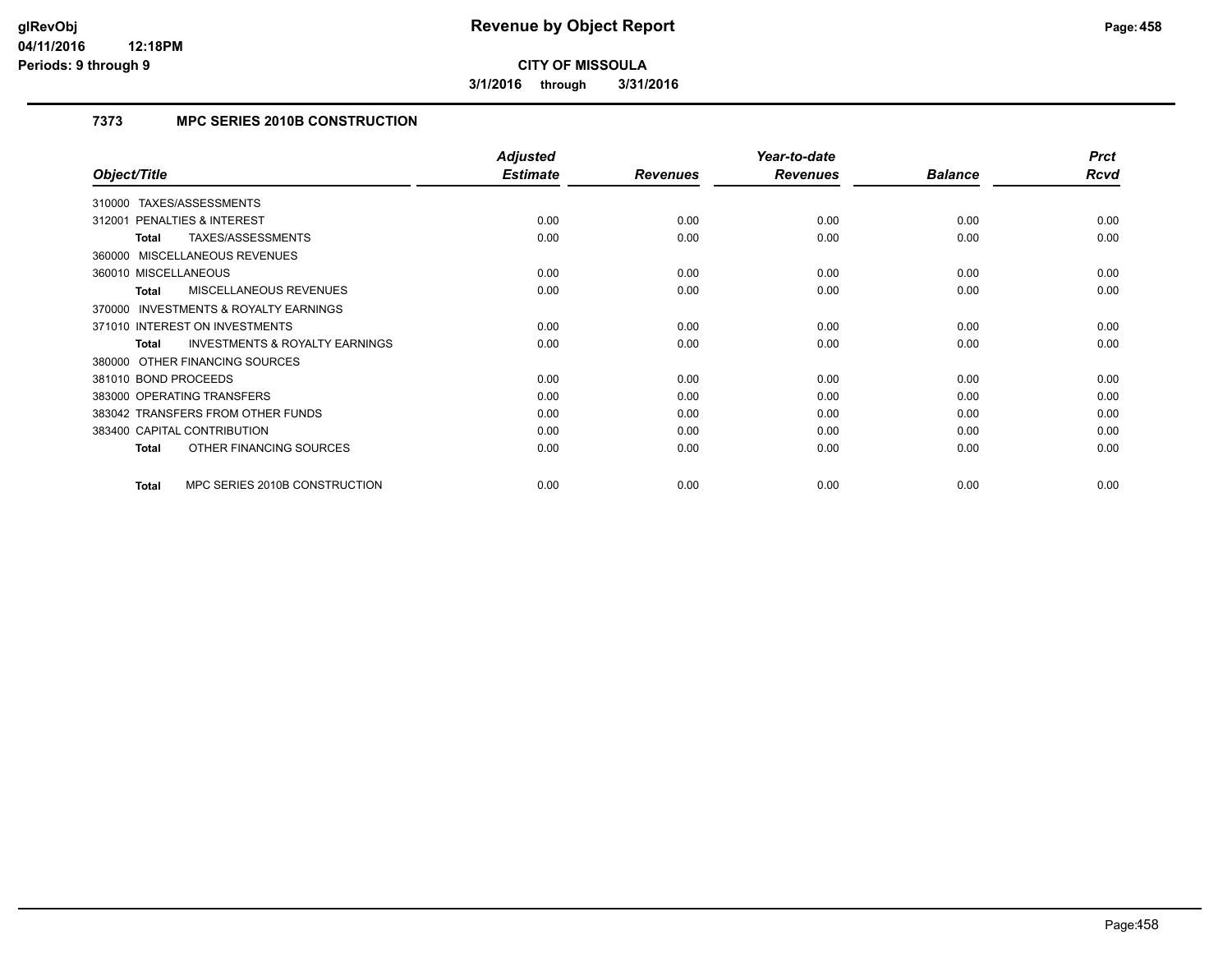**3/1/2016 through 3/31/2016**

## **7374 RESERVE FUND-PARKING BONDS**

#### **7374 RESERVE FUND-PARKING BONDS**

|                            |                                           | <b>Adjusted</b> |                 | Year-to-date    |                | <b>Prct</b> |
|----------------------------|-------------------------------------------|-----------------|-----------------|-----------------|----------------|-------------|
| Object/Title               |                                           | <b>Estimate</b> | <b>Revenues</b> | <b>Revenues</b> | <b>Balance</b> | <b>Rcvd</b> |
|                            | 370000 INVESTMENTS & ROYALTY EARNINGS     |                 |                 |                 |                |             |
|                            | 371010 INTEREST ON INVESTMENTS            | 0.00            | 0.00            | 0.00            | 0.00           | 0.00        |
| Total                      | <b>INVESTMENTS &amp; ROYALTY EARNINGS</b> | 0.00            | 0.00            | 0.00            | 0.00           | 0.00        |
|                            | 380000 OTHER FINANCING SOURCES            |                 |                 |                 |                |             |
| 381009 TRANSFERS IN        |                                           | 0.00            | 0.00            | 0.00            | 0.00           | 0.00        |
| 381010 BOND PROCEEDS       |                                           | 0.00            | 0.00            | 0.00            | 0.00           | 0.00        |
| 383000 OPERATING TRANSFERS |                                           | 0.00            | 0.00            | 0.00            | 0.00           | 0.00        |
| <b>Total</b>               | OTHER FINANCING SOURCES                   | 0.00            | 0.00            | 0.00            | 0.00           | 0.00        |
|                            |                                           |                 |                 |                 |                |             |
| <b>Total</b>               | RESERVE FUND-PARKING BONDS                | 0.00            | 0.00            | 0.00            | 0.00           | 0.00        |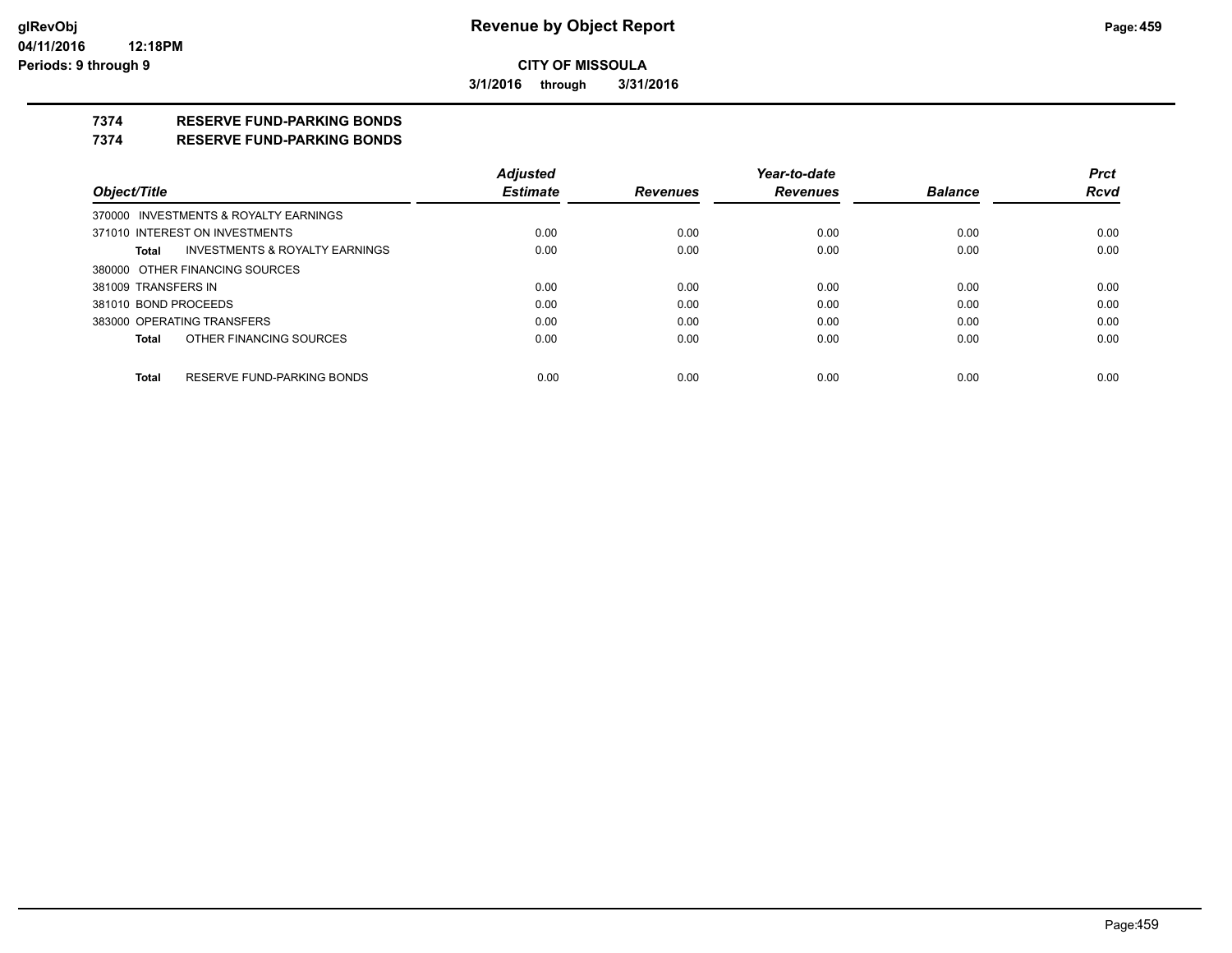**3/1/2016 through 3/31/2016**

### **7374 RESERVE FUND-PARKING BONDS**

|                                                    | <b>Adjusted</b> |                 | Year-to-date    |                | <b>Prct</b> |
|----------------------------------------------------|-----------------|-----------------|-----------------|----------------|-------------|
| Object/Title                                       | <b>Estimate</b> | <b>Revenues</b> | <b>Revenues</b> | <b>Balance</b> | <b>Rcvd</b> |
| 370000 INVESTMENTS & ROYALTY EARNINGS              |                 |                 |                 |                |             |
| 371010 INTEREST ON INVESTMENTS                     | 0.00            | 0.00            | 0.00            | 0.00           | 0.00        |
| <b>INVESTMENTS &amp; ROYALTY EARNINGS</b><br>Total | 0.00            | 0.00            | 0.00            | 0.00           | 0.00        |
| 380000 OTHER FINANCING SOURCES                     |                 |                 |                 |                |             |
| 381009 TRANSFERS IN                                | 0.00            | 0.00            | 0.00            | 0.00           | 0.00        |
| 381010 BOND PROCEEDS                               | 0.00            | 0.00            | 0.00            | 0.00           | 0.00        |
| 383000 OPERATING TRANSFERS                         | 0.00            | 0.00            | 0.00            | 0.00           | 0.00        |
| OTHER FINANCING SOURCES<br>Total                   | 0.00            | 0.00            | 0.00            | 0.00           | 0.00        |
| RESERVE FUND-PARKING BONDS<br>Total                | 0.00            | 0.00            | 0.00            | 0.00           | 0.00        |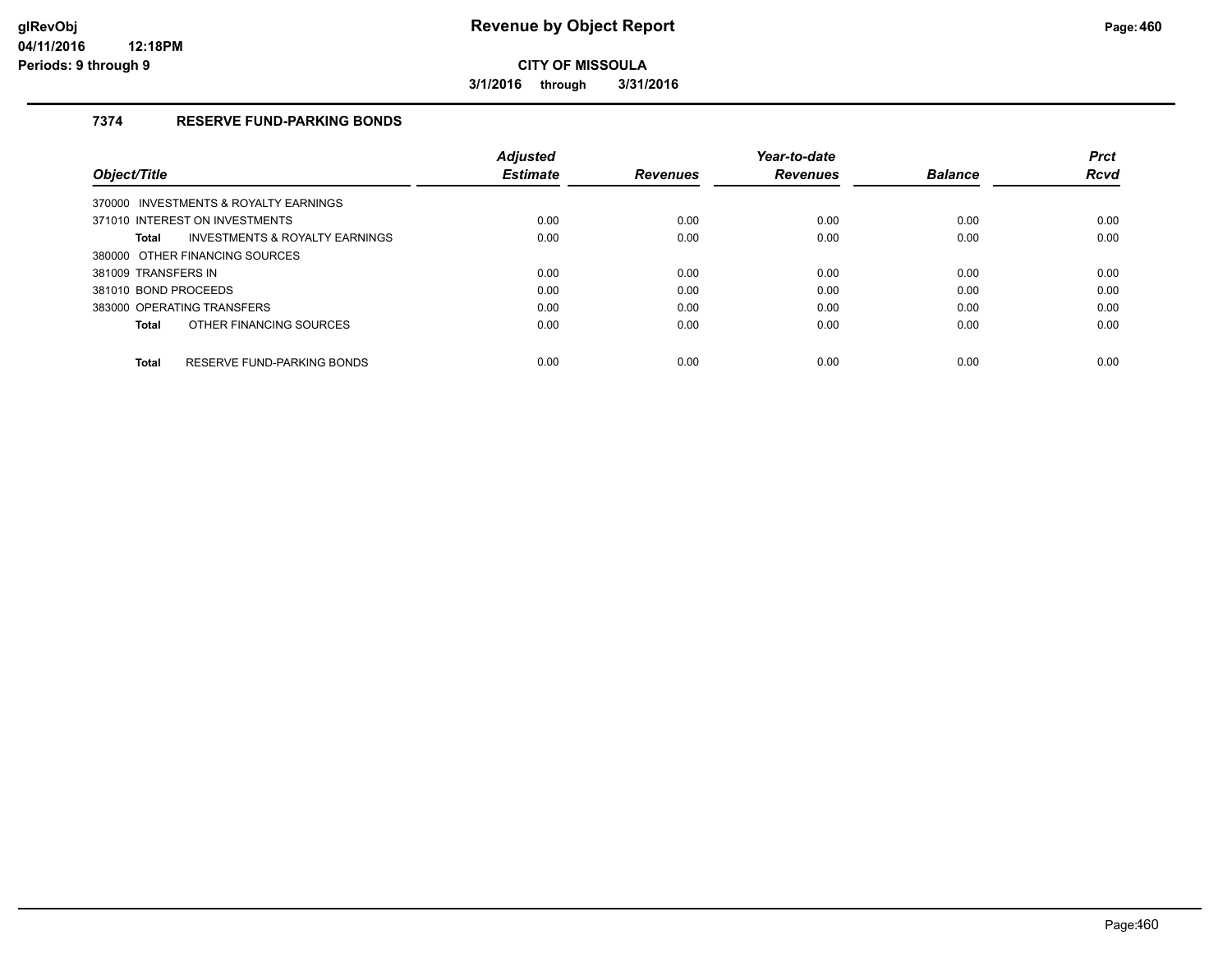**3/1/2016 through 3/31/2016**

# **7375 PLEDGED TAX INCREMENT-2010B BOND**

# **7375 PLEDGED TAX INCREMENT-2010B BOND**

|                                                    | <b>Adjusted</b> |                 | Year-to-date    |                | <b>Prct</b> |
|----------------------------------------------------|-----------------|-----------------|-----------------|----------------|-------------|
| Object/Title                                       | <b>Estimate</b> | <b>Revenues</b> | <b>Revenues</b> | <b>Balance</b> | <b>Rcvd</b> |
| 330000 INTERGOVERNMENTAL REVENUES                  |                 |                 |                 |                |             |
| 338000 LOCAL SHARING OF TAX INCREMENT              | 266,850.00      | 50,344.71       | 183,770.00      | 83,080.00      | 68.87       |
| <b>INTERGOVERNMENTAL REVENUES</b><br>Total         | 266,850.00      | 50.344.71       | 183.770.00      | 83.080.00      | 68.87       |
| INVESTMENTS & ROYALTY EARNINGS<br>370000           |                 |                 |                 |                |             |
| 371010 INTEREST ON INVESTMENTS                     | 0.00            | 0.00            | $-27.140.93$    | 27.140.93      | 0.00        |
| <b>INVESTMENTS &amp; ROYALTY EARNINGS</b><br>Total | 0.00            | 0.00            | $-27.140.93$    | 27.140.93      | 0.00        |
| 380000 OTHER FINANCING SOURCES                     |                 |                 |                 |                |             |
| 383000 OPERATING TRANSFERS                         | 0.00            | 0.00            | 0.00            | 0.00           | 0.00        |
| OTHER FINANCING SOURCES<br>Total                   | 0.00            | 0.00            | 0.00            | 0.00           | 0.00        |
| PLEDGED TAX INCREMENT-2010B BOND<br><b>Total</b>   | 266.850.00      | 50.344.71       | 156.629.07      | 110.220.93     | 58.70       |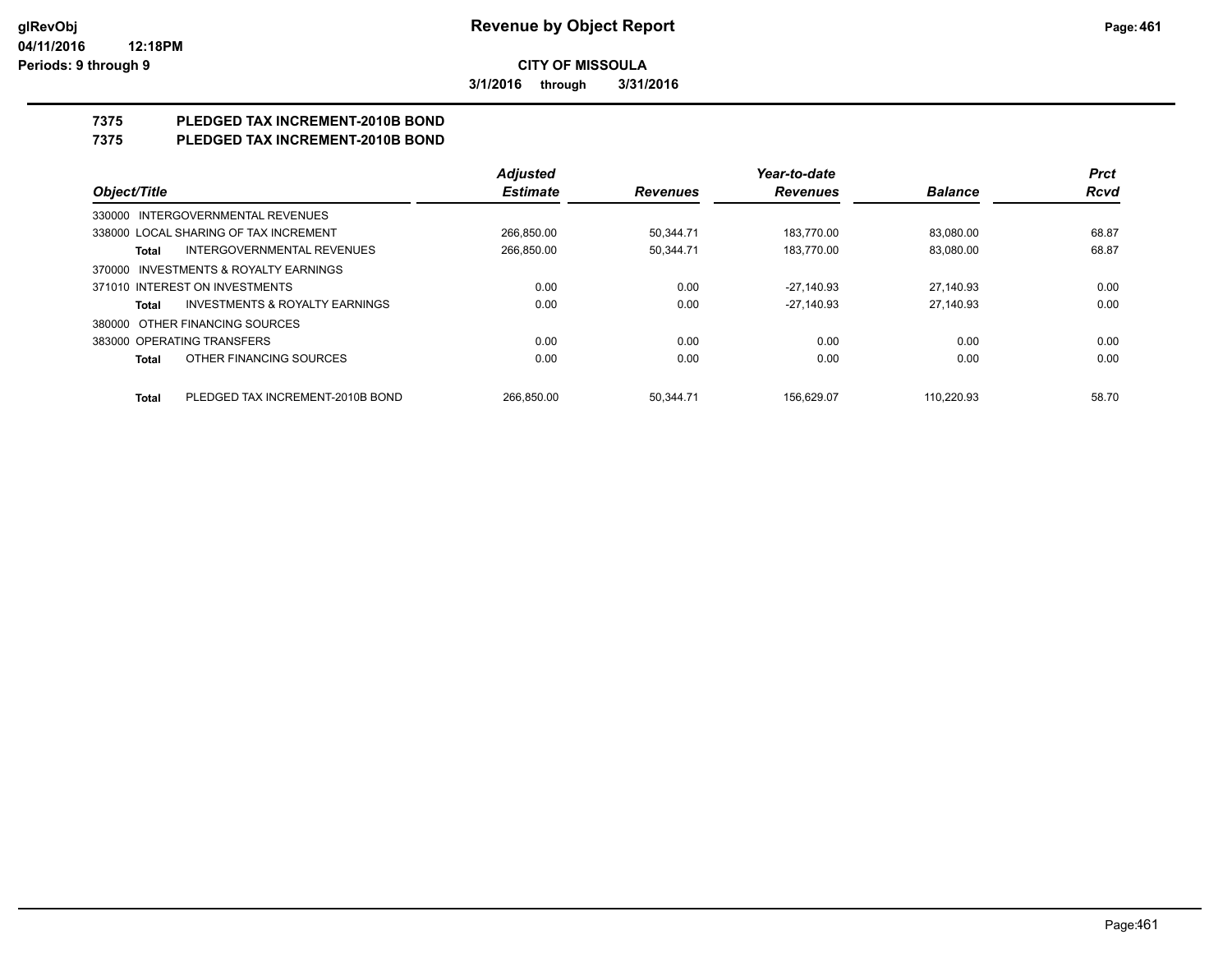**3/1/2016 through 3/31/2016**

### **7375 PLEDGED TAX INCREMENT-2010B BOND**

| Object/Title               |                                       | <b>Adjusted</b><br><b>Estimate</b> | <b>Revenues</b> | Year-to-date<br><b>Revenues</b> | <b>Balance</b> | <b>Prct</b><br><b>Rcvd</b> |
|----------------------------|---------------------------------------|------------------------------------|-----------------|---------------------------------|----------------|----------------------------|
|                            | 330000 INTERGOVERNMENTAL REVENUES     |                                    |                 |                                 |                |                            |
|                            | 338000 LOCAL SHARING OF TAX INCREMENT | 266.850.00                         | 50.344.71       | 183.770.00                      | 83.080.00      | 68.87                      |
| Total                      | INTERGOVERNMENTAL REVENUES            | 266.850.00                         | 50.344.71       | 183.770.00                      | 83.080.00      | 68.87                      |
|                            | 370000 INVESTMENTS & ROYALTY EARNINGS |                                    |                 |                                 |                |                            |
|                            | 371010 INTEREST ON INVESTMENTS        | 0.00                               | 0.00            | $-27,140.93$                    | 27,140.93      | 0.00                       |
| <b>Total</b>               | INVESTMENTS & ROYALTY EARNINGS        | 0.00                               | 0.00            | $-27.140.93$                    | 27.140.93      | 0.00                       |
|                            | 380000 OTHER FINANCING SOURCES        |                                    |                 |                                 |                |                            |
| 383000 OPERATING TRANSFERS |                                       | 0.00                               | 0.00            | 0.00                            | 0.00           | 0.00                       |
| <b>Total</b>               | OTHER FINANCING SOURCES               | 0.00                               | 0.00            | 0.00                            | 0.00           | 0.00                       |
| <b>Total</b>               | PLEDGED TAX INCREMENT-2010B BOND      | 266.850.00                         | 50.344.71       | 156.629.07                      | 110.220.93     | 58.70                      |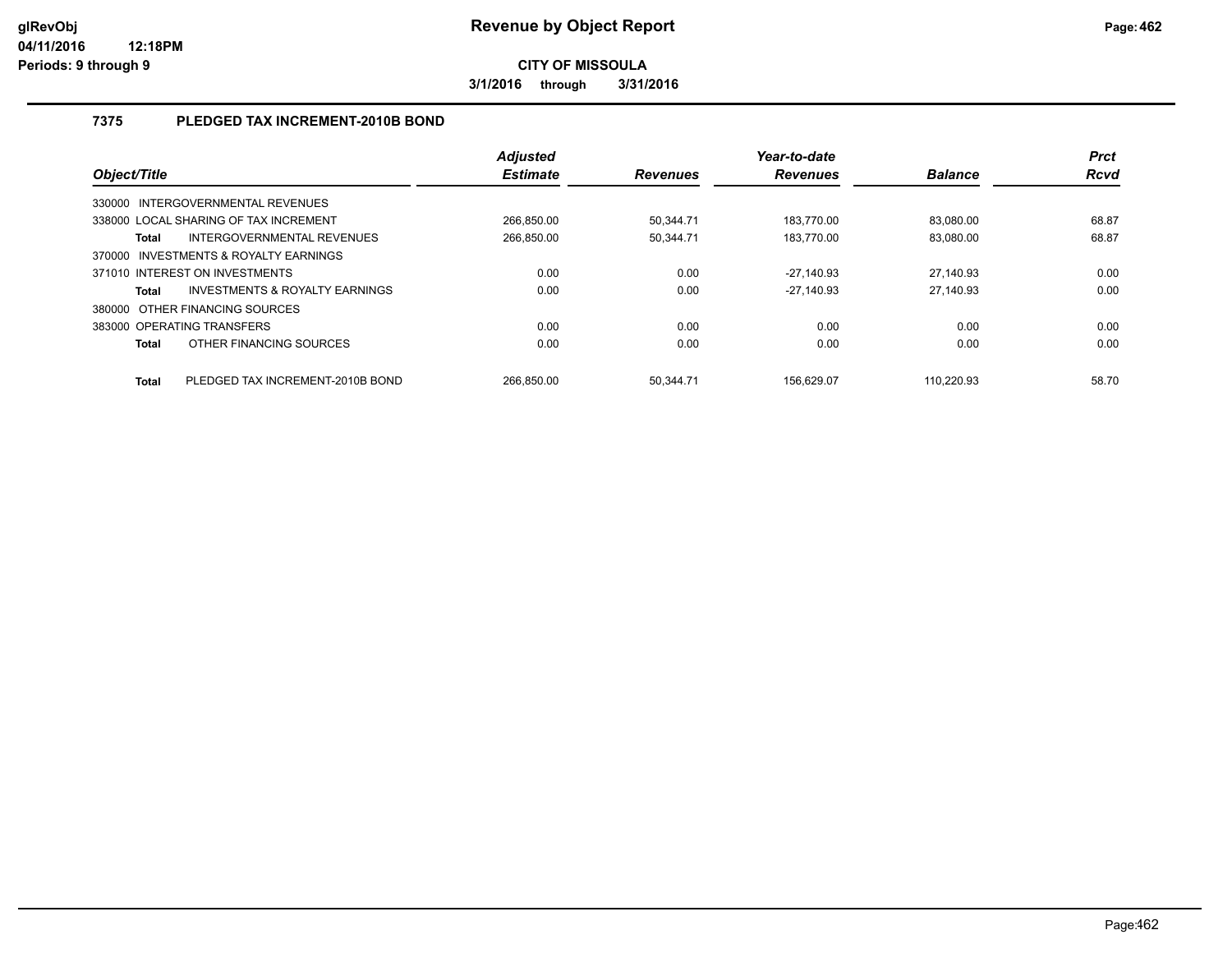**3/1/2016 through 3/31/2016**

### **7376 MPC 2010A BONDS DEBT INTEREST**

#### **7376 MPC 2010A BONDS DEBT INTEREST**

|                            |                                           | <b>Adjusted</b> |                 | Year-to-date    |                | <b>Prct</b> |
|----------------------------|-------------------------------------------|-----------------|-----------------|-----------------|----------------|-------------|
| Object/Title               |                                           | <b>Estimate</b> | <b>Revenues</b> | <b>Revenues</b> | <b>Balance</b> | <b>Rcvd</b> |
|                            | 370000 INVESTMENTS & ROYALTY EARNINGS     |                 |                 |                 |                |             |
|                            | 371010 INTEREST ON INVESTMENTS            | 0.00            | 0.00            | 0.00            | 0.00           | 0.00        |
| Total                      | <b>INVESTMENTS &amp; ROYALTY EARNINGS</b> | 0.00            | 0.00            | 0.00            | 0.00           | 0.00        |
|                            | 380000 OTHER FINANCING SOURCES            |                 |                 |                 |                |             |
| 381009 TRANSFERS IN        |                                           | 0.00            | 0.00            | 0.00            | 0.00           | 0.00        |
| 381010 BOND PROCEEDS       |                                           | 0.00            | 0.00            | 0.00            | 0.00           | 0.00        |
| 383000 OPERATING TRANSFERS |                                           | 0.00            | 0.00            | 0.00            | 0.00           | 0.00        |
| Total                      | OTHER FINANCING SOURCES                   | 0.00            | 0.00            | 0.00            | 0.00           | 0.00        |
|                            |                                           |                 |                 |                 |                |             |
| Total                      | MPC 2010A BONDS DEBT INTEREST             | 0.00            | 0.00            | 0.00            | 0.00           | 0.00        |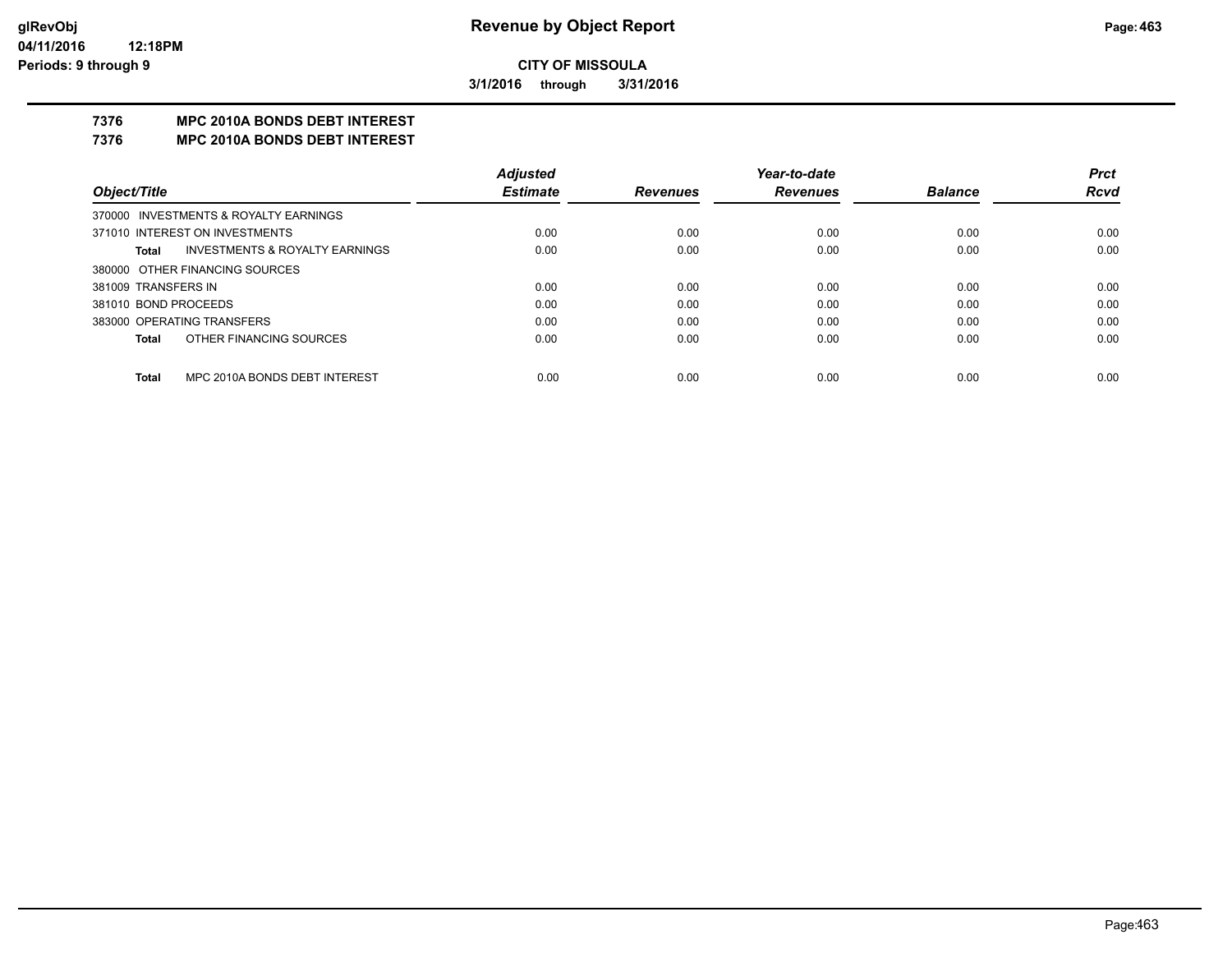**3/1/2016 through 3/31/2016**

### **7376 MPC 2010A BONDS DEBT INTEREST**

|                                               | <b>Adjusted</b> |                 | Year-to-date    |                | <b>Prct</b> |
|-----------------------------------------------|-----------------|-----------------|-----------------|----------------|-------------|
| Object/Title                                  | <b>Estimate</b> | <b>Revenues</b> | <b>Revenues</b> | <b>Balance</b> | <b>Rcvd</b> |
| 370000 INVESTMENTS & ROYALTY EARNINGS         |                 |                 |                 |                |             |
| 371010 INTEREST ON INVESTMENTS                | 0.00            | 0.00            | 0.00            | 0.00           | 0.00        |
| INVESTMENTS & ROYALTY EARNINGS<br>Total       | 0.00            | 0.00            | 0.00            | 0.00           | 0.00        |
| 380000 OTHER FINANCING SOURCES                |                 |                 |                 |                |             |
| 381009 TRANSFERS IN                           | 0.00            | 0.00            | 0.00            | 0.00           | 0.00        |
| 381010 BOND PROCEEDS                          | 0.00            | 0.00            | 0.00            | 0.00           | 0.00        |
| 383000 OPERATING TRANSFERS                    | 0.00            | 0.00            | 0.00            | 0.00           | 0.00        |
| OTHER FINANCING SOURCES<br>Total              | 0.00            | 0.00            | 0.00            | 0.00           | 0.00        |
| MPC 2010A BONDS DEBT INTEREST<br><b>Total</b> | 0.00            | 0.00            | 0.00            | 0.00           | 0.00        |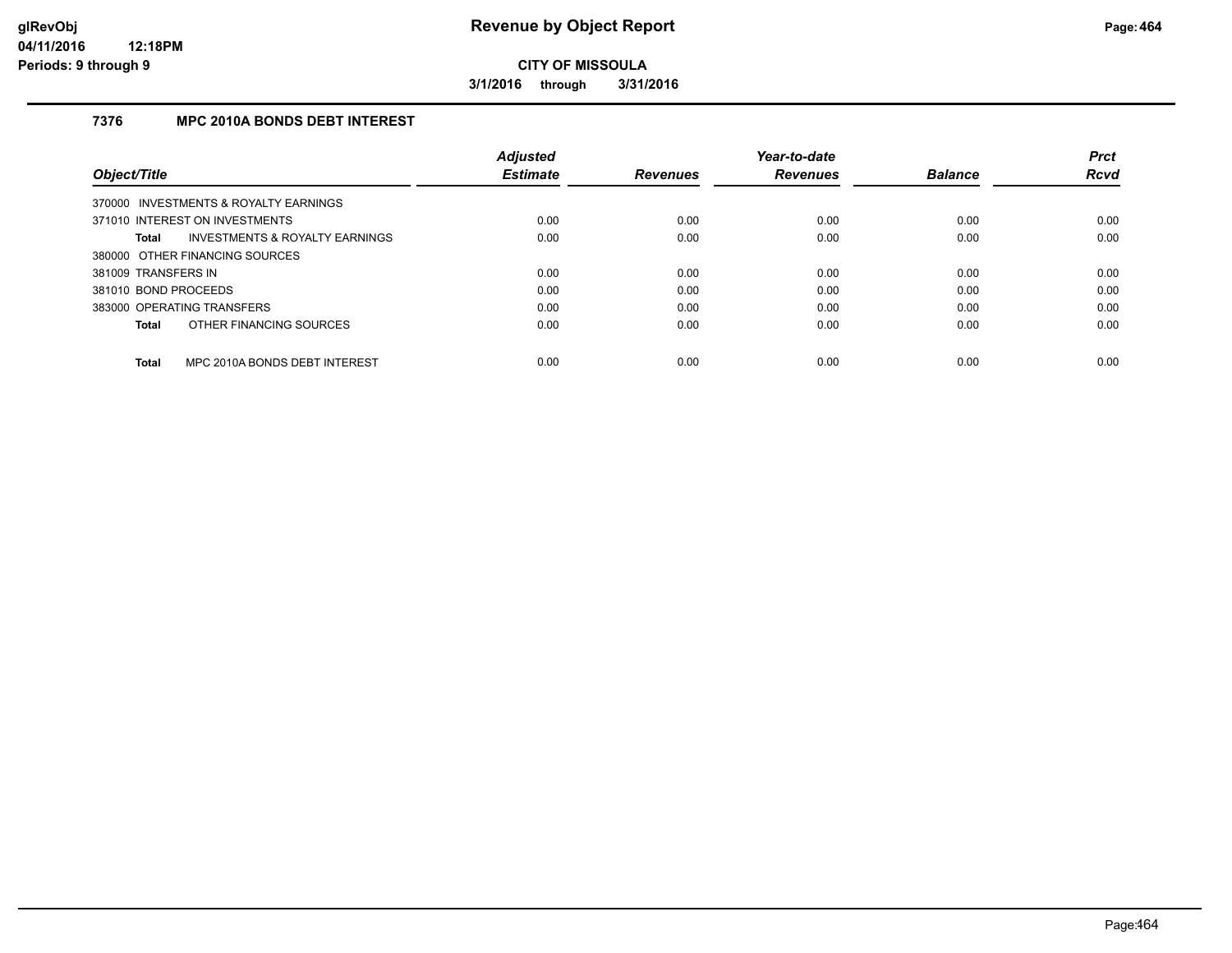**3/1/2016 through 3/31/2016**

# **7377 MPC 2010A BONDS SINKING FUND**

**7377 MPC 2010A BONDS SINKING FUND**

|                                              | <b>Adjusted</b> |                 | Year-to-date    |                | <b>Prct</b> |
|----------------------------------------------|-----------------|-----------------|-----------------|----------------|-------------|
| Object/Title                                 | <b>Estimate</b> | <b>Revenues</b> | <b>Revenues</b> | <b>Balance</b> | <b>Rcvd</b> |
| 370000 INVESTMENTS & ROYALTY EARNINGS        |                 |                 |                 |                |             |
| 371010 INTEREST ON INVESTMENTS               | 0.00            | 0.00            | 0.00            | 0.00           | 0.00        |
| INVESTMENTS & ROYALTY EARNINGS<br>Total      | 0.00            | 0.00            | 0.00            | 0.00           | 0.00        |
| 380000 OTHER FINANCING SOURCES               |                 |                 |                 |                |             |
| 381009 TRANSFERS IN                          | 0.00            | 0.00            | 0.00            | 0.00           | 0.00        |
| 381010 BOND PROCEEDS                         | 0.00            | 0.00            | 0.00            | 0.00           | 0.00        |
| 383000 OPERATING TRANSFERS                   | 0.00            | 0.00            | 0.00            | 0.00           | 0.00        |
| OTHER FINANCING SOURCES<br>Total             | 0.00            | 0.00            | 0.00            | 0.00           | 0.00        |
|                                              |                 |                 |                 |                |             |
| MPC 2010A BONDS SINKING FUND<br><b>Total</b> | 0.00            | 0.00            | 0.00            | 0.00           | 0.00        |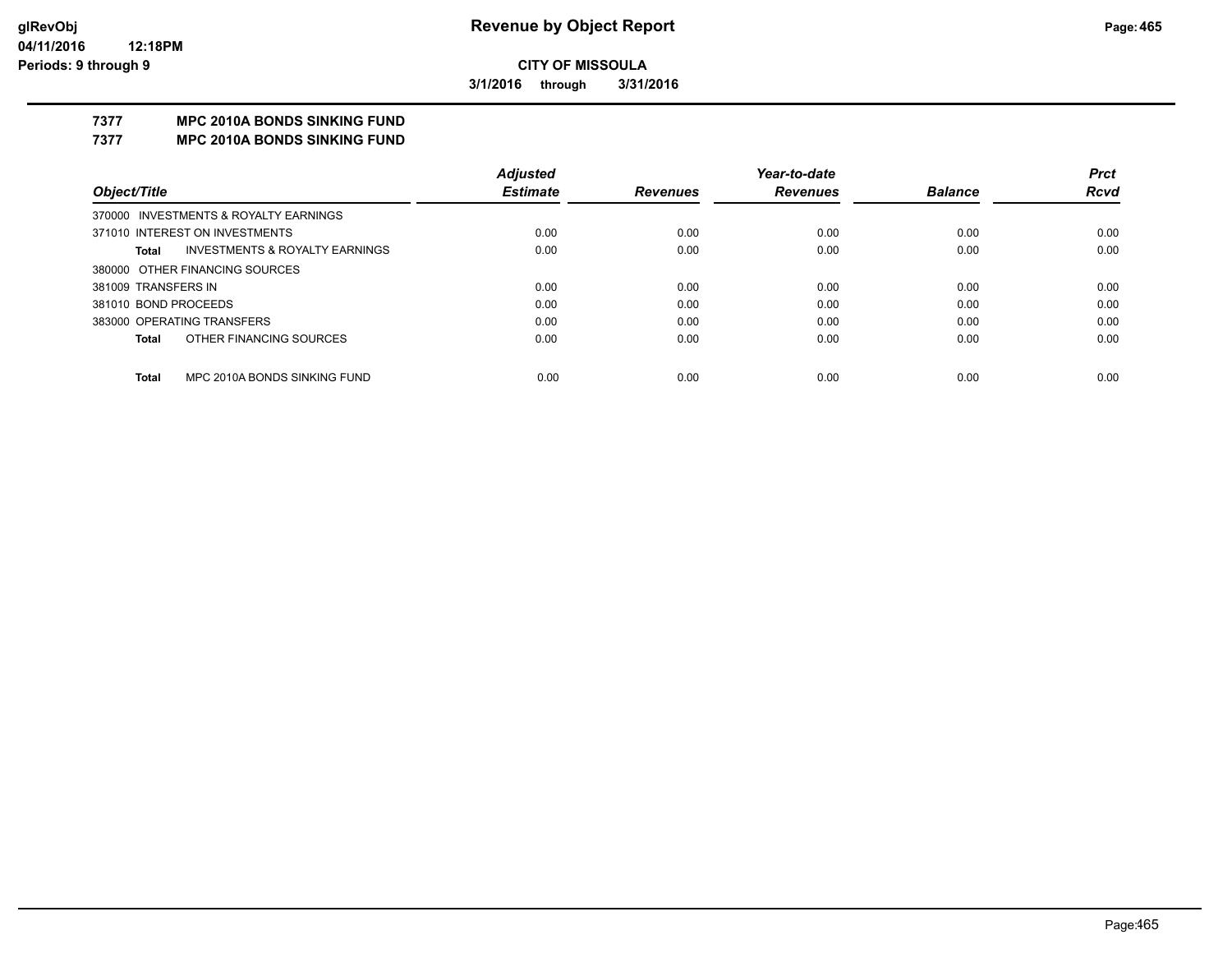**3/1/2016 through 3/31/2016**

### **7377 MPC 2010A BONDS SINKING FUND**

|                            |                                           | Adjusted        |                 | Year-to-date    |                | <b>Prct</b> |
|----------------------------|-------------------------------------------|-----------------|-----------------|-----------------|----------------|-------------|
| Object/Title               |                                           | <b>Estimate</b> | <b>Revenues</b> | <b>Revenues</b> | <b>Balance</b> | <b>Rcvd</b> |
|                            | 370000 INVESTMENTS & ROYALTY EARNINGS     |                 |                 |                 |                |             |
|                            | 371010 INTEREST ON INVESTMENTS            | 0.00            | 0.00            | 0.00            | 0.00           | 0.00        |
| Total                      | <b>INVESTMENTS &amp; ROYALTY EARNINGS</b> | 0.00            | 0.00            | 0.00            | 0.00           | 0.00        |
|                            | 380000 OTHER FINANCING SOURCES            |                 |                 |                 |                |             |
| 381009 TRANSFERS IN        |                                           | 0.00            | 0.00            | 0.00            | 0.00           | 0.00        |
| 381010 BOND PROCEEDS       |                                           | 0.00            | 0.00            | 0.00            | 0.00           | 0.00        |
| 383000 OPERATING TRANSFERS |                                           | 0.00            | 0.00            | 0.00            | 0.00           | 0.00        |
| Total                      | OTHER FINANCING SOURCES                   | 0.00            | 0.00            | 0.00            | 0.00           | 0.00        |
| <b>Total</b>               | MPC 2010A BONDS SINKING FUND              | 0.00            | 0.00            | 0.00            | 0.00           | 0.00        |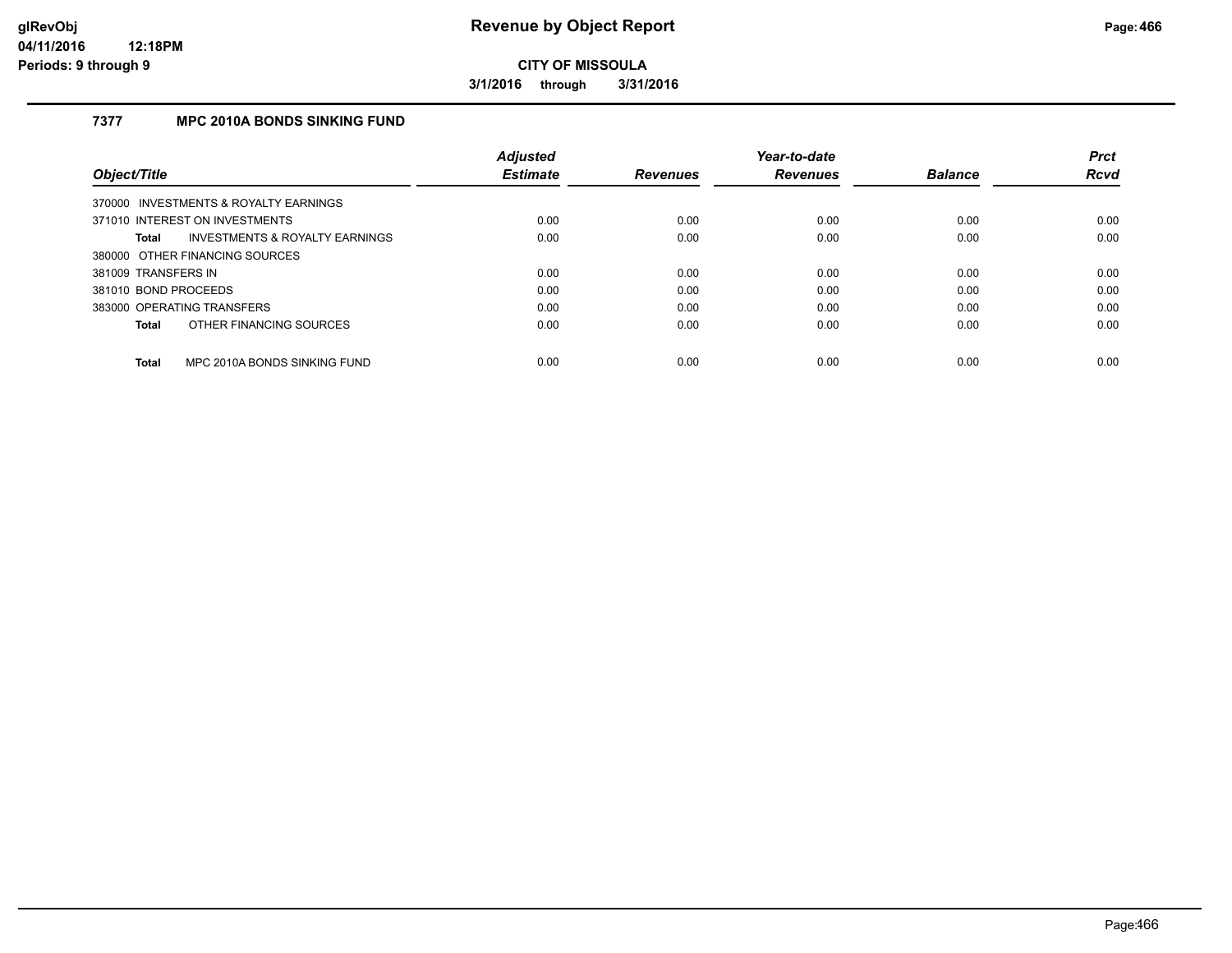**3/1/2016 through 3/31/2016**

#### **7378 MPC 2010A BOND RESERVE**

**7378 MPC 2010A BOND RESERVE**

|                      |                                           | <b>Adjusted</b> |                 | Year-to-date    |                | <b>Prct</b> |
|----------------------|-------------------------------------------|-----------------|-----------------|-----------------|----------------|-------------|
| Object/Title         |                                           | <b>Estimate</b> | <b>Revenues</b> | <b>Revenues</b> | <b>Balance</b> | <b>Rcvd</b> |
|                      | 370000 INVESTMENTS & ROYALTY EARNINGS     |                 |                 |                 |                |             |
|                      | 371010 INTEREST ON INVESTMENTS            | 0.00            | 0.00            | 0.00            | 0.00           | 0.00        |
| Total                | <b>INVESTMENTS &amp; ROYALTY EARNINGS</b> | 0.00            | 0.00            | 0.00            | 0.00           | 0.00        |
|                      | 380000 OTHER FINANCING SOURCES            |                 |                 |                 |                |             |
| 381009 TRANSFERS IN  |                                           | 0.00            | 0.00            | 0.00            | 0.00           | 0.00        |
| 381010 BOND PROCEEDS |                                           | 0.00            | 0.00            | 0.00            | 0.00           | 0.00        |
|                      | 383000 OPERATING TRANSFERS                | 0.00            | 0.00            | 0.00            | 0.00           | 0.00        |
| <b>Total</b>         | OTHER FINANCING SOURCES                   | 0.00            | 0.00            | 0.00            | 0.00           | 0.00        |
|                      |                                           |                 |                 |                 |                |             |
| <b>Total</b>         | MPC 2010A BOND RESERVE                    | 0.00            | 0.00            | 0.00            | 0.00           | 0.00        |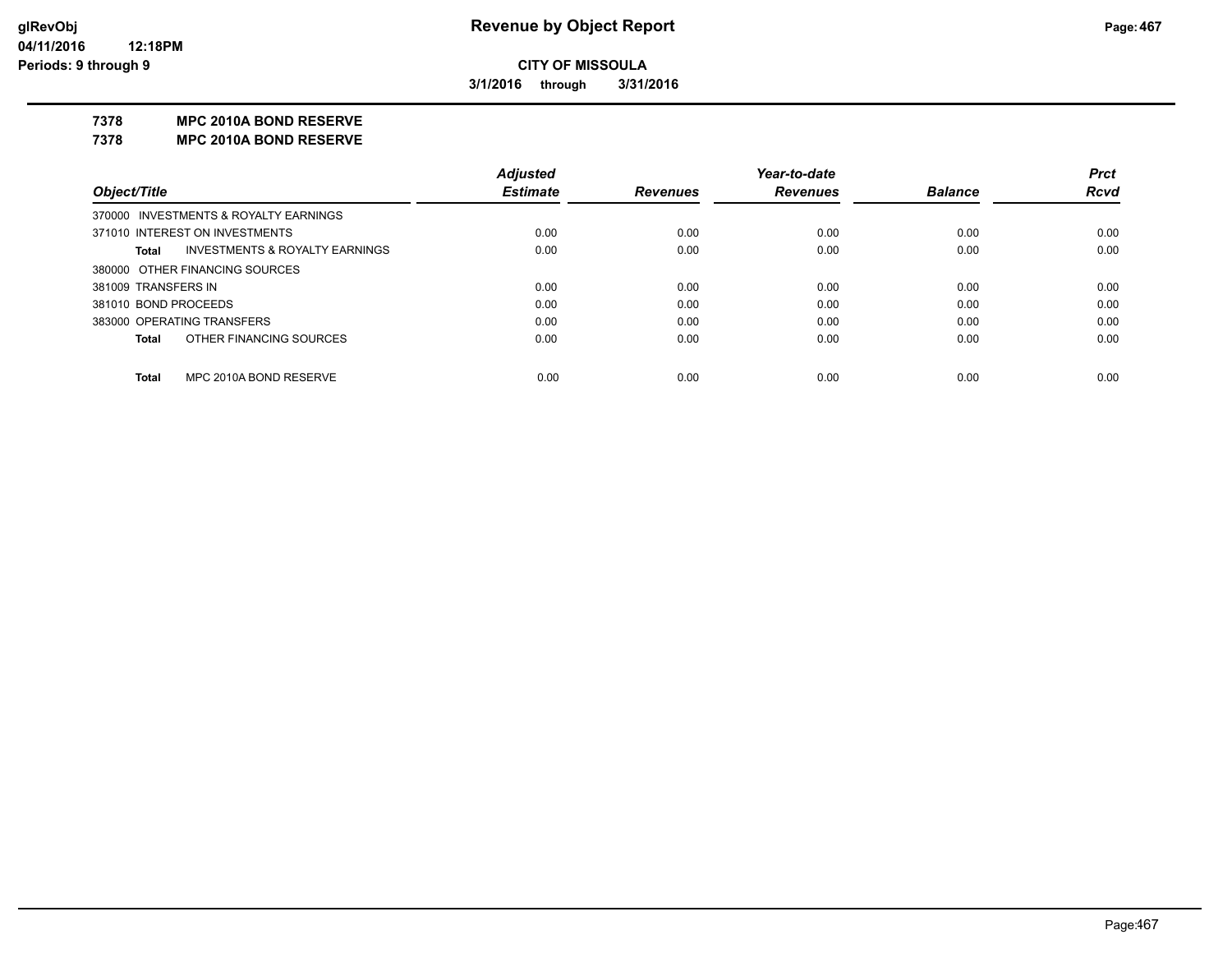**3/1/2016 through 3/31/2016**

#### **7378 MPC 2010A BOND RESERVE**

|                                         | <b>Adjusted</b> |                 | Year-to-date    |                | <b>Prct</b> |
|-----------------------------------------|-----------------|-----------------|-----------------|----------------|-------------|
| Object/Title                            | <b>Estimate</b> | <b>Revenues</b> | <b>Revenues</b> | <b>Balance</b> | <b>Rcvd</b> |
| 370000 INVESTMENTS & ROYALTY EARNINGS   |                 |                 |                 |                |             |
| 371010 INTEREST ON INVESTMENTS          | 0.00            | 0.00            | 0.00            | 0.00           | 0.00        |
| INVESTMENTS & ROYALTY EARNINGS<br>Total | 0.00            | 0.00            | 0.00            | 0.00           | 0.00        |
| 380000 OTHER FINANCING SOURCES          |                 |                 |                 |                |             |
| 381009 TRANSFERS IN                     | 0.00            | 0.00            | 0.00            | 0.00           | 0.00        |
| 381010 BOND PROCEEDS                    | 0.00            | 0.00            | 0.00            | 0.00           | 0.00        |
| 383000 OPERATING TRANSFERS              | 0.00            | 0.00            | 0.00            | 0.00           | 0.00        |
| OTHER FINANCING SOURCES<br>Total        | 0.00            | 0.00            | 0.00            | 0.00           | 0.00        |
| MPC 2010A BOND RESERVE<br><b>Total</b>  | 0.00            | 0.00            | 0.00            | 0.00           | 0.00        |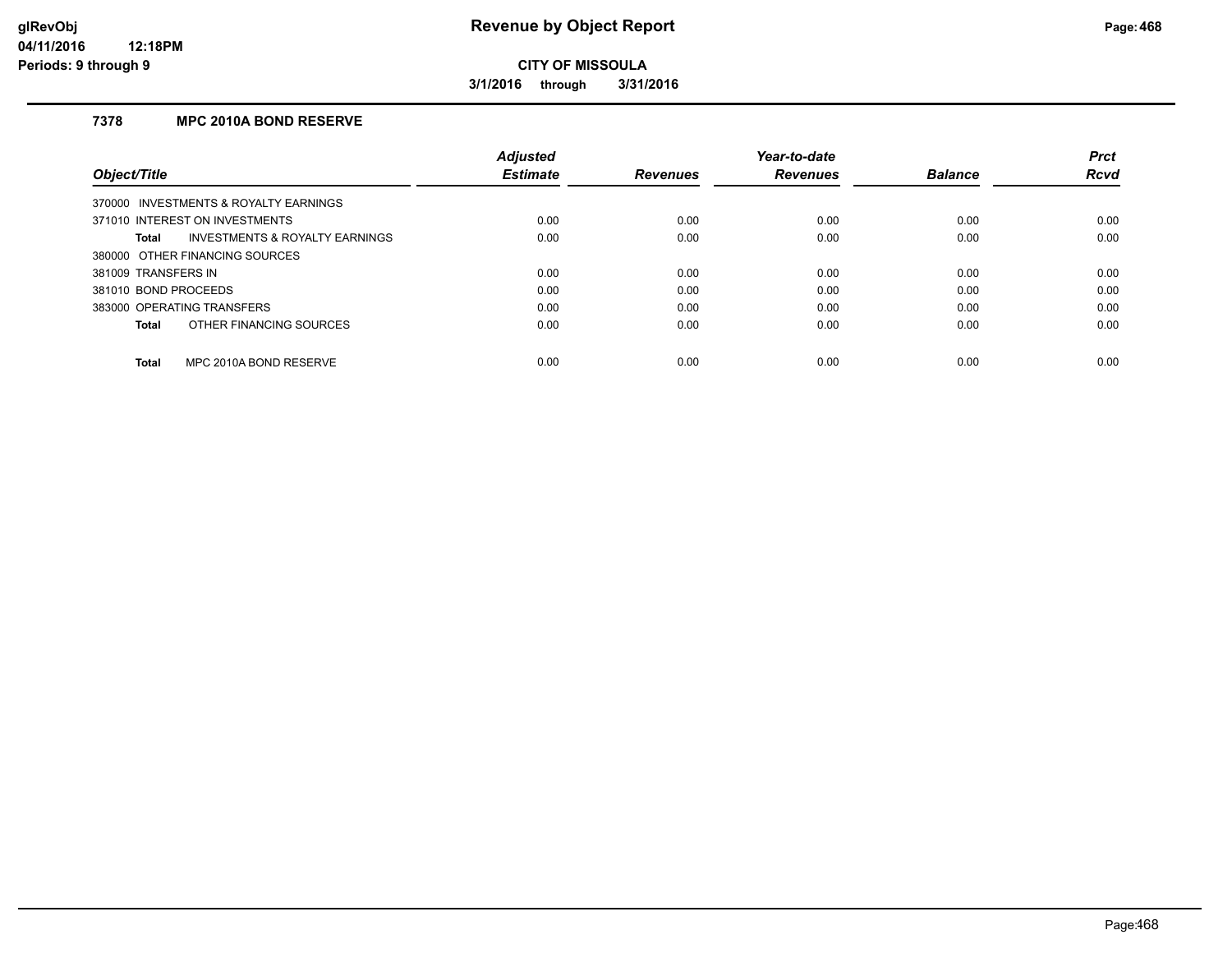**3/1/2016 through 3/31/2016**

## **7379 MPC 2010A BOND CONSTRUCTION**

#### **7379 MPC 2010A BOND CONSTRUCTION**

|                      |                                           | <b>Adjusted</b> |                 | Year-to-date    |                | <b>Prct</b> |
|----------------------|-------------------------------------------|-----------------|-----------------|-----------------|----------------|-------------|
| Object/Title         |                                           | <b>Estimate</b> | <b>Revenues</b> | <b>Revenues</b> | <b>Balance</b> | <b>Rcvd</b> |
|                      | 370000 INVESTMENTS & ROYALTY EARNINGS     |                 |                 |                 |                |             |
|                      | 371010 INTEREST ON INVESTMENTS            | 0.00            | 0.00            | 0.00            | 0.00           | 0.00        |
| Total                | <b>INVESTMENTS &amp; ROYALTY EARNINGS</b> | 0.00            | 0.00            | 0.00            | 0.00           | 0.00        |
|                      | 380000 OTHER FINANCING SOURCES            |                 |                 |                 |                |             |
| 381009 TRANSFERS IN  |                                           | 0.00            | 0.00            | 0.00            | 0.00           | 0.00        |
| 381010 BOND PROCEEDS |                                           | 0.00            | 0.00            | 0.00            | 0.00           | 0.00        |
|                      | 383000 OPERATING TRANSFERS                | 0.00            | 0.00            | 0.00            | 0.00           | 0.00        |
| <b>Total</b>         | OTHER FINANCING SOURCES                   | 0.00            | 0.00            | 0.00            | 0.00           | 0.00        |
|                      |                                           |                 |                 |                 |                |             |
| <b>Total</b>         | MPC 2010A BOND CONSTRUCTION               | 0.00            | 0.00            | 0.00            | 0.00           | 0.00        |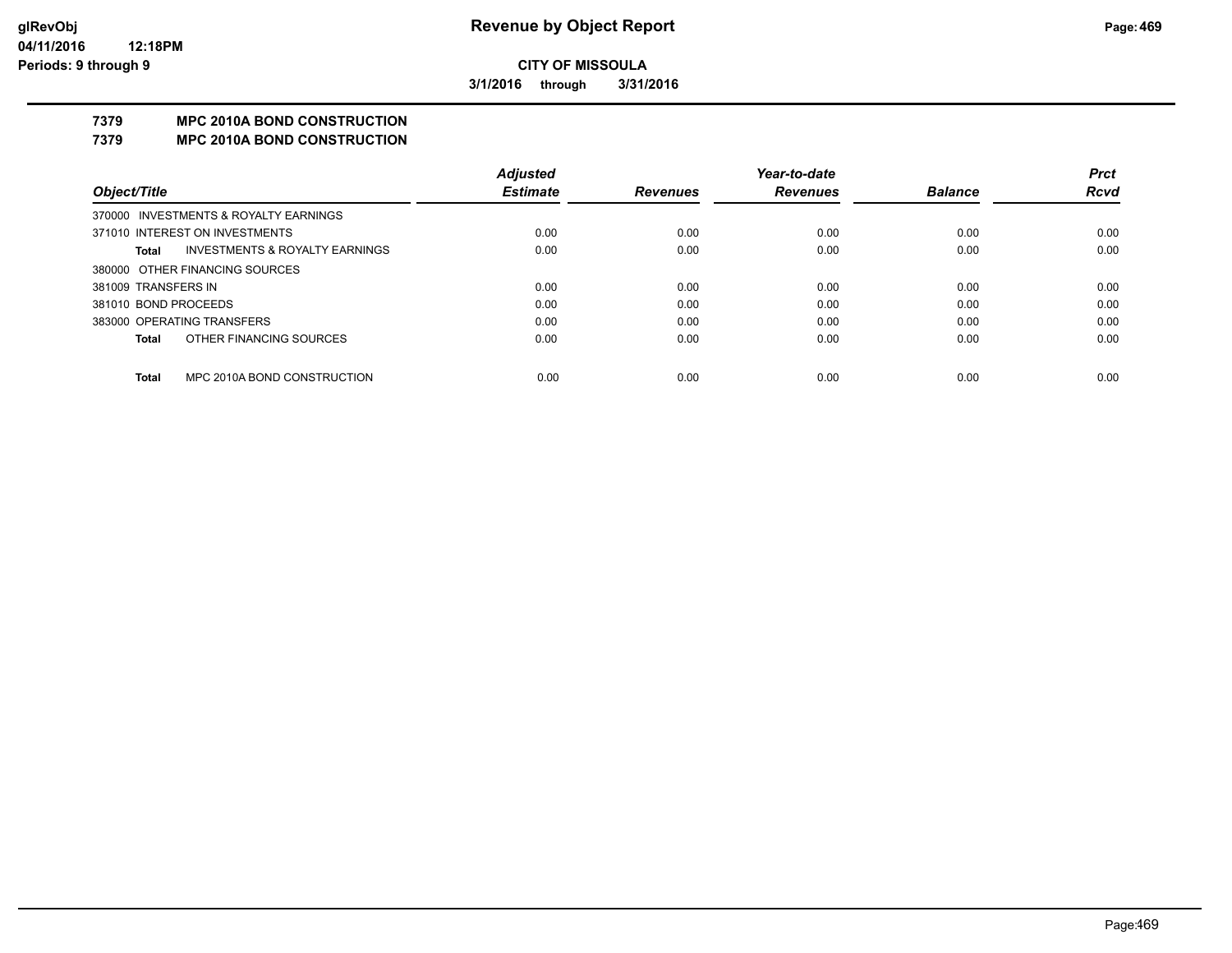**3/1/2016 through 3/31/2016**

## **7379 MPC 2010A BOND CONSTRUCTION**

|                      |                                       | <b>Adjusted</b> |                 | Year-to-date    |                | <b>Prct</b> |
|----------------------|---------------------------------------|-----------------|-----------------|-----------------|----------------|-------------|
| Object/Title         |                                       | <b>Estimate</b> | <b>Revenues</b> | <b>Revenues</b> | <b>Balance</b> | <b>Rcvd</b> |
|                      | 370000 INVESTMENTS & ROYALTY EARNINGS |                 |                 |                 |                |             |
|                      | 371010 INTEREST ON INVESTMENTS        | 0.00            | 0.00            | 0.00            | 0.00           | 0.00        |
| <b>Total</b>         | INVESTMENTS & ROYALTY EARNINGS        | 0.00            | 0.00            | 0.00            | 0.00           | 0.00        |
|                      | 380000 OTHER FINANCING SOURCES        |                 |                 |                 |                |             |
| 381009 TRANSFERS IN  |                                       | 0.00            | 0.00            | 0.00            | 0.00           | 0.00        |
| 381010 BOND PROCEEDS |                                       | 0.00            | 0.00            | 0.00            | 0.00           | 0.00        |
|                      | 383000 OPERATING TRANSFERS            | 0.00            | 0.00            | 0.00            | 0.00           | 0.00        |
| <b>Total</b>         | OTHER FINANCING SOURCES               | 0.00            | 0.00            | 0.00            | 0.00           | 0.00        |
| <b>Total</b>         | MPC 2010A BOND CONSTRUCTION           | 0.00            | 0.00            | 0.00            | 0.00           | 0.00        |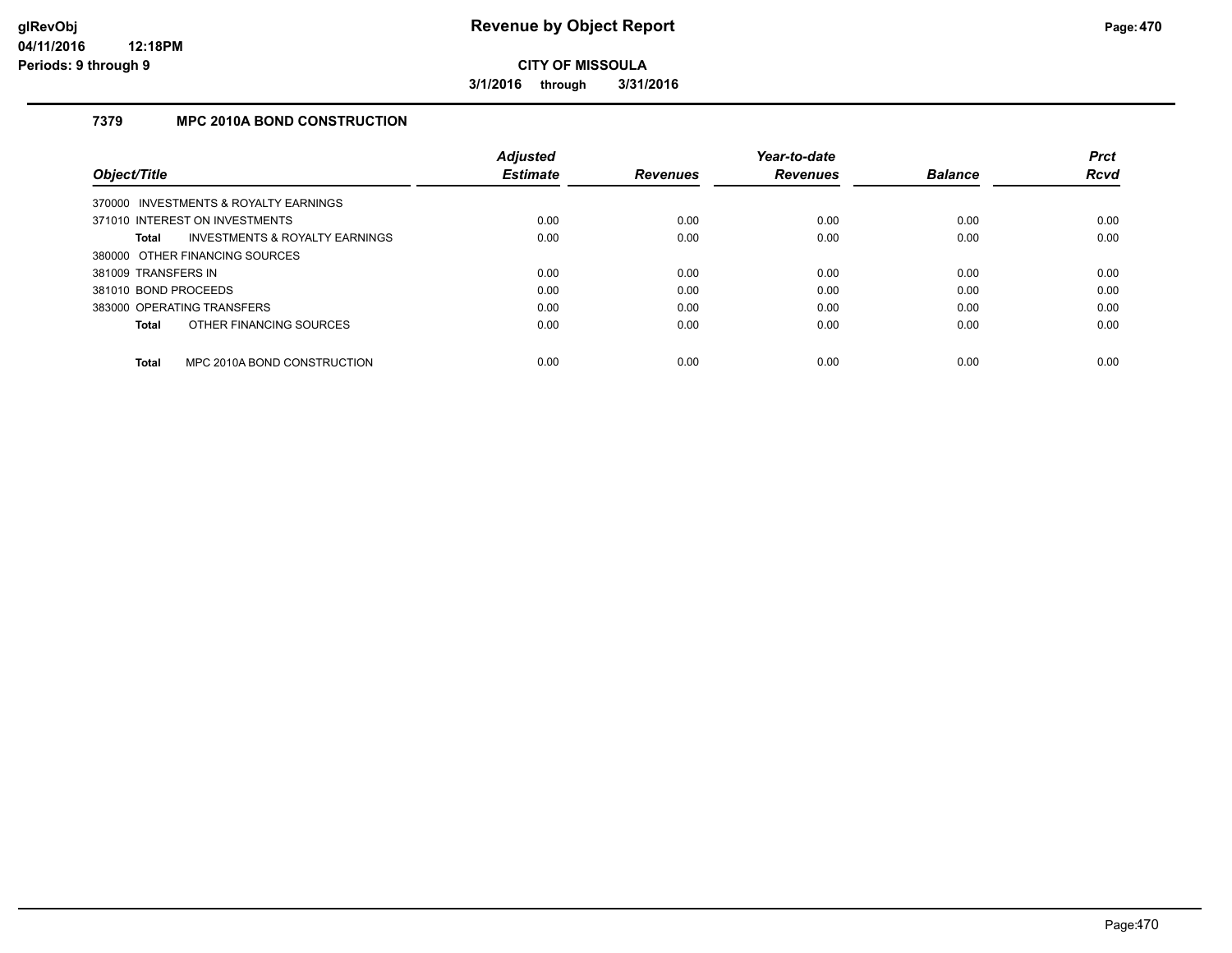**3/1/2016 through 3/31/2016**

## **7380 BUSINESS IMPROVEMENT DISTRICT**

#### **7380 BUSINESS IMPROVEMENT DISTRICT**

|                                                     | <b>Adjusted</b> |                 | Year-to-date    |                | <b>Prct</b> |
|-----------------------------------------------------|-----------------|-----------------|-----------------|----------------|-------------|
| Object/Title                                        | <b>Estimate</b> | <b>Revenues</b> | <b>Revenues</b> | <b>Balance</b> | <b>Rcvd</b> |
| TAXES/ASSESSMENTS<br>310000                         |                 |                 |                 |                |             |
| 311011 TAX INCREMENT                                | 364,322.00      | 3,463.69        | 179,286.47      | 185,035.53     | 49.21       |
| PENALTIES & INTEREST<br>312001                      | 0.00            | 16.51           | 615.17          | $-615.17$      | 0.00        |
| <b>TAXES/ASSESSMENTS</b><br>Total                   | 364,322.00      | 3,480.20        | 179,901.64      | 184,420.36     | 49.38       |
| <b>CHARGES FOR SERVICES</b><br>340000               |                 |                 |                 |                |             |
| <b>GARBAGE COLLECTION SERVICES</b><br>343041        | 5,000.00        | 2,011.77        | 15,389.21       | $-10,389.21$   | 307.78      |
| <b>CHARGES FOR SERVICES</b><br><b>Total</b>         | 5,000.00        | 2,011.77        | 15,389.21       | $-10,389.21$   | 307.78      |
| <b>MISCELLANEOUS REVENUES</b><br>360000             |                 |                 |                 |                |             |
| 363010 LIGHTING ASSESSMENTS                         | 0.00            | 0.00            | 0.00            | 0.00           | 0.00        |
| 363020 PROPERTY ASSESSMENTS                         | 0.00            | 0.00            | 0.00            | 0.00           | 0.00        |
| MISCELLANEOUS REVENUES<br>Total                     | 0.00            | 0.00            | 0.00            | 0.00           | 0.00        |
| <b>INVESTMENTS &amp; ROYALTY EARNINGS</b><br>370000 |                 |                 |                 |                |             |
| 371010 INTEREST ON INVESTMENTS                      | 0.00            | 0.00            | 0.00            | 0.00           | 0.00        |
| 371020 GAIN/LOSS IN MARKET VALUE OF INVESTMENTS     | 0.00            | 0.00            | 0.00            | 0.00           | 0.00        |
| <b>INVESTMENTS &amp; ROYALTY EARNINGS</b><br>Total  | 0.00            | 0.00            | 0.00            | 0.00           | 0.00        |
| <b>BUSINESS IMPROVEMENT DISTRICT</b><br>Total       | 369,322.00      | 5,491.97        | 195,290.85      | 174,031.15     | 52.88       |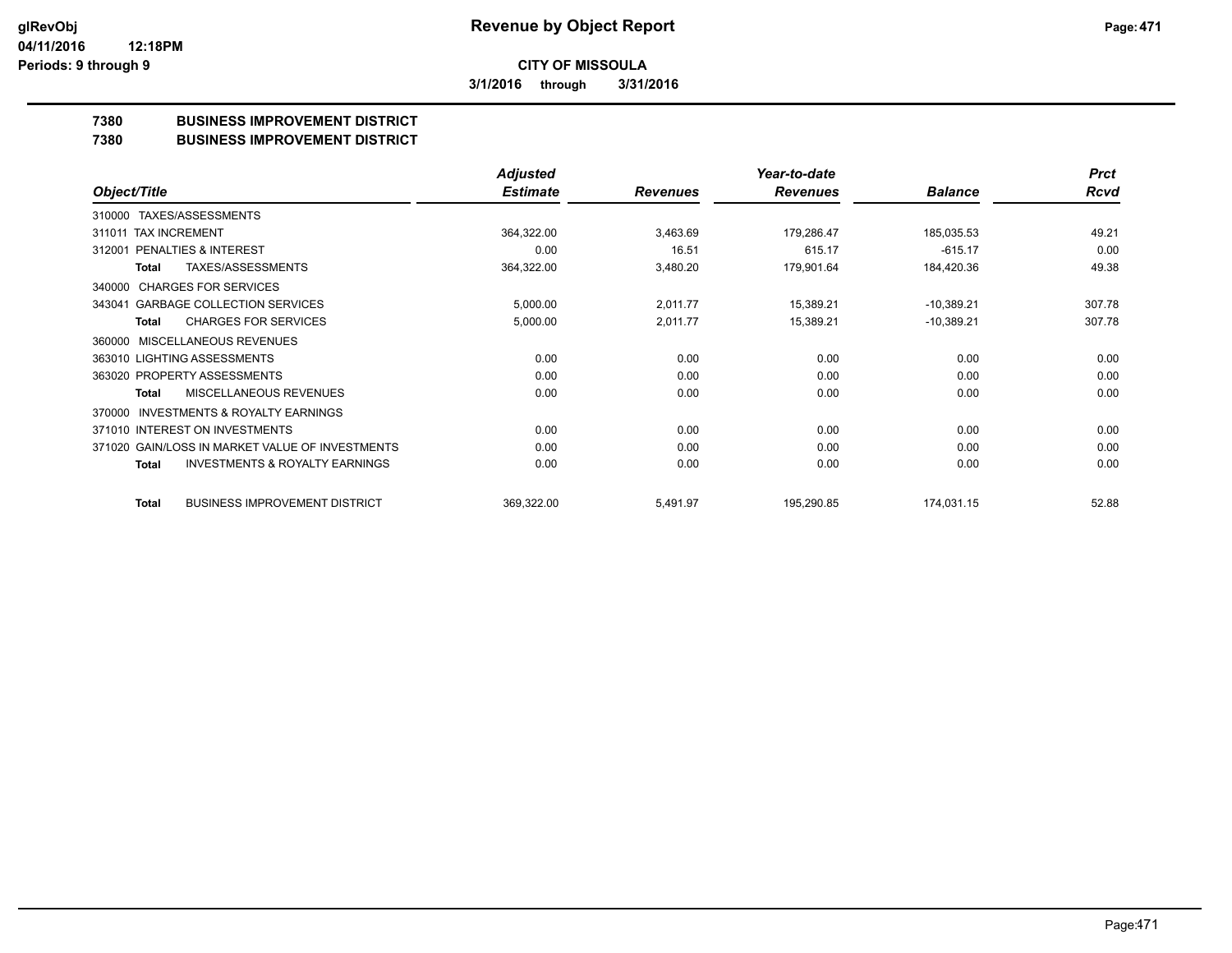**3/1/2016 through 3/31/2016**

## **7380 BUSINESS IMPROVEMENT DISTRICT**

|                                                           | <b>Adjusted</b> |                 | Year-to-date    |                | <b>Prct</b> |
|-----------------------------------------------------------|-----------------|-----------------|-----------------|----------------|-------------|
| Object/Title                                              | <b>Estimate</b> | <b>Revenues</b> | <b>Revenues</b> | <b>Balance</b> | <b>Rcvd</b> |
| 310000 TAXES/ASSESSMENTS                                  |                 |                 |                 |                |             |
| 311011 TAX INCREMENT                                      | 364,322.00      | 3,463.69        | 179,286.47      | 185,035.53     | 49.21       |
| <b>PENALTIES &amp; INTEREST</b><br>312001                 | 0.00            | 16.51           | 615.17          | $-615.17$      | 0.00        |
| TAXES/ASSESSMENTS<br>Total                                | 364,322.00      | 3,480.20        | 179,901.64      | 184,420.36     | 49.38       |
| 340000 CHARGES FOR SERVICES                               |                 |                 |                 |                |             |
| 343041 GARBAGE COLLECTION SERVICES                        | 5,000.00        | 2,011.77        | 15,389.21       | $-10,389.21$   | 307.78      |
| <b>CHARGES FOR SERVICES</b><br><b>Total</b>               | 5,000.00        | 2,011.77        | 15,389.21       | $-10,389.21$   | 307.78      |
| MISCELLANEOUS REVENUES<br>360000                          |                 |                 |                 |                |             |
| 363010 LIGHTING ASSESSMENTS                               | 0.00            | 0.00            | 0.00            | 0.00           | 0.00        |
| 363020 PROPERTY ASSESSMENTS                               | 0.00            | 0.00            | 0.00            | 0.00           | 0.00        |
| <b>MISCELLANEOUS REVENUES</b><br><b>Total</b>             | 0.00            | 0.00            | 0.00            | 0.00           | 0.00        |
| <b>INVESTMENTS &amp; ROYALTY EARNINGS</b><br>370000       |                 |                 |                 |                |             |
| 371010 INTEREST ON INVESTMENTS                            | 0.00            | 0.00            | 0.00            | 0.00           | 0.00        |
| 371020 GAIN/LOSS IN MARKET VALUE OF INVESTMENT            | 0.00            | 0.00            | 0.00            | 0.00           | 0.00        |
| <b>INVESTMENTS &amp; ROYALTY EARNINGS</b><br><b>Total</b> | 0.00            | 0.00            | 0.00            | 0.00           | 0.00        |
| <b>BUSINESS IMPROVEMENT DISTRICT</b><br><b>Total</b>      | 369,322.00      | 5,491.97        | 195,290.85      | 174,031.15     | 52.88       |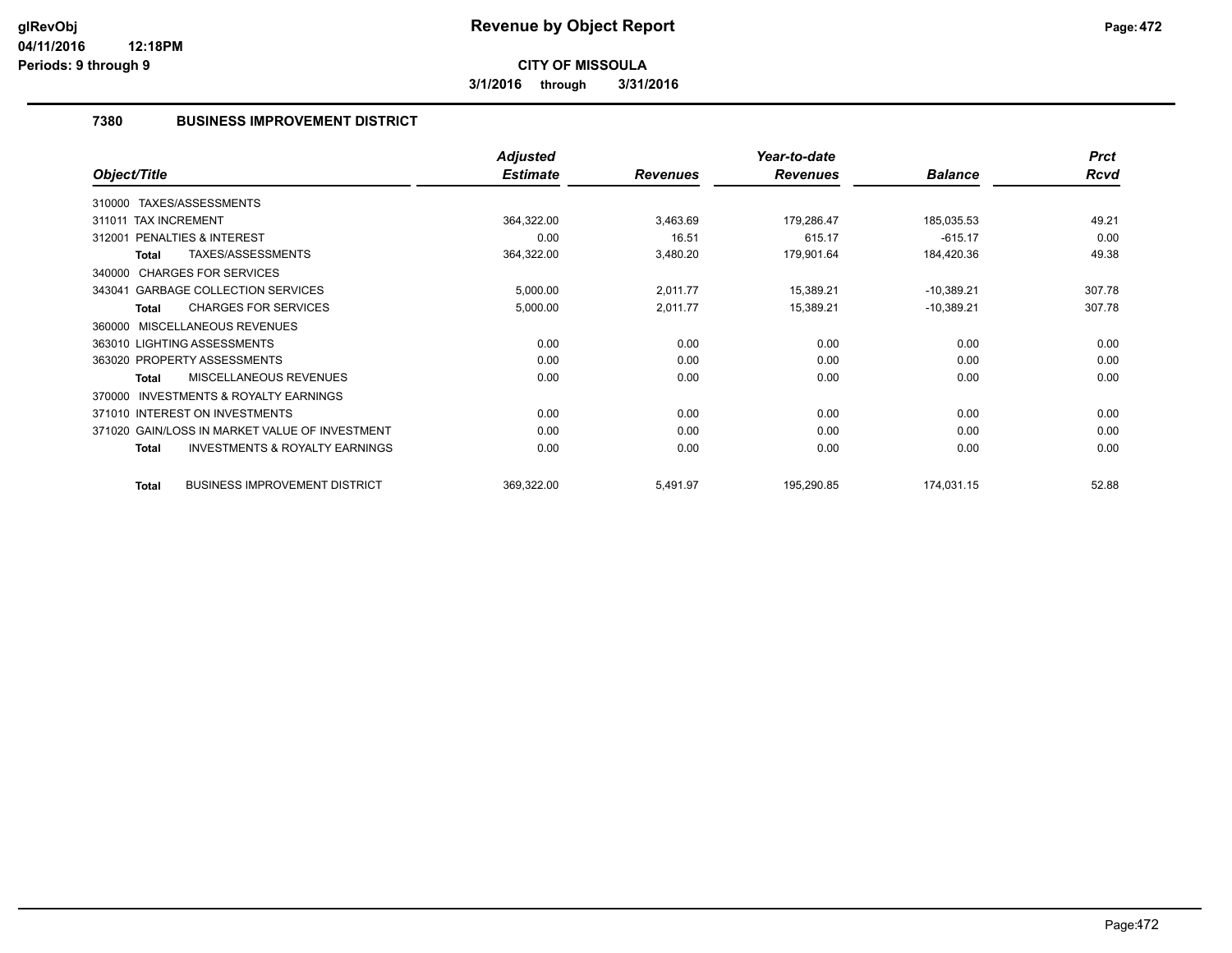**3/1/2016 through 3/31/2016**

#### **7381 TOURISM BUSINESS IMPROVEMENT DISTRICT 7381 TOURISM BUSINESS IMPROVEMENT DISTRICT**

|                                                           | <b>Adjusted</b> |                 | Year-to-date    |                | <b>Prct</b> |
|-----------------------------------------------------------|-----------------|-----------------|-----------------|----------------|-------------|
| Object/Title                                              | <b>Estimate</b> | <b>Revenues</b> | <b>Revenues</b> | <b>Balance</b> | <b>Rcvd</b> |
| 310000 TAXES/ASSESSMENTS                                  |                 |                 |                 |                |             |
| 314100 TBID REVENUE                                       | 680,350.00      | 0.00            | 0.00            | 680,350.00     | 0.00        |
| TAXES/ASSESSMENTS<br>Total                                | 680,350.00      | 0.00            | 0.00            | 680,350.00     | 0.00        |
| 370000 INVESTMENTS & ROYALTY EARNINGS                     |                 |                 |                 |                |             |
| 371010 INTEREST ON INVESTMENTS                            | 0.00            | 0.00            | 0.00            | 0.00           | 0.00        |
| <b>INVESTMENTS &amp; ROYALTY EARNINGS</b><br><b>Total</b> | 0.00            | 0.00            | 0.00            | 0.00           | 0.00        |
|                                                           |                 |                 |                 |                |             |
| TOURISM BUSINESS IMPROVEMENT DISTRI<br>Total              | 680.350.00      | 0.00            | 0.00            | 680.350.00     | 0.00        |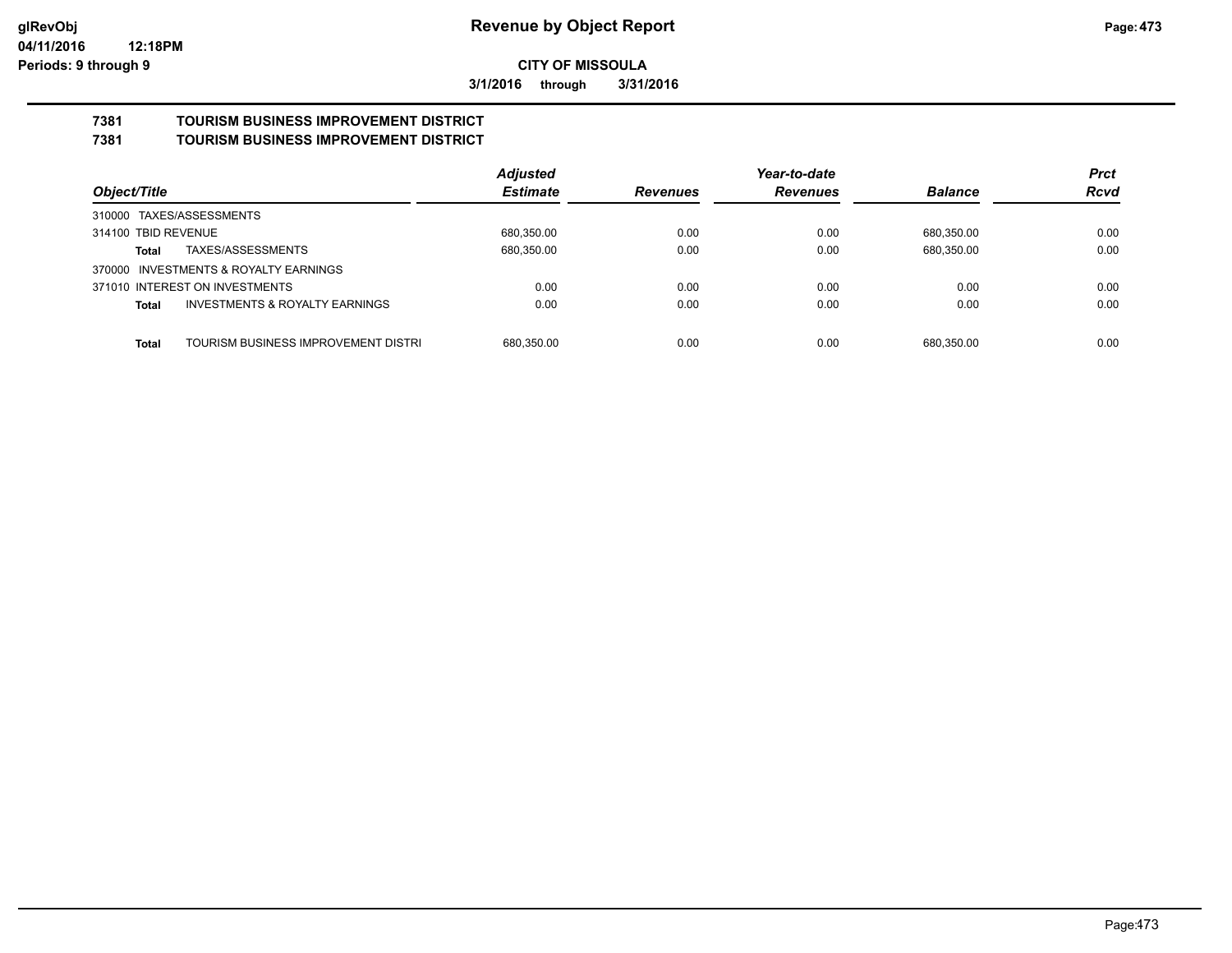**3/1/2016 through 3/31/2016**

## **7381 TOURISM BUSINESS IMPROVEMENT DISTRICT**

| Object/Title                                              | <b>Adjusted</b><br><b>Estimate</b> | <b>Revenues</b> | Year-to-date<br><b>Revenues</b> | <b>Balance</b> | <b>Prct</b><br><b>Rcvd</b> |
|-----------------------------------------------------------|------------------------------------|-----------------|---------------------------------|----------------|----------------------------|
| 310000 TAXES/ASSESSMENTS                                  |                                    |                 |                                 |                |                            |
| 314100 TBID REVENUE                                       | 680,350.00                         | 0.00            | 0.00                            | 680.350.00     | 0.00                       |
| TAXES/ASSESSMENTS<br><b>Total</b>                         | 680,350.00                         | 0.00            | 0.00                            | 680,350.00     | 0.00                       |
| 370000 INVESTMENTS & ROYALTY EARNINGS                     |                                    |                 |                                 |                |                            |
| 371010 INTEREST ON INVESTMENTS                            | 0.00                               | 0.00            | 0.00                            | 0.00           | 0.00                       |
| <b>INVESTMENTS &amp; ROYALTY EARNINGS</b><br><b>Total</b> | 0.00                               | 0.00            | 0.00                            | 0.00           | 0.00                       |
|                                                           |                                    |                 |                                 |                |                            |
| TOURISM BUSINESS IMPROVEMENT DISTR<br><b>Total</b>        | 680.350.00                         | 0.00            | 0.00                            | 680.350.00     | 0.00                       |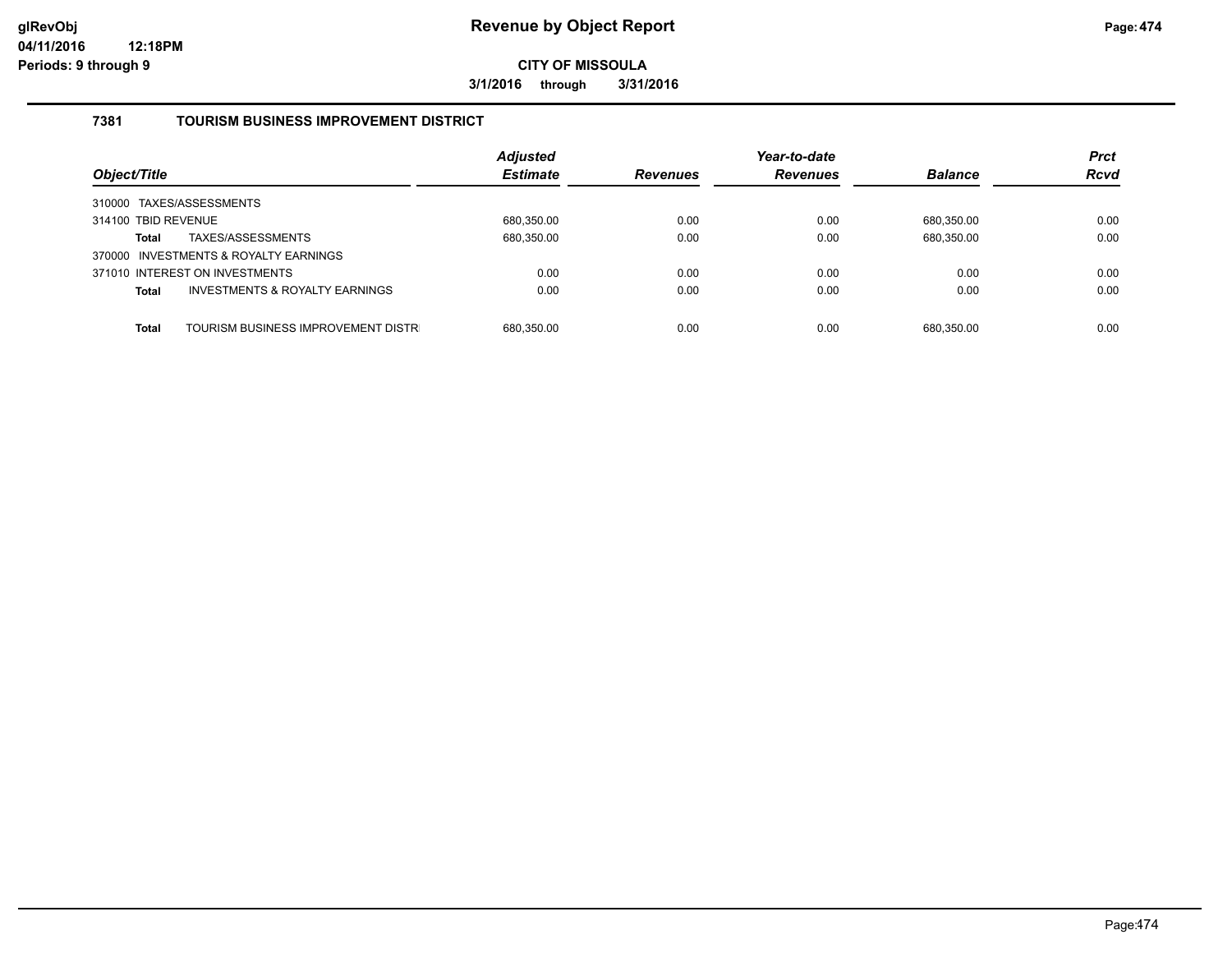**3/1/2016 through 3/31/2016**

## **7382 5.75M TIF RESERVE**

**7382 5.75M TIF RESERVE**

|                                                    | <b>Adjusted</b> |                 | Year-to-date    |                | <b>Prct</b> |
|----------------------------------------------------|-----------------|-----------------|-----------------|----------------|-------------|
| Object/Title                                       | <b>Estimate</b> | <b>Revenues</b> | <b>Revenues</b> | <b>Balance</b> | <b>Rcvd</b> |
| 370000 INVESTMENTS & ROYALTY EARNINGS              |                 |                 |                 |                |             |
| 371010 INTEREST ON INVESTMENTS                     | 0.00            | 0.00            | 0.00            | 0.00           | 0.00        |
| <b>INVESTMENTS &amp; ROYALTY EARNINGS</b><br>Total | 0.00            | 0.00            | 0.00            | 0.00           | 0.00        |
| 380000 OTHER FINANCING SOURCES                     |                 |                 |                 |                |             |
| 381025 BOND PROCEEDS                               | 0.00            | 0.00            | 0.00            | 0.00           | 0.00        |
| 383014 TRANS FR MRA                                | 0.00            | 0.00            | 0.00            | 0.00           | 0.00        |
| 383040 TRANSFER FROM CITY GRANTS                   | 0.00            | 0.00            | 0.00            | 0.00           | 0.00        |
| OTHER FINANCING SOURCES<br>Total                   | 0.00            | 0.00            | 0.00            | 0.00           | 0.00        |
|                                                    |                 |                 |                 |                |             |
| 5.75M TIF RESERVE<br><b>Total</b>                  | 0.00            | 0.00            | 0.00            | 0.00           | 0.00        |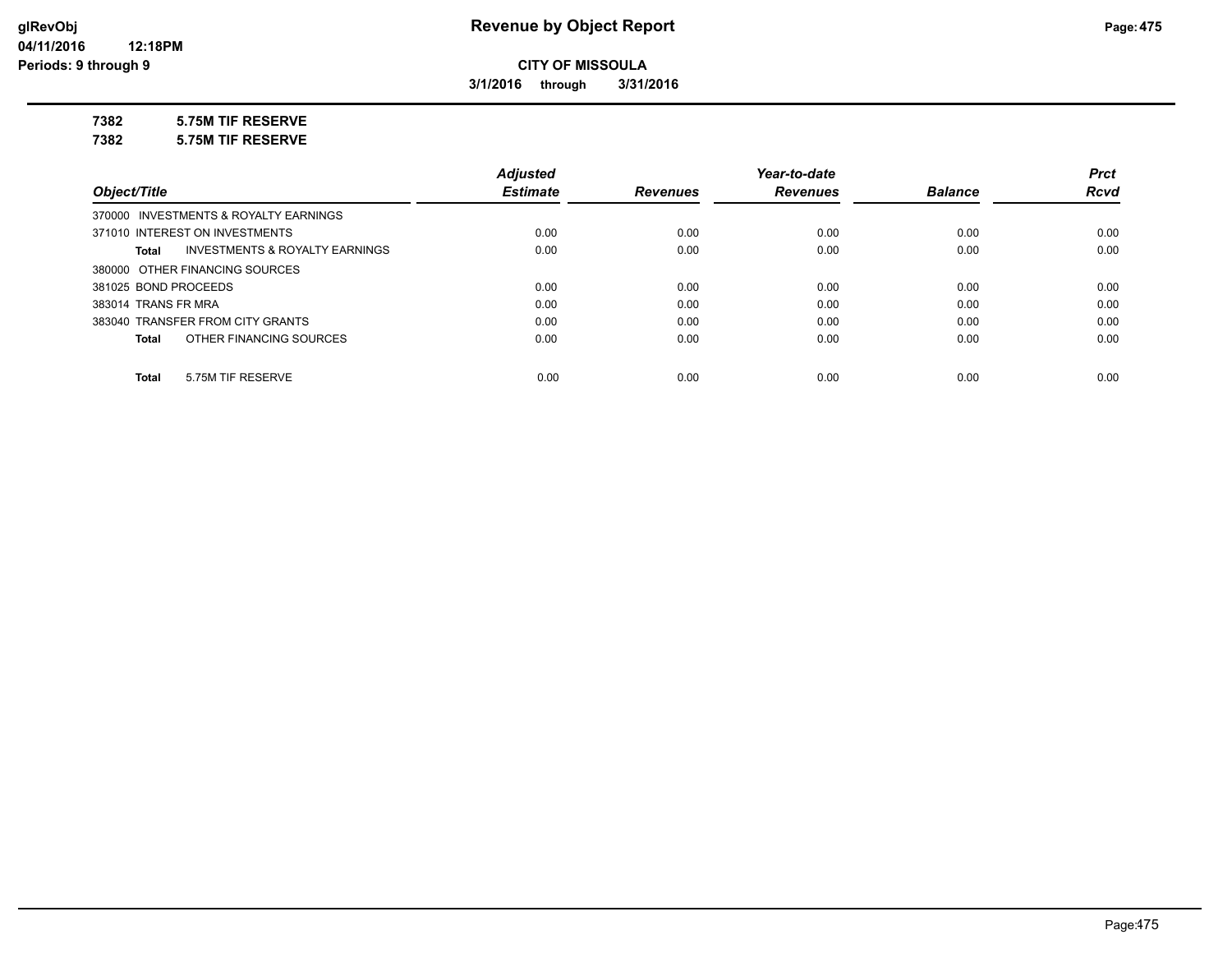**3/1/2016 through 3/31/2016**

#### **7382 5.75M TIF RESERVE**

|                                         | <b>Adjusted</b> |                 | Year-to-date    |                | <b>Prct</b> |
|-----------------------------------------|-----------------|-----------------|-----------------|----------------|-------------|
| Object/Title                            | <b>Estimate</b> | <b>Revenues</b> | <b>Revenues</b> | <b>Balance</b> | <b>Rcvd</b> |
| 370000 INVESTMENTS & ROYALTY EARNINGS   |                 |                 |                 |                |             |
| 371010 INTEREST ON INVESTMENTS          | 0.00            | 0.00            | 0.00            | 0.00           | 0.00        |
| INVESTMENTS & ROYALTY EARNINGS<br>Total | 0.00            | 0.00            | 0.00            | 0.00           | 0.00        |
| 380000 OTHER FINANCING SOURCES          |                 |                 |                 |                |             |
| 381025 BOND PROCEEDS                    | 0.00            | 0.00            | 0.00            | 0.00           | 0.00        |
| 383014 TRANS FR MRA                     | 0.00            | 0.00            | 0.00            | 0.00           | 0.00        |
| 383040 TRANSFER FROM CITY GRANTS        | 0.00            | 0.00            | 0.00            | 0.00           | 0.00        |
| OTHER FINANCING SOURCES<br><b>Total</b> | 0.00            | 0.00            | 0.00            | 0.00           | 0.00        |
| 5.75M TIF RESERVE<br><b>Total</b>       | 0.00            | 0.00            | 0.00            | 0.00           | 0.00        |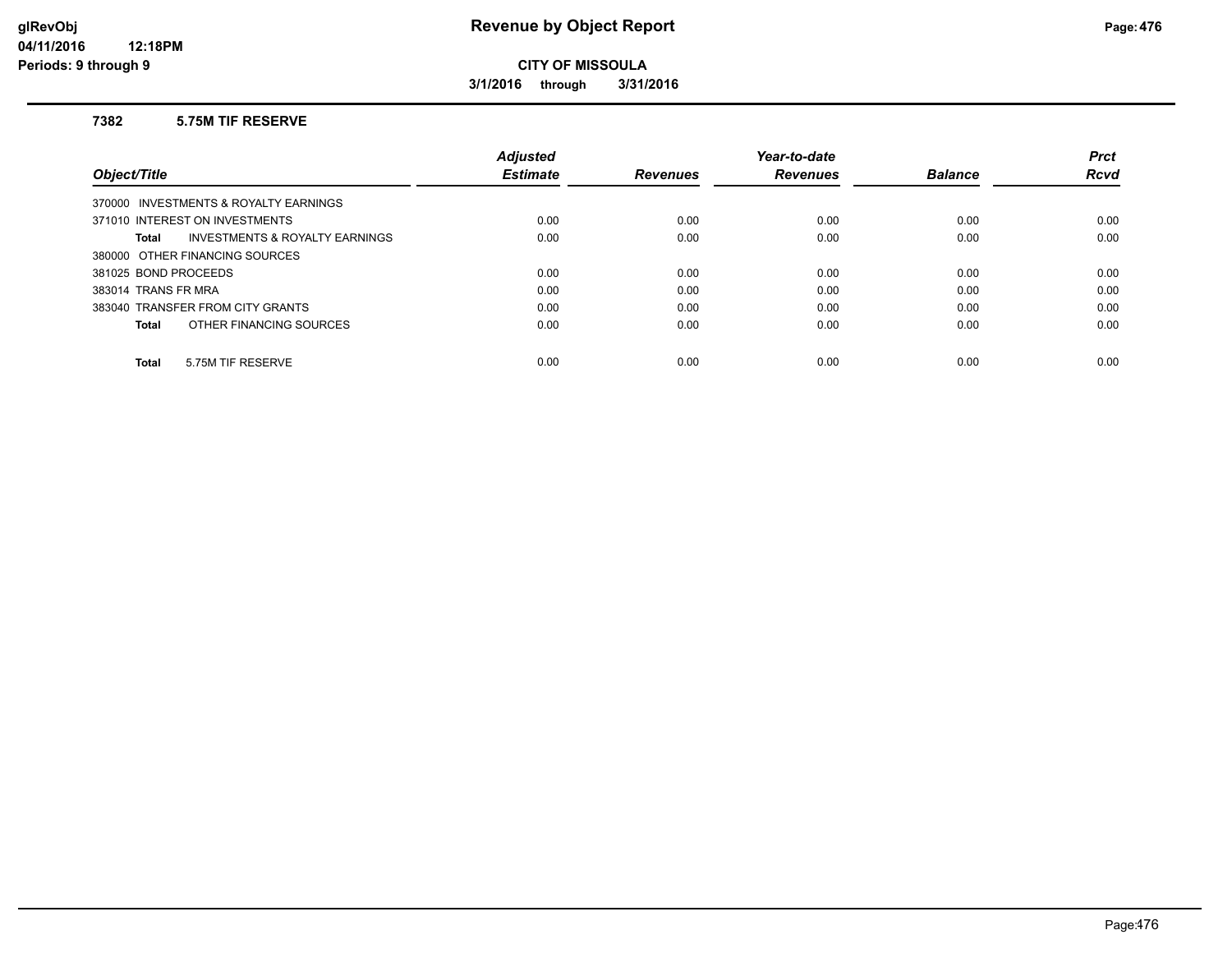**3/1/2016 through 3/31/2016**

## **7383 RIVERFRONT TRIANGLE URD**

**7383 RIVERFRONT TRIANGLE URD**

|                                                           | <b>Adjusted</b> |                 | Year-to-date    |                | <b>Prct</b> |
|-----------------------------------------------------------|-----------------|-----------------|-----------------|----------------|-------------|
| Object/Title                                              | <b>Estimate</b> | <b>Revenues</b> | <b>Revenues</b> | <b>Balance</b> | <b>Rcvd</b> |
| 310000 TAXES/ASSESSMENTS                                  |                 |                 |                 |                |             |
| 311011 TAX INCREMENT                                      | 0.00            | 0.00            | 0.00            | 0.00           | 0.00        |
| 312001 PENALTIES & INTEREST                               | 0.00            | 0.00            | 0.14            | $-0.14$        | 0.00        |
| TAXES/ASSESSMENTS<br>Total                                | 0.00            | 0.00            | 0.14            | $-0.14$        | 0.00        |
| 330000 INTERGOVERNMENTAL REVENUES                         |                 |                 |                 |                |             |
| 335210 PERSONAL PROPERTY TAX REIMBURSEMENT                | 11.862.00       | 0.00            | 4.657.92        | 7.204.08       | 39.27       |
| <b>INTERGOVERNMENTAL REVENUES</b><br>Total                | 11,862.00       | 0.00            | 4,657.92        | 7,204.08       | 39.27       |
| 370000 INVESTMENTS & ROYALTY EARNINGS                     |                 |                 |                 |                |             |
| 371010 INTEREST ON INVESTMENTS                            | 0.00            | 0.00            | 0.00            | 0.00           | 0.00        |
| <b>INVESTMENTS &amp; ROYALTY EARNINGS</b><br><b>Total</b> | 0.00            | 0.00            | 0.00            | 0.00           | 0.00        |
| RIVERFRONT TRIANGLE URD<br><b>Total</b>                   | 11.862.00       | 0.00            | 4.658.06        | 7.203.94       | 39.27       |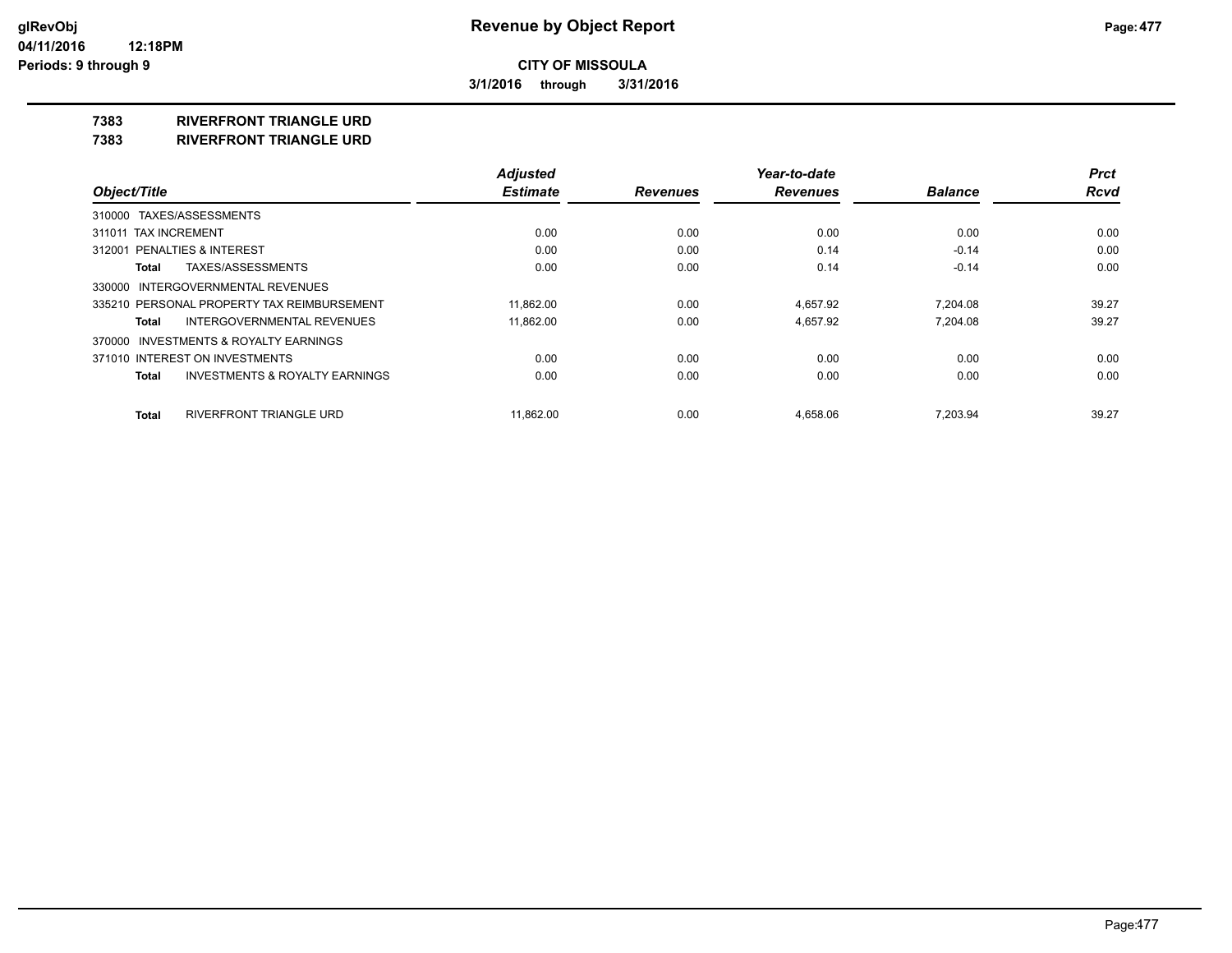**3/1/2016 through 3/31/2016**

## **7383 RIVERFRONT TRIANGLE URD**

|                                                           | <b>Adjusted</b> |                 | Year-to-date    |                | <b>Prct</b> |
|-----------------------------------------------------------|-----------------|-----------------|-----------------|----------------|-------------|
| Object/Title                                              | <b>Estimate</b> | <b>Revenues</b> | <b>Revenues</b> | <b>Balance</b> | <b>Rcvd</b> |
| TAXES/ASSESSMENTS<br>310000                               |                 |                 |                 |                |             |
| 311011 TAX INCREMENT                                      | 0.00            | 0.00            | 0.00            | 0.00           | 0.00        |
| 312001 PENALTIES & INTEREST                               | 0.00            | 0.00            | 0.14            | $-0.14$        | 0.00        |
| TAXES/ASSESSMENTS<br><b>Total</b>                         | 0.00            | 0.00            | 0.14            | $-0.14$        | 0.00        |
| INTERGOVERNMENTAL REVENUES<br>330000                      |                 |                 |                 |                |             |
| 335210 PERSONAL PROPERTY TAX REIMBURSEMENT                | 11.862.00       | 0.00            | 4.657.92        | 7.204.08       | 39.27       |
| INTERGOVERNMENTAL REVENUES<br>Total                       | 11.862.00       | 0.00            | 4.657.92        | 7.204.08       | 39.27       |
| 370000 INVESTMENTS & ROYALTY EARNINGS                     |                 |                 |                 |                |             |
| 371010 INTEREST ON INVESTMENTS                            | 0.00            | 0.00            | 0.00            | 0.00           | 0.00        |
| <b>INVESTMENTS &amp; ROYALTY EARNINGS</b><br><b>Total</b> | 0.00            | 0.00            | 0.00            | 0.00           | 0.00        |
| RIVERFRONT TRIANGLE URD<br><b>Total</b>                   | 11.862.00       | 0.00            | 4.658.06        | 7.203.94       | 39.27       |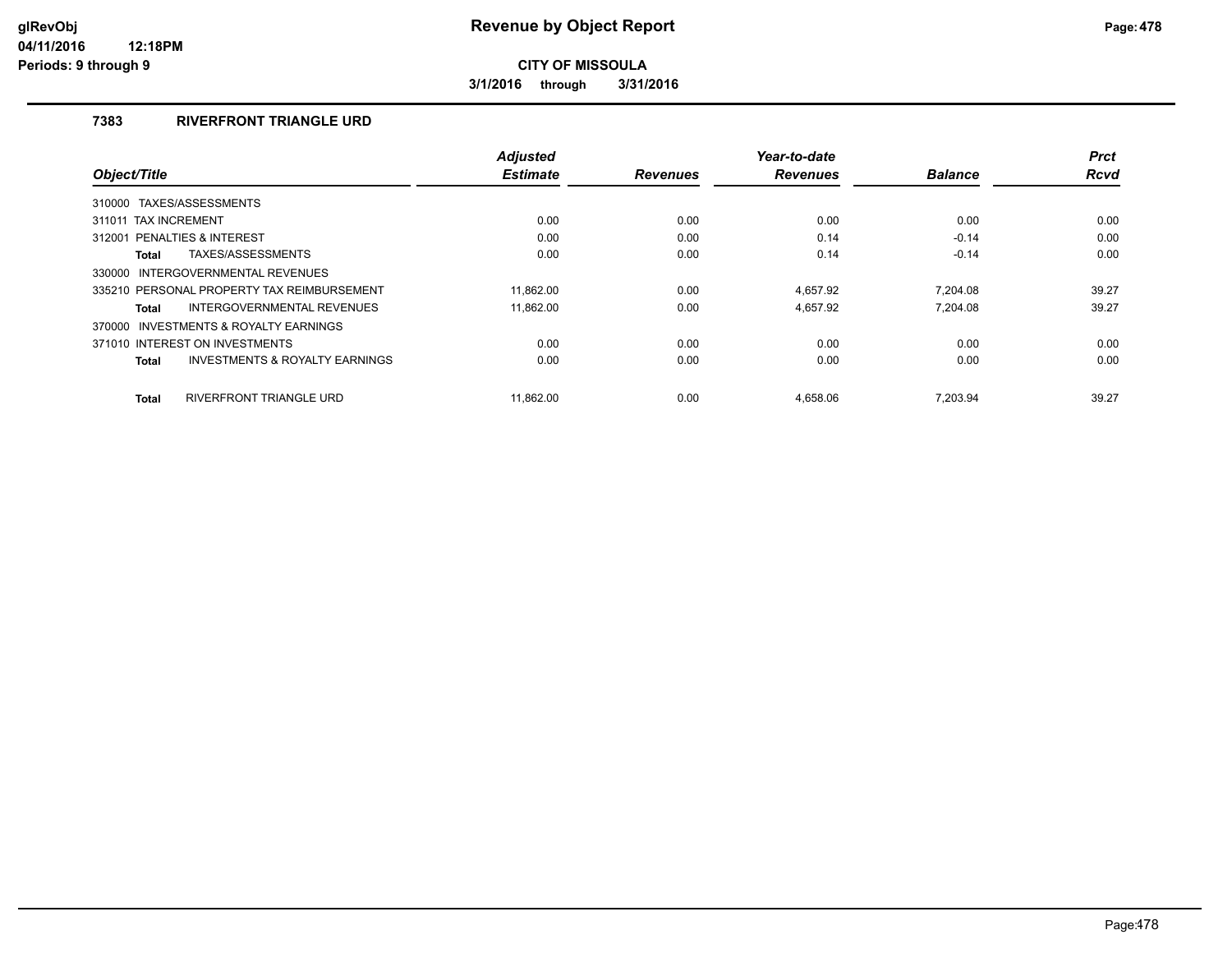**3/1/2016 through 3/31/2016**

### **7384 NRSS DEBT SERVICE CLEARING**

**7384 NRSS DEBT SERVICE CLEARING**

|                                            | <b>Adjusted</b> |                 | Year-to-date    |                | <b>Prct</b> |
|--------------------------------------------|-----------------|-----------------|-----------------|----------------|-------------|
| Object/Title                               | <b>Estimate</b> | <b>Revenues</b> | <b>Revenues</b> | <b>Balance</b> | <b>Rcvd</b> |
| 310000 TAXES/ASSESSMENTS                   |                 |                 |                 |                |             |
| 311011 TAX INCREMENT                       | 0.00            | 0.00            | 0.00            | 0.00           | 0.00        |
| TAXES/ASSESSMENTS<br>Total                 | 0.00            | 0.00            | 0.00            | 0.00           | 0.00        |
| 370000 INVESTMENTS & ROYALTY EARNINGS      |                 |                 |                 |                |             |
| 371010 INTEREST ON INVESTMENTS             | 0.00            | 0.00            | 0.00            | 0.00           | 0.00        |
| INVESTMENTS & ROYALTY EARNINGS<br>Total    | 0.00            | 0.00            | 0.00            | 0.00           | 0.00        |
| 380000 OTHER FINANCING SOURCES             |                 |                 |                 |                |             |
| 383014 TRANS FR MRA                        | 0.00            | 0.00            | 0.00            | 0.00           | 0.00        |
| OTHER FINANCING SOURCES<br>Total           | 0.00            | 0.00            | 0.00            | 0.00           | 0.00        |
| NRSS DEBT SERVICE CLEARING<br><b>Total</b> | 0.00            | 0.00            | 0.00            | 0.00           | 0.00        |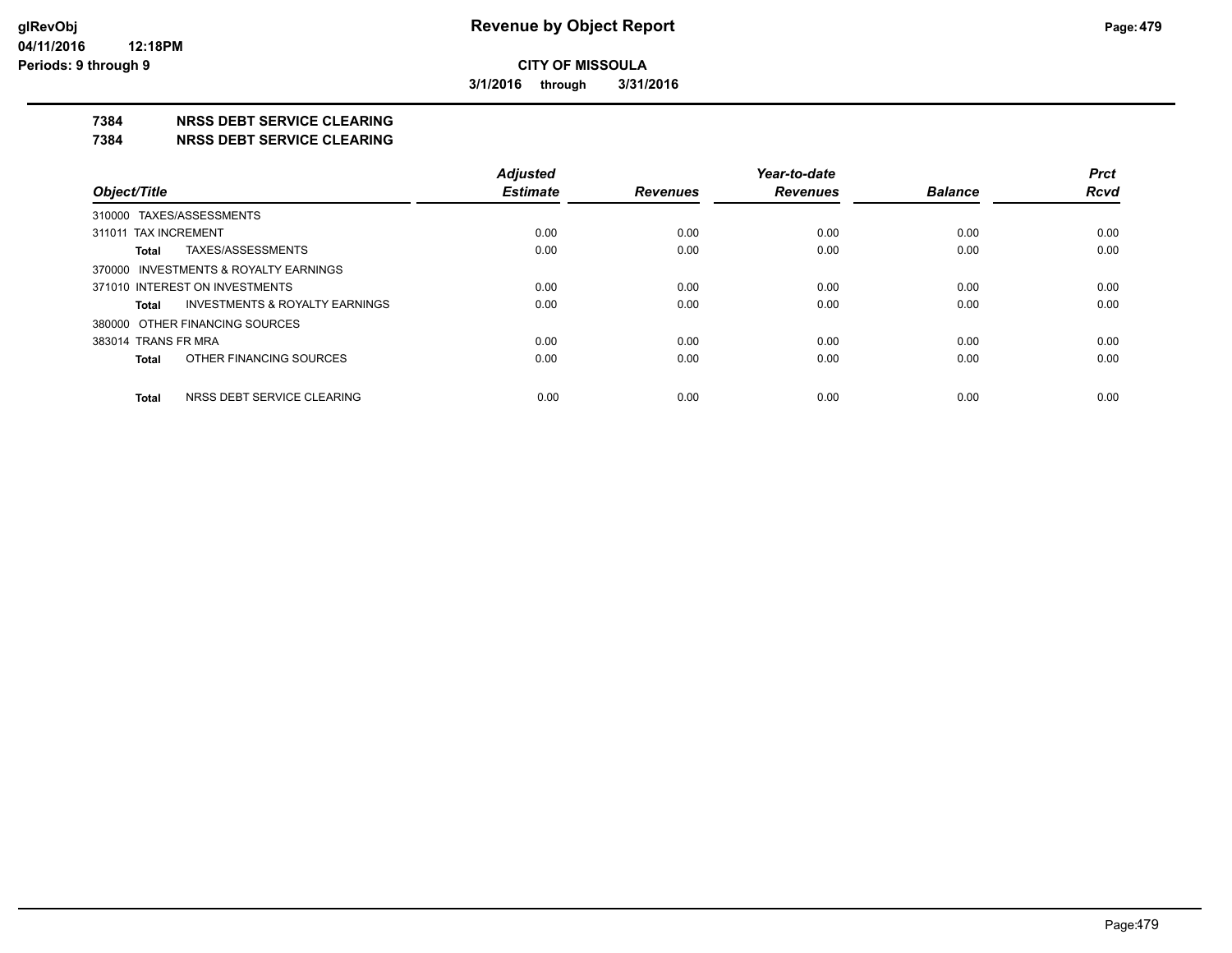**3/1/2016 through 3/31/2016**

## **7384 NRSS DEBT SERVICE CLEARING**

| Object/Title                                       | <b>Adjusted</b><br><b>Estimate</b> | <b>Revenues</b> | Year-to-date<br><b>Revenues</b> | <b>Balance</b> | <b>Prct</b><br><b>Rcvd</b> |
|----------------------------------------------------|------------------------------------|-----------------|---------------------------------|----------------|----------------------------|
| TAXES/ASSESSMENTS<br>310000                        |                                    |                 |                                 |                |                            |
| 311011 TAX INCREMENT                               | 0.00                               | 0.00            | 0.00                            | 0.00           | 0.00                       |
| TAXES/ASSESSMENTS<br>Total                         | 0.00                               | 0.00            | 0.00                            | 0.00           | 0.00                       |
| 370000 INVESTMENTS & ROYALTY EARNINGS              |                                    |                 |                                 |                |                            |
| 371010 INTEREST ON INVESTMENTS                     | 0.00                               | 0.00            | 0.00                            | 0.00           | 0.00                       |
| <b>INVESTMENTS &amp; ROYALTY EARNINGS</b><br>Total | 0.00                               | 0.00            | 0.00                            | 0.00           | 0.00                       |
| 380000 OTHER FINANCING SOURCES                     |                                    |                 |                                 |                |                            |
| 383014 TRANS FR MRA                                | 0.00                               | 0.00            | 0.00                            | 0.00           | 0.00                       |
| OTHER FINANCING SOURCES<br><b>Total</b>            | 0.00                               | 0.00            | 0.00                            | 0.00           | 0.00                       |
| NRSS DEBT SERVICE CLEARING<br><b>Total</b>         | 0.00                               | 0.00            | 0.00                            | 0.00           | 0.00                       |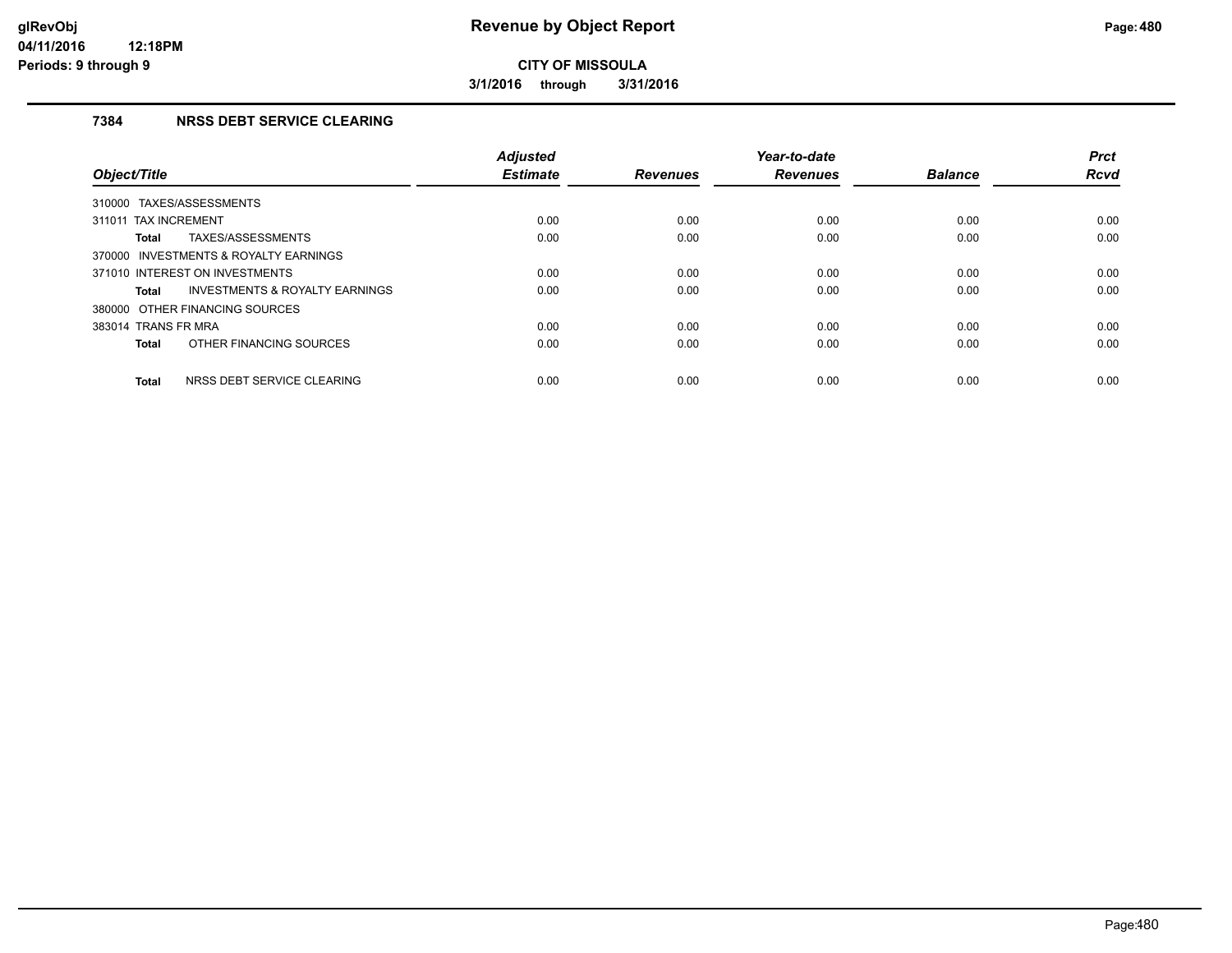**3/1/2016 through 3/31/2016**

**7385 FRONT STREET URD 7385 FRONT STREET URD**

|                                                           | <b>Adjusted</b> |                 | Year-to-date    |                | <b>Prct</b> |
|-----------------------------------------------------------|-----------------|-----------------|-----------------|----------------|-------------|
| Object/Title                                              | <b>Estimate</b> | <b>Revenues</b> | <b>Revenues</b> | <b>Balance</b> | <b>Rcvd</b> |
| 310000 TAXES/ASSESSMENTS                                  |                 |                 |                 |                |             |
| 311011 TAX INCREMENT                                      | 0.00            | 0.00            | 0.00            | 0.00           | 0.00        |
| TAXES/ASSESSMENTS<br><b>Total</b>                         | 0.00            | 0.00            | 0.00            | 0.00           | 0.00        |
| <b>INTERGOVERNMENTAL REVENUES</b><br>330000               |                 |                 |                 |                |             |
| 331056 MDT FEDERAL CMAQ                                   | 0.00            | 0.00            | 0.00            | 0.00           | 0.00        |
| 335210 PERSONAL PROPERTY TAX REIMBURSEMENT                | 0.00            | 0.00            | 0.00            | 0.00           | 0.00        |
| <b>INTERGOVERNMENTAL REVENUES</b><br><b>Total</b>         | 0.00            | 0.00            | 0.00            | 0.00           | 0.00        |
| 360000 MISCELLANEOUS REVENUES                             |                 |                 |                 |                |             |
| 365000 DONATIONS                                          | 0.00            | 0.00            | 0.00            | 0.00           | 0.00        |
| <b>MISCELLANEOUS REVENUES</b><br><b>Total</b>             | 0.00            | 0.00            | 0.00            | 0.00           | 0.00        |
| <b>INVESTMENTS &amp; ROYALTY EARNINGS</b><br>370000       |                 |                 |                 |                |             |
| 371010 INTEREST ON INVESTMENTS                            | 0.00            | 0.00            | 0.00            | 0.00           | 0.00        |
| <b>INVESTMENTS &amp; ROYALTY EARNINGS</b><br><b>Total</b> | 0.00            | 0.00            | 0.00            | 0.00           | 0.00        |
| 380000 OTHER FINANCING SOURCES                            |                 |                 |                 |                |             |
| 381029 PARKING STRUCTURE BOND PROCEEDS                    | 0.00            | 0.00            | 0.00            | 0.00           | 0.00        |
| 381071 WILMA NOTE PROCEEDS                                | 0.00            | 0.00            | 0.00            | 0.00           | 0.00        |
| 381072 FIB NOTE PROCEEDS                                  | 0.00            | 0.00            | 0.00            | 0.00           | 0.00        |
| 383066 TRANSFER FROM FRONT ST CLEARING                    | 164,160.00      | 0.00            | 0.00            | 164,160.00     | 0.00        |
| 383067 TRANSFER FROM FSPS                                 | 0.00            | 0.00            | 0.00            | 0.00           | 0.00        |
| 383068 TRANSFER FROM SUBORDINATE LIEN                     | 0.00            | 0.00            | 0.00            | 0.00           | 0.00        |
| OTHER FINANCING SOURCES<br><b>Total</b>                   | 164,160.00      | 0.00            | 0.00            | 164,160.00     | 0.00        |
| <b>FRONT STREET URD</b>                                   | 164,160.00      |                 |                 | 164,160.00     |             |
| <b>Total</b>                                              |                 | 0.00            | 0.00            |                | 0.00        |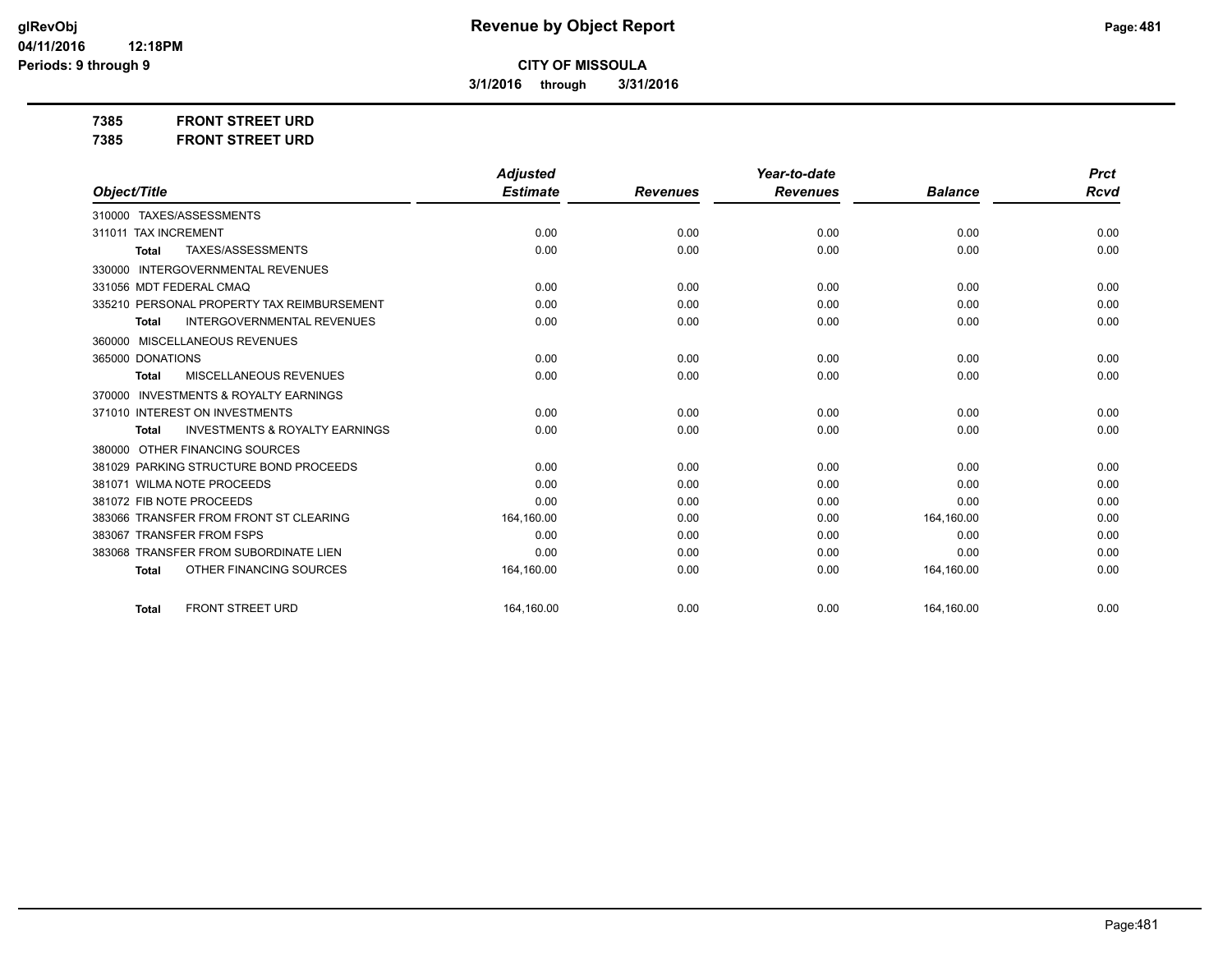**3/1/2016 through 3/31/2016**

#### **7385 FRONT STREET URD**

|                                                           | <b>Adjusted</b> |                 | Year-to-date    |                | <b>Prct</b> |
|-----------------------------------------------------------|-----------------|-----------------|-----------------|----------------|-------------|
| Object/Title                                              | <b>Estimate</b> | <b>Revenues</b> | <b>Revenues</b> | <b>Balance</b> | <b>Rcvd</b> |
| 310000 TAXES/ASSESSMENTS                                  |                 |                 |                 |                |             |
| 311011 TAX INCREMENT                                      | 0.00            | 0.00            | 0.00            | 0.00           | 0.00        |
| TAXES/ASSESSMENTS<br><b>Total</b>                         | 0.00            | 0.00            | 0.00            | 0.00           | 0.00        |
| 330000 INTERGOVERNMENTAL REVENUES                         |                 |                 |                 |                |             |
| 331056 MDT FEDERAL CMAQ                                   | 0.00            | 0.00            | 0.00            | 0.00           | 0.00        |
| 335210 PERSONAL PROPERTY TAX REIMBURSEMENT                | 0.00            | 0.00            | 0.00            | 0.00           | 0.00        |
| <b>INTERGOVERNMENTAL REVENUES</b><br><b>Total</b>         | 0.00            | 0.00            | 0.00            | 0.00           | 0.00        |
| 360000 MISCELLANEOUS REVENUES                             |                 |                 |                 |                |             |
| 365000 DONATIONS                                          | 0.00            | 0.00            | 0.00            | 0.00           | 0.00        |
| <b>MISCELLANEOUS REVENUES</b><br><b>Total</b>             | 0.00            | 0.00            | 0.00            | 0.00           | 0.00        |
| 370000 INVESTMENTS & ROYALTY EARNINGS                     |                 |                 |                 |                |             |
| 371010 INTEREST ON INVESTMENTS                            | 0.00            | 0.00            | 0.00            | 0.00           | 0.00        |
| <b>INVESTMENTS &amp; ROYALTY EARNINGS</b><br><b>Total</b> | 0.00            | 0.00            | 0.00            | 0.00           | 0.00        |
| 380000 OTHER FINANCING SOURCES                            |                 |                 |                 |                |             |
| 381029 PARKING STRUCTURE BOND PROCEEDS                    | 0.00            | 0.00            | 0.00            | 0.00           | 0.00        |
| 381071 WILMA NOTE PROCEEDS                                | 0.00            | 0.00            | 0.00            | 0.00           | 0.00        |
| 381072 FIB NOTE PROCEEDS                                  | 0.00            | 0.00            | 0.00            | 0.00           | 0.00        |
| 383066 TRANSFER FROM FRONT ST CLEARING                    | 164,160.00      | 0.00            | 0.00            | 164,160.00     | 0.00        |
| 383067 TRANSFER FROM FSPS                                 | 0.00            | 0.00            | 0.00            | 0.00           | 0.00        |
| 383068 TRANSFER FROM SUBORDINATE LIEN                     | 0.00            | 0.00            | 0.00            | 0.00           | 0.00        |
| OTHER FINANCING SOURCES<br><b>Total</b>                   | 164,160.00      | 0.00            | 0.00            | 164,160.00     | 0.00        |
| <b>FRONT STREET URD</b><br><b>Total</b>                   | 164.160.00      | 0.00            | 0.00            | 164,160.00     | 0.00        |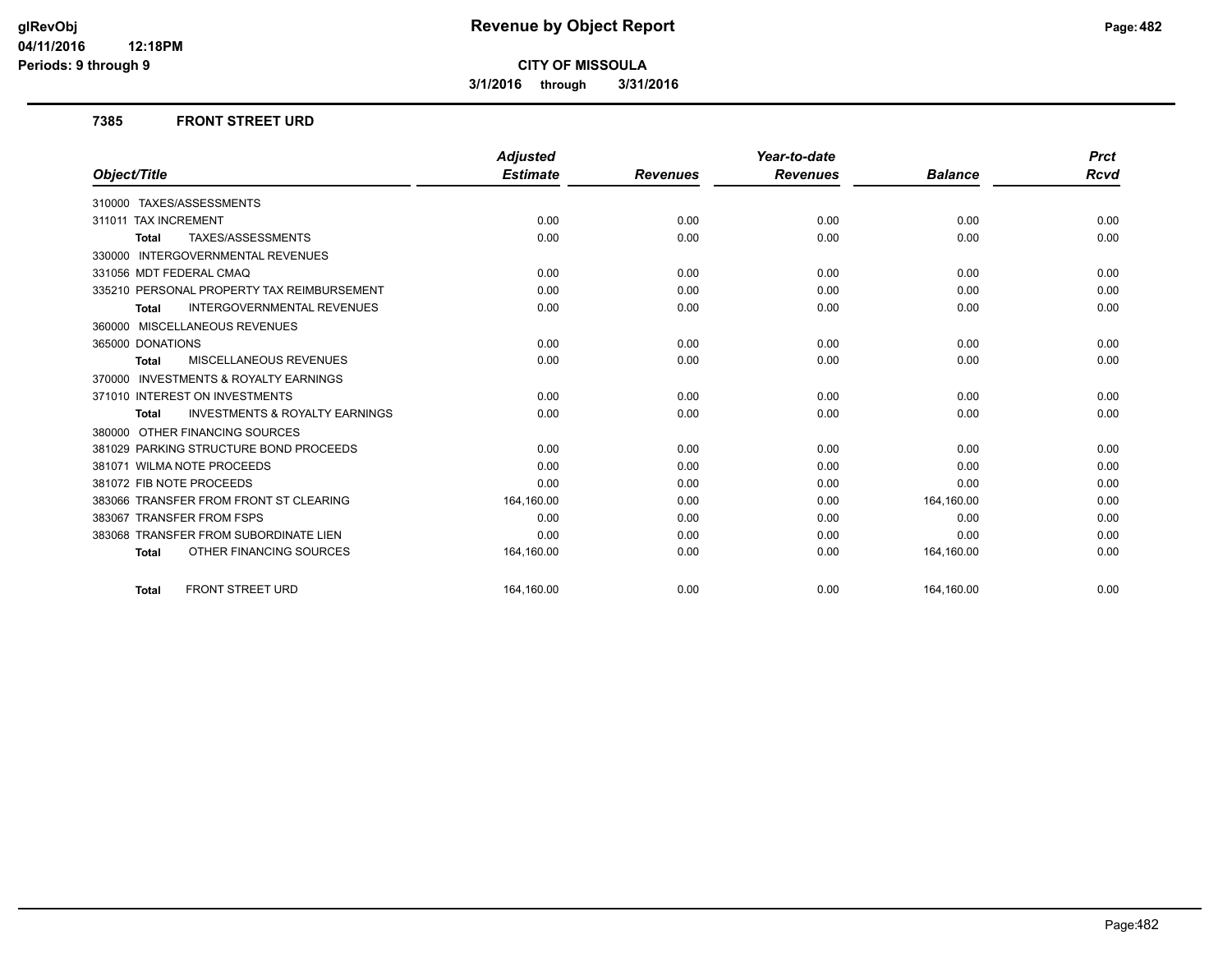**3/1/2016 through 3/31/2016**

## **7386 DEBT SERVICE-SAFEWAY/ST PAT 1.5M**

**7386 DEBT SERVICE-SAFEWAY/ST PAT 1.5M**

|                                                    | <b>Adjusted</b> |                 | Year-to-date    |                | <b>Prct</b> |
|----------------------------------------------------|-----------------|-----------------|-----------------|----------------|-------------|
| Object/Title                                       | <b>Estimate</b> | <b>Revenues</b> | <b>Revenues</b> | <b>Balance</b> | <b>Rcvd</b> |
| 310000 TAXES/ASSESSMENTS                           |                 |                 |                 |                |             |
| <b>TAX INCREMENT</b><br>311011                     | 0.00            | 0.00            | 0.00            | 0.00           | 0.00        |
| TAXES/ASSESSMENTS<br>Total                         | 0.00            | 0.00            | 0.00            | 0.00           | 0.00        |
| 360000 MISCELLANEOUS REVENUES                      |                 |                 |                 |                |             |
| 365000 DONATIONS                                   | 0.00            | 0.00            | 0.00            | 0.00           | 0.00        |
| <b>MISCELLANEOUS REVENUES</b><br>Total             | 0.00            | 0.00            | 0.00            | 0.00           | 0.00        |
| 370000 INVESTMENTS & ROYALTY EARNINGS              |                 |                 |                 |                |             |
| 371010 INTEREST ON INVESTMENTS                     | 0.00            | 0.00            | 0.00            | 0.00           | 0.00        |
| <b>INVESTMENTS &amp; ROYALTY EARNINGS</b><br>Total | 0.00            | 0.00            | 0.00            | 0.00           | 0.00        |
| OTHER FINANCING SOURCES<br>380000                  |                 |                 |                 |                |             |
| 383014 TRANS FR MRA                                | 155,875.00      | 0.00            | 0.00            | 155,875.00     | 0.00        |
| 383037 TRANSFER - URD II                           | 0.00            | 0.00            | 0.00            | 0.00           | 0.00        |
| 384000 GUARANTOR REVENUE                           | 0.00            | 0.00            | 0.00            | 0.00           | 0.00        |
| OTHER FINANCING SOURCES<br>Total                   | 155,875.00      | 0.00            | 0.00            | 155,875.00     | 0.00        |
| DEBT SERVICE-SAFEWAY/ST PAT 1.5M<br><b>Total</b>   | 155,875.00      | 0.00            | 0.00            | 155,875.00     | 0.00        |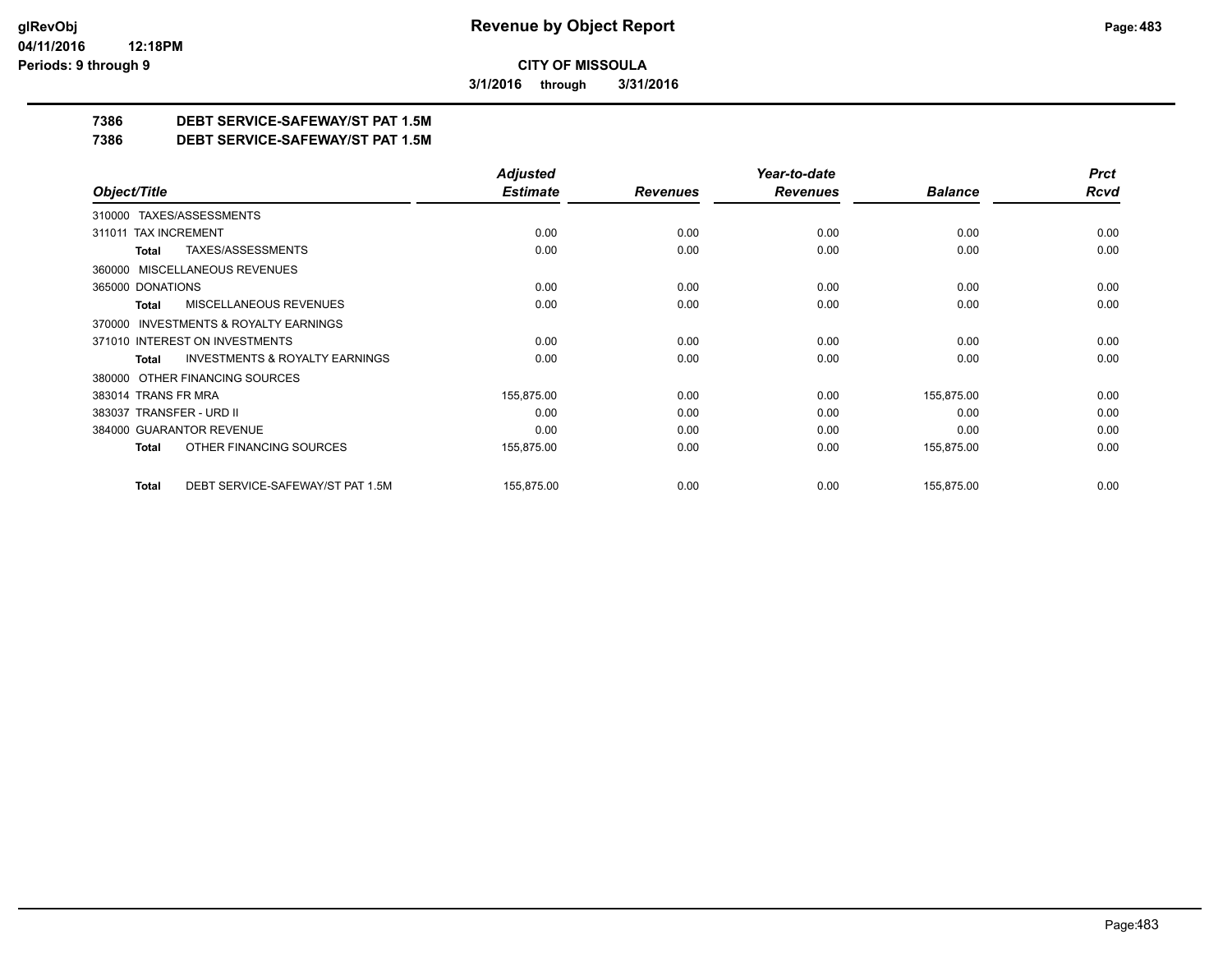**3/1/2016 through 3/31/2016**

## **7386 DEBT SERVICE-SAFEWAY/ST PAT 1.5M**

|                                                    | <b>Adjusted</b> |                 | Year-to-date    |                | <b>Prct</b> |
|----------------------------------------------------|-----------------|-----------------|-----------------|----------------|-------------|
| Object/Title                                       | <b>Estimate</b> | <b>Revenues</b> | <b>Revenues</b> | <b>Balance</b> | <b>Rcvd</b> |
| 310000 TAXES/ASSESSMENTS                           |                 |                 |                 |                |             |
| 311011 TAX INCREMENT                               | 0.00            | 0.00            | 0.00            | 0.00           | 0.00        |
| TAXES/ASSESSMENTS<br><b>Total</b>                  | 0.00            | 0.00            | 0.00            | 0.00           | 0.00        |
| 360000 MISCELLANEOUS REVENUES                      |                 |                 |                 |                |             |
| 365000 DONATIONS                                   | 0.00            | 0.00            | 0.00            | 0.00           | 0.00        |
| MISCELLANEOUS REVENUES<br>Total                    | 0.00            | 0.00            | 0.00            | 0.00           | 0.00        |
| 370000 INVESTMENTS & ROYALTY EARNINGS              |                 |                 |                 |                |             |
| 371010 INTEREST ON INVESTMENTS                     | 0.00            | 0.00            | 0.00            | 0.00           | 0.00        |
| <b>INVESTMENTS &amp; ROYALTY EARNINGS</b><br>Total | 0.00            | 0.00            | 0.00            | 0.00           | 0.00        |
| 380000 OTHER FINANCING SOURCES                     |                 |                 |                 |                |             |
| 383014 TRANS FR MRA                                | 155,875.00      | 0.00            | 0.00            | 155,875.00     | 0.00        |
| 383037 TRANSFER - URD II                           | 0.00            | 0.00            | 0.00            | 0.00           | 0.00        |
| 384000 GUARANTOR REVENUE                           | 0.00            | 0.00            | 0.00            | 0.00           | 0.00        |
| OTHER FINANCING SOURCES<br>Total                   | 155,875.00      | 0.00            | 0.00            | 155,875.00     | 0.00        |
| DEBT SERVICE-SAFEWAY/ST PAT 1.5M<br>Total          | 155,875.00      | 0.00            | 0.00            | 155,875.00     | 0.00        |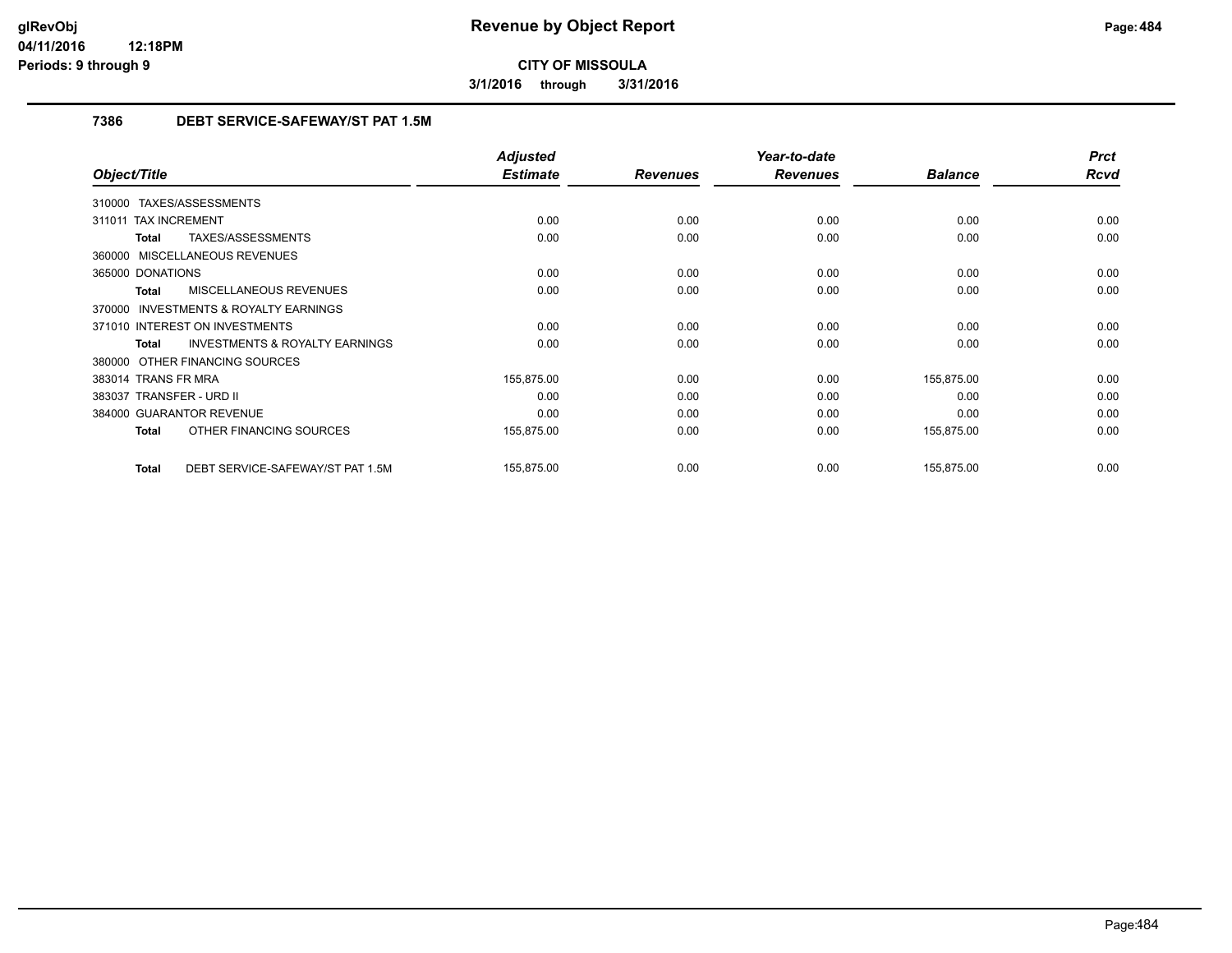**3/1/2016 through 3/31/2016**

## **7387 DEBT SERVICE-BROWNFIELD RLF 1.125M**

**7387 DEBT SERVICE-BROWNFIELD RLF 1.125M**

|                                                    | <b>Adjusted</b> |                 | Year-to-date    |                | <b>Prct</b> |
|----------------------------------------------------|-----------------|-----------------|-----------------|----------------|-------------|
| Object/Title                                       | <b>Estimate</b> | <b>Revenues</b> | <b>Revenues</b> | <b>Balance</b> | Rcvd        |
| 310000 TAXES/ASSESSMENTS                           |                 |                 |                 |                |             |
| 311011 TAX INCREMENT                               | 0.00            | 0.00            | 0.00            | 0.00           | 0.00        |
| TAXES/ASSESSMENTS<br>Total                         | 0.00            | 0.00            | 0.00            | 0.00           | 0.00        |
| 370000 INVESTMENTS & ROYALTY EARNINGS              |                 |                 |                 |                |             |
| 371010 INTEREST ON INVESTMENTS                     | 0.00            | 0.00            | 0.00            | 0.00           | 0.00        |
| <b>INVESTMENTS &amp; ROYALTY EARNINGS</b><br>Total | 0.00            | 0.00            | 0.00            | 0.00           | 0.00        |
| 380000 OTHER FINANCING SOURCES                     |                 |                 |                 |                |             |
| 383014 TRANS FR MRA                                | 31.941.00       | 0.00            | 0.00            | 31.941.00      | 0.00        |
| 383016 TRANS FR TAX INCREMENT BOND                 | 0.00            | 0.00            | 0.00            | 0.00           | 0.00        |
| OTHER FINANCING SOURCES<br>Total                   | 31.941.00       | 0.00            | 0.00            | 31.941.00      | 0.00        |
| DEBT SERVICE-BROWNFIELD RLF 1.125M<br><b>Total</b> | 31.941.00       | 0.00            | 0.00            | 31.941.00      | 0.00        |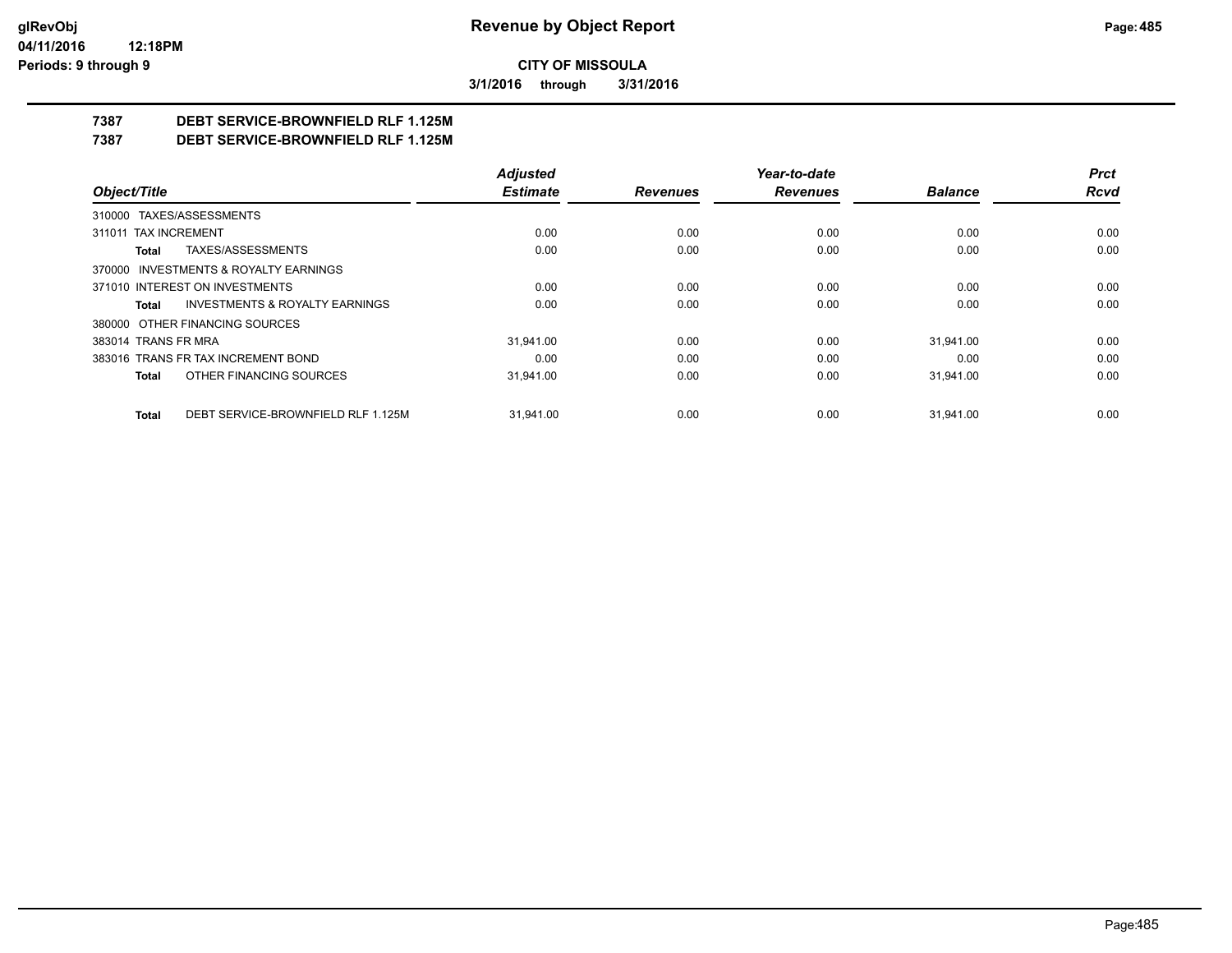**3/1/2016 through 3/31/2016**

## **7387 DEBT SERVICE-BROWNFIELD RLF 1.125M**

|                                             | <b>Adjusted</b> |                 | Year-to-date    |                | <b>Prct</b> |
|---------------------------------------------|-----------------|-----------------|-----------------|----------------|-------------|
| Object/Title                                | <b>Estimate</b> | <b>Revenues</b> | <b>Revenues</b> | <b>Balance</b> | <b>Rcvd</b> |
| 310000 TAXES/ASSESSMENTS                    |                 |                 |                 |                |             |
| 311011 TAX INCREMENT                        | 0.00            | 0.00            | 0.00            | 0.00           | 0.00        |
| TAXES/ASSESSMENTS<br>Total                  | 0.00            | 0.00            | 0.00            | 0.00           | 0.00        |
| 370000 INVESTMENTS & ROYALTY EARNINGS       |                 |                 |                 |                |             |
| 371010 INTEREST ON INVESTMENTS              | 0.00            | 0.00            | 0.00            | 0.00           | 0.00        |
| INVESTMENTS & ROYALTY EARNINGS<br>Total     | 0.00            | 0.00            | 0.00            | 0.00           | 0.00        |
| 380000 OTHER FINANCING SOURCES              |                 |                 |                 |                |             |
| 383014 TRANS FR MRA                         | 31.941.00       | 0.00            | 0.00            | 31.941.00      | 0.00        |
| 383016 TRANS FR TAX INCREMENT BOND          | 0.00            | 0.00            | 0.00            | 0.00           | 0.00        |
| OTHER FINANCING SOURCES<br>Total            | 31,941.00       | 0.00            | 0.00            | 31,941.00      | 0.00        |
|                                             |                 |                 |                 |                |             |
| DEBT SERVICE-BROWNFIELD RLF 1.125M<br>Total | 31.941.00       | 0.00            | 0.00            | 31.941.00      | 0.00        |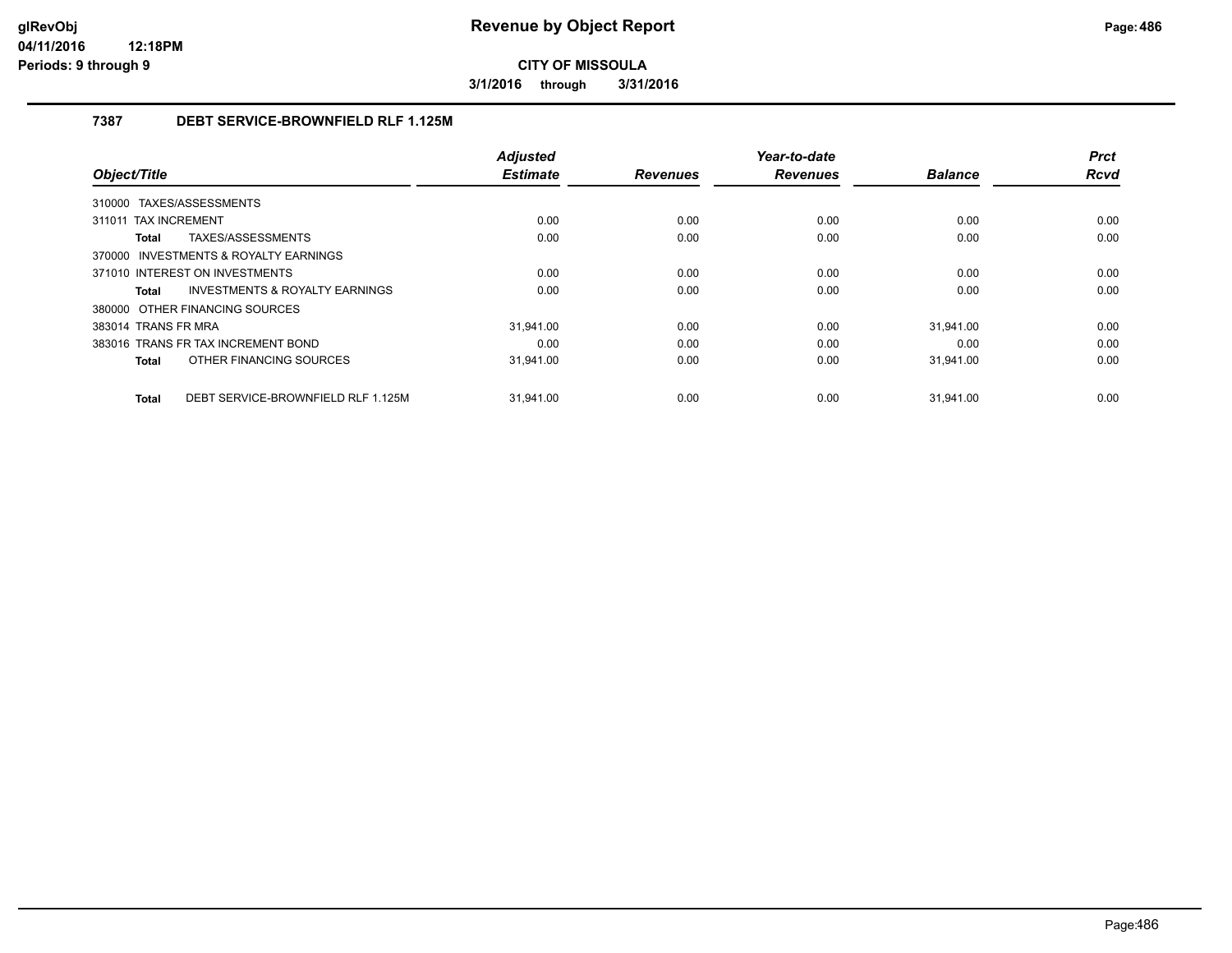**3/1/2016 through 3/31/2016**

**7388 RESERVE-3.6m TIF**

**7388 RESERVE-3.6m TIF**

|                                                    | <b>Adjusted</b> |                 | Year-to-date    |                | <b>Prct</b> |
|----------------------------------------------------|-----------------|-----------------|-----------------|----------------|-------------|
| Object/Title                                       | <b>Estimate</b> | <b>Revenues</b> | <b>Revenues</b> | <b>Balance</b> | <b>Rcvd</b> |
| 370000 INVESTMENTS & ROYALTY EARNINGS              |                 |                 |                 |                |             |
| 371010 INTEREST ON INVESTMENTS                     | 0.00            | 0.00            | 0.00            | 0.00           | 0.00        |
| 371020 GAIN/LOSS IN MARKET VALUE OF INVESTMENTS    | 0.00            | 0.00            | 0.00            | 0.00           | 0.00        |
| <b>INVESTMENTS &amp; ROYALTY EARNINGS</b><br>Total | 0.00            | 0.00            | 0.00            | 0.00           | 0.00        |
| 380000 OTHER FINANCING SOURCES                     |                 |                 |                 |                |             |
| 381025 BOND PROCEEDS                               | 0.00            | 0.00            | 0.00            | 0.00           | 0.00        |
| 383014 TRANS FR MRA                                | 0.00            | 0.00            | 0.00            | 0.00           | 0.00        |
| 383037 TRANSFER - URD II                           | 0.00            | 0.00            | 0.00            | 0.00           | 0.00        |
| 383040 TRANSFER FROM CITY GRANTS                   | 0.00            | 0.00            | 0.00            | 0.00           | 0.00        |
| OTHER FINANCING SOURCES<br>Total                   | 0.00            | 0.00            | 0.00            | 0.00           | 0.00        |
| RESERVE-3.6m TIF<br>Total                          | 0.00            | 0.00            | 0.00            | 0.00           | 0.00        |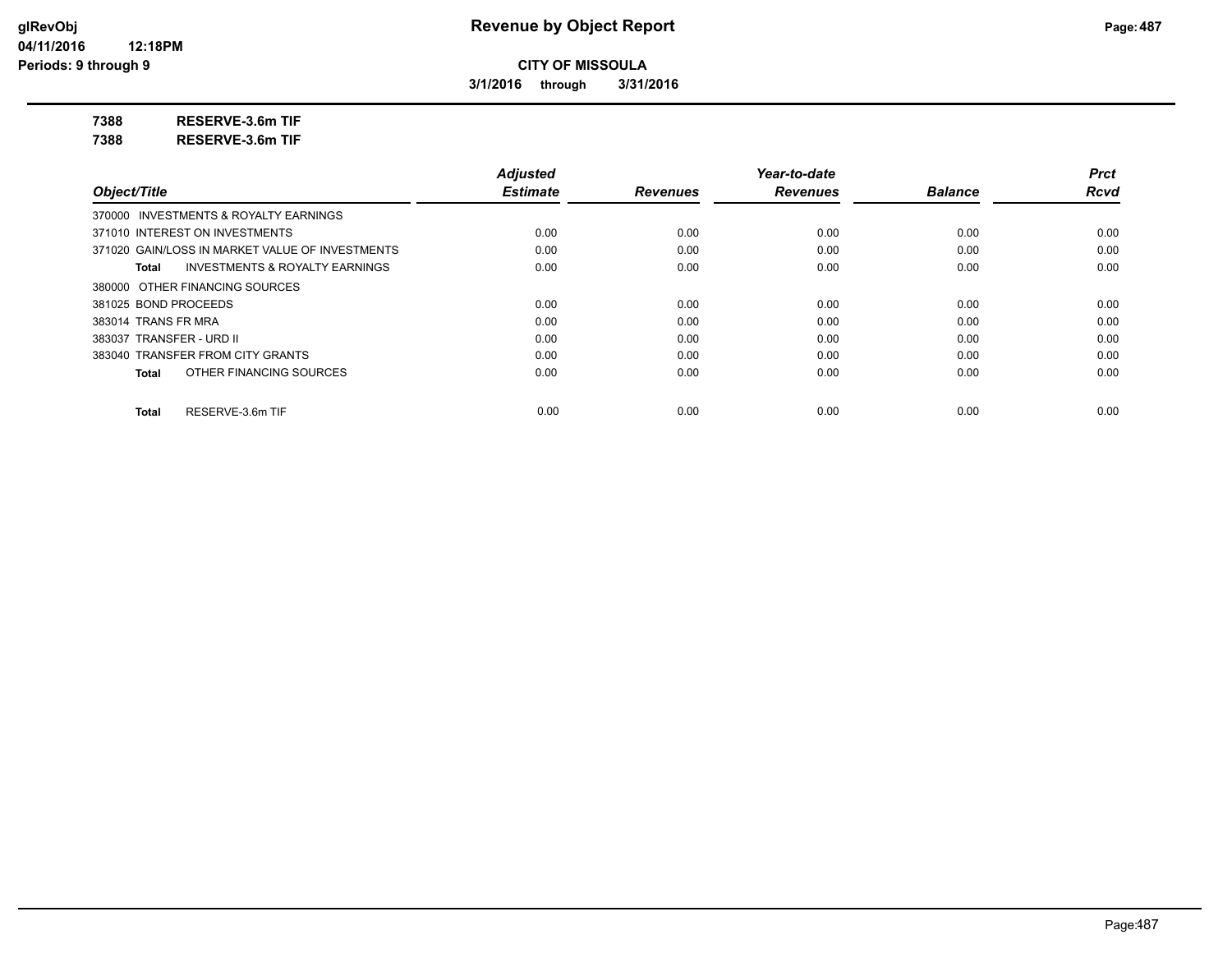**3/1/2016 through 3/31/2016**

#### **7388 RESERVE-3.6m TIF**

|                                                    | <b>Adjusted</b> |                 | Year-to-date    |                | <b>Prct</b> |
|----------------------------------------------------|-----------------|-----------------|-----------------|----------------|-------------|
| Object/Title                                       | <b>Estimate</b> | <b>Revenues</b> | <b>Revenues</b> | <b>Balance</b> | <b>Rcvd</b> |
| 370000 INVESTMENTS & ROYALTY EARNINGS              |                 |                 |                 |                |             |
| 371010 INTEREST ON INVESTMENTS                     | 0.00            | 0.00            | 0.00            | 0.00           | 0.00        |
| 371020 GAIN/LOSS IN MARKET VALUE OF INVESTMENT     | 0.00            | 0.00            | 0.00            | 0.00           | 0.00        |
| <b>INVESTMENTS &amp; ROYALTY EARNINGS</b><br>Total | 0.00            | 0.00            | 0.00            | 0.00           | 0.00        |
| 380000 OTHER FINANCING SOURCES                     |                 |                 |                 |                |             |
| 381025 BOND PROCEEDS                               | 0.00            | 0.00            | 0.00            | 0.00           | 0.00        |
| 383014 TRANS FR MRA                                | 0.00            | 0.00            | 0.00            | 0.00           | 0.00        |
| 383037 TRANSFER - URD II                           | 0.00            | 0.00            | 0.00            | 0.00           | 0.00        |
| 383040 TRANSFER FROM CITY GRANTS                   | 0.00            | 0.00            | 0.00            | 0.00           | 0.00        |
| OTHER FINANCING SOURCES<br>Total                   | 0.00            | 0.00            | 0.00            | 0.00           | 0.00        |
| RESERVE-3.6m TIF<br><b>Total</b>                   | 0.00            | 0.00            | 0.00            | 0.00           | 0.00        |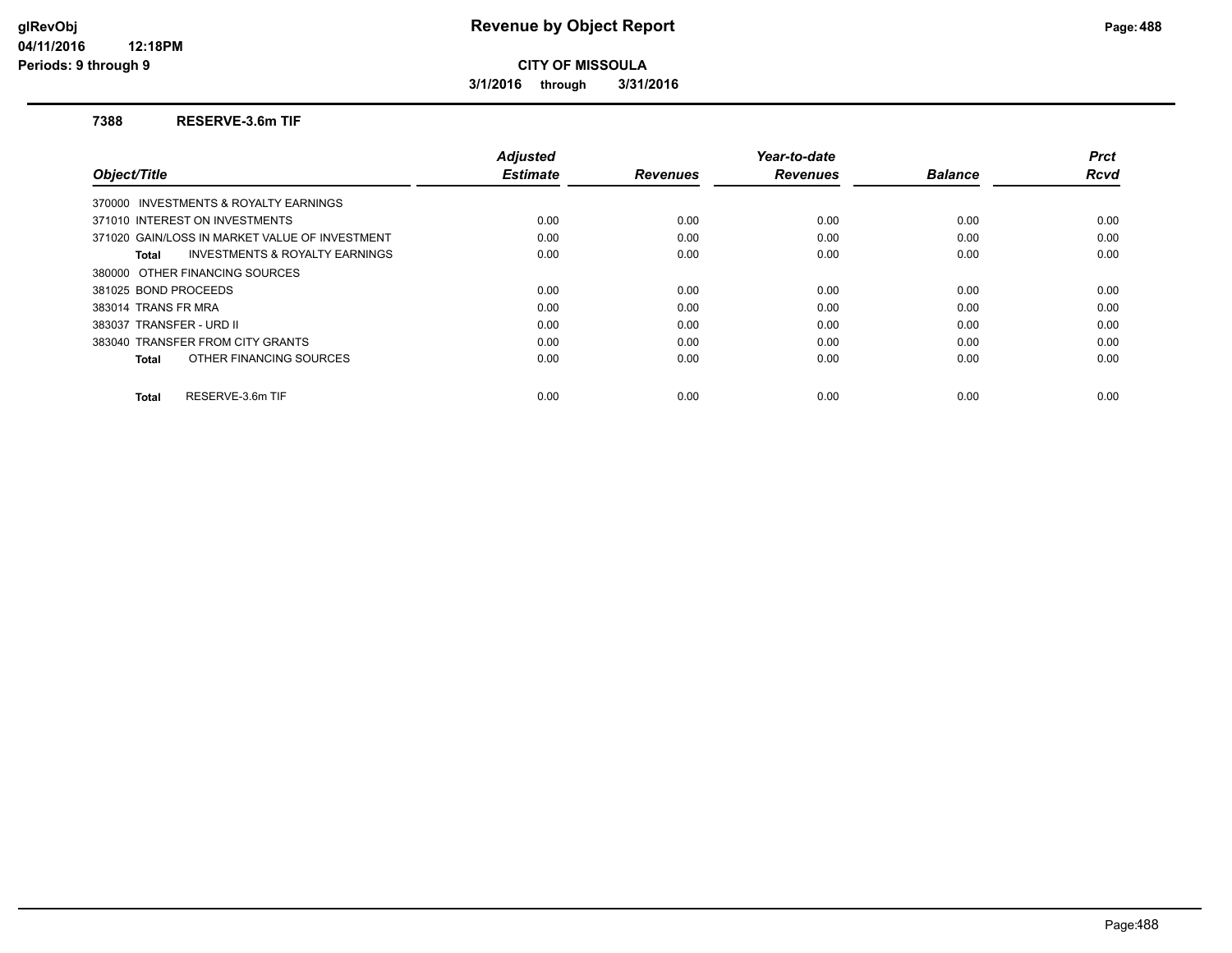**3/1/2016 through 3/31/2016**

**7389 DEBT SERVICE - 3.6M/5.75M**

**7389 DEBT SERVICE - 3.6M/5.75M**

|                      |                                                 | <b>Adjusted</b> |                 | Year-to-date    |                | <b>Prct</b> |
|----------------------|-------------------------------------------------|-----------------|-----------------|-----------------|----------------|-------------|
| Object/Title         |                                                 | <b>Estimate</b> | <b>Revenues</b> | <b>Revenues</b> | <b>Balance</b> | Rcvd        |
|                      | 370000 INVESTMENTS & ROYALTY EARNINGS           |                 |                 |                 |                |             |
|                      | 371010 INTEREST ON INVESTMENTS                  | 0.00            | 0.00            | 0.00            | 0.00           | 0.00        |
|                      | 371020 GAIN/LOSS IN MARKET VALUE OF INVESTMENTS | 0.00            | 0.00            | 0.00            | 0.00           | 0.00        |
| Total                | <b>INVESTMENTS &amp; ROYALTY EARNINGS</b>       | 0.00            | 0.00            | 0.00            | 0.00           | 0.00        |
|                      | 380000 OTHER FINANCING SOURCES                  |                 |                 |                 |                |             |
|                      | 381009 TRANSFER FROM CLEARING                   | 0.00            | 0.00            | 0.00            | 0.00           | 0.00        |
| 381025 BOND PROCEEDS |                                                 | 0.00            | 0.00            | 0.00            | 0.00           | 0.00        |
| 383014 TRANS FR MRA  |                                                 | 921,916.00      | 0.00            | 0.00            | 921,916.00     | 0.00        |
| Total                | OTHER FINANCING SOURCES                         | 921.916.00      | 0.00            | 0.00            | 921.916.00     | 0.00        |
| Total                | DEBT SERVICE - 3.6M/5.75M                       | 921.916.00      | 0.00            | 0.00            | 921.916.00     | 0.00        |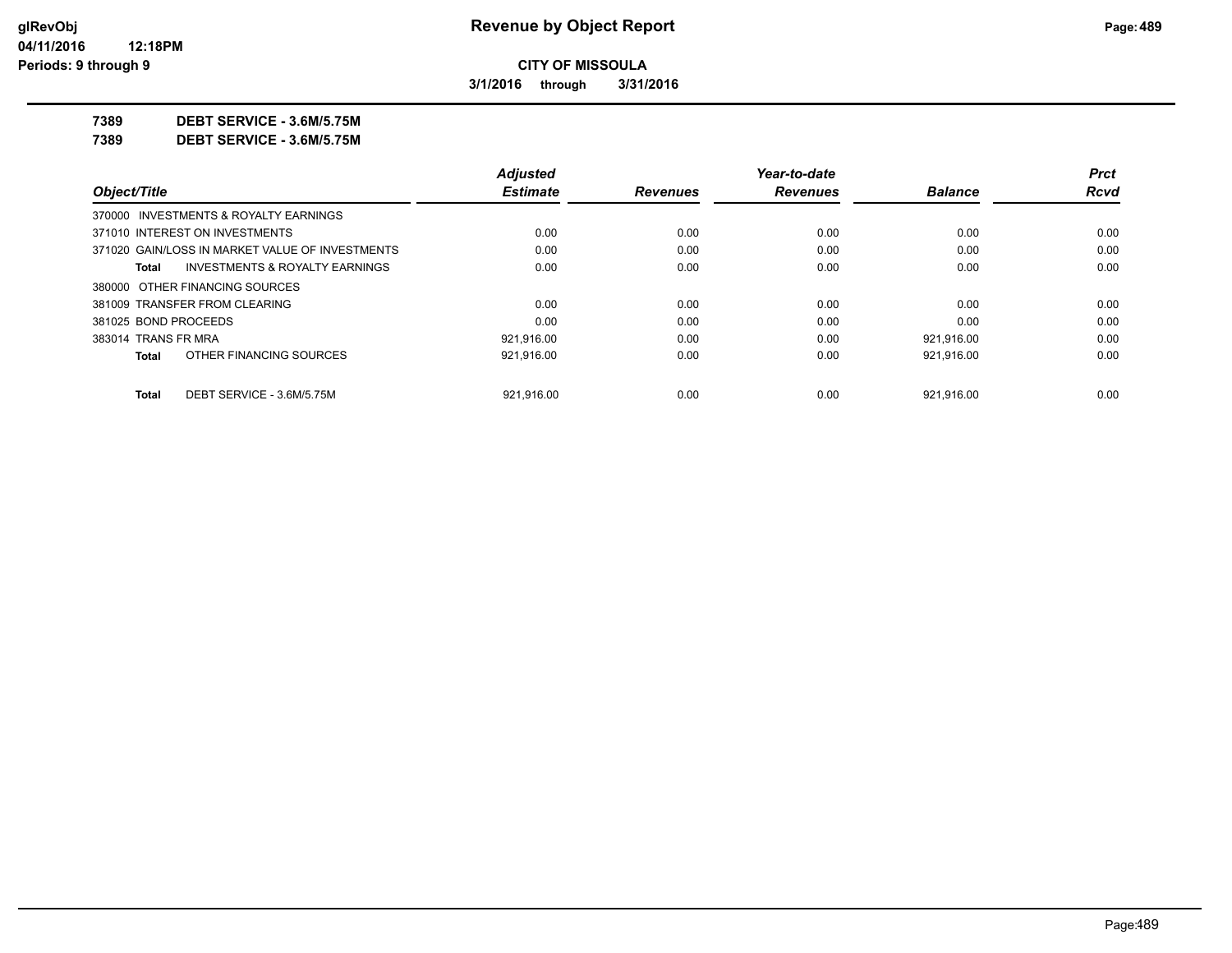**3/1/2016 through 3/31/2016**

## **7389 DEBT SERVICE - 3.6M/5.75M**

| Object/Title                                   | <b>Adjusted</b><br><b>Estimate</b> | <b>Revenues</b> | Year-to-date<br><b>Revenues</b> | <b>Balance</b> | <b>Prct</b><br><b>Rcvd</b> |
|------------------------------------------------|------------------------------------|-----------------|---------------------------------|----------------|----------------------------|
| 370000 INVESTMENTS & ROYALTY EARNINGS          |                                    |                 |                                 |                |                            |
| 371010 INTEREST ON INVESTMENTS                 | 0.00                               | 0.00            | 0.00                            | 0.00           | 0.00                       |
| 371020 GAIN/LOSS IN MARKET VALUE OF INVESTMENT | 0.00                               | 0.00            | 0.00                            | 0.00           | 0.00                       |
| INVESTMENTS & ROYALTY EARNINGS<br>Total        | 0.00                               | 0.00            | 0.00                            | 0.00           | 0.00                       |
| 380000 OTHER FINANCING SOURCES                 |                                    |                 |                                 |                |                            |
| 381009 TRANSFER FROM CLEARING                  | 0.00                               | 0.00            | 0.00                            | 0.00           | 0.00                       |
| 381025 BOND PROCEEDS                           | 0.00                               | 0.00            | 0.00                            | 0.00           | 0.00                       |
| 383014 TRANS FR MRA                            | 921.916.00                         | 0.00            | 0.00                            | 921.916.00     | 0.00                       |
| OTHER FINANCING SOURCES<br><b>Total</b>        | 921,916.00                         | 0.00            | 0.00                            | 921,916.00     | 0.00                       |
| DEBT SERVICE - 3.6M/5.75M<br><b>Total</b>      | 921.916.00                         | 0.00            | 0.00                            | 921.916.00     | 0.00                       |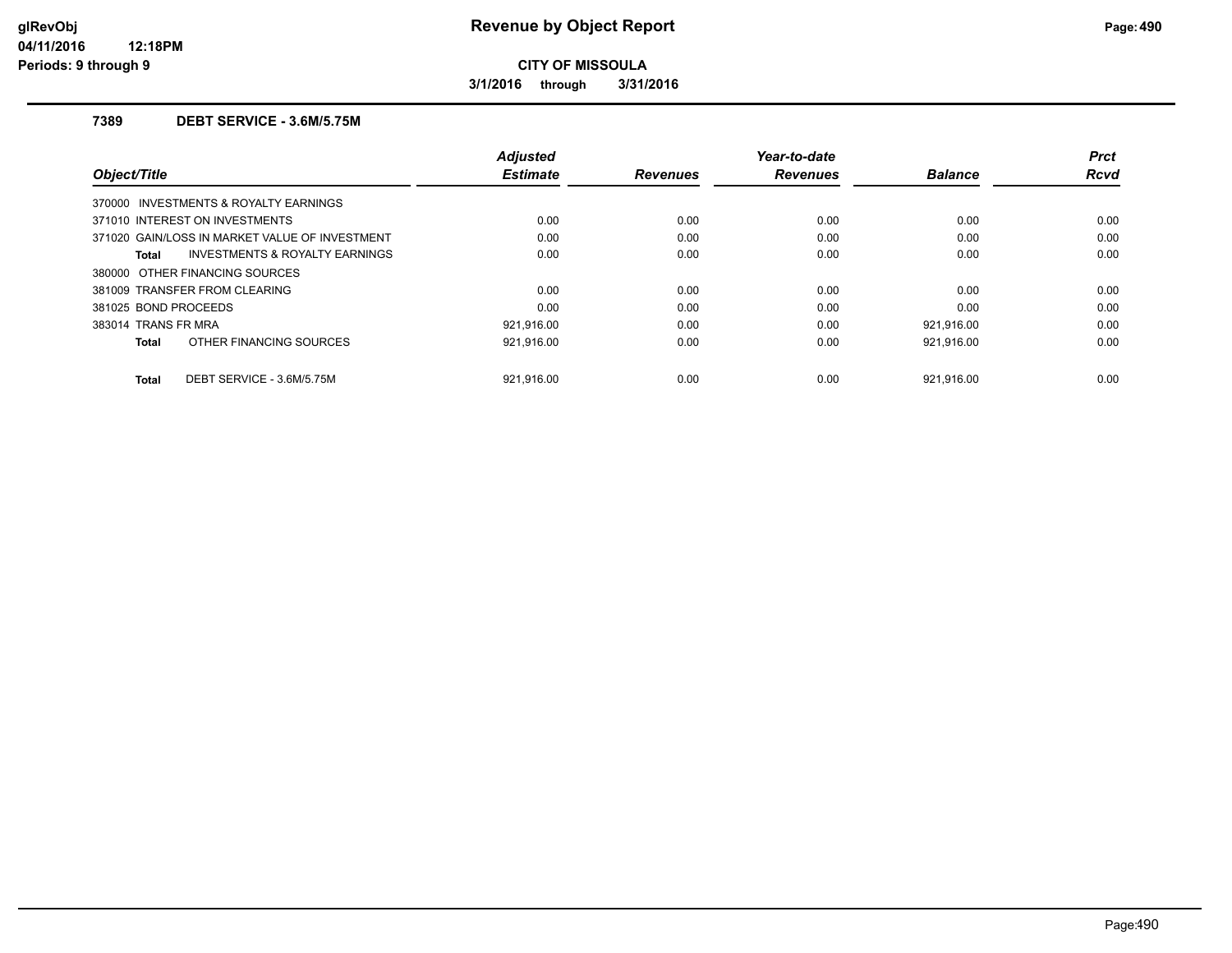**3/1/2016 through 3/31/2016**

**7390 URDII CLEARING - 3.6M TIF**

| 7390 | <b>URDII CLEARING - 3.6M TIF</b> |
|------|----------------------------------|
|      |                                  |

|                                                           | <b>Adjusted</b> |                 | Year-to-date    |                | <b>Prct</b> |
|-----------------------------------------------------------|-----------------|-----------------|-----------------|----------------|-------------|
| Object/Title                                              | <b>Estimate</b> | <b>Revenues</b> | <b>Revenues</b> | <b>Balance</b> | <b>Rcvd</b> |
| TAXES/ASSESSMENTS<br>310000                               |                 |                 |                 |                |             |
| 310000 TAXES/ASSESSMENTS                                  | 0.00            | 0.00            | 0.00            | 0.00           | 0.00        |
| 311011 TAX INCREMENT                                      | 1,617,625.00    | 8,097.13        | 842,916.98      | 774,708.02     | 52.11       |
| PENALTIES & INTEREST<br>312001                            | 0.00            | 50.86           | 1,433.21        | $-1,433.21$    | 0.00        |
| TAXES/ASSESSMENTS<br><b>Total</b>                         | 1,617,625.00    | 8,147.99        | 844,350.19      | 773,274.81     | 52.20       |
| <b>INTERGOVERNMENTAL REVENUES</b><br>330000               |                 |                 |                 |                |             |
| 335210 PERSONAL PROPERTY TAX REIMBURSEMENT                | 0.00            | 0.00            | 93,665.65       | $-93,665.65$   | 0.00        |
| 335230 HB 124 REVENUE                                     | 255,260.00      | 0.00            | 127,630.00      | 127,630.00     | 50.00       |
| <b>INTERGOVERNMENTAL REVENUES</b><br><b>Total</b>         | 255,260.00      | 0.00            | 221,295.65      | 33,964.35      | 86.69       |
| <b>INVESTMENTS &amp; ROYALTY EARNINGS</b><br>370000       |                 |                 |                 |                |             |
| 371010 INTEREST ON INVESTMENTS                            | 0.00            | 0.00            | 0.00            | 0.00           | 0.00        |
| 371020 GAIN/LOSS IN MARKET VALUE OF INVESTMENTS           | 0.00            | 0.00            | 0.00            | 0.00           | 0.00        |
| <b>INVESTMENTS &amp; ROYALTY EARNINGS</b><br><b>Total</b> | 0.00            | 0.00            | 0.00            | 0.00           | 0.00        |
| OTHER FINANCING SOURCES<br>380000                         |                 |                 |                 |                |             |
| 383037 TRANSFER FROM URD II                               | 0.00            | 0.00            | 0.00            | 0.00           | 0.00        |
| OTHER FINANCING SOURCES<br><b>Total</b>                   | 0.00            | 0.00            | 0.00            | 0.00           | 0.00        |
| URDII CLEARING - 3.6M TIF<br>Total                        | 1,872,885.00    | 8,147.99        | 1,065,645.84    | 807,239.16     | 56.90       |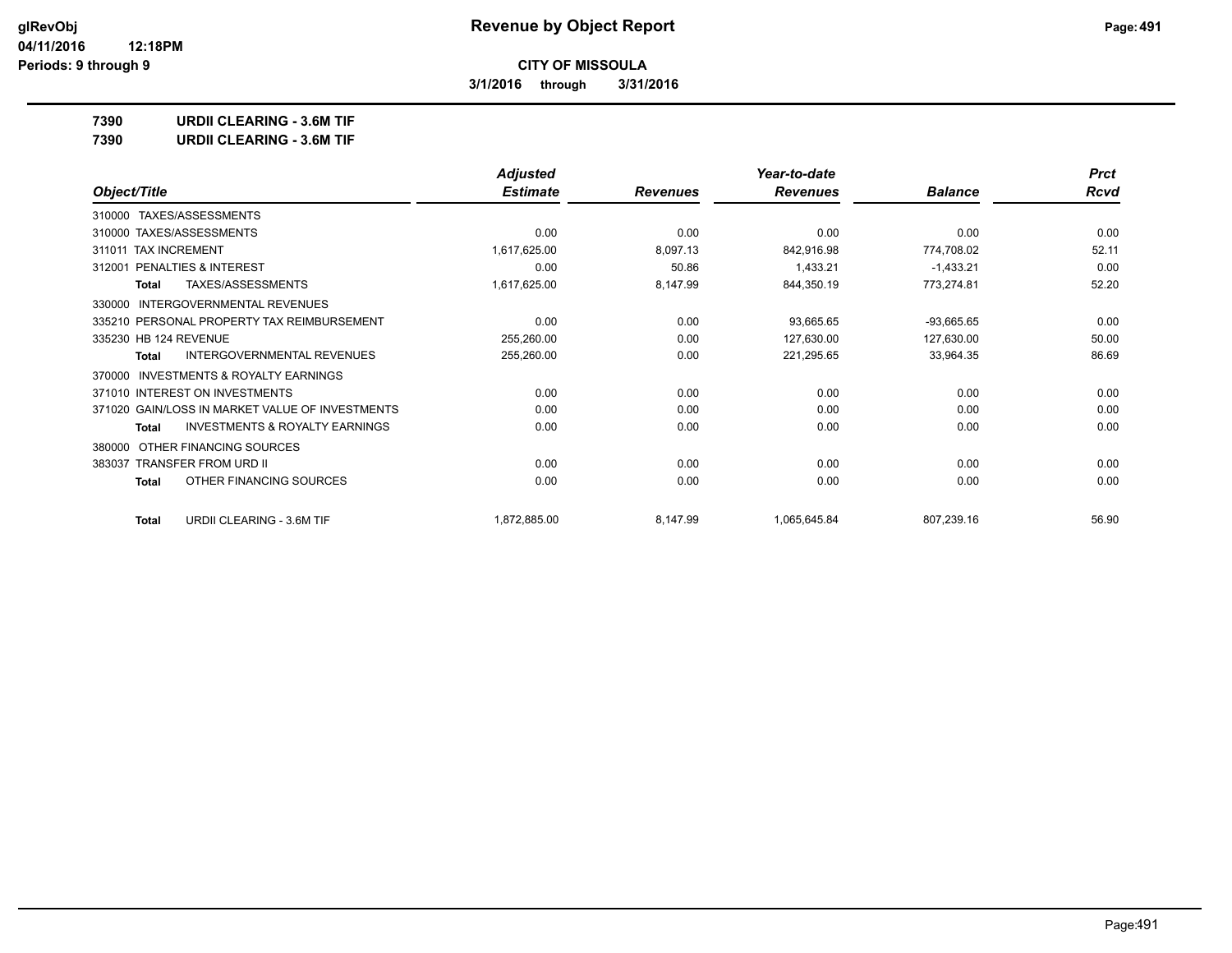**3/1/2016 through 3/31/2016**

### **7390 URDII CLEARING - 3.6M TIF**

|                                                           | <b>Adjusted</b> |                 | Year-to-date    |                | <b>Prct</b> |
|-----------------------------------------------------------|-----------------|-----------------|-----------------|----------------|-------------|
| Object/Title                                              | <b>Estimate</b> | <b>Revenues</b> | <b>Revenues</b> | <b>Balance</b> | <b>Rcvd</b> |
| TAXES/ASSESSMENTS<br>310000                               |                 |                 |                 |                |             |
| 310000 TAXES/ASSESSMENTS                                  | 0.00            | 0.00            | 0.00            | 0.00           | 0.00        |
| <b>TAX INCREMENT</b><br>311011                            | 1,617,625.00    | 8,097.13        | 842,916.98      | 774,708.02     | 52.11       |
| <b>PENALTIES &amp; INTEREST</b><br>312001                 | 0.00            | 50.86           | 1,433.21        | $-1,433.21$    | 0.00        |
| TAXES/ASSESSMENTS<br><b>Total</b>                         | 1,617,625.00    | 8,147.99        | 844,350.19      | 773,274.81     | 52.20       |
| <b>INTERGOVERNMENTAL REVENUES</b><br>330000               |                 |                 |                 |                |             |
| 335210 PERSONAL PROPERTY TAX REIMBURSEMENT                | 0.00            | 0.00            | 93,665.65       | $-93,665.65$   | 0.00        |
| 335230 HB 124 REVENUE                                     | 255,260.00      | 0.00            | 127,630.00      | 127,630.00     | 50.00       |
| <b>INTERGOVERNMENTAL REVENUES</b><br>Total                | 255,260.00      | 0.00            | 221,295.65      | 33,964.35      | 86.69       |
| INVESTMENTS & ROYALTY EARNINGS<br>370000                  |                 |                 |                 |                |             |
| 371010 INTEREST ON INVESTMENTS                            | 0.00            | 0.00            | 0.00            | 0.00           | 0.00        |
| 371020 GAIN/LOSS IN MARKET VALUE OF INVESTMENT            | 0.00            | 0.00            | 0.00            | 0.00           | 0.00        |
| <b>INVESTMENTS &amp; ROYALTY EARNINGS</b><br><b>Total</b> | 0.00            | 0.00            | 0.00            | 0.00           | 0.00        |
| OTHER FINANCING SOURCES<br>380000                         |                 |                 |                 |                |             |
| <b>TRANSFER FROM URD II</b><br>383037                     | 0.00            | 0.00            | 0.00            | 0.00           | 0.00        |
| OTHER FINANCING SOURCES<br><b>Total</b>                   | 0.00            | 0.00            | 0.00            | 0.00           | 0.00        |
| URDII CLEARING - 3.6M TIF<br><b>Total</b>                 | 1,872,885.00    | 8,147.99        | 1,065,645.84    | 807,239.16     | 56.90       |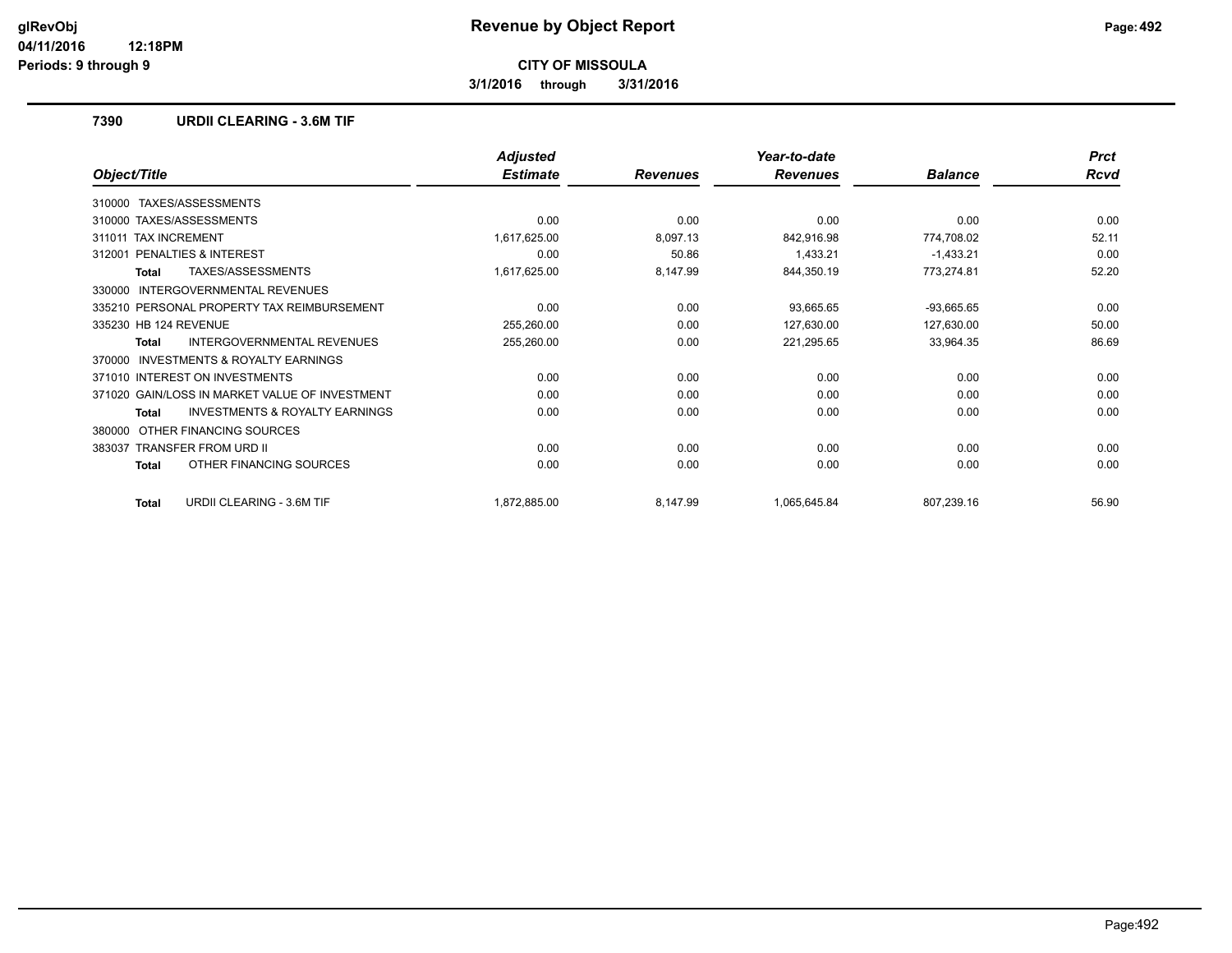**3/1/2016 through 3/31/2016**

**7391 MRA - URD I FUND 7391 MRA - URD I FUND**

|                                                    | <b>Adjusted</b> |                 | Year-to-date    |                | <b>Prct</b> |
|----------------------------------------------------|-----------------|-----------------|-----------------|----------------|-------------|
| Object/Title                                       | <b>Estimate</b> | <b>Revenues</b> | <b>Revenues</b> | <b>Balance</b> | <b>Rcvd</b> |
| 310000 TAXES/ASSESSMENTS                           |                 |                 |                 |                |             |
| 311011 TAX INCREMENT                               | 0.00            | 0.00            | 0.00            | 0.00           | 0.00        |
| 312001 PENALTIES & INTEREST                        | 0.00            | 0.00            | 0.00            | 0.00           | 0.00        |
| TAXES/ASSESSMENTS<br>Total                         | 0.00            | 0.00            | 0.00            | 0.00           | 0.00        |
| 330000 INTERGOVERNMENTAL REVENUES                  |                 |                 |                 |                |             |
| 331050 ISTEA/CTEP GRANT                            | 0.00            | 0.00            | 0.00            | 0.00           | 0.00        |
| 336023 STATE CONTRIB. - PERS                       | 0.00            | 0.00            | 0.00            | 0.00           | 0.00        |
| <b>INTERGOVERNMENTAL REVENUES</b><br>Total         | 0.00            | 0.00            | 0.00            | 0.00           | 0.00        |
| 360000 MISCELLANEOUS REVENUES                      |                 |                 |                 |                |             |
| 360000 MISCELLANEOUS REVENUES                      | 0.00            | 0.00            | 0.00            | 0.00           | 0.00        |
| 360010 MISCELLANEOUS                               | 0.00            | 0.00            | 0.00            | 0.00           | 0.00        |
| 364012 SALE OF SURPLUS PROPERTY                    | 0.00            | 0.00            | 0.00            | 0.00           | 0.00        |
| 365000 DONATIONS                                   | 0.00            | 0.00            | 0.00            | 0.00           | 0.00        |
| MISCELLANEOUS REVENUES<br>Total                    | 0.00            | 0.00            | 0.00            | 0.00           | 0.00        |
| 370000 INVESTMENTS & ROYALTY EARNINGS              |                 |                 |                 |                |             |
| 371010 INTEREST ON INVESTMENTS                     | 0.00            | 0.00            | 0.00            | 0.00           | 0.00        |
| 371020 GAIN/LOSS IN MARKET VALUE OF INVESTMENTS    | 0.00            | 0.00            | 0.00            | 0.00           | 0.00        |
| <b>INVESTMENTS &amp; ROYALTY EARNINGS</b><br>Total | 0.00            | 0.00            | 0.00            | 0.00           | 0.00        |
| 380000 OTHER FINANCING SOURCES                     |                 |                 |                 |                |             |
| 382010 SALE OF FIXED ASSETS                        | 0.00            | 0.00            | 0.00            | 0.00           | 0.00        |
| 383001 TRANS FR FLUSHING DISTRICT                  | 0.00            | 0.00            | 0.00            | 0.00           | 0.00        |
| 383016 TRANS FR TAX INCREMENT BOND                 | 0.00            | 0.00            | 0.00            | 0.00           | 0.00        |
| 383029 TRANS FR GENERAL                            | 0.00            | 0.00            | 0.00            | 0.00           | 0.00        |
| 383037 TRANSFER - URD II                           | 0.00            | 0.00            | 0.00            | 0.00           | 0.00        |
| 383038 TRANSFER - URD III                          | 0.00            | 0.00            | 0.00            | 0.00           | 0.00        |
| OTHER FINANCING SOURCES<br><b>Total</b>            | 0.00            | 0.00            | 0.00            | 0.00           | 0.00        |
|                                                    |                 |                 |                 |                |             |
| MRA - URD I FUND<br>Total                          | 0.00            | 0.00            | 0.00            | 0.00           | 0.00        |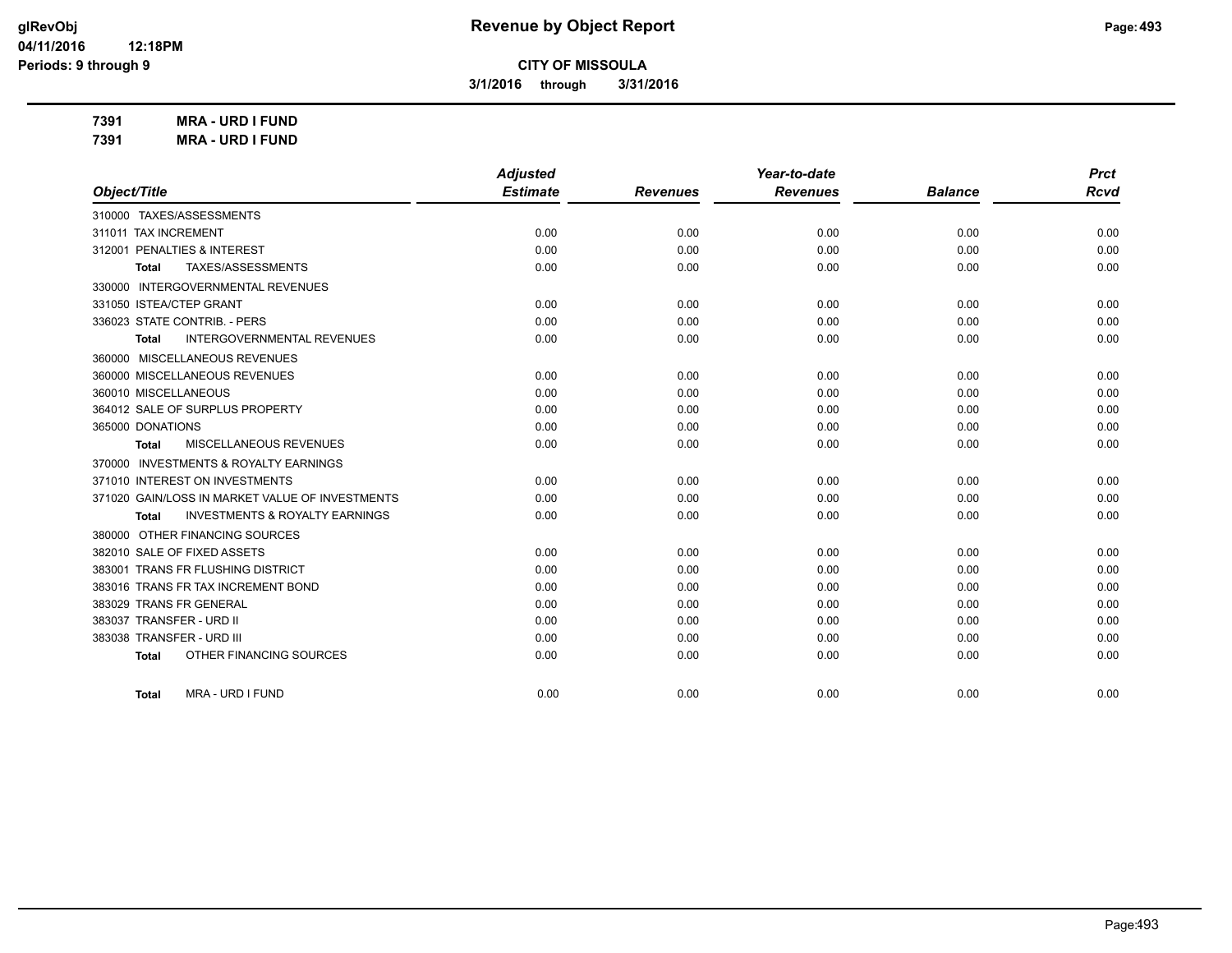**3/1/2016 through 3/31/2016**

#### **7391 MRA - URD I FUND**

|                                                    | <b>Adjusted</b> |                 | Year-to-date    |                | <b>Prct</b> |
|----------------------------------------------------|-----------------|-----------------|-----------------|----------------|-------------|
| Object/Title                                       | <b>Estimate</b> | <b>Revenues</b> | <b>Revenues</b> | <b>Balance</b> | <b>Rcvd</b> |
| 310000 TAXES/ASSESSMENTS                           |                 |                 |                 |                |             |
| 311011 TAX INCREMENT                               | 0.00            | 0.00            | 0.00            | 0.00           | 0.00        |
| 312001 PENALTIES & INTEREST                        | 0.00            | 0.00            | 0.00            | 0.00           | 0.00        |
| TAXES/ASSESSMENTS<br><b>Total</b>                  | 0.00            | 0.00            | 0.00            | 0.00           | 0.00        |
| 330000 INTERGOVERNMENTAL REVENUES                  |                 |                 |                 |                |             |
| 331050 ISTEA/CTEP GRANT                            | 0.00            | 0.00            | 0.00            | 0.00           | 0.00        |
| 336023 STATE CONTRIB. - PERS                       | 0.00            | 0.00            | 0.00            | 0.00           | 0.00        |
| <b>INTERGOVERNMENTAL REVENUES</b><br>Total         | 0.00            | 0.00            | 0.00            | 0.00           | 0.00        |
| 360000 MISCELLANEOUS REVENUES                      |                 |                 |                 |                |             |
| 360000 MISCELLANEOUS REVENUES                      | 0.00            | 0.00            | 0.00            | 0.00           | 0.00        |
| 360010 MISCELLANEOUS                               | 0.00            | 0.00            | 0.00            | 0.00           | 0.00        |
| 364012 SALE OF SURPLUS PROPERTY                    | 0.00            | 0.00            | 0.00            | 0.00           | 0.00        |
| 365000 DONATIONS                                   | 0.00            | 0.00            | 0.00            | 0.00           | 0.00        |
| <b>MISCELLANEOUS REVENUES</b><br><b>Total</b>      | 0.00            | 0.00            | 0.00            | 0.00           | 0.00        |
| 370000 INVESTMENTS & ROYALTY EARNINGS              |                 |                 |                 |                |             |
| 371010 INTEREST ON INVESTMENTS                     | 0.00            | 0.00            | 0.00            | 0.00           | 0.00        |
| 371020 GAIN/LOSS IN MARKET VALUE OF INVESTMENT     | 0.00            | 0.00            | 0.00            | 0.00           | 0.00        |
| <b>INVESTMENTS &amp; ROYALTY EARNINGS</b><br>Total | 0.00            | 0.00            | 0.00            | 0.00           | 0.00        |
| 380000 OTHER FINANCING SOURCES                     |                 |                 |                 |                |             |
| 382010 SALE OF FIXED ASSETS                        | 0.00            | 0.00            | 0.00            | 0.00           | 0.00        |
| 383001 TRANS FR FLUSHING DISTRICT                  | 0.00            | 0.00            | 0.00            | 0.00           | 0.00        |
| 383016 TRANS FR TAX INCREMENT BOND                 | 0.00            | 0.00            | 0.00            | 0.00           | 0.00        |
| 383029 TRANS FR GENERAL                            | 0.00            | 0.00            | 0.00            | 0.00           | 0.00        |
| 383037 TRANSFER - URD II                           | 0.00            | 0.00            | 0.00            | 0.00           | 0.00        |
| 383038 TRANSFER - URD III                          | 0.00            | 0.00            | 0.00            | 0.00           | 0.00        |
| OTHER FINANCING SOURCES<br><b>Total</b>            | 0.00            | 0.00            | 0.00            | 0.00           | 0.00        |
| MRA - URD I FUND<br><b>Total</b>                   | 0.00            | 0.00            | 0.00            | 0.00           | 0.00        |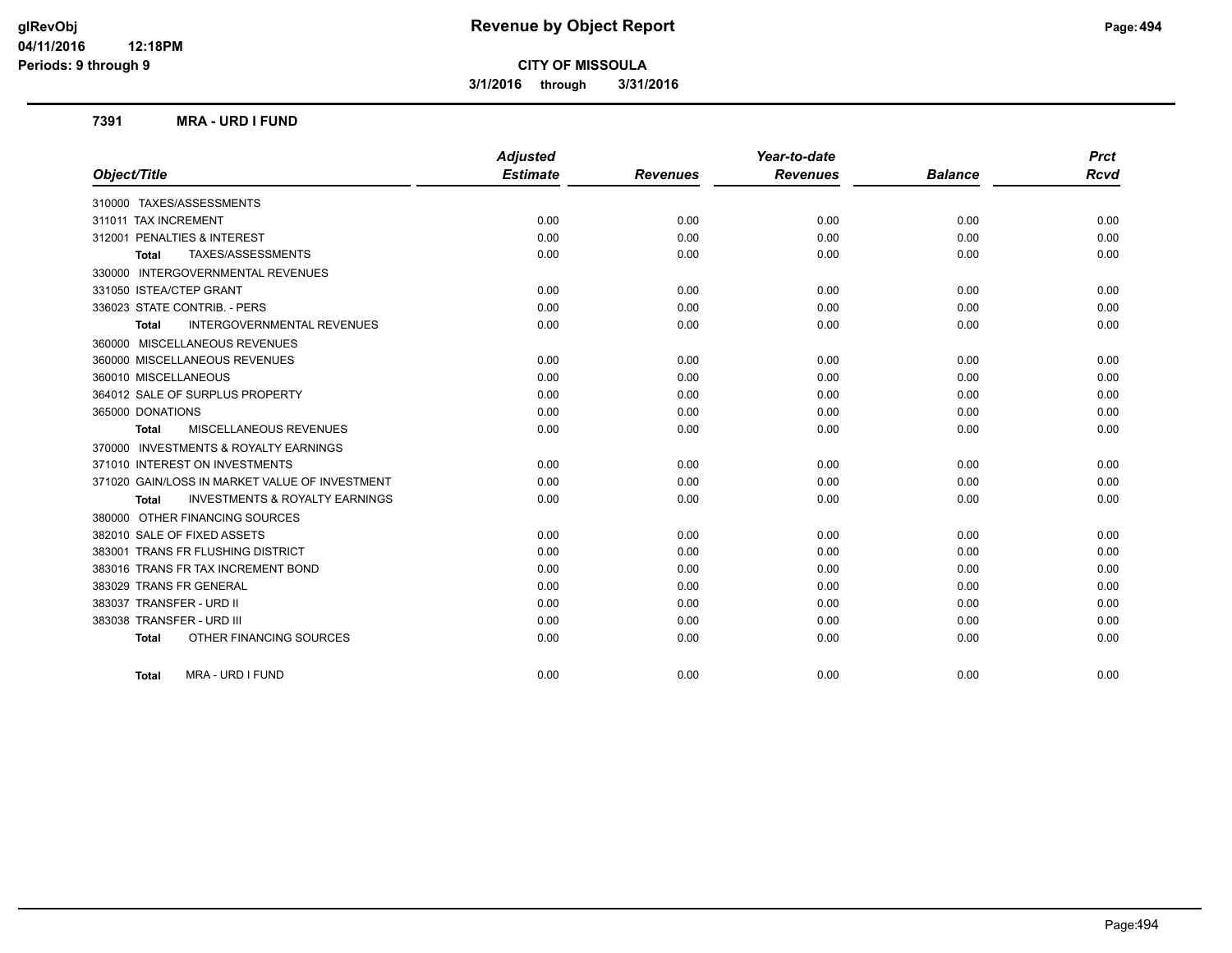**3/1/2016 through 3/31/2016**

**7392 MRA - URD II FUND 7392 MRA - URD II FUND**

|                                                           | <b>Adjusted</b> |                 | Year-to-date    |                | <b>Prct</b> |
|-----------------------------------------------------------|-----------------|-----------------|-----------------|----------------|-------------|
| Object/Title                                              | <b>Estimate</b> | <b>Revenues</b> | <b>Revenues</b> | <b>Balance</b> | <b>Rcvd</b> |
| 310000 TAXES/ASSESSMENTS                                  |                 |                 |                 |                |             |
| 311011 TAX INCREMENT                                      | 0.00            | 0.00            | 0.00            | 0.00           | 0.00        |
| TAXES/ASSESSMENTS<br><b>Total</b>                         | 0.00            | 0.00            | 0.00            | 0.00           | 0.00        |
| 330000 INTERGOVERNMENTAL REVENUES                         |                 |                 |                 |                |             |
| 330000 INTERGOVERNMENTAL REVENUES                         | 0.00            | 0.00            | 0.00            | 0.00           | 0.00        |
| 331050 ISTEA/CTEP GRANT                                   | 200,000.00      | 0.00            | 0.00            | 200,000.00     | 0.00        |
| 331060 NATL RECREATION TRAILS GRANTS                      | 0.00            | 0.00            | 0.00            | 0.00           | 0.00        |
| 335210 PERSONAL PROPERTY TAX REIMBURSEMENT                | 0.00            | 0.00            | 0.00            | 0.00           | 0.00        |
| 335230 HB 124 REVENUE                                     | 0.00            | 0.00            | 0.00            | 0.00           | 0.00        |
| 335250 STATE REIMB - SB #184                              | 0.00            | 0.00            | 0.00            | 0.00           | 0.00        |
| 336023 STATE CONTRIB. - PERS                              | 0.00            | 0.00            | 0.00            | 0.00           | 0.00        |
| <b>INTERGOVERNMENTAL REVENUES</b><br><b>Total</b>         | 200,000.00      | 0.00            | 0.00            | 200,000.00     | 0.00        |
| 340000 CHARGES FOR SERVICES                               |                 |                 |                 |                |             |
| 343300 MISC CHARGES FOR SERVICES                          | 0.00            | 0.00            | 0.00            | 0.00           | 0.00        |
| <b>CHARGES FOR SERVICES</b><br><b>Total</b>               | 0.00            | 0.00            | 0.00            | 0.00           | 0.00        |
| 360000 MISCELLANEOUS REVENUES                             |                 |                 |                 |                |             |
| 360000 MISCELLANEOUS REVENUES                             | 0.00            | 0.00            | 237,869.88      | -237,869.88    | 0.00        |
| 360007 RLF REVENUES                                       | 0.00            | 0.00            | 0.00            | 0.00           | 0.00        |
| 360010 MISCELLANEOUS                                      | 0.00            | 0.00            | 0.00            | 0.00           | 0.00        |
| 365000 DONATIONS                                          | 0.00            | 0.00            | 0.00            | 0.00           | 0.00        |
| <b>MISCELLANEOUS REVENUES</b><br><b>Total</b>             | 0.00            | 0.00            | 237,869.88      | -237,869.88    | 0.00        |
| 370000 INVESTMENTS & ROYALTY EARNINGS                     |                 |                 |                 |                |             |
| 371010 INTEREST ON INVESTMENTS                            | 0.00            | 0.00            | 0.00            | 0.00           | 0.00        |
| 371020 GAIN/LOSS IN MARKET VALUE OF INVESTMENTS           | 0.00            | 0.00            | 0.00            | 0.00           | 0.00        |
| <b>INVESTMENTS &amp; ROYALTY EARNINGS</b><br><b>Total</b> | 0.00            | 0.00            | 0.00            | 0.00           | 0.00        |
| 380000 OTHER FINANCING SOURCES                            |                 |                 |                 |                |             |
| 381009 TRANSFERS IN                                       | 0.00            | 0.00            | 0.00            | 0.00           | 0.00        |
| 381025 BOND PROCEEDS                                      | 0.00            | 0.00            | 0.00            | 0.00           | 0.00        |
| 381026 DEBT SERVICE/BROWNSFIELD RLF 1.125M                | 0.00            | 0.00            | 0.00            | 0.00           | 0.00        |
| 381027 SOUTH RESERVE TRAIL CROSSING 5.M                   | 0.00            | 0.00            | 0.00            | 0.00           | 0.00        |
| 381028 BOND PROCEEDS-MILL SITE                            | 0.00            | 0.00            | 0.00            | 0.00           | 0.00        |
| 381074 CIVIC STADIUM TIF NOTES 1.5M                       | 0.00            | 0.00            | 0.00            | 0.00           | 0.00        |
| 383014 TRANS FR MRA                                       | 616,365.00      | 0.00            | 0.00            | 616,365.00     | 0.00        |
| 383037 TRANSFER - URD II                                  | 0.00            | 0.00            | 0.00            | 0.00           | 0.00        |
| 383038 TRANSFER - URD III                                 | 0.00            | 0.00            | 0.00            | 0.00           | 0.00        |
| 383039 FROM SID TRANSFERS                                 | 0.00            | 0.00            | 0.00            | 0.00           | 0.00        |
| 383060 TRANSFERS FROM FRONT ST URD                        | 0.00            | 0.00            | 0.00            | 0.00           | 0.00        |
| 383061 TRANSFERS FROM PARK IMPACT FEES                    | 0.00            | 0.00            | 0.00            | 0.00           | 0.00        |
|                                                           |                 |                 |                 |                |             |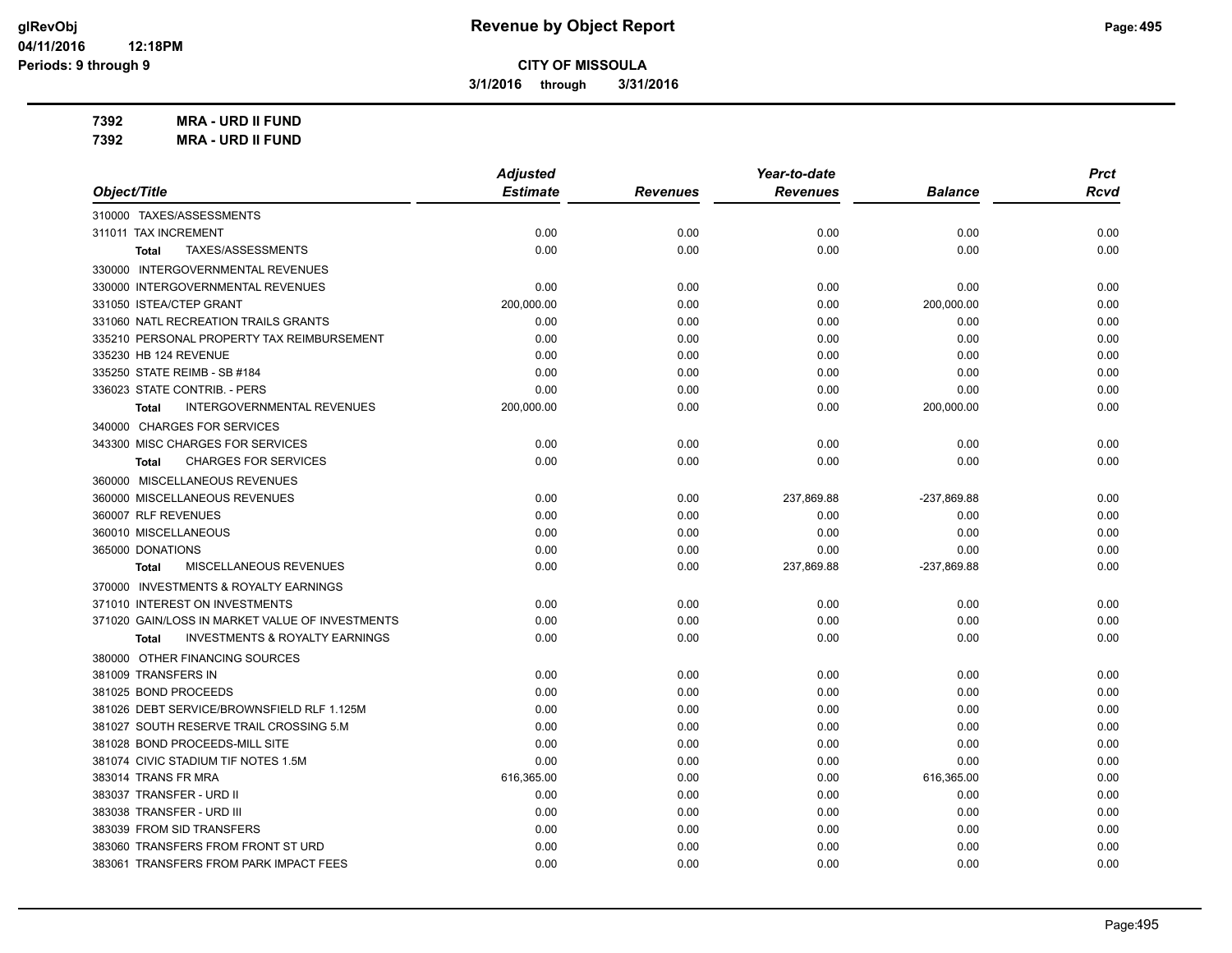**3/1/2016 through 3/31/2016**

**7392 MRA - URD II FUND 7392 MRA - URD II FUND**

|                                         | <b>Adjusted</b> | Year-to-date    |                 |                | Prct  |
|-----------------------------------------|-----------------|-----------------|-----------------|----------------|-------|
| Object/Title                            | <b>Estimate</b> | <b>Revenues</b> | <b>Revenues</b> | <b>Balance</b> | Rcvd  |
| 383062 TRANSFERS FROM PARK SIDS         | 0.00            | 0.00            | 0.00            | 0.00           | 0.00  |
| 383063 TRANSF FROM SAFETY-LU (CTEP)FUND | 0.00            | 0.00            | 0.00            | 0.00           | 0.00  |
| OTHER FINANCING SOURCES<br><b>Total</b> | 616.365.00      | 0.00            | 0.00            | 616.365.00     | 0.00  |
| MRA - URD II FUND<br><b>Total</b>       | 816,365.00      | 0.00            | 237.869.88      | 578.495.12     | 29.14 |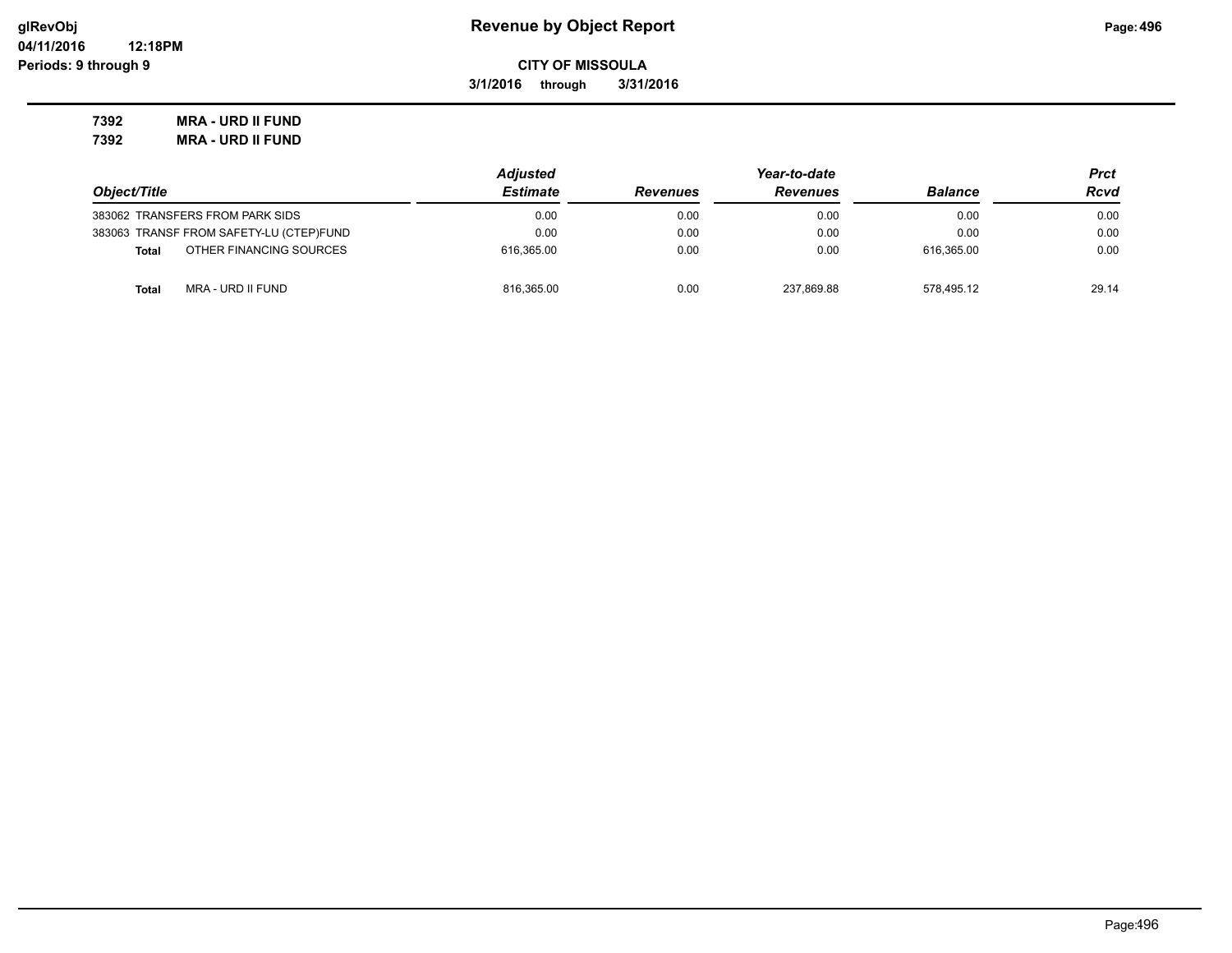**3/1/2016 through 3/31/2016**

#### **7392 MRA - URD II FUND**

| <b>Adjusted</b><br><b>Estimate</b><br>Object/Title<br><b>Revenues</b><br><b>Revenues</b><br>310000 TAXES/ASSESSMENTS | <b>Balance</b><br>0.00<br>0.00 | <b>Rcvd</b><br>0.00 |
|----------------------------------------------------------------------------------------------------------------------|--------------------------------|---------------------|
|                                                                                                                      |                                |                     |
|                                                                                                                      |                                |                     |
| 311011 TAX INCREMENT<br>0.00<br>0.00<br>0.00                                                                         |                                |                     |
| 0.00<br>0.00<br>0.00<br>TAXES/ASSESSMENTS<br>Total                                                                   |                                | 0.00                |
| 330000 INTERGOVERNMENTAL REVENUES                                                                                    |                                |                     |
| 330000 INTERGOVERNMENTAL REVENUES<br>0.00<br>0.00<br>0.00                                                            | 0.00                           | 0.00                |
| 331050 ISTEA/CTEP GRANT<br>200,000.00<br>0.00<br>0.00                                                                | 200,000.00                     | 0.00                |
| 331060 NATL RECREATION TRAILS GRANTS<br>0.00<br>0.00<br>0.00                                                         | 0.00                           | 0.00                |
| 335210 PERSONAL PROPERTY TAX REIMBURSEMENT<br>0.00<br>0.00<br>0.00                                                   | 0.00                           | 0.00                |
| 335230 HB 124 REVENUE<br>0.00<br>0.00<br>0.00                                                                        | 0.00                           | 0.00                |
| 335250 STATE REIMB - SB #184<br>0.00<br>0.00<br>0.00                                                                 | 0.00                           | 0.00                |
| 336023 STATE CONTRIB. - PERS<br>0.00<br>0.00<br>0.00                                                                 | 0.00                           | 0.00                |
| <b>INTERGOVERNMENTAL REVENUES</b><br>200,000.00<br>0.00<br>0.00<br><b>Total</b>                                      | 200,000.00                     | 0.00                |
| 340000 CHARGES FOR SERVICES                                                                                          |                                |                     |
| 343300 MISC CHARGES FOR SERVICES<br>0.00<br>0.00<br>0.00                                                             | 0.00                           | 0.00                |
| 0.00<br>0.00<br>0.00<br><b>CHARGES FOR SERVICES</b><br><b>Total</b>                                                  | 0.00                           | 0.00                |
| 360000 MISCELLANEOUS REVENUES                                                                                        |                                |                     |
| 360000 MISCELLANEOUS REVENUES<br>0.00<br>0.00<br>237,869.88                                                          | -237,869.88                    | 0.00                |
| 360007 RLF REVENUES<br>0.00<br>0.00<br>0.00                                                                          | 0.00                           | 0.00                |
| 360010 MISCELLANEOUS<br>0.00<br>0.00<br>0.00                                                                         | 0.00                           | 0.00                |
| 365000 DONATIONS<br>0.00<br>0.00<br>0.00                                                                             | 0.00                           | 0.00                |
| MISCELLANEOUS REVENUES<br>0.00<br>0.00<br>237,869.88<br><b>Total</b>                                                 | -237,869.88                    | 0.00                |
| 370000 INVESTMENTS & ROYALTY EARNINGS                                                                                |                                |                     |
| 371010 INTEREST ON INVESTMENTS<br>0.00<br>0.00<br>0.00                                                               | 0.00                           | 0.00                |
| 371020 GAIN/LOSS IN MARKET VALUE OF INVESTMENT<br>0.00<br>0.00<br>0.00                                               | 0.00                           | 0.00                |
| <b>INVESTMENTS &amp; ROYALTY EARNINGS</b><br>0.00<br>0.00<br>0.00<br><b>Total</b>                                    | 0.00                           | 0.00                |
| 380000 OTHER FINANCING SOURCES                                                                                       |                                |                     |
| 381009 TRANSFERS IN<br>0.00<br>0.00<br>0.00                                                                          | 0.00                           | 0.00                |
| 381025 BOND PROCEEDS<br>0.00<br>0.00<br>0.00                                                                         | 0.00                           | 0.00                |
| 381026 DEBT SERVICE/BROWNSFIELD RLF 1.125M<br>0.00<br>0.00<br>0.00                                                   | 0.00                           | 0.00                |
| 381027 SOUTH RESERVE TRAIL CROSSING 5.M<br>0.00<br>0.00<br>0.00                                                      | 0.00                           | 0.00                |
| 381028 BOND PROCEEDS-MILL SITE<br>0.00<br>0.00<br>0.00                                                               | 0.00                           | 0.00                |
| 381074 CIVIC STADIUM TIF NOTES 1.5M<br>0.00<br>0.00<br>0.00                                                          | 0.00                           | 0.00                |
| 383014 TRANS FR MRA<br>616,365.00<br>0.00<br>0.00                                                                    | 616,365.00                     | 0.00                |
| 383037 TRANSFER - URD II<br>0.00<br>0.00<br>0.00                                                                     | 0.00                           | 0.00                |
| 383038 TRANSFER - URD III<br>0.00<br>0.00<br>0.00                                                                    | 0.00                           | 0.00                |
| 383039 FROM SID TRANSFERS<br>0.00<br>0.00<br>0.00                                                                    | 0.00                           | 0.00                |
| 383060 TRANSFERS FROM FRONT ST URD<br>0.00<br>0.00<br>0.00                                                           | 0.00                           | 0.00                |
| 383061 TRANSFERS FROM PARK IMPACT FEES<br>0.00<br>0.00<br>0.00                                                       | 0.00                           | 0.00                |
| 383062 TRANSFERS FROM PARK SIDS<br>0.00<br>0.00<br>0.00                                                              | 0.00                           | 0.00                |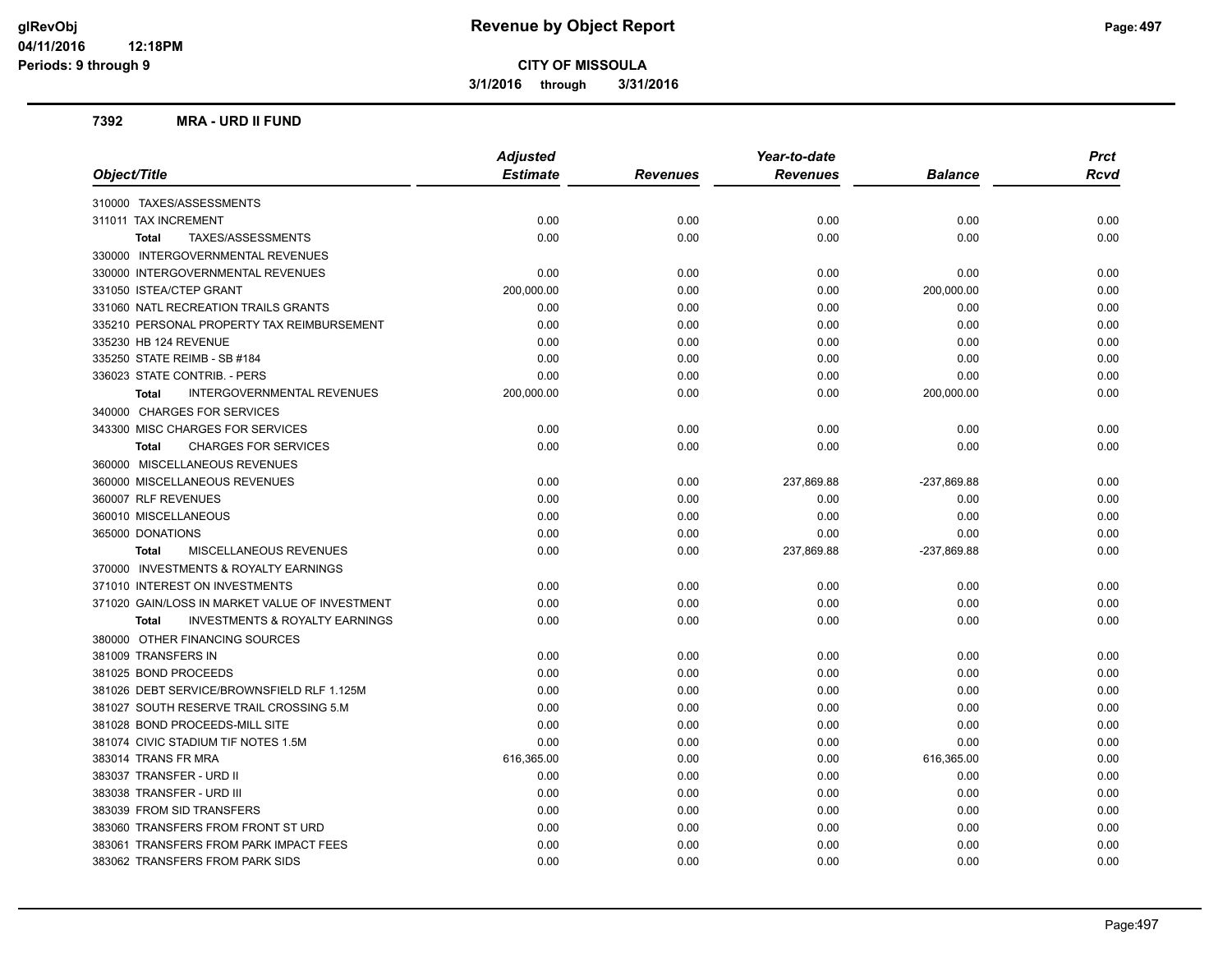## **glRevObj Revenue by Object Report Page:498**

**CITY OF MISSOULA**

**3/1/2016 through 3/31/2016**

#### **7392 MRA - URD II FUND**

|              |                                         | <b>Adjusted</b> |                 | Year-to-date    |                | <b>Prct</b> |
|--------------|-----------------------------------------|-----------------|-----------------|-----------------|----------------|-------------|
| Object/Title |                                         | <b>Estimate</b> | <b>Revenues</b> | <b>Revenues</b> | <b>Balance</b> | <b>Rcvd</b> |
|              | 383063 TRANSF FROM SAFETY-LU (CTEP)FUND | 0.00            | 0.00            | 0.00            | 0.00           | 0.00        |
| <b>Total</b> | OTHER FINANCING SOURCES                 | 616.365.00      | 0.00            | 0.00            | 616.365.00     | 0.00        |
| Total        | MRA - URD II FUND                       | 816,365.00      | 0.00            | 237,869.88      | 578.495.12     | 29.14       |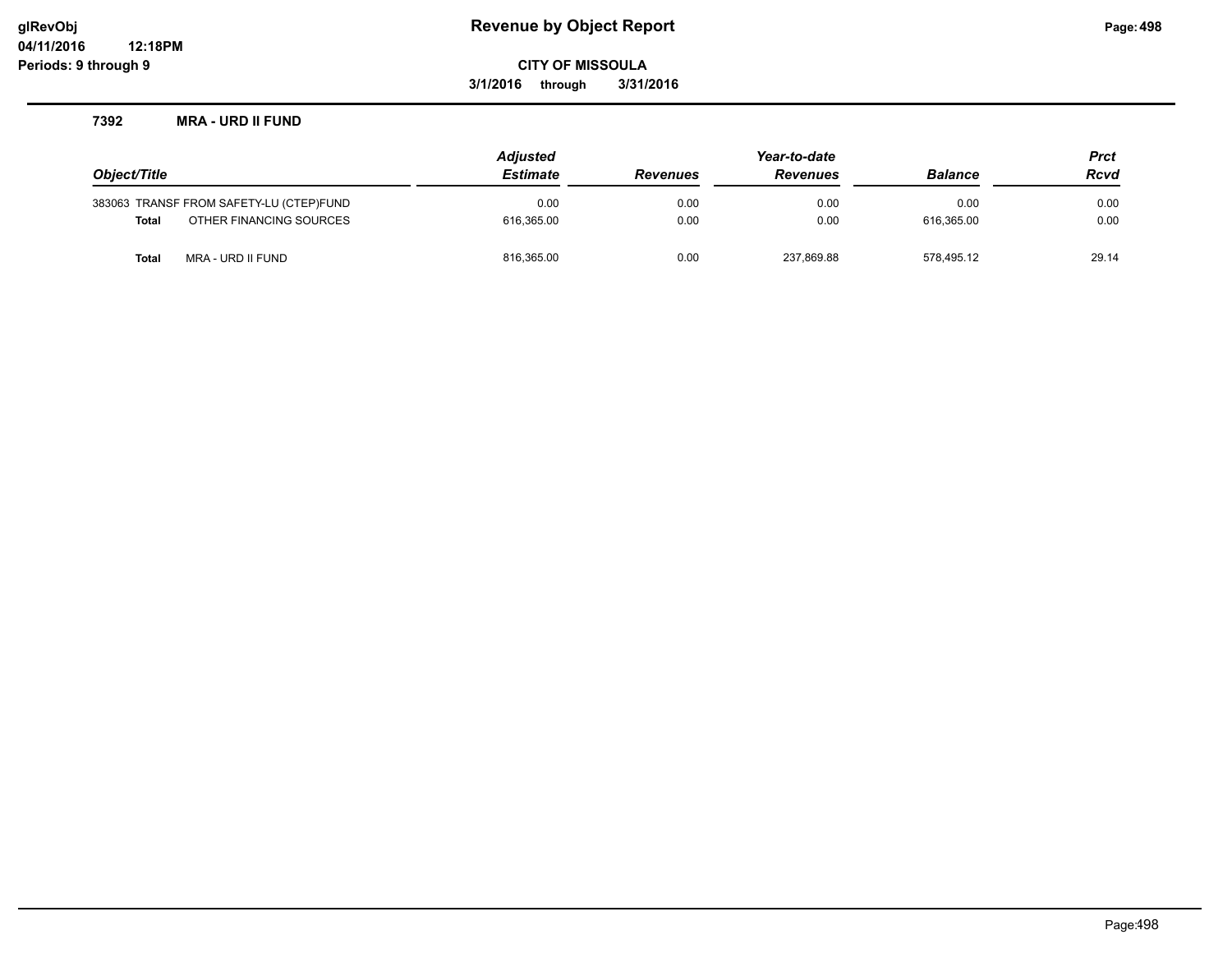**3/1/2016 through 3/31/2016**

**7393 MRA - URD III FUND**

| <b>MRA - URD III FUND</b><br>7393 |
|-----------------------------------|
|-----------------------------------|

|                                                    | <b>Adjusted</b> |                 | Year-to-date    |                | <b>Prct</b> |
|----------------------------------------------------|-----------------|-----------------|-----------------|----------------|-------------|
| Object/Title                                       | <b>Estimate</b> | <b>Revenues</b> | <b>Revenues</b> | <b>Balance</b> | <b>Rcvd</b> |
| 310000 TAXES/ASSESSMENTS                           |                 |                 |                 |                |             |
| 311011 TAX INCREMENT                               | 1,837,654.00    | 3,054.74        | 773,217.58      | 1,064,436.42   | 42.08       |
| 312001 PENALTIES & INTEREST                        | 0.00            | 63.17           | 2,085.99        | $-2,085.99$    | 0.00        |
| TAXES/ASSESSMENTS<br>Total                         | 1,837,654.00    | 3,117.91        | 775,303.57      | 1,062,350.43   | 42.19       |
| 330000 INTERGOVERNMENTAL REVENUES                  |                 |                 |                 |                |             |
| 331050 ISTEA/CTEP GRANT                            | 0.00            | 0.00            | 0.00            | 0.00           | 0.00        |
| 331060 NATL RECREATION TRAILS GRANTS               | 0.00            | 0.00            | 0.00            | 0.00           | 0.00        |
| 335210 PERSONAL PROPERTY TAX REIMBURSEMENT         | 121,116.00      | 0.00            | 138,925.02      | $-17,809.02$   | 114.70      |
| 336020 STATE PENSION CONTRIBUTION                  | 0.00            | 0.00            | 0.00            | 0.00           | 0.00        |
| 336023 STATE CONTRIB. - PERS                       | 0.00            | 0.00            | 214.90          | $-214.90$      | 0.00        |
| <b>INTERGOVERNMENTAL REVENUES</b><br>Total         | 121,116.00      | 0.00            | 139,139.92      | $-18,023.92$   | 114.88      |
| 360000 MISCELLANEOUS REVENUES                      |                 |                 |                 |                |             |
| 360000 MISCELLANEOUS REVENUES                      | 0.00            | 13.25           | 17.75           | $-17.75$       | 0.00        |
| 360010 MISCELLANEOUS                               | 0.00            | 0.00            | 0.00            | 0.00           | 0.00        |
| 362000 OTHER MISCELLANEOUS REVENUE                 | 0.00            | 0.00            | 0.00            | 0.00           | 0.00        |
| 362004 URD III FACADE IMPROVEMENT LOAN REC         | 0.00            | 0.00            | 0.00            | 0.00           | 0.00        |
| 365000 DONATIONS                                   | 0.00            | 0.00            | 3,500.00        | $-3,500.00$    | 0.00        |
| MISCELLANEOUS REVENUES<br>Total                    | 0.00            | 13.25           | 3,517.75        | $-3,517.75$    | 0.00        |
| 370000 INVESTMENTS & ROYALTY EARNINGS              |                 |                 |                 |                |             |
| 371010 INTEREST ON INVESTMENTS                     | 0.00            | 0.00            | 0.00            | 0.00           | 0.00        |
| 371020 GAIN/LOSS IN MARKET VALUE OF INVESTMENTS    | 0.00            | 0.00            | 0.00            | 0.00           | 0.00        |
| <b>INVESTMENTS &amp; ROYALTY EARNINGS</b><br>Total | 0.00            | 0.00            | 0.00            | 0.00           | 0.00        |
| 380000 OTHER FINANCING SOURCES                     |                 |                 |                 |                |             |
| 381000 LOAN PROCEEDS                               | 0.00            | 0.00            | 0.00            | 0.00           | 0.00        |
| 381027 5M SO RESERVE TRAIL CROSSING                | 0.00            | 0.00            | 54,454.00       | $-54,454.00$   | 0.00        |
| 383037 TRANSFER - URD II                           | 250,000.00      | 0.00            | 0.00            | 250,000.00     | 0.00        |
| OTHER FINANCING SOURCES<br><b>Total</b>            | 250,000.00      | 0.00            | 54,454.00       | 195,546.00     | 21.78       |
| MRA - URD III FUND<br><b>Total</b>                 | 2.208.770.00    | 3,131.16        | 972,415.24      | 1,236,354.76   | 44.03       |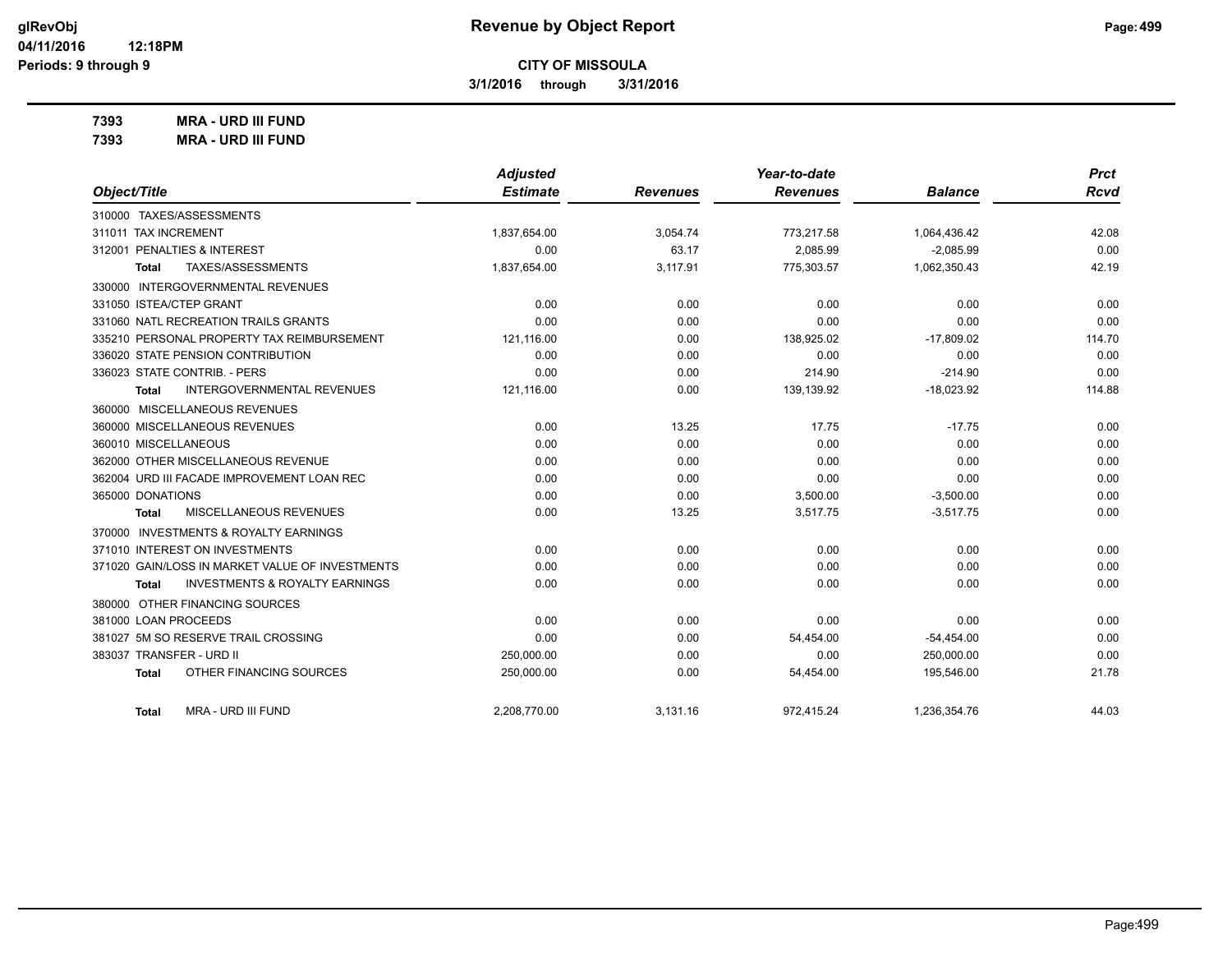**3/1/2016 through 3/31/2016**

#### **7393 MRA - URD III FUND**

|                                                    | <b>Adjusted</b> |                 | Year-to-date    |                | <b>Prct</b> |
|----------------------------------------------------|-----------------|-----------------|-----------------|----------------|-------------|
| Object/Title                                       | <b>Estimate</b> | <b>Revenues</b> | <b>Revenues</b> | <b>Balance</b> | <b>Rcvd</b> |
| 310000 TAXES/ASSESSMENTS                           |                 |                 |                 |                |             |
| 311011 TAX INCREMENT                               | 1,837,654.00    | 3,054.74        | 773,217.58      | 1,064,436.42   | 42.08       |
| 312001 PENALTIES & INTEREST                        | 0.00            | 63.17           | 2,085.99        | $-2,085.99$    | 0.00        |
| <b>TAXES/ASSESSMENTS</b><br><b>Total</b>           | 1,837,654.00    | 3,117.91        | 775,303.57      | 1,062,350.43   | 42.19       |
| 330000 INTERGOVERNMENTAL REVENUES                  |                 |                 |                 |                |             |
| 331050 ISTEA/CTEP GRANT                            | 0.00            | 0.00            | 0.00            | 0.00           | 0.00        |
| 331060 NATL RECREATION TRAILS GRANTS               | 0.00            | 0.00            | 0.00            | 0.00           | 0.00        |
| 335210 PERSONAL PROPERTY TAX REIMBURSEMENT         | 121,116.00      | 0.00            | 138,925.02      | $-17,809.02$   | 114.70      |
| 336020 STATE PENSION CONTRIBUTION                  | 0.00            | 0.00            | 0.00            | 0.00           | 0.00        |
| 336023 STATE CONTRIB. - PERS                       | 0.00            | 0.00            | 214.90          | $-214.90$      | 0.00        |
| <b>INTERGOVERNMENTAL REVENUES</b><br><b>Total</b>  | 121,116.00      | 0.00            | 139,139.92      | $-18,023.92$   | 114.88      |
| 360000 MISCELLANEOUS REVENUES                      |                 |                 |                 |                |             |
| 360000 MISCELLANEOUS REVENUES                      | 0.00            | 13.25           | 17.75           | $-17.75$       | 0.00        |
| 360010 MISCELLANEOUS                               | 0.00            | 0.00            | 0.00            | 0.00           | 0.00        |
| 362000 OTHER MISCELLANEOUS REVENUE                 | 0.00            | 0.00            | 0.00            | 0.00           | 0.00        |
| 362004 URD III FACADE IMPROVEMENT LOAN REC         | 0.00            | 0.00            | 0.00            | 0.00           | 0.00        |
| 365000 DONATIONS                                   | 0.00            | 0.00            | 3,500.00        | $-3,500.00$    | 0.00        |
| MISCELLANEOUS REVENUES<br><b>Total</b>             | 0.00            | 13.25           | 3,517.75        | $-3,517.75$    | 0.00        |
| 370000 INVESTMENTS & ROYALTY EARNINGS              |                 |                 |                 |                |             |
| 371010 INTEREST ON INVESTMENTS                     | 0.00            | 0.00            | 0.00            | 0.00           | 0.00        |
| 371020 GAIN/LOSS IN MARKET VALUE OF INVESTMENT     | 0.00            | 0.00            | 0.00            | 0.00           | 0.00        |
| <b>INVESTMENTS &amp; ROYALTY EARNINGS</b><br>Total | 0.00            | 0.00            | 0.00            | 0.00           | 0.00        |
| 380000 OTHER FINANCING SOURCES                     |                 |                 |                 |                |             |
| 381000 LOAN PROCEEDS                               | 0.00            | 0.00            | 0.00            | 0.00           | 0.00        |
| 381027 5M SO RESERVE TRAIL CROSSING                | 0.00            | 0.00            | 54,454.00       | $-54,454.00$   | 0.00        |
| 383037 TRANSFER - URD II                           | 250,000.00      | 0.00            | 0.00            | 250,000.00     | 0.00        |
| OTHER FINANCING SOURCES<br><b>Total</b>            | 250,000.00      | 0.00            | 54,454.00       | 195,546.00     | 21.78       |
| MRA - URD III FUND<br><b>Total</b>                 | 2,208,770.00    | 3,131.16        | 972,415.24      | 1,236,354.76   | 44.03       |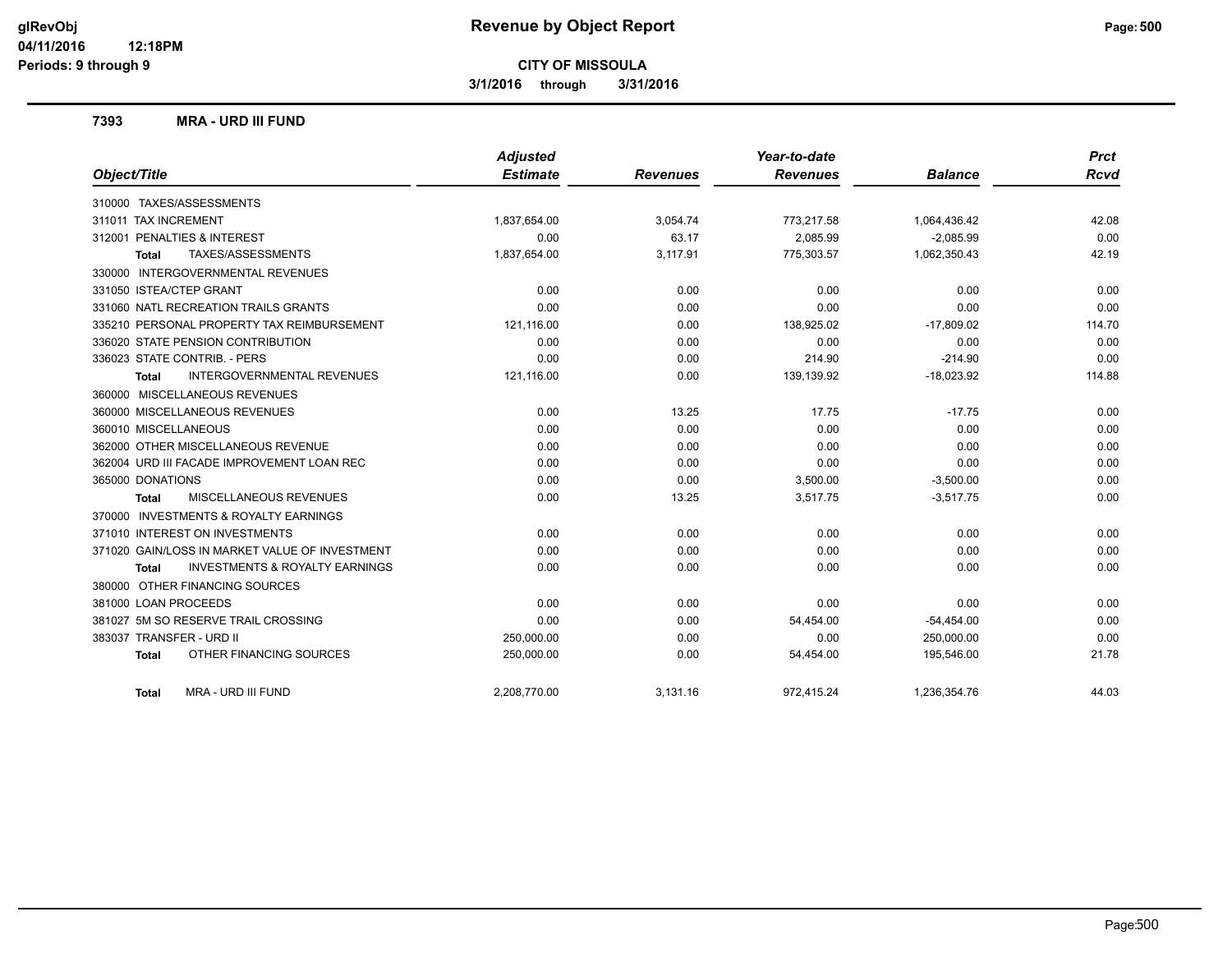**3/1/2016 through 3/31/2016**

## **7394 MRA URD III TI DEBT CLEARING FUND**

**7394 MRA URD III TI DEBT CLEARING FUND**

|                                                     | <b>Adjusted</b> |                 | Year-to-date    |                | <b>Prct</b> |
|-----------------------------------------------------|-----------------|-----------------|-----------------|----------------|-------------|
| Object/Title                                        | <b>Estimate</b> | <b>Revenues</b> | <b>Revenues</b> | <b>Balance</b> | <b>Rcvd</b> |
| 310000 TAXES/ASSESSMENTS                            |                 |                 |                 |                |             |
| <b>TAX INCREMENT</b><br>311011                      | 0.00            | 0.00            | 0.00            | 0.00           | 0.00        |
| TAXES/ASSESSMENTS<br><b>Total</b>                   | 0.00            | 0.00            | 0.00            | 0.00           | 0.00        |
| <b>INTERGOVERNMENTAL REVENUES</b><br>330000         |                 |                 |                 |                |             |
| 335210 PERSONAL PROPERTY TAX REIMBURSEMENT          | 0.00            | 0.00            | 0.00            | 0.00           | 0.00        |
| 335230 HB 124 REVENUE                               | 0.00            | 0.00            | 0.00            | 0.00           | 0.00        |
| 335250 STATE REIMB - SB #184                        | 0.00            | 0.00            | 0.00            | 0.00           | 0.00        |
| <b>INTERGOVERNMENTAL REVENUES</b><br><b>Total</b>   | 0.00            | 0.00            | 0.00            | 0.00           | 0.00        |
| <b>INVESTMENTS &amp; ROYALTY EARNINGS</b><br>370000 |                 |                 |                 |                |             |
| 371010 INTEREST ON INVESTMENTS                      | 0.00            | 0.00            | 0.00            | 0.00           | 0.00        |
| 371020 GAIN/LOSS IN MARKET VALUE OF INVESTMENTS     | 0.00            | 0.00            | 0.00            | 0.00           | 0.00        |
| <b>INVESTMENTS &amp; ROYALTY EARNINGS</b><br>Total  | 0.00            | 0.00            | 0.00            | 0.00           | 0.00        |
| OTHER FINANCING SOURCES<br>380000                   |                 |                 |                 |                |             |
| 383014 TRANS FR MRA                                 | 0.00            | 0.00            | 0.00            | 0.00           | 0.00        |
| OTHER FINANCING SOURCES<br>Total                    | 0.00            | 0.00            | 0.00            | 0.00           | 0.00        |
| MRA URD III TI DEBT CLEARING FUND<br><b>Total</b>   | 0.00            | 0.00            | 0.00            | 0.00           | 0.00        |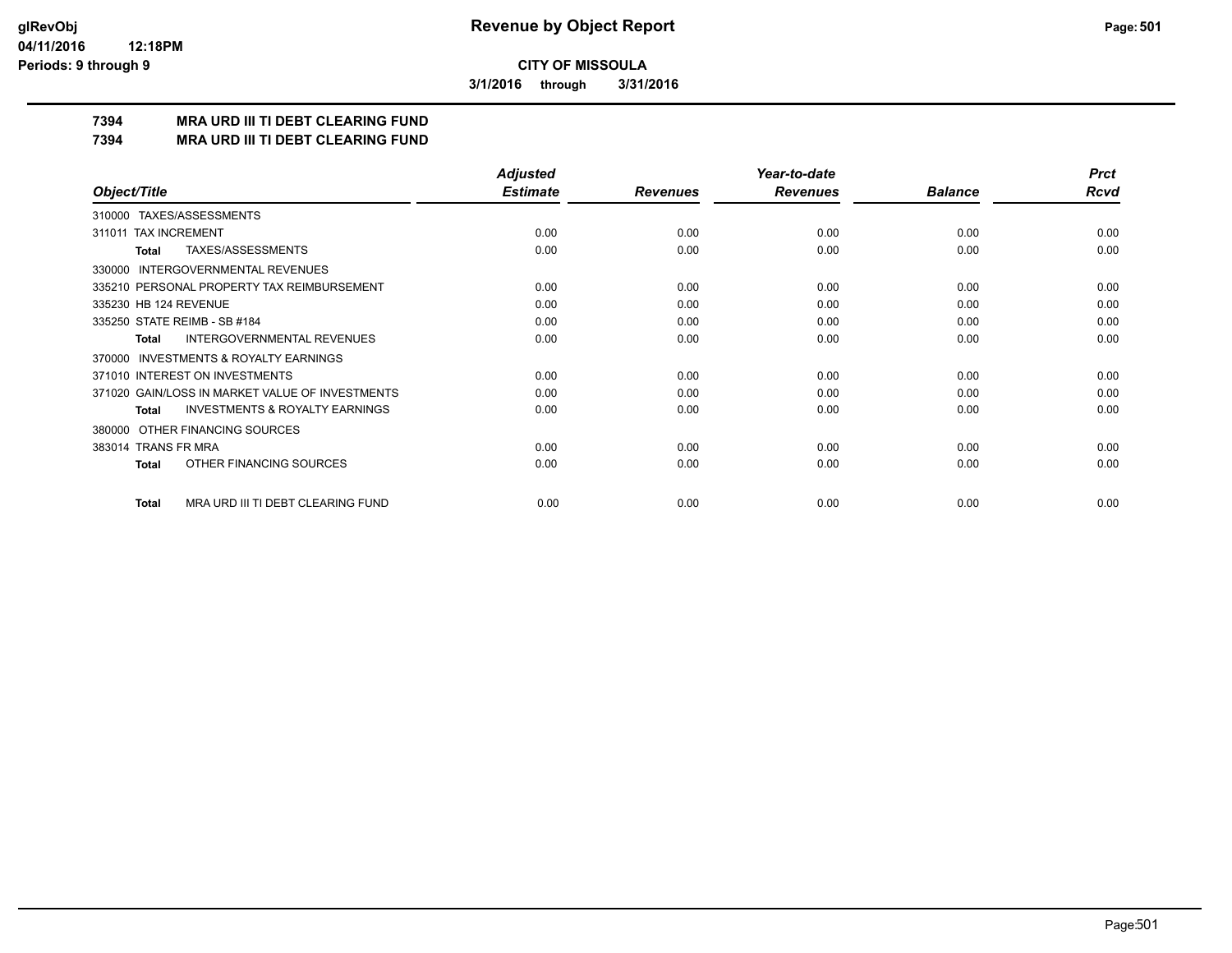**3/1/2016 through 3/31/2016**

## **7394 MRA URD III TI DEBT CLEARING FUND**

|                                                    | <b>Adjusted</b> |                 | Year-to-date    |                | <b>Prct</b> |
|----------------------------------------------------|-----------------|-----------------|-----------------|----------------|-------------|
| Object/Title                                       | <b>Estimate</b> | <b>Revenues</b> | <b>Revenues</b> | <b>Balance</b> | Rcvd        |
| TAXES/ASSESSMENTS<br>310000                        |                 |                 |                 |                |             |
| 311011 TAX INCREMENT                               | 0.00            | 0.00            | 0.00            | 0.00           | 0.00        |
| TAXES/ASSESSMENTS<br>Total                         | 0.00            | 0.00            | 0.00            | 0.00           | 0.00        |
| 330000 INTERGOVERNMENTAL REVENUES                  |                 |                 |                 |                |             |
| 335210 PERSONAL PROPERTY TAX REIMBURSEMENT         | 0.00            | 0.00            | 0.00            | 0.00           | 0.00        |
| 335230 HB 124 REVENUE                              | 0.00            | 0.00            | 0.00            | 0.00           | 0.00        |
| 335250 STATE REIMB - SB #184                       | 0.00            | 0.00            | 0.00            | 0.00           | 0.00        |
| <b>INTERGOVERNMENTAL REVENUES</b><br>Total         | 0.00            | 0.00            | 0.00            | 0.00           | 0.00        |
| 370000 INVESTMENTS & ROYALTY EARNINGS              |                 |                 |                 |                |             |
| 371010 INTEREST ON INVESTMENTS                     | 0.00            | 0.00            | 0.00            | 0.00           | 0.00        |
| 371020 GAIN/LOSS IN MARKET VALUE OF INVESTMENT     | 0.00            | 0.00            | 0.00            | 0.00           | 0.00        |
| <b>INVESTMENTS &amp; ROYALTY EARNINGS</b><br>Total | 0.00            | 0.00            | 0.00            | 0.00           | 0.00        |
| 380000 OTHER FINANCING SOURCES                     |                 |                 |                 |                |             |
| 383014 TRANS FR MRA                                | 0.00            | 0.00            | 0.00            | 0.00           | 0.00        |
| OTHER FINANCING SOURCES<br>Total                   | 0.00            | 0.00            | 0.00            | 0.00           | 0.00        |
| MRA URD III TI DEBT CLEARING FUND<br><b>Total</b>  | 0.00            | 0.00            | 0.00            | 0.00           | 0.00        |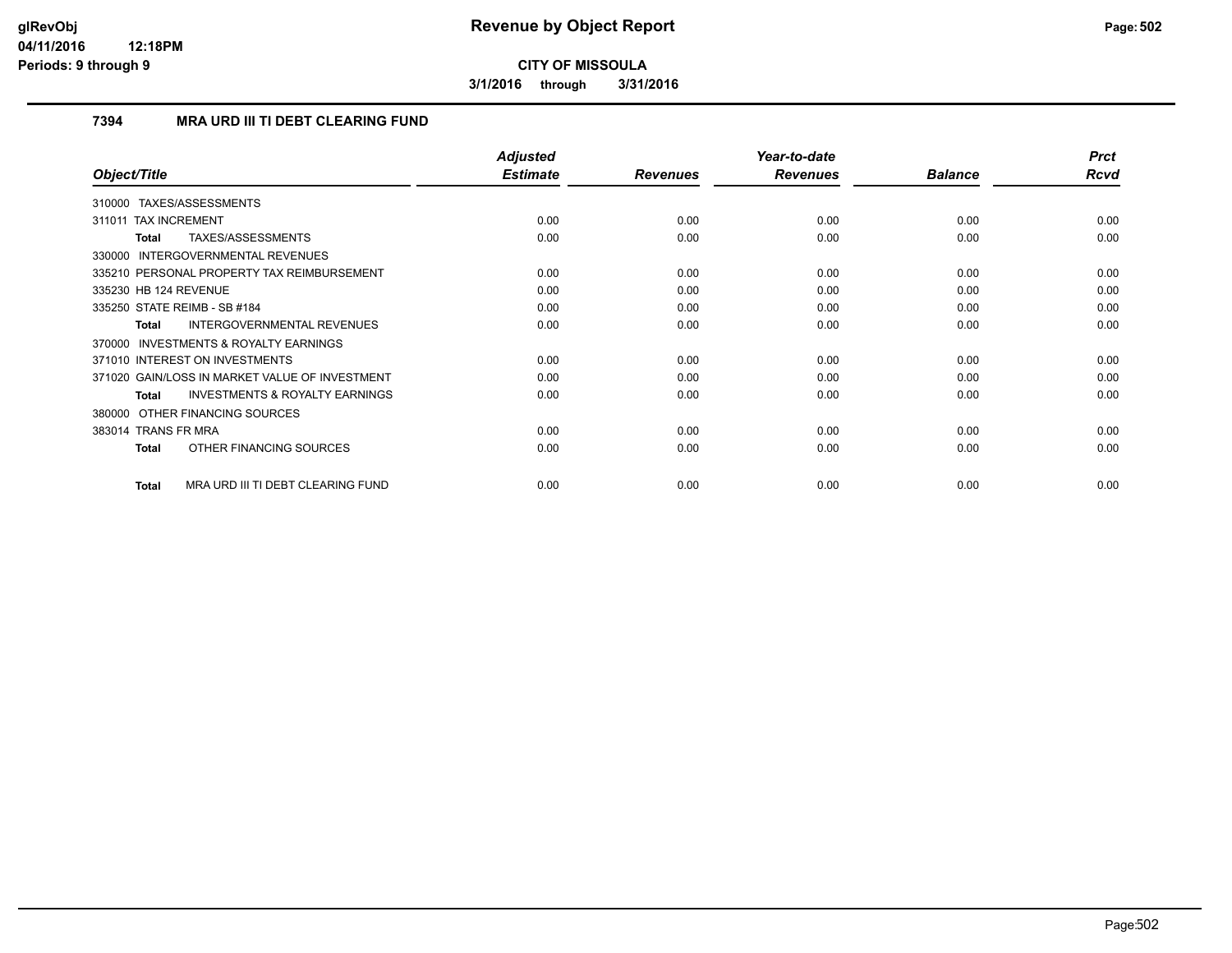**3/1/2016 through 3/31/2016**

## **7395 MRA TAX INCREMENT DEBT SERVICE**

## **7395 MRA TAX INCREMENT DEBT SERVICE**

|                                                | <b>Adjusted</b> | Year-to-date    |                 |                | <b>Prct</b> |
|------------------------------------------------|-----------------|-----------------|-----------------|----------------|-------------|
| Object/Title                                   | <b>Estimate</b> | <b>Revenues</b> | <b>Revenues</b> | <b>Balance</b> | <b>Rcvd</b> |
| 370000 INVESTMENTS & ROYALTY EARNINGS          |                 |                 |                 |                |             |
| 371010 INTEREST ON INVESTMENTS                 | 0.00            | 0.00            | 0.00            | 0.00           | 0.00        |
| INVESTMENTS & ROYALTY EARNINGS<br><b>Total</b> | 0.00            | 0.00            | 0.00            | 0.00           | 0.00        |
| 380000 OTHER FINANCING SOURCES                 |                 |                 |                 |                |             |
| 383014 TRANS FR MRA                            | 0.00            | 0.00            | 0.00            | 0.00           | 0.00        |
| OTHER FINANCING SOURCES<br><b>Total</b>        | 0.00            | 0.00            | 0.00            | 0.00           | 0.00        |
|                                                |                 |                 |                 |                |             |
| MRA TAX INCREMENT DEBT SERVICE<br><b>Total</b> | 0.00            | 0.00            | 0.00            | 0.00           | 0.00        |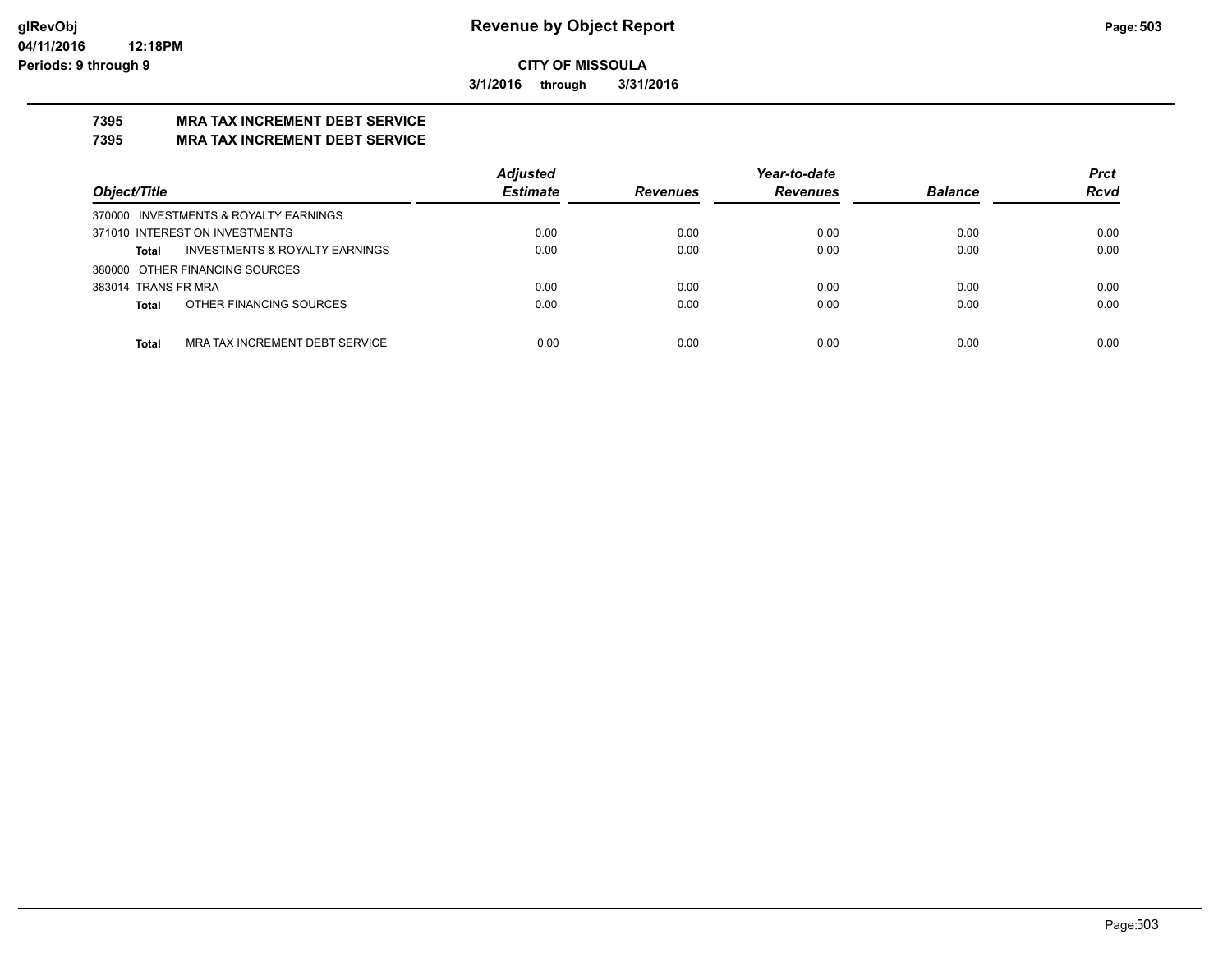**3/1/2016 through 3/31/2016**

## **7395 MRA TAX INCREMENT DEBT SERVICE**

| Object/Title                                       | <b>Adjusted</b><br><b>Estimate</b> | <b>Revenues</b> | Year-to-date<br><b>Revenues</b> | <b>Balance</b> | <b>Prct</b><br><b>Rcvd</b> |
|----------------------------------------------------|------------------------------------|-----------------|---------------------------------|----------------|----------------------------|
| 370000 INVESTMENTS & ROYALTY EARNINGS              |                                    |                 |                                 |                |                            |
| 371010 INTEREST ON INVESTMENTS                     | 0.00                               | 0.00            | 0.00                            | 0.00           | 0.00                       |
| <b>INVESTMENTS &amp; ROYALTY EARNINGS</b><br>Total | 0.00                               | 0.00            | 0.00                            | 0.00           | 0.00                       |
| 380000 OTHER FINANCING SOURCES                     |                                    |                 |                                 |                |                            |
| 383014 TRANS FR MRA                                | 0.00                               | 0.00            | 0.00                            | 0.00           | 0.00                       |
| OTHER FINANCING SOURCES<br>Total                   | 0.00                               | 0.00            | 0.00                            | 0.00           | 0.00                       |
|                                                    |                                    |                 |                                 |                |                            |
| MRA TAX INCREMENT DEBT SERVICE<br><b>Total</b>     | 0.00                               | 0.00            | 0.00                            | 0.00           | 0.00                       |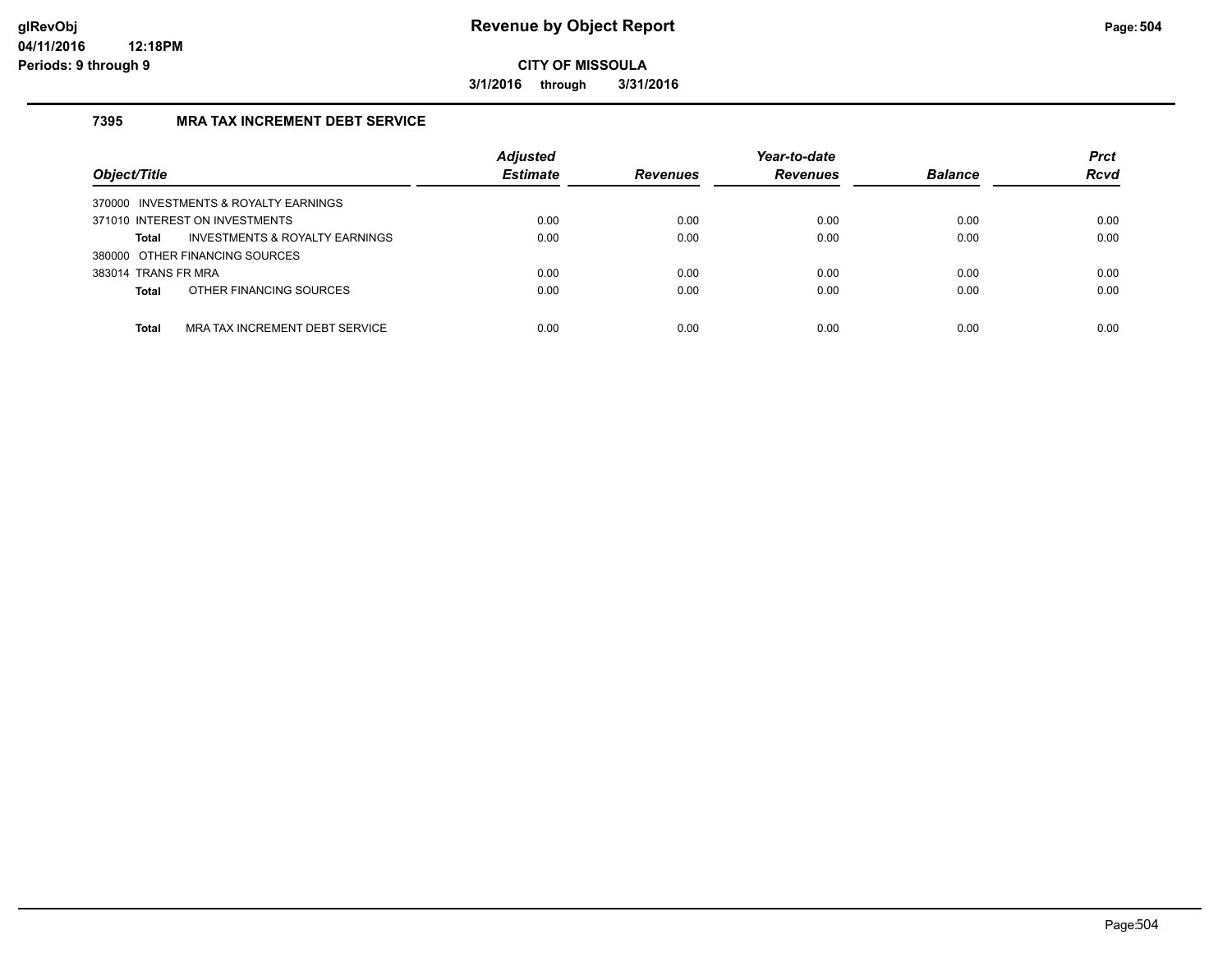**3/1/2016 through 3/31/2016**

#### **7396 NRSS DEBT SERVICE SINKING FUND**

**7396 NRSS DEBT SERVICE SINKING FUND**

|                                                 | <b>Adjusted</b> |                 | Year-to-date    |                | <b>Prct</b> |
|-------------------------------------------------|-----------------|-----------------|-----------------|----------------|-------------|
| Object/Title                                    | <b>Estimate</b> | <b>Revenues</b> | <b>Revenues</b> | <b>Balance</b> | <b>Rcvd</b> |
| 370000 INVESTMENTS & ROYALTY EARNINGS           |                 |                 |                 |                |             |
| 371010 INTEREST ON INVESTMENTS                  | 0.00            | 0.00            | 0.00            | 0.00           | 0.00        |
| 371020 GAIN/LOSS IN MARKET VALUE OF INVESTMENTS | 0.00            | 0.00            | 0.00            | 0.00           | 0.00        |
| INVESTMENTS & ROYALTY EARNINGS<br><b>Total</b>  | 0.00            | 0.00            | 0.00            | 0.00           | 0.00        |
| 380000 OTHER FINANCING SOURCES                  |                 |                 |                 |                |             |
| 383014 TRANS FR MRA                             | 0.00            | 0.00            | 0.00            | 0.00           | 0.00        |
| OTHER FINANCING SOURCES<br><b>Total</b>         | 0.00            | 0.00            | 0.00            | 0.00           | 0.00        |
|                                                 |                 |                 |                 |                |             |
| <b>Total</b><br>NRSS DEBT SERVICE SINKING FUND  | 0.00            | 0.00            | 0.00            | 0.00           | 0.00        |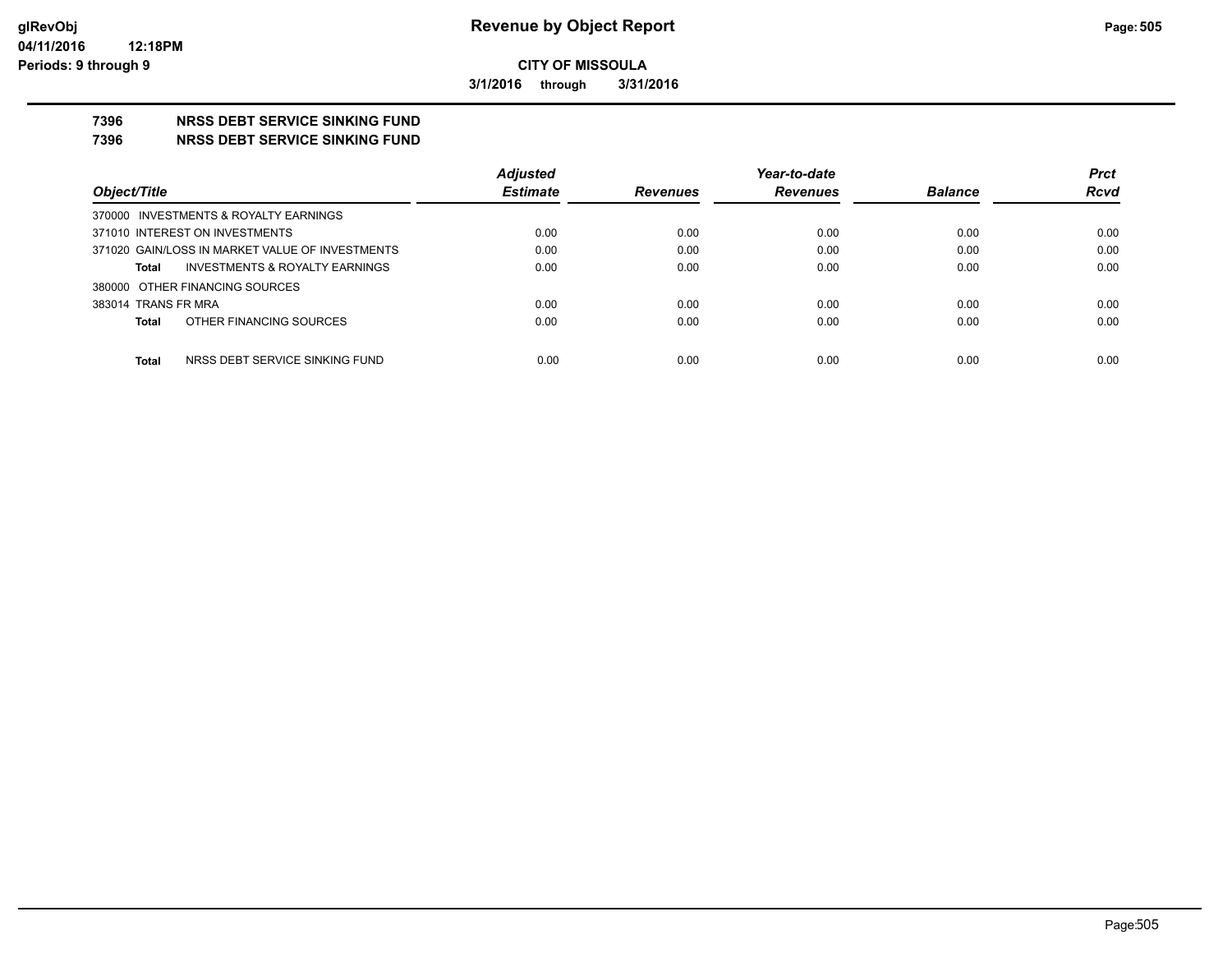**3/1/2016 through 3/31/2016**

#### **7396 NRSS DEBT SERVICE SINKING FUND**

|                                                    | <b>Adjusted</b> |                 | Year-to-date    |                | <b>Prct</b> |
|----------------------------------------------------|-----------------|-----------------|-----------------|----------------|-------------|
| Object/Title                                       | <b>Estimate</b> | <b>Revenues</b> | <b>Revenues</b> | <b>Balance</b> | Rcvd        |
| 370000 INVESTMENTS & ROYALTY EARNINGS              |                 |                 |                 |                |             |
| 371010 INTEREST ON INVESTMENTS                     | 0.00            | 0.00            | 0.00            | 0.00           | 0.00        |
| 371020 GAIN/LOSS IN MARKET VALUE OF INVESTMENT     | 0.00            | 0.00            | 0.00            | 0.00           | 0.00        |
| <b>INVESTMENTS &amp; ROYALTY EARNINGS</b><br>Total | 0.00            | 0.00            | 0.00            | 0.00           | 0.00        |
| 380000 OTHER FINANCING SOURCES                     |                 |                 |                 |                |             |
| 383014 TRANS FR MRA                                | 0.00            | 0.00            | 0.00            | 0.00           | 0.00        |
| OTHER FINANCING SOURCES<br>Total                   | 0.00            | 0.00            | 0.00            | 0.00           | 0.00        |
|                                                    |                 |                 |                 |                |             |
| <b>Total</b><br>NRSS DEBT SERVICE SINKING FUND     | 0.00            | 0.00            | 0.00            | 0.00           | 0.00        |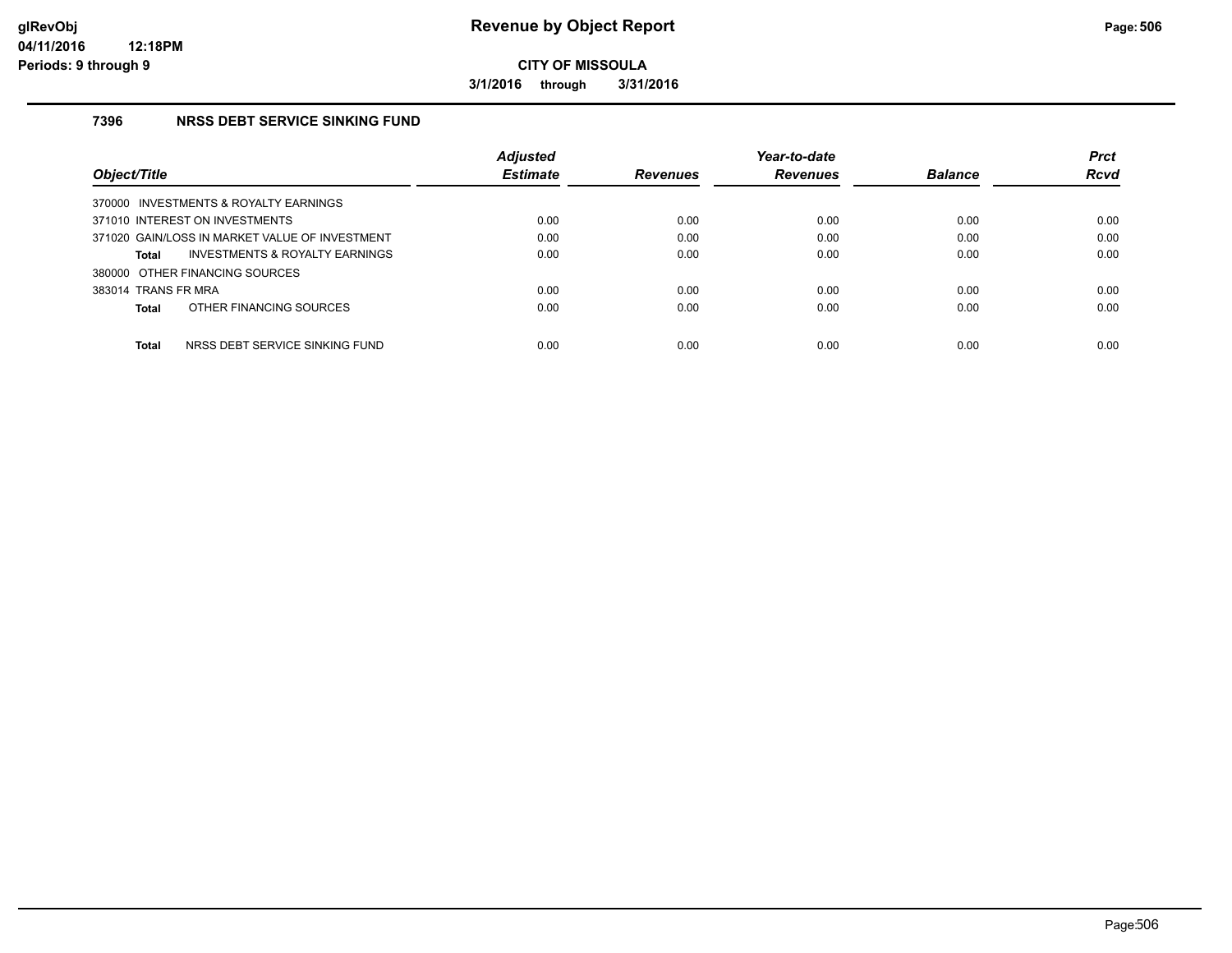**3/1/2016 through 3/31/2016**

**7397 NORTH RESERVE/SCOTT ST URD**

**7397 NORTH RESERVE/SCOTT ST URD**

|                                                           | <b>Adjusted</b> |                 | Year-to-date    |                | <b>Prct</b> |
|-----------------------------------------------------------|-----------------|-----------------|-----------------|----------------|-------------|
| Object/Title                                              | <b>Estimate</b> | <b>Revenues</b> | <b>Revenues</b> | <b>Balance</b> | Rcvd        |
| TAXES/ASSESSMENTS<br>310000                               |                 |                 |                 |                |             |
| <b>TAX INCREMENT</b><br>311011                            | 0.00            | 118.06          | 33,563.97       | $-33,563.97$   | 0.00        |
| PENALTIES & INTEREST<br>312001                            | 0.00            | 3.18            | 6.03            | $-6.03$        | 0.00        |
| TAXES/ASSESSMENTS<br><b>Total</b>                         | 0.00            | 121.24          | 33,570.00       | $-33,570.00$   | 0.00        |
| INTERGOVERNMENTAL REVENUES<br>330000                      |                 |                 |                 |                |             |
| 335210 PERSONAL PROPERTY TAX REIMBURSEMENT                | 0.00            | 0.00            | 0.00            | 0.00           | 0.00        |
| <b>INTERGOVERNMENTAL REVENUES</b><br><b>Total</b>         | 0.00            | 0.00            | 0.00            | 0.00           | 0.00        |
| MISCELLANEOUS REVENUES<br>360000                          |                 |                 |                 |                |             |
| 360000 MISCELLANEOUS REVENUES                             | 0.00            | 0.00            | 0.00            | 0.00           | 0.00        |
| MISCELLANEOUS REVENUES<br>Total                           | 0.00            | 0.00            | 0.00            | 0.00           | 0.00        |
| INVESTMENTS & ROYALTY EARNINGS<br>370000                  |                 |                 |                 |                |             |
| 371010 INTEREST ON INVESTMENTS                            | 0.00            | 0.00            | 0.00            | 0.00           | 0.00        |
| <b>INVESTMENTS &amp; ROYALTY EARNINGS</b><br><b>Total</b> | 0.00            | 0.00            | 0.00            | 0.00           | 0.00        |
| OTHER FINANCING SOURCES<br>380000                         |                 |                 |                 |                |             |
| 381010 BOND PROCEEDS                                      | 0.00            | 0.00            | 162,082.00      | $-162,082.00$  | 0.00        |
| 383014 TRANS FR MRA                                       | 0.00            | 0.00            | 0.00            | 0.00           | 0.00        |
| OTHER FINANCING SOURCES<br><b>Total</b>                   | 0.00            | 0.00            | 162,082.00      | $-162,082.00$  | 0.00        |
| NORTH RESERVE/SCOTT ST URD<br><b>Total</b>                | 0.00            | 121.24          | 195,652.00      | $-195,652.00$  | 0.00        |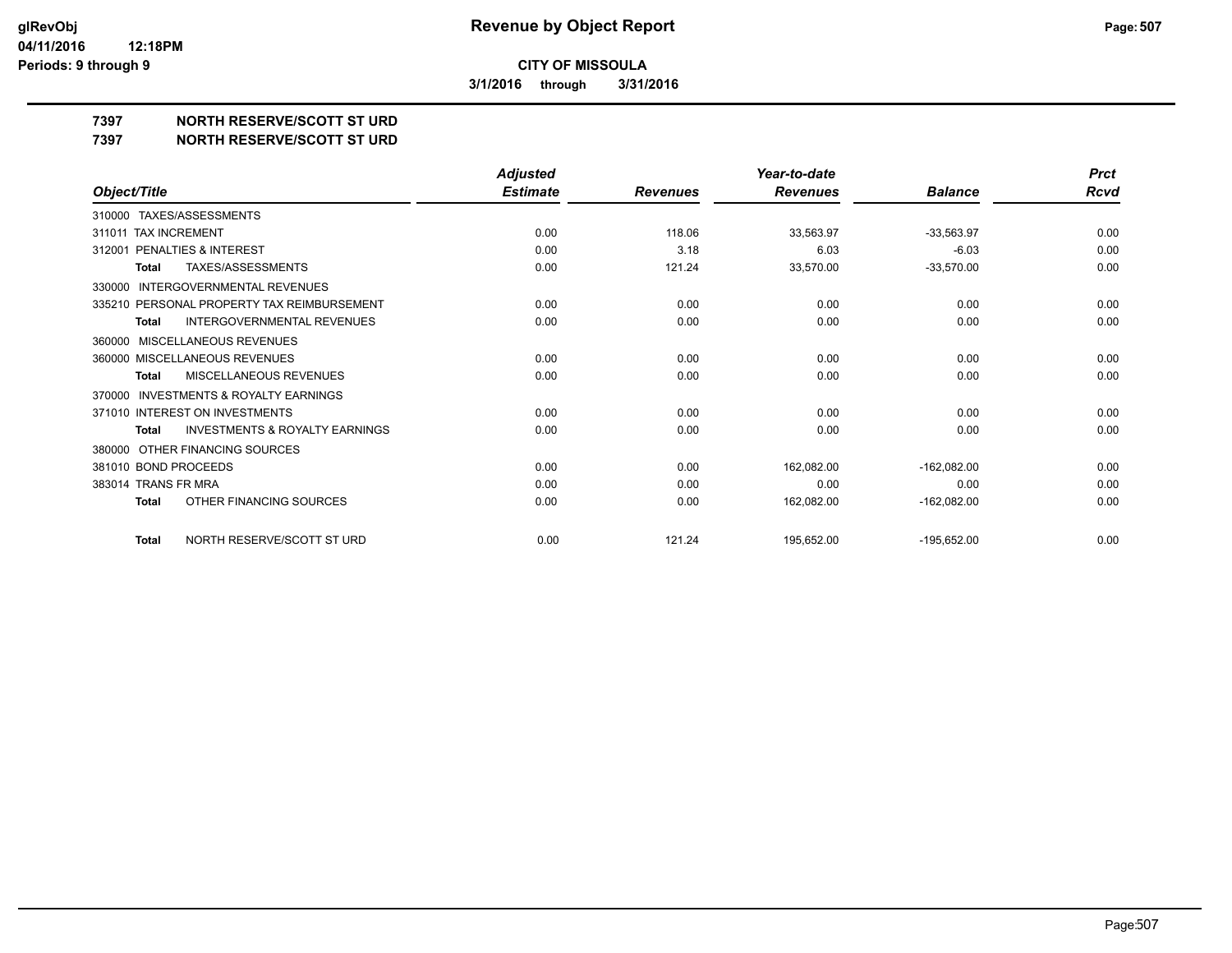**3/1/2016 through 3/31/2016**

#### **7397 NORTH RESERVE/SCOTT ST URD**

|                                                    | <b>Adjusted</b> |                 | Year-to-date    |                | <b>Prct</b> |
|----------------------------------------------------|-----------------|-----------------|-----------------|----------------|-------------|
| Object/Title                                       | <b>Estimate</b> | <b>Revenues</b> | <b>Revenues</b> | <b>Balance</b> | <b>Rcvd</b> |
| 310000 TAXES/ASSESSMENTS                           |                 |                 |                 |                |             |
| 311011 TAX INCREMENT                               | 0.00            | 118.06          | 33,563.97       | $-33,563.97$   | 0.00        |
| PENALTIES & INTEREST<br>312001                     | 0.00            | 3.18            | 6.03            | $-6.03$        | 0.00        |
| TAXES/ASSESSMENTS<br><b>Total</b>                  | 0.00            | 121.24          | 33,570.00       | $-33,570.00$   | 0.00        |
| INTERGOVERNMENTAL REVENUES<br>330000               |                 |                 |                 |                |             |
| 335210 PERSONAL PROPERTY TAX REIMBURSEMENT         | 0.00            | 0.00            | 0.00            | 0.00           | 0.00        |
| <b>INTERGOVERNMENTAL REVENUES</b><br><b>Total</b>  | 0.00            | 0.00            | 0.00            | 0.00           | 0.00        |
| 360000 MISCELLANEOUS REVENUES                      |                 |                 |                 |                |             |
| 360000 MISCELLANEOUS REVENUES                      | 0.00            | 0.00            | 0.00            | 0.00           | 0.00        |
| <b>MISCELLANEOUS REVENUES</b><br><b>Total</b>      | 0.00            | 0.00            | 0.00            | 0.00           | 0.00        |
| 370000 INVESTMENTS & ROYALTY EARNINGS              |                 |                 |                 |                |             |
| 371010 INTEREST ON INVESTMENTS                     | 0.00            | 0.00            | 0.00            | 0.00           | 0.00        |
| <b>INVESTMENTS &amp; ROYALTY EARNINGS</b><br>Total | 0.00            | 0.00            | 0.00            | 0.00           | 0.00        |
| 380000 OTHER FINANCING SOURCES                     |                 |                 |                 |                |             |
| 381010 BOND PROCEEDS                               | 0.00            | 0.00            | 162,082.00      | $-162,082.00$  | 0.00        |
| 383014 TRANS FR MRA                                | 0.00            | 0.00            | 0.00            | 0.00           | 0.00        |
| OTHER FINANCING SOURCES<br><b>Total</b>            | 0.00            | 0.00            | 162,082.00      | $-162,082.00$  | 0.00        |
| NORTH RESERVE/SCOTT ST URD<br><b>Total</b>         | 0.00            | 121.24          | 195,652.00      | $-195,652.00$  | 0.00        |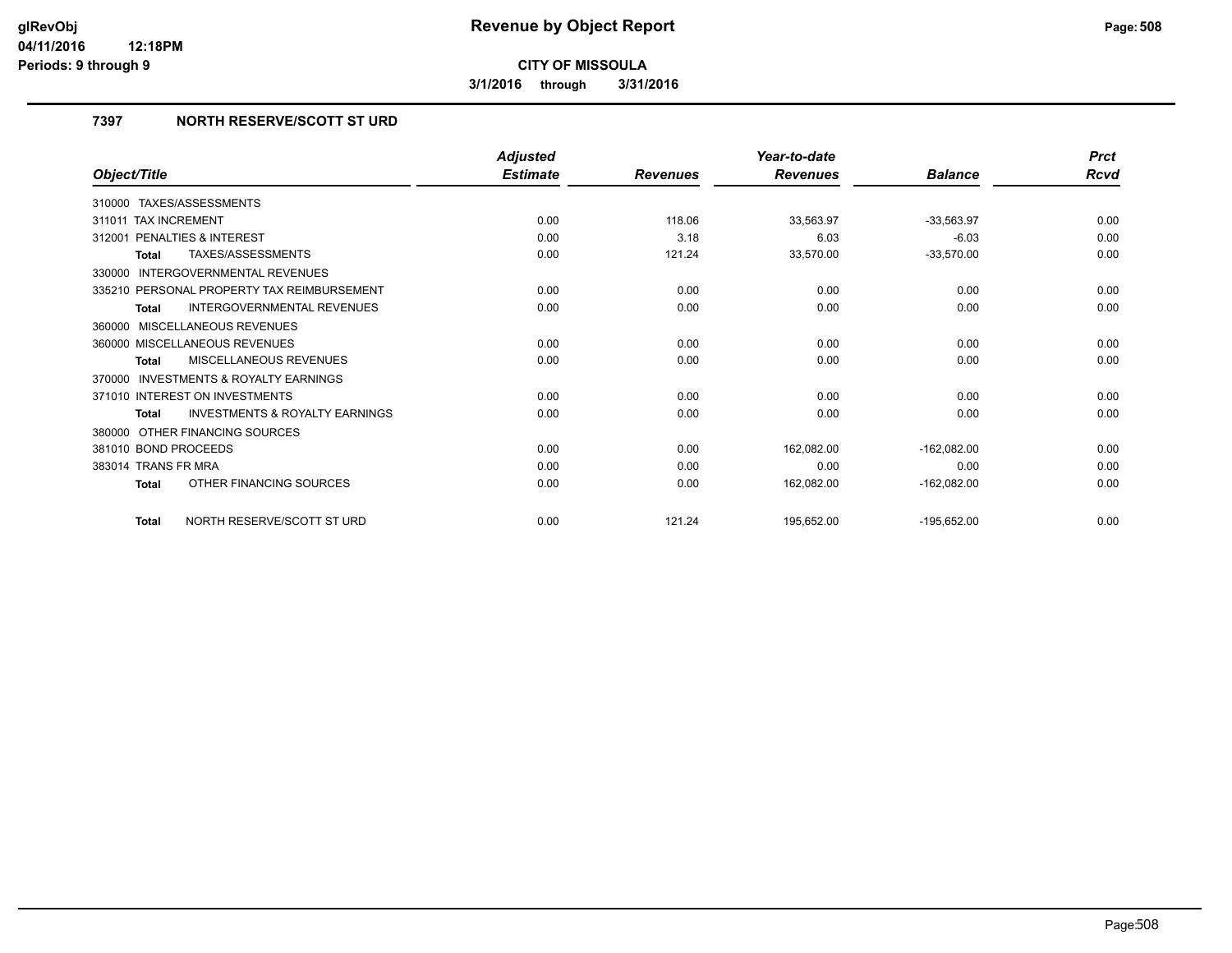**3/1/2016 through 3/31/2016**

## **7399 INTERMOUNTAIN BOND DEBT SERVICE**

**7399 INTERMOUNTAIN BOND DEBT SERVICE**

|                      |                                           | <b>Adjusted</b> |                 | Year-to-date    |                | <b>Prct</b> |
|----------------------|-------------------------------------------|-----------------|-----------------|-----------------|----------------|-------------|
| Object/Title         |                                           | <b>Estimate</b> | <b>Revenues</b> | <b>Revenues</b> | <b>Balance</b> | <b>Rcvd</b> |
|                      | 310000 TAXES/ASSESSMENTS                  |                 |                 |                 |                |             |
| 311011               | <b>TAX INCREMENT</b>                      | 0.00            | 0.00            | 0.00            | 0.00           | 0.00        |
| <b>Total</b>         | TAXES/ASSESSMENTS                         | 0.00            | 0.00            | 0.00            | 0.00           | 0.00        |
|                      | 370000 INVESTMENTS & ROYALTY EARNINGS     |                 |                 |                 |                |             |
|                      | 371010 INTEREST ON INVESTMENTS            | 0.00            | 0.00            | 0.00            | 0.00           | 0.00        |
| Total                | <b>INVESTMENTS &amp; ROYALTY EARNINGS</b> | 0.00            | 0.00            | 0.00            | 0.00           | 0.00        |
|                      | 380000 OTHER FINANCING SOURCES            |                 |                 |                 |                |             |
| 381025 BOND PROCEEDS |                                           | 0.00            | 0.00            | 0.00            | 0.00           | 0.00        |
|                      | 383000 OPERATING TRANSFERS                | 146,788.00      | 0.00            | 0.00            | 146,788.00     | 0.00        |
| 383014 TRANS FR MRA  |                                           | 0.00            | 0.00            | 0.00            | 0.00           | 0.00        |
| <b>Total</b>         | OTHER FINANCING SOURCES                   | 146,788.00      | 0.00            | 0.00            | 146,788.00     | 0.00        |
| Total                | <b>INTERMOUNTAIN BOND DEBT SERVICE</b>    | 146.788.00      | 0.00            | 0.00            | 146.788.00     | 0.00        |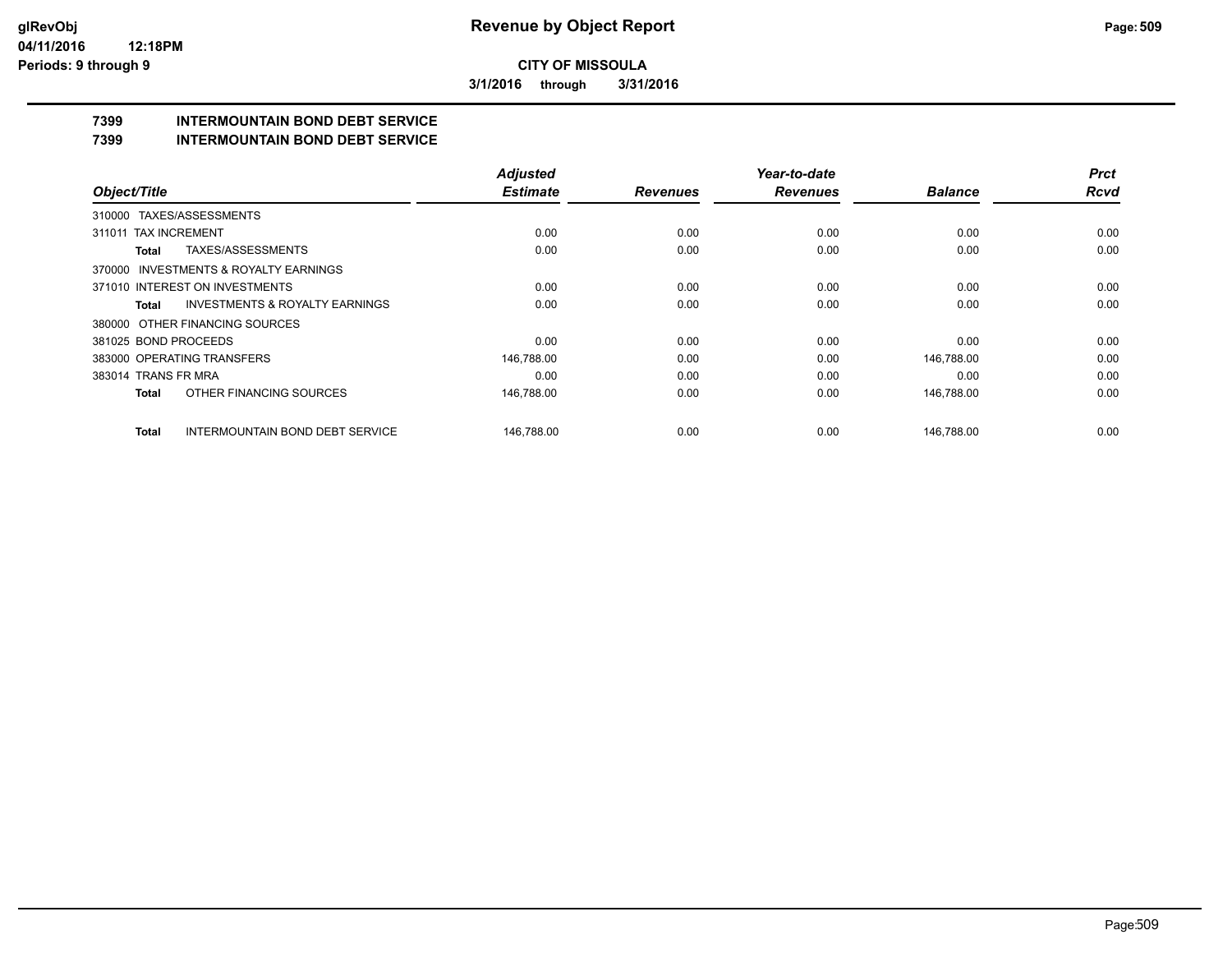**3/1/2016 through 3/31/2016**

#### **7399 INTERMOUNTAIN BOND DEBT SERVICE**

|                                                    | <b>Adjusted</b> |                 | Year-to-date    |                | <b>Prct</b> |
|----------------------------------------------------|-----------------|-----------------|-----------------|----------------|-------------|
| Object/Title                                       | <b>Estimate</b> | <b>Revenues</b> | <b>Revenues</b> | <b>Balance</b> | Rcvd        |
| TAXES/ASSESSMENTS<br>310000                        |                 |                 |                 |                |             |
| <b>TAX INCREMENT</b><br>311011                     | 0.00            | 0.00            | 0.00            | 0.00           | 0.00        |
| <b>TAXES/ASSESSMENTS</b><br><b>Total</b>           | 0.00            | 0.00            | 0.00            | 0.00           | 0.00        |
| 370000 INVESTMENTS & ROYALTY EARNINGS              |                 |                 |                 |                |             |
| 371010 INTEREST ON INVESTMENTS                     | 0.00            | 0.00            | 0.00            | 0.00           | 0.00        |
| <b>INVESTMENTS &amp; ROYALTY EARNINGS</b><br>Total | 0.00            | 0.00            | 0.00            | 0.00           | 0.00        |
| 380000 OTHER FINANCING SOURCES                     |                 |                 |                 |                |             |
| 381025 BOND PROCEEDS                               | 0.00            | 0.00            | 0.00            | 0.00           | 0.00        |
| 383000 OPERATING TRANSFERS                         | 146,788.00      | 0.00            | 0.00            | 146,788.00     | 0.00        |
| 383014 TRANS FR MRA                                | 0.00            | 0.00            | 0.00            | 0.00           | 0.00        |
| OTHER FINANCING SOURCES<br><b>Total</b>            | 146,788.00      | 0.00            | 0.00            | 146.788.00     | 0.00        |
| <b>Total</b><br>INTERMOUNTAIN BOND DEBT SERVICE    | 146,788.00      | 0.00            | 0.00            | 146,788.00     | 0.00        |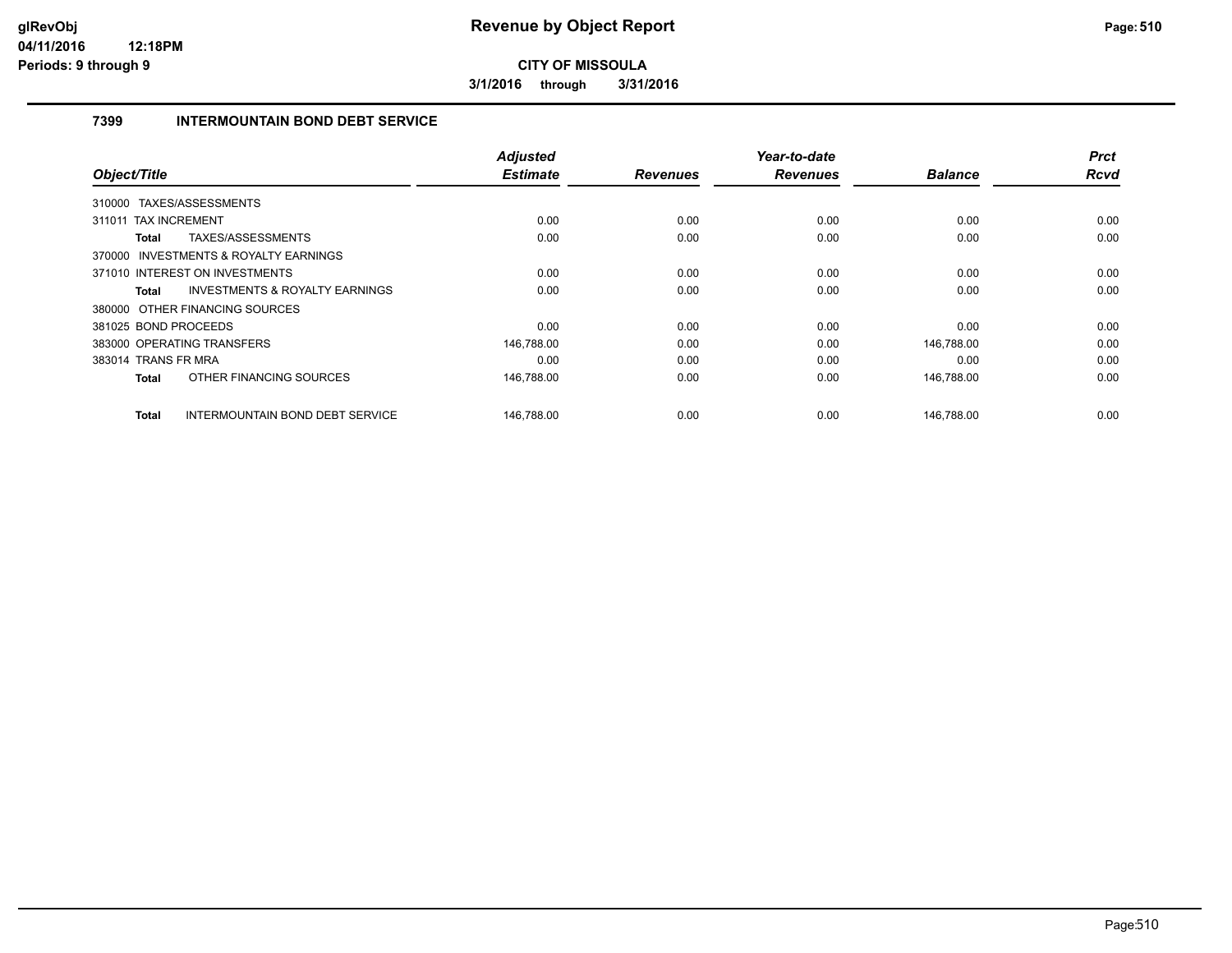**3/1/2016 through 3/31/2016**

#### **7400 FRONT ST BOND CLEARING**

**7400 FRONT ST BOND CLEARING**

|                                                    | <b>Adjusted</b> |                 | Year-to-date    |                | <b>Prct</b> |
|----------------------------------------------------|-----------------|-----------------|-----------------|----------------|-------------|
| Object/Title                                       | <b>Estimate</b> | <b>Revenues</b> | <b>Revenues</b> | <b>Balance</b> | <b>Rcvd</b> |
| 310000 TAXES/ASSESSMENTS                           |                 |                 |                 |                |             |
| 311011 TAX INCREMENT                               | 453.262.00      | 19.444.87       | 202.776.23      | 250.485.77     | 44.74       |
| <b>PENALTIES &amp; INTEREST</b><br>312001          | 0.00            | 28.26           | 170.41          | $-170.41$      | 0.00        |
| TAXES/ASSESSMENTS<br>Total                         | 453.262.00      | 19.473.13       | 202.946.64      | 250.315.36     | 44.77       |
| 330000 INTERGOVERNMENTAL REVENUES                  |                 |                 |                 |                |             |
| 335210 PERSONAL PROPERTY TAX REIMBURSEMENT         | 0.00            | 0.00            | 26.987.29       | $-26.987.29$   | 0.00        |
| INTERGOVERNMENTAL REVENUES<br>Total                | 0.00            | 0.00            | 26.987.29       | $-26.987.29$   | 0.00        |
| 370000 INVESTMENTS & ROYALTY EARNINGS              |                 |                 |                 |                |             |
| 371010 INTEREST ON INVESTMENTS                     | 0.00            | 0.00            | 0.00            | 0.00           | 0.00        |
| <b>INVESTMENTS &amp; ROYALTY EARNINGS</b><br>Total | 0.00            | 0.00            | 0.00            | 0.00           | 0.00        |
| FRONT ST BOND CLEARING<br><b>Total</b>             | 453.262.00      | 19.473.13       | 229.933.93      | 223.328.07     | 50.73       |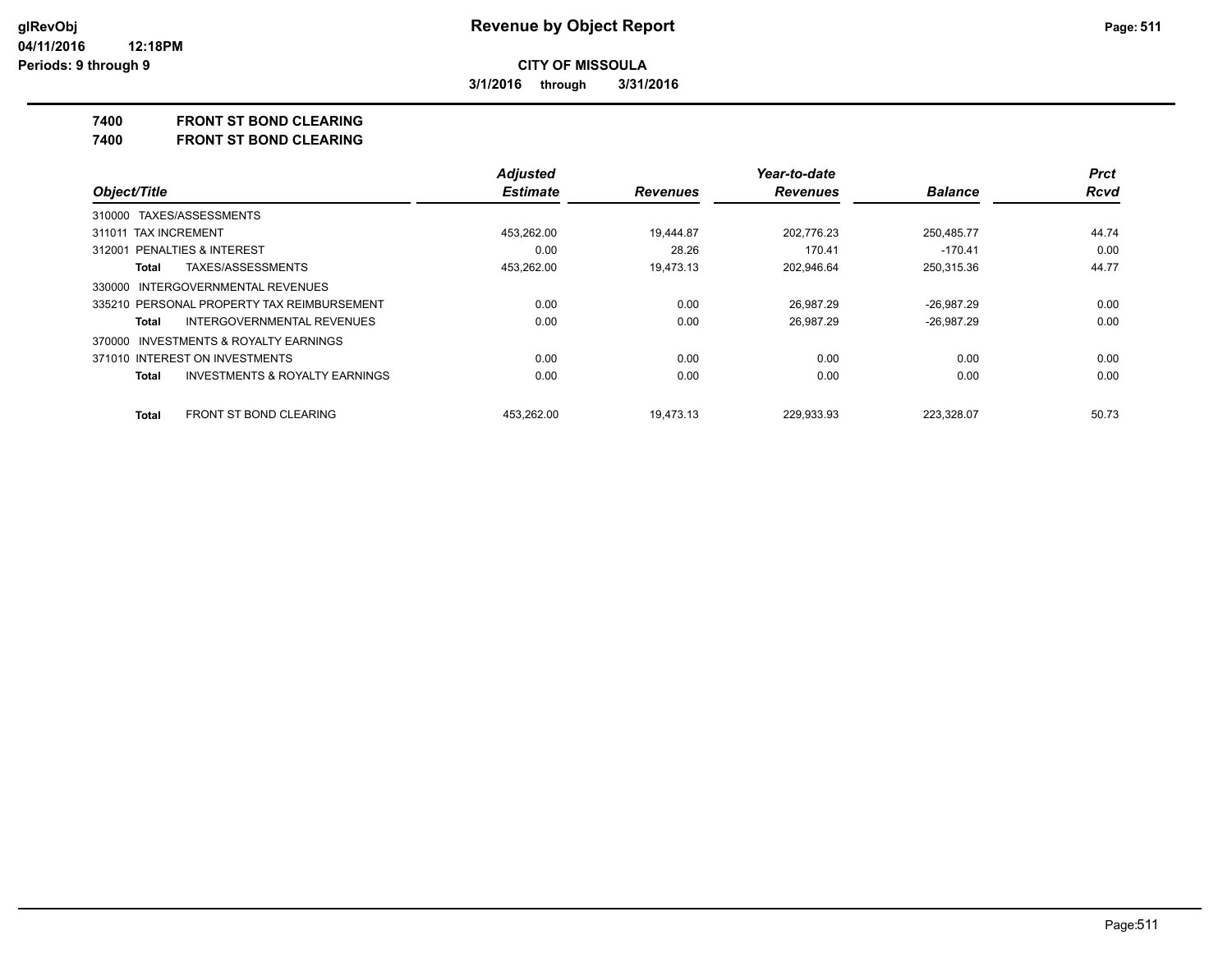**3/1/2016 through 3/31/2016**

#### **7400 FRONT ST BOND CLEARING**

|                                                     | <b>Adjusted</b> |                 | Year-to-date    |                | <b>Prct</b> |
|-----------------------------------------------------|-----------------|-----------------|-----------------|----------------|-------------|
| Object/Title                                        | <b>Estimate</b> | <b>Revenues</b> | <b>Revenues</b> | <b>Balance</b> | <b>Rcvd</b> |
| TAXES/ASSESSMENTS<br>310000                         |                 |                 |                 |                |             |
| 311011 TAX INCREMENT                                | 453.262.00      | 19.444.87       | 202.776.23      | 250.485.77     | 44.74       |
| PENALTIES & INTEREST<br>312001                      | 0.00            | 28.26           | 170.41          | $-170.41$      | 0.00        |
| TAXES/ASSESSMENTS<br>Total                          | 453.262.00      | 19.473.13       | 202.946.64      | 250,315.36     | 44.77       |
| INTERGOVERNMENTAL REVENUES<br>330000                |                 |                 |                 |                |             |
| 335210 PERSONAL PROPERTY TAX REIMBURSEMENT          | 0.00            | 0.00            | 26.987.29       | $-26,987.29$   | 0.00        |
| <b>INTERGOVERNMENTAL REVENUES</b><br>Total          | 0.00            | 0.00            | 26.987.29       | $-26,987.29$   | 0.00        |
| <b>INVESTMENTS &amp; ROYALTY EARNINGS</b><br>370000 |                 |                 |                 |                |             |
| 371010 INTEREST ON INVESTMENTS                      | 0.00            | 0.00            | 0.00            | 0.00           | 0.00        |
| <b>INVESTMENTS &amp; ROYALTY EARNINGS</b><br>Total  | 0.00            | 0.00            | 0.00            | 0.00           | 0.00        |
| <b>FRONT ST BOND CLEARING</b><br>Total              | 453.262.00      | 19.473.13       | 229.933.93      | 223.328.07     | 50.73       |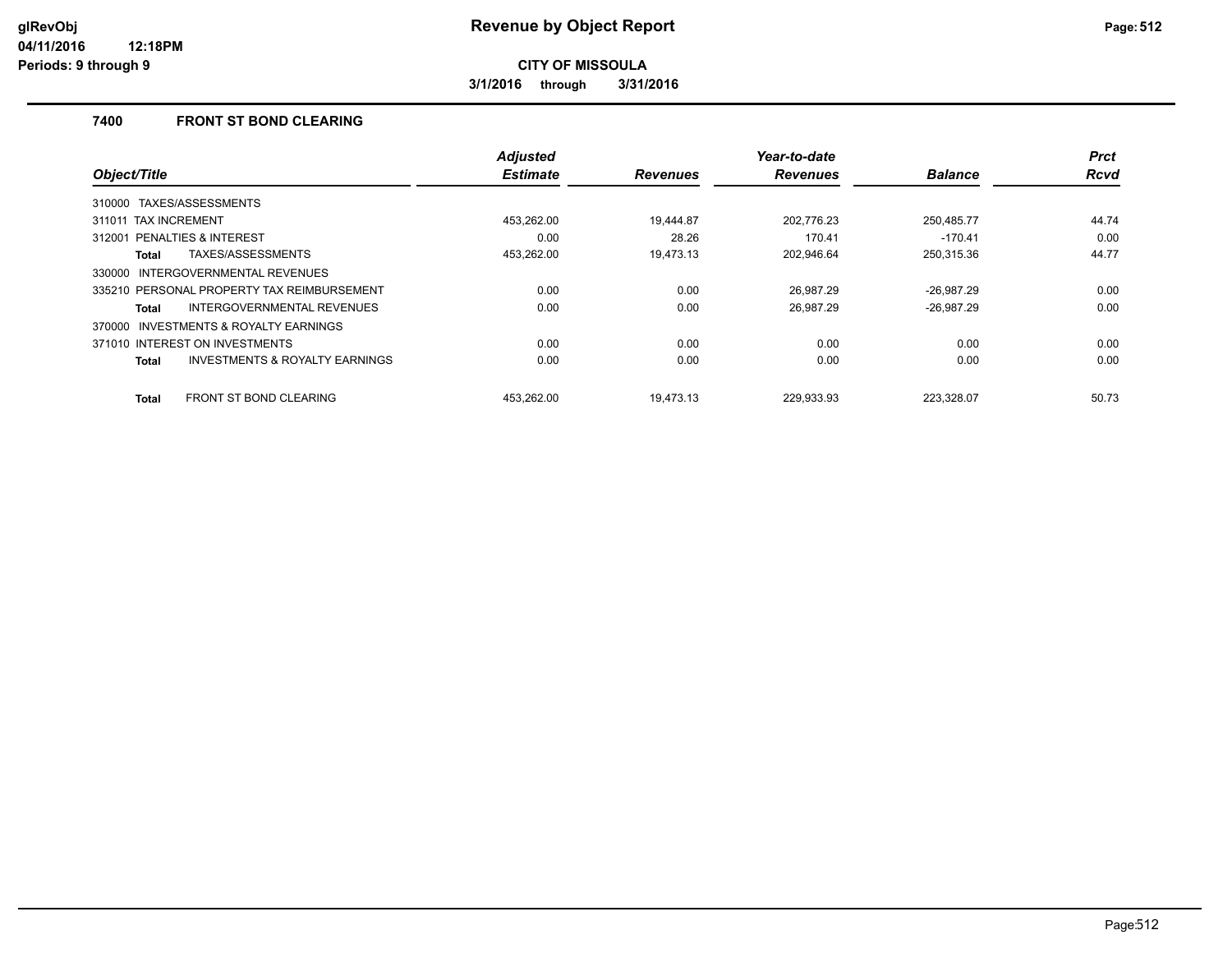**3/1/2016 through 3/31/2016**

# **7401 FRONT ST PARKING STRUCTURE**

**7401 FRONT ST PARKING STRUCTURE**

|                                         | <b>Adjusted</b> |                 | Year-to-date    |                | <b>Prct</b> |
|-----------------------------------------|-----------------|-----------------|-----------------|----------------|-------------|
| Object/Title                            | <b>Estimate</b> | <b>Revenues</b> | <b>Revenues</b> | <b>Balance</b> | Rcvd        |
| 370000 INVESTMENTS & ROYALTY EARNINGS   |                 |                 |                 |                |             |
| 371010 INTEREST ON INVESTMENTS          | 0.00            | 0.00            | 0.00            | 0.00           | 0.00        |
| INVESTMENTS & ROYALTY EARNINGS<br>Total | 0.00            | 0.00            | 0.00            | 0.00           | 0.00        |
| 380000 OTHER FINANCING SOURCES          |                 |                 |                 |                |             |
| 383066 TRANSFER FROM FRONT ST CLEARING  | 146.472.00      | 0.00            | 0.00            | 146.472.00     | 0.00        |
| OTHER FINANCING SOURCES<br>Total        | 146.472.00      | 0.00            | 0.00            | 146.472.00     | 0.00        |
|                                         |                 |                 |                 |                |             |
| FRONT ST PARKING STRUCTURE<br>Total     | 146.472.00      | 0.00            | 0.00            | 146.472.00     | 0.00        |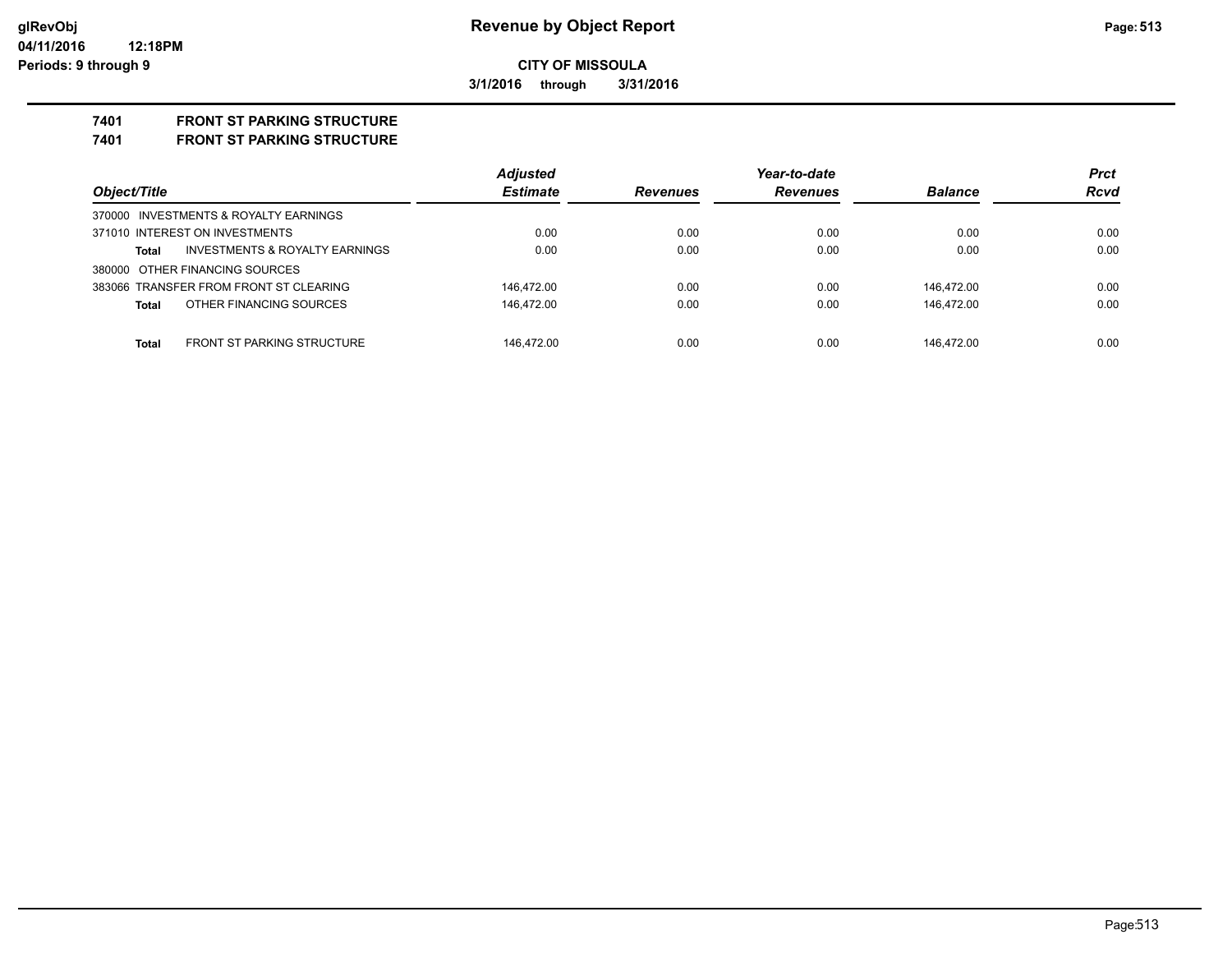**3/1/2016 through 3/31/2016**

#### **7401 FRONT ST PARKING STRUCTURE**

| Object/Title                                      | <b>Adjusted</b><br><b>Estimate</b> | <b>Revenues</b> | Year-to-date<br><b>Revenues</b> | <b>Balance</b> | <b>Prct</b><br><b>Rcvd</b> |
|---------------------------------------------------|------------------------------------|-----------------|---------------------------------|----------------|----------------------------|
| 370000 INVESTMENTS & ROYALTY EARNINGS             |                                    |                 |                                 |                |                            |
| 371010 INTEREST ON INVESTMENTS                    | 0.00                               | 0.00            | 0.00                            | 0.00           | 0.00                       |
| INVESTMENTS & ROYALTY EARNINGS<br>Total           | 0.00                               | 0.00            | 0.00                            | 0.00           | 0.00                       |
| 380000 OTHER FINANCING SOURCES                    |                                    |                 |                                 |                |                            |
| 383066 TRANSFER FROM FRONT ST CLEARING            | 146.472.00                         | 0.00            | 0.00                            | 146.472.00     | 0.00                       |
| OTHER FINANCING SOURCES<br><b>Total</b>           | 146,472.00                         | 0.00            | 0.00                            | 146.472.00     | 0.00                       |
|                                                   |                                    |                 |                                 |                |                            |
| <b>FRONT ST PARKING STRUCTURE</b><br><b>Total</b> | 146.472.00                         | 0.00            | 0.00                            | 146.472.00     | 0.00                       |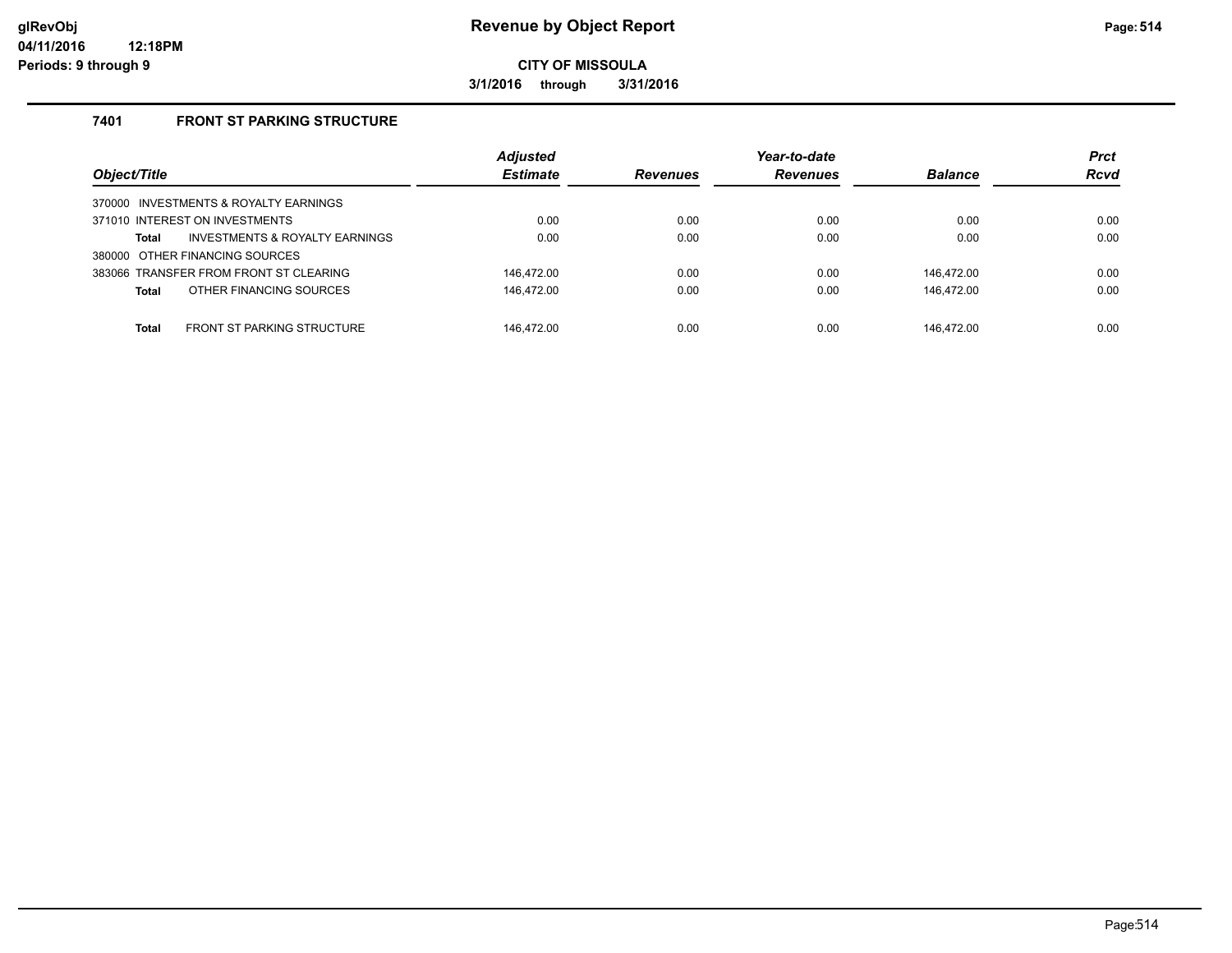**3/1/2016 through 3/31/2016**

# **7402 FRONT ST SUBORDINATE LIEN NOTE**

**7402 FRONT ST SUBORDINATE LIEN NOTE**

|                                                    | <b>Adjusted</b> |                 | Year-to-date    |                | <b>Prct</b> |
|----------------------------------------------------|-----------------|-----------------|-----------------|----------------|-------------|
| Object/Title                                       | <b>Estimate</b> | <b>Revenues</b> | <b>Revenues</b> | <b>Balance</b> | Rcvd        |
| 330000 INTERGOVERNMENTAL REVENUES                  |                 |                 |                 |                |             |
| 338001 EXCESS PLEDGED TAX INCREMENT RETURNED       | 0.00            | 0.00            | 0.00            | 0.00           | 0.00        |
| <b>INTERGOVERNMENTAL REVENUES</b><br>Total         | 0.00            | 0.00            | 0.00            | 0.00           | 0.00        |
| 370000 INVESTMENTS & ROYALTY EARNINGS              |                 |                 |                 |                |             |
| 371010 INTEREST ON INVESTMENTS                     | 0.00            | 0.00            | 0.00            | 0.00           | 0.00        |
| <b>INVESTMENTS &amp; ROYALTY EARNINGS</b><br>Total | 0.00            | 0.00            | 0.00            | 0.00           | 0.00        |
| 380000 OTHER FINANCING SOURCES                     |                 |                 |                 |                |             |
| 383066 TRANSFER FROM FRONT ST CLEARING             | 142.630.00      | 0.00            | 0.00            | 142.630.00     | 0.00        |
| 383067 TRANSFER FROM FSPS                          | 0.00            | 0.00            | 0.00            | 0.00           | 0.00        |
| OTHER FINANCING SOURCES<br>Total                   | 142,630.00      | 0.00            | 0.00            | 142,630.00     | 0.00        |
| FRONT ST SUBORDINATE LIEN NOTE<br>Total            | 142.630.00      | 0.00            | 0.00            | 142.630.00     | 0.00        |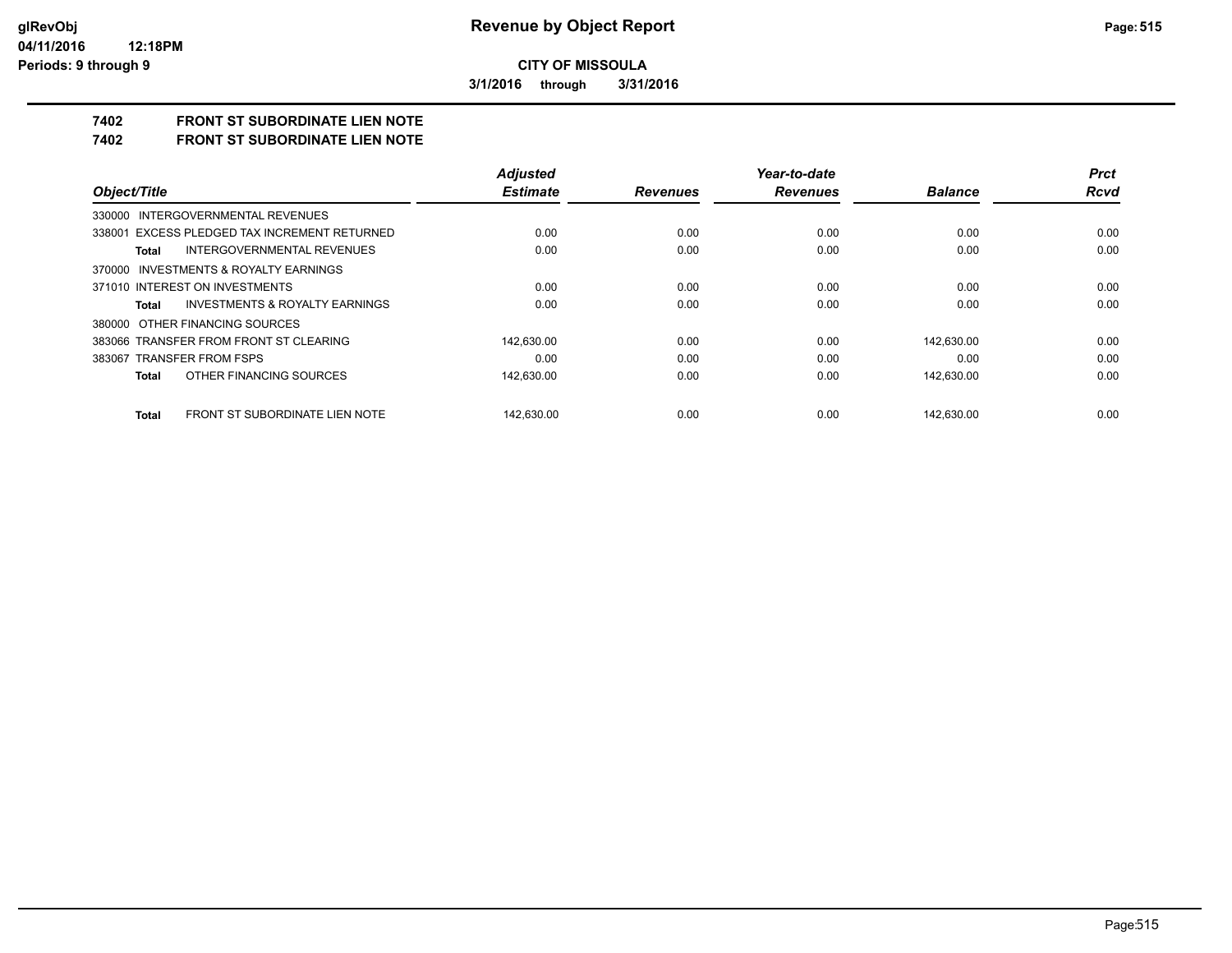**3/1/2016 through 3/31/2016**

#### **7402 FRONT ST SUBORDINATE LIEN NOTE**

|                                                | <b>Adjusted</b> |                 | Year-to-date    |                | <b>Prct</b> |
|------------------------------------------------|-----------------|-----------------|-----------------|----------------|-------------|
| Object/Title                                   | <b>Estimate</b> | <b>Revenues</b> | <b>Revenues</b> | <b>Balance</b> | <b>Rcvd</b> |
| INTERGOVERNMENTAL REVENUES<br>330000           |                 |                 |                 |                |             |
| 338001 EXCESS PLEDGED TAX INCREMENT RETURNED   | 0.00            | 0.00            | 0.00            | 0.00           | 0.00        |
| INTERGOVERNMENTAL REVENUES<br>Total            | 0.00            | 0.00            | 0.00            | 0.00           | 0.00        |
| 370000 INVESTMENTS & ROYALTY EARNINGS          |                 |                 |                 |                |             |
| 371010 INTEREST ON INVESTMENTS                 | 0.00            | 0.00            | 0.00            | 0.00           | 0.00        |
| INVESTMENTS & ROYALTY EARNINGS<br>Total        | 0.00            | 0.00            | 0.00            | 0.00           | 0.00        |
| 380000 OTHER FINANCING SOURCES                 |                 |                 |                 |                |             |
| 383066 TRANSFER FROM FRONT ST CLEARING         | 142.630.00      | 0.00            | 0.00            | 142.630.00     | 0.00        |
| 383067 TRANSFER FROM FSPS                      | 0.00            | 0.00            | 0.00            | 0.00           | 0.00        |
| OTHER FINANCING SOURCES<br><b>Total</b>        | 142,630.00      | 0.00            | 0.00            | 142,630.00     | 0.00        |
| FRONT ST SUBORDINATE LIEN NOTE<br><b>Total</b> | 142.630.00      | 0.00            | 0.00            | 142.630.00     | 0.00        |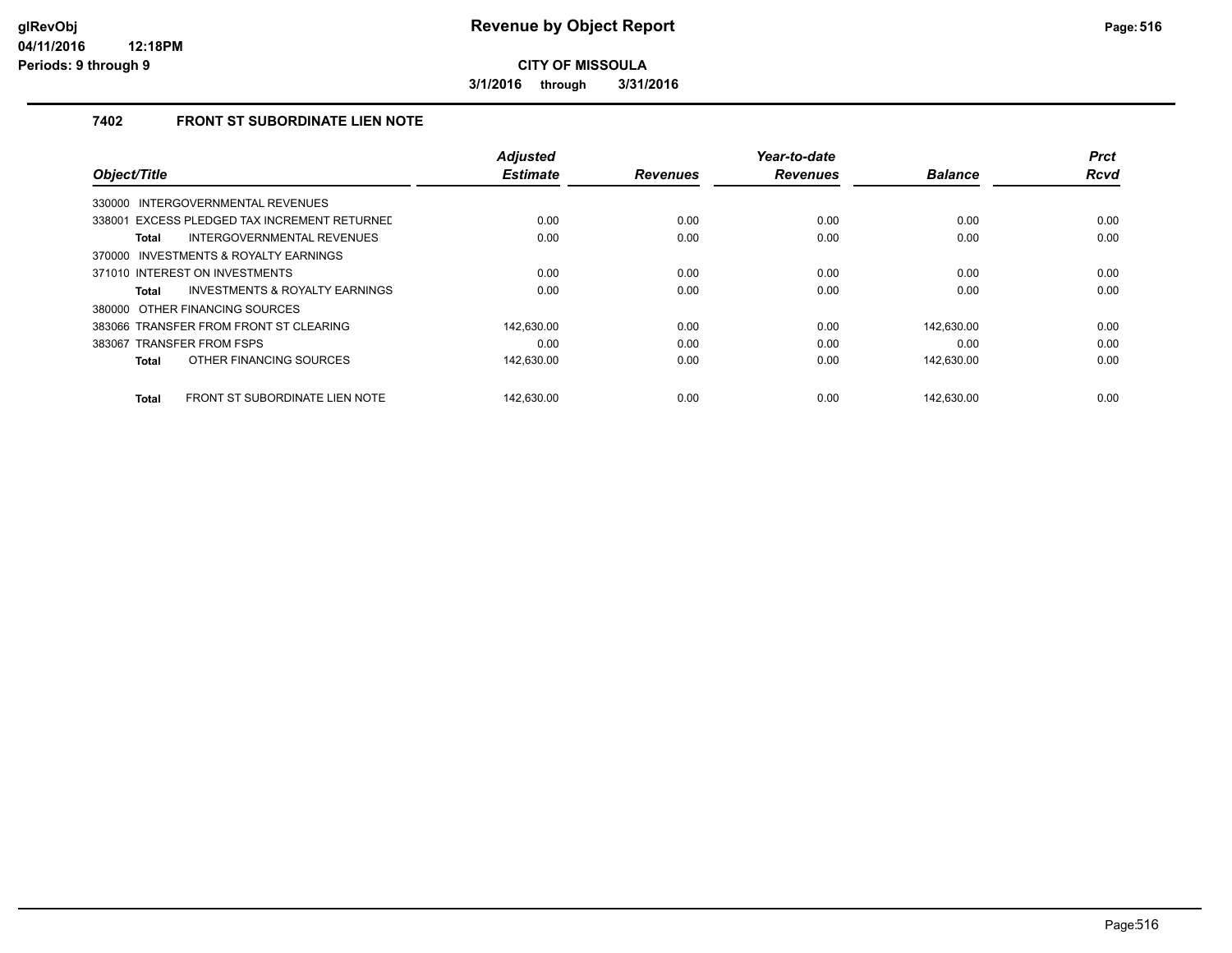**3/1/2016 through 3/31/2016**

## **7447 COURT COLLECTED PARKING FINES**

**7447 COURT COLLECTED PARKING FINES**

|                                                | <b>Adjusted</b> |                 | Year-to-date    |                | <b>Prct</b> |
|------------------------------------------------|-----------------|-----------------|-----------------|----------------|-------------|
| Object/Title                                   | <b>Estimate</b> | <b>Revenues</b> | <b>Revenues</b> | <b>Balance</b> | <b>Rcvd</b> |
| 350000 FINES & FORFEITURES                     |                 |                 |                 |                |             |
| 352002 PARKING FINES                           | 0.00            | 0.00            | 0.00            | 0.00           | 0.00        |
| <b>FINES &amp; FORFEITURES</b><br><b>Total</b> | 0.00            | 0.00            | 0.00            | 0.00           | 0.00        |
| 370000 INVESTMENTS & ROYALTY EARNINGS          |                 |                 |                 |                |             |
| 371010 INTEREST ON INVESTMENTS                 | 0.00            | 0.00            | 0.00            | 0.00           | 0.00        |
| INVESTMENTS & ROYALTY EARNINGS<br><b>Total</b> | 0.00            | 0.00            | 0.00            | 0.00           | 0.00        |
|                                                |                 |                 |                 |                |             |
| COURT COLLECTED PARKING FINES<br><b>Total</b>  | 0.00            | 0.00            | 0.00            | 0.00           | 0.00        |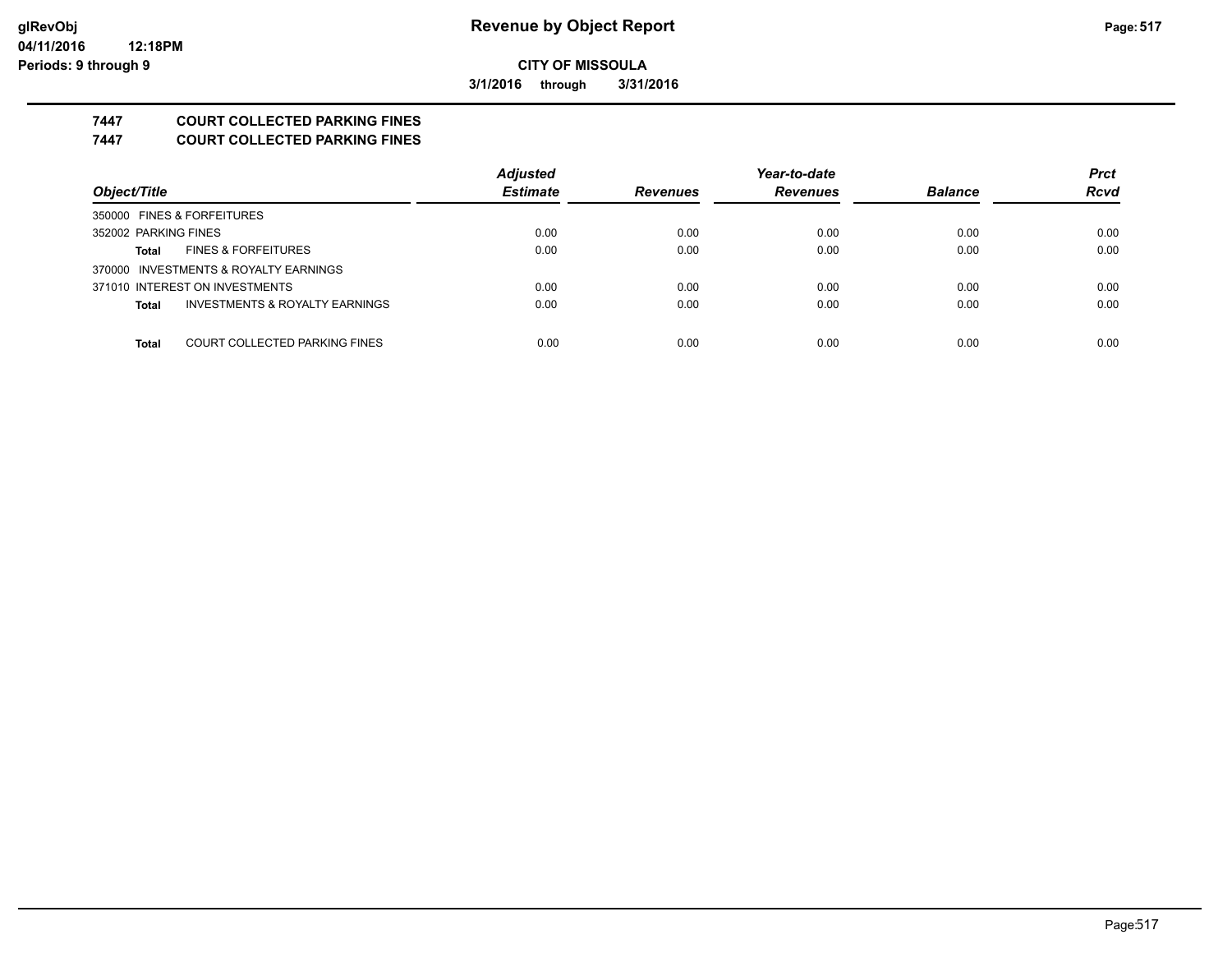**3/1/2016 through 3/31/2016**

#### **7447 COURT COLLECTED PARKING FINES**

| Object/Title                                              | <b>Adjusted</b><br><b>Estimate</b> | <b>Revenues</b> | Year-to-date<br><b>Revenues</b> | <b>Balance</b> | <b>Prct</b><br><b>Rcvd</b> |
|-----------------------------------------------------------|------------------------------------|-----------------|---------------------------------|----------------|----------------------------|
| 350000 FINES & FORFEITURES                                |                                    |                 |                                 |                |                            |
| 352002 PARKING FINES                                      | 0.00                               | 0.00            | 0.00                            | 0.00           | 0.00                       |
| <b>FINES &amp; FORFEITURES</b><br>Total                   | 0.00                               | 0.00            | 0.00                            | 0.00           | 0.00                       |
| 370000 INVESTMENTS & ROYALTY EARNINGS                     |                                    |                 |                                 |                |                            |
| 371010 INTEREST ON INVESTMENTS                            | 0.00                               | 0.00            | 0.00                            | 0.00           | 0.00                       |
| <b>INVESTMENTS &amp; ROYALTY EARNINGS</b><br><b>Total</b> | 0.00                               | 0.00            | 0.00                            | 0.00           | 0.00                       |
|                                                           |                                    |                 |                                 |                |                            |
| COURT COLLECTED PARKING FINES<br><b>Total</b>             | 0.00                               | 0.00            | 0.00                            | 0.00           | 0.00                       |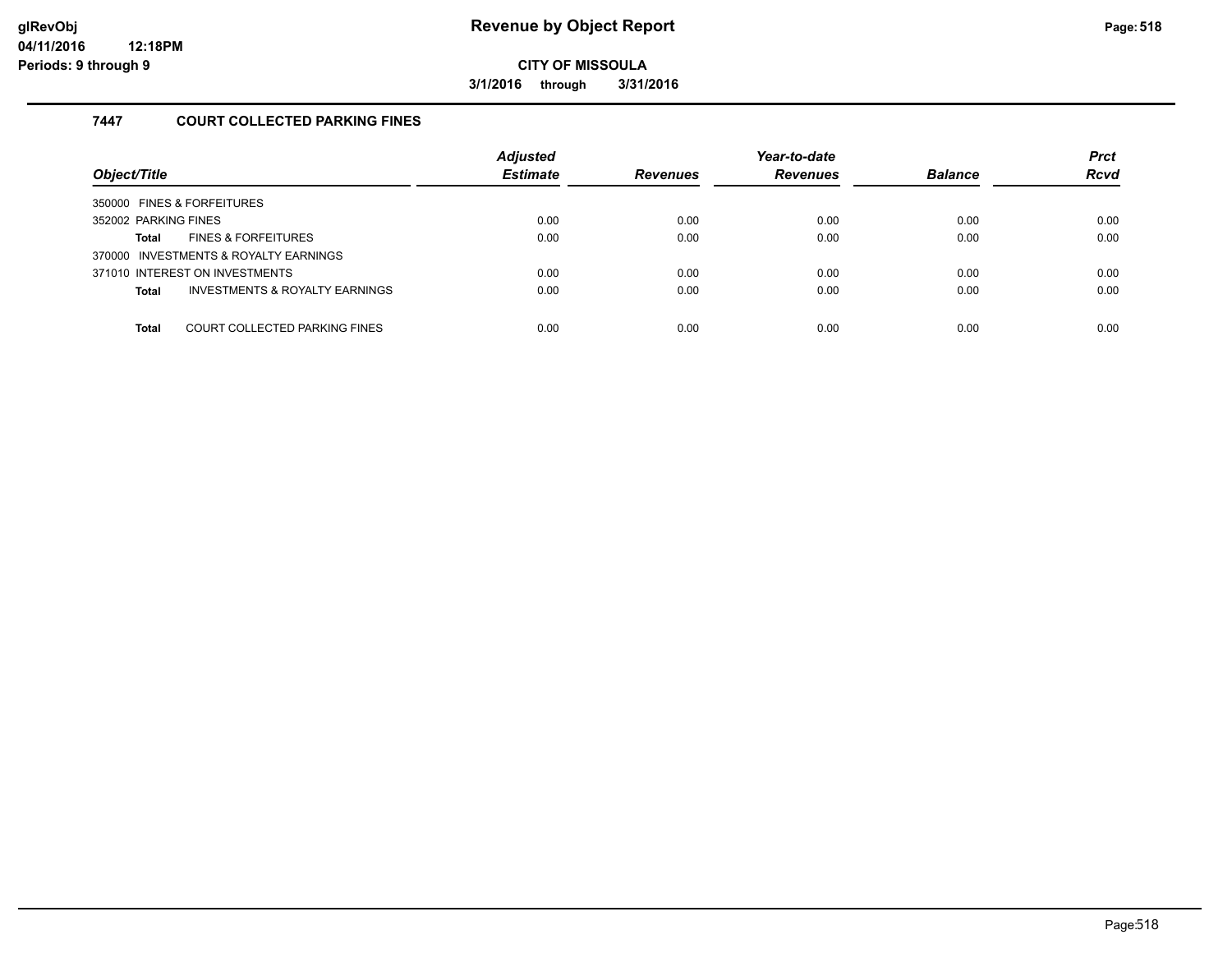**3/1/2016 through 3/31/2016**

**7458 COURT SURCHARGE**

**7458 COURT SURCHARGE**

|                                                    | <b>Adjusted</b> |                 | Year-to-date    |                | <b>Prct</b><br><b>Rcvd</b> |
|----------------------------------------------------|-----------------|-----------------|-----------------|----------------|----------------------------|
| Object/Title                                       | <b>Estimate</b> | <b>Revenues</b> | <b>Revenues</b> | <b>Balance</b> |                            |
| 350000 FINES & FORFEITURES                         |                 |                 |                 |                |                            |
| 351032 SURCHARGE ON FINES                          | 0.00            | $-6.546.36$     | 10.303.25       | $-10,303.25$   | 0.00                       |
| <b>FINES &amp; FORFEITURES</b><br>Total            | 0.00            | $-6.546.36$     | 10.303.25       | $-10,303.25$   | 0.00                       |
| 370000 INVESTMENTS & ROYALTY EARNINGS              |                 |                 |                 |                |                            |
| 371010 INTEREST ON INVESTMENTS                     | 0.00            | 0.00            | 0.00            | 0.00           | 0.00                       |
| 371020 GAIN/LOSS IN MARKET VALUE OF INVESTMENTS    | 0.00            | 0.00            | 0.00            | 0.00           | 0.00                       |
| <b>INVESTMENTS &amp; ROYALTY EARNINGS</b><br>Total | 0.00            | 0.00            | 0.00            | 0.00           | 0.00                       |
| <b>COURT SURCHARGE</b><br><b>Total</b>             | 0.00            | $-6.546.36$     | 10.303.25       | $-10.303.25$   | 0.00                       |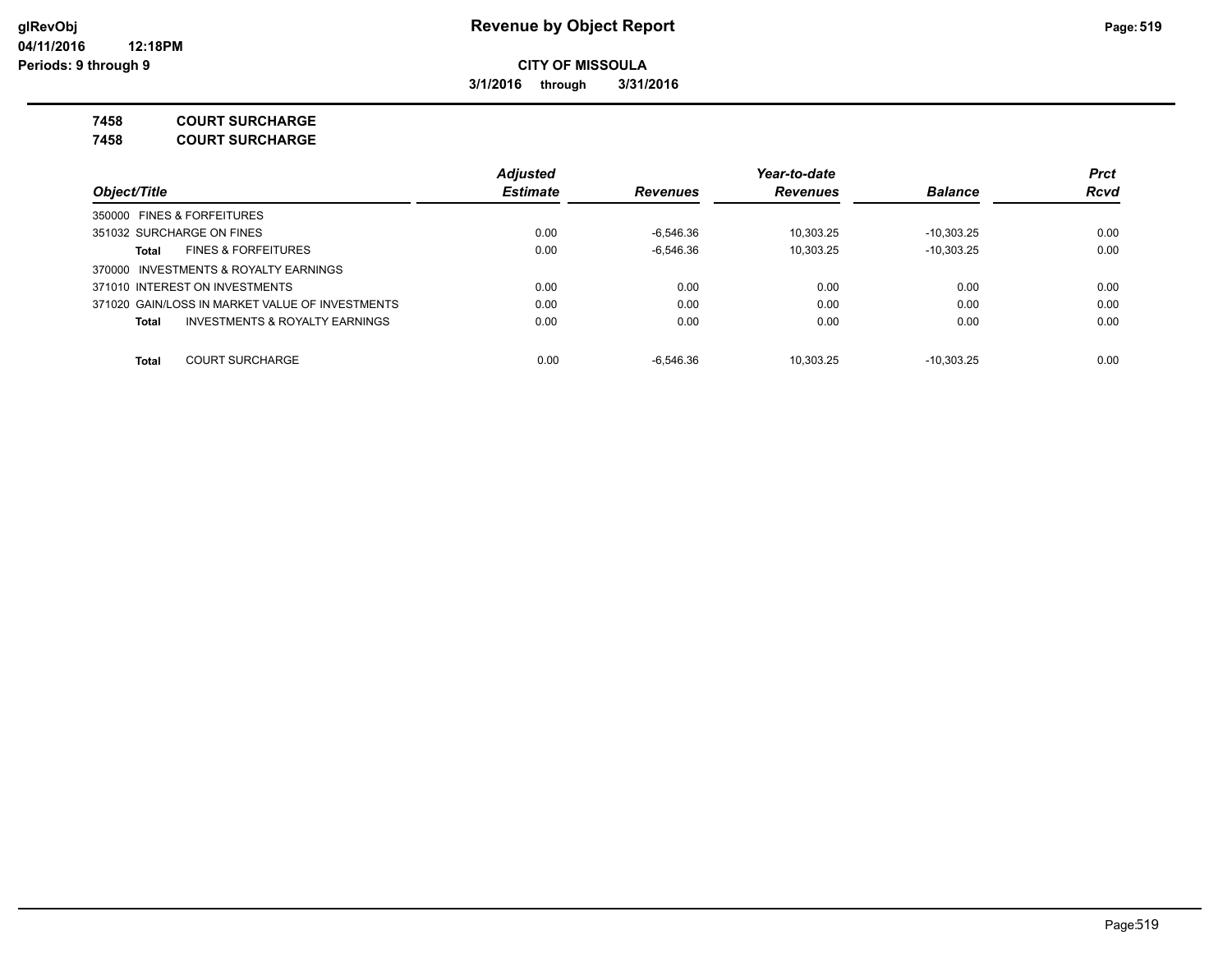**3/1/2016 through 3/31/2016**

#### **7458 COURT SURCHARGE**

|                                                | <b>Adjusted</b> |                 | Year-to-date    |                | <b>Prct</b> |
|------------------------------------------------|-----------------|-----------------|-----------------|----------------|-------------|
| Object/Title                                   | <b>Estimate</b> | <b>Revenues</b> | <b>Revenues</b> | <b>Balance</b> | <b>Rcvd</b> |
| 350000 FINES & FORFEITURES                     |                 |                 |                 |                |             |
| 351032 SURCHARGE ON FINES                      | 0.00            | -6.546.36       | 10.303.25       | $-10.303.25$   | 0.00        |
| <b>FINES &amp; FORFEITURES</b><br><b>Total</b> | 0.00            | $-6.546.36$     | 10.303.25       | $-10,303.25$   | 0.00        |
| 370000 INVESTMENTS & ROYALTY EARNINGS          |                 |                 |                 |                |             |
| 371010 INTEREST ON INVESTMENTS                 | 0.00            | 0.00            | 0.00            | 0.00           | 0.00        |
| 371020 GAIN/LOSS IN MARKET VALUE OF INVESTMENT | 0.00            | 0.00            | 0.00            | 0.00           | 0.00        |
| INVESTMENTS & ROYALTY EARNINGS<br><b>Total</b> | 0.00            | 0.00            | 0.00            | 0.00           | 0.00        |
|                                                |                 |                 |                 |                |             |
| <b>COURT SURCHARGE</b><br><b>Total</b>         | 0.00            | $-6.546.36$     | 10.303.25       | $-10.303.25$   | 0.00        |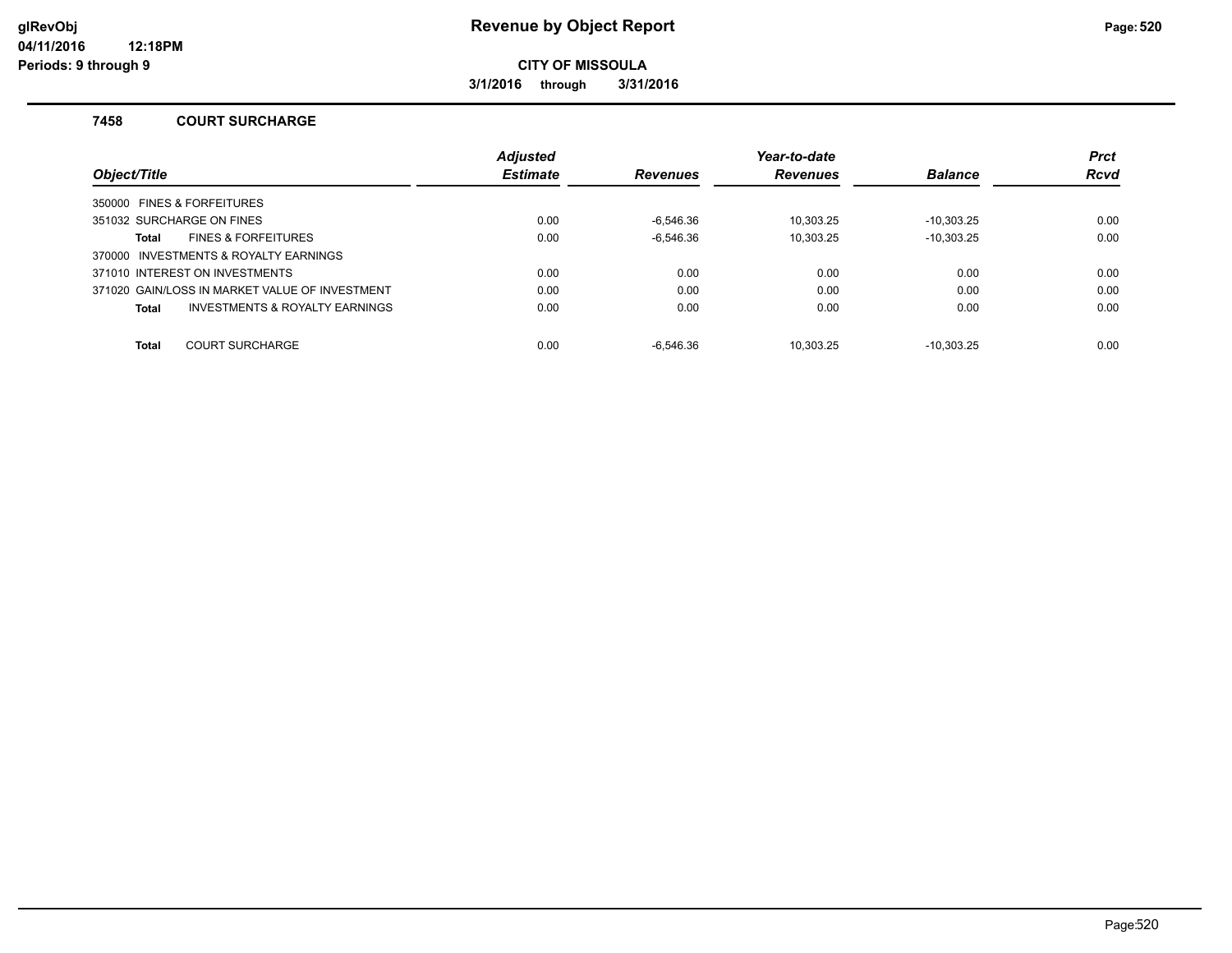**3/1/2016 through 3/31/2016**

**7469 PUBLIC DEFENDER FEES**

**7469 PUBLIC DEFENDER FEES**

|                                                    | <b>Adjusted</b> |                 | Year-to-date    |                | <b>Prct</b> |
|----------------------------------------------------|-----------------|-----------------|-----------------|----------------|-------------|
| Object/Title                                       | <b>Estimate</b> | <b>Revenues</b> | <b>Revenues</b> | <b>Balance</b> | <b>Rcvd</b> |
| 350000 FINES & FORFEITURES                         |                 |                 |                 |                |             |
| 351032 SURCHARGE ON FINES                          | 0.00            | 0.00            | 0.00            | 0.00           | 0.00        |
| 351033 PUBLIC DEFENDER FEES                        | 0.00            | $-1.113.00$     | 964.00          | $-964.00$      | 0.00        |
| <b>FINES &amp; FORFEITURES</b><br>Total            | 0.00            | $-1.113.00$     | 964.00          | $-964.00$      | 0.00        |
| 370000 INVESTMENTS & ROYALTY EARNINGS              |                 |                 |                 |                |             |
| 371010 INTEREST ON INVESTMENTS                     | 0.00            | 0.00            | 0.00            | 0.00           | 0.00        |
| 371020 GAIN/LOSS IN MARKET VALUE OF INVESTMENTS    | 0.00            | 0.00            | 0.00            | 0.00           | 0.00        |
| <b>INVESTMENTS &amp; ROYALTY EARNINGS</b><br>Total | 0.00            | 0.00            | 0.00            | 0.00           | 0.00        |
| PUBLIC DEFENDER FEES<br>Total                      | 0.00            | $-1.113.00$     | 964.00          | $-964.00$      | 0.00        |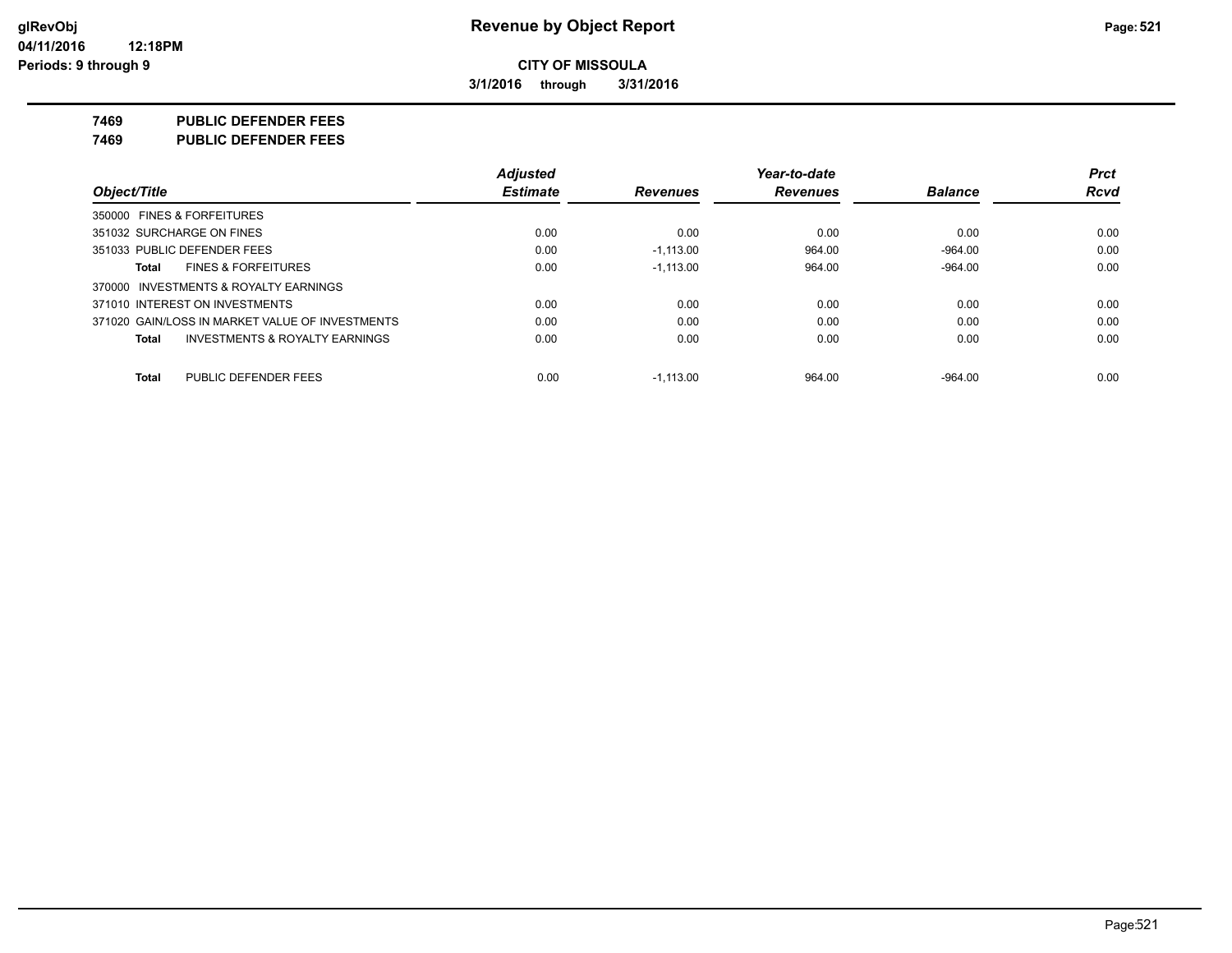**3/1/2016 through 3/31/2016**

#### **7469 PUBLIC DEFENDER FEES**

|                                                           | <b>Adjusted</b> |                 | Year-to-date    |                | <b>Prct</b> |  |
|-----------------------------------------------------------|-----------------|-----------------|-----------------|----------------|-------------|--|
| Object/Title                                              | <b>Estimate</b> | <b>Revenues</b> | <b>Revenues</b> | <b>Balance</b> | <b>Rcvd</b> |  |
| 350000 FINES & FORFEITURES                                |                 |                 |                 |                |             |  |
| 351032 SURCHARGE ON FINES                                 | 0.00            | 0.00            | 0.00            | 0.00           | 0.00        |  |
| 351033 PUBLIC DEFENDER FEES                               | 0.00            | $-1.113.00$     | 964.00          | $-964.00$      | 0.00        |  |
| <b>FINES &amp; FORFEITURES</b><br><b>Total</b>            | 0.00            | $-1.113.00$     | 964.00          | $-964.00$      | 0.00        |  |
| 370000 INVESTMENTS & ROYALTY EARNINGS                     |                 |                 |                 |                |             |  |
| 371010 INTEREST ON INVESTMENTS                            | 0.00            | 0.00            | 0.00            | 0.00           | 0.00        |  |
| 371020 GAIN/LOSS IN MARKET VALUE OF INVESTMENT            | 0.00            | 0.00            | 0.00            | 0.00           | 0.00        |  |
| <b>INVESTMENTS &amp; ROYALTY EARNINGS</b><br><b>Total</b> | 0.00            | 0.00            | 0.00            | 0.00           | 0.00        |  |
| PUBLIC DEFENDER FEES<br><b>Total</b>                      | 0.00            | $-1.113.00$     | 964.00          | $-964.00$      | 0.00        |  |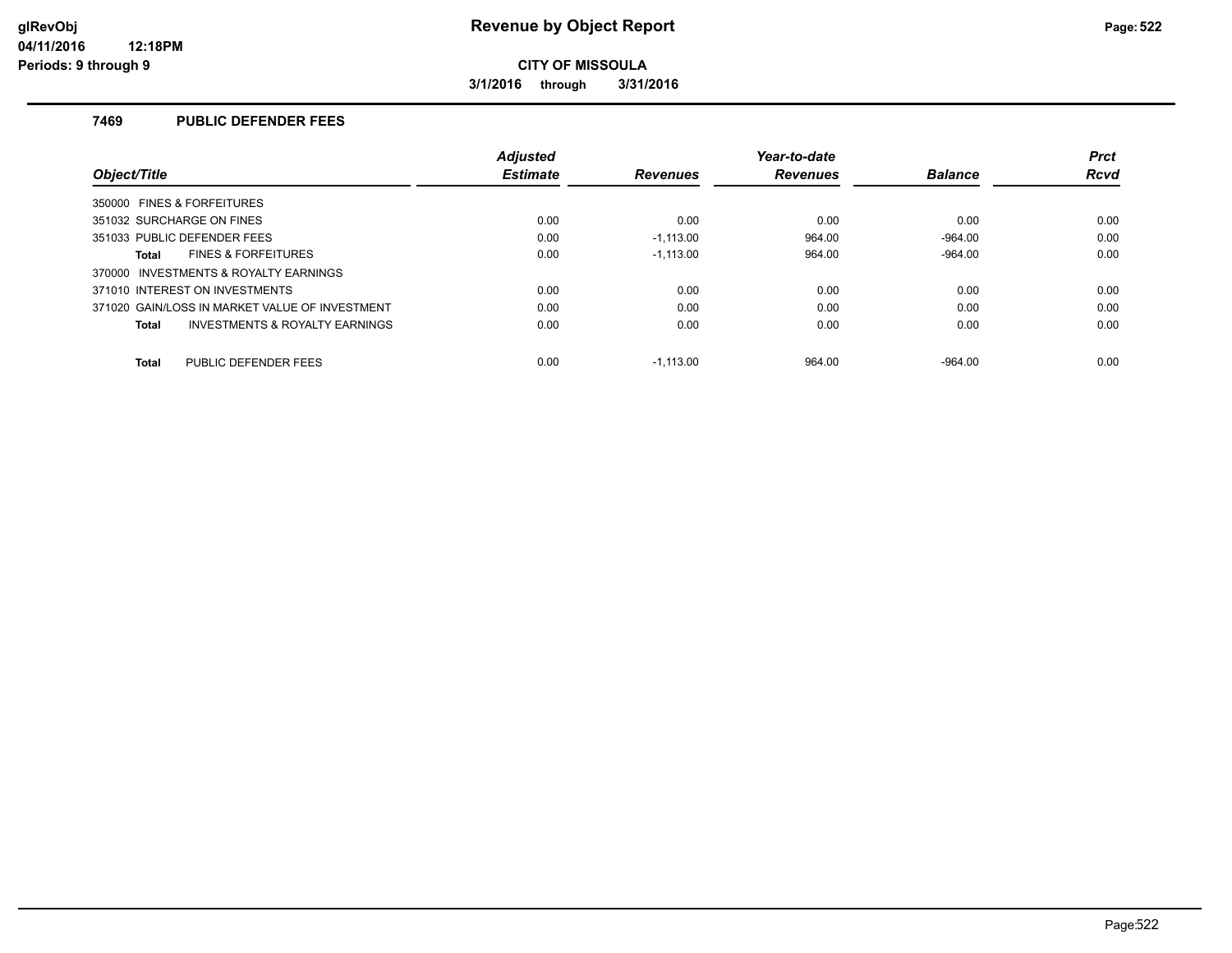**3/1/2016 through 3/31/2016**

**7900 PAYROLL CLEARING FUND**

| 7900 | <b>PAYROLL CLEARING FUND</b> |
|------|------------------------------|
|      |                              |

|                                                           | <b>Adjusted</b> |                 | Year-to-date    |                | <b>Prct</b> |
|-----------------------------------------------------------|-----------------|-----------------|-----------------|----------------|-------------|
| Object/Title                                              | <b>Estimate</b> | <b>Revenues</b> | <b>Revenues</b> | <b>Balance</b> | <b>Rcvd</b> |
| 370000 INVESTMENTS & ROYALTY EARNINGS                     |                 |                 |                 |                |             |
| 371010 INTEREST ON INVESTMENTS                            | 0.00            | 0.00            | 0.00            | 0.00           | 0.00        |
| 371020 GAIN/LOSS IN MARKET VALUE OF INVESTMENTS           | 0.00            | 0.00            | 0.00            | 0.00           | 0.00        |
| <b>INVESTMENTS &amp; ROYALTY EARNINGS</b><br><b>Total</b> | 0.00            | 0.00            | 0.00            | 0.00           | 0.00        |
| PAYROLL CLEARING FUND<br>Total                            | 0.00            | 0.00            | 0.00            | 0.00           | 0.00        |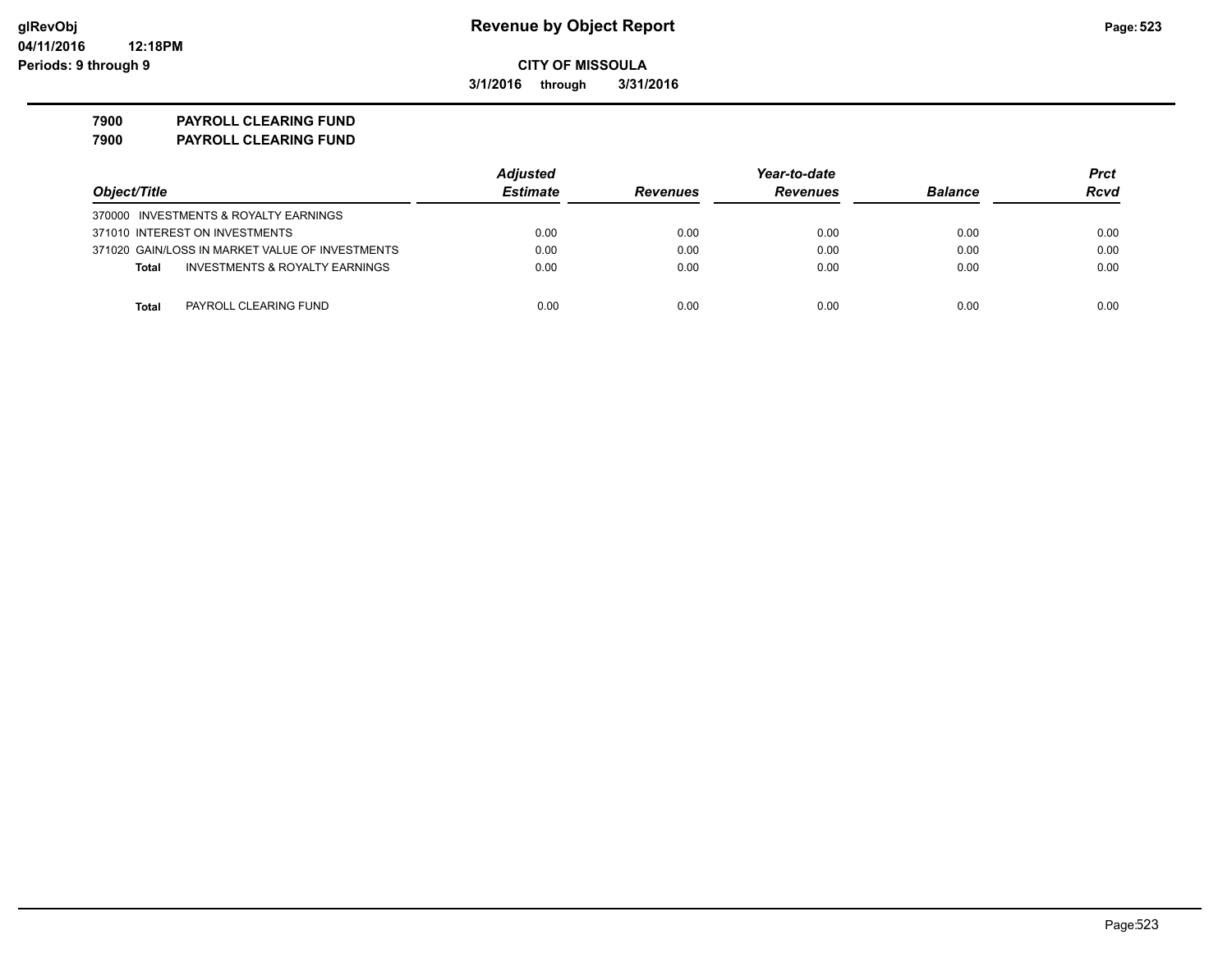#### **glRevObj Revenue by Object Report Page:524**

**CITY OF MISSOULA**

**3/1/2016 through 3/31/2016**

#### **7900 PAYROLL CLEARING FUND**

| Object/Title                                   | <b>Adjusted</b><br><b>Estimate</b> | <b>Revenues</b> | Year-to-date<br><b>Revenues</b> | <b>Balance</b> | <b>Prct</b><br>Rcvd |
|------------------------------------------------|------------------------------------|-----------------|---------------------------------|----------------|---------------------|
| 370000 INVESTMENTS & ROYALTY EARNINGS          |                                    |                 |                                 |                |                     |
| 371010 INTEREST ON INVESTMENTS                 | 0.00                               | 0.00            | 0.00                            | 0.00           | 0.00                |
| 371020 GAIN/LOSS IN MARKET VALUE OF INVESTMENT | 0.00                               | 0.00            | 0.00                            | 0.00           | 0.00                |
| INVESTMENTS & ROYALTY EARNINGS<br><b>Total</b> | 0.00                               | 0.00            | 0.00                            | 0.00           | 0.00                |
|                                                |                                    |                 |                                 |                |                     |
| PAYROLL CLEARING FUND<br>Total                 | 0.00                               | 0.00            | 0.00                            | 0.00           | 0.00                |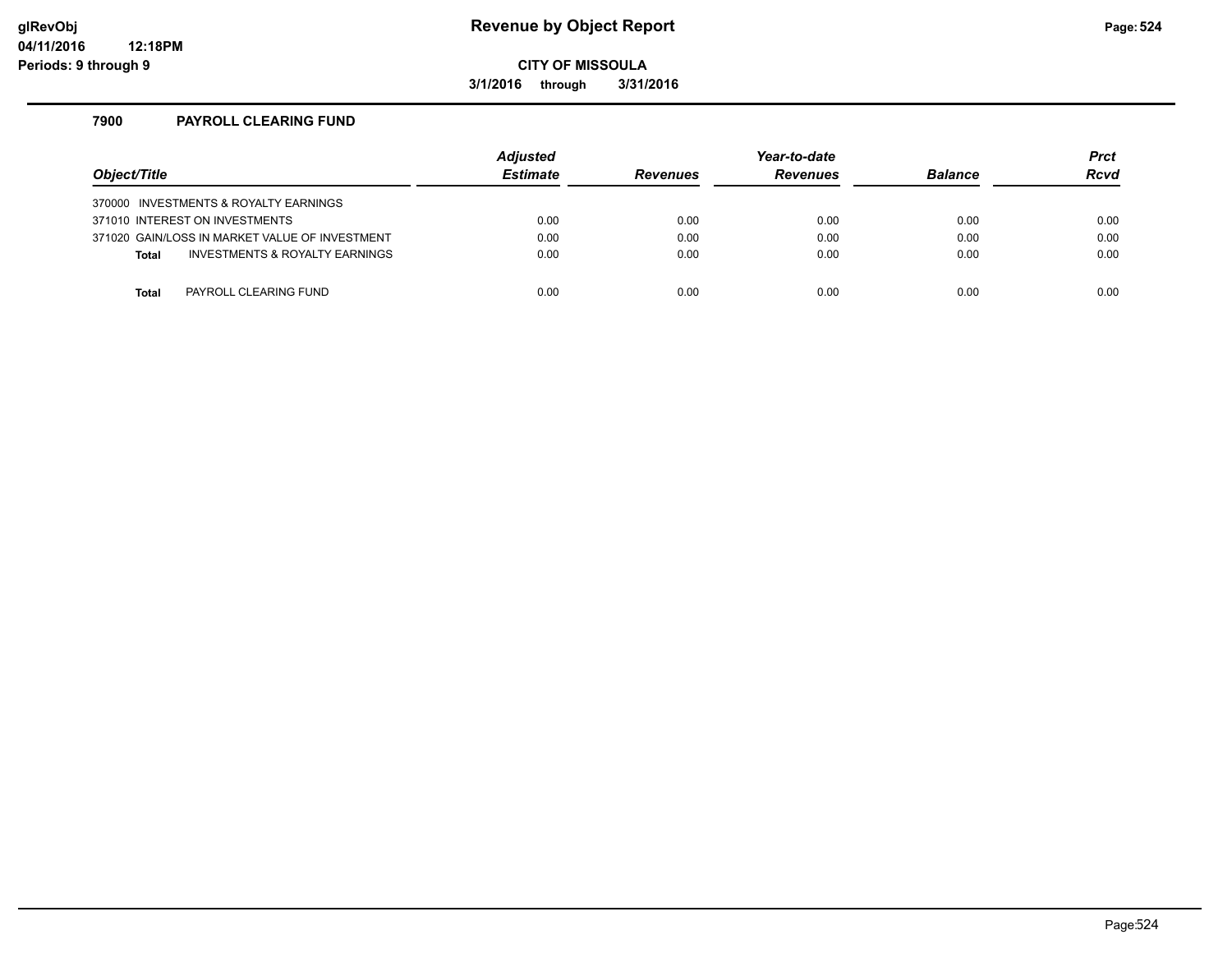**3/1/2016 through 3/31/2016**

**7903 COUNTY CLEARING**

**7903 COUNTY CLEARING**

|                                                    | <b>Adjusted</b> |                 | Year-to-date    |                | <b>Prct</b> |
|----------------------------------------------------|-----------------|-----------------|-----------------|----------------|-------------|
| Object/Title                                       | <b>Estimate</b> | <b>Revenues</b> | <b>Revenues</b> | <b>Balance</b> | <b>Rcvd</b> |
| 320000 LICENSES & PERMITS                          |                 |                 |                 |                |             |
| 323030 ANIMAL LICENSES                             | 0.00            | 861.75          | 7.013.60        | $-7,013.60$    | 0.00        |
| <b>LICENSES &amp; PERMITS</b><br>Total             | 0.00            | 861.75          | 7.013.60        | $-7.013.60$    | 0.00        |
| 360000 MISCELLANEOUS REVENUES                      |                 |                 |                 |                |             |
| 360010 MISCELLANEOUS                               | 0.00            | 0.00            | 0.00            | 0.00           | 0.00        |
| MISCELLANEOUS REVENUES<br><b>Total</b>             | 0.00            | 0.00            | 0.00            | 0.00           | 0.00        |
| 370000 INVESTMENTS & ROYALTY EARNINGS              |                 |                 |                 |                |             |
| 371010 INTEREST ON INVESTMENTS                     | 0.00            | 0.00            | 0.00            | 0.00           | 0.00        |
| 371020 GAIN/LOSS IN MARKET VALUE OF INVESTMENTS    | 0.00            | 0.00            | 0.00            | 0.00           | 0.00        |
| <b>INVESTMENTS &amp; ROYALTY EARNINGS</b><br>Total | 0.00            | 0.00            | 0.00            | 0.00           | 0.00        |
| <b>COUNTY CLEARING</b><br><b>Total</b>             | 0.00            | 861.75          | 7.013.60        | $-7.013.60$    | 0.00        |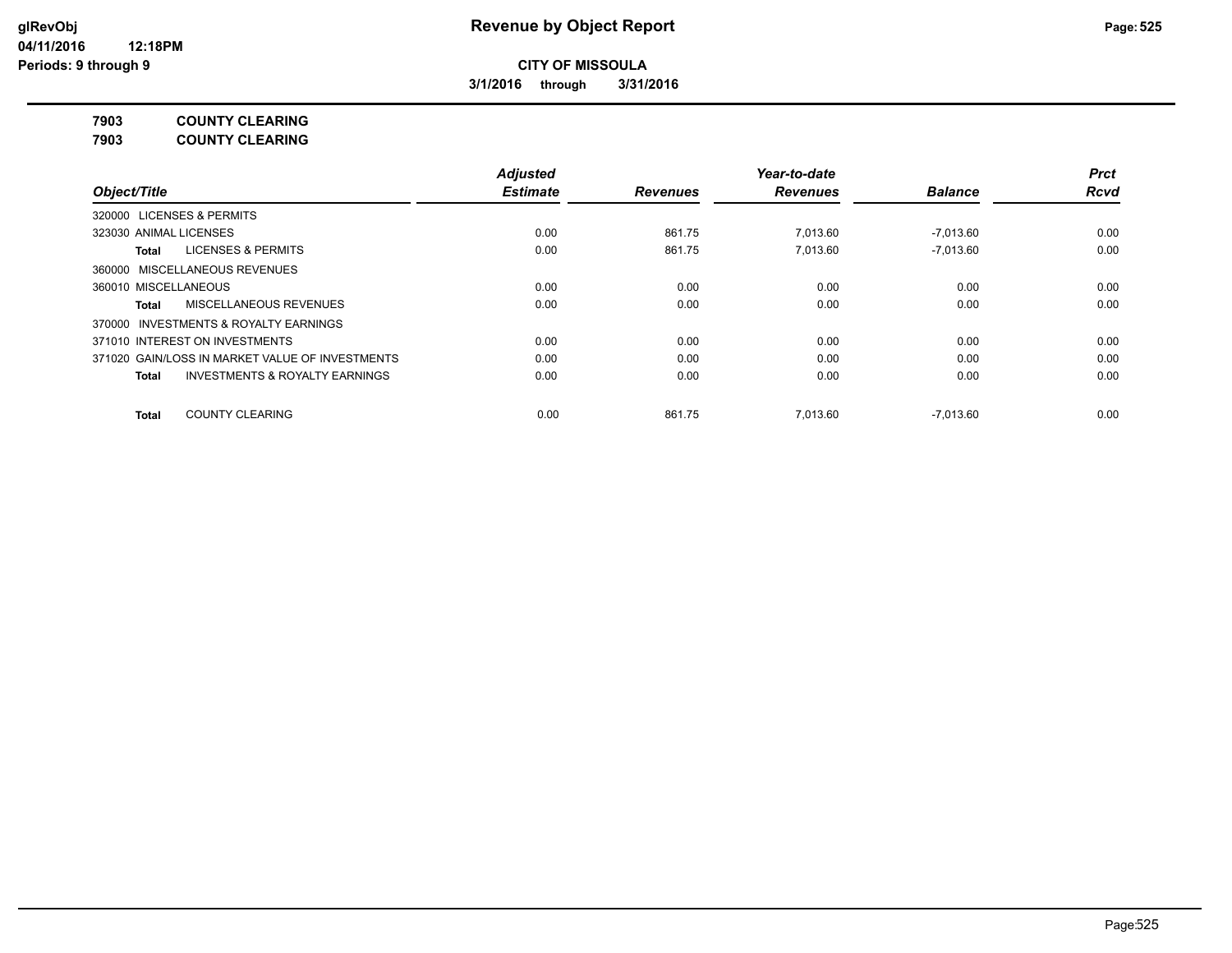**3/1/2016 through 3/31/2016**

#### **7903 COUNTY CLEARING**

|                                                    | <b>Adjusted</b> |                 | Year-to-date    |                | <b>Prct</b> |
|----------------------------------------------------|-----------------|-----------------|-----------------|----------------|-------------|
| Object/Title                                       | <b>Estimate</b> | <b>Revenues</b> | <b>Revenues</b> | <b>Balance</b> | <b>Rcvd</b> |
| 320000 LICENSES & PERMITS                          |                 |                 |                 |                |             |
| 323030 ANIMAL LICENSES                             | 0.00            | 861.75          | 7.013.60        | -7.013.60      | 0.00        |
| <b>LICENSES &amp; PERMITS</b><br>Total             | 0.00            | 861.75          | 7.013.60        | $-7.013.60$    | 0.00        |
| 360000 MISCELLANEOUS REVENUES                      |                 |                 |                 |                |             |
| 360010 MISCELLANEOUS                               | 0.00            | 0.00            | 0.00            | 0.00           | 0.00        |
| MISCELLANEOUS REVENUES<br>Total                    | 0.00            | 0.00            | 0.00            | 0.00           | 0.00        |
| 370000 INVESTMENTS & ROYALTY EARNINGS              |                 |                 |                 |                |             |
| 371010 INTEREST ON INVESTMENTS                     | 0.00            | 0.00            | 0.00            | 0.00           | 0.00        |
| 371020 GAIN/LOSS IN MARKET VALUE OF INVESTMENT     | 0.00            | 0.00            | 0.00            | 0.00           | 0.00        |
| <b>INVESTMENTS &amp; ROYALTY EARNINGS</b><br>Total | 0.00            | 0.00            | 0.00            | 0.00           | 0.00        |
|                                                    |                 |                 |                 |                |             |
| <b>COUNTY CLEARING</b><br>Total                    | 0.00            | 861.75          | 7.013.60        | $-7.013.60$    | 0.00        |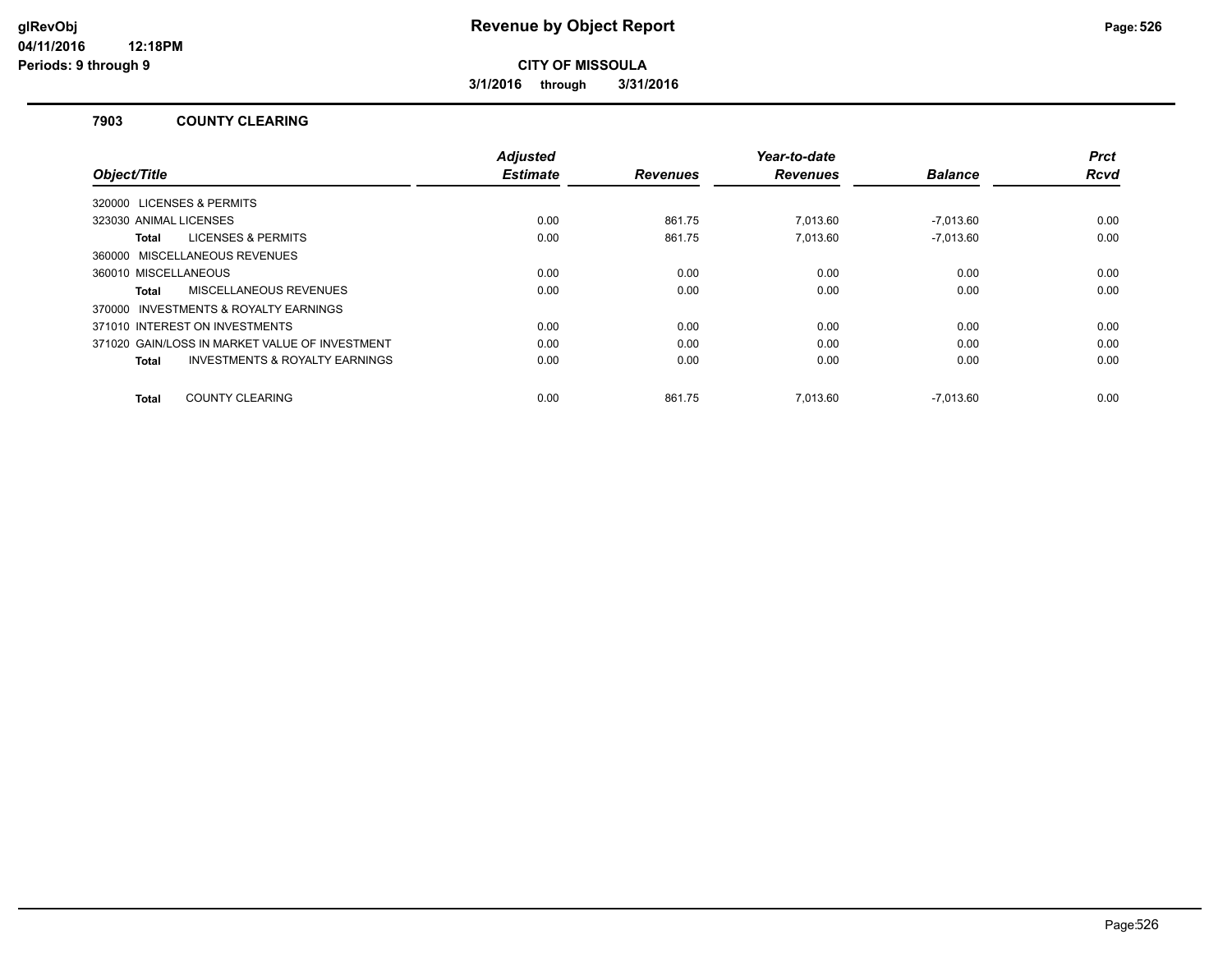**3/1/2016 through 3/31/2016**

**7904 SEWER REBATE**

**7904 SEWER REBATE**

|                                                           | <b>Adjusted</b> |                 | Year-to-date    |                | <b>Prct</b> |
|-----------------------------------------------------------|-----------------|-----------------|-----------------|----------------|-------------|
| Object/Title                                              | <b>Estimate</b> | <b>Revenues</b> | <b>Revenues</b> | <b>Balance</b> | <b>Rcvd</b> |
| 340000 CHARGES FOR SERVICES                               |                 |                 |                 |                |             |
| 343036 *** Title Not Found ***                            | 0.00            | 0.00            | 0.00            | 0.00           | 0.00        |
| <b>CHARGES FOR SERVICES</b><br>Total                      | 0.00            | 0.00            | 0.00            | 0.00           | 0.00        |
| 360000 MISCELLANEOUS REVENUES                             |                 |                 |                 |                |             |
| 360010 MISCELLANEOUS                                      | 0.00            | 0.00            | 0.00            | 0.00           | 0.00        |
| <b>MISCELLANEOUS REVENUES</b><br>Total                    | 0.00            | 0.00            | 0.00            | 0.00           | 0.00        |
| 370000 INVESTMENTS & ROYALTY EARNINGS                     |                 |                 |                 |                |             |
| 371010 INTEREST ON INVESTMENTS                            | 0.00            | 0.00            | 0.00            | 0.00           | 0.00        |
| 371020 GAIN/LOSS IN MARKET VALUE OF INVESTMENTS           | 0.00            | 0.00            | 0.00            | 0.00           | 0.00        |
| <b>INVESTMENTS &amp; ROYALTY EARNINGS</b><br><b>Total</b> | 0.00            | 0.00            | 0.00            | 0.00           | 0.00        |
| <b>SEWER REBATE</b><br><b>Total</b>                       | 0.00            | 0.00            | 0.00            | 0.00           | 0.00        |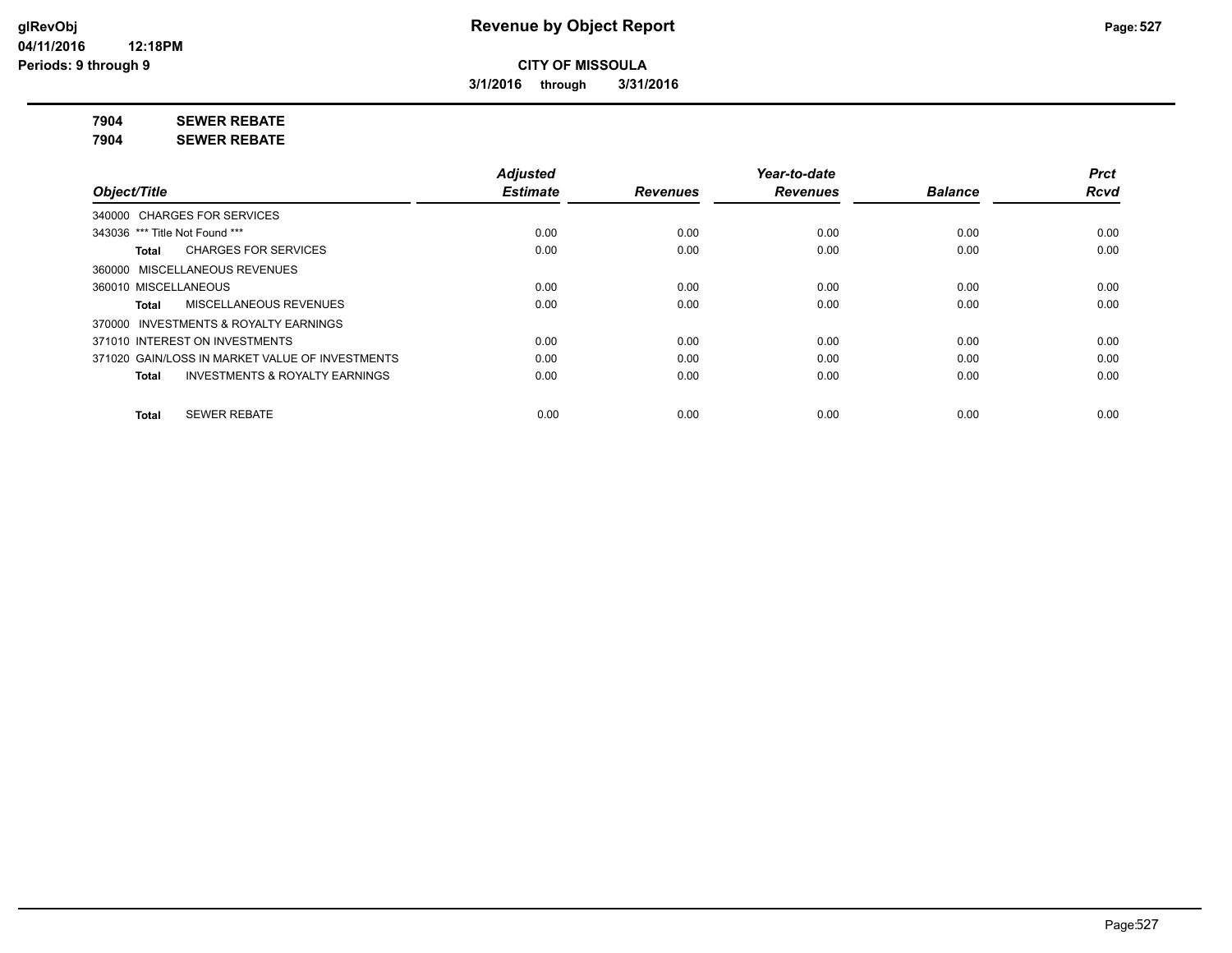**3/1/2016 through 3/31/2016**

#### **7904 SEWER REBATE**

| Object/Title                                              | <b>Adjusted</b><br><b>Estimate</b> | <b>Revenues</b> | Year-to-date<br><b>Revenues</b> | <b>Balance</b> | <b>Prct</b><br><b>Rcvd</b> |
|-----------------------------------------------------------|------------------------------------|-----------------|---------------------------------|----------------|----------------------------|
| 340000 CHARGES FOR SERVICES                               |                                    |                 |                                 |                |                            |
| 343036 *** Title Not Found ***                            | 0.00                               | 0.00            | 0.00                            | 0.00           | 0.00                       |
|                                                           |                                    |                 |                                 |                |                            |
| <b>CHARGES FOR SERVICES</b><br>Total                      | 0.00                               | 0.00            | 0.00                            | 0.00           | 0.00                       |
| 360000 MISCELLANEOUS REVENUES                             |                                    |                 |                                 |                |                            |
| 360010 MISCELLANEOUS                                      | 0.00                               | 0.00            | 0.00                            | 0.00           | 0.00                       |
| MISCELLANEOUS REVENUES<br>Total                           | 0.00                               | 0.00            | 0.00                            | 0.00           | 0.00                       |
| 370000 INVESTMENTS & ROYALTY EARNINGS                     |                                    |                 |                                 |                |                            |
| 371010 INTEREST ON INVESTMENTS                            | 0.00                               | 0.00            | 0.00                            | 0.00           | 0.00                       |
| 371020 GAIN/LOSS IN MARKET VALUE OF INVESTMENT            | 0.00                               | 0.00            | 0.00                            | 0.00           | 0.00                       |
| <b>INVESTMENTS &amp; ROYALTY EARNINGS</b><br><b>Total</b> | 0.00                               | 0.00            | 0.00                            | 0.00           | 0.00                       |
| <b>SEWER REBATE</b><br>Total                              | 0.00                               | 0.00            | 0.00                            | 0.00           | 0.00                       |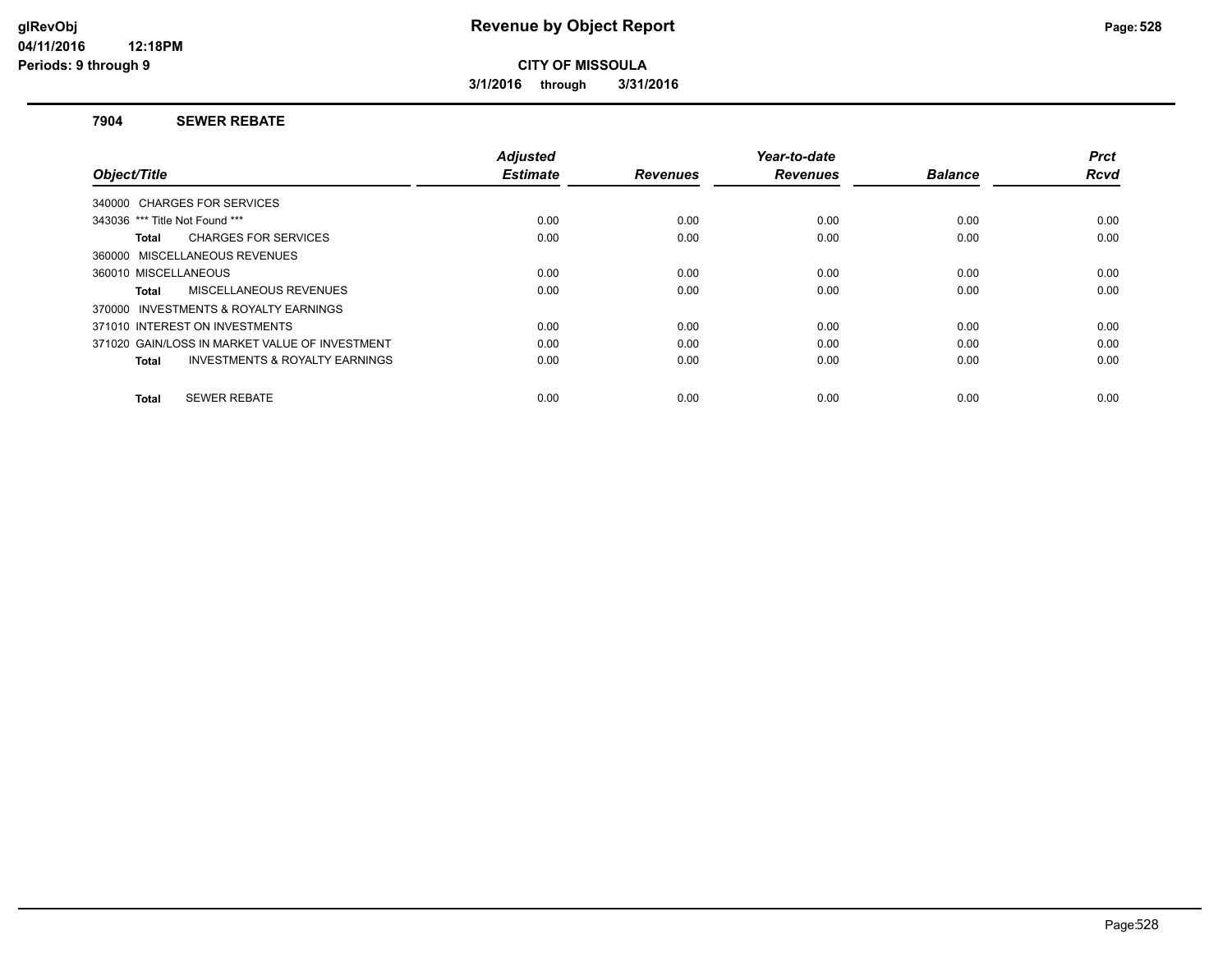**3/1/2016 through 3/31/2016**

**7905 WYE SEWER RSID 8489**

**7905 WYE SEWER RSID 8489**

|                                                           | <b>Adjusted</b> |                 | Year-to-date    |                | <b>Prct</b> |
|-----------------------------------------------------------|-----------------|-----------------|-----------------|----------------|-------------|
| Object/Title                                              | <b>Estimate</b> | <b>Revenues</b> | <b>Revenues</b> | <b>Balance</b> | <b>Rcvd</b> |
| 360000 MISCELLANEOUS REVENUES                             |                 |                 |                 |                |             |
| 360010 MISCELLANEOUS                                      | 0.00            | 0.00            | 0.00            | 0.00           | 0.00        |
| MISCELLANEOUS REVENUES<br><b>Total</b>                    | 0.00            | 0.00            | 0.00            | 0.00           | 0.00        |
| 370000 INVESTMENTS & ROYALTY EARNINGS                     |                 |                 |                 |                |             |
| 371010 INTEREST ON INVESTMENTS                            | 0.00            | 0.00            | 0.00            | 0.00           | 0.00        |
| 371020 GAIN/LOSS IN MARKET VALUE OF INVESTMENTS           | 0.00            | 0.00            | 0.00            | 0.00           | 0.00        |
| <b>INVESTMENTS &amp; ROYALTY EARNINGS</b><br><b>Total</b> | 0.00            | 0.00            | 0.00            | 0.00           | 0.00        |
| <b>Total</b><br>WYE SEWER RSID 8489                       | 0.00            | 0.00            | 0.00            | 0.00           | 0.00        |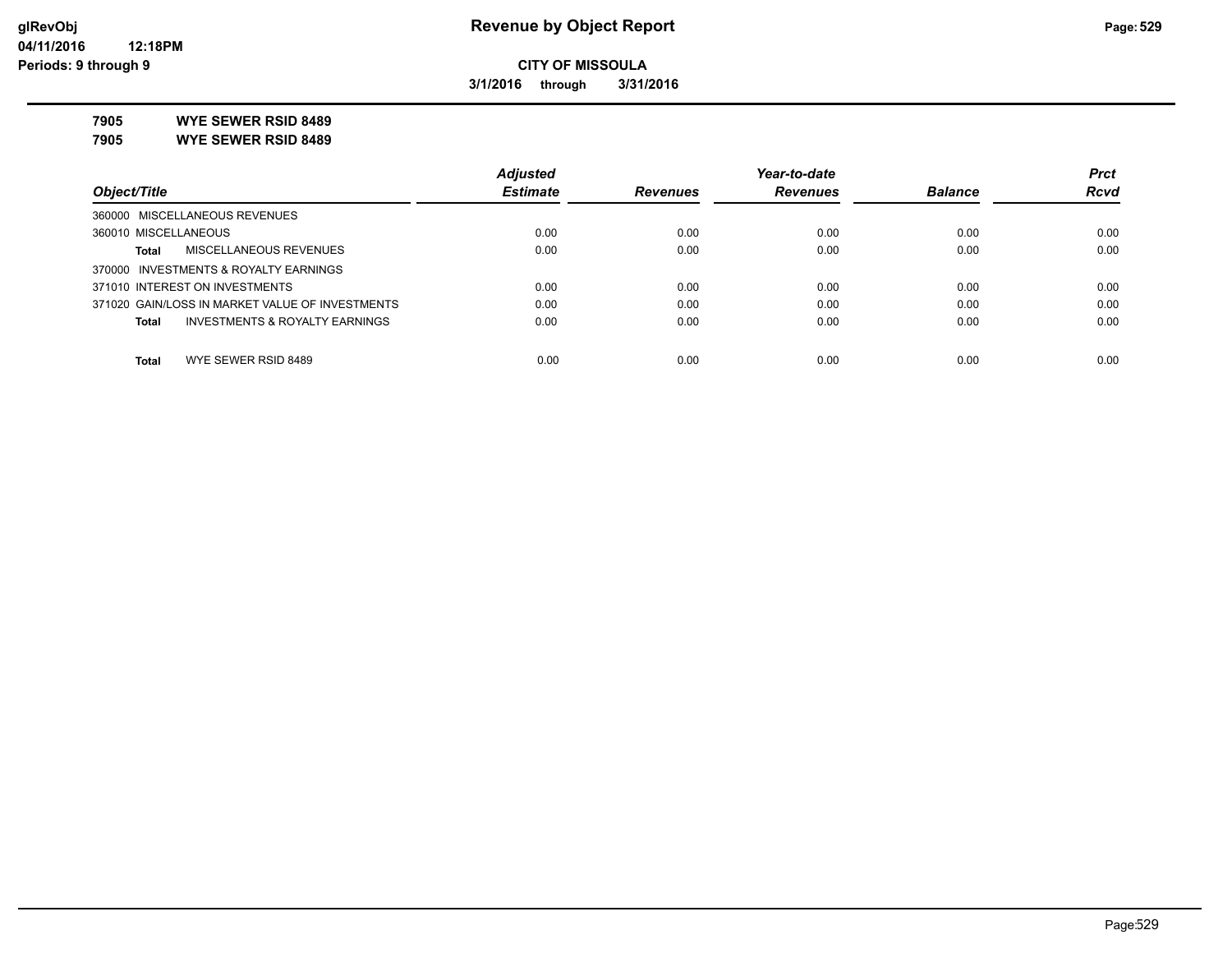**3/1/2016 through 3/31/2016**

#### **7905 WYE SEWER RSID 8489**

| Object/Title                                   | <b>Adjusted</b><br><b>Estimate</b> | <b>Revenues</b> | Year-to-date<br><b>Revenues</b> | <b>Balance</b> | <b>Prct</b><br><b>Rcvd</b> |
|------------------------------------------------|------------------------------------|-----------------|---------------------------------|----------------|----------------------------|
| 360000 MISCELLANEOUS REVENUES                  |                                    |                 |                                 |                |                            |
| 360010 MISCELLANEOUS                           | 0.00                               | 0.00            | 0.00                            | 0.00           | 0.00                       |
| <b>MISCELLANEOUS REVENUES</b><br>Total         | 0.00                               | 0.00            | 0.00                            | 0.00           | 0.00                       |
| 370000 INVESTMENTS & ROYALTY EARNINGS          |                                    |                 |                                 |                |                            |
| 371010 INTEREST ON INVESTMENTS                 | 0.00                               | 0.00            | 0.00                            | 0.00           | 0.00                       |
| 371020 GAIN/LOSS IN MARKET VALUE OF INVESTMENT | 0.00                               | 0.00            | 0.00                            | 0.00           | 0.00                       |
| INVESTMENTS & ROYALTY EARNINGS<br>Total        | 0.00                               | 0.00            | 0.00                            | 0.00           | 0.00                       |
|                                                |                                    |                 |                                 |                |                            |
| Total<br>WYE SEWER RSID 8489                   | 0.00                               | 0.00            | 0.00                            | 0.00           | 0.00                       |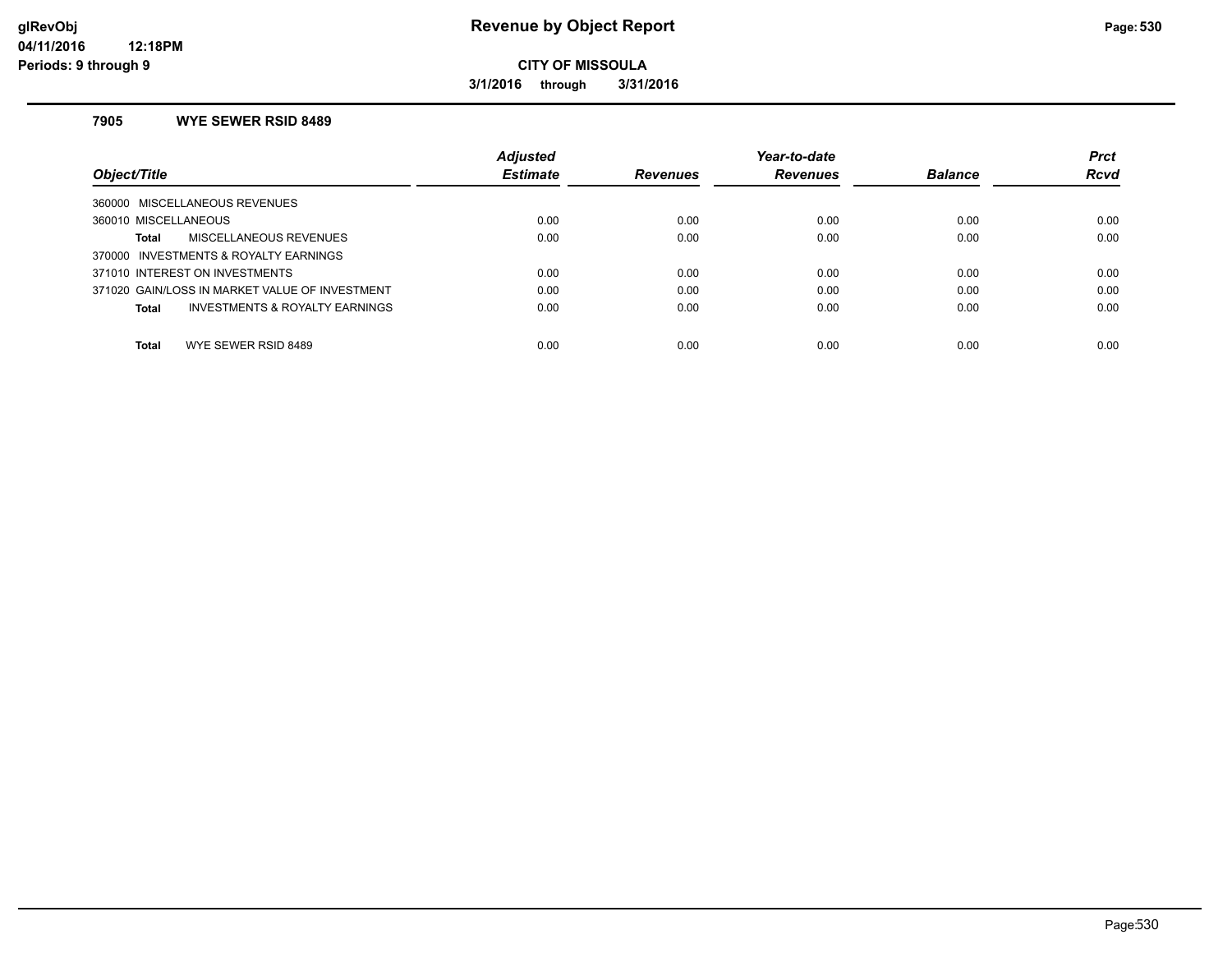**3/1/2016 through 3/31/2016**

**7906 COUNTY PARK BOARD CIP**

**7906 COUNTY PARK BOARD CIP**

|                                                 | <b>Adjusted</b> |                 | Year-to-date    |                | <b>Prct</b> |
|-------------------------------------------------|-----------------|-----------------|-----------------|----------------|-------------|
| Object/Title                                    | <b>Estimate</b> | <b>Revenues</b> | <b>Revenues</b> | <b>Balance</b> | Rcvd        |
| 340000 CHARGES FOR SERVICES                     |                 |                 |                 |                |             |
| 346050 COUNTY PLAYGROUND CONTRACT               | 0.00            | 0.00            | 0.00            | 0.00           | 0.00        |
| <b>CHARGES FOR SERVICES</b><br>Total            | 0.00            | 0.00            | 0.00            | 0.00           | 0.00        |
| 370000 INVESTMENTS & ROYALTY EARNINGS           |                 |                 |                 |                |             |
| 371010 INTEREST ON INVESTMENTS                  | 0.00            | 0.00            | 0.00            | 0.00           | 0.00        |
| 371020 GAIN/LOSS IN MARKET VALUE OF INVESTMENTS | 0.00            | 0.00            | 0.00            | 0.00           | 0.00        |
| INVESTMENTS & ROYALTY EARNINGS<br>Total         | 0.00            | 0.00            | 0.00            | 0.00           | 0.00        |
|                                                 |                 |                 |                 |                |             |
| COUNTY PARK BOARD CIP<br>Total                  | 0.00            | 0.00            | 0.00            | 0.00           | 0.00        |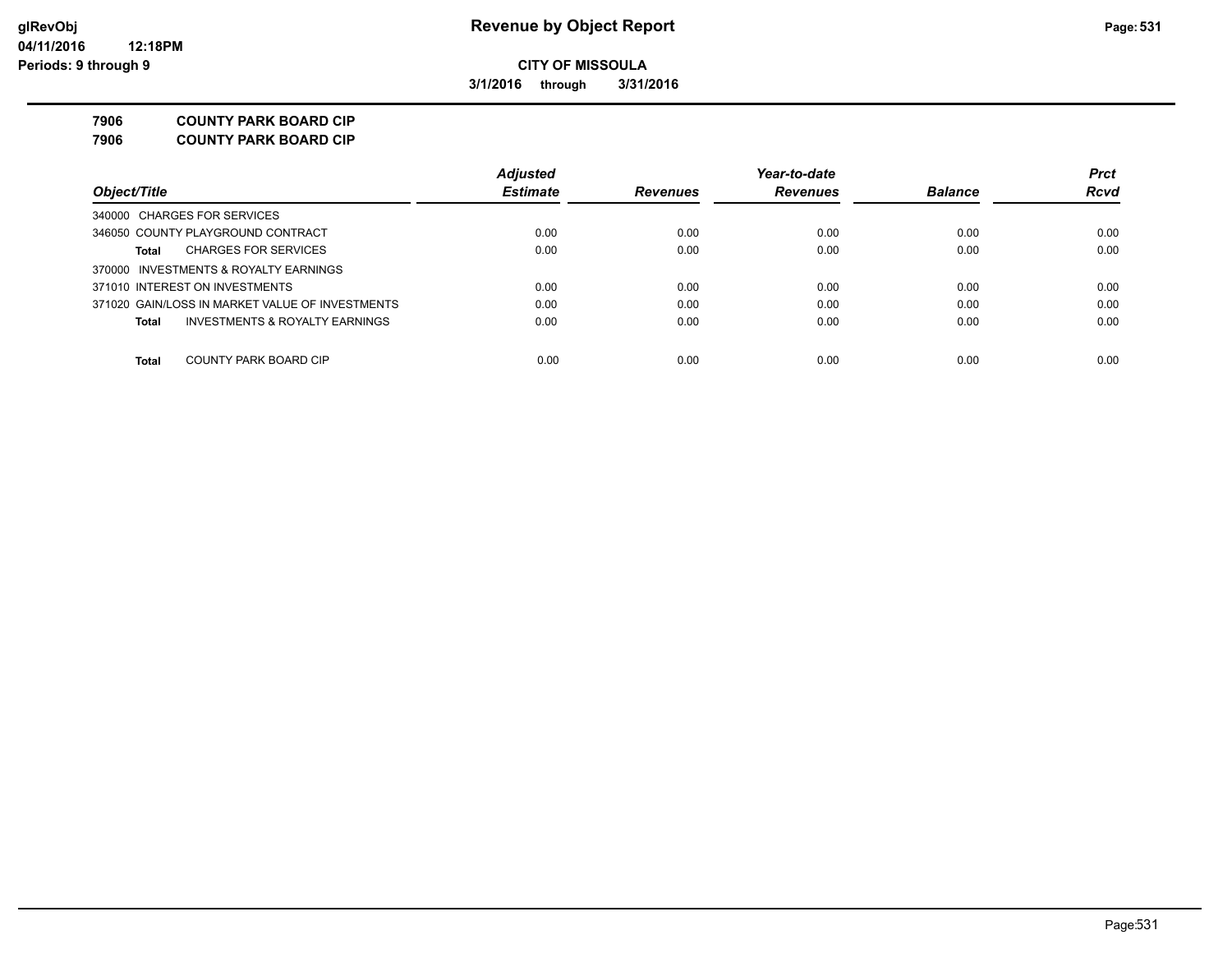**3/1/2016 through 3/31/2016**

#### **7906 COUNTY PARK BOARD CIP**

|                                                | <b>Adjusted</b> |                 | Year-to-date    |                | <b>Prct</b> |
|------------------------------------------------|-----------------|-----------------|-----------------|----------------|-------------|
| Obiect/Title                                   | <b>Estimate</b> | <b>Revenues</b> | <b>Revenues</b> | <b>Balance</b> | <b>Rcvd</b> |
| 340000 CHARGES FOR SERVICES                    |                 |                 |                 |                |             |
| 346050 COUNTY PLAYGROUND CONTRACT              | 0.00            | 0.00            | 0.00            | 0.00           | 0.00        |
| <b>CHARGES FOR SERVICES</b><br><b>Total</b>    | 0.00            | 0.00            | 0.00            | 0.00           | 0.00        |
| 370000 INVESTMENTS & ROYALTY EARNINGS          |                 |                 |                 |                |             |
| 371010 INTEREST ON INVESTMENTS                 | 0.00            | 0.00            | 0.00            | 0.00           | 0.00        |
| 371020 GAIN/LOSS IN MARKET VALUE OF INVESTMENT | 0.00            | 0.00            | 0.00            | 0.00           | 0.00        |
| INVESTMENTS & ROYALTY EARNINGS<br><b>Total</b> | 0.00            | 0.00            | 0.00            | 0.00           | 0.00        |
|                                                |                 |                 |                 |                |             |
| COUNTY PARK BOARD CIP<br><b>Total</b>          | 0.00            | 0.00            | 0.00            | 0.00           | 0.00        |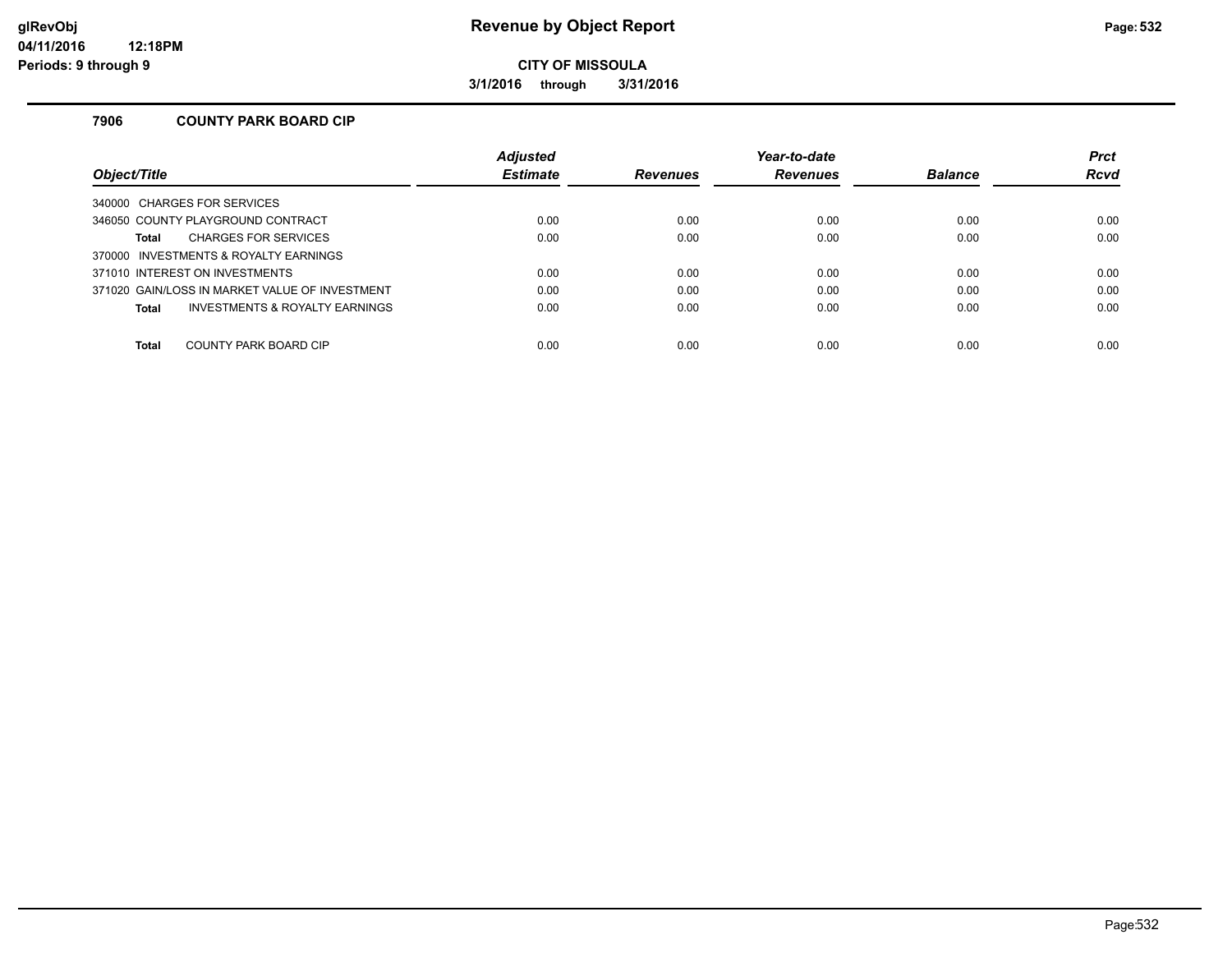**3/1/2016 through 3/31/2016**

#### **7907 ELK HILLS SUBDIVISION**

**7907 ELK HILLS SUBDIVISION**

|                                                 | <b>Adjusted</b> |                 | Year-to-date    |                | Prct        |
|-------------------------------------------------|-----------------|-----------------|-----------------|----------------|-------------|
| Object/Title                                    | <b>Estimate</b> | <b>Revenues</b> | <b>Revenues</b> | <b>Balance</b> | <b>Rcvd</b> |
| 370000 INVESTMENTS & ROYALTY EARNINGS           |                 |                 |                 |                |             |
| 371010 INTEREST ON INVESTMENTS                  | 0.00            | 0.00            | 0.00            | 0.00           | 0.00        |
| 371020 GAIN/LOSS IN MARKET VALUE OF INVESTMENTS | 0.00            | 0.00            | 0.00            | 0.00           | 0.00        |
| INVESTMENTS & ROYALTY EARNINGS<br><b>Total</b>  | 0.00            | 0.00            | 0.00            | 0.00           | 0.00        |
|                                                 |                 |                 |                 |                |             |
| ELK HILLS SUBDIVISION<br><b>Total</b>           | 0.00            | 0.00            | 0.00            | 0.00           | 0.00        |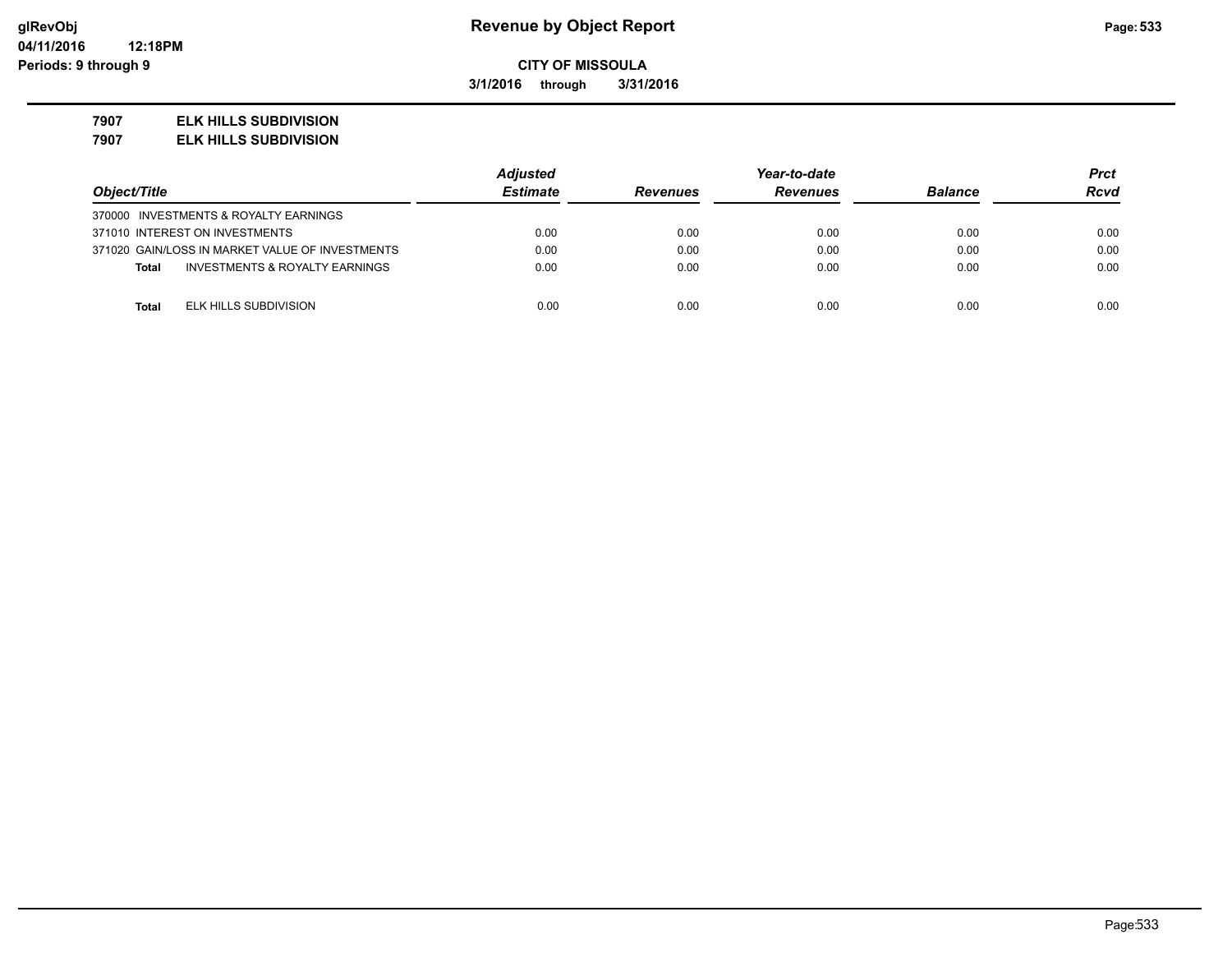## **glRevObj Revenue by Object Report Page:534**

**CITY OF MISSOULA**

**3/1/2016 through 3/31/2016**

#### **7907 ELK HILLS SUBDIVISION**

| Object/Title |                                                | <b>Adjusted</b><br><b>Estimate</b> | <b>Revenues</b> | Year-to-date<br><b>Revenues</b> | <b>Balance</b> | <b>Prct</b><br><b>Rcvd</b> |
|--------------|------------------------------------------------|------------------------------------|-----------------|---------------------------------|----------------|----------------------------|
|              | 370000 INVESTMENTS & ROYALTY EARNINGS          |                                    |                 |                                 |                |                            |
|              | 371010 INTEREST ON INVESTMENTS                 | 0.00                               | 0.00            | 0.00                            | 0.00           | 0.00                       |
|              | 371020 GAIN/LOSS IN MARKET VALUE OF INVESTMENT | 0.00                               | 0.00            | 0.00                            | 0.00           | 0.00                       |
| <b>Total</b> | INVESTMENTS & ROYALTY EARNINGS                 | 0.00                               | 0.00            | 0.00                            | 0.00           | 0.00                       |
|              |                                                |                                    |                 |                                 |                |                            |
| Total        | ELK HILLS SUBDIVISION                          | 0.00                               | 0.00            | 0.00                            | 0.00           | 0.00                       |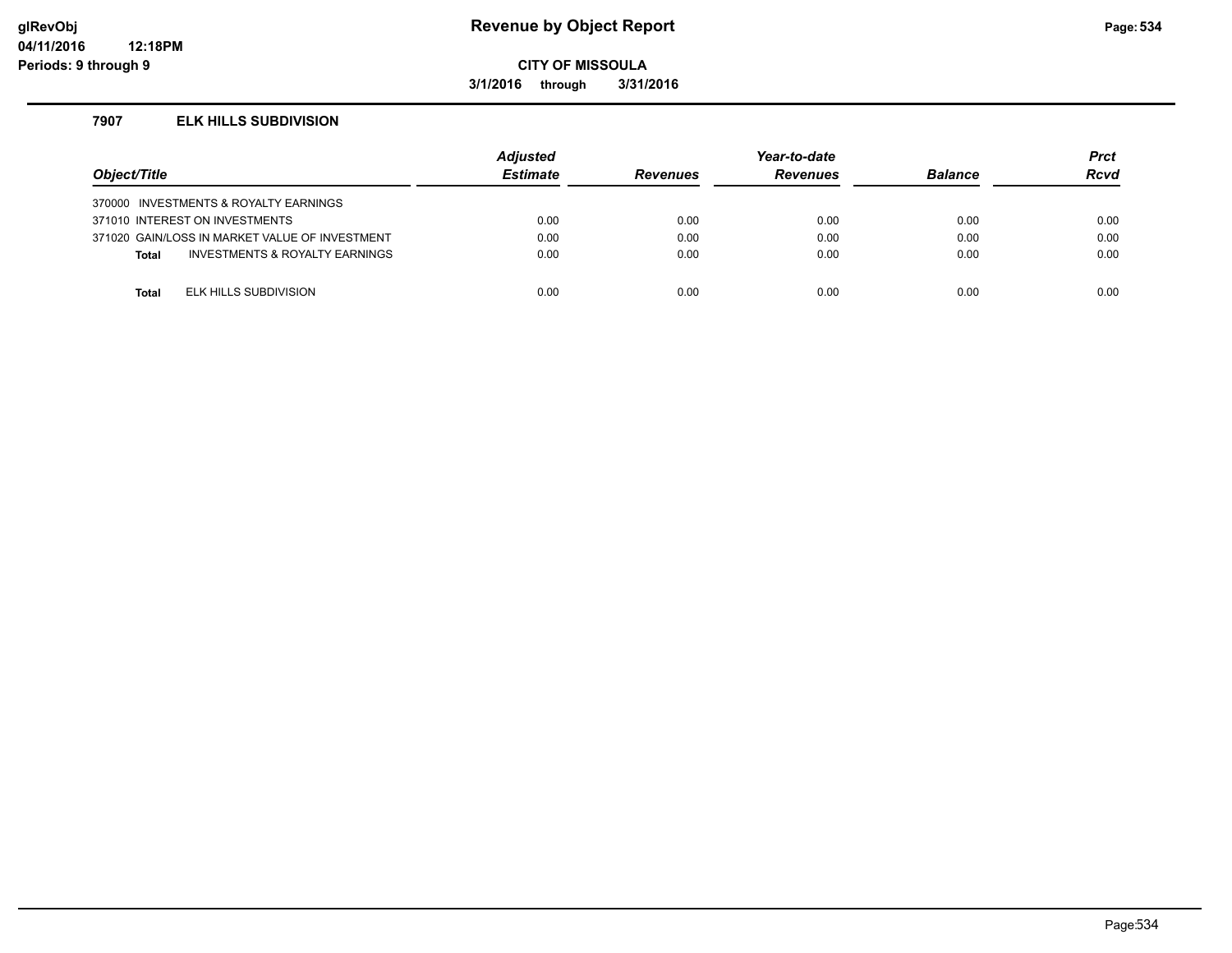**3/1/2016 through 3/31/2016**

# **7908 RATTLESNAKE-CORNERSTONE TRAIL SW**

## **7908 RATTLESNAKE-CORNERSTONE TRAIL SW**

|                                                    | <b>Adjusted</b> |                 | Year-to-date    |                | <b>Prct</b> |
|----------------------------------------------------|-----------------|-----------------|-----------------|----------------|-------------|
| Object/Title                                       | <b>Estimate</b> | <b>Revenues</b> | <b>Revenues</b> | <b>Balance</b> | <b>Rcvd</b> |
| 370000 INVESTMENTS & ROYALTY EARNINGS              |                 |                 |                 |                |             |
| 371010 INTEREST ON INVESTMENTS                     | 0.00            | 0.00            | 0.00            | 0.00           | 0.00        |
| 371020 GAIN/LOSS IN MARKET VALUE OF INVESTMENTS    | 0.00            | 0.00            | 0.00            | 0.00           | 0.00        |
| <b>INVESTMENTS &amp; ROYALTY EARNINGS</b><br>Total | 0.00            | 0.00            | 0.00            | 0.00           | 0.00        |
| 380000 OTHER FINANCING SOURCES                     |                 |                 |                 |                |             |
| 383000 OPERATING TRANSFERS                         | 0.00            | 0.00            | 0.00            | 0.00           | 0.00        |
| OTHER FINANCING SOURCES<br>Total                   | 0.00            | 0.00            | 0.00            | 0.00           | 0.00        |
|                                                    |                 |                 |                 |                |             |
| Total<br>RATTLESNAKE-CORNERSTONE TRAIL SW          | 0.00            | 0.00            | 0.00            | 0.00           | 0.00        |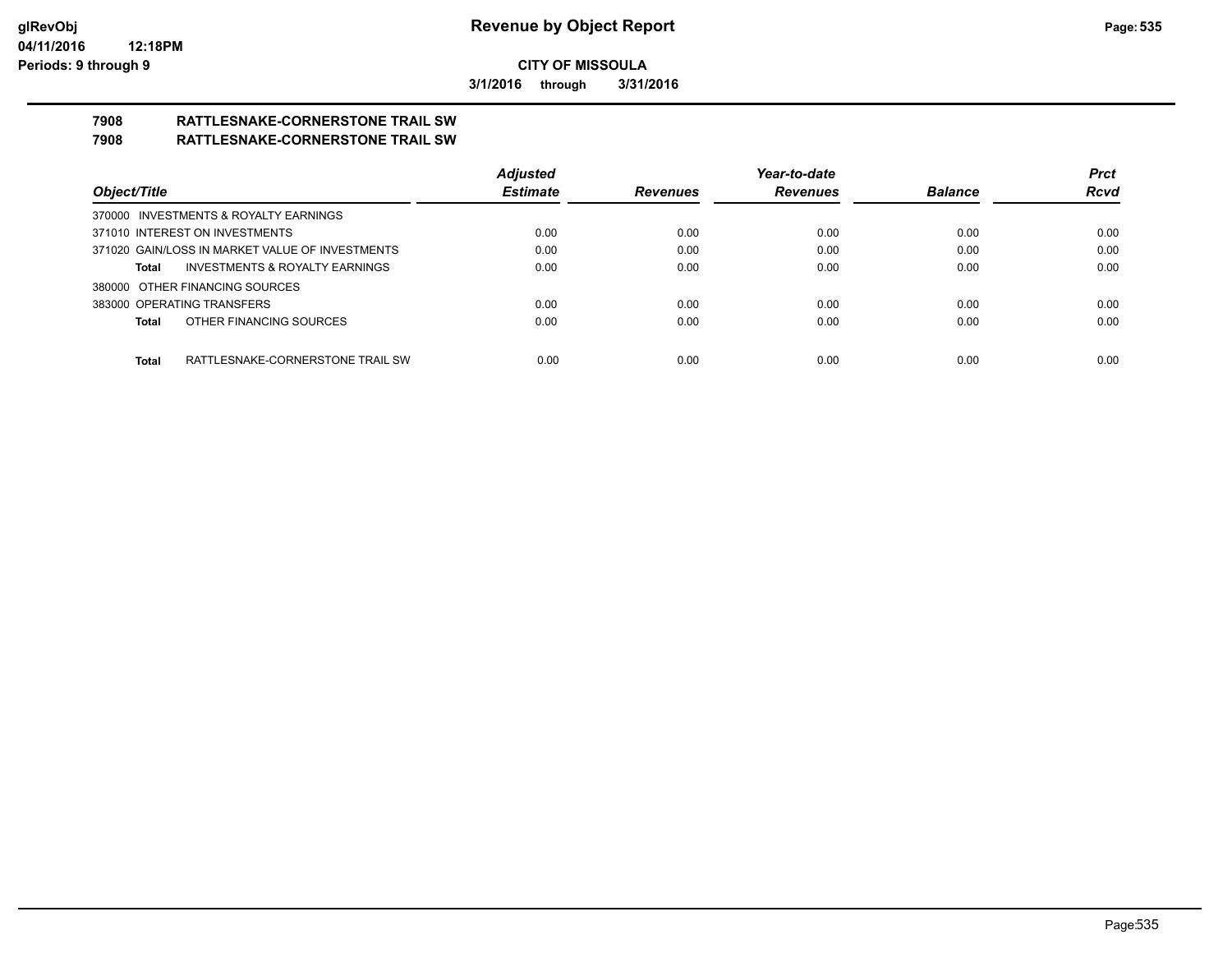**3/1/2016 through 3/31/2016**

#### **7908 RATTLESNAKE-CORNERSTONE TRAIL SW**

|                                                | <b>Adjusted</b> |                 | Year-to-date    |                | <b>Prct</b> |
|------------------------------------------------|-----------------|-----------------|-----------------|----------------|-------------|
| Object/Title                                   | <b>Estimate</b> | <b>Revenues</b> | <b>Revenues</b> | <b>Balance</b> | <b>Rcvd</b> |
| 370000 INVESTMENTS & ROYALTY EARNINGS          |                 |                 |                 |                |             |
| 371010 INTEREST ON INVESTMENTS                 | 0.00            | 0.00            | 0.00            | 0.00           | 0.00        |
| 371020 GAIN/LOSS IN MARKET VALUE OF INVESTMENT | 0.00            | 0.00            | 0.00            | 0.00           | 0.00        |
| INVESTMENTS & ROYALTY EARNINGS<br>Total        | 0.00            | 0.00            | 0.00            | 0.00           | 0.00        |
| 380000 OTHER FINANCING SOURCES                 |                 |                 |                 |                |             |
| 383000 OPERATING TRANSFERS                     | 0.00            | 0.00            | 0.00            | 0.00           | 0.00        |
| OTHER FINANCING SOURCES<br>Total               | 0.00            | 0.00            | 0.00            | 0.00           | 0.00        |
| Total<br>RATTLESNAKE-CORNERSTONE TRAIL SW      | 0.00            | 0.00            | 0.00            | 0.00           | 0.00        |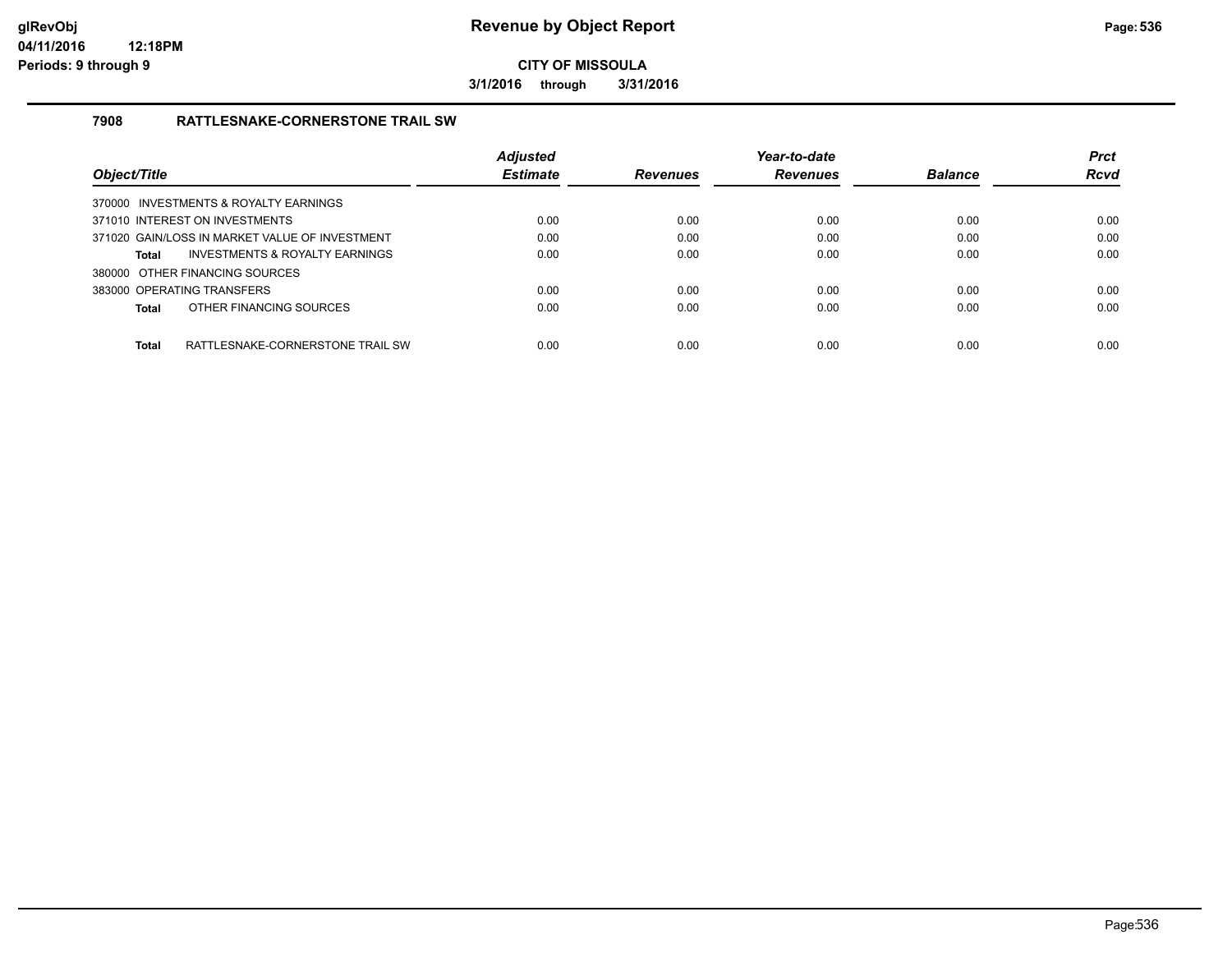**3/1/2016 through 3/31/2016**

**7909 YOUTH PROGRAMS**

**7909 YOUTH PROGRAMS**

|                                                 | <b>Adjusted</b> |                 | Year-to-date    |                |             |
|-------------------------------------------------|-----------------|-----------------|-----------------|----------------|-------------|
| Object/Title                                    | <b>Estimate</b> | <b>Revenues</b> | <b>Revenues</b> | <b>Balance</b> | <b>Rcvd</b> |
| 370000 INVESTMENTS & ROYALTY EARNINGS           |                 |                 |                 |                |             |
| 371010 INTEREST ON INVESTMENTS                  | 0.00            | 0.00            | 0.00            | 0.00           | 0.00        |
| 371020 GAIN/LOSS IN MARKET VALUE OF INVESTMENTS | 0.00            | 0.00            | 0.00            | 0.00           | 0.00        |
| INVESTMENTS & ROYALTY EARNINGS<br><b>Total</b>  | 0.00            | 0.00            | 0.00            | 0.00           | 0.00        |
|                                                 |                 |                 |                 |                |             |
| YOUTH PROGRAMS<br>Total                         | 0.00            | 0.00            | 0.00            | 0.00           | 0.00        |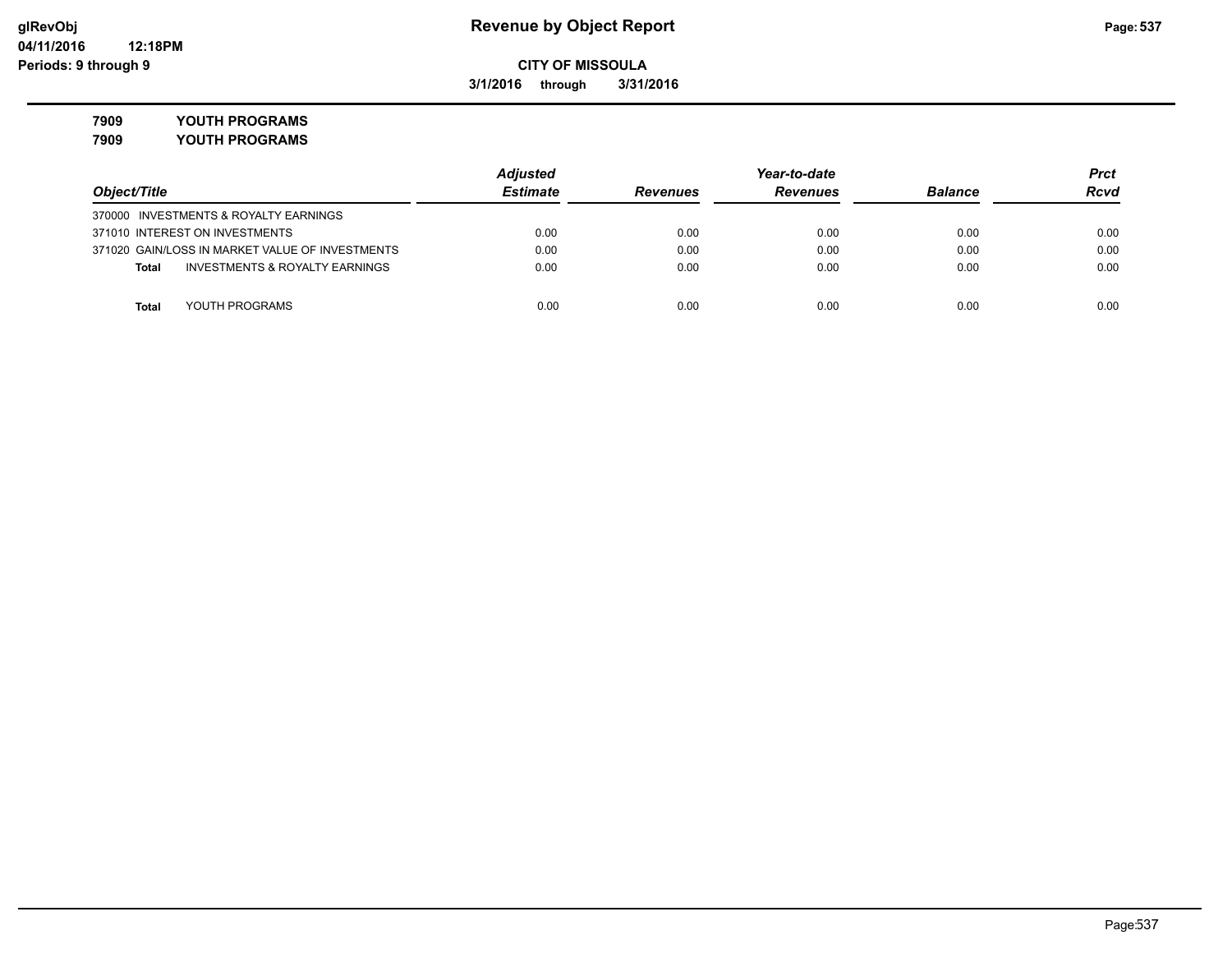#### **glRevObj Revenue by Object Report Page:538**

**CITY OF MISSOULA**

**3/1/2016 through 3/31/2016**

#### **7909 YOUTH PROGRAMS**

| Object/Title |                                                | Adjusted<br><b>Estimate</b> | <b>Revenues</b> | Year-to-date<br><b>Revenues</b> | <b>Balance</b> | <b>Prct</b><br><b>Rcvd</b> |
|--------------|------------------------------------------------|-----------------------------|-----------------|---------------------------------|----------------|----------------------------|
|              | 370000 INVESTMENTS & ROYALTY EARNINGS          |                             |                 |                                 |                |                            |
|              | 371010 INTEREST ON INVESTMENTS                 | 0.00                        | 0.00            | 0.00                            | 0.00           | 0.00                       |
|              | 371020 GAIN/LOSS IN MARKET VALUE OF INVESTMENT | 0.00                        | 0.00            | 0.00                            | 0.00           | 0.00                       |
| <b>Total</b> | INVESTMENTS & ROYALTY EARNINGS                 | 0.00                        | 0.00            | 0.00                            | 0.00           | 0.00                       |
|              |                                                |                             |                 |                                 |                |                            |
| Total        | YOUTH PROGRAMS                                 | 0.00                        | 0.00            | 0.00                            | 0.00           | 0.00                       |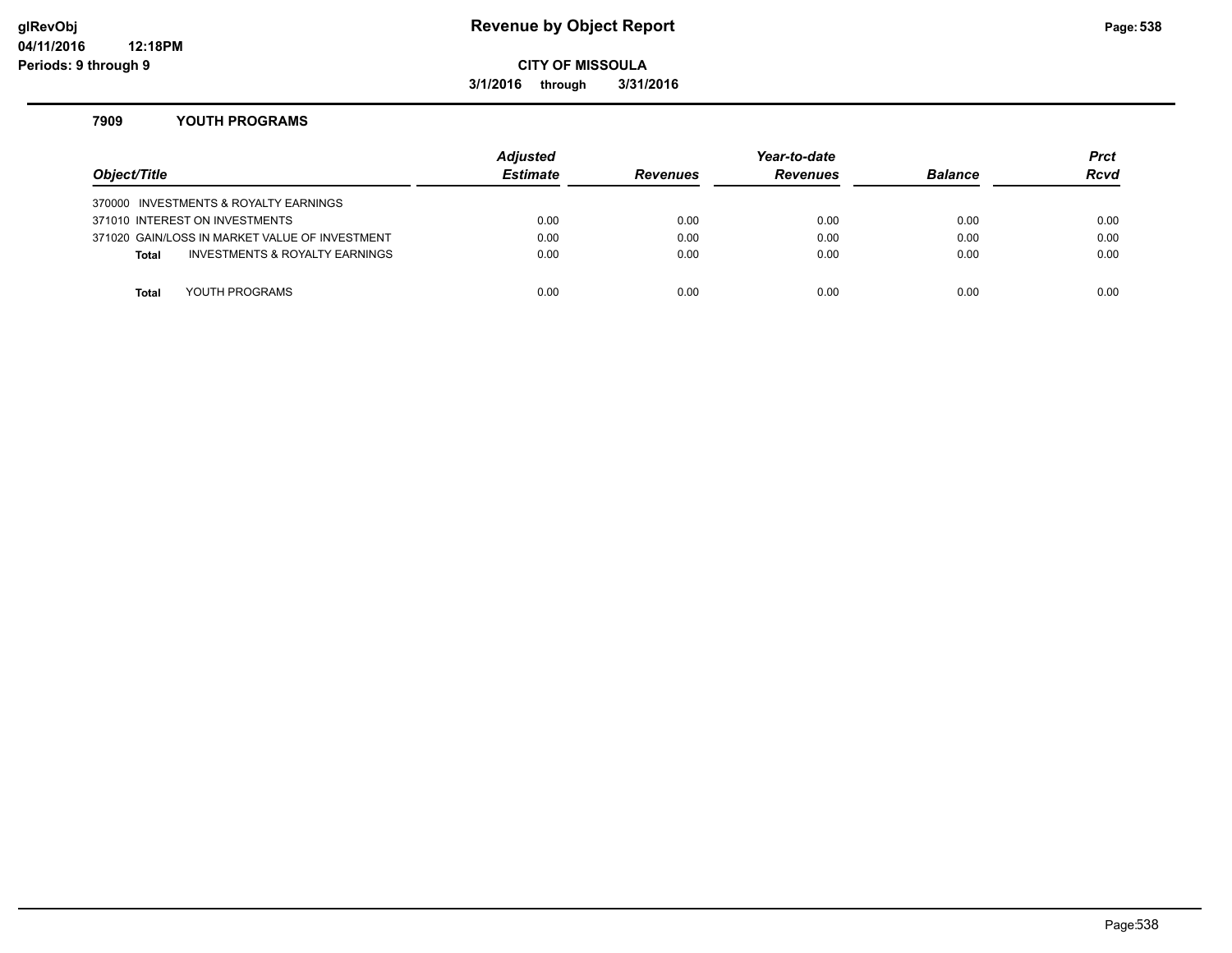**3/1/2016 through 3/31/2016**

## **7910 SIDEWALK & CURB LOAN FUND**

**7910 SIDEWALK & CURB LOAN FUND**

|                                                 | <b>Adjusted</b> |                 | Year-to-date    |                | Prct |
|-------------------------------------------------|-----------------|-----------------|-----------------|----------------|------|
| Object/Title                                    | <b>Estimate</b> | <b>Revenues</b> | <b>Revenues</b> | <b>Balance</b> | Rcvd |
| 370000 INVESTMENTS & ROYALTY EARNINGS           |                 |                 |                 |                |      |
| 371010 INTEREST ON INVESTMENTS                  | 0.00            | 0.00            | 0.00            | 0.00           | 0.00 |
| 371020 GAIN/LOSS IN MARKET VALUE OF INVESTMENTS | 0.00            | 0.00            | 0.00            | 0.00           | 0.00 |
| INVESTMENTS & ROYALTY EARNINGS<br><b>Total</b>  | 0.00            | 0.00            | 0.00            | 0.00           | 0.00 |
| SIDEWALK & CURB LOAN FUND<br><b>Total</b>       | 0.00            | 0.00            | 0.00            | 0.00           | 0.00 |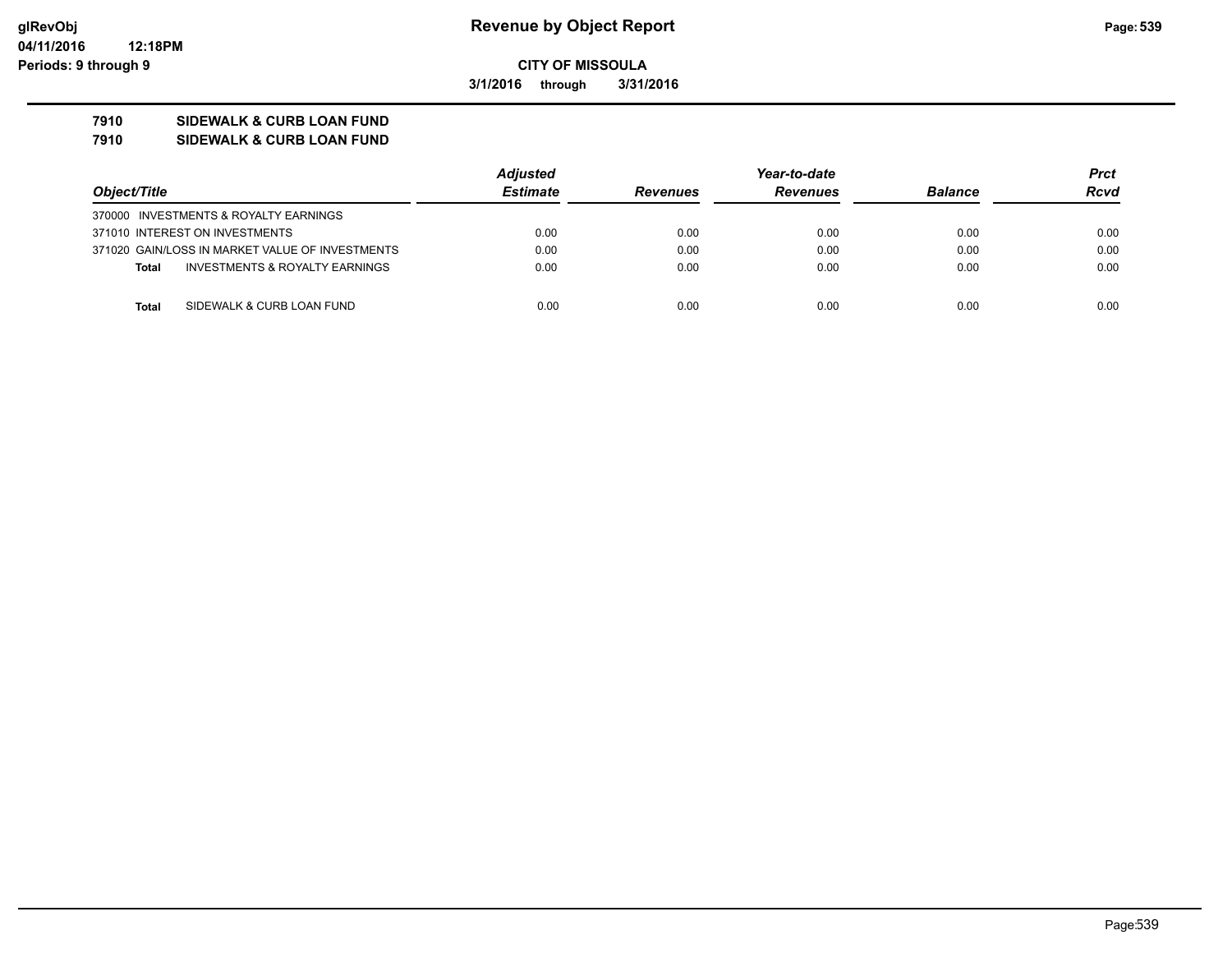**3/1/2016 through 3/31/2016**

#### **7910 SIDEWALK & CURB LOAN FUND**

| Object/Title                                   |                                | <b>Adiusted</b><br><b>Estimate</b> | <b>Revenues</b> | Year-to-date<br><b>Revenues</b> | <b>Balance</b> | <b>Prct</b><br><b>Rcvd</b> |
|------------------------------------------------|--------------------------------|------------------------------------|-----------------|---------------------------------|----------------|----------------------------|
| 370000 INVESTMENTS & ROYALTY EARNINGS          |                                |                                    |                 |                                 |                |                            |
| 371010 INTEREST ON INVESTMENTS                 |                                | 0.00                               | 0.00            | 0.00                            | 0.00           | 0.00                       |
| 371020 GAIN/LOSS IN MARKET VALUE OF INVESTMENT |                                | 0.00                               | 0.00            | 0.00                            | 0.00           | 0.00                       |
| <b>Total</b>                                   | INVESTMENTS & ROYALTY EARNINGS | 0.00                               | 0.00            | 0.00                            | 0.00           | 0.00                       |
|                                                |                                |                                    |                 |                                 |                |                            |
| Total                                          | SIDEWALK & CURB LOAN FUND      | 0.00                               | 0.00            | 0.00                            | 0.00           | 0.00                       |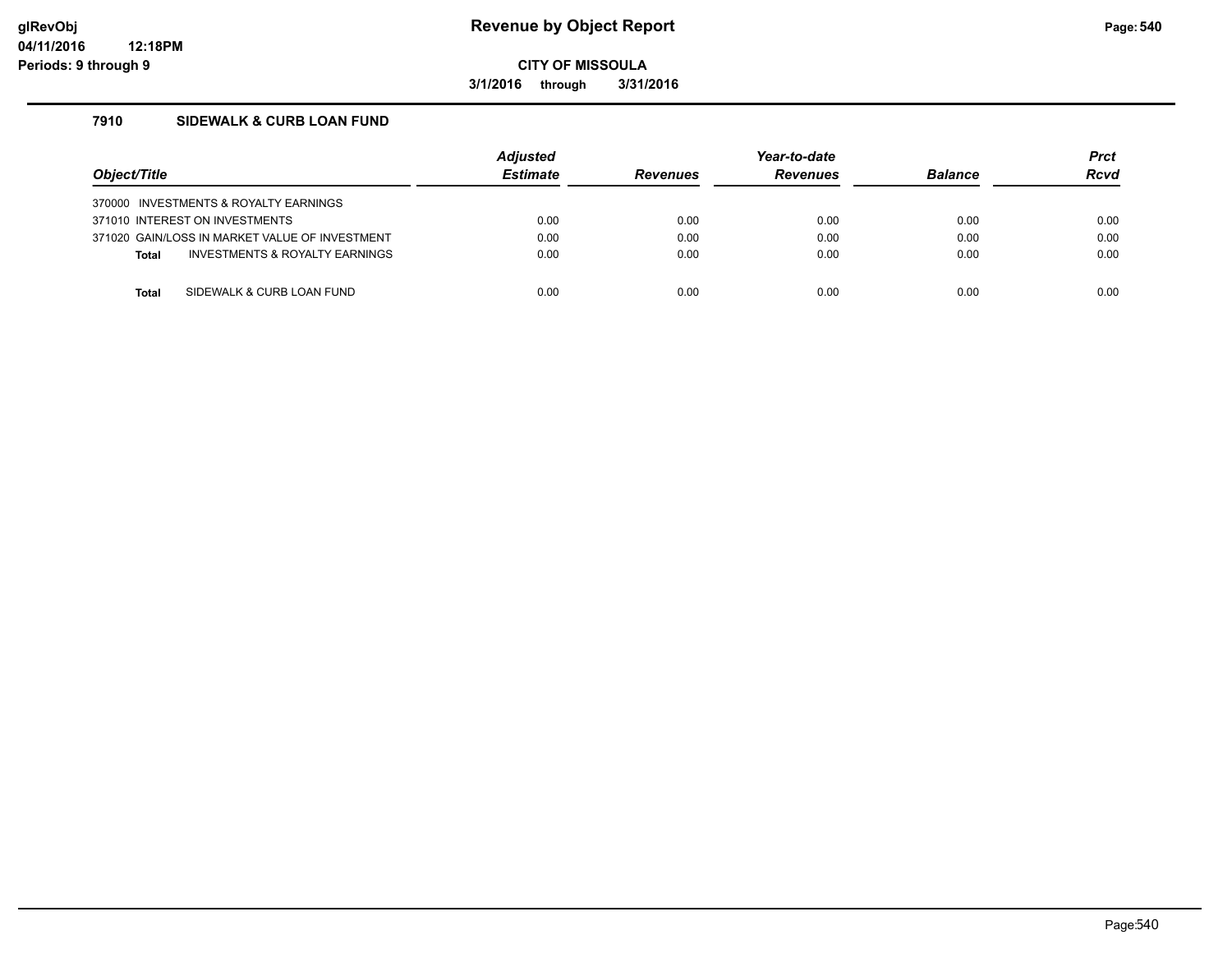**3/1/2016 through 3/31/2016**

### **7911 RESIDENTIAL INSPECTION FUND**

#### **7911 RESIDENTIAL INSPECTION FUND**

|                                                    | <b>Adjusted</b> |                 | Year-to-date    |                | <b>Prct</b> |
|----------------------------------------------------|-----------------|-----------------|-----------------|----------------|-------------|
| Object/Title                                       | <b>Estimate</b> | <b>Revenues</b> | <b>Revenues</b> | <b>Balance</b> | <b>Rcvd</b> |
| 320000 LICENSES & PERMITS                          |                 |                 |                 |                |             |
| 323018 PAVING ASSESSMENTS                          | 0.00            | 15.00           | 15.00           | $-15.00$       | 0.00        |
| <b>LICENSES &amp; PERMITS</b><br>Total             | 0.00            | 15.00           | 15.00           | $-15.00$       | 0.00        |
| 360000 MISCELLANEOUS REVENUES                      |                 |                 |                 |                |             |
| 360010 MISCELLANEOUS                               | 0.00            | 0.00            | 0.00            | 0.00           | 0.00        |
| 365001 *** Title Not Found ***                     | 0.00            | 0.00            | 0.00            | 0.00           | 0.00        |
| 365002 OTHER RECREATION DONATIONS                  | 0.00            | 0.00            | 0.00            | 0.00           | 0.00        |
| MISCELLANEOUS REVENUES<br>Total                    | 0.00            | 0.00            | 0.00            | 0.00           | 0.00        |
| 370000 INVESTMENTS & ROYALTY EARNINGS              |                 |                 |                 |                |             |
| 371010 INTEREST ON INVESTMENTS                     | 0.00            | 0.00            | 0.00            | 0.00           | 0.00        |
| 371020 GAIN/LOSS IN MARKET VALUE OF INVESTMENTS    | 0.00            | 0.00            | 0.00            | 0.00           | 0.00        |
| <b>INVESTMENTS &amp; ROYALTY EARNINGS</b><br>Total | 0.00            | 0.00            | 0.00            | 0.00           | 0.00        |
| RESIDENTIAL INSPECTION FUND<br><b>Total</b>        | 0.00            | 15.00           | 15.00           | $-15.00$       | 0.00        |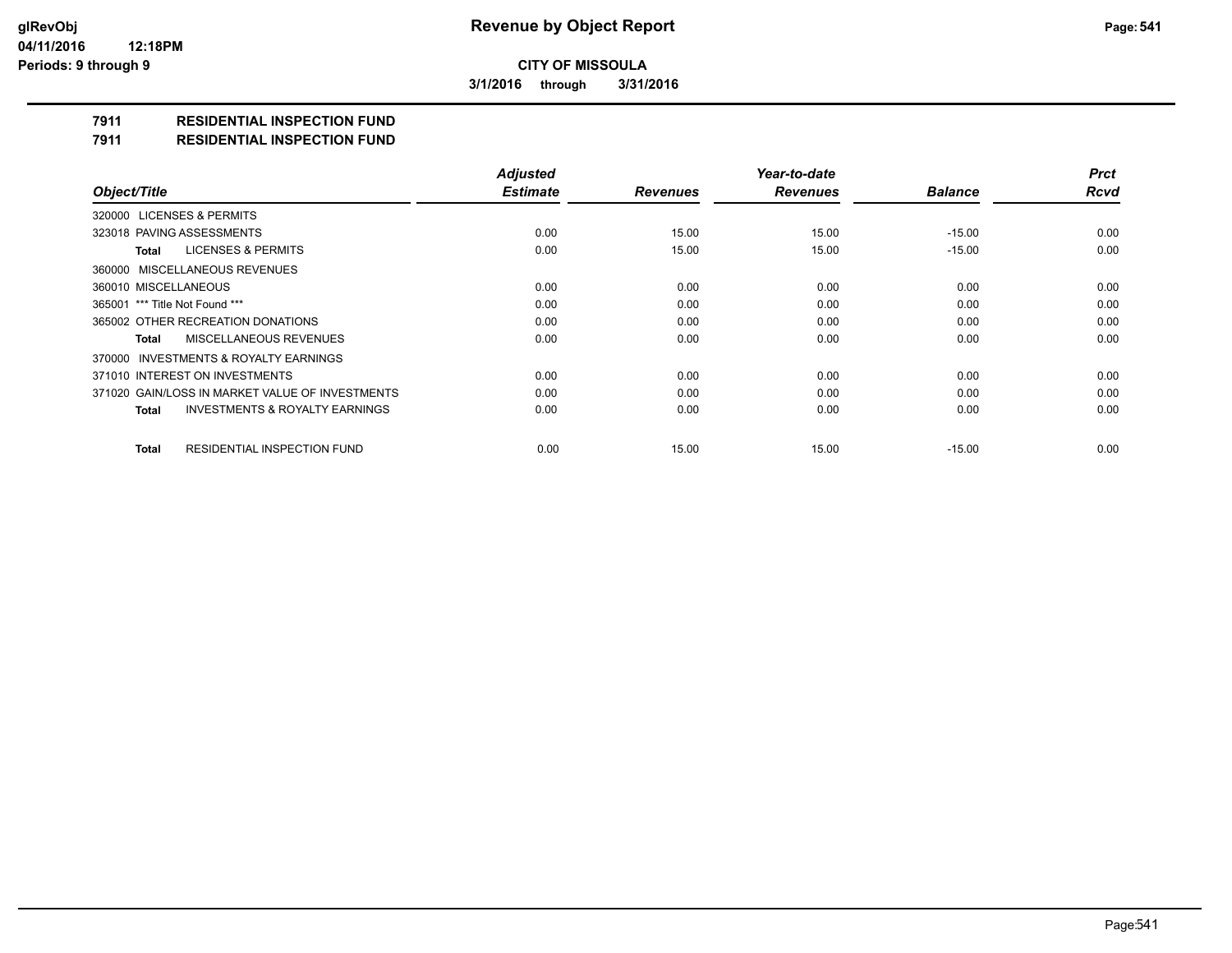**3/1/2016 through 3/31/2016**

### **7911 RESIDENTIAL INSPECTION FUND**

| Object/Title                                              | <b>Adjusted</b><br><b>Estimate</b> | <b>Revenues</b> | Year-to-date<br><b>Revenues</b> | <b>Balance</b> | <b>Prct</b><br><b>Rcvd</b> |
|-----------------------------------------------------------|------------------------------------|-----------------|---------------------------------|----------------|----------------------------|
| 320000 LICENSES & PERMITS                                 |                                    |                 |                                 |                |                            |
| 323018 PAVING ASSESSMENTS                                 | 0.00                               | 15.00           | 15.00                           | $-15.00$       | 0.00                       |
| <b>LICENSES &amp; PERMITS</b><br><b>Total</b>             | 0.00                               | 15.00           | 15.00                           | $-15.00$       | 0.00                       |
| 360000 MISCELLANEOUS REVENUES                             |                                    |                 |                                 |                |                            |
| 360010 MISCELLANEOUS                                      | 0.00                               | 0.00            | 0.00                            | 0.00           | 0.00                       |
| 365001 *** Title Not Found ***                            | 0.00                               | 0.00            | 0.00                            | 0.00           | 0.00                       |
| 365002 OTHER RECREATION DONATIONS                         | 0.00                               | 0.00            | 0.00                            | 0.00           | 0.00                       |
| <b>MISCELLANEOUS REVENUES</b><br><b>Total</b>             | 0.00                               | 0.00            | 0.00                            | 0.00           | 0.00                       |
| <b>INVESTMENTS &amp; ROYALTY EARNINGS</b><br>370000       |                                    |                 |                                 |                |                            |
| 371010 INTEREST ON INVESTMENTS                            | 0.00                               | 0.00            | 0.00                            | 0.00           | 0.00                       |
| 371020 GAIN/LOSS IN MARKET VALUE OF INVESTMENT            | 0.00                               | 0.00            | 0.00                            | 0.00           | 0.00                       |
| <b>INVESTMENTS &amp; ROYALTY EARNINGS</b><br><b>Total</b> | 0.00                               | 0.00            | 0.00                            | 0.00           | 0.00                       |
| <b>RESIDENTIAL INSPECTION FUND</b><br><b>Total</b>        | 0.00                               | 15.00           | 15.00                           | $-15.00$       | 0.00                       |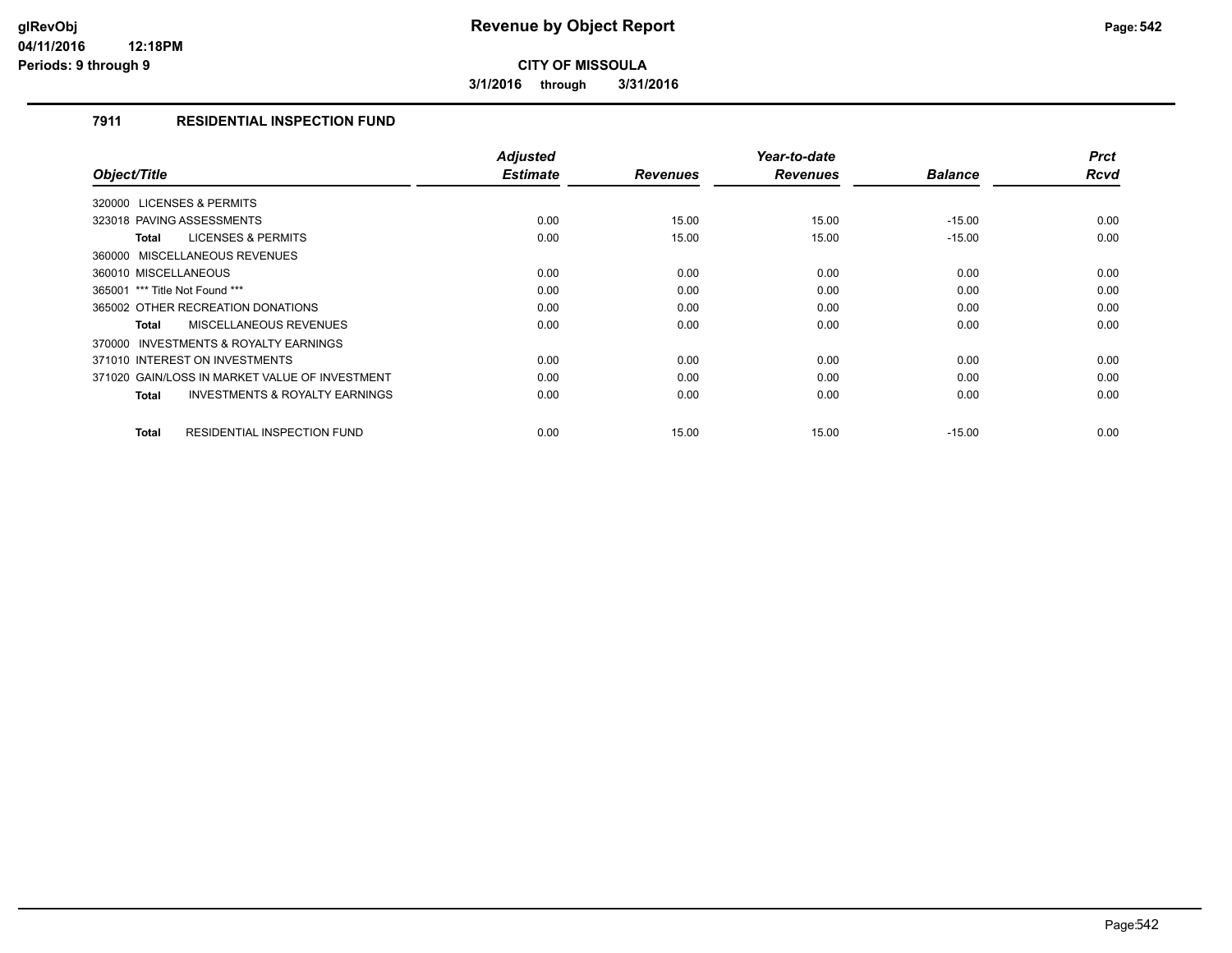**3/1/2016 through 3/31/2016**

#### **9000 GENERAL FIXED ASSETS ACCOUNT GROUP 9000 GENERAL FIXED ASSETS ACCOUNT GROUP**

|                                |                                           | <b>Adjusted</b> |                 | Year-to-date    |                | <b>Prct</b> |
|--------------------------------|-------------------------------------------|-----------------|-----------------|-----------------|----------------|-------------|
| Object/Title                   |                                           | <b>Estimate</b> | <b>Revenues</b> | <b>Revenues</b> | <b>Balance</b> | <b>Rcvd</b> |
|                                | 380000 OTHER FINANCING SOURCES            |                 |                 |                 |                |             |
| 382000 *** Title Not Found *** |                                           | 0.00            | 0.00            | 0.00            | 0.00           | 0.00        |
| <b>Total</b>                   | OTHER FINANCING SOURCES                   | 0.00            | 0.00            | 0.00            | 0.00           | 0.00        |
| <b>Total</b>                   | <b>GENERAL FIXED ASSETS ACCOUNT GROUP</b> | 0.00            | 0.00            | 0.00            | 0.00           | 0.00        |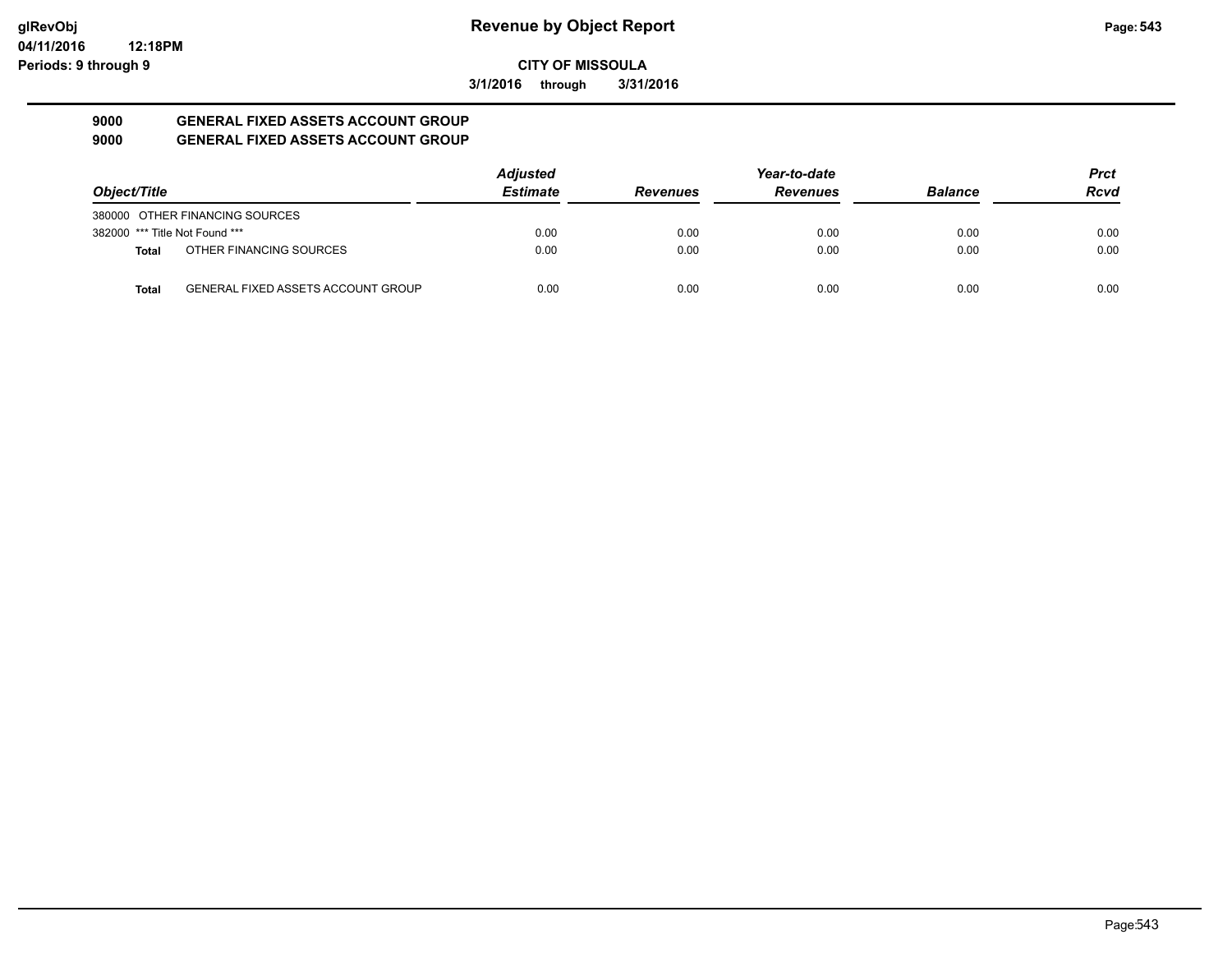**3/1/2016 through 3/31/2016**

### **9000 GENERAL FIXED ASSETS ACCOUNT GROUP**

|                                |                                           | <b>Adjusted</b> |                 | Year-to-date    |                | <b>Prct</b> |
|--------------------------------|-------------------------------------------|-----------------|-----------------|-----------------|----------------|-------------|
| Object/Title                   |                                           | <b>Estimate</b> | <b>Revenues</b> | <b>Revenues</b> | <b>Balance</b> | <b>Rcvd</b> |
|                                | 380000 OTHER FINANCING SOURCES            |                 |                 |                 |                |             |
| 382000 *** Title Not Found *** |                                           | 0.00            | 0.00            | 0.00            | 0.00           | 0.00        |
| <b>Total</b>                   | OTHER FINANCING SOURCES                   | 0.00            | 0.00            | 0.00            | 0.00           | 0.00        |
| Total                          | <b>GENERAL FIXED ASSETS ACCOUNT GROUF</b> | 0.00            | 0.00            | 0.00            | 0.00           | 0.00        |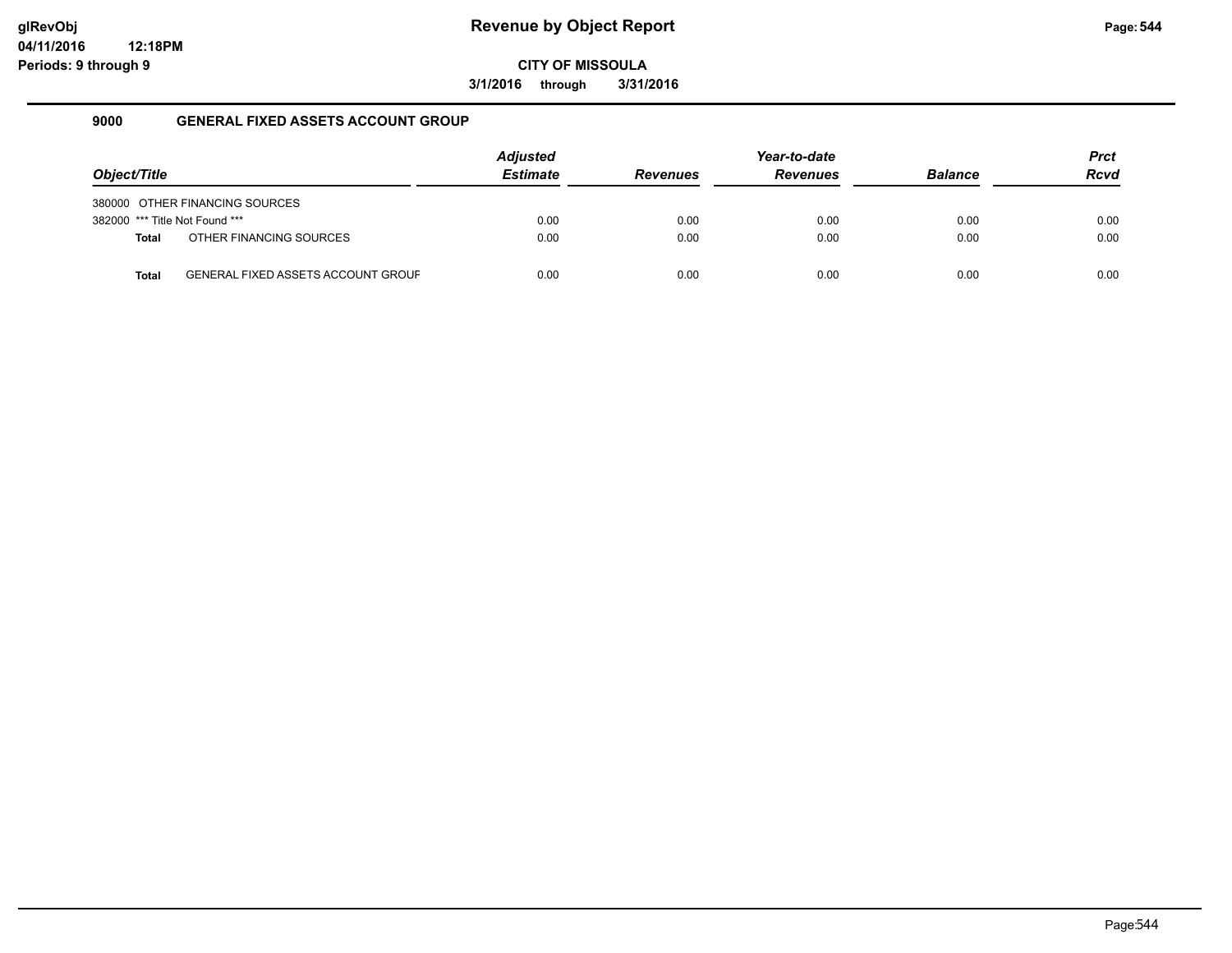**CITY OF MISSOULA 3/1/2016 through 3/31/2016**

#### *Grand Totals*

|                                                | <b>Adjusted</b> |                 | Year-to-date    |                | <b>Prct</b> |
|------------------------------------------------|-----------------|-----------------|-----------------|----------------|-------------|
| Object/Title                                   | <b>Estimate</b> | <b>Revenues</b> | <b>Revenues</b> | <b>Balance</b> | <b>Rcvd</b> |
| 310000 TAXES/ASSESSMENTS                       |                 |                 |                 |                |             |
| 310000 TAXES/ASSESSMENTS                       | 0.00            | 0.00            | 0.00            | 0.00           | 0.00        |
| 311000 GENERAL PROPERTY TAXES                  | 28,202,811.00   | 146,388.55      | 14,757,034.30   | 13,445,776.70  | 52.32       |
| 311001 CURRENT TAXES                           | 0.00            | 0.00            | 0.00            | 0.00           | 0.00        |
| 311005 DELINQUENT TAXES                        | 0.00            | 2,301.24        | 37,028.77       | $-37,028.77$   | 0.00        |
| 311011 TAX INCREMENT                           | 4,272,863.00    | 34,178.49       | 2,031,761.23    | 2,241,101.77   | 47.55       |
| 311030 MOTOR VEHICLE TAXES                     | 1,339,988.00    | 113,654.59      | 718,464.81      | 621,523.19     | 53.62       |
| 312000 PENALTIES & INTEREST - DELINQUENT TAXES | 0.00            | 0.00            | 0.00            | 0.00           | 0.00        |
| 312001 PENALTIES & INTEREST                    | 63,000.00       | 2,270.86        | 21,541.96       | 41,458.04      | 34.19       |
| 314000 PROP TAX - OTHER THAN ASSESSED VAL      | 0.00            | 0.00            | 0.00            | 0.00           | 0.00        |
| 314001 LIGHT VEHICLE TAX                       | 0.00            | 0.00            | 0.00            | 0.00           | 0.00        |
| 314100 TBID REVENUE                            | 680,350.00      | 0.00            | 0.00            | 680,350.00     | 0.00        |
| TAXES/ASSESSMENTS<br><b>Total</b>              | 34,559,012.00   | 298,793.73      | 17,565,831.07   | 16,993,180.93  | 50.83       |
| 320000 LICENSES & PERMITS                      |                 |                 |                 |                |             |
| 322011 LIQUOR LICENSES                         | 33,975.00       | 1,500.00        | 33,313.00       | 662.00         | 98.05       |
| 322012 BEER LICENSES                           | 34,900.00       | 0.00            | 44,000.00       | $-9,100.00$    | 126.07      |
| 322013 WINE LICENSES                           | 11,700.00       | 0.00            | 0.00            | 11,700.00      | 0.00        |
| 322014 GOING OUT OF BUSINESS LICENSE           | 0.00            | 0.00            | 0.00            | 0.00           | 0.00        |
| 322020 GENERAL BUSINESS/PROF/OCCUPATIONAL LIC  | 642,344.00      | 33,668.45       | 307,050.86      | 335,293.14     | 47.80       |
| 322021 RENTAL LICENSES                         | 60,828.00       | 0.00            | 931.70          | 59,896.30      | 1.53        |
| 322022 BLIC PENALTIES & LICENSES               | 12,360.00       | 778.26          | 8,936.54        | 3,423.46       | 72.30       |
| 322031 FRANCHISE FEE - AT&T                    | 680,000.00      | 0.00            | 339,723.62      | 340,276.38     | 49.96       |
| 322034 PEG ACCESS                              | 56,000.00       | 0.00            | 19,896.32       | 36,103.68      | 35.53       |
| 323011 BUILDING PERMITS                        | 1,074,058.00    | 111,353.48      | 809,242.03      | 264,815.97     | 75.34       |
| 323012 ELECTRICAL PERMITS                      | 231,537.00      | 21,219.26       | 179,319.03      | 52,217.97      | 77.45       |
| 323013 PLUMBING PERMITS                        | 132,373.00      | 11,947.00       | 94,476.00       | 37,897.00      | 71.37       |
| 323014 BLDG PERMIT REVIEW FEE                  | 0.00            | 0.00            | 0.00            | 0.00           | 0.00        |
| 323015 EXCAVATING PERMITS                      | 396,550.00      | 60,733.63       | 336,021.13      | 60,528.87      | 84.74       |
| 323016 MOVING PERMITS                          | 0.00            | 0.00            | 848.00          | $-848.00$      | 0.00        |
| 323017 MECHANICAL PERMITS                      | 96,891.00       | 8,724.00        | 79,142.00       | 17,749.00      | 81.68       |
| 323018 PAVING ASSESSMENTS                      | 7,000.00        | 15.00           | 15.00           | 6,985.00       | 0.21        |
| 323019 ALARM USERS PERMITS                     | 16,068.00       | 468.00          | 6,967.00        | 9,101.00       | 43.36       |
| 323020 FENCE PERMITS                           | 13,792.00       | 1,216.00        | 4,329.00        | 9,463.00       | 31.39       |
| 323021 PAVING PERMITS                          | 32,960.00       | 5,741.00        | 26,616.88       | 6,343.12       | 80.76       |
| 323022 GRADING/DRAINAGE PERMITS                | 7,723.00        | 347.00          | 9,740.00        | $-2,017.00$    | 126.12      |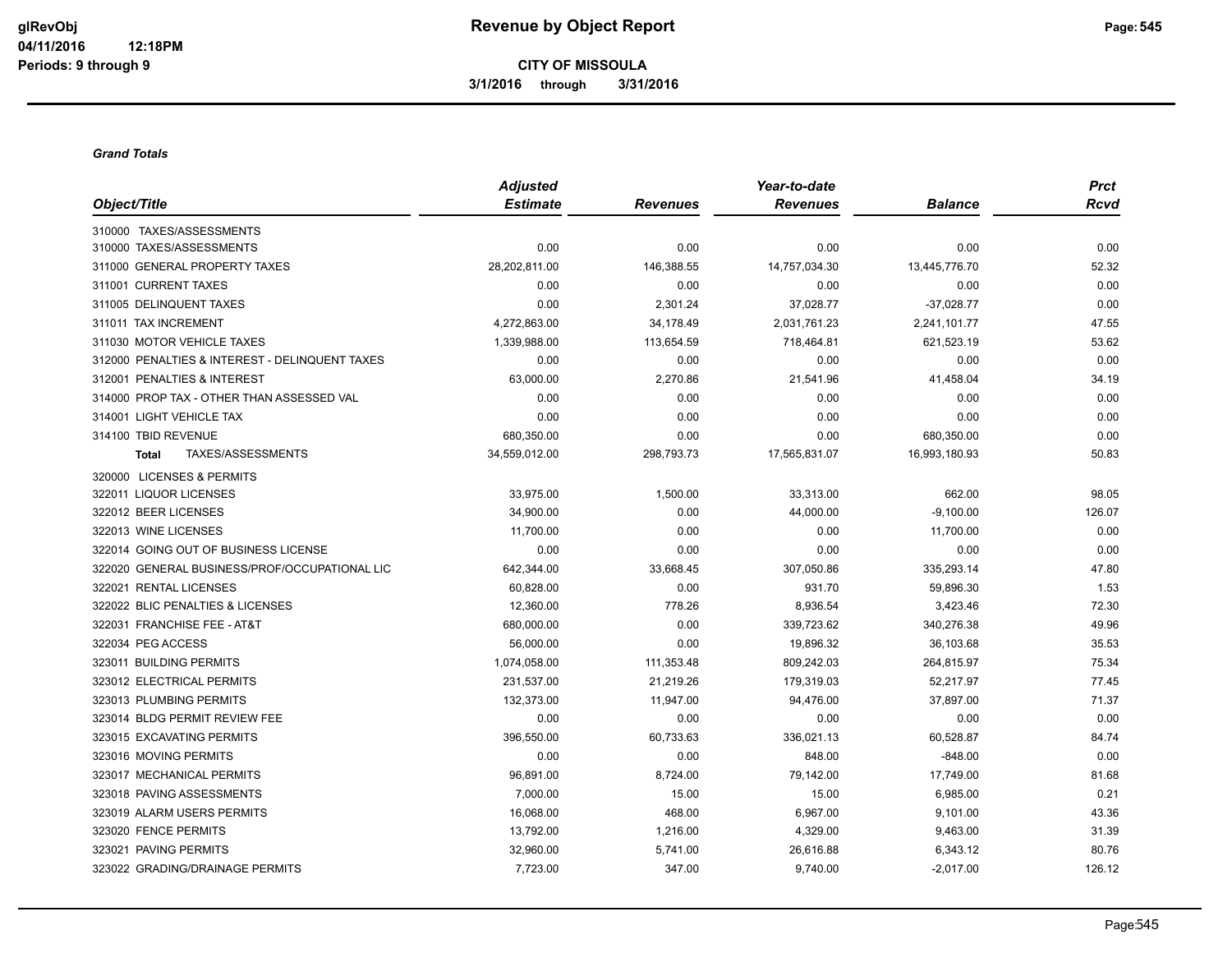**3/1/2016 through 3/31/2016**

| Object/Title                                   | <b>Adjusted</b><br><b>Estimate</b> | Revenues   | Year-to-date<br><b>Revenues</b> | <b>Balance</b> | <b>Prct</b><br>Rcvd |
|------------------------------------------------|------------------------------------|------------|---------------------------------|----------------|---------------------|
| 323023 ADA ACCESS PERMITS                      | 14.343.00                          | 1,234.00   | 14,305.00                       | 38.00          | 99.74               |
| 323025 STREET USE PERMITS                      | 3,862.00                           | 290.00     | 2,755.00                        | 1,107.00       | 71.34               |
| 323026 PYROTECHNICS PERMITS                    | 3,000.00                           | 0.00       | 290.00                          | 2,710.00       | 9.67                |
| 323027 HAULER PERMITS                          | 0.00                               | 0.00       | 150.00                          | $-150.00$      | 0.00                |
| 323030 ANIMAL LICENSES                         | 0.00                               | 861.75     | 7,013.60                        | $-7,013.60$    | 0.00                |
| 323031 CHICKEN LICENSES                        | 477.00                             | 15.00      | 270.00                          | 207.00         | 56.60               |
| 323051 BICYCLE LICENSES                        | 0.00                               | 0.00       | 0.00                            | 0.00           | 0.00                |
| 323052 STORM WATER POLLUTION PREVENTION PERMIT | 3,811.00                           | 756.00     | 6,002.00                        | $-2,191.00$    | 157.49              |
| 323054 ZONING COMPLIANCE PERMITS               | 3,090.00                           | 1,311.00   | 13,331.00                       | $-10,241.00$   | 431.42              |
| 323055 FLOOD PLAIN PERMITS                     | 0.00                               | 608.00     | 1,790.00                        | $-1,790.00$    | 0.00                |
| 323056 SIGN PERMITS                            | 10,000.00                          | 1,281.00   | 11,473.00                       | $-1,473.00$    | 114.73              |
| 323057 SIDEWALK CAFE PERMIT                    | 0.00                               | 0.00       | 227.00                          | $-227.00$      | 0.00                |
| <b>LICENSES &amp; PERMITS</b><br>Total         | 3,579,642.00                       | 264,067.83 | 2,358,174.71                    | 1,221,467.29   | 65.88               |
| 330000 INTERGOVERNMENTAL REVENUES              |                                    |            |                                 |                |                     |
| 330000 INTERGOVERNMENTAL REVENUES              | 87,421.00                          | 82,718.63  | 175,837.30                      | $-88,416.30$   | 201.14              |
| 330005 MUTD GRANT ADMIN FEE                    | 0.00                               | 0.00       | 0.00                            | 0.00           | 0.00                |
| 331000 FEDERAL GRANTS                          | 38,973.00                          | 0.00       | 23,466.12                       | 15,506.88      | 60.21               |
| 331001 GRANTS                                  | 0.00                               | 0.00       | 0.00                            | 0.00           | 0.00                |
| 331002 COUNTY ASSISTANCE CIP PROJECTS          | 0.00                               | 0.00       | 0.00                            | 0.00           | 0.00                |
| 331003 STATE HOME PROGRAM INCOME               | 186,935.00                         | 0.00       | 0.00                            | 186,935.00     | 0.00                |
| 331004 CITY ASSESSMENTS                        | 0.00                               | 0.00       | 0.00                            | 0.00           | 0.00                |
| 331005 WESTERN FEDERAL LANDS GRANT             | 0.00                               | 0.00       | 0.00                            | 0.00           | 0.00                |
| 331010 ENTITLEMENT - CDBG                      | 405,605.00                         | 35,894.95  | 511,054.63                      | $-105,449.63$  | 126.00              |
| 331011 NSP GRANT/SILVERTIP PROJECT             | 0.00                               | 0.00       | 0.00                            | 0.00           | 0.00                |
| 331012 ARRA/CDBG STIMULUS REVENUE              | 0.00                               | 0.00       | 0.00                            | 0.00           | 0.00                |
| 331013 NORTHSIDE PED BRIDGE ARRA GRANT         | 0.00                               | 0.00       | 0.00                            | 0.00           | 0.00                |
| 331014 WHITE PINE PLAYGROUND-CDBG GRANT        | 158,650.00                         | 0.00       | 0.00                            | 158,650.00     | 0.00                |
| 331016 HOMEWORD 1800 PHILLIPS                  | 0.00                               | 0.00       | 0.00                            | 0.00           | 0.00                |
| 331017 HUD 6.7M/SILVERTIP APTS                 | 0.00                               | 0.00       | 0.00                            | 0.00           | 0.00                |
| 331018 MHA 1M/SILVERTIP APTS                   | 0.00                               | 0.00       | 0.00                            | 0.00           | 0.00                |
| 331020 COPS GRANT                              | 0.00                               | 0.00       | 0.00                            | 0.00           | 0.00                |
| 331022 EQUIPMENT GRANT                         | 0.00                               | 0.00       | 243,765.60                      | $-243,765.60$  | 0.00                |
| 331023 COPS HIRING GRANT 2011                  | 42,000.00                          | 0.00       | 17,088.57                       | 24,911.43      | 40.69               |
| 331024 DEPT OF JUSTICE GRANTS                  | 50,000.00                          | 0.00       | 46,044.28                       | 3,955.72       | 92.09               |
| 331025 DV ACCOUNTABILITY PROJECT               | 993,592.00                         | 0.00       | 0.00                            | 993,592.00     | 0.00                |
| 331026 FY09 POLICE ICAC FEDERAL GRANT          | 0.00                               | 45.643.60  | 41.924.35                       | $-41.924.35$   | 0.00                |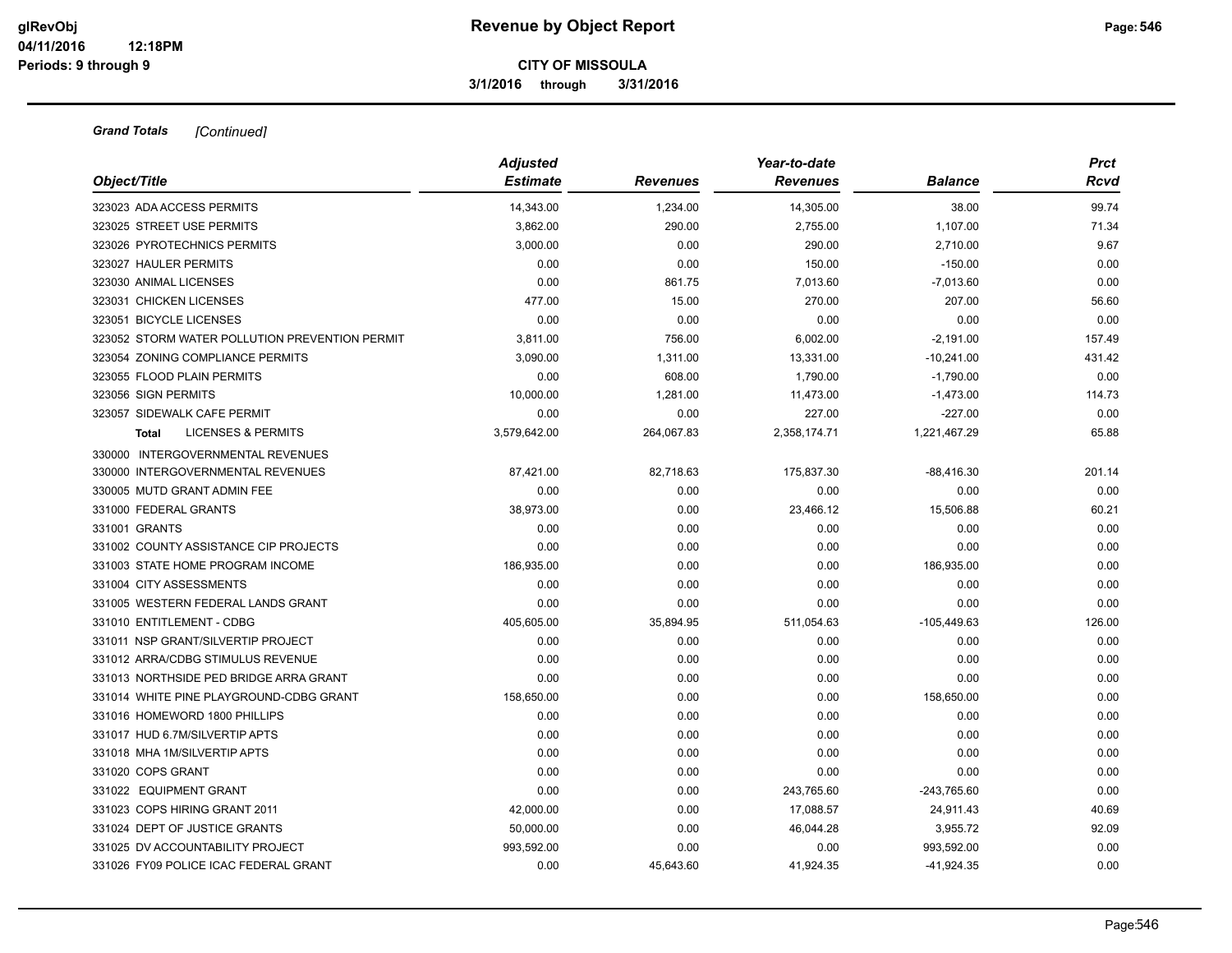**3/1/2016 through 3/31/2016**

|                                             | <b>Adjusted</b> |                 | Year-to-date    |                | <b>Prct</b> |
|---------------------------------------------|-----------------|-----------------|-----------------|----------------|-------------|
| Object/Title                                | <b>Estimate</b> | <b>Revenues</b> | <b>Revenues</b> | <b>Balance</b> | Rcvd        |
| 331027 JAG GRANTS REVENUE                   | 0.00            | 0.00            | 48,482.90       | $-48,482.90$   | 0.00        |
| 331028 DUI-COPS IN SHOPS                    | 5,000.00        | 0.00            | 0.00            | 5,000.00       | 0.00        |
| 331029 CHRP GRANT                           | 0.00            | 0.00            | 0.00            | 0.00           | 0.00        |
| 331030 COMMUNITY RESOURCE OFFICER/MCPS      | 0.00            | 0.00            | 0.00            | 0.00           | 0.00        |
| 331031 EECBG REVOLVING LOAN                 | 0.00            | 0.00            | 0.00            | 0.00           | 0.00        |
| 331033 WORD                                 | 0.00            | 3,051.61        | 4,996.70        | $-4,996.70$    | 0.00        |
| 331050 ISTEA/CTEP GRANT                     | 200,000.00      | 0.00            | 0.00            | 200,000.00     | 0.00        |
| 331051 ISTEA/CTEP-HIGGINS HILL/BECKWITH     | 0.00            | 0.00            | 0.00            | 0.00           | 0.00        |
| 331052 MDT CMAQ STRIPING GRANT              | 0.00            | 0.00            | 0.00            | 0.00           | 0.00        |
| 331053 CTEP PLAYFAIR                        | 0.00            | 0.00            | 5,955.81        | $-5,955.81$    | 0.00        |
| 331054 FHWA PL GRANT                        | 650,194.00      | 0.00            | 310,233.79      | 339,960.21     | 47.71       |
| 331055 FTA GRANT                            | 164,937.00      | 0.00            | 58,081.11       | 106,855.89     | 35.21       |
| 331056 MDT FEDERAL CMAQ                     | 285,698.00      | 0.00            | 135,622.20      | 150,075.80     | 47.47       |
| 331057 TRANSIT-MUTD CMAQ                    | 0.00            | 0.00            | 0.00            | 0.00           | 0.00        |
| 331060 NATL RECREATION TRAILS GRANTS        | 0.00            | 0.00            | 0.00            | 0.00           | 0.00        |
| 331081 GRANTS/DONATIONS - FORT MISSOULA     | 0.00            | 0.00            | 0.00            | 0.00           | 0.00        |
| 331090 EPA GRANT                            | 987,106.00      | 0.00            | $-361.50$       | 987,467.50     | $-0.04$     |
| 331091 US DOT HMEP GRANT                    | 0.00            | 0.00            | 12,000.00       | $-12,000.00$   | 0.00        |
| 331112 SAFER GRANT                          | 0.00            | 0.00            | 0.00            | 0.00           | 0.00        |
| 331113 *** Title Not Found ***              | 0.00            | 0.00            | 86,262.00       | $-86,262.00$   | 0.00        |
| 331114 TITLE III GRANT-MSLA CO              | 14,500.00       | 0.00            | 0.00            | 14,500.00      | 0.00        |
| 331153 RUSSELL S 3RD IMPROVEMENTS           | 0.00            | 0.00            | 0.00            | 0.00           | 0.00        |
| 331154 CTEP-MILWAUKEE RR TRAIL              | 0.00            | 0.00            | 0.00            | 0.00           | 0.00        |
| 331155 CTEP/GRANT CREEK TRAIL BCN           | 0.00            | 72,501.00       | 148,586.82      | $-148,586.82$  | 0.00        |
| 331156 CTEP GRANTS                          | 375,500.00      | 0.00            | 0.00            | 375,500.00     | 0.00        |
| 331159 CTEP-U OF M CROSSWALK PROJECT        | 0.00            | 0.00            | 0.00            | 0.00           | 0.00        |
| 331160 SAFE ROUTES TO SCHOOLS fY08 \$82,500 | 0.00            | 0.00            | 0.00            | 0.00           | 0.00        |
| 331161 CTEP-LOLO ST/BRIDGE TO DUNCAN S/C    | 0.00            | 0.00            | 0.00            | 0.00           | 0.00        |
| 331170 HISTORICAL PRESERVATION GRANT        | 5,500.00        | 0.00            | 5,500.00        | 0.00           | 100.00      |
| 331178 DUI TASK FORCE                       | 0.00            | 0.00            | 0.00            | 0.00           | 0.00        |
| 331180 LIBRARY LITERACY GRANT               | 0.00            | 0.00            | 0.00            | 0.00           | 0.00        |
| 331181 CTEP/CMAQ MADISON ST TO U CONNECTOR  | 0.00            | 0.00            | 0.00            | 0.00           | 0.00        |
| 331990 IRS REIMB/DEBT SVS INTEREST          | 253,177.00      | 0.00            | 117,980.65      | 135,196.35     | 46.60       |
| 331992 FEDERAL ARRA GRANTS                  | 0.00            | 0.00            | 0.00            | 0.00           | 0.00        |
| 334013 STATE GRANT - OT SEATBELT            | 60,000.00       | 11,334.64       | 41,377.46       | 18,622.54      | 68.96       |
| 334014 *** Title Not Found ***              | 0.00            | 0.00            | 0.00            | 0.00           | 0.00        |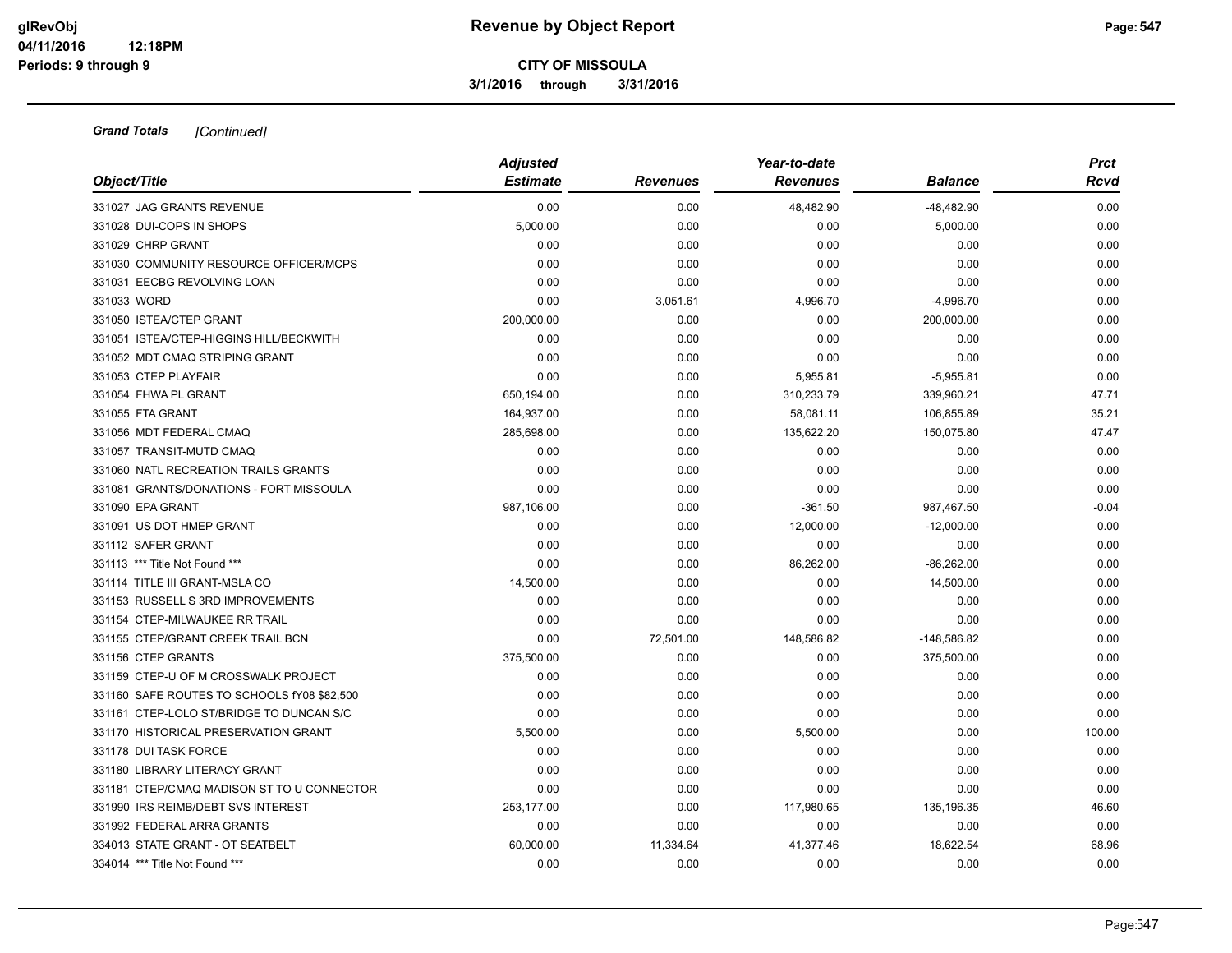**3/1/2016 through 3/31/2016**

| Object/Title                                  | <b>Adjusted</b><br><b>Estimate</b> | <b>Revenues</b> | Year-to-date<br><b>Revenues</b> | <b>Balance</b> | <b>Prct</b><br>Rcvd |
|-----------------------------------------------|------------------------------------|-----------------|---------------------------------|----------------|---------------------|
| 334015 COPS TECHNOLOGY GRANT                  | 299,498.00                         | 0.00            | 111,415.23                      | 188,082.77     | 37.20               |
| 334016 BULLETPROOF VEST GRANT                 | 10,500.00                          | 0.00            | 6,317.04                        | 4,182.96       | 60.16               |
| 334017 SCHOOL RESOURCE OFFICER                | 240,000.00                         | 0.00            | 248,850.00                      | $-8,850.00$    | 103.69              |
| 334018 STATE GRANT - CAPITAL                  | 0.00                               | 0.00            | 0.00                            | 0.00           | 0.00                |
| 334020 UNDERAGE DRINKING GRANT                | 0.00                               | 0.00            | 0.00                            | 0.00           | 0.00                |
| 334025 COUNTY WEED                            | 15,000.00                          | 0.00            | 639.73                          | 14,360.27      | 4.26                |
| 334026 FOREST HEALTH GRANT                    | 0.00                               | 0.00            | 0.00                            | 0.00           | 0.00                |
| 334028 DEPT OF AG INTERN GRANT                | 0.00                               | 0.00            | 0.00                            | 0.00           | 0.00                |
| 334040 GAS TAX APPORTIONMENT                  | 1,080,419.00                       | 90,034.88       | 810,313.93                      | 270,105.07     | 75.00               |
| 334045 MONTANA DEPARTMENT TRANSPORTATION      | 0.00                               | 0.00            | 0.00                            | 0.00           | 0.00                |
| 334056 BANK CORP. LIC. TAX - (PREVIOUS YEARS) | 0.00                               | 0.00            | 0.00                            | 0.00           | 0.00                |
| 334061 IMPACT FEES-CLEARING ACCOUNT           | 0.00                               | 0.00            | 0.00                            | 0.00           | 0.00                |
| 334071 DEQ/RIVER WATER SAMPLING               | 0.00                               | 0.00            | 0.00                            | 0.00           | 0.00                |
| 334076 BIG SKY TRUST FUND GRANTS              | 0.00                               | 0.00            | 0.00                            | 0.00           | 0.00                |
| 334112 WELLNESS GRANT                         | 0.00                               | 0.00            | 0.00                            | 0.00           | 0.00                |
| 334120 TSEP GRANT                             | 0.00                               | 0.00            | 0.00                            | 0.00           | 0.00                |
| 334121 DNRC GRANT                             | 59,000.00                          | 0.00            | 30,000.00                       | 29,000.00      | 50.85               |
| 334122 RENEWABLE RESOURCE GRANTS              | 0.00                               | 0.00            | 0.00                            | 0.00           | 0.00                |
| 334123 MAQI FEDERAL ASSISTANCE                | 0.00                               | 0.00            | 0.00                            | 0.00           | 0.00                |
| 334124 GRANTS-CIP                             | 0.00                               | 0.00            | 0.00                            | 0.00           | 0.00                |
| 334125 FIRE FIGHTER GRANT                     | 90,000.00                          | 0.00            | 26,175.49                       | 63,824.51      | 29.08               |
| 334126 DEVELOPER ASSESSMENTS                  | 0.00                               | 0.00            | 0.00                            | 0.00           | 0.00                |
| 334127 TONKIN TRAIL - FISH WILDLIFE PARKS     | 0.00                               | 0.00            | 0.00                            | 0.00           | 0.00                |
| 334128 CDBG FIRE HYDRANT GRANT                | 0.00                               | 0.00            | 0.00                            | 0.00           | 0.00                |
| 334140 DNRC GRANT                             | 0.00                               | 0.00            | 0.00                            | 0.00           | 0.00                |
| 334143 MONTANA TOURISM GRANT                  | 0.00                               | 0.00            | 0.00                            | 0.00           | 0.00                |
| 334145 WESTERN MT MENTAL HEALTH CTR           | 0.00                               | 0.00            | 0.00                            | 0.00           | 0.00                |
| 334146 ADDI FUNDS-1ST TIME HOMEBUYERS         | 12,846.00                          | 0.00            | 0.00                            | 12,846.00      | 0.00                |
| 334149 MISSOULA HOMEOWNERSHIP PROGRAM         | 335.666.00                         | 0.00            | 0.00                            | 335.666.00     | 0.00                |
| 334153 FY14 DISTRICT XI HRC TBRA              | 0.00                               | 0.00            | 1,667.00                        | $-1,667.00$    | 0.00                |
| 334154 HOMEWORD SWEETGRASS                    | 0.00                               | 0.00            | 156,750.00                      | $-156,750.00$  | 0.00                |
| 334155 FY08 NMCDC                             | 0.00                               | 0.00            | 0.00                            | 0.00           | 0.00                |
| 334156 HOME PROGRAM INCOME                    | 31,500.00                          | 0.00            | 0.00                            | 31,500.00      | 0.00                |
| 334157 FY09 MHA                               | 0.00                               | 0.00            | 0.00                            | 0.00           | 0.00                |
| 334159 FY09 HOMEWORD                          | 0.00                               | 0.00            | 0.00                            | 0.00           | 0.00                |
| 334160 FY09 NMCDC                             | 0.00                               | 0.00            | 0.00                            | 0.00           | 0.00                |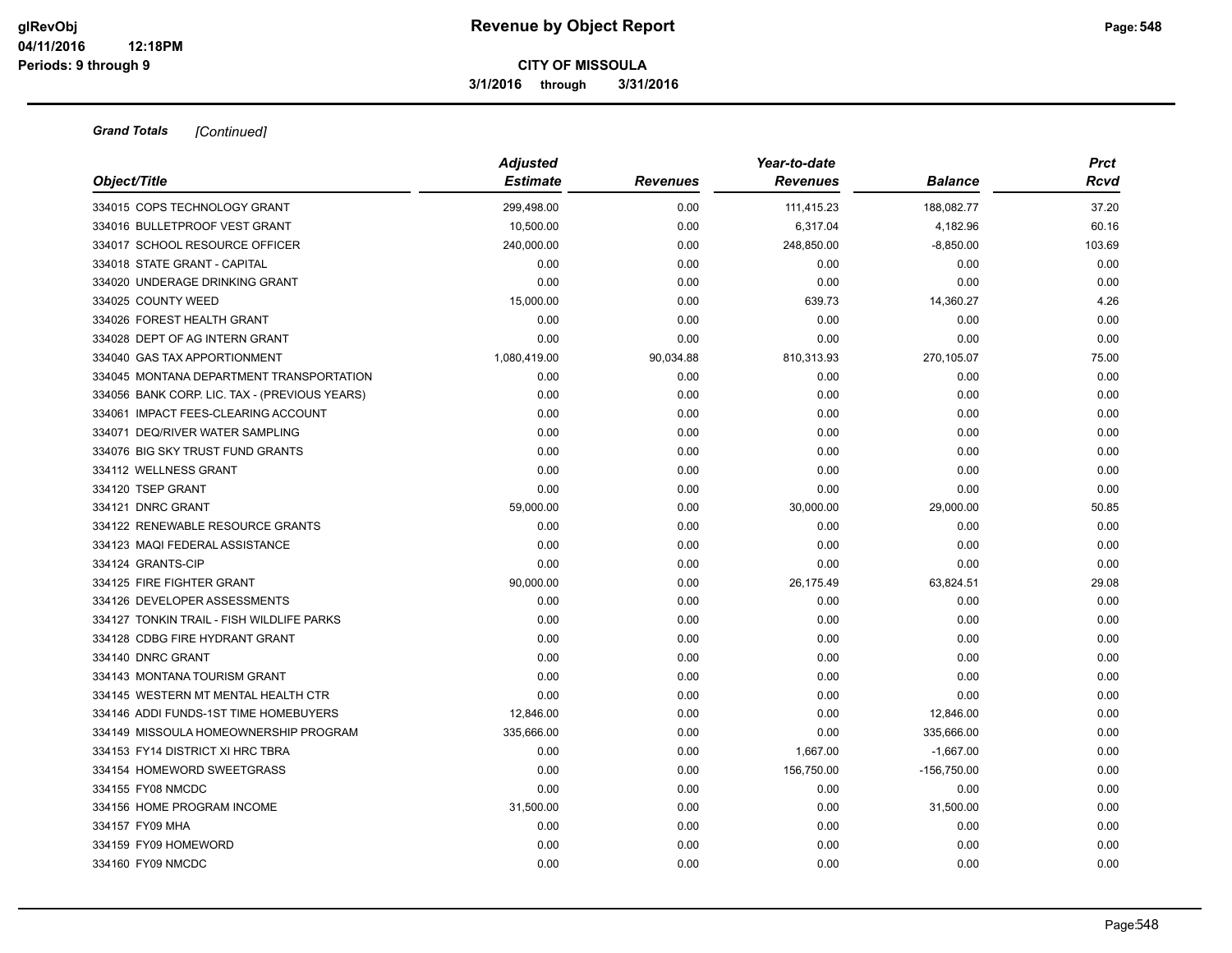**3/1/2016 through 3/31/2016**

| Object/Title                                      | <b>Adjusted</b><br><b>Estimate</b> | <b>Revenues</b> | Year-to-date<br><b>Revenues</b> | <b>Balance</b> | <b>Prct</b><br><b>Rcvd</b> |
|---------------------------------------------------|------------------------------------|-----------------|---------------------------------|----------------|----------------------------|
|                                                   |                                    |                 |                                 |                |                            |
| 334161 FY10 DISTRICT XI HRC                       | 0.00                               | 0.00            | 0.00                            | 0.00           | 0.00                       |
| 334163 FY10 homeWORD/SOLSTICE APT                 | 0.00                               | 0.00            | 0.00                            | 0.00           | 0.00                       |
| 334251 RTP/TAP STATE GRANTS                       | 0.00                               | 0.00            | 5,000.00                        | $-5,000.00$    | 0.00                       |
| 334990 ARRA FUNDING                               | 0.00                               | 0.00            | 0.00                            | 0.00           | 0.00                       |
| 334991 ARRA HB645 FUNDING                         | 0.00                               | 0.00            | 0.00                            | 0.00           | 0.00                       |
| 334992 ARRA LOAN                                  | 0.00                               | 0.00            | 0.00                            | 0.00           | 0.00                       |
| 335075 STATE GAMBLING/VIDEO/KENO/BINGO FEES       | 127,650.00                         | 0.00            | 107,689.19                      | 19,960.81      | 84.36                      |
| 335076 STATE GAMBLING LICENSE FEES                | 0.00                               | 0.00            | 0.00                            | 0.00           | 0.00                       |
| 335077 STATE KENO/BINGO PROCEEDS TAX              | 0.00                               | 0.00            | 0.00                            | 0.00           | 0.00                       |
| 335210 PERSONAL PROPERTY TAX REIMBURSEMENT        | 561,664.00                         | 0.00            | 264,235.88                      | 297,428.12     | 47.05                      |
| 335230 HB 124 REVENUE                             | 8,029,080.00                       | 2,050,626.44    | 6,279,509.32                    | 1,749,570.68   | 78.21                      |
| 335250 STATE REIMB - SB #184                      | 0.00                               | 0.00            | 0.00                            | 0.00           | 0.00                       |
| 336001 MDT REIMBURSEMENTS                         | 0.00                               | 0.00            | 0.00                            | 0.00           | 0.00                       |
| 336020 STATE PENSION CONTRIBUTION                 | 0.00                               | 0.00            | 0.00                            | 0.00           | 0.00                       |
| 336021 STATE CONTRIB - POLICE RETIREMENT          | 2,257,772.00                       | 0.00            | 1,478,874.98                    | 778,897.02     | 65.50                      |
| 336022 STATE CONTRIB. - FIRE RETIREMENT           | 2,265,164.00                       | 0.00            | 1,495,199.59                    | 769,964.41     | 66.01                      |
| 336023 STATE CONTRIB. - PERS                      | 9,986.00                           | 0.00            | 8,521.11                        | 1,464.89       | 85.33                      |
| 336030 COUNTY CONTRIBUTION                        | 9,900.00                           | 0.00            | 28,621.67                       | $-18,721.67$   | 289.11                     |
| 337000 LOCAL GRANTS                               | 0.00                               | 0.00            | 9,000.00                        | $-9,000.00$    | 0.00                       |
| 337002 MRA GRANT                                  | 0.00                               | 0.00            | 0.00                            | 0.00           | 0.00                       |
| 337003 HEALTH DEPT-STORM WATER MGMT               | 0.00                               | 0.00            | 0.00                            | 0.00           | 0.00                       |
| 337009 *** Title Not Found ***                    | 0.00                               | 0.00            | 7,525.00                        | $-7,525.00$    | 0.00                       |
| 337010 COUNTY REIMBURSEMENT-DEANOS                | 0.00                               | 0.00            | 0.00                            | 0.00           | 0.00                       |
| 337012 LEGAL SERVICES-CONTRACTED/REIMB.           | 0.00                               | 6,000.00        | 6,000.00                        | $-6,000.00$    | 0.00                       |
| 337013 MUTD SIGN MAINTENANCE AGREEMENT            | 3,000.00                           | 0.00            | 0.00                            | 3,000.00       | 0.00                       |
| 338000 LOCAL SHARING OF TAX INCREMENT             | 266,850.00                         | 50,344.71       | 183,770.00                      | 83,080.00      | 68.87                      |
| 338001 EXCESS PLEDGED TAX INCREMENT RETURNED      | 0.00                               | 0.00            | 0.00                            | 0.00           | 0.00                       |
| 338100 PLANNING MILLS PASSED THRU COUNTY          | 329,157.00                         | 0.00            | 300,000.00                      | 29,157.00      | 91.14                      |
| 339000 PAYMENT IN LIEU OF TAXES                   | 34,056.00                          | 0.00            | 14,678.00                       | 19,378.00      | 43.10                      |
| <b>INTERGOVERNMENTAL REVENUES</b><br><b>Total</b> | 21,033,496.00                      | 2,448,150.46    | 13,614,651.95                   | 7,418,844.05   | 64.73                      |
| 340000 CHARGES FOR SERVICES                       |                                    |                 |                                 |                |                            |
| 340051 GRILL VAN CONCESSIONS                      | 0.00                               | 0.00            | 20,386.90                       | $-20,386.90$   | 0.00                       |
| 341009 BLDG ADMIN FEES                            | 310,310.00                         | 0.00            | 155,155.00                      | 155,155.00     | 50.00                      |
| 341010 MISCELLANEOUS COLLECTIONS                  | 350.00                             | 890.00          | 890.00                          | $-540.00$      | 254.29                     |
| 341011 TRANSPORTATION ADMIN FEES                  | 24,720.00                          | 0.00            | 12,360.00                       | 12,360.00      | 50.00                      |
| 341012 MAYORS PROCLAMATION FEES                   | 100.00                             | 0.00            | 0.00                            | 100.00         | 0.00                       |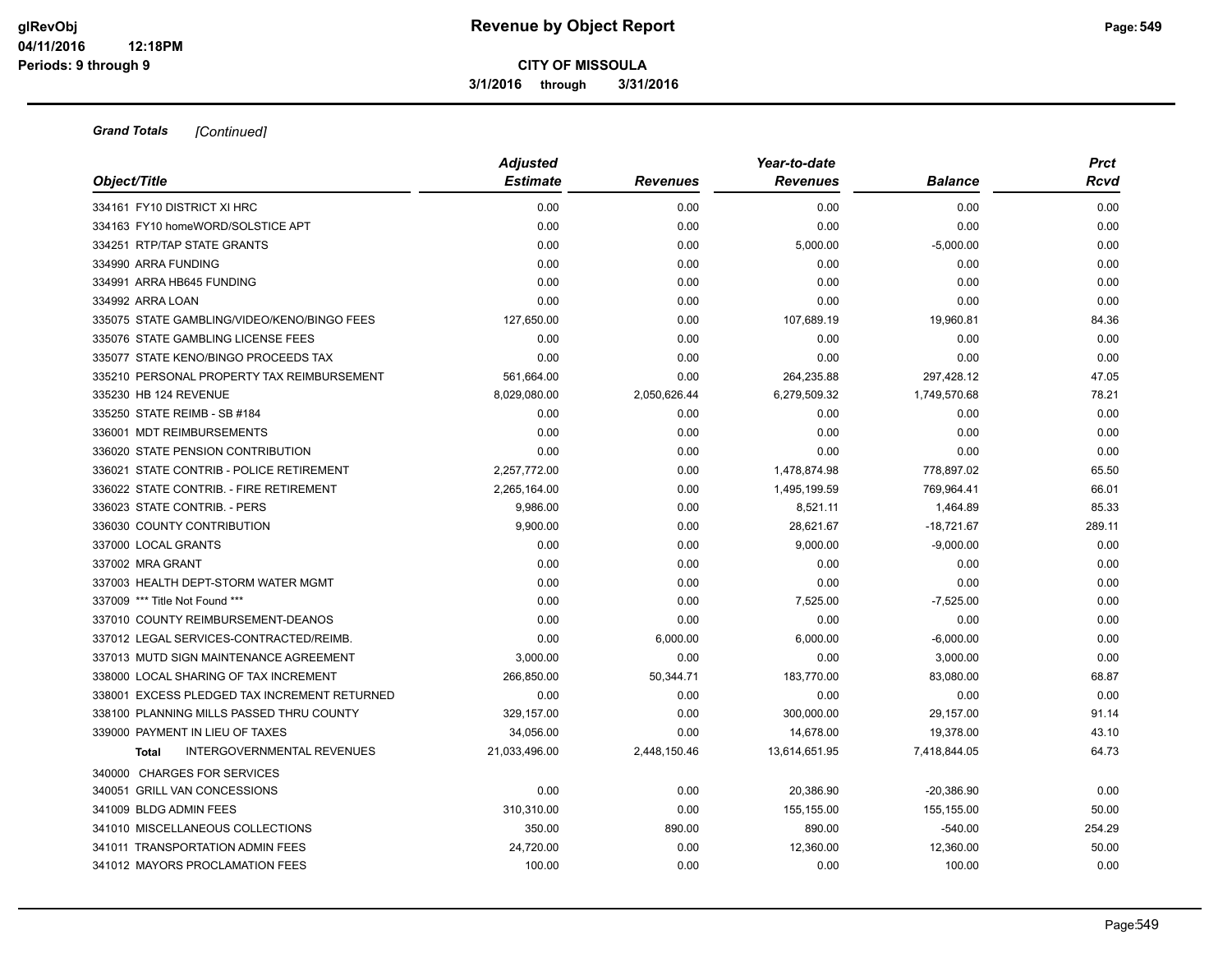**3/1/2016 through 3/31/2016**

|                                            | <b>Adjusted</b> |                 | Year-to-date    |                | <b>Prct</b> |  |
|--------------------------------------------|-----------------|-----------------|-----------------|----------------|-------------|--|
| Object/Title                               | <b>Estimate</b> | <b>Revenues</b> | <b>Revenues</b> | <b>Balance</b> | Rcvd        |  |
| 341013 AIR FUND FEES                       | 250.00          | 0.00            | 0.00            | 250.00         | 0.00        |  |
| 341015 SEWER ADMINISTRATION FEES           | 1,227,202.00    | 0.00            | 586,664.00      | 640,538.00     | 47.81       |  |
| 341016 MRA ADMINISTRATION FEES             | 138,879.00      | 0.00            | 69,440.00       | 69,439.00      | 50.00       |  |
| 341017 LIGHTING ADMINISTRATION FEES        | 15,452.00       | 0.00            | 7,726.00        | 7,726.00       | 50.00       |  |
| 341018 PARKING COMM ADMIN FEES             | 188,805.00      | 0.00            | 94,403.00       | 94,402.00      | 50.00       |  |
| 341019 *** Title Not Found ***             | 4,512.00        | 0.00            | 2,256.00        | 2,256.00       | 50.00       |  |
| 341021 SID ADMINISTRATION FEES             | 0.00            | 0.00            | 0.00            | 0.00           | 0.00        |  |
| 341022 PROJECT ADMIN FEES                  | 0.00            | 0.00            | 0.00            | 0.00           | 0.00        |  |
| 341023 PLANNING ADMIN FEES                 | 24,720.00       | 0.00            | 12,000.00       | 12,720.00      | 48.54       |  |
| 341031 STATE REIMB MUNI COURT              | 0.00            | 0.00            | 0.00            | 0.00           | 0.00        |  |
| 341032 IMPACT FEE CLEARING ACCOUNT         | 1,200,000.00    | 34,858.50       | 753,661.43      | 446,338.57     | 62.81       |  |
| 341033 IMPACT FEES-PARKS SHARE             | 0.00            | 0.00            | 0.00            | 0.00           | 0.00        |  |
| 341034 IMPACT FEES-FIRE SHARE              | 0.00            | 0.00            | 0.00            | 0.00           | 0.00        |  |
| 341035 IMPACT FEES-POLICE SHARE            | 0.00            | 0.00            | 0.00            | 0.00           | 0.00        |  |
| 341036 IMPACT FEES-COMMUNITY SERVICE SHARE | 0.00            | 0.00            | 0.00            | 0.00           | 0.00        |  |
| 341037 IMPACT FEE-ROAD SHARE               | 0.00            | 0.00            | 0.00            | 0.00           | 0.00        |  |
| 341041 SEWER EXTENSION RECORDING FEES      | 4,500.00        | 226.00          | 2,402.00        | 2,098.00       | 53.38       |  |
| 341052 MUNICIPAL COURT FILING FEES         | 283,400.00      | 41,809.43       | 220,666.27      | 62,733.73      | 77.86       |  |
| 341055 CRIME VICTIM SURCHARGE              | 2,500.00        | 288.00          | 1,073.99        | 1,426.01       | 42.96       |  |
| 341067 SUBDIVISION EXEMPTION AFFIDAVITS    | 0.00            | 600.00          | 5,400.00        | $-5,400.00$    | 0.00        |  |
| 341068 SUBDIVISON FEES                     | 5,000.00        | 0.00            | 5,176.00        | $-176.00$      | 103.52      |  |
| 341069 REZONING FEES                       | 5,000.00        | 3,157.00        | 7,884.00        | $-2,884.00$    | 157.68      |  |
| 341070 DESIGN REVIEW BOARD                 | 15,000.00       | 6,654.28        | 28,350.67       | $-13,350.67$   | 189.00      |  |
| 341071 BOARD OF ADJUST. ZONING, SIGNS      | 0.00            | 0.00            | 0.00            | 0.00           | 0.00        |  |
| 341072 FLOOD PLAIN-0THER FEES              | 0.00            | 0.00            | 0.00            | 0.00           | 0.00        |  |
| 341073 FIRE PLAN CHECK FEES                | 27,981.00       | 1,440.00        | 20,352.00       | 7,629.00       | 72.74       |  |
| 341074 FIRE INSPECTION FEES                | 25,000.00       | 375.00          | 39,009.49       | $-14,009.49$   | 156.04      |  |
| 341076 ENGINEERING PLAN CHECK FEES         | 33,478.00       | 3,514.00        | 30,341.00       | 3,137.00       | 90.63       |  |
| 341077 ZONING COMPLIANCE INSPECTIONS       | 0.00            | 0.00            | 0.00            | 0.00           | 0.00        |  |
| 341078 ENGINEERING MAP FEES                | 120.00          | 10.00           | 220.00          | $-100.00$      | 183.33      |  |
| 341079 GREASE INTERCEPTOR APPEAL FEES      | 2,000.00        | 0.00            | 463.50          | 1,536.50       | 23.18       |  |
| 341090 STREET VACATION PETITION FEES       | 0.00            | 1,981.00        | 3,962.00        | $-3,962.00$    | 0.00        |  |
| 341091 INSPECTION CODE BOOKS & COPIES      | 1,346.00        | 3.00            | 127.50          | 1,218.50       | 9.47        |  |
| 341100 GRANT ADMINISTRATION SERVICE FEES   | 0.00            | 0.00            | 0.00            | 0.00           | 0.00        |  |
| 341450 *** Title Not Found ***             | 0.00            | 0.00            | 0.00            | 0.00           | 0.00        |  |
| 342000 ANTI-GRAFFITI PROJECT               | 5,000.00        | 0.00            | 100.00          | 4,900.00       | 2.00        |  |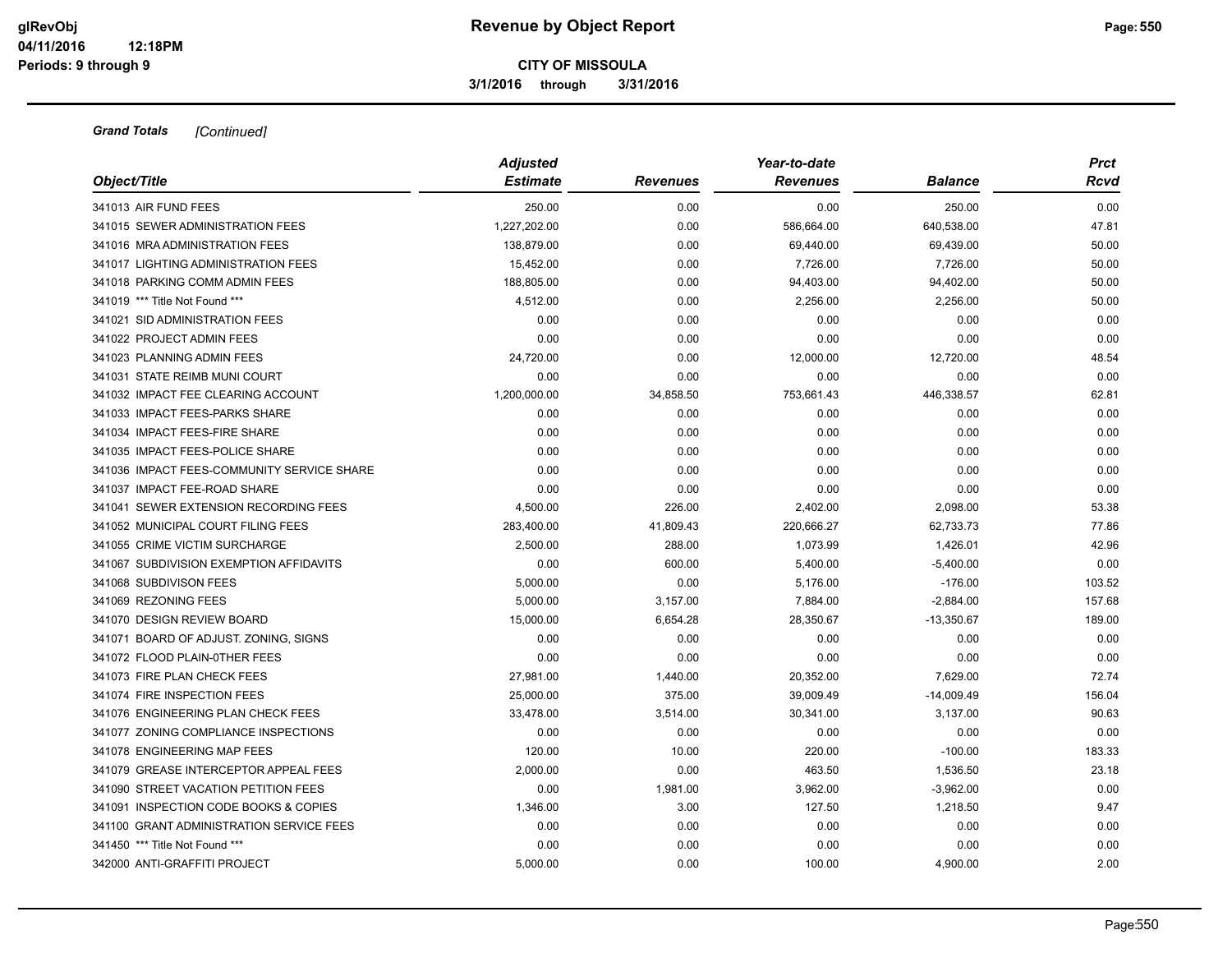**3/1/2016 through 3/31/2016**

| Object/Title                                | <b>Adjusted</b><br><b>Estimate</b> | <b>Revenues</b> | Year-to-date<br><b>Revenues</b> | <b>Balance</b> | <b>Prct</b><br>Rcvd |
|---------------------------------------------|------------------------------------|-----------------|---------------------------------|----------------|---------------------|
|                                             |                                    |                 |                                 |                |                     |
| 342010 POLICE/BID AGREEMENT                 | 0.00                               | 0.00            | 47,684.00                       | $-47,684.00$   | 0.00                |
| 342012 PD REIMBURSABLE SERVICES             | 0.00                               | 1,066.69        | 1,066.69                        | $-1,066.69$    | 0.00                |
| 342013 SECURITY INVEST FEES                 | 61,000.00                          | 6,041.66        | 20,062.45                       | 40,937.55      | 32.89               |
| 342014 POLICE DEPARTMENT SERVICE FEES       | 157,300.00                         | 1,694.00        | 21,425.33                       | 135,874.67     | 13.62               |
| 342015 POLICE OVERTIME FEES                 | 84,000.00                          | 5,896.07        | 78,303.45                       | 5,696.55       | 93.22               |
| 342016 POLICE TRAINING FEES                 | 36,000.00                          | 268.00          | 11,731.31                       | 24,268.69      | 32.59               |
| 342017 CATERING FEES                        | 7,200.00                           | 770.00          | 4,445.00                        | 2,755.00       | 61.74               |
| 342018 DESK REPORTS                         | 20,000.00                          | 2,826.00        | 25,897.00                       | $-5,897.00$    | 129.49              |
| 342019 ABANDONED VEHICLE REVENUE FEES       | 12,500.00                          | 270.00          | 9,905.00                        | 2,595.00       | 79.24               |
| 342020 FIRE DEPARTMENT FEES                 | 100.00                             | 0.00            | 481.50                          | $-381.50$      | 481.50              |
| 342021 CPR EDUCATION PROGRAM                | 7,435.00                           | 2,695.00        | 7,010.00                        | 425.00         | 94.28               |
| 342022 OUTSIDE HIRES                        | 524,890.00                         | 157,780.08      | 657,256.08                      | $-132,366.08$  | 125.22              |
| 342060 BIKE PROGRAM SALES & FEES            | 2,700.00                           | 0.00            | 0.00                            | 2,700.00       | 0.00                |
| 343000 PW REIMBURSABLE SERVICES             | 31,258.00                          | 0.00            | 11,997.33                       | 19,260.67      | 38.38               |
| 343001 SIGN FABRICATION & CONTRACTS         | 500.00                             | 0.00            | 0.00                            | 500.00         | 0.00                |
| 343002 OTHER AGENCIES - VEH MAINT           | 48,000.00                          | 0.00            | 17,896.90                       | 30,103.10      | 37.29               |
| 343003 STATE PAYMENT - TRAFFIC COUNTS       | 4,450.00                           | 0.00            | 0.00                            | 4,450.00       | 0.00                |
| 343004 SPECIAL STATE CONTRACTS              | 80,000.00                          | 0.00            | 184,223.13                      | $-104,223.13$  | 230.28              |
| 343005 NON-ARRA MOUNTAIN WATER CONTRACT     | 0.00                               | 0.00            | 0.00                            | 0.00           | 0.00                |
| 343006 OTHER GOVT AGENCY-STREET PROJECTS    | 98,318.00                          | 0.00            | 0.00                            | 98,318.00      | 0.00                |
| 343008 PRIVATE COMPANY STREET PAYMENTS      | 0.00                               | 0.00            | 0.00                            | 0.00           | 0.00                |
| 343009 TOW CHARGES                          | 0.00                               | 0.00            | 0.00                            | 0.00           | 0.00                |
| 343010 STREET DEPT SALES & SERVICES         | 19,195.00                          | 0.00            | 0.00                            | 19,195.00      | 0.00                |
| 343011 STREET AND ROADWAY REPAIR CHARGES    | 0.00                               | 0.00            | 0.00                            | 0.00           | 0.00                |
| 343013 SNOW REMOVAL FEES                    | 1,500.00                           | 194.00          | 1,062.76                        | 437.24         | 70.85               |
| 343015 PARKING                              | 1,598,000.00                       | 0.00            | 0.00                            | 1,598,000.00   | 0.00                |
| 343016 METER MONEY                          | 0.00                               | 92,092.99       | 499,887.51                      | -499,887.51    | 0.00                |
| 343017 PARKING LEASE REVENUE                | 0.00                               | 86,820.00       | 595,030.50                      | $-595,030.50$  | 0.00                |
| 343018 *** Title Not Found ***              | 0.00                               | 11,297.00       | 81,551.89                       | $-81,551.89$   | 0.00                |
| 343021 WATER FEES                           | 0.00                               | 0.00            | 0.00                            | 0.00           | 0.00                |
| 343026 WATER INSTALLATION CHARGES           | 0.00                               | 0.00            | 0.00                            | 0.00           | 0.00                |
| 343031 SEWER SERVICE CHARGES                | 0.00                               | 6,140.00        | 6,140.00                        | $-6,140.00$    | 0.00                |
| 343032 SEWER INSTALLATION CHARGES           | 79,000.00                          | 625.00          | 15,255.00                       | 63,745.00      | 19.31               |
| 343034 TREATMENT FACILITIES FEES            | 8,006,641.00                       | 51,165.04       | 7,731,509.74                    | 275,131.26     | 96.56               |
| 343035 SALE OF SEWER MATERIALS AND SUPPLIES | 0.00                               | 0.00            | $-15,421.44$                    | 15,421.44      | 0.00                |
| 343036 *** Title Not Found ***              | 0.00                               | 0.00            | 0.00                            | 0.00           | 0.00                |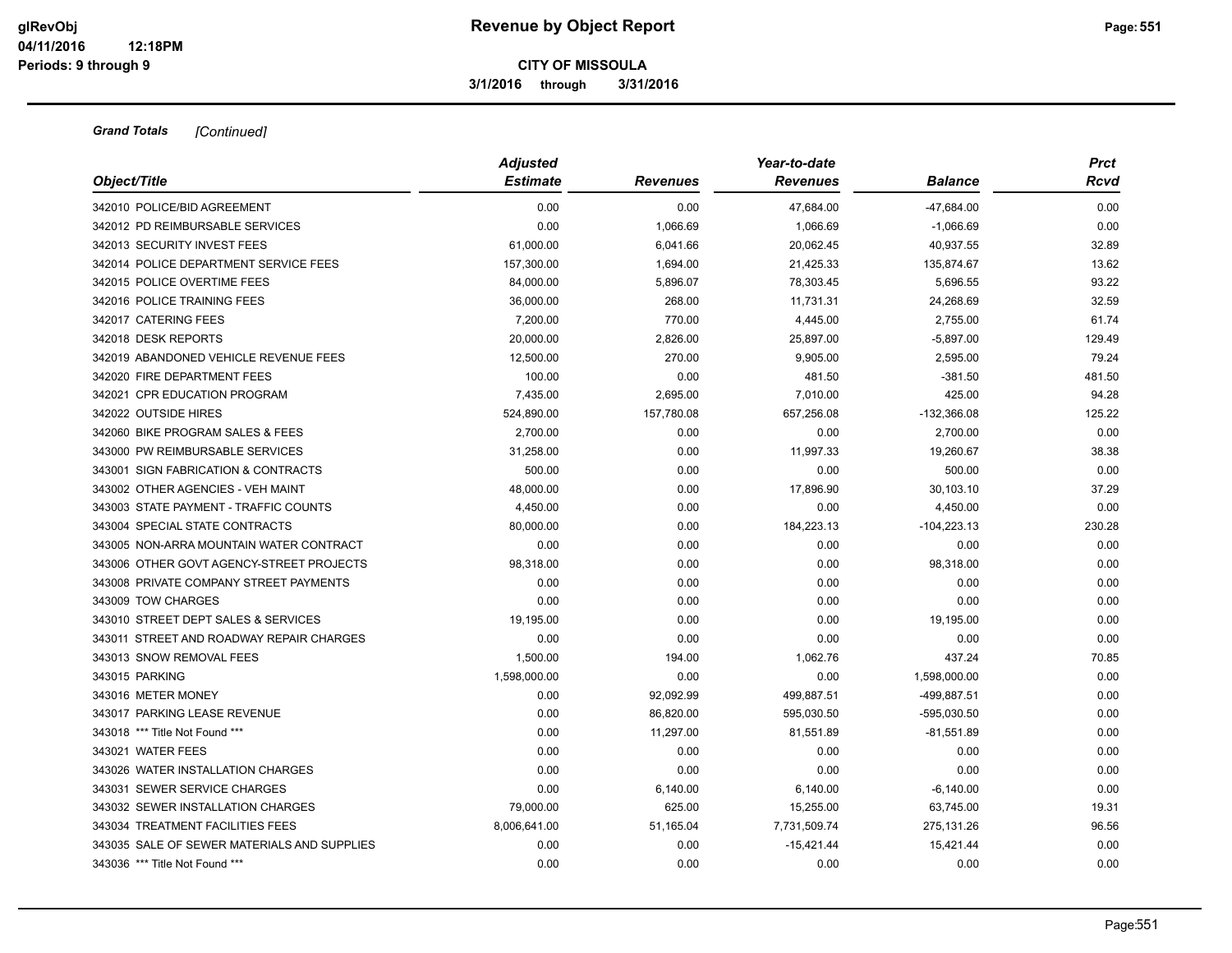**3/1/2016 through 3/31/2016**

| Object/Title                              | <b>Adjusted</b><br><b>Estimate</b> | <b>Revenues</b> | Year-to-date<br><b>Revenues</b> | <b>Balance</b> | <b>Prct</b><br>Rcvd |
|-------------------------------------------|------------------------------------|-----------------|---------------------------------|----------------|---------------------|
| 343037 DELINQUENT SEWER FEES              | 0.00                               | 0.00            | 0.00                            | 0.00           | 0.00                |
| 343038 P & I TAX LIENS                    | 0.00                               | 75.22           | 2,637.06                        | $-2,637.06$    | 0.00                |
| 343039 DISPOSAL FEES                      | 0.00                               | 4,200.00        | 19,306.96                       | $-19,306.96$   | 0.00                |
| 343041 GARBAGE COLLECTION SERVICES        | 5,000.00                           | 2,011.77        | 15,389.21                       | $-10,389.21$   | 307.78              |
| 343065 BUILDING RENTALS                   | 0.00                               | 0.00            | 0.00                            | 0.00           | 0.00                |
| 343080 STATE MAINTENANCE CONTRACT         | 530,082.00                         | 0.00            | 251,492.09                      | 278,589.91     | 47.44               |
| 343082 MDT URBAN PROJECTS                 | 0.00                               | 0.00            | 0.00                            | 0.00           | 0.00                |
| 343083 CONTRACT SEWER APPLICATIONS        | 0.00                               | 0.00            | 0.00                            | 0.00           | 0.00                |
| 343084 STREET MAINTENANCE MATERIALS REIMB | 55,500.00                          | 0.00            | 81,932.31                       | $-26,432.31$   | 147.63              |
| 343097 SIDEWALK AND CURB FEES             | 340,000.00                         | 13,024.25       | 254,103.28                      | 85,896.72      | 74.74               |
| 343300 MISC CHARGES FOR SERVICES          | 0.00                               | 0.00            | 0.00                            | 0.00           | 0.00                |
| 343301 BOOT REMOVAL                       | 0.00                               | 1,535.00        | 5,785.00                        | $-5,785.00$    | 0.00                |
| 343302 PARKS SOIL PROJECT                 | 0.00                               | 0.00            | 0.00                            | 0.00           | 0.00                |
| 343310 SALE OF NICHE NAMEPLATES & VASES   | 0.00                               | 700.00          | 11,800.00                       | $-11,800.00$   | 0.00                |
| 343311 SALE OF NICHES                     | 3,200.00                           | 0.00            | 0.00                            | 3,200.00       | 0.00                |
| 343320 CEMETERY - SALE OF PLOTS           | 12,870.00                          | 700.00          | 20,400.00                       | $-7,530.00$    | 158.51              |
| 343321 CEMETERY FOUNDATIONS               | 1,570.00                           | 0.00            | 2,480.00                        | $-910.00$      | 157.96              |
| 343322 CEMETERY FLOWER CARE               | 4,250.00                           | 3,500.00        | 3,620.00                        | 630.00         | 85.18               |
| 343323 CEMETERY - LINER INSTALL FEES      | 5,580.00                           | 4,200.00        | 20,700.00                       | $-15,120.00$   | 370.97              |
| 343324 OTHER CEMETERY FEES                | 1,500.00                           | 300.00          | 2,700.00                        | $-1,200.00$    | 180.00              |
| 343325 2ND INTERMENT RIGHT                | 0.00                               | 0.00            | 2,400.00                        | $-2,400.00$    | 0.00                |
| 343340 CEMETERY - OPENINGS & CLOSINGS     | 10,950.00                          | 3,050.00        | 19,550.00                       | $-8,600.00$    | 178.54              |
| 343350 CEMETERY CARE, FEES                | 99,000.00                          | 0.00            | 0.00                            | 99,000.00      | 0.00                |
| 343360 WEED CONTROL                       | 3,000.00                           | 0.00            | 1,024.93                        | 1,975.07       | 34.16               |
| 346000 FEES                               | 220,000.00                         | 3,697.01        | 27,293.82                       | 192,706.18     | 12.41               |
| 346001 TENNIS FEE                         | 0.00                               | 0.00            | 1,410.00                        | $-1,410.00$    | 0.00                |
| 346029 PARKS PETTY CASH FUND              | 0.00                               | 0.00            | 0.00                            | 0.00           | 0.00                |
| 346030 SWIMMING POOL FEES                 | 1,298,086.00                       | 2,165.33        | 302,167.95                      | 995,918.05     | 23.28               |
| 346031 RECREATION FEES                    | 273,988.00                         | 44,392.89       | 168,677.14                      | 105,310.86     | 61.56               |
| 346032 PRESCHOOL PROGRAMS                 | 0.00                               | 0.00            | 0.00                            | 0.00           | 0.00                |
| 346033 PARK FEES/FACILITY RENTALS         | 170,000.00                         | 9,153.92        | 54,456.68                       | 115,543.32     | 32.03               |
| 346034 GROUNDS MAINTENANCE CONTRACT       | 0.00                               | 0.00            | 48,367.20                       | $-48,367.20$   | 0.00                |
| 346036 PARK CONCESSION FEES               | 3,000.00                           | 89.50           | 755.94                          | 2,244.06       | 25.20               |
| 346037 YOUTH DRUG COURT CONTRACT          | 11,700.00                          | 0.00            | 0.00                            | 11,700.00      | 0.00                |
| 346040 MCCORMICK SWIMMING POOL            | 0.00                               | 0.00            | 0.00                            | 0.00           | 0.00                |
| 346050 COUNTY PLAYGROUND CONTRACT         | 3,150.00                           | 0.00            | 0.00                            | 3,150.00       | 0.00                |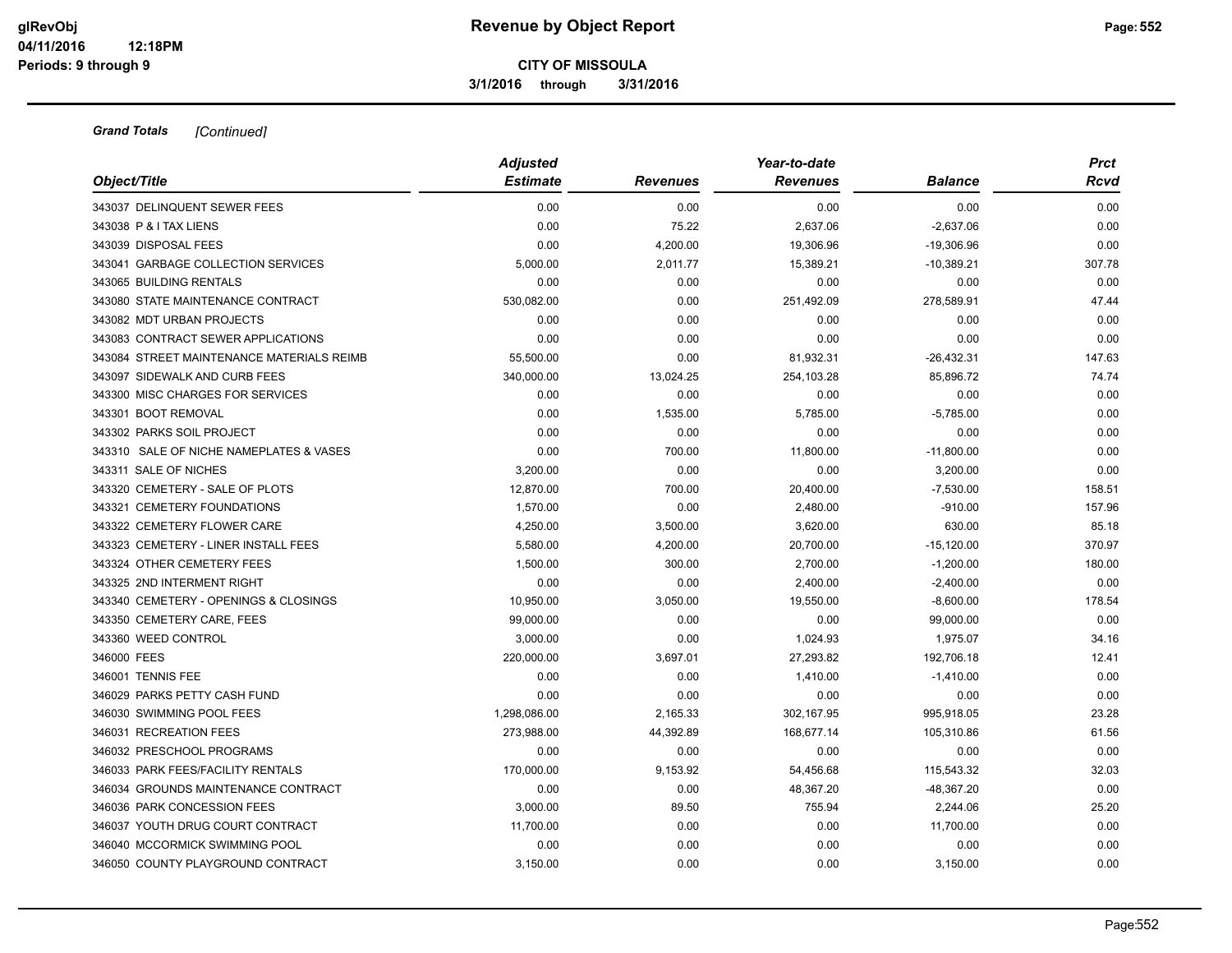**3/1/2016 through 3/31/2016**

| Object/Title                                   | <b>Adjusted</b><br><b>Estimate</b> | <b>Revenues</b> | Year-to-date<br><b>Revenues</b> | Balance        | <b>Prct</b><br>Rcvd |
|------------------------------------------------|------------------------------------|-----------------|---------------------------------|----------------|---------------------|
| 346051 MONTANA PARKS/REC CONFERENCE 2012       | 4,500.00                           | 404.60          | 2,184.05                        | 2,315.95       | 48.53               |
| 346052 PLAYGROUND SAFETY TRAINING              | 0.00                               | 0.00            | 6,931.65                        | $-6,931.65$    | 0.00                |
| 346053 CITY LIFE PROGRAMS                      | 12,500.00                          | 1,205.00        | 7,600.00                        | 4,900.00       | 60.80               |
| 346055 COUNTY PARK SUPPORT                     | 0.00                               | 0.00            | 0.00                            | 0.00           | 0.00                |
|                                                |                                    |                 |                                 |                |                     |
| 346056 PICNIC SITE FEES                        | 0.00                               | 0.00            | 0.00                            | 0.00           | 0.00                |
| 346060 CURRENTS SWIMMING FACILITY              | 0.00                               | 45,416.56       | 318,137.95                      | $-318, 137.95$ | 0.00                |
| 346061 CURRENTS ENTERPRISE                     | 0.00                               | 0.00            | 0.00                            | 0.00           | 0.00                |
| 346062 SPLASH ENTERPRISE                       | 0.00                               | 0.00            | 0.00                            | 0.00           | 0.00                |
| 346070 RECREATION GENERAL MERCHANDISE          | 0.00                               | 0.00            | 0.00                            | 0.00           | 0.00                |
| 346080 PAYMENT IN LIEU OF PARKS                | 213,578.00                         | 0.00            | 4,822.25                        | 208,755.75     | 2.26                |
| 346082 HIGH PARK EASEMENT EXCHANGE             | 0.00                               | 0.00            | 0.00                            | 0.00           | 0.00                |
| <b>CHARGES FOR SERVICES</b><br><b>Total</b>    | 17.708.616.00                      | 663,268.79      | 13,752,997.35                   | 3,955,618.65   | 77.66               |
| 350000 FINES & FORFEITURES                     |                                    |                 |                                 |                |                     |
| 351013 DRUG FORFEITURES                        | 16,800.00                          | 1,774.33        | 9,349.53                        | 7,450.47       | 55.65               |
| 351022 LAW ENFORCEMENT ACADEMY SURCHARGE #5    | 0.00                               | $-5,632.75$     | 10,633.46                       | $-10,633.46$   | 0.00                |
| 351031 TRAFFIC FINES                           | 1,325,000.00                       | 176,921.81      | 799,492.16                      | 525,507.84     | 60.34               |
| 351032 SURCHARGE ON FINES                      | 129,089.00                         | 22.276.75       | 132,795.17                      | $-3,706.17$    | 102.87              |
| 351033 PUBLIC DEFENDER FEES                    | 0.00                               | $-1,113.00$     | 964.00                          | $-964.00$      | 0.00                |
| 351034 CELLULAR PHONE FINES                    | 80,000.00                          | 4,443.00        | 47,845.00                       | 32,155.00      | 59.81               |
| 351035 CELL PHONE FINES: EDUCATION             | 0.00                               | 4,443.00        | 47,845.00                       | $-47,845.00$   | 0.00                |
| 352000 TICKETS                                 | 0.00                               | 0.00            | 0.00                            | 0.00           | 0.00                |
| 352001 PARKING TICKET REVENUE                  | 270,000.00                         | 16,969.00       | 119,262.10                      | 150,737.90     | 44.17               |
| 352002 PARKING FINES                           | 0.00                               | 0.00            | $-40.00$                        | 40.00          | 0.00                |
| 355000 FALSE ALARM PENALTY                     | 10.000.00                          | 2,704.00        | 8,684.00                        | 1,316.00       | 86.84               |
| <b>FINES &amp; FORFEITURES</b><br><b>Total</b> | 1,830,889.00                       | 222,786.14      | 1,176,830.42                    | 654,058.58     | 64.28               |
| 360000 MISCELLANEOUS REVENUES                  |                                    |                 |                                 |                |                     |
| 360000 MISCELLANEOUS REVENUES                  | 25.000.00                          | 13.25           | 237,887.63                      | -212,887.63    | 951.55              |
| 360001 COPIES                                  | 2.200.00                           | 257.00          | 1,741.24                        | 458.76         | 79.15               |
| 360002 PHONES                                  | 0.00                               | 0.00            | 0.00                            | 0.00           | 0.00                |
| 360003 MMIA REIMBURSEMENT-ATTORNEY             | 0.00                               | 0.00            | 203.37                          | $-203.37$      | 0.00                |
| 360005 LOAN REPAYMENTS                         | 0.00                               | 0.00            | 45,242.50                       | $-45,242.50$   | 0.00                |
| 360007 RLF REVENUES                            | 0.00                               | 0.00            | 0.00                            | 0.00           | 0.00                |
| 360010 MISCELLANEOUS                           | 15,000.00                          | 4,612.76        | 174,254.06                      | $-159,254.06$  | 1,161.69            |
| 360011 YOUTH COUNCIL FUNDS                     | 9,010.00                           | 0.00            | 0.00                            | 9,010.00       | 0.00                |
| 360012 SEWER GRANT REPAYMENTS                  | 0.00                               | 0.00            | 0.00                            | 0.00           | 0.00                |
| 360013 REPAYMENT OF SEWER GRANT                | 7.000.00                           | 0.00            | 5,390.00                        | 1.610.00       | 77.00               |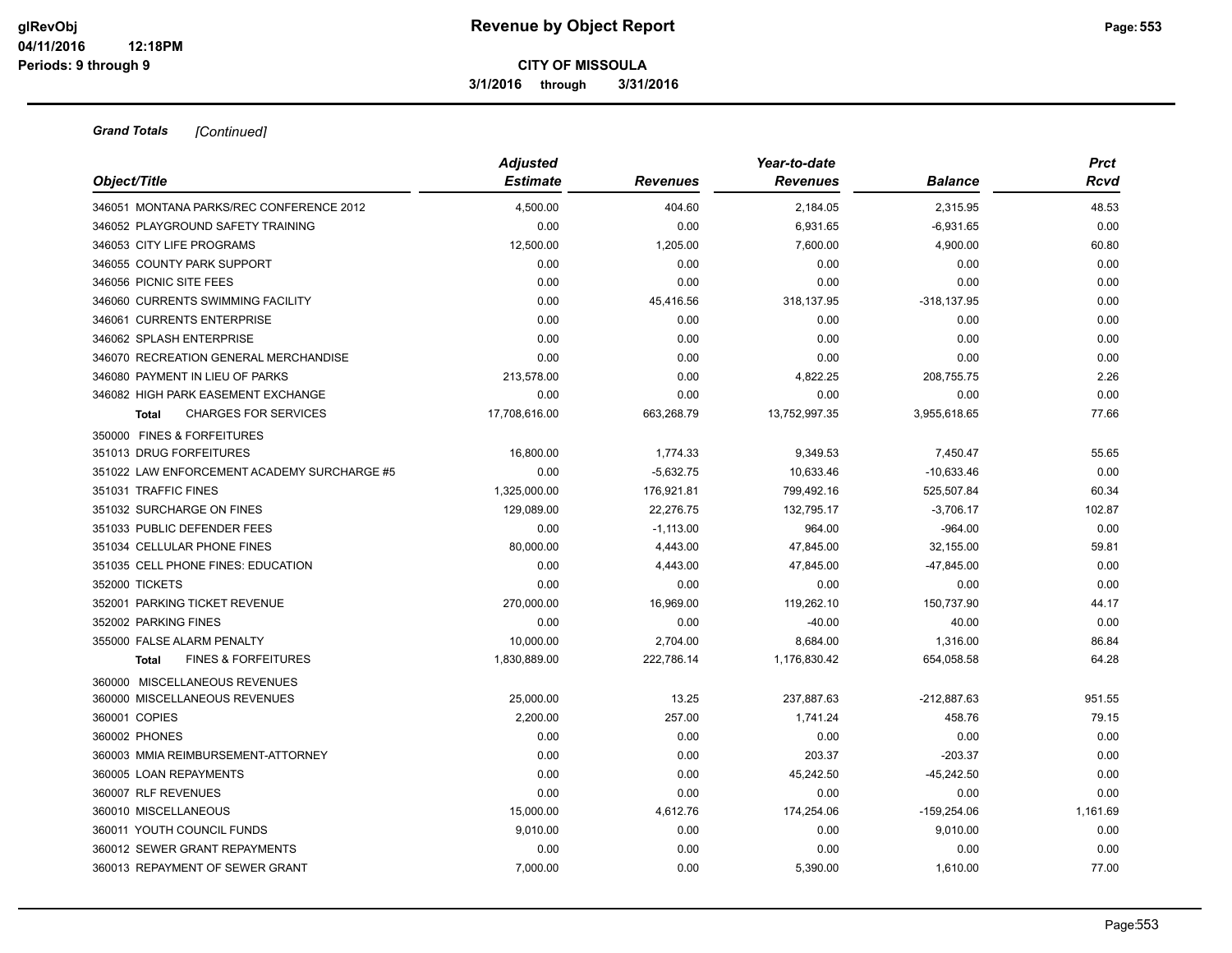**3/1/2016 through 3/31/2016**

| Object/Title                               | <b>Adjusted</b> |                 | Year-to-date    |                | <b>Prct</b> |
|--------------------------------------------|-----------------|-----------------|-----------------|----------------|-------------|
|                                            | <b>Estimate</b> | <b>Revenues</b> | <b>Revenues</b> | <b>Balance</b> | Rcvd        |
| 360014 REPAYMENT OF LOAN/MHA               | 0.00            | 0.00            | 0.00            | 0.00           | 0.00        |
| 360015 CONFERENCE REVENUES - BUILDING      | 0.00            | 0.00            | 0.00            | 0.00           | 0.00        |
| 360016 MRA SHARE OF CIVIC STADIUM PARKING  | 0.00            | 0.00            | 0.00            | 0.00           | 0.00        |
| 360017 PARK PLANS FORFEITURE               | 0.00            | 100.00          | 960.00          | $-960.00$      | 0.00        |
| 360018 MARKET ON FRONT UTILITY PAYMENTS    | 0.00            | 198.73          | 1,207.18        | $-1,207.18$    | 0.00        |
| 360019 GARBAGE-MARKET ON FRONT             | 0.00            | 136.30          | 1,111.40        | $-1,111.40$    | 0.00        |
| 360020 GREENOUGH PARK ENCROACHMENTS        | 0.00            | 0.00            | 0.00            | 0.00           | 0.00        |
| 360030 CONTRIBUTIONS FROM PROPERTY OWNERS  | 0.00            | 0.00            | 0.00            | 0.00           | 0.00        |
| 360050 OVER/SHORT                          | 0.00            | 0.00            | $-20.00$        | 20.00          | 0.00        |
| 360100 REFUNDS                             | 200.00          | 0.00            | 0.00            | 200.00         | 0.00        |
| 361000 RATTLESNAKE LAND LEASES             | 1,100.00        | 0.00            | 100.00          | 1,000.00       | 9.09        |
| 361003 CARAS PARK CONCERT REVENUE          | 0.00            | 0.00            | 0.00            | 0.00           | 0.00        |
| 361010 RENTAL REVENUE                      | 120,000.00      | 0.00            | 0.00            | 120,000.00     | 0.00        |
| 361013 CLOSED GRANT REPAYMENTS             | 0.00            | 0.00            | 0.00            | 0.00           | 0.00        |
| 361200 RADIO TOWER LEASE PAYMENTS          | 0.00            | 0.00            | 2,925.00        | $-2,925.00$    | 0.00        |
| 361201 EKO LAND LEASE                      | 0.00            | 12,661.97       | 37,985.91       | $-37,985.91$   | 0.00        |
| 362000 OTHER MISCELLANEOUS REVENUE         | 18,000.00       | 0.00            | 32,310.55       | $-14,310.55$   | 179.50      |
| 362001 MUNICIPAL COURT BAD CHECK CHARGES   | 0.00            | 0.00            | 0.00            | 0.00           | 0.00        |
| 362002 BAD CHECK CHARGES                   | 500.00          | 0.00            | 270.00          | 230.00         | 54.00       |
| 362003 US BANK FEE REIMBURSEMENT           | 0.00            | 0.00            | 0.00            | 0.00           | 0.00        |
| 362004 URD III FACADE IMPROVEMENT LOAN REC | 0.00            | 0.00            | 0.00            | 0.00           | 0.00        |
| 362005 LEASE LATE PAYMENT PENALTY          | 0.00            | 0.00            | 0.00            | 0.00           | 0.00        |
| 362006 GAIC INSURANCE SETTLEMENT           | 0.00            | 0.00            | 0.00            | 0.00           | 0.00        |
| 362007 *** Title Not Found ***             | 0.00            | 0.00            | 920.00          | $-920.00$      | 0.00        |
| 362011 SALE OF UNCLAIMED PROPERTY          | 0.00            | 0.00            | 0.00            | 0.00           | 0.00        |
| 362012 REC/GREEN TAG PROGRAM               | 300.00          | 0.00            | 0.00            | 300.00         | 0.00        |
| 363000 ASSESSMENTS PAID                    | 15,000.00       | 0.00            | 0.00            | 15,000.00      | 0.00        |
| 363010 LIGHTING ASSESSMENTS                | 404,652.00      | 1,643.22        | 344,255.69      | 60,396.31      | 85.07       |
| 363020 PROPERTY ASSESSMENTS                | 4,272,171.00    | 18,330.32       | 2,176,237.97    | 2,095,933.03   | 50.94       |
| 363021 PAYOFF PRINCIPAL ASSESSMENTS        | 0.00            | 4,496.83        | 45,764.11       | $-45,764.11$   | 0.00        |
| 363022 BOND INTEREST ASSESSMENTS           | 0.00            | 0.00            | 0.00            | 0.00           | 0.00        |
| 363030 SIDEWALK AND CURB ASSESSMENTS       | 0.00            | 0.00            | 0.00            | 0.00           | 0.00        |
| 363040 PENALTY AND INTEREST                | 0.00            | 511.86          | 41,862.21       | $-41,862.21$   | 0.00        |
| 364012 SALE OF SURPLUS PROPERTY            | 40,000.00       | 0.00            | 0.00            | 40,000.00      | 0.00        |
| 364040 INSURANCE AND DAMAGE RECOVERY       | 40,000.00       | 18,099.19       | 27,284.60       | 12,715.40      | 68.21       |
| 364041 WORKERS COMPENSATION REIMBURSEMENT  | 2,500.00        | 0.00            | 0.00            | 2,500.00       | 0.00        |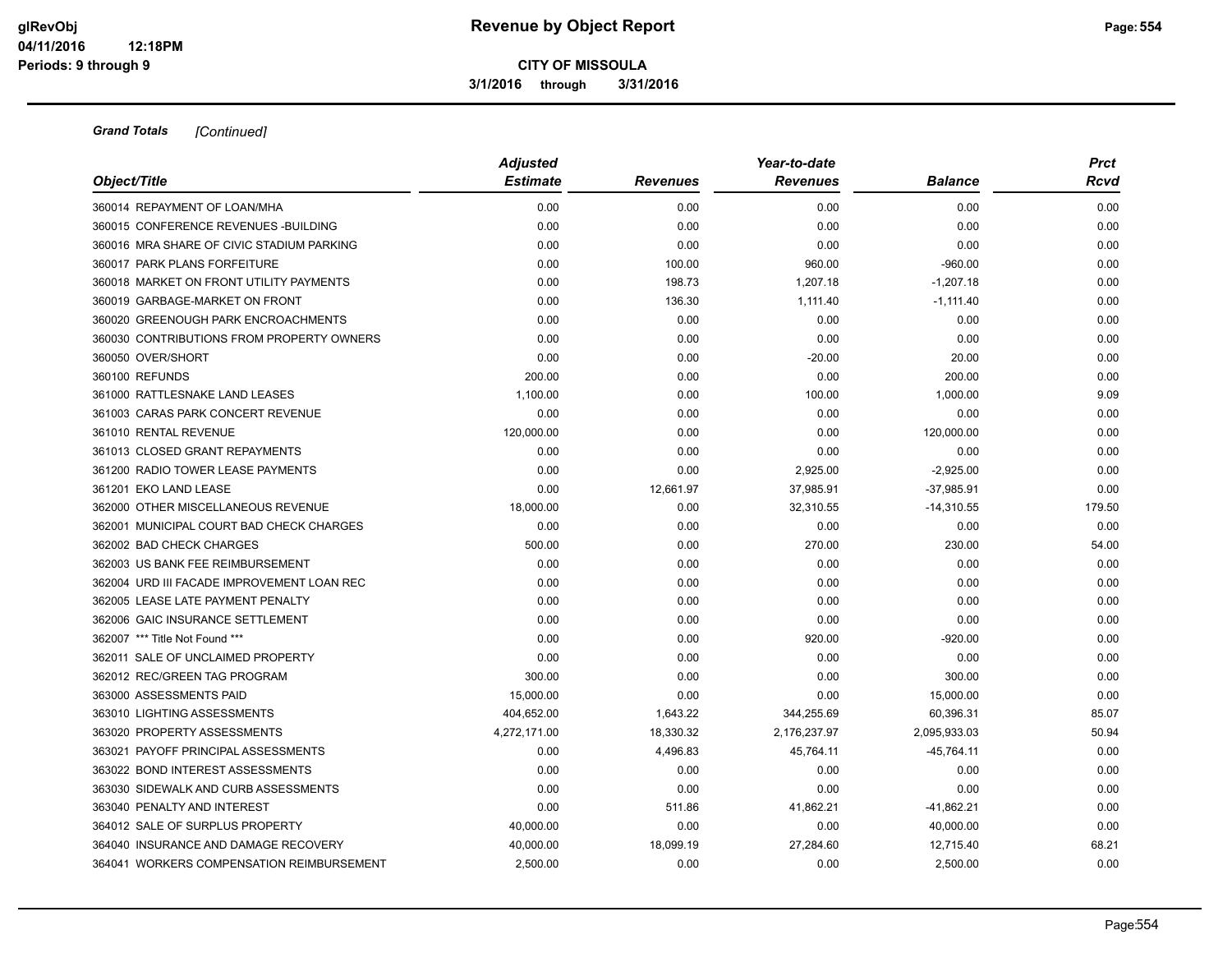**3/1/2016 through 3/31/2016**

| Object/Title                               | <b>Adjusted</b> | Year-to-date    |                 |                | <b>Prct</b> |
|--------------------------------------------|-----------------|-----------------|-----------------|----------------|-------------|
|                                            | <b>Estimate</b> | <b>Revenues</b> | <b>Revenues</b> | <b>Balance</b> | Rcvd        |
| 364042 EXPENDITURE REIMBURSEMENTS          | 1,200.00        | 0.00            | 266.26          | 933.74         | 22.19       |
| 364043 RATTLESNAKE CORRIDOR REIMBURSEMENT  | 10,000.00       | 572.00          | 4,576.00        | 5,424.00       | 45.76       |
| 364044 EMERGENCY RESPONSE REIMBURSEMENT    | 50.000.00       | 0.00            | 0.00            | 50,000.00      | 0.00        |
| 364047 MMIA EXPENDITURE REIMBURSEMENT      | 0.00            | 0.00            | 0.00            | 0.00           | 0.00        |
| 364051 DOT RADAR GRANT                     | 0.00            | 0.00            | 0.00            | 0.00           | 0.00        |
| 364053 EXPENDITURE REIMB-FIRE SERVICES     | 0.00            | 0.00            | 0.00            | 0.00           | 0.00        |
| 364060 REIMB LETTER OF CREDIT-709 PARKVIEW | 0.00            | 0.00            | 0.00            | 0.00           | 0.00        |
| 364061 REIMB LETTER OF CREDIT-LINNEA LANE  | 0.00            | 0.00            | 0.00            | 0.00           | 0.00        |
| 365000 DONATIONS                           | 453,527.00      | 0.00            | 117,975.56      | 335,551.44     | 26.01       |
| 365001 *** Title Not Found ***             | 0.00            | 73,000.31       | 183,000.31      | $-183,000.31$  | 0.00        |
| 365002 OTHER RECREATION DONATIONS          | 70,000.00       | 480.00          | 13,116.75       | 56,883.25      | 18.74       |
| 365003 DONATIONS - SMOKE ALARMS            | 0.00            | 0.00            | 99.45           | $-99.45$       | 0.00        |
| 365004 GRANT CR TRAIL ASSN DONATION        | 0.00            | 0.00            | 0.00            | 0.00           | 0.00        |
| 365005 DONATIONS - ARCO                    | 157,270.00      | 36,136.65       | 51,136.65       | 106,133.35     | 32.52       |
| 365009 DONATIONS - BASKETBALL/TENNIS COURT | 65,000.00       | 0.00            | 7,000.00        | 58,000.00      | 10.77       |
| 365010 FRIENDS OF MISSOULA PARKS DONATION  | 0.00            | 0.00            | 0.00            | 0.00           | 0.00        |
| 365015 GREEN BLOCK PILOT PROJECT           | 0.00            | 0.00            | 0.00            | 0.00           | 0.00        |
| 365016 LOCAL MATCH MDT                     | 30,000.00       | 300.00          | 9,727.70        | 20,272.30      | 32.43       |
| 365017 LOCAL MATCH TRANSIT                 | 0.00            | 0.00            | 0.00            | 0.00           | 0.00        |
| 365018 DONATIONS - THERMAL IMAGING         | 0.00            | 0.00            | 0.00            | 0.00           | 0.00        |
| 365019 PARKS DONATIONS                     | 715,861.00      | 113.37          | 45,181.87       | 670,679.13     | 6.31        |
| 365020 OPEN SPACE DONATIONS                | 10,000.00       | 0.00            | 25.00           | 9,975.00       | 0.25        |
| 365021 COMBAT CHALLENGE DONATIONS          | 0.00            | 0.00            | 0.00            | 0.00           | 0.00        |
| 365022 NEIGHBORHOOD COUNCIL DONATIONS      | 0.00            | 0.00            | 0.00            | 0.00           | 0.00        |
| 365023 NORTHWESTERN ENERGY GRANT           | 0.00            | 5,000.00        | 5,000.00        | $-5,000.00$    | 0.00        |
| 365030 DONATIONS STADIUM R&D               | 0.00            | 0.00            | 0.00            | 0.00           | 0.00        |
| 365100 RECREATION OUTDOOR                  | 30,000.00       | 0.00            | 3,216.00        | 26,784.00      | 10.72       |
| 365101 RECREATION SCHOLARSHIP              | 0.00            | $-215.40$       | 7,244.19        | $-7,244.19$    | 0.00        |
| 365102 RECREATION YOUTH & ADULT SPORTS     | 60,000.00       | 0.00            | 8.00            | 59,992.00      | 0.01        |
| 365103 URBAN FORESTRY PROGRAMS             | 55,000.00       | 1,860.00        | 18,571.62       | 36,428.38      | 33.77       |
| 365109 CONSERVATION LANDS DONATIONS        | 0.00            | 0.00            | 0.00            | 0.00           | 0.00        |
| 368000 SALE OF COINS                       | 0.00            | 0.00            | 0.00            | 0.00           | 0.00        |
| 368001 SALE OF POLICE PROMOTIONS           | 0.00            | 0.00            | 0.00            | 0.00           | 0.00        |
| 368002 SALE OF FIRE PROMOTIONS             | 0.00            | 0.00            | 0.00            | 0.00           | 0.00        |
| 368010 SALE OF T-SHIRTS                    | 0.00            | 0.00            | 0.00            | 0.00           | 0.00        |
| MISCELLANEOUS REVENUES<br><b>Total</b>     | 6,680,491.00    | 178,308.36      | 3,644,038.78    | 3,036,452.22   | 54.55       |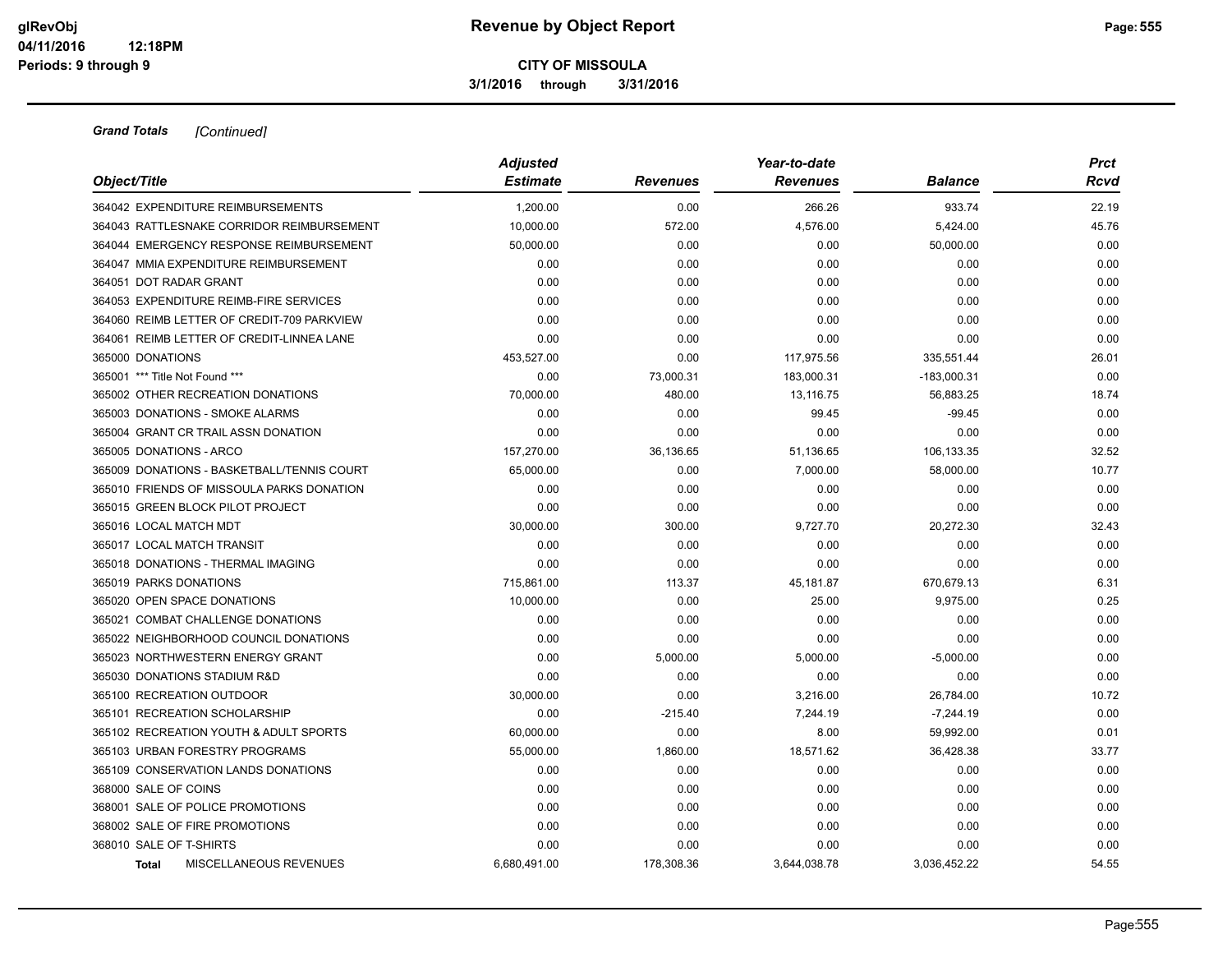**3/1/2016 through 3/31/2016**

| Object/Title                                              | <b>Adjusted</b><br><b>Estimate</b> | <b>Revenues</b> | Year-to-date<br><b>Revenues</b> | <b>Balance</b>  | <b>Prct</b><br>Rcvd |
|-----------------------------------------------------------|------------------------------------|-----------------|---------------------------------|-----------------|---------------------|
| 370000 INVESTMENTS & ROYALTY EARNINGS                     |                                    |                 |                                 |                 |                     |
| 371010 INTEREST ON INVESTMENTS                            | 23,500.00                          | 0.00            | $-26,313.52$                    | 49,813.52       | $-111.97$           |
| 371020 GAIN/LOSS IN MARKET VALUE OF INVESTMENTS           | 0.00                               | 0.00            | 0.00                            | 0.00            | 0.00                |
| 371500 INTEREST ON INTERFUND LOAN                         | 0.00                               | 0.00            | 0.00                            | 0.00            | 0.00                |
| 373002 LOAN REPAYMENT - FAMILY SERVICES                   | 70,000.00                          | 0.00            | 0.00                            | 70,000.00       | 0.00                |
| 373006 BURNS ST COMMONS                                   | 0.00                               | 0.00            | 0.00                            | 0.00            | 0.00                |
| <b>INVESTMENTS &amp; ROYALTY EARNINGS</b><br><b>Total</b> | 93,500.00                          | 0.00            | $-26,313.52$                    | 119,813.52      | $-28.14$            |
| 380000 OTHER FINANCING SOURCES                            |                                    |                 |                                 |                 |                     |
| 380000 OTHER FINANCING SOURCES                            | 0.00                               | 0.00            | 0.00                            | 0.00            | 0.00                |
| 381000 LOAN PROCEEDS                                      | 0.00                               | 0.00            | 0.00                            | 0.00            | 0.00                |
| 381002 SRF LOAN                                           | 0.00                               | 0.00            | 0.00                            | 0.00            | 0.00                |
| 381009 TRANSFERS IN                                       | 457,925.00                         | 0.00            | 0.00                            | 457,925.00      | 0.00                |
| 381010 BOND PROCEEDS                                      | 0.00                               | 0.00            | 2,201,324.64                    | $-2,201,324.64$ | 0.00                |
| 381011 OPEN SPACE REVENUE                                 | 0.00                               | 0.00            | 0.00                            | 0.00            | 0.00                |
| 381012 \$680,000 FIRE GF DEBT                             | 0.00                               | 0.00            | 0.00                            | 0.00            | 0.00                |
| 381015 \$1,010,000 LIMITED TAX GO BONDS 2010C             | 0.00                               | 0.00            | 0.00                            | 0.00            | 0.00                |
| 381020 REVENUE BONDS                                      | 3,496,300.00                       | 0.00            | 0.00                            | 3,496,300.00    | 0.00                |
| 381023 DOMESTIC VIOLENCE ACCOUNTABILITY GRANT             | 0.00                               | 0.00            | 0.00                            | 0.00            | 0.00                |
| 381025 BOND PROCEEDS                                      | 0.00                               | 0.00            | 0.00                            | 0.00            | 0.00                |
| 381026 DEBT SERVICE/BROWNSFIELD RLF 1.125M                | 0.00                               | 0.00            | 0.00                            | 0.00            | 0.00                |
| 381027 SOUTH RESERVE TRAIL CROSSING 5.M                   | 0.00                               | 0.00            | 54,454.00                       | $-54,454.00$    | 0.00                |
| 381028 BOND PROCEEDS-MILL SITE                            | 0.00                               | 0.00            | 0.00                            | 0.00            | 0.00                |
| 381029 PARKING STRUCTURE BOND PROCEEDS                    | 0.00                               | 0.00            | 0.00                            | 0.00            | 0.00                |
| 381030 SID BONDS PROCEEDS                                 | 0.00                               | 0.00            | 628,530.00                      | $-628,530.00$   | 0.00                |
| 381070 PROCEEDS FROM NOTES/LOANS/INTERCAP                 | 0.00                               | 0.00            | 0.00                            | 0.00            | 0.00                |
| 381071 WILMA NOTE PROCEEDS                                | 0.00                               | 0.00            | 0.00                            | 0.00            | 0.00                |
| 381072 FIB NOTE PROCEEDS                                  | 0.00                               | 0.00            | 0.00                            | 0.00            | 0.00                |
| 381074 CIVIC STADIUM TIF NOTES 1.5M                       | 0.00                               | 0.00            | 0.00                            | 0.00            | 0.00                |
| 381090 PROCEEDS FROM CAPITAL LEASE                        | 1,400,000.00                       | 0.00            | 3,046,953.53                    | $-1,646,953.53$ | 217.64              |
| 382000 *** Title Not Found ***                            | 0.00                               | 0.00            | 0.00                            | 0.00            | 0.00                |
| 382010 SALE OF FIXED ASSETS                               | 0.00                               | 0.00            | 0.00                            | 0.00            | 0.00                |
| 383000 OPERATING TRANSFERS                                | 325,338.00                         | 26,036.25       | 254,337.23                      | 71,000.77       | 78.18               |
| 383001 TRANS FR FLUSHING DISTRICT                         | 27,281.00                          | 0.00            | 13,641.00                       | 13,640.00       | 50.00               |
| 383002 TRANS FR GAS TAX                                   | 564,000.00                         | 0.00            | 282,000.00                      | 282,000.00      | 50.00               |
| 383003 TRANS FR COMPREHENSIVE INSURANCE LEVY              | 0.00                               | 0.00            | 0.00                            | 0.00            | 0.00                |
| 383004 TRANS FR EMPLOYEE HEALTH INSURANCE LEVY            | 4,409,908.00                       | 0.00            | 2,204,954.00                    | 2,204,954.00    | 50.00               |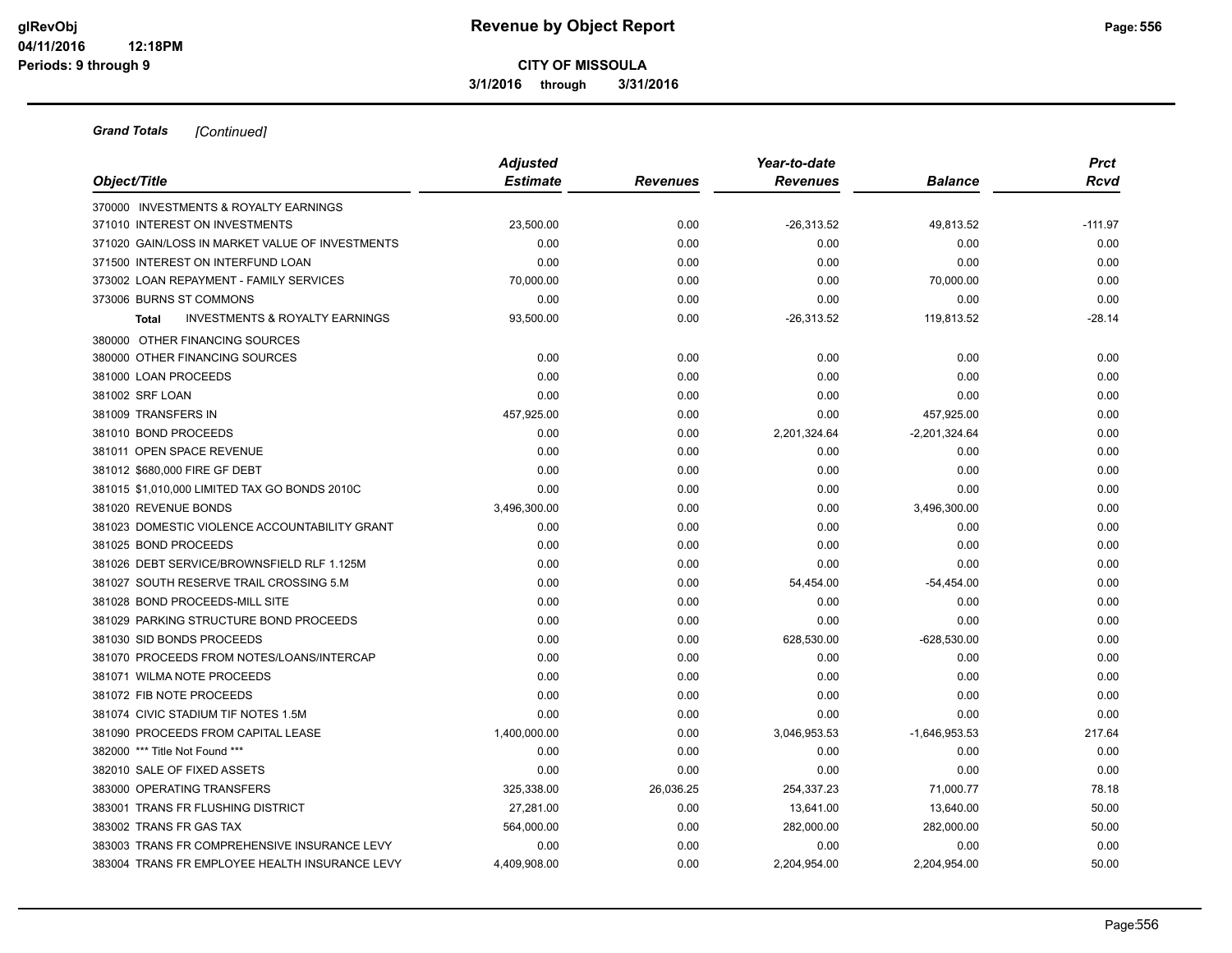**3/1/2016 through 3/31/2016**

| Object/Title                                | <b>Adjusted</b><br><b>Estimate</b> | <b>Revenues</b> | Year-to-date<br><b>Revenues</b> | <b>Balance</b> | <b>Prct</b><br>Rcvd |
|---------------------------------------------|------------------------------------|-----------------|---------------------------------|----------------|---------------------|
| 383007 TRANS FR CABLE FRANCHISE             | 251,433.00                         | 0.00            | 125,717.00                      | 125,716.00     | 50.00               |
| 383008 TRANS FR RUSSELL PARK DISTRICT       | 0.00                               | 0.00            | 0.00                            | 0.00           | 0.00                |
| 383009 TRANS FR TITLE I                     | 0.00                               | 0.00            | 0.00                            | 0.00           | 0.00                |
| 383010 TRANS FR CIP                         | 0.00                               | 0.00            | 0.00                            | 0.00           | 0.00                |
| 383011 TRANS FR SID REVOLVING               | 100,000.00                         | 0.00            | 0.00                            | 100,000.00     | 0.00                |
| 383013 TRANS FR SID DEBT SERVICE            | 0.00                               | 0.00            | 0.00                            | 0.00           | 0.00                |
| 383014 TRANS FR MRA                         | 1,726,097.00                       | 0.00            | 0.00                            | 1,726,097.00   | 0.00                |
| 383015 TRANS FR MPC                         | 0.00                               | 0.00            | 0.00                            | 0.00           | 0.00                |
| 383016 TRANS FR TAX INCREMENT BOND          | 0.00                               | 0.00            | 0.00                            | 0.00           | 0.00                |
| 383017 TRANS FR BUILDING                    | 0.00                               | 0.00            | 0.00                            | 0.00           | 0.00                |
| 383018 TRANS FR WILLOWWOOD PARK DISTRICT    | 0.00                               | 0.00            | 0.00                            | 0.00           | 0.00                |
| 383020 TRANS FR CEMETERY CARE               | 9,545.00                           | 0.00            | 0.00                            | 9,545.00       | 0.00                |
| 383021 TRANS FR P&R TRAILS DEVLP            | 50,000.00                          | 0.00            | 0.00                            | 50,000.00      | 0.00                |
| 383022 TRANS FR OPEN SPACE BOND             | 0.00                               | 0.00            | 0.00                            | 0.00           | 0.00                |
| 383023 TRANS FR DRUG FORFEITURE             | 0.00                               | 0.00            | 0.00                            | 0.00           | 0.00                |
| 383024 TRANS FR SEWER CLEARING              | 6,677,663.00                       | 0.00            | 0.00                            | 6,677,663.00   | 0.00                |
| 383025 TRANS FR SEWER R & D                 | 0.00                               | 0.00            | 0.00                            | 0.00           | 0.00                |
| 383026 TRANS FR CDBG                        | 0.00                               | 0.00            | 0.00                            | 0.00           | 0.00                |
| 383027 TRANS FR URD                         | 0.00                               | 0.00            | 0.00                            | 0.00           | 0.00                |
| 383028 TRANS FROM GF FOR HEALTH RESERVE     | 0.00                               | 36,833.33       | 331,500.01                      | $-331,500.01$  | 0.00                |
| 383029 TRANS FR GENERAL                     | 1,901,385.00                       | 6,374.53        | 73,338.31                       | 1,828,046.69   | 3.86                |
| 383034 TRANS FR 01 SERIES DEBT SERVICE      | 0.00                               | 0.00            | 0.00                            | 0.00           | 0.00                |
| 383036 TRANSFER - GRANT                     | 0.00                               | 0.00            | 0.00                            | 0.00           | 0.00                |
| 383037 TRANSFER FROM URD II                 | 250,000.00                         | 0.00            | 0.00                            | 250,000.00     | 0.00                |
| 383038 TRANSFER - URD III                   | 0.00                               | 0.00            | 0.00                            | 0.00           | 0.00                |
| 383039 FROM SID TRANSFERS                   | 0.00                               | 0.00            | 0.00                            | 0.00           | 0.00                |
| 383040 TRANSFER FROM CITY GRANTS            | 0.00                               | 0.00            | 0.00                            | 0.00           | 0.00                |
| 383041 TRANS FR CDBG                        | 0.00                               | 0.00            | 0.00                            | 0.00           | 0.00                |
| 383042 TRANSFERS FROM OTHER FUNDS           | 777,816.00                         | 0.00            | 0.00                            | 777,816.00     | 0.00                |
| 383043 TRANSFERS FROM IMPACT FEES           | 0.00                               | 0.00            | 0.00                            | 0.00           | 0.00                |
| 383044 TRANSFER FROM PYMT IN LIEU OF PARKS  | 0.00                               | 0.00            | 0.00                            | 0.00           | 0.00                |
| 383045 TRANSFER FROM PARK ENTERPRISE        | 0.00                               | 0.00            | 0.00                            | 0.00           | 0.00                |
| 383046 TRANS FR PARKS MAINTENANCE DIST      | 0.00                               | 0.00            | 0.00                            | 0.00           | 0.00                |
| 383047 TRANS FR STREET MAINTENANCE DISTRICT | 0.00                               | 0.00            | 0.00                            | 0.00           | 0.00                |
| 383050 TRANSFER FROM IMPACT FEES            | 0.00                               | 0.00            | 0.00                            | 0.00           | 0.00                |
| 383060 TRANSFERS FROM FRONT ST URD          | 0.00                               | 0.00            | 0.00                            | 0.00           | 0.00                |